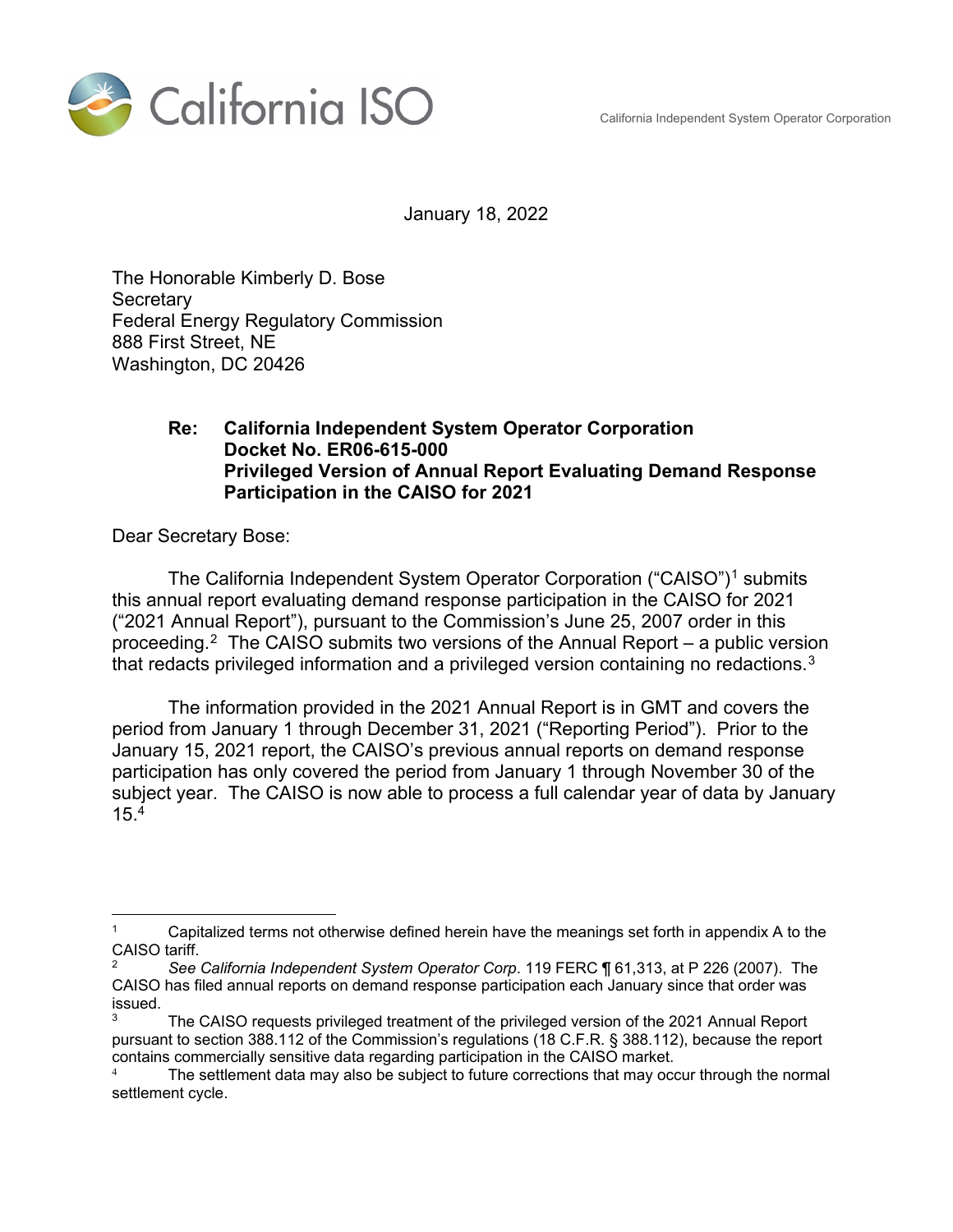### **I. Summary of the CAISO's Demand Response Programs for the Reporting Period**

There are three types of demand response programs: participating, proxy demand resource, and reliability demand response. Participation in each program is summarized below.

# **A. Participating Load**

For the Reporting Period, there were **active participating load resources** associated with large pumping resources registered in the CAISO Master File. These participating load resources can be broken down as follows:

| Market Participant:  | California Department of Water<br><b>Resources State Water Project</b> |
|----------------------|------------------------------------------------------------------------|
| No. of resource IDs: | $\blacksquare$                                                         |

 These participating load resources represent an aggregation of pumps; they have been aggregated into separate participating load "facilities" for scheduling and settlement purposes.

 $\overline{a}$ <sup>5</sup> These participating load resources are unique, non-pumped hydro storage facilities. This report follows the CAISO's previous annual reports in not including data for pumped hydro storage facilities. As the CAISO explained in the first annual report (submitted in this proceeding on January 25, 2008), the reason for this approach is that pumped hydro storage facilities operate differently from traditional demand response resources, in that pumped hydro storage facilities affirmatively schedule and increase load as well as provide load curtailment. The CAISO believes that this report's focus on traditional demand response resources results in more meaningful content, because the reported information can be more meaningfully compared with information for other regions and organized markets, which was a primary purpose for implementing the reporting obligation.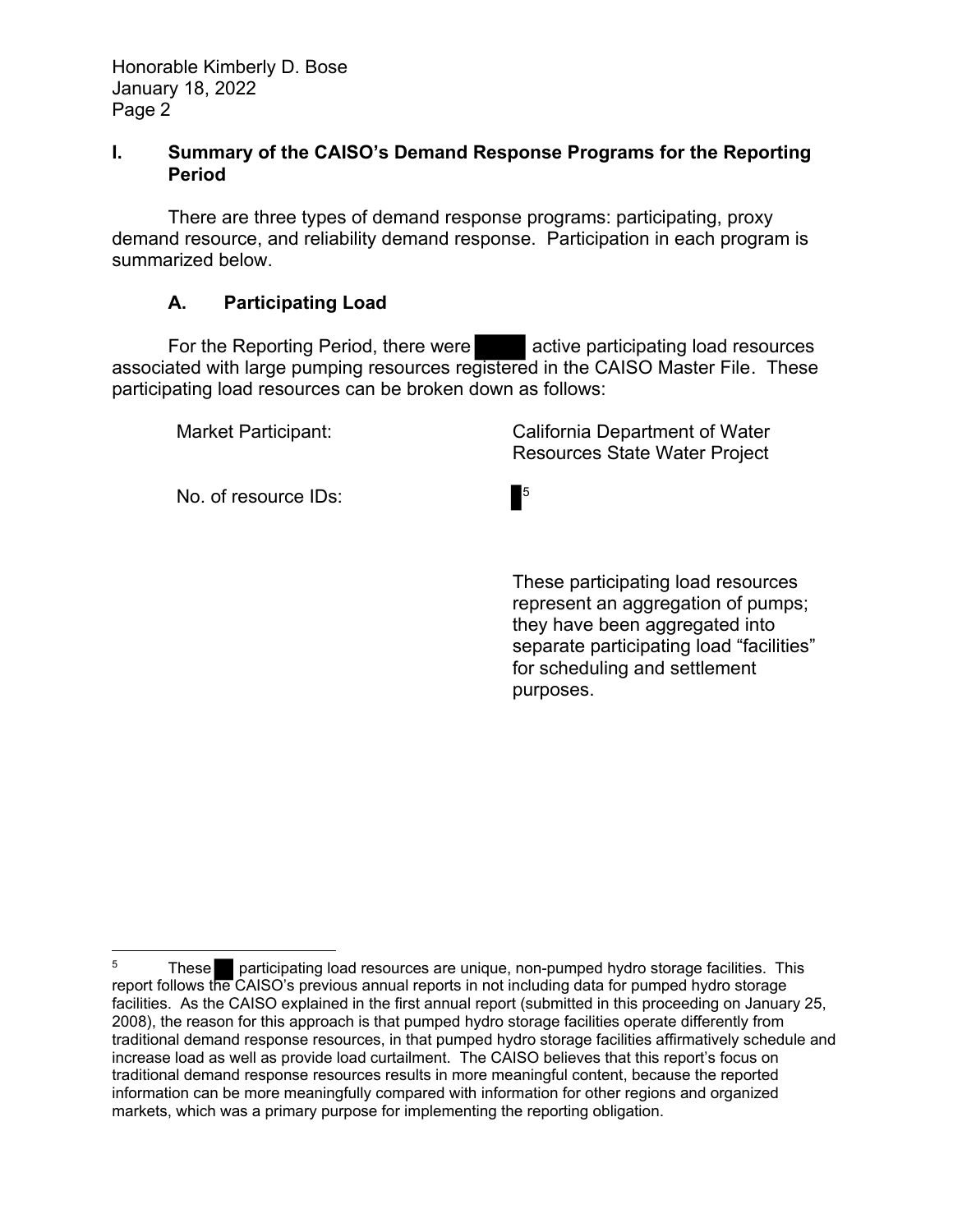Honorable Kimberly D. Bose January 18, 2022 Page 3

# **B. Proxy Demand Resources**

For the Reporting Period, there were One Thousand One Hundred Fifty Eight (1,158) active proxy demand resources registered in the CAISO Master File. These proxy demand resources can be broken down as follows:

| Market Participant:  | Pacific Gas and Electric Company            |
|----------------------|---------------------------------------------|
| No. of resource IDs: |                                             |
| Market Participant:  | San Diego Gas & Electric Company            |
| No. of resource IDs: |                                             |
| Market Participant:  | Southern California Edison Company          |
| No. of Resource IDs: |                                             |
| Market Participant:  | Olivine, Inc.                               |
| No. of Resource IDs: |                                             |
| Market Participant:  | Galt Power, Inc.                            |
| No. of Resource IDs: |                                             |
| Market Participant:  | Clean Power Alliance of Southern California |
| No. of Resource IDs: |                                             |
| Market Participant:  | Leapfrog Power, Inc                         |
| No. of Resource IDs: |                                             |
| Market Participant:  | <b>Shell Energy North America</b>           |
| No. of Resource IDs: |                                             |
| Market Participant:  | Voltus, Inc.                                |
| No. of Resource IDs: |                                             |
|                      | Each of these 1,158 proxy demand resources  |

represents an aggregation of retail service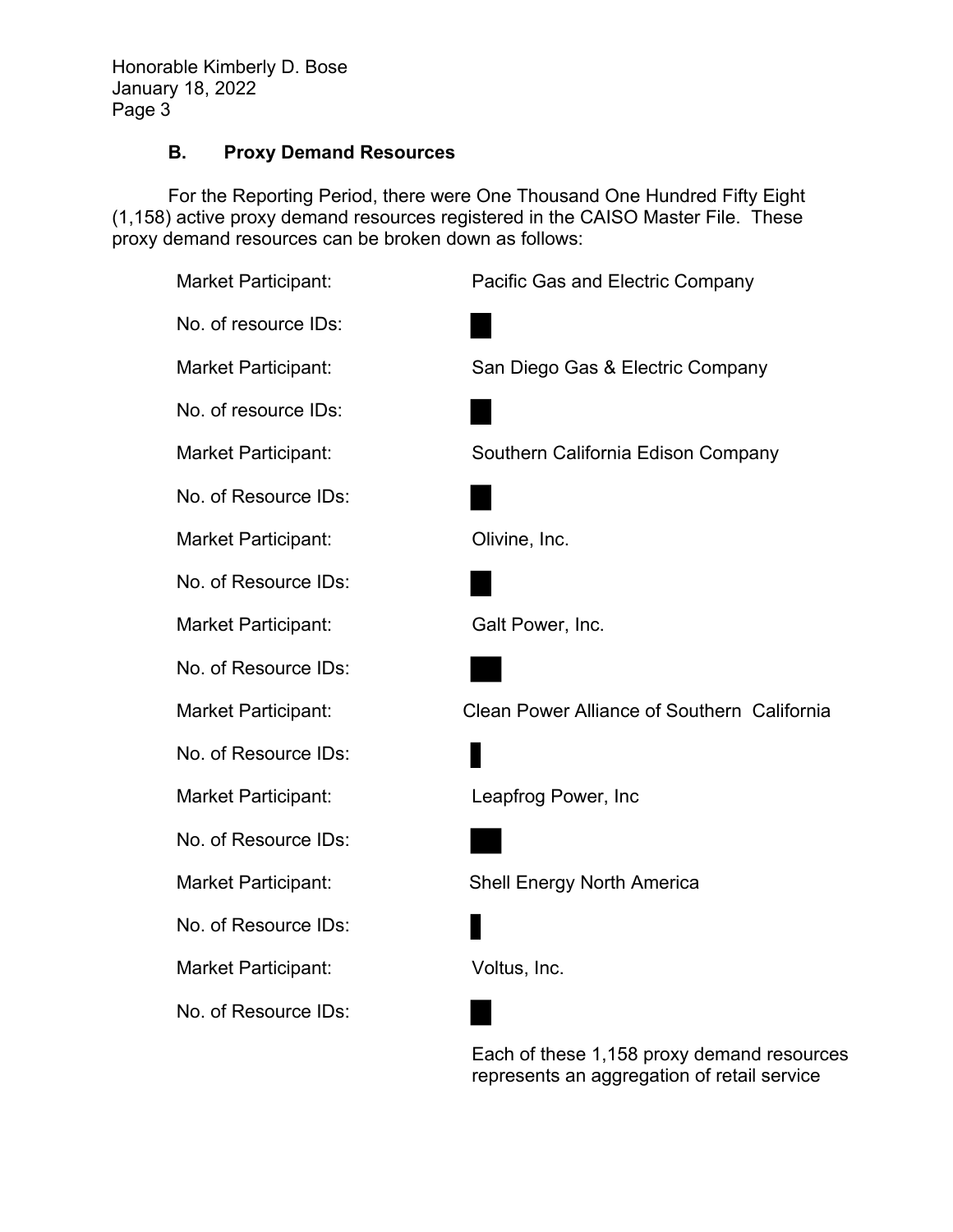accounts assembled into a single resource for scheduling and settlement purposes.

## **C. Reliability Demand Response Resources**

For the Reporting Period, there were Eighty Five (85) participating reliability demand response resources registered in the CAISO Master File. These reliability demand response resources can be broken down as follows:

| Market Participant:  | Southern California Edison Company |
|----------------------|------------------------------------|
| No. of Resource IDs: |                                    |
| Market Participant:  | San Diego Gas & Electric Company   |
| No. of Resource IDs: |                                    |
| Market Participant:  | Pacific Gas and Electric Company   |
| No. of Resource IDs: |                                    |
|                      |                                    |

Each of these 85 reliability demand response resources represents an aggregation of retail service accounts assembled into a single resource for scheduling and settlement purposes.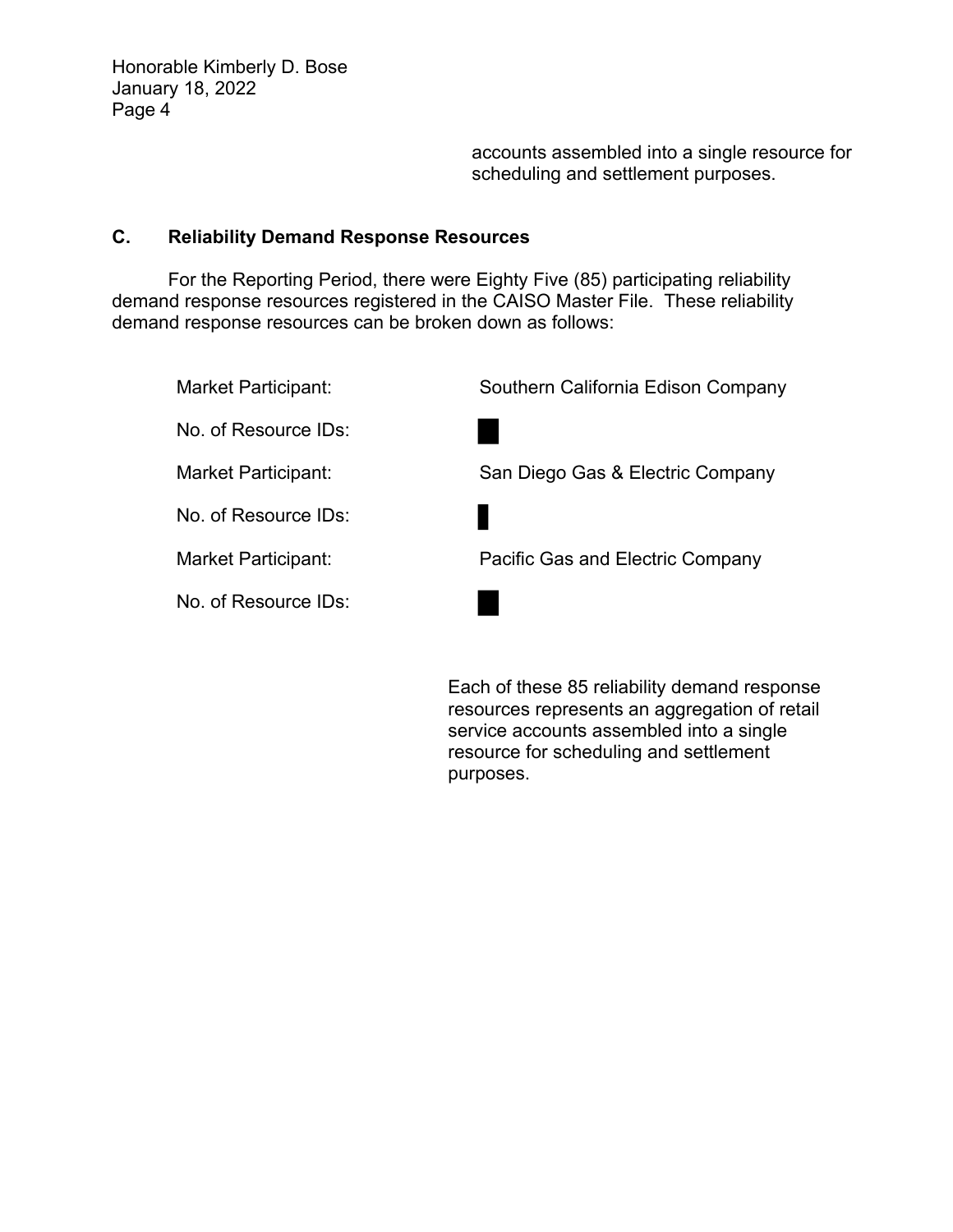#### **II. Non-Spinning Capacity Awards and Payment from Demand Response Resources**

In the CAISO's wholesale market, market participants can choose to bid ancillary services (such as non-spinning reserves), or to self-provide them. Market participants that choose to bid ancillary services are paid at the ancillary service market clearing price. Accordingly, the CAISO makes payment to them for the ancillary service capacity type that was offered and accepted. Market participants that fulfill their ancillary service obligations by self-providing effectively receive an offset of their ancillary service obligations. The offset reduces or eliminates the quantity of ancillary service capacity that they must procure from the market.

| TABLE 1a - Non-Spinning Reserve Capacity Awards and Payment* |                                                                                                                               |            |  |  |
|--------------------------------------------------------------|-------------------------------------------------------------------------------------------------------------------------------|------------|--|--|
| <b>Total non-</b><br>spinning capacity<br>bid<br>(MW)        | <b>Total non-</b><br><b>Total non-</b><br>spinning<br>spinning<br>capacity<br>capacity<br>awarded<br>payments<br>(\$)<br>(MW) |            |  |  |
| 1,908,714                                                    | 706,846                                                                                                                       | $-631,106$ |  |  |

*\* These values represent cumulative totals based on all demand response resources.* 

| <b>TABLE 1b - Spinning Reserve Capacity Awards and Payment*</b> |                                                                                                                                                                         |  |  |  |  |
|-----------------------------------------------------------------|-------------------------------------------------------------------------------------------------------------------------------------------------------------------------|--|--|--|--|
| <b>Total spinning</b><br>capacity bid<br>(MW)                   | Total<br><b>Total spinning</b><br><b>Total spinning</b><br>spinning<br>capacity<br>capacity<br>capacity<br>self-provided<br>awarded<br>payments<br>(MW)<br>(MW)<br>(\$) |  |  |  |  |
| 123                                                             | Ü                                                                                                                                                                       |  |  |  |  |

# **A. No-Pay for Unavailable Non-Spinning Capacity from Demand Response Resources**

No-pay is a settlement mechanism to encourage resources, both generators and demand response resources, to keep awarded ancillary services available for CAISO dispatch by following dispatch instructions and avoiding uninstructed deviations. When triggered, the no-pay mechanism results in the rescission of payment for the provision of spinning reserve or non-spinning reserve when the ancillary service becomes either undispatchable capacity, unavailable capacity, undelivered capacity, or, in certain circumstances, unsynchronized capacity subsequent to the ancillary service award for such ancillary services and the CAISO payment for the services. A portion of the total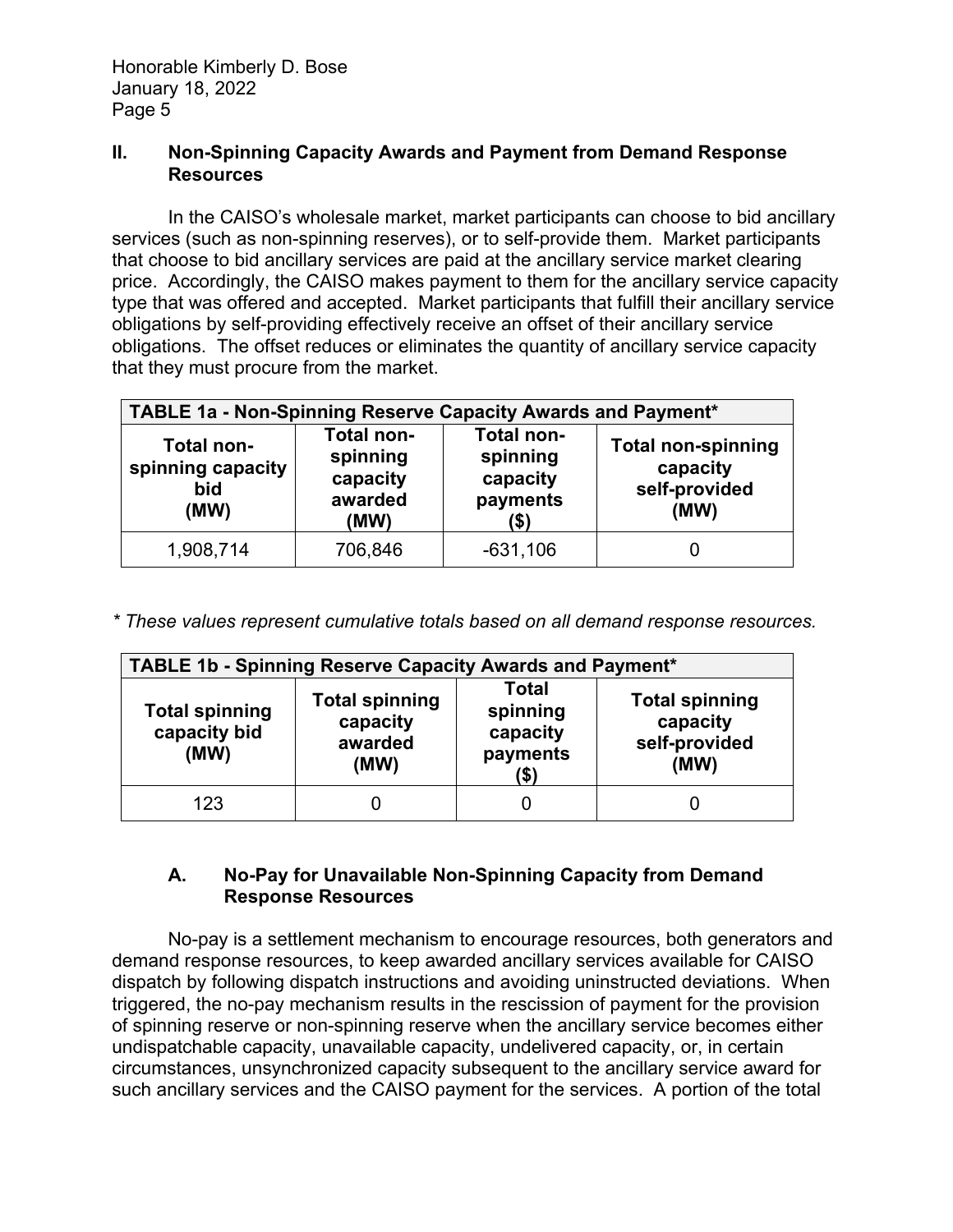Honorable Kimberly D. Bose January 18, 2022 Page 6

non-spinning capacity awarded to demand response resources may be rescinded through the no-pay settlement mechanism during the Reporting Period. Table 2 below summarizes the total MW and dollar amounts associated with these rescission results.

| <b>TABLE 2 - Summary of Unavailable Non-Spinning Capacity</b>                     |                                                                                                                                                                                                |       |  |  |
|-----------------------------------------------------------------------------------|------------------------------------------------------------------------------------------------------------------------------------------------------------------------------------------------|-------|--|--|
| <b>Total non-</b><br>spinning<br>capacity<br>awarded and<br>self-provided<br>(MW) | <b>Total non-spinning</b><br><b>Total non-spinning capacity</b><br>capacity unavailable<br>payment rescinded subject to<br>subject to the no-<br>the no-pay provision<br>pay provision<br>(MW) |       |  |  |
| 706,846                                                                           | 9,489                                                                                                                                                                                          | 4,547 |  |  |

# **B. Real-Time Energy and Payment from Demand Response Resources**

To meet its real-time reliability needs, the CAISO dispatches real-time energy from dispatchable demand response resources when it is economic to do so, based on the submitted bids that the scheduling coordinator has submitted to the CAISO for demand response resources. A demand response resource can bid to curtail energy. Pursuant to CAISO real-time dispatch instructions, a demand response resource is paid for the amount of energy the resource is instructed to curtail. This is analogous to the CAISO paying a generator to increase output relative to the resource's scheduled energy amount. Any deviations associated with the CAISO's real-time dispatches (*i.e.*, under-deliveries or over-deliveries) are settled with the demand response resource as uninstructed energy. Table 3 below summarizes the total MW amounts associated with net settlement of the CAISO's instructed and uninstructed energy for dispatches to decrease consumption during the Reporting Period.

| <b>TABLE 3 - Decrease Energy Dispatches - Real-Time Energy and Settlement</b><br><b>Summary</b> |                                         |                                                            |                                                        |                                                                                                    |
|-------------------------------------------------------------------------------------------------|-----------------------------------------|------------------------------------------------------------|--------------------------------------------------------|----------------------------------------------------------------------------------------------------|
| <b>Total real-</b><br>time energy<br>offered<br>(MW)                                            | Total no. of<br>dispatches<br>(events)* | <b>Total real-time</b><br><b>instructed</b><br>energy (MW) | <b>Total real-</b><br>time energy<br>delivered<br>(MW) | <b>Total energy</b><br>settlement<br>payments to<br>demand<br>response<br><b>resources</b><br>(\$) |
| 7,573,191                                                                                       | 23,897                                  | 40,596                                                     | 39,621                                                 | $-6,789,461$                                                                                       |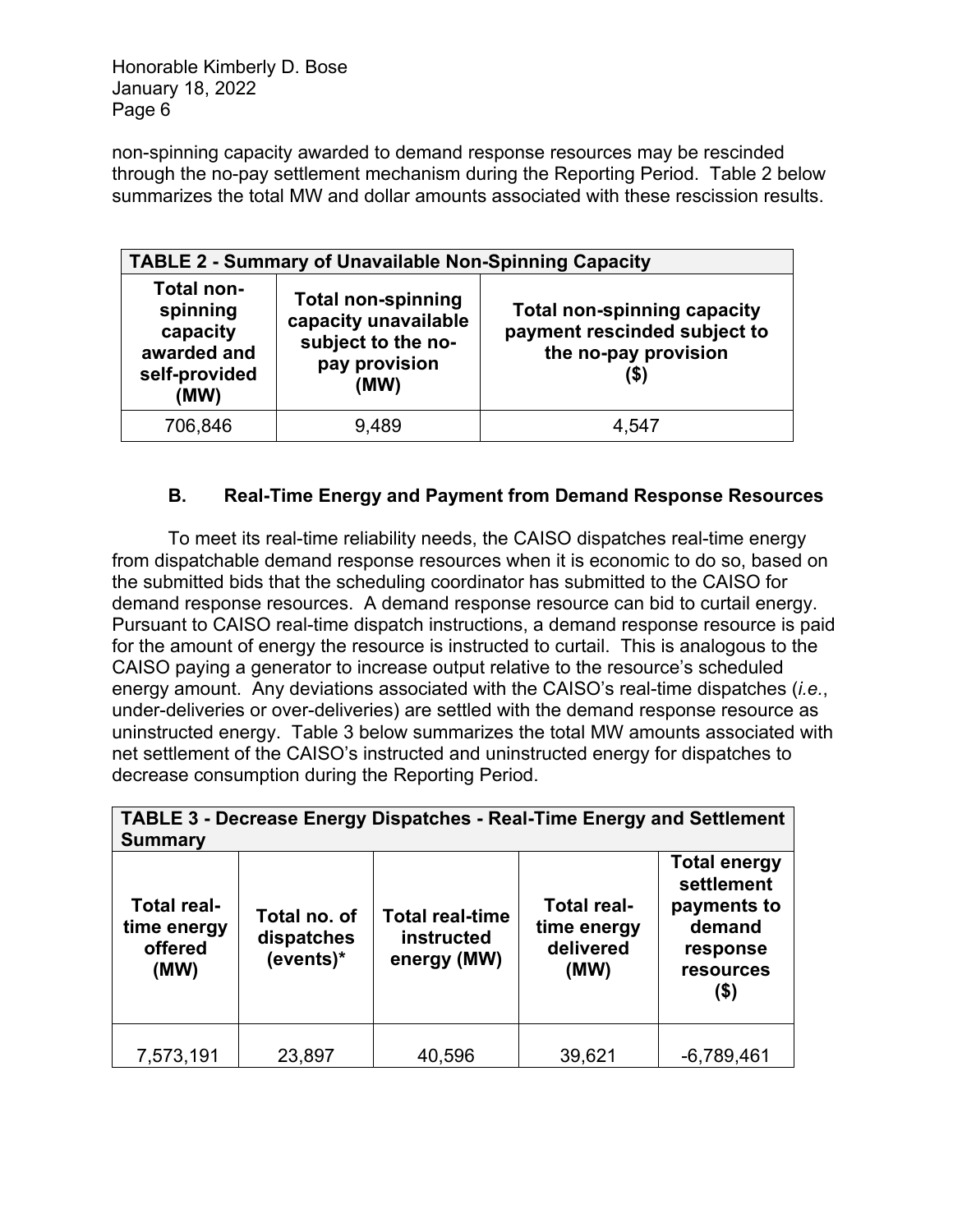Honorable Kimberly D. Bose January 18, 2022 Page 7

*\*Where dispatches equal to or greater than 0.015 MW, in any interval, are aggregated by trading hour.* 

# **C. Real-Time Energy Dispatch Detail for Demand Response Resources**

*See* attached table.

#### **III. Communications**

Correspondence and other communications regarding this filing should be directed to:

Sidney L. Mannheim Assistant General Counsel California Independent System Operator Corporation 250 Outcropping Way Folsom, CA 95630 smannheim@caiso.com Tel: (916) 608-7144 Fax: (916) 608-7222

Jeremy Malekos Market Settlement Design & **Configuration** California Independent System Operator Corporation 250 Outcropping Way Folsom, CA 95630 jmalekos@caiso.com Tel: (916) 608-1058 Fax: (916) 608-7222

Respectfully submitted,

# **By:** */s/ Sidney L. Mannheim*

Roger E. Collanton General Counsel Sidney L. Mannheim Assistant General Counsel California Independent System Operator **Corporation** 250 Outcropping Way Folsom, CA 95630  $T - 916 - 608 - 7144$ F – 916-608-7222 smannheim@caiso.com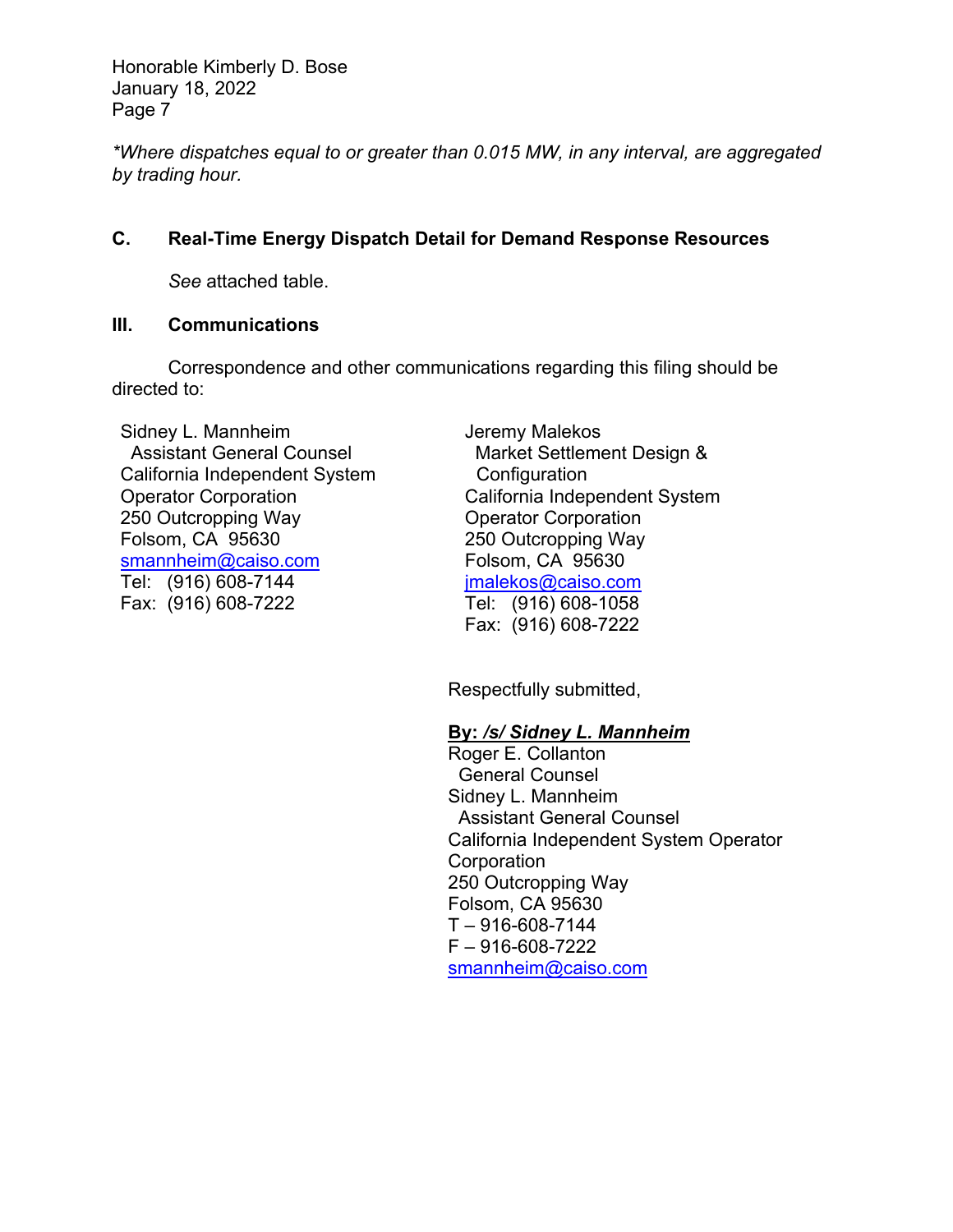#### **Real‐Time Energy Dispatch Detail for Demand Response Resources**

| <b>Sum of VALUE</b> |           |                                  |                |
|---------------------|-----------|----------------------------------|----------------|
| <b>TRADE DATE</b>   | <b>HE</b> | <b>DATA</b>                      | <b>Total</b>   |
|                     | 1/1/2021  | 1 Energy payment $(5)$           | -42.81930435   |
|                     |           | Real-time energy delivered (MW)  | 0.00213        |
|                     |           | Real-time energy dispatched (MW) | 0.679687517    |
|                     |           | Hourly avg. system load (MW)     | -120878.8253   |
|                     |           | 2 Energy payment $(5)$           | 1.893897636    |
|                     |           | Real-time energy delivered (MW)  | 0.00798        |
|                     |           | Real-time energy dispatched (MW) | $-0.053437499$ |
|                     |           | Hourly avg. system load (MW)     | -122706.7004   |
|                     |           | <b>3</b> Energy payment $(\xi)$  | $-0.941891416$ |
|                     |           | Real-time energy delivered (MW)  | 0.00327        |
|                     |           | Real-time energy dispatched (MW) | 0.019374994    |
|                     |           | Hourly avg. system load (MW)     | -120985.1134   |
|                     |           | 4 Energy payment (\$)            | -1.360323914   |
|                     |           | Real-time energy delivered (MW)  | 0.03318        |
|                     |           | Real-time energy dispatched (MW) | 0.02937499     |
|                     |           | Hourly avg. system load (MW)     | -118209.9366   |
|                     |           | 5 Energy payment (\$)            | $-1.715955314$ |
|                     |           | Real-time energy delivered (MW)  | 0.04059        |
|                     |           | Real-time energy dispatched (MW) | 0.039999984    |
|                     |           | Hourly avg. system load (MW)     | -114744.4837   |
|                     |           | 6 Energy payment $(\xi)$         | 0.043916753    |
|                     |           | Real-time energy dispatched (MW) | $-0.001249996$ |
|                     |           | Hourly avg. system load (MW)     | -108297.2335   |
|                     |           | 7 Hourly avg. system load (MW)   | -101807.8003   |
|                     |           | 8 Energy payment (\$)            | 0.039243721    |
|                     |           | Real-time energy dispatched (MW) | $-0.001249996$ |
|                     |           | Hourly avg. system load (MW)     | $-102518.1647$ |
|                     |           | 9 Hourly avg. system load (MW)   | -98203.09133   |
|                     |           | 10 Hourly avg. system load (MW)  | -94899.72336   |
|                     |           | 11 Hourly avg. system load (MW)  | -93320.06503   |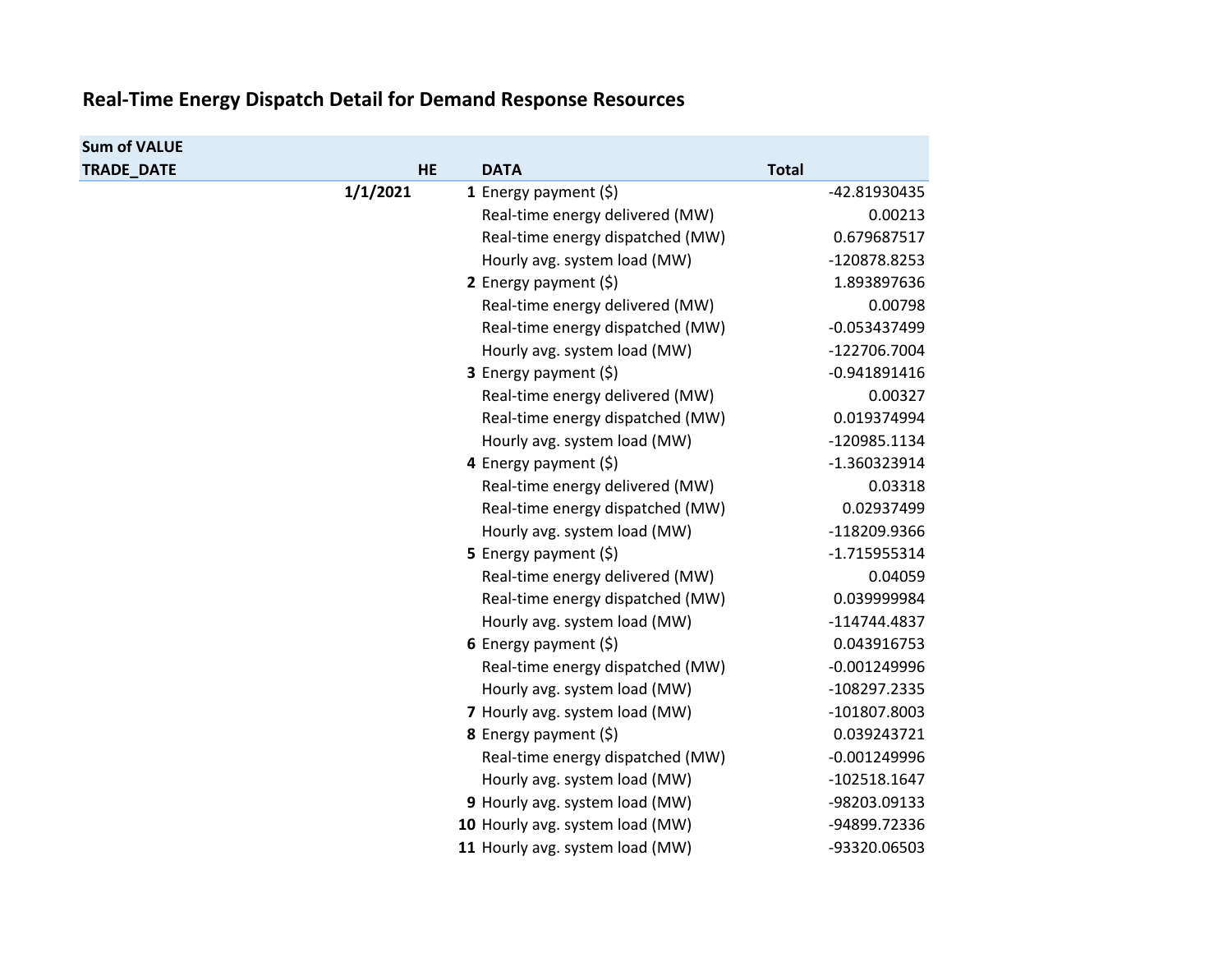| 12 Hourly avg. system load (MW)  | -93256.18285   |
|----------------------------------|----------------|
| 13 Hourly avg. system load (MW)  | -95498.2152    |
| 14 Hourly avg. system load (MW)  | -99098.63532   |
| 15 Hourly avg. system load (MW)  | -99555.92637   |
| 16 Hourly avg. system load (MW)  | -96317.19327   |
| 17 Hourly avg. system load (MW)  | -92097.27135   |
| 18 Hourly avg. system load (MW)  | -87848.86365   |
| 19 Hourly avg. system load (MW)  | -85633.41742   |
| 20 Hourly avg. system load (MW)  | -85057.80546   |
| 21 Hourly avg. system load (MW)  | -86640.46267   |
| 22 Hourly avg. system load (MW)  | -90044.97114   |
| 23 Hourly avg. system load (MW)  | -96177.97463   |
| 24 Energy payment (\$)           | 2.808970584    |
| Real-time energy dispatched (MW) | $-0.063124996$ |
| Hourly avg. system load (MW)     | -106544.3736   |
| 1 Energy payment $(\xi)$         | -0.539953096   |
| Real-time energy delivered (MW)  | 0.02877        |
| Real-time energy dispatched (MW) | 0.009687497    |
| Hourly avg. system load (MW)     | -74872.04412   |
| 2 Energy payment $(\xi)$         | $-0.468464688$ |
| Real-time energy delivered (MW)  | 0.01509        |
| Real-time energy dispatched (MW) | 0.009374998    |
| Hourly avg. system load (MW)     | -75408.55556   |
| <b>3</b> Energy payment $(\xi)$  | $-0.906217098$ |
| Real-time energy delivered (MW)  | 0.02745        |
| Real-time energy dispatched (MW) | 0.019687493    |
| Hourly avg. system load (MW)     | -74000.11027   |
| 4 Energy payment (\$)            | $-0.866184878$ |
| Real-time energy delivered (MW)  | 0.04428        |
| Real-time energy dispatched (MW) | 0.019374994    |
| Hourly avg. system load (MW)     | -71818.66563   |
| 5 Energy payment (\$)            | $-0.816126123$ |
| Real-time energy delivered (MW)  | 0.04827        |
| Real-time energy dispatched (MW) | 0.019687493    |

**1/2/2021**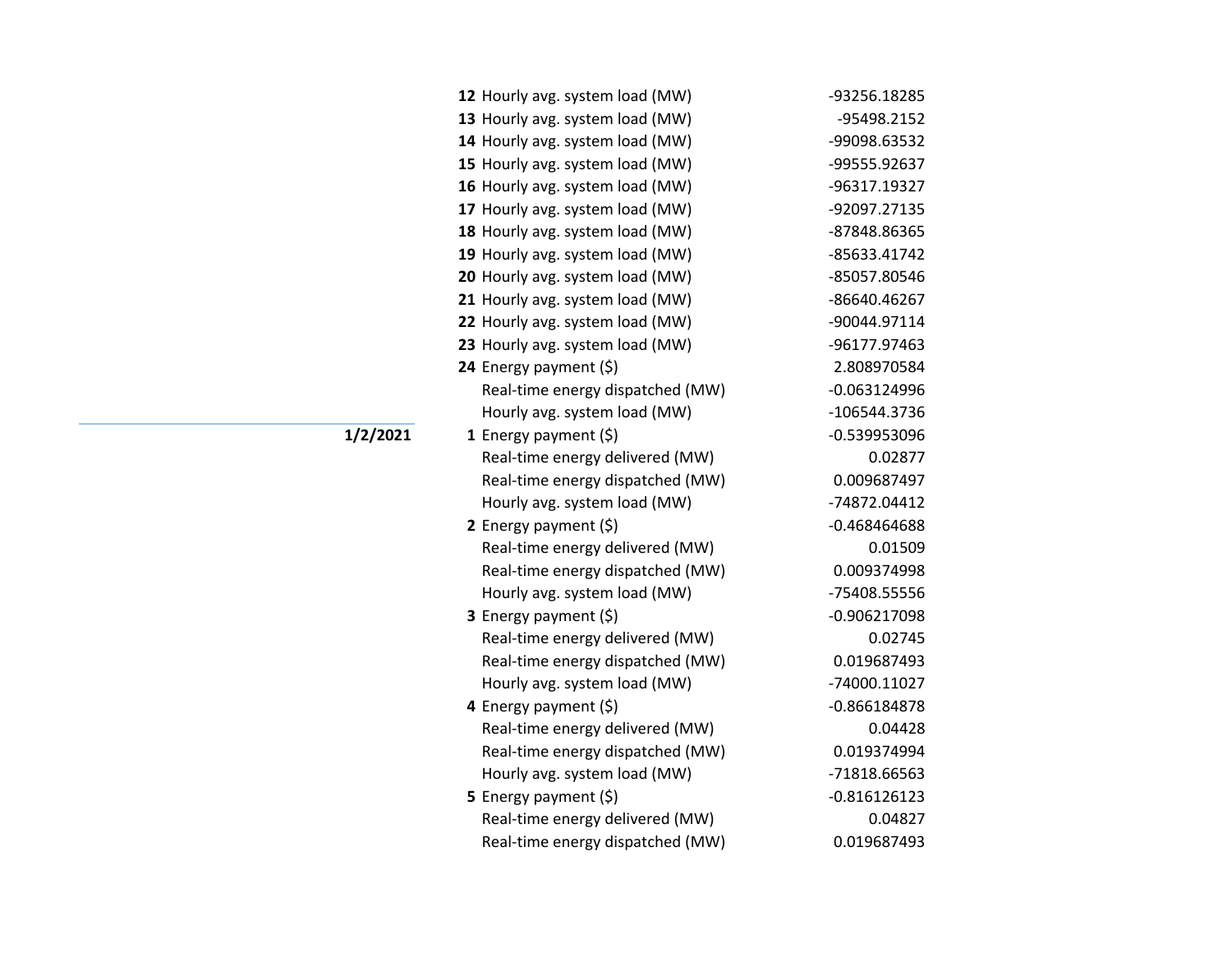| 5 Hourly avg. system load (MW)   | -69353.34742   |
|----------------------------------|----------------|
| 6 Energy payment (\$)            | 0.01810628     |
| Real-time energy dispatched (MW) | $-0.000624998$ |
| Hourly avg. system load (MW)     | -65474.15886   |
| 7 Hourly avg. system load (MW)   | -61475.26409   |
| 8 Hourly avg. system load (MW)   | -59174.99394   |
| 9 Hourly avg. system load (MW)   | -57067.9483    |
| 10 Hourly avg. system load (MW)  | -55560.3202    |
| 11 Hourly avg. system load (MW)  | -54923.10481   |
| 12 Hourly avg. system load (MW)  | -55327.52082   |
| 13 Hourly avg. system load (MW)  | -56965.74064   |
| 14 Hourly avg. system load (MW)  | -59433.62908   |
| 15 Hourly avg. system load (MW)  | -60807.69314   |
| 16 Hourly avg. system load (MW)  | -60643.99524   |
| 17 Hourly avg. system load (MW)  | -59438.81866   |
| 18 Hourly avg. system load (MW)  | -58351.97068   |
| 19 Hourly avg. system load (MW)  | -57887.55231   |
| 20 Hourly avg. system load (MW)  | -57748.02477   |
| 21 Hourly avg. system load (MW)  | -58581.32862   |
| 22 Hourly avg. system load (MW)  | $-60124.3062$  |
| 23 Hourly avg. system load (MW)  | -62952.90553   |
| 24 Energy payment (\$)           | 0.013171692    |
| Real-time energy dispatched (MW) | $-0.000312499$ |
| Hourly avg. system load (MW)     | -67553.83626   |
| 1 Energy payment $(\xi)$         | $-1.207701217$ |
| Real-time energy delivered (MW)  | 0.01047        |
| Real-time energy dispatched (MW) | 0.019687493    |
| Hourly avg. system load (MW)     | -99331.55026   |
| 2 Energy payment $(5)$           | $-0.491348906$ |
| Real-time energy dispatched (MW) | 0.009062499    |
| Hourly avg. system load (MW)     | -100670.7891   |
| 3 Energy payment (\$)            | $-0.917786666$ |
| Real-time energy delivered (MW)  | 0.01311        |
| Real-time energy dispatched (MW) | 0.019374994    |

**1/3/2021**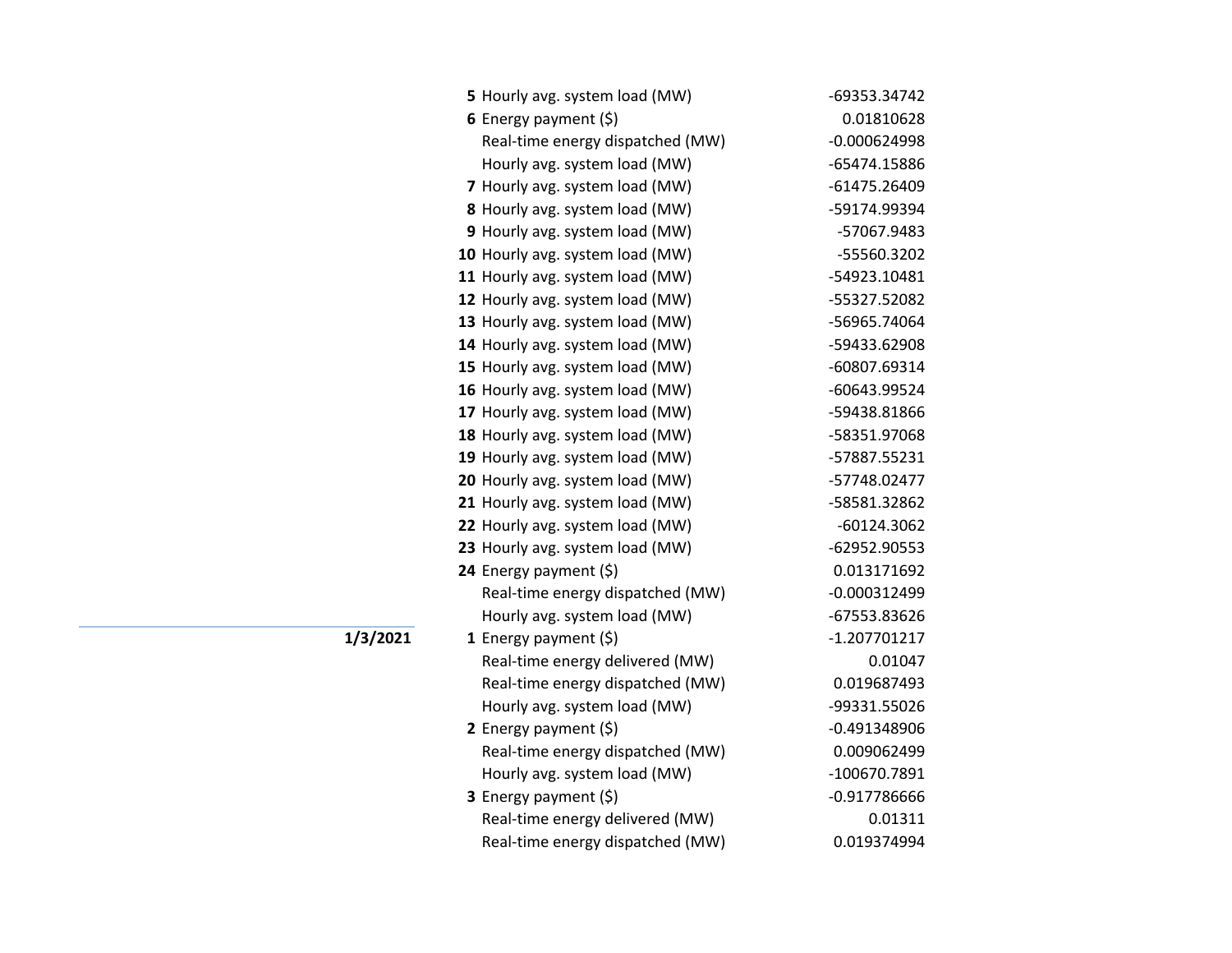| 3 Hourly avg. system load (MW)   | -98818.99945   |
|----------------------------------|----------------|
| 4 Energy payment (\$)            | -1.308581668   |
| Real-time energy delivered (MW)  | 0.02733        |
| Real-time energy dispatched (MW) | 0.029687489    |
| Hourly avg. system load (MW)     | -95789.58134   |
| 5 Energy payment $(\xi)$         | 0.036330831    |
| Real-time energy dispatched (MW) | $-0.000937497$ |
| Hourly avg. system load (MW)     | -91871.93112   |
| 6 Hourly avg. system load (MW)   | -86416.75553   |
| 7 Hourly avg. system load (MW)   | -80771.34547   |
| 8 Hourly avg. system load (MW)   | -78276.16772   |
| 9 Hourly avg. system load (MW)   | -75249.98255   |
| 10 Hourly avg. system load (MW)  | -73075.186     |
| 11 Hourly avg. system load (MW)  | -72276.52011   |
| 12 Hourly avg. system load (MW)  | -72701.24895   |
| 13 Hourly avg. system load (MW)  | -74352.07152   |
| 14 Hourly avg. system load (MW)  | -77080.75694   |
| 15 Hourly avg. system load (MW)  | -78477.99196   |
| 16 Hourly avg. system load (MW)  | -79004.40931   |
| 17 Hourly avg. system load (MW)  | -76909.3819    |
| 18 Hourly avg. system load (MW)  | -75009.27074   |
| 19 Hourly avg. system load (MW)  | -73498.37144   |
| 20 Hourly avg. system load (MW)  | -73040.8226    |
| 21 Hourly avg. system load (MW)  | -74028.78484   |
| 22 Hourly avg. system load (MW)  | -75918.10669   |
| 23 Hourly avg. system load (MW)  | -80519.13249   |
| 24 Energy payment (\$)           | 0.028375837    |
| Real-time energy dispatched (MW) | $-0.000624998$ |
| Hourly avg. system load (MW)     | -87882.5892    |
| 1 Energy payment $(\xi)$         | -1881.541206   |
| Real-time energy delivered (MW)  | 30.365619      |
| Real-time energy dispatched (MW) | 21.11968795    |
| Hourly avg. system load (MW)     | -637996.6403   |
| 2 Energy payment (\$)            | -10.22576806   |

**1/4/2021**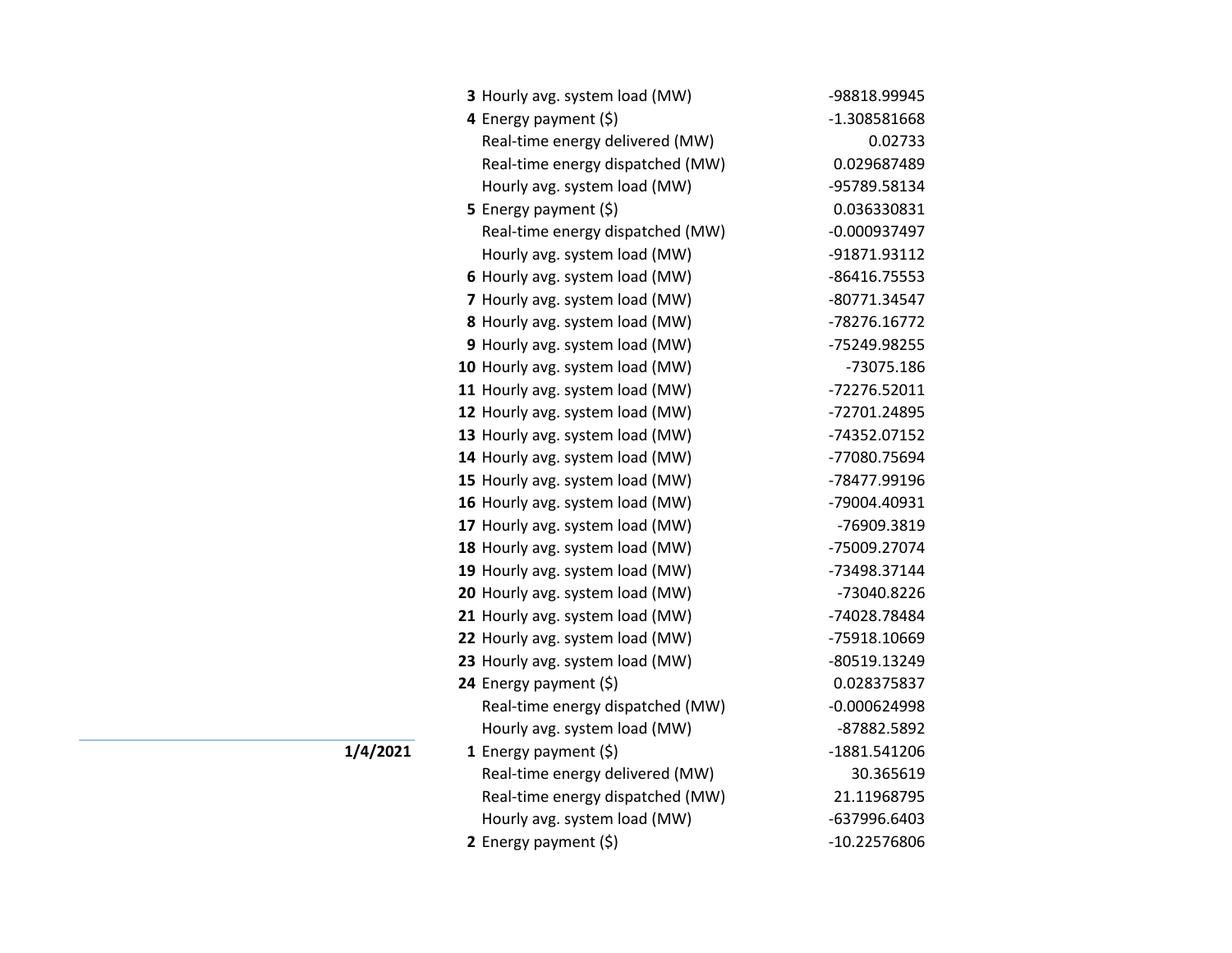| 1/4/2021 | 2 Real-time energy delivered (MW) | 1.316748       |
|----------|-----------------------------------|----------------|
|          | Real-time energy dispatched (MW)  | $-0.738124994$ |
|          | Hourly avg. system load (MW)      | -640554.5368   |
|          | <b>3</b> Energy payment $(\xi)$   | -16.03196325   |
|          | Real-time energy delivered (MW)   | 1.2018         |
|          | Real-time energy dispatched (MW)  | 0.273749983    |
|          | Hourly avg. system load (MW)      | -625883.0418   |
|          | 4 Energy payment (\$)             | -13.51866938   |
|          | Real-time energy delivered (MW)   | 0.861744       |
|          | Real-time energy dispatched (MW)  | 0.279687485    |
|          | Hourly avg. system load (MW)      | -603974.4017   |
|          | 5 Energy payment $(5)$            | 0.275517514    |
|          | Real-time energy dispatched (MW)  | $-0.008749999$ |
|          | Hourly avg. system load (MW)      | -577168.7698   |
|          | 6 Hourly avg. system load (MW)    | -541566.2789   |
|          | 7 Hourly avg. system load (MW)    | -505843.9415   |
|          | 8 Hourly avg. system load (MW)    | -461509.9338   |
|          | 9 Hourly avg. system load (MW)    | -448910.9291   |
|          | 10 Hourly avg. system load (MW)   | -440617.6255   |
|          | 11 Hourly avg. system load (MW)   | -441048.2362   |
|          | 12 Hourly avg. system load (MW)   | -455656.6591   |
|          | 13 Hourly avg. system load (MW)   | -487588.4705   |
|          | 14 Hourly avg. system load (MW)   | -535300.4234   |
|          | 15 Hourly avg. system load (MW)   | -563522.5051   |
|          | 16 Hourly avg. system load (MW)   | -572115.4236   |
|          | 17 Hourly avg. system load (MW)   | -555554.1292   |
|          | 18 Hourly avg. system load (MW)   | -544182.9308   |
|          | 19 Hourly avg. system load (MW)   | -538534.4878   |
|          | 20 Hourly avg. system load (MW)   | -537103.1724   |
|          | 21 Hourly avg. system load (MW)   | -534574.3574   |
|          | 22 Hourly avg. system load (MW)   | -536874.4501   |
|          | 23 Energy payment (\$)            | 0.051162641    |
|          | Real-time energy dispatched (MW)  | $-0.0015625$   |
|          | Hourly avg. system load (MW)      | -551966.0518   |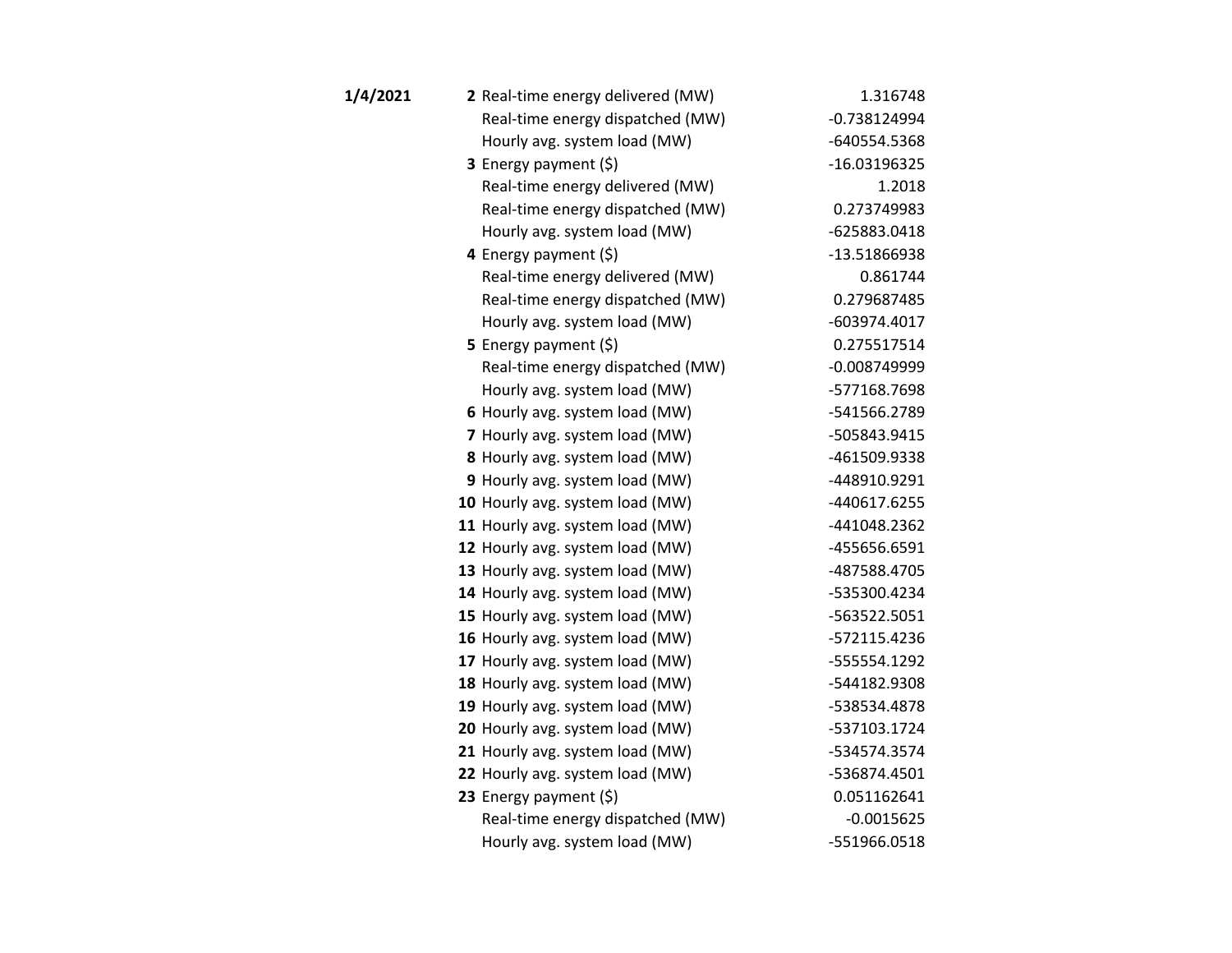| 1/4/2021 | 24 Energy payment $(\xi)$        | 58.61642302    |
|----------|----------------------------------|----------------|
|          | Real-time energy delivered (MW)  | 0.616974       |
|          | Real-time energy dispatched (MW) | $-1.521562498$ |
|          | Hourly avg. system load (MW)     | -579120.7561   |
| 1/5/2021 | 1 Energy payment $(\xi)$         | -3775.944691   |
|          | Real-time energy delivered (MW)  | 43.87764366    |
|          | Real-time energy dispatched (MW) | 35.45718792    |
|          | (blank)                          | 1050.617319    |
|          | Hourly avg. system load (MW)     | -1013105.534   |
|          | 2 Energy payment $(5)$           | -99.42330073   |
|          | Real-time energy delivered (MW)  | 2.554593       |
|          | Real-time energy dispatched (MW) | $-0.580937543$ |
|          | (blank)                          | 46.2665678     |
|          | Hourly avg. system load (MW)     | $-1021572.718$ |
|          | 3 Energy payment (\$)            | -92.37836153   |
|          | Real-time energy delivered (MW)  | 0.887496       |
|          | Real-time energy dispatched (MW) | 0.291249977    |
|          | (blank)                          | 62.3939224     |
|          | Hourly avg. system load (MW)     | -1000633.062   |
|          | 4 Energy payment (\$)            | -2.295987996   |
|          | Real-time energy delivered (MW)  | 0.680019       |
|          | Real-time energy dispatched (MW) | 0.052499978    |
|          | Hourly avg. system load (MW)     | -968485.5842   |
|          | 5 Energy payment (\$)            | 0.077082103    |
|          | Real-time energy dispatched (MW) | $-0.001875$    |
|          | Hourly avg. system load (MW)     | -927105.9886   |
|          | 6 Hourly avg. system load (MW)   | -872319.6413   |
|          | 7 Hourly avg. system load (MW)   | -812605.5284   |
|          | 8 Hourly avg. system load (MW)   | -766305.9473   |
|          | 9 Hourly avg. system load (MW)   | -741198.6154   |
|          | 10 Hourly avg. system load (MW)  | -725983.5155   |
|          | 11 Hourly avg. system load (MW)  | -724735.607    |
|          | 12 Hourly avg. system load (MW)  | -748623.1163   |
|          | 13 Hourly avg. system load (MW)  | -799015.1784   |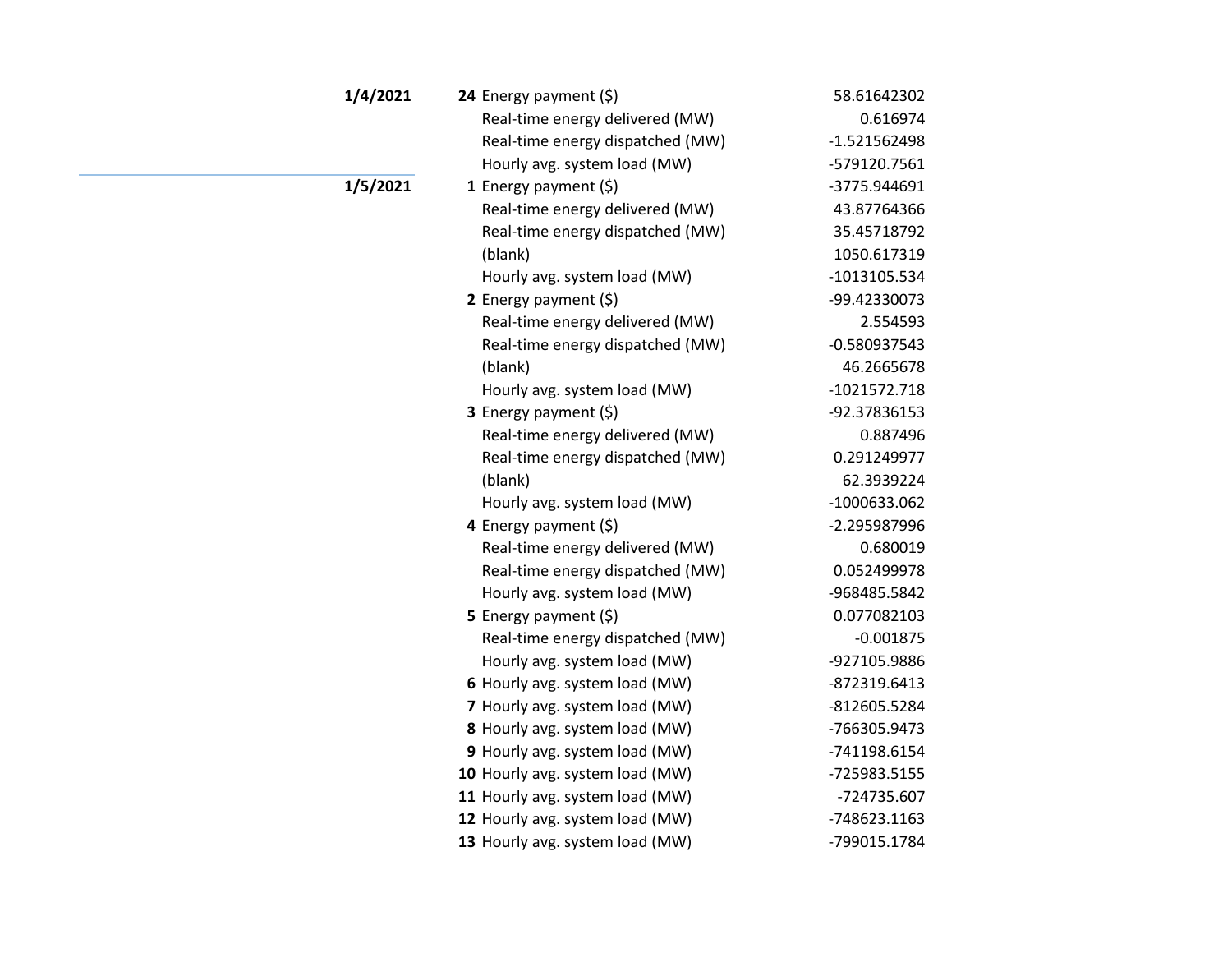| 14 Hourly avg. system load (MW)  | -872945.1637   |
|----------------------------------|----------------|
| 15 Hourly avg. system load (MW)  | -927289.3967   |
| 16 Hourly avg. system load (MW)  | -924269.4963   |
| 17 Hourly avg. system load (MW)  | -885361.3577   |
| 18 Hourly avg. system load (MW)  | -837590.6805   |
| 19 Hourly avg. system load (MW)  | -804046.7466   |
| 20 Hourly avg. system load (MW)  | -790074.7538   |
| 21 Hourly avg. system load (MW)  | -796777.5843   |
| 22 Hourly avg. system load (MW)  | -823742.3523   |
| 23 Energy payment $(\xi)$        | 50.15285152    |
| Real-time energy dispatched (MW) | -1.494687483   |
| Hourly avg. system load (MW)     | -869359.0543   |
| 24 Energy payment (\$)           | -1780.728133   |
| Real-time energy delivered (MW)  | 30.209391      |
| Real-time energy dispatched (MW) | 21.042813      |
| (blank)                          | 740.2985828    |
| Hourly avg. system load (MW)     | -919928.5457   |
| 1 Energy payment $(\xi)$         | -1492.166282   |
| Real-time energy delivered (MW)  | 31.94065666    |
| Real-time energy dispatched (MW) | 23.01093804    |
| Hourly avg. system load (MW)     | -1185212.449   |
| 2 Energy payment (\$)            | -87.92912457   |
| Real-time energy delivered (MW)  | 0.67797        |
| Real-time energy dispatched (MW) | 0.773125119    |
| Hourly avg. system load (MW)     | -1192074.487   |
| 3 Energy payment (\$)            | -19.98025571   |
| Real-time energy delivered (MW)  | 0.67098        |
| Real-time energy dispatched (MW) | 0.249687497    |
| Hourly avg. system load (MW)     | -1161050.857   |
| 4 Energy payment (\$)            | $-0.870012175$ |
| Real-time energy delivered (MW)  | 0.01863        |
| Real-time energy dispatched (MW) | 0.022812489    |
| Hourly avg. system load (MW)     | -1123147.265   |
| 5 Energy payment (\$)            | 0.048027537    |

**1/6/2021**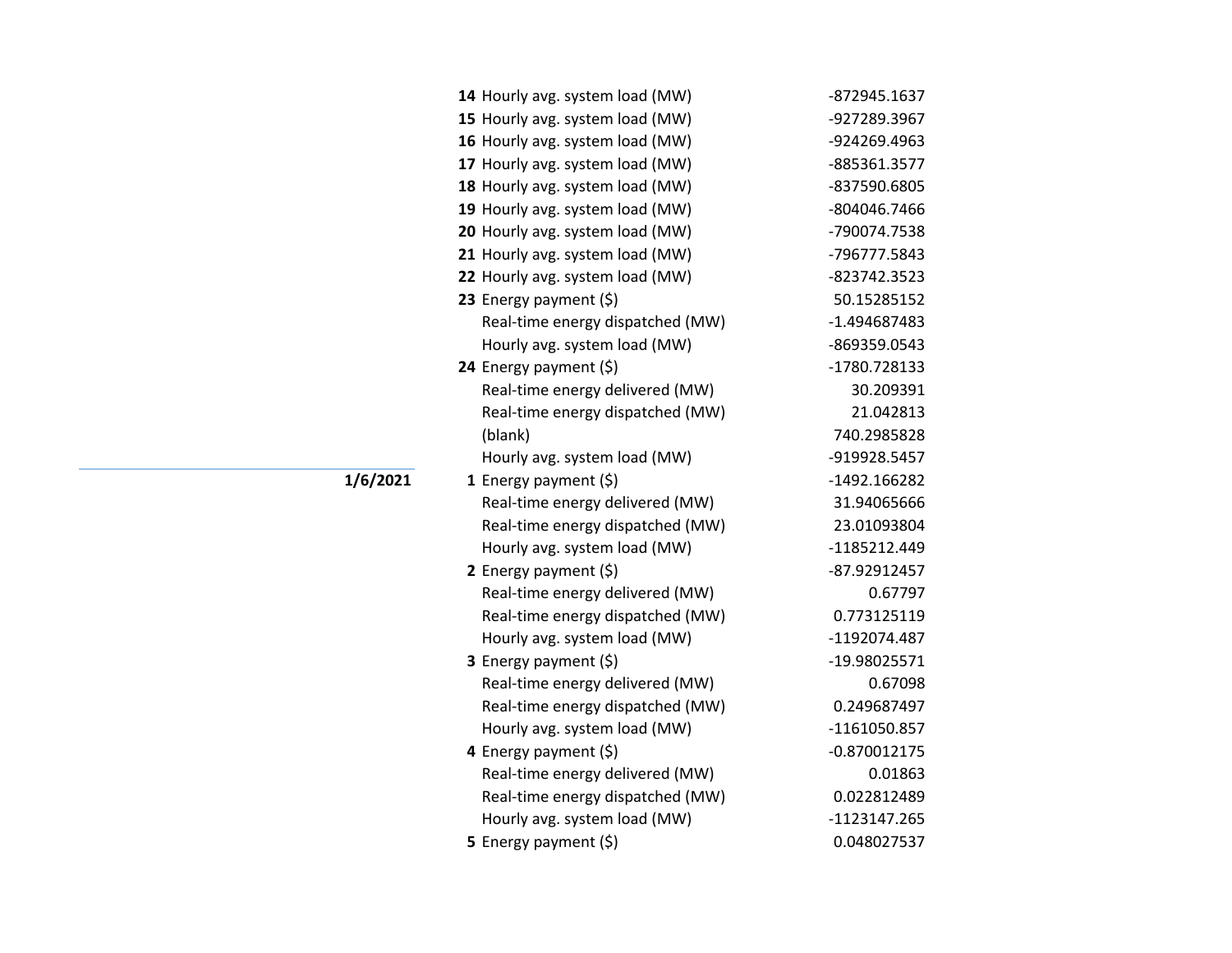| 5 Real-time energy dispatched (MW) | $-0.000937497$ |
|------------------------------------|----------------|
| Hourly avg. system load (MW)       | -1078623.909   |
| 6 Hourly avg. system load (MW)     | $-1009577.641$ |
| 7 Hourly avg. system load (MW)     | -942537.6973   |
| 8 Hourly avg. system load (MW)     | -897041.4517   |
| 9 Hourly avg. system load (MW)     | -868400.2788   |
| 10 Hourly avg. system load (MW)    | -854798.8838   |
| 11 Hourly avg. system load (MW)    | -853138.6964   |
| 12 Hourly avg. system load (MW)    | -879898.0475   |
| 13 Hourly avg. system load (MW)    | -945213.3722   |
| 14 Hourly avg. system load (MW)    | $-1036562.24$  |
| 15 Hourly avg. system load (MW)    | -1099827.461   |
| 16 Hourly avg. system load (MW)    | -1102444.062   |
| 17 Hourly avg. system load (MW)    | -1066334.407   |
| 18 Hourly avg. system load (MW)    | -1030821.279   |
| 19 Hourly avg. system load (MW)    | -1006238.046   |
| 20 Hourly avg. system load (MW)    | -1005868.197   |
| 21 Hourly avg. system load (MW)    | -1008830.215   |
| 22 Hourly avg. system load (MW)    | -1012777.478   |
| 23 Energy payment (\$)             | 47.92997045    |
| Real-time energy dispatched (MW)   | $-1.742812477$ |
| Hourly avg. system load (MW)       | -1031488.773   |
| 24 Energy payment (\$)             | $-1107.59352$  |
| Real-time energy delivered (MW)    | 37.0404        |
| Real-time energy dispatched (MW)   | 25.28031308    |
| Hourly avg. system load (MW)       | -1083512.012   |
| 1 Energy payment $(\xi)$           | 949.2177786    |
| Real-time energy delivered (MW)    | 27.5358        |
| Real-time energy dispatched (MW)   | 21.56000051    |
| (blank)                            | -2331.243796   |
| Hourly avg. system load (MW)       | -536542.3038   |
| 2 Energy payment (\$)              | 91.44422013    |
| Real-time energy delivered (MW)    | 0.70713        |
| Real-time energy dispatched (MW)   | 0.39           |

**1/7/2021**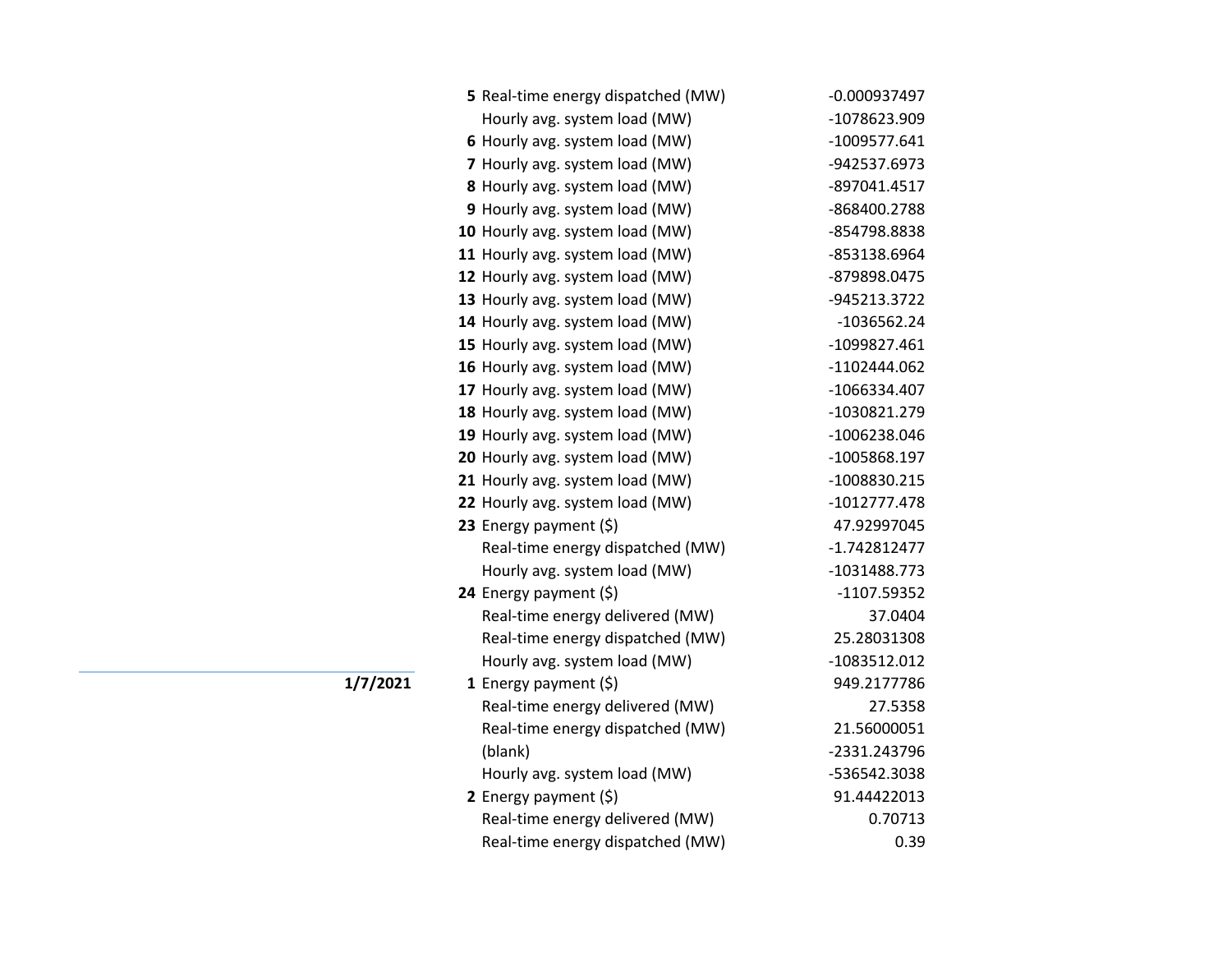| $2$ (blank)                      | -37.65566117   |
|----------------------------------|----------------|
| Hourly avg. system load (MW)     | -541852.9492   |
| 3 Energy payment (\$)            | 10.51363119    |
| Real-time energy delivered (MW)  | 0.70476        |
| Real-time energy dispatched (MW) | 0.249999996    |
| (blank)                          | -20.88808932   |
| Hourly avg. system load (MW)     | -529440.5211   |
| 4 Energy payment (\$)            | 15.62693129    |
| Real-time energy delivered (MW)  | 0.05061        |
| Real-time energy dispatched (MW) | 0.002812485    |
| (blank)                          | -13.7806687    |
| Hourly avg. system load (MW)     | -514199.8063   |
| 5 Energy payment $(\xi)$         | 0.800558967    |
| Real-time energy dispatched (MW) | $-0.015312494$ |
| Hourly avg. system load (MW)     | -493215.593    |
| 6 Hourly avg. system load (MW)   | -463135.4222   |
| 7 Hourly avg. system load (MW)   | -432753.0985   |
| 8 Hourly avg. system load (MW)   | -408427.9116   |
| 9 Hourly avg. system load (MW)   | -393917.0128   |
| 10 Hourly avg. system load (MW)  | -386570.177    |
| 11 Hourly avg. system load (MW)  | -389313.8341   |
| 12 Hourly avg. system load (MW)  | -400778.3342   |
| 13 Hourly avg. system load (MW)  | -427854.0024   |
| 14 Hourly avg. system load (MW)  | -468656.117    |
| 15 Hourly avg. system load (MW)  | -496400.2185   |
| 16 Hourly avg. system load (MW)  | -501851.4323   |
| 17 Hourly avg. system load (MW)  | -487556.4186   |
| 18 Hourly avg. system load (MW)  | -470193.3813   |
| 19 Hourly avg. system load (MW)  | -458540.3876   |
| 20 Hourly avg. system load (MW)  | -449970.0597   |
| 21 Hourly avg. system load (MW)  | -442768.1737   |
| 22 Hourly avg. system load (MW)  | -447488.412    |
| 23 Energy payment (\$)           | 58.67652397    |
| (blank)                          | $-1.492812483$ |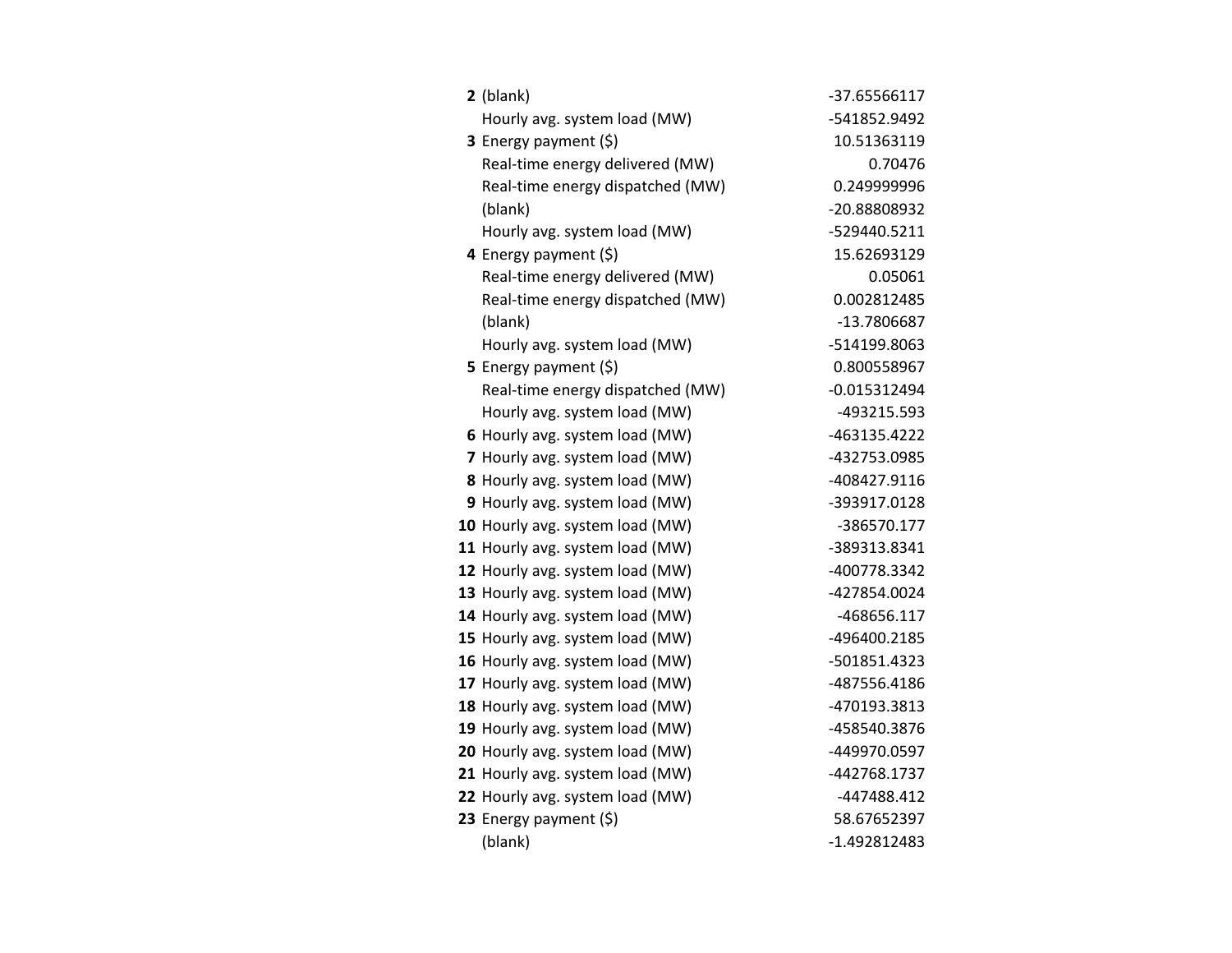| 1/7/2021 | 23 Hourly avg. system load (MW)  | -463691.0384   |
|----------|----------------------------------|----------------|
|          | 24 Energy payment $(\xi)$        | 780.4714347    |
|          | Real-time energy delivered (MW)  | 27.83616       |
|          | Real-time energy dispatched (MW) | 21.55000051    |
|          | (blank)                          | -1712.400302   |
|          | Hourly avg. system load (MW)     | -489149.3293   |
| 1/8/2021 | <b>1</b> Energy payment $(\xi)$  | -1259.640933   |
|          | Real-time energy delivered (MW)  | 29.61486       |
|          | Real-time energy dispatched (MW) | 21.55968799    |
|          | Hourly avg. system load (MW)     | -471004.602    |
|          | 2 Energy payment $(5)$           | 39.99017338    |
|          | Real-time energy delivered (MW)  | 0.01614        |
|          | Real-time energy dispatched (MW) | -1.332812487   |
|          | Hourly avg. system load (MW)     | -477367.3035   |
|          | 3 Energy payment (\$)            | 0.036131712    |
|          | Real-time energy dispatched (MW) | $-0.000624998$ |
|          | Hourly avg. system load (MW)     | -467730.9431   |
|          | 4 Hourly avg. system load (MW)   | -454736.081    |
|          | 5 Hourly avg. system load (MW)   | -438549.4371   |
|          | 6 Hourly avg. system load (MW)   | -415502.6729   |
|          | 7 Hourly avg. system load (MW)   | -389006.3792   |
|          | 8 Hourly avg. system load (MW)   | -370711.2881   |
|          | 9 Hourly avg. system load (MW)   | -358936.9253   |
|          | 10 Hourly avg. system load (MW)  | -351609.8153   |
|          | 11 Hourly avg. system load (MW)  | -350139.0942   |
|          | 12 Hourly avg. system load (MW)  | -359490.5977   |
|          | 13 Hourly avg. system load (MW)  | -383550.2515   |
|          | 14 Hourly avg. system load (MW)  | -420293.6064   |
|          | 15 Hourly avg. system load (MW)  | -445849.9106   |
|          | 16 Hourly avg. system load (MW)  | -449154.0523   |
|          | 17 Hourly avg. system load (MW)  | -437243.853    |
|          | 18 Hourly avg. system load (MW)  | -419494.2172   |
|          | 19 Hourly avg. system load (MW)  | -405821.9445   |
|          | 20 Hourly avg. system load (MW)  | -396524.7202   |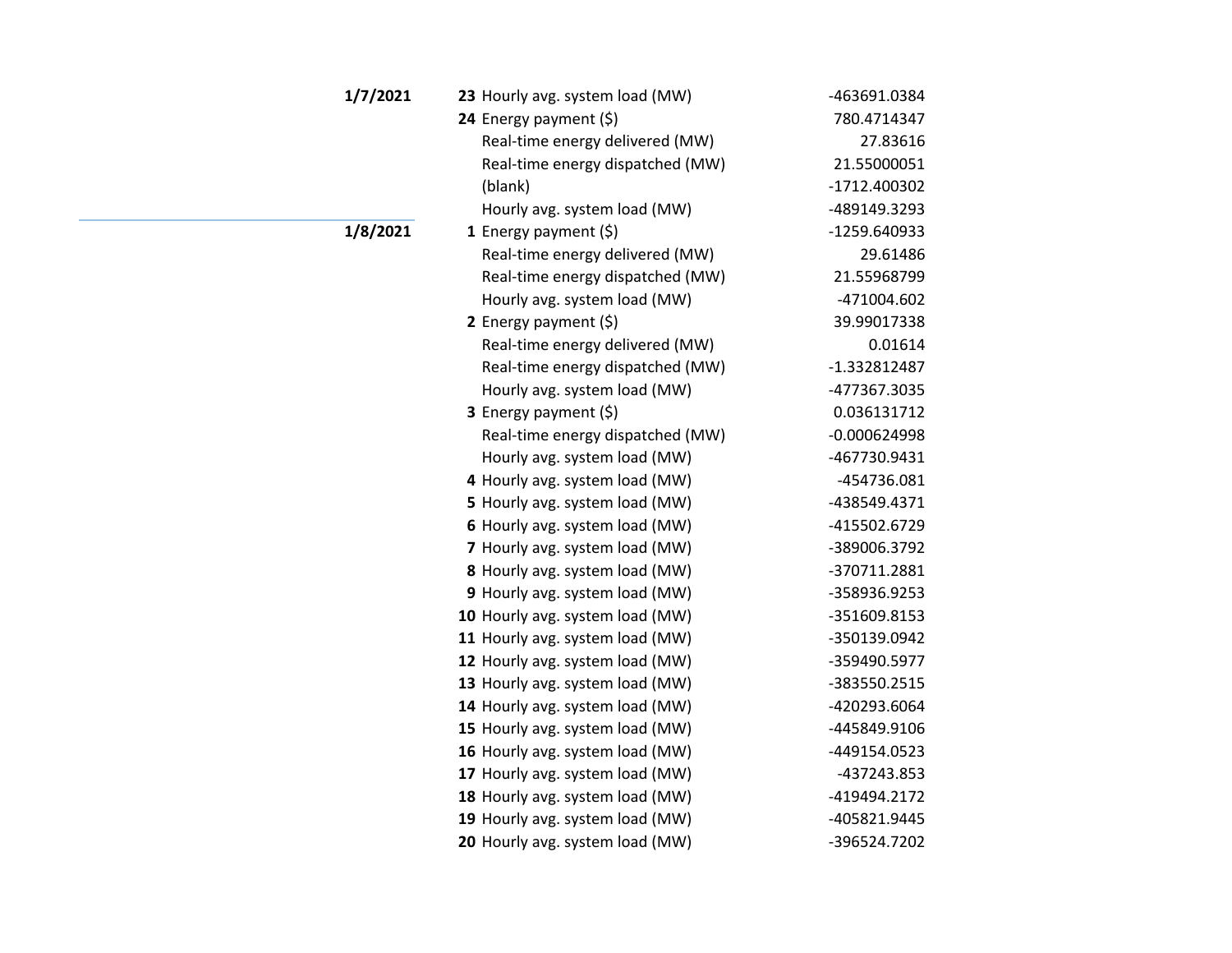| 1/8/2021 | 21 Hourly avg. system load (MW)  | -392685.997    |
|----------|----------------------------------|----------------|
|          | 22 Hourly avg. system load (MW)  | -393442.4163   |
|          | 23 Hourly avg. system load (MW)  | -405806.9262   |
|          | 24 Energy payment (\$)           | 42.61021821    |
|          | Real-time energy dispatched (MW) | -1.493124982   |
|          | Hourly avg. system load (MW)     | -429978.3737   |
| 1/9/2021 | 1 Energy payment $(\xi)$         | $-1.113202354$ |
|          | Real-time energy delivered (MW)  | 0.00933        |
|          | Real-time energy dispatched (MW) | 0.019999992    |
|          | Hourly avg. system load (MW)     | -246664.4463   |
|          | 2 Energy payment $(5)$           | $-0.487607338$ |
|          | Real-time energy dispatched (MW) | 0.009687497    |
|          | Hourly avg. system load (MW)     | -252305.1718   |
|          | <b>3</b> Energy payment $(\xi)$  | $-0.433907126$ |
|          | Real-time energy delivered (MW)  | 0.00156        |
|          | Real-time energy dispatched (MW) | 0.009999996    |
|          | Hourly avg. system load (MW)     | -248588.7325   |
|          | 4 Energy payment (\$)            | 0.012829509    |
|          | Real-time energy dispatched (MW) | $-0.000312499$ |
|          | Hourly avg. system load (MW)     | -243097.023    |
|          | 5 Hourly avg. system load (MW)   | -234527.5124   |
|          | 6 Hourly avg. system load (MW)   | -222333.0716   |
|          | 7 Hourly avg. system load (MW)   | -209613.9795   |
|          | 8 Hourly avg. system load (MW)   | -205856.558    |
|          | 9 Hourly avg. system load (MW)   | -197892.5784   |
|          | 10 Hourly avg. system load (MW)  | -193914.1669   |
|          | 11 Hourly avg. system load (MW)  | -192245.6673   |
|          | 12 Hourly avg. system load (MW)  | -194479.7356   |
|          | 13 Hourly avg. system load (MW)  | -201762.729    |
|          | 14 Hourly avg. system load (MW)  | -212537.3532   |
|          | 15 Hourly avg. system load (MW)  | -218075.3217   |
|          | 16 Hourly avg. system load (MW)  | -217202.691    |
|          | 17 Energy payment (\$)           | -7.922044581   |
|          | Real-time energy delivered (MW)  | 0.02872782     |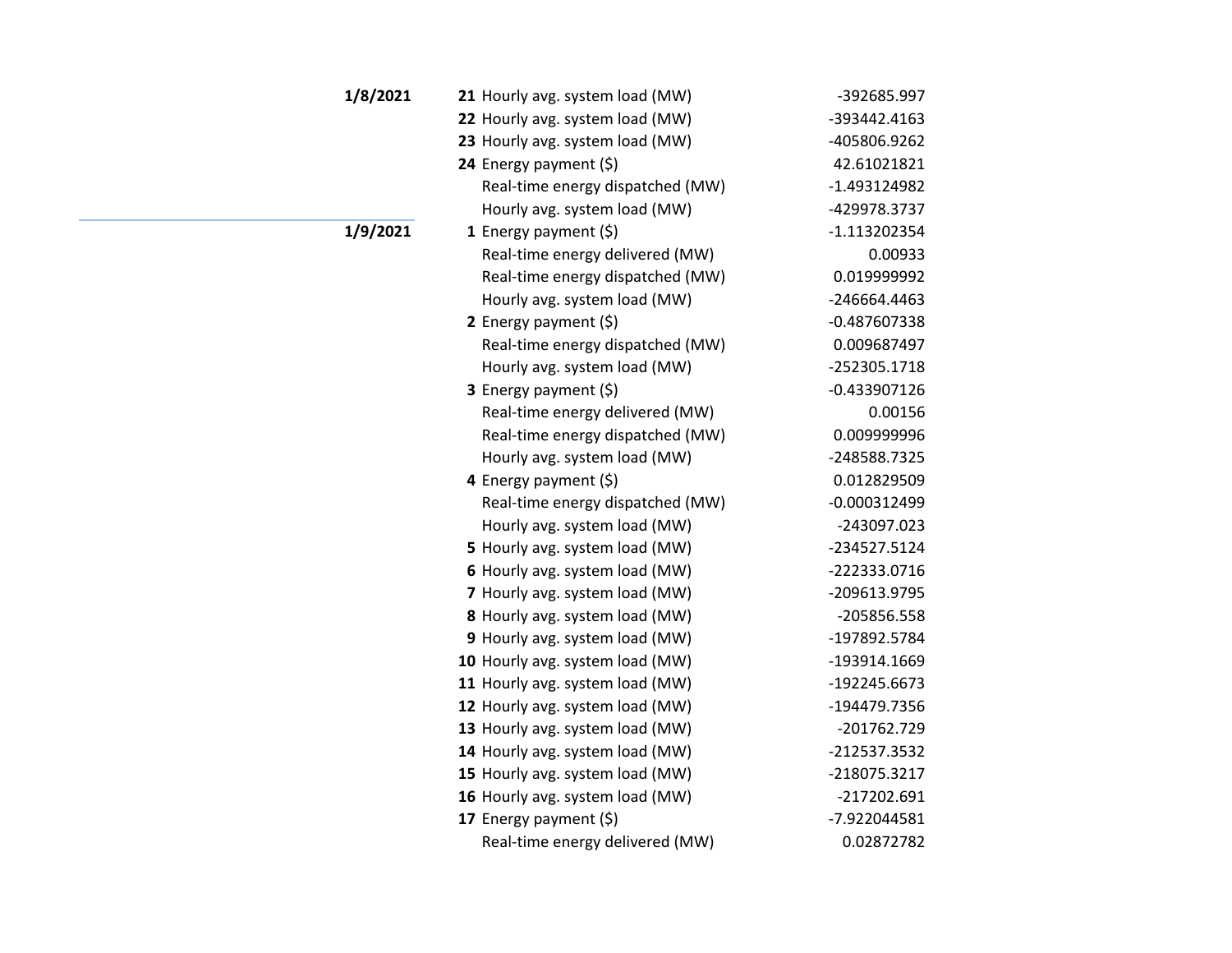| 17 Real-time energy dispatched (MW) | 0.274999989    |
|-------------------------------------|----------------|
| Hourly avg. system load (MW)        | -211529.5279   |
| 18 Hourly avg. system load (MW)     | -202048.6132   |
| 19 Hourly avg. system load (MW)     | -194313.1169   |
| 20 Hourly avg. system load (MW)     | -191089.6044   |
| 21 Hourly avg. system load (MW)     | -190184.8033   |
| 22 Hourly avg. system load (MW)     | -194223.3272   |
| 23 Hourly avg. system load (MW)     | -205249.279    |
| 24 Energy payment (\$)              | 0.068411187    |
| Real-time energy dispatched (MW)    | $-0.000624998$ |
| Hourly avg. system load (MW)        | -220681.4427   |
| 1 Energy payment $(\xi)$            | -1.060269976   |
| Real-time energy delivered (MW)     | 0.00855        |
| Real-time energy dispatched (MW)    | 0.019999992    |
| Hourly avg. system load (MW)        | -49326.44503   |
| 2 Energy payment $(5)$              | $-0.498308703$ |
| Real-time energy dispatched (MW)    | 0.009687497    |
| Hourly avg. system load (MW)        | -50222.05758   |
| <b>3</b> Energy payment $(\xi)$     | $-0.432041927$ |
| Real-time energy delivered (MW)     | 0.00882        |
| Real-time energy dispatched (MW)    | 0.009999996    |
| Hourly avg. system load (MW)        | -49262.62016   |
| 4 Energy payment (\$)               | $-0.414970134$ |
| Real-time energy delivered (MW)     | 0.00198        |
| Real-time energy dispatched (MW)    | 0.009999996    |
| Hourly avg. system load (MW)        | -47968.75894   |
| <b>5</b> Energy payment $(\xi)$     | 0.01362216     |
| Real-time energy dispatched (MW)    | $-0.000312499$ |
| Hourly avg. system load (MW)        | -46329.10764   |
| 6 Hourly avg. system load (MW)      | -43564.09723   |
| 7 Hourly avg. system load (MW)      | -40905.17996   |
| 8 Hourly avg. system load (MW)      | -40385.04549   |
| 9 Hourly avg. system load (MW)      | -38946.68144   |
| 10 Hourly avg. system load (MW)     | -38020.08212   |

## **1/10/2021**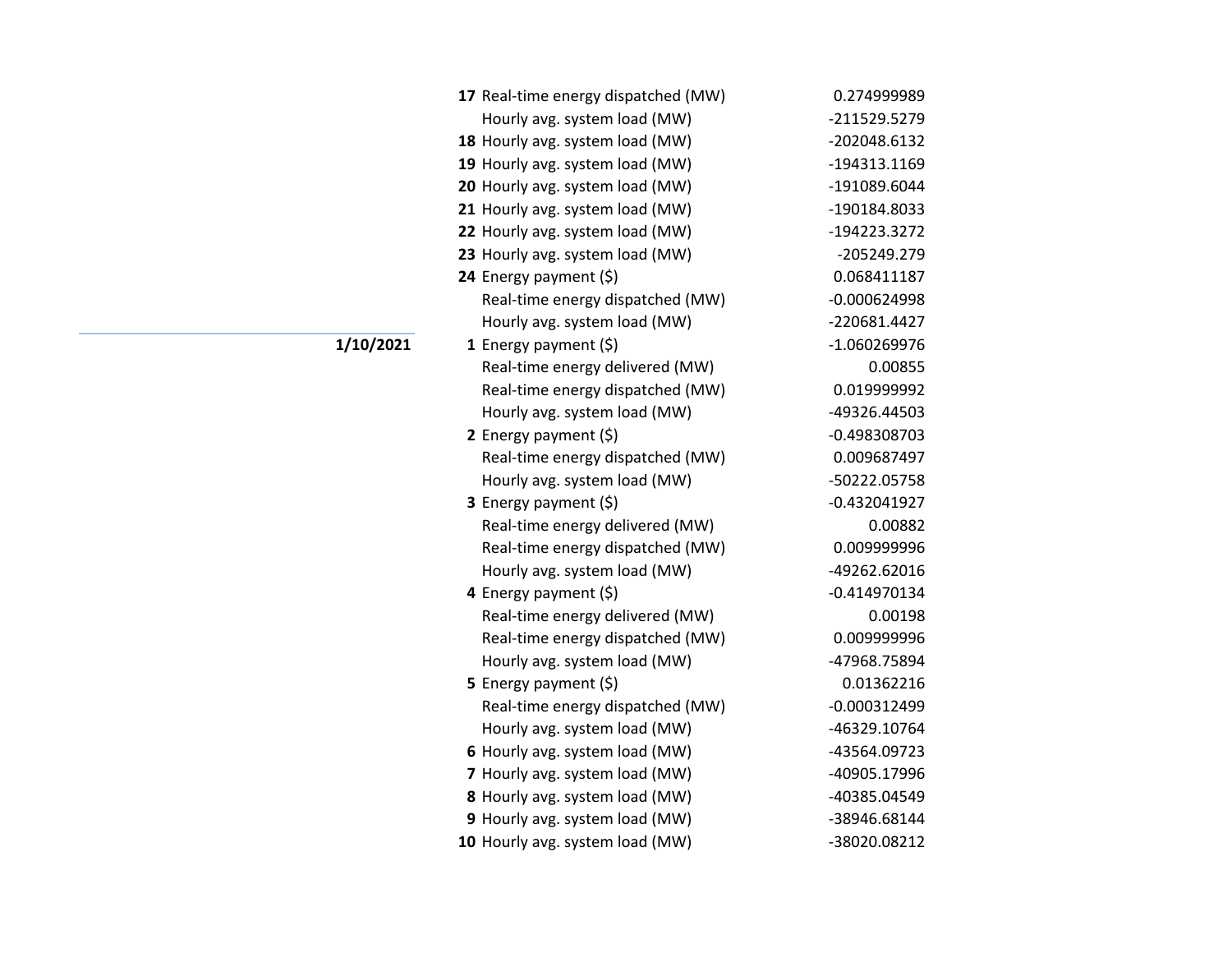| 11 Hourly avg. system load (MW)  | -37692.25964   |
|----------------------------------|----------------|
| 12 Hourly avg. system load (MW)  | -37883.29316   |
| 13 Hourly avg. system load (MW)  | -38764.76379   |
| 14 Hourly avg. system load (MW)  | -40345.06943   |
| 15 Hourly avg. system load (MW)  | -41028.25506   |
| 16 Hourly avg. system load (MW)  | -40497.32312   |
| 17 Hourly avg. system load (MW)  | -39385.02868   |
| 18 Hourly avg. system load (MW)  | -38145.17863   |
| 19 Hourly avg. system load (MW)  | -37582.61515   |
| 20 Hourly avg. system load (MW)  | -37613.73386   |
| 21 Hourly avg. system load (MW)  | -37389.90809   |
| 22 Hourly avg. system load (MW)  | -38292.7257    |
| 23 Hourly avg. system load (MW)  | -40582.30232   |
| 24 Energy payment (\$)           | 0.034978435    |
| Real-time energy dispatched (MW) | $-0.000624998$ |
| Hourly avg. system load (MW)     | -43868.61832   |
| 1 Energy payment $(5)$           | $-1842.3545$   |
| Real-time energy delivered (MW)  | 27.8322        |
| Real-time energy dispatched (MW) | 30.3846878     |
| Hourly avg. system load (MW)     | $-637781.04$   |
| 2 Energy payment (\$)            | 7.499793715    |
| Real-time energy delivered (MW)  | 0.66744        |
| Real-time energy dispatched (MW) | $-0.68937499$  |
| Hourly avg. system load (MW)     | -644259.1598   |
| 3 Energy payment (\$)            | -28.82218887   |
| Real-time energy delivered (MW)  | 0.67563        |
| Real-time energy dispatched (MW) | 0.529687493    |
| Hourly avg. system load (MW)     | -628565.5408   |
| 4 Energy payment (\$)            | -12.74551546   |
| Real-time energy delivered (MW)  | 0.751785714    |
| Real-time energy dispatched (MW) | 0.239062491    |
| Hourly avg. system load (MW)     | -607776.8467   |
| <b>5</b> Energy payment $(\xi)$  | -1.742102032   |
| Real-time energy delivered (MW)  | 0.18759        |

## **1/11/2021**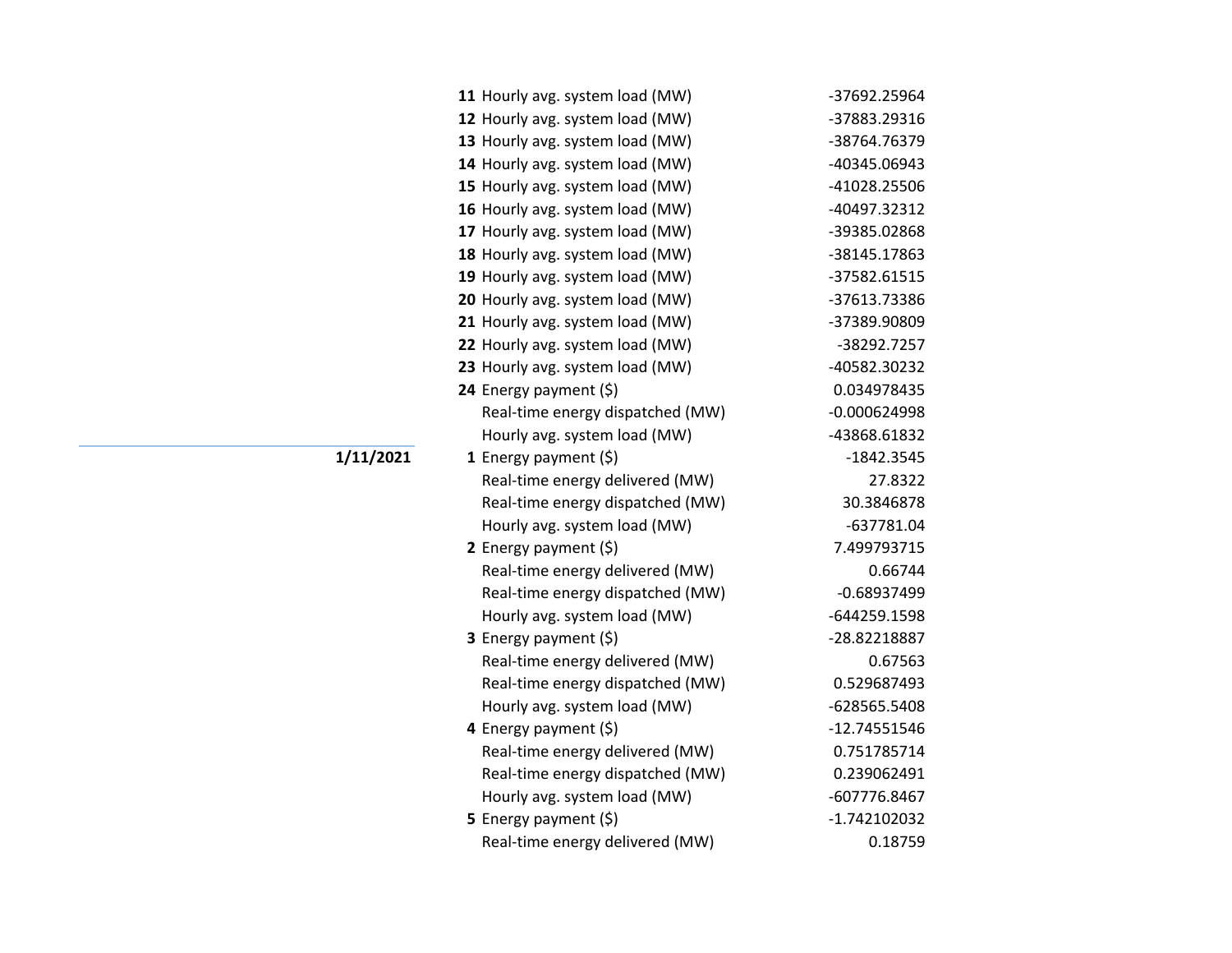| 5 Real-time energy dispatched (MW) | 0.03843748     |
|------------------------------------|----------------|
| Hourly avg. system load (MW)       | -583971.6197   |
| 6 Energy payment $(5)$             | 0.064922113    |
| Real-time energy dispatched (MW)   | $-0.001874994$ |
| Hourly avg. system load (MW)       | -546491.6077   |
| 7 Hourly avg. system load (MW)     | -511666.4655   |
| 8 Hourly avg. system load (MW)     | -469024.932    |
| 9 Hourly avg. system load (MW)     | -455149.995    |
| 10 Hourly avg. system load (MW)    | -449536.4693   |
| 11 Hourly avg. system load (MW)    | -452100.6296   |
| 12 Hourly avg. system load (MW)    | -470274.2415   |
| 13 Hourly avg. system load (MW)    | -507040.5456   |
| 14 Hourly avg. system load (MW)    | -561464.8861   |
| 15 Energy payment (\$)             | -9.762965148   |
| Real-time energy delivered (MW)    | 0.013926894    |
| Real-time energy dispatched (MW)   | 0.044999994    |
| Hourly avg. system load (MW)       | -600872.1031   |
| 16 Energy payment (\$)             | -4.888922874   |
| Real-time energy delivered (MW)    | 0.018131628    |
| Real-time energy dispatched (MW)   | 0.022499997    |
| Hourly avg. system load (MW)       | -601194.4446   |
| 17 Hourly avg. system load (MW)    | -572365.0387   |
| 18 Hourly avg. system load (MW)    | -544454.3279   |
| 19 Hourly avg. system load (MW)    | -522964.4047   |
| 20 Hourly avg. system load (MW)    | -512216.7917   |
| 21 Hourly avg. system load (MW)    | -509530.4514   |
| 22 Hourly avg. system load (MW)    | -519211.4094   |
| 23 Hourly avg. system load (MW)    | -543492.3832   |
| 24 Energy payment (\$)             | 39.99367654    |
| Real-time energy dispatched (MW)   | $-0.924374987$ |
| Hourly avg. system load (MW)       | -577638.6179   |
| 1 Energy payment $(\xi)$           | -18.67582339   |
| Real-time energy delivered (MW)    | 27.5622        |
| Real-time energy dispatched (MW)   | 30.6621878     |

**1/12/2021**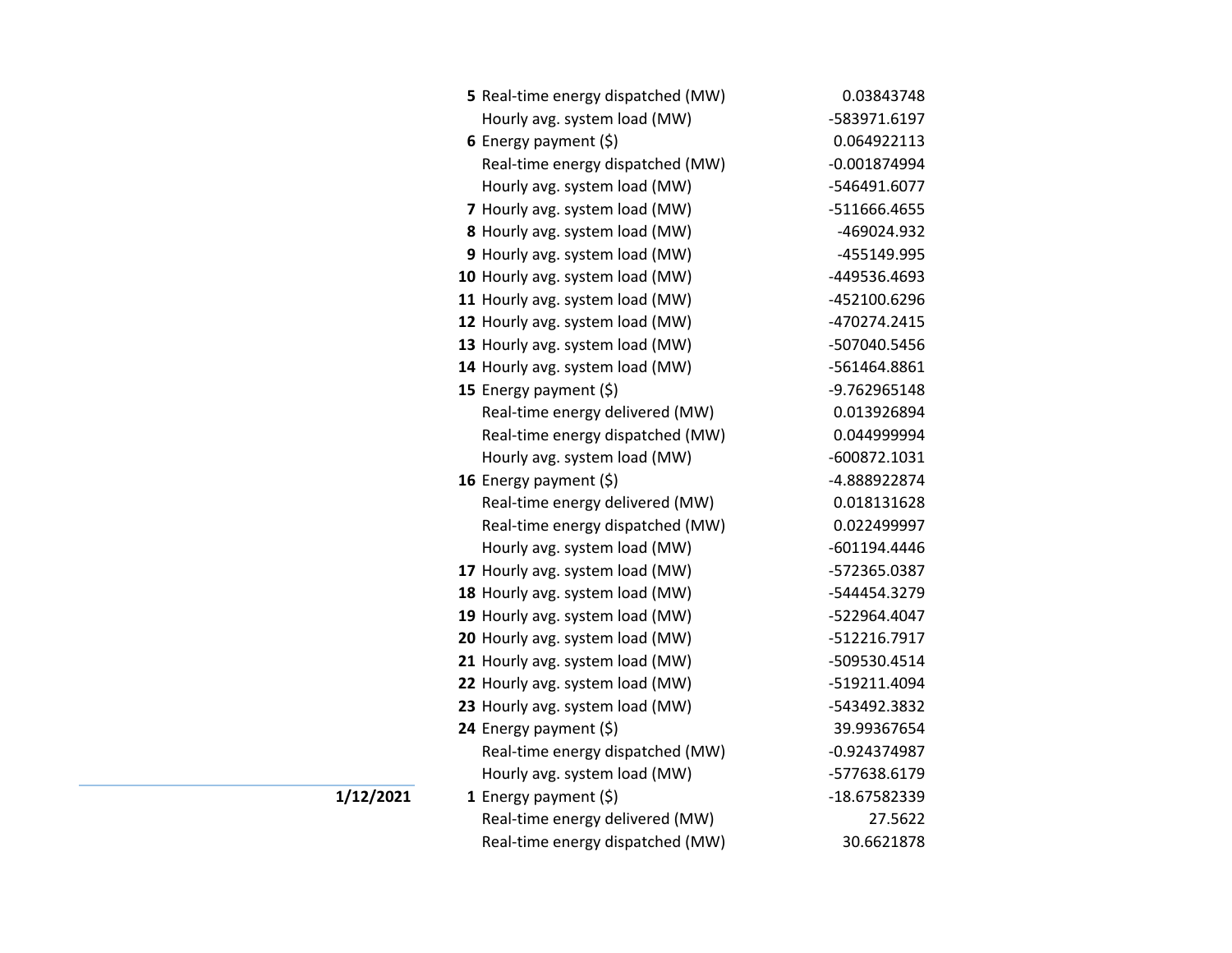| 1/12/2021 | $1$ (blank)                      | -1953.857882   |
|-----------|----------------------------------|----------------|
|           | Hourly avg. system load (MW)     | -561874.709    |
|           | 2 Energy payment $(\xi)$         | 17.44543182    |
|           | Real-time energy delivered (MW)  | 0.69867        |
|           | Real-time energy dispatched (MW) | $-0.618124997$ |
|           | (blank)                          | $-14.08161748$ |
|           | Hourly avg. system load (MW)     | -563474.8271   |
|           | 3 Energy payment (\$)            | $-8.666300145$ |
|           | Real-time energy delivered (MW)  | 0.69609        |
|           | Real-time energy dispatched (MW) | 0.289687493    |
|           | (blank)                          | $-12.8071072$  |
|           | Hourly avg. system load (MW)     | -548169.5854   |
|           | 4 Energy payment (\$)            | 0.260393889    |
|           | Real-time energy delivered (MW)  | 0.07182        |
|           | Real-time energy dispatched (MW) | 0.022812489    |
|           | (blank)                          | $-1.280408188$ |
|           | Hourly avg. system load (MW)     | -528625.6396   |
|           | <b>5</b> Energy payment $(\xi)$  | 0.031681611    |
|           | Real-time energy dispatched (MW) | $-0.000937497$ |
|           | Hourly avg. system load (MW)     | -505222.4509   |
|           | 6 Hourly avg. system load (MW)   | -473402.1893   |
|           | 7 Hourly avg. system load (MW)   | -441379.2884   |
|           | 8 Hourly avg. system load (MW)   | -429254.7569   |
|           | 9 Hourly avg. system load (MW)   | -415546.6578   |
|           | 10 Hourly avg. system load (MW)  | -408084.6554   |
|           | 11 Hourly avg. system load (MW)  | -407708.0288   |
|           | 12 Hourly avg. system load (MW)  | -420222.5676   |
|           | 13 Hourly avg. system load (MW)  | -450024.3525   |
|           | 14 Hourly avg. system load (MW)  | -495866.1556   |
|           | 15 Energy payment (\$)           | -10029.63293   |
|           | Real-time energy delivered (MW)  | 59.19037732    |
|           | Real-time energy dispatched (MW) | 29.10499932    |
|           | Hourly avg. system load (MW)     | -523015.8627   |
|           | 16 Energy payment (\$)           | -5811.069009   |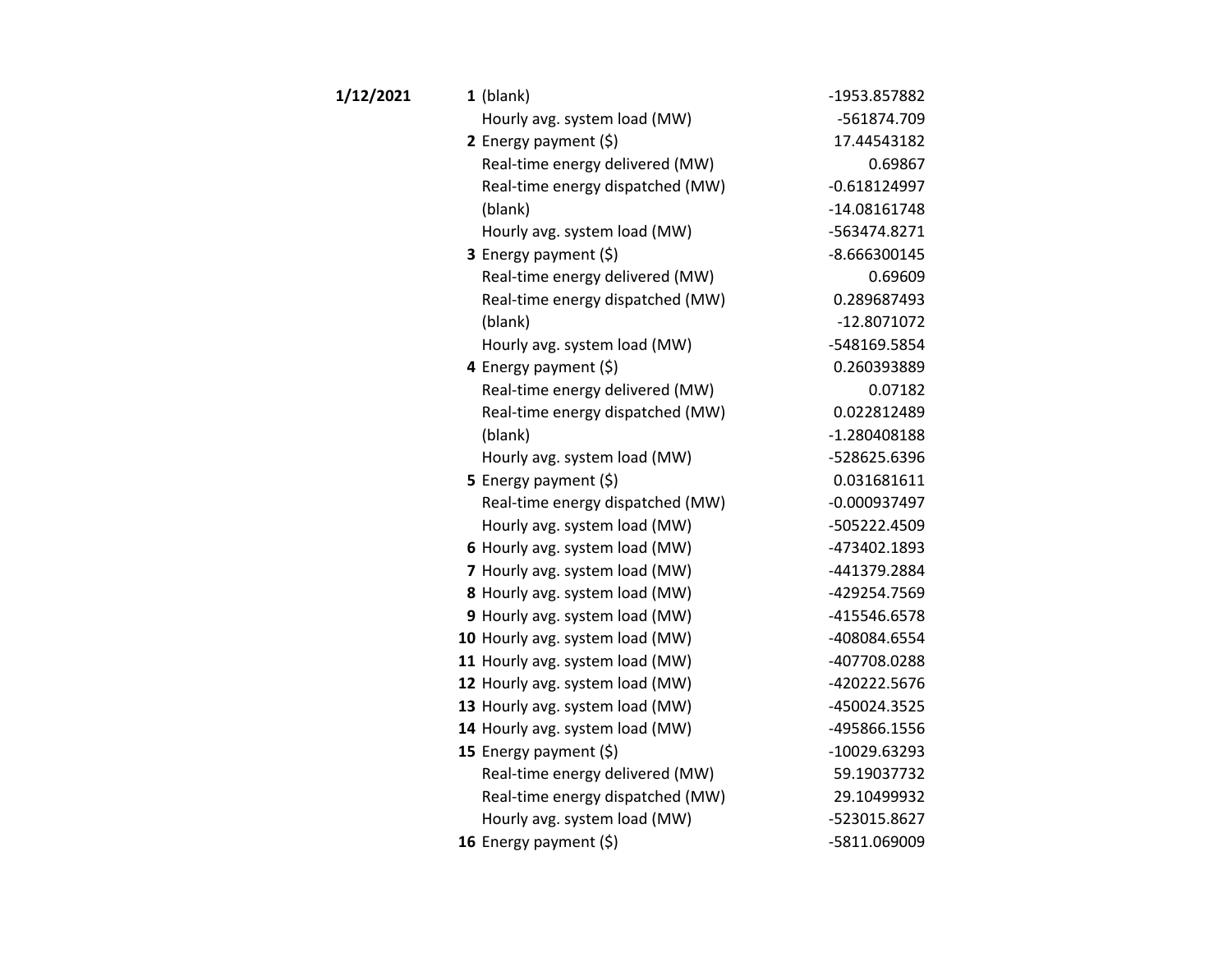| 16 Real-time energy delivered (MW) | 97.59          |
|------------------------------------|----------------|
| Real-time energy dispatched (MW)   | 90.9600005     |
| Hourly avg. system load (MW)       | -528173.83     |
| 17 Hourly avg. system load (MW)    | -516735.1254   |
| 18 Hourly avg. system load (MW)    | -502708.9997   |
| 19 Hourly avg. system load (MW)    | -492989.8111   |
| 20 Hourly avg. system load (MW)    | -486317.4321   |
| 21 Hourly avg. system load (MW)    | -485091.6165   |
| 22 Hourly avg. system load (MW)    | -491967.6963   |
| 23 Energy payment (\$)             | 29.2747111     |
| Real-time energy dispatched (MW)   | $-0.924062488$ |
| Hourly avg. system load (MW)       | -502296.0402   |
| 24 Energy payment (\$)             | -4.533889803   |
| Real-time energy delivered (MW)    | 27.97848       |
| Real-time energy dispatched (MW)   | 30.30343782    |
| (blank)                            | -1368.33826    |
| Hourly avg. system load (MW)       | -517442.1963   |
| 1 Energy payment $(\xi)$           | -2071.12048    |
| Real-time energy delivered (MW)    | 28.93999947    |
| Real-time energy dispatched (MW)   | 30.9493753     |
| Hourly avg. system load (MW)       | -1352340.088   |
| 2 Energy payment (\$)              | -83.62823569   |
| Real-time energy delivered (MW)    | 0.71982        |
| Real-time energy dispatched (MW)   | 0.975625114    |
| Hourly avg. system load (MW)       | -1366441.859   |
| 3 Energy payment (\$)              | -55.48772738   |
| Real-time energy delivered (MW)    | 14.05611827    |
| Real-time energy dispatched (MW)   | 2.020520851    |
| Hourly avg. system load (MW)       | -1329062.824   |
| 4 Energy payment (\$)              | -216.034849    |
| Real-time energy delivered (MW)    | 0.054763101    |
| Real-time energy dispatched (MW)   | 1.181354137    |
| Hourly avg. system load (MW)       | -1291812.866   |
| 5 Energy payment (\$)              | $-0.39287249$  |

**1/13/2021**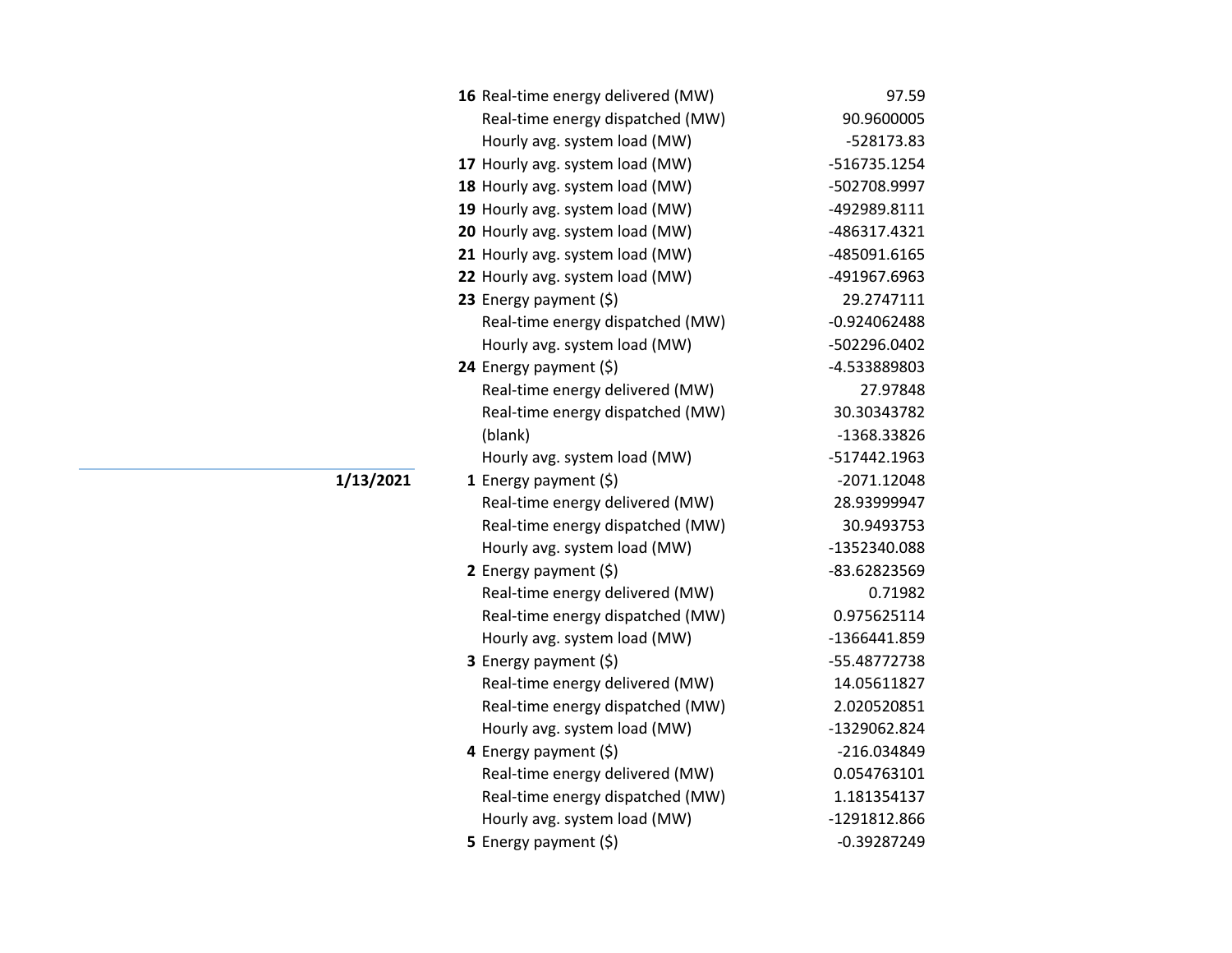| 5 Real-time energy delivered (MW) | 0.01305        |
|-----------------------------------|----------------|
| Real-time energy dispatched (MW)  | 0.009374998    |
| Hourly avg. system load (MW)      | -1232849.961   |
| 6 Energy payment $(5)$            | 0.011343804    |
| Real-time energy dispatched (MW)  | $-0.000312499$ |
| Hourly avg. system load (MW)      | -1153649.444   |
| 7 Hourly avg. system load (MW)    | $-1084505.78$  |
| 8 Hourly avg. system load (MW)    | -1048856.935   |
| 9 Hourly avg. system load (MW)    | $-1015186.203$ |
| 10 Hourly avg. system load (MW)   | -998206.6145   |
| 11 Hourly avg. system load (MW)   | -997819.9225   |
| 12 Hourly avg. system load (MW)   | -1027339.321   |
| 13 Hourly avg. system load (MW)   | -1101108.757   |
| 14 Hourly avg. system load (MW)   | -1206425.586   |
| 15 Energy payment $(\xi)$         | -270.2574428   |
| Real-time energy dispatched (MW)  | 0.604999971    |
| Hourly avg. system load (MW)      | -1273758.857   |
| 16 Energy payment $(\xi)$         | -422.6986714   |
| Real-time energy dispatched (MW)  | 0.609999975    |
| Hourly avg. system load (MW)      | -1273802.444   |
| 17 Hourly avg. system load (MW)   | -1218289.555   |
| 18 Hourly avg. system load (MW)   | -1153788.407   |
| 19 Hourly avg. system load (MW)   | -1127465.766   |
| 20 Energy payment (\$)            | -197.2263978   |
| Real-time energy delivered (MW)   | 0.110823006    |
| Real-time energy dispatched (MW)  | 0.907499961    |
| Hourly avg. system load (MW)      | -1108466.097   |
| 21 Hourly avg. system load (MW)   | -1105681.52    |
| 22 Hourly avg. system load (MW)   | -1127202.082   |
| 23 Energy payment $(5)$           | 22.32134782    |
| Real-time energy dispatched (MW)  | -0.928124988   |
| Hourly avg. system load (MW)      | -1170002.146   |
| 24 Energy payment $(\xi)$         | -228.0618659   |
| Real-time energy delivered (MW)   | 27.32789695    |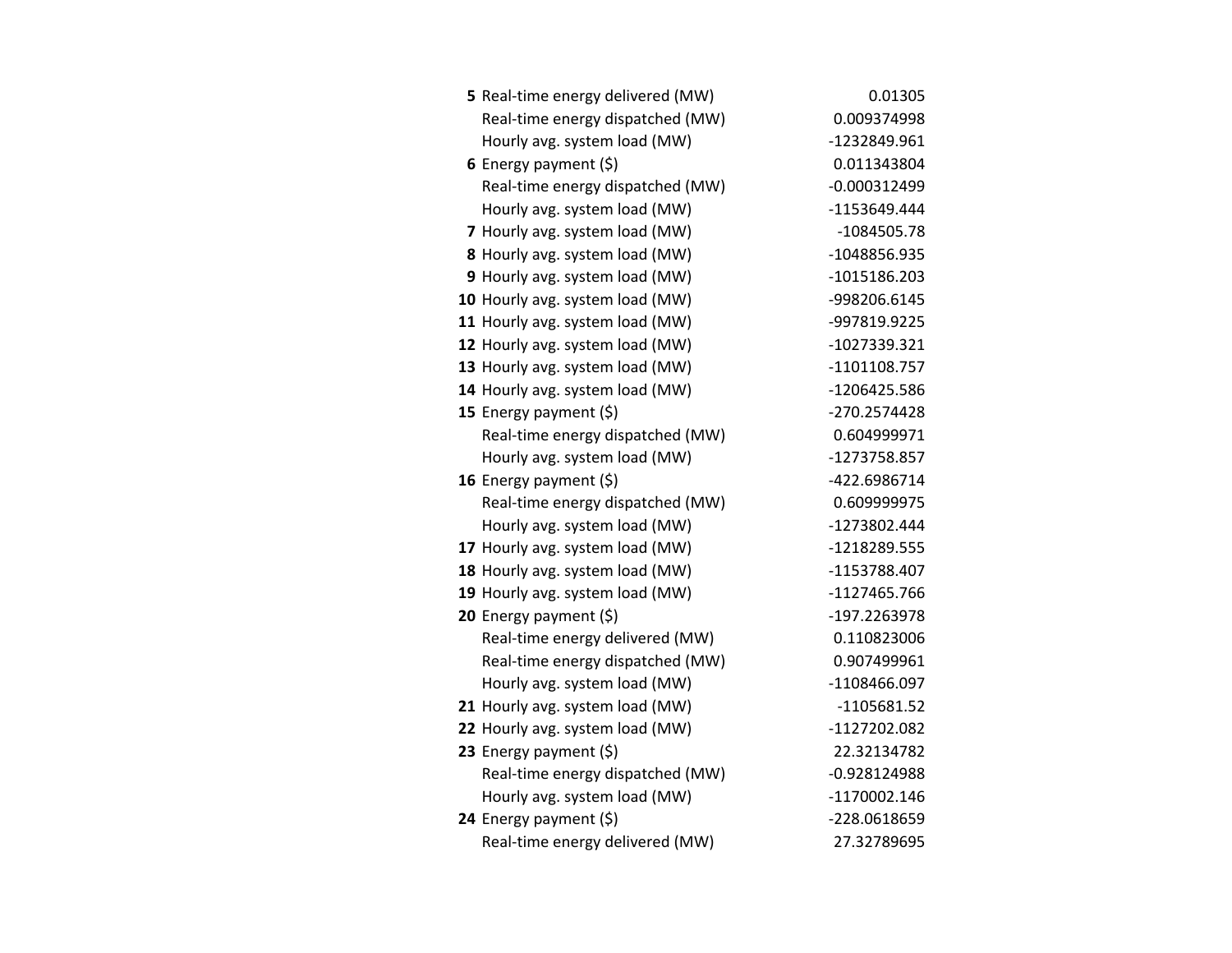| 1/13/2021 | 24 Real-time energy dispatched (MW) | 3.267812477    |
|-----------|-------------------------------------|----------------|
|           | Hourly avg. system load (MW)        | -1236247.119   |
| 1/14/2021 | <b>1</b> Energy payment $(\xi)$     | -1807.683709   |
|           | Real-time energy delivered (MW)     | 1.88472        |
|           | Real-time energy dispatched (MW)    | 30.29000032    |
|           | Hourly avg. system load (MW)        | -442871.2385   |
|           | 2 Energy payment $(\xi)$            | -10.53898272   |
|           | Real-time energy dispatched (MW)    | 0.196250001    |
|           | Hourly avg. system load (MW)        | -446608.121    |
|           | <b>3</b> Energy payment $(\xi)$     | -16.58948732   |
|           | Real-time energy dispatched (MW)    | 0.24           |
|           | Hourly avg. system load (MW)        | -433587.5943   |
|           | 4 Energy payment (\$)               | $-0.421049332$ |
|           | Real-time energy dispatched (MW)    | 0.009999996    |
|           | Hourly avg. system load (MW)        | -417412.2286   |
|           | 5 Hourly avg. system load (MW)      | -398815.6333   |
|           | 6 Hourly avg. system load (MW)      | -373494.8409   |
|           | 7 Hourly avg. system load (MW)      | -351752.1402   |
|           | 8 Hourly avg. system load (MW)      | -338858.9966   |
|           | 9 Hourly avg. system load (MW)      | -327291.1606   |
|           | 10 Hourly avg. system load (MW)     | -321192.6733   |
|           | 11 Hourly avg. system load (MW)     | -321118.4821   |
|           | 12 Hourly avg. system load (MW)     | -329546.6357   |
|           | 13 Hourly avg. system load (MW)     | -352889.6097   |
|           | 14 Hourly avg. system load (MW)     | -387854.8958   |
|           | 15 Hourly avg. system load (MW)     | -408774.2653   |
|           | 16 Hourly avg. system load (MW)     | -405465.6476   |
|           | 17 Hourly avg. system load (MW)     | -387631.9222   |
|           | 18 Hourly avg. system load (MW)     | -371374.315    |
|           | 19 Hourly avg. system load (MW)     | -365672.0066   |
|           | 20 Hourly avg. system load (MW)     | -364811.7163   |
|           | 21 Hourly avg. system load (MW)     | -371537.2609   |
|           | 22 Hourly avg. system load (MW)     | -377881.1306   |
|           | 23 Energy payment (\$)              | 1.021655227    |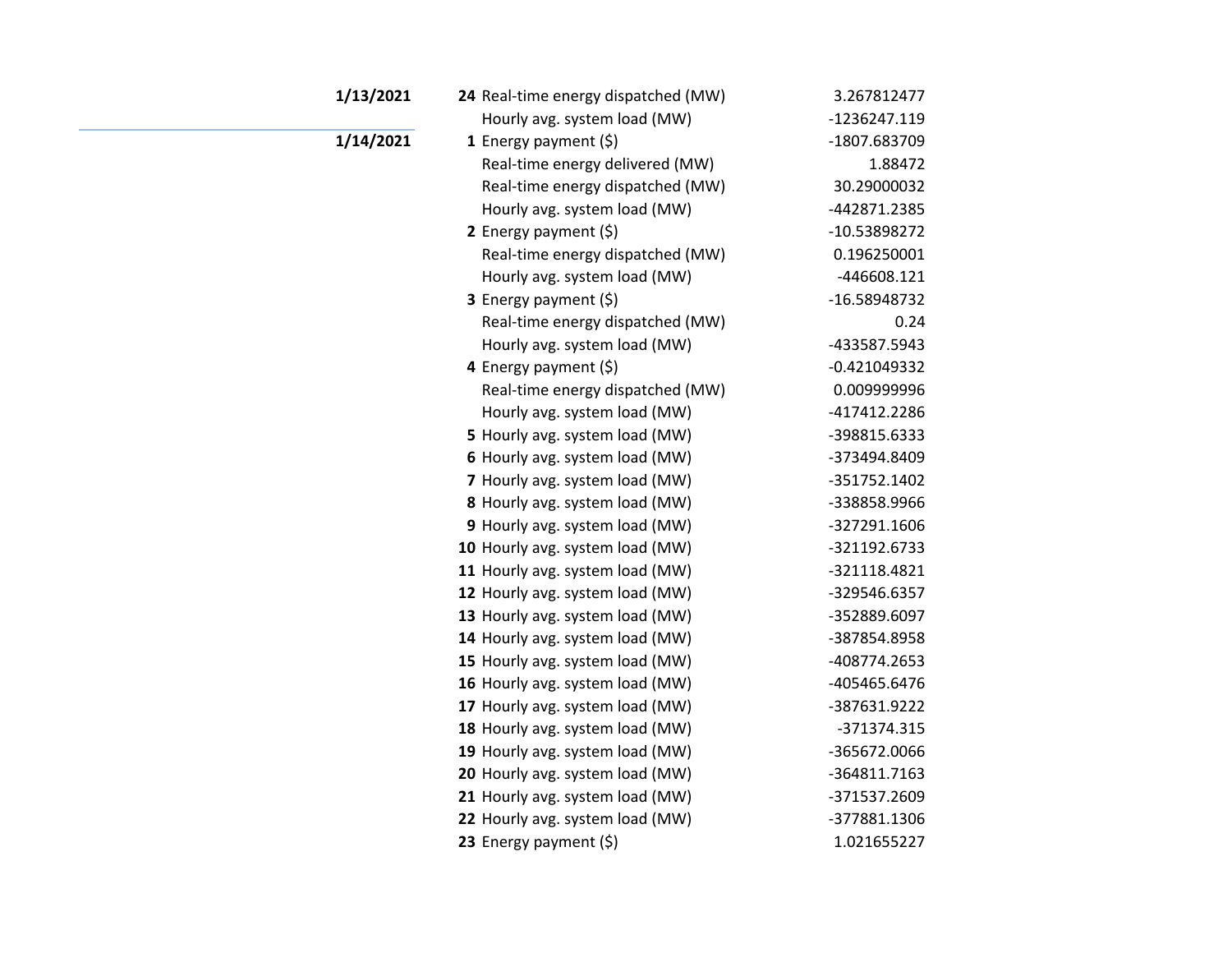| 1/14/2021 | 23 Real-time energy dispatched (MW) | $-0.043749999$ |
|-----------|-------------------------------------|----------------|
|           | Hourly avg. system load (MW)        | -389731.8803   |
|           | 24 Energy payment (\$)              | -1358.917125   |
|           | Real-time energy delivered (MW)     | 1.85808        |
|           | Real-time energy dispatched (MW)    | 30.29000032    |
|           | Hourly avg. system load (MW)        | -409138.2671   |
| 1/15/2021 | <b>1</b> Energy payment $(\xi)$     | -1851.409627   |
|           | Real-time energy delivered (MW)     | 4.739724       |
|           | Real-time energy dispatched (MW)    | 34.93354194    |
|           | Hourly avg. system load (MW)        | -599382.0853   |
|           | 2 Energy payment $(\xi)$            | -115.5839675   |
|           | Real-time energy delivered (MW)     | 1.777869       |
|           | Real-time energy dispatched (MW)    | 2.34562507     |
|           | Hourly avg. system load (MW)        | -599271.2418   |
|           | <b>3</b> Energy payment $(\xi)$     | 1.969117683    |
|           | Real-time energy dispatched (MW)    | $-0.043749999$ |
|           | Hourly avg. system load (MW)        | -578120.1022   |
|           | 4 Hourly avg. system load (MW)      | -555644.3773   |
|           | 5 Hourly avg. system load (MW)      | -533950.1514   |
|           | 6 Hourly avg. system load (MW)      | -505510.0683   |
|           | 7 Hourly avg. system load (MW)      | -474882.198    |
|           | 8 Hourly avg. system load (MW)      | -454216.1284   |
|           | 9 Hourly avg. system load (MW)      | -438939.2152   |
|           | 10 Hourly avg. system load (MW)     | -431871.25     |
|           | 11 Hourly avg. system load (MW)     | -430960.3416   |
|           | 12 Hourly avg. system load (MW)     | -441622.5456   |
|           | 13 Hourly avg. system load (MW)     | -471385.1153   |
|           | 14 Hourly avg. system load (MW)     | -514187.1418   |
|           | 15 Hourly avg. system load (MW)     | -539809.4464   |
|           | 16 Hourly avg. system load (MW)     | -541083.1666   |
|           | 17 Hourly avg. system load (MW)     | -527200.3509   |
|           | 18 Hourly avg. system load (MW)     | -515402.4952   |
|           | 19 Hourly avg. system load (MW)     | -503987.8828   |
|           | 20 Hourly avg. system load (MW)     | -496977.318    |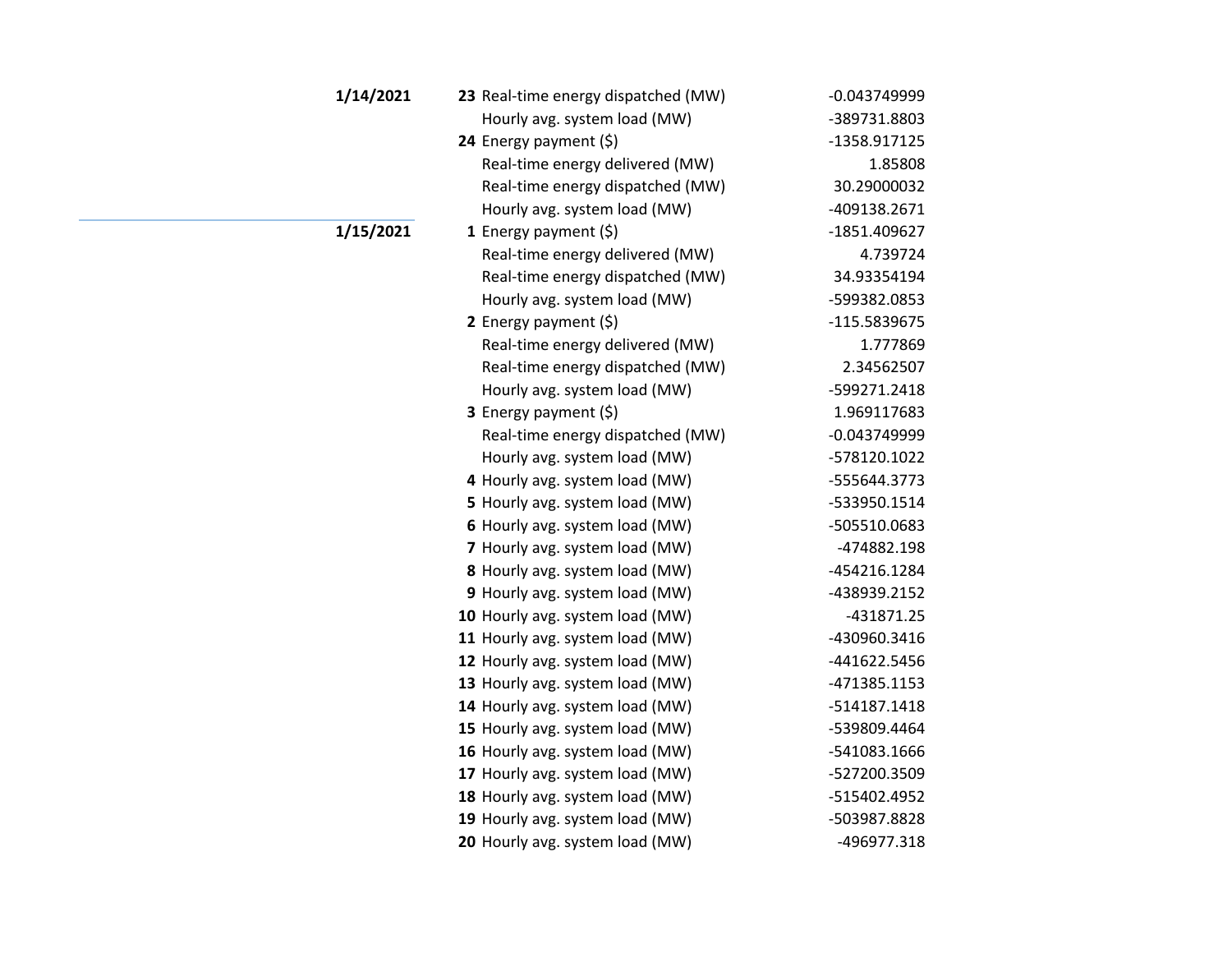| 1/15/2021 | 21 Hourly avg. system load (MW)  | -509255.7376   |
|-----------|----------------------------------|----------------|
|           | 22 Hourly avg. system load (MW)  | -521701.0686   |
|           | 23 Hourly avg. system load (MW)  | -544001.0634   |
|           | 24 Energy payment (\$)           | -1439.278896   |
|           | Real-time energy delivered (MW)  | 2.106108       |
|           | Real-time energy dispatched (MW) | 30.62727381    |
|           | Hourly avg. system load (MW)     | -565507.4665   |
| 1/16/2021 | <b>1</b> Energy payment $(\xi)$  | $-1.005521998$ |
|           | Real-time energy dispatched (MW) | 0.019999992    |
|           | Hourly avg. system load (MW)     | -48253.51748   |
|           | 2 Energy payment $(5)$           | $-0.489139004$ |
|           | Real-time energy dispatched (MW) | 0.009999996    |
|           | Hourly avg. system load (MW)     | -49113.33879   |
|           | <b>3</b> Energy payment $(\xi)$  | $-0.447146021$ |
|           | Real-time energy dispatched (MW) | 0.009999996    |
|           | Hourly avg. system load (MW)     | -47799.25354   |
|           | 4 Energy payment (\$)            | $-0.415265534$ |
|           | Real-time energy dispatched (MW) | 0.009999996    |
|           | Hourly avg. system load (MW)     | -46192.90941   |
|           | 5 Hourly avg. system load (MW)   | -44654.49305   |
|           | 6 Hourly avg. system load (MW)   | -42317.72742   |
|           | 7 Hourly avg. system load (MW)   | -39897.05768   |
|           | 8 Hourly avg. system load (MW)   | -39326.54254   |
|           | 9 Hourly avg. system load (MW)   | -38111.12787   |
|           | 10 Hourly avg. system load (MW)  | -37337.80829   |
|           | 11 Hourly avg. system load (MW)  | -36904.07872   |
|           | 12 Hourly avg. system load (MW)  | -37200.69026   |
|           | 13 Hourly avg. system load (MW)  | -38170.07966   |
|           | 14 Hourly avg. system load (MW)  | -39966.9292    |
|           | 15 Hourly avg. system load (MW)  | -40590.52088   |
|           | 16 Hourly avg. system load (MW)  | -40818.06117   |
|           | 17 Hourly avg. system load (MW)  | -39499.40995   |
|           | 18 Hourly avg. system load (MW)  | -38313.39338   |
|           | 19 Hourly avg. system load (MW)  | -36898.72451   |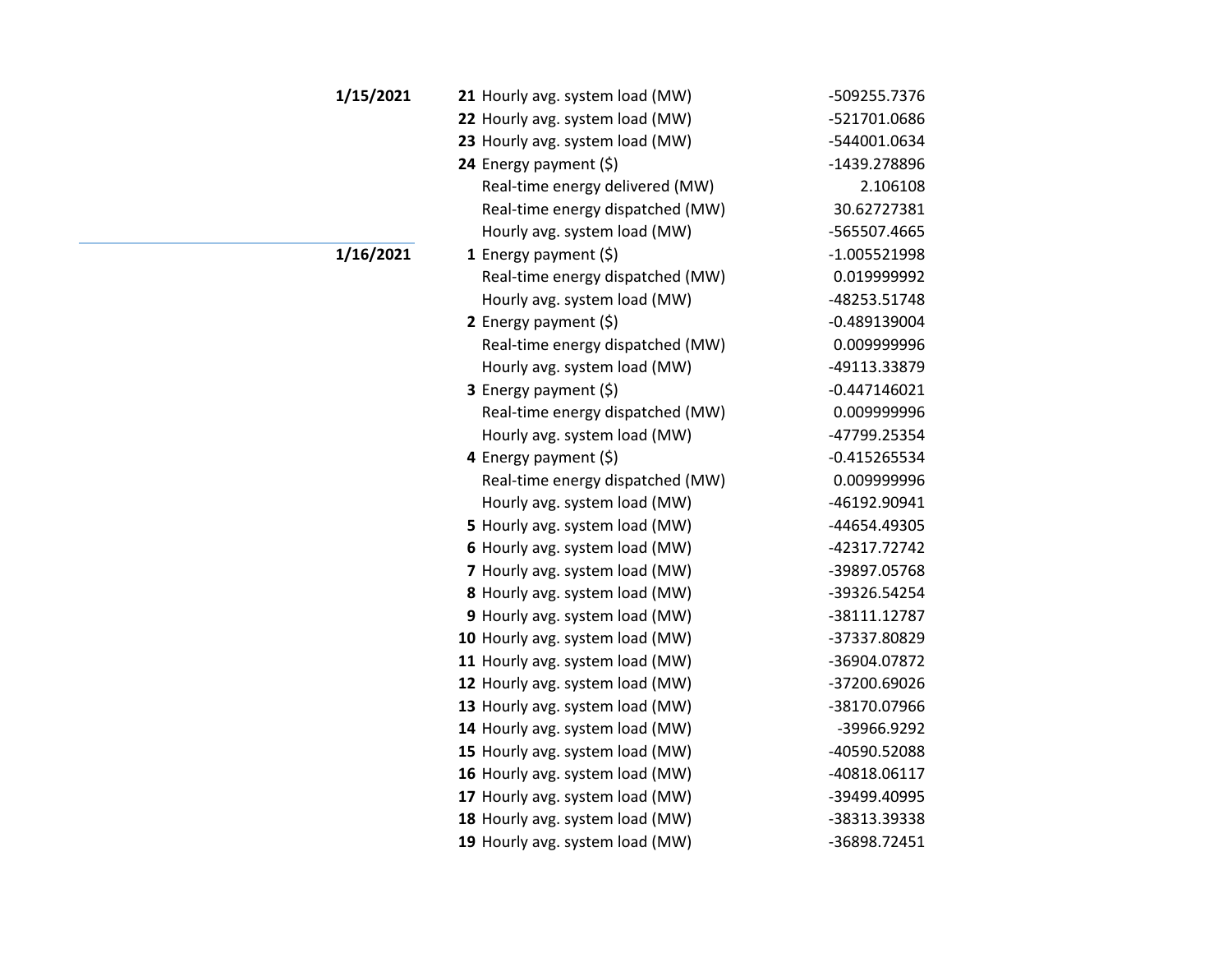| 1/16/2021 | 20 Hourly avg. system load (MW)  | -36680.87521   |
|-----------|----------------------------------|----------------|
|           | 21 Hourly avg. system load (MW)  | -37929.13347   |
|           | 22 Hourly avg. system load (MW)  | -39182.22342   |
|           | 23 Hourly avg. system load (MW)  | -41357.35865   |
|           | 24 Hourly avg. system load (MW)  | -44280.08483   |
| 1/17/2021 | 1 Energy payment $(\xi)$         | $-1.084066066$ |
|           | Real-time energy dispatched (MW) | 0.019999992    |
|           | Hourly avg. system load (MW)     | -47790.30308   |
|           | 2 Energy payment $(\xi)$         | $-0.52424659$  |
|           | Real-time energy dispatched (MW) | 0.009999996    |
|           | Hourly avg. system load (MW)     | -48713.90208   |
|           | 3 Energy payment (\$)            | $-0.433404927$ |
|           | Real-time energy dispatched (MW) | 0.009999996    |
|           | Hourly avg. system load (MW)     | -47455.96188   |
|           | 4 Energy payment $(\xi)$         | $-0.414954834$ |
|           | Real-time energy dispatched (MW) | 0.009999996    |
|           | Hourly avg. system load (MW)     | -45633.94731   |
|           | 5 Hourly avg. system load (MW)   | -43862.83347   |
|           | 6 Hourly avg. system load (MW)   | -41608.92022   |
|           | 7 Hourly avg. system load (MW)   | -39568.41211   |
|           | 8 Hourly avg. system load (MW)   | -38214.38924   |
|           | 9 Hourly avg. system load (MW)   | -36822.25325   |
|           | 10 Hourly avg. system load (MW)  | -35828.45243   |
|           | 11 Hourly avg. system load (MW)  | -35285.44192   |
|           | 12 Hourly avg. system load (MW)  | -35468.10796   |
|           | 13 Hourly avg. system load (MW)  | -36252.7778    |
|           | 14 Hourly avg. system load (MW)  | -37560.04799   |
|           | 15 Hourly avg. system load (MW)  | -38002.21179   |
|           | 16 Hourly avg. system load (MW)  | -37971.85314   |
|           | 17 Hourly avg. system load (MW)  | -37033.11437   |
|           | 18 Hourly avg. system load (MW)  | -36072.46129   |
|           | 19 Hourly avg. system load (MW)  | -35755.66556   |
|           | 20 Hourly avg. system load (MW)  | -36082.61324   |
|           | 21 Hourly avg. system load (MW)  | -37040.34678   |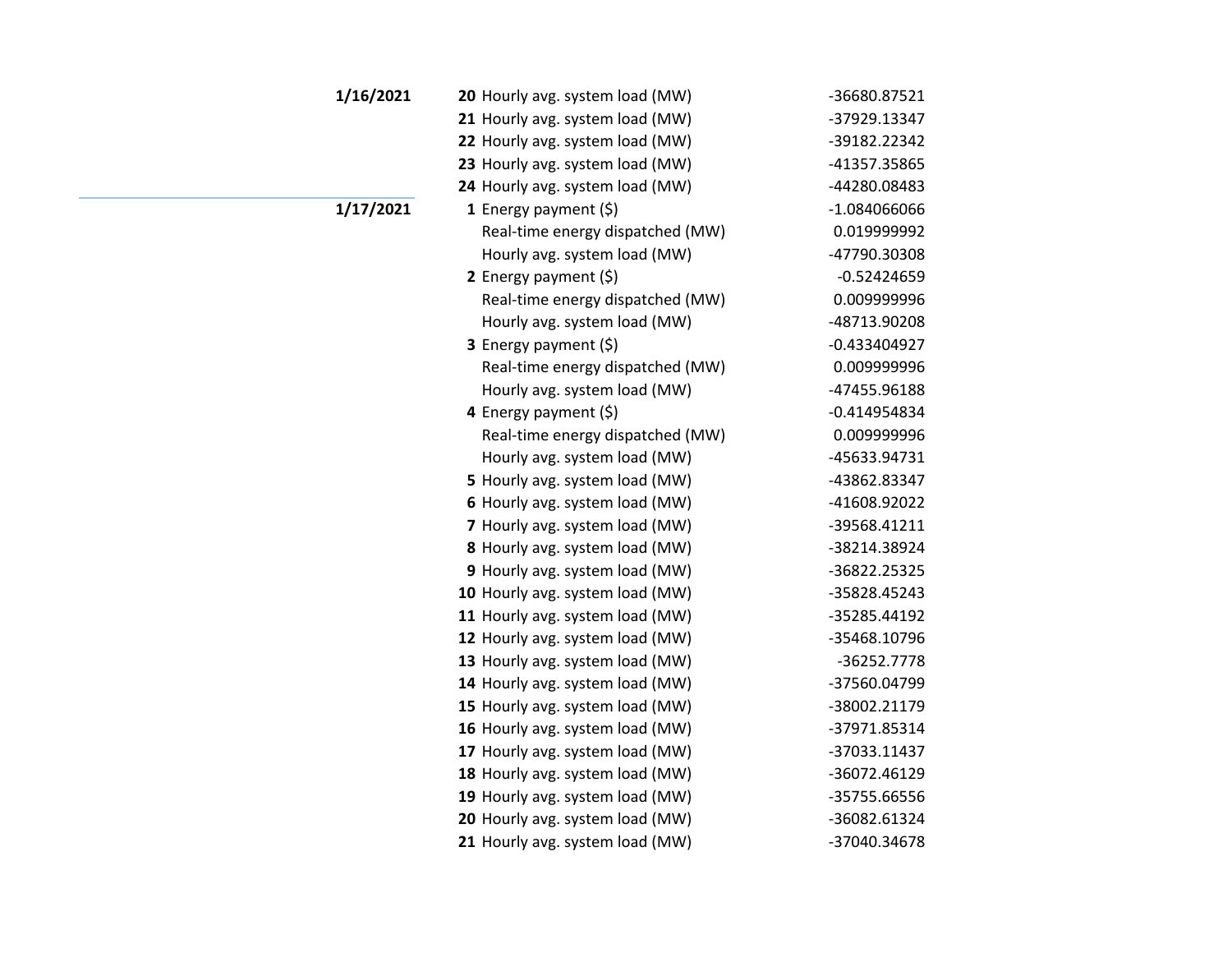| 1/17/2021 | 22 Hourly avg. system load (MW)  | -38686.52654   |
|-----------|----------------------------------|----------------|
|           | 23 Hourly avg. system load (MW)  | -40549.52981   |
|           | 24 Hourly avg. system load (MW)  | -43514.21856   |
| 1/18/2021 | 1 Energy payment $(5)$           | -1497.954357   |
|           | Real-time energy delivered (MW)  | 0.8424         |
|           | Real-time energy dispatched (MW) | 30.30000031    |
|           | Hourly avg. system load (MW)     | -435623.9445   |
|           | 2 Energy payment $(5)$           | -9.439936421   |
|           | Real-time energy dispatched (MW) | 0.206249997    |
|           | Hourly avg. system load (MW)     | -443141.372    |
|           | 3 Hourly avg. system load (MW)   | -427988.6643   |
|           | 4 Hourly avg. system load (MW)   | -410813.1875   |
|           | 5 Hourly avg. system load (MW)   | -391172.8775   |
|           | 6 Hourly avg. system load (MW)   | -365339.3278   |
|           | 7 Hourly avg. system load (MW)   | -342217.2319   |
|           | 8 Hourly avg. system load (MW)   | -326702.567    |
|           | 9 Hourly avg. system load (MW)   | -316698.1889   |
|           | 10 Hourly avg. system load (MW)  | -310919.1776   |
|           | 11 Hourly avg. system load (MW)  | -310336.54     |
|           | 12 Hourly avg. system load (MW)  | -317726.1569   |
|           | 13 Hourly avg. system load (MW)  | -335221.7057   |
|           | 14 Hourly avg. system load (MW)  | -359102.1683   |
|           | 15 Hourly avg. system load (MW)  | -367944.0254   |
|           | 16 Hourly avg. system load (MW)  | -366439.3129   |
|           | 17 Hourly avg. system load (MW)  | -353625.3035   |
|           | 18 Hourly avg. system load (MW)  | -347827.7561   |
|           | 19 Hourly avg. system load (MW)  | -342994.3008   |
|           | 20 Hourly avg. system load (MW)  | -344394.4256   |
|           | 21 Hourly avg. system load (MW)  | -349825.6267   |
|           | 22 Hourly avg. system load (MW)  | -357803.1573   |
|           | 23 Hourly avg. system load (MW)  | -375169.9857   |
|           | 24 Energy payment (\$)           | 1.593860151    |
|           | Real-time energy dispatched (MW) | $-0.043749999$ |
|           | Hourly avg. system load (MW)     | -400346.5393   |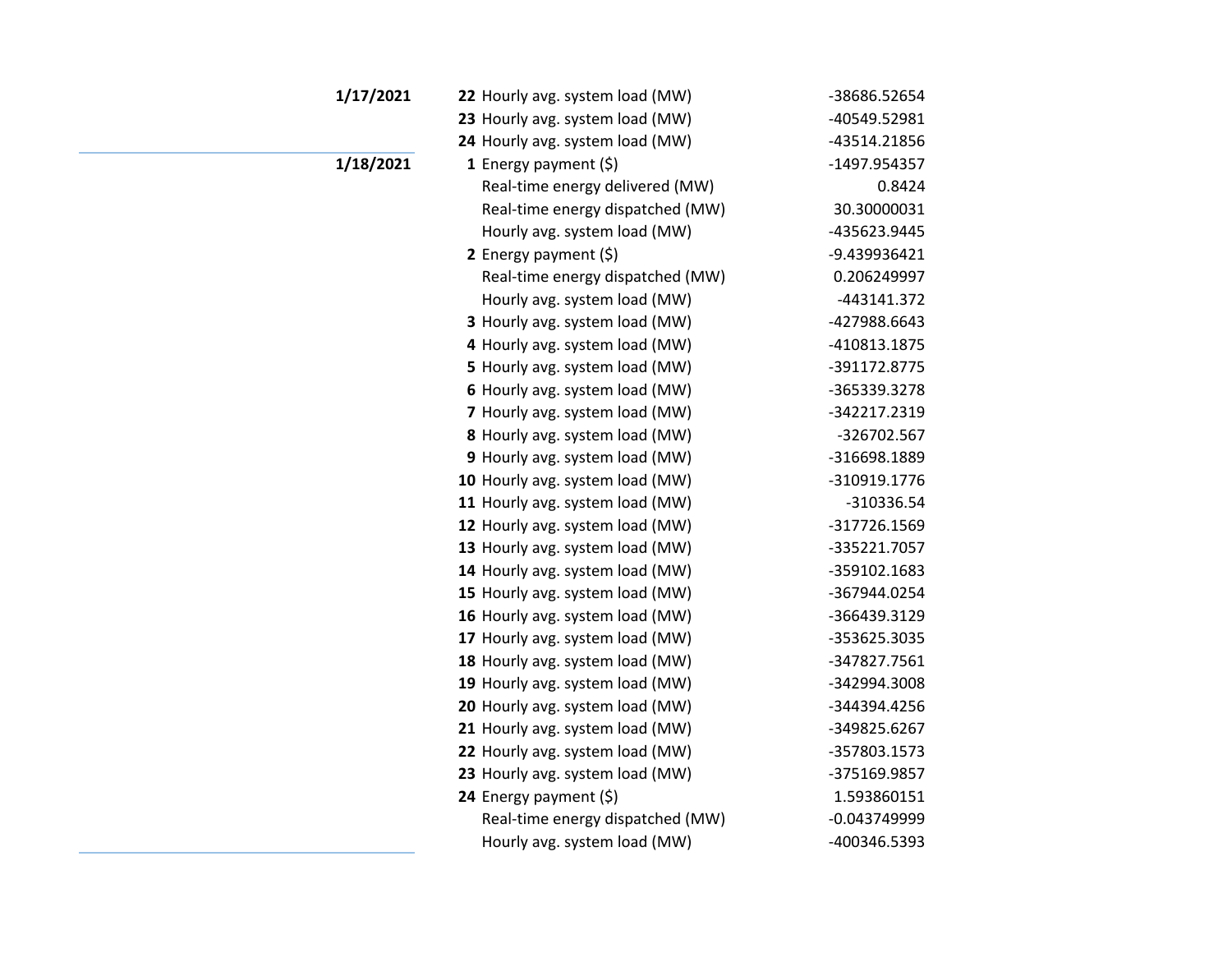| 1/19/2021        | 1 Energy payment $(5)$           | -1427.373613   |
|------------------|----------------------------------|----------------|
|                  | Real-time energy delivered (MW)  | 5.20476        |
|                  | Real-time energy dispatched (MW) | 30.30000031    |
|                  | (blank)                          | -515732.6865   |
|                  | 2 Energy payment $(\xi)$         | -13.24001466   |
|                  | Real-time energy dispatched (MW) | 0.437187498    |
|                  | (blank)                          | -523555.6798   |
|                  | $3$ (blank)                      | -509462.6996   |
|                  | $4$ (blank)                      | -489404.5769   |
|                  | $5$ (blank)                      | -466264.972    |
|                  | $6$ (blank)                      | -434445.5887   |
|                  | 7 (blank)                        | -408027.7325   |
|                  | 8 Hourly avg. system load (MW)   | -384852.818    |
|                  | 9 Hourly avg. system load (MW)   | -371062.9349   |
|                  | 10 Hourly avg. system load (MW)  | -362206.2605   |
|                  | 11 Hourly avg. system load (MW)  | -361543.3543   |
|                  | 12 Hourly avg. system load (MW)  | -372611.935    |
|                  | 13 Hourly avg. system load (MW)  | -398790.7698   |
|                  | <b>14</b> (blank)                | -438225.5364   |
|                  | $15$ (blank)                     | -463961.3862   |
|                  | $16$ (blank)                     | -467119.3912   |
|                  | $17$ (blank)                     | -450185.8603   |
|                  | 18 (blank)                       | -434837.4932   |
|                  | $19$ (blank)                     | -428957.4687   |
|                  | <b>20</b> (blank)                | -426308.2795   |
|                  | $21$ (blank)                     | -428304.3823   |
|                  | $22$ (blank)                     | -437782.1636   |
|                  | $23$ (blank)                     | -453396.6408   |
|                  | 24 Energy payment (\$)           | 5.292535491    |
|                  | Real-time energy dispatched (MW) | $-0.142812498$ |
|                  | (blank)                          | -474864.225    |
| <b>1/20/2021</b> | 1 Energy payment $(\xi)$         | -1497.473908   |
|                  | Real-time energy delivered (MW)  | 1.87296        |
|                  | Real-time energy dispatched (MW) | 30.30000031    |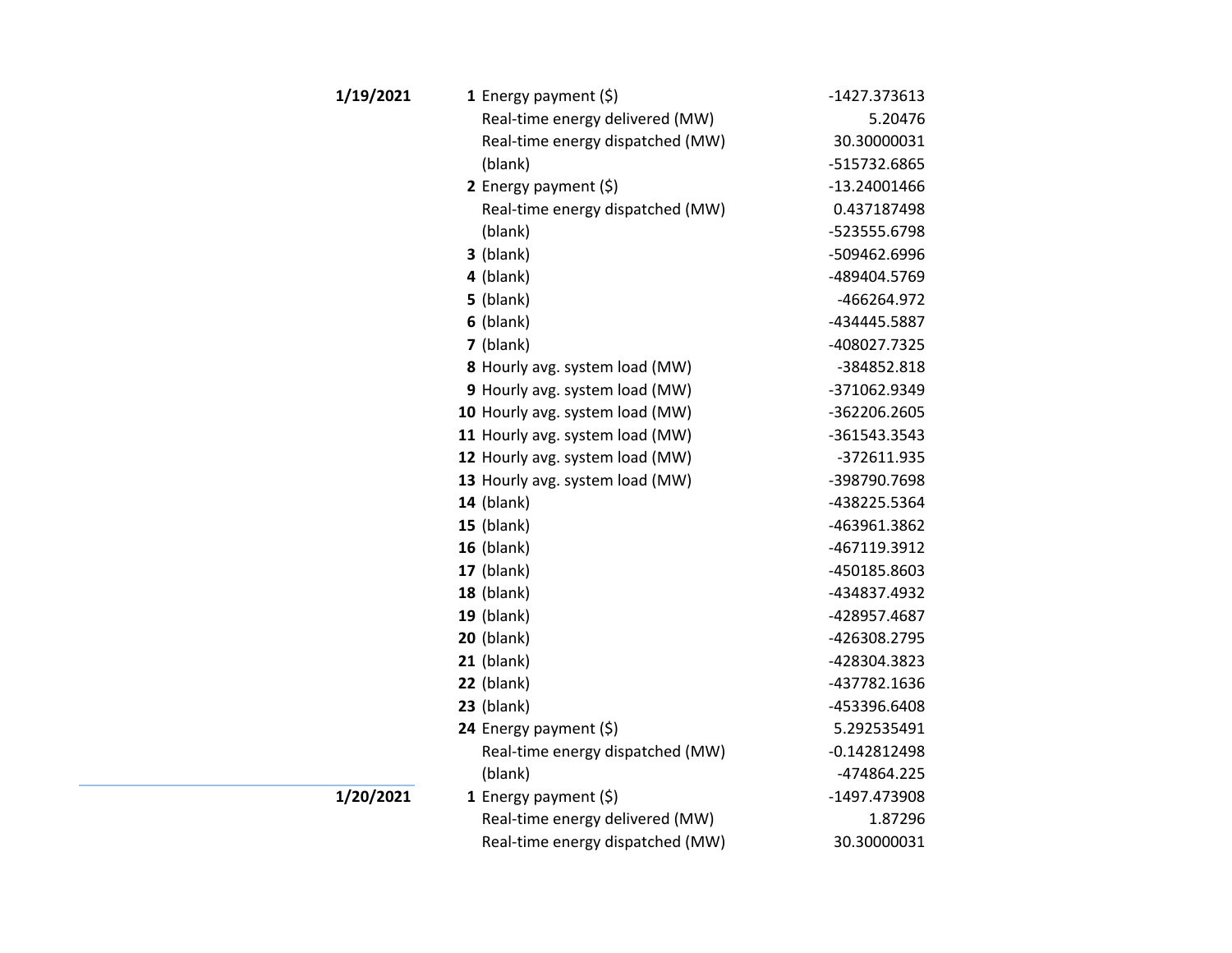| 1/20/2021 | 1 Hourly avg. system load (MW)   | -462013.6913   |
|-----------|----------------------------------|----------------|
|           | 2 Energy payment $(5)$           | -9.353285248   |
|           | Real-time energy dispatched (MW) | 0.206249997    |
|           | Hourly avg. system load (MW)     | -470294.7685   |
|           | 3 Energy payment (\$)            | $-0.857365858$ |
|           | Real-time energy dispatched (MW) | 0.019999992    |
|           | Hourly avg. system load (MW)     | -457828.2386   |
|           | 4 Energy payment $(\xi)$         | $-1.266134594$ |
|           | Real-time energy dispatched (MW) | 0.029999988    |
|           | Hourly avg. system load (MW)     | -441737.3264   |
|           | 5 Hourly avg. system load (MW)   | -421636.1421   |
|           | 6 Hourly avg. system load (MW)   | -395591.5052   |
|           | 7 Hourly avg. system load (MW)   | -370891.154    |
|           | 8 Hourly avg. system load (MW)   | -350437.4351   |
|           | 9 Hourly avg. system load (MW)   | -338644.1597   |
|           | 10 Hourly avg. system load (MW)  | -331695.2197   |
|           | 11 Hourly avg. system load (MW)  | -331571.3397   |
|           | 12 Hourly avg. system load (MW)  | -341116.8238   |
|           | 13 Hourly avg. system load (MW)  | -366164.3844   |
|           | 14 Hourly avg. system load (MW)  | -402777.1102   |
|           | 15 Hourly avg. system load (MW)  | -426230.5924   |
|           | 16 Hourly avg. system load (MW)  | -424588.6619   |
|           | 17 Hourly avg. system load (MW)  | -404757.8124   |
|           | 18 Hourly avg. system load (MW)  | -396344.6291   |
|           | 19 Hourly avg. system load (MW)  | -388214.1726   |
|           | 20 Hourly avg. system load (MW)  | -381674.2015   |
|           | 21 Hourly avg. system load (MW)  | -382301.9236   |
|           | 22 Hourly avg. system load (MW)  | -390417.6442   |
|           | 23 Hourly avg. system load (MW)  | -402610.4083   |
|           | 24 Energy payment (\$)           | 6.112715735    |
|           | Real-time energy dispatched (MW) | $-0.043749999$ |
|           | Hourly avg. system load (MW)     | -424079.8675   |
| 1/21/2021 | <b>1</b> Energy payment $(\xi)$  | -1395.314165   |
|           | Real-time energy delivered (MW)  | 3.02016        |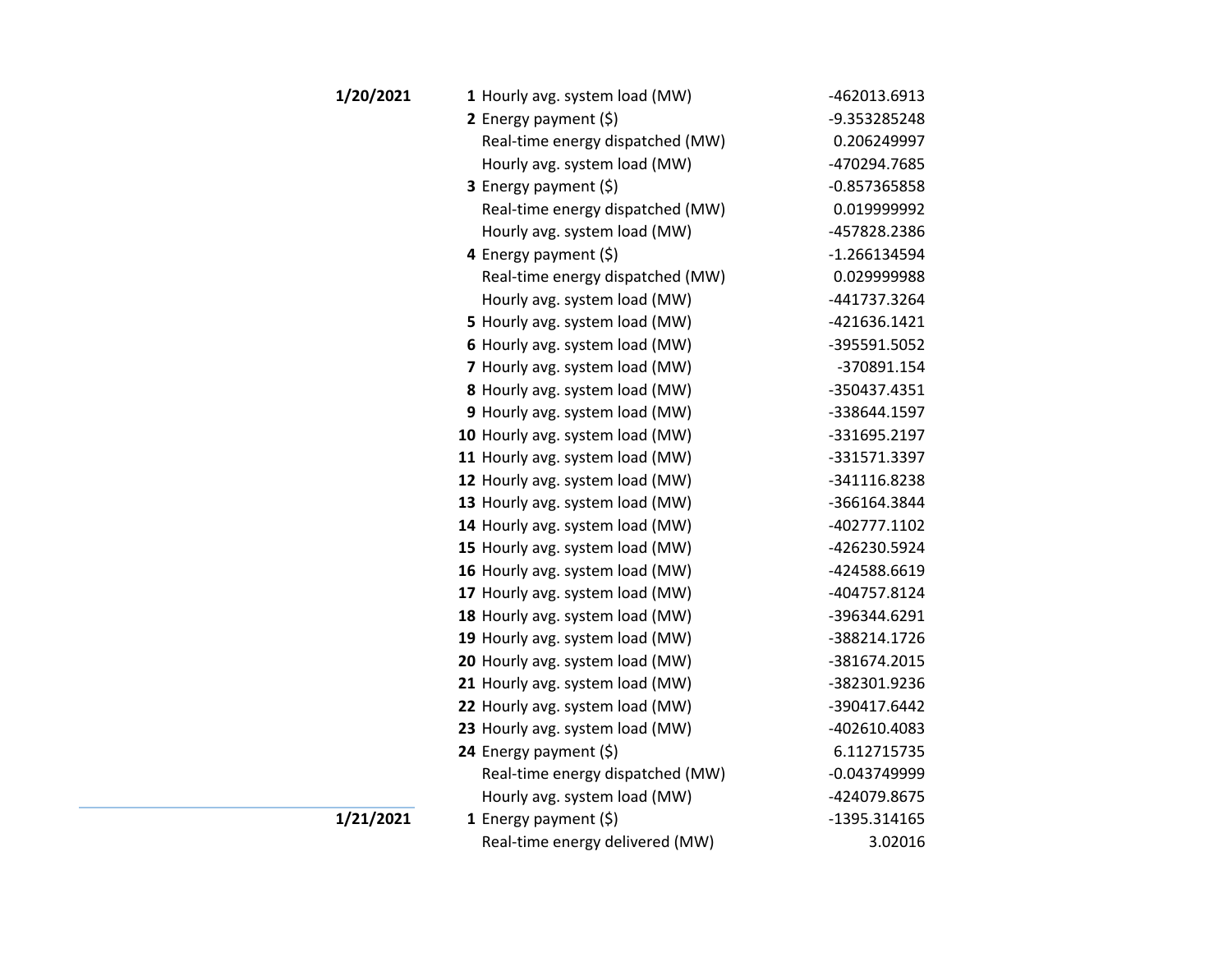| 1 Real-time energy dispatched (MW) | 30.30000031    |
|------------------------------------|----------------|
| Hourly avg. system load (MW)       | -439201.7792   |
| 2 Energy payment $(5)$             | -8.144082764   |
| Real-time energy dispatched (MW)   | 0.166874999    |
| Hourly avg. system load (MW)       | -449812.4548   |
| 3 Hourly avg. system load (MW)     | -437741.6962   |
| 4 Hourly avg. system load (MW)     | -422734.5052   |
| 5 Hourly avg. system load (MW)     | -405441.2835   |
| 6 Hourly avg. system load (MW)     | -379159.6236   |
| 7 Hourly avg. system load (MW)     | -355378.0455   |
| 8 Hourly avg. system load (MW)     | -334482.2836   |
| 9 Hourly avg. system load (MW)     | -323218.9212   |
| 10 Hourly avg. system load (MW)    | -317021.3943   |
| 11 Hourly avg. system load (MW)    | -317214.1245   |
| 12 Hourly avg. system load (MW)    | -327714.027    |
| 13 Hourly avg. system load (MW)    | -350791.1125   |
| 14 Hourly avg. system load (MW)    | -384506.1562   |
| 15 Hourly avg. system load (MW)    | -404986.034    |
| 16 Hourly avg. system load (MW)    | -402907.4679   |
| 17 Hourly avg. system load (MW)    | -388463.0754   |
| 18 Hourly avg. system load (MW)    | -373160.2077   |
| 19 Hourly avg. system load (MW)    | -363293.2725   |
| 20 Hourly avg. system load (MW)    | -360564.1366   |
| 21 Hourly avg. system load (MW)    | -365177.7101   |
| 22 Hourly avg. system load (MW)    | -370904.3958   |
| 23 Hourly avg. system load (MW)    | -381496.0791   |
| 24 Energy payment (\$)             | 4.877955186    |
| Real-time energy dispatched (MW)   | $-0.083124997$ |
| Hourly avg. system load (MW)       | -402165.5122   |
| 1 Energy payment $(\xi)$           | -1330.877178   |
| Real-time energy delivered (MW)    | 7.122123       |
| Real-time energy dispatched (MW)   | 30.51416686    |
| Hourly avg. system load (MW)       | -389867.4956   |
| 2 Energy payment $(5)$             | -42.14080417   |

**1/22/2021**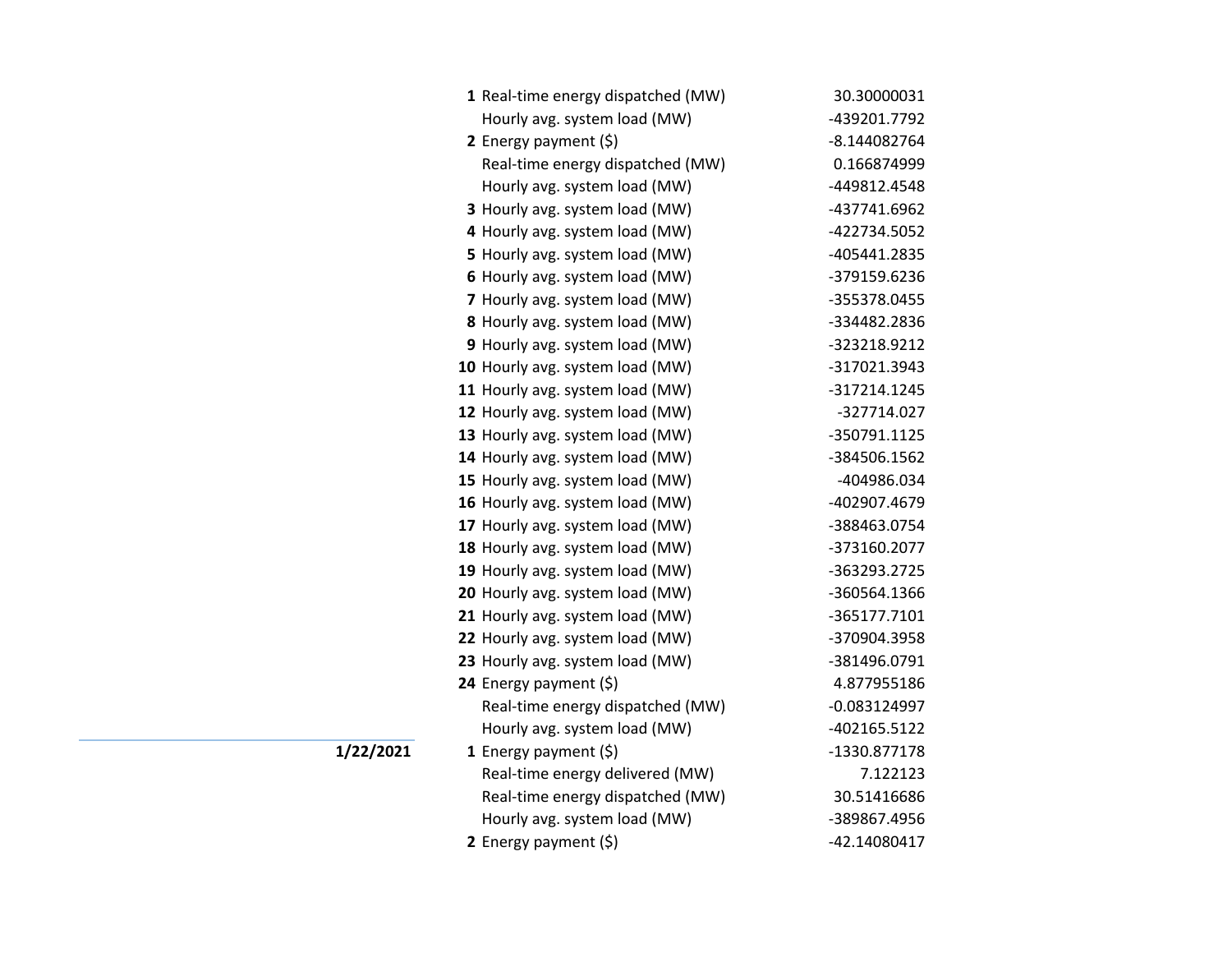| 2 Real-time energy delivered (MW) | 1.164846       |
|-----------------------------------|----------------|
| Real-time energy dispatched (MW)  | 0.916979194    |
| Hourly avg. system load (MW)      | -396286.6017   |
| 3 Energy payment (\$)             | 0.693812489    |
| Real-time energy dispatched (MW)  | $-0.020833333$ |
| Hourly avg. system load (MW)      | -386901.1836   |
| 4 Hourly avg. system load (MW)    | -374934.6579   |
| 5 Hourly avg. system load (MW)    | -359857.6575   |
| 6 Hourly avg. system load (MW)    | -339945.5502   |
| 7 Hourly avg. system load (MW)    | -320591.4858   |
| 8 (blank)                         | -299540.9303   |
| $9$ (blank)                       | -288914.8682   |
| 10 (blank)                        | -282710.7967   |
| $11$ (blank)                      | -281595.7726   |
| 12 (blank)                        | -288751.9386   |
| 13 (blank)                        | -308329.948    |
| 14 Hourly avg. system load (MW)   | -336258.5421   |
| 15 Hourly avg. system load (MW)   | -355582.1211   |
| 16 Hourly avg. system load (MW)   | -364345.172    |
| 17 Hourly avg. system load (MW)   | -358153.4876   |
| 18 Hourly avg. system load (MW)   | -352237.2366   |
| 19 Hourly avg. system load (MW)   | -349350.6646   |
| 20 Hourly avg. system load (MW)   | -345614.4578   |
| 21 Hourly avg. system load (MW)   | -346628.0723   |
| 22 Hourly avg. system load (MW)   | -343541.7797   |
| 23 Hourly avg. system load (MW)   | -349690.1789   |
| 24 Energy payment (\$)            | 5.504772522    |
| Real-time energy dispatched (MW)  | $-0.16552083$  |
| Hourly avg. system load (MW)      | -360423.9297   |
| 1 Energy payment $(\xi)$          | $-0.945780221$ |
| (blank)                           | 0.019999992    |
| Hourly avg. system load (MW)      | -50341.36326   |
| 2 Energy payment $(5)$            | $-0.447278821$ |
| (blank)                           | 0.009999996    |

**1/23/2021**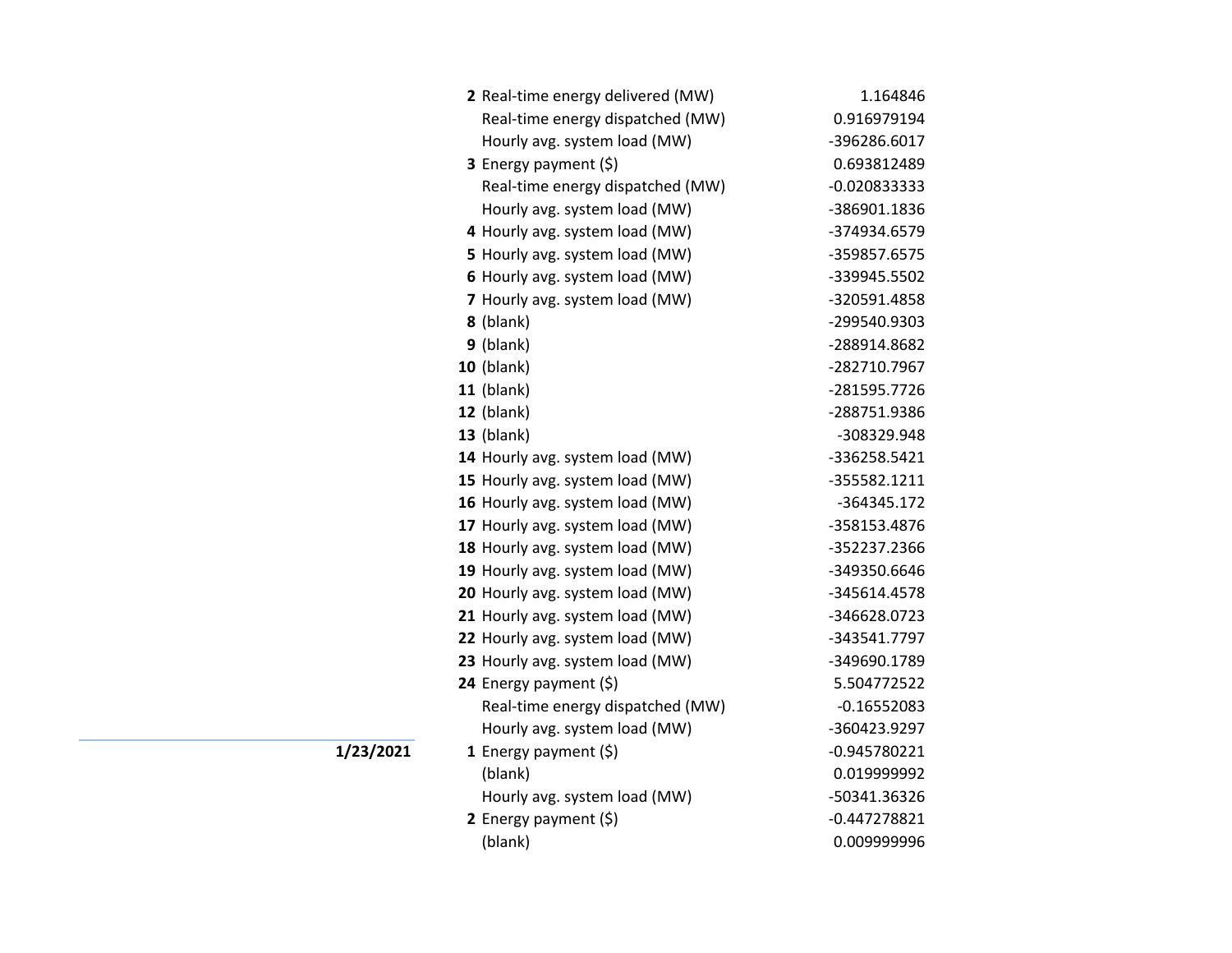| 2 Hourly avg. system load (MW)   | -51884.00924   |
|----------------------------------|----------------|
| 3 Energy payment (\$)            | $-0.434563426$ |
| (blank)                          | 0.009999996    |
| Hourly avg. system load (MW)     | -50934.04196   |
| 4 Hourly avg. system load (MW)   | -49588.84479   |
| 5 Hourly avg. system load (MW)   | -47850.41583   |
| 6 Hourly avg. system load (MW)   | -45110.1656    |
| 7 Hourly avg. system load (MW)   | -42578.20581   |
| 8 Hourly avg. system load (MW)   | -40908.43563   |
| 9 Hourly avg. system load (MW)   | -39320.81131   |
| 10 Hourly avg. system load (MW)  | -38534.96936   |
| 11 Hourly avg. system load (MW)  | -37987.1088    |
| 12 Hourly avg. system load (MW)  | -38281.42643   |
| 13 Hourly avg. system load (MW)  | -39492.3079    |
| 14 Hourly avg. system load (MW)  | -41368.05229   |
| 15 Hourly avg. system load (MW)  | -42728.64263   |
| 16 Hourly avg. system load (MW)  | -43573.97778   |
| 17 Hourly avg. system load (MW)  | -43371.3777    |
| 18 Hourly avg. system load (MW)  | -42826.16001   |
| 19 Hourly avg. system load (MW)  | -42384.74829   |
| 20 Hourly avg. system load (MW)  | -41868.45115   |
| 21 Hourly avg. system load (MW)  | -42028.07488   |
| 22 Hourly avg. system load (MW)  | -42391.76763   |
| 23 Hourly avg. system load (MW)  | -43567.24157   |
| 24 Hourly avg. system load (MW)  | -45857.1789    |
| 1 Energy payment $(\$)$          | $-1.0000547$   |
| Real-time energy dispatched (MW) | 0.019999992    |
| Hourly avg. system load (MW)     | -50877.57603   |
| 2 Energy payment $(5)$           | $-0.485168306$ |
| Real-time energy dispatched (MW) | 0.009999996    |
| Hourly avg. system load (MW)     | -51961.1198    |
| 3 Energy payment (\$)            | $-0.430011328$ |
| Real-time energy dispatched (MW) | 0.009999996    |
| Hourly avg. system load (MW)     | -51014.20597   |

**1/24/2021**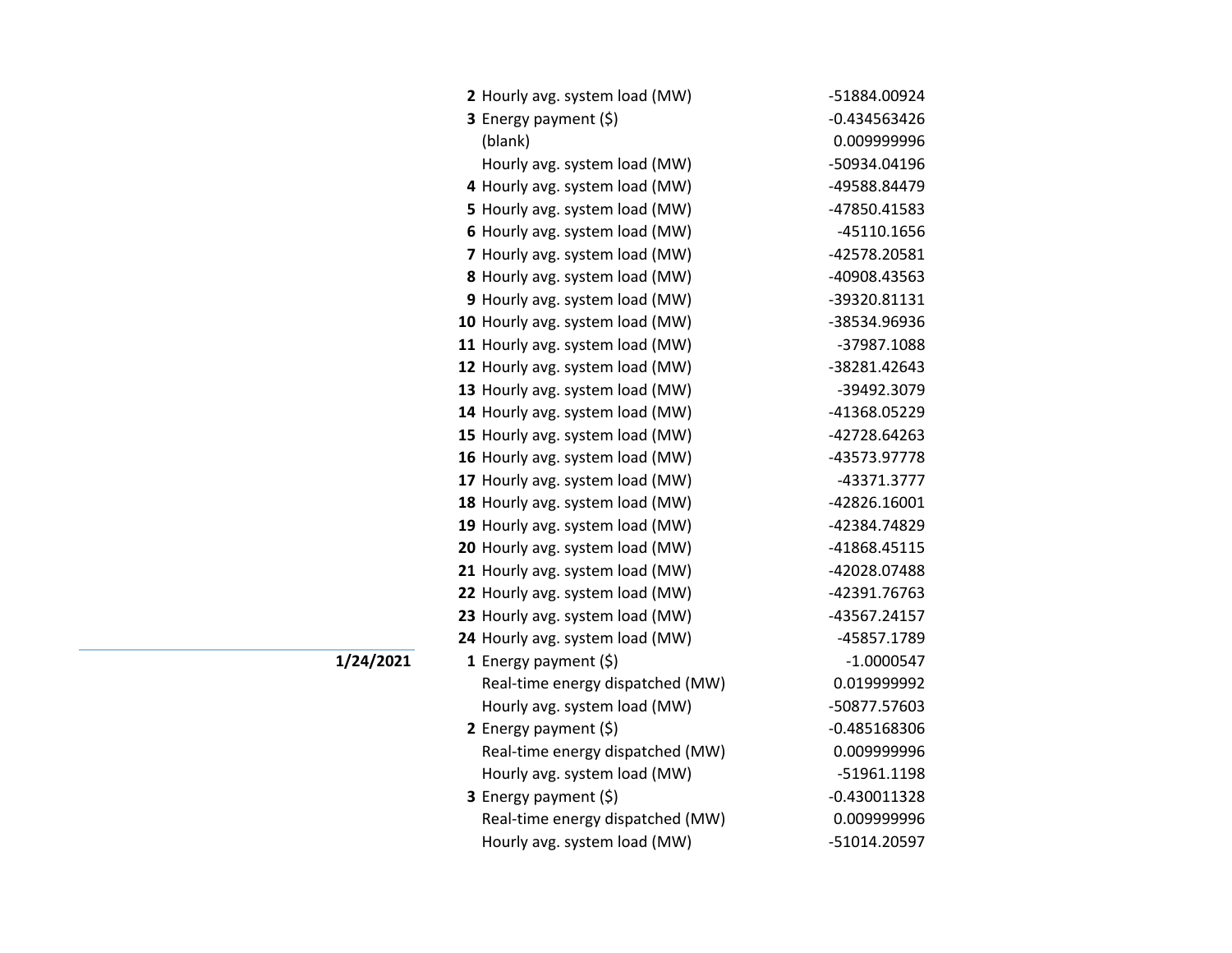| 4 Hourly avg. system load (MW)   | -49475.90064 |
|----------------------------------|--------------|
| 5 Hourly avg. system load (MW)   | -47421.24348 |
| 6 Hourly avg. system load (MW)   | -44361.85891 |
| 7 Hourly avg. system load (MW)   | -41661.04642 |
| 8 Hourly avg. system load (MW)   | -40919.2667  |
| 9 Hourly avg. system load (MW)   | -39334.70591 |
| 10 Hourly avg. system load (MW)  | -38436.86275 |
| 11 Hourly avg. system load (MW)  | -38076.5531  |
| 12 Hourly avg. system load (MW)  | -38140.42209 |
| 13 Hourly avg. system load (MW)  | -39100.80618 |
| 14 Hourly avg. system load (MW)  | -40737.72666 |
| 15 Hourly avg. system load (MW)  | -41670.15852 |
| 16 Hourly avg. system load (MW)  | -42338.82788 |
| 17 Hourly avg. system load (MW)  | -41918.36806 |
| 18 Hourly avg. system load (MW)  | -41154.28723 |
| 19 Hourly avg. system load (MW)  | -41179.75282 |
| 20 Hourly avg. system load (MW)  | -41613.84133 |
| 21 Hourly avg. system load (MW)  | -41788.09796 |
| 22 Hourly avg. system load (MW)  | -42174.60251 |
| 23 Hourly avg. system load (MW)  | -43702.43824 |
| 24 Hourly avg. system load (MW)  | -46556.18343 |
| 1 Energy payment $(\$)$          | -1444.560534 |
| Real-time energy delivered (MW)  | 1.86612      |
| Real-time energy dispatched (MW) | 30.30000031  |
| Hourly avg. system load (MW)     | -1168004.192 |
| 2 Energy payment $(\xi)$         | -86.73898687 |
| Real-time energy dispatched (MW) | 1.996250097  |
| Hourly avg. system load (MW)     | -1200537.49  |
| 3 Energy payment (\$)            | -20.58572349 |
| Real-time energy delivered (MW)  | 0.003976494  |
| Real-time energy dispatched (MW) | 0.822500013  |
| Hourly avg. system load (MW)     | -1172591.721 |
| 4 Energy payment (\$)            | -13.77150217 |
| Real-time energy dispatched (MW) | 0.299999988  |
|                                  |              |

**1/25/2021**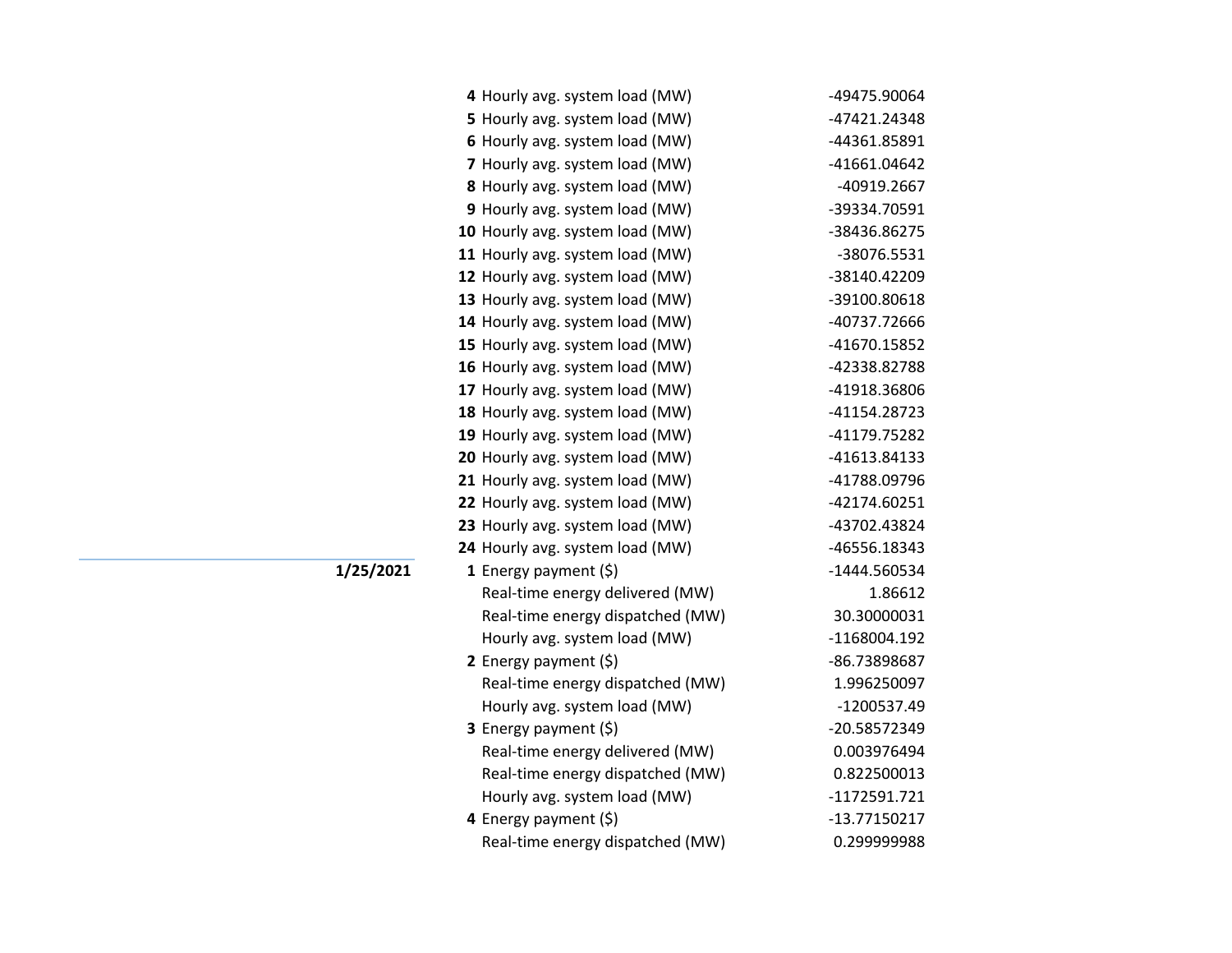| 4 Hourly avg. system load (MW)   | -1132870.998   |
|----------------------------------|----------------|
| <b>5</b> Energy payment $(\xi)$  | $-0.834707166$ |
| Real-time energy dispatched (MW) | 0.019999992    |
| Hourly avg. system load (MW)     | -1079708.996   |
| 6 Hourly avg. system load (MW)   | -1005068.282   |
| 7 Hourly avg. system load (MW)   | -935852.573    |
| 8 Hourly avg. system load (MW)   | -826938.6251   |
| 9 Hourly avg. system load (MW)   | -799354.2578   |
| 10 Hourly avg. system load (MW)  | -787198.0446   |
| 11 Hourly avg. system load (MW)  | -794565.7611   |
| 12 Hourly avg. system load (MW)  | -818721.6017   |
| 13 Hourly avg. system load (MW)  | -882414.3139   |
| 14 Hourly avg. system load (MW)  | -975351.2485   |
| 15 Energy payment (\$)           | -19.54217125   |
| Real-time energy delivered (MW)  | 0.066664704    |
| Real-time energy dispatched (MW) | 0.089999988    |
| Hourly avg. system load (MW)     | -1045844.538   |
| 16 Hourly avg. system load (MW)  | -1075071.208   |
| 17 Hourly avg. system load (MW)  | -1065460.097   |
| 18 Hourly avg. system load (MW)  | -1027901.144   |
| 19 Hourly avg. system load (MW)  | -998941.8925   |
| 20 Hourly avg. system load (MW)  | -983514.3542   |
| 21 Hourly avg. system load (MW)  | -975817.9728   |
| 22 Hourly avg. system load (MW)  | -992245.8081   |
| 23 Hourly avg. system load (MW)  | -1022210.296   |
| 24 Energy payment (\$)           | 1.836622333    |
| Real-time energy dispatched (MW) | $-0.043749999$ |
| Hourly avg. system load (MW)     | $-1062561.52$  |
| $1$ (blank)                      | -1670.206615   |
| Hourly avg. system load (MW)     | -690853.7427   |
| 2 Energy payment $(\xi)$         | 37.89941233    |
| Real-time energy delivered (MW)  | 0.05348214     |
| Real-time energy dispatched (MW) | $-0.992500052$ |
| (blank)                          | -80.12877791   |

**1/26/2021**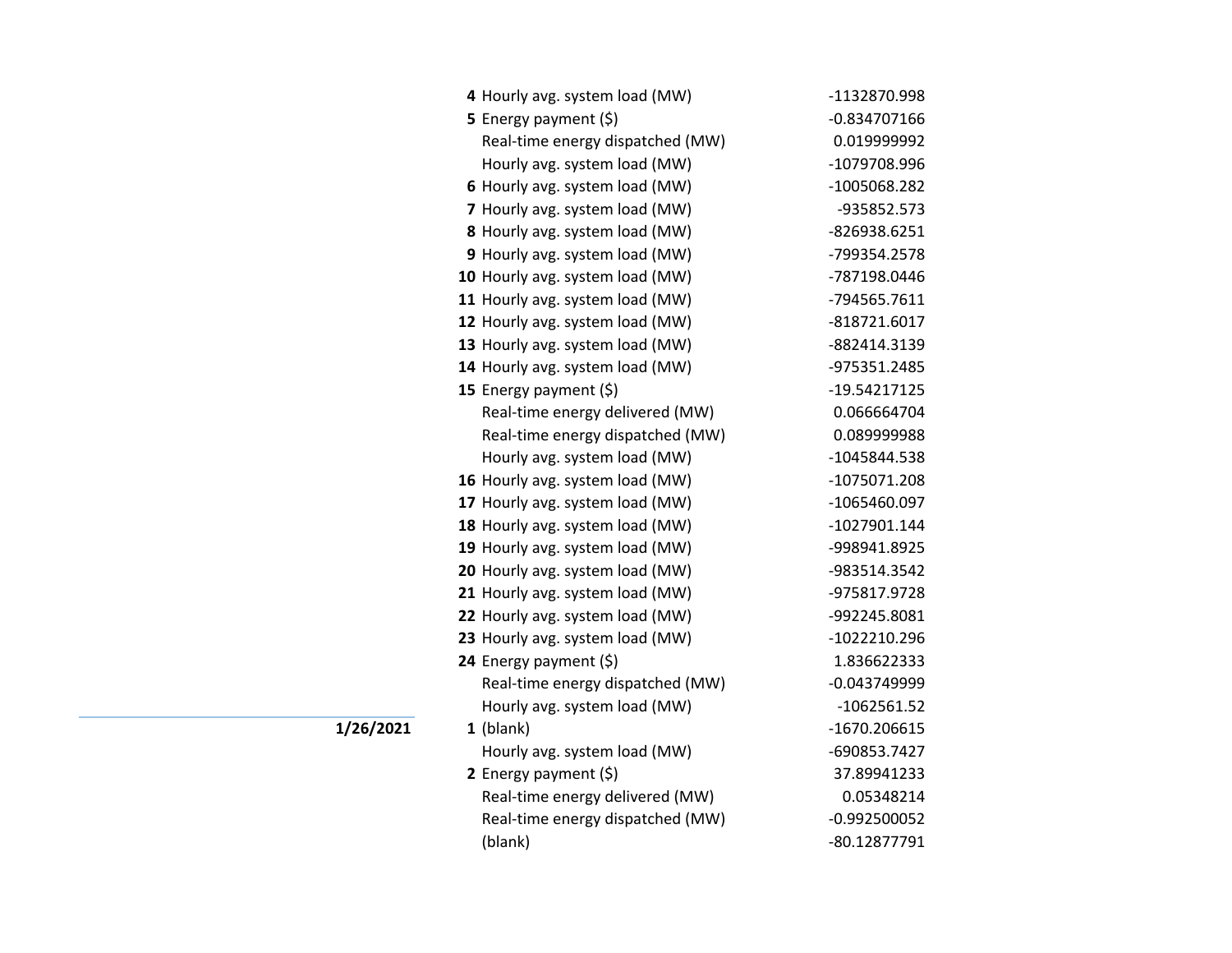| 1/26/2021 | 2 Hourly avg. system load (MW)    | -707426.7342   |
|-----------|-----------------------------------|----------------|
|           | 3 Energy payment (\$)             | 14.18120045    |
|           | Real-time energy dispatched (MW)  | $-0.280312495$ |
|           | (blank)                           | -28.66557261   |
|           | Hourly avg. system load (MW)      | -692431.6419   |
|           | 4 Real-time energy delivered (MW) | 0.0081         |
|           | (blank)                           | -11.34486845   |
|           | Hourly avg. system load (MW)      | -668261.1514   |
|           | 5 Energy payment (\$)             | 0.013202767    |
|           | Real-time energy dispatched (MW)  | $-0.000312499$ |
|           | Hourly avg. system load (MW)      | -634525.7824   |
|           | 6 Hourly avg. system load (MW)    | -588684.0437   |
|           | 7 Hourly avg. system load (MW)    | -547118.3716   |
|           | 8 Hourly avg. system load (MW)    | -531656.9508   |
|           | 9 Hourly avg. system load (MW)    | -515334.3687   |
|           | 10 Hourly avg. system load (MW)   | -507741.2252   |
|           | 11 Hourly avg. system load (MW)   | -508533.7999   |
|           | 12 Hourly avg. system load (MW)   | -525545.7836   |
|           | 13 Hourly avg. system load (MW)   | -564487.7817   |
|           | 14 Hourly avg. system load (MW)   | -625264.7307   |
|           | 15 Energy payment (\$)            | -68.78904669   |
|           | Real-time energy delivered (MW)   | 0.035553219    |
|           | Real-time energy dispatched (MW)  | 0.314999982    |
|           | Hourly avg. system load (MW)      | -660746.5694   |
|           | 16 Hourly avg. system load (MW)   | -651837.4624   |
|           | 17 Hourly avg. system load (MW)   | -624560.3892   |
|           | 18 Hourly avg. system load (MW)   | -598270.548    |
|           | 19 Hourly avg. system load (MW)   | -584325.9058   |
|           | 20 Hourly avg. system load (MW)   | -579993.3867   |
|           | 21 Hourly avg. system load (MW)   | -584365.051    |
|           | 22 Hourly avg. system load (MW)   | -588697.2299   |
|           | 23 Hourly avg. system load (MW)   | -598897.9461   |
|           | 24 Hourly avg. system load (MW)   | -629516.3029   |
| 1/27/2021 | 1 Energy payment $(5)$            | -1945.578376   |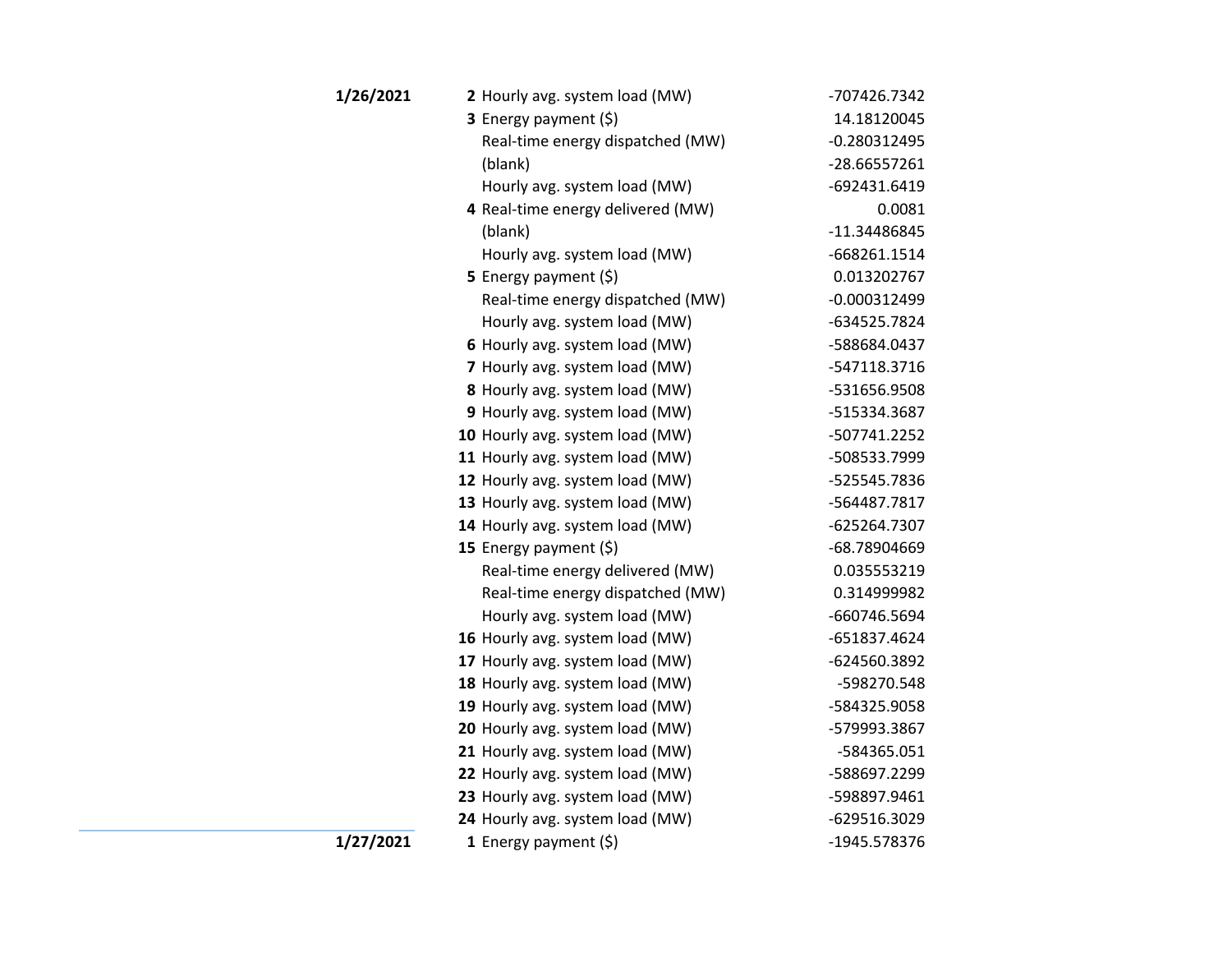| 1/27/2021 | 1 Real-time energy delivered (MW) | 0.01098        |
|-----------|-----------------------------------|----------------|
|           | Real-time energy dispatched (MW)  | 34.36000032    |
|           | Hourly avg. system load (MW)      | -703344.9034   |
|           | 2 Energy payment $(\xi)$          | -250.9018358   |
|           | Real-time energy delivered (MW)   | 0.00354        |
|           | Real-time energy dispatched (MW)  | 4.310000004    |
|           | Hourly avg. system load (MW)      | -714781.6249   |
|           | <b>3</b> Energy payment $(\xi)$   | -224.8325017   |
|           | Real-time energy delivered (MW)   | 0.00978        |
|           | Real-time energy dispatched (MW)  | 4.310000004    |
|           | Hourly avg. system load (MW)      | -696397.5691   |
|           | 4 Energy payment (\$)             | -1.428990216   |
|           | Real-time energy delivered (MW)   | 0.01935        |
|           | Real-time energy dispatched (MW)  | 0.029687489    |
|           | Hourly avg. system load (MW)      | -671735.5775   |
|           | 5 Energy payment $(5)$            | -2.628225848   |
|           | Real-time energy delivered (MW)   | 0.08196        |
|           | Real-time energy dispatched (MW)  | 0.059999976    |
|           | Hourly avg. system load (MW)      | -638470.9479   |
|           | 6 Energy payment $(\xi)$          | 0.022110251    |
|           | Real-time energy dispatched (MW)  | $-0.000624998$ |
|           | Hourly avg. system load (MW)      | -592356.6081   |
|           | 7 Hourly avg. system load (MW)    | -552699.6162   |
|           | 8 Hourly avg. system load (MW)    | -543526.4208   |
|           | 9 Hourly avg. system load (MW)    | -525818.8521   |
|           | 10 Hourly avg. system load (MW)   | -514090.874    |
|           | 11 Hourly avg. system load (MW)   | -511304.6584   |
|           | 12 Hourly avg. system load (MW)   | -525220.6994   |
|           | 13 Hourly avg. system load (MW)   | -558874.8583   |
|           | 14 Hourly avg. system load (MW)   | $-612961.6957$ |
|           | 15 Energy payment (\$)            | -30.29731761   |
|           | Real-time energy delivered (MW)   | 0.124978701    |
|           | Real-time energy dispatched (MW)  | 0.134999985    |
|           | Hourly avg. system load (MW)      | -651560.8925   |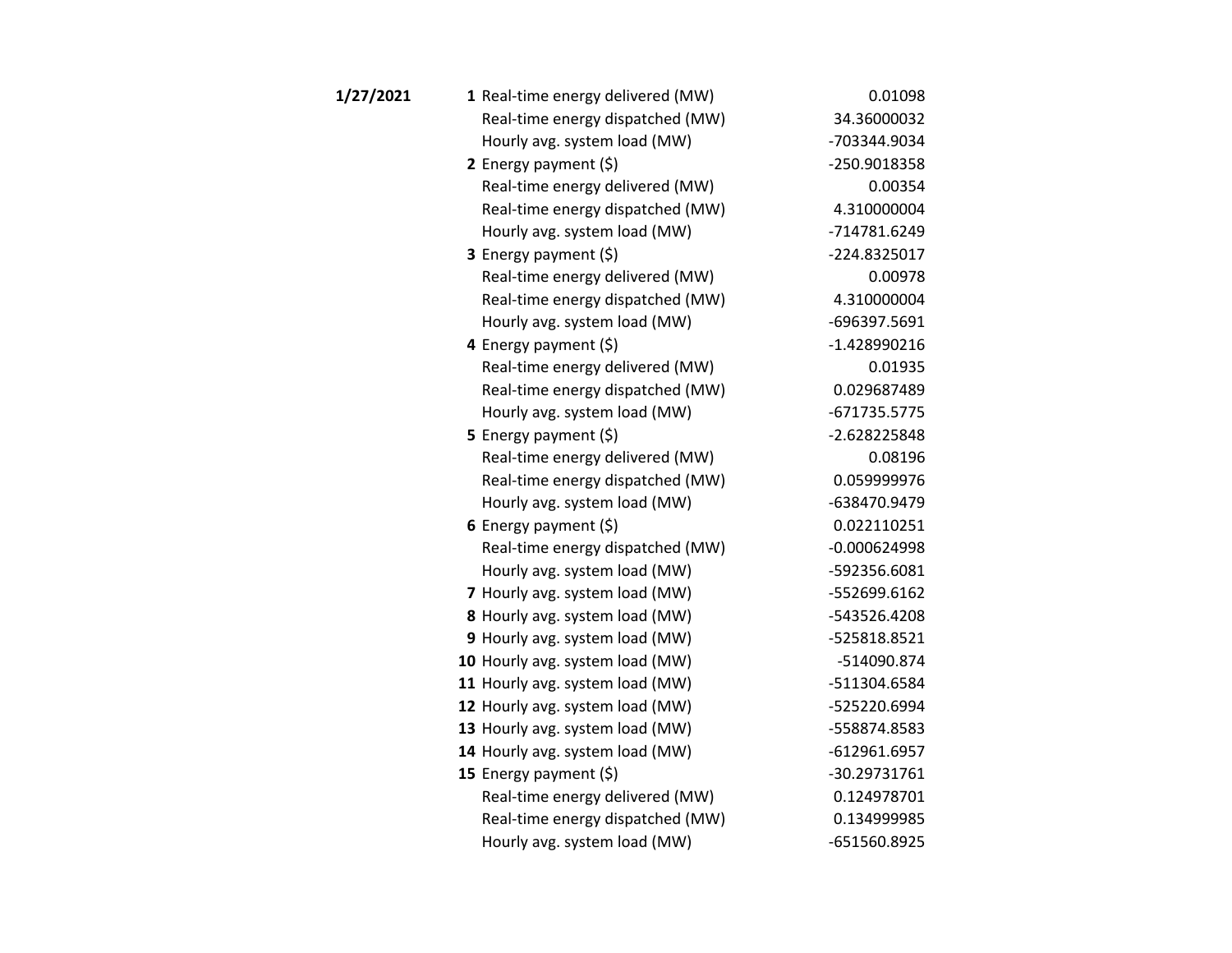| 16 Hourly avg. system load (MW)    | -662027.1049   |
|------------------------------------|----------------|
| 17 Hourly avg. system load (MW)    | -654183.8068   |
| 18 Hourly avg. system load (MW)    | -644986.3777   |
| 19 Hourly avg. system load (MW)    | -641554.6206   |
| 20 Hourly avg. system load (MW)    | -636335.3711   |
| 21 Hourly avg. system load (MW)    | -629828.129    |
| 22 Hourly avg. system load (MW)    | -627277.2504   |
| 23 Hourly avg. system load (MW)    | -634965.9804   |
| 24 Energy payment (\$)             | -1637.247302   |
| Real-time energy dispatched (MW)   | 34.35968782    |
| Hourly avg. system load (MW)       | -657322.8781   |
| 1 Real-time energy dispatched (MW) | 30.30000031    |
| (blank)                            | -1581.314199   |
| Hourly avg. system load (MW)       | -715283.2029   |
| 2 Real-time energy dispatched (MW) | 0.249999996    |
| (blank)                            | -13.87910888   |
| Hourly avg. system load (MW)       | -730334.9359   |
| 3 Energy payment (\$)              | -69.24107291   |
| Real-time energy dispatched (MW)   | 0.327708329    |
| Hourly avg. system load (MW)       | -712775.6359   |
| 4 Energy payment (\$)              | -399.8983179   |
| Real-time energy delivered (MW)    | 0.089034       |
| Real-time energy dispatched (MW)   | 0.573958312    |
| Hourly avg. system load (MW)       | -691612.7482   |
| 5 Energy payment $(\xi)$           | $-0.420868132$ |
| Real-time energy dispatched (MW)   | 0.009999996    |
| Hourly avg. system load (MW)       | -664213.5245   |
| 6 Hourly avg. system load (MW)     | -618799.5453   |
| 7 Hourly avg. system load (MW)     | -576103.9008   |
| 8 Hourly avg. system load (MW)     | -547851.3182   |
| 9 Hourly avg. system load (MW)     | -531317.3295   |
| 10 Hourly avg. system load (MW)    | -528819.7468   |
| 11 Hourly avg. system load (MW)    | -529086.5621   |
| 12 Hourly avg. system load (MW)    | -543858.0778   |

**1/28/2021**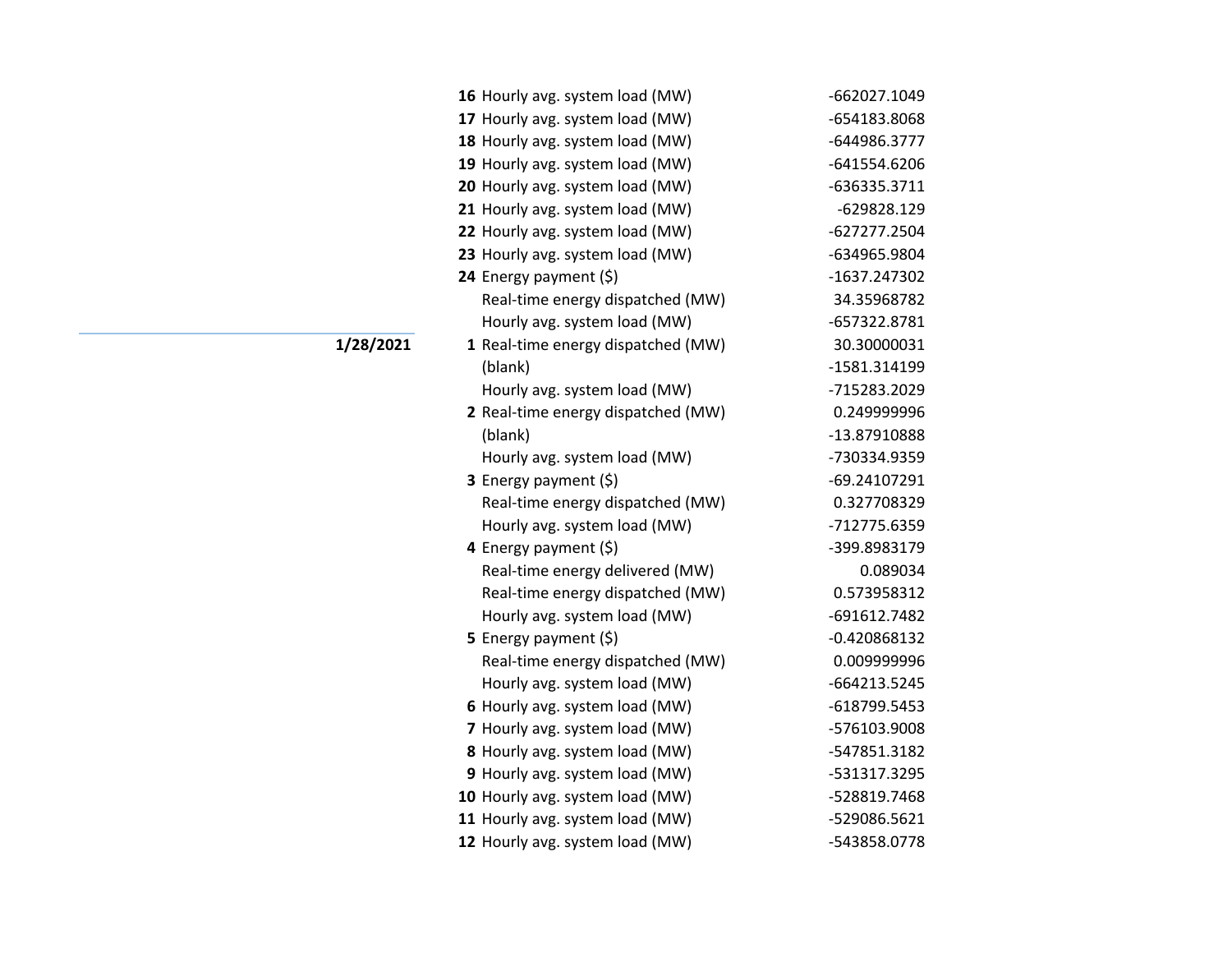| 1/28/2021 | 13 Hourly avg. system load (MW)     | -582601.2202   |
|-----------|-------------------------------------|----------------|
|           | 14 Hourly avg. system load (MW)     | -630591.8669   |
|           | 15 Hourly avg. system load (MW)     | -669679.5447   |
|           | 16 Hourly avg. system load (MW)     | -689062.0206   |
|           | 17 Hourly avg. system load (MW)     | -675578.2991   |
|           | 18 Hourly avg. system load (MW)     | -655651.1896   |
|           | 19 Hourly avg. system load (MW)     | -640510.8408   |
|           | 20 Hourly avg. system load (MW)     | -635000.7361   |
|           | 21 Hourly avg. system load (MW)     | -630848.3519   |
|           | 22 Hourly avg. system load (MW)     | -633563.628    |
|           | 23 Hourly avg. system load (MW)     | -645864.8651   |
|           | 24 Real-time energy dispatched (MW) | 30.29000032    |
|           | (blank)                             | -1328.927928   |
|           | Hourly avg. system load (MW)        | -664856.1242   |
| 1/29/2021 | 1 Energy payment $(\xi)$            | -1363.431653   |
|           | Real-time energy delivered (MW)     | 5.721891       |
|           | Real-time energy dispatched (MW)    | 31.1531252     |
|           | Hourly avg. system load (MW)        | -387826.3557   |
|           | 2 Energy payment $(5)$              | -104.8901913   |
|           | Real-time energy delivered (MW)     | 1.56984        |
|           | Real-time energy dispatched (MW)    | 2.173437571    |
|           | Hourly avg. system load (MW)        | -399803.8369   |
|           | 3 Energy payment (\$)               | -4.714015257   |
|           | Real-time energy dispatched (MW)    | $-0.062499998$ |
|           | Hourly avg. system load (MW)        | -391820.4512   |
|           | 4 Hourly avg. system load (MW)      | -380986.7222   |
|           | 5 Hourly avg. system load (MW)      | -368632.589    |
|           | 6 Hourly avg. system load (MW)      | -346912.4797   |
|           | 7 Hourly avg. system load (MW)      | -327743.0966   |
|           | 8 Hourly avg. system load (MW)      | -307106.6112   |
|           | 9 Hourly avg. system load (MW)      | -295821.5706   |
|           | 10 Hourly avg. system load (MW)     | -288790.9072   |
|           | 11 Hourly avg. system load (MW)     | -286949.942    |
|           | 12 Hourly avg. system load (MW)     | -293697.3519   |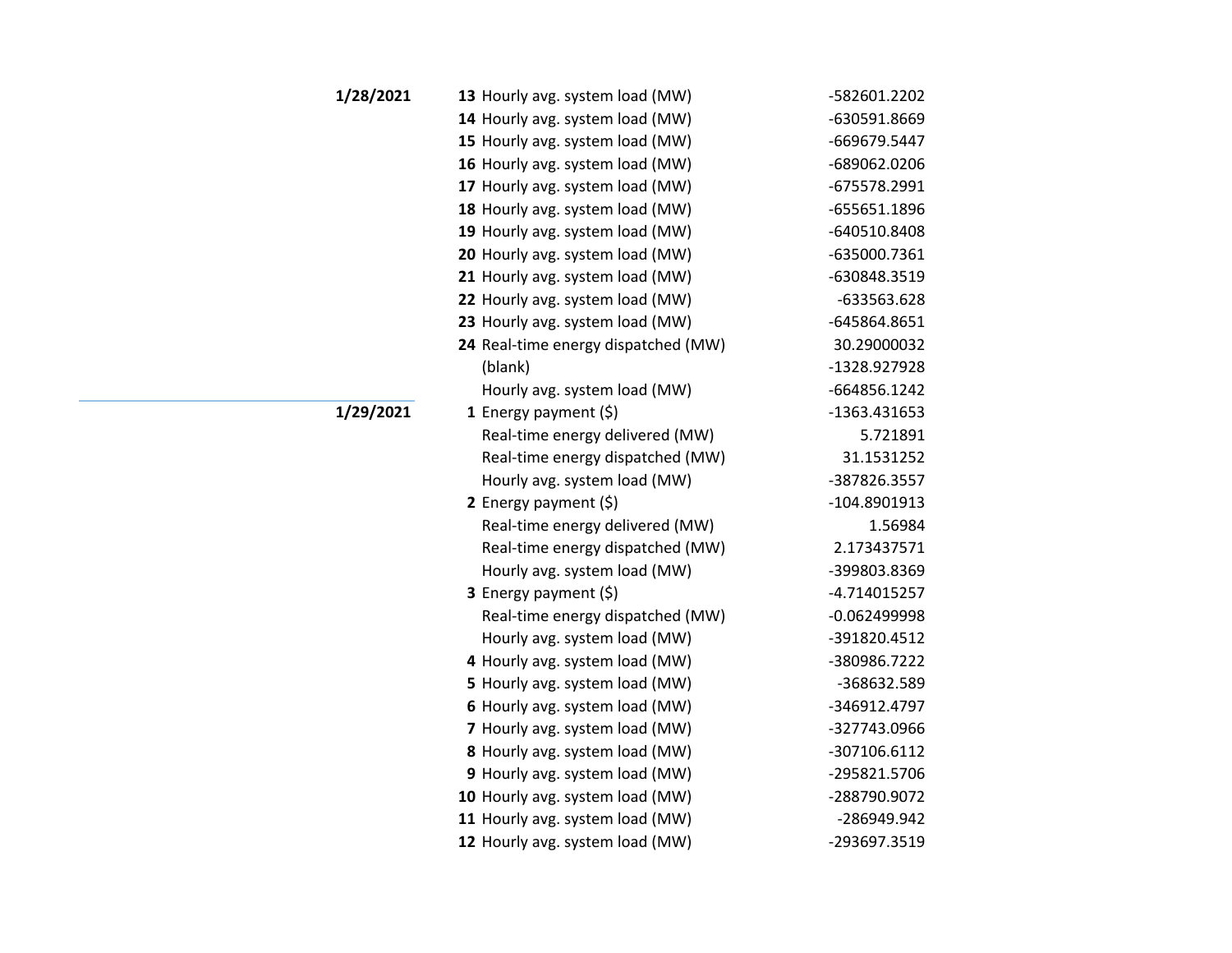| 13 Hourly avg. system load (MW)  | -313130.1288   |
|----------------------------------|----------------|
| 14 Hourly avg. system load (MW)  | -345011.4974   |
| 15 Hourly avg. system load (MW)  | -366209.9824   |
| 16 Hourly avg. system load (MW)  | -371237.0496   |
| 17 Hourly avg. system load (MW)  | -364128.8121   |
| 18 Hourly avg. system load (MW)  | -356333.2732   |
| 19 Hourly avg. system load (MW)  | -358428.4201   |
| 20 Hourly avg. system load (MW)  | -360960.0467   |
| 21 Hourly avg. system load (MW)  | -349902.8467   |
| 22 Hourly avg. system load (MW)  | -344801.2934   |
| 23 Hourly avg. system load (MW)  | -348250.7387   |
| 24 Energy payment (\$)           | 6.878326934    |
| Real-time energy dispatched (MW) | $-0.181562496$ |
| Hourly avg. system load (MW)     | -358265.2617   |
| 1 Energy payment $(\xi)$         | $-0.983962106$ |
| Real-time energy dispatched (MW) | 0.019999992    |
| Hourly avg. system load (MW)     | -47060.9129    |
| 2 Energy payment $(\xi)$         | $-0.49943$     |
| Real-time energy dispatched (MW) | 0.009999996    |
| Hourly avg. system load (MW)     | -49398.46344   |
| 3 Energy payment (\$)            | $-0.446811321$ |
| Real-time energy dispatched (MW) | 0.009999996    |
| Hourly avg. system load (MW)     | -48721.05796   |
| 4 Hourly avg. system load (MW)   | -47616.47263   |
| 5 Hourly avg. system load (MW)   | -46163.99322   |
| 6 Hourly avg. system load (MW)   | -43966.19897   |
| 7 Hourly avg. system load (MW)   | -41893.29302   |
| 8 Hourly avg. system load (MW)   | -42247.80213   |
| 9 Hourly avg. system load (MW)   | -40705.83814   |
| 10 Hourly avg. system load (MW)  | -39648.84067   |
| 11 Hourly avg. system load (MW)  | -39319.36595   |
| 12 Hourly avg. system load (MW)  | -39566.73009   |
| 13 Hourly avg. system load (MW)  | -40907.21754   |
| 14 Hourly avg. system load (MW)  | -42208.64823   |

**1/30/2021**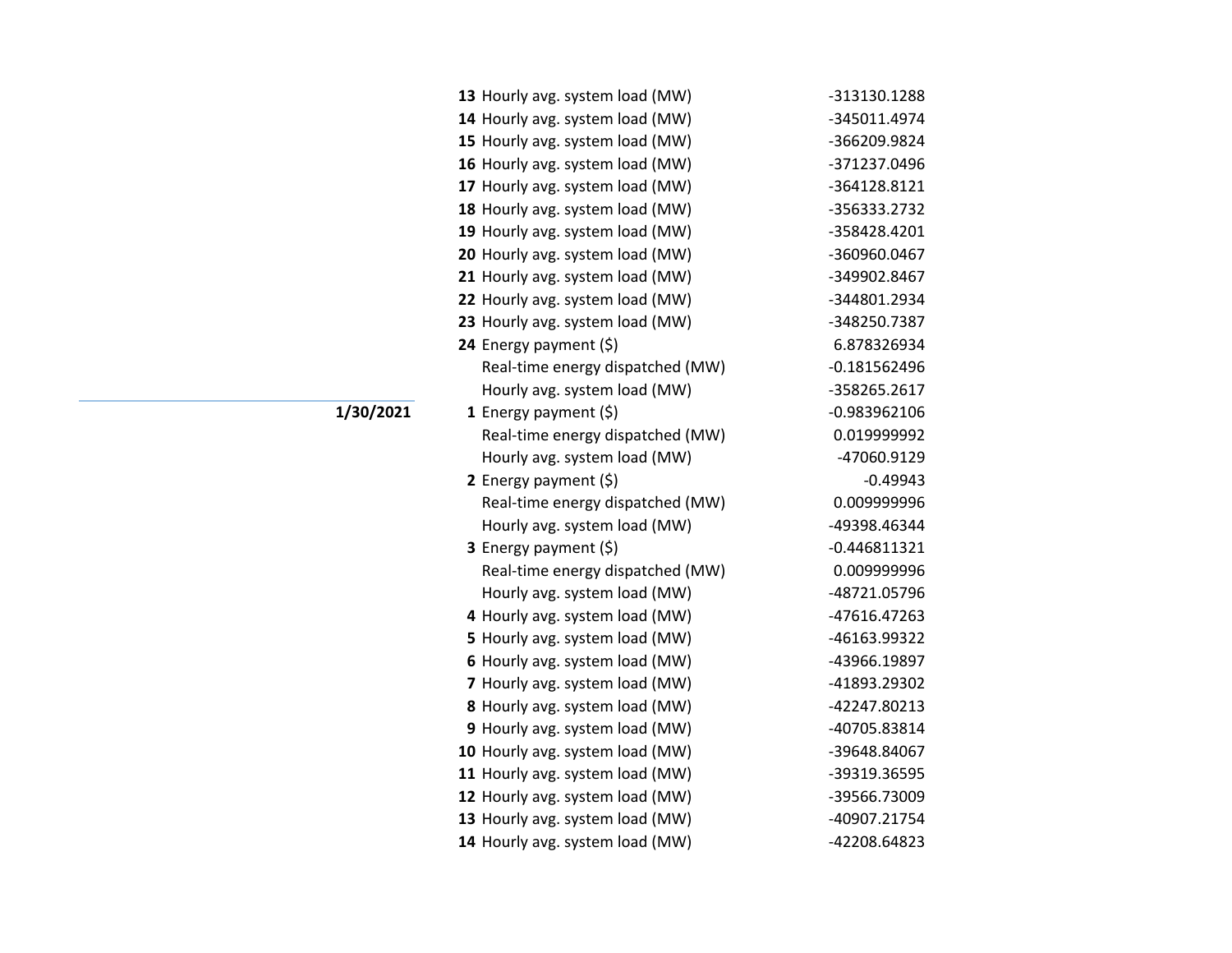| <b>1/30/2021</b> | 15 Hourly avg. system load (MW)  | -43312.88627   |
|------------------|----------------------------------|----------------|
|                  | 16 Hourly avg. system load (MW)  | -42971.18713   |
|                  | 17 Hourly avg. system load (MW)  | -41242.51657   |
|                  | 18 Hourly avg. system load (MW)  | -38667.88685   |
|                  | 19 Hourly avg. system load (MW)  | -36552.35545   |
|                  | 20 Hourly avg. system load (MW)  | -35508.79946   |
|                  | 21 Hourly avg. system load (MW)  | -35261.90586   |
|                  | 22 Hourly avg. system load (MW)  | -36448.38393   |
|                  | 23 Hourly avg. system load (MW)  | -38998.71851   |
|                  | 24 Hourly avg. system load (MW)  | -42248.02242   |
| 1/31/2021        | 1 Energy payment $(\xi)$         | -1.010785796   |
|                  | Real-time energy dispatched (MW) | 0.019999992    |
|                  | Hourly avg. system load (MW)     | -46923.76749   |
|                  | 2 Energy payment $(5)$           | -0.536406785   |
|                  | Real-time energy dispatched (MW) | 0.009999996    |
|                  | Hourly avg. system load (MW)     | -48399.819     |
|                  | 3 Energy payment (\$)            | $-0.466369113$ |
|                  | (blank)                          | 0.009999996    |
|                  | Hourly avg. system load (MW)     | -47452.97414   |
|                  | 4 Hourly avg. system load (MW)   | -45937.66842   |
|                  | 5 Hourly avg. system load (MW)   | -44240.75862   |
|                  | 6 Hourly avg. system load (MW)   | -41776.29529   |
|                  | 7 Hourly avg. system load (MW)   | -39382.45865   |
|                  | 8 Hourly avg. system load (MW)   | -39672.87221   |
|                  | 9 Hourly avg. system load (MW)   | -38238.45564   |
|                  | 10 Hourly avg. system load (MW)  | -37309.3206    |
|                  | 11 Hourly avg. system load (MW)  | -36887.82834   |
|                  | 12 Hourly avg. system load (MW)  | -36919.19799   |
|                  | 13 Hourly avg. system load (MW)  | -37770.82079   |
|                  | 14 Hourly avg. system load (MW)  | -39196.50559   |
|                  | 15 Hourly avg. system load (MW)  | -39469.9425    |
|                  | 16 Hourly avg. system load (MW)  | -39992.10879   |
|                  | 17 Hourly avg. system load (MW)  | -38598.01555   |
|                  | 18 Hourly avg. system load (MW)  | -36520.27113   |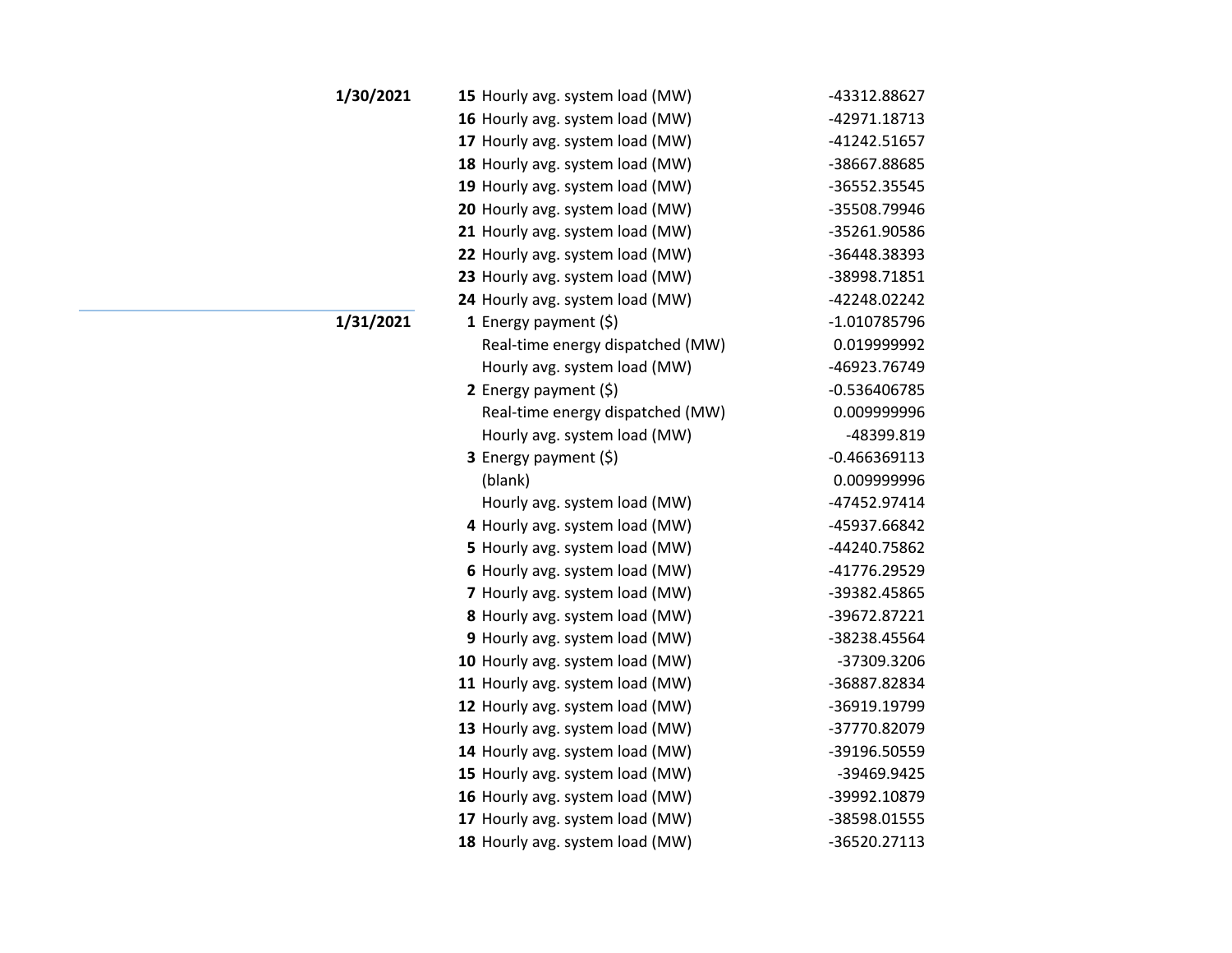| 1/31/2021 | 19 Hourly avg. system load (MW)  | -35568.1736  |
|-----------|----------------------------------|--------------|
|           | 20 Hourly avg. system load (MW)  | -35639.43922 |
|           | 21 Hourly avg. system load (MW)  | -36722.14772 |
|           | 22 Hourly avg. system load (MW)  | -38344.60708 |
|           | 23 Hourly avg. system load (MW)  | -39947.58322 |
|           | 24 Hourly avg. system load (MW)  | -42783.64189 |
| 2/1/2021  | 1 Energy payment $(\xi)$         | -2239.254961 |
|           | Real-time energy delivered (MW)  | 5.25732      |
|           | Real-time energy dispatched (MW) | 40.29000016  |
|           | Hourly avg. system load (MW)     | -502194.081  |
|           | 2 Energy payment $(\xi)$         | -1532.406849 |
|           | Real-time energy delivered (MW)  | 3.87984      |
|           | Real-time energy dispatched (MW) | 26.49000014  |
|           | Hourly avg. system load (MW)     | -519019.8471 |
|           | 3 Energy payment (\$)            | -127.2024364 |
|           | Real-time energy dispatched (MW) | 2.535625009  |
|           | Hourly avg. system load (MW)     | -506029.0353 |
|           | 4 Energy payment (\$)            | -119.150204  |
|           | Real-time energy dispatched (MW) | 2.630000004  |
|           | Hourly avg. system load (MW)     | -486834.6706 |
|           | 5 Hourly avg. system load (MW)   | -463800.8724 |
|           | 6 Hourly avg. system load (MW)   | -431792.3181 |
|           | 7 Hourly avg. system load (MW)   | -402164.3841 |
|           | 8 Hourly avg. system load (MW)   | -379896.0415 |
|           | 9 Hourly avg. system load (MW)   | -368021.9193 |
|           | 10 Hourly avg. system load (MW)  | -362688.5371 |
|           | 11 Hourly avg. system load (MW)  | -362331.7872 |
|           | 12 Hourly avg. system load (MW)  | -373807.1045 |
|           | 13 Hourly avg. system load (MW)  | -402234.6464 |
|           | 14 Hourly avg. system load (MW)  | -443091.0489 |
|           | 15 Hourly avg. system load (MW)  | -467150.5945 |
|           | 16 Hourly avg. system load (MW)  | -482361.515  |
|           | 17 Hourly avg. system load (MW)  | -474102.1661 |
|           | 18 Hourly avg. system load (MW)  | -450622.1876 |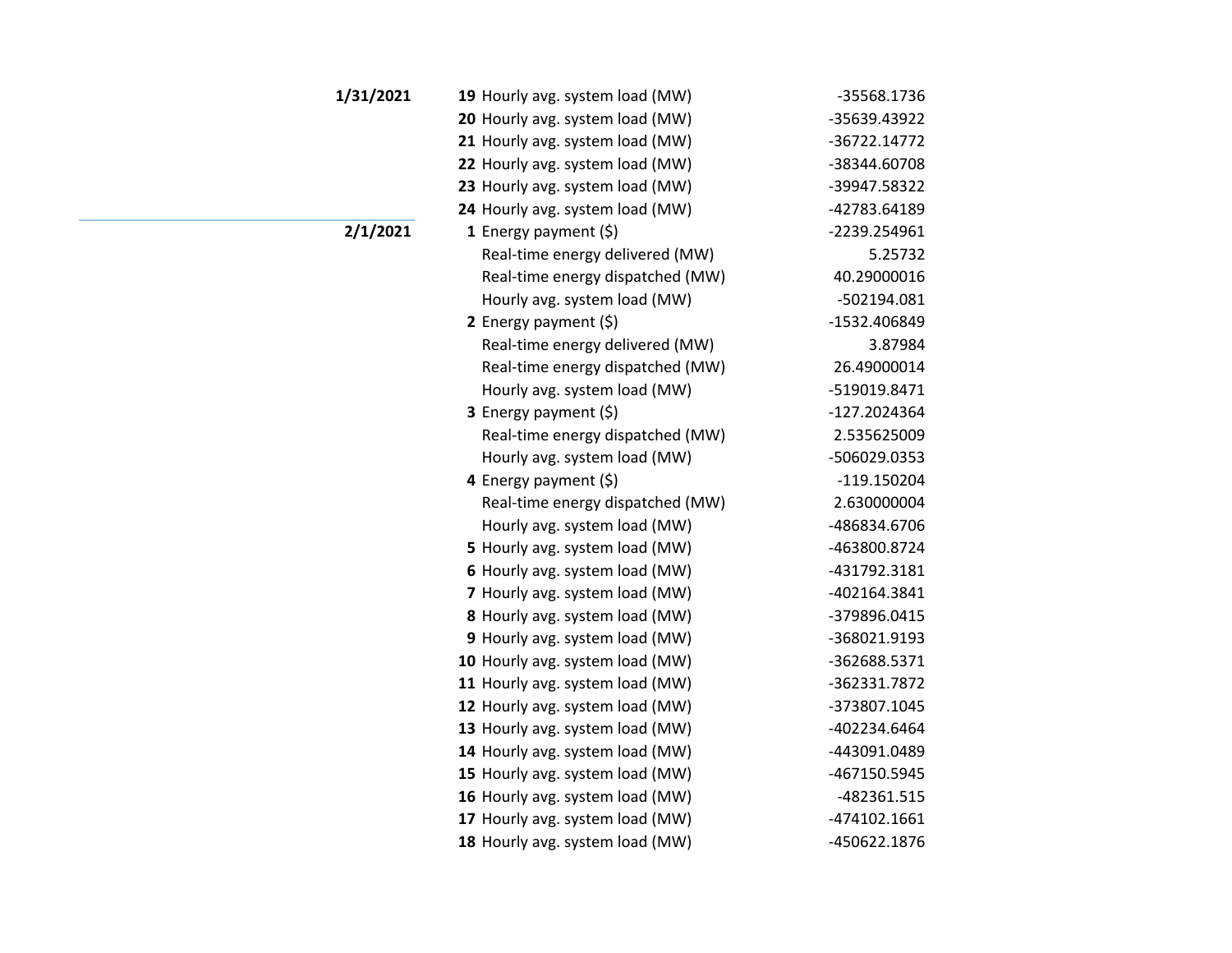| 19 Hourly avg. system load (MW)  | -442948.4653   |
|----------------------------------|----------------|
| 20 Hourly avg. system load (MW)  | -442719.9435   |
| 21 Hourly avg. system load (MW)  | -438749.9584   |
| 22 Hourly avg. system load (MW)  | -439000.0719   |
| 23 Energy payment (\$)           | 3.09265458     |
| Real-time energy dispatched (MW) | $-0.139999995$ |
| Hourly avg. system load (MW)     | -450369.1419   |
| 24 Energy payment (\$)           | -1519.545076   |
| Real-time energy delivered (MW)  | 5.32884        |
| Real-time energy dispatched (MW) | 37.56000019    |
| Hourly avg. system load (MW)     | -463561.5051   |
| 1 Energy payment $(\xi)$         | -1959.210995   |
| Real-time energy delivered (MW)  | 9.98436        |
| Real-time energy dispatched (MW) | 41.81854182    |
| Hourly avg. system load (MW)     | -744767.1315   |
| 2 Energy payment (\$)            | -197.6635652   |
| Real-time energy delivered (MW)  | 2.48568        |
| Real-time energy dispatched (MW) | 3.139270856    |
| Hourly avg. system load (MW)     | -776478.6657   |
| 3 Energy payment (\$)            | -120.2948722   |
| Real-time energy dispatched (MW) | 2.630000004    |
| Hourly avg. system load (MW)     | -755187.9833   |
| 4 Energy payment (\$)            | -104.2596386   |
| Real-time energy dispatched (MW) | 2.639687501    |
| Hourly avg. system load (MW)     | -727440.7567   |
| <b>5</b> Energy payment $(\xi)$  | -1.786655984   |
| Real-time energy delivered (MW)  | 0.04614        |
| Real-time energy dispatched (MW) | 0.04999998     |
| Hourly avg. system load (MW)     | -694724.3978   |
| 6 Energy payment $(\xi)$         | -2.047819981   |
| Real-time energy delivered (MW)  | 0.07752        |
| Real-time energy dispatched (MW) | 0.059999976    |
| Hourly avg. system load (MW)     | -649429.4823   |
| 7 Energy payment $(5)$           | -1.268006558   |

**2/2/2021**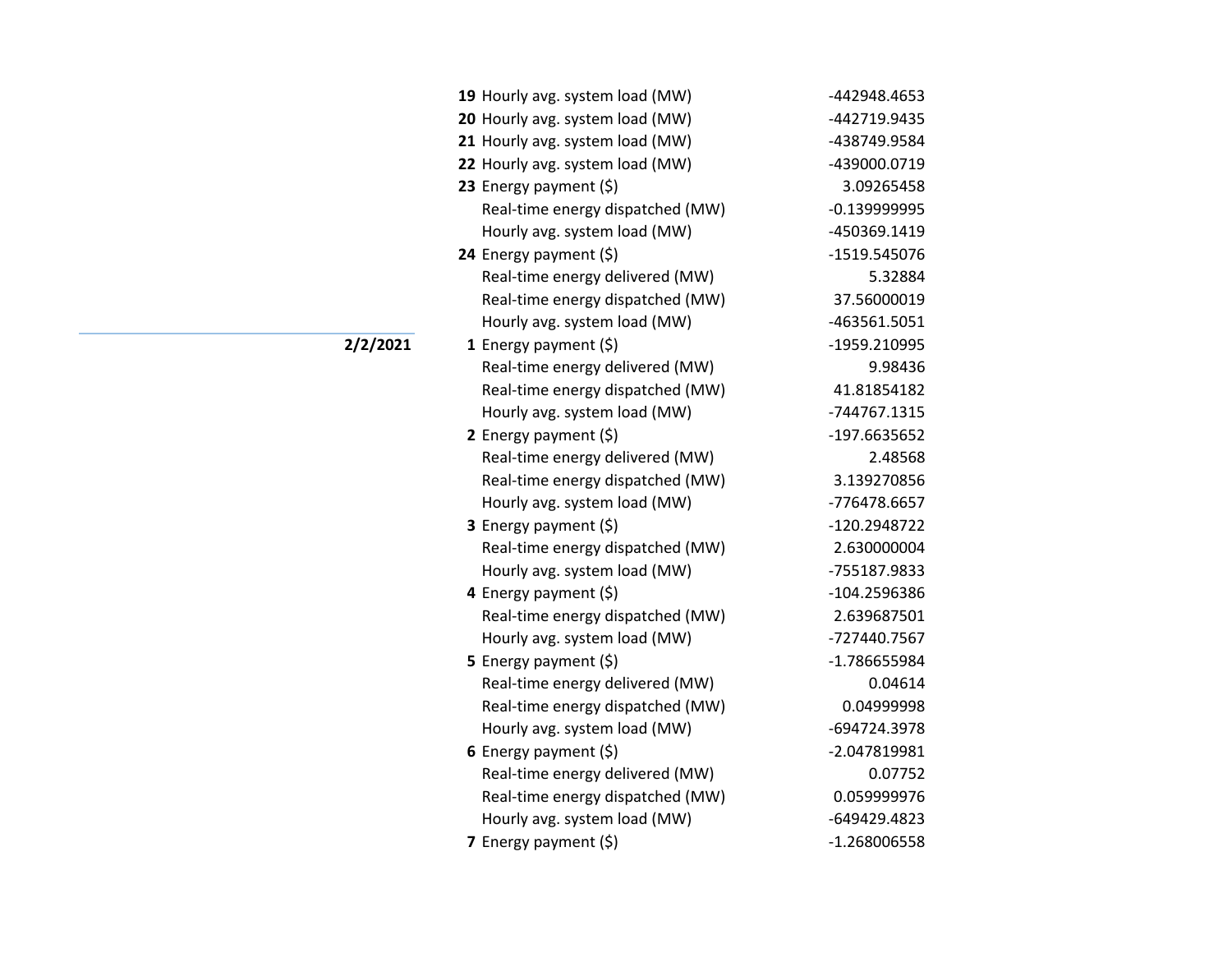| 7 Real-time energy dispatched (MW) | 0.039687485    |
|------------------------------------|----------------|
| Hourly avg. system load (MW)       | -607580.8585   |
| 8 Energy payment (\$)              | -1.285832886   |
| Real-time energy dispatched (MW)   | 0.039999984    |
| Hourly avg. system load (MW)       | -582557.9995   |
| <b>9</b> Energy payment $(\xi)$    | -1.273757091   |
| Real-time energy dispatched (MW)   | 0.039999984    |
| Hourly avg. system load (MW)       | -567756.3925   |
| 10 Hourly avg. system load (MW)    | -556228.4394   |
| 11 Hourly avg. system load (MW)    | -555232.4299   |
| 12 Hourly avg. system load (MW)    | -569489.2808   |
| 13 Hourly avg. system load (MW)    | -601724.3146   |
| 14 Hourly avg. system load (MW)    | -660788.4531   |
| 15 Hourly avg. system load (MW)    | -695968.1267   |
| 16 Hourly avg. system load (MW)    | -702805.6981   |
| 17 Hourly avg. system load (MW)    | -685993.4949   |
| 18 Hourly avg. system load (MW)    | -668779.909    |
| 19 Hourly avg. system load (MW)    | -652085.0708   |
| 20 Hourly avg. system load (MW)    | -643537.8042   |
| 21 Hourly avg. system load (MW)    | -639329.6458   |
| 22 Hourly avg. system load (MW)    | -648382.4712   |
| 23 Energy payment $(\xi)$          | 5.263374995    |
| Real-time energy dispatched (MW)   | $-0.276562496$ |
| Hourly avg. system load (MW)       | -665557.0819   |
| 24 Energy payment (\$)             | $-1406.25265$  |
| Real-time energy delivered (MW)    | 8.90388        |
| Real-time energy dispatched (MW)   | 37.47875019    |
| Hourly avg. system load (MW)       | -690136.9653   |
| 1 Energy payment $(\xi)$           | -2074.860281   |
| Real-time energy delivered (MW)    | 10.67196       |
| Real-time energy dispatched (MW)   | 40.77229181    |
| Hourly avg. system load (MW)       | -1787316.439   |
| 2 Energy payment $(\xi)$           | -387.5021945   |
| Real-time energy delivered (MW)    | 1.60152        |

**2/3/2021**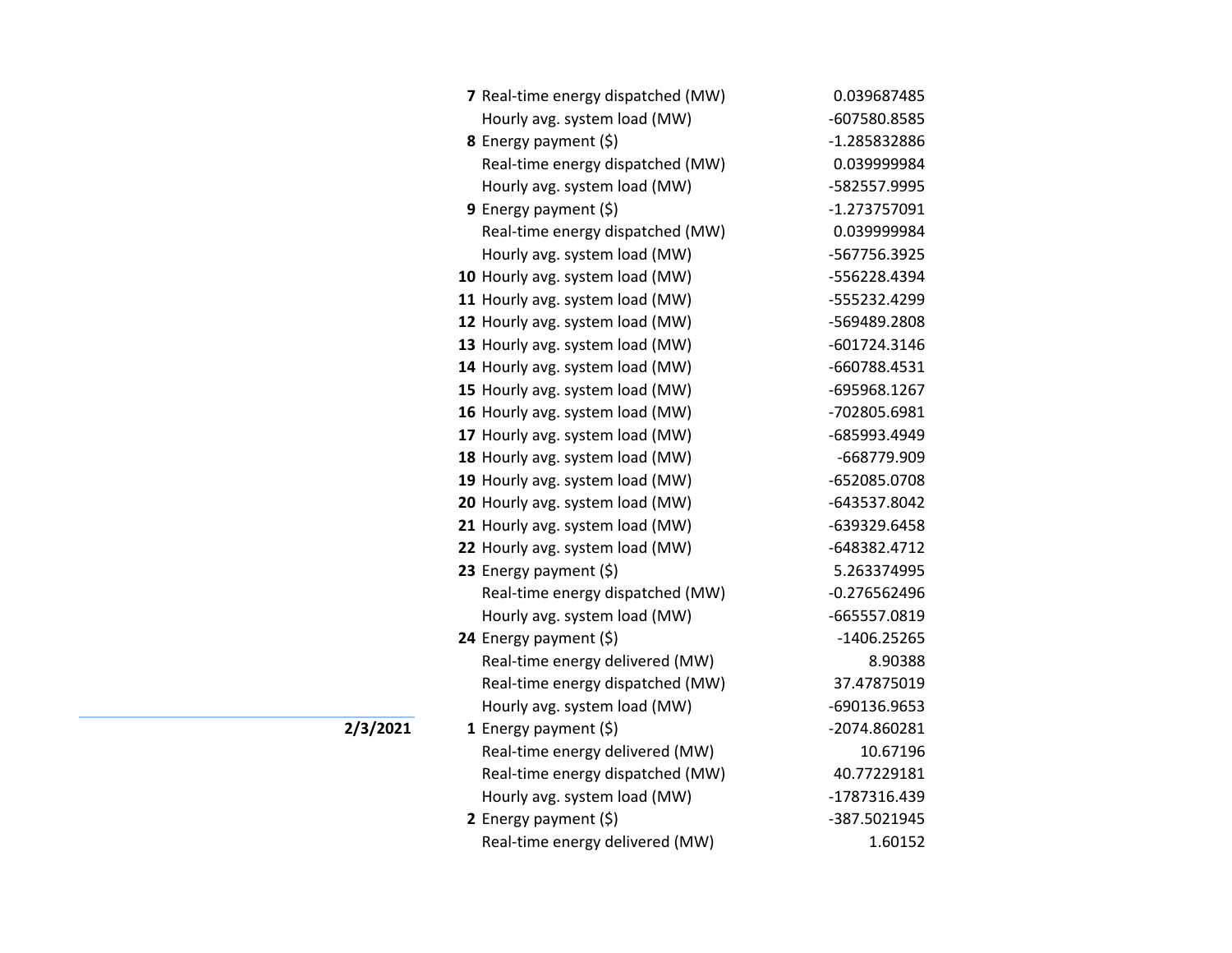| 2/3/2021 | 2 Real-time energy dispatched (MW) | 5.636562444    |
|----------|------------------------------------|----------------|
|          | Hourly avg. system load (MW)       | -1860709.117   |
|          | 3 Energy payment (\$)              | -211.6736498   |
|          | Real-time energy delivered (MW)    | 0.124255878    |
|          | Real-time energy dispatched (MW)   | 4.12406259     |
|          | Hourly avg. system load (MW)       | -1816671.754   |
|          | 4 Energy payment (\$)              | -124.5159391   |
|          | Real-time energy delivered (MW)    | 0.01164        |
|          | Real-time energy dispatched (MW)   | 2.649687497    |
|          | Hourly avg. system load (MW)       | -1758193.665   |
|          | 5 Energy payment $(5)$             | -2.570183072   |
|          | Real-time energy delivered (MW)    | 0.12159        |
|          | Real-time energy dispatched (MW)   | 0.059999976    |
|          | Hourly avg. system load (MW)       | -1691263.764   |
|          | 6 Energy payment $(\xi)$           | -2.253897599   |
|          | Real-time energy delivered (MW)    | 0.21063        |
|          | Real-time energy dispatched (MW)   | 0.059999976    |
|          | Hourly avg. system load (MW)       | -1591892.355   |
|          | 7 Energy payment $(5)$             | -1.930592799   |
|          | Real-time energy delivered (MW)    | 0.26349        |
|          | Real-time energy dispatched (MW)   | 0.062187479    |
|          | Hourly avg. system load (MW)       | -1502201.479   |
|          | <b>8</b> Energy payment $(\xi)$    | $-0.317122873$ |
|          | Real-time energy dispatched (MW)   | 0.009999996    |
|          | Hourly avg. system load (MW)       | $-1410826.29$  |
|          | 9 Hourly avg. system load (MW)     | -1370700.968   |
|          | 10 Hourly avg. system load (MW)    | -1353628.061   |
|          | 11 Hourly avg. system load (MW)    | -1352846.311   |
|          | 12 Hourly avg. system load (MW)    | -1385022.532   |
|          | 13 Hourly avg. system load (MW)    | -1477668.612   |
|          | 14 Hourly avg. system load (MW)    | -1604277.009   |
|          | 15 Energy payment (\$)             | -367.2621679   |
|          | Real-time energy delivered (MW)    | 0.146054643    |
|          | Real-time energy dispatched (MW)   | 1.522499931    |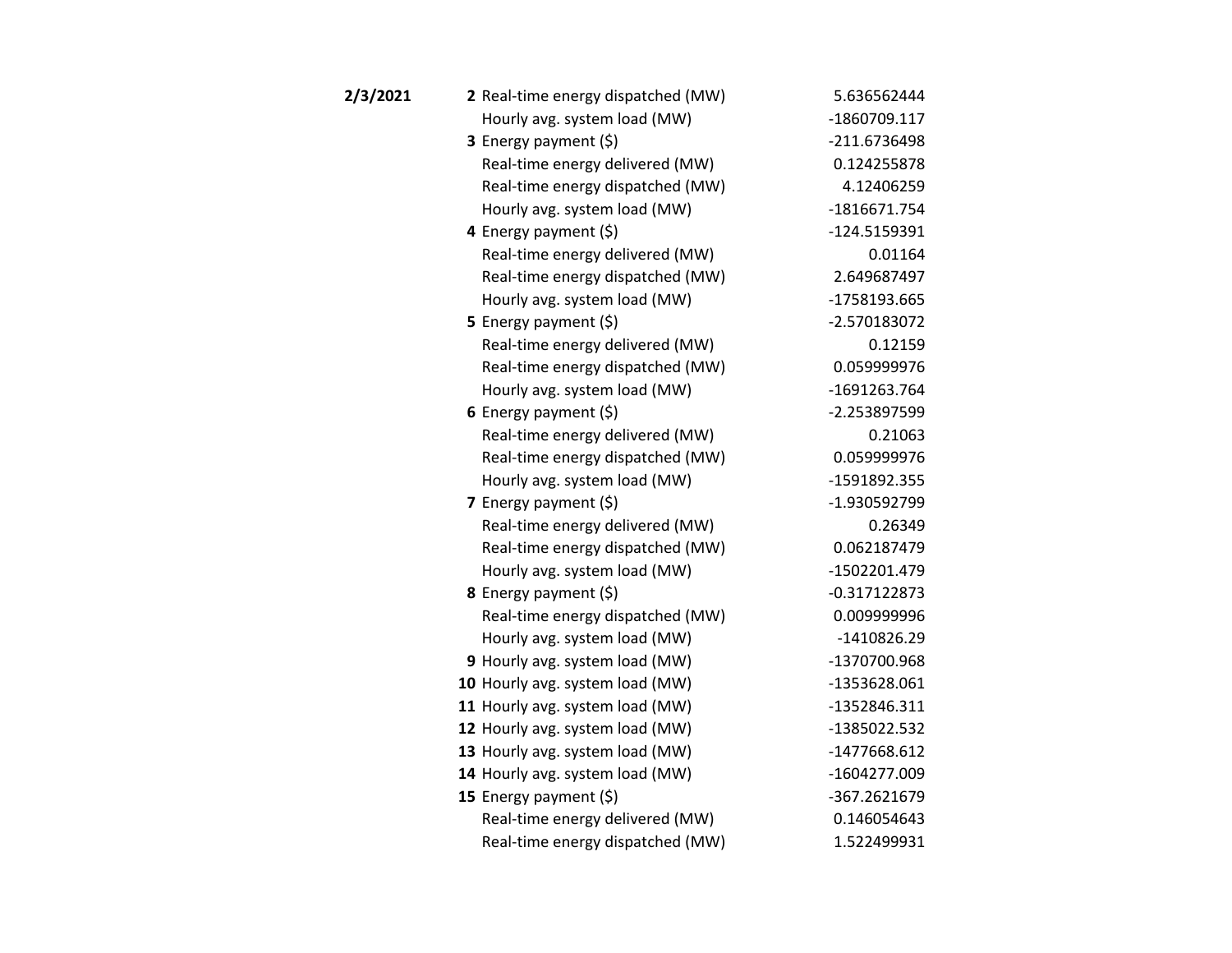| 15 Hourly avg. system load (MW)  | -1680782.78    |
|----------------------------------|----------------|
| 16 Hourly avg. system load (MW)  | -1674355.462   |
| 17 Hourly avg. system load (MW)  | -1632220.679   |
| 18 Hourly avg. system load (MW)  | -1587322.896   |
| 19 Hourly avg. system load (MW)  | -1538414.303   |
| 20 Hourly avg. system load (MW)  | -1512509.79    |
| 21 Hourly avg. system load (MW)  | -1486890.034   |
| 22 Hourly avg. system load (MW)  | -1519367.566   |
| 23 Energy payment $(5)$          | 3.034895515    |
| Real-time energy dispatched (MW) | $-0.139999995$ |
| Hourly avg. system load (MW)     | -1576530.916   |
| 24 Energy payment (\$)           | -1174.814961   |
| Real-time energy delivered (MW)  | 7.38696        |
| Real-time energy dispatched (MW) | 32.8321879     |
| Hourly avg. system load (MW)     | -1626977.602   |
| 1 Energy payment $(\xi)$         | -1981.503509   |
| Real-time energy delivered (MW)  | 6.612          |
| Real-time energy dispatched (MW) | 40.30000015    |
| Hourly avg. system load (MW)     | -645225.7763   |
| 2 Energy payment $(5)$           | -1447.955795   |
| Real-time energy delivered (MW)  | 4.13124        |
| Real-time energy dispatched (MW) | 26.16000012    |
| Hourly avg. system load (MW)     | -677389.9072   |
| 3 Energy payment (\$)            | -127.5950346   |
| Real-time energy dispatched (MW) | 2.63937501     |
| Hourly avg. system load (MW)     | $-665209.25$   |
| 4 Energy payment $(\xi)$         | $-116.3172432$ |
| Real-time energy dispatched (MW) | 2.639375002    |
| Hourly avg. system load (MW)     | -644911.3898   |
| 5 Energy payment (\$)            | -2.040259585   |
| Real-time energy delivered (MW)  | 0.117          |
| Real-time energy dispatched (MW) | 0.04999998     |
| Hourly avg. system load (MW)     | -620688.0463   |
| 6 Energy payment (\$)            | $-2.12493895$  |

**2/4/2021**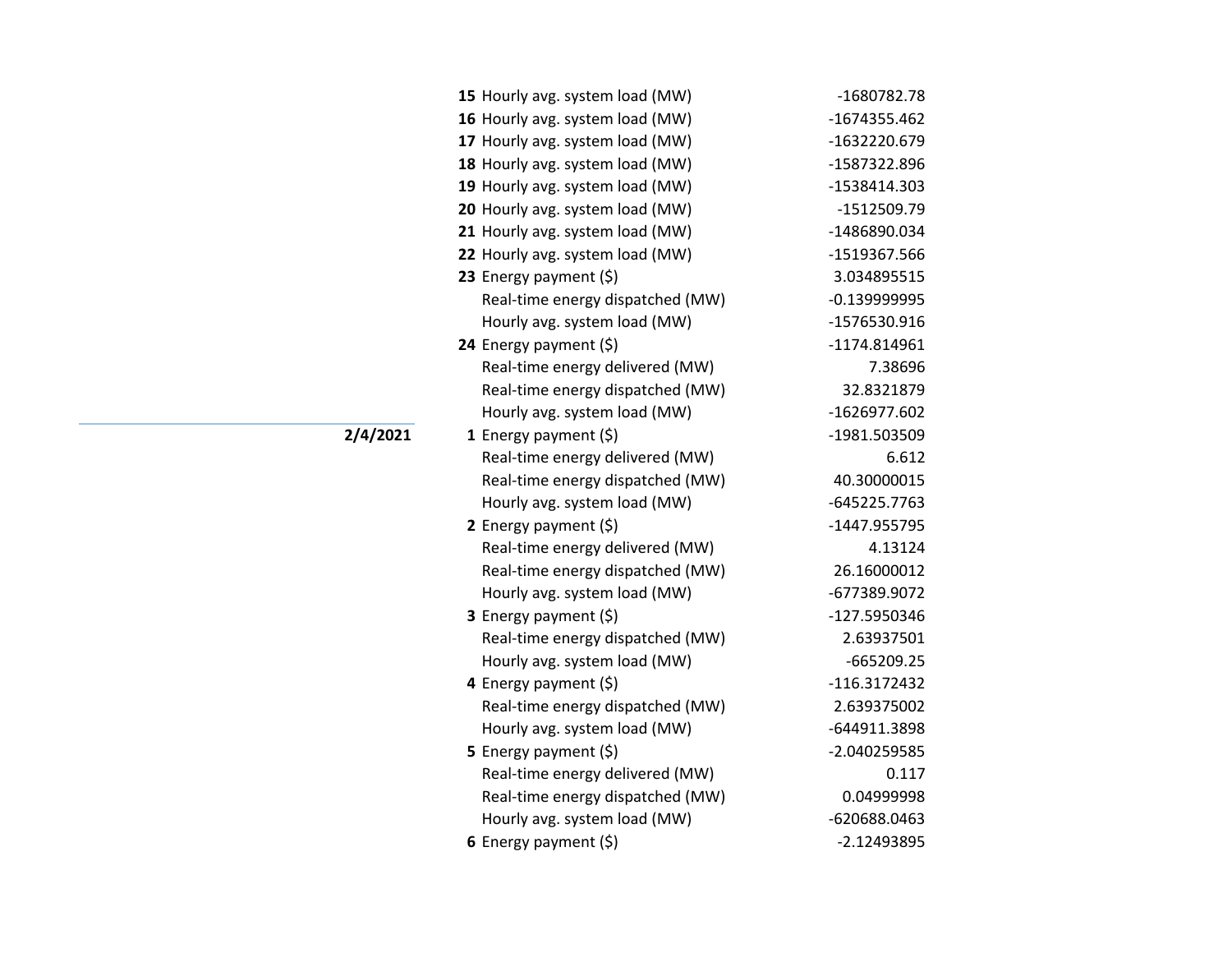|          | 6 Real-time energy delivered (MW) | 0.21606        |
|----------|-----------------------------------|----------------|
|          | Real-time energy dispatched (MW)  | 0.059999976    |
|          | Hourly avg. system load (MW)      | -581934.8159   |
|          | 7 Energy payment $(5)$            | $-2.30123318$  |
|          | Real-time energy delivered (MW)   | 0.26148        |
|          | Real-time energy dispatched (MW)  | 0.069999972    |
|          | Hourly avg. system load (MW)      | -544814.2013   |
|          | <b>8</b> Energy payment $(\xi)$   | $-0.000144539$ |
|          | Real-time energy delivered (MW)   | 0.00573        |
|          | Real-time energy dispatched (MW)  | 0.014583331    |
|          | Hourly avg. system load (MW)      | -531432.2715   |
|          | 9 Energy payment (\$)             | $-0.317001973$ |
|          | Real-time energy delivered (MW)   | 0.14496        |
|          | Real-time energy dispatched (MW)  | 0.009999996    |
|          | Hourly avg. system load (MW)      | -518365.0185   |
|          | 10 Hourly avg. system load (MW)   | -507031.9293   |
|          | 11 Hourly avg. system load (MW)   | -507015.6451   |
|          | 12 Hourly avg. system load (MW)   | -522216.8351   |
|          | 13 Hourly avg. system load (MW)   | -550100.6962   |
|          | 14 Hourly avg. system load (MW)   | -597931.4009   |
|          | 15 Hourly avg. system load (MW)   | -628920.6938   |
|          | 16 Hourly avg. system load (MW)   | $-624504.316$  |
|          | 17 Hourly avg. system load (MW)   | -606062.7164   |
|          | 18 Hourly avg. system load (MW)   | -574586.8178   |
|          | 19 Hourly avg. system load (MW)   | -547752.7775   |
|          | 20 Hourly avg. system load (MW)   | -531081.0981   |
|          | 21 Hourly avg. system load (MW)   | -529507.1007   |
|          | 22 Hourly avg. system load (MW)   | -538112.2676   |
|          | 23 Hourly avg. system load (MW)   | -558580.017    |
|          | 24 Energy payment (\$)            | 21.45684579    |
|          | Real-time energy dispatched (MW)  | $-0.199999998$ |
|          | Hourly avg. system load (MW)      | -581338.2197   |
| 2/5/2021 | 1 Energy payment $(\xi)$          | -1802.111838   |
|          | Real-time energy delivered (MW)   | 5.41116        |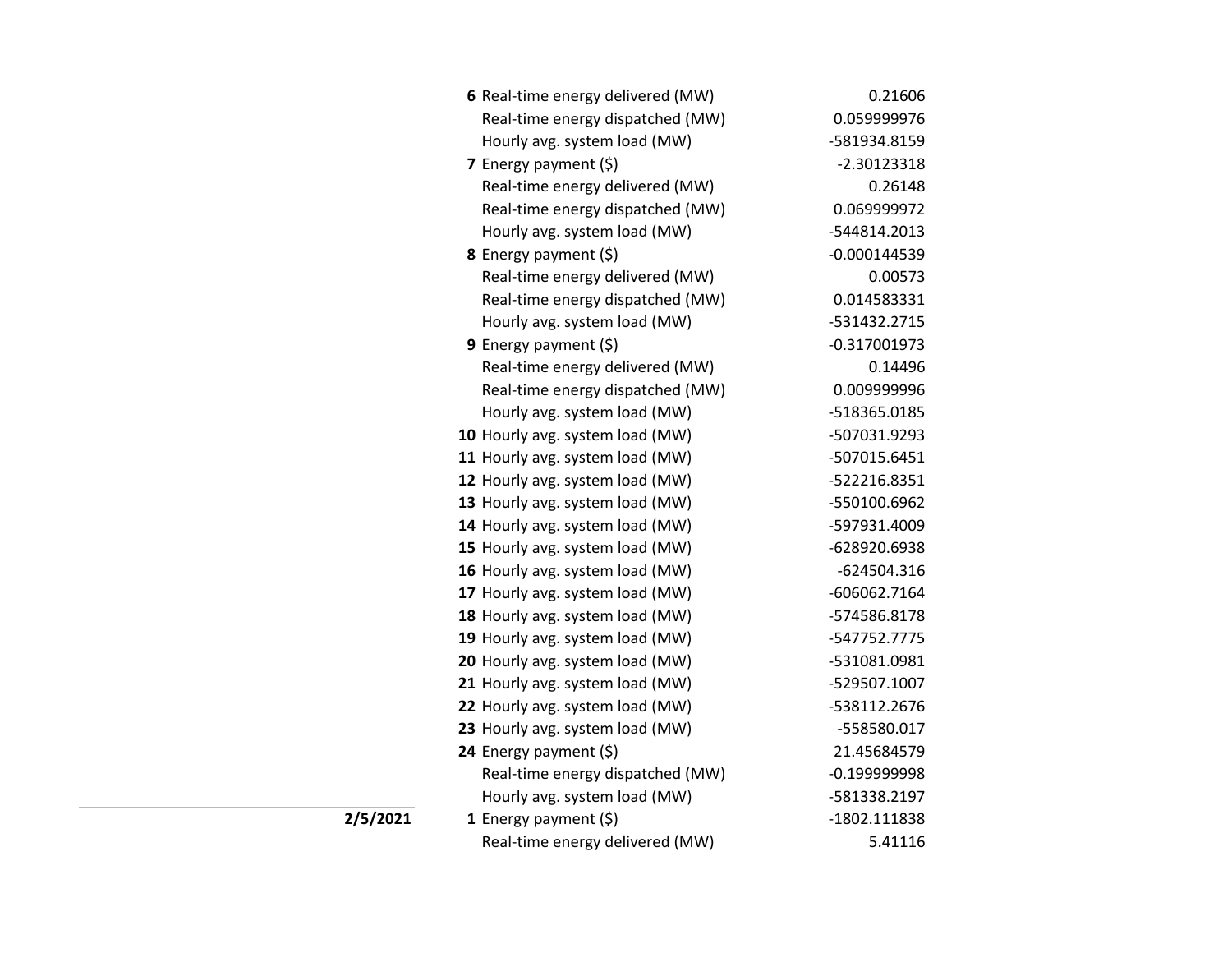| 2/5/2021 | 1 Real-time energy dispatched (MW) | 40.31000015    |
|----------|------------------------------------|----------------|
|          | Hourly avg. system load (MW)       | -775372.4554   |
|          | 2 Energy payment $(5)$             | -165.6705513   |
|          | Real-time energy dispatched (MW)   | 3.100000017    |
|          | Hourly avg. system load (MW)       | -808930.0089   |
|          | 3 Energy payment (\$)              | -106.6309992   |
|          | Real-time energy dispatched (MW)   | 2.64           |
|          | Hourly avg. system load (MW)       | -793252.818    |
|          | 4 Energy payment (\$)              | -103.8032536   |
|          | Real-time energy dispatched (MW)   | 2.649687497    |
|          | Hourly avg. system load (MW)       | -770303.6841   |
|          | 5 Energy payment $(5)$             | $-2.304201778$ |
|          | Real-time energy delivered (MW)    | 0.02586        |
|          | Real-time energy dispatched (MW)   | 0.059999976    |
|          | Hourly avg. system load (MW)       | -742795.7439   |
|          | 6 Energy payment $(5)$             | -2.530640886   |
|          | Real-time energy delivered (MW)    | 0.0624         |
|          | Real-time energy dispatched (MW)   | 0.069999972    |
|          | Hourly avg. system load (MW)       | -705664.0392   |
|          | 7 Energy payment $(5)$             | $-2.715902014$ |
|          | Real-time energy delivered (MW)    | 0.04737        |
|          | Real-time energy dispatched (MW)   | 0.079999968    |
|          | Hourly avg. system load (MW)       | -665958.2438   |
|          | 8 Energy payment (\$)              | -1.963888366   |
|          | Real-time energy dispatched (MW)   | 0.059687477    |
|          | Hourly avg. system load (MW)       | -640354.6916   |
|          | <b>9</b> Energy payment $(\xi)$    | $-0.639212845$ |
|          | Real-time energy dispatched (MW)   | 0.019999992    |
|          | Hourly avg. system load (MW)       | -622159.1307   |
|          | 10 Hourly avg. system load (MW)    | -613296.6292   |
|          | 11 Hourly avg. system load (MW)    | $-615182.6973$ |
|          | 12 Hourly avg. system load (MW)    | $-631069.1051$ |
|          | 13 Hourly avg. system load (MW)    | $-677551.7428$ |
|          | 14 Hourly avg. system load (MW)    | -741905.6831   |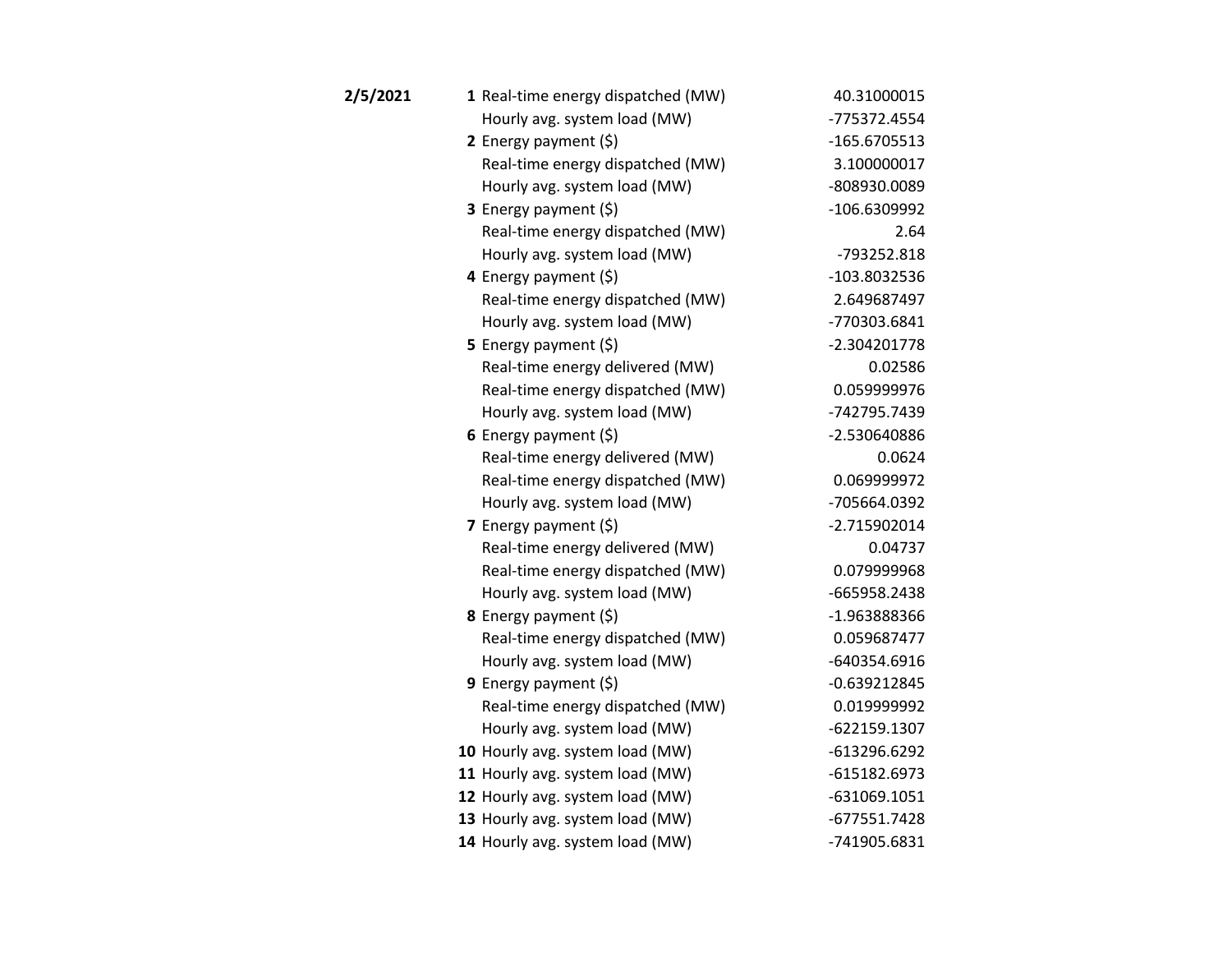| 15 Hourly avg. system load (MW)  | -772276.2668   |
|----------------------------------|----------------|
| 16 Hourly avg. system load (MW)  | -751349.2529   |
| 17 Hourly avg. system load (MW)  | -702238.0148   |
| 18 Hourly avg. system load (MW)  | -666820.2309   |
| 19 Hourly avg. system load (MW)  | -650477.1534   |
| 20 Hourly avg. system load (MW)  | -640579.2349   |
| 21 Hourly avg. system load (MW)  | -639187.7858   |
| 22 Hourly avg. system load (MW)  | -641191.3267   |
| 23 Hourly avg. system load (MW)  | -661046.3321   |
| 24 Energy payment (\$)           | 5.028017449    |
| Real-time energy dispatched (MW) | $-0.139999995$ |
| Hourly avg. system load (MW)     | -708711.5322   |
| 1 Energy payment $(\xi)$         | -1.552356979   |
| Real-time energy dispatched (MW) | 0.029999988    |
| Hourly avg. system load (MW)     | -201323.3146   |
| 2 Energy payment $(5)$           | $-1.038463615$ |
| Real-time energy dispatched (MW) | 0.019687493    |
| Hourly avg. system load (MW)     | -213169.6613   |
| 3 Energy payment (\$)            | -1.389152092   |
| Real-time energy dispatched (MW) | 0.029687489    |
| Hourly avg. system load (MW)     | -209482.8733   |
| 4 Energy payment (\$)            | $-2.198400121$ |
| Real-time energy delivered (MW)  | 0.01545        |
| Real-time energy dispatched (MW) | 0.04999998     |
| Hourly avg. system load (MW)     | -204822.5384   |
| <b>5</b> Energy payment $(\xi)$  | -2.434553926   |
| Real-time energy delivered (MW)  | 0.05784        |
| Real-time energy dispatched (MW) | 0.059999976    |
| Hourly avg. system load (MW)     | -197991.0712   |
| 6 Energy payment $(\xi)$         | -2.453809817   |
| Real-time energy delivered (MW)  | 0.12918        |
| Real-time energy dispatched (MW) | 0.069999972    |
| Hourly avg. system load (MW)     | -187673.2007   |
| 7 Energy payment (\$)            | $-2.346911662$ |

**2/6/2021**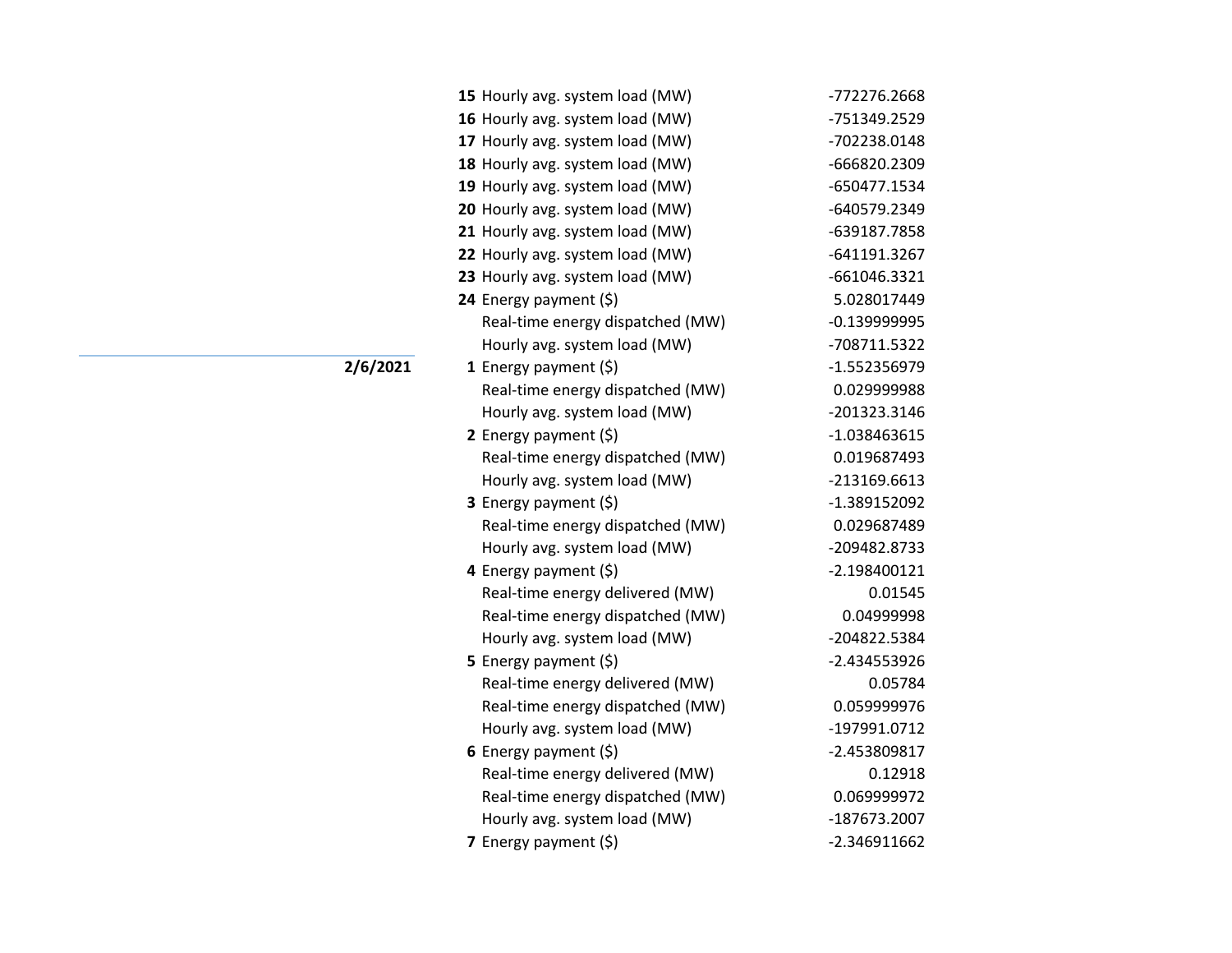| 7 Real-time energy delivered (MW) | 0.10065        |
|-----------------------------------|----------------|
| Real-time energy dispatched (MW)  | 0.069999972    |
| Hourly avg. system load (MW)      | -178065.113    |
| 8 Energy payment (\$)             | -3.079435468   |
| Real-time energy delivered (MW)   | 0.1857         |
| Real-time energy dispatched (MW)  | 0.089999964    |
| Hourly avg. system load (MW)      | -179492.987    |
| <b>9</b> Energy payment $(\xi)$   | -2.695359422   |
| Real-time energy delivered (MW)   | 0.13899        |
| Real-time energy dispatched (MW)  | 0.079999968    |
| Hourly avg. system load (MW)      | -172480.2915   |
| 10 Energy payment $(5)$           | 0.01995664     |
| Real-time energy dispatched (MW)  | $-0.000624998$ |
| Hourly avg. system load (MW)      | -168302.9492   |
| 11 Hourly avg. system load (MW)   | -167449.7965   |
| 12 Hourly avg. system load (MW)   | -169219.9006   |
| 13 Hourly avg. system load (MW)   | -175326.4882   |
| 14 Hourly avg. system load (MW)   | -184398.5707   |
| 15 Hourly avg. system load (MW)   | -186424.635    |
| 16 Hourly avg. system load (MW)   | -182095.4203   |
| 17 Hourly avg. system load (MW)   | -173464.0678   |
| 18 Hourly avg. system load (MW)   | -163872.7184   |
| 19 Hourly avg. system load (MW)   | -157472.3248   |
| 20 Hourly avg. system load (MW)   | -153733.0296   |
| 21 Hourly avg. system load (MW)   | -154610.0299   |
| 22 Hourly avg. system load (MW)   | -159433.9528   |
| 23 Hourly avg. system load (MW)   | -168910.0933   |
| 24 Hourly avg. system load (MW)   | -180456.1936   |
| $1$ (blank)                       | -1.384810045   |
| Hourly avg. system load (MW)      | -196176.6899   |
| 2 Energy payment $(5)$            | 0.009358954    |
| Real-time energy dispatched (MW)  | $-0.000312499$ |
| (blank)                           | -0.975774609   |
| Hourly avg. system load (MW)      | -207034.4893   |

**2/7/2021**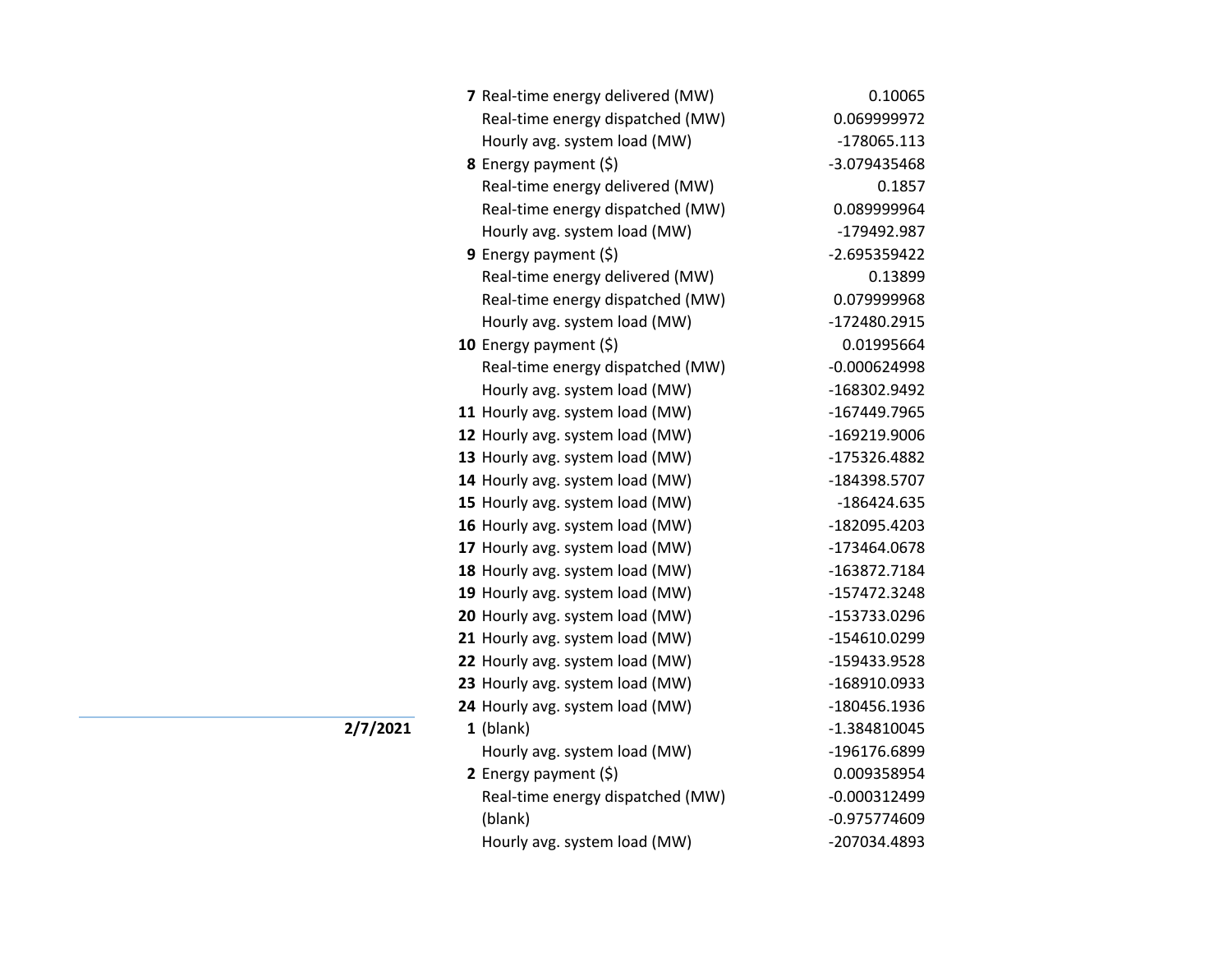| 3 Energy payment (\$)             | 0.009900546    |
|-----------------------------------|----------------|
| Real-time energy delivered (MW)   | 0.00903        |
| Real-time energy dispatched (MW)  | $-0.000312499$ |
| (blank)                           | $-1.331213167$ |
| Hourly avg. system load (MW)      | -204589.6159   |
| 4 Real-time energy delivered (MW) | 0.00495        |
| (blank)                           | $-2.169446632$ |
| Hourly avg. system load (MW)      | -201220.0323   |
| 5 Real-time energy delivered (MW) | 0.02673        |
| (blank)                           | -2.379392249   |
| Hourly avg. system load (MW)      | -194117.9717   |
| 6 Real-time energy delivered (MW) | 0.10248        |
| (blank)                           | $-2.44665262$  |
| Hourly avg. system load (MW)      | $-184071.732$  |
| 7 Real-time energy delivered (MW) | 0.10002        |
| (blank)                           | $-2.432009127$ |
| Hourly avg. system load (MW)      | -173506.7476   |
| 8 Real-time energy delivered (MW) | 0.1728         |
| (blank)                           | -2.929419228   |
| Hourly avg. system load (MW)      | -171095.6718   |
| 9 Energy payment (\$)             | 0.00919708     |
| Real-time energy delivered (MW)   | 0.09651        |
| Real-time energy dispatched (MW)  | $-0.000312499$ |
| (blank)                           | -1.908790137   |
| Hourly avg. system load (MW)      | -165264.0507   |
| 10 Energy payment $(5)$           | 0.009287633    |
| Real-time energy dispatched (MW)  | $-0.000312499$ |
| Hourly avg. system load (MW)      | -161630.2746   |
| 11 Hourly avg. system load (MW)   | -160899.2683   |
| 12 Hourly avg. system load (MW)   | -162027.1326   |
| 13 Hourly avg. system load (MW)   | $-166129.8267$ |
| 14 Hourly avg. system load (MW)   | -173547.8568   |
| 15 Hourly avg. system load (MW)   | -174594.9767   |
| 16 Hourly avg. system load (MW)   | $-171146.1105$ |
|                                   |                |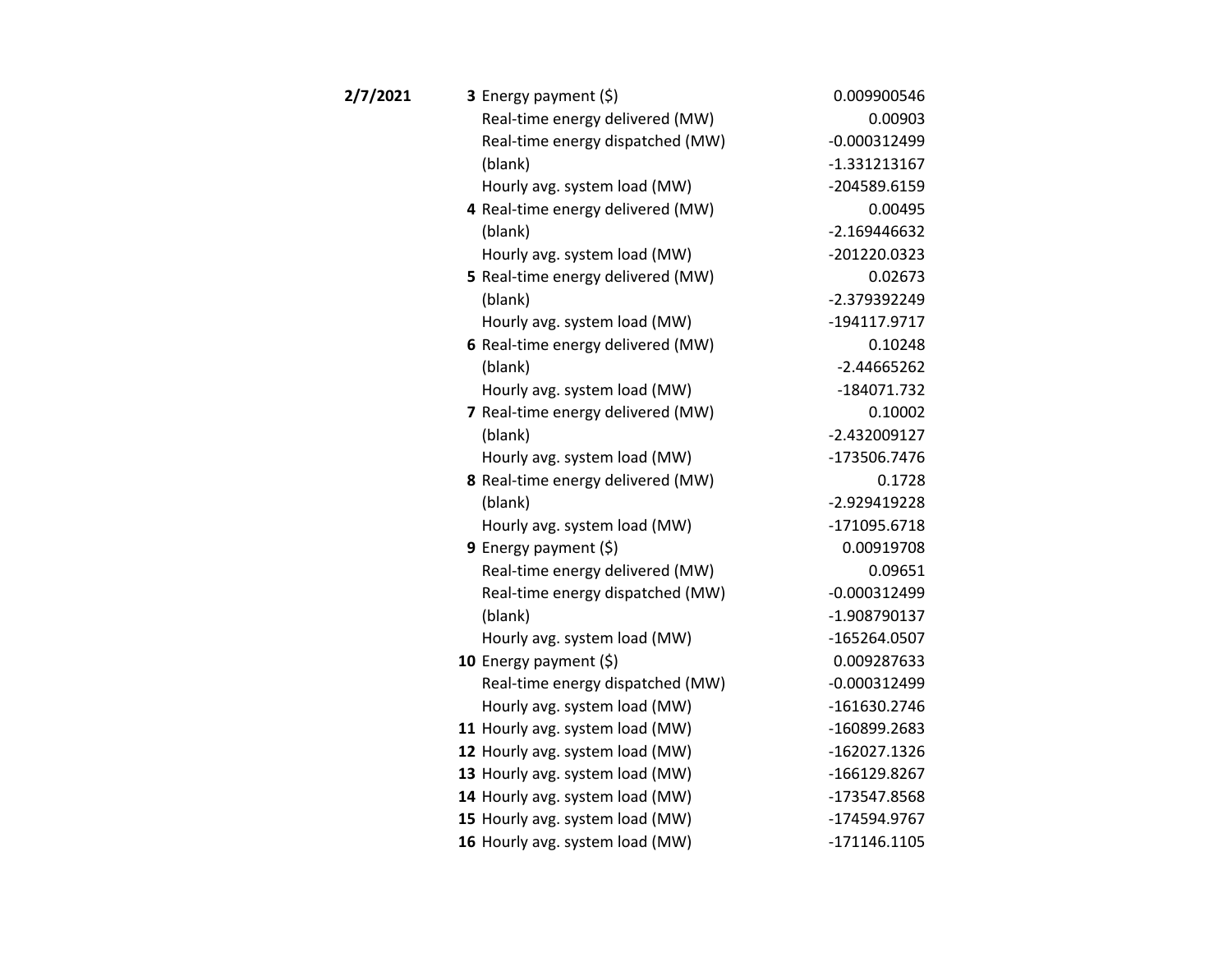| 17 Hourly avg. system load (MW)  | -164049.1975 |
|----------------------------------|--------------|
| 18 Hourly avg. system load (MW)  | -154710.1064 |
| 19 Hourly avg. system load (MW)  | -149398.5508 |
| 20 Hourly avg. system load (MW)  | -148019.943  |
| 21 Hourly avg. system load (MW)  | -150548.7119 |
| 22 Hourly avg. system load (MW)  | -157733.5737 |
| 23 Hourly avg. system load (MW)  | -167538.2034 |
| 24 Hourly avg. system load (MW)  | $-177930.31$ |
| 1 Energy payment $(\xi)$         | -2211.974171 |
| Real-time energy delivered (MW)  | 5.35464      |
| (blank)                          | 40.31000015  |
| Hourly avg. system load (MW)     | -698092.8375 |
| 2 Energy payment $(\xi)$         | -1481.309155 |
| Real-time energy delivered (MW)  | 3.90024      |
| Real-time energy dispatched (MW) | $-0.27$      |
| (blank)                          | 26.44000012  |
| Hourly avg. system load (MW)     | -728278.1702 |
| 3 Energy payment (\$)            | -130.4761233 |
| Real-time energy dispatched (MW) | 2.545625005  |
| Hourly avg. system load (MW)     | -711695.5732 |
| 4 Energy payment (\$)            | -116.7583403 |
| Real-time energy dispatched (MW) | 2.649687497  |
| Hourly avg. system load (MW)     | -685576.4421 |
| 5 Energy payment $(\xi)$         | -2.474157809 |
| Real-time energy delivered (MW)  | 0.0477       |
| Real-time energy dispatched (MW) | 0.059999976  |
| Hourly avg. system load (MW)     | -656663.4875 |
| 6 Energy payment $(\xi)$         | -2.685060326 |
| Real-time energy delivered (MW)  | 0.07959      |
| Real-time energy dispatched (MW) | 0.069999972  |
| Hourly avg. system load (MW)     | -619227.7809 |
| 7 Energy payment $(5)$           | -2.809907076 |
| Real-time energy delivered (MW)  | 0.04086      |
| Real-time energy dispatched (MW) | 0.079999968  |

## **2/8/2021**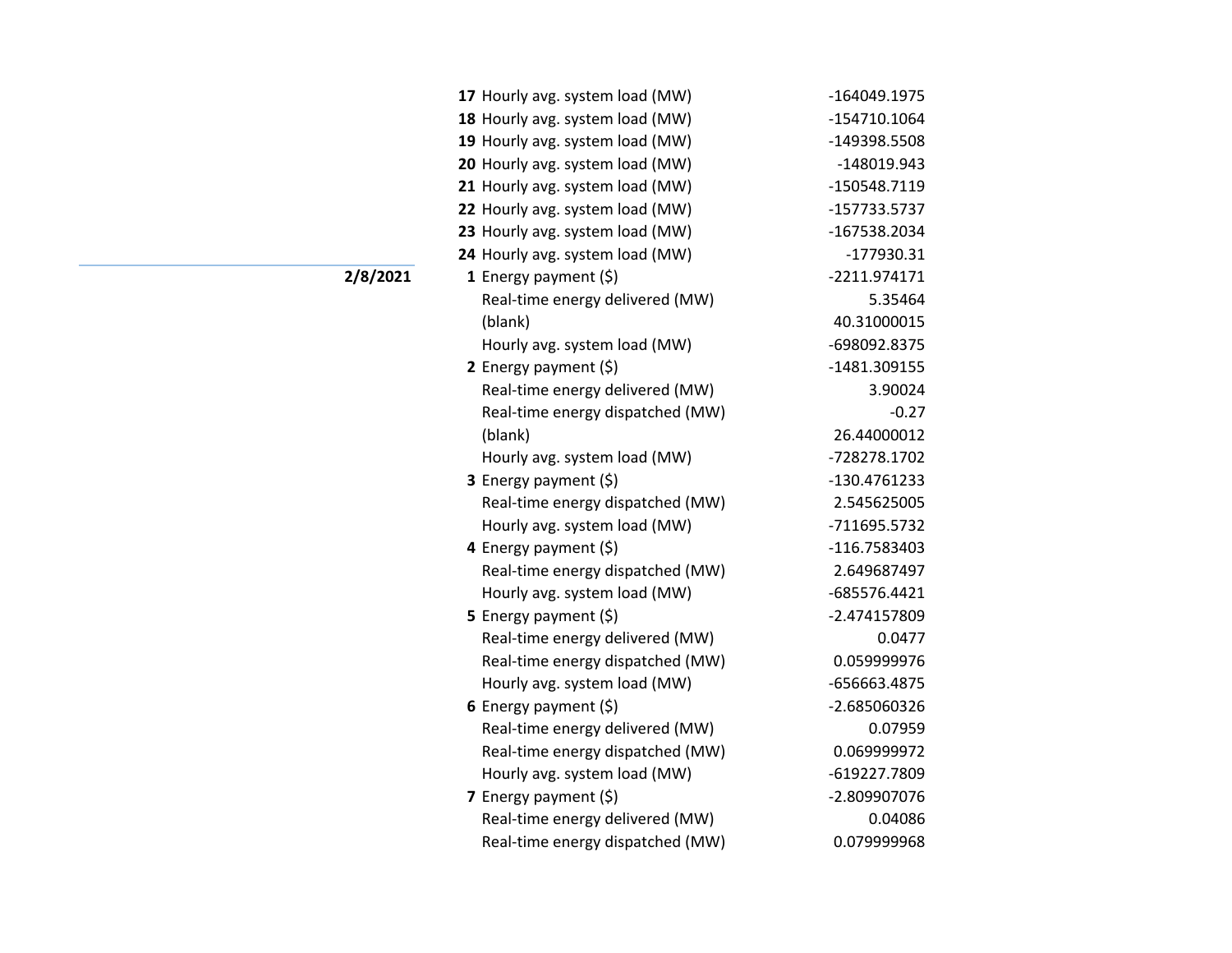| 7 Hourly avg. system load (MW)   | -583251.4731   |
|----------------------------------|----------------|
| 8 Energy payment (\$)            | -3.364736853   |
| Real-time energy delivered (MW)  | 0.04989        |
| (blank)                          | 0.09999996     |
| Hourly avg. system load (MW)     | -522486.9046   |
| 9 Energy payment (\$)            | -2.288074562   |
| Real-time energy dispatched (MW) | $-0.000312499$ |
| (blank)                          | 0.069999972    |
| Hourly avg. system load (MW)     | -507339.6585   |
| 10 Hourly avg. system load (MW)  | -505114.5852   |
| 11 Hourly avg. system load (MW)  | -512114.8833   |
| 12 Hourly avg. system load (MW)  | -529469.1197   |
| 13 Hourly avg. system load (MW)  | -564208.709    |
| 14 Hourly avg. system load (MW)  | -622193.6492   |
| 15 Hourly avg. system load (MW)  | -655955.3502   |
| 16 Hourly avg. system load (MW)  | -657191.5402   |
| 17 Hourly avg. system load (MW)  | -630430.9785   |
| 18 Hourly avg. system load (MW)  | -593736.1127   |
| 19 Hourly avg. system load (MW)  | -572756.4552   |
| 20 Hourly avg. system load (MW)  | -568138.1524   |
| 21 Hourly avg. system load (MW)  | -569916.7212   |
| 22 Hourly avg. system load (MW)  | -590089.4517   |
| 23 Energy payment (\$)           | 3.392999456    |
| Real-time energy dispatched (MW) | $-0.139999995$ |
| Hourly avg. system load (MW)     | -612058.4803   |
| 24 Energy payment (\$)           | -1545.942437   |
| Real-time energy delivered (MW)  | 5.3352         |
| (blank)                          | 37.56000019    |
| Hourly avg. system load (MW)     | -639774.6202   |
| 1 Energy payment $(\xi)$         | -2154.694811   |
| Real-time energy delivered (MW)  | 9.80664        |
| Real-time energy dispatched (MW) | 40.31000015    |
| Hourly avg. system load (MW)     | -731212.7497   |
| 2 Energy payment (\$)            | -1513.730819   |

**2/9/2021**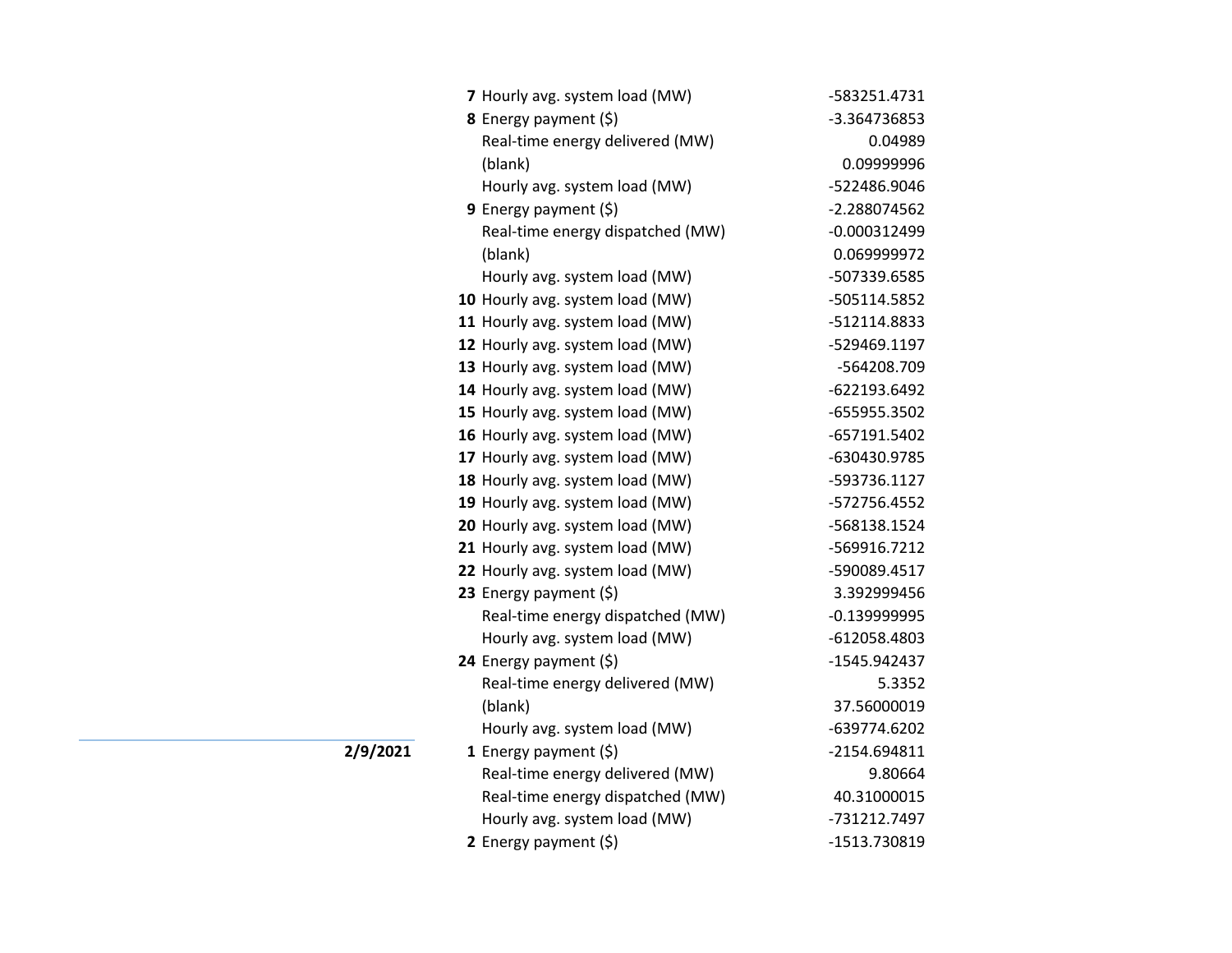| 2/9/2021 | 2 Real-time energy delivered (MW) | 6.57804        |
|----------|-----------------------------------|----------------|
|          | Real-time energy dispatched (MW)  | 26.43000011    |
|          | Hourly avg. system load (MW)      | -762610.8618   |
|          | 3 Energy payment (\$)             | -122.4513445   |
|          | Real-time energy delivered (MW)   | 0.0603         |
|          | Real-time energy dispatched (MW)  | 2.444062506    |
|          | Hourly avg. system load (MW)      | -745384.9995   |
|          | 4 Energy payment $(\xi)$          | -128.1217887   |
|          | Real-time energy delivered (MW)   | 0.06315        |
|          | Real-time energy dispatched (MW)  | 2.649687497    |
|          | Hourly avg. system load (MW)      | -718539.3602   |
|          | 5 Energy payment $(\xi)$          | $-2.67483983$  |
|          | Real-time energy delivered (MW)   | 0.13083        |
|          | Real-time energy dispatched (MW)  | 0.059999976    |
|          | Hourly avg. system load (MW)      | -684012.5113   |
|          | 6 Energy payment $(5)$            | -2.678358429   |
|          | Real-time energy delivered (MW)   | 0.26544        |
|          | Real-time energy dispatched (MW)  | 0.069999972    |
|          | Hourly avg. system load (MW)      | -639793.1688   |
|          | 7 Energy payment $(5)$            | -2.805120578   |
|          | Real-time energy delivered (MW)   | 0.21489        |
|          | Real-time energy dispatched (MW)  | 0.079999968    |
|          | Hourly avg. system load (MW)      | -598288.9036   |
|          | 8 Energy payment (\$)             | $-3.466475013$ |
|          | Real-time energy delivered (MW)   | 0.20505        |
|          | Real-time energy dispatched (MW)  | 0.09999996     |
|          | Hourly avg. system load (MW)      | -576946.8632   |
|          | <b>9</b> Energy payment $(\xi)$   | -2.645762242   |
|          | Real-time energy delivered (MW)   | 0.12273        |
|          | Real-time energy dispatched (MW)  | 0.079999968    |
|          | Hourly avg. system load (MW)      | -555255.9359   |
|          | 10 Energy payment $(5)$           | 0.020061732    |
|          | Real-time energy dispatched (MW)  | $-0.000624998$ |
|          | Hourly avg. system load (MW)      | -542554.8366   |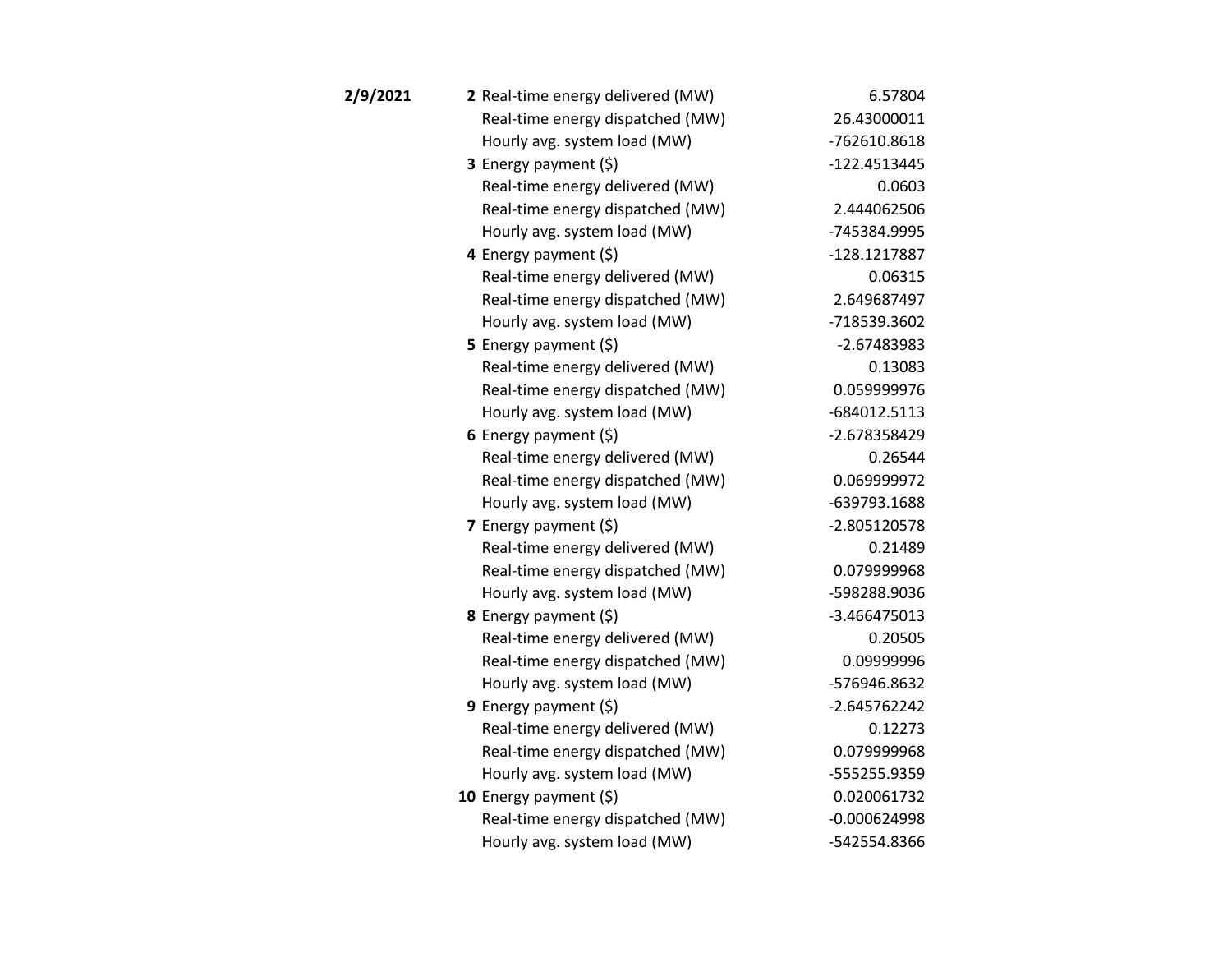| -556603.7667<br>-599950.5503<br>-651227.2212<br>-691306.557<br>-712787.7814<br>-709327.8972<br>-689940.994<br>-674884.2363 |
|----------------------------------------------------------------------------------------------------------------------------|
|                                                                                                                            |
|                                                                                                                            |
|                                                                                                                            |
|                                                                                                                            |
|                                                                                                                            |
|                                                                                                                            |
|                                                                                                                            |
|                                                                                                                            |
| -653461.4469                                                                                                               |
| -635819.3479                                                                                                               |
| 7.561893501                                                                                                                |
| $-0.283124995$                                                                                                             |
| $-628862.14$                                                                                                               |
| -1257.560853                                                                                                               |
| 9.24732                                                                                                                    |
| 35.26687519                                                                                                                |
| -643899.2305                                                                                                               |
| -1663.357741                                                                                                               |
| 9.7098                                                                                                                     |
| 37.55968769                                                                                                                |
| -675296.6223                                                                                                               |
| -2364.456149                                                                                                               |
| 10.0066267                                                                                                                 |
|                                                                                                                            |
| 41.77250006                                                                                                                |
| -1303972.133                                                                                                               |
| -821.2159549                                                                                                               |
| 2.45199                                                                                                                    |
| 15.11343754                                                                                                                |
| -1377564.539                                                                                                               |
| -283.5968891                                                                                                               |
| 16.50156                                                                                                                   |
| 4.688229172<br>-1356110.825                                                                                                |
|                                                                                                                            |

**2/10/2021**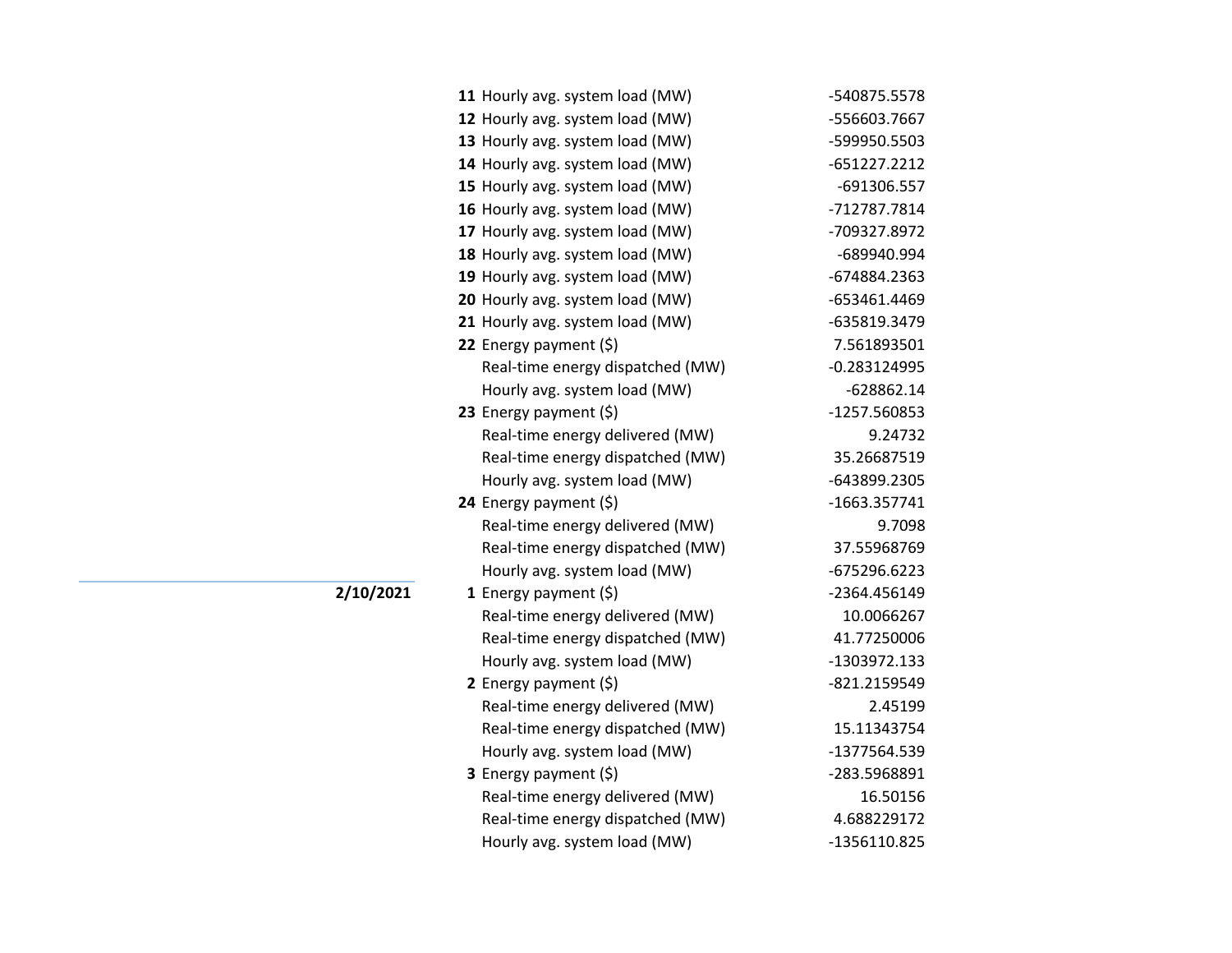| 4 Energy payment (\$)            | -123.1736703   |
|----------------------------------|----------------|
| Real-time energy delivered (MW)  | 0.04017        |
| Real-time energy dispatched (MW) | 2.649687497    |
| Hourly avg. system load (MW)     | -1312584.944   |
| 5 Energy payment $(\xi)$         | -2.744070102   |
| Real-time energy delivered (MW)  | 0.07881        |
| Real-time energy dispatched (MW) | 0.059999976    |
| Hourly avg. system load (MW)     | -1253057.35    |
| 6 Energy payment $(\xi)$         | -2.864869254   |
| Real-time energy delivered (MW)  | 0.20352        |
| Real-time energy dispatched (MW) | 0.069999972    |
| Hourly avg. system load (MW)     | -1175372.051   |
| 7 Energy payment $(\xi)$         | -2.556680577   |
| Real-time energy delivered (MW)  | 0.14232        |
| Real-time energy dispatched (MW) | 0.069999972    |
| Hourly avg. system load (MW)     | -1096508.568   |
| 8 Energy payment (\$)            | -3.518144792   |
| Real-time energy delivered (MW)  | 0.19053        |
| Real-time energy dispatched (MW) | 0.09999996     |
| Hourly avg. system load (MW)     | -1052140.057   |
| 9 Energy payment $(\xi)$         | $-2.67332243$  |
| Real-time energy delivered (MW)  | 0.09342        |
| Real-time energy dispatched (MW) | 0.079999968    |
| Hourly avg. system load (MW)     | $-1024612.62$  |
| 10 Energy payment (\$)           | 0.018947521    |
| Real-time energy dispatched (MW) | $-0.000624998$ |
| Hourly avg. system load (MW)     | -1009171.645   |
| 11 Hourly avg. system load (MW)  | -1003219.922   |
| 12 Hourly avg. system load (MW)  | -1030633.373   |
| 13 Hourly avg. system load (MW)  | -1107720.797   |
| 14 Hourly avg. system load (MW)  | -1204934.381   |
| 15 Hourly avg. system load (MW)  | -1264942.503   |
| 16 Hourly avg. system load (MW)  | -1243790.306   |
| 17 Hourly avg. system load (MW)  | -1187588.363   |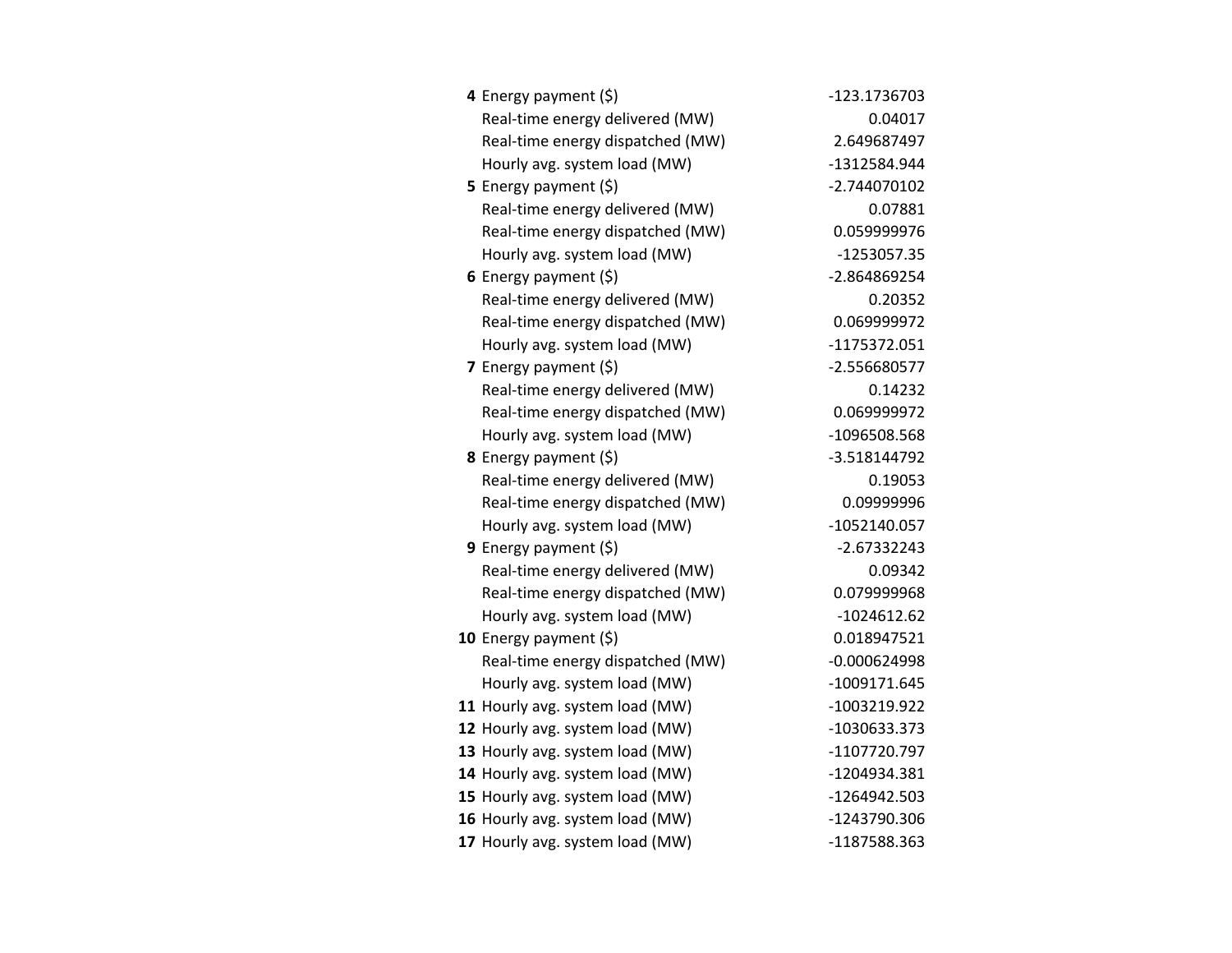| 18 Hourly avg. system load (MW)  | -1133794.601   |
|----------------------------------|----------------|
| 19 Hourly avg. system load (MW)  | -1087125.542   |
| 20 Hourly avg. system load (MW)  | -1078329.411   |
| 21 Hourly avg. system load (MW)  | -1070345.241   |
| 22 Hourly avg. system load (MW)  | -1101015.559   |
| 23 Energy payment $(\xi)$        | $-0.000202122$ |
| Real-time energy dispatched (MW) | $-0.296249994$ |
| Hourly avg. system load (MW)     | -1120406.521   |
| 24 Energy payment (\$)           | -1754.595711   |
| Real-time energy delivered (MW)  | 32.58903175    |
| Real-time energy dispatched (MW) | 41.71968765    |
| Hourly avg. system load (MW)     | -1187801.273   |
| <b>1</b> Energy payment $(\xi)$  | -2594.87952    |
| Real-time energy delivered (MW)  | 6.75156        |
| Real-time energy dispatched (MW) | 40.30000015    |
| Hourly avg. system load (MW)     | -927290.4316   |
| 2 Energy payment (\$)            | -1687.28608    |
| Real-time energy delivered (MW)  | 4.05795        |
| Real-time energy dispatched (MW) | 26.16000012    |
| Hourly avg. system load (MW)     | -950657.1645   |
| 3 Energy payment (\$)            | -279.888921    |
| Real-time energy delivered (MW)  | 0.01761        |
| Real-time energy dispatched (MW) | 5.039374938    |
| Hourly avg. system load (MW)     | -927884.2963   |
| 4 Energy payment (\$)            | -0.947980385   |
| Real-time energy delivered (MW)  | 0.03942        |
| Real-time energy dispatched (MW) | 0.019687493    |
| Hourly avg. system load (MW)     | -895752.9982   |
| 5 Energy payment $(\xi)$         | -2.290601784   |
| Real-time energy delivered (MW)  | 0.05931        |
| Real-time energy dispatched (MW) | 0.04999998     |
| Hourly avg. system load (MW)     | -854964.1222   |
| 6 Energy payment $(\xi)$         | $-2.616731054$ |
| Real-time energy delivered (MW)  | 0.16368        |

**2/11/2021**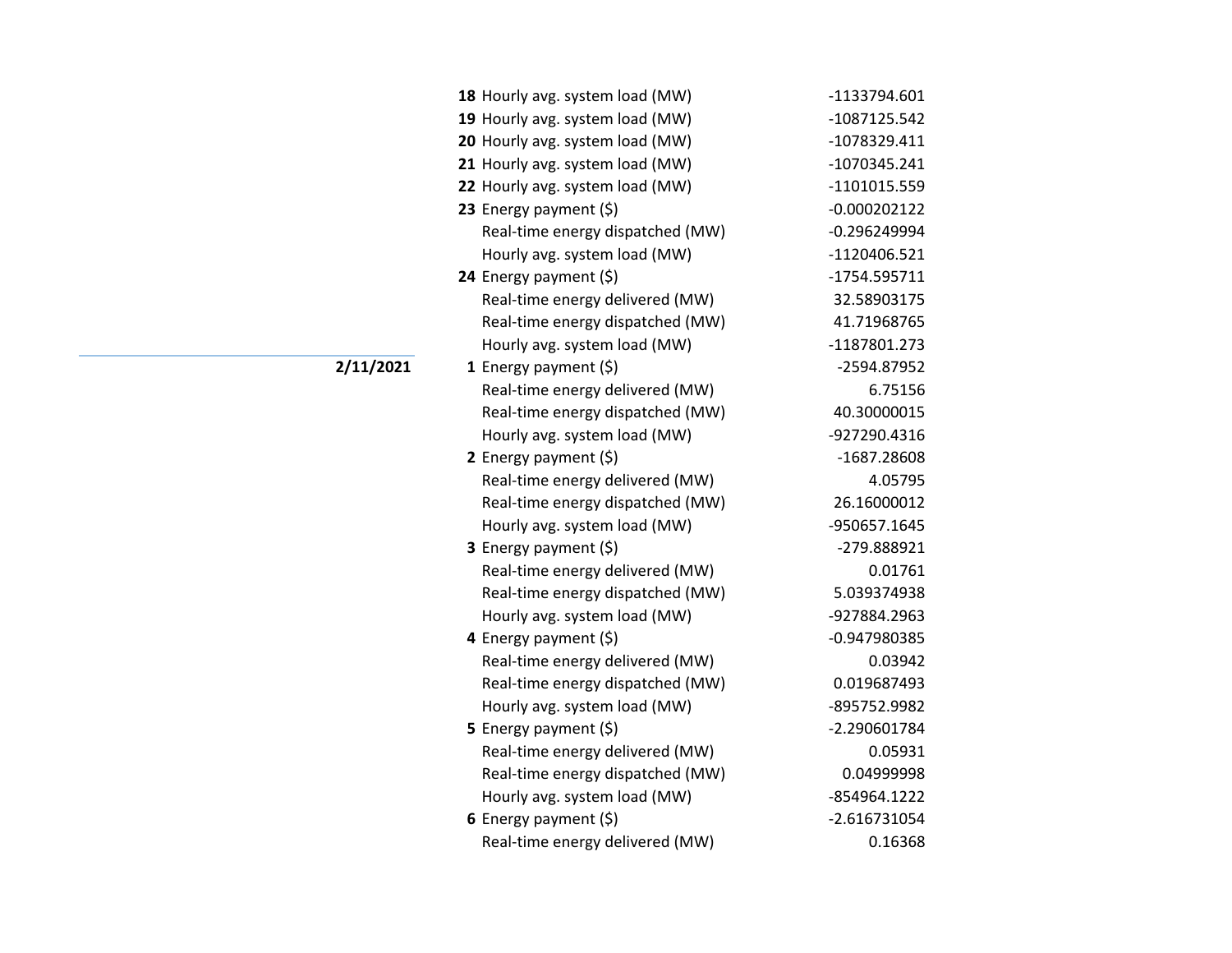| 6 Real-time energy dispatched (MW) | 0.059999976    |
|------------------------------------|----------------|
| Hourly avg. system load (MW)       | -801783.4792   |
| 7 Energy payment (\$)              | -2.535200885   |
| Real-time energy delivered (MW)    | 0.13743        |
| Real-time energy dispatched (MW)   | 0.059999976    |
| Hourly avg. system load (MW)       | -752115.6269   |
| 8 Energy payment (\$)              | -3.778785588   |
| Real-time energy delivered (MW)    | 0.18546        |
| Real-time energy dispatched (MW)   | 0.089999964    |
| Hourly avg. system load (MW)       | -719911.345    |
| 9 Energy payment $(\xi)$           | -2.864170853   |
| Real-time energy delivered (MW)    | 0.09687        |
| Real-time energy dispatched (MW)   | 0.069999972    |
| Hourly avg. system load (MW)       | -701900.8871   |
| 10 Energy payment $(\xi)$          | 0.021152383    |
| Real-time energy dispatched (MW)   | $-0.000624998$ |
| Hourly avg. system load (MW)       | -688096.5402   |
| 11 Hourly avg. system load (MW)    | -687602.9594   |
| 12 Hourly avg. system load (MW)    | -709786.0501   |
| 13 Hourly avg. system load (MW)    | -762671.657    |
| 14 Hourly avg. system load (MW)    | -835468.2337   |
| 15 Energy payment $(\xi)$          | -221.2821467   |
| Real-time energy delivered (MW)    | 0.15993672     |
| Real-time energy dispatched (MW)   | 0.962499947    |
| Hourly avg. system load (MW)       | -863613.4677   |
| 16 Energy payment $(\xi)$          | -239.280472    |
| Real-time energy delivered (MW)    | 0.355572534    |
| Real-time energy dispatched (MW)   | 1.094999928    |
| Hourly avg. system load (MW)       | -855695.5312   |
| 17 Energy payment (\$)             | -239.3556881   |
| Real-time energy delivered (MW)    | 0.410340078    |
| Real-time energy dispatched (MW)   | 1.094999931    |
| Hourly avg. system load (MW)       | -823446.9904   |
| 18 Energy payment (\$)             | -239.3827596   |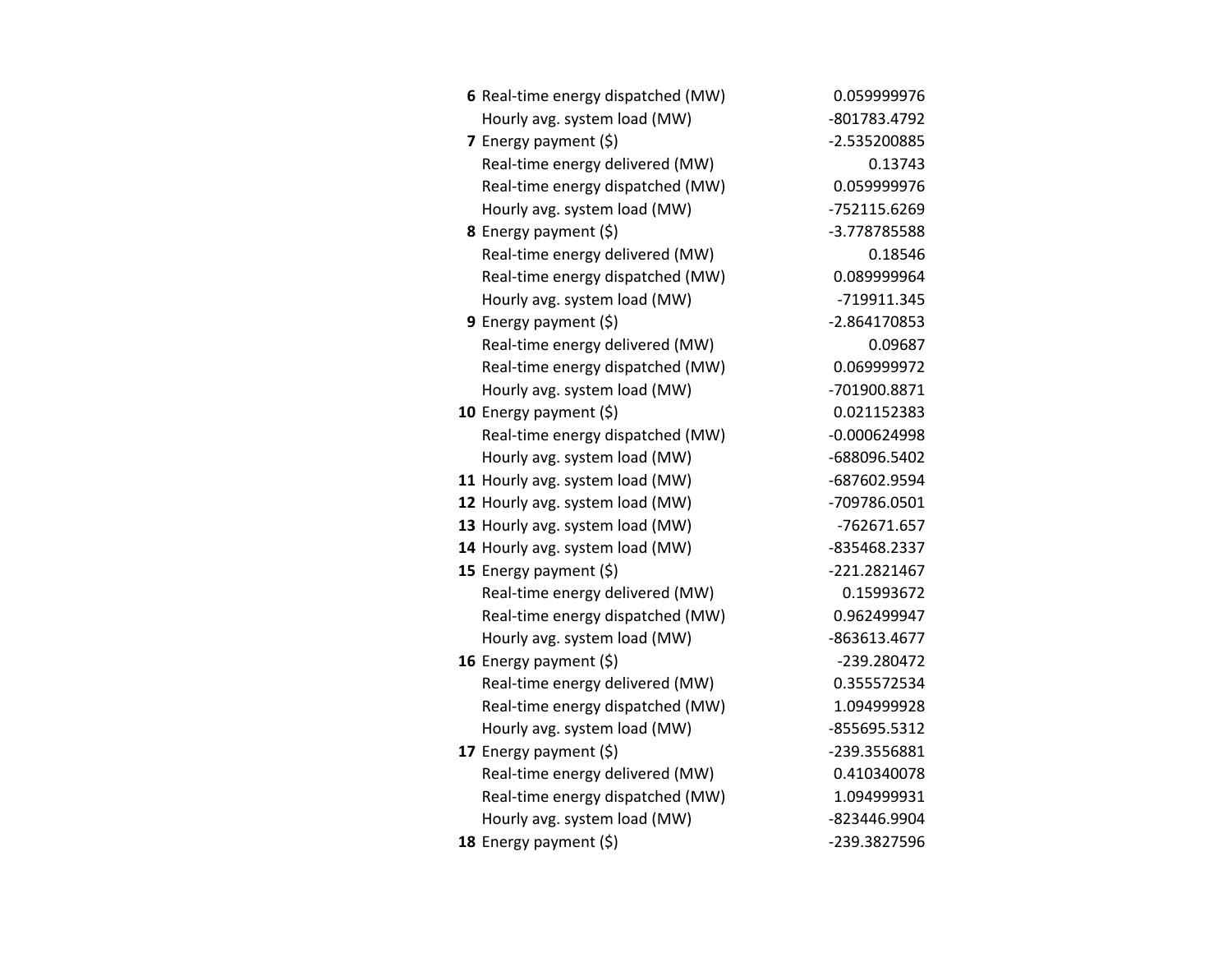|           | 18 Real-time energy delivered (MW) | 0.149346795   |
|-----------|------------------------------------|---------------|
|           | Real-time energy dispatched (MW)   | 1.094999928   |
|           | Hourly avg. system load (MW)       | -807223.6294  |
|           | 19 Energy payment (\$)             | -319.1936539  |
|           | Real-time energy delivered (MW)    | 0.33530454    |
|           | Real-time energy dispatched (MW)   | 1.459999902   |
|           | Hourly avg. system load (MW)       | -798190.331   |
|           | <b>20</b> Energy payment $(\xi)$   | -319.1880305  |
|           | Real-time energy delivered (MW)    | 0.346027563   |
|           | Real-time energy dispatched (MW)   | 1.459999908   |
|           | Hourly avg. system load (MW)       | -796922.2947  |
|           | 21 Energy payment $(\xi)$          | $-159.525252$ |
|           | Real-time energy delivered (MW)    | 0.038808846   |
|           | Real-time energy dispatched (MW)   | 0.729999975   |
|           | Hourly avg. system load (MW)       | -794614.7559  |
|           | 22 Energy payment (\$)             | -234.9737861  |
|           | Real-time energy delivered (MW)    | 0.036545334   |
|           | Real-time energy dispatched (MW)   | 0.894999955   |
|           | Hourly avg. system load (MW)       | -816906.0603  |
|           | 23 Energy payment $(5)$            | -1351.038732  |
|           | Real-time energy delivered (MW)    | 6.72576       |
|           | Real-time energy dispatched (MW)   | 33.80000011   |
|           | Hourly avg. system load (MW)       | -841261.7489  |
|           | 24 Energy payment (\$)             | -1945.967863  |
|           | Real-time energy delivered (MW)    | 6.71664       |
|           | Real-time energy dispatched (MW)   | 40.28968766   |
|           | Hourly avg. system load (MW)       | -874430.7369  |
| 2/12/2021 | 1 Energy payment $(\xi)$           | -4825.221455  |
|           | Real-time energy delivered (MW)    | 4.497644008   |
|           | Real-time energy dispatched (MW)   | 42.64604183   |
|           | Hourly avg. system load (MW)       | -1371096.92   |
|           | 2 Energy payment $(5)$             | -3813.725009  |
|           | Real-time energy delivered (MW)    | 3.529428      |
|           | Real-time energy dispatched (MW)   | 32.59062523   |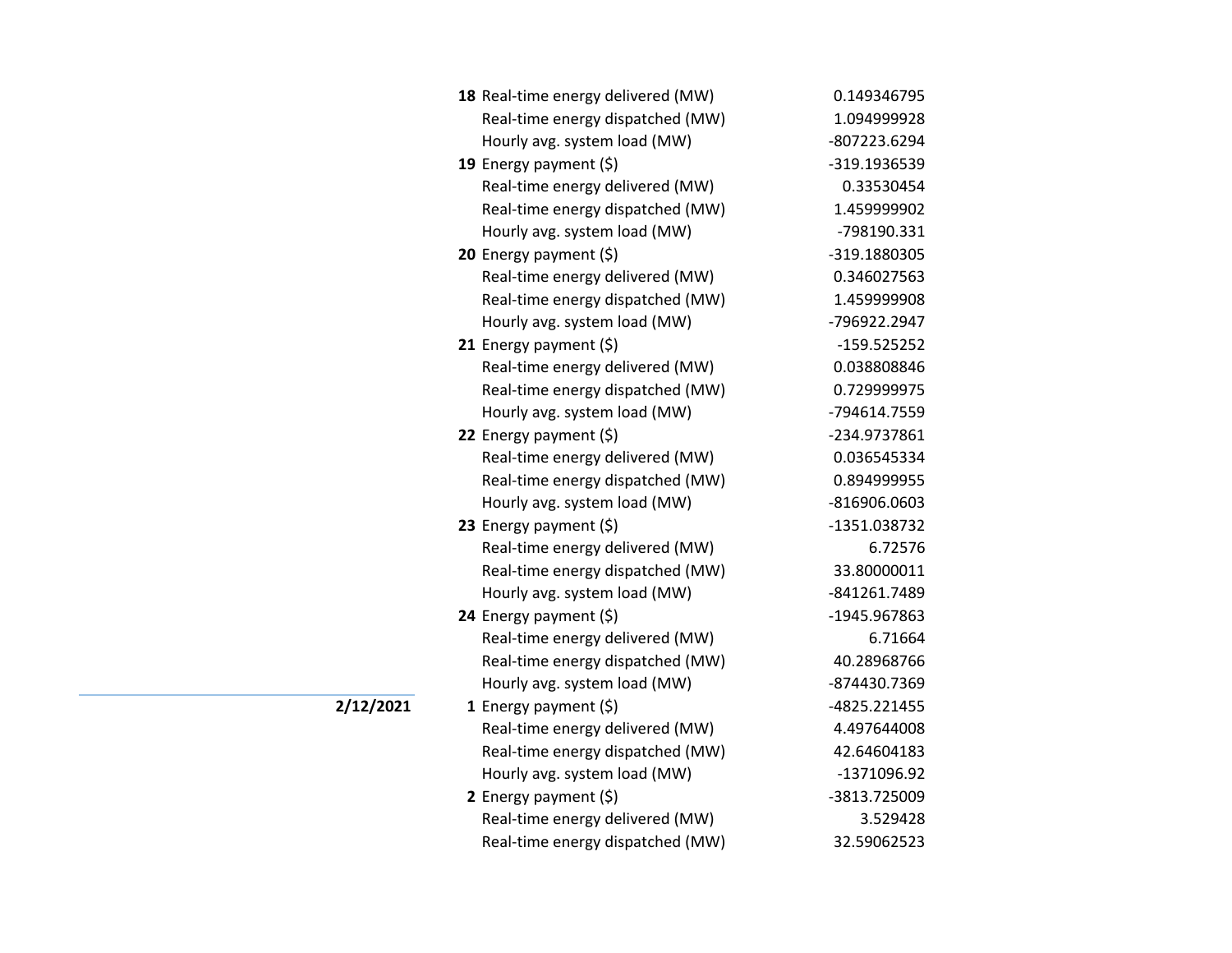| 2/12/2021 | 2 Hourly avg. system load (MW)   | $-1444724.35$  |
|-----------|----------------------------------|----------------|
|           | <b>3</b> Energy payment $(\xi)$  | -3431.551984   |
|           | Real-time energy delivered (MW)  | 4.053117       |
|           | Real-time energy dispatched (MW) | 32.6810417     |
|           | Hourly avg. system load (MW)     | -1412889.768   |
|           | 4 Energy payment $(\xi)$         | $-2481.275211$ |
|           | Real-time energy delivered (MW)  | 0.04968        |
|           | Real-time energy dispatched (MW) | 27.07218771    |
|           | Hourly avg. system load (MW)     | -1371587.144   |
|           | <b>5</b> Energy payment $(\xi)$  | 2.141675774    |
|           | Real-time energy delivered (MW)  | 0.04854        |
|           | Real-time energy dispatched (MW) | 0.003437484    |
|           | Hourly avg. system load (MW)     | -1323662.059   |
|           | 6 Energy payment $(\xi)$         | -5.003837798   |
|           | Real-time energy delivered (MW)  | 0.09543        |
|           | Real-time energy dispatched (MW) | 0.059999976    |
|           | Hourly avg. system load (MW)     | -1251201.375   |
|           | 7 Energy payment $(\xi)$         | $-6.250167301$ |
|           | Real-time energy delivered (MW)  | 0.06753        |
|           | Real-time energy dispatched (MW) | 0.069999972    |
|           | Hourly avg. system load (MW)     | -1177069.125   |
|           | <b>8</b> Energy payment $(\xi)$  | -4.679333928   |
|           | Real-time energy delivered (MW)  | 0.0549         |
|           | Real-time energy dispatched (MW) | 0.079999968    |
|           | Hourly avg. system load (MW)     | -1150014.835   |
|           | <b>9</b> Energy payment $(\xi)$  | -4.118679653   |
|           | Real-time energy delivered (MW)  | 0.02733        |
|           | Real-time energy dispatched (MW) | 0.069999972    |
|           | Hourly avg. system load (MW)     | -1107950.111   |
|           | 10 Energy payment (\$)           | 0.019164182    |
|           | Real-time energy dispatched (MW) | $-0.000312499$ |
|           | Hourly avg. system load (MW)     | -1080354.846   |
|           | 11 Hourly avg. system load (MW)  | $-1082618.76$  |
|           | 12 Hourly avg. system load (MW)  | -1108413.744   |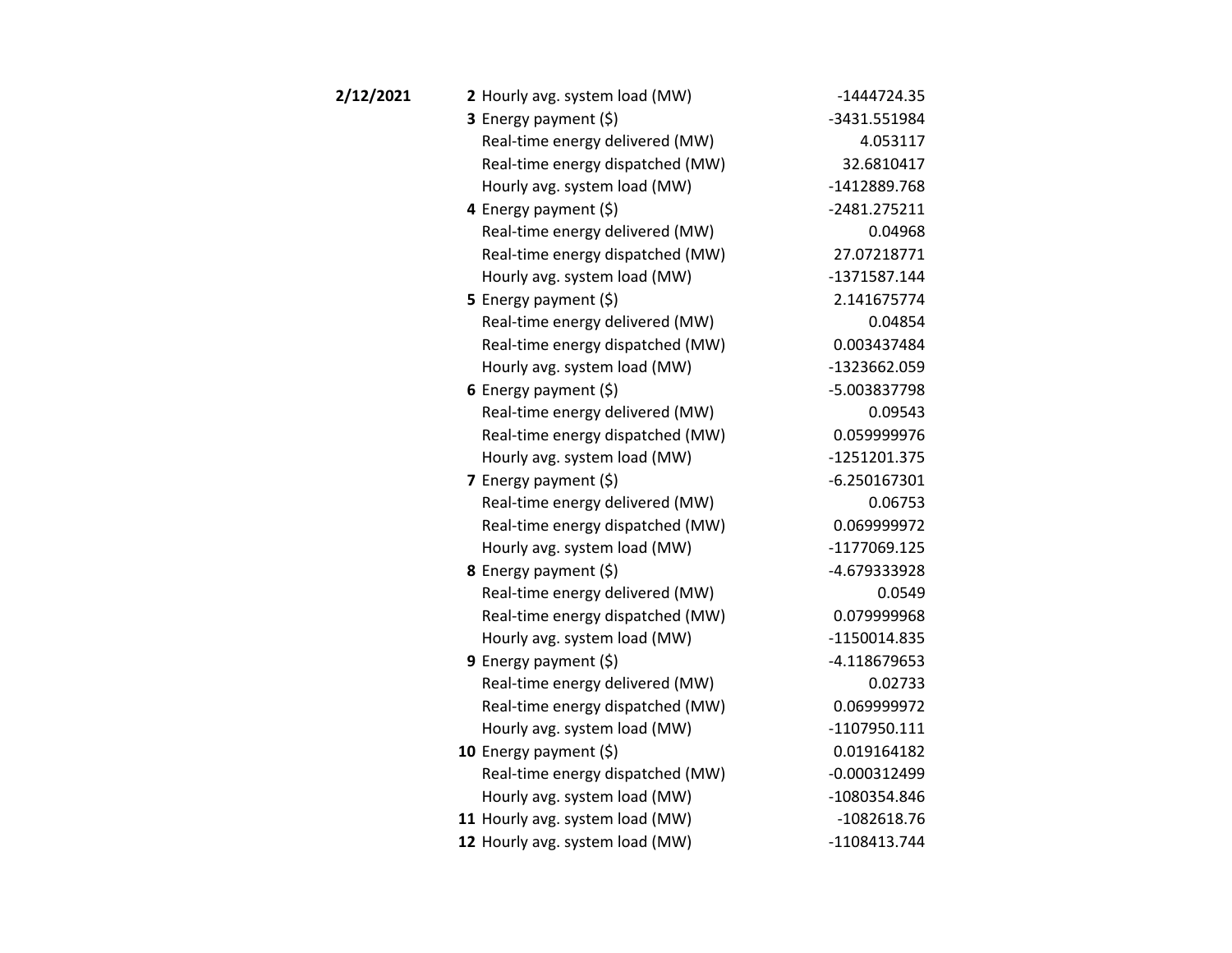| 13 Hourly avg. system load (MW)  | -1170171.722   |
|----------------------------------|----------------|
| 14 Hourly avg. system load (MW)  | -1267499.238   |
| 15 Hourly avg. system load (MW)  | -1333788.495   |
| 16 Hourly avg. system load (MW)  | -1326579.699   |
| 17 Hourly avg. system load (MW)  | -1284483.507   |
| 18 Hourly avg. system load (MW)  | $-1214429.161$ |
| 19 Hourly avg. system load (MW)  | -1168766.451   |
| 20 Hourly avg. system load (MW)  | -1138384.919   |
| 21 Hourly avg. system load (MW)  | $-1118246.174$ |
| 22 Hourly avg. system load (MW)  | -1115887.04    |
| 23 Energy payment $(\xi)$        | -104.1817209   |
| Real-time energy dispatched (MW) | 2.438749964    |
| Hourly avg. system load (MW)     | -1159684.289   |
| 24 Energy payment (\$)           | -3113.32507    |
| Real-time energy delivered (MW)  | 1.8834         |
| Real-time energy dispatched (MW) | 39.52750019    |
| Hourly avg. system load (MW)     | -1241388.971   |
| <b>1</b> Energy payment $(\xi)$  | -3771.797692   |
| Real-time energy delivered (MW)  | 3.432127983    |
| Real-time energy dispatched (MW) | 7.569999831    |
| Hourly avg. system load (MW)     | -2828556.977   |
| 2 Energy payment $(5)$           | -3412.622489   |
| Real-time energy delivered (MW)  | 2.792102121    |
| Real-time energy dispatched (MW) | 8.189374579    |
| Hourly avg. system load (MW)     | -3023983.755   |
| 3 Energy payment (\$)            | -4.684272926   |
| Real-time energy delivered (MW)  | 0.00408        |
| Real-time energy dispatched (MW) | 0.029999988    |
| Hourly avg. system load (MW)     | -2999720.636   |
| 4 Energy payment (\$)            | -7.280910395   |
| Real-time energy delivered (MW)  | 0.01368        |
| Real-time energy dispatched (MW) | 0.049687481    |
| Hourly avg. system load (MW)     | -2926438.91    |
| 5 Energy payment $(\xi)$         | -8.840345364   |

**2/13/2021**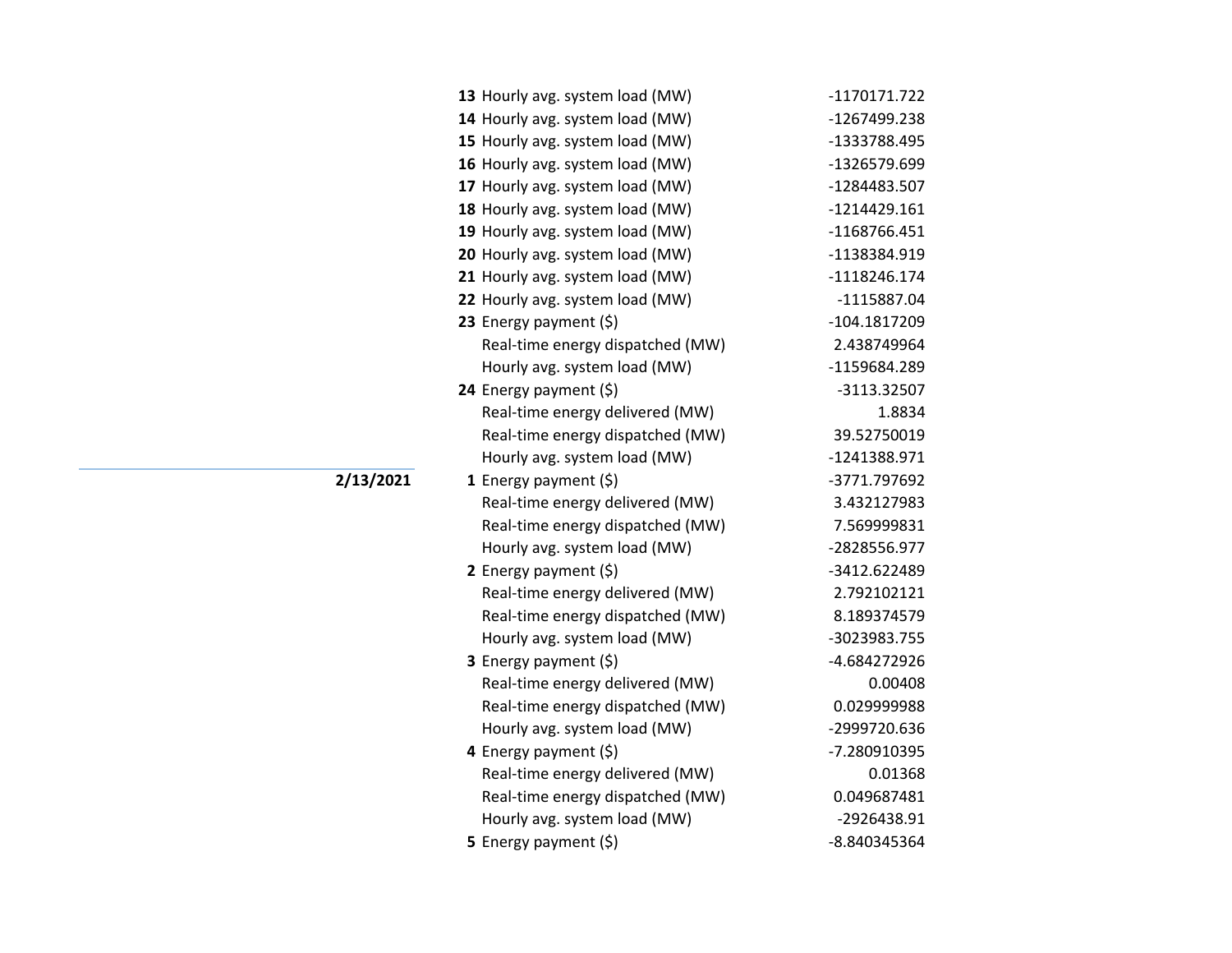| 5 Real-time energy delivered (MW) | 0.01944        |
|-----------------------------------|----------------|
| Real-time energy dispatched (MW)  | 0.059999976    |
| Hourly avg. system load (MW)      | -2833090.082   |
| 6 Energy payment $(5)$            | -8.392540044   |
| Real-time energy delivered (MW)   | 0.03051        |
| Real-time energy dispatched (MW)  | 0.069999972    |
| Hourly avg. system load (MW)      | -2691479.494   |
| 7 Energy payment (\$)             | -5.015043493   |
| Real-time energy delivered (MW)   | 0.03321        |
| Real-time energy dispatched (MW)  | 0.04999998     |
| Hourly avg. system load (MW)      | -2538585.258   |
| 8 Energy payment (\$)             | -7.930354526   |
| Real-time energy delivered (MW)   | 0.14022        |
| Real-time energy dispatched (MW)  | 0.079999968    |
| Hourly avg. system load (MW)      | -2502820.246   |
| <b>9</b> Energy payment $(\xi)$   | -7.330091467   |
| Real-time energy delivered (MW)   | 0.0765         |
| Real-time energy dispatched (MW)  | 0.079999968    |
| Hourly avg. system load (MW)      | -2408571.305   |
| 10 Energy payment $(\xi)$         | 0.038311902    |
| Real-time energy dispatched (MW)  | $-0.000624998$ |
| Hourly avg. system load (MW)      | -2348752.667   |
| 11 Hourly avg. system load (MW)   | -2321018.951   |
| 12 Hourly avg. system load (MW)   | -2344796.233   |
| 13 Hourly avg. system load (MW)   | -2415088.285   |
| 14 Hourly avg. system load (MW)   | -2520497.552   |
| 15 Energy payment $(\xi)$         | -379.6422698   |
| Real-time energy delivered (MW)   | 0.106726785    |
| Real-time energy dispatched (MW)  | 1.47           |
| Hourly avg. system load (MW)      | -2562474.292   |
| 16 Energy payment (\$)            | -333.9801372   |
| Real-time energy delivered (MW)   | 0.075590409    |
| Real-time energy dispatched (MW)  | 1.45999995     |
| Hourly avg. system load (MW)      | -2572583.029   |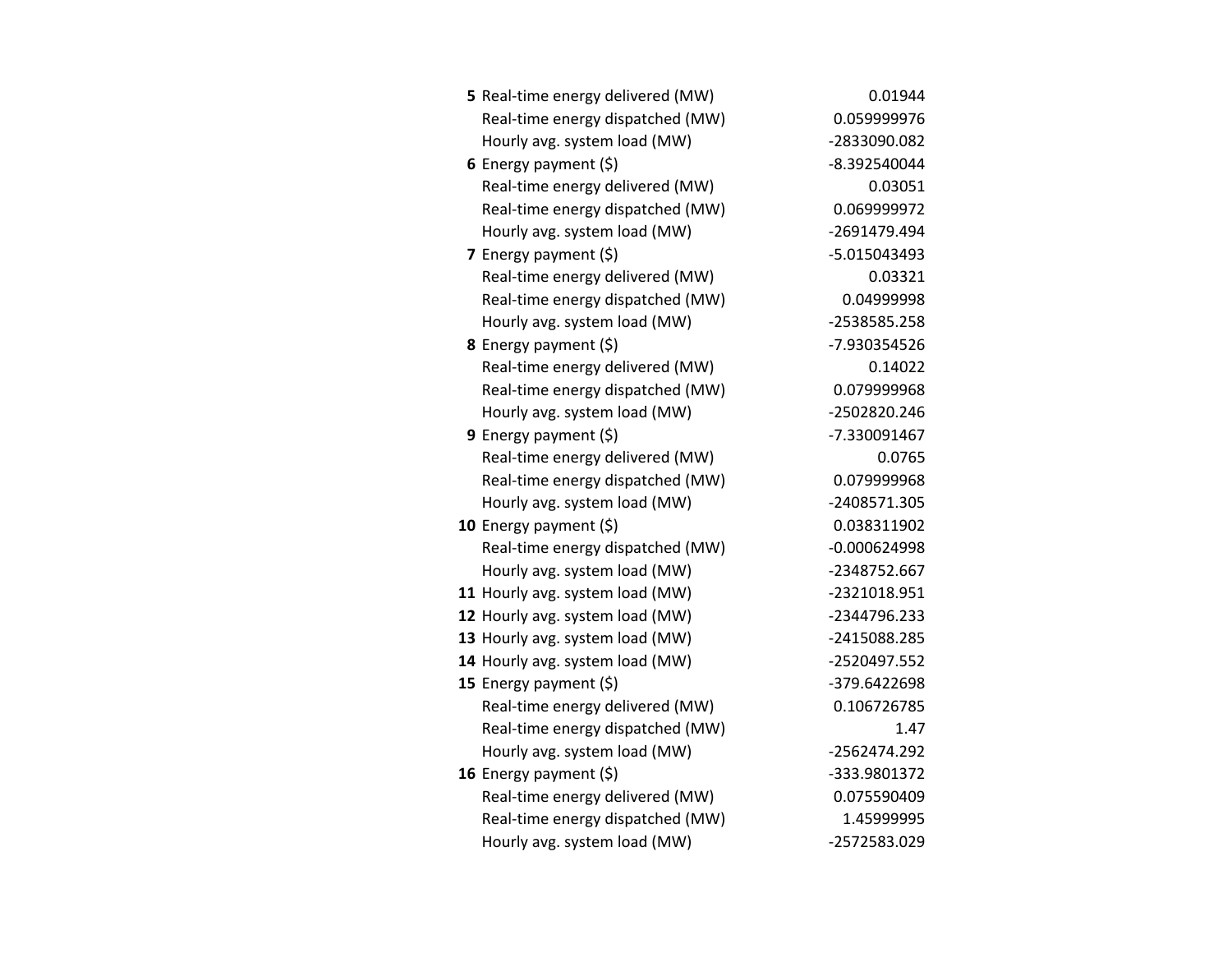| 17 Energy payment $(\xi)$        | -331.3880302   |
|----------------------------------|----------------|
| Real-time energy delivered (MW)  | 0.072297903    |
| Real-time energy dispatched (MW) | 1.462499968    |
| Hourly avg. system load (MW)     | -2518916.379   |
| 18 Energy payment $(\xi)$        | -337.3892809   |
| Real-time energy delivered (MW)  | 0.04131672     |
| Real-time energy dispatched (MW) | 1.467499921    |
| Hourly avg. system load (MW)     | -2488946.35    |
| 19 Hourly avg. system load (MW)  | -2427468.002   |
| 20 Hourly avg. system load (MW)  | -2335033.642   |
| 21 Hourly avg. system load (MW)  | -2292940.281   |
| 22 Hourly avg. system load (MW)  | -2319734.494   |
| 23 Hourly avg. system load (MW)  | -2407385.76    |
| 24 Energy payment (\$)           | 0.113775417    |
| Real-time energy dispatched (MW) | $-0.000312499$ |
| Hourly avg. system load (MW)     | -2543189.668   |
| 1 Energy payment $(\xi)$         | -8270.076674   |
| Real-time energy delivered (MW)  | 1.262064498    |
| Real-time energy dispatched (MW) | 8.629999983    |
| Hourly avg. system load (MW)     | -2622692.895   |
| 2 Energy payment $(\xi)$         | $-17593.7401$  |
| Real-time energy delivered (MW)  | 3.606199119    |
| Real-time energy dispatched (MW) | 17.67218703    |
| Hourly avg. system load (MW)     | -2772084.021   |
| 3 Energy payment (\$)            | -17326.23684   |
| Real-time energy delivered (MW)  | 2.84729469     |
| Real-time energy dispatched (MW) | 17.51999893    |
| Hourly avg. system load (MW)     | -2732901.417   |
| 4 Energy payment (\$)            | -5019.795489   |
| Real-time energy delivered (MW)  | 0.86328285     |
| Real-time energy dispatched (MW) | 8.414999484    |
| Hourly avg. system load (MW)     | -2663512.975   |
| <b>5</b> Energy payment $(\xi)$  | -5.937275925   |
| Real-time energy delivered (MW)  | 0.00603        |

## **2/14/2021**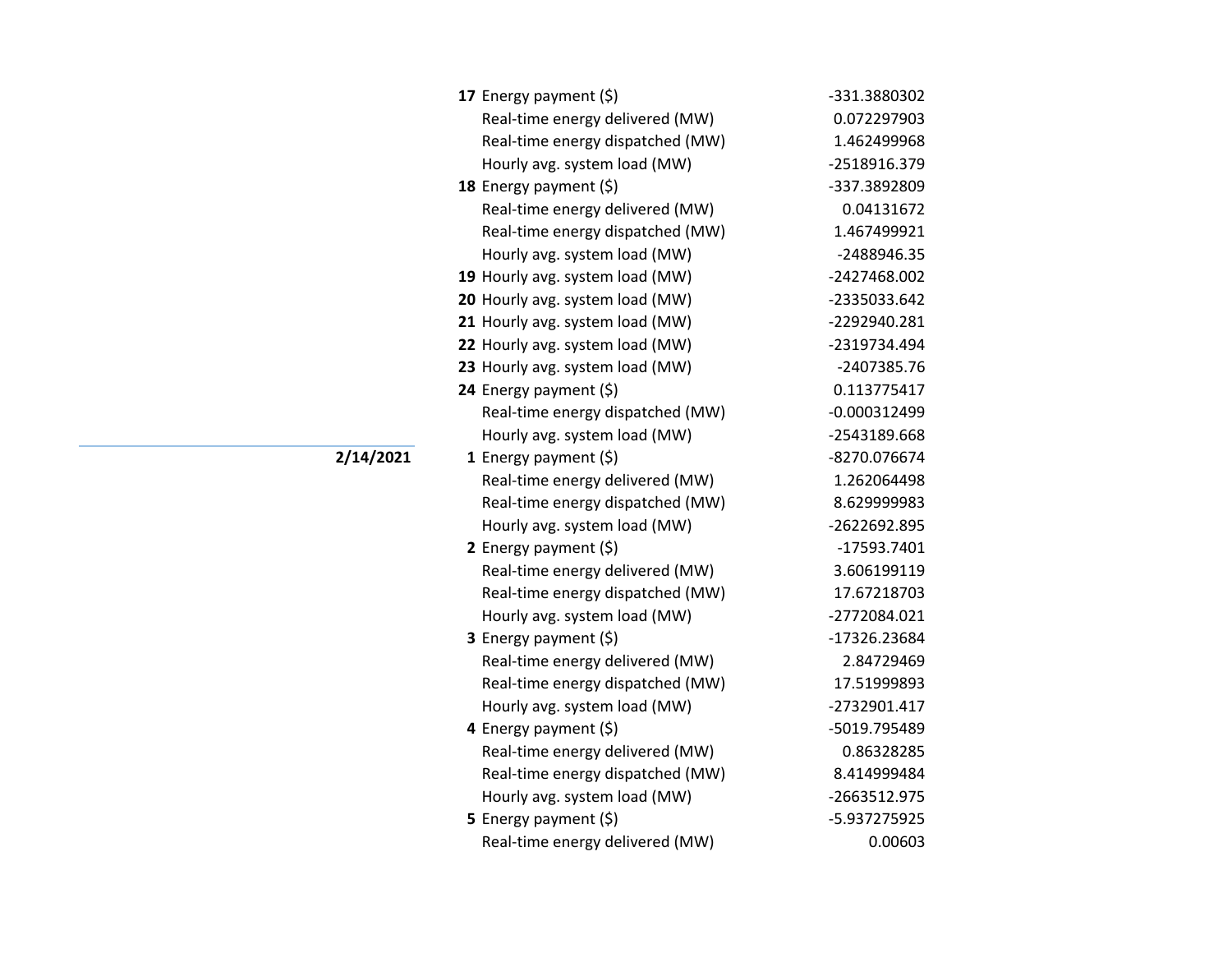| 5 Real-time energy dispatched (MW) | 0.039999984    |
|------------------------------------|----------------|
| Hourly avg. system load (MW)       | -2582978.449   |
| 6 Energy payment $(5)$             | -5.943542023   |
| Real-time energy delivered (MW)    | 0.0255         |
| Real-time energy dispatched (MW)   | 0.04999998     |
| Hourly avg. system load (MW)       | -2452266.199   |
| 7 Energy payment (\$)              | -3.820063672   |
| Real-time energy delivered (MW)    | 0.02427        |
| Real-time energy dispatched (MW)   | 0.039999984    |
| Hourly avg. system load (MW)       | -2308682.957   |
| 8 Energy payment (\$)              | -5.550457679   |
| Real-time energy delivered (MW)    | 0.05229        |
| Real-time energy dispatched (MW)   | 0.069999972    |
| Hourly avg. system load (MW)       | $-2244145.321$ |
| 9 Energy payment $(\xi)$           | -4.619444753   |
| Real-time energy delivered (MW)    | 0.04098        |
| Real-time energy dispatched (MW)   | 0.059999976    |
| Hourly avg. system load (MW)       | -2162200.032   |
| 10 Energy payment $(\xi)$          | 0.015337976    |
| Real-time energy dispatched (MW)   | $-0.000312499$ |
| Hourly avg. system load (MW)       | -2120072.259   |
| 11 Hourly avg. system load (MW)    | -2101077.325   |
| 12 Hourly avg. system load (MW)    | $-2117220.2$   |
| 13 Hourly avg. system load (MW)    | -2173606.422   |
| 14 Hourly avg. system load (MW)    | -2245059.104   |
| 15 Hourly avg. system load (MW)    | -2269293.842   |
| 16 Hourly avg. system load (MW)    | -2280724.829   |
| 17 Hourly avg. system load (MW)    | -2182133.496   |
| 18 Hourly avg. system load (MW)    | -2126289.391   |
| 19 Hourly avg. system load (MW)    | -2096611.418   |
| 20 Hourly avg. system load (MW)    | -2071601.178   |
| 21 Hourly avg. system load (MW)    | -2098711.888   |
| 22 Hourly avg. system load (MW)    | -2185399.048   |
| 23 Hourly avg. system load (MW)    | -2245862.89    |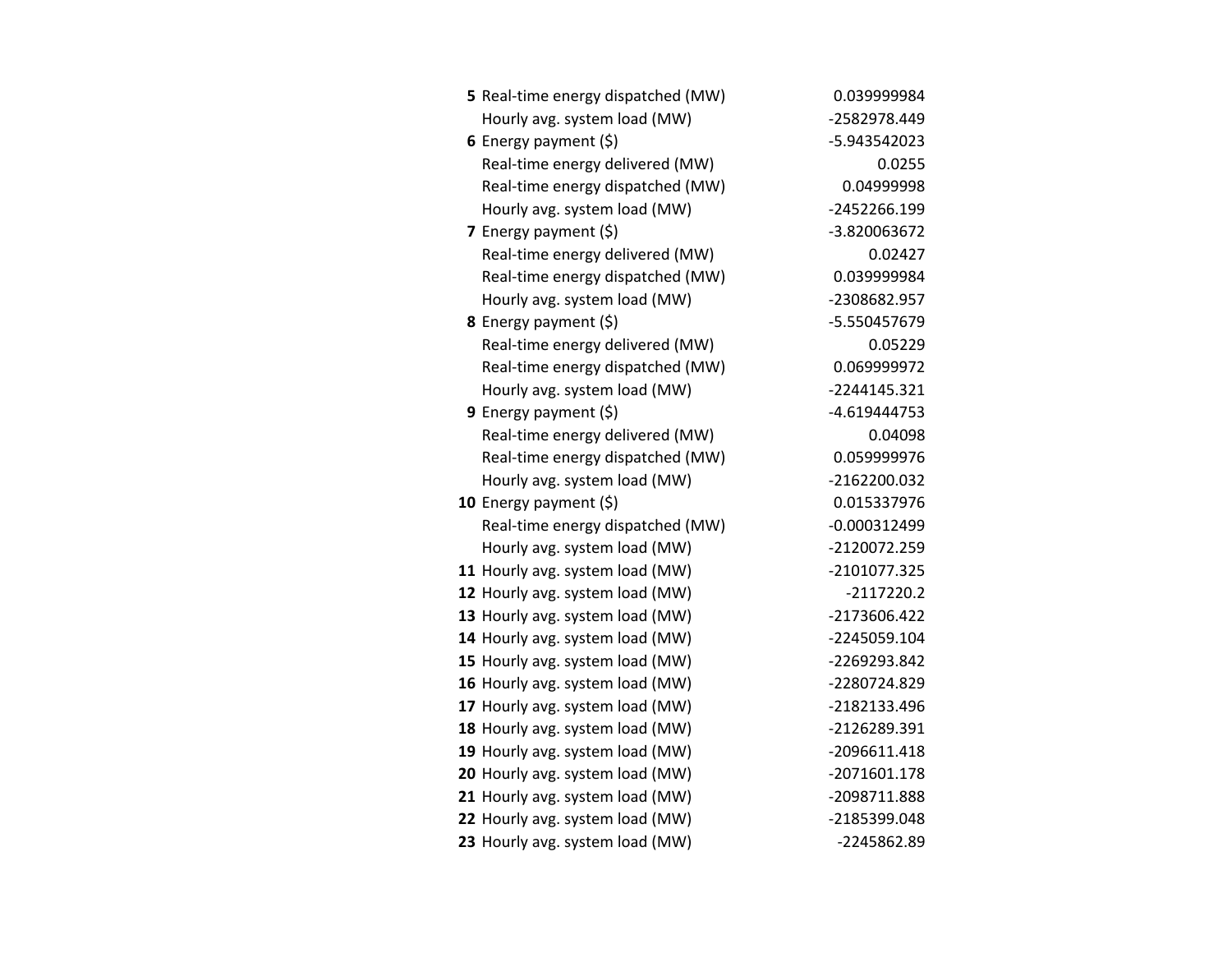| 2/14/2021 | 24 Hourly avg. system load (MW)  | -2356717.621   |
|-----------|----------------------------------|----------------|
| 2/15/2021 | 1 Energy payment (\$)            | 13031.51745    |
|           | Real-time energy delivered (MW)  | 12.01357832    |
|           | Real-time energy dispatched (MW) | 10.98500014    |
|           | (blank)                          | -2712763.364   |
|           | 2 Energy payment $(\xi)$         | -30645.99948   |
|           | Real-time energy delivered (MW)  | 25.77600684    |
|           | Real-time energy dispatched (MW) | 46.1274999     |
|           | (blank)                          | -2863486.234   |
|           | 3 Energy payment (\$)            | -22059.75156   |
|           | Real-time energy delivered (MW)  | 17.98975453    |
|           | Real-time energy dispatched (MW) | 43.44218739    |
|           | (blank)                          | -2816361.843   |
|           | 4 Energy payment $(\xi)$         | $-10413.57559$ |
|           | Real-time energy delivered (MW)  | 11.7332775     |
|           | Real-time energy dispatched (MW) | 36.17656262    |
|           | (blank)                          | -2724620.896   |
|           | <b>5</b> Energy payment $(\xi)$  | 95.6403258     |
|           | Real-time energy delivered (MW)  | 0.11379        |
|           | Real-time energy dispatched (MW) | $-0.537812514$ |
|           | (blank)                          | -2607751.846   |
|           | 6 Energy payment $(\$)$          | $-6.142281126$ |
|           | Real-time energy delivered (MW)  | 0.13164        |
|           | Real-time energy dispatched (MW) | 0.059687477    |
|           | (blank)                          | -2453089.445   |
|           | 7 Energy payment $(5)$           | -5.943521522   |
|           | Real-time energy delivered (MW)  | 0.26277        |
|           | Real-time energy dispatched (MW) | 0.069999972    |
|           | (blank)                          | -2299185.535   |
|           | 8 Energy payment (\$)            | -5.387989937   |
|           | Real-time energy delivered (MW)  | 0.35835        |
|           | Real-time energy dispatched (MW) | 0.069374974    |
|           | Hourly avg. system load (MW)     | -2125174.138   |
|           | 9 Energy payment $(5)$           | -4.892076943   |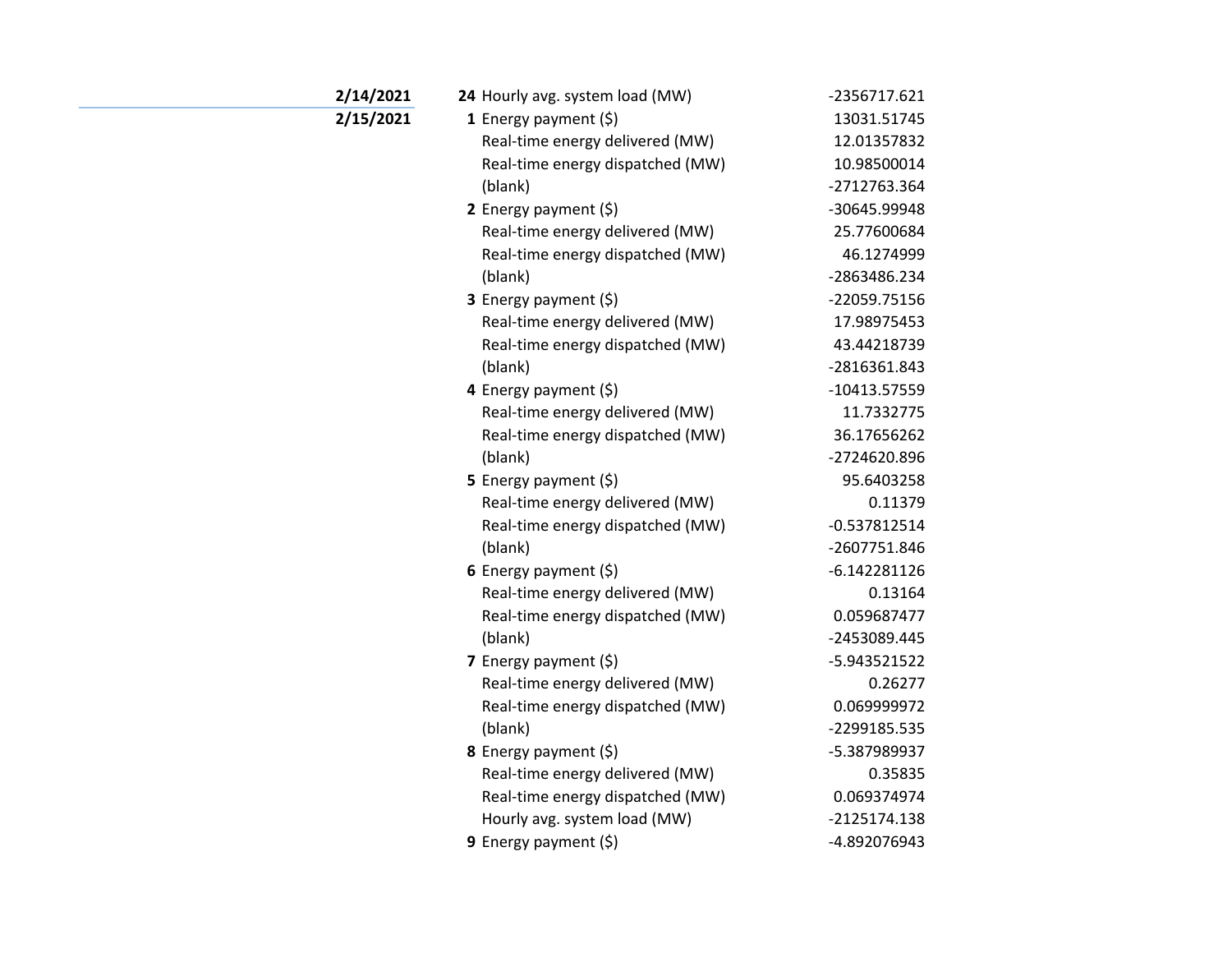|           | 9 Real-time energy delivered (MW) | 0.39099        |
|-----------|-----------------------------------|----------------|
|           | Real-time energy dispatched (MW)  | 0.069999972    |
|           | Hourly avg. system load (MW)      | -2064243.729   |
|           | 10 Energy payment (\$)            | 0.124775773    |
|           | Real-time energy dispatched (MW)  | $-0.001562495$ |
|           | Hourly avg. system load (MW)      | -2019226.097   |
|           | 11 Hourly avg. system load (MW)   | -2026872.014   |
|           | 12 Hourly avg. system load (MW)   | -2074526.392   |
|           | 13 Hourly avg. system load (MW)   | -2193755.491   |
|           | 14 Hourly avg. system load (MW)   | -2356809.079   |
|           | 15 Energy payment (\$)            | -633.1042804   |
|           | Real-time energy delivered (MW)   | 2.102000199    |
|           | Real-time energy dispatched (MW)  | 2.704999872    |
|           | Hourly avg. system load (MW)      | -2462843.32    |
|           | 16 Hourly avg. system load (MW)   | -2511038.619   |
|           | 17 Hourly avg. system load (MW)   | -2550343.779   |
|           | 18 Energy payment (\$)            | -365.8553474   |
|           | Real-time energy delivered (MW)   | 0.155740629    |
|           | Real-time energy dispatched (MW)  | 1.624999944    |
|           | Hourly avg. system load (MW)      | -2510435.986   |
|           | 19 Hourly avg. system load (MW)   | -2502494.27    |
|           | 20 Hourly avg. system load (MW)   | -2448670.718   |
|           | 21 Hourly avg. system load (MW)   | -2423210.224   |
|           | 22 Energy payment (\$)            | 7.13581325     |
|           | Real-time energy dispatched (MW)  | $-0.153124998$ |
|           | Hourly avg. system load (MW)      | -2424346.035   |
|           | 23 Energy payment (\$)            | 432.5685954    |
|           | Real-time energy dispatched (MW)  | -3.202187462   |
|           | (blank)                           | -2428526.795   |
|           | 24 Energy payment (\$)            | 7404.247487    |
|           | Real-time energy dispatched (MW)  | -11.91249999   |
|           | (blank)                           | -2508177.539   |
| 2/16/2021 | 1 Energy payment $(\$)$           | -1047.984713   |
|           | Real-time energy delivered (MW)   | 19.01728309    |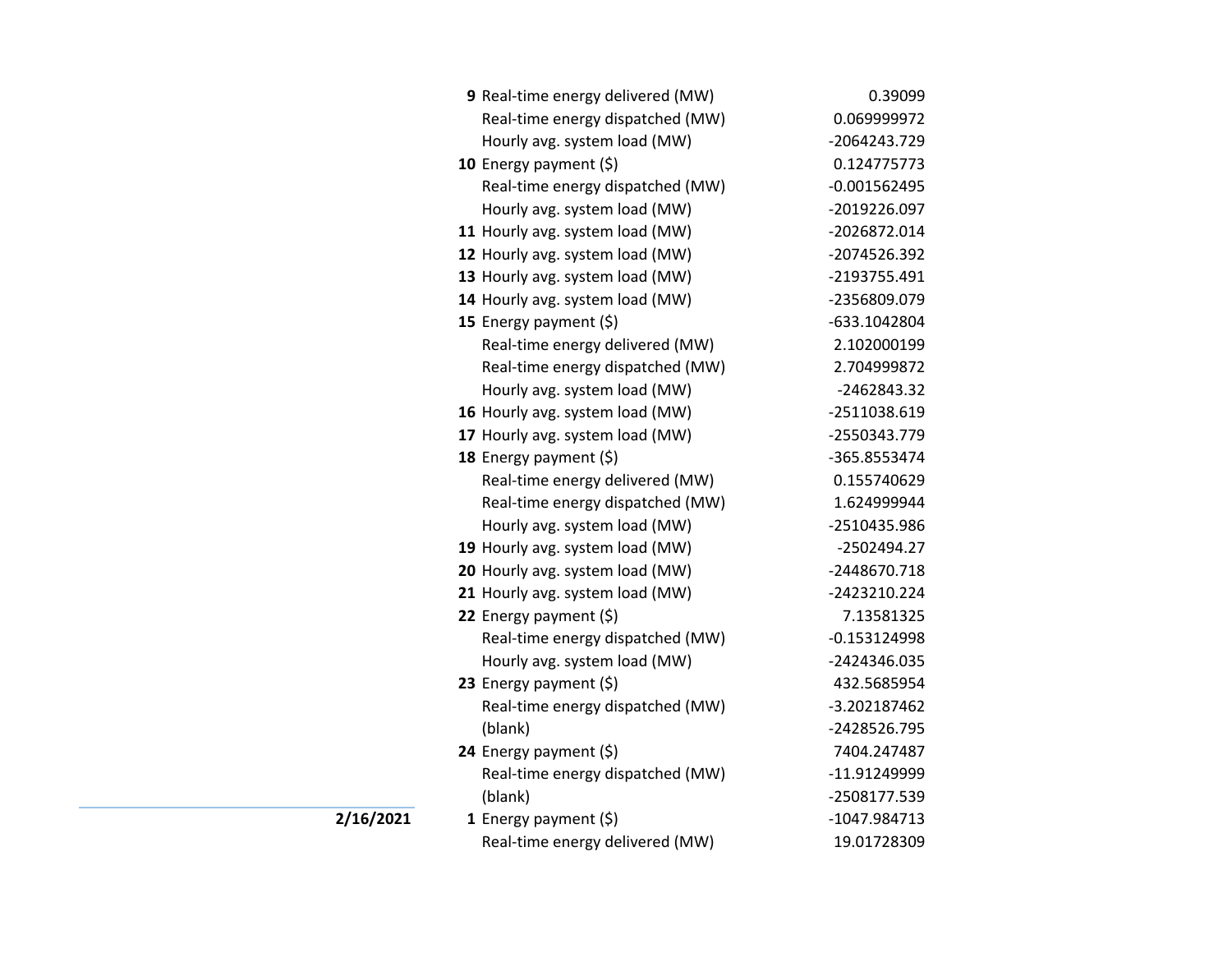| 2/16/2021 | 1 Real-time energy dispatched (MW) | 26.32718748    |
|-----------|------------------------------------|----------------|
|           | Hourly avg. system load (MW)       | -3925390.784   |
|           | 2 Energy payment $(5)$             | -58219.64789   |
|           | Real-time energy delivered (MW)    | 44.16292698    |
|           | Real-time energy dispatched (MW)   | 72.30781288    |
|           | Hourly avg. system load (MW)       | -4182920.335   |
|           | <b>3</b> Energy payment $(\xi)$    | -54365.93146   |
|           | Real-time energy delivered (MW)    | 39.22299709    |
|           | Real-time energy dispatched (MW)   | 72.11281289    |
|           | Hourly avg. system load (MW)       | -4112591.02    |
|           | 4 Energy payment (\$)              | -19850.4654    |
|           | Real-time energy delivered (MW)    | 31.530243      |
|           | Real-time energy dispatched (MW)   | 43.95302104    |
|           | Hourly avg. system load (MW)       | -3993462.059   |
|           | 5 Energy payment $(5)$             | 149.050273     |
|           | Real-time energy delivered (MW)    | 0.0177         |
|           | Real-time energy dispatched (MW)   | $-0.255312512$ |
|           | Hourly avg. system load (MW)       | -3840226.725   |
|           | 6 Energy payment (\$)              | -9.247725901   |
|           | Real-time energy delivered (MW)    | 0.07569        |
|           | Real-time energy dispatched (MW)   | 0.069999972    |
|           | Hourly avg. system load (MW)       | -3611014.733   |
|           | 7 Energy payment (\$)              | -10.10396906   |
|           | Real-time energy delivered (MW)    | 0.05973        |
|           | Real-time energy dispatched (MW)   | 0.079999968    |
|           | Hourly avg. system load (MW)       | -3380467.059   |
|           | <b>8</b> Energy payment $(\xi)$    | -9.329617367   |
|           | Real-time energy delivered (MW)    | 0.08589        |
|           | Real-time energy dispatched (MW)   | 0.089999964    |
|           | Hourly avg. system load (MW)       | -3137972.306   |
|           | 9 Energy payment (\$)              | $-7.47537131$  |
|           | Real-time energy delivered (MW)    | 0.05175        |
|           | Real-time energy dispatched (MW)   | 0.079999968    |
|           | Hourly avg. system load (MW)       | -3038376.014   |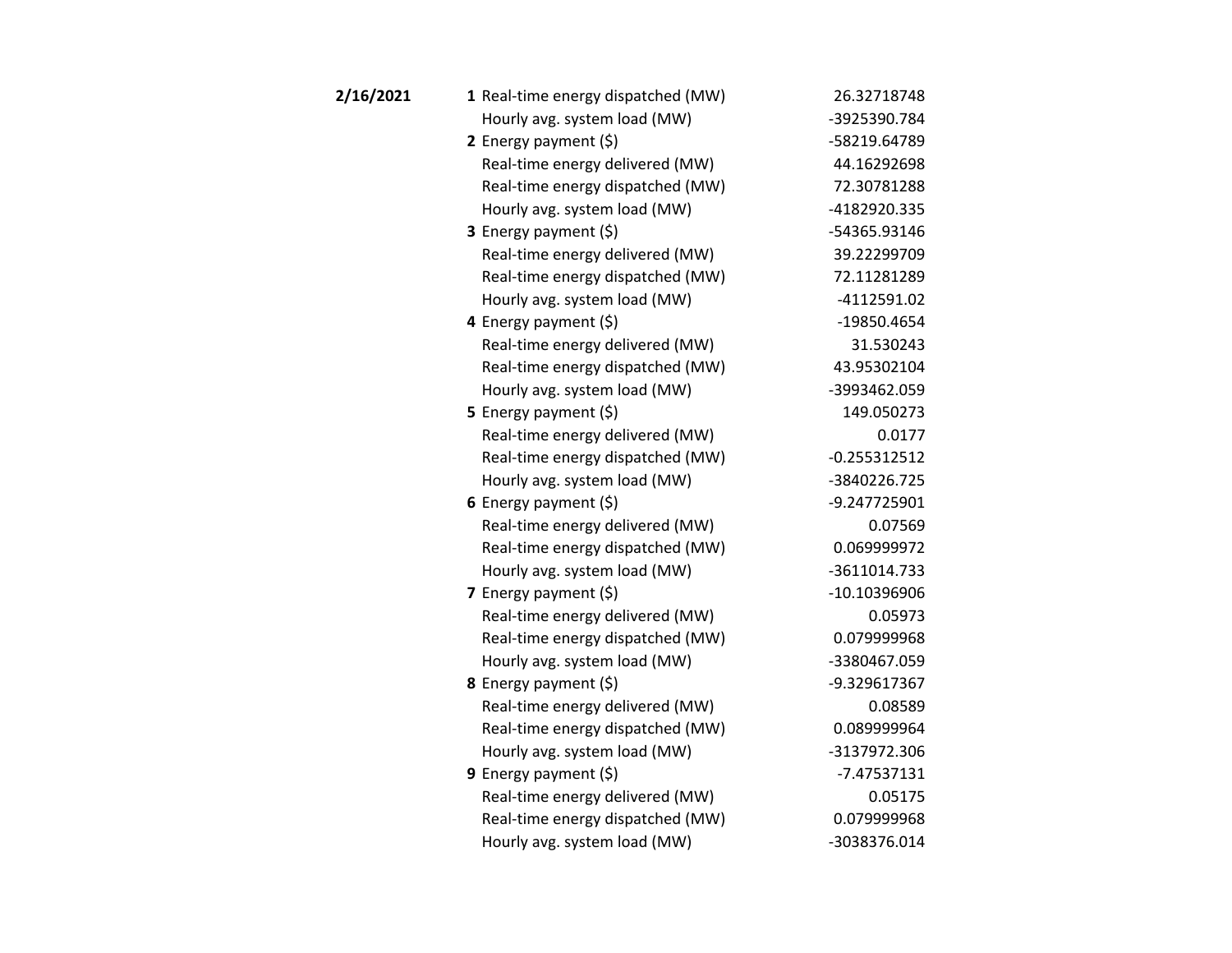| 10 Energy payment $(\xi)$        | 0.029166179    |
|----------------------------------|----------------|
| Real-time energy dispatched (MW) | $-0.000312499$ |
| Hourly avg. system load (MW)     | -2985047.502   |
| 11 Hourly avg. system load (MW)  | -2976711.799   |
| 12 Hourly avg. system load (MW)  | -3069933.934   |
| 13 Hourly avg. system load (MW)  | -3299270.605   |
| 14 Hourly avg. system load (MW)  | -3607105.971   |
| 15 Hourly avg. system load (MW)  | -3774364.993   |
| 16 Energy payment (\$)           | -128.5842334   |
| Real-time energy dispatched (MW) | 3.8E-08        |
| Hourly avg. system load (MW)     | -3737919.185   |
| 17 Hourly avg. system load (MW)  | -3653612.22    |
| 18 Hourly avg. system load (MW)  | -3522966.098   |
| 19 Hourly avg. system load (MW)  | -3395943.76    |
| 20 Hourly avg. system load (MW)  | -3327650.243   |
| 21 Hourly avg. system load (MW)  | -3343294.906   |
| 22 Hourly avg. system load (MW)  | -3357652.179   |
| 23 Energy payment $(\xi)$        | 3.579909246    |
| Real-time energy dispatched (MW) | $-0.215937494$ |
| Hourly avg. system load (MW)     | -3442730.957   |
| 24 Energy payment (\$)           | 1503.983951    |
| Real-time energy delivered (MW)  | 0.728415       |
| Real-time energy dispatched (MW) | -1.000520974   |
| Hourly avg. system load (MW)     | -3596564.78    |
| 1 Energy payment $(\xi)$         | -50873.55579   |
| Real-time energy delivered (MW)  | 28.83258273    |
| Real-time energy dispatched (MW) | 56.77020795    |
| Hourly avg. system load (MW)     | -5401465.186   |
| 2 Energy payment (\$)            | -96881.31627   |
| Real-time energy delivered (MW)  | 50.26639661    |
| Real-time energy dispatched (MW) | 96.4466667     |
| Hourly avg. system load (MW)     | -5754663.885   |
| <b>3</b> Energy payment $(\xi)$  | -97372.72428   |
| Real-time energy delivered (MW)  | 44.70101894    |

**2/17/2021**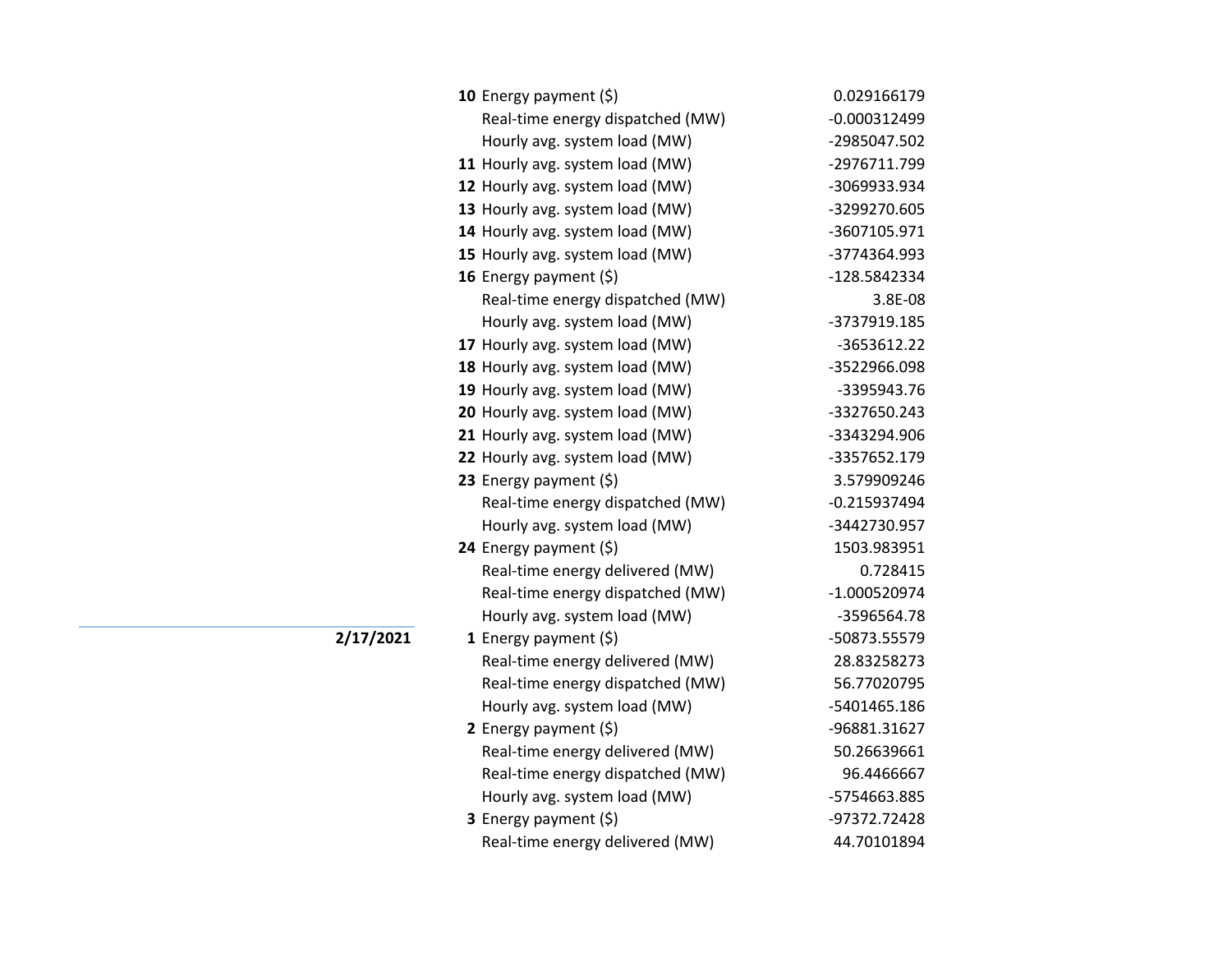| 2/17/2021 | 3 Real-time energy dispatched (MW) | 96.98500009    |
|-----------|------------------------------------|----------------|
|           | Hourly avg. system load (MW)       | -5678453.029   |
|           | 4 Energy payment (\$)              | -80940.98044   |
|           | Real-time energy delivered (MW)    | 37.89630173    |
|           | Real-time energy dispatched (MW)   | 80.79135404    |
|           | Hourly avg. system load (MW)       | -5501012.205   |
|           | <b>5</b> Energy payment $(\xi)$    | 512.878782     |
|           | Real-time energy delivered (MW)    | 0.04131        |
|           | Real-time energy dispatched (MW)   | $-0.673750013$ |
|           | Hourly avg. system load (MW)       | -5279136.981   |
|           | 6 Energy payment $(\$)$            | -39.7565009    |
|           | Real-time energy delivered (MW)    | 0.07695        |
|           | Real-time energy dispatched (MW)   | 0.069999972    |
|           | Hourly avg. system load (MW)       | -4961541.691   |
|           | <b>7</b> Energy payment $(\xi)$    | -28.60746616   |
|           | Real-time energy delivered (MW)    | 0.04722        |
|           | Real-time energy dispatched (MW)   | 0.059999976    |
|           | Hourly avg. system load (MW)       | -4692019.248   |
|           | <b>8</b> Energy payment $(\xi)$    | $-14.47743241$ |
|           | Real-time energy delivered (MW)    | 0.07719        |
|           | Real-time energy dispatched (MW)   | 0.09999996     |
|           | Hourly avg. system load (MW)       | -4481935.66    |
|           | <b>9</b> Energy payment $(\xi)$    | -9.715946214   |
|           | Real-time energy delivered (MW)    | 0.05181        |
|           | Real-time energy dispatched (MW)   | 0.079999968    |
|           | Hourly avg. system load (MW)       | -4346729.684   |
|           | 10 Energy payment (\$)             | 0.022716177    |
|           | Real-time energy dispatched (MW)   | $-0.000312499$ |
|           | Hourly avg. system load (MW)       | -4249904.645   |
|           | 11 Hourly avg. system load (MW)    | -4250640.533   |
|           | 12 Hourly avg. system load (MW)    | -4380284.992   |
|           | 13 Hourly avg. system load (MW)    | -4713251.031   |
|           | 14 Hourly avg. system load (MW)    | -5132169.838   |
|           | 15 Energy payment (\$)             | -1794.475586   |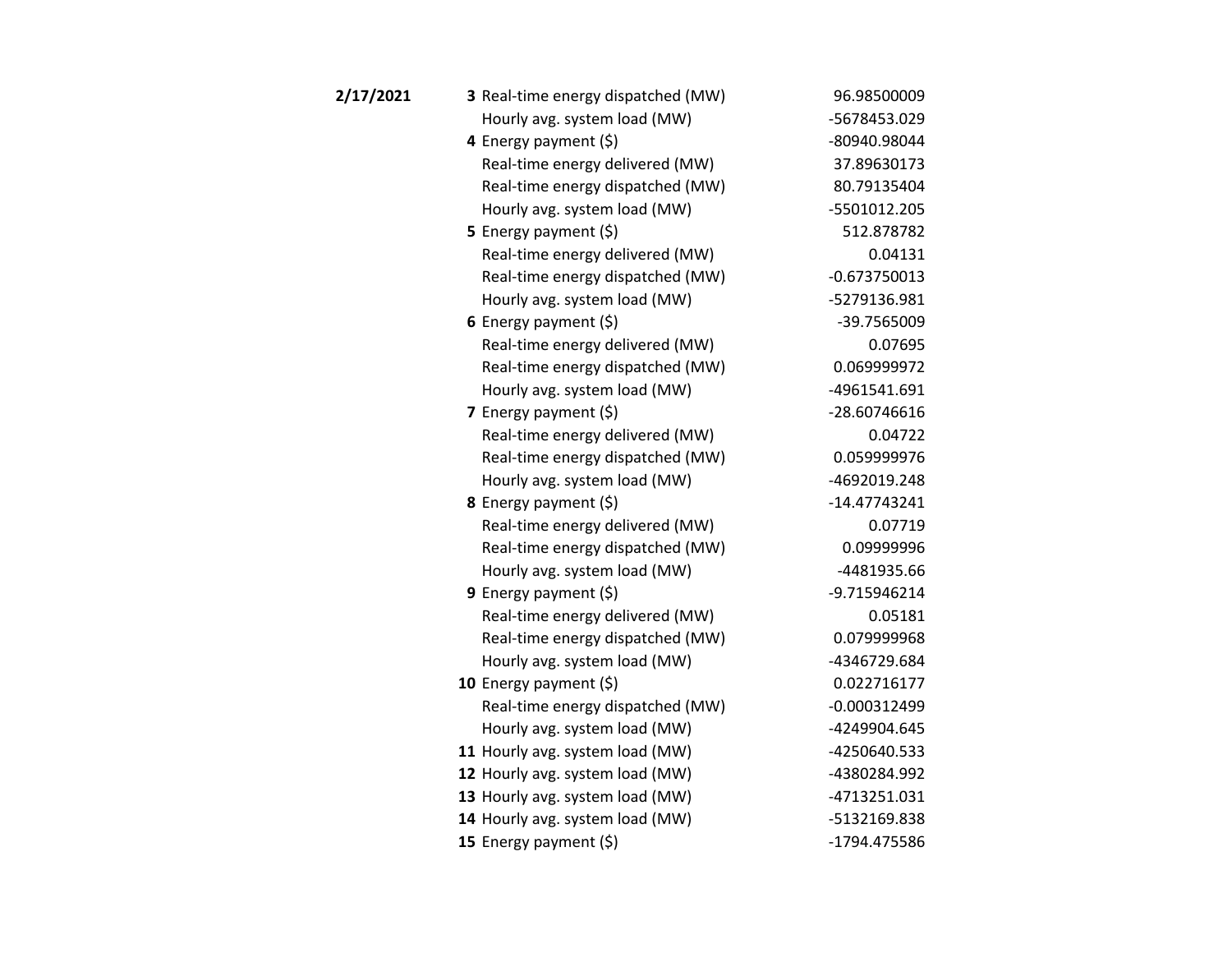| 15 Real-time energy delivered (MW) | 0.267994674  |
|------------------------------------|--------------|
| Real-time energy dispatched (MW)   | 1.649999924  |
| Hourly avg. system load (MW)       | -5321054.962 |
| 16 Energy payment (\$)             | -163.3224494 |
| Real-time energy dispatched (MW)   | 3.8E-08      |
| Hourly avg. system load (MW)       | -5153403.865 |
| 17 Hourly avg. system load (MW)    | -4850001.548 |
| 18 Hourly avg. system load (MW)    | -4701031.358 |
| 19 Hourly avg. system load (MW)    | -4560891.396 |
| 20 Hourly avg. system load (MW)    | -4479793.063 |
| 21 Hourly avg. system load (MW)    | -4443760.181 |
| 22 Hourly avg. system load (MW)    | -4478856.167 |
| 23 Energy payment (\$)             | -139.859616  |
| Real-time energy dispatched (MW)   | 1.454854226  |
| Hourly avg. system load (MW)       | -4580906.812 |
| 24 Energy payment (\$)             | 14427.16805  |
| Real-time energy delivered (MW)    | 1.94786785   |
| Real-time energy dispatched (MW)   | 1.395833004  |
| Hourly avg. system load (MW)       | -4921752.663 |
| 1 Energy payment $(\xi)$           | 4096.836009  |
| Real-time energy dispatched (MW)   | 54.01000022  |
| (blank)                            | -14.04382933 |
| Hourly avg. system load (MW)       | -3355070.903 |
| 2 Energy payment $(\xi)$           | -14578.92536 |
| Real-time energy dispatched (MW)   | 41.6000001   |
| (blank)                            | 37.334142    |
| Hourly avg. system load (MW)       | -3560545.966 |
| 3 Energy payment (\$)              | -12497.45375 |
| Real-time energy dispatched (MW)   | 41.6000001   |
| (blank)                            | 33.78317502  |
| Hourly avg. system load (MW)       | -3503375.933 |
| 4 Energy payment (\$)              | -10148.79099 |
| Real-time energy dispatched (MW)   | 37.35468761  |
| (blank)                            | 29.655407    |
|                                    |              |

**2/18/2021**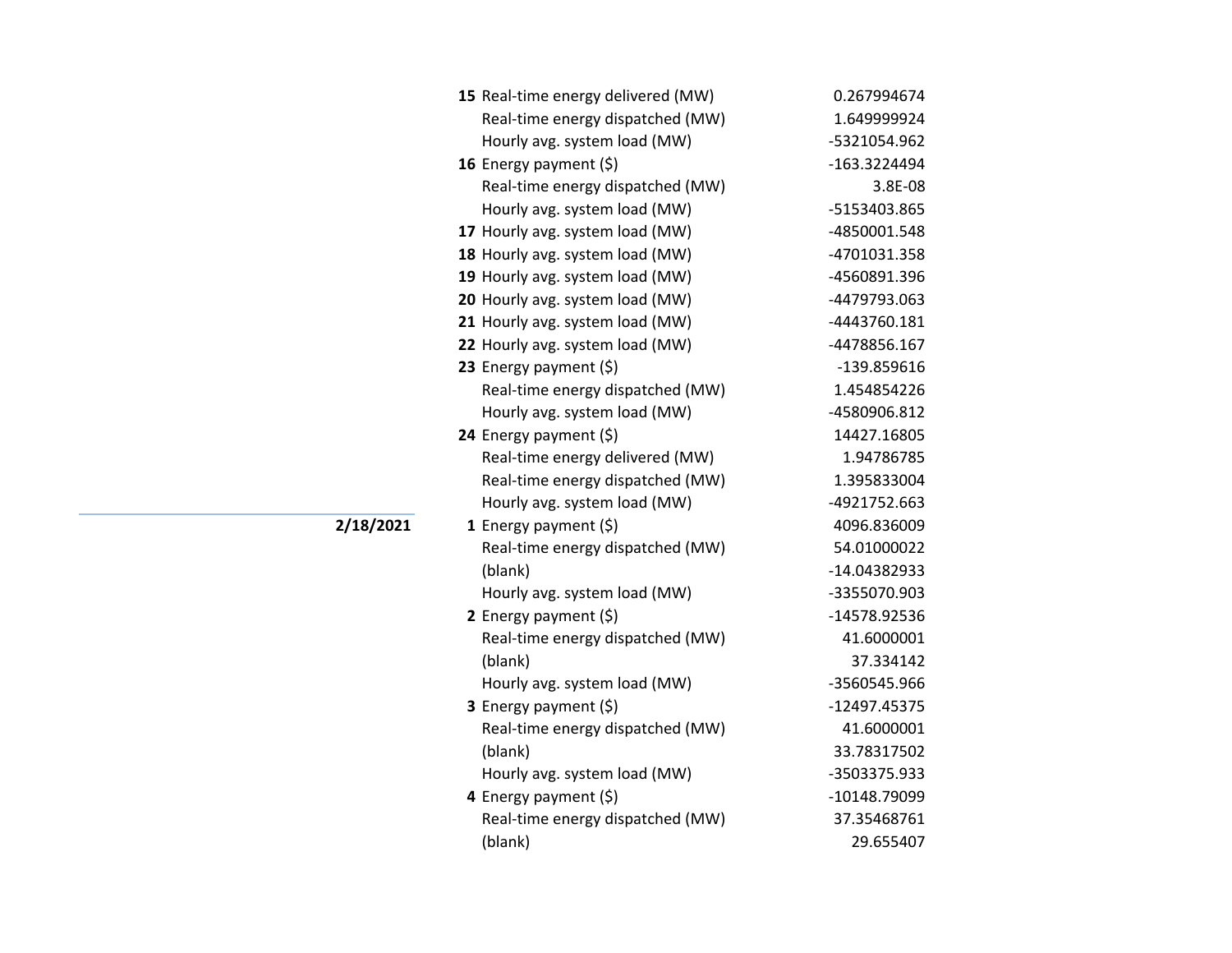| 4 Hourly avg. system load (MW)   | -3394115.303   |
|----------------------------------|----------------|
| 5 Energy payment (\$)            | 115.5323807    |
| Real-time energy dispatched (MW) | $-0.482812506$ |
| (blank)                          | 0.0642         |
| Hourly avg. system load (MW)     | -3252407.446   |
| 6 Energy payment $(5)$           | -7.986359406   |
| Real-time energy dispatched (MW) | 0.04999998     |
| (blank)                          | 0.16959        |
| Hourly avg. system load (MW)     | -3073714.82    |
| 7 Energy payment (\$)            | -9.217812013   |
| Real-time energy dispatched (MW) | 0.059999976    |
| (blank)                          | 0.14688        |
| Hourly avg. system load (MW)     | -2899722.131   |
| 8 Energy payment (\$)            | -11.52763129   |
| Real-time energy dispatched (MW) | 0.079999968    |
| (blank)                          | -2816455.167   |
| <b>9</b> Energy payment $(\xi)$  | -6.767669894   |
| Real-time energy dispatched (MW) | 0.059999976    |
| (blank)                          | -2741605.079   |
| 10 Energy payment (\$)           | 0.071984179    |
| Real-time energy dispatched (MW) | $-0.000624998$ |
| (blank)                          | -2697245.266   |
| $11$ (blank)                     | -2700054.748   |
| 12 (blank)                       | -2783965.811   |
| $13$ (blank)                     | -2994527.138   |
| <b>14</b> (blank)                | -3260313.441   |
| $15$ (blank)                     | -3346996.767   |
| 16 Energy payment (\$)           | -146.8744502   |
| Real-time energy dispatched (MW) | 2.66000004     |
| (blank)                          | -3261621.89    |
| <b>17</b> (blank)                | -3110307.891   |
| 18 (blank)                       | -3048181.791   |
| $19$ (blank)                     | -2925685.48    |
| <b>20</b> (blank)                | -2857433.845   |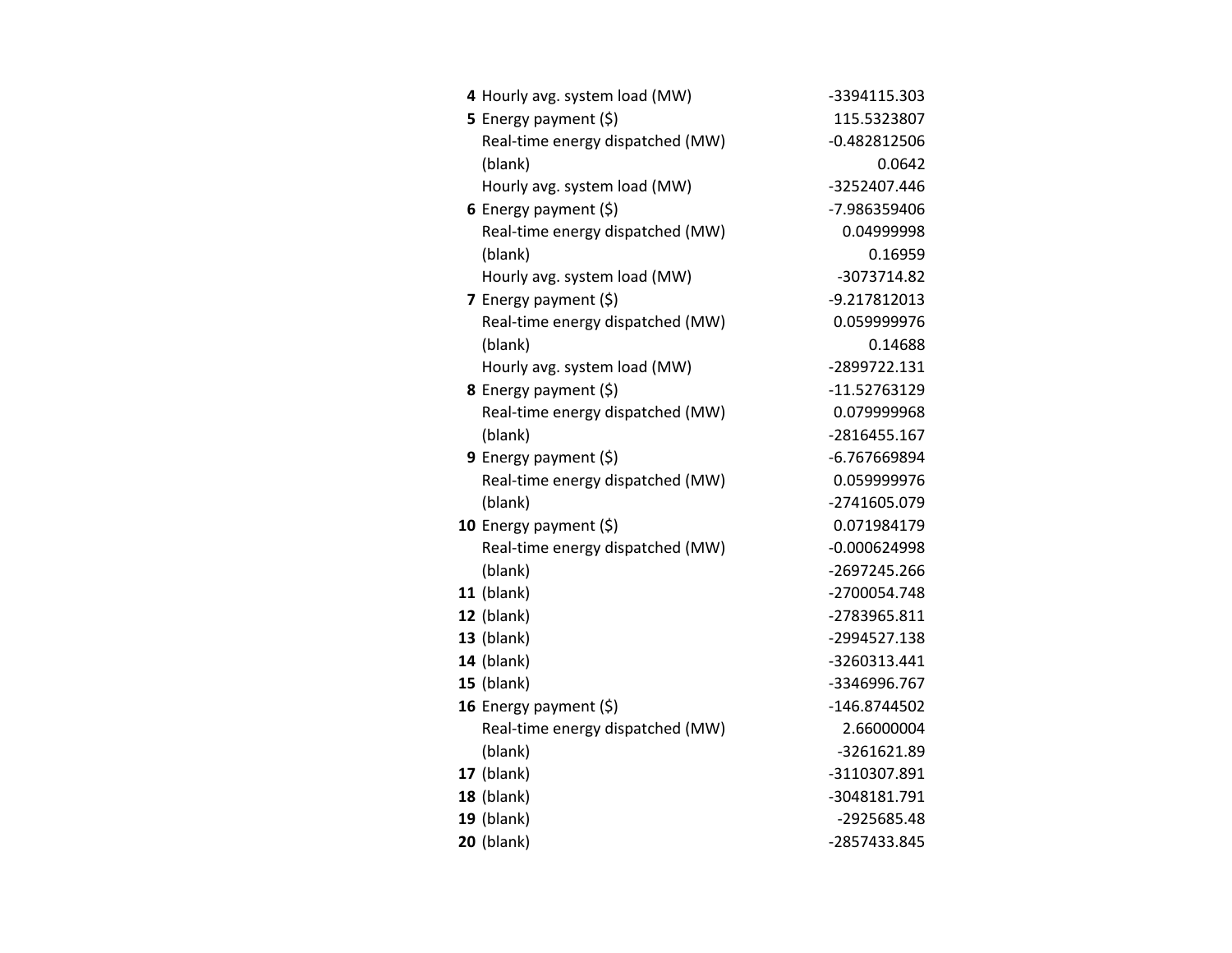| 2/18/2021 | $21$ (blank)                     | -2880544.786   |
|-----------|----------------------------------|----------------|
|           | $22$ (blank)                     | -2889499.347   |
|           | 23 Energy payment (\$)           | -4.481473565   |
|           | Real-time energy dispatched (MW) | $-0.207290777$ |
|           | Hourly avg. system load (MW)     | $-2917241.45$  |
|           | 24 Energy payment $(\xi)$        | 3087.367984    |
|           | Real-time energy dispatched (MW) | 40.53156235    |
|           | (blank)                          | -43.73976897   |
|           | Hourly avg. system load (MW)     | -3055240.585   |
| 2/19/2021 | 1 Energy payment $(\$)$          | -2391.237306   |
|           | Real-time energy delivered (MW)  | 21.79689       |
|           | Real-time energy dispatched (MW) | 24.02750012    |
|           | Hourly avg. system load (MW)     | -795187.7437   |
|           | 2 Energy payment $(5)$           | -2650.736533   |
|           | Real-time energy delivered (MW)  | 26.31036       |
|           | Real-time energy dispatched (MW) | 27.40000012    |
|           | Hourly avg. system load (MW)     | -841419.5704   |
|           | 3 Energy payment (\$)            | -2053.230871   |
|           | Real-time energy delivered (MW)  | 20.68992       |
|           | Real-time energy dispatched (MW) | 22.18500009    |
|           | Hourly avg. system load (MW)     | -826299.9515   |
|           | 4 Energy payment $(5)$           | -1581.461384   |
|           | Real-time energy delivered (MW)  | 14.64756       |
|           | Real-time energy dispatched (MW) | 16.97000011    |
|           | (blank)                          | $-0.000312499$ |
|           | Hourly avg. system load (MW)     | -802769.6142   |
|           | 5 Energy payment (\$)            | 4.987960532    |
|           | Real-time energy delivered (MW)  | 0.02769        |
|           | Real-time energy dispatched (MW) | 0.039999984    |
|           | (blank)                          | $-0.186562491$ |
|           | Hourly avg. system load (MW)     | -777158.3353   |
|           | 6 Energy payment $(5)$           | -3.234830806   |
|           | Real-time energy delivered (MW)  | 0.06912        |
|           | Real-time energy dispatched (MW) | 0.04999998     |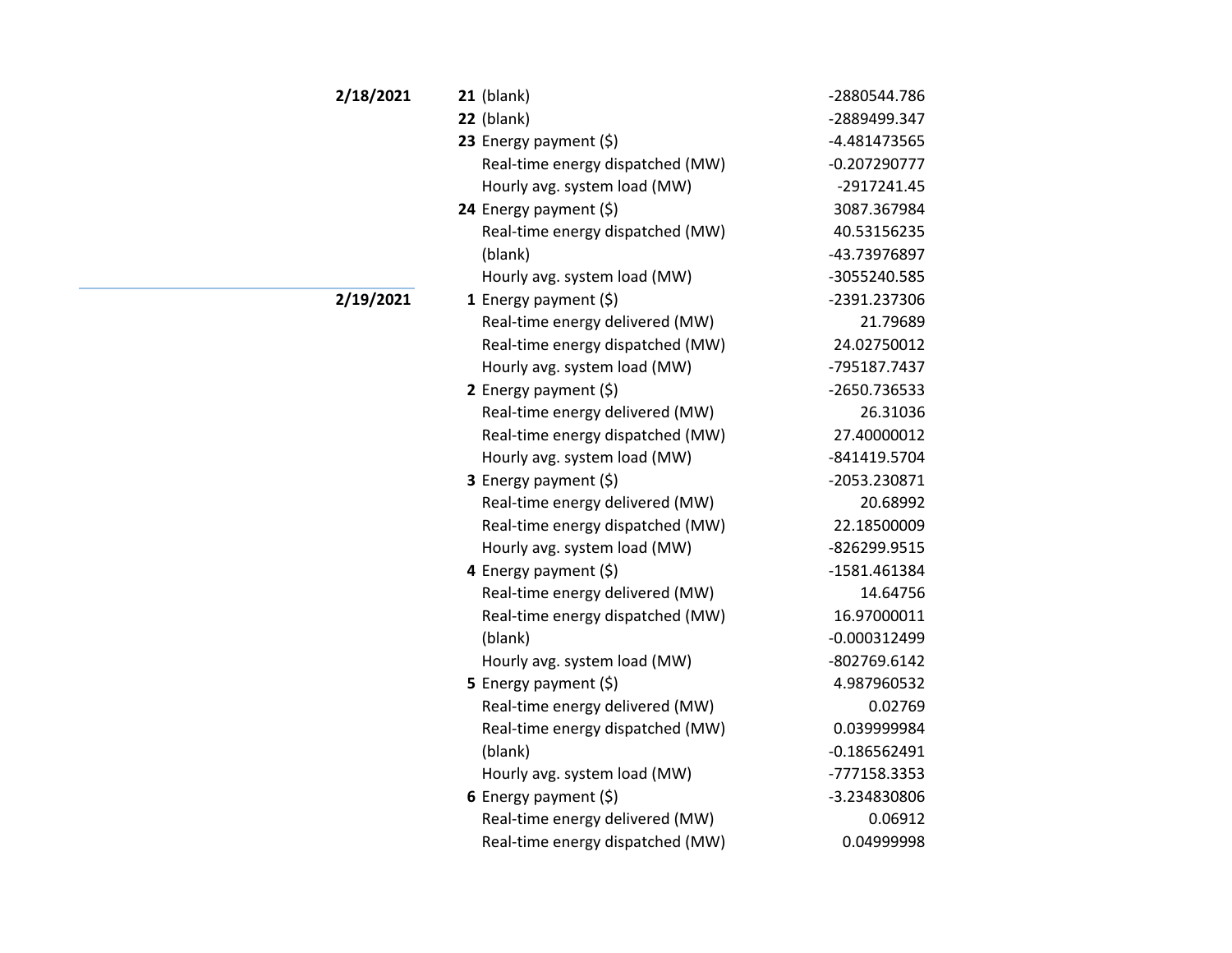| 6 Hourly avg. system load (MW)   | -736122.1158   |
|----------------------------------|----------------|
| 7 Energy payment (\$)            | -3.345693561   |
| Real-time energy delivered (MW)  | 0.04455        |
| Real-time energy dispatched (MW) | 0.059999976    |
| Hourly avg. system load (MW)     | -693772.0722   |
| <b>8</b> Energy payment $(\xi)$  | -5.29823988    |
| Real-time energy delivered (MW)  | 0.0801         |
| Real-time energy dispatched (MW) | 0.079999968    |
| Hourly avg. system load (MW)     | -669198.8117   |
| 9 Energy payment $(\xi)$         | $-3.171675731$ |
| Real-time energy delivered (MW)  | 0.05319        |
| Real-time energy dispatched (MW) | 0.059999976    |
| Hourly avg. system load (MW)     | -646494.8516   |
| 10 Energy payment $(5)$          | 0.011364504    |
| (blank)                          | $-0.000312499$ |
| Hourly avg. system load (MW)     | -637211.7946   |
| 11 Hourly avg. system load (MW)  | -633760.1284   |
| 12 Hourly avg. system load (MW)  | -655458.2401   |
| 13 Hourly avg. system load (MW)  | -703926.9231   |
| 14 Hourly avg. system load (MW)  | -767542.324    |
| 15 Hourly avg. system load (MW)  | -791283.5246   |
| 16 Hourly avg. system load (MW)  | -774453.4065   |
| 17 Hourly avg. system load (MW)  | -755763.2261   |
| 18 Hourly avg. system load (MW)  | -731496.5853   |
| 19 Hourly avg. system load (MW)  | -713630.5305   |
| 20 Hourly avg. system load (MW)  | -700045.6641   |
| 21 Hourly avg. system load (MW)  | -694036.3619   |
| 22 Hourly avg. system load (MW)  | -697962.7526   |
| 23 Energy payment (\$)           | 3.511420706    |
| (blank)                          | $-0.248749992$ |
| Hourly avg. system load (MW)     | -715988.2921   |
| 24 Energy payment (\$)           | -1224.83384    |
| Real-time energy delivered (MW)  | 15.96564       |
| Real-time energy dispatched (MW) | 14.26999992    |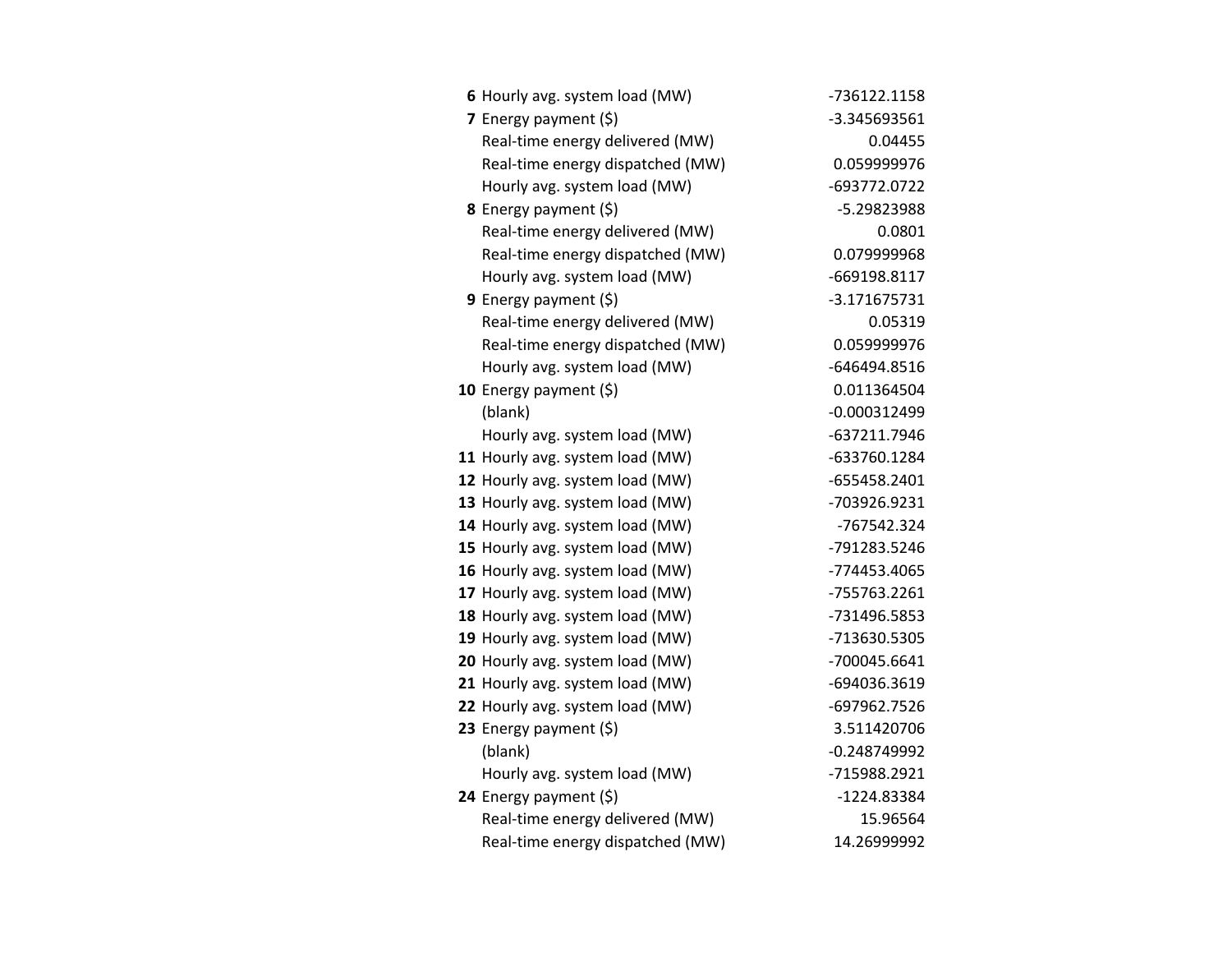| 2/19/2021 | $24$ (blank)                      | $-0.015937499$ |
|-----------|-----------------------------------|----------------|
|           | Hourly avg. system load (MW)      | -738527.5302   |
| 2/20/2021 | 1 Energy payment $(\xi)$          | $-1.605595858$ |
|           | Real-time energy delivered (MW)   | 0.06009        |
|           | Real-time energy dispatched (MW)  | 0.029999988    |
|           | Hourly avg. system load (MW)      | -199823.0924   |
|           | 2 Energy payment $(\xi)$          | $-1.424304718$ |
|           | Real-time energy delivered (MW)   | 0.03276        |
|           | Real-time energy dispatched (MW)  | 0.019687493    |
|           | Hourly avg. system load (MW)      | $-216301.628$  |
|           | <b>3</b> Energy payment $(\xi)$   | $-1.609239074$ |
|           | Real-time energy delivered (MW)   | 0.00396        |
|           | Real-time energy dispatched (MW)  | 0.029687489    |
|           | Hourly avg. system load (MW)      | $-214470.1119$ |
|           | 4 Real-time energy delivered (MW) | 0.01683        |
|           | Real-time energy dispatched (MW)  | 0.04999998     |
|           | (blank)                           | $-2.54895628$  |
|           | Hourly avg. system load (MW)      | -209471.2956   |
|           | 5 Real-time energy delivered (MW) | 0.05259        |
|           | Real-time energy dispatched (MW)  | 0.059999976    |
|           | (blank)                           | -2.873220951   |
|           | Hourly avg. system load (MW)      | -203080.5677   |
|           | 6 Real-time energy delivered (MW) | 0.07299        |
|           | Real-time energy dispatched (MW)  | 0.069999972    |
|           | (blank)                           | $-3.111626856$ |
|           | Hourly avg. system load (MW)      | -194729.5047   |
|           | 7 Energy payment $(\xi)$          | 0.008932509    |
|           | Real-time energy delivered (MW)   | 0.12369        |
|           | Real-time energy dispatched (MW)  | 0.069687473    |
|           | (blank)                           | -2.843812663   |
|           | Hourly avg. system load (MW)      | -184871.4527   |
|           | 8 Energy payment (\$)             | $-2.764024484$ |
|           | Real-time energy delivered (MW)   | 0.32298        |
|           | Real-time energy dispatched (MW)  | 0.069687473    |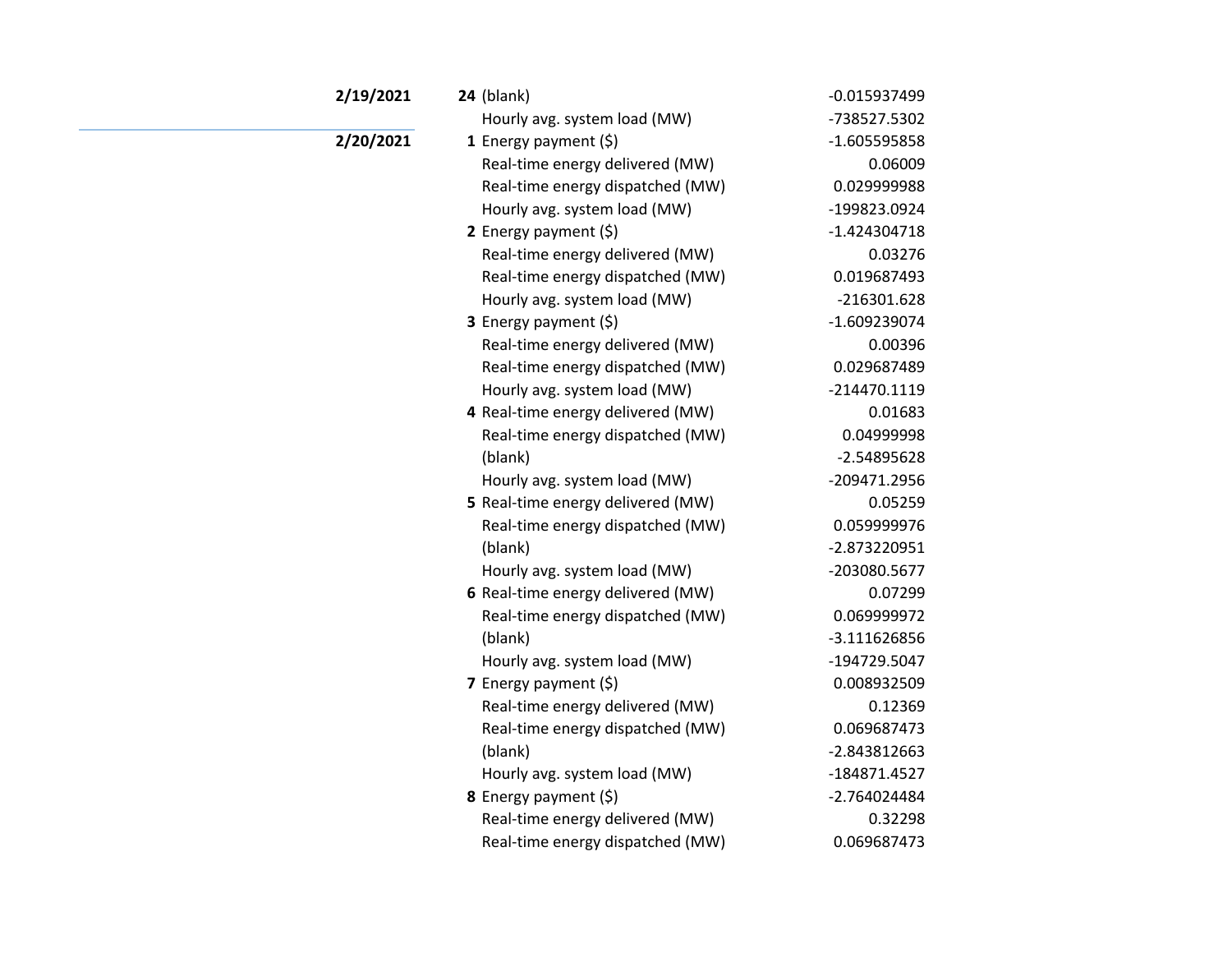| 8 Hourly avg. system load (MW)   | -184705.665    |
|----------------------------------|----------------|
| <b>9</b> Energy payment $(\xi)$  | -2.996751101   |
| Real-time energy delivered (MW)  | 0.30861        |
| Real-time energy dispatched (MW) | 0.079999968    |
| Hourly avg. system load (MW)     | -179022.9138   |
| 10 Energy payment (\$)           | 0.050735634    |
| Real-time energy dispatched (MW) | $-0.001562495$ |
| Hourly avg. system load (MW)     | -175106.287    |
| 11 Hourly avg. system load (MW)  | -173318.0237   |
| 12 Hourly avg. system load (MW)  | -174899.1699   |
| 13 Hourly avg. system load (MW)  | -181073.8672   |
| 14 Hourly avg. system load (MW)  | -187667.1377   |
| 15 Hourly avg. system load (MW)  | -189116.8532   |
| 16 Hourly avg. system load (MW)  | -187416.4264   |
| 17 Hourly avg. system load (MW)  | -178313.3583   |
| 18 Hourly avg. system load (MW)  | -171495.705    |
| 19 Hourly avg. system load (MW)  | -165408.6542   |
| 20 Hourly avg. system load (MW)  | -158923.3919   |
| 21 Hourly avg. system load (MW)  | -158369.6321   |
| 22 Hourly avg. system load (MW)  | $-162215.4313$ |
| 23 Hourly avg. system load (MW)  | -170416.2232   |
| 24 Energy payment (\$)           | 0.026290754    |
| Real-time energy dispatched (MW) | $-0.000624998$ |
| Hourly avg. system load (MW)     | -181335.545    |
| 1 Energy payment $(\$)$          | $-1.810428676$ |
| Real-time energy dispatched (MW) | 0.029999988    |
| Hourly avg. system load (MW)     | -197813.0004   |
| 2 Energy payment $(\xi)$         | $-1.295829178$ |
| Real-time energy dispatched (MW) | 0.019687493    |
| Hourly avg. system load (MW)     | -214399.4842   |
| 3 Energy payment (\$)            | -1.67587153    |
| Real-time energy delivered (MW)  | 0.0237         |
| Real-time energy dispatched (MW) | 0.029999988    |
| Hourly avg. system load (MW)     | -212513.0812   |

**2/21/2021**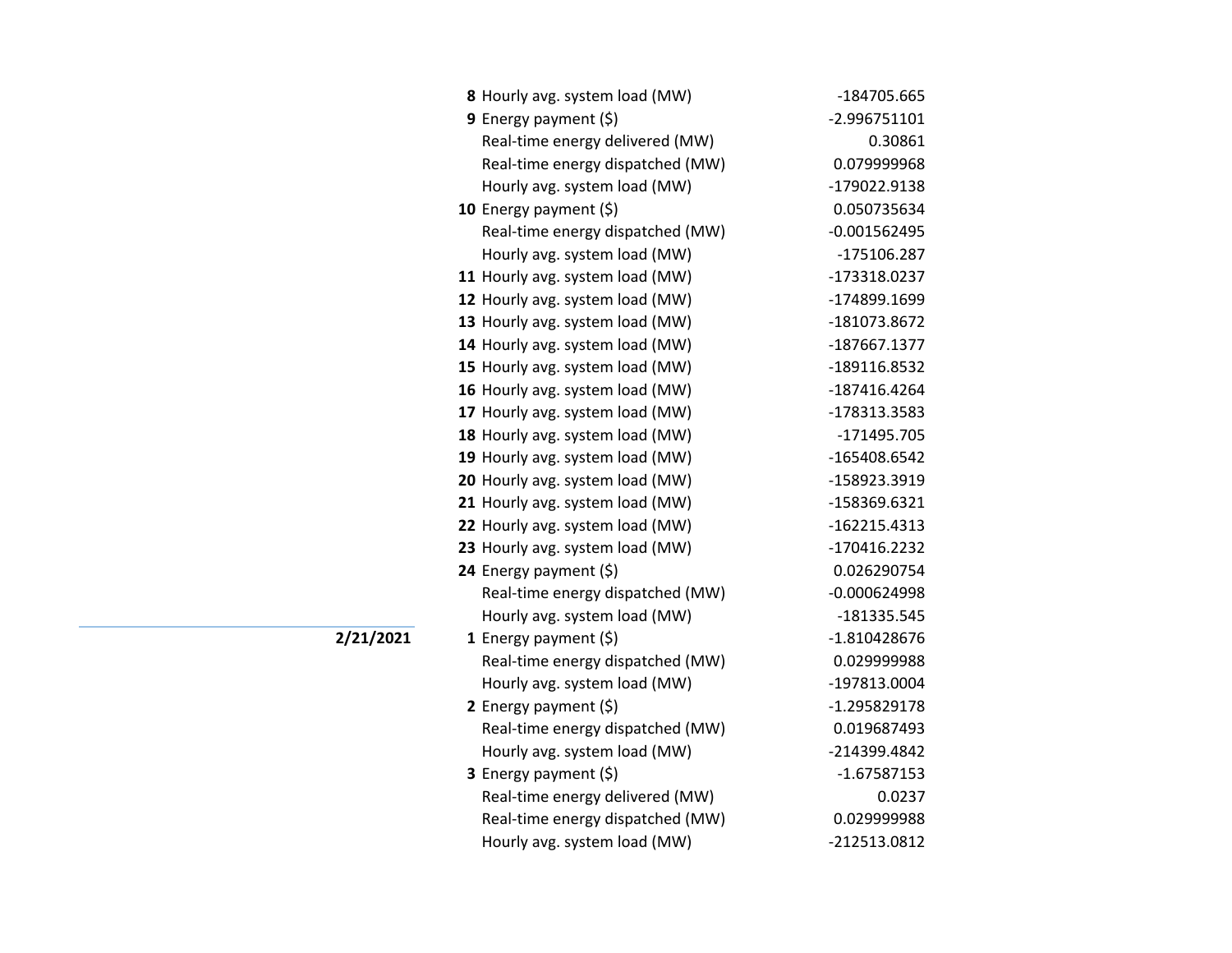| 2/21/2021 | 4 Energy payment (\$)            | $-2.561150275$ |
|-----------|----------------------------------|----------------|
|           | Real-time energy delivered (MW)  | 0.02553        |
|           | Real-time energy dispatched (MW) | 0.04999998     |
|           | Hourly avg. system load (MW)     | -207349.9727   |
|           | <b>5</b> Energy payment $(\xi)$  | -2.835742965   |
|           | Real-time energy delivered (MW)  | 0.03264        |
|           | Real-time energy dispatched (MW) | 0.059999976    |
|           | Hourly avg. system load (MW)     | -199269.6834   |
|           | 6 Energy payment $(5)$           | -2.852798159   |
|           | Real-time energy delivered (MW)  | 0.03957        |
|           | Real-time energy dispatched (MW) | 0.069999972    |
|           | Hourly avg. system load (MW)     | -188290.4736   |
|           | 7 Energy payment $(\xi)$         | $-1.134191597$ |
|           | Real-time energy dispatched (MW) | 0.029687489    |
|           | Hourly avg. system load (MW)     | -180358.8498   |
|           | 8 Energy payment (\$)            | -3.429769128   |
|           | Real-time energy delivered (MW)  | 0.06885        |
|           | Real-time energy dispatched (MW) | 0.089999964    |
|           | Hourly avg. system load (MW)     | -182624.2842   |
|           | 9 Energy payment (\$)            | -2.893817643   |
|           | Real-time energy delivered (MW)  | 0.03702        |
|           | Real-time energy dispatched (MW) | 0.079999968    |
|           | Hourly avg. system load (MW)     | -177020.3707   |
|           | 10 Energy payment $(\xi)$        | 0.010628491    |
|           | Real-time energy dispatched (MW) | $-0.000312499$ |
|           | Hourly avg. system load (MW)     | -172788.5918   |
|           | 11 Hourly avg. system load (MW)  | -171418.2902   |
|           | 12 Hourly avg. system load (MW)  | -171241.5768   |
|           | 13 Hourly avg. system load (MW)  | $-175001.94$   |
|           | 14 Hourly avg. system load (MW)  | -180863.5347   |
|           | 15 Hourly avg. system load (MW)  | -181828.3451   |
|           | 16 Hourly avg. system load (MW)  | -173752.8217   |
|           | 17 Hourly avg. system load (MW)  | -163470.3485   |
|           | 18 Hourly avg. system load (MW)  | -154680.2452   |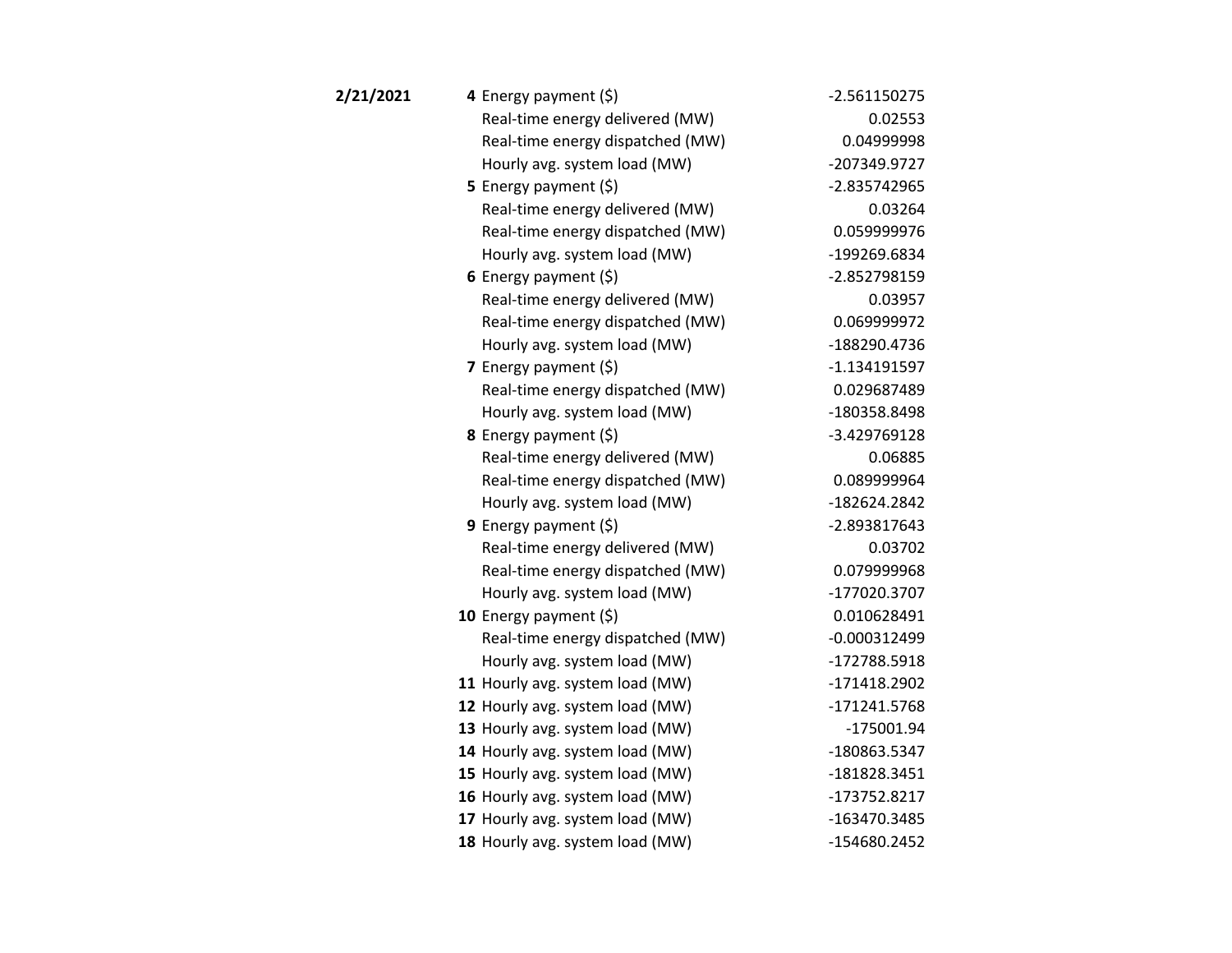| 19 Hourly avg. system load (MW)  | -150368.2479   |
|----------------------------------|----------------|
| 20 Hourly avg. system load (MW)  | -147416.7793   |
| 21 Hourly avg. system load (MW)  | -148440.4762   |
| 22 Hourly avg. system load (MW)  | -154191.9285   |
| 23 Hourly avg. system load (MW)  | -164819.5381   |
| 24 Hourly avg. system load (MW)  | -180856.2962   |
| <b>1</b> Energy payment $(\xi)$  | -2964.871457   |
| Real-time energy dispatched (MW) | 39.76500014    |
| (blank)                          | 32.94620033    |
| Hourly avg. system load (MW)     | -696883.3435   |
| 2 Energy payment $(5)$           | -2031.82944    |
| Real-time energy dispatched (MW) | 25.94000011    |
| (blank)                          | 23.79204       |
| Hourly avg. system load (MW)     | -733672.3195   |
| 3 Energy payment (\$)            | -1137.444968   |
| Real-time energy delivered (MW)  | 11.93316       |
| Real-time energy dispatched (MW) | 14.31500005    |
| Hourly avg. system load (MW)     | -713749.4121   |
| 4 Energy payment (\$)            | -409.4279322   |
| Real-time energy delivered (MW)  | 0.40056        |
| Real-time energy dispatched (MW) | 2.700000107    |
| Hourly avg. system load (MW)     | -688204.5863   |
| 5 Energy payment $(\xi)$         | -1.189602324   |
| Real-time energy dispatched (MW) | 0.019999992    |
| Hourly avg. system load (MW)     | -656638.2251   |
| 6 Energy payment $(\xi)$         | -1.384595946   |
| Real-time energy dispatched (MW) | 0.029999988    |
| Hourly avg. system load (MW)     | -612509.9542   |
| 7 Energy payment $(\xi)$         | -1.832340267   |
| Real-time energy dispatched (MW) | 0.039999984    |
| Hourly avg. system load (MW)     | -574087.3516   |
| 8 Energy payment (\$)            | $-2.173110031$ |
| Real-time energy dispatched (MW) | 0.059999976    |
| Hourly avg. system load (MW)     | -542680.0229   |

## **2/22/2021**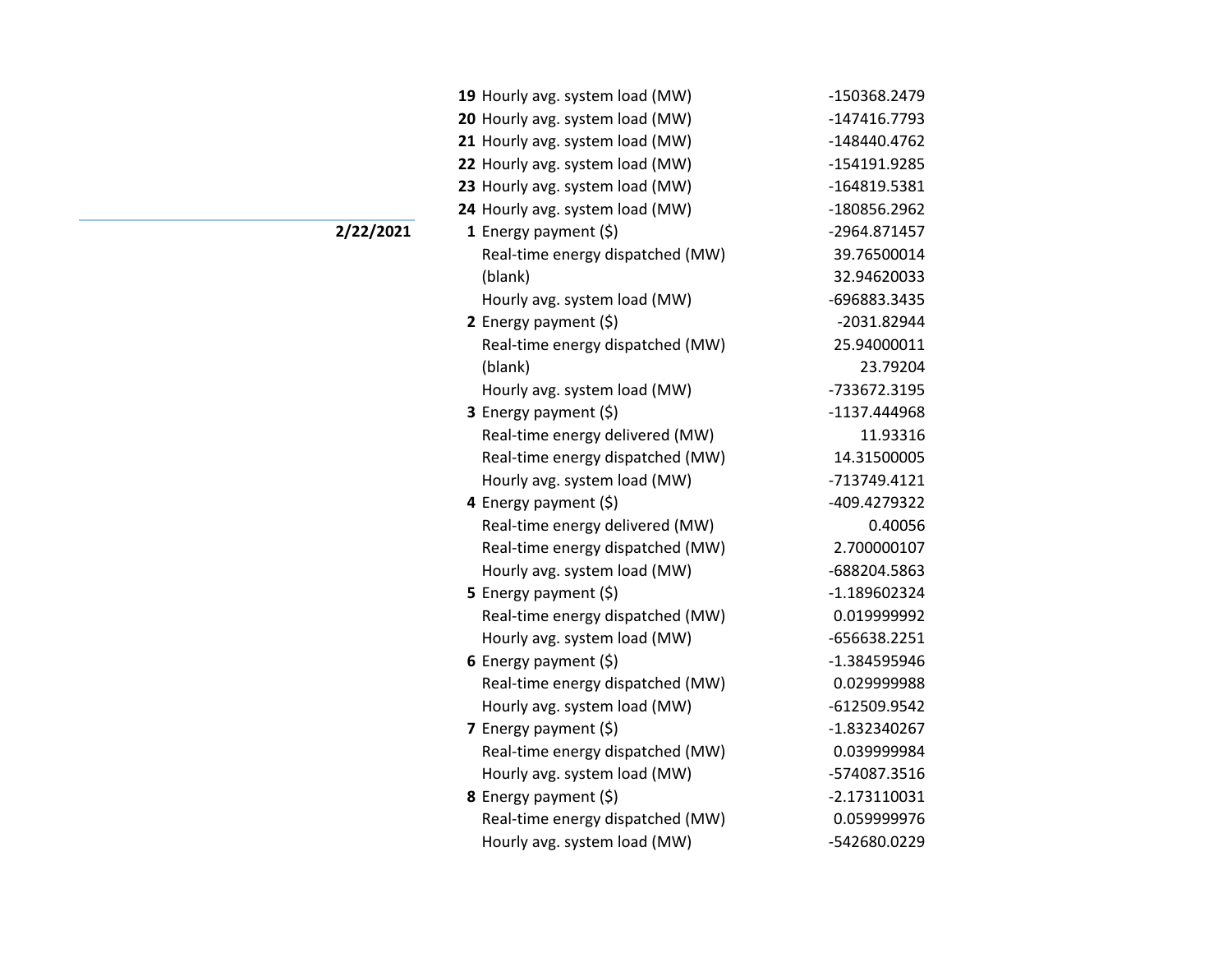| <b>9</b> Energy payment $(\xi)$  | -1.404382738   |
|----------------------------------|----------------|
| Real-time energy dispatched (MW) | 0.039999984    |
| Hourly avg. system load (MW)     | -528515.4473   |
| 10 Hourly avg. system load (MW)  | -524888.8227   |
| 11 Hourly avg. system load (MW)  | -530949.0556   |
| 12 Hourly avg. system load (MW)  | -550697.8089   |
| 13 Hourly avg. system load (MW)  | -591629.6027   |
| 14 Hourly avg. system load (MW)  | -642951.8386   |
| 15 Energy payment (\$)           | -69.95271911   |
| Real-time energy dispatched (MW) | 0.319999974    |
| Hourly avg. system load (MW)     | -661907.6447   |
| 16 Hourly avg. system load (MW)  | -640490.3243   |
| 17 Hourly avg. system load (MW)  | $-612295.9411$ |
| 18 Hourly avg. system load (MW)  | -590769.7952   |
| 19 Hourly avg. system load (MW)  | -576504.3238   |
| 20 Hourly avg. system load (MW)  | -568350.2707   |
| 21 Hourly avg. system load (MW)  | -573447.4862   |
| 22 Hourly avg. system load (MW)  | -590303.5019   |
| 23 Hourly avg. system load (MW)  | -615491.7778   |
| 24 Energy payment (\$)           | -1615.424976   |
| Real-time energy dispatched (MW) | 36.46999992    |
| (blank)                          | 32.54556       |
| Hourly avg. system load (MW)     | -644430.9977   |
| 1 Energy payment $(\xi)$         | -2489.139546   |
| Real-time energy delivered (MW)  | 21.696517      |
| Real-time energy dispatched (MW) | 40.39333348    |
| Hourly avg. system load (MW)     | -663161.6556   |
| 2 Energy payment $(\xi)$         | -1769.224297   |
| Real-time energy delivered (MW)  | 15.61122       |
| Real-time energy dispatched (MW) | 25.73000011    |
| Hourly avg. system load (MW)     | -697276.539    |
| 3 Energy payment (\$)            | -1331.905747   |
| Real-time energy delivered (MW)  | 11.14752       |
| Real-time energy dispatched (MW) | 21.37500011    |

**2/23/2021**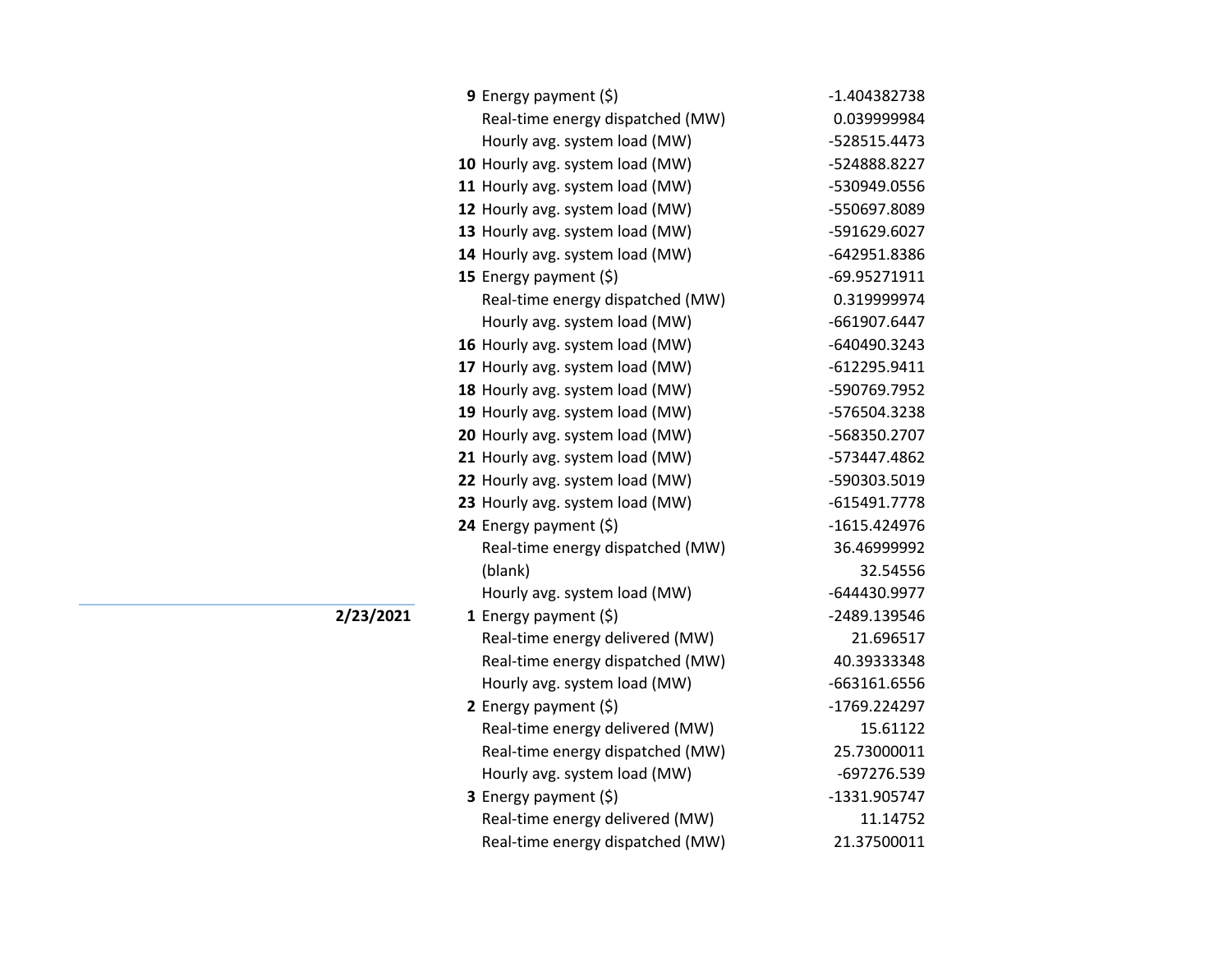| 3 Hourly avg. system load (MW)   | -682735.9832   |
|----------------------------------|----------------|
| 4 Energy payment (\$)            | -187.7086844   |
| Real-time energy dispatched (MW) | 2.223750082    |
| Hourly avg. system load (MW)     | -654998.9748   |
| <b>5</b> Energy payment $(\xi)$  | $-2.211677315$ |
| Real-time energy delivered (MW)  | 0.02142        |
| Real-time energy dispatched (MW) | 0.04999998     |
| Hourly avg. system load (MW)     | -625159.2719   |
| 6 Energy payment $(\xi)$         | $-2.450347421$ |
| Real-time energy delivered (MW)  | 0.1107         |
| Real-time energy dispatched (MW) | 0.059999976    |
| Hourly avg. system load (MW)     | -588002.6183   |
| <b>7</b> Energy payment $(\xi)$  | -2.559787776   |
| Real-time energy delivered (MW)  | 0.10167        |
| Real-time energy dispatched (MW) | 0.069999972    |
| Hourly avg. system load (MW)     | -552361.9398   |
| 8 Energy payment (\$)            | -2.211388826   |
| Real-time energy delivered (MW)  | 0.11394        |
| Real-time energy dispatched (MW) | 0.059687477    |
| Hourly avg. system load (MW)     | -532588.4126   |
| 9 Energy payment (\$)            | -2.448288521   |
| Real-time energy delivered (MW)  | 0.12663        |
| Real-time energy dispatched (MW) | 0.069999972    |
| Hourly avg. system load (MW)     | -515745.1754   |
| 10 Energy payment (\$)           | 0.028167041    |
| Real-time energy dispatched (MW) | $-0.000624998$ |
| Hourly avg. system load (MW)     | -504681.6435   |
| 11 Hourly avg. system load (MW)  | -502655.443    |
| 12 Hourly avg. system load (MW)  | -516079.8737   |
| 13 Hourly avg. system load (MW)  | -558091.8475   |
| 14 Hourly avg. system load (MW)  | -609422.7065   |
| 15 Hourly avg. system load (MW)  | -628770.8693   |
| 16 Hourly avg. system load (MW)  | -621480.4579   |
| 17 Hourly avg. system load (MW)  | -598220.3796   |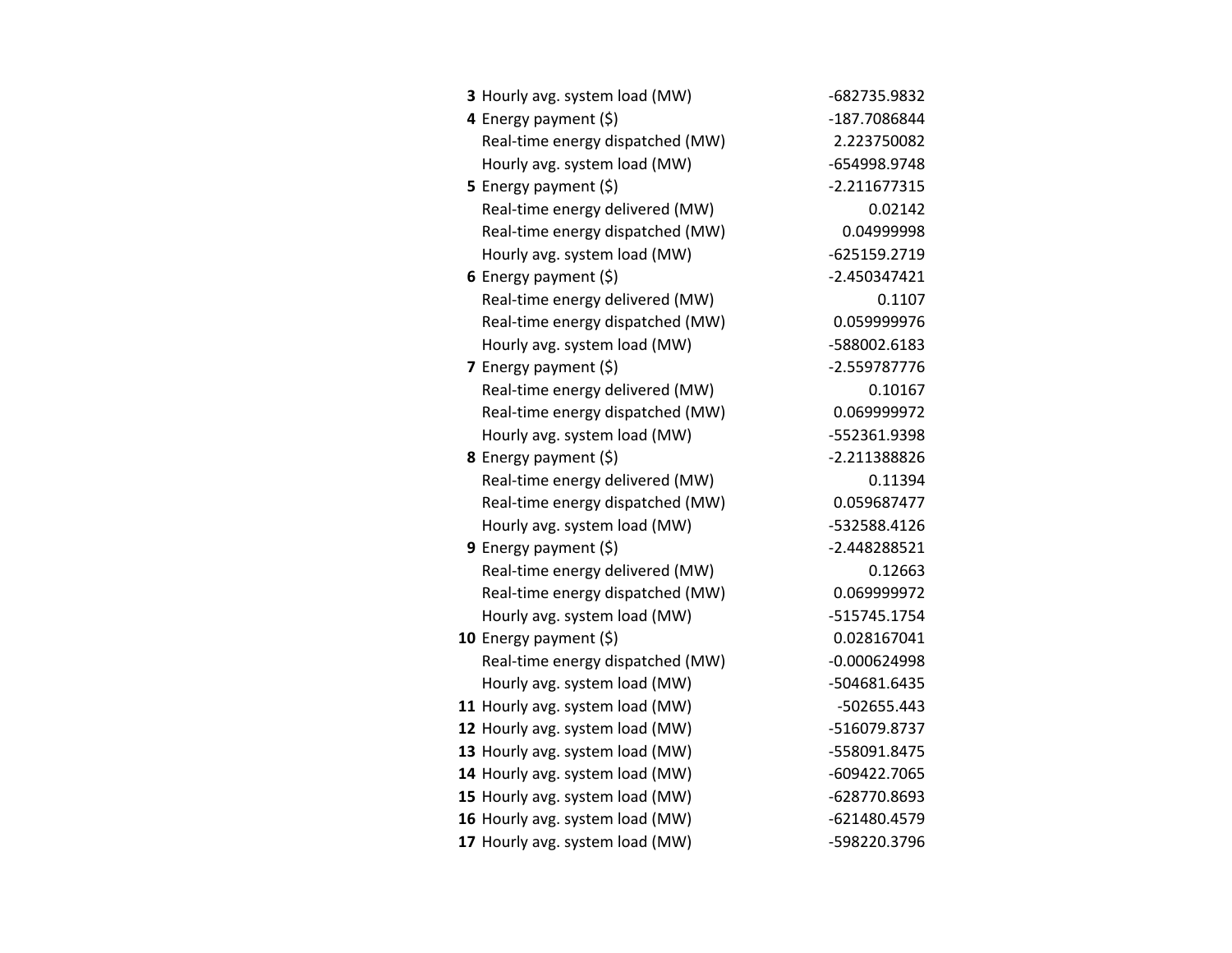| 2/23/2021 | 18 Hourly avg. system load (MW)  | -574920.0447   |
|-----------|----------------------------------|----------------|
|           | 19 Hourly avg. system load (MW)  | -559178.7233   |
|           | 20 Hourly avg. system load (MW)  | -553667.6456   |
|           | 21 Hourly avg. system load (MW)  | -555609.8075   |
|           | 22 Hourly avg. system load (MW)  | -569708.4788   |
|           | 23 Energy payment (\$)           | 0.920502056    |
|           | Real-time energy dispatched (MW) | $-0.296249994$ |
|           | Hourly avg. system load (MW)     | -594090.6348   |
|           | 24 Energy payment (\$)           | -1523.843099   |
|           | Real-time energy delivered (MW)  | 21.84504       |
|           | Real-time energy dispatched (MW) | 37.2496877     |
|           | Hourly avg. system load (MW)     | $-615185.1717$ |
| 2/24/2021 | 1 Energy payment $(5)$           | -2019.030131   |
|           | Real-time energy delivered (MW)  | 8.378382       |
|           | Real-time energy dispatched (MW) | 44.22312511    |
|           | Hourly avg. system load (MW)     | -993065.8462   |
|           | 2 Energy payment $(5)$           | -744.4812489   |
|           | Real-time energy delivered (MW)  | 1.204210152    |
|           | Real-time energy dispatched (MW) | 13.02614585    |
|           | Hourly avg. system load (MW)     | $-1053524.293$ |
|           | 3 Energy payment (\$)            | -162.0565949   |
|           | Real-time energy delivered (MW)  | 1.086768       |
|           | Real-time energy dispatched (MW) | 3.42750003     |
|           | Hourly avg. system load (MW)     | $-1031656.31$  |
|           | 4 Energy payment $(\xi)$         | $-104.0311057$ |
|           | Real-time energy dispatched (MW) | 2.39885416     |
|           | Hourly avg. system load (MW)     | -995098.4685   |
|           | 5 Energy payment $(5)$           | $-2.468461313$ |
|           | Real-time energy delivered (MW)  | 0.04941        |
|           | Real-time energy dispatched (MW) | 0.059999976    |
|           | Hourly avg. system load (MW)     | -953180.0166   |
|           | 6 Energy payment $(\xi)$         | -2.679769427   |
|           | Real-time energy delivered (MW)  | 0.09057        |
|           | Real-time energy dispatched (MW) | 0.069999972    |
|           |                                  |                |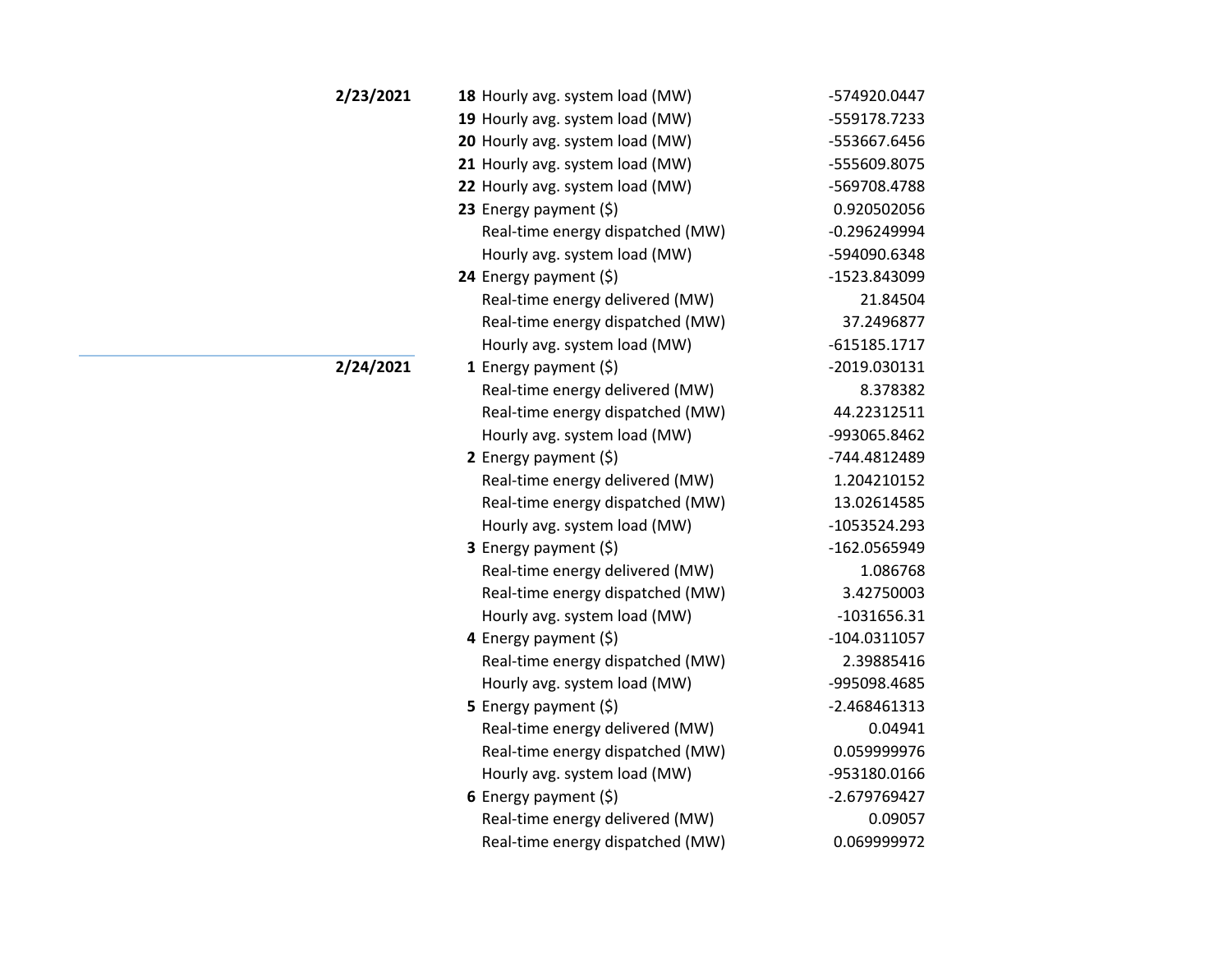| 6 Hourly avg. system load (MW)   | -893328.8942   |
|----------------------------------|----------------|
| 7 Energy payment $(5)$           | -1.435205239   |
| Real-time energy dispatched (MW) | 0.039687485    |
| Hourly avg. system load (MW)     | -838763.4191   |
| 8 Energy payment (\$)            | -2.896611943   |
| Real-time energy delivered (MW)  | 0.04734        |
| Real-time energy dispatched (MW) | 0.089999964    |
| Hourly avg. system load (MW)     | -791203.1204   |
| <b>9</b> Energy payment $(\xi)$  | 0.009851515    |
| Real-time energy dispatched (MW) | $-0.000312499$ |
| Hourly avg. system load (MW)     | -767922.142    |
| 10 Hourly avg. system load (MW)  | -756862.2279   |
| 11 Hourly avg. system load (MW)  | -754471.275    |
| 12 Hourly avg. system load (MW)  | -776593.9067   |
| 13 Hourly avg. system load (MW)  | -837335.8023   |
| 14 Hourly avg. system load (MW)  | -915613.3425   |
| 15 Hourly avg. system load (MW)  | -935469.4985   |
| 16 Hourly avg. system load (MW)  | -912841.8034   |
| 17 Hourly avg. system load (MW)  | -877258.1463   |
| 18 Hourly avg. system load (MW)  | -837934.7611   |
| 19 Hourly avg. system load (MW)  | -819972.7878   |
| 20 Hourly avg. system load (MW)  | -814413.2809   |
| 21 Hourly avg. system load (MW)  | -820082.0939   |
| 22 Hourly avg. system load (MW)  | -843130.3662   |
| 23 Hourly avg. system load (MW)  | -872773.9493   |
| 24 Energy payment (\$)           | 14.77950768    |
| Real-time energy dispatched (MW) | $-0.232395827$ |
| Hourly avg. system load (MW)     | -916997.1808   |
| 1 Energy payment $(\xi)$         | -2017.417645   |
| Real-time energy delivered (MW)  | 5.40204        |
| Real-time energy dispatched (MW) | 39.77000015    |
| Hourly avg. system load (MW)     | -490574.2637   |
| 2 Energy payment $(5)$           | -1471.513554   |
| Real-time energy delivered (MW)  | 3.88356        |

**2/25/2021**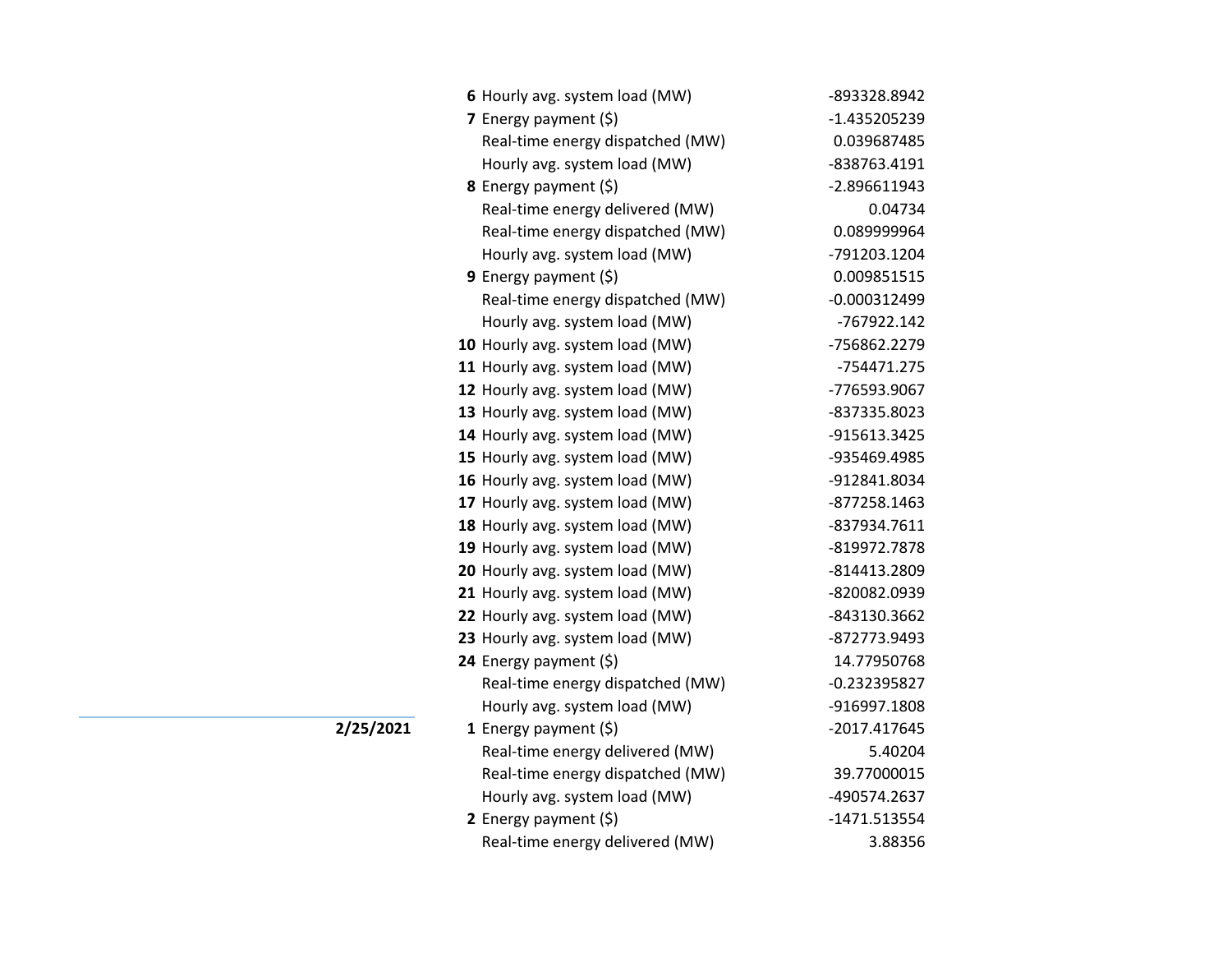| 2/25/2021 | 2 Real-time energy dispatched (MW) | 25.73000011    |
|-----------|------------------------------------|----------------|
|           | Hourly avg. system load (MW)       | -522981.2896   |
|           | 3 Energy payment (\$)              | -119.3659396   |
|           | Real-time energy dispatched (MW)   | 2.315625001    |
|           | Hourly avg. system load (MW)       | -516222.5245   |
|           | 4 Energy payment (\$)              | $-114.7118071$ |
|           | Real-time energy dispatched (MW)   | 2.419999992    |
|           | Hourly avg. system load (MW)       | -499841.8806   |
|           | <b>5</b> Energy payment $(\xi)$    | $-1.717709313$ |
|           | Real-time energy dispatched (MW)   | 0.039999984    |
|           | Hourly avg. system load (MW)       | -479830.1972   |
|           | 6 Energy payment $(5)$             | $-1.564305874$ |
|           | Real-time energy dispatched (MW)   | 0.039999984    |
|           | Hourly avg. system load (MW)       | -451864.294    |
|           | 7 Energy payment $(\xi)$           | -1.063080775   |
|           | Real-time energy dispatched (MW)   | 0.029999988    |
|           | Hourly avg. system load (MW)       | -425755.1626   |
|           | <b>8</b> Energy payment $(\xi)$    | $-1.342947964$ |
|           | Real-time energy dispatched (MW)   | 0.039999984    |
|           | Hourly avg. system load (MW)       | -403105.1498   |
|           | 9 Energy payment $(5)$             | $-1.277874388$ |
|           | Real-time energy dispatched (MW)   | 0.039999984    |
|           | Hourly avg. system load (MW)       | -390848.5298   |
|           | 10 Hourly avg. system load (MW)    | -386219.3262   |
|           | 11 Hourly avg. system load (MW)    | -386497.3607   |
|           | 12 Hourly avg. system load (MW)    | -395787.9793   |
|           | 13 Hourly avg. system load (MW)    | -425165.8646   |
|           | 14 Hourly avg. system load (MW)    | -462309.6288   |
|           | 15 Hourly avg. system load (MW)    | -471158.2142   |
|           | 16 Hourly avg. system load (MW)    | -453533.9561   |
|           | 17 Hourly avg. system load (MW)    | -436327.3121   |
|           | 18 Hourly avg. system load (MW)    | -416374.6275   |
|           | 19 Hourly avg. system load (MW)    | -405693.5279   |
|           | 20 Hourly avg. system load (MW)    | -399424.9317   |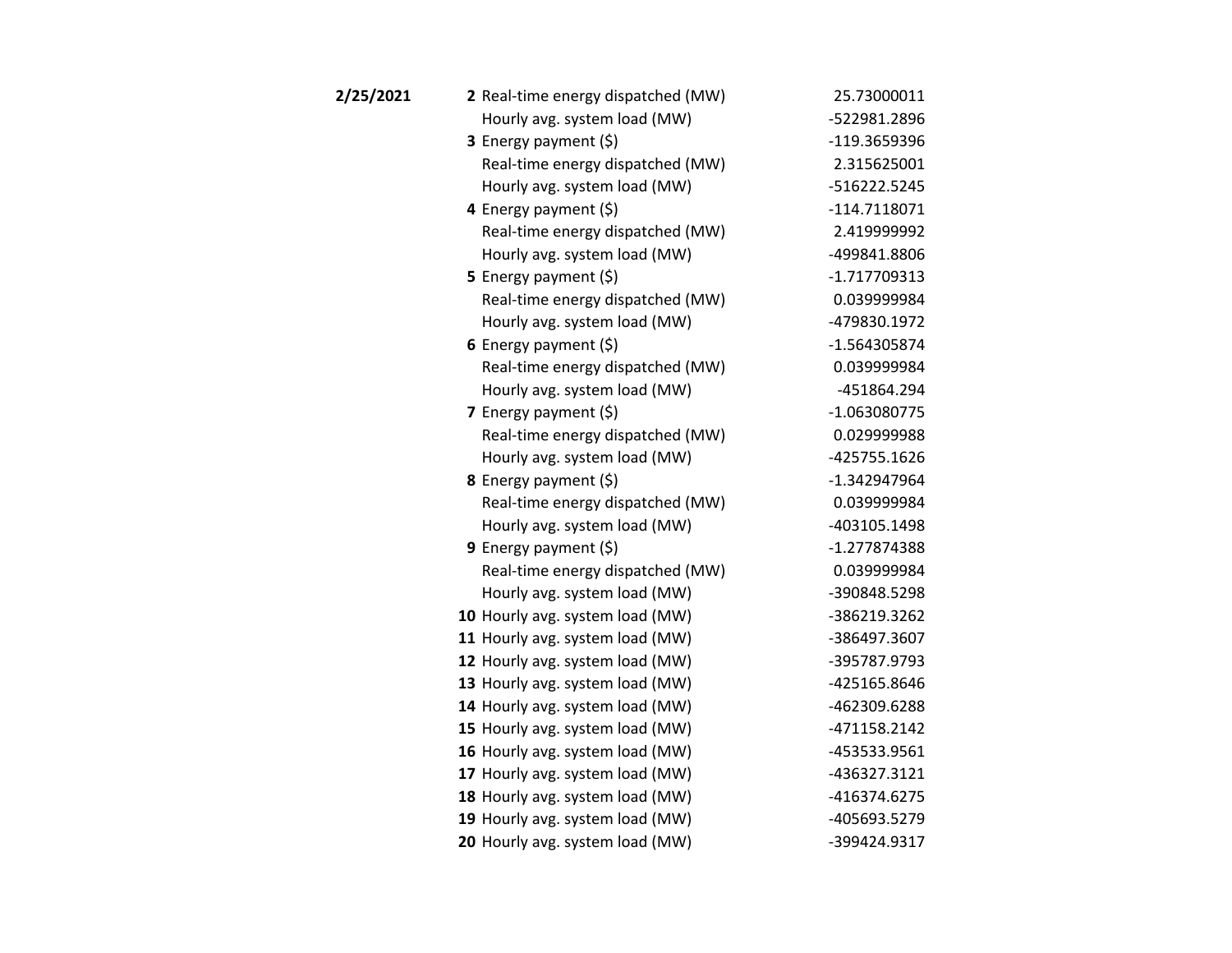| 21 Hourly avg. system load (MW)  | -401770.8669   |
|----------------------------------|----------------|
| 22 Hourly avg. system load (MW)  | -411549.165    |
| 23 Energy payment (\$)           | 0.000546637    |
| Real-time energy dispatched (MW) | $-0.080624998$ |
| Hourly avg. system load (MW)     | -426993.1745   |
| 24 Energy payment (\$)           | -901.7680847   |
| Real-time energy delivered (MW)  | 3.09192        |
| Real-time energy dispatched (MW) | 25.72062524    |
| Hourly avg. system load (MW)     | -447866.9452   |
| 1 Energy payment $(\xi)$         | -2109.705311   |
| Real-time energy delivered (MW)  | 8.73165        |
| Real-time energy dispatched (MW) | 44.93375011    |
| Hourly avg. system load (MW)     | -550971.8174   |
| <b>2</b> Energy payment $(\xi)$  | -107.8013013   |
| Real-time energy dispatched (MW) | 2.125          |
| Hourly avg. system load (MW)     | -587909.4508   |
| 3 Energy payment (\$)            | -117.4387739   |
| Real-time energy delivered (MW)  | 0.196242       |
| Real-time energy dispatched (MW) | 2.569374996    |
| Hourly avg. system load (MW)     | -579636.206    |
| 4 Energy payment (\$)            | -101.8287982   |
| Real-time energy dispatched (MW) | 2.416874992    |
| Hourly avg. system load (MW)     | -563473.4972   |
| 5 Energy payment $(\xi)$         | $-1.129258249$ |
| Real-time energy dispatched (MW) | 0.029999988    |
| Hourly avg. system load (MW)     | -543764.4588   |
| 6 Energy payment $(\xi)$         | $-1.043734383$ |
| Real-time energy dispatched (MW) | 0.029999988    |
| Hourly avg. system load (MW)     | -518179.2176   |
| 7 Hourly avg. system load (MW)   | -489659.6968   |
| 8 Energy payment (\$)            | $-1.006644598$ |
| Real-time energy dispatched (MW) | 0.029999988    |
| Hourly avg. system load (MW)     | -470037.3204   |
| 9 Energy payment (\$)            | $-0.634628546$ |

**2/26/2021**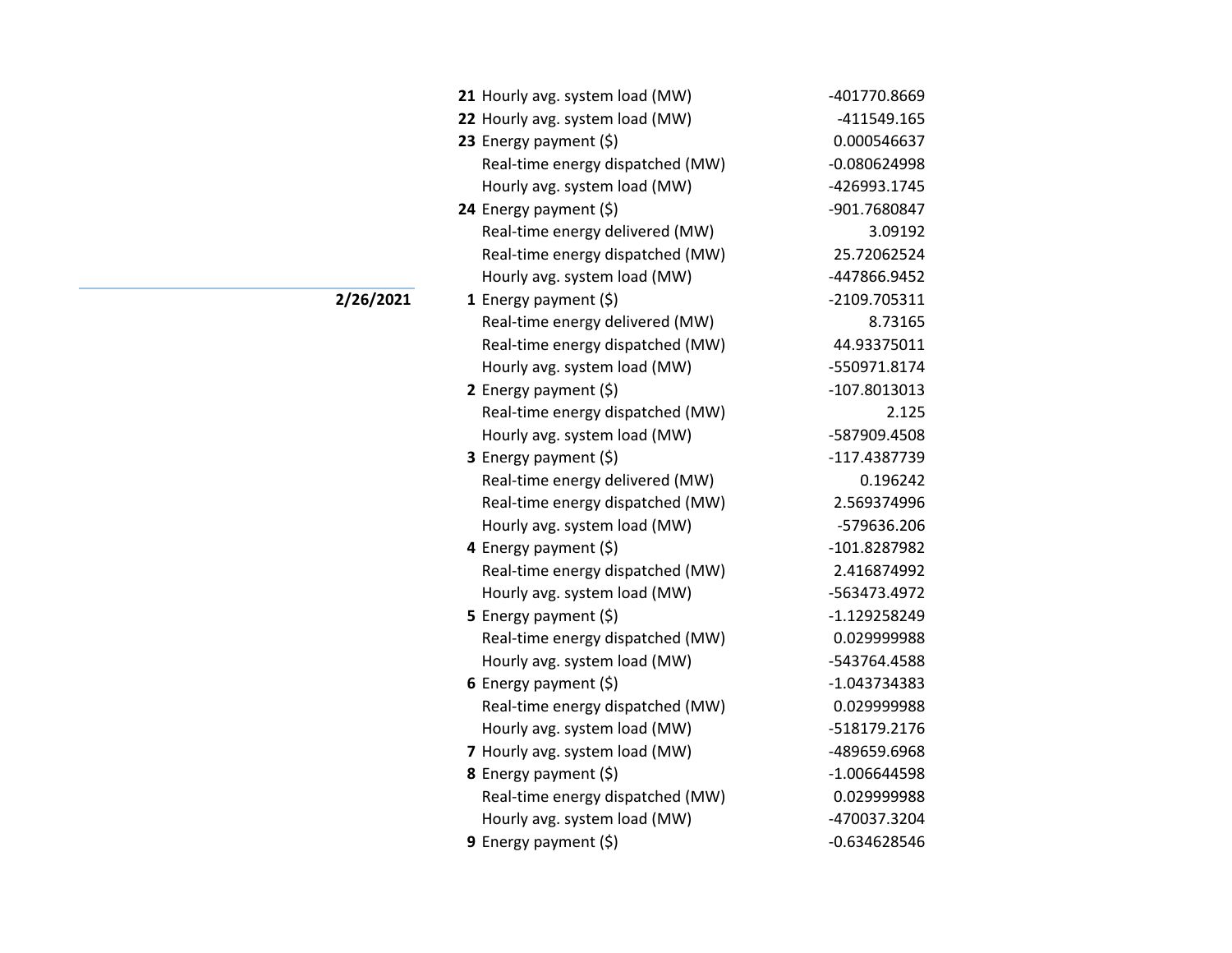| 9 Real-time energy dispatched (MW) | 0.019999992    |
|------------------------------------|----------------|
| Hourly avg. system load (MW)       | -456529.0446   |
| 10 Hourly avg. system load (MW)    | -450973.29     |
| 11 Hourly avg. system load (MW)    | -452702.7299   |
| 12 Hourly avg. system load (MW)    | -463741.8136   |
| 13 Hourly avg. system load (MW)    | -496263.6013   |
| 14 Hourly avg. system load (MW)    | -538052.6811   |
| 15 Hourly avg. system load (MW)    | -549238.7554   |
| 16 Hourly avg. system load (MW)    | -536496.5616   |
| 17 Hourly avg. system load (MW)    | -505228.143    |
| 18 Hourly avg. system load (MW)    | -481718.1625   |
| 19 Hourly avg. system load (MW)    | -466133.1334   |
| 20 Hourly avg. system load (MW)    | -456000.8111   |
| 21 Hourly avg. system load (MW)    | -458372.032    |
| 22 Hourly avg. system load (MW)    | -467490.1056   |
| 23 Hourly avg. system load (MW)    | -486022.4573   |
| 24 Energy payment (\$)             | 9.544811417    |
| Real-time energy dispatched (MW)   | $-0.291874991$ |
| Hourly avg. system load (MW)       | -508209.6055   |
| 1 Energy payment $(\$)$            | -1.019301992   |
| Real-time energy dispatched (MW)   | 0.019999992    |
| Hourly avg. system load (MW)       | -43989.7332    |
| 2 Energy payment (\$)              | $-1.14958354$  |
| Real-time energy dispatched (MW)   | 0.019999992    |
| Hourly avg. system load (MW)       | -47992.74347   |
| 3 Energy payment (\$)              | $-1.021627191$ |
| Real-time energy dispatched (MW)   | 0.019999992    |
| Hourly avg. system load (MW)       | -47805.00014   |
| 4 Energy payment (\$)              | $-0.941482223$ |
| Real-time energy dispatched (MW)   | 0.019999992    |
| Hourly avg. system load (MW)       | -46679.00455   |
| <b>5</b> Energy payment $(\xi)$    | $-0.858392057$ |
| Real-time energy dispatched (MW)   | 0.019999992    |
| Hourly avg. system load (MW)       | -45399.98487   |

**2/28/2021**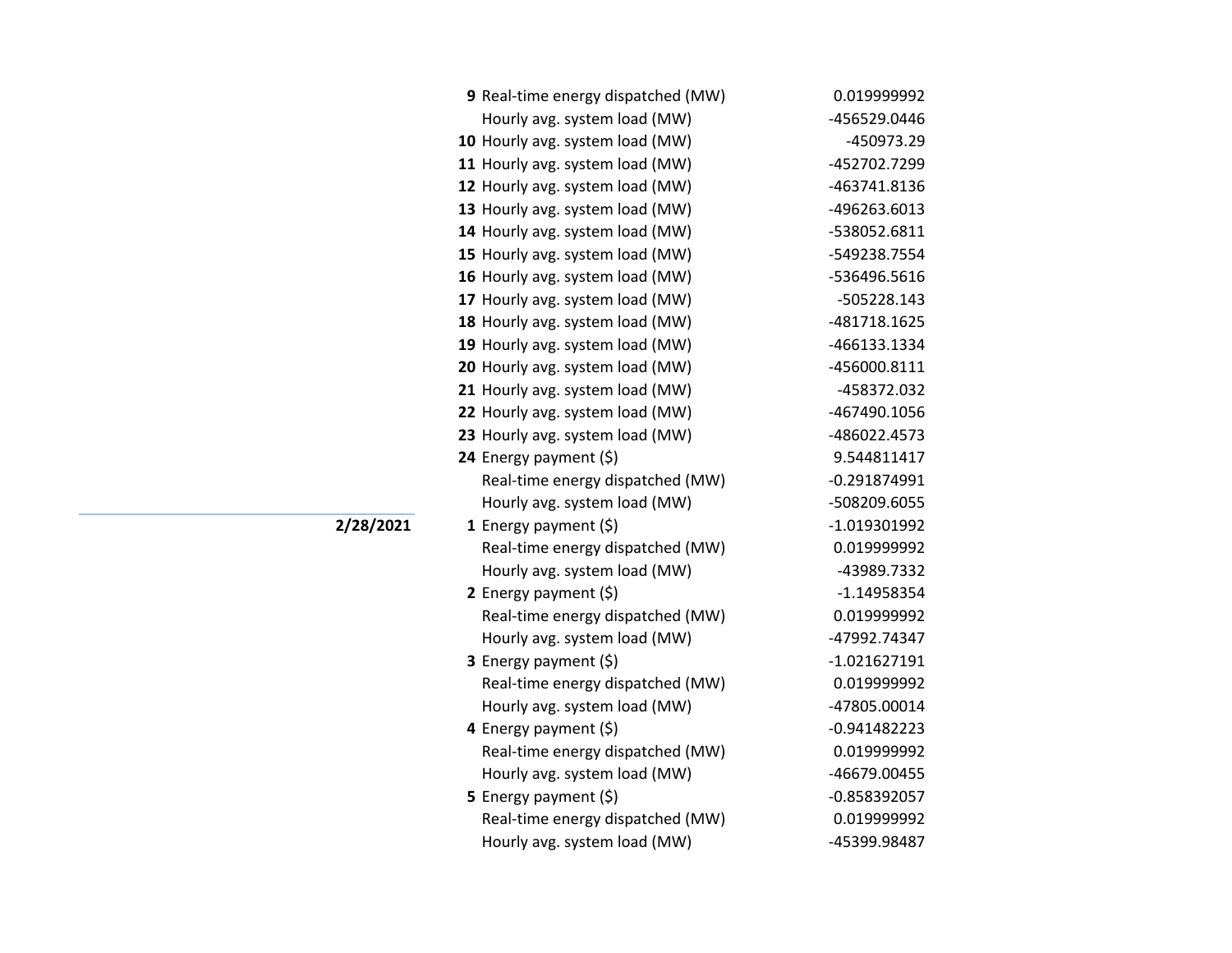| 6 Energy payment $(5)$            | $-0.793984782$ |
|-----------------------------------|----------------|
| Real-time energy dispatched (MW)  | 0.019999992    |
| Hourly avg. system load (MW)      | -42830.36058   |
| 7 Hourly avg. system load (MW)    | -40380.18466   |
| 8 Hourly avg. system load (MW)    | -39971.97235   |
| 9 Energy payment (\$)             | $-0.695754122$ |
| Real-time energy dispatched (MW)  | 0.019999992    |
| Hourly avg. system load (MW)      | -38776.54731   |
| 10 Hourly avg. system load (MW)   | -38162.67816   |
| 11 Hourly avg. system load (MW)   | -37904.91399   |
| 12 Hourly avg. system load (MW)   | -38115.37006   |
| 13 Hourly avg. system load (MW)   | -38973.67869   |
| 14 Hourly avg. system load (MW)   | -40143.53224   |
| 15 Hourly avg. system load (MW)   | -39724.28639   |
| 16 Hourly avg. system load (MW)   | -37848.92188   |
| 17 Hourly avg. system load (MW)   | -35708.06975   |
| 18 Hourly avg. system load (MW)   | -33800.12366   |
| 19 Hourly avg. system load (MW)   | -32545.99636   |
| 20 Hourly avg. system load (MW)   | -32080.86591   |
| 21 Hourly avg. system load (MW)   | -32093.47013   |
| 22 Hourly avg. system load (MW)   | -33366.48548   |
| 23 Hourly avg. system load (MW)   | -35555.7337    |
| 24 Hourly avg. system load (MW)   | -38739.97245   |
| 1 Energy payment $(\xi)$          | 238.8518384    |
| Real-time energy delivered (MW)   | 43.26393       |
| Real-time energy dispatched (MW)  | 33.89437469    |
| (blank)                           | -2123.595082   |
| Hourly avg. system load (MW)      | -763200.9565   |
| 2 Real-time energy delivered (MW) | 37.6314        |
| Real-time energy dispatched (MW)  | 27.01000004    |
| (blank)                           | -1765.187467   |
| Hourly avg. system load (MW)      | -815625.4964   |
| <b>3</b> Energy payment $(\xi)$   | 773.8658055    |
| Real-time energy delivered (MW)   | 21.42168       |

**3/1/2021**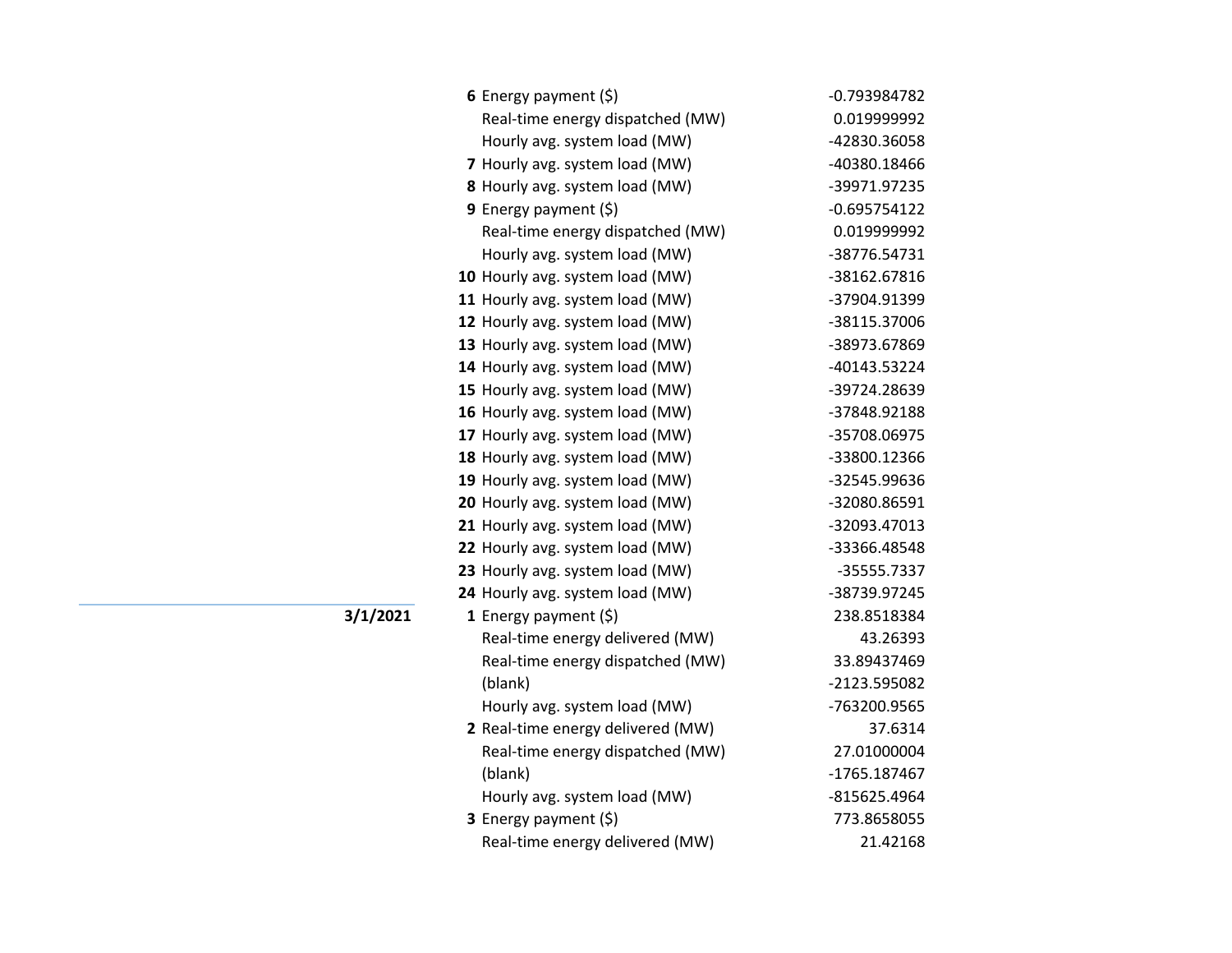| 3/1/2021 | 3 Real-time energy dispatched (MW) | 13.13968748    |
|----------|------------------------------------|----------------|
|          | (blank)                            | -1418.69849    |
|          | Hourly avg. system load (MW)       | -799492.022    |
|          | 4 Energy payment (\$)              | 1534.579773    |
|          | Real-time energy delivered (MW)    | 7.0812         |
|          | Real-time energy dispatched (MW)   | 0.779687578    |
|          | (blank)                            | -1267.134693   |
|          | Hourly avg. system load (MW)       | -772883.7189   |
|          | 5 Energy payment $(5)$             | 19.36390333    |
|          | Real-time energy delivered (MW)    | 0.02214        |
|          | Real-time energy dispatched (MW)   | $-0.418437514$ |
|          | (blank)                            | -2.764347095   |
|          | Hourly avg. system load (MW)       | -742225.2728   |
|          | 6 Real-time energy delivered (MW)  | 0.13839        |
|          | Real-time energy dispatched (MW)   | 0.069999972    |
|          | (blank)                            | $-2.87214645$  |
|          | Hourly avg. system load (MW)       | -696676.0208   |
|          | 7 Real-time energy delivered (MW)  | 0.12111        |
|          | Real-time energy dispatched (MW)   | 0.079999968    |
|          | (blank)                            | -2.891215244   |
|          | Hourly avg. system load (MW)       | -656003.8026   |
|          | 8 Hourly avg. system load (MW)     | -604950.6698   |
|          | 9 Hourly avg. system load (MW)     | -590045.3495   |
|          | 10 Hourly avg. system load (MW)    | -580919.6712   |
|          | 11 Hourly avg. system load (MW)    | -582518.0399   |
|          | 12 Hourly avg. system load (MW)    | -609461.5164   |
|          | 13 Hourly avg. system load (MW)    | -659327.2239   |
|          | 14 Hourly avg. system load (MW)    | -720741.6559   |
|          | 15 Hourly avg. system load (MW)    | -736066.7269   |
|          | 16 Energy payment (\$)             | 42.78033994    |
|          | Real-time energy delivered (MW)    | 0.01986        |
|          | Real-time energy dispatched (MW)   | 0.679999961    |
|          | (blank)                            | -78.85470073   |
|          | Hourly avg. system load (MW)       | -715490.8275   |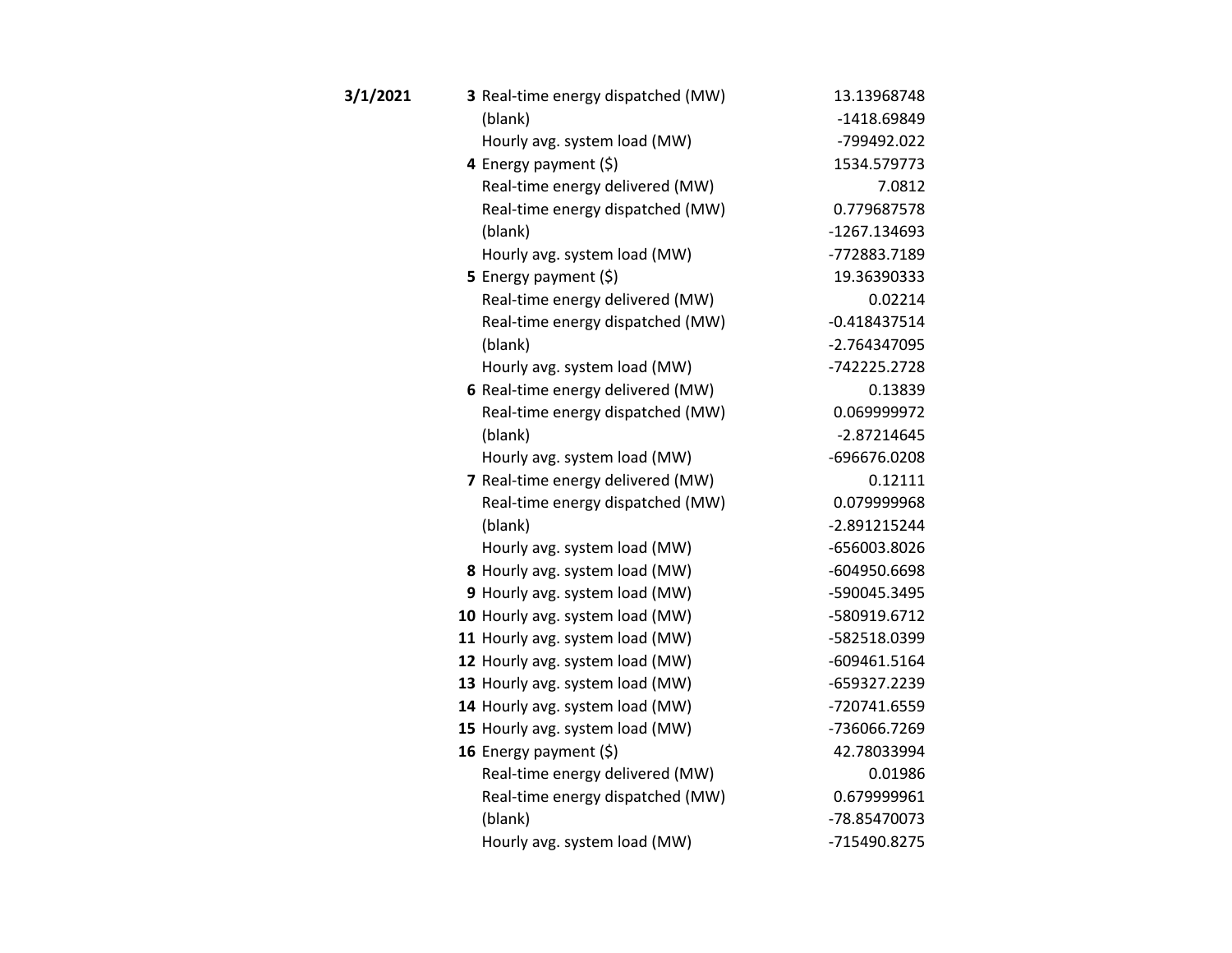| 17 Energy payment (\$)           | 33.40292705    |
|----------------------------------|----------------|
| Real-time energy dispatched (MW) | 0              |
| (blank)                          | -40.5871518    |
| Hourly avg. system load (MW)     | -693140.7672   |
| 18 Hourly avg. system load (MW)  | -658116.8407   |
| 19 Hourly avg. system load (MW)  | -637024.1332   |
| 20 Hourly avg. system load (MW)  | -627206.0544   |
| 21 Hourly avg. system load (MW)  | -629513.7687   |
| 22 Hourly avg. system load (MW)  | -642324.456    |
| 23 Energy payment (\$)           | 8.069322874    |
| Real-time energy dispatched (MW) | $-0.432499992$ |
| Hourly avg. system load (MW)     | -662245.0472   |
| 24 Energy payment $(\xi)$        | 55.53425497    |
| Real-time energy delivered (MW)  | 37.8           |
| Real-time energy dispatched (MW) | 32.07656197    |
| (blank)                          | -1238.243424   |
| Hourly avg. system load (MW)     | -696454.2398   |
| 1 Energy payment $(\xi)$         | -2004.027012   |
| Real-time energy delivered (MW)  | 41.47665       |
| Real-time energy dispatched (MW) | 37.88604128    |
| Hourly avg. system load (MW)     | -900138.9716   |
| 2 Energy payment (\$)            | -1744.781925   |
| Real-time energy delivered (MW)  | 31.11267       |
| Real-time energy dispatched (MW) | 28.33520838    |
| Hourly avg. system load (MW)     | -954916.5423   |
| 3 Energy payment (\$)            | -830.7580487   |
| Real-time energy delivered (MW)  | 16.79922       |
| Real-time energy dispatched (MW) | 13.98968755    |
| Hourly avg. system load (MW)     | -937847.5598   |
| 4 Energy payment (\$)            | -64.93371231   |
| Real-time energy delivered (MW)  | 3.8418         |
| Real-time energy dispatched (MW) | 2.479687573    |
| Hourly avg. system load (MW)     | -905398.3426   |
| 5 Energy payment (\$)            | 4.66676695     |

**3/2/2021**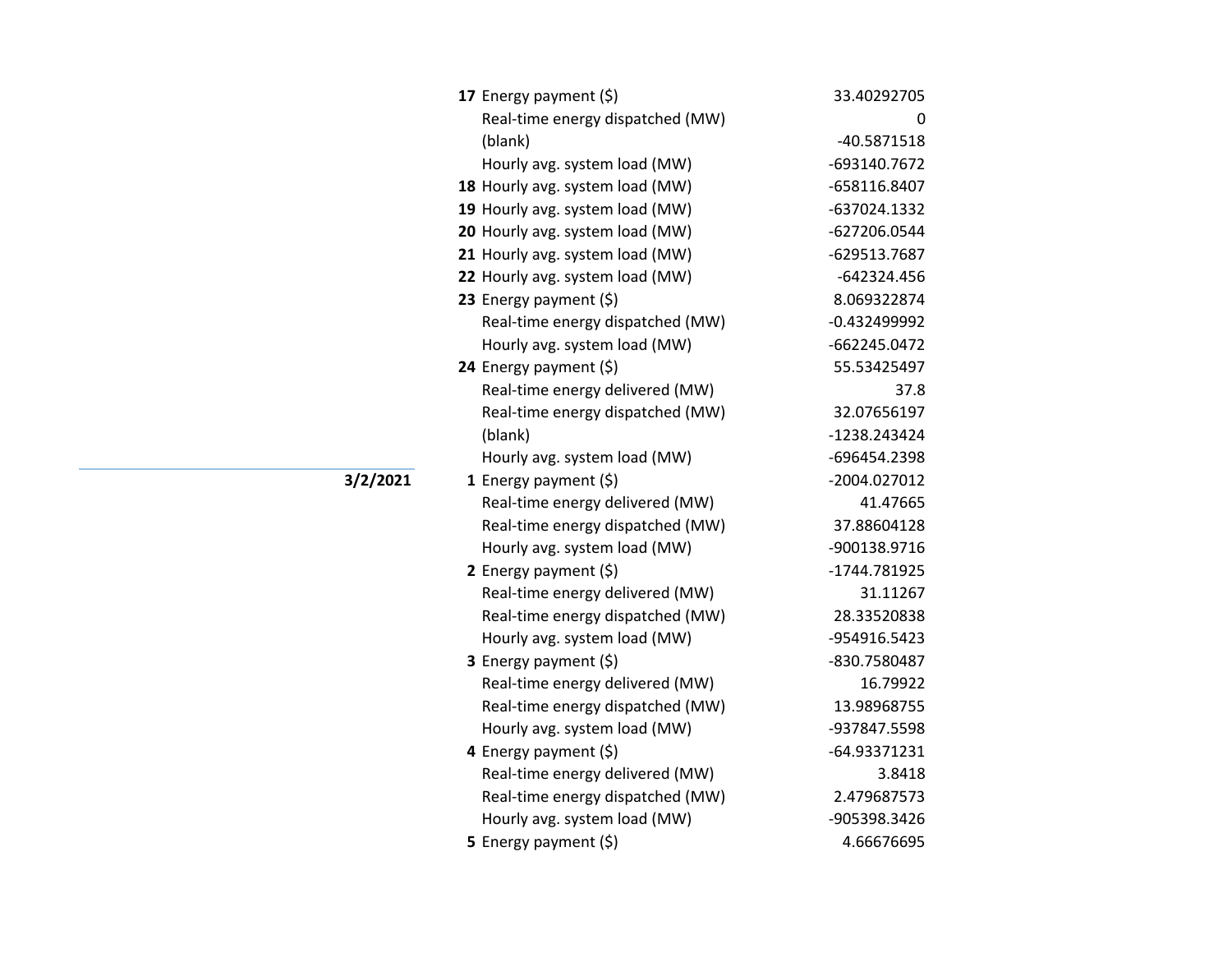| 5 Real-time energy delivered (MW) | 0.01986        |
|-----------------------------------|----------------|
| Real-time energy dispatched (MW)  | $-0.125937516$ |
| Hourly avg. system load (MW)      | -865449.8877   |
| 6 Energy payment $(5)$            | -2.689855623   |
| Real-time energy delivered (MW)   | 0.09366        |
| Real-time energy dispatched (MW)  | 0.069999972    |
| Hourly avg. system load (MW)      | -812687.4799   |
| <b>7</b> Energy payment $(\xi)$   | -2.945160722   |
| Real-time energy delivered (MW)   | 0.06753        |
| Real-time energy dispatched (MW)  | 0.079999968    |
| Hourly avg. system load (MW)      | -763149.0268   |
| 8 Energy payment (\$)             | -3.477353709   |
| Real-time energy delivered (MW)   | 0.24837        |
| Real-time energy dispatched (MW)  | 0.09999996     |
| Hourly avg. system load (MW)      | -732815.0234   |
| 9 Energy payment $(5)$            | -3.305090979   |
| Real-time energy delivered (MW)   | 0.13386        |
| Real-time energy dispatched (MW)  | 0.09999996     |
| Hourly avg. system load (MW)      | -713489.2755   |
| 10 Energy payment $(5)$           | 0.018187464    |
| Real-time energy dispatched (MW)  | $-0.000624998$ |
| Hourly avg. system load (MW)      | -702844.8284   |
| 11 Hourly avg. system load (MW)   | -705411.3368   |
| 12 Hourly avg. system load (MW)   | -729092.6544   |
| 13 Hourly avg. system load (MW)   | -782090.6306   |
| 14 Hourly avg. system load (MW)   | -846834.5141   |
| 15 Hourly avg. system load (MW)   | -870577.4303   |
| 16 Energy payment $(\xi)$         | 6.468325953    |
| Real-time energy dispatched (MW)  | $-3.4E-08$     |
| Hourly avg. system load (MW)      | -845999.6557   |
| 17 Hourly avg. system load (MW)   | -790701.6755   |
| 18 Hourly avg. system load (MW)   | -761523.597    |
| 19 Hourly avg. system load (MW)   | -755397.0308   |
| 20 Hourly avg. system load (MW)   | -745669.6407   |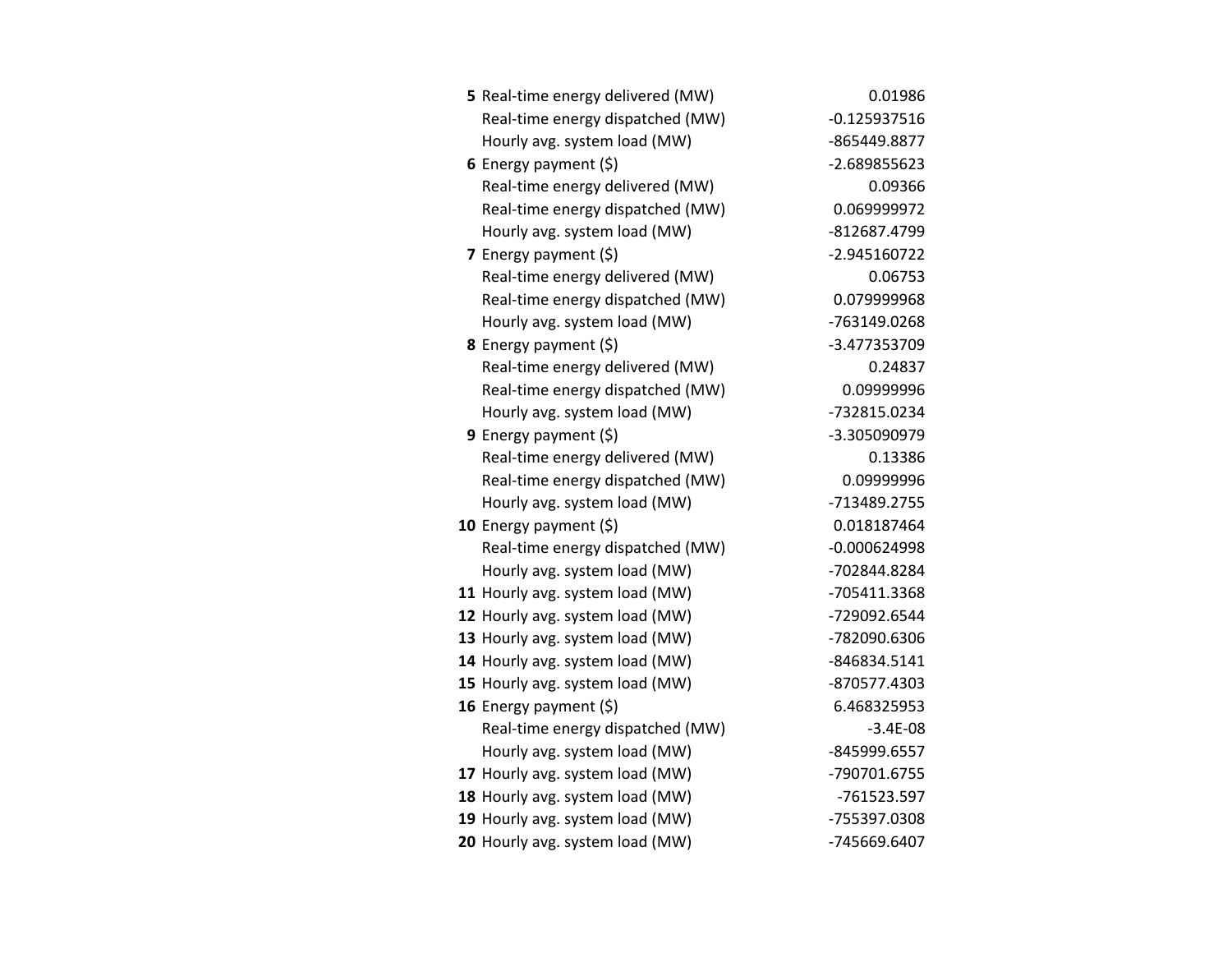| 3/2/2021 | 21 Hourly avg. system load (MW)  | -749366.9578   |
|----------|----------------------------------|----------------|
|          | 22 Hourly avg. system load (MW)  | -763441.8902   |
|          | 23 Energy payment (\$)           | -38.42031702   |
|          | Real-time energy delivered (MW)  | 2.35104        |
|          | Real-time energy dispatched (MW) | 1.458750006    |
|          | Hourly avg. system load (MW)     | -785512.6822   |
|          | 24 Energy payment $(\xi)$        | -1155.36969    |
|          | Real-time energy delivered (MW)  | 36.65826       |
|          | Real-time energy dispatched (MW) | 32.80624948    |
|          | Hourly avg. system load (MW)     | -835828.7424   |
| 3/3/2021 | <b>1</b> Energy payment $(\xi)$  | -1815.99905    |
|          | Real-time energy delivered (MW)  | 36.75264       |
|          | Real-time energy dispatched (MW) | 37.35770802    |
|          | Hourly avg. system load (MW)     | -845867.7841   |
|          | 2 Energy payment $(\xi)$         | -1498.981456   |
|          | Real-time energy delivered (MW)  | 28.19793       |
|          | Real-time energy dispatched (MW) | 25.50000008    |
|          | Hourly avg. system load (MW)     | -896043.9906   |
|          | 3 Energy payment (\$)            | -808.873623    |
|          | Real-time energy delivered (MW)  | 15.0141        |
|          | Real-time energy dispatched (MW) | 13.30968748    |
|          | Hourly avg. system load (MW)     | -883727.7809   |
|          | 4 Energy payment (\$)            | $-171.1854575$ |
|          | Real-time energy delivered (MW)  | 3.33594        |
|          | Real-time energy dispatched (MW) | 1.119687585    |
|          | Hourly avg. system load (MW)     | -854938.3068   |
|          | 5 Energy payment $(\xi)$         | 5.336784065    |
|          | Real-time energy delivered (MW)  | 0.08016        |
|          | Real-time energy dispatched (MW) | $-0.143125022$ |
|          | Hourly avg. system load (MW)     | -818784.6611   |
|          | 6 Energy payment $(5)$           | -2.502782299   |
|          | Real-time energy delivered (MW)  | 0.18201        |
|          | Real-time energy dispatched (MW) | 0.069999972    |
|          | Hourly avg. system load (MW)     | -771373.7958   |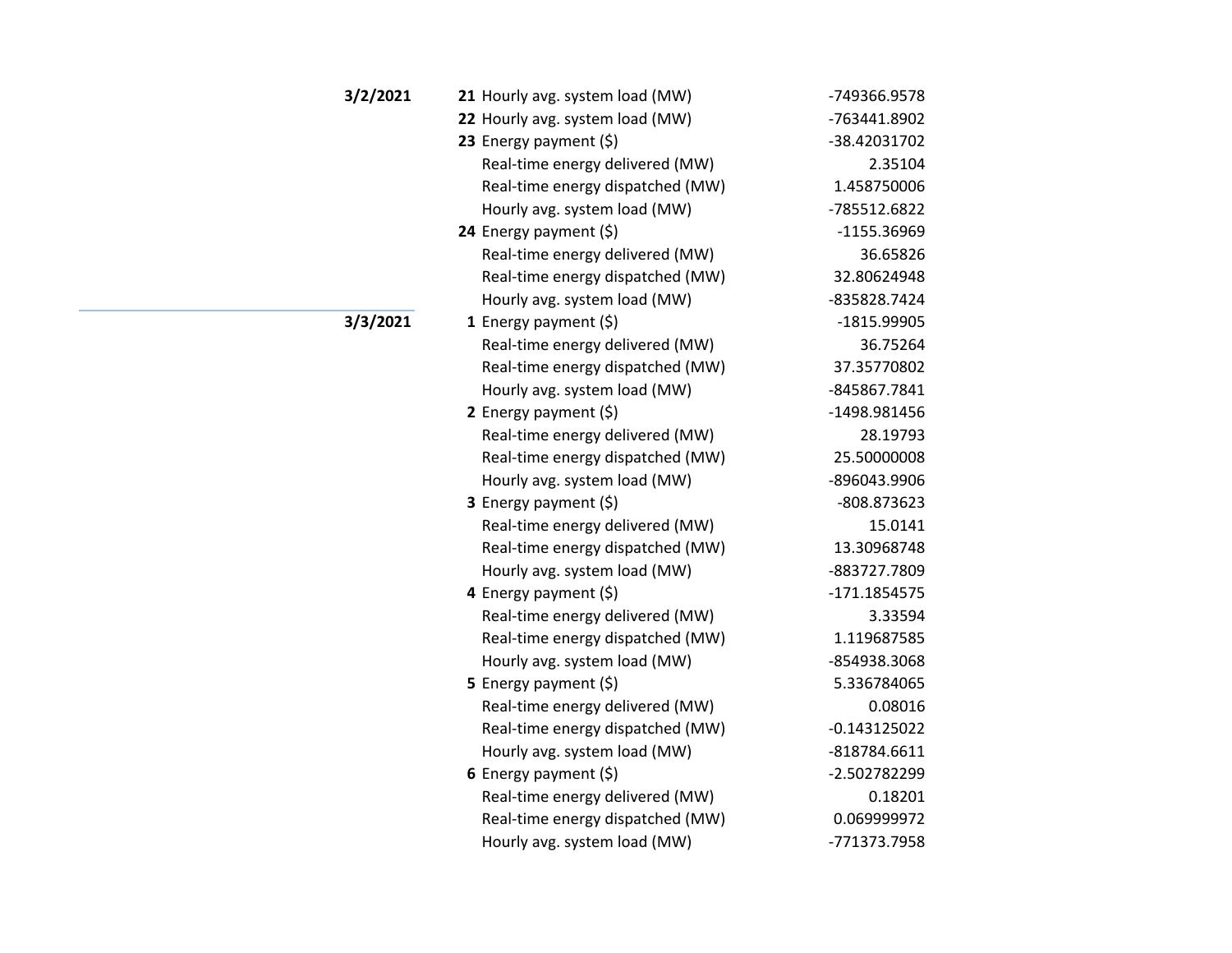| <b>7</b> Energy payment $(\xi)$  | $-2.649522142$ |
|----------------------------------|----------------|
| Real-time energy delivered (MW)  | 0.16419        |
| Real-time energy dispatched (MW) | 0.079999968    |
| Hourly avg. system load (MW)     | -723316.4623   |
| 8 Energy payment (\$)            | -3.490069203   |
| Real-time energy delivered (MW)  | 0.22815        |
| Real-time energy dispatched (MW) | 0.09999996     |
| Hourly avg. system load (MW)     | -672003.5959   |
| <b>9</b> Energy payment $(\xi)$  | -3.291724883   |
| Real-time energy delivered (MW)  | 0.12252        |
| Real-time energy dispatched (MW) | 0.09999996     |
| Hourly avg. system load (MW)     | -654037.7896   |
| <b>10</b> Energy payment $(\xi)$ | 0.02061275     |
| Real-time energy dispatched (MW) | $-0.000624998$ |
| Hourly avg. system load (MW)     | -645868.2388   |
| 11 Hourly avg. system load (MW)  | -645584.4417   |
| 12 Hourly avg. system load (MW)  | -665952.097    |
| 13 Hourly avg. system load (MW)  | -715458.5627   |
| 14 Hourly avg. system load (MW)  | -774491.283    |
| 15 Hourly avg. system load (MW)  | -802821.1644   |
| 16 Energy payment (\$)           | 135.6832901    |
| Real-time energy dispatched (MW) | $-3.99E-07$    |
| Hourly avg. system load (MW)     | -811662.0258   |
| 17 Energy payment (\$)           | 142.7306011    |
| Real-time energy dispatched (MW) | $-4.08E - 07$  |
| Hourly avg. system load (MW)     | -826334.0936   |
| 18 Energy payment $(\xi)$        | 417.0713974    |
| Real-time energy dispatched (MW) | $-4.08E - 07$  |
| Hourly avg. system load (MW)     | -838839.5854   |
| 19 Energy payment $(\xi)$        | 354.1988118    |
| Real-time energy dispatched (MW) | $-4.08E - 07$  |
| Hourly avg. system load (MW)     | -836662.3215   |
| 20 Energy payment (\$)           | 463.7511212    |
| Real-time energy dispatched (MW) | $-4.08E-07$    |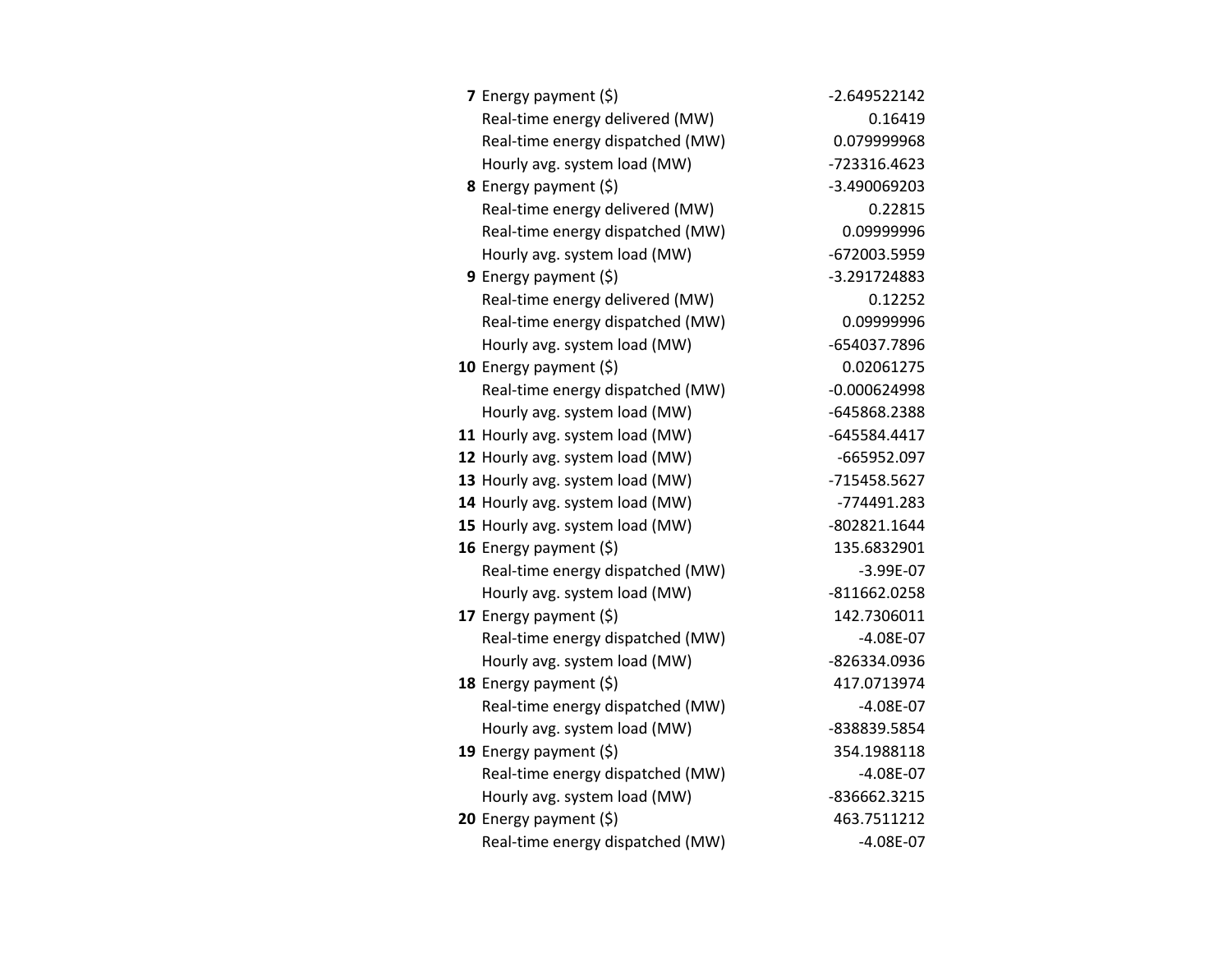| 20 Hourly avg. system load (MW)  | -818971.796    |
|----------------------------------|----------------|
| 21 Energy payment $(\xi)$        | 248.7598       |
| Real-time energy dispatched (MW) | $-4.08E-07$    |
| Hourly avg. system load (MW)     | -785306.6368   |
| 22 Energy payment (\$)           | -15.03179907   |
| Real-time energy dispatched (MW) | 2.484374554    |
| Hourly avg. system load (MW)     | -771720.2771   |
| 23 Energy payment (\$)           | -49.12405883   |
| Real-time energy dispatched (MW) | 2.249999565    |
| Hourly avg. system load (MW)     | -785097.8887   |
| 24 Energy payment (\$)           | -652.5056998   |
| Real-time energy delivered (MW)  | 20.561628      |
| Real-time energy dispatched (MW) | 21.13375023    |
| Hourly avg. system load (MW)     | -800592.1692   |
| <b>1</b> Energy payment $(\xi)$  | -907.8179615   |
| Real-time energy delivered (MW)  | 22.37637       |
| Real-time energy dispatched (MW) | 13.89937475    |
| Hourly avg. system load (MW)     | -692150.2475   |
| 2 Energy payment $(\xi)$         | -1707.594643   |
| Real-time energy delivered (MW)  | 33.77619       |
| Real-time energy dispatched (MW) | 26.73000004    |
| Hourly avg. system load (MW)     | -745523.8985   |
| <b>3</b> Energy payment $(\xi)$  | -1364.618946   |
| Real-time energy delivered (MW)  | 30.35958       |
| Real-time energy dispatched (MW) | 22.95968746    |
| Hourly avg. system load (MW)     | -739889.1966   |
| 4 Energy payment (\$)            | -956.5938927   |
| Real-time energy delivered (MW)  | 25.07334       |
| Real-time energy dispatched (MW) | 18.71968758    |
| Hourly avg. system load (MW)     | -717696.1164   |
| <b>5</b> Energy payment $(\xi)$  | 20.33027301    |
| Real-time energy delivered (MW)  | 0.07551        |
| Real-time energy dispatched (MW) | $-0.418437514$ |
| Hourly avg. system load (MW)     | -689569.7296   |

**3/4/2021**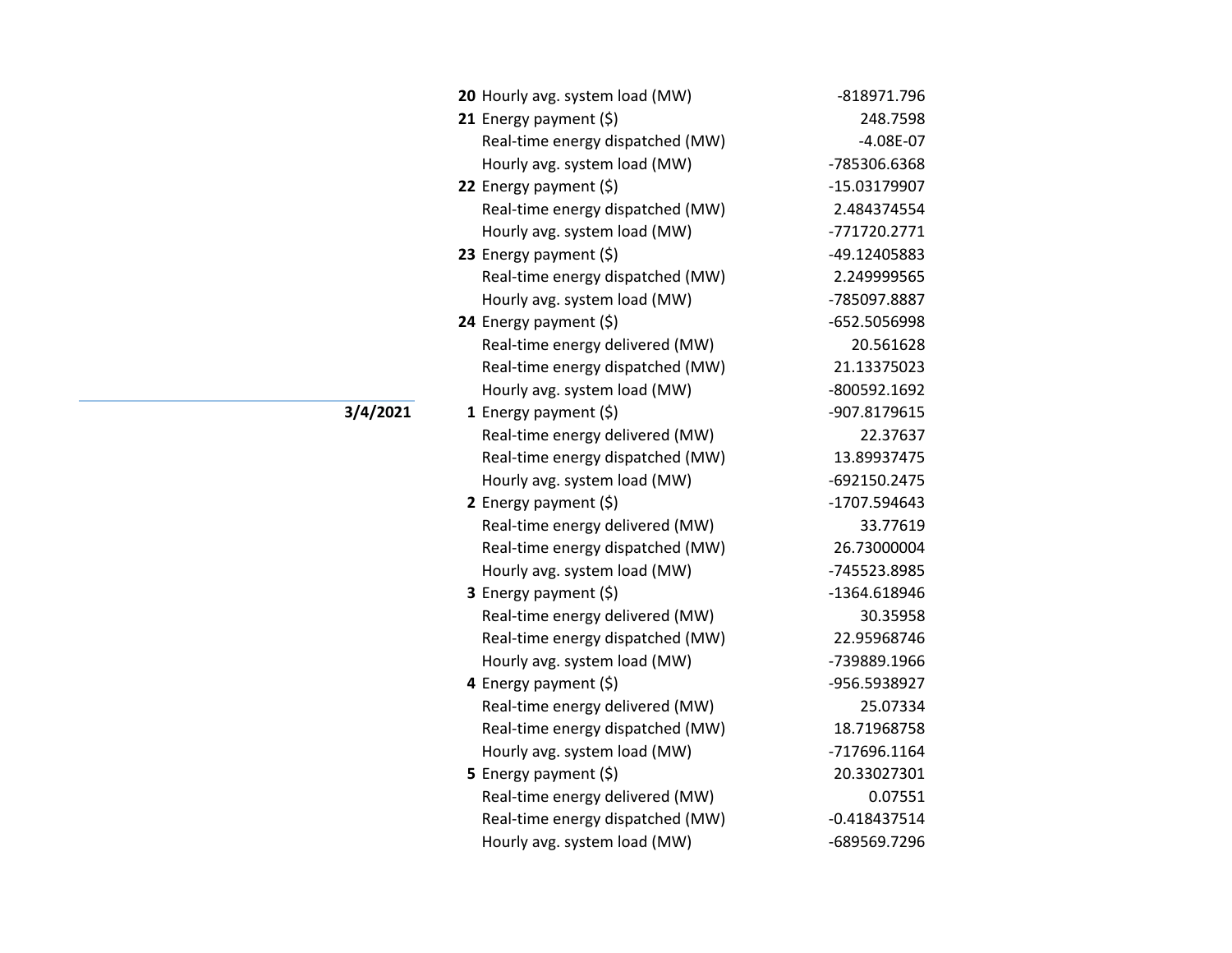| 6 Energy payment $(\xi)$         | -2.939173625   |
|----------------------------------|----------------|
| Real-time energy delivered (MW)  | 0.12546        |
| Real-time energy dispatched (MW) | 0.069999972    |
| Hourly avg. system load (MW)     | -650050.3532   |
| 7 Energy payment $(5)$           | -3.109149656   |
| Real-time energy delivered (MW)  | 0.08058        |
| Real-time energy dispatched (MW) | 0.079999968    |
| Hourly avg. system load (MW)     | -610501.9048   |
| 8 Energy payment (\$)            | -3.209903615   |
| Real-time energy delivered (MW)  | 0.2217         |
| Real-time energy dispatched (MW) | 0.09999996     |
| Hourly avg. system load (MW)     | -598319.0838   |
| 9 Energy payment $(\xi)$         | -3.185012425   |
| Real-time energy delivered (MW)  | 0.09534        |
| Real-time energy dispatched (MW) | 0.09999996     |
| Hourly avg. system load (MW)     | -581681.5813   |
| 10 Energy payment (\$)           | 0.019840327    |
| Real-time energy dispatched (MW) | $-0.000624998$ |
| Hourly avg. system load (MW)     | -573853.0717   |
| 11 Hourly avg. system load (MW)  | -575085.4303   |
| 12 Hourly avg. system load (MW)  | -593261.7399   |
| 13 Hourly avg. system load (MW)  | $-635314.187$  |
| 14 Hourly avg. system load (MW)  | -687083.3609   |
| 15 Hourly avg. system load (MW)  | -692450.5036   |
| 16 Energy payment (\$)           | -4.579331773   |
| Real-time energy dispatched (MW) | $-3.6E-08$     |
| Hourly avg. system load (MW)     | -668414.3449   |
| 17 Energy payment (\$)           | 0.417375547    |
| Real-time energy dispatched (MW) | 3.5E-08        |
| Hourly avg. system load (MW)     | -636556.4226   |
| 18 Hourly avg. system load (MW)  | -608529.1797   |
| 19 Hourly avg. system load (MW)  | -589368.2936   |
| 20 Hourly avg. system load (MW)  | -576124.776    |
| 21 Hourly avg. system load (MW)  | -574227.8394   |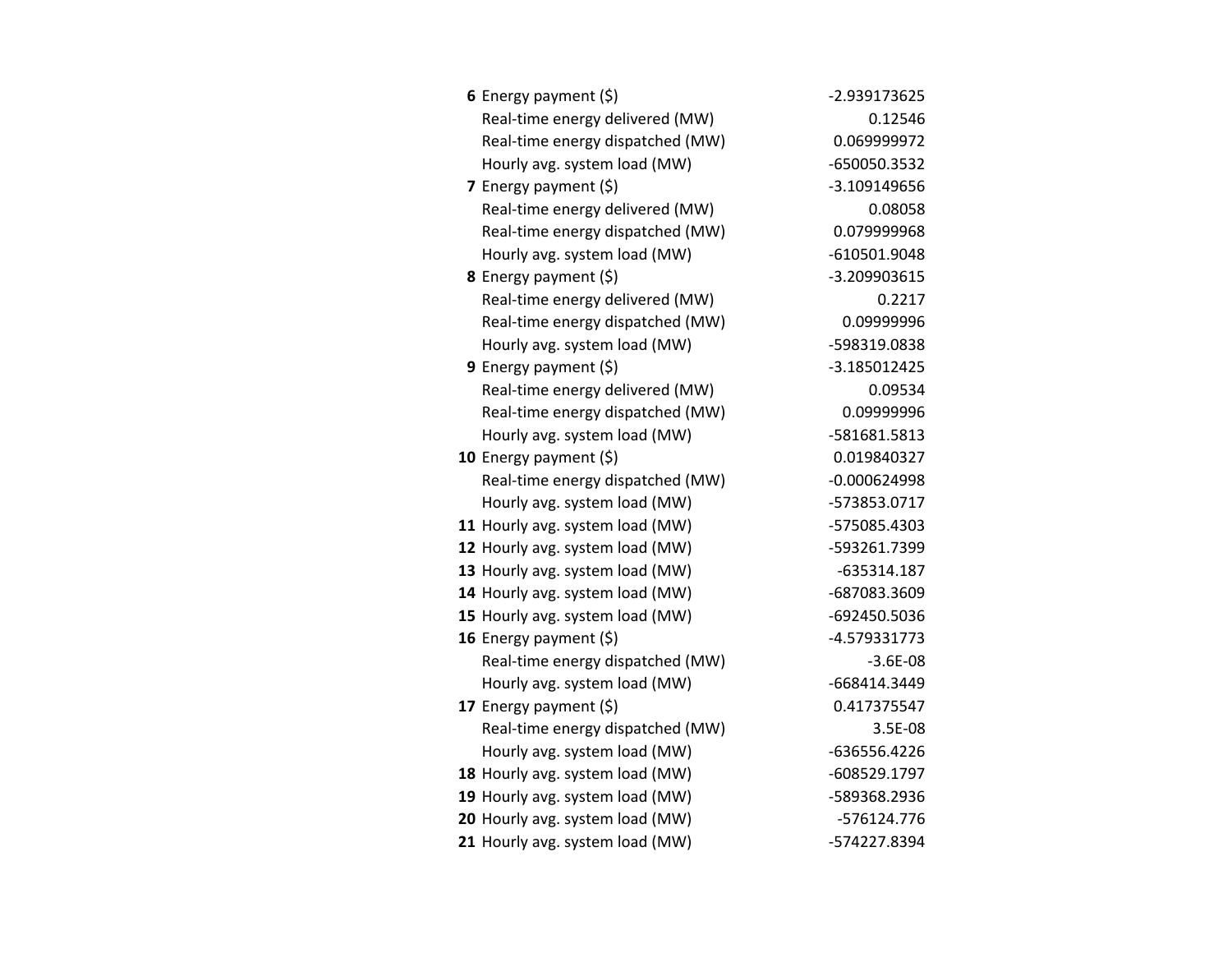| 22 Hourly avg. system load (MW)  | -585252.9473   |
|----------------------------------|----------------|
| 23 Energy payment (\$)           | 7.455493162    |
| Real-time energy dispatched (MW) | $-0.432499992$ |
| Hourly avg. system load (MW)     | -603332.6237   |
| 24 Energy payment (\$)           | -234.0825077   |
| Real-time energy delivered (MW)  | 12.84192       |
| Real-time energy dispatched (MW) | 5.966561975    |
| Hourly avg. system load (MW)     | -630669.3213   |
| 1 Energy payment $(\xi)$         | -2040.216611   |
| Real-time energy delivered (MW)  | 44.520105      |
| Real-time energy dispatched (MW) | -2.485937468   |
| (blank)                          | 42.90999959    |
| Hourly avg. system load (MW)     | -838139.552    |
| 2 Energy payment $(\xi)$         | -1628.704305   |
| Real-time energy delivered (MW)  | 30.215799      |
| Real-time energy dispatched (MW) | $-0.225520829$ |
| (blank)                          | 26.50000012    |
| Hourly avg. system load (MW)     | -897549.0698   |
| 3 Energy payment (\$)            | -902.2418695   |
| Real-time energy delivered (MW)  | 17.418939      |
| Real-time energy dispatched (MW) | $-11.14593754$ |
| (blank)                          | 27.19000012    |
| Hourly avg. system load (MW)     | -885633.2575   |
| 4 Energy payment (\$)            | -219.7431831   |
| Real-time energy delivered (MW)  | 4.53618        |
| Real-time energy dispatched (MW) | -22.48083333   |
| (blank)                          | 25.50000008    |
| Hourly avg. system load (MW)     | -859983.7362   |
| 5 Energy payment $(5)$           | 3.303324377    |
| Real-time energy delivered (MW)  | 0.05427        |
| Real-time energy dispatched (MW) | $-0.125937516$ |
| Hourly avg. system load (MW)     | -830174.5685   |
| 6 Energy payment $(\xi)$         | $-2.663815521$ |
| Real-time energy dispatched (MW) | 0.069687473    |

**3/5/2021**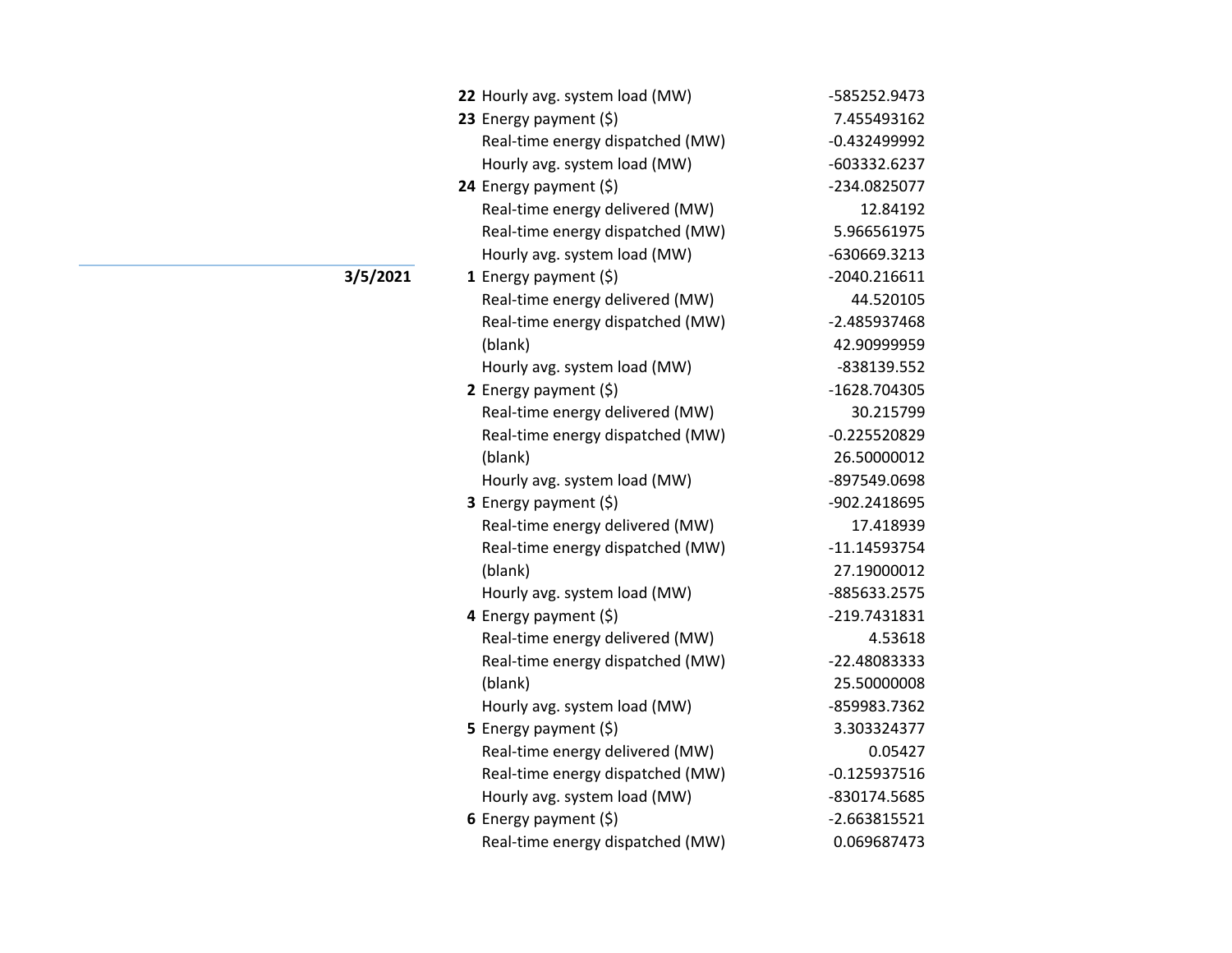| $6$ (blank)                      | 0.06315        |
|----------------------------------|----------------|
| Hourly avg. system load (MW)     | -784727.8289   |
| 7 Energy payment (\$)            | -2.938707125   |
| Real-time energy dispatched (MW) | 0.079999968    |
| (blank)                          | 0.11244        |
| Hourly avg. system load (MW)     | -734854.8361   |
| 8 Energy payment (\$)            | -3.337522764   |
| Real-time energy delivered (MW)  | 0.3141         |
| (blank)                          | 0.09999996     |
| Hourly avg. system load (MW)     | -710491.5716   |
| 9 Energy payment (\$)            | -3.193289522   |
| Real-time energy delivered (MW)  | 0.21612        |
| (blank)                          | 0.09999996     |
| Hourly avg. system load (MW)     | -698962.4654   |
| 10 Energy payment $(5)$          | 0.047224081    |
| Real-time energy dispatched (MW) | $-0.001562495$ |
| Hourly avg. system load (MW)     | -693073.2511   |
| 11 Hourly avg. system load (MW)  | -692691.9745   |
| 12 Hourly avg. system load (MW)  | -714213.3355   |
| 13 Hourly avg. system load (MW)  | -760234.4437   |
| 14 Hourly avg. system load (MW)  | -810979.6786   |
| 15 Energy payment $(\xi)$        | 2.683342154    |
| Real-time energy dispatched (MW) | $-0.156249998$ |
| Hourly avg. system load (MW)     | -816526.0536   |
| 16 Energy payment (\$)           | 35.03362597    |
| Real-time energy dispatched (MW) | -4.99999999    |
| (blank)                          | 2.49999996     |
| Hourly avg. system load (MW)     | -794188.1247   |
| 17 Energy payment (\$)           | 76.65478834    |
| Real-time energy dispatched (MW) | -4.99999999    |
| (blank)                          | 2.49999996     |
| Hourly avg. system load (MW)     | -757520.1216   |
| 18 Energy payment (\$)           | 3.26492652     |
| Real-time energy dispatched (MW) | $-0.156249998$ |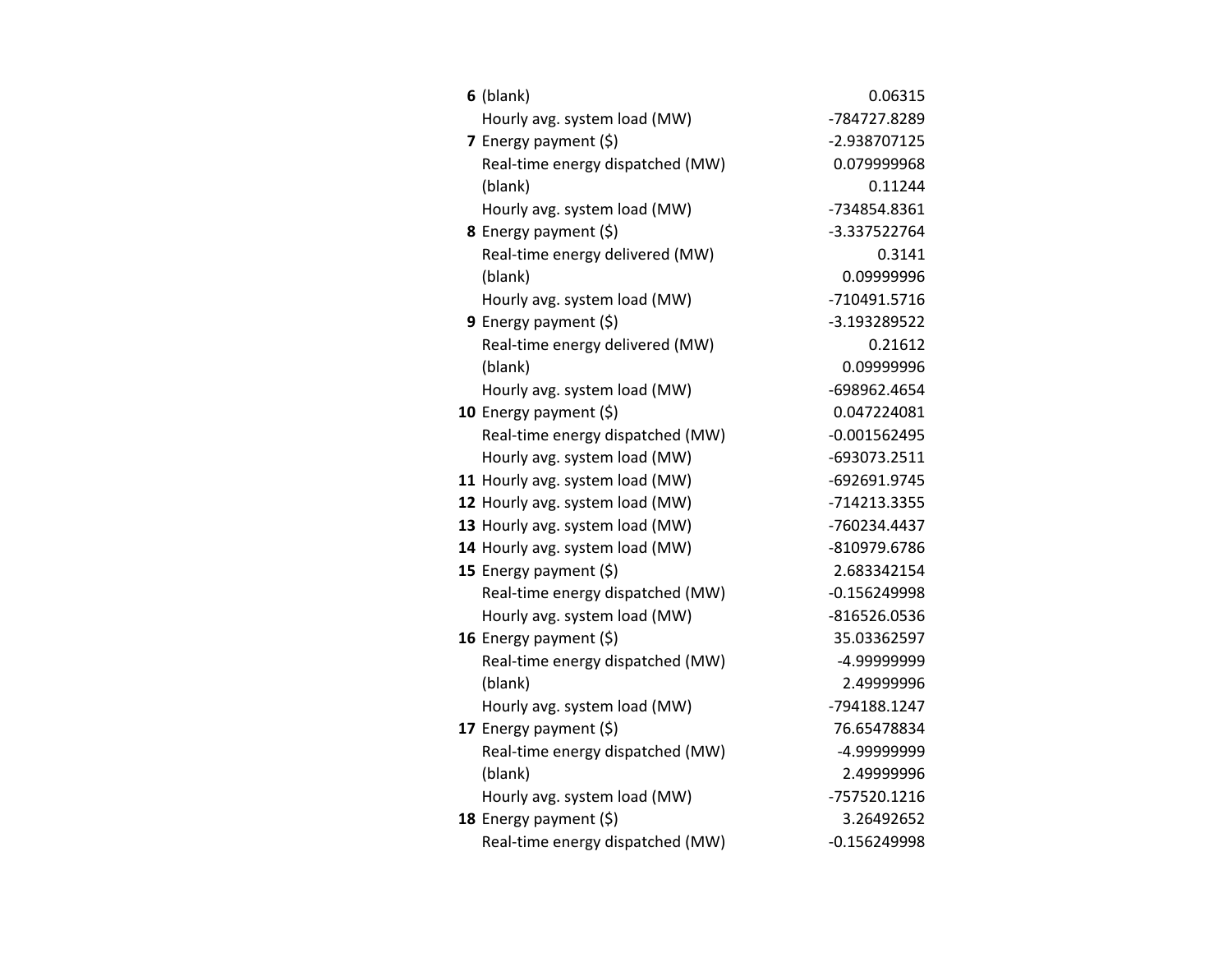| 3/5/2021 | 18 Hourly avg. system load (MW)  | -726519.4194   |
|----------|----------------------------------|----------------|
|          | 19 Hourly avg. system load (MW)  | -699473.386    |
|          | 20 Hourly avg. system load (MW)  | -700631.8321   |
|          | 21 Hourly avg. system load (MW)  | -698261.4405   |
|          | 22 Hourly avg. system load (MW)  | -709490.8311   |
|          | 23 Energy payment $(\xi)$        | 3.571539663    |
|          | Real-time energy dispatched (MW) | $-0.367499996$ |
|          | (blank)                          | 0.020000004    |
|          | Hourly avg. system load (MW)     | -730801.4888   |
|          | 24 Energy payment (\$)           | -1124.066975   |
|          | Real-time energy delivered (MW)  | 36.78048       |
|          | Real-time energy dispatched (MW) | $-1.600624993$ |
|          | (blank)                          | 33.71999947    |
|          | Hourly avg. system load (MW)     | -777627.0623   |
| 3/6/2021 | 1 Energy payment $(\xi)$         | $-0.925582285$ |
|          | Real-time energy delivered (MW)  | 0.00822        |
|          | Real-time energy dispatched (MW) | 0.019687493    |
|          | Hourly avg. system load (MW)     | -225198.4319   |
|          | 2 Energy payment $(\xi)$         | -2.276970993   |
|          | Real-time energy delivered (MW)  | 0.00039        |
|          | Real-time energy dispatched (MW) | 0.039687485    |
|          | Hourly avg. system load (MW)     | -246576.3414   |
|          | 3 Energy payment (\$)            | -2.081467132   |
|          | Real-time energy dispatched (MW) | 0.039687485    |
|          | Hourly avg. system load (MW)     | -247501.3441   |
|          | 4 Energy payment (\$)            | -1.855643209   |
|          | Real-time energy dispatched (MW) | 0.039687485    |
|          | Hourly avg. system load (MW)     | -241484.0331   |
|          | <b>5</b> Energy payment $(\xi)$  | -2.230063108   |
|          | Real-time energy delivered (MW)  | 0.03267        |
|          | Real-time energy dispatched (MW) | 0.04999998     |
|          | Hourly avg. system load (MW)     | -234104.7175   |
|          | 6 Energy payment $(\xi)$         | $-2.284175367$ |
|          | Real-time energy delivered (MW)  | 0.06591        |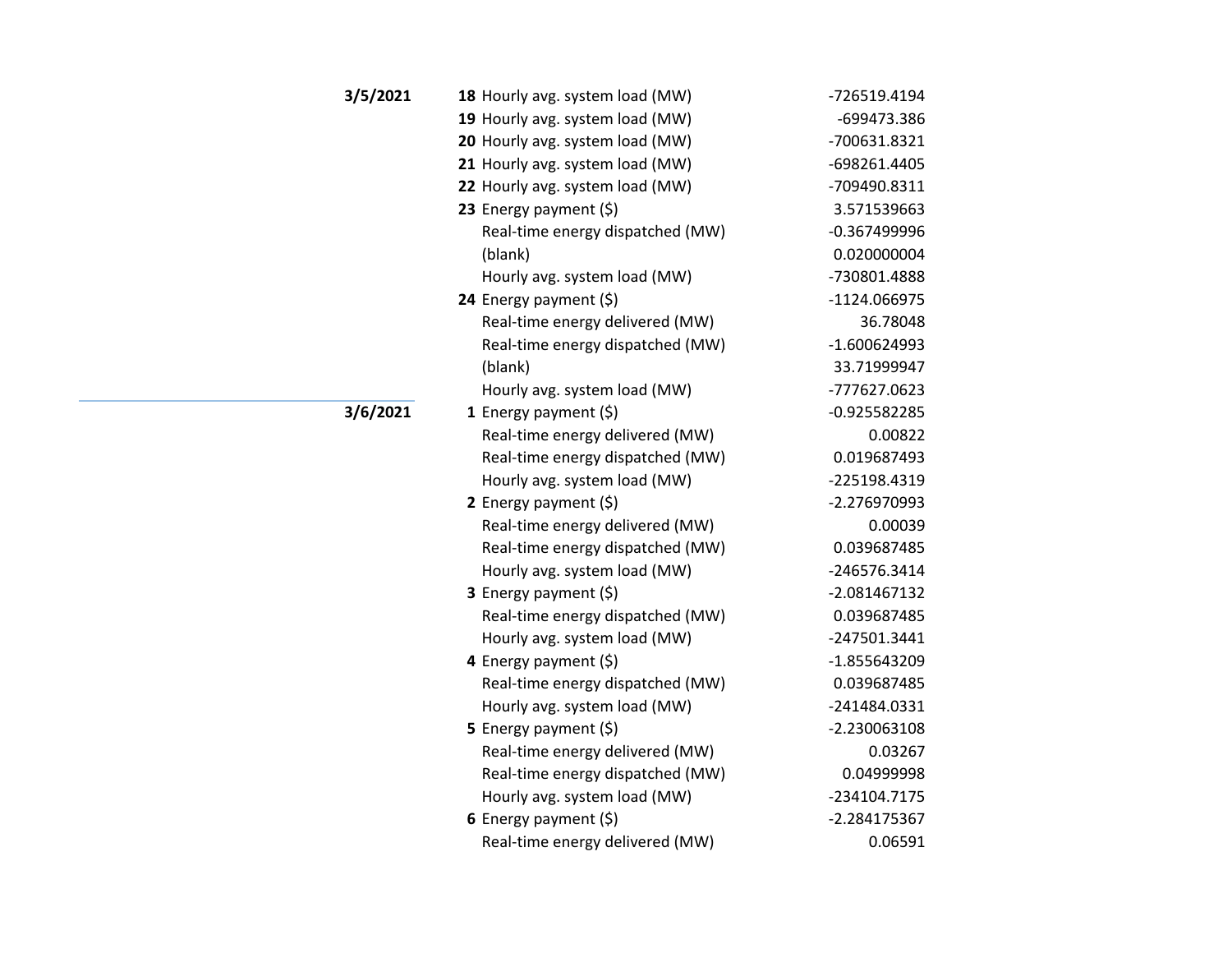| 6 Real-time energy dispatched (MW) | 0.059687477    |
|------------------------------------|----------------|
| Hourly avg. system load (MW)       | -222718.3406   |
| 7 Energy payment (\$)              | -1.652727038   |
| Real-time energy delivered (MW)    | 0.09828        |
| Real-time energy dispatched (MW)   | 0.04999998     |
| Hourly avg. system load (MW)       | -209627.5325   |
| 8 Energy payment (\$)              | -3.453472519   |
| Real-time energy delivered (MW)    | 0.20619        |
| Real-time energy dispatched (MW)   | 0.09999996     |
| Hourly avg. system load (MW)       | -207543.5081   |
| 9 Energy payment (\$)              | -3.041634485   |
| Real-time energy delivered (MW)    | 0.12753        |
| Real-time energy dispatched (MW)   | 0.089999964    |
| Hourly avg. system load (MW)       | -201450.0999   |
| 10 Energy payment (\$)             | 0.01725573     |
| Real-time energy dispatched (MW)   | $-0.000624998$ |
| Hourly avg. system load (MW)       | -197669.6016   |
| 11 Hourly avg. system load (MW)    | -197873.8571   |
| 12 Hourly avg. system load (MW)    | -199678.4712   |
| 13 Hourly avg. system load (MW)    | -205472.053    |
| 14 Hourly avg. system load (MW)    | -208632.318    |
| 15 Hourly avg. system load (MW)    | -204927.7375   |
| 16 Hourly avg. system load (MW)    | -198339.4975   |
| 17 Hourly avg. system load (MW)    | -192761.7268   |
| 18 Hourly avg. system load (MW)    | -185596.9991   |
| 19 Hourly avg. system load (MW)    | -179582.5801   |
| 20 Hourly avg. system load (MW)    | -176640.8833   |
| 21 Hourly avg. system load (MW)    | -175209.389    |
| 22 Hourly avg. system load (MW)    | -179061.1896   |
| 23 Hourly avg. system load (MW)    | -190327.2071   |
| 24 Energy payment (\$)             | 0.007426498    |
| Real-time energy dispatched (MW)   | $-0.000312499$ |
| Hourly avg. system load (MW)       | -205783.8759   |
| 1 Energy payment $(5)$             | $-0.435687375$ |

**3/7/2021**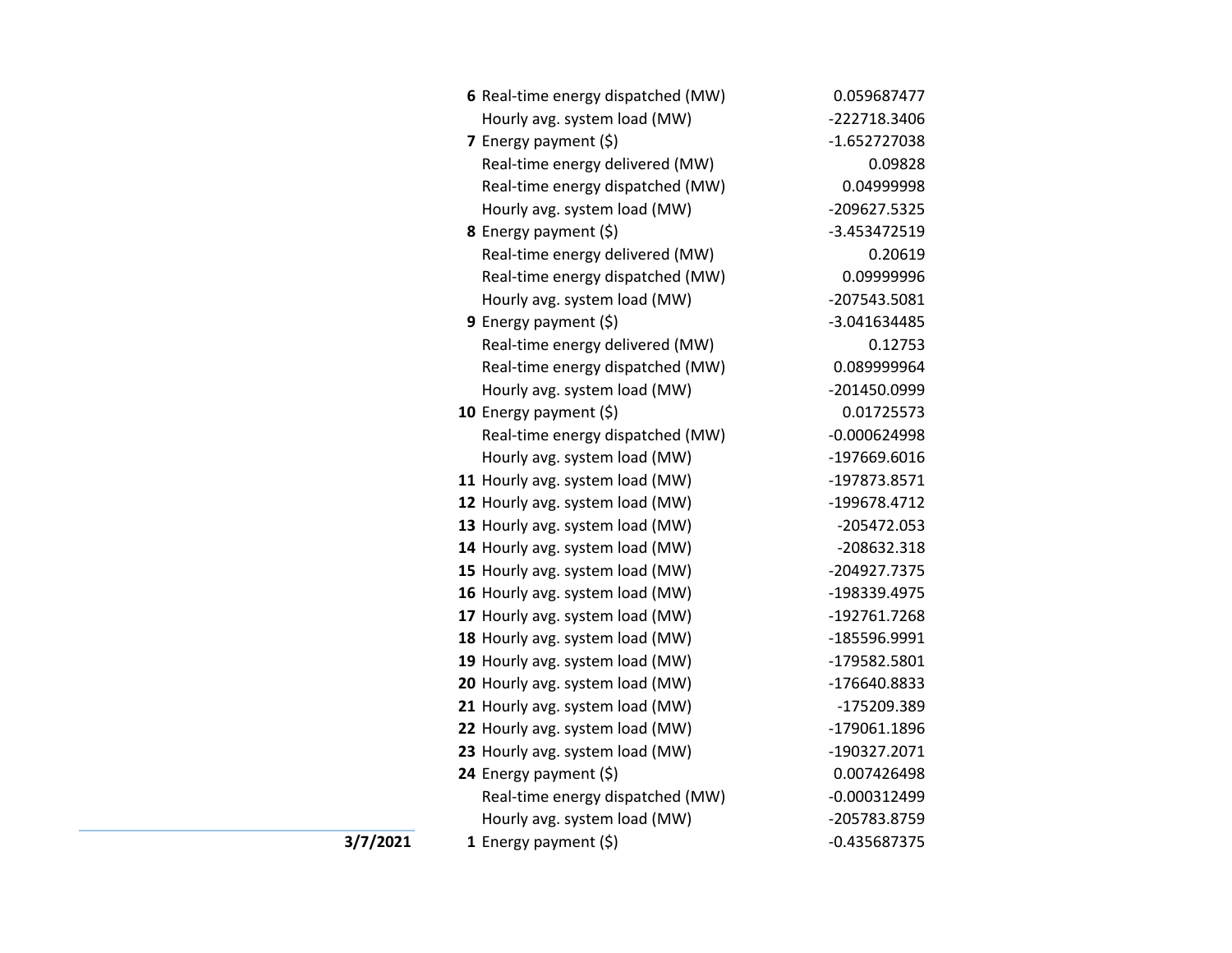| 3/7/2021 | 1 Real-time energy dispatched (MW) | 0.009687497    |
|----------|------------------------------------|----------------|
|          | Hourly avg. system load (MW)       | -2935101.211   |
|          | 2 Energy payment (\$)              | -1.154936738   |
|          | Real-time energy dispatched (MW)   | 0.019999992    |
|          | (blank)                            | 0.00021        |
|          | Hourly avg. system load (MW)       | -3199445.143   |
|          | 3 Energy payment (\$)              | $-0.952231623$ |
|          | Real-time energy dispatched (MW)   | 0.019687493    |
|          | Hourly avg. system load (MW)       | -3202470.765   |
|          | 4 Energy payment (\$)              | $-0.862420927$ |
|          | Real-time energy dispatched (MW)   | 0.019687493    |
|          | Hourly avg. system load (MW)       | -3117732.952   |
|          | 5 Energy payment (\$)              | $-1.235777705$ |
|          | Real-time energy dispatched (MW)   | 0.029999988    |
|          | (blank)                            | 0.04989        |
|          | Hourly avg. system load (MW)       | -3014007.208   |
|          | 6 Energy payment $(5)$             | -1.395020241   |
|          | Real-time energy dispatched (MW)   | 0.039999984    |
|          | (blank)                            | 0.08295        |
|          | Hourly avg. system load (MW)       | -2819653.743   |
|          | 7 Energy payment $(5)$             | -1.299489981   |
|          | Real-time energy dispatched (MW)   | 0.039999984    |
|          | (blank)                            | 0.06411        |
|          | Hourly avg. system load (MW)       | -2643597.601   |
|          | 8 Energy payment (\$)              | -2.793183982   |
|          | Real-time energy dispatched (MW)   | 0.079999968    |
|          | (blank)                            | 0.12087        |
|          | Hourly avg. system load (MW)       | -2575873.233   |
|          | 9 Energy payment (\$)              | $-2.265154493$ |
|          | Real-time energy dispatched (MW)   | 0.069999972    |
|          | (blank)                            | 0.06654        |
|          | Hourly avg. system load (MW)       | -2490509.834   |
|          | 10 Energy payment $(5)$            | 0.008354348    |
|          | Real-time energy dispatched (MW)   | $-0.000312499$ |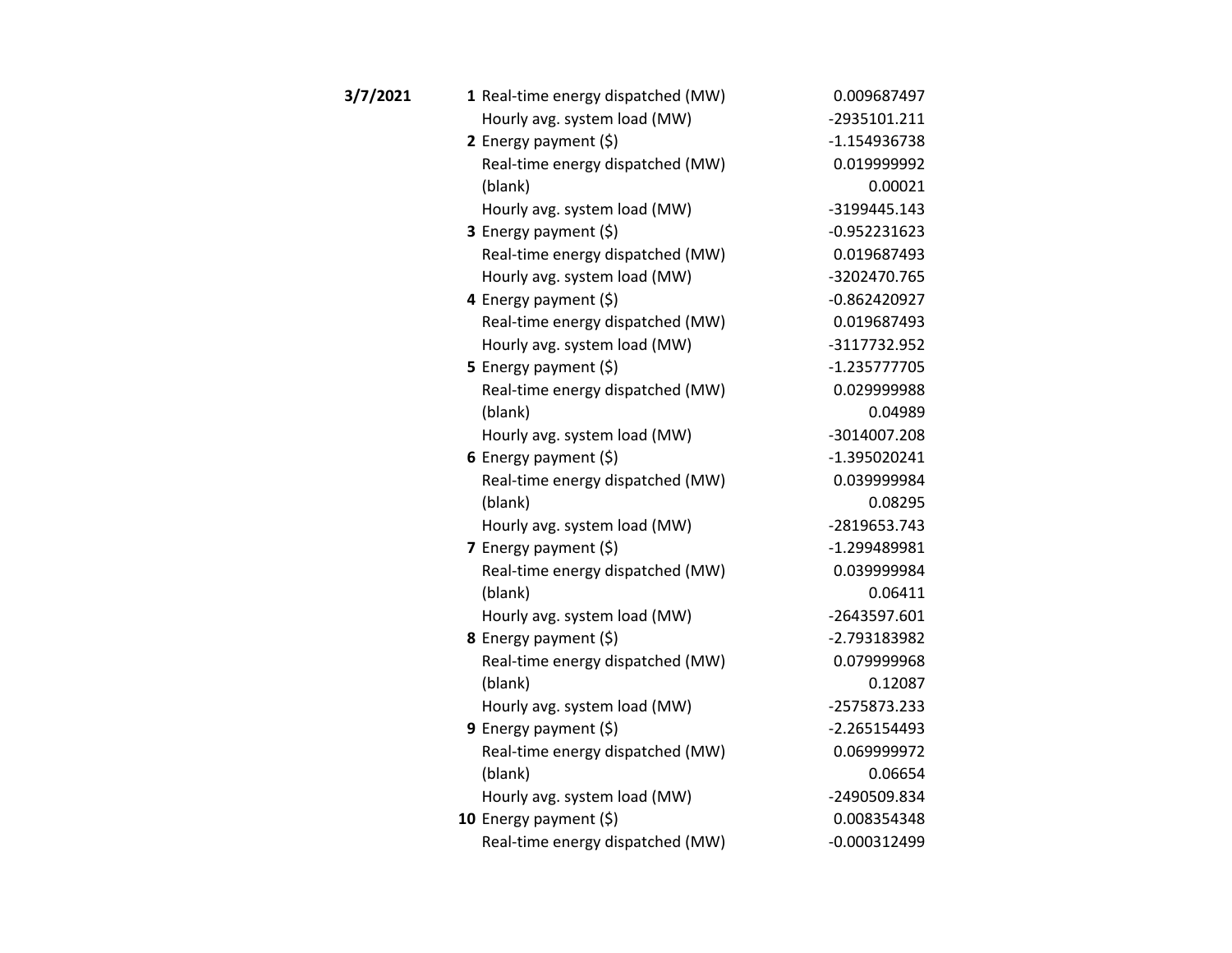| 10 Hourly avg. system load (MW)  | -2489712.343   |
|----------------------------------|----------------|
| 11 Hourly avg. system load (MW)  | -2466800.938   |
| 12 Hourly avg. system load (MW)  | -2476420.205   |
| 13 Hourly avg. system load (MW)  | -2527568.909   |
| 14 Hourly avg. system load (MW)  | -2534676.497   |
| 15 Hourly avg. system load (MW)  | -2534698.479   |
| 16 Hourly avg. system load (MW)  | -2586008.399   |
| 17 Hourly avg. system load (MW)  | -2478582.516   |
| 18 Hourly avg. system load (MW)  | -2384549.404   |
| 19 Hourly avg. system load (MW)  | -2235544.128   |
| 20 Hourly avg. system load (MW)  | -2218772.516   |
| 21 Hourly avg. system load (MW)  | -2260769.611   |
| 22 Hourly avg. system load (MW)  | -2287157.765   |
| 23 Hourly avg. system load (MW)  | -2461543.693   |
| 24 Energy payment (\$)           | $-1217.426173$ |
| Real-time energy dispatched (MW) | 5.154999684    |
| (blank)                          | 0.043750059    |
| Hourly avg. system load (MW)     | -2670897.293   |
| 1 Energy payment $(\xi)$         | -1633.790257   |
| Real-time energy delivered (MW)  | 32.78766       |
| Real-time energy dispatched (MW) | 33.50406216    |
| Hourly avg. system load (MW)     | -922748.1984   |
| 2 Energy payment $(\xi)$         | -1876.994332   |
| Real-time energy delivered (MW)  | 27.8898        |
| Real-time energy dispatched (MW) | 28.36000003    |
| Hourly avg. system load (MW)     | -986188.5992   |
| 3 Energy payment (\$)            | -914.2658184   |
| Real-time energy delivered (MW)  | 16.0278        |
| Real-time energy dispatched (MW) | 15.84656253    |
| Hourly avg. system load (MW)     | -971989.3627   |
| 4 Energy payment (\$)            | -321.866148    |
| Real-time energy delivered (MW)  | 5.86212        |
| Real-time energy dispatched (MW) | 6.209687591    |
| Hourly avg. system load (MW)     | -942970.1791   |

**3/8/2021**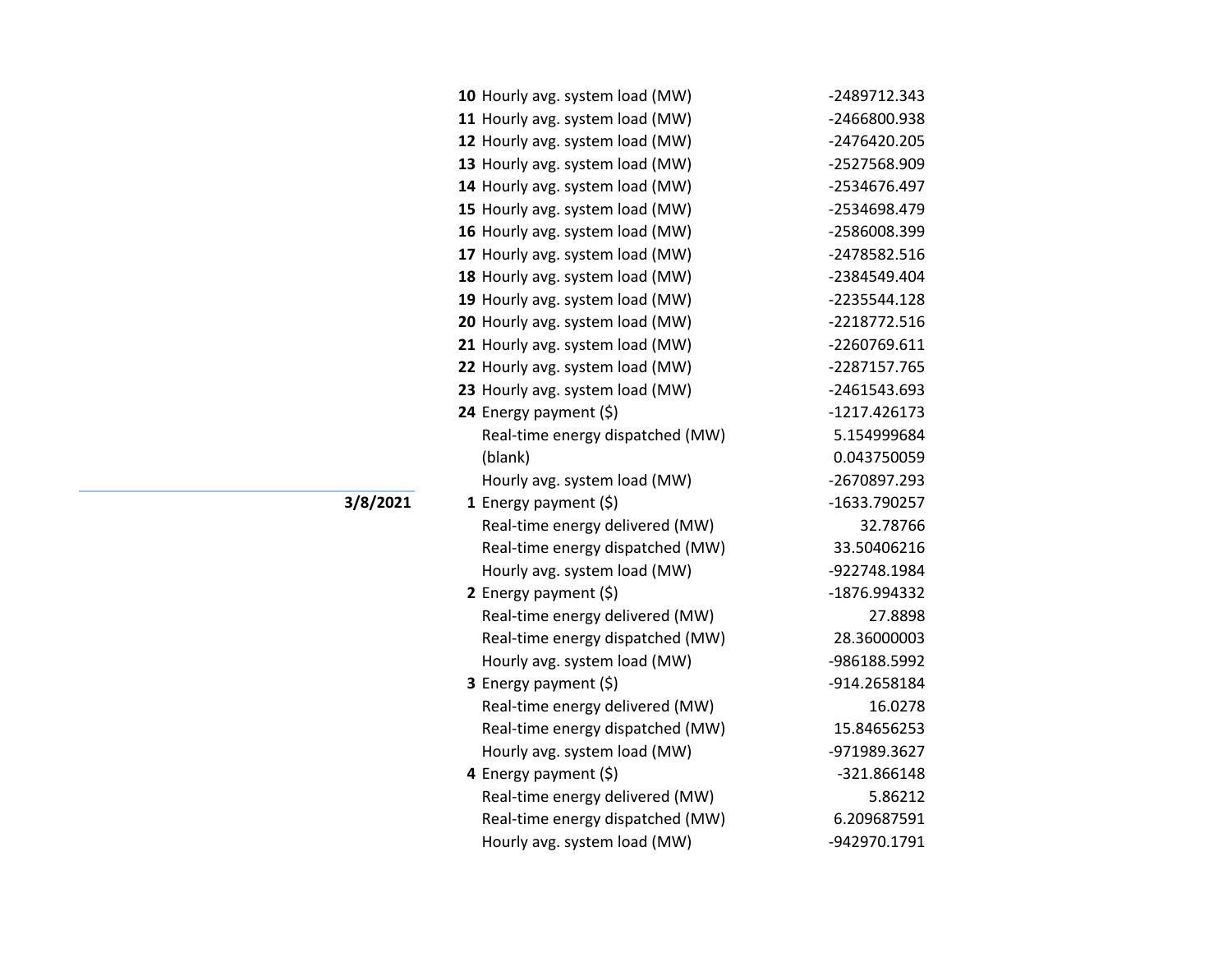| <b>5</b> Energy payment $(\xi)$  | 1.05990953     |
|----------------------------------|----------------|
| Real-time energy delivered (MW)  | 0.0642         |
| Real-time energy dispatched (MW) | $-0.020625014$ |
| Hourly avg. system load (MW)     | -904234.5891   |
| 6 Energy payment $(5)$           | -1.825613969   |
| Real-time energy delivered (MW)  | 0.08229        |
| Real-time energy dispatched (MW) | 0.04999998     |
| Hourly avg. system load (MW)     | -845788.1292   |
| 7 Energy payment $(\xi)$         | $-2.02152249$  |
| Real-time energy delivered (MW)  | 0.07098        |
| Real-time energy dispatched (MW) | 0.059999976    |
| Hourly avg. system load (MW)     | -796709.3162   |
| 8 Energy payment (\$)            | $-2.146465341$ |
| Real-time energy delivered (MW)  | 0.06123        |
| Real-time energy dispatched (MW) | 0.069999972    |
| Hourly avg. system load (MW)     | -717026.2345   |
| 9 Energy payment (\$)            | -2.421088432   |
| Real-time energy delivered (MW)  | 0.04554        |
| Real-time energy dispatched (MW) | 0.079999968    |
| Hourly avg. system load (MW)     | -697121.9816   |
| 10 Energy payment $(\xi)$        | 0.008201202    |
| Real-time energy dispatched (MW) | $-0.000312499$ |
| Hourly avg. system load (MW)     | -691128.0121   |
| 11 Hourly avg. system load (MW)  | -705719.3802   |
| 12 Hourly avg. system load (MW)  | -732365.5202   |
| 13 Hourly avg. system load (MW)  | -786331.6687   |
| 14 Hourly avg. system load (MW)  | -839263.9603   |
| 15 Hourly avg. system load (MW)  | -867260.5641   |
| 16 Energy payment (\$)           | -10.98729886   |
| Real-time energy dispatched (MW) | $-3.5E-08$     |
| Hourly avg. system load (MW)     | -866304.1795   |
| 17 Energy payment (\$)           | $-17.1842715$  |
| Real-time energy dispatched (MW) | 0              |
| Hourly avg. system load (MW)     | -855574.5055   |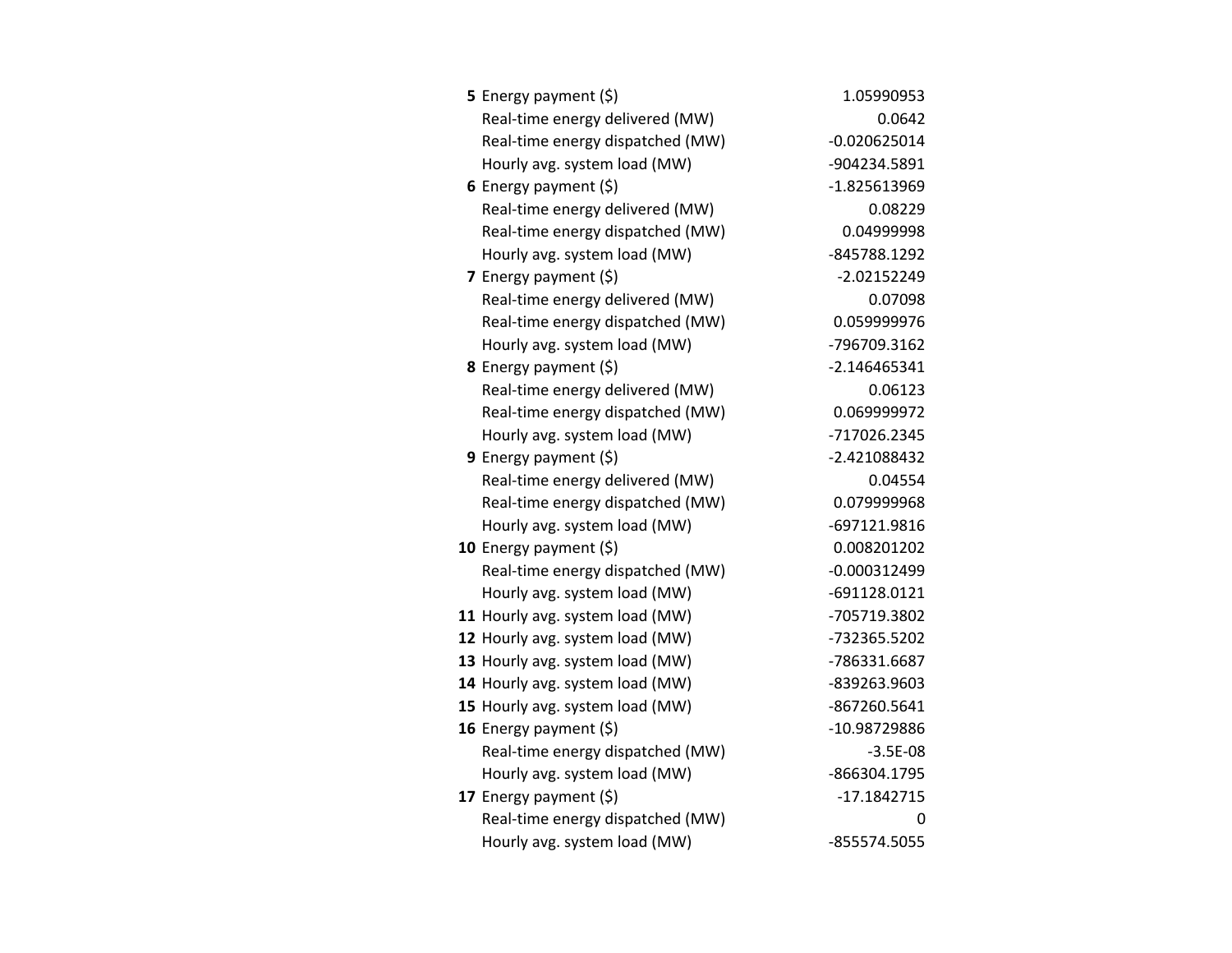| 18 Hourly avg. system load (MW)  | -816262.5606                                                                                                                                                        |
|----------------------------------|---------------------------------------------------------------------------------------------------------------------------------------------------------------------|
| 19 Hourly avg. system load (MW)  | -799193.469                                                                                                                                                         |
| 20 Hourly avg. system load (MW)  | -793263.1885                                                                                                                                                        |
| 21 Hourly avg. system load (MW)  | -794247.9292                                                                                                                                                        |
| 22 Hourly avg. system load (MW)  | -799559.9034                                                                                                                                                        |
| 23 Energy payment (\$)           | 1.581293394                                                                                                                                                         |
| Real-time energy dispatched (MW) | $-0.089999998$                                                                                                                                                      |
| Hourly avg. system load (MW)     | $-811511.3727$                                                                                                                                                      |
| 24 Energy payment (\$)           | -988.385666                                                                                                                                                         |
| Real-time energy delivered (MW)  | 29.1876                                                                                                                                                             |
| Real-time energy dispatched (MW) | 29.26499948                                                                                                                                                         |
| Hourly avg. system load (MW)     | -851343.6293                                                                                                                                                        |
| 1 Energy payment (\$)            | -1586.873161                                                                                                                                                        |
| Real-time energy delivered (MW)  | 37.45941                                                                                                                                                            |
| Real-time energy dispatched (MW) | 33.86499953                                                                                                                                                         |
| (blank)                          | $-0.000312499$                                                                                                                                                      |
| Hourly avg. system load (MW)     | -705949.6559                                                                                                                                                        |
| 2 Energy payment (\$)            | $-1651.202216$                                                                                                                                                      |
| Real-time energy delivered (MW)  | 31.37298                                                                                                                                                            |
| Real-time energy dispatched (MW) | 26.35000004                                                                                                                                                         |
| Hourly avg. system load (MW)     | -754470.6524                                                                                                                                                        |
| 3 Energy payment (\$)            | -935.0651946                                                                                                                                                        |
|                                  | 18.4233                                                                                                                                                             |
| Real-time energy dispatched (MW) | 15.14000002                                                                                                                                                         |
| (blank)                          | $-0.000312499$                                                                                                                                                      |
| Hourly avg. system load (MW)     | -743711.1343                                                                                                                                                        |
|                                  | -314.7761676                                                                                                                                                        |
|                                  | 6.26484                                                                                                                                                             |
|                                  | 4.780000086                                                                                                                                                         |
| (blank)                          | $-0.000312499$                                                                                                                                                      |
| Hourly avg. system load (MW)     | -721547.4641                                                                                                                                                        |
| <b>5</b> Energy payment $(\xi)$  | 22.57276891                                                                                                                                                         |
| Real-time energy delivered (MW)  | 0.03015                                                                                                                                                             |
|                                  | 0.04999998                                                                                                                                                          |
|                                  | Real-time energy delivered (MW)<br>4 Energy payment (\$)<br>Real-time energy delivered (MW)<br>Real-time energy dispatched (MW)<br>Real-time energy dispatched (MW) |

**3/9/2021**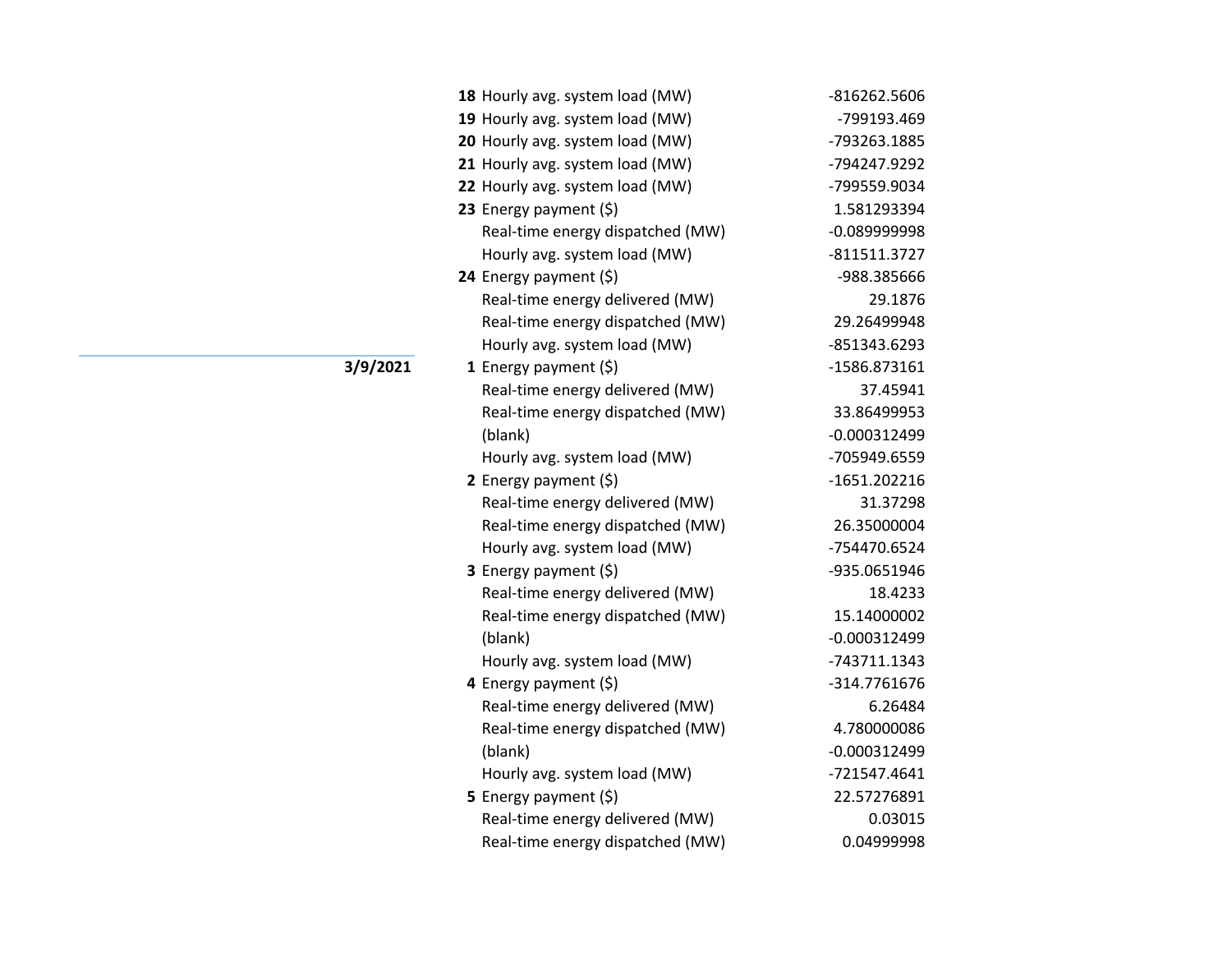| $5$ (blank)                      | $-0.185937492$ |
|----------------------------------|----------------|
| Hourly avg. system load (MW)     | -693281.9462   |
| 6 Energy payment $(\xi)$         | -2.490300004   |
| Real-time energy delivered (MW)  | 0.05349        |
| Real-time energy dispatched (MW) | 0.059999976    |
| Hourly avg. system load (MW)     | -648050.4391   |
| 7 Energy payment $(\xi)$         | -2.578628268   |
| Real-time energy delivered (MW)  | 0.0372         |
| Real-time energy dispatched (MW) | 0.069999972    |
| Hourly avg. system load (MW)     | -608387.6372   |
| 8 Energy payment (\$)            | -2.845200462   |
| Real-time energy delivered (MW)  | 0.10017        |
| Real-time energy dispatched (MW) | 0.079999968    |
| Hourly avg. system load (MW)     | -579899.2951   |
| <b>9</b> Energy payment $(\xi)$  | -3.007664097   |
| Real-time energy delivered (MW)  | 0.06384        |
| Real-time energy dispatched (MW) | 0.089999964    |
| Hourly avg. system load (MW)     | -569312.0379   |
| 10 Energy payment $(\xi)$        | 0.009719094    |
| (blank)                          | $-0.000312499$ |
| Hourly avg. system load (MW)     | -559803.8728   |
| 11 Hourly avg. system load (MW)  | -560086.2743   |
| 12 Hourly avg. system load (MW)  | -577143.0536   |
| 13 Hourly avg. system load (MW)  | -616938.6939   |
| 14 Hourly avg. system load (MW)  | -655400.7851   |
| 15 Hourly avg. system load (MW)  | -673452.3384   |
| 16 Energy payment (\$)           | -54.33849249   |
| Real-time energy dispatched (MW) | $-3.5E-08$     |
| Hourly avg. system load (MW)     | -669661.3167   |
| 17 Energy payment (\$)           | -34.39260413   |
| Real-time energy dispatched (MW) | 0              |
| Hourly avg. system load (MW)     | $-647170.3151$ |
| 18 Hourly avg. system load (MW)  | -623157.2075   |
| 19 Hourly avg. system load (MW)  | -609813.1912   |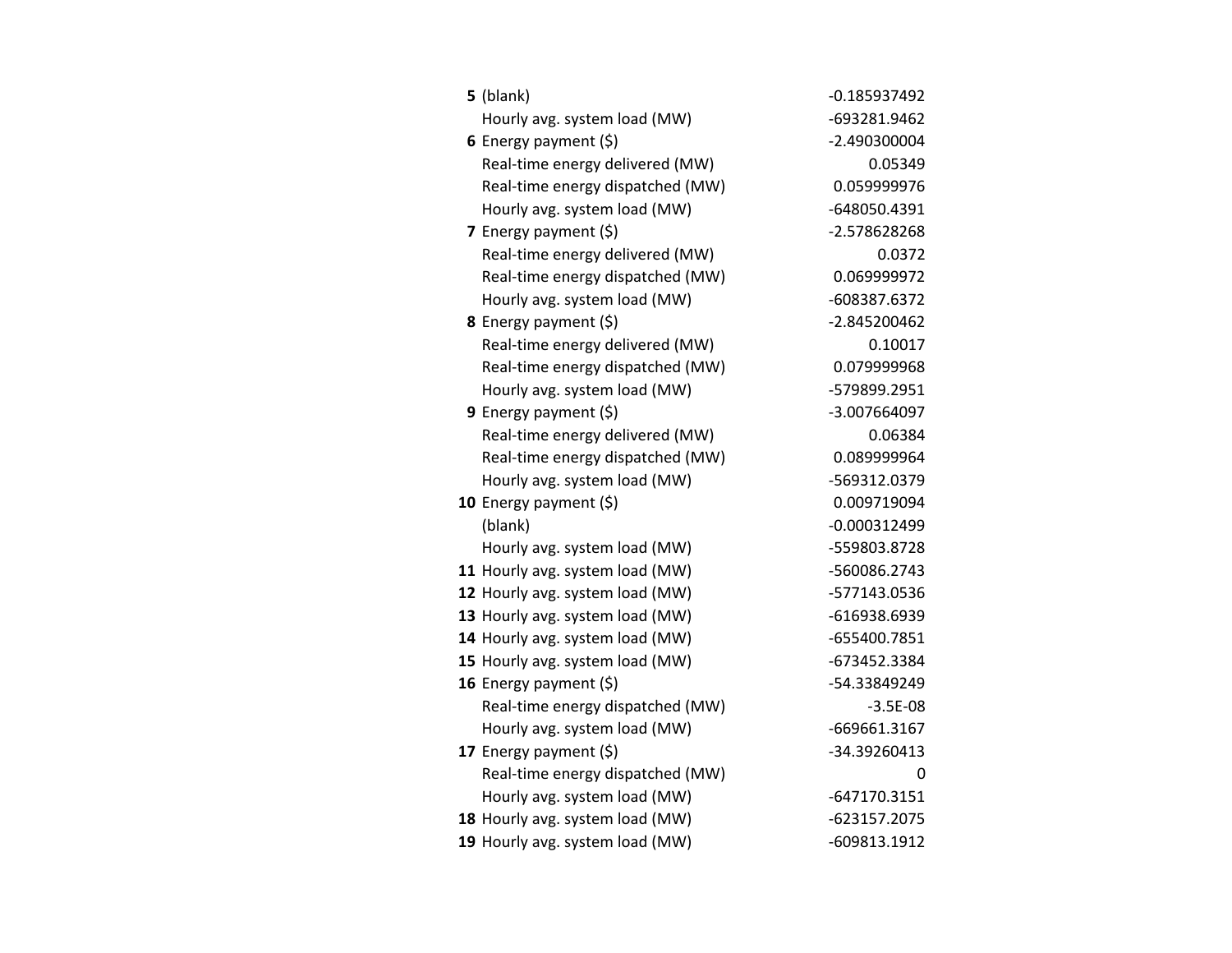| 20 Hourly avg. system load (MW)  | -608083.8382   |
|----------------------------------|----------------|
| 21 Hourly avg. system load (MW)  | -599091.8266   |
| 22 Hourly avg. system load (MW)  | -608347.4005   |
| 23 Energy payment (\$)           | 1.251145428    |
| (blank)                          | $-0.191249994$ |
| Hourly avg. system load (MW)     | -609550.3343   |
| 24 Energy payment (\$)           | -1072.894901   |
| Real-time energy delivered (MW)  | 32.62896       |
| Real-time energy dispatched (MW) | 29.96999947    |
| (blank)                          | $-0.053437498$ |
| Hourly avg. system load (MW)     | -646403.6505   |
| 1 Energy payment $(\xi)$         | -1945.287972   |
| Real-time energy dispatched (MW) | 36.08468716    |
| (blank)                          | 194.082035     |
| Hourly avg. system load (MW)     | -955130.6709   |
| 2 Energy payment $(\xi)$         | $-1615.51545$  |
| Real-time energy dispatched (MW) | 25.50000008    |
| (blank)                          | 35.75208       |
| Hourly avg. system load (MW)     | -1016435.495   |
| 3 Energy payment (\$)            | -1692.766714   |
| Real-time energy dispatched (MW) | 14.58135429    |
| (blank)                          | 888.0479933    |
| Hourly avg. system load (MW)     | -1007061.786   |
| 4 Energy payment (\$)            | -1093.872971   |
| Real-time energy dispatched (MW) | -3.190312497   |
| (blank)                          | 1570.785012    |
| Hourly avg. system load (MW)     | -977542.8111   |
| 5 Energy payment $(\xi)$         | $-2.746021101$ |
| Real-time energy dispatched (MW) | $-0.445312517$ |
| (blank)                          | 30.4830491     |
| Hourly avg. system load (MW)     | -937727.5671   |
| 6 Energy payment $(\xi)$         | -2.825547969   |
| Real-time energy delivered (MW)  | 0.10413        |
| Real-time energy dispatched (MW) | 0.069999972    |

**3/10/2021**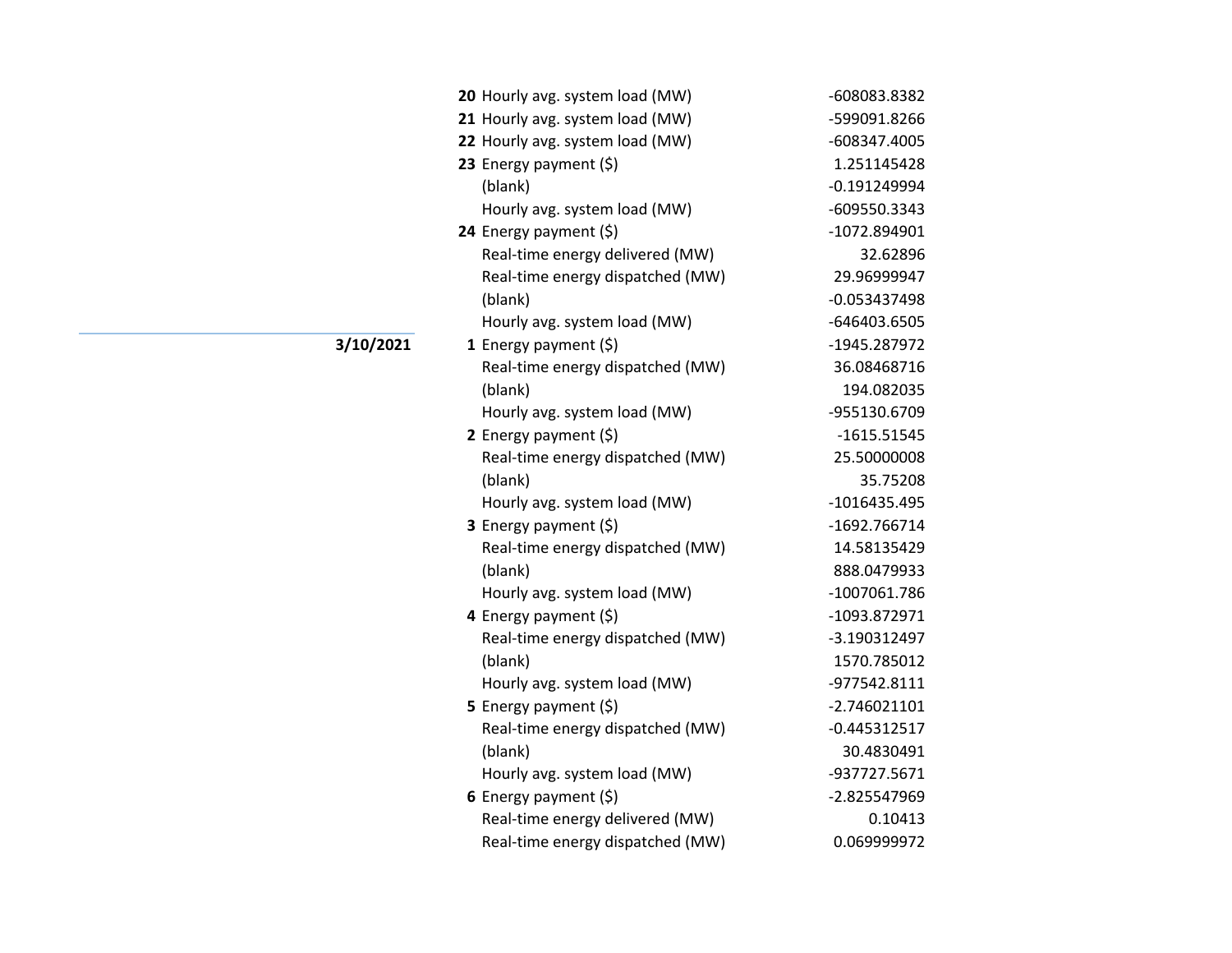| 6 Hourly avg. system load (MW)      | -881669.6781   |
|-------------------------------------|----------------|
| 7 Energy payment $(5)$              | -2.255599698   |
| Real-time energy delivered (MW)     | 0.0246         |
| Real-time energy dispatched (MW)    | 0.059062479    |
| (blank)                             | 0.045067462    |
| Hourly avg. system load (MW)        | -827767.2491   |
| 8 Energy payment (\$)               | $-2.83067777$  |
| Real-time energy dispatched (MW)    | 0.089999964    |
| (blank)                             | 0.15795        |
| Hourly avg. system load (MW)        | -793823.2245   |
| 9 Energy payment (\$)               | -3.12379955    |
| Real-time energy dispatched (MW)    | 0.09999996     |
| (blank)                             | 0.09309        |
| Hourly avg. system load (MW)        | -770645.2153   |
| 10 Real-time energy dispatched (MW) | $-0.001249996$ |
| (blank)                             | 0.048979388    |
| Hourly avg. system load (MW)        | -766917.0775   |
| 11 Hourly avg. system load (MW)     | -764146.4649   |
| 12 Hourly avg. system load (MW)     | -786212.9127   |
| 13 Hourly avg. system load (MW)     | -838623.0659   |
| 14 Hourly avg. system load (MW)     | -882713.4615   |
| 15 Hourly avg. system load (MW)     | -918294.2454   |
| 16 Energy payment $(\xi)$           | -16.73391439   |
| Real-time energy dispatched (MW)    | $-1.17E-07$    |
| Hourly avg. system load (MW)        | -919254.475    |
| 17 Energy payment (\$)              | -13.96938287   |
| Real-time energy dispatched (MW)    | $-1.04E-07$    |
| Hourly avg. system load (MW)        | -889821.1354   |
| 18 Hourly avg. system load (MW)     | -868863.3014   |
| 19 Hourly avg. system load (MW)     | -854739.0242   |
| 20 Hourly avg. system load (MW)     | -854298.5847   |
| 21 Hourly avg. system load (MW)     | -855075.5892   |
| 22 Hourly avg. system load (MW)     | -862801.029    |
| 23 Real-time energy dispatched (MW) | $-0.716249994$ |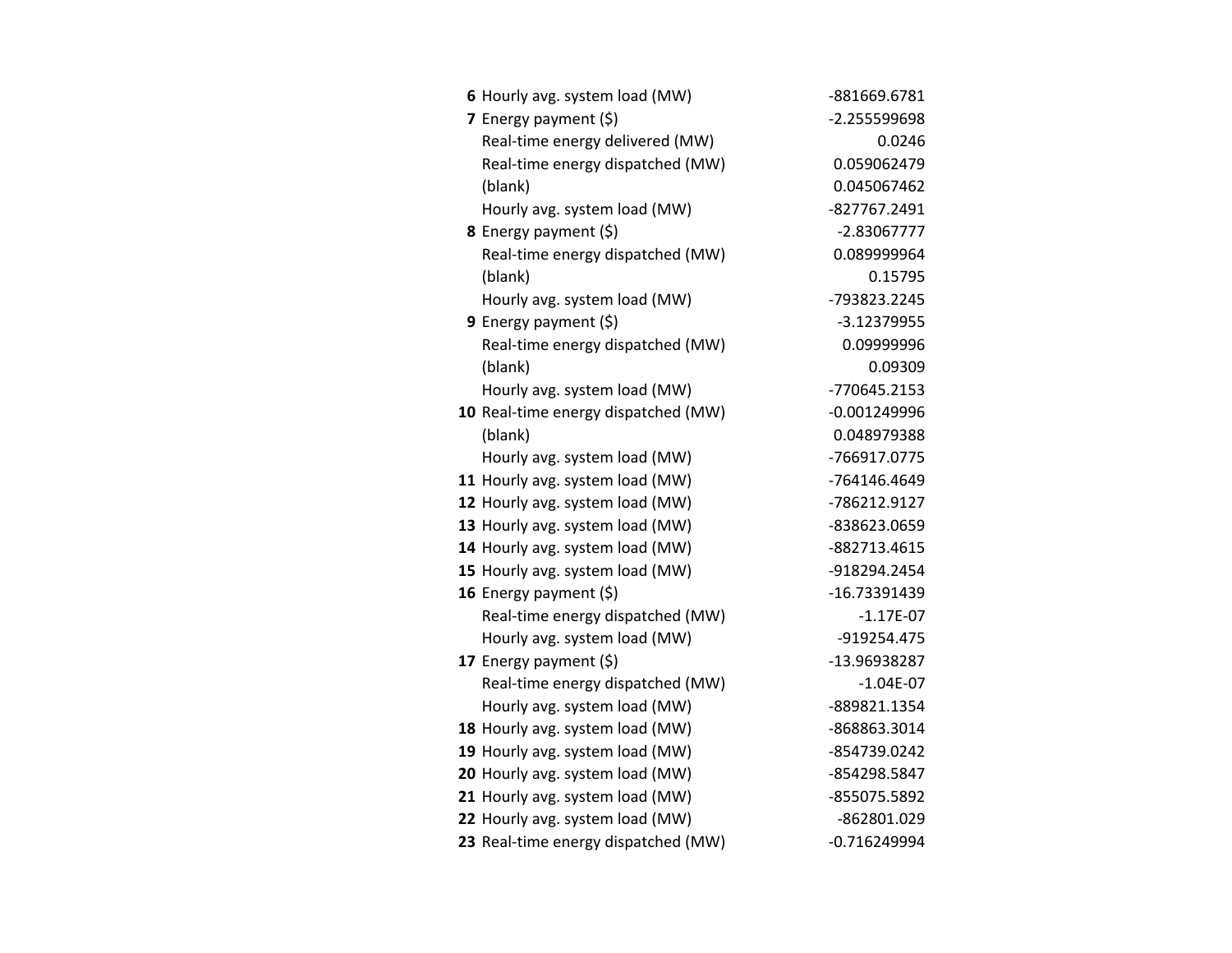| 3/10/2021 | $23$ (blank)                     | 21.0530942    |
|-----------|----------------------------------|---------------|
|           | Hourly avg. system load (MW)     | -869225.6693  |
|           | 24 Energy payment (\$)           | -1413.196016  |
|           | Real-time energy dispatched (MW) | 31.50999952   |
|           | (blank)                          | 179.2985414   |
|           | Hourly avg. system load (MW)     | -893757.3075  |
| 3/11/2021 | 1 Energy payment $(\xi)$         | -1657.087645  |
|           | Real-time energy delivered (MW)  | 35.95725      |
|           | Real-time energy dispatched (MW) | 34.20999968   |
|           | Hourly avg. system load (MW)     | -669627.0148  |
|           | 2 Energy payment $(5)$           | -1541.78047   |
|           | Real-time energy delivered (MW)  | 28.38516      |
|           | Real-time energy dispatched (MW) | 25.48000009   |
|           | Hourly avg. system load (MW)     | -724609.4349  |
|           | <b>3</b> Energy payment $(\xi)$  | -959.2587973  |
|           | Real-time energy delivered (MW)  | 18.21258      |
|           | Real-time energy dispatched (MW) | 16.32500008   |
|           | Hourly avg. system load (MW)     | -723371.2568  |
|           | 4 Energy payment (\$)            | -366.9678139  |
|           | Real-time energy delivered (MW)  | 8.15772       |
|           | Real-time energy dispatched (MW) | 7.160000074   |
|           | Hourly avg. system load (MW)     | -707280.8316  |
|           | 5 Energy payment $(\xi)$         | -1.906245837  |
|           | Real-time energy dispatched (MW) | 0.039999984   |
|           | (blank)                          | 10.25877267   |
|           | Hourly avg. system load (MW)     | -679087.9845  |
|           | 6 Energy payment $(5)$           | -2.063906975  |
|           | Real-time energy dispatched (MW) | 0.04999998    |
|           | Hourly avg. system load (MW)     | -637001.0766  |
|           | 7 Energy payment $(\xi)$         | $-0.77308899$ |
|           | Real-time energy dispatched (MW) | 0.019999992   |
|           | Hourly avg. system load (MW)     | -598434.5558  |
|           | 8 Energy payment (\$)            | -3.461211915  |
|           | Real-time energy dispatched (MW) | 0.079999968   |
|           |                                  |               |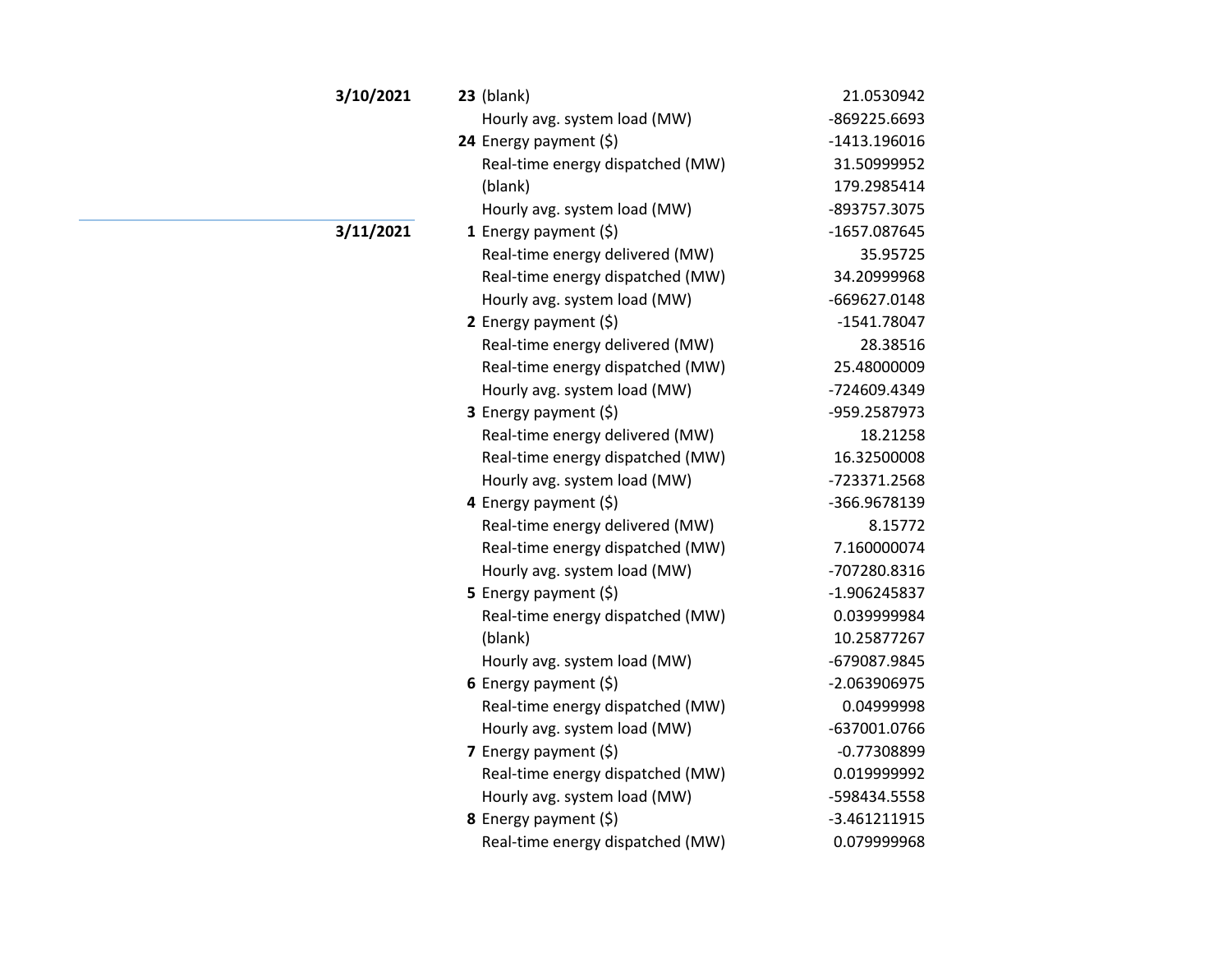| 8 Hourly avg. system load (MW)   | -570226.251  |
|----------------------------------|--------------|
| 9 Energy payment (\$)            | -3.362095655 |
| Real-time energy dispatched (MW) | 0.079999968  |
| Hourly avg. system load (MW)     | -556491.5473 |
| 10 Hourly avg. system load (MW)  | -548215.1581 |
| 11 Hourly avg. system load (MW)  | -546981.168  |
| 12 Hourly avg. system load (MW)  | -562421.2914 |
| 13 Hourly avg. system load (MW)  | -601905.2149 |
| 14 Hourly avg. system load (MW)  | -649898.3136 |
| 15 Hourly avg. system load (MW)  | -664843.9314 |
| 16 Energy payment (\$)           | -41.0900176  |
| Real-time energy dispatched (MW) | $-1.19E-07$  |
| Hourly avg. system load (MW)     | -652932.2472 |
| 17 Energy payment (\$)           | 7.441856009  |
| Real-time energy dispatched (MW) | $-2.4E-08$   |
| Hourly avg. system load (MW)     | -626336.7733 |
| 18 Hourly avg. system load (MW)  | -608958.9822 |
| 19 Hourly avg. system load (MW)  | -599366.4619 |
| 20 Hourly avg. system load (MW)  | -587110.4566 |
| 21 Hourly avg. system load (MW)  | -572792.9915 |
| 22 Hourly avg. system load (MW)  | -568102.4429 |
| 23 (blank)                       | 3.178104446  |
| Hourly avg. system load (MW)     | -580089.856  |
| 24 Energy payment (\$)           | -934.0922417 |
| Real-time energy delivered (MW)  | 27.072       |
| Real-time energy dispatched (MW) | 27.51999955  |
| Hourly avg. system load (MW)     | -614088.9843 |
| 1 Energy payment $(\xi)$         | -2260.867572 |
| Real-time energy delivered (MW)  | 44.07366     |
| Real-time energy dispatched (MW) | 48.06249995  |
| (blank)                          | 0.219583334  |
| Hourly avg. system load (MW)     | -757573.2411 |
| 2 Energy payment (\$)            | -1962.644348 |
| Real-time energy delivered (MW)  | 34.163283    |

**3/12/2021**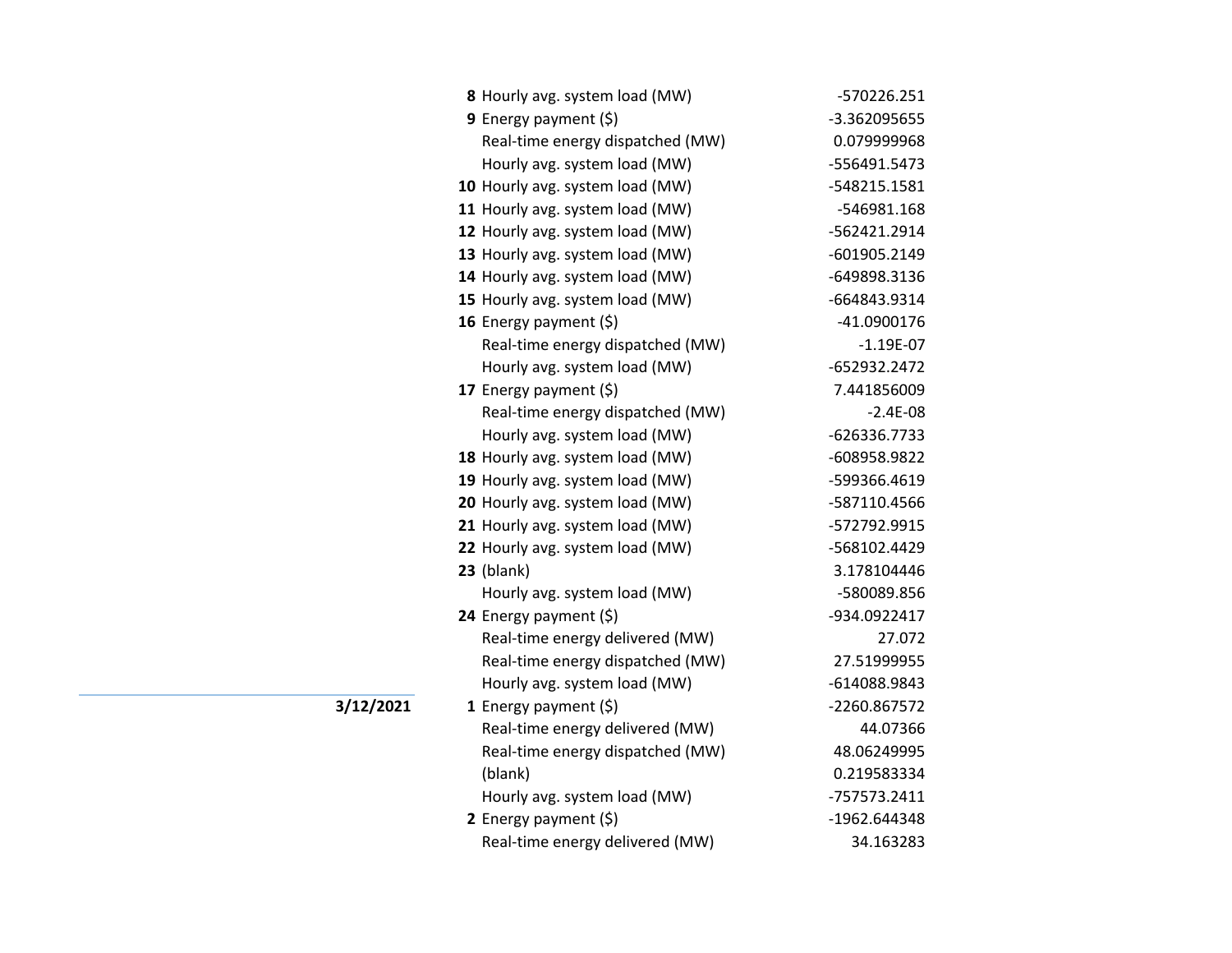| 2 Real-time energy dispatched (MW) | 33.51000019    |
|------------------------------------|----------------|
| (blank)                            | 0.035104168    |
| Hourly avg. system load (MW)       | -809063.1547   |
| 3 Energy payment (\$)              | $-1034.201021$ |
| Real-time energy delivered (MW)    | 17.519235      |
| Real-time energy dispatched (MW)   | 18.25500004    |
| (blank)                            | $-0.039374999$ |
| Hourly avg. system load (MW)       | -805857.1175   |
| 4 Energy payment (\$)              | -335.1455135   |
| Real-time energy delivered (MW)    | 4.615764       |
| Real-time energy dispatched (MW)   | 5.030000127    |
| (blank)                            | 0.015104167    |
| Hourly avg. system load (MW)       | -787216.5851   |
| 5 Energy payment $(\xi)$           | 0.974736325    |
| Real-time energy dispatched (MW)   | 0.029999988    |
| (blank)                            | $-0.060624998$ |
| Hourly avg. system load (MW)       | -762230.5994   |
| 6 Energy payment $(\$)$            | $-1.253737198$ |
| Real-time energy dispatched (MW)   | 0.029999988    |
| Hourly avg. system load (MW)       | -721954.1725   |
| 7 Energy payment $(\xi)$           | $-1.144893741$ |
| Real-time energy dispatched (MW)   | 0.029999988    |
| Hourly avg. system load (MW)       | -682243.2914   |
| 8 Energy payment (\$)              | -1.733801407   |
| Real-time energy dispatched (MW)   | 0.039999984    |
| Hourly avg. system load (MW)       | -664198.5992   |
| <b>9</b> Energy payment $(\xi)$    | -1.980971308   |
| Real-time energy dispatched (MW)   | 0.04999998     |
| Hourly avg. system load (MW)       | $-650118.29$   |
| 10 Hourly avg. system load (MW)    | -644376.7468   |
| 11 Hourly avg. system load (MW)    | $-644613.301$  |
| 12 Hourly avg. system load (MW)    | -663449.7022   |
| 13 Hourly avg. system load (MW)    | -704509.288    |
| 14 Hourly avg. system load (MW)    | -750351.8931   |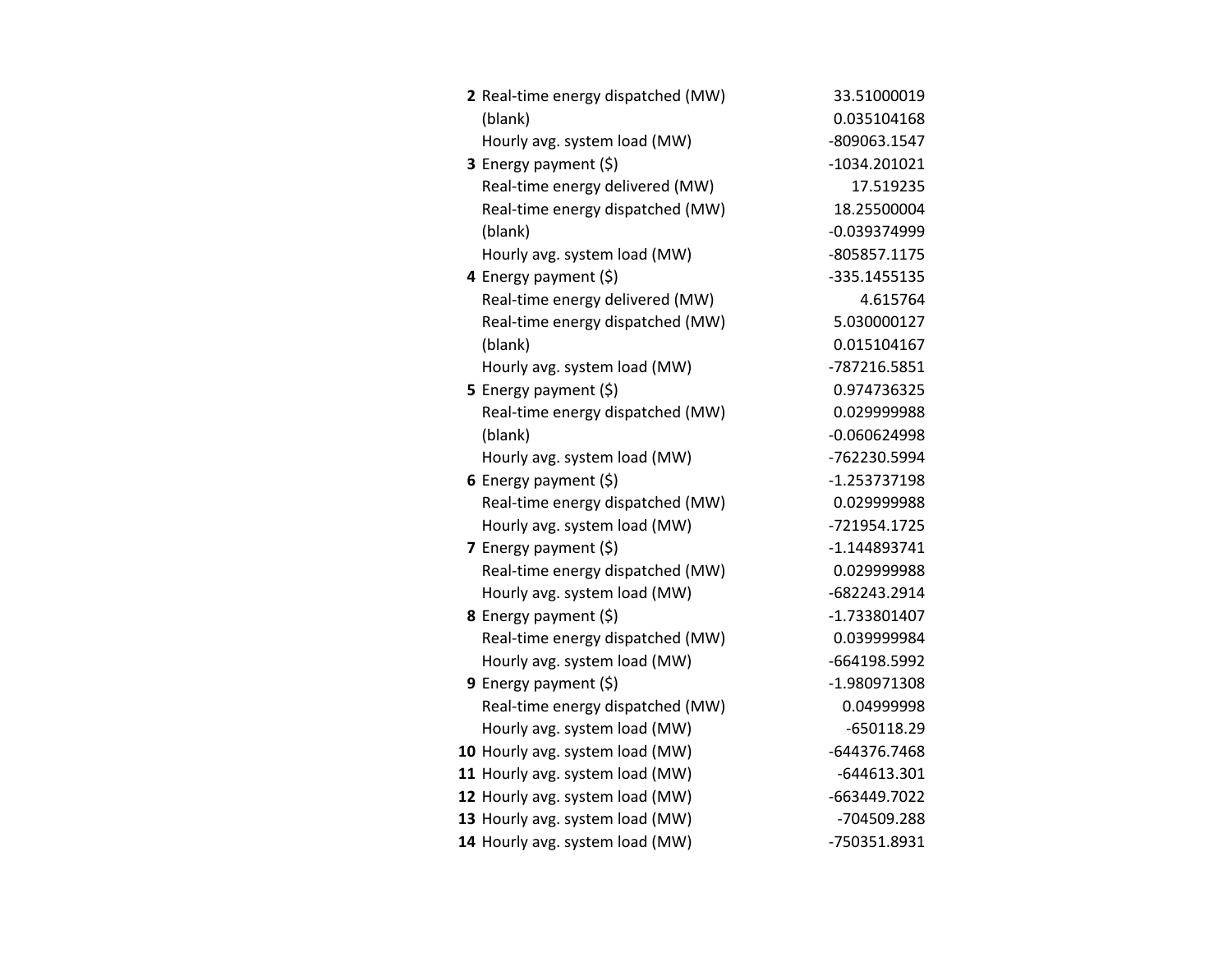| 15 Hourly avg. system load (MW)  | -759152.0713   |
|----------------------------------|----------------|
| 16 Energy payment (\$)           | -31.14343588   |
| Real-time energy dispatched (MW) | $-3.6E-08$     |
| Hourly avg. system load (MW)     | -725496.054    |
| 17 Energy payment (\$)           | -35.53671804   |
| Real-time energy dispatched (MW) | $-3.5E-08$     |
| Hourly avg. system load (MW)     | -695838.0037   |
| 18 Hourly avg. system load (MW)  | -671818.0614   |
| 19 Hourly avg. system load (MW)  | -659189.9466   |
| 20 Hourly avg. system load (MW)  | -657671.2171   |
| 21 Hourly avg. system load (MW)  | -650215.6701   |
| 22 Hourly avg. system load (MW)  | -650814.0297   |
| 23 Energy payment (\$)           | 4.306971172    |
| Real-time energy dispatched (MW) | 1.1E-08        |
| (blank)                          | -0.089999998   |
| Hourly avg. system load (MW)     | -666271.8517   |
| 24 Energy payment (\$)           | -1168.996088   |
| Real-time energy delivered (MW)  | 34.71108       |
| Real-time energy dispatched (MW) | 36.20999953    |
| (blank)                          | -0.092395832   |
| Hourly avg. system load (MW)     | -698946.0287   |
| 1 Energy payment $(\xi)$         | -0.804231077   |
| Real-time energy dispatched (MW) | 0.019687493    |
| Hourly avg. system load (MW)     | -228182.5506   |
| 2 Energy payment $(\xi)$         | $-1.922448231$ |
| Real-time energy dispatched (MW) | 0.039999984    |
| Hourly avg. system load (MW)     | -249297.6742   |
| 3 Energy payment (\$)            | -1.786842339   |
| Real-time energy dispatched (MW) | 0.039687485    |
| Hourly avg. system load (MW)     | -251757.5085   |
| 4 Energy payment (\$)            | -1.677239625   |
| Real-time energy dispatched (MW) | 0.039687485    |
| Hourly avg. system load (MW)     | -246858.8765   |
| 5 Energy payment $(\xi)$         | -2.021375991   |

**3/13/2021**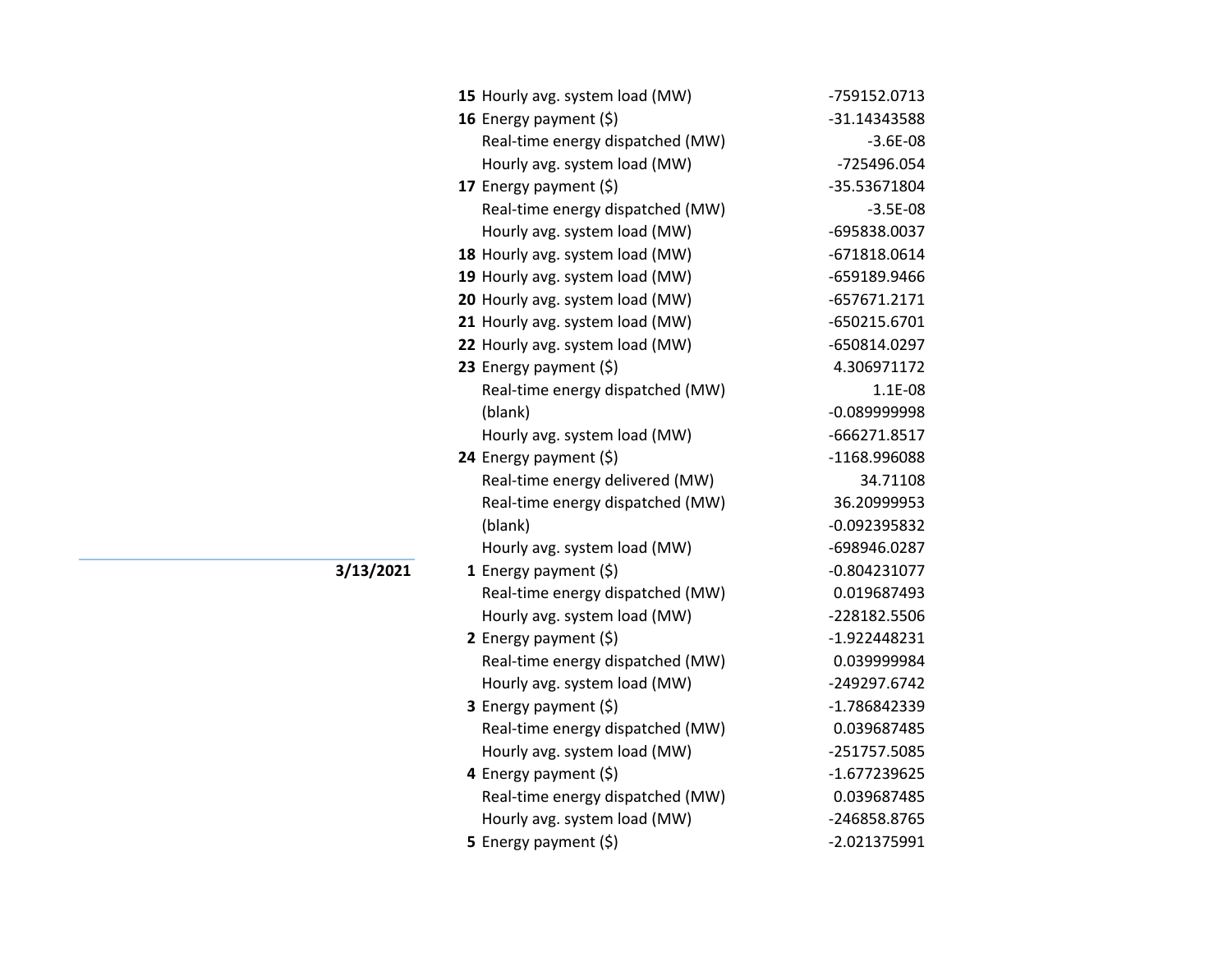| 5 Real-time energy delivered (MW) | 0.0213         |
|-----------------------------------|----------------|
| Real-time energy dispatched (MW)  | 0.04999998     |
| Hourly avg. system load (MW)      | -240045.8975   |
| 6 Energy payment $(5)$            | -2.137709044   |
| Real-time energy delivered (MW)   | 0.0519         |
| Real-time energy dispatched (MW)  | 0.059999976    |
| Hourly avg. system load (MW)      | -228862.8991   |
| 7 Energy payment $(5)$            | $-2.37101275$  |
| Real-time energy delivered (MW)   | 0.05649        |
| Real-time energy dispatched (MW)  | 0.069999972    |
| Hourly avg. system load (MW)      | -219333.9636   |
| 8 Energy payment (\$)             | -1.749495638   |
| Real-time energy dispatched (MW)  | 0.049687481    |
| Hourly avg. system load (MW)      | -217709.8288   |
| <b>9</b> Energy payment $(\xi)$   | -2.964789416   |
| Real-time energy delivered (MW)   | 0.0393         |
| Real-time energy dispatched (MW)  | 0.089999964    |
| Hourly avg. system load (MW)      | -210584.8963   |
| 10 Energy payment $(\xi)$         | 0.006925753    |
| Real-time energy dispatched (MW)  | $-0.000312499$ |
| Hourly avg. system load (MW)      | -208730.5654   |
| 11 Hourly avg. system load (MW)   | -207810.1012   |
| 12 Hourly avg. system load (MW)   | -209331.0626   |
| 13 Hourly avg. system load (MW)   | -216086.8293   |
| 14 Hourly avg. system load (MW)   | -221079.4935   |
| 15 Hourly avg. system load (MW)   | -217827.0043   |
| 16 Hourly avg. system load (MW)   | -212779.6424   |
| 17 Hourly avg. system load (MW)   | -204708.3049   |
| 18 Hourly avg. system load (MW)   | -193253.349    |
| 19 Hourly avg. system load (MW)   | -184046.0162   |
| 20 Hourly avg. system load (MW)   | -177630.3143   |
| 21 Hourly avg. system load (MW)   | -176351.3877   |
| 22 Hourly avg. system load (MW)   | -179071.2081   |
| 23 Hourly avg. system load (MW)   | -188948.7701   |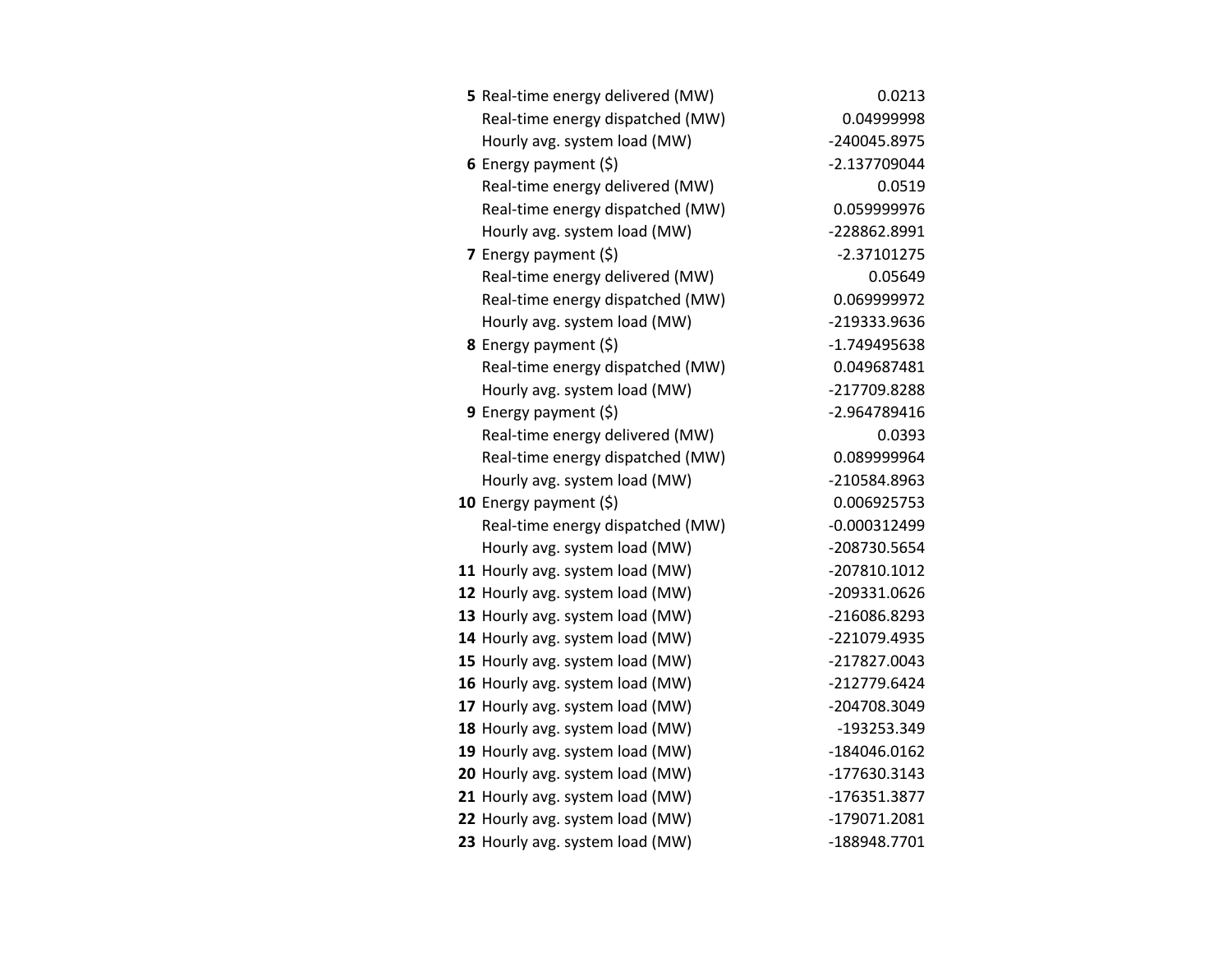| 3/13/2021 | 24 Hourly avg. system load (MW)  | -205959.169    |
|-----------|----------------------------------|----------------|
| 3/14/2021 | 1 Energy payment $(\xi)$         | -1.870453861   |
|           | Real-time energy delivered (MW)  | 0.00096        |
|           | Real-time energy dispatched (MW) | 0.039687485    |
|           | Hourly avg. system load (MW)     | -236912.0648   |
|           | 2 Energy payment (\$)            | -2.284520294   |
|           | Real-time energy dispatched (MW) | 0.039687485    |
|           | Hourly avg. system load (MW)     | -251508.1729   |
|           | 3 Energy payment (\$)            | -1.885176241   |
|           | Real-time energy dispatched (MW) | 0.039687485    |
|           | Hourly avg. system load (MW)     | -250754.2519   |
|           | 4 Energy payment (\$)            | -2.082180967   |
|           | Real-time energy delivered (MW)  | 0.01521        |
|           | Real-time energy dispatched (MW) | 0.04999998     |
|           | Hourly avg. system load (MW)     | -243718.6658   |
|           | 5 Energy payment (\$)            | -2.266730192   |
|           | Real-time energy delivered (MW)  | 0.03771        |
|           | Real-time energy dispatched (MW) | 0.059999976    |
|           | Hourly avg. system load (MW)     | -230506.3243   |
|           | 6 Energy payment $(\xi)$         | $-0.309425657$ |
|           | Real-time energy dispatched (MW) | 0.00875        |
|           | Hourly avg. system load (MW)     | -217019.1026   |
|           | <b>8</b> Energy payment $(\xi)$  | -3.239849304   |
|           | Real-time energy delivered (MW)  | 0.11823        |
|           | Real-time energy dispatched (MW) | 0.09999996     |
|           | Hourly avg. system load (MW)     | -212392.4155   |
|           | 9 Energy payment $(\xi)$         | -2.821470971   |
|           | Real-time energy delivered (MW)  | 0.05969        |
|           | Real-time energy dispatched (MW) | 0.089999964    |
|           | Hourly avg. system load (MW)     | -205551.0299   |
|           | 10 Energy payment $(5)$          | 0.041094831    |
|           | Real-time energy dispatched (MW) | $-0.001562495$ |
|           | Hourly avg. system load (MW)     | -188362.9577   |
|           | 11 Hourly avg. system load (MW)  | -200683.0055   |
|           |                                  |                |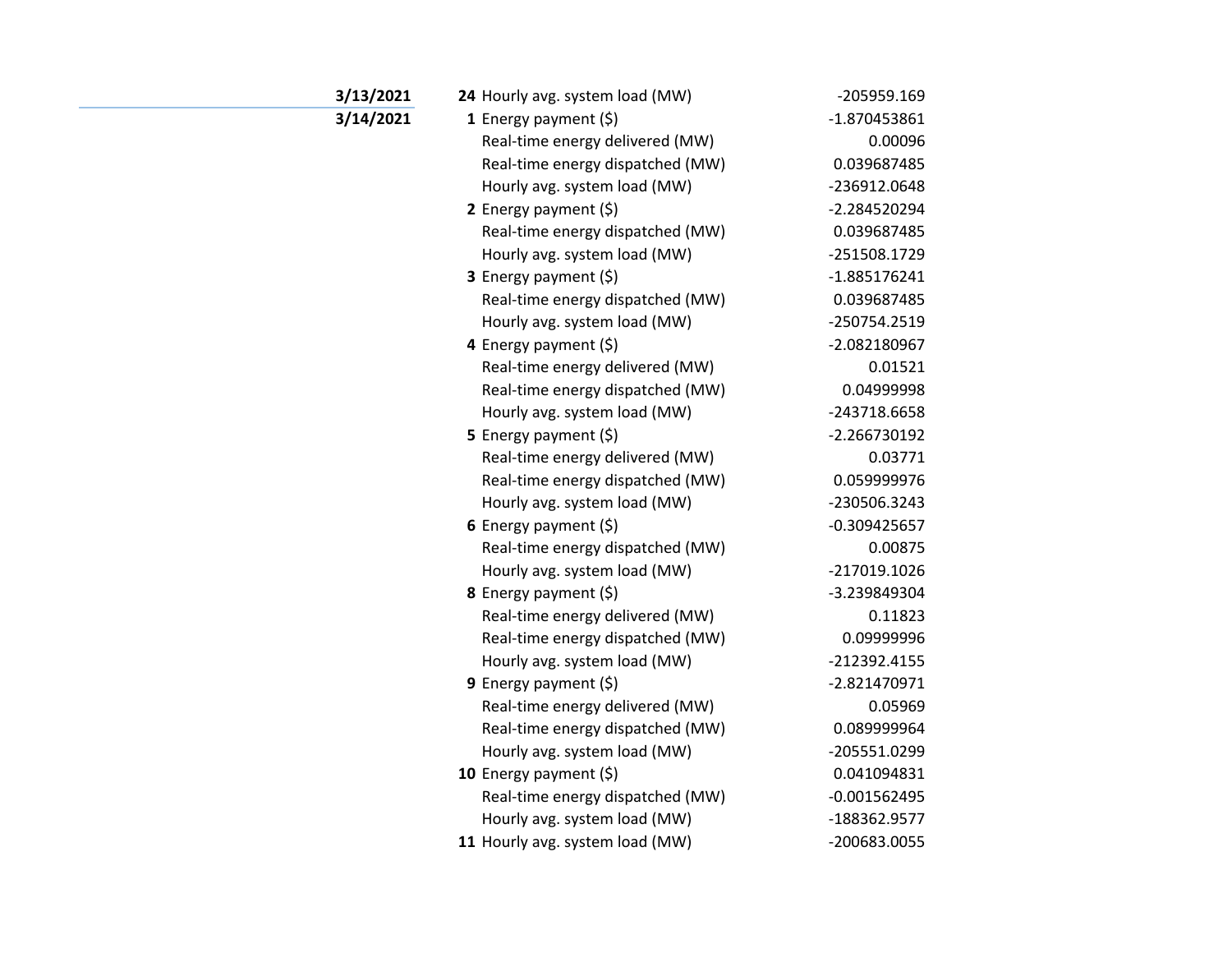| 12 Hourly avg. system load (MW)  | -200899.0282   |
|----------------------------------|----------------|
| 13 Hourly avg. system load (MW)  | -206102.4557   |
| 14 Hourly avg. system load (MW)  | -209570.4034   |
| 15 Hourly avg. system load (MW)  | -206588.1224   |
| 16 Hourly avg. system load (MW)  | -202931.289    |
| 17 Hourly avg. system load (MW)  | -199836.5682   |
| 18 Hourly avg. system load (MW)  | -195330.3214   |
| 19 Hourly avg. system load (MW)  | -191560.088    |
| 20 Hourly avg. system load (MW)  | -188886.553    |
| 21 Hourly avg. system load (MW)  | -188383.1012   |
| 22 Hourly avg. system load (MW)  | -194822.3257   |
| 23 Energy payment (\$)           | $-0.000003031$ |
| Real-time energy dispatched (MW) | $-0.000312499$ |
| Hourly avg. system load (MW)     | -202380.0999   |
| 24 Energy payment (\$)           | $-0.467297378$ |
| Real-time energy dispatched (MW) | 0.019374994    |
| Hourly avg. system load (MW)     | -216860.2946   |
| <b>1</b> Energy payment $(\xi)$  | -122.199875    |
| Real-time energy dispatched (MW) | 4.106875006    |
| (blank)                          | 3.69252        |
| Hourly avg. system load (MW)     | -605852.1441   |
| 2 Energy payment $(5)$           | -1324.056431   |
| Real-time energy dispatched (MW) | 29.09187513    |
| (blank)                          | 33.78504       |
| Hourly avg. system load (MW)     | -642734.1758   |
| 3 Energy payment (\$)            | -2155.897764   |
| Real-time energy delivered (MW)  | 34.8366        |
| Real-time energy dispatched (MW) | 32.73000013    |
| Hourly avg. system load (MW)     | -686008.5768   |
| 4 Energy payment (\$)            | -1585.478224   |
| Real-time energy delivered (MW)  | 33.33432       |
| Real-time energy dispatched (MW) | 31.37187515    |
| Hourly avg. system load (MW)     | -689002.3189   |
| 5 Energy payment (\$)            | 19.57242502    |

**3/15/2021**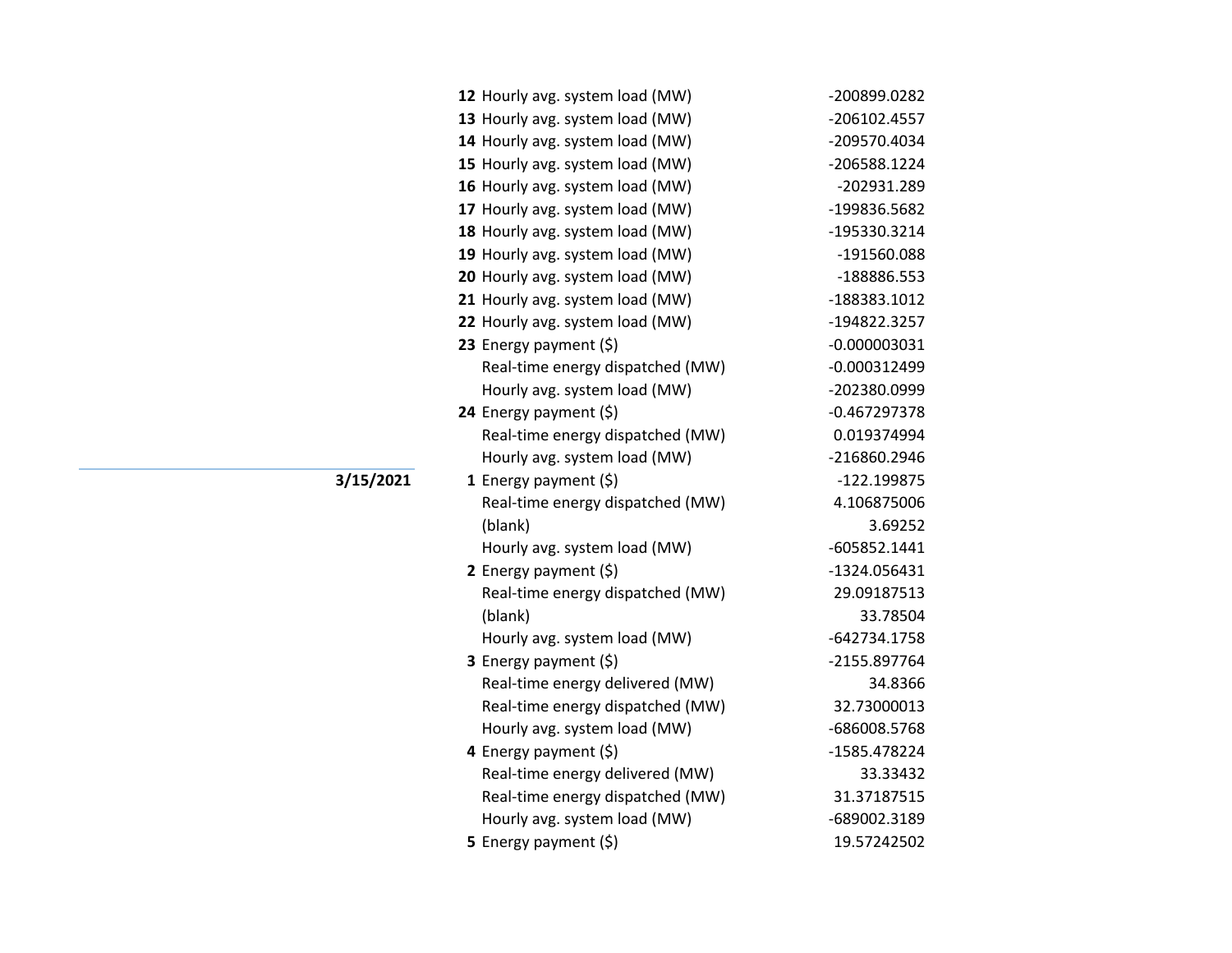| 5 Real-time energy dispatched (MW) | $-0.194999996$ |
|------------------------------------|----------------|
| Hourly avg. system load (MW)       | -666586.6556   |
| 6 Energy payment $(5)$             | $-0.393780242$ |
| Real-time energy dispatched (MW)   | 0.009999996    |
| Hourly avg. system load (MW)       | -627307.2003   |
| 7 Energy payment (\$)              | $-0.373126251$ |
| Real-time energy dispatched (MW)   | 0.009999996    |
| Hourly avg. system load (MW)       | -587843.9313   |
| 8 Energy payment (\$)              | $-0.294212882$ |
| Real-time energy dispatched (MW)   | 0.009999996    |
| Hourly avg. system load (MW)       | -519201.4152   |
| 9 Energy payment $(5)$             | $-0.296223882$ |
| Real-time energy dispatched (MW)   | 0.009999996    |
| Hourly avg. system load (MW)       | -495957.3518   |
| 10 Hourly avg. system load (MW)    | -486730.0051   |
| 11 Hourly avg. system load (MW)    | -486252.2208   |
| 12 Hourly avg. system load (MW)    | -500618.0714   |
| 13 Hourly avg. system load (MW)    | -532773.4768   |
| 14 Hourly avg. system load (MW)    | -583025.7661   |
| 15 Energy payment (\$)             | 10.52268743    |
| Real-time energy dispatched (MW)   | $-0.312499998$ |
| Hourly avg. system load (MW)       | -629746.3652   |
| 16 Energy payment $(\xi)$          | -403.5336168   |
| Real-time energy dispatched (MW)   | $-2.500000036$ |
| Hourly avg. system load (MW)       | -645885.8746   |
| 17 Energy payment (\$)             | -438.990751    |
| Real-time energy dispatched (MW)   | -2.499999934   |
| Hourly avg. system load (MW)       | -647093.3694   |
| 18 Energy payment (\$)             | -87.73926929   |
| Real-time energy dispatched (MW)   | 2.249999974    |
| Hourly avg. system load (MW)       | -641652.977    |
| 19 Energy payment (\$)             | -77.14509897   |
| Real-time energy dispatched (MW)   | 2.484374962    |
| Hourly avg. system load (MW)       | -628421.7683   |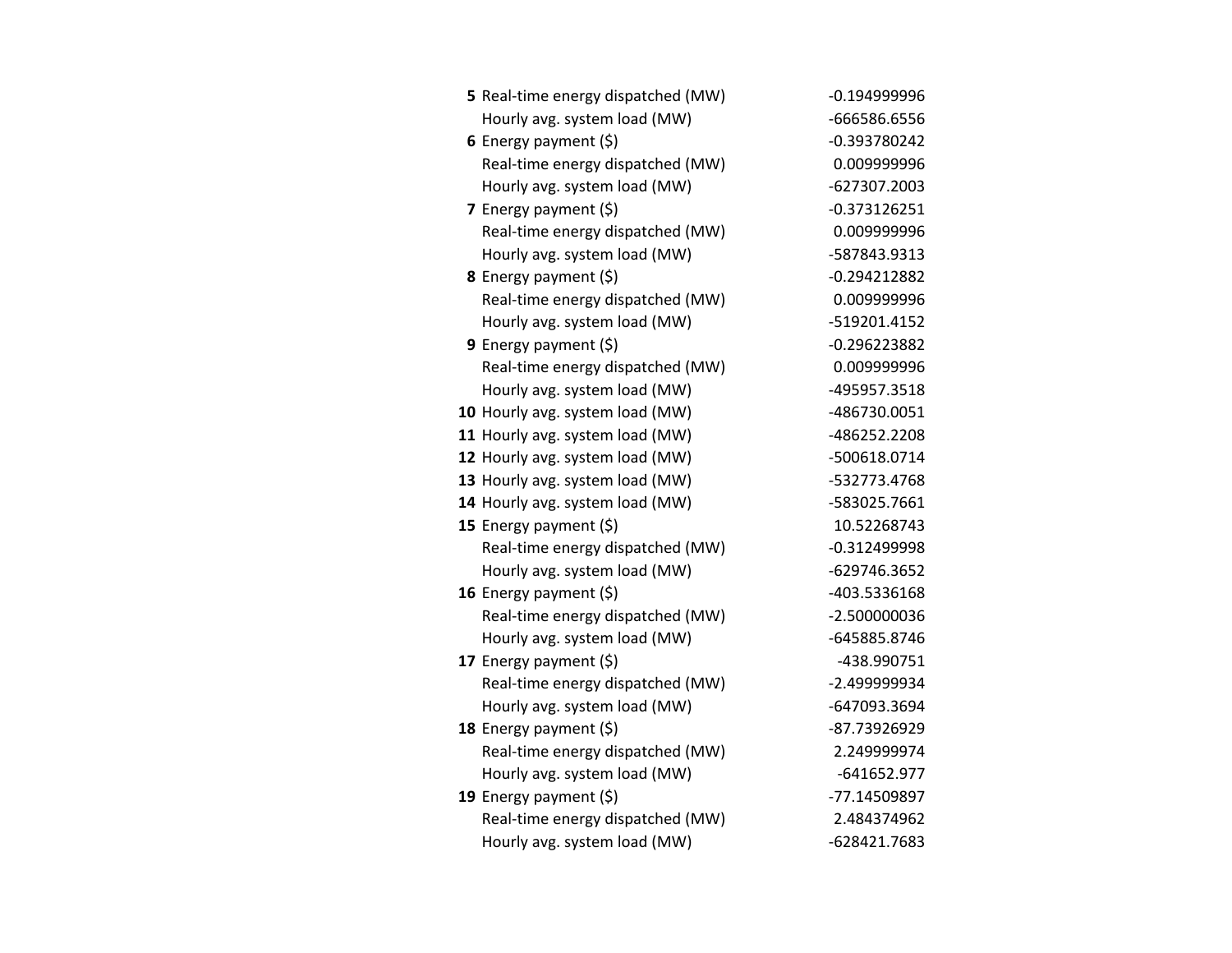| 3/15/2021 | 20 Hourly avg. system load (MW)  | $-608010.96$   |
|-----------|----------------------------------|----------------|
|           | 21 Hourly avg. system load (MW)  | $-600541.2841$ |
|           | 22 Hourly avg. system load (MW)  | -591988.3649   |
|           | 23 Hourly avg. system load (MW)  | -585807.5917   |
|           | 24 Hourly avg. system load (MW)  | -589482.2431   |
| 3/16/2021 | <b>1</b> Energy payment $(\xi)$  | -138.7550371   |
|           | Real-time energy delivered (MW)  | 23.62224       |
|           | Real-time energy dispatched (MW) | 4.569062465    |
|           | Hourly avg. system load (MW)     | -1900731.87    |
|           | 2 Energy payment $(\xi)$         | -1597.478918   |
|           | Real-time energy delivered (MW)  | 37.66275       |
|           | Real-time energy dispatched (MW) | 31.41781263    |
|           | Hourly avg. system load (MW)     | -2083173.818   |
|           | <b>3</b> Energy payment $(\xi)$  | -2944.528391   |
|           | Real-time energy delivered (MW)  | 37.63562542    |
|           | Real-time energy dispatched (MW) | 36.02499995    |
|           | Hourly avg. system load (MW)     | $-2254201.1$   |
|           | 4 Energy payment (\$)            | -1709.206378   |
|           | Real-time energy delivered (MW)  | 35.39181       |
|           | Real-time energy dispatched (MW) | 31.42781263    |
|           | Hourly avg. system load (MW)     | -2267584.855   |
|           | 5 Energy payment $(5)$           | 15.66001078    |
|           | Real-time energy delivered (MW)  | 0.02958        |
|           | Real-time energy dispatched (MW) | $-0.333750007$ |
|           | Hourly avg. system load (MW)     | $-2202325.6$   |
|           | 6 Energy payment $(\xi)$         | $-1.808321276$ |
|           | Real-time energy delivered (MW)  | 0.12567        |
|           | Real-time energy dispatched (MW) | 0.039999984    |
|           | Hourly avg. system load (MW)     | -2077546.756   |
|           | 7 Energy payment $(\xi)$         | $-1.692531623$ |
|           | Real-time energy delivered (MW)  | 0.10965        |
|           | Real-time energy dispatched (MW) | 0.039999984    |
|           | Hourly avg. system load (MW)     | -1941611.167   |
|           | 8 Energy payment (\$)            | $-0.314536922$ |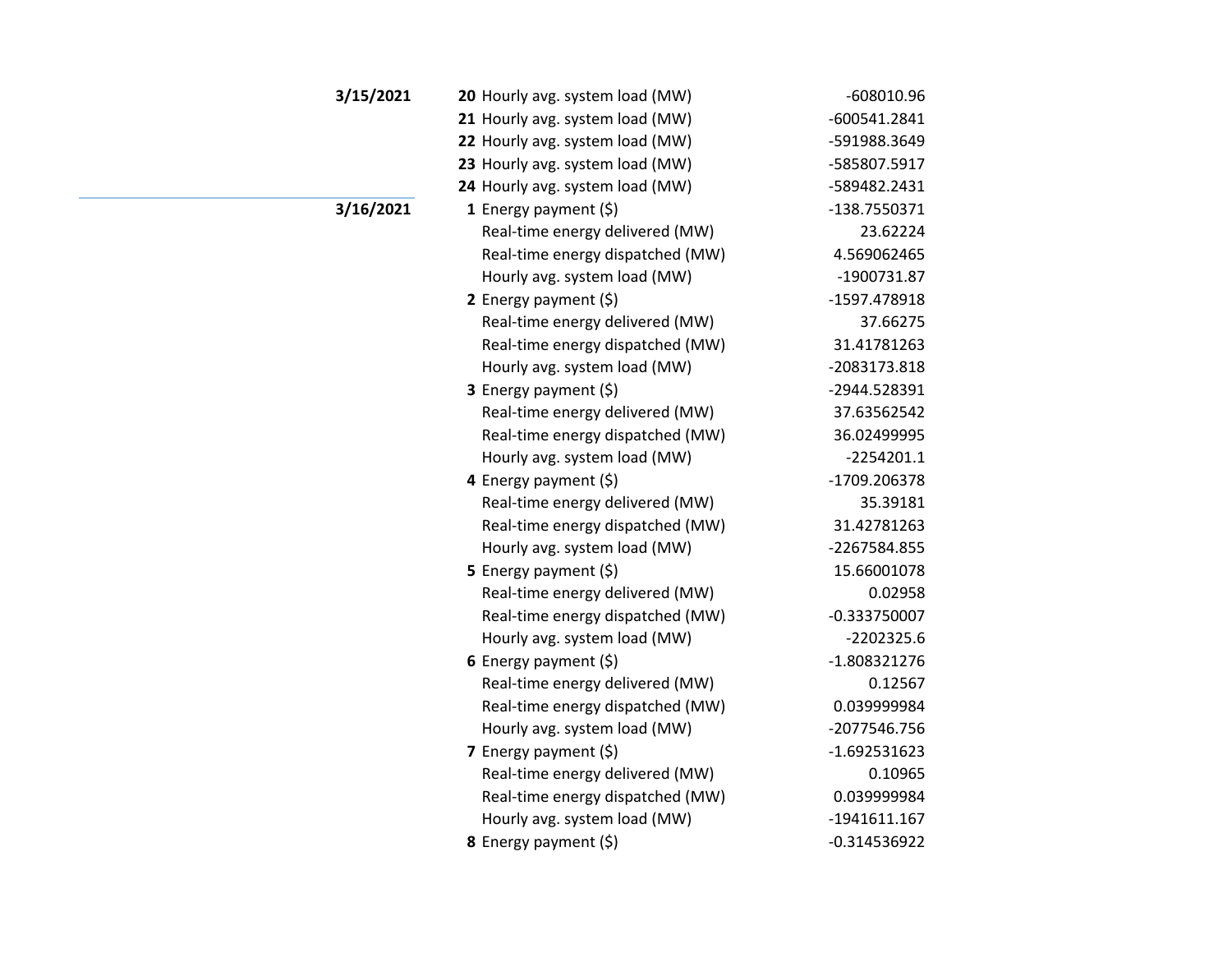| 8 Real-time energy dispatched (MW) | 0.009687497    |
|------------------------------------|----------------|
| Hourly avg. system load (MW)       | $-1912410.173$ |
| 9 Energy payment $(5)$             | $-1.219957612$ |
| Real-time energy delivered (MW)    | 0.08793        |
| Real-time energy dispatched (MW)   | 0.039999984    |
| Hourly avg. system load (MW)       | -1852487.562   |
| 10 Energy payment $(5)$            | 0.009068502    |
| Real-time energy dispatched (MW)   | $-0.000312499$ |
| Hourly avg. system load (MW)       | -1818179.39    |
| 11 Hourly avg. system load (MW)    | -1822798.632   |
| 12 Hourly avg. system load (MW)    | -1881650.513   |
| 13 Hourly avg. system load (MW)    | -2001585.079   |
| 14 Hourly avg. system load (MW)    | -2189614.646   |
| 15 Energy payment (\$)             | 18.72312591    |
| Real-time energy dispatched (MW)   | $-0.504374992$ |
| Hourly avg. system load (MW)       | -2302560.229   |
| 16 Energy payment $(\xi)$          | 315.6768395    |
| Real-time energy delivered (MW)    | 2.45052        |
| Real-time energy dispatched (MW)   | -5.570000029   |
| Hourly avg. system load (MW)       | -2250949.698   |
| 17 Energy payment $(\xi)$          | 194.2649277    |
| Real-time energy delivered (MW)    | 2.49972        |
| Real-time energy dispatched (MW)   | $-2.691875433$ |
| Hourly avg. system load (MW)       | -2110818.596   |
| 18 Energy payment (\$)             | -35.88047904   |
| Real-time energy delivered (MW)    | 2.46624        |
| Real-time energy dispatched (MW)   | 1.337500002    |
| Hourly avg. system load (MW)       | -1956880.967   |
| 19 Hourly avg. system load (MW)    | -1860563.37    |
| 20 Hourly avg. system load (MW)    | -1821532.724   |
| 21 Hourly avg. system load (MW)    | $-1772926.31$  |
| 22 Hourly avg. system load (MW)    | -1744297.631   |
| 23 Hourly avg. system load (MW)    | -1747969.848   |
| 24 Energy payment (\$)             | $-0.67894088$  |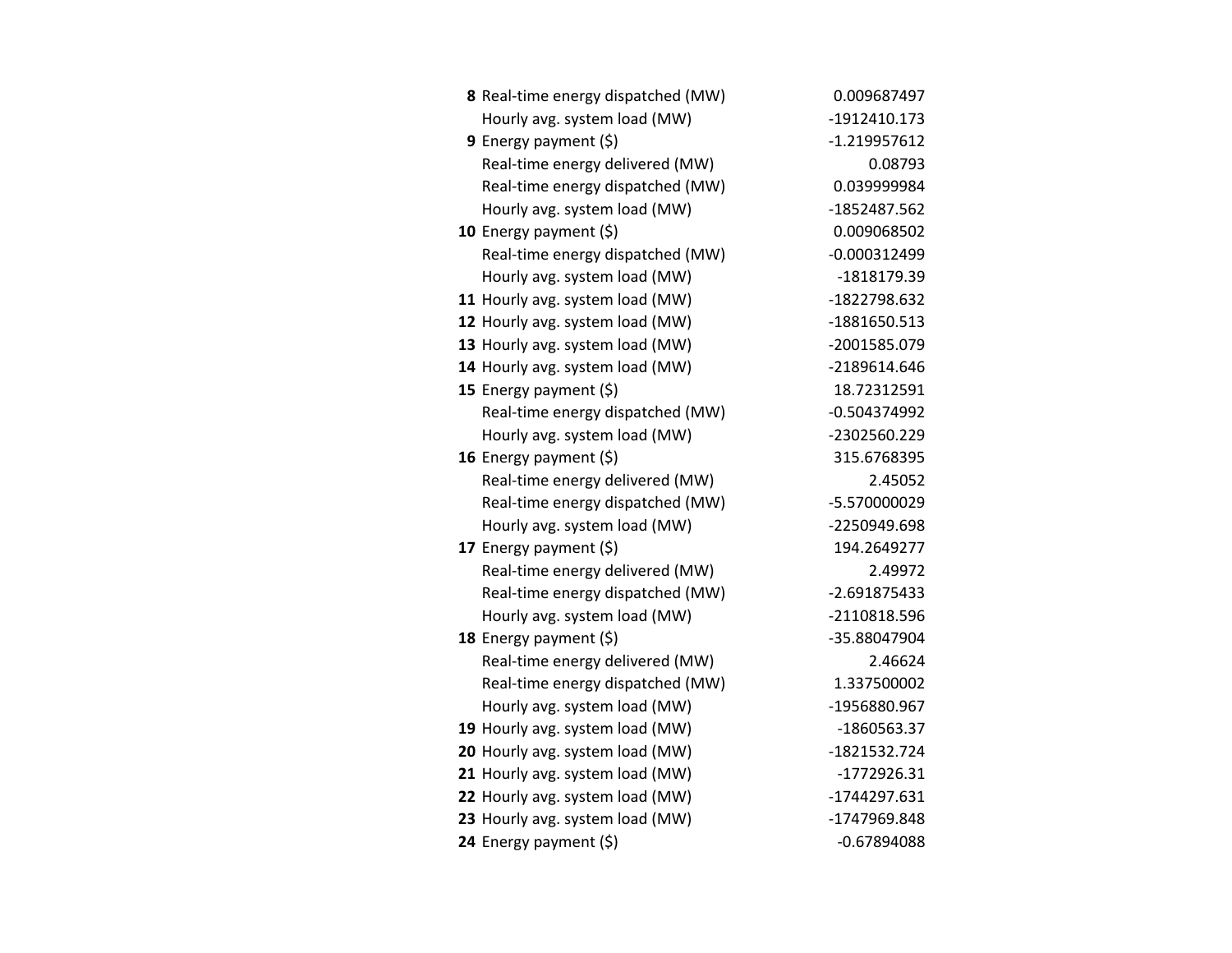| 3/16/2021 | 24 Real-time energy dispatched (MW) | $-0.129374993$ |
|-----------|-------------------------------------|----------------|
|           | Hourly avg. system load (MW)        | -1805593.171   |
| 3/17/2021 | 1 Energy payment $(5)$              | -1284.441816   |
|           | Real-time energy delivered (MW)     | 24.370642      |
|           | Real-time energy dispatched (MW)    | 9.673749912    |
|           | Hourly avg. system load (MW)        | $-1033608.72$  |
|           | 2 Energy payment $(\xi)$            | -1630.583535   |
|           | Real-time energy delivered (MW)     | 38.66004       |
|           | Real-time energy dispatched (MW)    | 31.42781263    |
|           | Hourly avg. system load (MW)        | $-1100244.44$  |
|           | 3 Energy payment (\$)               | -2339.038012   |
|           | Real-time energy delivered (MW)     | 39.16818       |
|           | Real-time energy dispatched (MW)    | 34.28968757    |
|           | Hourly avg. system load (MW)        | -1167385.018   |
|           | 4 Energy payment (\$)               | -1842.900413   |
|           | Real-time energy delivered (MW)     | 36.85542       |
|           | Real-time energy dispatched (MW)    | 31.42750013    |
|           | Hourly avg. system load (MW)        | $-1161971.423$ |
|           | 5 Energy payment (\$)               | 13.4472052     |
|           | Real-time energy delivered (MW)     | 0.1023         |
|           | Real-time energy dispatched (MW)    | $-0.353750018$ |
|           | Hourly avg. system load (MW)        | -1123246.991   |
|           | 6 Energy payment $(5)$              | -2.587032066   |
|           | Real-time energy delivered (MW)     | 0.2013         |
|           | Real-time energy dispatched (MW)    | 0.059999976    |
|           | Hourly avg. system load (MW)        | $-1062149.83$  |
|           | 7 Energy payment $(\xi)$            | 0.024635768    |
|           | Real-time energy dispatched (MW)    | $-0.000624998$ |
|           | Hourly avg. system load (MW)        | $-1004243.601$ |
|           | 8 Energy payment (\$)               | -1.658397968   |
|           | Real-time energy delivered (MW)     | 0.17703        |
|           | Real-time energy dispatched (MW)    | 0.039687485    |
|           | Hourly avg. system load (MW)        | -982088.3766   |
|           | 9 Energy payment (\$)               | -2.708685016   |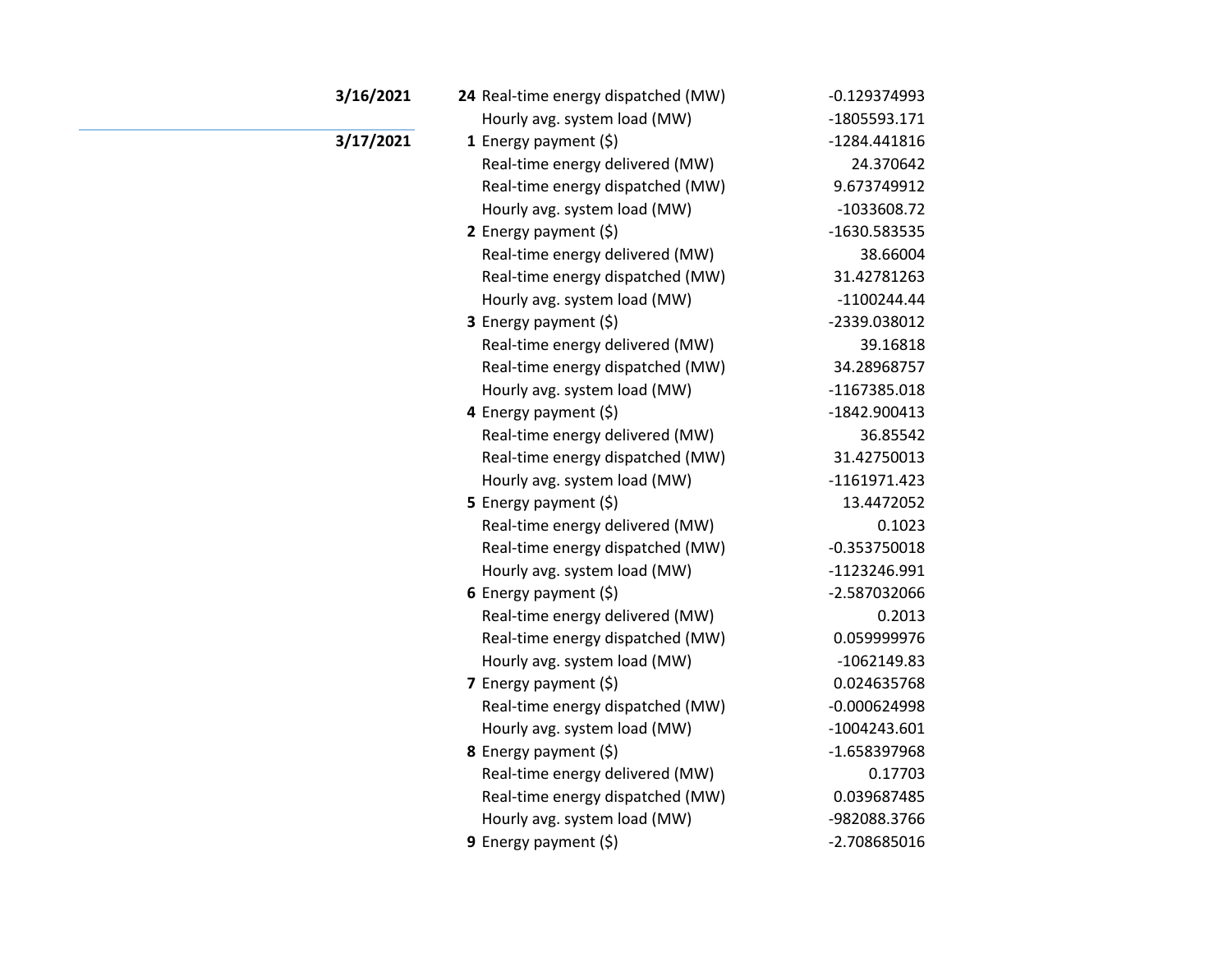| 9 Real-time energy delivered (MW) | 0.15783        |
|-----------------------------------|----------------|
| Real-time energy dispatched (MW)  | 0.069999972    |
| Hourly avg. system load (MW)      | -966170.7843   |
| 10 Energy payment $(5)$           | 0.023673792    |
| Real-time energy dispatched (MW)  | $-0.000624998$ |
| Hourly avg. system load (MW)      | -948343.4209   |
| 11 Hourly avg. system load (MW)   | -949297.171    |
| 12 Hourly avg. system load (MW)   | -974625.9404   |
| 13 Hourly avg. system load (MW)   | -1031245.89    |
| 14 Hourly avg. system load (MW)   | -1117128.254   |
| 15 Energy payment (\$)            | 20.40941197    |
| Real-time energy dispatched (MW)  | $-0.559374994$ |
| Hourly avg. system load (MW)      | -1182688.049   |
| 16 Energy payment $(\xi)$         | 413.0497503    |
| Real-time energy dispatched (MW)  | -8.949999987   |
| Hourly avg. system load (MW)      | -1173403.347   |
| 17 Energy payment (\$)            | 41.16238857    |
| Real-time energy dispatched (MW)  | $-6.740000434$ |
| Hourly avg. system load (MW)      | -1112380.194   |
| 18 Energy payment (\$)            | 15.6951092     |
| Real-time energy dispatched (MW)  | $-0.421249994$ |
| Hourly avg. system load (MW)      | -1041281.772   |
| 19 Hourly avg. system load (MW)   | -987371.1736   |
| 20 Hourly avg. system load (MW)   | -959199.912    |
| 21 Hourly avg. system load (MW)   | -955313.8903   |
| 22 Hourly avg. system load (MW)   | -945686.0159   |
| 23 Hourly avg. system load (MW)   | -951108.577    |
| 24 Energy payment (\$)            | -52.23897786   |
| Real-time energy delivered (MW)   | 2.39712        |
| Real-time energy dispatched (MW)  | 1.634375002    |
| Hourly avg. system load (MW)      | -968908.864    |
| 1 Energy payment $(\xi)$          | -105.4943875   |
| Real-time energy delivered (MW)   | 4.27296        |
| Real-time energy dispatched (MW)  | 4.006249916    |

**3/18/2021**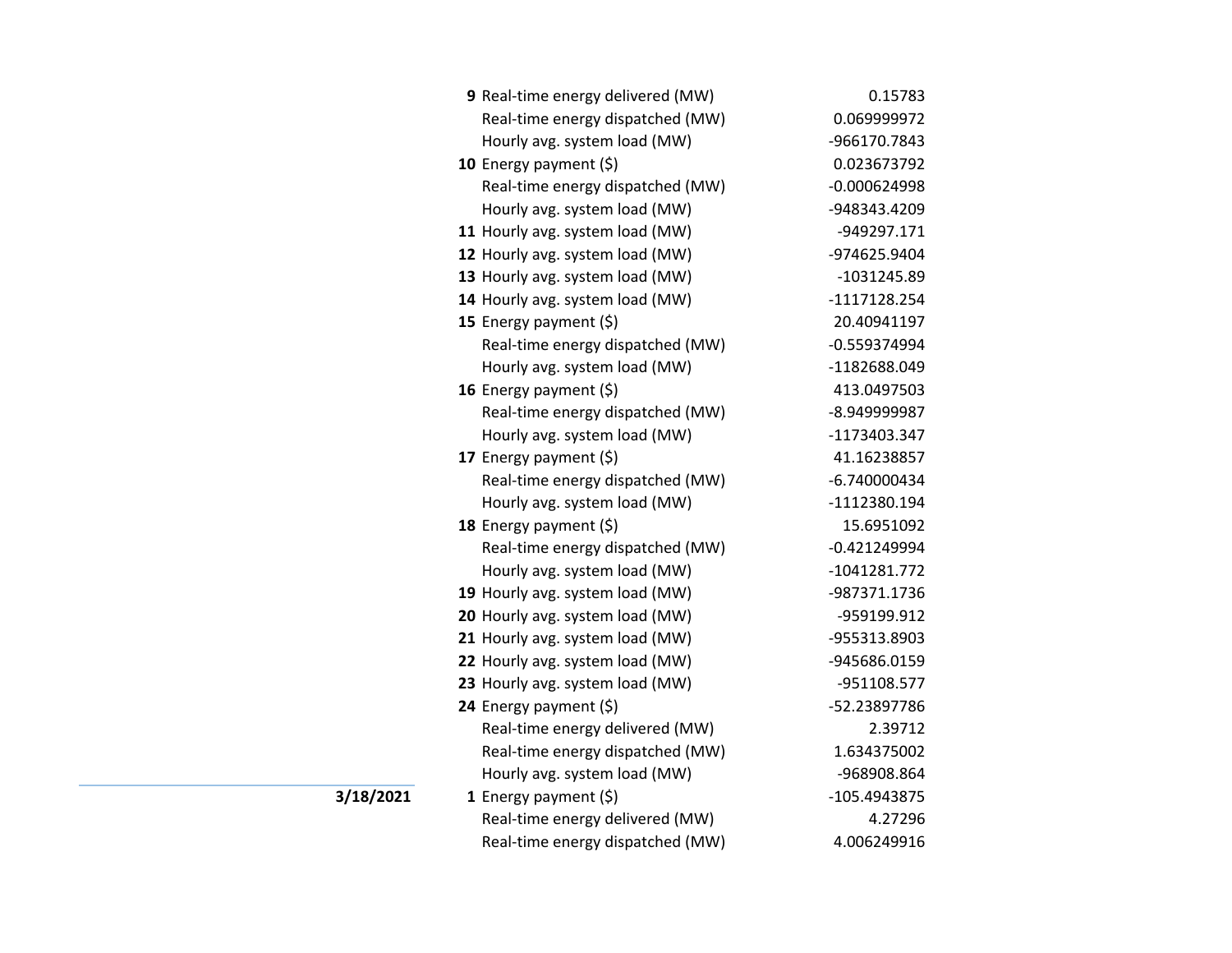| 3/18/2021 | 1 Hourly avg. system load (MW)   | -483552.9001   |
|-----------|----------------------------------|----------------|
|           | 2 Energy payment $(5)$           | -1422.193479   |
|           | Real-time energy delivered (MW)  | 37.3632        |
|           | Real-time energy dispatched (MW) | 31.40000014    |
|           | Hourly avg. system load (MW)     | -506330.0195   |
|           | 3 Energy payment (\$)            | -1897.119152   |
|           | Real-time energy delivered (MW)  | 37.36548       |
|           | Real-time energy dispatched (MW) | 31.54000014    |
|           | Hourly avg. system load (MW)     | -529540.3196   |
|           | 4 Energy payment (\$)            | -1486.096671   |
|           | Real-time energy delivered (MW)  | 35.55612       |
|           | Real-time energy dispatched (MW) | 31.40000014    |
|           | Hourly avg. system load (MW)     | -524023.146    |
|           | 5 Energy payment $(5)$           | 8.467722634    |
|           | Real-time energy dispatched (MW) | $-0.263749996$ |
|           | Hourly avg. system load (MW)     | -506641.564    |
|           | 6 Hourly avg. system load (MW)   | -477478.3122   |
|           | 7 Hourly avg. system load (MW)   | -448450.0069   |
|           | 8 Hourly avg. system load (MW)   | -439801.2023   |
|           | 9 Hourly avg. system load (MW)   | -428425.9531   |
|           | 10 Hourly avg. system load (MW)  | -420219.2856   |
|           | 11 Hourly avg. system load (MW)  | -417094.5854   |
|           | 12 Hourly avg. system load (MW)  | -425460.4673   |
|           | 13 Hourly avg. system load (MW)  | -445949.8857   |
|           | 14 Hourly avg. system load (MW)  | -485422.5373   |
|           | 15 Energy payment (\$)           | 12.94424284    |
|           | Real-time energy dispatched (MW) | $-0.403124996$ |
|           | Hourly avg. system load (MW)     | -516101.7707   |
|           | 16 Energy payment $(\xi)$        | -27.54294037   |
|           | Real-time energy dispatched (MW) | -3.949999948   |
|           | Hourly avg. system load (MW)     | -518213.5028   |
|           | 17 Energy payment (\$)           | 23.81072867    |
|           | Real-time energy dispatched (MW) | -3.940000453   |
|           | Hourly avg. system load (MW)     | -495712.2969   |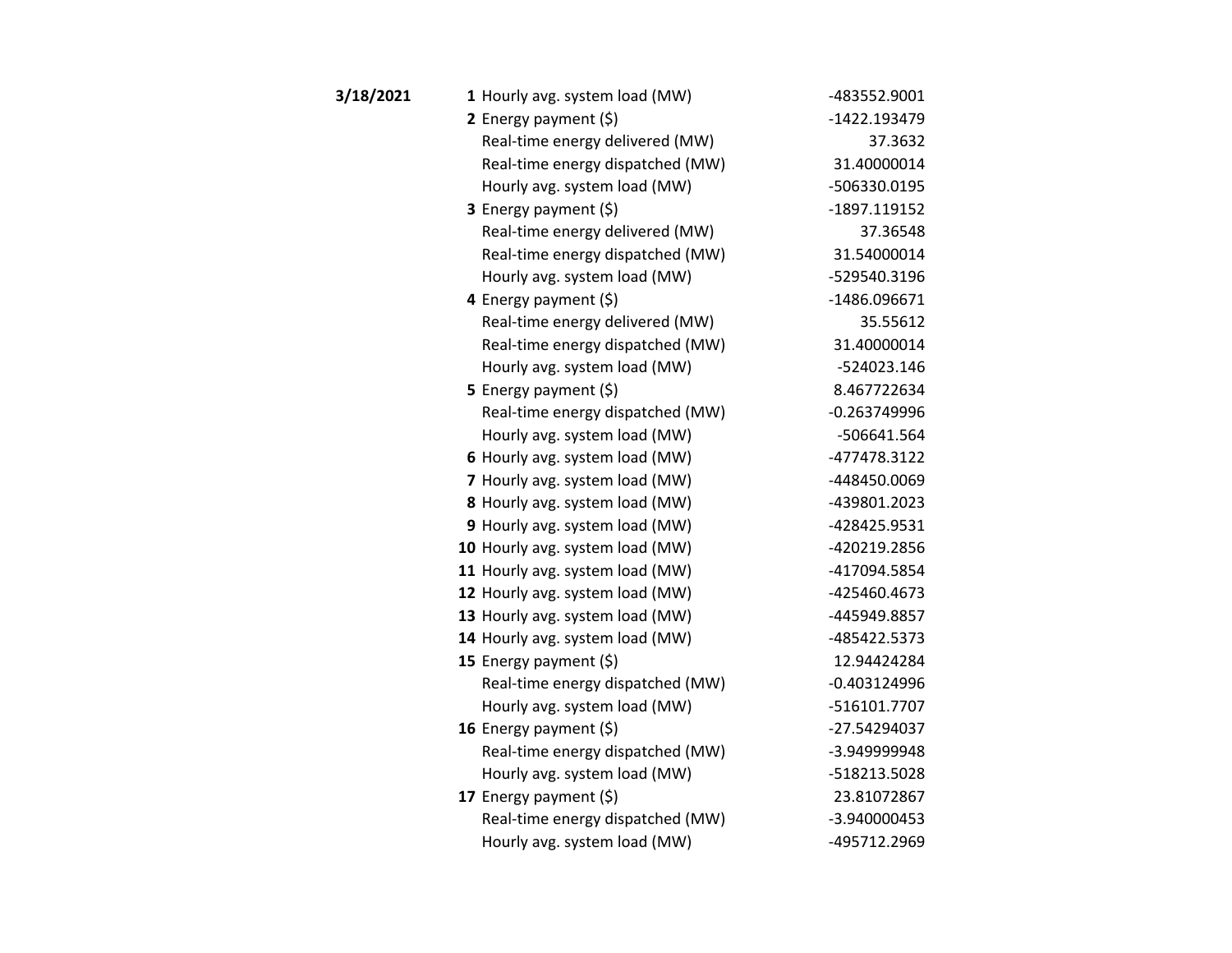| 18 Energy payment (\$)           | -73.43407067  |
|----------------------------------|---------------|
| Real-time energy dispatched (MW) | 2.159999976   |
| Hourly avg. system load (MW)     | -469821.1723  |
| 19 Energy payment (\$)           | -66.29944758  |
| Real-time energy dispatched (MW) | 2.484374962   |
| Hourly avg. system load (MW)     | -452859.1842  |
| 20 Hourly avg. system load (MW)  | -441571.7077  |
| 21 Hourly avg. system load (MW)  | -441736.0726  |
| 22 Hourly avg. system load (MW)  | -442514.2213  |
| 23 Hourly avg. system load (MW)  | -444312.3538  |
| 24 Hourly avg. system load (MW)  | -459254.8435  |
| 1 Energy payment $(\xi)$         | -242.5660729  |
| Real-time energy delivered (MW)  | 5.859753      |
| Real-time energy dispatched (MW) | 9.69999992    |
| Hourly avg. system load (MW)     | -696307.5688  |
| 2 Energy payment $(\xi)$         | -1257.798384  |
| Real-time energy delivered (MW)  | 32.60238      |
| Real-time energy dispatched (MW) | 31.26218764   |
| Hourly avg. system load (MW)     | -730436.1203  |
| 3 Energy payment (\$)            | -1615.265828  |
| Real-time energy delivered (MW)  | 32.550864     |
| Real-time energy dispatched (MW) | 32.09031264   |
| Hourly avg. system load (MW)     | -771477.4773  |
| 4 Energy payment $(\xi)$         | -1373.896658  |
| Real-time energy delivered (MW)  | 30.87888      |
| Real-time energy dispatched (MW) | 31.37937514   |
| Hourly avg. system load (MW)     | -768385.442   |
| <b>5</b> Energy payment $(\xi)$  | 3.419127384   |
| Real-time energy delivered (MW)  | 0.045         |
| Real-time energy dispatched (MW) | $-0.10125001$ |
| Hourly avg. system load (MW)     | -750998.8132  |
| 6 Energy payment $(5)$           | -2.328496569  |
| Real-time energy delivered (MW)  | 0.0606        |
| Real-time energy dispatched (MW) | 0.059999976   |

**3/19/2021**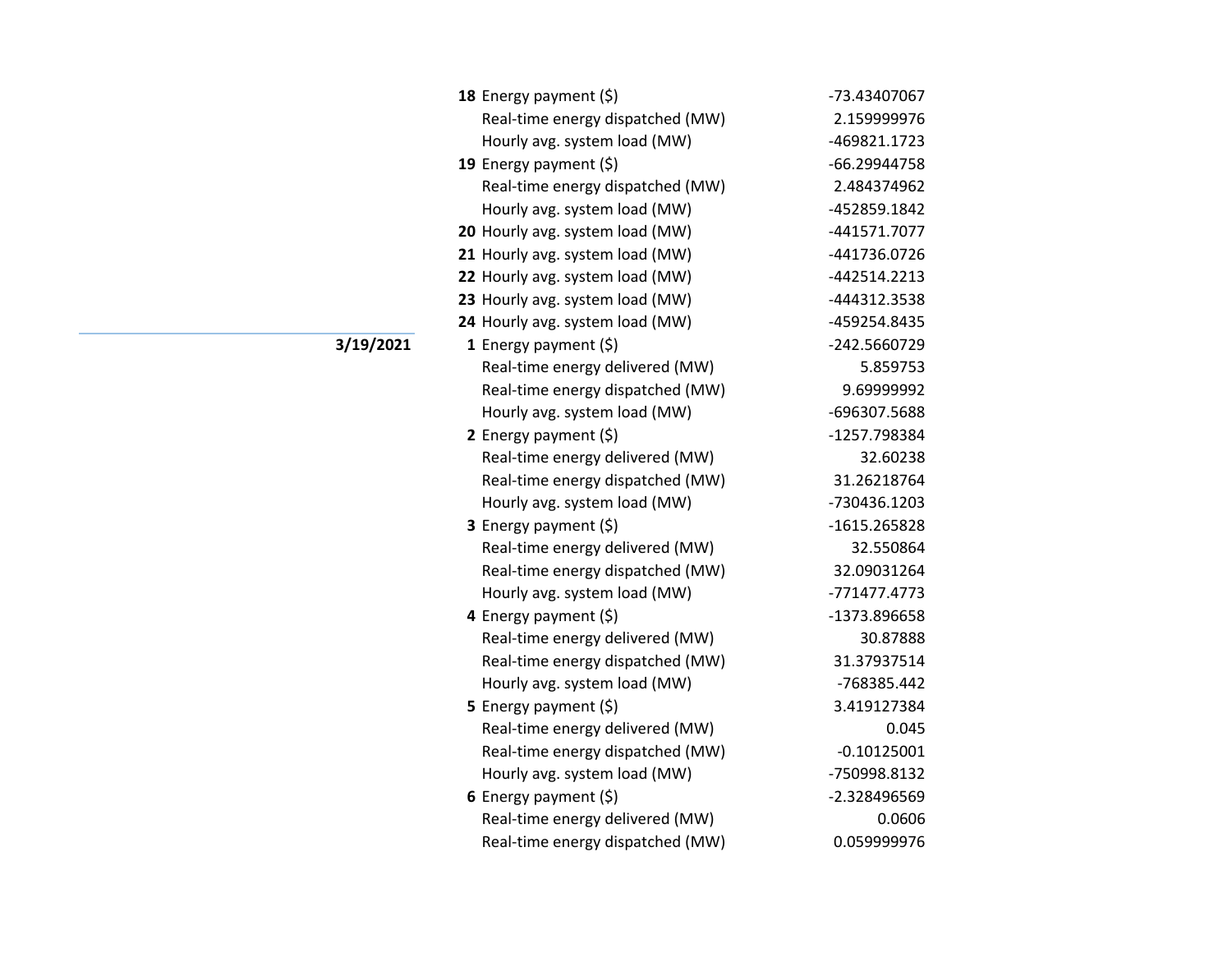| 6 Hourly avg. system load (MW)   | -718218.659    |
|----------------------------------|----------------|
| 7 Energy payment $(\xi)$         | $-0.701967245$ |
| Real-time energy dispatched (MW) | 0.019687493    |
| Hourly avg. system load (MW)     | -679749.9945   |
| 8 Energy payment (\$)            | 0.007811116    |
| Real-time energy dispatched (MW) | $-0.000312499$ |
| Hourly avg. system load (MW)     | $-645111.1183$ |
| 9 Energy payment $(\xi)$         | -2.548710582   |
| Real-time energy delivered (MW)  | 0.04206        |
| Real-time energy dispatched (MW) | 0.079999968    |
| Hourly avg. system load (MW)     | -624740.4056   |
| 10 Energy payment $(5)$          | 0.008310336    |
| Real-time energy dispatched (MW) | $-0.000312499$ |
| Hourly avg. system load (MW)     | -610920.0248   |
| 11 Hourly avg. system load (MW)  | -606404.9637   |
| 12 Hourly avg. system load (MW)  | $-617511.3182$ |
| 13 Hourly avg. system load (MW)  | -647789.3821   |
| 14 Hourly avg. system load (MW)  | -705662.3304   |
| 15 Energy payment $(\xi)$        | 4.25699205     |
| Real-time energy dispatched (MW) | $-0.168749997$ |
| Hourly avg. system load (MW)     | -752317.1503   |
| 16 Energy payment $(\xi)$        | -762.8762781   |
| Real-time energy delivered (MW)  | 2.301          |
| Real-time energy dispatched (MW) | 1.050000085    |
| Hourly avg. system load (MW)     | -752626.7606   |
| 17 Energy payment (\$)           | -892.7442744   |
| Real-time energy delivered (MW)  | 2.3148         |
| Real-time energy dispatched (MW) | 1.059999553    |
| Hourly avg. system load (MW)     | -724956.6922   |
| 18 Energy payment $(\xi)$        | -77.79657003   |
| Real-time energy delivered (MW)  | 2.51316        |
| Real-time energy dispatched (MW) | 2.409999973    |
| Hourly avg. system load (MW)     | -688509.8709   |
| 19 Energy payment (\$)           | -68.39957391   |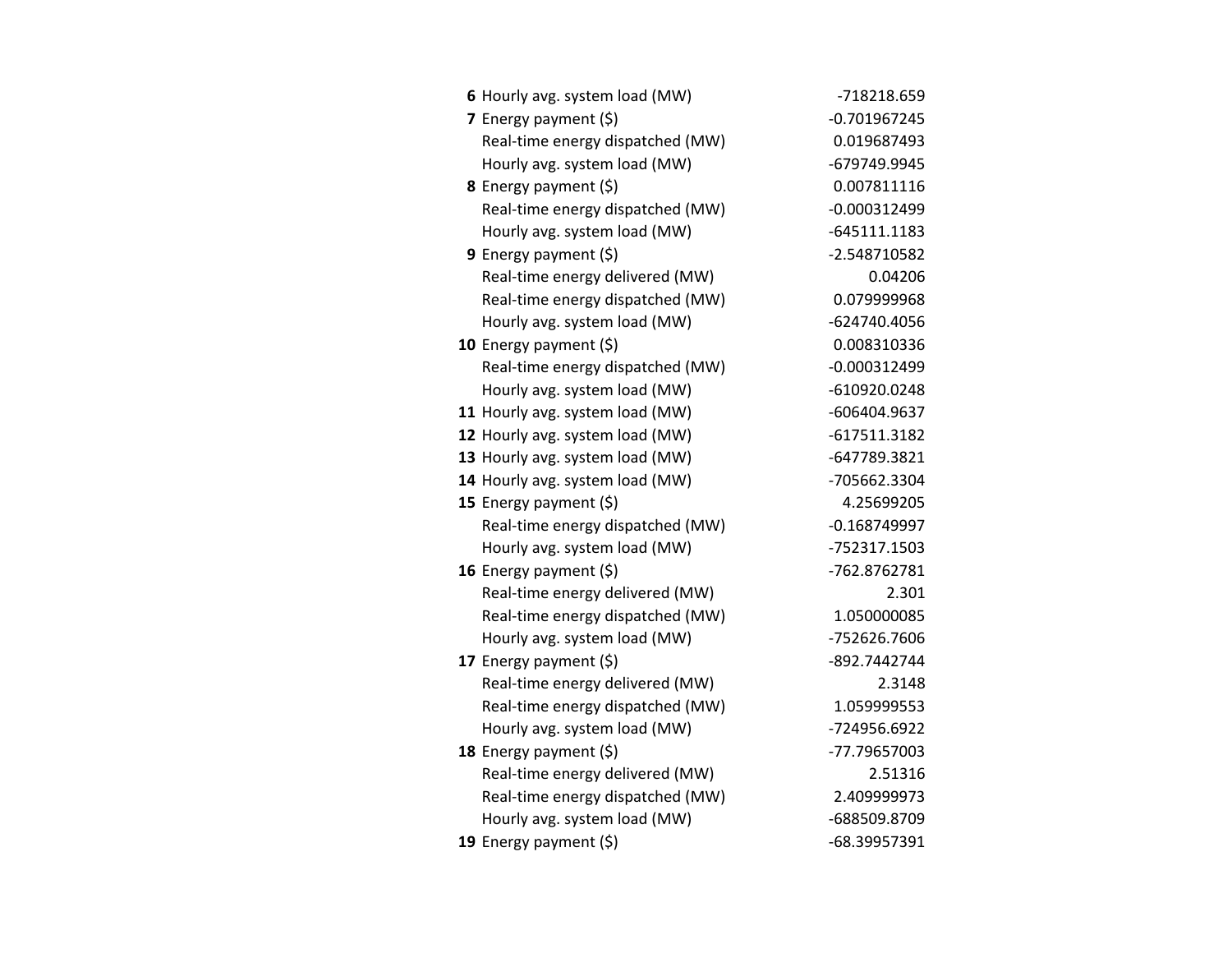| 3/19/2021 | 19 Real-time energy delivered (MW) | 2.45496        |
|-----------|------------------------------------|----------------|
|           | Real-time energy dispatched (MW)   | 2.49999996     |
|           | Hourly avg. system load (MW)       | -658174.369    |
|           | <b>20</b> Energy payment $(\xi)$   | 0.376697651    |
|           | Real-time energy dispatched (MW)   | -0.078124999   |
|           | Hourly avg. system load (MW)       | -647181.3917   |
|           | 21 Hourly avg. system load (MW)    | -639353.2654   |
|           | 22 Hourly avg. system load (MW)    | -637003.8792   |
|           | 23 Energy payment $(\xi)$          | 0.431341001    |
|           | Real-time energy dispatched (MW)   | $-0.014062499$ |
|           | Hourly avg. system load (MW)       | -642681.7993   |
|           | 24 Energy payment (\$)             | -10.02966668   |
|           | Real-time energy delivered (MW)    | 0.66273        |
|           | Real-time energy dispatched (MW)   | 0.249687505    |
|           | Hourly avg. system load (MW)       | -665879.2388   |
| 3/20/2021 | 1 Hourly avg. system load (MW)     | -61170.16394   |
|           | 2 Energy payment $(5)$             | $-0.921047032$ |
|           | Real-time energy dispatched (MW)   | 0.019999992    |
|           | Hourly avg. system load (MW)       | -65539.62625   |
|           | 3 Energy payment (\$)              | -1.042503983   |
|           | Real-time energy dispatched (MW)   | 0.019999992    |
|           | Hourly avg. system load (MW)       | -71600.96921   |
|           | 4 Energy payment (\$)              | $-0.92466223$  |
|           | Real-time energy dispatched (MW)   | 0.019999992    |
|           | Hourly avg. system load (MW)       | -72494.85196   |
|           | 5 Energy payment $(\xi)$           | $-0.82526317$  |
|           | Real-time energy dispatched (MW)   | 0.019999992    |
|           | Hourly avg. system load (MW)       | -70954.30036   |
|           | 6 Energy payment $(5)$             | $-0.734045706$ |
|           | Real-time energy dispatched (MW)   | 0.019999992    |
|           | Hourly avg. system load (MW)       | -67894.18832   |
|           | 7 Energy payment (\$)              | $-0.666597934$ |
|           | Real-time energy dispatched (MW)   | 0.019999992    |
|           | Hourly avg. system load (MW)       | -64578.50501   |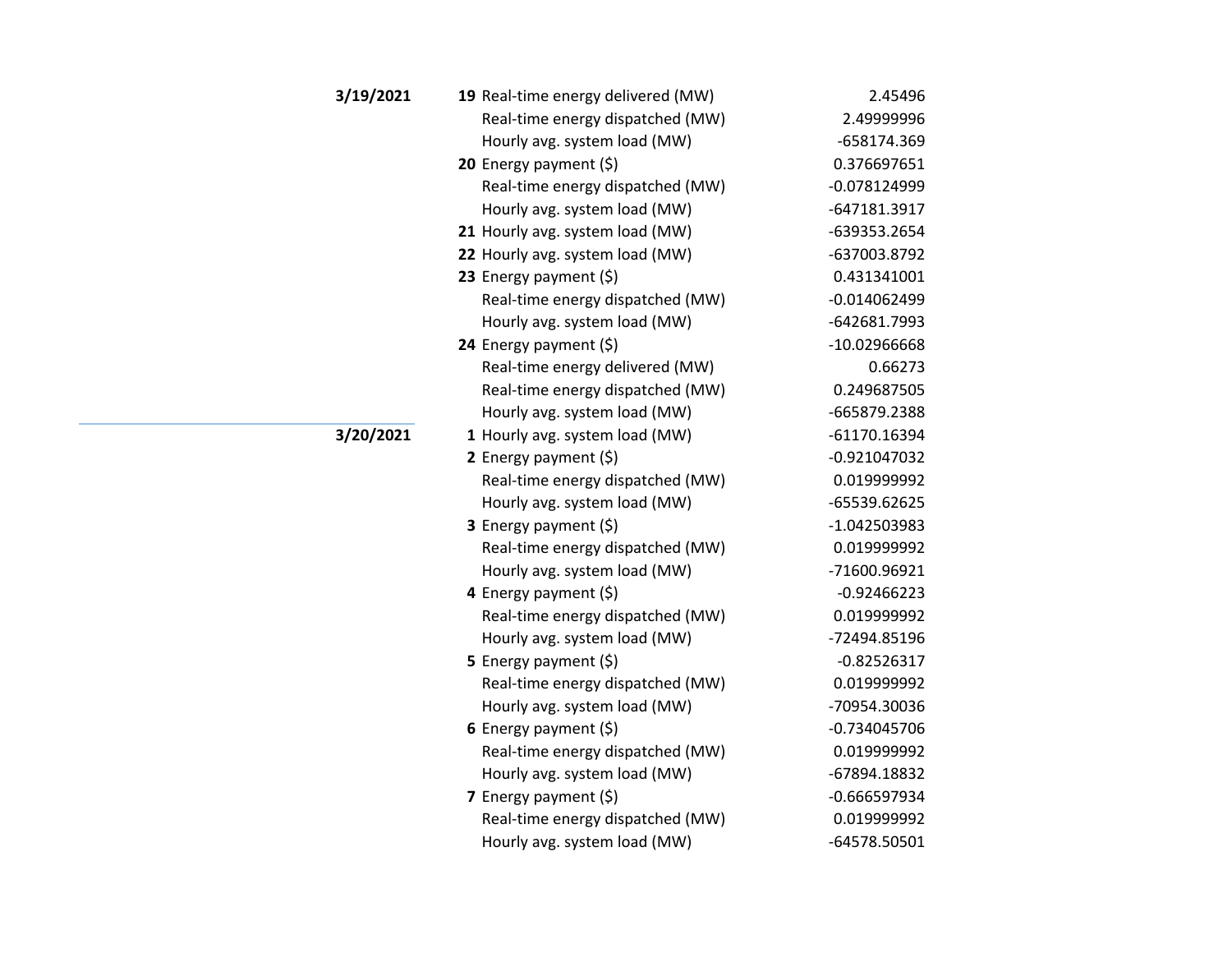| 8 Energy payment (\$)            | -0.989866804   |
|----------------------------------|----------------|
| Real-time energy dispatched (MW) | 0.029999988    |
| Hourly avg. system load (MW)     | -65313.09775   |
| 9 Energy payment (\$)            | $-0.652917038$ |
| Real-time energy dispatched (MW) | 0.019999992    |
| Hourly avg. system load (MW)     | -63165.13712   |
| 10 Hourly avg. system load (MW)  | $-61624.13753$ |
| 11 Hourly avg. system load (MW)  | -60767.42983   |
| 12 Hourly avg. system load (MW)  | -60921.74268   |
| 13 Hourly avg. system load (MW)  | $-61371.54242$ |
| 14 Hourly avg. system load (MW)  | -63170.42563   |
| 15 Hourly avg. system load (MW)  | -64925.05047   |
| 16 Hourly avg. system load (MW)  | -63957.75238   |
| 17 Hourly avg. system load (MW)  | -62548.46027   |
| 18 Hourly avg. system load (MW)  | -61004.78253   |
| 19 Hourly avg. system load (MW)  | -57124.85158   |
| 20 Hourly avg. system load (MW)  | -54199.96024   |
| 21 Hourly avg. system load (MW)  | -52247.27403   |
| 22 Hourly avg. system load (MW)  | -51767.4322    |
| 23 Hourly avg. system load (MW)  | -52954.19734   |
| 24 Hourly avg. system load (MW)  | -56162.13618   |
| 1 Hourly avg. system load (MW)   | -59776.30079   |
| 2 Energy payment $(\xi)$         | $-0.950771919$ |
| Real-time energy dispatched (MW) | 0.019999992    |
| Hourly avg. system load (MW)     | -65267.47717   |
| 3 Energy payment (\$)            | -1.028037389   |
| Real-time energy dispatched (MW) | 0.019999992    |
| Hourly avg. system load (MW)     | -71476.8396    |
| 4 Energy payment (\$)            | $-0.908817037$ |
| Real-time energy dispatched (MW) | 0.019999992    |
| Hourly avg. system load (MW)     | -72722.57823   |
| 5 Energy payment $(\xi)$         | $-0.776168089$ |
| Real-time energy dispatched (MW) | 0.019999992    |
| Hourly avg. system load (MW)     | -70603.61073   |
|                                  |                |

**3/21/2021**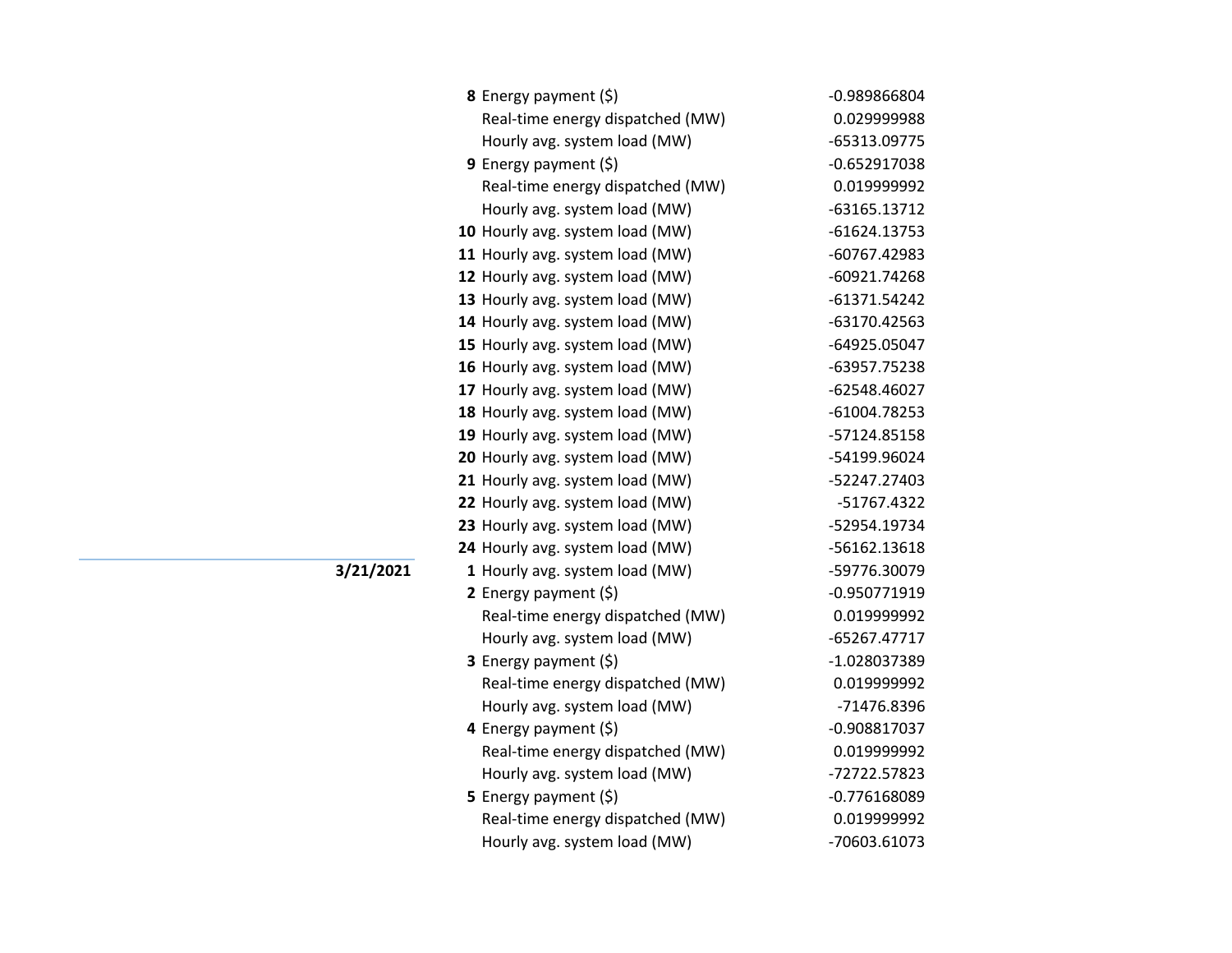| 6 Energy payment $(\xi)$         | $-0.72502051$  |
|----------------------------------|----------------|
| Real-time energy dispatched (MW) | 0.019999992    |
| Hourly avg. system load (MW)     | -67196.42745   |
| 7 Energy payment (\$)            | $-0.644752242$ |
| Real-time energy dispatched (MW) | 0.019999992    |
| Hourly avg. system load (MW)     | -63071.23819   |
| 8 Energy payment (\$)            | $-0.937831825$ |
| Real-time energy dispatched (MW) | 0.029999988    |
| Hourly avg. system load (MW)     | -61617.79452   |
| <b>9</b> Energy payment $(\xi)$  | $-0.632648247$ |
| Real-time energy dispatched (MW) | 0.019999992    |
| Hourly avg. system load (MW)     | -59508.32674   |
| 10 Hourly avg. system load (MW)  | -58268.78227   |
| 11 Hourly avg. system load (MW)  | -57236.22716   |
| 12 Hourly avg. system load (MW)  | -57372.87052   |
| 13 Hourly avg. system load (MW)  | -58511.20832   |
| 14 Hourly avg. system load (MW)  | -60902.73722   |
| 15 Hourly avg. system load (MW)  | $-61501.14185$ |
| 16 Hourly avg. system load (MW)  | -59192.91461   |
| 17 Hourly avg. system load (MW)  | -56800.5028    |
| 18 Hourly avg. system load (MW)  | -53986.62528   |
| 19 Hourly avg. system load (MW)  | -51007.49555   |
| 20 Hourly avg. system load (MW)  | -49429.00812   |
| 21 Hourly avg. system load (MW)  | -48686.43951   |
| 22 Hourly avg. system load (MW)  | -48815.54092   |
| 23 Hourly avg. system load (MW)  | -50711.5059    |
| 24 Hourly avg. system load (MW)  | -54622.5092    |
| <b>1</b> Energy payment $(\xi)$  | 8.094964957    |
| Real-time energy dispatched (MW) | $-0.421562499$ |
| Hourly avg. system load (MW)     | -628997.4068   |
| 2 Energy payment $(\xi)$         | -1351.553698   |
| Real-time energy delivered (MW)  | 37.19955       |
| Real-time energy dispatched (MW) | 31.41968763    |
| Hourly avg. system load (MW)     | -671910.3918   |

**3/22/2021**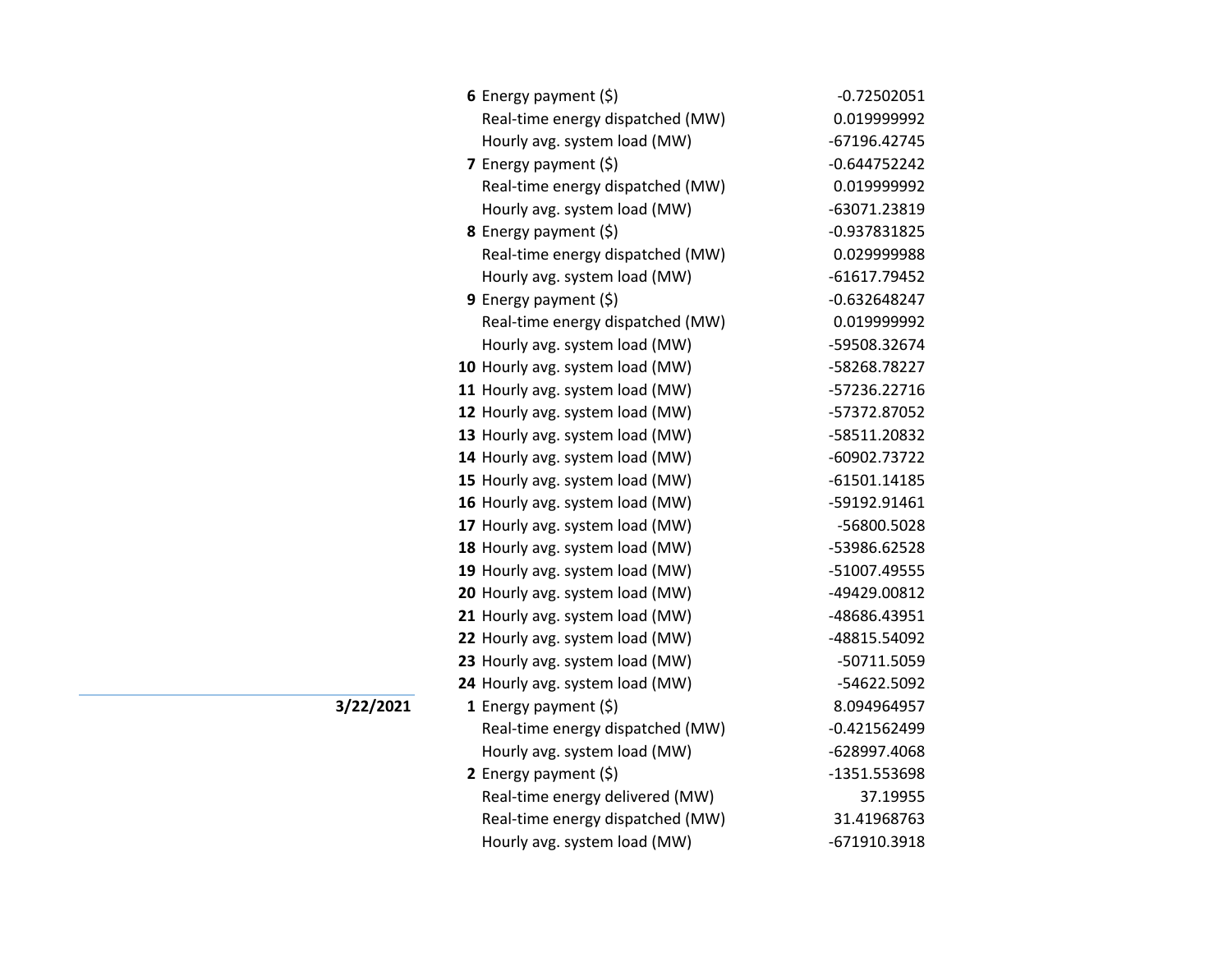| 3 Energy payment (\$)            | -1591.060875   |
|----------------------------------|----------------|
| Real-time energy delivered (MW)  | 36.96792       |
| Real-time energy dispatched (MW) | 31.41968763    |
| Hourly avg. system load (MW)     | -720650.5028   |
| 4 Energy payment (\$)            | -1329.343487   |
| Real-time energy delivered (MW)  | 35.59191       |
| Real-time energy dispatched (MW) | 29.98968769    |
| Hourly avg. system load (MW)     | -721950.4078   |
| 5 Energy payment $(\xi)$         | 19.19716852    |
| Real-time energy delivered (MW)  | 0.02784        |
| Real-time energy dispatched (MW) | $-0.493125$    |
| Hourly avg. system load (MW)     | -695992.4401   |
| 6 Energy payment $(\xi)$         | -2.007458298   |
| Real-time energy delivered (MW)  | 0.04692        |
| Real-time energy dispatched (MW) | 0.059999976    |
| Hourly avg. system load (MW)     | -655373.5498   |
| <b>7</b> Energy payment $(\xi)$  | $-2.151325439$ |
| Real-time energy delivered (MW)  | 0.05505        |
| Real-time energy dispatched (MW) | 0.069999972    |
| Hourly avg. system load (MW)     | $-612158.7775$ |
| 8 Energy payment (\$)            | $-0.560334911$ |
| Real-time energy dispatched (MW) | 0.019374994    |
| Hourly avg. system load (MW)     | -560833.6221   |
| <b>9</b> Energy payment $(\xi)$  | -1.956710517   |
| Real-time energy delivered (MW)  | 0.0825         |
| Real-time energy dispatched (MW) | 0.069999972    |
| Hourly avg. system load (MW)     | -544186.7006   |
| 10 Energy payment $(\xi)$        | 0.012613728    |
| Real-time energy dispatched (MW) | $-0.000624998$ |
| Hourly avg. system load (MW)     | -538011.2541   |
| 11 Hourly avg. system load (MW)  | -538525.1401   |
| 12 Hourly avg. system load (MW)  | -555825.5032   |
| 13 Hourly avg. system load (MW)  | -595806.6483   |
| 14 Hourly avg. system load (MW)  | -652529.7099   |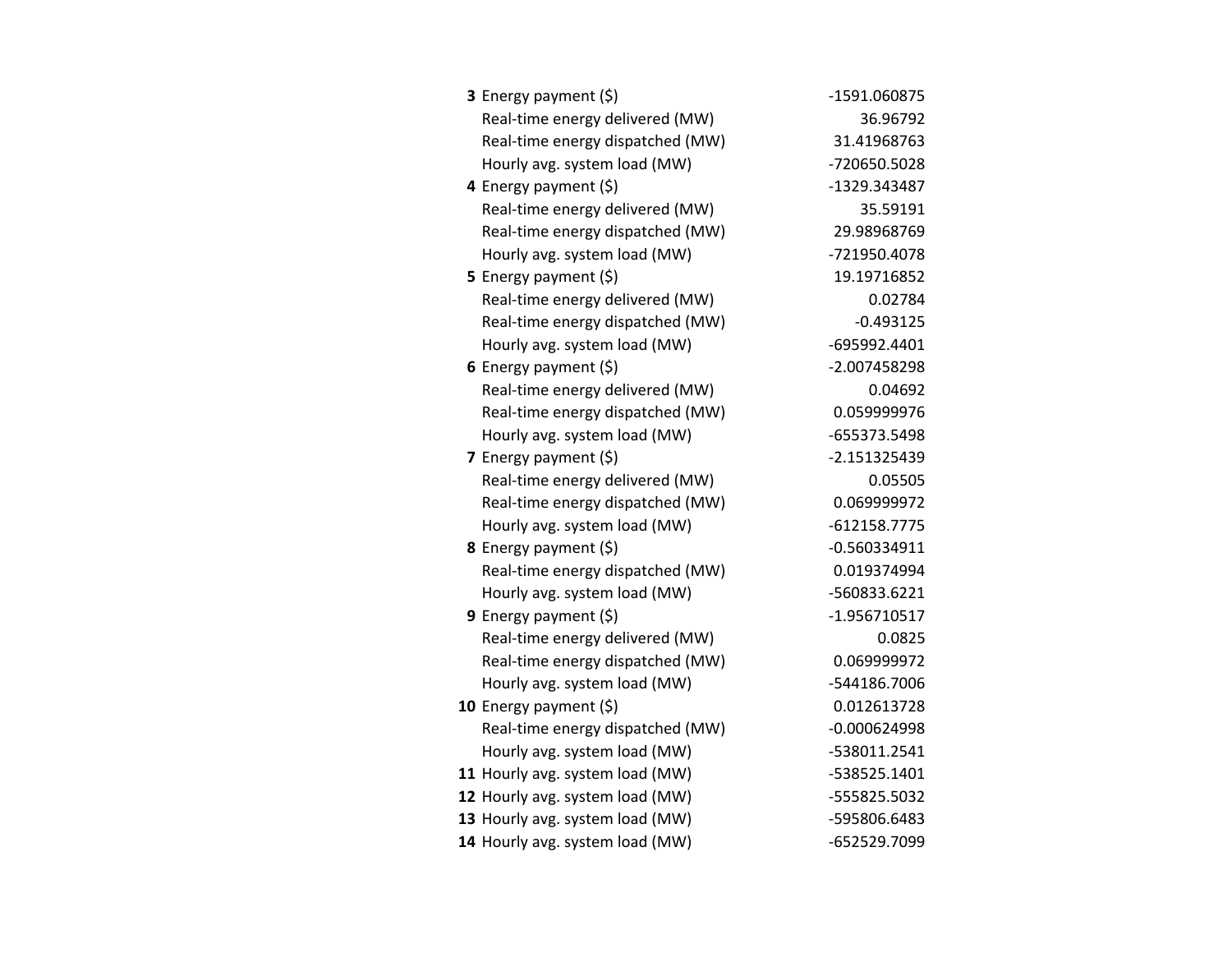| 15 Energy payment $(\xi)$        | 10.80901281    |
|----------------------------------|----------------|
| Real-time energy dispatched (MW) | $-0.635624996$ |
| Hourly avg. system load (MW)     | -691881.743    |
| 16 Energy payment $(\xi)$        | -414.3252759   |
| Real-time energy dispatched (MW) | -7.669999956   |
| Hourly avg. system load (MW)     | -690225.6841   |
| 17 Energy payment (\$)           | -585.6301086   |
| Real-time energy dispatched (MW) | -7.310000447   |
| Hourly avg. system load (MW)     | -659150.4524   |
| 18 Energy payment (\$)           | 17.38938387    |
| Real-time energy dispatched (MW) | $-0.613124985$ |
| Hourly avg. system load (MW)     | -619503.4658   |
| 19 Hourly avg. system load (MW)  | -599871.9075   |
| 20 Hourly avg. system load (MW)  | -579027.0182   |
| 21 Hourly avg. system load (MW)  | -568270.1131   |
| 22 Hourly avg. system load (MW)  | -567790.5267   |
| 23 Hourly avg. system load (MW)  | -569077.677    |
| 24 Hourly avg. system load (MW)  | -594530.6184   |
| 1 Energy payment $(\xi)$         | -836.548793    |
| Real-time energy delivered (MW)  | 40.6314        |
| Real-time energy dispatched (MW) | 40.06906205    |
| Hourly avg. system load (MW)     | -661242.3396   |
| 2 Energy payment $(5)$           | -1287.051899   |
| Real-time energy delivered (MW)  | 33.85302       |
| Real-time energy dispatched (MW) | 31.41645846    |
| Hourly avg. system load (MW)     | -719273.7017   |
| 3 Energy payment (\$)            | -1855.474515   |
| Real-time energy delivered (MW)  | 33.78867       |
| Real-time energy dispatched (MW) | 32.12031259    |
| Hourly avg. system load (MW)     | -774703.5572   |
| 4 Energy payment (\$)            | -1661.037988   |
| Real-time energy delivered (MW)  | 32.27916       |
| Real-time energy dispatched (MW) | 31.41614592    |
| Hourly avg. system load (MW)     | -774712.4533   |

**3/23/2021**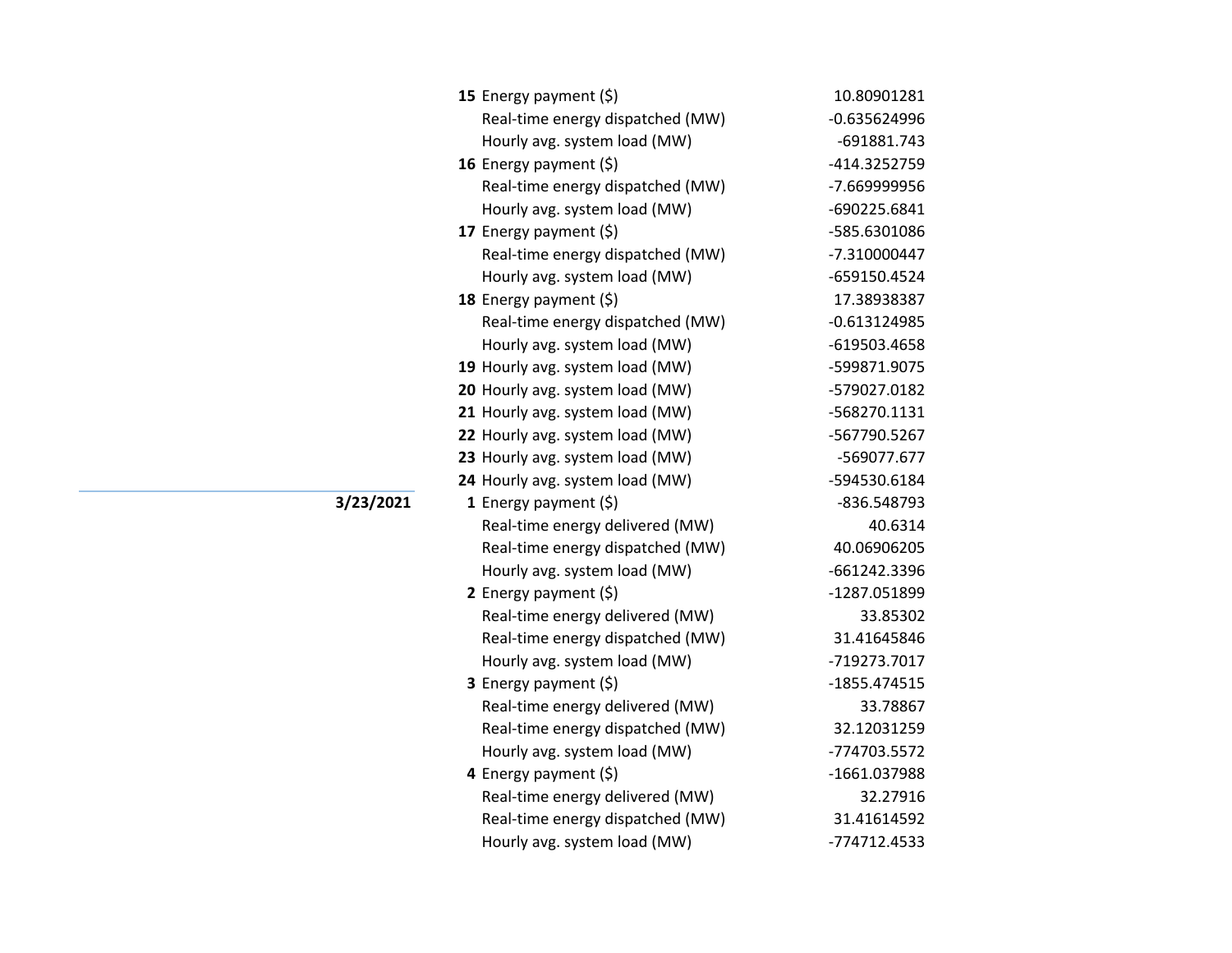| <b>5</b> Energy payment $(\xi)$  | 5.492870846    |
|----------------------------------|----------------|
| Real-time energy delivered (MW)  | 0.03261        |
| Real-time energy dispatched (MW) | $-0.135312517$ |
| Hourly avg. system load (MW)     | -751073.9893   |
| 6 Energy payment $(\xi)$         | -2.763522396   |
| Real-time energy delivered (MW)  | 0.04866        |
| Real-time energy dispatched (MW) | 0.069999972    |
| Hourly avg. system load (MW)     | -708648.2803   |
| 7 Energy payment $(5)$           | -2.895615344   |
| Real-time energy delivered (MW)  | 0.04839        |
| Real-time energy dispatched (MW) | 0.079999968    |
| Hourly avg. system load (MW)     | -661764.9437   |
| <b>8</b> Energy payment $(\xi)$  | $-2.136772945$ |
| Real-time energy delivered (MW)  | 0.11955        |
| Real-time energy dispatched (MW) | 0.069999972    |
| Hourly avg. system load (MW)     | -621943.9037   |
| <b>9</b> Energy payment $(\xi)$  | -2.947728622   |
| Real-time energy delivered (MW)  | 0.09855        |
| Real-time energy dispatched (MW) | 0.09999996     |
| Hourly avg. system load (MW)     | -603484.1194   |
| 10 Energy payment (\$)           | 0.010752928    |
| Real-time energy dispatched (MW) | $-0.000312499$ |
| Hourly avg. system load (MW)     | -591086.2777   |
| 11 Hourly avg. system load (MW)  | -590850.5948   |
| 12 Hourly avg. system load (MW)  | -604937.7656   |
| 13 Hourly avg. system load (MW)  | -643408.7532   |
| 14 Hourly avg. system load (MW)  | -703568.6812   |
| 15 Energy payment $(\xi)$        | 5.109935824    |
| Real-time energy dispatched (MW) | $-0.181249996$ |
| Hourly avg. system load (MW)     | -747814.5901   |
| 16 Energy payment $(\xi)$        | 86.48604315    |
| Real-time energy delivered (MW)  | 2.34972        |
| Real-time energy dispatched (MW) | $-0.399999937$ |
| Hourly avg. system load (MW)     | -744014.66     |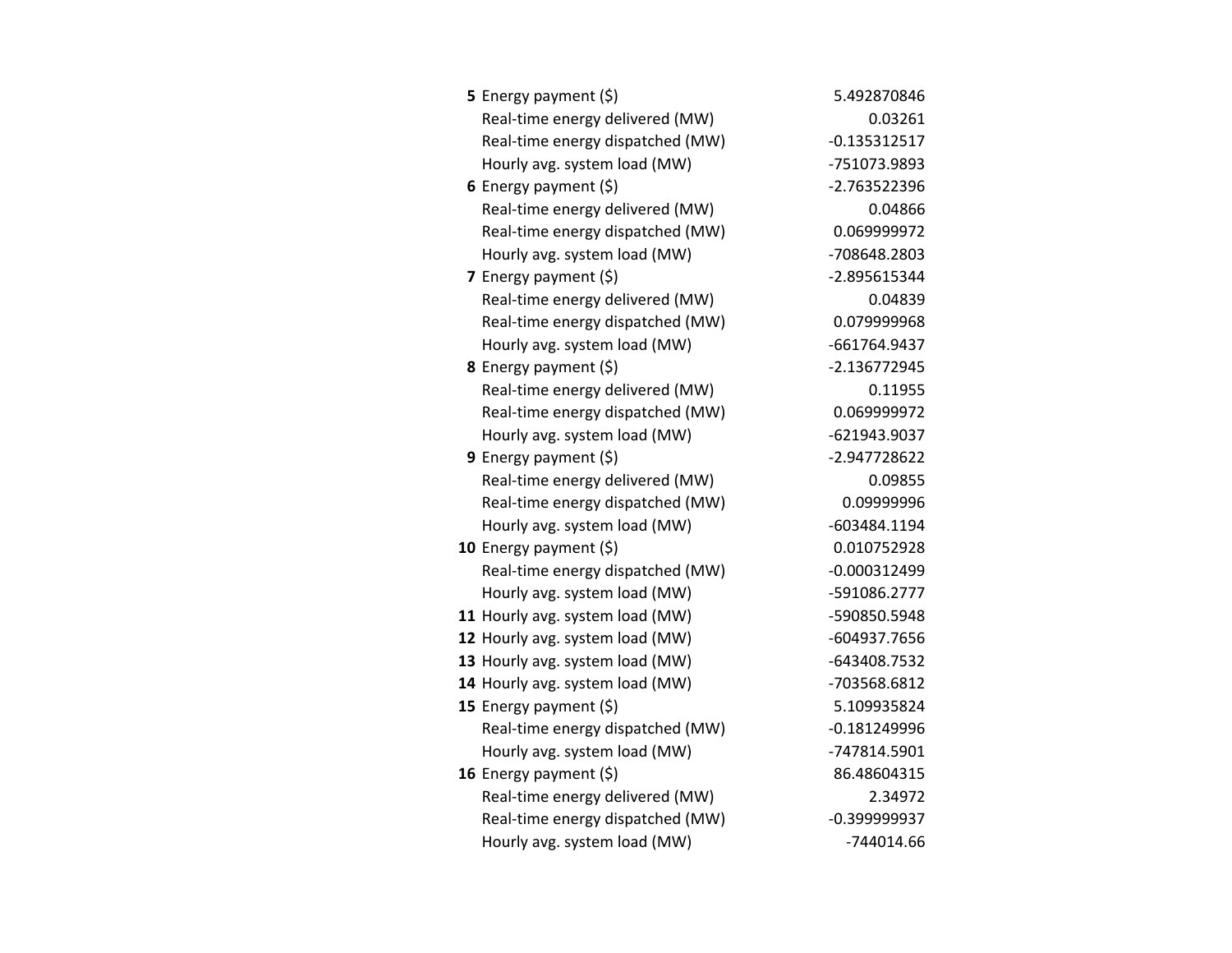| 17 Energy payment (\$)           | -42.12132373   |
|----------------------------------|----------------|
| Real-time energy delivered (MW)  | 2.45616        |
| Real-time energy dispatched (MW) | 2.318749975    |
| Hourly avg. system load (MW)     | -712674.5404   |
| 18 Energy payment $(5)$          | -12.35297662   |
| Real-time energy delivered (MW)  | 2.49984        |
| Real-time energy dispatched (MW) | 0.80000004     |
| Hourly avg. system load (MW)     | -682946.3176   |
| 19 Hourly avg. system load (MW)  | -656260.3478   |
| 20 Hourly avg. system load (MW)  | -629109.8739   |
| 21 Hourly avg. system load (MW)  | -617301.3942   |
| 22 Hourly avg. system load (MW)  | $-609021.6108$ |
| 23 Hourly avg. system load (MW)  | -616548.7354   |
| 24 Energy payment $(\xi)$        | $-0.001553225$ |
| Real-time energy dispatched (MW) | $-0.150937495$ |
| Hourly avg. system load (MW)     | -633520.9112   |
| 1 Energy payment $(\xi)$         | -470.5877463   |
| Real-time energy delivered (MW)  | 19.48836       |
| Real-time energy dispatched (MW) | 16.44906243    |
| Hourly avg. system load (MW)     | -671307.6976   |
| 2 Energy payment (\$)            | -1300.615435   |
| Real-time energy delivered (MW)  | 29.5407        |
| Real-time energy dispatched (MW) | 31.43000012    |
| Hourly avg. system load (MW)     | -724294.2295   |
| <b>3</b> Energy payment $(\xi)$  | -1644.002865   |
| Real-time energy delivered (MW)  | 29.69508       |
| Real-time energy dispatched (MW) | 31.56968763    |
| Hourly avg. system load (MW)     | -770309.3454   |
| 4 Energy payment (\$)            | -1484.69534    |
| Real-time energy delivered (MW)  | 26.92752       |
| Real-time energy dispatched (MW) | 31.33968763    |
| Hourly avg. system load (MW)     | -770872.6428   |
| 5 Energy payment (\$)            | $-0.195517775$ |
| Real-time energy delivered (MW)  | 0.04134        |

## **3/24/2021**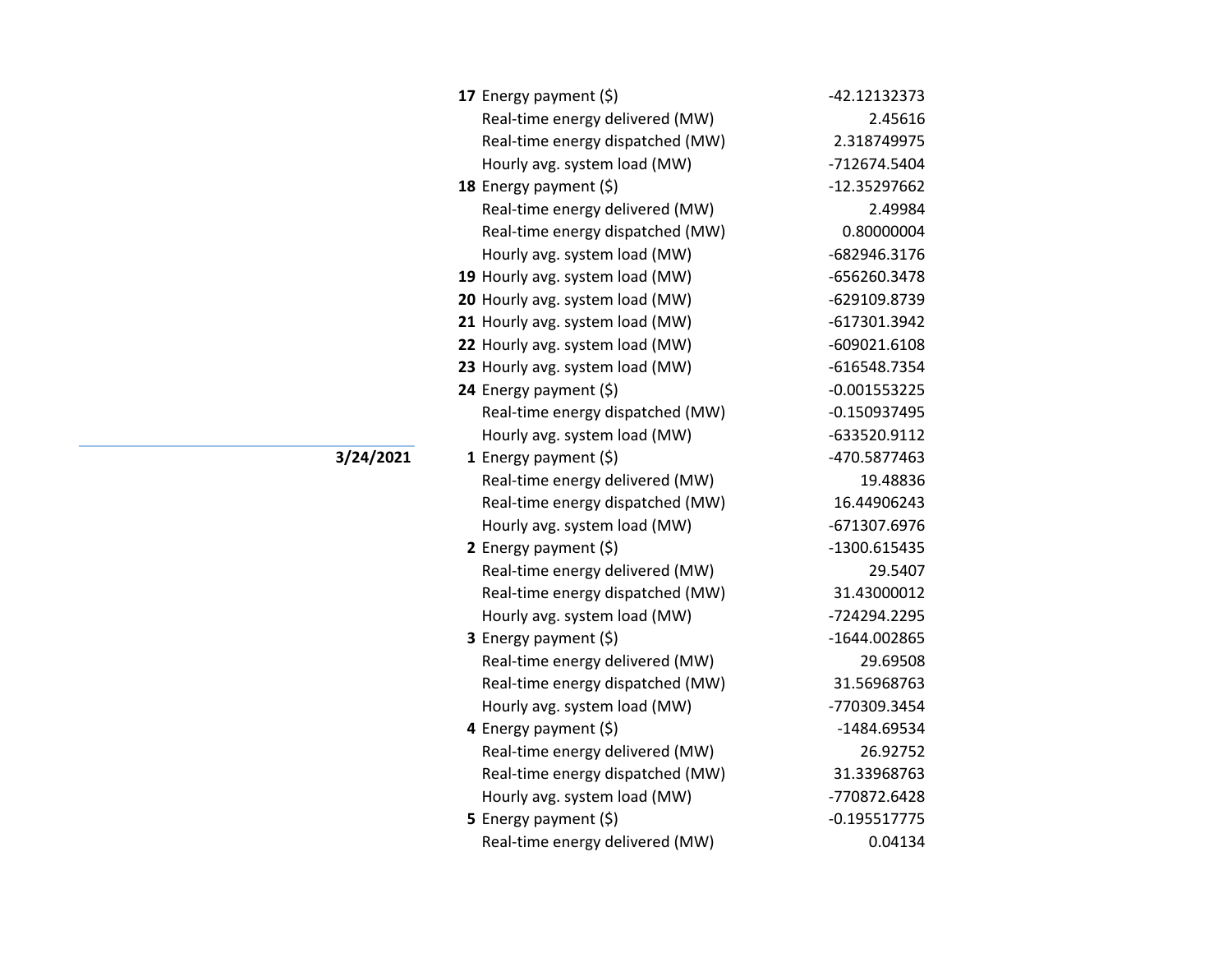| 5 Real-time energy dispatched (MW) | $-0.00625002$  |
|------------------------------------|----------------|
| Hourly avg. system load (MW)       | -746373.3356   |
| 6 Energy payment $(5)$             | $-2.636302444$ |
| Real-time energy delivered (MW)    | 0.06213        |
| Real-time energy dispatched (MW)   | 0.069999972    |
| Hourly avg. system load (MW)       | -704429.2083   |
| 7 Energy payment $(5)$             | $-2.605222857$ |
| Real-time energy delivered (MW)    | 0.05898        |
| Real-time energy dispatched (MW)   | 0.079999968    |
| Hourly avg. system load (MW)       | -666050.8445   |
| 8 Energy payment (\$)              | -3.103926758   |
| Real-time energy delivered (MW)    | 0.13635        |
| Real-time energy dispatched (MW)   | 0.09999996     |
| Hourly avg. system load (MW)       | -632642.0465   |
| 9 Energy payment $(5)$             | -3.09885436    |
| Real-time energy delivered (MW)    | 0.10164        |
| Real-time energy dispatched (MW)   | 0.09999996     |
| Hourly avg. system load (MW)       | $-621033.4956$ |
| 10 Energy payment (\$)             | 0.013817625    |
| Real-time energy dispatched (MW)   | $-0.000312499$ |
| Hourly avg. system load (MW)       | -609305.4177   |
| 11 Hourly avg. system load (MW)    | $-607247.1478$ |
| 12 Hourly avg. system load (MW)    | -620630.3641   |
| 13 Hourly avg. system load (MW)    | -655950.5573   |
| 14 Hourly avg. system load (MW)    | -717354.6422   |
| 15 Energy payment (\$)             | 2.124268078    |
| Real-time energy dispatched (MW)   | $-0.090624998$ |
| Hourly avg. system load (MW)       | -751853.5938   |
| 16 Energy payment (\$)             | -366.2010496   |
| Real-time energy delivered (MW)    | 2.35584        |
| Real-time energy dispatched (MW)   | 1.050000079    |
| Hourly avg. system load (MW)       | -731977.3383   |
| 17 Energy payment (\$)             | $-6.005336546$ |
| Real-time energy delivered (MW)    | 2.50764        |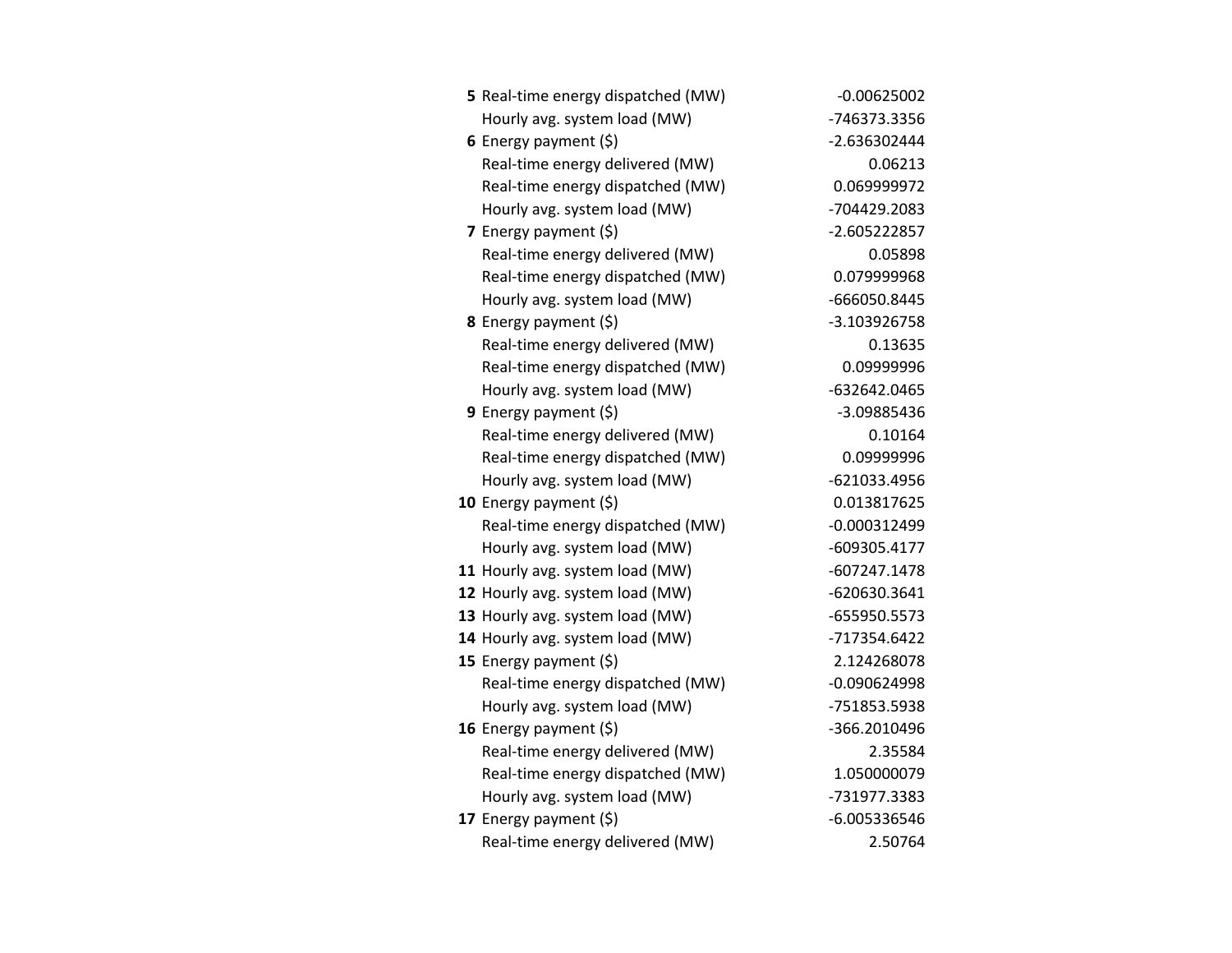| 3/24/2021 | 17 Real-time energy dispatched (MW) | 1.059999879    |
|-----------|-------------------------------------|----------------|
|           | Hourly avg. system load (MW)        | -691835.5268   |
|           | 18 Energy payment (\$)              | -50.45868981   |
|           | Real-time energy delivered (MW)     | 2.4792         |
|           | Real-time energy dispatched (MW)    | 2.409999962    |
|           | Hourly avg. system load (MW)        | -655644.4972   |
|           | 19 Hourly avg. system load (MW)     | -623249.1869   |
|           | 20 Hourly avg. system load (MW)     | -595958.1631   |
|           | 21 Hourly avg. system load (MW)     | -586848.858    |
|           | 22 Hourly avg. system load (MW)     | -587727.5381   |
|           | 23 Hourly avg. system load (MW)     | -603145.1494   |
|           | 24 Hourly avg. system load (MW)     | -628721.3261   |
| 3/25/2021 | 1 Energy payment (\$)               | 907.4178293    |
|           | Real-time energy delivered (MW)     | 25.201113      |
|           | Real-time energy dispatched (MW)    | 20.51468739    |
|           | (blank)                             | -1403.492382   |
|           | Hourly avg. system load (MW)        | -1321442.907   |
|           | 2 Real-time energy delivered (MW)   | 37.15032       |
|           | Real-time energy dispatched (MW)    | 33.16000007    |
|           | (blank)                             | -1299.75286    |
|           | Hourly avg. system load (MW)        | -1410326.918   |
|           | 3 Energy payment (\$)               | 8.711383283    |
|           | Real-time energy delivered (MW)     | 36.449445      |
|           | Real-time energy dispatched (MW)    | $-0.160312507$ |
|           | (blank)                             | -1483.295364   |
|           | Hourly avg. system load (MW)        | -1494270.184   |
|           | 4 Energy payment (\$)               | 84.6692908     |
|           | Real-time energy delivered (MW)     | 34.065813      |
|           | Real-time energy dispatched (MW)    | -1.590312523   |
|           | (blank)                             | -1594.501401   |
|           | Hourly avg. system load (MW)        | $-1495942.83$  |
|           | 5 Energy payment $(5)$              | 13.71803462    |
|           | Real-time energy delivered (MW)     | 0.04176        |
|           | Real-time energy dispatched (MW)    | $-0.34312499$  |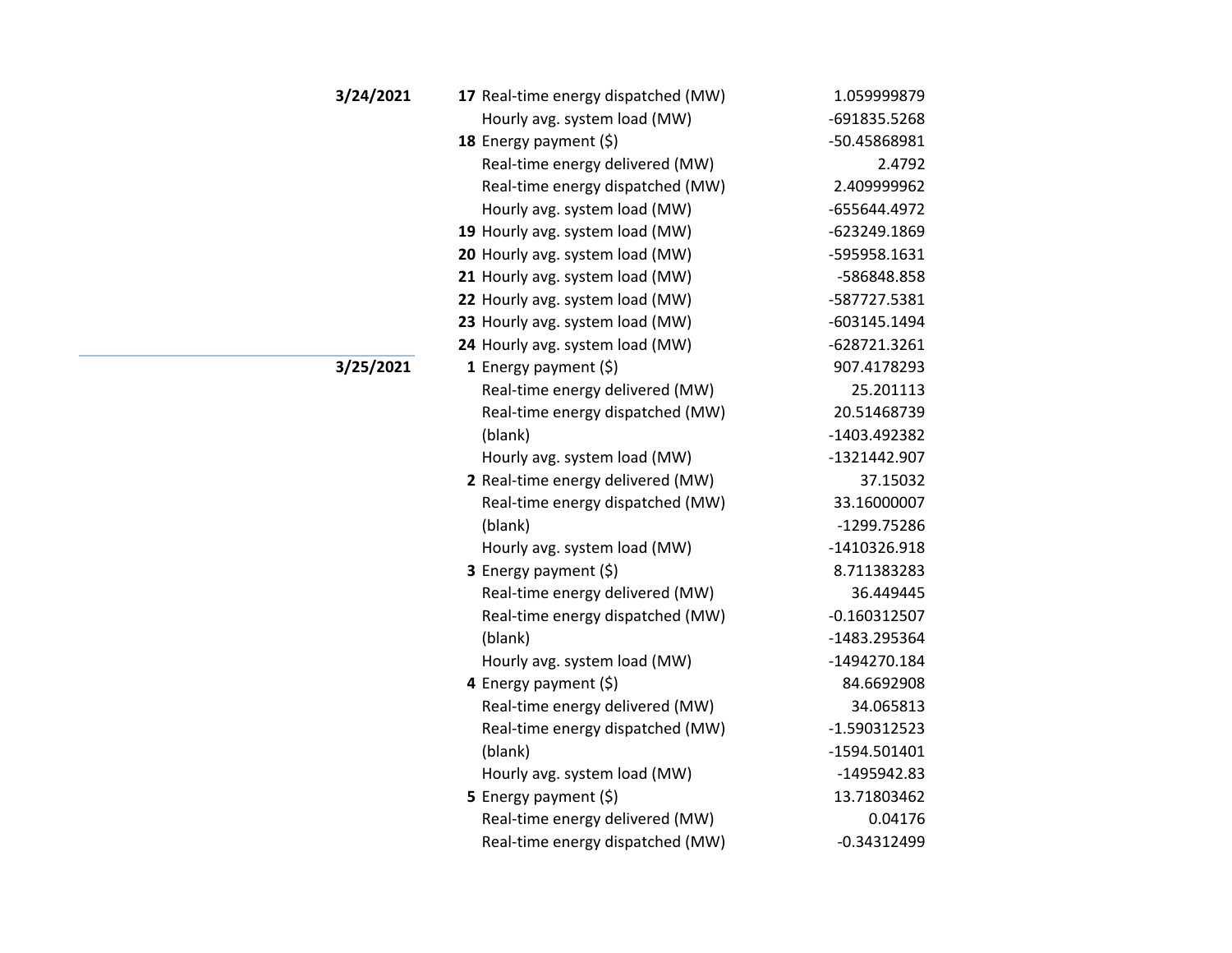| $5$ (blank)                       | $-2.424854628$ |
|-----------------------------------|----------------|
| Hourly avg. system load (MW)      | -1445086.666   |
| 6 Real-time energy delivered (MW) | 0.09156        |
| (blank)                           | -2.520214292   |
| Hourly avg. system load (MW)      | -1367148.095   |
| 7 Real-time energy delivered (MW) | 0.09132        |
| (blank)                           | $-2.54751128$  |
| Hourly avg. system load (MW)      | -1283050.046   |
| 8 Real-time energy delivered (MW) | 0.14844        |
| Real-time energy dispatched (MW)  | 0.09999996     |
| (blank)                           | -3.35498376    |
| Hourly avg. system load (MW)      | -1213103.065   |
| 9 Real-time energy delivered (MW) | 0.10914        |
| Real-time energy dispatched (MW)  | 0.09999996     |
| (blank)                           | -3.189330124   |
| Hourly avg. system load (MW)      | -1192124.517   |
| 10 Energy payment $(5)$           | 0.005810866    |
| Real-time energy dispatched (MW)  | $-0.000312499$ |
| Hourly avg. system load (MW)      | -1169356.838   |
| 11 Hourly avg. system load (MW)   | $-1163151.274$ |
| 12 Hourly avg. system load (MW)   | -1167661.605   |
| 13 Hourly avg. system load (MW)   | -1225319.609   |
| 14 Hourly avg. system load (MW)   | -1336680.037   |
| 15 Energy payment $(\xi)$         | 2.23068901     |
| Real-time energy dispatched (MW)  | $-0.105624996$ |
| Hourly avg. system load (MW)      | -1419532.497   |
| 16 Energy payment $(\xi)$         | 344.9061323    |
| Real-time energy dispatched (MW)  | 0.80999969     |
| (blank)                           | -483.9943151   |
| Hourly avg. system load (MW)      | -1406503.391   |
| 17 Energy payment $(\xi)$         | 14.11810592    |
| Real-time energy dispatched (MW)  | 2.394374975    |
| (blank)                           | -86.97820804   |
| Hourly avg. system load (MW)      | -1352773.474   |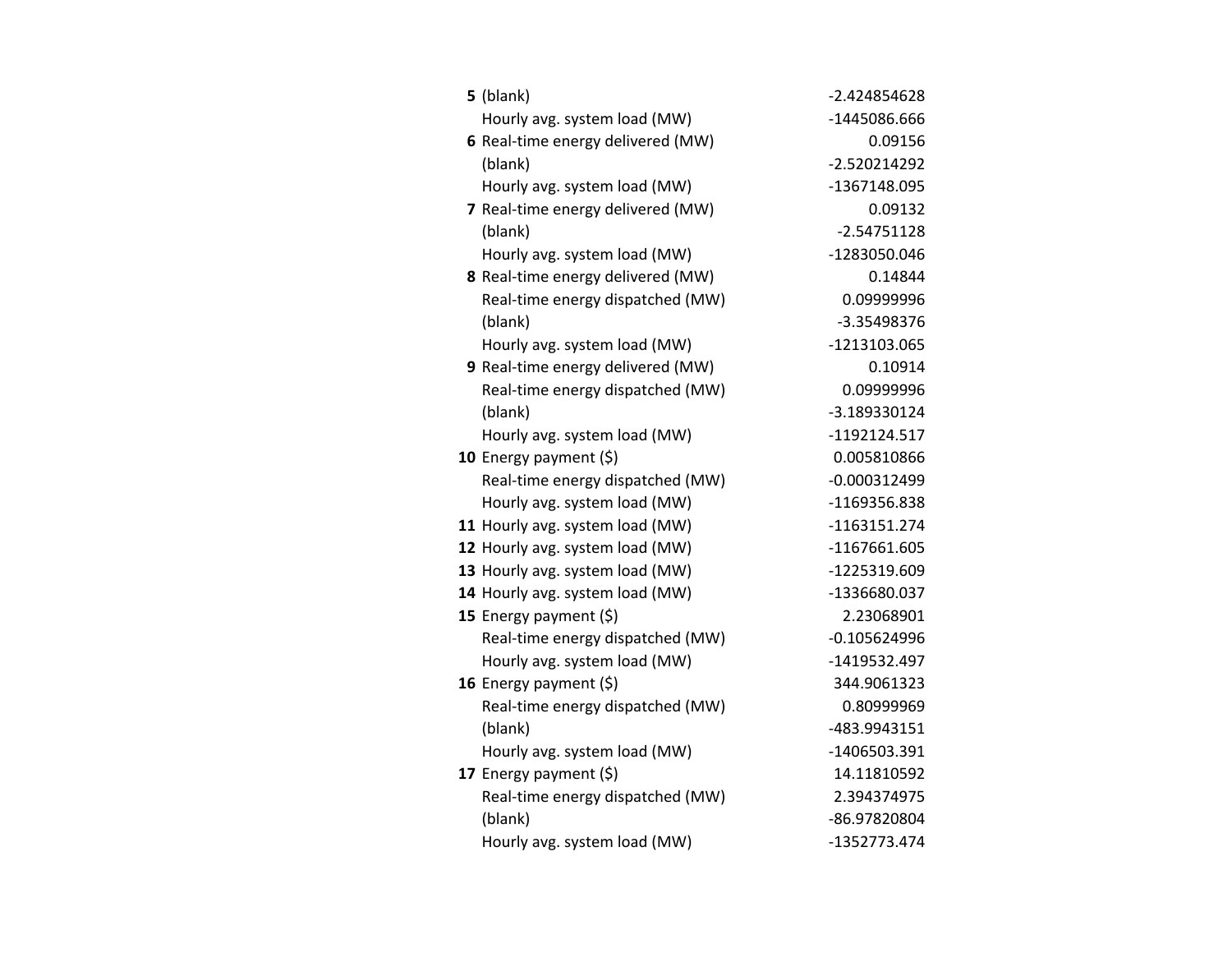| 18 Real-time energy dispatched (MW) | 2.49999996     |
|-------------------------------------|----------------|
| (blank)                             | -73.84142382   |
| Hourly avg. system load (MW)        | -1306863.413   |
| 19 Hourly avg. system load (MW)     | -1272808.151   |
| 20 Hourly avg. system load (MW)     | -1247512.419   |
| 21 Hourly avg. system load (MW)     | -1238283.239   |
| 22 Hourly avg. system load (MW)     | -1250512.119   |
| 23 Energy payment (\$)              | 3.233154982    |
| Real-time energy dispatched (MW)    | $-0.109374996$ |
| Hourly avg. system load (MW)        | -1237343.485   |
| 24 Energy payment (\$)              | 807.1768835    |
| Real-time energy delivered (MW)     | 0.096987       |
| Real-time energy dispatched (MW)    | -1.724687879   |
| (blank)                             | $-647.6652401$ |
| Hourly avg. system load (MW)        | -1269554.164   |
| 1 Energy payment $(\xi)$            | -162.4491994   |
| Real-time energy delivered (MW)     | 7.3536         |
| Real-time energy dispatched (MW)    | 5.135312341    |
| Hourly avg. system load (MW)        | -630766.1297   |
| 2 Energy payment $(5)$              | -1305.151464   |
| Real-time energy delivered (MW)     | 44.80569       |
| Real-time energy dispatched (MW)    | 31.43000012    |
| Hourly avg. system load (MW)        | -679721.955    |
| 3 Energy payment (\$)               | -1813.651196   |
| Real-time energy delivered (MW)     | 43.7178        |
| Real-time energy dispatched (MW)    | 31.42968763    |
| Hourly avg. system load (MW)        | -725415.6867   |
| 4 Energy payment (\$)               | -1610.765777   |
| Real-time energy delivered (MW)     | 40.45992       |
| Real-time energy dispatched (MW)    | 31.42968763    |
| Hourly avg. system load (MW)        | -731277.542    |
| 5 Energy payment $(\xi)$            | 24.05897424    |
| Real-time energy delivered (MW)     | 0.03495        |
| Real-time energy dispatched (MW)    | $-0.659687512$ |

**3/26/2021**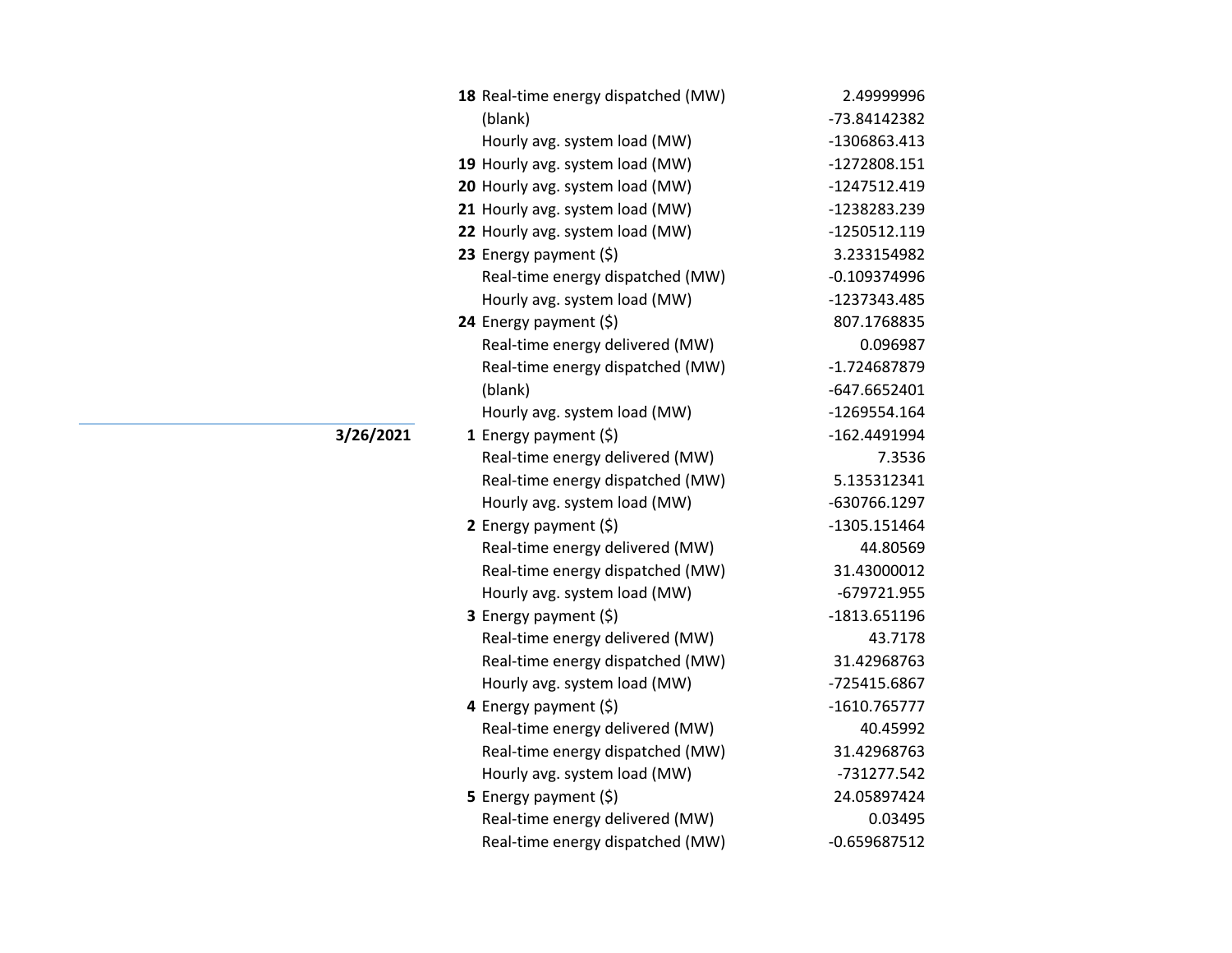| 5 Hourly avg. system load (MW)   | -712826.701    |
|----------------------------------|----------------|
| 6 Energy payment $(5)$           | -2.896502841   |
| Real-time energy delivered (MW)  | 0.05331        |
| Real-time energy dispatched (MW) | 0.069999972    |
| Hourly avg. system load (MW)     | -679844.4242   |
| 7 Energy payment $(5)$           | $-3.119931152$ |
| Real-time energy delivered (MW)  | 0.04032        |
| Real-time energy dispatched (MW) | 0.079999968    |
| Hourly avg. system load (MW)     | -644769.7085   |
| <b>8</b> Energy payment $(5)$    | $-3.115781654$ |
| Real-time energy delivered (MW)  | 0.12882        |
| Real-time energy dispatched (MW) | 0.09999996     |
| Hourly avg. system load (MW)     | $-617930.652$  |
| <b>9</b> Energy payment $(\xi)$  | -2.937501726   |
| Real-time energy delivered (MW)  | 0.09906        |
| Real-time energy dispatched (MW) | 0.09999996     |
| Hourly avg. system load (MW)     | -597287.1531   |
| 10 Energy payment $(\xi)$        | 0.008571738    |
| Real-time energy dispatched (MW) | $-0.000312499$ |
| Hourly avg. system load (MW)     | -586484.5342   |
| 11 Hourly avg. system load (MW)  | -582800.1331   |
| 12 Hourly avg. system load (MW)  | -604687.0414   |
| 13 Hourly avg. system load (MW)  | -641182.0293   |
| 14 Hourly avg. system load (MW)  | -692877.8015   |
| 15 Energy payment $(\xi)$        | 63.01342962    |
| Real-time energy dispatched (MW) | $-0.91499999$  |
| Hourly avg. system load (MW)     | -730596.6551   |
| 16 Energy payment (\$)           | 1312.194513    |
| Real-time energy delivered (MW)  | 2.33964        |
| Real-time energy dispatched (MW) | -12.13999992   |
| Hourly avg. system load (MW)     | -720781.926    |
| 17 Energy payment $(\xi)$        | 969.6682178    |
| Real-time energy delivered (MW)  | 2.4912         |
| Real-time energy dispatched (MW) | -7.925625443   |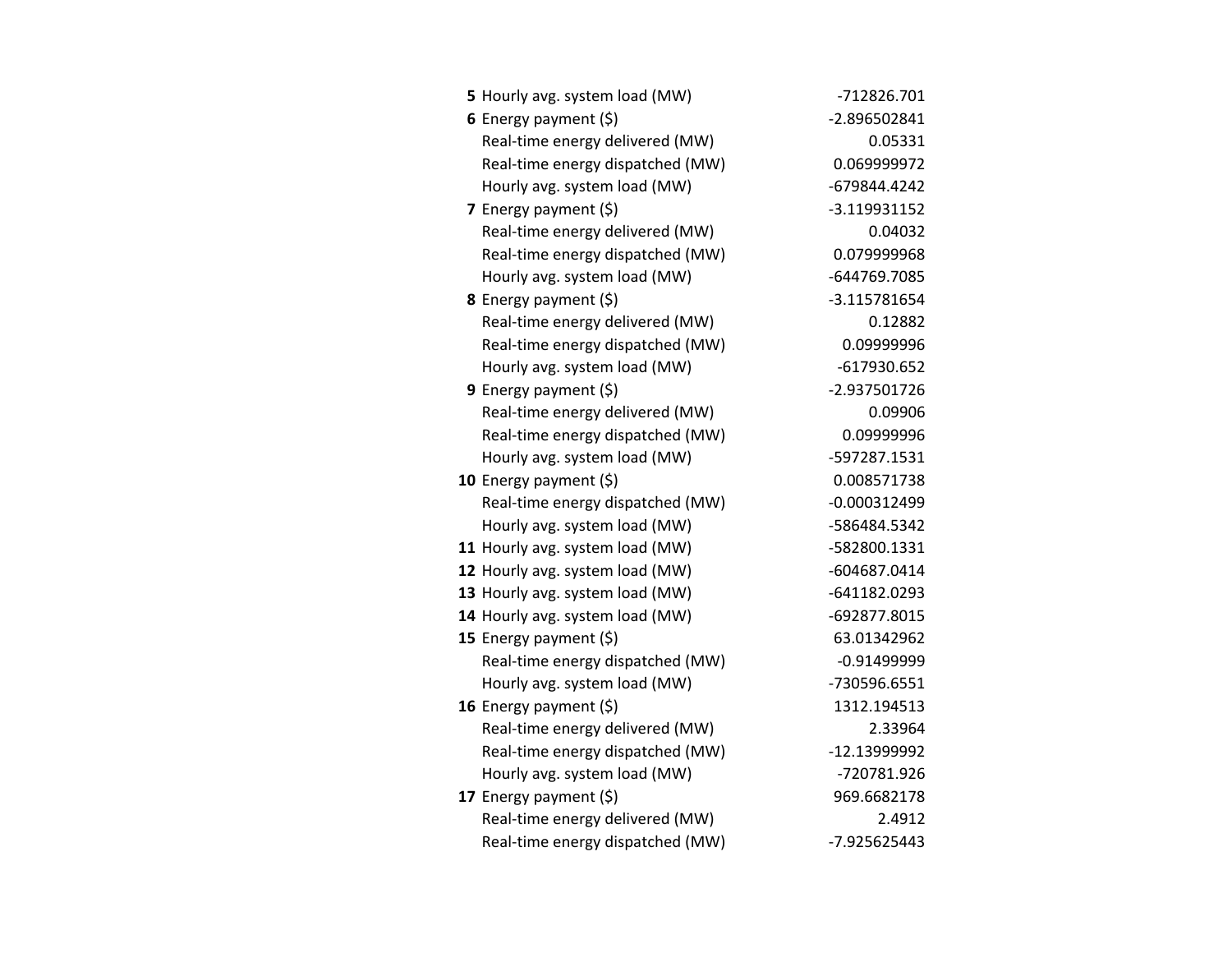| 17 Hourly avg. system load (MW)  | -678110.7219   |
|----------------------------------|----------------|
| 18 Energy payment (\$)           | -64.13974039   |
| Real-time energy delivered (MW)  | 2.52156        |
| Real-time energy dispatched (MW) | 1.854999977    |
| Hourly avg. system load (MW)     | $-634524.521$  |
| 19 Hourly avg. system load (MW)  | -608004.4788   |
| 20 Hourly avg. system load (MW)  | -590224.0394   |
| 21 Hourly avg. system load (MW)  | -577076.3865   |
| 22 Hourly avg. system load (MW)  | -572831.3691   |
| 23 Hourly avg. system load (MW)  | -580398.9436   |
| 24 Energy payment (\$)           | $-0.002186748$ |
| Real-time energy dispatched (MW) | $-0.154687494$ |
| Hourly avg. system load (MW)     | -595247.3521   |
| 1 Energy payment (\$)            | $-0.467245313$ |
| (blank)                          | 0.019999992    |
| Hourly avg. system load (MW)     | -142756.8998   |
| 2 Energy payment $(5)$           | -0.883932346   |
| (blank)                          | 0.019999992    |
| Hourly avg. system load (MW)     | -155476.7263   |
| 3 Energy payment (\$)            | -1.714963914   |
| (blank)                          | 0.029999988    |
| Hourly avg. system load (MW)     | -165885.6146   |
| 4 Energy payment (\$)            | $-1.54819188$  |
| (blank)                          | 0.029999988    |
| Hourly avg. system load (MW)     | $-167206.4771$ |
| 5 Energy payment $(5)$           | $-1.35013166$  |
| Real-time energy dispatched (MW) | 0.029999988    |
| Hourly avg. system load (MW)     | -162750.7346   |
| 6 Energy payment $(\$)$          | $-1.19972572$  |
| Real-time energy dispatched (MW) | 0.029999988    |
| Hourly avg. system load (MW)     | -155256.9795   |
| 7 Energy payment $(5)$           | -1.507846996   |
| Real-time energy dispatched (MW) | 0.039999984    |
| Hourly avg. system load (MW)     | -147144.1036   |

**3/27/2021**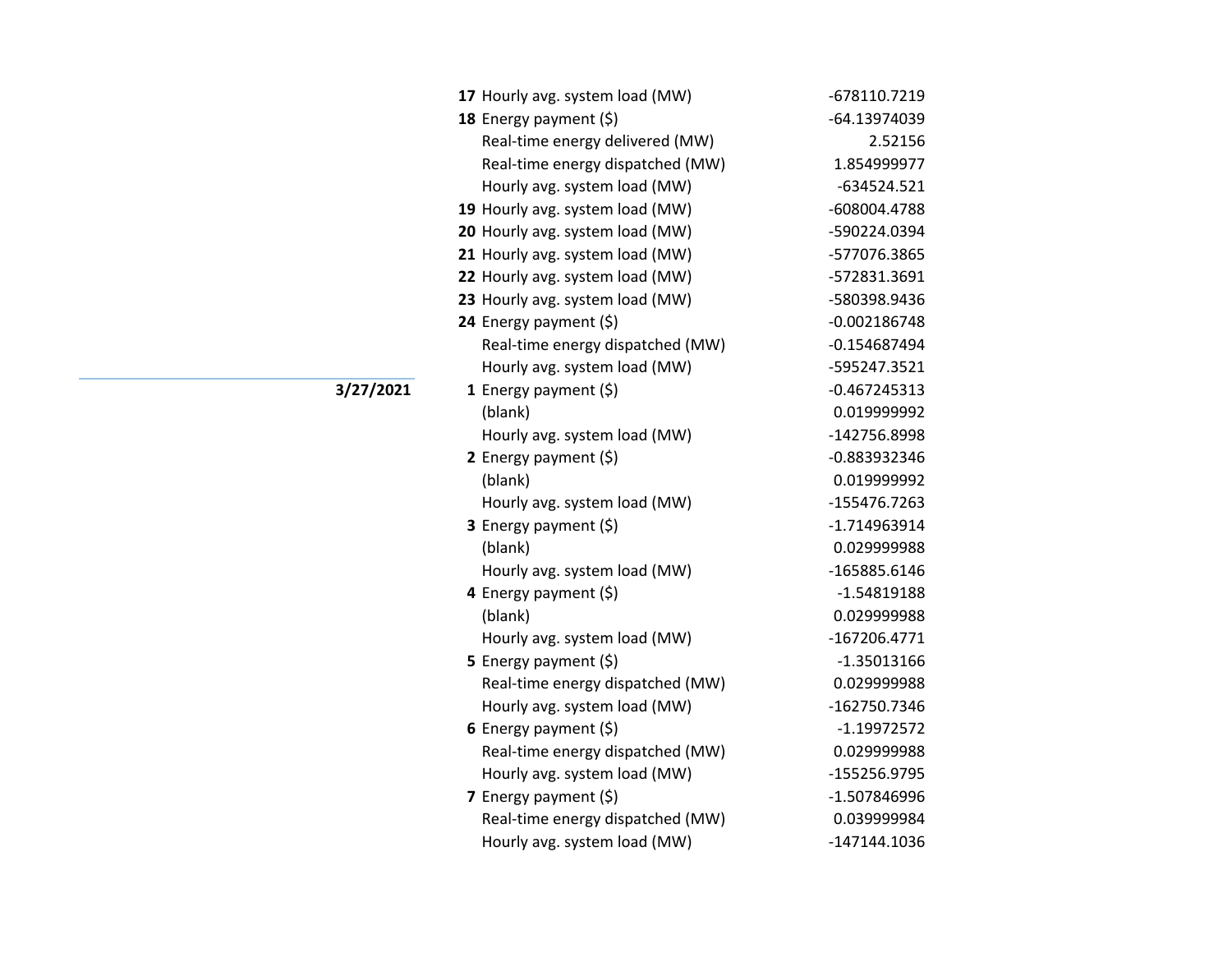| 8 Energy payment (\$)            | -2.529724409   |
|----------------------------------|----------------|
| Real-time energy dispatched (MW) | $-0.000312499$ |
| (blank)                          | 0.069999972    |
| Hourly avg. system load (MW)     | -149664.4022   |
| <b>9</b> Energy payment $(\xi)$  | -2.033393486   |
| (blank)                          | 0.059999976    |
| Hourly avg. system load (MW)     | -143893.3218   |
| 10 Hourly avg. system load (MW)  | -140899.7391   |
| 11 Hourly avg. system load (MW)  | -139262.6567   |
| 12 Hourly avg. system load (MW)  | -141870.2215   |
| 13 Hourly avg. system load (MW)  | -146537.4261   |
| 14 Hourly avg. system load (MW)  | -153084.6972   |
| 15 Hourly avg. system load (MW)  | -153818.1538   |
| 16 Hourly avg. system load (MW)  | -145855.5692   |
| 17 Hourly avg. system load (MW)  | -138374.2355   |
| 18 Hourly avg. system load (MW)  | -130164.3222   |
| 19 Hourly avg. system load (MW)  | $-125789.72$   |
| 20 Hourly avg. system load (MW)  | -121750.0934   |
| 21 Hourly avg. system load (MW)  | -119611.4179   |
| 22 Hourly avg. system load (MW)  | -120242.758    |
| 23 Hourly avg. system load (MW)  | $-124904.616$  |
| 24 Hourly avg. system load (MW)  | -134107.6615   |
| 1 Energy payment $(\$)$          | $-0.506118198$ |
| Real-time energy dispatched (MW) | 0.019999992    |
| Hourly avg. system load (MW)     | -149129.8994   |
| 2 Energy payment $(\xi)$         | $-1.07447867$  |
| Real-time energy dispatched (MW) | 0.019999992    |
| Hourly avg. system load (MW)     | -162829.1656   |
| 3 Energy payment (\$)            | -1.909247037   |
| Real-time energy dispatched (MW) | 0.029999988    |
| Hourly avg. system load (MW)     | -171923.6468   |
| 4 Energy payment (\$)            | $-1.64891754$  |
| Real-time energy dispatched (MW) | 0.029999988    |
| Hourly avg. system load (MW)     | -172096.8019   |
|                                  |                |

**3/28/2021**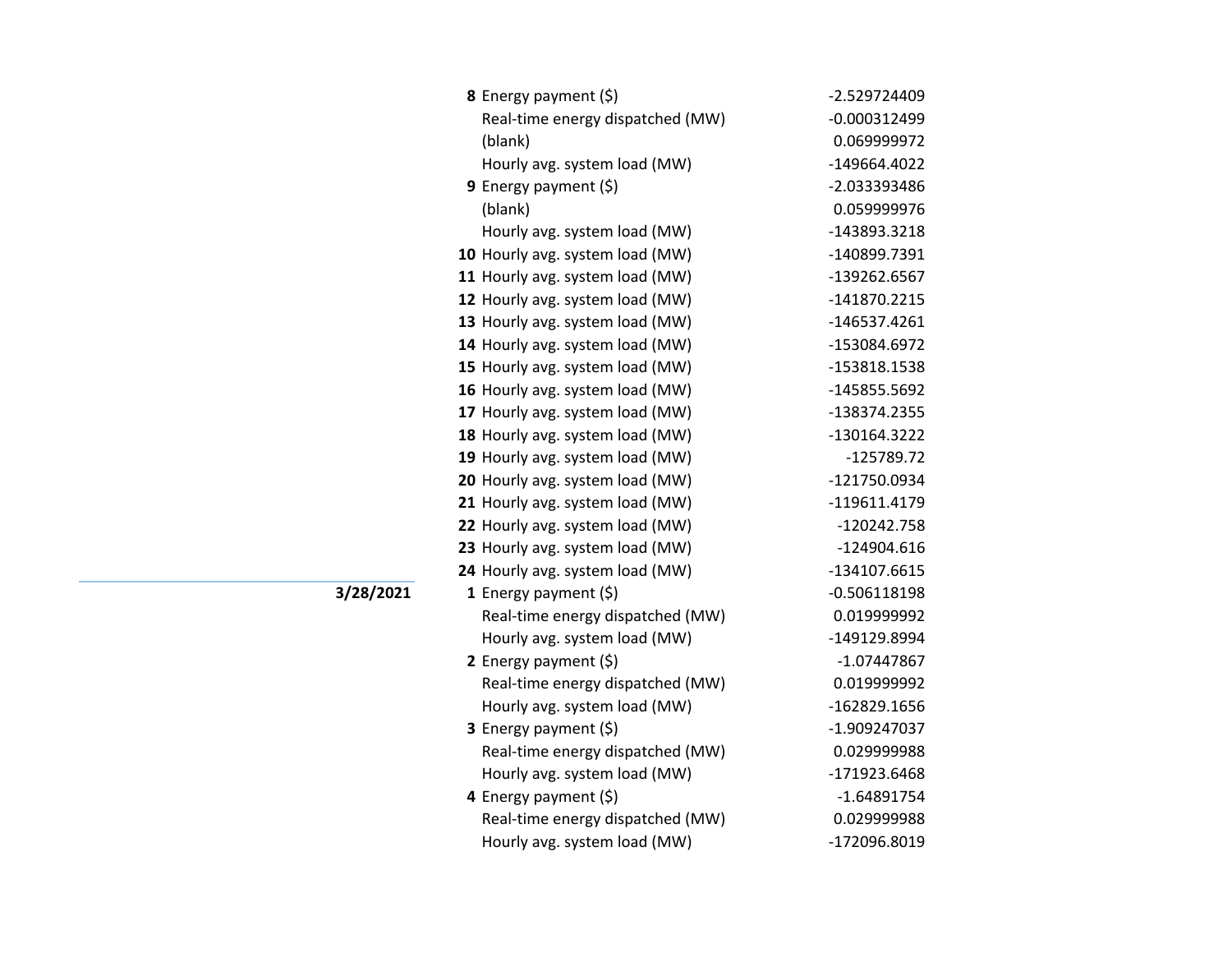| 3/28/2021 | <b>5</b> Energy payment $(\xi)$  | $-1.287405085$ |
|-----------|----------------------------------|----------------|
|           | Real-time energy dispatched (MW) | 0.029999988    |
|           | Hourly avg. system load (MW)     | -166006.0809   |
|           | 6 Energy payment $(\$)$          | $-1.113507654$ |
|           | Real-time energy dispatched (MW) | 0.029999988    |
|           | Hourly avg. system load (MW)     | -156597.7697   |
|           | 7 Energy payment $(\xi)$         | $-0.680311528$ |
|           | Real-time energy dispatched (MW) | 0.019999992    |
|           | Hourly avg. system load (MW)     | -146298.9326   |
|           | 8 Energy payment (\$)            | -2.954072818   |
|           | Real-time energy dispatched (MW) | 0.069999972    |
|           | Hourly avg. system load (MW)     | $-142155.9061$ |
|           | <b>9</b> Energy payment $(\xi)$  | $-2.22572681$  |
|           | Real-time energy dispatched (MW) | 0.059999976    |
|           | Hourly avg. system load (MW)     | -137934.4344   |
|           | 10 Hourly avg. system load (MW)  | -134643.4793   |
|           | 11 Hourly avg. system load (MW)  | -132506.6639   |
|           | 12 Hourly avg. system load (MW)  | -134307.6227   |
|           | 13 Hourly avg. system load (MW)  | -136790.5959   |
|           | 14 Hourly avg. system load (MW)  | -141144.842    |
|           | 15 Hourly avg. system load (MW)  | -141581.9531   |
|           | 16 Hourly avg. system load (MW)  | -135329.3965   |
|           | 17 Hourly avg. system load (MW)  | -128691.4247   |
|           | 18 Hourly avg. system load (MW)  | -122209.9241   |
|           | 19 Hourly avg. system load (MW)  | -117739.29     |
|           | 20 Hourly avg. system load (MW)  | -116769.2414   |
|           | 21 Hourly avg. system load (MW)  | -117456.2966   |
|           | 22 Hourly avg. system load (MW)  | -120718.5405   |
|           | 23 Hourly avg. system load (MW)  | -127406.9955   |
|           | 24 Hourly avg. system load (MW)  | -137487.2535   |
| 3/29/2021 | <b>1</b> Energy payment $(\xi)$  | $-1171.107322$ |
|           | Real-time energy delivered (MW)  | 42.50952       |
|           | Real-time energy dispatched (MW) | 54.75999963    |
|           | Hourly avg. system load (MW)     | -686894.2883   |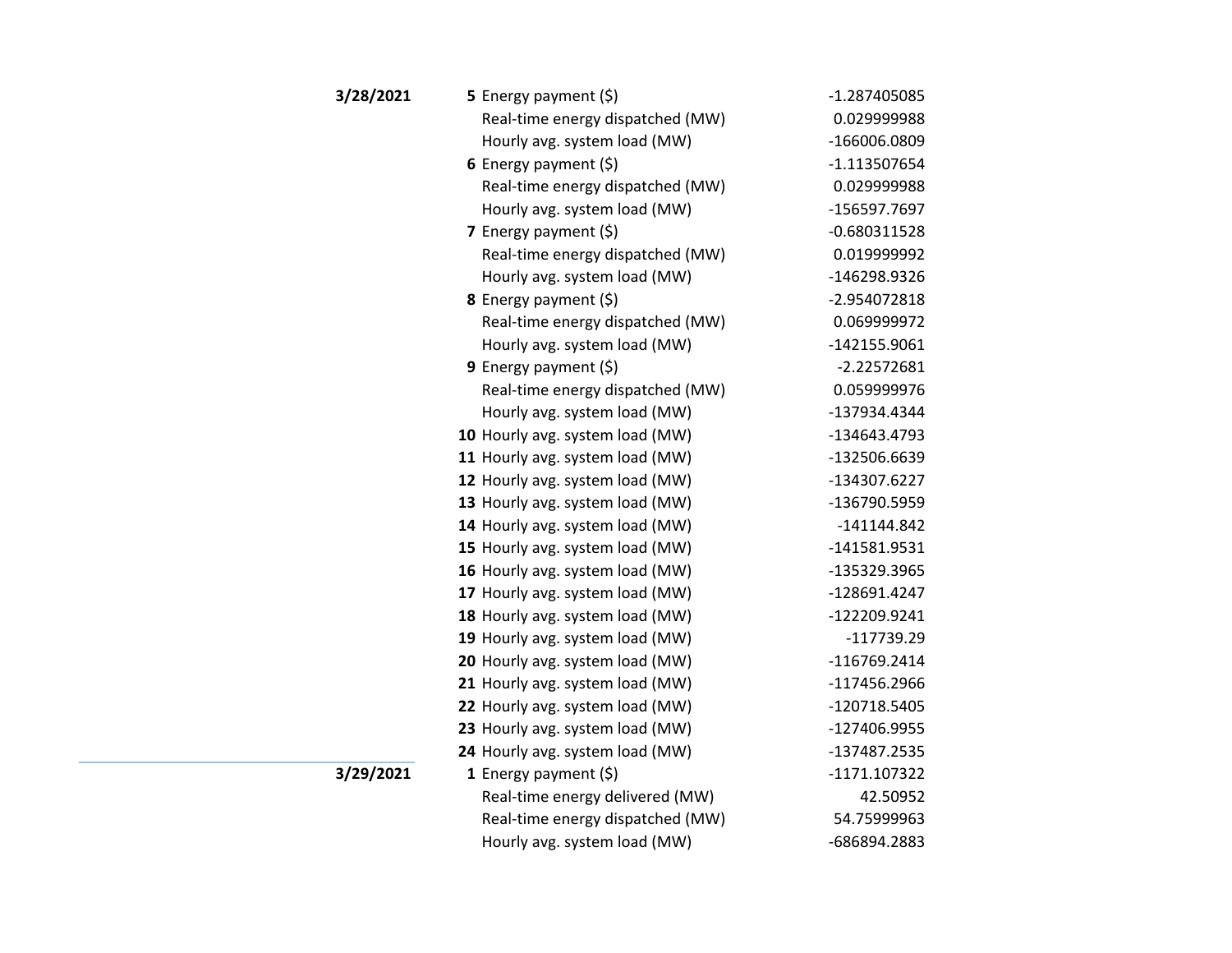| 3/29/2021 | 2 Energy payment $(\xi)$         | -1968.99756    |
|-----------|----------------------------------|----------------|
|           | Real-time energy delivered (MW)  | 33.89376       |
|           | Real-time energy dispatched (MW) | 45.83000023    |
|           | Hourly avg. system load (MW)     | $-727164.271$  |
|           | 3 Energy payment (\$)            | -2462.296066   |
|           | Real-time energy delivered (MW)  | 33.76176       |
|           | Real-time energy dispatched (MW) | 45.83000024    |
|           | Hourly avg. system load (MW)     | -764205.5772   |
|           | 4 Energy payment $(\xi)$         | -2216.209937   |
|           | Real-time energy delivered (MW)  | 31.638         |
|           | Real-time energy dispatched (MW) | 45.83000023    |
|           | Hourly avg. system load (MW)     | -762870.8184   |
|           | 5 Energy payment $(\xi)$         | 13.98012956    |
|           | Real-time energy dispatched (MW) | $-0.141875005$ |
|           | Hourly avg. system load (MW)     | -733519.4134   |
|           | 6 Energy payment $(\xi)$         | $-0.813043675$ |
|           | Real-time energy dispatched (MW) | 0.019999992    |
|           | Hourly avg. system load (MW)     | -690447.3747   |
|           | 7 Energy payment $(5)$           | $-1.009930196$ |
|           | Real-time energy dispatched (MW) | 0.029999988    |
|           | Hourly avg. system load (MW)     | $-644400.31$   |
|           | <b>8</b> Energy payment $(\xi)$  | -1.553898678   |
|           | Real-time energy dispatched (MW) | 0.04999998     |
|           | Hourly avg. system load (MW)     | -582272.5267   |
|           | 9 Energy payment (\$)            | -1.488433905   |
|           | Real-time energy dispatched (MW) | 0.04999998     |
|           | Hourly avg. system load (MW)     | -567635.872    |
|           | 10 Hourly avg. system load (MW)  | -562917.0301   |
|           | 11 Hourly avg. system load (MW)  | -558770.0039   |
|           | 12 Hourly avg. system load (MW)  | -561214.6955   |
|           | 13 Hourly avg. system load (MW)  | -590465.5634   |
|           | 14 Hourly avg. system load (MW)  | -643234.2028   |
|           | 15 Energy payment $(\xi)$        | 0.603349992    |
|           | Real-time energy dispatched (MW) | $-0.156249998$ |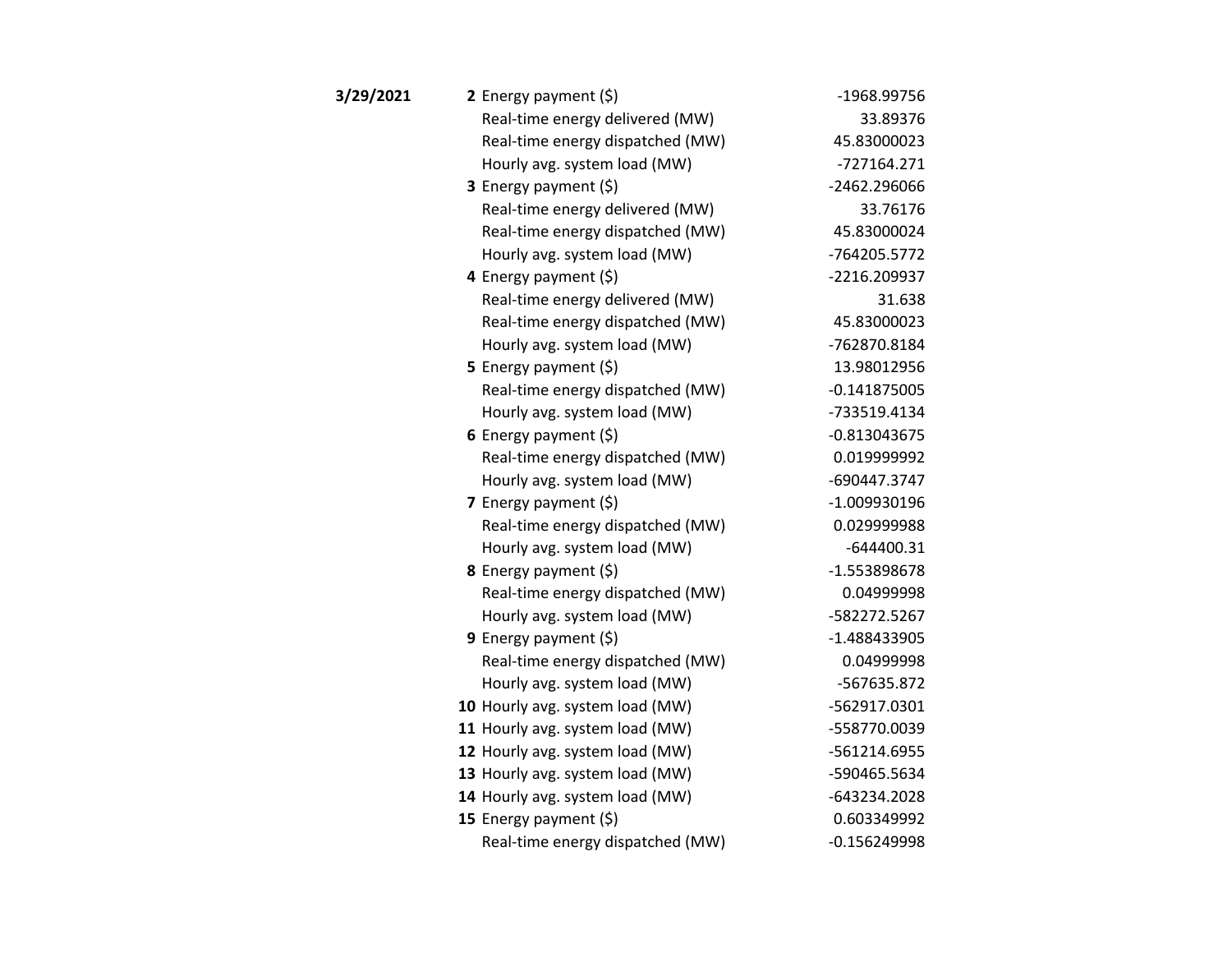| 15 Hourly avg. system load (MW)  | -676259.6975   |
|----------------------------------|----------------|
| 16 Energy payment $(\xi)$        | -619.0677753   |
| Real-time energy delivered (MW)  | 2.04948        |
| Real-time energy dispatched (MW) | $9.1E-08$      |
| Hourly avg. system load (MW)     | -666412.9378   |
| 17 Energy payment (\$)           | -57.62836062   |
| Real-time energy delivered (MW)  | 2.49336        |
| Real-time energy dispatched (MW) | 2.343749973    |
| Hourly avg. system load (MW)     | -647602.5811   |
| 18 Hourly avg. system load (MW)  | -633495.3715   |
| 19 Hourly avg. system load (MW)  | -620686.5256   |
| 20 Hourly avg. system load (MW)  | -613679.1436   |
| 21 Hourly avg. system load (MW)  | $-611347.171$  |
| 22 Hourly avg. system load (MW)  | -619358.9449   |
| 23 Hourly avg. system load (MW)  | -633939.1244   |
| 24 Energy payment (\$)           | $-0.000024907$ |
| Real-time energy dispatched (MW) | $-0.030624997$ |
| Hourly avg. system load (MW)     | -655209.4435   |
| 1 Energy payment $(\xi)$         | -1000.894649   |
| Real-time energy delivered (MW)  | 41.52732       |
| Real-time energy dispatched (MW) | 29.32291631    |
| Hourly avg. system load (MW)     | -928393.8789   |
| 2 Energy payment $(\xi)$         | -1857.053097   |
| Real-time energy delivered (MW)  | 36.995847      |
| Real-time energy dispatched (MW) | 32.5124995     |
| Hourly avg. system load (MW)     | -984651.8428   |
| 3 Energy payment (\$)            | -2854.445168   |
| Real-time energy delivered (MW)  | 37.279212      |
| Real-time energy dispatched (MW) | 38.25479119    |
| Hourly avg. system load (MW)     | -1023949.901   |
| 4 Energy payment $(\xi)$         | -1816.660664   |
| Real-time energy delivered (MW)  | 34.44024       |
| Real-time energy dispatched (MW) | 30.17802055    |
| Hourly avg. system load (MW)     | -1021041.567   |

**3/30/2021**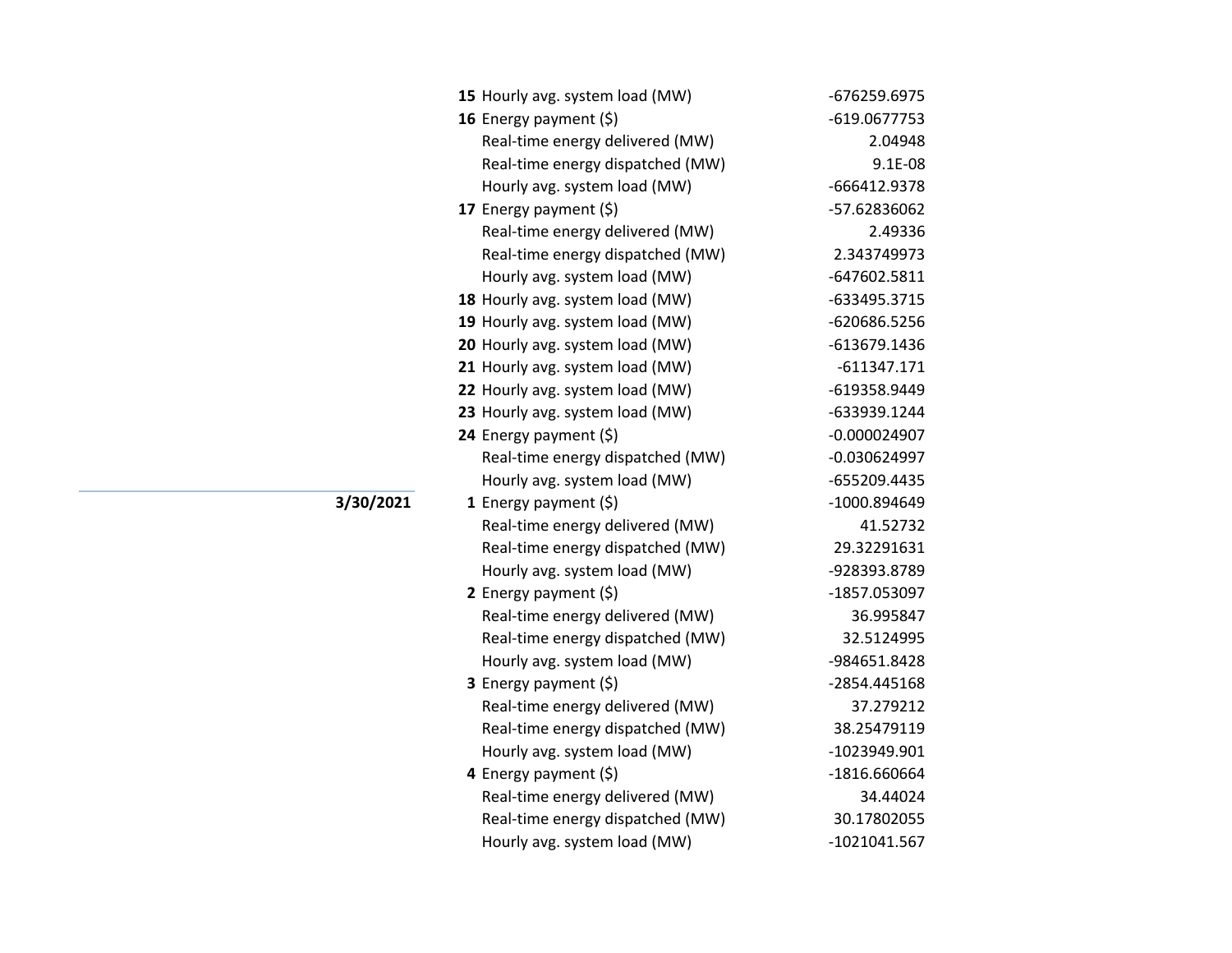| <b>5</b> Energy payment $(\xi)$  | -230.0511179 |
|----------------------------------|--------------|
| Real-time energy delivered (MW)  | 19.8         |
| Real-time energy dispatched (MW) | 5.14270832   |
| Hourly avg. system load (MW)     | -984144.4922 |
| 6 Energy payment $(\xi)$         | -127.5346362 |
| Real-time energy delivered (MW)  | 19.8         |
| Real-time energy dispatched (MW) | 3.175625064  |
| Hourly avg. system load (MW)     | -923122.9822 |
| 7 Energy payment $(5)$           | -59.09223407 |
| Real-time energy delivered (MW)  | 19.8         |
| Real-time energy dispatched (MW) | 1.542083272  |
| Hourly avg. system load (MW)     | -863388.1984 |
| <b>8</b> Energy payment $(\xi)$  | -36.94456858 |
| Real-time energy delivered (MW)  | 3.152654832  |
| Real-time energy dispatched (MW) | 1.167916608  |
| Hourly avg. system load (MW)     | -816798.3945 |
| <b>9</b> Energy payment $(\xi)$  | -92.74740571 |
| Real-time energy delivered (MW)  | 4.170368256  |
| Real-time energy dispatched (MW) | 2.90729172   |
| Hourly avg. system load (MW)     | -787564.9656 |
| 10 Energy payment $(5)$          | -141.0556504 |
| Real-time energy delivered (MW)  | 8.661588792  |
| Real-time energy dispatched (MW) | 4.50666667   |
| Hourly avg. system load (MW)     | -771608.4419 |
| 11 Energy payment $(\xi)$        | -201.0080987 |
| Real-time energy delivered (MW)  | 11.28031138  |
| Real-time energy dispatched (MW) | 6.508333136  |
| Hourly avg. system load (MW)     | -766333.2877 |
| 12 Energy payment (\$)           | -327.9591524 |
| Real-time energy delivered (MW)  | 12.18791604  |
| Real-time energy dispatched (MW) | 8.934791268  |
| Hourly avg. system load (MW)     | -782417.5969 |
| 13 Energy payment $(\xi)$        | -384.1859369 |
| Real-time energy delivered (MW)  | 13.34044034  |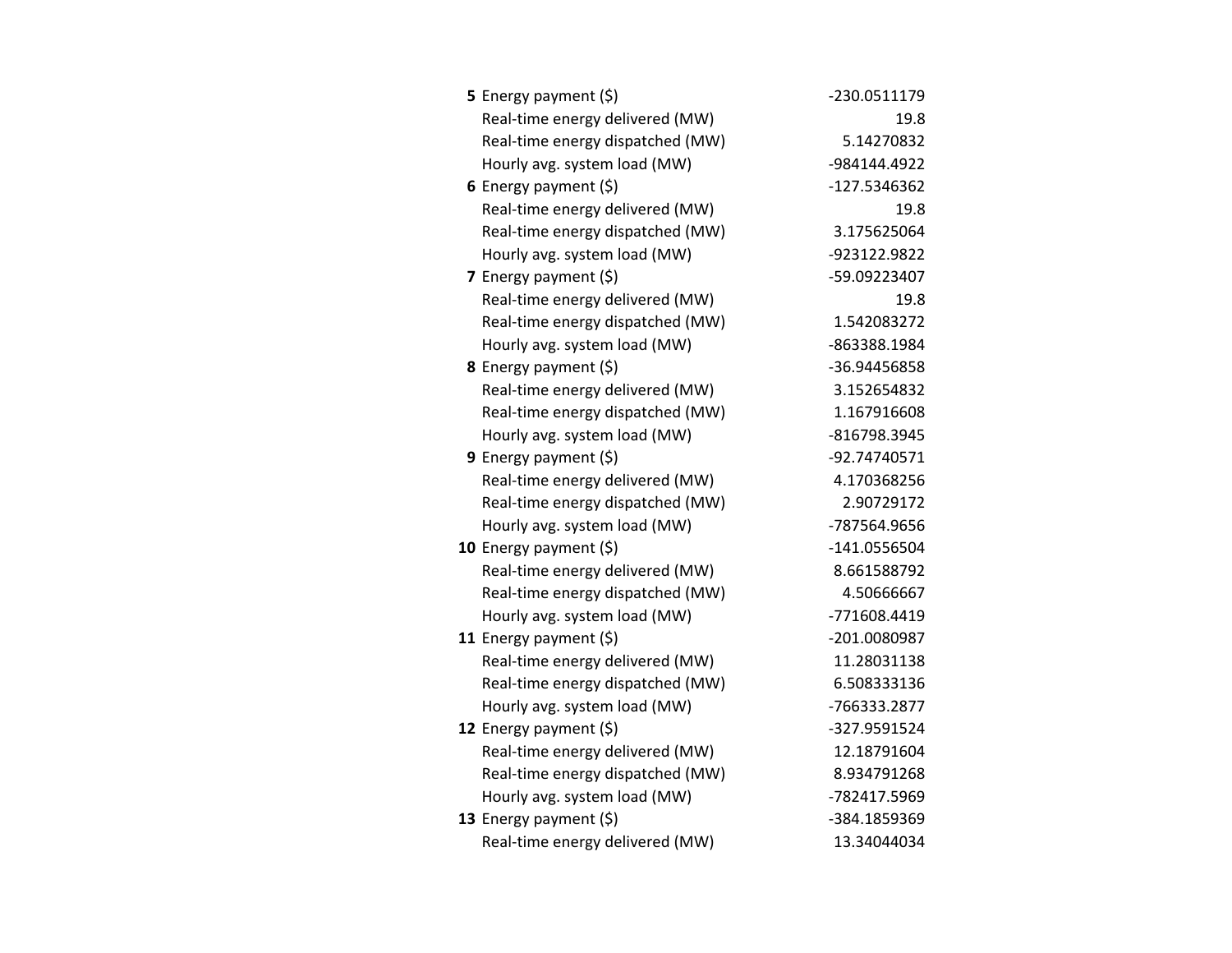|           | 13 Real-time energy dispatched (MW) | 9.8499996      |
|-----------|-------------------------------------|----------------|
|           | Hourly avg. system load (MW)        | -825403.9497   |
|           | 14 Energy payment (\$)              | -487.2917927   |
|           | Real-time energy delivered (MW)     | 15.28596917    |
|           | Real-time energy dispatched (MW)    | 9.8499996      |
|           | Hourly avg. system load (MW)        | -895540.2261   |
|           | 15 Energy payment $(\xi)$           | -434.9646089   |
|           | Real-time energy delivered (MW)     | 16.48075543    |
|           | Real-time energy dispatched (MW)    | 9.759999602    |
|           | Hourly avg. system load (MW)        | -939110.3745   |
|           | 16 Energy payment (\$)              | -90.0893393    |
|           | Real-time energy delivered (MW)     | 4.06081404     |
|           | Real-time energy dispatched (MW)    | 7.403124944    |
|           | Hourly avg. system load (MW)        | -920881.0322   |
|           | 17 Energy payment (\$)              | -68.85810462   |
|           | Real-time energy delivered (MW)     | 19.8           |
|           | Real-time energy dispatched (MW)    | 4.073984342    |
|           | Hourly avg. system load (MW)        | -872527.8769   |
|           | 18 Energy payment $(5)$             | $-3.219434552$ |
|           | Real-time energy dispatched (MW)    | 0.335416662    |
|           | Hourly avg. system load (MW)        | -840450.189    |
|           | 19 Hourly avg. system load (MW)     | -830585.5698   |
|           | 20 Hourly avg. system load (MW)     | -816763.2009   |
|           | 21 Hourly avg. system load (MW)     | -816344.0357   |
|           | 22 Hourly avg. system load (MW)     | -827738.4995   |
|           | 23 Energy payment (\$)              | $-0.003865968$ |
|           | Real-time energy dispatched (MW)    | $-0.374609374$ |
|           | Hourly avg. system load (MW)        | -842747.4435   |
|           | 24 Energy payment (\$)              | -12.35995752   |
|           | Real-time energy delivered (MW)     | 1.65           |
|           | Real-time energy dispatched (MW)    | $-0.615208366$ |
|           | Hourly avg. system load (MW)        | -879461.8478   |
| 3/31/2021 | 1 Energy payment $(\xi)$            | -418.1930739   |
|           | Real-time energy dispatched (MW)    | 11.23000036    |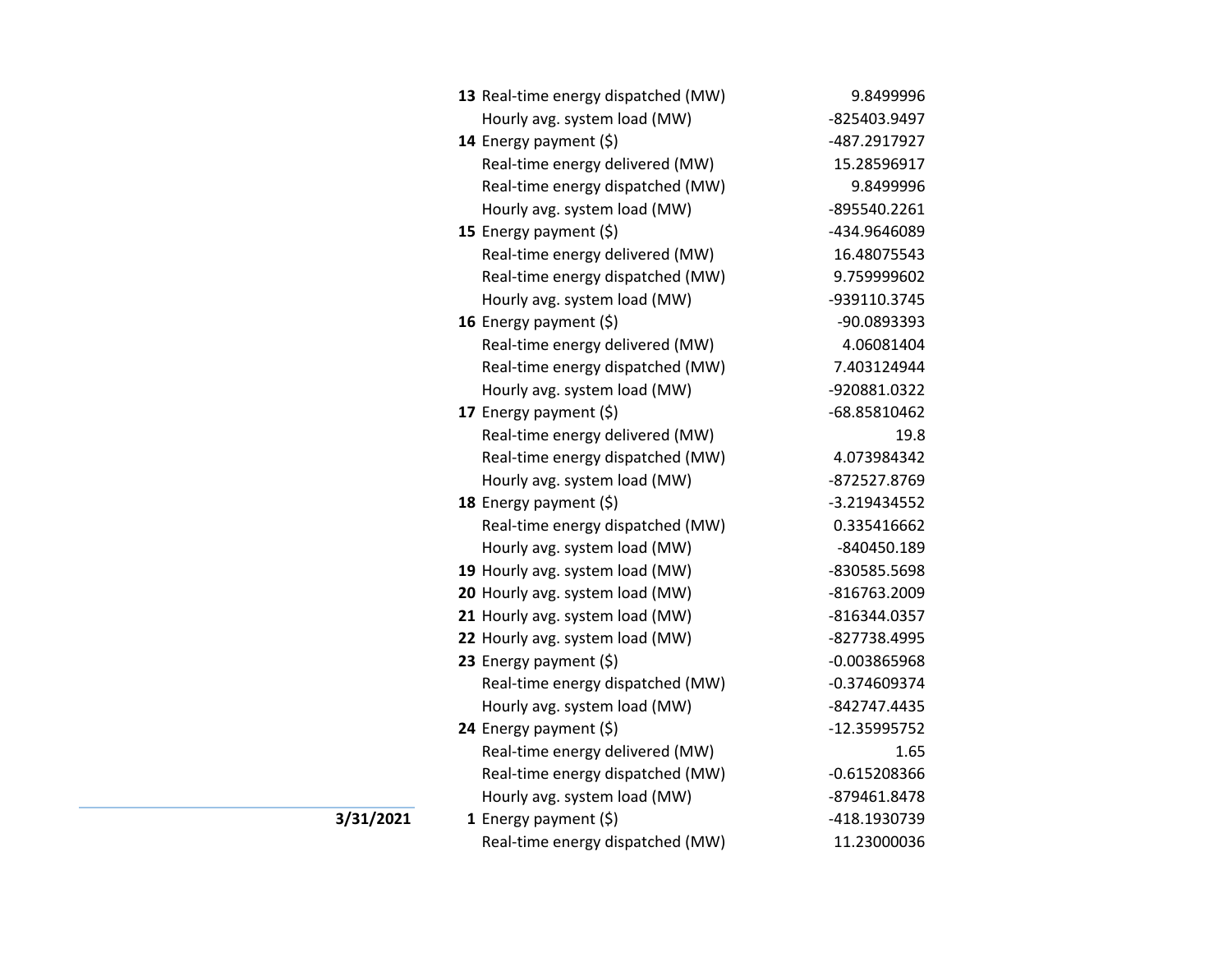| 3/31/2021 | 1 Hourly avg. system load (MW)   | -276632.0899   |
|-----------|----------------------------------|----------------|
|           | 2 Energy payment $(5)$           | -347.9986955   |
|           | Real-time energy dispatched (MW) | 5.939687537    |
|           | Hourly avg. system load (MW)     | -291350.268    |
|           | 3 Energy payment (\$)            | $-606.618016$  |
|           | Real-time energy dispatched (MW) | 6.090000036    |
|           | Hourly avg. system load (MW)     | -299618.8142   |
|           | 4 Energy payment (\$)            | -382.6200445   |
|           | Real-time energy dispatched (MW) | 5.950000032    |
|           | Hourly avg. system load (MW)     | -296709.8882   |
|           | 5 Energy payment (\$)            | -2.090881964   |
|           | Real-time energy dispatched (MW) | 0.039999984    |
|           | Hourly avg. system load (MW)     | -283647.1365   |
|           | 6 Energy payment $(\xi)$         | -1.752821599   |
|           | Real-time energy dispatched (MW) | 0.039999984    |
|           | Hourly avg. system load (MW)     | -266334.1062   |
|           | 7 Energy payment (\$)            | $-1.646835115$ |
|           | Real-time energy dispatched (MW) | 0.039687485    |
|           | Hourly avg. system load (MW)     | -247639.6481   |
|           | 8 Energy payment (\$)            | -2.678744928   |
|           | Real-time energy dispatched (MW) | 0.069999972    |
|           | Hourly avg. system load (MW)     | -234407.0968   |
|           | 9 Energy payment $(5)$           | $-2.521439091$ |
|           | Real-time energy dispatched (MW) | 0.069999972    |
|           | Hourly avg. system load (MW)     | -225086.201    |
|           | 10 Energy payment $(\xi)$        | 0.010920131    |
|           | Real-time energy dispatched (MW) | $-0.000312499$ |
|           | Hourly avg. system load (MW)     | -219667.3534   |
|           | 11 Hourly avg. system load (MW)  | -218543.5748   |
|           | 12 Hourly avg. system load (MW)  | -221492.3148   |
|           | 13 Hourly avg. system load (MW)  | -233026.1521   |
|           | 14 Hourly avg. system load (MW)  | -253096.9115   |
|           | 15 Hourly avg. system load (MW)  | -262190.5605   |
|           | 16 Hourly avg. system load (MW)  | -257656.6813   |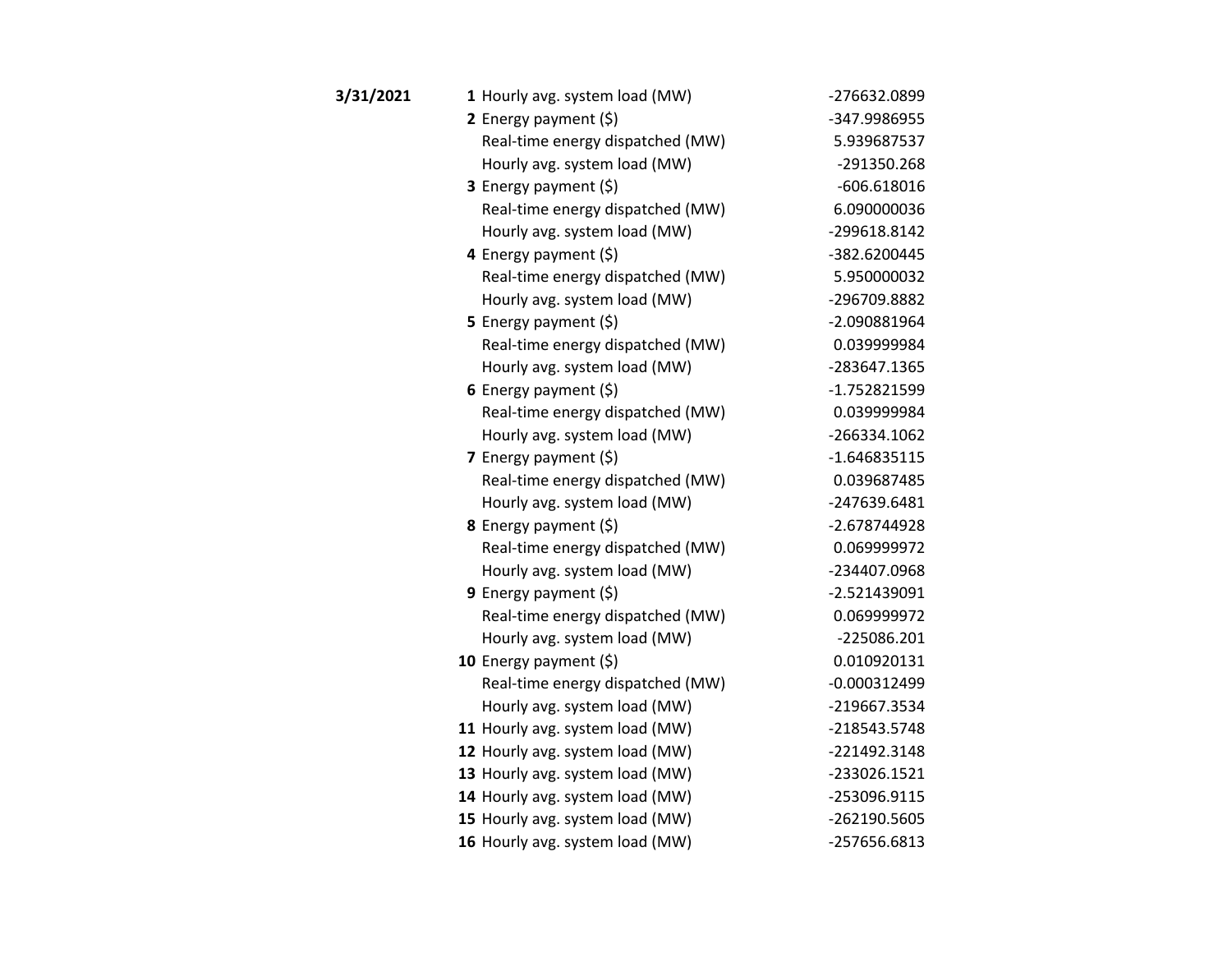| 17 Hourly avg. system load (MW)  | -245875.1668   |
|----------------------------------|----------------|
| 18 Hourly avg. system load (MW)  | -239698.0309   |
| 19 Hourly avg. system load (MW)  | -234749.778    |
| 20 Hourly avg. system load (MW)  | -232807.6336   |
| 21 Hourly avg. system load (MW)  | -235016.8501   |
| 22 Hourly avg. system load (MW)  | -238220.3726   |
| 23 Energy payment (\$)           | 0.237727386    |
| Real-time energy dispatched (MW) | $-0.011874999$ |
| Hourly avg. system load (MW)     | -246398.4027   |
| 24 Energy payment (\$)           | -9.658271027   |
| Real-time energy delivered (MW)  | 3.341205692    |
| Real-time energy dispatched (MW) | 0.389999989    |
| Hourly avg. system load (MW)     | -259385.7402   |
| 1 Energy payment $(5)$           | -1191.286471   |
| Real-time energy delivered (MW)  | 17.86794       |
| Real-time energy dispatched (MW) | 19.43749995    |
| Hourly avg. system load (MW)     | -873455.5776   |
| 2 Energy payment $(\xi)$         | -2108.205669   |
| Real-time energy delivered (MW)  | 34.42416       |
| Real-time energy dispatched (MW) | 32.13781259    |
| Hourly avg. system load (MW)     | -905703.3852   |
| <b>3</b> Energy payment $(\xi)$  | -2971.288118   |
| Real-time energy delivered (MW)  | 33.9738        |
| Real-time energy dispatched (MW) | 33.30000008    |
| Hourly avg. system load (MW)     | -929393.6321   |
| 4 Energy payment (\$)            | -1805.501723   |
| Real-time energy delivered (MW)  | 25.93548       |
| Real-time energy dispatched (MW) | 27.52468751    |
| Hourly avg. system load (MW)     | -920661.8664   |
| 5 Energy payment (\$)            | $-0.180310793$ |
| Real-time energy dispatched (MW) | 0.001874998    |
| Hourly avg. system load (MW)     | -881027.1411   |
| 6 Energy payment $(\xi)$         | -1.259834842   |
| Real-time energy dispatched (MW) | 0.029687489    |

**4/1/2021**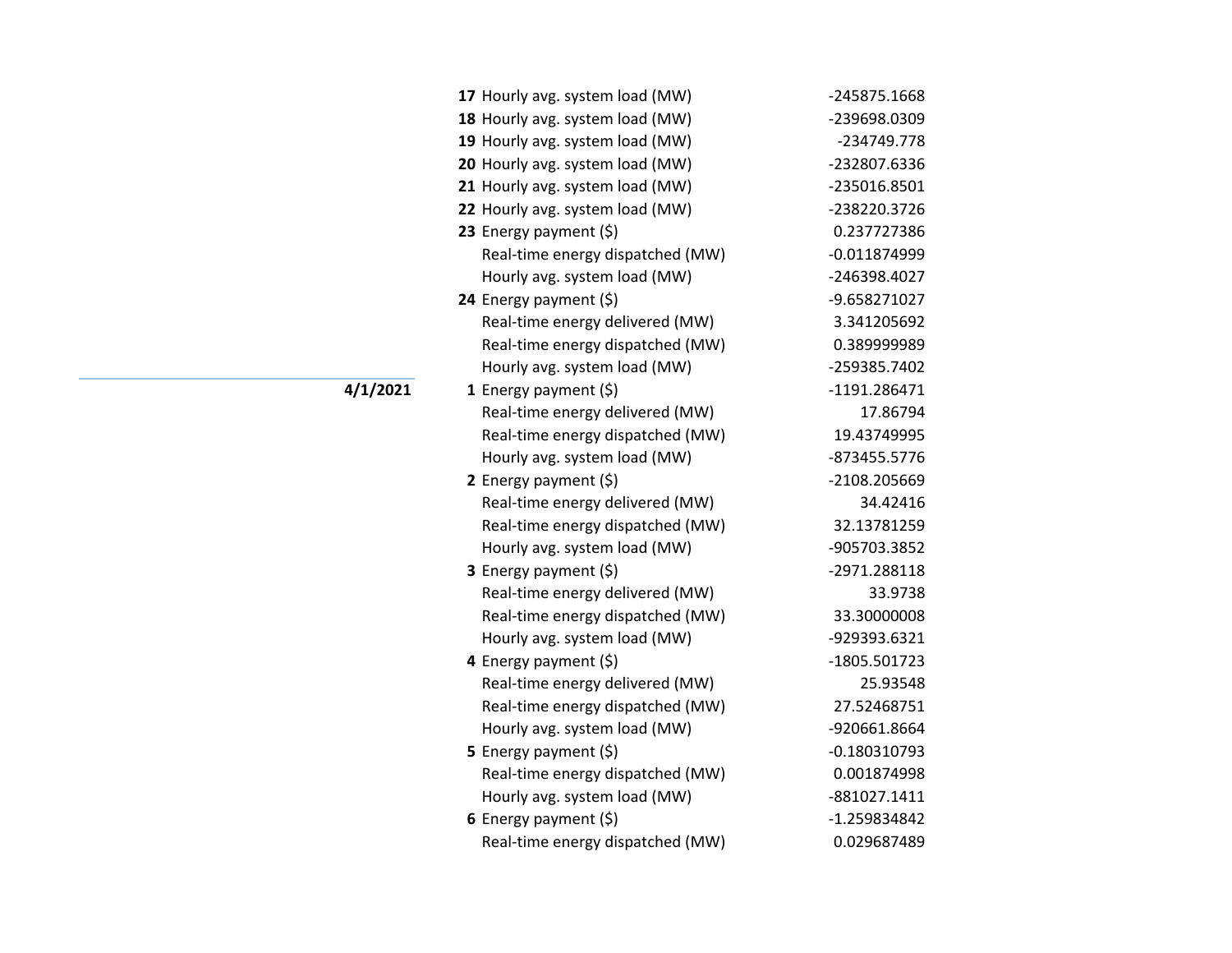| 6 Hourly avg. system load (MW)   | -830075.0252   |
|----------------------------------|----------------|
| 7 Energy payment (\$)            | -1.963574272   |
| Real-time energy dispatched (MW) | 0.049687481    |
| Hourly avg. system load (MW)     | -771788.4502   |
| 8 Hourly avg. system load (MW)   | -724071.6222   |
| 9 Hourly avg. system load (MW)   | -699212.7834   |
| 10 Hourly avg. system load (MW)  | -680700.8112   |
| 11 Hourly avg. system load (MW)  | -671590.0377   |
| 12 Hourly avg. system load (MW)  | -683028.2199   |
| 13 Hourly avg. system load (MW)  | -717713.2374   |
| 14 Hourly avg. system load (MW)  | -769197.5524   |
| 15 Hourly avg. system load (MW)  | -798588.1709   |
| 16 Hourly avg. system load (MW)  | -789380.1694   |
| 17 Hourly avg. system load (MW)  | -768777.2026   |
| 18 Hourly avg. system load (MW)  | -771855.4772   |
| 19 Hourly avg. system load (MW)  | -775436.9745   |
| 20 Hourly avg. system load (MW)  | -773947.4594   |
| 21 Hourly avg. system load (MW)  | -783699.171    |
| 22 Energy payment $(\xi)$        | 4.325243086    |
| Real-time energy dispatched (MW) | $-0.218749998$ |
| Hourly avg. system load (MW)     | -804788.8774   |
| 23 Energy payment $(5)$          | -7.91380454    |
| Real-time energy dispatched (MW) | $-1.00000011$  |
| Hourly avg. system load (MW)     | -823338.0631   |
| 24 Energy payment (\$)           | -762.6233841   |
| Real-time energy delivered (MW)  | 2.45877        |
| Real-time energy dispatched (MW) | 0.285000474    |
| Hourly avg. system load (MW)     | -845788.0832   |
| 1 Energy payment $(\xi)$         | 4.8081092      |
| Real-time energy dispatched (MW) | $-0.135937495$ |
| Hourly avg. system load (MW)     | -835027.8047   |
| 2 Energy payment $(\xi)$         | -644.0923188   |
| Real-time energy delivered (MW)  | 4.47768        |
| Real-time energy dispatched (MW) | 15.19341648    |

 $\overline{4/2/2021}$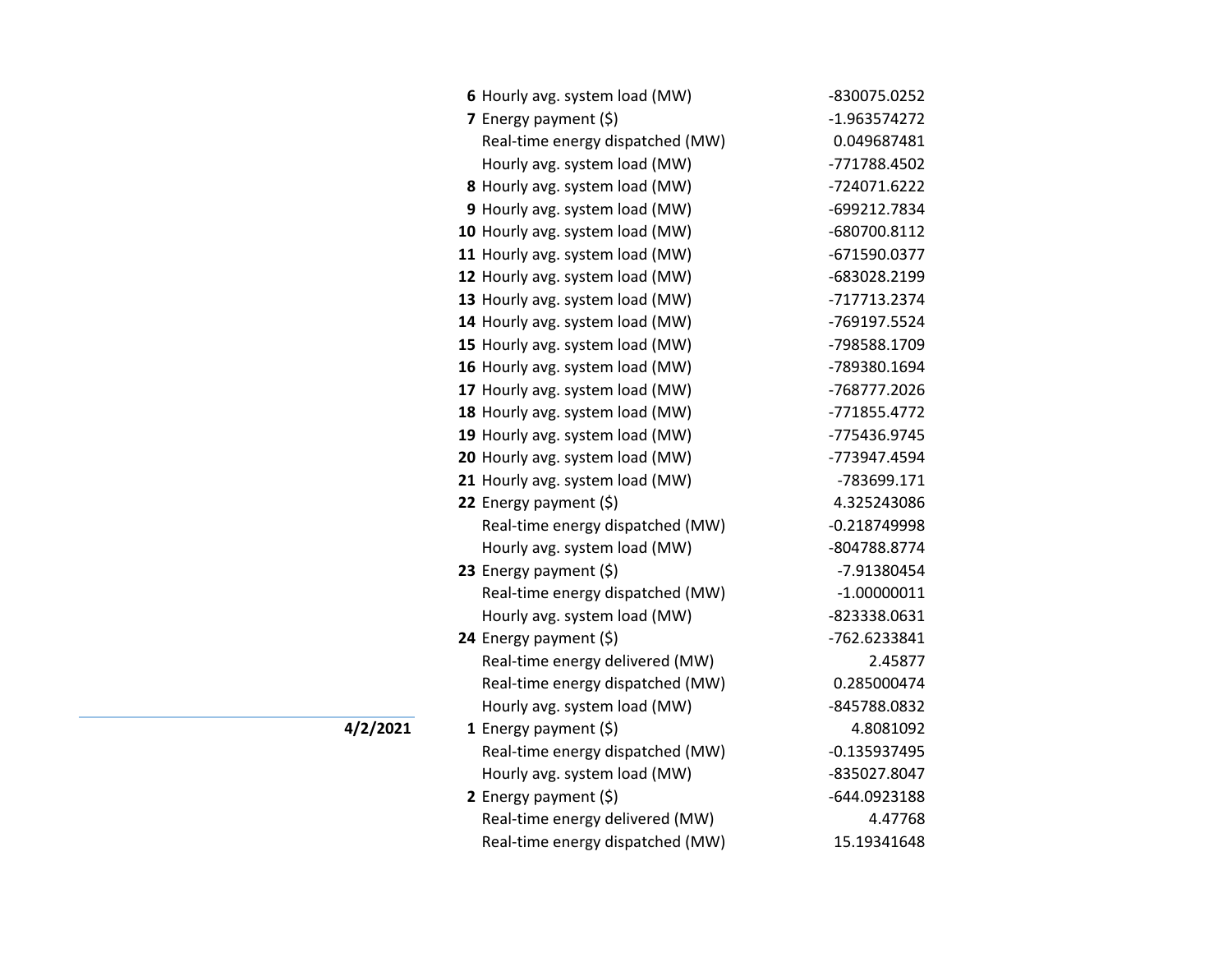| 4/2/2021 | 2 Hourly avg. system load (MW)   | -879519.4107   |
|----------|----------------------------------|----------------|
|          | 3 Energy payment (\$)            | -1842.238509   |
|          | Real-time energy delivered (MW)  | 60.41868       |
|          | Real-time energy dispatched (MW) | 30.14458335    |
|          | Hourly avg. system load (MW)     | -907326.9652   |
|          | 4 Energy payment (\$)            | -1387.631535   |
|          | Real-time energy delivered (MW)  | 4.911417       |
|          | Real-time energy dispatched (MW) | 31.57812488    |
|          | Hourly avg. system load (MW)     | -904284.0258   |
|          | 5 Energy payment $(5)$           | 4.278682305    |
|          | Real-time energy delivered (MW)  | 0.00756        |
|          | Real-time energy dispatched (MW) | $-0.095625012$ |
|          | Hourly avg. system load (MW)     | -870997.1981   |
|          | 6 Energy payment $(5)$           | -1.635806099   |
|          | Real-time energy delivered (MW)  | 0.00489        |
|          | Real-time energy dispatched (MW) | 0.039374986    |
|          | Hourly avg. system load (MW)     | -825409.8844   |
|          | 7 Energy payment (\$)            | -2.322647924   |
|          | Real-time energy delivered (MW)  | 0.0108         |
|          | Real-time energy dispatched (MW) | 0.059687477    |
|          | Hourly avg. system load (MW)     | -777058.2088   |
|          | <b>8</b> Energy payment $(\xi)$  | -2.333959167   |
|          | Real-time energy delivered (MW)  | 0.58569        |
|          | Real-time energy dispatched (MW) | 0.059999976    |
|          | Hourly avg. system load (MW)     | -747846.5875   |
|          | 9 Energy payment $(\xi)$         | -1.479687061   |
|          | Real-time energy delivered (MW)  | 0.31932        |
|          | Real-time energy dispatched (MW) | 0.039374986    |
|          | Hourly avg. system load (MW)     | -718068.3832   |
|          | 10 Energy payment $(5)$          | 0.048980508    |
|          | Real-time energy dispatched (MW) | $-0.001562495$ |
|          | Hourly avg. system load (MW)     | -696343.4783   |
|          | 11 Hourly avg. system load (MW)  | -685803.9724   |
|          | 12 Hourly avg. system load (MW)  | -696312.2968   |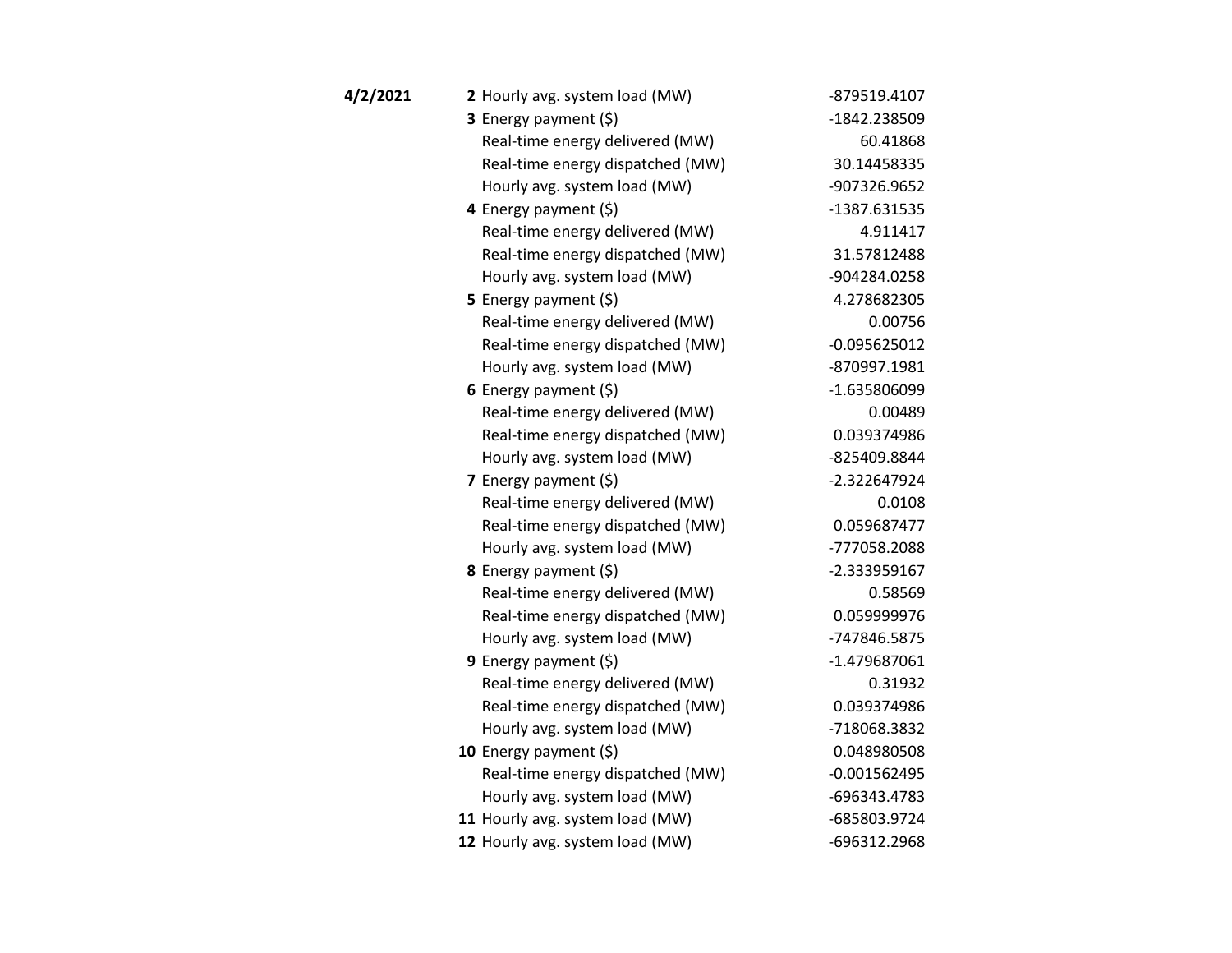| 13 Hourly avg. system load (MW)  | -731306.6657   |
|----------------------------------|----------------|
| 14 Hourly avg. system load (MW)  | -776198.3944   |
| 15 Hourly avg. system load (MW)  | -800791.1823   |
| 16 Hourly avg. system load (MW)  | -792526.362    |
| 17 Hourly avg. system load (MW)  | -785758.0742   |
| 18 Hourly avg. system load (MW)  | -756945.2234   |
| 19 Hourly avg. system load (MW)  | -740080.9571   |
| 20 Hourly avg. system load (MW)  | -729350.6268   |
| 21 Hourly avg. system load (MW)  | -739016.1919   |
| 22 Hourly avg. system load (MW)  | -749698.0527   |
| 23 Hourly avg. system load (MW)  | -771377.8893   |
| 24 Hourly avg. system load (MW)  | -802688.199    |
| 1 Hourly avg. system load (MW)   | -152929.8133   |
| 2 Energy payment $(\xi)$         | $-1.415607034$ |
| Real-time energy dispatched (MW) | 0.029999988    |
| Hourly avg. system load (MW)     | -161675.8094   |
| 3 Energy payment (\$)            | $-1.710279315$ |
| Real-time energy dispatched (MW) | 0.029999988    |
| Hourly avg. system load (MW)     | -169650.1752   |
| 4 Energy payment (\$)            | -1.87308265    |
| Real-time energy dispatched (MW) | 0.039999984    |
| Hourly avg. system load (MW)     | -171098.5851   |
| 5 Energy payment $(\xi)$         | $-1.661045936$ |
| Real-time energy dispatched (MW) | 0.039999984    |
| Hourly avg. system load (MW)     | -166190.7698   |
| 6 Energy payment $(\xi)$         | $-1.604915158$ |
| Real-time energy dispatched (MW) | 0.039999984    |
| Hourly avg. system load (MW)     | -158660.8267   |
| 7 Energy payment (\$)            | $-1.536501986$ |
| Real-time energy dispatched (MW) | 0.039999984    |
| Hourly avg. system load (MW)     | $-151142.1711$ |
| 8 Energy payment (\$)            | $-2.82460657$  |
| Real-time energy delivered (MW)  | 0.02235        |
| Real-time energy dispatched (MW) | 0.069999972    |

**4/3/2021**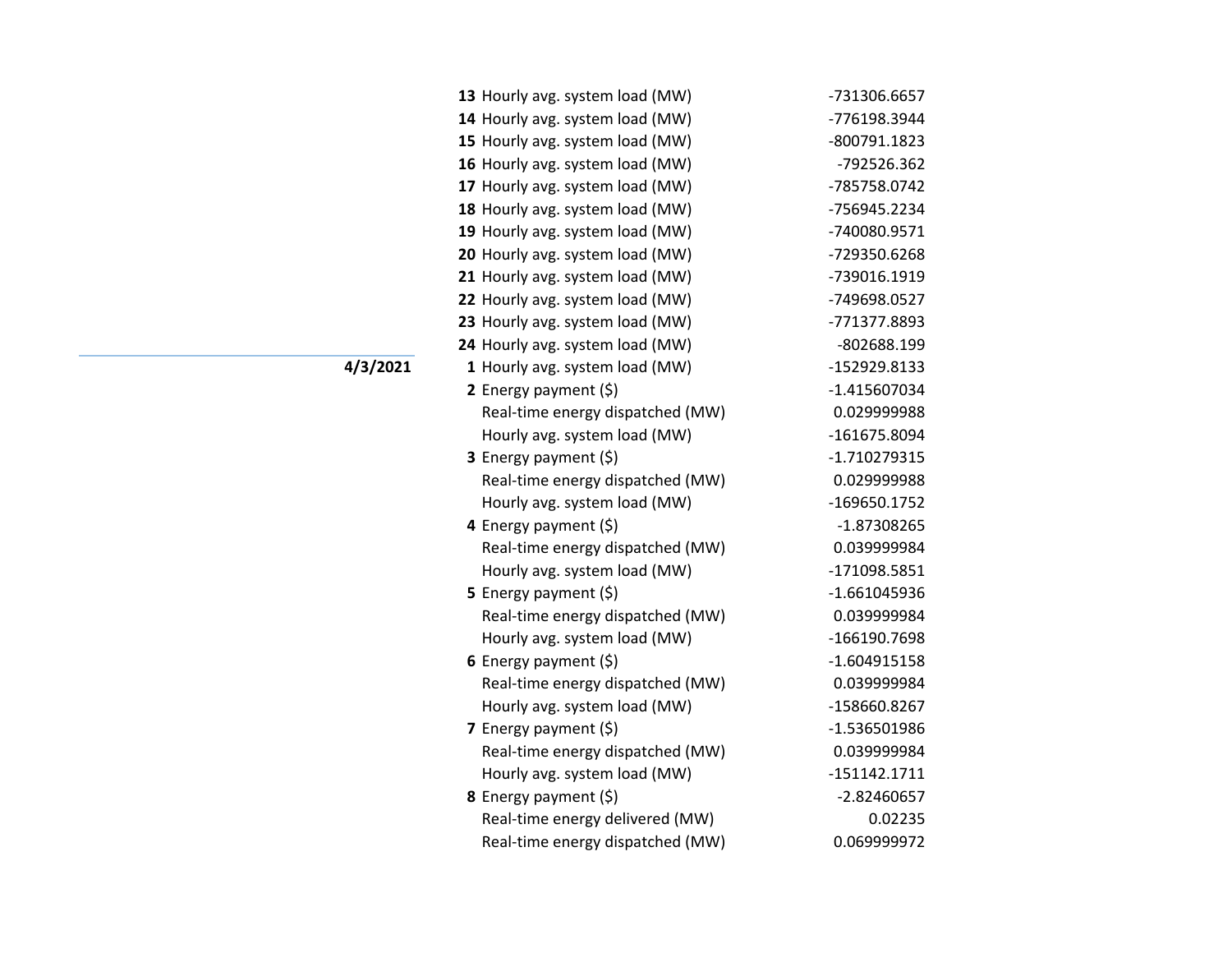| 8 Hourly avg. system load (MW)   | -147038.7584   |
|----------------------------------|----------------|
| 9 Energy payment $(\xi)$         | -2.324904823   |
| Real-time energy delivered (MW)  | 0.04248        |
| Real-time energy dispatched (MW) | 0.059687477    |
| Hourly avg. system load (MW)     | -141363.0619   |
| 10 Energy payment $(\xi)$        | 0.010519291    |
| Real-time energy dispatched (MW) | $-0.000312499$ |
| Hourly avg. system load (MW)     | -138702.5962   |
| 11 Hourly avg. system load (MW)  | -136384.4281   |
| 12 Hourly avg. system load (MW)  | -136145.0693   |
| 13 Hourly avg. system load (MW)  | -138613.9494   |
| 14 Hourly avg. system load (MW)  | -143082.9452   |
| 15 Hourly avg. system load (MW)  | -145001.8385   |
| 16 Hourly avg. system load (MW)  | $-145047.417$  |
| 17 Hourly avg. system load (MW)  | -141473.7889   |
| 18 Hourly avg. system load (MW)  | -133726.4683   |
| 19 Hourly avg. system load (MW)  | -127956.5891   |
| 20 Hourly avg. system load (MW)  | -124470.1554   |
| 21 Hourly avg. system load (MW)  | -124413.7379   |
| 22 Hourly avg. system load (MW)  | -127216.1835   |
| 23 Hourly avg. system load (MW)  | -134411.0749   |
| 24 Hourly avg. system load (MW)  | -143913.0827   |
| 1 Hourly avg. system load (MW)   | -83814.52232   |
| 2 Energy payment $(\xi)$         | $-1.335921965$ |
| Real-time energy dispatched (MW) | 0.029999988    |
| Hourly avg. system load (MW)     | -87620.25893   |
| 3 Energy payment (\$)            | $-1.557073277$ |
| Real-time energy dispatched (MW) | 0.029999988    |
| Hourly avg. system load (MW)     | -93203.58161   |
| 4 Energy payment (\$)            | $-1.834616466$ |
| Real-time energy dispatched (MW) | 0.039999984    |
| Hourly avg. system load (MW)     | -95341.33578   |
| <b>5</b> Energy payment $(\xi)$  | $-1.72631341$  |
| Real-time energy dispatched (MW) | 0.039999984    |

**4/4/2021**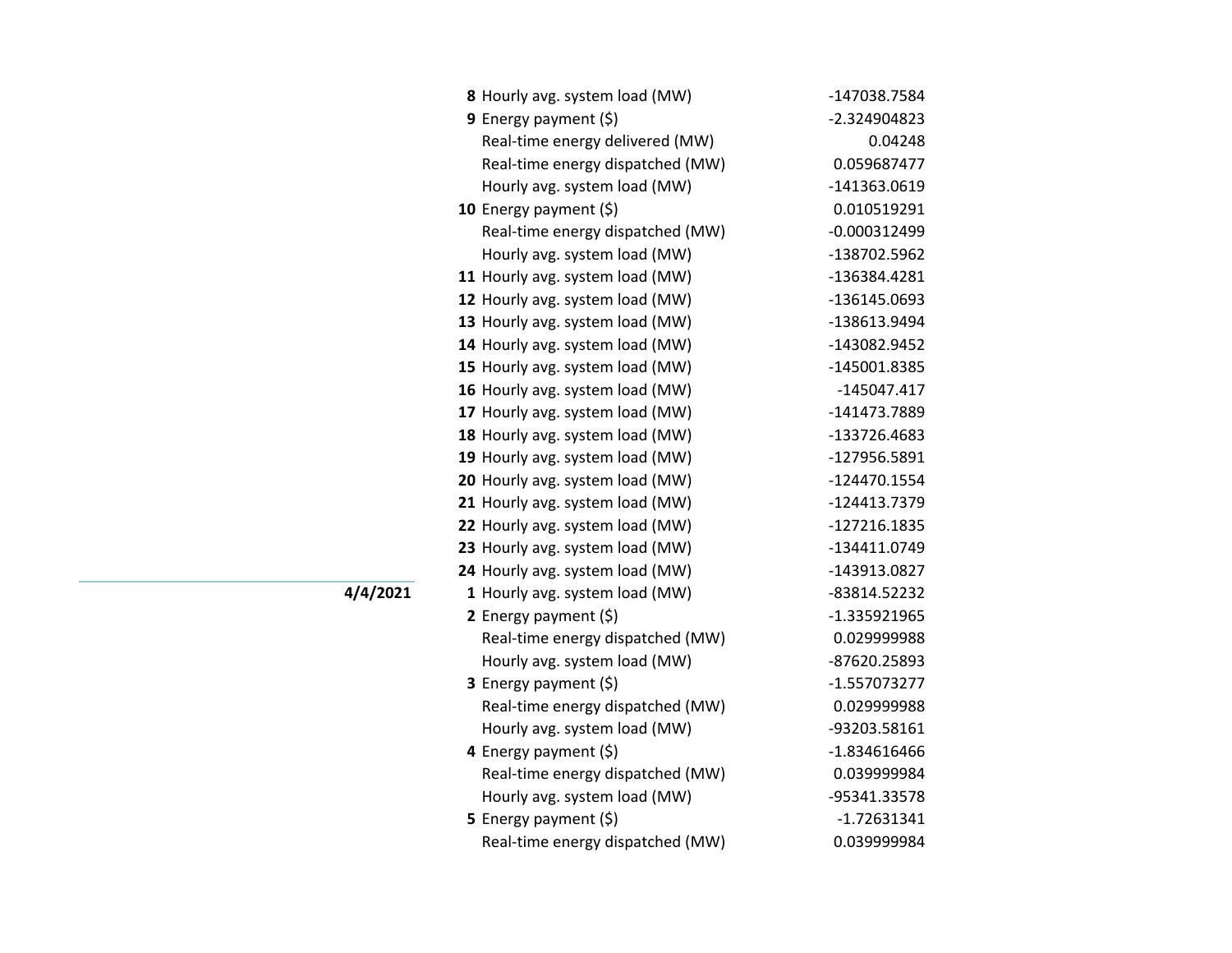| 5 Hourly avg. system load (MW)   | -93528.29863                                                                                                                                                                                                                  |
|----------------------------------|-------------------------------------------------------------------------------------------------------------------------------------------------------------------------------------------------------------------------------|
| 6 Energy payment $(\xi)$         | -1.60204586                                                                                                                                                                                                                   |
| Real-time energy dispatched (MW) | 0.039999984                                                                                                                                                                                                                   |
| Hourly avg. system load (MW)     | -89649.61679                                                                                                                                                                                                                  |
| 7 Hourly avg. system load (MW)   | -84197.86609                                                                                                                                                                                                                  |
| 8 Hourly avg. system load (MW)   | -82225.92131                                                                                                                                                                                                                  |
| 9 Hourly avg. system load (MW)   | -79174.0763                                                                                                                                                                                                                   |
| 10 Hourly avg. system load (MW)  | -76856.68602                                                                                                                                                                                                                  |
| 11 Hourly avg. system load (MW)  | -75490.72909                                                                                                                                                                                                                  |
| 12 Hourly avg. system load (MW)  | -75244.2489                                                                                                                                                                                                                   |
| 13 Hourly avg. system load (MW)  | -75988.48068                                                                                                                                                                                                                  |
| 14 Hourly avg. system load (MW)  | -77832.64763                                                                                                                                                                                                                  |
| 15 Hourly avg. system load (MW)  | -77801.77947                                                                                                                                                                                                                  |
| 16 Hourly avg. system load (MW)  | -77072.63904                                                                                                                                                                                                                  |
| 17 Hourly avg. system load (MW)  | -73428.27625                                                                                                                                                                                                                  |
| 18 Hourly avg. system load (MW)  | -69536.06083                                                                                                                                                                                                                  |
| 19 Hourly avg. system load (MW)  | -67341.24381                                                                                                                                                                                                                  |
| 20 Hourly avg. system load (MW)  | -66380.59988                                                                                                                                                                                                                  |
| 21 Hourly avg. system load (MW)  | -66207.3116                                                                                                                                                                                                                   |
| 22 Hourly avg. system load (MW)  | -68331.88048                                                                                                                                                                                                                  |
| 23 Hourly avg. system load (MW)  | -72604.47565                                                                                                                                                                                                                  |
| 24 Hourly avg. system load (MW)  | -78603.55149                                                                                                                                                                                                                  |
| 1 Hourly avg. system load (MW)   | -488953.0364                                                                                                                                                                                                                  |
| 2 Energy payment $(\xi)$         | -199.2278282                                                                                                                                                                                                                  |
|                                  | 4.339999956                                                                                                                                                                                                                   |
|                                  | -519203.9105                                                                                                                                                                                                                  |
|                                  | -1898.236068                                                                                                                                                                                                                  |
|                                  | 31.41000011                                                                                                                                                                                                                   |
|                                  | -545287.4863                                                                                                                                                                                                                  |
|                                  | -213.7736852                                                                                                                                                                                                                  |
| Real-time energy dispatched (MW) | 4.339999956                                                                                                                                                                                                                   |
| Hourly avg. system load (MW)     | -549811.3868                                                                                                                                                                                                                  |
| 5 Energy payment (\$)            | $-0.885012046$                                                                                                                                                                                                                |
|                                  | 0.019999992                                                                                                                                                                                                                   |
|                                  | Real-time energy dispatched (MW)<br>Hourly avg. system load (MW)<br>3 Energy payment (\$)<br>Real-time energy dispatched (MW)<br>Hourly avg. system load (MW)<br>4 Energy payment $(\xi)$<br>Real-time energy dispatched (MW) |

**4/5/2021**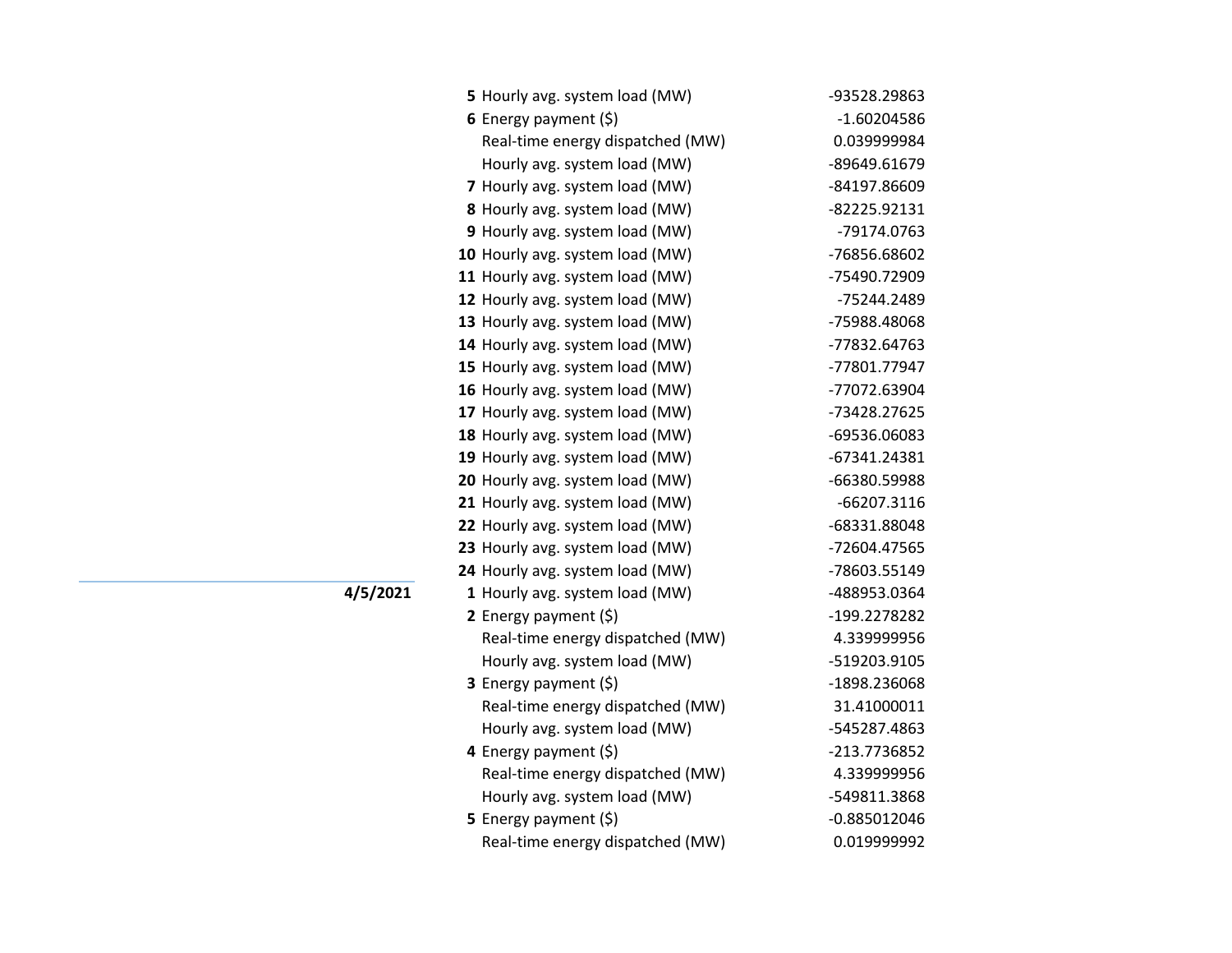| 5 Hourly avg. system load (MW)   | -529189.2968   |
|----------------------------------|----------------|
| 6 Energy payment $(5)$           | $-0.814843374$ |
| Real-time energy dispatched (MW) | 0.019999992    |
| Hourly avg. system load (MW)     | -495751.8344   |
| <b>7</b> Energy payment $(\xi)$  | $-0.370568152$ |
| Real-time energy dispatched (MW) | 0.009999996    |
| Hourly avg. system load (MW)     | -464754.3054   |
| 8 Hourly avg. system load (MW)   | -421323.8367   |
| 9 Hourly avg. system load (MW)   | -409547.6054   |
| 10 Hourly avg. system load (MW)  | -400813.8522   |
| 11 Hourly avg. system load (MW)  | -398421.9109   |
| 12 Hourly avg. system load (MW)  | -410280.7819   |
| 13 Hourly avg. system load (MW)  | -429107.2083   |
| 14 Hourly avg. system load (MW)  | -462888.6491   |
| 15 Hourly avg. system load (MW)  | -486124.1497   |
| 16 Hourly avg. system load (MW)  | -492772.8184   |
| 17 Hourly avg. system load (MW)  | -481196.0856   |
| 18 Hourly avg. system load (MW)  | -466202.4689   |
| 19 Hourly avg. system load (MW)  | -452060.8961   |
| 20 Hourly avg. system load (MW)  | -444436.1351   |
| 21 Hourly avg. system load (MW)  | -441933.9122   |
| 22 Hourly avg. system load (MW)  | -446409.4213   |
| 23 Hourly avg. system load (MW)  | -453400.3049   |
| 24 Hourly avg. system load (MW)  | -469076.1562   |
| 1 Energy payment $(\xi)$         | -45.70593487   |
| Real-time energy dispatched (MW) | 1.443333291    |
| Hourly avg. system load (MW)     | -807316.2791   |
| 2 Energy payment $(\xi)$         | -254.1538627   |
| Real-time energy dispatched (MW) | 5.535833266    |
| Hourly avg. system load (MW)     | -853651.1681   |
| 3 Energy payment (\$)            | -1632.299128   |
| Real-time energy dispatched (MW) | 28.16000003    |
| Hourly avg. system load (MW)     | -891222.8555   |
| 4 Energy payment (\$)            | -188.0524459   |

**4/6/2021**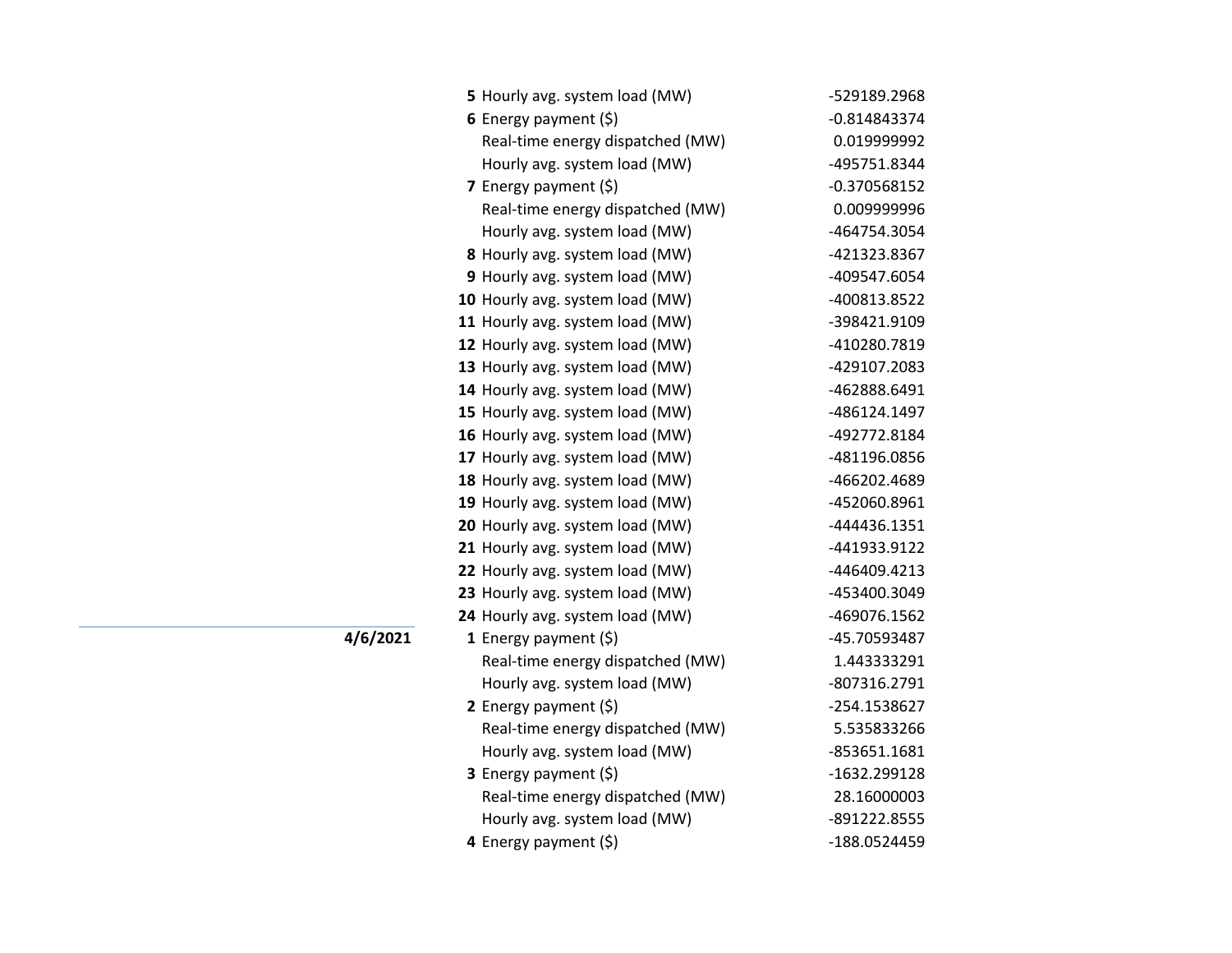| 4 Real-time energy delivered (MW) | 0.041690754    |
|-----------------------------------|----------------|
| Real-time energy dispatched (MW)  | 4.270000068    |
| Hourly avg. system load (MW)      | -897335.3471   |
| 5 Energy payment (\$)             | 2.516479179    |
| Real-time energy dispatched (MW)  | $-0.049999989$ |
| Hourly avg. system load (MW)      | -868121.4635   |
| 6 Energy payment $(\xi)$          | $-0.831375561$ |
| Real-time energy dispatched (MW)  | 0.019687493    |
| Hourly avg. system load (MW)      | $-814448.4161$ |
| <b>7</b> Energy payment $(\xi)$   | -1.562205376   |
| Real-time energy delivered (MW)   | 0.00975        |
| Real-time energy dispatched (MW)  | 0.039999984    |
| Hourly avg. system load (MW)      | -759604.5584   |
| 8 Energy payment (\$)             | 0.012596691    |
| Real-time energy dispatched (MW)  | $-0.000312499$ |
| Hourly avg. system load (MW)      | -715776.8192   |
| 9 Hourly avg. system load (MW)    | -691927.6447   |
| 10 Hourly avg. system load (MW)   | -676240.2256   |
| 11 Hourly avg. system load (MW)   | -670623.3674   |
| 12 Hourly avg. system load (MW)   | -681965.3026   |
| 13 Hourly avg. system load (MW)   | -718318.5321   |
| 14 Hourly avg. system load (MW)   | -774238.7302   |
| 15 Hourly avg. system load (MW)   | -809203.0497   |
| 16 Hourly avg. system load (MW)   | -809729.4573   |
| 17 Hourly avg. system load (MW)   | -782009.1313   |
| 18 Hourly avg. system load (MW)   | -737856.3888   |
| 19 Hourly avg. system load (MW)   | -719603.4782   |
| 20 Hourly avg. system load (MW)   | -713359.796    |
| 21 Hourly avg. system load (MW)   | -717770.5586   |
| 22 Hourly avg. system load (MW)   | -716620.7358   |
| 23 Hourly avg. system load (MW)   | -736824.4586   |
| 24 Hourly avg. system load (MW)   | -769520.4399   |
| 1 Energy payment $(\xi)$          | -39.63459527   |
| Real-time energy delivered (MW)   | 0.19608        |

**4/7/2021**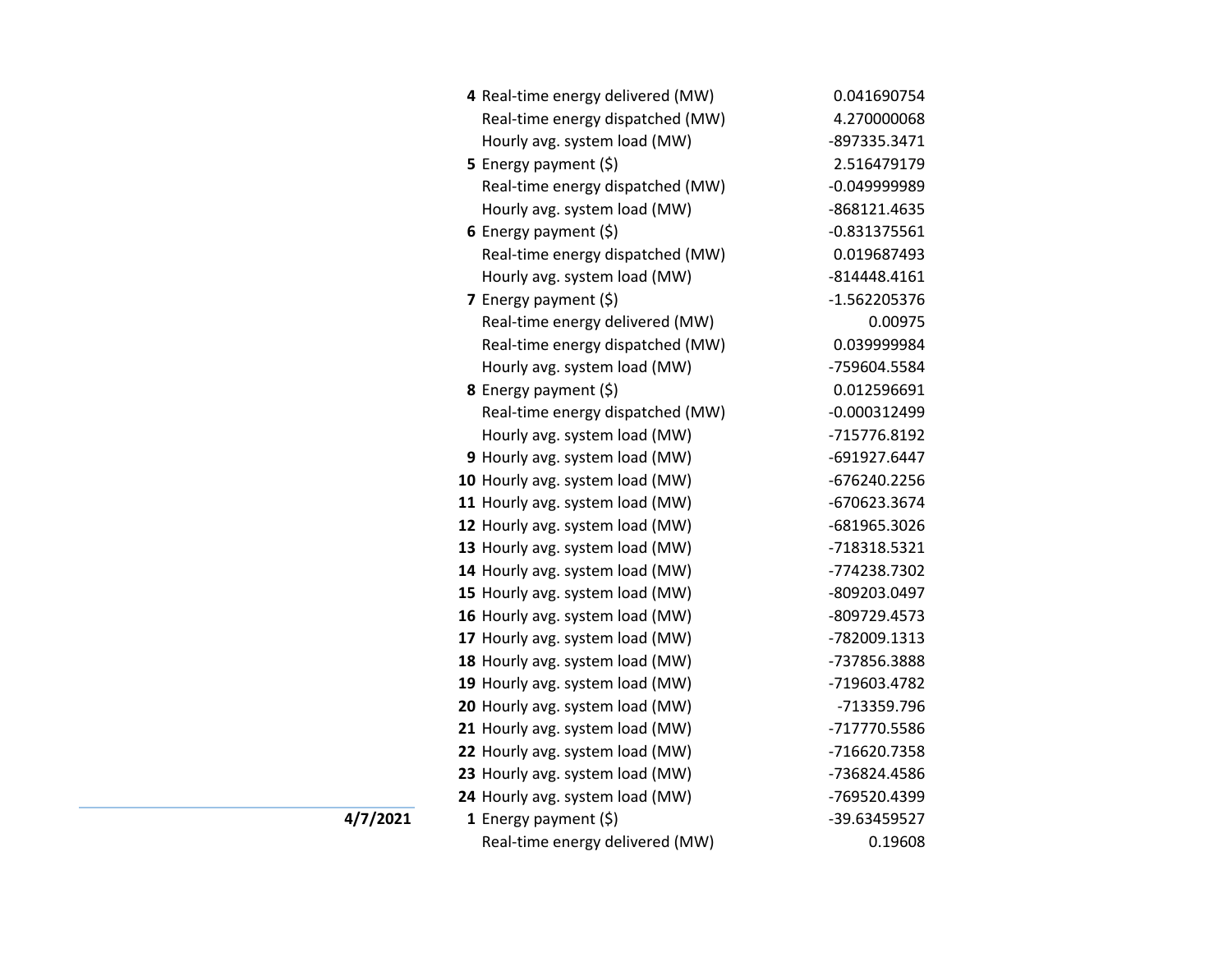| 4/7/2021 | 1 Real-time energy dispatched (MW) | 1.115833296    |
|----------|------------------------------------|----------------|
|          | Hourly avg. system load (MW)       | $-1076469.1$   |
|          | 2 Energy payment $(5)$             | -184.1312095   |
|          | Real-time energy dispatched (MW)   | 4.336458286    |
|          | Hourly avg. system load (MW)       | -1128911.091   |
|          | 3 Energy payment (\$)              | -306.3754622   |
|          | Real-time energy delivered (MW)    | 0.02274        |
|          | Real-time energy dispatched (MW)   | 5.470624952    |
|          | Hourly avg. system load (MW)       | $-1178010.174$ |
|          | 4 Energy payment (\$)              | -205.1105315   |
|          | Real-time energy dispatched (MW)   | 4.346458282    |
|          | Hourly avg. system load (MW)       | -1183374.928   |
|          | 5 Energy payment $(\xi)$           | $-1.70241542$  |
|          | Real-time energy dispatched (MW)   | 0.039999984    |
|          | Hourly avg. system load (MW)       | -1138897.606   |
|          | 6 Energy payment $(\xi)$           | $-1.648482475$ |
|          | Real-time energy dispatched (MW)   | 0.039687485    |
|          | Hourly avg. system load (MW)       | -1065903.952   |
|          | 7 Energy payment $(\xi)$           | -1.939716924   |
|          | Real-time energy delivered (MW)    | 0.00936        |
|          | Real-time energy dispatched (MW)   | 0.04999998     |
|          | Hourly avg. system load (MW)       | -995762.6584   |
|          | 8 Energy payment (\$)              | $-0.370352152$ |
|          | Real-time energy delivered (MW)    | 0.0039         |
|          | Real-time energy dispatched (MW)   | 0.009999996    |
|          | Hourly avg. system load (MW)       | -956924.67     |
|          | <b>9</b> Energy payment $(\xi)$    | 0.013865603    |
|          | Real-time energy dispatched (MW)   | $-0.000312499$ |
|          | Hourly avg. system load (MW)       | -896764.2586   |
|          | 10 Hourly avg. system load (MW)    | -875279.5544   |
|          | 11 Hourly avg. system load (MW)    | -867536.836    |
|          | 12 Hourly avg. system load (MW)    | -885614.8082   |
|          | 13 Hourly avg. system load (MW)    | -936459.7285   |
|          | 14 Hourly avg. system load (MW)    | -1008469.303   |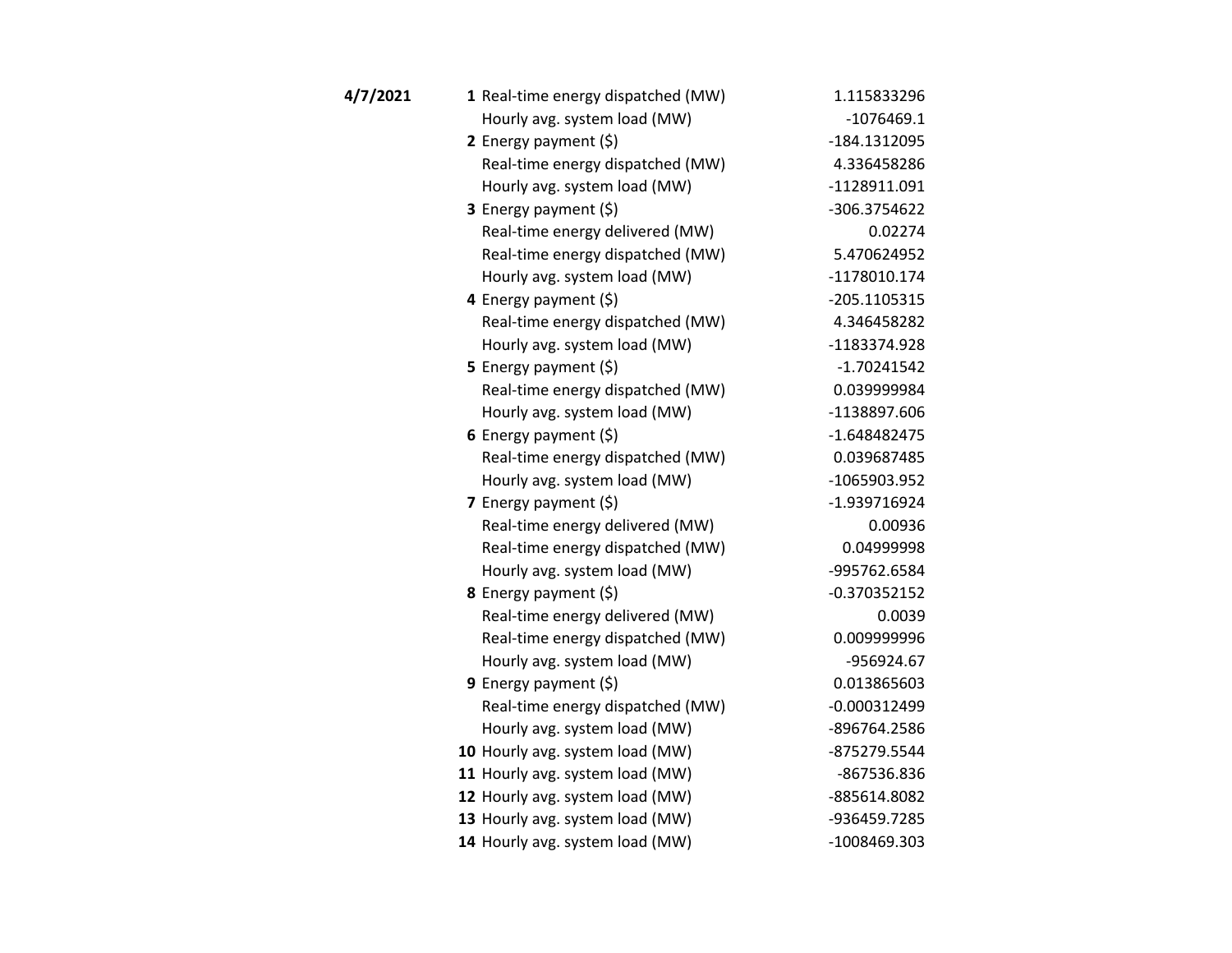| 15 Hourly avg. system load (MW)  | -1047458.352   |
|----------------------------------|----------------|
| 16 Hourly avg. system load (MW)  | $-1036521.475$ |
| 17 Hourly avg. system load (MW)  | -1003217.426   |
| 18 Hourly avg. system load (MW)  | -986445.5843   |
| 19 Hourly avg. system load (MW)  | -966446.4142   |
| 20 Hourly avg. system load (MW)  | -957274.1434   |
| 21 Hourly avg. system load (MW)  | -960888.7024   |
| 22 Hourly avg. system load (MW)  | -983829.3847   |
| 23 Hourly avg. system load (MW)  | -1022908.028   |
| 24 Energy payment (\$)           | -291.5577492   |
| Real-time energy delivered (MW)  | 6.495303579    |
| Real-time energy dispatched (MW) | 4.150833336    |
| Hourly avg. system load (MW)     | -1028967.538   |
| 1 Hourly avg. system load (MW)   | -330123.3577   |
| 2 Energy payment $(\xi)$         | -190.8541957   |
| Real-time energy dispatched (MW) | 4.349999952    |
| Hourly avg. system load (MW)     | -347567.7571   |
| <b>3</b> Energy payment $(\xi)$  | -1048.855921   |
| Real-time energy dispatched (MW) | 18.10999998    |
| Hourly avg. system load (MW)     | -362826.2661   |
| 4 Energy payment (\$)            | -223.6008069   |
| Real-time energy dispatched (MW) | 4.349999952    |
| Hourly avg. system load (MW)     | -364841.9891   |
| 5 Energy payment $(\xi)$         | -1.367995053   |
| Real-time energy dispatched (MW) | 0.029999988    |
| Hourly avg. system load (MW)     | -351949.0085   |
| 6 Energy payment $(\xi)$         | -1.286281238   |
| Real-time energy dispatched (MW) | 0.029687489    |
| Hourly avg. system load (MW)     | -330220.6281   |
| 7 Energy payment (\$)            | -1.911486935   |
| Real-time energy delivered (MW)  | 0.00015        |
| Real-time energy dispatched (MW) | 0.04999998     |
| Hourly avg. system load (MW)     | -307386.5984   |
| 8 Energy payment (\$)            | $-0.371636551$ |

**4/8/2021**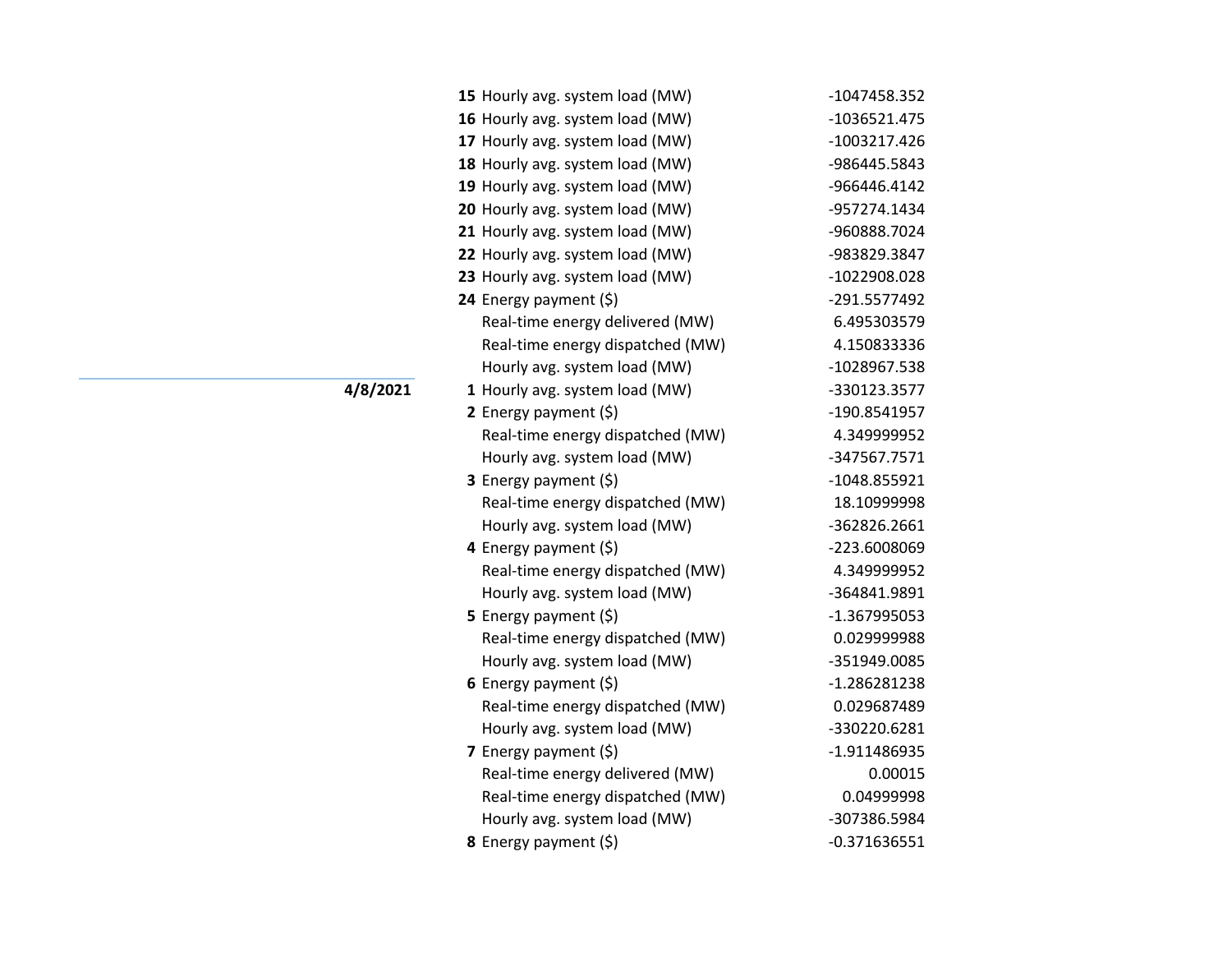| 8 Real-time energy delivered (MW) | 0.02787        |
|-----------------------------------|----------------|
| Real-time energy dispatched (MW)  | 0.009999996    |
| Hourly avg. system load (MW)      | -293609.2856   |
| 9 Energy payment (\$)             | 0.010599154    |
| Real-time energy dispatched (MW)  | $-0.000312499$ |
| Hourly avg. system load (MW)      | -282209.2405   |
| 10 Hourly avg. system load (MW)   | -276192.5407   |
| 11 Hourly avg. system load (MW)   | -274333.6713   |
| 12 Hourly avg. system load (MW)   | -280487.6192   |
| 13 Hourly avg. system load (MW)   | -295683.5305   |
| 14 Hourly avg. system load (MW)   | -317172.3057   |
| 15 Hourly avg. system load (MW)   | -327168.9583   |
| 16 Hourly avg. system load (MW)   | -325095.3154   |
| 17 Hourly avg. system load (MW)   | -316246.3986   |
| 18 Hourly avg. system load (MW)   | -303918.5251   |
| 19 Hourly avg. system load (MW)   | -294006.8199   |
| 20 Hourly avg. system load (MW)   | -290496.2087   |
| 21 Hourly avg. system load (MW)   | -291784.9045   |
| 22 Hourly avg. system load (MW)   | -294834.4058   |
| 23 Hourly avg. system load (MW)   | -304149.5705   |
| 24 Hourly avg. system load (MW)   | -313843.4278   |
| 1 Energy payment $(\xi)$          | -15.53890332   |
| Real-time energy dispatched (MW)  | 0.219999996    |
| Hourly avg. system load (MW)      | -326169.7132   |
| 2 Energy payment (\$)             | -197.0155245   |
| Real-time energy dispatched (MW)  | 4.511041631    |
| Hourly avg. system load (MW)      | -344642.5969   |
| 3 Energy payment (\$)             | -377.8269272   |
| Real-time energy delivered (MW)   | 1.592076       |
| Real-time energy dispatched (MW)  | 6.851666647    |
| Hourly avg. system load (MW)      | -358010.0382   |
| 4 Energy payment (\$)             | -227.9982471   |
| Real-time energy delivered (MW)   | 0.24438        |
| Real-time energy dispatched (MW)  | 4.589270787    |
|                                   |                |

**4/9/2021**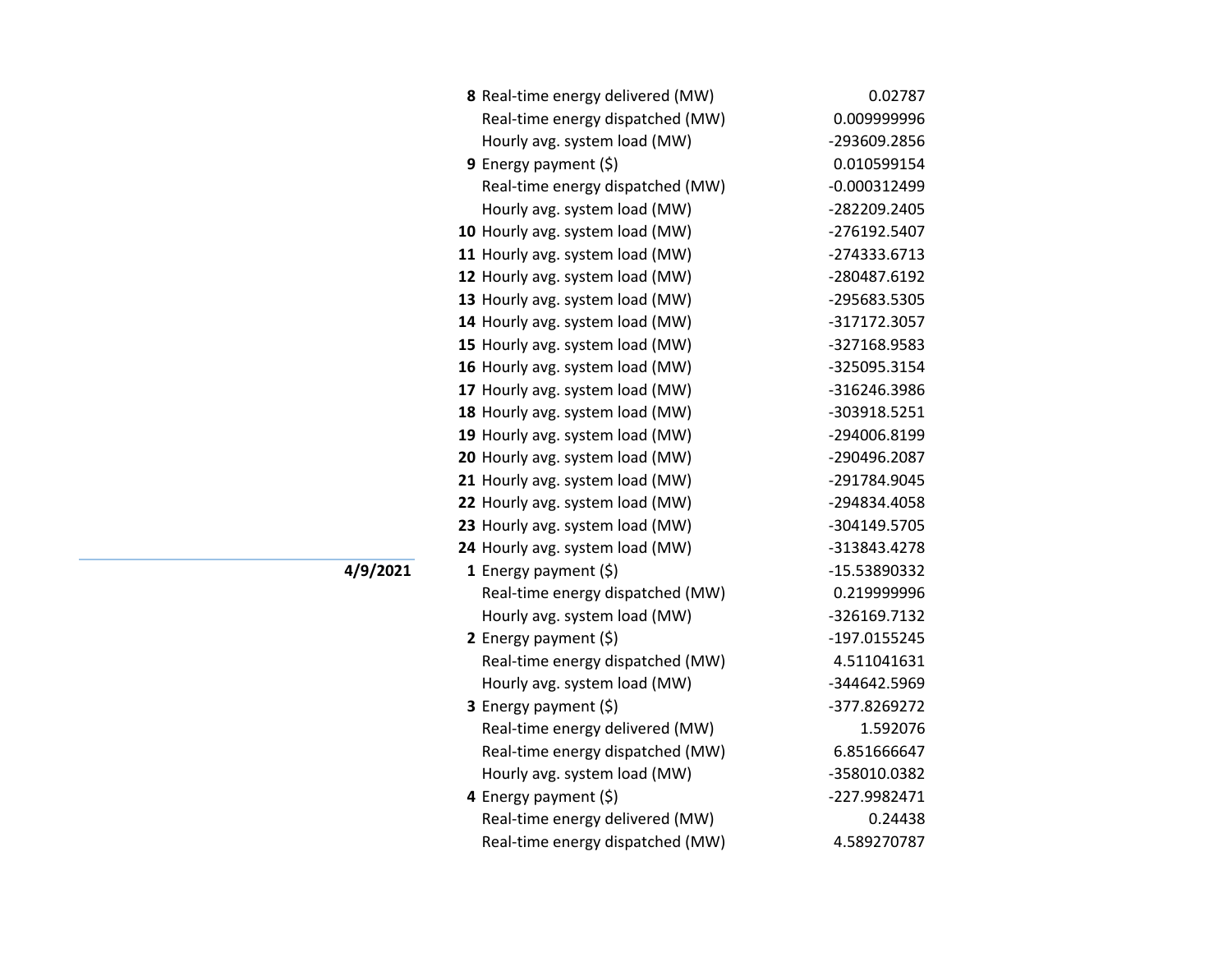| 4/9/2021  | 4 Hourly avg. system load (MW)   | -360703.4834   |
|-----------|----------------------------------|----------------|
|           | <b>5</b> Energy payment $(\xi)$  | -1.719068712   |
|           | Real-time energy dispatched (MW) | 0.039999984    |
|           | Hourly avg. system load (MW)     | -348773.339    |
|           | 6 Energy payment $(5)$           | $-1.562942775$ |
|           | Real-time energy dispatched (MW) | 0.039999984    |
|           | Hourly avg. system load (MW)     | -331048.9696   |
|           | 7 Energy payment $(\xi)$         | $-0.370517452$ |
|           | Real-time energy dispatched (MW) | 0.009999996    |
|           | Hourly avg. system load (MW)     | -308958.7718   |
|           | 8 Energy payment (\$)            | $-1.118750452$ |
|           | Real-time energy dispatched (MW) | 0.029999988    |
|           | Hourly avg. system load (MW)     | -291877.4158   |
|           | 9 Hourly avg. system load (MW)   | -279727.5735   |
|           | 10 Hourly avg. system load (MW)  | -272660.4751   |
|           | 11 Hourly avg. system load (MW)  | -269977.9401   |
|           | 12 Hourly avg. system load (MW)  | -275965.6997   |
|           | 13 Hourly avg. system load (MW)  | -290180.3043   |
|           | 14 Hourly avg. system load (MW)  | -311750.8036   |
|           | 15 Hourly avg. system load (MW)  | -321805.3301   |
|           | 16 Hourly avg. system load (MW)  | -319443.2113   |
|           | 17 Hourly avg. system load (MW)  | -305537.1986   |
|           | 18 Hourly avg. system load (MW)  | -292170.2221   |
|           | 19 Hourly avg. system load (MW)  | -283541.5046   |
|           | 20 Hourly avg. system load (MW)  | -278517.995    |
|           | 21 Hourly avg. system load (MW)  | -279123.7954   |
|           | 22 Hourly avg. system load (MW)  | -284304.5679   |
|           | 23 Hourly avg. system load (MW)  | -292922.4787   |
|           | 24 Energy payment (\$)           | -42.967779     |
|           | Real-time energy dispatched (MW) | 0.189999996    |
|           | Hourly avg. system load (MW)     | -306461.8054   |
| 4/10/2021 | 1 Hourly avg. system load (MW)   | -513165.6675   |
|           | 2 Energy payment $(5)$           | -309.7259162   |
|           | Real-time energy delivered (MW)  | 0.057925041    |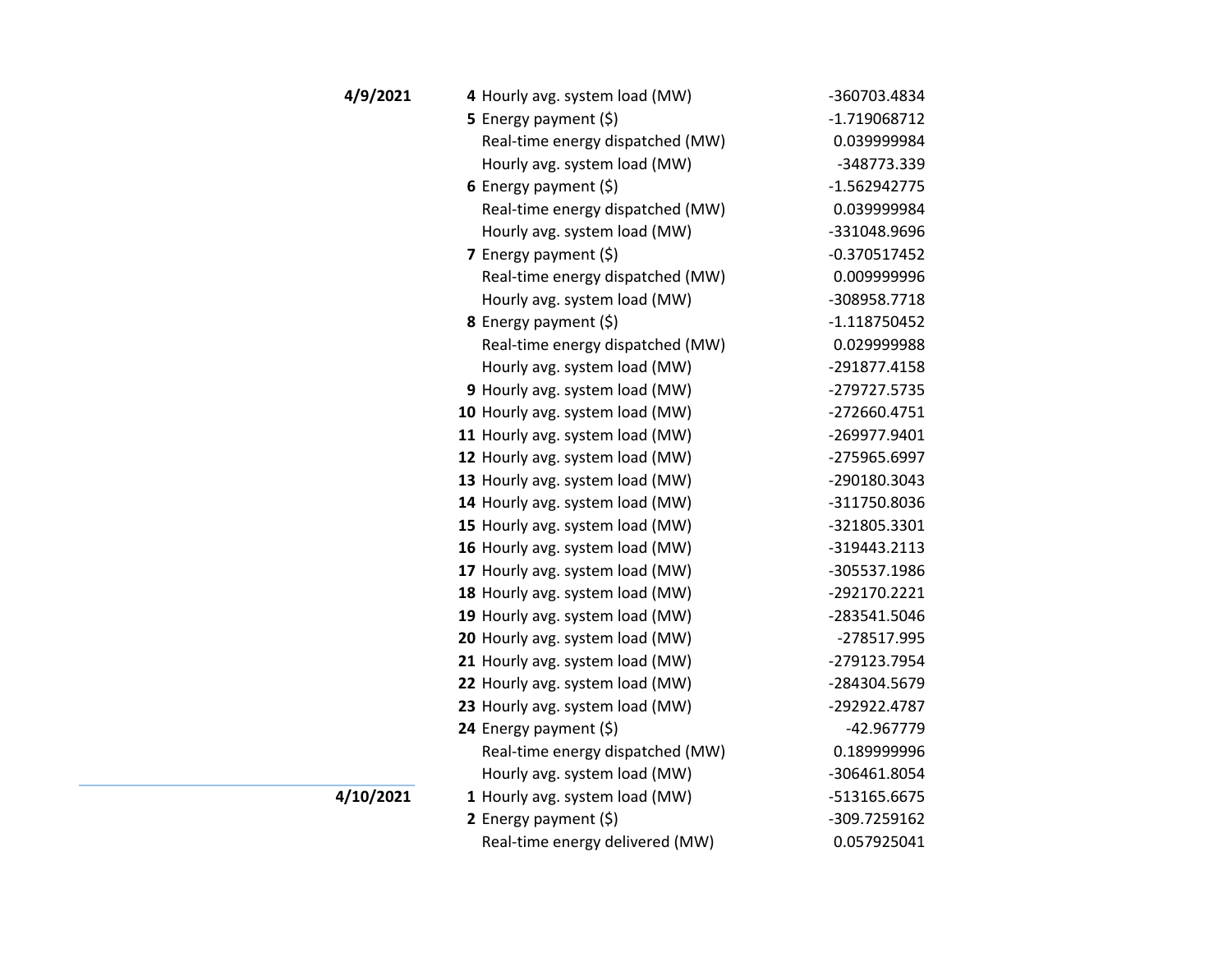| 2 Real-time energy dispatched (MW) | 0.874999959    |
|------------------------------------|----------------|
| Hourly avg. system load (MW)       | -546897.6997   |
| 3 Energy payment (\$)              | -1.638672944   |
| Real-time energy dispatched (MW)   | 0.029999988    |
| Hourly avg. system load (MW)       | -574660.011    |
| 4 Energy payment (\$)              | $-2.024263791$ |
| Real-time energy dispatched (MW)   | 0.039999984    |
| Hourly avg. system load (MW)       | -581849.8734   |
| 5 Energy payment $(\xi)$           | $-1.809093777$ |
| Real-time energy dispatched (MW)   | 0.039999984    |
| Hourly avg. system load (MW)       | -563737.769    |
| 6 Energy payment $(5)$             | -1.688892824   |
| Real-time energy dispatched (MW)   | 0.039999984    |
| Hourly avg. system load (MW)       | $-535140.271$  |
| 7 Energy payment (\$)              | $-1.57540857$  |
| Real-time energy dispatched (MW)   | 0.039999984    |
| Hourly avg. system load (MW)       | -503851.456    |
| <b>8</b> Energy payment $(\xi)$    | -2.285967686   |
| Real-time energy dispatched (MW)   | 0.059999976    |
| Hourly avg. system load (MW)       | $-501551.12$   |
| 9 Energy payment (\$)              | $-1.95331532$  |
| Real-time energy dispatched (MW)   | 0.04999998     |
| Hourly avg. system load (MW)       | -482675.2791   |
| 10 Hourly avg. system load (MW)    | -469574.3235   |
| 11 Hourly avg. system load (MW)    | -462317.5361   |
| 12 Hourly avg. system load (MW)    | -462904.6846   |
| 13 Hourly avg. system load (MW)    | -473078.1888   |
| 14 Hourly avg. system load (MW)    | -486264.3509   |
| 15 Energy payment $(5)$            | -41.30533663   |
| Real-time energy delivered (MW)    | 0.015149922    |
| Real-time energy dispatched (MW)   | 0.18999999     |
| Hourly avg. system load (MW)       | -485941.8704   |
| 16 Hourly avg. system load (MW)    | -475762.4023   |
| 17 Energy payment (\$)             | -49.96024264   |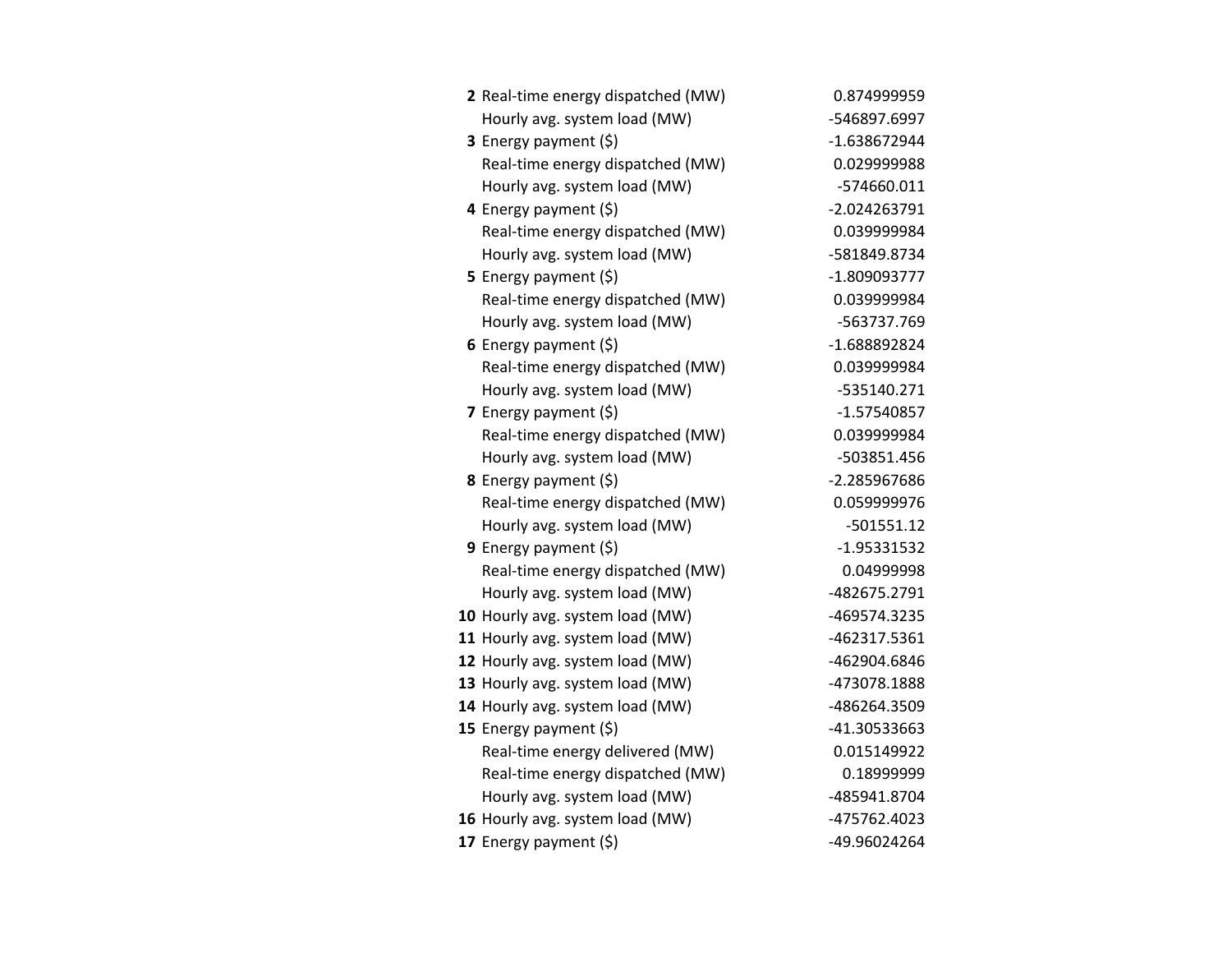| 4/10/2021 | 17 Real-time energy delivered (MW) | 0.088843236    |
|-----------|------------------------------------|----------------|
|           | Real-time energy dispatched (MW)   | 0.230000004    |
|           | Hourly avg. system load (MW)       | -458760.7597   |
|           | 18 Hourly avg. system load (MW)    | -446886.0608   |
|           | 19 Hourly avg. system load (MW)    | -432790.3034   |
|           | 20 Hourly avg. system load (MW)    | -426275.9295   |
|           | 21 Hourly avg. system load (MW)    | -426147.0399   |
|           | 22 Hourly avg. system load (MW)    | -435534.8854   |
|           | 23 Hourly avg. system load (MW)    | -455212.1496   |
|           | 24 Hourly avg. system load (MW)    | -481825.6461   |
| 4/11/2021 | 1 Hourly avg. system load (MW)     | -145541.9785   |
|           | 2 Energy payment (\$)              | $-1.72437581$  |
|           | Real-time energy dispatched (MW)   | 0.029999988    |
|           | Hourly avg. system load (MW)       | $-157031.6416$ |
|           | <b>3</b> Energy payment $(\xi)$    | -1.979245708   |
|           | Real-time energy dispatched (MW)   | 0.029999988    |
|           | Hourly avg. system load (MW)       | -165916.5282   |
|           | 4 Energy payment (\$)              | -2.427033229   |
|           | Real-time energy dispatched (MW)   | 0.039999984    |
|           | Hourly avg. system load (MW)       | -169402.6021   |
|           | 5 Energy payment $(5)$             | $-2.048314281$ |
|           | Real-time energy dispatched (MW)   | 0.039999984    |
|           | Hourly avg. system load (MW)       | -163847.1749   |
|           | 6 Energy payment $(\xi)$           | $-1.80256818$  |
|           | Real-time energy dispatched (MW)   | 0.039999984    |
|           | Hourly avg. system load (MW)       | -153851.9469   |
|           | 7 Energy payment $(\xi)$           | $-1.655075939$ |
|           | Real-time energy dispatched (MW)   | 0.039999984    |
|           | Hourly avg. system load (MW)       | -143711.1298   |
|           | 8 Energy payment (\$)              | -2.819836273   |
|           | Real-time energy dispatched (MW)   | 0.069999972    |
|           | Hourly avg. system load (MW)       | -140494.1278   |
|           | 9 Energy payment (\$)              | -2.408956737   |
|           | Real-time energy dispatched (MW)   | 0.059999976    |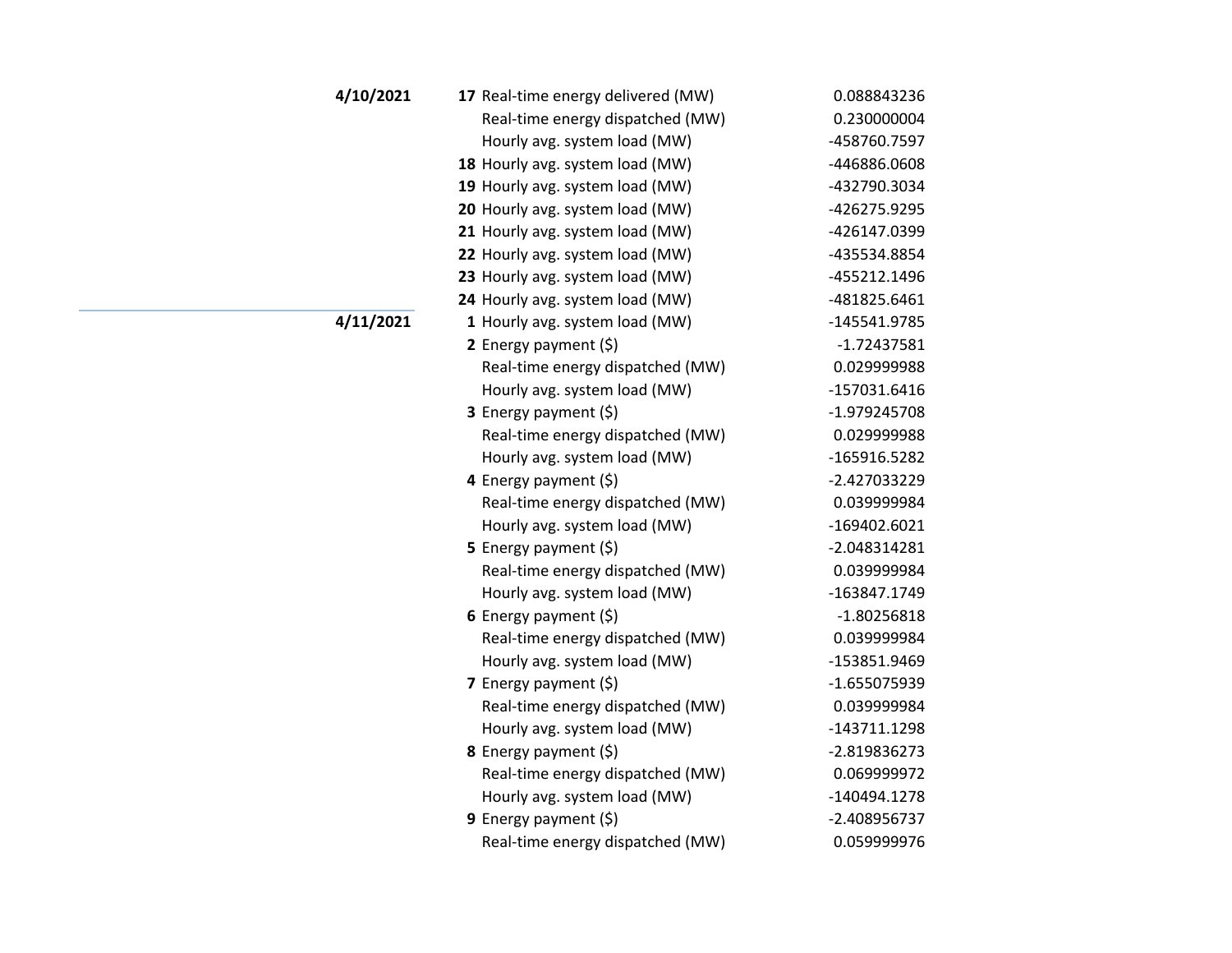| 9 Hourly avg. system load (MW)   | -135110.1882   |
|----------------------------------|----------------|
| 10 Hourly avg. system load (MW)  | -131590.6923   |
| 11 Hourly avg. system load (MW)  | -129410.7736   |
| 12 Hourly avg. system load (MW)  | -128987.4308   |
| 13 Hourly avg. system load (MW)  | -130361.8292   |
| 14 Hourly avg. system load (MW)  | -132289.1598   |
| 15 Hourly avg. system load (MW)  | -130672.268    |
| 16 Hourly avg. system load (MW)  | -127590.3699   |
| 17 Hourly avg. system load (MW)  | -122435.3105   |
| 18 Hourly avg. system load (MW)  | $-117724.4937$ |
| 19 Hourly avg. system load (MW)  | -116394.0702   |
| 20 Hourly avg. system load (MW)  | -116369.048    |
| 21 Hourly avg. system load (MW)  | -115665.3567   |
| 22 Hourly avg. system load (MW)  | -115965.088    |
| 23 Hourly avg. system load (MW)  | -122691.7642   |
| 24 Hourly avg. system load (MW)  | -132892.494    |
| 1 Energy payment $(\xi)$         | $-0.352916559$ |
| Real-time energy dispatched (MW) | 0.009999996    |
| Hourly avg. system load (MW)     | -796323.1974   |
| 2 Energy payment $(5)$           | -671.5553776   |
| Real-time energy dispatched (MW) | 11.79624995    |
| Hourly avg. system load (MW)     | -833803.3945   |
| <b>3</b> Energy payment $(\xi)$  | -2465.618274   |
| Real-time energy delivered (MW)  | 2.87892        |
| Real-time energy dispatched (MW) | 32.98000008    |
| Hourly avg. system load (MW)     | -869186.0406   |
| 4 Energy payment (\$)            | -2186.780084   |
| Real-time energy delivered (MW)  | 3.1452         |
| Real-time energy dispatched (MW) | 32.99000008    |
| Hourly avg. system load (MW)     | -877700.346    |
| <b>5</b> Energy payment $(\xi)$  | 2.346688049    |
| Real-time energy dispatched (MW) | $-0.063750014$ |
| Hourly avg. system load (MW)     | -845375.9494   |
| 6 Energy payment $(5)$           | -1.743841989   |

**4/12/2021**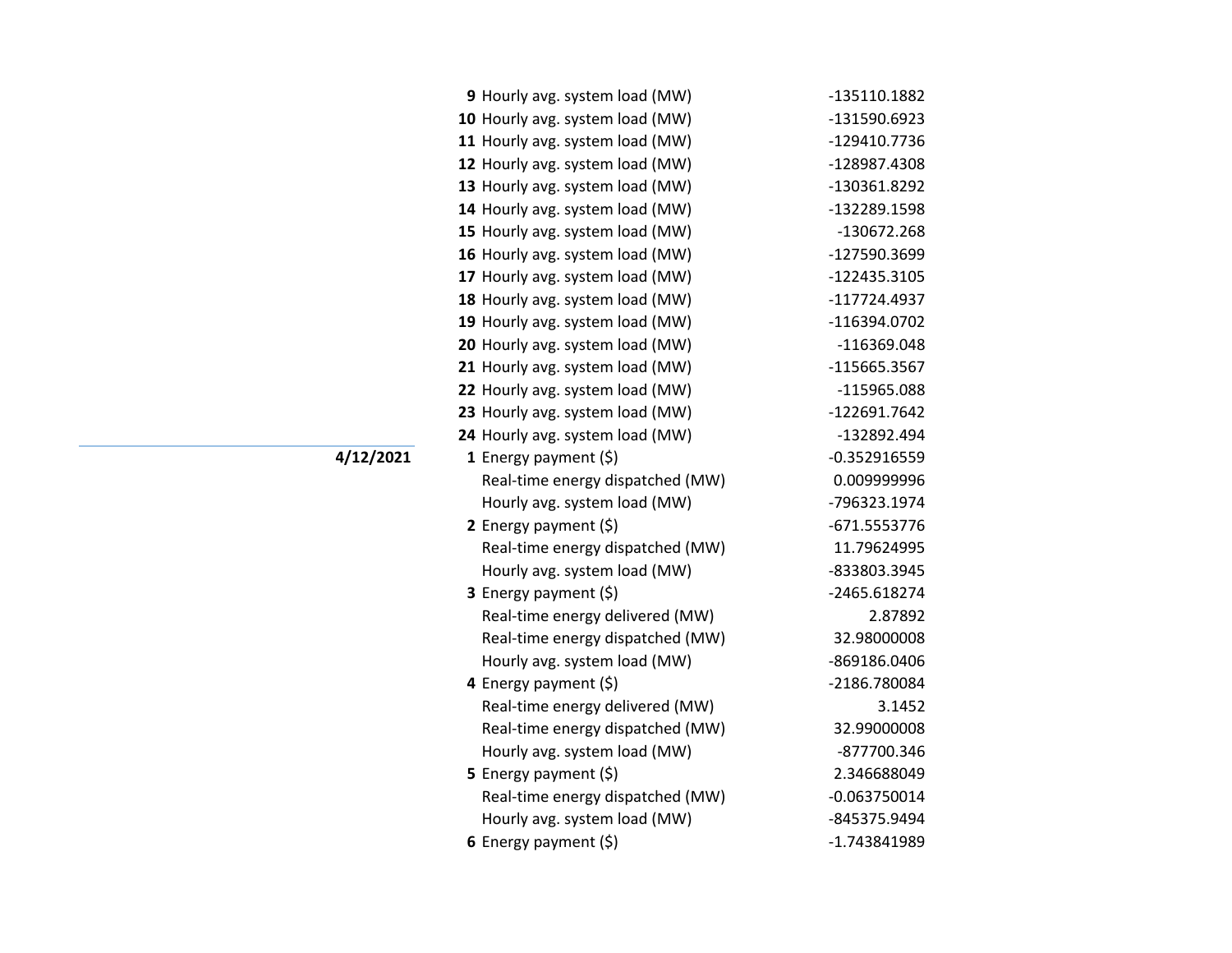| 6 Real-time energy dispatched (MW) | 0.039687485    |
|------------------------------------|----------------|
| Hourly avg. system load (MW)       | -789190.0104   |
| 7 Energy payment (\$)              | $-2.42663649$  |
| Real-time energy dispatched (MW)   | 0.059687477    |
| Hourly avg. system load (MW)       | -736786.9164   |
| 8 Energy payment (\$)              | -2.697080822   |
| Real-time energy delivered (MW)    | 0.05973        |
| Real-time energy dispatched (MW)   | 0.069999972    |
| Hourly avg. system load (MW)       | -662204.8403   |
| 9 Energy payment $(\xi)$           | 0.021243826    |
| Real-time energy dispatched (MW)   | $-0.000624998$ |
| Hourly avg. system load (MW)       | -641173.8335   |
| 10 Hourly avg. system load (MW)    | $-627331.65$   |
| 11 Hourly avg. system load (MW)    | -627059.3128   |
| 12 Hourly avg. system load (MW)    | -643282.397    |
| 13 Hourly avg. system load (MW)    | -682714.7067   |
| 14 Hourly avg. system load (MW)    | -741663.9157   |
| 15 Hourly avg. system load (MW)    | -783026.4026   |
| 16 Hourly avg. system load (MW)    | -794964.0895   |
| 17 Hourly avg. system load (MW)    | -775874.4656   |
| 18 Hourly avg. system load (MW)    | -746335.9752   |
| 19 Hourly avg. system load (MW)    | -719744.9331   |
| 20 Hourly avg. system load (MW)    | -698333.7339   |
| 21 Hourly avg. system load (MW)    | -691284.8039   |
| 22 Hourly avg. system load (MW)    | -694851.1387   |
| 23 Hourly avg. system load (MW)    | -717018.4197   |
| 24 Hourly avg. system load (MW)    | -754531.5021   |
| $1$ (blank)                        | -797218.9799   |
| 2 Energy payment $(\xi)$           | -194.3916652   |
| Real-time energy dispatched (MW)   | 4.114062457    |
| (blank)                            | -824375.9893   |
| 3 Energy payment (\$)              | -2333.366821   |
| Real-time energy delivered (MW)    | 8.99904        |
| Real-time energy dispatched (MW)   | 33.08000008    |

**4/13/2021**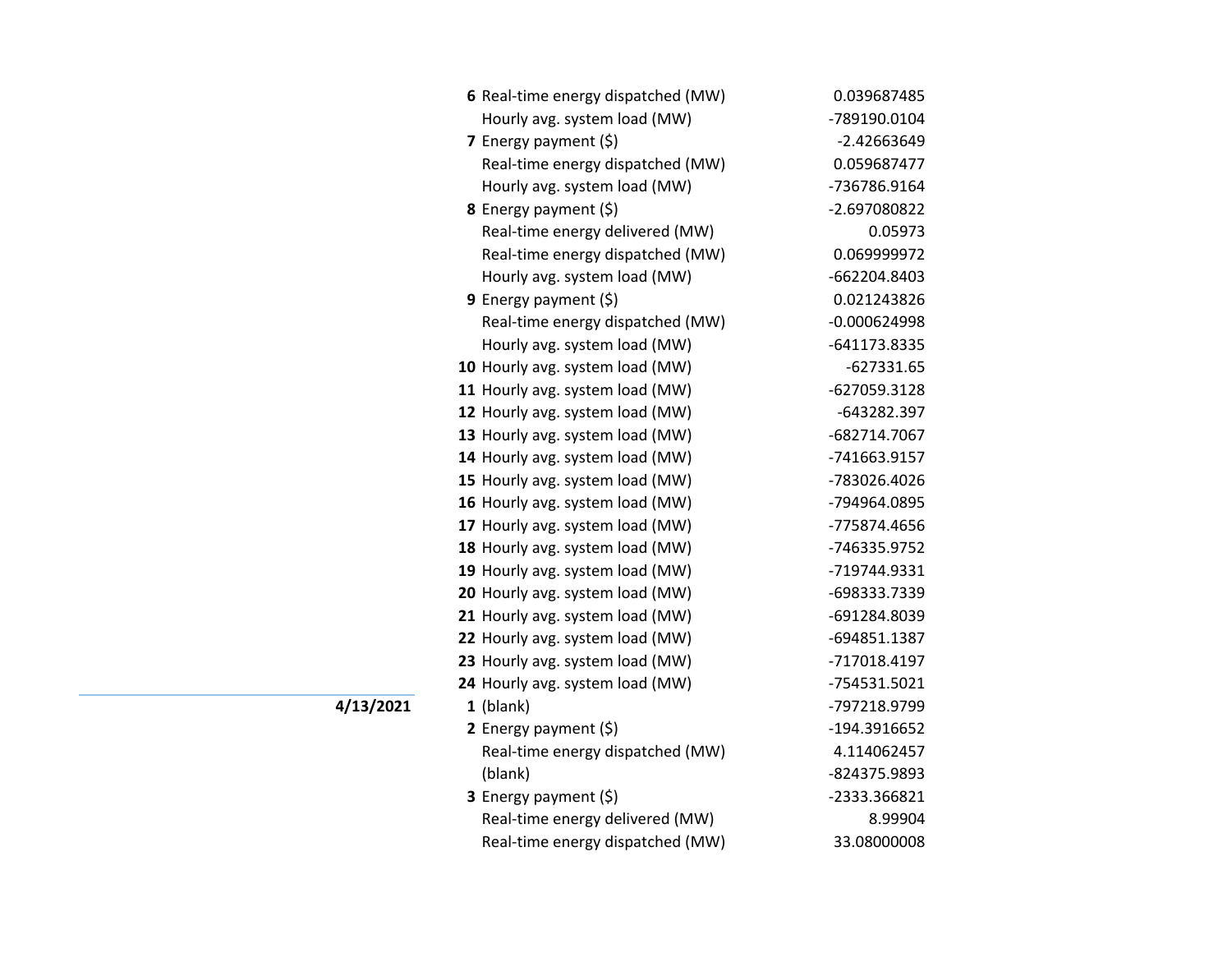| 4/13/2021 | $3$ (blank)                      | -859642.4204   |
|-----------|----------------------------------|----------------|
|           | 4 Energy payment $(\xi)$         | -2045.732124   |
|           | Real-time energy delivered (MW)  | 7.20528        |
|           | Real-time energy dispatched (MW) | 31.68437509    |
|           | (blank)                          | -866793.9222   |
|           | 5 Energy payment (\$)            | 7.431598576    |
|           | Real-time energy dispatched (MW) | $-0.190312513$ |
|           | (blank)                          | -835600.598    |
|           | 6 Energy payment $(\$)$          | $-1.773598191$ |
|           | Real-time energy dispatched (MW) | 0.039999984    |
|           | (blank)                          | -786306.2326   |
|           | 7 Energy payment $(\xi)$         | $-2.431111826$ |
|           | Real-time energy dispatched (MW) | 0.059999976    |
|           | (blank)                          | -734882.7455   |
|           | 8 Energy payment (\$)            | -2.676158829   |
|           | Real-time energy dispatched (MW) | 0.069999972    |
|           | Hourly avg. system load (MW)     | -699216.4212   |
|           | 9 Hourly avg. system load (MW)   | -674083.8449   |
|           | 10 Hourly avg. system load (MW)  | -658111.2174   |
|           | 11 Hourly avg. system load (MW)  | -652231.3513   |
|           | 12 Hourly avg. system load (MW)  | -666558.2819   |
|           | 13 Hourly avg. system load (MW)  | -703719.8656   |
|           | 14 Hourly avg. system load (MW)  | -762571.5444   |
|           | 15 Hourly avg. system load (MW)  | -795226.4931   |
|           | 16 Hourly avg. system load (MW)  | -811099.1049   |
|           | 17 Hourly avg. system load (MW)  | -809325.0684   |
|           | 18 Hourly avg. system load (MW)  | -792947.3629   |
|           | 19 Hourly avg. system load (MW)  | -774709.773    |
|           | 20 Hourly avg. system load (MW)  | -759437.4711   |
|           | 21 Hourly avg. system load (MW)  | -750501.6493   |
|           | 22 Hourly avg. system load (MW)  | -744833.8235   |
|           | $23$ (blank)                     | -753091.9519   |
|           | $24$ (blank)                     | -766875.0846   |
| 4/14/2021 | 1 Energy payment $(5)$           | 32.05666986    |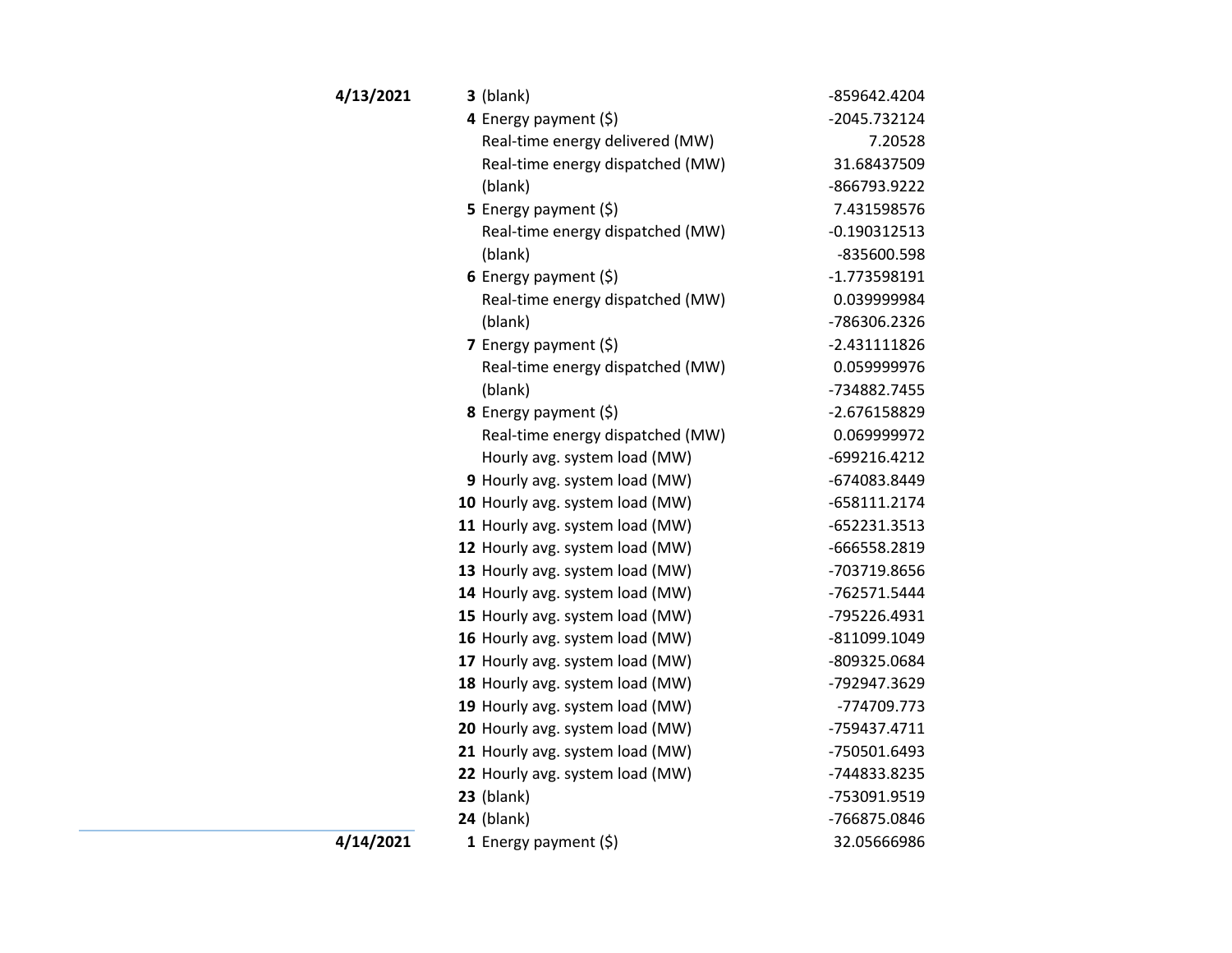| 4/14/2021 | 1 Real-time energy delivered (MW) | 0.17391        |
|-----------|-----------------------------------|----------------|
|           | Real-time energy dispatched (MW)  | $-0.428749995$ |
|           | Hourly avg. system load (MW)      | -1014588.544   |
|           | 2 Energy payment (\$)             | -514.1963242   |
|           | Real-time energy delivered (MW)   | 10.80586301    |
|           | Real-time energy dispatched (MW)  | 11.47999997    |
|           | Hourly avg. system load (MW)      | -1081809.053   |
|           | <b>3</b> Energy payment $(\xi)$   | -2178.062777   |
|           | Real-time energy delivered (MW)   | 49.41952301    |
|           | Real-time energy dispatched (MW)  | 34.1615627     |
|           | Hourly avg. system load (MW)      | -1144301.314   |
|           | 4 Energy payment (\$)             | -2147.916268   |
|           | Real-time energy delivered (MW)   | 35.850312      |
|           | Real-time energy dispatched (MW)  | 33.72135426    |
|           | Hourly avg. system load (MW)      | $-1165395.557$ |
|           | 5 Energy payment $(5)$            | 66.72844045    |
|           | Real-time energy delivered (MW)   | 0.02736        |
|           | Real-time energy dispatched (MW)  | $-1.001249998$ |
|           | Hourly avg. system load (MW)      | -1128384.667   |
|           | 6 Energy payment $(\xi)$          | -1.885262046   |
|           | Real-time energy delivered (MW)   | 0.01269        |
|           | Real-time energy dispatched (MW)  | 0.039374986    |
|           | Hourly avg. system load (MW)      | -1057686.939   |
|           | 7 Energy payment $(\xi)$          | $-2.595359101$ |
|           | Real-time energy delivered (MW)   | 0.10887        |
|           | Real-time energy dispatched (MW)  | 0.059687477    |
|           | Hourly avg. system load (MW)      | -992186.9063   |
|           | <b>8</b> Energy payment $(\xi)$   | $-2.667017034$ |
|           | Real-time energy delivered (MW)   | 0.49173        |
|           | Real-time energy dispatched (MW)  | 0.069999972    |
|           | Hourly avg. system load (MW)      | -943516.7855   |
|           | <b>9</b> Energy payment $(\xi)$   | 0.073668767    |
|           | Real-time energy dispatched (MW)  | $-0.002187493$ |
|           | Hourly avg. system load (MW)      | -908528.4409   |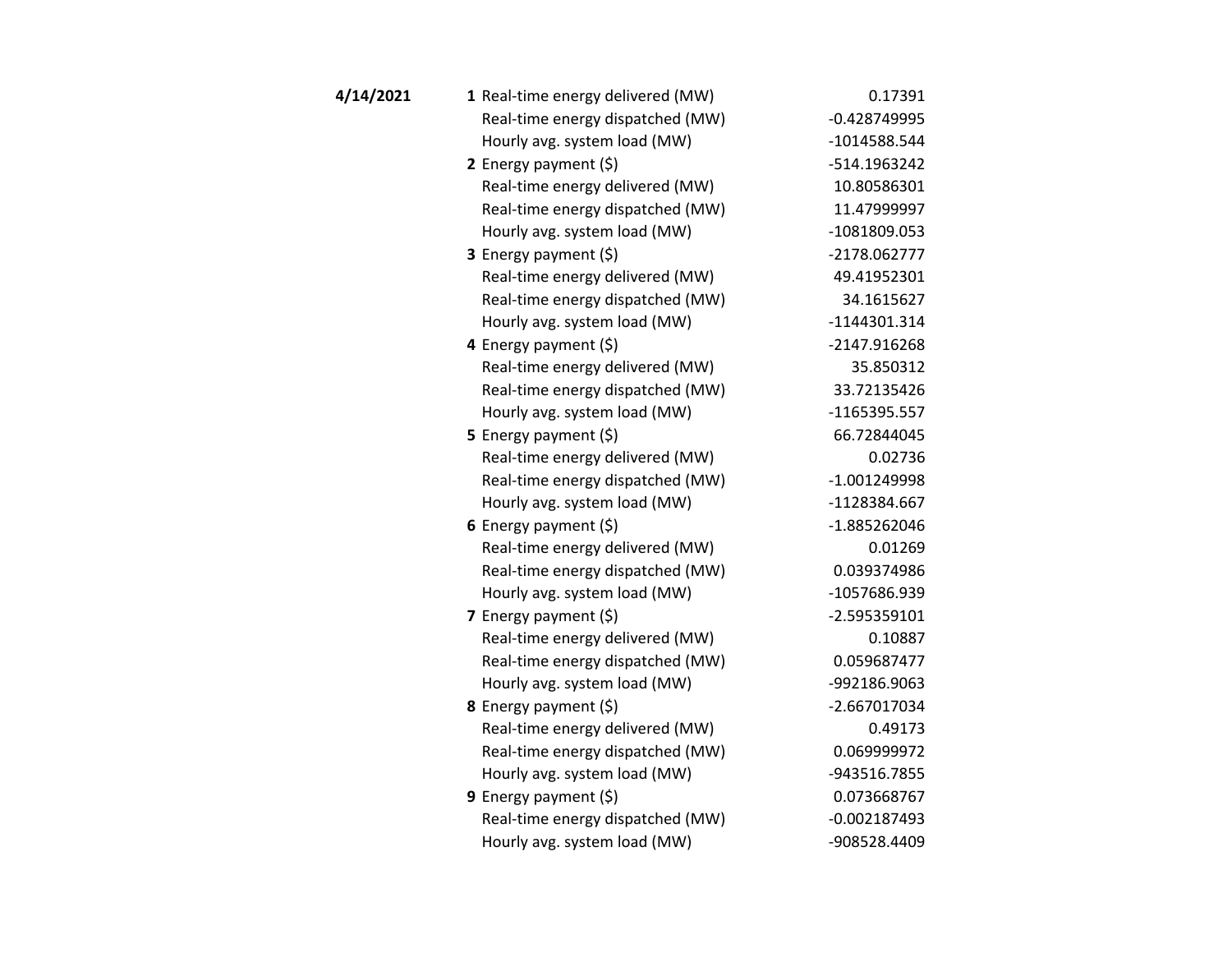| 10 Hourly avg. system load (MW)  | -892824.7228   |
|----------------------------------|----------------|
| 11 Hourly avg. system load (MW)  | -887360.3695   |
| 12 Hourly avg. system load (MW)  | -907775.5006   |
| 13 Hourly avg. system load (MW)  | -960027.7545   |
| 14 Hourly avg. system load (MW)  | -1025986.264   |
| 15 Hourly avg. system load (MW)  | -1060480.607   |
| 16 Hourly avg. system load (MW)  | $-1047371.642$ |
| 17 Hourly avg. system load (MW)  | -1019645.119   |
| 18 Hourly avg. system load (MW)  | -1001895.861   |
| 19 Hourly avg. system load (MW)  | -967381.2413   |
| 20 Hourly avg. system load (MW)  | -945267.6138   |
| 21 Hourly avg. system load (MW)  | -931894.7195   |
| 22 Hourly avg. system load (MW)  | -936991.2479   |
| 23 Energy payment $(\xi)$        | 17.85736152    |
| Real-time energy dispatched (MW) | -0.928124988   |
| Hourly avg. system load (MW)     | -949598.5408   |
| 24 Energy payment (\$)           | -71.76735378   |
| Real-time energy delivered (MW)  | 3.453606864    |
| Real-time energy dispatched (MW) | 3.909687468    |
| Hourly avg. system load (MW)     | -973123.8685   |
| 1 Energy payment $(\xi)$         | 6.047101656    |
| Real-time energy delivered (MW)  | 0.365679       |
| Real-time energy dispatched (MW) | $-0.164062503$ |
| Hourly avg. system load (MW)     | -872450.7333   |
| 2 Energy payment $(\xi)$         | -599.634559    |
| Real-time energy delivered (MW)  | 6.076041783    |
| Real-time energy dispatched (MW) | 5.63906244     |
| Hourly avg. system load (MW)     | -924142.8946   |
| 3 Energy payment (\$)            | -2108.238138   |
| Real-time energy delivered (MW)  | 36.322548      |
| Real-time energy dispatched (MW) | 32.93968755    |
| Hourly avg. system load (MW)     | -974034.6936   |
| 4 Energy payment (\$)            | -2080.241138   |
| Real-time energy delivered (MW)  | 35.040603      |

**4/15/2021**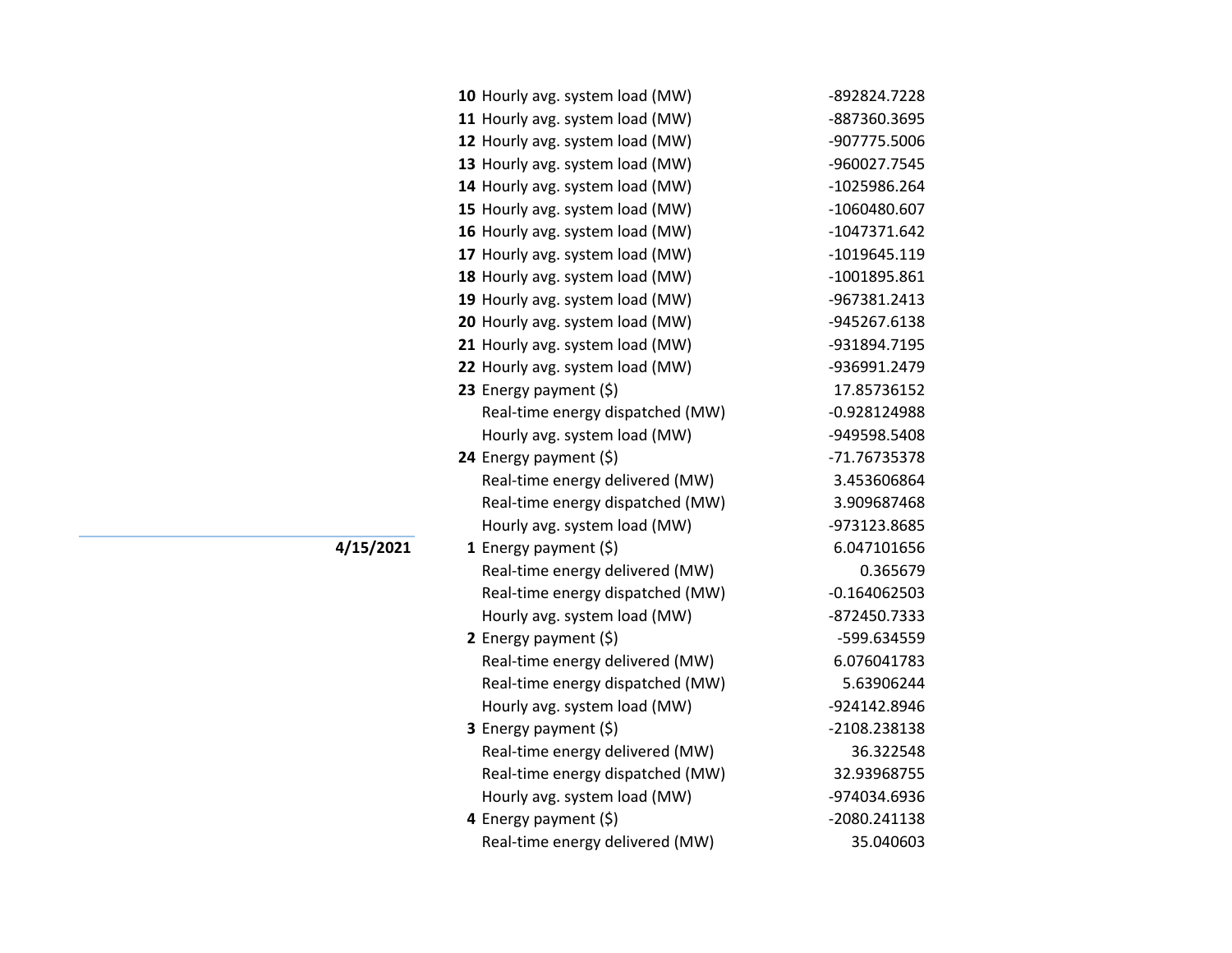| 4/15/2021 | 4 Real-time energy dispatched (MW) | 32.94937509    |
|-----------|------------------------------------|----------------|
|           | Hourly avg. system load (MW)       | -994221.1962   |
|           | 5 Energy payment (\$)              | 51.13808587    |
|           | Real-time energy delivered (MW)    | 0.0102         |
|           | Real-time energy dispatched (MW)   | -0.989062498   |
|           | Hourly avg. system load (MW)       | -963195.0758   |
|           | 6 Energy payment $(\xi)$           | -2.000584435   |
|           | Real-time energy delivered (MW)    | 0.02568        |
|           | Real-time energy dispatched (MW)   | 0.039374986    |
|           | Hourly avg. system load (MW)       | -907866.0942   |
|           | 7 Energy payment (\$)              | -2.785919009   |
|           | Real-time energy delivered (MW)    | 0.08538        |
|           | Real-time energy dispatched (MW)   | 0.059687477    |
|           | Hourly avg. system load (MW)       | -849303.0902   |
|           | 8 Energy payment (\$)              | -3.066734674   |
|           | Real-time energy delivered (MW)    | 0.53991        |
|           | Real-time energy dispatched (MW)   | 0.069999972    |
|           | Hourly avg. system load (MW)       | -799319.8421   |
|           | 9 Energy payment $(\xi)$           | -2.805719179   |
|           | Real-time energy delivered (MW)    | 0.6606         |
|           | Real-time energy dispatched (MW)   | 0.069999972    |
|           | Hourly avg. system load (MW)       | -771655.9929   |
|           | 10 Energy payment $(\xi)$          | 0.084534834    |
|           | Real-time energy dispatched (MW)   | $-0.002187493$ |
|           | Hourly avg. system load (MW)       | -758297.7414   |
|           | 11 Hourly avg. system load (MW)    | -759799.5078   |
|           | 12 Hourly avg. system load (MW)    | -778989.0298   |
|           | 13 Hourly avg. system load (MW)    | -823678.3821   |
|           | 14 Hourly avg. system load (MW)    | -887069.4906   |
|           | 15 Hourly avg. system load (MW)    | -913711.5784   |
|           | 16 Hourly avg. system load (MW)    | -896096.4249   |
|           | 17 Hourly avg. system load (MW)    | -854952.2252   |
|           | 18 Hourly avg. system load (MW)    | -828110.1325   |
|           | 19 Hourly avg. system load (MW)    | -805011.2478   |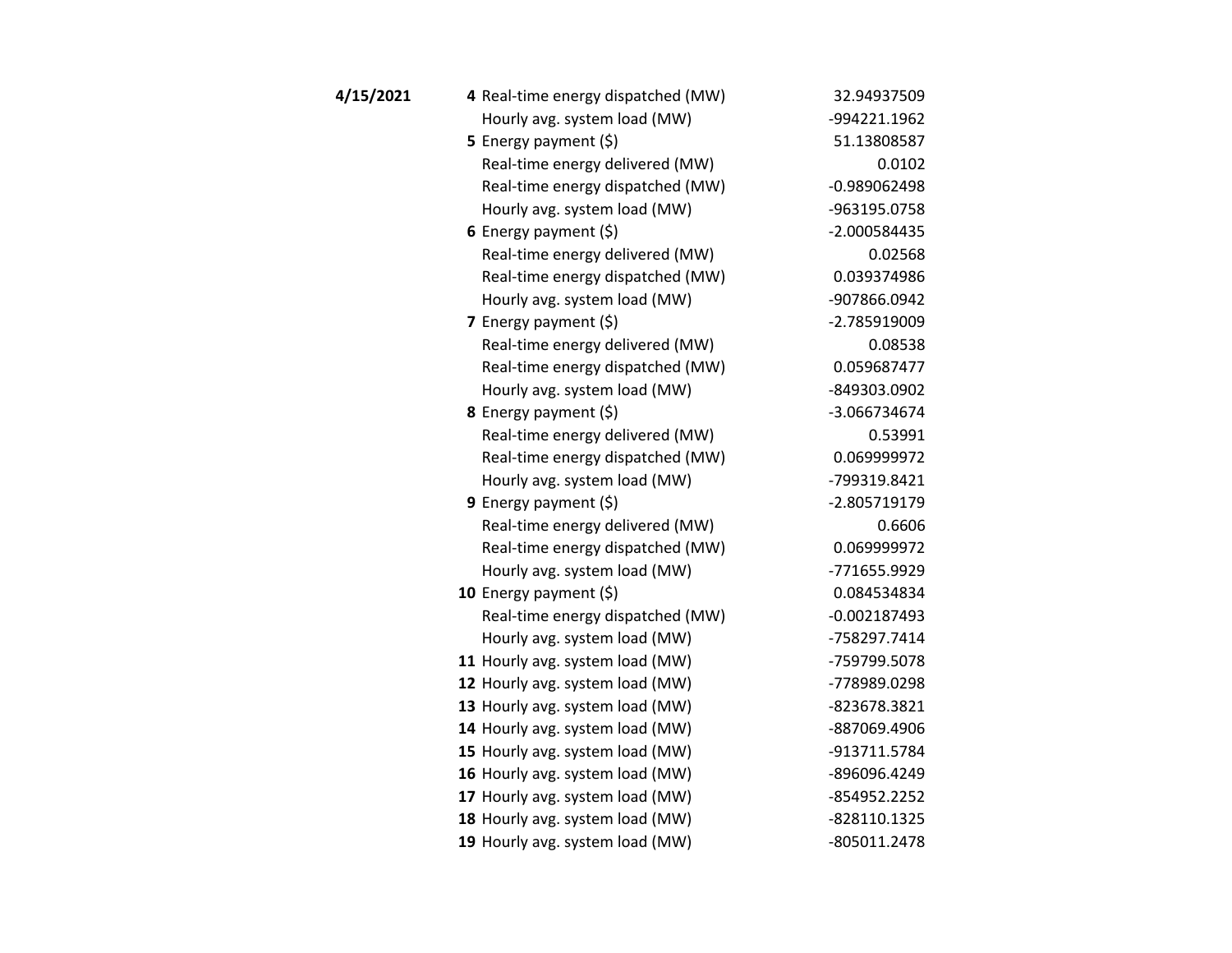| 4/15/2021 | 20 Hourly avg. system load (MW)  | -783412.3616   |
|-----------|----------------------------------|----------------|
|           | 21 Hourly avg. system load (MW)  | -776699.9127   |
|           | 22 Hourly avg. system load (MW)  | -785317.7355   |
|           | 23 Energy payment (\$)           | $-0.000593673$ |
|           | Real-time energy dispatched (MW) | 0.000018274    |
|           | Hourly avg. system load (MW)     | -803836.8913   |
|           | 24 Energy payment $(\xi)$        | 0.009799697    |
|           | Real-time energy dispatched (MW) | $-0.000625$    |
|           | Hourly avg. system load (MW)     | -830128.0822   |
| 4/16/2021 | 1 Energy payment $(\xi)$         | 2.64092472     |
|           | Real-time energy delivered (MW)  | 1.055934       |
|           | Real-time energy dispatched (MW) | $-0.105937507$ |
|           | Hourly avg. system load (MW)     | -1145266.687   |
|           | 2 Energy payment $(\xi)$         | -199.2670062   |
|           | Real-time energy delivered (MW)  | 6.850008       |
|           | Real-time energy dispatched (MW) | 4.164062466    |
|           | Hourly avg. system load (MW)     | -1208823.52    |
|           | 3 Energy payment (\$)            | -2430.853159   |
|           | Real-time energy delivered (MW)  | 50.30678059    |
|           | Real-time energy dispatched (MW) | 41.2330209     |
|           | Hourly avg. system load (MW)     | -1268085.328   |
|           | 4 Energy payment (\$)            | -1926.32444    |
|           | Real-time energy delivered (MW)  | 35.130519      |
|           | Real-time energy dispatched (MW) | 31.94937511    |
|           | Hourly avg. system load (MW)     | -1286963.34    |
|           | 5 Energy payment $(\xi)$         | 52.33184677    |
|           | Real-time energy delivered (MW)  | 0.05829        |
|           | Real-time energy dispatched (MW) | $-0.957812498$ |
|           | Hourly avg. system load (MW)     | -1254654.956   |
|           | 6 Energy payment $(\xi)$         | -1.945184689   |
|           | Real-time energy delivered (MW)  | 0.05112        |
|           | Real-time energy dispatched (MW) | 0.039687485    |
|           | Hourly avg. system load (MW)     | -1190986.798   |
|           | 7 Energy payment (\$)            | -1.256035489   |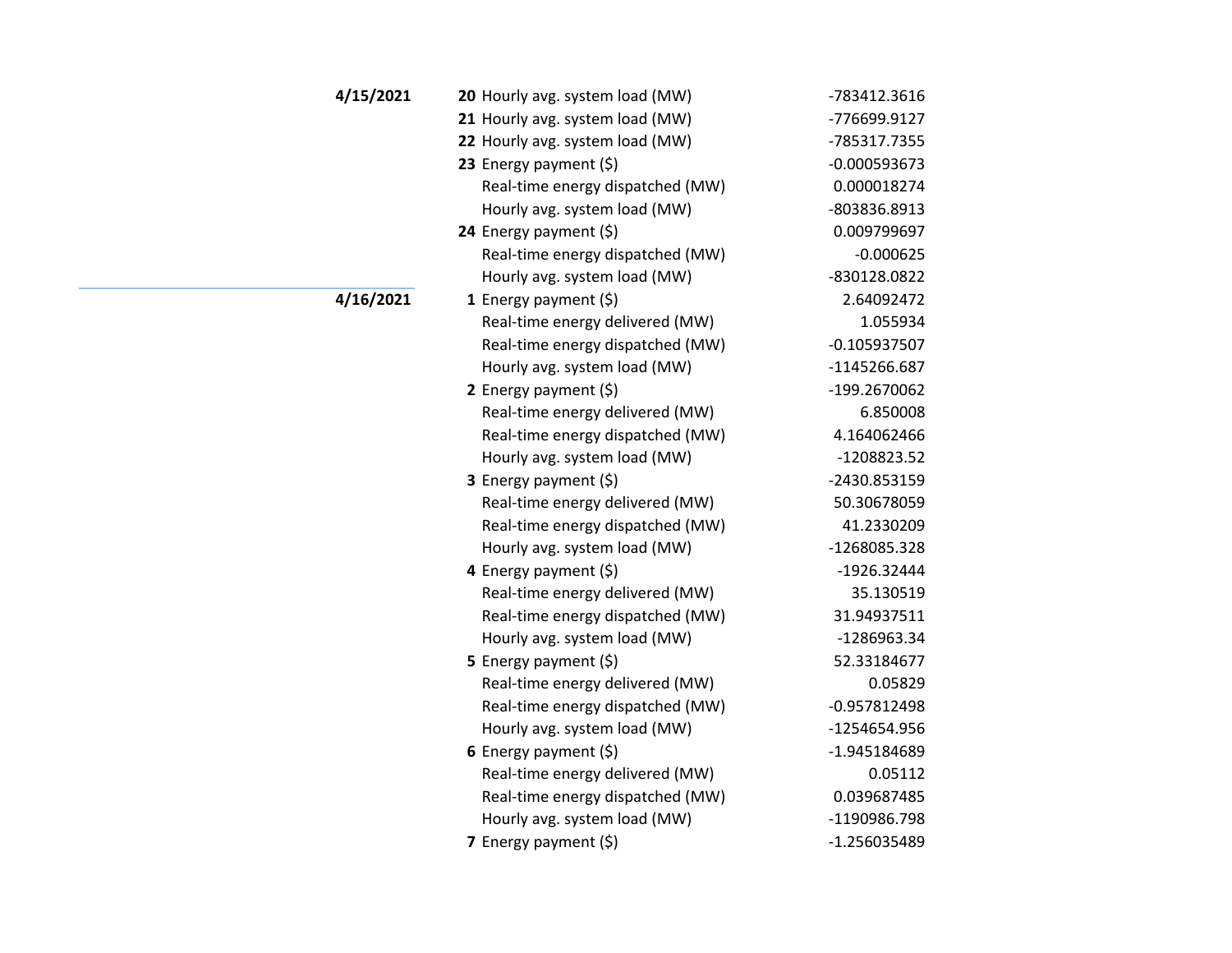| 7 Real-time energy delivered (MW) | 0.01875        |
|-----------------------------------|----------------|
| Real-time energy dispatched (MW)  | 0.029062491    |
| Hourly avg. system load (MW)      | -1116620.569   |
| 8 Energy payment (\$)             | -3.394817341   |
| Real-time energy delivered (MW)   | 0.675          |
| Real-time energy dispatched (MW)  | 0.069999972    |
| Hourly avg. system load (MW)      | -1052783.418   |
| 9 Energy payment (\$)             | -3.037370684   |
| Real-time energy delivered (MW)   | 0.67437        |
| Real-time energy dispatched (MW)  | 0.069999972    |
| Hourly avg. system load (MW)      | -1013665.594   |
| 10 Energy payment (\$)            | 0.110713794    |
| Real-time energy dispatched (MW)  | $-0.002187493$ |
| Hourly avg. system load (MW)      | -992410.3987   |
| 11 Hourly avg. system load (MW)   | -994859.3721   |
| 12 Hourly avg. system load (MW)   | -1009449.298   |
| 13 Hourly avg. system load (MW)   | -1059108.045   |
| 14 Hourly avg. system load (MW)   | -1138753.871   |
| 15 Energy payment $(\xi)$         | -707.6241975   |
| Real-time energy delivered (MW)   | 0.087457818    |
| Real-time energy dispatched (MW)  | 0.947499957    |
| Hourly avg. system load (MW)      | -1178196.668   |
| 16 Hourly avg. system load (MW)   | $-1164004.603$ |
| 17 Hourly avg. system load (MW)   | -1112751.835   |
| 18 Hourly avg. system load (MW)   | -1067252.676   |
| 19 Hourly avg. system load (MW)   | -1029802.602   |
| 20 Hourly avg. system load (MW)   | -1023605.025   |
| 21 Hourly avg. system load (MW)   | -1027912.255   |
| 22 Hourly avg. system load (MW)   | -1034870.061   |
| 23 Hourly avg. system load (MW)   | -1060612.681   |
| 24 Hourly avg. system load (MW)   | -1101698.983   |
| 1 Energy payment $(\xi)$          | 0.013625278    |
| Real-time energy dispatched (MW)  | $-0.000312499$ |
| Hourly avg. system load (MW)      | -83296.30057   |

**4/17/2021**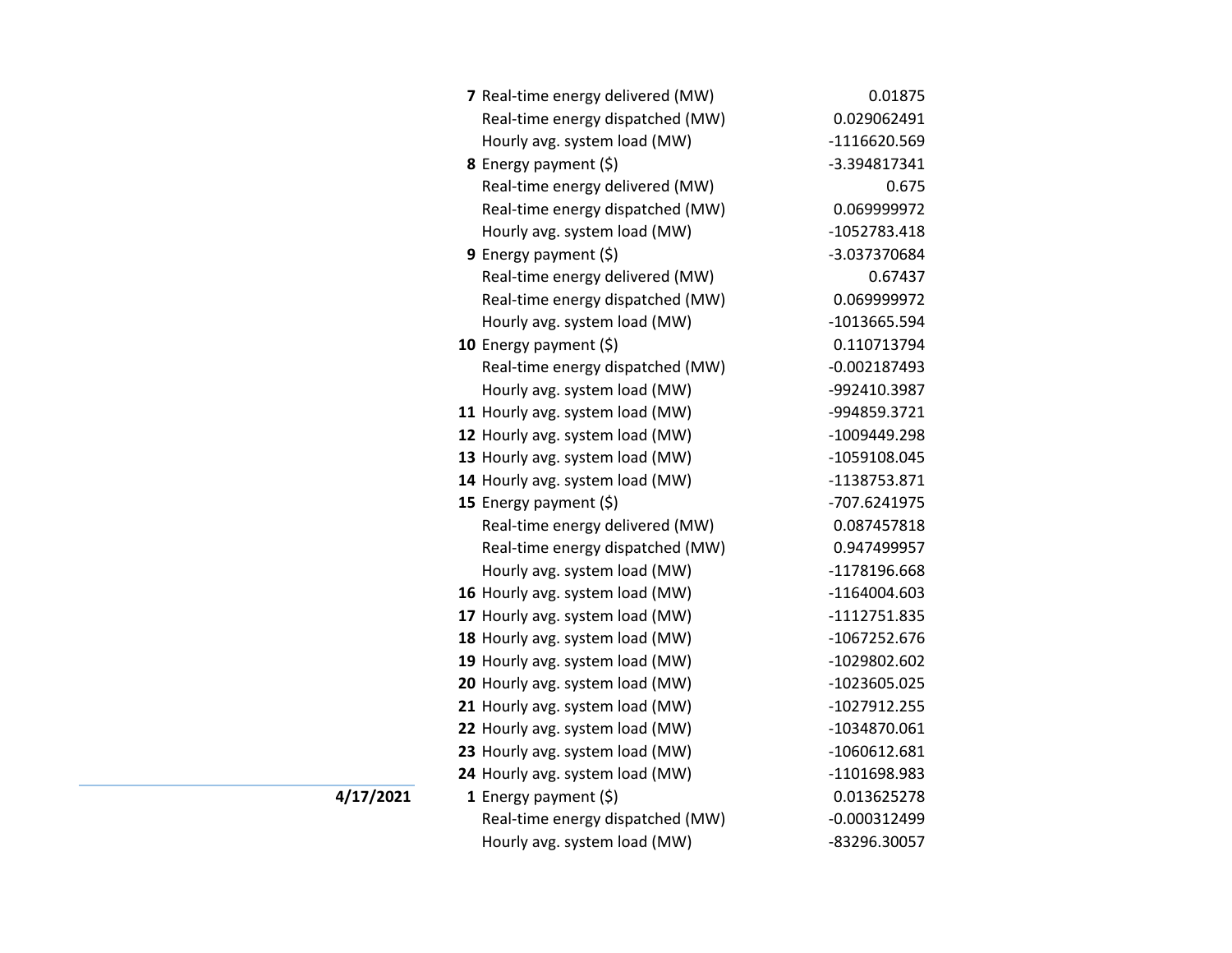| 4/17/2021 | 2 Energy payment $(\xi)$         | -0.528080389   |
|-----------|----------------------------------|----------------|
|           | Real-time energy delivered (MW)  | 0.01212        |
|           | Real-time energy dispatched (MW) | 0.009999996    |
|           | Hourly avg. system load (MW)     | -89462.06074   |
|           | 3 Energy payment (\$)            | $-0.665240042$ |
|           | Real-time energy delivered (MW)  | 0.009          |
|           | Real-time energy dispatched (MW) | 0.009687497    |
|           | Hourly avg. system load (MW)     | -94303.36509   |
|           | 4 Energy payment (\$)            | -1.328053369   |
|           | Real-time energy delivered (MW)  | 0.00468        |
|           | Real-time energy dispatched (MW) | 0.019999992    |
|           | Hourly avg. system load (MW)     | -95963.47859   |
|           | 5 Energy payment (\$)            | $-1.154468138$ |
|           | Real-time energy delivered (MW)  | 0.01068        |
|           | Real-time energy dispatched (MW) | 0.019999992    |
|           | Hourly avg. system load (MW)     | -93435.68641   |
|           | 6 Energy payment $(5)$           | $-0.982556007$ |
|           | Real-time energy delivered (MW)  | 0.0024         |
|           | Real-time energy dispatched (MW) | 0.019999992    |
|           | Hourly avg. system load (MW)     | -89046.76076   |
|           | 7 Energy payment (\$)            | -0.885308824   |
|           | Real-time energy delivered (MW)  | 0.02169        |
|           | Real-time energy dispatched (MW) | 0.019374994    |
|           | Hourly avg. system load (MW)     | -83091.95001   |
|           | 8 Energy payment (\$)            | -1.702794018   |
|           | Real-time energy delivered (MW)  | 0.1596         |
|           | Real-time energy dispatched (MW) | 0.039999984    |
|           | Hourly avg. system load (MW)     | -83119.38595   |
|           | 9 Energy payment $(\xi)$         | -1.170258847   |
|           | Real-time energy delivered (MW)  | 0.08928        |
|           | Real-time energy dispatched (MW) | 0.029687489    |
|           | Hourly avg. system load (MW)     | -79641.95436   |
|           | 10 Energy payment $(5)$          | 0.033898436    |
|           | Real-time energy dispatched (MW) | -0.000937497   |
|           |                                  |                |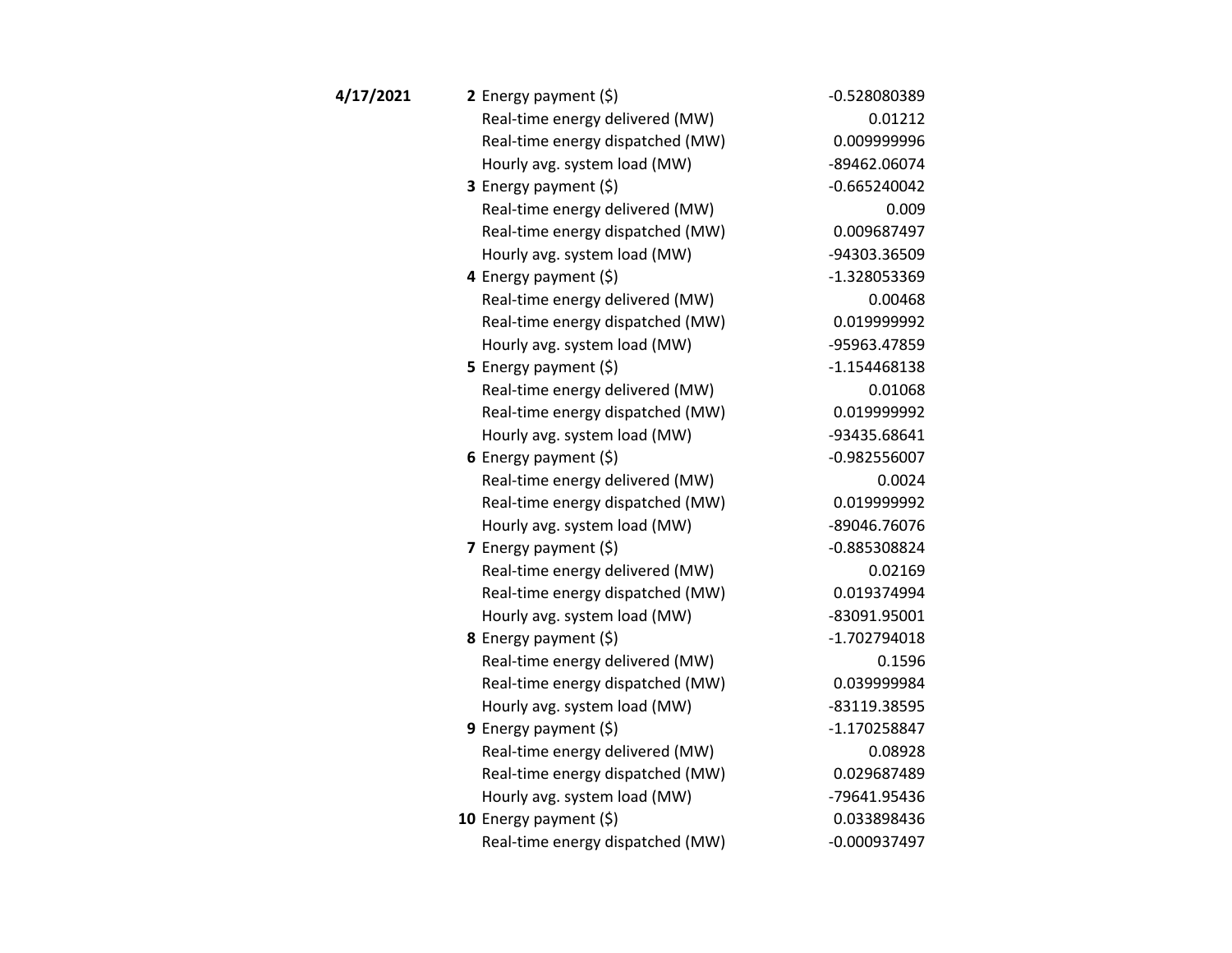| 10 Hourly avg. system load (MW)  | -77187.97514   |
|----------------------------------|----------------|
| 11 Hourly avg. system load (MW)  | -76364.23755   |
| 12 Hourly avg. system load (MW)  | -76729.86485   |
| 13 Hourly avg. system load (MW)  | -78602.28937   |
| 14 Hourly avg. system load (MW)  | -80454.37337   |
| 15 Hourly avg. system load (MW)  | -80941.08068   |
| 16 Hourly avg. system load (MW)  | -81571.85316   |
| 17 Hourly avg. system load (MW)  | -76548.48804   |
| 18 Hourly avg. system load (MW)  | -72238.87741   |
| 19 Hourly avg. system load (MW)  | -70364.42504   |
| 20 Hourly avg. system load (MW)  | -68892.45937   |
| 21 Hourly avg. system load (MW)  | -69010.6576    |
| 22 Hourly avg. system load (MW)  | -70365.49464   |
| 23 Hourly avg. system load (MW)  | -73693.36548   |
| 24 Hourly avg. system load (MW)  | -77742.93359   |
| 1 Energy payment $(\xi)$         | $-1.119003053$ |
| Real-time energy delivered (MW)  | 0.03147        |
| Real-time energy dispatched (MW) | 0.029999988    |
| Hourly avg. system load (MW)     | -132587.2039   |
| 2 Energy payment $(\xi)$         | -1.538809485   |
| Real-time energy delivered (MW)  | 0.0219         |
| Real-time energy dispatched (MW) | 0.029999988    |
| Hourly avg. system load (MW)     | -141557.4898   |
| 3 Energy payment (\$)            | -1.872260593   |
| Real-time energy delivered (MW)  | 0.00474        |
| Real-time energy dispatched (MW) | 0.029687489    |
| Hourly avg. system load (MW)     | $-147262.4162$ |
| 4 Energy payment (\$)            | $-2.67413333$  |
| Real-time energy dispatched (MW) | 0.039999984    |
| Hourly avg. system load (MW)     | -148917.7879   |
| <b>5</b> Energy payment $(\xi)$  | -2.107888457   |
| Real-time energy delivered (MW)  | 0.00078        |
| Real-time energy dispatched (MW) | 0.039999984    |
| Hourly avg. system load (MW)     | -143733.0414   |

**4/18/2021**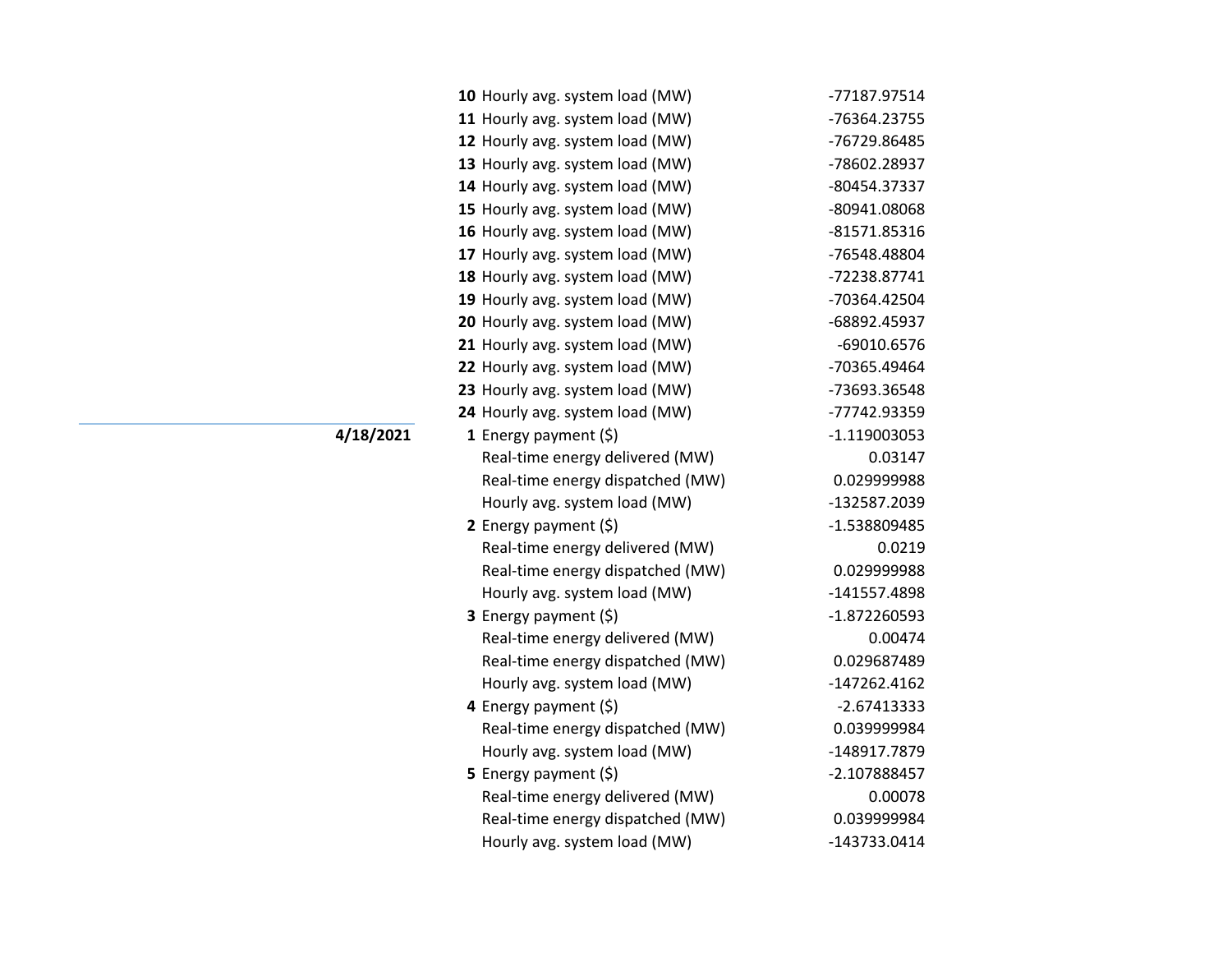| 6 Energy payment $(\xi)$         | -1.831046768   |
|----------------------------------|----------------|
| Real-time energy delivered (MW)  | 0.00123        |
| Real-time energy dispatched (MW) | 0.039999984    |
| Hourly avg. system load (MW)     | $-134180.621$  |
| <b>7</b> Energy payment $(\xi)$  | $-1.693129546$ |
| Real-time energy delivered (MW)  | 0.01431        |
| Real-time energy dispatched (MW) | 0.039374986    |
| Hourly avg. system load (MW)     | -124962.3757   |
| 8 Energy payment (\$)            | $-1.676741561$ |
| Real-time energy delivered (MW)  | 0.05742        |
| Real-time energy dispatched (MW) | 0.039374986    |
| Hourly avg. system load (MW)     | -117338.8969   |
| <b>9</b> Energy payment $(\xi)$  | -1.986907404   |
| Real-time energy delivered (MW)  | 0.22254        |
| Real-time energy dispatched (MW) | 0.049687481    |
| Hourly avg. system load (MW)     | -112520.9664   |
| 10 Energy payment (\$)           | 0.058821056    |
| Real-time energy dispatched (MW) | $-0.001562495$ |
| Hourly avg. system load (MW)     | -108921.5847   |
| 11 Hourly avg. system load (MW)  | -107040.8959   |
| 12 Hourly avg. system load (MW)  | -108529.0728   |
| 13 Hourly avg. system load (MW)  | -109910.5695   |
| 14 Hourly avg. system load (MW)  | $-111043.8101$ |
| 15 Hourly avg. system load (MW)  | -110602.3236   |
| 16 Hourly avg. system load (MW)  | -108720.71     |
| 17 Hourly avg. system load (MW)  | -103877.989    |
| 18 Hourly avg. system load (MW)  | -100257.948    |
| 19 Hourly avg. system load (MW)  | -98626.04969   |
| 20 Hourly avg. system load (MW)  | -99244.45851   |
| 21 Hourly avg. system load (MW)  | $-101971.362$  |
| 22 Hourly avg. system load (MW)  | $-106626.597$  |
| 23 Hourly avg. system load (MW)  | -113737.9561   |
| 24 Energy payment (\$)           | 0.00295849     |
| Real-time energy dispatched (MW) | $-0.000937497$ |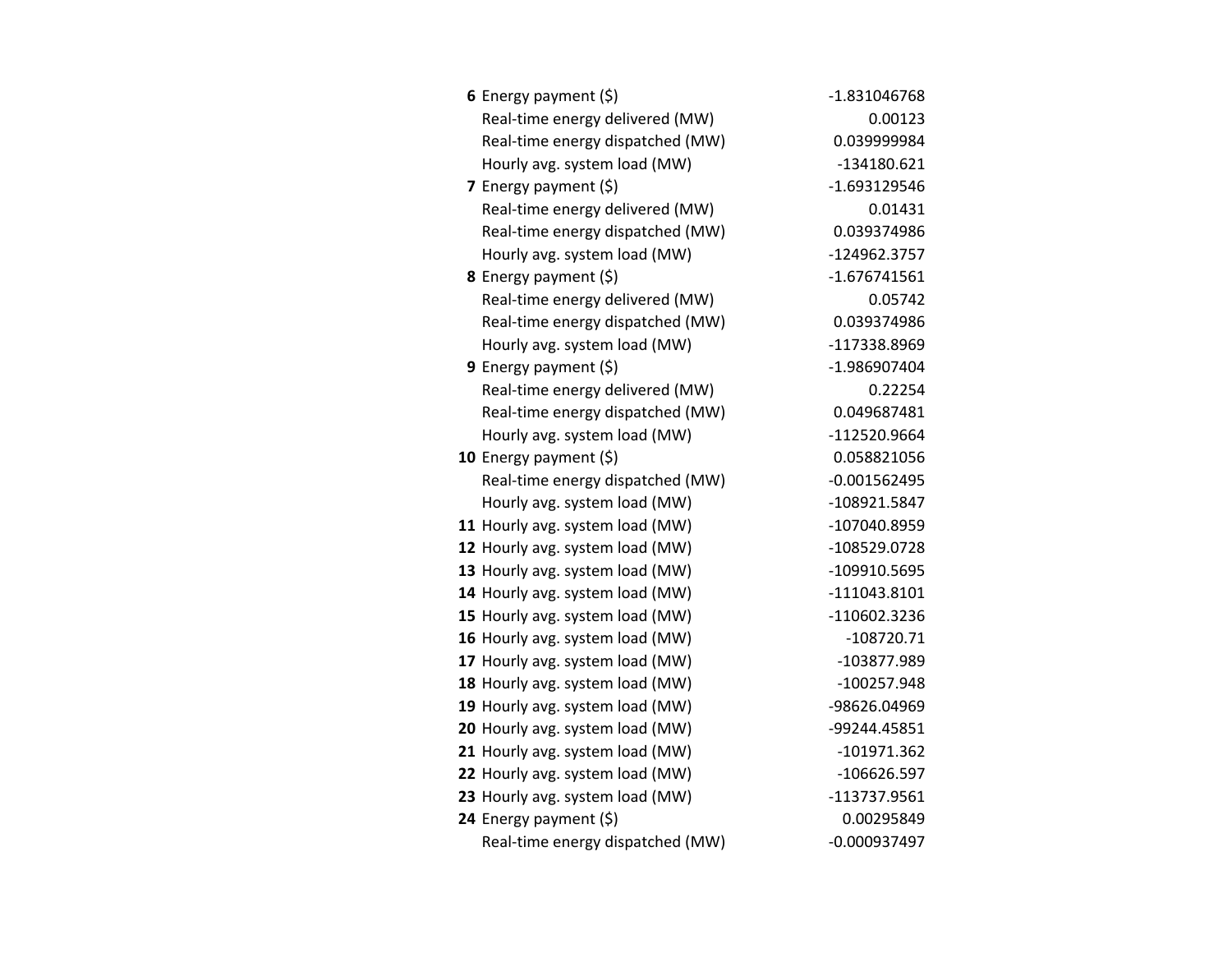| 4/18/2021 | 24 Hourly avg. system load (MW)  | -123953.5775   |
|-----------|----------------------------------|----------------|
|           |                                  |                |
| 4/19/2021 | 1 Energy payment $(\xi)$         | -1743.380476   |
|           | Real-time energy delivered (MW)  | 46.98756       |
|           | Real-time energy dispatched (MW) | 43.45968785    |
|           | Hourly avg. system load (MW)     | -904742.6194   |
|           | 2 Energy payment $(\xi)$         | -130.8563684   |
|           | Real-time energy delivered (MW)  | 4.69776        |
|           | Real-time energy dispatched (MW) | 2.232812486    |
|           | Hourly avg. system load (MW)     | -937805.3564   |
|           | 3 Energy payment (\$)            | -2312.035268   |
|           | Real-time energy delivered (MW)  | 36.1746        |
|           | Real-time energy dispatched (MW) | 33.07968758    |
|           | Hourly avg. system load (MW)     | -956026.8679   |
|           | 4 Energy payment (\$)            | -2156.669969   |
|           | Real-time energy delivered (MW)  | 35.21472       |
|           | Real-time energy dispatched (MW) | 32.69750008    |
|           | Hourly avg. system load (MW)     | -954963.6121   |
|           | 5 Energy payment $(5)$           | 45.42018549    |
|           | Real-time energy delivered (MW)  | 0.05634        |
|           | Real-time energy dispatched (MW) | $-0.98156249$  |
|           | Hourly avg. system load (MW)     | -912062.5789   |
|           | 6 Energy payment $(\xi)$         | -1.787247619   |
|           | Real-time energy delivered (MW)  | 0.05463        |
|           | Real-time energy dispatched (MW) | 0.039374986    |
|           | Hourly avg. system load (MW)     | -848505.3493   |
|           | 7 Energy payment $(5)$           | $-2.464065615$ |
|           | Real-time energy delivered (MW)  | 0.12993        |
|           | Real-time energy dispatched (MW) | 0.059999976    |
|           | Hourly avg. system load (MW)     | -783517.085    |
|           | 8 Energy payment (\$)            | $-2.325724511$ |
|           | Real-time energy delivered (MW)  | 0.55299        |
|           | Real-time energy dispatched (MW) | 0.059687477    |
|           | Hourly avg. system load (MW)     | -697482.9389   |
|           | 9 Energy payment $(\xi)$         | $-0.316059079$ |
|           |                                  |                |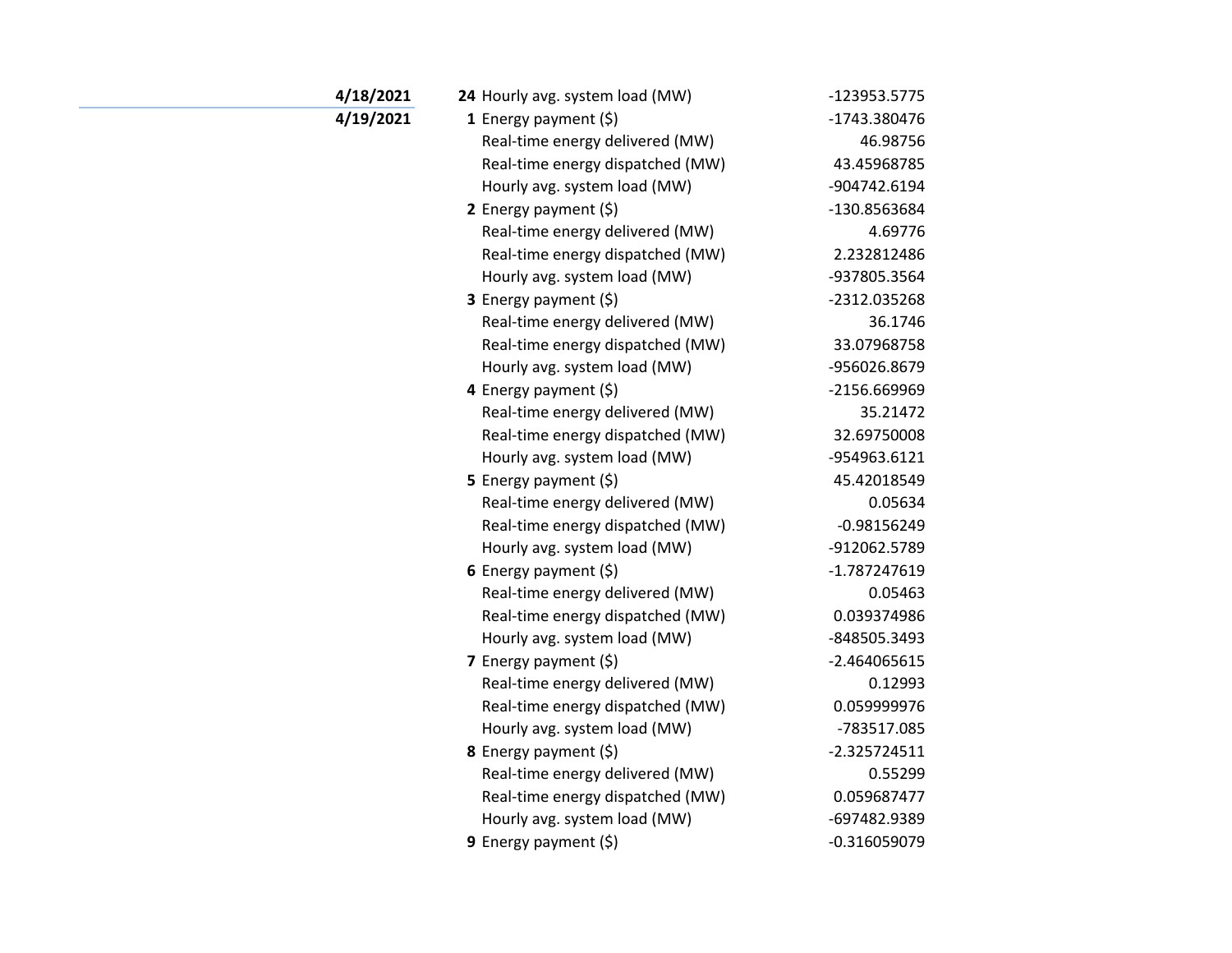| 9 Real-time energy delivered (MW) | 0.00834        |
|-----------------------------------|----------------|
| Real-time energy dispatched (MW)  | 0.008125002    |
| Hourly avg. system load (MW)      | -674981.9024   |
| 10 Energy payment $(\xi)$         | 0.00903184     |
| Real-time energy dispatched (MW)  | $-0.000312499$ |
| Hourly avg. system load (MW)      | -665245.4562   |
| 11 Hourly avg. system load (MW)   | -661624.8365   |
| 12 Hourly avg. system load (MW)   | -672097.532    |
| 13 Hourly avg. system load (MW)   | -704857.0291   |
| 14 Hourly avg. system load (MW)   | -750515.831    |
| 15 Hourly avg. system load (MW)   | -783742.5524   |
| 16 Hourly avg. system load (MW)   | -802068.9564   |
| 17 Hourly avg. system load (MW)   | -787394.442    |
| 18 Hourly avg. system load (MW)   | -771246.2294   |
| 19 Hourly avg. system load (MW)   | -755228.3731   |
| 20 Hourly avg. system load (MW)   | -759400.6281   |
| 21 Hourly avg. system load (MW)   | -775143.6511   |
| 22 Hourly avg. system load (MW)   | -800180.5484   |
| 23 Hourly avg. system load (MW)   | -823848.8357   |
| 24 Energy payment (\$)            | 41.63219417    |
| Real-time energy dispatched (MW)  | -1.358124985   |
| Hourly avg. system load (MW)      | -858448.9645   |
| 1 Energy payment $(\$)$           | -14.75659312   |
| Real-time energy delivered (MW)   | 2.286168       |
| Real-time energy dispatched (MW)  | 0.404062469    |
| Hourly avg. system load (MW)      | -1462434.575   |
| 2 Energy payment $(\xi)$          | -635.6253493   |
| Real-time energy delivered (MW)   | 6.439107627    |
| Real-time energy dispatched (MW)  | 8.701562325    |
| Hourly avg. system load (MW)      | -1530747.731   |
| 3 Energy payment (\$)             | -2139.845517   |
| Real-time energy delivered (MW)   | 37.199778      |
| Real-time energy dispatched (MW)  | 34.94968757    |
| Hourly avg. system load (MW)      | -1581559.95    |

**4/20/2021**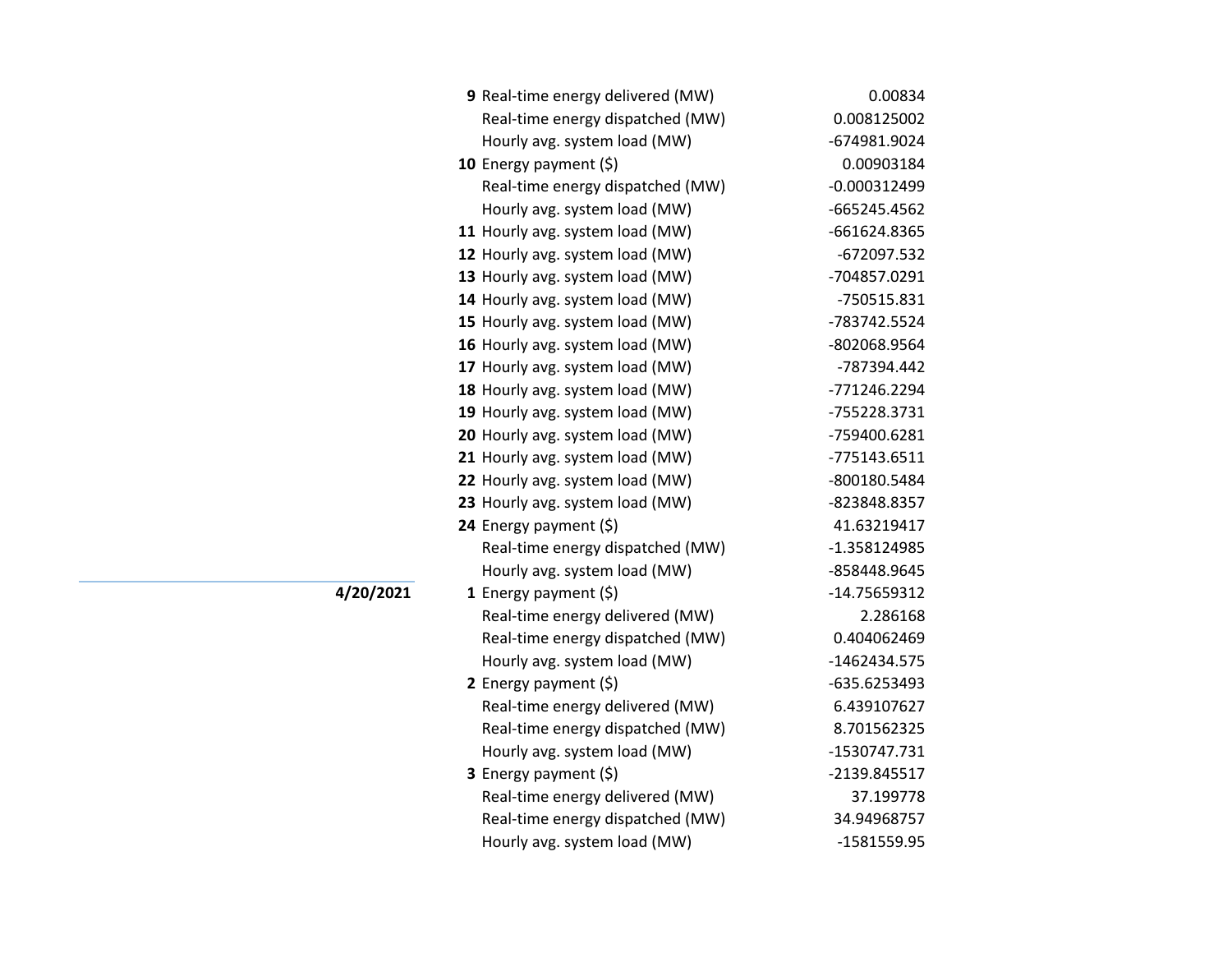| 4/20/2021 | 4 Energy payment (\$)            | -1204.215064   |
|-----------|----------------------------------|----------------|
|           | Real-time energy delivered (MW)  | 22.073865      |
|           | Real-time energy dispatched (MW) | 21.31343751    |
|           | Hourly avg. system load (MW)     | -1590541.897   |
|           | 5 Energy payment $(5)$           | 33.32608576    |
|           | Real-time energy delivered (MW)  | 0.08244        |
|           | Real-time energy dispatched (MW) | $-0.638437507$ |
|           | Hourly avg. system load (MW)     | -1533760.693   |
|           | 6 Energy payment $(5)$           | $-1.602633205$ |
|           | Real-time energy delivered (MW)  | 0.08388        |
|           | Real-time energy dispatched (MW) | 0.039687485    |
|           | Hourly avg. system load (MW)     | -1430141.529   |
|           | 7 Energy payment (\$)            | $-0.644305723$ |
|           | Real-time energy delivered (MW)  | 0.05919        |
|           | Real-time energy dispatched (MW) | 0.0175         |
|           | Hourly avg. system load (MW)     | -1336050.442   |
|           | 8 Energy payment (\$)            | 0.05725598     |
|           | Real-time energy dispatched (MW) | $-0.001874994$ |
|           | Hourly avg. system load (MW)     | -1289708.451   |
|           | 9 Hourly avg. system load (MW)   | -1236068.612   |
|           | 10 Hourly avg. system load (MW)  | -1200912.555   |
|           | 11 Hourly avg. system load (MW)  | -1190881.793   |
|           | 12 Hourly avg. system load (MW)  | $-1211615.544$ |
|           | 13 Hourly avg. system load (MW)  | -1277076.003   |
|           | 14 Hourly avg. system load (MW)  | -1353966.482   |
|           | 15 Hourly avg. system load (MW)  | -1391551.596   |
|           | 16 Hourly avg. system load (MW)  | -1381553.646   |
|           | 17 Hourly avg. system load (MW)  | -1354236.209   |
|           | 18 Hourly avg. system load (MW)  | -1312999.896   |
|           | 19 Hourly avg. system load (MW)  | -1285779.775   |
|           | 20 Hourly avg. system load (MW)  | -1277165.847   |
|           | 21 Hourly avg. system load (MW)  | -1295849.826   |
|           | 22 Hourly avg. system load (MW)  | -1313975.391   |
|           | 23 Energy payment (\$)           | 0.009094647    |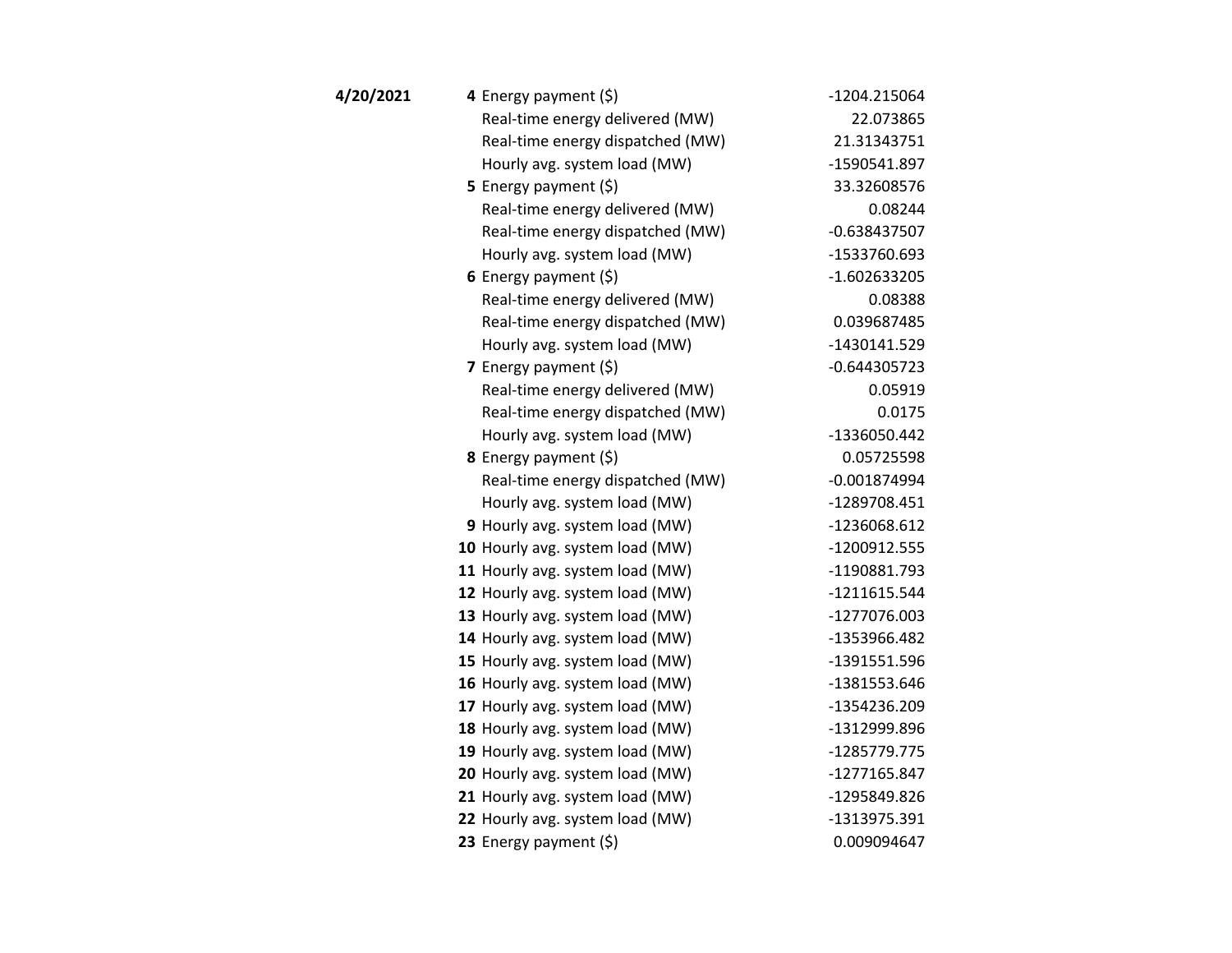| 4/20/2021 | 23 Real-time energy dispatched (MW) | $-0.0003125$   |
|-----------|-------------------------------------|----------------|
|           | Hourly avg. system load (MW)        | -1346692.105   |
|           | 24 Energy payment (\$)              | $-0.253437112$ |
|           | Real-time energy delivered (MW)     | 0.20046        |
|           | Real-time energy dispatched (MW)    | 0.007499996    |
|           | Hourly avg. system load (MW)        | -1401301.877   |
| 4/21/2021 | 1 Energy payment $(5)$              | -1.899170854   |
|           | Real-time energy delivered (MW)     | 0.721722       |
|           | Real-time energy dispatched (MW)    | 0.006562474    |
|           | Hourly avg. system load (MW)        | $-818525.21$   |
|           | 2 Energy payment $(5)$              | -444.3446111   |
|           | Real-time energy delivered (MW)     | 9.052491       |
|           | Real-time energy dispatched (MW)    | 9.235312403    |
|           | Hourly avg. system load (MW)        | -853655.8409   |
|           | 3 Energy payment (\$)               | -1822.041288   |
|           | Real-time energy delivered (MW)     | 34.226523      |
|           | Real-time energy dispatched (MW)    | 31.04125004    |
|           | Hourly avg. system load (MW)        | -890854.6258   |
|           | 4 Energy payment (\$)               | -1997.022276   |
|           | Real-time energy delivered (MW)     | 35.761971      |
|           | Real-time energy dispatched (MW)    | 33.2340626     |
|           | Hourly avg. system load (MW)        | -901046.2409   |
|           | 5 Energy payment (\$)               | 36.22671524    |
|           | Real-time energy delivered (MW)     | 0.02697        |
|           | Real-time energy dispatched (MW)    | -0.999374998   |
|           | Hourly avg. system load (MW)        | $-871475.5117$ |
|           | 6 Energy payment $(5)$              | $-1.845708337$ |
|           | Real-time energy delivered (MW)     | 0.02103        |
|           | Real-time energy dispatched (MW)    | 0.039374986    |
|           | Hourly avg. system load (MW)        | -816788.988    |
|           | 7 Energy payment $(5)$              | $-1.606238276$ |
|           | Real-time energy delivered (MW)     | 0.06204        |
|           | Real-time energy dispatched (MW)    | 0.039374986    |
|           | Hourly avg. system load (MW)        | -769429.8437   |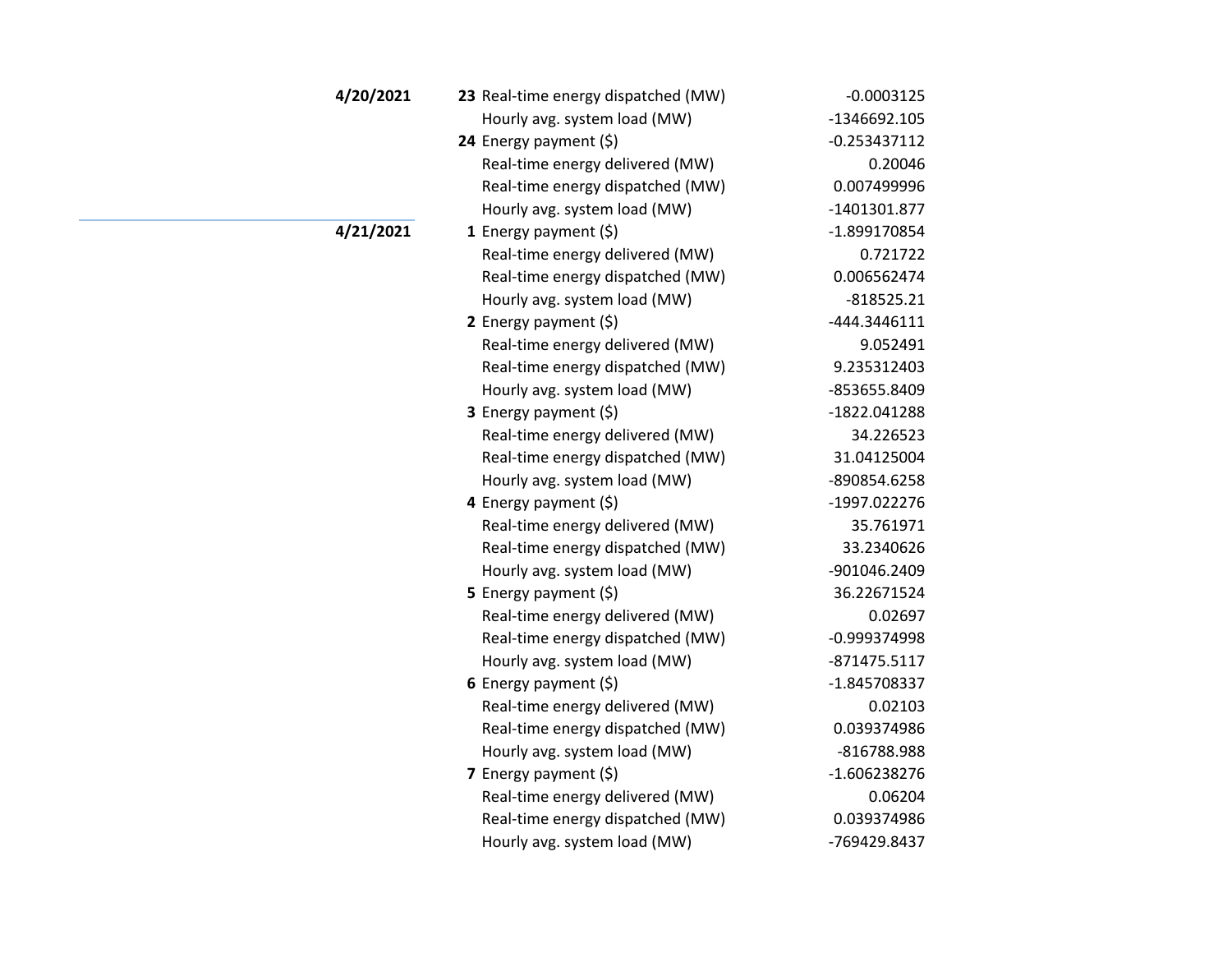| <b>8</b> Energy payment $(\xi)$  | -3.159606635   |
|----------------------------------|----------------|
| Real-time energy delivered (MW)  | 0.58824        |
| Real-time energy dispatched (MW) | 0.069999972    |
| Hourly avg. system load (MW)     | -730936.1078   |
| 9 Energy payment $(\xi)$         | -2.928801829   |
| Real-time energy delivered (MW)  | 0.52626        |
| Real-time energy dispatched (MW) | 0.069999972    |
| Hourly avg. system load (MW)     | -703745.6489   |
| 10 Energy payment (\$)           | 0.072861602    |
| Real-time energy dispatched (MW) | $-0.002187493$ |
| Hourly avg. system load (MW)     | -685722.9387   |
| 11 Hourly avg. system load (MW)  | -682860.326    |
| 12 Hourly avg. system load (MW)  | -696925.8211   |
| 13 Hourly avg. system load (MW)  | -733597.2147   |
| 14 Hourly avg. system load (MW)  | -779656.6415   |
| 15 Hourly avg. system load (MW)  | -809160.749    |
| 16 Hourly avg. system load (MW)  | $-812771.6101$ |
| 17 Hourly avg. system load (MW)  | -803387.021    |
| 18 Hourly avg. system load (MW)  | -788027.9964   |
| 19 Hourly avg. system load (MW)  | -765944.5059   |
| 20 Hourly avg. system load (MW)  | -758960.7939   |
| 21 Hourly avg. system load (MW)  | -755518.3562   |
| 22 Hourly avg. system load (MW)  | -760964.9788   |
| 23 Energy payment (\$)           | 0.003077481    |
| Real-time energy dispatched (MW) | $-0.0003125$   |
| Hourly avg. system load (MW)     | -776281.1358   |
| 24 Energy payment (\$)           | $-0.107951494$ |
| Real-time energy delivered (MW)  | 0.031236       |
| Real-time energy dispatched (MW) | 0.002187496    |
| Hourly avg. system load (MW)     | -800496.0416   |
| 1 Energy payment $(\xi)$         | 4.148106287    |
| Real-time energy dispatched (MW) | $-0.135937495$ |
| Hourly avg. system load (MW)     | -456172.5584   |
| 2 Energy payment (\$)            | -192.4724304   |

 $\overline{4/22/2021}$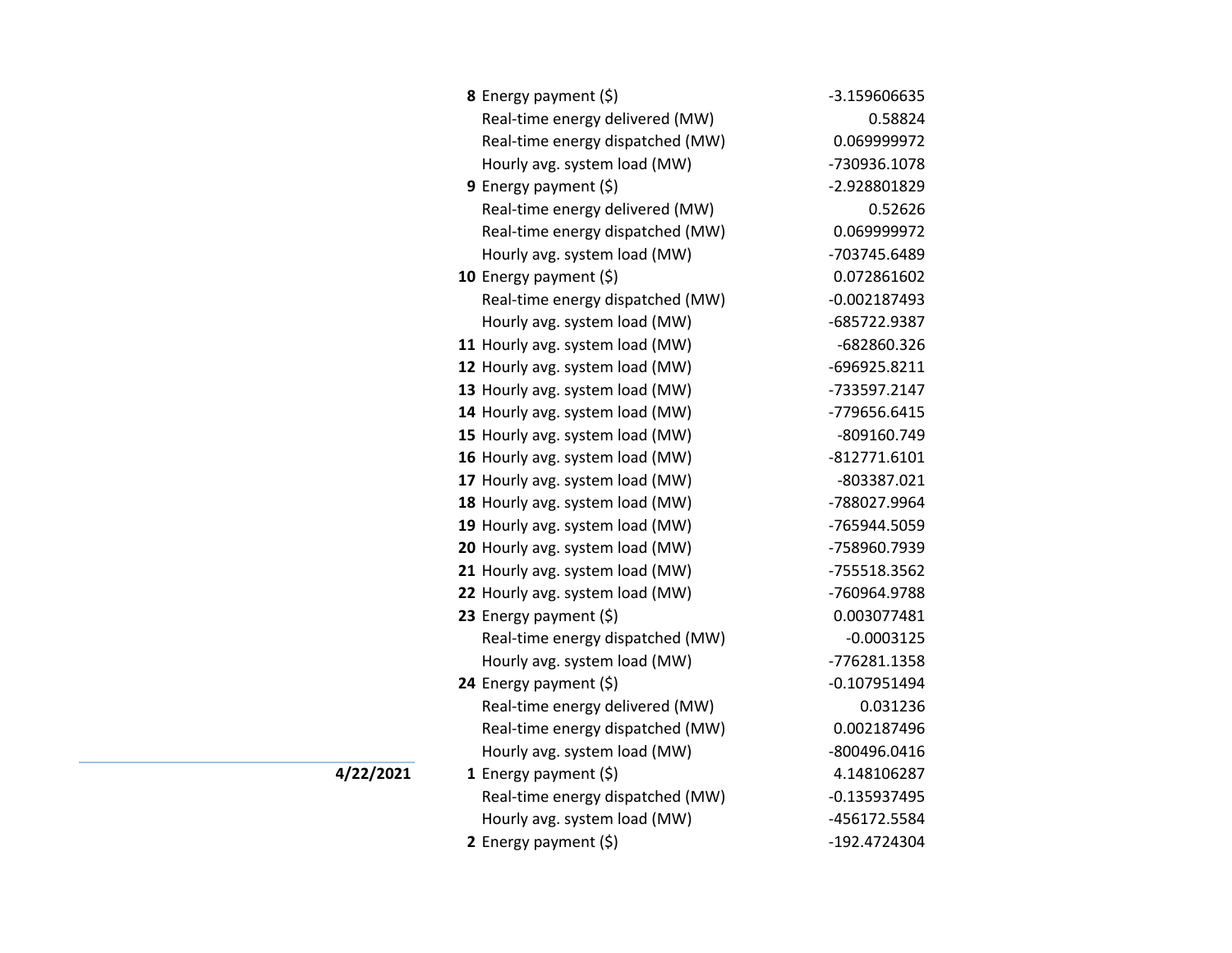| 4/22/2021 | 2 Real-time energy delivered (MW) | 4.80012        |
|-----------|-----------------------------------|----------------|
|           | Real-time energy dispatched (MW)  | 4.349999952    |
|           | Hourly avg. system load (MW)      | -469245.6663   |
|           | <b>3</b> Energy payment $(\xi)$   | $-206.0160601$ |
|           | Real-time energy delivered (MW)   | 4.76424        |
|           | Real-time energy dispatched (MW)  | 3.649062464    |
|           | Hourly avg. system load (MW)      | -486677.8605   |
|           | 4 Energy payment (\$)             | -1543.536322   |
|           | Real-time energy delivered (MW)   | 30.03141       |
|           | Real-time energy dispatched (MW)  | 26.78000002    |
|           | Hourly avg. system load (MW)      | -489580.9338   |
|           | 5 Energy payment $(5)$            | 32.37608953    |
|           | Real-time energy delivered (MW)   | 0.04275        |
|           | Real-time energy dispatched (MW)  | $-0.816249993$ |
|           | Hourly avg. system load (MW)      | -473161.4764   |
|           | 6 Energy payment $(5)$            | $-0.851557434$ |
|           | Real-time energy delivered (MW)   | 0.0489         |
|           | Real-time energy dispatched (MW)  | 0.019374994    |
|           | Hourly avg. system load (MW)      | -443639.7853   |
|           | 7 Energy payment $(5)$            | -1.509559897   |
|           | Real-time energy delivered (MW)   | 0.1023         |
|           | Real-time energy dispatched (MW)  | 0.039999984    |
|           | Hourly avg. system load (MW)      | -418698.7183   |
|           | 8 Energy payment (\$)             | 0.036928289    |
|           | Real-time energy dispatched (MW)  | $-0.001249996$ |
|           | Hourly avg. system load (MW)      | -398638.5113   |
|           | 9 Hourly avg. system load (MW)    | -386306.9862   |
|           | 10 Hourly avg. system load (MW)   | -376825.1776   |
|           | 11 Hourly avg. system load (MW)   | -369611.7392   |
|           | 12 Hourly avg. system load (MW)   | -374105.8414   |
|           | 13 Hourly avg. system load (MW)   | -395113.9485   |
|           | 14 Hourly avg. system load (MW)   | -423520.8149   |
|           | 15 Hourly avg. system load (MW)   | -450343.9754   |
|           | 16 Hourly avg. system load (MW)   | -462118.0908   |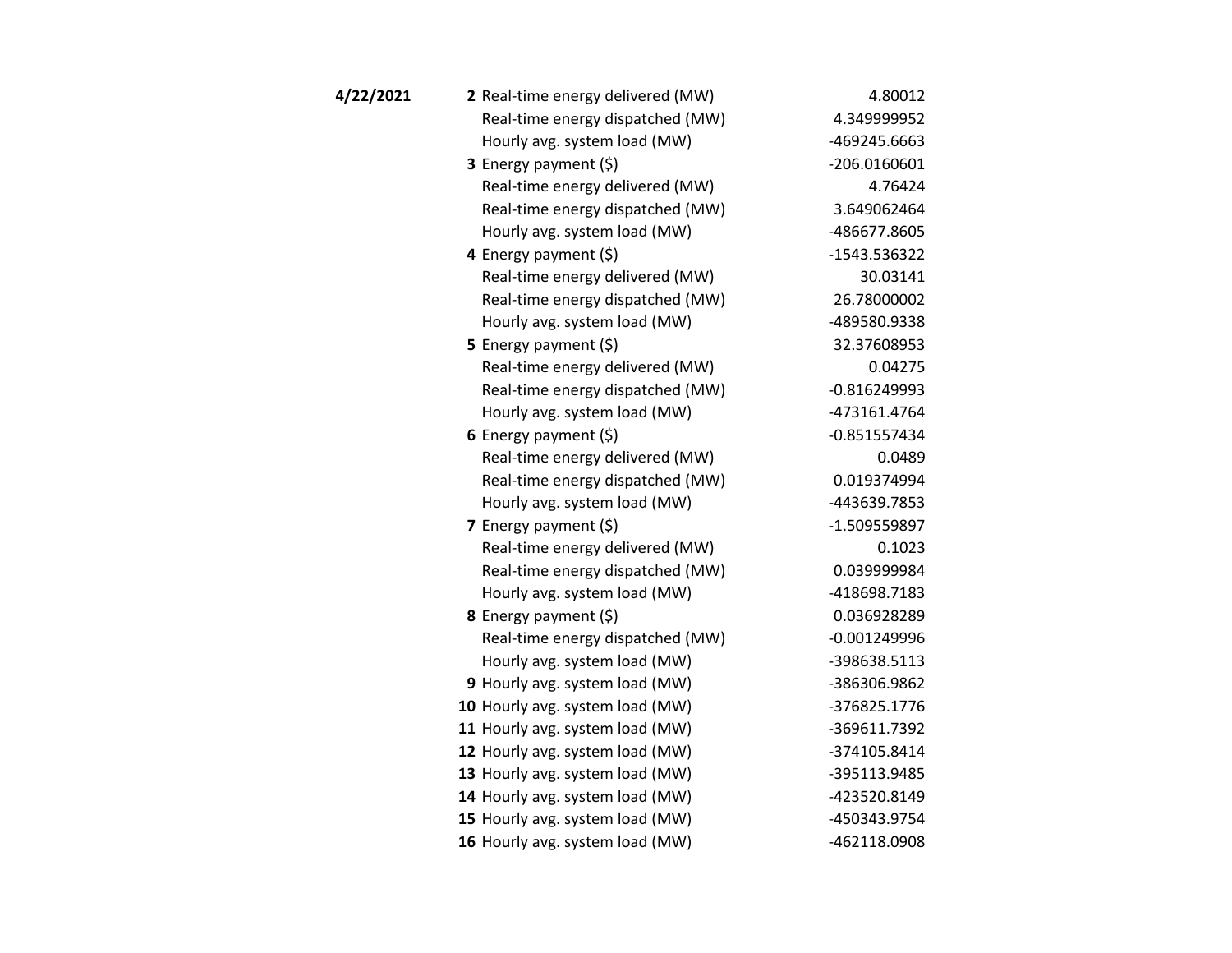| 18 Hourly avg. system load (MW)<br>19 Hourly avg. system load (MW)<br>20 Hourly avg. system load (MW)<br>21 Hourly avg. system load (MW)<br>22 Hourly avg. system load (MW)<br>23 Hourly avg. system load (MW)<br>24 Hourly avg. system load (MW)<br>4/23/2021<br>1 Energy payment $(\xi)$<br>Real-time energy dispatched (MW)<br>Hourly avg. system load (MW)<br>2 Energy payment $(5)$<br>Real-time energy delivered (MW)<br>Real-time energy dispatched (MW)<br>Hourly avg. system load (MW)<br><b>3</b> Energy payment $(\xi)$<br>Real-time energy delivered (MW)<br>Real-time energy dispatched (MW)<br>Hourly avg. system load (MW)<br>4 Energy payment $(\xi)$<br>Real-time energy delivered (MW)<br>Real-time energy dispatched (MW)<br>Hourly avg. system load (MW)<br><b>5</b> Energy payment $(\xi)$<br>Real-time energy delivered (MW)<br>Real-time energy dispatched (MW)<br>Hourly avg. system load (MW)<br>6 Energy payment $(\$)$<br>Real-time energy delivered (MW)<br>Real-time energy dispatched (MW)<br>Hourly avg. system load (MW)<br>7 Energy payment (\$)<br>Real-time energy delivered (MW)<br>Real-time energy dispatched (MW) | 4/22/2021 | 17 Hourly avg. system load (MW) | -449781.4544   |
|----------------------------------------------------------------------------------------------------------------------------------------------------------------------------------------------------------------------------------------------------------------------------------------------------------------------------------------------------------------------------------------------------------------------------------------------------------------------------------------------------------------------------------------------------------------------------------------------------------------------------------------------------------------------------------------------------------------------------------------------------------------------------------------------------------------------------------------------------------------------------------------------------------------------------------------------------------------------------------------------------------------------------------------------------------------------------------------------------------------------------------------------------------|-----------|---------------------------------|----------------|
|                                                                                                                                                                                                                                                                                                                                                                                                                                                                                                                                                                                                                                                                                                                                                                                                                                                                                                                                                                                                                                                                                                                                                          |           |                                 | -443375.2083   |
|                                                                                                                                                                                                                                                                                                                                                                                                                                                                                                                                                                                                                                                                                                                                                                                                                                                                                                                                                                                                                                                                                                                                                          |           |                                 | -435107.9777   |
|                                                                                                                                                                                                                                                                                                                                                                                                                                                                                                                                                                                                                                                                                                                                                                                                                                                                                                                                                                                                                                                                                                                                                          |           |                                 | -428912.2544   |
|                                                                                                                                                                                                                                                                                                                                                                                                                                                                                                                                                                                                                                                                                                                                                                                                                                                                                                                                                                                                                                                                                                                                                          |           |                                 | $-426155.122$  |
|                                                                                                                                                                                                                                                                                                                                                                                                                                                                                                                                                                                                                                                                                                                                                                                                                                                                                                                                                                                                                                                                                                                                                          |           |                                 | -425888.2005   |
|                                                                                                                                                                                                                                                                                                                                                                                                                                                                                                                                                                                                                                                                                                                                                                                                                                                                                                                                                                                                                                                                                                                                                          |           |                                 | -427731.1023   |
|                                                                                                                                                                                                                                                                                                                                                                                                                                                                                                                                                                                                                                                                                                                                                                                                                                                                                                                                                                                                                                                                                                                                                          |           |                                 | -438426.8976   |
|                                                                                                                                                                                                                                                                                                                                                                                                                                                                                                                                                                                                                                                                                                                                                                                                                                                                                                                                                                                                                                                                                                                                                          |           |                                 | 4.056565659    |
|                                                                                                                                                                                                                                                                                                                                                                                                                                                                                                                                                                                                                                                                                                                                                                                                                                                                                                                                                                                                                                                                                                                                                          |           |                                 | $-0.135937495$ |
|                                                                                                                                                                                                                                                                                                                                                                                                                                                                                                                                                                                                                                                                                                                                                                                                                                                                                                                                                                                                                                                                                                                                                          |           |                                 | -440759.1783   |
|                                                                                                                                                                                                                                                                                                                                                                                                                                                                                                                                                                                                                                                                                                                                                                                                                                                                                                                                                                                                                                                                                                                                                          |           |                                 | -189.9017842   |
|                                                                                                                                                                                                                                                                                                                                                                                                                                                                                                                                                                                                                                                                                                                                                                                                                                                                                                                                                                                                                                                                                                                                                          |           |                                 | 4.7508         |
|                                                                                                                                                                                                                                                                                                                                                                                                                                                                                                                                                                                                                                                                                                                                                                                                                                                                                                                                                                                                                                                                                                                                                          |           |                                 | 4.287187457    |
|                                                                                                                                                                                                                                                                                                                                                                                                                                                                                                                                                                                                                                                                                                                                                                                                                                                                                                                                                                                                                                                                                                                                                          |           |                                 | -451889.505    |
|                                                                                                                                                                                                                                                                                                                                                                                                                                                                                                                                                                                                                                                                                                                                                                                                                                                                                                                                                                                                                                                                                                                                                          |           |                                 | -372.9311749   |
|                                                                                                                                                                                                                                                                                                                                                                                                                                                                                                                                                                                                                                                                                                                                                                                                                                                                                                                                                                                                                                                                                                                                                          |           |                                 | 6.095019       |
|                                                                                                                                                                                                                                                                                                                                                                                                                                                                                                                                                                                                                                                                                                                                                                                                                                                                                                                                                                                                                                                                                                                                                          |           |                                 | 6.817499998    |
|                                                                                                                                                                                                                                                                                                                                                                                                                                                                                                                                                                                                                                                                                                                                                                                                                                                                                                                                                                                                                                                                                                                                                          |           |                                 | -471216.5026   |
|                                                                                                                                                                                                                                                                                                                                                                                                                                                                                                                                                                                                                                                                                                                                                                                                                                                                                                                                                                                                                                                                                                                                                          |           |                                 | -221.3305494   |
|                                                                                                                                                                                                                                                                                                                                                                                                                                                                                                                                                                                                                                                                                                                                                                                                                                                                                                                                                                                                                                                                                                                                                          |           |                                 | 5.298624534    |
|                                                                                                                                                                                                                                                                                                                                                                                                                                                                                                                                                                                                                                                                                                                                                                                                                                                                                                                                                                                                                                                                                                                                                          |           |                                 | 3.645104064    |
|                                                                                                                                                                                                                                                                                                                                                                                                                                                                                                                                                                                                                                                                                                                                                                                                                                                                                                                                                                                                                                                                                                                                                          |           |                                 | -478288.2028   |
|                                                                                                                                                                                                                                                                                                                                                                                                                                                                                                                                                                                                                                                                                                                                                                                                                                                                                                                                                                                                                                                                                                                                                          |           |                                 | 7.041656414    |
|                                                                                                                                                                                                                                                                                                                                                                                                                                                                                                                                                                                                                                                                                                                                                                                                                                                                                                                                                                                                                                                                                                                                                          |           |                                 | 0.04833        |
|                                                                                                                                                                                                                                                                                                                                                                                                                                                                                                                                                                                                                                                                                                                                                                                                                                                                                                                                                                                                                                                                                                                                                          |           |                                 | $-0.193124985$ |
|                                                                                                                                                                                                                                                                                                                                                                                                                                                                                                                                                                                                                                                                                                                                                                                                                                                                                                                                                                                                                                                                                                                                                          |           |                                 | -464528.1259   |
|                                                                                                                                                                                                                                                                                                                                                                                                                                                                                                                                                                                                                                                                                                                                                                                                                                                                                                                                                                                                                                                                                                                                                          |           |                                 | $-1.253437518$ |
|                                                                                                                                                                                                                                                                                                                                                                                                                                                                                                                                                                                                                                                                                                                                                                                                                                                                                                                                                                                                                                                                                                                                                          |           |                                 | 0.03711        |
|                                                                                                                                                                                                                                                                                                                                                                                                                                                                                                                                                                                                                                                                                                                                                                                                                                                                                                                                                                                                                                                                                                                                                          |           |                                 | 0.02937499     |
|                                                                                                                                                                                                                                                                                                                                                                                                                                                                                                                                                                                                                                                                                                                                                                                                                                                                                                                                                                                                                                                                                                                                                          |           |                                 | -439919.4385   |
|                                                                                                                                                                                                                                                                                                                                                                                                                                                                                                                                                                                                                                                                                                                                                                                                                                                                                                                                                                                                                                                                                                                                                          |           |                                 | -1.968072726   |
|                                                                                                                                                                                                                                                                                                                                                                                                                                                                                                                                                                                                                                                                                                                                                                                                                                                                                                                                                                                                                                                                                                                                                          |           |                                 | 0.12639        |
|                                                                                                                                                                                                                                                                                                                                                                                                                                                                                                                                                                                                                                                                                                                                                                                                                                                                                                                                                                                                                                                                                                                                                          |           |                                 | 0.049687481    |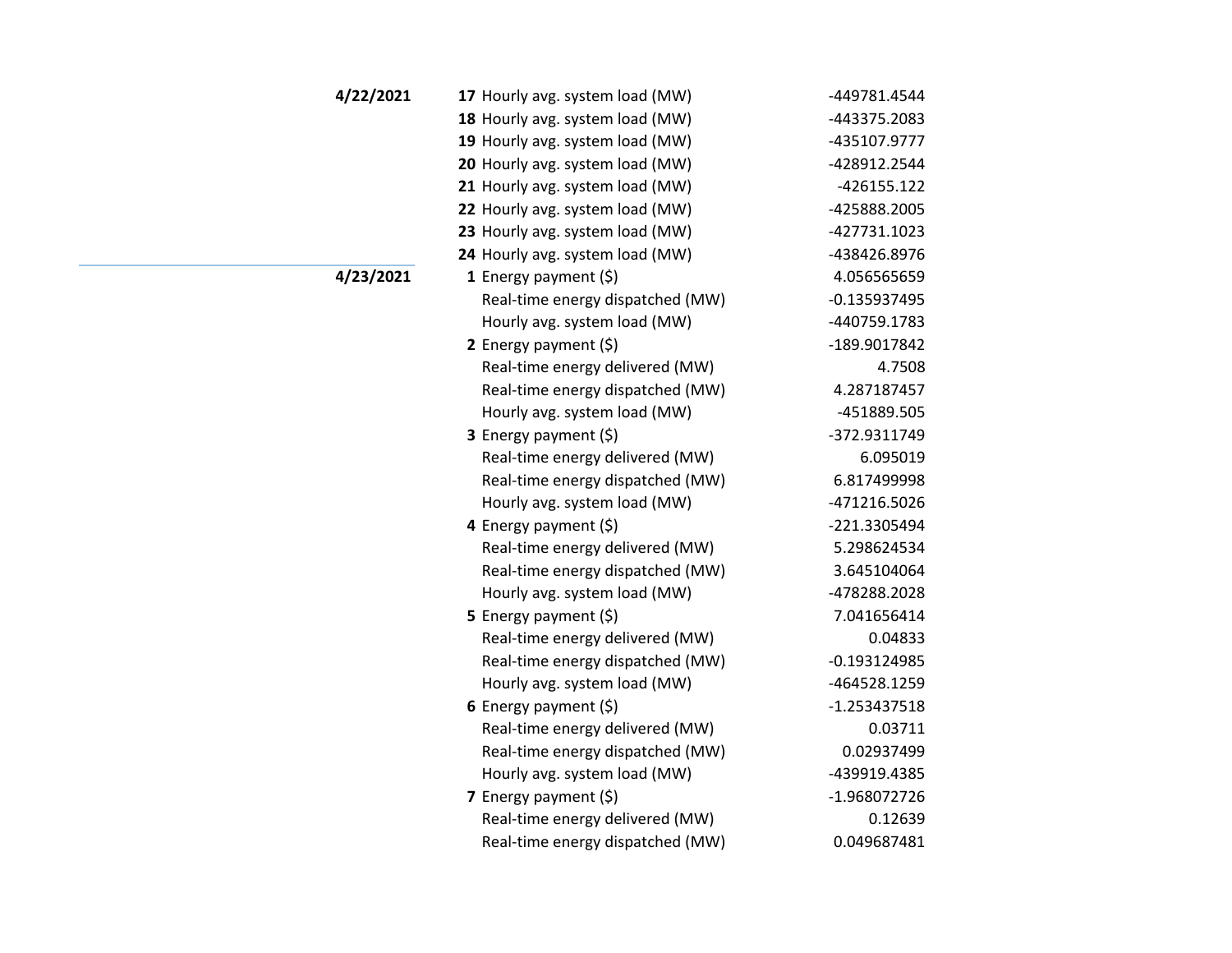| 7 Hourly avg. system load (MW)   | -412793.5951   |
|----------------------------------|----------------|
| 8 Energy payment (\$)            | 0.038179704    |
| Real-time energy dispatched (MW) | $-0.001249996$ |
| Hourly avg. system load (MW)     | -394655.3551   |
| 9 Hourly avg. system load (MW)   | -378184.1866   |
| 10 Hourly avg. system load (MW)  | -368498.3109   |
| 11 Hourly avg. system load (MW)  | -365281.3915   |
| 12 Hourly avg. system load (MW)  | -373596.5307   |
| 13 Hourly avg. system load (MW)  | -394998.3703   |
| 14 Hourly avg. system load (MW)  | -422045.4662   |
| 15 Hourly avg. system load (MW)  | -437188.4008   |
| 16 Hourly avg. system load (MW)  | -440270.9296   |
| 17 Hourly avg. system load (MW)  | -436291.3991   |
| 18 Hourly avg. system load (MW)  | -423522.0129   |
| 19 Hourly avg. system load (MW)  | -412863.1102   |
| 20 Hourly avg. system load (MW)  | -403600.8771   |
| 21 Hourly avg. system load (MW)  | -403670.8858   |
| 22 Hourly avg. system load (MW)  | -406422.2392   |
| 23 Hourly avg. system load (MW)  | -408691.5958   |
| 24 Hourly avg. system load (MW)  | -422405.1991   |
| 1 Energy payment $(\xi)$         | 0.046830438    |
| Real-time energy dispatched (MW) | $-0.000937497$ |
| Hourly avg. system load (MW)     | -146457.7065   |
| 2 Energy payment $(\xi)$         | $-1.32714917$  |
| Real-time energy delivered (MW)  | 0.0492         |
| Real-time energy dispatched (MW) | 0.029999988    |
| Hourly avg. system load (MW)     | $-154511.5241$ |
| <b>3</b> Energy payment $(\xi)$  | -3.388396302   |
| Real-time energy delivered (MW)  | 0.05532        |
| Real-time energy dispatched (MW) | 0.029687489    |
| Hourly avg. system load (MW)     | -161665.5463   |
| 4 Energy payment (\$)            | 53.24395626    |
| Real-time energy delivered (MW)  | 0.05427        |
| Real-time energy dispatched (MW) | $-1.050000024$ |

**4/24/2021 <sup>1</sup>** Energy payment (\$) 0.046830438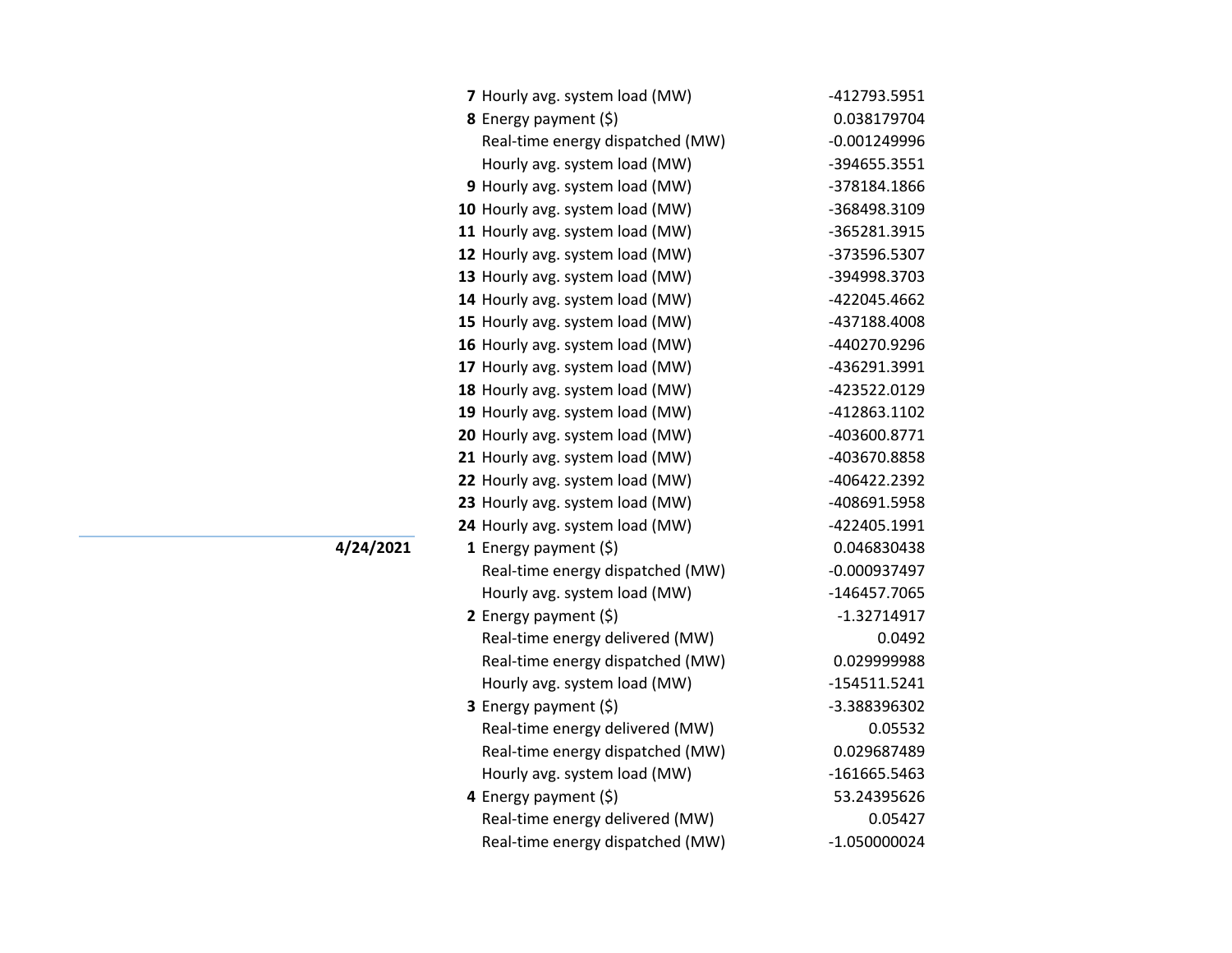| 4 Hourly avg. system load (MW)   | -165002.0409   |
|----------------------------------|----------------|
| <b>5</b> Energy payment $(\xi)$  | 3.50715912     |
| Real-time energy delivered (MW)  | 0.04008        |
| Real-time energy dispatched (MW) | $-0.028124988$ |
| Hourly avg. system load (MW)     | $-161121.0654$ |
| 6 Energy payment $(5)$           | $-1.690406224$ |
| Real-time energy delivered (MW)  | 0.01776        |
| Real-time energy dispatched (MW) | 0.039999984    |
| Hourly avg. system load (MW)     | -153528.6164   |
| 7 Energy payment $(5)$           | -0.758076835   |
| Real-time energy delivered (MW)  | 0.04239        |
| Real-time energy dispatched (MW) | 0.018437497    |
| Hourly avg. system load (MW)     | -145160.9691   |
| 8 Energy payment (\$)            | -2.367296053   |
| Real-time energy delivered (MW)  | 0.47151        |
| Real-time energy dispatched (MW) | 0.059999976    |
| Hourly avg. system load (MW)     | -144253.3835   |
| <b>9</b> Energy payment $(\xi)$  | $-0.323763208$ |
| Real-time energy delivered (MW)  | 0.05643        |
| Real-time energy dispatched (MW) | 0.008437501    |
| Hourly avg. system load (MW)     | -138422.5904   |
| 10 Energy payment $(\xi)$        | 0.010511201    |
| Real-time energy dispatched (MW) | $-0.000312499$ |
| Hourly avg. system load (MW)     | -135812.408    |
| 11 Hourly avg. system load (MW)  | -134175.6983   |
| 12 Hourly avg. system load (MW)  | -133431.3325   |
| 13 Hourly avg. system load (MW)  | -135594.0037   |
| 14 Hourly avg. system load (MW)  | -138202.947    |
| 15 Hourly avg. system load (MW)  | -139511.3645   |
| 16 Hourly avg. system load (MW)  | -143577.9454   |
| 17 Hourly avg. system load (MW)  | $-144214.6446$ |
| 18 Hourly avg. system load (MW)  | -138872.3381   |
| 19 Hourly avg. system load (MW)  | -132154.6014   |
| 20 Hourly avg. system load (MW)  | -126850.9941   |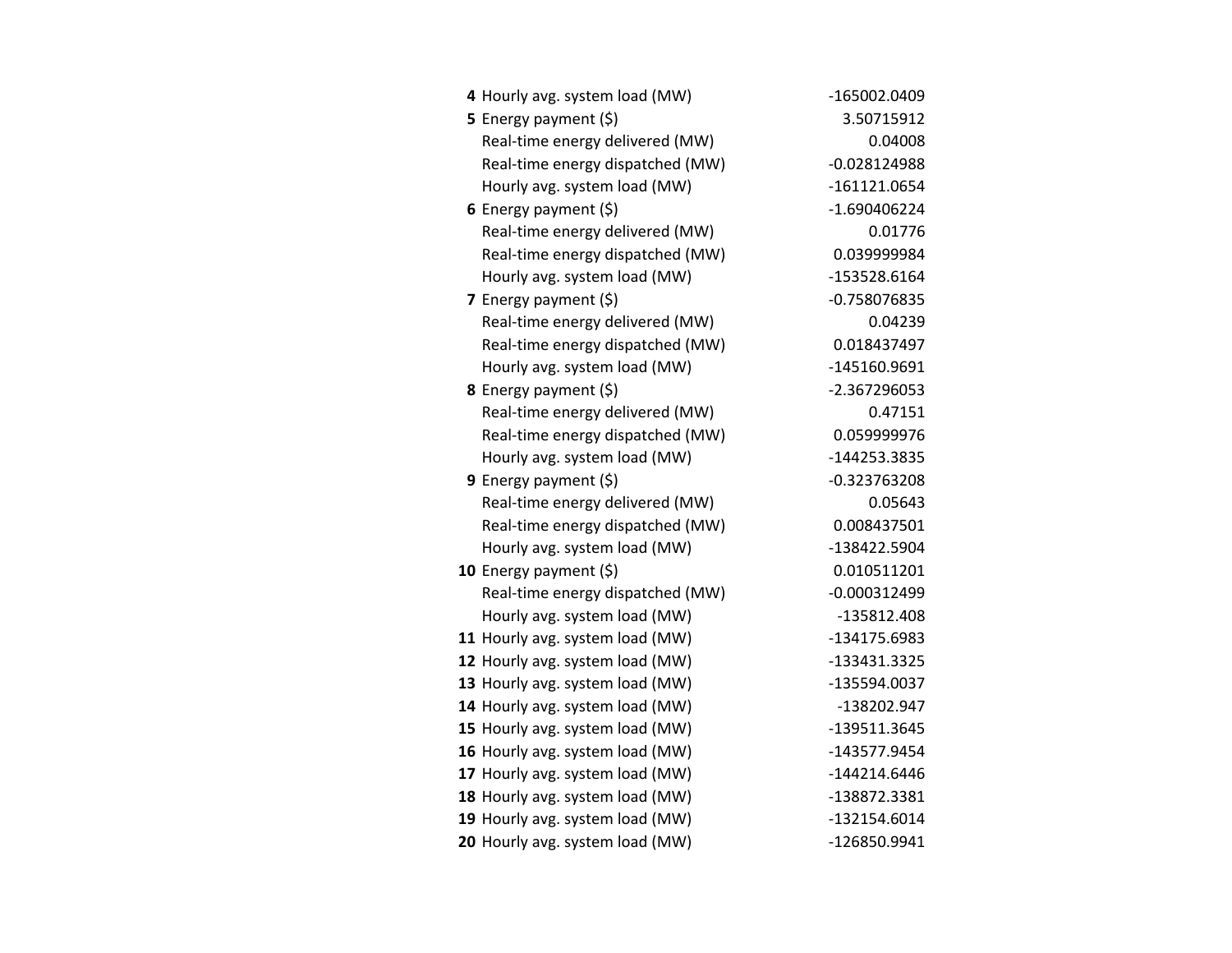| 21 Hourly avg. system load (MW)  | -123456.4491   |
|----------------------------------|----------------|
| 22 Hourly avg. system load (MW)  | -123893.6905   |
| 23 Hourly avg. system load (MW)  | -129587.3081   |
| 24 Hourly avg. system load (MW)  | -136048.9317   |
| 1 Energy payment $(\xi)$         | $-0.40014684$  |
| Real-time energy delivered (MW)  | 0.02889        |
| Real-time energy dispatched (MW) | 0.009999996    |
| Hourly avg. system load (MW)     | -102186.8261   |
| 2 Energy payment $(\xi)$         | $-0.495942302$ |
| Real-time energy delivered (MW)  | 0.04179        |
| Real-time energy dispatched (MW) | 0.009999996    |
| Hourly avg. system load (MW)     | $-107142.1138$ |
| <b>3</b> Energy payment $(\xi)$  | $-0.477235013$ |
| Real-time energy delivered (MW)  | 0.04398        |
| Real-time energy dispatched (MW) | 0.009687497    |
| Hourly avg. system load (MW)     | -112872.1139   |
| 4 Energy payment (\$)            | $-0.937726625$ |
| Real-time energy delivered (MW)  | 0.03537        |
| Real-time energy dispatched (MW) | 0.019999992    |
| Hourly avg. system load (MW)     | $-116125.1138$ |
| 5 Energy payment $(\xi)$         | $-0.90134204$  |
| Real-time energy delivered (MW)  | 0.01719        |
| Real-time energy dispatched (MW) | 0.019999992    |
| Hourly avg. system load (MW)     | -113346.5464   |
| 6 Energy payment $(\xi)$         | $-0.845408362$ |
| Real-time energy delivered (MW)  | 0.03081        |
| Real-time energy dispatched (MW) | 0.019999992    |
| Hourly avg. system load (MW)     | -107188.3935   |
| 7 Energy payment (\$)            | 0.059567431    |
| Real-time energy dispatched (MW) | $-0.001562495$ |
| Hourly avg. system load (MW)     | -100433.0163   |
| 8 Energy payment (\$)            | -1.924408531   |
| Real-time energy delivered (MW)  | 0.14904        |
| Real-time energy dispatched (MW) | 0.04999998     |

**4/25/2021**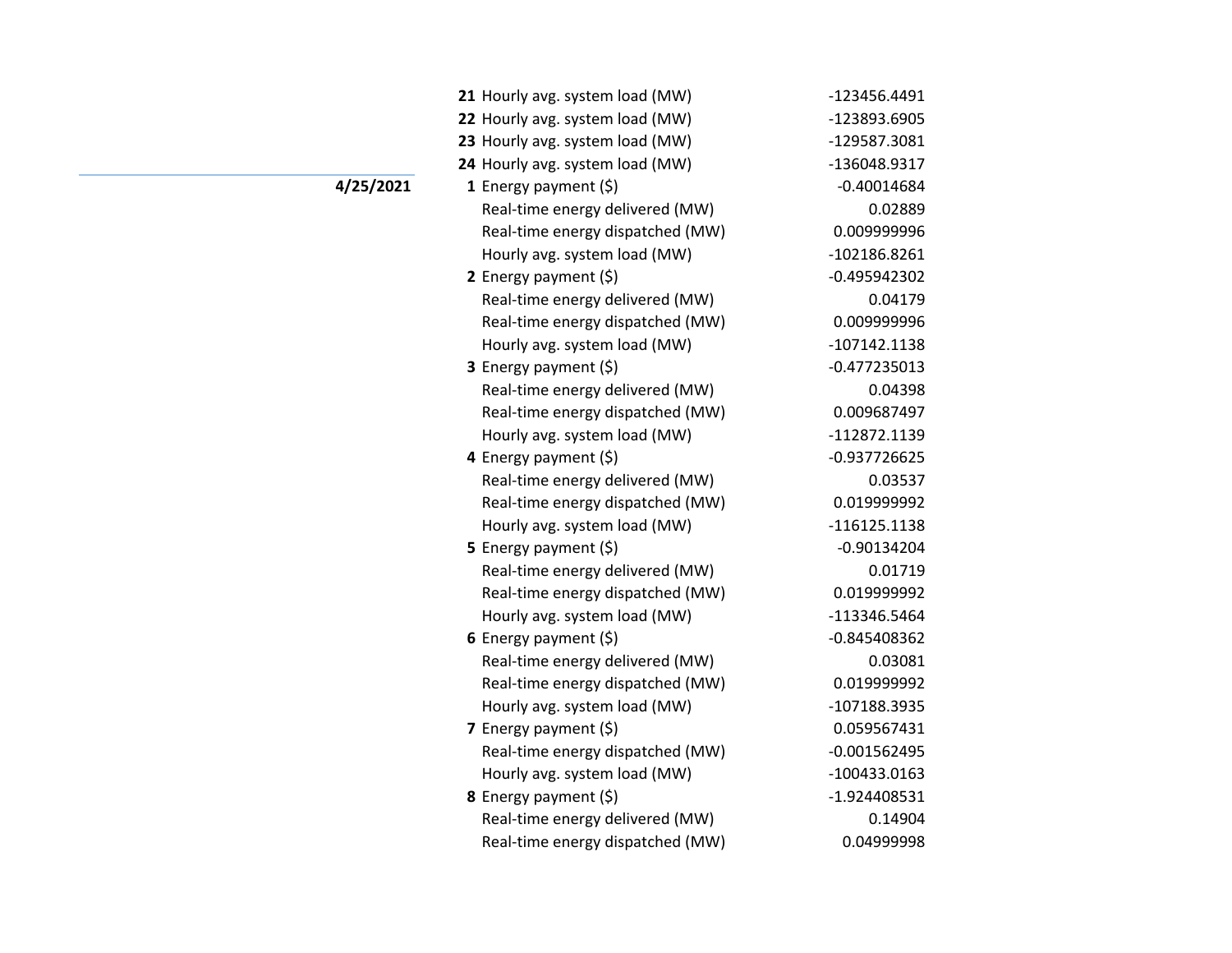| 8 Hourly avg. system load (MW)   | -98563.98855   |
|----------------------------------|----------------|
| <b>9</b> Energy payment $(\xi)$  | $-0.335053671$ |
| Real-time energy delivered (MW)  | 0.04407        |
| Real-time energy dispatched (MW) | 0.00875        |
| Hourly avg. system load (MW)     | -95652.54086   |
| 10 Energy payment $(5)$          | 0.010878946    |
| Real-time energy dispatched (MW) | $-0.000312499$ |
| Hourly avg. system load (MW)     | -93699.37672   |
| 11 Hourly avg. system load (MW)  | -91053.70343   |
| 12 Hourly avg. system load (MW)  | -90913.6411    |
| 13 Hourly avg. system load (MW)  | -91792.85048   |
| 14 Hourly avg. system load (MW)  | -92531.82164   |
| 15 Hourly avg. system load (MW)  | -92748.66      |
| 16 Hourly avg. system load (MW)  | -93899.89199   |
| 17 Hourly avg. system load (MW)  | -92361.41698   |
| 18 Hourly avg. system load (MW)  | -90254.18022   |
| 19 Hourly avg. system load (MW)  | -88875.69593   |
| 20 Hourly avg. system load (MW)  | -88061.58491   |
| 21 Hourly avg. system load (MW)  | -87794.21874   |
| 22 Hourly avg. system load (MW)  | -89812.63474   |
| 23 Hourly avg. system load (MW)  | -95183.82448   |
| 24 Energy payment (\$)           | 0.011663816    |
| Real-time energy dispatched (MW) | $-0.000312499$ |
| Hourly avg. system load (MW)     | -97506.25762   |
| 1 Energy payment (\$)            | 3.432657728    |
| Real-time energy dispatched (MW) | $-0.135937495$ |
| Hourly avg. system load (MW)     | -490801.1706   |
| 2 Energy payment $(\xi)$         | -193.0092541   |
| Real-time energy delivered (MW)  | 4.79136        |
| Real-time energy dispatched (MW) | 4.349999952    |
| Hourly avg. system load (MW)     | -526380.1707   |
| 3 Energy payment (\$)            | -235.5823135   |
| Real-time energy delivered (MW)  | 4.7658         |
| Real-time energy dispatched (MW) | 4.269999957    |

 $\overline{4/26/2021}$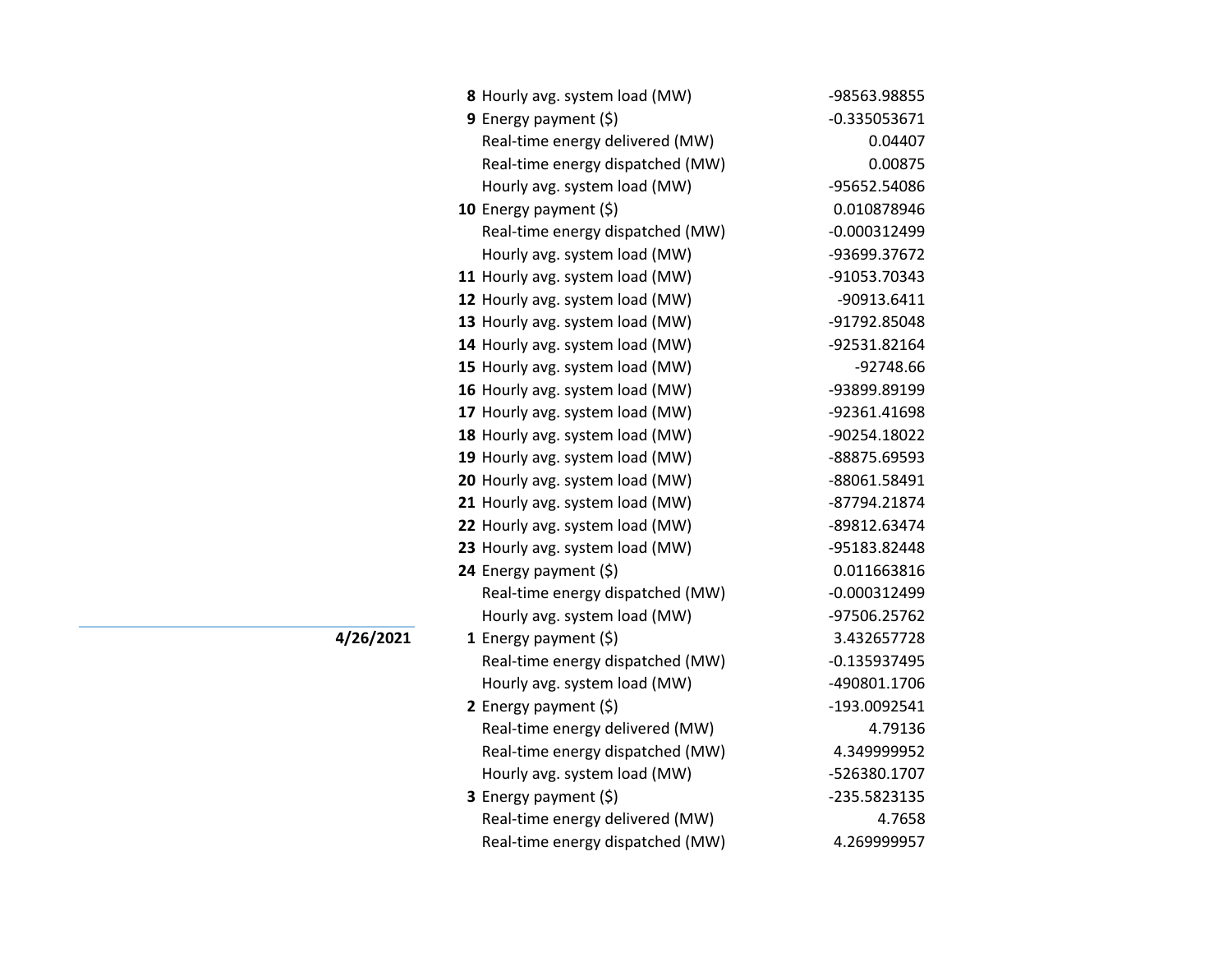| 3 Hourly avg. system load (MW)   | -560637.7783   |
|----------------------------------|----------------|
| 4 Energy payment $(\xi)$         | -417.9715133   |
| Real-time energy delivered (MW)  | 8.0262         |
| Real-time energy dispatched (MW) | 6.909999924    |
| Hourly avg. system load (MW)     | -574639.4234   |
| 5 Energy payment (\$)            | 8.645988192    |
| Real-time energy delivered (MW)  | 0.04581        |
| Real-time energy dispatched (MW) | $-0.1953125$   |
| Hourly avg. system load (MW)     | -556917.9971   |
| 6 Energy payment $(5)$           | $-0.88180046$  |
| Real-time energy delivered (MW)  | 0.03972        |
| Real-time energy dispatched (MW) | 0.019687493    |
| Hourly avg. system load (MW)     | -524846.8929   |
| <b>7</b> Energy payment $(\xi)$  | $-1.212477402$ |
| Real-time energy delivered (MW)  | 0.09081        |
| Real-time energy dispatched (MW) | 0.029687489    |
| Hourly avg. system load (MW)     | -490136.8592   |
| 8 Energy payment (\$)            | $-1.162406335$ |
| Real-time energy delivered (MW)  | 0.22851        |
| Real-time energy dispatched (MW) | 0.029999988    |
| Hourly avg. system load (MW)     | -444585.9756   |
| 9 Energy payment $(5)$           | 0.034073335    |
| Real-time energy dispatched (MW) | $-0.000937497$ |
| Hourly avg. system load (MW)     | -430181.3762   |
| 10 Hourly avg. system load (MW)  | -426370.6285   |
| 11 Hourly avg. system load (MW)  | -424037.5755   |
| 12 Hourly avg. system load (MW)  | -434611.8734   |
| 13 Hourly avg. system load (MW)  | -463738.1422   |
| 14 Hourly avg. system load (MW)  | -499481.3382   |
| 15 Energy payment (\$)           | 43.84593224    |
| Real-time energy dispatched (MW) | -1.219374989   |
| Hourly avg. system load (MW)     | -523322.4382   |
| 16 Energy payment $(\xi)$        | -1721.9733     |
| Real-time energy delivered (MW)  | 36.15372       |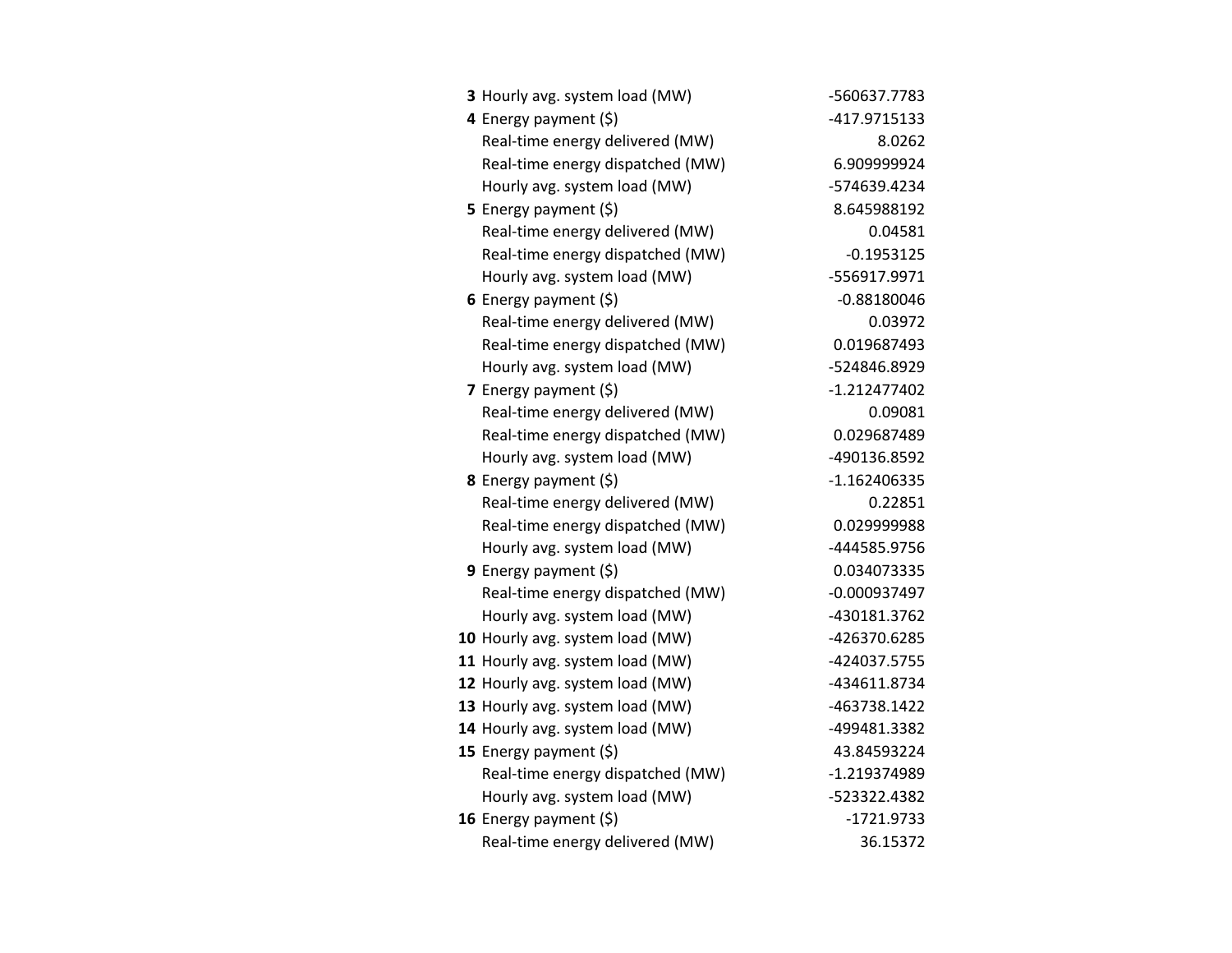| 4/26/2021 | 16 Real-time energy dispatched (MW) | 39.02000044    |
|-----------|-------------------------------------|----------------|
|           | Hourly avg. system load (MW)        | -526452.8065   |
|           | 17 Energy payment (\$)              | 50.9231237     |
|           | Real-time energy dispatched (MW)    | $-1.219374989$ |
|           | Hourly avg. system load (MW)        | -525147.1386   |
|           | 18 Hourly avg. system load (MW)     | -517575.8984   |
|           | 19 Hourly avg. system load (MW)     | -501143.5149   |
|           | 20 Hourly avg. system load (MW)     | -491211.3971   |
|           | 21 Hourly avg. system load (MW)     | -474206.1349   |
|           | 22 Hourly avg. system load (MW)     | -451762.3724   |
|           | 23 Hourly avg. system load (MW)     | -455159.5582   |
|           | 24 Hourly avg. system load (MW)     | -466836.7559   |
| 4/27/2021 | 1 Energy payment $(\xi)$            | 3.18779112     |
|           | Real-time energy dispatched (MW)    | $-0.135937495$ |
|           | (blank)                             | -241994.8042   |
|           | 2 Energy payment $(5)$              | -193.011291    |
|           | Real-time energy delivered (MW)     | 4.794          |
|           | Real-time energy dispatched (MW)    | 4.349999952    |
|           | (blank)                             | -256831.8887   |
|           | 3 Energy payment (\$)               | -226.520794    |
|           | Real-time energy delivered (MW)     | 4.76376        |
|           | Real-time energy dispatched (MW)    | 4.349687453    |
|           | (blank)                             | $-271055.461$  |
|           | 4 Energy payment (\$)               | -238.3592403   |
|           | Real-time energy delivered (MW)     | 4.7262         |
|           | Real-time energy dispatched (MW)    | 4.35937495     |
|           | (blank)                             | -277851.9494   |
|           | 5 Energy payment $(\xi)$            | 5.722111153    |
|           | Real-time energy delivered (MW)     | 0.03336        |
|           | Real-time energy dispatched (MW)    | $-0.095625012$ |
|           | (blank)                             | -269812.1857   |
|           | 6 Energy payment $(5)$              | $-1.842524441$ |
|           | Real-time energy delivered (MW)     | 0.01758        |
|           | Real-time energy dispatched (MW)    | 0.039374986    |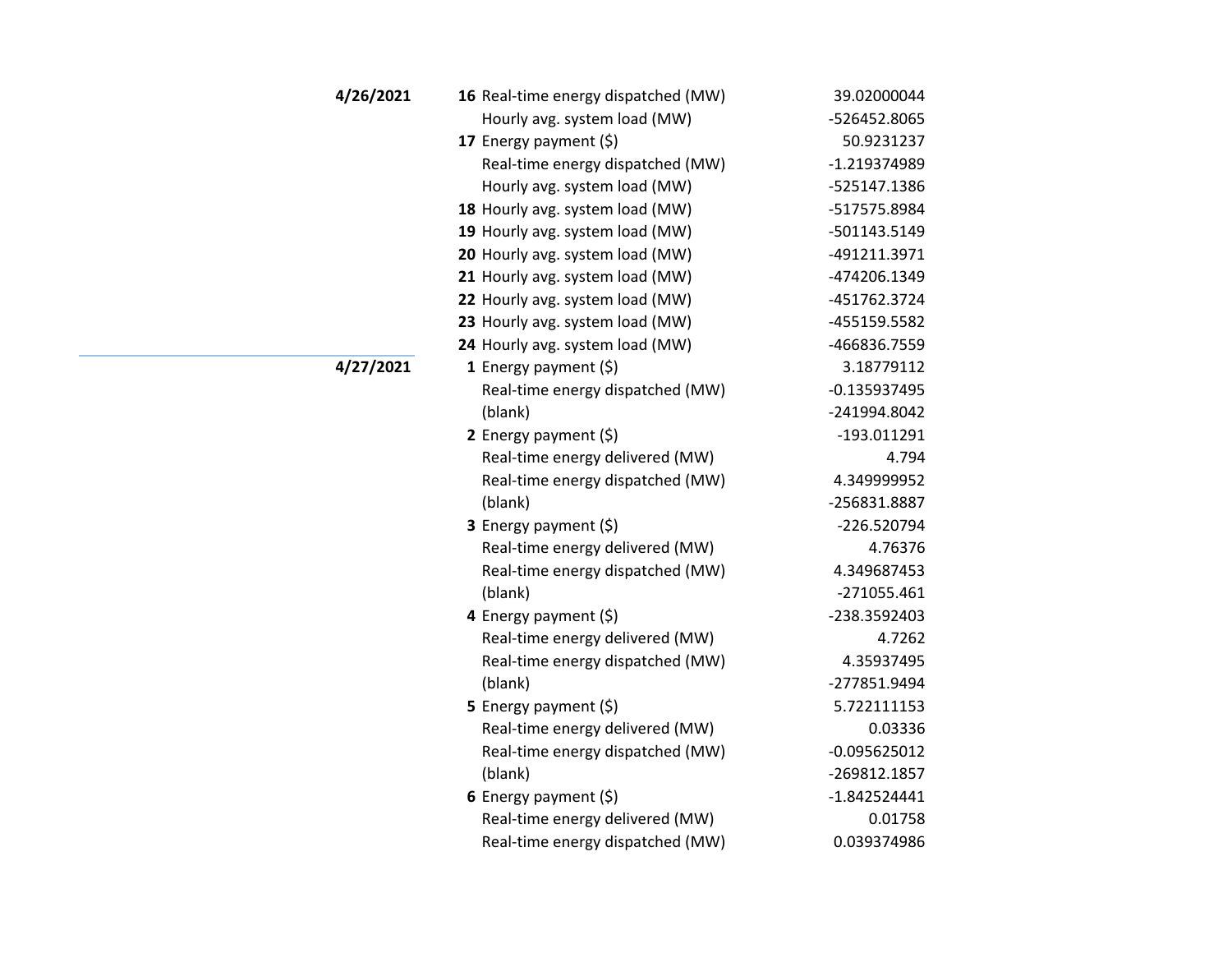| $6$ (blank)                      | -253693.3868   |
|----------------------------------|----------------|
| 7 Energy payment (\$)            | -2.249353932   |
| Real-time energy delivered (MW)  | 0.11151        |
| Real-time energy dispatched (MW) | 0.051770816    |
| (blank)                          | -237574.247    |
| 8 Energy payment (\$)            | -1.534760686   |
| Real-time energy delivered (MW)  | 0.39405        |
| Real-time energy dispatched (MW) | 0.039999984    |
| Hourly avg. system load (MW)     | -229185.1565   |
| <b>9</b> Energy payment $(\xi)$  | $-0.335979441$ |
| Real-time energy delivered (MW)  | 0.0189         |
| Real-time energy dispatched (MW) | 0.009062499    |
| Hourly avg. system load (MW)     | -222842.2835   |
| 10 Energy payment $(5)$          | 0.011483598    |
| Real-time energy dispatched (MW) | $-0.000312499$ |
| Hourly avg. system load (MW)     | -215641.3522   |
| 11 Hourly avg. system load (MW)  | -213807.1516   |
| 12 Hourly avg. system load (MW)  | -220013.8927   |
| 13 Hourly avg. system load (MW)  | -230636.3217   |
| 14 Hourly avg. system load (MW)  | -246744.6303   |
| 15 Hourly avg. system load (MW)  | -253737.047    |
| $16$ (blank)                     | -249420.0263   |
| $17$ (blank)                     | -237263.1311   |
| $18$ (blank)                     | -224938.9142   |
| $19$ (blank)                     | -216492.4432   |
| <b>20</b> (blank)                | -213272.7689   |
| $21$ (blank)                     | -213282.2858   |
| $22$ (blank)                     | -214689.8398   |
| $23$ (blank)                     | -218302.3103   |
| $24$ (blank)                     | -227091.0065   |
| 1 Energy payment $(\xi)$         | -4.565750221   |
| Real-time energy delivered (MW)  | 2.986008       |
| Real-time energy dispatched (MW) | 0.094374912    |
| Hourly avg. system load (MW)     | -852136.963    |

**4/28/2021**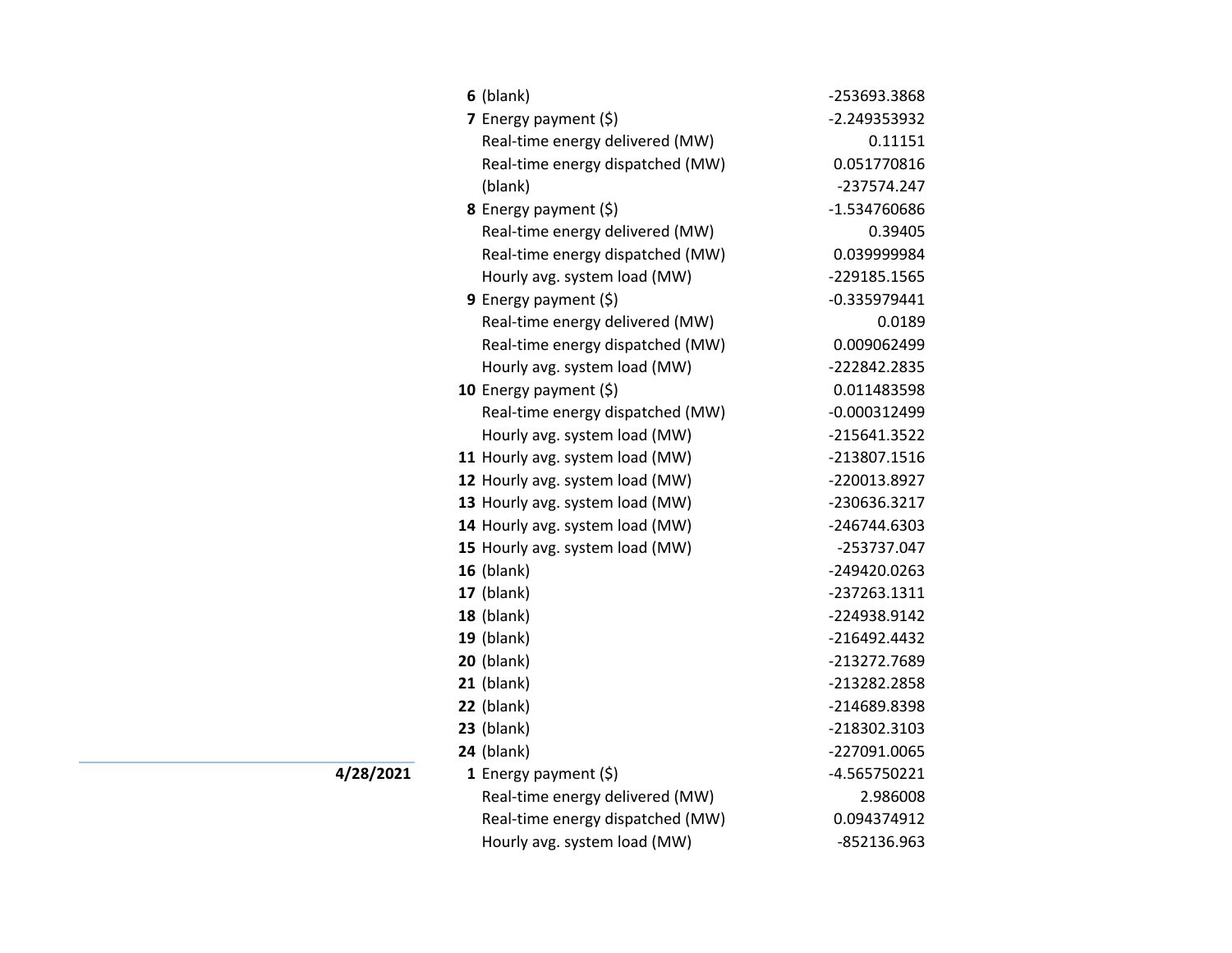| 4/28/2021 | 2 Energy payment $(\xi)$         | -486.1301823   |
|-----------|----------------------------------|----------------|
|           | Real-time energy delivered (MW)  | 9.04839        |
|           | Real-time energy dispatched (MW) | 10.09656233    |
|           | Hourly avg. system load (MW)     | -896359.1436   |
|           | <b>3</b> Energy payment $(\xi)$  | -600.0207707   |
|           | Real-time energy delivered (MW)  | 9.148812       |
|           | Real-time energy dispatched (MW) | 10.85062479    |
|           | Hourly avg. system load (MW)     | -921784.8813   |
|           | 4 Energy payment (\$)            | -791.7329709   |
|           | Real-time energy delivered (MW)  | 6.823377       |
|           | Real-time energy dispatched (MW) | 13.92114558    |
|           | Hourly avg. system load (MW)     | -932497.7498   |
|           | 5 Energy payment $(\xi)$         | 18.77209916    |
|           | Real-time energy delivered (MW)  | 0.18324        |
|           | Real-time energy dispatched (MW) | $-0.370312507$ |
|           | Hourly avg. system load (MW)     | -897594.6172   |
|           | 6 Energy payment $(5)$           | $-1.310540976$ |
|           | Real-time energy delivered (MW)  | 0.2094         |
|           | Real-time energy dispatched (MW) | 0.029999988    |
|           | Hourly avg. system load (MW)     | -839763.627    |
|           | 7 Energy payment $(5)$           | 0.09315507     |
|           | Real-time energy dispatched (MW) | $-0.001874994$ |
|           | Hourly avg. system load (MW)     | -776885.5594   |
|           | 8 Energy payment (\$)            | $-0.763231628$ |
|           | Real-time energy dispatched (MW) | 0.016666664    |
|           | (blank)                          | -720455.8419   |
|           | $9$ (blank)                      | -695116.3779   |
|           | <b>10 (blank)</b>                | -680222.753    |
|           | $11$ (blank)                     | -679888.3773   |
|           | $12$ (blank)                     | -694529.9746   |
|           | $13$ (blank)                     | -734493.0368   |
|           | <b>14</b> (blank)                | -779084.3978   |
|           | $15$ (blank)                     | -804623.9027   |
|           | 16 (blank)                       | -797046.0555   |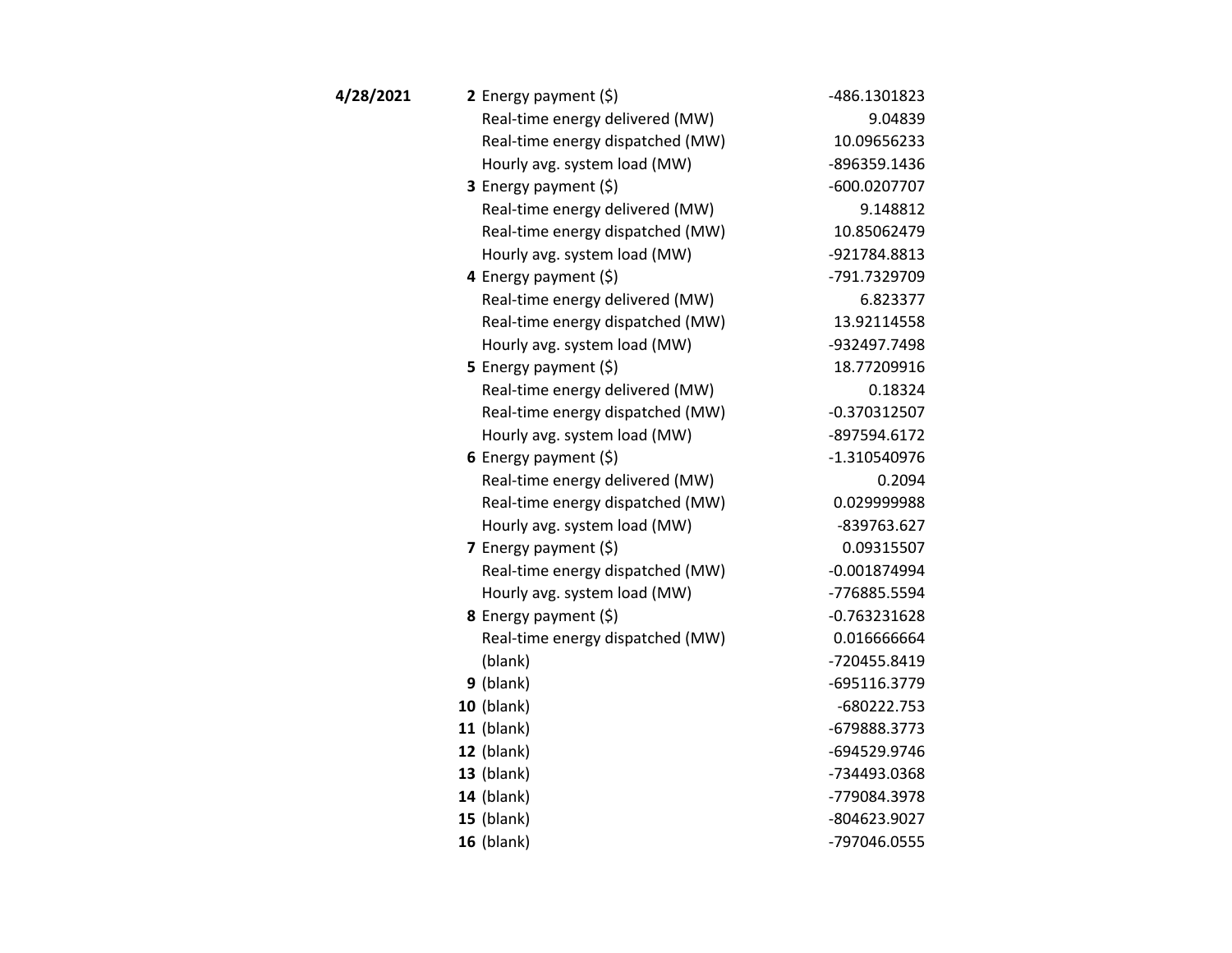| 17 (blank)                       | -770245.9223   |
|----------------------------------|----------------|
| 18 (blank)                       | -745090.7227   |
| $19$ (blank)                     | -731300.7312   |
| $20$ (blank)                     | -713669.0375   |
| $21$ (blank)                     | -724207.1563   |
| $22$ (blank)                     | -754601.2536   |
| 23 Energy payment (\$)           | 0.183957346    |
| Real-time energy dispatched (MW) | $-0.0071875$   |
| Hourly avg. system load (MW)     | -782368.3956   |
| 24 Energy payment (\$)           | $-6.635858146$ |
| Real-time energy delivered (MW)  | 4.236057       |
| Real-time energy dispatched (MW) | 0.229999908    |
| Hourly avg. system load (MW)     | -810517.0127   |
| 1 Energy payment $(\xi)$         | -44.89343255   |
| Real-time energy delivered (MW)  | 1.498674       |
| Real-time energy dispatched (MW) | 1.194062453    |
| Hourly avg. system load (MW)     | -1105805.532   |
| 2 Energy payment $(5)$           | -228.2093517   |
| Real-time energy delivered (MW)  | 6.819192       |
| Real-time energy dispatched (MW) | 4.50031243     |
| Hourly avg. system load (MW)     | $-1144416.321$ |
| 3 Energy payment (\$)            | -2495.693296   |
| Real-time energy delivered (MW)  | 37.364031      |
| Real-time energy dispatched (MW) | 34.82000006    |
| Hourly avg. system load (MW)     | -1150476.206   |
| 4 Energy payment (\$)            | -1849.65738    |
| Real-time energy delivered (MW)  | 35.48314273    |
| Real-time energy dispatched (MW) | 29.1662501     |
| Hourly avg. system load (MW)     | -1142714.802   |
| 5 Energy payment (\$)            | 58.8393907     |
| Real-time energy dispatched (MW) | $-1.24468742$  |
| Hourly avg. system load (MW)     | -1092012.857   |
| 6 Energy payment $(5)$           | $-0.428673729$ |
| Real-time energy dispatched (MW) | 0.009999996    |

**4/29/2021**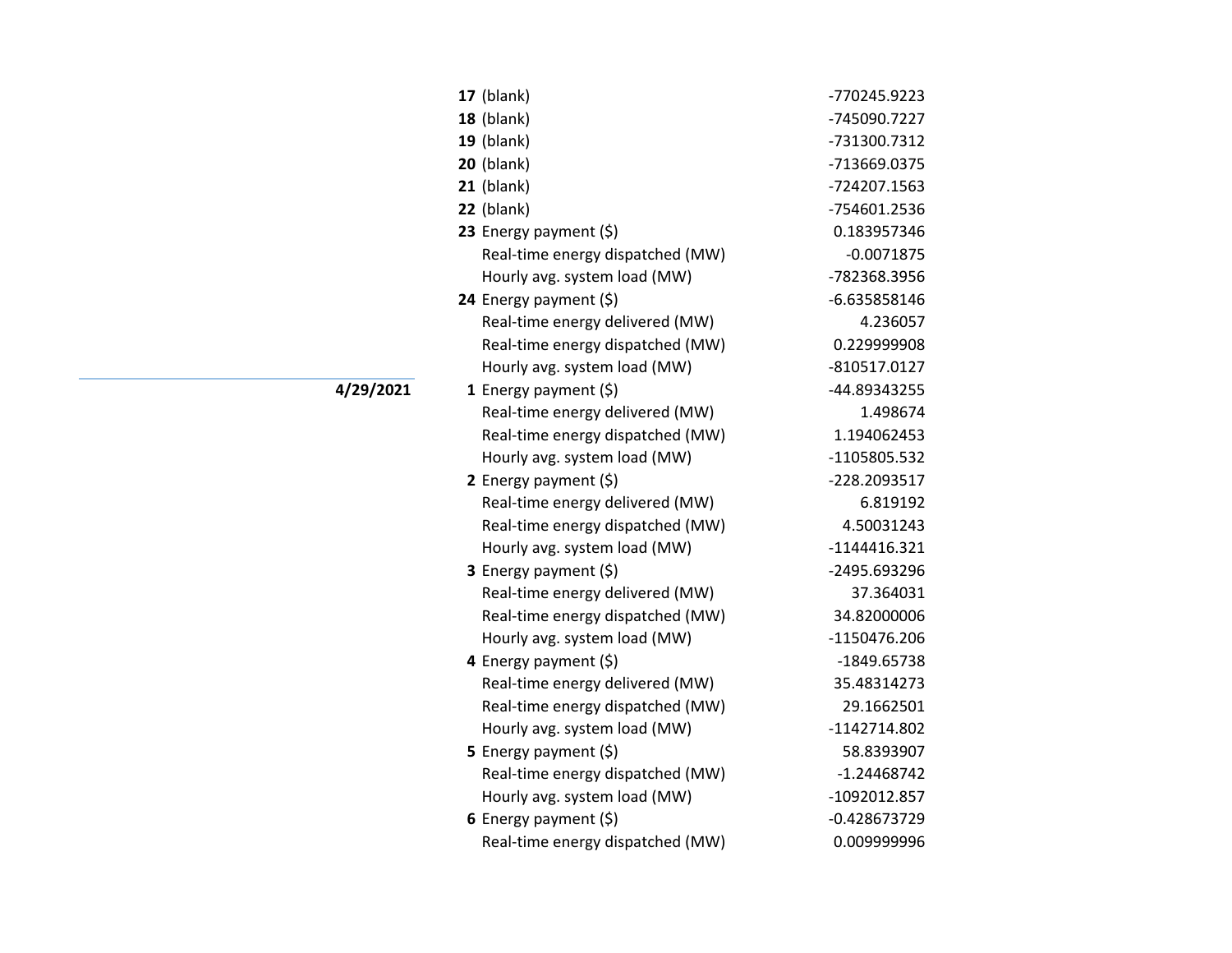| 6 Hourly avg. system load (MW)   | $-1013591.413$ |
|----------------------------------|----------------|
| 7 Energy payment (\$)            | $-0.37474565$  |
| Real-time energy dispatched (MW) | 0.009999996    |
| Hourly avg. system load (MW)     | -937717.0292   |
| 8 Hourly avg. system load (MW)   | -842772.1155   |
| 9 Hourly avg. system load (MW)   | -809016.4537   |
| 10 Hourly avg. system load (MW)  | -782299.6153   |
| 11 Hourly avg. system load (MW)  | -787522.8015   |
| 12 Hourly avg. system load (MW)  | -799704.9617   |
| 13 Hourly avg. system load (MW)  | -833863.6888   |
| 14 Hourly avg. system load (MW)  | -883304.6491   |
| 15 Hourly avg. system load (MW)  | -915976.0397   |
| 16 Hourly avg. system load (MW)  | -912279.8585   |
| 17 Hourly avg. system load (MW)  | -893887.3471   |
| 18 Hourly avg. system load (MW)  | -884969.6298   |
| 19 Hourly avg. system load (MW)  | -889508.646    |
| 20 Hourly avg. system load (MW)  | -907272.035    |
| 21 Hourly avg. system load (MW)  | -940542.4309   |
| 22 Hourly avg. system load (MW)  | -981187.6433   |
| 23 Energy payment $(\xi)$        | 1.278880073    |
| Real-time energy dispatched (MW) | $-0.035625$    |
| Hourly avg. system load (MW)     | -1015937.276   |
| 24 Energy payment (\$)           | -96.9118542    |
| Real-time energy delivered (MW)  | 0.614316       |
| Real-time energy dispatched (MW) | 1.139999976    |
| Hourly avg. system load (MW)     | -1052551.959   |
| 1 Energy payment $(\xi)$         | 4.446448989    |
| Real-time energy delivered (MW)  | 0.076659       |
| Real-time energy dispatched (MW) | $-0.115937503$ |
| Hourly avg. system load (MW)     | -794925.0834   |
| 2 Energy payment $(5)$           | -185.8262842   |
| Real-time energy delivered (MW)  | 4.972389       |
| Real-time energy dispatched (MW) | 3.702187463    |
| Hourly avg. system load (MW)     | -798041.8116   |

**4/30/2021**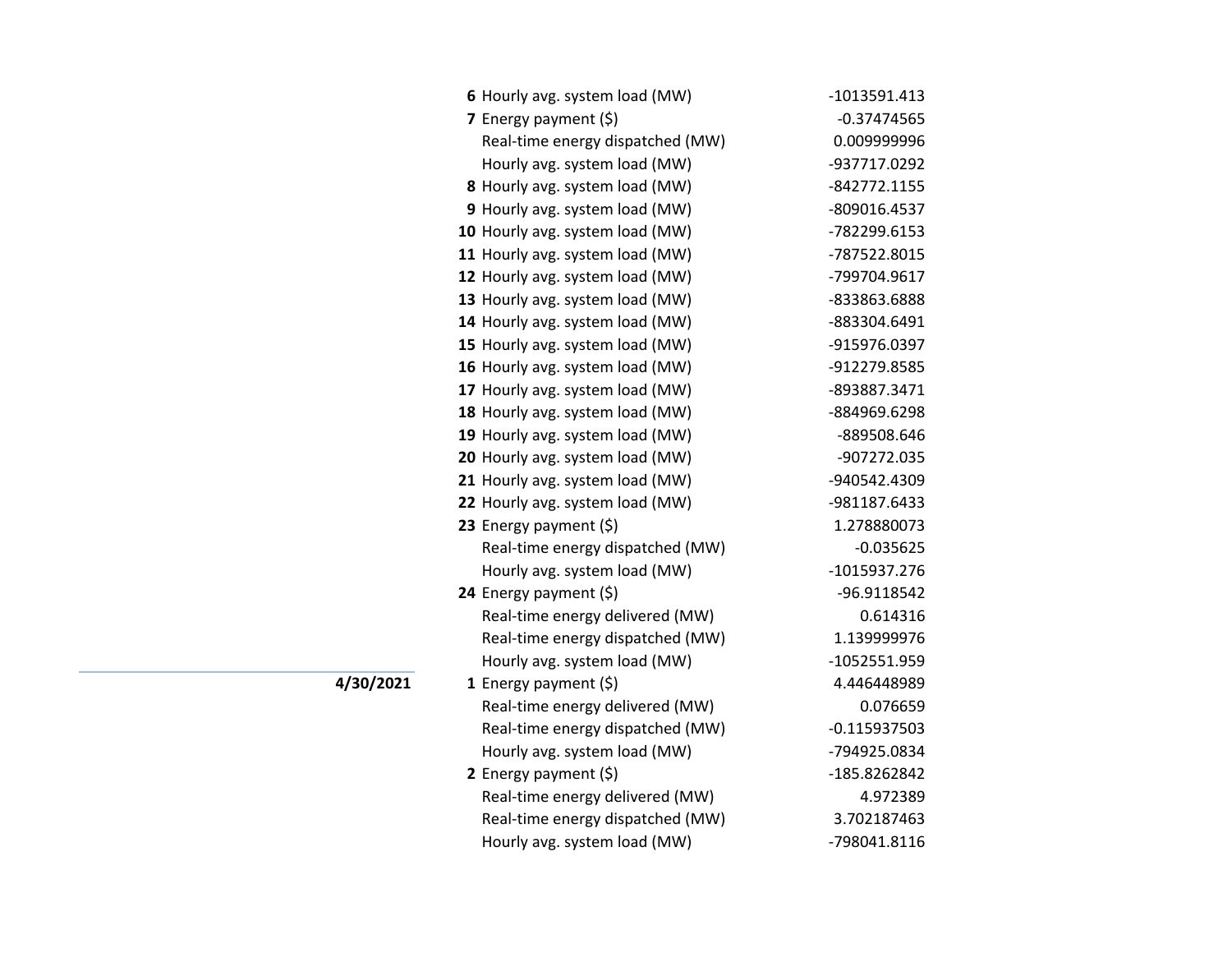| 4/30/2021 | 3 Energy payment (\$)            | -2493.569848   |
|-----------|----------------------------------|----------------|
|           | Real-time energy delivered (MW)  | 35.898423      |
|           | Real-time energy dispatched (MW) | 38.02343761    |
|           | Hourly avg. system load (MW)     | -790463.6375   |
|           | 4 Energy payment (\$)            | $-1004.656959$ |
|           | Real-time energy delivered (MW)  | 20.631768      |
|           | Real-time energy dispatched (MW) | 17.6828125     |
|           | Hourly avg. system load (MW)     | -776437.8291   |
|           | 5 Energy payment $(5)$           | 22.46885409    |
|           | Real-time energy delivered (MW)  | 0.03933        |
|           | Real-time energy dispatched (MW) | $-0.540937504$ |
|           | Hourly avg. system load (MW)     | -741796.5704   |
|           | 6 Energy payment $(5)$           | 0.034306665    |
|           | Real-time energy dispatched (MW) | $-0.000937497$ |
|           | Hourly avg. system load (MW)     | -694170.5327   |
|           | 7 Hourly avg. system load (MW)   | -642937.6327   |
|           | 8 Energy payment (\$)            | 0.009381298    |
|           | Real-time energy dispatched (MW) | $-0.000312499$ |
|           | Hourly avg. system load (MW)     | -594846.5145   |
|           | 9 Hourly avg. system load (MW)   | -572733.4323   |
|           | 10 Hourly avg. system load (MW)  | -553916.5569   |
|           | 11 Hourly avg. system load (MW)  | -544984.9333   |
|           | 12 Hourly avg. system load (MW)  | -548783.7828   |
|           | 13 Hourly avg. system load (MW)  | -568005.1868   |
|           | 14 Hourly avg. system load (MW)  | -596912.9229   |
|           | 15 Hourly avg. system load (MW)  | $-628765.381$  |
|           | 16 Hourly avg. system load (MW)  | $-632222.1665$ |
|           | 17 Hourly avg. system load (MW)  | $-627562.9461$ |
|           | 18 Hourly avg. system load (MW)  | -629390.3433   |
|           | 19 Hourly avg. system load (MW)  | $-642498.253$  |
|           | 20 Hourly avg. system load (MW)  | -662063.1991   |
|           | 21 Hourly avg. system load (MW)  | -694186.6826   |
|           | 22 Hourly avg. system load (MW)  | -725295.3902   |
|           | 23 Energy payment (\$)           | 0.015378172    |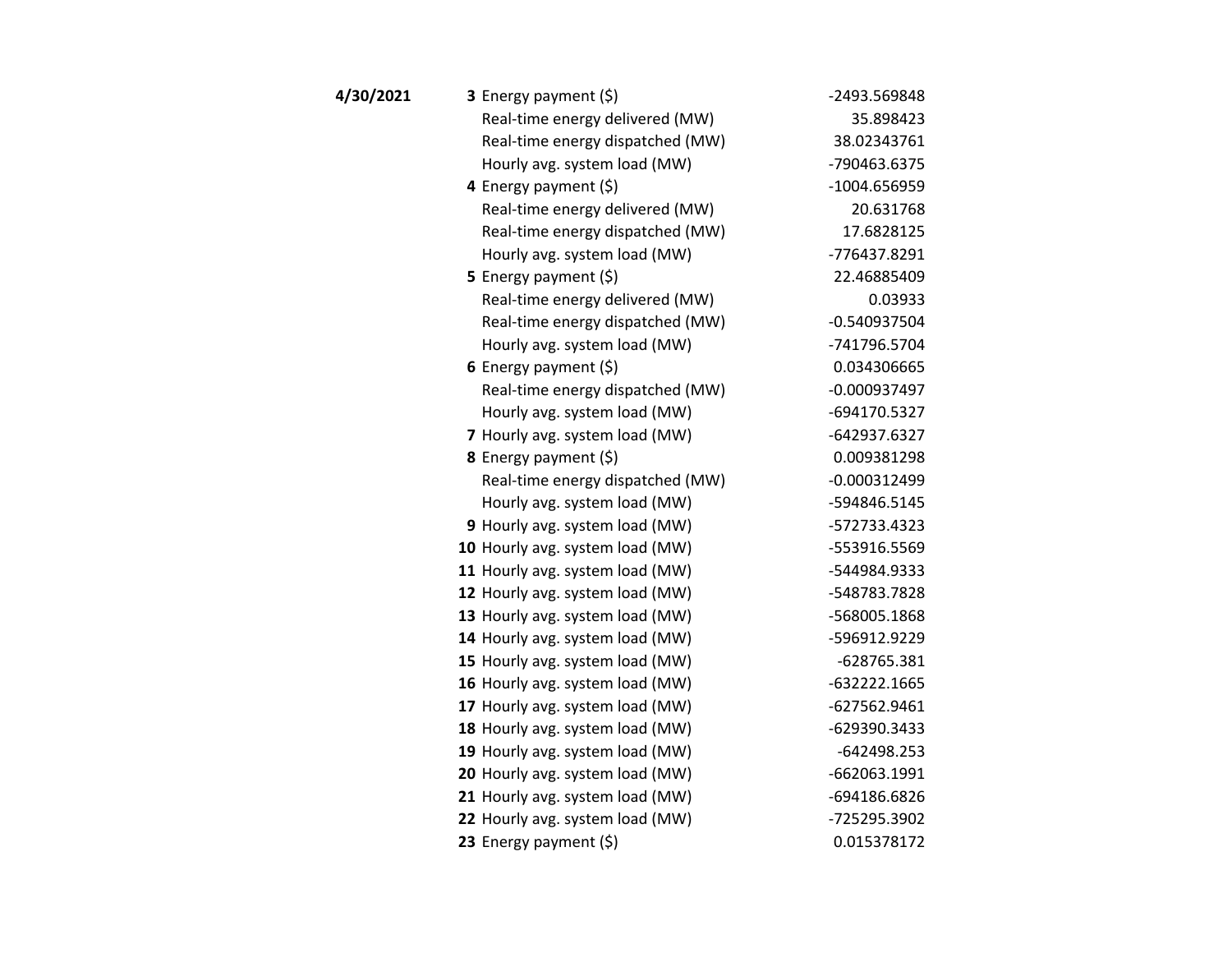| 23 Real-time energy dispatched (MW) | $-0.000625$    |
|-------------------------------------|----------------|
| Hourly avg. system load (MW)        | -748646.8709   |
| 24 Energy payment (\$)              | $-0.657550437$ |
| Real-time energy delivered (MW)     | 0.192471       |
| Real-time energy dispatched (MW)    | 0.019999992    |
| Hourly avg. system load (MW)        | -772364.1404   |
| 1 Energy payment $(\xi)$            | $-1.80008008$  |
| Real-time energy delivered (MW)     | 0.01047        |
| Real-time energy dispatched (MW)    | 0.019999992    |
| Hourly avg. system load (MW)        | -129557.7399   |
| 2 Energy payment (\$)               | $-0.785476352$ |
| Real-time energy delivered (MW)     | 0.01731        |
| Real-time energy dispatched (MW)    | 0.019687493    |
| Hourly avg. system load (MW)        | -136138.0484   |
| 3 Energy payment (\$)               | -1.464294109   |
| Real-time energy delivered (MW)     | 0.01803        |
| Real-time energy dispatched (MW)    | 0.02937499     |
| Hourly avg. system load (MW)        | -141394.6809   |
| 4 Energy payment (\$)               | $-2.818644773$ |
| Real-time energy delivered (MW)     | 0.03879        |
| Real-time energy dispatched (MW)    | 0.04999998     |
| Hourly avg. system load (MW)        | -145280.1092   |
| 5 Energy payment $(\xi)$            | -1.821324207   |
| Real-time energy delivered (MW)     | 0.0495         |
| Real-time energy dispatched (MW)    | 0.039374986    |
| Hourly avg. system load (MW)        | -141957.5627   |
| 6 Energy payment (\$)               | -2.068734373   |
| Real-time energy delivered (MW)     | 0.05604        |
| Real-time energy dispatched (MW)    | 0.04999998     |
| Hourly avg. system load (MW)        | -133567.7589   |
| <b>7</b> Energy payment $(\xi)$     | 0.048256027    |
| Real-time energy dispatched (MW)    | $-0.001562495$ |
| Hourly avg. system load (MW)        | -124685.7192   |
| 8 Hourly avg. system load (MW)      | -122885.8465   |

## **5/2/2021**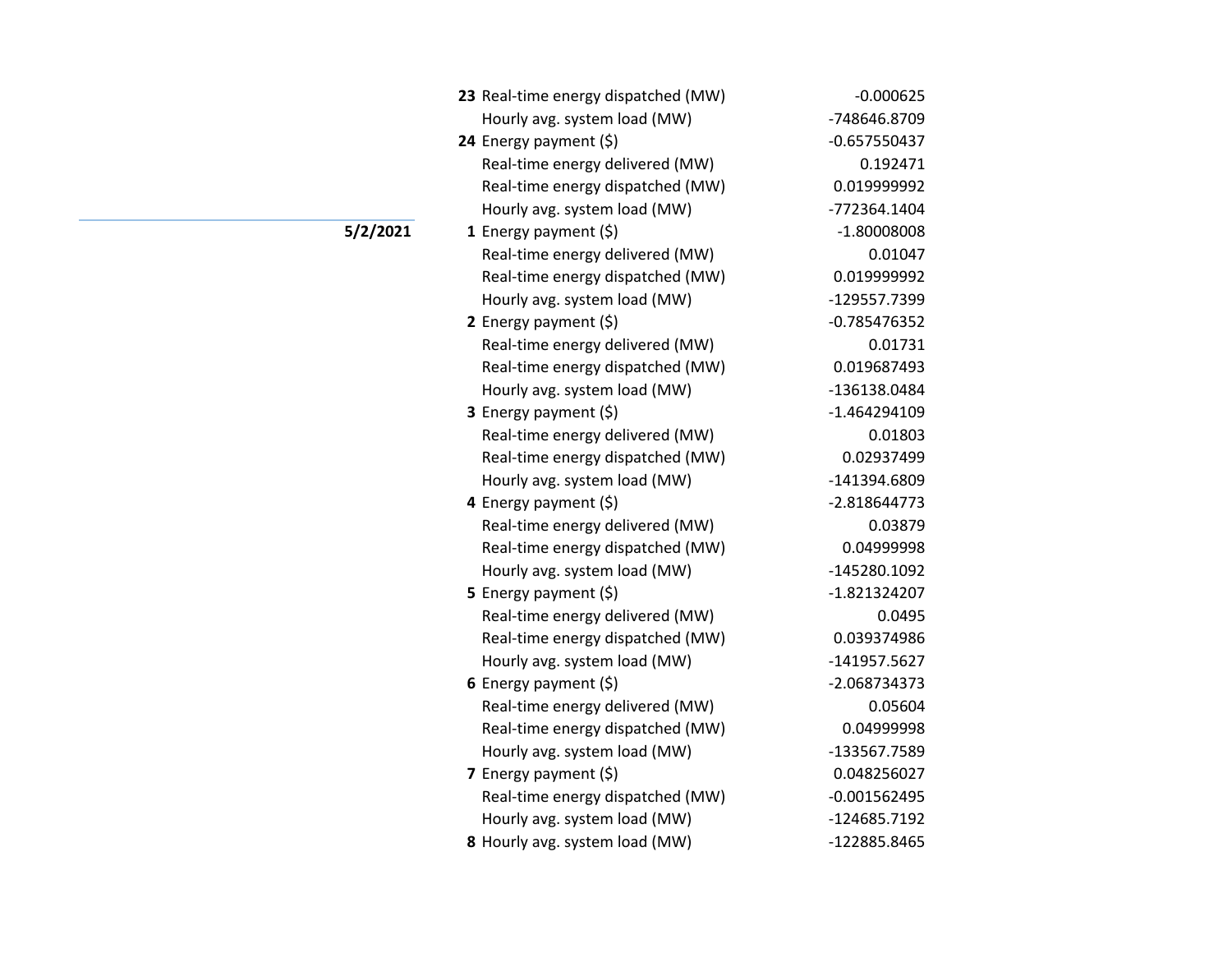| 9 Hourly avg. system load (MW)   | -117683.8669   |
|----------------------------------|----------------|
| 10 Hourly avg. system load (MW)  | -113847.5417   |
| 11 Hourly avg. system load (MW)  | $-111458.3172$ |
| 12 Hourly avg. system load (MW)  | -110941.0455   |
| 13 Hourly avg. system load (MW)  | $-111805.9$    |
| 14 Hourly avg. system load (MW)  | -112135.3667   |
| 15 Hourly avg. system load (MW)  | -111013.5439   |
| 16 Hourly avg. system load (MW)  | -108220.1808   |
| 17 Hourly avg. system load (MW)  | -107334.6547   |
| 18 Hourly avg. system load (MW)  | -106197.0327   |
| 19 Hourly avg. system load (MW)  | -104949.1208   |
| 20 Hourly avg. system load (MW)  | -103916.3307   |
| 21 Hourly avg. system load (MW)  | -104341.0954   |
| 22 Hourly avg. system load (MW)  | -106802.9784   |
| 23 Hourly avg. system load (MW)  | -112301.4856   |
| 24 Energy payment (\$)           | 0.074437018    |
| Real-time energy dispatched (MW) | $-0.000624998$ |
| Hourly avg. system load (MW)     | -119433.8159   |
| <b>1</b> Energy payment $(\xi)$  | $-0.613413285$ |
| Real-time energy delivered (MW)  | 0.960021       |
| Real-time energy dispatched (MW) | 0.019374994    |
| Hourly avg. system load (MW)     | -210426.1709   |
| 2 Energy payment $(\xi)$         | -7.589991733   |
| Real-time energy delivered (MW)  | 0.275868       |
| Real-time energy dispatched (MW) | 0.224374992    |
| Hourly avg. system load (MW)     | -219406.614    |
| 3 Energy payment (\$)            | -311.2775597   |
| Real-time energy delivered (MW)  | 5.818017       |
| Real-time energy dispatched (MW) | 4.909999932    |
| Hourly avg. system load (MW)     | -222802.9974   |
| 4 Energy payment (\$)            | -287.2067867   |
| Real-time energy delivered (MW)  | 5.291343       |
| Real-time energy dispatched (MW) | 4.739999964    |
| Hourly avg. system load (MW)     | -224253.6239   |

**5/3/2021**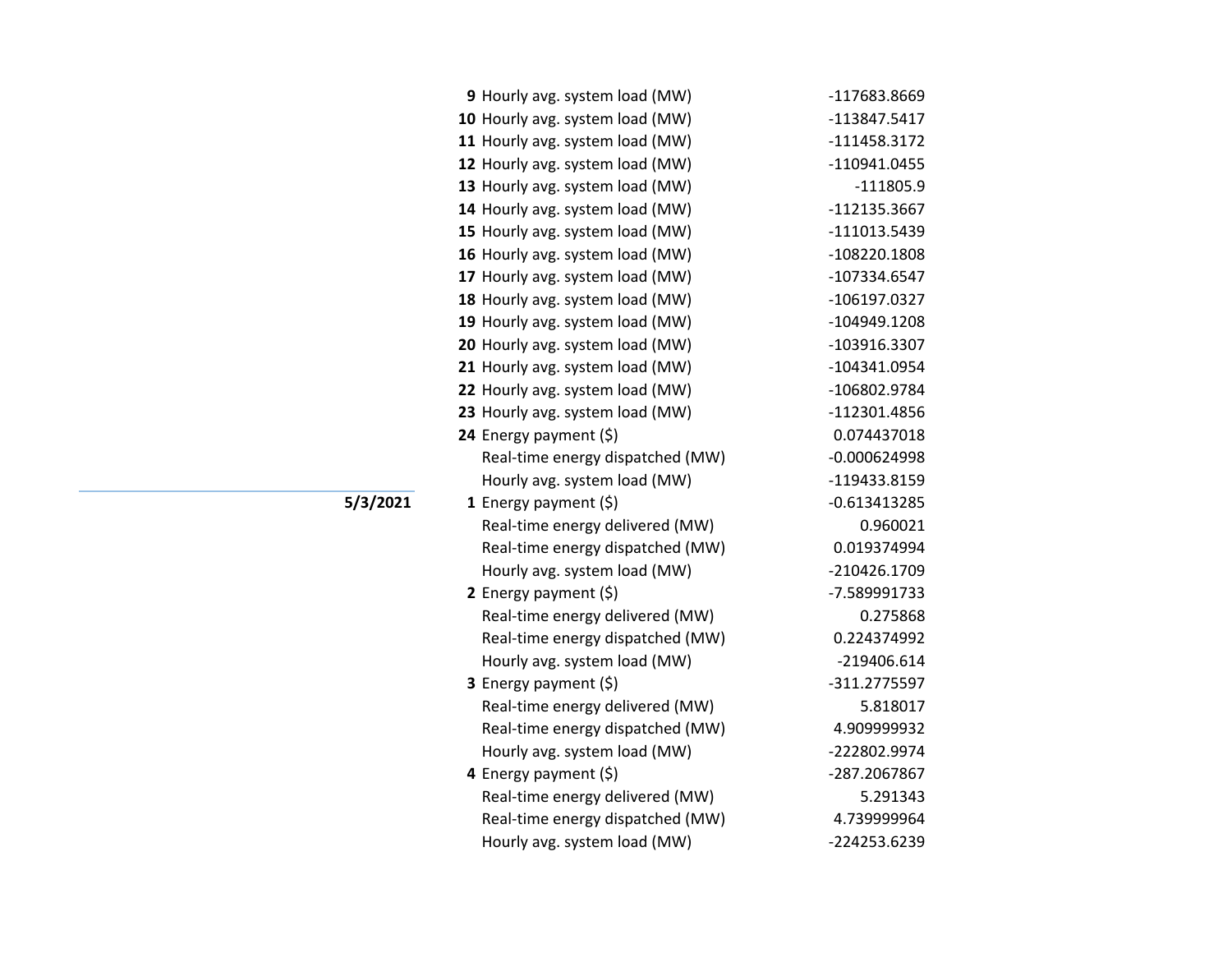|          | <b>5</b> Energy payment $(\xi)$  | 5.021440834    |
|----------|----------------------------------|----------------|
|          | Real-time energy delivered (MW)  | 0.10647        |
|          | Real-time energy dispatched (MW) | $-0.127500004$ |
|          | Hourly avg. system load (MW)     | -215777.8039   |
|          | 6 Energy payment $(\xi)$         | $-0.891186144$ |
|          | Real-time energy delivered (MW)  | 0.11418        |
|          | Real-time energy dispatched (MW) | 0.019999992    |
|          | Hourly avg. system load (MW)     | -199593.2666   |
|          | 7 Energy payment $(5)$           | 0.024283666    |
|          | Real-time energy dispatched (MW) | $-0.000624998$ |
|          | Hourly avg. system load (MW)     | -184227.1989   |
|          | 8 Hourly avg. system load (MW)   | -158684.5073   |
|          | 9 Hourly avg. system load (MW)   | -152773.4282   |
|          | 10 Hourly avg. system load (MW)  | -148786.9262   |
|          | 11 Hourly avg. system load (MW)  | -148008.5658   |
|          | 12 Hourly avg. system load (MW)  | -152037.5381   |
|          | 13 Hourly avg. system load (MW)  | -161053.8957   |
|          | 14 Hourly avg. system load (MW)  | -171550.936    |
|          | 15 Hourly avg. system load (MW)  | -179963.861    |
|          | 16 Hourly avg. system load (MW)  | -182906.4667   |
|          | 17 Hourly avg. system load (MW)  | -179294.0964   |
|          | 18 Hourly avg. system load (MW)  | -175607.8853   |
|          | 19 Hourly avg. system load (MW)  | -175143.9922   |
|          | 20 Hourly avg. system load (MW)  | -176386.0328   |
|          | 21 Hourly avg. system load (MW)  | -179601.8186   |
|          | 22 Hourly avg. system load (MW)  | -185172.582    |
|          | 23 Energy payment (\$)           | 0.005704088    |
|          | Real-time energy dispatched (MW) | $-0.0003125$   |
|          | Hourly avg. system load (MW)     | -191581.6281   |
|          | 24 Energy payment (\$)           | $-0.309063227$ |
|          | Real-time energy delivered (MW)  | 0.233022       |
|          | Real-time energy dispatched (MW) | 0.009687496    |
|          | Hourly avg. system load (MW)     | -199403.5009   |
| 5/4/2021 | 1 Energy payment $(5)$           | -548.7581049   |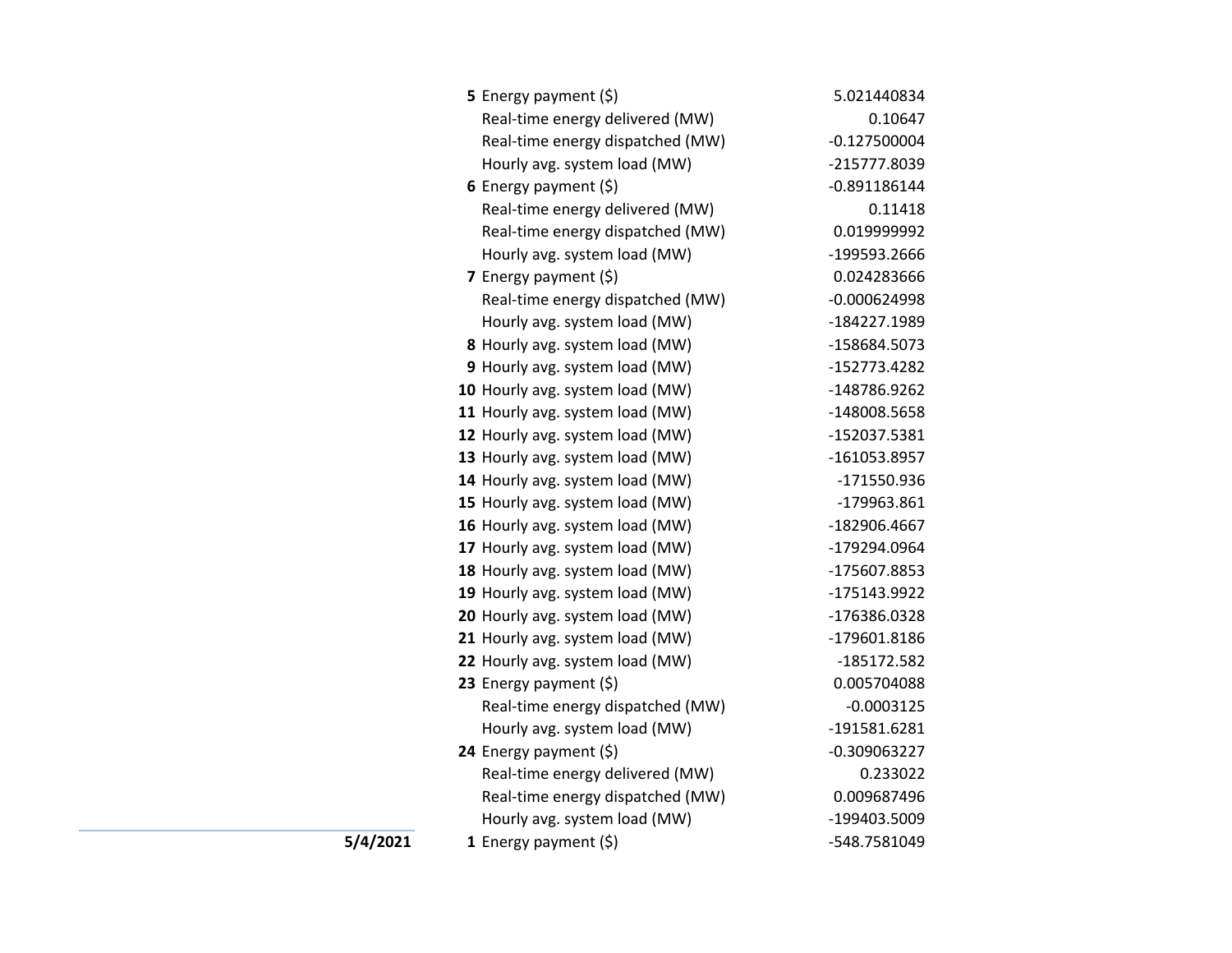| 5/4/2021 | 1 Real-time energy delivered (MW) | 0.74097        |
|----------|-----------------------------------|----------------|
|          | Real-time energy dispatched (MW)  | 3.945833247    |
|          | (blank)                           | 21.44316519    |
|          | Hourly avg. system load (MW)      | -3868178.37    |
|          | 2 Energy payment $(\xi)$          | -1705.566705   |
|          | Real-time energy delivered (MW)   | 5.846410416    |
|          | Real-time energy dispatched (MW)  | 10.36132327    |
|          | (blank)                           | 70.37341851    |
|          | Hourly avg. system load (MW)      | -3974105.147   |
|          | 3 Energy payment (\$)             | -5686.497331   |
|          | Real-time energy delivered (MW)   | 51.27798546    |
|          | Real-time energy dispatched (MW)  | 47.36749995    |
|          | Hourly avg. system load (MW)      | -3965852.058   |
|          | 4 Energy payment (\$)             | $-1816.1797$   |
|          | Real-time energy delivered (MW)   | 28.76595       |
|          | Real-time energy dispatched (MW)  | 25.71000005    |
|          | (blank)                           | 23.09250152    |
|          | Hourly avg. system load (MW)      | -3930774.447   |
|          | 5 Energy payment $(\xi)$          | -3.465554814   |
|          | Real-time energy delivered (MW)   | 0.33072        |
|          | Real-time energy dispatched (MW)  | 0.059999976    |
|          | (blank)                           | 39.60393491    |
|          | Hourly avg. system load (MW)      | -3757103.791   |
|          | 6 Energy payment $(5)$            | -2.684954727   |
|          | Real-time energy delivered (MW)   | 0.35277        |
|          | Real-time energy dispatched (MW)  | 0.059999976    |
|          | Hourly avg. system load (MW)      | -3463079.276   |
|          | 7 Energy payment $(5)$            | $-1.217913813$ |
|          | Real-time energy delivered (MW)   | 0.28593        |
|          | Real-time energy dispatched (MW)  | 0.029999988    |
|          | (blank)                           | 0.073224543    |
|          | Hourly avg. system load (MW)      | -3183015.29    |
|          | 8 Hourly avg. system load (MW)    | -2895126.634   |
|          | 9 Hourly avg. system load (MW)    | -2768747.802   |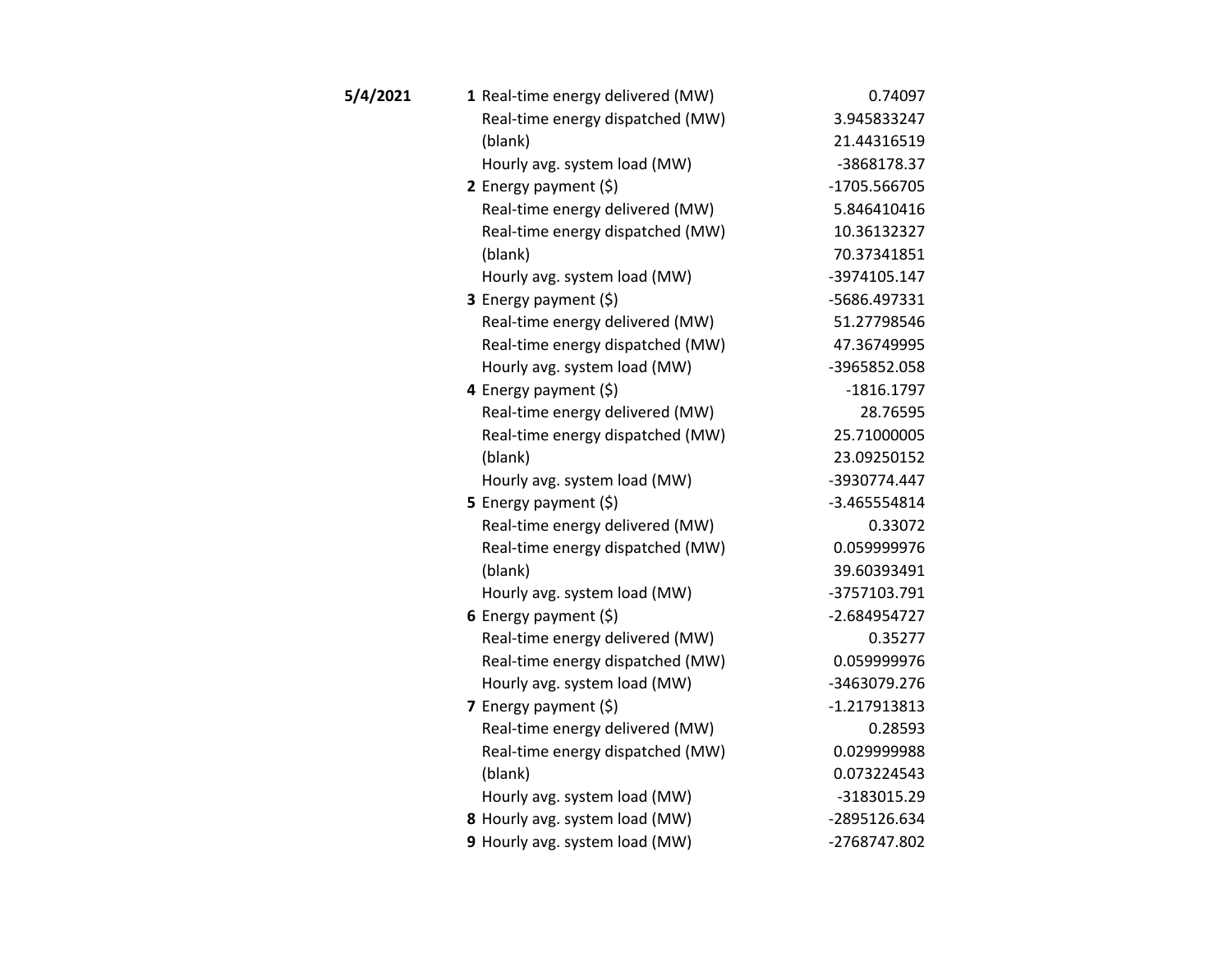| 10 Hourly avg. system load (MW)     | -2688528.596   |
|-------------------------------------|----------------|
| 11 Hourly avg. system load (MW)     | -2653433.381   |
| 12 Hourly avg. system load (MW)     | -2687628.082   |
| 13 Hourly avg. system load (MW)     | -2806490.966   |
| 14 Hourly avg. system load (MW)     | -2956687.677   |
| 15 Energy payment (\$)              | $-10.77735414$ |
| Real-time energy delivered (MW)     | 0.109204212    |
| Real-time energy dispatched (MW)    | 0.099999999    |
| Hourly avg. system load (MW)        | -3048396.411   |
| 16 Hourly avg. system load (MW)     | -3087810.105   |
| 17 Hourly avg. system load (MW)     | -3085800.031   |
| 18 Hourly avg. system load (MW)     | -3098870.847   |
| 19 Hourly avg. system load (MW)     | -3060959.082   |
| 20 Hourly avg. system load (MW)     | -3127884.018   |
| 21 Hourly avg. system load (MW)     | -3200733.768   |
| 22 Hourly avg. system load (MW)     | -3332414.022   |
| 23 Energy payment (\$)              | -69.41700626   |
| Real-time energy delivered (MW)     | 0.003723858    |
| Real-time energy dispatched (MW)    | 0.397499961    |
| Hourly avg. system load (MW)        | -3497475.236   |
| 24 Real-time energy dispatched (MW) | $-0.074062495$ |
| (blank)                             | 5.431044099    |
| Hourly avg. system load (MW)        | -3676544.177   |
| 1 Energy payment $(\xi)$            | -76.85627234   |
| Real-time energy delivered (MW)     | 1.168692       |
| Real-time energy dispatched (MW)    | 1.973333334    |
| (blank)                             | $-0.183541628$ |
| Hourly avg. system load (MW)        | -3358419.259   |
| 2 Energy payment (\$)               | -1758.542082   |
| Real-time energy delivered (MW)     | 7.341811707    |
| Real-time energy dispatched (MW)    | 10.98499971    |
| (blank)                             | $-1.11843747$  |
| Hourly avg. system load (MW)        | -3417104.509   |
| 3 Energy payment (\$)               | -12851.45552   |

**5/5/2021**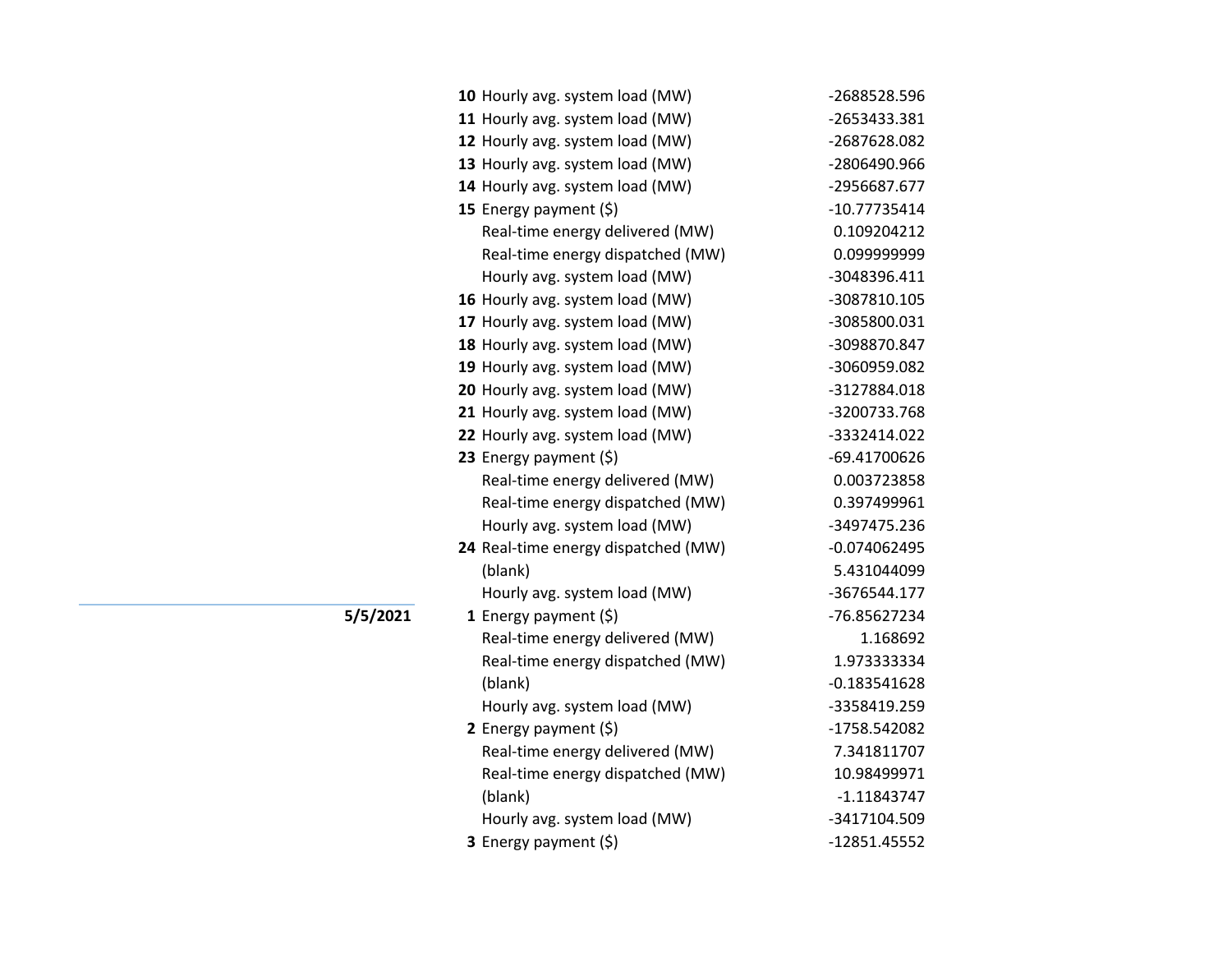| 3 Real-time energy delivered (MW) | 57.52593228    |
|-----------------------------------|----------------|
| Real-time energy dispatched (MW)  | 59.76499969    |
| (blank)                           | $-0.374999976$ |
| Hourly avg. system load (MW)      | -3379026.906   |
| 4 Energy payment (\$)             | -5880.137517   |
| Real-time energy delivered (MW)   | 58.91559045    |
| Real-time energy dispatched (MW)  | 47.70500011    |
| (blank)                           | $-0.007499995$ |
| Hourly avg. system load (MW)      | -3322952.079   |
| 5 Energy payment $(\xi)$          | 74.37713097    |
| Real-time energy delivered (MW)   | 0.30786        |
| Real-time energy dispatched (MW)  | 0.059999976    |
| (blank)                           | -1.587499894   |
| Hourly avg. system load (MW)      | -3162017.382   |
| 6 Energy payment $(\xi)$          | -2.744584665   |
| Real-time energy delivered (MW)   | 0.31086        |
| Real-time energy dispatched (MW)  | 0.059999976    |
| (blank)                           | $-0.000312499$ |
| Hourly avg. system load (MW)      | -2919865.367   |
| 7 Energy payment (\$)             | -2.429580706   |
| Real-time energy delivered (MW)   | 0.41733        |
| Real-time energy dispatched (MW)  | 0.059999976    |
| (blank)                           | $-0.000312499$ |
| Hourly avg. system load (MW)      | -2683372.942   |
| 8 Energy payment (\$)             | -2.904610039   |
| Real-time energy delivered (MW)   | 0.94146        |
| Real-time energy dispatched (MW)  | 0.069999972    |
| Hourly avg. system load (MW)      | -2488565.357   |
| <b>9</b> Energy payment $(\xi)$   | 0.091423639    |
| (blank)                           | $-0.002187493$ |
| Hourly avg. system load (MW)      | -2373224.236   |
| 10 Hourly avg. system load (MW)   | -2294641.094   |
| 11 Hourly avg. system load (MW)   | -2255690.185   |
| 12 Hourly avg. system load (MW)   | -2285606.753   |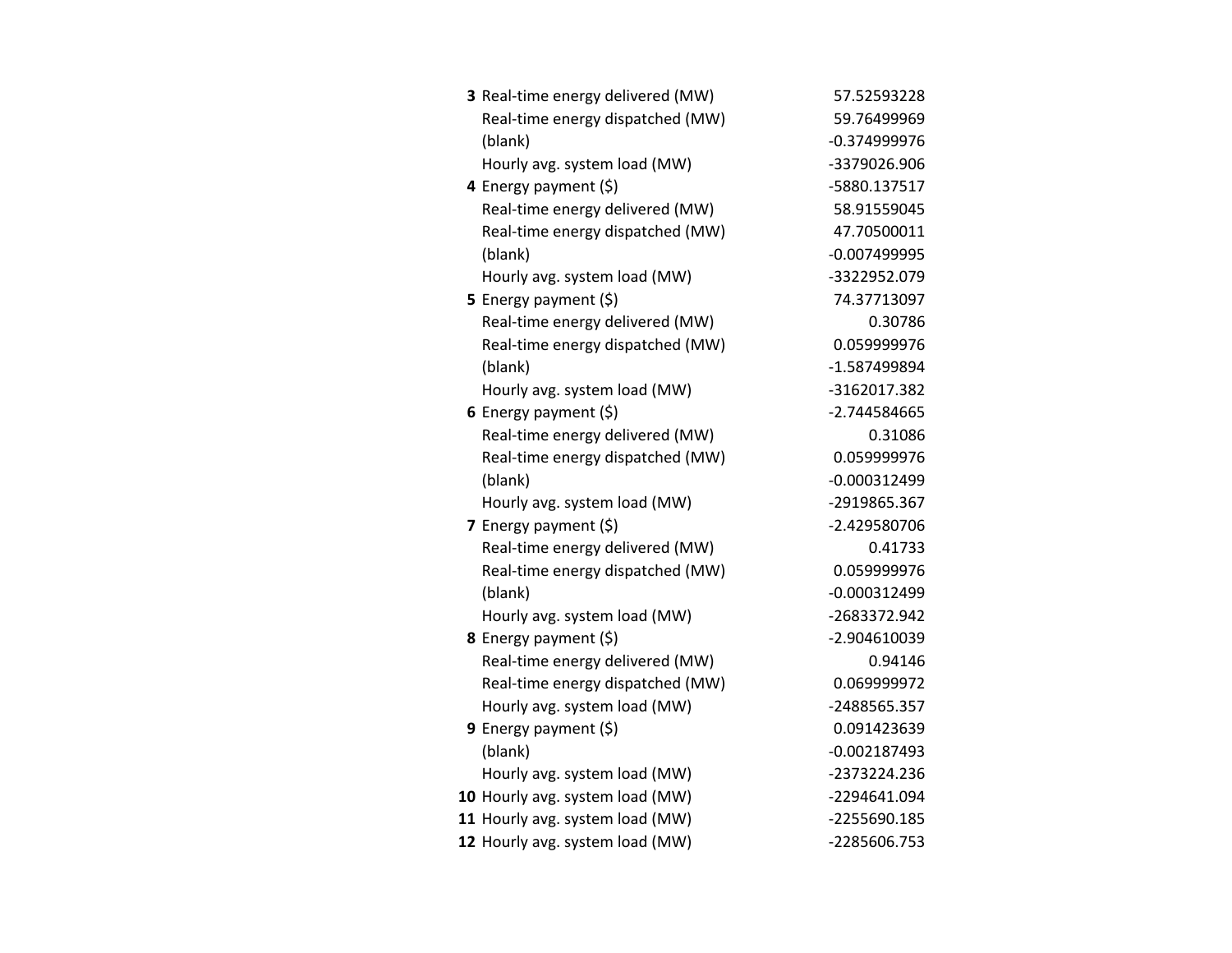| 13 Hourly avg. system load (MW)  | -2387501.296   |
|----------------------------------|----------------|
| 14 Hourly avg. system load (MW)  | -2499933.807   |
| 15 Hourly avg. system load (MW)  | -2589313.391   |
| 16 Hourly avg. system load (MW)  | -2627652.372   |
| 17 Hourly avg. system load (MW)  | -2621328.803   |
| 18 Hourly avg. system load (MW)  | -2628693.839   |
| 19 Hourly avg. system load (MW)  | -2653915.658   |
| 20 Hourly avg. system load (MW)  | -2748908.281   |
| 21 Hourly avg. system load (MW)  | -2844512.969   |
| 22 Hourly avg. system load (MW)  | -2958093.684   |
| 23 Energy payment (\$)           | 12.52742933    |
| (blank)                          | $-0.349999993$ |
| Hourly avg. system load (MW)     | -3098810.769   |
| 24 Energy payment (\$)           | -172.7807396   |
| Real-time energy delivered (MW)  | 9.466874004    |
| Real-time energy dispatched (MW) | 4.392083381    |
| (blank)                          | $-1.269166667$ |
| Hourly avg. system load (MW)     | -3226633.811   |
| 1 Energy payment $(\xi)$         | 3.859692067    |
| Real-time energy dispatched (MW) | $-0.136562493$ |
| Hourly avg. system load (MW)     | -996599.8029   |
| 2 Energy payment $(5)$           | $-182.4110414$ |
| Real-time energy delivered (MW)  | 4.81185        |
| Real-time energy dispatched (MW) | 3.282187472    |
| Hourly avg. system load (MW)     | -1022096.721   |
| 3 Energy payment (\$)            | -3188.391471   |
| Real-time energy delivered (MW)  | 46.57083       |
| Real-time energy dispatched (MW) | 39.18000028    |
| Hourly avg. system load (MW)     | -1033372.509   |
| 4 Energy payment (\$)            | -220.5988237   |
| Real-time energy delivered (MW)  | 4.75104        |
| Real-time energy dispatched (MW) | 3.281249975    |
| Hourly avg. system load (MW)     | -1036706.829   |
| 5 Energy payment $(5)$           | 3.504465378    |

**5/6/2021**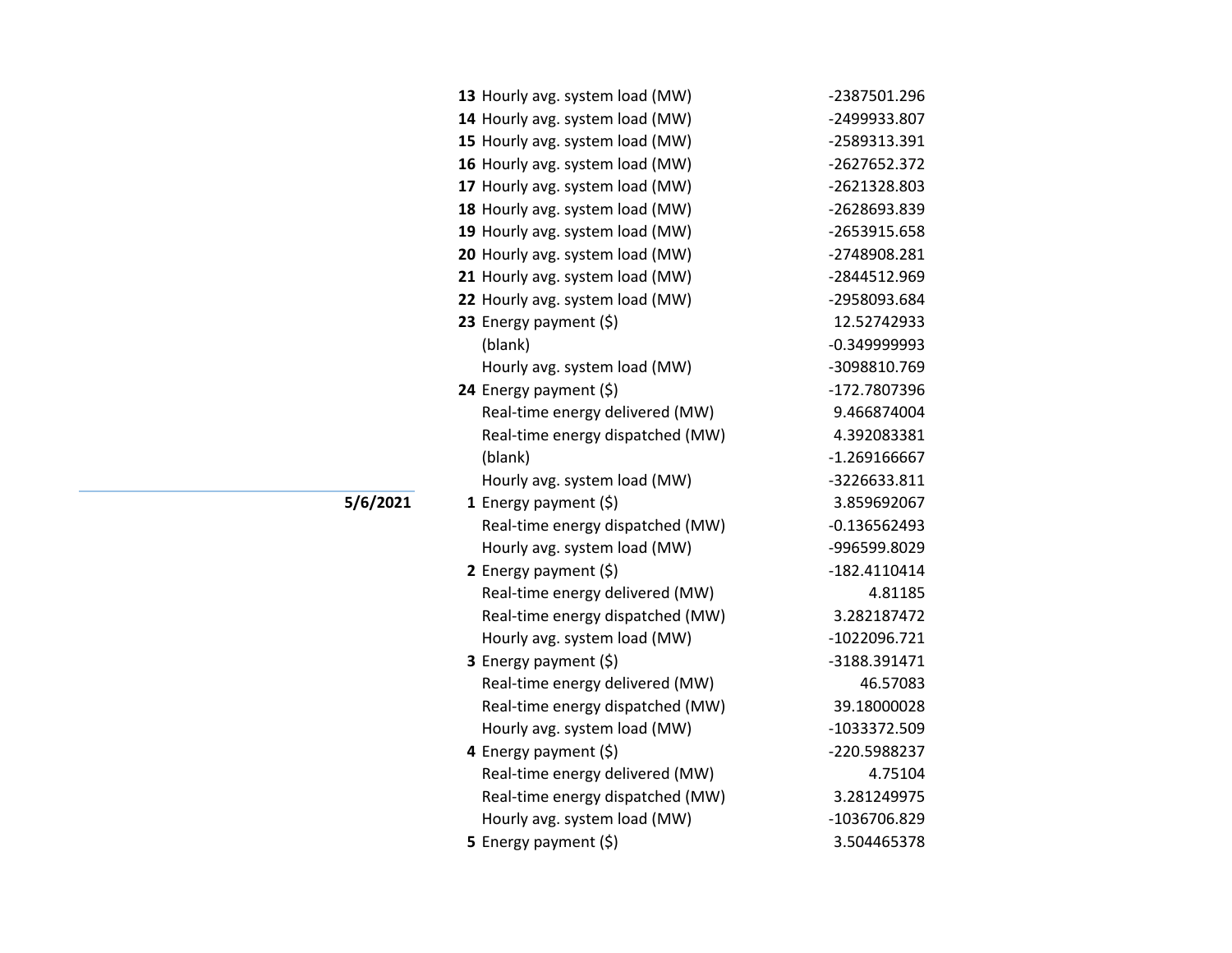| 5 Real-time energy delivered (MW) | 0.13773        |
|-----------------------------------|----------------|
| Real-time energy dispatched (MW)  | $-0.07562502$  |
| Hourly avg. system load (MW)      | -998704.0764   |
| 6 Energy payment $(5)$            | -1.607659853   |
| Real-time energy delivered (MW)   | 0.08319        |
| Real-time energy dispatched (MW)  | 0.039374986    |
| Hourly avg. system load (MW)      | -932809.4999   |
| 7 Energy payment $(\xi)$          | 0.041158943    |
| Real-time energy dispatched (MW)  | $-0.001249996$ |
| Hourly avg. system load (MW)      | $-866056.135$  |
| 8 Energy payment (\$)             | 0.068096414    |
| Real-time energy dispatched (MW)  | $-0.001874994$ |
| Hourly avg. system load (MW)      | -838091.7294   |
| 9 Hourly avg. system load (MW)    | -796689.5468   |
| 10 Hourly avg. system load (MW)   | -770828.2223   |
| 11 Hourly avg. system load (MW)   | -755339.5156   |
| 12 Hourly avg. system load (MW)   | -761662.8442   |
| 13 Hourly avg. system load (MW)   | -795120.152    |
| 14 Hourly avg. system load (MW)   | -839267.466    |
| 15 Hourly avg. system load (MW)   | -871060.5475   |
| 16 Hourly avg. system load (MW)   | -877566.2247   |
| 17 Hourly avg. system load (MW)   | -860518.1996   |
| 18 Hourly avg. system load (MW)   | -850382.603    |
| 19 Hourly avg. system load (MW)   | -857454.2212   |
| 20 Hourly avg. system load (MW)   | -867861.1315   |
| 21 Hourly avg. system load (MW)   | -892200.1645   |
| 22 Hourly avg. system load (MW)   | -916113.54     |
| 23 Hourly avg. system load (MW)   | -931878.3013   |
| 24 Hourly avg. system load (MW)   | -960580.8365   |
| 1 Energy payment (\$)             | 1.195068647    |
| Real-time energy dispatched (MW)  | $-0.172812494$ |
| Hourly avg. system load (MW)      | -472505.9658   |
| 2 Energy payment $(\xi)$          | -228.9496163   |
| Real-time energy delivered (MW)   | 3.458763       |

**5/7/2021**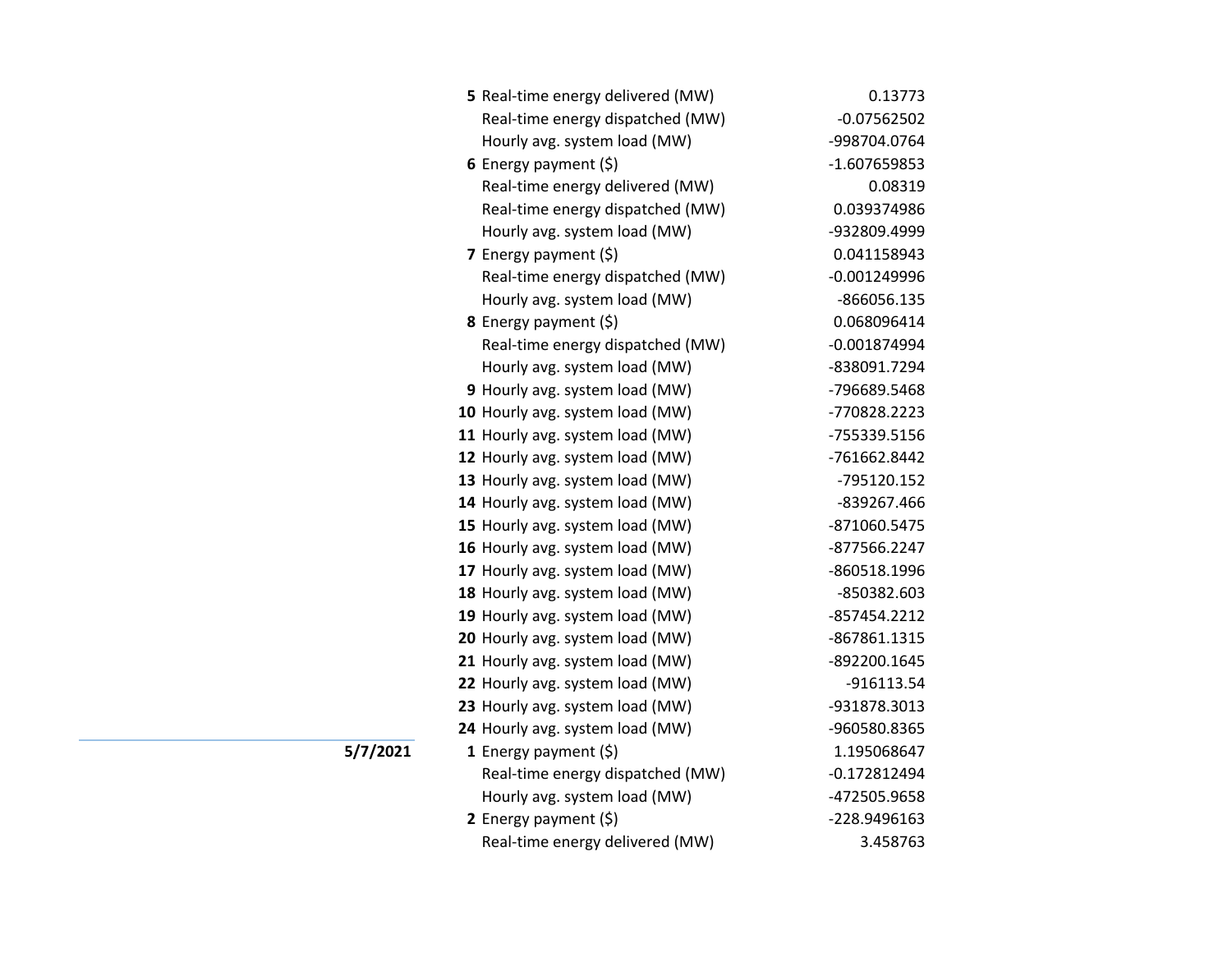| 5/7/2021 | 2 Real-time energy dispatched (MW) | 5.618124945    |
|----------|------------------------------------|----------------|
|          | Hourly avg. system load (MW)       | -490086.8083   |
|          | 3 Energy payment (\$)              | -449.4294575   |
|          | Real-time energy delivered (MW)    | 7.1073         |
|          | Real-time energy dispatched (MW)   | 7.347187538    |
|          | Hourly avg. system load (MW)       | -499963.1066   |
|          | 4 Energy payment (\$)              | -331.6874041   |
|          | Real-time energy delivered (MW)    | 5.885946       |
|          | Real-time energy dispatched (MW)   | 6.235520816    |
|          | Hourly avg. system load (MW)       | -506747.0106   |
|          | 5 Energy payment $(\xi)$           | 2.289916613    |
|          | Real-time energy delivered (MW)    | 0.1605         |
|          | Real-time energy dispatched (MW)   | $-0.08937502$  |
|          | Hourly avg. system load (MW)       | -491992.9715   |
|          | 6 Energy payment $(\xi)$           | $-0.763264955$ |
|          | Real-time energy delivered (MW)    | 0.0195         |
|          | Real-time energy dispatched (MW)   | 0.018749996    |
|          | Hourly avg. system load (MW)       | -464840.6168   |
|          | 7 Energy payment $(\xi)$           | 0.025905926    |
|          | Real-time energy dispatched (MW)   | $-0.000624998$ |
|          | Hourly avg. system load (MW)       | -434252.5072   |
|          | 8 Hourly avg. system load (MW)     | -419930.1934   |
|          | 9 Hourly avg. system load (MW)     | -399256.6115   |
|          | 10 Hourly avg. system load (MW)    | -389423.4047   |
|          | 11 Hourly avg. system load (MW)    | -387492.0658   |
|          | 12 Hourly avg. system load (MW)    | -396575.7488   |
|          | 13 Hourly avg. system load (MW)    | -414049.2406   |
|          | 14 Hourly avg. system load (MW)    | -434910.9679   |
|          | 15 Hourly avg. system load (MW)    | -450432.7317   |
|          | 16 Hourly avg. system load (MW)    | -455908.8879   |
|          | 17 Hourly avg. system load (MW)    | -443833.491    |
|          | 18 Hourly avg. system load (MW)    | -426423.8102   |
|          | 19 Hourly avg. system load (MW)    | -416433.5285   |
|          | 20 Hourly avg. system load (MW)    | -413342.1471   |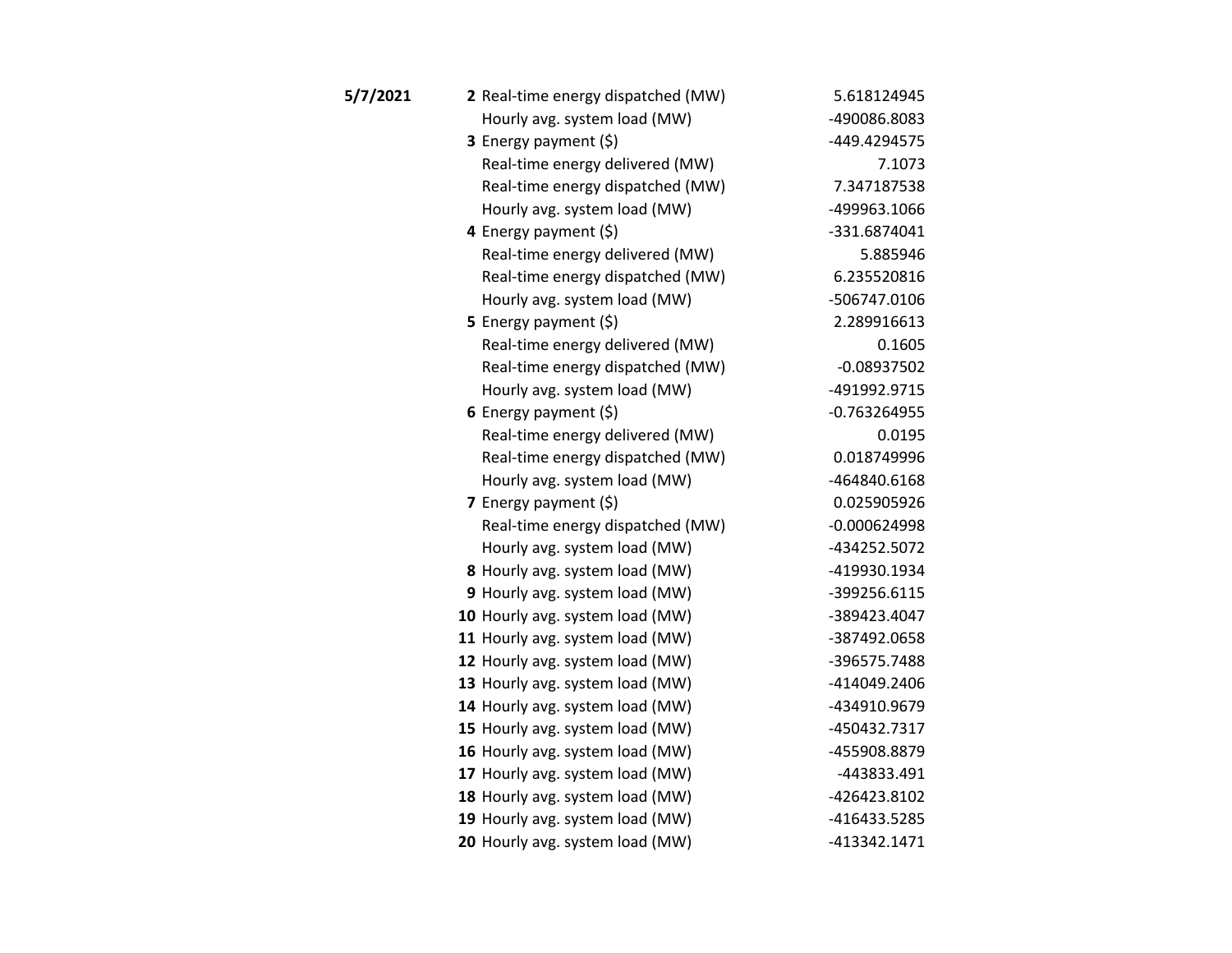| 5/7/2021 | 21 Hourly avg. system load (MW)  | -419007.1986   |
|----------|----------------------------------|----------------|
|          | 22 Hourly avg. system load (MW)  | -425858.6143   |
|          | 23 Hourly avg. system load (MW)  | -440055.9197   |
|          | 24 Hourly avg. system load (MW)  | -455168.7947   |
| 5/8/2021 | 1 Energy payment $(\xi)$         | 0.03072132     |
|          | Real-time energy dispatched (MW) | $-0.000937497$ |
|          | Hourly avg. system load (MW)     | -143980.9998   |
|          | 2 Energy payment (\$)            | $-1.255650598$ |
|          | Real-time energy delivered (MW)  | 0.02652        |
|          | Real-time energy dispatched (MW) | 0.029999988    |
|          | Hourly avg. system load (MW)     | -148065.1058   |
|          | 3 Energy payment (\$)            | $-1.553945266$ |
|          | Real-time energy delivered (MW)  | 0.02214        |
|          | Real-time energy dispatched (MW) | 0.029687489    |
|          | Hourly avg. system load (MW)     | -151753.2034   |
|          | 4 Energy payment (\$)            | $-2.124777944$ |
|          | Real-time energy delivered (MW)  | 0.02871        |
|          | Real-time energy dispatched (MW) | 0.039687485    |
|          | Hourly avg. system load (MW)     | -153914.7322   |
|          | 5 Energy payment (\$)            | $-2.2047516$   |
|          | Real-time energy delivered (MW)  | 0.11013        |
|          | Real-time energy dispatched (MW) | 0.049687481    |
|          | Hourly avg. system load (MW)     | $-150602.78$   |
|          | 6 Energy payment $(5)$           | $-2.121021366$ |
|          | Real-time energy delivered (MW)  | 0.1344         |
|          | Real-time energy dispatched (MW) | 0.049687481    |
|          | Hourly avg. system load (MW)     | -142782.6217   |
|          | 7 Energy payment (\$)            | 0.052563385    |
|          | Real-time energy dispatched (MW) | $-0.001562495$ |
|          | Hourly avg. system load (MW)     | -133545.5601   |
|          | 8 Hourly avg. system load (MW)   | -129823.754    |
|          | 9 Hourly avg. system load (MW)   | -124001.4926   |
|          | 10 Hourly avg. system load (MW)  | -120350.1816   |
|          | 11 Hourly avg. system load (MW)  | -120623.4705   |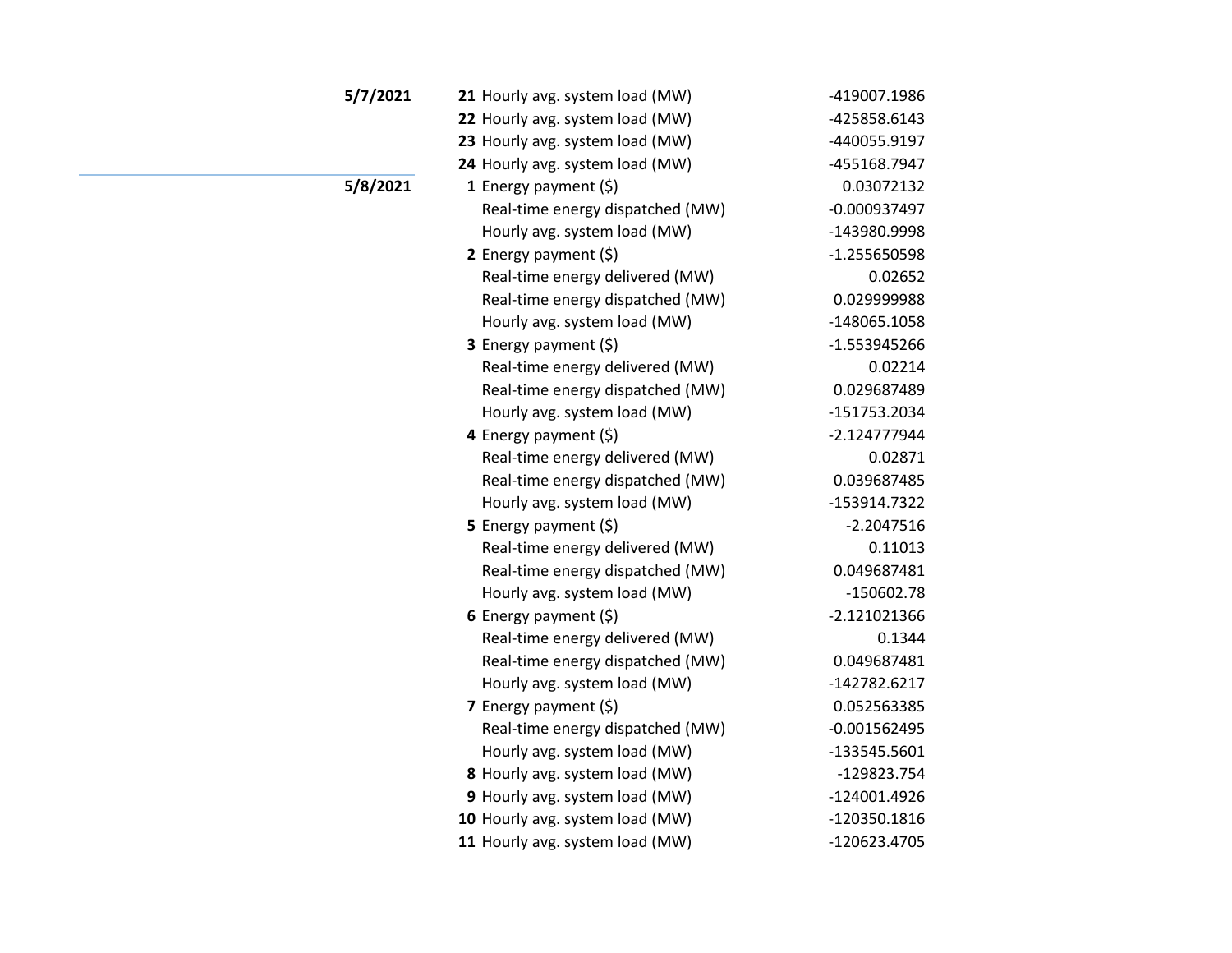| 5/8/2021 | 12 Hourly avg. system load (MW)  | -119477.9954   |
|----------|----------------------------------|----------------|
|          | 13 Hourly avg. system load (MW)  | -121174.2585   |
|          | 14 Hourly avg. system load (MW)  | -123406.5929   |
|          | 15 Hourly avg. system load (MW)  | -124951.6327   |
|          | 16 Hourly avg. system load (MW)  | -123857.7283   |
|          | 17 Hourly avg. system load (MW)  | -119440.6157   |
|          | 18 Hourly avg. system load (MW)  | -114876.1679   |
|          | 19 Hourly avg. system load (MW)  | $-111131.0609$ |
|          | 20 Hourly avg. system load (MW)  | -110336.335    |
|          | 21 Hourly avg. system load (MW)  | -112655.097    |
|          | 22 Hourly avg. system load (MW)  | -118154.9502   |
|          | 23 Hourly avg. system load (MW)  | -125548.6454   |
|          | 24 Hourly avg. system load (MW)  | -134732.3806   |
| 5/9/2021 | 1 Energy payment $(\xi)$         | $-0.514356659$ |
|          | Real-time energy delivered (MW)  | 0.02073        |
|          | Real-time energy dispatched (MW) | 0.009687497    |
|          | Hourly avg. system load (MW)     | -115196.8444   |
|          | 2 Energy payment $(5)$           | $-0.908471374$ |
|          | Real-time energy delivered (MW)  | 0.04341        |
|          | Real-time energy dispatched (MW) | 0.019687493    |
|          | Hourly avg. system load (MW)     | -119793.7289   |
|          | 3 Energy payment (\$)            | $-1.629586648$ |
|          | Real-time energy delivered (MW)  | 0.03951        |
|          | Real-time energy dispatched (MW) | 0.029999988    |
|          | Hourly avg. system load (MW)     | $-123755.6118$ |
|          | 4 Energy payment (\$)            | $-1.726035535$ |
|          | Real-time energy delivered (MW)  | 0.04848        |
|          | Real-time energy dispatched (MW) | 0.029687489    |
|          | Hourly avg. system load (MW)     | -126422.8437   |
|          | 5 Energy payment (\$)            | -1.918625194   |
|          | Real-time energy delivered (MW)  | 0.11205        |
|          | Real-time energy dispatched (MW) | 0.039687485    |
|          | Hourly avg. system load (MW)     | -124063.1406   |
|          | 6 Energy payment $(5)$           | -1.258863695   |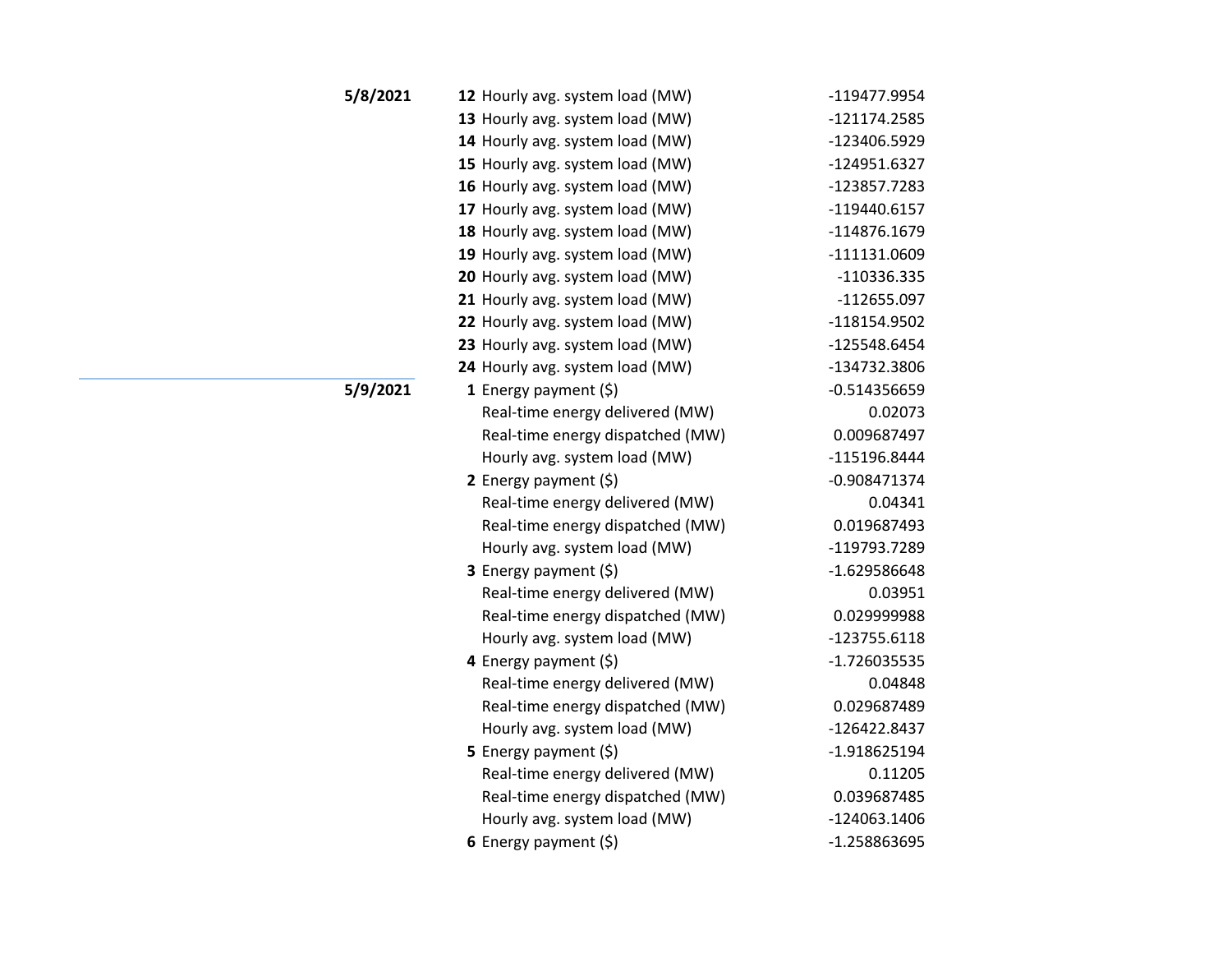| 6 Real-time energy delivered (MW) | 0.05325        |
|-----------------------------------|----------------|
| Real-time energy dispatched (MW)  | 0.02937499     |
| Hourly avg. system load (MW)      | -116063.4748   |
| 7 Energy payment (\$)             | $-0.375949253$ |
| Real-time energy delivered (MW)   | 0.00462        |
| Real-time energy dispatched (MW)  | 0.009374998    |
| Hourly avg. system load (MW)      | -107736.5508   |
| 8 Hourly avg. system load (MW)    | -104988.128    |
| 9 Hourly avg. system load (MW)    | -100383.8122   |
| 10 Hourly avg. system load (MW)   | -98156.50401   |
| 11 Hourly avg. system load (MW)   | -96105.81526   |
| 12 Hourly avg. system load (MW)   | -95230.61109   |
| 13 Hourly avg. system load (MW)   | -95377.45033   |
| 14 Hourly avg. system load (MW)   | -96034.25894   |
| 15 Hourly avg. system load (MW)   | -97400.75097   |
| 16 Hourly avg. system load (MW)   | -97781.45707   |
| 17 Hourly avg. system load (MW)   | -96234.54125   |
| 18 Hourly avg. system load (MW)   | -94485.27422   |
| 19 Hourly avg. system load (MW)   | -92012.67292   |
| 20 Hourly avg. system load (MW)   | -89674.0675    |
| 21 Hourly avg. system load (MW)   | -90351.00907   |
| 22 Hourly avg. system load (MW)   | -93842.52696   |
| 23 Hourly avg. system load (MW)   | -100288.2866   |
| 24 Energy payment (\$)            | 0.00896384     |
| Real-time energy dispatched (MW)  | $-0.000312499$ |
| Hourly avg. system load (MW)      | -108394.0374   |
| 1 Energy payment $(\xi)$          | $-0.462744839$ |
| Real-time energy dispatched (MW)  | 0.009374998    |
| Hourly avg. system load (MW)      | -292788.6609   |
| 2 Energy payment $(\xi)$          | 5.886757612    |
| Real-time energy delivered (MW)   | 0.03648        |
| Real-time energy dispatched (MW)  | $-0.105937507$ |
| Hourly avg. system load (MW)      | -304577.9991   |
| 3 Energy payment (\$)             | -296.430844    |

**5/10/2021**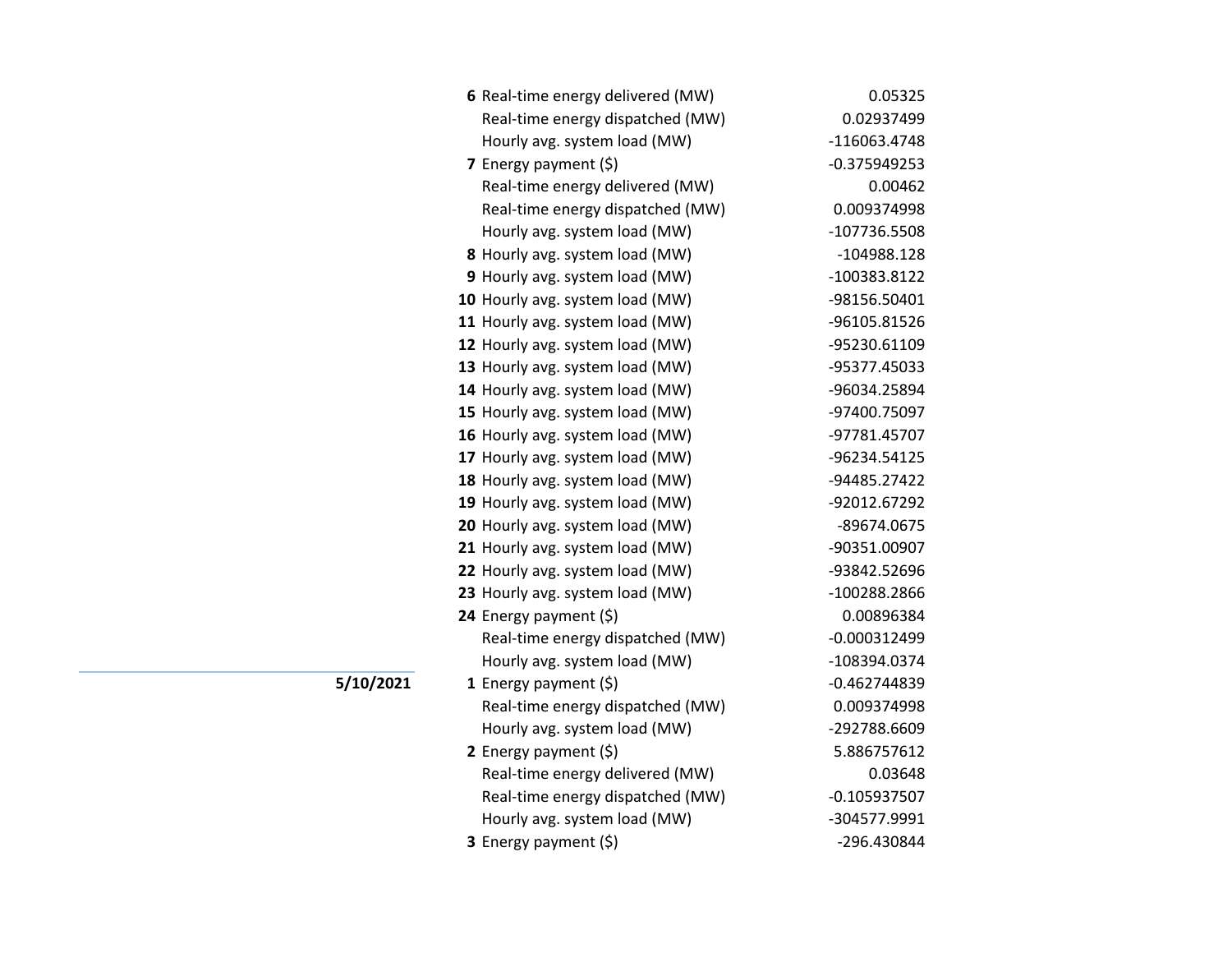| 3 Real-time energy delivered (MW) | 4.74291        |
|-----------------------------------|----------------|
| Real-time energy dispatched (MW)  | 4.37999994     |
| Hourly avg. system load (MW)      | -309940.1292   |
| 4 Energy payment (\$)             | -290.1511017   |
| Real-time energy delivered (MW)   | 4.69464        |
| Real-time energy dispatched (MW)  | 4.368749948    |
| Hourly avg. system load (MW)      | -311366.5893   |
| 5 Energy payment $(5)$            | 2.210198784    |
| Real-time energy delivered (MW)   | 0.24156        |
| Real-time energy dispatched (MW)  | $-0.07562502$  |
| Hourly avg. system load (MW)      | -299922.5018   |
| 6 Energy payment (\$)             | -2.562234857   |
| Real-time energy delivered (MW)   | 0.34869        |
| Real-time energy dispatched (MW)  | 0.059687477    |
| Hourly avg. system load (MW)      | -277321.8552   |
| 7 Energy payment $(\xi)$          | $-1.576629816$ |
| Real-time energy delivered (MW)   | 0.35037        |
| Real-time energy dispatched (MW)  | 0.03812499     |
| Hourly avg. system load (MW)      | -255982.551    |
| 8 Energy payment (\$)             | 0.011350714    |
| Real-time energy dispatched (MW)  | $-0.000312499$ |
| Hourly avg. system load (MW)      | -224296.4332   |
| 9 Hourly avg. system load (MW)    | -215425.5393   |
| 10 Hourly avg. system load (MW)   | -210148.4225   |
| 11 Hourly avg. system load (MW)   | -208418.0348   |
| 12 Hourly avg. system load (MW)   | -212045.4313   |
| 13 Hourly avg. system load (MW)   | -223722.6488   |
| 14 Hourly avg. system load (MW)   | -237873.1933   |
| 15 Hourly avg. system load (MW)   | -250964.8248   |
| 16 Hourly avg. system load (MW)   | -259376.1927   |
| 17 Hourly avg. system load (MW)   | -257396.0512   |
| 18 Hourly avg. system load (MW)   | -254374.0336   |
| 19 Hourly avg. system load (MW)   | -253783.1977   |
| 20 Hourly avg. system load (MW)   | -253827.0877   |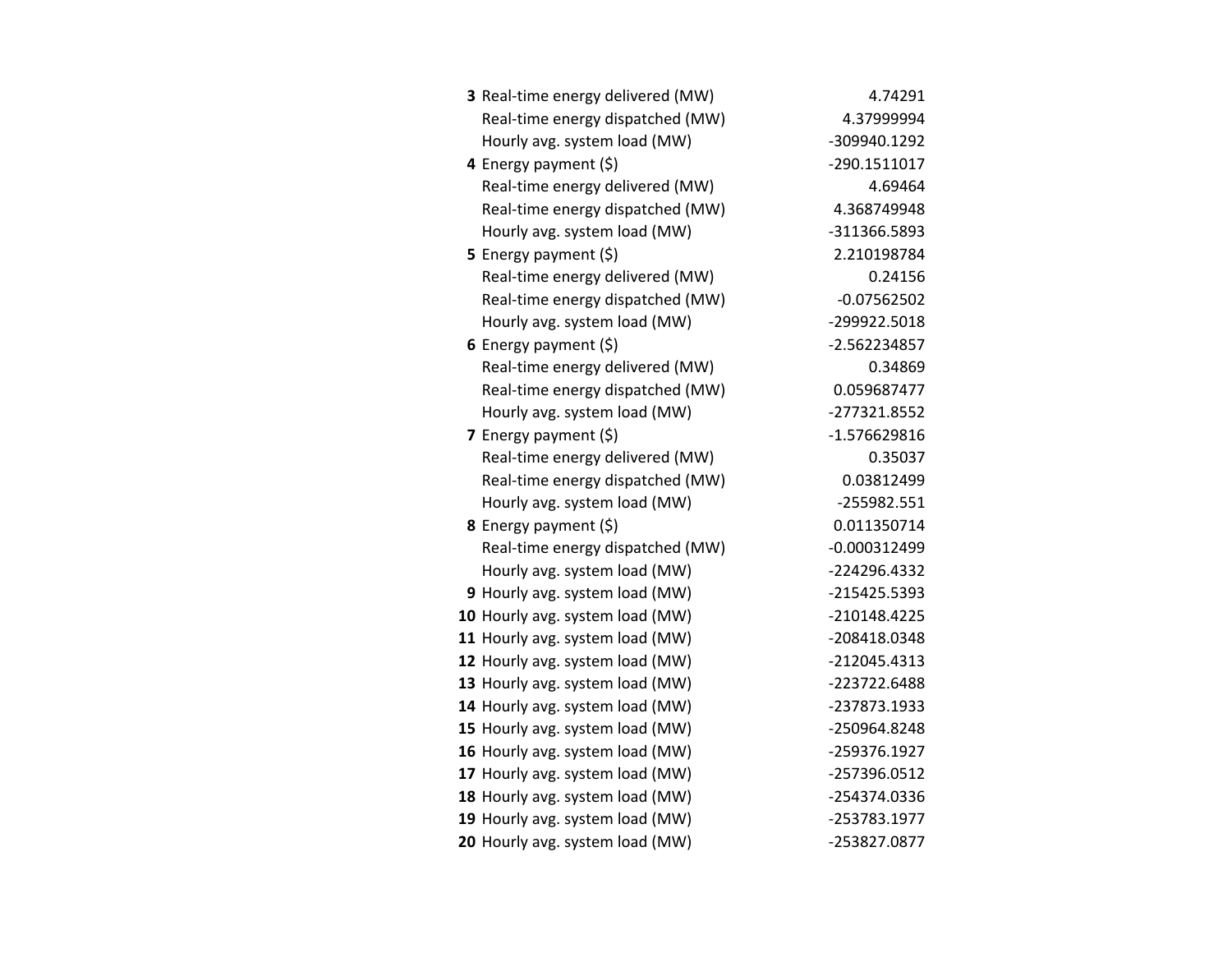| 5/10/2021 | 21 Hourly avg. system load (MW)  | -255178.7661   |
|-----------|----------------------------------|----------------|
|           | 22 Hourly avg. system load (MW)  | $-261459.757$  |
|           | 23 Hourly avg. system load (MW)  | -270394.3535   |
|           | 24 Energy payment (\$)           | 0.017388872    |
|           | Real-time energy dispatched (MW) | $-0.000312499$ |
|           | Hourly avg. system load (MW)     | -281766.2573   |
| 5/11/2021 | 1 Energy payment $(\xi)$         | 3.396921878    |
|           | Real-time energy dispatched (MW) | $-0.126249998$ |
|           | Hourly avg. system load (MW)     | -1394961.913   |
|           | 2 Energy payment (\$)            | -169.6026446   |
|           | Real-time energy dispatched (MW) | 3.235937476    |
|           | (blank)                          | 4.78362        |
|           | Hourly avg. system load (MW)     | -1430657.803   |
|           | 3 Energy payment (\$)            | -3610.658509   |
|           | Real-time energy dispatched (MW) | 40.66000027    |
|           | (blank)                          | 47.2066674     |
|           | Hourly avg. system load (MW)     | $-1432432.271$ |
|           | 4 Energy payment (\$)            | -3667.428862   |
|           | Real-time energy dispatched (MW) | 40.68500025    |
|           | (blank)                          | 46.8520728     |
|           | Hourly avg. system load (MW)     | -1424768.012   |
|           | 5 Energy payment $(\xi)$         | 61.54692947    |
|           | Real-time energy delivered (MW)  | 0.27081        |
|           | Real-time energy dispatched (MW) | $-1.20312499$  |
|           | Hourly avg. system load (MW)     | -1367005.061   |
|           | 6 Energy payment $(5)$           | -2.652745288   |
|           | Real-time energy delivered (MW)  | 0.26619        |
|           | Real-time energy dispatched (MW) | 0.059687477    |
|           | Hourly avg. system load (MW)     | $-1267991.06$  |
|           | <b>7</b> Energy payment $(\xi)$  | -1.743406089   |
|           | Real-time energy delivered (MW)  | 0.32064        |
|           | Real-time energy dispatched (MW) | 0.038437489    |
|           | Hourly avg. system load (MW)     | -1172159.863   |
|           | 8 Energy payment (\$)            | $-2.92478403$  |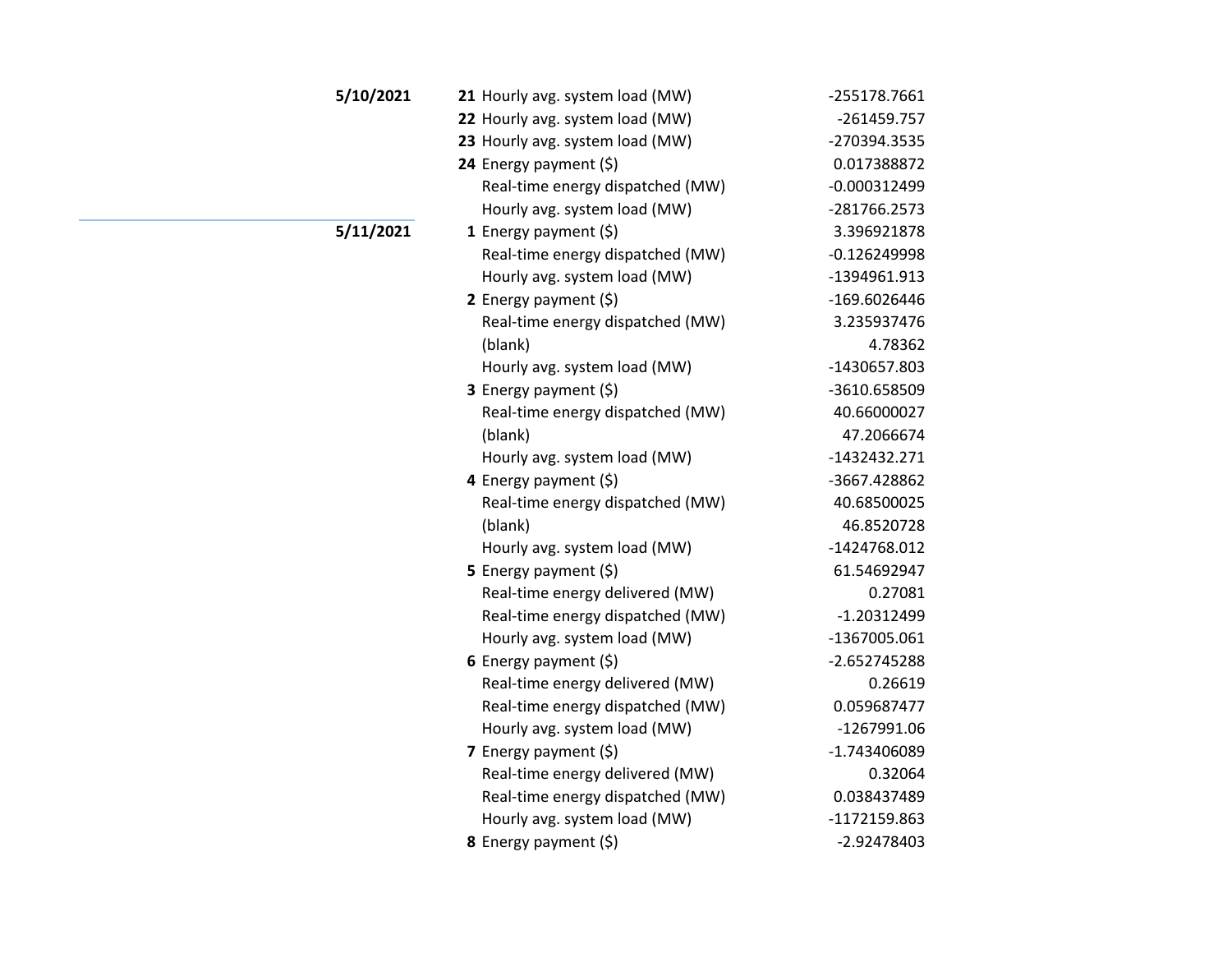| 8 Real-time energy dispatched (MW) | 0.069999972    |
|------------------------------------|----------------|
| (blank)                            | 0.99693        |
| Hourly avg. system load (MW)       | -1074218.012   |
| 9 Energy payment $(\xi)$           | 0.07385751     |
| Real-time energy dispatched (MW)   | -0.002187493   |
| Hourly avg. system load (MW)       | -1028259.902   |
| 10 Hourly avg. system load (MW)    | -994554.5538   |
| 11 Hourly avg. system load (MW)    | -981973.9428   |
| 12 Hourly avg. system load (MW)    | -995858.2364   |
| 13 Hourly avg. system load (MW)    | -1040491.915   |
| 14 Hourly avg. system load (MW)    | $-1097408.23$  |
| 15 Hourly avg. system load (MW)    | -1146841.628   |
| 16 Hourly avg. system load (MW)    | -1160540.327   |
| 17 Hourly avg. system load (MW)    | -1149066.784   |
| 18 Hourly avg. system load (MW)    | -1130536.761   |
| 19 Hourly avg. system load (MW)    | $-1116266.007$ |
| 20 Hourly avg. system load (MW)    | -1126469.629   |
| 21 Hourly avg. system load (MW)    | -1159113.916   |
| 22 Hourly avg. system load (MW)    | -1199504.79    |
| 23 Hourly avg. system load (MW)    | -1257693.546   |
| 24 Energy payment (\$)             | 0.021284132    |
| Real-time energy dispatched (MW)   | $-0.000312499$ |
| Hourly avg. system load (MW)       | -1324453.223   |
| 1 Energy payment $(\xi)$           | -72.26434097   |
| Real-time energy delivered (MW)    | 19.443882      |
| Real-time energy dispatched (MW)   | 1.660625028    |
| Hourly avg. system load (MW)       | -1715236.806   |
| 2 Energy payment $(\xi)$           | -414.6500174   |
| Real-time energy delivered (MW)    | 26.568762      |
| Real-time energy dispatched (MW)   | 7.086979165    |
| Hourly avg. system load (MW)       | -1749902.056   |
| 3 Energy payment (\$)              | -3912.392073   |
| Real-time energy delivered (MW)    | 76.653339      |
| Real-time energy dispatched (MW)   | 43.35177115    |

**5/12/2021**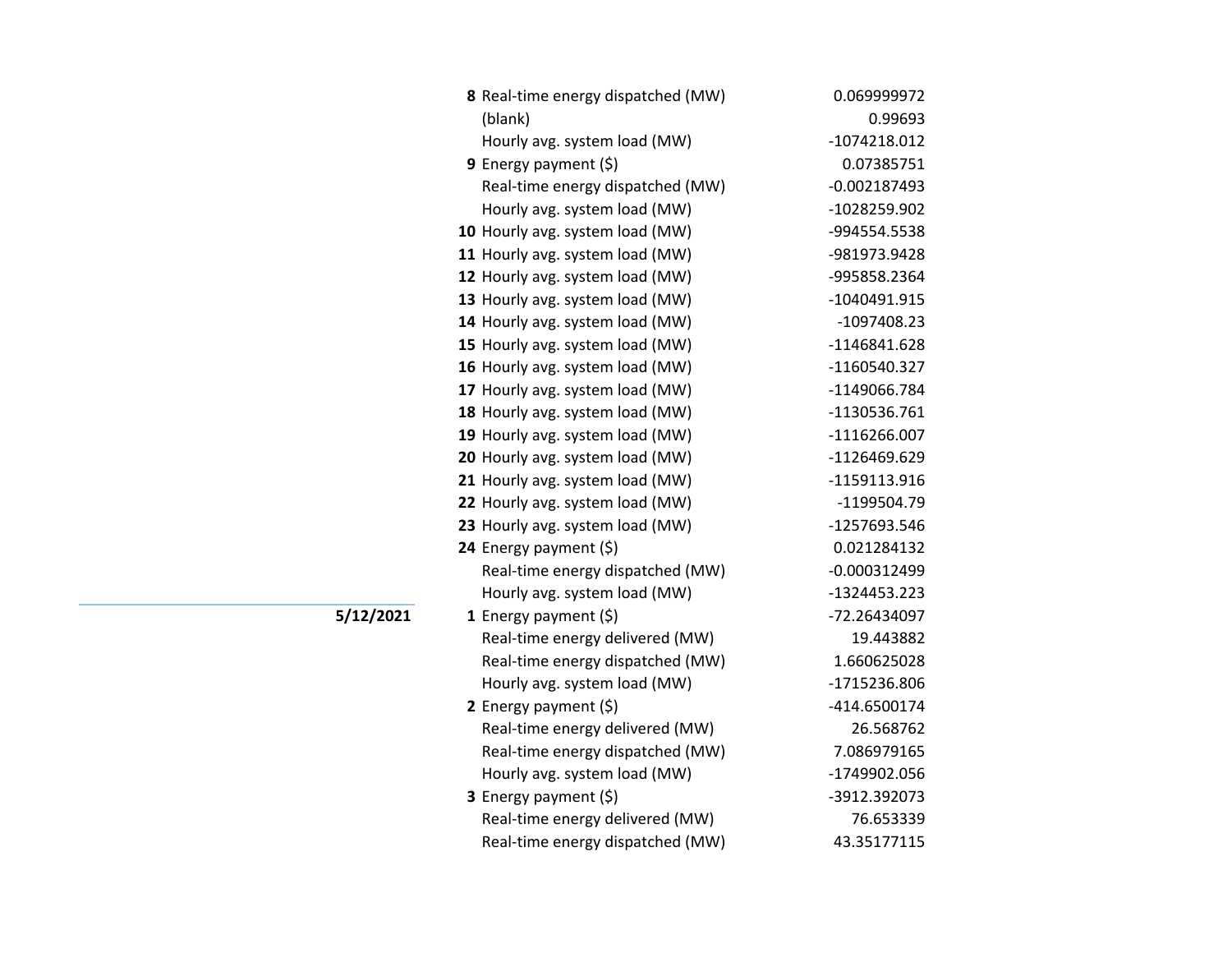| 5/12/2021 | 3 Hourly avg. system load (MW)   | -1748389.773   |
|-----------|----------------------------------|----------------|
|           | 4 Energy payment $(\xi)$         | -3621.004596   |
|           | Real-time energy delivered (MW)  | 48.93287457    |
|           | Real-time energy dispatched (MW) | 27.63218751    |
|           | Hourly avg. system load (MW)     | -1741166.003   |
|           | <b>5</b> Energy payment $(\xi)$  | -43.7877553    |
|           | Real-time energy delivered (MW)  | 18.49548       |
|           | Real-time energy dispatched (MW) | 0.677291691    |
|           | Hourly avg. system load (MW)     | -1668520.351   |
|           | 6 Energy payment $(\xi)$         | -2.606284393   |
|           | Real-time energy delivered (MW)  | 0.23985        |
|           | Real-time energy dispatched (MW) | 0.059687477    |
|           | Hourly avg. system load (MW)     | -1545187.422   |
|           | <b>7</b> Energy payment $(\xi)$  | -1.165357989   |
|           | Real-time energy delivered (MW)  | 0.21513        |
|           | Real-time energy dispatched (MW) | 0.028124994    |
|           | Hourly avg. system load (MW)     | -1421828.874   |
|           | 8 Energy payment (\$)            | $-2.67581203$  |
|           | Real-time energy delivered (MW)  | 0.86313        |
|           | Real-time energy dispatched (MW) | 0.059999976    |
|           | Hourly avg. system load (MW)     | -1320496.017   |
|           | <b>9</b> Energy payment $(\xi)$  | $-2.469652513$ |
|           | Real-time energy delivered (MW)  | 0.68154        |
|           | Real-time energy dispatched (MW) | 0.059999976    |
|           | Hourly avg. system load (MW)     | -1260725.397   |
|           | 10 Energy payment $(\xi)$        | 0.073241197    |
|           | Real-time energy dispatched (MW) | $-0.001874994$ |
|           | Hourly avg. system load (MW)     | -1220561.366   |
|           | 11 Hourly avg. system load (MW)  | -1203261.814   |
|           | 12 Hourly avg. system load (MW)  | -1217479.242   |
|           | 13 Hourly avg. system load (MW)  | -1271417.808   |
|           | 14 Hourly avg. system load (MW)  | -1333438.499   |
|           | 15 Hourly avg. system load (MW)  | -1381937.803   |
|           | 16 Hourly avg. system load (MW)  | -1395593.085   |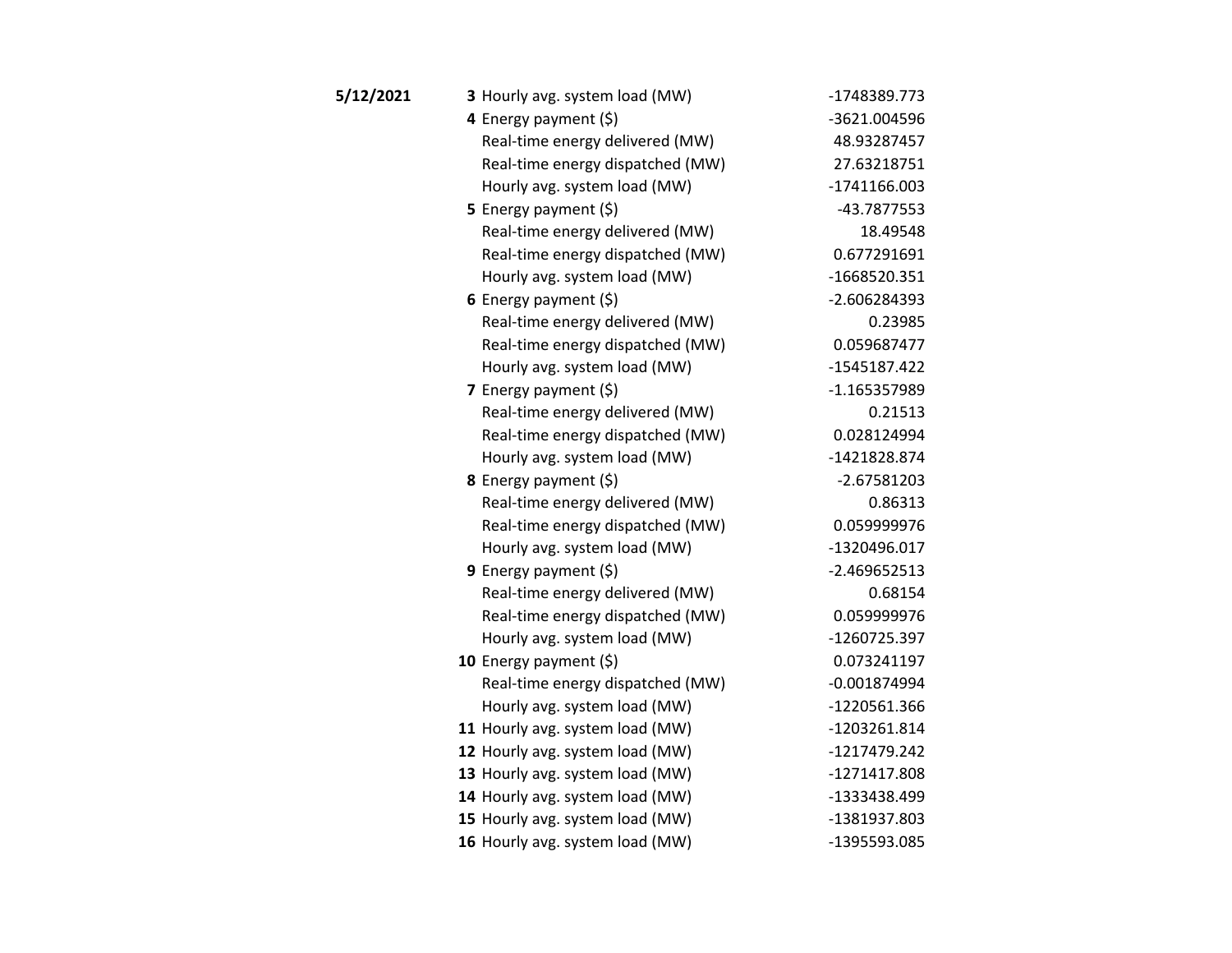| 17 Hourly avg. system load (MW)  | -1377153.919   |
|----------------------------------|----------------|
| 18 Hourly avg. system load (MW)  | -1379208.603   |
| 19 Hourly avg. system load (MW)  | -1389361.058   |
| 20 Hourly avg. system load (MW)  | -1414771.499   |
| 21 Hourly avg. system load (MW)  | -1449712.973   |
| 22 Hourly avg. system load (MW)  | -1505129.376   |
| 23 Energy payment (\$)           | 33.89954845    |
| Real-time energy dispatched (MW) | -0.964687487   |
| Hourly avg. system load (MW)     | -1580048.401   |
| 24 Energy payment (\$)           | -157.8121267   |
| Real-time energy delivered (MW)  | 20.508774      |
| Real-time energy dispatched (MW) | 4.3559376      |
| Hourly avg. system load (MW)     | -1650540.449   |
| 1 Energy payment $(\xi)$         | 4.35830478     |
| Real-time energy delivered (MW)  | 0.720084       |
| Real-time energy dispatched (MW) | $-0.106250006$ |
| Hourly avg. system load (MW)     | -530746.6195   |
| 2 Energy payment $(\xi)$         | -274.1721024   |
| Real-time energy delivered (MW)  | 4.691382       |
| Real-time energy dispatched (MW) | 5.589999852    |
| Hourly avg. system load (MW)     | -545845.3325   |
| 3 Energy payment (\$)            | -400.2466544   |
| Real-time energy delivered (MW)  | 4.571376       |
| Real-time energy dispatched (MW) | 5.920000008    |
| Hourly avg. system load (MW)     | -548768.0935   |
| 4 Energy payment (\$)            | -361.6593047   |
| Real-time energy delivered (MW)  | 5.004135408    |
| Real-time energy dispatched (MW) | 4.841874958    |
| Hourly avg. system load (MW)     | -547670.9183   |
| 5 Energy payment $(\xi)$         | 8.876109972    |
| Real-time energy delivered (MW)  | 0.2004         |
| Real-time energy dispatched (MW) | $-0.179687504$ |
| Hourly avg. system load (MW)     | -528929.8466   |
| 6 Energy payment $(\$)$          | -1.740674436   |

**5/13/2021**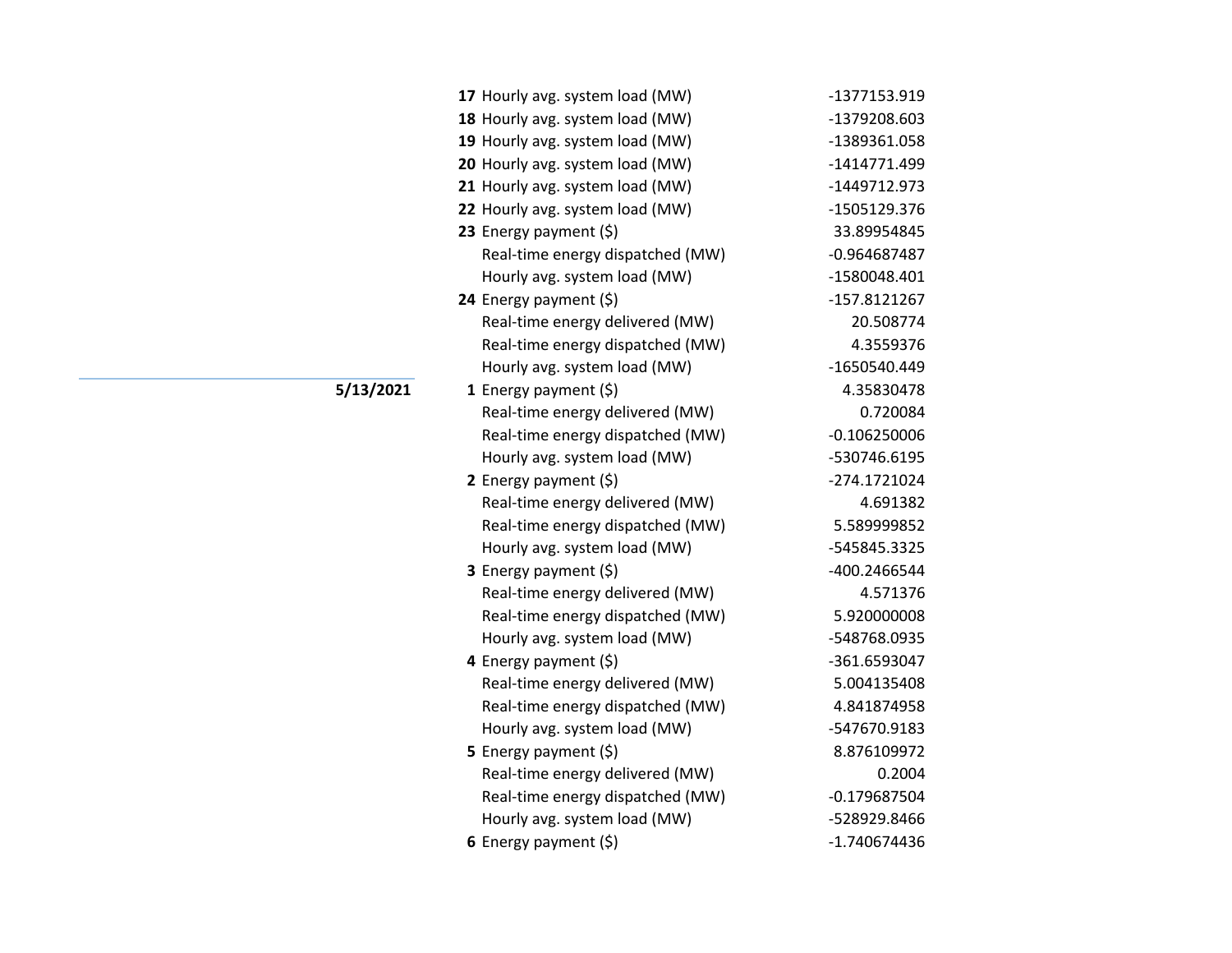| 6 Real-time energy delivered (MW) | 0.19197        |
|-----------------------------------|----------------|
| Real-time energy dispatched (MW)  | 0.039687485    |
| Hourly avg. system load (MW)      | -490483.2518   |
| 7 Energy payment $(5)$            | $-1.164204305$ |
| Real-time energy delivered (MW)   | 0.21108        |
| Real-time energy dispatched (MW)  | 0.029062491    |
| Hourly avg. system load (MW)      | -453127.9892   |
| <b>8</b> Energy payment $(\xi)$   | -2.071646872   |
| Real-time energy delivered (MW)   | 0.61707        |
| Real-time energy dispatched (MW)  | 0.04999998     |
| (blank)                           | -429578.2162   |
| 9 Energy payment (\$)             | 0.059193844    |
| Real-time energy dispatched (MW)  | $-0.001562495$ |
| (blank)                           | -410922.7296   |
| <b>10</b> (blank)                 | -394478.0522   |
| <b>11</b> (blank)                 | -387372.6236   |
| 12 (blank)                        | -392738.7244   |
| $13$ (blank)                      | -411037.5598   |
| 14 (blank)                        | -432147.1591   |
| <b>15</b> (blank)                 | -449788.5941   |
| 16 Hourly avg. system load (MW)   | -463700.2239   |
| 17 Hourly avg. system load (MW)   | -461465.8126   |
| 18 Hourly avg. system load (MW)   | -451085.0627   |
| 19 Hourly avg. system load (MW)   | -452916.2485   |
| 20 Hourly avg. system load (MW)   | -457551.2641   |
| 21 Hourly avg. system load (MW)   | -463774.6338   |
| 22 Hourly avg. system load (MW)   | -471966.4954   |
| 23 Hourly avg. system load (MW)   | -492135.9186   |
| 24 Energy payment (\$)            | 0.02893375     |
| Real-time energy dispatched (MW)  | $-0.0009375$   |
| Hourly avg. system load (MW)      | -507962.3166   |
| 1 Energy payment $(\xi)$          | -15.84641634   |
| Real-time energy delivered (MW)   | 0.325656       |
| Real-time energy dispatched (MW)  | 0.275000021    |

**5/14/2021**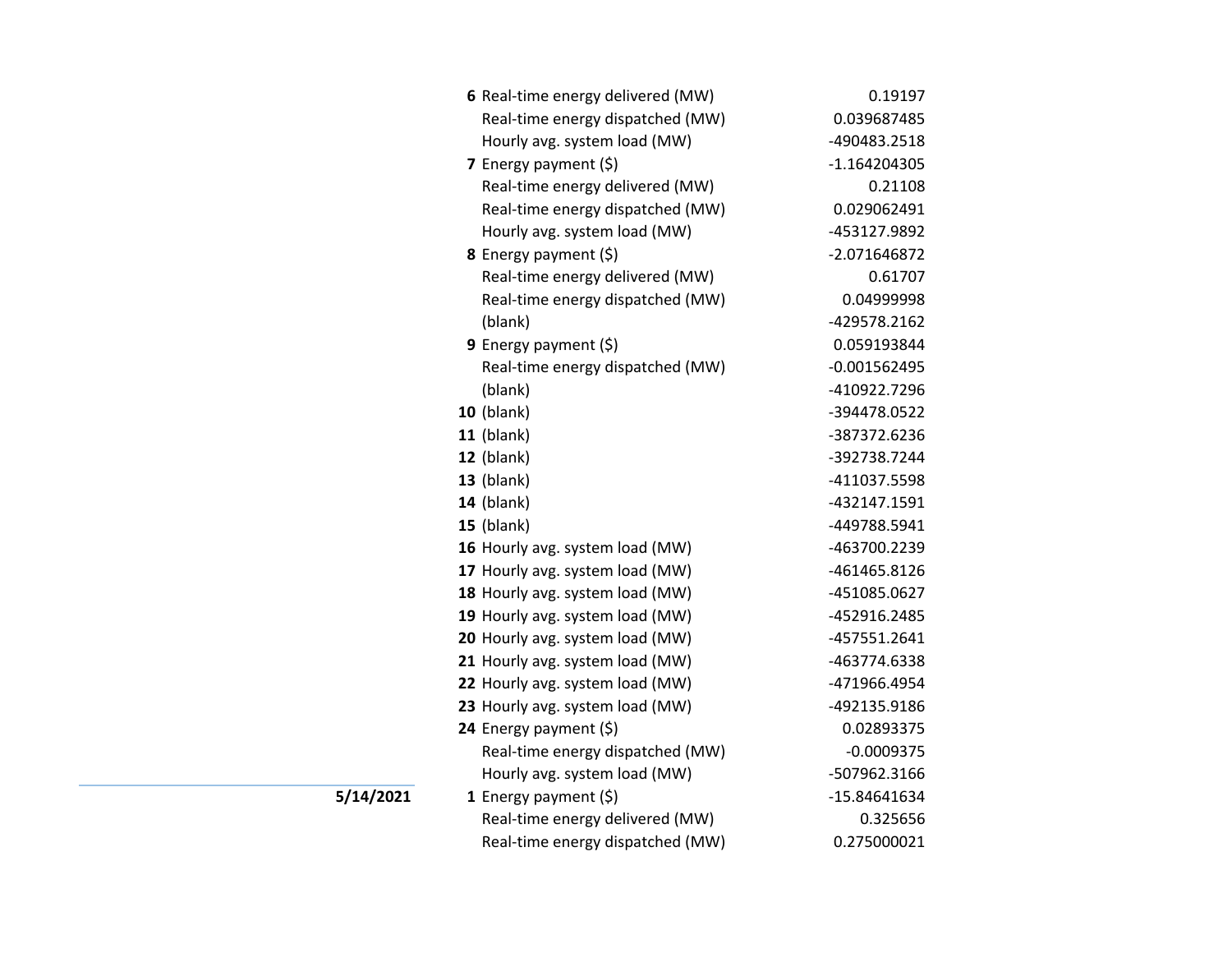| 1 Hourly avg. system load (MW)   | -583365.4541   |
|----------------------------------|----------------|
| 2 Energy payment (\$)            | -221.2678623   |
| Real-time energy delivered (MW)  | 3.331227       |
| Real-time energy dispatched (MW) | 5.129999912    |
| Hourly avg. system load (MW)     | -597508.8478   |
| 3 Energy payment (\$)            | -571.3769685   |
| Real-time energy delivered (MW)  | 8.633802       |
| Real-time energy dispatched (MW) | 9.717187454    |
| Hourly avg. system load (MW)     | -599851.1101   |
| 4 Energy payment (\$)            | -109.9868156   |
| Real-time energy delivered (MW)  | 5.33655        |
| Real-time energy dispatched (MW) | 2.844374985    |
| Hourly avg. system load (MW)     | -603302.6003   |
| 5 Energy payment $(\xi)$         | 14.17985762    |
| Real-time energy delivered (MW)  | 0.14364        |
| Real-time energy dispatched (MW) | $-0.245625008$ |
| Hourly avg. system load (MW)     | -584163.7048   |
| 6 Energy payment $(\xi)$         | -2.712809358   |
| Real-time energy delivered (MW)  | 0.1296         |
| Real-time energy dispatched (MW) | 0.059687477    |
| Hourly avg. system load (MW)     | -550324.3578   |
| 7 Energy payment (\$)            | -1.576008815   |
| Real-time energy delivered (MW)  | 0.25482        |
| Real-time energy dispatched (MW) | 0.038437489    |
| Hourly avg. system load (MW)     | -513779.3357   |
| 8 Energy payment (\$)            | $-0.362322695$ |
| Real-time energy delivered (MW)  | 0.07536        |
| Real-time energy dispatched (MW) | 0.009062499    |
| Hourly avg. system load (MW)     | -492485.0987   |
| <b>9</b> Energy payment $(\xi)$  | 0.011107018    |
| Real-time energy dispatched (MW) | $-0.000312499$ |
| Hourly avg. system load (MW)     | -469629.1239   |
| 10 Hourly avg. system load (MW)  | -453859.967    |
| 11 Hourly avg. system load (MW)  | -447223.4791   |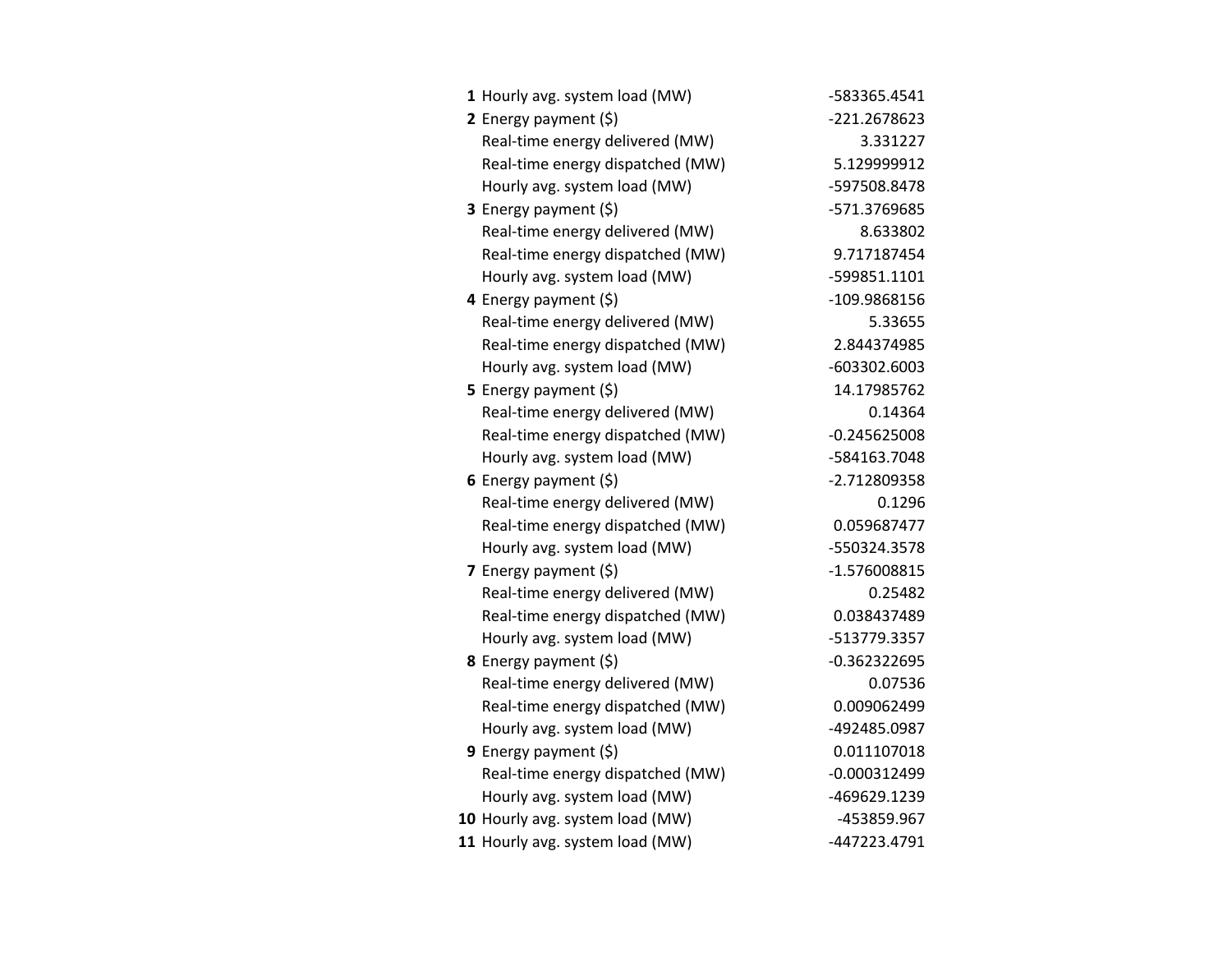| 12 Hourly avg. system load (MW)  | -452459.5687   |
|----------------------------------|----------------|
| 13 Hourly avg. system load (MW)  | -472179.4803   |
| 14 Hourly avg. system load (MW)  | -495047.2592   |
| 15 Hourly avg. system load (MW)  | -521862.3405   |
| 16 Hourly avg. system load (MW)  | -540021.9742   |
| 17 Hourly avg. system load (MW)  | -533109.5202   |
| 18 Hourly avg. system load (MW)  | -516895.375    |
| 19 Hourly avg. system load (MW)  | -508206.2919   |
| 20 Hourly avg. system load (MW)  | -504205.9037   |
| 21 Hourly avg. system load (MW)  | -512412.567    |
| 22 Hourly avg. system load (MW)  | -521699.0509   |
| 23 Hourly avg. system load (MW)  | -541668.4083   |
| 24 Energy payment (\$)           | 0.489958508    |
| Real-time energy dispatched (MW) | $-0.012812498$ |
| Hourly avg. system load (MW)     | -565015.4326   |
| <b>1</b> Energy payment $(\xi)$  | $-0.893504889$ |
| Real-time energy delivered (MW)  | 0.01674        |
| Real-time energy dispatched (MW) | 0.019687493    |
| Hourly avg. system load (MW)     | -201214.7072   |
| 2 Energy payment $(\xi)$         | -1.566826997   |
| Real-time energy delivered (MW)  | 0.05124        |
| Real-time energy dispatched (MW) | 0.029687489    |
| Hourly avg. system load (MW)     | -208837.2458   |
| <b>3</b> Energy payment $(\xi)$  | $-2.159983271$ |
| Real-time energy delivered (MW)  | 0.04788        |
| Real-time energy dispatched (MW) | 0.039374986    |
| Hourly avg. system load (MW)     | -215603.4792   |
| 4 Energy payment (\$)            | -3.586925664   |
| Real-time energy delivered (MW)  | 0.05592        |
| Real-time energy dispatched (MW) | 0.059687477    |
| Hourly avg. system load (MW)     | -220932.1086   |
| 5 Energy payment (\$)            | $-3.316645371$ |
| Real-time energy delivered (MW)  | 0.05616        |
| Real-time energy dispatched (MW) | 0.059374978    |
|                                  |                |

## **5/15/2021**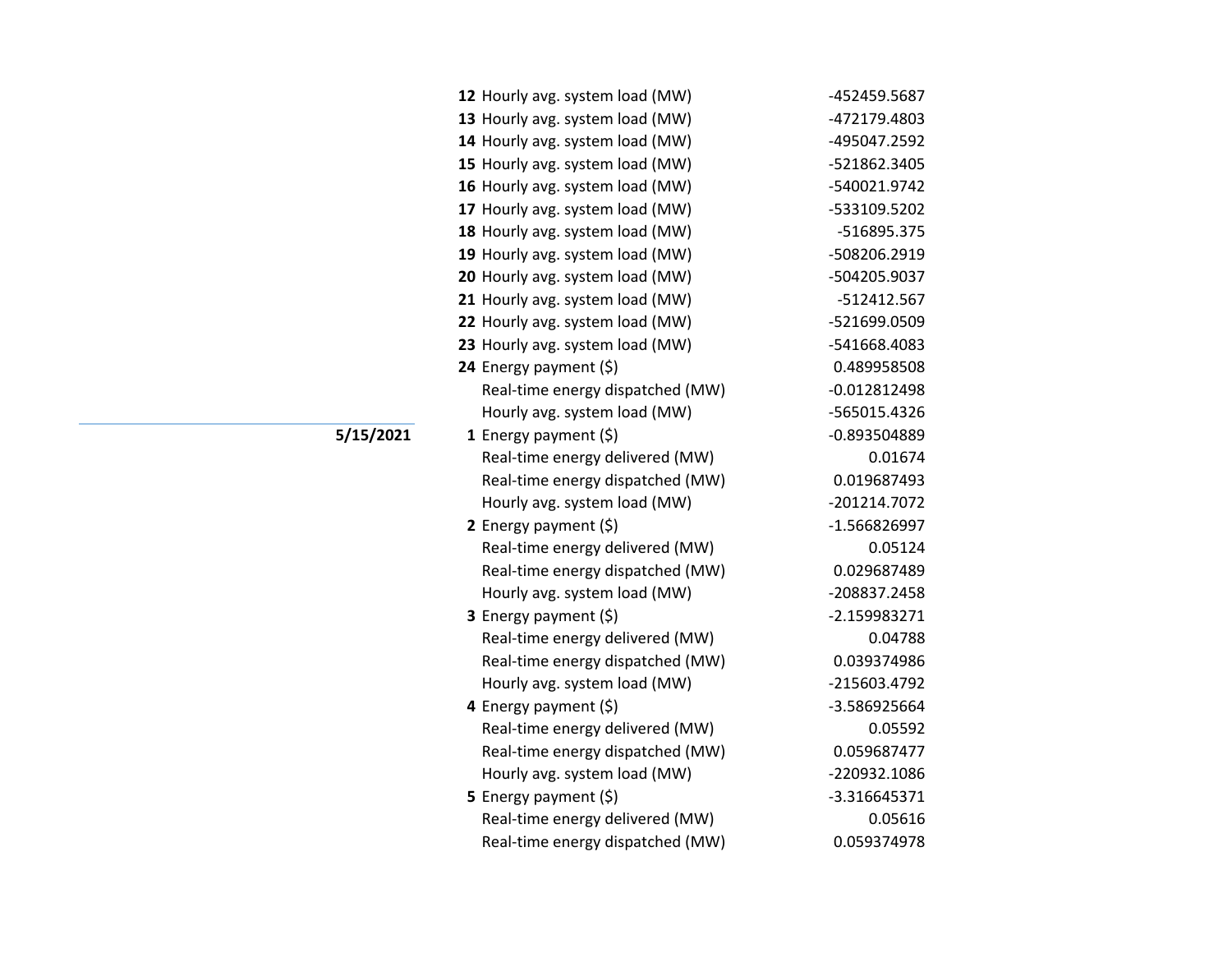| 5 Hourly avg. system load (MW)   | -216962.8289   |
|----------------------------------|----------------|
| 6 Energy payment $(5)$           | -3.186924382   |
| Real-time energy delivered (MW)  | 0.13248        |
| Real-time energy dispatched (MW) | 0.069687473    |
| Hourly avg. system load (MW)     | -205994.5266   |
| 7 Energy payment $(\xi)$         | -3.036511353   |
| Real-time energy delivered (MW)  | 0.18825        |
| Real-time energy dispatched (MW) | 0.069374974    |
| Hourly avg. system load (MW)     | -193753.4617   |
| 8 Energy payment (\$)            | $-2.79853298$  |
| Real-time energy delivered (MW)  | 1.19805        |
| Real-time energy dispatched (MW) | 0.059999976    |
| Hourly avg. system load (MW)     | -198362.3145   |
| 9 Energy payment $(5)$           | $-2.467627813$ |
| Real-time energy delivered (MW)  | 0.86904        |
| Real-time energy dispatched (MW) | 0.059999976    |
| Hourly avg. system load (MW)     | -188904.9452   |
| 10 Energy payment $(5)$          | 0.079072209    |
| Real-time energy dispatched (MW) | $-0.001874994$ |
| Hourly avg. system load (MW)     | -182069.5212   |
| 11 Hourly avg. system load (MW)  | -178213.2032   |
| 12 Hourly avg. system load (MW)  | -177818.6542   |
| 13 Hourly avg. system load (MW)  | -179921.5594   |
| 14 Hourly avg. system load (MW)  | -184697.5289   |
| 15 Hourly avg. system load (MW)  | -191243.2965   |
| 16 Hourly avg. system load (MW)  | -190480.0034   |
| 17 Hourly avg. system load (MW)  | -188566.7522   |
| 18 Hourly avg. system load (MW)  | -185058.8796   |
| 19 Hourly avg. system load (MW)  | -178404.9088   |
| 20 Hourly avg. system load (MW)  | -171725.9839   |
| 21 Hourly avg. system load (MW)  | -169881.7931   |
| 22 Hourly avg. system load (MW)  | -173378.8128   |
| 23 Hourly avg. system load (MW)  | -180223.4269   |
| 24 Energy payment (\$)           | 0.07465542     |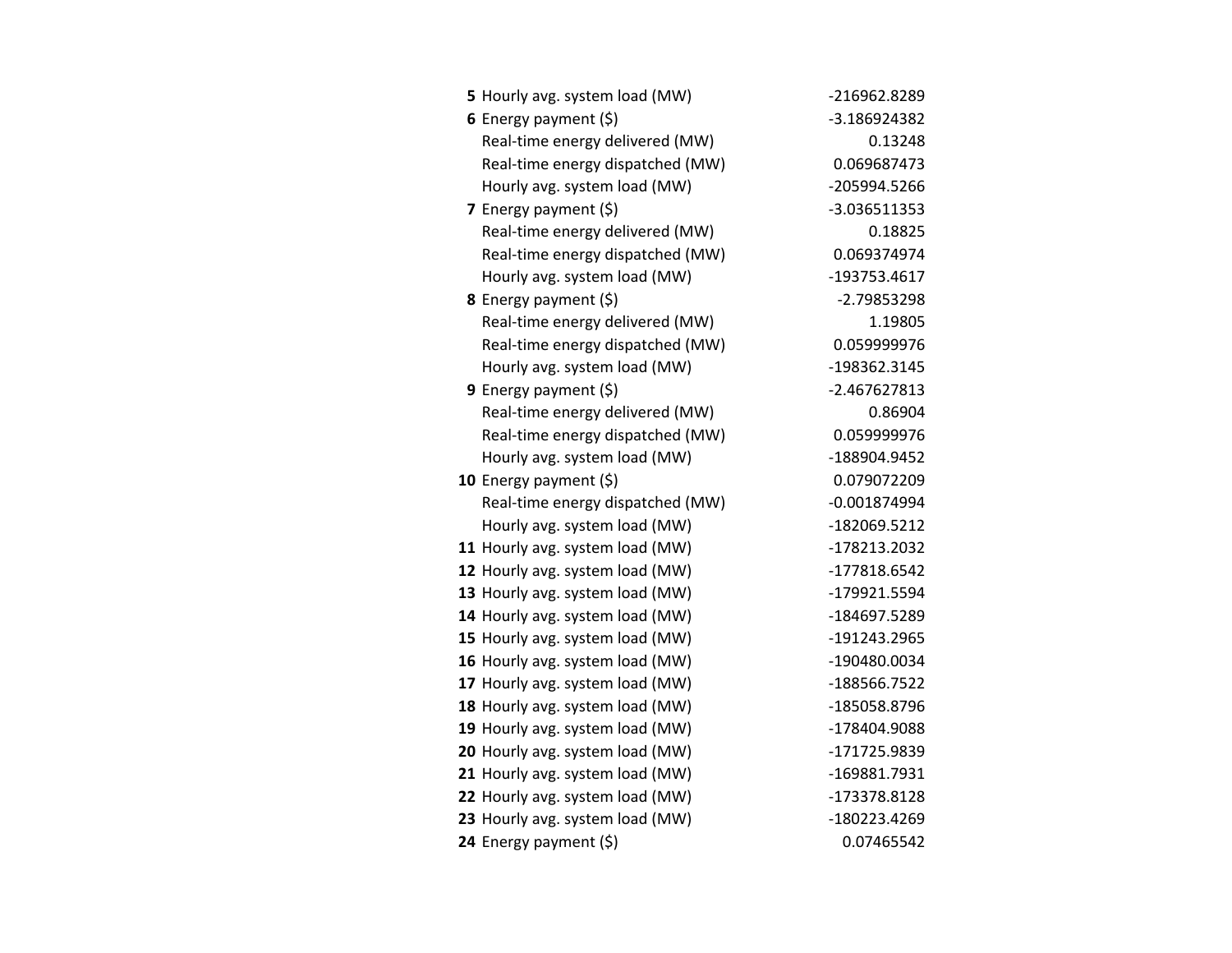| 5/15/2021 | 24 Real-time energy dispatched (MW) | $-0.000624998$ |
|-----------|-------------------------------------|----------------|
|           | Hourly avg. system load (MW)        | -190643.5477   |
| 5/16/2021 | 1 Energy payment $(\$)$             | 0.033467349    |
|           | Real-time energy dispatched (MW)    | $-0.000937497$ |
|           | Hourly avg. system load (MW)        | $-214414.1209$ |
|           | 2 Energy payment (\$)               | $-1.314519066$ |
|           | Real-time energy delivered (MW)     | 0.02214        |
|           | Real-time energy dispatched (MW)    | 0.029687489    |
|           | Hourly avg. system load (MW)        | -226378.3539   |
|           | 3 Energy payment (\$)               | -1.933269519   |
|           | Real-time energy delivered (MW)     | 0.08079        |
|           | Real-time energy dispatched (MW)    | 0.039374986    |
|           | Hourly avg. system load (MW)        | -236859.0139   |
|           | 4 Energy payment (\$)               | -3.192297816   |
|           | Real-time energy delivered (MW)     | 0.1689         |
|           | Real-time energy dispatched (MW)    | 0.059687477    |
|           | Hourly avg. system load (MW)        | -243730.1752   |
|           | 5 Energy payment $(5)$              | -2.888487964   |
|           | Real-time energy delivered (MW)     | 0.23076        |
|           | Real-time energy dispatched (MW)    | 0.059062479    |
|           | Hourly avg. system load (MW)        | -239090.4128   |
|           | 6 Energy payment $(5)$              | -2.930459939   |
|           | Real-time energy delivered (MW)     | 0.23094        |
|           | Real-time energy dispatched (MW)    | 0.069687473    |
|           | Hourly avg. system load (MW)        | -224985.7284   |
|           | 7 Energy payment $(\xi)$            | $-0.75907558$  |
|           | Real-time energy delivered (MW)     | 0.02037        |
|           | Real-time energy dispatched (MW)    | 0.018437497    |
|           | Hourly avg. system load (MW)        | -210231.7991   |
|           | 8 Energy payment (\$)               | -2.431360364   |
|           | Real-time energy delivered (MW)     | 0.97884        |
|           | Real-time energy dispatched (MW)    | 0.059374978    |
|           | Hourly avg. system load (MW)        | -205408.5177   |
|           | <b>9</b> Energy payment $(\xi)$     | $-0.33745641$  |
|           |                                     |                |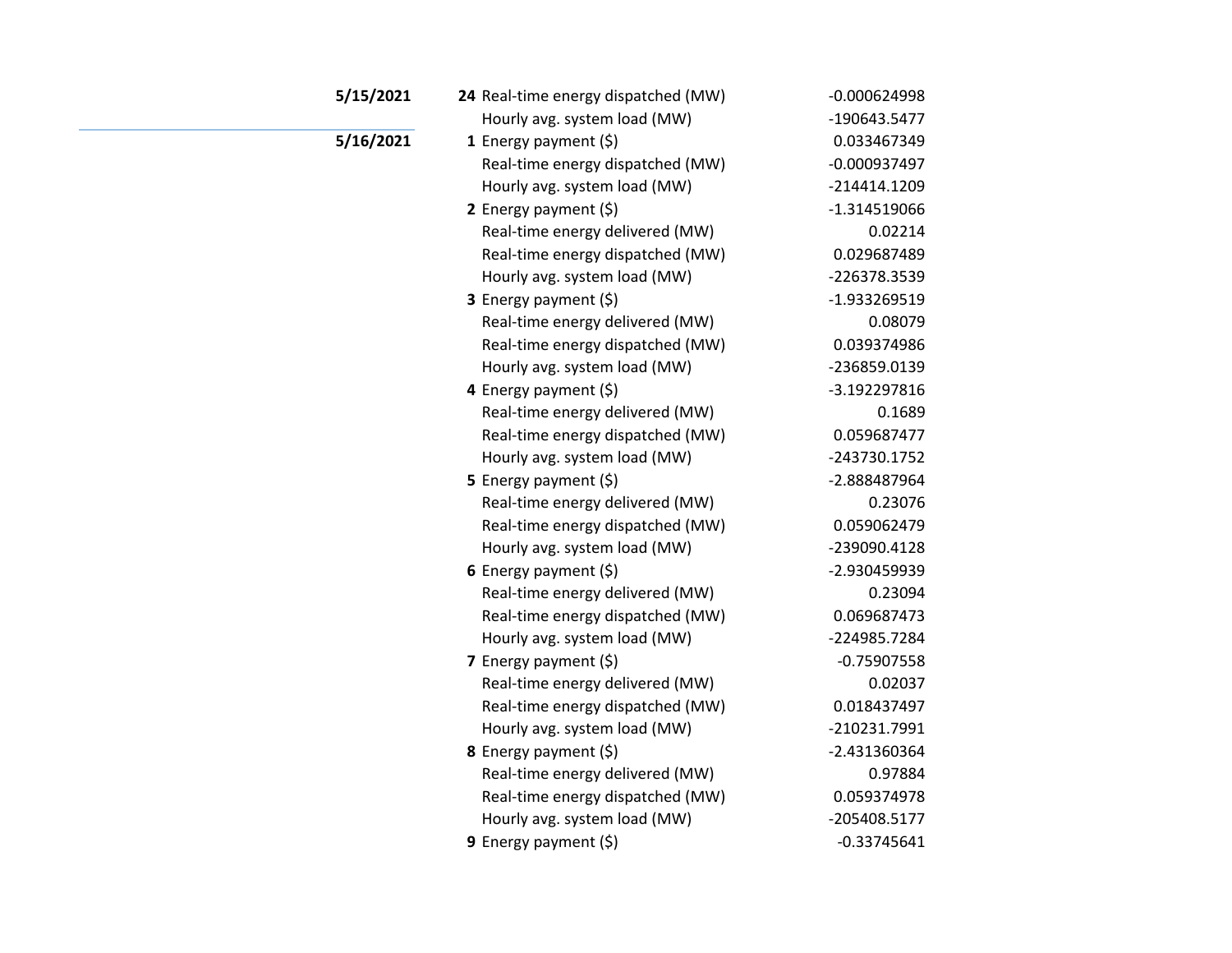| 9 Real-time energy delivered (MW) | 0.05073        |
|-----------------------------------|----------------|
| Real-time energy dispatched (MW)  | 0.008437501    |
| Hourly avg. system load (MW)      | -197211.5813   |
| 10 Energy payment (\$)            | 0.013530675    |
| Real-time energy dispatched (MW)  | $-0.000312499$ |
| Hourly avg. system load (MW)      | -191175.1108   |
| 11 Hourly avg. system load (MW)   | -187534.4029   |
| 12 Hourly avg. system load (MW)   | -186330.2722   |
| 13 Hourly avg. system load (MW)   | -186778.1767   |
| 14 Hourly avg. system load (MW)   | -185967.089    |
| 15 Hourly avg. system load (MW)   | -185580.8511   |
| 16 Hourly avg. system load (MW)   | -184207.9922   |
| 17 Hourly avg. system load (MW)   | -187037.1805   |
| 18 Hourly avg. system load (MW)   | -187677.7102   |
| 19 Hourly avg. system load (MW)   | -186555.1594   |
| 20 Hourly avg. system load (MW)   | -186671.7082   |
| 21 Hourly avg. system load (MW)   | -187335.1022   |
| 22 Hourly avg. system load (MW)   | -187771.5625   |
| 23 Hourly avg. system load (MW)   | -194741.0771   |
| 24 Hourly avg. system load (MW)   | -204138.197    |
| 1 Energy payment $(\xi)$          | $-0.379566539$ |
| Real-time energy dispatched (MW)  | 0.009374998    |
| Hourly avg. system load (MW)      | -448964.2513   |
| 2 Energy payment $(\xi)$          | 77.58722592    |
| Real-time energy delivered (MW)   | 0.09987        |
| Real-time energy dispatched (MW)  | $-0.105625008$ |
| Hourly avg. system load (MW)      | -460618.997    |
| <b>3</b> Energy payment $(\xi)$   | -258.1738401   |
| Real-time energy delivered (MW)   | 4.83675        |
| Real-time energy dispatched (MW)  | 4.469999952    |
| Hourly avg. system load (MW)      | -471741.9893   |
| 4 Energy payment $(\xi)$          | -275.9057352   |
| Real-time energy delivered (MW)   | 4.993616964    |
| Real-time energy dispatched (MW)  | 4.189374934    |

**5/17/2021**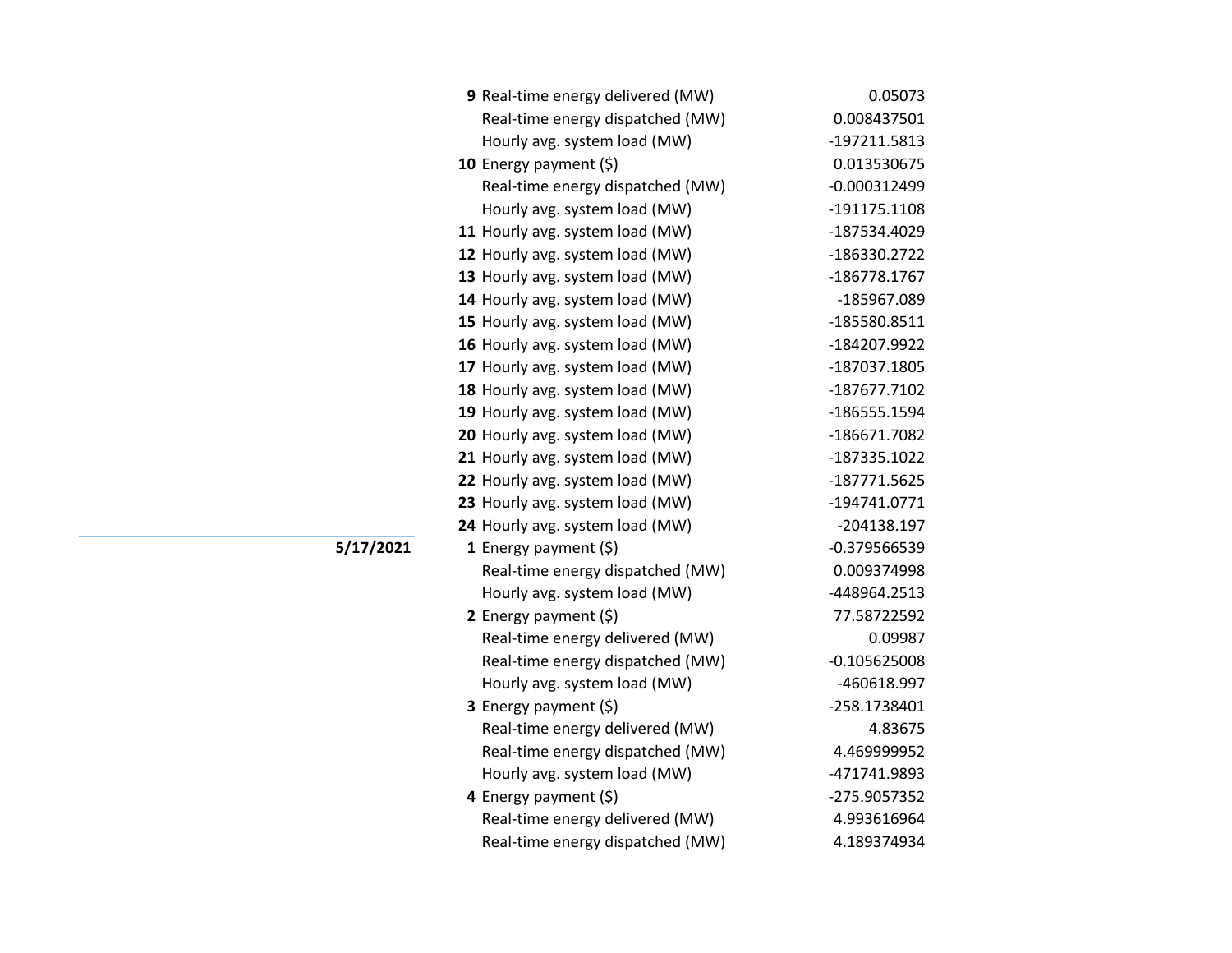| 4 Hourly avg. system load (MW)   | -481107.5191   |
|----------------------------------|----------------|
| 5 Energy payment $(5)$           | 6.970078967    |
| Real-time energy delivered (MW)  | 0.22287        |
| Real-time energy dispatched (MW) | $-0.159062495$ |
| Hourly avg. system load (MW)     | -468387.4081   |
| 6 Energy payment $(5)$           | $-2.656161831$ |
| Real-time energy delivered (MW)  | 0.24702        |
| Real-time energy dispatched (MW) | 0.059687477    |
| Hourly avg. system load (MW)     | -438387.2342   |
| 7 Energy payment $(5)$           | -1.673582997   |
| Real-time energy delivered (MW)  | 0.16392        |
| Real-time energy dispatched (MW) | 0.039062487    |
| Hourly avg. system load (MW)     | -407298.5825   |
| <b>8</b> Energy payment $(5)$    | 0.018462516    |
| Real-time energy dispatched (MW) | $-0.000624998$ |
| Hourly avg. system load (MW)     | -362030.0378   |
| 9 Hourly avg. system load (MW)   | -355038.5691   |
| 10 Hourly avg. system load (MW)  | -350080.3314   |
| 11 Hourly avg. system load (MW)  | -348065.9987   |
| 12 Hourly avg. system load (MW)  | -356123.3299   |
| 13 Hourly avg. system load (MW)  | -376056.287    |
| 14 Hourly avg. system load (MW)  | -400399.676    |
| 15 Hourly avg. system load (MW)  | -424373.8195   |
| 16 Hourly avg. system load (MW)  | -433021.1339   |
| 17 Hourly avg. system load (MW)  | -429719.5318   |
| 18 Hourly avg. system load (MW)  | -425606.4532   |
| 19 Hourly avg. system load (MW)  | -422627.6943   |
| 20 Hourly avg. system load (MW)  | -419293.8193   |
| 21 Hourly avg. system load (MW)  | -420352.3702   |
| 22 Hourly avg. system load (MW)  | -423416.9109   |
| 23 Hourly avg. system load (MW)  | -429482.5857   |
| 24 Hourly avg. system load (MW)  | -438336.5814   |
| 1 Energy payment $(\xi)$         | 0.020899249    |
| Real-time energy dispatched (MW) | $-0.000624998$ |

**5/18/2021**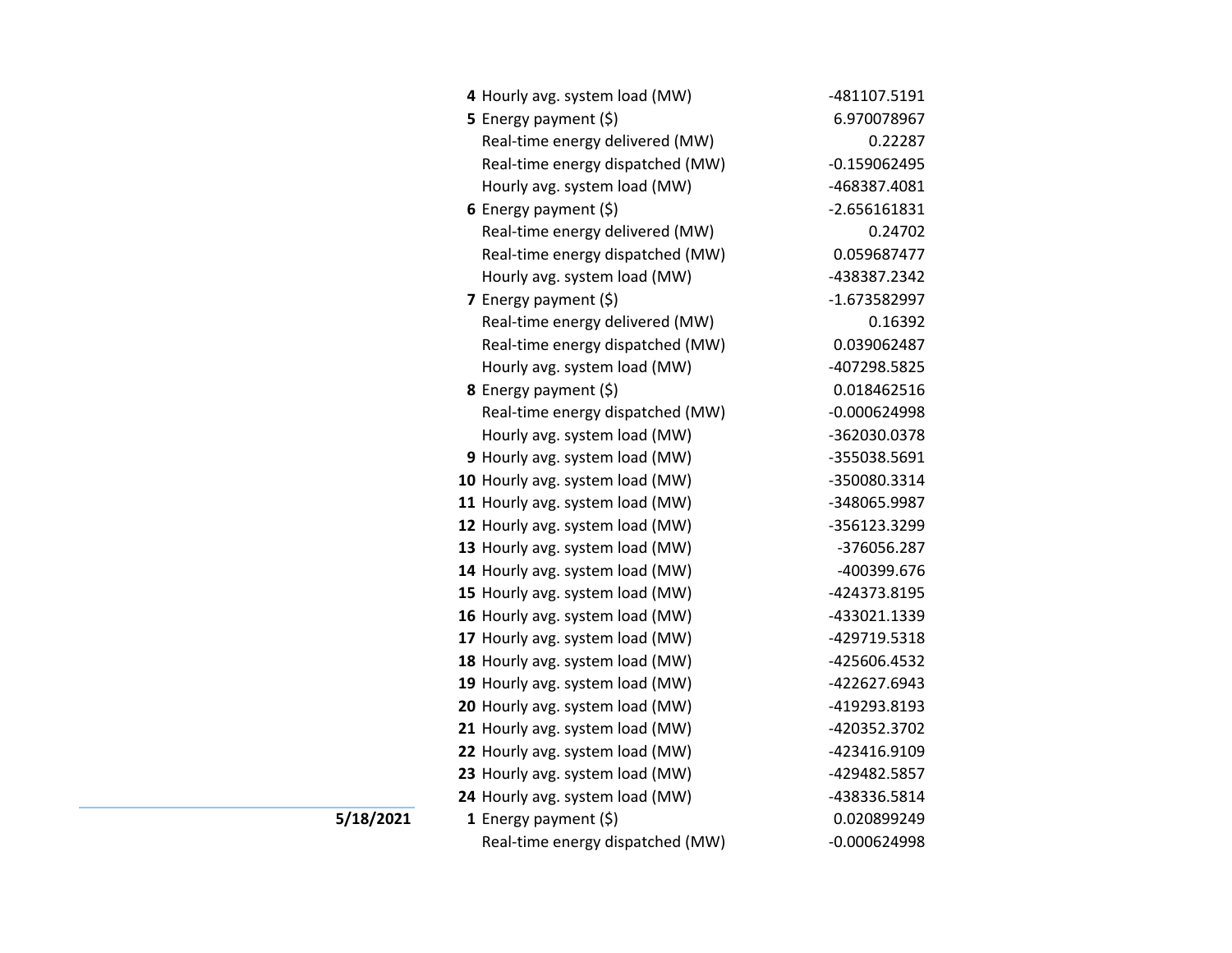| 5/18/2021 | 1 Hourly avg. system load (MW)   | -363684.7389   |
|-----------|----------------------------------|----------------|
|           | 2 Energy payment $(\xi)$         | -13.76600811   |
|           | Real-time energy delivered (MW)  | 0.02655        |
|           | Real-time energy dispatched (MW) | 0.273749986    |
|           | Hourly avg. system load (MW)     | -377721.2859   |
|           | 3 Energy payment (\$)            | -204.9697347   |
|           | Real-time energy delivered (MW)  | 4.78749        |
|           | Real-time energy dispatched (MW) | 4.37999994     |
|           | Hourly avg. system load (MW)     | -382572.3482   |
|           | 4 Energy payment (\$)            | -166.0339752   |
|           | Real-time energy delivered (MW)  | 4.74099        |
|           | Real-time energy dispatched (MW) | 2.86874996     |
|           | Hourly avg. system load (MW)     | -387031.7038   |
|           | <b>5</b> Energy payment $(\xi)$  | 32.35584184    |
|           | Real-time energy delivered (MW)  | 0.13971        |
|           | Real-time energy dispatched (MW) | $-0.178750011$ |
|           | Hourly avg. system load (MW)     | -376008.6385   |
|           | 6 Energy payment $(\xi)$         | -1.414906098   |
|           | Real-time energy delivered (MW)  | 0.08727        |
|           | Real-time energy dispatched (MW) | 0.028749992    |
|           | Hourly avg. system load (MW)     | -350713.5883   |
|           | 7 Energy payment $(5)$           | $-1.705286164$ |
|           | Real-time energy delivered (MW)  | 0.21777        |
|           | Real-time energy dispatched (MW) | 0.039374986    |
|           | Hourly avg. system load (MW)     | -324515.8825   |
|           | <b>8</b> Energy payment $(\xi)$  | 0.035186603    |
|           | Real-time energy dispatched (MW) | $-0.001249996$ |
|           | Hourly avg. system load (MW)     | -302683.2314   |
|           | 9 Hourly avg. system load (MW)   | -293073.3498   |
|           | 10 Hourly avg. system load (MW)  | -285599.7559   |
|           | 11 Hourly avg. system load (MW)  | -286778.3129   |
|           | 12 Hourly avg. system load (MW)  | -287308.0796   |
|           | 13 Hourly avg. system load (MW)  | -300637.3077   |
|           | 14 Hourly avg. system load (MW)  | -316940.034    |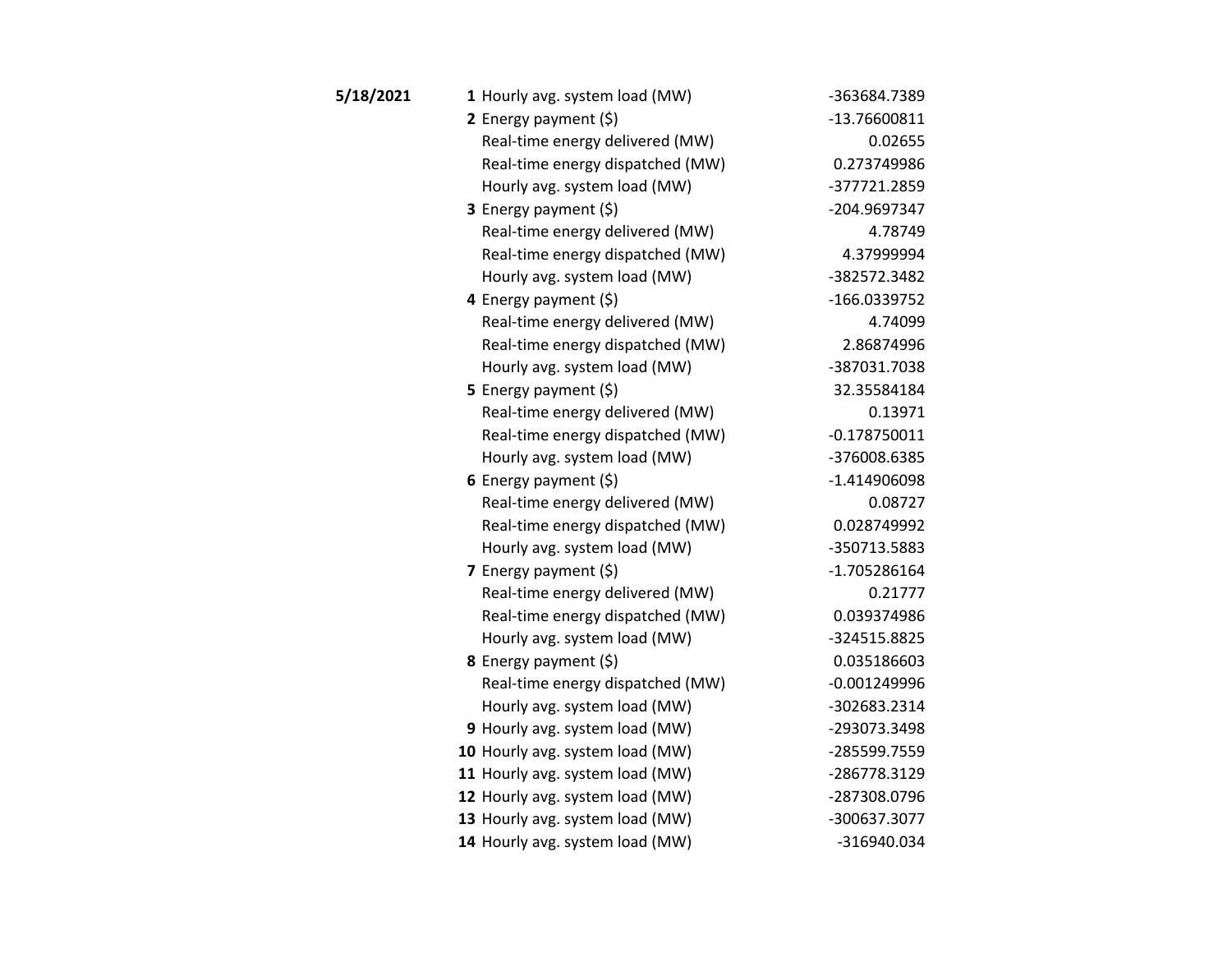| 5/18/2021 | 15 Hourly avg. system load (MW)  | -331874.5591   |
|-----------|----------------------------------|----------------|
|           | 16 Hourly avg. system load (MW)  | -339624.3695   |
|           | 17 Hourly avg. system load (MW)  | -334729.4427   |
|           | 18 Hourly avg. system load (MW)  | -325939.8641   |
|           | 19 Hourly avg. system load (MW)  | -320426.8252   |
|           | 20 Hourly avg. system load (MW)  | -318243.6115   |
|           | 21 Hourly avg. system load (MW)  | -320262.8791   |
|           | 22 Hourly avg. system load (MW)  | -325424.3546   |
|           | 23 Hourly avg. system load (MW)  | -334504.3407   |
|           | 24 Hourly avg. system load (MW)  | -350109.2637   |
| 5/19/2021 | 1 Energy payment $(\xi)$         | 1.16817118     |
|           | Real-time energy dispatched (MW) | $-0.037187497$ |
|           | Hourly avg. system load (MW)     | -457645.4699   |
|           | 2 Energy payment $(\xi)$         | -58.75078944   |
|           | Real-time energy delivered (MW)  | 0.529434       |
|           | Real-time energy dispatched (MW) | 1.254062501    |
|           | Hourly avg. system load (MW)     | -472648.5243   |
|           | 3 Energy payment (\$)            | -289.7510467   |
|           | Real-time energy delivered (MW)  | 5.628795       |
|           | Real-time energy dispatched (MW) | 5.659999968    |
|           | Hourly avg. system load (MW)     | -482932.3337   |
|           | 4 Energy payment $(\xi)$         | -159.5109726   |
|           | Real-time energy delivered (MW)  | 5.303421       |
|           | Real-time energy dispatched (MW) | 3.208749992    |
|           | Hourly avg. system load (MW)     | -492743.6608   |
|           | <b>5</b> Energy payment $(\xi)$  | 15.08933957    |
|           | Real-time energy delivered (MW)  | 0.1344         |
|           | Real-time energy dispatched (MW) | $-0.253125008$ |
|           | Hourly avg. system load (MW)     | -479517.6675   |
|           | 6 Energy payment $(\xi)$         | -1.401378248   |
|           | Real-time energy delivered (MW)  | 0.06117        |
|           | Real-time energy dispatched (MW) | 0.029062491    |
|           | Hourly avg. system load (MW)     | -448114.5865   |
|           | <b>7</b> Energy payment $(\xi)$  | $-0.888991551$ |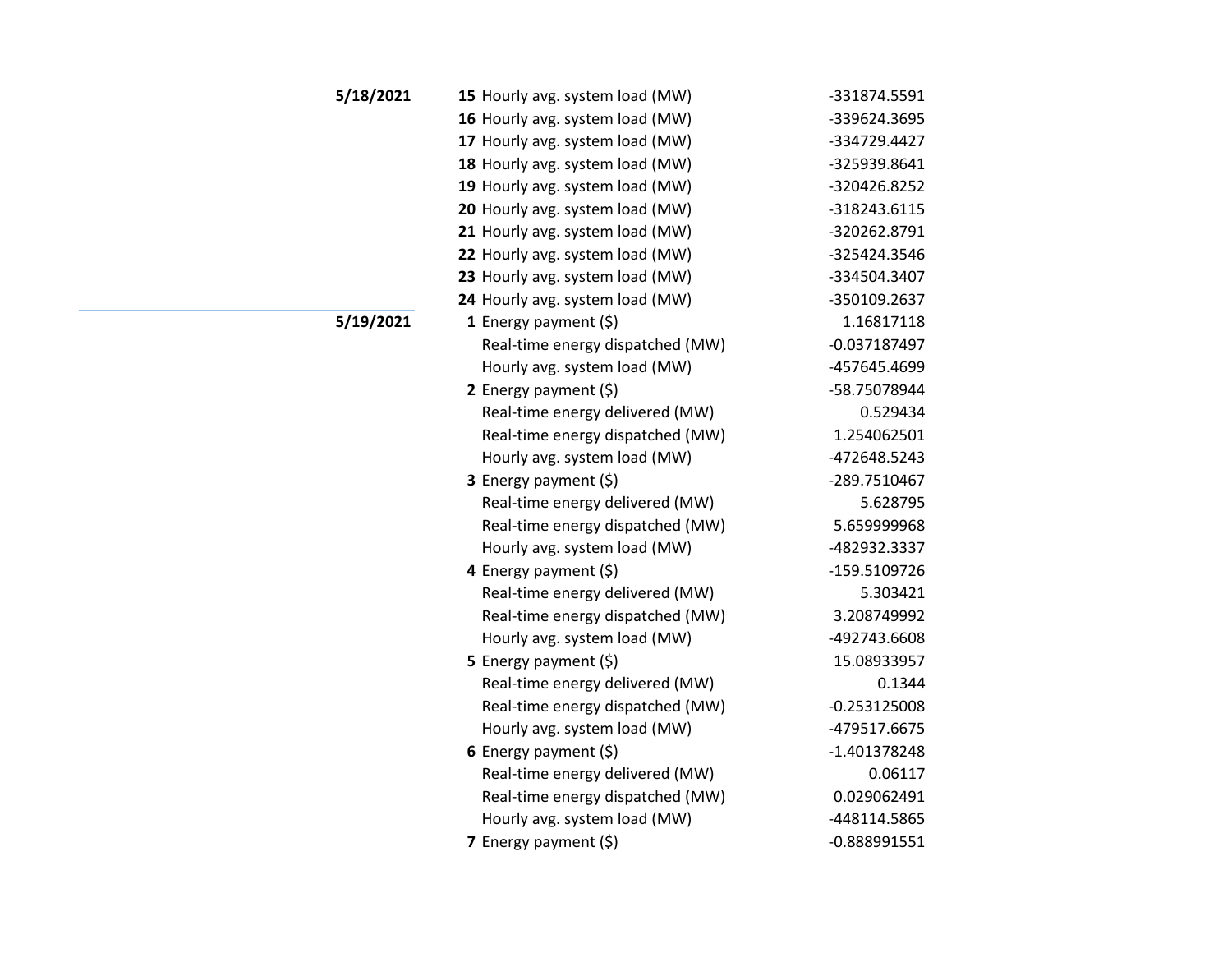| 7 Real-time energy delivered (MW) | 0.09915        |
|-----------------------------------|----------------|
| Real-time energy dispatched (MW)  | 0.019687493    |
| Hourly avg. system load (MW)      | -415894.4002   |
| <b>8</b> Energy payment $(\xi)$   | -2.52405629    |
| Real-time energy delivered (MW)   | 1.09086        |
| Real-time energy dispatched (MW)  | 0.059999976    |
| Hourly avg. system load (MW)      | -394770.7231   |
| <b>9</b> Energy payment $(\xi)$   | -2.507540996   |
| Real-time energy delivered (MW)   | 0.83916        |
| Real-time energy dispatched (MW)  | 0.059999976    |
| Hourly avg. system load (MW)      | -378315.6994   |
| 10 Energy payment (\$)            | 0.096963586    |
| Real-time energy dispatched (MW)  | $-0.001874994$ |
| Hourly avg. system load (MW)      | -367066.8217   |
| 11 Hourly avg. system load (MW)   | -363428.0171   |
| 12 Hourly avg. system load (MW)   | -368834.1977   |
| 13 Hourly avg. system load (MW)   | -385911.5151   |
| 14 Hourly avg. system load (MW)   | -402943.0391   |
| 15 Hourly avg. system load (MW)   | -416949.6882   |
| 16 Hourly avg. system load (MW)   | -428413.0025   |
| 17 Hourly avg. system load (MW)   | -426468.3352   |
| 18 Hourly avg. system load (MW)   | -416180.152    |
| 19 Hourly avg. system load (MW)   | -404612.5613   |
| 20 Hourly avg. system load (MW)   | -402161.9894   |
| 21 Hourly avg. system load (MW)   | -402629.026    |
| 22 Hourly avg. system load (MW)   | -413429.0631   |
| 23 Hourly avg. system load (MW)   | -424938.4348   |
| 24 Hourly avg. system load (MW)   | -441100.2344   |
| 1 Energy payment $(\xi)$          | -13.13268438   |
| Real-time energy delivered (MW)   | 2.928456       |
| Real-time energy dispatched (MW)  | 0.359374918    |
| (blank)                           | 0.016262038    |
| Hourly avg. system load (MW)      | -916788.5504   |
| 2 Energy payment (\$)             | -282.3424567   |

**5/20/2021**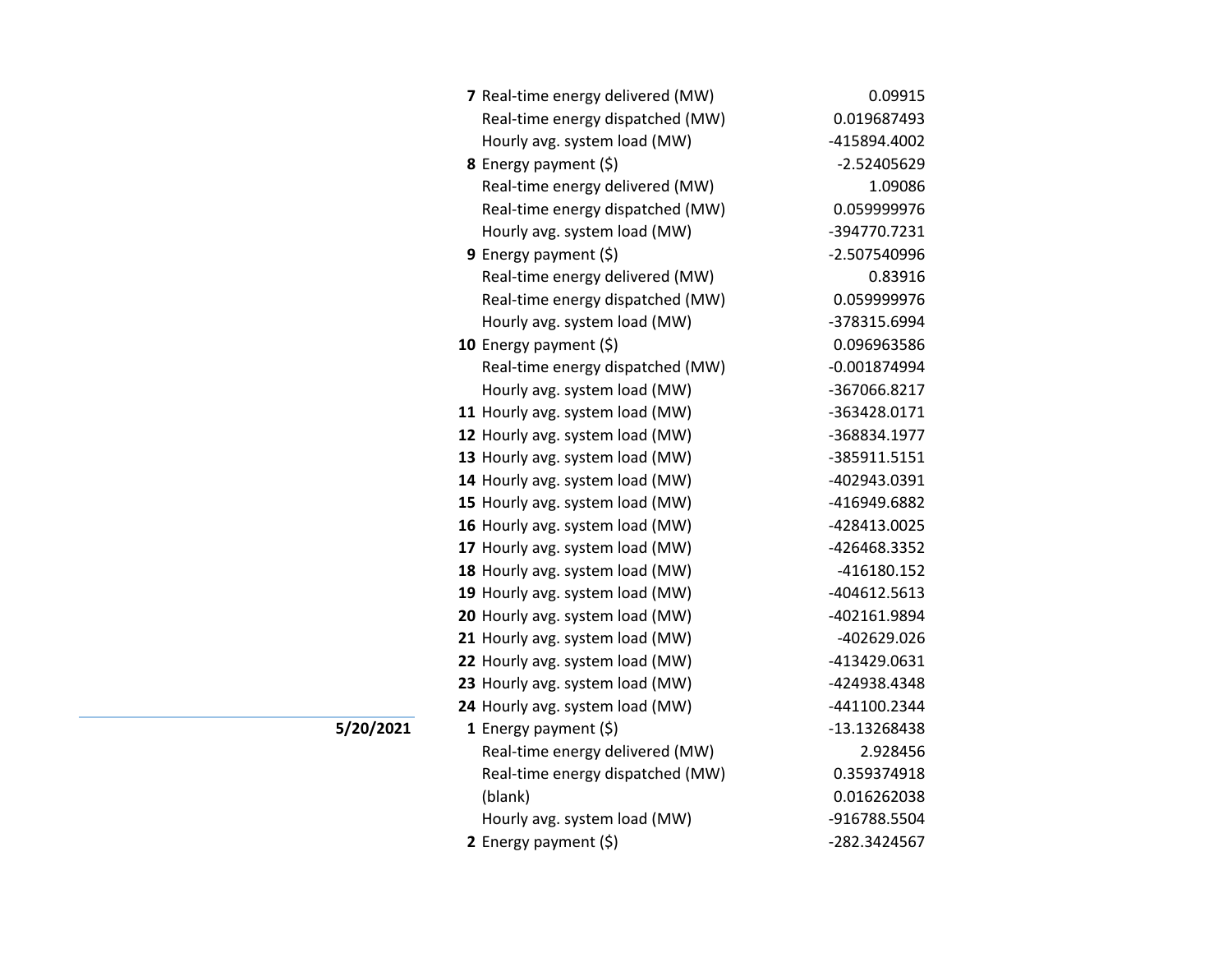| 2 Real-time energy delivered (MW)  | 2.376576       |
|------------------------------------|----------------|
| Real-time energy dispatched (MW)   | 4.889999928    |
| (blank)                            | 57.49137095    |
| Hourly avg. system load (MW)       | -952997.979    |
| 3 Energy payment (\$)              | -590.9784466   |
| Real-time energy delivered (MW)    | 3.174273       |
| Real-time energy dispatched (MW)   | 8.814374928    |
| (blank)                            | 148.1827439    |
| Hourly avg. system load (MW)       | -986850.762    |
| 4 Energy payment (\$)              | -851.7711815   |
| Real-time energy delivered (MW)    | 6.923536284    |
| Real-time energy dispatched (MW)   | 11.57937483    |
| (blank)                            | 226.0095988    |
| Hourly avg. system load (MW)       | -1019339.175   |
| <b>5</b> Energy payment $(\xi)$    | -1.897080341   |
| Real-time energy delivered (MW)    | 0.10929        |
| Real-time energy dispatched (MW)   | $-0.522187473$ |
| (blank)                            | 45.78805563    |
| Hourly avg. system load (MW)       | -999002.2723   |
| 6 Energy payment $(\xi)$           | $-2.074325471$ |
| Real-time energy delivered (MW)    | 0.23337        |
| Real-time energy dispatched (MW)   | 0.04999998     |
| Hourly avg. system load (MW)       | -938822.6763   |
| 7 Energy payment $(5)$             | -0.833237667   |
| Real-time energy delivered (MW)    | 0.09129        |
| Real-time energy dispatched (MW)   | 0.018437497    |
| (blank)                            | 0.061487051    |
| Hourly avg. system load (MW)       | -876492.5404   |
| 8 Real-time energy dispatched (MW) | $-0.000624998$ |
| (blank)                            | 0.02316476     |
| Hourly avg. system load (MW)       | -849058.3963   |
| 9 Hourly avg. system load (MW)     | -817126.8922   |
| 10 Hourly avg. system load (MW)    | -794461.1143   |
| 11 Hourly avg. system load (MW)    | -786211.0739   |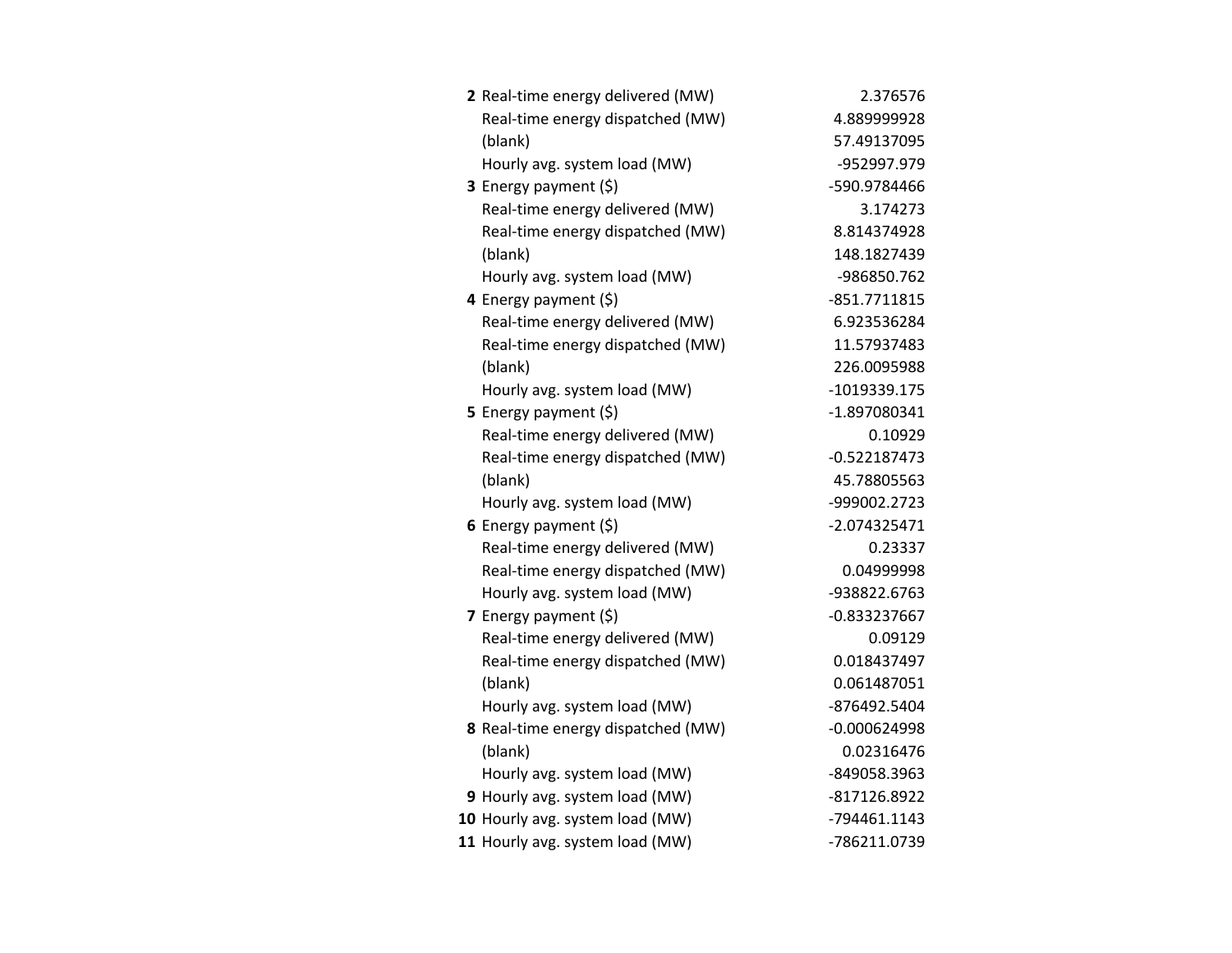| 12 Hourly avg. system load (MW)     | -800130.8642   |
|-------------------------------------|----------------|
| 13 Hourly avg. system load (MW)     | -836897.4695   |
| 14 Hourly avg. system load (MW)     | -878485.2087   |
| 15 Hourly avg. system load (MW)     | -922639.114    |
| 16 Hourly avg. system load (MW)     | -921370.2413   |
| 17 Hourly avg. system load (MW)     | -894199.5851   |
| 18 Hourly avg. system load (MW)     | -868186.0465   |
| 19 Hourly avg. system load (MW)     | -844765.8633   |
| 20 Hourly avg. system load (MW)     | -832003.1727   |
| 21 Hourly avg. system load (MW)     | -839753.3404   |
| 22 Hourly avg. system load (MW)     | -852319.3398   |
| 23 Real-time energy dispatched (MW) | $-0.0059375$   |
| (blank)                             | 0.181844086    |
| Hourly avg. system load (MW)        | -868474.7768   |
| 24 Energy payment (\$)              | $-2.715151415$ |
| Real-time energy delivered (MW)     | 3.121092       |
| Real-time energy dispatched (MW)    | 0.209999916    |
| Hourly avg. system load (MW)        | -884183.3937   |
| 1 Energy payment $(\xi)$            | -4.357386455   |
| Real-time energy delivered (MW)     | 1.701705       |
| Real-time energy dispatched (MW)    | 0.189999924    |
| Hourly avg. system load (MW)        | -892712.5115   |
| 2 Energy payment $(\xi)$            | $-612.5892211$ |
| Real-time energy delivered (MW)     | 1.681551       |
| Real-time energy dispatched (MW)    | 2.521666643    |
| Hourly avg. system load (MW)        | -929549.7617   |
| 3 Energy payment (\$)               | -600.7733303   |
| Real-time energy delivered (MW)     | 5.792658       |
| Real-time energy dispatched (MW)    | 12.76312501    |
| Hourly avg. system load (MW)        | -962510.0209   |
| 4 Energy payment (\$)               | -648.7410171   |
| Real-time energy delivered (MW)     | 7.860015       |
| Real-time energy dispatched (MW)    | 12.45499991    |
| Hourly avg. system load (MW)        | -994525.8119   |

**5/21/2021**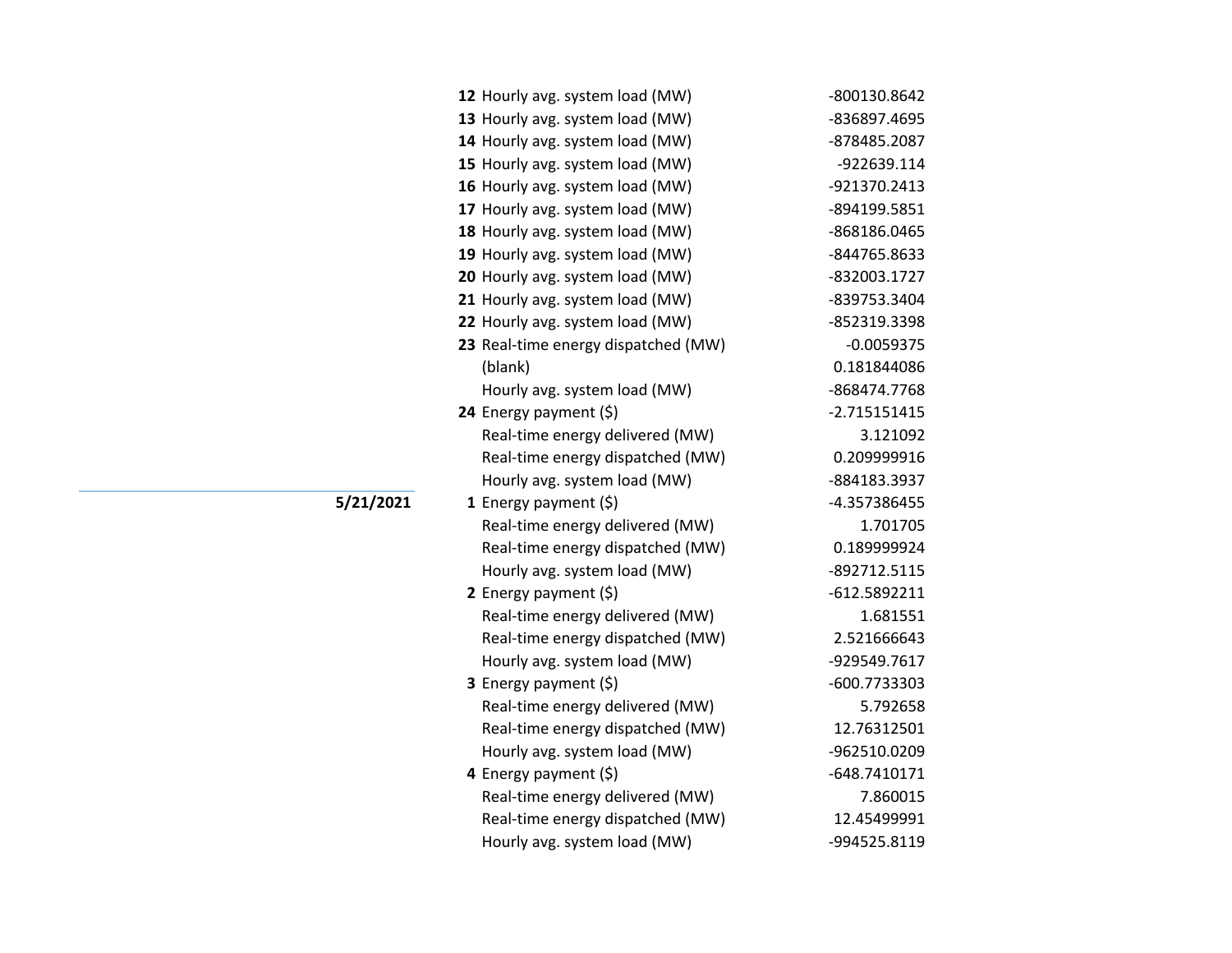| <b>5</b> Energy payment $(\xi)$  | 21.43740572    |
|----------------------------------|----------------|
| Real-time energy delivered (MW)  | 0.09447        |
| Real-time energy dispatched (MW) | $-0.352812511$ |
| Hourly avg. system load (MW)     | -981568.2662   |
| 6 Energy payment $(5)$           | -2.182938745   |
| Real-time energy delivered (MW)  | 0.18276        |
| Real-time energy dispatched (MW) | 0.049687481    |
| Hourly avg. system load (MW)     | -929195.0834   |
| 7 Energy payment $(5)$           | -1.188665079   |
| Real-time energy delivered (MW)  | 0.09246        |
| Real-time energy dispatched (MW) | 0.028437493    |
| Hourly avg. system load (MW)     | -872255.6109   |
| <b>8</b> Energy payment $(\xi)$  | -1.676720329   |
| Real-time energy delivered (MW)  | 0.4278         |
| Real-time energy dispatched (MW) | 0.039999984    |
| Hourly avg. system load (MW)     | -831726.6525   |
| 9 Energy payment (\$)            | 0.045505474    |
| Real-time energy dispatched (MW) | $-0.001249996$ |
| Hourly avg. system load (MW)     | -802782.6529   |
| 10 Hourly avg. system load (MW)  | -782464.0324   |
| 11 Hourly avg. system load (MW)  | -776677.2634   |
| 12 Hourly avg. system load (MW)  | -789292.5426   |
| 13 Hourly avg. system load (MW)  | -826087.0168   |
| 14 Hourly avg. system load (MW)  | -866292.9348   |
| 15 Hourly avg. system load (MW)  | -893705.754    |
| 16 Hourly avg. system load (MW)  | -896661.8088   |
| 17 Hourly avg. system load (MW)  | -879014.5406   |
| 18 Hourly avg. system load (MW)  | -852298.2866   |
| 19 Hourly avg. system load (MW)  | -833049.138    |
| 20 Hourly avg. system load (MW)  | -822863.7638   |
| 21 Hourly avg. system load (MW)  | -823205.5373   |
| 22 Hourly avg. system load (MW)  | -824815.992    |
| 23 Energy payment (\$)           | 0.024959116    |
| Real-time energy dispatched (MW) | $-0.0059375$   |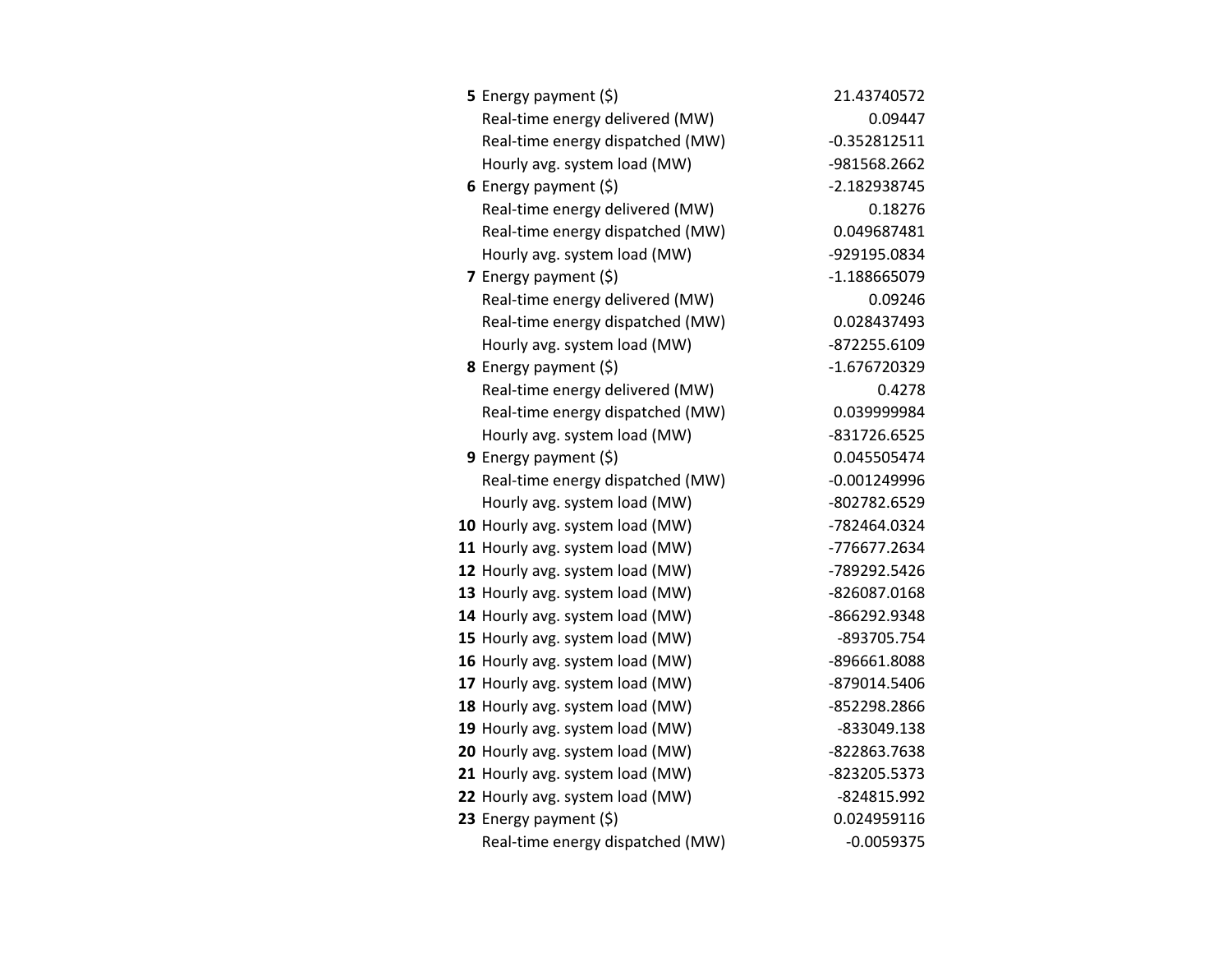| 5/21/2021 | 23 Hourly avg. system load (MW)     | -838715.0096   |
|-----------|-------------------------------------|----------------|
|           | 24 Energy payment (\$)              | $-2.215898016$ |
|           | Real-time energy delivered (MW)     | 1.440969       |
|           | Real-time energy dispatched (MW)    | 0.189999924    |
|           | Hourly avg. system load (MW)        | -855409.0887   |
| 5/22/2021 | 1 Hourly avg. system load (MW)      | -62969.00379   |
|           | 2 Hourly avg. system load (MW)      | -67028.68442   |
|           | 3 Hourly avg. system load (MW)      | -69663.38779   |
|           | 4 Hourly avg. system load (MW)      | -72467.47596   |
|           | 5 Real-time energy dispatched (MW)  | $-0.000624998$ |
|           | (blank)                             | 0.020814818    |
|           | Hourly avg. system load (MW)        | -71668.79523   |
|           | 6 Energy payment $(5)$              | $-0.884561946$ |
|           | Real-time energy delivered (MW)     | 0.01734        |
|           | Real-time energy dispatched (MW)    | 0.019999992    |
|           | Hourly avg. system load (MW)        | -68366.38472   |
|           | 7 Energy payment (\$)               | $-0.414859934$ |
|           | Real-time energy delivered (MW)     | 0.00105        |
|           | Real-time energy dispatched (MW)    | 0.009687497    |
|           | (blank)                             | 0.010994168    |
|           | Hourly avg. system load (MW)        | -64551.33517   |
|           | 8 Energy payment (\$)               | $-0.815919773$ |
|           | Real-time energy delivered (MW)     | 0.12495        |
|           | Real-time energy dispatched (MW)    | 0.019062495    |
|           | (blank)                             | 0.043536276    |
|           | Hourly avg. system load (MW)        | -63891.04134   |
|           | 9 Energy payment $(5)$              | $-0.811261576$ |
|           | Real-time energy delivered (MW)     | 0.10338        |
|           | Real-time energy dispatched (MW)    | 0.019999992    |
|           | Hourly avg. system load (MW)        | $-61345.65022$ |
|           | 10 Real-time energy dispatched (MW) | $-0.000624998$ |
|           | (blank)                             | 0.030989307    |
|           | Hourly avg. system load (MW)        | -59591.55474   |
|           | 11 Hourly avg. system load (MW)     | -58726.62066   |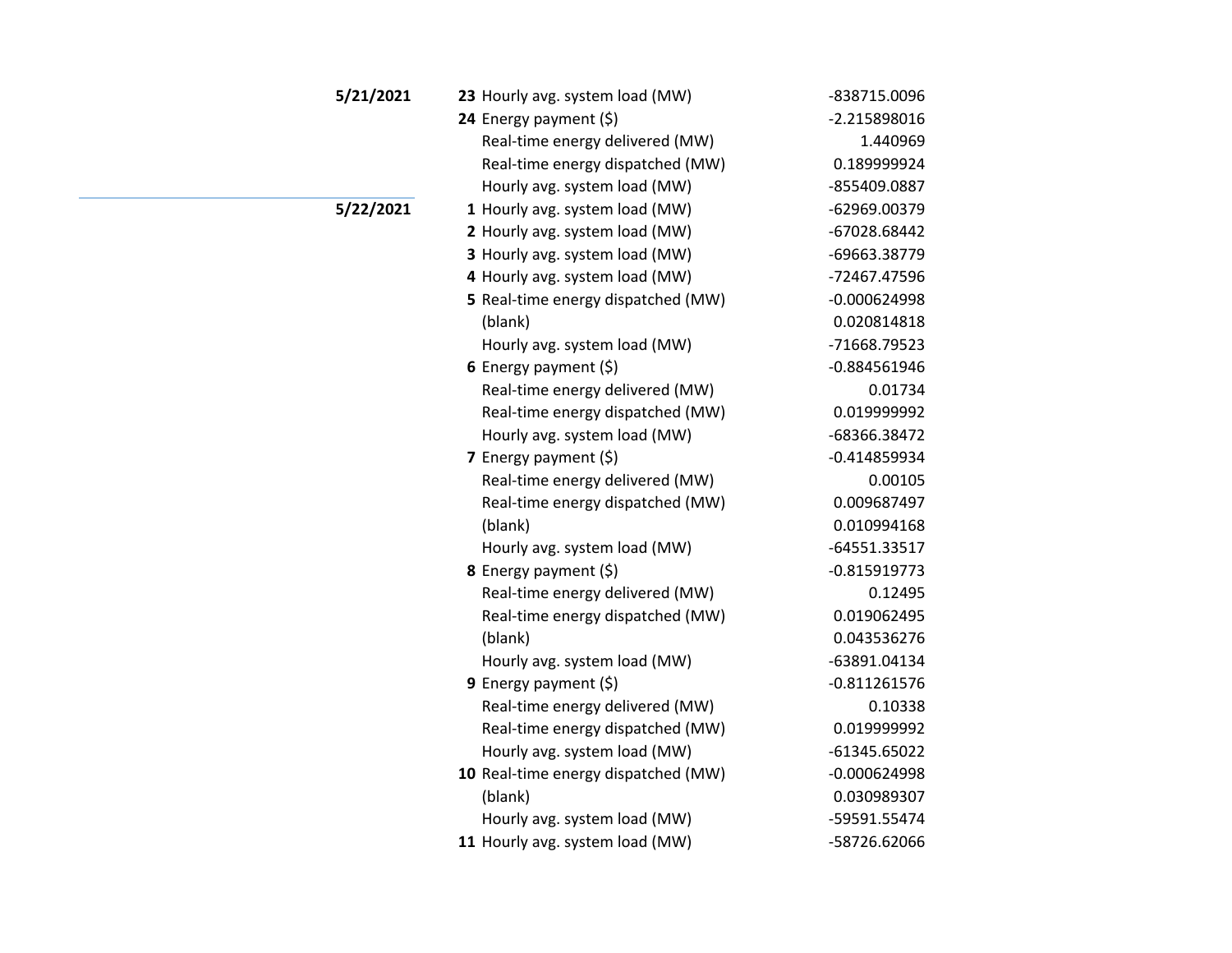| 12 Hourly avg. system load (MW)    | -58878.06421   |
|------------------------------------|----------------|
| 13 Hourly avg. system load (MW)    | -59864.77517   |
| 14 Hourly avg. system load (MW)    | -60307.16626   |
| 15 Hourly avg. system load (MW)    | -61498.57638   |
| 16 Hourly avg. system load (MW)    | -60586.22445   |
| 17 Hourly avg. system load (MW)    | -59529.10482   |
| 18 Hourly avg. system load (MW)    | -56878.22417   |
| 19 Hourly avg. system load (MW)    | -54788.86616   |
| 20 Hourly avg. system load (MW)    | -53605.05167   |
| 21 Hourly avg. system load (MW)    | -53833.44306   |
| 22 Hourly avg. system load (MW)    | -55036.95558   |
| 23 Hourly avg. system load (MW)    | -56227.80154   |
| 24 Hourly avg. system load (MW)    | -59367.78365   |
| 1 Hourly avg. system load (MW)     | -150010.0374   |
| 2 Real-time energy dispatched (MW) | $-0.001249996$ |
| (blank)                            | 0.052925336    |
| Hourly avg. system load (MW)       | -160253.8286   |
| 3 Energy payment (\$)              | $-1.847917461$ |
| Real-time energy delivered (MW)    | 0.0645         |
| Real-time energy dispatched (MW)   | 0.039687485    |
| (blank)                            | 0.013591578    |
| Hourly avg. system load (MW)       | -166532.7885   |
| 4 Energy payment (\$)              | -2.503822998   |
| Real-time energy delivered (MW)    | 0.08328        |
| Real-time energy dispatched (MW)   | 0.049687481    |
| (blank)                            | 0.010497223    |
| Hourly avg. system load (MW)       | -172244.8381   |
| 5 Energy payment $(\xi)$           | $-2.27595099$  |
| Real-time energy delivered (MW)    | 0.14622        |
| Real-time energy dispatched (MW)   | 0.049374982    |
| (blank)                            | 0.02207662     |
| Hourly avg. system load (MW)       | -170518.1934   |
| 6 Energy payment $(\$)$            | $-1.664462135$ |
| Real-time energy delivered (MW)    | 0.08673        |

**5/23/2021**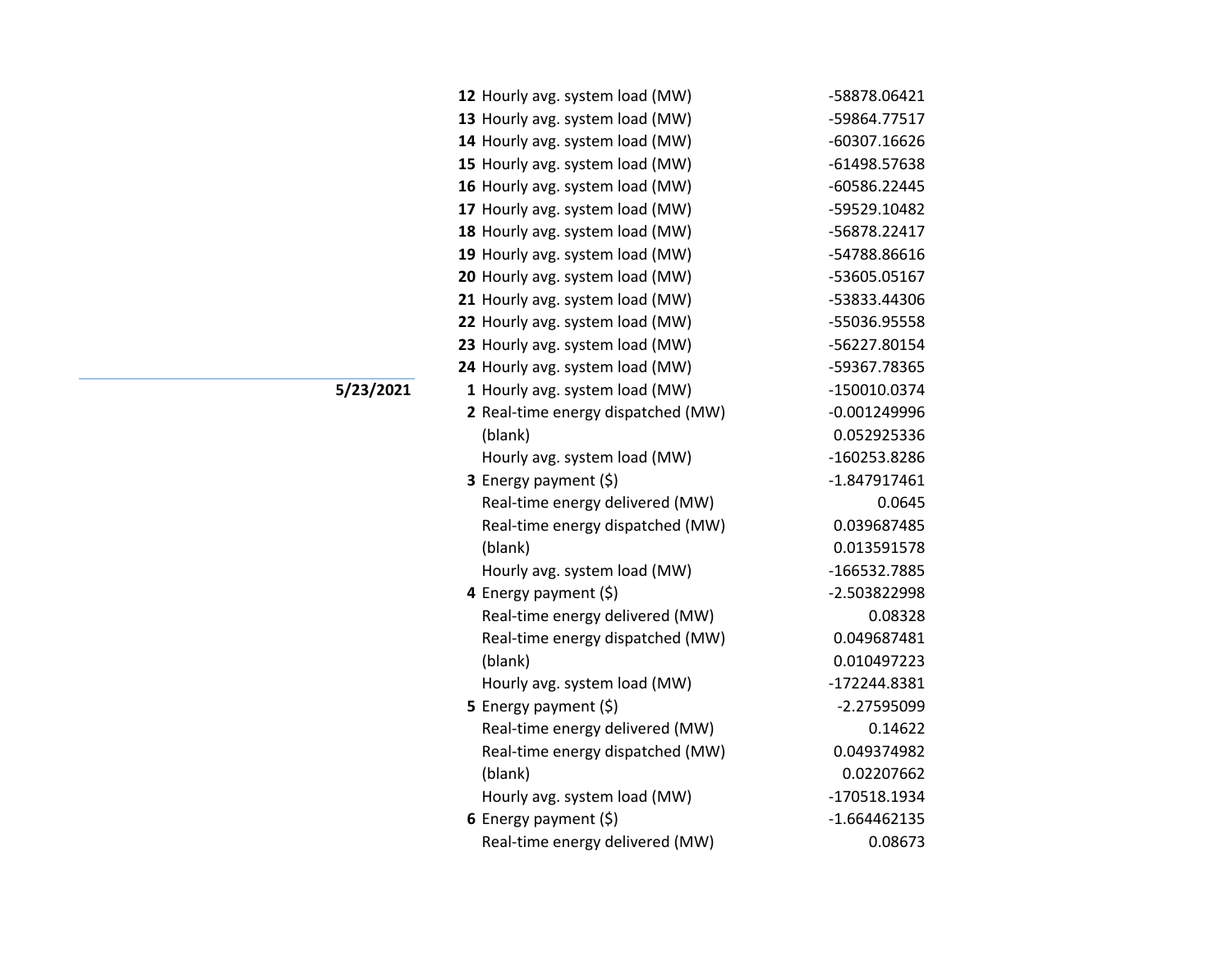| 6 Real-time energy dispatched (MW) | 0.039374986    |
|------------------------------------|----------------|
| (blank)                            | 0.021185464    |
| Hourly avg. system load (MW)       | -160679.8942   |
| 7 Real-time energy dispatched (MW) | $-0.001249996$ |
| (blank)                            | 0.042104615    |
| Hourly avg. system load (MW)       | -149617.5853   |
| 8 Real-time energy dispatched (MW) | $-0.000312499$ |
| (blank)                            | 0.011685038    |
| Hourly avg. system load (MW)       | -143527.2294   |
| 9 Hourly avg. system load (MW)     | -137945.9735   |
| 10 Hourly avg. system load (MW)    | -134505.5926   |
| 11 Hourly avg. system load (MW)    | -132769.8405   |
| 12 Hourly avg. system load (MW)    | -132483.4187   |
| 13 Hourly avg. system load (MW)    | -132831.9893   |
| 14 Hourly avg. system load (MW)    | -130588.0742   |
| 15 Hourly avg. system load (MW)    | -127872.4681   |
| 16 Hourly avg. system load (MW)    | -126890.3525   |
| 17 Hourly avg. system load (MW)    | -121765.9793   |
| 18 Hourly avg. system load (MW)    | -118319.8214   |
| 19 Hourly avg. system load (MW)    | -116636.0526   |
| 20 Hourly avg. system load (MW)    | $-116416.206$  |
| 21 Hourly avg. system load (MW)    | -117133.8408   |
| 22 Hourly avg. system load (MW)    | -121063.9853   |
| 23 Hourly avg. system load (MW)    | -127673.5448   |
| 24 Hourly avg. system load (MW)    | -137680.9056   |
| 1 Energy payment $(\$)$            | -48.57581657   |
| Real-time energy delivered (MW)    | 0.35553441     |
| (blank)                            | 0.854999952    |
| Hourly avg. system load (MW)       | -711277.7615   |
| 2 Energy payment (\$)              | -6.698584048   |
| Real-time energy dispatched (MW)   | 2.952187529    |
| (blank)                            | -3.090000024   |
| Hourly avg. system load (MW)       | -734419.9815   |
| 3 Energy payment (\$)              | -323.8973166   |

**5/24/2021**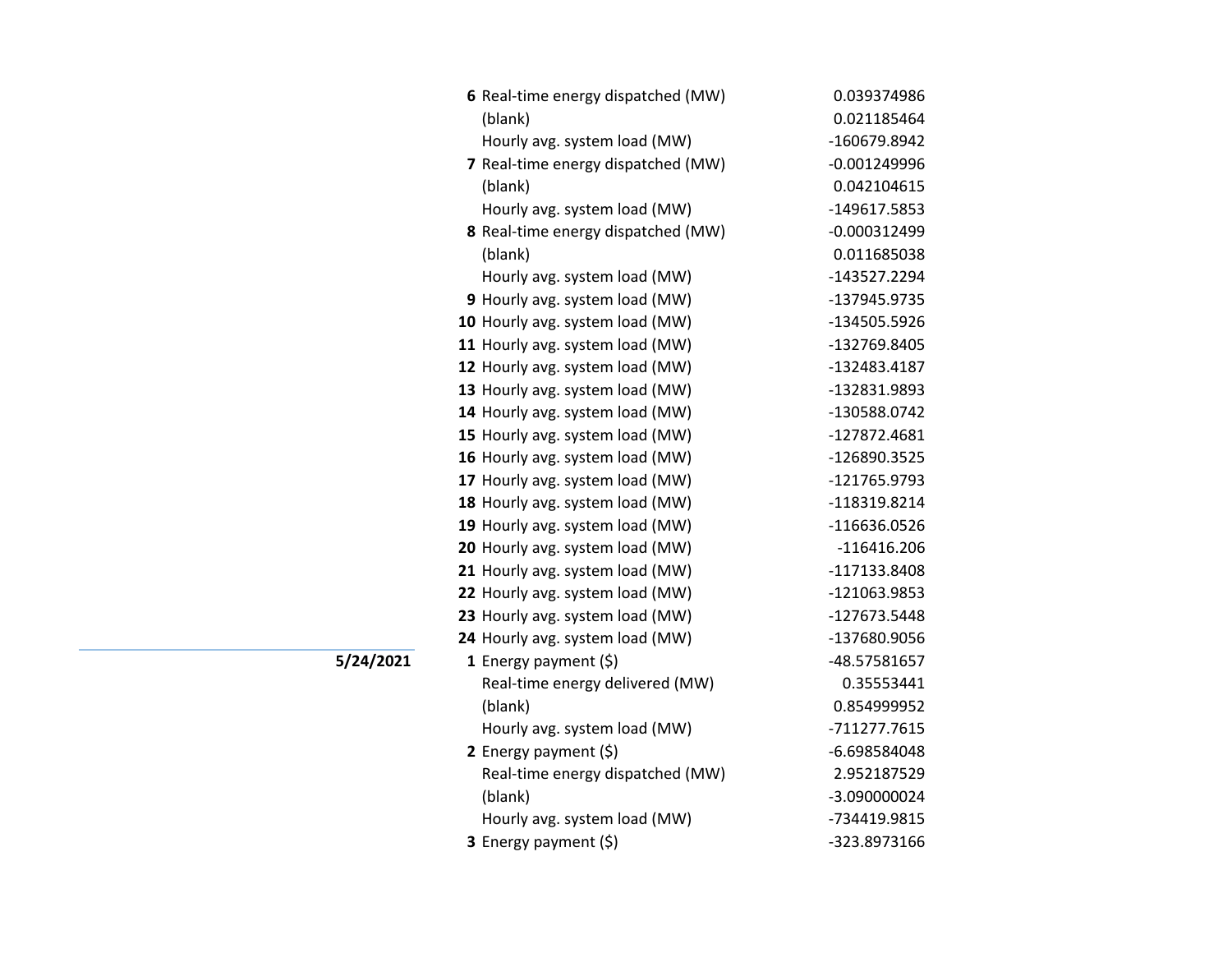| 3 Real-time energy delivered (MW) | 4.710978       |
|-----------------------------------|----------------|
| Real-time energy dispatched (MW)  | 4.50999996     |
| Hourly avg. system load (MW)      | -737648.8833   |
| 4 Energy payment (\$)             | -154.3339312   |
| Real-time energy delivered (MW)   | 8.170092936    |
| Real-time energy dispatched (MW)  | 1.887812525    |
| Hourly avg. system load (MW)      | -737347.7447   |
| <b>5</b> Energy payment $(\xi)$   | 15.69647461    |
| Real-time energy dispatched (MW)  | $-0.307499978$ |
| Hourly avg. system load (MW)      | -712222.4122   |
| 6 Hourly avg. system load (MW)    | -659014.6344   |
| 7 Energy payment $(\xi)$          | 0.010890834    |
| Real-time energy dispatched (MW)  | $-0.000312499$ |
| Hourly avg. system load (MW)      | -608887.966    |
| 8 Hourly avg. system load (MW)    | -508589.4424   |
| 9 Hourly avg. system load (MW)    | -490369.7212   |
| 10 Hourly avg. system load (MW)   | -478154.283    |
| 11 Hourly avg. system load (MW)   | -476052.8068   |
| 12 Hourly avg. system load (MW)   | -486670.5912   |
| 13 Hourly avg. system load (MW)   | -511758.4616   |
| 14 Hourly avg. system load (MW)   | -538069.3227   |
| 15 Hourly avg. system load (MW)   | -562129.2898   |
| 16 Hourly avg. system load (MW)   | -564637.0037   |
| 17 Hourly avg. system load (MW)   | -554941.4309   |
| 18 Hourly avg. system load (MW)   | -562112.2564   |
| 19 Hourly avg. system load (MW)   | -569242.8315   |
| 20 Hourly avg. system load (MW)   | -573643.0968   |
| 21 Hourly avg. system load (MW)   | -594679.3621   |
| 22 Hourly avg. system load (MW)   | $-610095.027$  |
| 23 Hourly avg. system load (MW)   | -640756.1428   |
| 24 Energy payment (\$)            | -93.1652998    |
| Real-time energy delivered (MW)   | 1.001008011    |
| (blank)                           | 2.067499965    |
| Hourly avg. system load (MW)      | -674983.5294   |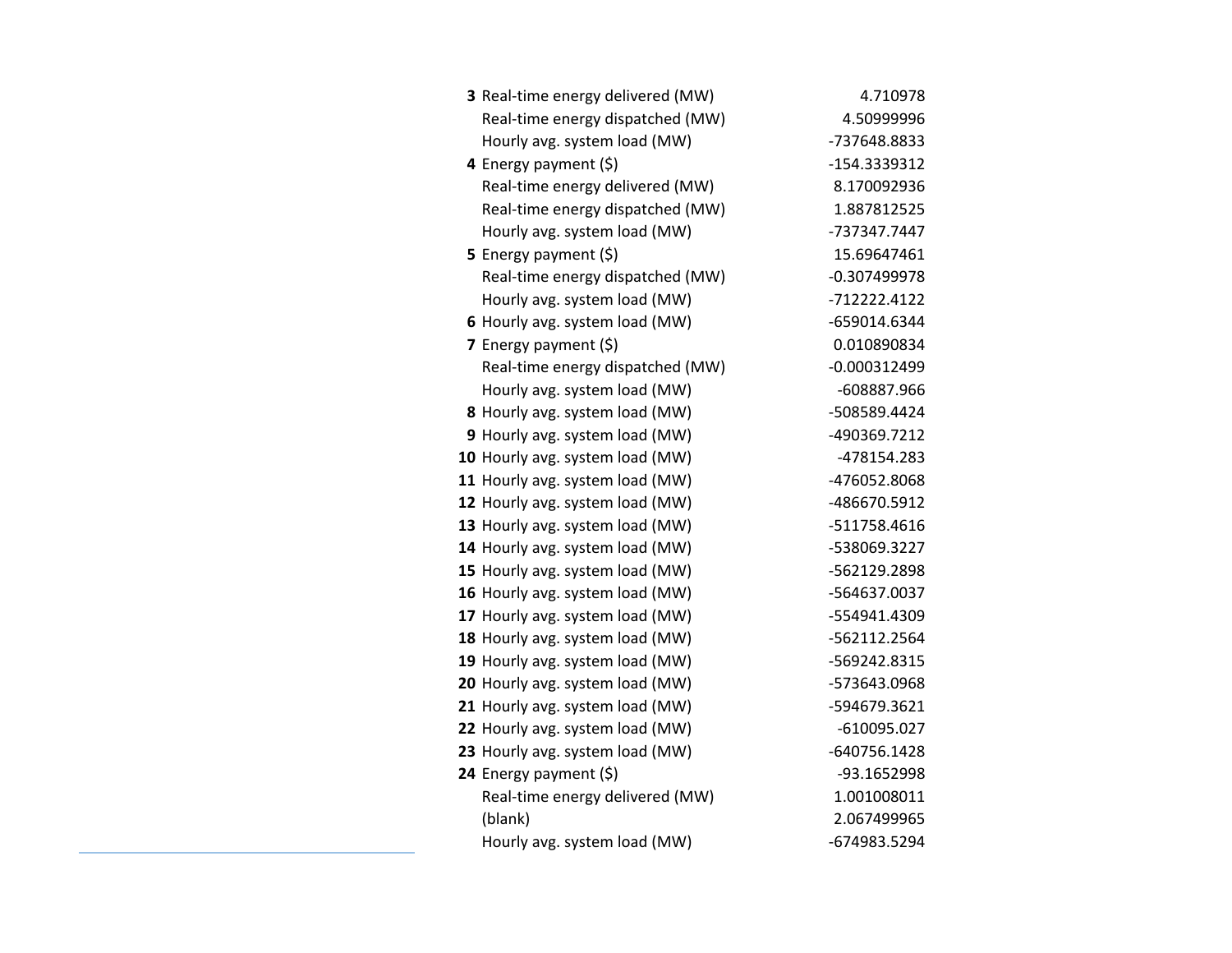| 5/25/2021 | 1 Energy payment $(\xi)$         | -110.9377561   |
|-----------|----------------------------------|----------------|
|           | Real-time energy delivered (MW)  | 12.94787236    |
|           | Real-time energy dispatched (MW) | 2.779999752    |
|           | Hourly avg. system load (MW)     | -1937820.191   |
|           | 2 Energy payment $(\xi)$         | $-2.776257722$ |
|           | Real-time energy delivered (MW)  | 2.874795       |
|           | Real-time energy dispatched (MW) | 0.17437488     |
|           | Hourly avg. system load (MW)     | -1956829.272   |
|           | <b>3</b> Energy payment $(\xi)$  | -270.7781031   |
|           | Real-time energy delivered (MW)  | 6.837351       |
|           | Real-time energy dispatched (MW) | 4.649999832    |
|           | Hourly avg. system load (MW)     | -1956349.347   |
|           | 4 Energy payment (\$)            | -265.9469979   |
|           | Real-time energy delivered (MW)  | 6.827628       |
|           | Real-time energy dispatched (MW) | 4.649999832    |
|           | Hourly avg. system load (MW)     | -1960288.018   |
|           | 5 Energy payment $(5)$           | 6.589634228    |
|           | Real-time energy dispatched (MW) | $-0.145624995$ |
|           | Hourly avg. system load (MW)     | -1898231.917   |
|           | 6 Energy payment $(5)$           | $-0.410023936$ |
|           | Real-time energy delivered (MW)  | 0.01353        |
|           | Real-time energy dispatched (MW) | 0.009999996    |
|           | Hourly avg. system load (MW)     | -1760900.499   |
|           | <b>7</b> Energy payment $(\xi)$  | 0.011438579    |
|           | Real-time energy dispatched (MW) | $-0.000312499$ |
|           | Hourly avg. system load (MW)     | -1629990.561   |
|           | 8 Energy payment (\$)            | $-0.47593131$  |
|           | Real-time energy delivered (MW)  | 0.06102        |
|           | Real-time energy dispatched (MW) | 0.009999996    |
|           | Hourly avg. system load (MW)     | -1505527.766   |
|           | <b>9</b> Energy payment $(\xi)$  | $-0.397437941$ |
|           | Real-time energy delivered (MW)  | 0.0432         |
|           | Real-time energy dispatched (MW) | 0.009999996    |
|           | Hourly avg. system load (MW)     | -1437208.669   |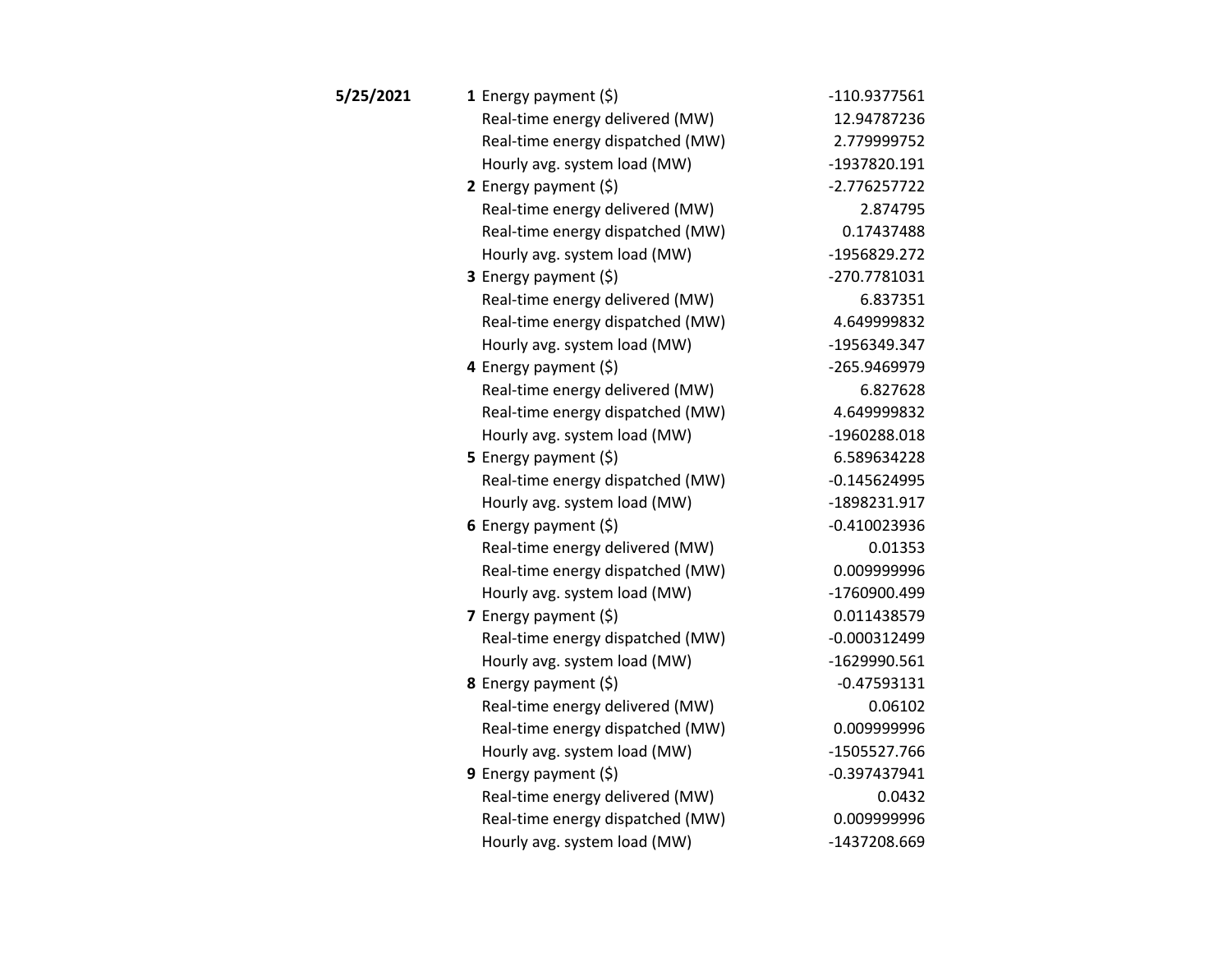| <b>10</b> Energy payment $(\xi)$ | 0.017723318    |
|----------------------------------|----------------|
| Real-time energy dispatched (MW) | $-0.000312499$ |
| Hourly avg. system load (MW)     | -1388884.248   |
| 11 Hourly avg. system load (MW)  | $-1365255.175$ |
| 12 Hourly avg. system load (MW)  | -1381059.57    |
| 13 Hourly avg. system load (MW)  | -1432602.23    |
| 14 Hourly avg. system load (MW)  | -1491574.944   |
| 15 Hourly avg. system load (MW)  | -1542121.872   |
| 16 Hourly avg. system load (MW)  | -1546949.437   |
| 17 Hourly avg. system load (MW)  | -1550738.933   |
| 18 Hourly avg. system load (MW)  | -1574314.054   |
| 19 Hourly avg. system load (MW)  | $-1610371.329$ |
| 20 Hourly avg. system load (MW)  | -1646147.696   |
| 21 Energy payment $(5)$          | 0.752761565    |
| Real-time energy dispatched (MW) | $-0.019687499$ |
| Hourly avg. system load (MW)     | -1688367.733   |
| 22 Energy payment (\$)           | -29.8891026    |
| Real-time energy delivered (MW)  | 0.63504        |
| Real-time energy dispatched (MW) | 0.63           |
| Hourly avg. system load (MW)     | -1745813.321   |
| 23 Energy payment $(\xi)$        | 0.454906246    |
| Real-time energy dispatched (MW) | $-0.029374999$ |
| Hourly avg. system load (MW)     | -1810665.755   |
| 24 Energy payment (\$)           | -8.488555202   |
| Real-time energy delivered (MW)  | 13.976475      |
| Real-time energy dispatched (MW) | 0.309999876    |
| Hourly avg. system load (MW)     | -1881163.015   |
| 1 Energy payment $(\xi)$         | -21.50661523   |
| Real-time energy delivered (MW)  | 2.879889       |
| Real-time energy dispatched (MW) | 0.509374919    |
| Hourly avg. system load (MW)     | -1107931.741   |
| 2 Energy payment $(\xi)$         | -368.0072104   |
| Real-time energy delivered (MW)  | 5.262078       |
| Real-time energy dispatched (MW) | 7.842812382    |

**5/26/2021**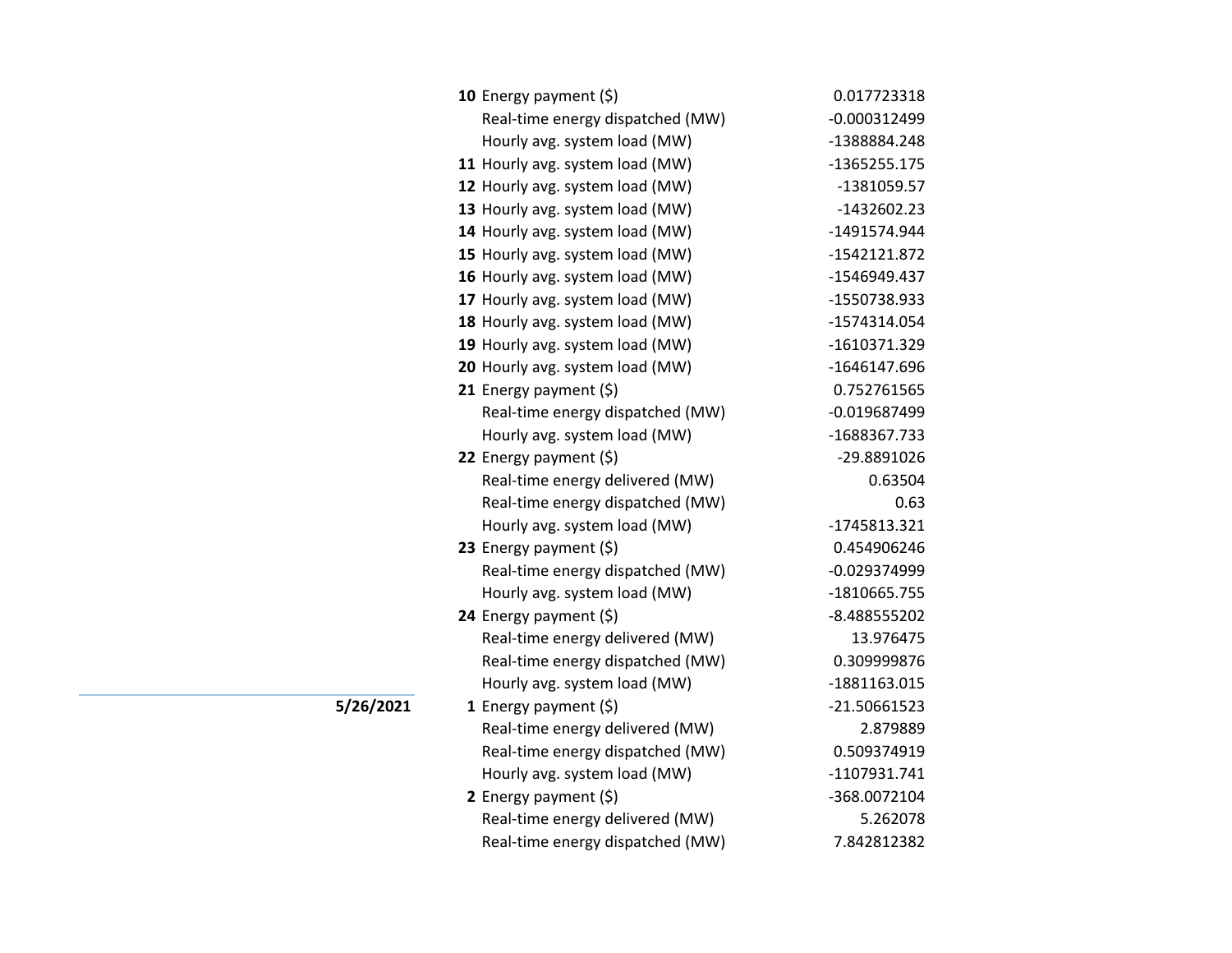| 2 Hourly avg. system load (MW)   | -1137057.408   |
|----------------------------------|----------------|
| 3 Energy payment (\$)            | -864.4852524   |
| Real-time energy delivered (MW)  | 9.33018        |
| Real-time energy dispatched (MW) | 13.48999997    |
| Hourly avg. system load (MW)     | -1138481.795   |
| 4 Energy payment (\$)            | -811.7267675   |
| Real-time energy delivered (MW)  | 12.36756294    |
| Real-time energy dispatched (MW) | 11.69999996    |
| Hourly avg. system load (MW)     | $-1131642.277$ |
| <b>5</b> Energy payment $(\xi)$  | 33.5584146     |
| Real-time energy dispatched (MW) | $-0.67624995$  |
| Hourly avg. system load (MW)     | -1094687.343   |
| 6 Energy payment $(\xi)$         | -0.392326321   |
| Real-time energy delivered (MW)  | 0.0258         |
| Real-time energy dispatched (MW) | 0.009687497    |
| Hourly avg. system load (MW)     | -1017934.714   |
| 7 Energy payment (\$)            | $-0.382213352$ |
| Real-time energy delivered (MW)  | 0.03282        |
| Real-time energy dispatched (MW) | 0.009374998    |
| Hourly avg. system load (MW)     | -942995.4007   |
| 8 Hourly avg. system load (MW)   | -903195.1318   |
| 9 Hourly avg. system load (MW)   | -863717.1276   |
| 10 Hourly avg. system load (MW)  | -847227.3385   |
| 11 Hourly avg. system load (MW)  | -835198.7522   |
| 12 Hourly avg. system load (MW)  | -843385.0972   |
| 13 Hourly avg. system load (MW)  | -865268.1289   |
| 14 Hourly avg. system load (MW)  | -893810.5053   |
| 15 Hourly avg. system load (MW)  | -923205.7176   |
| 16 Hourly avg. system load (MW)  | -936606.0639   |
| 17 Hourly avg. system load (MW)  | -931008.729    |
| 18 Hourly avg. system load (MW)  | -924083.2351   |
| 19 Hourly avg. system load (MW)  | -933224.7207   |
| 20 Hourly avg. system load (MW)  | -946994.4822   |
| 21 Hourly avg. system load (MW)  | -971603.5315   |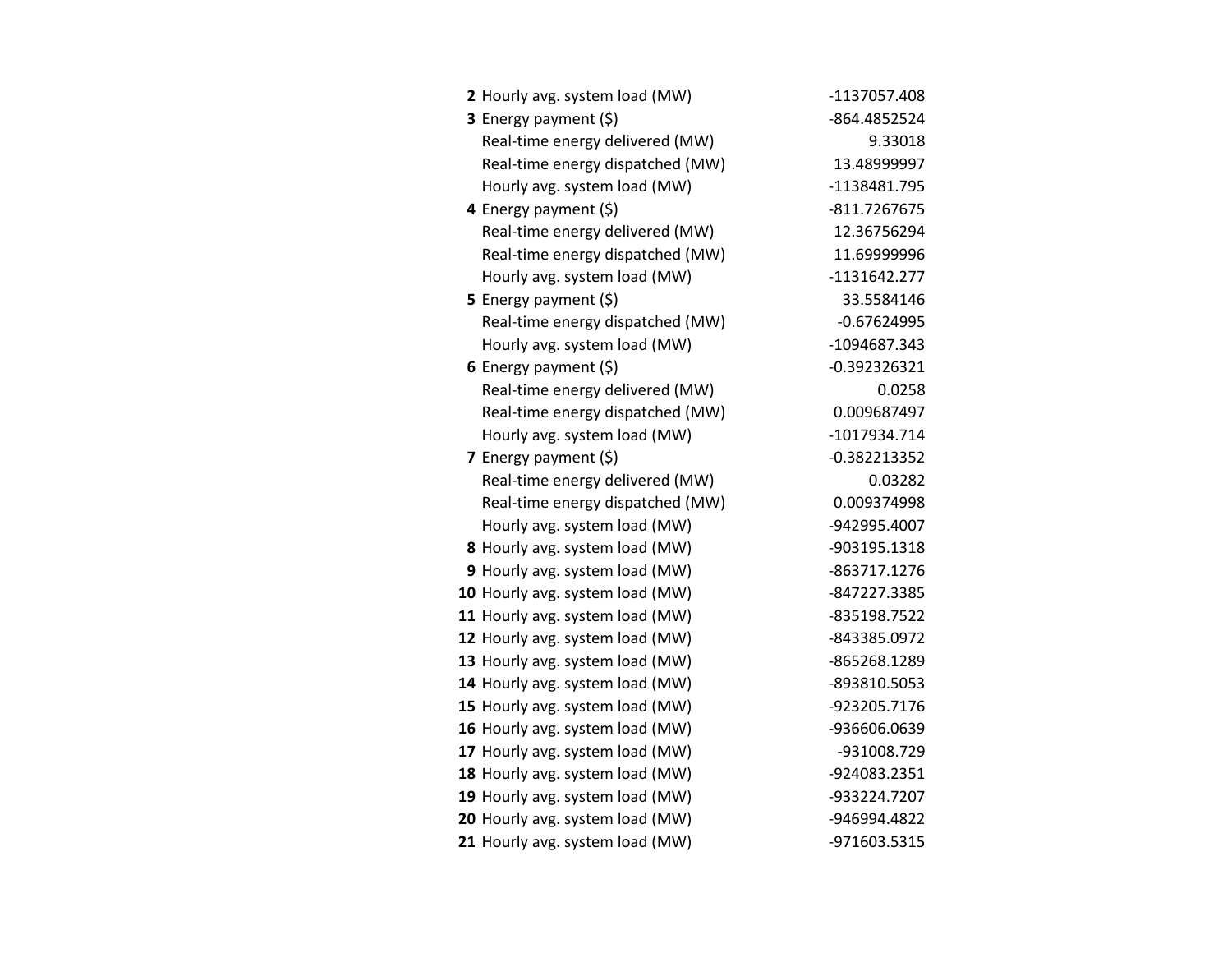| 22 Hourly avg. system load (MW)  | -987248.1673   |
|----------------------------------|----------------|
| 23 Energy payment (\$)           | 0.23359869     |
| Real-time energy dispatched (MW) | $-0.0065625$   |
| Hourly avg. system load (MW)     | -1024290.861   |
| 24 Energy payment (\$)           | -6.878862548   |
| Real-time energy delivered (MW)  | 4.43844        |
| Real-time energy dispatched (MW) | 0.209999916    |
| Hourly avg. system load (MW)     | -1064768.017   |
| 1 Energy payment $(\xi)$         | $-6.819461071$ |
| Real-time energy delivered (MW)  | 3.217851       |
| Real-time energy dispatched (MW) | 0.19999992     |
| Hourly avg. system load (MW)     | -761857.9811   |
| 2 Energy payment $(\xi)$         | -101.2843786   |
| Real-time energy delivered (MW)  | 1.819608       |
| Real-time energy dispatched (MW) | 2.332187381    |
| Hourly avg. system load (MW)     | -773340.8677   |
| 3 Energy payment (\$)            | -526.9138178   |
| Real-time energy delivered (MW)  | 6.839439       |
| Real-time energy dispatched (MW) | 8.569999908    |
| Hourly avg. system load (MW)     | -776587.7248   |
| 4 Energy payment (\$)            | -462.9963746   |
| Real-time energy delivered (MW)  | 6.261561       |
| Real-time energy dispatched (MW) | 7.729999896    |
| Hourly avg. system load (MW)     | -780263.1595   |
| <b>5</b> Energy payment $(\xi)$  | 11.180113      |
| Real-time energy dispatched (MW) | $-0.241562495$ |
| Hourly avg. system load (MW)     | -758692.1908   |
| 6 Hourly avg. system load (MW)   | -709311.1529   |
| 7 Hourly avg. system load (MW)   | -655924.768    |
| 8 Energy payment (\$)            | $-0.39082044$  |
| Real-time energy delivered (MW)  | 0.0564         |
| Real-time energy dispatched (MW) | 0.009687497    |
| Hourly avg. system load (MW)     | -612445.5985   |
| 9 Energy payment (\$)            | 0.009947971    |

**5/27/2021**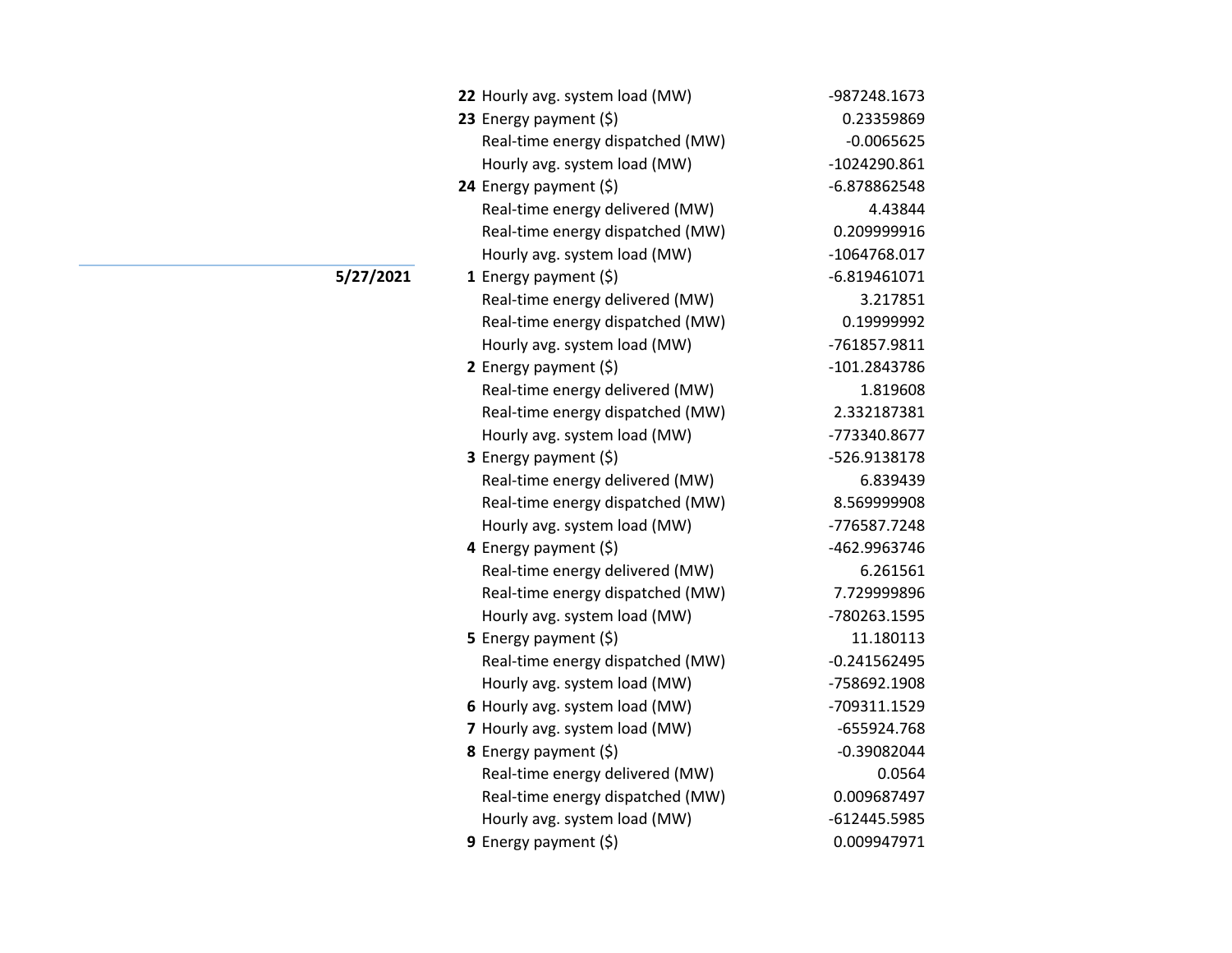| 9 Real-time energy dispatched (MW) | $-0.000312499$ |
|------------------------------------|----------------|
| Hourly avg. system load (MW)       | -584043.1631   |
| 10 Hourly avg. system load (MW)    | -567390.3761   |
| 11 Hourly avg. system load (MW)    | -566062.9304   |
| 12 Hourly avg. system load (MW)    | -581507.413    |
| 13 Hourly avg. system load (MW)    | -595290.702    |
| 14 Hourly avg. system load (MW)    | -620403.8923   |
| 15 Hourly avg. system load (MW)    | -652569.7974   |
| 16 Hourly avg. system load (MW)    | -660783.6566   |
| 17 Hourly avg. system load (MW)    | -640899.1251   |
| 18 Hourly avg. system load (MW)    | -629789.6774   |
| 19 Hourly avg. system load (MW)    | -630545.3994   |
| 20 Hourly avg. system load (MW)    | -638472.6177   |
| 21 Hourly avg. system load (MW)    | -655144.1302   |
| 22 Hourly avg. system load (MW)    | -669330.3516   |
| 23 Hourly avg. system load (MW)    | -698781.4444   |
| 24 Energy payment (\$)             | -105.3172267   |
| Real-time energy delivered (MW)    | 3.289665       |
| Real-time energy dispatched (MW)   | 2.079999912    |
| Hourly avg. system load (MW)       | -732034.863    |
| 1 Energy payment $(\xi)$           | -14.11957084   |
| Real-time energy delivered (MW)    | 0.19854        |
| Real-time energy dispatched (MW)   | 0.237812518    |
| Hourly avg. system load (MW)       | -823612.1511   |
| 2 Energy payment $(\xi)$           | -366.6351323   |
| Real-time energy delivered (MW)    | 5.813154       |
| Real-time energy dispatched (MW)   | 7.313749935    |
| Hourly avg. system load (MW)       | -830553.1254   |
| 3 Energy payment (\$)              | -830.9213116   |
| Real-time energy delivered (MW)    | 9.903234       |
| Real-time energy dispatched (MW)   | 14.274375      |
| Hourly avg. system load (MW)       | -829421.2805   |
| 4 Energy payment (\$)              | -110.3523791   |
| Real-time energy delivered (MW)    | 4.699463742    |

**5/28/2021**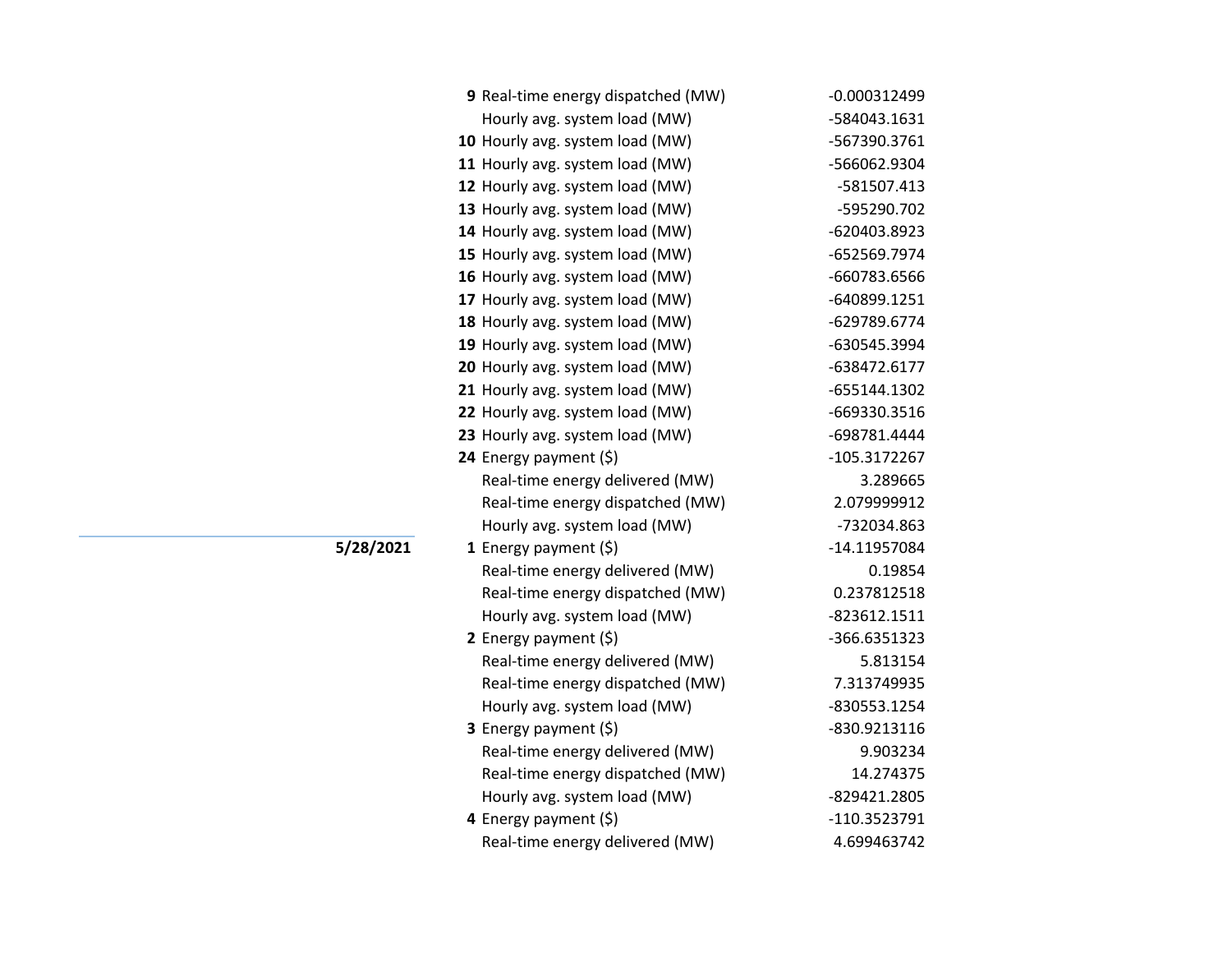| 4 Real-time energy dispatched (MW) | 0.197499953    |
|------------------------------------|----------------|
| Hourly avg. system load (MW)       | -829712.674    |
| 5 Energy payment (\$)              | 22.19540146    |
| Real-time energy dispatched (MW)   | $-0.553437433$ |
| Hourly avg. system load (MW)       | -807239.8804   |
| 6 Hourly avg. system load (MW)     | -760412.3054   |
| 7 Energy payment $(5)$             | 0.020371898    |
| Real-time energy dispatched (MW)   | $-0.000624998$ |
| Hourly avg. system load (MW)       | -707405.4659   |
| 8 Hourly avg. system load (MW)     | -664054.6369   |
| 9 Hourly avg. system load (MW)     | -632953.2435   |
| 10 Hourly avg. system load (MW)    | -618898.3425   |
| 11 Hourly avg. system load (MW)    | -612197.7623   |
| 12 Hourly avg. system load (MW)    | $-618119.712$  |
| 13 Hourly avg. system load (MW)    | -638423.0437   |
| 14 Hourly avg. system load (MW)    | -667153.6774   |
| 15 Hourly avg. system load (MW)    | -699484.2531   |
| 16 Hourly avg. system load (MW)    | -702864.4276   |
| 17 Hourly avg. system load (MW)    | -692570.417    |
| 18 Hourly avg. system load (MW)    | -686690.6815   |
| 19 Hourly avg. system load (MW)    | -688220.0477   |
| 20 Hourly avg. system load (MW)    | -688685.9802   |
| 21 Hourly avg. system load (MW)    | -711618.1941   |
| 22 Hourly avg. system load (MW)    | -727776.2544   |
| 23 Energy payment (\$)             | 0.009663216    |
| Real-time energy dispatched (MW)   | $-0.0003125$   |
| Hourly avg. system load (MW)       | -757180.5444   |
| 24 Energy payment (\$)             | 0.265004411    |
| Real-time energy dispatched (MW)   | $-0.002812502$ |
| Hourly avg. system load (MW)       | -792040.8041   |
| 1 Hourly avg. system load (MW)     | -73951.01321   |
| 2 Hourly avg. system load (MW)     | -76727.26103   |
| 3 Hourly avg. system load (MW)     | -77799.01555   |
| 4 Hourly avg. system load (MW)     | -79007.09255   |

**5/29/2021**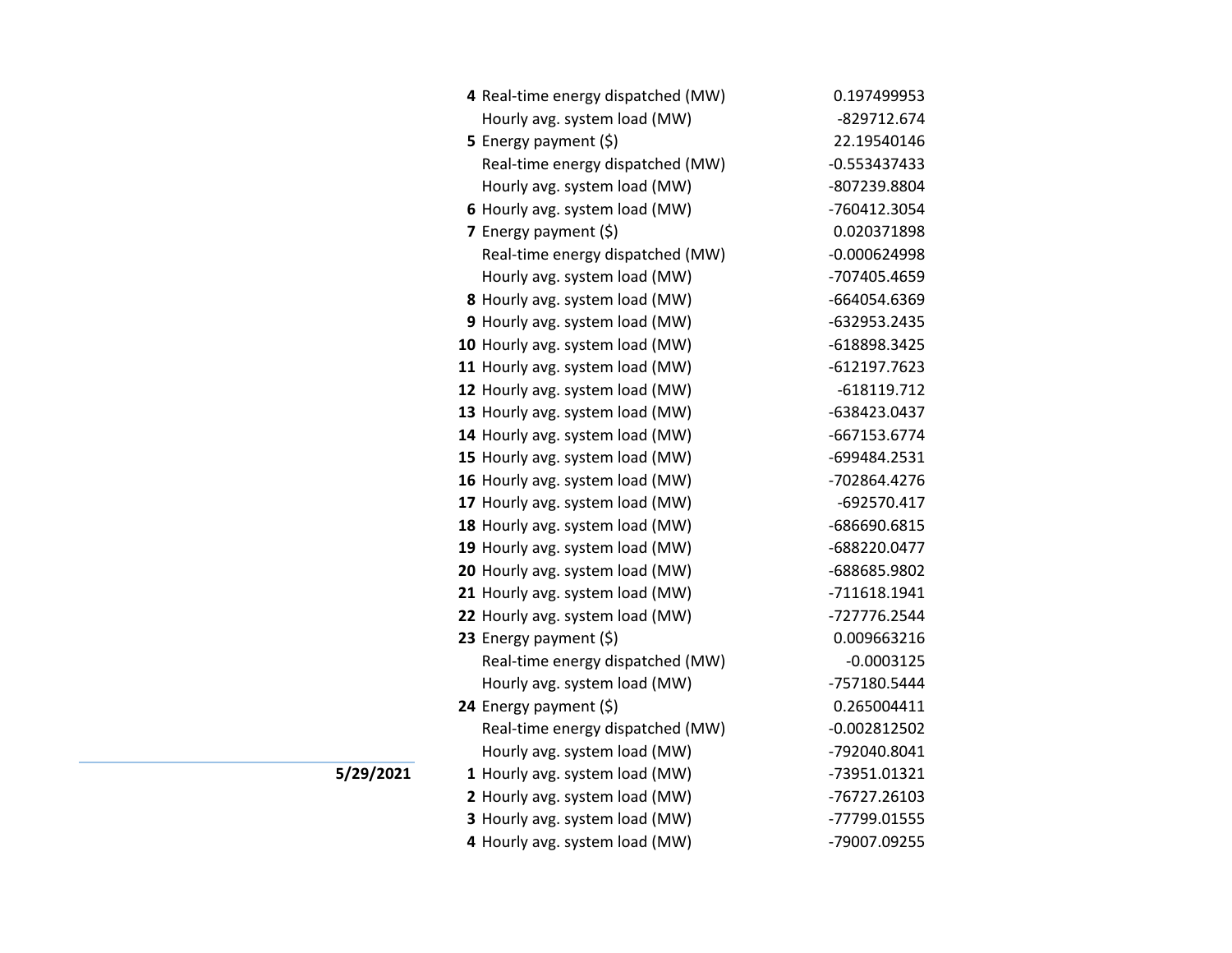| 5/29/2021 | <b>5</b> Energy payment $(\xi)$  | 0.021185197    |
|-----------|----------------------------------|----------------|
|           | Real-time energy dispatched (MW) | $-0.000624998$ |
|           | Hourly avg. system load (MW)     | -77780.45144   |
|           | 6 Energy payment $(5)$           | $-0.895211242$ |
|           | Real-time energy delivered (MW)  | 0.01638        |
|           | Real-time energy dispatched (MW) | 0.019999992    |
|           | Hourly avg. system load (MW)     | -73826.37058   |
|           | 7 Energy payment $(\xi)$         | $-0.406940451$ |
|           | Real-time energy delivered (MW)  | 0.0102         |
|           | Real-time energy dispatched (MW) | 0.009687497    |
|           | Hourly avg. system load (MW)     | -69072.00558   |
|           | 8 Energy payment (\$)            | $-0.819734972$ |
|           | Real-time energy delivered (MW)  | 0.09063        |
|           | Real-time energy dispatched (MW) | 0.019999992    |
|           | Hourly avg. system load (MW)     | -69036.6695    |
|           | 9 Energy payment $(\xi)$         | 0.021206807    |
|           | Real-time energy dispatched (MW) | $-0.000624998$ |
|           | Hourly avg. system load (MW)     | -66312.52967   |
|           | 10 Hourly avg. system load (MW)  | -63807.81319   |
|           | 11 Hourly avg. system load (MW)  | -62377.36638   |
|           | 12 Hourly avg. system load (MW)  | -61942.63703   |
|           | 13 Hourly avg. system load (MW)  | -62144.91988   |
|           | 14 Hourly avg. system load (MW)  | -62779.92968   |
|           | 15 Hourly avg. system load (MW)  | -63547.15536   |
|           | 16 Hourly avg. system load (MW)  | -64083.14142   |
|           | 17 Hourly avg. system load (MW)  | -63388.51315   |
|           | 18 Hourly avg. system load (MW)  | -62692.41262   |
|           | 19 Hourly avg. system load (MW)  | -61131.03391   |
|           | 20 Hourly avg. system load (MW)  | -60575.94946   |
|           | 21 Hourly avg. system load (MW)  | $-61235.12591$ |
|           | 22 Hourly avg. system load (MW)  | -63070.45175   |
|           | 23 Hourly avg. system load (MW)  | -66311.61957   |
|           | 24 Hourly avg. system load (MW)  | -70195.6655    |
| 5/30/2021 | 1 Energy payment $(\xi)$         | $-1.311074302$ |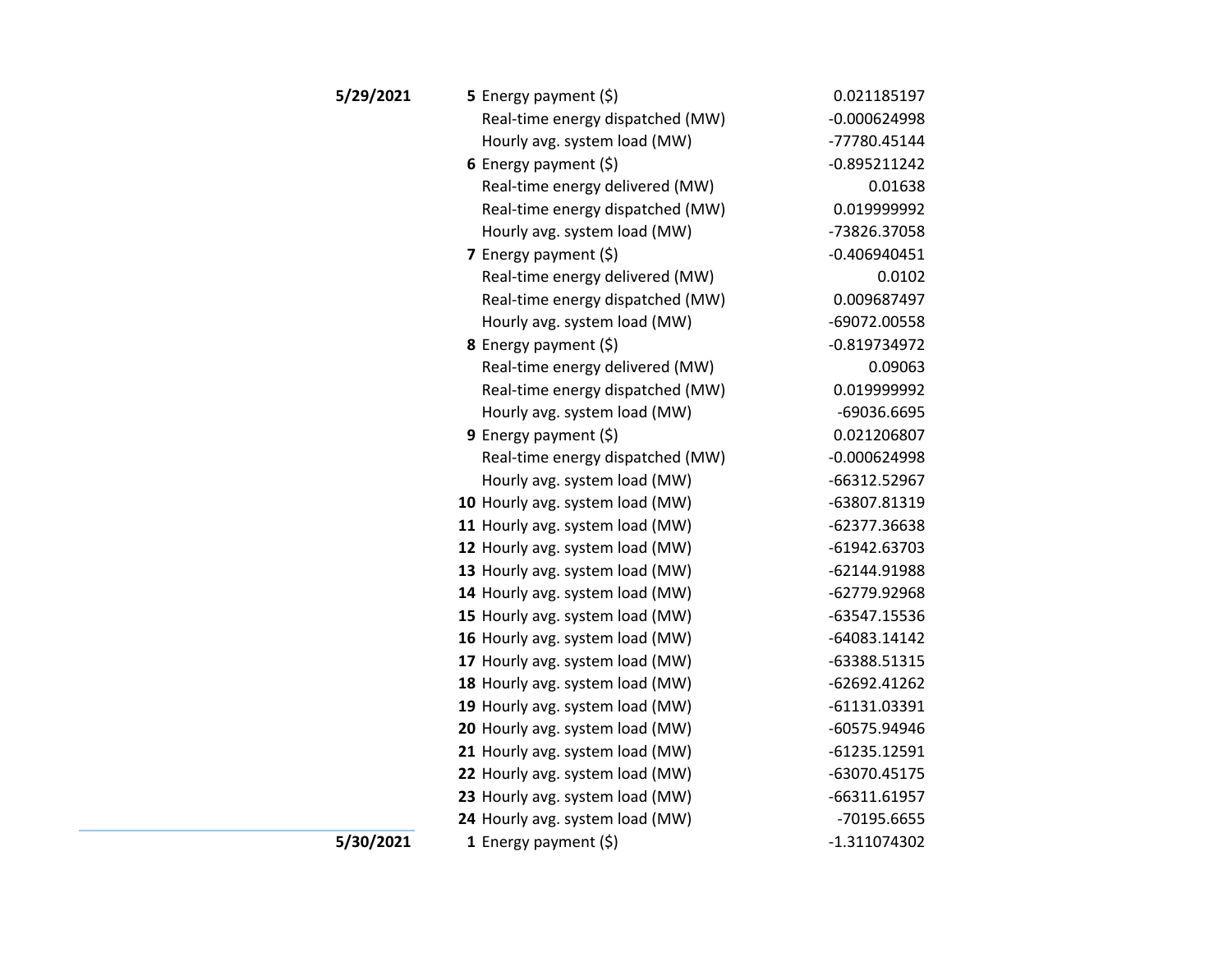| 1 Real-time energy delivered (MW) | 0.00738        |
|-----------------------------------|----------------|
| Real-time energy dispatched (MW)  | 0.019374994    |
| Hourly avg. system load (MW)      | $-231596.44$   |
| 2 Energy payment $(\xi)$          | -2.301999278   |
| Real-time energy delivered (MW)   | 0.00291        |
| Real-time energy dispatched (MW)  | 0.039999984    |
| Hourly avg. system load (MW)      | -243049.5385   |
| 3 Energy payment (\$)             | -2.833974147   |
| Real-time energy delivered (MW)   | 0.00051        |
| Real-time energy dispatched (MW)  | 0.039374986    |
| Hourly avg. system load (MW)      | -247364.0153   |
| 4 Energy payment (\$)             | -3.848906874   |
| Real-time energy delivered (MW)   | 0.05079        |
| Real-time energy dispatched (MW)  | 0.059687477    |
| Hourly avg. system load (MW)      | -248010.383    |
| 5 Energy payment $(5)$            | $-3.165424011$ |
| Real-time energy delivered (MW)   | 0.09276        |
| Real-time energy dispatched (MW)  | 0.059062479    |
| Hourly avg. system load (MW)      | -242429.3982   |
| 6 Energy payment $(\xi)$          | -3.836352672   |
| Real-time energy delivered (MW)   | 0.20484        |
| Real-time energy dispatched (MW)  | 0.079687469    |
| Hourly avg. system load (MW)      | -228322.579    |
| 7 Energy payment $(5)$            | -3.830900268   |
| Real-time energy delivered (MW)   | 0.29214        |
| Real-time energy dispatched (MW)  | 0.089999964    |
| Hourly avg. system load (MW)      | -212258.7072   |
| 8 Energy payment (\$)             | 0.010209589    |
| Real-time energy dispatched (MW)  | $-0.000312499$ |
| Hourly avg. system load (MW)      | -196097.982    |
| 9 Hourly avg. system load (MW)    | -187596.1192   |
| 10 Hourly avg. system load (MW)   | -181092.6736   |
| 11 Hourly avg. system load (MW)   | $-177237.318$  |
| 12 Hourly avg. system load (MW)   | -175614.5753   |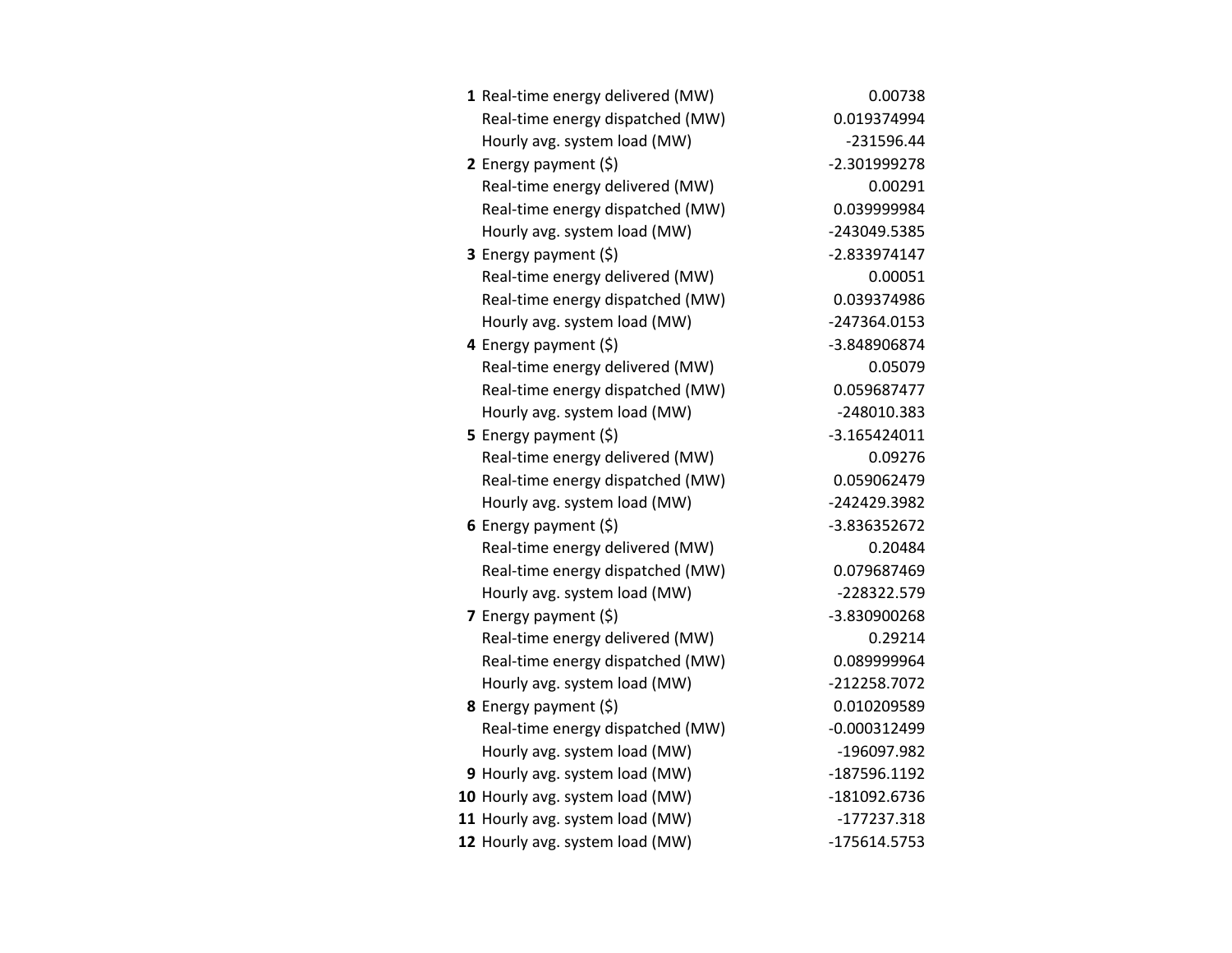| 13 Hourly avg. system load (MW)  | -175244.4427   |
|----------------------------------|----------------|
| 14 Hourly avg. system load (MW)  | -175977.0202   |
| 15 Hourly avg. system load (MW)  | -177635.449    |
| 16 Hourly avg. system load (MW)  | -176975.3769   |
| 17 Hourly avg. system load (MW)  | -174049.1747   |
| 18 Hourly avg. system load (MW)  | -171070.6278   |
| 19 Hourly avg. system load (MW)  | -170098.5747   |
| 20 Hourly avg. system load (MW)  | -171884.0791   |
| 21 Hourly avg. system load (MW)  | -178517.9555   |
| 22 Hourly avg. system load (MW)  | -188072.9094   |
| 23 Hourly avg. system load (MW)  | -202386.4393   |
| 24 Energy payment (\$)           | 0.018254254    |
| Real-time energy dispatched (MW) | $-0.000624998$ |
| Hourly avg. system load (MW)     | -217085.3759   |
| 1 Energy payment $(\xi)$         | -1.660578436   |
| Real-time energy delivered (MW)  | 0.00534        |
| Real-time energy dispatched (MW) | 0.029999988    |
| Hourly avg. system load (MW)     | -272681.3788   |
| 2 Energy payment $(\xi)$         | -1.921448032   |
| Real-time energy delivered (MW)  | 0.01725        |
| Real-time energy dispatched (MW) | 0.029999988    |
| Hourly avg. system load (MW)     | -279479.3474   |
| <b>3</b> Energy payment $(\xi)$  | -1.836973569   |
| Real-time energy delivered (MW)  | 0.00723        |
| Real-time energy dispatched (MW) | 0.019687493    |
| Hourly avg. system load (MW)     | -279098.909    |
| 4 Energy payment $(\xi)$         | $-1.76207233$  |
| Real-time energy delivered (MW)  | 0.01401        |
| Real-time energy dispatched (MW) | 0.019374994    |
| Hourly avg. system load (MW)     | -275978.2677   |
| 5 Energy payment $(5)$           | $-2.271401873$ |
| Real-time energy delivered (MW)  | 0.18138        |
| Real-time energy dispatched (MW) | 0.038749988    |
| Hourly avg. system load (MW)     | -266086.2347   |

**5/31/2021**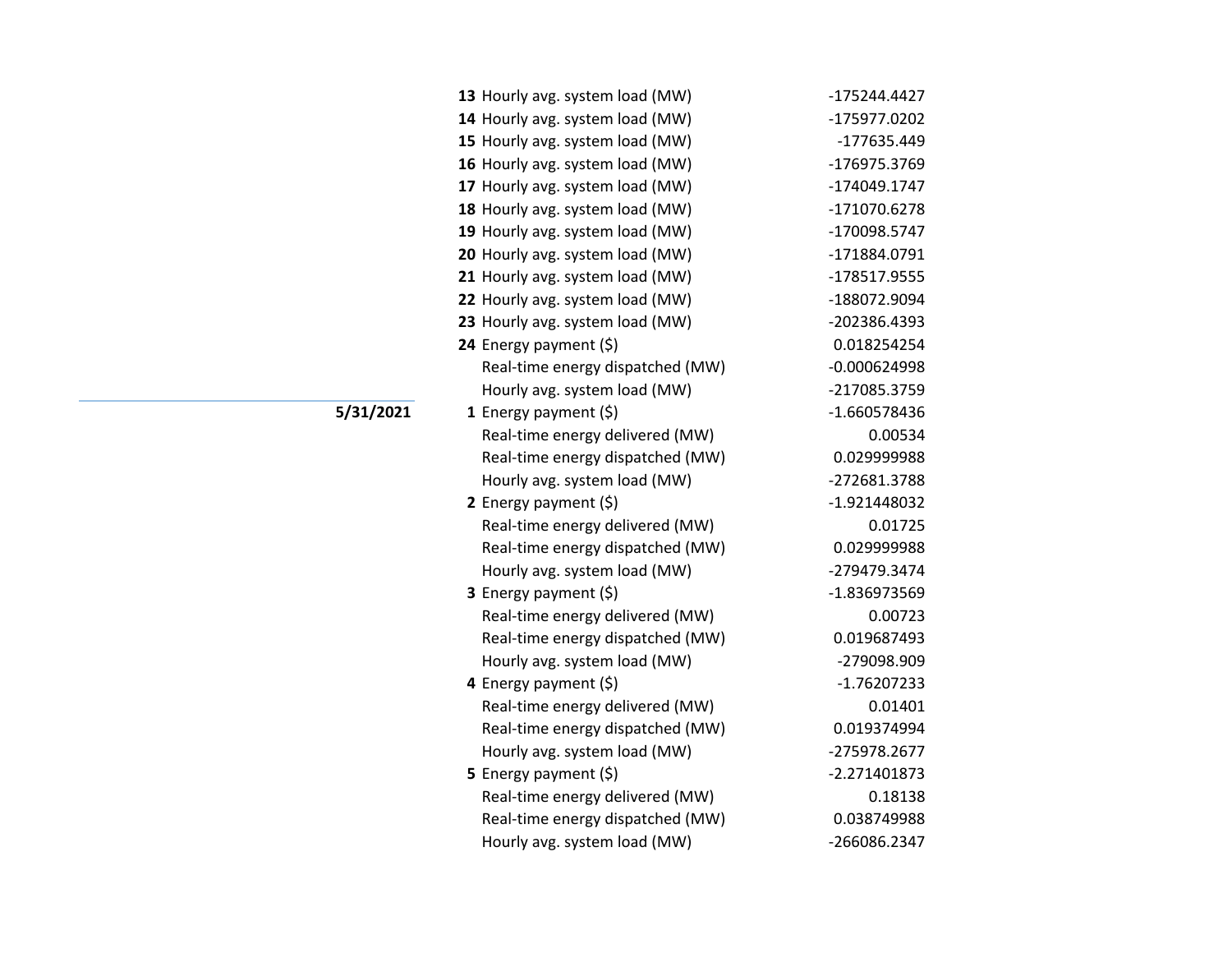| 6 Energy payment $(\$)$          | -2.921307661   |
|----------------------------------|----------------|
| Real-time energy delivered (MW)  | 0.40785        |
| Real-time energy dispatched (MW) | 0.069374974    |
| Hourly avg. system load (MW)     | -246675.1094   |
| 7 Energy payment (\$)            | -3.367898753   |
| Real-time energy delivered (MW)  | 0.59349        |
| Real-time energy dispatched (MW) | 0.079999968    |
| Hourly avg. system load (MW)     | -225853.057    |
| 8 Energy payment (\$)            | -3.403549039   |
| Real-time energy delivered (MW)  | 1.66839        |
| Real-time energy dispatched (MW) | 0.089999964    |
| Hourly avg. system load (MW)     | -199709.7959   |
| 9 Energy payment (\$)            | -3.265768495   |
| Real-time energy delivered (MW)  | 1.15986        |
| Real-time energy dispatched (MW) | 0.089999964    |
| Hourly avg. system load (MW)     | -188796.2992   |
| 10 Energy payment $(5)$          | 0.088916027    |
| Real-time energy dispatched (MW) | $-0.002812491$ |
| Hourly avg. system load (MW)     | -182148.5104   |
| 11 Hourly avg. system load (MW)  | -178283.0226   |
| 12 Hourly avg. system load (MW)  | -177510.7283   |
| 13 Hourly avg. system load (MW)  | -179473.6682   |
| 14 Hourly avg. system load (MW)  | -181591.5025   |
| 15 Hourly avg. system load (MW)  | -189736.399    |
| 16 Hourly avg. system load (MW)  | -192583.2785   |
| 17 Hourly avg. system load (MW)  | -193403.5095   |
| 18 Hourly avg. system load (MW)  | -195083.593    |
| 19 Hourly avg. system load (MW)  | -200123.2317   |
| 20 Hourly avg. system load (MW)  | -205353.0866   |
| 21 Hourly avg. system load (MW)  | -216033.2145   |
| 22 Hourly avg. system load (MW)  | -228041.684    |
| 23 Hourly avg. system load (MW)  | -243208.122    |
| 24 Energy payment (\$)           | 0.062479944    |
| Real-time energy dispatched (MW) | $-0.000937497$ |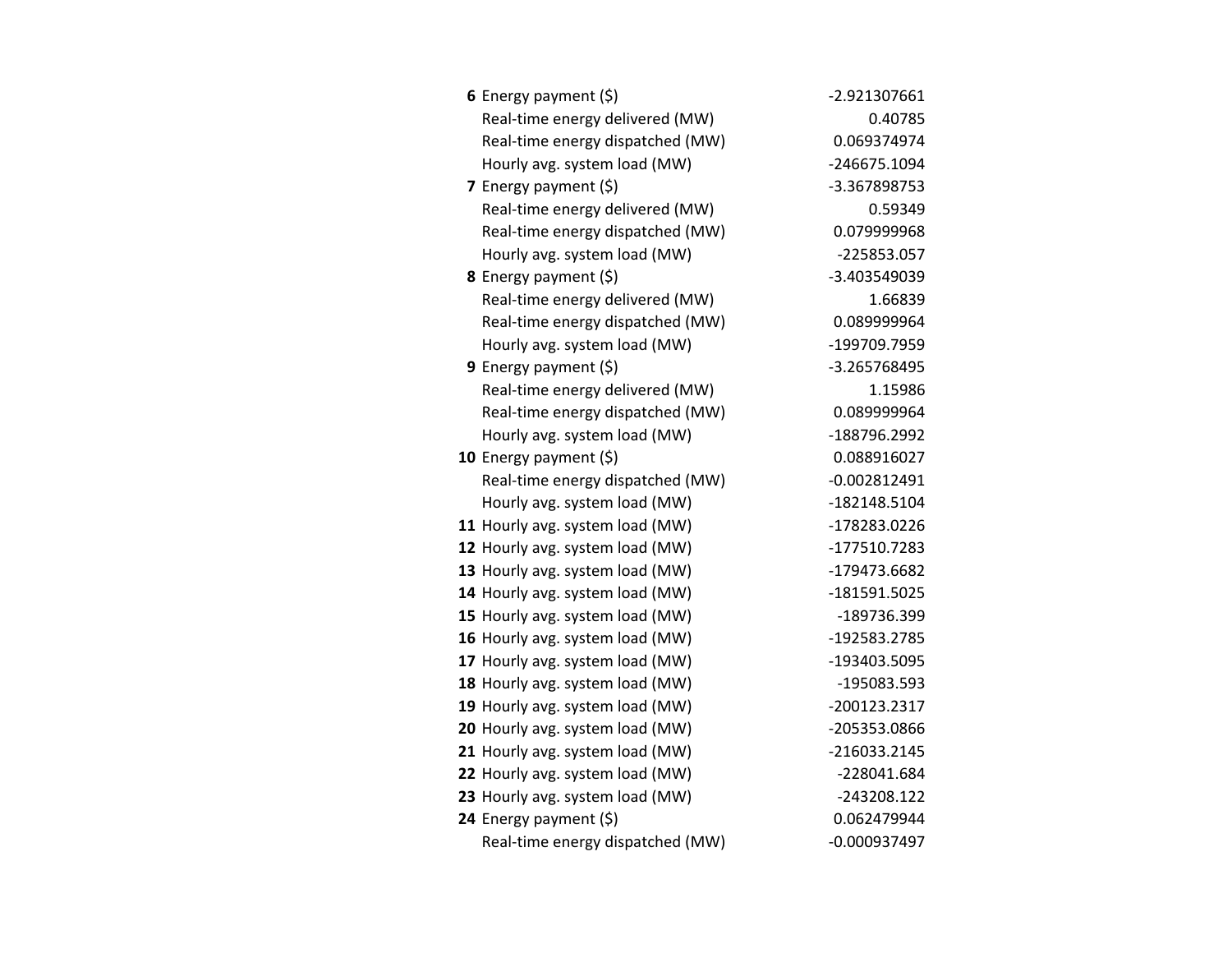| 5/31/2021 | 24 Hourly avg. system load (MW)  | -258381.7996   |
|-----------|----------------------------------|----------------|
| 6/1/2021  | 1 Energy payment $(5)$           | -3429.859883   |
|           | Real-time energy delivered (MW)  | 30.4933201     |
|           | Real-time energy dispatched (MW) | -11.13867688   |
|           | (blank)                          | 3171.158328    |
|           | Hourly avg. system load (MW)     | -2267183.092   |
|           | 2 Energy payment $(\xi)$         | -4844.348965   |
|           | Real-time energy delivered (MW)  | 69.84931841    |
|           | Real-time energy dispatched (MW) | 42.68632373    |
|           | (blank)                          | -424.075192    |
|           | Hourly avg. system load (MW)     | -2279224.952   |
|           | 3 Energy payment (\$)            | -9385.7152     |
|           | Real-time energy delivered (MW)  | 85.89760869    |
|           | Real-time energy dispatched (MW) | 58.23750014    |
|           | (blank)                          | -1609.764932   |
|           | Hourly avg. system load (MW)     | -2249133.811   |
|           | 4 Energy payment (\$)            | -8118.696082   |
|           | Real-time energy delivered (MW)  | 76.513776      |
|           | Real-time energy dispatched (MW) | 55.73000012    |
|           | (blank)                          | 113.8618217    |
|           | Hourly avg. system load (MW)     | -2211764.673   |
|           | 5 Energy payment $(5)$           | 276.0642993    |
|           | (blank)                          | $-2.66437494$  |
|           | Hourly avg. system load (MW)     | -2121462.683   |
|           | 6 Hourly avg. system load (MW)   | -1953117.673   |
|           | 7 Hourly avg. system load (MW)   | -1792770.433   |
|           | 8 Energy payment (\$)            | 0.028139678    |
|           | Real-time energy dispatched (MW) | $-0.000624998$ |
|           | Hourly avg. system load (MW)     | -1579196.127   |
|           | 9 Hourly avg. system load (MW)   | -1505361.524   |
|           | 10 Hourly avg. system load (MW)  | -1453259.626   |
|           | 11 Hourly avg. system load (MW)  | -1422819.69    |
|           | 12 Hourly avg. system load (MW)  | -1429938.221   |
|           | 13 Hourly avg. system load (MW)  | $-1483242.75$  |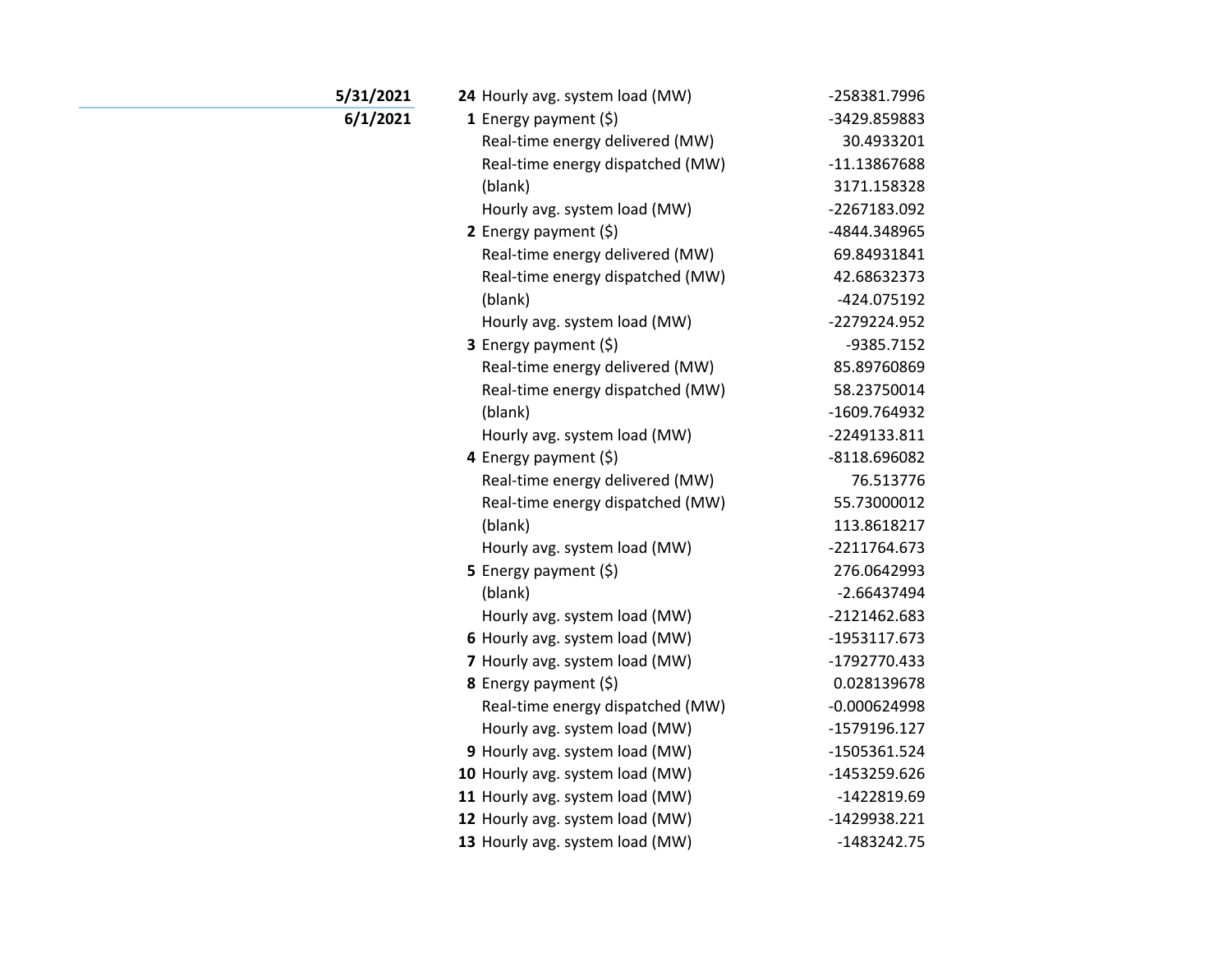| 14 Hourly avg. system load (MW)  | -1559303.913  |
|----------------------------------|---------------|
| 15 Hourly avg. system load (MW)  | -1645226.683  |
| 16 Hourly avg. system load (MW)  | -1685056.088  |
| 17 Hourly avg. system load (MW)  | -1707998.38   |
| 18 Hourly avg. system load (MW)  | -1754733.732  |
| 19 Hourly avg. system load (MW)  | -1814098.617  |
| 20 Hourly avg. system load (MW)  | -1873065.397  |
| 21 Hourly avg. system load (MW)  | -1959300.903  |
| 22 Energy payment (\$)           | 14.21615809   |
| Real-time energy delivered (MW)  | 0.002796735   |
| Real-time energy dispatched (MW) | 0.342499953   |
| (blank)                          | -513.2673759  |
| Hourly avg. system load (MW)     | -2062371.607  |
| 23 Energy payment (\$)           | -9.802811796  |
| Real-time energy delivered (MW)  | 0.071537226   |
| Real-time energy dispatched (MW) | $-2.08250002$ |
| (blank)                          | -274.8840183  |
| Hourly avg. system load (MW)     | -2148492.914  |
| 24 Energy payment (\$)           | -2224.870475  |
| Real-time energy delivered (MW)  | 1.22226       |
| Real-time energy dispatched (MW) | -39.95000015  |
| (blank)                          | 5297.73947    |
| Hourly avg. system load (MW)     | -2214771.085  |
| 1 Energy payment $(\xi)$         | -421.1094259  |
| Real-time energy delivered (MW)  | 28.77499207   |
| Real-time energy dispatched (MW) | -11.56989615  |
| (blank)                          | 13.05859153   |
| Hourly avg. system load (MW)     | -2018128.687  |
| 2 Energy payment (\$)            | -3859.314768  |
| Real-time energy delivered (MW)  | 68.099982     |
| Real-time energy dispatched (MW) | 39.68906277   |
| (blank)                          | 42.26585363   |
| Hourly avg. system load (MW)     | -2042761.632  |
| 3 Energy payment (\$)            | -8788.512043  |
|                                  |               |

**6/2/2021**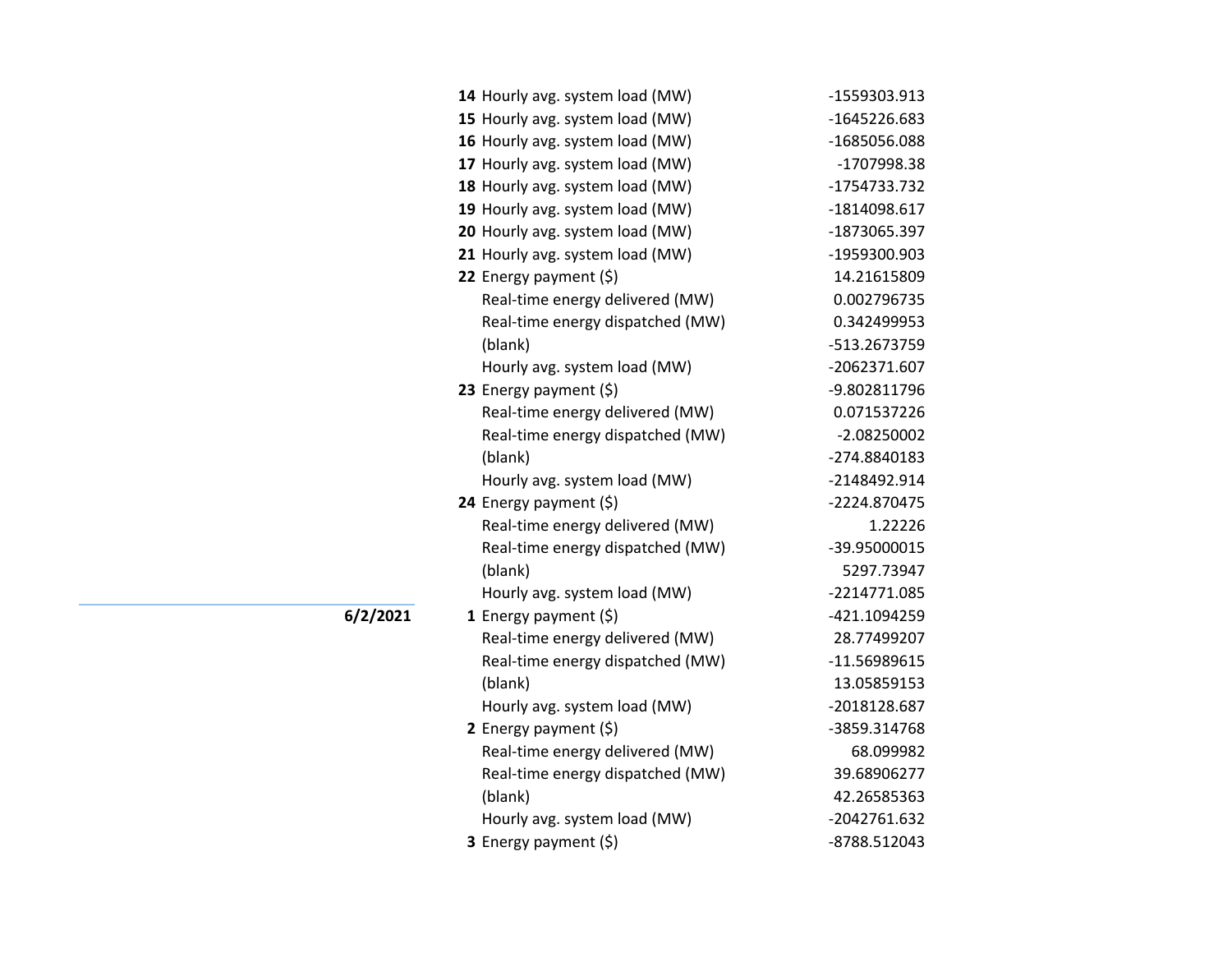| 3 Real-time energy delivered (MW)   | 86.89324519    |
|-------------------------------------|----------------|
| Real-time energy dispatched (MW)    | 57.94000015    |
| Hourly avg. system load (MW)        | $-2011246.43$  |
| 4 Energy payment (\$)               | -4527.020902   |
| Real-time energy delivered (MW)     | 62.741352      |
| Real-time energy dispatched (MW)    | 39.99687528    |
| (blank)                             | 32.39821707    |
| Hourly avg. system load (MW)        | -1970203.016   |
| 5 Real-time energy dispatched (MW)  | -2.108749953   |
| (blank)                             | 112.917866     |
| Hourly avg. system load (MW)        | -1894068.146   |
| 6 Hourly avg. system load (MW)      | -1748588.265   |
| 7 Real-time energy dispatched (MW)  | $-0.001249996$ |
| (blank)                             | 0.035614908    |
| Hourly avg. system load (MW)        | $-1605914.16$  |
| 8 Hourly avg. system load (MW)      | -1503309.064   |
| 9 Hourly avg. system load (MW)      | -1415896.796   |
| 10 Hourly avg. system load (MW)     | -1363648.097   |
| 11 Hourly avg. system load (MW)     | -1324076.057   |
| 12 Hourly avg. system load (MW)     | -1331308.014   |
| 13 Hourly avg. system load (MW)     | -1375618.463   |
| 14 Hourly avg. system load (MW)     | -1435597.566   |
| 15 Hourly avg. system load (MW)     | -1499777.381   |
| 16 Hourly avg. system load (MW)     | $-1556621.125$ |
| 17 Hourly avg. system load (MW)     | -1557217.009   |
| 18 Hourly avg. system load (MW)     | -1566601.092   |
| 19 Hourly avg. system load (MW)     | -1602797.431   |
| 20 Hourly avg. system load (MW)     | -1661326.828   |
| 21 Real-time energy dispatched (MW) | $-0.092499997$ |
| (blank)                             | 3.002178672    |
| Hourly avg. system load (MW)        | -1747690.716   |
| 22 Energy payment $(\xi)$           | -149.9345143   |
| Real-time energy delivered (MW)     | 2.329065603    |
| Real-time energy dispatched (MW)    | 2.309999957    |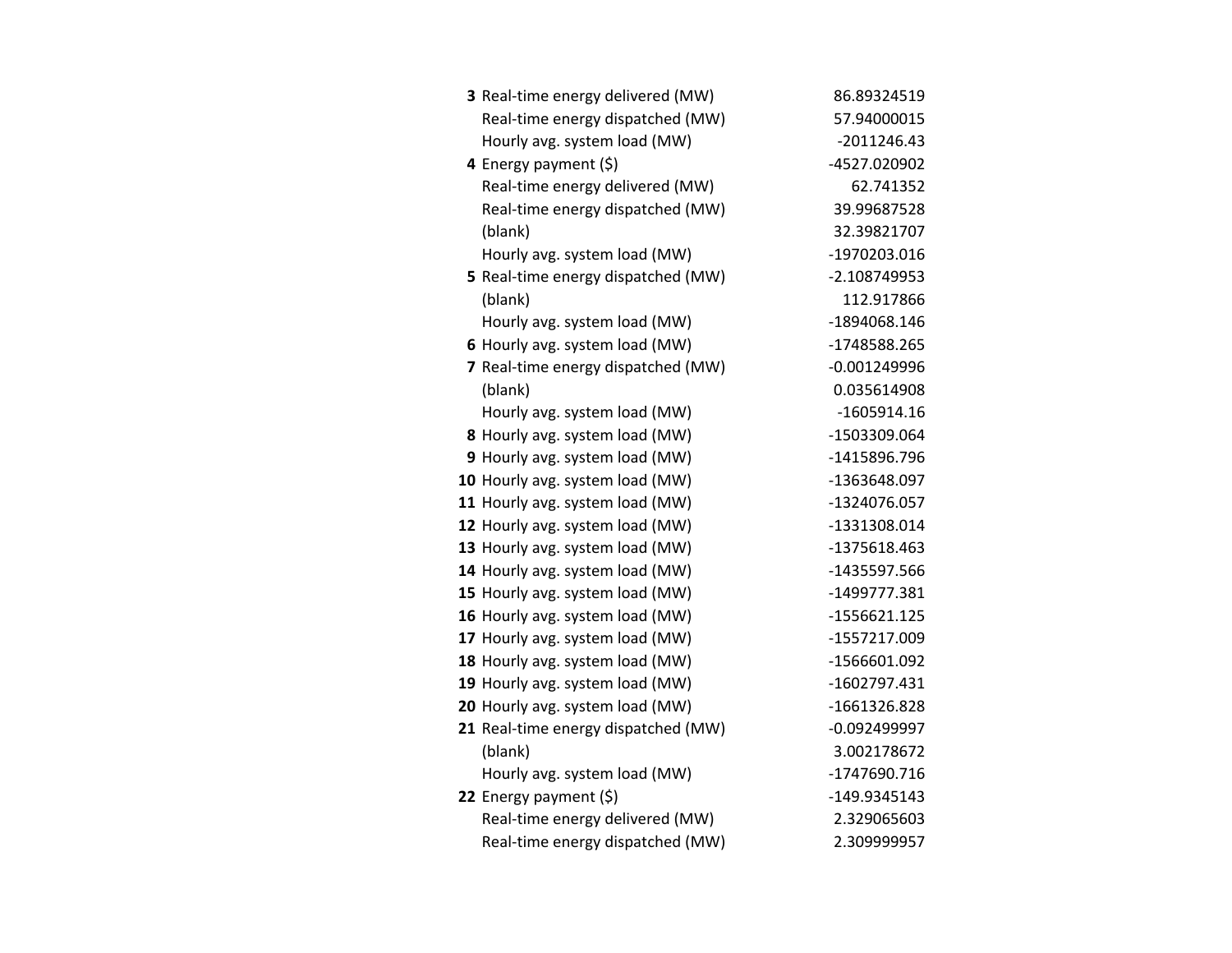| 22 Hourly avg. system load (MW)  | -1823930.769   |
|----------------------------------|----------------|
| 23 Energy payment (\$)           | -160.0208689   |
| Real-time energy delivered (MW)  | 2.4474         |
| Real-time energy dispatched (MW) | $-0.349687504$ |
| (blank)                          | 117.3270166    |
| Hourly avg. system load (MW)     | -1893707.358   |
| 24 Energy payment (\$)           | 1499.151495    |
| Real-time energy delivered (MW)  | 7.763865996    |
| Real-time energy dispatched (MW) | -33.52541686   |
| (blank)                          | -250.1697402   |
| Hourly avg. system load (MW)     | -1960806.286   |
| 1 Energy payment $(\xi)$         | -2369.356511   |
| Real-time energy delivered (MW)  | 29.794761      |
| Real-time energy dispatched (MW) | -9.925312861   |
| (blank)                          | 2057.073697    |
| Hourly avg. system load (MW)     | -1729657.492   |
| 2 Energy payment $(\xi)$         | -2002.733811   |
| Real-time energy delivered (MW)  | 63.17019       |
| Real-time energy dispatched (MW) | 31.24718758    |
| Hourly avg. system load (MW)     | -1750474.252   |
| 3 Energy payment (\$)            | -4429.271629   |
| Real-time energy delivered (MW)  | 62.824896      |
| Real-time energy dispatched (MW) | 40.06968764    |
| Hourly avg. system load (MW)     | -1722077.068   |
| 4 Energy payment (\$)            | -2889.631171   |
| Real-time energy delivered (MW)  | 59.538249      |
| Real-time energy dispatched (MW) | 30.0053127     |
| Hourly avg. system load (MW)     | -1686990.277   |
| 5 Energy payment $(\xi)$         | 156.8218717    |
| Real-time energy delivered (MW)  | 0.36702        |
| Real-time energy dispatched (MW) | -2.575312358   |
| Hourly avg. system load (MW)     | -1626890.25    |
| 6 Energy payment $(5)$           | -3.184750642   |
| Real-time energy delivered (MW)  | 0.48426        |

**6/3/2021**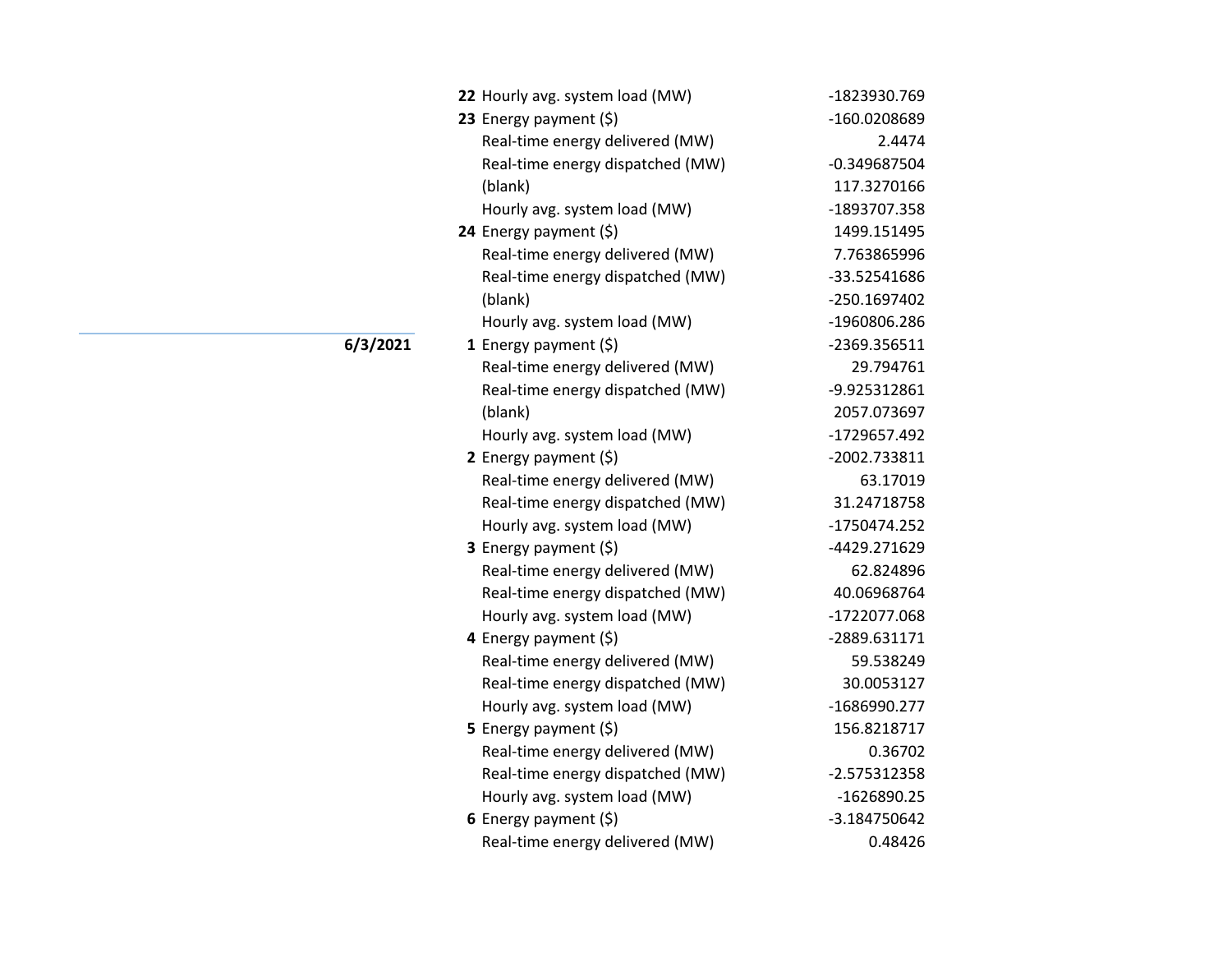| 6 Real-time energy dispatched (MW) | 0.069374974    |
|------------------------------------|----------------|
| Hourly avg. system load (MW)       | -1506120.025   |
| 7 Energy payment (\$)              | -3.970905872   |
| Real-time energy delivered (MW)    | 0.68172        |
| Real-time energy dispatched (MW)   | 0.089687465    |
| Hourly avg. system load (MW)       | -1384798.681   |
| 8 Energy payment (\$)              | -3.94973992    |
| Real-time energy delivered (MW)    | 1.52787        |
| Real-time energy dispatched (MW)   | 0.09999996     |
| Hourly avg. system load (MW)       | -1269783.168   |
| 9 Energy payment $(\xi)$           | $-3.43234627$  |
| Real-time energy delivered (MW)    | 1.18041        |
| Real-time energy dispatched (MW)   | 0.089687465    |
| Hourly avg. system load (MW)       | -1200738.848   |
| 10 Energy payment $(\xi)$          | 0.091257162    |
| Real-time energy dispatched (MW)   | $-0.002812491$ |
| Hourly avg. system load (MW)       | -1148581.834   |
| 11 Hourly avg. system load (MW)    | $-1122160.64$  |
| 12 Hourly avg. system load (MW)    | -1129376.846   |
| 13 Hourly avg. system load (MW)    | -1170068.925   |
| 14 Hourly avg. system load (MW)    | -1223686.075   |
| 15 Hourly avg. system load (MW)    | -1289567.99    |
| 16 Hourly avg. system load (MW)    | -1328801.559   |
| 17 Hourly avg. system load (MW)    | -1339844.007   |
| 18 Hourly avg. system load (MW)    | -1361309.771   |
| 19 Hourly avg. system load (MW)    | -1385361.918   |
| 20 Hourly avg. system load (MW)    | -1417082.716   |
| 21 Hourly avg. system load (MW)    | -1481592.824   |
| 22 Hourly avg. system load (MW)    | -1544054.235   |
| 23 Energy payment (\$)             | 77.37923652    |
| Real-time energy delivered (MW)    | 0.044235132    |
| Real-time energy dispatched (MW)   | -1.880625027   |
| (blank)                            | -513.9357104   |
| Hourly avg. system load (MW)       | -1632131.891   |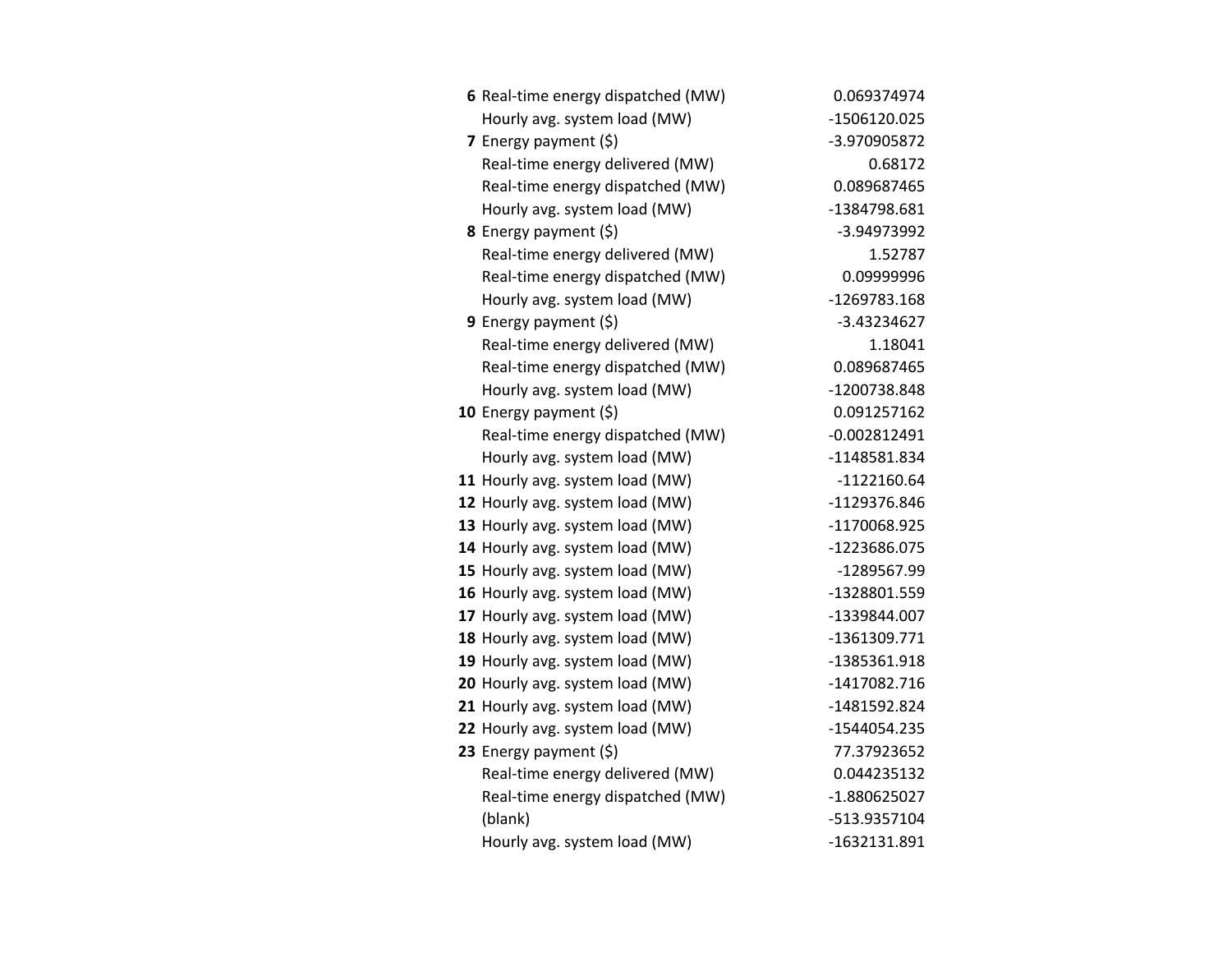| 6/3/2021 | 24 Energy payment (\$)           | -1729.913976   |
|----------|----------------------------------|----------------|
|          | Real-time energy delivered (MW)  | 2.64912        |
|          | Real-time energy dispatched (MW) | -34.3318752    |
|          | (blank)                          | 2634.41947     |
|          | Hourly avg. system load (MW)     | -1678824.473   |
| 6/4/2021 | 1 Energy payment $(\xi)$         | $-10.60781714$ |
|          | Real-time energy delivered (MW)  | 0.367809       |
|          | Real-time energy dispatched (MW) | 0.191250015    |
|          | Hourly avg. system load (MW)     | -1561495.972   |
|          | 2 Energy payment $(\xi)$         | -395.5213275   |
|          | Real-time energy delivered (MW)  | 7.183038       |
|          | Real-time energy dispatched (MW) | 7.76187489     |
|          | Hourly avg. system load (MW)     | -1580647.724   |
|          | 3 Energy payment (\$)            | -2921.419773   |
|          | Real-time energy delivered (MW)  | 35.728632      |
|          | Real-time energy dispatched (MW) | 35.56395841    |
|          | Hourly avg. system load (MW)     | $-1558155.53$  |
|          | 4 Energy payment (\$)            | -1584.514688   |
|          | Real-time energy delivered (MW)  | 18.63435775    |
|          | Real-time energy dispatched (MW) | 19.58624988    |
|          | Hourly avg. system load (MW)     | -1523794.444   |
|          | 5 Energy payment $(5)$           | 25.33506989    |
|          | Real-time energy delivered (MW)  | 0.42636        |
|          | Real-time energy dispatched (MW) | $-0.449375015$ |
|          | Hourly avg. system load (MW)     | -1475770.094   |
|          | 6 Energy payment $(\xi)$         | -2.988599257   |
|          | Real-time energy delivered (MW)  | 0.5274         |
|          | Real-time energy dispatched (MW) | 0.069374974    |
|          | Hourly avg. system load (MW)     | -1375016.656   |
|          | 7 Energy payment $(\xi)$         | -3.728299283   |
|          | Real-time energy delivered (MW)  | 0.60192        |
|          | Real-time energy dispatched (MW) | 0.089687465    |
|          | Hourly avg. system load (MW)     | -1270895.117   |
|          | 8 Energy payment (\$)            | -3.597237762   |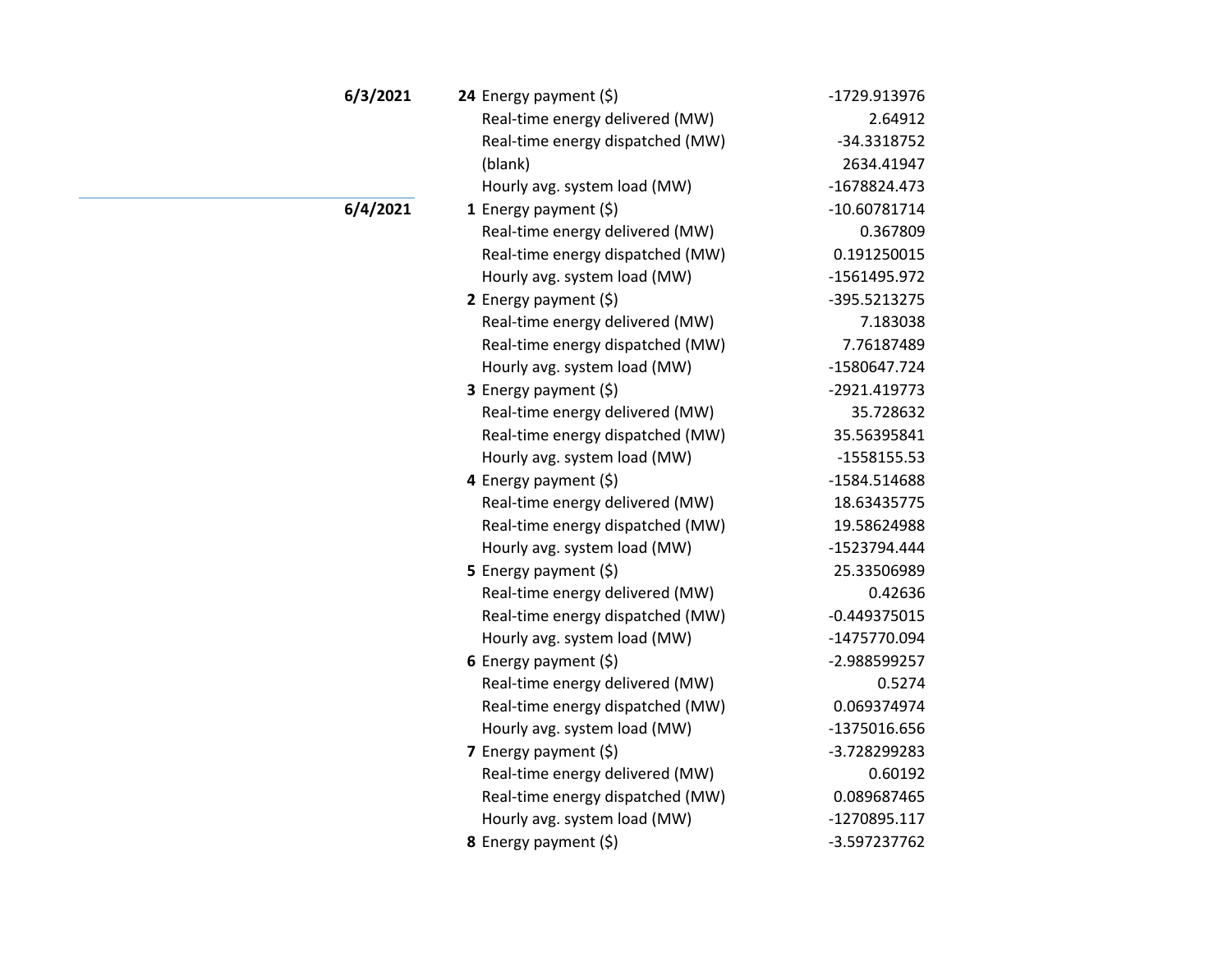| 8 Real-time energy delivered (MW) | 1.56093        |
|-----------------------------------|----------------|
| Real-time energy dispatched (MW)  | 0.09999996     |
| Hourly avg. system load (MW)      | -1212104.689   |
| 9 Energy payment $(5)$            | -3.335044583   |
| Real-time energy delivered (MW)   | 1.18638        |
| Real-time energy dispatched (MW)  | 0.089687465    |
| Hourly avg. system load (MW)      | -1147692.859   |
| 10 Energy payment $(\xi)$         | 0.086970289    |
| Real-time energy dispatched (MW)  | $-0.002812491$ |
| Hourly avg. system load (MW)      | -1096283.047   |
| 11 Hourly avg. system load (MW)   | -1067924.714   |
| 12 Hourly avg. system load (MW)   | $-1071416.433$ |
| 13 Hourly avg. system load (MW)   | -1103463.363   |
| 14 Hourly avg. system load (MW)   | -1159770.117   |
| 15 Hourly avg. system load (MW)   | -1218792.318   |
| 16 Hourly avg. system load (MW)   | -1245281.803   |
| 17 Hourly avg. system load (MW)   | -1275711.586   |
| 18 Hourly avg. system load (MW)   | -1286283.05    |
| 19 Hourly avg. system load (MW)   | -1310080.025   |
| 20 Hourly avg. system load (MW)   | -1339974.172   |
| 21 Hourly avg. system load (MW)   | -1394462.205   |
| 22 Energy payment (\$)            | -268.7843367   |
| Real-time energy delivered (MW)   | 0.053484069    |
| Real-time energy dispatched (MW)  | 0.760000002    |
| Hourly avg. system load (MW)      | -1435075.672   |
| 23 Hourly avg. system load (MW)   | -1467862.034   |
| 24 Energy payment (\$)            | 0.492504644    |
| Real-time energy dispatched (MW)  | $-0.013437496$ |
| Hourly avg. system load (MW)      | -1523782.074   |
| 1 Energy payment (\$)             | $-0.347959485$ |
| Real-time energy delivered (MW)   | 0.01005        |
| Real-time energy dispatched (MW)  | 0.009687497    |
| Hourly avg. system load (MW)      | -523626.3308   |
| 2 Energy payment (\$)             | -349.1528024   |

**6/5/2021**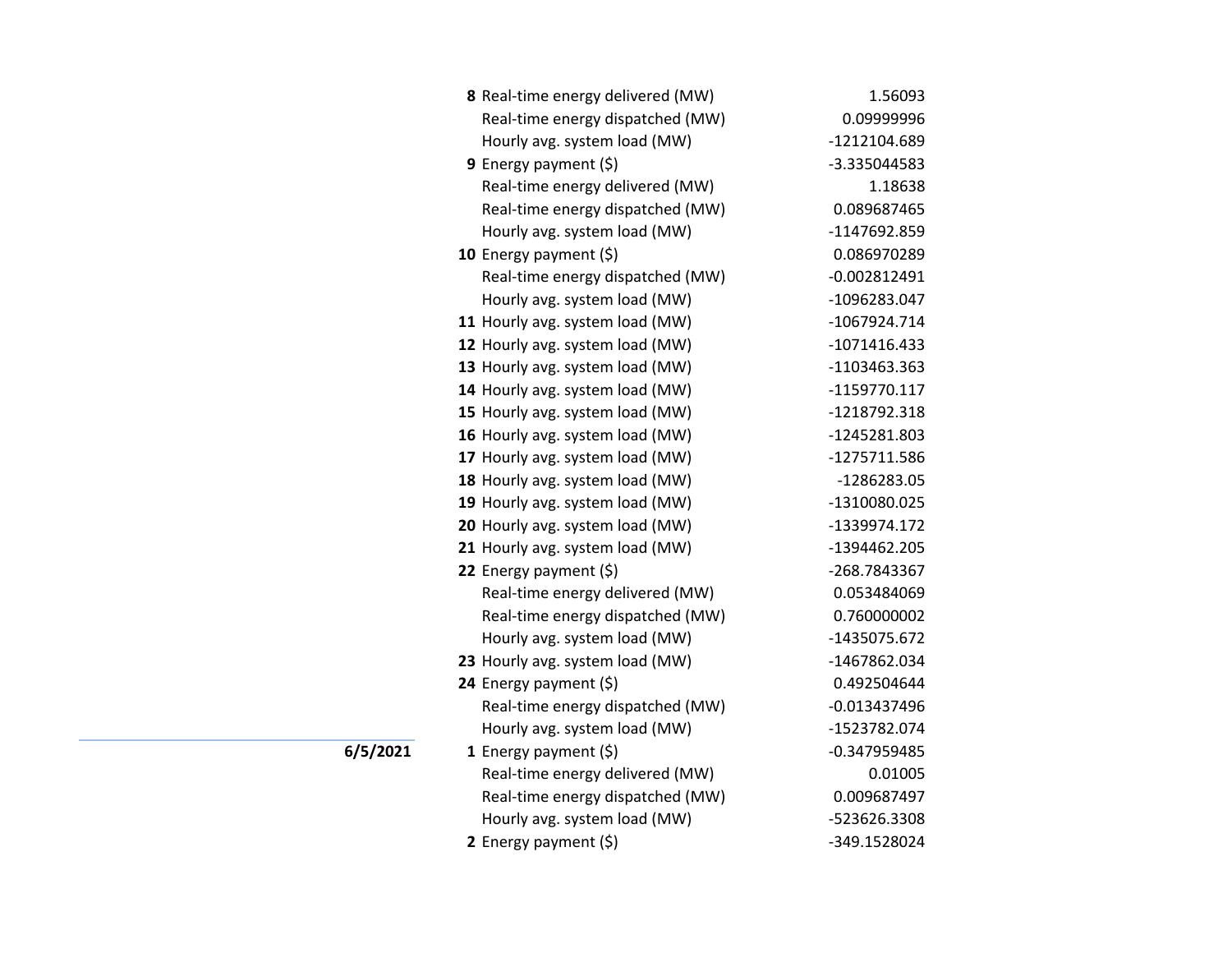| 2 Real-time energy delivered (MW) | 0.200546694    |
|-----------------------------------|----------------|
| Real-time energy dispatched (MW)  | 1.014687455    |
| Hourly avg. system load (MW)      | -538354.1674   |
| 3 Energy payment (\$)             | $-217.211902$  |
| Real-time energy delivered (MW)   | 0.178486923    |
| Real-time energy dispatched (MW)  | 0.643749971    |
| Hourly avg. system load (MW)      | -537028.0011   |
| 4 Energy payment (\$)             | -689.4872358   |
| Real-time energy delivered (MW)   | 0.513035082    |
| Real-time energy dispatched (MW)  | 2.05999998     |
| Hourly avg. system load (MW)      | -530075.9089   |
| 5 Energy payment (\$)             | -3.436374975   |
| Real-time energy delivered (MW)   | 0.28467        |
| Real-time energy dispatched (MW)  | 0.069687473    |
| Hourly avg. system load (MW)      | -516507.5382   |
| 6 Energy payment $(5)$            | -3.29915038    |
| Real-time energy delivered (MW)   | 0.40599        |
| Real-time energy dispatched (MW)  | 0.079999968    |
| Hourly avg. system load (MW)      | -485119.6549   |
| 7 Energy payment $(5)$            | -2.933399852   |
| Real-time energy delivered (MW)   | 0.50073        |
| Real-time energy dispatched (MW)  | 0.079687469    |
| Hourly avg. system load (MW)      | -450695.0466   |
| 8 Energy payment (\$)             | $-3.576124169$ |
| Real-time energy delivered (MW)   | 1.73694        |
| Real-time energy dispatched (MW)  | 0.09999996     |
| Hourly avg. system load (MW)      | -446355.349    |
| <b>9</b> Energy payment $(\xi)$   | -3.287093986   |
| Real-time energy delivered (MW)   | 1.34676        |
| Real-time energy dispatched (MW)  | 0.09999996     |
| Hourly avg. system load (MW)      | -419916.6897   |
| 10 Energy payment $(\xi)$         | 0.099574828    |
| Real-time energy dispatched (MW)  | $-0.00312499$  |
| Hourly avg. system load (MW)      | -402420.5743   |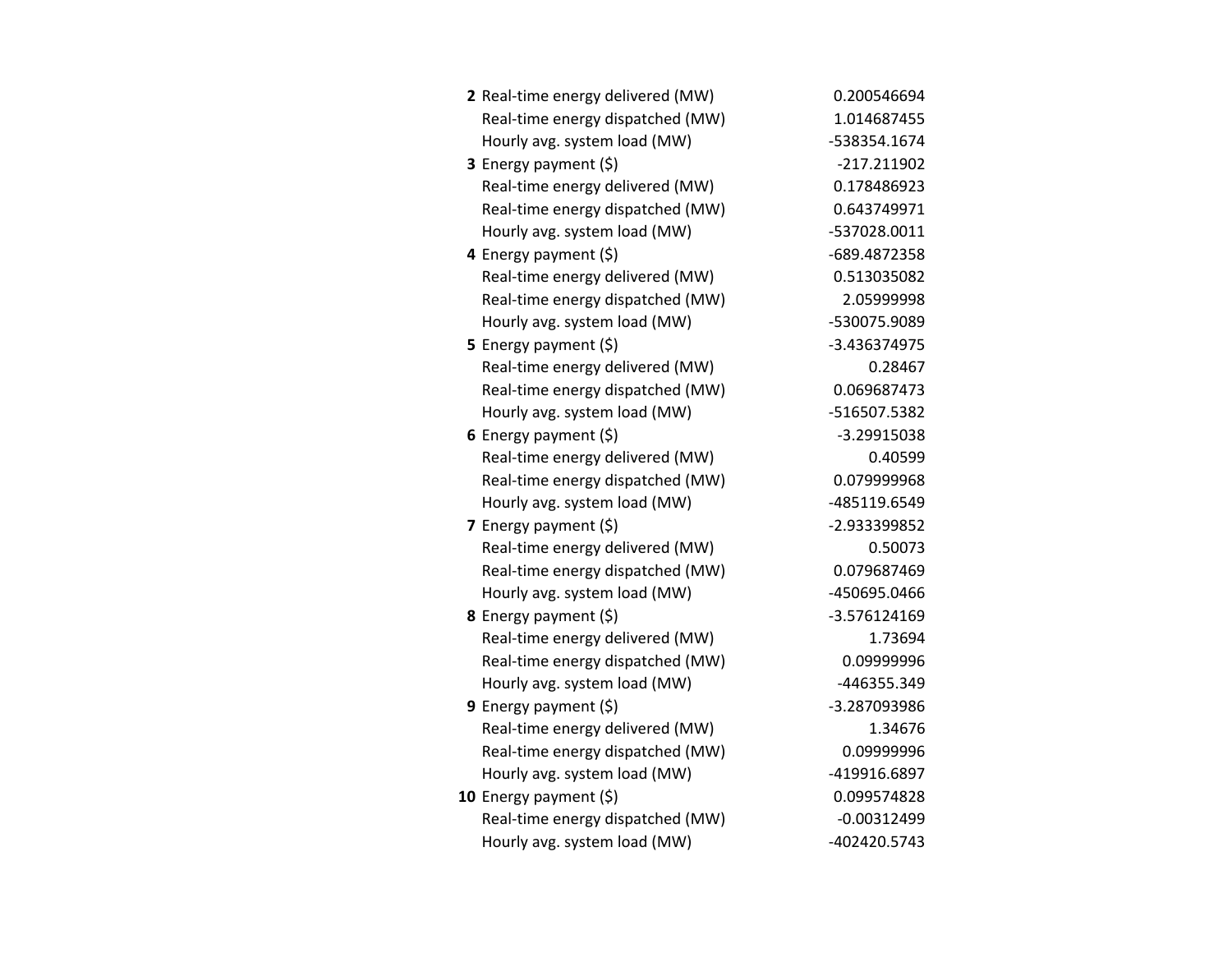| 11 Hourly avg. system load (MW)  | -392429.5407   |
|----------------------------------|----------------|
| 12 Hourly avg. system load (MW)  | -387800.1197   |
| 13 Hourly avg. system load (MW)  | -388280.9923   |
| 14 Hourly avg. system load (MW)  | -396166.6989   |
| 15 Hourly avg. system load (MW)  | -403264.9659   |
| 16 Hourly avg. system load (MW)  | -403713.4378   |
| 17 Hourly avg. system load (MW)  | -400388.5802   |
| 18 Hourly avg. system load (MW)  | -401517.8226   |
| 19 Hourly avg. system load (MW)  | -412196.6744   |
| 20 Hourly avg. system load (MW)  | -425749.9901   |
| 21 Hourly avg. system load (MW)  | -440668.6456   |
| 22 Hourly avg. system load (MW)  | -457694.3492   |
| 23 Hourly avg. system load (MW)  | -477176.4512   |
| 24 Energy payment (\$)           | 0.009579113    |
| Real-time energy dispatched (MW) | $-0.000312499$ |
| Hourly avg. system load (MW)     | -500992.1291   |
| 1 Energy payment $(\xi)$         | 0.015973364    |
| Real-time energy dispatched (MW) | $-0.000624998$ |
| Hourly avg. system load (MW)     | -318788.4189   |
| 2 Energy payment $(5)$           | $-0.876894735$ |
| Real-time energy delivered (MW)  | 0.05535        |
| Real-time energy dispatched (MW) | 0.019687493    |
| Hourly avg. system load (MW)     | -328524.5614   |
| 3 Energy payment (\$)            | -1.559883988   |
| Real-time energy delivered (MW)  | 0.08808        |
| Real-time energy dispatched (MW) | 0.028749992    |
| Hourly avg. system load (MW)     | -331188.0433   |
| 4 Energy payment (\$)            | -118.8813496   |
| Real-time energy delivered (MW)  | 0.223619406    |
| Real-time energy dispatched (MW) | 0.402499971    |
| Hourly avg. system load (MW)     | -331319.6544   |
| 5 Energy payment $(\xi)$         | -3.458058855   |
| Real-time energy delivered (MW)  | 0.24621        |
| Real-time energy dispatched (MW) | 0.069687473    |

## **6/6/2021**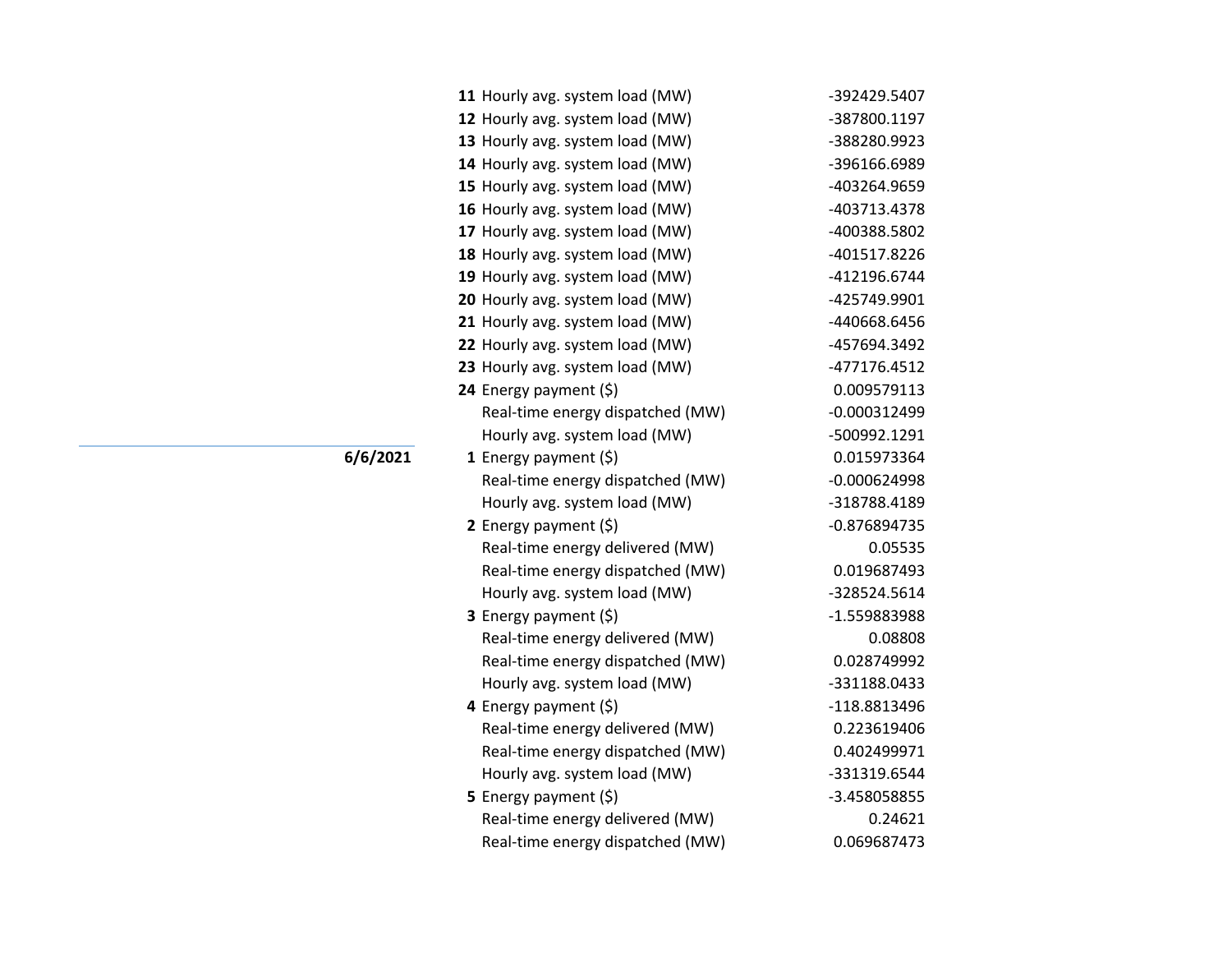| 5 Hourly avg. system load (MW)   | -324772.5665   |
|----------------------------------|----------------|
| 6 Energy payment $(5)$           | -3.393842543   |
| Real-time energy delivered (MW)  | 0.3396         |
| Real-time energy dispatched (MW) | 0.079999968    |
| Hourly avg. system load (MW)     | -304298.9725   |
| 7 Energy payment $(\xi)$         | -2.941902613   |
| Real-time energy delivered (MW)  | 0.43146        |
| Real-time energy dispatched (MW) | 0.079687469    |
| Hourly avg. system load (MW)     | -281354.9952   |
| <b>8</b> Energy payment $(5)$    | -2.885969346   |
| Real-time energy delivered (MW)  | 1.55757        |
| Real-time energy dispatched (MW) | 0.089999964    |
| Hourly avg. system load (MW)     | -281651.5967   |
| <b>9</b> Energy payment $(\xi)$  | -2.846879364   |
| Real-time energy delivered (MW)  | 1.15791        |
| Real-time energy dispatched (MW) | 0.089999964    |
| Hourly avg. system load (MW)     | -266614.288    |
| 10 Energy payment $(\xi)$        | 0.087866631    |
| Real-time energy dispatched (MW) | $-0.002812491$ |
| Hourly avg. system load (MW)     | -255579.6338   |
| 11 Hourly avg. system load (MW)  | -247960.0763   |
| 12 Hourly avg. system load (MW)  | $-244240.91$   |
| 13 Hourly avg. system load (MW)  | -243440.5881   |
| 14 Hourly avg. system load (MW)  | -245060.2756   |
| 15 Hourly avg. system load (MW)  | -246541.3529   |
| 16 Hourly avg. system load (MW)  | -248704.5527   |
| 17 Hourly avg. system load (MW)  | -244662.4498   |
| 18 Hourly avg. system load (MW)  | -241728.4596   |
| 19 Hourly avg. system load (MW)  | -243247.601    |
| 20 Hourly avg. system load (MW)  | -247501.9883   |
| 21 Hourly avg. system load (MW)  | -257707.8071   |
| 22 Hourly avg. system load (MW)  | -270306.1223   |
| 23 Hourly avg. system load (MW)  | -284363.6025   |
| 24 Hourly avg. system load (MW)  | -301047.7796   |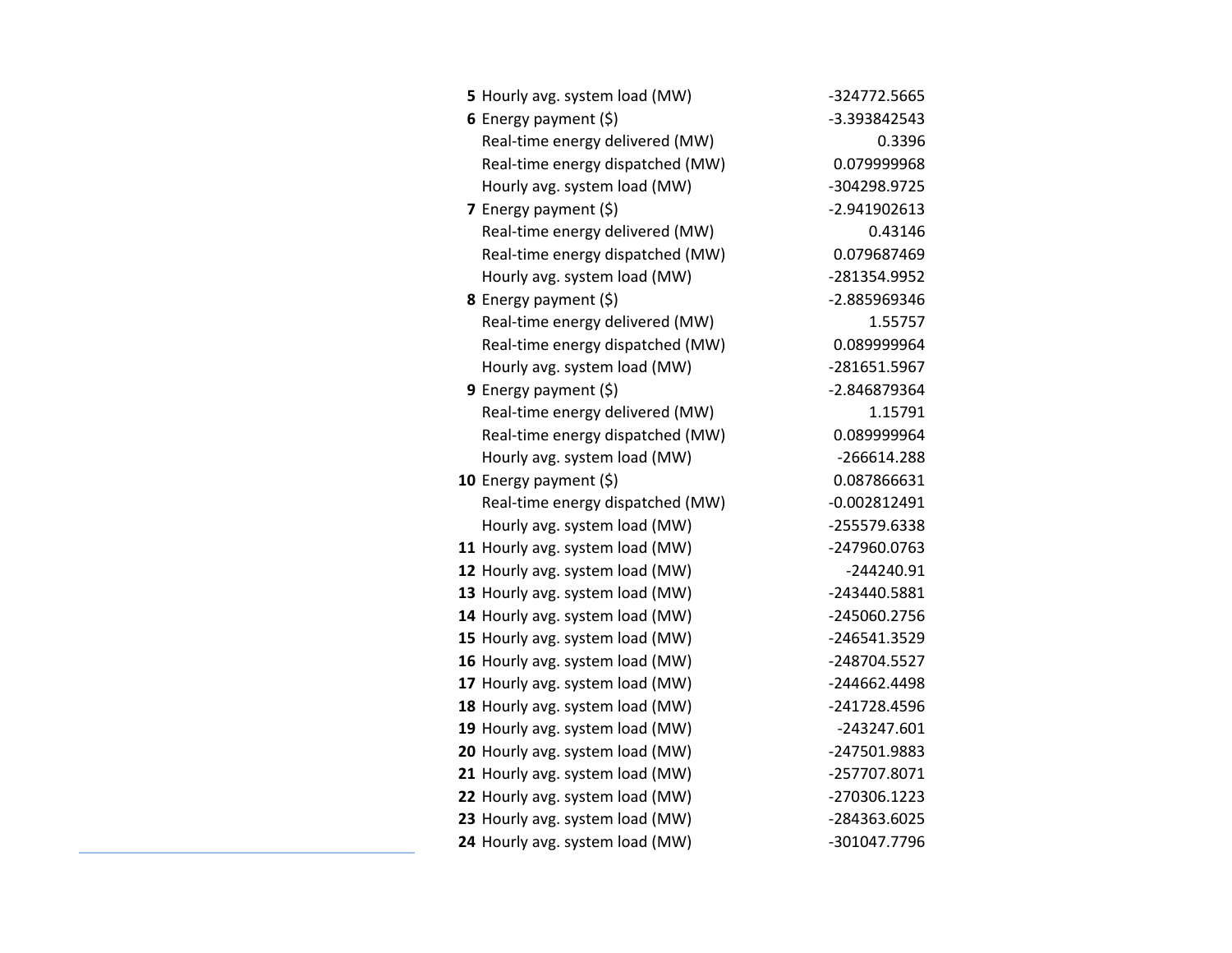| 6/7/2021 | 1 Energy payment $(\xi)$         | $-0.616963054$ |
|----------|----------------------------------|----------------|
|          | Real-time energy delivered (MW)  | 0.06612        |
|          | Real-time energy dispatched (MW) | 0.019687493    |
|          | Hourly avg. system load (MW)     | -364546.9577   |
|          | 2 Energy payment $(\xi)$         | 3.402466367    |
|          | Real-time energy delivered (MW)  | 0.09726        |
|          | Real-time energy dispatched (MW) | $-0.108750008$ |
|          | Hourly avg. system load (MW)     | -371800.9392   |
|          | 3 Energy payment (\$)            | -258.7584227   |
|          | Real-time energy delivered (MW)  | 4.85646        |
|          | Real-time energy dispatched (MW) | 4.469687405    |
|          | Hourly avg. system load (MW)     | -374422.3499   |
|          | 4 Energy payment (\$)            | -263.2328439   |
|          | Real-time energy delivered (MW)  | 4.88556        |
|          | Real-time energy dispatched (MW) | 4.479374902    |
|          | Hourly avg. system load (MW)     | -380078.7407   |
|          | 5 Energy payment $(5)$           | 2.65682005     |
|          | Real-time energy delivered (MW)  | 0.34341        |
|          | Real-time energy dispatched (MW) | $-0.079062519$ |
|          | Hourly avg. system load (MW)     | -374942.2545   |
|          | 6 Energy payment (\$)            | -3.056846629   |
|          | Real-time energy delivered (MW)  | 0.43248        |
|          | Real-time energy dispatched (MW) | 0.069374974    |
|          | Hourly avg. system load (MW)     | -352084.378    |
|          | 7 Energy payment $(5)$           | -3.386689418   |
|          | Real-time energy delivered (MW)  | 0.573          |
|          | Real-time energy dispatched (MW) | 0.089687465    |
|          | Hourly avg. system load (MW)     | -330094.1191   |
|          | <b>8</b> Energy payment $(\xi)$  | -3.459315732   |
|          | Real-time energy delivered (MW)  | 1.49517        |
|          | Real-time energy dispatched (MW) | 0.089687465    |
|          | Hourly avg. system load (MW)     | -308617.6328   |
|          | 9 Energy payment (\$)            | -3.077665971   |
|          | Real-time energy delivered (MW)  | 1.17285        |
|          |                                  |                |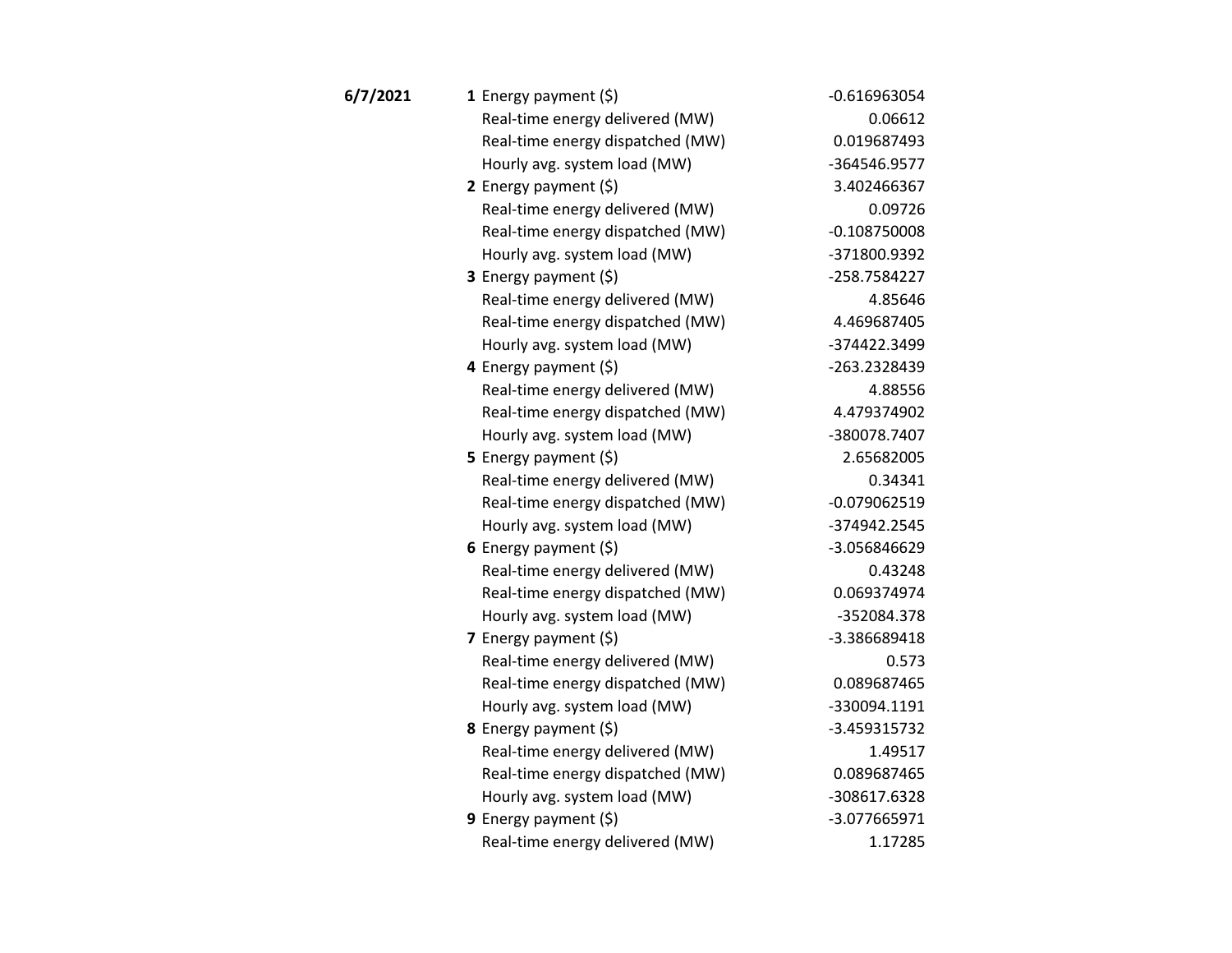| 9 Real-time energy dispatched (MW) | 0.089687465    |
|------------------------------------|----------------|
| Hourly avg. system load (MW)       | -296300.3866   |
| 10 Energy payment $(5)$            | 0.077094132    |
| Real-time energy dispatched (MW)   | $-0.002812491$ |
| Hourly avg. system load (MW)       | -290304.5587   |
| 11 Hourly avg. system load (MW)    | -288121.2587   |
| 12 Hourly avg. system load (MW)    | -290955.1463   |
| 13 Hourly avg. system load (MW)    | -304020.6095   |
| 14 Hourly avg. system load (MW)    | -318722.8782   |
| 15 Hourly avg. system load (MW)    | -335907.6103   |
| 16 Hourly avg. system load (MW)    | -349872.0854   |
| 17 Hourly avg. system load (MW)    | -353763.2858   |
| 18 Hourly avg. system load (MW)    | -356906.911    |
| 19 Hourly avg. system load (MW)    | -358057.0914   |
| 20 Hourly avg. system load (MW)    | -356408.0438   |
| 21 Hourly avg. system load (MW)    | -344047.3119   |
| 22 Hourly avg. system load (MW)    | -339037.0502   |
| 23 Hourly avg. system load (MW)    | -344628.7934   |
| 24 Energy payment (\$)             | 0.011375473    |
| Real-time energy dispatched (MW)   | $-0.000624998$ |
| Hourly avg. system load (MW)       | -353165.3866   |
| 1 Energy payment $(\$)$            | $-0.626627623$ |
| Real-time energy delivered (MW)    | 0.07269        |
| Real-time energy dispatched (MW)   | 0.019687493    |
| Hourly avg. system load (MW)       | -407222.8412   |
| 2 Energy payment $(5)$             | 4.490419825    |
| Real-time energy delivered (MW)    | 0.0969         |
| Real-time energy dispatched (MW)   | $-0.108750008$ |
| Hourly avg. system load (MW)       | -422830.4302   |
| 3 Energy payment (\$)              | -246.6987956   |
| Real-time energy delivered (MW)    | 4.83891        |
| Real-time energy dispatched (MW)   | 4.402812407    |
| Hourly avg. system load (MW)       | -430482.1558   |
| 4 Energy payment (\$)              | -411.5424928   |
|                                    |                |

**6/8/2021**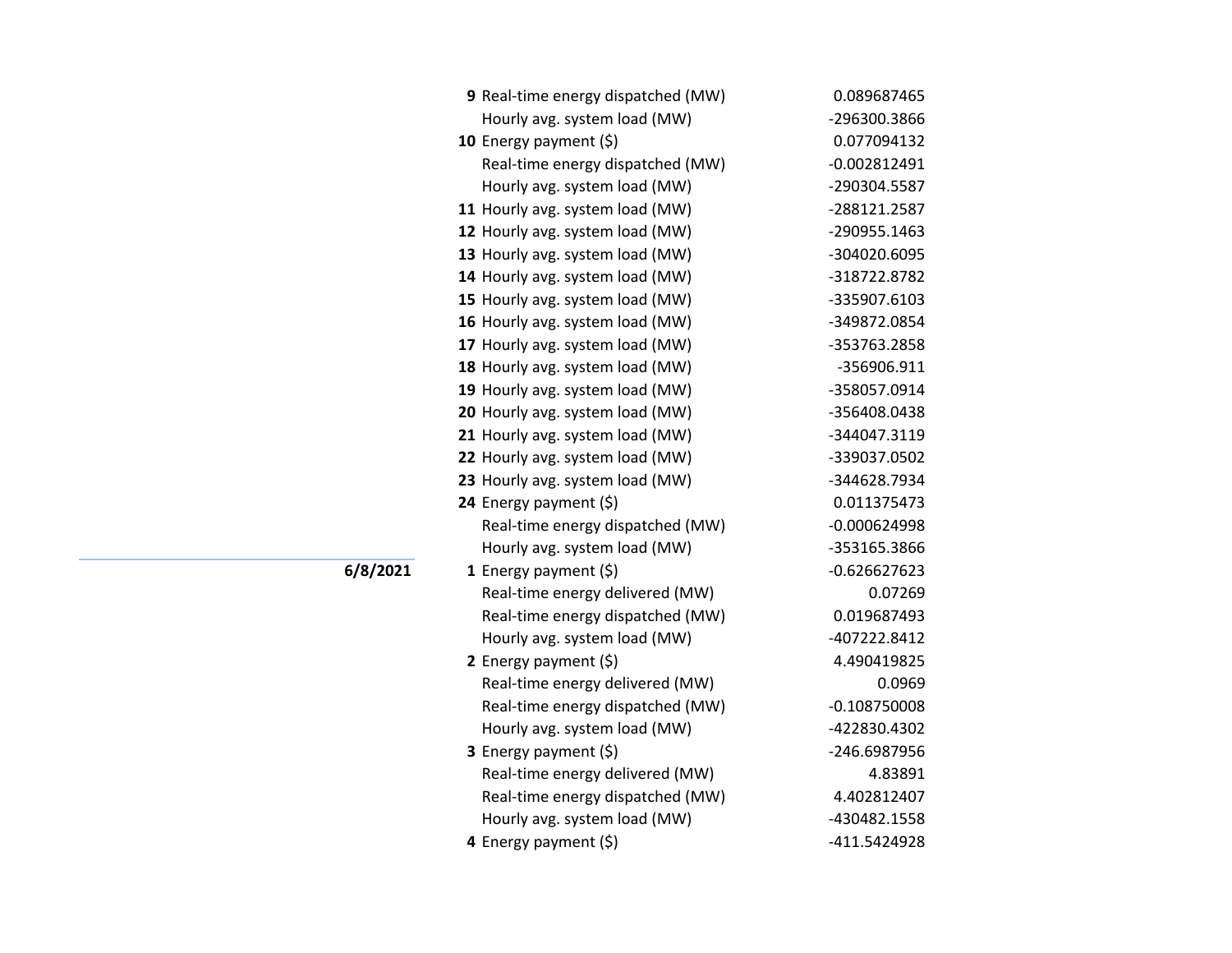| 6/8/2021 | 4 Real-time energy delivered (MW) | 6.57996        |
|----------|-----------------------------------|----------------|
|          | Real-time energy dispatched (MW)  | 6.619374946    |
|          | Hourly avg. system load (MW)      | -440114.2091   |
|          | 5 Energy payment $(\xi)$          | 8.988996841    |
|          | Real-time energy delivered (MW)   | 0.21672        |
|          | Real-time energy dispatched (MW)  | $-0.145937517$ |
|          | Hourly avg. system load (MW)      | -434090.2293   |
|          | 6 Energy payment $(\xi)$          | -2.775940967   |
|          | Real-time energy delivered (MW)   | 0.30498        |
|          | Real-time energy dispatched (MW)  | 0.069374974    |
|          | Hourly avg. system load (MW)      | -409361.0956   |
|          | 7 Energy payment (\$)             | -3.326932542   |
|          | Real-time energy delivered (MW)   | 0.39612        |
|          | Real-time energy dispatched (MW)  | 0.089687465    |
|          | Hourly avg. system load (MW)      | -380235.9112   |
|          | 8 Energy payment (\$)             | $-3.166266133$ |
|          | Real-time energy delivered (MW)   | 1.68303        |
|          | Real-time energy dispatched (MW)  | 0.09999996     |
|          | Hourly avg. system load (MW)      | -360286.9854   |
|          | 9 Energy payment $(\xi)$          | $-1.778823591$ |
|          | Real-time energy delivered (MW)   | 0.79362        |
|          | Real-time energy dispatched (MW)  | 0.05874998     |
|          | Hourly avg. system load (MW)      | -346783.1651   |
|          | 10 Energy payment $(\xi)$         | 0.03959001     |
|          | Real-time energy dispatched (MW)  | $-0.001874994$ |
|          | Hourly avg. system load (MW)      | -337188.8598   |
|          | 11 Hourly avg. system load (MW)   | -331871.7817   |
|          | 12 Hourly avg. system load (MW)   | -333345.507    |
|          | 13 Hourly avg. system load (MW)   | -345884.6227   |
|          | 14 Hourly avg. system load (MW)   | -360817.0232   |
|          | 15 Hourly avg. system load (MW)   | -371568.7219   |
|          | 16 Hourly avg. system load (MW)   | -378477.6034   |
|          | 17 Hourly avg. system load (MW)   | -375144.5393   |
|          | 18 Hourly avg. system load (MW)   | -365688.4526   |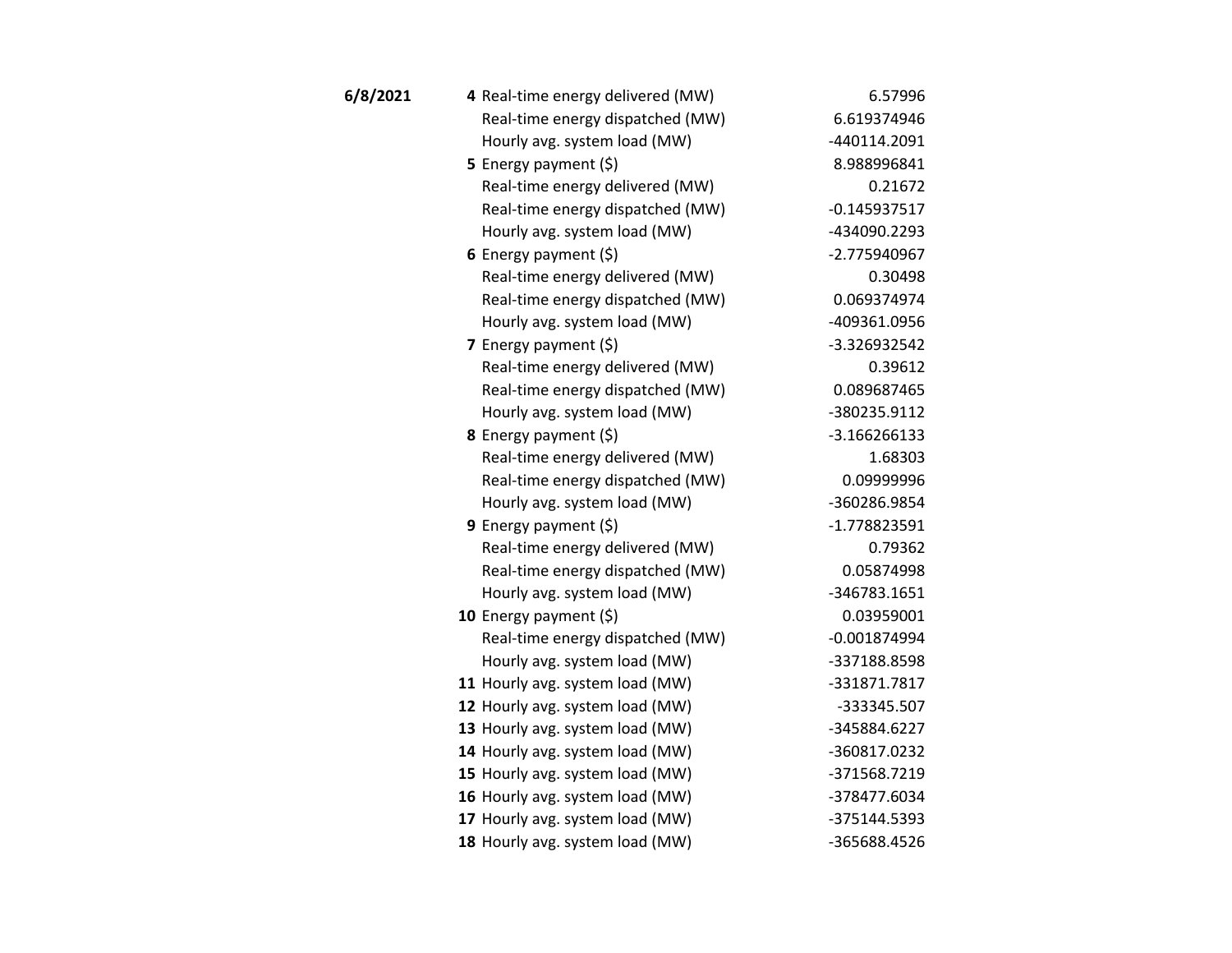| 6/8/2021 | 19 Hourly avg. system load (MW)  | -357434.9287   |
|----------|----------------------------------|----------------|
|          | 20 Hourly avg. system load (MW)  | -356234.869    |
|          | 21 Hourly avg. system load (MW)  | -358176.6823   |
|          | 22 Hourly avg. system load (MW)  | -366267.5158   |
|          | 23 Hourly avg. system load (MW)  | -378378.6761   |
|          | 24 Hourly avg. system load (MW)  | -390187.8523   |
| 6/9/2021 | 1 Energy payment $(\xi)$         | 3.323527588    |
|          | Real-time energy dispatched (MW) | $-0.131562495$ |
|          | Hourly avg. system load (MW)     | -529435.8298   |
|          | 2 Energy payment $(\xi)$         | -88.88407881   |
|          | Real-time energy delivered (MW)  | 1.050705       |
|          | Real-time energy dispatched (MW) | 1.496041678    |
|          | Hourly avg. system load (MW)     | -548157.5112   |
|          | <b>3</b> Energy payment $(\xi)$  | -489.4870417   |
|          | Real-time energy delivered (MW)  | 16.229622      |
|          | Real-time energy dispatched (MW) | 4.930520729    |
|          | Hourly avg. system load (MW)     | -556245.7984   |
|          | 4 Energy payment (\$)            | -228.2439449   |
|          | Real-time energy delivered (MW)  | 5.660745669    |
|          | Real-time energy dispatched (MW) | 0.499374886    |
|          | Hourly avg. system load (MW)     | -566912.3125   |
|          | 5 Energy payment (\$)            | 18.01682473    |
|          | Real-time energy delivered (MW)  | 0.29931        |
|          | Real-time energy dispatched (MW) | $-0.453437438$ |
|          | Hourly avg. system load (MW)     | -562200.1692   |
|          | 6 Energy payment $(\xi)$         | -2.313132979   |
|          | Real-time energy delivered (MW)  | 0.36966        |
|          | Real-time energy dispatched (MW) | 0.069374974    |
|          | Hourly avg. system load (MW)     | -529093.1473   |
|          | <b>7</b> Energy payment $(\xi)$  | -2.519830248   |
|          | Real-time energy delivered (MW)  | 0.41583        |
|          | Real-time energy dispatched (MW) | 0.079062471    |
|          | Hourly avg. system load (MW)     | -493422.024    |
|          | 8 Energy payment (\$)            | -3.110052807   |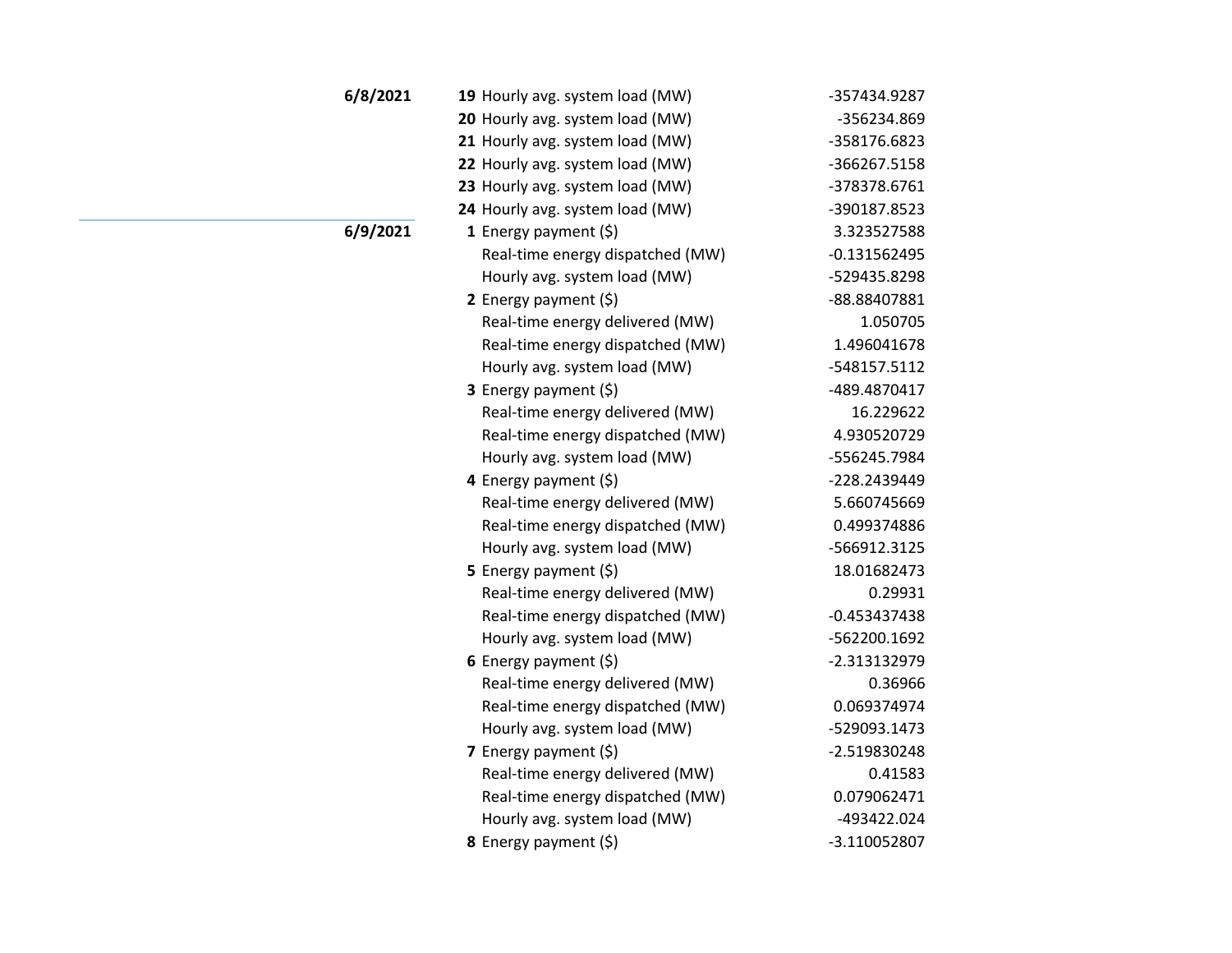| 8 Real-time energy delivered (MW) | 1.73181        |
|-----------------------------------|----------------|
| Real-time energy dispatched (MW)  | 0.094999962    |
| Hourly avg. system load (MW)      | -472314.351    |
| <b>9</b> Energy payment $(\xi)$   | $-2.851183273$ |
| Real-time energy delivered (MW)   | 1.3929         |
| Real-time energy dispatched (MW)  | 0.089687465    |
| Hourly avg. system load (MW)      | -452425.6188   |
| 10 Energy payment $(\xi)$         | 0.100607825    |
| Real-time energy dispatched (MW)  | $-0.00312499$  |
| Hourly avg. system load (MW)      | -438952.0755   |
| 11 Hourly avg. system load (MW)   | -432477.1019   |
| 12 Hourly avg. system load (MW)   | -435880.4771   |
| 13 Hourly avg. system load (MW)   | -453771.0357   |
| 14 Hourly avg. system load (MW)   | -472111.7874   |
| 15 Hourly avg. system load (MW)   | -487852.5802   |
| 16 Hourly avg. system load (MW)   | -487671.074    |
| 17 Hourly avg. system load (MW)   | -486680.0744   |
| 18 Hourly avg. system load (MW)   | -476903.9846   |
| 19 Hourly avg. system load (MW)   | -474723.0924   |
| 20 Hourly avg. system load (MW)   | -475507.808    |
| 21 Hourly avg. system load (MW)   | -479889.8065   |
| 22 Hourly avg. system load (MW)   | -481318.3728   |
| 23 Hourly avg. system load (MW)   | -492881.0826   |
| 24 Hourly avg. system load (MW)   | -508611.9979   |
| 1 Energy payment $(\xi)$          | 0.021670071    |
| Real-time energy dispatched (MW)  | $-0.000937497$ |
| Hourly avg. system load (MW)      | -507982.3965   |
| 2 Energy payment $(5)$            | 19.34382509    |
| Real-time energy delivered (MW)   | 0.11079        |
| Real-time energy dispatched (MW)  | $-0.338125003$ |
| Hourly avg. system load (MW)      | -527100.9392   |
| 3 Energy payment (\$)             | $-614.9514552$ |
| Real-time energy delivered (MW)   | 10.359816      |
| Real-time energy dispatched (MW)  | 12.22937485    |

**6/10/2021**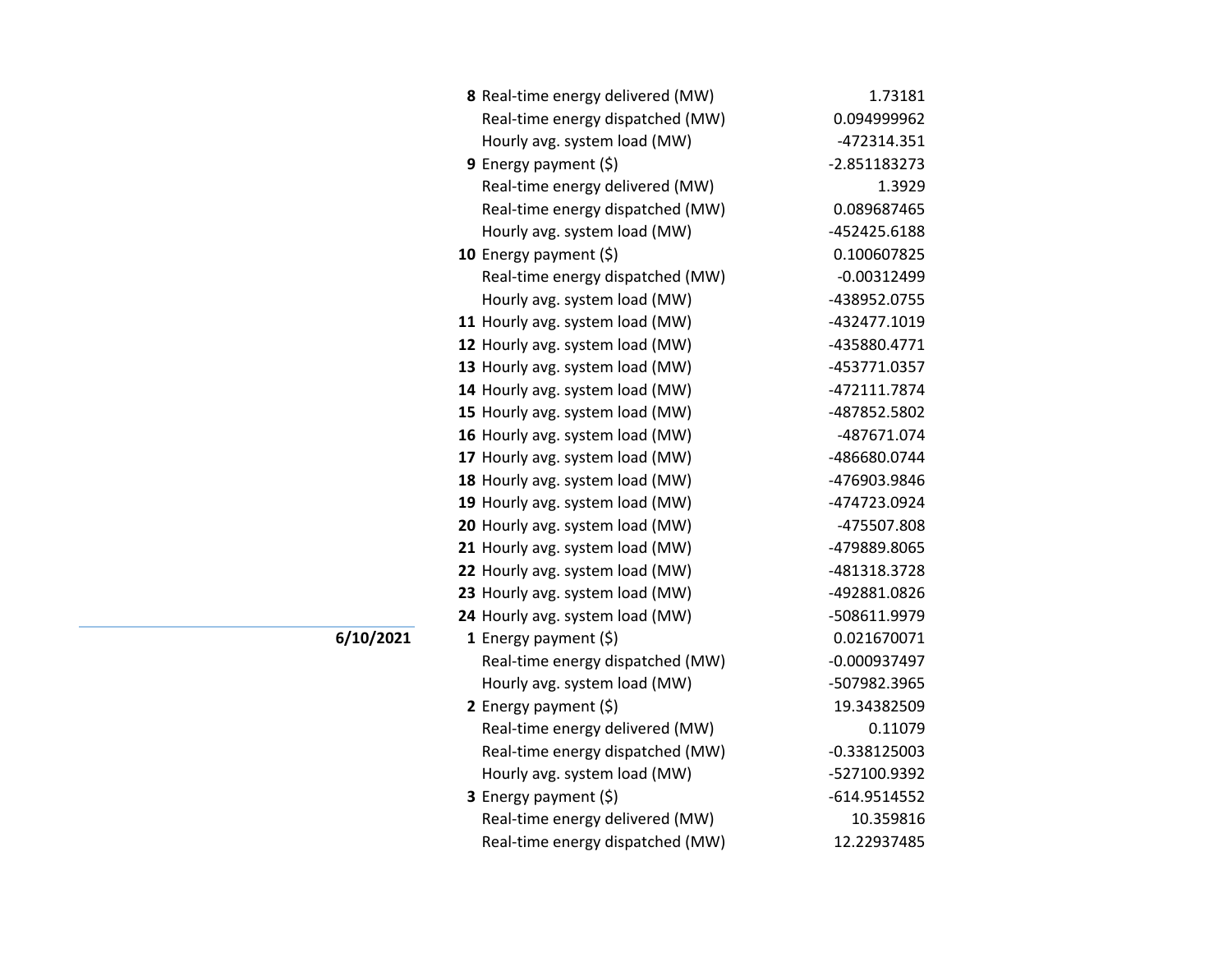| 3 Hourly avg. system load (MW)   | -538157.4998   |
|----------------------------------|----------------|
| 4 Energy payment (\$)            | -309.0517103   |
| Real-time energy delivered (MW)  | 5.77287        |
| Real-time energy dispatched (MW) | 5.591458281    |
| Hourly avg. system load (MW)     | -548615.5239   |
| 5 Energy payment $(\xi)$         | 3.197801098    |
| Real-time energy delivered (MW)  | 0.19581        |
| Real-time energy dispatched (MW) | $-0.089062515$ |
| Hourly avg. system load (MW)     | -544161.5452   |
| 6 Energy payment $(5)$           | -2.289908193   |
| Real-time energy delivered (MW)  | 0.30975        |
| Real-time energy dispatched (MW) | 0.059374978    |
| Hourly avg. system load (MW)     | -513320.6237   |
| 7 Energy payment $(5)$           | -2.856645879   |
| Real-time energy delivered (MW)  | 0.36648        |
| Real-time energy dispatched (MW) | 0.079687469    |
| Hourly avg. system load (MW)     | -479284.9344   |
| <b>8</b> Energy payment $(\xi)$  | -1.456766469   |
| Real-time energy delivered (MW)  | 0.80484        |
| Real-time energy dispatched (MW) | 0.048749984    |
| Hourly avg. system load (MW)     | -446029.1424   |
| <b>9</b> Energy payment $(\xi)$  | -1.495858702   |
| Real-time energy delivered (MW)  | 0.61323        |
| Real-time energy dispatched (MW) | 0.04999998     |
| Hourly avg. system load (MW)     | -426849.5913   |
| 10 Energy payment $(\xi)$        | 0.047119778    |
| Real-time energy dispatched (MW) | $-0.001562495$ |
| Hourly avg. system load (MW)     | -415798.1214   |
| 11 Hourly avg. system load (MW)  | -415672.7953   |
| 12 Hourly avg. system load (MW)  | -415767.2993   |
| 13 Hourly avg. system load (MW)  | -430713.4883   |
| 14 Hourly avg. system load (MW)  | -447837.5398   |
| 15 Hourly avg. system load (MW)  | -466803.5714   |
| 16 Hourly avg. system load (MW)  | -466232.9408   |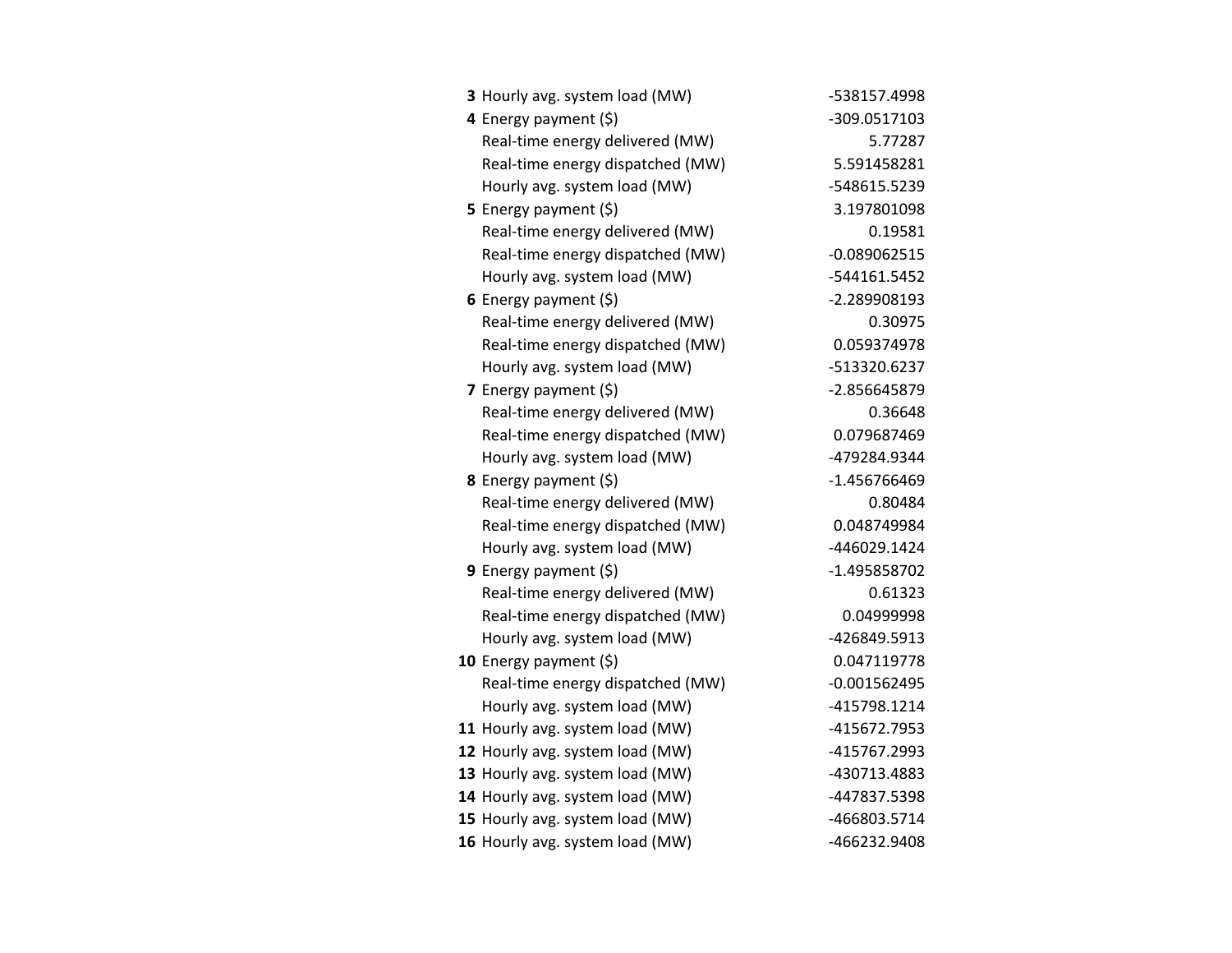| 6/10/2021 | 17 Hourly avg. system load (MW)  | -456475.8341   |
|-----------|----------------------------------|----------------|
|           | 18 Hourly avg. system load (MW)  | -446821.9203   |
|           | 19 Hourly avg. system load (MW)  | -442977.5668   |
|           | 20 Hourly avg. system load (MW)  | -442845.3945   |
|           | 21 Hourly avg. system load (MW)  | -449945.5261   |
|           | 22 Hourly avg. system load (MW)  | -460277.1296   |
|           | 23 Hourly avg. system load (MW)  | -474529.0734   |
|           | 24 Hourly avg. system load (MW)  | -487407.317    |
| 6/11/2021 | <b>1</b> Energy payment $(\xi)$  | 3.56321394     |
|           | Real-time energy delivered (MW)  | 0.05742        |
|           | Real-time energy dispatched (MW) | $-0.119062503$ |
|           | Hourly avg. system load (MW)     | -470727.6732   |
|           | 2 Energy payment $(5)$           | -198.6345518   |
|           | Real-time energy delivered (MW)  | 4.90872        |
|           | Real-time energy dispatched (MW) | 4.469999904    |
|           | Hourly avg. system load (MW)     | -485341.9553   |
|           | 3 Energy payment (\$)            | -254.217659    |
|           | Real-time energy delivered (MW)  | 4.86843        |
|           | Real-time energy dispatched (MW) | 4.408124906    |
|           | Hourly avg. system load (MW)     | -487379.2362   |
|           | 4 Energy payment (\$)            | -376.4219385   |
|           | Real-time energy delivered (MW)  | 6.51948        |
|           | Real-time energy dispatched (MW) | 6.449374942    |
|           | Hourly avg. system load (MW)     | -487760.086    |
|           | 5 Energy payment (\$)            | 5.491546484    |
|           | Real-time energy delivered (MW)  | 0.1296         |
|           | Real-time energy dispatched (MW) | $-0.140625018$ |
|           | Hourly avg. system load (MW)     | -481153.8758   |
|           | 6 Energy payment $(\xi)$         | -3.025591753   |
|           | Real-time energy delivered (MW)  | 0.23883        |
|           | Real-time energy dispatched (MW) | 0.069374974    |
|           | Hourly avg. system load (MW)     | -454517.4118   |
|           | 7 Energy payment $(\xi)$         | $-3.657127571$ |
|           | Real-time energy delivered (MW)  | 0.25332        |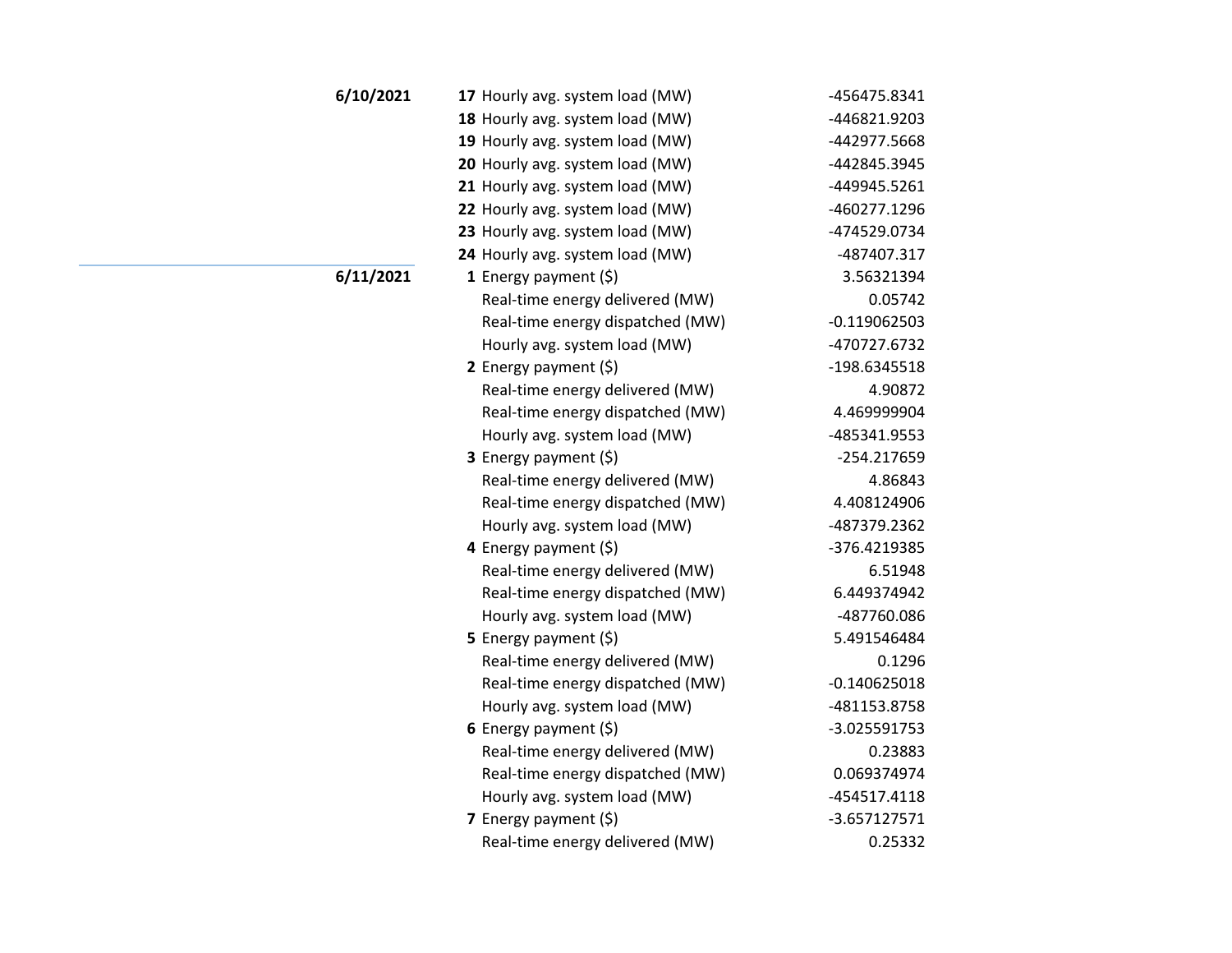| 7 Real-time energy dispatched (MW) | 0.089687465    |
|------------------------------------|----------------|
| Hourly avg. system load (MW)       | -423978.0851   |
| 8 Energy payment (\$)              | -3.653097677   |
| Real-time energy delivered (MW)    | 1.32666        |
| Real-time energy dispatched (MW)   | 0.089687465    |
| Hourly avg. system load (MW)       | -384851.3802   |
| 9 Energy payment $(\xi)$           | -3.301765483   |
| Real-time energy delivered (MW)    | 1.11333        |
| Real-time energy dispatched (MW)   | 0.089687465    |
| Hourly avg. system load (MW)       | -369985.3559   |
| 10 Energy payment $(\xi)$          | 0.078647886    |
| Real-time energy dispatched (MW)   | $-0.002812491$ |
| Hourly avg. system load (MW)       | -358675.2346   |
| 11 Hourly avg. system load (MW)    | -351219.8847   |
| 12 Hourly avg. system load (MW)    | -354616.3046   |
| 13 Hourly avg. system load (MW)    | -367221.7593   |
| 14 Hourly avg. system load (MW)    | -380827.7476   |
| 15 Hourly avg. system load (MW)    | -392498.2204   |
| 16 Hourly avg. system load (MW)    | -395113.9799   |
| 17 Hourly avg. system load (MW)    | -391395.8759   |
| 18 Hourly avg. system load (MW)    | -387753.3173   |
| 19 Hourly avg. system load (MW)    | -389395.3513   |
| 20 Hourly avg. system load (MW)    | -394054.8908   |
| 21 Hourly avg. system load (MW)    | -400165.2187   |
| 22 Hourly avg. system load (MW)    | -410531.6446   |
| 23 Energy payment (\$)             | $-0.001440733$ |
| Real-time energy dispatched (MW)   | 0.000057108    |
| Hourly avg. system load (MW)       | -428432.2099   |
| 24 Energy payment $(\xi)$          | 0.015298452    |
| Real-time energy dispatched (MW)   | $-0.000624998$ |
| Hourly avg. system load (MW)       | -449828.5672   |
| 1 Energy payment $(\xi)$           | -360.454861    |
| Real-time energy delivered (MW)    | 0.128342301    |
| Real-time energy dispatched (MW)   | 1.047499983    |

**6/12/2021**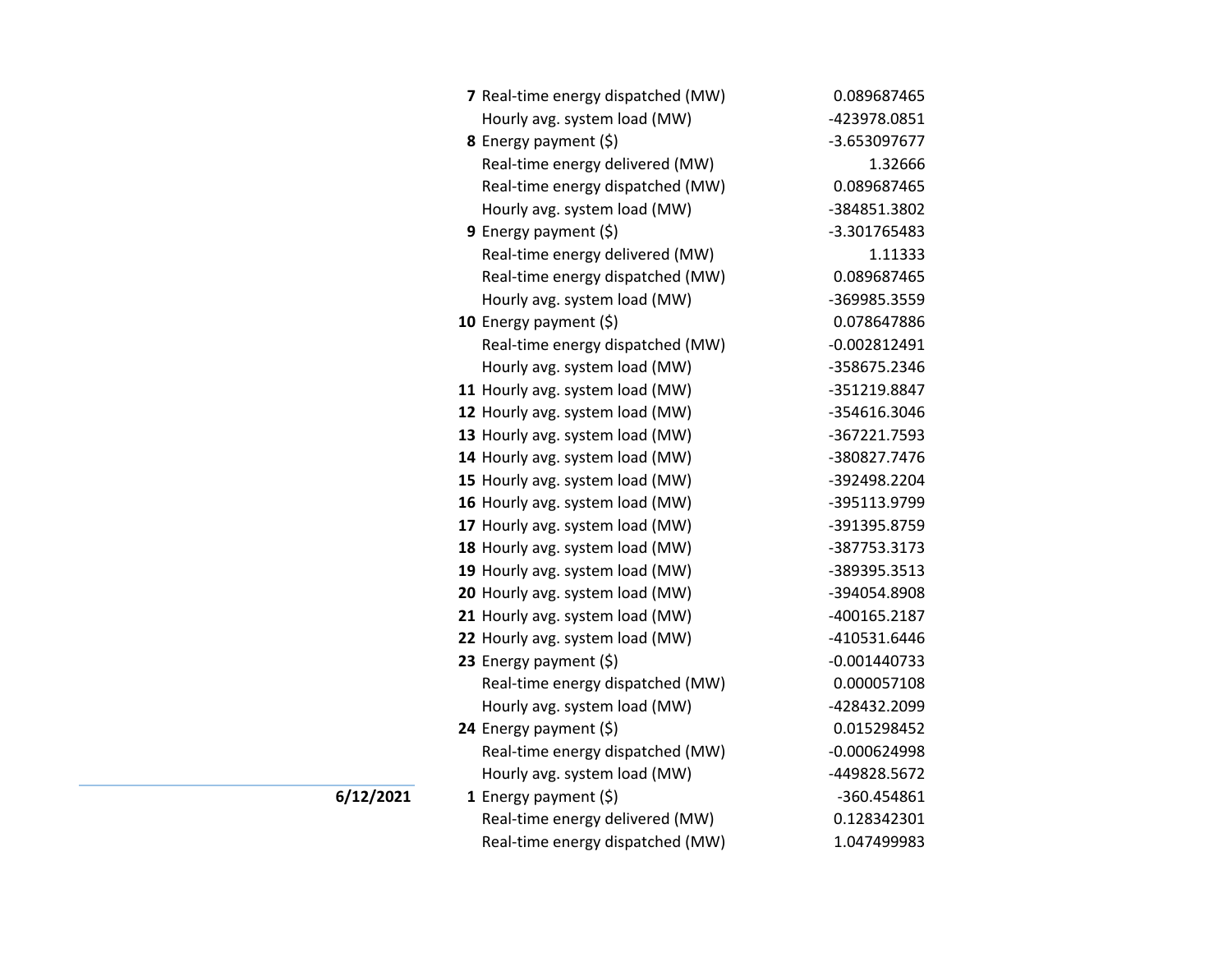| 6/12/2021 | 1 Hourly avg. system load (MW)   | -621558.0536   |
|-----------|----------------------------------|----------------|
|           | 2 Energy payment (\$)            | $-0.953566713$ |
|           | Real-time energy delivered (MW)  | 0.07506        |
|           | Real-time energy dispatched (MW) | 0.019687493    |
|           | Hourly avg. system load (MW)     | -641323.8054   |
|           | <b>3</b> Energy payment $(\xi)$  | -983.5877897   |
|           | Real-time energy delivered (MW)  | 0.40887135     |
|           | Real-time energy dispatched (MW) | 1.826249909    |
|           | Hourly avg. system load (MW)     | -639717.9689   |
|           | 4 Energy payment (\$)            | $-1422.125175$ |
|           | Real-time energy delivered (MW)  | 0.472425282    |
|           | Real-time energy dispatched (MW) | 1.504999908    |
|           | Hourly avg. system load (MW)     | -629571.6928   |
|           | 5 Energy payment $(5)$           | -3.463558834   |
|           | Real-time energy delivered (MW)  | 0.39837        |
|           | Real-time energy dispatched (MW) | 0.069687473    |
|           | Hourly avg. system load (MW)     | -615443.7746   |
|           | 6 Energy payment $(5)$           | -3.279650837   |
|           | Real-time energy delivered (MW)  | 0.54882        |
|           | Real-time energy dispatched (MW) | 0.079687469    |
|           | Hourly avg. system load (MW)     | -576598.2755   |
|           | 7 Energy payment (\$)            | -3.035872807   |
|           | Real-time energy delivered (MW)  | 0.4632         |
|           | Real-time energy dispatched (MW) | 0.07937497     |
|           | Hourly avg. system load (MW)     | -536192.2296   |
|           | 8 Energy payment (\$)            | -3.853793257   |
|           | Real-time energy delivered (MW)  | 1.58076        |
|           | Real-time energy dispatched (MW) | 0.09999996     |
|           | Hourly avg. system load (MW)     | -493746.8902   |
|           | 9 Energy payment $(\xi)$         | -3.865907554   |
|           | Real-time energy delivered (MW)  | 1.18317        |
|           | Real-time energy dispatched (MW) | 0.09999996     |
|           | Hourly avg. system load (MW)     | -469263.5795   |
|           | 10 Energy payment (\$)           | 0.095538394    |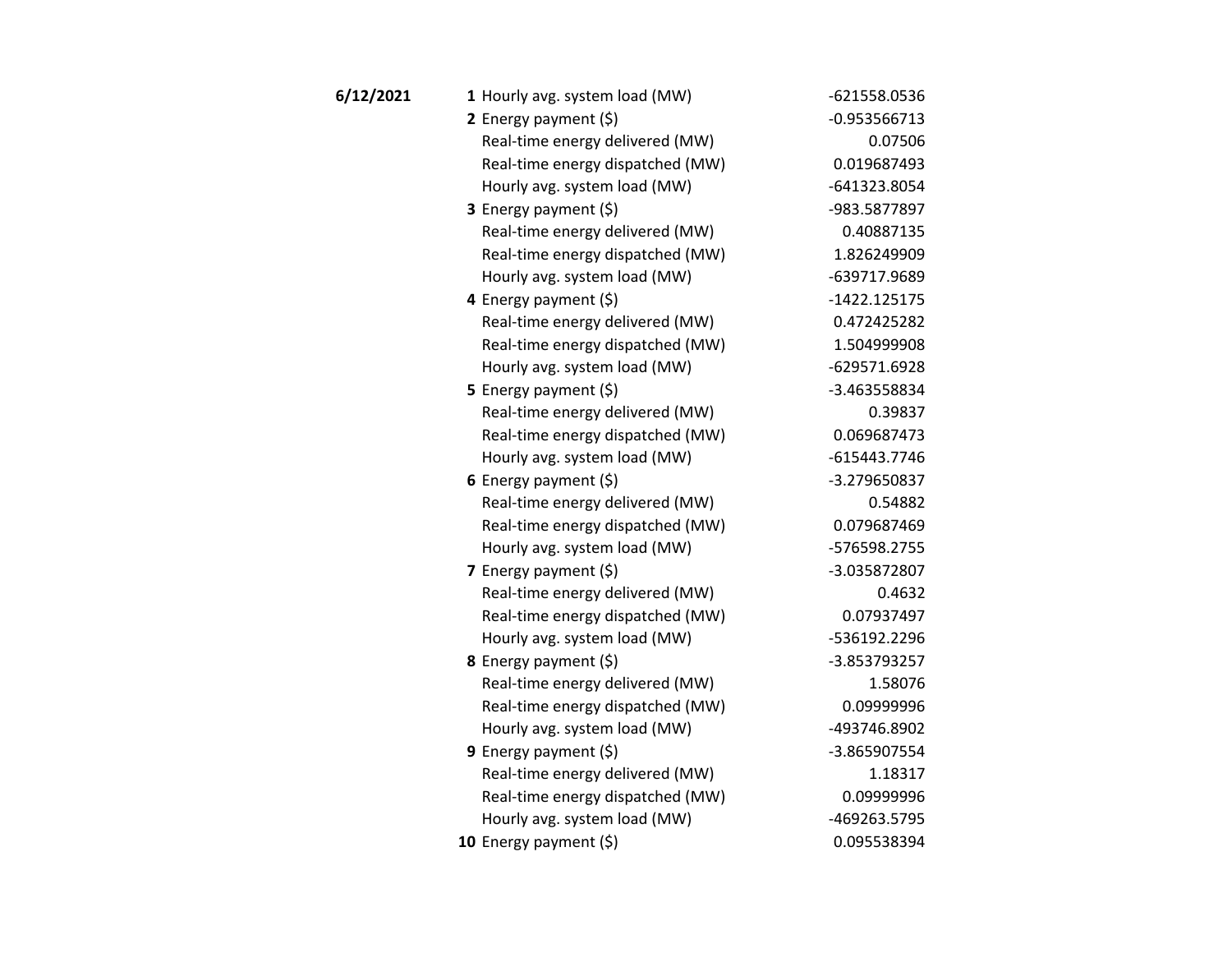| 10 Real-time energy dispatched (MW) | $-0.00312499$  |
|-------------------------------------|----------------|
| Hourly avg. system load (MW)        | -451254.2449   |
| 11 Hourly avg. system load (MW)     | -440764.7492   |
| 12 Hourly avg. system load (MW)     | -437669.3278   |
| 13 Hourly avg. system load (MW)     | -440282.3038   |
| 14 Hourly avg. system load (MW)     | -438596.5646   |
| 15 Hourly avg. system load (MW)     | -439405.0455   |
| 16 Hourly avg. system load (MW)     | -436915.2591   |
| 17 Hourly avg. system load (MW)     | -440099.0613   |
| 18 Hourly avg. system load (MW)     | -447546.5677   |
| 19 Hourly avg. system load (MW)     | -459498.1167   |
| 20 Hourly avg. system load (MW)     | -466956.4408   |
| 21 Hourly avg. system load (MW)     | -492158.8777   |
| 22 Hourly avg. system load (MW)     | -521674.2445   |
| 23 Hourly avg. system load (MW)     | -555632.3853   |
| 24 Energy payment (\$)              | -360.5228154   |
| Real-time energy delivered (MW)     | 0.180898671    |
| Real-time energy dispatched (MW)    | 1.029374986    |
| Hourly avg. system load (MW)        | -589461.1407   |
| 1 Energy payment $(\xi)$            | -49.66908605   |
| Real-time energy delivered (MW)     | 0.01077        |
| Real-time energy dispatched (MW)    | 0.980000016    |
| Hourly avg. system load (MW)        | -306448.8043   |
| 2 Energy payment $(\xi)$            | 0.884413228    |
| Real-time energy delivered (MW)     | 0.02001        |
| Real-time energy dispatched (MW)    | $-0.042812505$ |
| Hourly avg. system load (MW)        | -317349.2851   |
| 3 Energy payment (\$)               | $-2.55772467$  |
| Real-time energy delivered (MW)     | 0.07791        |
| Real-time energy dispatched (MW)    | 0.029062491    |
| Hourly avg. system load (MW)        | -315374.8626   |
| 4 Energy payment $(\xi)$            | -4.547866381   |
| Real-time energy delivered (MW)     | 0.23454        |
| Real-time energy dispatched (MW)    | 0.059999976    |

**6/13/2021**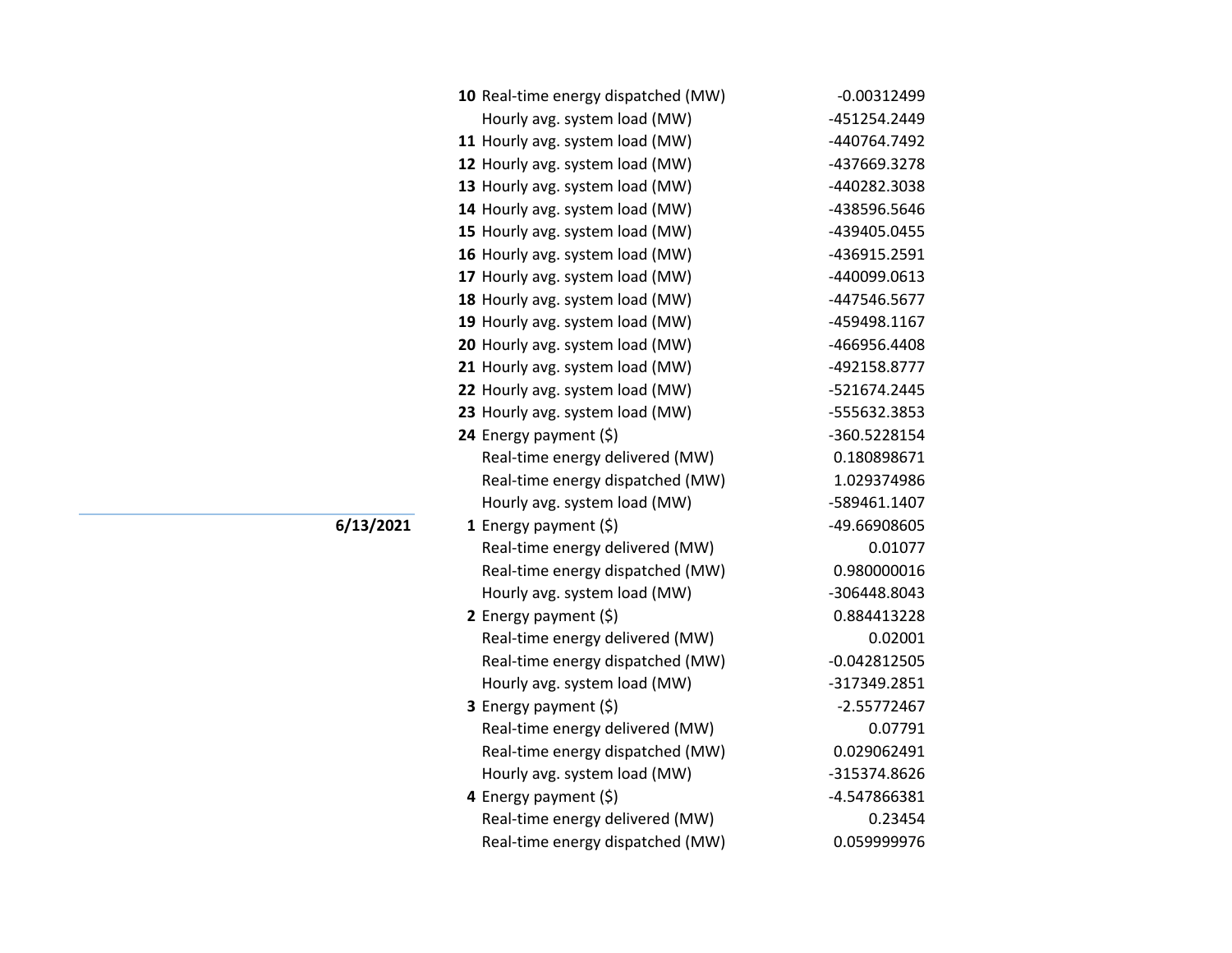| 4 Hourly avg. system load (MW)   | -309523.3127   |
|----------------------------------|----------------|
| 5 Energy payment $(5)$           | -3.760115834   |
| Real-time energy delivered (MW)  | 0.3252         |
| Real-time energy dispatched (MW) | 0.059687477    |
| Hourly avg. system load (MW)     | -300596.8483   |
| 6 Energy payment $(\xi)$         | -3.498459476   |
| Real-time energy delivered (MW)  | 0.44016        |
| Real-time energy dispatched (MW) | 0.069687473    |
| Hourly avg. system load (MW)     | -279025.8856   |
| 7 Energy payment $(\xi)$         | $-2.281825276$ |
| Real-time energy delivered (MW)  | 0.17169        |
| Real-time energy dispatched (MW) | 0.048749984    |
| Hourly avg. system load (MW)     | -255524.289    |
| 8 Energy payment (\$)            | -4.129758147   |
| Real-time energy delivered (MW)  | 1.25181        |
| Real-time energy dispatched (MW) | 0.089999964    |
| Hourly avg. system load (MW)     | -239199.8882   |
| 9 Energy payment $(5)$           | -3.766846793   |
| Real-time energy delivered (MW)  | 0.87207        |
| Real-time energy dispatched (MW) | 0.089999964    |
| Hourly avg. system load (MW)     | -226276.2001   |
| 10 Energy payment $(\xi)$        | 0.097561897    |
| Real-time energy dispatched (MW) | $-0.002812491$ |
| Hourly avg. system load (MW)     | -216809.5926   |
| 11 Hourly avg. system load (MW)  | -210122.7735   |
| 12 Hourly avg. system load (MW)  | -207053.5537   |
| 13 Hourly avg. system load (MW)  | -204913.5656   |
| 14 Hourly avg. system load (MW)  | -201875.5031   |
| 15 Hourly avg. system load (MW)  | -200290.4677   |
| 16 Hourly avg. system load (MW)  | -201368.1201   |
| 17 Hourly avg. system load (MW)  | -204915.6983   |
| 18 Hourly avg. system load (MW)  | -208469.6439   |
| 19 Hourly avg. system load (MW)  | -214160.7856   |
| 20 Hourly avg. system load (MW)  | -223716.1819   |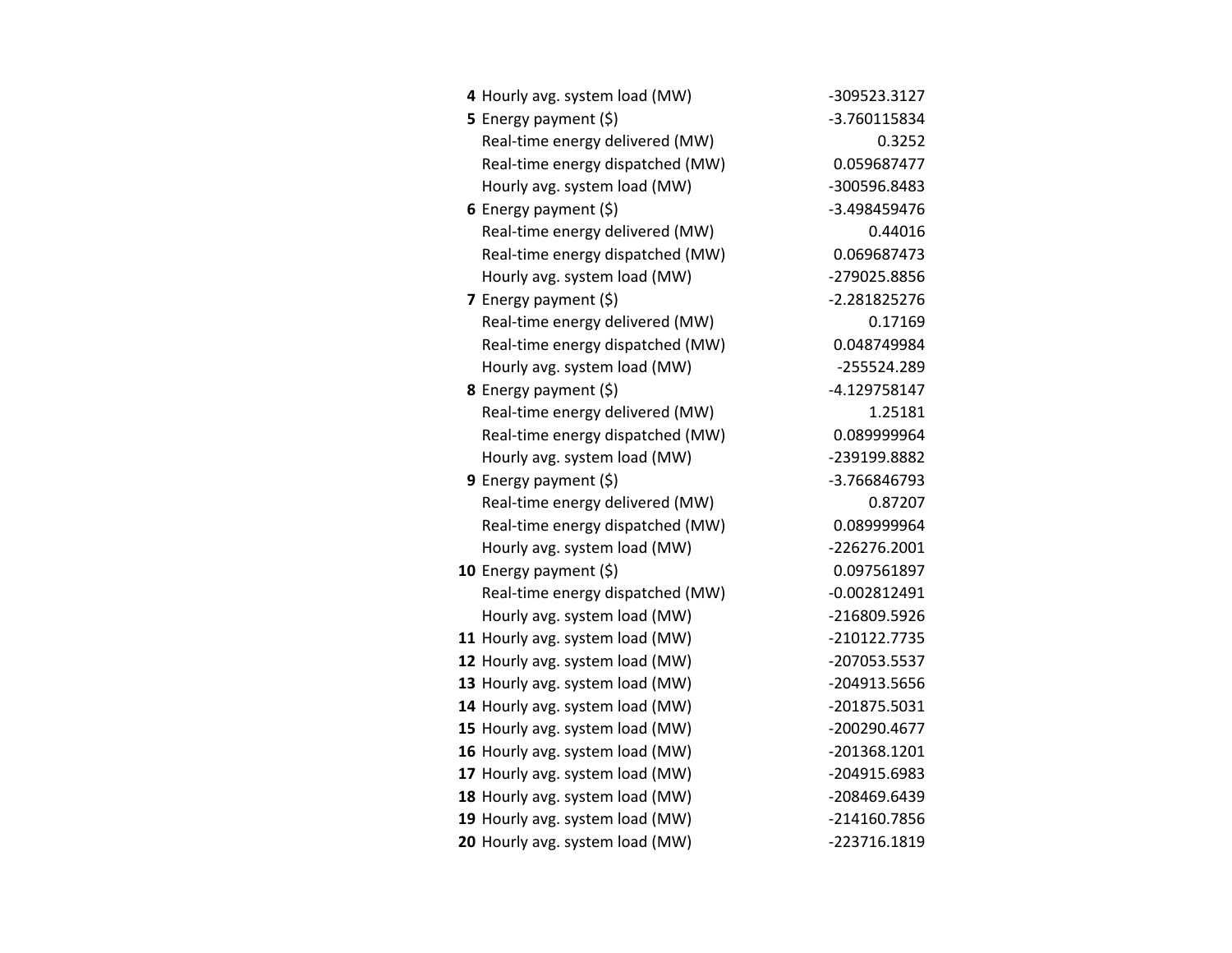| 6/13/2021 | 21 Hourly avg. system load (MW)  | -237802.2629   |
|-----------|----------------------------------|----------------|
|           | 22 Hourly avg. system load (MW)  | -253121.788    |
|           | 23 Hourly avg. system load (MW)  | -271483.3988   |
|           | 24 Energy payment (\$)           | 2.484233552    |
|           | Real-time energy dispatched (MW) | $-0.063124996$ |
|           | Hourly avg. system load (MW)     | -289263.5313   |
| 6/14/2021 | 1 Energy payment $(\xi)$         | -4586.157753   |
|           | Real-time energy delivered (MW)  | 92.01054       |
|           | Real-time energy dispatched (MW) | 53.66312441    |
|           | Hourly avg. system load (MW)     | -1806992.348   |
|           | 2 Energy payment $(5)$           | -6652.660056   |
|           | Real-time energy delivered (MW)  | 81.58455       |
|           | Real-time energy dispatched (MW) | 53.88375008    |
|           | Hourly avg. system load (MW)     | -1827118.048   |
|           | 3 Energy payment (\$)            | -6651.670812   |
|           | Real-time energy delivered (MW)  | 55.06212       |
|           | Real-time energy dispatched (MW) | 32.47968749    |
|           | Hourly avg. system load (MW)     | -1793988.915   |
|           | 4 Energy payment (\$)            | -593.0869895   |
|           | Real-time energy delivered (MW)  | 9.81975        |
|           | Real-time energy dispatched (MW) | $-11.38937501$ |
|           | Hourly avg. system load (MW)     | -1748129.114   |
|           | 5 Energy payment $(\xi)$         | 132.8917648    |
|           | Real-time energy delivered (MW)  | 0.10098        |
|           | Real-time energy dispatched (MW) | $-2.183124961$ |
|           | Hourly avg. system load (MW)     | -1677670.22    |
|           | 6 Energy payment $(5)$           | -1.789223966   |
|           | Real-time energy delivered (MW)  | 0.15294        |
|           | Real-time energy dispatched (MW) | 0.02937499     |
|           | Hourly avg. system load (MW)     | -1546651.724   |
|           | 7 Energy payment (\$)            | -2.676130955   |
|           | Real-time energy delivered (MW)  | 0.26466        |
|           | Real-time energy dispatched (MW) | 0.049687481    |
|           | Hourly avg. system load (MW)     | -1408287.763   |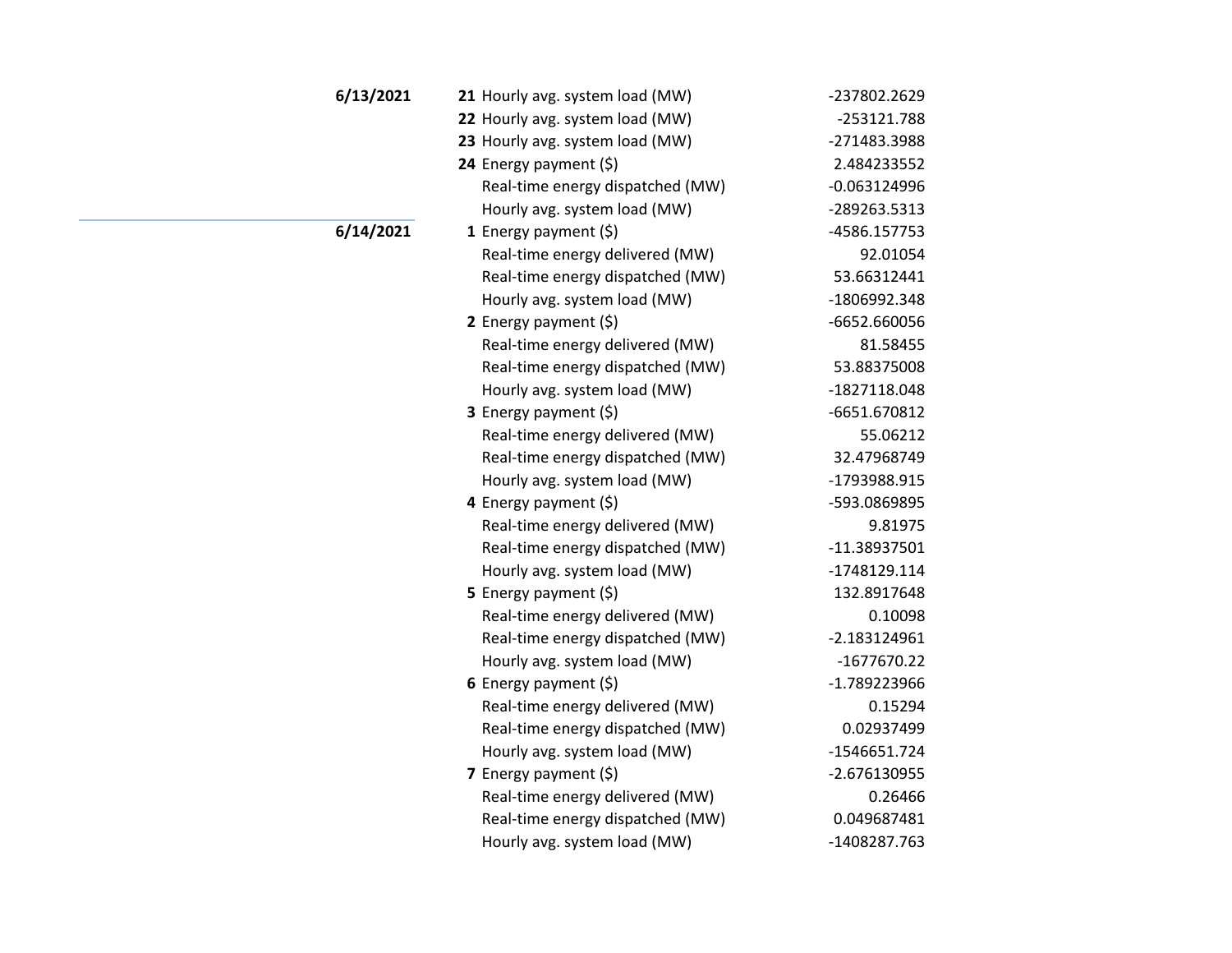| <b>8</b> Energy payment $(\xi)$  | -2.752039499   |
|----------------------------------|----------------|
| Real-time energy delivered (MW)  | 0.80691        |
| Real-time energy dispatched (MW) | 0.059999976    |
| Hourly avg. system load (MW)     | -1219021.187   |
| <b>9</b> Energy payment $(\xi)$  | -2.252221283   |
| Real-time energy delivered (MW)  | 0.57432        |
| Real-time energy dispatched (MW) | 0.049687481    |
| Hourly avg. system load (MW)     | -1148995.208   |
| 10 Energy payment $(\xi)$        | 0.0517261      |
| Real-time energy dispatched (MW) | $-0.001562495$ |
| Hourly avg. system load (MW)     | -1108487.941   |
| 11 Hourly avg. system load (MW)  | -1100225.159   |
| 12 Hourly avg. system load (MW)  | -1113604.574   |
| 13 Hourly avg. system load (MW)  | $-1142214.259$ |
| 14 Hourly avg. system load (MW)  | -1195450.674   |
| 15 Hourly avg. system load (MW)  | -1275528.917   |
| 16 Hourly avg. system load (MW)  | $-1321365.3$   |
| 17 Hourly avg. system load (MW)  | -1339970.787   |
| 18 Hourly avg. system load (MW)  | -1370072.519   |
| 19 Hourly avg. system load (MW)  | -1424552.928   |
| 20 Hourly avg. system load (MW)  | -1483650.722   |
| 21 Energy payment $(\xi)$        | 3.748353329    |
| Real-time energy dispatched (MW) | $-0.081249999$ |
| Hourly avg. system load (MW)     | -1541797.702   |
| 22 Energy payment $(\xi)$        | -149.2163607   |
| Real-time energy delivered (MW)  | 2.49828        |
| Real-time energy dispatched (MW) | 2.305937556    |
| Hourly avg. system load (MW)     | -1618247.097   |
| 23 Energy payment (\$)           | -788.3045703   |
| Real-time energy delivered (MW)  | 4.38528        |
| Real-time energy dispatched (MW) | 8.876249998    |
| Hourly avg. system load (MW)     | -1693530.399   |
| 24 Energy payment $(\xi)$        | -3868.143312   |
| Real-time energy delivered (MW)  | 80.39976       |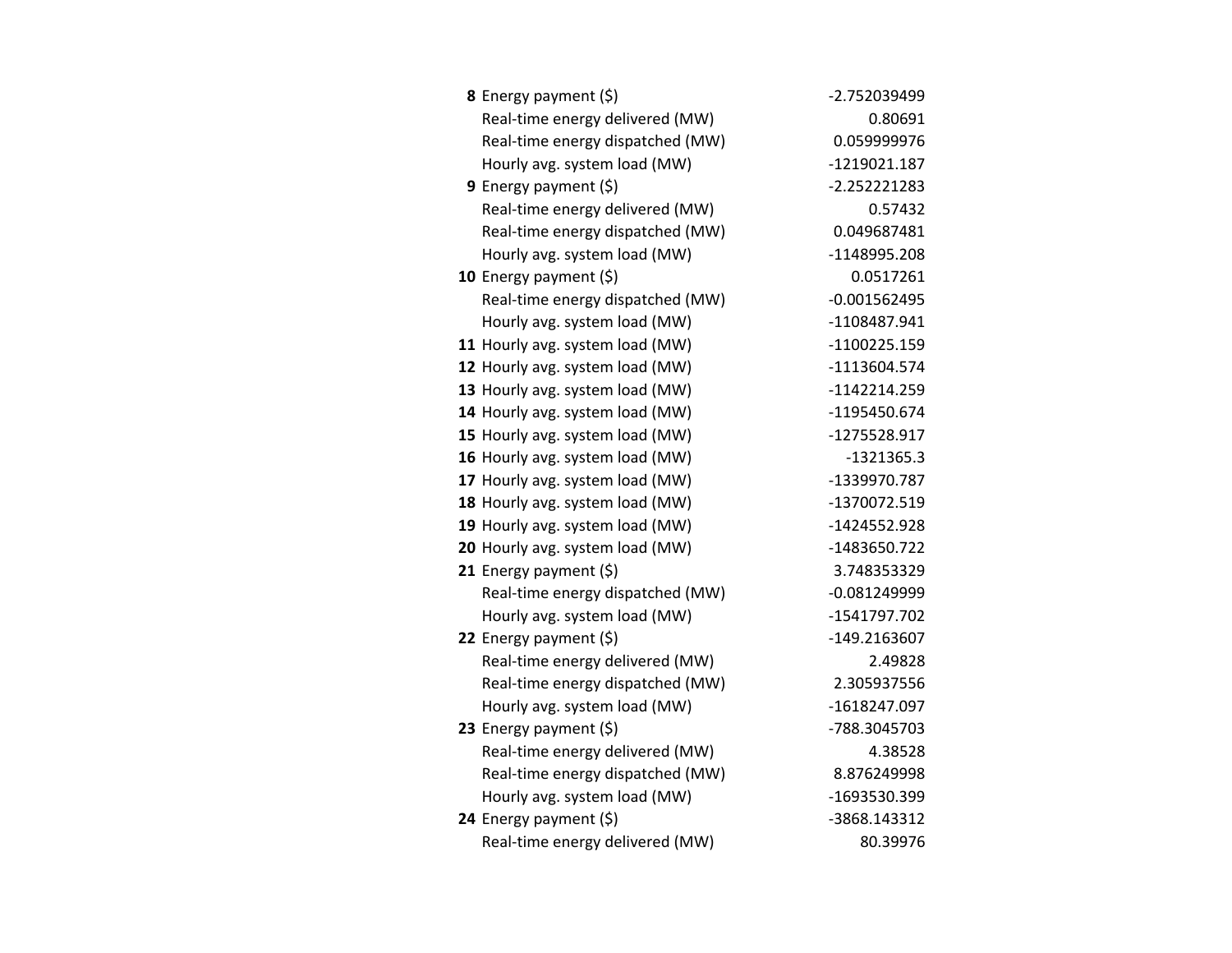| 6/14/2021 | 24 Real-time energy dispatched (MW) | 45.89343753   |
|-----------|-------------------------------------|---------------|
|           | Hourly avg. system load (MW)        | -1753271.377  |
| 6/15/2021 | 1 Energy payment $(5)$              | -8815.362202  |
|           | Real-time energy delivered (MW)     | 112.5391044   |
|           | Real-time energy dispatched (MW)    | 52.06718678   |
|           | Hourly avg. system load (MW)        | -7403433.01   |
|           | 2 Energy payment (\$)               | -29128.05973  |
|           | Real-time energy delivered (MW)     | 110.8224214   |
|           | Real-time energy dispatched (MW)    | 70.64552071   |
|           | Hourly avg. system load (MW)        | -7514370.924  |
|           | 3 Energy payment (\$)               | -33148.29906  |
|           | Real-time energy delivered (MW)     | 80.93171993   |
|           | Real-time energy dispatched (MW)    | 62.63958358   |
|           | Hourly avg. system load (MW)        | -7378781.025  |
|           | 4 Energy payment (\$)               | -4484.266226  |
|           | Real-time energy delivered (MW)     | 24.239484     |
|           | Real-time energy dispatched (MW)    | 10.18000006   |
|           | Hourly avg. system load (MW)        | -7206047.512  |
|           | 5 Energy payment $(\xi)$            | 320.6458361   |
|           | Real-time energy delivered (MW)     | 0.06423       |
|           | Real-time energy dispatched (MW)    | $-3.45781244$ |
|           | Hourly avg. system load (MW)        | -6899265.416  |
|           | 6 Energy payment $(5)$              | $-3.10025579$ |
|           | Real-time energy delivered (MW)     | 0.11136       |
|           | Real-time energy dispatched (MW)    | 0.039374986   |
|           | Hourly avg. system load (MW)        | -6318619.161  |
|           | 7 Energy payment $(5)$              | -4.108731931  |
|           | Real-time energy delivered (MW)     | 0.26193       |
|           | Real-time energy dispatched (MW)    | 0.059687477   |
|           | Hourly avg. system load (MW)        | -5721507.614  |
|           | 8 Energy payment (\$)               | -3.321895516  |
|           | Real-time energy delivered (MW)     | 0.8307        |
|           | Real-time energy dispatched (MW)    | 0.059687477   |
|           | Hourly avg. system load (MW)        | -4979955.075  |
|           |                                     |               |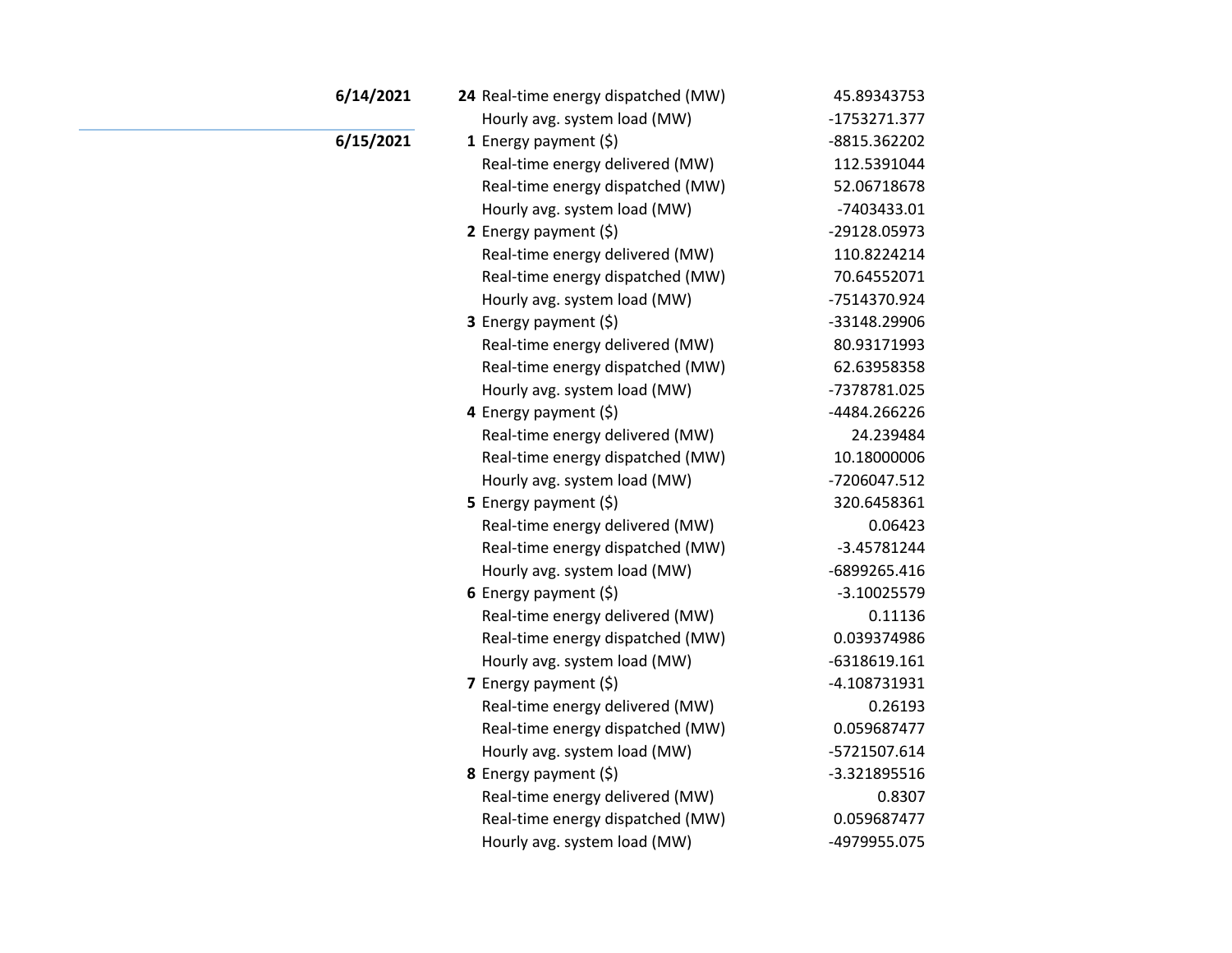| <b>9</b> Energy payment $(\xi)$  | -3.093642668   |
|----------------------------------|----------------|
| Real-time energy delivered (MW)  | 0.70269        |
| Real-time energy dispatched (MW) | 0.059687477    |
| Hourly avg. system load (MW)     | -4738365.016   |
| 10 Energy payment (\$)           | 0.087370174    |
| Real-time energy dispatched (MW) | $-0.001874994$ |
| Hourly avg. system load (MW)     | -4547864.123   |
| 11 Hourly avg. system load (MW)  | -4487367.098   |
| 12 Hourly avg. system load (MW)  | -4480343.906   |
| 13 Hourly avg. system load (MW)  | -4636450.68    |
| 14 Hourly avg. system load (MW)  | -4753111.62    |
| 15 Hourly avg. system load (MW)  | -4969476.59    |
| 16 Hourly avg. system load (MW)  | -5111414.767   |
| 17 Hourly avg. system load (MW)  | -5275420.72    |
| 18 Hourly avg. system load (MW)  | -5435401.038   |
| 19 Hourly avg. system load (MW)  | -5680672.597   |
| 20 Hourly avg. system load (MW)  | -5981177.304   |
| 21 Hourly avg. system load (MW)  | -6272068.082   |
| 22 Energy payment $(\xi)$        | 51.40280414    |
| Real-time energy dispatched (MW) | $-0.523437477$ |
| Hourly avg. system load (MW)     | -6577318.841   |
| 23 Energy payment $(\xi)$        | -1229.181917   |
| Real-time energy delivered (MW)  | 6.6534         |
| Real-time energy dispatched (MW) | 7.82218753     |
| Hourly avg. system load (MW)     | -6879723.208   |
| 24 Energy payment (\$)           | -6882.564306   |
| Real-time energy delivered (MW)  | 88.98559248    |
| Real-time energy dispatched (MW) | 48.11552083    |
| Hourly avg. system load (MW)     | -7173177.721   |
| 1 Energy payment $(\xi)$         | -5512.651058   |
| Real-time energy delivered (MW)  | 73.05286823    |
| Real-time energy dispatched (MW) | 13.0413537     |
| Hourly avg. system load (MW)     | -4911356.426   |
| 2 Energy payment (\$)            | -14258.73969   |

**6/16/2021**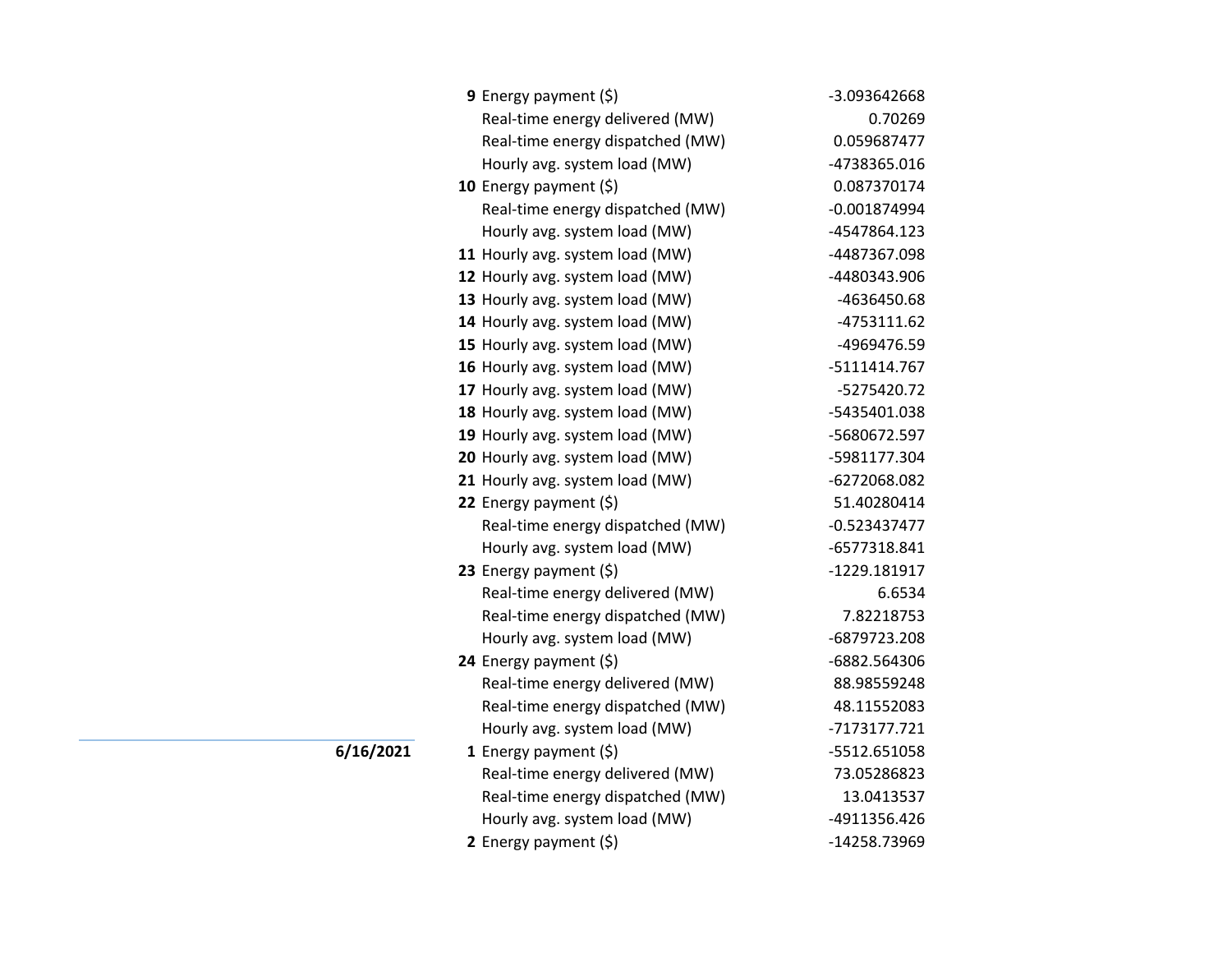| 6/16/2021 | 2 Real-time energy delivered (MW) | 86.7547471     |
|-----------|-----------------------------------|----------------|
|           | Real-time energy dispatched (MW)  | 46.31437488    |
|           | Hourly avg. system load (MW)      | -4881476.012   |
|           | 3 Energy payment (\$)             | -31565.68102   |
|           | Real-time energy delivered (MW)   | 126.6570997    |
|           | Real-time energy dispatched (MW)  | 86.60156222    |
|           | Hourly avg. system load (MW)      | -4754533.596   |
|           | 4 Energy payment $(\xi)$          | -7019.474895   |
|           | Real-time energy delivered (MW)   | 60.045597      |
|           | Real-time energy dispatched (MW)  | 31.0537499     |
|           | Hourly avg. system load (MW)      | -4625431.359   |
|           | 5 Energy payment $(\xi)$          | 190.0385944    |
|           | Real-time energy delivered (MW)   | 0.195          |
|           | Real-time energy dispatched (MW)  | -3.104374887   |
|           | Hourly avg. system load (MW)      | -4452064.443   |
|           | 6 Energy payment $(5)$            | -3.544039173   |
|           | Real-time energy delivered (MW)   | 0.24795        |
|           | Real-time energy dispatched (MW)  | 0.049687481    |
|           | Hourly avg. system load (MW)      | -4102975.344   |
|           | 7 Energy payment $(5)$            | -2.569078342   |
|           | Real-time energy delivered (MW)   | 0.25671        |
|           | Real-time energy dispatched (MW)  | 0.039062487    |
|           | Hourly avg. system load (MW)      | -3740503.008   |
|           | 8 Energy payment (\$)             | -3.96555536    |
|           | Real-time energy delivered (MW)   | 1.08828        |
|           | Real-time energy dispatched (MW)  | 0.069687473    |
|           | Hourly avg. system load (MW)      | -3441603.348   |
|           | <b>9</b> Energy payment $(\xi)$   | -3.782647735   |
|           | Real-time energy delivered (MW)   | 0.9366         |
|           | Real-time energy dispatched (MW)  | 0.069687473    |
|           | Hourly avg. system load (MW)      | -3222091.73    |
|           | 10 Energy payment $(\xi)$         | 0.098478637    |
|           | Real-time energy dispatched (MW)  | $-0.002187493$ |
|           | Hourly avg. system load (MW)      | -3074280.309   |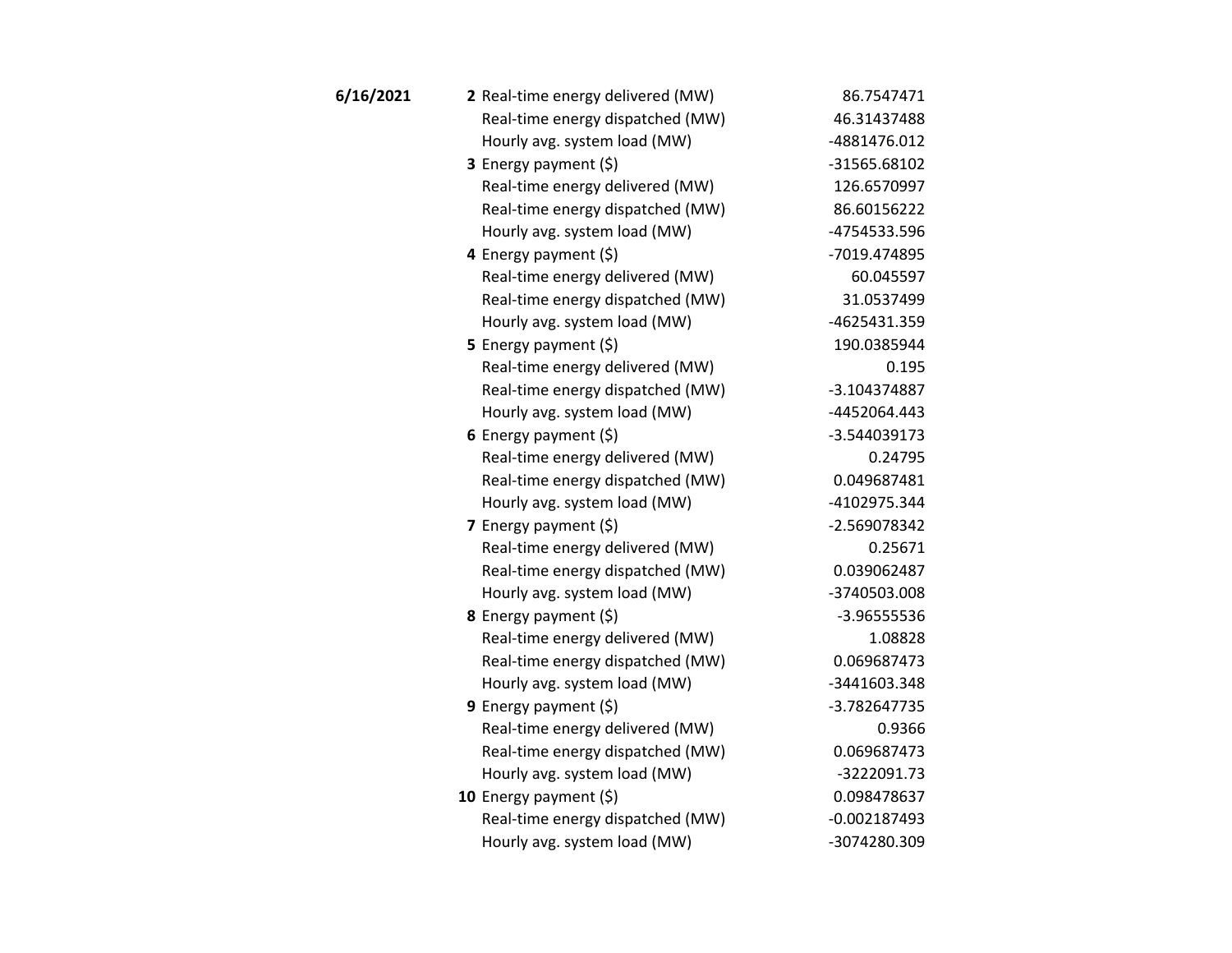| -2985880.452   |
|----------------|
| -2981951.571   |
| -3083448.089   |
| -3192599.773   |
| -3375183.608   |
| -3572503.767   |
| -3679941.63    |
| -3813860.777   |
| -3964365.691   |
| -4191562.209   |
| -4379417.759   |
| 14.29126909    |
| $-0.213124993$ |
| -4569888.821   |
| 269.1551505    |
| 0.03168        |
| -5.732812502   |
| -4746913.827   |
| -858.5308448   |
| 22.844538      |
| -19.84187508   |
| -4856314.441   |
| -43352.5289    |
| 242.1725094    |
| 255.0055427    |
| -11257267.88   |
| -43174.57761   |
| 141.5774807    |
| 97.23572833    |
| -11256900.28   |
| -77912.13475   |
| 155.5230735    |
| 132.934583     |
| -10966031.33   |
|                |

**6/17/2021**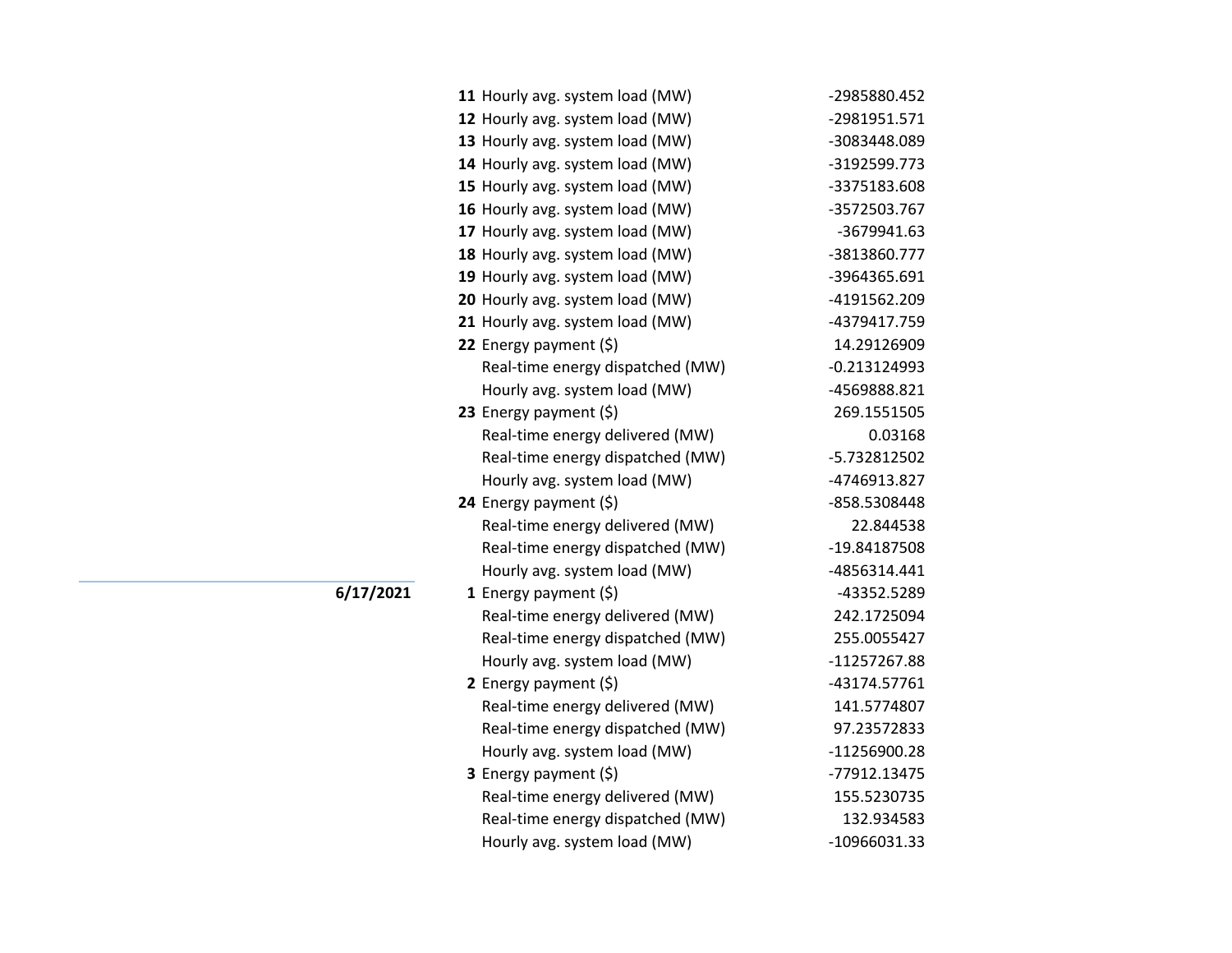| 6/17/2021 | 4 Energy payment (\$)            | -20729.20641   |
|-----------|----------------------------------|----------------|
|           | Real-time energy delivered (MW)  | 119.8699264    |
|           | Real-time energy dispatched (MW) | 66.89333356    |
|           | Hourly avg. system load (MW)     | $-10610422.01$ |
|           | <b>5</b> Energy payment $(\xi)$  | 253.9942779    |
|           | Real-time energy delivered (MW)  | 0.20613        |
|           | Real-time energy dispatched (MW) | -3.846249834   |
|           | Hourly avg. system load (MW)     | -10150597.62   |
|           | 6 Energy payment $(5)$           | -3.886713645   |
|           | Real-time energy delivered (MW)  | 0.39429        |
|           | Real-time energy dispatched (MW) | 0.04999998     |
|           | Hourly avg. system load (MW)     | -9345939.243   |
|           | 7 Energy payment $(5)$           | -3.265938751   |
|           | Real-time energy delivered (MW)  | 0.39621        |
|           | Real-time energy dispatched (MW) | 0.049687481    |
|           | Hourly avg. system load (MW)     | -8538481.68    |
|           | <b>8</b> Energy payment $(\xi)$  | $-2.572161473$ |
|           | Real-time energy delivered (MW)  | 0.63549        |
|           | Real-time energy dispatched (MW) | 0.049374982    |
|           | Hourly avg. system load (MW)     | -7583437.367   |
|           | 9 Energy payment $(\xi)$         | -2.896997348   |
|           | Real-time energy delivered (MW)  | 0.65541        |
|           | Real-time energy dispatched (MW) | 0.059687477    |
|           | Hourly avg. system load (MW)     | -7051340.508   |
|           | 10 Energy payment $(5)$          | 0.090383139    |
|           | Real-time energy dispatched (MW) | $-0.001874994$ |
|           | Hourly avg. system load (MW)     | -6732365.042   |
|           | 11 Hourly avg. system load (MW)  | -6556757.028   |
|           | 12 Hourly avg. system load (MW)  | -6535669.102   |
|           | 13 Hourly avg. system load (MW)  | -6701917.323   |
|           | 14 Hourly avg. system load (MW)  | -7083573.259   |
|           | 15 Hourly avg. system load (MW)  | -7534528.885   |
|           | 16 Hourly avg. system load (MW)  | -7872733.456   |
|           | 17 Hourly avg. system load (MW)  | -8085156.854   |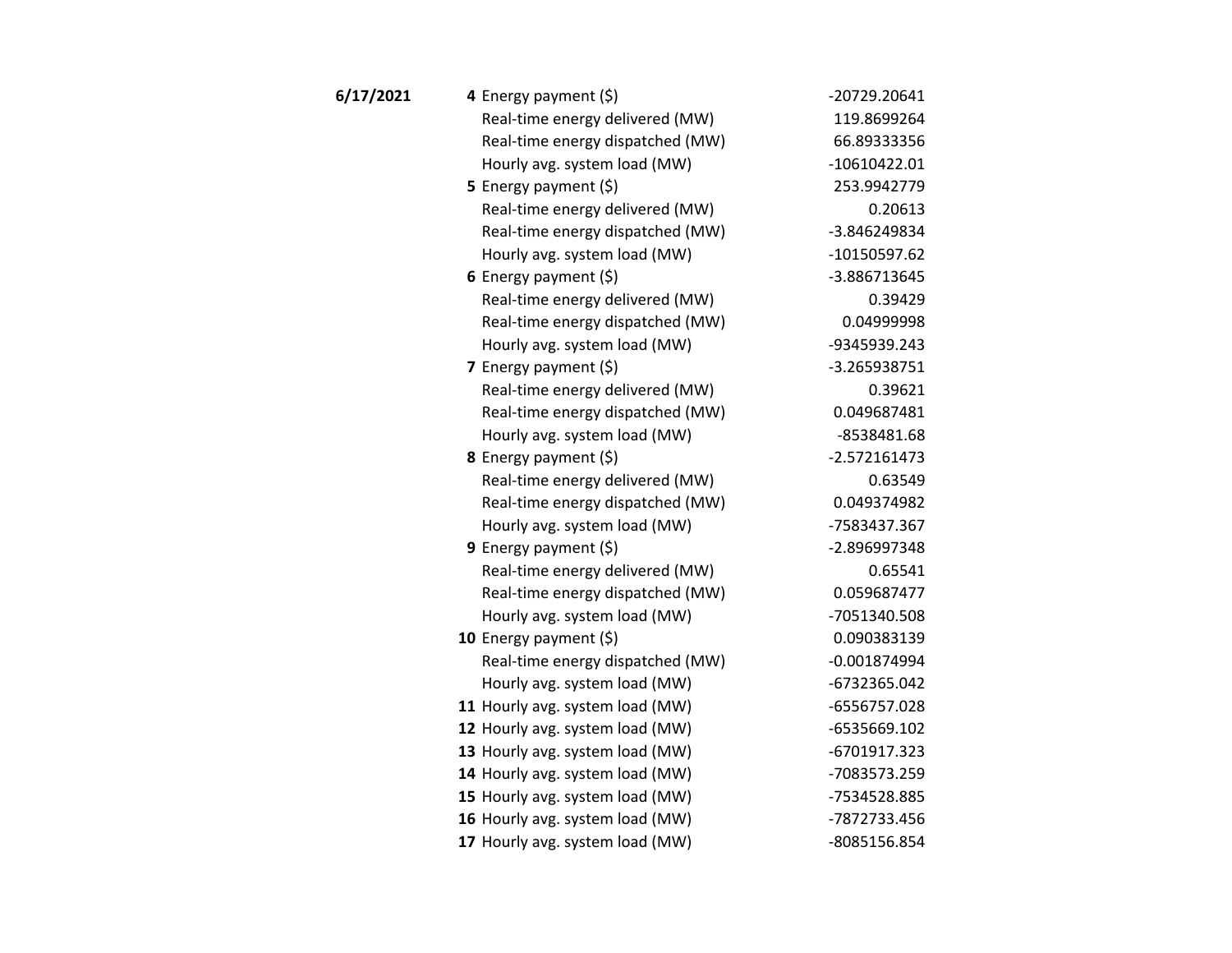| 18 Hourly avg. system load (MW)  | -8402401.305   |
|----------------------------------|----------------|
| 19 Hourly avg. system load (MW)  | -8890249.782   |
| 20 Hourly avg. system load (MW)  | -9361562.069   |
| 21 Hourly avg. system load (MW)  | -9889837.627   |
| 22 Energy payment (\$)           | 15.44530251    |
| Real-time energy dispatched (MW) | $-0.213124993$ |
| Hourly avg. system load (MW)     | -10397049.01   |
| 23 Energy payment $(\xi)$        | 17.69438701    |
| Real-time energy delivered (MW)  | 0.03204        |
| Real-time energy dispatched (MW) | $-6.526250006$ |
| Hourly avg. system load (MW)     | -10851114.53   |
| 24 Energy payment (\$)           | -4527.696019   |
| Real-time energy delivered (MW)  | 33.93761552    |
| Real-time energy dispatched (MW) | -1.544583959   |
| Hourly avg. system load (MW)     | -11167577.49   |
| <b>1</b> Energy payment $(\xi)$  | -4831.295879   |
| Real-time energy delivered (MW)  | 61.38882425    |
| Real-time energy dispatched (MW) | 40.11812414    |
| Hourly avg. system load (MW)     | -7174383.678   |
| 2 Energy payment $(\xi)$         | -9783.126846   |
| Real-time energy delivered (MW)  | 82.93586016    |
| Real-time energy dispatched (MW) | 66.5948955     |
| Hourly avg. system load (MW)     | -7134648.956   |
| <b>3</b> Energy payment $(\xi)$  | -22748.92262   |
| Real-time energy delivered (MW)  | 100.6193276    |
| Real-time energy dispatched (MW) | 84.02301999    |
| Hourly avg. system load (MW)     | -6923618.634   |
| 4 Energy payment (\$)            | -3564.720693   |
| Real-time energy delivered (MW)  | 36.84471143    |
| Real-time energy dispatched (MW) | 9.10364568     |
| Hourly avg. system load (MW)     | -6694021.117   |
| 5 Energy payment (\$)            | 103.7288675    |
| Real-time energy delivered (MW)  | 0.27129        |
| Real-time energy dispatched (MW) | -1.901249991   |

## **6/18/2021**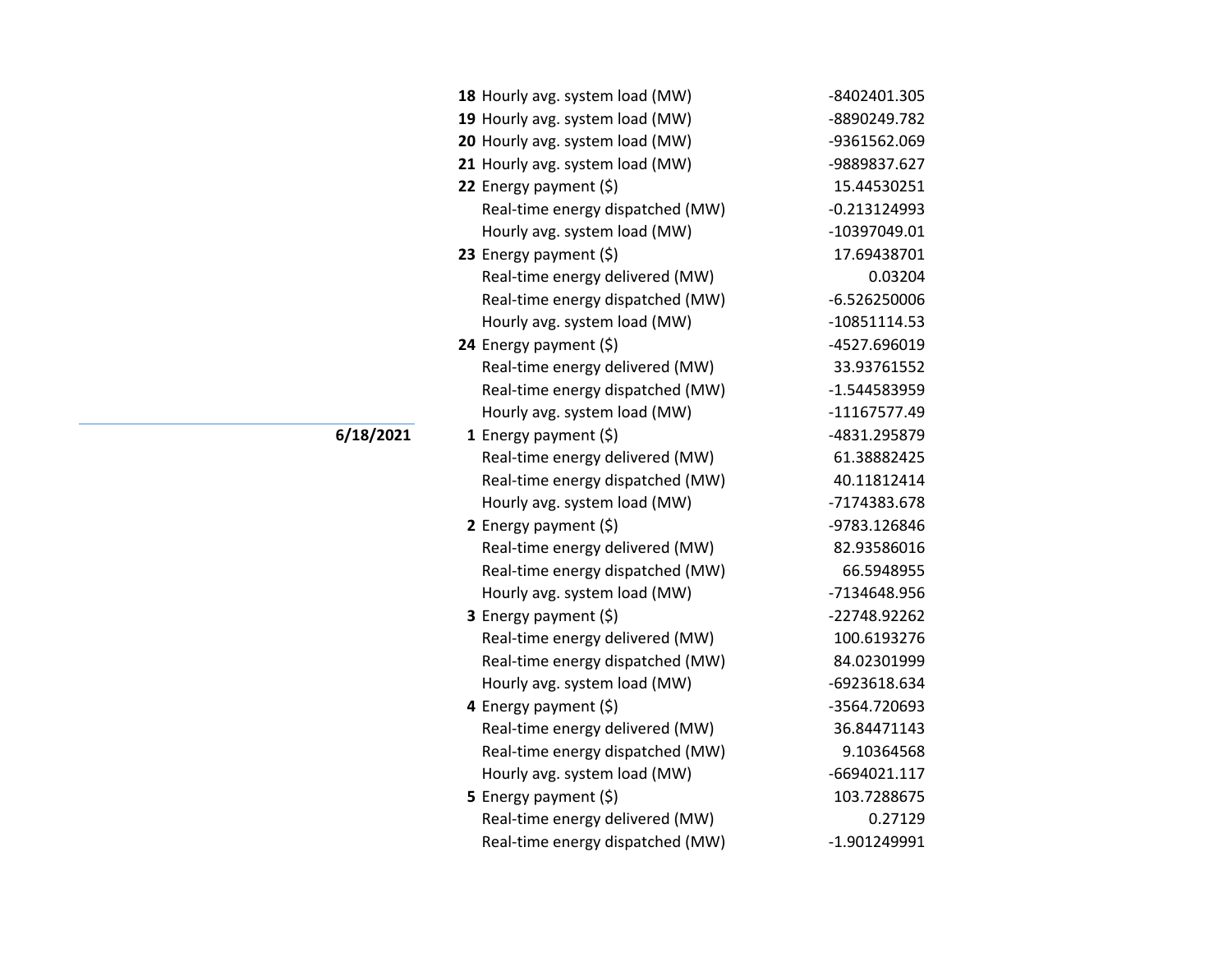| 5 Hourly avg. system load (MW)   | -6411605.241   |
|----------------------------------|----------------|
| 6 Energy payment $(5)$           | -4.830376668   |
| Real-time energy delivered (MW)  | 0.47904        |
| Real-time energy dispatched (MW) | 0.069999972    |
| Hourly avg. system load (MW)     | -5948959.098   |
| 7 Energy payment $(\xi)$         | -2.905401908   |
| Real-time energy delivered (MW)  | 0.38946        |
| Real-time energy dispatched (MW) | 0.049062483    |
| Hourly avg. system load (MW)     | -5463616.13    |
| 8 Energy payment (\$)            | -3.051137282   |
| Real-time energy delivered (MW)  | 0.91257        |
| Real-time energy dispatched (MW) | 0.059374978    |
| Hourly avg. system load (MW)     | -5133245.242   |
| <b>9</b> Energy payment $(\xi)$  | -3.528993657   |
| Real-time energy delivered (MW)  | 0.86646        |
| Real-time energy dispatched (MW) | 0.069687473    |
| Hourly avg. system load (MW)     | -4783810.622   |
| 10 Energy payment $(5)$          | 0.105480402    |
| Real-time energy dispatched (MW) | $-0.002187493$ |
| Hourly avg. system load (MW)     | -4571788.908   |
| 11 Hourly avg. system load (MW)  | -4450143.581   |
| 12 Hourly avg. system load (MW)  | -4451708.991   |
| 13 Hourly avg. system load (MW)  | -4543299.388   |
| 14 Hourly avg. system load (MW)  | -4699699.165   |
| 15 Hourly avg. system load (MW)  | -4915153.29    |
| 16 Hourly avg. system load (MW)  | -5133658.612   |
| 17 Hourly avg. system load (MW)  | -5263327.105   |
| 18 Hourly avg. system load (MW)  | -5469207.781   |
| 19 Hourly avg. system load (MW)  | -5771268.949   |
| 20 Hourly avg. system load (MW)  | -6084512.074   |
| 21 Energy payment $(\xi)$        | -215.1582039   |
| Real-time energy dispatched (MW) | 0.614999979    |
| Hourly avg. system load (MW)     | -6384187.977   |
| 22 Energy payment (\$)           | -583.6247588   |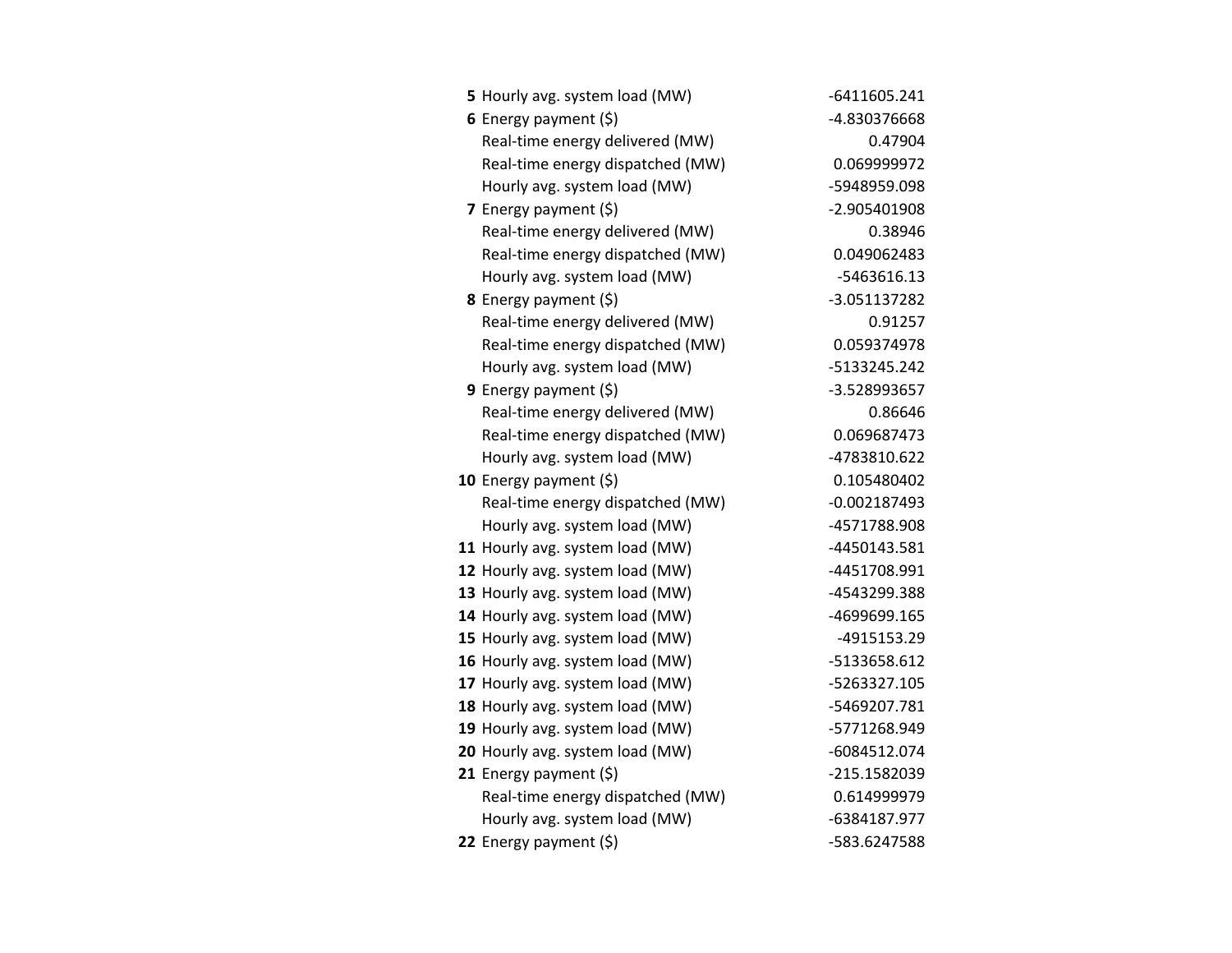| 6/18/2021 | 22 Real-time energy delivered (MW) | 0.04054848   |
|-----------|------------------------------------|--------------|
|           | Real-time energy dispatched (MW)   | 1.62624995   |
|           | Hourly avg. system load (MW)       | -6689909.627 |
|           | 23 Energy payment $(5)$            | -496.8790105 |
|           | Real-time energy delivered (MW)    | 0.125492154  |
|           | Real-time energy dispatched (MW)   | -4.823749983 |
|           | Hourly avg. system load (MW)       | -6941712.094 |
|           | 24 Energy payment $(\xi)$          | 912.9041282  |
|           | Real-time energy delivered (MW)    | 39.554571    |
|           | Real-time energy dispatched (MW)   | 5.735937413  |
|           | Hourly avg. system load (MW)       | -7106271.425 |
| 6/19/2021 | 1 Energy payment $(\xi)$           | -1790.91868  |
|           | Real-time energy delivered (MW)    | 2.288877318  |
|           | Real-time energy dispatched (MW)   | 11.62687465  |
|           | Hourly avg. system load (MW)       | -1320104.735 |
|           | 2 Energy payment $(\xi)$           | -1819.548498 |
|           | Real-time energy delivered (MW)    | 1.509779604  |
|           | Real-time energy dispatched (MW)   | 10.57656212  |
|           | Hourly avg. system load (MW)       | -1336225.062 |
|           | <b>3</b> Energy payment $(\xi)$    | -1129.986026 |
|           | Real-time energy delivered (MW)    | 2.002486722  |
|           | Real-time energy dispatched (MW)   | 2.88249995   |
|           | Hourly avg. system load (MW)       | -1310248.304 |
|           | 4 Energy payment (\$)              | -27.72831809 |
|           | Real-time energy delivered (MW)    | 0.255084     |
|           | Real-time energy dispatched (MW)   | 0.304062476  |
|           | Hourly avg. system load (MW)       | -1267077.817 |
|           | 5 Energy payment $(\xi)$           | -2.971171187 |
|           | Real-time energy delivered (MW)    | 0.2565       |
|           | Real-time energy dispatched (MW)   | 0.039999981  |
|           | Hourly avg. system load (MW)       | -1217616.798 |
|           | 6 Energy payment $(5)$             | -3.250067801 |
|           | Real-time energy delivered (MW)    | 0.34362      |
|           | Real-time energy dispatched (MW)   | 0.059999976  |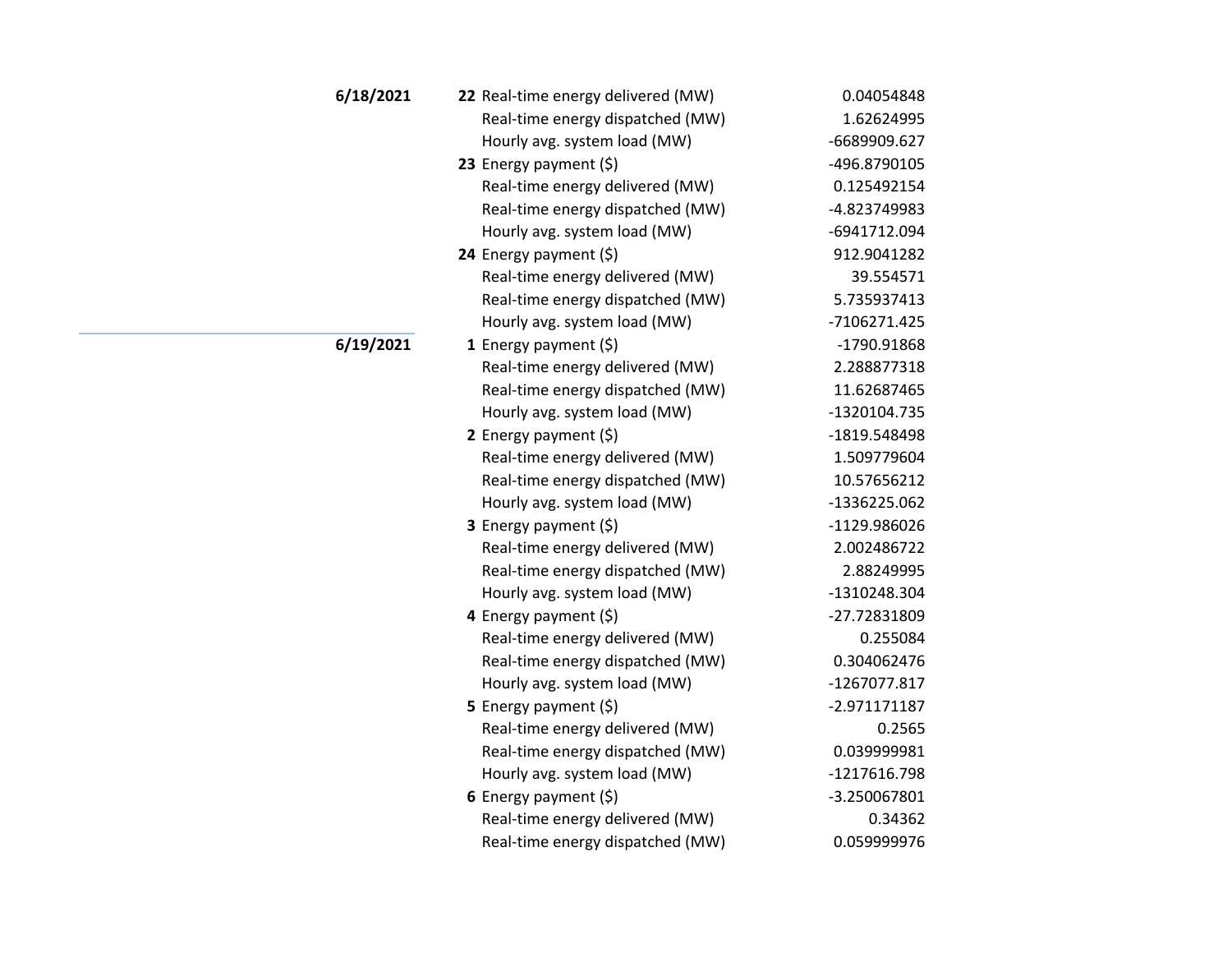| 6 Hourly avg. system load (MW)   | -1136319.81    |
|----------------------------------|----------------|
| 7 Energy payment (\$)            | $-1.975510731$ |
| Real-time energy delivered (MW)  | 0.21594        |
| Real-time energy dispatched (MW) | 0.039062487    |
| Hourly avg. system load (MW)     | -1046675.455   |
| 8 Energy payment (\$)            | $-2.72057026$  |
| Real-time energy delivered (MW)  | 0.84051        |
| Real-time energy dispatched (MW) | 0.059687477    |
| Hourly avg. system load (MW)     | -1030649.86    |
| <b>9</b> Energy payment $(\xi)$  | -3.072499771   |
| Real-time energy delivered (MW)  | 0.58611        |
| Real-time energy dispatched (MW) | 0.069999972    |
| Hourly avg. system load (MW)     | -962407.714    |
| 10 Energy payment $(\xi)$        | 0.086126917    |
| Real-time energy dispatched (MW) | $-0.002187493$ |
| Hourly avg. system load (MW)     | -911446.5198   |
| 11 Hourly avg. system load (MW)  | -879153.8489   |
| 12 Hourly avg. system load (MW)  | -863497.9447   |
| 13 Hourly avg. system load (MW)  | -860976.9461   |
| 14 Hourly avg. system load (MW)  | -870667.5315   |
| 15 Hourly avg. system load (MW)  | -896146.5417   |
| 16 Hourly avg. system load (MW)  | -925296.6488   |
| 17 Hourly avg. system load (MW)  | -946945.8299   |
| 18 Hourly avg. system load (MW)  | -980450.9829   |
| 19 Hourly avg. system load (MW)  | -1025565.743   |
| 20 Energy payment (\$)           | -83.49562952   |
| Real-time energy dispatched (MW) | 0.242499996    |
| Hourly avg. system load (MW)     | -1065828.582   |
| 21 Energy payment $(\xi)$        | -359.8078398   |
| Real-time energy delivered (MW)  | 0.008139069    |
| Real-time energy dispatched (MW) | 1.044999987    |
| Hourly avg. system load (MW)     | -1127982.443   |
| 22 Energy payment $(\xi)$        | -1097.661847   |
| Real-time energy delivered (MW)  | 0.076735983    |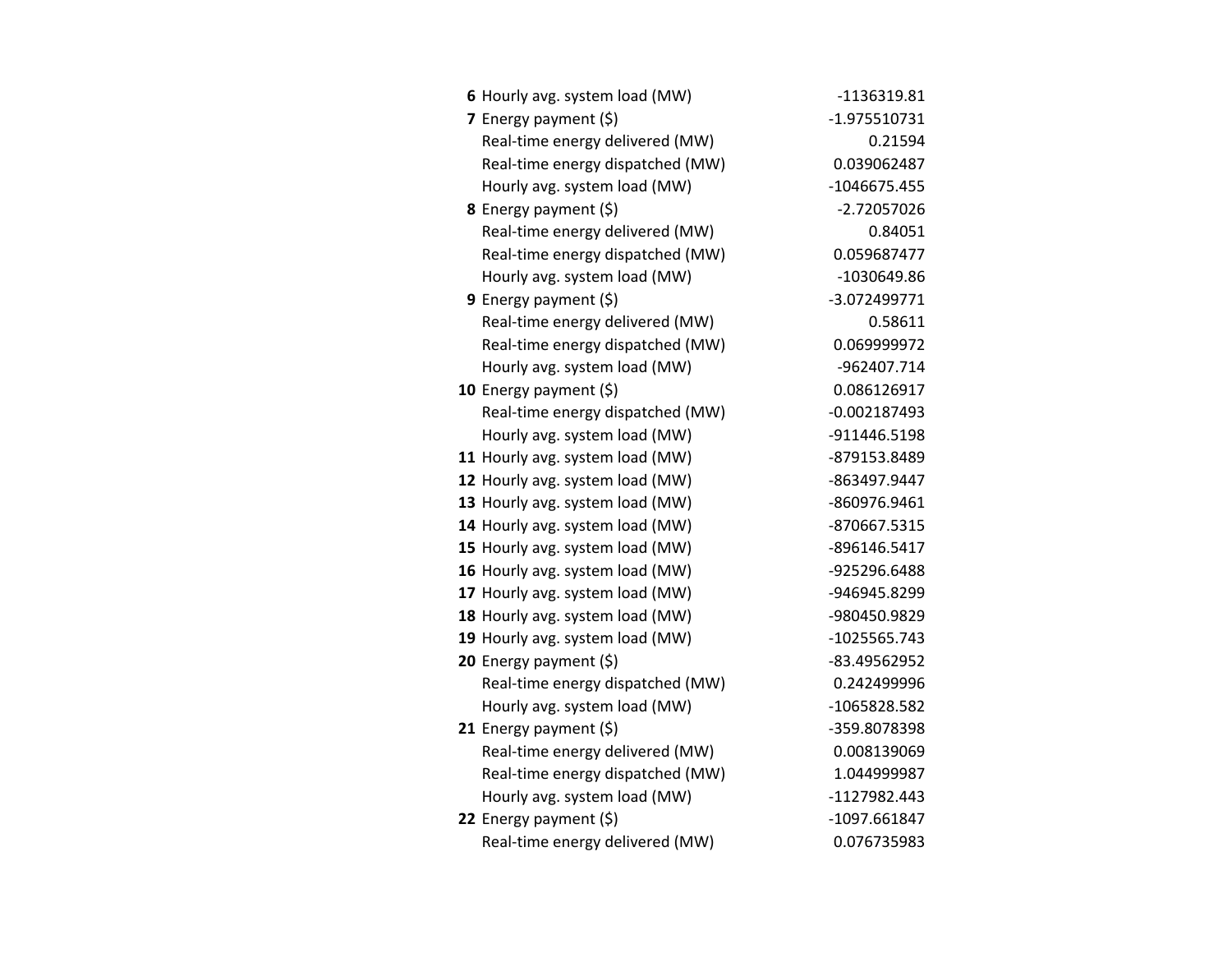| 22 Real-time energy dispatched (MW) | 1.109999946    |
|-------------------------------------|----------------|
| Hourly avg. system load (MW)        | -1186512.574   |
| 23 Energy payment $(5)$             | -326.0771773   |
| Real-time energy delivered (MW)     | 0.013065738    |
| Real-time energy dispatched (MW)    | 0.350624985    |
| Hourly avg. system load (MW)        | -1240739.238   |
| 24 Energy payment (\$)              | -73.42464011   |
| Real-time energy delivered (MW)     | 1.229181       |
| Real-time energy dispatched (MW)    | 0.965937505    |
| Hourly avg. system load (MW)        | -1283850.584   |
| 1 Energy payment (\$)               | 2.367700213    |
| Real-time energy delivered (MW)     | 2.902803       |
| Real-time energy dispatched (MW)    | 3.561562444    |
| (blank)                             | -207.3455831   |
| Hourly avg. system load (MW)        | -915052.0997   |
| 2 Energy payment $(5)$              | 1.183887098    |
| Real-time energy delivered (MW)     | 1.279107       |
| Real-time energy dispatched (MW)    | 4.246562437    |
| (blank)                             | -284.7716725   |
| Hourly avg. system load (MW)        | -931714.3875   |
| 3 Energy payment (\$)               | 0.416821339    |
| Real-time energy delivered (MW)     | 2.217084       |
| Real-time energy dispatched (MW)    | 4.833124963    |
| (blank)                             | -429.2082425   |
| Hourly avg. system load (MW)        | -917334.9919   |
| 4 Energy payment (\$)               | 1.120908146    |
| Real-time energy delivered (MW)     | 1.184688       |
| Real-time energy dispatched (MW)    | 4.211874892    |
| (blank)                             | -336.6156147   |
| Hourly avg. system load (MW)        | -895467.486    |
| <b>5</b> Energy payment $(\xi)$     | 7.803824464    |
| Real-time energy delivered (MW)     | 0.25698        |
| Real-time energy dispatched (MW)    | $-0.080937519$ |
| (blank)                             | -3.271281392   |

**6/20/2021**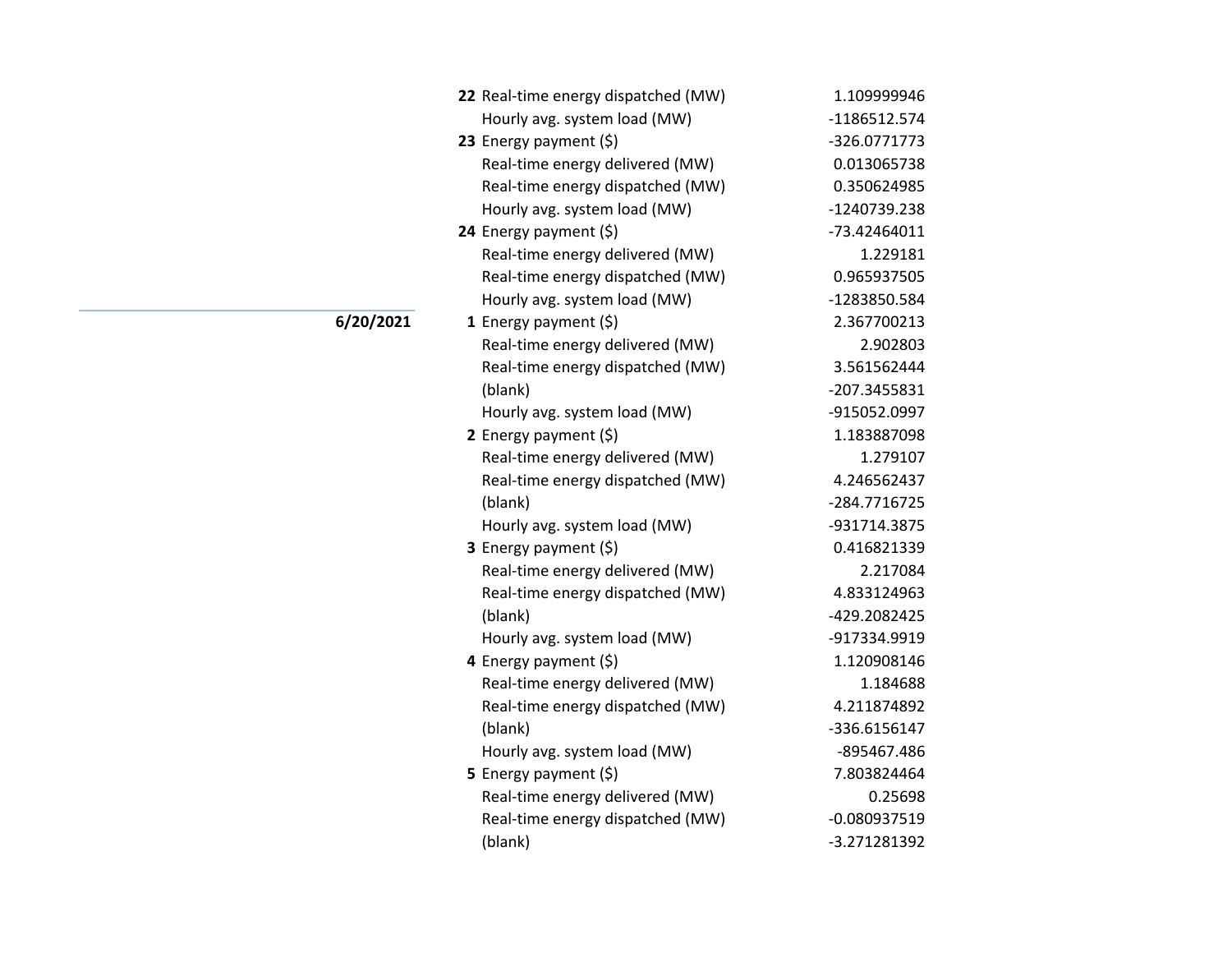| 5 Hourly avg. system load (MW)    | -868676.6184   |
|-----------------------------------|----------------|
| 6 Real-time energy delivered (MW) | 0.3156         |
| Real-time energy dispatched (MW)  | 0.059999976    |
| (blank)                           | -3.194453924   |
| Hourly avg. system load (MW)      | -807102.8792   |
| 7 Energy payment (\$)             | 0.012054958    |
| Real-time energy delivered (MW)   | 0.40581        |
| Real-time energy dispatched (MW)  | 0.049687481    |
| (blank)                           | -2.522396992   |
| Hourly avg. system load (MW)      | -740130.1052   |
| 8 Energy payment (\$)             | -2.150278533   |
| Real-time energy delivered (MW)   | 0.65799        |
| Real-time energy dispatched (MW)  | 0.049062483    |
| Hourly avg. system load (MW)      | -734926.6023   |
| 9 Real-time energy delivered (MW) | 0.78684        |
| Real-time energy dispatched (MW)  | 0.079999968    |
| (blank)                           | -3.576100069   |
| Hourly avg. system load (MW)      | -687649.3158   |
| 10 Energy payment $(\xi)$         | 0.099219277    |
| Real-time energy dispatched (MW)  | $-0.002499992$ |
| Hourly avg. system load (MW)      | -652408.4496   |
| 11 Hourly avg. system load (MW)   | -628031.2053   |
| 12 Hourly avg. system load (MW)   | -613437.5987   |
| 13 Hourly avg. system load (MW)   | -607246.6278   |
| 14 Hourly avg. system load (MW)   | -610606.2884   |
| 15 Hourly avg. system load (MW)   | -627180.1042   |
| 16 Hourly avg. system load (MW)   | -641800.3745   |
| 17 Hourly avg. system load (MW)   | -658991.5607   |
| 18 Hourly avg. system load (MW)   | -679813.0617   |
| 19 Hourly avg. system load (MW)   | -697587.6112   |
| 20 Hourly avg. system load (MW)   | -720266.8389   |
| 21 Hourly avg. system load (MW)   | -756006.8393   |
| 22 Hourly avg. system load (MW)   | -795960.0002   |
| 23 Energy payment (\$)            | 4.596547125    |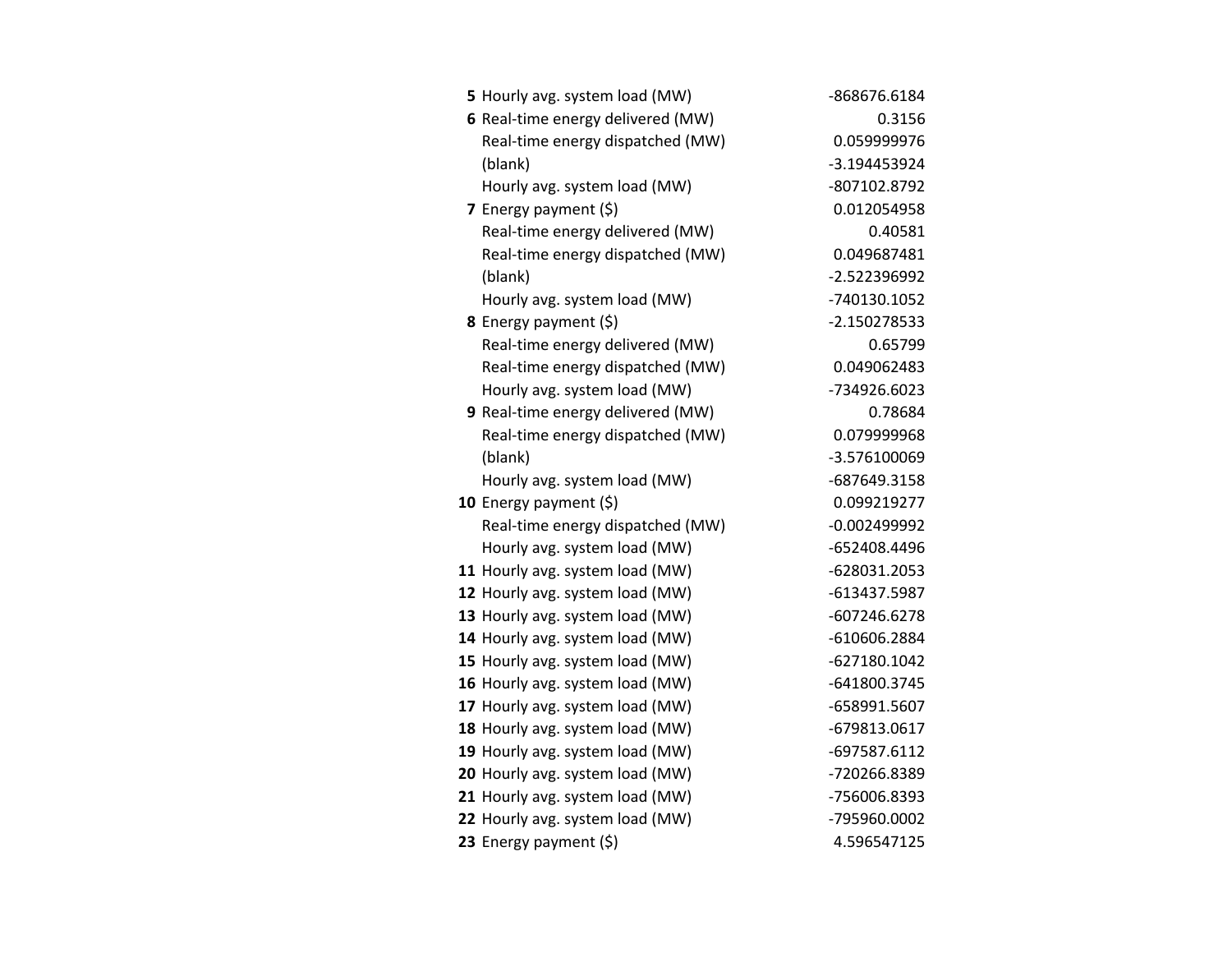| 23 Real-time energy dispatched (MW) | $-0.1221875$ |
|-------------------------------------|--------------|
| Hourly avg. system load (MW)        | -839459.9355 |
| 24 Energy payment $(\xi)$           | 0.885078812  |
| Real-time energy delivered (MW)     | 2.514921     |
| Real-time energy dispatched (MW)    | 3.886874961  |
| (blank)                             | -190.5081346 |
| Hourly avg. system load (MW)        | -880039.0243 |
| 1 Energy payment $(\xi)$            | 2673.168297  |
| Real-time energy delivered (MW)     | 8.808018     |
| Real-time energy dispatched (MW)    | -40.30500059 |
| Hourly avg. system load (MW)        | -1986434.213 |
| 2 Energy payment $(\xi)$            | -1137.328138 |
| Real-time energy delivered (MW)     | 40.532076    |
| Real-time energy dispatched (MW)    | 8.91770837   |
| Hourly avg. system load (MW)        | -2001810.199 |
| <b>3</b> Energy payment $(\xi)$     | -6903.814917 |
| Real-time energy delivered (MW)     | 101.460366   |
| Real-time energy dispatched (MW)    | 50.66968761  |
| Hourly avg. system load (MW)        | -1955352.743 |
| 4 Energy payment (\$)               | -3043.490105 |
| Real-time energy delivered (MW)     | 76.075578    |
| Real-time energy dispatched (MW)    | 33.68        |
| Hourly avg. system load (MW)        | -1897223.488 |
| <b>5</b> Energy payment $(\xi)$     | 133.3200058  |
| Real-time energy delivered (MW)     | 0.37773      |
| Real-time energy dispatched (MW)    | -2.093437487 |
| Hourly avg. system load (MW)        | -1822685.672 |
| 6 Energy payment $(\xi)$            | -3.834399867 |
| Real-time energy delivered (MW)     | 0.60282      |
| Real-time energy dispatched (MW)    | 0.069999972  |
| Hourly avg. system load (MW)        | -1680619.893 |
| 7 Energy payment $(5)$              | -3.576514469 |
| Real-time energy delivered (MW)     | 0.72552      |
| Real-time energy dispatched (MW)    | 0.069999972  |

**6/21/2021**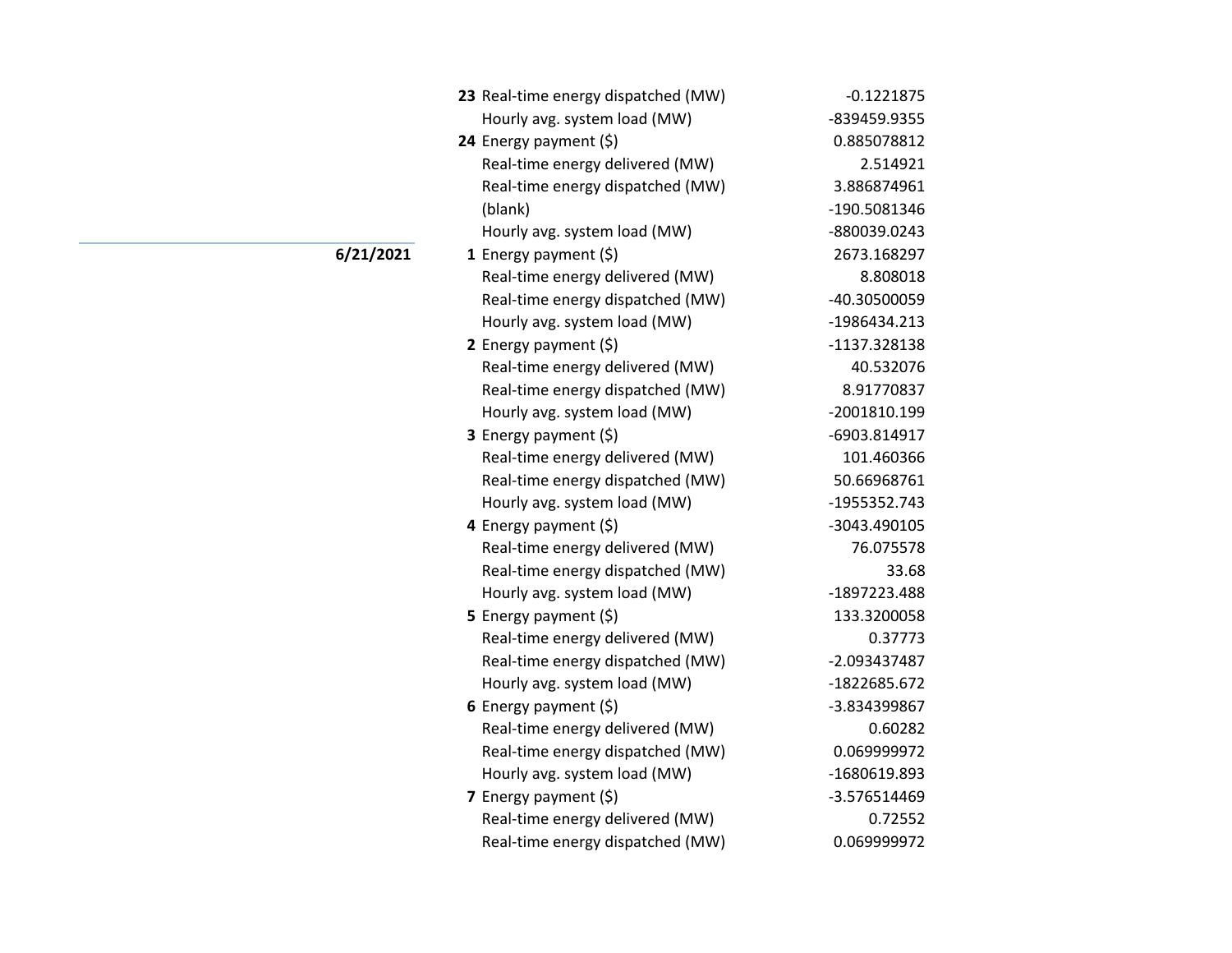| 7 Hourly avg. system load (MW)   | -1543535.305   |
|----------------------------------|----------------|
| 8 Energy payment (\$)            | -2.028342725   |
| Real-time energy delivered (MW)  | 1.39215        |
| Real-time energy dispatched (MW) | 0.048749984    |
| Hourly avg. system load (MW)     | -1398658.685   |
| 9 Energy payment $(\xi)$         | $-2.422673762$ |
| Real-time energy delivered (MW)  | 1.48416        |
| Real-time energy dispatched (MW) | 0.059687477    |
| Hourly avg. system load (MW)     | -1310447.823   |
| 10 Energy payment $(\xi)$        | 0.097515476    |
| Real-time energy dispatched (MW) | $-0.002812491$ |
| Hourly avg. system load (MW)     | -1258332.365   |
| 11 Hourly avg. system load (MW)  | -1232940.156   |
| 12 Hourly avg. system load (MW)  | -1240855.911   |
| 13 Hourly avg. system load (MW)  | -1305384.346   |
| 14 Hourly avg. system load (MW)  | -1372355.571   |
| 15 Hourly avg. system load (MW)  | -1437165.399   |
| 16 Hourly avg. system load (MW)  | -1469200.622   |
| 17 Hourly avg. system load (MW)  | -1483264.523   |
| 18 Hourly avg. system load (MW)  | -1537522.741   |
| 19 Hourly avg. system load (MW)  | -1578440.226   |
| 20 Hourly avg. system load (MW)  | -1630460.867   |
| 21 Energy payment $(\xi)$        | 7.674579156    |
| Real-time energy dispatched (MW) | $-0.162499998$ |
| Hourly avg. system load (MW)     | -1701615.156   |
| 22 Energy payment (\$)           | -134.5336942   |
| Real-time energy delivered (MW)  | 4.9164         |
| Real-time energy dispatched (MW) | 2.546250044    |
| Hourly avg. system load (MW)     | -1779676.139   |
| 23 Energy payment $(\xi)$        | -111.2030122   |
| Real-time energy delivered (MW)  | 4.91328        |
| Real-time energy dispatched (MW) | 1.737500036    |
| Hourly avg. system load (MW)     | -1863228.109   |
| 24 Energy payment (\$)           | 1481.055831    |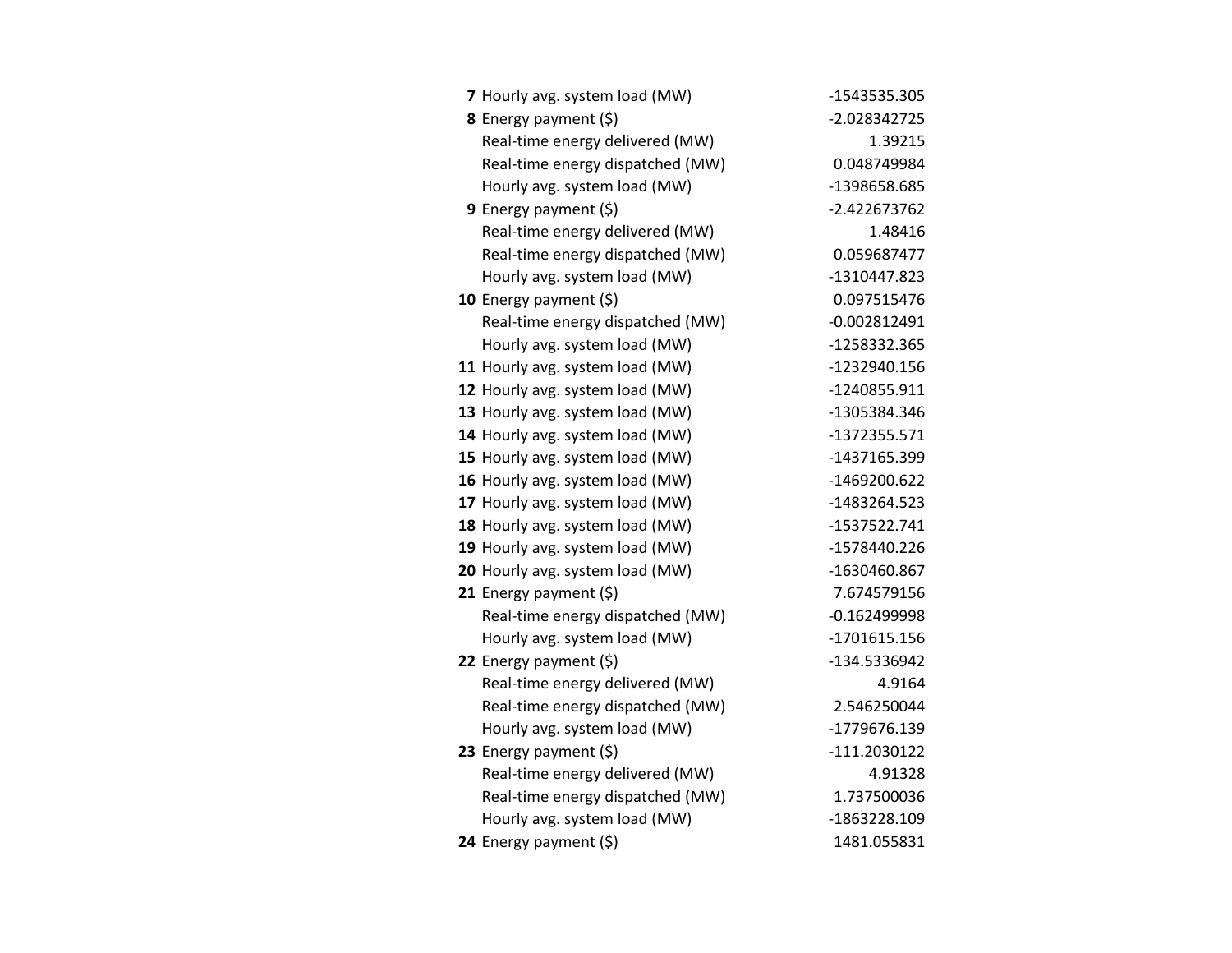| 24 Real-time energy delivered (MW) | 8.426740962    |
|------------------------------------|----------------|
| Real-time energy dispatched (MW)   | -31.84666669   |
| Hourly avg. system load (MW)       | -1932873.544   |
| 1 Energy payment $(\xi)$           | -1754.806486   |
| Real-time energy delivered (MW)    | 70.69691269    |
| Real-time energy dispatched (MW)   | 29.41197889    |
| Hourly avg. system load (MW)       | -1276353.336   |
| 2 Energy payment $(\xi)$           | -3032.89667    |
| Real-time energy delivered (MW)    | 63.78057638    |
| Real-time energy dispatched (MW)   | 33.71604135    |
| Hourly avg. system load (MW)       | -1287593.378   |
| <b>3</b> Energy payment $(\xi)$    | -2878.252327   |
| Real-time energy delivered (MW)    | 56.44984747    |
| Real-time energy dispatched (MW)   | 25.64218732    |
| Hourly avg. system load (MW)       | -1273075.489   |
| 4 Energy payment (\$)              | -813.2614828   |
| Real-time energy delivered (MW)    | 40.285245      |
| Real-time energy dispatched (MW)   | 4.922916698    |
| Hourly avg. system load (MW)       | -1253016.63    |
| 5 Energy payment (\$)              | 240.2936922    |
| Real-time energy delivered (MW)    | 0.35619        |
| Real-time energy dispatched (MW)   | $-1.908124991$ |
| Hourly avg. system load (MW)       | -1217246.925   |
| 6 Energy payment $(5)$             | -3.510273548   |
| Real-time energy delivered (MW)    | 0.47199        |
| Real-time energy dispatched (MW)   | 0.069687473    |
| Hourly avg. system load (MW)       | -1135339.329   |
| 7 Energy payment (\$)              | -3.654935538   |
| Real-time energy delivered (MW)    | 0.53484        |
| Real-time energy dispatched (MW)   | 0.079999968    |
| Hourly avg. system load (MW)       | -1044397.872   |
| <b>8</b> Energy payment $(\xi)$    | -2.8958686     |
| Real-time energy delivered (MW)    | 1.54926        |
| Real-time energy dispatched (MW)   | 0.069687473    |

## **6/22/2021**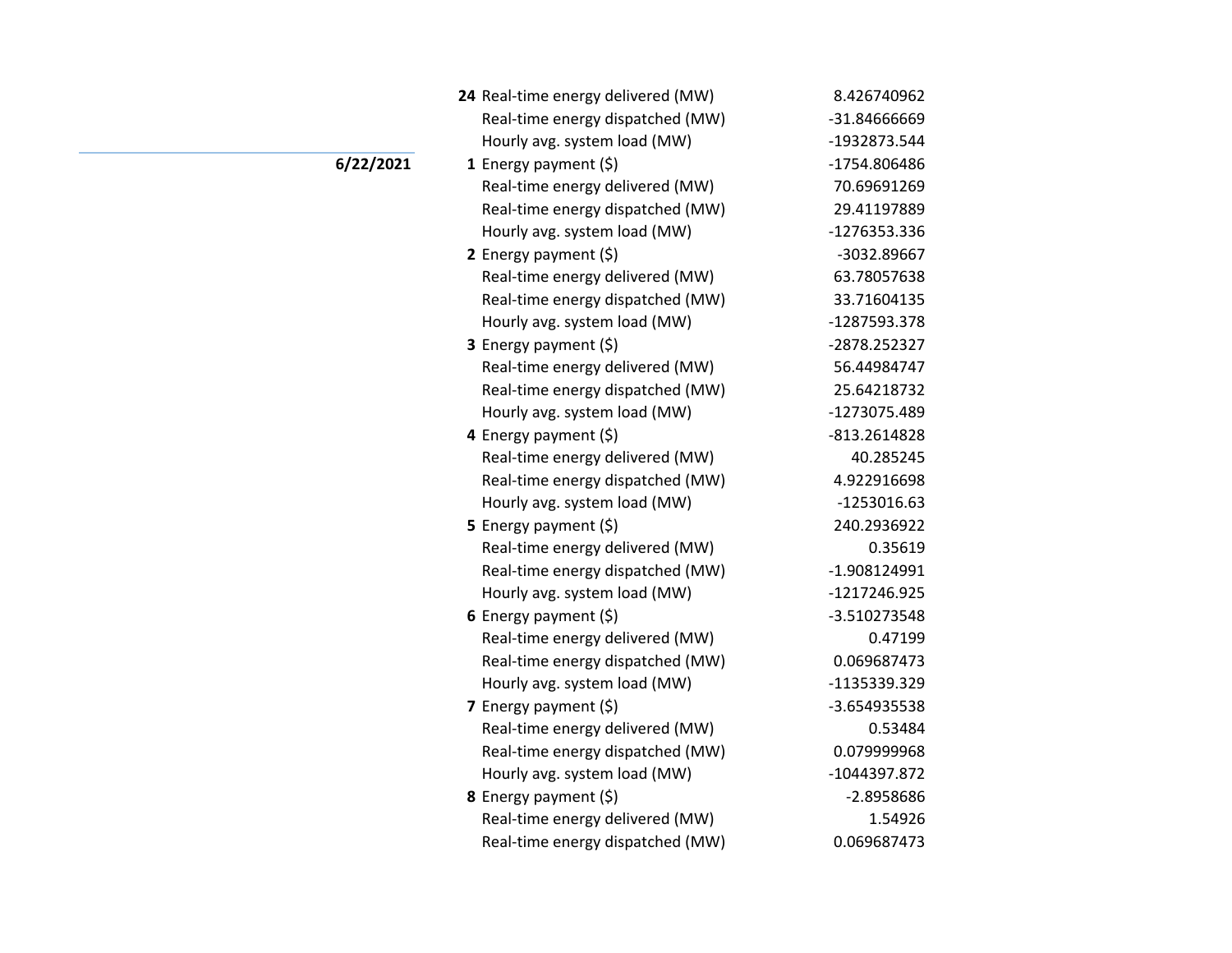| 8 Hourly avg. system load (MW)   | -978605.2983   |
|----------------------------------|----------------|
| 9 Energy payment (\$)            | -2.956960107   |
| Real-time energy delivered (MW)  | 1.13082        |
| Real-time energy dispatched (MW) | 0.069687473    |
| Hourly avg. system load (MW)     | -922046.1787   |
| 10 Energy payment $(5)$          | 0.095034946    |
| Real-time energy dispatched (MW) | $-0.002187493$ |
| Hourly avg. system load (MW)     | -885949.2326   |
| 11 Hourly avg. system load (MW)  | -865360.9526   |
| 12 Hourly avg. system load (MW)  | -862604.073    |
| 13 Hourly avg. system load (MW)  | -890653.7549   |
| 14 Hourly avg. system load (MW)  | -928078.5196   |
| 15 Hourly avg. system load (MW)  | -974818.4841   |
| 16 Hourly avg. system load (MW)  | $-1007645.09$  |
| 17 Hourly avg. system load (MW)  | -1023663.589   |
| 18 Hourly avg. system load (MW)  | -1032349.486   |
| 19 Hourly avg. system load (MW)  | -1056704.096   |
| 20 Hourly avg. system load (MW)  | -1096908.113   |
| 21 Energy payment (\$)           | 3.466254957    |
| Real-time energy dispatched (MW) | $-0.081249999$ |
| Hourly avg. system load (MW)     | -1134656.504   |
| 22 Energy payment $(\xi)$        | $-117.4362558$ |
| Real-time energy delivered (MW)  | 2.49276        |
| Real-time energy dispatched (MW) | 2.546250044    |
| Hourly avg. system load (MW)     | -1192348.776   |
| 23 Energy payment (\$)           | -248.5729897   |
| Real-time energy delivered (MW)  | 2.65400706     |
| Real-time energy dispatched (MW) | $-0.434374953$ |
| Hourly avg. system load (MW)     | -1231946.565   |
| 24 Energy payment (\$)           | -431.0840273   |
| Real-time energy delivered (MW)  | 54.461511      |
| Real-time energy dispatched (MW) | 10.77750006    |
| Hourly avg. system load (MW)     | $-1249727.143$ |
| 1 Energy payment $(5)$           | 34.74727324    |

**6/23/2021**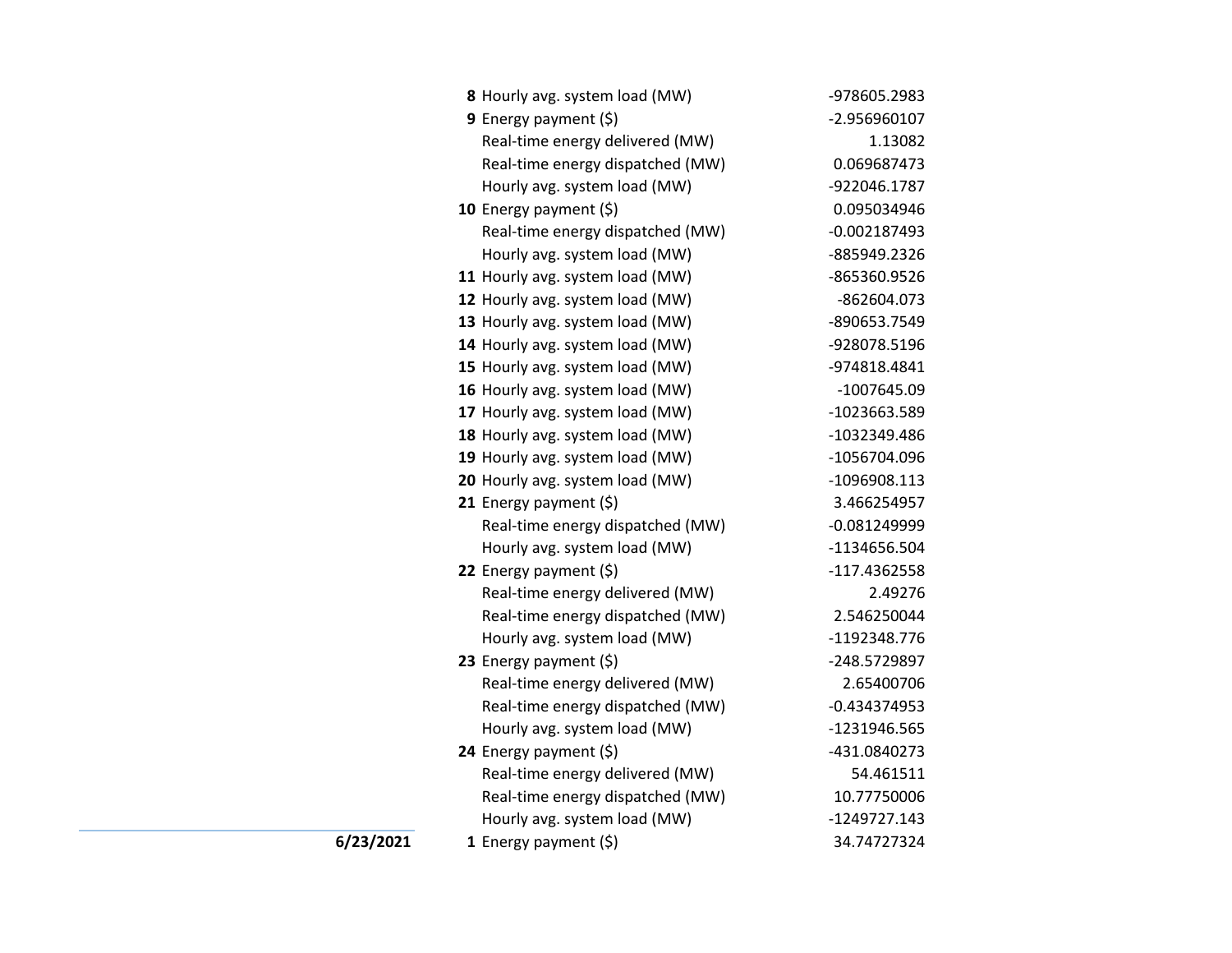| 6/23/2021 | 1 Real-time energy delivered (MW) | 35.509446     |
|-----------|-----------------------------------|---------------|
|           | Real-time energy dispatched (MW)  | -2.944687367  |
|           | Hourly avg. system load (MW)      | -1362775.363  |
|           | 2 Energy payment (\$)             | -1038.365598  |
|           | Real-time energy delivered (MW)   | 44.125152     |
|           | Real-time energy dispatched (MW)  | 9.470312354   |
|           | Hourly avg. system load (MW)      | -1370602.467  |
|           | <b>3</b> Energy payment $(\xi)$   | -3323.733041  |
|           | Real-time energy delivered (MW)   | 75.074616     |
|           | Real-time energy dispatched (MW)  | 42.28656252   |
|           | Hourly avg. system load (MW)      | -1352340.752  |
|           | 4 Energy payment (\$)             | -2464.255273  |
|           | Real-time energy delivered (MW)   | 63.188487     |
|           | Real-time energy dispatched (MW)  | 33.54093755   |
|           | Hourly avg. system load (MW)      | -1329098.005  |
|           | 5 Energy payment $(5)$            | 124.3279926   |
|           | Real-time energy delivered (MW)   | 0.25575       |
|           | Real-time energy dispatched (MW)  | -1.790312494  |
|           | Hourly avg. system load (MW)      | -1290562.722  |
|           | 6 Energy payment $(5)$            | -3.538579049  |
|           | Real-time energy delivered (MW)   | 0.43866       |
|           | Real-time energy dispatched (MW)  | 0.069687473   |
|           | Hourly avg. system load (MW)      | -1201677.822  |
|           | 7 Energy payment $(\xi)$          | -3.573755936  |
|           | Real-time energy delivered (MW)   | 0.48654       |
|           | Real-time energy dispatched (MW)  | 0.079687469   |
|           | Hourly avg. system load (MW)      | $-1104339.27$ |
|           | <b>8</b> Energy payment $(\xi)$   | -3.311620861  |
|           | Real-time energy delivered (MW)   | 1.33329       |
|           | Real-time energy dispatched (MW)  | 0.079687469   |
|           | Hourly avg. system load (MW)      | -1053803.337  |
|           | <b>9</b> Energy payment $(\xi)$   | -3.255606682  |
|           | Real-time energy delivered (MW)   | 1.03842       |
|           | Real-time energy dispatched (MW)  | 0.079687469   |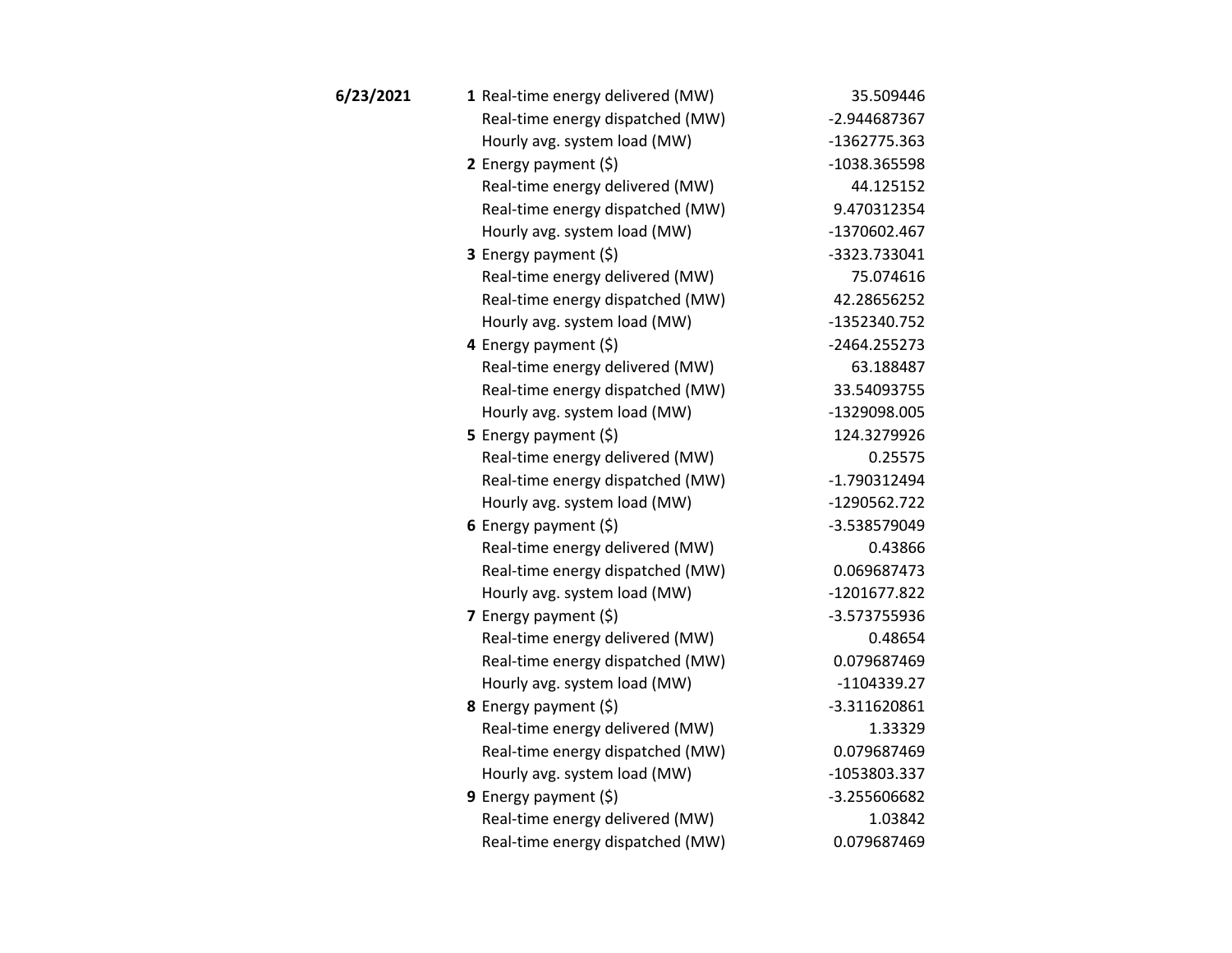| 9 Hourly avg. system load (MW)   | -1007354.147   |
|----------------------------------|----------------|
| 10 Energy payment $(\xi)$        | 0.095391817    |
| Real-time energy dispatched (MW) | $-0.002499992$ |
| Hourly avg. system load (MW)     | -967167.4021   |
| 11 Hourly avg. system load (MW)  | -945002.8384   |
| 12 Hourly avg. system load (MW)  | -946706.6891   |
| 13 Hourly avg. system load (MW)  | -979543.9439   |
| 14 Hourly avg. system load (MW)  | -1018781.046   |
| 15 Hourly avg. system load (MW)  | $-1075585.28$  |
| 16 Hourly avg. system load (MW)  | $-1110362.07$  |
| 17 Hourly avg. system load (MW)  | -1120397.73    |
| 18 Hourly avg. system load (MW)  | -1139219.968   |
| 19 Hourly avg. system load (MW)  | $-1151417.801$ |
| 20 Hourly avg. system load (MW)  | -1173536.566   |
| 21 Energy payment (\$)           | 4.166185511    |
| Real-time energy dispatched (MW) | $-0.081249999$ |
| Hourly avg. system load (MW)     | -1221966.36    |
| 22 Energy payment (\$)           | $-111.5165262$ |
| Real-time energy delivered (MW)  | 2.43768        |
| Real-time energy dispatched (MW) | 2.553437543    |
| Hourly avg. system load (MW)     | -1250460.878   |
| 23 Energy payment $(5)$          | 4.720345831    |
| Real-time energy delivered (MW)  | 2.75784        |
| Real-time energy dispatched (MW) | $-0.059999933$ |
| Hourly avg. system load (MW)     | -1302810.139   |
| 24 Energy payment (\$)           | 1519.607924    |
| Real-time energy delivered (MW)  | 11.729355      |
| Real-time energy dispatched (MW) | -26.33218744   |
| Hourly avg. system load (MW)     | -1347614.249   |
| 1 Energy payment (\$)            | 0.011927359    |
| Real-time energy delivered (MW)  | 16.31175       |
| Real-time energy dispatched (MW) | 13.90968753    |
| (blank)                          | -640.2762654   |
| Hourly avg. system load (MW)     | -1009211.203   |

 $\overline{6/24/2021}$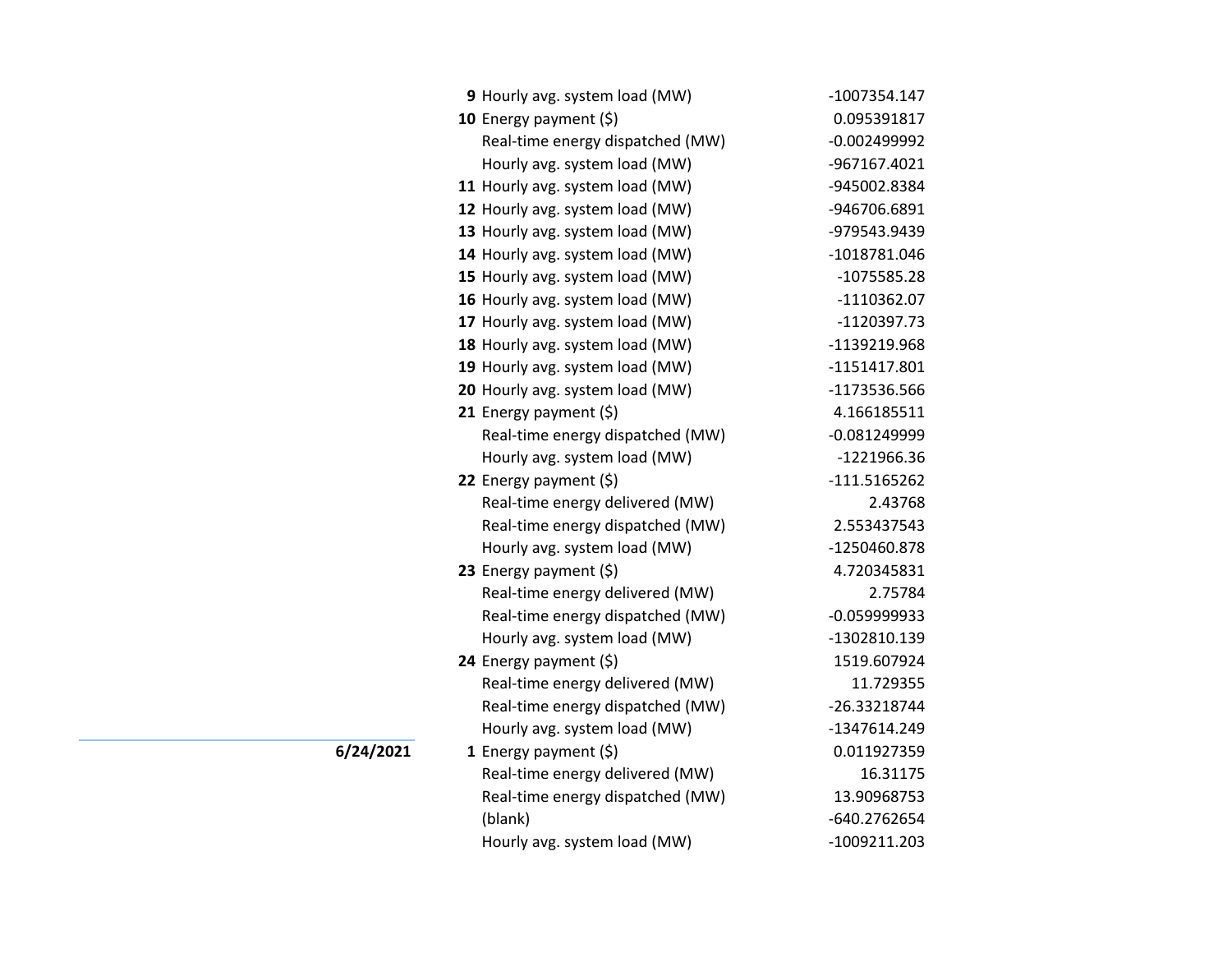| 6/24/2021 | 2 Energy payment $(\xi)$         | 99.23551771    |
|-----------|----------------------------------|----------------|
|           | Real-time energy delivered (MW)  | 13.088208      |
|           | Real-time energy dispatched (MW) | 7.16031249     |
|           | (blank)                          | -536.0084125   |
|           | Hourly avg. system load (MW)     | $-1022440.38$  |
|           | <b>3</b> Energy payment $(\xi)$  | 395.5436168    |
|           | Real-time energy delivered (MW)  | 38.236593      |
|           | Real-time energy dispatched (MW) | 31.67968755    |
|           | (blank)                          | -2620.855173   |
|           | Hourly avg. system load (MW)     | -1009830.335   |
|           | 4 Energy payment (\$)            | 561.458142     |
|           | Real-time energy delivered (MW)  | 22.26737971    |
|           | Real-time energy dispatched (MW) | 11.85937478    |
|           | (blank)                          | $-1352.71907$  |
|           | Hourly avg. system load (MW)     | -992850.6944   |
|           | <b>5</b> Energy payment $(\xi)$  | 42.38068564    |
|           | Real-time energy delivered (MW)  | 0.15144        |
|           | Real-time energy dispatched (MW) | $-0.737812454$ |
|           | (blank)                          | -3.423539332   |
|           | Hourly avg. system load (MW)     | -964064.2406   |
|           | 6 Energy payment $(5)$           | 0.024457406    |
|           | Real-time energy delivered (MW)  | 0.27732        |
|           | Real-time energy dispatched (MW) | 0.069374974    |
|           | (blank)                          | $-3.12368915$  |
|           | Hourly avg. system load (MW)     | -897113.5442   |
|           | 7 Energy payment (\$)            | 0.010336351    |
|           | Real-time energy delivered (MW)  | 0.33771        |
|           | Real-time energy dispatched (MW) | 0.089687465    |
|           | (blank)                          | -3.700812619   |
|           | Hourly avg. system load (MW)     | -828742.0567   |
|           | 8 Energy payment (\$)            | 0.011669156    |
|           | Real-time energy delivered (MW)  | 1.47396        |
|           | Real-time energy dispatched (MW) | 0.089687465    |
|           | (blank)                          | -3.768035294   |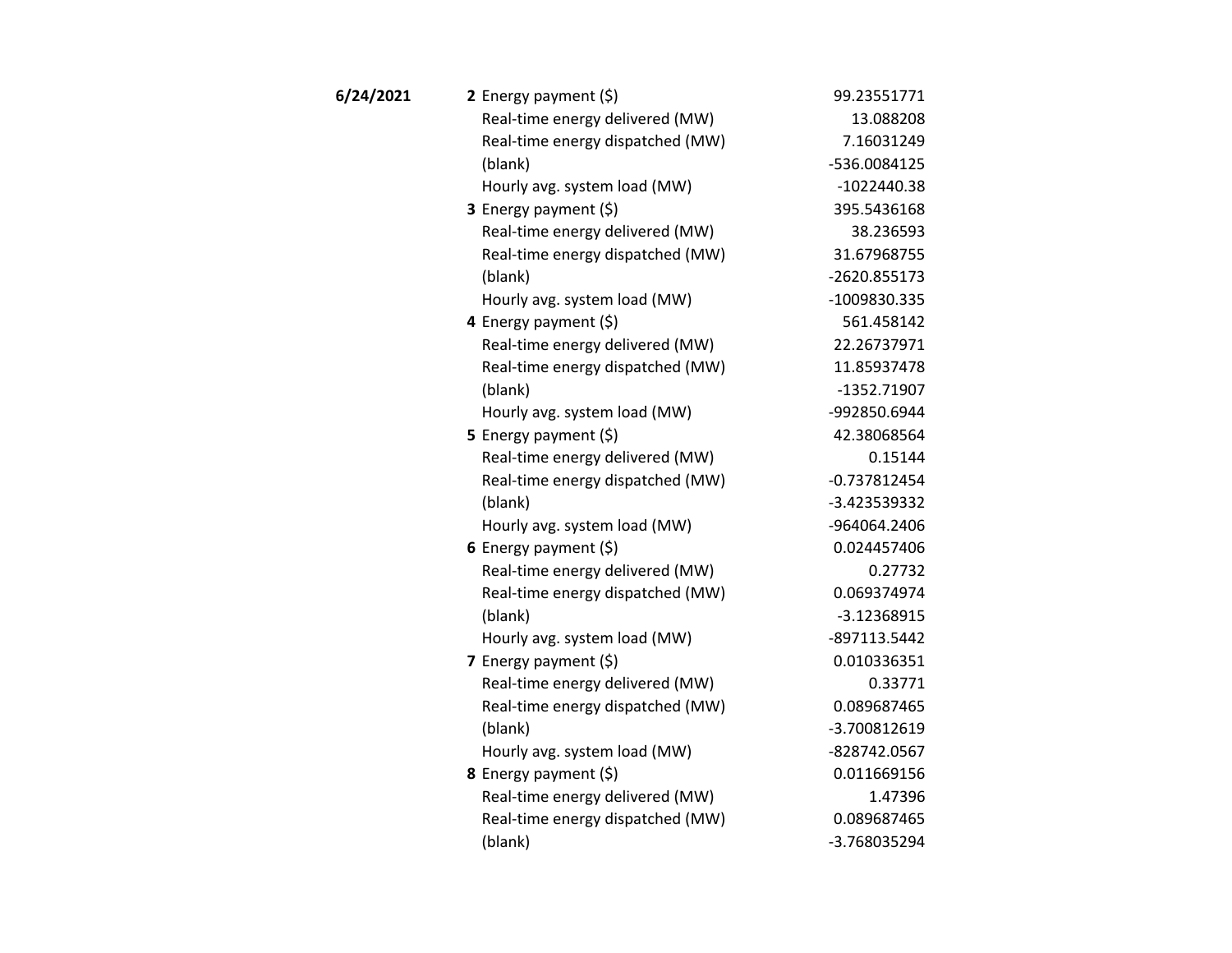| 8 Hourly avg. system load (MW)   | -785830.9227   |
|----------------------------------|----------------|
| 9 Energy payment (\$)            | 0.01140527     |
| Real-time energy delivered (MW)  | 1.12203        |
| Real-time energy dispatched (MW) | 0.089687465    |
| (blank)                          | -3.564621574   |
| Hourly avg. system load (MW)     | -741649.0155   |
| 10 Energy payment (\$)           | 0.0982615      |
| Real-time energy dispatched (MW) | $-0.002812491$ |
| Hourly avg. system load (MW)     | -722601.2199   |
| 11 Hourly avg. system load (MW)  | -708739.6165   |
| 12 Hourly avg. system load (MW)  | -713503.6108   |
| 13 Hourly avg. system load (MW)  | -734102.6186   |
| 14 Hourly avg. system load (MW)  | -762520.922    |
| 15 Hourly avg. system load (MW)  | -804099.9938   |
| 16 Hourly avg. system load (MW)  | -825819.4727   |
| 17 Hourly avg. system load (MW)  | -822554.5408   |
| 18 Hourly avg. system load (MW)  | -820842.8347   |
| 19 Hourly avg. system load (MW)  | -833111.2101   |
| 20 Hourly avg. system load (MW)  | -851826.7499   |
| 21 Hourly avg. system load (MW)  | -879238.2803   |
| 22 Hourly avg. system load (MW)  | -918286.2701   |
| 23 Energy payment (\$)           | 0.023791603    |
| Real-time energy dispatched (MW) | $-0.000625$    |
| Hourly avg. system load (MW)     | -961585.974    |
| 24 Energy payment (\$)           | 15.59411561    |
| Real-time energy delivered (MW)  | 3.074757       |
| Real-time energy dispatched (MW) | $-0.362812497$ |
| (blank)                          | $-0.844426462$ |
| Hourly avg. system load (MW)     | -985106.6329   |
| 1 Energy payment $(\xi)$         | 3028.056707    |
| Real-time energy delivered (MW)  | 32.554275      |
| Real-time energy dispatched (MW) | -7.019687249   |
| (blank)                          | -2445.983342   |
| Hourly avg. system load (MW)     | -1273465.868   |

**6/25/2021**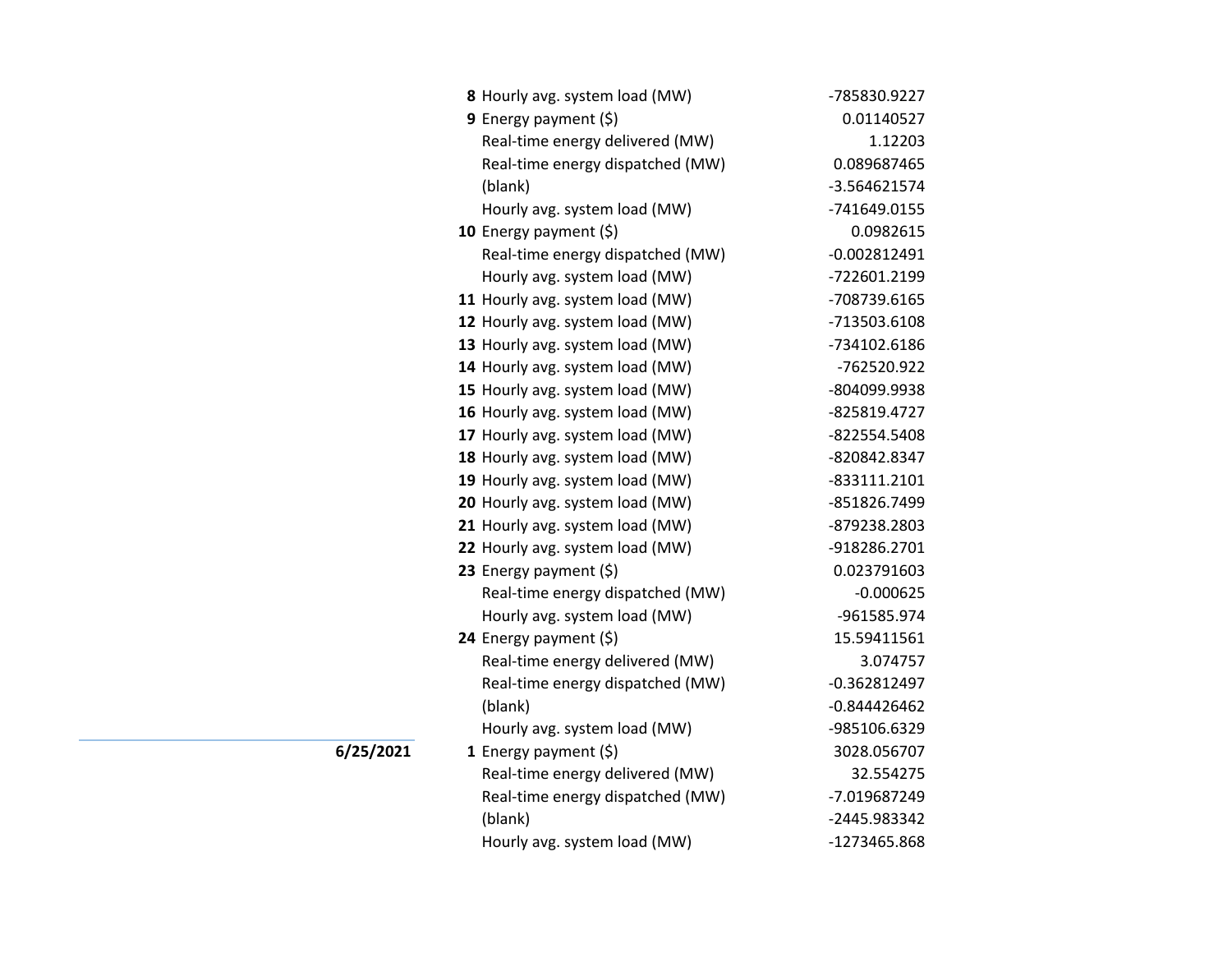| 6/25/2021 | 2 Energy payment $(\xi)$          | -835.6611337   |
|-----------|-----------------------------------|----------------|
|           | Real-time energy delivered (MW)   | 42.4311        |
|           | Real-time energy dispatched (MW)  | 8.16062498     |
|           | Hourly avg. system load (MW)      | -1301258.627   |
|           | 3 Energy payment (\$)             | $-2767.3138$   |
|           | Real-time energy delivered (MW)   | 68.419929      |
|           | Real-time energy dispatched (MW)  | 34.17312504    |
|           | Hourly avg. system load (MW)      | -1286316.444   |
|           | 4 Energy payment $(\xi)$          | $-2111.731265$ |
|           | Real-time energy delivered (MW)   | 70.505619      |
|           | Real-time energy dispatched (MW)  | 31.23114587    |
|           | Hourly avg. system load (MW)      | -1254863.139   |
|           | 5 Energy payment (\$)             | 133.0412782    |
|           | Real-time energy delivered (MW)   | 0.23403        |
|           | Real-time energy dispatched (MW)  | $-2.194062415$ |
|           | Hourly avg. system load (MW)      | $-1216430.126$ |
|           | 6 Energy payment $(5)$            | -3.122176509   |
|           | Real-time energy delivered (MW)   | 0.30213        |
|           | Real-time energy dispatched (MW)  | 0.069374974    |
|           | Hourly avg. system load (MW)      | $-1140855.9$   |
|           | 7 Energy payment (\$)             | -3.339907345   |
|           | Real-time energy delivered (MW)   | 0.31884        |
|           | Real-time energy dispatched (MW)  | 0.07937497     |
|           | Hourly avg. system load (MW)      | -1052752.469   |
|           | 8 Real-time energy delivered (MW) | 1.57812        |
|           | Real-time energy dispatched (MW)  | 0.09999996     |
|           | (blank)                           | -3.987646405   |
|           | Hourly avg. system load (MW)      | -942171.2689   |
|           | 9 Energy payment $(\xi)$          | 0.011201045    |
|           | Real-time energy delivered (MW)   | 1.19865        |
|           | Real-time energy dispatched (MW)  | 0.089687465    |
|           | (blank)                           | $-3.510012396$ |
|           | Hourly avg. system load (MW)      | -896997.0227   |
|           | 10 Energy payment (\$)            | 0.103607881    |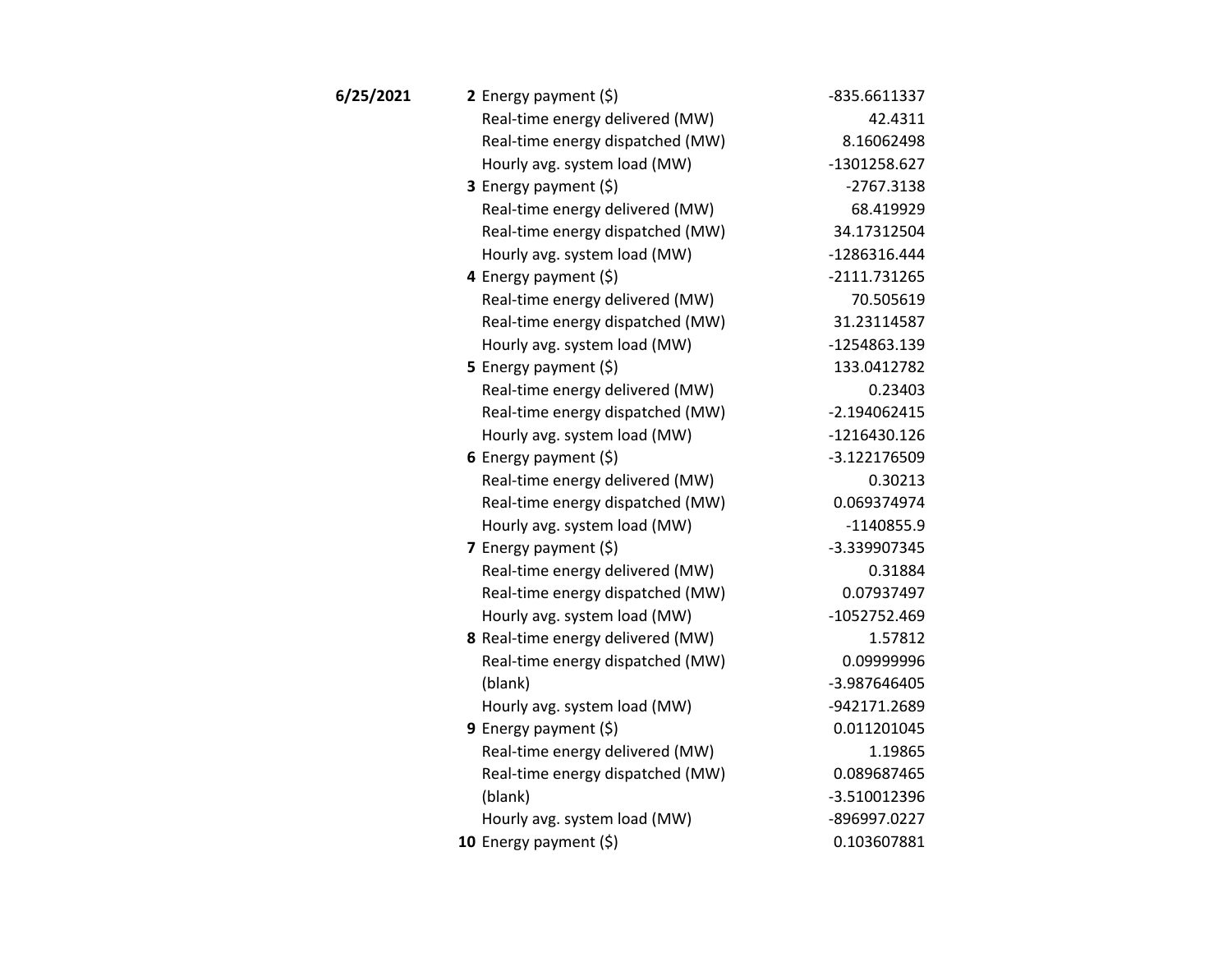| 10 Real-time energy dispatched (MW) | $-0.002812491$ |
|-------------------------------------|----------------|
| Hourly avg. system load (MW)        | -863289.6838   |
| 11 Hourly avg. system load (MW)     | -858111.7513   |
| 12 Hourly avg. system load (MW)     | -864382.3477   |
| 13 Hourly avg. system load (MW)     | -879919.1074   |
| 14 Hourly avg. system load (MW)     | -914414.8691   |
| 15 Hourly avg. system load (MW)     | -970557.3841   |
| 16 Hourly avg. system load (MW)     | -995613.161    |
| 17 Hourly avg. system load (MW)     | -987969.3644   |
| 18 Hourly avg. system load (MW)     | -992835.7887   |
| 19 Hourly avg. system load (MW)     | -1011505.929   |
| 20 Hourly avg. system load (MW)     | -1040709.175   |
| 21 Hourly avg. system load (MW)     | -1074489.388   |
| 22 Energy payment (\$)              | 3.408703146    |
| Real-time energy dispatched (MW)    | $-0.081249999$ |
| Hourly avg. system load (MW)        | -1119751.456   |
| 23 Energy payment $(\xi)$           | 84.380804      |
| Real-time energy delivered (MW)     | 2.2692         |
| Real-time energy dispatched (MW)    | 0.285000063    |
| (blank)                             | -110.5016917   |
| Hourly avg. system load (MW)        | -1164049.735   |
| 24 Energy payment (\$)              | 4453.546312    |
| Real-time energy delivered (MW)     | 6.656628       |
| Real-time energy dispatched (MW)    | -34.29218744   |
| (blank)                             | -1792.420989   |
| Hourly avg. system load (MW)        | -1222866.017   |
| 1 Energy payment $(\$)$             | -374.1009133   |
| Real-time energy delivered (MW)     | 0.084435447    |
| Real-time energy dispatched (MW)    | 3.634999905    |
| Hourly avg. system load (MW)        | -437505.2979   |
| 2 Energy payment (\$)               | -638.4523347   |
| Real-time energy delivered (MW)     | 0.247648398    |
| Real-time energy dispatched (MW)    | 4.249687385    |
| Hourly avg. system load (MW)        | -449939.8229   |

**6/26/2021**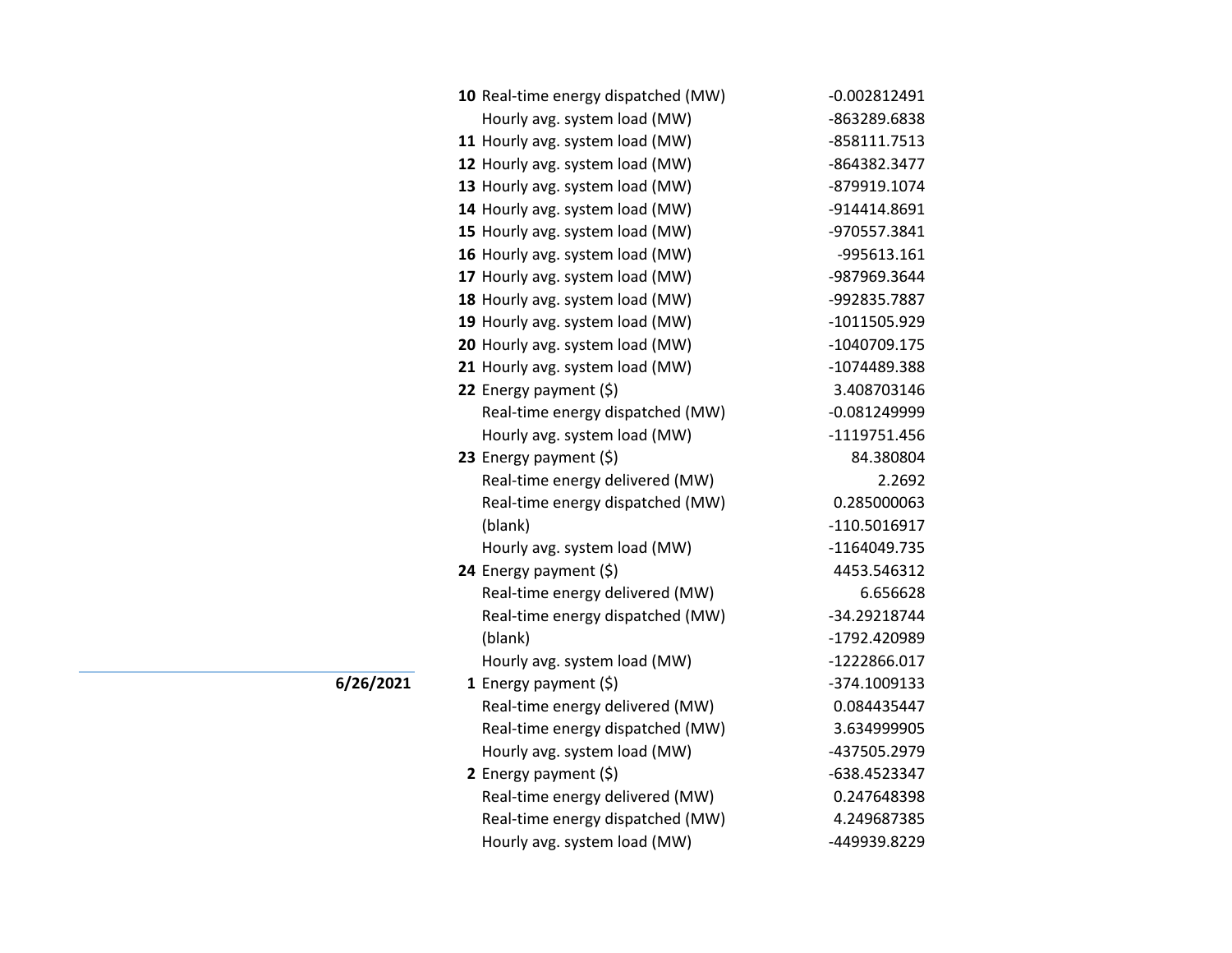| 6/26/2021 | 3 Energy payment (\$)            | 4.003472199    |
|-----------|----------------------------------|----------------|
|           | Real-time energy delivered (MW)  | 0.04182        |
|           | Real-time energy dispatched (MW) | $-0.077500008$ |
|           | Hourly avg. system load (MW)     | -445501.1695   |
|           | 4 Energy payment (\$)            | -5.428531328   |
|           | Real-time energy delivered (MW)  | 0.09636        |
|           | Real-time energy dispatched (MW) | 0.059999976    |
|           | Hourly avg. system load (MW)     | -432740.5498   |
|           | <b>5</b> Energy payment $(\xi)$  | $-4.216417826$ |
|           | Real-time energy delivered (MW)  | 0.20745        |
|           | Real-time energy dispatched (MW) | 0.059687477    |
|           | Hourly avg. system load (MW)     | -417365.5064   |
|           | 6 Energy payment $(\xi)$         | $-3.676016042$ |
|           | Real-time energy delivered (MW)  | 0.32304        |
|           | Real-time energy dispatched (MW) | 0.069687473    |
|           | Hourly avg. system load (MW)     | -390917.3387   |
|           | 7 Energy payment (\$)            | -3.069707093   |
|           | Real-time energy delivered (MW)  | 0.30363        |
|           | Real-time energy dispatched (MW) | 0.059374978    |
|           | Hourly avg. system load (MW)     | -361191.8529   |
|           | 8 Energy payment (\$)            | -3.960804515   |
|           | Real-time energy delivered (MW)  | 1.37745        |
|           | Real-time energy dispatched (MW) | 0.089999964    |
|           | Hourly avg. system load (MW)     | -327907.8629   |
|           | 9 Energy payment (\$)            | -3.703406018   |
|           | Real-time energy delivered (MW)  | 1.02864        |
|           | Real-time energy dispatched (MW) | 0.089999964    |
|           | Hourly avg. system load (MW)     | -308961.7942   |
|           | 10 Energy payment (\$)           | 0.107379078    |
|           | Real-time energy dispatched (MW) | $-0.002812491$ |
|           | Hourly avg. system load (MW)     | -295277.7882   |
|           | 11 Hourly avg. system load (MW)  | -286071.9973   |
|           | 12 Hourly avg. system load (MW)  | $-282442.41$   |
|           | 13 Hourly avg. system load (MW)  | -286168.2415   |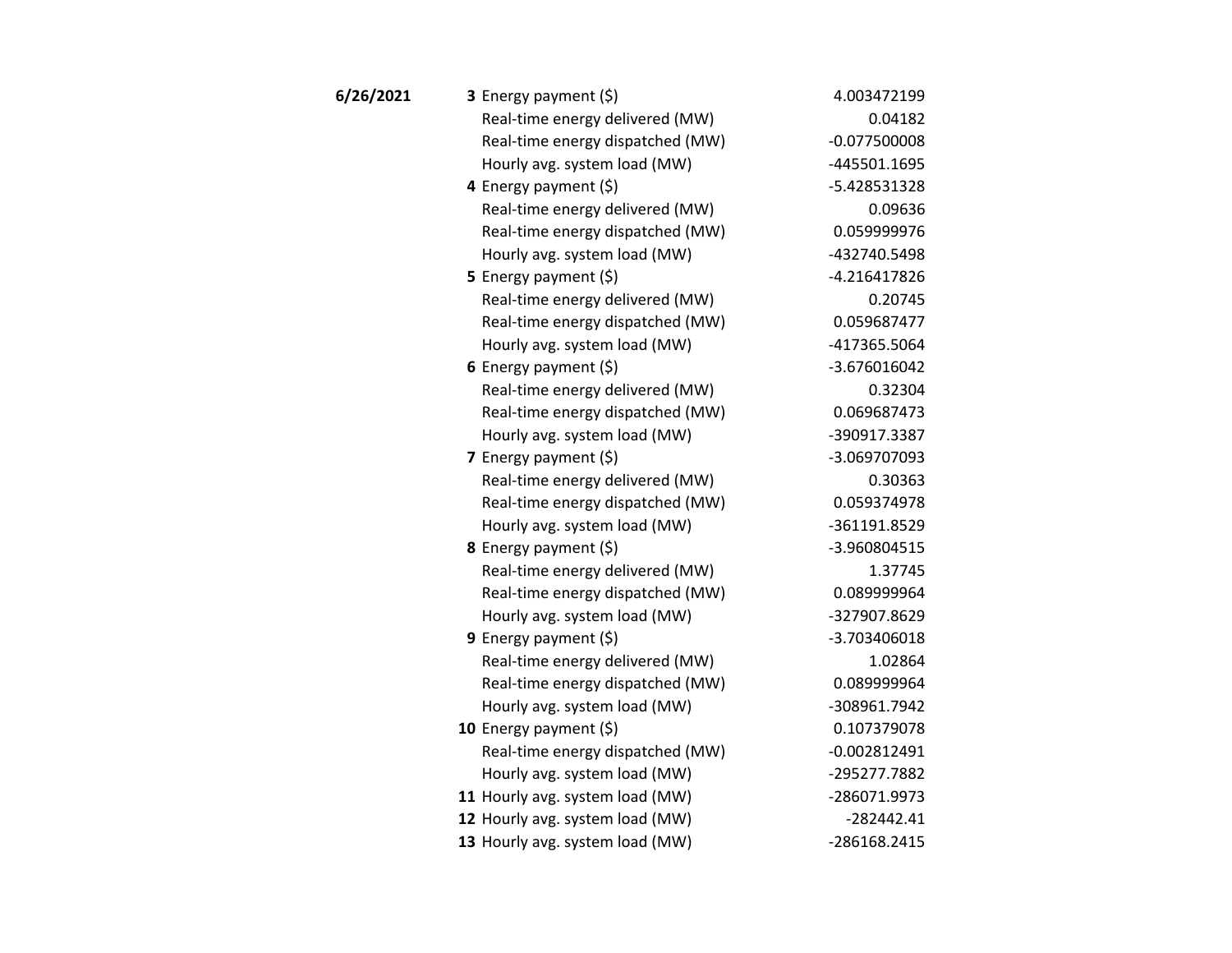| 6/26/2021 | 14 Hourly avg. system load (MW)  | -287498.1292   |
|-----------|----------------------------------|----------------|
|           | 15 Hourly avg. system load (MW)  | -296274.0722   |
|           | 16 Hourly avg. system load (MW)  | -301441.8192   |
|           | 17 Hourly avg. system load (MW)  | -304106.2414   |
|           | 18 Hourly avg. system load (MW)  | -310338.9448   |
|           | 19 Hourly avg. system load (MW)  | -320869.4723   |
|           | 20 Hourly avg. system load (MW)  | -335402.6412   |
|           | 21 Hourly avg. system load (MW)  | -353178.456    |
|           | 22 Hourly avg. system load (MW)  | -371459.9145   |
|           | 23 Energy payment $(\xi)$        | 5.538868276    |
|           | Real-time energy dispatched (MW) | $-0.106562499$ |
|           | Hourly avg. system load (MW)     | -395277.3863   |
|           | 24 Energy payment (\$)           | -258.3388839   |
|           | Real-time energy dispatched (MW) | 3.409374922    |
|           | Hourly avg. system load (MW)     | -417473.0646   |
| 6/27/2021 | 1 Energy payment $(5)$           | -501.6088309   |
|           | Real-time energy delivered (MW)  | 5.77677618     |
|           | Real-time energy dispatched (MW) | 5.409999912    |
|           | Hourly avg. system load (MW)     | $-1351134.117$ |
|           | 2 Energy payment $(5)$           | -398.6002204   |
|           | Real-time energy delivered (MW)  | 0.02757        |
|           | Real-time energy dispatched (MW) | $-0.14843735$  |
|           | Hourly avg. system load (MW)     | -1376020.665   |
|           | <b>3</b> Energy payment $(\xi)$  | -923.030545    |
|           | Real-time energy delivered (MW)  | 0.04941        |
|           | Real-time energy dispatched (MW) | 4.759375138    |
|           | Hourly avg. system load (MW)     | -1356051.006   |
|           | 4 Energy payment $(\xi)$         | 37.90302398    |
|           | Real-time energy delivered (MW)  | 0.203663382    |
|           | Real-time energy dispatched (MW) | -3.019999956   |
|           | Hourly avg. system load (MW)     | -1316755.873   |
|           | 5 Energy payment (\$)            | 13.4441749     |
|           | Real-time energy delivered (MW)  | 0.13449        |
|           | Real-time energy dispatched (MW) | $-0.238749967$ |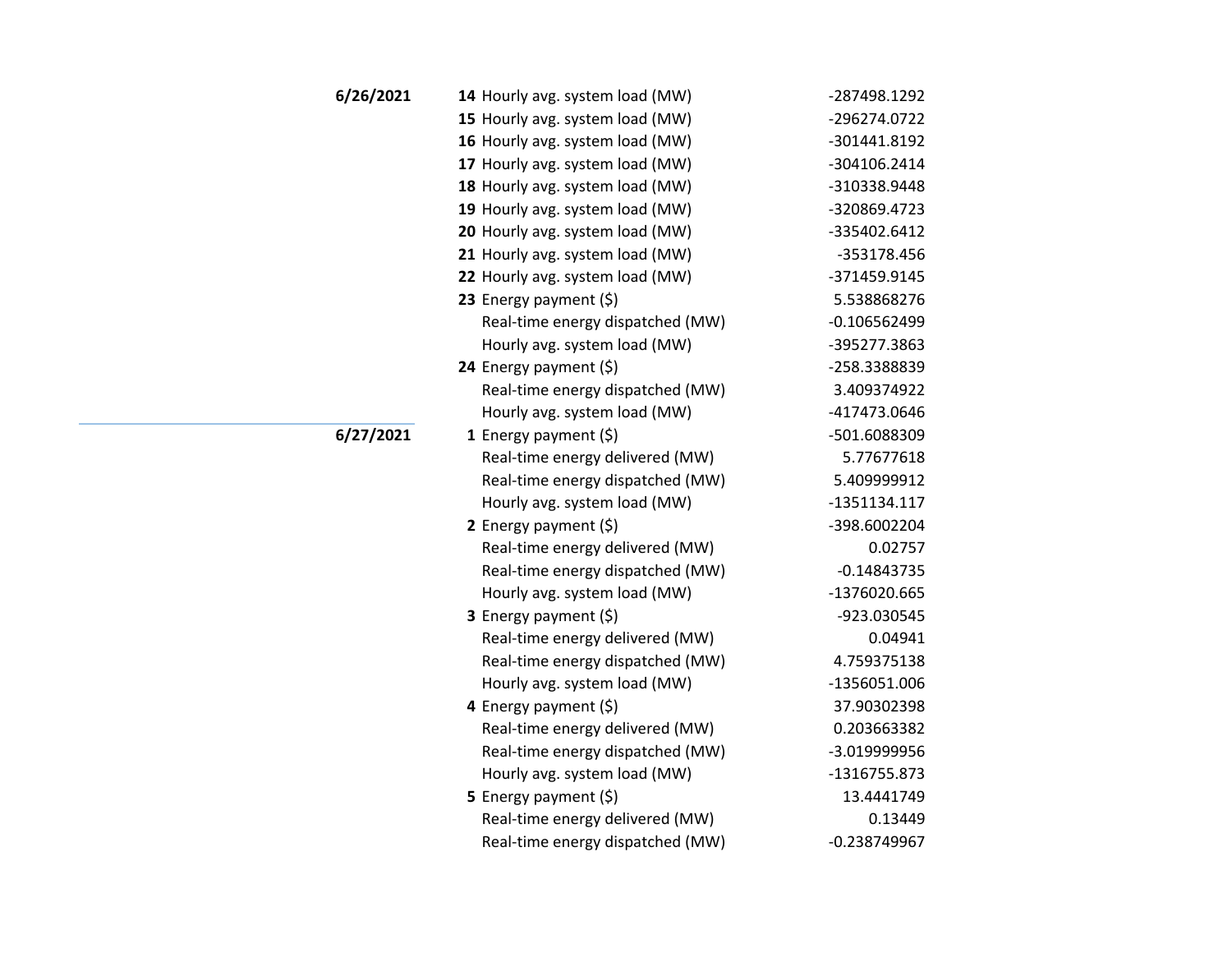| 5 Hourly avg. system load (MW)   | -1273111.796   |
|----------------------------------|----------------|
| 6 Energy payment $(\xi)$         | $-3.0516461$   |
| Real-time energy delivered (MW)  | 0.33009        |
| Real-time energy dispatched (MW) | 0.049687481    |
| Hourly avg. system load (MW)     | -1178898.555   |
| 7 Energy payment $(\xi)$         | -2.216885926   |
| Real-time energy delivered (MW)  | 0.24936        |
| Real-time energy dispatched (MW) | 0.039374986    |
| Hourly avg. system load (MW)     | $-1082566.62$  |
| <b>8</b> Energy payment $(5)$    | -3.032643687   |
| Real-time energy delivered (MW)  | 0.96828        |
| Real-time energy dispatched (MW) | 0.059999976    |
| Hourly avg. system load (MW)     | -1010674.332   |
| <b>9</b> Energy payment $(\xi)$  | -2.747527601   |
| Real-time energy delivered (MW)  | 0.7077         |
| Real-time energy dispatched (MW) | 0.059999976    |
| Hourly avg. system load (MW)     | -950782.7727   |
| 10 Energy payment $(\xi)$        | 0.073220199    |
| Real-time energy dispatched (MW) | $-0.001874994$ |
| Hourly avg. system load (MW)     | -912157.3957   |
| 11 Hourly avg. system load (MW)  | -880522.9168   |
| 12 Hourly avg. system load (MW)  | -871498.8499   |
| 13 Hourly avg. system load (MW)  | -863278.0724   |
| 14 Hourly avg. system load (MW)  | -857556.1534   |
| 15 Hourly avg. system load (MW)  | -881909.8998   |
| 16 Hourly avg. system load (MW)  | -886528.7408   |
| 17 Hourly avg. system load (MW)  | -912205.3033   |
| 18 Hourly avg. system load (MW)  | -939752.8263   |
| 19 Hourly avg. system load (MW)  | -993636.2096   |
| 20 Hourly avg. system load (MW)  | -1058076.789   |
| 21 Hourly avg. system load (MW)  | -1127158.103   |
| 22 Hourly avg. system load (MW)  | -1177183.731   |
| 23 Energy payment $(5)$          | 15.43895388    |
| Real-time energy dispatched (MW) | $-0.183437498$ |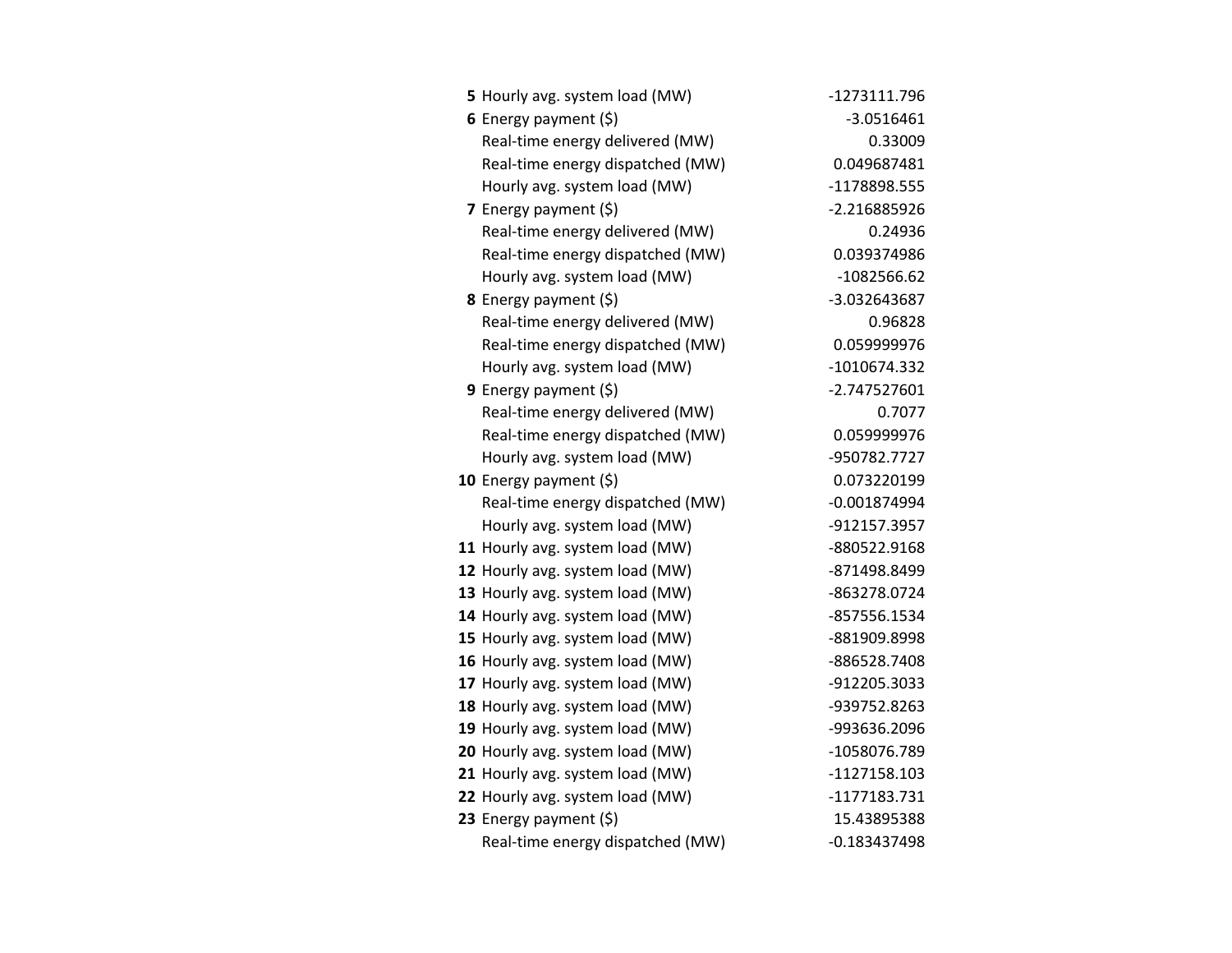| 6/27/2021 | 23 Hourly avg. system load (MW)  | -1239626.51    |
|-----------|----------------------------------|----------------|
|           | 24 Energy payment (\$)           | -426.064925    |
|           | Real-time energy delivered (MW)  | 4.94589417     |
|           | Real-time energy dispatched (MW) | 5.869374922    |
|           | Hourly avg. system load (MW)     | -1298268.518   |
| 6/28/2021 | 1 Energy payment $(\xi)$         | -446.8049874   |
|           | Real-time energy delivered (MW)  | 45.29219773    |
|           | Real-time energy dispatched (MW) | 0.549999528    |
|           | (blank)                          | 47.22853102    |
|           | Hourly avg. system load (MW)     | -4022711.378   |
|           | 2 Energy payment $(5)$           | -6857.282174   |
|           | Real-time energy delivered (MW)  | 72.30087722    |
|           | Real-time energy dispatched (MW) | 74.62000021    |
|           | (blank)                          | -41.11191212   |
|           | Hourly avg. system load (MW)     | -3970055.198   |
|           | 3 Energy payment (\$)            | -9730.156803   |
|           | Real-time energy delivered (MW)  | 85.93029068    |
|           | Real-time energy dispatched (MW) | 63.42000006    |
|           | (blank)                          | $-11.67031261$ |
|           | Hourly avg. system load (MW)     | -3848405.632   |
|           | 4 Energy payment (\$)            | -7609.726744   |
|           | Real-time energy delivered (MW)  | 80.03527256    |
|           | Real-time energy dispatched (MW) | 73.45000008    |
|           | (blank)                          | -31.80187473   |
|           | Hourly avg. system load (MW)     | -3748611.171   |
|           | 5 Energy payment (\$)            | 261.9152243    |
|           | Real-time energy delivered (MW)  | 0.33426        |
|           | Real-time energy dispatched (MW) | 0.04999998     |
|           | (blank)                          | -3.422187354   |
|           | Hourly avg. system load (MW)     | -3608480.671   |
|           | 6 Energy payment $(5)$           | -3.470317664   |
|           | Real-time energy delivered (MW)  | 0.45084        |
|           | Real-time energy dispatched (MW) | 0.04999998     |
|           | (blank)                          | $-0.000624998$ |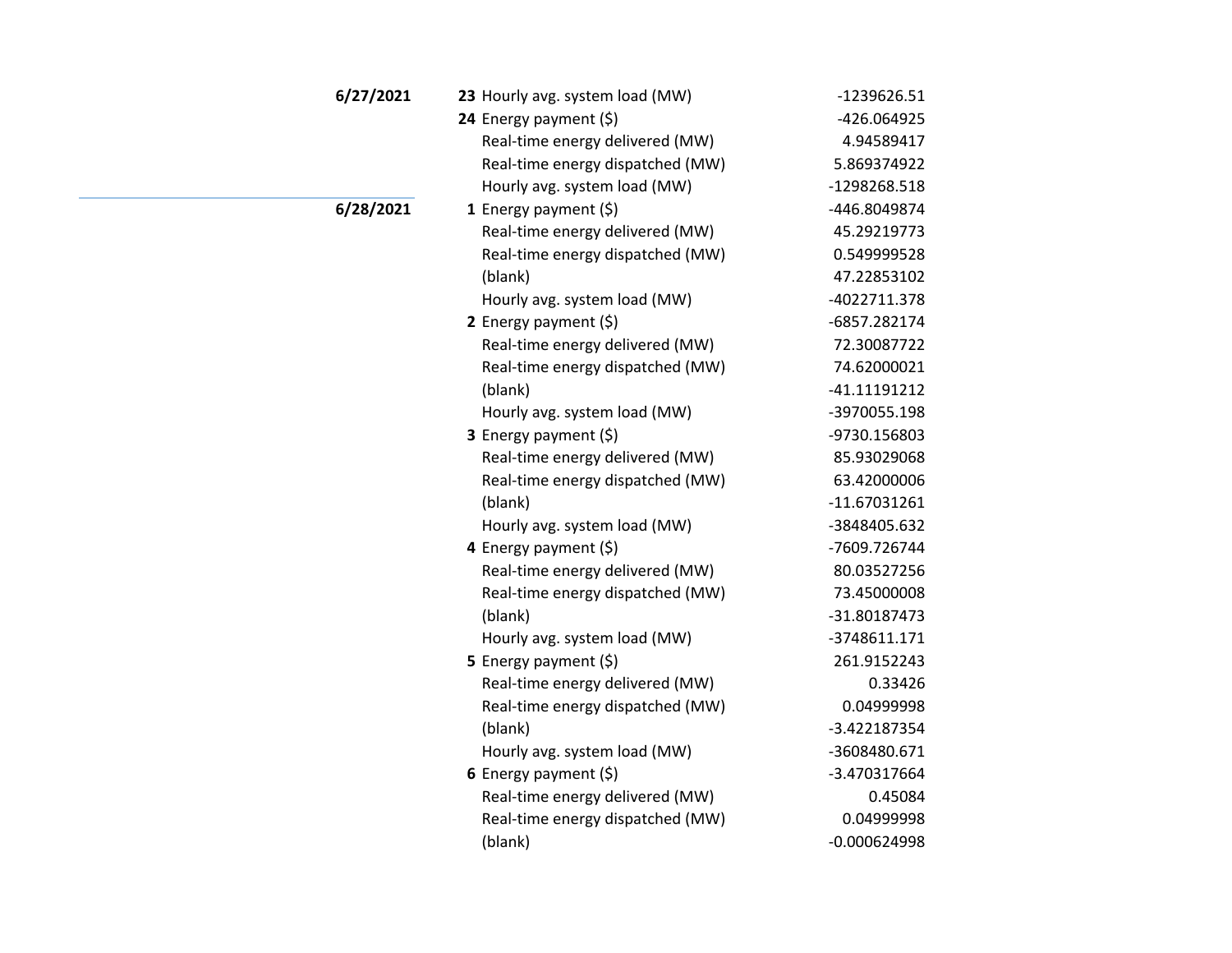| 6 Hourly avg. system load (MW)   | -3347863.252   |
|----------------------------------|----------------|
| 7 Energy payment (\$)            | $-4.1890535$   |
| Real-time energy delivered (MW)  | 0.42702        |
| Real-time energy dispatched (MW) | 0.069999972    |
| (blank)                          | $-0.000312499$ |
| Hourly avg. system load (MW)     | -3056550.354   |
| 8 Energy payment (\$)            | -1.737601705   |
| Real-time energy delivered (MW)  | 0.60513        |
| Real-time energy dispatched (MW) | 0.039999984    |
| (blank)                          | 0.044580561    |
| Hourly avg. system load (MW)     | -2697573.599   |
| 9 Energy payment $(5)$           | -3.379805347   |
| Real-time energy delivered (MW)  | 0.78963        |
| Real-time energy dispatched (MW) | 0.079999968    |
| Hourly avg. system load (MW)     | -2616185.581   |
| <b>10</b> (blank)                | 0.105571322    |
| Hourly avg. system load (MW)     | $-2516454.52$  |
| 11 Hourly avg. system load (MW)  | -2456461.039   |
| 12 Hourly avg. system load (MW)  | -2469935.756   |
| 13 Hourly avg. system load (MW)  | -2544783.257   |
| 14 Hourly avg. system load (MW)  | -2648845.419   |
| 15 Hourly avg. system load (MW)  | -2811154.07    |
| 16 Hourly avg. system load (MW)  | -2945066.591   |
| 17 Hourly avg. system load (MW)  | -3032280.971   |
| 18 Hourly avg. system load (MW)  | -3113652.901   |
| 19 Hourly avg. system load (MW)  | -3242523.595   |
| 20 Hourly avg. system load (MW)  | -3401713.864   |
| $21$ (blank)                     | 5.816922241    |
| Hourly avg. system load (MW)     | -3593397.623   |
| 22 Energy payment $(\xi)$        | -195.274745    |
| Real-time energy delivered (MW)  | 2.5038         |
| Real-time energy dispatched (MW) | 2.60000004     |
| (blank)                          | 10.29437449    |
| Hourly avg. system load (MW)     | -3746930.607   |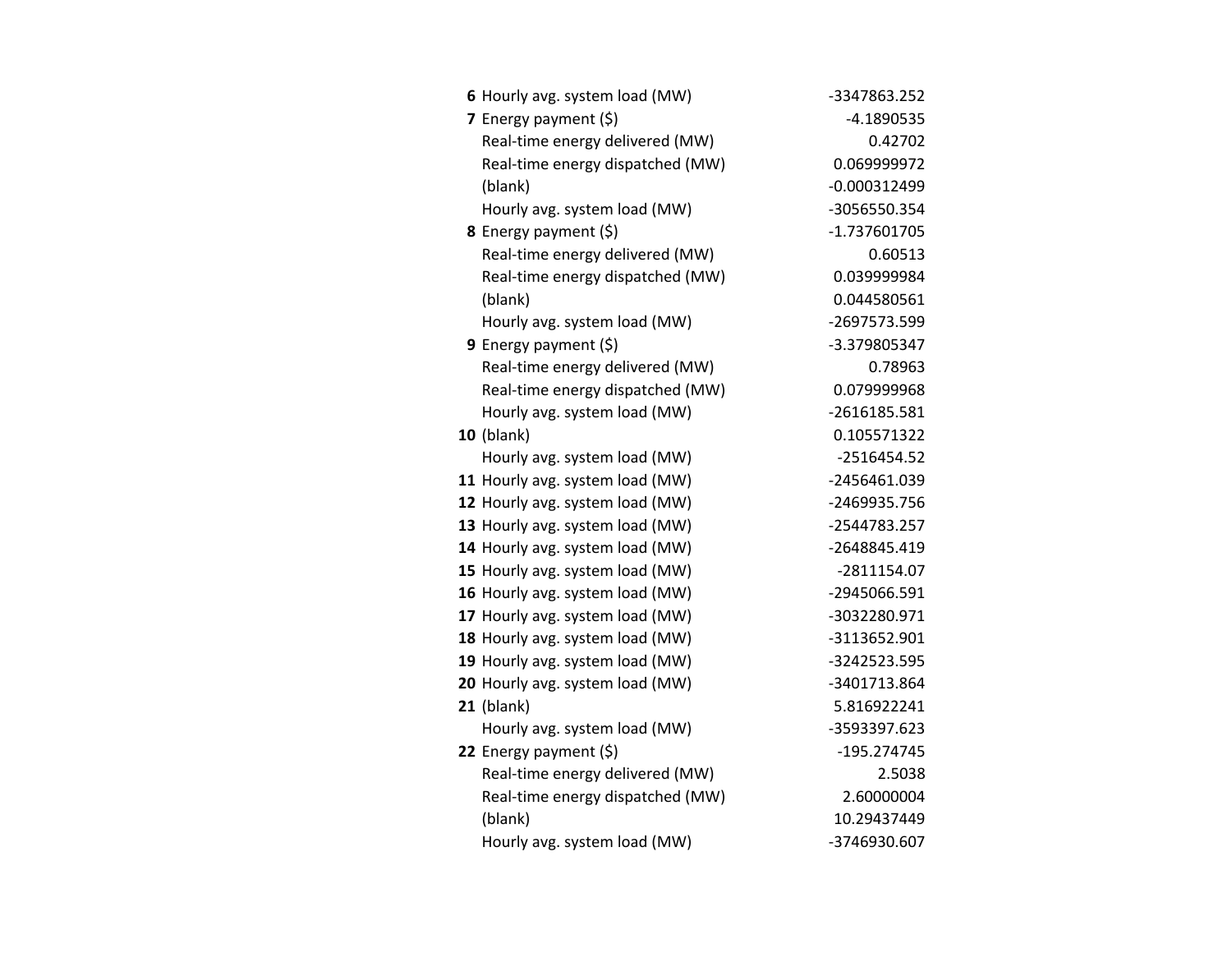| 23 Energy payment $(\xi)$        | -247.6747953 |
|----------------------------------|--------------|
| Real-time energy delivered (MW)  | 2.942699916  |
| Real-time energy dispatched (MW) | 2.530000032  |
| (blank)                          | 222.1024061  |
| Hourly avg. system load (MW)     | -3883015.833 |
| 24 Energy payment (\$)           | 1073.926041  |
| Real-time energy delivered (MW)  | 18.04650512  |
| Real-time energy dispatched (MW) | -20.29499999 |
| (blank)                          | 28.40078219  |
| Hourly avg. system load (MW)     | -3975941.966 |
| 1 Energy payment (\$)            | -6076.146581 |
| Real-time energy delivered (MW)  | 89.56769764  |
| Real-time energy dispatched (MW) | 56.18449796  |
| Hourly avg. system load (MW)     | -3352258.002 |
| 2 Energy payment $(5)$           | -8318.874491 |
| Real-time energy delivered (MW)  | 97.11690788  |
| Real-time energy dispatched (MW) | 54.47437504  |
| Hourly avg. system load (MW)     | -3364639.416 |
| <b>3</b> Energy payment $(\xi)$  | -7218.586753 |
| Real-time energy delivered (MW)  | 73.23002353  |
| Real-time energy dispatched (MW) | 29.24968739  |
| Hourly avg. system load (MW)     | -3297399.853 |
| 4 Energy payment (\$)            | -1345.113439 |
| Real-time energy delivered (MW)  | 20.07996333  |
| Real-time energy dispatched (MW) | -14.33625012 |
| Hourly avg. system load (MW)     | -3223640.975 |
| 5 Energy payment (\$)            | 113.8241716  |
| Real-time energy delivered (MW)  | 0.29331      |
| Real-time energy dispatched (MW) | -1.895624992 |
| Hourly avg. system load (MW)     | -3106012.083 |
| 6 Energy payment $(5)$           | -3.799742524 |
| Real-time energy delivered (MW)  | 0.41478      |
| Real-time energy dispatched (MW) | 0.059374978  |
| Hourly avg. system load (MW)     | -2891641.977 |

**6/29/2021**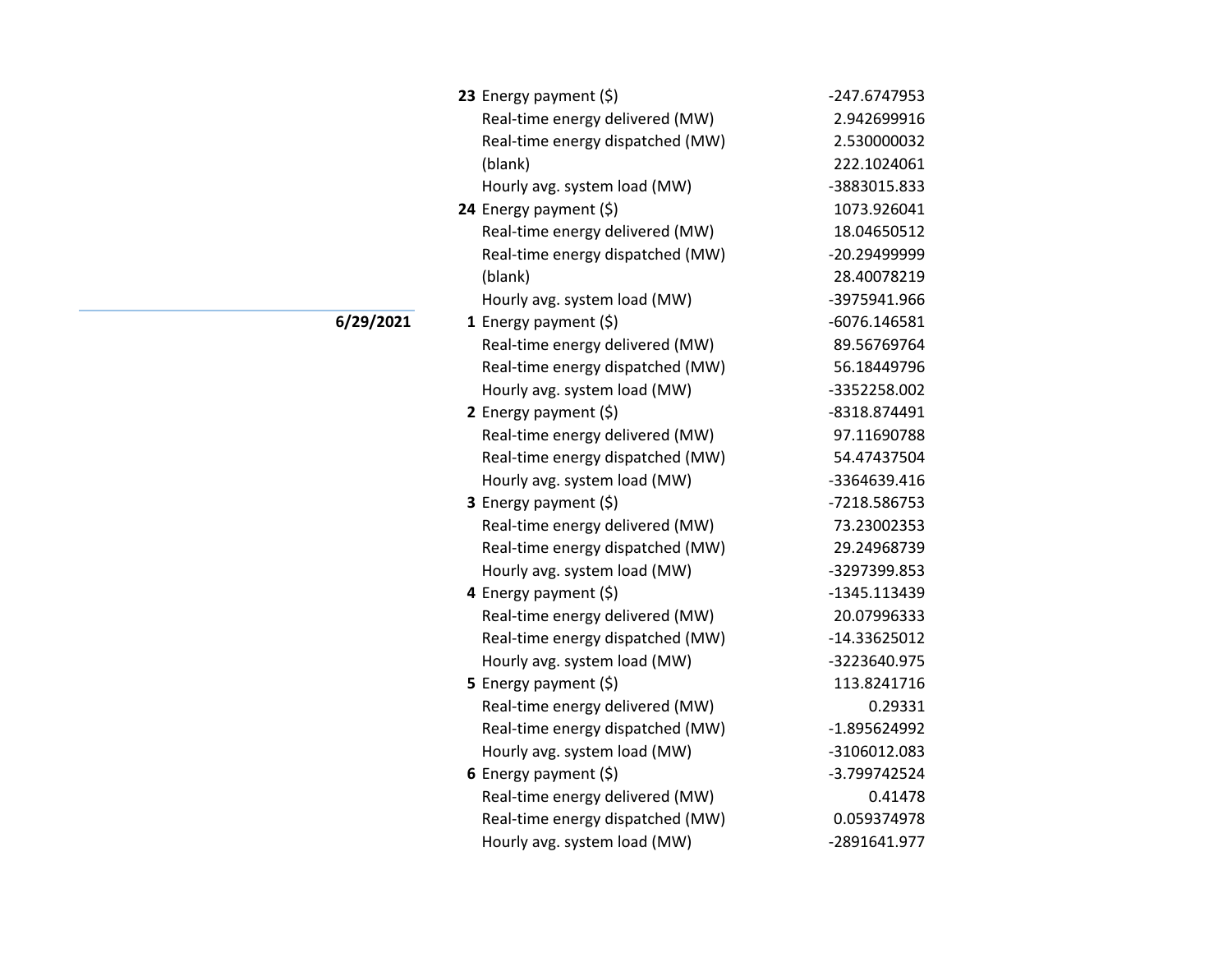| <b>7</b> Energy payment $(\xi)$ |                                  | -4.620515475   |
|---------------------------------|----------------------------------|----------------|
|                                 | Real-time energy delivered (MW)  | 0.50985        |
|                                 | Real-time energy dispatched (MW) | 0.079687469    |
|                                 | Hourly avg. system load (MW)     | -2658273.694   |
| 8 Energy payment (\$)           |                                  | -3.67879508    |
|                                 | Real-time energy delivered (MW)  | 1.11312        |
|                                 | Real-time energy dispatched (MW) | 0.079687469    |
|                                 | Hourly avg. system load (MW)     | -2501788.338   |
| 9 Energy payment $(\xi)$        |                                  | -4.070614872   |
|                                 | Real-time energy delivered (MW)  | 1.03437        |
|                                 | Real-time energy dispatched (MW) | 0.089999964    |
|                                 | Hourly avg. system load (MW)     | -2357102.625   |
| 10 Energy payment (\$)          |                                  | 0.112972128    |
|                                 | Real-time energy dispatched (MW) | $-0.002812491$ |
|                                 | Hourly avg. system load (MW)     | $-2260581.14$  |
|                                 | 11 Hourly avg. system load (MW)  | -2202173.979   |
|                                 | 12 Hourly avg. system load (MW)  | -2206145.951   |
|                                 | 13 Hourly avg. system load (MW)  | -2263403.32    |
|                                 | 14 Hourly avg. system load (MW)  | -2326301.882   |
|                                 | 15 Hourly avg. system load (MW)  | -2430221.643   |
|                                 | 16 Hourly avg. system load (MW)  | -2520089.374   |
|                                 | 17 Hourly avg. system load (MW)  | -2573812.228   |
|                                 | 18 Hourly avg. system load (MW)  | -2642304.594   |
|                                 | 19 Hourly avg. system load (MW)  | -2732098.414   |
|                                 | 20 Hourly avg. system load (MW)  | -2813753.491   |
| 21 Energy payment (\$)          |                                  | 12.09374411    |
|                                 | Real-time energy dispatched (MW) | $-0.106857638$ |
|                                 | Hourly avg. system load (MW)     | -2954336.767   |
| 22 Energy payment (\$)          |                                  | -276.060283    |
|                                 | Real-time energy delivered (MW)  | 2.691885108    |
|                                 | Real-time energy dispatched (MW) | 3.39875004     |
|                                 | Hourly avg. system load (MW)     | -3087871.054   |
| 23 Energy payment $(\xi)$       |                                  | -85.53568757   |
|                                 | Real-time energy delivered (MW)  | 2.909974068    |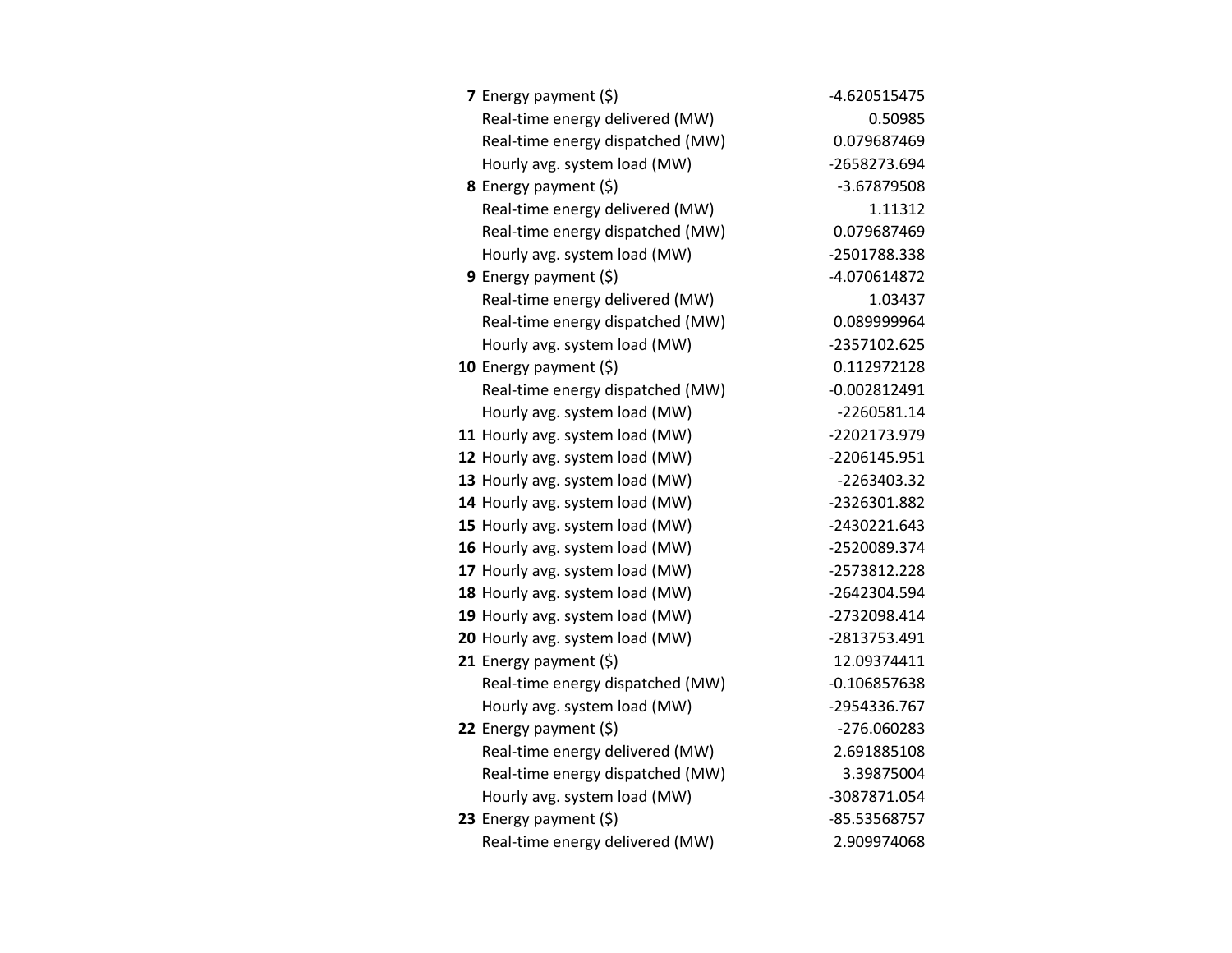| 23 Real-time energy dispatched (MW) | $-0.131874944$ |
|-------------------------------------|----------------|
| Hourly avg. system load (MW)        | -3204256.982   |
| 24 Energy payment (\$)              | -4094.876021   |
| Real-time energy delivered (MW)     | 83.4600734     |
| Real-time energy dispatched (MW)    | 46.00312496    |
| Hourly avg. system load (MW)        | -3290794.388   |
| 1 Energy payment $(\xi)$            | -2314.753455   |
| Real-time energy delivered (MW)     | 62.37908153    |
| Real-time energy dispatched (MW)    | 27.57468715    |
| Hourly avg. system load (MW)        | -2355795.907   |
| 2 Energy payment $(5)$              | -2137.799277   |
| Real-time energy delivered (MW)     | 58.0968007     |
| Real-time energy dispatched (MW)    | 20.13563842    |
| Hourly avg. system load (MW)        | -2358012.767   |
| 3 Energy payment (\$)               | -2311.762913   |
| Real-time energy delivered (MW)     | 56.88825437    |
| Real-time energy dispatched (MW)    | 20.4732289     |
| Hourly avg. system load (MW)        | -2294297.557   |
| 4 Energy payment (\$)               | -865.4699246   |
| Real-time energy delivered (MW)     | 45.09810977    |
| Real-time energy dispatched (MW)    | 7.293541565    |
| Hourly avg. system load (MW)        | -2214958.049   |
| <b>5</b> Energy payment $(\xi)$     | 112.1161377    |
| Real-time energy delivered (MW)     | 0.26097        |
| Real-time energy dispatched (MW)    | $-1.872499991$ |
| Hourly avg. system load (MW)        | -2123650.793   |
| 6 Energy payment $(\xi)$            | -3.985798213   |
| Real-time energy delivered (MW)     | 0.41601        |
| Real-time energy dispatched (MW)    | 0.069374974    |
| Hourly avg. system load (MW)        | -1960935.697   |
| 7 Energy payment (\$)               | -4.149374506   |
| Real-time energy delivered (MW)     | 0.42675        |
| Real-time energy dispatched (MW)    | 0.079687469    |
| Hourly avg. system load (MW)        | -1802541.503   |

**6/30/2021**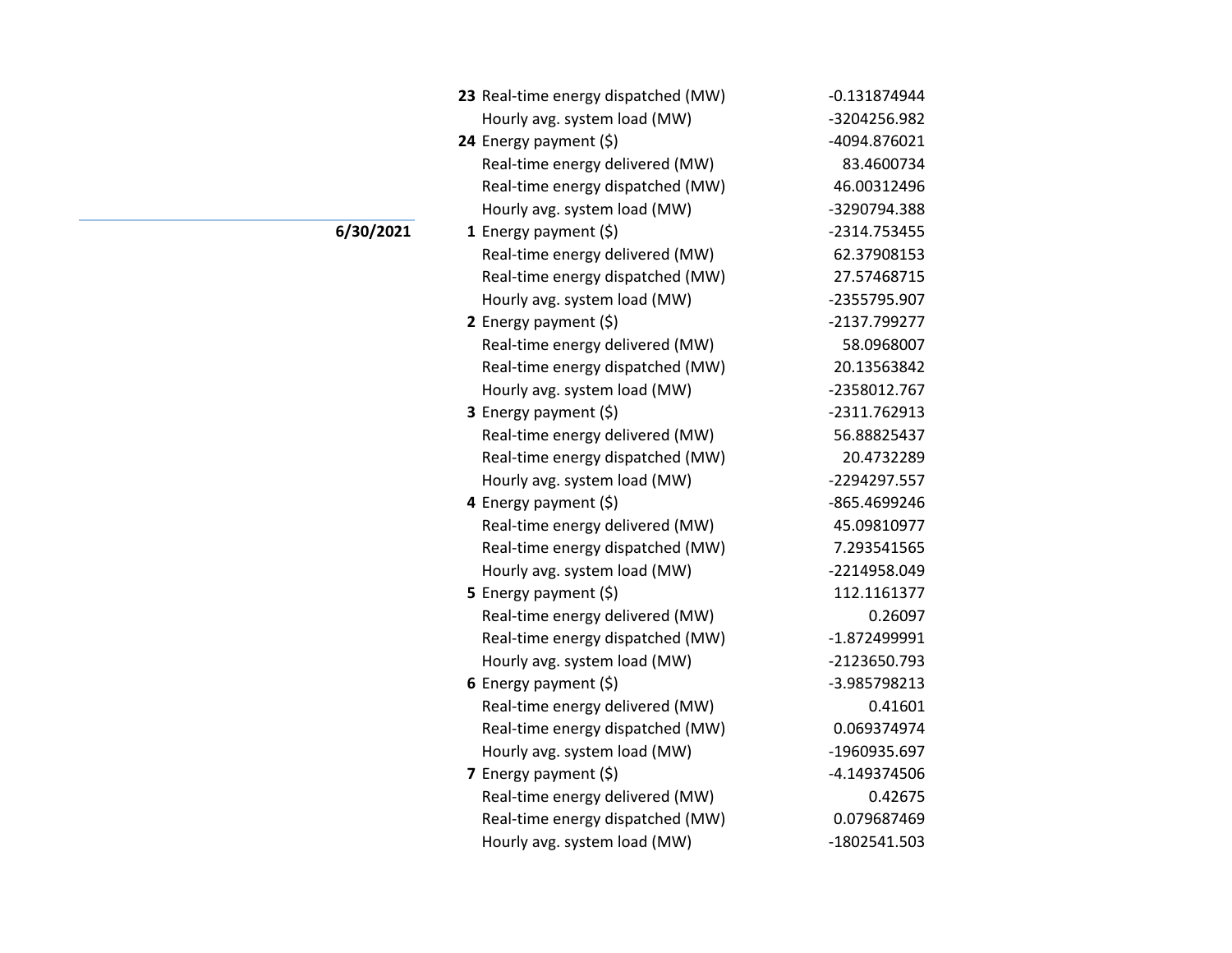| <b>8</b> Energy payment $(\xi)$  | -4.531089887   |
|----------------------------------|----------------|
| Real-time energy delivered (MW)  | 1.43121        |
| Real-time energy dispatched (MW) | 0.089999964    |
| Hourly avg. system load (MW)     | $-1744244.316$ |
| <b>9</b> Energy payment $(\xi)$  | -4.335768365   |
| Real-time energy delivered (MW)  | 1.03902        |
| Real-time energy dispatched (MW) | 0.089999964    |
| Hourly avg. system load (MW)     | -1601076.053   |
| 10 Energy payment $(\xi)$        | 0.161900374    |
| Real-time energy dispatched (MW) | $-0.002812491$ |
| Hourly avg. system load (MW)     | -1535079.548   |
| 11 Hourly avg. system load (MW)  | -1496282.111   |
| 12 Hourly avg. system load (MW)  | -1494903.759   |
| 13 Hourly avg. system load (MW)  | -1536827.756   |
| 14 Hourly avg. system load (MW)  | -1598119.679   |
| 15 Hourly avg. system load (MW)  | -1696928.642   |
| 16 Hourly avg. system load (MW)  | -1739705.34    |
| 17 Hourly avg. system load (MW)  | -1771847.138   |
| 18 Hourly avg. system load (MW)  | -1822397.616   |
| 19 Hourly avg. system load (MW)  | -1887143.262   |
| 20 Hourly avg. system load (MW)  | -1951888.872   |
| 21 Energy payment $(\xi)$        | 3.784244703    |
| Real-time energy dispatched (MW) | $-0.081249999$ |
| Hourly avg. system load (MW)     | -2037344.954   |
| 22 Energy payment $(\xi)$        | -136.6223787   |
| Real-time energy delivered (MW)  | 2.4744         |
| Real-time energy dispatched (MW) | 2.546250044    |
| Hourly avg. system load (MW)     | -2140444.422   |
| 23 Energy payment $(5)$          | 21.7250924     |
| Real-time energy delivered (MW)  | 2.5344         |
| Real-time energy dispatched (MW) | $-0.96468744$  |
| Hourly avg. system load (MW)     | -2236075.933   |
| 24 Energy payment (\$)           | $-1018.651573$ |
| Real-time energy delivered (MW)  | 41.633088      |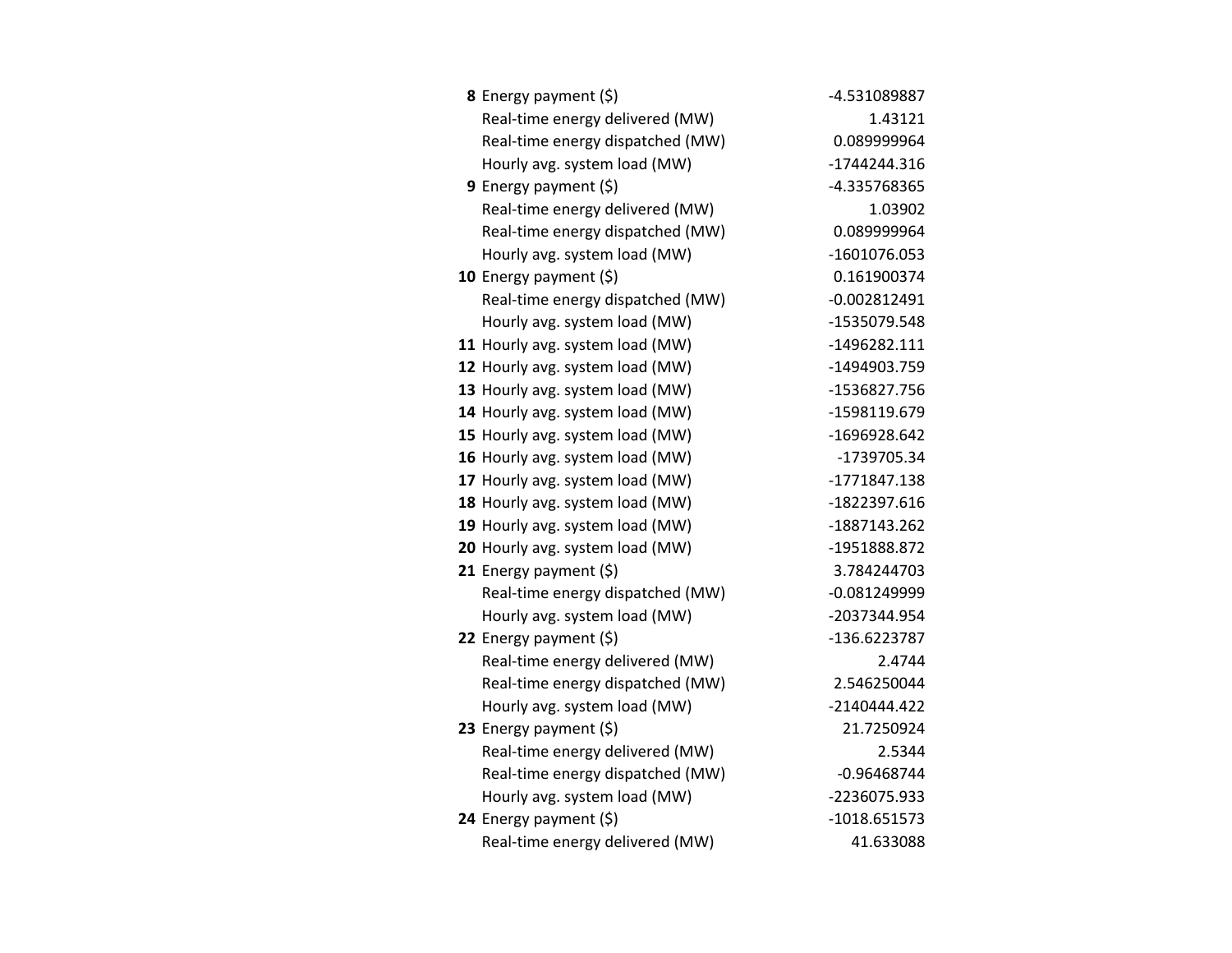| 6/30/2021 | 24 Real-time energy dispatched (MW) | 9.713124966    |
|-----------|-------------------------------------|----------------|
|           | Hourly avg. system load (MW)        | -2308443.193   |
| 7/1/2021  | 1 Energy payment $(\xi)$            | 1469.339661    |
|           | Real-time energy delivered (MW)     | 29.47723401    |
|           | Real-time energy dispatched (MW)    | $-12.76531203$ |
|           | Hourly avg. system load (MW)        | -1783119.505   |
|           | 2 Energy payment $(5)$              | -500.685092    |
|           | Real-time energy delivered (MW)     | 35.42148       |
|           | Real-time energy dispatched (MW)    | 4.330937422    |
|           | Hourly avg. system load (MW)        | -1787930.182   |
|           | 3 Energy payment (\$)               | -3171.283127   |
|           | Real-time energy delivered (MW)     | 65.0301        |
|           | Real-time energy dispatched (MW)    | 37.3396874     |
|           | Hourly avg. system load (MW)        | -1740407.178   |
|           | 4 Energy payment $(\xi)$            | -2960.201358   |
|           | Real-time energy delivered (MW)     | 63.70986       |
|           | Real-time energy dispatched (MW)    | 37.20968739    |
|           | Hourly avg. system load (MW)        | -1679767.326   |
|           | 5 Energy payment (\$)               | 122.0752855    |
|           | Real-time energy delivered (MW)     | 0.22755        |
|           | Real-time energy dispatched (MW)    | $-2.006562481$ |
|           | Hourly avg. system load (MW)        | -1612372.978   |
|           | 6 Energy payment $(5)$              | -3.715750596   |
|           | Real-time energy delivered (MW)     | 0.36882        |
|           | Real-time energy dispatched (MW)    | 0.069374974    |
|           | Hourly avg. system load (MW)        | -1492035.037   |
|           | 7 Energy payment $(5)$              | -4.40369814    |
|           | Real-time energy delivered (MW)     | 0.31845        |
|           | Real-time energy dispatched (MW)    | 0.089687465    |
|           | Hourly avg. system load (MW)        | -1364373.852   |
|           | 8 Energy payment (\$)               | 0.109685424    |
|           | Real-time energy dispatched (MW)    | $-0.002499992$ |
|           | Hourly avg. system load (MW)        | -1256379.011   |
|           | 9 Hourly avg. system load (MW)      | $-1177610.67$  |
|           |                                     |                |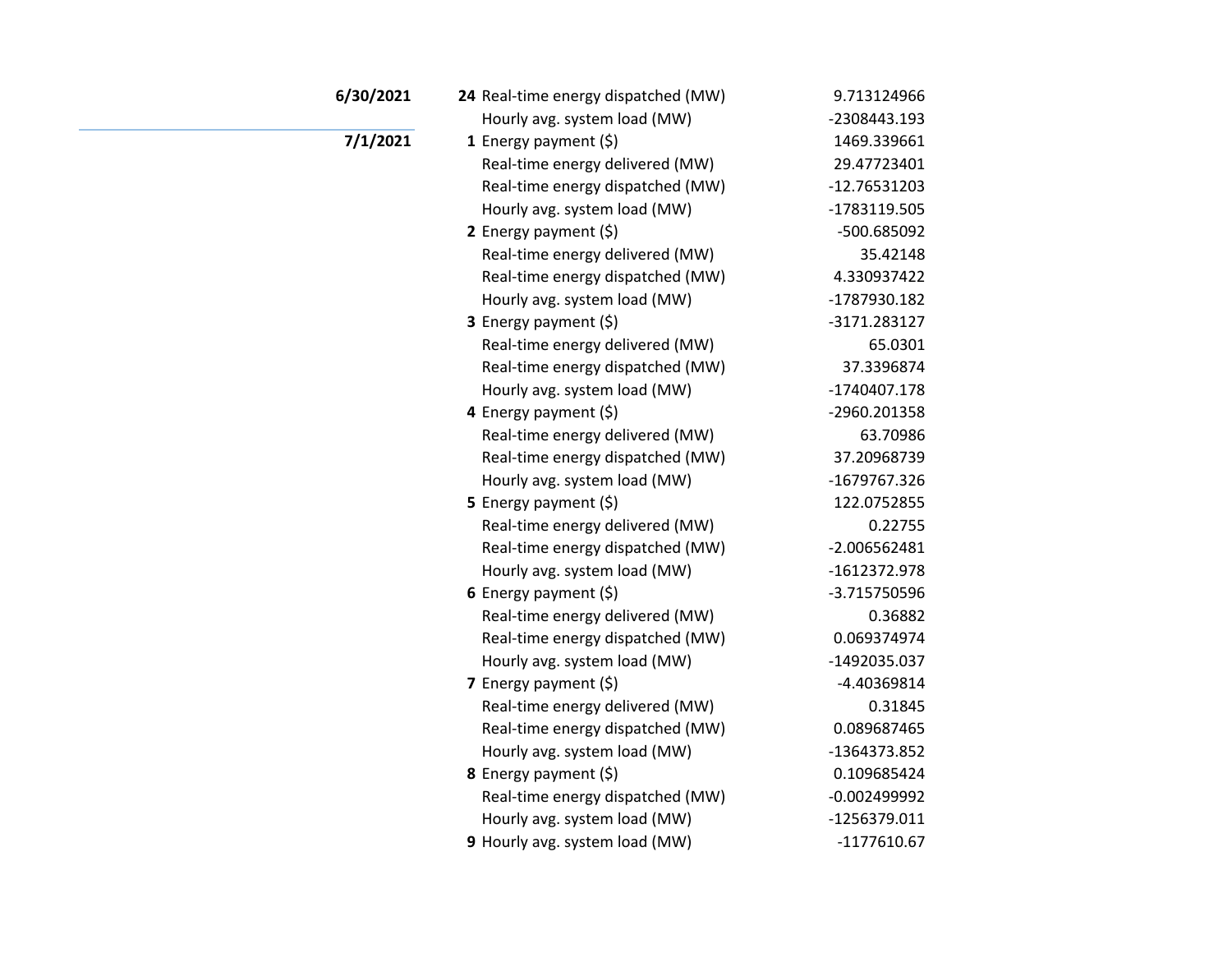| 10 Hourly avg. system load (MW)  | -1129963.076   |
|----------------------------------|----------------|
| 11 Hourly avg. system load (MW)  | -1103653.349   |
| 12 Hourly avg. system load (MW)  | -1104287.649   |
| 13 Hourly avg. system load (MW)  | -1132450.942   |
| 14 Hourly avg. system load (MW)  | -1177112.669   |
| 15 Energy payment (\$)           | -290.0288992   |
| Real-time energy delivered (MW)  | 0.02487129     |
| Real-time energy dispatched (MW) | 0.957499983    |
| Hourly avg. system load (MW)     | -1239832.464   |
| 16 Hourly avg. system load (MW)  | -1287825.62    |
| 17 Hourly avg. system load (MW)  | -1313855.198   |
| 18 Hourly avg. system load (MW)  | -1340993.569   |
| 19 Hourly avg. system load (MW)  | -1398255.746   |
| 20 Hourly avg. system load (MW)  | -1465859.302   |
| 21 Energy payment $(\xi)$        | 3.896234015    |
| Real-time energy dispatched (MW) | $-0.081249999$ |
| Hourly avg. system load (MW)     | -1523260.856   |
| 22 Energy payment (\$)           | $-123.6004011$ |
| Real-time energy delivered (MW)  | 2.3604         |
| Real-time energy dispatched (MW) | 2.546250044    |
| Hourly avg. system load (MW)     | -1605607.985   |
| 23 Energy payment $(5)$          | 131.6953891    |
| Real-time energy delivered (MW)  | 2.52948        |
| Real-time energy dispatched (MW) | $-0.66062494$  |
| Hourly avg. system load (MW)     | -1683255.931   |
| 24 Energy payment (\$)           | 3569.940031    |
| Real-time energy delivered (MW)  | 2.39652        |
| Real-time energy dispatched (MW) | -36.79687494   |
| Hourly avg. system load (MW)     | -1744248.025   |
| 1 Energy payment $(\xi)$         | -433.9415866   |
| Real-time energy delivered (MW)  | 49.27785001    |
| Real-time energy dispatched (MW) | 8.550937458    |
| Hourly avg. system load (MW)     | -2058116.452   |
| 2 Energy payment (\$)            | -1731.983986   |

**1/2/2021**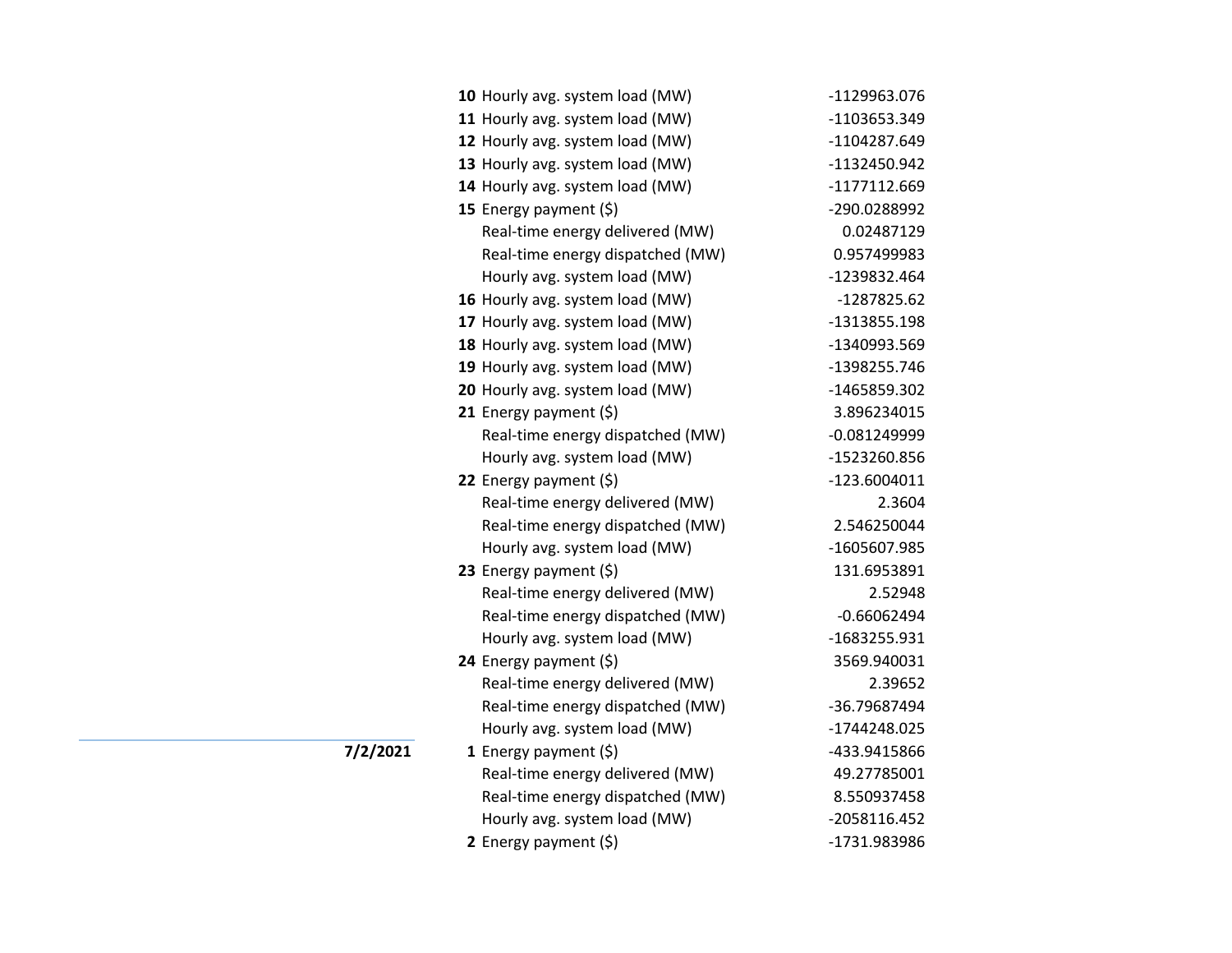| 2 Real-time energy delivered (MW) | 67.568544     |
|-----------------------------------|---------------|
| Real-time energy dispatched (MW)  | 22.25093751   |
| Hourly avg. system load (MW)      | -2057444.526  |
| 3 Energy payment (\$)             | -3045.621014  |
| Real-time energy delivered (MW)   | 74.852673     |
| Real-time energy dispatched (MW)  | 35.50843732   |
| Hourly avg. system load (MW)      | -2004674.411  |
| 4 Energy payment (\$)             | -110.3050906  |
| Real-time energy delivered (MW)   | 45.39222866   |
| Real-time energy dispatched (MW)  | 2.364062401   |
| Hourly avg. system load (MW)      | -1939919.92   |
| 5 Energy payment (\$)             | 124.7281127   |
| Real-time energy delivered (MW)   | 0.36135       |
| Real-time energy dispatched (MW)  | -2.197499856  |
| Hourly avg. system load (MW)      | -1870531.24   |
| 6 Energy payment $(5)$            | -3.393249929  |
| Real-time energy delivered (MW)   | 0.45687       |
| Real-time energy dispatched (MW)  | 0.069374974   |
| Hourly avg. system load (MW)      | -1743528.263  |
| 7 Energy payment $(5)$            | -3.673885198  |
| Real-time energy delivered (MW)   | 0.35172       |
| Real-time energy dispatched (MW)  | 0.07937497    |
| Hourly avg. system load (MW)      | -1611731.637  |
| 8 Energy payment (\$)             | -4.238109603  |
| Real-time energy delivered (MW)   | 0.89043       |
| Real-time energy dispatched (MW)  | 0.09999996    |
| Hourly avg. system load (MW)      | -1499792.328  |
| <b>9</b> Energy payment $(\xi)$   | -4.167952333  |
| Real-time energy delivered (MW)   | 0.56373       |
| Real-time energy dispatched (MW)  | 0.09999996    |
| Hourly avg. system load (MW)      | -1411637.765  |
| 10 Energy payment $(\xi)$         | 0.123752535   |
| Real-time energy dispatched (MW)  | $-0.00312499$ |
| Hourly avg. system load (MW)      | -1346451.861  |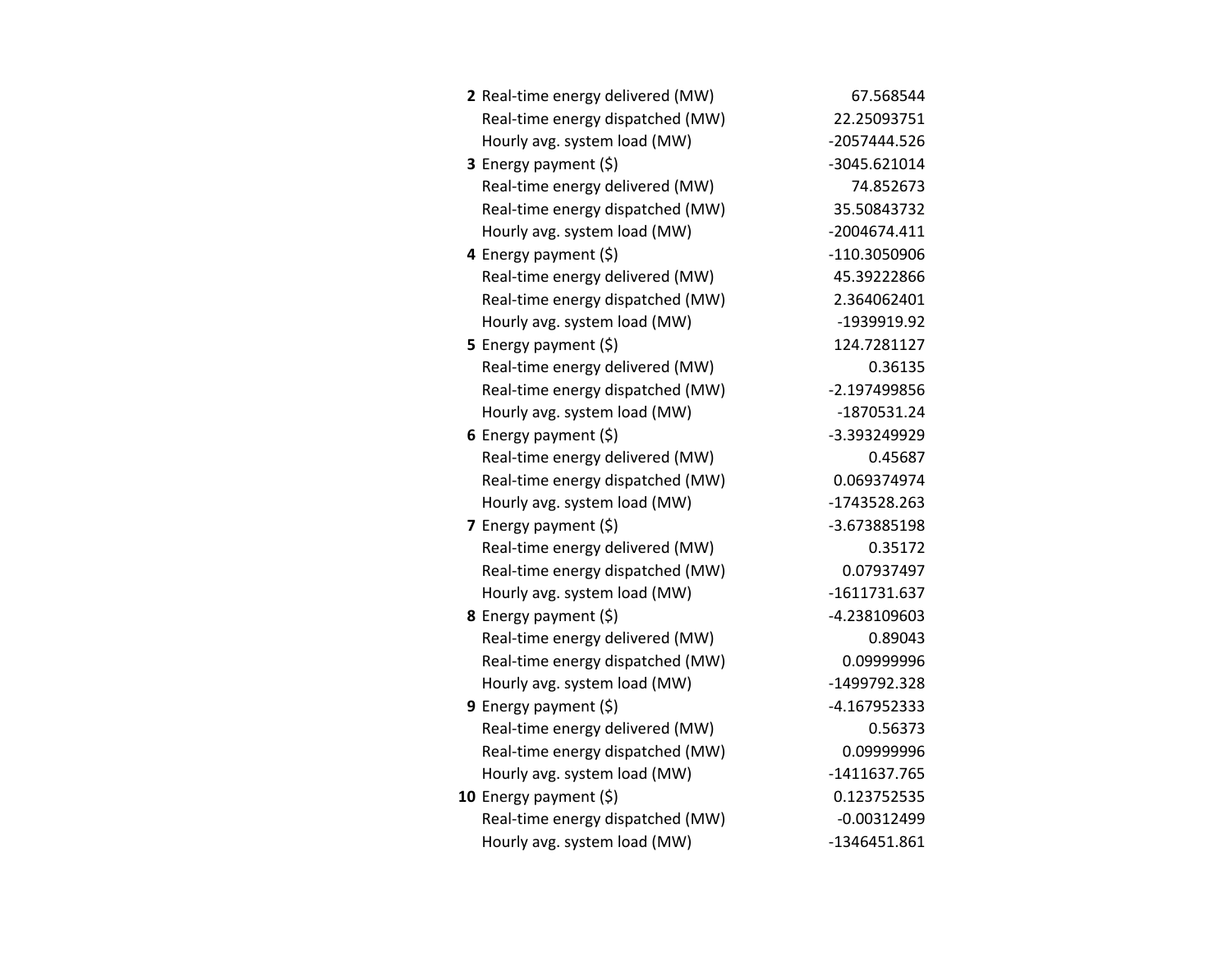| 11 Hourly avg. system load (MW)  | -1311134.651   |
|----------------------------------|----------------|
| 12 Hourly avg. system load (MW)  | -1305196.635   |
| 13 Hourly avg. system load (MW)  | -1336134.414   |
| 14 Hourly avg. system load (MW)  | -1393950.216   |
| 15 Energy payment $(\xi)$        | $-665.0713161$ |
| Real-time energy delivered (MW)  | 0.071381598    |
| Real-time energy dispatched (MW) | 1.799999892    |
| Hourly avg. system load (MW)     | $-1481225.513$ |
| 16 Hourly avg. system load (MW)  | -1518024.943   |
| 17 Hourly avg. system load (MW)  | -1539328.873   |
| 18 Hourly avg. system load (MW)  | -1583481.433   |
| 19 Hourly avg. system load (MW)  | -1660897.696   |
| 20 Hourly avg. system load (MW)  | -1727313.981   |
| 21 Energy payment $(\xi)$        | 5.002891501    |
| Real-time energy dispatched (MW) | $-0.081249999$ |
| Hourly avg. system load (MW)     | -1791298.452   |
| 22 Energy payment (\$)           | -78.24035025   |
| Real-time energy delivered (MW)  | 2.3988         |
| Real-time energy dispatched (MW) | 1.978125046    |
| Hourly avg. system load (MW)     | -1872975.85    |
| 23 Energy payment (\$)           | 697.8484441    |
| Real-time energy delivered (MW)  | 2.98536        |
| Real-time energy dispatched (MW) | -8.775312528   |
| Hourly avg. system load (MW)     | -1960452.235   |
| 24 Energy payment (\$)           | 1120.914194    |
| Real-time energy delivered (MW)  | 28.218996      |
| Real-time energy dispatched (MW) | -12.24874995   |
| Hourly avg. system load (MW)     | -2021044.467   |
| <b>1</b> Energy payment $(\xi)$  | $-1.419996531$ |
| Real-time energy delivered (MW)  | 0.01875        |
| Real-time energy dispatched (MW) | 0.029999988    |
| Hourly avg. system load (MW)     | -267204.8089   |
| 2 Energy payment $(\xi)$         | -1.778758089   |
| Real-time energy delivered (MW)  | 0.02661        |

**1/3/2021**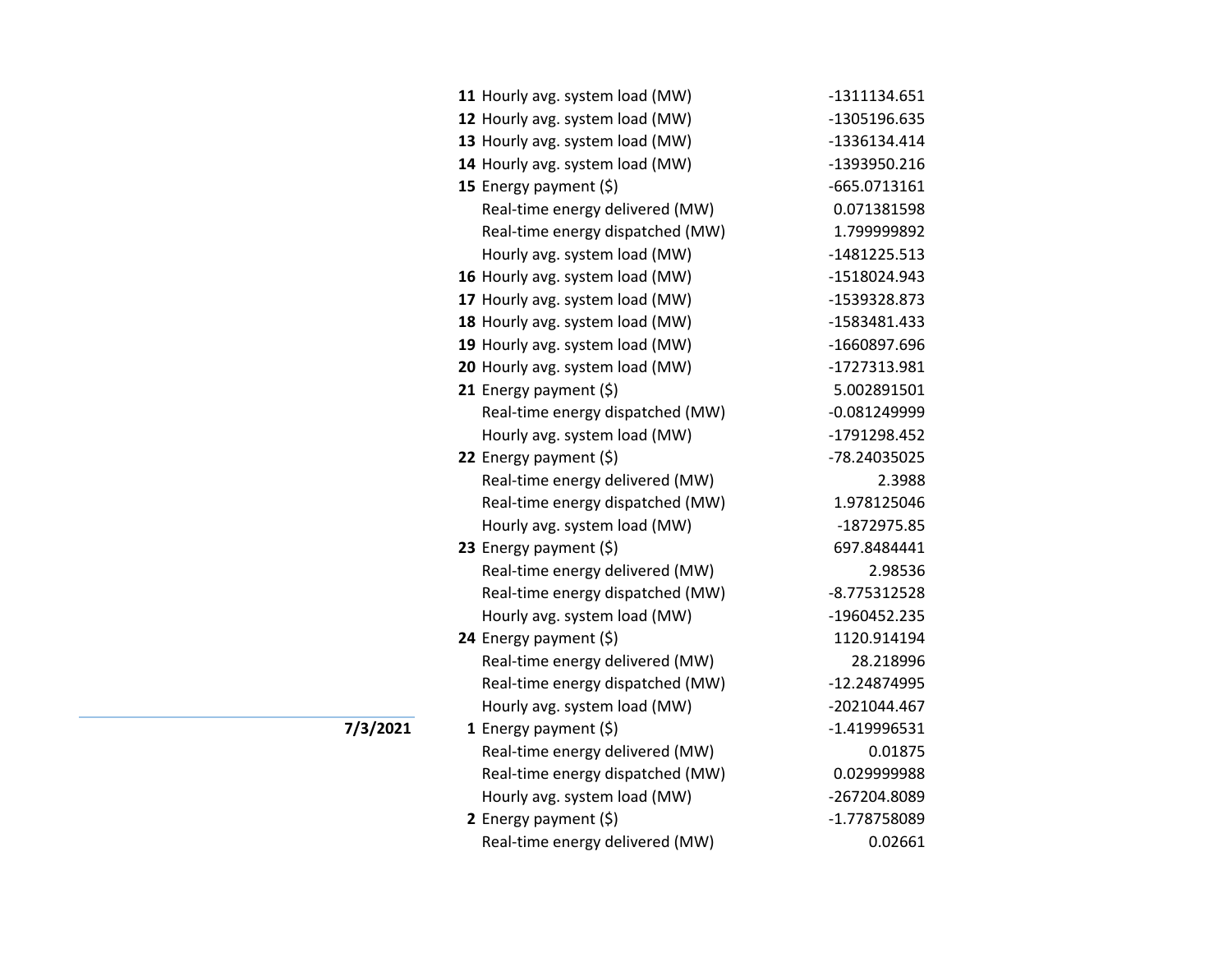| 7/3/2021 | 2 Real-time energy dispatched (MW) | 0.029999988    |
|----------|------------------------------------|----------------|
|          | Hourly avg. system load (MW)       | -270604.9976   |
|          | 3 Energy payment (\$)              | $-2.164857672$ |
|          | Real-time energy delivered (MW)    | 0.05844        |
|          | Real-time energy dispatched (MW)   | 0.029687489    |
|          | Hourly avg. system load (MW)       | -264864.9001   |
|          | 4 Energy payment (\$)              | -2.344750194   |
|          | Real-time energy delivered (MW)    | 0.07926        |
|          | Real-time energy dispatched (MW)   | 0.039687485    |
|          | Hourly avg. system load (MW)       | -256741.7848   |
|          | 5 Energy payment $(\xi)$           | $-2.691039523$ |
|          | Real-time energy delivered (MW)    | 0.16005        |
|          | Real-time energy dispatched (MW)   | 0.04999998     |
|          | Hourly avg. system load (MW)       | -247647.6897   |
|          | 6 Energy payment $(5)$             | $-2.198466521$ |
|          | Real-time energy delivered (MW)    | 0.29385        |
|          | Real-time energy dispatched (MW)   | 0.04999998     |
|          | Hourly avg. system load (MW)       | -231696.0946   |
|          | <b>7</b> Energy payment $(\xi)$    | -1.985033743   |
|          | Real-time energy delivered (MW)    | 0.37404        |
|          | Real-time energy dispatched (MW)   | 0.048749984    |
|          | Hourly avg. system load (MW)       | -214881.0423   |
|          | 8 Energy payment (\$)              | -3.449800974   |
|          | Real-time energy delivered (MW)    | 0.48333        |
|          | Real-time energy dispatched (MW)   | 0.079687469    |
|          | Hourly avg. system load (MW)       | -210099.6294   |
|          | <b>9</b> Energy payment $(\xi)$    | -3.334789365   |
|          | Real-time energy delivered (MW)    | 0.33303        |
|          | Real-time energy dispatched (MW)   | 0.079999968    |
|          | Hourly avg. system load (MW)       | -198495.2372   |
|          | 10 Energy payment $(\xi)$          | 0.094509951    |
|          | Real-time energy dispatched (MW)   | $-0.002499992$ |
|          | Hourly avg. system load (MW)       | -191022.7912   |
|          | 11 Hourly avg. system load (MW)    | -185091.7726   |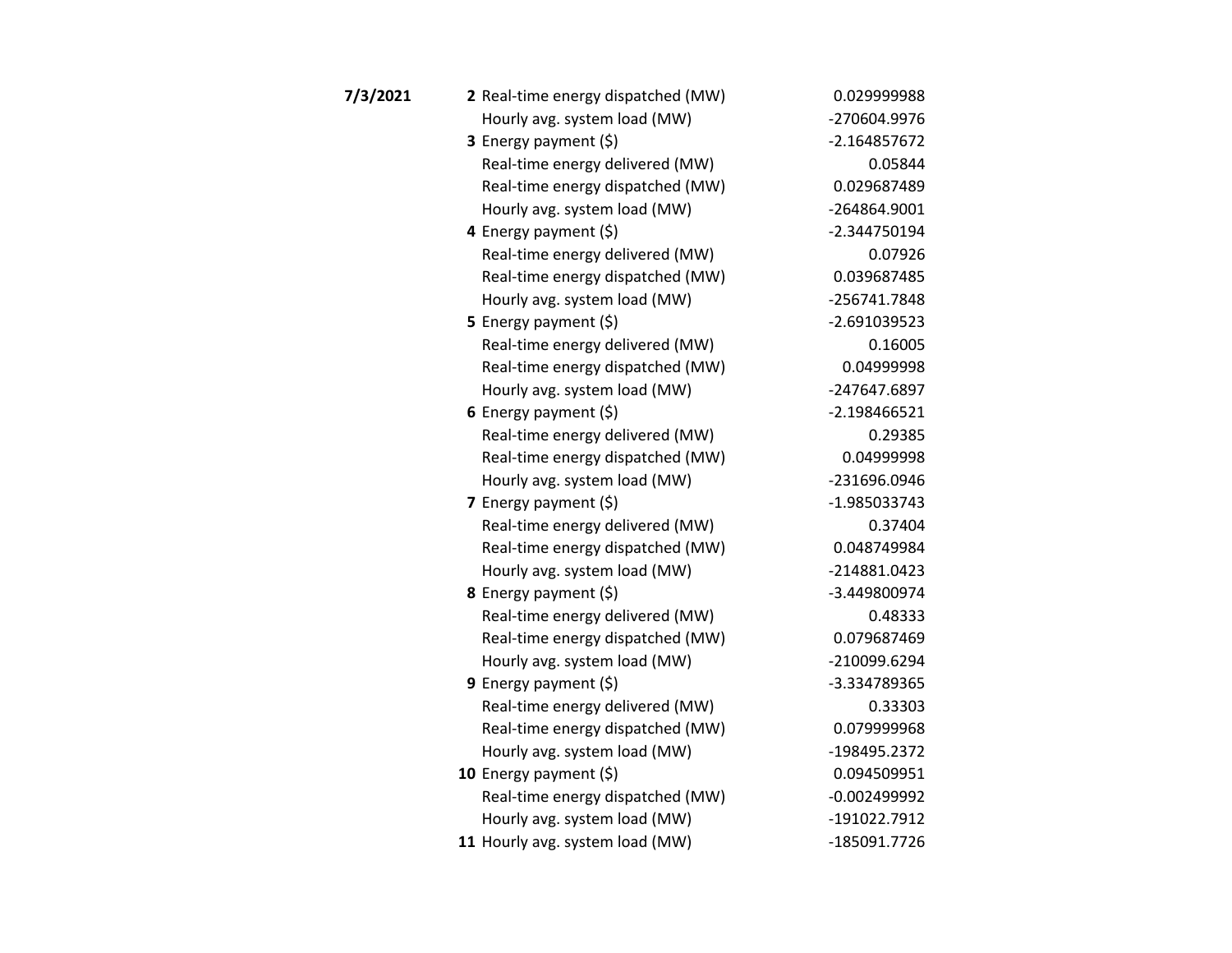| 12 Hourly avg. system load (MW)  | -181587.0748   |
|----------------------------------|----------------|
| 13 Hourly avg. system load (MW)  | -180692.8438   |
| 14 Hourly avg. system load (MW)  | -179844.0775   |
| 15 Hourly avg. system load (MW)  | -185813.0819   |
| 16 Hourly avg. system load (MW)  | -188906.9032   |
| 17 Hourly avg. system load (MW)  | -191652.2109   |
| 18 Hourly avg. system load (MW)  | -196270.149    |
| 19 Hourly avg. system load (MW)  | -202001.4181   |
| 20 Hourly avg. system load (MW)  | -213669.7218   |
| 21 Hourly avg. system load (MW)  | -226952.3246   |
| 22 Hourly avg. system load (MW)  | -239945.0857   |
| 23 Hourly avg. system load (MW)  | -250393.3225   |
| 24 Energy payment (\$)           | 0.045241368    |
| Real-time energy dispatched (MW) | $-0.000937497$ |
| Hourly avg. system load (MW)     | -258836.7312   |
| 1 Energy payment (\$)            | -1.918197732   |
| Real-time energy delivered (MW)  | 0.04215        |
| Real-time energy dispatched (MW) | 0.039999984    |
| Hourly avg. system load (MW)     | -303898.6721   |
| 2 Energy payment $(\xi)$         | $-1.534157113$ |
| Real-time energy delivered (MW)  | 0.03954        |
| Real-time energy dispatched (MW) | 0.029687489    |
| Hourly avg. system load (MW)     | -311606.9793   |
| <b>3</b> Energy payment $(\xi)$  | -1.962571617   |
| Real-time energy delivered (MW)  | 0.03858        |
| Real-time energy dispatched (MW) | 0.029687489    |
| Hourly avg. system load (MW)     | -307218.5555   |
| 4 Energy payment (\$)            | -2.376353759   |
| Real-time energy delivered (MW)  | 0.08697        |
| Real-time energy dispatched (MW) | 0.039374986    |
| Hourly avg. system load (MW)     | -297158.0587   |
| 5 Energy payment (\$)            | -3.181257917   |
| Real-time energy delivered (MW)  | 0.1953         |
| Real-time energy dispatched (MW) | 0.059687477    |

**7/4/2021**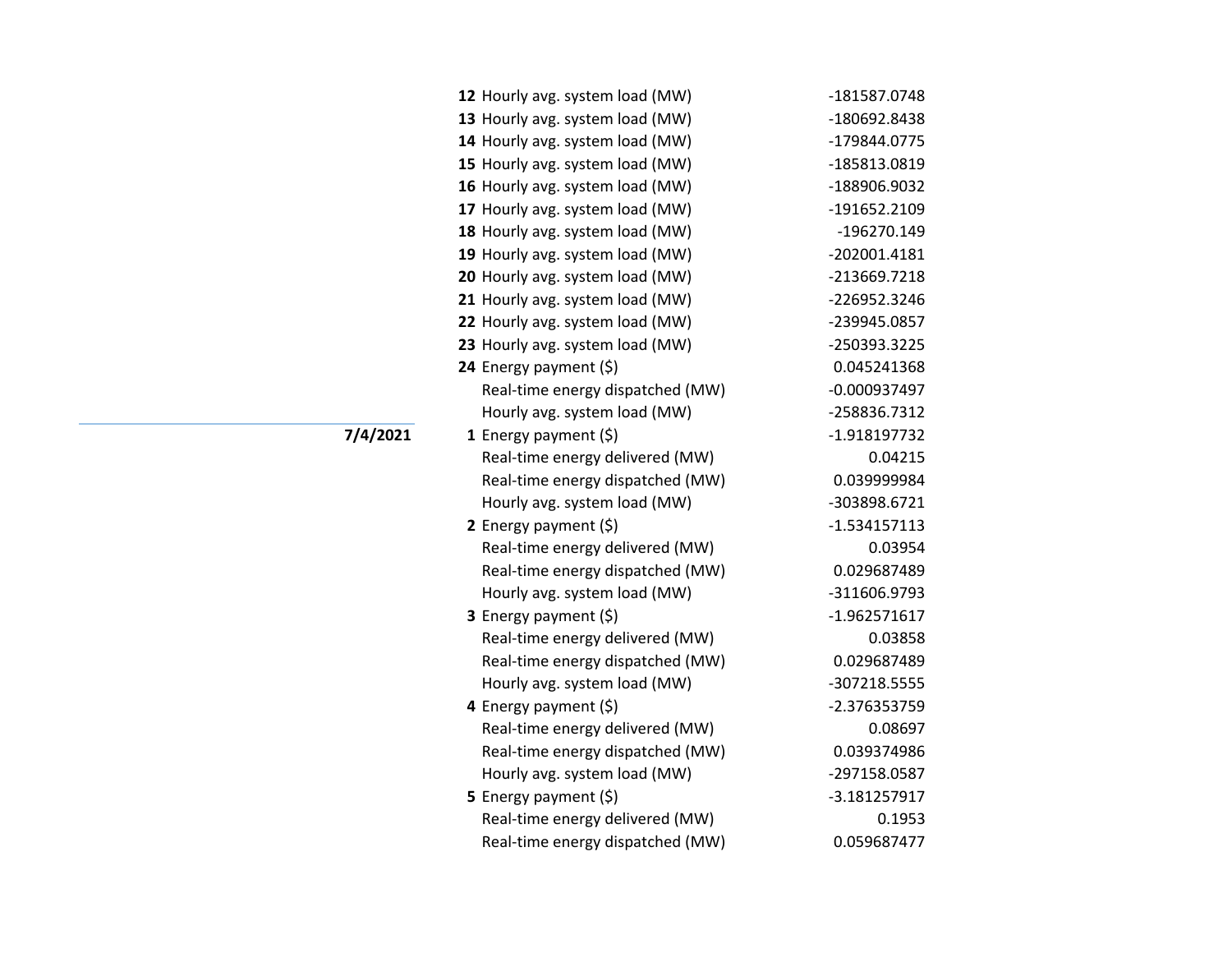| 5 Hourly avg. system load (MW)   | -286582.1219   |
|----------------------------------|----------------|
| 6 Energy payment $(5)$           | -3.120726853   |
| Real-time energy delivered (MW)  | 0.30813        |
| Real-time energy dispatched (MW) | 0.069999972    |
| Hourly avg. system load (MW)     | -273493.2886   |
| 7 Energy payment $(5)$           | -2.768318959   |
| Real-time energy delivered (MW)  | 0.38856        |
| Real-time energy dispatched (MW) | 0.069062475    |
| Hourly avg. system load (MW)     | -257384.2089   |
| 8 Energy payment (\$)            | -3.812212976   |
| Real-time energy delivered (MW)  | 0.76053        |
| Real-time energy dispatched (MW) | 0.089999964    |
| Hourly avg. system load (MW)     | -250170.1963   |
| <b>9</b> Energy payment $(\xi)$  | -3.646568242   |
| Real-time energy delivered (MW)  | 0.57153        |
| Real-time energy dispatched (MW) | 0.089999964    |
| Hourly avg. system load (MW)     | -235718.4754   |
| 10 Energy payment $(\xi)$        | 0.11564151     |
| Real-time energy dispatched (MW) | $-0.002812491$ |
| Hourly avg. system load (MW)     | $-226224.94$   |
| 11 Hourly avg. system load (MW)  | -219677.6565   |
| 12 Hourly avg. system load (MW)  | -212994.7171   |
| 13 Hourly avg. system load (MW)  | -213288.891    |
| 14 Hourly avg. system load (MW)  | -211831.1787   |
| 15 Hourly avg. system load (MW)  | -212674.5061   |
| 16 Hourly avg. system load (MW)  | -214241.4496   |
| 17 Hourly avg. system load (MW)  | -215324.7376   |
| 18 Hourly avg. system load (MW)  | $-219401.118$  |
| 19 Hourly avg. system load (MW)  | -227958.1491   |
| 20 Hourly avg. system load (MW)  | -240308.7893   |
| 21 Hourly avg. system load (MW)  | -253886.092    |
| 22 Hourly avg. system load (MW)  | -268411.6447   |
| 23 Hourly avg. system load (MW)  | -283711.5802   |
| 24 Energy payment (\$)           | 0.038655914    |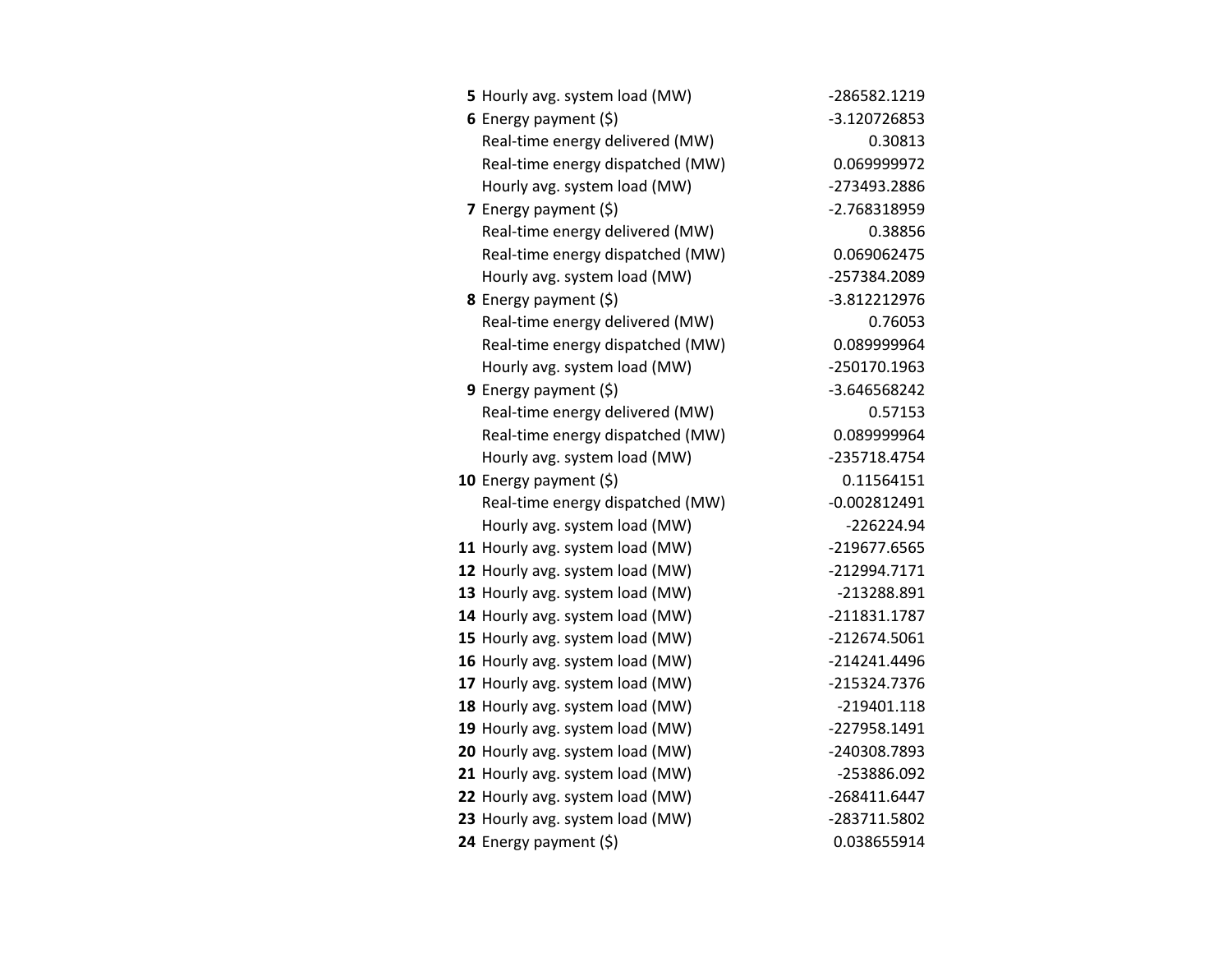|          | 24 Real-time energy dispatched (MW) | $-0.001249996$ |
|----------|-------------------------------------|----------------|
|          | Hourly avg. system load (MW)        | -292585.3282   |
| 7/5/2021 | 1 Hourly avg. system load (MW)      | -164780.6639   |
|          | 2 Energy payment $(\xi)$            | 0.176366387    |
|          | Real-time energy dispatched (MW)    | $-0.001562499$ |
|          | Hourly avg. system load (MW)        | -168610.0797   |
|          | 3 Energy payment (\$)               | -3.925121814   |
|          | Real-time energy delivered (MW)     | 0.08784        |
|          | Real-time energy dispatched (MW)    | 0.050000004    |
|          | Hourly avg. system load (MW)        | -166122.7795   |
|          | 4 Energy payment (\$)               | 0.181665259    |
|          | Real-time energy dispatched (MW)    | $-0.001562499$ |
|          | Hourly avg. system load (MW)        | -161200.6349   |
|          | 5 Energy payment $(\xi)$            | 0.015126973    |
|          | Real-time energy dispatched (MW)    | $-0.000312499$ |
|          | Hourly avg. system load (MW)        | -154996.007    |
|          | 6 Energy payment $(5)$              | $-0.453106224$ |
|          | Real-time energy delivered (MW)     | 0.01539        |
|          | Real-time energy dispatched (MW)    | 0.009374998    |
|          | Hourly avg. system load (MW)        | -143645.396    |
|          | 7 Energy payment $(5)$              | -1.208305391   |
|          | Real-time energy delivered (MW)     | 0.03027        |
|          | Real-time energy dispatched (MW)    | 0.027812495    |
|          | Hourly avg. system load (MW)        | -131569.3515   |
|          | 8 Energy payment (\$)               | -1.654933587   |
|          | Real-time energy delivered (MW)     | 0.02883        |
|          | Real-time energy dispatched (MW)    | 0.03812499     |
|          | Hourly avg. system load (MW)        | -120198.69     |
|          | <b>9</b> Energy payment $(\xi)$     | $-1.590682163$ |
|          | Real-time energy delivered (MW)     | 0.01698        |
|          | Real-time energy dispatched (MW)    | 0.039999984    |
|          | Hourly avg. system load (MW)        | -113958.3603   |
|          | 10 Energy payment $(5)$             | 0.047411295    |
|          | Real-time energy dispatched (MW)    | $-0.001249996$ |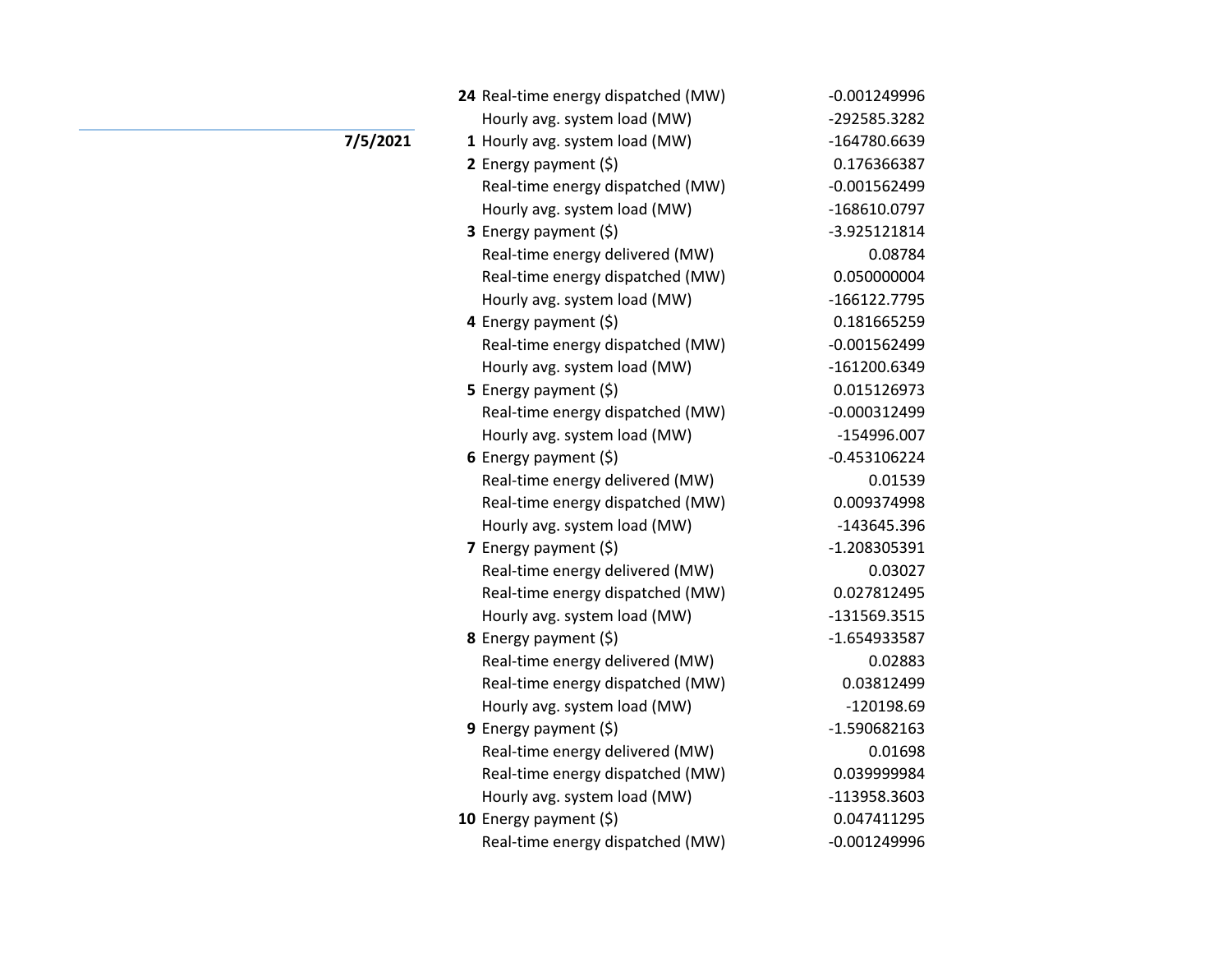| 7/5/2021 | 10 Hourly avg. system load (MW)  | -109114.0989   |
|----------|----------------------------------|----------------|
|          | 11 Hourly avg. system load (MW)  | -106034.2354   |
|          | 12 Hourly avg. system load (MW)  | -105066.5522   |
|          | 13 Hourly avg. system load (MW)  | -105941.5366   |
|          | 14 Hourly avg. system load (MW)  | -108239.5152   |
|          | 15 Hourly avg. system load (MW)  | -110176.0341   |
|          | 16 Hourly avg. system load (MW)  | $-111067.4597$ |
|          | 17 Hourly avg. system load (MW)  | -112039.2893   |
|          | 18 Hourly avg. system load (MW)  | $-114254.3109$ |
|          | 19 Hourly avg. system load (MW)  | -118502.2759   |
|          | 20 Hourly avg. system load (MW)  | $-124841.4173$ |
|          | 21 Hourly avg. system load (MW)  | -132494.3608   |
|          | 22 Hourly avg. system load (MW)  | -140978.627    |
|          | 23 Hourly avg. system load (MW)  | -149170.8618   |
|          | 24 Hourly avg. system load (MW)  | -157137.8443   |
| 7/6/2021 | 1 Energy payment $(\xi)$         | -2813.504288   |
|          | Real-time energy dispatched (MW) | 46.4061448     |
|          | (blank)                          | 89.72697701    |
|          | Hourly avg. system load (MW)     | -2580003.462   |
|          | 2 Energy payment (\$)            | -2091.079986   |
|          | Real-time energy dispatched (MW) | 29.98270822    |
|          | (blank)                          | 83.989782      |
|          | Hourly avg. system load (MW)     | -2617282.437   |
|          | 3 Energy payment (\$)            | -2439.581047   |
|          | Real-time energy dispatched (MW) | 16.60906238    |
|          | (blank)                          | 49.62372972    |
|          | Hourly avg. system load (MW)     | -2566963.881   |
|          | 4 Energy payment (\$)            | 269.0890281    |
|          | Real-time energy dispatched (MW) | -14.83250009   |
|          | (blank)                          | 9.517701552    |
|          | Hourly avg. system load (MW)     | -2490487.458   |
|          | 5 Energy payment $(5)$           | 190.0975937    |
|          | Real-time energy dispatched (MW) | $-2.00781248$  |
|          | (blank)                          | 0.13794        |
|          |                                  |                |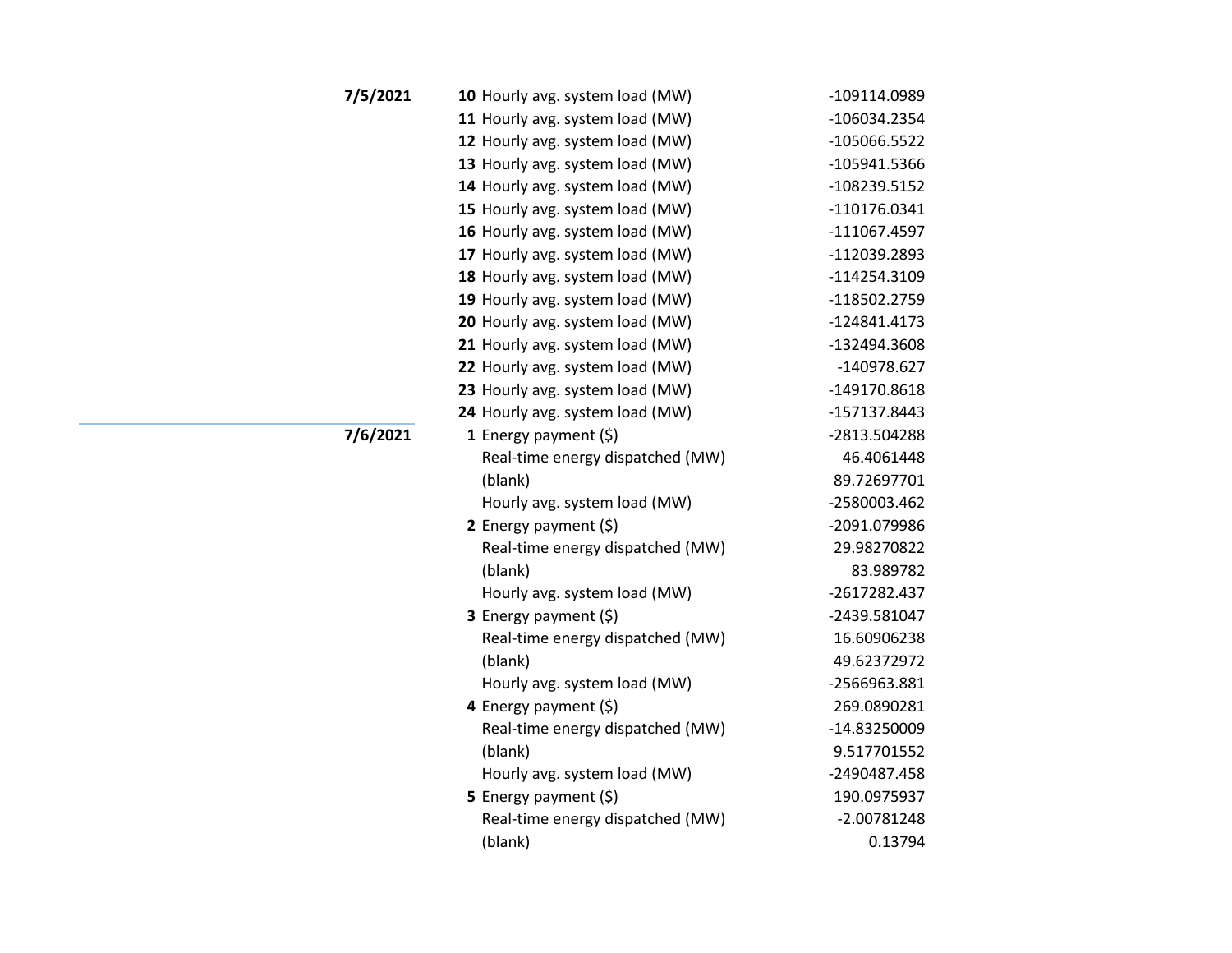| 5 Hourly avg. system load (MW)   | -2394174.926   |
|----------------------------------|----------------|
| 6 Energy payment $(5)$           | -3.294157528   |
| Real-time energy dispatched (MW) | 0.069374974    |
| (blank)                          | 0.27666        |
| Hourly avg. system load (MW)     | -2215556.829   |
| 7 Energy payment (\$)            | -3.969489401   |
| Real-time energy dispatched (MW) | 0.089687465    |
| (blank)                          | 0.26805        |
| Hourly avg. system load (MW)     | -2031314.791   |
| 8 Energy payment (\$)            | -3.945426422   |
| Real-time energy delivered (MW)  | 0.62541        |
| Real-time energy dispatched (MW) | 0.09999996     |
| Hourly avg. system load (MW)     | -1785480.917   |
| 9 Energy payment $(\xi)$         | -3.82774097    |
| Real-time energy delivered (MW)  | 0.3804         |
| Real-time energy dispatched (MW) | 0.09999996     |
| Hourly avg. system load (MW)     | -1688430.816   |
| 10 Energy payment $(5)$          | 0.10480756     |
| Real-time energy dispatched (MW) | $-0.00312499$  |
| Hourly avg. system load (MW)     | -1624911.917   |
| 11 Hourly avg. system load (MW)  | $-1616694.556$ |
| 12 Hourly avg. system load (MW)  | $-1610194.06$  |
| 13 Hourly avg. system load (MW)  | -1662570.568   |
| 14 Hourly avg. system load (MW)  | -1746973.622   |
| 15 Hourly avg. system load (MW)  | -1840950.628   |
| 16 Hourly avg. system load (MW)  | -1896279.925   |
| 17 Hourly avg. system load (MW)  | -1929613.855   |
| 18 Hourly avg. system load (MW)  | $-1944100.46$  |
| 19 Hourly avg. system load (MW)  | -1996289.318   |
| 20 Hourly avg. system load (MW)  | -2087332.128   |
| 21 Energy payment (\$)           | 3.820080828    |
| Real-time energy dispatched (MW) | $-0.081249999$ |
| Hourly avg. system load (MW)     | -2163712.528   |
| 22 Energy payment (\$)           | -698.6736792   |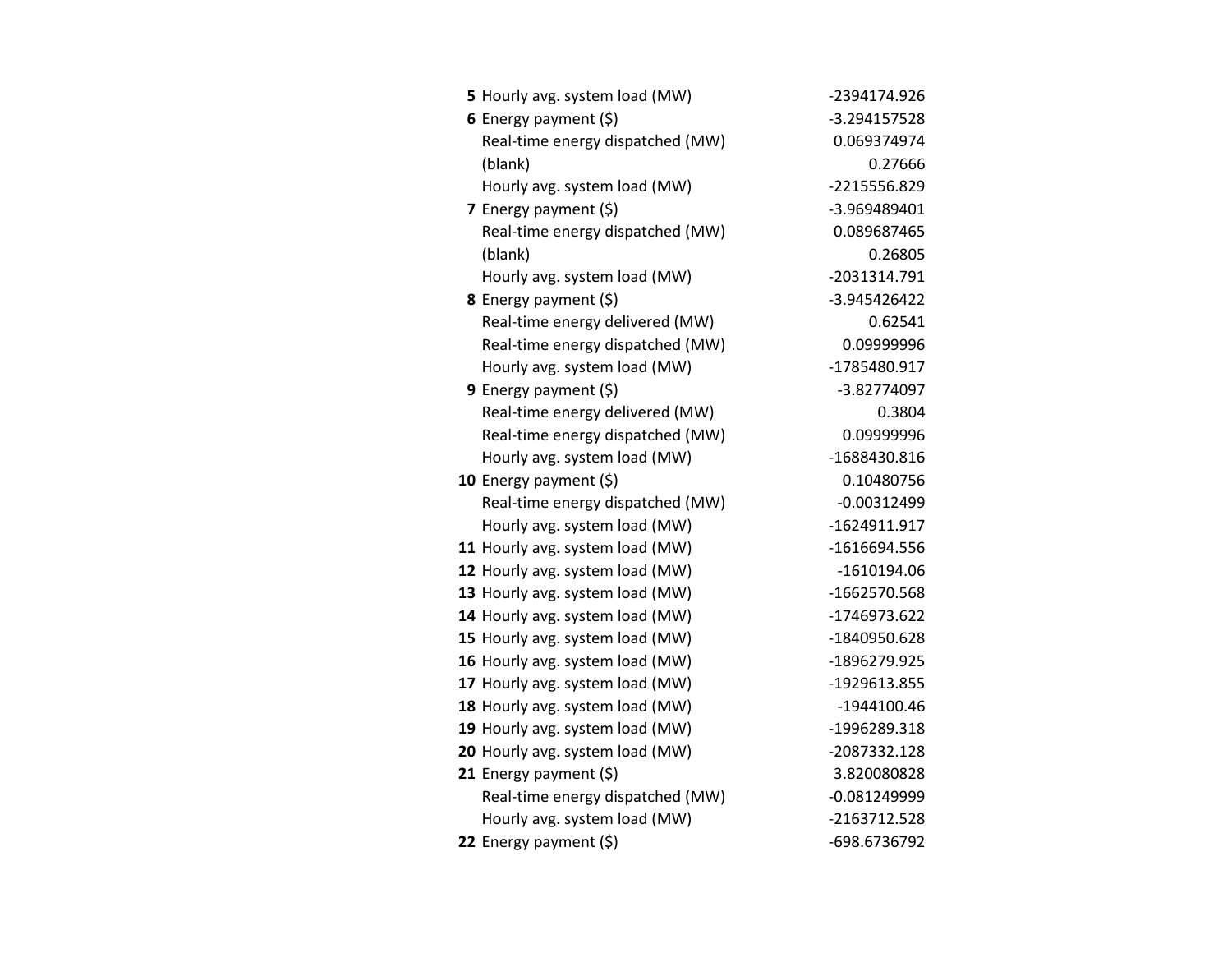| 7/6/2021 | 22 Real-time energy delivered (MW) | 2.650895049    |
|----------|------------------------------------|----------------|
|          | Real-time energy dispatched (MW)   | 3.808749976    |
|          | Hourly avg. system load (MW)       | -2271199.207   |
|          | 23 Energy payment (\$)             | 21.33949735    |
|          | Real-time energy dispatched (MW)   | $-0.815937448$ |
|          | (blank)                            | 2.5614         |
|          | Hourly avg. system load (MW)       | -2392424.246   |
|          | 24 Energy payment $(\xi)$          | -2132.455742   |
|          | Real-time energy dispatched (MW)   | 37.68187406    |
|          | (blank)                            | 82.667871      |
|          | Hourly avg. system load (MW)       | -2493815.021   |
| 7/7/2021 | 1 Energy payment (\$)              | -1427.138647   |
|          | Real-time energy delivered (MW)    | 59.09269401    |
|          | Real-time energy dispatched (MW)   | 17.97270763    |
|          | Hourly avg. system load (MW)       | -1977708.131   |
|          | 2 Energy payment $(5)$             | -2364.629037   |
|          | Real-time energy delivered (MW)    | 61.41906       |
|          | Real-time energy dispatched (MW)   | 22.31          |
|          | Hourly avg. system load (MW)       | -1995630.758   |
|          | 3 Energy payment (\$)              | -5643.823745   |
|          | Real-time energy delivered (MW)    | 78.54957       |
|          | Real-time energy dispatched (MW)   | 39.82968741    |
|          | Hourly avg. system load (MW)       | -1953893.613   |
|          | 4 Energy payment $(5)$             | -1193.680884   |
|          | Real-time energy delivered (MW)    | 36.77754       |
|          | Real-time energy dispatched (MW)   | 8.64374993     |
|          | Hourly avg. system load (MW)       | -1895445.46    |
|          | 5 Energy payment (\$)              | 151.3053823    |
|          | Real-time energy delivered (MW)    | 0.2409         |
|          | Real-time energy dispatched (MW)   | -2.00687498    |
|          | Hourly avg. system load (MW)       | -1825988.338   |
|          | 6 Energy payment $(\xi)$           | -3.858404445   |
|          | Real-time energy delivered (MW)    | 0.40803        |
|          | Real-time energy dispatched (MW)   | 0.069374974    |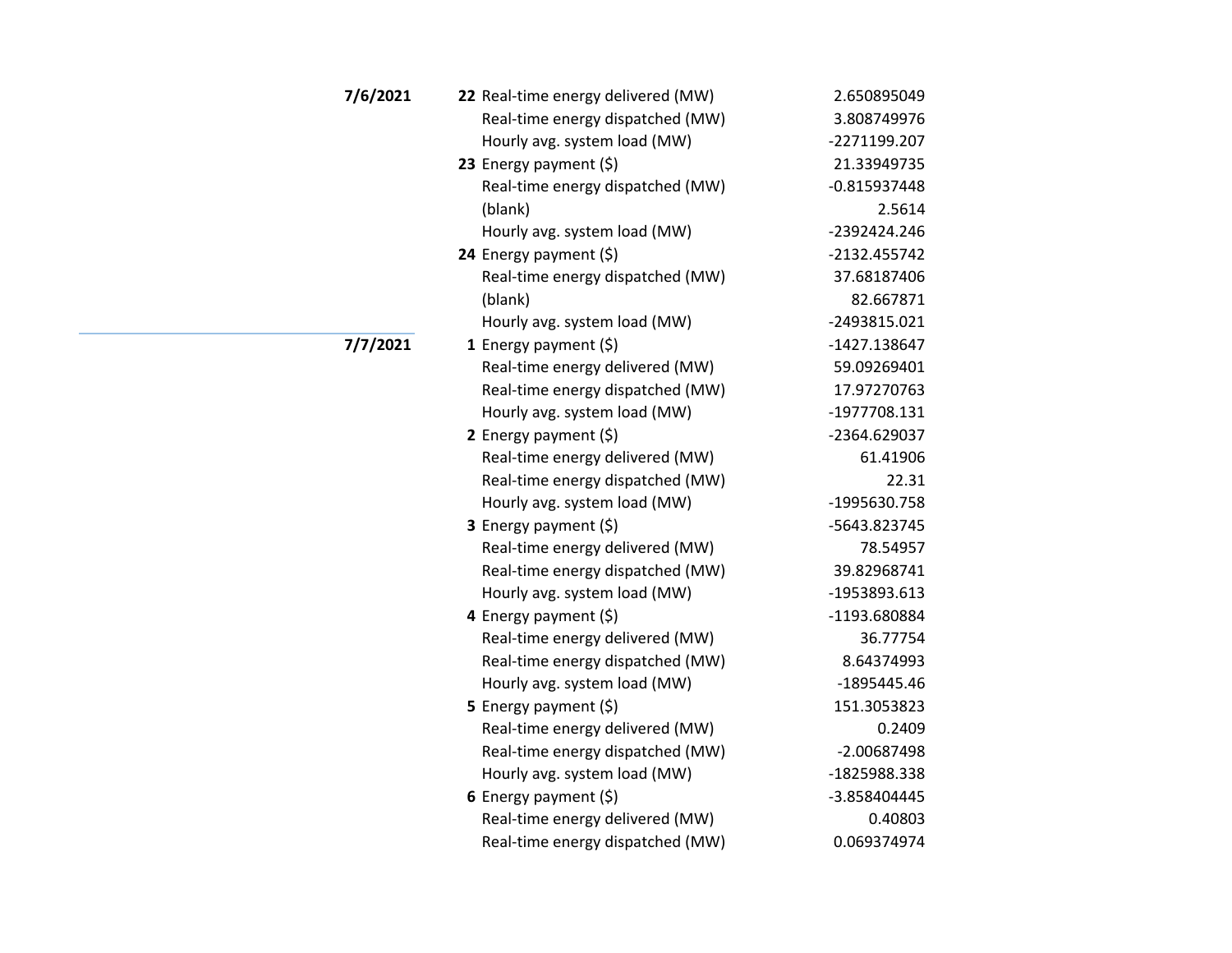| 6 Hourly avg. system load (MW)   | -1690395.93    |
|----------------------------------|----------------|
| 7 Energy payment (\$)            | -3.672271367   |
| Real-time energy delivered (MW)  | 0.39279        |
| Real-time energy dispatched (MW) | 0.07937497     |
| Hourly avg. system load (MW)     | -1543086.144   |
| 8 Energy payment (\$)            | -3.849195761   |
| Real-time energy delivered (MW)  | 0.92436        |
| Real-time energy dispatched (MW) | 0.09999996     |
| Hourly avg. system load (MW)     | -1371338.571   |
| <b>9</b> Energy payment $(\xi)$  | -3.769359092   |
| Real-time energy delivered (MW)  | 0.69942        |
| Real-time energy dispatched (MW) | 0.09999996     |
| Hourly avg. system load (MW)     | -1337676.387   |
| 10 Energy payment $(\xi)$        | 0.128344912    |
| Real-time energy dispatched (MW) | $-0.00312499$  |
| Hourly avg. system load (MW)     | -1283800.576   |
| 11 Hourly avg. system load (MW)  | -1253142.492   |
| 12 Hourly avg. system load (MW)  | -1259753.103   |
| 13 Hourly avg. system load (MW)  | $-1290474.13$  |
| 14 Hourly avg. system load (MW)  | -1346447.755   |
| 15 Hourly avg. system load (MW)  | -1409463.602   |
| 16 Hourly avg. system load (MW)  | -1454039.198   |
| 17 Hourly avg. system load (MW)  | -1480367.422   |
| 18 Hourly avg. system load (MW)  | -1513174.622   |
| 19 Hourly avg. system load (MW)  | -1562380.793   |
| 20 Hourly avg. system load (MW)  | -1623573.983   |
| 21 Energy payment (\$)           | 3.811920078    |
| Real-time energy dispatched (MW) | $-0.081249999$ |
| Hourly avg. system load (MW)     | -1698775.434   |
| 22 Energy payment $(\xi)$        | -125.7588803   |
| Real-time energy delivered (MW)  | 2.48772        |
| Real-time energy dispatched (MW) | 2.546250044    |
| Hourly avg. system load (MW)     | -1768575.021   |
| 23 Energy payment (\$)           | 74.83771367    |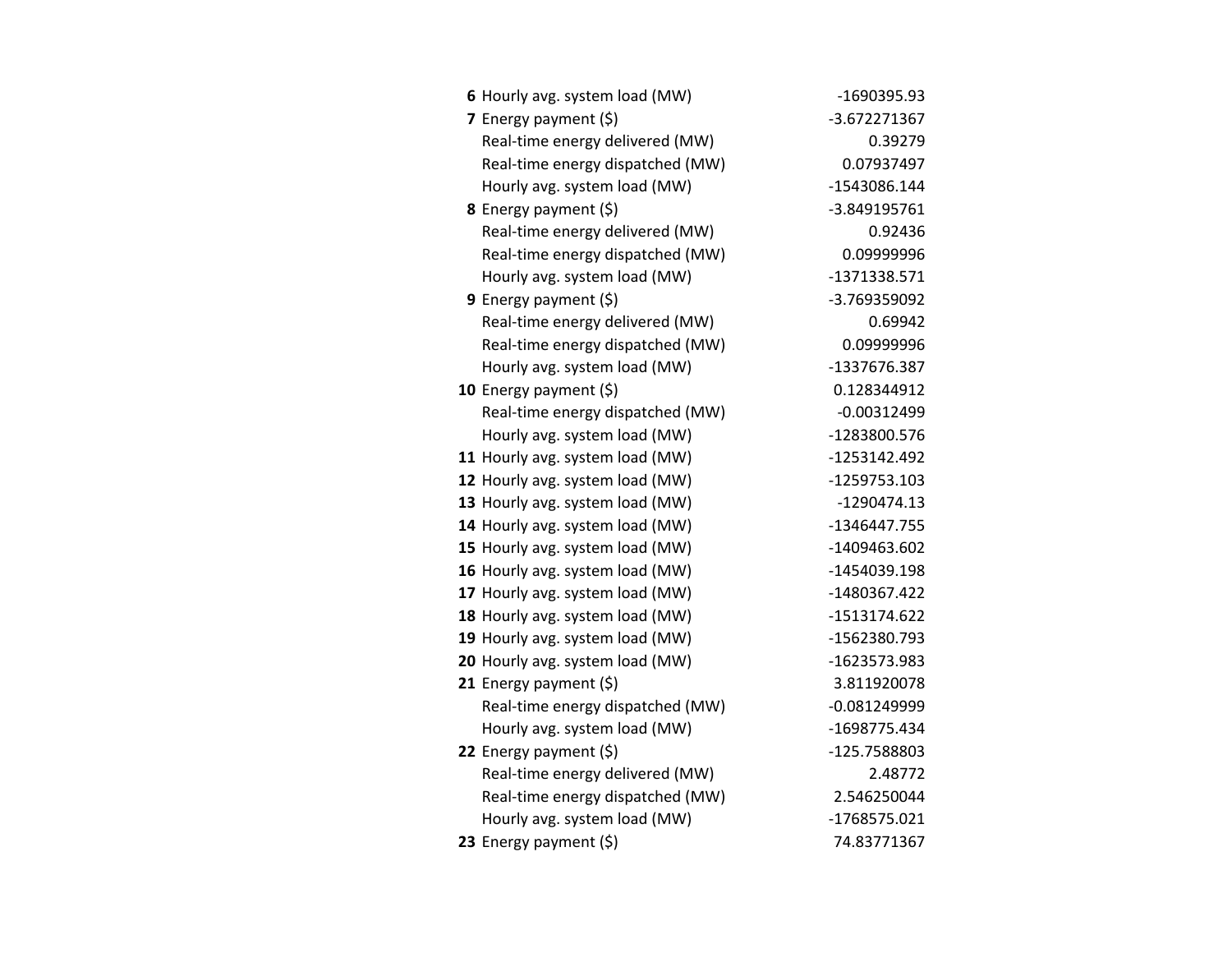| 7/7/2021 | 23 Real-time energy delivered (MW) | 2.50668        |
|----------|------------------------------------|----------------|
|          | Real-time energy dispatched (MW)   | $-0.66062494$  |
|          | Hourly avg. system load (MW)       | -1846614.488   |
|          | 24 Energy payment (\$)             | -708.0618538   |
|          | Real-time energy delivered (MW)    | 41.93628       |
|          | Real-time energy dispatched (MW)   | 2.918125098    |
|          | Hourly avg. system load (MW)       | -1934210.569   |
| 7/8/2021 | 1 Energy payment $(\xi)$           | -5167.076704   |
|          | Real-time energy delivered (MW)    | 82.29275401    |
|          | Real-time energy dispatched (MW)   | 52.34999887    |
|          | (blank)                            | $-0.516249988$ |
|          | Hourly avg. system load (MW)       | -2583780.409   |
|          | 2 Energy payment $(\xi)$           | -8648.764383   |
|          | Real-time energy delivered (MW)    | 94.1613        |
|          | Real-time energy dispatched (MW)   | 55.25999984    |
|          | (blank)                            | $-0.144062496$ |
|          | Hourly avg. system load (MW)       | -2588430.01    |
|          | 3 Energy payment (\$)              | -3553.747099   |
|          | Real-time energy delivered (MW)    | 57.02763       |
|          | Real-time energy dispatched (MW)   | 31.1700002     |
|          | (blank)                            | $-0.000312499$ |
|          | Hourly avg. system load (MW)       | -2535002.102   |
|          | 4 Energy payment (\$)              | 526.8414533    |
|          | Real-time energy delivered (MW)    | 7.805041833    |
|          | Real-time energy dispatched (MW)   | $-14.99000016$ |
|          | (blank)                            | $-0.516249988$ |
|          | Hourly avg. system load (MW)       | $-2461550.721$ |
|          | 5 Energy payment $(\xi)$           | 181.3504741    |
|          | Real-time energy delivered (MW)    | 0.29058        |
|          | Real-time energy dispatched (MW)   | 0.059999976    |
|          | (blank)                            | $-2.475312417$ |
|          | Hourly avg. system load (MW)       | -2364473.509   |
|          | 6 Energy payment $(5)$             | -4.052294937   |
|          | Real-time energy delivered (MW)    | 0.41859        |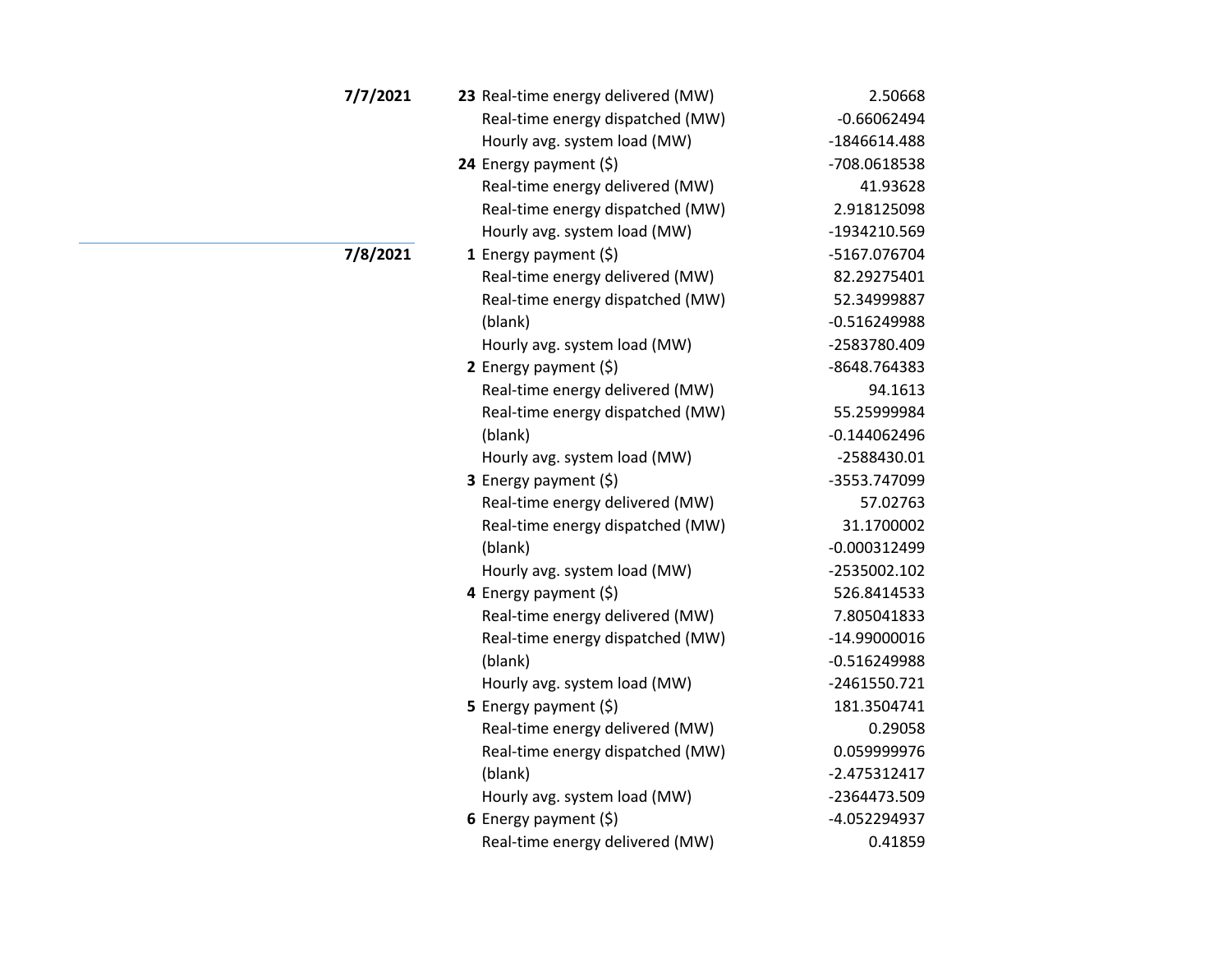| 6 Real-time energy dispatched (MW) | 0.059999976    |
|------------------------------------|----------------|
| (blank)                            | $-0.000624998$ |
| Hourly avg. system load (MW)       | -2189759.492   |
| 7 Energy payment $(5)$             | -4.733280376   |
| Real-time energy delivered (MW)    | 0.44457        |
| Real-time energy dispatched (MW)   | 0.079999968    |
| (blank)                            | $-0.000312499$ |
| Hourly avg. system load (MW)       | -1997930.847   |
| <b>8</b> Energy payment $(\xi)$    | -4.39809354    |
| Real-time energy delivered (MW)    | 0.95745        |
| Real-time energy dispatched (MW)   | 0.089999964    |
| Hourly avg. system load (MW)       | -1731467.315   |
| 9 Energy payment $(5)$             | -3.934375226   |
| Real-time energy delivered (MW)    | 0.66513        |
| Real-time energy dispatched (MW)   | 0.089999964    |
| Hourly avg. system load (MW)       | $-1644660.11$  |
| 10 Energy payment $(5)$            | 0.127022835    |
| (blank)                            | $-0.002812491$ |
| Hourly avg. system load (MW)       | $-1581542.571$ |
| 11 Hourly avg. system load (MW)    | -1543191.316   |
| 12 Hourly avg. system load (MW)    | -1544001.36    |
| 13 Hourly avg. system load (MW)    | -1589489.762   |
| 14 Hourly avg. system load (MW)    | $-1651152.413$ |
| 15 Hourly avg. system load (MW)    | -1744393.633   |
| 16 Hourly avg. system load (MW)    | -1809783.198   |
| 17 Hourly avg. system load (MW)    | -1855109.86    |
| 18 Hourly avg. system load (MW)    | -1942736.477   |
| 19 Hourly avg. system load (MW)    | -2042855.703   |
| 20 Hourly avg. system load (MW)    | -2127886.299   |
| 21 Energy payment $(\xi)$          | 8.422669021    |
| (blank)                            | $-0.081249999$ |
| Hourly avg. system load (MW)       | -2255522.654   |
| 22 Energy payment (\$)             | 77.93337878    |
| Real-time energy delivered (MW)    | 2.54232        |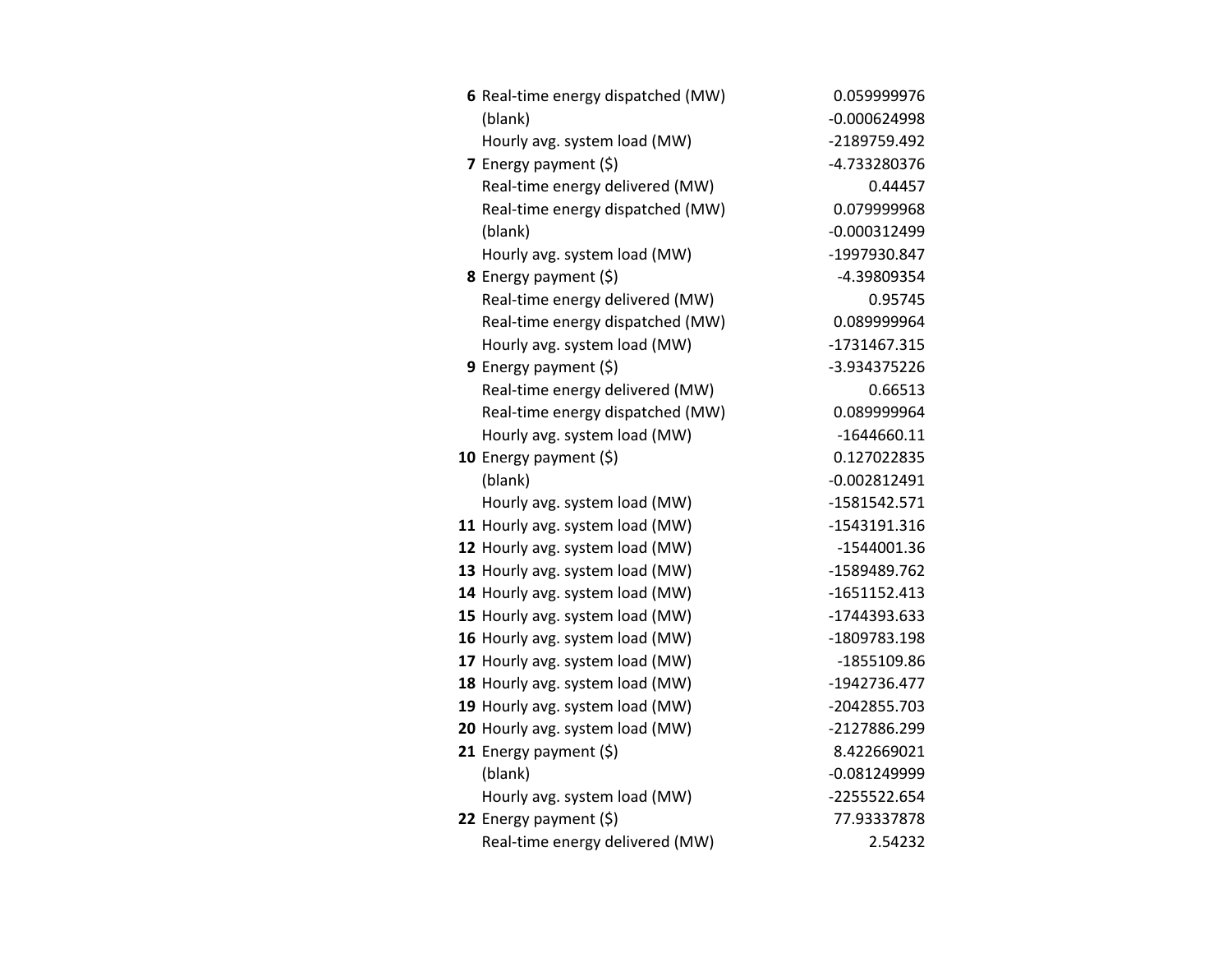| 22 Real-time energy dispatched (MW) | 2.60000004     |
|-------------------------------------|----------------|
| (blank)                             | -0.295937485   |
| Hourly avg. system load (MW)        | -2366019.095   |
| 23 Energy payment $(5)$             | -595.1297645   |
| Real-time energy delivered (MW)     | 4.1964         |
| Real-time energy dispatched (MW)    | 9.489999924    |
| (blank)                             | $-2.400624976$ |
| Hourly avg. system load (MW)        | -2474622.447   |
| 24 Energy payment $(\xi)$           | -3886.297713   |
| Real-time energy delivered (MW)     | 78.645116      |
| Real-time energy dispatched (MW)    | 43.92999998    |
| (blank)                             | 0.111458342    |
| Hourly avg. system load (MW)        | -2541688.873   |
| 1 Energy payment (\$)               | -107422.5782   |
| Real-time energy delivered (MW)     | 203.3390678    |
| Real-time energy dispatched (MW)    | 177.2982292    |
| Hourly avg. system load (MW)        | -17545917.93   |
| 2 Energy payment $(5)$              | -893798.4697   |
| Real-time energy delivered (MW)     | 868.9131102    |
| Real-time energy dispatched (MW)    | 957.3119731    |
| Hourly avg. system load (MW)        | -17248150.93   |
| 3 Energy payment (\$)               | -821695.6131   |
| Real-time energy delivered (MW)     | 1034.319645    |
| Real-time energy dispatched (MW)    | 1012.696044    |
| Hourly avg. system load (MW)        | $-16646412.58$ |
| 4 Energy payment (\$)               | -533134.1096   |
| Real-time energy delivered (MW)     | 583.0600631    |
| Real-time energy dispatched (MW)    | 557.7779208    |
| Hourly avg. system load (MW)        | -16068098.54   |
| <b>5</b> Energy payment $(\xi)$     | $-2654.67516$  |
| Real-time energy delivered (MW)     | 0.36567        |
| Real-time energy dispatched (MW)    | -4.661770705   |
| Hourly avg. system load (MW)        | -15595450.8    |
| 6 Energy payment $(\$)$             | -5.043126103   |

**17/9/2021**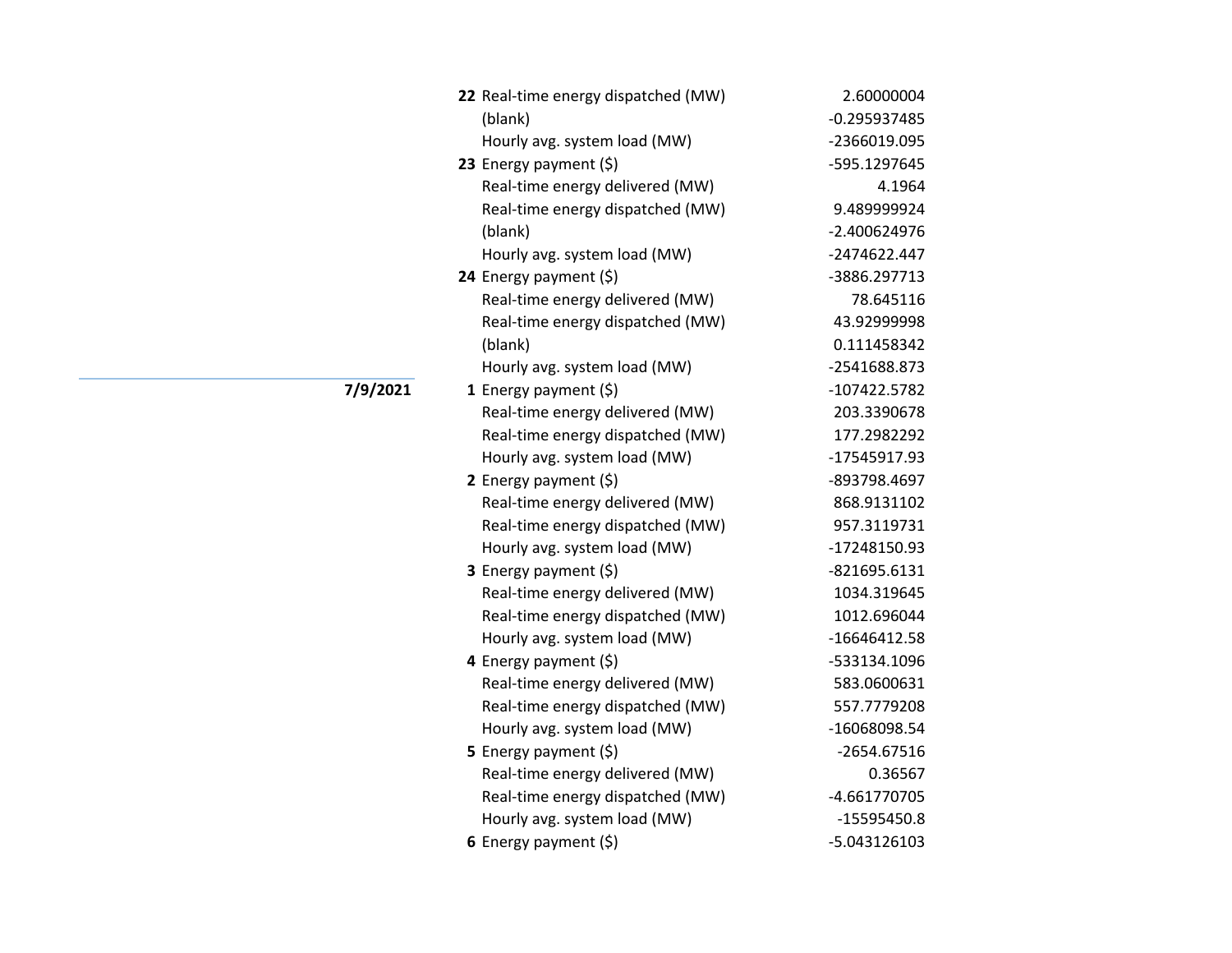| 6 Real-time energy delivered (MW) | 0.54081        |
|-----------------------------------|----------------|
| Real-time energy dispatched (MW)  | 0.069374974    |
| Hourly avg. system load (MW)      | -14513044.13   |
| 7 Energy payment $(5)$            | -4.632205932   |
| Real-time energy delivered (MW)   | 0.45975        |
| Real-time energy dispatched (MW)  | 0.069062475    |
| Hourly avg. system load (MW)      | -13334020.74   |
| <b>8</b> Energy payment $(\xi)$   | -5.076609078   |
| Real-time energy delivered (MW)   | 0.82917        |
| Real-time energy dispatched (MW)  | 0.089687465    |
| Hourly avg. system load (MW)      | -12011933.53   |
| 9 Energy payment $(5)$            | -5.118065853   |
| Real-time energy delivered (MW)   | 0.60414        |
| Real-time energy dispatched (MW)  | 0.09999996     |
| Hourly avg. system load (MW)      | -11287269.01   |
| 10 Energy payment $(\xi)$         | 0.148441941    |
| Real-time energy dispatched (MW)  | $-0.00312499$  |
| Hourly avg. system load (MW)      | -10720176.33   |
| 11 Hourly avg. system load (MW)   | -10478179.4    |
| 12 Hourly avg. system load (MW)   | -10453491.35   |
| 13 Hourly avg. system load (MW)   | -10702415.66   |
| 14 Hourly avg. system load (MW)   | -11007995.11   |
| 15 Hourly avg. system load (MW)   | -11484829.94   |
| 16 Hourly avg. system load (MW)   | -11997923.23   |
| 17 Hourly avg. system load (MW)   | -12584658.27   |
| 18 Hourly avg. system load (MW)   | -13252878.29   |
| 19 Energy payment (\$)            | -132.5238771   |
| (blank)                           | 0.442499982    |
| Hourly avg. system load (MW)      | $-14096157$    |
| 20 Hourly avg. system load (MW)   | $-14899967.1$  |
| 21 Hourly avg. system load (MW)   | -15678339.14   |
| 22 Energy payment $(\xi)$         | -372.191528    |
| Real-time energy delivered (MW)   | 0.088624473    |
| Real-time energy dispatched (MW)  | $-0.216562493$ |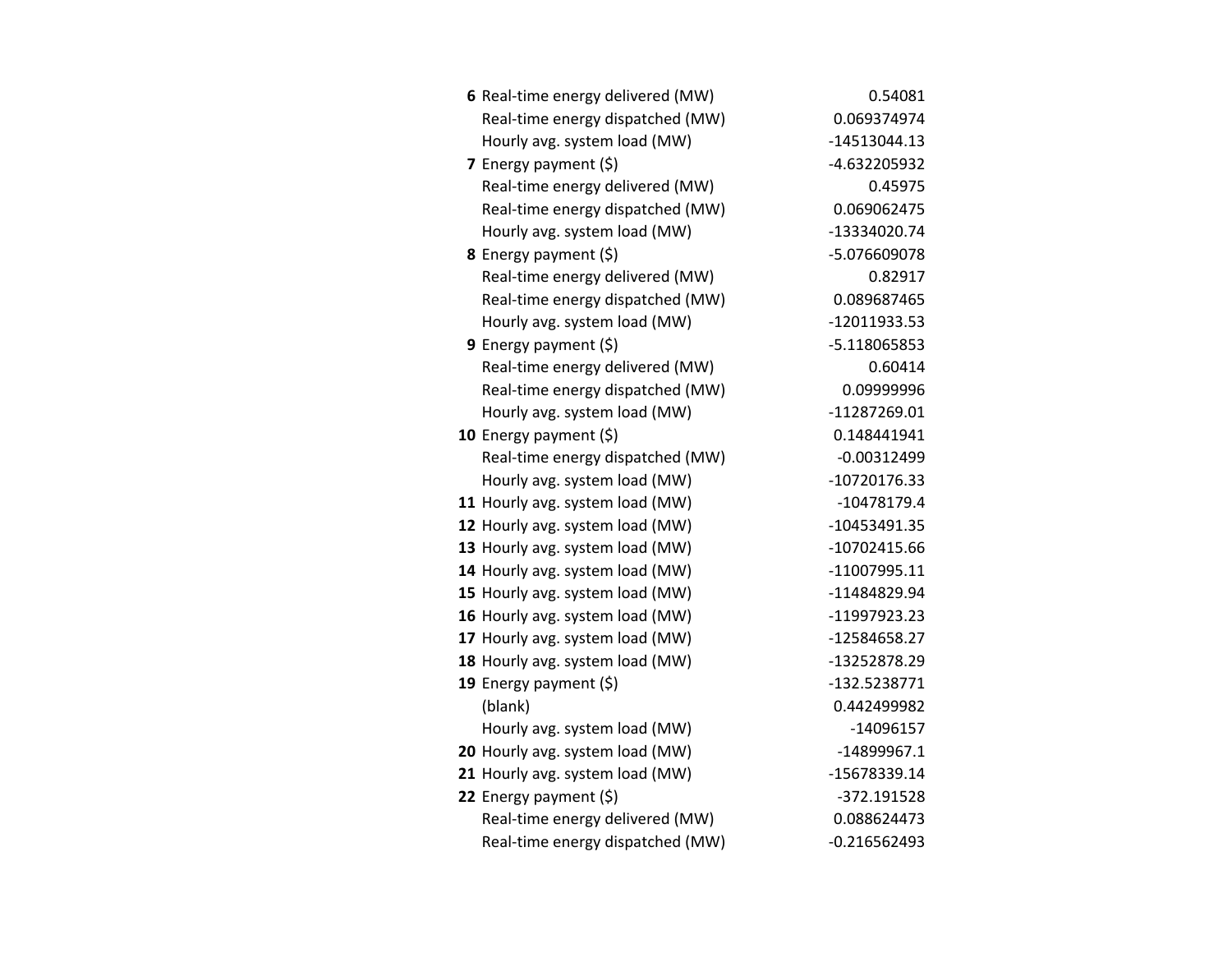| 7/9/2021  | $22$ (blank)                     | 1.172499942  |
|-----------|----------------------------------|--------------|
|           | Hourly avg. system load (MW)     | -16357331.59 |
|           | 23 Energy payment (\$)           | 426.1427811  |
|           | Real-time energy delivered (MW)  | 0.221883444  |
|           | Real-time energy dispatched (MW) | 3.47000004   |
|           | (blank)                          | -5.90500005  |
|           | Hourly avg. system load (MW)     | -17027780.69 |
|           | 24 Energy payment (\$)           | 12485.39134  |
|           | Real-time energy delivered (MW)  | 24.87101121  |
|           | Real-time energy dispatched (MW) | 3.6098947    |
|           | Hourly avg. system load (MW)     | -17390411.16 |
| 7/10/2021 | 1 Energy payment $(5)$           | -1527.314381 |
|           | Real-time energy dispatched (MW) | 14.99999954  |
|           | (blank)                          | 4.76730702   |
|           | Hourly avg. system load (MW)     | -2218772.84  |
|           | 2 Energy payment $(5)$           | -3084.326452 |
|           | Real-time energy dispatched (MW) | 19.46749942  |
|           | (blank)                          | 7.190856894  |
|           | Hourly avg. system load (MW)     | -2232930.904 |
|           | 3 Energy payment (\$)            | -7418.935448 |
|           | Real-time energy dispatched (MW) | 19.20468694  |
|           | (blank)                          | 4.952779401  |
|           | Hourly avg. system load (MW)     | -2184205.931 |
|           | 4 Energy payment (\$)            | -8717.382708 |
|           | Real-time energy dispatched (MW) | 12.18624976  |
|           | (blank)                          | 3.955728756  |
|           | Hourly avg. system load (MW)     | -2118376.729 |
|           | 5 Energy payment (\$)            | -3.536646353 |
|           | Real-time energy dispatched (MW) | 0.039687485  |
|           | (blank)                          | 0.1923       |
|           | Hourly avg. system load (MW)     | -2034301.531 |
|           | 6 Energy payment $(5)$           | -3.627017149 |
|           | Real-time energy dispatched (MW) | 0.04999998   |
|           | (blank)                          | 0.32691      |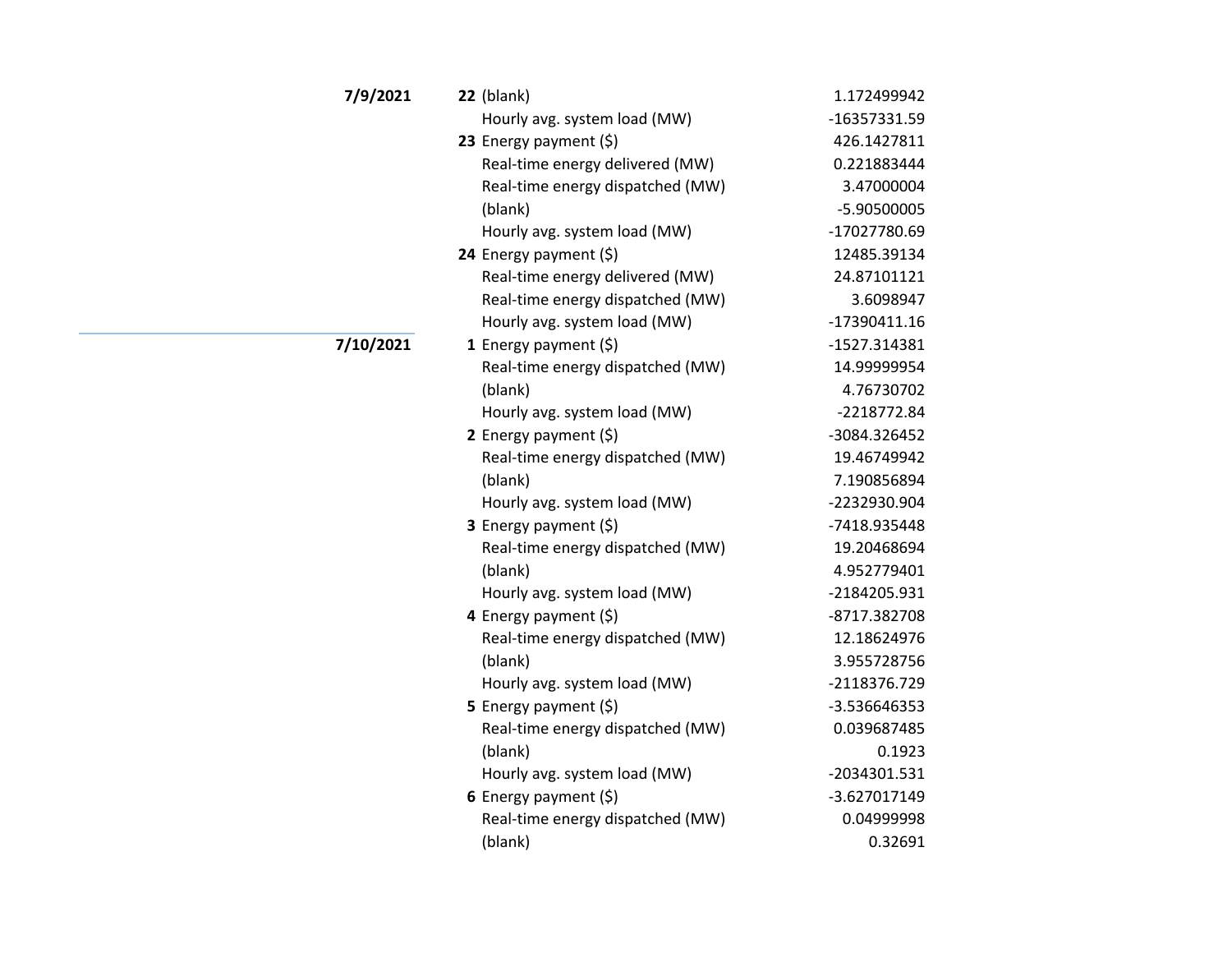| 6 Hourly avg. system load (MW)   | -1894866.26    |
|----------------------------------|----------------|
| 7 Energy payment $(5)$           | $-2.502422434$ |
| Real-time energy dispatched (MW) | 0.039374986    |
| (blank)                          | 0.30846        |
| Hourly avg. system load (MW)     | -1751634.399   |
| 8 Energy payment (\$)            | -4.829922968   |
| Real-time energy delivered (MW)  | 0.55722        |
| Real-time energy dispatched (MW) | 0.079999968    |
| Hourly avg. system load (MW)     | -1666674.315   |
| 9 Energy payment $(\xi)$         | -3.935749837   |
| Real-time energy delivered (MW)  | 0.35472        |
| Real-time energy dispatched (MW) | 0.069687473    |
| Hourly avg. system load (MW)     | -1563383.736   |
| 10 Energy payment $(\xi)$        | 0.132042759    |
| Real-time energy dispatched (MW) | $-0.002187493$ |
| Hourly avg. system load (MW)     | -1481923.616   |
| 11 Hourly avg. system load (MW)  | -1420973.854   |
| 12 Hourly avg. system load (MW)  | -1393721.212   |
| 13 Hourly avg. system load (MW)  | -1387444.783   |
| 14 Hourly avg. system load (MW)  | -1379185.578   |
| 15 Hourly avg. system load (MW)  | -1431536.453   |
| 16 Hourly avg. system load (MW)  | -1490163.058   |
| 17 Hourly avg. system load (MW)  | -1543455.278   |
| 18 Hourly avg. system load (MW)  | -1631606.274   |
| 19 Energy payment $(\xi)$        | -129.5567404   |
| Real-time energy dispatched (MW) | 0.442499991    |
| Hourly avg. system load (MW)     | -1731345.201   |
| 20 Hourly avg. system load (MW)  | -1843879.955   |
| 21 Energy payment $(\xi)$        | -528.248257    |
| Real-time energy dispatched (MW) | 1.769999898    |
| (blank)                          | 0.163129707    |
| Hourly avg. system load (MW)     | -1953514.849   |
| 22 Energy payment (\$)           | -569.5638522   |
| Real-time energy dispatched (MW) | 1.929999906    |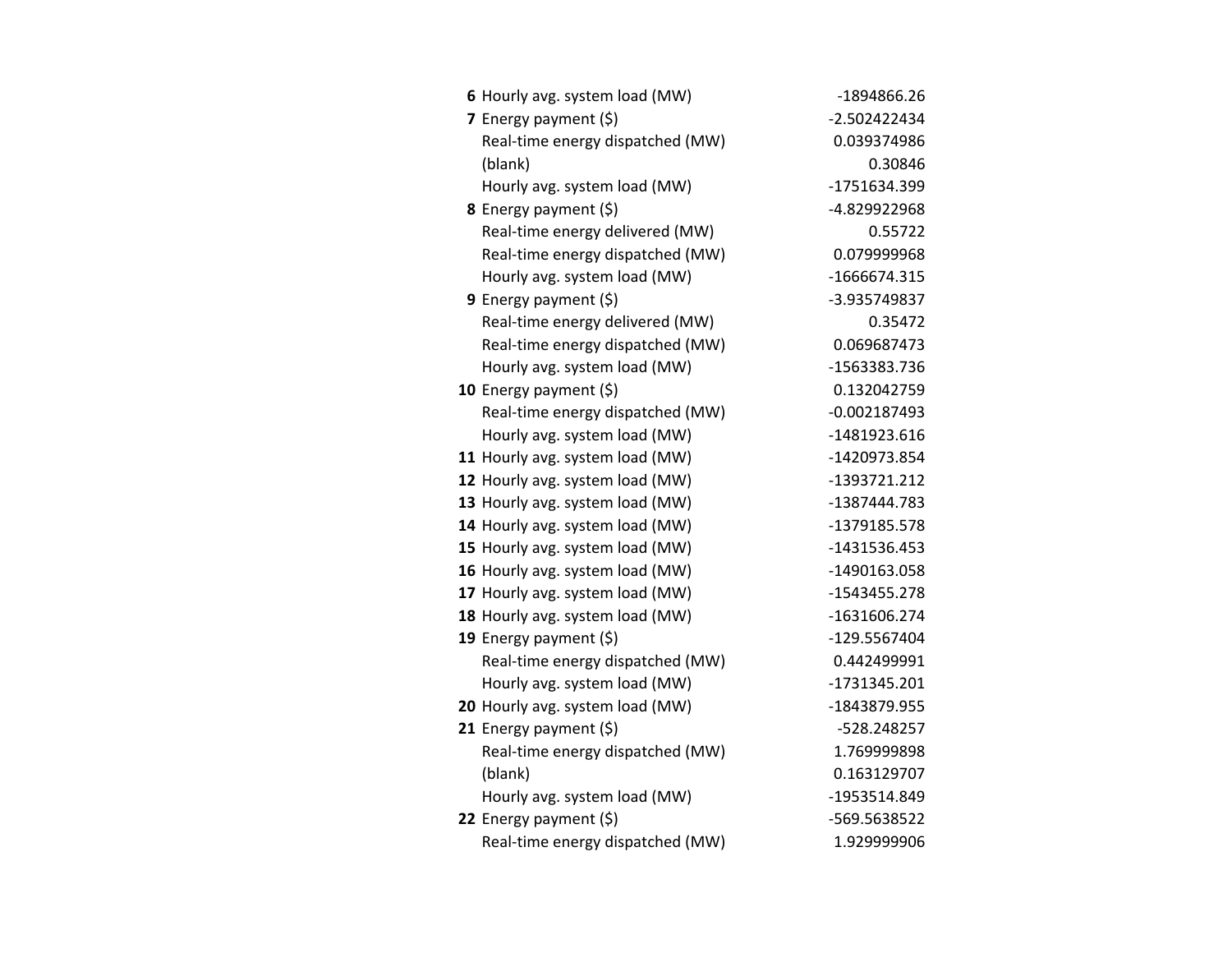| 7/10/2021 | $22$ (blank)                     | 0.366762231    |
|-----------|----------------------------------|----------------|
|           | Hourly avg. system load (MW)     | -2038997.976   |
|           | 23 Hourly avg. system load (MW)  | -2113219.441   |
|           | 24 Energy payment (\$)           | 27.25899115    |
|           | Real-time energy dispatched (MW) | $-0.468749991$ |
|           | Hourly avg. system load (MW)     | -2173400.311   |
| 7/11/2021 | <b>1</b> Energy payment $(\xi)$  | -1394.813636   |
|           | Real-time energy delivered (MW)  | 4.7227701      |
|           | Real-time energy dispatched (MW) | 12.54999958    |
|           | Hourly avg. system load (MW)     | -777961.5489   |
|           | 2 Energy payment $(5)$           | -2006.655391   |
|           | Real-time energy delivered (MW)  | 8.46835209     |
|           | Real-time energy dispatched (MW) | 12.53968708    |
|           | Hourly avg. system load (MW)     | -786376.3739   |
|           | <b>3</b> Energy payment $(\xi)$  | -4920.764622   |
|           | Real-time energy delivered (MW)  | 8.35972383     |
|           | Real-time energy dispatched (MW) | 13.65968711    |
|           | Hourly avg. system load (MW)     | -769466.9565   |
|           | 4 Energy payment (\$)            | 24.03270238    |
|           | Real-time energy delivered (MW)  | 0.05979        |
|           | Real-time energy dispatched (MW) | $-0.351562508$ |
|           | Hourly avg. system load (MW)     | -750120.3242   |
|           | <b>5</b> Energy payment $(\xi)$  | $-6.282203186$ |
|           | Real-time energy delivered (MW)  | 0.19044        |
|           | Real-time energy dispatched (MW) | 0.059999976    |
|           | Hourly avg. system load (MW)     | -722176.1721   |
|           | 6 Energy payment $(5)$           | -5.038378585   |
|           | Real-time energy delivered (MW)  | 0.34464        |
|           | Real-time energy dispatched (MW) | 0.059999976    |
|           | Hourly avg. system load (MW)     | -669354.4209   |
|           | 7 Energy payment $(\xi)$         | -2.900264853   |
|           | Real-time energy delivered (MW)  | 0.33153        |
|           | Real-time energy dispatched (MW) | 0.039062487    |
|           | Hourly avg. system load (MW)     | -615094.9577   |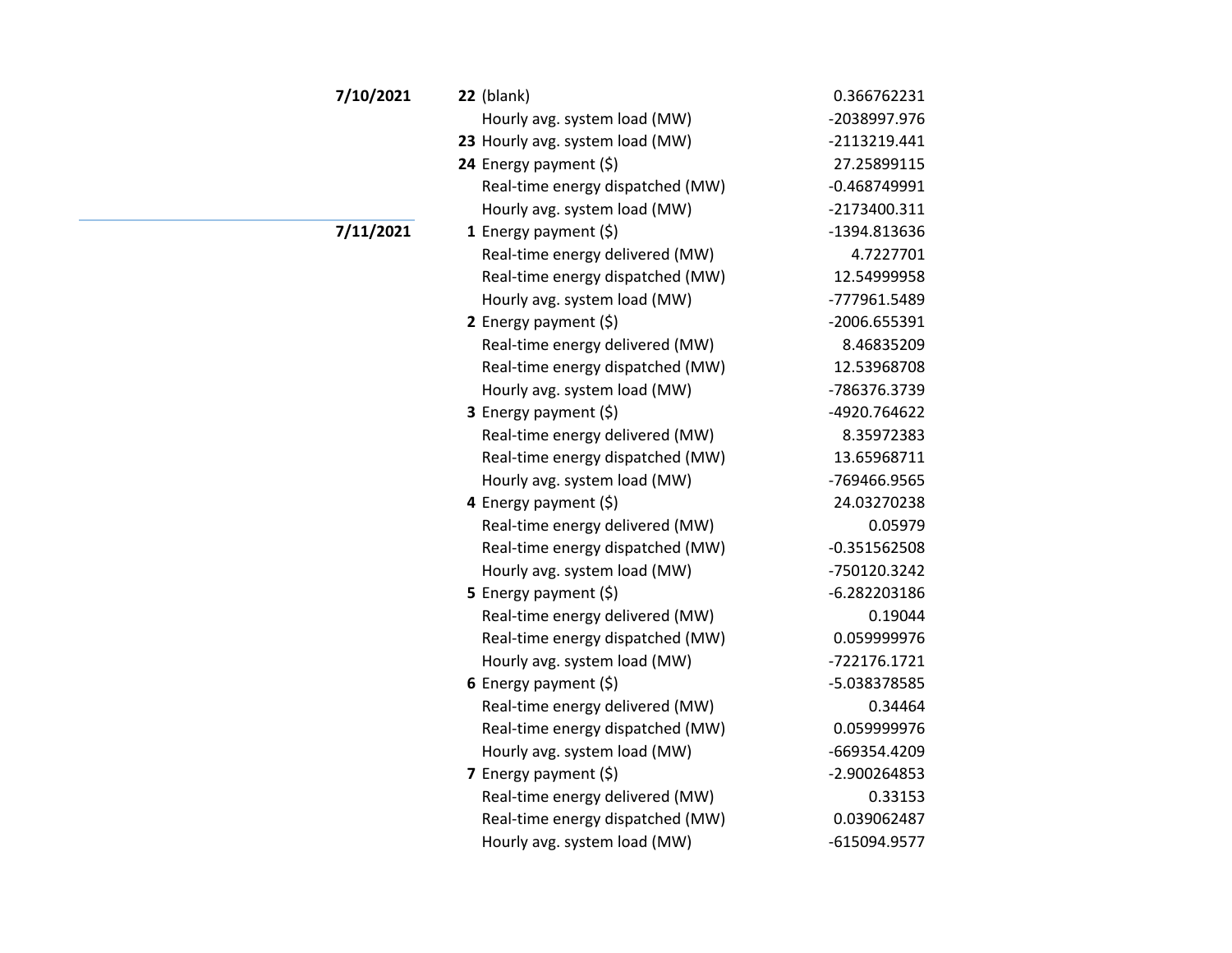| <b>8</b> Energy payment $(\xi)$  | -4.246234753   |
|----------------------------------|----------------|
| Real-time energy delivered (MW)  | 0.4887         |
| Real-time energy dispatched (MW) | 0.049374982    |
| Hourly avg. system load (MW)     | -609779.2456   |
| 9 Energy payment $(\xi)$         | $-5.116669154$ |
| Real-time energy delivered (MW)  | 0.55509        |
| Real-time energy dispatched (MW) | 0.069999972    |
| Hourly avg. system load (MW)     | -572505.2777   |
| 10 Energy payment (\$)           | 0.136372301    |
| Real-time energy dispatched (MW) | $-0.002187493$ |
| Hourly avg. system load (MW)     | -542560.3816   |
| 11 Hourly avg. system load (MW)  | -520626.1594   |
| 12 Hourly avg. system load (MW)  | -507392.8825   |
| 13 Hourly avg. system load (MW)  | -499816.9244   |
| 14 Hourly avg. system load (MW)  | -491032.9155   |
| 15 Hourly avg. system load (MW)  | -506141.8757   |
| 16 Hourly avg. system load (MW)  | -529003.0101   |
| 17 Hourly avg. system load (MW)  | -546543.0602   |
| 18 Hourly avg. system load (MW)  | -570136.2637   |
| 19 Hourly avg. system load (MW)  | -600854.9479   |
| 20 Hourly avg. system load (MW)  | -630016.4697   |
| 21 Hourly avg. system load (MW)  | -665209.7633   |
| 22 Hourly avg. system load (MW)  | -696385.6111   |
| 23 Hourly avg. system load (MW)  | -727965.2243   |
| 24 Energy payment (\$)           | 28.78725866    |
| Real-time energy dispatched (MW) | $-0.39218749$  |
| Hourly avg. system load (MW)     | -753991.2739   |
| 1 Energy payment $(\xi)$         | -8028.99118    |
| Real-time energy delivered (MW)  | 86.17523862    |
| Real-time energy dispatched (MW) | 36.94416683    |
| Hourly avg. system load (MW)     | -8546242.724   |
| 2 Energy payment $(\xi)$         | -37470.27191   |
| Real-time energy delivered (MW)  | 124.5994895    |
| Real-time energy dispatched (MW) | 73.76666655    |

**7/12/2021**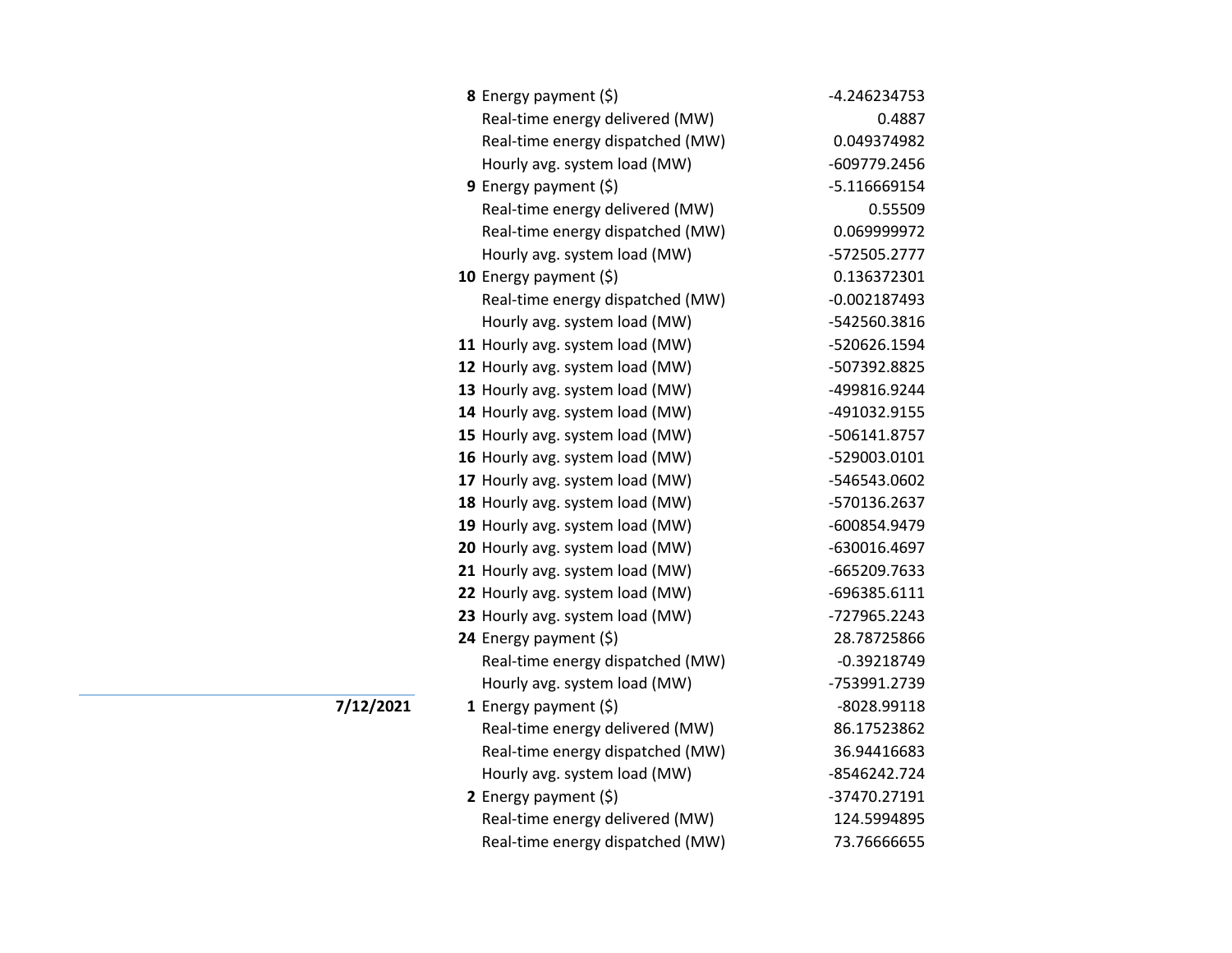| 7/12/2021 | 2 Hourly avg. system load (MW)   | -8520987.916   |
|-----------|----------------------------------|----------------|
|           | <b>3</b> Energy payment $(\xi)$  | -83075.28487   |
|           | Real-time energy delivered (MW)  | 156.2888048    |
|           | Real-time energy dispatched (MW) | 112.9218754    |
|           | Hourly avg. system load (MW)     | -8301625.409   |
|           | 4 Energy payment (\$)            | -14215.22984   |
|           | Real-time energy delivered (MW)  | 100.8139997    |
|           | Real-time energy dispatched (MW) | 62.50124968    |
|           | Hourly avg. system load (MW)     | -8061202.815   |
|           | 5 Energy payment $(5)$           | 336.3436941    |
|           | Real-time energy delivered (MW)  | 0.20511        |
|           | Real-time energy dispatched (MW) | $-2.85281247$  |
|           | Hourly avg. system load (MW)     | -7750870.944   |
|           | 6 Energy payment $(5)$           | -3.40996742    |
|           | Real-time energy delivered (MW)  | 0.2985         |
|           | Real-time energy dispatched (MW) | 0.039687485    |
|           | Hourly avg. system load (MW)     | -7172299.91    |
|           | 7 Energy payment $(5)$           | -3.622436864   |
|           | Real-time energy delivered (MW)  | 0.26343        |
|           | Real-time energy dispatched (MW) | 0.049687481    |
|           | Hourly avg. system load (MW)     | -6596080.506   |
|           | 8 Energy payment (\$)            | -3.326896878   |
|           | Real-time energy delivered (MW)  | 0.47772        |
|           | Real-time energy dispatched (MW) | 0.049687481    |
|           | Hourly avg. system load (MW)     | -6078943.482   |
|           | 9 Energy payment $(\xi)$         | $-3.47641461$  |
|           | Real-time energy delivered (MW)  | 0.35742        |
|           | Real-time energy dispatched (MW) | 0.059999976    |
|           | Hourly avg. system load (MW)     | -5645114.844   |
|           | 10 Energy payment $(\xi)$        | 0.116180835    |
|           | Real-time energy dispatched (MW) | $-0.001874994$ |
|           | Hourly avg. system load (MW)     | -5407842.114   |
|           | 11 Hourly avg. system load (MW)  | -5271269.128   |
|           | 12 Hourly avg. system load (MW)  | -5293961.64    |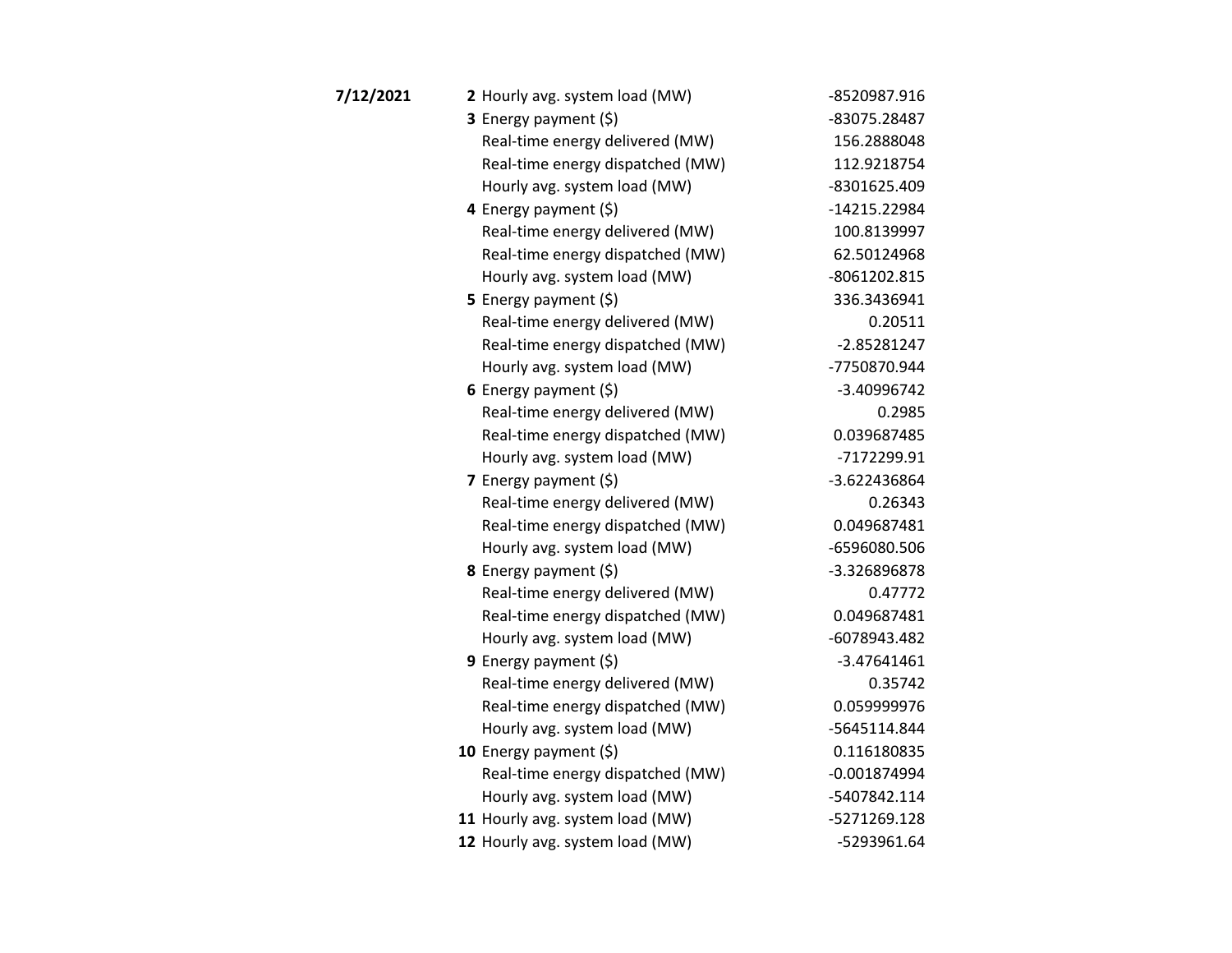|           | 13 Hourly avg. system load (MW)  | -5434348.899   |
|-----------|----------------------------------|----------------|
|           | 14 Hourly avg. system load (MW)  | -5730389.017   |
|           | 15 Hourly avg. system load (MW)  | $-6060918.62$  |
|           | 16 Hourly avg. system load (MW)  | -6269891.925   |
|           | 17 Hourly avg. system load (MW)  | -6485788.427   |
|           | 18 Hourly avg. system load (MW)  | -6709486.436   |
|           | 19 Hourly avg. system load (MW)  | -6944331.048   |
|           | 20 Hourly avg. system load (MW)  | -7224427.531   |
|           | 21 Hourly avg. system load (MW)  | -7554623.52    |
|           | 22 Energy payment (\$)           | 14.16001115    |
|           | Real-time energy dispatched (MW) | $-0.209999994$ |
|           | Hourly avg. system load (MW)     | -7917566.865   |
|           | 23 Energy payment (\$)           | -62.04846794   |
|           | Real-time energy dispatched (MW) | $-6.73187501$  |
|           | (blank)                          | 486.8986842    |
|           | Hourly avg. system load (MW)     | -8205203.073   |
|           | 24 Energy payment (\$)           | -1596.577355   |
|           | Real-time energy delivered (MW)  | 33.014652      |
|           | Real-time energy dispatched (MW) | $-10.19031299$ |
|           | Hourly avg. system load (MW)     | -8413925.573   |
| 7/13/2021 | 1 Energy payment $(\xi)$         | 351.2775145    |
|           | Real-time energy delivered (MW)  | 30.40959201    |
|           | Real-time energy dispatched (MW) | -15.79812464   |
|           | Hourly avg. system load (MW)     | -4728149.36    |
|           | 2 Energy payment (\$)            | $-6416.43075$  |
|           | Real-time energy delivered (MW)  | 69.02818065    |
|           | Real-time energy dispatched (MW) | 22.57552081    |
|           | Hourly avg. system load (MW)     | -4719687.04    |
|           | 3 Energy payment (\$)            | -31256.42978   |
|           | Real-time energy delivered (MW)  | 132.5325003    |
|           | Real-time energy dispatched (MW) | 93.76885403    |
|           | Hourly avg. system load (MW)     | -4594359.054   |
|           | 4 Energy payment (\$)            | -9747.715827   |
|           | Real-time energy delivered (MW)  | 91.02986475    |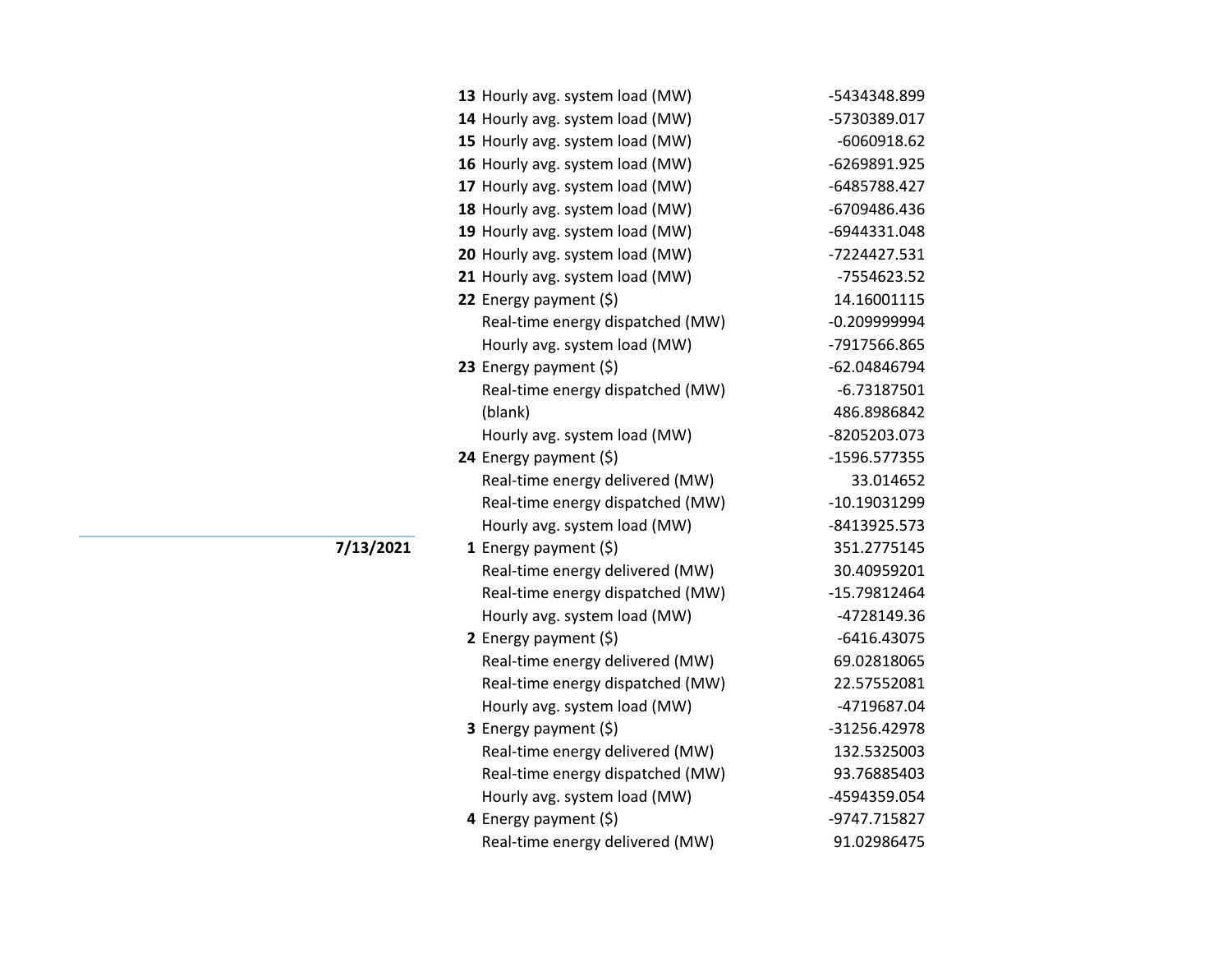| 4 Real-time energy dispatched (MW) | 54.14687498    |
|------------------------------------|----------------|
| Hourly avg. system load (MW)       | -4475738.266   |
| 5 Energy payment $(5)$             | 208.244465     |
| Real-time energy delivered (MW)    | 0.26577        |
| Real-time energy dispatched (MW)   | $-2.66531247$  |
| Hourly avg. system load (MW)       | -4303903.811   |
| 6 Energy payment $(\xi)$           | -3.410622539   |
| Real-time energy delivered (MW)    | 0.40887        |
| Real-time energy dispatched (MW)   | 0.039374986    |
| Hourly avg. system load (MW)       | -3994171.694   |
| 7 Energy payment $(\xi)$           | -4.422494145   |
| Real-time energy delivered (MW)    | 0.35046        |
| Real-time energy dispatched (MW)   | 0.059687477    |
| Hourly avg. system load (MW)       | -3660910.407   |
| <b>8</b> Energy payment $(\xi)$    | -4.01306609    |
| Real-time energy delivered (MW)    | 0.44937        |
| Real-time energy dispatched (MW)   | 0.059687477    |
| Hourly avg. system load (MW)       | -3410129.411   |
| <b>9</b> Energy payment $(\xi)$    | -4.218285713   |
| Real-time energy delivered (MW)    | 0.35262        |
| Real-time energy dispatched (MW)   | 0.069999972    |
| Hourly avg. system load (MW)       | -3219892.253   |
| 10 Energy payment $(\xi)$          | 0.18848921     |
| Real-time energy dispatched (MW)   | $-0.002187493$ |
| Hourly avg. system load (MW)       | -3078134.276   |
| 11 Hourly avg. system load (MW)    | -3003793.319   |
| 12 Hourly avg. system load (MW)    | -3008303.275   |
| 13 Hourly avg. system load (MW)    | -3101172.098   |
| 14 Hourly avg. system load (MW)    | -3210380.593   |
| 15 Hourly avg. system load (MW)    | -3386889.196   |
| 16 Hourly avg. system load (MW)    | -3495829.564   |
| 17 Hourly avg. system load (MW)    | -3586394.773   |
| 18 Hourly avg. system load (MW)    | -3713230.601   |
| 19 Hourly avg. system load (MW)    | -3878985.01    |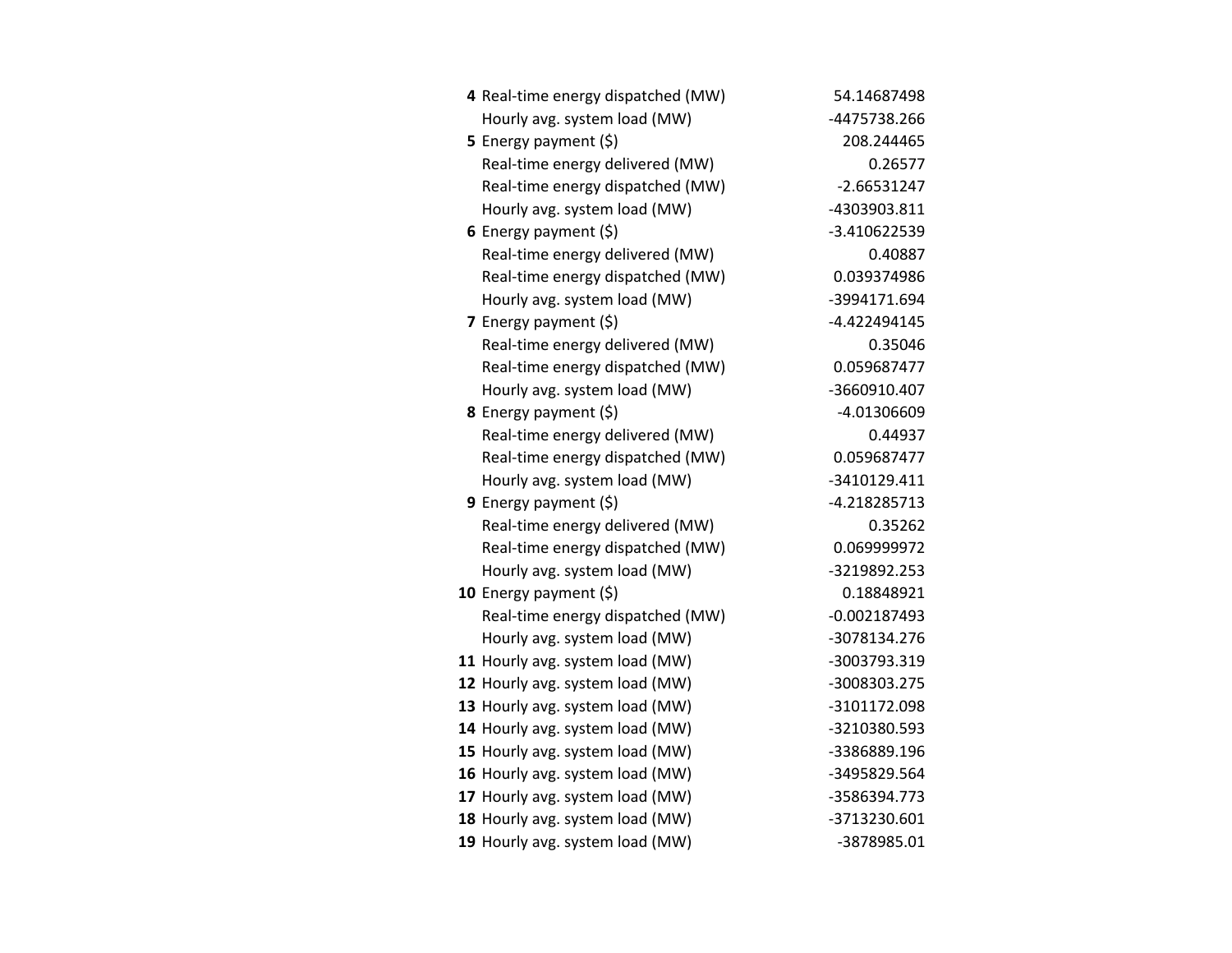| 20 Hourly avg. system load (MW)  | -4014056.014   |
|----------------------------------|----------------|
| 21 Hourly avg. system load (MW)  | -4200380.672   |
| 22 Energy payment (\$)           | 14.58916617    |
| Real-time energy dispatched (MW) | $-0.218749994$ |
| Hourly avg. system load (MW)     | -4366932.904   |
| 23 Energy payment $(\xi)$        | 350.0302947    |
| Real-time energy dispatched (MW) | -5.924999954   |
| Hourly avg. system load (MW)     | -4535990.455   |
| 24 Energy payment (\$)           | 3171.628136    |
| Real-time energy delivered (MW)  | 5.17443        |
| Real-time energy dispatched (MW) | -39.94156255   |
| Hourly avg. system load (MW)     | -4654962.709   |
| <b>1</b> Energy payment $(\xi)$  | 493.2649861    |
| Real-time energy delivered (MW)  | 42.32147501    |
| Real-time energy dispatched (MW) | 2.128437367    |
| Hourly avg. system load (MW)     | -3020549.564   |
| 2 Energy payment (\$)            | -1902.310728   |
| Real-time energy delivered (MW)  | 51.229278      |
| Real-time energy dispatched (MW) | 12.75697913    |
| Hourly avg. system load (MW)     | -3022843.297   |
| 3 Energy payment (\$)            | -9237.058324   |
| Real-time energy delivered (MW)  | 90.69181563    |
| Real-time energy dispatched (MW) | 47.02593736    |
| Hourly avg. system load (MW)     | -2943166.962   |
| 4 Energy payment (\$)            | -2717.439608   |
| Real-time energy delivered (MW)  | 55.500753      |
| Real-time energy dispatched (MW) | 21.18187488    |
| Hourly avg. system load (MW)     | -2860751.167   |
| <b>5</b> Energy payment $(\xi)$  | 128.2614795    |
| Real-time energy delivered (MW)  | 0.20934        |
| Real-time energy dispatched (MW) | -1.964374983   |
| Hourly avg. system load (MW)     | $-2761205.4$   |
| 6 Energy payment $(5)$           | -3.834445323   |
| Real-time energy delivered (MW)  | 0.31656        |

**7/14/2021**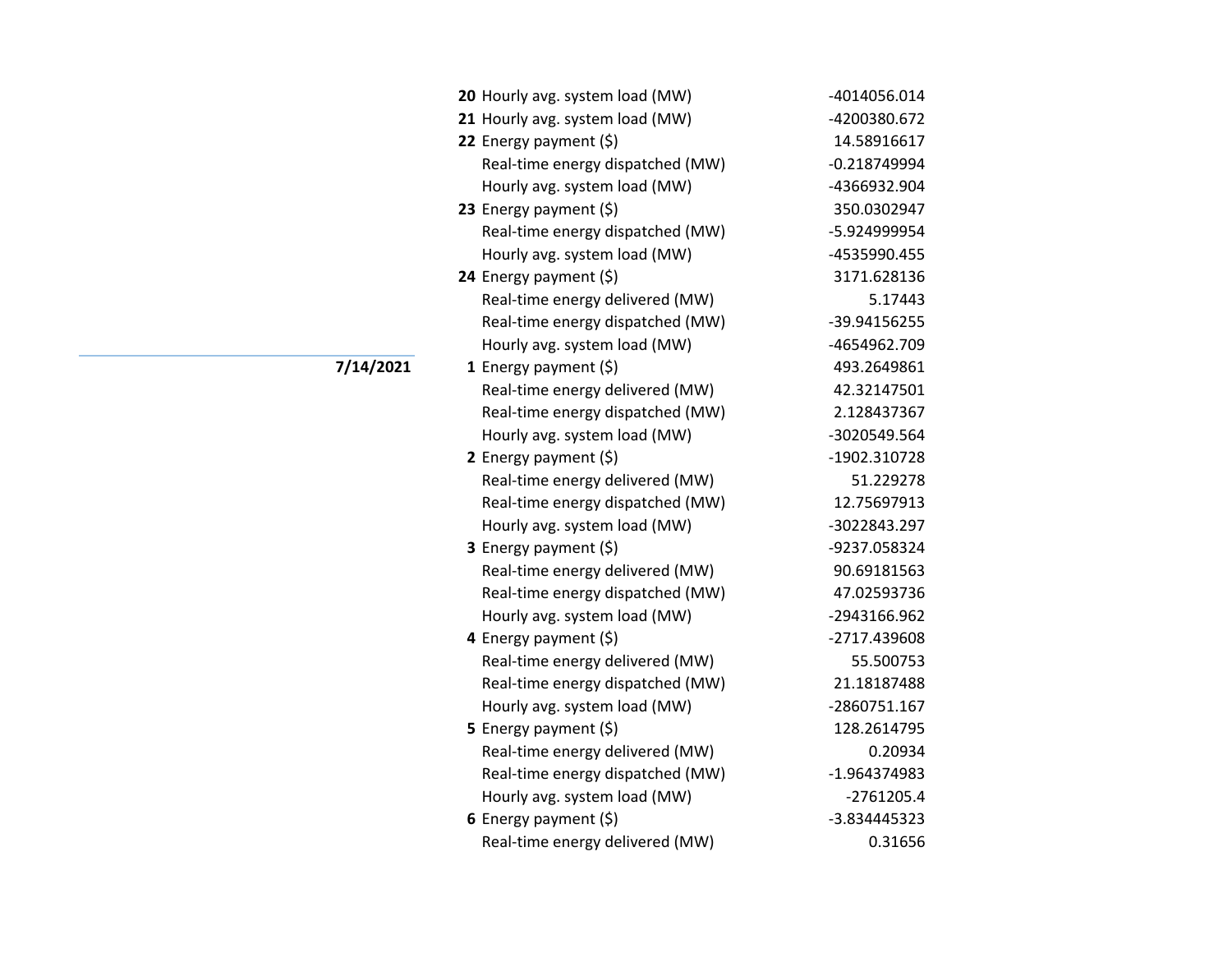| 6 Real-time energy dispatched (MW) | 0.049374982    |
|------------------------------------|----------------|
| Hourly avg. system load (MW)       | -2560187.977   |
| 7 Energy payment (\$)              | -4.643977643   |
| Real-time energy delivered (MW)    | 0.32685        |
| Real-time energy dispatched (MW)   | 0.069999972    |
| Hourly avg. system load (MW)       | -2347520.161   |
| 8 Energy payment (\$)              | -4.671602809   |
| Real-time energy delivered (MW)    | 0.49911        |
| Real-time energy dispatched (MW)   | 0.069687473    |
| Hourly avg. system load (MW)       | -2217345.61    |
| 9 Energy payment $(\xi)$           | -4.807806178   |
| Real-time energy delivered (MW)    | 0.36471        |
| Real-time energy dispatched (MW)   | 0.079999968    |
| Hourly avg. system load (MW)       | -2074352.275   |
| 10 Energy payment (\$)             | 0.128046154    |
| Real-time energy dispatched (MW)   | $-0.002499992$ |
| Hourly avg. system load (MW)       | -1978496.577   |
| 11 Hourly avg. system load (MW)    | -1944229.73    |
| 12 Hourly avg. system load (MW)    | -1951279.08    |
| 13 Hourly avg. system load (MW)    | -2007727.896   |
| 14 Hourly avg. system load (MW)    | -2087360.772   |
| 15 Hourly avg. system load (MW)    | -2184128.146   |
| 16 Hourly avg. system load (MW)    | -2240230.572   |
| 17 Hourly avg. system load (MW)    | -2306988.045   |
| 18 Hourly avg. system load (MW)    | -2347706.001   |
| 19 Hourly avg. system load (MW)    | -2429980.385   |
| 20 Hourly avg. system load (MW)    | -2544975.409   |
| 21 Energy payment $(\xi)$          | 4.948110314    |
| Real-time energy dispatched (MW)   | $-0.081249999$ |
| Hourly avg. system load (MW)       | -2679954.113   |
| 22 Energy payment $(\xi)$          | -164.8418494   |
| Real-time energy delivered (MW)    | 2.5776         |
| Real-time energy dispatched (MW)   | 2.546250044    |
| Hourly avg. system load (MW)       | -2786253.373   |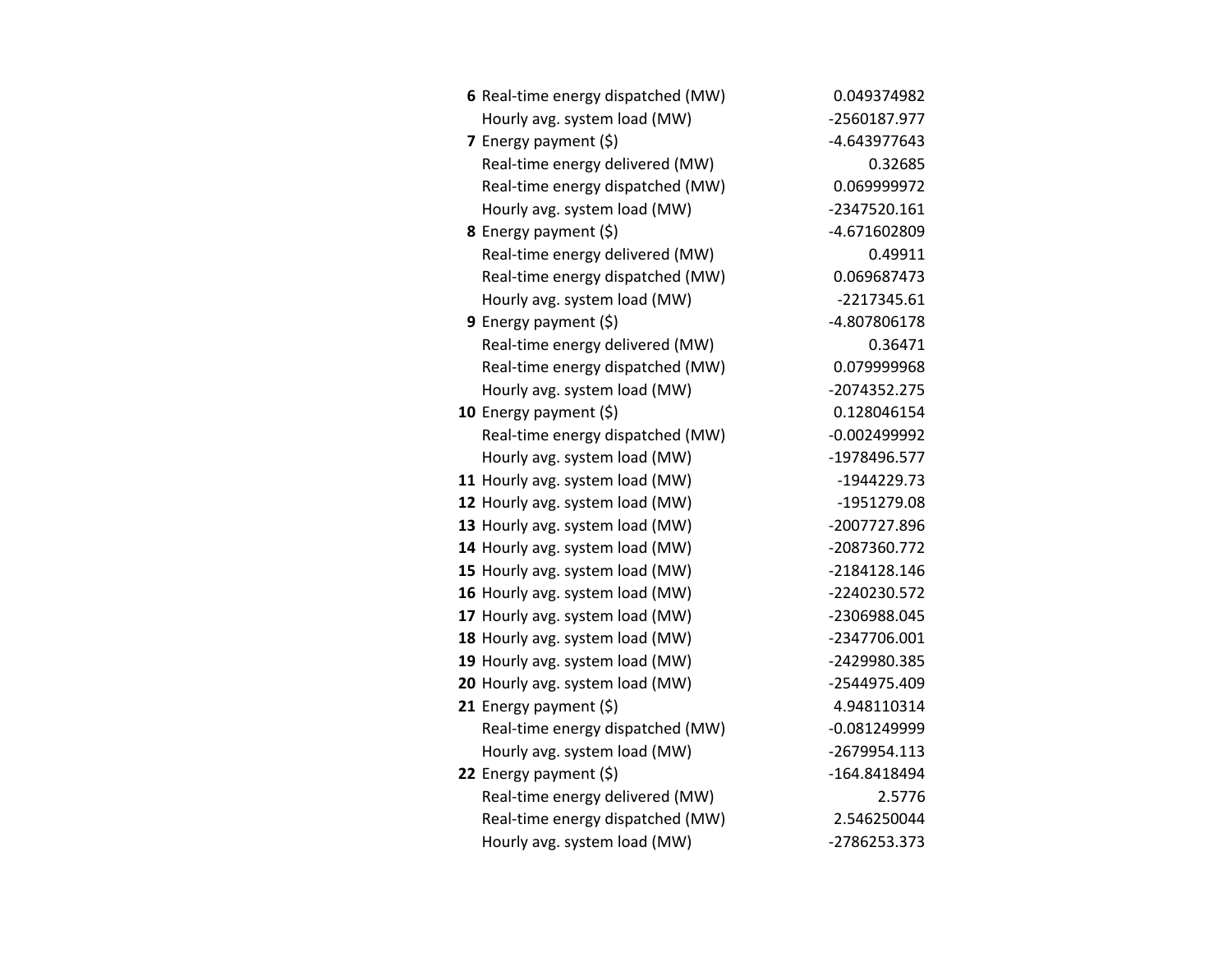| 7/14/2021 | 23 Energy payment $(\xi)$        | 75.98688098    |
|-----------|----------------------------------|----------------|
|           | Real-time energy delivered (MW)  | 2.62464        |
|           | Real-time energy dispatched (MW) | $-1.818749926$ |
|           | Hourly avg. system load (MW)     | -2897810.706   |
|           | 24 Energy payment $(\xi)$        | 1771.809109    |
|           | Real-time energy delivered (MW)  | 24.636153      |
|           | Real-time energy dispatched (MW) | $-12.50406257$ |
|           | Hourly avg. system load (MW)     | -2958913.01    |
| 7/15/2021 | 1 Energy payment $(5)$           | -729.7088385   |
|           | Real-time energy delivered (MW)  | 34.11526601    |
|           | Real-time energy dispatched (MW) | 2.909687429    |
|           | Hourly avg. system load (MW)     | -1433240.359   |
|           | 2 Energy payment $(5)$           | -1575.931644   |
|           | Real-time energy delivered (MW)  | 41.866869      |
|           | Real-time energy dispatched (MW) | 11.54593747    |
|           | Hourly avg. system load (MW)     | $-1420528.711$ |
|           | 3 Energy payment (\$)            | -3580.516794   |
|           | Real-time energy delivered (MW)  | 65.753382      |
|           | Real-time energy dispatched (MW) | 34.05968739    |
|           | Hourly avg. system load (MW)     | -1382871.277   |
|           | 4 Energy payment (\$)            | -3075.842412   |
|           | Real-time energy delivered (MW)  | 53.759721      |
|           | Real-time energy dispatched (MW) | 34.40968739    |
|           | Hourly avg. system load (MW)     | -1342120.729   |
|           | 5 Energy payment $(\xi)$         | 107.1596388    |
|           | Real-time energy delivered (MW)  | 0.38076        |
|           | Real-time energy dispatched (MW) | $-1.714062494$ |
|           | Hourly avg. system load (MW)     | -1296814.667   |
|           | 6 Energy payment $(\xi)$         | $-4.285549117$ |
|           | Real-time energy delivered (MW)  | 0.52755        |
|           | Real-time energy dispatched (MW) | 0.069687473    |
|           | Hourly avg. system load (MW)     | -1199048.558   |
|           | 7 Energy payment $(\xi)$         | $-0.450089389$ |
|           | Real-time energy delivered (MW)  | 0.00615        |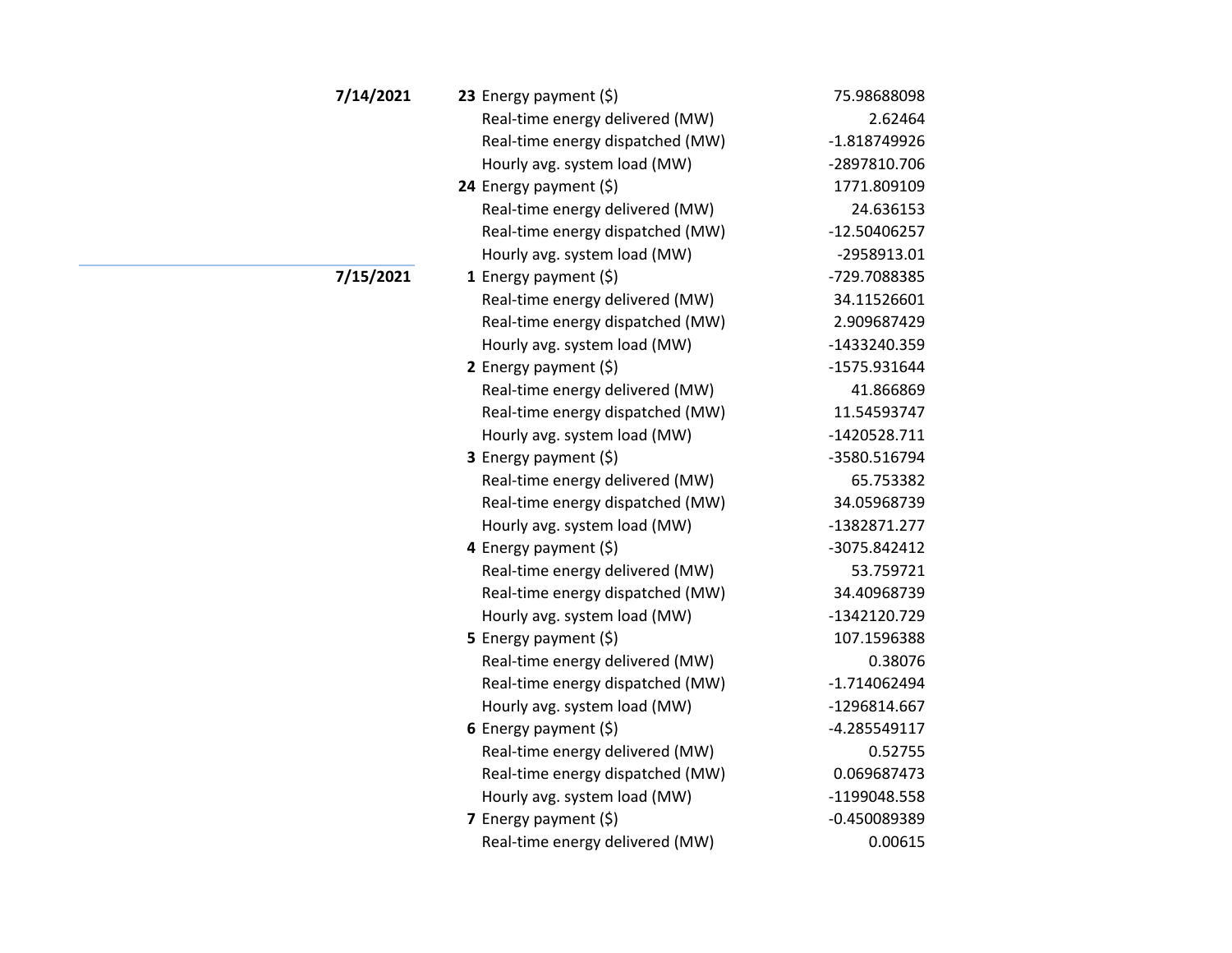| 7 Real-time energy dispatched (MW) | 0.007812503    |
|------------------------------------|----------------|
| Hourly avg. system load (MW)       | -1098974.696   |
| 8 Energy payment (\$)              | -3.358233937   |
| Real-time energy delivered (MW)    | 0.4971         |
| Real-time energy dispatched (MW)   | 0.069374974    |
| Hourly avg. system load (MW)       | -1061308.581   |
| 9 Energy payment $(\xi)$           | -4.329084969   |
| Real-time energy delivered (MW)    | 0.55884        |
| Real-time energy dispatched (MW)   | 0.089999964    |
| Hourly avg. system load (MW)       | -990640.7584   |
| 10 Energy payment $(5)$            | 0.160993606    |
| Real-time energy dispatched (MW)   | $-0.002812491$ |
| Hourly avg. system load (MW)       | -957277.2432   |
| 11 Hourly avg. system load (MW)    | -937727.6169   |
| 12 Hourly avg. system load (MW)    | -937735.7082   |
| 13 Hourly avg. system load (MW)    | -962456.7274   |
| 14 Hourly avg. system load (MW)    | -996255.0628   |
| 15 Hourly avg. system load (MW)    | $-1042476.465$ |
| 16 Hourly avg. system load (MW)    | -1064546.915   |
| 17 Hourly avg. system load (MW)    | $-1081453.431$ |
| 18 Hourly avg. system load (MW)    | $-1110425.353$ |
| 19 Hourly avg. system load (MW)    | $-1150512.02$  |
| 20 Hourly avg. system load (MW)    | -1200158.458   |
| 21 Energy payment $(5)$            | 4.282984822    |
| Real-time energy dispatched (MW)   | $-0.081249999$ |
| Hourly avg. system load (MW)       | -1259633.687   |
| 22 Energy payment $(\xi)$          | -140.8084209   |
| Real-time energy delivered (MW)    | 2.5536         |
| Real-time energy dispatched (MW)   | 2.546250044    |
| Hourly avg. system load (MW)       | -1318661.435   |
| 23 Energy payment $(\xi)$          | 45.83620421    |
| Real-time energy delivered (MW)    | 2.6082         |
| Real-time energy dispatched (MW)   | $-0.385624943$ |
| Hourly avg. system load (MW)       | -1374777.169   |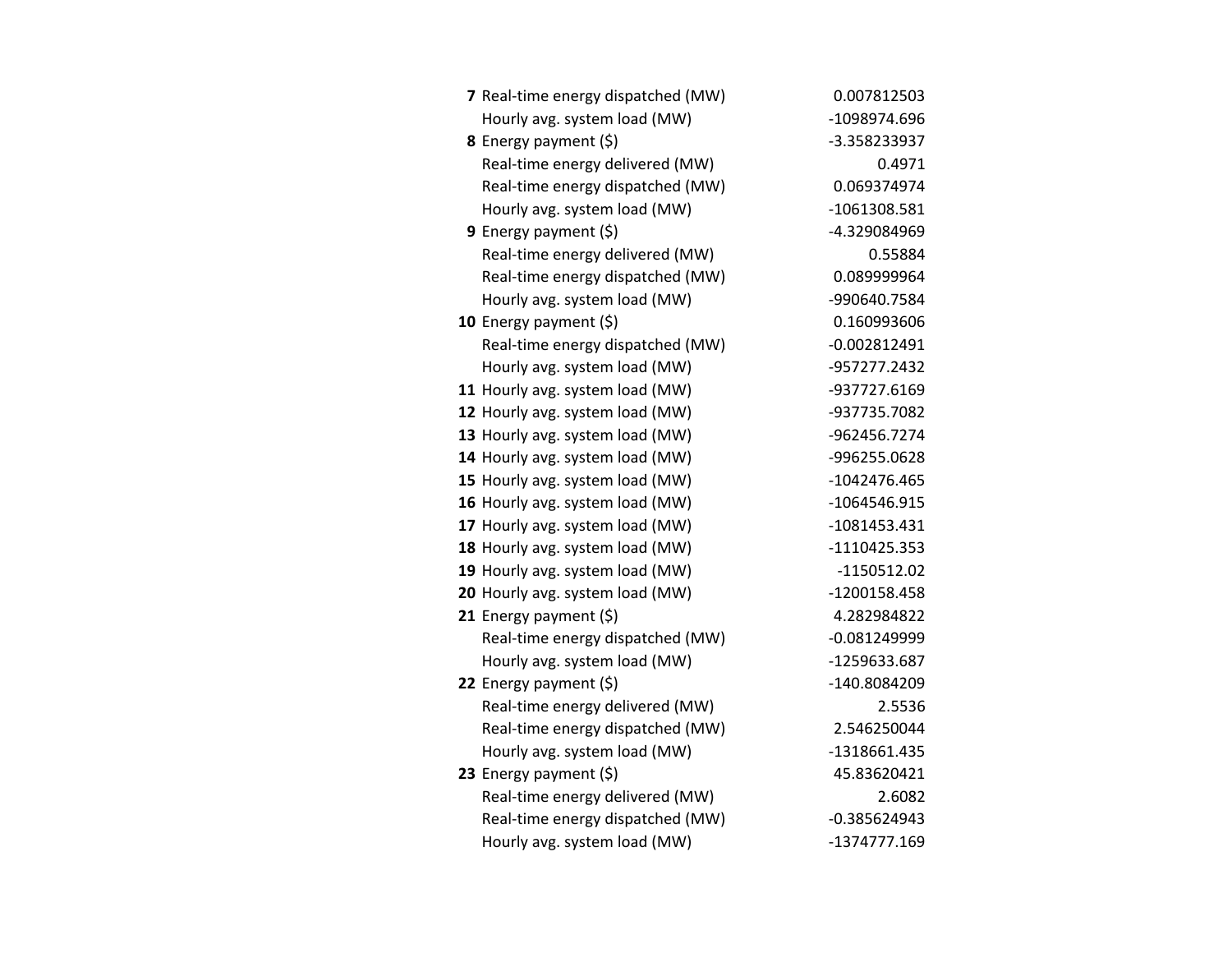| 7/15/2021 | 24 Energy payment (\$)           | 848.9888062    |
|-----------|----------------------------------|----------------|
|           | Real-time energy delivered (MW)  | 12.982872      |
|           | Real-time energy dispatched (MW) | -17.57687497   |
|           | Hourly avg. system load (MW)     | -1405714.225   |
| 7/16/2021 | 1 Energy payment $(\xi)$         | 470.685739     |
|           | Real-time energy delivered (MW)  | 29.23491101    |
|           | Real-time energy dispatched (MW) | -12.69499955   |
|           | Hourly avg. system load (MW)     | $-1076033.128$ |
|           | 2 Energy payment (\$)            | $-1179.46458$  |
|           | Real-time energy delivered (MW)  | 43.734039      |
|           | Real-time energy dispatched (MW) | 4.526249887    |
|           | Hourly avg. system load (MW)     | $-1077116.532$ |
|           | 3 Energy payment (\$)            | -3596.967328   |
|           | Real-time energy delivered (MW)  | 76.465896      |
|           | Real-time energy dispatched (MW) | 33.4999999     |
|           | Hourly avg. system load (MW)     | -1050482.485   |
|           | 4 Energy payment (\$)            | -3424.428005   |
|           | Real-time energy delivered (MW)  | 72.375936      |
|           | Real-time energy dispatched (MW) | 34.4799999     |
|           | Hourly avg. system load (MW)     | -1020958.947   |
|           | 5 Energy payment (\$)            | 158.6273864    |
|           | Real-time energy dispatched (MW) | -1.982499968   |
|           | Hourly avg. system load (MW)     | -984327.8621   |
|           | 6 Energy payment $(5)$           | 0.015512363    |
|           | Real-time energy dispatched (MW) | $-0.000312499$ |
|           | Hourly avg. system load (MW)     | -917906.2813   |
|           | 7 Energy payment (\$)            | $-0.619521352$ |
|           | Real-time energy delivered (MW)  | 0.0021         |
|           | Real-time energy dispatched (MW) | 0.009999996    |
|           | Hourly avg. system load (MW)     | -846418.1201   |
|           | 8 Energy payment (\$)            | $-0.54890318$  |
|           | Real-time energy delivered (MW)  | 0.01311        |
|           | Real-time energy dispatched (MW) | 0.009999996    |
|           | Hourly avg. system load (MW)     | -786634.9488   |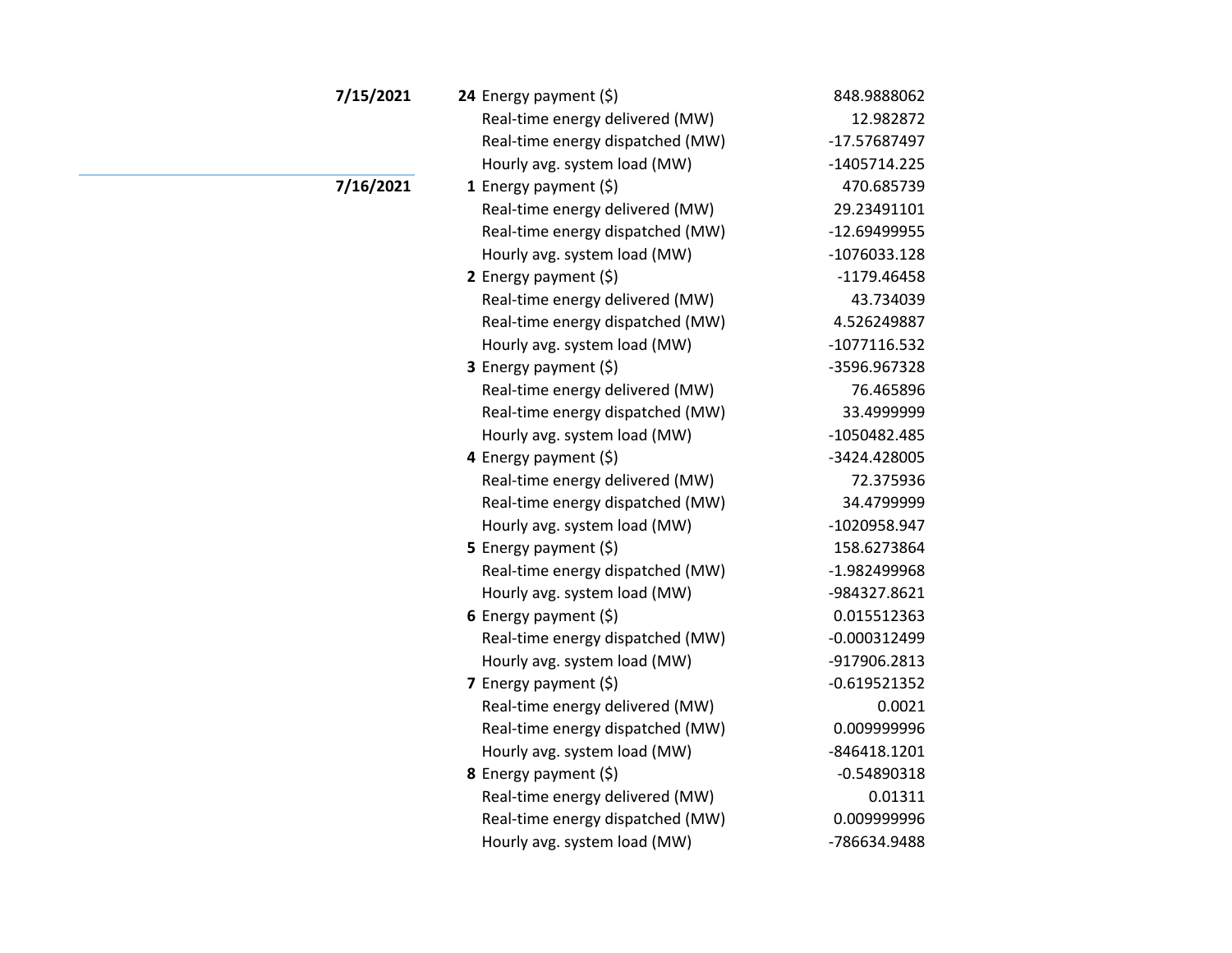| 9 Energy payment (\$)            | $-0.498017001$ |
|----------------------------------|----------------|
| Real-time energy delivered (MW)  | 0.00657        |
| Real-time energy dispatched (MW) | 0.009999996    |
| Hourly avg. system load (MW)     | -742659.7558   |
| 10 Energy payment $(5)$          | 0.013302861    |
| Real-time energy dispatched (MW) | $-0.000312499$ |
| Hourly avg. system load (MW)     | -711222.1666   |
| 11 Hourly avg. system load (MW)  | -697954.8412   |
| 12 Hourly avg. system load (MW)  | -699034.4133   |
| 13 Hourly avg. system load (MW)  | -719780.6759   |
| 14 Hourly avg. system load (MW)  | -745094.6334   |
| 15 Hourly avg. system load (MW)  | -780850.8631   |
| 16 Hourly avg. system load (MW)  | -799622.942    |
| 17 Hourly avg. system load (MW)  | -811833.2846   |
| 18 Hourly avg. system load (MW)  | -833679.9569   |
| 19 Hourly avg. system load (MW)  | -863808.889    |
| 20 Hourly avg. system load (MW)  | -903131.6531   |
| 21 Energy payment $(\xi)$        | 3.782142766    |
| Real-time energy dispatched (MW) | $-0.081249999$ |
| Hourly avg. system load (MW)     | -948717.5596   |
| 22 Energy payment (\$)           | -139.3108548   |
| Real-time energy delivered (MW)  | 2.50392        |
| Real-time energy dispatched (MW) | 2.546250044    |
| Hourly avg. system load (MW)     | -994185.5613   |
| 23 Energy payment (\$)           | 28.05190853    |
| Real-time energy delivered (MW)  | 2.54628        |
| Real-time energy dispatched (MW) | $-0.66343744$  |
| Hourly avg. system load (MW)     | -1030701.236   |
| 24 Energy payment (\$)           | 2828.885718    |
| Real-time energy delivered (MW)  | 3.335337       |
| Real-time energy dispatched (MW) | -36.70624998   |
| Hourly avg. system load (MW)     | -1053642.735   |
| 1 Hourly avg. system load (MW)   | -140331.0097   |
| 2 Hourly avg. system load (MW)   | -141459.5188   |

**7/17/2021**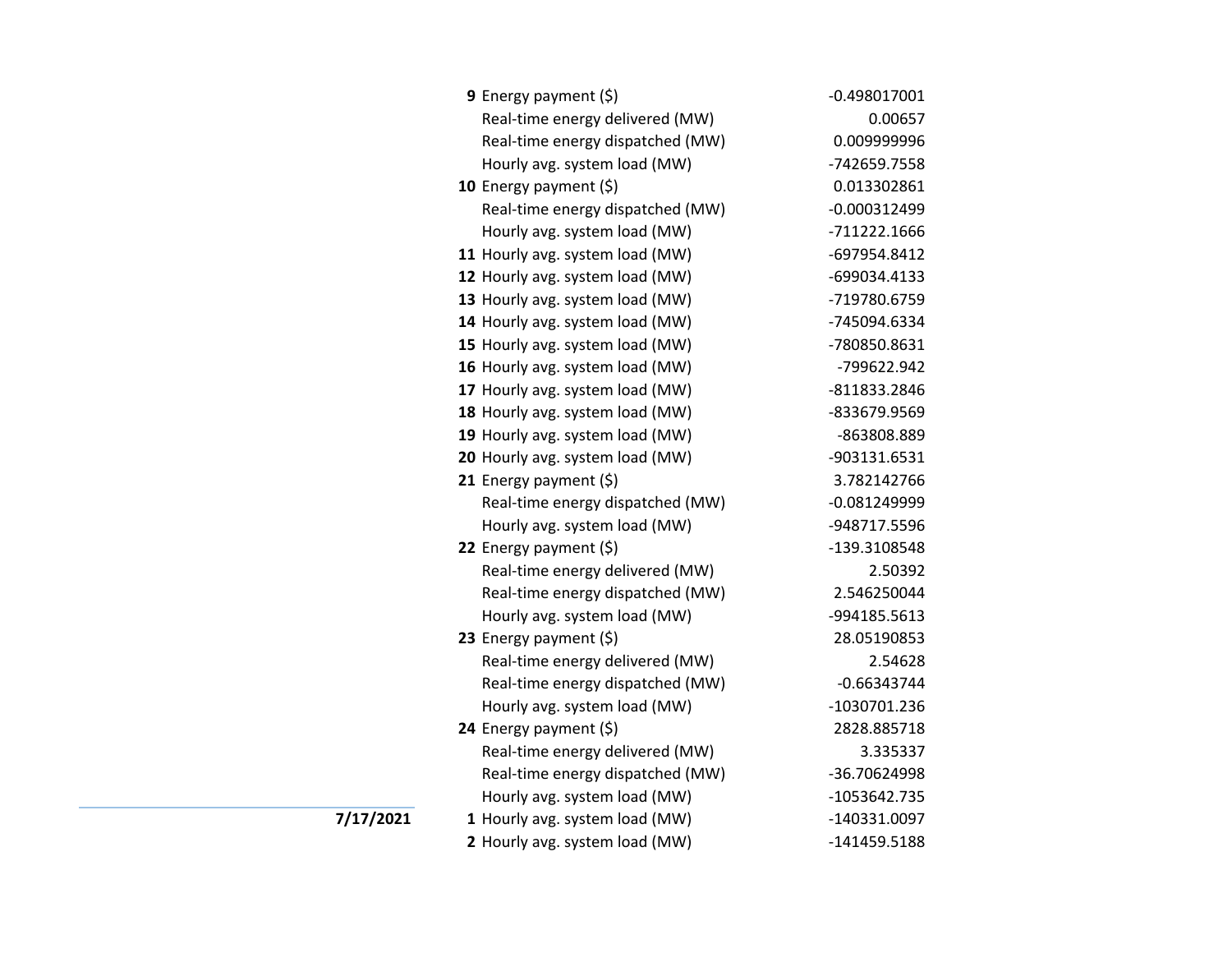| 7/17/2021 | 3 Energy payment (\$)            | 0.021278963    |
|-----------|----------------------------------|----------------|
|           | Real-time energy dispatched (MW) | $-0.000312499$ |
|           | Hourly avg. system load (MW)     | -138533.077    |
|           | 4 Energy payment (\$)            | $-0.881570747$ |
|           | Real-time energy dispatched (MW) | 0.009999996    |
|           | Hourly avg. system load (MW)     | -134684.1267   |
|           | 5 Energy payment $(5)$           | $-0.763032979$ |
|           | Real-time energy dispatched (MW) | 0.009687497    |
|           | Hourly avg. system load (MW)     | -129808.7692   |
|           | 6 Energy payment $(\xi)$         | $-1.245229002$ |
|           | Real-time energy delivered (MW)  | 0.012          |
|           | Real-time energy dispatched (MW) | 0.019999992    |
|           | Hourly avg. system load (MW)     | -121367.3585   |
|           | 7 Energy payment $(5)$           | $-1.068616286$ |
|           | Real-time energy delivered (MW)  | 0.01752        |
|           | Real-time energy dispatched (MW) | 0.019687493    |
|           | Hourly avg. system load (MW)     | -112693.5568   |
|           | 8 Energy payment (\$)            | $-0.521200366$ |
|           | Real-time energy delivered (MW)  | 0.00834        |
|           | Real-time energy dispatched (MW) | 0.009374998    |
|           | Hourly avg. system load (MW)     | $-105111.4248$ |
|           | <b>9</b> Energy payment $(\xi)$  | $-1.543712582$ |
|           | Real-time energy delivered (MW)  | 0.03015        |
|           | Real-time energy dispatched (MW) | 0.029999988    |
|           | Hourly avg. system load (MW)     | -99942.70843   |
|           | 10 Energy payment $(\xi)$        | 0.041106953    |
|           | Real-time energy dispatched (MW) | $-0.000937497$ |
|           | Hourly avg. system load (MW)     | -95278.16707   |
|           | 11 Hourly avg. system load (MW)  | -92244.97404   |
|           | 12 Hourly avg. system load (MW)  | -90853.00971   |
|           | 13 Hourly avg. system load (MW)  | -90733.65544   |
|           | 14 Hourly avg. system load (MW)  | -91280.14359   |
|           | 15 Hourly avg. system load (MW)  | -93522.74565   |
|           | 16 Hourly avg. system load (MW)  | -96170.30367   |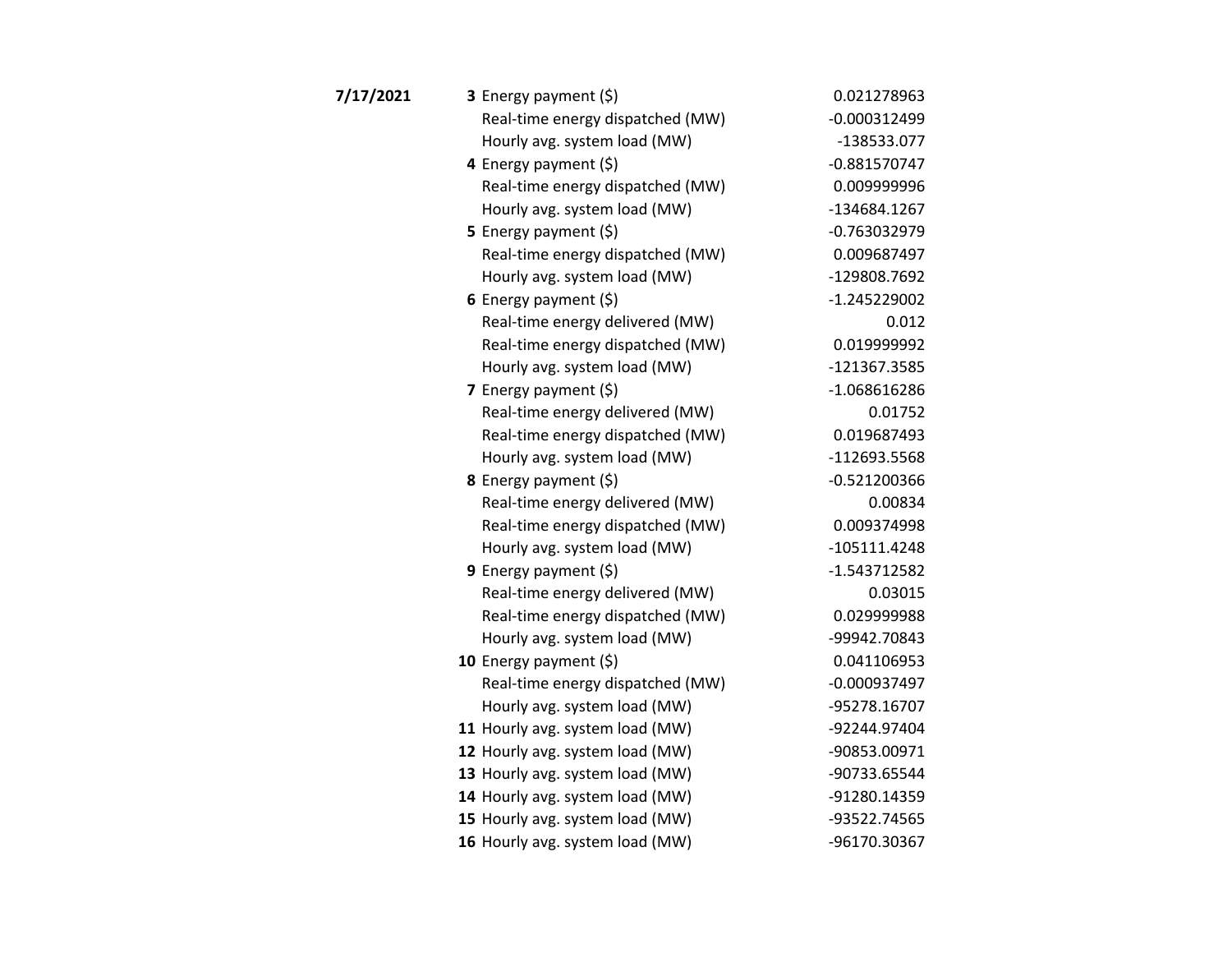| 17 Hourly avg. system load (MW)  | -98121.3598    |
|----------------------------------|----------------|
| 18 Hourly avg. system load (MW)  | -102050.9009   |
| 19 Hourly avg. system load (MW)  | -107163.5175   |
| 20 Hourly avg. system load (MW)  | -112521.7659   |
| 21 Hourly avg. system load (MW)  | -118083.5199   |
| 22 Hourly avg. system load (MW)  | -125600.2376   |
| 23 Hourly avg. system load (MW)  | -131102.3531   |
| 24 Hourly avg. system load (MW)  | -136255.7456   |
| 1 Energy payment $(\xi)$         | -3.257741497   |
| Real-time energy delivered (MW)  | 0.01341        |
| Real-time energy dispatched (MW) | 0.039999984    |
| Hourly avg. system load (MW)     | -327347.2395   |
| 2 Energy payment $(\xi)$         | $-2.654169157$ |
| Real-time energy delivered (MW)  | 0.02154        |
| Real-time energy dispatched (MW) | 0.029687489    |
| Hourly avg. system load (MW)     | -330513.77     |
| <b>3</b> Energy payment $(\xi)$  | -3.044541179   |
| Real-time energy delivered (MW)  | 0.06057        |
| Real-time energy dispatched (MW) | 0.029687489    |
| Hourly avg. system load (MW)     | -323950.9464   |
| 4 Energy payment (\$)            | -3.464620614   |
| Real-time energy delivered (MW)  | 0.072          |
| Real-time energy dispatched (MW) | 0.039374986    |
| Hourly avg. system load (MW)     | -314808.4876   |
| 5 Energy payment (\$)            | -4.812093575   |
| Real-time energy delivered (MW)  | 0.20358        |
| Real-time energy dispatched (MW) | 0.059999976    |
| Hourly avg. system load (MW)     | -302726.8234   |
| 6 Energy payment $(\xi)$         | -4.562740376   |
| Real-time energy delivered (MW)  | 0.39252        |
| Real-time energy dispatched (MW) | 0.069999972    |
| Hourly avg. system load (MW)     | -280939.7277   |
| 7 Energy payment $(5)$           | 0.143485778    |
| Real-time energy dispatched (MW) | $-0.002499992$ |

## **7/18/2021**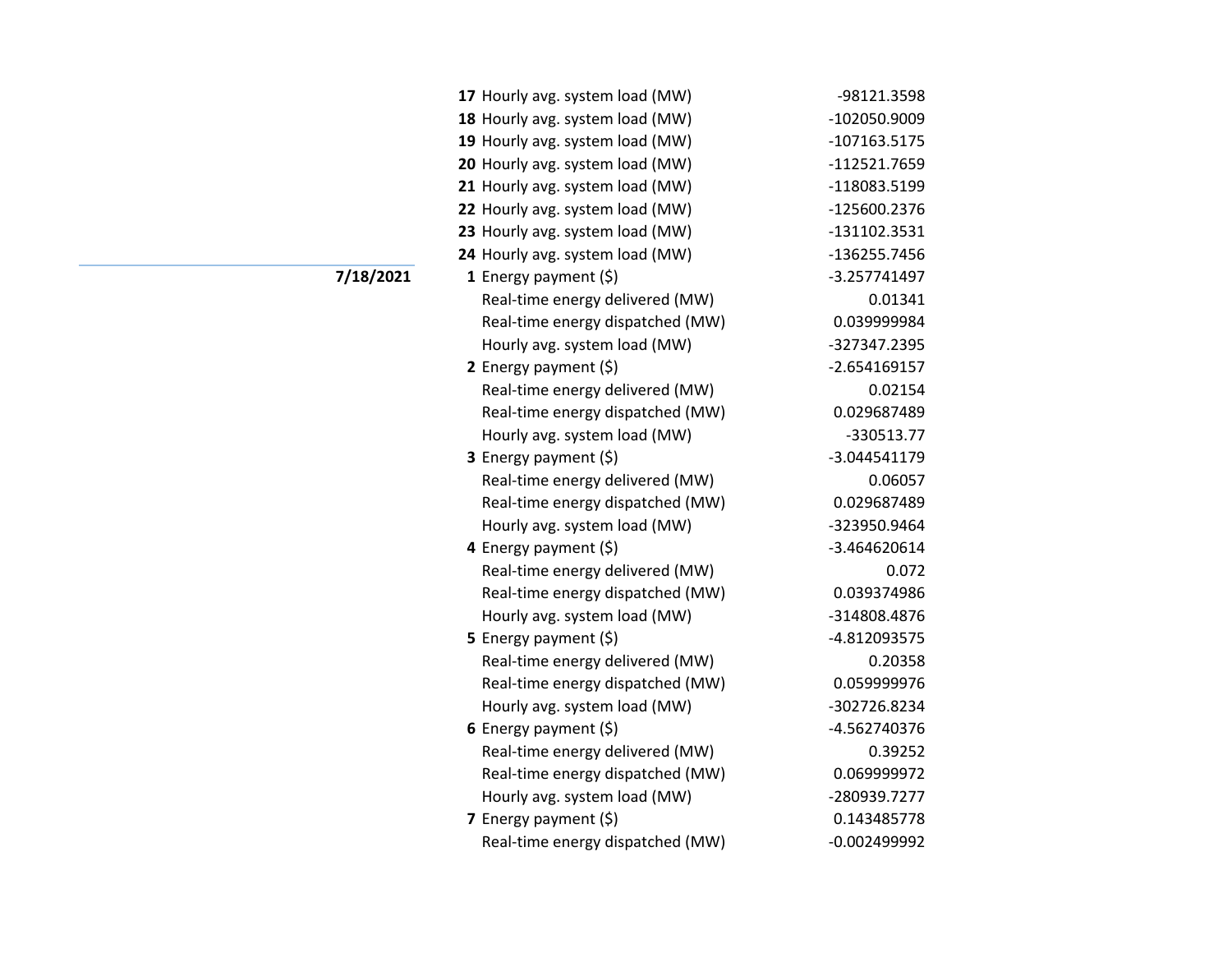| 7 Hourly avg. system load (MW)   | -257375.312    |
|----------------------------------|----------------|
| 8 Energy payment (\$)            | -1.488718794   |
| Real-time energy delivered (MW)  | 0.10353        |
| Real-time energy dispatched (MW) | 0.028124994    |
| Hourly avg. system load (MW)     | -236904.4967   |
| <b>9</b> Energy payment $(\xi)$  | -3.942672083   |
| Real-time energy delivered (MW)  | 0.65823        |
| Real-time energy dispatched (MW) | 0.079687469    |
| Hourly avg. system load (MW)     | -223865.9359   |
| 10 Energy payment (\$)           | 0.114291409    |
| Real-time energy dispatched (MW) | -0.002499992   |
| Hourly avg. system load (MW)     | -213078.726    |
| 11 Hourly avg. system load (MW)  | -207949.7476   |
| 12 Hourly avg. system load (MW)  | $-204741.851$  |
| 13 Hourly avg. system load (MW)  | $-204459.61$   |
| 14 Hourly avg. system load (MW)  | -202852.8238   |
| 15 Hourly avg. system load (MW)  | -203937.2421   |
| 16 Hourly avg. system load (MW)  | -207834.5883   |
| 17 Hourly avg. system load (MW)  | -217721.5469   |
| 18 Hourly avg. system load (MW)  | -226683.2337   |
| 19 Hourly avg. system load (MW)  | -240961.1664   |
| 20 Hourly avg. system load (MW)  | -257751.9748   |
| 21 Hourly avg. system load (MW)  | -275180.5393   |
| 22 Hourly avg. system load (MW)  | -290749.2503   |
| 23 Hourly avg. system load (MW)  | -305592.3141   |
| 24 Energy payment (\$)           | 0.081670899    |
| Real-time energy dispatched (MW) | $-0.001249996$ |
| Hourly avg. system load (MW)     | -317639.2815   |
| 1 Energy payment $(\xi)$         | -3313.342942   |
| Real-time energy delivered (MW)  | 65.65973416    |
| Real-time energy dispatched (MW) | 15.44447834    |
| Hourly avg. system load (MW)     | -8666939.05    |
| 2 Energy payment $(5)$           | -15028.41826   |
| Real-time energy delivered (MW)  | 110.8637143    |

**7/19/2021**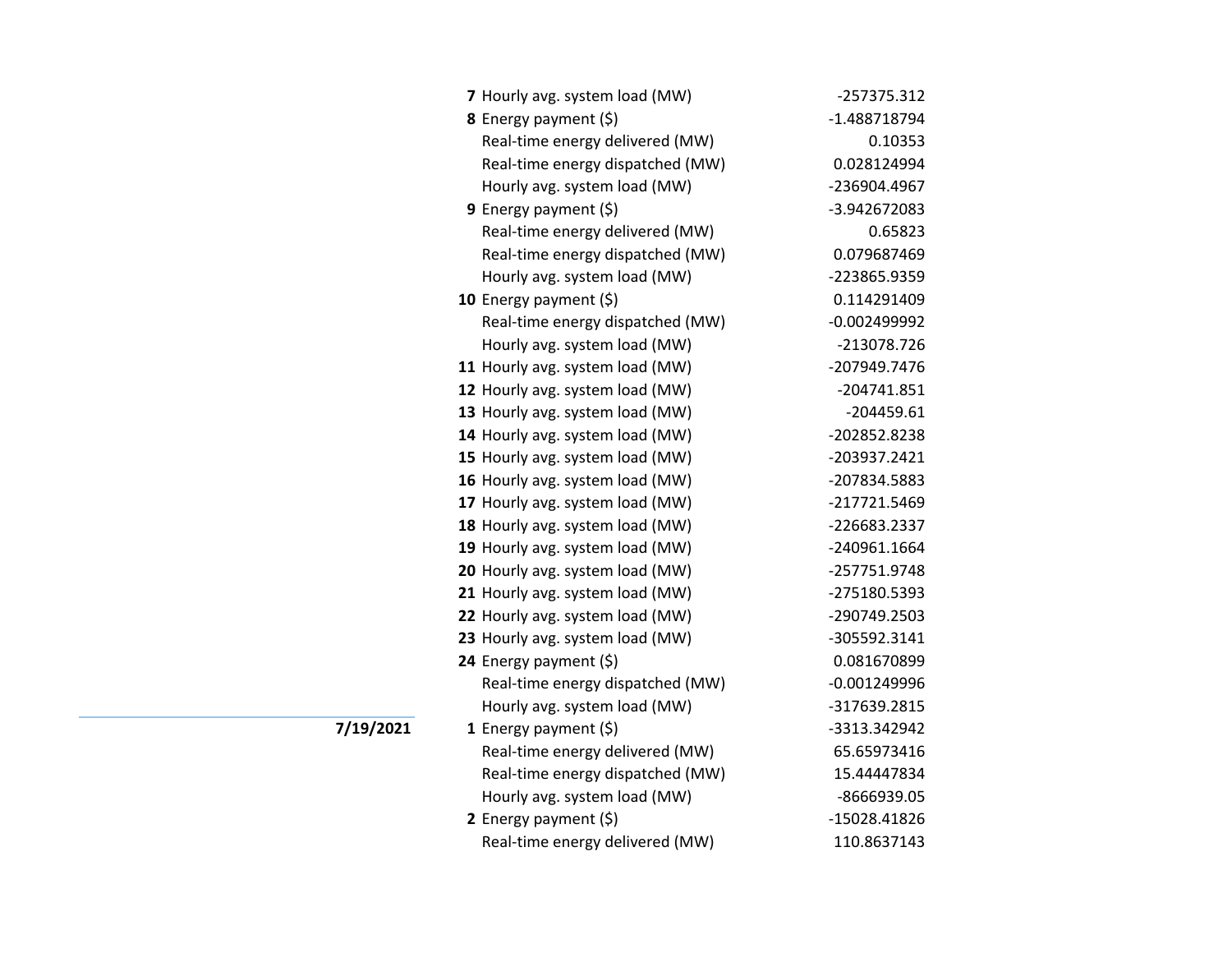| 2 Real-time energy dispatched (MW) | 64.96145824    |
|------------------------------------|----------------|
| Hourly avg. system load (MW)       | -8609250.9     |
| 3 Energy payment (\$)              | -25344.66995   |
| Real-time energy delivered (MW)    | 110.2904996    |
| Real-time energy dispatched (MW)   | 77.93395828    |
| Hourly avg. system load (MW)       | -8316827.564   |
| 4 Energy payment (\$)              | -6385.256435   |
| Real-time energy delivered (MW)    | 71.31574284    |
| Real-time energy dispatched (MW)   | 31.36343745    |
| Hourly avg. system load (MW)       | -7990266.388   |
| 5 Energy payment (\$)              | 177.1552536    |
| Real-time energy dispatched (MW)   | -2.779687441   |
| Hourly avg. system load (MW)       | -7608484.554   |
| 6 Energy payment $(5)$             | 0.013419663    |
| Real-time energy dispatched (MW)   | $-0.000312499$ |
| Hourly avg. system load (MW)       | -7003044.036   |
| 7 Energy payment (\$)              | $-0.697420321$ |
| Real-time energy delivered (MW)    | 0.00075        |
| Real-time energy dispatched (MW)   | 0.009999996    |
| Hourly avg. system load (MW)       | -6368877.513   |
| 8 Energy payment (\$)              | $-0.610511156$ |
| Real-time energy dispatched (MW)   | 0.009999996    |
| Hourly avg. system load (MW)       | -5625712.266   |
| 9 Energy payment $(\xi)$           | $-0.552145879$ |
| Real-time energy delivered (MW)    | 0.00105        |
| Real-time energy dispatched (MW)   | 0.009999996    |
| Hourly avg. system load (MW)       | -5286767.285   |
| 10 Energy payment $(\xi)$          | 0.015915405    |
| Real-time energy dispatched (MW)   | $-0.000312499$ |
| Hourly avg. system load (MW)       | -5116392.942   |
| 11 Hourly avg. system load (MW)    | -5068930.583   |
| 12 Hourly avg. system load (MW)    | -5058301.034   |
| 13 Hourly avg. system load (MW)    | $-5223103.7$   |
| 14 Hourly avg. system load (MW)    | -5467774.263   |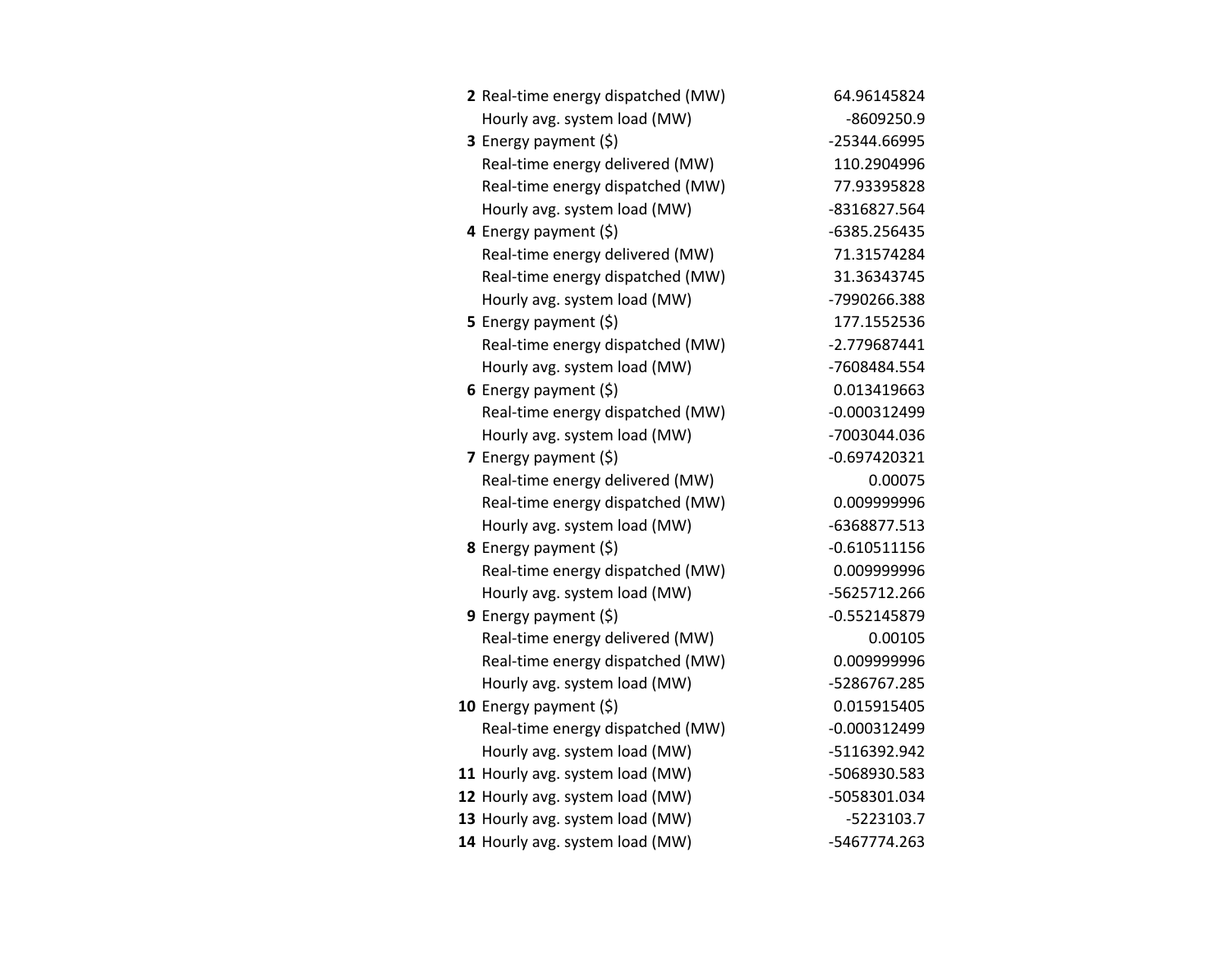| 15 Hourly avg. system load (MW)  | -5798607.82    |
|----------------------------------|----------------|
| 16 Hourly avg. system load (MW)  | -6058296.365   |
| 17 Hourly avg. system load (MW)  | $-6285776.17$  |
| 18 Hourly avg. system load (MW)  | -6543805.85    |
| 19 Hourly avg. system load (MW)  | $-6892477.16$  |
| 20 Hourly avg. system load (MW)  | -7249796.989   |
| 21 Energy payment $(\xi)$        | 3.617874356    |
| Real-time energy dispatched (MW) | -0.049999998   |
| Hourly avg. system load (MW)     | -7683093.492   |
| 22 Energy payment (\$)           | 76.90874254    |
| Real-time energy dispatched (MW) | $-0.853749966$ |
| Hourly avg. system load (MW)     | -8074402.575   |
| 23 Energy payment (\$)           | 460.3302928    |
| Real-time energy dispatched (MW) | -5.919687448   |
| Hourly avg. system load (MW)     | -8389300.385   |
| 24 Energy payment $(\xi)$        | -1252.745972   |
| Real-time energy delivered (MW)  | 47.8104        |
| Real-time energy dispatched (MW) | 0.891562417    |
| Hourly avg. system load (MW)     | -8551999.413   |
| 1 Energy payment $(\xi)$         | -5390.315621   |
| Real-time energy delivered (MW)  | 83.05620001    |
| Real-time energy dispatched (MW) | 47.02874887    |
| Hourly avg. system load (MW)     | -4965267.164   |
| 2 Energy payment $(\xi)$         | -8325.270768   |
| Real-time energy delivered (MW)  | 103.4996335    |
| Real-time energy dispatched (MW) | 62.90031243    |
| Hourly avg. system load (MW)     | -4969892.503   |
| <b>3</b> Energy payment $(\xi)$  | -6911.554708   |
| Real-time energy delivered (MW)  | 68.6092371     |
| Real-time energy dispatched (MW) | 28.35968739    |
| Hourly avg. system load (MW)     | -4822981.247   |
| 4 Energy payment (\$)            | -302.5193526   |
| Real-time energy delivered (MW)  | 14.13161028    |
| Real-time energy dispatched (MW) | $-11.7968751$  |

**7/20/2021**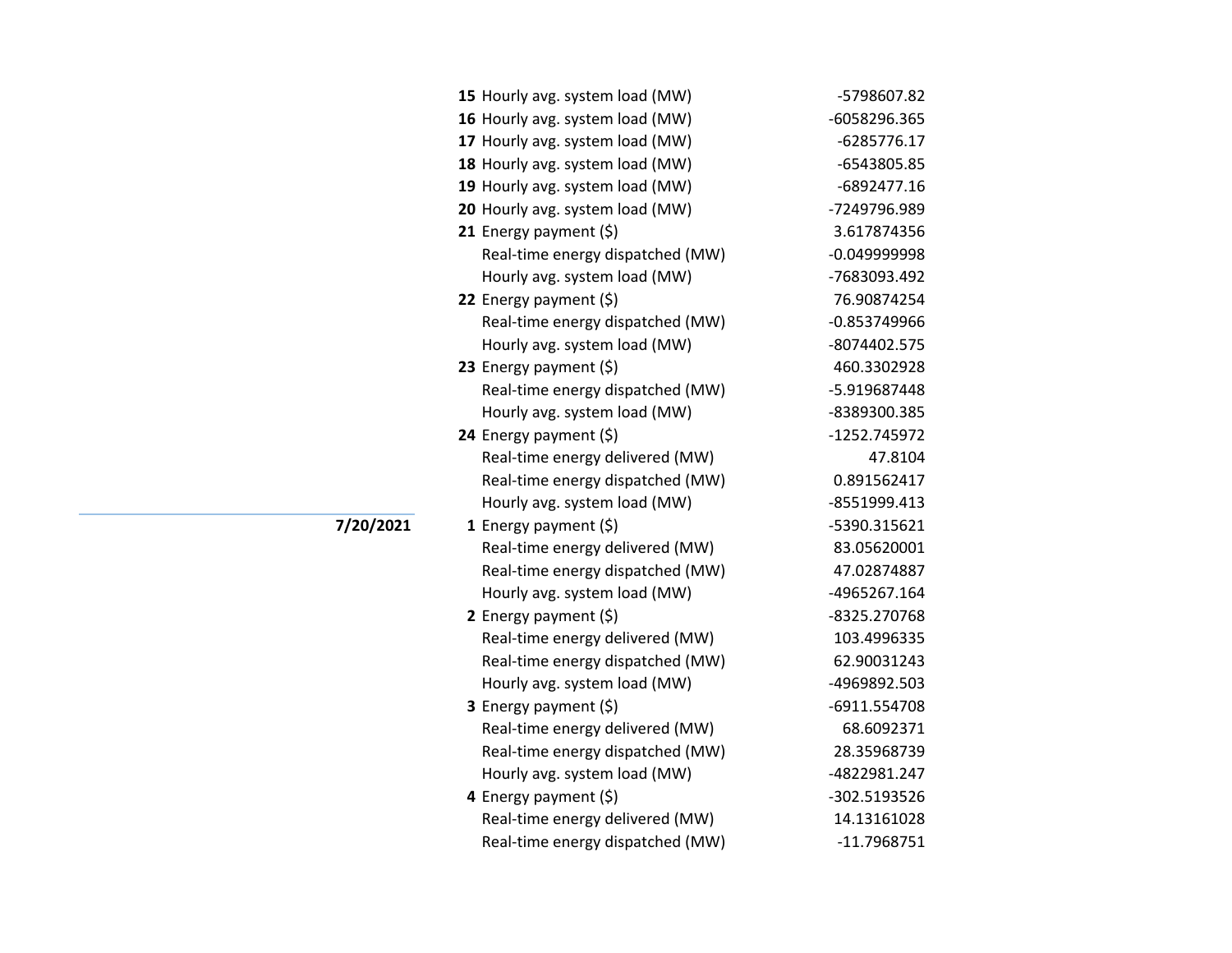| 4 Hourly avg. system load (MW)   | -4645640.924   |
|----------------------------------|----------------|
| 5 Energy payment $(5)$           | 43.62020134    |
| Real-time energy delivered (MW)  | 0.2826         |
| Real-time energy dispatched (MW) | $-0.662604194$ |
| Hourly avg. system load (MW)     | -4438671.928   |
| 6 Energy payment $(5)$           | -4.791722088   |
| Real-time energy delivered (MW)  | 0.44772        |
| Real-time energy dispatched (MW) | 0.069374974    |
| Hourly avg. system load (MW)     | -4093683.121   |
| 7 Energy payment (\$)            | -5.649323001   |
| Real-time energy delivered (MW)  | 0.54936        |
| Real-time energy dispatched (MW) | 0.089687465    |
| Hourly avg. system load (MW)     | -3726134.419   |
| 8 Energy payment (\$)            | $-0.456077719$ |
| Real-time energy dispatched (MW) | 0.007187505    |
| Hourly avg. system load (MW)     | -3450542.337   |
| 9 Energy payment (\$)            | -5.380807447   |
| Real-time energy delivered (MW)  | 0.40074        |
| Real-time energy dispatched (MW) | 0.09999996     |
| Hourly avg. system load (MW)     | -3230199.459   |
| 10 Energy payment $(\xi)$        | 0.156661989    |
| Real-time energy dispatched (MW) | $-0.00312499$  |
| Hourly avg. system load (MW)     | -3105427.84    |
| 11 Hourly avg. system load (MW)  | -3025142.557   |
| 12 Hourly avg. system load (MW)  | -3018026.166   |
| 13 Hourly avg. system load (MW)  | -3089101.84    |
| 14 Hourly avg. system load (MW)  | -3201855.93    |
| 15 Hourly avg. system load (MW)  | -3381783.617   |
| 16 Hourly avg. system load (MW)  | -3528387.83    |
| 17 Hourly avg. system load (MW)  | -3635215.23    |
| 18 Hourly avg. system load (MW)  | -3769890.895   |
| 19 Hourly avg. system load (MW)  | -3946954.179   |
| 20 Hourly avg. system load (MW)  | -4109205.795   |
| 21 Energy payment $(\xi)$        | 5.087874822    |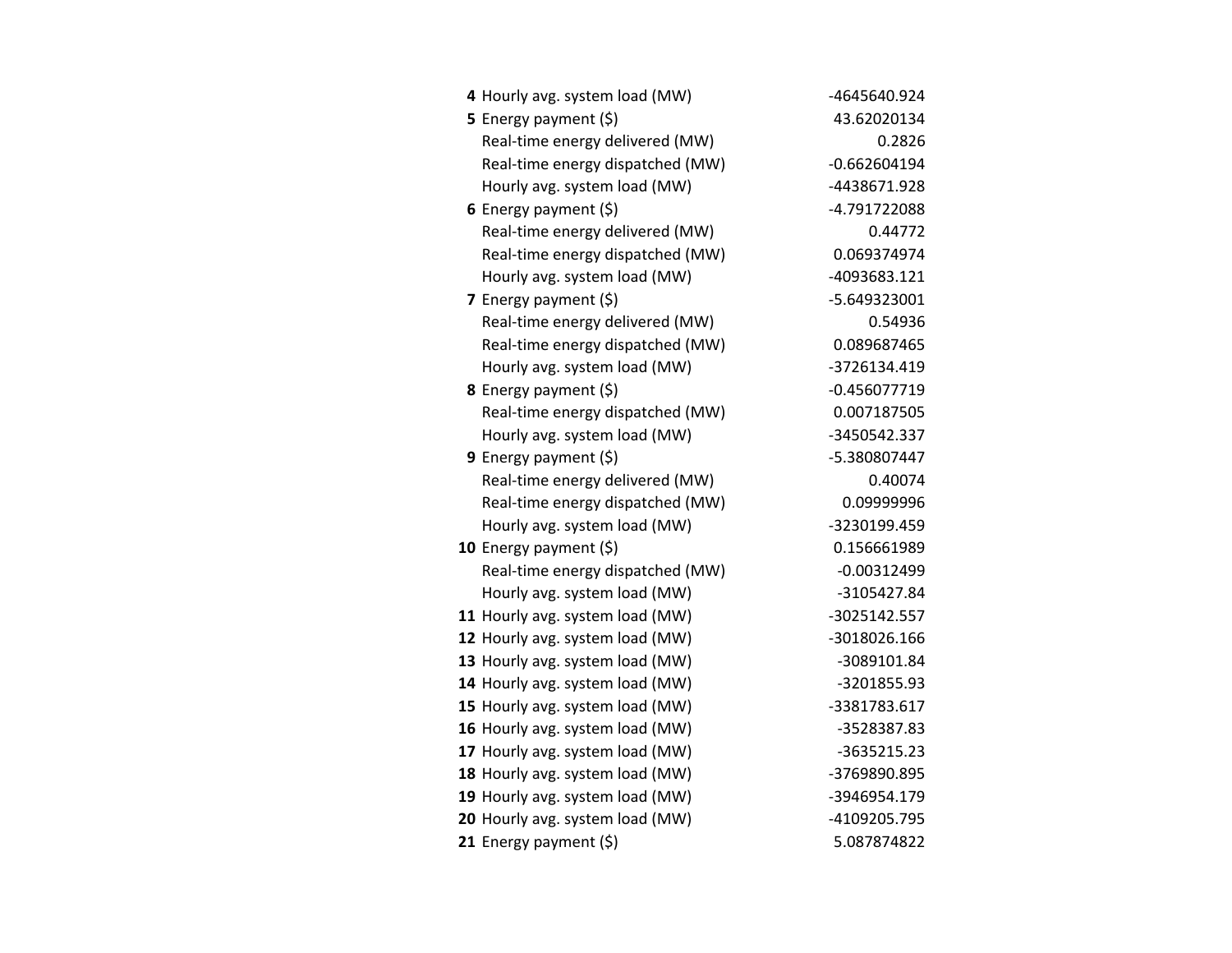|           | 21 Real-time energy dispatched (MW) | $-0.092499997$ |
|-----------|-------------------------------------|----------------|
|           | Hourly avg. system load (MW)        | -4296099.23    |
|           | 22 Energy payment (\$)              | -212.4568765   |
|           | Real-time energy delivered (MW)     | 2.48328        |
|           | Real-time energy dispatched (MW)    | 2.365625044    |
|           | Hourly avg. system load (MW)        | -4518353.617   |
|           | 23 Energy payment (\$)              | 5.082634833    |
|           | Real-time energy delivered (MW)     | 2.53104        |
|           | Real-time energy dispatched (MW)    | $-1.00999994$  |
|           | Hourly avg. system load (MW)        | -4726143.132   |
|           | 24 Energy payment (\$)              | -3592.270315   |
|           | Real-time energy delivered (MW)     | 83.062104      |
|           | Real-time energy dispatched (MW)    | 37.80812498    |
|           | Hourly avg. system load (MW)        | -4865016.477   |
| 7/21/2021 | 1 Energy payment $(5)$              | -7914.816233   |
|           | Real-time energy delivered (MW)     | 101.1455       |
|           | Real-time energy dispatched (MW)    | 59.7065615     |
|           | Hourly avg. system load (MW)        | -2857551.198   |
|           | 2 Energy payment (\$)               | -7374.925348   |
|           | Real-time energy delivered (MW)     | 93.50279805    |
|           | Real-time energy dispatched (MW)    | 48.1621875     |
|           | Hourly avg. system load (MW)        | -2858419.249   |
|           | <b>3</b> Energy payment $(\xi)$     | -5822.501243   |
|           | Real-time energy delivered (MW)     | 55.68832089    |
|           | Real-time energy dispatched (MW)    | 30.73968755    |
|           | Hourly avg. system load (MW)        | -2775058.088   |
|           | 4 Energy payment (\$)               | -2090.157306   |
|           | Real-time energy delivered (MW)     | 16.53922074    |
|           | Real-time energy dispatched (MW)    | 5.2831249      |
|           | Hourly avg. system load (MW)        | -2672095.876   |
|           | 5 Energy payment (\$)               | 143.267179     |
|           | Real-time energy delivered (MW)     | 0.2268         |
|           | Real-time energy dispatched (MW)    | -2.044374987   |
|           | Hourly avg. system load (MW)        | -2547505.847   |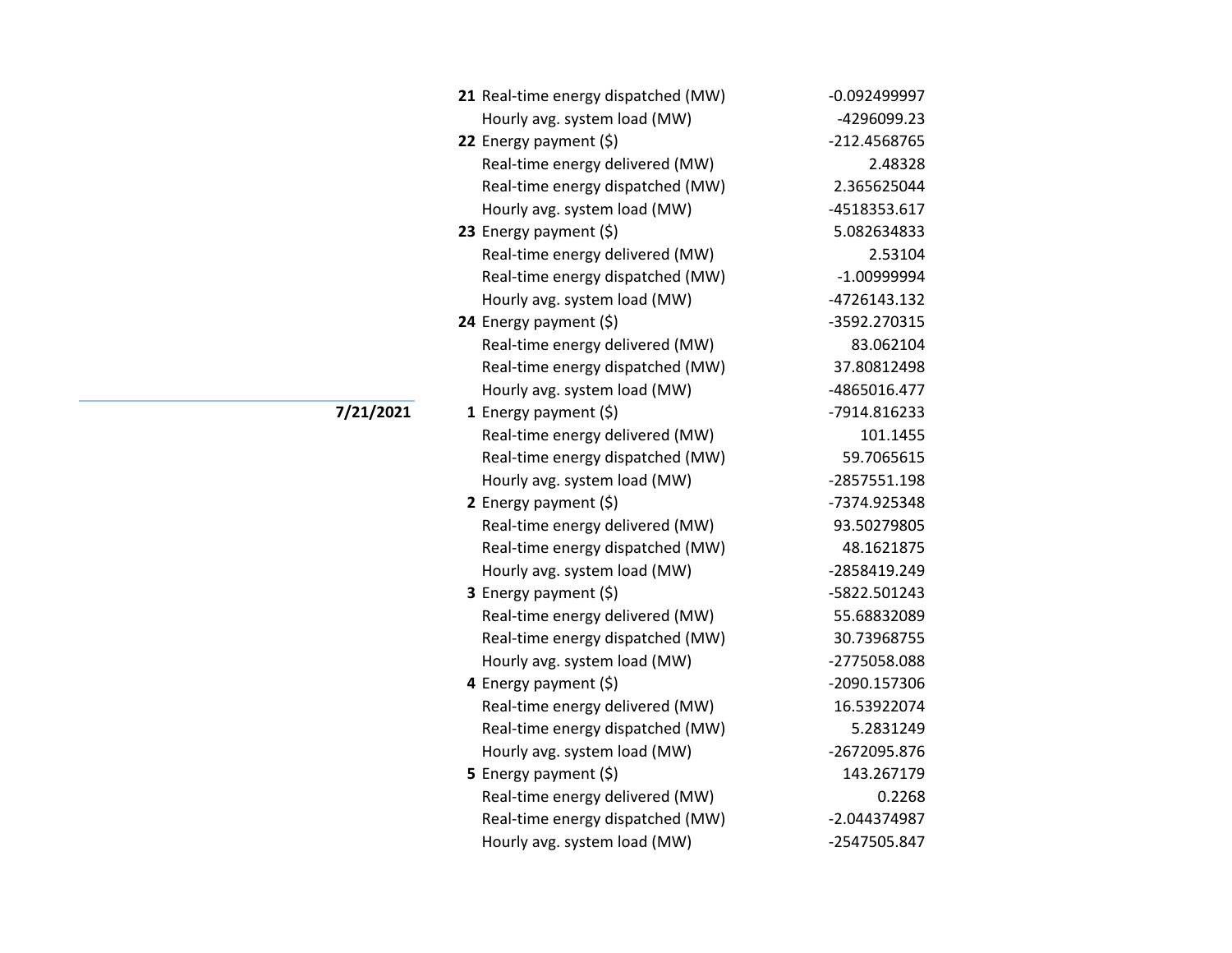| 6 Energy payment $(5)$           | -4.986464822   |
|----------------------------------|----------------|
| Real-time energy delivered (MW)  | 0.38523        |
| Real-time energy dispatched (MW) | 0.069374974    |
| Hourly avg. system load (MW)     | -2343151.412   |
| 7 Energy payment (\$)            | -5.792682765   |
| Real-time energy delivered (MW)  | 0.47928        |
| Real-time energy dispatched (MW) | 0.089374966    |
| Hourly avg. system load (MW)     | -2141989.994   |
| <b>8</b> Energy payment $(\xi)$  | -5.323996471   |
| Real-time energy delivered (MW)  | 1.30743        |
| Real-time energy dispatched (MW) | 0.094999962    |
| Hourly avg. system load (MW)     | -1975215.529   |
| 9 Energy payment (\$)            | -5.313552472   |
| Real-time energy delivered (MW)  | 0.87273        |
| Real-time energy dispatched (MW) | 0.09999996     |
| Hourly avg. system load (MW)     | -1879062.684   |
| 10 Energy payment (\$)           | 0.163149799    |
| Real-time energy dispatched (MW) | $-0.003437489$ |
| Hourly avg. system load (MW)     | -1804282.346   |
| 11 Hourly avg. system load (MW)  | -1753087.148   |
| 12 Hourly avg. system load (MW)  | $-1750118.31$  |
| 13 Hourly avg. system load (MW)  | -1804667.381   |
| 14 Hourly avg. system load (MW)  | -1848821.893   |
| 15 Hourly avg. system load (MW)  | -1927514.001   |
| 16 Hourly avg. system load (MW)  | -1986322.268   |
| 17 Hourly avg. system load (MW)  | -2043666.188   |
| 18 Hourly avg. system load (MW)  | -2145483.936   |
| 19 Hourly avg. system load (MW)  | -2260658.053   |
| 20 Hourly avg. system load (MW)  | -2374158.437   |
| 21 Energy payment (\$)           | 8.700109021    |
| Real-time energy dispatched (MW) | $-0.092499997$ |
| Hourly avg. system load (MW)     | -2499226.806   |
| 22 Energy payment (\$)           | -316.0907203   |
| Real-time energy delivered (MW)  | 2.87938293     |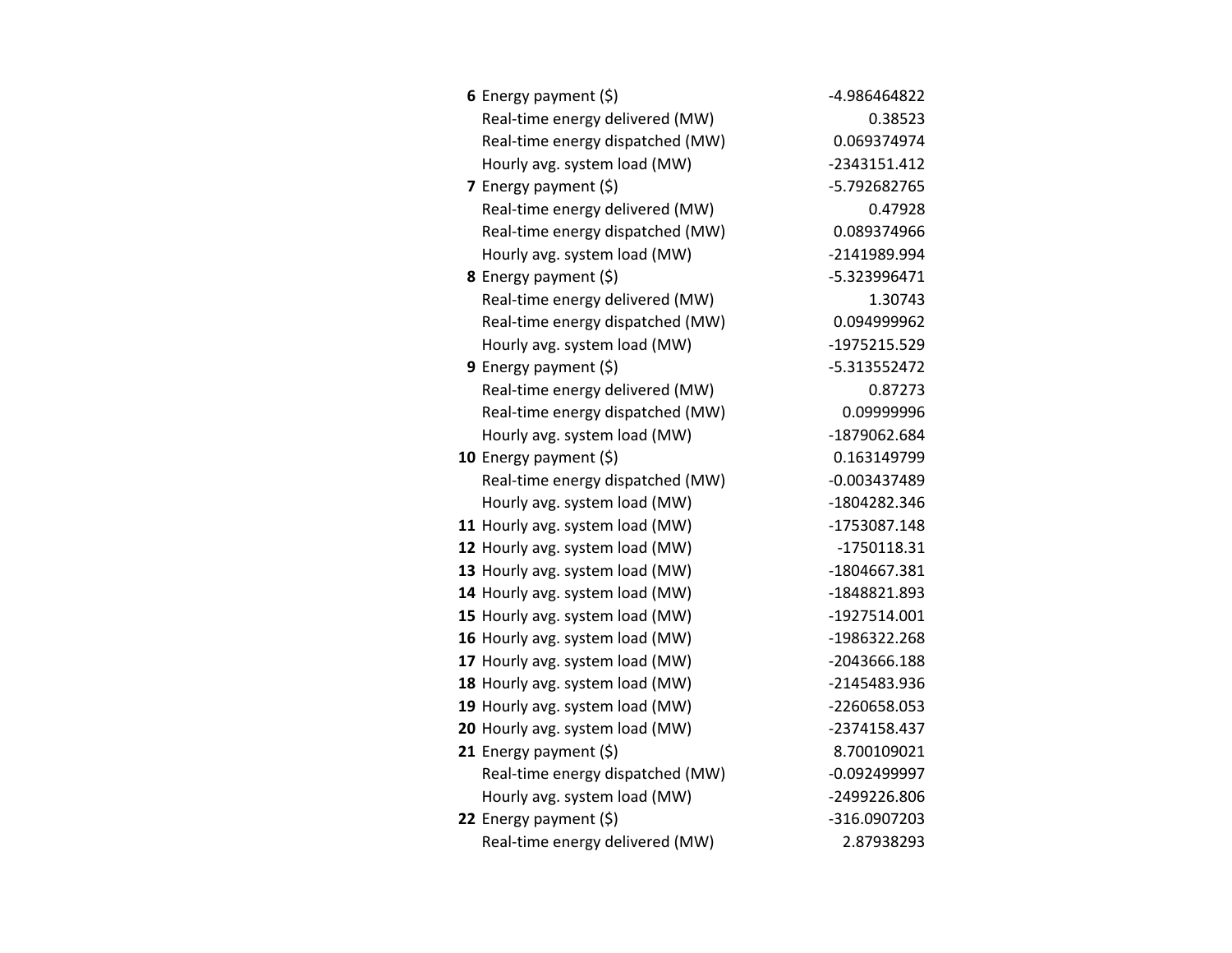| 22 Real-time energy dispatched (MW) | 4.40187499     |
|-------------------------------------|----------------|
| Hourly avg. system load (MW)        | -2611026.295   |
| 23 Energy payment (\$)              | 125.3209017    |
| Real-time energy delivered (MW)     | 2.67372        |
| Real-time energy dispatched (MW)    | $-1.821562481$ |
| Hourly avg. system load (MW)        | -2725914.222   |
| 24 Energy payment (\$)              | -3675.817124   |
| Real-time energy delivered (MW)     | 71.246154      |
| Real-time energy dispatched (MW)    | 34.10718665    |
| Hourly avg. system load (MW)        | -2802865.842   |
| 1 Energy payment $(\xi)$            | -4981.332713   |
| Real-time energy delivered (MW)     | 64.09627101    |
| Real-time energy dispatched (MW)    | 26.18812505    |
| Hourly avg. system load (MW)        | -2827607.676   |
| 2 Energy payment $(5)$              | -9664.687771   |
| Real-time energy delivered (MW)     | 113.206287     |
| Real-time energy dispatched (MW)    | 67.01968742    |
| Hourly avg. system load (MW)        | -2781976.464   |
| 3 Energy payment (\$)               | -10170.85444   |
| Real-time energy delivered (MW)     | 98.858406      |
| Real-time energy dispatched (MW)    | 67.84968743    |
| Hourly avg. system load (MW)        | -2686980.443   |
| 4 Energy payment (\$)               | -1876.906924   |
| Real-time energy delivered (MW)     | 16.699074      |
| Real-time energy dispatched (MW)    | 17.0849999     |
| Hourly avg. system load (MW)        | -2617150.699   |
| 5 Energy payment $(\xi)$            | 36.13427323    |
| Real-time energy delivered (MW)     | 0.28107        |
| Real-time energy dispatched (MW)    | $-0.587812503$ |
| Hourly avg. system load (MW)        | -2508964.759   |
| 6 Energy payment $(\xi)$            | -5.029234906   |
| Real-time energy delivered (MW)     | 0.33765        |
| Real-time energy dispatched (MW)    | 0.069374974    |
| Hourly avg. system load (MW)        | -2325113.623   |

**7/22/2021**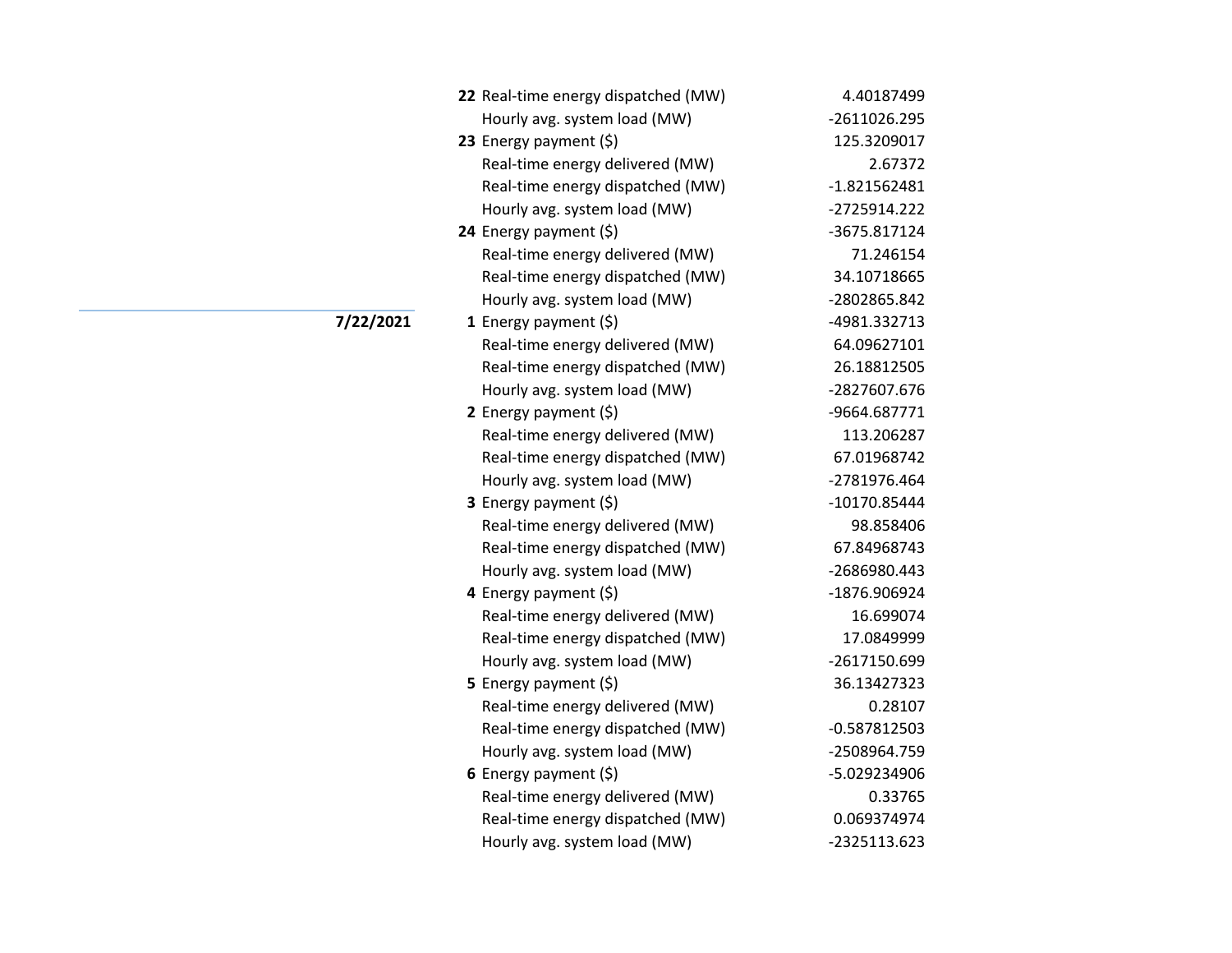| 7 Energy payment $(\xi)$         | -5.753745297   |
|----------------------------------|----------------|
| Real-time energy delivered (MW)  | 0.38085        |
| Real-time energy dispatched (MW) | 0.089999964    |
| Hourly avg. system load (MW)     | $-2127209.1$   |
| <b>8</b> Energy payment $(\xi)$  | -5.697126719   |
| Real-time energy delivered (MW)  | 1.03428        |
| Real-time energy dispatched (MW) | 0.09999996     |
| Hourly avg. system load (MW)     | -2037608.213   |
| 9 Energy payment (\$)            | -5.293220783   |
| Real-time energy delivered (MW)  | 0.6714         |
| Real-time energy dispatched (MW) | 0.09999996     |
| Hourly avg. system load (MW)     | -1928483.043   |
| 10 Energy payment $(\xi)$        | 0.16104297     |
| Real-time energy dispatched (MW) | $-0.00312499$  |
| Hourly avg. system load (MW)     | -1842327.891   |
| 11 Hourly avg. system load (MW)  | -1789736.572   |
| 12 Hourly avg. system load (MW)  | -1787246.14    |
| 13 Hourly avg. system load (MW)  | -1834469.976   |
| 14 Hourly avg. system load (MW)  | -1899235.552   |
| 15 Hourly avg. system load (MW)  | -1973344.985   |
| 16 Hourly avg. system load (MW)  | -2075426.954   |
| 17 Hourly avg. system load (MW)  | -2135740.69    |
| 18 Hourly avg. system load (MW)  | -2210252.212   |
| 19 Hourly avg. system load (MW)  | -2296203.694   |
| 20 Hourly avg. system load (MW)  | -2399176.331   |
| 21 Energy payment (\$)           | 5.750611502    |
| Real-time energy dispatched (MW) | $-0.092499997$ |
| Hourly avg. system load (MW)     | -2512091.628   |
| 22 Energy payment $(\xi)$        | -113.9782797   |
| Real-time energy delivered (MW)  | 2.49264        |
| Real-time energy dispatched (MW) | 0.775625066    |
| Hourly avg. system load (MW)     | -2626582.634   |
| 23 Energy payment (\$)           | 429.5125273    |
| Real-time energy delivered (MW)  | 4.04736        |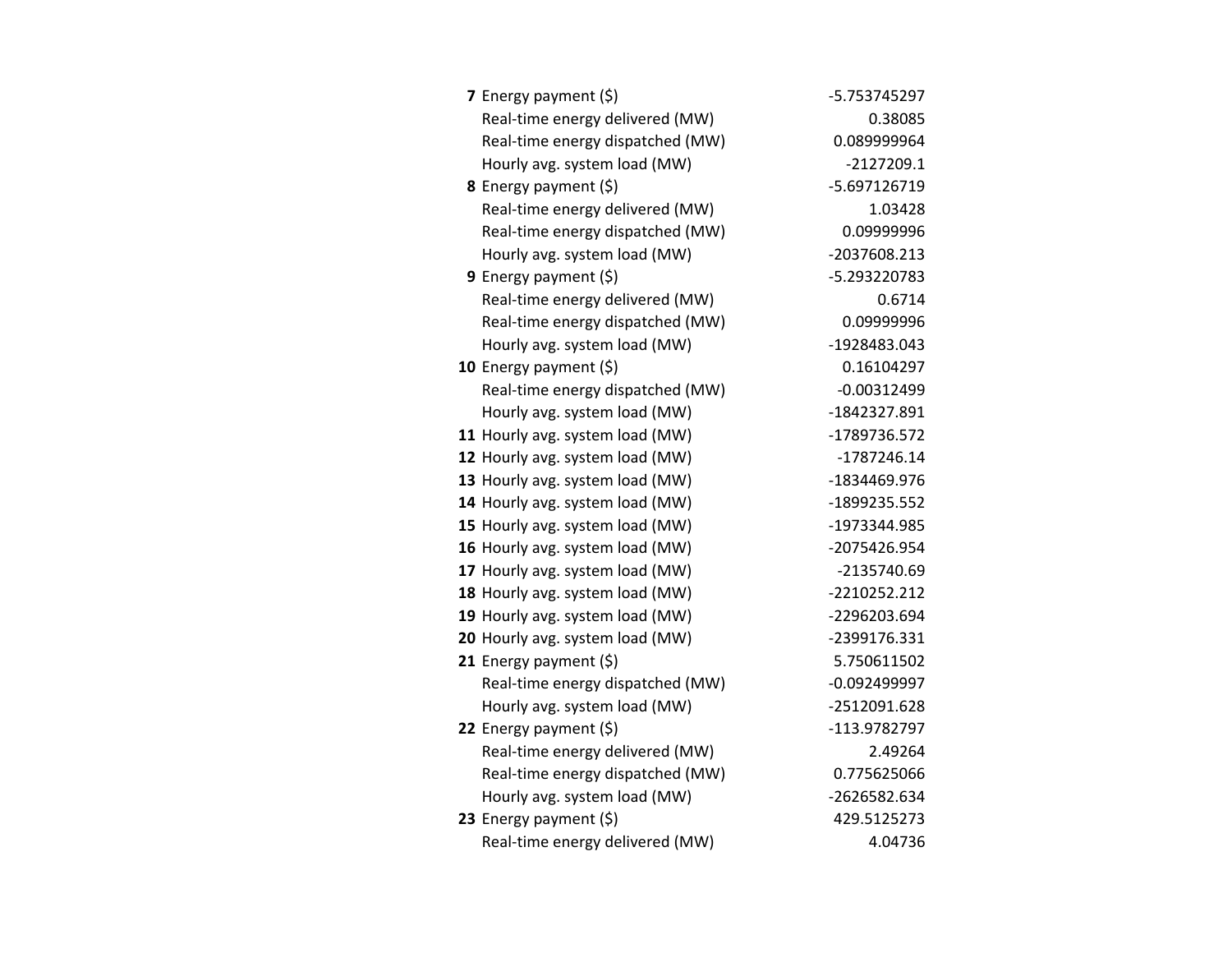| 23 Real-time energy dispatched (MW) | -22.63750004   |
|-------------------------------------|----------------|
| Hourly avg. system load (MW)        | -2733454.381   |
| 24 Energy payment (\$)              | -49.7571946    |
| Real-time energy delivered (MW)     | 32.202384      |
| Real-time energy dispatched (MW)    | -12.87906211   |
| Hourly avg. system load (MW)        | -2795896.03    |
| <b>1</b> Energy payment $(\xi)$     | -2309.231726   |
| Real-time energy delivered (MW)     | 47.09519801    |
| Real-time energy dispatched (MW)    | 9.302187438    |
| Hourly avg. system load (MW)        | -2596482.291   |
| 2 Energy payment $(5)$              | -4041.424891   |
| Real-time energy delivered (MW)     | 78.37680972    |
| Real-time energy dispatched (MW)    | 33.5974999     |
| Hourly avg. system load (MW)        | -2572556.014   |
| <b>3</b> Energy payment $(\xi)$     | -7941.255943   |
| Real-time energy delivered (MW)     | 105.9116888    |
| Real-time energy dispatched (MW)    | 60.07093743    |
| Hourly avg. system load (MW)        | -2486733.732   |
| 4 Energy payment (\$)               | -433.8555245   |
| Real-time energy delivered (MW)     | 7.440897       |
| Real-time energy dispatched (MW)    | 3.729479057    |
| Hourly avg. system load (MW)        | -2405681.086   |
| <b>5</b> Energy payment $(\xi)$     | 7.793652914    |
| Real-time energy delivered (MW)     | 0.30207        |
| Real-time energy dispatched (MW)    | $-0.155000017$ |
| Hourly avg. system load (MW)        | -2301635.061   |
| 6 Energy payment $(5)$              | -4.692565513   |
| Real-time energy delivered (MW)     | 0.40824        |
| Real-time energy dispatched (MW)    | 0.069374974    |
| Hourly avg. system load (MW)        | $-2138552.17$  |
| 7 Energy payment $(\xi)$            | -5.719751885   |
| Real-time energy delivered (MW)     | 0.41133        |
| Real-time energy dispatched (MW)    | 0.089687465    |
| Hourly avg. system load (MW)        | -1973878.858   |

## **7/23/2021**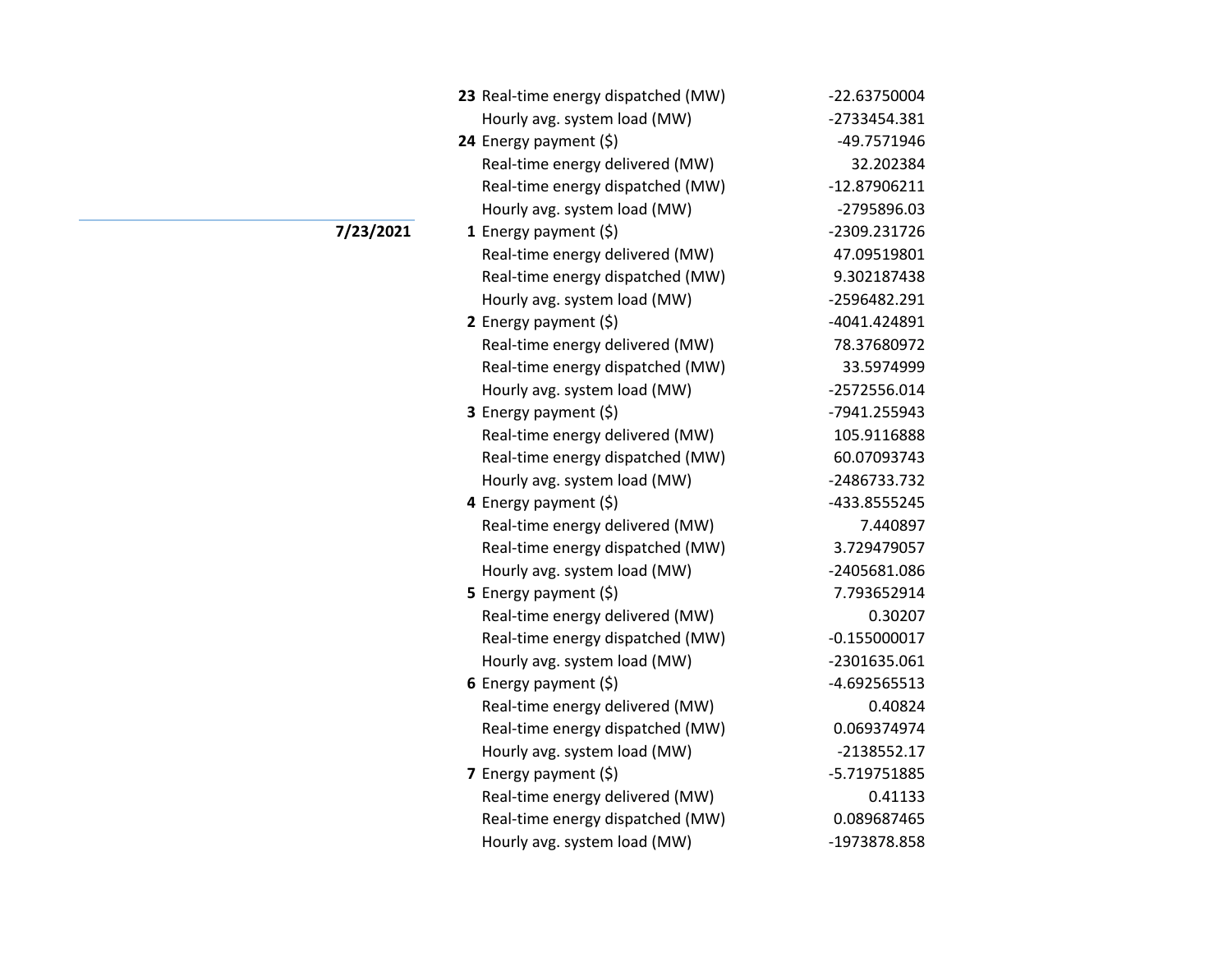| <b>8</b> Energy payment $(\xi)$  | -5.468971412   |
|----------------------------------|----------------|
| Real-time energy delivered (MW)  | 1.08477        |
| Real-time energy dispatched (MW) | 0.09999996     |
| Hourly avg. system load (MW)     | -1846512.728   |
| 9 Energy payment (\$)            | -5.243368405   |
| Real-time energy delivered (MW)  | 0.74025        |
| Real-time energy dispatched (MW) | 0.09999996     |
| Hourly avg. system load (MW)     | -1746267.462   |
| 10 Energy payment $(5)$          | 0.138153527    |
| Real-time energy dispatched (MW) | $-0.00312499$  |
| Hourly avg. system load (MW)     | -1676172.306   |
| 11 Hourly avg. system load (MW)  | -1642179.975   |
| 12 Hourly avg. system load (MW)  | -1640563.431   |
| 13 Hourly avg. system load (MW)  | -1688425.888   |
| 14 Hourly avg. system load (MW)  | -1744989.863   |
| 15 Hourly avg. system load (MW)  | -1811529.387   |
| 16 Hourly avg. system load (MW)  | -1879506.999   |
| 17 Hourly avg. system load (MW)  | -1940088.437   |
| 18 Hourly avg. system load (MW)  | -1989783.929   |
| 19 Hourly avg. system load (MW)  | -2069572.17    |
| 20 Hourly avg. system load (MW)  | -2165559.315   |
| 21 Energy payment (\$)           | 4.790352846    |
| Real-time energy dispatched (MW) | $-0.092499997$ |
| Hourly avg. system load (MW)     | -2278755.845   |
| 22 Energy payment (\$)           | -73.04021181   |
| Real-time energy delivered (MW)  | 2.42448        |
| Real-time energy dispatched (MW) | 0.775625066    |
| Hourly avg. system load (MW)     | -2389420.555   |
| 23 Energy payment (\$)           | 387.5023522    |
| Real-time energy delivered (MW)  | 2.44932        |
| Real-time energy dispatched (MW) | -23.83406254   |
| Hourly avg. system load (MW)     | -2486893.225   |
| 24 Energy payment (\$)           | -401.0496694   |
| Real-time energy delivered (MW)  | 23.688888      |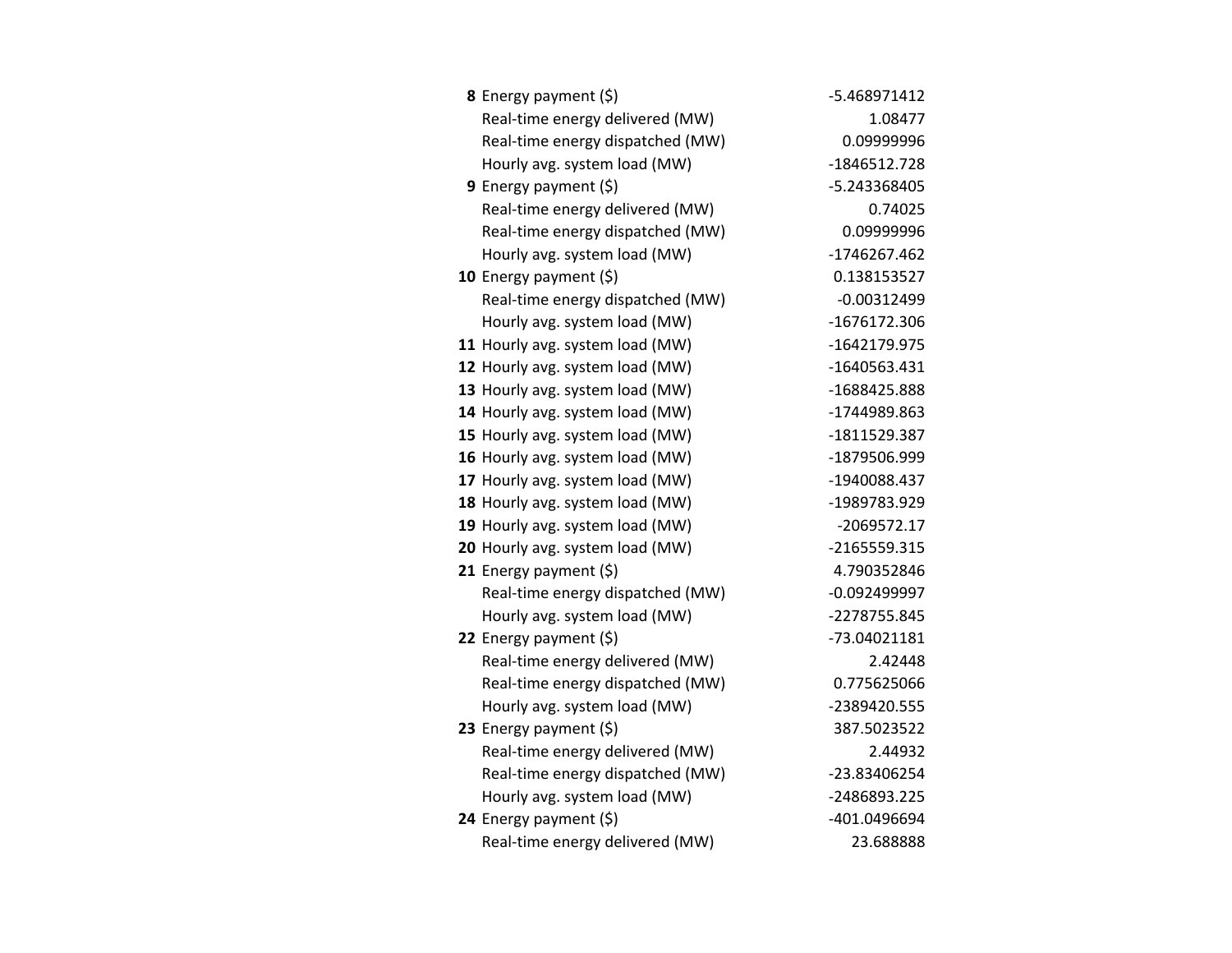| 7/23/2021 | 24 Real-time energy dispatched (MW) | $-18.109687$   |
|-----------|-------------------------------------|----------------|
|           | Hourly avg. system load (MW)        | -2555109.446   |
| 7/24/2021 | 1 Energy payment $(5)$              | $-2.211829015$ |
|           | Real-time energy delivered (MW)     | 0.10395        |
|           | Real-time energy dispatched (MW)    | 0.029999988    |
|           | Hourly avg. system load (MW)        | -300484.1202   |
|           | 2 Energy payment (\$)               | -2.54969898    |
|           | Real-time energy delivered (MW)     | 0.10779        |
|           | Real-time energy dispatched (MW)    | 0.029999988    |
|           | Hourly avg. system load (MW)        | -303559.9921   |
|           | 3 Energy payment (\$)               | -3.023360166   |
|           | Real-time energy delivered (MW)     | 0.12594        |
|           | Real-time energy dispatched (MW)    | 0.029687489    |
|           | Hourly avg. system load (MW)        | -298495.6533   |
|           | 4 Energy payment (\$)               | -3.529588995   |
|           | Real-time energy delivered (MW)     | 0.16818        |
|           | Real-time energy dispatched (MW)    | 0.039687485    |
|           | Hourly avg. system load (MW)        | -292903.3511   |
|           | 5 Energy payment $(5)$              | -3.905717582   |
|           | Real-time energy delivered (MW)     | 0.24213        |
|           | Real-time energy dispatched (MW)    | 0.049687481    |
|           | Hourly avg. system load (MW)        | -282729.0764   |
|           | 6 Energy payment $(5)$              | -3.974403711   |
|           | Real-time energy delivered (MW)     | 0.27465        |
|           | Real-time energy dispatched (MW)    | 0.059999976    |
|           | Hourly avg. system load (MW)        | -265963.6218   |
|           | 7 Energy payment (\$)               | -3.412787834   |
|           | Real-time energy delivered (MW)     | 0.38835        |
|           | Real-time energy dispatched (MW)    | 0.059999976    |
|           | Hourly avg. system load (MW)        | -246957.666    |
|           | 8 Energy payment (\$)               | -4.919988212   |
|           | Real-time energy delivered (MW)     | 0.79692        |
|           | Real-time energy dispatched (MW)    | 0.089687465    |
|           | Hourly avg. system load (MW)        | -243398.4559   |
|           |                                     |                |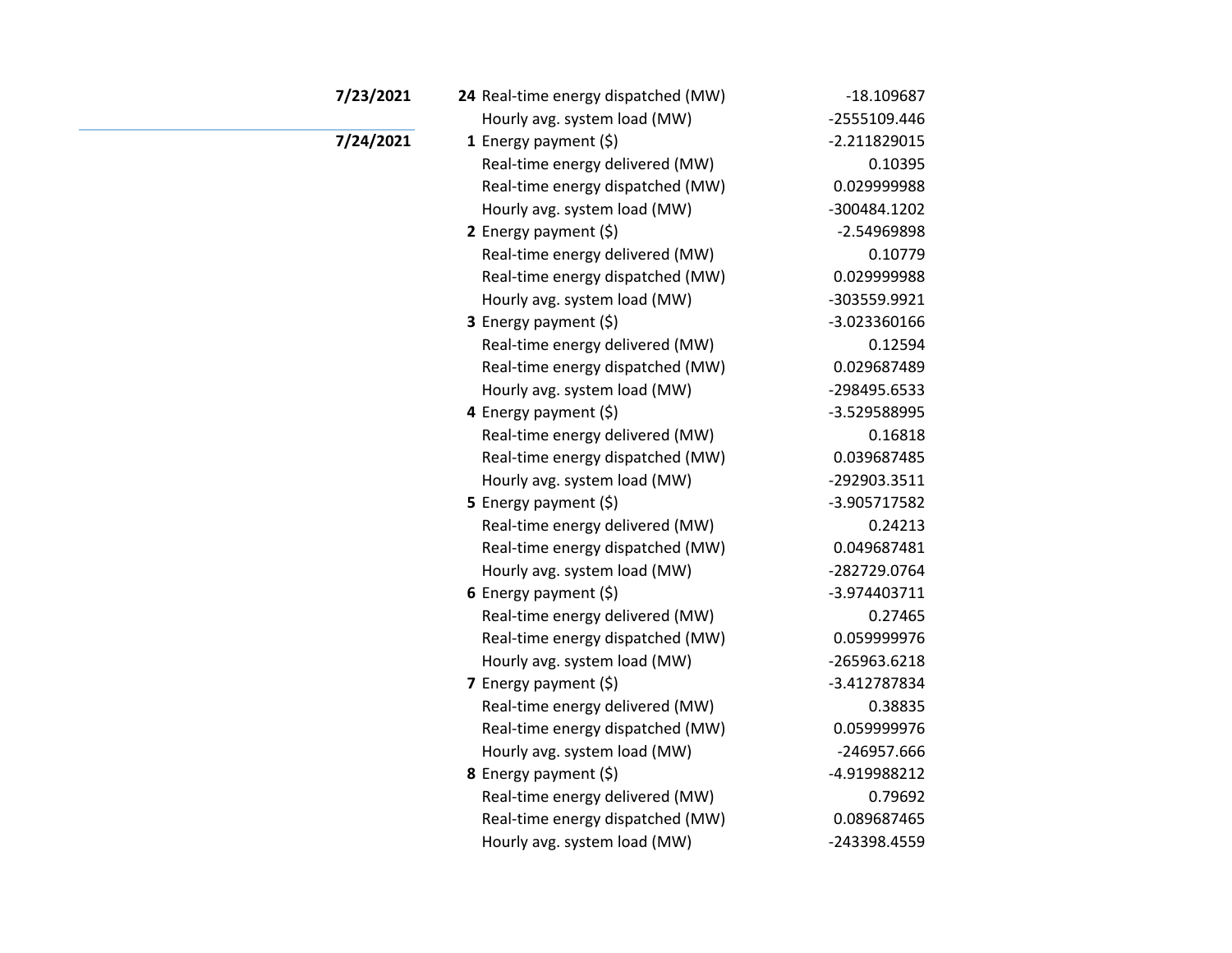| <b>9</b> Energy payment $(\xi)$  | -4.140502647   |
|----------------------------------|----------------|
| Real-time energy delivered (MW)  | 0.53175        |
| Real-time energy dispatched (MW) | 0.079687469    |
| Hourly avg. system load (MW)     | -230630.6256   |
| 10 Energy payment $(\xi)$        | 0.120857313    |
| Real-time energy dispatched (MW) | $-0.002499992$ |
| Hourly avg. system load (MW)     | -220224.1071   |
| 11 Hourly avg. system load (MW)  | -212292.3628   |
| 12 Hourly avg. system load (MW)  | -209408.5599   |
| 13 Hourly avg. system load (MW)  | -209770.574    |
| 14 Hourly avg. system load (MW)  | -210768.3146   |
| 15 Hourly avg. system load (MW)  | -214454.324    |
| 16 Hourly avg. system load (MW)  | -218766.2583   |
| 17 Hourly avg. system load (MW)  | -225286.4259   |
| 18 Hourly avg. system load (MW)  | -231974.2787   |
| 19 Hourly avg. system load (MW)  | -243169.2829   |
| 20 Hourly avg. system load (MW)  | -251804.4551   |
| 21 Hourly avg. system load (MW)  | -260876.6058   |
| 22 Hourly avg. system load (MW)  | -270948.0848   |
| 23 Hourly avg. system load (MW)  | -280839.8949   |
| 24 Energy payment (\$)           | 0.057564791    |
| Real-time energy dispatched (MW) | $-0.000937497$ |
| Hourly avg. system load (MW)     | -292107.9264   |
| 1 Energy payment $(\xi)$         | -3.208867417   |
| Real-time energy delivered (MW)  | 0.05892        |
| Real-time energy dispatched (MW) | 0.039999984    |
| Hourly avg. system load (MW)     | -294356.3856   |
| 2 Energy payment $(\xi)$         | -2.597150797   |
| Real-time energy delivered (MW)  | 0.06678        |
| Real-time energy dispatched (MW) | 0.029687489    |
| Hourly avg. system load (MW)     | -296669.9772   |
| 3 Energy payment (\$)            | -2.989470618   |
| Real-time energy delivered (MW)  | 0.0774         |
| Real-time energy dispatched (MW) | 0.029687489    |

**7/25/2021**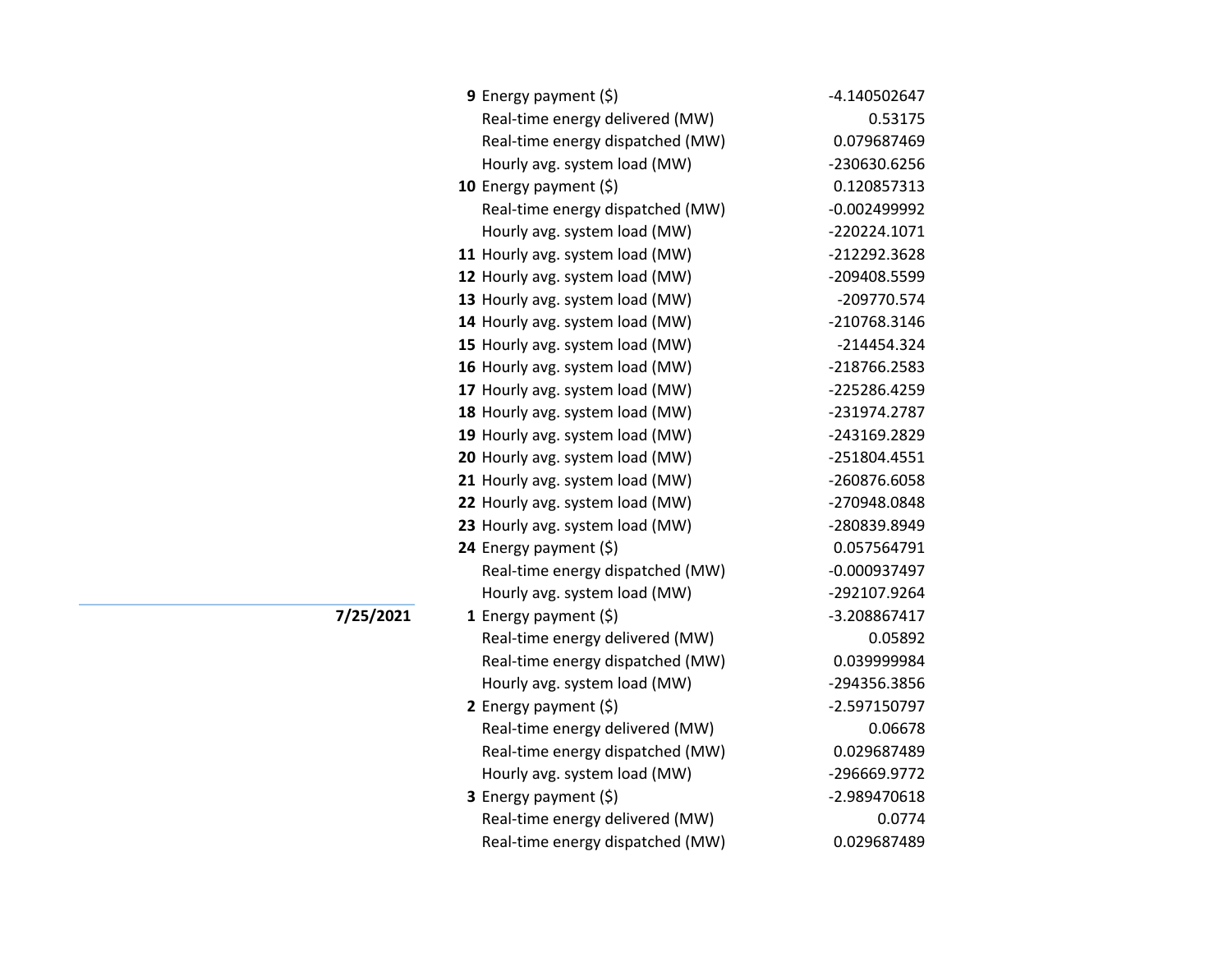| 3 Hourly avg. system load (MW)   | -292510.5662   |
|----------------------------------|----------------|
| 4 Energy payment (\$)            | -3.544480243   |
| Real-time energy delivered (MW)  | 0.07743        |
| Real-time energy dispatched (MW) | 0.039374986    |
| Hourly avg. system load (MW)     | -289516.463    |
| 5 Energy payment $(\xi)$         | -4.703963009   |
| Real-time energy delivered (MW)  | 0.09684        |
| Real-time energy dispatched (MW) | 0.059687477    |
| Hourly avg. system load (MW)     | -280052.4374   |
| 6 Energy payment $(\xi)$         | -4.787823385   |
| Real-time energy delivered (MW)  | 0.16482        |
| Real-time energy dispatched (MW) | 0.069999972    |
| Hourly avg. system load (MW)     | $-260624.1414$ |
| <b>7</b> Energy payment $(\xi)$  | -3.385758589   |
| Real-time energy delivered (MW)  | 0.24429        |
| Real-time energy dispatched (MW) | 0.059062479    |
| Hourly avg. system load (MW)     | -240546.5191   |
| <b>8</b> Energy payment $(\xi)$  | -4.94892992    |
| Real-time energy delivered (MW)  | 1.07922        |
| Real-time energy dispatched (MW) | 0.089999964    |
| Hourly avg. system load (MW)     | -231132.0323   |
| <b>9</b> Energy payment $(\xi)$  | -4.123200621   |
| Real-time energy delivered (MW)  | 0.76788        |
| Real-time energy dispatched (MW) | 0.079687469    |
| Hourly avg. system load (MW)     | -218173.2117   |
| 10 Energy payment $(\xi)$        | 0.110301735    |
| Real-time energy dispatched (MW) | $-0.002499992$ |
| Hourly avg. system load (MW)     | -208147.5786   |
| 11 Hourly avg. system load (MW)  | -201096.0533   |
| 12 Hourly avg. system load (MW)  | -197795.0935   |
| 13 Hourly avg. system load (MW)  | -196193.0216   |
| 14 Hourly avg. system load (MW)  | -195900.5352   |
| 15 Hourly avg. system load (MW)  | -198637.1357   |
| 16 Hourly avg. system load (MW)  | -202153.3422   |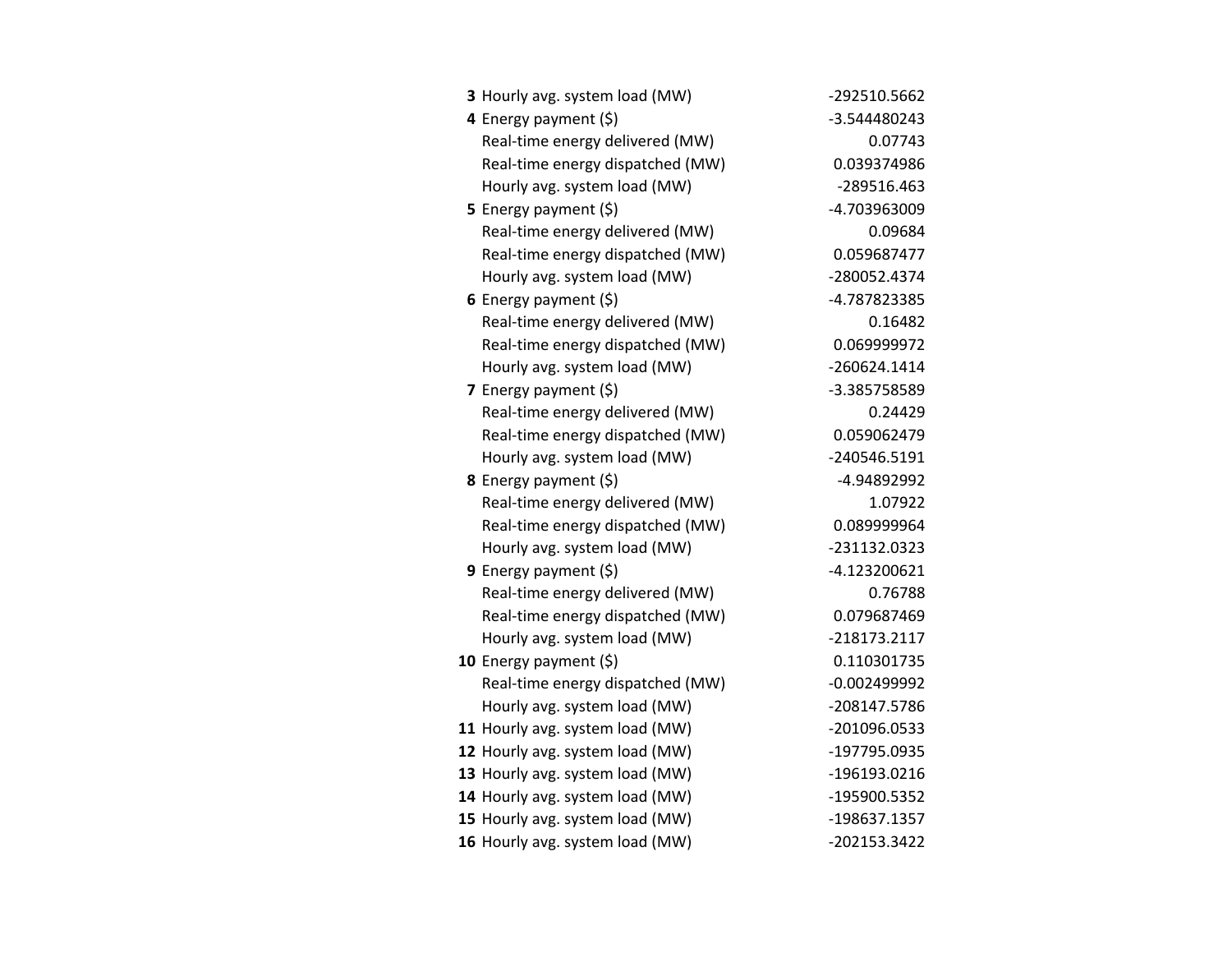| 17 Hourly avg. system load (MW)  | -206832.0197   |
|----------------------------------|----------------|
| 18 Hourly avg. system load (MW)  | -215183.0503   |
| 19 Hourly avg. system load (MW)  | -222488.5629   |
| 20 Hourly avg. system load (MW)  | -232482.5643   |
| 21 Hourly avg. system load (MW)  | -246793.5079   |
| 22 Hourly avg. system load (MW)  | -263361.5661   |
| 23 Hourly avg. system load (MW)  | -275524.6527   |
| 24 Energy payment (\$)           | 0.072197372    |
| Real-time energy dispatched (MW) | $-0.001249996$ |
| Hourly avg. system load (MW)     | -285607.6026   |
| 1 Energy payment $(\xi)$         | $-4676.55011$  |
| Real-time energy delivered (MW)  | 101.536608     |
| Real-time energy dispatched (MW) | 49.41968641    |
| Hourly avg. system load (MW)     | -2181910.264   |
| 2 Energy payment $(\xi)$         | -3566.347751   |
| Real-time energy delivered (MW)  | 86.976378      |
| Real-time energy dispatched (MW) | 33.6768749     |
| Hourly avg. system load (MW)     | -2179307.97    |
| <b>3</b> Energy payment $(\xi)$  | -5462.190225   |
| Real-time energy delivered (MW)  | 73.72120518    |
| Real-time energy dispatched (MW) | 24.52000001    |
| Hourly avg. system load (MW)     | -2137256.722   |
| 4 Energy payment (\$)            | 487.0952901    |
| Real-time energy delivered (MW)  | 10.927305      |
| Real-time energy dispatched (MW) | -17.71812508   |
| Hourly avg. system load (MW)     | -2120809.014   |
| 5 Energy payment (\$)            | 150.1449298    |
| Real-time energy delivered (MW)  | 0.10182        |
| Real-time energy dispatched (MW) | -1.854062489   |
| Hourly avg. system load (MW)     | -2054305.628   |
| 6 Energy payment $(5)$           | -4.925361197   |
| Real-time energy delivered (MW)  | 0.21369        |
| Real-time energy dispatched (MW) | 0.059374978    |
| Hourly avg. system load (MW)     | -1923939.851   |

**7/26/2021**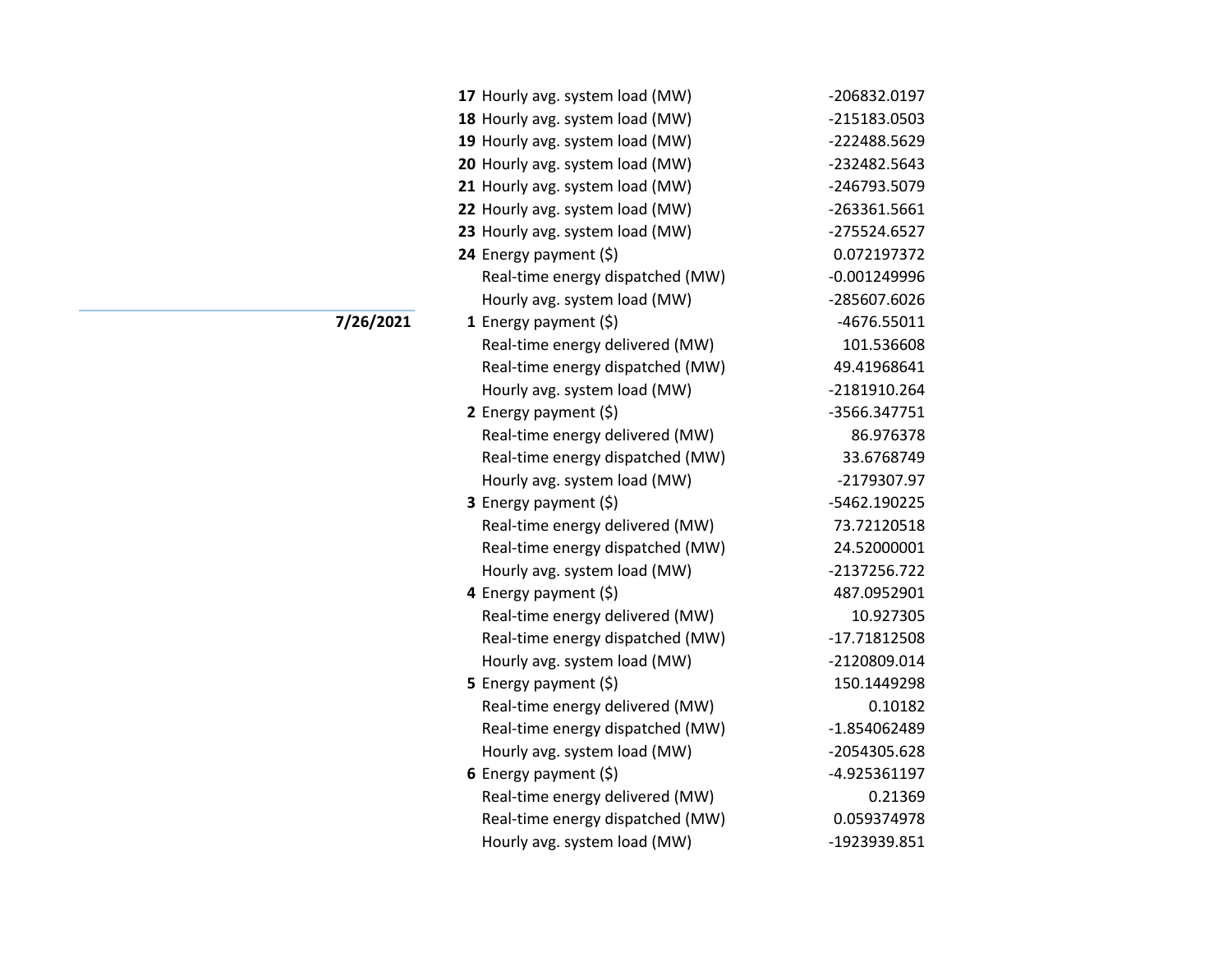| <b>7</b> Energy payment $(\xi)$  | -5.497801786   |
|----------------------------------|----------------|
| Real-time energy delivered (MW)  | 0.27183        |
| Real-time energy dispatched (MW) | 0.079687469    |
| Hourly avg. system load (MW)     | $-1775661.321$ |
| <b>8</b> Energy payment $(\xi)$  | $-4.521198556$ |
| Real-time energy delivered (MW)  | 0.93927        |
| Real-time energy dispatched (MW) | 0.079687469    |
| Hourly avg. system load (MW)     | -1629138.033   |
| <b>9</b> Energy payment $(\xi)$  | -4.809208977   |
| Real-time energy delivered (MW)  | 0.68148        |
| Real-time energy dispatched (MW) | 0.089999964    |
| Hourly avg. system load (MW)     | -1549426.196   |
| 10 Energy payment (\$)           | 0.124527867    |
| Real-time energy dispatched (MW) | $-0.002812491$ |
| Hourly avg. system load (MW)     | -1503584.649   |
| 11 Hourly avg. system load (MW)  | -1479326.047   |
| 12 Hourly avg. system load (MW)  | -1490475.886   |
| 13 Hourly avg. system load (MW)  | -1536475.409   |
| 14 Hourly avg. system load (MW)  | -1617933.084   |
| 15 Hourly avg. system load (MW)  | -1706891.552   |
| 16 Hourly avg. system load (MW)  | -1791708.602   |
| 17 Hourly avg. system load (MW)  | -1833255.19    |
| 18 Hourly avg. system load (MW)  | -1864884.677   |
| 19 Hourly avg. system load (MW)  | -1890277.808   |
| 20 Hourly avg. system load (MW)  | -1938186.783   |
| <b>21</b> Energy payment $(\xi)$ | 5.415853652    |
| Real-time energy dispatched (MW) | $-0.092499997$ |
| Hourly avg. system load (MW)     | -1983347.838   |
| 22 Energy payment (\$)           | -178.2230477   |
| Real-time energy delivered (MW)  | 2.45424        |
| Real-time energy dispatched (MW) | 2.380625042    |
| Hourly avg. system load (MW)     | -2042156.076   |
| 23 Energy payment $(\xi)$        | -33.85950403   |
| Real-time energy delivered (MW)  | 2.48724        |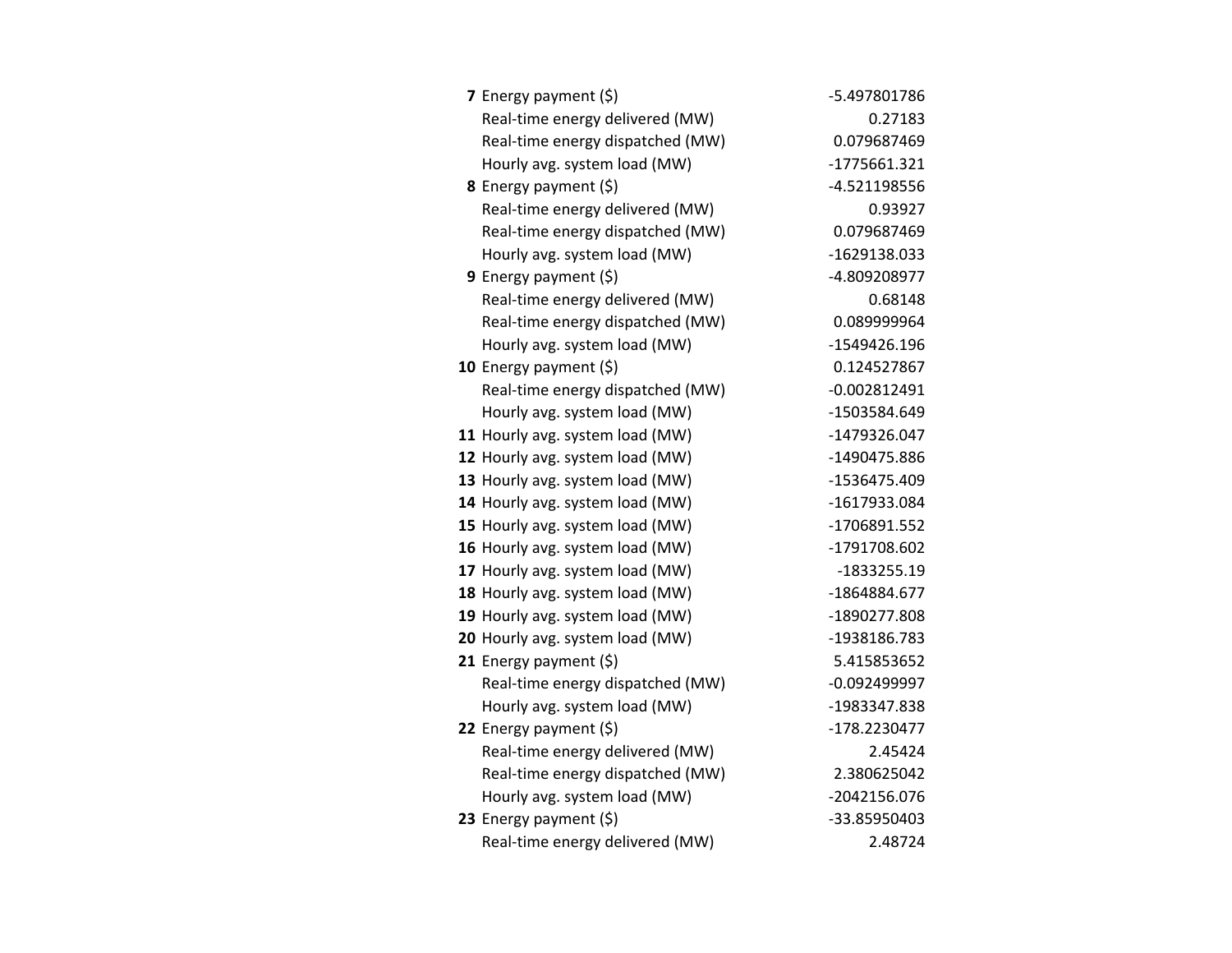| 23 Real-time energy dispatched (MW) | $-0.82968744$  |
|-------------------------------------|----------------|
| Hourly avg. system load (MW)        | -2095399.804   |
| 24 Energy payment $(\xi)$           | -4034.086758   |
| Real-time energy delivered (MW)     | 89.288586      |
| Real-time energy dispatched (MW)    | 43.27812399    |
| Hourly avg. system load (MW)        | $-2141455.193$ |
| <b>1</b> Energy payment $(\xi)$     | -2299.323889   |
| Real-time energy delivered (MW)     | 67.65072701    |
| Real-time energy dispatched (MW)    | 16.54562429    |
| Hourly avg. system load (MW)        | -5734014.539   |
| 2 Energy payment $(5)$              | -7588.608249   |
| Real-time energy delivered (MW)     | 84.45825       |
| Real-time energy dispatched (MW)    | 43.28593769    |
| Hourly avg. system load (MW)        | -5746202.543   |
| 3 Energy payment (\$)               | -8871.494682   |
| Real-time energy delivered (MW)     | 87.09327534    |
| Real-time energy dispatched (MW)    | 53.91906241    |
| Hourly avg. system load (MW)        | -5588599.368   |
| 4 Energy payment (\$)               | -2213.674971   |
| Real-time energy delivered (MW)     | 45.55762656    |
| Real-time energy dispatched (MW)    | 10.81187497    |
| Hourly avg. system load (MW)        | -5416680.262   |
| <b>5</b> Energy payment $(\xi)$     | 188.7603728    |
| Real-time energy delivered (MW)     | 0.09459        |
| Real-time energy dispatched (MW)    | -1.99562499    |
| Hourly avg. system load (MW)        | -5177938.785   |
| 6 Energy payment $(\xi)$            | $-5.56252483$  |
| Real-time energy delivered (MW)     | 0.24165        |
| Real-time energy dispatched (MW)    | 0.069374974    |
| Hourly avg. system load (MW)        | -4783211.283   |
| 7 Energy payment $(\xi)$            | $-6.012723894$ |
| Real-time energy delivered (MW)     | 0.3732         |
| Real-time energy dispatched (MW)    | 0.089999964    |
| Hourly avg. system load (MW)        | -4360604.535   |

## **7/27/2021**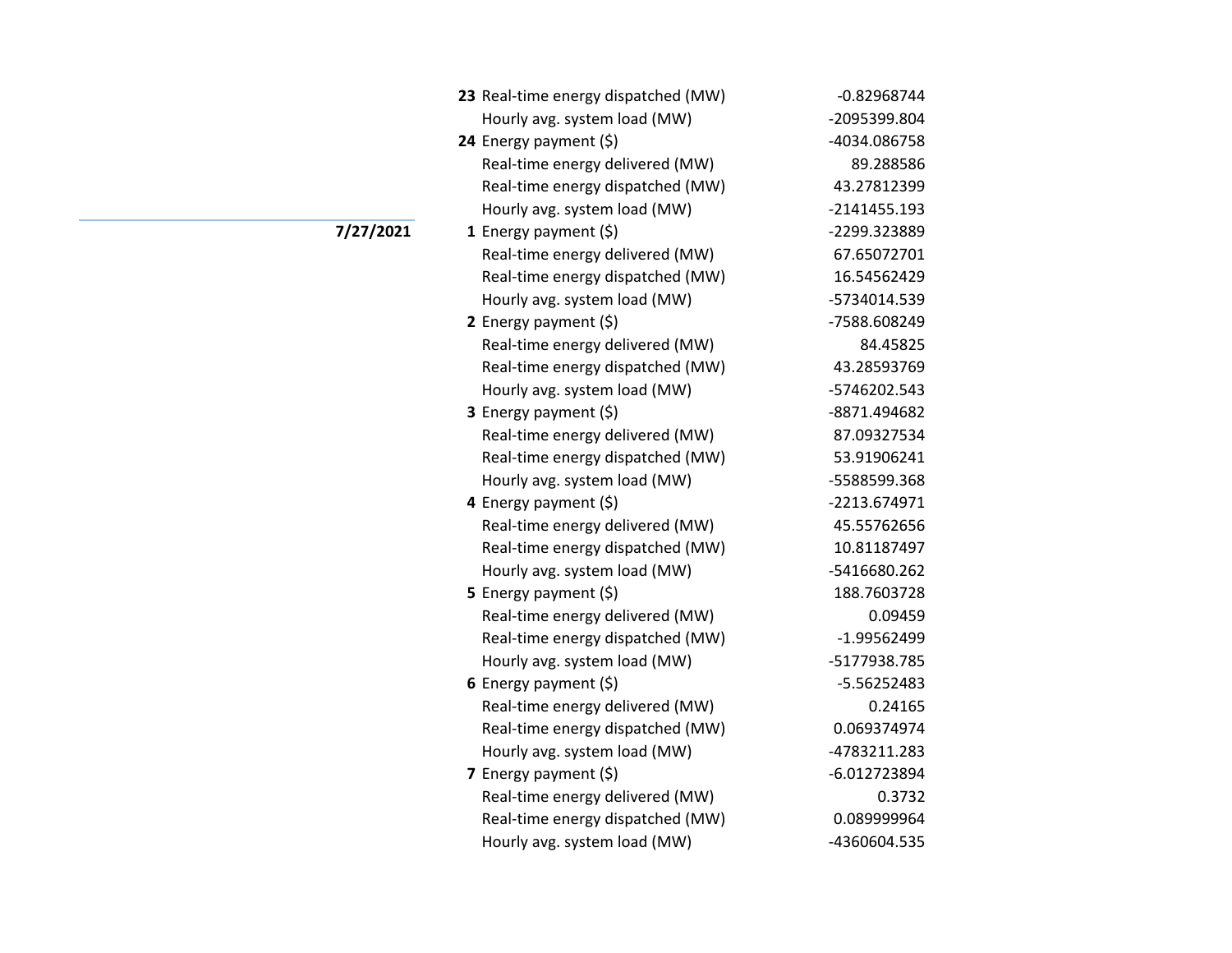| <b>8</b> Energy payment $(\xi)$  | -4.702048703   |
|----------------------------------|----------------|
| Real-time energy delivered (MW)  | 1.01613        |
| Real-time energy dispatched (MW) | 0.089687465    |
| Hourly avg. system load (MW)     | -3830648.996   |
| <b>9</b> Energy payment $(\xi)$  | -5.229673208   |
| Real-time energy delivered (MW)  | 0.76233        |
| Real-time energy dispatched (MW) | 0.09999996     |
| Hourly avg. system load (MW)     | -3660777.549   |
| 10 Energy payment $(\xi)$        | 0.156424729    |
| Real-time energy dispatched (MW) | $-0.00312499$  |
| Hourly avg. system load (MW)     | -3568594.813   |
| 11 Hourly avg. system load (MW)  | -3511104.055   |
| 12 Hourly avg. system load (MW)  | -3527713.024   |
| 13 Hourly avg. system load (MW)  | -3620526.727   |
| 14 Hourly avg. system load (MW)  | -3783858.868   |
| 15 Hourly avg. system load (MW)  | -3991805.044   |
| 16 Hourly avg. system load (MW)  | -4075407.622   |
| 17 Hourly avg. system load (MW)  | -4153651.285   |
| 18 Hourly avg. system load (MW)  | -4268648.891   |
| 19 Hourly avg. system load (MW)  | -4439230.022   |
| 20 Hourly avg. system load (MW)  | -4650970.385   |
| 21 Energy payment $(\xi)$        | 5.67774993     |
| Real-time energy dispatched (MW) | $-0.081249999$ |
| Hourly avg. system load (MW)     | -4861297.161   |
| 22 Energy payment $(\xi)$        | -170.746655    |
| Real-time energy delivered (MW)  | 2.50164        |
| Real-time energy dispatched (MW) | 2.546250044    |
| Hourly avg. system load (MW)     | -5137309.376   |
| 23 Energy payment (\$)           | 33.40777853    |
| Real-time energy delivered (MW)  | 2.5254         |
| Real-time energy dispatched (MW) | $-0.67718744$  |
| Hourly avg. system load (MW)     | -5387874.942   |
| 24 Energy payment (\$)           | -189.7302219   |
| Real-time energy delivered (MW)  | 42.152292      |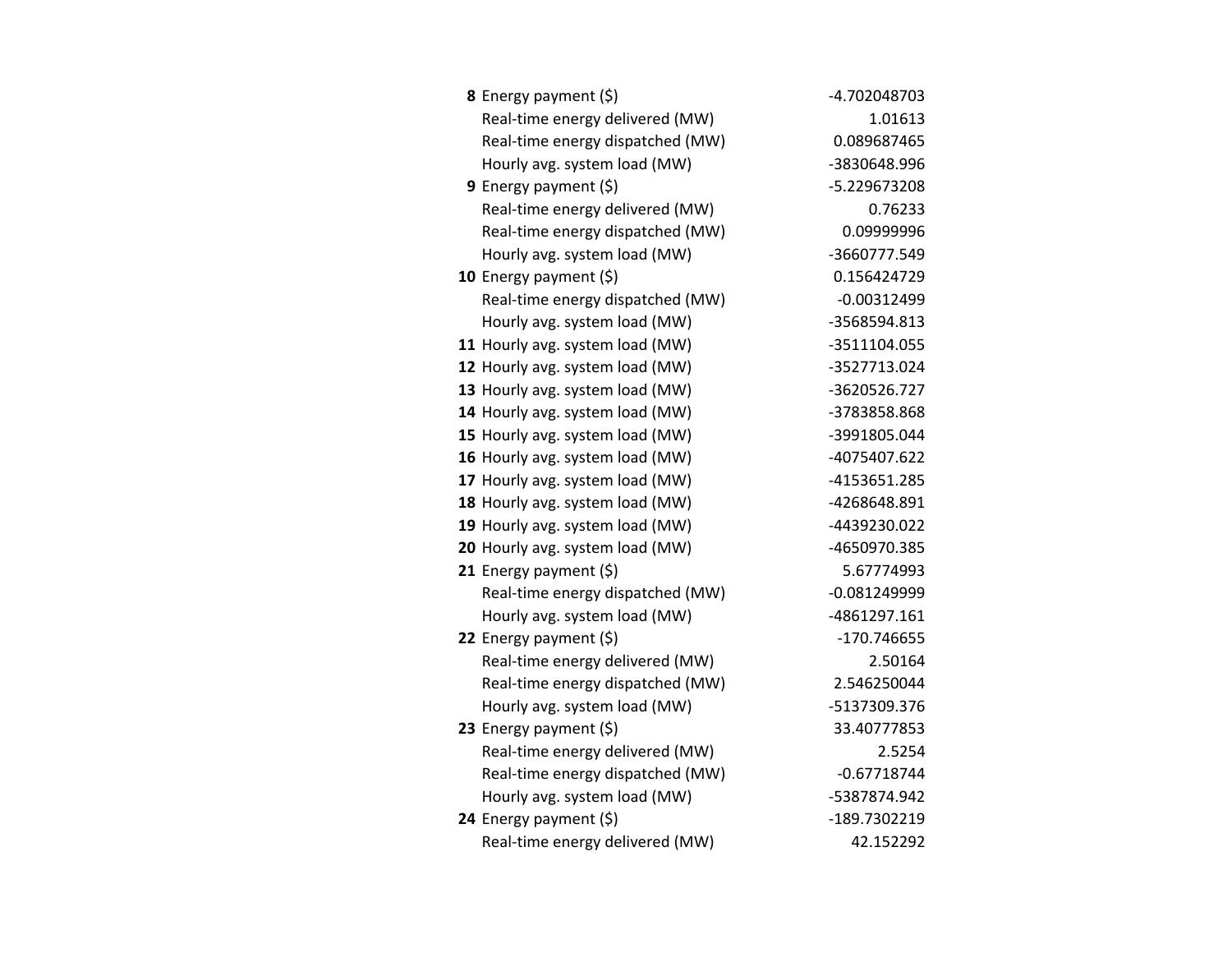| 7/27/2021 | 24 Real-time energy dispatched (MW) | 0.86812503     |
|-----------|-------------------------------------|----------------|
|           | Hourly avg. system load (MW)        | -5585399.979   |
| 7/28/2021 | 1 Energy payment $(5)$              | -3342.013472   |
|           | Real-time energy delivered (MW)     | 68.55145667    |
|           | Real-time energy dispatched (MW)    | 25.47072908    |
|           | Hourly avg. system load (MW)        | -11348388.14   |
|           | 2 Energy payment $(5)$              | -31271.10825   |
|           | Real-time energy delivered (MW)     | 103.4928301    |
|           | Real-time energy dispatched (MW)    | 92.59802073    |
|           | Hourly avg. system load (MW)        | -11329071.01   |
|           | 3 Energy payment (\$)               | -32725.71961   |
|           | Real-time energy delivered (MW)     | 129.3130379    |
|           | Real-time energy dispatched (MW)    | 109.893958     |
|           | Hourly avg. system load (MW)        | -10971646.69   |
|           | 4 Energy payment (\$)               | -7395.330555   |
|           | Real-time energy delivered (MW)     | 78.69369173    |
|           | Real-time energy dispatched (MW)    | 44.0796875     |
|           | Hourly avg. system load (MW)        | -10593948.14   |
|           | 5 Energy payment $(5)$              | 247.0222443    |
|           | Real-time energy dispatched (MW)    | -2.834374946   |
|           | (blank)                             | 0.17565        |
|           | Hourly avg. system load (MW)        | -10103269.57   |
|           | 6 Energy payment $(\xi)$            | -5.396867752   |
|           | Real-time energy dispatched (MW)    | 0.069374974    |
|           | (blank)                             | 0.34437        |
|           | Hourly avg. system load (MW)        | -9316964.007   |
|           | 7 Energy payment (\$)               | -3.303759982   |
|           | Real-time energy dispatched (MW)    | 0.048437485    |
|           | (blank)                             | 0.17052        |
|           | Hourly avg. system load (MW)        | -8476234.666   |
|           | 8 Energy payment (\$)               | $-6.477553908$ |
|           | Real-time energy delivered (MW)     | 1.12554        |
|           | Real-time energy dispatched (MW)    | 0.09999996     |
|           | Hourly avg. system load (MW)        | -7684581.223   |
|           |                                     |                |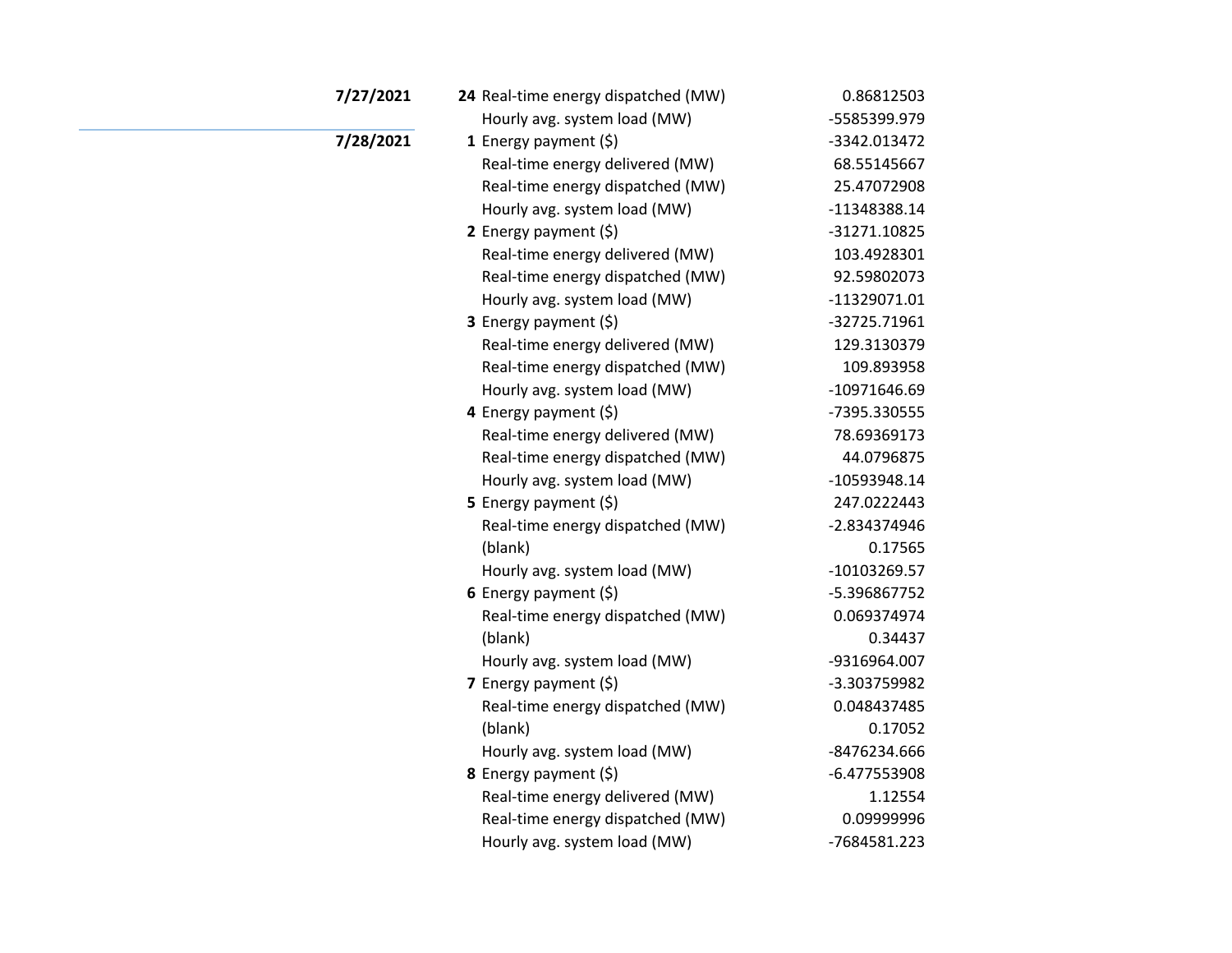| <b>9</b> Energy payment $(\xi)$  | -5.697175522   |
|----------------------------------|----------------|
| Real-time energy delivered (MW)  | 0.80148        |
| Real-time energy dispatched (MW) | 0.09999996     |
| Hourly avg. system load (MW)     | -7222107.727   |
| 10 Energy payment $(5)$          | 0.16054904     |
| Real-time energy dispatched (MW) | $-0.00312499$  |
| Hourly avg. system load (MW)     | -6924577.519   |
| 11 Hourly avg. system load (MW)  | -6727202.846   |
| 12 Hourly avg. system load (MW)  | -6688708.448   |
| 13 Hourly avg. system load (MW)  | -6940737.063   |
| 14 Hourly avg. system load (MW)  | -7172052.631   |
| 15 Hourly avg. system load (MW)  | -7543601.039   |
| 16 Hourly avg. system load (MW)  | -7828028.895   |
| 17 Hourly avg. system load (MW)  | -8052300.514   |
| 18 Hourly avg. system load (MW)  | -8296689.758   |
| 19 Hourly avg. system load (MW)  | -8735574.728   |
| 20 Hourly avg. system load (MW)  | -9224553.341   |
| 21 Hourly avg. system load (MW)  | -9755107.751   |
| 22 Energy payment $(\xi)$        | 34.6444695     |
| Real-time energy dispatched (MW) | $-0.216249994$ |
| Hourly avg. system load (MW)     | $-10260441.51$ |
| 23 Energy payment $(5)$          | 569.624013     |
| Real-time energy dispatched (MW) | -5.877145875   |
| Hourly avg. system load (MW)     | -10777283.88   |
| 24 Energy payment (\$)           | 3022.133111    |
| Real-time energy delivered (MW)  | 24.569898      |
| Real-time energy dispatched (MW) | -22.01687506   |
| Hourly avg. system load (MW)     | -11133645.53   |
| 1 Energy payment $(\xi)$         | -7327.8884     |
| Real-time energy delivered (MW)  | 130.8135551    |
| Real-time energy dispatched (MW) | 51.67197755    |
| Hourly avg. system load (MW)     | -13710887.06   |
| 2 Energy payment $(\xi)$         | -42807.21001   |
| Real-time energy delivered (MW)  | 163.5126354    |

**7/29/2021**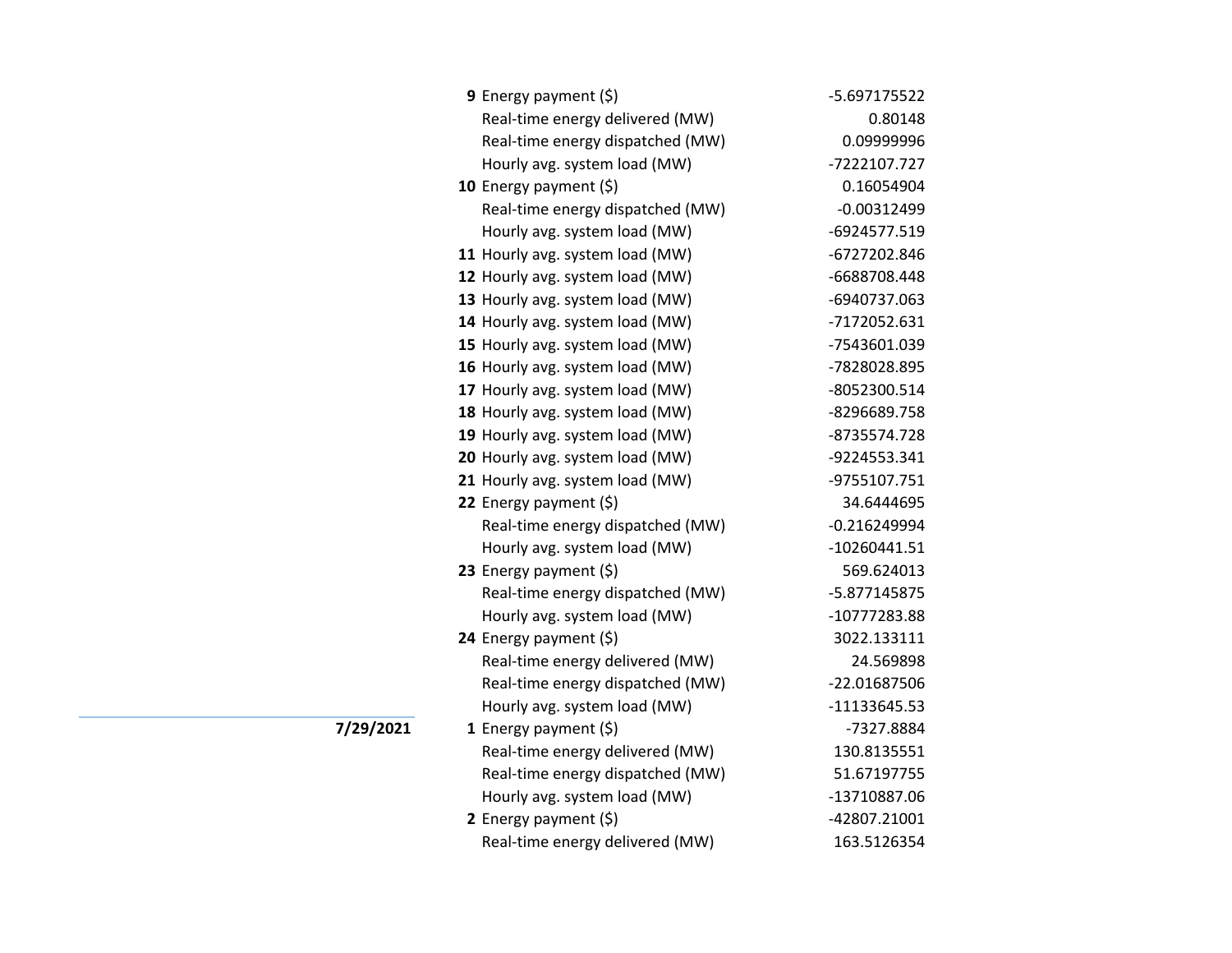| 2 Real-time energy dispatched (MW) | 120.5372909    |
|------------------------------------|----------------|
| Hourly avg. system load (MW)       | -13600027.09   |
| 3 Energy payment (\$)              | -44824.53711   |
| Real-time energy delivered (MW)    | 126.3825801    |
| Real-time energy dispatched (MW)   | 92.96187471    |
| Hourly avg. system load (MW)       | -13198001.61   |
| 4 Energy payment (\$)              | -4642.708368   |
| Real-time energy delivered (MW)    | 38.820705      |
| Real-time energy dispatched (MW)   | 5.431249613    |
| Hourly avg. system load (MW)       | -12784692.01   |
| 5 Energy payment $(5)$             | 268.0123366    |
| Real-time energy delivered (MW)    | 0.05718        |
| Real-time energy dispatched (MW)   | -3.274374953   |
| Hourly avg. system load (MW)       | -12191680.36   |
| 6 Energy payment $(\xi)$           | -2.724240409   |
| Real-time energy delivered (MW)    | 0.08268        |
| Real-time energy dispatched (MW)   | 0.02937499     |
| Hourly avg. system load (MW)       | -11234741.58   |
| <b>7</b> Energy payment $(\xi)$    | -3.887573265   |
| Real-time energy delivered (MW)    | 0.19353        |
| Real-time energy dispatched (MW)   | 0.049687481    |
| Hourly avg. system load (MW)       | -10260656.41   |
| 8 Energy payment (\$)              | -4.440383823   |
| Real-time energy delivered (MW)    | 0.62328        |
| Real-time energy dispatched (MW)   | 0.059999976    |
| Hourly avg. system load (MW)       | -9350359.728   |
| <b>9</b> Energy payment $(\xi)$    | -4.054942678   |
| Real-time energy delivered (MW)    | 0.4548         |
| Real-time energy dispatched (MW)   | 0.059999976    |
| Hourly avg. system load (MW)       | -8798353.386   |
| 10 Energy payment (\$)             | 0.129342401    |
| Real-time energy dispatched (MW)   | $-0.001874994$ |
| Hourly avg. system load (MW)       | -8375396.229   |
| 11 Hourly avg. system load (MW)    | -8110820.678   |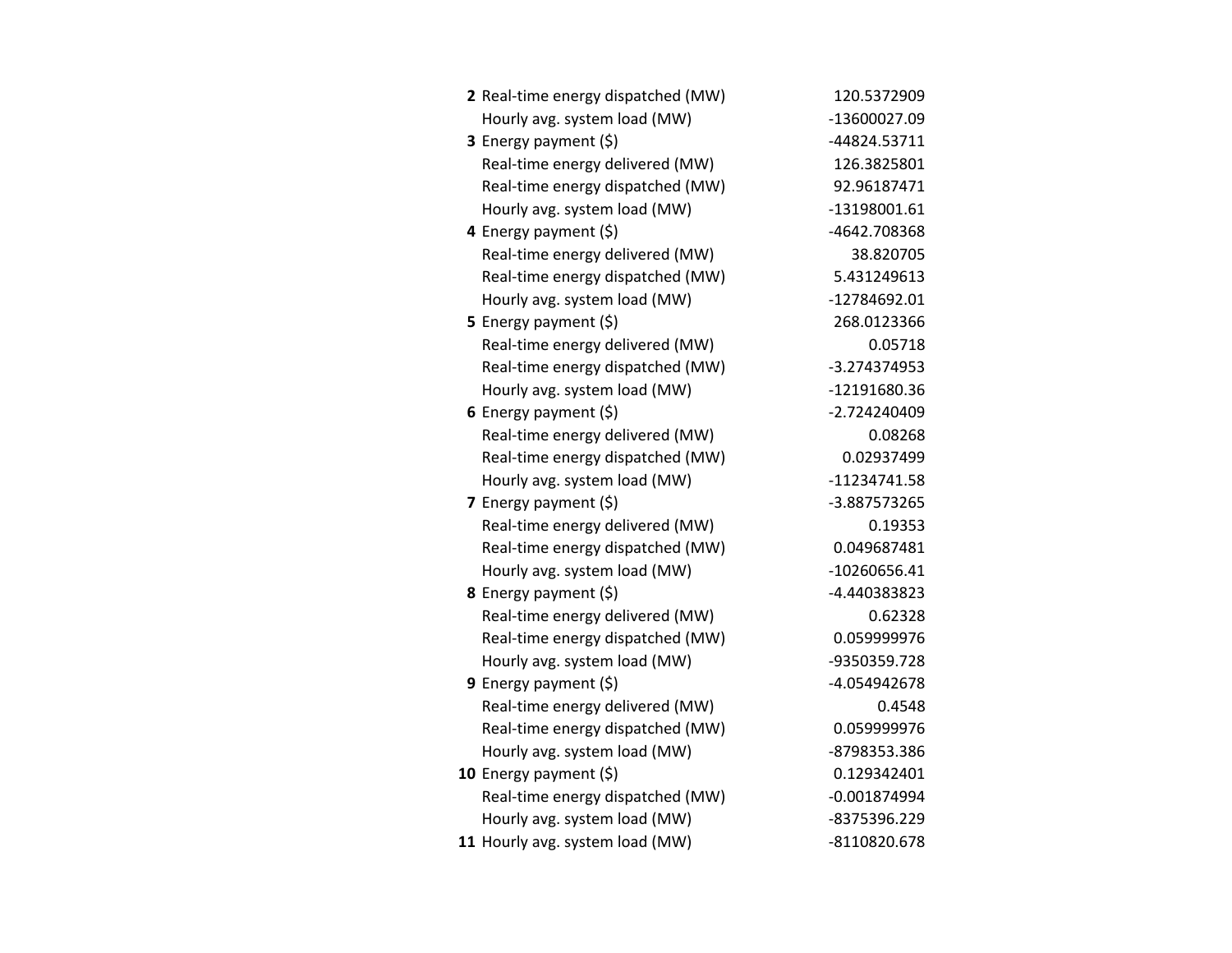| -8065264.325   |
|----------------|
| -8287536.519   |
| -8548031.226   |
| -8898335.909   |
| -9231214.833   |
| -9524532.944   |
| -2334.436155   |
| 0.19831257     |
| 2.327499972    |
| -9964913.662   |
| $-10560154.6$  |
| -11224035.36   |
| 6.687940732    |
| $-0.049999998$ |
| -11964119.61   |
| 75.92024611    |
| $-0.859374966$ |
| $-12647550.3$  |
| 714.3572919    |
| -6.608437394   |
| -13200656.53   |
| -5336.64633    |
| 104.444868     |
| 44.85291618    |
| -13518518.97   |
| $-151.3621297$ |
| 23.0426471     |
| 1.449062327    |
| -9632954.95    |
| -22839.02869   |
| 62.43803014    |
| 61.27218724    |
| -9432433.752   |
| -24097.58083   |
|                |

**7/30/2021**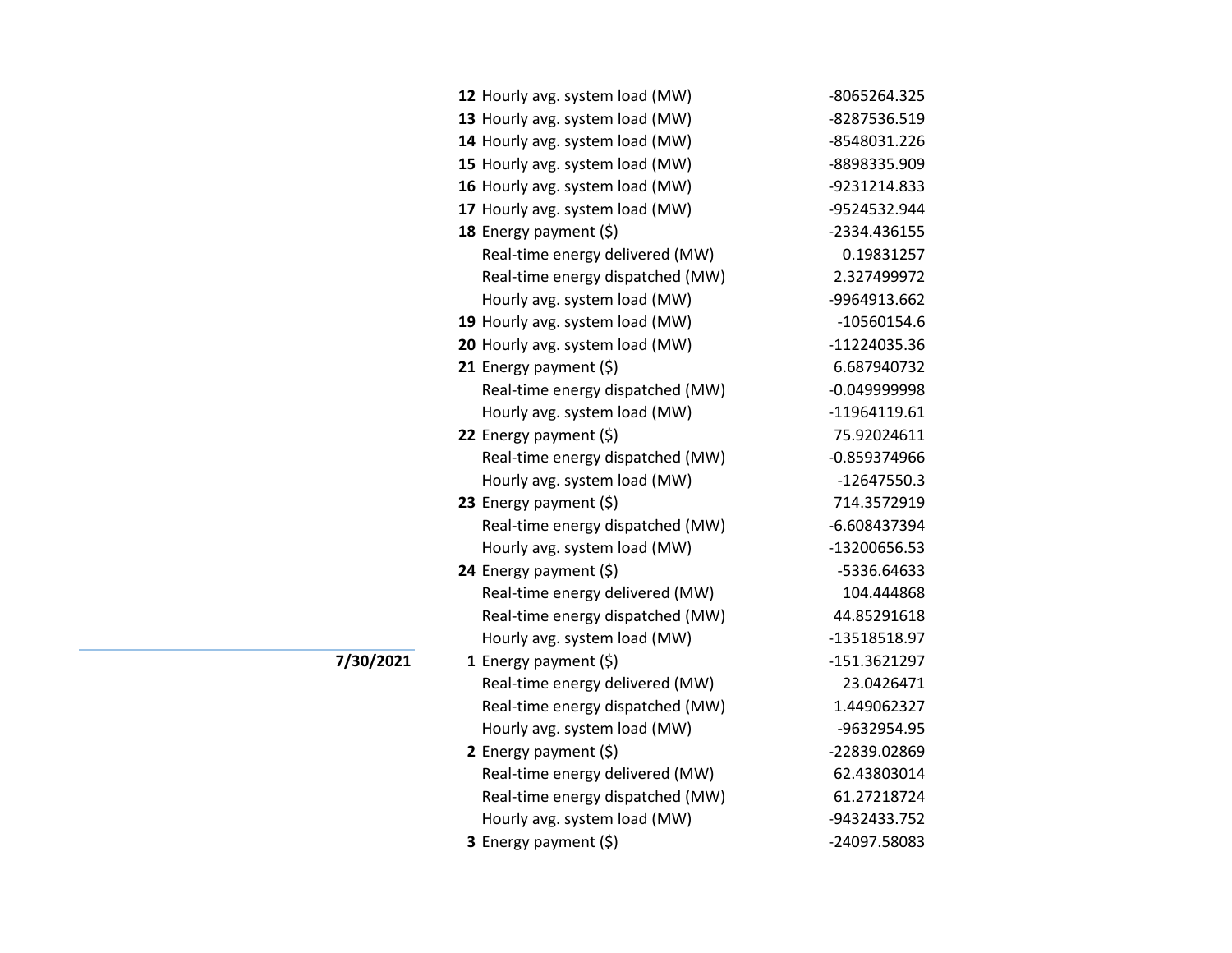| 3 Real-time energy delivered (MW) | 60.81870487    |
|-----------------------------------|----------------|
| Real-time energy dispatched (MW)  | 65.67750019    |
| Hourly avg. system load (MW)      | -9137542.625   |
| 4 Energy payment $(\xi)$          | -3467.044781   |
| Real-time energy delivered (MW)   | 30.33730765    |
| Real-time energy dispatched (MW)  | 21.53875001    |
| Hourly avg. system load (MW)      | -8897192.157   |
| <b>5</b> Energy payment $(\xi)$   | 103.8853948    |
| Real-time energy delivered (MW)   | 0.1626         |
| Real-time energy dispatched (MW)  | -1.087499989   |
| Hourly avg. system load (MW)      | -8518528.902   |
| 6 Energy payment $(\xi)$          | -3.493215717   |
| Real-time energy delivered (MW)   | 0.16329        |
| Real-time energy dispatched (MW)  | 0.039374986    |
| Hourly avg. system load (MW)      | -7944675.714   |
| 7 Energy payment (\$)             | -4.816295156   |
| Real-time energy delivered (MW)   | 0.25605        |
| Real-time energy dispatched (MW)  | 0.059687477    |
| Hourly avg. system load (MW)      | -7320355.904   |
| 8 Energy payment (\$)             | -4.164634702   |
| Real-time energy delivered (MW)   | 0.55977        |
| Real-time energy dispatched (MW)  | 0.059687477    |
| Hourly avg. system load (MW)      | -6923654.253   |
| <b>9</b> Energy payment $(\xi)$   | -4.352428358   |
| Real-time energy delivered (MW)   | 0.49122        |
| Real-time energy dispatched (MW)  | 0.069999972    |
| Hourly avg. system load (MW)      | -6522408.079   |
| 10 Energy payment (\$)            | 0.134040111    |
| Real-time energy dispatched (MW)  | $-0.002187493$ |
| Hourly avg. system load (MW)      | $-6202614.165$ |
| 11 Hourly avg. system load (MW)   | -5971414.097   |
| 12 Hourly avg. system load (MW)   | -5957569.785   |
| 13 Hourly avg. system load (MW)   | $-6118786.186$ |
| 14 Hourly avg. system load (MW)   | -6327307.173   |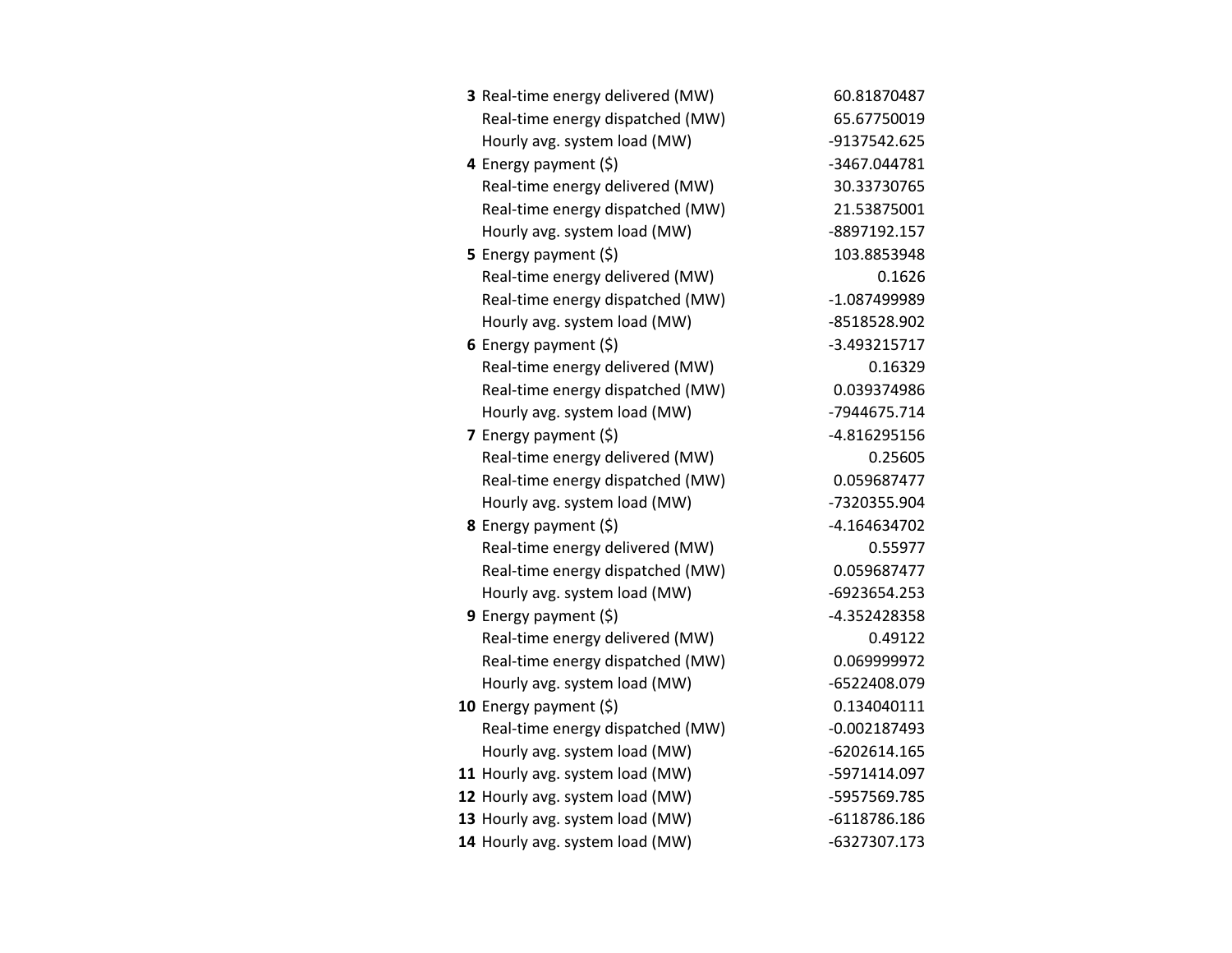| 15 Energy payment $(\xi)$        | -1122.936094 |
|----------------------------------|--------------|
| Real-time energy delivered (MW)  | 0.11497335   |
| Real-time energy dispatched (MW) | 2.067499923  |
| Hourly avg. system load (MW)     | -6542089.035 |
| 16 Energy payment $(\xi)$        | -1091.33728  |
| Real-time energy delivered (MW)  | 0.045916449  |
| Real-time energy dispatched (MW) | 2.064999891  |
| Hourly avg. system load (MW)     | -6790708.918 |
| 17 Energy payment (\$)           | -1094.792049 |
| Real-time energy delivered (MW)  | 0.084501024  |
| Real-time energy dispatched (MW) | 2.069999904  |
| Hourly avg. system load (MW)     | -6973560.047 |
| 18 Energy payment $(5)$          | -1143.462645 |
| Real-time energy delivered (MW)  | 0.037305138  |
| Real-time energy dispatched (MW) | 2.04499992   |
| Hourly avg. system load (MW)     | -7261734.645 |
| 19 Energy payment (\$)           | -1261.994468 |
| Real-time energy delivered (MW)  | 0.061237821  |
| Real-time energy dispatched (MW) | 3.179166531  |
| Hourly avg. system load (MW)     | -7655415.436 |
| 20 Energy payment (\$)           | -1292.199068 |
| Real-time energy delivered (MW)  | 0.053259018  |
| Real-time energy dispatched (MW) | 2.949999885  |
| Hourly avg. system load (MW)     | -8082318.132 |
| 21 Energy payment (\$)           | -1192.022922 |
| Real-time energy delivered (MW)  | 0.15483156   |
| Real-time energy dispatched (MW) | 2.549999892  |
| Hourly avg. system load (MW)     | -8605849.707 |
| 22 Energy payment $(\xi)$        | -40.22269684 |
| Real-time energy delivered (MW)  | 0.051859764  |
| Real-time energy dispatched (MW) | 0.399374988  |
| Hourly avg. system load (MW)     | -9101411.154 |
| 23 Energy payment $(5)$          | -340.1484821 |
| Real-time energy delivered (MW)  | 0.278109204  |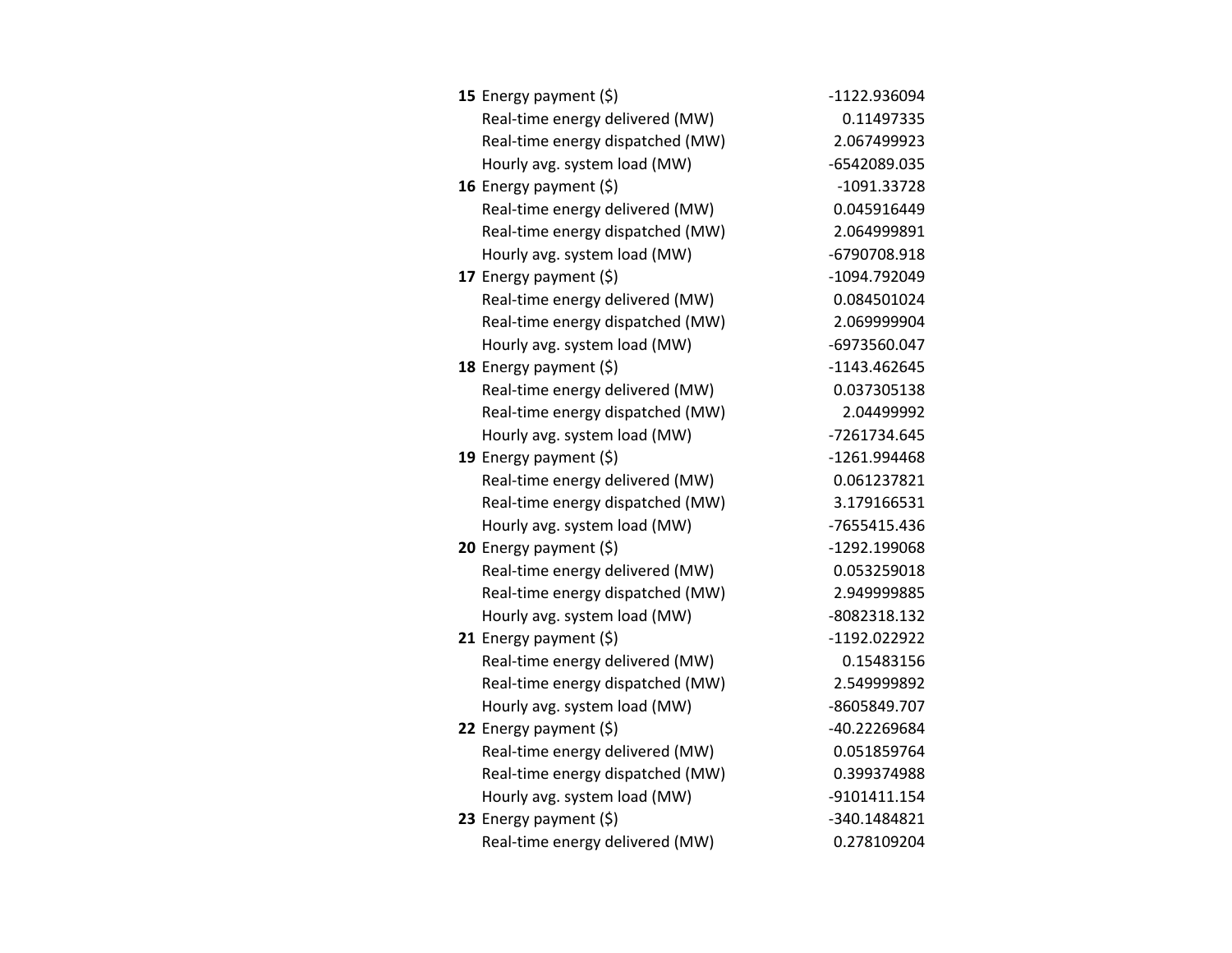| 23 Real-time energy dispatched (MW) | 3.010416674  |
|-------------------------------------|--------------|
| Hourly avg. system load (MW)        | -9472485.237 |
| 24 Energy payment $(\xi)$           | -512.2279402 |
| Real-time energy delivered (MW)     | 6.66779088   |
| Real-time energy dispatched (MW)    | 3.241562349  |
| Hourly avg. system load (MW)        | -9643716.323 |
| 1 Energy payment $(\xi)$            | -4.117496454 |
| Real-time energy delivered (MW)     | 0.06219      |
| Real-time energy dispatched (MW)    | 0.039999984  |
| Hourly avg. system load (MW)        | -357579.5716 |
| 2 Energy payment $(5)$              | -4.149852801 |
| Real-time energy delivered (MW)     | 0.06435      |
| Real-time energy dispatched (MW)    | 0.029687489  |
| Hourly avg. system load (MW)        | -360362.0355 |
| 3 Energy payment (\$)               | -4.398448652 |
| Real-time energy delivered (MW)     | 0.08892      |
| Real-time energy dispatched (MW)    | 0.029687489  |
| Hourly avg. system load (MW)        | -351226.3225 |
| 4 Energy payment (\$)               | -4.323094707 |
| Real-time energy delivered (MW)     | 0.1398       |
| Real-time energy dispatched (MW)    | 0.039374986  |
| Hourly avg. system load (MW)        | -339779.0894 |
| <b>5</b> Energy payment $(\xi)$     | -5.875067066 |
| Real-time energy delivered (MW)     | 0.21144      |
| Real-time energy dispatched (MW)    | 0.059687477  |
| Hourly avg. system load (MW)        | -324351.841  |
| 6 Energy payment (\$)               | -5.549847881 |
| Real-time energy delivered (MW)     | 0.30768      |
| Real-time energy dispatched (MW)    | 0.069999972  |
| Hourly avg. system load (MW)        | -301263.9685 |
| 7 Energy payment $(\xi)$            | -4.114148072 |
| Real-time energy delivered (MW)     | 0.28728      |
| Real-time energy dispatched (MW)    | 0.059687477  |
| Hourly avg. system load (MW)        | -278466.4846 |

## **7/31/2021**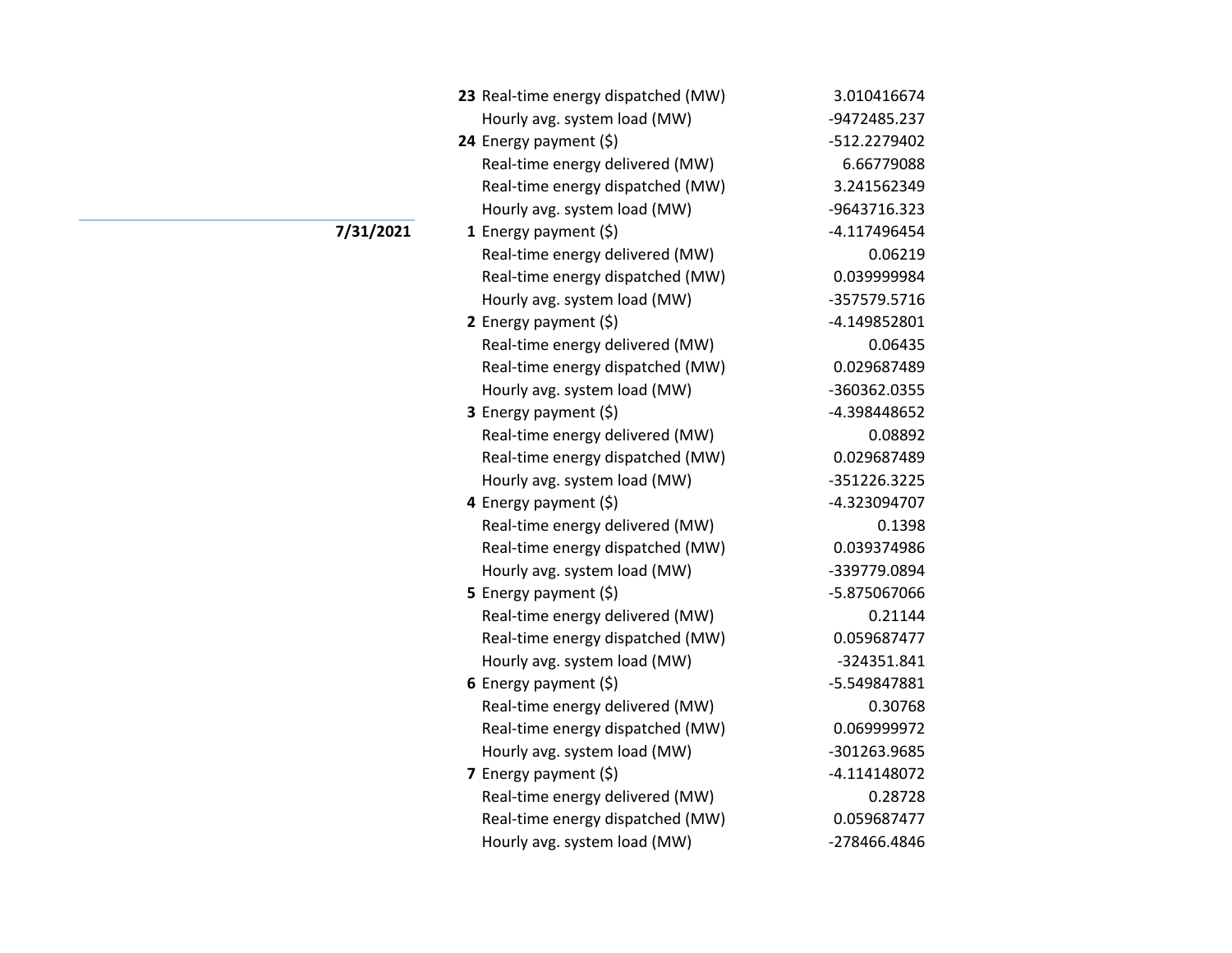| 8 Energy payment (\$)            | -4.919993419   |
|----------------------------------|----------------|
| Real-time energy delivered (MW)  | 0.57024        |
| Real-time energy dispatched (MW) | 0.069062475    |
| Hourly avg. system load (MW)     | -278690.0147   |
| 9 Energy payment $(\xi)$         | -5.841423325   |
| Real-time energy delivered (MW)  | 0.52074        |
| Real-time energy dispatched (MW) | 0.089687465    |
| Hourly avg. system load (MW)     | -260550.3928   |
| 10 Energy payment (\$)           | 0.18548002     |
| Real-time energy dispatched (MW) | $-0.002812491$ |
| Hourly avg. system load (MW)     | -247394.3526   |
| 11 Hourly avg. system load (MW)  | -238444.7082   |
| 12 Hourly avg. system load (MW)  | -234925.3487   |
| 13 Hourly avg. system load (MW)  | -234767.6161   |
| 14 Hourly avg. system load (MW)  | -234388.7263   |
| 15 Hourly avg. system load (MW)  | -240208.6726   |
| 16 Hourly avg. system load (MW)  | -248489.3499   |
| 17 Hourly avg. system load (MW)  | -254649.2921   |
| 18 Hourly avg. system load (MW)  | -264407.0261   |
| 19 Hourly avg. system load (MW)  | -274209.6484   |
| 20 Hourly avg. system load (MW)  | -289925.591    |
| 21 Hourly avg. system load (MW)  | -304758.2142   |
| 22 Hourly avg. system load (MW)  | -318841.4434   |
| 23 Hourly avg. system load (MW)  | -333221.4435   |
| 24 Energy payment (\$)           | 0.063532297    |
| Real-time energy dispatched (MW) | $-0.001249996$ |
| Hourly avg. system load (MW)     | -346345.5312   |
| 1 Energy payment $(\xi)$         | $-1.52854254$  |
| Real-time energy dispatched (MW) | 0.019687493    |
| Hourly avg. system load (MW)     | -248764.6697   |
| 2 Energy payment (\$)            | $-2.602519426$ |
| Real-time energy dispatched (MW) | 0.029687489    |
| (blank)                          | 0.01326        |
| Hourly avg. system load (MW)     | -253762.4579   |

**8/1/2021**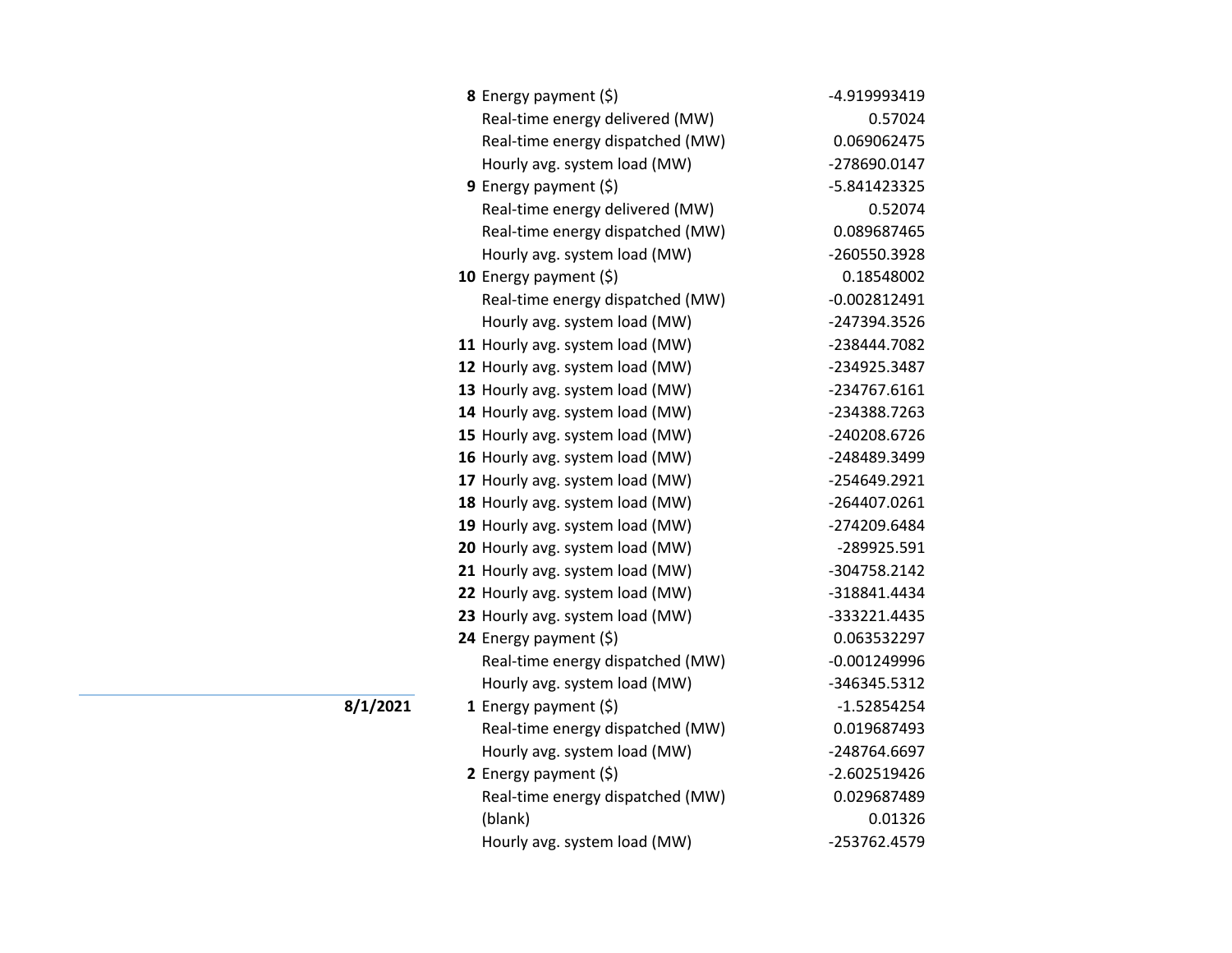| 3 Energy payment (\$)            | -4.406631876   |
|----------------------------------|----------------|
| Real-time energy dispatched (MW) | 0.039687485    |
| (blank)                          | 0.02925        |
| Hourly avg. system load (MW)     | -248107.6834   |
| 4 Energy payment (\$)            | -4.588177354   |
| Real-time energy dispatched (MW) | 0.049687481    |
| (blank)                          | 0.02058        |
| Hourly avg. system load (MW)     | -239270.0738   |
| <b>5</b> Energy payment $(\xi)$  | -4.983943072   |
| Real-time energy dispatched (MW) | 0.059687477    |
| (blank)                          | 0.06336        |
| Hourly avg. system load (MW)     | -227547.5002   |
| 6 Energy payment $(\xi)$         | -4.971190912   |
| Real-time energy dispatched (MW) | 0.069999972    |
| (blank)                          | 0.12645        |
| Hourly avg. system load (MW)     | $-209565.241$  |
| 7 Energy payment (\$)            | -1.751018249   |
| Real-time energy dispatched (MW) | 0.028437493    |
| (blank)                          | 0.01308        |
| Hourly avg. system load (MW)     | -190451.918    |
| 8 Energy payment (\$)            | 0.086042662    |
| Real-time energy dispatched (MW) | $-0.001874994$ |
| Hourly avg. system load (MW)     | -180667.7923   |
| 9 Hourly avg. system load (MW)   | -170765.6018   |
| 10 Hourly avg. system load (MW)  | -162229.6828   |
| 11 Hourly avg. system load (MW)  | -156238.017    |
| 12 Hourly avg. system load (MW)  | -152774.798    |
| 13 Hourly avg. system load (MW)  | -153607.2141   |
| 14 Hourly avg. system load (MW)  | -151170.4283   |
| 15 Hourly avg. system load (MW)  | -150576.9067   |
| 16 Hourly avg. system load (MW)  | -154671.4765   |
| 17 Hourly avg. system load (MW)  | -158462.9227   |
| 18 Hourly avg. system load (MW)  | -165091.9551   |
| 19 Hourly avg. system load (MW)  | -174728.9476   |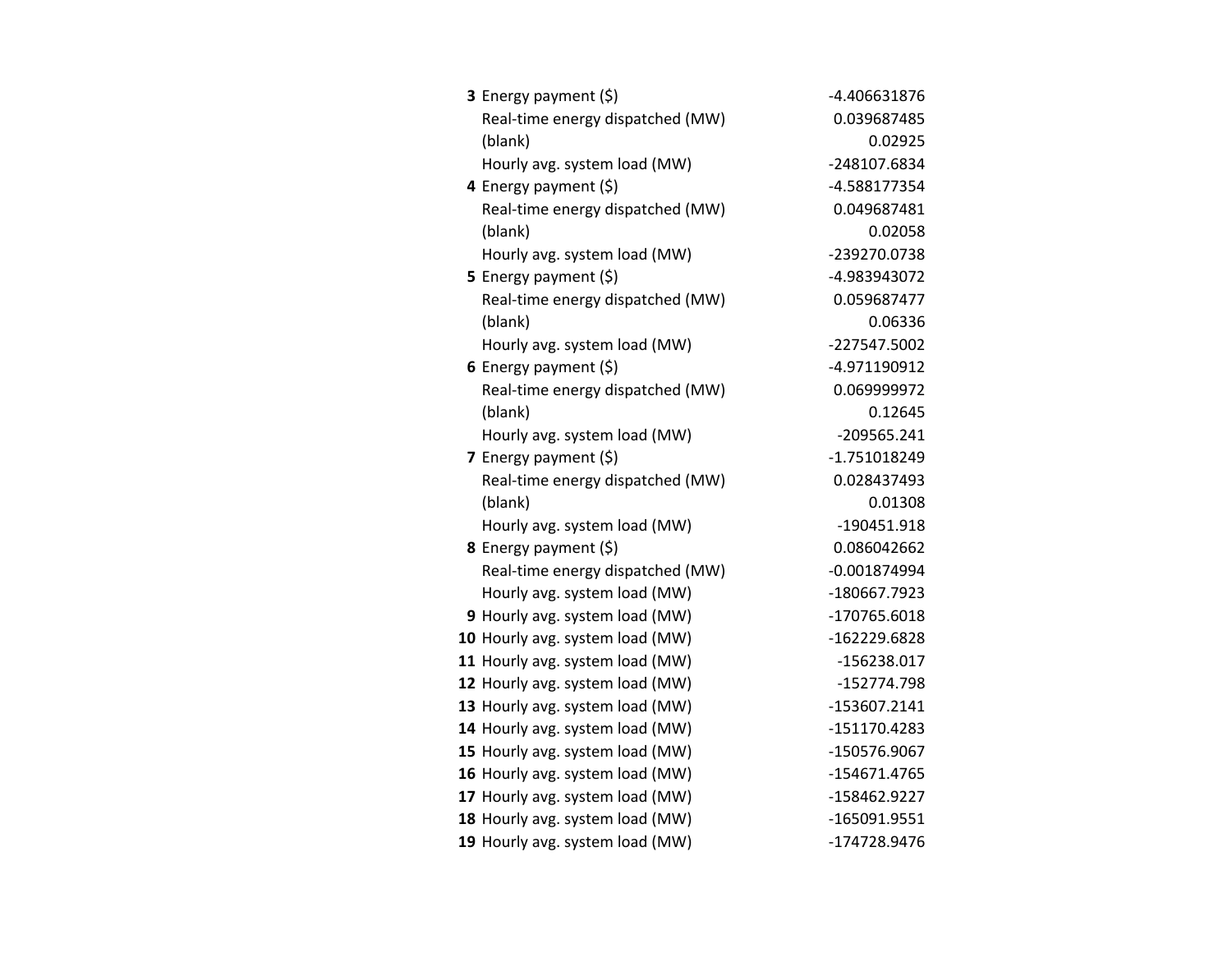| 8/1/2021 | 20 Hourly avg. system load (MW)  | -184607.0383   |
|----------|----------------------------------|----------------|
|          | 21 Hourly avg. system load (MW)  | -198905.3833   |
|          | 22 Hourly avg. system load (MW)  | -212076.5308   |
|          | 23 Hourly avg. system load (MW)  | -224732.2177   |
|          | 24 Energy payment $(\xi)$        | 0.039134581    |
|          | Real-time energy dispatched (MW) | $-0.000624998$ |
|          | Hourly avg. system load (MW)     | -237507.3621   |
| 8/2/2021 | 1 Energy payment $(\xi)$         | -5680.040949   |
|          | Real-time energy delivered (MW)  | 99.51840401    |
|          | Real-time energy dispatched (MW) | 52.29749898    |
|          | Hourly avg. system load (MW)     | -1918293.082   |
|          | 2 Energy payment $(\xi)$         | -8304.807683   |
|          | Real-time energy delivered (MW)  | 112.82478      |
|          | Real-time energy dispatched (MW) | 54.91593716    |
|          | Hourly avg. system load (MW)     | -1915273.157   |
|          | 3 Energy payment (\$)            | -5724.890382   |
|          | Real-time energy delivered (MW)  | 66.29022       |
|          | Real-time energy dispatched (MW) | 30.23999975    |
|          | Hourly avg. system load (MW)     | -1855448.917   |
|          | 4 Energy payment $(\xi)$         | 683.4632298    |
|          | Real-time energy delivered (MW)  | 9.4875         |
|          | Real-time energy dispatched (MW) | -13.33281278   |
|          | Hourly avg. system load (MW)     | -1782499.137   |
|          | 5 Energy payment $(\xi)$         | 207.9482293    |
|          | Real-time energy delivered (MW)  | 0.0339         |
|          | Real-time energy dispatched (MW) | $-2.154062461$ |
|          | Hourly avg. system load (MW)     | -1684166.513   |
|          | 6 Energy payment $(\xi)$         | -3.132496347   |
|          | Real-time energy delivered (MW)  | 0.04569        |
|          | Real-time energy dispatched (MW) | 0.039999984    |
|          | Hourly avg. system load (MW)     | -1534957.787   |
|          | 7 Energy payment $(\xi)$         | -2.899199141   |
|          | Real-time energy delivered (MW)  | 0.04617        |
|          | Real-time energy dispatched (MW) | 0.039999984    |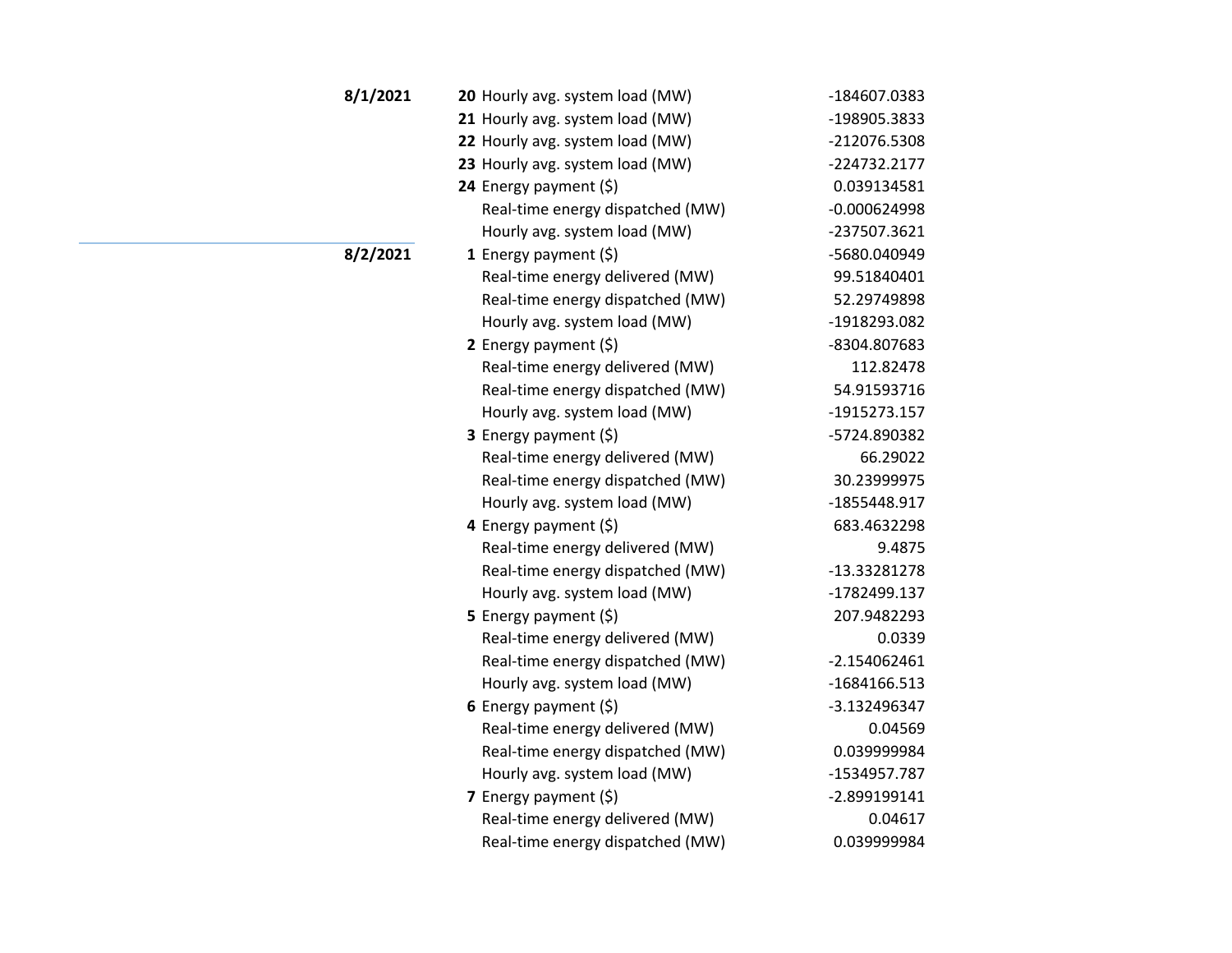| 7 Hourly avg. system load (MW)   | -1397197.837   |
|----------------------------------|----------------|
| 8 Energy payment (\$)            | -2.369966252   |
| Real-time energy delivered (MW)  | 0.0351         |
| Real-time energy dispatched (MW) | 0.039999984    |
| Hourly avg. system load (MW)     | -1209836.255   |
| 9 Energy payment $(\xi)$         | $-2.34916056$  |
| Real-time energy delivered (MW)  | 0.03603        |
| Real-time energy dispatched (MW) | 0.039999984    |
| Hourly avg. system load (MW)     | -1142858.393   |
| 10 Energy payment (\$)           | 0.068315943    |
| Real-time energy dispatched (MW) | $-0.001249996$ |
| Hourly avg. system load (MW)     | -1102786.943   |
| 11 Hourly avg. system load (MW)  | -1075406.267   |
| 12 Hourly avg. system load (MW)  | -1070572.143   |
| 13 Hourly avg. system load (MW)  | -1110025.301   |
| 14 Hourly avg. system load (MW)  | -1175588.601   |
| 15 Hourly avg. system load (MW)  | -1241989.606   |
| 16 Hourly avg. system load (MW)  | -1279176.458   |
| 17 Hourly avg. system load (MW)  | -1308343.105   |
| 18 Hourly avg. system load (MW)  | -1357689.858   |
| 19 Hourly avg. system load (MW)  | -1431202.198   |
| 20 Hourly avg. system load (MW)  | -1511967.376   |
| 21 Energy payment $(\xi)$        | 7.897126153    |
| Real-time energy dispatched (MW) | $-0.081249999$ |
| Hourly avg. system load (MW)     | -1610827.988   |
| 22 Energy payment $(\xi)$        | -178.8951824   |
| Real-time energy delivered (MW)  | 2.52552        |
| Real-time energy dispatched (MW) | 2.310312557    |
| Hourly avg. system load (MW)     | $-1708186.8$   |
| 23 Energy payment $(\xi)$        | -804.1757027   |
| Real-time energy delivered (MW)  | 5.13744        |
| Real-time energy dispatched (MW) | 7.354999964    |
| Hourly avg. system load (MW)     | $-1802440.8$   |
| 24 Energy payment (\$)           | -4536.49102    |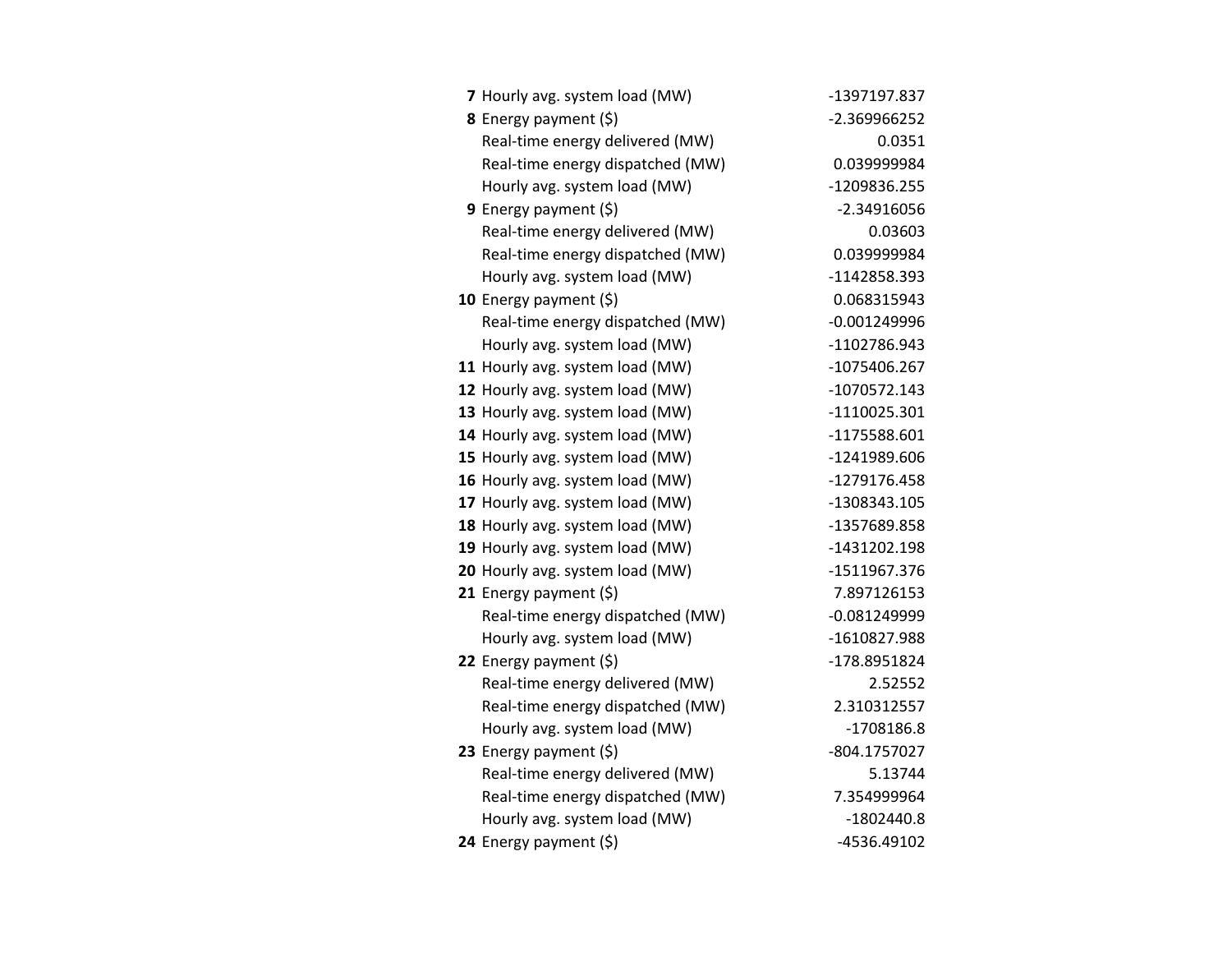| 8/2/2021 | 24 Real-time energy delivered (MW) | 83.90532       |
|----------|------------------------------------|----------------|
|          | Real-time energy dispatched (MW)   | 44.203125      |
|          | Hourly avg. system load (MW)       | -1871281.479   |
| 8/3/2021 | 1 Energy payment (\$)              | -9350.675234   |
|          | Real-time energy dispatched (MW)   | 73.4562489     |
|          | (blank)                            | 123.778234     |
|          | Hourly avg. system load (MW)       | -9456813.553   |
|          | 2 Energy payment $(\xi)$           | -16322.14682   |
|          | Real-time energy dispatched (MW)   | 83.08708307    |
|          | (blank)                            | 108.247499     |
|          | Hourly avg. system load (MW)       | -9459721.294   |
|          | 3 Energy payment (\$)              | $-10662.62118$ |
|          | Real-time energy dispatched (MW)   | 45.384583      |
|          | (blank)                            | 58.04418657    |
|          | Hourly avg. system load (MW)       | -9173206.163   |
|          | 4 Energy payment (\$)              | -5249.256319   |
|          | Real-time energy dispatched (MW)   | 22.93562457    |
|          | (blank)                            | 20.67325106    |
|          | Hourly avg. system load (MW)       | -8805741.266   |
|          | 5 Energy payment $(5)$             | 306.808668     |
|          | Real-time energy dispatched (MW)   | -3.231249922   |
|          | (blank)                            | 0.13413        |
|          | Hourly avg. system load (MW)       | -8328356.079   |
|          | 6 Energy payment $(5)$             | -6.048236655   |
|          | Real-time energy dispatched (MW)   | 0.079687469    |
|          | (blank)                            | 0.26244        |
|          | Hourly avg. system load (MW)       | -7698497.896   |
|          | 7 Energy payment (\$)              | $-6.323724572$ |
|          | Real-time energy dispatched (MW)   | 0.089999964    |
|          | (blank)                            | 0.26388        |
|          | Hourly avg. system load (MW)       | -7009986.664   |
|          | 8 Energy payment (\$)              | $-2.281852015$ |
|          | Real-time energy dispatched (MW)   | 0.038437489    |
|          | (blank)                            | 0.05892        |
|          |                                    |                |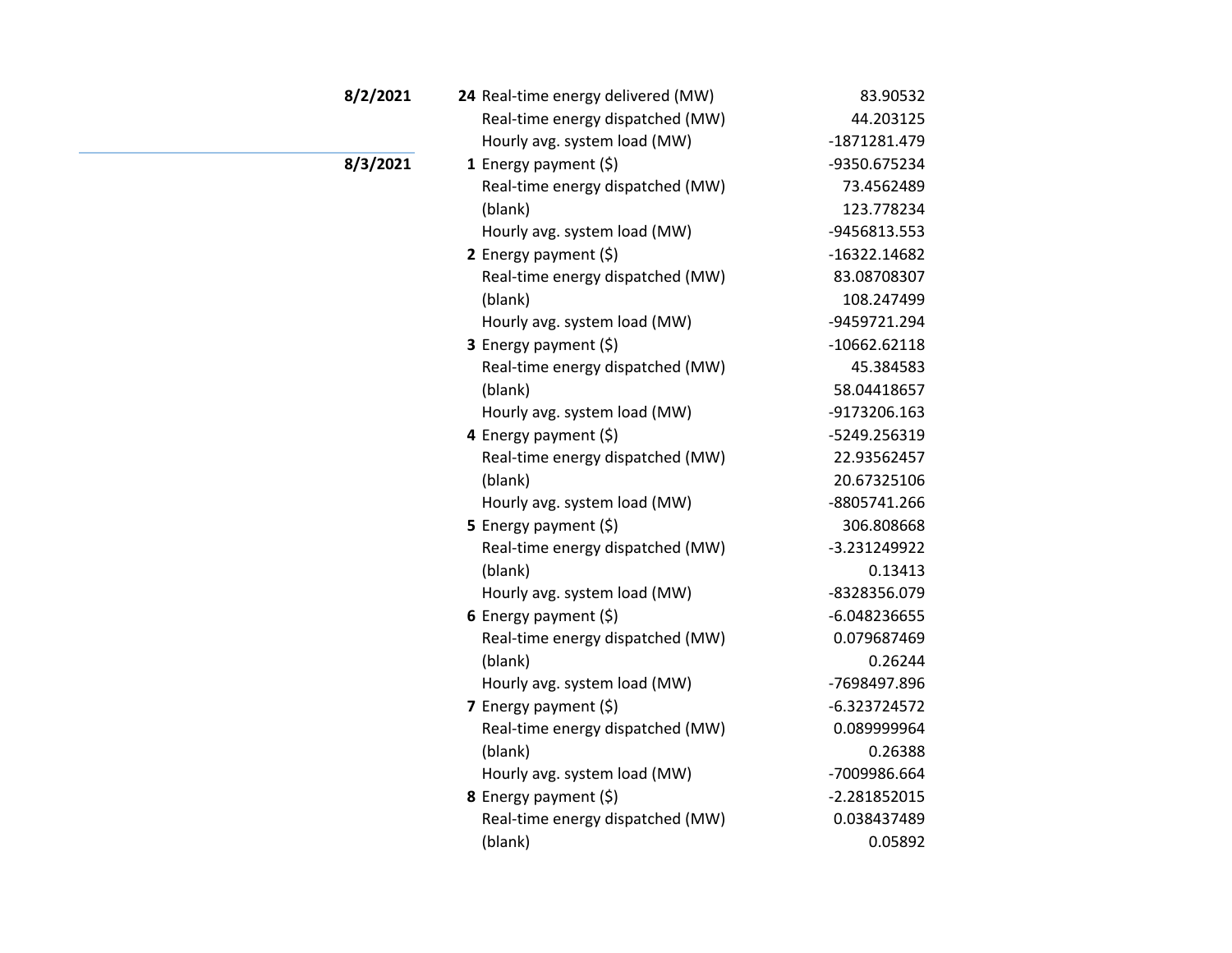|          | 8 Hourly avg. system load (MW)   | -6382174.767   |
|----------|----------------------------------|----------------|
|          | <b>9</b> Energy payment $(\xi)$  | -5.243261103   |
|          | Real-time energy dispatched (MW) | 0.089999964    |
|          | (blank)                          | 0.24087        |
|          | Hourly avg. system load (MW)     | -5944095.132   |
|          | 10 Energy payment (\$)           | 0.161052144    |
|          | Real-time energy dispatched (MW) | $-0.002812491$ |
|          | Hourly avg. system load (MW)     | -5712341.036   |
|          | 11 Hourly avg. system load (MW)  | -5629783.23    |
|          | 12 Hourly avg. system load (MW)  | -5564748.122   |
|          | 13 Hourly avg. system load (MW)  | -5659324.46    |
|          | 14 Hourly avg. system load (MW)  | -5878341.014   |
|          | 15 Hourly avg. system load (MW)  | -6168289.312   |
|          | 16 Hourly avg. system load (MW)  | -6426944.356   |
|          | 17 Hourly avg. system load (MW)  | -6579938.052   |
|          | 18 Hourly avg. system load (MW)  | -6795787.492   |
|          | 19 Hourly avg. system load (MW)  | -7100213.942   |
|          | 20 Hourly avg. system load (MW)  | -7480010.05    |
|          | 21 Energy payment $(5)$          | 7.870351028    |
|          | Real-time energy dispatched (MW) | $-0.081249999$ |
|          | Hourly avg. system load (MW)     | -7999237.217   |
|          | 22 Energy payment (\$)           | -214.2024357   |
|          | Real-time energy dispatched (MW) | 2.310312557    |
|          | (blank)                          | 2.47344        |
|          | Hourly avg. system load (MW)     | -8523468.428   |
|          | 23 Energy payment $(5)$          | -799.5524486   |
|          | Real-time energy dispatched (MW) | 6.894999956    |
|          | (blank)                          | 4.61028        |
|          | Hourly avg. system load (MW)     | -8947499.139   |
|          | 24 Energy payment (\$)           | -5246.244328   |
|          | Real-time energy dispatched (MW) | 43.27187501    |
|          | (blank)                          | 79.58028       |
|          | Hourly avg. system load (MW)     | -9234090.467   |
| 8/4/2021 | 1 Energy payment $(\xi)$         | 3638.112614    |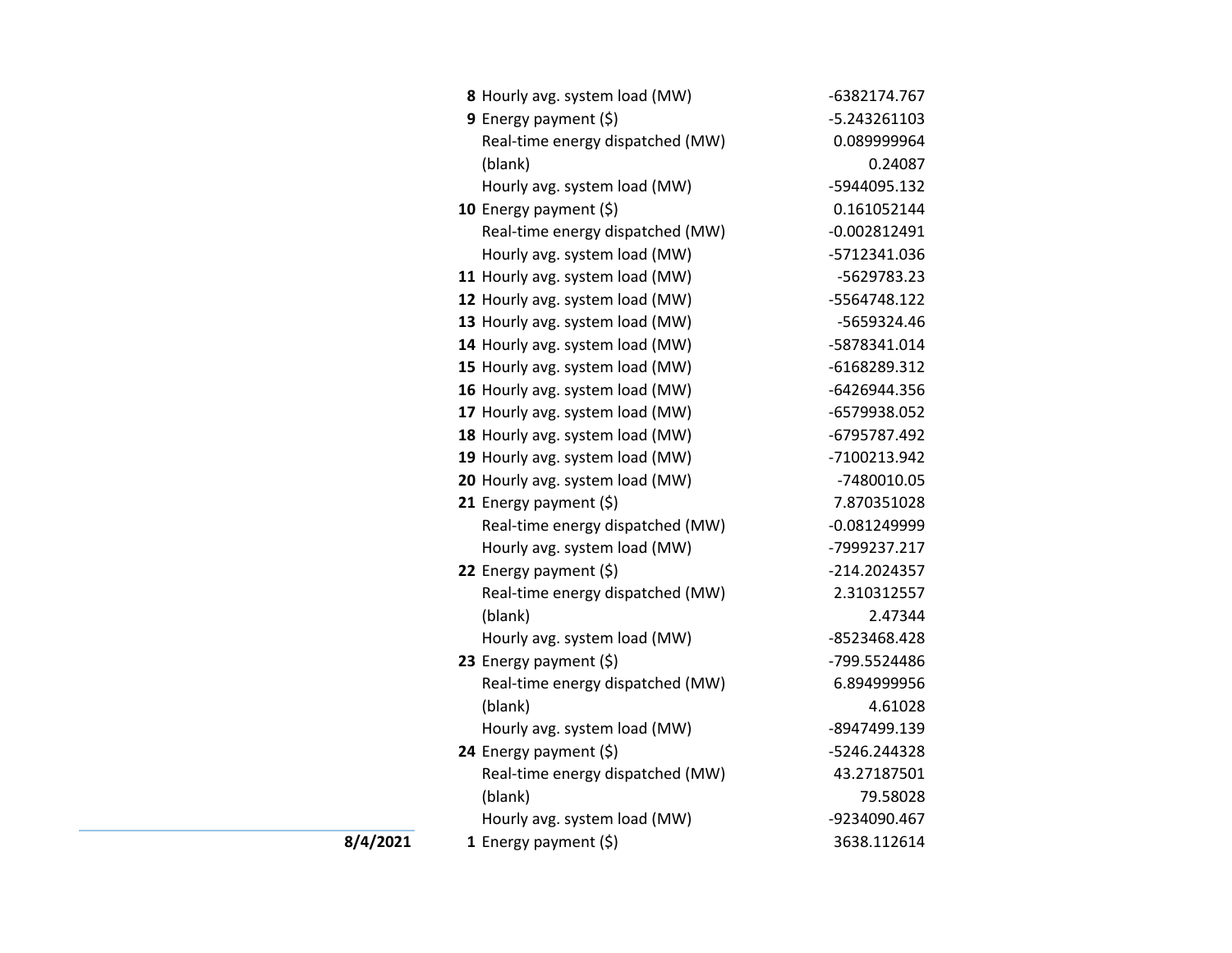| 8/4/2021 | 1 Real-time energy delivered (MW) | 107.733314    |
|----------|-----------------------------------|---------------|
|          | Real-time energy dispatched (MW)  | -30.26937487  |
|          | (blank)                           | -10101.48391  |
|          | Hourly avg. system load (MW)      | -6263270.331  |
|          | 2 Energy payment $(5)$            | -4268.20718   |
|          | Real-time energy delivered (MW)   | 99.73657548   |
|          | Real-time energy dispatched (MW)  | -12.84062509  |
|          | (blank)                           | $-18732.916$  |
|          | Hourly avg. system load (MW)      | -6238938.539  |
|          | 3 Energy payment (\$)             | 4886.90111    |
|          | Real-time energy delivered (MW)   | 65.90309661   |
|          | Real-time energy dispatched (MW)  | -28.8653124   |
|          | (blank)                           | -14231.04715  |
|          | Hourly avg. system load (MW)      | -6040393.841  |
|          | 4 Energy payment (\$)             | 5524.564665   |
|          | Real-time energy delivered (MW)   | 29.15463      |
|          | Real-time energy dispatched (MW)  | -55.19437501  |
|          | (blank)                           | -8345.199384  |
|          | Hourly avg. system load (MW)      | -5835350.158  |
|          | 5 Energy payment (\$)             | 345.4129717   |
|          | Real-time energy delivered (MW)   | 0.11295       |
|          | Real-time energy dispatched (MW)  | -3.483749916  |
|          | (blank)                           | -6.579980968  |
|          | Hourly avg. system load (MW)      | -5542936.865  |
|          | 6 Real-time energy delivered (MW) | 0.23607       |
|          | (blank)                           | $-6.10163546$ |
|          | Hourly avg. system load (MW)      | -5125319.263  |
|          | 7 Real-time energy delivered (MW) | 0.21507       |
|          | (blank)                           | -5.514559293  |
|          | Hourly avg. system load (MW)      | -4686572.819  |
|          | 8 Energy payment (\$)             | 0.016333985   |
|          | Real-time energy delivered (MW)   | 0.62103       |
|          | Real-time energy dispatched (MW)  | 0.089999964   |
|          | (blank)                           | $-6.07036537$ |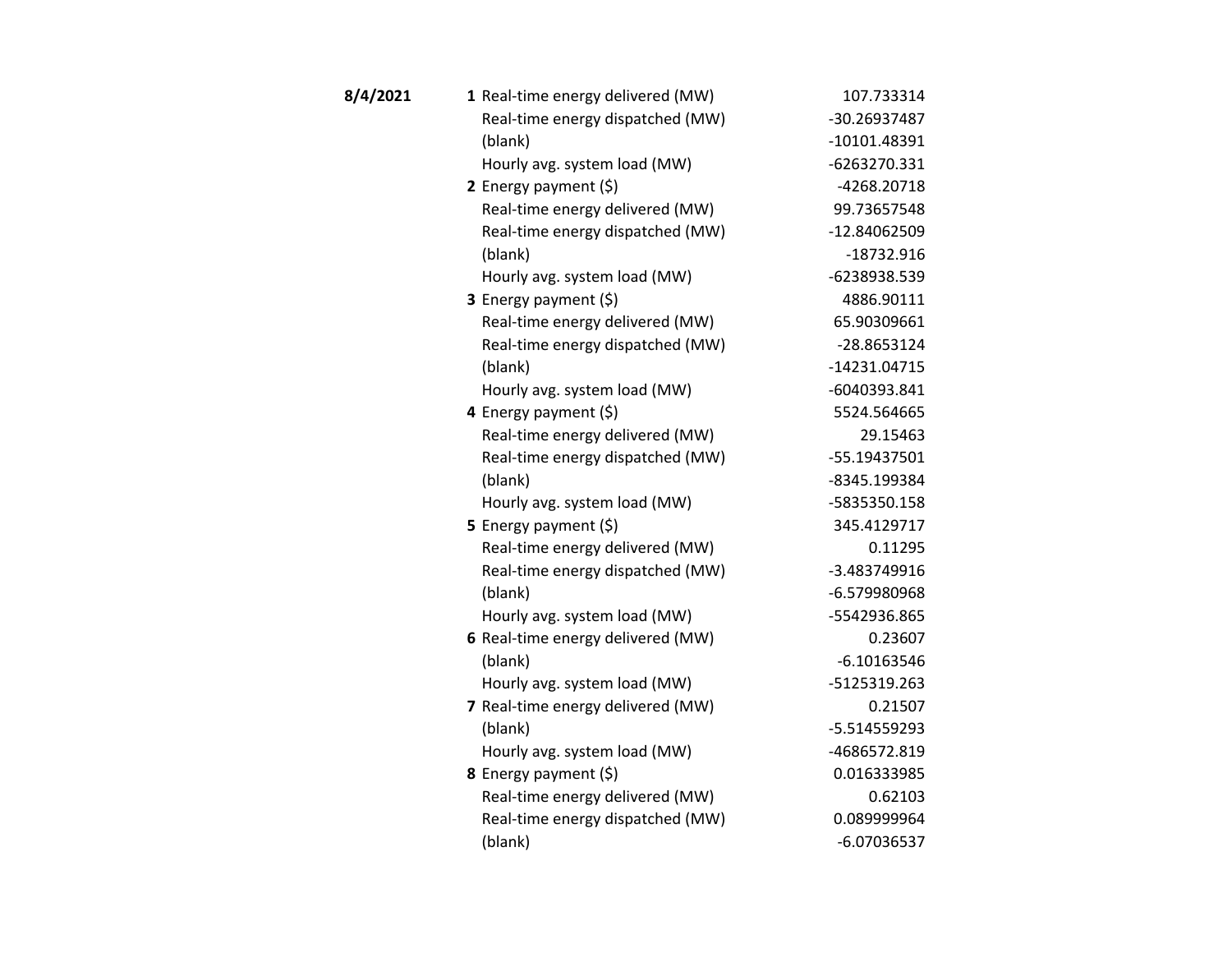| 8 Hourly avg. system load (MW)    | -4370425.199   |
|-----------------------------------|----------------|
| 9 Real-time energy delivered (MW) | 0.39867        |
| Real-time energy dispatched (MW)  | 0.09999996     |
| (blank)                           | $-6.064113075$ |
| Hourly avg. system load (MW)      | -4107562.196   |
| 10 Energy payment (\$)            | 0.176641541    |
| (blank)                           | $-0.00312499$  |
| Hourly avg. system load (MW)      | -3944898.667   |
| 11 Hourly avg. system load (MW)   | -3849226.788   |
| 12 Hourly avg. system load (MW)   | -3845401.055   |
| 13 Hourly avg. system load (MW)   | -3928258.249   |
| 14 Hourly avg. system load (MW)   | -4082609.378   |
| 15 Hourly avg. system load (MW)   | -4196423.165   |
| 16 Hourly avg. system load (MW)   | -4295128.294   |
| 17 Hourly avg. system load (MW)   | -4454084.855   |
| 18 Hourly avg. system load (MW)   | -4632766.277   |
| 19 Hourly avg. system load (MW)   | -4818158.903   |
| 20 Hourly avg. system load (MW)   | -5099506.781   |
| 21 Hourly avg. system load (MW)   | -5416808.817   |
| 22 Hourly avg. system load (MW)   | -5708554.005   |
| 23 Energy payment (\$)            | 1403.734406    |
| Real-time energy delivered (MW)   | 4.67808        |
| Real-time energy dispatched (MW)  | -10.95249997   |
| (blank)                           | -1230.909338   |
| Hourly avg. system load (MW)      | -5953843.551   |
| 24 Energy payment (\$)            | 987.7974514    |
| Real-time energy delivered (MW)   | 82.24896       |
| Real-time energy dispatched (MW)  | -9.621562453   |
| (blank)                           | -6460.275288   |
| Hourly avg. system load (MW)      | $-6144276.462$ |
| 1 Energy payment $(\xi)$          | -5494.440124   |
| Real-time energy delivered (MW)   | 139.324224     |
| Real-time energy dispatched (MW)  | 59.66895737    |
| Hourly avg. system load (MW)      | -1896608.441   |

**8/5/2021**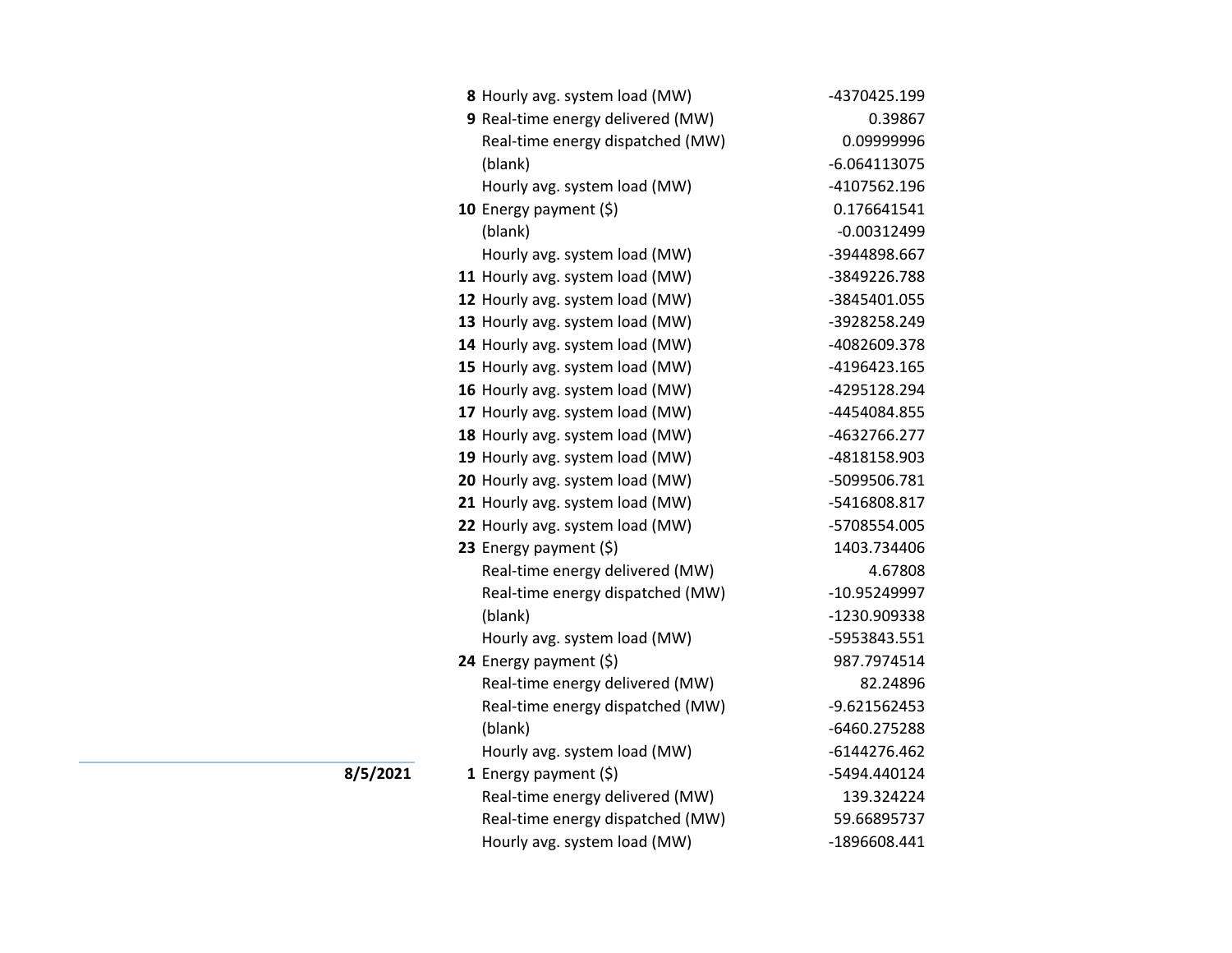| 8/5/2021 | 2 Energy payment $(\xi)$         | -3522.849195   |
|----------|----------------------------------|----------------|
|          | Real-time energy delivered (MW)  | 63.92943       |
|          | Real-time energy dispatched (MW) | 29.75354151    |
|          | Hourly avg. system load (MW)     | -1901382.282   |
|          | <b>3</b> Energy payment $(\xi)$  | -4426.068047   |
|          | Real-time energy delivered (MW)  | 59.619738      |
|          | Real-time energy dispatched (MW) | 24.89541657    |
|          | Hourly avg. system load (MW)     | -1845549.794   |
|          | 4 Energy payment (\$)            | -1328.103595   |
|          | Real-time energy delivered (MW)  | 44.885106      |
|          | Real-time energy dispatched (MW) | 9.841146177    |
|          | Hourly avg. system load (MW)     | -1782302.557   |
|          | 5 Energy payment (\$)            | 225.4859093    |
|          | Real-time energy delivered (MW)  | 0.0696         |
|          | Real-time energy dispatched (MW) | -2.972708312   |
|          | Hourly avg. system load (MW)     | -1697468.566   |
|          | 6 Energy payment $(5)$           | -5.397630541   |
|          | Real-time energy delivered (MW)  | 0.14301        |
|          | Real-time energy dispatched (MW) | 0.079999968    |
|          | Hourly avg. system load (MW)     | -1558746.762   |
|          | 7 Energy payment (\$)            | -4.738606728   |
|          | Real-time energy delivered (MW)  | 0.1155         |
|          | Real-time energy dispatched (MW) | 0.069687473    |
|          | Hourly avg. system load (MW)     | -1424672.773   |
|          | 8 Energy payment (\$)            | -4.940846624   |
|          | Real-time energy delivered (MW)  | 0.65535        |
|          | Real-time energy dispatched (MW) | 0.079999968    |
|          | Hourly avg. system load (MW)     | -1365056.823   |
|          | <b>9</b> Energy payment $(\xi)$  | $-4.681144128$ |
|          | Real-time energy delivered (MW)  | 0.4512         |
|          | Real-time energy dispatched (MW) | 0.079999968    |
|          | Hourly avg. system load (MW)     | -1292386.874   |
|          | 10 Energy payment $(5)$          | 0.14297332     |
|          | Real-time energy dispatched (MW) | $-0.002499992$ |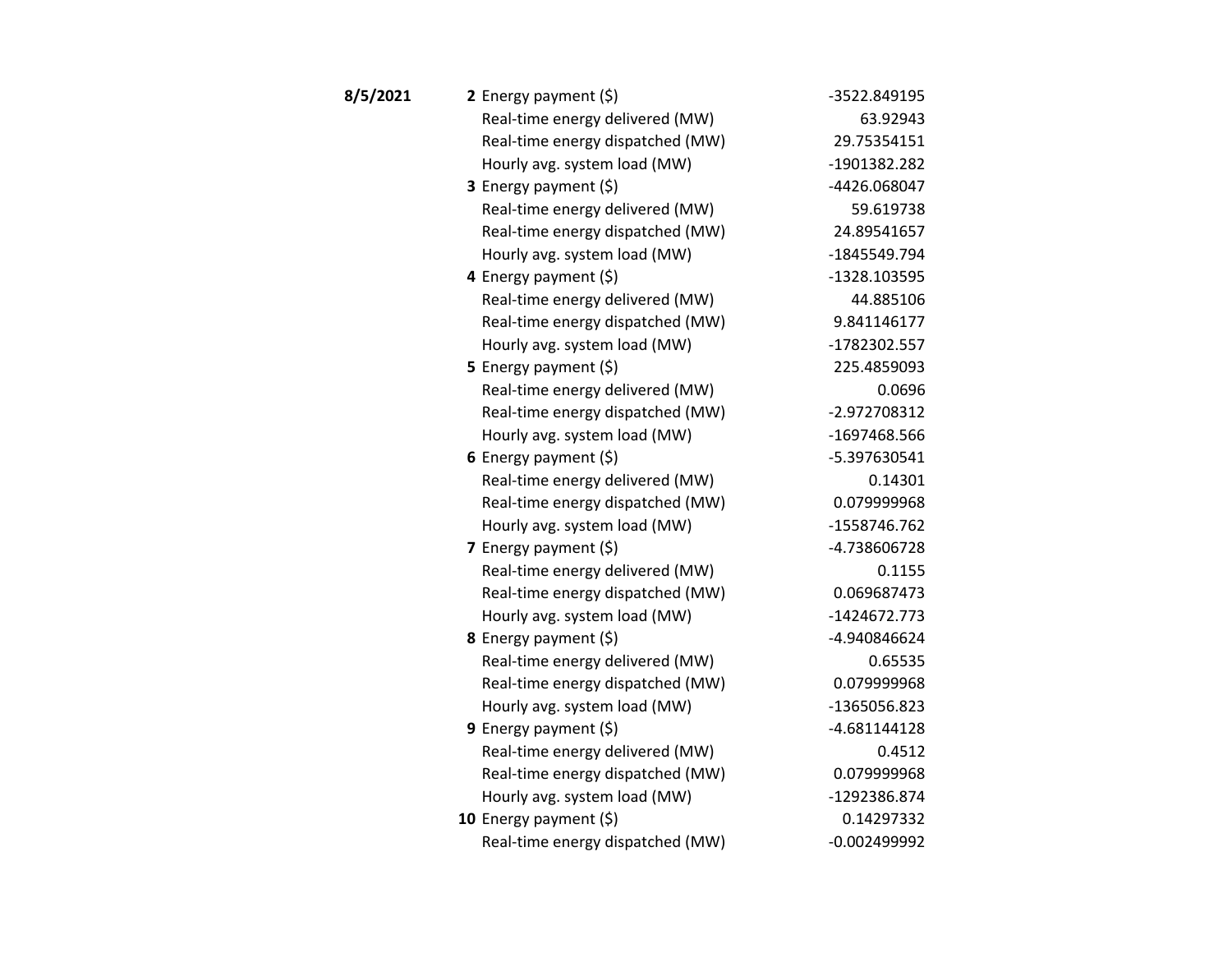| -1222993.725   |
|----------------|
| -1188129.029   |
| -1189251.252   |
| -1224107.814   |
| -1273717.581   |
| -1319106.029   |
| -1346800.028   |
| $-1377423.47$  |
| $-1444322.75$  |
| -1518387.791   |
| -1582450.357   |
| 5.014318501    |
| $-0.081249999$ |
| $-1644712.58$  |
| -184.1282247   |
| 2.44656        |
| 2.546250044    |
| -1718201.907   |
| 44.35654618    |
| 2.47464        |
| $-0.65499994$  |
| -1795740.82    |
| -2885.985738   |
| 76.58322       |
| 35.28822928    |
| -1851302.386   |
| -4342.494208   |
| 92.41558601    |
| 50.53937408    |
| -7667885.153   |
| $-4865.75$     |
| 66.812787      |
| 46.59312469    |
| -7611995.175   |
|                |

**8/6/2021**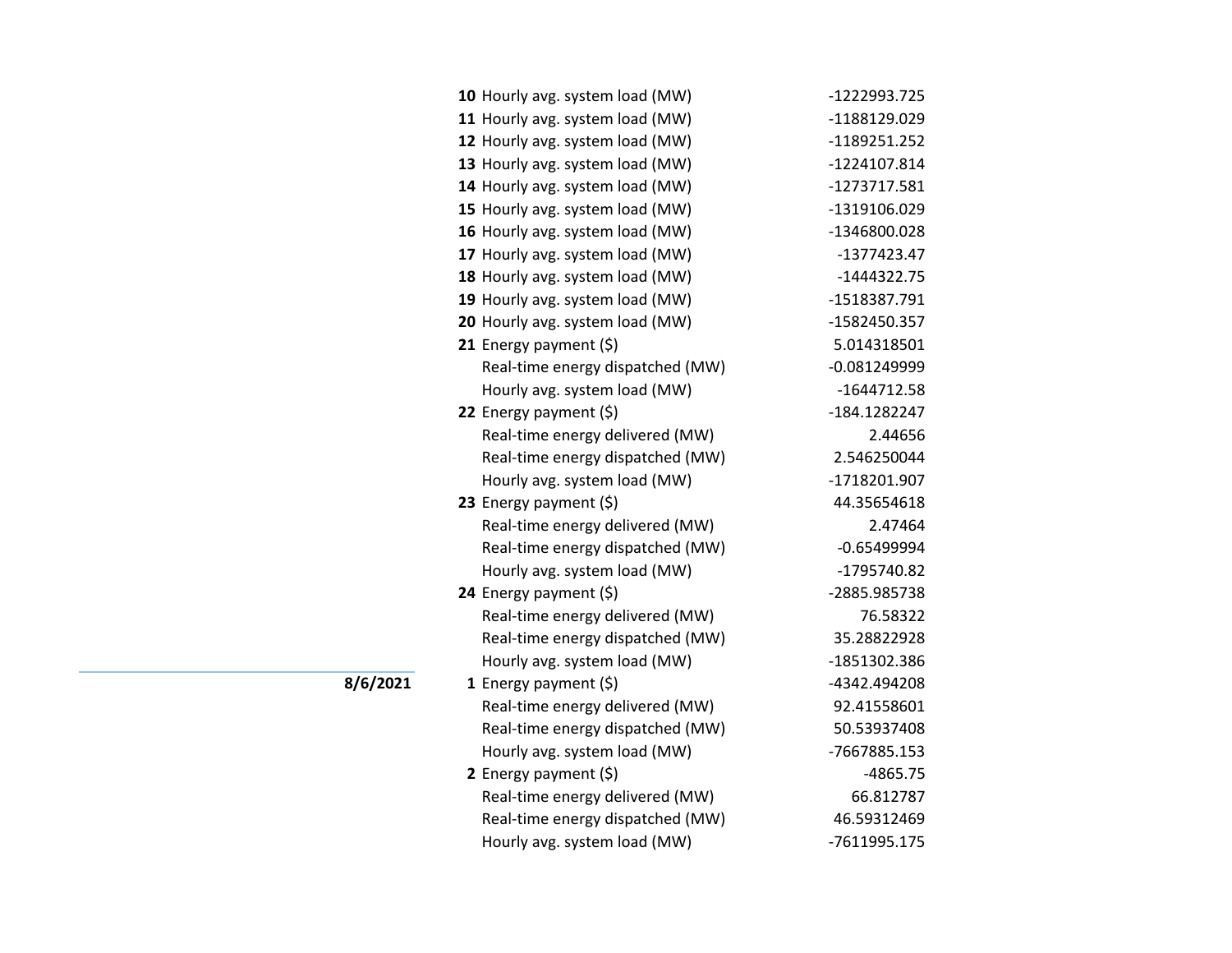| <b>3</b> Energy payment $(\xi)$  | -5241.505431   |
|----------------------------------|----------------|
| Real-time energy delivered (MW)  | 45.08076763    |
| Real-time energy dispatched (MW) | 36.07250001    |
| Hourly avg. system load (MW)     | -7368973.567   |
| 4 Energy payment (\$)            | -1360.591624   |
| Real-time energy delivered (MW)  | 17.38034653    |
| Real-time energy dispatched (MW) | $-4.714271144$ |
| Hourly avg. system load (MW)     | -7127919.471   |
| <b>5</b> Energy payment $(\xi)$  | 106.6108472    |
| Real-time energy delivered (MW)  | 0.03906        |
| Real-time energy dispatched (MW) | $-2.155312441$ |
| Hourly avg. system load (MW)     | -6796825.401   |
| 6 Energy payment $(\xi)$         | $-4.655149542$ |
| Real-time energy delivered (MW)  | 0.10257        |
| Real-time energy dispatched (MW) | 0.069687473    |
| Hourly avg. system load (MW)     | -6299781.029   |
| 7 Energy payment (\$)            | -3.679333951   |
| Real-time energy delivered (MW)  | 0.0993         |
| Real-time energy dispatched (MW) | 0.059374978    |
| Hourly avg. system load (MW)     | -5793660.593   |
| 8 Energy payment (\$)            | -3.718419856   |
| Real-time energy delivered (MW)  | 0.57096        |
| Real-time energy dispatched (MW) | 0.069687473    |
| Hourly avg. system load (MW)     | -5547677.099   |
| <b>9</b> Energy payment $(\xi)$  | -4.082072267   |
| Real-time energy delivered (MW)  | 0.42036        |
| Real-time energy dispatched (MW) | 0.079999968    |
| Hourly avg. system load (MW)     | -5260133.26    |
| 10 Energy payment $(\xi)$        | 0.110769708    |
| Real-time energy dispatched (MW) | $-0.002499992$ |
| Hourly avg. system load (MW)     | -5031636.582   |
| 11 Hourly avg. system load (MW)  | -4900224.393   |
| 12 Hourly avg. system load (MW)  | -4960103.032   |
| 13 Hourly avg. system load (MW)  | -5090625.879   |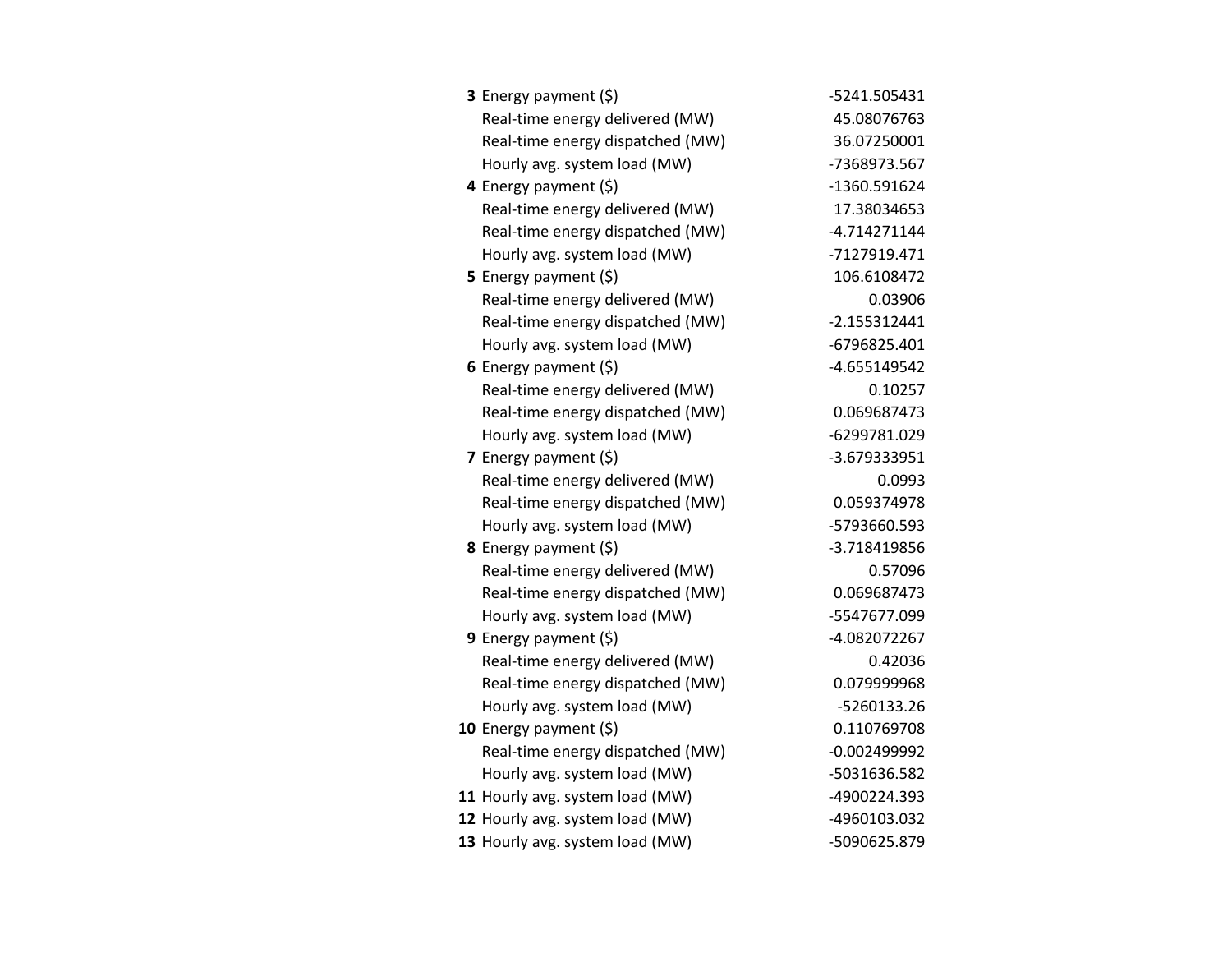| 14 Hourly avg. system load (MW)  | -5267766.39    |
|----------------------------------|----------------|
| 15 Hourly avg. system load (MW)  | -5459702.499   |
| 16 Hourly avg. system load (MW)  | -5646241.535   |
| 17 Hourly avg. system load (MW)  | -5778175.326   |
| 18 Hourly avg. system load (MW)  | -5893689.763   |
| 19 Hourly avg. system load (MW)  | $-6049021.618$ |
| 20 Hourly avg. system load (MW)  | -6265888.955   |
| 21 Energy payment $(\xi)$        | 3.750281391    |
| Real-time energy dispatched (MW) | $-0.081249999$ |
| Hourly avg. system load (MW)     | -6581961.902   |
| 22 Energy payment (\$)           | -166.0232891   |
| Real-time energy delivered (MW)  | 2.32488        |
| Real-time energy dispatched (MW) | 2.546250044    |
| Hourly avg. system load (MW)     | -6933014.922   |
| 23 Energy payment $(\xi)$        | -44.83456939   |
| Real-time energy delivered (MW)  | 2.37156        |
| Real-time energy dispatched (MW) | $-0.655493364$ |
| Hourly avg. system load (MW)     | -7244978.53    |
| 24 Energy payment (\$)           | -2715.329692   |
| Real-time energy delivered (MW)  | 75.78804       |
| Real-time energy dispatched (MW) | 35.90781259    |
| Hourly avg. system load (MW)     | -7511921.083   |
| 1 Energy payment $(\xi)$         | -1.729615398   |
| Real-time energy delivered (MW)  | 0.01242        |
| Real-time energy dispatched (MW) | 0.028124997    |
| Hourly avg. system load (MW)     | -377602.9954   |
| 2 Energy payment $(\xi)$         | -22.52852497   |
| Real-time energy delivered (MW)  | 0.268467       |
| Real-time energy dispatched (MW) | 0.319687481    |
| Hourly avg. system load (MW)     | -377780.479    |
| 3 Energy payment (\$)            | 0.091837746    |
| Real-time energy delivered (MW)  | 0.04545        |
| Real-time energy dispatched (MW) | $-0.012187511$ |
| Hourly avg. system load (MW)     | -364562.3673   |
|                                  |                |

**8/7/2021**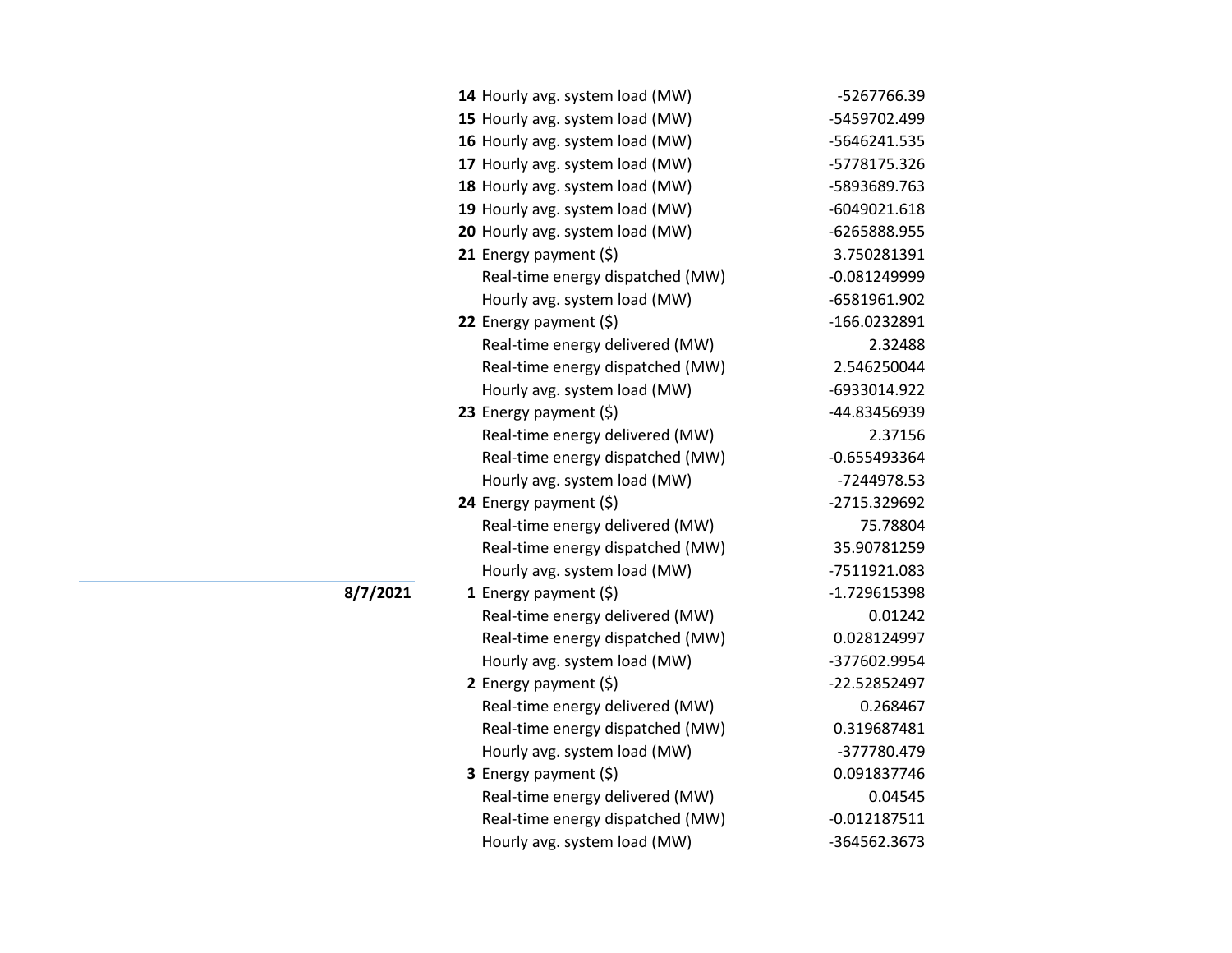| 4 Energy payment (\$)            | -73.54865131   |
|----------------------------------|----------------|
| Real-time energy delivered (MW)  | 0.187245       |
| Real-time energy dispatched (MW) | 1.079687477    |
| Hourly avg. system load (MW)     | -353770.9029   |
| 5 Energy payment $(\xi)$         | $-1.520454492$ |
| Real-time energy delivered (MW)  | 0.07965        |
| Real-time energy dispatched (MW) | 0.017187481    |
| Hourly avg. system load (MW)     | -339924.9397   |
| 6 Energy payment $(\xi)$         | -3.107971955   |
| Real-time energy delivered (MW)  | 0.15951        |
| Real-time energy dispatched (MW) | 0.059999976    |
| Hourly avg. system load (MW)     | -318294.7222   |
| <b>7</b> Energy payment $(\xi)$  | -1.978786143   |
| Real-time energy delivered (MW)  | 0.07002        |
| Real-time energy dispatched (MW) | 0.039062487    |
| Hourly avg. system load (MW)     | -294997.6583   |
| 8 Energy payment (\$)            | -2.373993663   |
| Real-time energy delivered (MW)  | 0.63561        |
| Real-time energy dispatched (MW) | 0.049374982    |
| Hourly avg. system load (MW)     | -286289.7647   |
| 9 Energy payment (\$)            | $-2.866112054$ |
| Real-time energy delivered (MW)  | 0.49056        |
| Real-time energy dispatched (MW) | 0.059999976    |
| Hourly avg. system load (MW)     | -270566.2332   |
| 10 Energy payment $(\xi)$        | 0.081809973    |
| Real-time energy dispatched (MW) | $-0.001874994$ |
| Hourly avg. system load (MW)     | -257661.5728   |
| 11 Hourly avg. system load (MW)  | -249142.2166   |
| 12 Hourly avg. system load (MW)  | -245435.7516   |
| 13 Hourly avg. system load (MW)  | -243450.3403   |
| 14 Hourly avg. system load (MW)  | -244614.3989   |
| 15 Hourly avg. system load (MW)  | -248328.578    |
| 16 Hourly avg. system load (MW)  | -258339.8092   |
| 17 Hourly avg. system load (MW)  | -264752.2472   |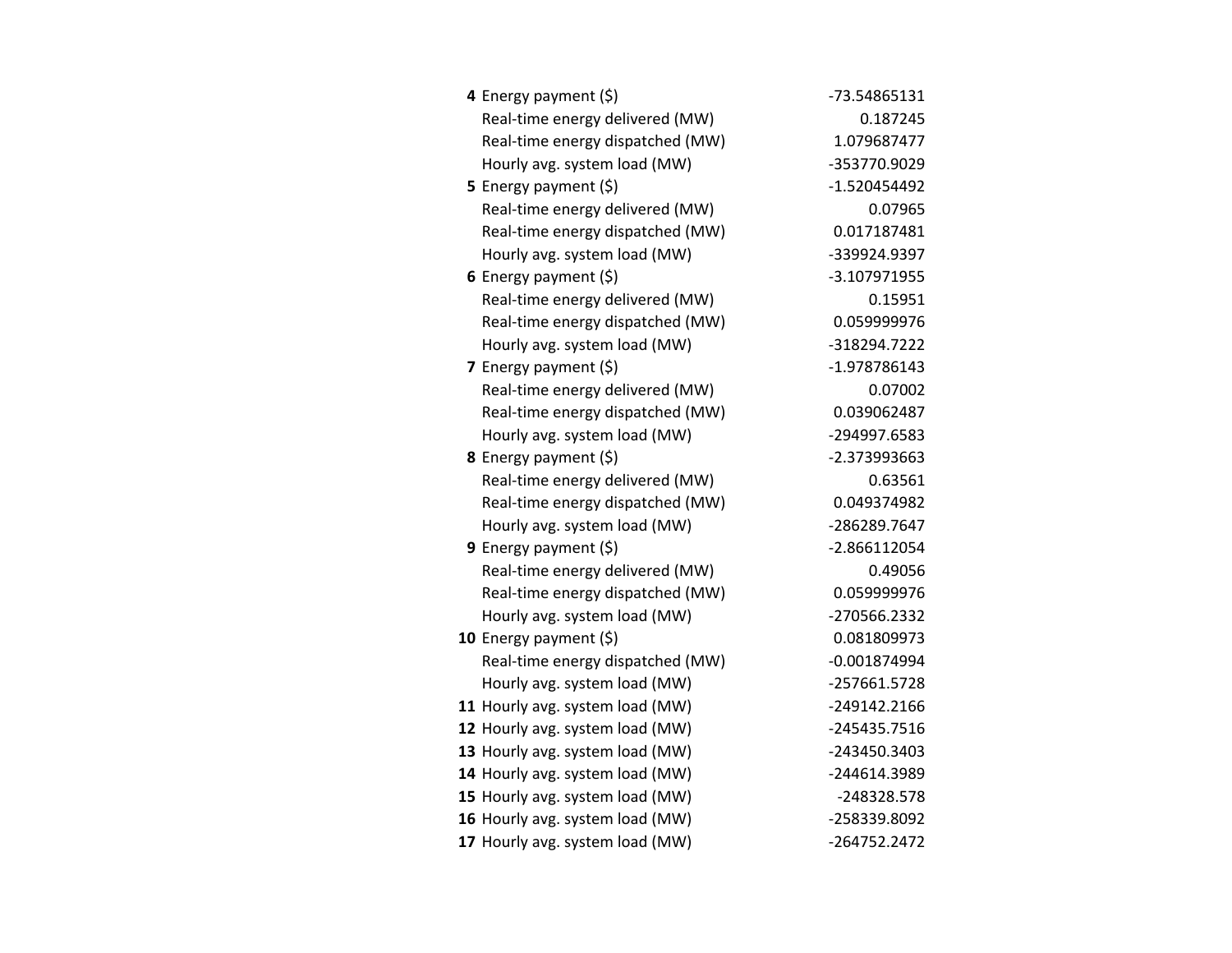| 18 Hourly avg. system load (MW)  | -270343.5691   |
|----------------------------------|----------------|
| 19 Hourly avg. system load (MW)  | -280324.9083   |
| 20 Hourly avg. system load (MW)  | -291448.9479   |
| 21 Hourly avg. system load (MW)  | -309323.0553   |
| 22 Hourly avg. system load (MW)  | -329722.8373   |
| 23 Energy payment (\$)           | 0.8364888      |
| Real-time energy dispatched (MW) | $-0.020625$    |
| Hourly avg. system load (MW)     | -349875.8746   |
| 24 Energy payment (\$)           | -33.4265408    |
| Real-time energy dispatched (MW) | 0.659687489    |
| Hourly avg. system load (MW)     | -367277.3632   |
| 1 Energy payment $(5)$           | 6.028017058    |
| Real-time energy dispatched (MW) | $-0.028750004$ |
| Hourly avg. system load (MW)     | -571815.7216   |
| 2 Energy payment $(\xi)$         | -77.67915606   |
| Real-time energy dispatched (MW) | 1.224062445    |
| Hourly avg. system load (MW)     | -582016.6531   |
| 3 Energy payment (\$)            | $-85.120214$   |
| Real-time energy delivered (MW)  | 0.87951        |
| Real-time energy dispatched (MW) | 1.09468749     |
| Hourly avg. system load (MW)     | -567881.5427   |
| 4 Energy payment (\$)            | -241.1532818   |
| Real-time energy delivered (MW)  | 1.432722       |
| Real-time energy dispatched (MW) | 3.464062425    |
| Hourly avg. system load (MW)     | -552206.4483   |
| 5 Energy payment (\$)            | 6.607012164    |
| Real-time energy delivered (MW)  | 0.03123        |
| Real-time energy dispatched (MW) | $-0.058125019$ |
| Hourly avg. system load (MW)     | -527585.4204   |
| 6 Energy payment $(\xi)$         | -3.427391929   |
| Real-time energy delivered (MW)  | 0.02265        |
| Real-time energy dispatched (MW) | 0.059999976    |
| Hourly avg. system load (MW)     | -485531.5905   |
| 7 Energy payment (\$)            | -3.087941147   |

**8/8/2021**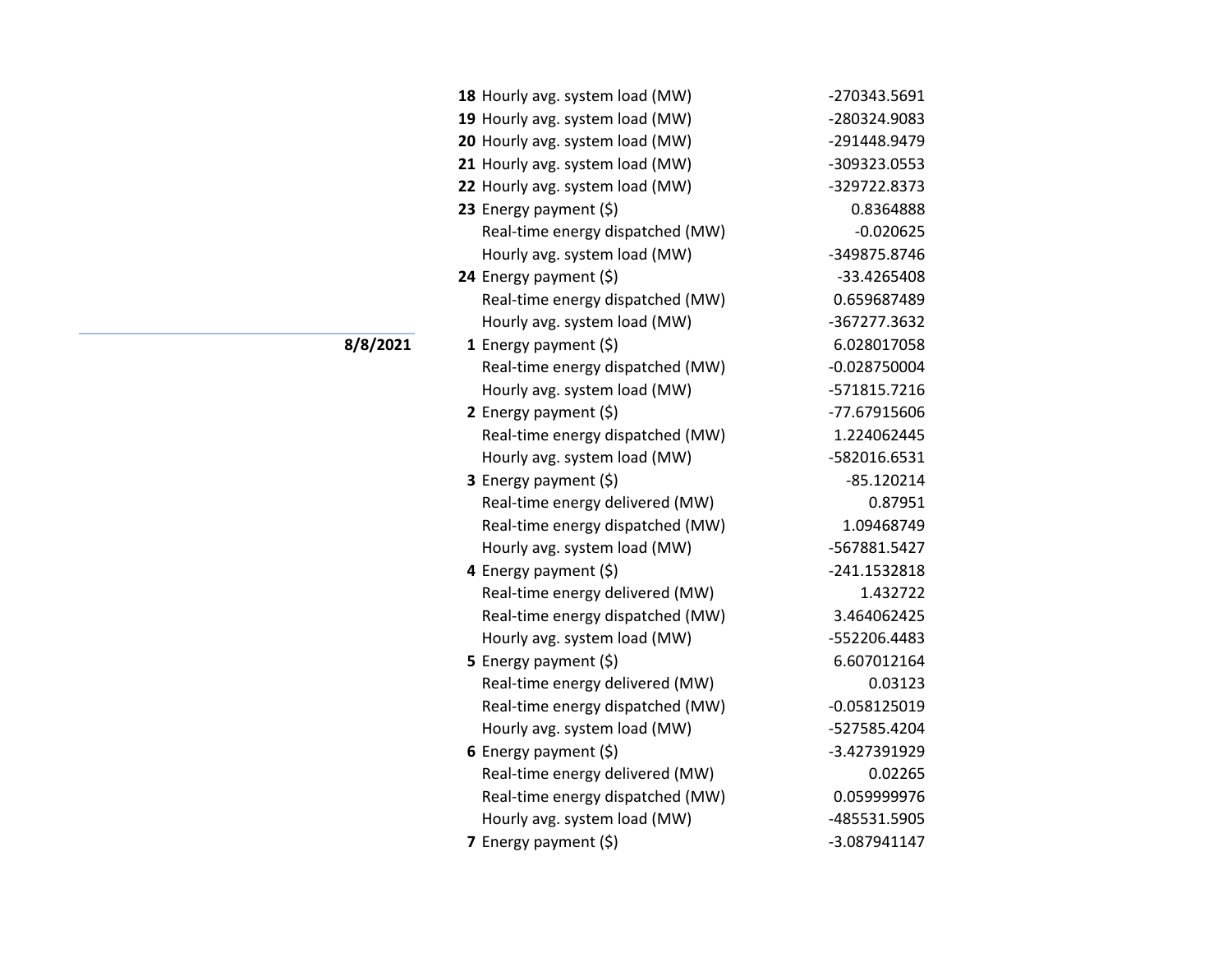| 7 Real-time energy delivered (MW) | 0.10059        |
|-----------------------------------|----------------|
| Real-time energy dispatched (MW)  | 0.059687477    |
| Hourly avg. system load (MW)      | -447129.2908   |
| <b>8</b> Energy payment $(\xi)$   | -1.961728433   |
| Real-time energy delivered (MW)   | 0.31134        |
| Real-time energy dispatched (MW)  | 0.038749988    |
| Hourly avg. system load (MW)      | -424739.4021   |
| <b>9</b> Energy payment $(\xi)$   | -3.432072127   |
| Real-time energy delivered (MW)   | 0.45405        |
| Real-time energy dispatched (MW)  | 0.069999972    |
| Hourly avg. system load (MW)      | -405229.7775   |
| 10 Energy payment (\$)            | 0.099449362    |
| Real-time energy dispatched (MW)  | $-0.002187493$ |
| Hourly avg. system load (MW)      | -386912.0181   |
| 11 Hourly avg. system load (MW)   | -374653.5574   |
| 12 Hourly avg. system load (MW)   | -368447.9447   |
| 13 Hourly avg. system load (MW)   | -366833.7977   |
| 14 Hourly avg. system load (MW)   | -363809.7348   |
| 15 Hourly avg. system load (MW)   | -363527.2857   |
| 16 Hourly avg. system load (MW)   | -370787.5169   |
| 17 Hourly avg. system load (MW)   | -375285.2066   |
| 18 Hourly avg. system load (MW)   | -377925.9612   |
| 19 Hourly avg. system load (MW)   | -390505.5168   |
| 20 Hourly avg. system load (MW)   | -413213.275    |
| 21 Hourly avg. system load (MW)   | -441696.3868   |
| 22 Hourly avg. system load (MW)   | -477779.1035   |
| 23 Hourly avg. system load (MW)   | -517556.4797   |
| 24 Energy payment (\$)            | 0.025316685    |
| Real-time energy dispatched (MW)  | $-0.000312499$ |
| Hourly avg. system load (MW)      | -545800.7974   |
| <b>1</b> Energy payment $(5)$     | -3471.785933   |
| Real-time energy delivered (MW)   | 96.01944301    |
| Real-time energy dispatched (MW)  | 45.79937396    |
| Hourly avg. system load (MW)      | -2293697.034   |

**8/9/2021**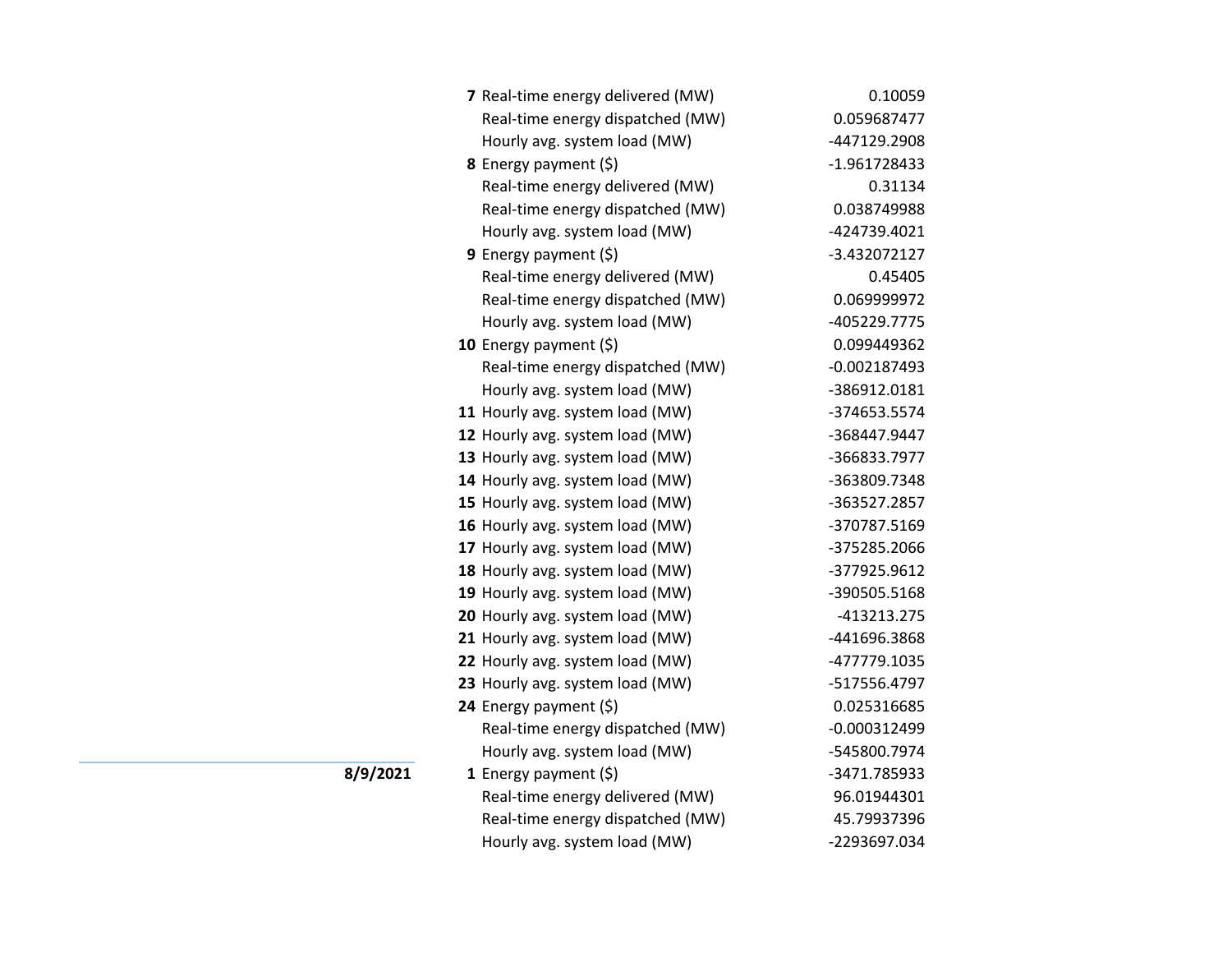| 8/9/2021 | 2 Energy payment $(\xi)$         | -2929.460599   |
|----------|----------------------------------|----------------|
|          | Real-time energy delivered (MW)  | 68.393004      |
|          | Real-time energy dispatched (MW) | 31.26562473    |
|          | Hourly avg. system load (MW)     | -2288847.942   |
|          | <b>3</b> Energy payment $(\xi)$  | -510.0225091   |
|          | Real-time energy delivered (MW)  | 41.103003      |
|          | Real-time energy dispatched (MW) | 6.859999812    |
|          | Hourly avg. system load (MW)     | -2211341.707   |
|          | 4 Energy payment (\$)            | -168.2648712   |
|          | Real-time energy delivered (MW)  | 12.274533      |
|          | Real-time energy dispatched (MW) | -8.280937783   |
|          | Hourly avg. system load (MW)     | -2135733.596   |
|          | 5 Energy payment (\$)            | 159.9017063    |
|          | Real-time energy delivered (MW)  | 0.11958        |
|          | Real-time energy dispatched (MW) | $-2.24468749$  |
|          | Hourly avg. system load (MW)     | -2028044.696   |
|          | 6 Energy payment $(5)$           | -5.004717523   |
|          | Real-time energy delivered (MW)  | 0.23229        |
|          | Real-time energy dispatched (MW) | 0.079687469    |
|          | Hourly avg. system load (MW)     | -1858625.205   |
|          | 7 Energy payment (\$)            | -5.047396081   |
|          | Real-time energy delivered (MW)  | 0.29829        |
|          | Real-time energy dispatched (MW) | 0.089999964    |
|          | Hourly avg. system load (MW)     | -1696719.081   |
|          | 8 Energy payment (\$)            | -3.504386788   |
|          | Real-time energy delivered (MW)  | 0.23655        |
|          | Real-time energy dispatched (MW) | 0.069374974    |
|          | Hourly avg. system load (MW)     | -1478561.757   |
|          | 9 Energy payment $(5)$           | -4.30360418    |
|          | Real-time energy delivered (MW)  | 0.30573        |
|          | Real-time energy dispatched (MW) | 0.089999964    |
|          | Hourly avg. system load (MW)     | $-1398531.35$  |
|          | 10 Energy payment (\$)           | 0.13790186     |
|          | Real-time energy dispatched (MW) | $-0.002812491$ |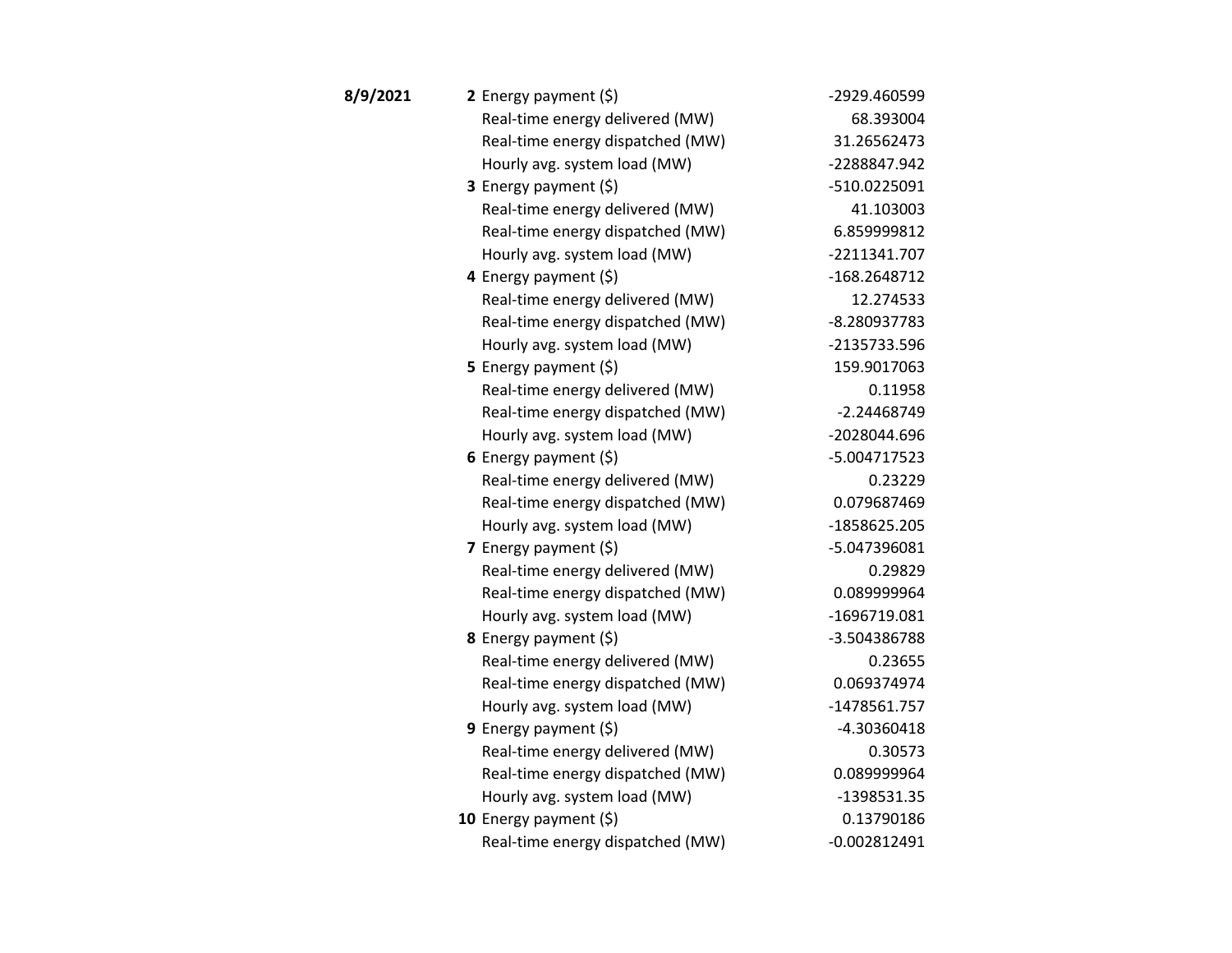| 10 Hourly avg. system load (MW)  | -1344856.484   |
|----------------------------------|----------------|
| 11 Hourly avg. system load (MW)  | -1317826.344   |
| 12 Hourly avg. system load (MW)  | -1331650.105   |
| 13 Hourly avg. system load (MW)  | -1388024.895   |
| 14 Hourly avg. system load (MW)  | -1464828.404   |
| 15 Hourly avg. system load (MW)  | -1549550.755   |
| 16 Hourly avg. system load (MW)  | -1590066.334   |
| 17 Hourly avg. system load (MW)  | -1610058.032   |
| 18 Hourly avg. system load (MW)  | $-1655392.6$   |
| 19 Hourly avg. system load (MW)  | -1728595.925   |
| 20 Hourly avg. system load (MW)  | -1828556.445   |
| 21 Energy payment $(\xi)$        | 6.934784915    |
| Real-time energy dispatched (MW) | $-0.081249999$ |
| Hourly avg. system load (MW)     | -1940670.982   |
| 22 Energy payment (\$)           | -435.5747214   |
| Real-time energy delivered (MW)  | 2.51907075     |
| Real-time energy dispatched (MW) | 3.471249989    |
| Hourly avg. system load (MW)     | -2061643.263   |
| 23 Energy payment $(5)$          | 62.49898978    |
| Real-time energy delivered (MW)  | 2.52132        |
| Real-time energy dispatched (MW) | $-0.71437494$  |
| Hourly avg. system load (MW)     | -2169185.331   |
| 24 Energy payment (\$)           | -2635.982834   |
| Real-time energy delivered (MW)  | 80.873439      |
| Real-time energy dispatched (MW) | 37.7878126     |
| Hourly avg. system load (MW)     | -2239122.239   |
| 1 Energy payment $(\$)$          | -5084.948366   |
| Real-time energy delivered (MW)  | 92.38746968    |
| Real-time energy dispatched (MW) | 48.17687402    |
| Hourly avg. system load (MW)     | -3622723.837   |
| 2 Energy payment $(\xi)$         | -6676.160282   |
| Real-time energy delivered (MW)  | 87.859002      |
| Real-time energy dispatched (MW) | 49.52562467    |
| Hourly avg. system load (MW)     | -3608716.925   |

**8/10/2021**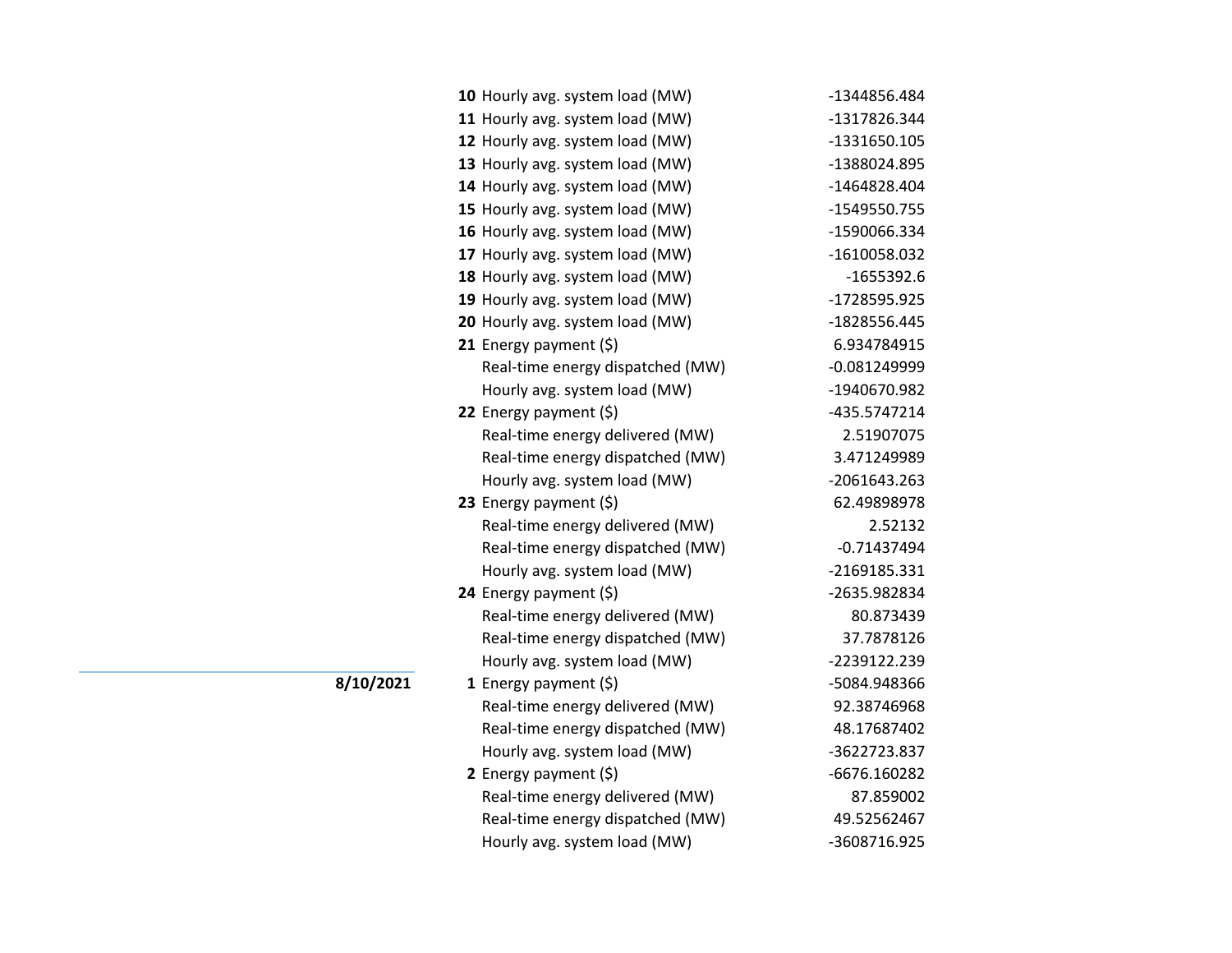| 3 Energy payment (\$)            | -4502.771939   |
|----------------------------------|----------------|
| Real-time energy delivered (MW)  | 57.35198995    |
| Real-time energy dispatched (MW) | 25.75499969    |
| Hourly avg. system load (MW)     | -3488515.883   |
| 4 Energy payment (\$)            | 523.5929693    |
| Real-time energy delivered (MW)  | 9.518154       |
| Real-time energy dispatched (MW) | $-10.15343759$ |
| Hourly avg. system load (MW)     | -3370379.013   |
| <b>5</b> Energy payment $(\xi)$  | 187.5013278    |
| Real-time energy delivered (MW)  | 0.16188        |
| Real-time energy dispatched (MW) | $-2.21281249$  |
| Hourly avg. system load (MW)     | -3175986.185   |
| 6 Energy payment $(\xi)$         | -5.553958742   |
| Real-time energy delivered (MW)  | 0.25734        |
| Real-time energy dispatched (MW) | 0.07937497     |
| Hourly avg. system load (MW)     | -2915778.172   |
| 7 Energy payment $(5)$           | -6.036355985   |
| Real-time energy delivered (MW)  | 0.33           |
| Real-time energy dispatched (MW) | 0.09999996     |
| Hourly avg. system load (MW)     | -2656385.228   |
| 8 Energy payment (\$)            | -4.69537756    |
| Real-time energy delivered (MW)  | 0.56559        |
| Real-time energy dispatched (MW) | 0.089687465    |
| Hourly avg. system load (MW)     | -2336441.451   |
| 9 Energy payment (\$)            | $-5.091611464$ |
| Real-time energy delivered (MW)  | 0.40932        |
| Real-time energy dispatched (MW) | 0.09999996     |
| Hourly avg. system load (MW)     | -2219974.487   |
| 10 Energy payment $(\xi)$        | 0.144680022    |
| Real-time energy dispatched (MW) | $-0.00312499$  |
| Hourly avg. system load (MW)     | -2123532.678   |
| 11 Hourly avg. system load (MW)  | -2084835.174   |
| 12 Hourly avg. system load (MW)  | -2102134.752   |
| 13 Hourly avg. system load (MW)  | -2175884.634   |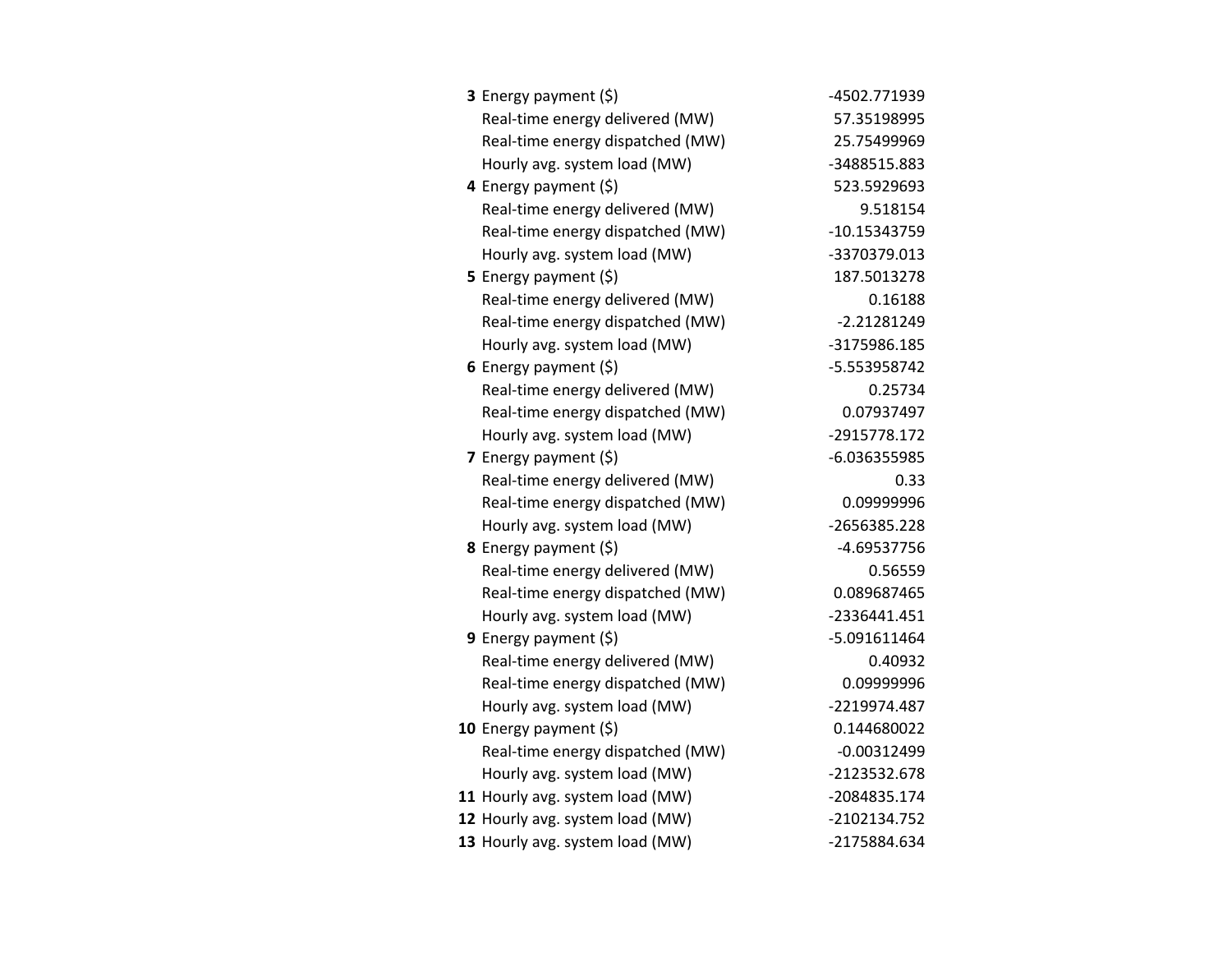| 14 Hourly avg. system load (MW)  | -2280555.911   |
|----------------------------------|----------------|
| 15 Hourly avg. system load (MW)  | -2365567.798   |
| 16 Hourly avg. system load (MW)  | -2431126.821   |
| 17 Hourly avg. system load (MW)  | -2479077.881   |
| 18 Hourly avg. system load (MW)  | -2580089.963   |
| 19 Hourly avg. system load (MW)  | -2718262.826   |
| 20 Hourly avg. system load (MW)  | -2891282.783   |
| 21 Energy payment $(\xi)$        | 6.67667398     |
| Real-time energy dispatched (MW) | $-0.081249999$ |
| Hourly avg. system load (MW)     | -3052517.729   |
| 22 Energy payment $(\xi)$        | -176.2566467   |
| Real-time energy delivered (MW)  | 2.49912        |
| Real-time energy dispatched (MW) | 2.546250044    |
| Hourly avg. system load (MW)     | -3228058.856   |
| 23 Energy payment $(\xi)$        | 50.36589358    |
| Real-time energy delivered (MW)  | 2.48232        |
| Real-time energy dispatched (MW) | $-0.72531244$  |
| Hourly avg. system load (MW)     | -3421923.674   |
| 24 Energy payment (\$)           | -3394.476166   |
| Real-time energy delivered (MW)  | 80.456814      |
| Real-time energy dispatched (MW) | 38.55781243    |
| Hourly avg. system load (MW)     | -3546591.146   |
| 1 Energy payment $(\xi)$         | -16118.38803   |
| Real-time energy delivered (MW)  | 146.8191116    |
| Real-time energy dispatched (MW) | 98.51656184    |
| Hourly avg. system load (MW)     | $-10864670.24$ |
| 2 Energy payment $(\xi)$         | -20925.03866   |
| Real-time energy delivered (MW)  | 112.0713437    |
| Real-time energy dispatched (MW) | 97.50041611    |
| Hourly avg. system load (MW)     | -10642429.45   |
| 3 Energy payment (\$)            | -13959.95686   |
| Real-time energy delivered (MW)  | 76.65335706    |
| Real-time energy dispatched (MW) | 60.5383332     |
| Hourly avg. system load (MW)     | $-10319661.46$ |

**8/11/2021**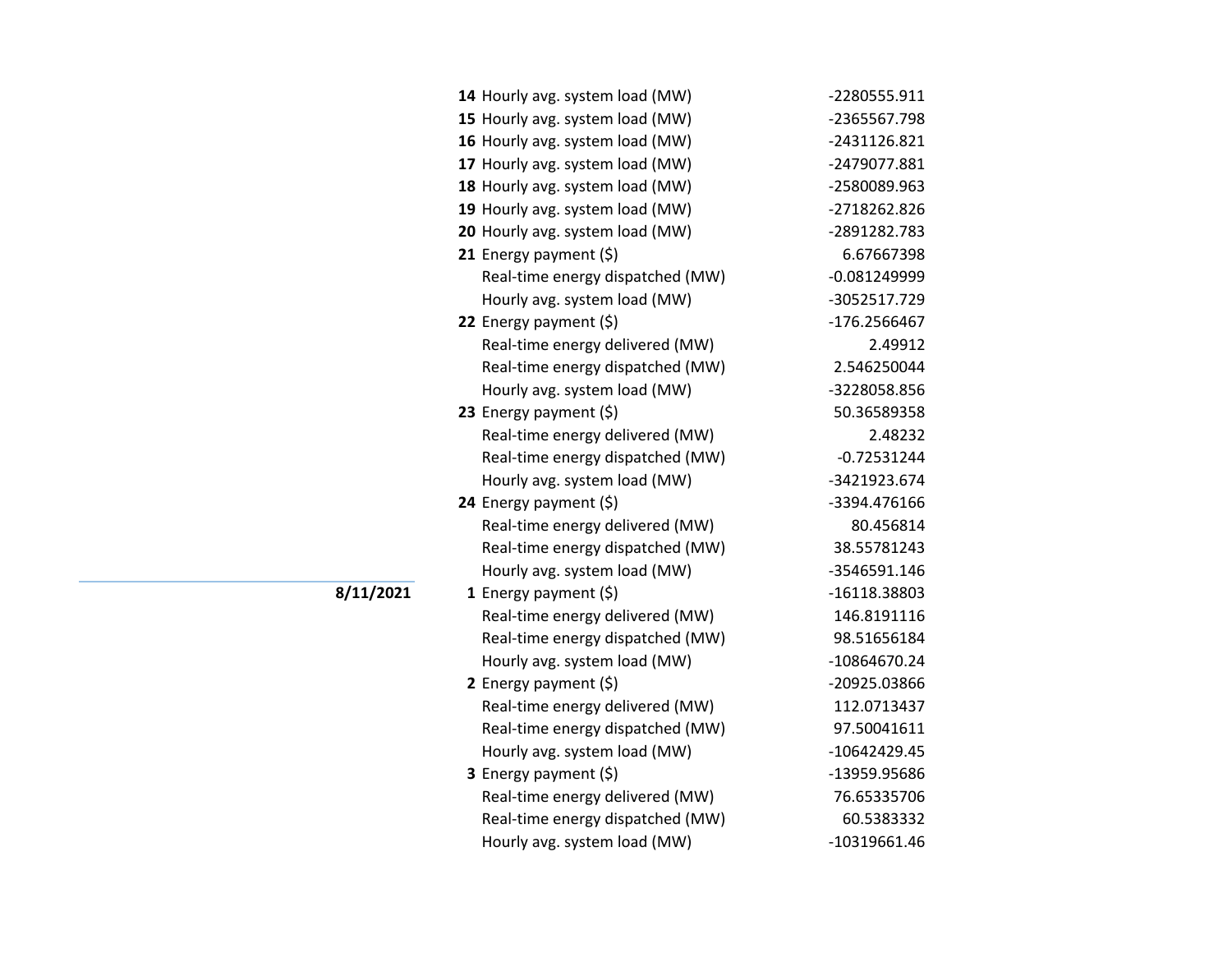| 4 Energy payment (\$)            | -6746.950821   |
|----------------------------------|----------------|
| Real-time energy delivered (MW)  | 29.57488232    |
| Real-time energy dispatched (MW) | 31.15125017    |
| Hourly avg. system load (MW)     | $-10010734.14$ |
| 5 Energy payment (\$)            | 210.737082     |
| Real-time energy delivered (MW)  | 0.24576        |
| Real-time energy dispatched (MW) | -3.252187425   |
| Hourly avg. system load (MW)     | -9485330.996   |
| 6 Energy payment $(5)$           | -6.284766496   |
| Real-time energy delivered (MW)  | 0.37773        |
| Real-time energy dispatched (MW) | 0.07937497     |
| Hourly avg. system load (MW)     | -8736370.361   |
| 7 Energy payment (\$)            | -6.534225388   |
| Real-time energy delivered (MW)  | 0.4389         |
| Real-time energy dispatched (MW) | 0.09999996     |
| Hourly avg. system load (MW)     | -7969352.308   |
| 8 Energy payment (\$)            | -5.652808937   |
| Real-time energy delivered (MW)  | 0.61056        |
| Real-time energy dispatched (MW) | 0.09999996     |
| Hourly avg. system load (MW)     | -7425291.591   |
| 9 Energy payment $(\xi)$         | -5.450867819   |
| Real-time energy delivered (MW)  | 0.38142        |
| Real-time energy dispatched (MW) | 0.09999996     |
| Hourly avg. system load (MW)     | -6978485.748   |
| 10 Energy payment (\$)           | 0.144304044    |
| Real-time energy dispatched (MW) | $-0.00312499$  |
| Hourly avg. system load (MW)     | -6668318.32    |
| 11 Hourly avg. system load (MW)  | -6493411.801   |
| 12 Hourly avg. system load (MW)  | -6514675.585   |
| 13 Hourly avg. system load (MW)  | -6740255.898   |
| 14 Hourly avg. system load (MW)  | -7081519.811   |
| 15 Hourly avg. system load (MW)  | -7375381.817   |
| 16 Hourly avg. system load (MW)  | -7700704.731   |
| 17 Hourly avg. system load (MW)  | -8052892.382   |
|                                  |                |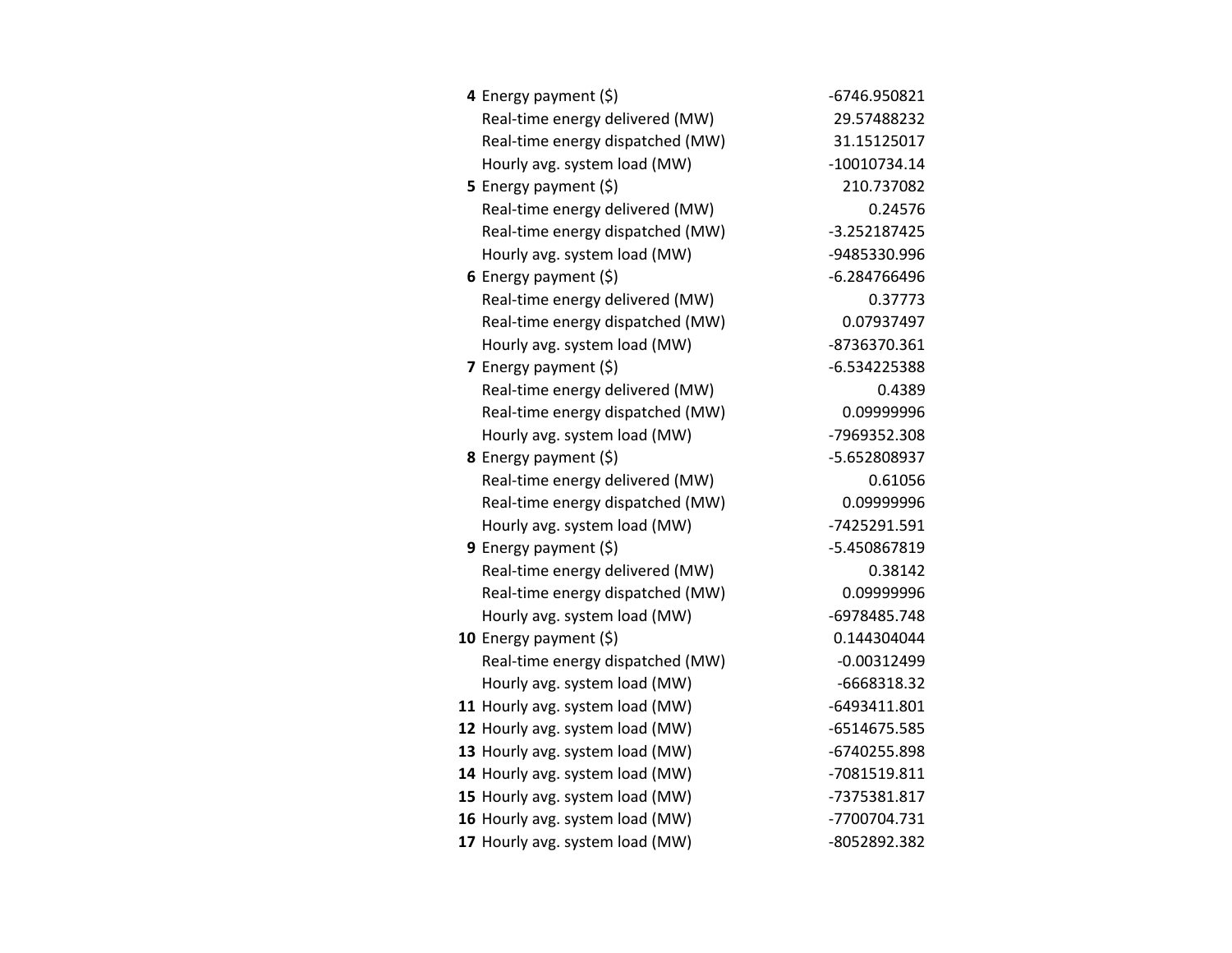| 18 Hourly avg. system load (MW)  | -8440722.629   |
|----------------------------------|----------------|
| 19 Hourly avg. system load (MW)  | -8881465.67    |
| 20 Hourly avg. system load (MW)  | -9401717.213   |
| 21 Energy payment $(5)$          | 9.383358304    |
| Real-time energy dispatched (MW) | $-0.105624998$ |
| Hourly avg. system load (MW)     | -9936173.628   |
| 22 Energy payment (\$)           | 125.8590918    |
| Real-time energy dispatched (MW) | $-1.743750028$ |
| Hourly avg. system load (MW)     | -10392797.53   |
| 23 Energy payment $(\xi)$        | 406.1068746    |
| Real-time energy delivered (MW)  | 1.7898         |
| Real-time energy dispatched (MW) | -5.473749977   |
| Hourly avg. system load (MW)     | -10750031.66   |
| 24 Energy payment $(\xi)$        | -6403.983952   |
| Real-time energy delivered (MW)  | 79.49146989    |
| Real-time energy dispatched (MW) | 48.69572821    |
| Hourly avg. system load (MW)     | -10895560.39   |
| 1 Energy payment $(\xi)$         | $-6054.156155$ |
| Real-time energy delivered (MW)  | 93.59128543    |
| Real-time energy dispatched (MW) | 47.26468648    |
| Hourly avg. system load (MW)     | -4460734.957   |
| 2 Energy payment $(\xi)$         | -8682.679157   |
| Real-time energy delivered (MW)  | 86.67837445    |
| Real-time energy dispatched (MW) | 51.40624963    |
| Hourly avg. system load (MW)     | -4372601.125   |
| 3 Energy payment (\$)            | -7695.933235   |
| Real-time energy delivered (MW)  | 65.70961069    |
| Real-time energy dispatched (MW) | 35.23999975    |
| Hourly avg. system load (MW)     | -4211622.609   |
| 4 Energy payment (\$)            | -3850.19916    |
| Real-time energy delivered (MW)  | 34.20638562    |
| Real-time energy dispatched (MW) | 16.43562481    |
| Hourly avg. system load (MW)     | -4066664.502   |
| 5 Energy payment $(\xi)$         | 194.5237784    |

**8/12/2021**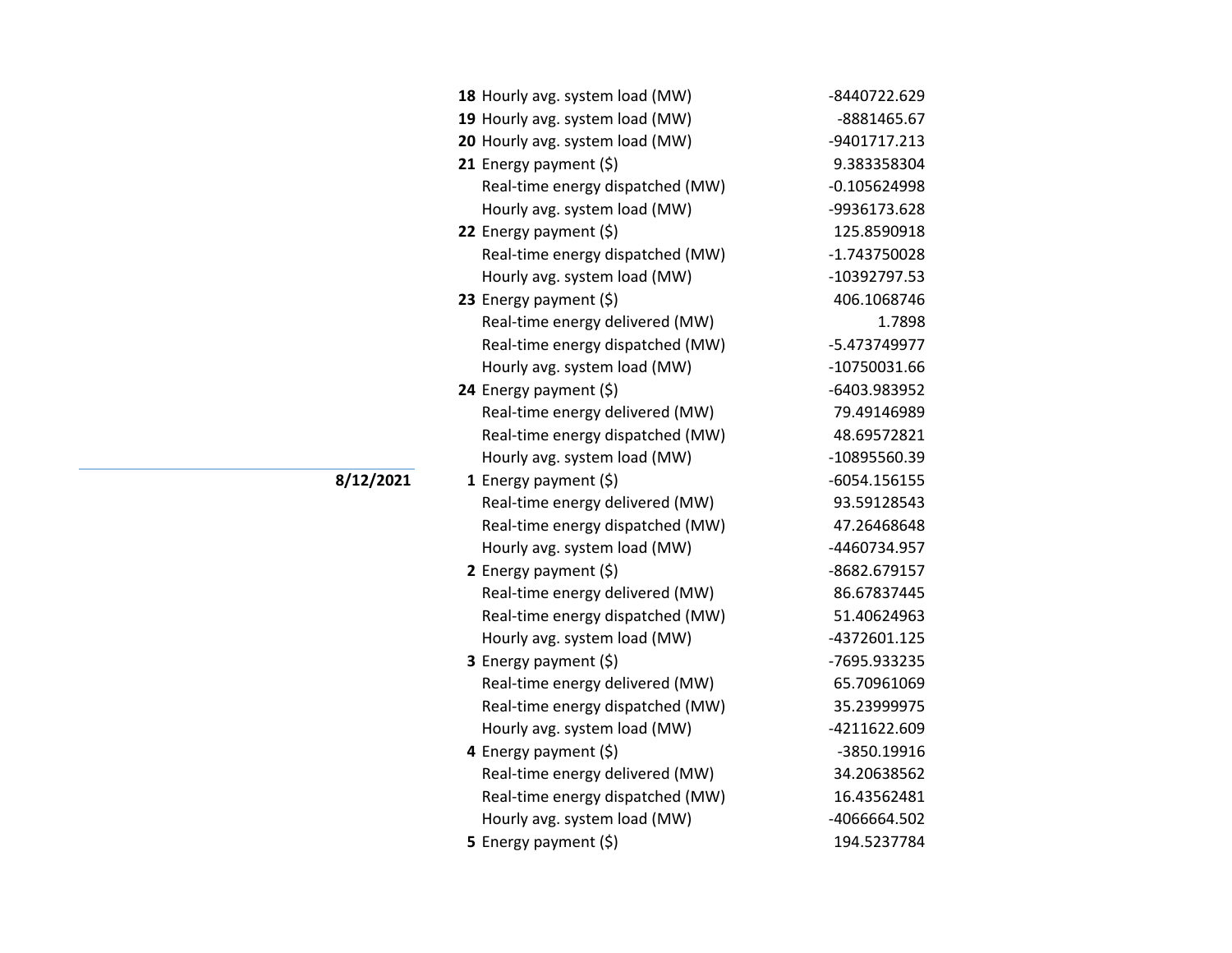| 5 Real-time energy delivered (MW) | 0.17388        |
|-----------------------------------|----------------|
| Real-time energy dispatched (MW)  | -3.028749951   |
| Hourly avg. system load (MW)      | -3860283.856   |
| 6 Energy payment $(5)$            | $-6.063058561$ |
| Real-time energy delivered (MW)   | 0.28422        |
| Real-time energy dispatched (MW)  | 0.07937497     |
| Hourly avg. system load (MW)      | -3537970.844   |
| 7 Energy payment $(\xi)$          | $-6.7534139$   |
| Real-time energy delivered (MW)   | 0.33867        |
| Real-time energy dispatched (MW)  | 0.09999996     |
| Hourly avg. system load (MW)      | -3224596.487   |
| 8 Energy payment (\$)             | $-5.610452553$ |
| Real-time energy delivered (MW)   | 0.59766        |
| Real-time energy dispatched (MW)  | 0.09999996     |
| Hourly avg. system load (MW)      | -2975218.587   |
| 9 Energy payment $(\xi)$          | -5.279618189   |
| Real-time energy delivered (MW)   | 0.38709        |
| Real-time energy dispatched (MW)  | 0.09999996     |
| Hourly avg. system load (MW)      | -2799557.918   |
| 10 Energy payment (\$)            | 0.164700148    |
| Real-time energy dispatched (MW)  | $-0.00312499$  |
| Hourly avg. system load (MW)      | -2676083.991   |
| 11 Hourly avg. system load (MW)   | -2601996.997   |
| 12 Hourly avg. system load (MW)   | -2620477.381   |
| 13 Hourly avg. system load (MW)   | -2715247.066   |
| 14 Hourly avg. system load (MW)   | -2852069.328   |
| 15 Hourly avg. system load (MW)   | -2987095.004   |
| 16 Hourly avg. system load (MW)   | -3110925.567   |
| 17 Hourly avg. system load (MW)   | -3198996.127   |
| 18 Hourly avg. system load (MW)   | -3330356.871   |
| 19 Hourly avg. system load (MW)   | -3513374.226   |
| 20 Hourly avg. system load (MW)   | -3714986.82    |
| 21 Energy payment (\$)            | 4.791672379    |
| Real-time energy dispatched (MW)  | $-0.081249999$ |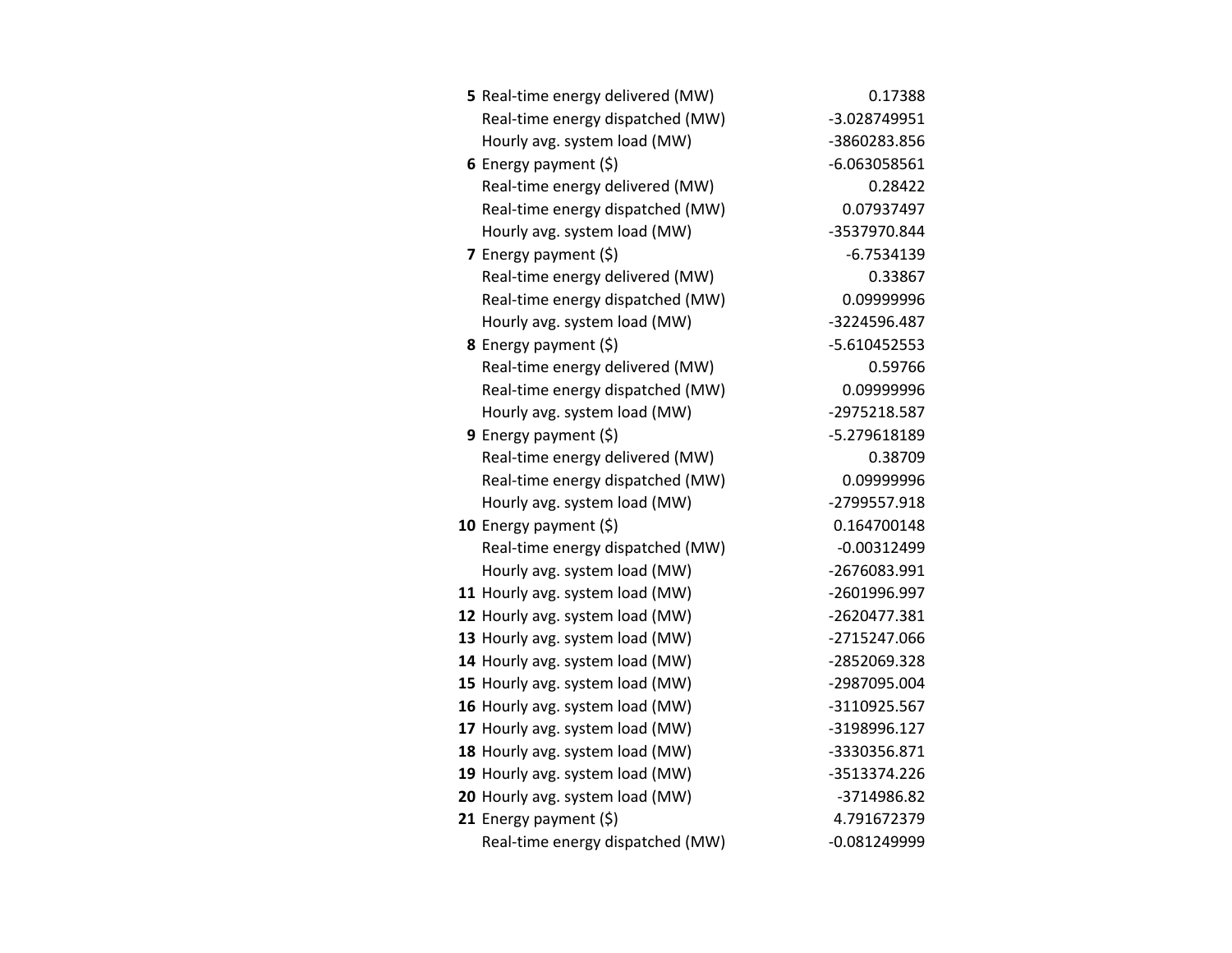| 21 Hourly avg. system load (MW)  | -3916284.785 |
|----------------------------------|--------------|
| 22 Energy payment $(\xi)$        | -223.0306793 |
| Real-time energy delivered (MW)  | 2.41728      |
| Real-time energy dispatched (MW) | 2.546250044  |
| Hourly avg. system load (MW)     | -4107189.421 |
| 23 Energy payment $(\xi)$        | -189.8899589 |
| Real-time energy delivered (MW)  | 2.46132      |
| Real-time energy dispatched (MW) | 1.740000036  |
| Hourly avg. system load (MW)     | -4299105.953 |
| 24 Energy payment (\$)           | -3885.748492 |
| Real-time energy delivered (MW)  | 80.854779    |
| Real-time energy dispatched (MW) | 37.43843745  |
| Hourly avg. system load (MW)     | -4405758.339 |
| 1 Energy payment $(\xi)$         | -5186.034755 |
| Real-time energy delivered (MW)  | 95.30267101  |
| Real-time energy dispatched (MW) | 55.67593638  |
| Hourly avg. system load (MW)     | -8812676.548 |
| 2 Energy payment $(\xi)$         | -5163.780459 |
| Real-time energy delivered (MW)  | 69.77113071  |
| Real-time energy dispatched (MW) | 44.87062462  |
| Hourly avg. system load (MW)     | -8653138.533 |
| <b>3</b> Energy payment $(\xi)$  | -8609.334157 |
| Real-time energy delivered (MW)  | 68.54695002  |
| Real-time energy dispatched (MW) | 48.61249974  |
| Hourly avg. system load (MW)     | -8314226.317 |
| 4 Energy payment $(\xi)$         | -1175.347165 |
| Real-time energy delivered (MW)  | 18.9923159   |
| Real-time energy dispatched (MW) | -5.338958658 |
| Hourly avg. system load (MW)     | -8071504.348 |
| <b>5</b> Energy payment $(\xi)$  | 120.9222181  |
| Real-time energy delivered (MW)  | 0.23118      |
| Real-time energy dispatched (MW) | -2.049687476 |
| Hourly avg. system load (MW)     | -7717410.155 |
| 6 Energy payment $(\xi)$         | -5.537330152 |

**8/13/2021**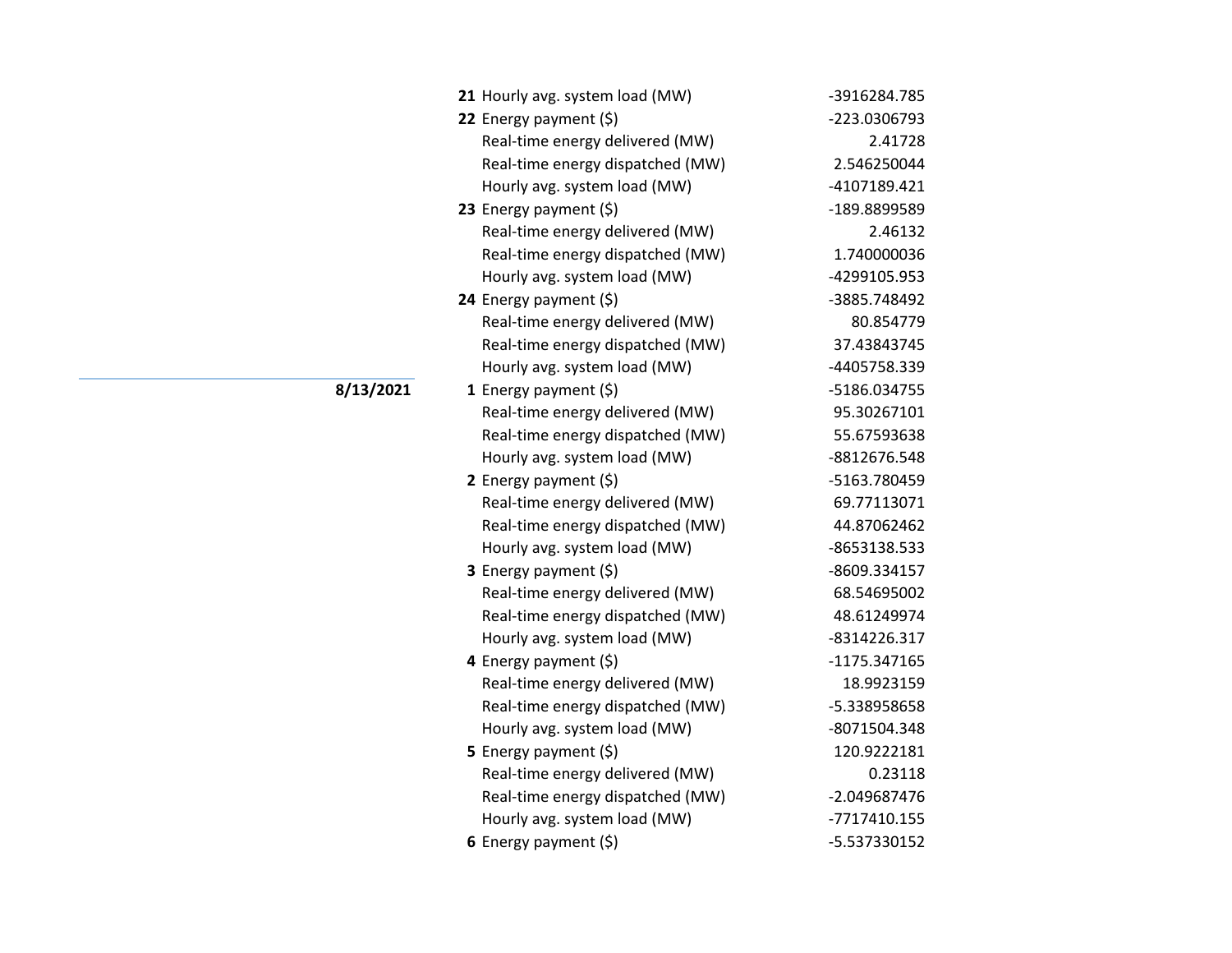| 6 Real-time energy delivered (MW) | 0.29829        |
|-----------------------------------|----------------|
| Real-time energy dispatched (MW)  | 0.07937497     |
| Hourly avg. system load (MW)      | -7173343.759   |
| 7 Energy payment $(5)$            | -5.891734844   |
| Real-time energy delivered (MW)   | 0.31473        |
| Real-time energy dispatched (MW)  | 0.09999996     |
| Hourly avg. system load (MW)      | -6619462.764   |
| <b>8</b> Energy payment $(\xi)$   | -5.534734087   |
| Real-time energy delivered (MW)   | 0.79533        |
| Real-time energy dispatched (MW)  | 0.09999996     |
| Hourly avg. system load (MW)      | -6215893.585   |
| 9 Energy payment $(\xi)$          | -5.287382684   |
| Real-time energy delivered (MW)   | 0.5775         |
| Real-time energy dispatched (MW)  | 0.09999996     |
| Hourly avg. system load (MW)      | -5823439.555   |
| 10 Energy payment $(\xi)$         | 0.131669644    |
| Real-time energy dispatched (MW)  | $-0.00312499$  |
| Hourly avg. system load (MW)      | -5532372.985   |
| 11 Hourly avg. system load (MW)   | -5366252.426   |
| 12 Hourly avg. system load (MW)   | -5371694.546   |
| 13 Hourly avg. system load (MW)   | -5552523.442   |
| 14 Hourly avg. system load (MW)   | -5810266.961   |
| 15 Hourly avg. system load (MW)   | -6057536.595   |
| 16 Hourly avg. system load (MW)   | -6290240.758   |
| 17 Hourly avg. system load (MW)   | -6444522.456   |
| 18 Hourly avg. system load (MW)   | -6650392.313   |
| 19 Hourly avg. system load (MW)   | -6953645.691   |
| 20 Hourly avg. system load (MW)   | -7247390.098   |
| 21 Energy payment $(5)$           | 4.603720006    |
| Real-time energy dispatched (MW)  | $-0.081249999$ |
| Hourly avg. system load (MW)      | -7694678.664   |
| 22 Energy payment (\$)            | -185.2567607   |
| Real-time energy delivered (MW)   | 2.35692        |
| Real-time energy dispatched (MW)  | 2.546250044    |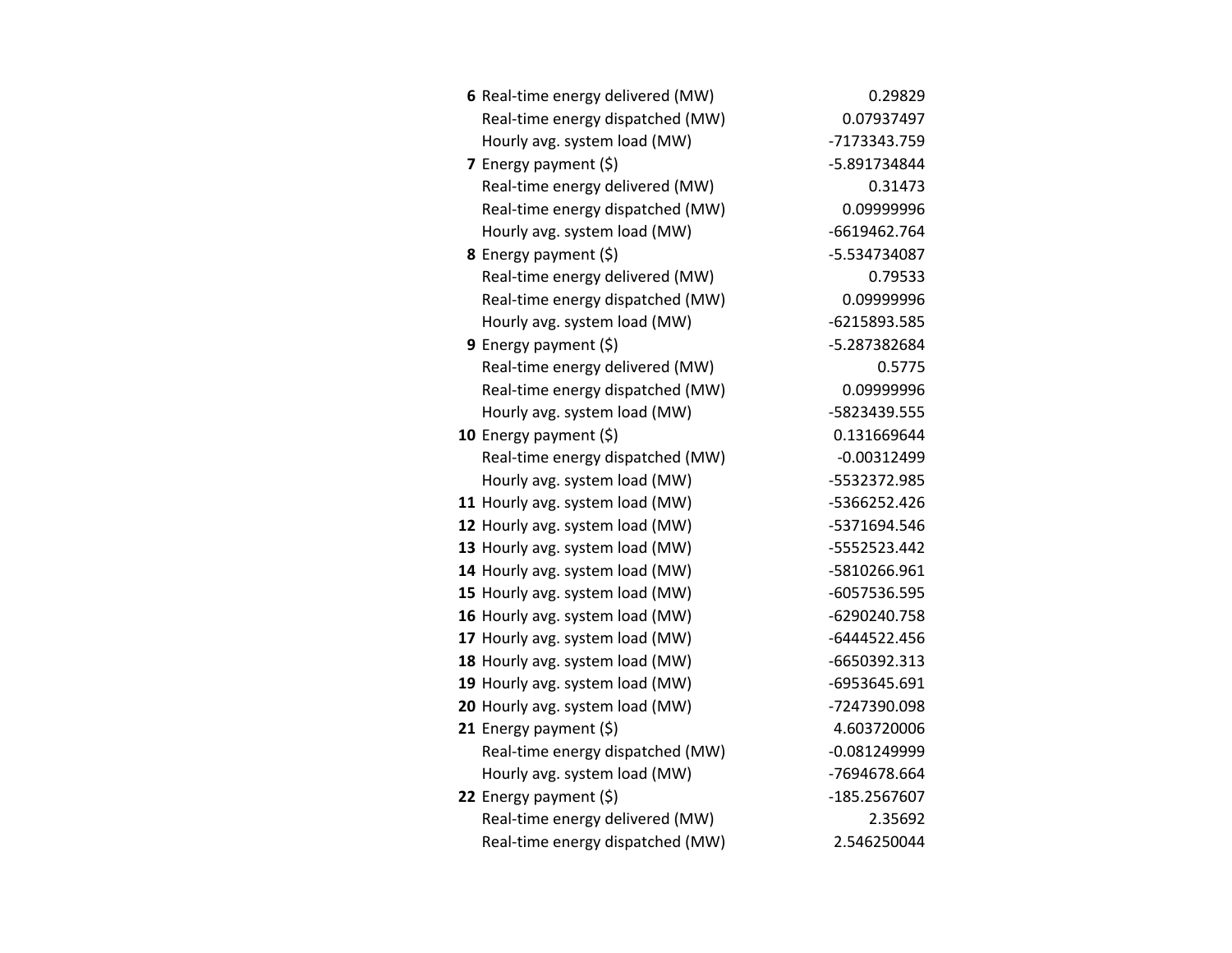| 22 Hourly avg. system load (MW)  | -8099862.88   |
|----------------------------------|---------------|
| 23 Energy payment (\$)           | -12.81707934  |
| Real-time energy delivered (MW)  | 2.45904       |
| Real-time energy dispatched (MW) | $-0.65843744$ |
| Hourly avg. system load (MW)     | -8474123.943  |
| 24 Energy payment $(\xi)$        | -3121.664798  |
| Real-time energy delivered (MW)  | 77.334528     |
| Real-time energy dispatched (MW) | 36.41781256   |
| Hourly avg. system load (MW)     | -8711930.679  |
| <b>1</b> Energy payment $(\xi)$  | $-1.24423579$ |
| Real-time energy delivered (MW)  | 0.03855       |
| Real-time energy dispatched (MW) | 0.019687493   |
| Hourly avg. system load (MW)     | -362704.4592  |
| 2 Energy payment $(\xi)$         | -2.399823118  |
| Real-time energy delivered (MW)  | 0.12042       |
| Real-time energy dispatched (MW) | 0.029687489   |
| Hourly avg. system load (MW)     | -360467.706   |
| 3 Energy payment (\$)            | -3.624709034  |
| Real-time energy delivered (MW)  | 0.17247       |
| Real-time energy dispatched (MW) | 0.039374986   |
| Hourly avg. system load (MW)     | -350071.3332  |
| 4 Energy payment (\$)            | -4.684845077  |
| Real-time energy delivered (MW)  | 0.26583       |
| Real-time energy dispatched (MW) | 0.059687477   |
| Hourly avg. system load (MW)     | -340575.4592  |
| <b>5</b> Energy payment $(\xi)$  | -4.674032758  |
| Real-time energy delivered (MW)  | 0.38373       |
| Real-time energy dispatched (MW) | 0.069687473   |
| Hourly avg. system load (MW)     | -325660.5524  |
| 6 Energy payment $(\xi)$         | -4.442748722  |
| Real-time energy delivered (MW)  | 0.44265       |
| Real-time energy dispatched (MW) | 0.079999968   |
| Hourly avg. system load (MW)     | -304395.4163  |
| 7 Energy payment (\$)            | -3.913428884  |

**8/14/2021**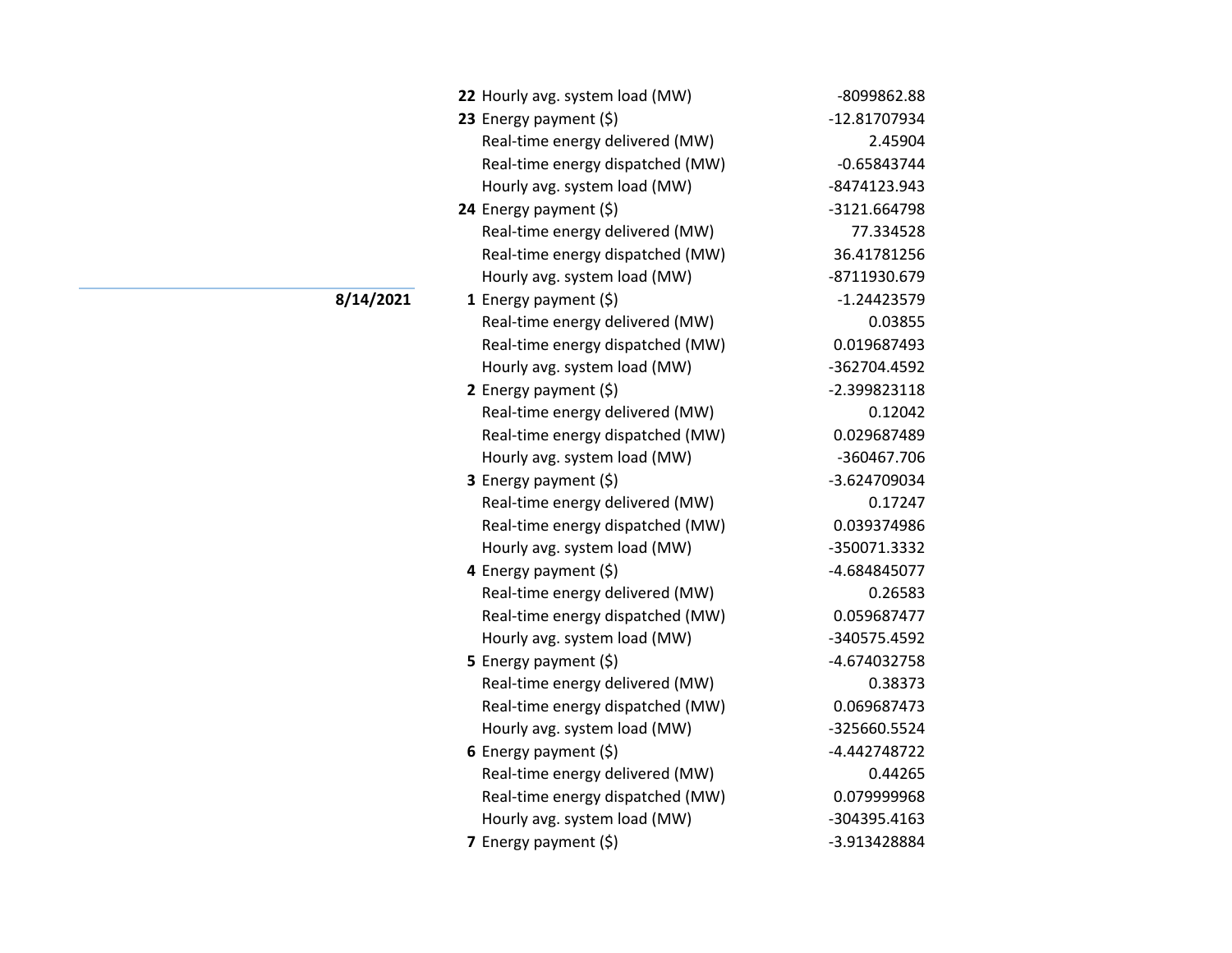| 7 Real-time energy delivered (MW) | 0.44529        |
|-----------------------------------|----------------|
| Real-time energy dispatched (MW)  | 0.07937497     |
| Hourly avg. system load (MW)      | -283217.3687   |
| <b>8</b> Energy payment $(\xi)$   | -4.444353941   |
| Real-time energy delivered (MW)   | 1.06464        |
| Real-time energy dispatched (MW)  | 0.089687465    |
| Hourly avg. system load (MW)      | -273722.4275   |
| <b>9</b> Energy payment $(\xi)$   | -4.131720849   |
| Real-time energy delivered (MW)   | 0.71244        |
| Real-time energy dispatched (MW)  | 0.089999964    |
| Hourly avg. system load (MW)      | -256575.333    |
| 10 Energy payment (\$)            | 0.1143803      |
| Real-time energy dispatched (MW)  | $-0.002812491$ |
| Hourly avg. system load (MW)      | -244024.7319   |
| 11 Hourly avg. system load (MW)   | -235909.1116   |
| 12 Hourly avg. system load (MW)   | -232533.3132   |
| 13 Hourly avg. system load (MW)   | -235445.0582   |
| 14 Hourly avg. system load (MW)   | -238066.1486   |
| 15 Hourly avg. system load (MW)   | -243455.5084   |
| 16 Hourly avg. system load (MW)   | -250257.444    |
| 17 Hourly avg. system load (MW)   | -259187.6653   |
| 18 Hourly avg. system load (MW)   | -270275.4717   |
| 19 Hourly avg. system load (MW)   | -285020.662    |
| 20 Hourly avg. system load (MW)   | -304432.2558   |
| 21 Hourly avg. system load (MW)   | -324447.2273   |
| 22 Hourly avg. system load (MW)   | -336894.678    |
| 23 Hourly avg. system load (MW)   | -348195.1096   |
| 24 Energy payment (\$)            | 0.027650192    |
| Real-time energy dispatched (MW)  | $-0.000624998$ |
| Hourly avg. system load (MW)      | -357199.6591   |
| 1 Energy payment $(\xi)$          | 0.020352997    |
| Real-time energy dispatched (MW)  | 0.019687493    |
| (blank)                           | -1.34789706    |
| Hourly avg. system load (MW)      | -384452.0008   |

**8/15/2021**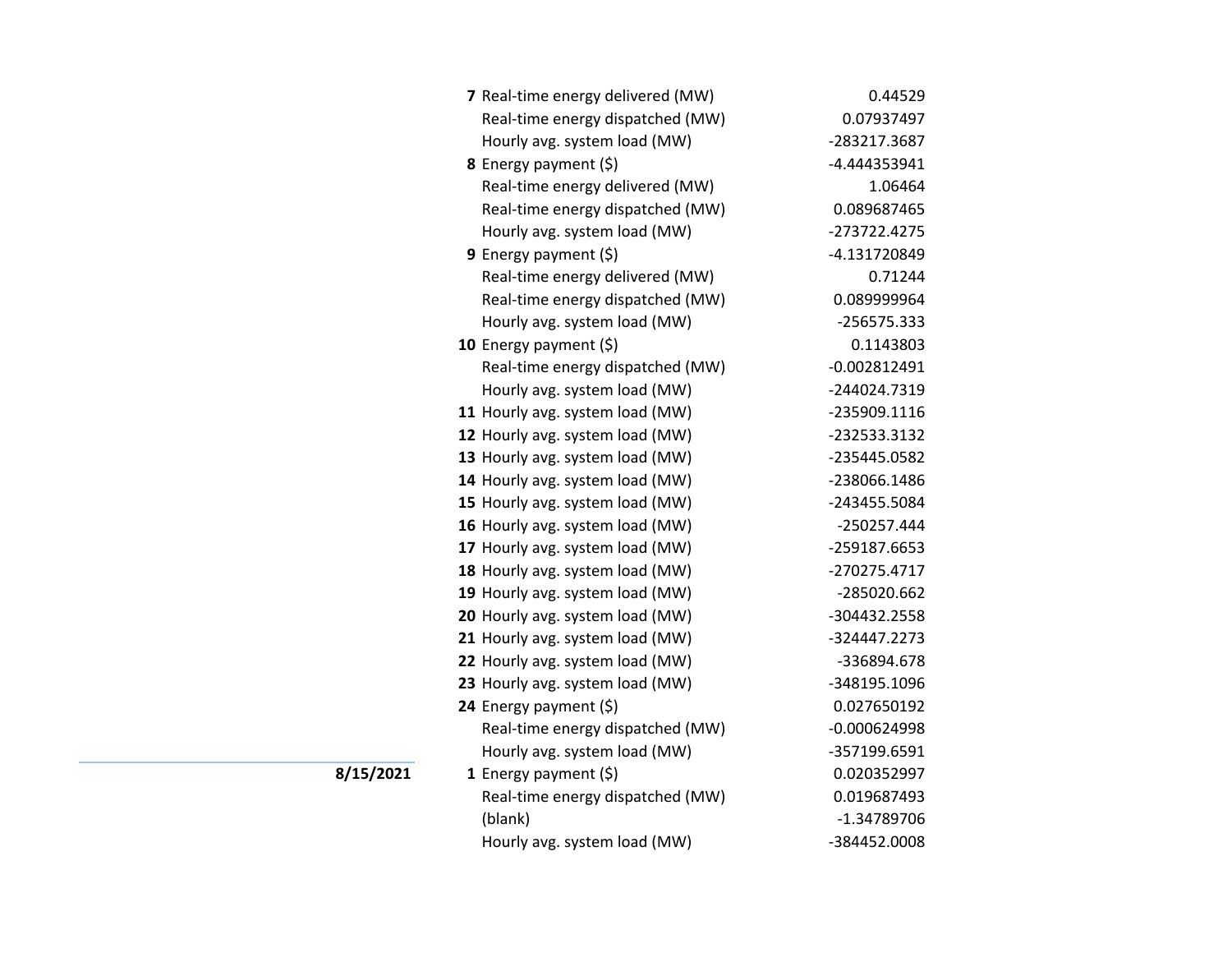| 2 Energy payment $(\xi)$          | 0.029332256  |
|-----------------------------------|--------------|
| Real-time energy delivered (MW)   | 0.03147      |
| Real-time energy dispatched (MW)  | 0.029687489  |
| (blank)                           | -2.734736907 |
| Hourly avg. system load (MW)      | -385446.4544 |
| 3 Energy payment (\$)             | -4.549813382 |
| Real-time energy delivered (MW)   | 0.03282      |
| Real-time energy dispatched (MW)  | 0.039374986  |
| Hourly avg. system load (MW)      | -374714.7195 |
| 4 Energy payment (\$)             | -4.841517423 |
| Real-time energy delivered (MW)   | 0.10071      |
| Real-time energy dispatched (MW)  | 0.059687477  |
| Hourly avg. system load (MW)      | -363620.1887 |
| <b>5</b> Energy payment $(\xi)$   | -4.833367764 |
| Real-time energy delivered (MW)   | 0.21846      |
| Real-time energy dispatched (MW)  | 0.069687473  |
| Hourly avg. system load (MW)      | -344419.1584 |
| 6 Energy payment $(5)$            | -4.67247493  |
| Real-time energy delivered (MW)   | 0.31128      |
| Real-time energy dispatched (MW)  | 0.079999968  |
| Hourly avg. system load (MW)      | -316546.8103 |
| 7 Energy payment $(5)$            | -4.181950532 |
| Real-time energy delivered (MW)   | 0.33966      |
| Real-time energy dispatched (MW)  | 0.079687469  |
| Hourly avg. system load (MW)      | -288469.2879 |
| 8 Energy payment (\$)             | 0.012271895  |
| Real-time energy delivered (MW)   | 1.01766      |
| Real-time energy dispatched (MW)  | 0.089687465  |
| (blank)                           | -4.665182834 |
| Hourly avg. system load (MW)      | -266501.6318 |
| 9 Real-time energy delivered (MW) | 0.64161      |
| Real-time energy dispatched (MW)  | 0.089999964  |
| (blank)                           | -4.297399881 |
| Hourly avg. system load (MW)      | -251042.9016 |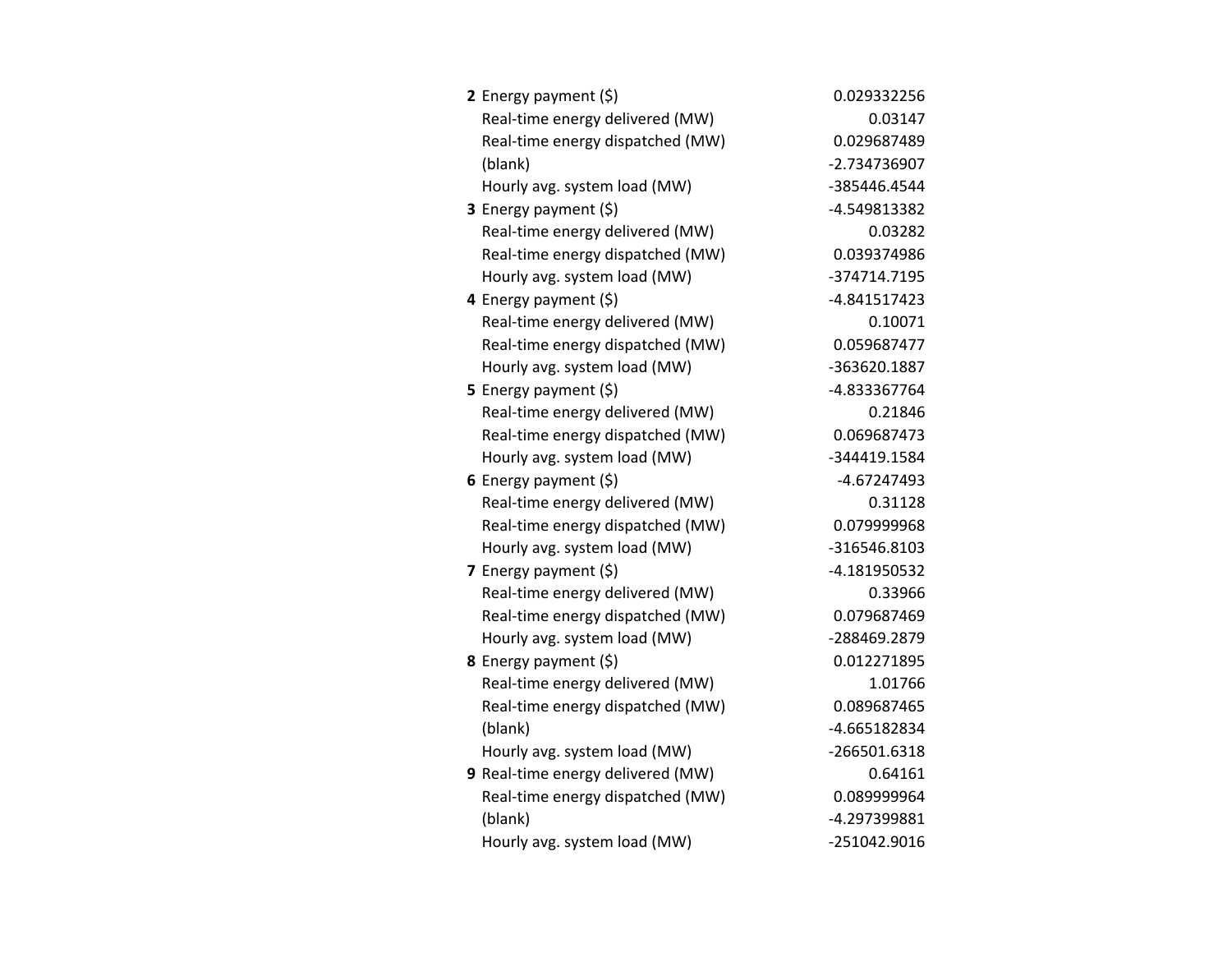| 10 Energy payment $(\xi)$        | 0.114566895    |
|----------------------------------|----------------|
| Real-time energy dispatched (MW) | $-0.002812491$ |
| Hourly avg. system load (MW)     | -239357.1957   |
| 11 Hourly avg. system load (MW)  | -231172.195    |
| 12 Hourly avg. system load (MW)  | -226730.5349   |
| 13 Hourly avg. system load (MW)  | -225472.0426   |
| 14 Hourly avg. system load (MW)  | -223799.2261   |
| 15 Hourly avg. system load (MW)  | -228810.1359   |
| 16 Hourly avg. system load (MW)  | -234773.5007   |
| 17 Hourly avg. system load (MW)  | -242050.9306   |
| 18 Hourly avg. system load (MW)  | -253691.5615   |
| 19 Hourly avg. system load (MW)  | -270469.442    |
| 20 Hourly avg. system load (MW)  | -286846.5255   |
| 21 Hourly avg. system load (MW)  | -311057.647    |
| 22 Hourly avg. system load (MW)  | -333621.8339   |
| 23 Hourly avg. system load (MW)  | -355647.2315   |
| 24 Energy payment (\$)           | 0.047752647    |
| Real-time energy dispatched (MW) | $-0.000624998$ |
| Hourly avg. system load (MW)     | -373015.4568   |
| 1 Energy payment $(\xi)$         | -3925.522131   |
| Real-time energy delivered (MW)  | 96.10466701    |
| Real-time energy dispatched (MW) | 46.81937402    |
| Hourly avg. system load (MW)     | -2515723.342   |
| 2 Energy payment $(5)$           | -3657.947323   |
| Real-time energy delivered (MW)  | 68.181522      |
| Real-time energy dispatched (MW) | 32.88406222    |
| Hourly avg. system load (MW)     | -2465587.879   |
| 3 Energy payment (\$)            | -2245.706598   |
| Real-time energy delivered (MW)  | 39.59519304    |
| Real-time energy dispatched (MW) | 8.819999784    |
| Hourly avg. system load (MW)     | -2375080.336   |
| 4 Energy payment $(\xi)$         | 108.7262232    |
| Real-time energy delivered (MW)  | 12.268053      |
| Real-time energy dispatched (MW) | -17.25125026   |

**8/16/2021**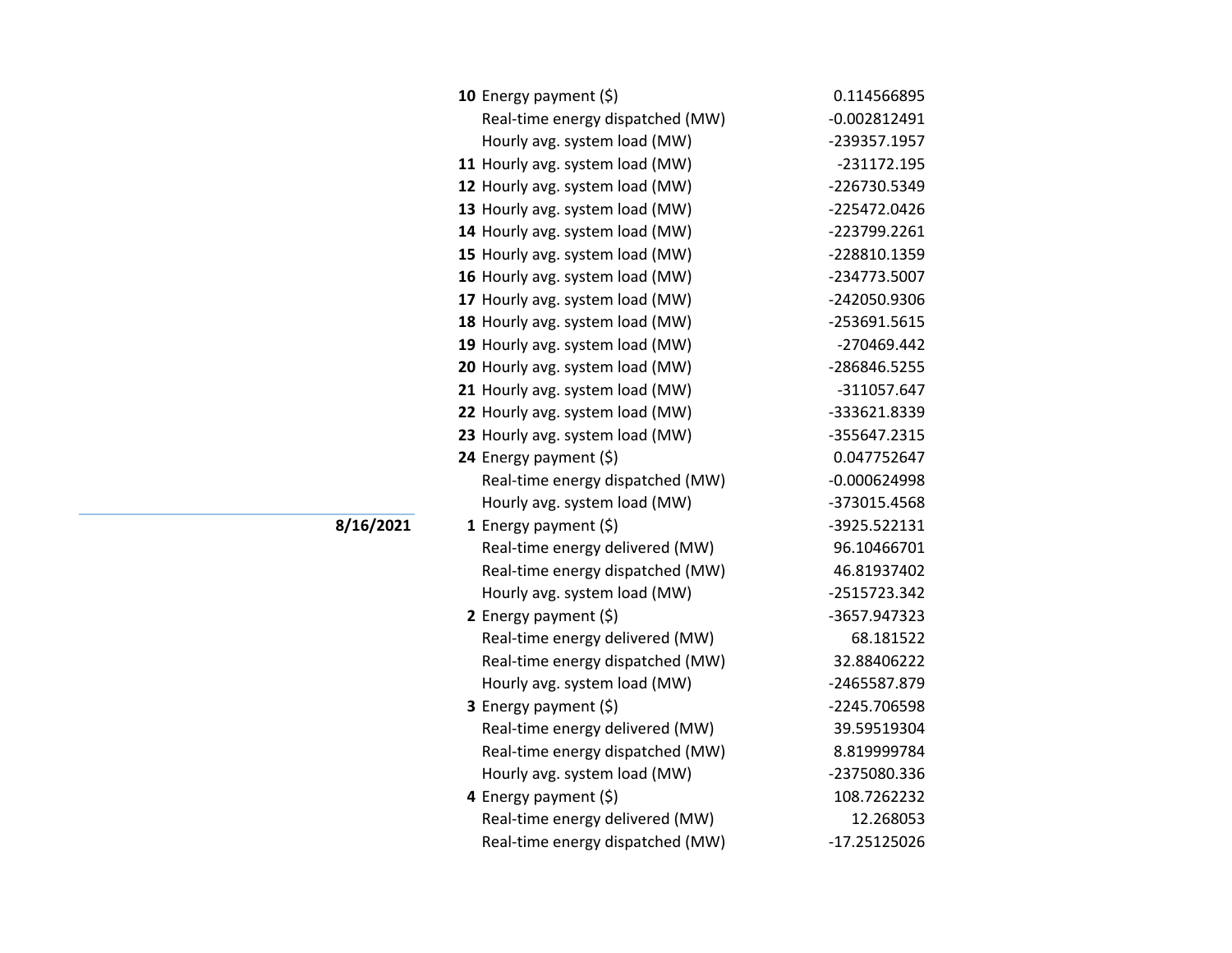| 4 Hourly avg. system load (MW)   | -2293249.109   |
|----------------------------------|----------------|
| 5 Energy payment (\$)            | 123.0050233    |
| Real-time energy delivered (MW)  | 0.13404        |
| Real-time energy dispatched (MW) | -1.962187493   |
| Hourly avg. system load (MW)     | -2164885.47    |
| 6 Energy payment $(5)$           | -4.702163971   |
| Real-time energy delivered (MW)  | 0.26298        |
| Real-time energy dispatched (MW) | 0.069374974    |
| Hourly avg. system load (MW)     | -1977541.523   |
| 7 Energy payment $(5)$           | -5.238033205   |
| Real-time energy delivered (MW)  | 0.35028        |
| Real-time energy dispatched (MW) | 0.089999964    |
| Hourly avg. system load (MW)     | -1800907.619   |
| <b>8</b> Energy payment $(5)$    | $-4.644141742$ |
| Real-time energy delivered (MW)  | 0.7902         |
| Real-time energy dispatched (MW) | 0.089999964    |
| Hourly avg. system load (MW)     | -1604631.745   |
| <b>9</b> Energy payment $(\xi)$  | -4.417334232   |
| Real-time energy delivered (MW)  | 0.55161        |
| Real-time energy dispatched (MW) | 0.089999964    |
| Hourly avg. system load (MW)     | -1509126.058   |
| 10 Energy payment (\$)           | 0.115223712    |
| Real-time energy dispatched (MW) | $-0.002812491$ |
| Hourly avg. system load (MW)     | -1444145.679   |
| 11 Hourly avg. system load (MW)  | -1412704.533   |
| 12 Hourly avg. system load (MW)  | -1419646.494   |
| 13 Hourly avg. system load (MW)  | -1479519.341   |
| 14 Hourly avg. system load (MW)  | $-1574720.51$  |
| 15 Hourly avg. system load (MW)  | -1683935.152   |
| 16 Energy payment $(\xi)$        | -222.4725093   |
| Real-time energy delivered (MW)  | 0.075106239    |
| Real-time energy dispatched (MW) | 1.154999958    |
| Hourly avg. system load (MW)     | -1754520.446   |
| 17 Hourly avg. system load (MW)  | -1815100.738   |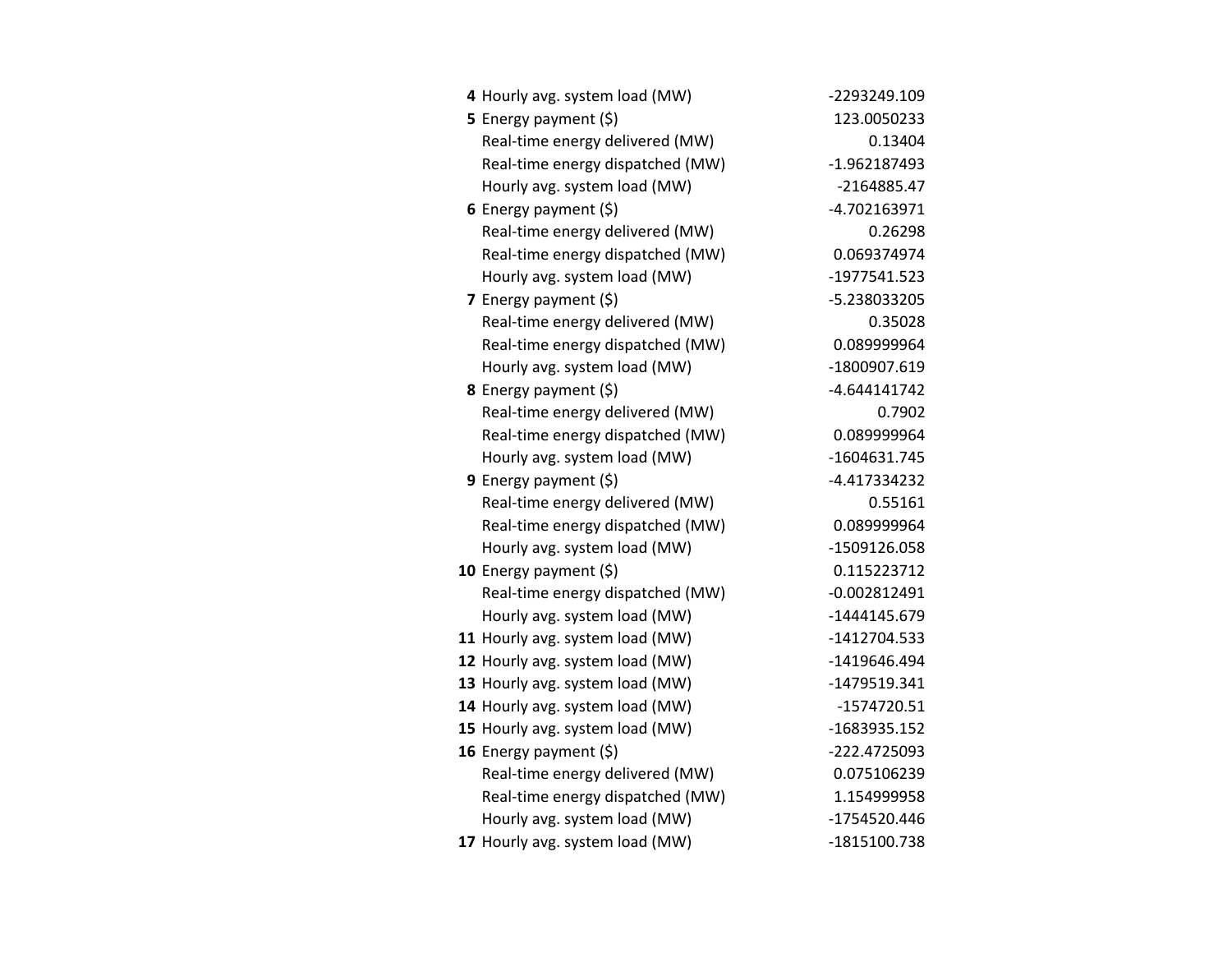| 18 Hourly avg. system load (MW)  | -1877423.535   |
|----------------------------------|----------------|
| 19 Hourly avg. system load (MW)  | -1964266.937   |
| 20 Hourly avg. system load (MW)  | -2088718.623   |
| 21 Energy payment $(\xi)$        | 5.091993024    |
| Real-time energy dispatched (MW) | $-0.092499997$ |
| Hourly avg. system load (MW)     | -2224905.264   |
| 22 Energy payment (\$)           | -163.570928    |
| Real-time energy delivered (MW)  | 2.49708        |
| Real-time energy dispatched (MW) | 2.380625042    |
| Hourly avg. system load (MW)     | -2345498.024   |
| 23 Energy payment $(\xi)$        | 62.02250555    |
| Real-time energy delivered (MW)  | 2.53572        |
| Real-time energy dispatched (MW) | $-0.68249994$  |
| Hourly avg. system load (MW)     | -2443708.871   |
| 24 Energy payment (\$)           | -2814.553367   |
| Real-time energy delivered (MW)  | 84.088518      |
| Real-time energy dispatched (MW) | 37.18781252    |
| Hourly avg. system load (MW)     | -2503247.986   |
| 1 Energy payment $(\xi)$         | -3123.865142   |
| Real-time energy delivered (MW)  | 83.59067401    |
| Real-time energy dispatched (MW) | 40.01437405    |
| Hourly avg. system load (MW)     | -8385177.341   |
| 2 Energy payment $(\xi)$         | -3218.389766   |
| Real-time energy delivered (MW)  | 60.256464      |
| Real-time energy dispatched (MW) | 35.24562476    |
| Hourly avg. system load (MW)     | -8241315.303   |
| <b>3</b> Energy payment $(\xi)$  | -4512.811256   |
| Real-time energy delivered (MW)  | 51.03951813    |
| Real-time energy dispatched (MW) | 40.37124968    |
| Hourly avg. system load (MW)     | -7944527.77    |
| 4 Energy payment $(\xi)$         | -830.3897971   |
| Real-time energy delivered (MW)  | 26.61462944    |
| Real-time energy dispatched (MW) | 2.117812173    |
| Hourly avg. system load (MW)     | -7715708.452   |

**8/17/2021**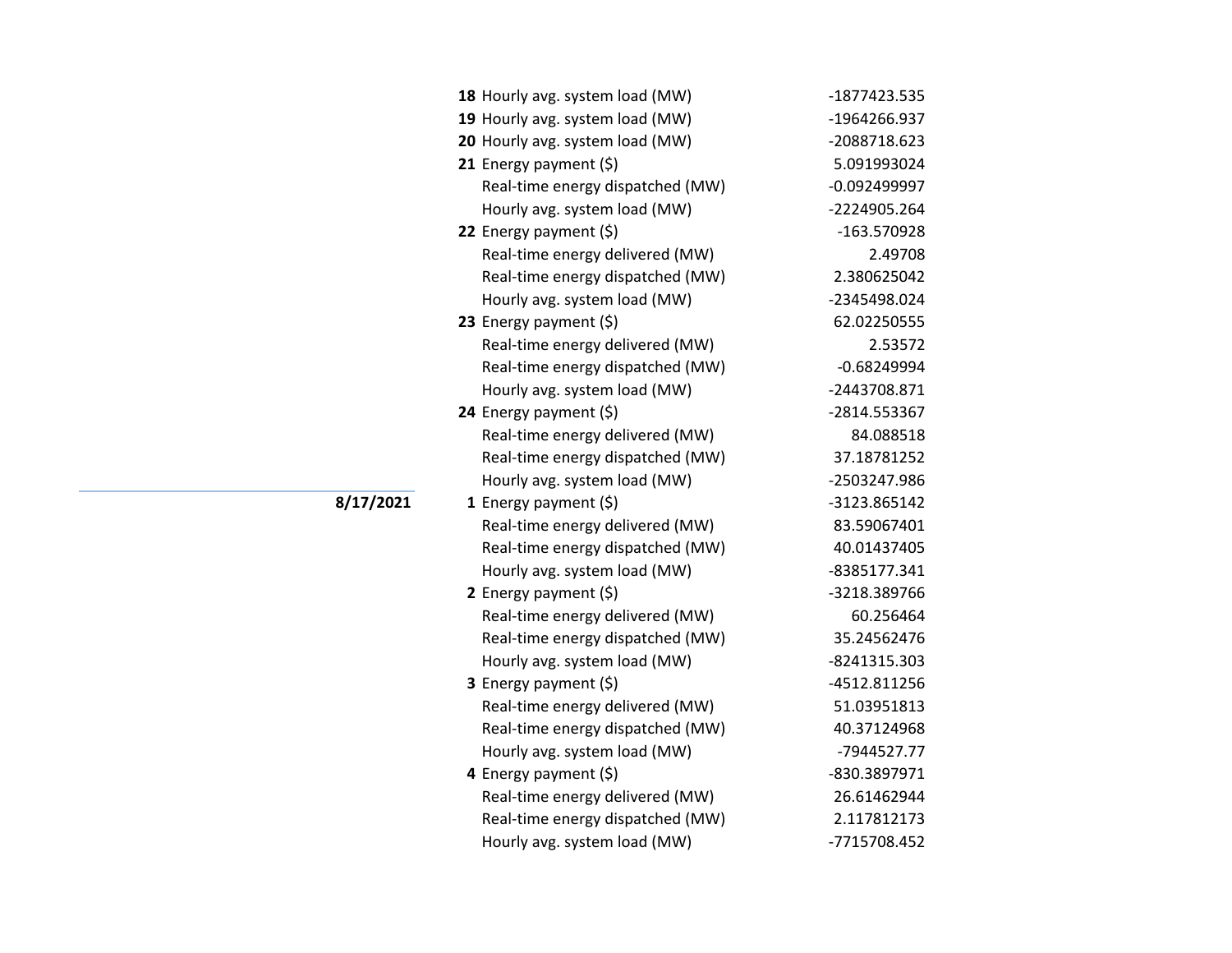| <b>5</b> Energy payment $(\xi)$  | 157.9505114    |
|----------------------------------|----------------|
| Real-time energy delivered (MW)  | 0.04314        |
| Real-time energy dispatched (MW) | $-2.083437455$ |
| Hourly avg. system load (MW)     | -7316945.79    |
| 6 Energy payment $(\xi)$         | -5.592174802   |
| Real-time energy delivered (MW)  | 0.17085        |
| Real-time energy dispatched (MW) | 0.07937497     |
| Hourly avg. system load (MW)     | -6728691.647   |
| 7 Energy payment $(5)$           | $-6.297545979$ |
| Real-time energy delivered (MW)  | 0.20151        |
| Real-time energy dispatched (MW) | 0.09999996     |
| Hourly avg. system load (MW)     | -6177047.766   |
| <b>8</b> Energy payment $(\xi)$  | -5.380998671   |
| Real-time energy delivered (MW)  | 0.71442        |
| Real-time energy dispatched (MW) | 0.089687465    |
| Hourly avg. system load (MW)     | $-6117496.122$ |
| 9 Energy payment $(\xi)$         | -5.677631129   |
| Real-time energy delivered (MW)  | 0.50199        |
| Real-time energy dispatched (MW) | 0.09999996     |
| Hourly avg. system load (MW)     | -5750508.383   |
| 10 Energy payment (\$)           | 0.156060679    |
| Real-time energy dispatched (MW) | $-0.00312499$  |
| Hourly avg. system load (MW)     | -5492703.72    |
| 11 Hourly avg. system load (MW)  | -5340594.401   |
| 12 Hourly avg. system load (MW)  | -5353983.238   |
| 13 Hourly avg. system load (MW)  | -5544361.104   |
| 14 Hourly avg. system load (MW)  | -5850043.482   |
| 15 Hourly avg. system load (MW)  | -6129174.356   |
| 16 Hourly avg. system load (MW)  | -6314125.305   |
| 17 Hourly avg. system load (MW)  | -6434369.695   |
| 18 Hourly avg. system load (MW)  | -6597893.792   |
| 19 Hourly avg. system load (MW)  | -6868130.14    |
| 20 Hourly avg. system load (MW)  | -7227051.476   |
| 21 Energy payment (\$)           | 6.362931471    |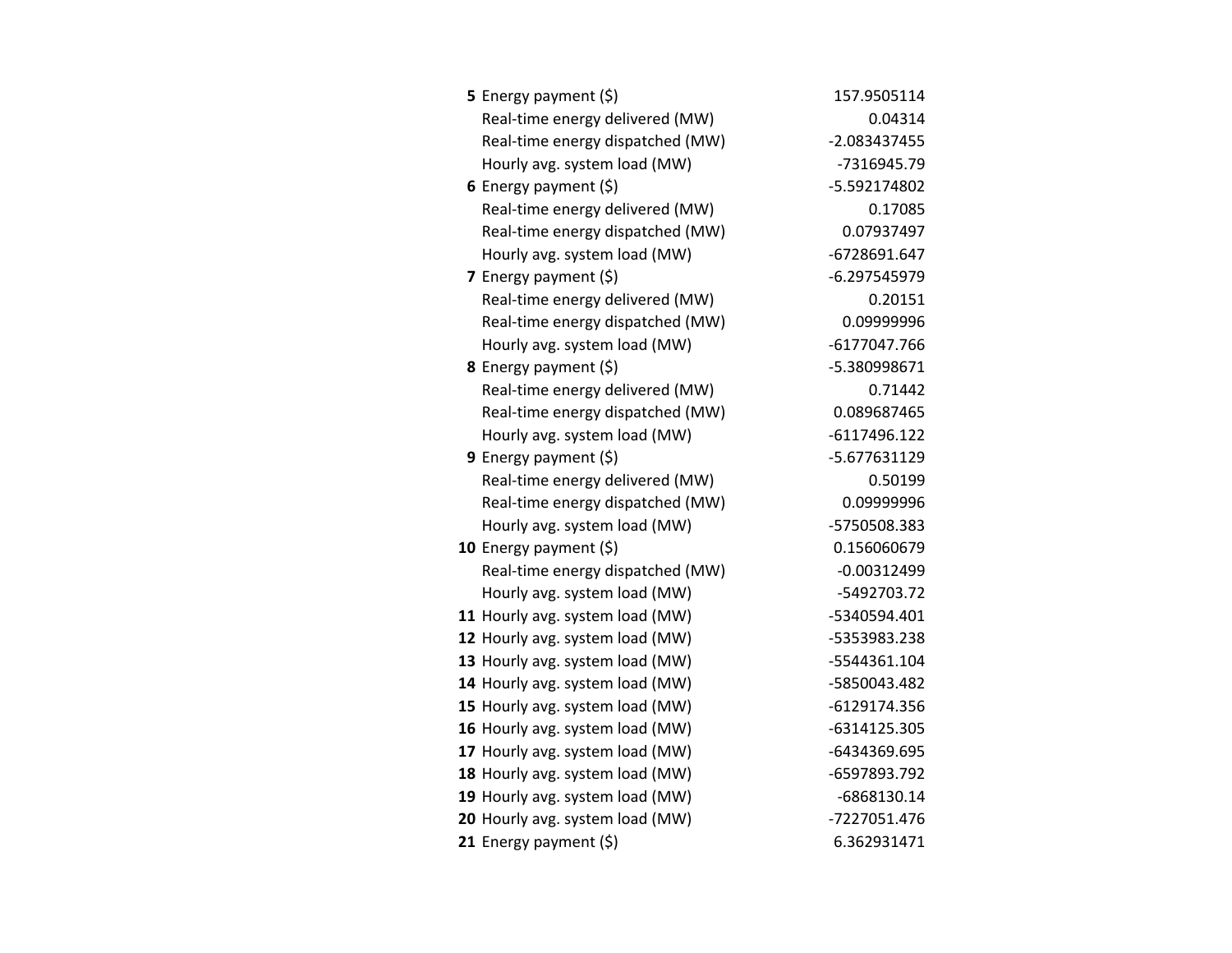| 21 Real-time energy dispatched (MW) | $-0.134374995$ |
|-------------------------------------|----------------|
| Hourly avg. system load (MW)        | -7508107.569   |
| 22 Energy payment (\$)              | -203.1530646   |
| Real-time energy delivered (MW)     | 3.3846         |
| Real-time energy dispatched (MW)    | 3.090000024    |
| Hourly avg. system load (MW)        | -7818874.602   |
| 23 Energy payment $(\xi)$           | -82.26590194   |
| Real-time energy delivered (MW)     | 3.35988        |
| Real-time energy dispatched (MW)    | 0.667812548    |
| Hourly avg. system load (MW)        | -8135545.491   |
| 24 Energy payment (\$)              | -1790.176713   |
| Real-time energy delivered (MW)     | 65.89974       |
| Real-time energy dispatched (MW)    | 22.1511458     |
| Hourly avg. system load (MW)        | -8330584.079   |
| <b>1</b> Energy payment $(\xi)$     | -3569.178626   |
| Real-time energy delivered (MW)     | 63.46815523    |
| Real-time energy dispatched (MW)    | 55.88687388    |
| Hourly avg. system load (MW)        | -2604921.888   |
| 2 Energy payment (\$)               | -1320.023537   |
| Real-time energy delivered (MW)     | 25.146999      |
| Real-time energy dispatched (MW)    | 20.28906227    |
| Hourly avg. system load (MW)        | -2606258.813   |
| 3 Energy payment (\$)               | -1428.459589   |
| Real-time energy delivered (MW)     | 23.468745      |
| Real-time energy dispatched (MW)    | 19.26781232    |
| Hourly avg. system load (MW)        | -2594111.528   |
| 4 Energy payment (\$)               | -725.2438652   |
| Real-time energy delivered (MW)     | 13.943814      |
| Real-time energy dispatched (MW)    | 11.23583308    |
| Hourly avg. system load (MW)        | -2578754.758   |
| <b>5</b> Energy payment $(\xi)$     | 10.7235112     |
| Real-time energy delivered (MW)     | 0.09423        |
| Real-time energy dispatched (MW)    | $-0.239062517$ |
| Hourly avg. system load (MW)        | -2488038.531   |

**8/18/2021**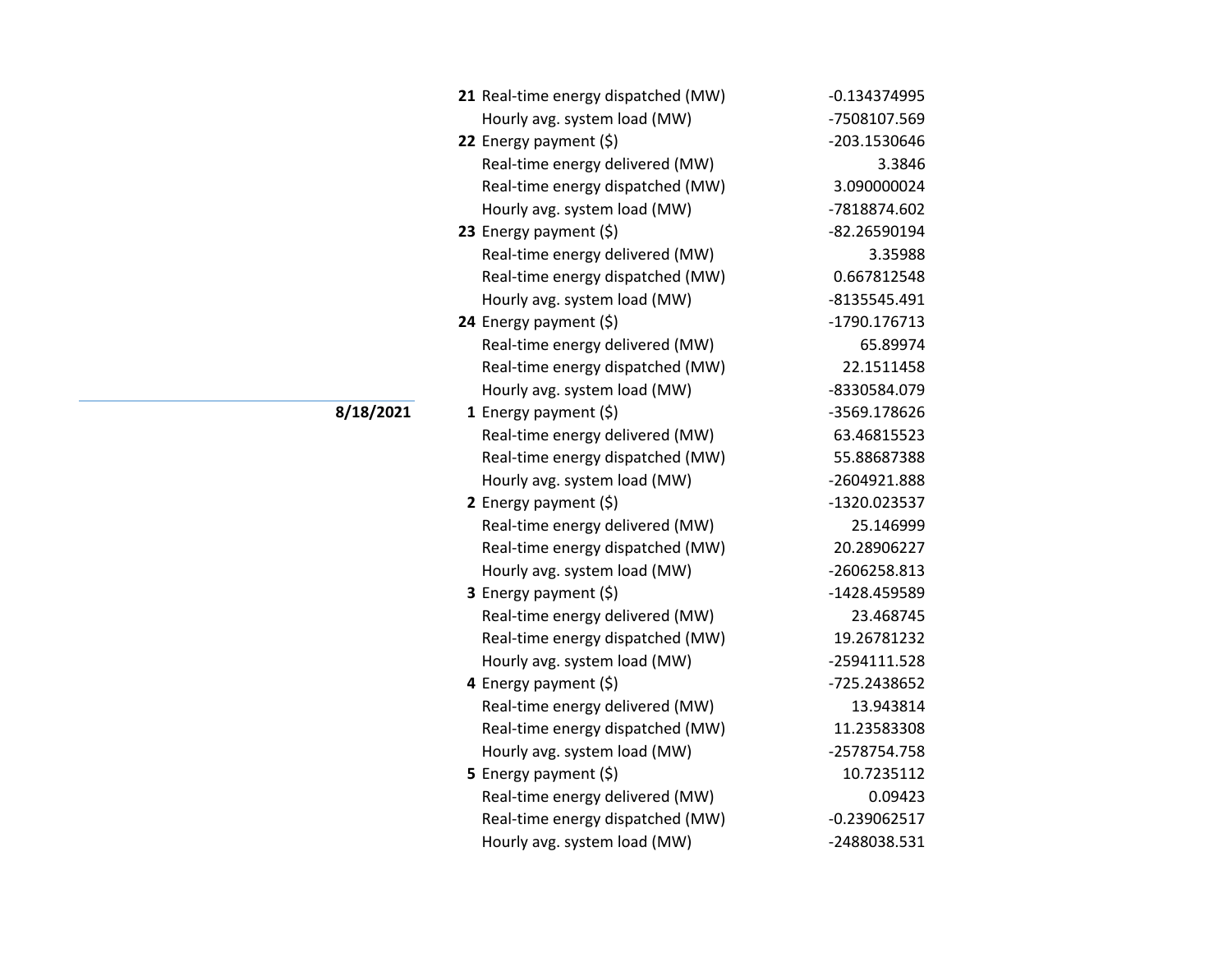| 6 Energy payment $(\xi)$         | -4.171103424   |
|----------------------------------|----------------|
| Real-time energy delivered (MW)  | 0.1806         |
| Real-time energy dispatched (MW) | 0.07937497     |
| Hourly avg. system load (MW)     | -2320337.56    |
| 7 Energy payment $(\xi)$         | -3.01620158    |
| Real-time energy delivered (MW)  | 0.09171        |
| Real-time energy dispatched (MW) | 0.05874998     |
| Hourly avg. system load (MW)     | -2147561.936   |
| <b>8</b> Energy payment $(\xi)$  | -4.970978211   |
| Real-time energy delivered (MW)  | 0.67194        |
| Real-time energy dispatched (MW) | 0.09999996     |
| Hourly avg. system load (MW)     | -2142355.801   |
| 9 Energy payment (\$)            | -4.785399486   |
| Real-time energy delivered (MW)  | 0.44472        |
| Real-time energy dispatched (MW) | 0.09999996     |
| Hourly avg. system load (MW)     | -2027621.519   |
| 10 Energy payment (\$)           | 0.120200547    |
| Real-time energy dispatched (MW) | $-0.00312499$  |
| Hourly avg. system load (MW)     | -1957534.82    |
| 11 Hourly avg. system load (MW)  | -1931468.244   |
| 12 Hourly avg. system load (MW)  | -1937180.349   |
| 13 Hourly avg. system load (MW)  | -1989920.619   |
| 14 Hourly avg. system load (MW)  | -2113872.215   |
| 15 Hourly avg. system load (MW)  | -2211990.491   |
| 16 Hourly avg. system load (MW)  | -2271944.592   |
| 17 Hourly avg. system load (MW)  | -2305021.215   |
| 18 Hourly avg. system load (MW)  | -2325517.489   |
| 19 Hourly avg. system load (MW)  | -2344879.07    |
| 20 Hourly avg. system load (MW)  | -2368169.556   |
| 21 Hourly avg. system load (MW)  | -2407687.067   |
| 22 Energy payment (\$)           | 19.43326698    |
| Real-time energy dispatched (MW) | $-0.981874989$ |
| Hourly avg. system load (MW)     | -2472404.832   |
| 23 Energy payment (\$)           | -1423.082301   |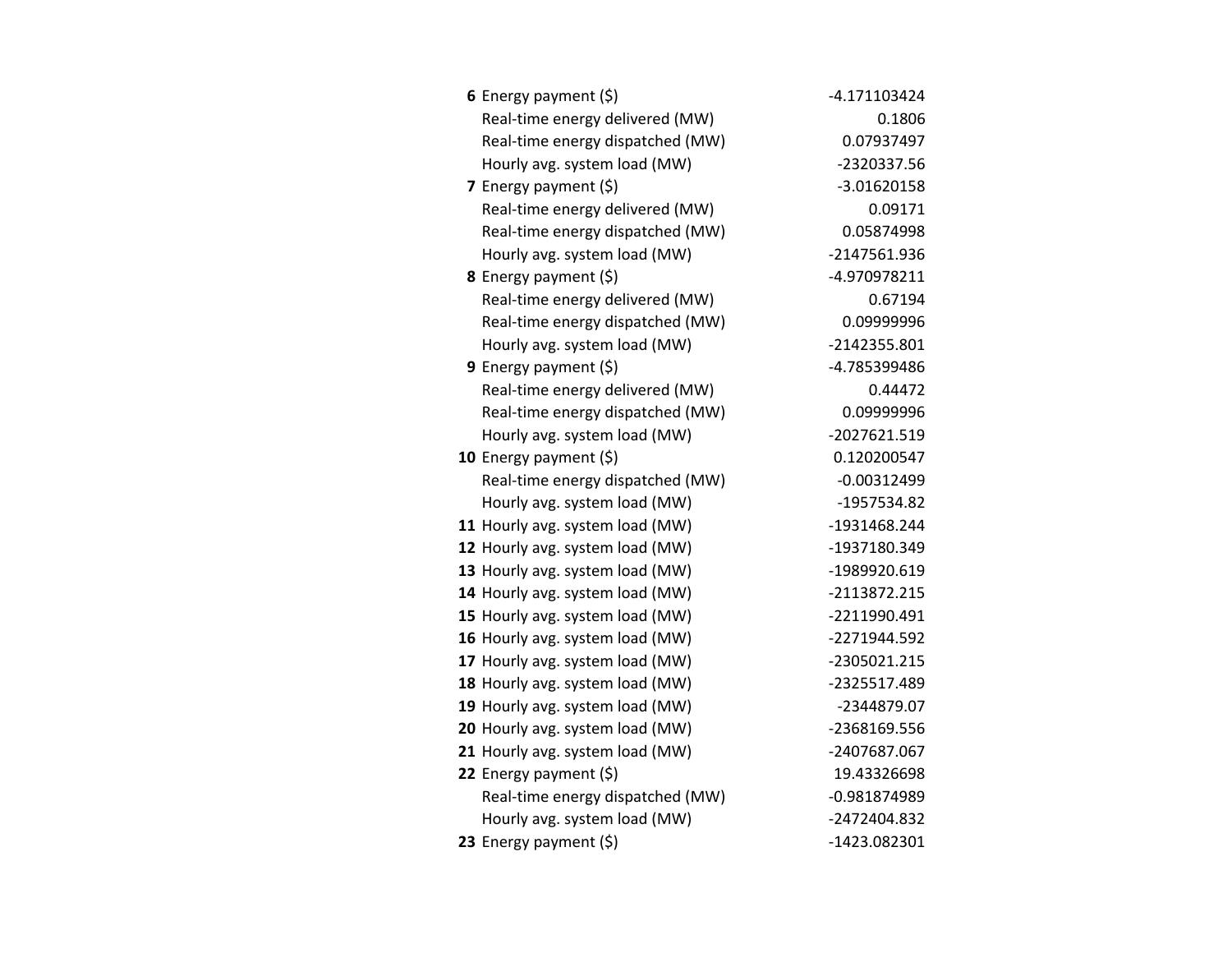| 8/18/2021 | 23 Real-time energy delivered (MW) | 29.03892       |
|-----------|------------------------------------|----------------|
|           | Real-time energy dispatched (MW)   | 29.02562424    |
|           | Hourly avg. system load (MW)       | -2538858.676   |
|           | 24 Energy payment $(\xi)$          | -2358.13786    |
|           | Real-time energy delivered (MW)    | 48.3052923     |
|           | Real-time energy dispatched (MW)   | 42.09531145    |
|           | Hourly avg. system load (MW)       | -2597204.171   |
| 8/19/2021 | 1 Energy payment $(\xi)$           | -2542.312495   |
|           | Real-time energy delivered (MW)    | 55.891707      |
|           | Real-time energy dispatched (MW)   | 51.12999905    |
|           | Hourly avg. system load (MW)       | -1122863.157   |
|           | 2 Energy payment $(5)$             | -440.6586838   |
|           | Real-time energy delivered (MW)    | 11.183217      |
|           | Real-time energy dispatched (MW)   | 6.98999995     |
|           | Hourly avg. system load (MW)       | -1111544.785   |
|           | 3 Energy payment (\$)              | -461.879789    |
|           | Real-time energy delivered (MW)    | 9.127866       |
|           | Real-time energy dispatched (MW)   | 6.649999896    |
|           | Hourly avg. system load (MW)       | -1089354.164   |
|           | 4 Energy payment (\$)              | -333.9275671   |
|           | Real-time energy delivered (MW)    | 6.625437       |
|           | Real-time energy dispatched (MW)   | 5.432499903    |
|           | Hourly avg. system load (MW)       | -1075983.312   |
|           | 5 Energy payment $(5)$             | 6.606002311    |
|           | Real-time energy delivered (MW)    | 0.0117         |
|           | Real-time energy dispatched (MW)   | $-0.152187502$ |
|           | Hourly avg. system load (MW)       | -1032460.883   |
|           | 6 Energy payment $(5)$             | -2.07910927    |
|           | Real-time energy delivered (MW)    | 0.02361        |
|           | Real-time energy dispatched (MW)   | 0.039374986    |
|           | Hourly avg. system load (MW)       | -957308.3552   |
|           | 7 Energy payment (\$)              | -2.904510338   |
|           | Real-time energy delivered (MW)    | 0.05319        |
|           | Real-time energy dispatched (MW)   | 0.059999976    |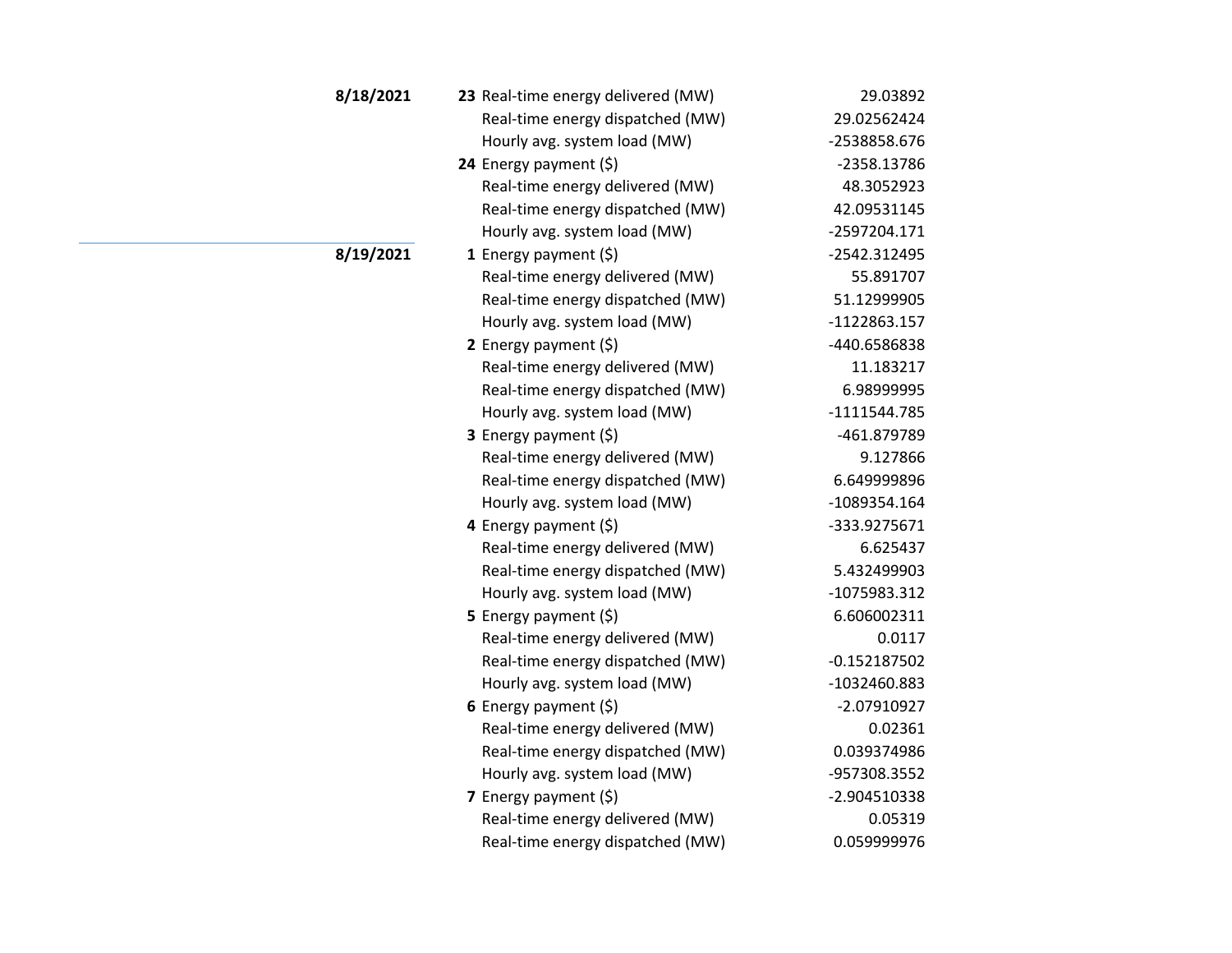| 7 Hourly avg. system load (MW)   | -881362.0333   |
|----------------------------------|----------------|
| 8 Energy payment (\$)            | -2.769753991   |
| Real-time energy delivered (MW)  | 0.14796        |
| Real-time energy dispatched (MW) | 0.059999976    |
| Hourly avg. system load (MW)     | -838959.4826   |
| 9 Energy payment $(\xi)$         | -2.734846407   |
| Real-time energy delivered (MW)  | 0.10425        |
| Real-time energy dispatched (MW) | 0.059999976    |
| Hourly avg. system load (MW)     | -801240.4782   |
| 10 Energy payment $(\xi)$        | 0.074127959    |
| Real-time energy dispatched (MW) | $-0.001874994$ |
| Hourly avg. system load (MW)     | -777971.4104   |
| 11 Hourly avg. system load (MW)  | -765382.8715   |
| 12 Hourly avg. system load (MW)  | -773333.8528   |
| 13 Hourly avg. system load (MW)  | -806307.0165   |
| 14 Hourly avg. system load (MW)  | -855514.5984   |
| 15 Hourly avg. system load (MW)  | -896875.0133   |
| 16 Hourly avg. system load (MW)  | -914963.0633   |
| 17 Hourly avg. system load (MW)  | -929622.1356   |
| 18 Hourly avg. system load (MW)  | -937011.0329   |
| 19 Hourly avg. system load (MW)  | -948632.6731   |
| 20 Hourly avg. system load (MW)  | -963014.5048   |
| 21 Hourly avg. system load (MW)  | -989686.3653   |
| 22 Hourly avg. system load (MW)  | -1031446.883   |
| 23 Energy payment (\$)           | 0.061342314    |
| Real-time energy dispatched (MW) | $-0.001477981$ |
| Hourly avg. system load (MW)     | -1081645.398   |
| 24 Energy payment (\$)           | 64.34374107    |
| Real-time energy delivered (MW)  | 3.175221       |
| Real-time energy dispatched (MW) | -1.479062499   |
| Hourly avg. system load (MW)     | -1106841.125   |
| 1 Energy payment $(\xi)$         | -2678.164245   |
| Real-time energy delivered (MW)  | 57.543441      |
| Real-time energy dispatched (MW) | 52.15593659    |

**8/20/2021**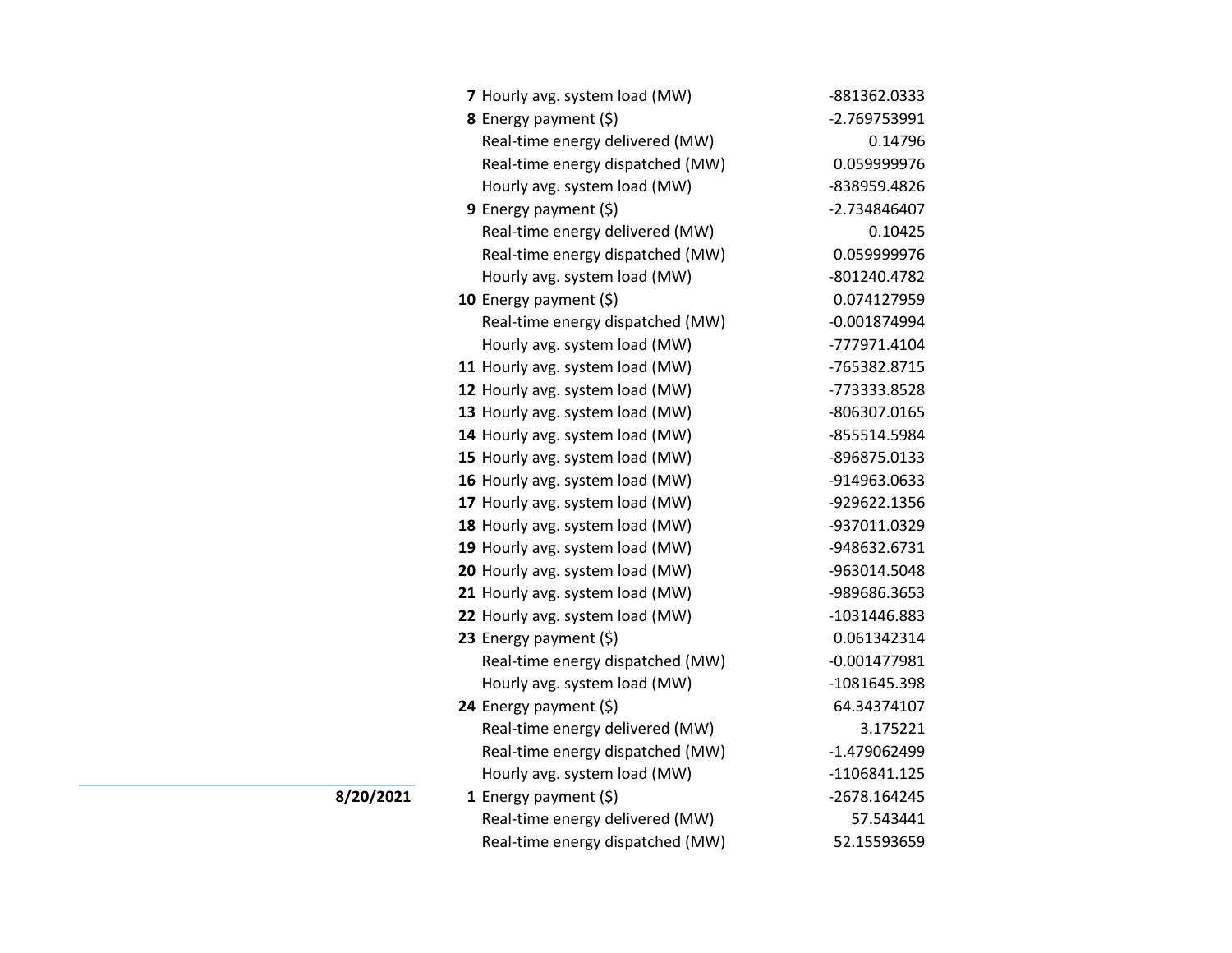| 8/20/2021 | 1 Hourly avg. system load (MW)   | -4287172.063   |
|-----------|----------------------------------|----------------|
|           | 2 Energy payment (\$)            | -480.5606324   |
|           | Real-time energy delivered (MW)  | 10.214106      |
|           | Real-time energy dispatched (MW) | 7.217187459    |
|           | Hourly avg. system load (MW)     | -4238674.457   |
|           | <b>3</b> Energy payment $(\xi)$  | -1979.484844   |
|           | Real-time energy delivered (MW)  | 16.93025471    |
|           | Real-time energy dispatched (MW) | 29.14906219    |
|           | Hourly avg. system load (MW)     | -4148515.333   |
|           | 4 Energy payment $(\xi)$         | -903.4796248   |
|           | Real-time energy delivered (MW)  | 12.92077786    |
|           | Real-time energy dispatched (MW) | 15.48385406    |
|           | Hourly avg. system load (MW)     | -4085688.267   |
|           | 5 Energy payment $(5)$           | 6.829063792    |
|           | Real-time energy delivered (MW)  | 0.14877        |
|           | Real-time energy dispatched (MW) | $-0.131250009$ |
|           | Hourly avg. system load (MW)     | -3923595.572   |
|           | 6 Energy payment $(\xi)$         | -3.938306485   |
|           | Real-time energy delivered (MW)  | 0.21546        |
|           | Real-time energy dispatched (MW) | 0.07937497     |
|           | Hourly avg. system load (MW)     | -3685994.078   |
|           | 7 Energy payment (\$)            | -4.244559478   |
|           | Real-time energy delivered (MW)  | 0.22656        |
|           | Real-time energy dispatched (MW) | 0.089687465    |
|           | Hourly avg. system load (MW)     | -3427450.008   |
|           | 8 Energy payment (\$)            | $-2.59753213$  |
|           | Real-time energy delivered (MW)  | 0.22365        |
|           | Real-time energy dispatched (MW) | 0.05874998     |
|           | Hourly avg. system load (MW)     | -3222746.504   |
|           | <b>9</b> Energy payment $(\xi)$  | -4.330611168   |
|           | Real-time energy delivered (MW)  | 0.43752        |
|           | Real-time energy dispatched (MW) | 0.09999996     |
|           | Hourly avg. system load (MW)     | -3055713.886   |
|           | 10 Energy payment (\$)           | 0.122402348    |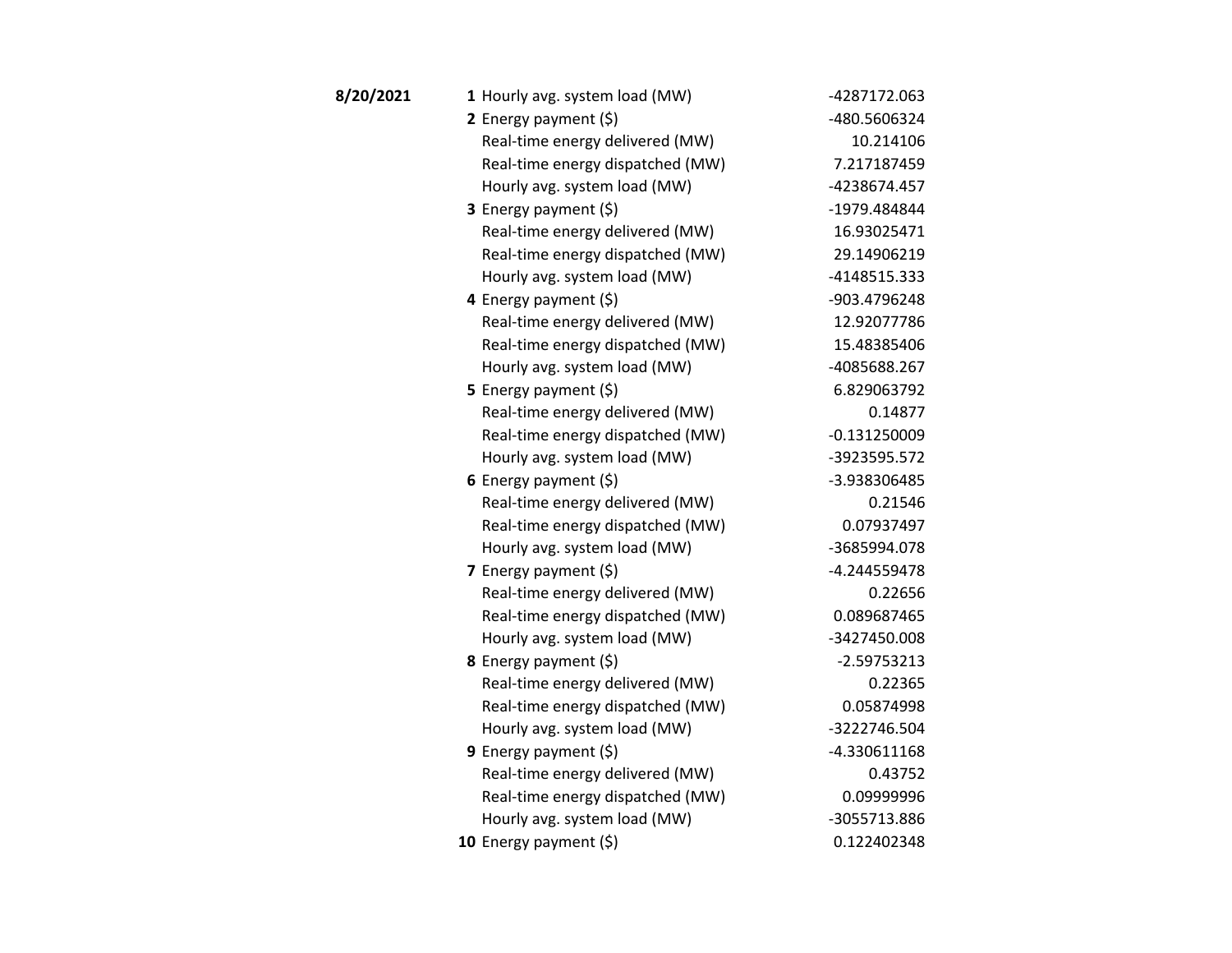| 10 Real-time energy dispatched (MW) | $-0.00312499$  |
|-------------------------------------|----------------|
| Hourly avg. system load (MW)        | -2950507.959   |
| 11 Hourly avg. system load (MW)     | -2898513.499   |
| 12 Hourly avg. system load (MW)     | -2933276.963   |
| 13 Hourly avg. system load (MW)     | -3064106.986   |
| 14 Hourly avg. system load (MW)     | -3267324.765   |
| 15 Hourly avg. system load (MW)     | -3435201.815   |
| 16 Hourly avg. system load (MW)     | -3515936.211   |
| 17 Hourly avg. system load (MW)     | -3539716.099   |
| 18 Hourly avg. system load (MW)     | -3528308.405   |
| 19 Hourly avg. system load (MW)     | -3525837.193   |
| 20 Hourly avg. system load (MW)     | -3570309.793   |
| 21 Hourly avg. system load (MW)     | -3720415.251   |
| 22 Hourly avg. system load (MW)     | -3894293.158   |
| 23 Energy payment $(\xi)$           | 1.103654284    |
| Real-time energy dispatched (MW)    | $-0.0275$      |
| Hourly avg. system load (MW)        | -4090984.123   |
| 24 Energy payment (\$)              | 28.30482964    |
| Real-time energy delivered (MW)     | 0.830208       |
| Real-time energy dispatched (MW)    | $-0.711874956$ |
| Hourly avg. system load (MW)        | -4221455.819   |
| 1 Energy payment $(\xi)$            | $-0.802375197$ |
| Real-time energy delivered (MW)     | 0.05493        |
| Real-time energy dispatched (MW)    | 0.019687493    |
| Hourly avg. system load (MW)        | -272107.1937   |
| 2 Energy payment $(\xi)$            | -1.543229702   |
| Real-time energy delivered (MW)     | 0.06174        |
| Real-time energy dispatched (MW)    | 0.029687489    |
| Hourly avg. system load (MW)        | -279574.9621   |
| 3 Energy payment (\$)               | -85.15932912   |
| Real-time energy delivered (MW)     | 1.074924       |
| Real-time energy dispatched (MW)    | 1.689375022    |
| Hourly avg. system load (MW)        | -280263.7305   |
| 4 Energy payment (\$)               | -85.37099018   |

**8/21/2021**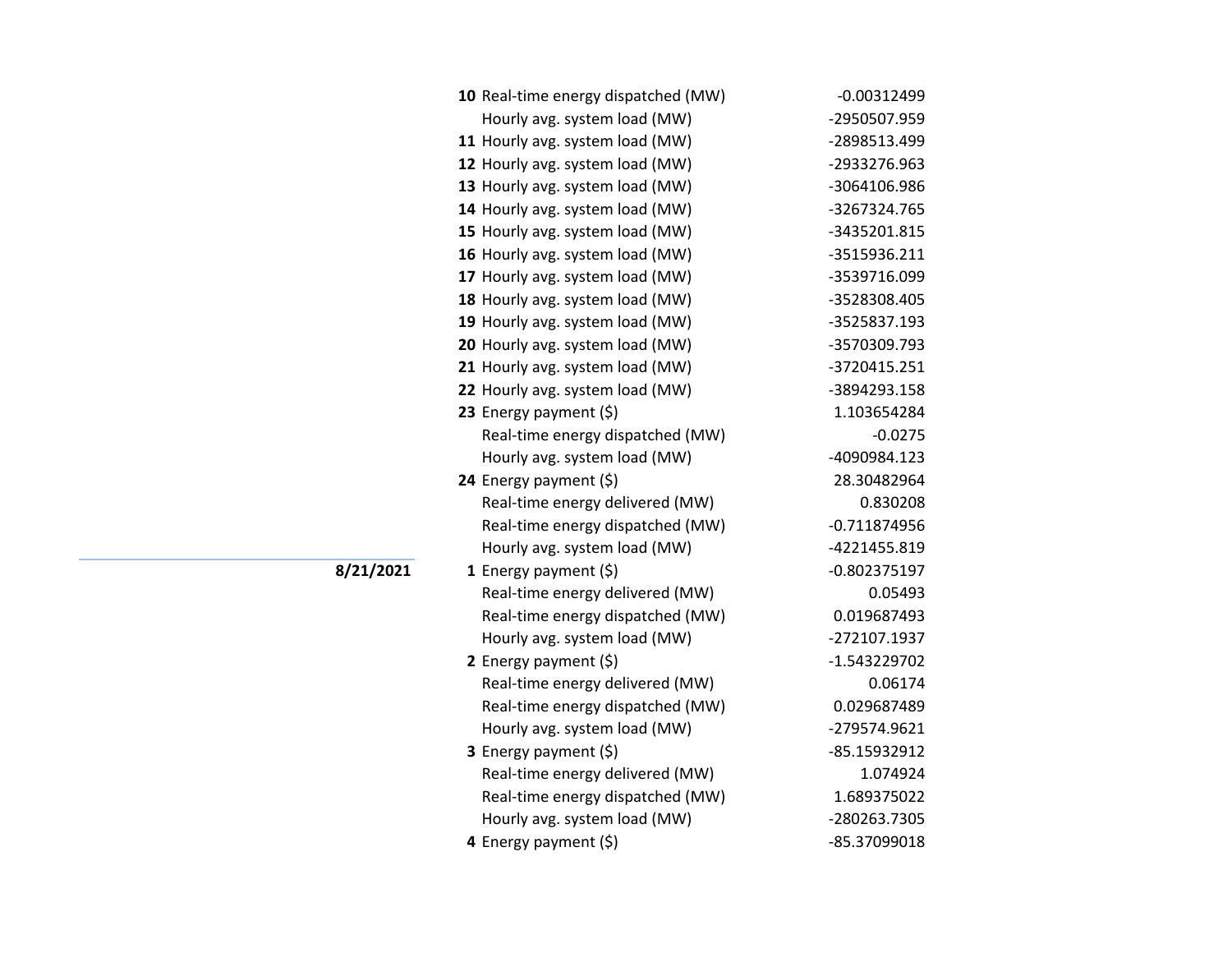| 4 Real-time energy delivered (MW) | 0.931062       |
|-----------------------------------|----------------|
| Real-time energy dispatched (MW)  | 1.709687513    |
| Hourly avg. system load (MW)      | -279769.3918   |
| <b>5</b> Energy payment $(\xi)$   | -3.635762945   |
| Real-time energy delivered (MW)   | 0.04941        |
| Real-time energy dispatched (MW)  | 0.069999972    |
| Hourly avg. system load (MW)      | -269868.5654   |
| 6 Energy payment $(\xi)$          | -3.377437349   |
| Real-time energy delivered (MW)   | 0.04422        |
| Real-time energy dispatched (MW)  | 0.069999972    |
| Hourly avg. system load (MW)      | -254321.6854   |
| 7 Energy payment (\$)             | -3.189471835   |
| Real-time energy delivered (MW)   | 0.0918         |
| Real-time energy dispatched (MW)  | 0.069374974    |
| Hourly avg. system load (MW)      | -237580.5534   |
| 8 Energy payment (\$)             | -4.011901696   |
| Real-time energy delivered (MW)   | 0.90795        |
| Real-time energy dispatched (MW)  | 0.089999964    |
| Hourly avg. system load (MW)      | -242524.5735   |
| <b>9</b> Energy payment $(\xi)$   | -3.956860617   |
| Real-time energy delivered (MW)   | 0.64782        |
| Real-time energy dispatched (MW)  | 0.089999964    |
| Hourly avg. system load (MW)      | -229862.6434   |
| 10 Energy payment $(5)$           | 0.113052976    |
| Real-time energy dispatched (MW)  | $-0.002812491$ |
| Hourly avg. system load (MW)      | -220588.965    |
| 11 Hourly avg. system load (MW)   | -215258.1039   |
| 12 Hourly avg. system load (MW)   | -214072.4205   |
| 13 Hourly avg. system load (MW)   | -216425.7798   |
| 14 Hourly avg. system load (MW)   | -220591.2584   |
| 15 Hourly avg. system load (MW)   | -223478.1952   |
| 16 Hourly avg. system load (MW)   | -228376.5459   |
| 17 Hourly avg. system load (MW)   | -231176.4888   |
| 18 Hourly avg. system load (MW)   | -232445.9088   |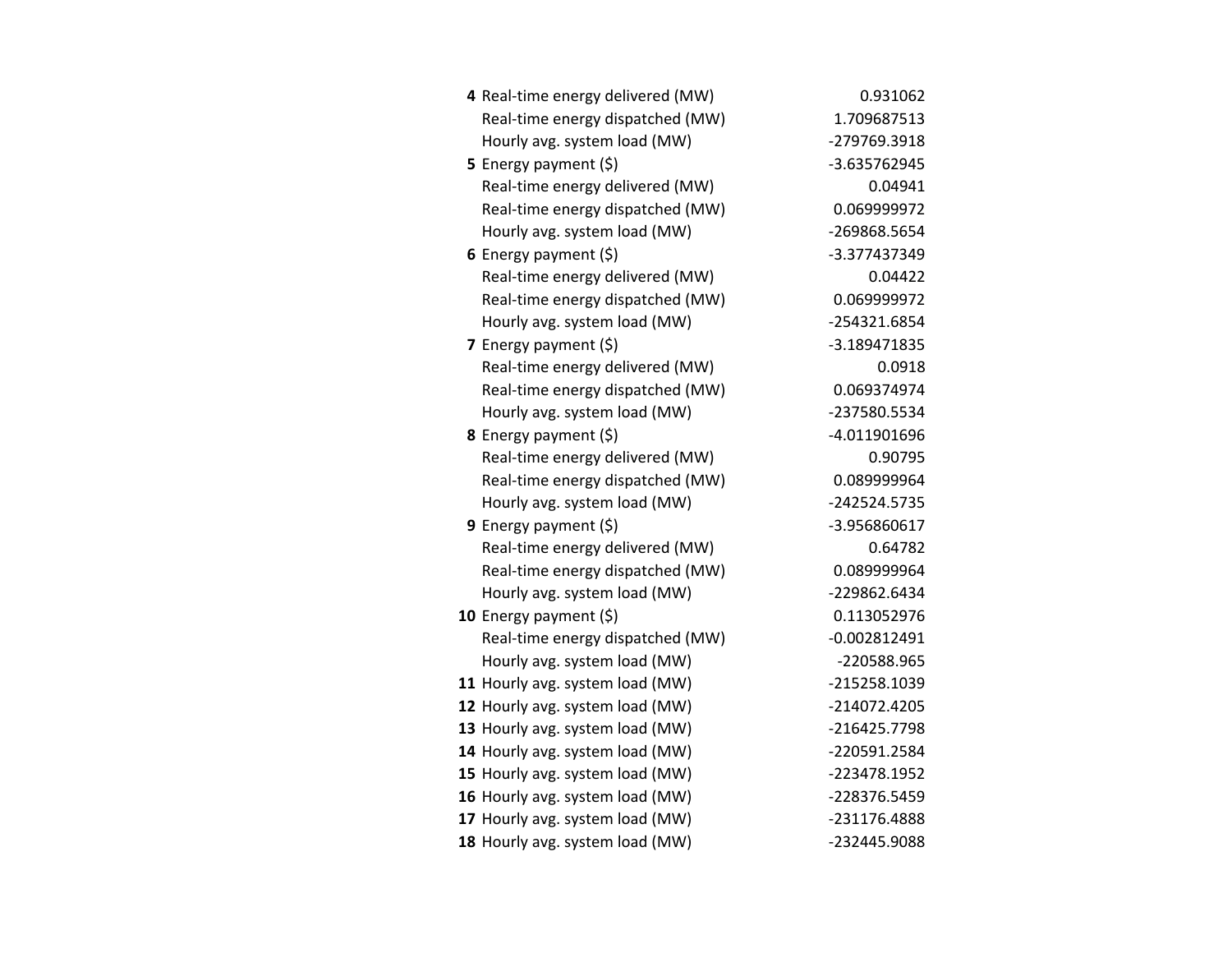| 19 Hourly avg. system load (MW)  | -232966.8759   |
|----------------------------------|----------------|
| 20 Hourly avg. system load (MW)  | -232667.0419   |
| 21 Hourly avg. system load (MW)  | -233286.1533   |
| 22 Hourly avg. system load (MW)  | -237615.7725   |
| 23 Hourly avg. system load (MW)  | -247130.3184   |
| 24 Energy payment (\$)           | 0.016108796    |
| Real-time energy dispatched (MW) | $-0.000624998$ |
| Hourly avg. system load (MW)     | -259389.4698   |
| <b>1</b> Energy payment $(\xi)$  | $-0.863959649$ |
| Real-time energy delivered (MW)  | 0.01869        |
| Real-time energy dispatched (MW) | 0.019687493    |
| Hourly avg. system load (MW)     | -307788.4793   |
| 2 Energy payment $(5)$           | -1.545666652   |
| Real-time energy delivered (MW)  | 0.02853        |
| Real-time energy dispatched (MW) | 0.029687489    |
| Hourly avg. system load (MW)     | -317766.7586   |
| <b>3</b> Energy payment $(\xi)$  | -96.87906911   |
| Real-time energy delivered (MW)  | 0.00156        |
| Real-time energy dispatched (MW) | 1.689375022    |
| Hourly avg. system load (MW)     | -316632.1711   |
| 4 Energy payment (\$)            | -87.4494474    |
| Real-time energy delivered (MW)  | 0.03255        |
| Real-time energy dispatched (MW) | 1.709687513    |
| Hourly avg. system load (MW)     | -315264.2398   |
| 5 Energy payment $(5)$           | $-3.65182847$  |
| Real-time energy delivered (MW)  | 0.07176        |
| Real-time energy dispatched (MW) | 0.069687473    |
| Hourly avg. system load (MW)     | -303059.0713   |
| 6 Energy payment $(\xi)$         | -3.773502291   |
| Real-time energy delivered (MW)  | 0.12072        |
| Real-time energy dispatched (MW) | 0.079999968    |
| Hourly avg. system load (MW)     | -281382.4118   |
| 7 Energy payment $(5)$           | -2.941744778   |
| Real-time energy delivered (MW)  | 0.1095         |

## **8/22/2021**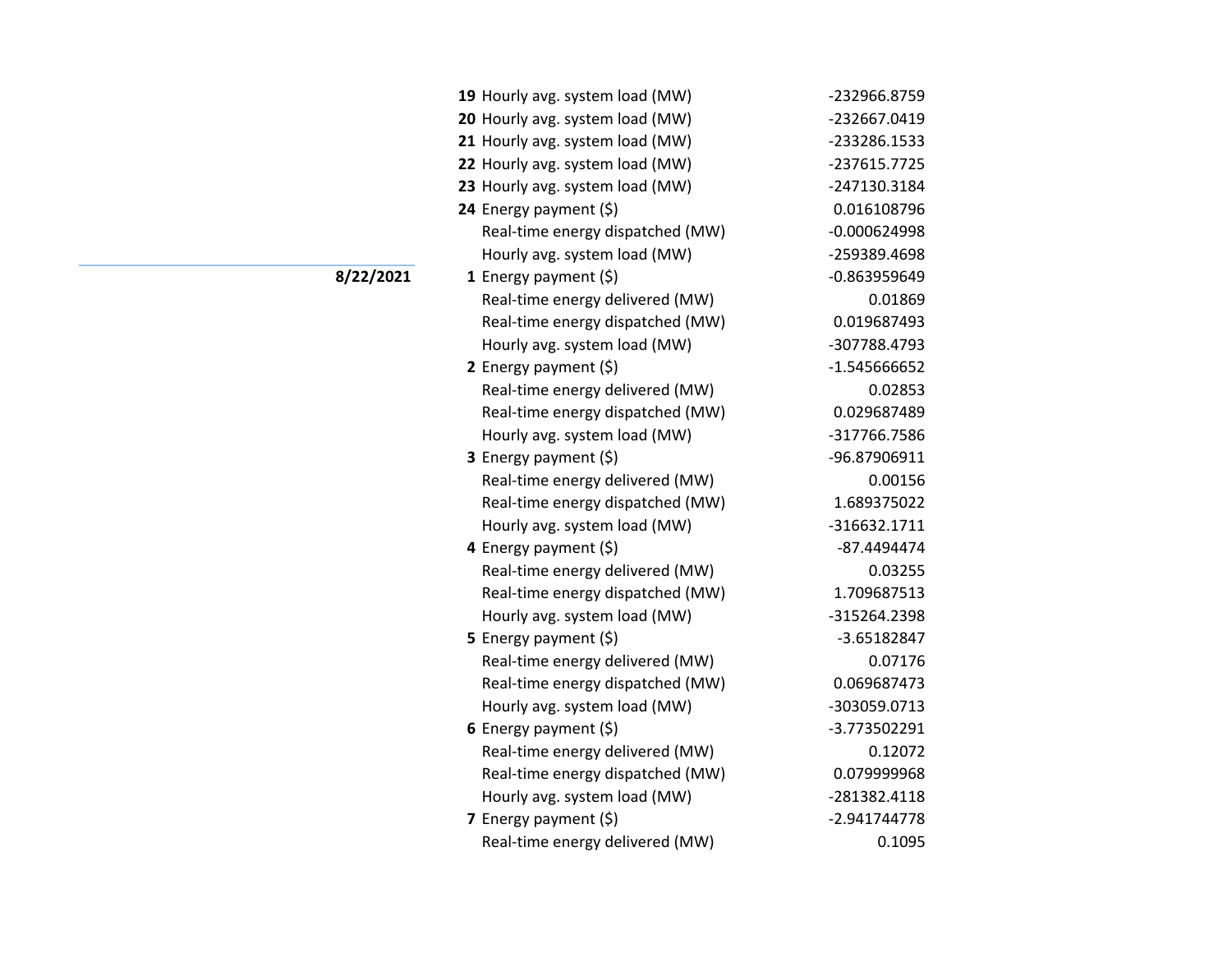| 7 Real-time energy dispatched (MW) | 0.069062475    |
|------------------------------------|----------------|
| Hourly avg. system load (MW)       | -259089.5287   |
| 8 Energy payment (\$)              | -3.633136746   |
| Real-time energy delivered (MW)    | 0.77922        |
| Real-time energy dispatched (MW)   | 0.089999964    |
| Hourly avg. system load (MW)       | -247278.8858   |
| 9 Energy payment $(\xi)$           | -3.667424433   |
| Real-time energy delivered (MW)    | 0.53676        |
| Real-time energy dispatched (MW)   | 0.089999964    |
| Hourly avg. system load (MW)       | -235714.7827   |
| 10 Energy payment $(\xi)$          | 0.104201035    |
| Real-time energy dispatched (MW)   | $-0.002812491$ |
| Hourly avg. system load (MW)       | -226859.8297   |
| 11 Hourly avg. system load (MW)    | -221419.2386   |
| 12 Hourly avg. system load (MW)    | -219467.8539   |
| 13 Hourly avg. system load (MW)    | -220114.6925   |
| 14 Hourly avg. system load (MW)    | -222199.0876   |
| 15 Hourly avg. system load (MW)    | -227757.8523   |
| 16 Hourly avg. system load (MW)    | -232420.3108   |
| 17 Hourly avg. system load (MW)    | -235334.129    |
| 18 Hourly avg. system load (MW)    | -234572.6977   |
| 19 Hourly avg. system load (MW)    | -232672.0928   |
| 20 Hourly avg. system load (MW)    | -236496.4314   |
| 21 Hourly avg. system load (MW)    | -243644.5239   |
| 22 Hourly avg. system load (MW)    | -255395.7133   |
| 23 Hourly avg. system load (MW)    | -273946.465    |
| 24 Energy payment (\$)             | 0.022038064    |
| Real-time energy dispatched (MW)   | $-0.000624998$ |
| Hourly avg. system load (MW)       | -290704.2363   |
| 1 Energy payment $(\xi)$           | -2653.338677   |
| Real-time energy delivered (MW)    | 57.830387      |
| Real-time energy dispatched (MW)   | 51.62656156    |
| Hourly avg. system load (MW)       | -1251049.471   |
| 2 Energy payment $(5)$             | -1794.693966   |

**8/23/2021**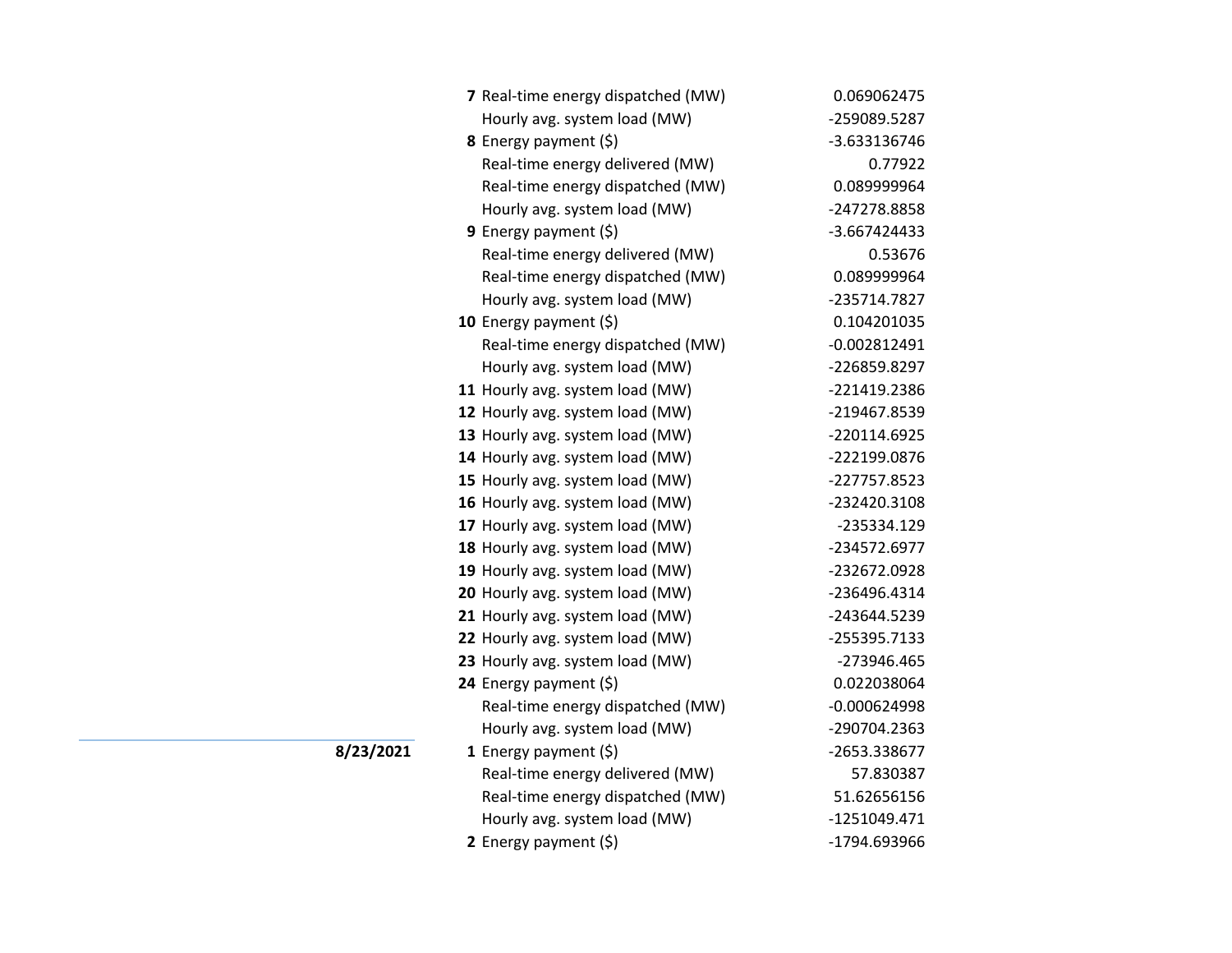| 8/23/2021 | 2 Real-time energy delivered (MW) | 32.161074      |
|-----------|-----------------------------------|----------------|
|           | Real-time energy dispatched (MW)  | 28.23343732    |
|           | Hourly avg. system load (MW)      | -1255121.847   |
|           | 3 Energy payment (\$)             | $-2110.91307$  |
|           | Real-time energy delivered (MW)   | 31.144008      |
|           | Real-time energy dispatched (MW)  | 28.44999974    |
|           | Hourly avg. system load (MW)      | -1237066.499   |
|           | 4 Energy payment (\$)             | -390.5316269   |
|           | Real-time energy delivered (MW)   | 8.254794       |
|           | Real-time energy dispatched (MW)  | 6.288124918    |
|           | Hourly avg. system load (MW)      | $-1216186.85$  |
|           | 5 Energy payment $(\xi)$          | 10.22806894    |
|           | Real-time energy delivered (MW)   | 0.08877        |
|           | Real-time energy dispatched (MW)  | $-0.157812519$ |
|           | Hourly avg. system load (MW)      | -1158811.017   |
|           | 6 Energy payment $(\xi)$          | -3.534162362   |
|           | Real-time energy delivered (MW)   | 0.16458        |
|           | Real-time energy dispatched (MW)  | 0.069374974    |
|           | Hourly avg. system load (MW)      | -1067639.847   |
|           | 7 Energy payment $(\xi)$          | -4.178986228   |
|           | Real-time energy delivered (MW)   | 0.18783        |
|           | Real-time energy dispatched (MW)  | 0.089999964    |
|           | Hourly avg. system load (MW)      | -981728.9564   |
|           | <b>8</b> Energy payment $(\xi)$   | $-4.124108251$ |
|           | Real-time energy delivered (MW)   | 0.86868        |
|           | Real-time energy dispatched (MW)  | 0.089999964    |
|           | Hourly avg. system load (MW)      | -860254.4501   |
|           | <b>9</b> Energy payment $(\xi)$   | -3.819548172   |
|           | Real-time energy delivered (MW)   | 0.56091        |
|           | Real-time energy dispatched (MW)  | 0.089999964    |
|           | Hourly avg. system load (MW)      | -818778.7924   |
|           | 10 Energy payment $(5)$           | 0.108334159    |
|           | Real-time energy dispatched (MW)  | $-0.002812491$ |
|           | Hourly avg. system load (MW)      | -794978.2344   |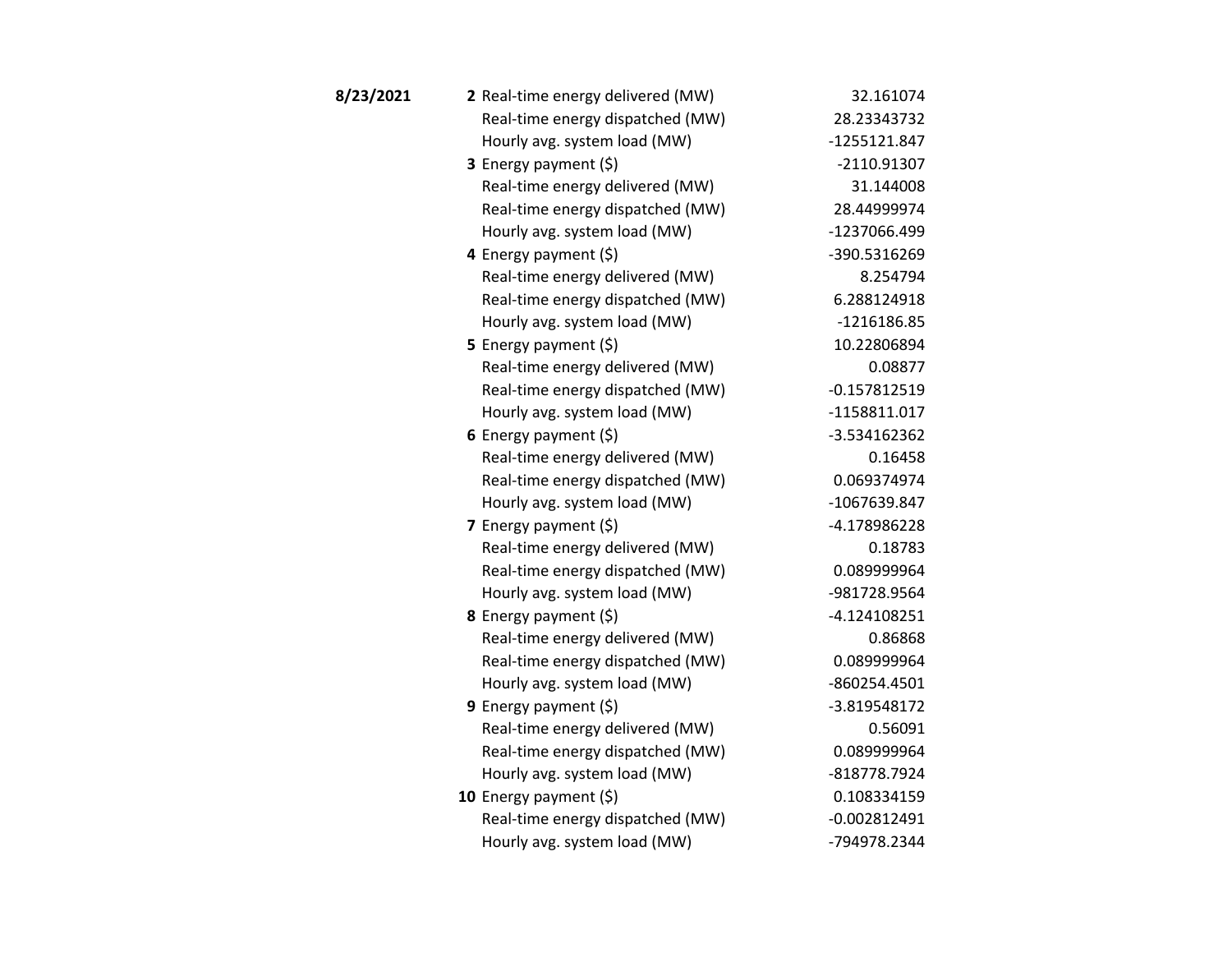| 11 Hourly avg. system load (MW)  | -785621.1501   |
|----------------------------------|----------------|
| 12 Hourly avg. system load (MW)  | -801481.5927   |
| 13 Hourly avg. system load (MW)  | -843458.8558   |
| 14 Hourly avg. system load (MW)  | -904936.8659   |
| 15 Hourly avg. system load (MW)  | -950932.3571   |
| 16 Hourly avg. system load (MW)  | -973526.7106   |
| 17 Hourly avg. system load (MW)  | -988744.9257   |
| 18 Hourly avg. system load (MW)  | -989451.6734   |
| 19 Hourly avg. system load (MW)  | -976403.1024   |
| 20 Hourly avg. system load (MW)  | -993836.9948   |
| 21 Hourly avg. system load (MW)  | -1038173.139   |
| 22 Hourly avg. system load (MW)  | -1095126.303   |
| 23 Energy payment $(\xi)$        | 54.69108531    |
| Real-time energy dispatched (MW) | $-1.275312489$ |
| Hourly avg. system load (MW)     | -1159156.374   |
| 24 Energy payment (\$)           | -1872.919179   |
| Real-time energy delivered (MW)  | 43.286763      |
| Real-time energy dispatched (MW) | 40.48312409    |
| Hourly avg. system load (MW)     | -1213522.547   |
| <b>1</b> Energy payment $(\xi)$  | -2910.875441   |
| Real-time energy delivered (MW)  | 60.29860686    |
| Real-time energy dispatched (MW) | 53.05531156    |
| Hourly avg. system load (MW)     | -1502058.93    |
| 2 Energy payment (\$)            | -2266.201137   |
| Real-time energy delivered (MW)  | 39.733152      |
| Real-time energy dispatched (MW) | 33.95687479    |
| Hourly avg. system load (MW)     | -1500474.091   |
| 3 Energy payment (\$)            | -2418.481702   |
| Real-time energy delivered (MW)  | 37.084329      |
| Real-time energy dispatched (MW) | 32.95593726    |
| Hourly avg. system load (MW)     | -1471870.84    |
| 4 Energy payment (\$)            | -353.9240715   |
| Real-time energy delivered (MW)  | 8.272653       |
| Real-time energy dispatched (MW) | 5.614687387    |

**8/24/2021**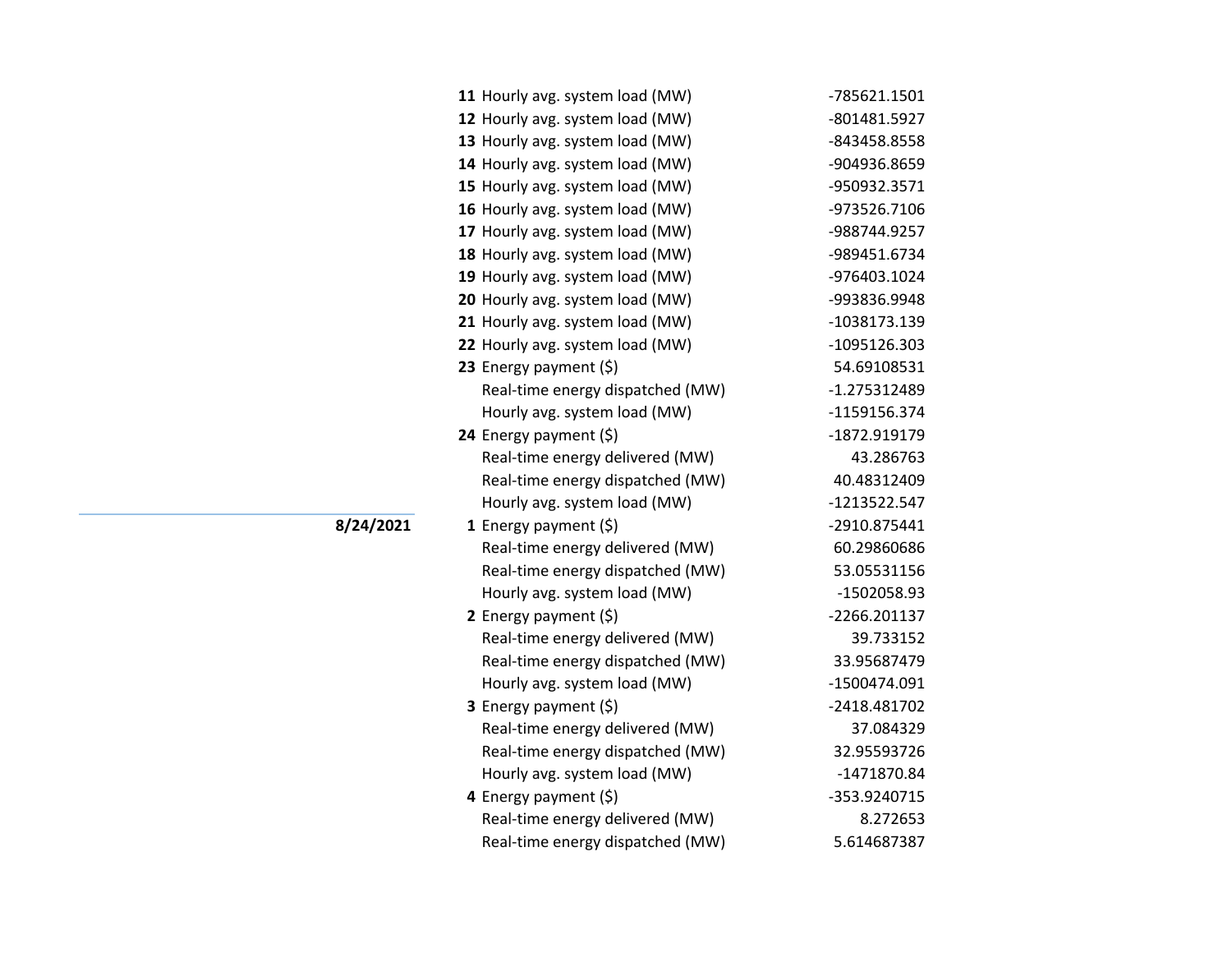| 4 Hourly avg. system load (MW)   | $-1441021.62$  |
|----------------------------------|----------------|
| 5 Energy payment (\$)            | 7.335660022    |
| Real-time energy delivered (MW)  | 0.04542        |
| Real-time energy dispatched (MW) | $-0.141875018$ |
| Hourly avg. system load (MW)     | -1370507.206   |
| 6 Energy payment $(5)$           | -4.105486651   |
| Real-time energy delivered (MW)  | 0.15441        |
| Real-time energy dispatched (MW) | 0.07937497     |
| Hourly avg. system load (MW)     | -1261884.192   |
| 7 Energy payment $(5)$           | -4.876890149   |
| Real-time energy delivered (MW)  | 0.24846        |
| Real-time energy dispatched (MW) | 0.09999996     |
| Hourly avg. system load (MW)     | -1158043.577   |
| 8 Energy payment (\$)            | -4.136802926   |
| Real-time energy dispatched (MW) | 0.089687465    |
| Hourly avg. system load (MW)     | -1060734.654   |
| <b>9</b> Energy payment $(\xi)$  | $-4.42426223$  |
| Real-time energy delivered (MW)  | 0.00387        |
| Real-time energy dispatched (MW) | 0.09999996     |
| Hourly avg. system load (MW)     | $-1005325.655$ |
| 10 Energy payment (\$)           | 0.132562793    |
| Real-time energy dispatched (MW) | $-0.00312499$  |
| Hourly avg. system load (MW)     | -969431.1266   |
| 11 Hourly avg. system load (MW)  | -951840.7843   |
| 12 Hourly avg. system load (MW)  | -963438.9527   |
| 13 Hourly avg. system load (MW)  | -1002738.345   |
| 14 Hourly avg. system load (MW)  | -1068591.472   |
| 15 Hourly avg. system load (MW)  | -1113446.09    |
| 16 Hourly avg. system load (MW)  | -1129889.644   |
| 17 Hourly avg. system load (MW)  | -1137481.515   |
| 18 Hourly avg. system load (MW)  | -1154329.937   |
| 19 Hourly avg. system load (MW)  | -1168042.572   |
| 20 Hourly avg. system load (MW)  | -1206981.371   |
| 21 Hourly avg. system load (MW)  | -1255244.149   |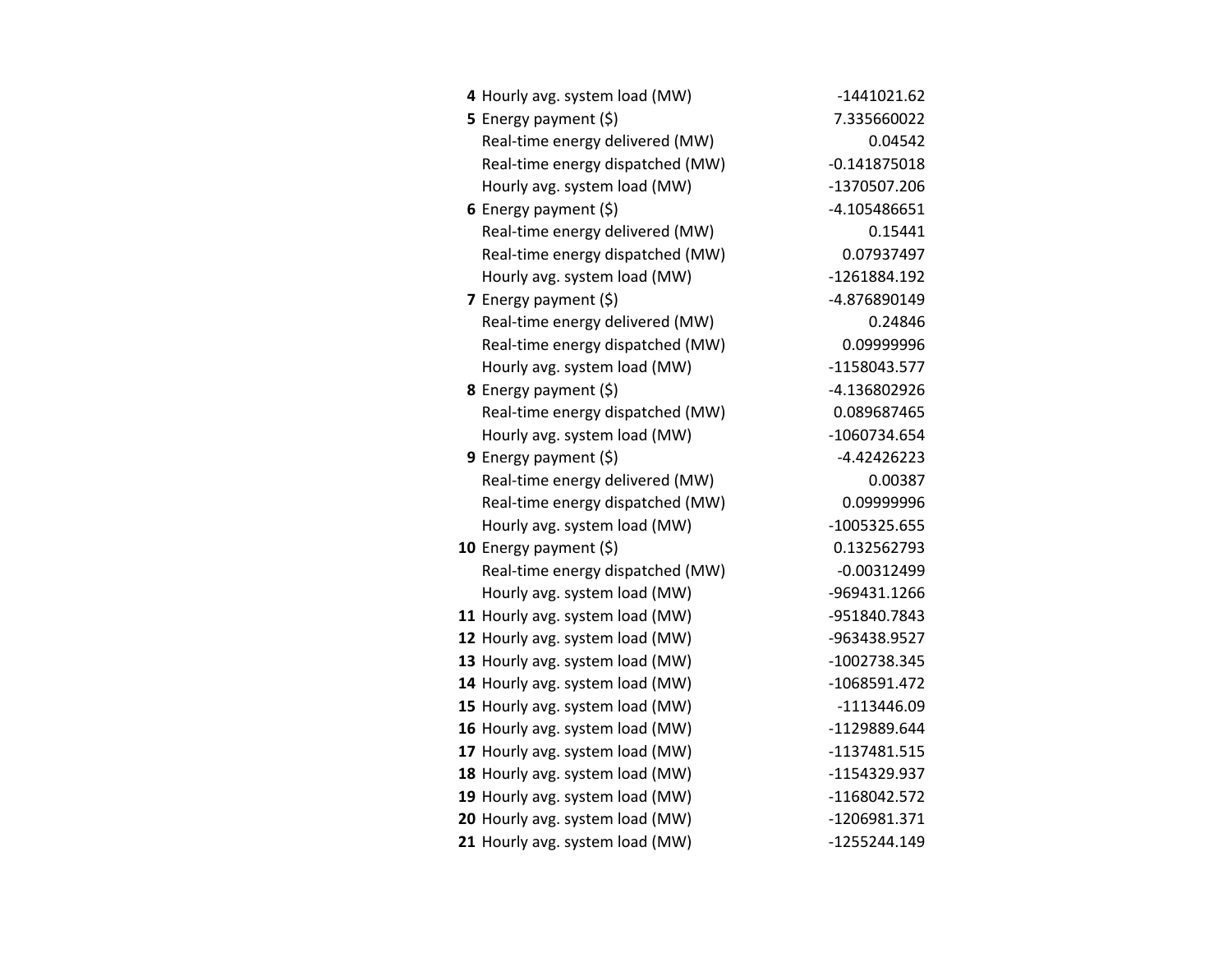| 8/24/2021 | 22 Hourly avg. system load (MW)  | -1326707.969   |
|-----------|----------------------------------|----------------|
|           | 23 Energy payment (\$)           | 69.85224989    |
|           | Real-time energy dispatched (MW) | -1.440937485   |
|           | Hourly avg. system load (MW)     | $-1403582.95$  |
|           | 24 Energy payment $(\xi)$        | -2198.911348   |
|           | Real-time energy delivered (MW)  | 47.615388      |
|           | Real-time energy dispatched (MW) | 45.90781156    |
|           | Hourly avg. system load (MW)     | $-1464581.673$ |
| 8/25/2021 | <b>1</b> Energy payment $(\xi)$  | -3372.276302   |
|           | Real-time energy delivered (MW)  | 63.686793      |
|           | Real-time energy dispatched (MW) | 53.68801976    |
|           | Hourly avg. system load (MW)     | -1700718.599   |
|           | 2 Energy payment (\$)            | -1733.736916   |
|           | Real-time energy delivered (MW)  | 23.050873      |
|           | Real-time energy dispatched (MW) | 22.43176463    |
|           | Hourly avg. system load (MW)     | -1695761.477   |
|           | 3 Energy payment (\$)            | $-1615.557073$ |
|           | Real-time energy delivered (MW)  | 23.644314      |
|           | Real-time energy dispatched (MW) | 21.14999972    |
|           | Hourly avg. system load (MW)     | -1650498.982   |
|           | 4 Energy payment $(\xi)$         | -458.2326848   |
|           | Real-time energy delivered (MW)  | 6.744612       |
|           | Real-time energy dispatched (MW) | 7.04781833     |
|           | Hourly avg. system load (MW)     | -1602534.257   |
|           | <b>5</b> Energy payment $(\xi)$  | 68.34863814    |
|           | Real-time energy delivered (MW)  | 0.04578        |
|           | Real-time energy dispatched (MW) | $-0.176250018$ |
|           | Hourly avg. system load (MW)     | -1513528.295   |
|           | 6 Energy payment $(\xi)$         | -4.087219697   |
|           | Real-time energy delivered (MW)  | 0.11124        |
|           | Real-time energy dispatched (MW) | 0.079687469    |
|           | Hourly avg. system load (MW)     | -1385508.98    |
|           | 7 Energy payment $(5)$           | $-2.93210577$  |
|           | Real-time energy delivered (MW)  | 0.12789        |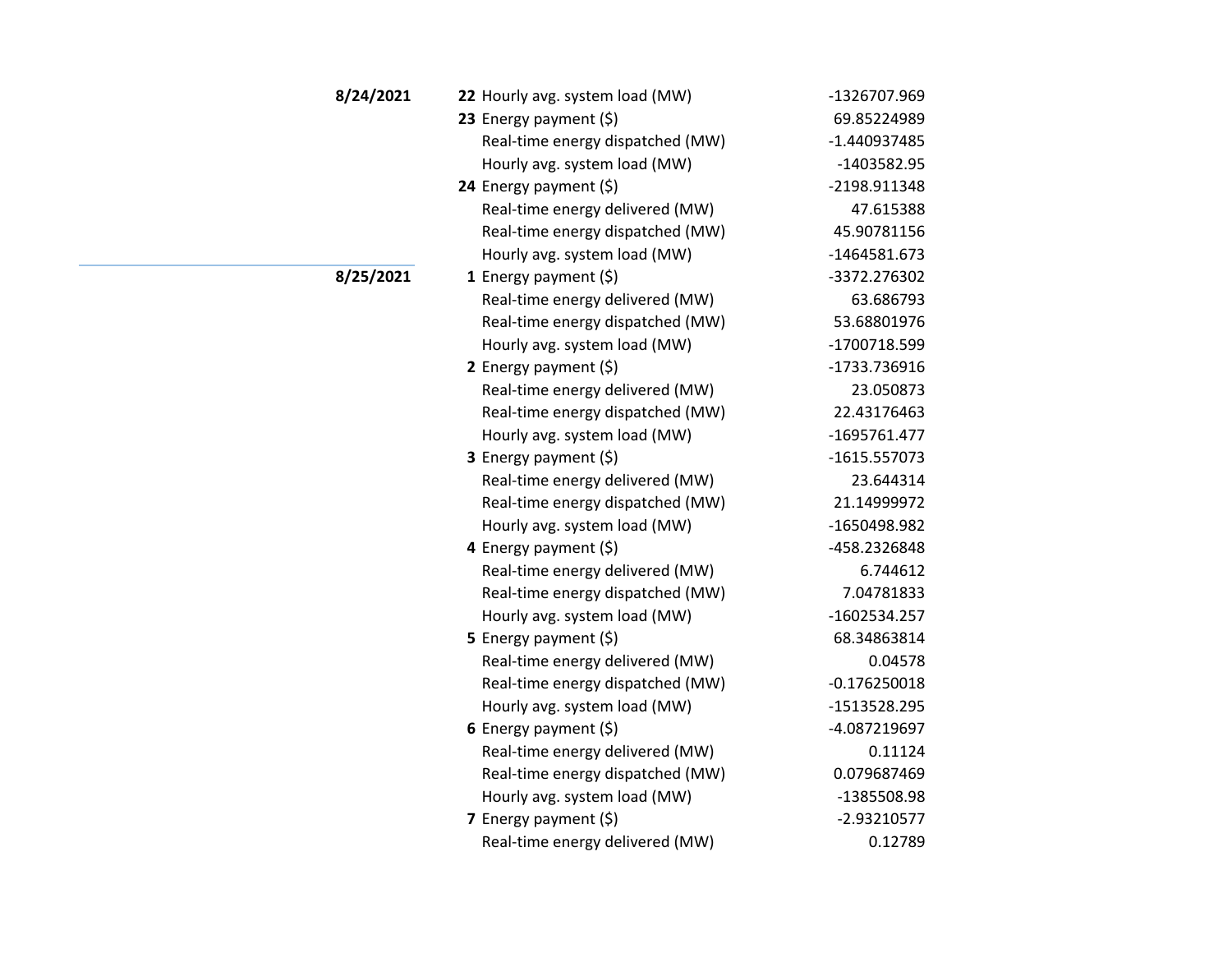| 7 Real-time energy dispatched (MW) | 0.059062479    |
|------------------------------------|----------------|
| Hourly avg. system load (MW)       | -1265908.081   |
| 8 Energy payment (\$)              | -4.690432522   |
| Real-time energy delivered (MW)    | 1.07217        |
| Real-time energy dispatched (MW)   | 0.09999996     |
| Hourly avg. system load (MW)       | -1130496.898   |
| <b>9</b> Energy payment $(\xi)$    | -4.593730661   |
| Real-time energy delivered (MW)    | 0.72825        |
| Real-time energy dispatched (MW)   | 0.09999996     |
| Hourly avg. system load (MW)       | -1068927.329   |
| 10 Energy payment $(\xi)$          | 0.150749461    |
| Real-time energy dispatched (MW)   | $-0.00312499$  |
| Hourly avg. system load (MW)       | -1030033.095   |
| 11 Hourly avg. system load (MW)    | $-1010452.436$ |
| 12 Hourly avg. system load (MW)    | -1019227.186   |
| 13 Hourly avg. system load (MW)    | -1062044.027   |
| 14 Hourly avg. system load (MW)    | -1127686.562   |
| 15 Hourly avg. system load (MW)    | $-1171344.53$  |
| 16 Hourly avg. system load (MW)    | -1196881.533   |
| 17 Hourly avg. system load (MW)    | -1209881.998   |
| 18 Hourly avg. system load (MW)    | -1223183.335   |
| 19 Hourly avg. system load (MW)    | $-1251432.223$ |
| 20 Hourly avg. system load (MW)    | -1316990.851   |
| 21 Energy payment (\$)             | 8.975722074    |
| Real-time energy dispatched (MW)   | $-0.092499997$ |
| Hourly avg. system load (MW)       | -1404083.502   |
| 22 Energy payment $(\xi)$          | 521.1365537    |
| Real-time energy delivered (MW)    | 2.47452        |
| Real-time energy dispatched (MW)   | 1.788437547    |
| Hourly avg. system load (MW)       | -1497984.543   |
| 23 Energy payment $(\xi)$          | -993.586874    |
| Real-time energy delivered (MW)    | 20.38716       |
| Real-time energy dispatched (MW)   | 19.76437429    |
| Hourly avg. system load (MW)       | -1586486.754   |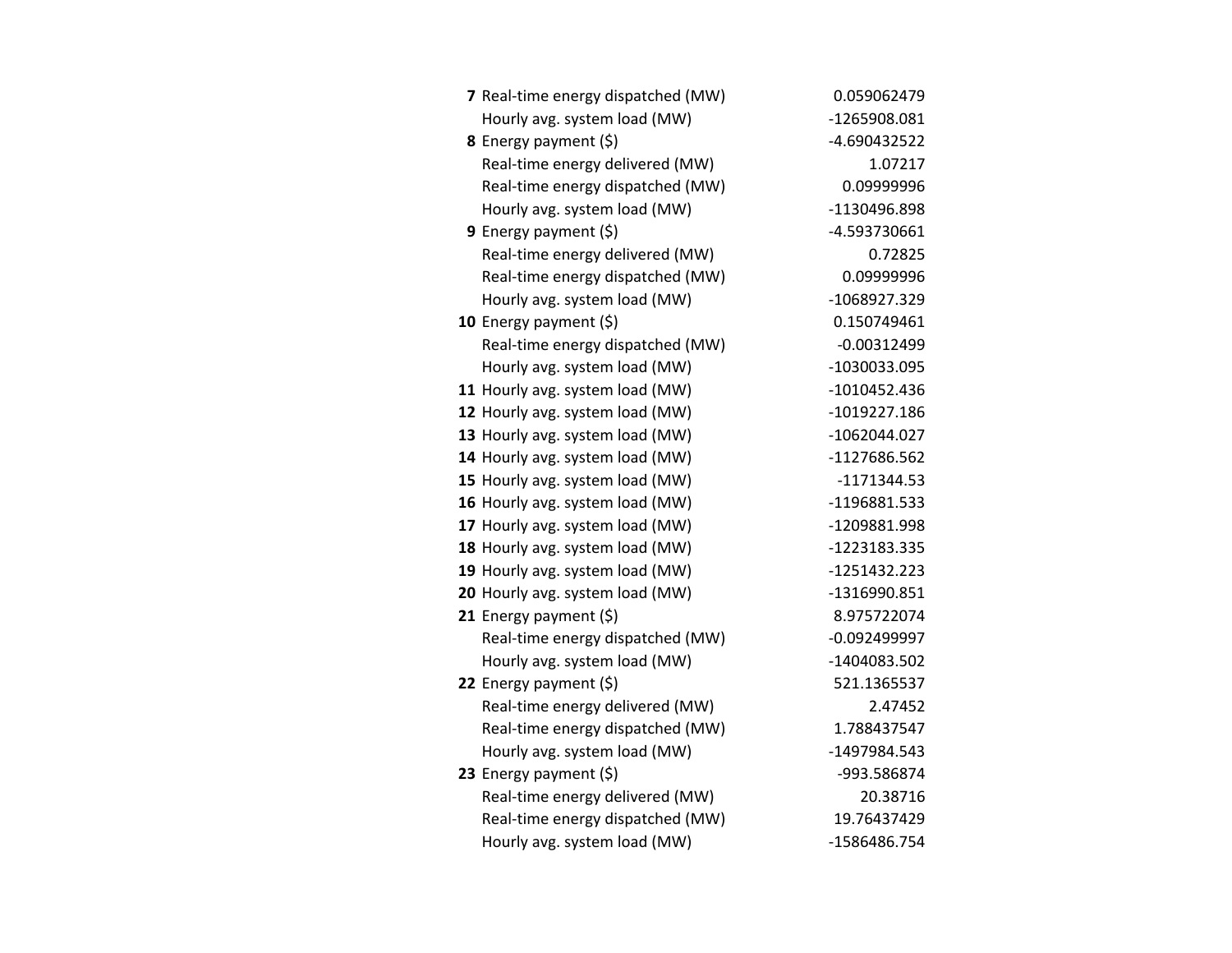| 8/25/2021 | 24 Energy payment $(\xi)$        | -2557.318376   |
|-----------|----------------------------------|----------------|
|           | Real-time energy delivered (MW)  | 58.86957       |
|           | Real-time energy dispatched (MW) | 46.31426985    |
|           | Hourly avg. system load (MW)     | -1655250.638   |
| 8/26/2021 | 1 Energy payment $(\xi)$         | -3996.01495    |
|           | Real-time energy delivered (MW)  | 109.6050693    |
|           | Real-time energy dispatched (MW) | 65.17104079    |
|           | Hourly avg. system load (MW)     | -9543578.571   |
|           | 2 Energy payment $(\xi)$         | -8000.653879   |
|           | Real-time energy delivered (MW)  | 83.27712007    |
|           | Real-time energy dispatched (MW) | 74.17177087    |
|           | Hourly avg. system load (MW)     | -9487670.568   |
|           | <b>3</b> Energy payment $(\xi)$  | -5640.610197   |
|           | Real-time energy delivered (MW)  | 53.45588933    |
|           | Real-time energy dispatched (MW) | 50.92041648    |
|           | Hourly avg. system load (MW)     | -9169486.012   |
|           | 4 Energy payment (\$)            | 1370.828939    |
|           | Real-time energy delivered (MW)  | 14.79480383    |
|           | Real-time energy dispatched (MW) | -10.07093785   |
|           | Hourly avg. system load (MW)     | -8799003.801   |
|           | 5 Energy payment $(5)$           | 149.8293943    |
|           | Real-time energy delivered (MW)  | 0.14829        |
|           | Real-time energy dispatched (MW) | -2.227499928   |
|           | Hourly avg. system load (MW)     | -8233948.92    |
|           | 6 Energy payment $(5)$           | $-2.453404993$ |
|           | Real-time energy delivered (MW)  | 0.27888        |
|           | Real-time energy dispatched (MW) | 0.040520817    |
|           | Hourly avg. system load (MW)     | -7479401.354   |
|           | 7 Energy payment $(\xi)$         | -3.449313521   |
|           | Real-time energy delivered (MW)  | 0.28419        |
|           | Real-time energy dispatched (MW) | 0.059999976    |
|           | Hourly avg. system load (MW)     | -6773385.117   |
|           | 8 Energy payment (\$)            | -2.888403043   |
|           | Real-time energy delivered (MW)  | 0.70206        |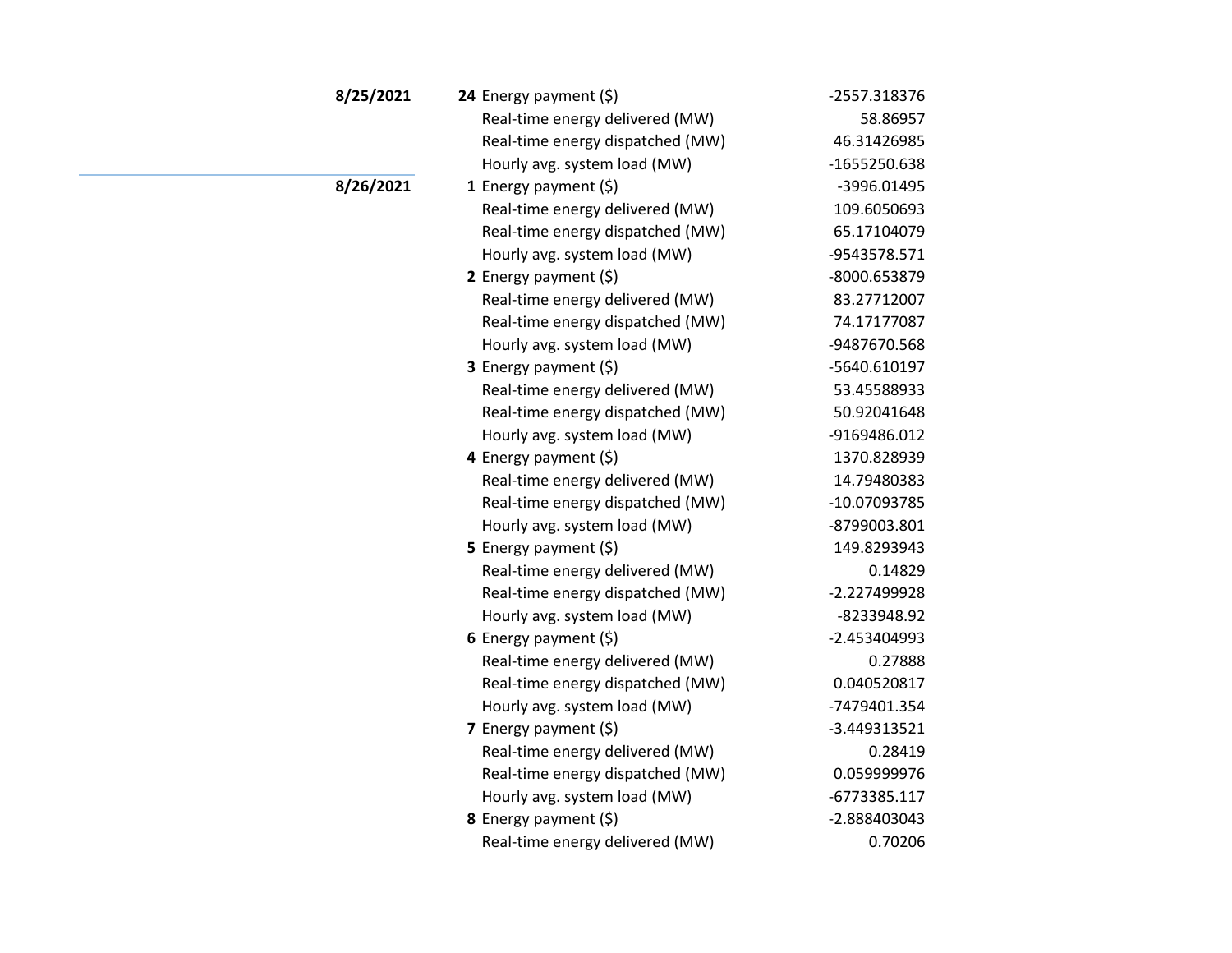| 8 Real-time energy dispatched (MW) | 0.059999976    |
|------------------------------------|----------------|
| Hourly avg. system load (MW)       | -6106573.734   |
| <b>9</b> Energy payment $(\xi)$    | -2.802136079   |
| Real-time energy delivered (MW)    | 0.47028        |
| Real-time energy dispatched (MW)   | 0.059999976    |
| Hourly avg. system load (MW)       | -5755030.935   |
| 10 Energy payment (\$)             | 0.09043377     |
| Real-time energy dispatched (MW)   | $-0.002187493$ |
| Hourly avg. system load (MW)       | -5507685.592   |
| 11 Hourly avg. system load (MW)    | -5375025.441   |
| 12 Hourly avg. system load (MW)    | -5405972.377   |
| 13 Hourly avg. system load (MW)    | -5601569.259   |
| 14 Hourly avg. system load (MW)    | -5956743.241   |
| 15 Hourly avg. system load (MW)    | -6241714.435   |
| 16 Hourly avg. system load (MW)    | -6447804.263   |
| 17 Hourly avg. system load (MW)    | -6642327.913   |
| 18 Hourly avg. system load (MW)    | -6777377.422   |
| 19 Hourly avg. system load (MW)    | -6980006.786   |
| 20 Hourly avg. system load (MW)    | -7413360.186   |
| 21 Energy payment $(\xi)$          | 8.006024714    |
| Real-time energy dispatched (MW)   | -0.081249999   |
| Hourly avg. system load (MW)       | -7934753.515   |
| 22 Energy payment (\$)             | -144.6362335   |
| Real-time energy delivered (MW)    | 2.4762         |
| Real-time energy dispatched (MW)   | 2.546250044    |
| Hourly avg. system load (MW)       | -8445977.971   |
| 23 Energy payment (\$)             | 293.2027493    |
| Real-time energy delivered (MW)    | 2.54172        |
| Real-time energy dispatched (MW)   | $-0.65999994$  |
| Hourly avg. system load (MW)       | -8938077.814   |
| 24 Energy payment (\$)             | -2072.555906   |
| Real-time energy delivered (MW)    | 81.80301       |
| Real-time energy dispatched (MW)   | 35.85000008    |
| Hourly avg. system load (MW)       | -9325319.754   |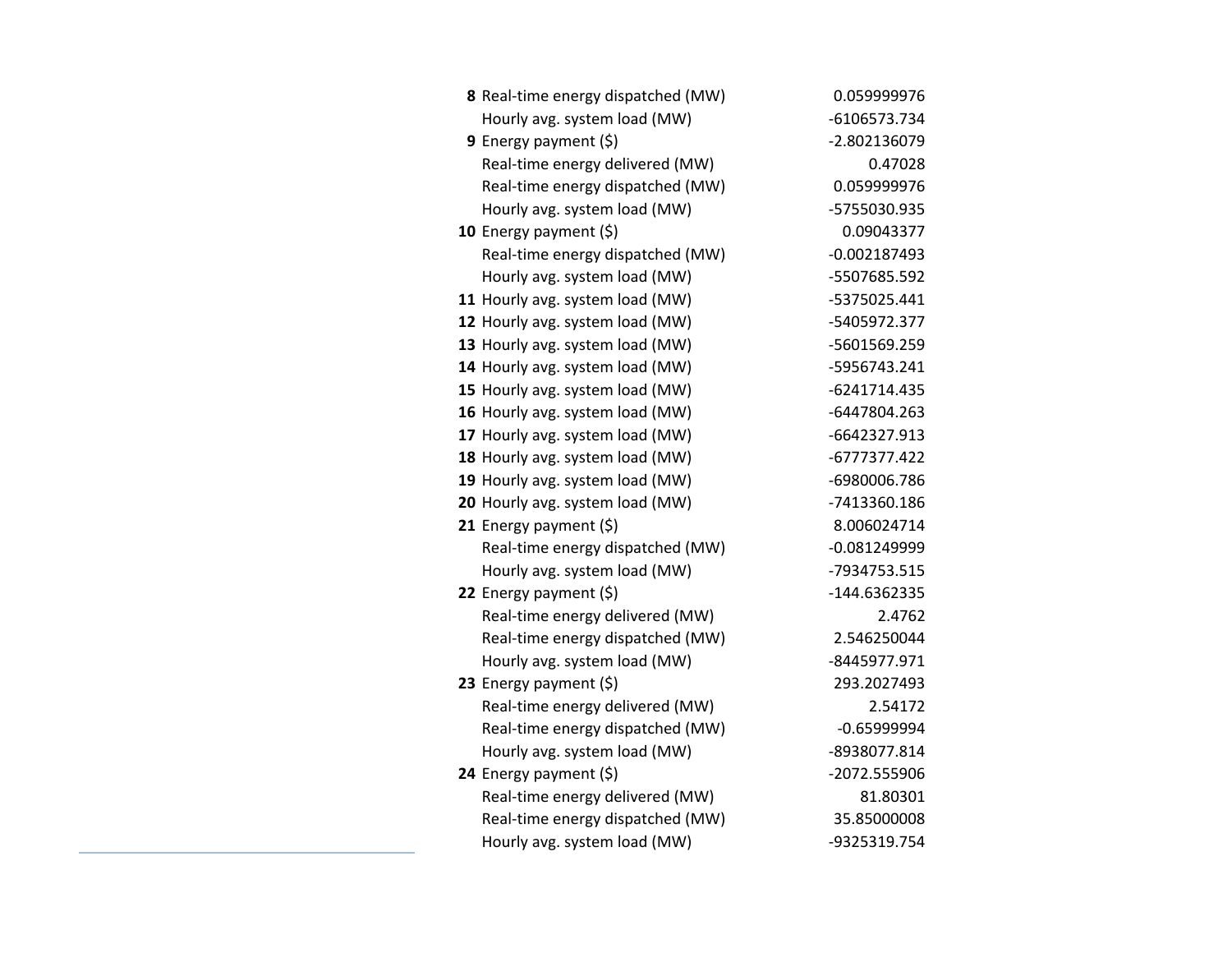| 8/27/2021 | 1 Energy payment $(\xi)$         | -21675.75979   |
|-----------|----------------------------------|----------------|
|           | Real-time energy delivered (MW)  | 97.49964092    |
|           | Real-time energy dispatched (MW) | 211.2638514    |
|           | Hourly avg. system load (MW)     | -4361435.95    |
|           | 2 Energy payment $(\xi)$         | -7129.086993   |
|           | Real-time energy delivered (MW)  | 64.09821556    |
|           | Real-time energy dispatched (MW) | 50.20041607    |
|           | Hourly avg. system load (MW)     | -4300026.041   |
|           | 3 Energy payment (\$)            | -2835.167723   |
|           | Real-time energy delivered (MW)  | 41.25194342    |
|           | Real-time energy dispatched (MW) | 27.58104102    |
|           | Hourly avg. system load (MW)     | -4126425.165   |
|           | 4 Energy payment (\$)            | -1308.83631    |
|           | Real-time energy delivered (MW)  | 14.271408      |
|           | Real-time energy dispatched (MW) | 13.17281237    |
|           | Hourly avg. system load (MW)     | -3946678.879   |
|           | 5 Energy payment $(5)$           | 38.35493748    |
|           | Real-time energy delivered (MW)  | 0.10071        |
|           | Real-time energy dispatched (MW) | $-0.483124997$ |
|           | Hourly avg. system load (MW)     | -3694228.141   |
|           | 6 Energy payment $(\$)$          | -3.048607835   |
|           | Real-time energy delivered (MW)  | 0.20586        |
|           | Real-time energy dispatched (MW) | 0.049374982    |
|           | Hourly avg. system load (MW)     | -3380827.045   |
|           | 7 Energy payment $(5)$           | -3.532148019   |
|           | Real-time energy delivered (MW)  | 0.17361        |
|           | Real-time energy dispatched (MW) | 0.059687477    |
|           | Hourly avg. system load (MW)     | -3078976.619   |
|           | <b>8</b> Energy payment $(\xi)$  | -3.285513403   |
|           | Real-time energy delivered (MW)  | 0.61908        |
|           | Real-time energy dispatched (MW) | 0.059687477    |
|           | Hourly avg. system load (MW)     | -2759773.02    |
|           | 9 Energy payment $(5)$           | -3.581443268   |
|           | Real-time energy delivered (MW)  | 0.43941        |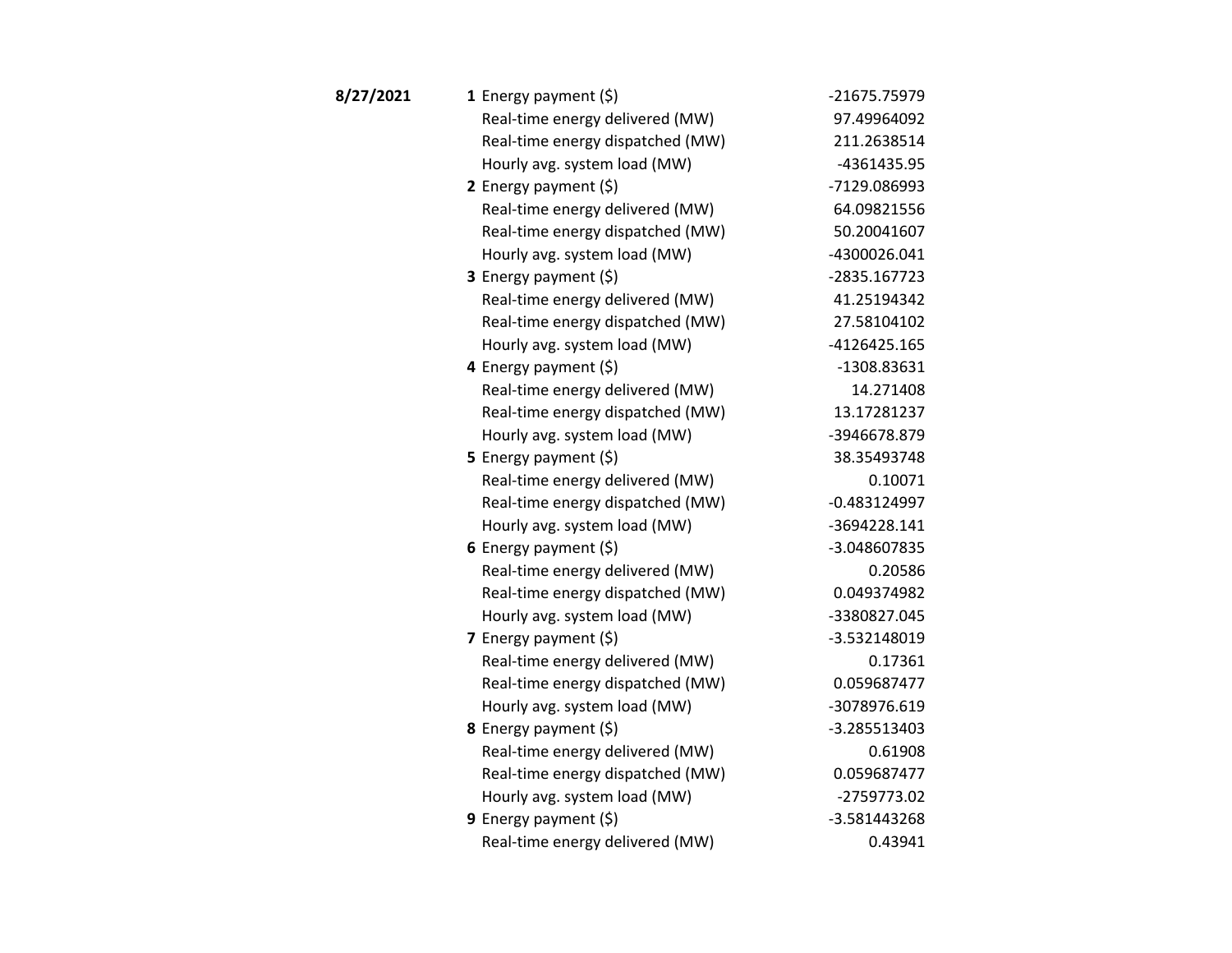| 9 Real-time energy dispatched (MW) | 0.069999972    |
|------------------------------------|----------------|
| Hourly avg. system load (MW)       | -2583901.415   |
| 10 Energy payment $(\xi)$          | 0.09499224     |
| Real-time energy dispatched (MW)   | $-0.002187493$ |
| Hourly avg. system load (MW)       | -2460633.458   |
| 11 Hourly avg. system load (MW)    | -2393184.849   |
| 12 Hourly avg. system load (MW)    | -2399905.027   |
| 13 Hourly avg. system load (MW)    | -2492245.437   |
| 14 Hourly avg. system load (MW)    | -2618715.209   |
| 15 Hourly avg. system load (MW)    | -2714919.604   |
| 16 Hourly avg. system load (MW)    | -2822609.921   |
| 17 Hourly avg. system load (MW)    | -2870978.518   |
| 18 Hourly avg. system load (MW)    | -3000204.314   |
| 19 Hourly avg. system load (MW)    | -3158334.505   |
| 20 Hourly avg. system load (MW)    | -3356639.397   |
| 21 Energy payment $(\xi)$          | 5.158024562    |
| Real-time energy dispatched (MW)   | $-0.081249999$ |
| Hourly avg. system load (MW)       | -3623416.85    |
| 22 Energy payment $(\xi)$          | 50.19297797    |
| Real-time energy delivered (MW)    | 2.44068        |
| Real-time energy dispatched (MW)   | 0.30250006     |
| Hourly avg. system load (MW)       | -3892057.414   |
| 23 Energy payment $(\xi)$          | -3151.978106   |
| Real-time energy delivered (MW)    | 69.28161223    |
| Real-time energy dispatched (MW)   | 36.61749907    |
| Hourly avg. system load (MW)       | -4137506.183   |
| 24 Energy payment (\$)             | -2198.121237   |
| Real-time energy delivered (MW)    | 82.89091458    |
| Real-time energy dispatched (MW)   | 24.96062513    |
| Hourly avg. system load (MW)       | -4310820.759   |
| 1 Energy payment $(\xi)$           | -1.889324859   |
| Real-time energy delivered (MW)    | 0.04527        |
| Real-time energy dispatched (MW)   | 0.019687493    |
| Hourly avg. system load (MW)       | -307964.2743   |

**8/28/2021**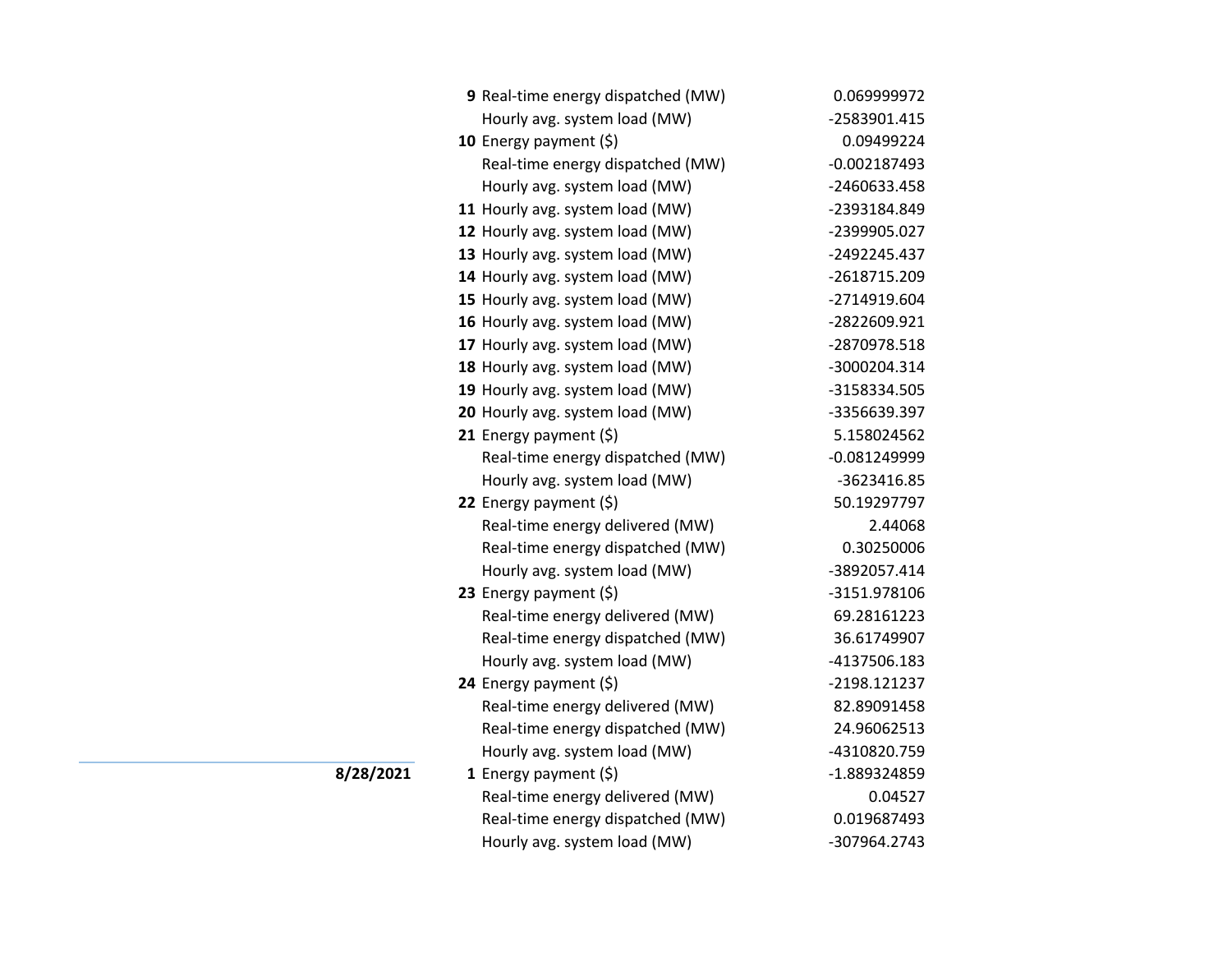| 2 Energy payment $(\xi)$         | $-4.122143451$ |
|----------------------------------|----------------|
| Real-time energy delivered (MW)  | 0.0756         |
| Real-time energy dispatched (MW) | 0.029999988    |
| Hourly avg. system load (MW)     | -304160.1515   |
| <b>3</b> Energy payment $(\xi)$  | -3.429933586   |
| Real-time energy delivered (MW)  | 0.06843        |
| Real-time energy dispatched (MW) | 0.029687489    |
| Hourly avg. system load (MW)     | -291768.957    |
| 4 Energy payment (\$)            | -3.457365452   |
| Real-time energy delivered (MW)  | 0.10947        |
| Real-time energy dispatched (MW) | 0.039687485    |
| Hourly avg. system load (MW)     | -278909.7766   |
| <b>5</b> Energy payment $(\xi)$  | -3.925799325   |
| Real-time energy delivered (MW)  | 0.21135        |
| Real-time energy dispatched (MW) | 0.049687481    |
| Hourly avg. system load (MW)     | -262001.3767   |
| 6 Energy payment $(5)$           | -3.887456246   |
| Real-time energy delivered (MW)  | 0.27189        |
| Real-time energy dispatched (MW) | 0.059999976    |
| Hourly avg. system load (MW)     | -241530.0537   |
| 7 Energy payment (\$)            | -2.393684565   |
| Real-time energy delivered (MW)  | 0.27699        |
| Real-time energy dispatched (MW) | 0.039062487    |
| Hourly avg. system load (MW)     | -221784.9461   |
| 8 Energy payment (\$)            | -3.233623449   |
| Real-time energy delivered (MW)  | 0.4188         |
| Real-time energy dispatched (MW) | 0.059687477    |
| Hourly avg. system load (MW)     | $-212021.1226$ |
| 9 Energy payment $(\xi)$         | $-3.616974352$ |
| Real-time energy delivered (MW)  | 0.41319        |
| Real-time energy dispatched (MW) | 0.069999972    |
| Hourly avg. system load (MW)     | -198247.3181   |
| 10 Energy payment $(\xi)$        | 0.114494765    |
| Real-time energy dispatched (MW) | $-0.002187493$ |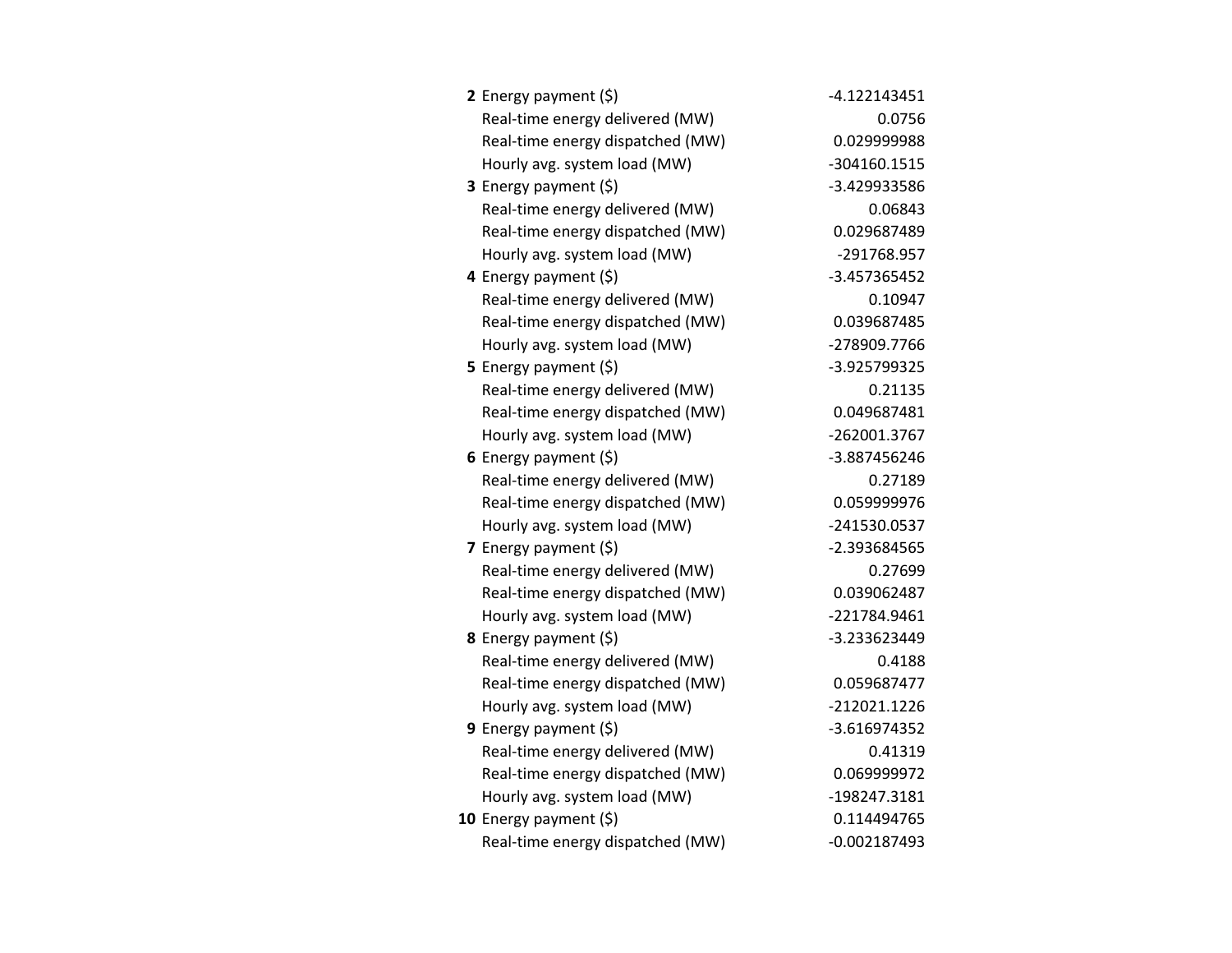| 10 Hourly avg. system load (MW)  | -187822.7294   |
|----------------------------------|----------------|
| 11 Hourly avg. system load (MW)  | -180884.3289   |
| 12 Hourly avg. system load (MW)  | -178846.0778   |
| 13 Hourly avg. system load (MW)  | -178847.1704   |
| 14 Hourly avg. system load (MW)  | -180722.2262   |
| 15 Hourly avg. system load (MW)  | -184684.6504   |
| 16 Hourly avg. system load (MW)  | -191823.2713   |
| 17 Hourly avg. system load (MW)  | -197911.4342   |
| 18 Hourly avg. system load (MW)  | -206982.3196   |
| 19 Hourly avg. system load (MW)  | -218473.3561   |
| 20 Hourly avg. system load (MW)  | -233930.7066   |
| 21 Hourly avg. system load (MW)  | -252911.8071   |
| 22 Hourly avg. system load (MW)  | -271474.0694   |
| 23 Hourly avg. system load (MW)  | -288223.0638   |
| 24 Energy payment (\$)           | 0.043431112    |
| Real-time energy dispatched (MW) | $-0.000624998$ |
| Hourly avg. system load (MW)     | -301420.5434   |
| <b>1</b> Energy payment $(\xi)$  | -1.766848273   |
| Real-time energy delivered (MW)  | 0.00009        |
| Real-time energy dispatched (MW) | 0.019687493    |
| Hourly avg. system load (MW)     | -817390.5281   |
| 2 Energy payment (\$)            | -1837.138798   |
| Real-time energy delivered (MW)  | 0.162306372    |
| Real-time energy dispatched (MW) | 1.877187389    |
| Hourly avg. system load (MW)     | -816623.938    |
| 3 Energy payment (\$)            | $-2467.16501$  |
| Real-time energy delivered (MW)  | 0.333356685    |
| Real-time energy dispatched (MW) | 3.729374818    |
| Hourly avg. system load (MW)     | -795185.6052   |
| 4 Energy payment (\$)            | -5.228261609   |
| Real-time energy delivered (MW)  | 0.165          |
| Real-time energy dispatched (MW) | 0.059999976    |
| Hourly avg. system load (MW)     | -766579.996    |
| 5 Energy payment $(5)$           | -4.615305355   |

**8/29/2021**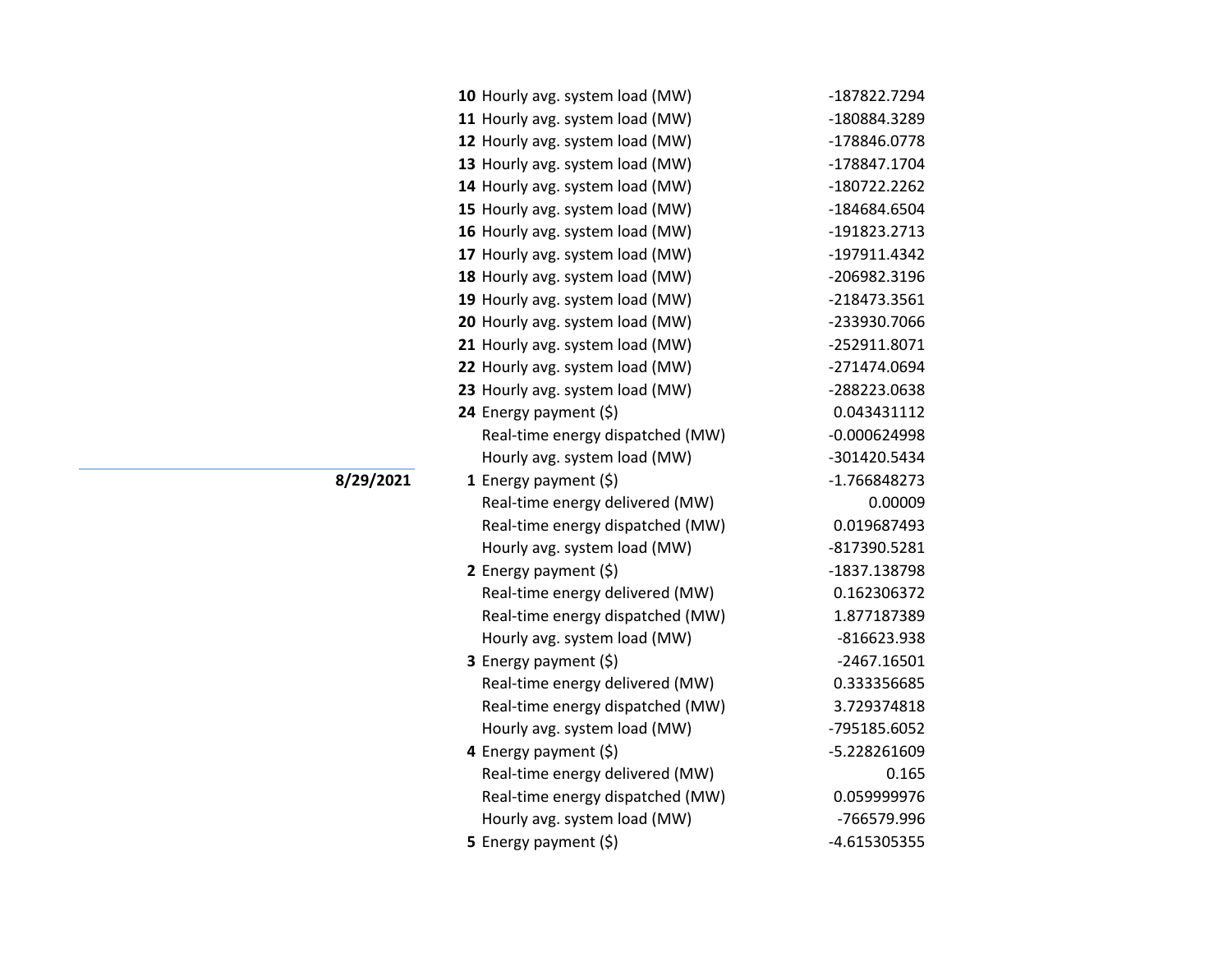| 5 Real-time energy delivered (MW) | 0.19515        |
|-----------------------------------|----------------|
| Real-time energy dispatched (MW)  | 0.059999976    |
| Hourly avg. system load (MW)      | -720391.3701   |
| 6 Energy payment $(5)$            | -3.857002658   |
| Real-time energy delivered (MW)   | 0.2694         |
| Real-time energy dispatched (MW)  | 0.059999976    |
| Hourly avg. system load (MW)      | -659020.2895   |
| 7 Energy payment $(5)$            | 0.127980378    |
| Real-time energy dispatched (MW)  | $-0.002187493$ |
| Hourly avg. system load (MW)      | -599350.2743   |
| 8 Energy payment (\$)             | -2.902613825   |
| Real-time energy delivered (MW)   | 0.51507        |
| Real-time energy dispatched (MW)  | 0.049374982    |
| Hourly avg. system load (MW)      | -565802.8772   |
| <b>9</b> Energy payment $(\xi)$   | -3.877725348   |
| Real-time energy delivered (MW)   | 0.4413         |
| Real-time energy dispatched (MW)  | 0.069999972    |
| Hourly avg. system load (MW)      | -528921.4295   |
| 10 Energy payment $(\xi)$         | 0.122511742    |
| Real-time energy dispatched (MW)  | $-0.002187493$ |
| Hourly avg. system load (MW)      | -505778.3451   |
| 11 Hourly avg. system load (MW)   | -494307.8173   |
| 12 Hourly avg. system load (MW)   | -484901.8926   |
| 13 Hourly avg. system load (MW)   | -482479.3014   |
| 14 Hourly avg. system load (MW)   | -479952.4441   |
| 15 Hourly avg. system load (MW)   | -483168.5669   |
| 16 Hourly avg. system load (MW)   | -498721.494    |
| 17 Hourly avg. system load (MW)   | -512427.1586   |
| 18 Hourly avg. system load (MW)   | -538281.0086   |
| 19 Energy payment $(\xi)$         | -555.0385975   |
| Real-time energy delivered (MW)   | 0.094675533    |
| Real-time energy dispatched (MW)  | 0.554999964    |
| Hourly avg. system load (MW)      | -579755.9386   |
| 20 Hourly avg. system load (MW)   | -621944.1886   |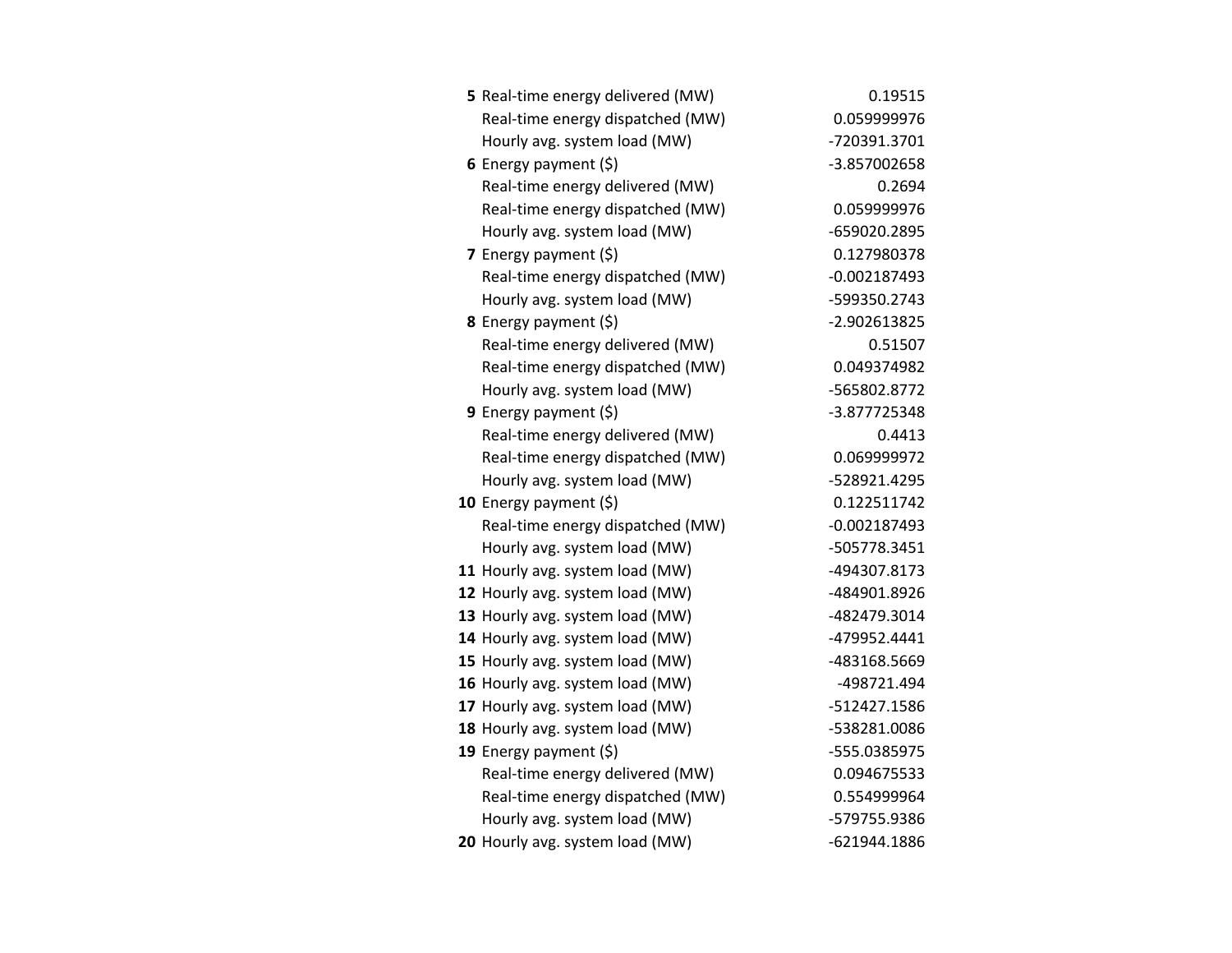| 8/29/2021 | 21 Hourly avg. system load (MW)  | -672686.0977   |
|-----------|----------------------------------|----------------|
|           | 22 Hourly avg. system load (MW)  | -728308.8259   |
|           | 23 Hourly avg. system load (MW)  | -766894.0779   |
|           | 24 Energy payment $(\xi)$        | 0.046274352    |
|           | Real-time energy dispatched (MW) | $-0.000624998$ |
|           | Hourly avg. system load (MW)     | -793528.3516   |
| 8/30/2021 | 1 Energy payment $(\xi)$         | -6950.433341   |
|           | Real-time energy delivered (MW)  | 107.731968     |
|           | Real-time energy dispatched (MW) | 73.24749892    |
|           | Hourly avg. system load (MW)     | $-11477002.16$ |
|           | 2 Energy payment $(5)$           | -8578.220125   |
|           | Real-time energy delivered (MW)  | 87.740238      |
|           | Real-time energy dispatched (MW) | 68.19781208    |
|           | Hourly avg. system load (MW)     | $-11281225.2$  |
|           | <b>3</b> Energy payment $(\xi)$  | -3746.122939   |
|           | Real-time energy delivered (MW)  | 45.27480573    |
|           | Real-time energy dispatched (MW) | 32.07749953    |
|           | Hourly avg. system load (MW)     | -10901687.58   |
|           | 4 Energy payment (\$)            | -213.995811    |
|           | Real-time energy delivered (MW)  | 19.75764513    |
|           | Real-time energy dispatched (MW) | -1.976875532   |
|           | Hourly avg. system load (MW)     | $-10448551.34$ |
|           | <b>5</b> Energy payment $(\xi)$  | 187.6206247    |
|           | Real-time energy dispatched (MW) | $-2.420624911$ |
|           | Hourly avg. system load (MW)     | -9788410.295   |
|           | 6 Energy payment (\$)            | 0.014883677    |
|           | Real-time energy dispatched (MW) | $-0.000312499$ |
|           | Hourly avg. system load (MW)     | -8931046.069   |
|           | 7 Energy payment (\$)            | $-0.603632259$ |
|           | Real-time energy delivered (MW)  | 0.0048         |
|           | Real-time energy dispatched (MW) | 0.009999996    |
|           | Hourly avg. system load (MW)     | -8139477.586   |
|           | <b>8</b> Energy payment $(\xi)$  | $-0.518094293$ |
|           | Real-time energy delivered (MW)  | 0.0501         |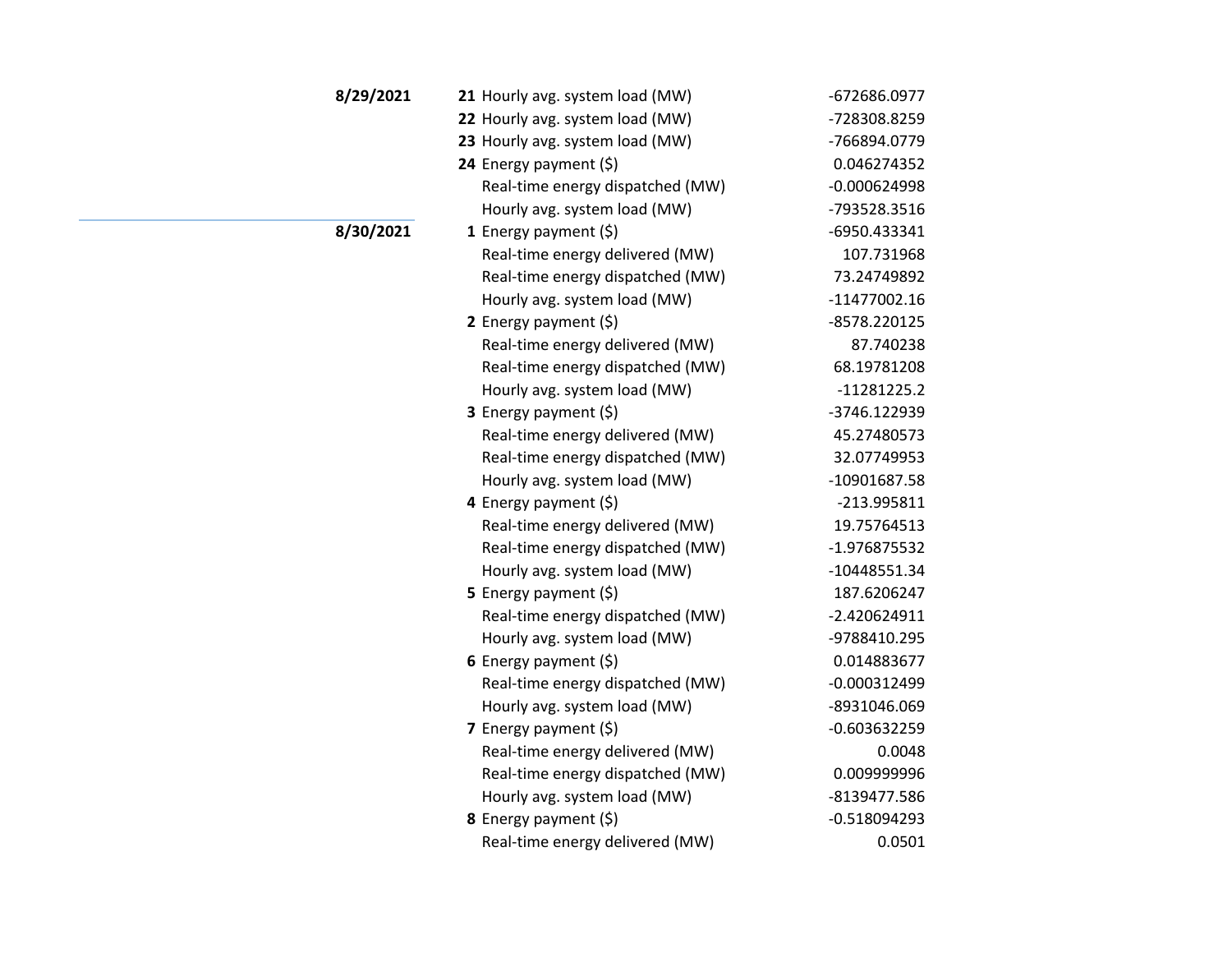| 8 Real-time energy dispatched (MW) | 0.009999996    |
|------------------------------------|----------------|
| Hourly avg. system load (MW)       | -7521021.417   |
| 9 Energy payment $(5)$             | $-0.513089695$ |
| Real-time energy delivered (MW)    | 0.02202        |
| Real-time energy dispatched (MW)   | 0.009999996    |
| Hourly avg. system load (MW)       | -7135941.541   |
| 10 Energy payment $(5)$            | 0.016066939    |
| Real-time energy dispatched (MW)   | $-0.000312499$ |
| Hourly avg. system load (MW)       | -6878737.038   |
| 11 Hourly avg. system load (MW)    | -6780236.051   |
| 12 Hourly avg. system load (MW)    | -6782176.645   |
| 13 Hourly avg. system load (MW)    | -6985221.907   |
| 14 Hourly avg. system load (MW)    | -7494687.209   |
| 15 Hourly avg. system load (MW)    | -8039404.563   |
| 16 Energy payment (\$)             | -555.0150855   |
| Real-time energy delivered (MW)    | 0.012319173    |
| Real-time energy dispatched (MW)   | 0.554999958    |
| Hourly avg. system load (MW)       | -8316833.431   |
| 17 Energy payment (\$)             | -555.0166829   |
| Real-time energy delivered (MW)    | 0.055904499    |
| Real-time energy dispatched (MW)   | 0.55499997     |
| Hourly avg. system load (MW)       | -8422783.017   |
| 18 Energy payment (\$)             | -555.0149786   |
| Real-time energy delivered (MW)    | 0.121354446    |
| Real-time energy dispatched (MW)   | 0.554999964    |
| Hourly avg. system load (MW)       | -8572697.798   |
| 19 Energy payment $(\xi)$          | -859.3544429   |
| Real-time energy delivered (MW)    | 0.090294447    |
| Real-time energy dispatched (MW)   | 0.859999938    |
| Hourly avg. system load (MW)       | -8804316.336   |
| 20 Hourly avg. system load (MW)    | -9187855.63    |
| 21 Energy payment (\$)             | 7.133849371    |
| Real-time energy dispatched (MW)   | $-0.092499997$ |
| Hourly avg. system load (MW)       | -9678439.444   |
|                                    |                |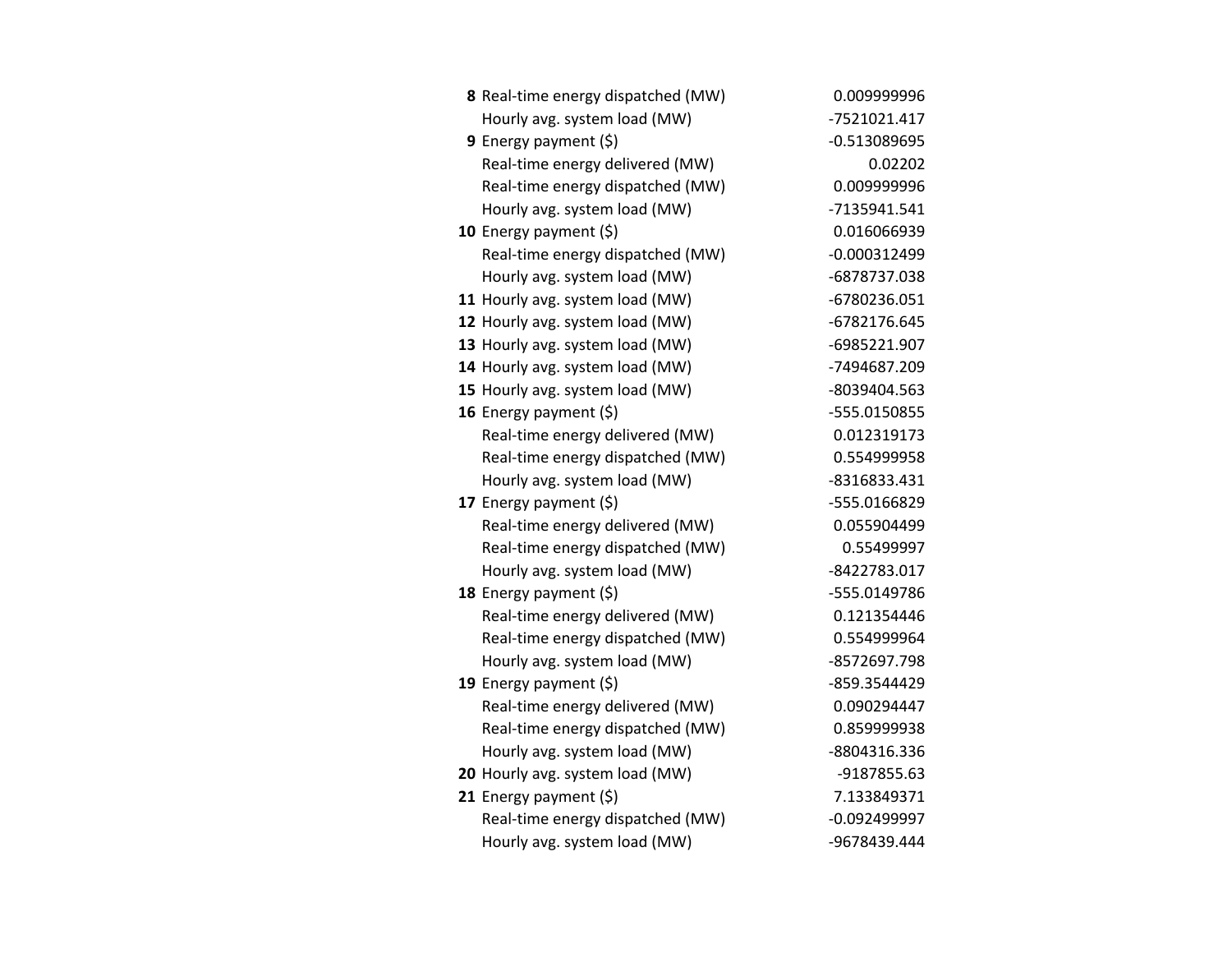| 22 Energy payment $(\xi)$        | -138.6501626 |
|----------------------------------|--------------|
| Real-time energy delivered (MW)  | 2.5164       |
| Real-time energy dispatched (MW) | 2.114687559  |
| Hourly avg. system load (MW)     | -10316495.84 |
| 23 Energy payment $(5)$          | -587.3339695 |
| Real-time energy delivered (MW)  | 6.52662      |
| Real-time energy dispatched (MW) | 6.955937484  |
| Hourly avg. system load (MW)     | -10830022.76 |
| 24 Energy payment (\$)           | -4820.017006 |
| Real-time energy delivered (MW)  | 103.425762   |
| Real-time energy dispatched (MW) | 60.03499982  |
| Hourly avg. system load (MW)     | -11203876.34 |
| 1 Energy payment $(\xi)$         | -5088.383044 |
| Real-time energy delivered (MW)  | 109.7457874  |
| Real-time energy dispatched (MW) | 58.24177028  |
| (blank)                          | 619.9151582  |
| Hourly avg. system load (MW)     | -1901456.975 |
| 2 Energy payment $(5)$           | -2679.825499 |
| Real-time energy delivered (MW)  | 45.67064879  |
| Real-time energy dispatched (MW) | 28.04770818  |
| (blank)                          | 21.90238016  |
| Hourly avg. system load (MW)     | -1910175.174 |
| 3 Energy payment (\$)            | -685.3431979 |
| Real-time energy delivered (MW)  | 17.52166986  |
| Real-time energy dispatched (MW) | 4.1365624    |
| (blank)                          | 17.73109601  |
| Hourly avg. system load (MW)     | -1877058.189 |
| 4 Energy payment (\$)            | 32.40859762  |
| Real-time energy delivered (MW)  | 5.48507412   |
| Real-time energy dispatched (MW) | -5.045208378 |
| (blank)                          | -7.704549436 |
| Hourly avg. system load (MW)     | -1823801.491 |
| 5 Energy payment (\$)            | -2.69863802  |
| Real-time energy delivered (MW)  | 0.09333      |

**8/31/2021**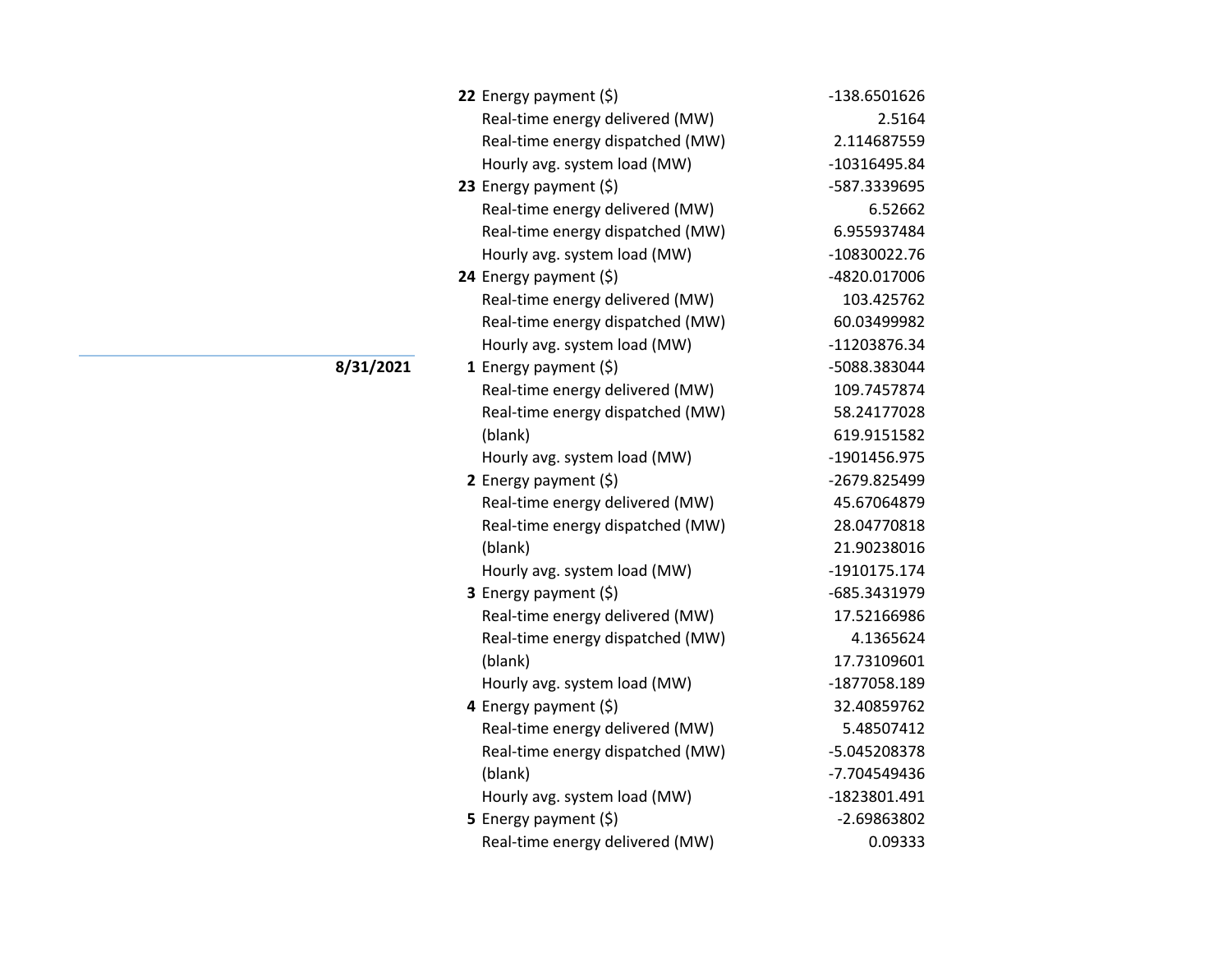| 5 Real-time energy dispatched (MW) | $-0.870625004$ |
|------------------------------------|----------------|
| (blank)                            | 54.27452863    |
| Hourly avg. system load (MW)       | -1725571.441   |
| 6 Energy payment $(\xi)$           | -3.035380786   |
| Real-time energy delivered (MW)    | 0.19101        |
| Real-time energy dispatched (MW)   | 0.049374982    |
| (blank)                            | 0.026616852    |
| Hourly avg. system load (MW)       | -1591194.404   |
| 7 Energy payment $(5)$             | -3.832922567   |
| Real-time energy delivered (MW)    | 0.22644        |
| Real-time energy dispatched (MW)   | 0.069999972    |
| Hourly avg. system load (MW)       | -1460586.774   |
| <b>8</b> Energy payment $(\xi)$    | $-0.453399614$ |
| Real-time energy delivered (MW)    | 0.05061        |
| Real-time energy dispatched (MW)   | 0.008125002    |
| Hourly avg. system load (MW)       | -1462920.151   |
| 9 Energy payment $(\xi)$           | -3.590846264   |
| Real-time energy delivered (MW)    | 0.2964         |
| Real-time energy dispatched (MW)   | 0.069999972    |
| Hourly avg. system load (MW)       | -1375104.588   |
| 10 Energy payment (\$)             | 0.101043775    |
| Real-time energy dispatched (MW)   | $-0.002187493$ |
| Hourly avg. system load (MW)       | -1311894.766   |
| 11 Hourly avg. system load (MW)    | -1284052.926   |
| 12 Hourly avg. system load (MW)    | -1292818.422   |
| 13 Hourly avg. system load (MW)    | -1347424.655   |
| 14 Hourly avg. system load (MW)    | -1442922.797   |
| 15 Hourly avg. system load (MW)    | -1511396.484   |
| 16 Hourly avg. system load (MW)    | -1545605.803   |
| 17 Hourly avg. system load (MW)    | -1561259.818   |
| 18 Hourly avg. system load (MW)    | -1576514.39    |
| 19 Hourly avg. system load (MW)    | -1592484.56    |
| 20 Energy payment (\$)             | -39.77364462   |
| Real-time energy dispatched (MW)   | 0.671250006    |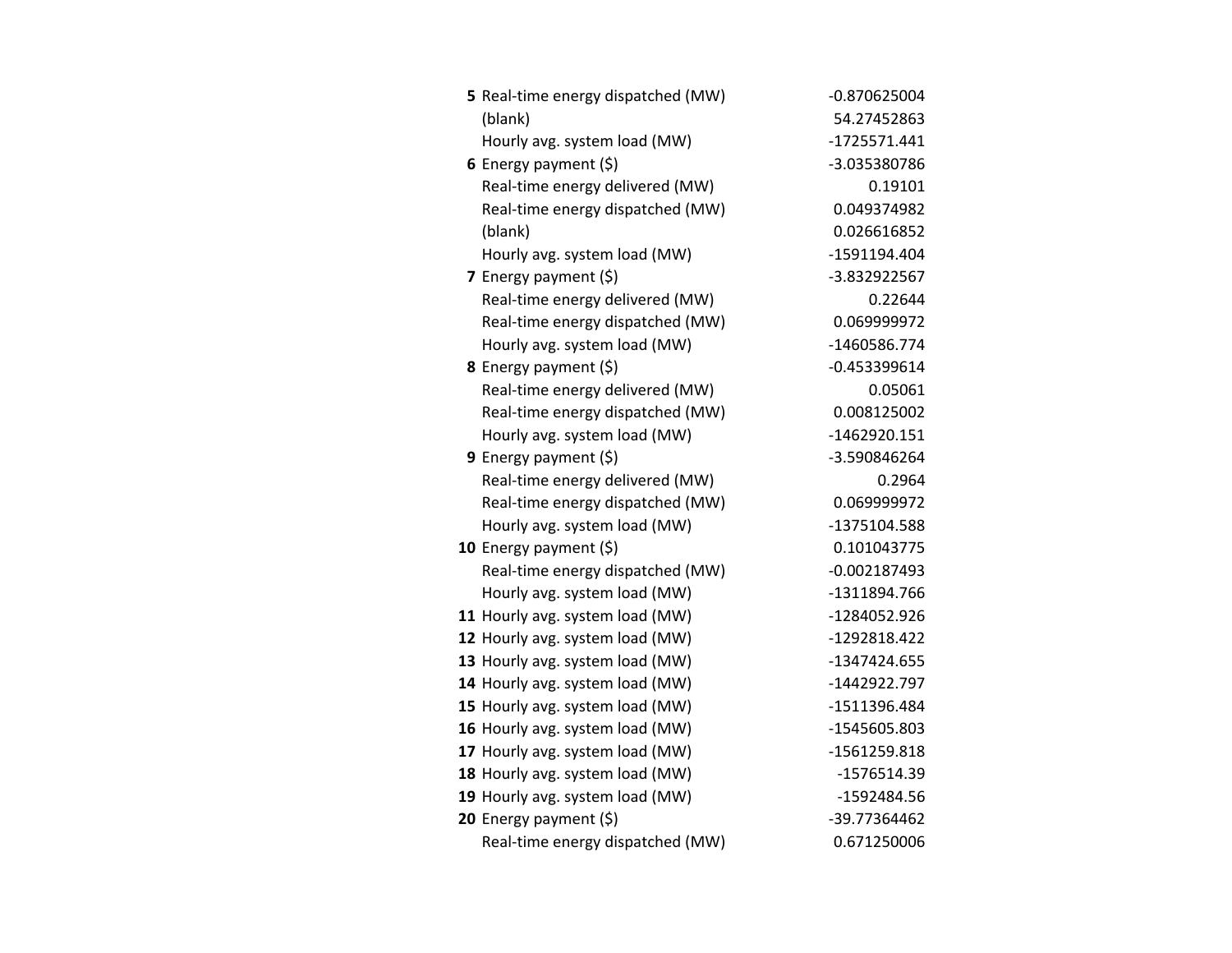| 20 Hourly avg. system load (MW)     | $-1619661.216$ |
|-------------------------------------|----------------|
| 21 Real-time energy dispatched (MW) | -0.092499997   |
| (blank)                             | 8.115642076    |
| Hourly avg. system load (MW)        | -1662608.763   |
| 22 Energy payment $(\xi)$           | -132.5849023   |
| Real-time energy delivered (MW)     | 2.4582         |
| Real-time energy dispatched (MW)    | 2.42000004     |
| Hourly avg. system load (MW)        | -1722316.025   |
| 23 Energy payment $(\xi)$           | -147.7740789   |
| Real-time energy delivered (MW)     | 2.46288        |
| Real-time energy dispatched (MW)    | $-0.249895762$ |
| (blank)                             | 262.763877     |
| Hourly avg. system load (MW)        | -1790850.442   |
| 24 Energy payment (\$)              | -2988.016313   |
| Real-time energy delivered (MW)     | 102.036738     |
| Real-time energy dispatched (MW)    | 44.33979161    |
| (blank)                             | 160.4387291    |
| Hourly avg. system load (MW)        | -1848175.318   |
| 1 Energy payment $(\$)$             | -3041.337534   |
| Real-time energy delivered (MW)     | 55.73808001    |
| Real-time energy dispatched (MW)    | 50.67906238    |
| (blank)                             | 1.855956774    |
| Hourly avg. system load (MW)        | -1612629.811   |
| 2 Energy payment $(\xi)$            | -2489.838238   |
| Real-time energy delivered (MW)     | 37.870131      |
| Real-time energy dispatched (MW)    | 32.11781221    |
| Hourly avg. system load (MW)        | -1627576.802   |
| 3 Energy payment (\$)               | -3266.79223    |
| Real-time energy delivered (MW)     | 40.329912      |
| Real-time energy dispatched (MW)    | 38.33968726    |
| Hourly avg. system load (MW)        | -1617046.519   |
| 4 Energy payment (\$)               | -594.7699941   |
| Real-time energy delivered (MW)     | 7.53651        |
| Real-time energy dispatched (MW)    | 8.66124994     |

**9/1/2021**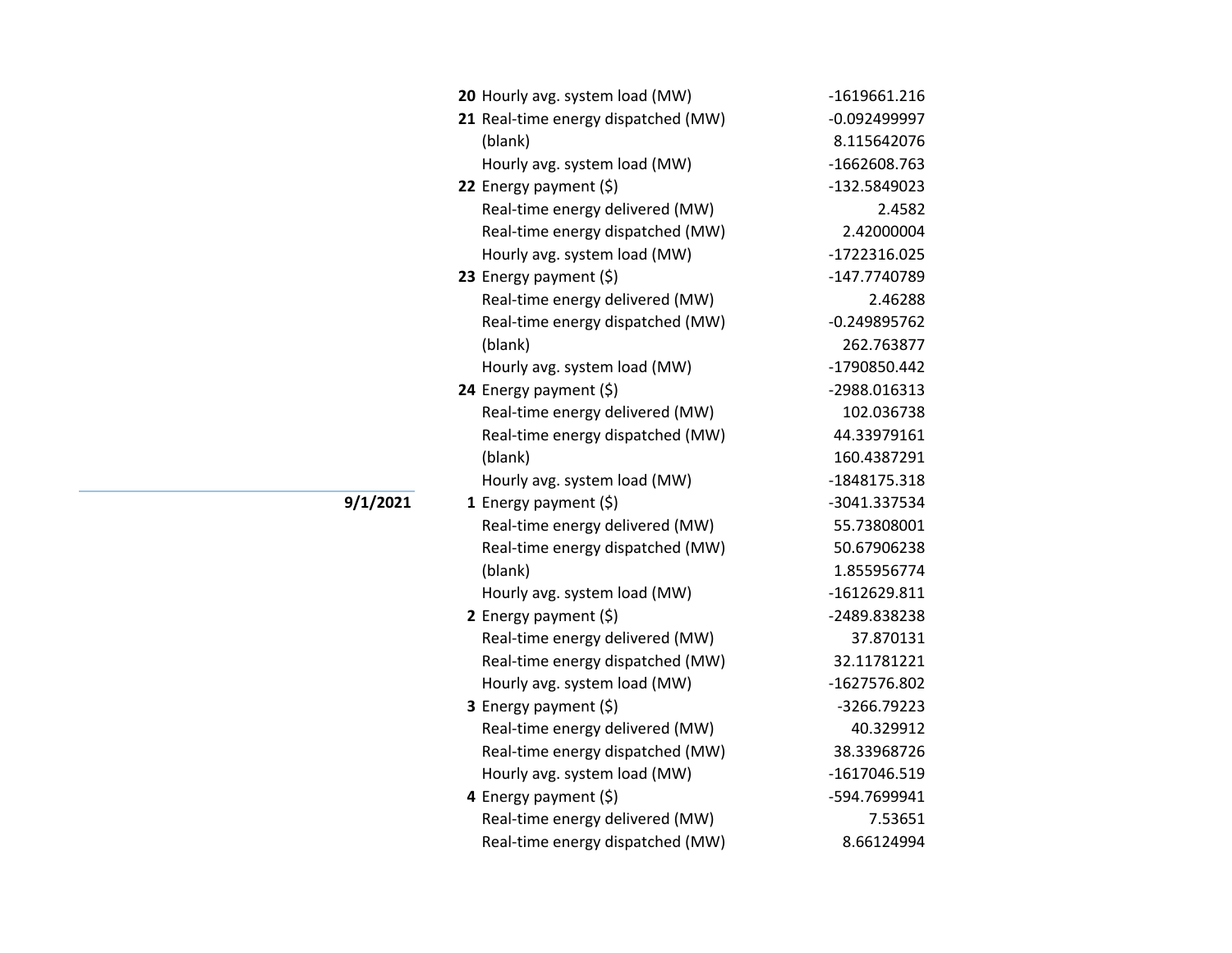| 4 Hourly avg. system load (MW)   | -1585045.948   |
|----------------------------------|----------------|
| <b>5</b> Energy payment $(\xi)$  | 9.232765332    |
| Real-time energy delivered (MW)  | 0.227745       |
| Real-time energy dispatched (MW) | $-0.136562517$ |
| Hourly avg. system load (MW)     | -1511606.396   |
| 6 Energy payment $(\xi)$         | -4.344289604   |
| Real-time energy delivered (MW)  | 0.22506        |
| Real-time energy dispatched (MW) | 0.07812497     |
| Hourly avg. system load (MW)     | -1397872.343   |
| 7 Energy payment $(\xi)$         | $-0.918625596$ |
| Real-time energy delivered (MW)  | 0.00846        |
| Real-time energy dispatched (MW) | 0.017812499    |
| Hourly avg. system load (MW)     | -1291206.517   |
| <b>8</b> Energy payment $(\xi)$  | 0.084430772    |
| Real-time energy dispatched (MW) | $-0.001874994$ |
| Hourly avg. system load (MW)     | -1253268.419   |
| 9 Hourly avg. system load (MW)   | -1194007.846   |
| 10 Hourly avg. system load (MW)  | -1152491.797   |
| 11 Hourly avg. system load (MW)  | -1131420.095   |
| 12 Hourly avg. system load (MW)  | -1142888.332   |
| 13 Hourly avg. system load (MW)  | -1198809.76    |
| 14 Hourly avg. system load (MW)  | -1280121.362   |
| 15 Hourly avg. system load (MW)  | -1346818.245   |
| 16 Hourly avg. system load (MW)  | -1376889.98    |
| 17 Hourly avg. system load (MW)  | -1389046.685   |
| 18 Energy payment (\$)           | 3.774814336    |
| Real-time energy dispatched (MW) | 0.920833364    |
| (blank)                          | -43.9361564    |
| Hourly avg. system load (MW)     | -1396616.86    |
| 19 Hourly avg. system load (MW)  | -1404691.481   |
| 20 Hourly avg. system load (MW)  | -1412047.618   |
| 21 Hourly avg. system load (MW)  | -1428808.339   |
| 22 Hourly avg. system load (MW)  | -1477251.663   |
| 23 Energy payment (\$)           | 50.66432321    |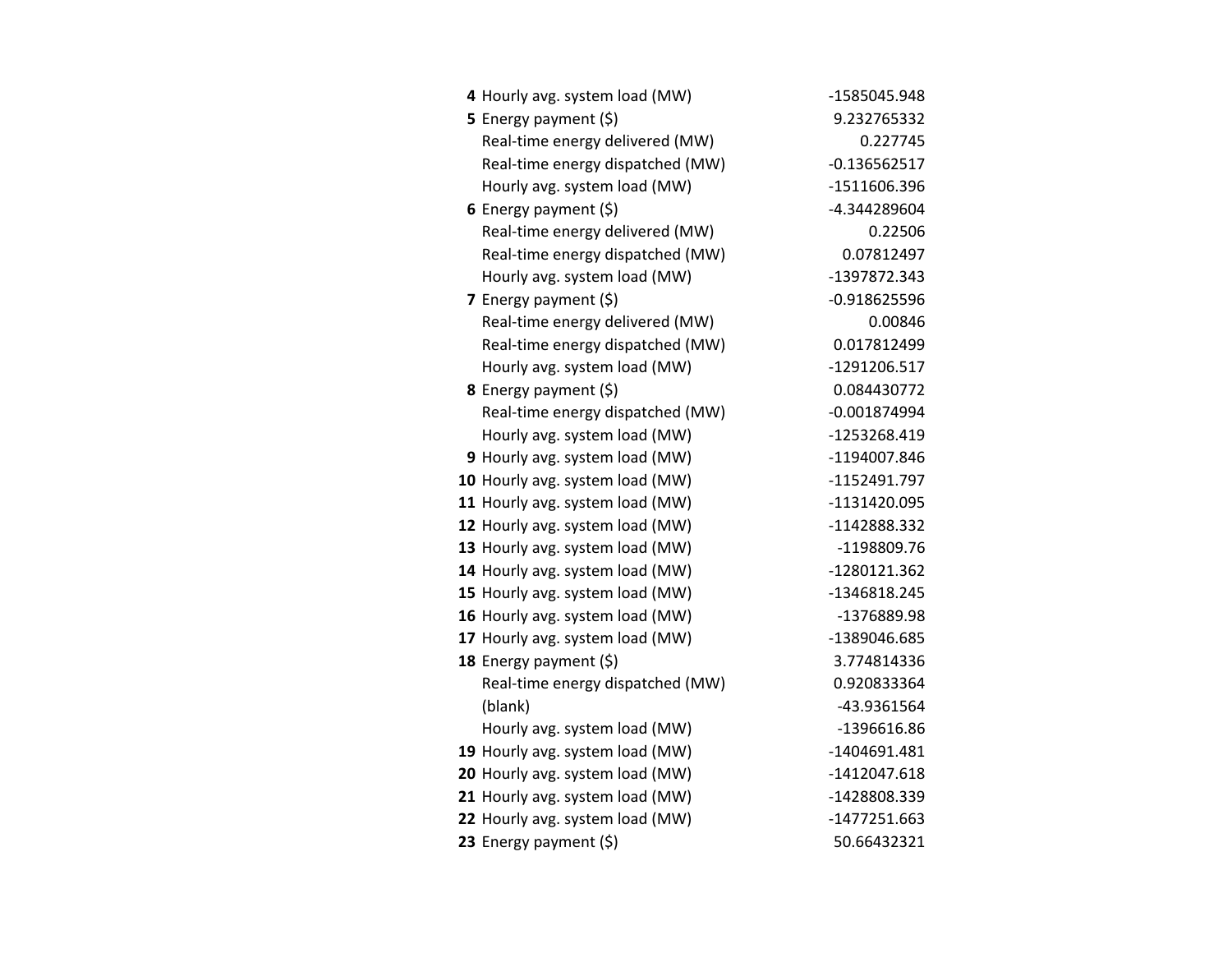| 9/1/2021 | 23 Real-time energy dispatched (MW) | $-1.407015703$ |
|----------|-------------------------------------|----------------|
|          | Hourly avg. system load (MW)        | -1522957.535   |
|          | 24 Energy payment (\$)              | -2288.434501   |
|          | Real-time energy delivered (MW)     | 46.968066      |
|          | Real-time energy dispatched (MW)    | 44.81562493    |
|          | Hourly avg. system load (MW)        | -1574275.133   |
| 9/2/2021 | 1 Energy payment $(\xi)$            | -2907.287571   |
|          | Real-time energy delivered (MW)     | 54.18187001    |
|          | Real-time energy dispatched (MW)    | 49.78999988    |
|          | Hourly avg. system load (MW)        | $-1076702.88$  |
|          | 2 Energy payment (\$)               | -2334.749664   |
|          | Real-time energy delivered (MW)     | 34.329156      |
|          | Real-time energy dispatched (MW)    | 31.33093726    |
|          | Hourly avg. system load (MW)        | -1077009.159   |
|          | 3 Energy payment (\$)               | -2524.785691   |
|          | Real-time energy delivered (MW)     | 32.476464      |
|          | Real-time energy dispatched (MW)    | 32.30999974    |
|          | Hourly avg. system load (MW)        | $-1066252.506$ |
|          | 4 Energy payment (\$)               | -402.258545    |
|          | Real-time energy delivered (MW)     | 5.728656       |
|          | Real-time energy dispatched (MW)    | 5.991874906    |
|          | Hourly avg. system load (MW)        | -1039549.987   |
|          | 5 Energy payment (\$)               | 11.54813389    |
|          | Real-time energy delivered (MW)     | 0.00186        |
|          | Real-time energy dispatched (MW)    | $-0.202499999$ |
|          | Hourly avg. system load (MW)        | -991566.269    |
|          | 6 Energy payment $(\xi)$            | $-0.541533214$ |
|          | Real-time energy delivered (MW)     | 0.00036        |
|          | Real-time energy dispatched (MW)    | 0.009687497    |
|          | Hourly avg. system load (MW)        | -918702.5385   |
|          | 7 Energy payment (\$)               | -1.030295488   |
|          | Real-time energy delivered (MW)     | 0.00906        |
|          | Real-time energy dispatched (MW)    | 0.019999992    |
|          | Hourly avg. system load (MW)        | -848085.2803   |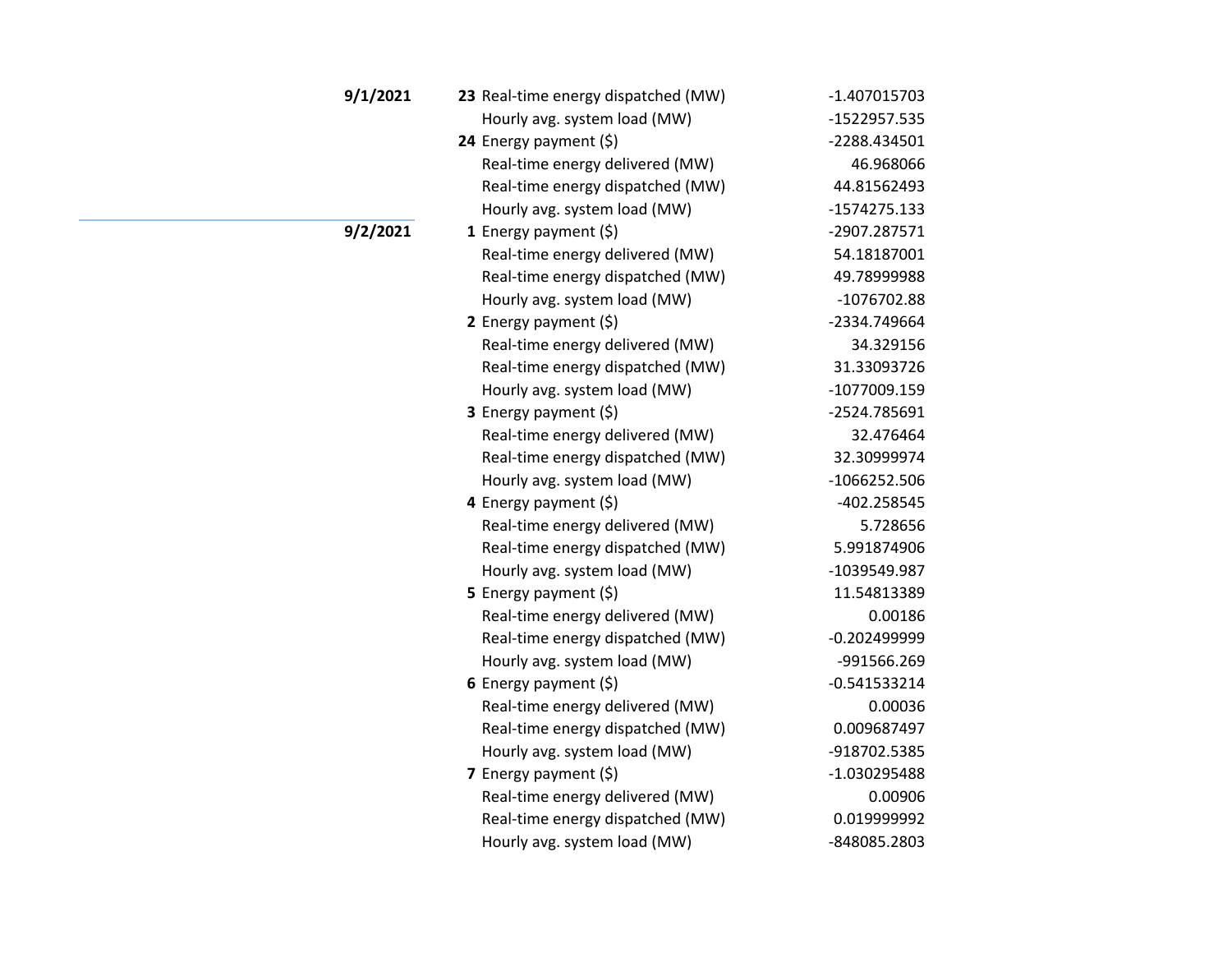| <b>8</b> Energy payment $(\xi)$  | $-0.51223575$  |
|----------------------------------|----------------|
| Real-time energy delivered (MW)  | 0.00765        |
| Real-time energy dispatched (MW) | 0.009687497    |
| Hourly avg. system load (MW)     | -798289.2073   |
| <b>9</b> Energy payment $(\xi)$  | $-0.515139394$ |
| Real-time energy delivered (MW)  | 0.00624        |
| Real-time energy dispatched (MW) | 0.009999996    |
| Hourly avg. system load (MW)     | -766454.1306   |
| 10 Energy payment $(\xi)$        | 0.015291695    |
| Real-time energy dispatched (MW) | $-0.000312499$ |
| Hourly avg. system load (MW)     | -740668.1646   |
| 11 Hourly avg. system load (MW)  | -731089.0456   |
| 12 Hourly avg. system load (MW)  | -739056.5533   |
| 13 Hourly avg. system load (MW)  | -776070.9734   |
| 14 Hourly avg. system load (MW)  | -831328.005    |
| 15 Hourly avg. system load (MW)  | -873040.9114   |
| 16 Hourly avg. system load (MW)  | -893803.4833   |
| 17 Hourly avg. system load (MW)  | -898624.255    |
| 18 Hourly avg. system load (MW)  | -880434.8108   |
| 19 Hourly avg. system load (MW)  | -870273.6703   |
| 20 Hourly avg. system load (MW)  | -878549.657    |
| 21 Hourly avg. system load (MW)  | -917849.9289   |
| 22 Energy payment (\$)           | 5.96981239     |
| Real-time energy dispatched (MW) | $-0.163749998$ |
| Hourly avg. system load (MW)     | -961299.1623   |
| 23 Energy payment (\$)           | $-201.671616$  |
| Real-time energy delivered (MW)  | 5.0856         |
| Real-time energy dispatched (MW) | 4.004375052    |
| Hourly avg. system load (MW)     | -1007619.478   |
| 24 Energy payment (\$)           | -2254.432993   |
| Real-time energy delivered (MW)  | 44.777232      |
| Real-time energy dispatched (MW) | 44.57343745    |
| Hourly avg. system load (MW)     | -1059232.578   |
| 1 Energy payment $(5)$           | -3209.615746   |

**9/3/2021**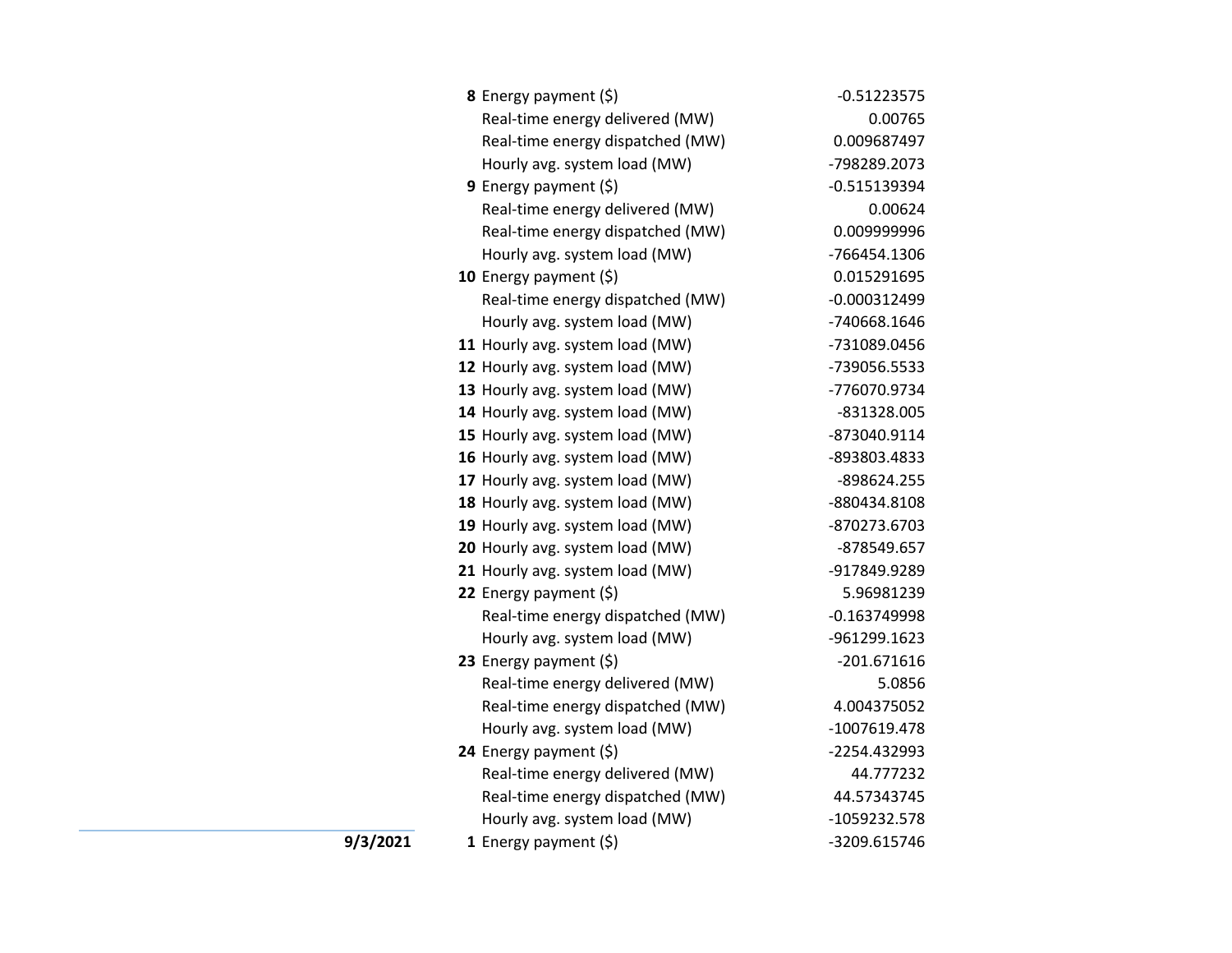| 9/3/2021 | 1 Real-time energy delivered (MW) | 53.27041501    |
|----------|-----------------------------------|----------------|
|          | Real-time energy dispatched (MW)  | 49.62999989    |
|          | (blank)                           | $-0.000937497$ |
|          | Hourly avg. system load (MW)      | -1300115.895   |
|          | 2 Energy payment $(5)$            | -2684.984177   |
|          | Real-time energy delivered (MW)   | 35.110977      |
|          | Real-time energy dispatched (MW)  | 31.80999971    |
|          | (blank)                           | $-0.343749995$ |
|          | Hourly avg. system load (MW)      | -1296818.691   |
|          | 3 Energy payment (\$)             | -3180.931415   |
|          | Real-time energy delivered (MW)   | 35.301075      |
|          | Real-time energy dispatched (MW)  | 36.69999965    |
|          | (blank)                           | 0.234687501    |
|          | Hourly avg. system load (MW)      | -1265384.109   |
|          | 4 Energy payment (\$)             | -363.828712    |
|          | Real-time energy delivered (MW)   | 4.645497       |
|          | Real-time energy dispatched (MW)  | 6.0099999      |
|          | (blank)                           | $-0.978437481$ |
|          | Hourly avg. system load (MW)      | -1221600.885   |
|          | 5 Energy payment $(5)$            | 2.054800556    |
|          | Real-time energy delivered (MW)   | 0.311604       |
|          | Real-time energy dispatched (MW)  | 0.139999968    |
|          | (blank)                           | $-0.184687494$ |
|          | Hourly avg. system load (MW)      | -1156666.126   |
|          | 6 Energy payment $(5)$            | -4.496507156   |
|          | Real-time energy delivered (MW)   | 0.19275        |
|          | Real-time energy dispatched (MW)  | 0.079999968    |
|          | (blank)                           | $-0.002499998$ |
|          | Hourly avg. system load (MW)      | -1071382.037   |
|          | 7 Energy payment (\$)             | -2.070029388   |
|          | Real-time energy delivered (MW)   | 0.02256        |
|          | Real-time energy dispatched (MW)  | 0.039999984    |
|          | (blank)                           | $-0.001562495$ |
|          | Hourly avg. system load (MW)      | -990343.8745   |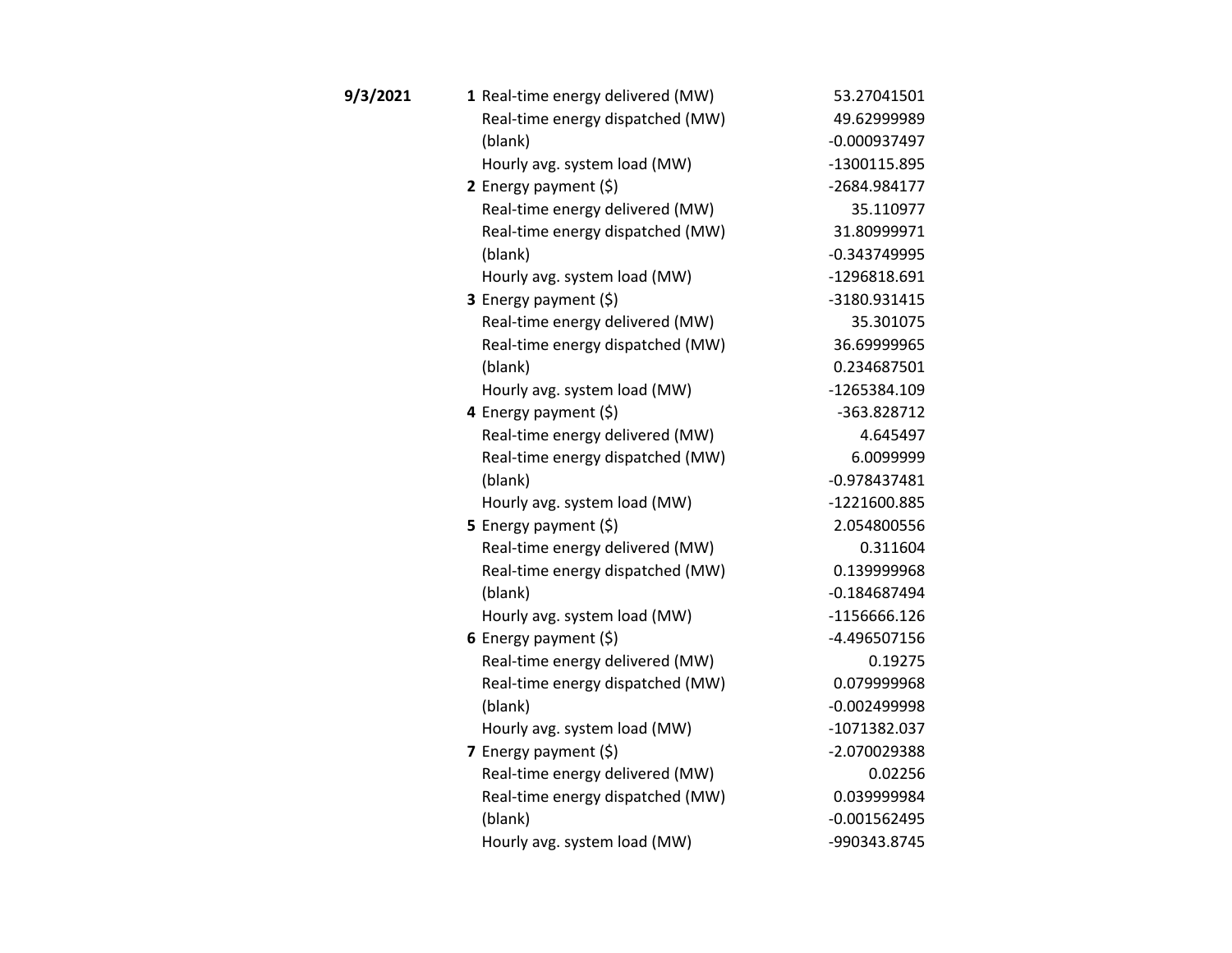| 8 Energy payment (\$)            | -0.408983343   |
|----------------------------------|----------------|
| Real-time energy dispatched (MW) | 0.009999996    |
| (blank)                          | 0.006247509    |
| Hourly avg. system load (MW)     | -914500.5339   |
| 9 Energy payment (\$)            | -4.773582791   |
| Real-time energy delivered (MW)  | 0.64374        |
| Real-time energy dispatched (MW) | 0.089999964    |
| Hourly avg. system load (MW)     | -875993.7699   |
| 10 Energy payment $(\xi)$        | 0.134211829    |
| (blank)                          | $-0.002812491$ |
| Hourly avg. system load (MW)     | -843984.093    |
| 11 Hourly avg. system load (MW)  | -828220.8154   |
| 12 Hourly avg. system load (MW)  | -833008.861    |
| 13 Hourly avg. system load (MW)  | -869617.4229   |
| 14 Hourly avg. system load (MW)  | -925419.2003   |
| 15 Hourly avg. system load (MW)  | -973356.6006   |
| 16 Hourly avg. system load (MW)  | -994264.2099   |
| 17 Hourly avg. system load (MW)  | -984968.4216   |
| 18 Hourly avg. system load (MW)  | -976113.7881   |
| 19 Hourly avg. system load (MW)  | -993257.8772   |
| 20 Hourly avg. system load (MW)  | -1037259.979   |
| 21 Hourly avg. system load (MW)  | -1082815.276   |
| 22 Energy payment (\$)           | 9.445514542    |
| (blank)                          | $-0.199999994$ |
| Hourly avg. system load (MW)     | -1131211.236   |
| 23 Energy payment (\$)           | -212.0138231   |
| Real-time energy delivered (MW)  | 5.7714         |
| Real-time energy dispatched (MW) | 5.36000004     |
| (blank)                          | -1.201874989   |
| Hourly avg. system load (MW)     | -1200619.052   |
| 24 Energy payment (\$)           | -2338.308144   |
| Real-time energy delivered (MW)  | 42.702816      |
| Real-time energy dispatched (MW) | 43.93499995    |
| (blank)                          | $-0.206874992$ |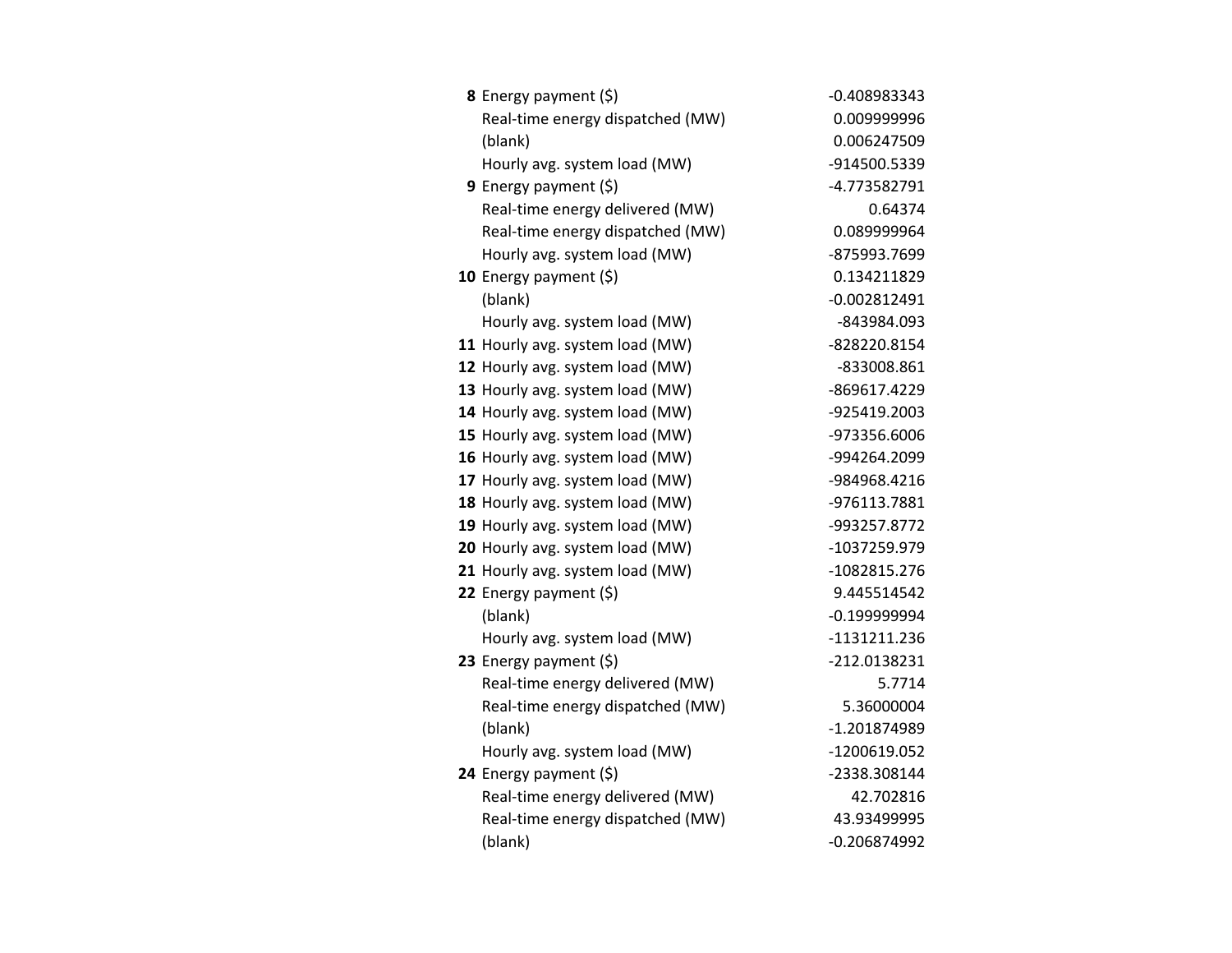| 9/3/2021 | 24 Hourly avg. system load (MW)  | -1259964.838   |
|----------|----------------------------------|----------------|
| 9/4/2021 | 1 Energy payment $(\xi)$         | -9.824073698   |
|          | Real-time energy delivered (MW)  | 0.229686       |
|          | Real-time energy dispatched (MW) | 0.129999996    |
|          | Hourly avg. system load (MW)     | -138402.2761   |
|          | 2 Energy payment $(\xi)$         | -12.3776388    |
|          | Real-time energy delivered (MW)  | 0.264666       |
|          | Real-time energy dispatched (MW) | 0.12           |
|          | Hourly avg. system load (MW)     | -139087.5718   |
|          | 3 Energy payment (\$)            | $-11.9527728$  |
|          | Real-time energy delivered (MW)  | 0.245868       |
|          | Real-time energy dispatched (MW) | 0.12           |
|          | Hourly avg. system load (MW)     | $-134626.492$  |
|          | 4 Energy payment (\$)            | -6.307268423   |
|          | Real-time energy delivered (MW)  | 0.136239       |
|          | Real-time energy dispatched (MW) | 0.079687505    |
|          | Hourly avg. system load (MW)     | -128420.6937   |
|          | 5 Energy payment $(\xi)$         | -5.677012829   |
|          | Real-time energy delivered (MW)  | 0.228015       |
|          | Real-time energy dispatched (MW) | 0.079999992    |
|          | Hourly avg. system load (MW)     | -120655.8196   |
|          | 6 Energy payment $(5)$           | $-0.499583561$ |
|          | Real-time energy dispatched (MW) | 0.007812497    |
|          | Hourly avg. system load (MW)     | $-111236.0213$ |
|          | 7 Energy payment $(\xi)$         | $-0.540921948$ |
|          | Real-time energy delivered (MW)  | 0.00576        |
|          | Real-time energy dispatched (MW) | 0.009687497    |
|          | Hourly avg. system load (MW)     | $-102286.618$  |
|          | <b>8</b> Energy payment $(\xi)$  | $-1.603618158$ |
|          | Real-time energy delivered (MW)  | 0.02784        |
|          | Real-time energy dispatched (MW) | 0.029999988    |
|          | Hourly avg. system load (MW)     | -95033.55031   |
|          | 9 Energy payment $(\xi)$         | $-1.600792359$ |
|          | Real-time energy delivered (MW)  | 0.03039        |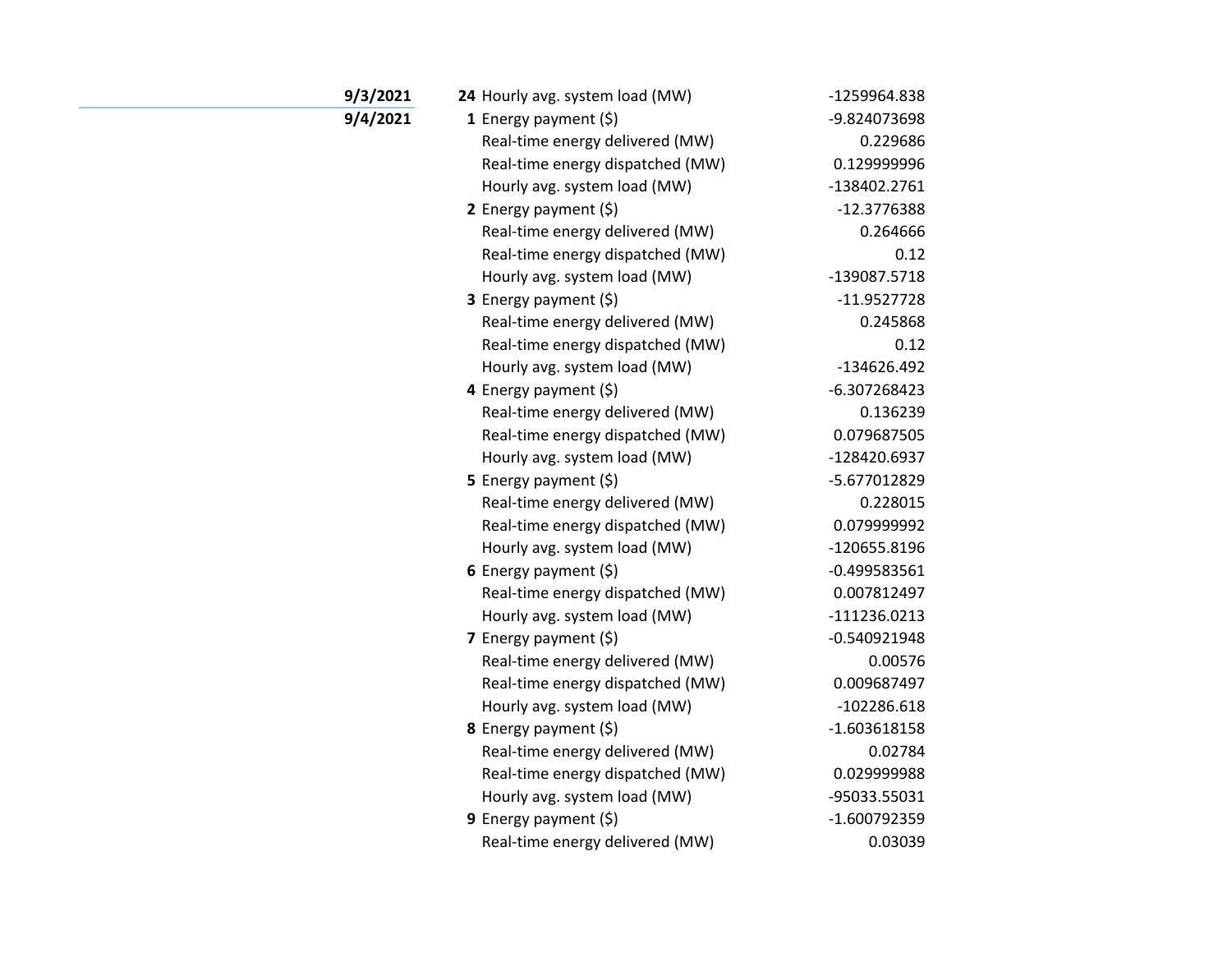| 0.029999988    |
|----------------|
| -89475.99672   |
| 0.046125856    |
| $-0.000937497$ |
| -85498.67912   |
| -83066.10337   |
| -82228.22832   |
| -82868.27955   |
| -83971.5392    |
| -85321.34259   |
| -87776.37113   |
| -89647.41629   |
| -90897.08831   |
| -94166.37995   |
| -99902.88991   |
| -106395.0743   |
| -115015.6769   |
| -124122.4679   |
| 0.283778758    |
| $-0.004062499$ |
| -132299.3923   |
| $-0.452011562$ |
| 0.01491        |
| 0.009687497    |
| -291697.0188   |
| -2.434804402   |
| 0.03261        |
| 0.019374994    |
| -290688.4645   |
| -3.985278341   |
| 0.07884        |
| 0.039687485    |
| -280101.7071   |
| -4.225584784   |
|                |

**9/5/2021**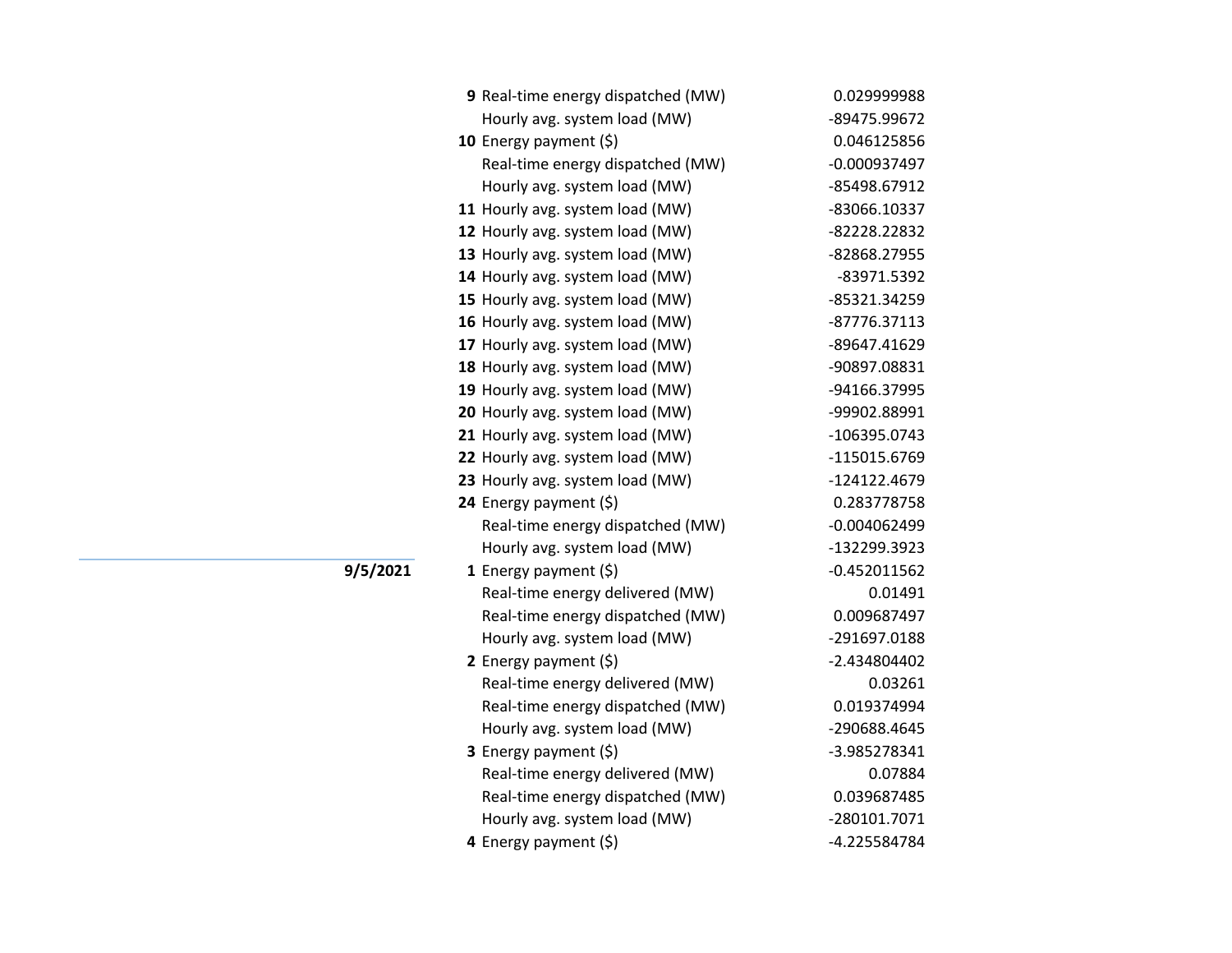| 9/5/2021 | 4 Real-time energy delivered (MW) | 0.12192        |
|----------|-----------------------------------|----------------|
|          | Real-time energy dispatched (MW)  | 0.049687481    |
|          | Hourly avg. system load (MW)      | -266593.3322   |
|          | <b>5</b> Energy payment $(\xi)$   | $-4.474746571$ |
|          | Real-time energy delivered (MW)   | 0.18183        |
|          | Real-time energy dispatched (MW)  | 0.059687477    |
|          | Hourly avg. system load (MW)      | -250093.2516   |
|          | 6 Energy payment $(\xi)$          | $-4.45166762$  |
|          | Real-time energy delivered (MW)   | 0.22872        |
|          | Real-time energy dispatched (MW)  | 0.069999972    |
|          | Hourly avg. system load (MW)      | -230426.9172   |
|          | 7 Energy payment (\$)             | -3.97904797    |
|          | Real-time energy delivered (MW)   | 0.46524        |
|          | Real-time energy dispatched (MW)  | 0.069687473    |
|          | Hourly avg. system load (MW)      | -211730.6903   |
|          | 8 Energy payment (\$)             | $-1.003577528$ |
|          | Real-time energy delivered (MW)   | 0.00831        |
|          | Real-time energy dispatched (MW)  | 0.018124998    |
|          | Hourly avg. system load (MW)      | -189516.1136   |
|          | 9 Energy payment $(\xi)$          | $-4.22373491$  |
|          | Real-time energy delivered (MW)   | 0.38487        |
|          | Real-time energy dispatched (MW)  | 0.079999968    |
|          | Hourly avg. system load (MW)      | -178930.5684   |
|          | 10 Energy payment $(5)$           | 0.11930064     |
|          | Real-time energy dispatched (MW)  | $-0.002499992$ |
|          | Hourly avg. system load (MW)      | -170294.5098   |
|          | 11 Hourly avg. system load (MW)   | -163664.4692   |
|          | 12 Hourly avg. system load (MW)   | $-161006.5603$ |
|          | 13 Hourly avg. system load (MW)   | -160828.2853   |
|          | 14 Hourly avg. system load (MW)   | $-161651.3105$ |
|          | 15 Hourly avg. system load (MW)   | -164687.1872   |
|          | 16 Hourly avg. system load (MW)   | -169518.9785   |
|          | 17 Hourly avg. system load (MW)   | -174810.9163   |
|          | 18 Hourly avg. system load (MW)   | -182606.5559   |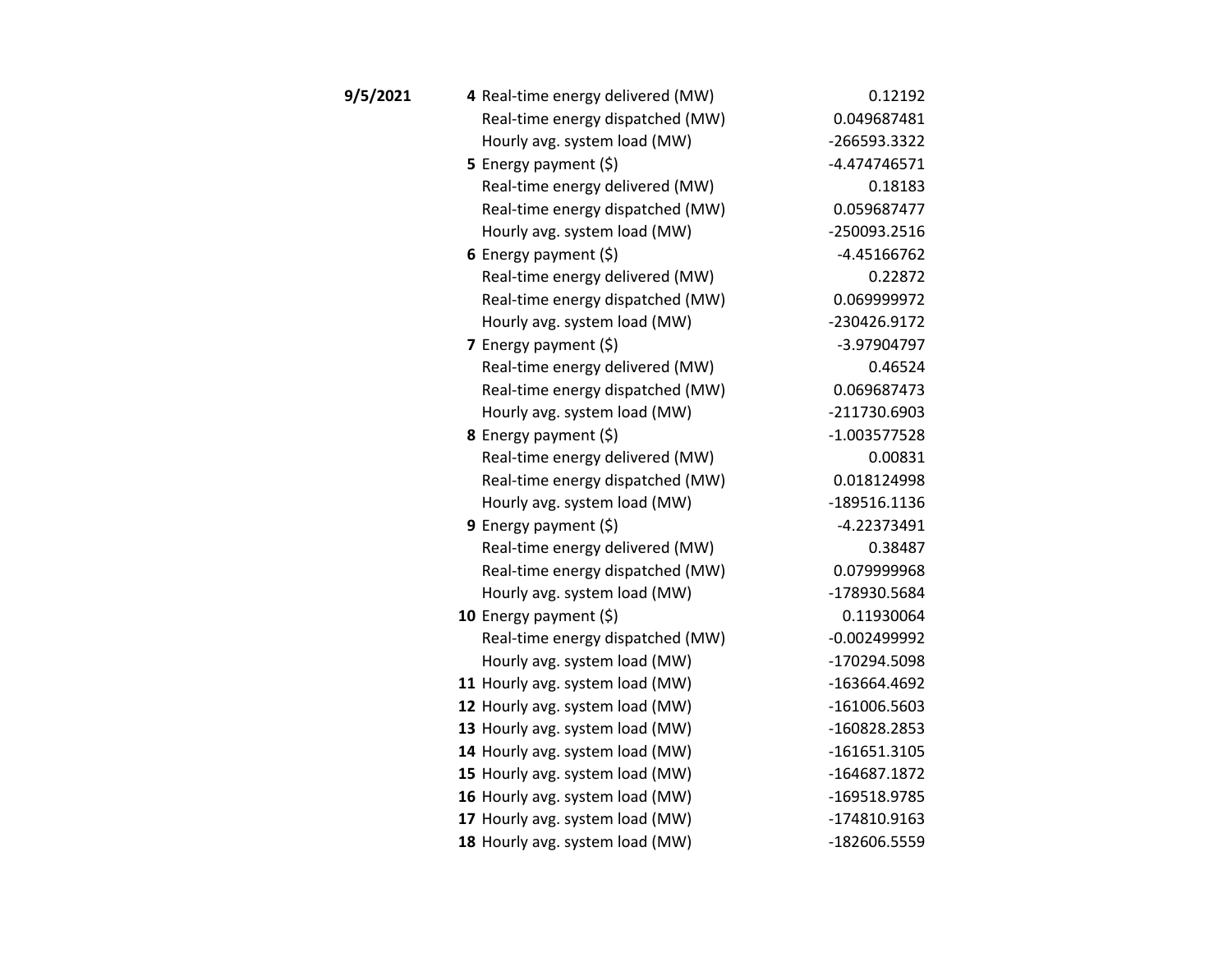| 9/5/2021 | 19 Hourly avg. system load (MW)  | -195781.425    |
|----------|----------------------------------|----------------|
|          | 20 Hourly avg. system load (MW)  | -210788.3687   |
|          | 21 Hourly avg. system load (MW)  | -227639.1773   |
|          | 22 Hourly avg. system load (MW)  | -247317.1388   |
|          | 23 Hourly avg. system load (MW)  | -265537.5183   |
|          | 24 Energy payment $(\xi)$        | 0.019201589    |
|          | Real-time energy dispatched (MW) | $-0.000312499$ |
|          | Hourly avg. system load (MW)     | -281064.1834   |
| 9/6/2021 | 1 Energy payment (\$)            | 1.431637863    |
|          | Real-time energy delivered (MW)  | 0.00966        |
|          | Real-time energy dispatched (MW) | $-0.033750003$ |
|          | Hourly avg. system load (MW)     | -731019.2116   |
|          | 2 Energy payment $(\xi)$         | -1.358746927   |
|          | Real-time energy delivered (MW)  | 0.00549        |
|          | Real-time energy dispatched (MW) | 0.003749994    |
|          | Hourly avg. system load (MW)     | -722277.196    |
|          | 3 Energy payment (\$)            | -48.53537994   |
|          | Real-time energy delivered (MW)  | 0.176907       |
|          | Real-time energy dispatched (MW) | 0.432499941    |
|          | Hourly avg. system load (MW)     | -696822.7372   |
|          | 4 Energy payment (\$)            | -304.365696    |
|          | Real-time energy delivered (MW)  | 0.670164       |
|          | Real-time energy dispatched (MW) | 3.464062441    |
|          | Hourly avg. system load (MW)     | -667914.7387   |
|          | 5 Energy payment $(\xi)$         | 4.713504197    |
|          | Real-time energy delivered (MW)  | 0.18291        |
|          | Real-time energy dispatched (MW) | $-0.047500023$ |
|          | Hourly avg. system load (MW)     | -624590.7603   |
|          | 6 Energy payment $(5)$           | -4.37491835    |
|          | Real-time energy delivered (MW)  | 0.22542        |
|          | Real-time energy dispatched (MW) | 0.069999972    |
|          | Hourly avg. system load (MW)     | -570522.6964   |
|          | 7 Energy payment $(\xi)$         | -4.006871004   |
|          | Real-time energy delivered (MW)  | 0.37074        |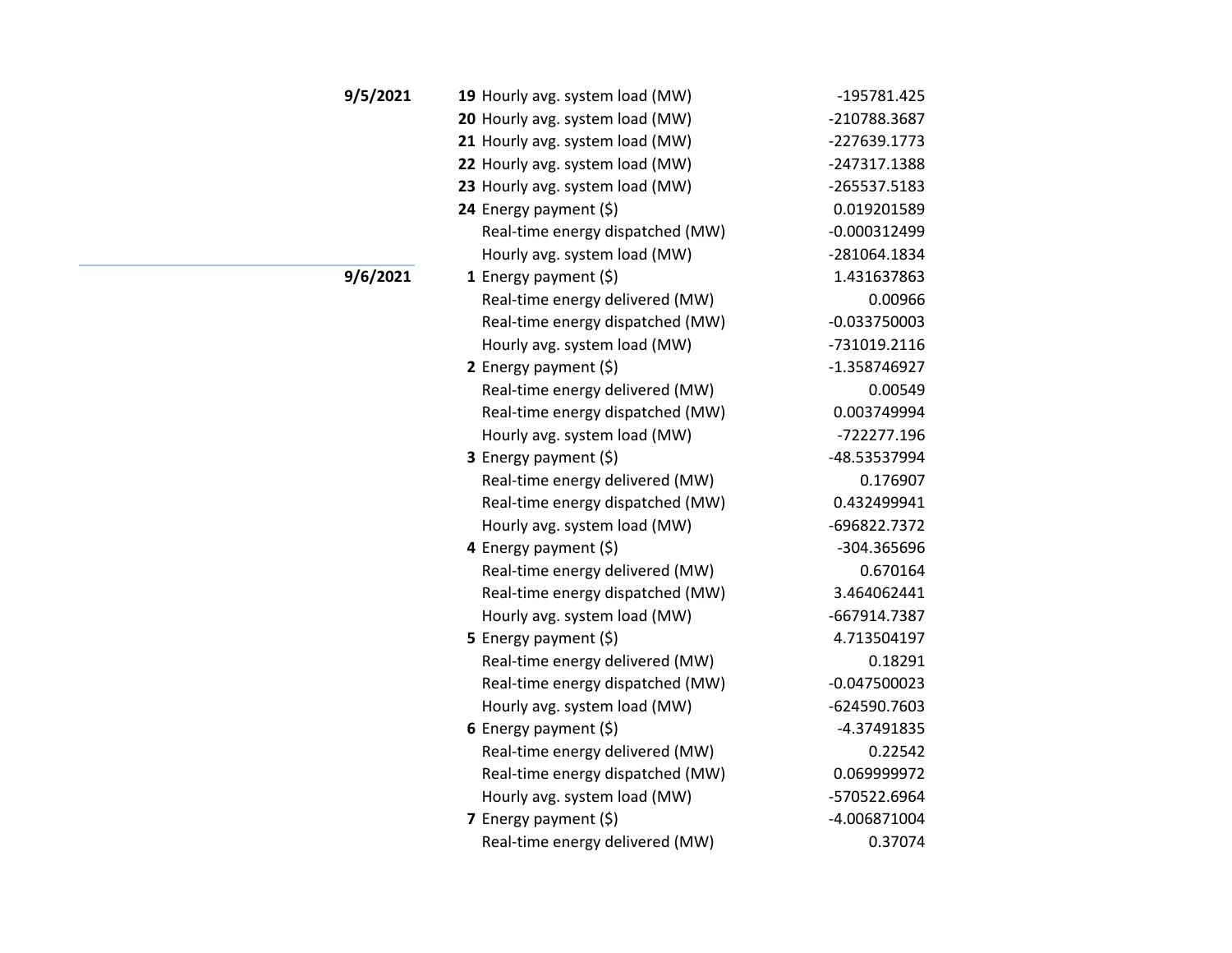| 7 Real-time energy dispatched (MW) | 0.069374974    |
|------------------------------------|----------------|
| Hourly avg. system load (MW)       | -519494.4708   |
| 8 Energy payment (\$)              | -4.328952725   |
| Real-time energy delivered (MW)    | 0.99921        |
| Real-time energy dispatched (MW)   | 0.079687469    |
| Hourly avg. system load (MW)       | -471590.4628   |
| 9 Energy payment $(5)$             | -4.792047782   |
| Real-time energy delivered (MW)    | 0.63804        |
| Real-time energy dispatched (MW)   | 0.089999964    |
| Hourly avg. system load (MW)       | -441789.265    |
| 10 Energy payment $(\xi)$          | 0.136898453    |
| Real-time energy dispatched (MW)   | $-0.002812491$ |
| Hourly avg. system load (MW)       | -422282.2257   |
| 11 Hourly avg. system load (MW)    | -410645.6945   |
| 12 Hourly avg. system load (MW)    | -405085.6783   |
| 13 Hourly avg. system load (MW)    | -409434.6906   |
| 14 Hourly avg. system load (MW)    | -416511.5396   |
| 15 Hourly avg. system load (MW)    | -427500.9235   |
| 16 Hourly avg. system load (MW)    | -446147.6062   |
| 17 Hourly avg. system load (MW)    | -457911.1747   |
| 18 Hourly avg. system load (MW)    | -477922.2947   |
| 19 Hourly avg. system load (MW)    | -506867.0143   |
| 20 Hourly avg. system load (MW)    | -542405.5885   |
| 21 Hourly avg. system load (MW)    | -589112.6266   |
| 22 Hourly avg. system load (MW)    | -634134.9999   |
| 23 Energy payment (\$)             | 3.210198485    |
| Real-time energy dispatched (MW)   | $-0.0434375$   |
| Hourly avg. system load (MW)       | -675734.6508   |
| 24 Energy payment $(\xi)$          | -114.4792708   |
| Real-time energy dispatched (MW)   | 1.389687569    |
| Hourly avg. system load (MW)       | -708966.9187   |
| 1 Energy payment $(\xi)$           | -29600.37685   |
| Real-time energy delivered (MW)    | 76.69285702    |
| Real-time energy dispatched (MW)   | 47.9153116     |

**9/7/2021**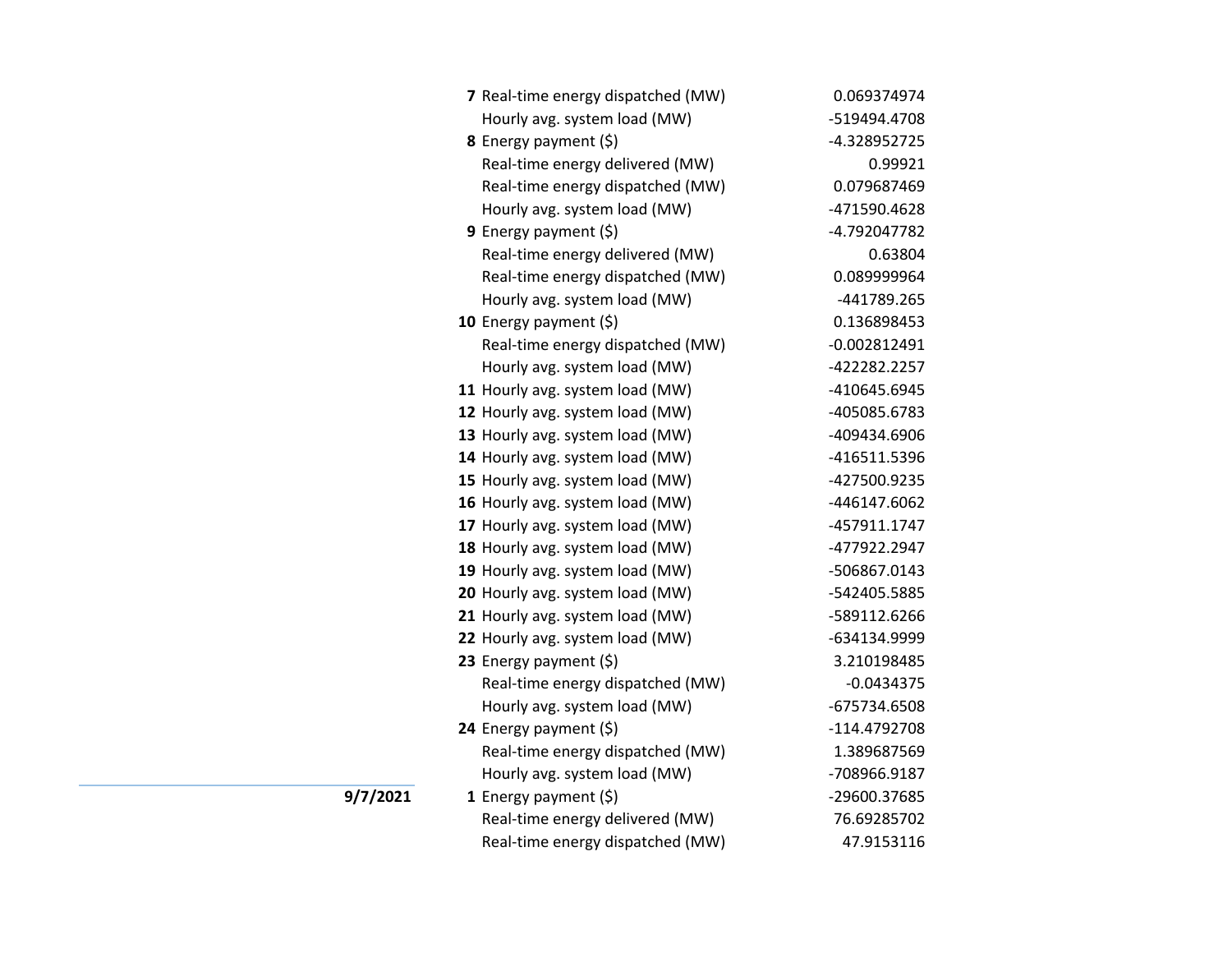| 9/7/2021 | 1 Hourly avg. system load (MW)   | -12432422.44  |
|----------|----------------------------------|---------------|
|          | 2 Energy payment $(\xi)$         | -99136.47928  |
|          | Real-time energy delivered (MW)  | 140.9238004   |
|          | Real-time energy dispatched (MW) | 185.3911429   |
|          | Hourly avg. system load (MW)     | -12165870.9   |
|          | <b>3</b> Energy payment $(\xi)$  | -92218.06918  |
|          | Real-time energy delivered (MW)  | 107.2188894   |
|          | Real-time energy dispatched (MW) | 148.2160387   |
|          | Hourly avg. system load (MW)     | $-11753417.5$ |
|          | 4 Energy payment (\$)            | -1798.236875  |
|          | Real-time energy delivered (MW)  | 21.02601619   |
|          | Real-time energy dispatched (MW) | 14.53374961   |
|          | Hourly avg. system load (MW)     | -11203717.49  |
|          | 5 Energy payment $(5)$           | -54.29964458  |
|          | Real-time energy delivered (MW)  | 1.49796213    |
|          | Real-time energy dispatched (MW) | 0.643437455   |
|          | Hourly avg. system load (MW)     | -10478201.54  |
|          | 6 Energy payment $(\xi)$         | -5.767125809  |
|          | Real-time energy delivered (MW)  | 0.40737       |
|          | Real-time energy dispatched (MW) | 0.075937472   |
|          | Hourly avg. system load (MW)     | -9550684.378  |
|          | 7 Energy payment (\$)            | -6.574362469  |
|          | Real-time energy delivered (MW)  | 0.5853        |
|          | Real-time energy dispatched (MW) | 0.09999996    |
|          | Hourly avg. system load (MW)     | -8707113.113  |
|          | 8 Energy payment (\$)            | -5.089479762  |
|          | Real-time energy delivered (MW)  | 1.18689       |
|          | Real-time energy dispatched (MW) | 0.089999964   |
|          | Hourly avg. system load (MW)     | -7642926.917  |
|          | <b>9</b> Energy payment $(\xi)$  | -4.724933611  |
|          | Real-time energy delivered (MW)  | 0.71814       |
|          | Real-time energy dispatched (MW) | 0.089999964   |
|          | Hourly avg. system load (MW)     | -7249036.948  |
|          | 10 Energy payment (\$)           | 0.140144      |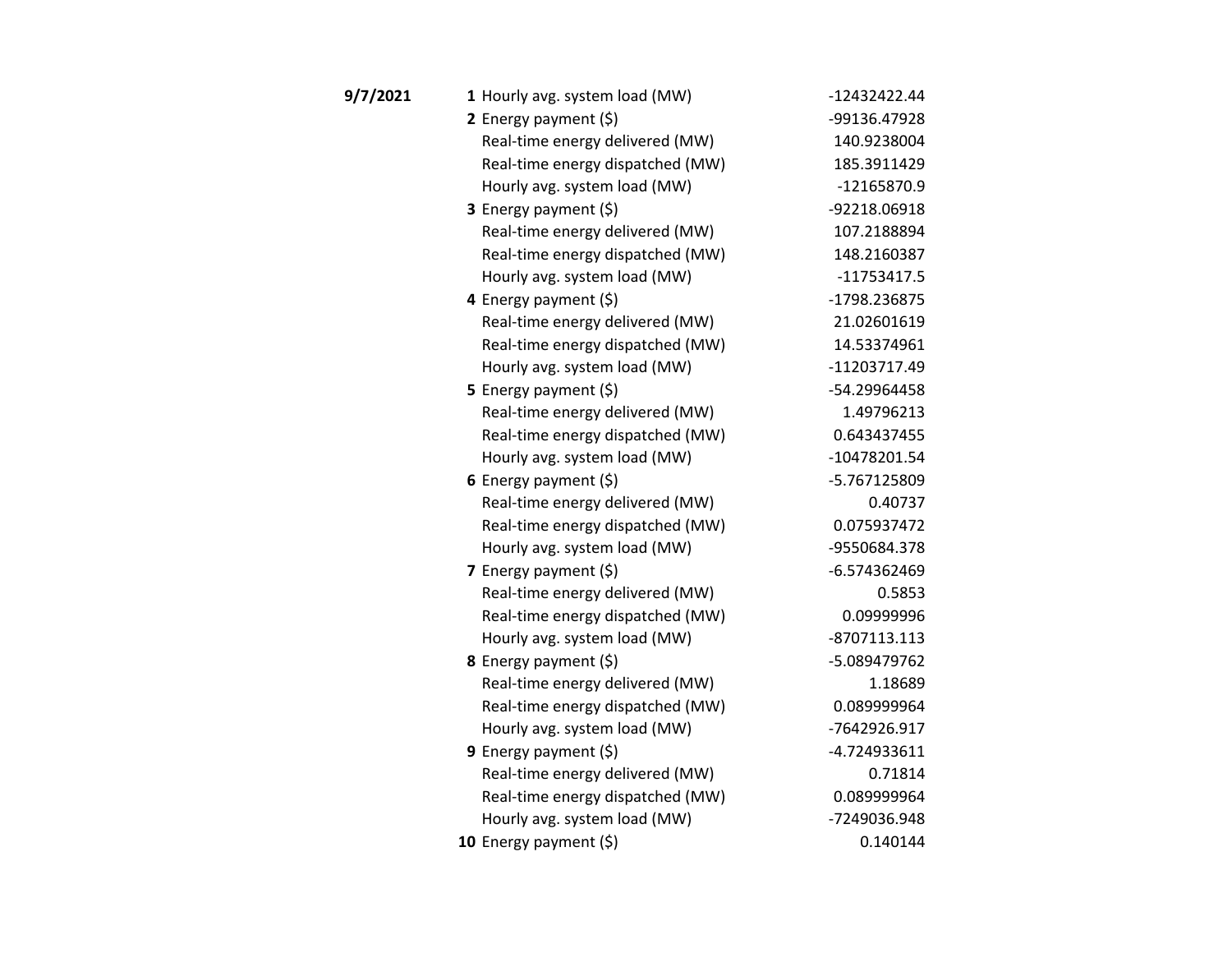| 10 Real-time energy dispatched (MW) | $-0.002812491$ |
|-------------------------------------|----------------|
| Hourly avg. system load (MW)        | -6958724.62    |
| 11 Hourly avg. system load (MW)     | -6796595.965   |
| 12 Hourly avg. system load (MW)     | -6853163.255   |
| 13 Hourly avg. system load (MW)     | -7155857.63    |
| 14 Hourly avg. system load (MW)     | -7664663.821   |
| 15 Hourly avg. system load (MW)     | $-8117581.6$   |
| 16 Hourly avg. system load (MW)     | -8408107.162   |
| 17 Hourly avg. system load (MW)     | -8607925.486   |
| 18 Hourly avg. system load (MW)     | -8826290.784   |
| 19 Hourly avg. system load (MW)     | -9235393.46    |
| 20 Hourly avg. system load (MW)     | -9805261.565   |
| 21 Energy payment $(\xi)$           | 9.184737221    |
| Real-time energy dispatched (MW)    | $-0.098749997$ |
| Hourly avg. system load (MW)        | -10487394.93   |
| 22 Energy payment $(\xi)$           | 11.48414182    |
| Real-time energy delivered (MW)     | 2.5806         |
| Real-time energy dispatched (MW)    | 0.685625072    |
| Hourly avg. system load (MW)        | -11192239.97   |
| 23 Energy payment (\$)              | 2272.887299    |
| Real-time energy delivered (MW)     | 6.468138       |
| Real-time energy dispatched (MW)    | -14.67125015   |
| Hourly avg. system load (MW)        | -11848634.92   |
| 24 Energy payment $(5)$             | 2840.429833    |
| Real-time energy delivered (MW)     | 36.23238015    |
| Real-time energy dispatched (MW)    | -6.509687743   |
| Hourly avg. system load (MW)        | -12297116.02   |
| 1 Energy payment $(\xi)$            | -42043.31847   |
| Real-time energy delivered (MW)     | 101.1871763    |
| Real-time energy dispatched (MW)    | 78.94551919    |
| Hourly avg. system load (MW)        | -14763718.46   |
| 2 Energy payment (\$)               | -82233.33833   |
| Real-time energy delivered (MW)     | 151.3908745    |
| Real-time energy dispatched (MW)    | 172.4090597    |

**9/8/2021**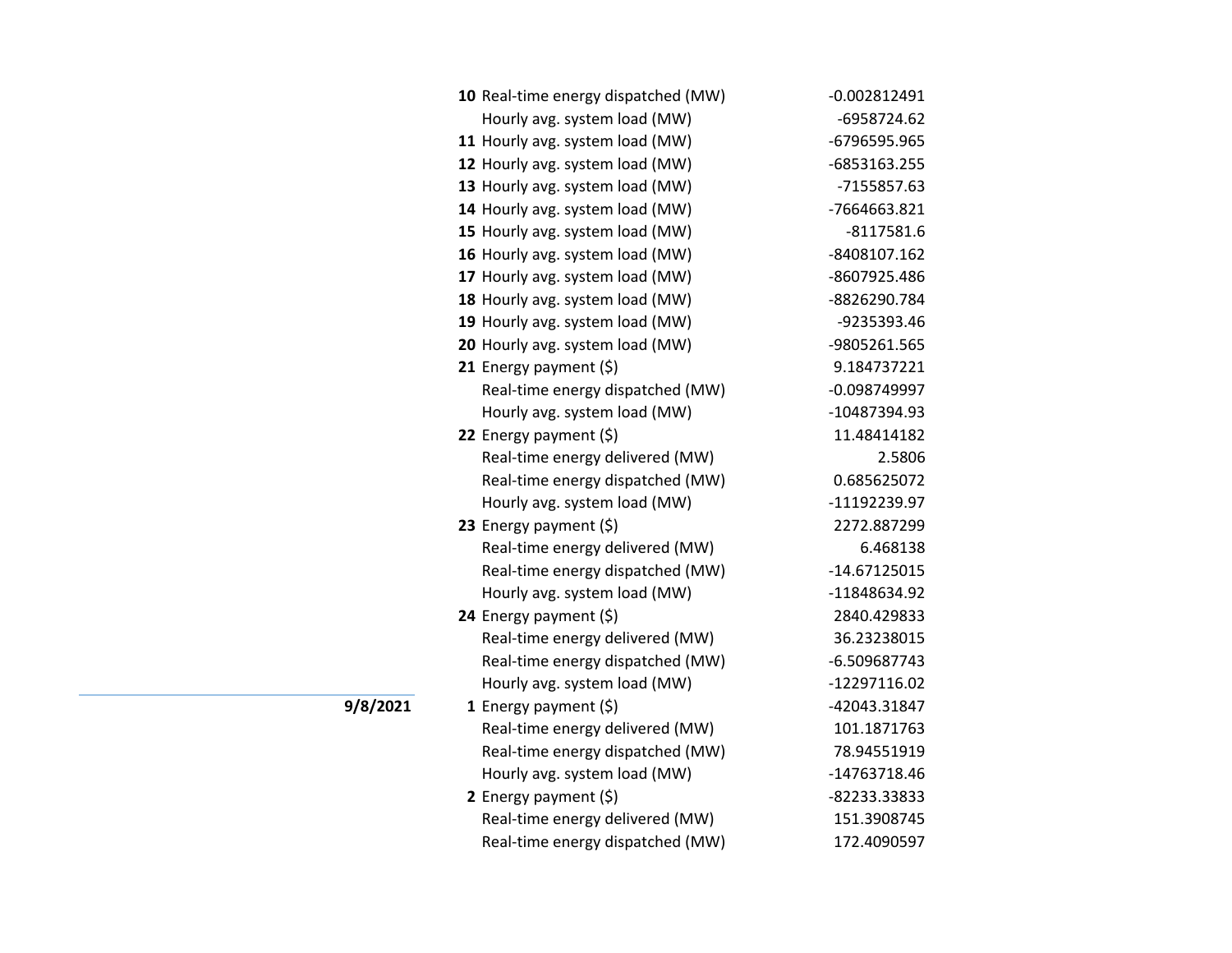| 9/8/2021 | 2 Hourly avg. system load (MW)   | -14446885.62   |
|----------|----------------------------------|----------------|
|          | 3 Energy payment (\$)            | -29897.96232   |
|          | Real-time energy delivered (MW)  | 111.4646558    |
|          | Real-time energy dispatched (MW) | 92.10479039    |
|          | Hourly avg. system load (MW)     | $-13942915.4$  |
|          | 4 Energy payment (\$)            | -7957.117629   |
|          | Real-time energy delivered (MW)  | 44.10365351    |
|          | Real-time energy dispatched (MW) | 52.69031185    |
|          | Hourly avg. system load (MW)     | -13287680.01   |
|          | <b>5</b> Energy payment $(\xi)$  | 306.2789428    |
|          | Real-time energy delivered (MW)  | 0.263361       |
|          | Real-time energy dispatched (MW) | -2.458437409   |
|          | Hourly avg. system load (MW)     | -12365880.17   |
|          | 6 Energy payment $(5)$           | $-8.069154135$ |
|          | Real-time energy delivered (MW)  | 0.33756        |
|          | Real-time energy dispatched (MW) | 0.075312473    |
|          | Hourly avg. system load (MW)     | -11248329.49   |
|          | 7 Energy payment (\$)            | -9.055344275   |
|          | Real-time energy delivered (MW)  | 0.38472        |
|          | Real-time energy dispatched (MW) | 0.089687465    |
|          | Hourly avg. system load (MW)     | -10231289.95   |
|          | <b>8</b> Energy payment $(\xi)$  | -7.394713165   |
|          | Real-time energy delivered (MW)  | 0.99642        |
|          | Real-time energy dispatched (MW) | 0.089687465    |
|          | Hourly avg. system load (MW)     | -9392110.144   |
|          | <b>9</b> Energy payment $(\xi)$  | -7.104424057   |
|          | Real-time energy delivered (MW)  | 0.70239        |
|          | Real-time energy dispatched (MW) | 0.089999964    |
|          | Hourly avg. system load (MW)     | -8828748.252   |
|          | 10 Energy payment $(5)$          | 0.180611726    |
|          | Real-time energy dispatched (MW) | $-0.002812491$ |
|          | Hourly avg. system load (MW)     | -8444151.378   |
|          | 11 Hourly avg. system load (MW)  | -8203638.82    |
|          | 12 Hourly avg. system load (MW)  | -8195087.672   |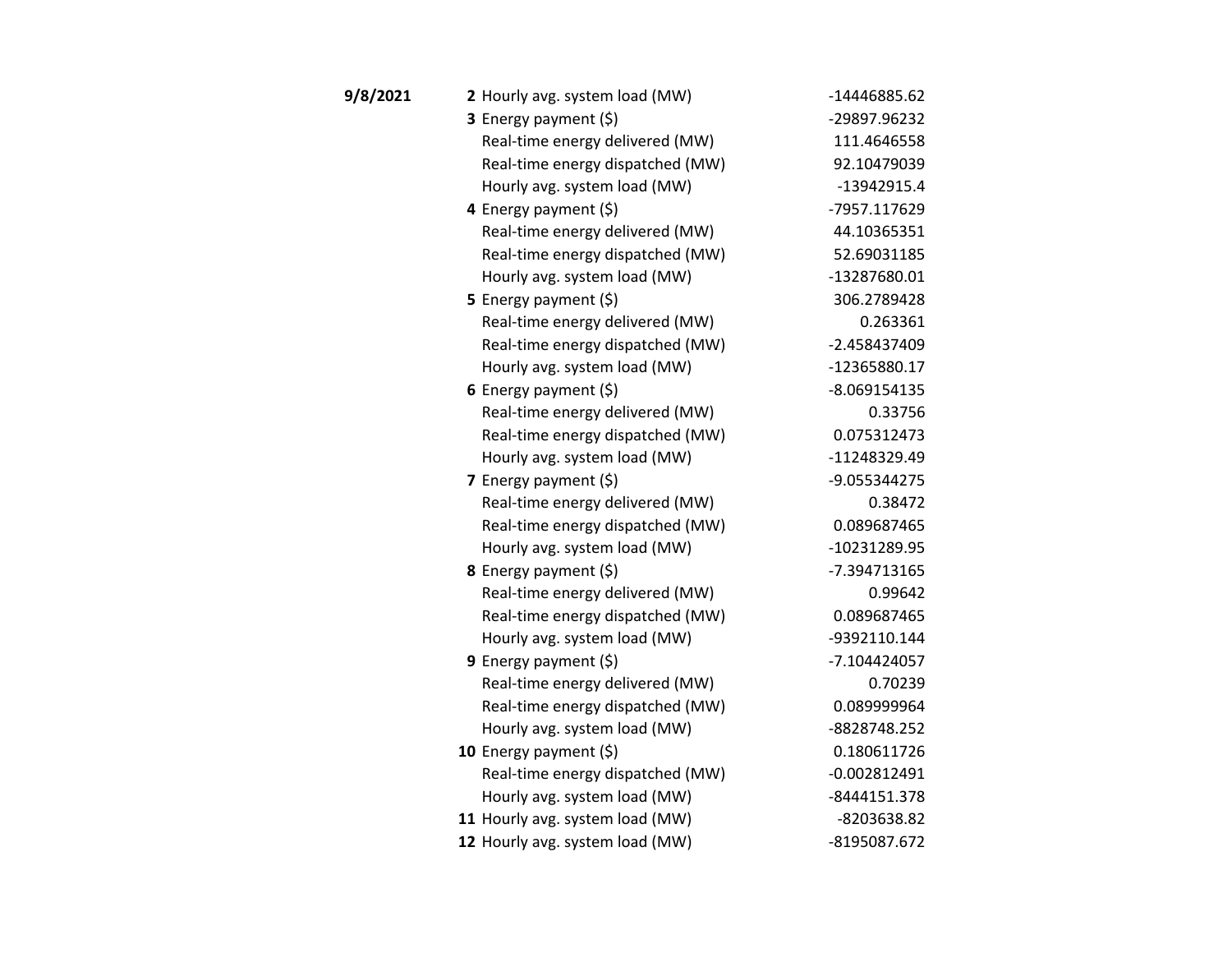| 13 Hourly avg. system load (MW)  | -8518566.378   |
|----------------------------------|----------------|
| 14 Energy payment (\$)           | $-0.042338018$ |
| Real-time energy dispatched (MW) | 0.000421912    |
| Hourly avg. system load (MW)     | -9075196.037   |
| 15 Hourly avg. system load (MW)  | -9458215.75    |
| 16 Hourly avg. system load (MW)  | -9719688.422   |
| 17 Hourly avg. system load (MW)  | -9917552.541   |
| 18 Hourly avg. system load (MW)  | -10219409.57   |
| 19 Hourly avg. system load (MW)  | -10706494.32   |
| 20 Energy payment (\$)           | 0.556188163    |
| Real-time energy dispatched (MW) | $-0.004687499$ |
| Hourly avg. system load (MW)     | -11445269.14   |
| 21 Energy payment $(\xi)$        | 4.606111462    |
| Real-time energy delivered (MW)  | 0.00580998     |
| Real-time energy dispatched (MW) | 0.019070716    |
| Hourly avg. system load (MW)     | -12303236.01   |
| 22 Energy payment (\$)           | 936.9726506    |
| Real-time energy delivered (MW)  | 0.00573567     |
| Real-time energy dispatched (MW) | -3.168655042   |
| Hourly avg. system load (MW)     | -13218879.43   |
| 23 Energy payment (\$)           | 3934.49565     |
| Real-time energy delivered (MW)  | 9.75575301     |
| Real-time energy dispatched (MW) | -17.32912231   |
| Hourly avg. system load (MW)     | -14040753.25   |
| 24 Energy payment (\$)           | -1358.242518   |
| Real-time energy delivered (MW)  | 111.4648694    |
| Real-time energy dispatched (MW) | 13.76700004    |
| Hourly avg. system load (MW)     | -14553394.19   |
| 1 Energy payment $(\xi)$         | -132340.9753   |
| Real-time energy delivered (MW)  | 190.40451      |
| Real-time energy dispatched (MW) | 346.4756223    |
| Hourly avg. system load (MW)     | -18499238.51   |
| 2 Energy payment $(5)$           | -165931.8664   |
| Real-time energy delivered (MW)  | 283.2088496    |

**9/9/2021**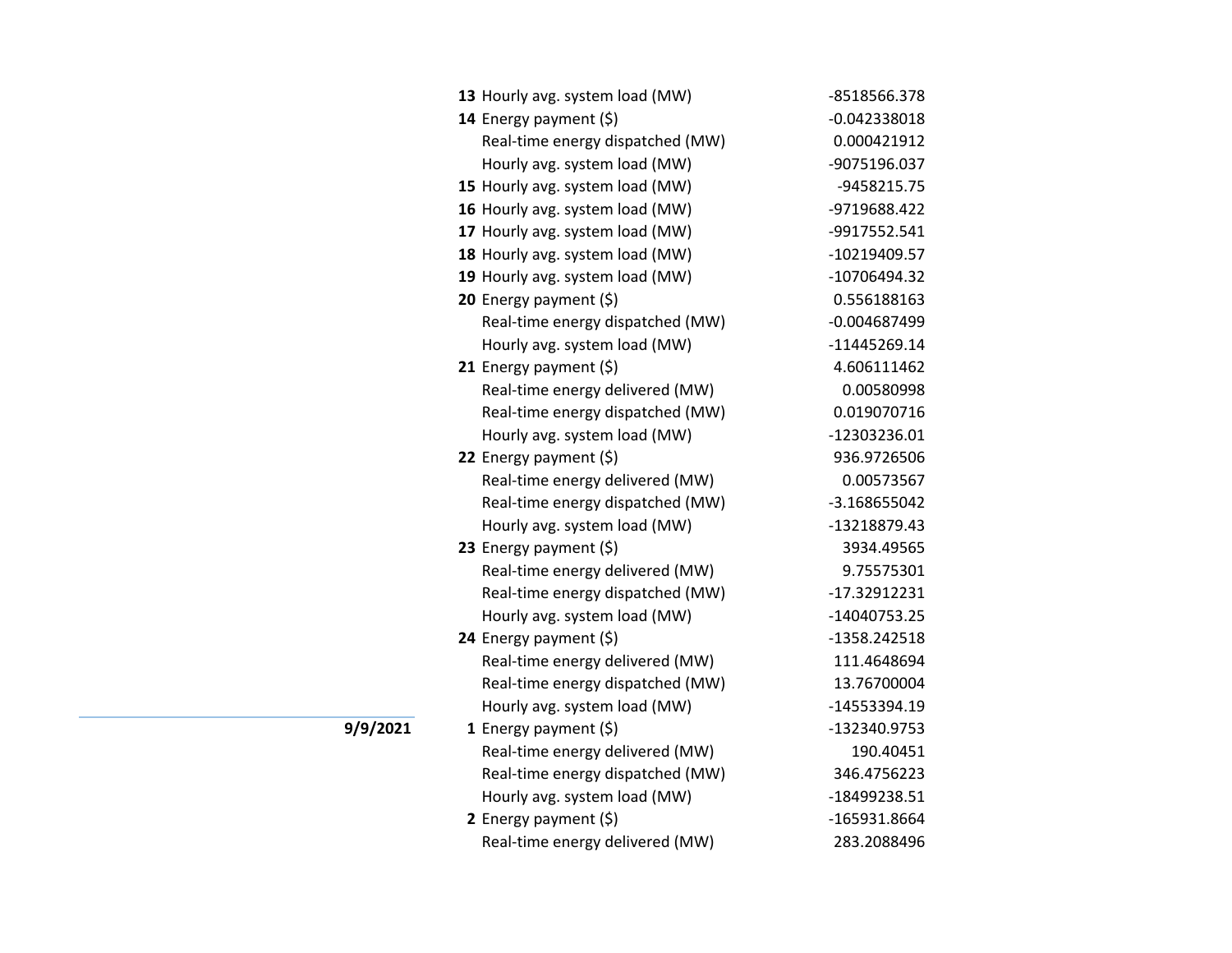| 9/9/2021 | 2 Real-time energy dispatched (MW) | 257.4091647    |
|----------|------------------------------------|----------------|
|          | Hourly avg. system load (MW)       | -17921334.03   |
|          | 3 Energy payment (\$)              | -66560.71526   |
|          | Real-time energy delivered (MW)    | 168.1130768    |
|          | Real-time energy dispatched (MW)   | 151.7212489    |
|          | Hourly avg. system load (MW)       | -17362617.74   |
|          | 4 Energy payment (\$)              | -14883.81867   |
|          | Real-time energy delivered (MW)    | 78.47131366    |
|          | Real-time energy dispatched (MW)   | 48.64895735    |
|          | Hourly avg. system load (MW)       | $-16572005.71$ |
|          | 5 Energy payment (\$)              | 704.4008453    |
|          | Real-time energy delivered (MW)    | 0.643893       |
|          | Real-time energy dispatched (MW)   | -4.861249815   |
|          | Hourly avg. system load (MW)       | $-15551024.2$  |
|          | 6 Energy payment $(\xi)$           | -8.643075667   |
|          | Real-time energy delivered (MW)    | 0.49044        |
|          | Real-time energy dispatched (MW)   | 0.065312477    |
|          | Hourly avg. system load (MW)       | -14282044.92   |
|          | 7 Energy payment $(5)$             | -11.04484908   |
|          | Real-time energy delivered (MW)    | 0.52743        |
|          | Real-time energy dispatched (MW)   | 0.089999964    |
|          | Hourly avg. system load (MW)       | -13000631.34   |
|          | 8 Energy payment (\$)              | -8.360860944   |
|          | Real-time energy delivered (MW)    | 0.91962        |
|          | Real-time energy dispatched (MW)   | 0.079687469    |
|          | Hourly avg. system load (MW)       | -11956063.01   |
|          | <b>9</b> Energy payment $(\xi)$    | -7.763297993   |
|          | Real-time energy delivered (MW)    | 0.6669         |
|          | Real-time energy dispatched (MW)   | 0.079999968    |
|          | Hourly avg. system load (MW)       | -11266966.92   |
|          | 10 Energy payment $(\xi)$          | 0.244686227    |
|          | Real-time energy dispatched (MW)   | $-0.002499992$ |
|          | Hourly avg. system load (MW)       | -10793522.98   |
|          | 11 Hourly avg. system load (MW)    | -10510862.31   |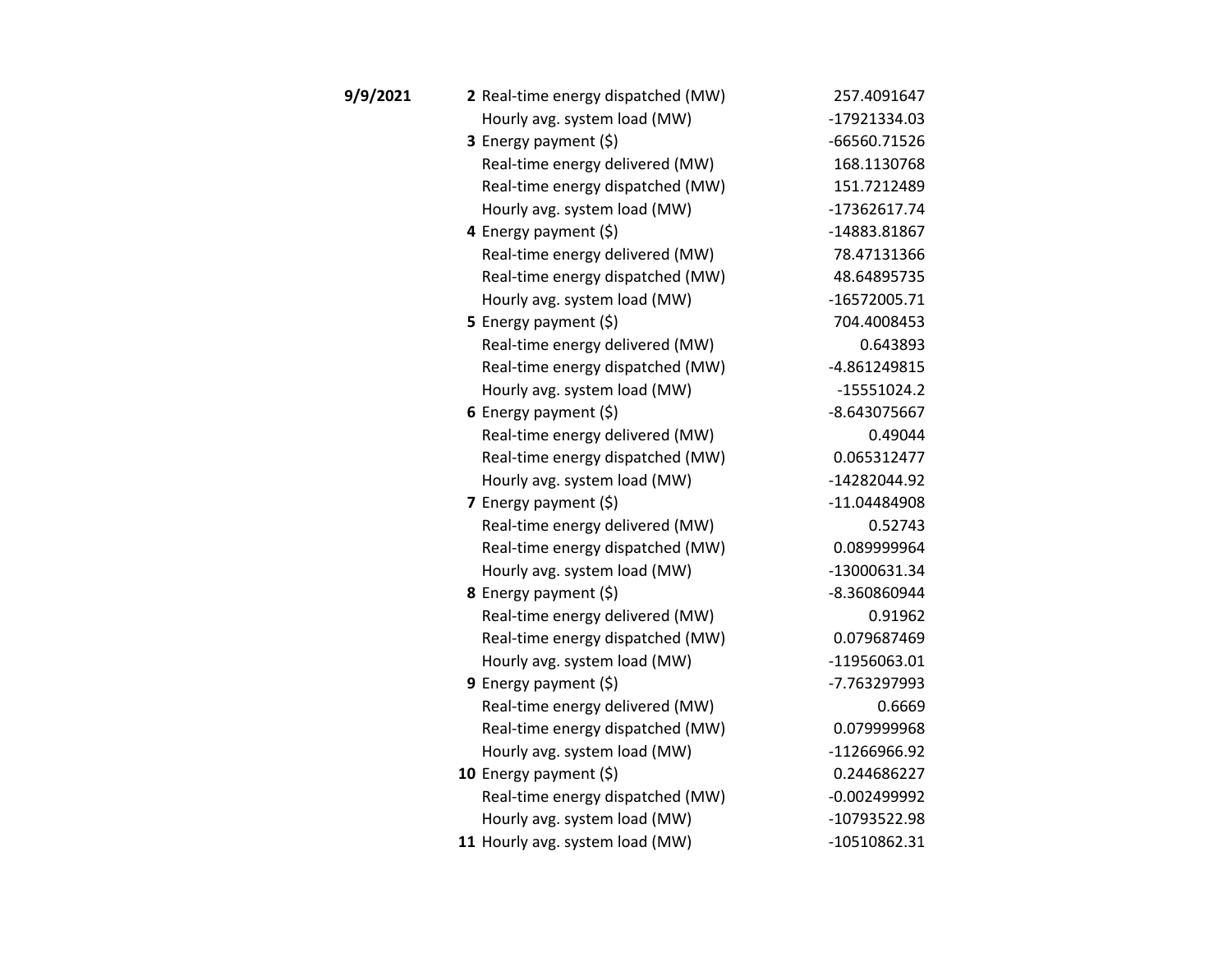|           | 12 Hourly avg. system load (MW)  | -10585598.03   |
|-----------|----------------------------------|----------------|
|           | 13 Hourly avg. system load (MW)  | $-11013500.5$  |
|           | 14 Hourly avg. system load (MW)  | -11741609.64   |
|           | 15 Hourly avg. system load (MW)  | -12266225.28   |
|           | 16 Hourly avg. system load (MW)  | -12682664.55   |
|           | 17 Hourly avg. system load (MW)  | -13071689.03   |
|           | 18 Hourly avg. system load (MW)  | $-13636267.5$  |
|           | 19 Hourly avg. system load (MW)  | -14369724.42   |
|           | <b>20</b> Energy payment $(\xi)$ | 6.790306401    |
|           | Real-time energy dispatched (MW) | $-0.034374996$ |
|           | Hourly avg. system load (MW)     | -15367095.47   |
|           | 21 Energy payment $(\xi)$        | $-116.4105969$ |
|           | Real-time energy delivered (MW)  | 0.01220316     |
|           | Real-time energy dispatched (MW) | 1.082500006    |
|           | Hourly avg. system load (MW)     | -16368728.54   |
|           | 22 Energy payment (\$)           | 93.01054668    |
|           | Real-time energy delivered (MW)  | 0.02453643     |
|           | Real-time energy dispatched (MW) | 0.15812503     |
|           | Hourly avg. system load (MW)     | -17363023.11   |
|           | 23 Energy payment (\$)           | $-1116.602306$ |
|           | Real-time energy delivered (MW)  | 7.89625833     |
|           | Real-time energy dispatched (MW) | 7.41999982     |
|           | Hourly avg. system load (MW)     | -18165268.76   |
|           | 24 Energy payment (\$)           | -20654.61293   |
|           | Real-time energy delivered (MW)  | 97.44205662    |
|           | Real-time energy dispatched (MW) | 85.16531188    |
|           | Hourly avg. system load (MW)     | -18414982.15   |
| 9/10/2021 | 1 Energy payment $(\xi)$         | $-10711.39558$ |
|           | Real-time energy delivered (MW)  | 123.6697995    |
|           | Real-time energy dispatched (MW) | 71.33322882    |
|           | Hourly avg. system load (MW)     | -2467405.704   |
|           | 2 Energy payment (\$)            | -10877.43048   |
|           | Real-time energy delivered (MW)  | 93.61776079    |
|           | Real-time energy dispatched (MW) | 52.7522911     |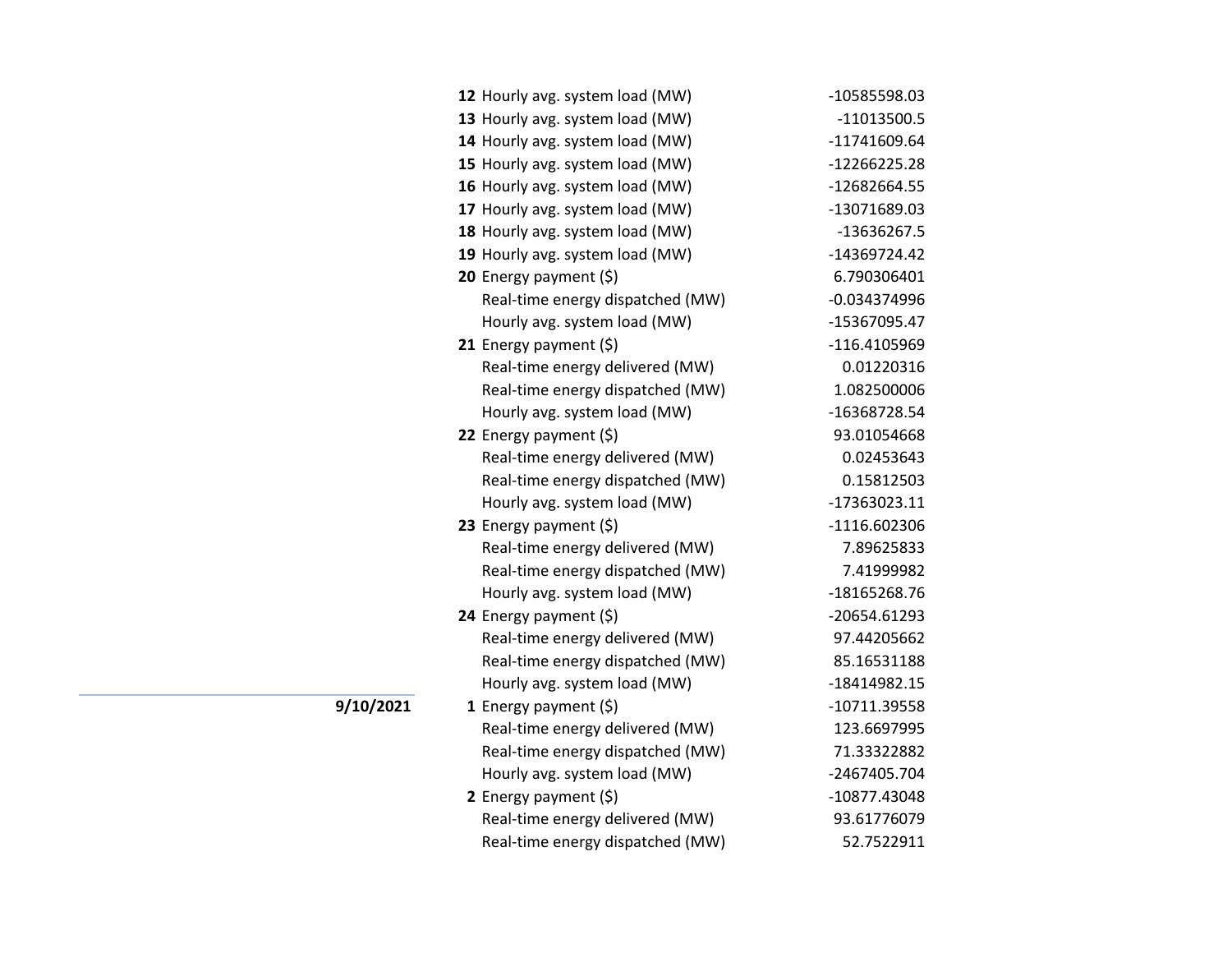| 2 Hourly avg. system load (MW)   | -2413971.866   |
|----------------------------------|----------------|
| 3 Energy payment (\$)            | -5501.793307   |
| Real-time energy delivered (MW)  | 45.962646      |
| Real-time energy dispatched (MW) | 22.84968716    |
| Hourly avg. system load (MW)     | -2324687.962   |
| 4 Energy payment (\$)            | -1505.771375   |
| Real-time energy delivered (MW)  | 13.211433      |
| Real-time energy dispatched (MW) | $-1.130625491$ |
| Hourly avg. system load (MW)     | -2218907.653   |
| 5 Energy payment $(\xi)$         | 182.2081952    |
| Real-time energy delivered (MW)  | 0.569571       |
| Real-time energy dispatched (MW) | -2.299374996   |
| Hourly avg. system load (MW)     | -2093831.324   |
| 6 Energy payment $(5)$           | $-6.596327978$ |
| Real-time energy delivered (MW)  | 0.39963        |
| Real-time energy dispatched (MW) | 0.075937473    |
| Hourly avg. system load (MW)     | -1948405.471   |
| 7 Energy payment $(5)$           | -7.115989076   |
| Real-time energy delivered (MW)  | 0.34296        |
| Real-time energy dispatched (MW) | 0.089687465    |
| Hourly avg. system load (MW)     | -1791181.097   |
| <b>8</b> Energy payment $(\xi)$  | $-6.175581177$ |
| Real-time energy delivered (MW)  | 0.88344        |
| Real-time energy dispatched (MW) | 0.07937497     |
| Hourly avg. system load (MW)     | -1735766.134   |
| 9 Energy payment $(5)$           | $-6.604281958$ |
| Real-time energy delivered (MW)  | 0.64554        |
| Real-time energy dispatched (MW) | 0.089999964    |
| Hourly avg. system load (MW)     | -1636433.903   |
| 10 Energy payment $(5)$          | 0.264747123    |
| Real-time energy dispatched (MW) | $-0.002812491$ |
| Hourly avg. system load (MW)     | -1565401.778   |
| 11 Hourly avg. system load (MW)  | -1524372.214   |
| 12 Hourly avg. system load (MW)  | -1523826.569   |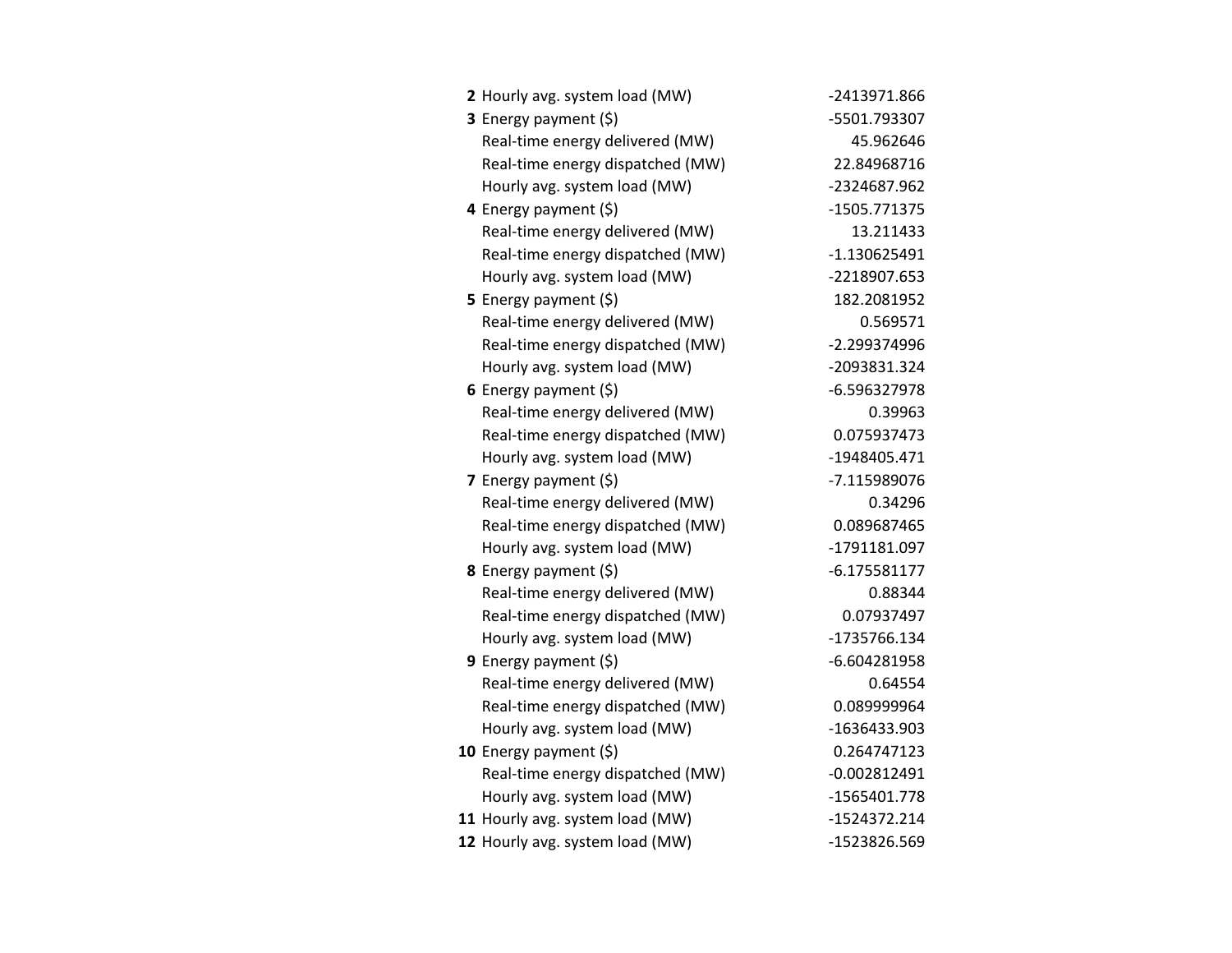| 13 Hourly avg. system load (MW)  | -1578796.252  |
|----------------------------------|---------------|
| 14 Hourly avg. system load (MW)  | $-1688671.46$ |
| 15 Hourly avg. system load (MW)  | -1759925.568  |
| 16 Hourly avg. system load (MW)  | -1810945.703  |
| 17 Hourly avg. system load (MW)  | -1841012.578  |
| 18 Hourly avg. system load (MW)  | -1880657.756  |
| 19 Hourly avg. system load (MW)  | -1955171.868  |
| 20 Hourly avg. system load (MW)  | -2036333.215  |
| <b>21</b> Energy payment $(\xi)$ | 6.800005768   |
| Real-time energy dispatched (MW) | -0.098749997  |
| Hourly avg. system load (MW)     | -2155817.086  |
| 22 Energy payment (\$)           | -230.4622952  |
| Real-time energy delivered (MW)  | 2.47548       |
| Real-time energy dispatched (MW) | 2.058437552   |
| Hourly avg. system load (MW)     | -2262987.985  |
| 23 Energy payment $(\xi)$        | -746.0116962  |
| Real-time energy delivered (MW)  | 9.191463      |
| Real-time energy dispatched (MW) | 6.107812334   |
| Hourly avg. system load (MW)     | -2365997.907  |
| 24 Energy payment (\$)           | -4581.435262  |
| Real-time energy delivered (MW)  | 82.932678     |
| Real-time energy dispatched (MW) | 42.24531234   |
| Hourly avg. system load (MW)     | -2436509.839  |
| <b>1</b> Energy payment $(\xi)$  | $-22.433299$  |
| Real-time energy delivered (MW)  | 0.407172      |
| Real-time energy dispatched (MW) | 0.249687485   |
| Hourly avg. system load (MW)     | -408334.9954  |
| 2 Energy payment $(\xi)$         | -27.34026147  |
| Real-time energy delivered (MW)  | 0.559053      |
| Real-time energy dispatched (MW) | 0.229374994   |
| Hourly avg. system load (MW)     | -405382.2219  |
| 3 Energy payment (\$)            | -25.49700775  |
| Real-time energy delivered (MW)  | 0.477747      |
| Real-time energy dispatched (MW) | 0.239999988   |

**9/11/2021**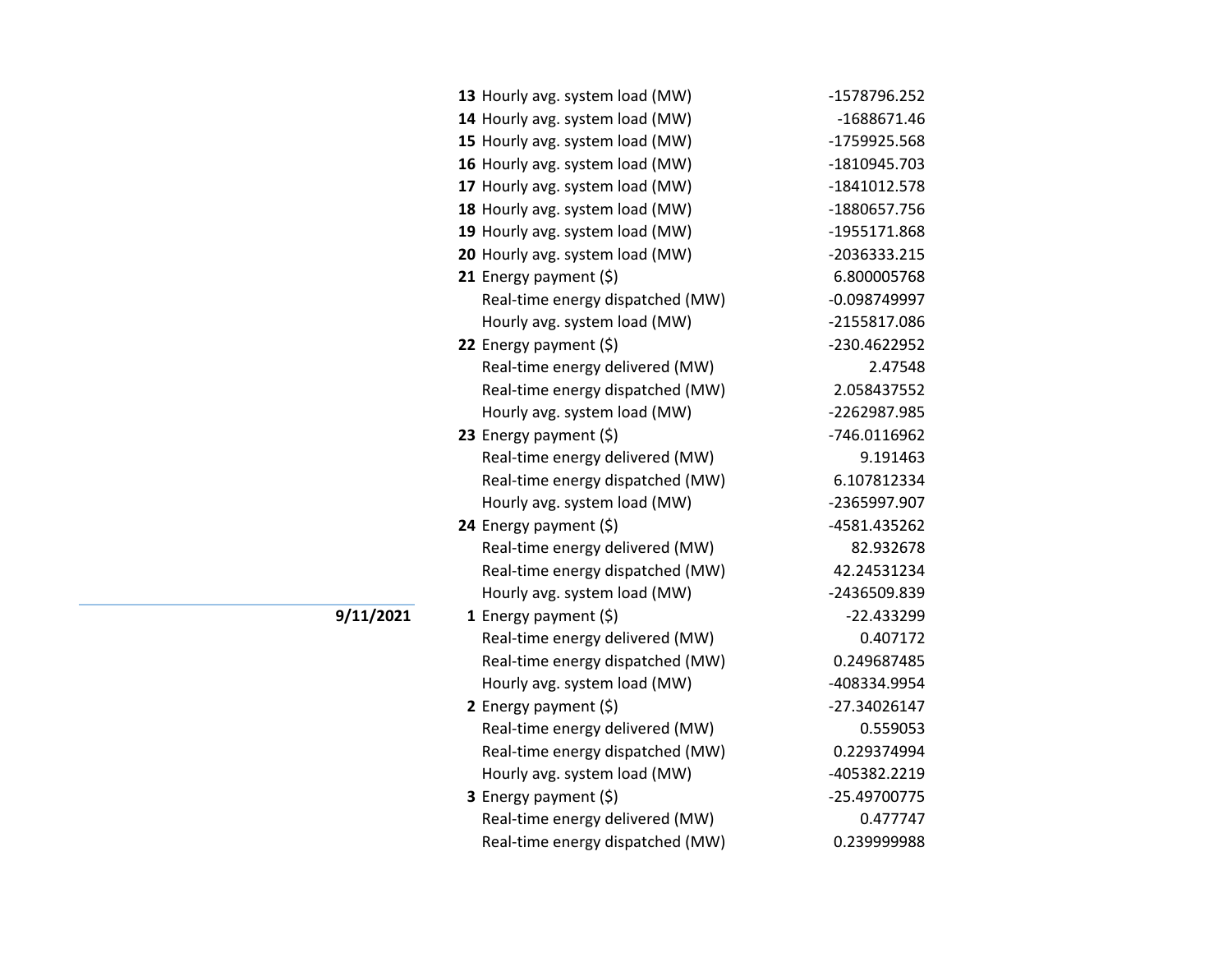| 3 Hourly avg. system load (MW)   | -391670.8263   |
|----------------------------------|----------------|
| 4 Energy payment (\$)            | $-15.79165621$ |
| Real-time energy delivered (MW)  | 0.437439       |
| Real-time energy dispatched (MW) | 0.169687481    |
| Hourly avg. system load (MW)     | -373471.582    |
| 5 Energy payment $(\xi)$         | $-12.2227746$  |
| Real-time energy delivered (MW)  | 0.490488       |
| Real-time energy dispatched (MW) | 0.139687481    |
| Hourly avg. system load (MW)     | -351948.0987   |
| 6 Energy payment $(5)$           | -4.194686505   |
| Real-time energy delivered (MW)  | 0.22629        |
| Real-time energy dispatched (MW) | 0.057187479    |
| Hourly avg. system load (MW)     | -325470.1921   |
| 7 Energy payment $(5)$           | 0.038122512    |
| Real-time energy delivered (MW)  | 0.25122        |
| Real-time energy dispatched (MW) | 0.059374978    |
| (blank)                          | -4.180930228   |
| Hourly avg. system load (MW)     | -300940.6621   |
| 8 Energy payment (\$)            | -5.175161627   |
| Real-time energy delivered (MW)  | 0.75684        |
| Real-time energy dispatched (MW) | 0.079687469    |
| Hourly avg. system load (MW)     | -293559.9111   |
| <b>9</b> Energy payment $(\xi)$  | -4.95098632    |
| Real-time energy delivered (MW)  | 0.48849        |
| Real-time energy dispatched (MW) | 0.079999968    |
| Hourly avg. system load (MW)     | -278903.2595   |
| 10 Energy payment $(\xi)$        | 0.128258262    |
| Real-time energy dispatched (MW) | $-0.002499992$ |
| Hourly avg. system load (MW)     | -266688.3976   |
| 11 Hourly avg. system load (MW)  | -258563.6723   |
| 12 Hourly avg. system load (MW)  | -255127.6748   |
| 13 Hourly avg. system load (MW)  | -256486.5314   |
| 14 Hourly avg. system load (MW)  | -259857.0673   |
| 15 Hourly avg. system load (MW)  | -262633.3968   |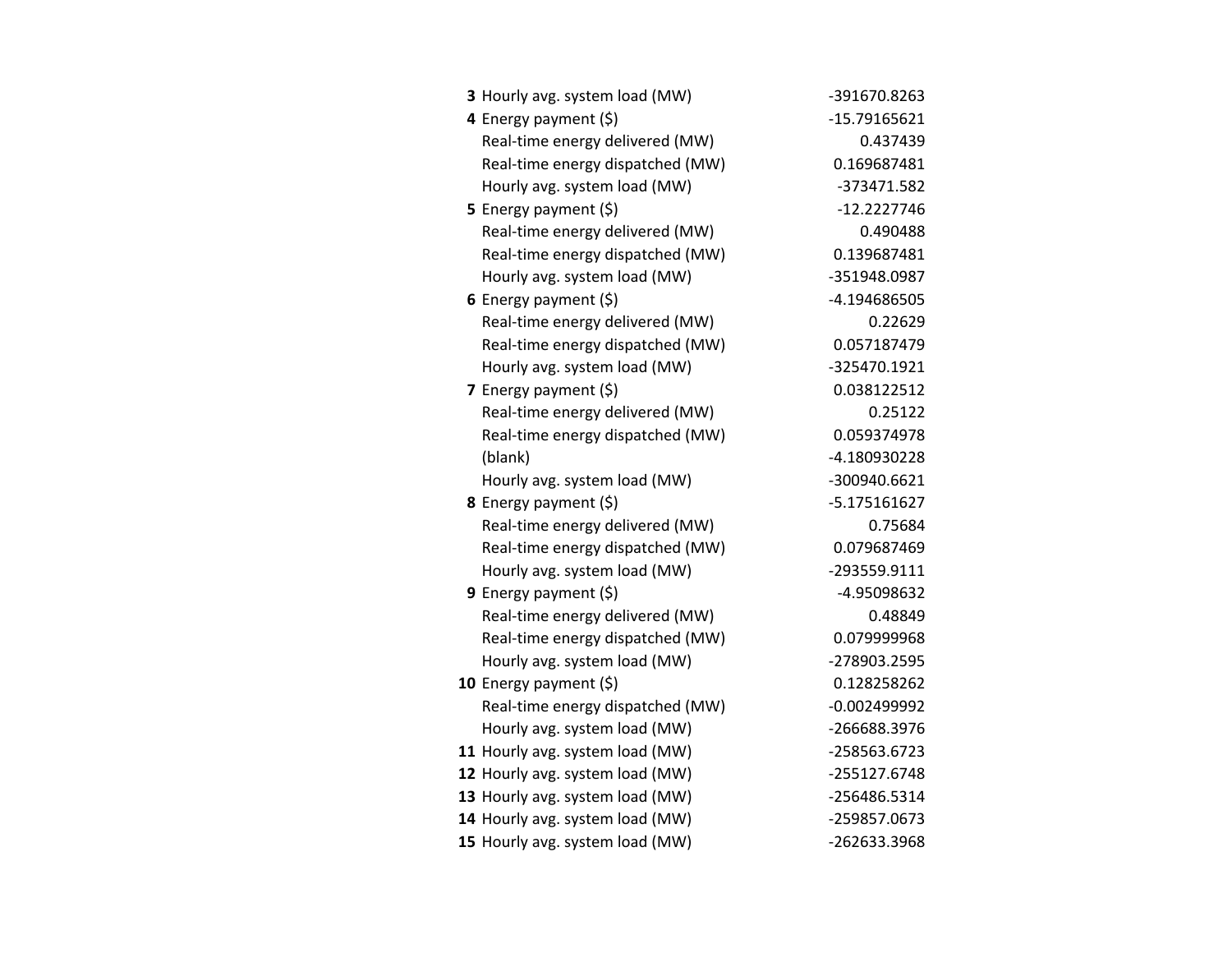| 16 Hourly avg. system load (MW)  | -268907.7844   |
|----------------------------------|----------------|
| 17 Hourly avg. system load (MW)  | -275897.4559   |
| 18 Hourly avg. system load (MW)  | -286907.8783   |
| 19 Hourly avg. system load (MW)  | -301861.7412   |
| 20 Hourly avg. system load (MW)  | -323058.2704   |
| 21 Hourly avg. system load (MW)  | -344971.8623   |
| 22 Energy payment (\$)           | 0.52498179     |
| Real-time energy dispatched (MW) | -0.007499997   |
| Hourly avg. system load (MW)     | -366325.7209   |
| 23 Energy payment (\$)           | -16.21951809   |
| Real-time energy delivered (MW)  | 0.46422        |
| Real-time energy dispatched (MW) | 0.24           |
| Hourly avg. system load (MW)     | -382333.7502   |
| 24 Energy payment $(\xi)$        | -18.07128949   |
| Real-time energy delivered (MW)  | 0.427206       |
| Real-time energy dispatched (MW) | 0.249687497    |
| Hourly avg. system load (MW)     | -397582.9416   |
| 1 Energy payment $(\xi)$         | $-0.815654054$ |
| Real-time energy delivered (MW)  | 0.02028        |
| Real-time energy dispatched (MW) | 0.009687497    |
| Hourly avg. system load (MW)     | -327546.5326   |
| 2 Energy payment $(5)$           | -2.209626524   |
| Real-time energy delivered (MW)  | 0.05664        |
| Real-time energy dispatched (MW) | 0.019374994    |
| Hourly avg. system load (MW)     | -326360.4784   |
| 3 Energy payment (\$)            | -4.110836736   |
| Real-time energy delivered (MW)  | 0.05025        |
| Real-time energy dispatched (MW) | 0.039687485    |
| Hourly avg. system load (MW)     | -315979.4231   |
| 4 Energy payment (\$)            | -4.299563944   |
| Real-time energy delivered (MW)  | 0.08664        |
| Real-time energy dispatched (MW) | 0.049687481    |
| Hourly avg. system load (MW)     | -300598.6531   |
| 5 Energy payment (\$)            | -4.760286332   |

**9/12/2021**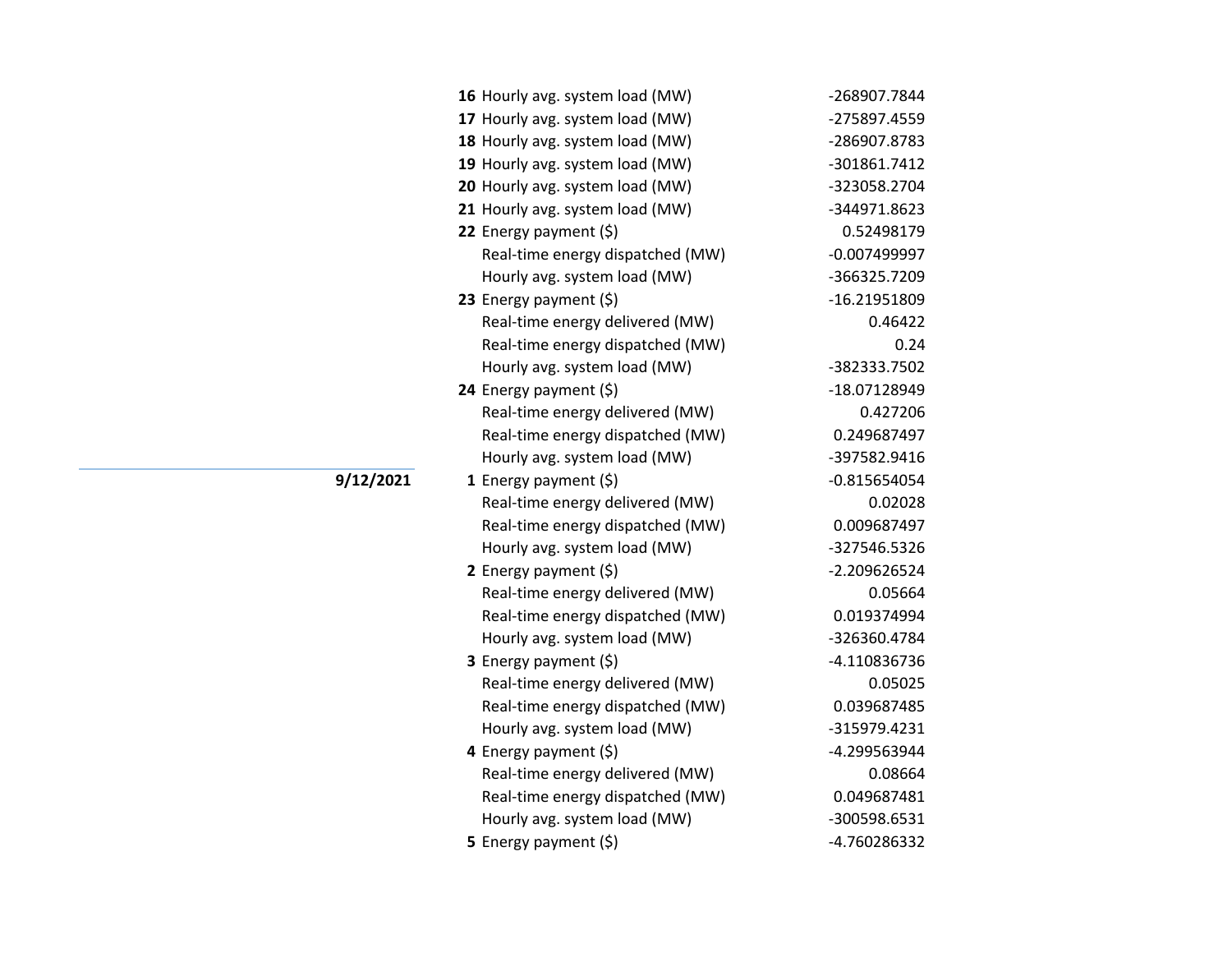| 5 Real-time energy delivered (MW) | 0.16341        |
|-----------------------------------|----------------|
| Real-time energy dispatched (MW)  | 0.059687477    |
| Hourly avg. system load (MW)      | -280326.3885   |
| 6 Energy payment $(5)$            | -4.345073463   |
| Real-time energy delivered (MW)   | 0.29949        |
| Real-time energy dispatched (MW)  | 0.069999972    |
| Hourly avg. system load (MW)      | -255413.1961   |
| 7 Energy payment $(\xi)$          | -1.749149122   |
| Real-time energy delivered (MW)   | 0.10419        |
| Real-time energy dispatched (MW)  | 0.028124994    |
| Hourly avg. system load (MW)      | -232222.045    |
| 8 Energy payment (\$)             | -4.901945985   |
| Real-time energy delivered (MW)   | 0.68763        |
| Real-time energy dispatched (MW)  | 0.079687469    |
| Hourly avg. system load (MW)      | -230353.3255   |
| 9 Energy payment $(\xi)$          | -5.467520714   |
| Real-time energy delivered (MW)   | 0.61368        |
| Real-time energy dispatched (MW)  | 0.089999964    |
| Hourly avg. system load (MW)      | -219475.7327   |
| 10 Energy payment $(5)$           | 0.164605877    |
| Real-time energy dispatched (MW)  | $-0.002812491$ |
| Hourly avg. system load (MW)      | -210575.1056   |
| 11 Hourly avg. system load (MW)   | -204302.8063   |
| 12 Hourly avg. system load (MW)   | -199888.2906   |
| 13 Hourly avg. system load (MW)   | -198615.2812   |
| 14 Hourly avg. system load (MW)   | -198705.1486   |
| 15 Hourly avg. system load (MW)   | -199684.8133   |
| 16 Hourly avg. system load (MW)   | -200736.1315   |
| 17 Hourly avg. system load (MW)   | -206541.3372   |
| 18 Hourly avg. system load (MW)   | -216374.1087   |
| 19 Hourly avg. system load (MW)   | -225566.7353   |
| 20 Hourly avg. system load (MW)   | -242095.5575   |
| 21 Hourly avg. system load (MW)   | -262033.3774   |
| 22 Hourly avg. system load (MW)   | -284231.6297   |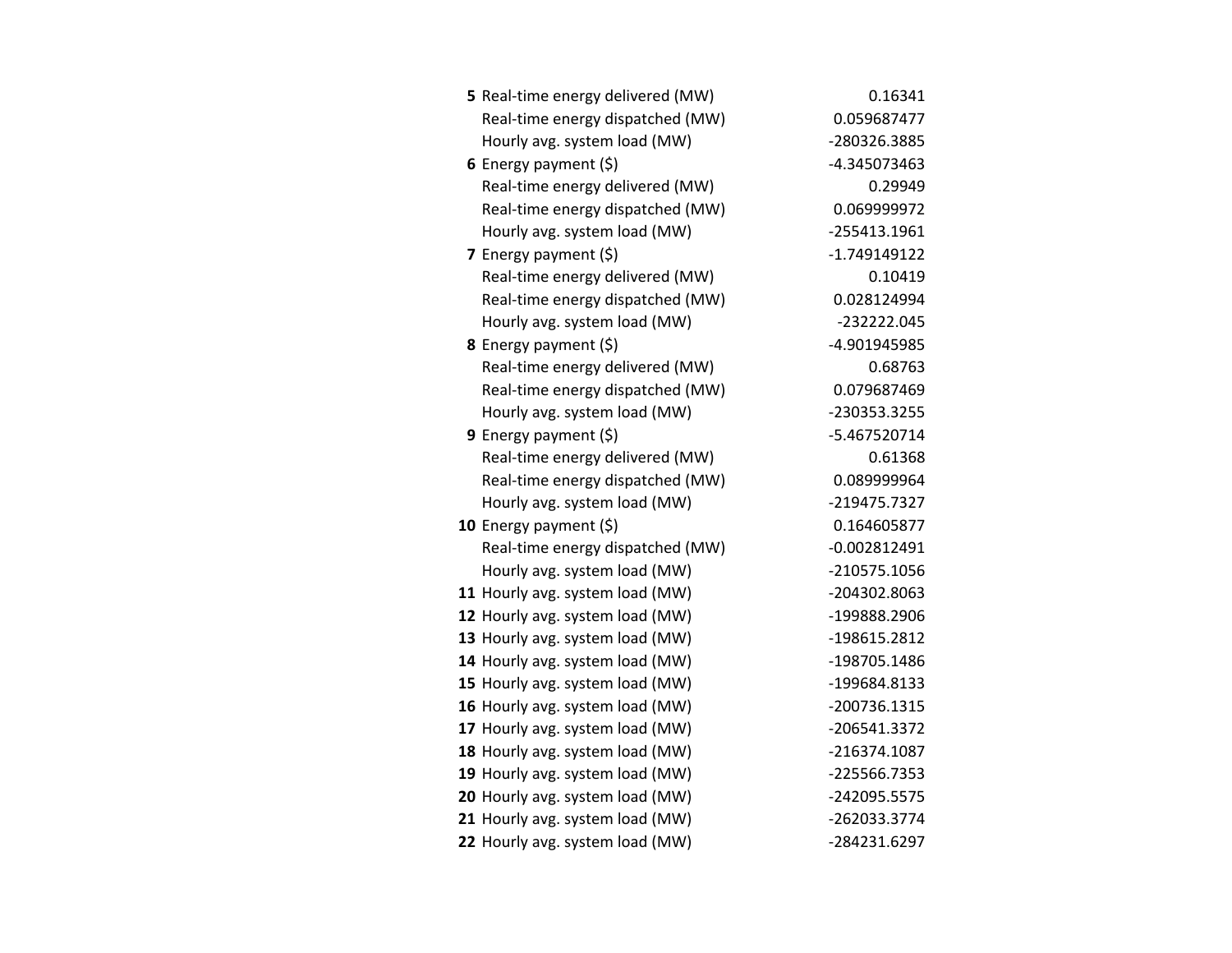| 9/12/2021 | 23 Hourly avg. system load (MW)  | -300508.1812   |
|-----------|----------------------------------|----------------|
|           | 24 Energy payment (\$)           | 0.024647677    |
|           | Real-time energy dispatched (MW) | $-0.000312499$ |
|           | Hourly avg. system load (MW)     | -314908.7056   |
| 9/13/2021 | 1 Energy payment $(\xi)$         | -6208.271148   |
|           | Real-time energy delivered (MW)  | 101.466179     |
|           | Real-time energy dispatched (MW) | 60.86843729    |
|           | Hourly avg. system load (MW)     | -7686840.712   |
|           | 2 Energy payment $(\xi)$         | -16562.30585   |
|           | Real-time energy delivered (MW)  | 85.06671525    |
|           | Real-time energy dispatched (MW) | 108.3262487    |
|           | Hourly avg. system load (MW)     | -7525177.273   |
|           | <b>3</b> Energy payment $(\xi)$  | -1758.718738   |
|           | Real-time energy delivered (MW)  | 37.62145791    |
|           | Real-time energy dispatched (MW) | 10.93093718    |
|           | Hourly avg. system load (MW)     | -7249173.354   |
|           | 4 Energy payment (\$)            | 792.1578877    |
|           | Real-time energy delivered (MW)  | 10.169796      |
|           | Real-time energy dispatched (MW) | -13.75937549   |
|           | Hourly avg. system load (MW)     | -6866490.941   |
|           | 5 Energy payment $(\xi)$         | 142.2204139    |
|           | Real-time energy delivered (MW)  | 0.304413       |
|           | Real-time energy dispatched (MW) | -1.943437492   |
|           | Hourly avg. system load (MW)     | -6384235.415   |
|           | 6 Energy payment $(\xi)$         | -2.687524269   |
|           | Real-time energy delivered (MW)  | 0.07698        |
|           | Real-time energy dispatched (MW) | 0.036354156    |
|           | Hourly avg. system load (MW)     | -5803412.838   |
|           | 7 Energy payment $(\xi)$         | -4.034465886   |
|           | Real-time energy delivered (MW)  | 0.14046        |
|           | Real-time energy dispatched (MW) | 0.059999976    |
|           | Hourly avg. system load (MW)     | -5277178.811   |
|           | 8 Energy payment (\$)            | $-3.120625153$ |
|           | Real-time energy delivered (MW)  | 0.41547        |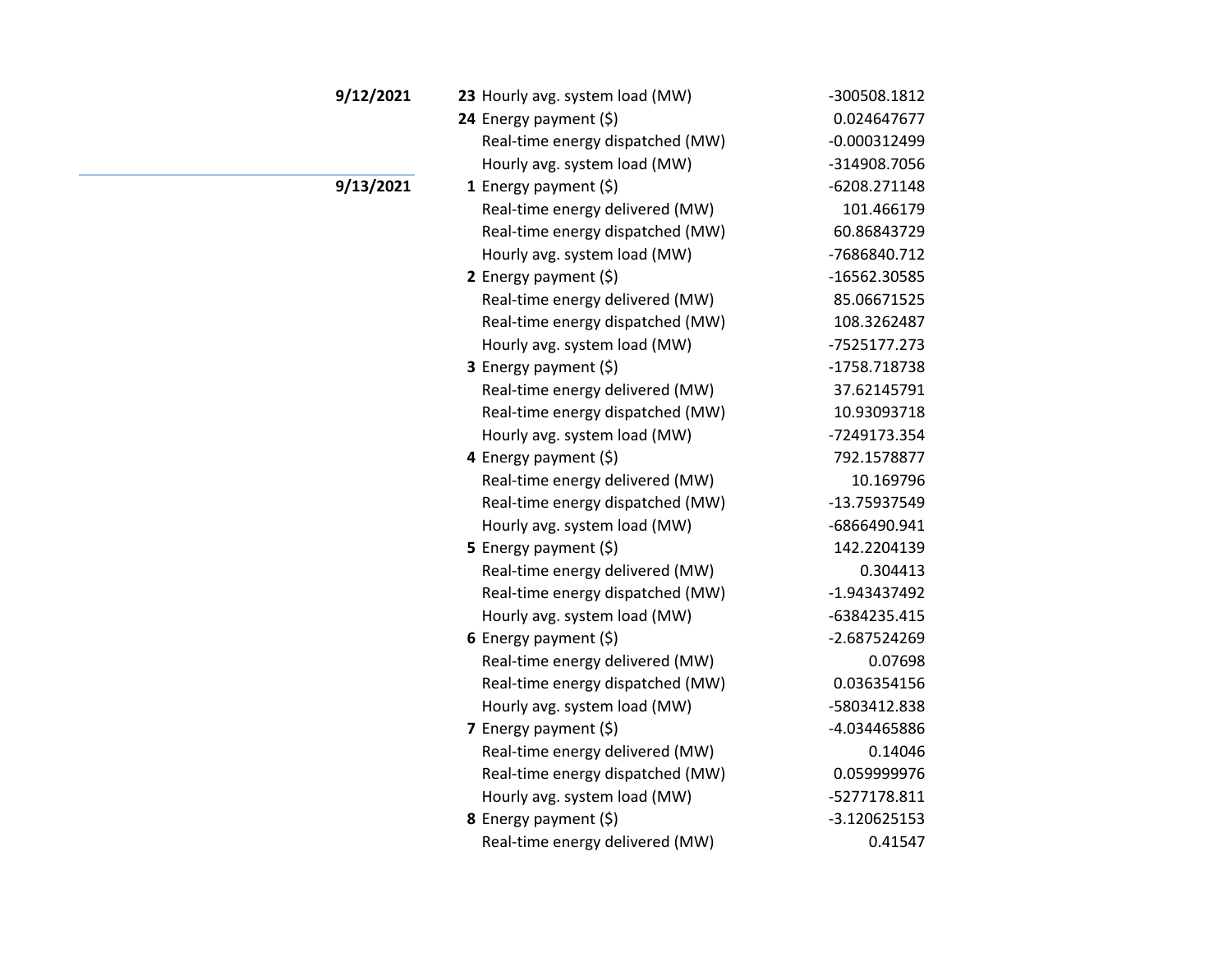| 8 Real-time energy dispatched (MW) | 0.04999998     |
|------------------------------------|----------------|
| Hourly avg. system load (MW)       | -4849817.919   |
| <b>9</b> Energy payment $(\xi)$    | -2.886592345   |
| Real-time energy delivered (MW)    | 0.31833        |
| Real-time energy dispatched (MW)   | 0.04999998     |
| Hourly avg. system load (MW)       | -4651390.515   |
| 10 Energy payment (\$)             | 0.07635484     |
| Real-time energy dispatched (MW)   | $-0.001562495$ |
| Hourly avg. system load (MW)       | -4456708.478   |
| 11 Hourly avg. system load (MW)    | -4361192.764   |
| 12 Hourly avg. system load (MW)    | -4409869.77    |
| 13 Hourly avg. system load (MW)    | -4625349.728   |
| 14 Hourly avg. system load (MW)    | -4968096.583   |
| 15 Hourly avg. system load (MW)    | -5190394.308   |
| 16 Hourly avg. system load (MW)    | -5273104.061   |
| 17 Hourly avg. system load (MW)    | -5313349.864   |
| 18 Hourly avg. system load (MW)    | -5439875.86    |
| 19 Hourly avg. system load (MW)    | -5709617.2     |
| 20 Hourly avg. system load (MW)    | -6053826.803   |
| 21 Energy payment $(\xi)$          | 6.411269494    |
| Real-time energy dispatched (MW)   | -0.098749997   |
| Hourly avg. system load (MW)       | -6451063.646   |
| 22 Energy payment (\$)             | -156.4698778   |
| Real-time energy delivered (MW)    | 2.52828        |
| Real-time energy dispatched (MW)   | 2.15687505     |
| Hourly avg. system load (MW)       | -6815895.098   |
| 23 Energy payment $(\xi)$          | -215.2067696   |
| Real-time energy delivered (MW)    | 8.858577       |
| Real-time energy dispatched (MW)   | 2.819999991    |
| Hourly avg. system load (MW)       | -7245134.957   |
| 24 Energy payment (\$)             | -3816.640306   |
| Real-time energy delivered (MW)    | 87.067584      |
| Real-time energy dispatched (MW)   | 44.04218732    |
| Hourly avg. system load (MW)       | -7551911.823   |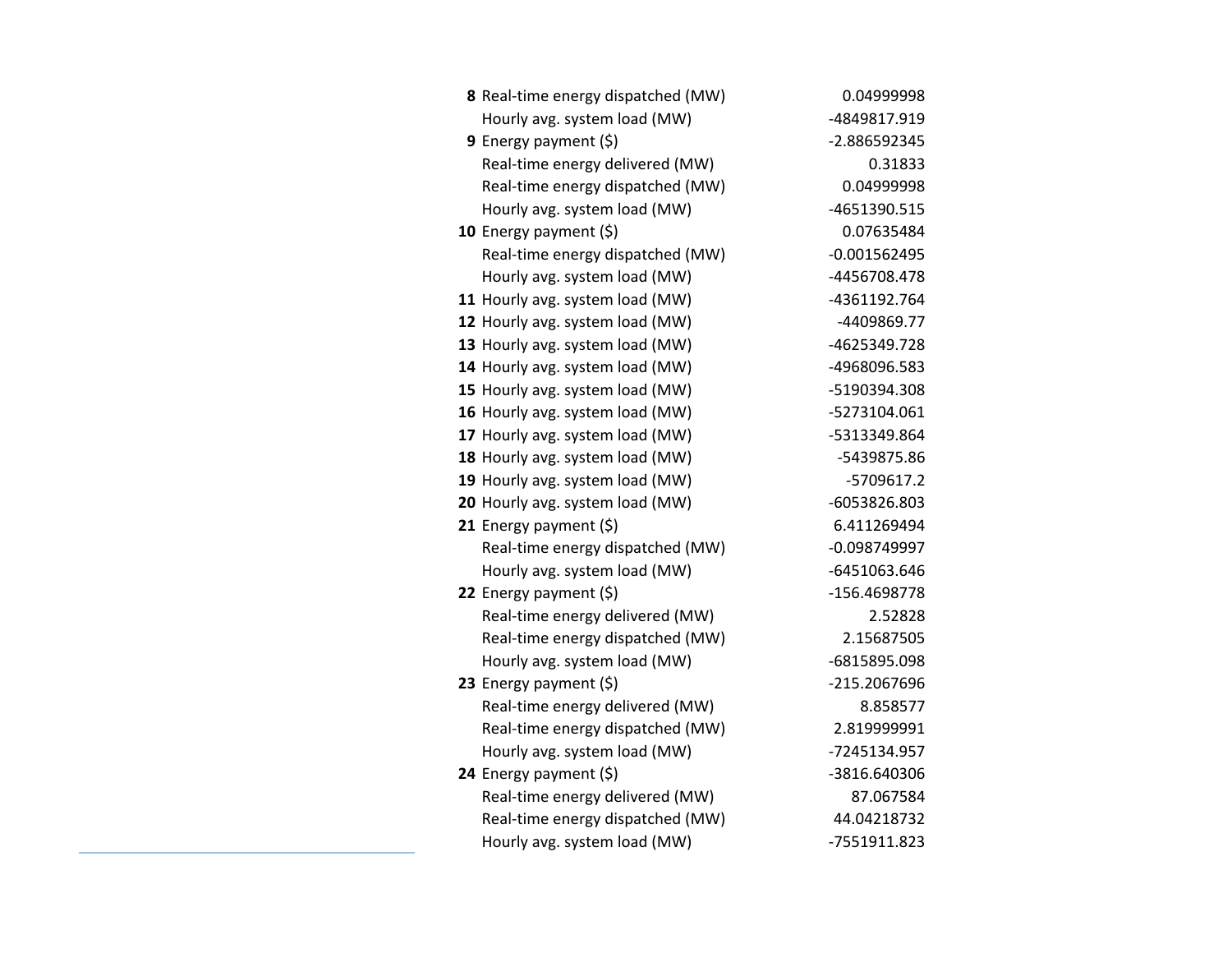| 9/14/2021 | 1 Energy payment $(\xi)$         | -5512.410216   |
|-----------|----------------------------------|----------------|
|           | Real-time energy delivered (MW)  | 121.420664     |
|           | Real-time energy dispatched (MW) | $-0.869374994$ |
|           | (blank)                          | 58.00999984    |
|           | Hourly avg. system load (MW)     | -2262675.579   |
|           | 2 Energy payment $(5)$           | $-6559.1109$   |
|           | Real-time energy delivered (MW)  | 103.7192961    |
|           | Real-time energy dispatched (MW) | $-2.263750037$ |
|           | (blank)                          | 56.45999959    |
|           | Hourly avg. system load (MW)     | -2222384.865   |
|           | 3 Energy payment (\$)            | $-1082.10373$  |
|           | Real-time energy delivered (MW)  | 56.724639      |
|           | Real-time energy dispatched (MW) | -30.37249984   |
|           | (blank)                          | 37.22999972    |
|           | Hourly avg. system load (MW)     | -2157844.248   |
|           | 4 Energy payment (\$)            | 501.4388996    |
|           | Real-time energy delivered (MW)  | 29.407848      |
|           | Real-time energy dispatched (MW) | -54.31656251   |
|           | (blank)                          | 39.96999977    |
|           | Hourly avg. system load (MW)     | -2048697.662   |
|           | 5 Energy payment $(\xi)$         | 129.3740536    |
|           | Real-time energy delivered (MW)  | 0.08001        |
|           | Real-time energy dispatched (MW) | $-2.011249972$ |
|           | (blank)                          | 0.039999984    |
|           | Hourly avg. system load (MW)     | -1915823.018   |
|           | 6 Energy payment (\$)            | -3.560752662   |
|           | Real-time energy delivered (MW)  | 0.10035        |
|           | Real-time energy dispatched (MW) | $-0.000624998$ |
|           | (blank)                          | 0.04999998     |
|           | Hourly avg. system load (MW)     | -1755206.155   |
|           | 7 Energy payment $(\xi)$         | $-4.611341257$ |
|           | Real-time energy delivered (MW)  | 0.19914        |
|           | (blank)                          | 0.069999972    |
|           | Hourly avg. system load (MW)     | $-1609601.22$  |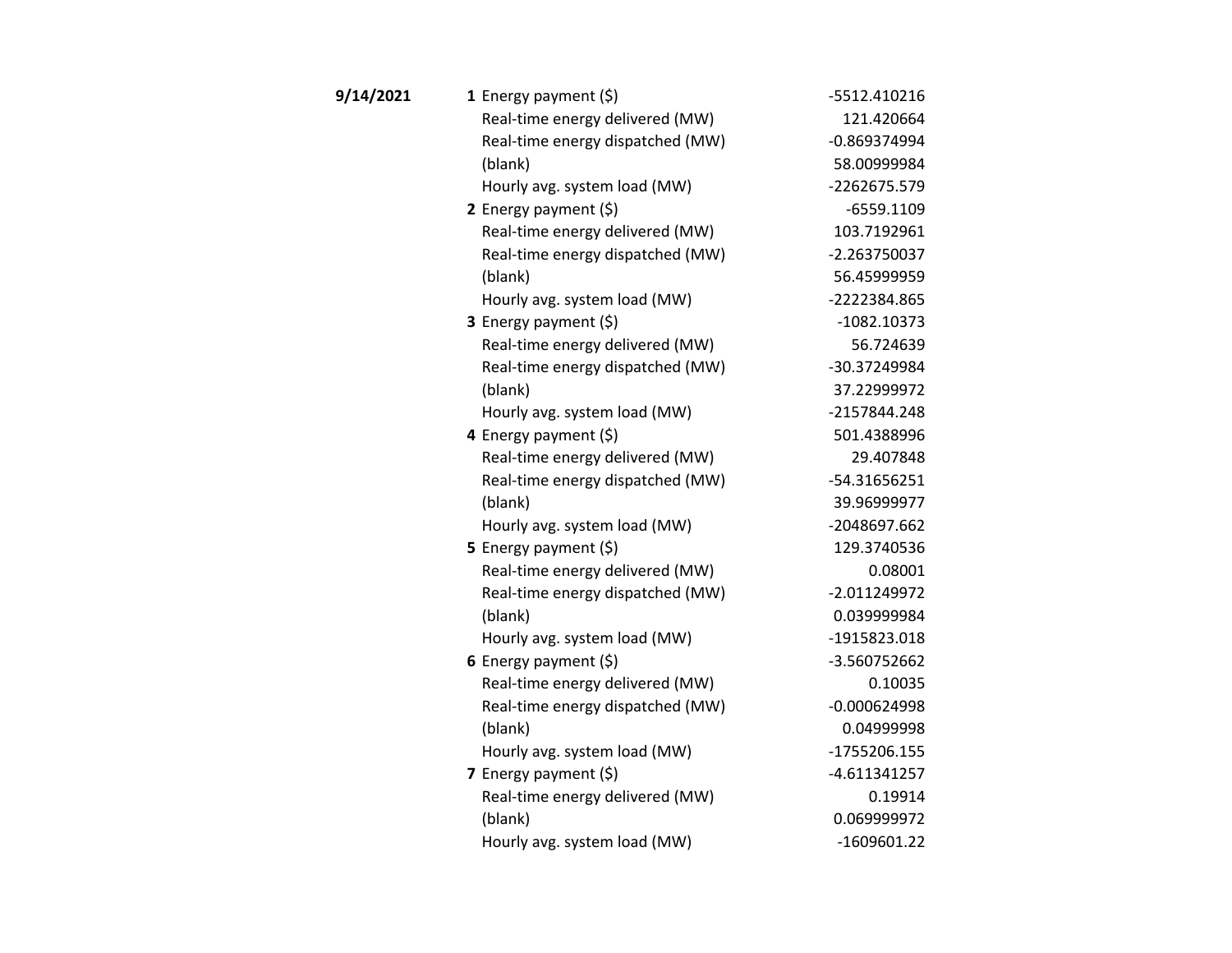| <b>8</b> Energy payment $(\xi)$  | -3.046329261   |
|----------------------------------|----------------|
| Real-time energy delivered (MW)  | 0.387          |
| Real-time energy dispatched (MW) | $-0.000624998$ |
| (blank)                          | 0.04999998     |
| Hourly avg. system load (MW)     | -1520073.688   |
| <b>9</b> Energy payment $(\xi)$  | -3.658552336   |
| Real-time energy delivered (MW)  | 0.37965        |
| (blank)                          | 0.059999976    |
| Hourly avg. system load (MW)     | -1432728.081   |
| 10 Energy payment $(5)$          | 0.099972918    |
| Real-time energy dispatched (MW) | $-0.001874994$ |
| Hourly avg. system load (MW)     | -1372458.029   |
| 11 Hourly avg. system load (MW)  | -1340476.211   |
| 12 Hourly avg. system load (MW)  | -1350986.078   |
| 13 Hourly avg. system load (MW)  | $-1411402.208$ |
| 14 Hourly avg. system load (MW)  | -1512603.162   |
| 15 Hourly avg. system load (MW)  | $-1575245.7$   |
| 16 Hourly avg. system load (MW)  | -1593203.832   |
| 17 Hourly avg. system load (MW)  | -1593217.743   |
| 18 Hourly avg. system load (MW)  | -1615328.735   |
| 19 Hourly avg. system load (MW)  | -1657506.203   |
| 20 Energy payment (\$)           | 0.554982162    |
| Real-time energy dispatched (MW) | $-0.009374998$ |
| Hourly avg. system load (MW)     | -1740782.195   |
| 21 Energy payment (\$)           | -13.77953661   |
| Real-time energy delivered (MW)  | 0.07627278     |
| Real-time energy dispatched (MW) | $-0.103124997$ |
| (blank)                          | 0.15           |
| Hourly avg. system load (MW)     | -1865209.322   |
| 22 Energy payment (\$)           | -162.6931092   |
| Real-time energy delivered (MW)  | 2.32185606     |
| Real-time energy dispatched (MW) | $-0.858125004$ |
| (blank)                          | 3.100000044    |
| Hourly avg. system load (MW)     | -1995977.412   |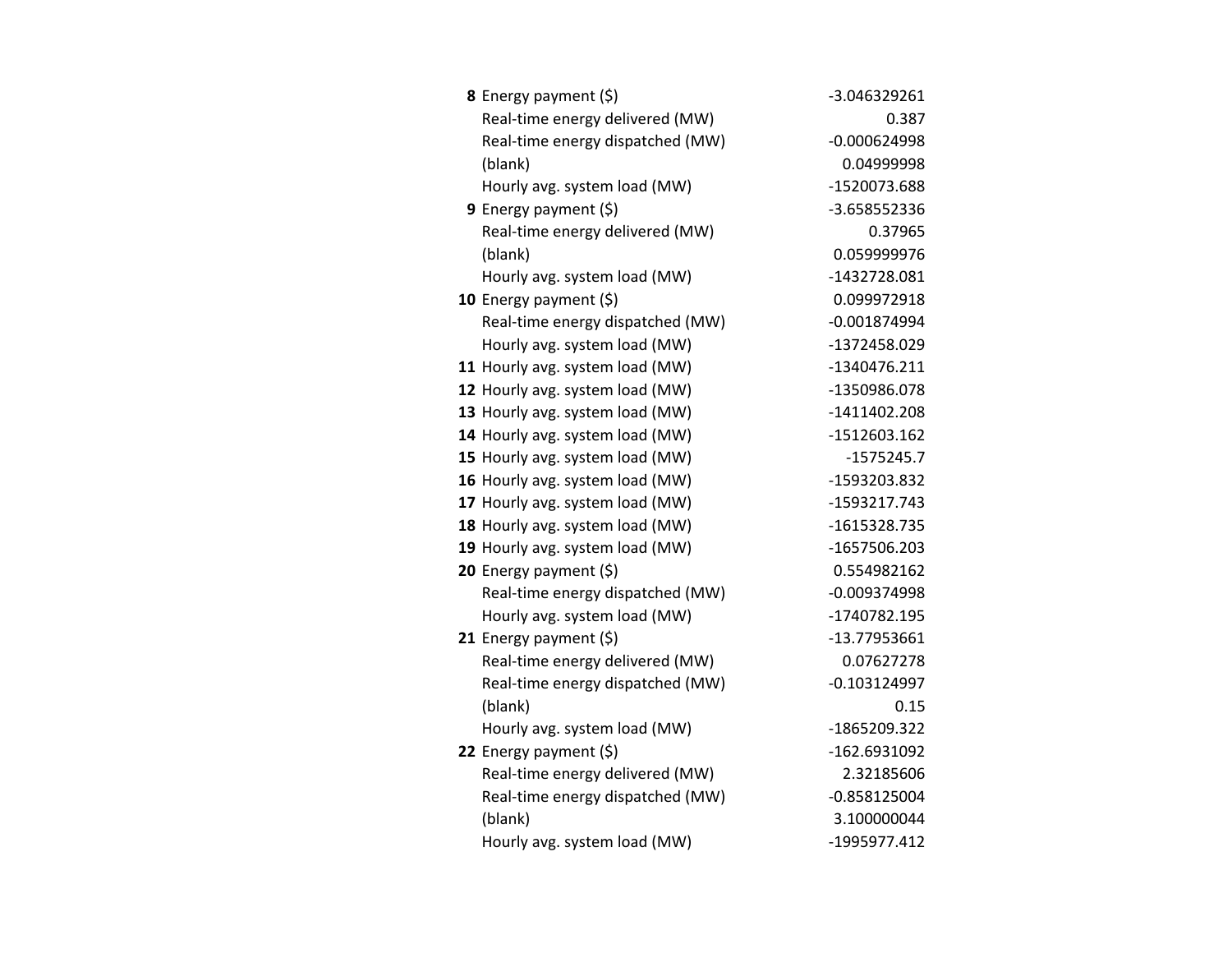| 9/14/2021 | 23 Energy payment $(5)$          | -237.3422995   |
|-----------|----------------------------------|----------------|
|           | Real-time energy delivered (MW)  | 8.47761408     |
|           | Real-time energy dispatched (MW) | -2.884062484   |
|           | (blank)                          | 5.629999968    |
|           | Hourly avg. system load (MW)     | -2124264.386   |
|           | 24 Energy payment (\$)           | -3748.210271   |
|           | Real-time energy delivered (MW)  | 108.70845      |
|           | Real-time energy dispatched (MW) | -2.065520836   |
|           | (blank)                          | 49.33999984    |
|           | Hourly avg. system load (MW)     | -2215711.133   |
| 9/15/2021 | 1 Energy payment $(\xi)$         | 1023.676025    |
|           | Real-time energy delivered (MW)  | 69.301027      |
|           | Real-time energy dispatched (MW) | 36.31156243    |
|           | (blank)                          | -3792.954208   |
|           | Hourly avg. system load (MW)     | -1825037.818   |
|           | 2 Energy payment $(5)$           | 529.6152672    |
|           | Real-time energy delivered (MW)  | 50.9463225     |
|           | Real-time energy dispatched (MW) | 27.9762498     |
|           | (blank)                          | -3851.99069    |
|           | Hourly avg. system load (MW)     | -1803726.833   |
|           | 3 Energy payment (\$)            | 1032.749682    |
|           | Real-time energy delivered (MW)  | 42.309672      |
|           | Real-time energy dispatched (MW) | 20.090625      |
|           | (blank)                          | -3176.631276   |
|           | Hourly avg. system load (MW)     | -1768459.824   |
|           | 4 Energy payment (\$)            | 1923.671426    |
|           | Real-time energy delivered (MW)  | 21.484986      |
|           | Real-time energy dispatched (MW) | 2.793436987    |
|           | (blank)                          | -2221.884191   |
|           | Hourly avg. system load (MW)     | -1694441.859   |
|           | 5 Energy payment (\$)            | 103.7050032    |
|           | Real-time energy delivered (MW)  | 0.338421       |
|           | Real-time energy dispatched (MW) | $-1.267500014$ |
|           | (blank)                          | $-12.86006126$ |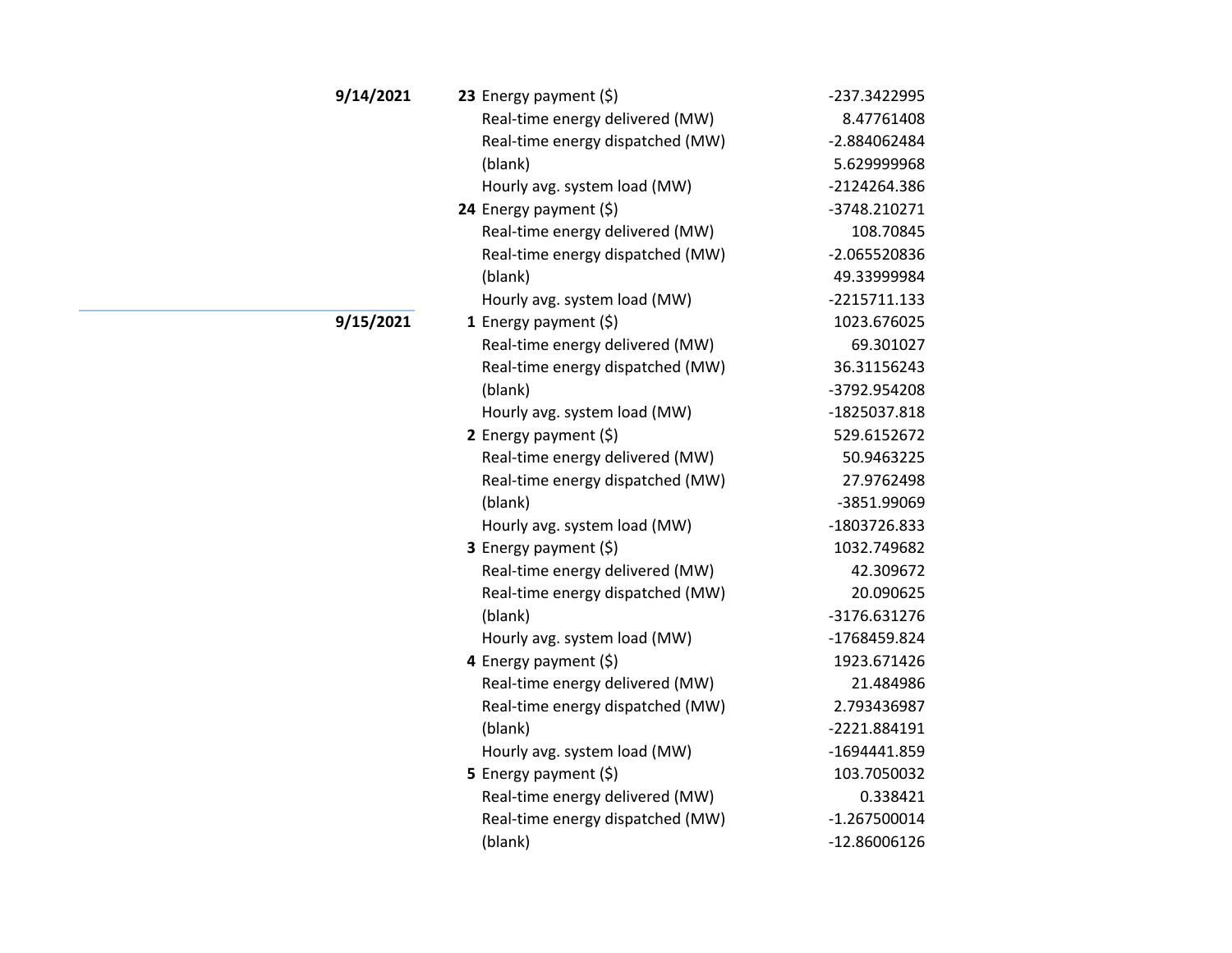| 5 Hourly avg. system load (MW)   | -1594496.918   |
|----------------------------------|----------------|
| 6 Energy payment $(\$)$          | 0.230551888    |
| Real-time energy delivered (MW)  | 0.23415        |
| Real-time energy dispatched (MW) | 0.076562471    |
| (blank)                          | -5.220070011   |
| Hourly avg. system load (MW)     | -1470993.083   |
| 7 Energy payment $(5)$           | 0.071705306    |
| Real-time energy delivered (MW)  | 0.06507        |
| Real-time energy dispatched (MW) | 0.038749988    |
| (blank)                          | $-2.433617126$ |
| Hourly avg. system load (MW)     | -1347860.759   |
| 8 Energy payment (\$)            | -3.597051219   |
| Real-time energy delivered (MW)  | 0.64989        |
| Real-time energy dispatched (MW) | 0.05874998     |
| Hourly avg. system load (MW)     | -1313382.957   |
| <b>9</b> Energy payment $(\xi)$  | -5.351249759   |
| Real-time energy delivered (MW)  | 0.69717        |
| Real-time energy dispatched (MW) | 0.089999964    |
| Hourly avg. system load (MW)     | -1243846.867   |
| 10 Energy payment $(\xi)$        | 0.151313534    |
| Real-time energy dispatched (MW) | $-0.002812491$ |
| Hourly avg. system load (MW)     | -1194122.828   |
| 11 Hourly avg. system load (MW)  | -1170642.682   |
| 12 Hourly avg. system load (MW)  | -1177568.244   |
| 13 Hourly avg. system load (MW)  | -1227855.409   |
| 14 Hourly avg. system load (MW)  | -1315123.702   |
| 15 Hourly avg. system load (MW)  | -1365221.675   |
| 16 Hourly avg. system load (MW)  | -1373415.237   |
| 17 Hourly avg. system load (MW)  | -1366279.845   |
| 18 Hourly avg. system load (MW)  | $-1365121.108$ |
| 19 Hourly avg. system load (MW)  | -1393266.896   |
| 20 Hourly avg. system load (MW)  | -1444430.814   |
| 21 Energy payment $(\xi)$        | 5.785782073    |
| Real-time energy dispatched (MW) | $-0.098749997$ |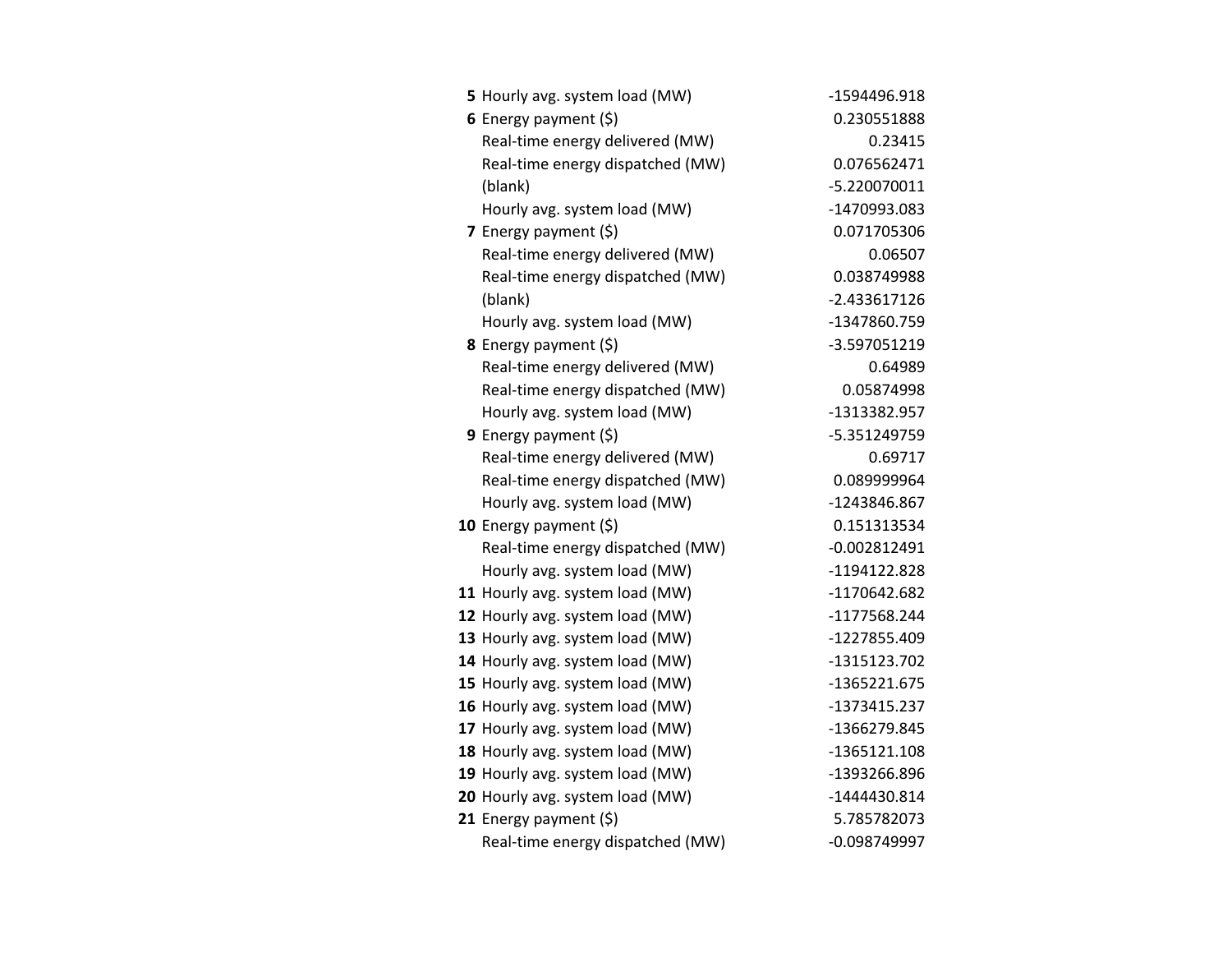| 21 Hourly avg. system load (MW)  | -1528123.731 |
|----------------------------------|--------------|
| 22 Energy payment (\$)           | -141.4053387 |
| Real-time energy delivered (MW)  | 2.18472      |
| Real-time energy dispatched (MW) | 2.218125049  |
| Hourly avg. system load (MW)     | -1621587.035 |
| 23 Energy payment $(5)$          | -211.4178285 |
| Real-time energy delivered (MW)  | 5.39559      |
| Real-time energy dispatched (MW) | 3.02968756   |
| Hourly avg. system load (MW)     | -1711731.401 |
| 24 Energy payment $(\xi)$        | -1822.553402 |
| Real-time energy delivered (MW)  | 58.713       |
| Real-time energy dispatched (MW) | 27.52895831  |
| Hourly avg. system load (MW)     | -1783325.711 |
| <b>1</b> Energy payment $(\xi)$  | -6926.015356 |
| Real-time energy delivered (MW)  | 64.44468489  |
| Real-time energy dispatched (MW) | 25.30968745  |
| Hourly avg. system load (MW)     | -1841959.055 |
| 2 Energy payment $(\xi)$         | -2565.092607 |
| Real-time energy delivered (MW)  | 50.87688     |
| Real-time energy dispatched (MW) | 18.2879162   |
| Hourly avg. system load (MW)     | -1842027.629 |
| <b>3</b> Energy payment $(\xi)$  | -2192.653387 |
| Real-time energy delivered (MW)  | 50.958525    |
| Real-time energy dispatched (MW) | 20.11968749  |
| Hourly avg. system load (MW)     | -1831017.047 |
| 4 Energy payment (\$)            | -1034.967843 |
| Real-time energy delivered (MW)  | 39.048243    |
| Real-time energy dispatched (MW) | 11.73624964  |
| Hourly avg. system load (MW)     | -1772884.781 |
| <b>5</b> Energy payment $(\xi)$  | 129.4638025  |
| Real-time energy delivered (MW)  | 0.00804      |
| Real-time energy dispatched (MW) | -1.946562484 |
| Hourly avg. system load (MW)     | -1680820.696 |
| 6 Energy payment $(5)$           | -2.690043324 |

**9/16/2021**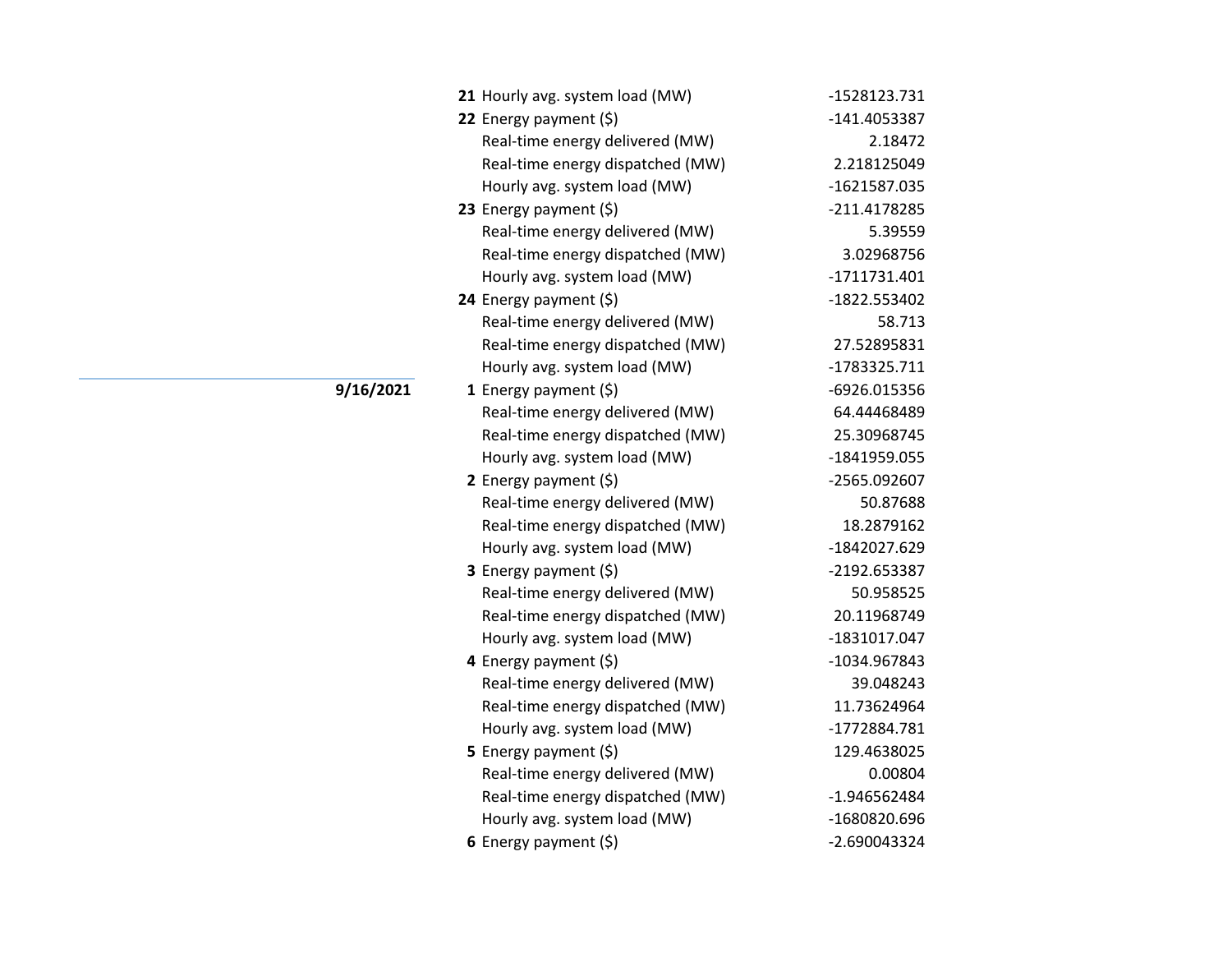| 6 Real-time energy delivered (MW) | 0.03006        |
|-----------------------------------|----------------|
| Real-time energy dispatched (MW)  | 0.039999984    |
| Hourly avg. system load (MW)      | -1554521.305   |
| 7 Energy payment $(\xi)$          | $-2.491021204$ |
| Real-time energy delivered (MW)   | 0.05598        |
| Real-time energy dispatched (MW)  | 0.039999984    |
| Hourly avg. system load (MW)      | -1435848.126   |
| <b>8</b> Energy payment $(\xi)$   | $-1.89519582$  |
| Real-time energy delivered (MW)   | 0.35712        |
| Real-time energy dispatched (MW)  | 0.029687489    |
| Hourly avg. system load (MW)      | -1402520.968   |
| 9 Energy payment (\$)             | -1.776699589   |
| Real-time energy delivered (MW)   | 0.28635        |
| Real-time energy dispatched (MW)  | 0.029999988    |
| Hourly avg. system load (MW)      | -1315594.65    |
| 10 Energy payment $(\xi)$         | 0.048953047    |
| Real-time energy dispatched (MW)  | $-0.000937497$ |
| Hourly avg. system load (MW)      | -1269628.478   |
| 11 Hourly avg. system load (MW)   | -1244692.408   |
| 12 Hourly avg. system load (MW)   | -1258817.696   |
| 13 Hourly avg. system load (MW)   | -1317424.677   |
| 14 Hourly avg. system load (MW)   | -1415958.37    |
| 15 Hourly avg. system load (MW)   | -1473192.032   |
| 16 Hourly avg. system load (MW)   | -1482893.967   |
| 17 Hourly avg. system load (MW)   | -1473793.593   |
| 18 Hourly avg. system load (MW)   | -1459229.806   |
| 19 Hourly avg. system load (MW)   | -1453129.494   |
| 20 Hourly avg. system load (MW)   | $-1464091.157$ |
| 21 Energy payment $(\xi)$         | 8.706671619    |
| Real-time energy dispatched (MW)  | $-0.181249996$ |
| Hourly avg. system load (MW)      | -1520463.502   |
| 22 Energy payment (\$)            | -301.8682303   |
| Real-time energy delivered (MW)   | 4.76508        |
| Real-time energy dispatched (MW)  | 4.945625046    |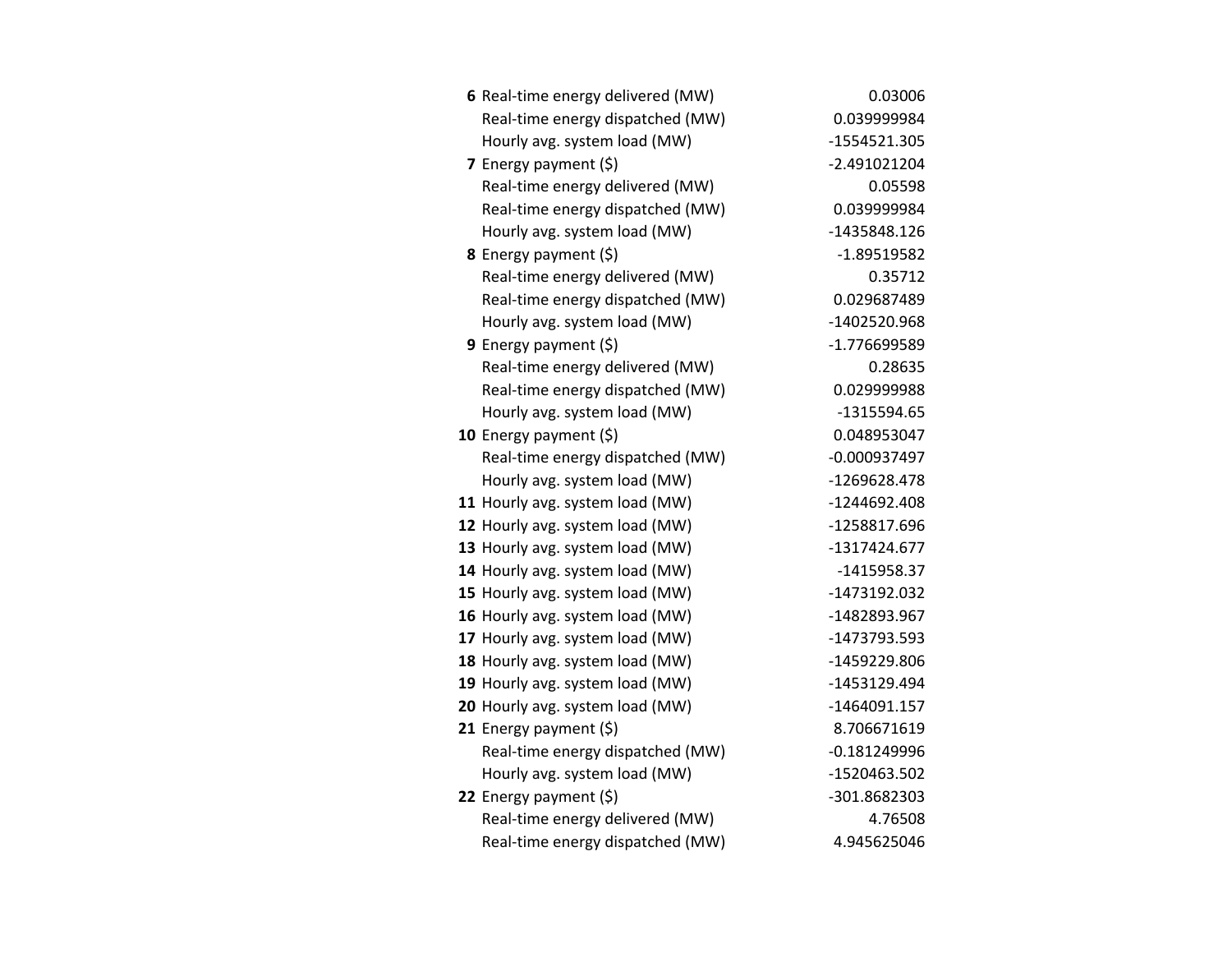| 22 Hourly avg. system load (MW)  | $-1600819.1$   |
|----------------------------------|----------------|
| 23 Energy payment (\$)           | -209.0371088   |
| Real-time energy delivered (MW)  | 5.04186        |
| Real-time energy dispatched (MW) | 2.638437554    |
| Hourly avg. system load (MW)     | -1691542.867   |
| 24 Energy payment (\$)           | -3700.070306   |
| Real-time energy delivered (MW)  | 45.57400803    |
| Real-time energy dispatched (MW) | 10.3281249     |
| Hourly avg. system load (MW)     | -1779264.631   |
| 1 Energy payment $(\xi)$         | -1598.146276   |
| Real-time energy delivered (MW)  | 65.286727      |
| Real-time energy dispatched (MW) | -28.23031233   |
| (blank)                          | 50.91999992    |
| Hourly avg. system load (MW)     | -1562205.932   |
| 2 Energy payment (\$)            | -2281.91137    |
| Real-time energy delivered (MW)  | 51.94917       |
| Real-time energy dispatched (MW) | -13.94437515   |
| (blank)                          | 33.6099997     |
| Hourly avg. system load (MW)     | -1564972.709   |
| 3 Energy payment (\$)            | -2820.599407   |
| Real-time energy delivered (MW)  | 56.661771      |
| Real-time energy dispatched (MW) | -13.43718718   |
| (blank)                          | 41.3799997     |
| Hourly avg. system load (MW)     | -1556940.299   |
| 4 Energy payment (\$)            | -531.5498359   |
| Real-time energy delivered (MW)  | 34.258011      |
| Real-time energy dispatched (MW) | -27.23156248   |
| (blank)                          | 33.1599997     |
| Hourly avg. system load (MW)     | -1504842.463   |
| 5 Energy payment $(\xi)$         | 112.7378077    |
| Real-time energy delivered (MW)  | 0.362901       |
| Real-time energy dispatched (MW) | $-1.867187474$ |
| (blank)                          | 0.179999964    |
| Hourly avg. system load (MW)     | -1435310.547   |

**9/17/2021**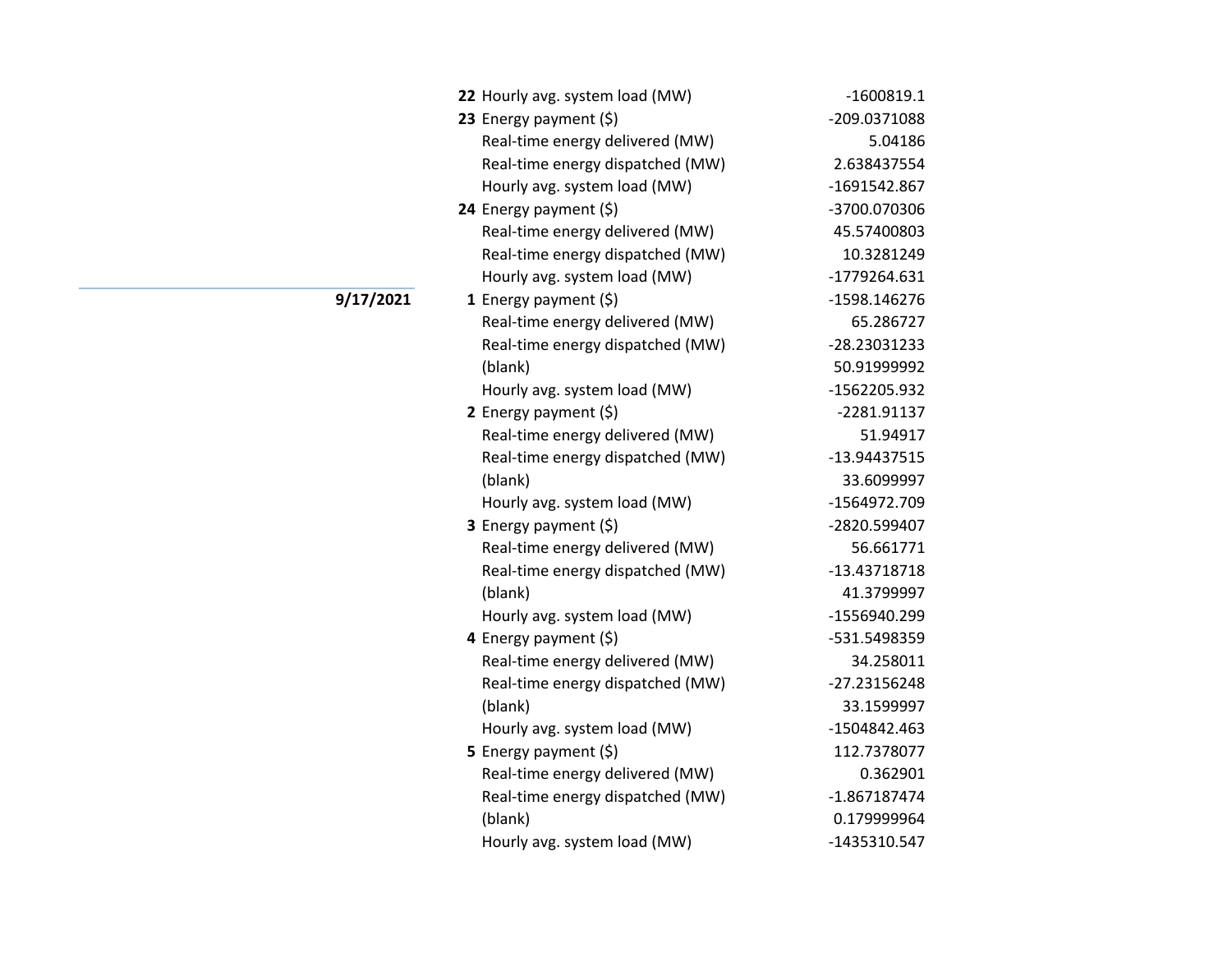| 6 Energy payment $(\xi)$         | -5.635653772   |
|----------------------------------|----------------|
| Real-time energy delivered (MW)  | 0.16458        |
| Real-time energy dispatched (MW) | $-0.003437497$ |
| (blank)                          | 0.079999968    |
| Hourly avg. system load (MW)     | -1344802.503   |
| 7 Energy payment $(5)$           | -6.003382199   |
| Real-time energy delivered (MW)  | 0.22095        |
| (blank)                          | 0.089999964    |
| Hourly avg. system load (MW)     | -1253971.383   |
| 8 Energy payment (\$)            | $-1.771745128$ |
| Real-time energy delivered (MW)  | 0.42963        |
| Real-time energy dispatched (MW) | $-0.001874994$ |
| (blank)                          | 0.029999988    |
| Hourly avg. system load (MW)     | -1150384.33    |
| 9 Energy payment (\$)            | -4.743915303   |
| Real-time energy delivered (MW)  | 0.78426        |
| (blank)                          | 0.079999968    |
| Hourly avg. system load (MW)     | -1123264.059   |
| 10 Energy payment $(5)$          | 0.139673747    |
| Real-time energy dispatched (MW) | $-0.002499992$ |
| Hourly avg. system load (MW)     | -1085662.873   |
| 11 Hourly avg. system load (MW)  | -1069668.35    |
| 12 Hourly avg. system load (MW)  | -1081240.523   |
| 13 Hourly avg. system load (MW)  | -1129193.376   |
| 14 Hourly avg. system load (MW)  | -1215288.458   |
| 15 Hourly avg. system load (MW)  | -1271396.47    |
| 16 Hourly avg. system load (MW)  | -1283672.599   |
| 17 Hourly avg. system load (MW)  | -1255339.95    |
| 18 Hourly avg. system load (MW)  | -1216928.559   |
| 19 Hourly avg. system load (MW)  | -1218860.04    |
| 20 Hourly avg. system load (MW)  | -1240162.227   |
| 21 Energy payment $(5)$          | 8.596503183    |
| Real-time energy dispatched (MW) | $-0.163749998$ |
| Hourly avg. system load (MW)     | -1275503.266   |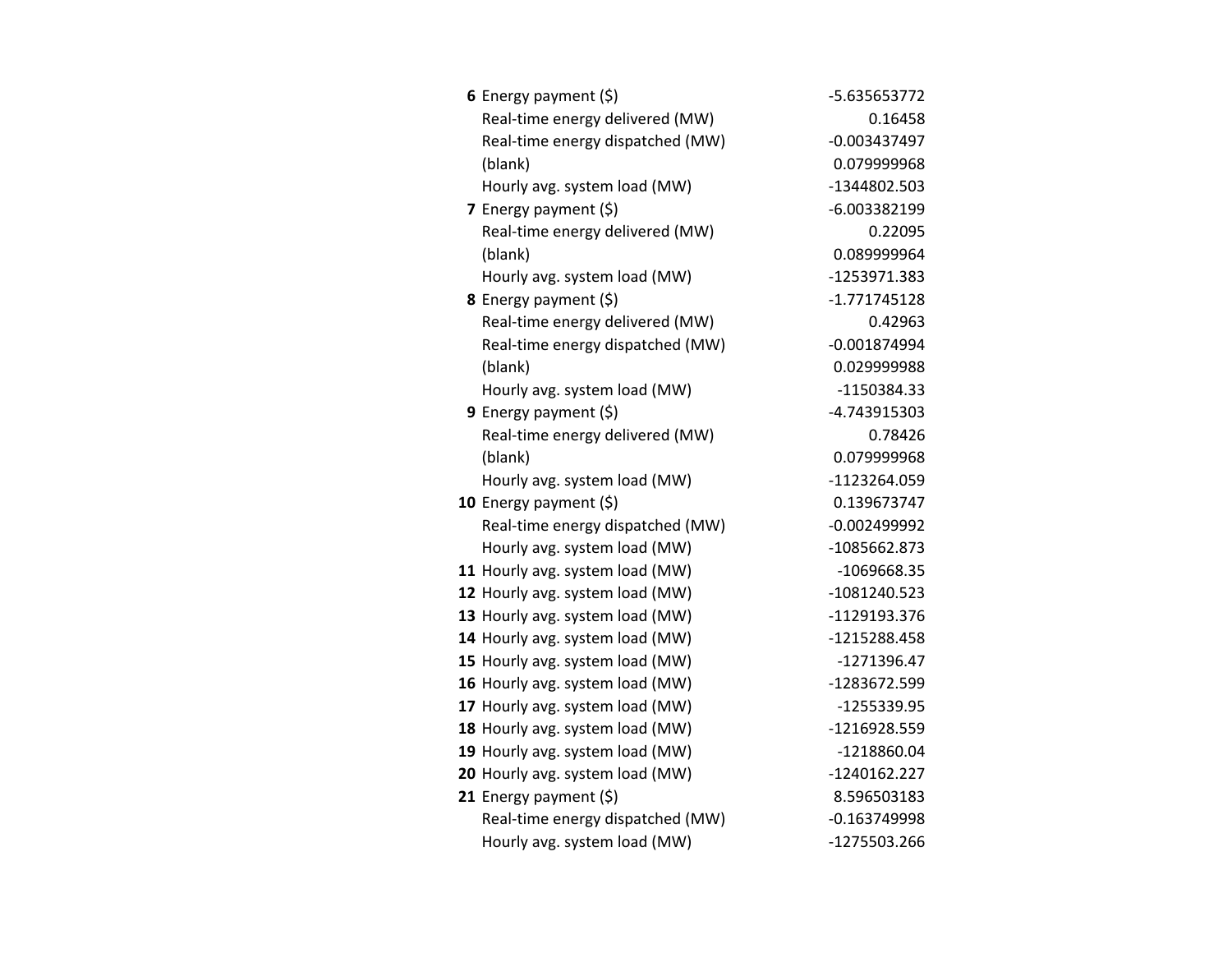| 22 Energy payment (\$)           | -297.7683427   |
|----------------------------------|----------------|
| Real-time energy delivered (MW)  | 4.69428        |
| Real-time energy dispatched (MW) | $-0.041249994$ |
| (blank)                          | 5.24000004     |
| Hourly avg. system load (MW)     | -1338610.896   |
| 23 Energy payment (\$)           | -191.4466911   |
| Real-time energy delivered (MW)  | 5.820522       |
| Real-time energy dispatched (MW) | $-2.613437488$ |
| (blank)                          | 5.980000056    |
| Hourly avg. system load (MW)     | -1427237.477   |
| 24 Energy payment (\$)           | -257.3612098   |
| Real-time energy delivered (MW)  | 47.15679       |
| Real-time energy dispatched (MW) | -32.6646875    |
| (blank)                          | 40.60999998    |
| Hourly avg. system load (MW)     | -1507789.129   |
| 1 Energy payment $(\xi)$         | -16.82162497   |
| Real-time energy delivered (MW)  | 0.625659       |
| Real-time energy dispatched (MW) | 0.249687485    |
| Hourly avg. system load (MW)     | -324759.3764   |
| 2 Energy payment (\$)            | -19.06975398   |
| Real-time energy delivered (MW)  | 0.617244       |
| Real-time energy dispatched (MW) | 0.229374994    |
| Hourly avg. system load (MW)     | -329187.3611   |
| 3 Energy payment (\$)            | -20.40047557   |
| Real-time energy delivered (MW)  | 0.655551       |
| Real-time energy dispatched (MW) | 0.239687489    |
| Hourly avg. system load (MW)     | -330459.6096   |
| 4 Energy payment (\$)            | -13.17486407   |
| Real-time energy delivered (MW)  | 0.524532       |
| Real-time energy dispatched (MW) | 0.189687485    |
| Hourly avg. system load (MW)     | -321882.4973   |
| 5 Energy payment $(5)$           | $-10.1698921$  |
| Real-time energy delivered (MW)  | 0.654321       |
| Real-time energy dispatched (MW) | 0.149687477    |

**9/18/2021**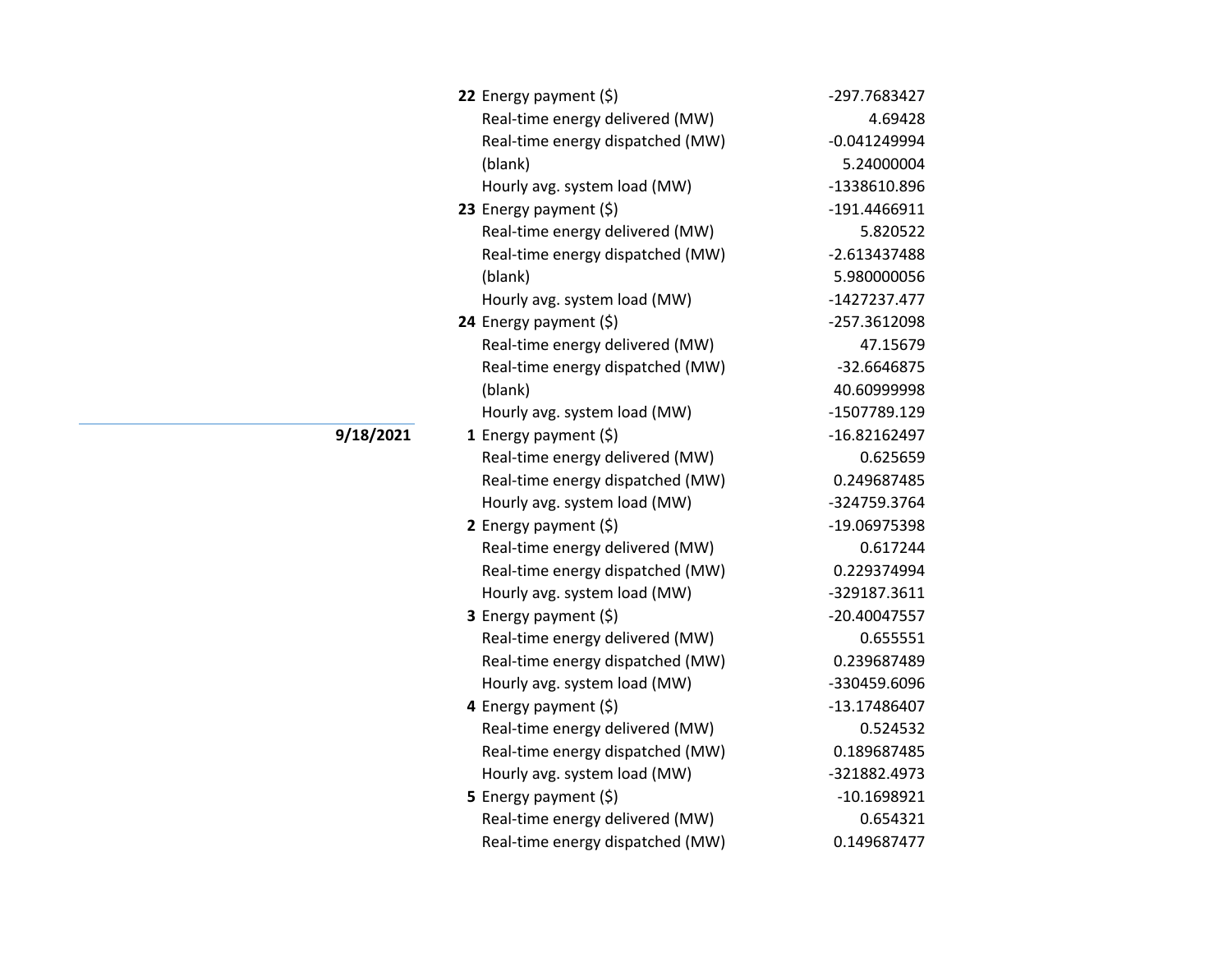| 5 Hourly avg. system load (MW)   | -309157.6943   |
|----------------------------------|----------------|
| 6 Energy payment $(\xi)$         | -4.460254851   |
| Real-time energy delivered (MW)  | 0.16104        |
| Real-time energy dispatched (MW) | 0.067187475    |
| Hourly avg. system load (MW)     | -292860.4018   |
| <b>7</b> Energy payment $(\xi)$  | -3.693305711   |
| Real-time energy delivered (MW)  | 0.29124        |
| Real-time energy dispatched (MW) | 0.059687477    |
| Hourly avg. system load (MW)     | -274459.3251   |
| 8 Energy payment (\$)            | -4.927838594   |
| Real-time energy delivered (MW)  | 0.95022        |
| Real-time energy dispatched (MW) | 0.07937497     |
| Hourly avg. system load (MW)     | $-276226.428$  |
| 9 Energy payment $(5)$           | $-5.5009713$   |
| Real-time energy delivered (MW)  | 0.64794        |
| Real-time energy dispatched (MW) | 0.089999964    |
| Hourly avg. system load (MW)     | -262886.3443   |
| 10 Energy payment $(\xi)$        | 0.161681214    |
| Real-time energy dispatched (MW) | $-0.002812491$ |
| Hourly avg. system load (MW)     | -253075.9892   |
| 11 Hourly avg. system load (MW)  | -247863.0404   |
| 12 Hourly avg. system load (MW)  | -246595.6549   |
| 13 Hourly avg. system load (MW)  | -250537.3501   |
| 14 Hourly avg. system load (MW)  | -257297.731    |
| 15 Hourly avg. system load (MW)  | -260140.3645   |
| 16 Hourly avg. system load (MW)  | -262909.8831   |
| 17 Hourly avg. system load (MW)  | -261922.6679   |
| 18 Hourly avg. system load (MW)  | -260644.8706   |
| 19 Hourly avg. system load (MW)  | -259009.8651   |
| 20 Hourly avg. system load (MW)  | -263649.1747   |
| 21 Hourly avg. system load (MW)  | -272322.9117   |
| 22 Energy payment (\$)           | 0.180225376    |
| Real-time energy dispatched (MW) | $-0.004999998$ |
| Hourly avg. system load (MW)     | -283057.5254   |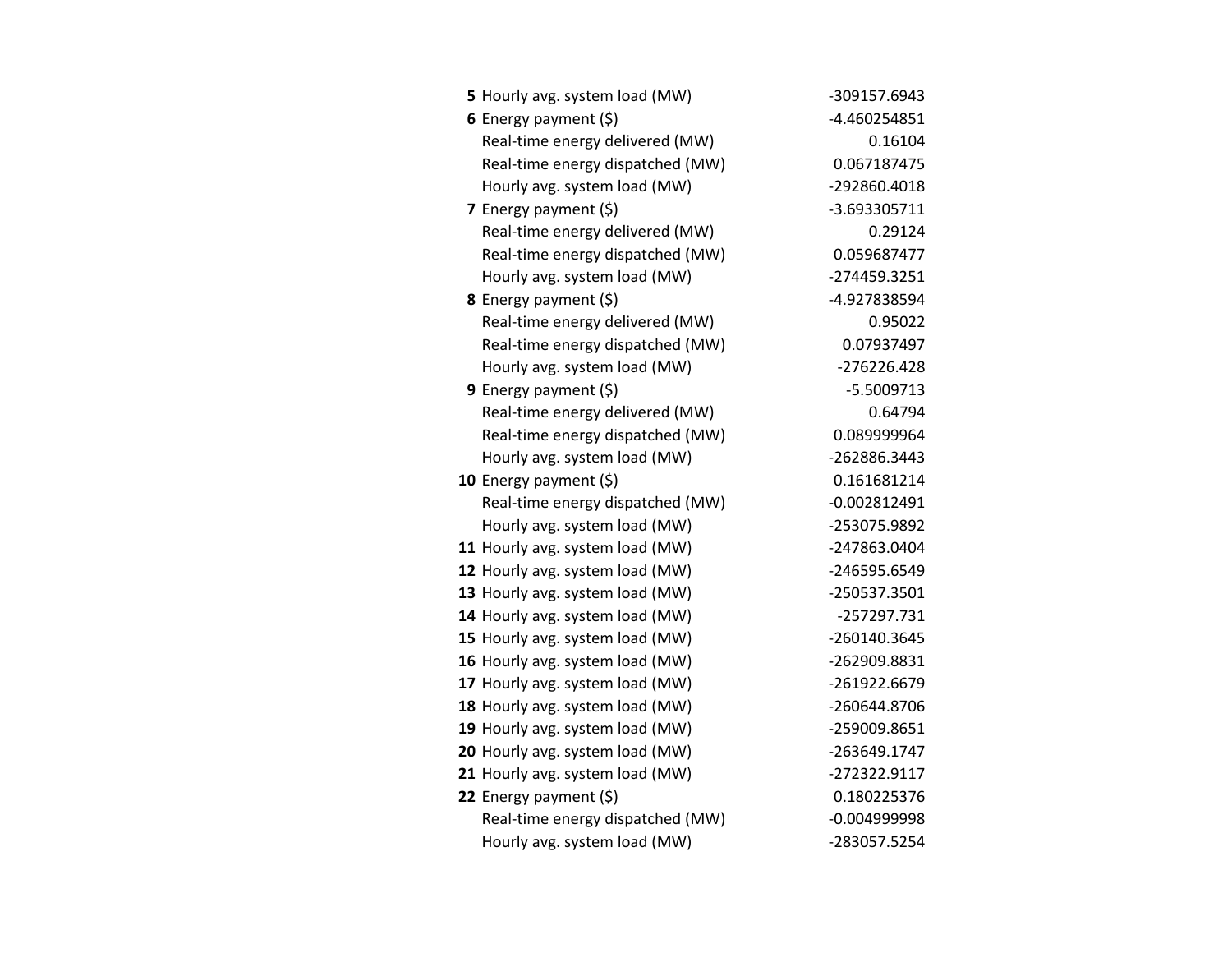| 9/18/2021 | 23 Energy payment $(5)$          | $-6.89028026$  |
|-----------|----------------------------------|----------------|
|           | Real-time energy delivered (MW)  | 0.434007       |
|           | Real-time energy dispatched (MW) | 0.157812497    |
|           | Hourly avg. system load (MW)     | -294828.8529   |
|           | 24 Energy payment (\$)           | -12.09321195   |
|           | Real-time energy delivered (MW)  | 0.490686       |
|           | Real-time energy dispatched (MW) | 0.249687497    |
|           | Hourly avg. system load (MW)     | -311195.8572   |
| 9/19/2021 | 1 Energy payment $(\xi)$         | $-0.355993697$ |
|           | Real-time energy delivered (MW)  | 0.04122        |
|           | Real-time energy dispatched (MW) | $-0.000312499$ |
|           | (blank)                          | 0.009999996    |
|           | Hourly avg. system load (MW)     | -150405.4124   |
|           | 2 Energy payment $(\xi)$         | $-1.495284124$ |
|           | Real-time energy delivered (MW)  | 0.04566        |
|           | Real-time energy dispatched (MW) | $-0.000624998$ |
|           | (blank)                          | 0.019999992    |
|           | Hourly avg. system load (MW)     | -154062.6593   |
|           | 3 Energy payment (\$)            | $-3.32310361$  |
|           | Real-time energy delivered (MW)  | 0.02769        |
|           | Real-time energy dispatched (MW) | $-0.000312499$ |
|           | (blank)                          | 0.039999984    |
|           | Hourly avg. system load (MW)     | -155767.8753   |
|           | 4 Energy payment (\$)            | $-3.62672495$  |
|           | Real-time energy delivered (MW)  | 0.0657         |
|           | (blank)                          | 0.04999998     |
|           | Hourly avg. system load (MW)     | -152259.2964   |
|           | 5 Energy payment $(\xi)$         | -3.430475593   |
|           | Real-time energy delivered (MW)  | 0.11547        |
|           | Real-time energy dispatched (MW) | $-0.000312499$ |
|           | (blank)                          | 0.04999998     |
|           | Hourly avg. system load (MW)     | -145384.1345   |
|           | 6 Energy payment $(\xi)$         | -3.871858151   |
|           | Real-time energy delivered (MW)  | 0.16497        |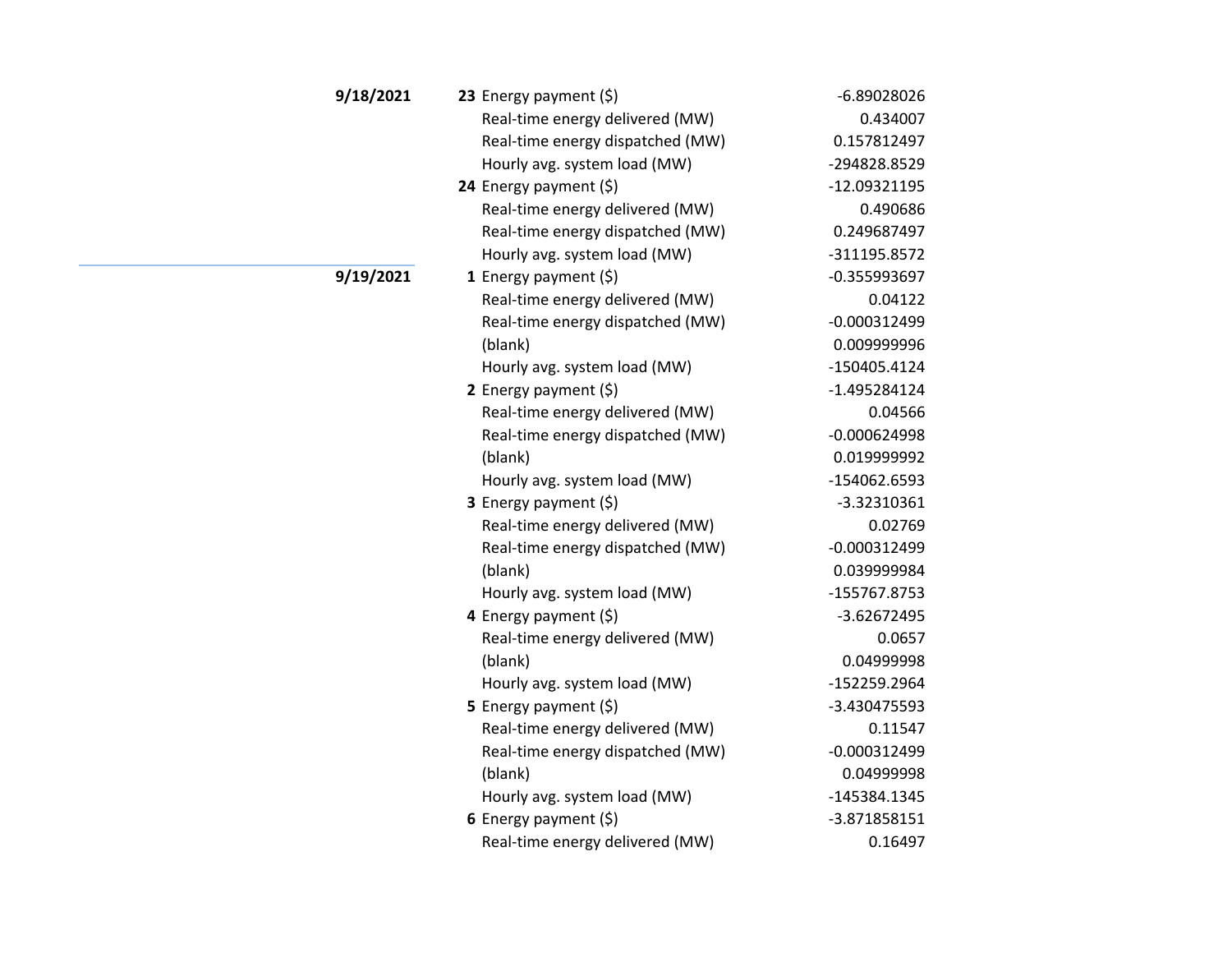| $6$ (blank)                      | 0.059999976    |
|----------------------------------|----------------|
| Hourly avg. system load (MW)     | -135731.1231   |
| 7 Energy payment (\$)            | -2.998879964   |
| Real-time energy delivered (MW)  | 0.19962        |
| Real-time energy dispatched (MW) | $-0.000312499$ |
| (blank)                          | 0.04999998     |
| Hourly avg. system load (MW)     | -126458.3198   |
| 8 Energy payment (\$)            | -3.419192432   |
| Real-time energy delivered (MW)  | 0.88119        |
| (blank)                          | 0.059999976    |
| Hourly avg. system load (MW)     | -128728.311    |
| <b>9</b> Energy payment $(\xi)$  | -3.309442177   |
| Real-time energy delivered (MW)  | 0.62565        |
| (blank)                          | 0.059999976    |
| Hourly avg. system load (MW)     | -117890.3818   |
| 10 Energy payment (\$)           | 0.092797438    |
| Real-time energy dispatched (MW) | $-0.001874994$ |
| Hourly avg. system load (MW)     | -113781.7352   |
| 11 Hourly avg. system load (MW)  | -111289.2187   |
| 12 Hourly avg. system load (MW)  | -110491.4708   |
| 13 Hourly avg. system load (MW)  | $-111543.442$  |
| 14 Hourly avg. system load (MW)  | -113255.3702   |
| 15 Hourly avg. system load (MW)  | -113665.6882   |
| 16 Hourly avg. system load (MW)  | -115770.9159   |
| 17 Hourly avg. system load (MW)  | -115582.4713   |
| 18 Hourly avg. system load (MW)  | -115209.3914   |
| 19 Hourly avg. system load (MW)  | -115886.6081   |
| 20 Hourly avg. system load (MW)  | -117228.8063   |
| 21 Hourly avg. system load (MW)  | -122012.4636   |
| 22 Hourly avg. system load (MW)  | -130480.4999   |
| 23 Hourly avg. system load (MW)  | -137918.4645   |
| 24 Energy payment (\$)           | 0.014306901    |
| Real-time energy dispatched (MW) | $-0.000312499$ |
| Hourly avg. system load (MW)     | -144614.2606   |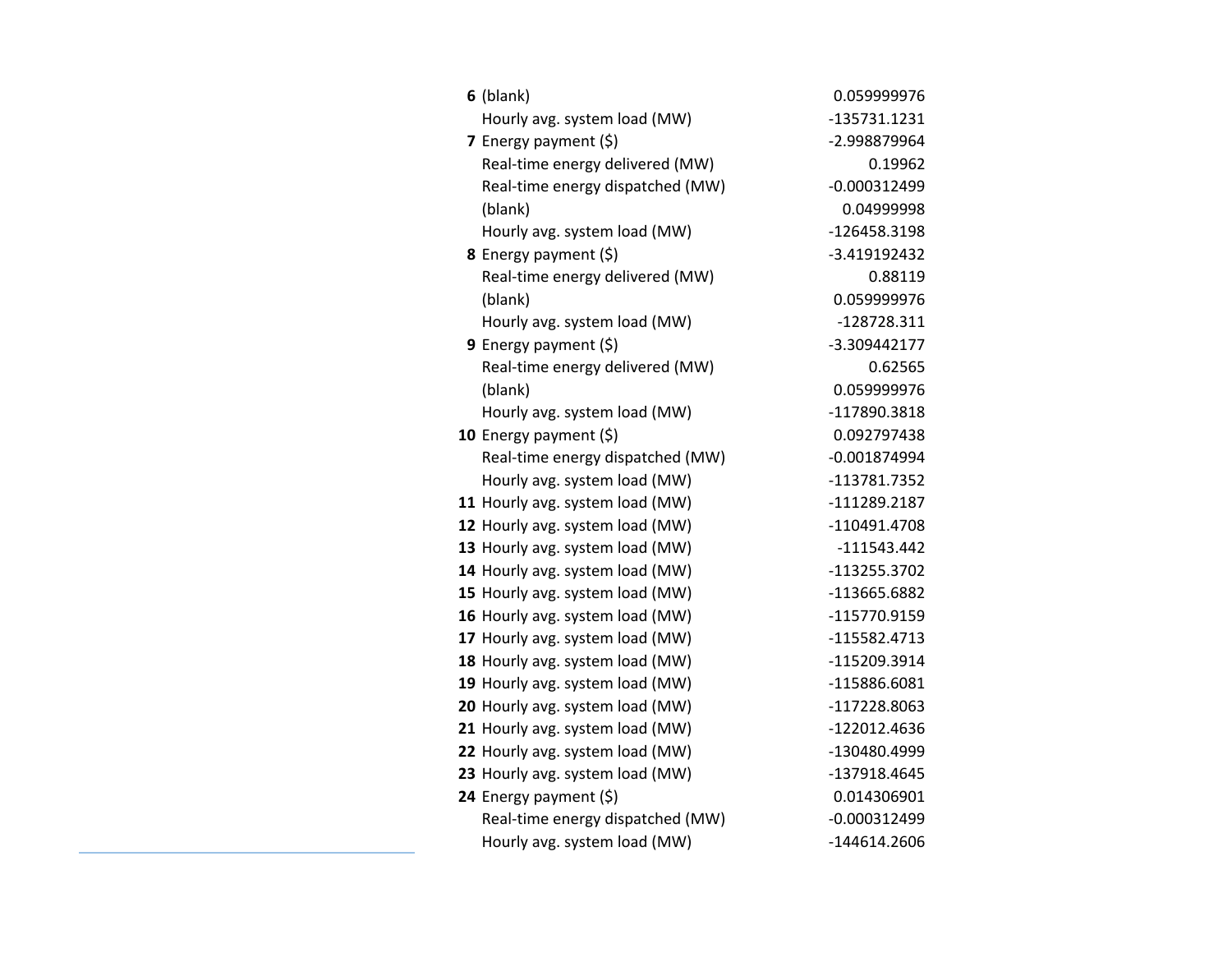| 9/20/2021 | <b>1</b> Energy payment $(\xi)$  | -2796.339663   |
|-----------|----------------------------------|----------------|
|           | Real-time energy delivered (MW)  | 66.731973      |
|           | Real-time energy dispatched (MW) | 21.78156251    |
|           | Hourly avg. system load (MW)     | -2317238.81    |
|           | 2 Energy payment $(\xi)$         | -5585.679968   |
|           | Real-time energy delivered (MW)  | 69.946917      |
|           | Real-time energy dispatched (MW) | 39.0862495     |
|           | Hourly avg. system load (MW)     | -2308298.239   |
|           | 3 Energy payment (\$)            | -2501.740144   |
|           | Real-time energy delivered (MW)  | 52.586667      |
|           | Real-time energy dispatched (MW) | 20.49062495    |
|           | Hourly avg. system load (MW)     | -2280068.162   |
|           | 4 Energy payment (\$)            | -3543.912132   |
|           | Real-time energy delivered (MW)  | 40.333725      |
|           | Real-time energy dispatched (MW) | 12.6487497     |
|           | (blank)                          | 1954.909771    |
|           | Hourly avg. system load (MW)     | -2190287.309   |
|           | 5 Energy payment $(5)$           | 129.3874905    |
|           | Real-time energy delivered (MW)  | 0.480276       |
|           | Real-time energy dispatched (MW) | $-1.838750007$ |
|           | Hourly avg. system load (MW)     | -2061488.149   |
|           | 6 Energy payment $(5)$           | -5.006817548   |
|           | Real-time energy delivered (MW)  | 0.24507        |
|           | Real-time energy dispatched (MW) | 0.066562475    |
|           | Hourly avg. system load (MW)     | -1895046.699   |
|           | 7 Energy payment (\$)            | -4.169991913   |
|           | Real-time energy delivered (MW)  | 0.32898        |
|           | Real-time energy dispatched (MW) | 0.056562472    |
|           | Hourly avg. system load (MW)     | -1739627.124   |
|           | 8 Energy payment (\$)            | -13.29892028   |
|           | Real-time energy delivered (MW)  | 1.032018       |
|           | Real-time energy dispatched (MW) | 0.229687481    |
|           | Hourly avg. system load (MW)     | $-1482147.616$ |
|           | 9 Energy payment $(5)$           | -13.62912073   |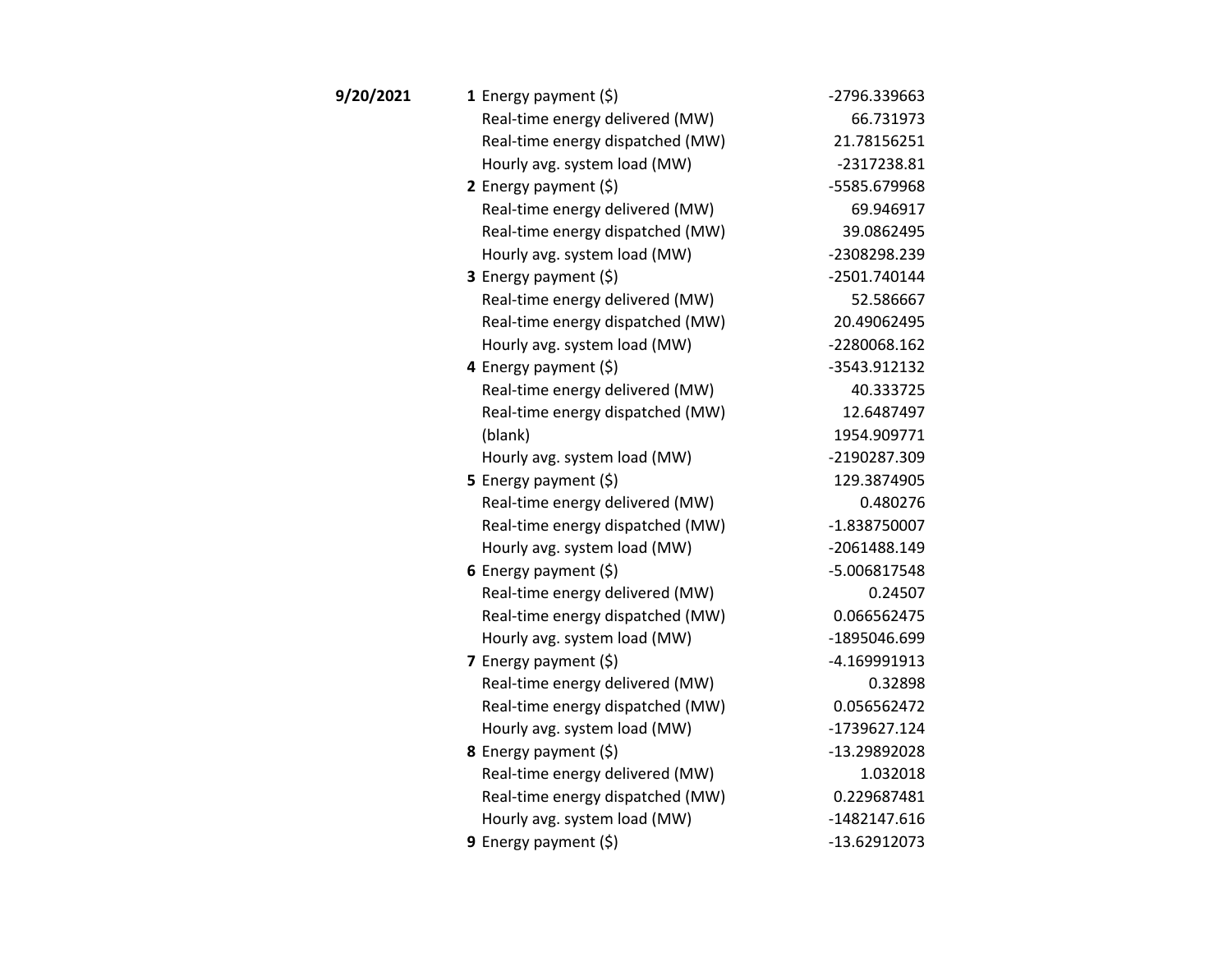| 9 Real-time energy delivered (MW) | 0.759573       |
|-----------------------------------|----------------|
| Real-time energy dispatched (MW)  | 0.239999976    |
| Hourly avg. system load (MW)      | -1419275.486   |
| 10 Energy payment $(5)$           | 0.33293681     |
| Real-time energy dispatched (MW)  | $-0.007499994$ |
| Hourly avg. system load (MW)      | -1380029.785   |
| 11 Hourly avg. system load (MW)   | -1365900.201   |
| 12 Hourly avg. system load (MW)   | -1397810.357   |
| 13 Hourly avg. system load (MW)   | $-1479350.611$ |
| 14 Hourly avg. system load (MW)   | -1605698.879   |
| 15 Hourly avg. system load (MW)   | -1679764.912   |
| 16 Hourly avg. system load (MW)   | $-1691198.211$ |
| 17 Hourly avg. system load (MW)   | -1677611.052   |
| 18 Hourly avg. system load (MW)   | -1706144.155   |
| 19 Hourly avg. system load (MW)   | -1754197.362   |
| 20 Hourly avg. system load (MW)   | -1786990.677   |
| 21 Energy payment $(\xi)$         | 3.108303212    |
| Real-time energy dispatched (MW)  | $-0.081249999$ |
| Hourly avg. system load (MW)      | -1864732.663   |
| 22 Energy payment (\$)            | $-157.491941$  |
| Real-time energy delivered (MW)   | 2.26728        |
| Real-time energy dispatched (MW)  | 2.476250047    |
| Hourly avg. system load (MW)      | -1969582.051   |
| 23 Energy payment $(\xi)$         | -255.6021087   |
| Real-time energy delivered (MW)   | 6.099504       |
| Real-time energy dispatched (MW)  | 3.315937569    |
| Hourly avg. system load (MW)      | -2103429.144   |
| 24 Energy payment (\$)            | -1310.686859   |
| Real-time energy delivered (MW)   | 48.455706      |
| Real-time energy dispatched (MW)  | 8.974687441    |
| Hourly avg. system load (MW)      | -2232185.395   |
| 1 Energy payment $(5)$            | -9518.485761   |
| Real-time energy delivered (MW)   | 118.5681342    |
| Real-time energy dispatched (MW)  | 73.92739542    |

**9/21/2021**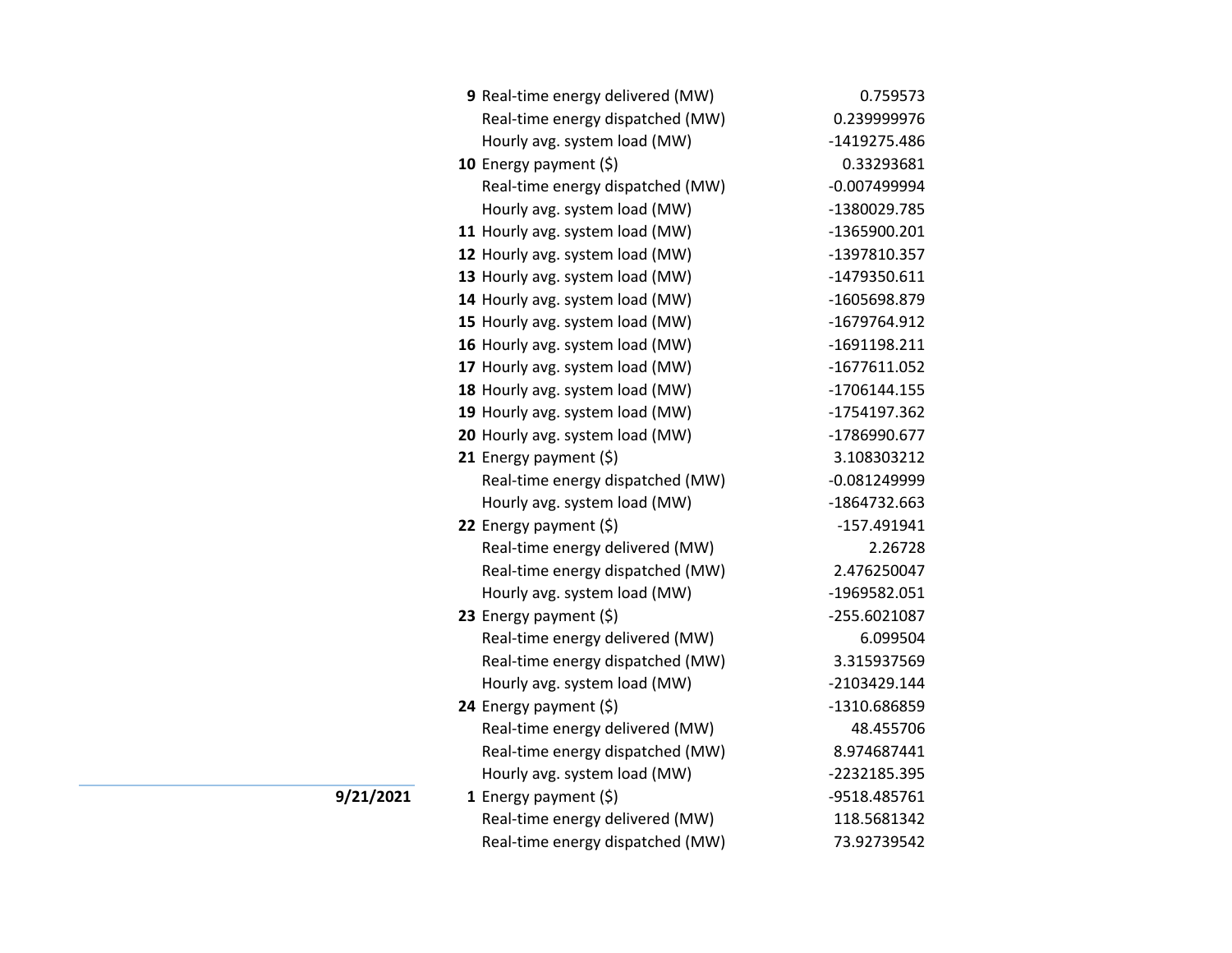| 9/21/2021 | $1$ (blank)                       | $-0.760668724$ |
|-----------|-----------------------------------|----------------|
|           | Hourly avg. system load (MW)      | $-8166311.953$ |
|           | 2 Energy payment $(5)$            | -21036.54489   |
|           | Real-time energy delivered (MW)   | 89.16586391    |
|           | Real-time energy dispatched (MW)  | 115.5066653    |
|           | (blank)                           | 14.18858673    |
|           | Hourly avg. system load (MW)      | -7951399.153   |
|           | 3 Energy payment (\$)             | -5071.442534   |
|           | Real-time energy delivered (MW)   | 58.71383287    |
|           | Real-time energy dispatched (MW)  | 31.76364546    |
|           | (blank)                           | -2.918135935   |
|           | Hourly avg. system load (MW)      | -7693824.739   |
|           | 4 Energy payment (\$)             | 658.6052819    |
|           | Real-time energy delivered (MW)   | 10.105143      |
|           | Real-time energy dispatched (MW)  | $-13.31000058$ |
|           | (blank)                           | 55.00324963    |
|           | Hourly avg. system load (MW)      | -7287604.962   |
|           | <b>5</b> Energy payment $(\xi)$   | -6.578706768   |
|           | Real-time energy delivered (MW)   | 0.36939        |
|           | Real-time energy dispatched (MW)  | -2.047187499   |
|           | (blank)                           | 176.2516559    |
|           | Hourly avg. system load (MW)      | -6777293.691   |
|           | 6 Energy payment $(\xi)$          | $-6.159509137$ |
|           | Real-time energy delivered (MW)   | 0.5343         |
|           | Real-time energy dispatched (MW)  | 0.079687469    |
|           | (blank)                           | 0.021599237    |
|           | Hourly avg. system load (MW)      | $-6175251.822$ |
|           | 7 Energy payment (\$)             | $-6.432014228$ |
|           | Real-time energy delivered (MW)   | 0.65316        |
|           | Real-time energy dispatched (MW)  | 0.089999964    |
|           | Hourly avg. system load (MW)      | -5647216.195   |
|           | 8 Real-time energy delivered (MW) | 1.161852       |
|           | Real-time energy dispatched (MW)  | 0.489062463    |
|           | (blank)                           | -32.07884335   |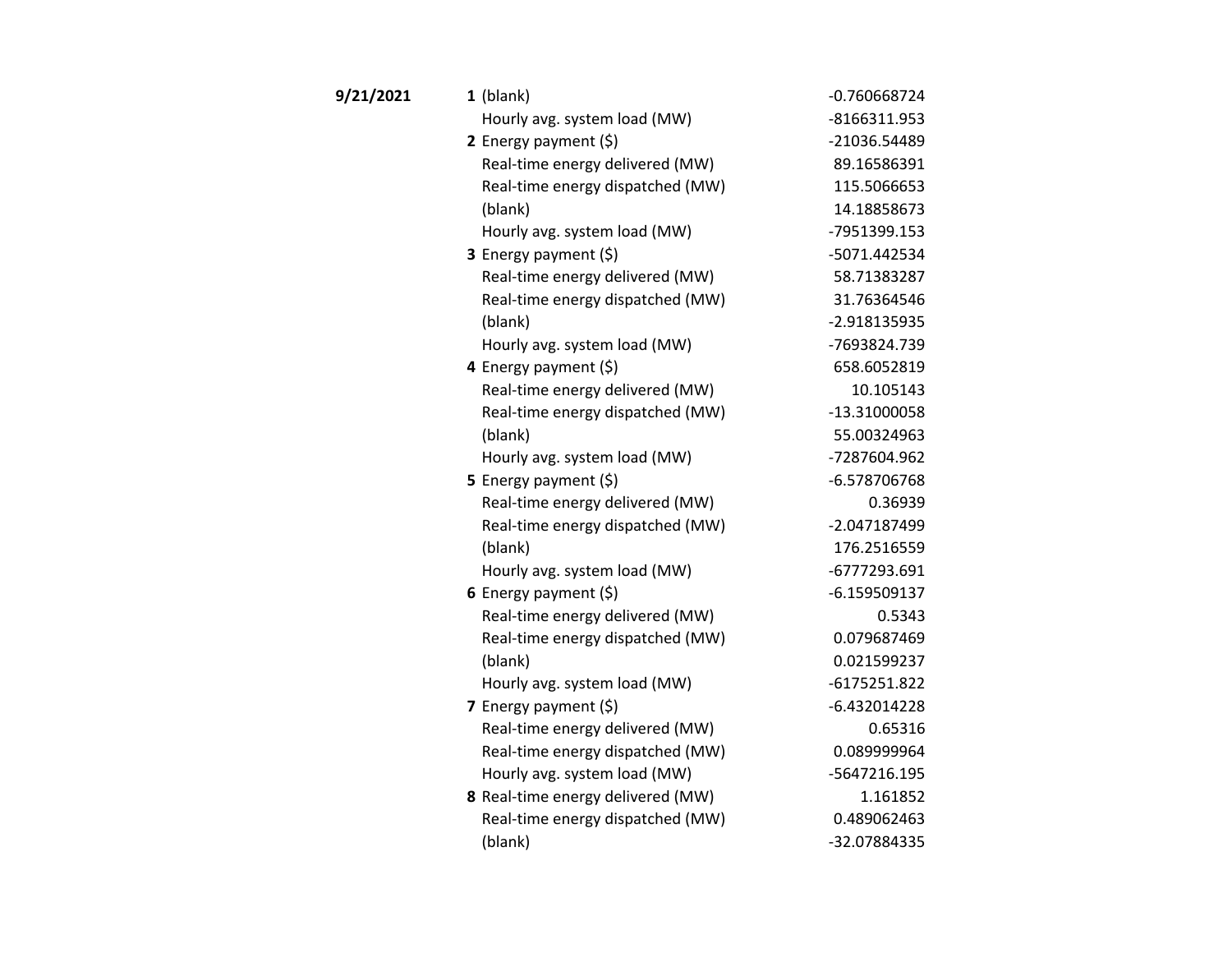| 8 Hourly avg. system load (MW)      | -4727457.131   |
|-------------------------------------|----------------|
| 9 Real-time energy delivered (MW)   | 0.905742       |
| Real-time energy dispatched (MW)    | 0.509999952    |
| (blank)                             | -31.80871661   |
| Hourly avg. system load (MW)        | -4578003.477   |
| 10 Real-time energy dispatched (MW) | $-0.015937492$ |
| (blank)                             | 0.908139921    |
| Hourly avg. system load (MW)        | -4425943.871   |
| 11 Hourly avg. system load (MW)     | -4345224.081   |
| 12 Hourly avg. system load (MW)     | -4396961.795   |
| 13 Hourly avg. system load (MW)     | -4598009.158   |
| 14 Hourly avg. system load (MW)     | -4957576.311   |
| 15 Hourly avg. system load (MW)     | -5152179.743   |
| 16 Hourly avg. system load (MW)     | -5242062.669   |
| 17 Hourly avg. system load (MW)     | -5387851.872   |
| 18 Hourly avg. system load (MW)     | -5494509.337   |
| 19 Hourly avg. system load (MW)     | -5735790.27    |
| 20 Hourly avg. system load (MW)     | -6118865.034   |
| 21 Real-time energy dispatched (MW) | $-0.109374997$ |
| (blank)                             | 7.35834576     |
| Hourly avg. system load (MW)        | -6630806.65    |
| 22 Energy payment $(5)$             | 43.93509617    |
| Real-time energy delivered (MW)     | 2.390463276    |
| Real-time energy dispatched (MW)    | 2.417604224    |
| (blank)                             | -236.3881768   |
| Hourly avg. system load (MW)        | -7166183.355   |
| 23 Energy payment (\$)              | 425.8654185    |
| Real-time energy delivered (MW)     | 2.831357076    |
| Real-time energy dispatched (MW)    | 1.174374816    |
| (blank)                             | -535.5528113   |
| Hourly avg. system load (MW)        | -7678823.526   |
| 24 Energy payment (\$)              | -10.70477967   |
| Real-time energy delivered (MW)     | 84.87383632    |
| Real-time energy dispatched (MW)    | 40.39270805    |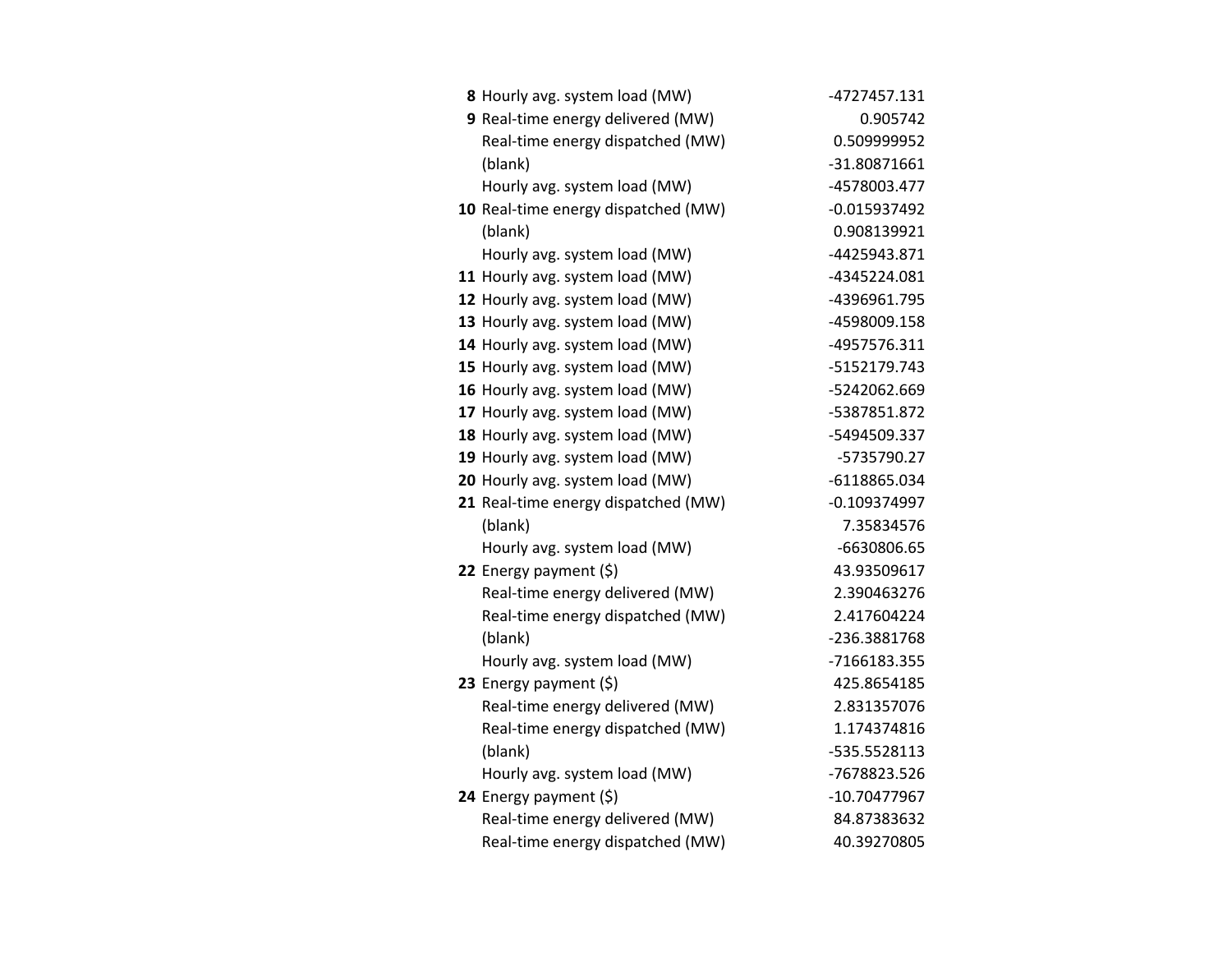| <b>24</b> (blank)                | -4174.993982   |
|----------------------------------|----------------|
| Hourly avg. system load (MW)     | -8056209.46    |
| 1 Energy payment $(\xi)$         | $-11677.6862$  |
| Real-time energy dispatched (MW) | 74.48958314    |
| (blank)                          | 88.36712597    |
| Hourly avg. system load (MW)     | -11553239.55   |
| 2 Energy payment $(\xi)$         | -17537.55872   |
| Real-time energy dispatched (MW) | 90.27281191    |
| (blank)                          | 80.33930702    |
| Hourly avg. system load (MW)     | -11209308.98   |
| 3 Energy payment (\$)            | -8634.402142   |
| Real-time energy dispatched (MW) | 44.49781212    |
| (blank)                          | 31.517502      |
| Hourly avg. system load (MW)     | -10855281.66   |
| 4 Energy payment (\$)            | -3950.374656   |
| Real-time energy dispatched (MW) | 9.009374954    |
| (blank)                          | 15.0603875     |
| Hourly avg. system load (MW)     | -10252151.99   |
| 5 Energy payment (\$)            | 70.83349045    |
| Real-time energy dispatched (MW) | $-0.742500002$ |
| (blank)                          | 0.524382       |
| Hourly avg. system load (MW)     | -9566842.491   |
| 6 Energy payment $(\xi)$         | -5.198011231   |
| Real-time energy dispatched (MW) | 0.076249972    |
| (blank)                          | 0.55386        |
| Hourly avg. system load (MW)     | -8764198.67    |
| 7 Energy payment (\$)            | -5.796331581   |
| Real-time energy delivered (MW)  | 0.60714        |
| Real-time energy dispatched (MW) | 0.089999964    |
| Hourly avg. system load (MW)     | -7997573.599   |
| 8 Energy payment (\$)            | -5.073934933   |
| Real-time energy dispatched (MW) | 0.07937497     |
| (blank)                          | 1.1556         |
| Hourly avg. system load (MW)     | -7521374.048   |

**9/22/2021**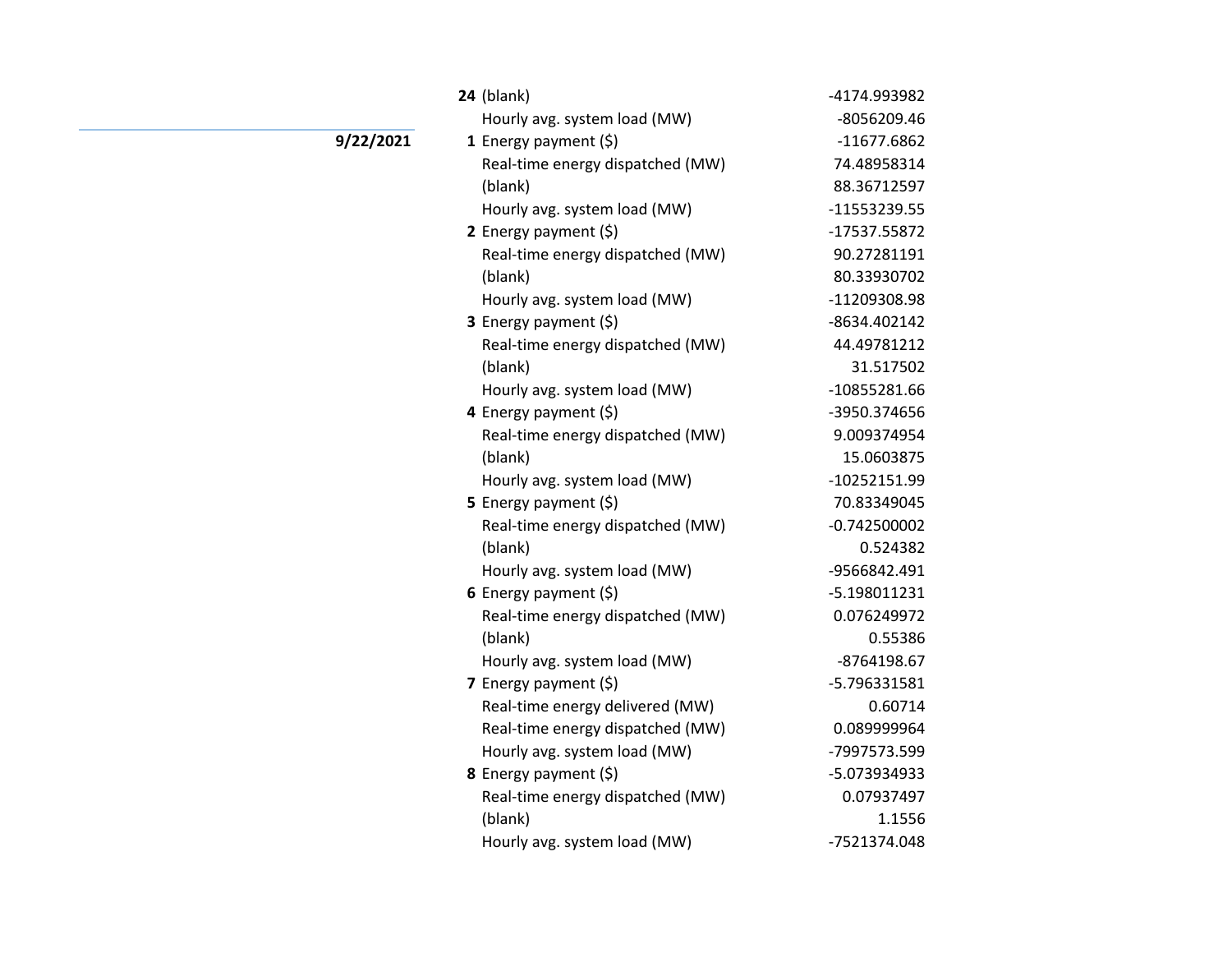| 9 Energy payment (\$)            | -5.524236793   |
|----------------------------------|----------------|
| Real-time energy dispatched (MW) | 0.089999964    |
| (blank)                          | 0.83283        |
| Hourly avg. system load (MW)     | -7089802.015   |
| 10 Energy payment $(\xi)$        | 0.192118008    |
| Real-time energy dispatched (MW) | $-0.002812491$ |
| Hourly avg. system load (MW)     | -6772079.367   |
| 11 Hourly avg. system load (MW)  | -6607755.388   |
| 12 Hourly avg. system load (MW)  | -6641389.835   |
| 13 Hourly avg. system load (MW)  | -6940810.227   |
| 14 Hourly avg. system load (MW)  | -7424463.927   |
| 15 Hourly avg. system load (MW)  | -7729834.289   |
| 16 Hourly avg. system load (MW)  | -7899021.121   |
| 17 Hourly avg. system load (MW)  | $-8117636.178$ |
| 18 Hourly avg. system load (MW)  | -8385094.16    |
| 19 Hourly avg. system load (MW)  | -8853062.683   |
| 20 Hourly avg. system load (MW)  | -9475100.131   |
| 21 Energy payment $(\xi)$        | 8.444068792    |
| Real-time energy dispatched (MW) | $-0.098749997$ |
| Hourly avg. system load (MW)     | $-10142616.67$ |
| 22 Energy payment (\$)           | $-65.61811418$ |
| Real-time energy dispatched (MW) | 1.304062557    |
| (blank)                          | 2.33856        |
| Hourly avg. system load (MW)     | -10753262.81   |
| 23 Energy payment (\$)           | -2406.748464   |
| Real-time energy dispatched (MW) | 31.64343746    |
| (blank)                          | 34.528236      |
| Hourly avg. system load (MW)     | -11223902.67   |
| 24 Energy payment (\$)           | -4615.076358   |
| Real-time energy dispatched (MW) | 60.07666652    |
| (blank)                          | 61.50954043    |
| Hourly avg. system load (MW)     | $-11480122.2$  |
| 1 Energy payment $(\xi)$         | -5850.1891     |
| Real-time energy delivered (MW)  | 61.6691303     |

**9/23/2021**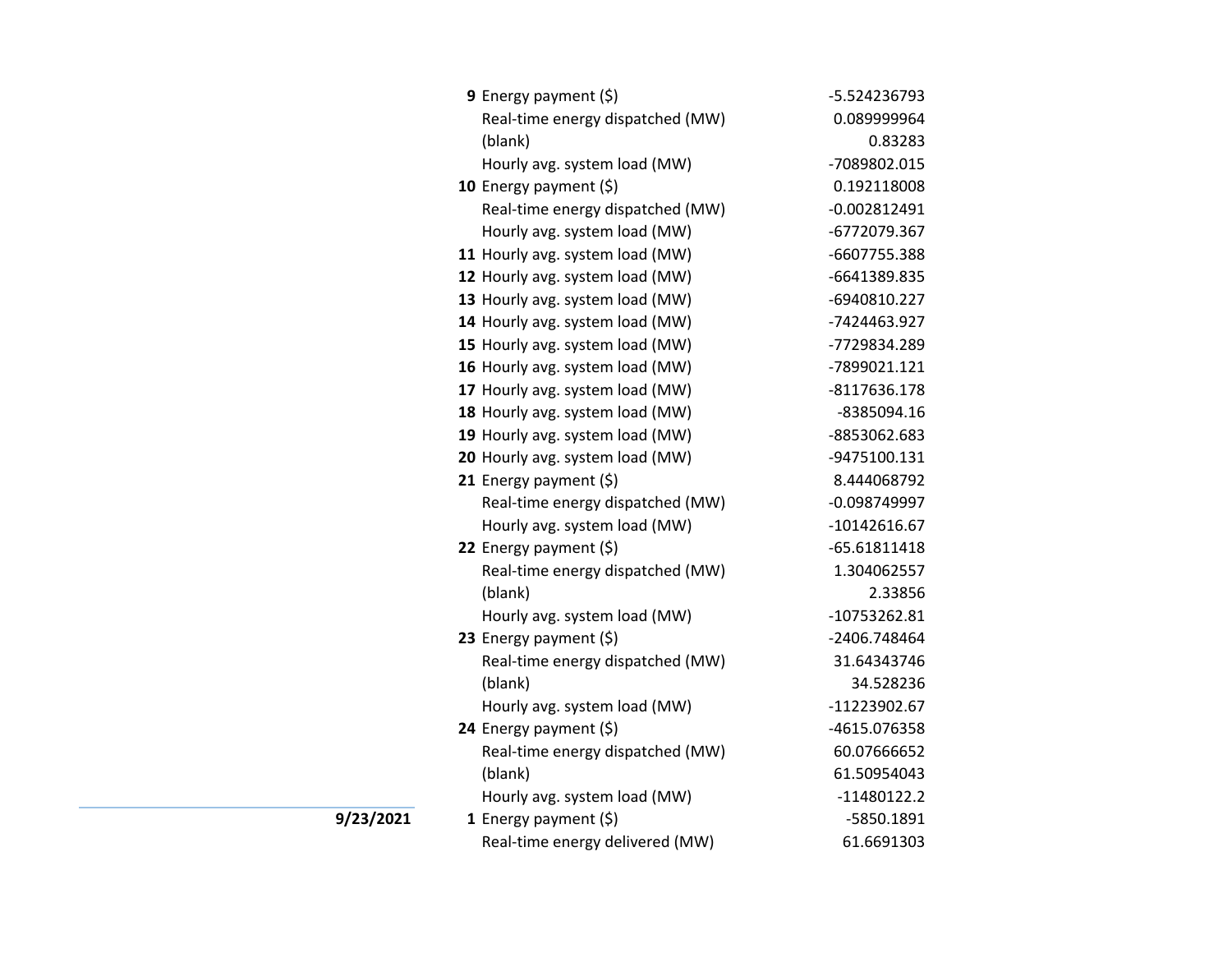| 9/23/2021 | 1 Real-time energy dispatched (MW) | 60.85072903    |
|-----------|------------------------------------|----------------|
|           | Hourly avg. system load (MW)       | -3772694.764   |
|           | 2 Energy payment $(5)$             | -7957.292173   |
|           | Real-time energy delivered (MW)    | 60.90426206    |
|           | Real-time energy dispatched (MW)   | 63.5116663     |
|           | Hourly avg. system load (MW)       | -3701534.569   |
|           | 3 Energy payment (\$)              | -1833.040628   |
|           | Real-time energy delivered (MW)    | 14.492778      |
|           | Real-time energy dispatched (MW)   | 18.60593724    |
|           | Hourly avg. system load (MW)       | $-3629112.9$   |
|           | 4 Energy payment (\$)              | -645.3767394   |
|           | Real-time energy delivered (MW)    | 7.260483       |
|           | Real-time energy dispatched (MW)   | 7.890624806    |
|           | Hourly avg. system load (MW)       | -3468069.663   |
|           | 5 Energy payment $(\xi)$           | 12.23789968    |
|           | Real-time energy delivered (MW)    | 0.375084       |
|           | Real-time energy dispatched (MW)   | $-0.189062524$ |
|           | Hourly avg. system load (MW)       | -3258787.51    |
|           | 6 Energy payment $(\xi)$           | -5.310982474   |
|           | Real-time energy delivered (MW)    | 0.45405        |
|           | Real-time energy dispatched (MW)   | 0.07937497     |
|           | Hourly avg. system load (MW)       | -2999939.838   |
|           | 7 Energy payment $(\xi)$           | -5.24086648    |
|           | Real-time energy delivered (MW)    | 0.53403        |
|           | Real-time energy dispatched (MW)   | 0.084374964    |
|           | Hourly avg. system load (MW)       | -2761344.926   |
|           | 8 Energy payment (\$)              | $-15.53771225$ |
|           | Real-time energy delivered (MW)    | 1.291692       |
|           | Real-time energy dispatched (MW)   | 0.259687469    |
|           | Hourly avg. system load (MW)       | -2717347.785   |
|           | 9 Energy payment $(\xi)$           | $-15.14621646$ |
|           | Real-time energy delivered (MW)    | 1.050651       |
|           | Real-time energy dispatched (MW)   | 0.259999968    |
|           | Hourly avg. system load (MW)       | -2552976.136   |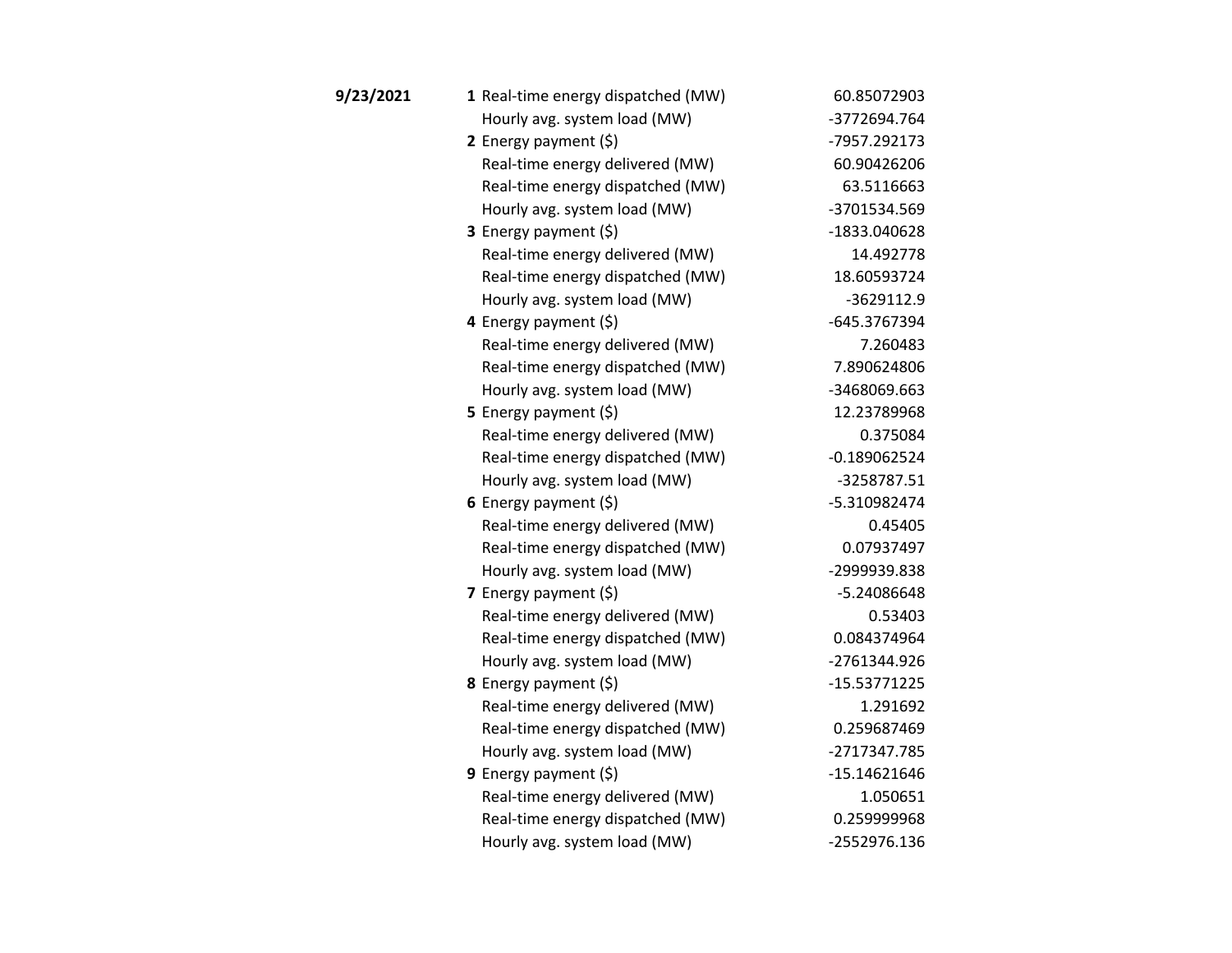| <b>10</b> Energy payment $(\xi)$ | 0.41639905     |
|----------------------------------|----------------|
| Real-time energy dispatched (MW) | $-0.008124992$ |
| Hourly avg. system load (MW)     | -2442633.951   |
| 11 Hourly avg. system load (MW)  | -2382660.258   |
| 12 Hourly avg. system load (MW)  | -2396011.548   |
| 13 Hourly avg. system load (MW)  | -2500243.192   |
| 14 Hourly avg. system load (MW)  | -2668330.845   |
| 15 Hourly avg. system load (MW)  | -2772678.198   |
| 16 Hourly avg. system load (MW)  | -2816831.788   |
| 17 Hourly avg. system load (MW)  | -2838263.108   |
| 18 Hourly avg. system load (MW)  | -2921510.273   |
| 19 Hourly avg. system load (MW)  | -3020884.891   |
| 20 Hourly avg. system load (MW)  | -3185877.284   |
| 21 Energy payment $(\xi)$        | 21.1480927     |
| Real-time energy dispatched (MW) | $-0.103124997$ |
| Hourly avg. system load (MW)     | -3384483.406   |
| 22 Energy payment $(\xi)$        | 573.5494145    |
| Real-time energy delivered (MW)  | 2.27916        |
| Real-time energy dispatched (MW) | 0.962812549    |
| Hourly avg. system load (MW)     | -3553143.422   |
| 23 Energy payment (\$)           | -2929.762984   |
| Real-time energy delivered (MW)  | 42.102756      |
| Real-time energy dispatched (MW) | 43.37031249    |
| Hourly avg. system load (MW)     | -3685112.221   |
| 24 Energy payment (\$)           | -3212.242684   |
| Real-time energy delivered (MW)  | 44.18175       |
| Real-time energy dispatched (MW) | 44.40145827    |
| Hourly avg. system load (MW)     | -3760304.481   |
| 1 Energy payment $(\$)$          | -6315.053086   |
| Real-time energy delivered (MW)  | 95.59409097    |
| Real-time energy dispatched (MW) | 76.67906246    |
| Hourly avg. system load (MW)     | -6759530.328   |
| 2 Energy payment $(\xi)$         | -8860.591017   |
| Real-time energy delivered (MW)  | 80.69689933    |

**9/24/2021**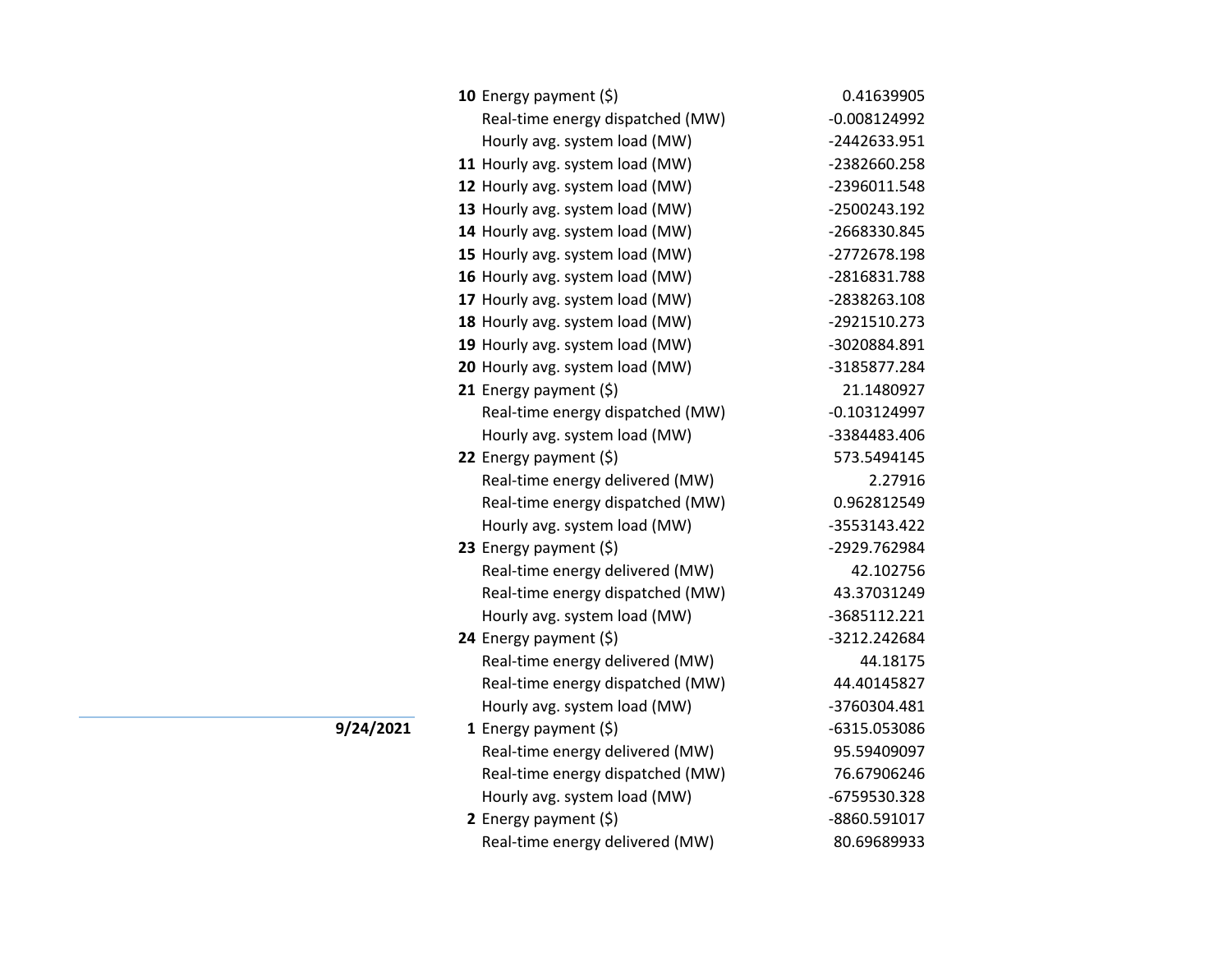| 9/24/2021 | 2 Real-time energy dispatched (MW) | 80.85374995    |
|-----------|------------------------------------|----------------|
|           | Hourly avg. system load (MW)       | -6650041.891   |
|           | 3 Energy payment (\$)              | -3063.125911   |
|           | Real-time energy delivered (MW)    | 52.78988884    |
|           | Real-time energy dispatched (MW)   | 36.3378124     |
|           | Hourly avg. system load (MW)       | -6552151.296   |
|           | 4 Energy payment $(\xi)$           | -2232.307494   |
|           | Real-time energy delivered (MW)    | 38.70062149    |
|           | Real-time energy dispatched (MW)   | 28.70624983    |
|           | Hourly avg. system load (MW)       | $-6291390.79$  |
|           | 5 Energy payment $(\xi)$           | 44.32666694    |
|           | Real-time energy delivered (MW)    | 0.548109       |
|           | Real-time energy dispatched (MW)   | $-0.734687394$ |
|           | Hourly avg. system load (MW)       | -6004756.796   |
|           | 6 Energy payment $(\xi)$           | -5.088318884   |
|           | Real-time energy delivered (MW)    | 0.34281        |
|           | Real-time energy dispatched (MW)   | 0.076249972    |
|           | Hourly avg. system load (MW)       | -5620276.106   |
|           | 7 Energy payment $(\xi)$           | -4.377807431   |
|           | Real-time energy delivered (MW)    | 0.28179        |
|           | Real-time energy dispatched (MW)   | 0.069374974    |
|           | Hourly avg. system load (MW)       | -5227814.279   |
|           | 8 Energy payment (\$)              | -14.97555137   |
|           | Real-time energy delivered (MW)    | 1.286391       |
|           | Real-time energy dispatched (MW)   | 0.25937497     |
|           | Hourly avg. system load (MW)       | -5022211.408   |
|           | 9 Energy payment $(\xi)$           | -14.93949459   |
|           | Real-time energy delivered (MW)    | 1.107105       |
|           | Real-time energy dispatched (MW)   | 0.269999964    |
|           | Hourly avg. system load (MW)       | -4772527.146   |
|           | 10 Energy payment $(\xi)$          | 0.450852873    |
|           | Real-time energy dispatched (MW)   | $-0.008437491$ |
|           | Hourly avg. system load (MW)       | -4592440.949   |
|           | 11 Hourly avg. system load (MW)    | -4504445.426   |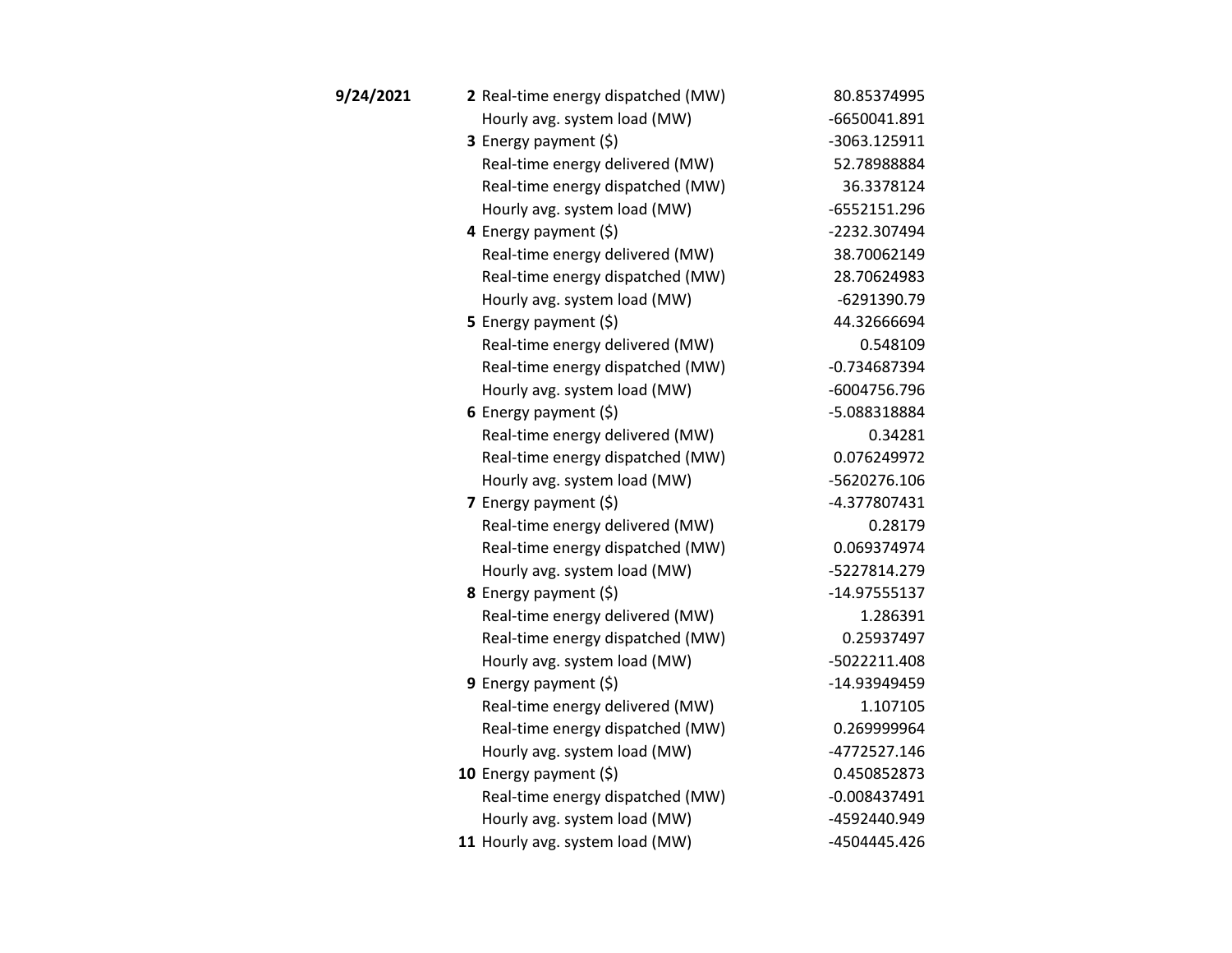|           | 12 Hourly avg. system load (MW)  | -4539857.276   |
|-----------|----------------------------------|----------------|
|           | 13 Hourly avg. system load (MW)  | -4752844.524   |
|           | 14 Hourly avg. system load (MW)  | -5102630.085   |
|           | 15 Hourly avg. system load (MW)  | -5326557.178   |
|           | 16 Hourly avg. system load (MW)  | -5415242.13    |
|           | 17 Hourly avg. system load (MW)  | -5420056.03    |
|           | 18 Hourly avg. system load (MW)  | -5537690.071   |
|           | 19 Hourly avg. system load (MW)  | -5603507.605   |
|           | 20 Hourly avg. system load (MW)  | -5823693.68    |
|           | 21 Energy payment (\$)           | 5.552826308    |
|           | Real-time energy dispatched (MW) | $-0.103124997$ |
|           | Hourly avg. system load (MW)     | -6186787.042   |
|           | 22 Energy payment (\$)           | -56.46470699   |
|           | Real-time energy delivered (MW)  | 2.19852        |
|           | Real-time energy dispatched (MW) | 0.951875051    |
|           | Hourly avg. system load (MW)     | -6505658.009   |
|           | 23 Energy payment (\$)           | -2730.469515   |
|           | Real-time energy delivered (MW)  | 42.300912      |
|           | Real-time energy dispatched (MW) | 43.70687499    |
|           | Hourly avg. system load (MW)     | -6707981.648   |
|           | 24 Energy payment (\$)           | -3183.890355   |
|           | Real-time energy delivered (MW)  | 46.213308      |
|           | Real-time energy dispatched (MW) | 45.49302074    |
|           | Hourly avg. system load (MW)     | $-6773274.215$ |
| 9/25/2021 | 1 Energy payment $(5)$           | -19.06949294   |
|           | Real-time energy delivered (MW)  | 0.566433       |
|           | Real-time energy dispatched (MW) | 0.279999996    |
|           | Hourly avg. system load (MW)     | -260119.9041   |
|           | 2 Energy payment $(\xi)$         | -21.27010577   |
|           | Real-time energy delivered (MW)  | 0.478188       |
|           | Real-time energy dispatched (MW) | 0.249374998    |
|           | Hourly avg. system load (MW)     | -258898.1611   |
|           | <b>3</b> Energy payment $(\xi)$  | -18.74599815   |
|           | Real-time energy delivered (MW)  | 0.423693       |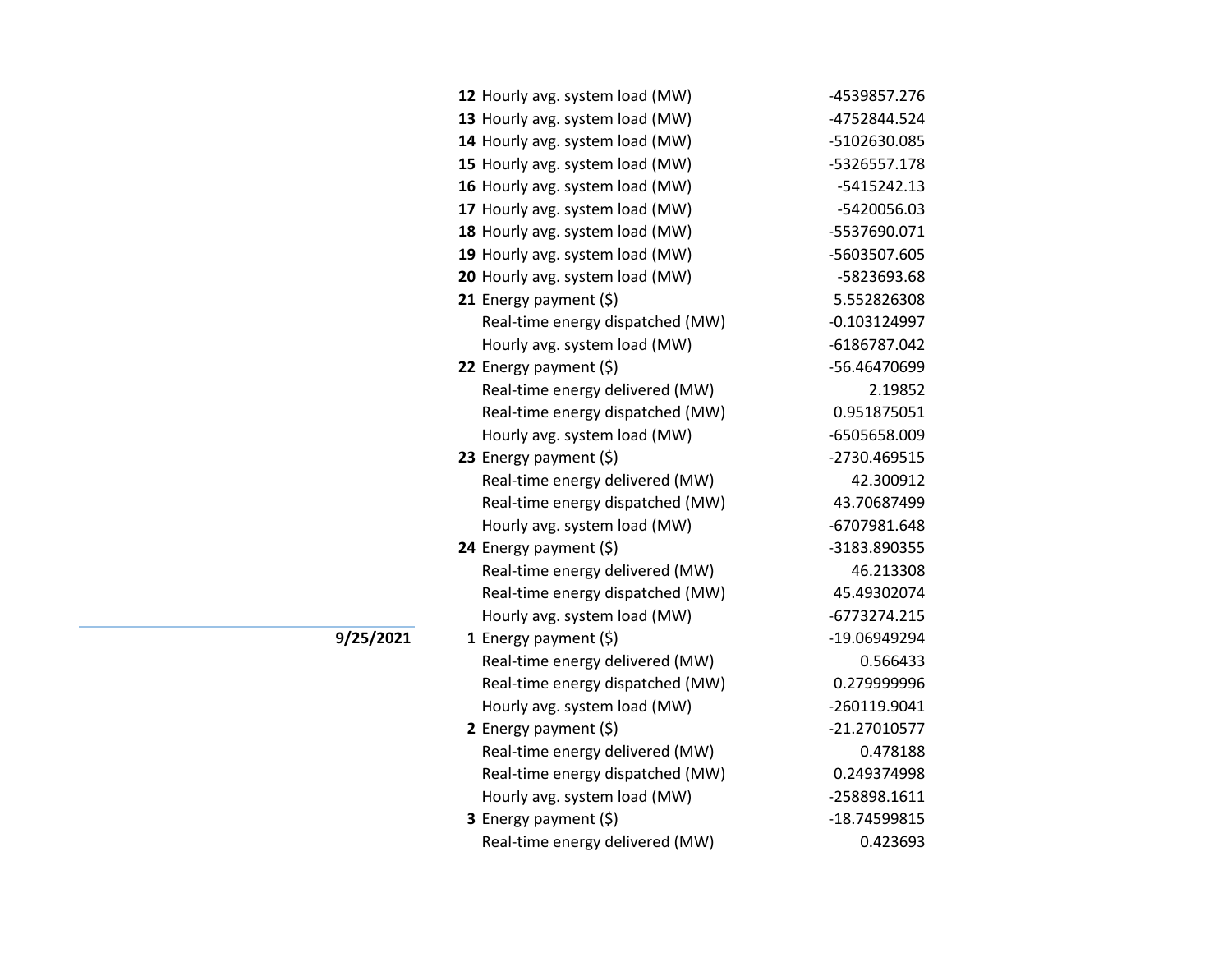| 9/25/2021 | 3 Real-time energy dispatched (MW) | 0.259687493    |
|-----------|------------------------------------|----------------|
|           | Hourly avg. system load (MW)       | $-257345.351$  |
|           | 4 Energy payment (\$)              | -12.94885321   |
|           | Real-time energy delivered (MW)    | 0.406545       |
|           | Real-time energy dispatched (MW)   | 0.189999996    |
|           | Hourly avg. system load (MW)       | -248140.9133   |
|           | <b>5</b> Energy payment $(\xi)$    | $-8.226576311$ |
|           | Real-time energy delivered (MW)    | 0.537639       |
|           | Real-time energy dispatched (MW)   | 0.129687485    |
|           | Hourly avg. system load (MW)       | -236997.2987   |
|           | 6 Energy payment $(\xi)$           | -2.9567747     |
|           | Real-time energy delivered (MW)    | 0.13026        |
|           | Real-time energy dispatched (MW)   | 0.047187483    |
|           | Hourly avg. system load (MW)       | -224371.8865   |
|           | 7 Energy payment $(5)$             | $-1.734251049$ |
|           | Real-time energy delivered (MW)    | 0.05862        |
|           | Real-time energy dispatched (MW)   | 0.029062491    |
|           | Hourly avg. system load (MW)       | -210008.6641   |
|           | 8 Energy payment (\$)              | $-3.62797321$  |
|           | Real-time energy delivered (MW)    | 0.70365        |
|           | Real-time energy dispatched (MW)   | 0.059687477    |
|           | Hourly avg. system load (MW)       | -210487.1778   |
|           | <b>9</b> Energy payment $(\xi)$    | -3.463509715   |
|           | Real-time energy delivered (MW)    | 0.516          |
|           | Real-time energy dispatched (MW)   | 0.059999976    |
|           | Hourly avg. system load (MW)       | -200121.5097   |
|           | 10 Energy payment $(5)$            | 0.096886947    |
|           | Real-time energy dispatched (MW)   | $-0.001874994$ |
|           | Hourly avg. system load (MW)       | -192245.903    |
|           | 11 Hourly avg. system load (MW)    | -187649.9467   |
|           | 12 Hourly avg. system load (MW)    | -186539.0839   |
|           | 13 Hourly avg. system load (MW)    | -189717.9246   |
|           | 14 Hourly avg. system load (MW)    | -194867.256    |
|           | 15 Hourly avg. system load (MW)    | -197813.8348   |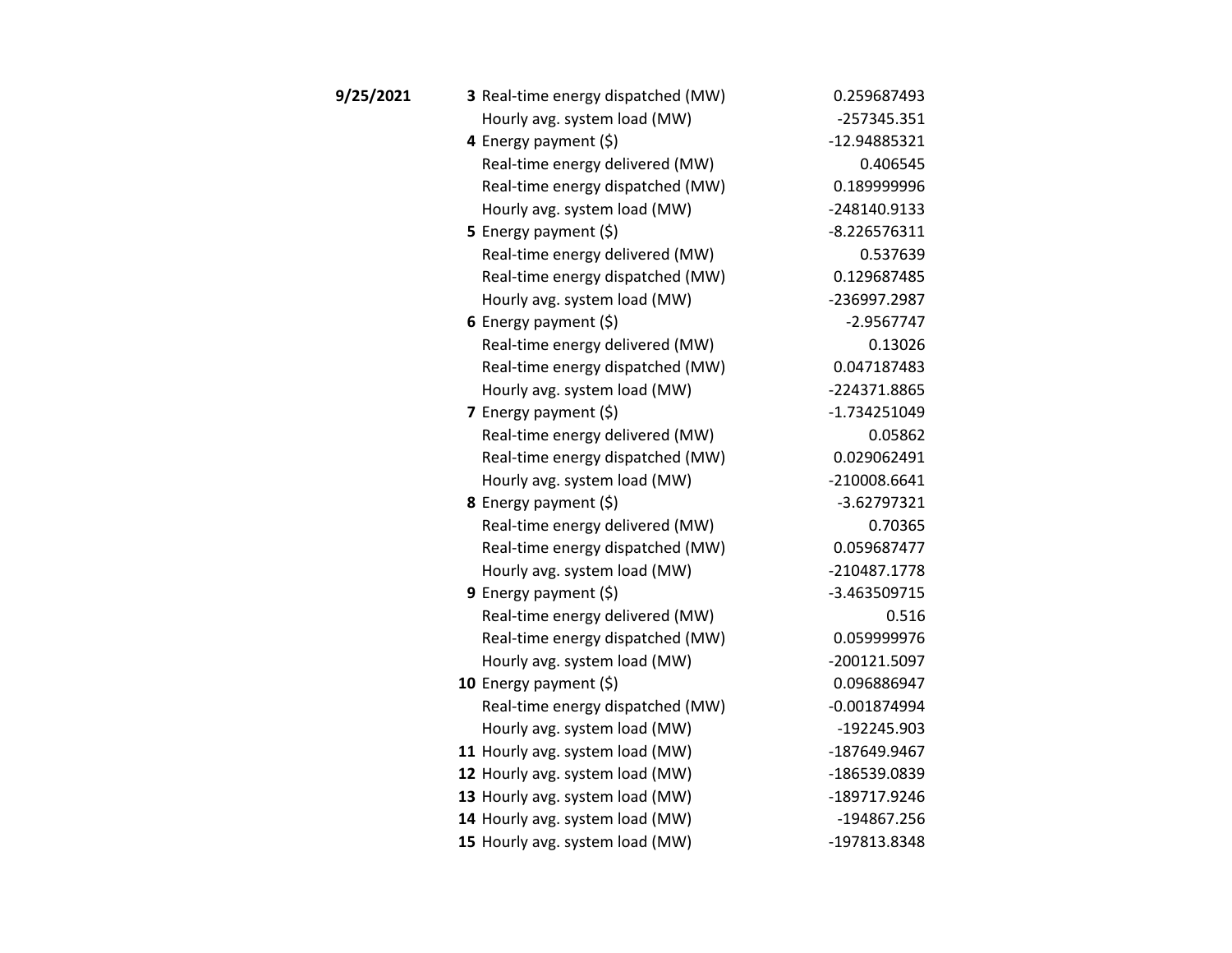| 16 Hourly avg. system load (MW)  | -201257.1549   |
|----------------------------------|----------------|
| 17 Hourly avg. system load (MW)  | -201802.7077   |
| 18 Hourly avg. system load (MW)  | -201787.8253   |
| 19 Hourly avg. system load (MW)  | -203856.0897   |
| 20 Hourly avg. system load (MW)  | -210730.2602   |
| 21 Hourly avg. system load (MW)  | -221207.9038   |
| 22 Energy payment (\$)           | 0.291711778    |
| Real-time energy dispatched (MW) | $-0.005624998$ |
| Hourly avg. system load (MW)     | -233711.3263   |
| 23 Energy payment $(\xi)$        | -9.893927875   |
| Real-time energy delivered (MW)  | 0.410517       |
| Real-time energy dispatched (MW) | 0.177812501    |
| Hourly avg. system load (MW)     | -245747.0219   |
| 24 Energy payment $(\xi)$        | -14.34044228   |
| Real-time energy delivered (MW)  | 0.503814       |
| Real-time energy dispatched (MW) | 0.249999996    |
| Hourly avg. system load (MW)     | -254938.3368   |
| 1 Energy payment (\$)            | $-0.657657437$ |
| Real-time energy delivered (MW)  | 0.01389        |
| Real-time energy dispatched (MW) | 0.009999996    |
| Hourly avg. system load (MW)     | -180463.4731   |
| 2 Energy payment $(5)$           | $-0.749223665$ |
| Real-time energy delivered (MW)  | 0.0024         |
| Real-time energy dispatched (MW) | 0.009687497    |
| Hourly avg. system load (MW)     | -184937.0678   |
| 3 Energy payment (\$)            | $-1.480041594$ |
| Real-time energy dispatched (MW) | 0.019687493    |
| Hourly avg. system load (MW)     | -187736.4638   |
| 4 Energy payment (\$)            | -2.055841908   |
| Real-time energy delivered (MW)  | 0.02412        |
| Real-time energy dispatched (MW) | 0.029687489    |
| Hourly avg. system load (MW)     | -182972.3941   |
| <b>5</b> Energy payment $(\xi)$  | -2.635901534   |
| Real-time energy delivered (MW)  | 0.07596        |

**9/26/2021**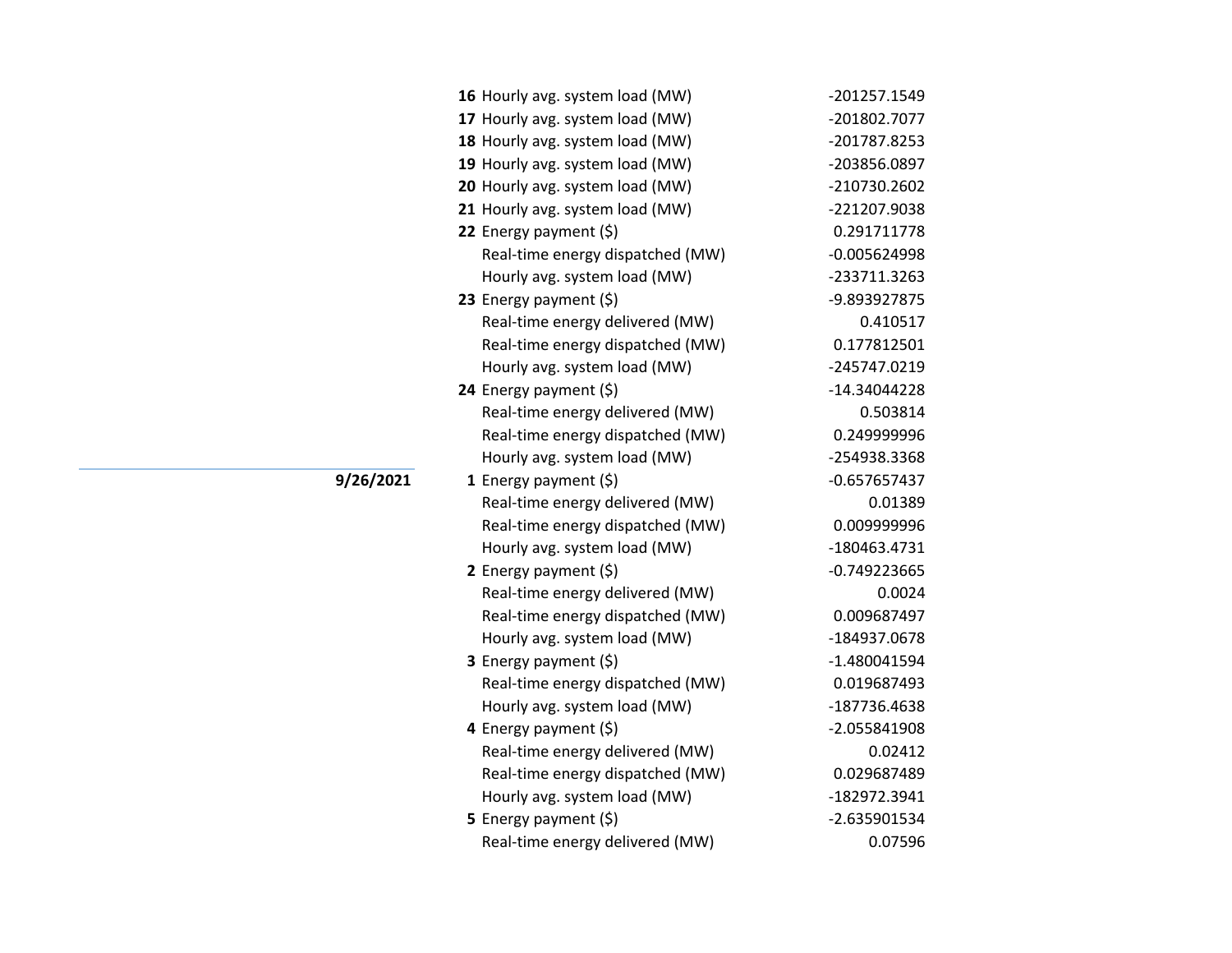| 5 Real-time energy dispatched (MW) | 0.039687485    |
|------------------------------------|----------------|
| Hourly avg. system load (MW)       | -175636.0182   |
| 6 Energy payment $(5)$             | -3.092554863   |
| Real-time energy delivered (MW)    | 0.07605        |
| Real-time energy dispatched (MW)   | 0.04999998     |
| Hourly avg. system load (MW)       | -164891.1568   |
| 7 Energy payment $(5)$             | -2.784299061   |
| Real-time energy delivered (MW)    | 0.11022        |
| Real-time energy dispatched (MW)   | 0.049374982    |
| Hourly avg. system load (MW)       | -153584.3493   |
| 8 Energy payment (\$)              | $-2.152927093$ |
| Real-time energy delivered (MW)    | 0.45114        |
| Real-time energy dispatched (MW)   | 0.039062487    |
| Hourly avg. system load (MW)       | -154785.4143   |
| 9 Energy payment $(5)$             | -3.845477462   |
| Real-time energy delivered (MW)    | 0.56634        |
| Real-time energy dispatched (MW)   | 0.069999972    |
| Hourly avg. system load (MW)       | -148205.9899   |
| 10 Energy payment $(\xi)$          | 0.109539156    |
| Real-time energy dispatched (MW)   | $-0.002187493$ |
| Hourly avg. system load (MW)       | -142669.3588   |
| 11 Hourly avg. system load (MW)    | -139158.5248   |
| 12 Hourly avg. system load (MW)    | -137881.1497   |
| 13 Hourly avg. system load (MW)    | -138741.1669   |
| 14 Hourly avg. system load (MW)    | -141295.9767   |
| 15 Hourly avg. system load (MW)    | -142544.6193   |
| 16 Hourly avg. system load (MW)    | -145197.0643   |
| 17 Hourly avg. system load (MW)    | -147909.8771   |
| 18 Hourly avg. system load (MW)    | -149356.3004   |
| 19 Hourly avg. system load (MW)    | -147958.8218   |
| 20 Hourly avg. system load (MW)    | -146428.4435   |
| 21 Hourly avg. system load (MW)    | -148071.2511   |
| 22 Hourly avg. system load (MW)    | -153916.0472   |
| 23 Hourly avg. system load (MW)    | -162230.9149   |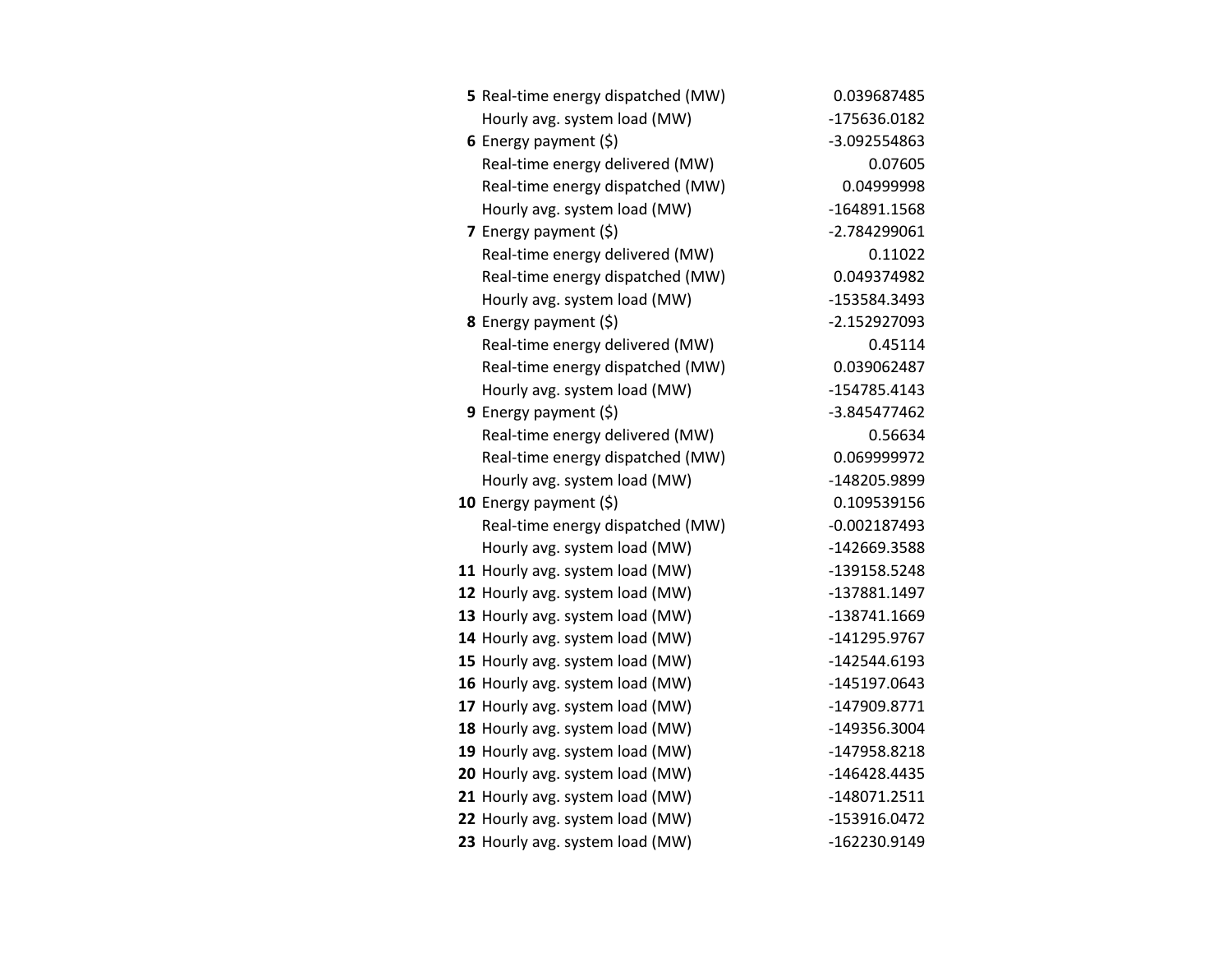| 9/26/2021 | 24 Energy payment (\$)           | 0.016842021    |
|-----------|----------------------------------|----------------|
|           | Real-time energy dispatched (MW) | $-0.000312499$ |
|           | Hourly avg. system load (MW)     | $-171733.2113$ |
| 9/27/2021 | 1 Energy payment $(5)$           | -3575.005566   |
|           | Real-time energy delivered (MW)  | 55.21379901    |
|           | Real-time energy dispatched (MW) | 52.7190623     |
|           | Hourly avg. system load (MW)     | -2277588.207   |
|           | 2 Energy payment $(\xi)$         | -3848.567862   |
|           | Real-time energy delivered (MW)  | 35.655213      |
|           | Real-time energy dispatched (MW) | 38.09374951    |
|           | Hourly avg. system load (MW)     | -2322588.645   |
|           | 3 Energy payment (\$)            | -3581.374278   |
|           | Real-time energy delivered (MW)  | 35.628828      |
|           | Real-time energy dispatched (MW) | 45.55312459    |
|           | Hourly avg. system load (MW)     | -2350670.863   |
|           | 4 Energy payment (\$)            | -1239.995512   |
|           | Real-time energy delivered (MW)  | 8.227818       |
|           | Real-time energy dispatched (MW) | 17.71687477    |
|           | Hourly avg. system load (MW)     | -2280314.187   |
|           | 5 Energy payment $(\xi)$         | 26.7550584     |
|           | Real-time energy delivered (MW)  | 0.49746        |
|           | Real-time energy dispatched (MW) | $-0.39468753$  |
|           | Hourly avg. system load (MW)     | -2181619.908   |
|           | 6 Energy payment $(5)$           | -4.821935377   |
|           | Real-time energy delivered (MW)  | 0.24558        |
|           | Real-time energy dispatched (MW) | 0.075937473    |
|           | Hourly avg. system load (MW)     | -2037792.786   |
|           | 7 Energy payment $(5)$           | $-4.219030317$ |
|           | Real-time energy delivered (MW)  | 0.24756        |
|           | Real-time energy dispatched (MW) | 0.07374997     |
|           | Hourly avg. system load (MW)     | -1898661.871   |
|           | 8 Energy payment (\$)            | -3.873477746   |
|           | Real-time energy delivered (MW)  | 0.67377        |
|           | Real-time energy dispatched (MW) | $-0.000624998$ |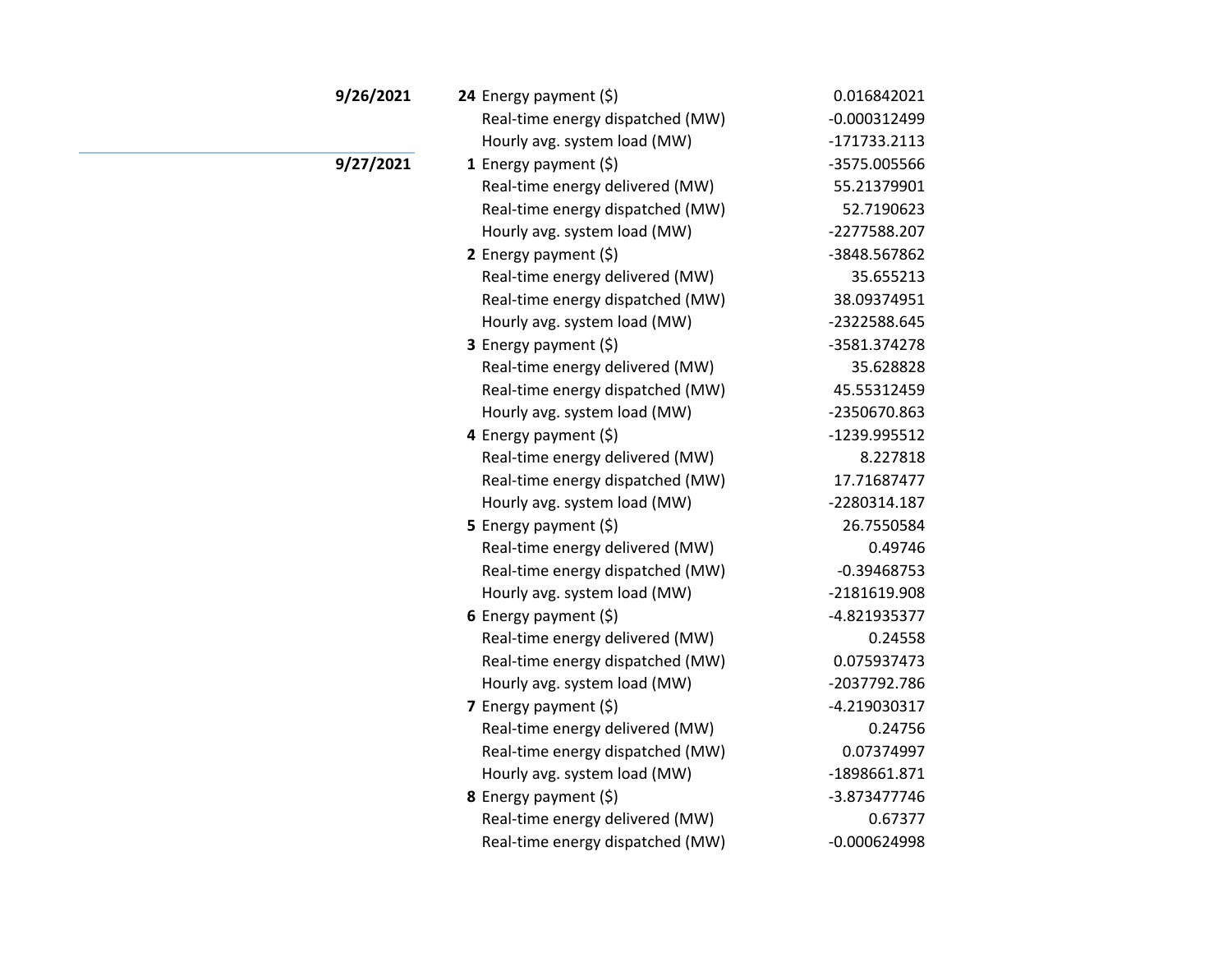| 8 (blank)                        | 0.069999972    |
|----------------------------------|----------------|
| Hourly avg. system load (MW)     | -1735876.604   |
| 9 Energy payment $(\xi)$         | $-4.711414916$ |
| Real-time energy delivered (MW)  | 0.68328        |
| Real-time energy dispatched (MW) | 0.089999964    |
| Hourly avg. system load (MW)     | -1668627.656   |
| 10 Energy payment $(\xi)$        | 0.11856506     |
| Real-time energy dispatched (MW) | $-0.002812491$ |
| Hourly avg. system load (MW)     | -1624383.066   |
| 11 Hourly avg. system load (MW)  | $-1615113.147$ |
| 12 Hourly avg. system load (MW)  | -1657092.181   |
| 13 Hourly avg. system load (MW)  | -1758796.658   |
| 14 Hourly avg. system load (MW)  | -1915953.276   |
| 15 Hourly avg. system load (MW)  | -2032390.027   |
| 16 Hourly avg. system load (MW)  | -2077350.558   |
| 17 Hourly avg. system load (MW)  | -2071415.973   |
| 18 Hourly avg. system load (MW)  | $-2062514.81$  |
| 19 Hourly avg. system load (MW)  | $-2085582.1$   |
| 20 Hourly avg. system load (MW)  | -2069138.768   |
| 21 Hourly avg. system load (MW)  | -2065170.038   |
| 22 Energy payment (\$)           | 6.199687525    |
| Real-time energy dispatched (MW) | $-0.179687495$ |
| Hourly avg. system load (MW)     | -2096148.986   |
| 23 Energy payment (\$)           | $-249.2421141$ |
| Real-time energy delivered (MW)  | 5.25912        |
| Real-time energy dispatched (MW) | 4.533750064    |
| Hourly avg. system load (MW)     | -2156259.51    |
| 24 Energy payment (\$)           | -2589.213439   |
| Real-time energy delivered (MW)  | 46.092165      |
| Real-time energy dispatched (MW) | 45.35364572    |
| Hourly avg. system load (MW)     | -2214564.795   |
| 1 Energy payment $(5)$           | -3717.896851   |
| Real-time energy delivered (MW)  | 59.88124301    |
| Real-time energy dispatched (MW) | 55.07937482    |

**9/28/2021**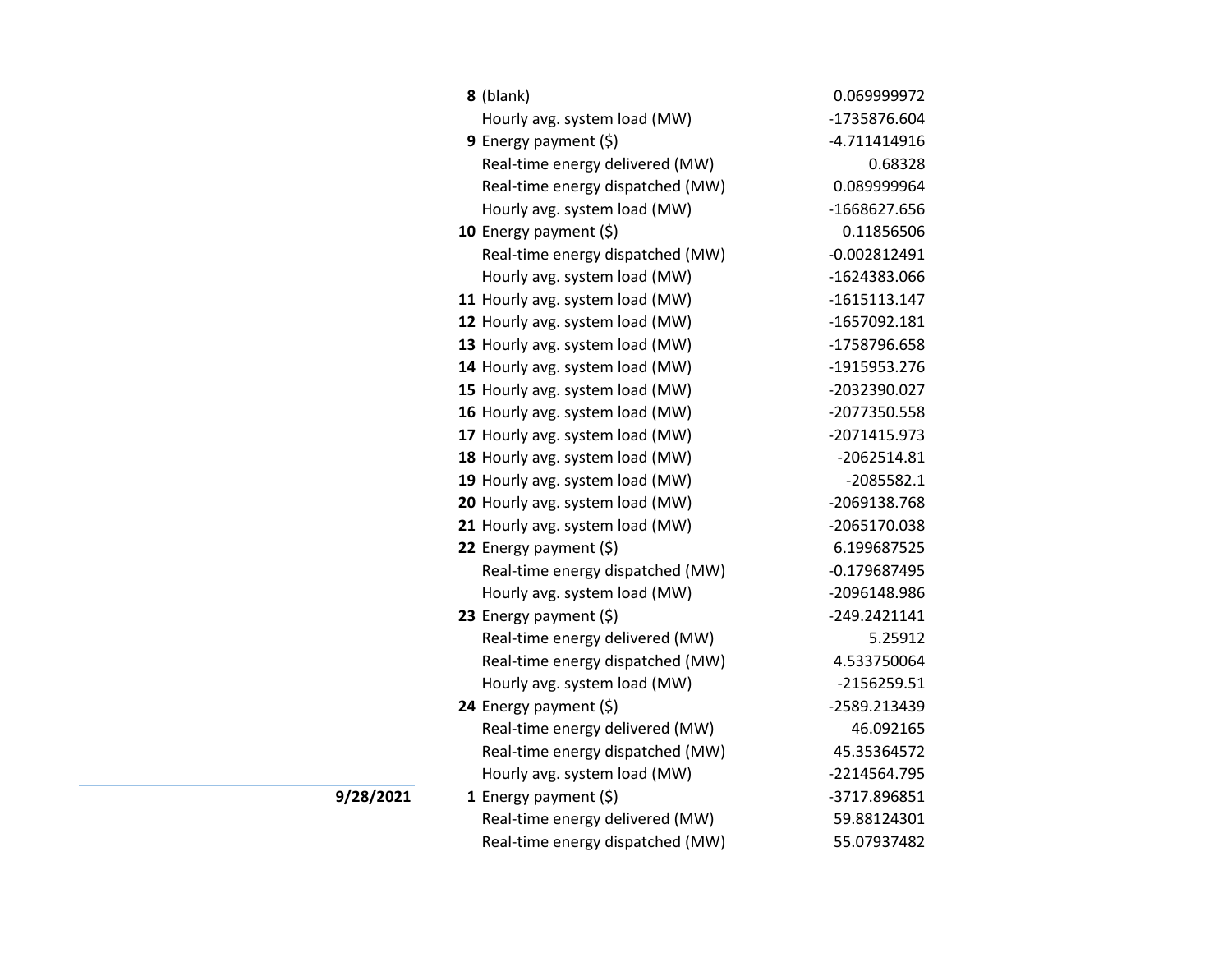| 9/28/2021 | 1 Hourly avg. system load (MW)   | -1723502.934   |
|-----------|----------------------------------|----------------|
|           | 2 Energy payment $(5)$           | -3117.870737   |
|           | Real-time energy delivered (MW)  | 38.598438      |
|           | Real-time energy dispatched (MW) | 34.51374964    |
|           | Hourly avg. system load (MW)     | -1771169.72    |
|           | <b>3</b> Energy payment $(\xi)$  | -3728.577425   |
|           | Real-time energy delivered (MW)  | 36.593292      |
|           | Real-time energy dispatched (MW) | 44.81343711    |
|           | Hourly avg. system load (MW)     | -1815838.954   |
|           | 4 Energy payment (\$)            | -1215.280596   |
|           | Real-time energy delivered (MW)  | 8.345568       |
|           | Real-time energy dispatched (MW) | 16.96718728    |
|           | Hourly avg. system load (MW)     | -1770038.632   |
|           | <b>5</b> Energy payment $(\xi)$  | 28.74934307    |
|           | Real-time energy delivered (MW)  | 0.12885        |
|           | Real-time energy dispatched (MW) | $-0.506250014$ |
|           | Hourly avg. system load (MW)     | -1689860.976   |
|           | 6 Energy payment $(5)$           | -3.789629315   |
|           | Real-time energy delivered (MW)  | 0.22263        |
|           | Real-time energy dispatched (MW) | 0.059374978    |
|           | Hourly avg. system load (MW)     | -1584650.724   |
|           | 7 Energy payment $(5)$           | -4.641868566   |
|           | Real-time energy delivered (MW)  | 0.25293        |
|           | Real-time energy dispatched (MW) | 0.074374968    |
|           | Hourly avg. system load (MW)     | -1478303.842   |
|           | 8 Energy payment (\$)            | -13.20332039   |
|           | Real-time energy delivered (MW)  | 0.964854       |
|           | Real-time energy dispatched (MW) | 0.249687473    |
|           | Hourly avg. system load (MW)     | $-1414421.965$ |
|           | <b>9</b> Energy payment $(\xi)$  | -13.11840912   |
|           | Real-time energy delivered (MW)  | 0.825666       |
|           | Real-time energy dispatched (MW) | 0.249999972    |
|           | Hourly avg. system load (MW)     | -1356108.828   |
|           | 10 Energy payment (\$)           | 0.382587157    |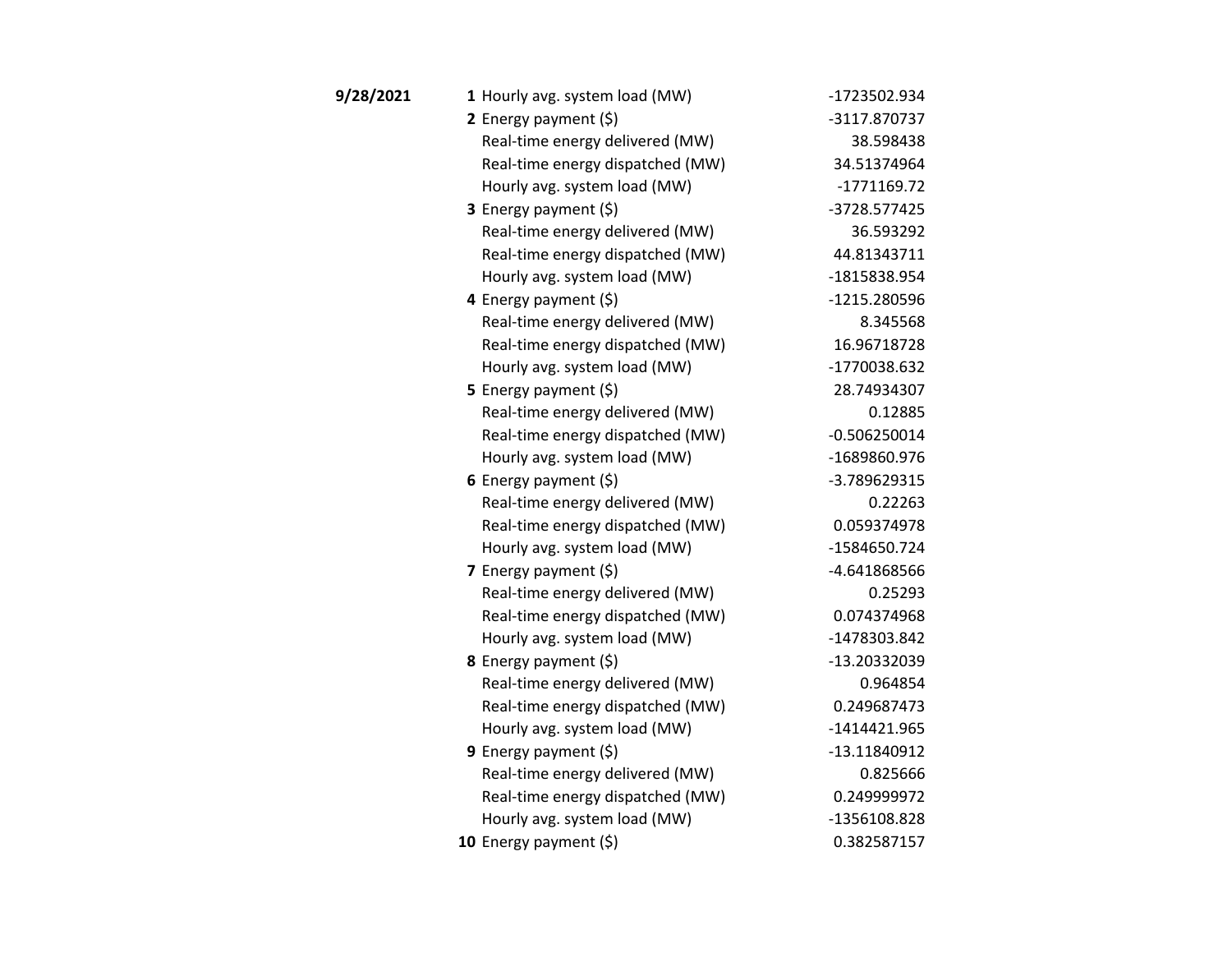| 10 Real-time energy dispatched (MW) | $-0.007812493$ |
|-------------------------------------|----------------|
| Hourly avg. system load (MW)        | -1318017.321   |
| 11 Hourly avg. system load (MW)     | -1303391.986   |
| 12 Hourly avg. system load (MW)     | -1324737.804   |
| 13 Hourly avg. system load (MW)     | -1394926.724   |
| 14 Hourly avg. system load (MW)     | -1513462.845   |
| 15 Hourly avg. system load (MW)     | -1594179.779   |
| 16 Hourly avg. system load (MW)     | -1609307.167   |
| 17 Hourly avg. system load (MW)     | -1607108.831   |
| 18 Hourly avg. system load (MW)     | -1589405.064   |
| 19 Hourly avg. system load (MW)     | -1570835.302   |
| 20 Hourly avg. system load (MW)     | -1540123.958   |
| 21 Hourly avg. system load (MW)     | -1537477.145   |
| 22 Hourly avg. system load (MW)     | -1556084.516   |
| 23 Energy payment (\$)              | 27.3345054     |
| Real-time energy dispatched (MW)    | -1.388749986   |
| Hourly avg. system load (MW)        | -1598316.234   |
| 24 Energy payment (\$)              | -2359.118975   |
| Real-time energy delivered (MW)     | 48.2163        |
| Real-time energy dispatched (MW)    | 44.23312486    |
| Hourly avg. system load (MW)        | -1662890.332   |
| 1 Energy payment (\$)               | -3971.243452   |
| Real-time energy delivered (MW)     | 53.74482601    |
| Real-time energy dispatched (MW)    | 52.04906247    |
| Hourly avg. system load (MW)        | -1009876.97    |
| 2 Energy payment (\$)               | -3208.862317   |
| Real-time energy delivered (MW)     | 34.463736      |
| Real-time energy dispatched (MW)    | 34.04374978    |
| Hourly avg. system load (MW)        | -1033208.329   |
| 3 Energy payment (\$)               | -2852.139983   |
| Real-time energy delivered (MW)     | 29.959458      |
|                                     |                |
| Real-time energy dispatched (MW)    | 31.32968723    |
| Hourly avg. system load (MW)        | -1047299.112   |

**9/29/2021**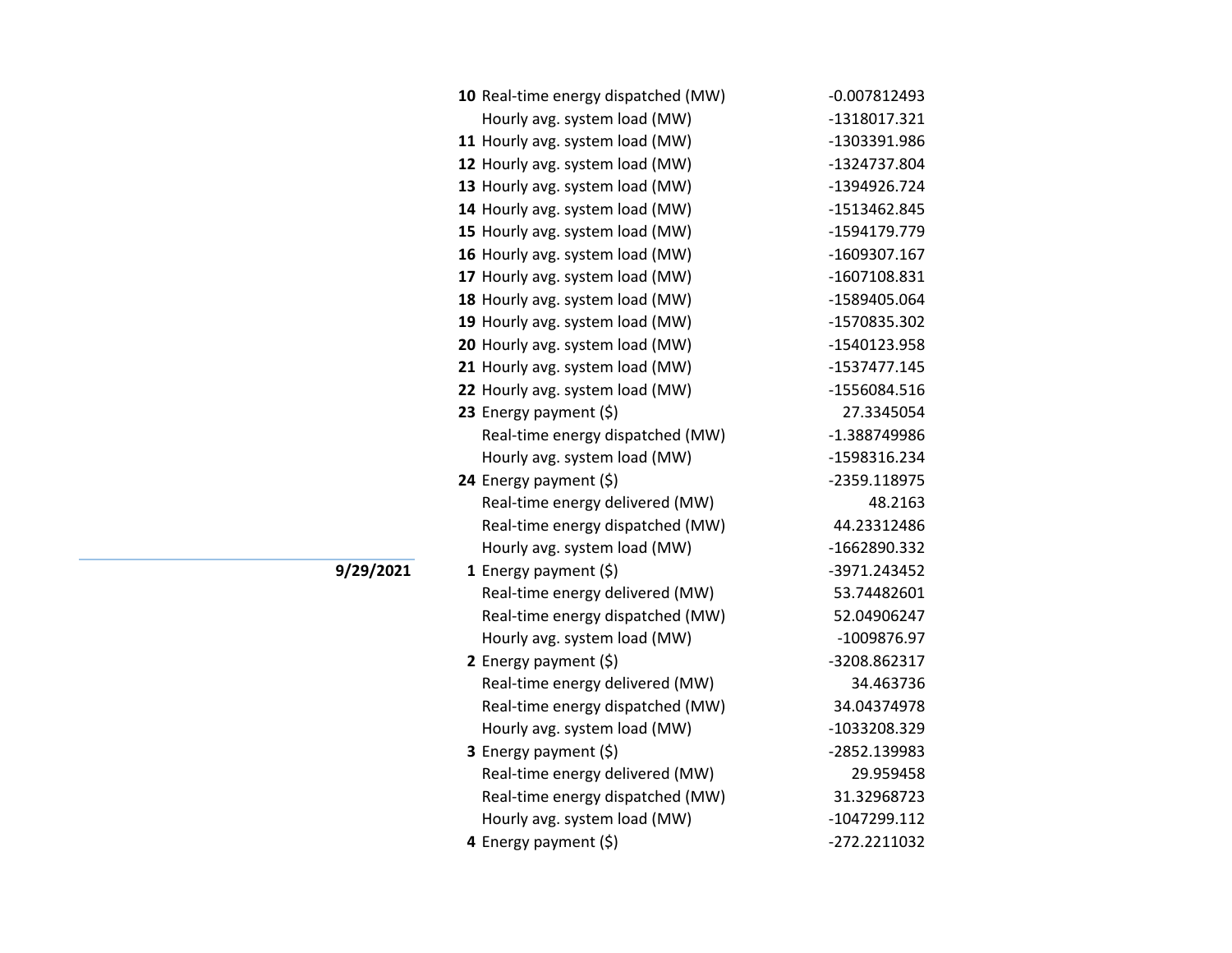| 4 Real-time energy delivered (MW) | 5.215377       |
|-----------------------------------|----------------|
| Real-time energy dispatched (MW)  | 3.739062433    |
| Hourly avg. system load (MW)      | -1016504.897   |
| 5 Energy payment $(5)$            | -7.863741254   |
| Real-time energy delivered (MW)   | 0.504357       |
| Real-time energy dispatched (MW)  | 0.114062468    |
| Hourly avg. system load (MW)      | -970064.8122   |
| 6 Energy payment $(5)$            | $-12.7491134$  |
| Real-time energy delivered (MW)   | 0.49683        |
| Real-time energy dispatched (MW)  | 0.188749962    |
| Hourly avg. system load (MW)      | -902284.0417   |
| 7 Energy payment (\$)             | -4.845076746   |
| Real-time energy delivered (MW)   | 0.25467        |
| Real-time energy dispatched (MW)  | 0.076249971    |
| Hourly avg. system load (MW)      | -838326.9753   |
| 8 Energy payment (\$)             | -14.40471249   |
| Real-time energy delivered (MW)   | 0.971037       |
| Real-time energy dispatched (MW)  | 0.249062475    |
| Hourly avg. system load (MW)      | -797187.9073   |
| <b>9</b> Energy payment $(\xi)$   | -15.03857676   |
| Real-time energy delivered (MW)   | 1.216596       |
| Real-time energy dispatched (MW)  | 0.269999964    |
| Hourly avg. system load (MW)      | -766528.9875   |
| 10 Energy payment $(5)$           | 0.437158569    |
| Real-time energy dispatched (MW)  | $-0.008437491$ |
| Hourly avg. system load (MW)      | -745140.3028   |
| 11 Hourly avg. system load (MW)   | -736628.6322   |
| 12 Hourly avg. system load (MW)   | -748689.5358   |
| 13 Hourly avg. system load (MW)   | -791427.2267   |
| 14 Hourly avg. system load (MW)   | -853208.8971   |
| 15 Hourly avg. system load (MW)   | -884573.6782   |
| 16 Hourly avg. system load (MW)   | -873833.399    |
| 17 Hourly avg. system load (MW)   | -870427.1696   |
| 18 Hourly avg. system load (MW)   | -850263.1586   |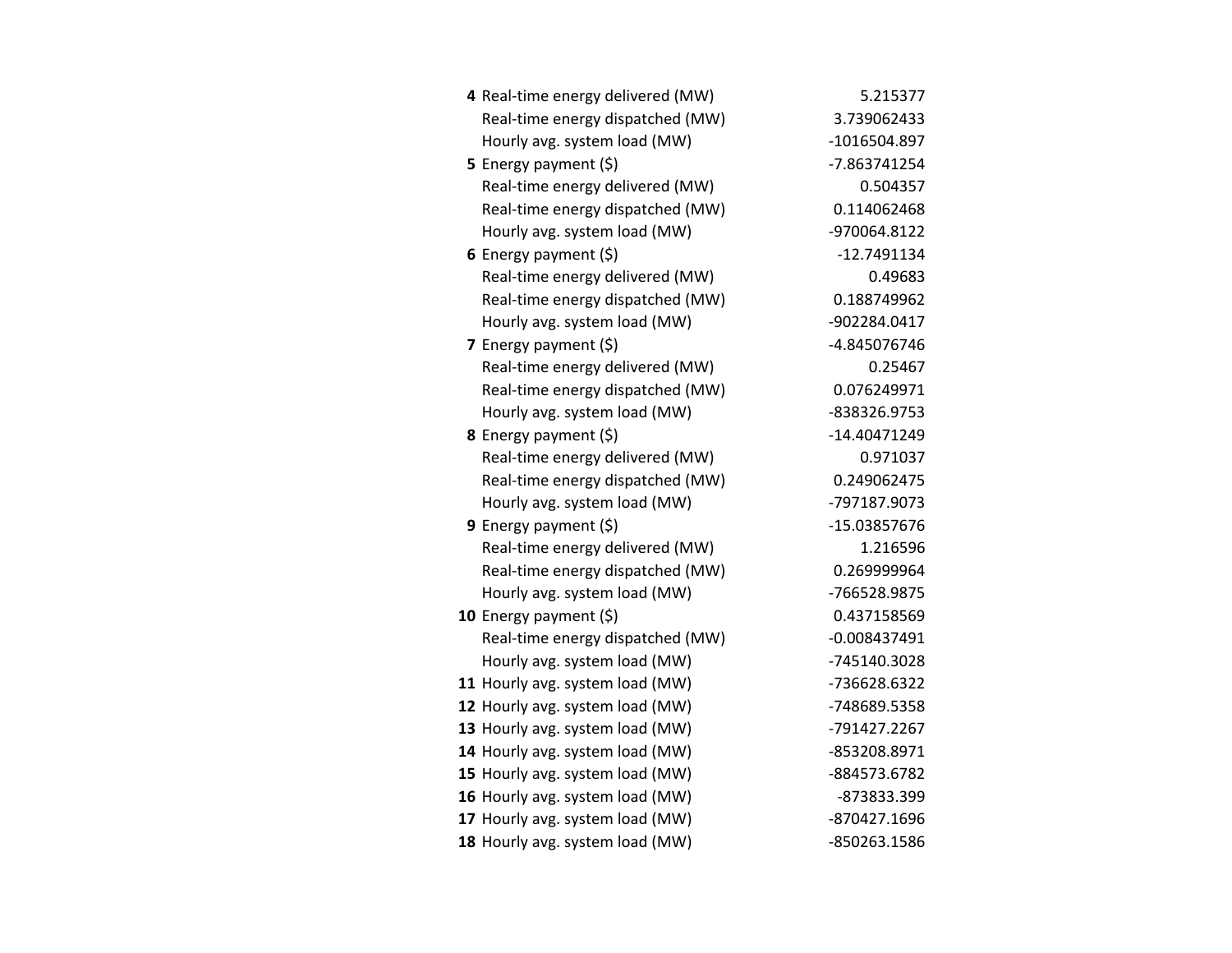| 19 Hourly avg. system load (MW)  | -848019.3962   |
|----------------------------------|----------------|
| 20 Hourly avg. system load (MW)  | -856767.1963   |
| 21 Energy payment (\$)           | 4.943761452    |
| Real-time energy dispatched (MW) | $-0.163749998$ |
| Hourly avg. system load (MW)     | -871028.5531   |
| 22 Energy payment $(\xi)$        | -274.4596689   |
| Real-time energy delivered (MW)  | 4.9464         |
| Real-time energy dispatched (MW) | 5.203750044    |
| Hourly avg. system load (MW)     | -897942.3404   |
| 23 Energy payment $(\xi)$        | -262.4253554   |
| Real-time energy delivered (MW)  | 5.70624        |
| Real-time energy dispatched (MW) | 4.052187556    |
| Hourly avg. system load (MW)     | -939689.7791   |
| 24 Energy payment $(\xi)$        | -2907.398497   |
| Real-time energy delivered (MW)  | 44.040746      |
| Real-time energy dispatched (MW) | 45.54479165    |
| Hourly avg. system load (MW)     | -977685.1767   |
| 1 Energy payment (\$)            | -3406.612806   |
| Real-time energy delivered (MW)  | 24.81310534    |
| Real-time energy dispatched (MW) | 38.10906228    |
| Hourly avg. system load (MW)     | -2182816.707   |
| 2 Energy payment $(5)$           | -3576.639607   |
| Real-time energy delivered (MW)  | 11.030829      |
| Real-time energy dispatched (MW) | 31.01812475    |
| Hourly avg. system load (MW)     | -2184348.303   |
| 3 Energy payment (\$)            | -3158.638932   |
| Real-time energy delivered (MW)  | 11.746236      |
| Real-time energy dispatched (MW) | 32.90562478    |
| Hourly avg. system load (MW)     | -2158506.207   |
| 4 Energy payment (\$)            | -1065.805239   |
| Real-time energy delivered (MW)  | 3.681393       |
| Real-time energy dispatched (MW) | 13.10624987    |
| Hourly avg. system load (MW)     | -2063571.376   |
| 5 Energy payment $(5)$           | 23.22312088    |

**9/30/2021**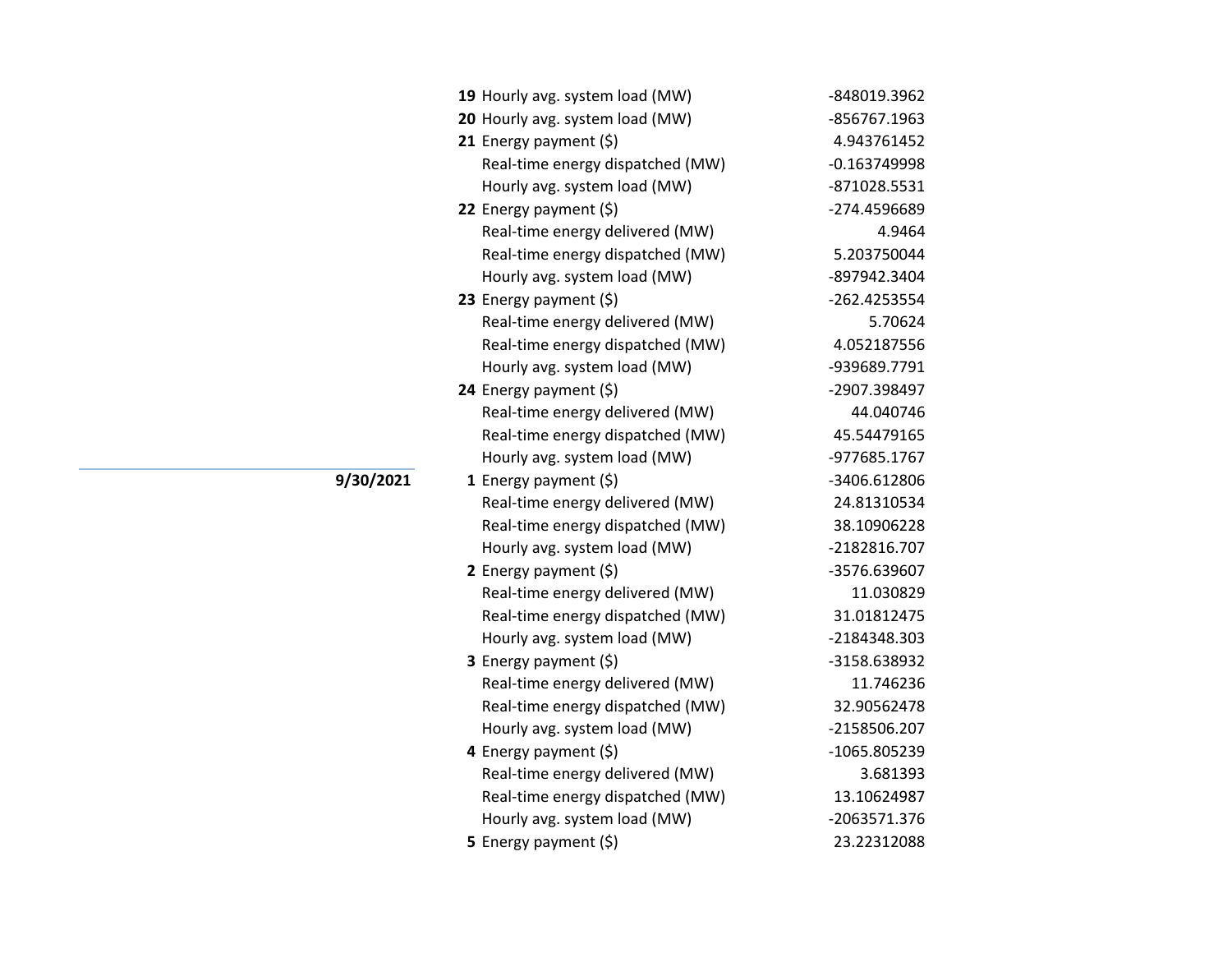| 5 Real-time energy delivered (MW) | 0.17208        |
|-----------------------------------|----------------|
| Real-time energy dispatched (MW)  | $-0.356250028$ |
| Hourly avg. system load (MW)      | -1952663.819   |
| 6 Energy payment $(5)$            | -4.809744757   |
| Real-time energy delivered (MW)   | 0.27606        |
| Real-time energy dispatched (MW)  | 0.069687473    |
| Hourly avg. system load (MW)      | -1808645.315   |
| 7 Energy payment $(5)$            | $-2.532557238$ |
| Real-time energy delivered (MW)   | 0.12498        |
| Real-time energy dispatched (MW)  | 0.038749988    |
| Hourly avg. system load (MW)      | -1663276.843   |
| 8 Energy payment (\$)             | -4.286363404   |
| Real-time energy delivered (MW)   | 1.42536        |
| Real-time energy dispatched (MW)  | 0.069687473    |
| Hourly avg. system load (MW)      | -1526754.945   |
| 9 Energy payment $(5)$            | $-4.22589731$  |
| Real-time energy delivered (MW)   | 1.04115        |
| Real-time energy dispatched (MW)  | 0.069999972    |
| Hourly avg. system load (MW)      | -1449975.277   |
| 10 Energy payment (\$)            | 0.123681236    |
| Real-time energy dispatched (MW)  | $-0.002187493$ |
| Hourly avg. system load (MW)      | -1404660.069   |
| 11 Hourly avg. system load (MW)   | -1387927.135   |
| 12 Hourly avg. system load (MW)   | -1409671.177   |
| 13 Hourly avg. system load (MW)   | -1485545.619   |
| 14 Hourly avg. system load (MW)   | $-1608816.27$  |
| 15 Hourly avg. system load (MW)   | -1674611.968   |
| 16 Hourly avg. system load (MW)   | -1676651.378   |
| 17 Hourly avg. system load (MW)   | -1644595.499   |
| 18 Hourly avg. system load (MW)   | -1636629.661   |
| 19 Energy payment (\$)            | 23.98529558    |
| Real-time energy dispatched (MW)  | $-0.349374994$ |
| Hourly avg. system load (MW)      | -1654878.706   |
| 20 Energy payment (\$)            | 410.5044985    |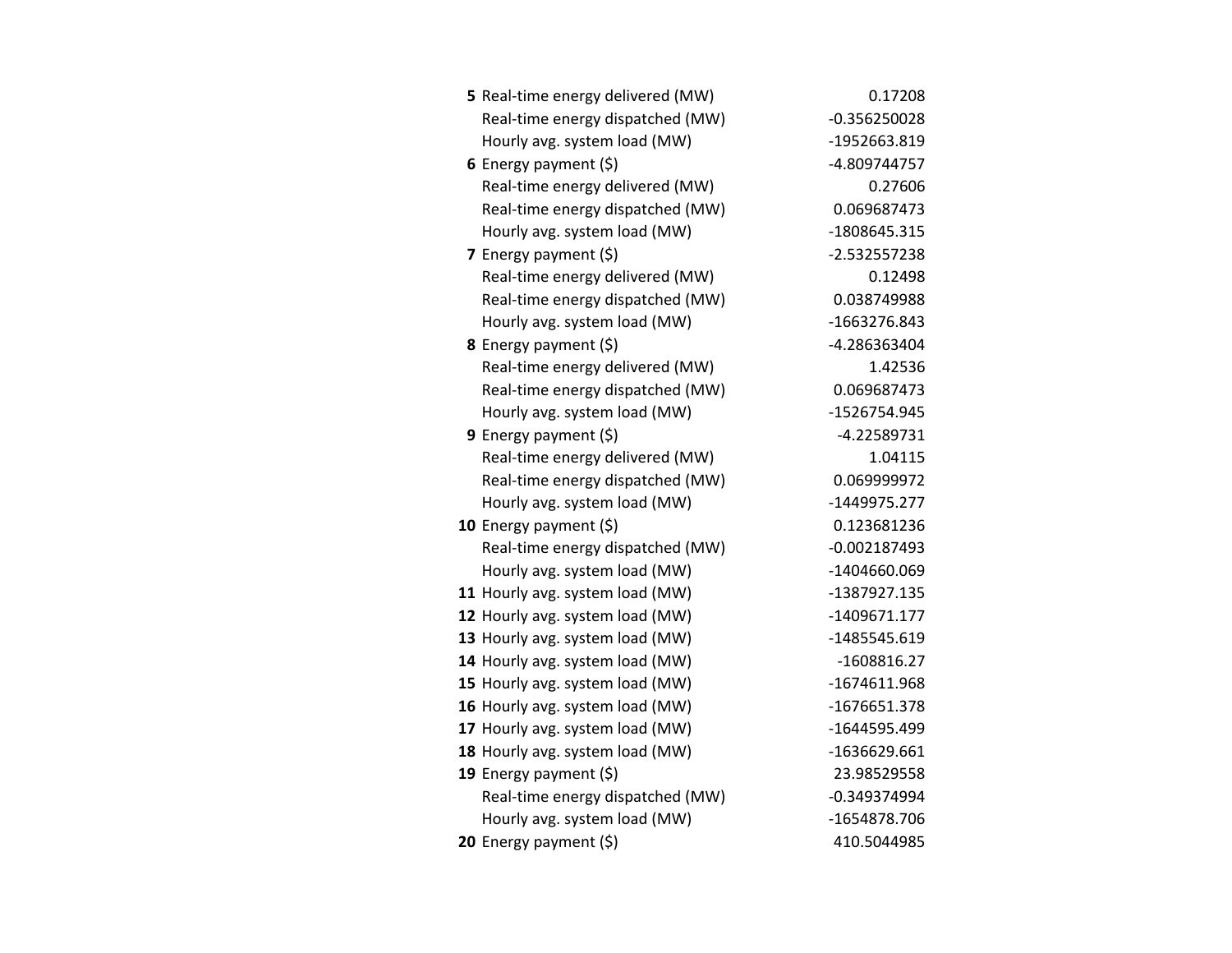| 20 Real-time energy dispatched (MW) | -5.589999972   |
|-------------------------------------|----------------|
| Hourly avg. system load (MW)        | -1708750.857   |
| 21 Energy payment $(\xi)$           | 13.48595163    |
| Real-time energy dispatched (MW)    | $-0.698749988$ |
| Hourly avg. system load (MW)        | -1810548.089   |
| 22 Energy payment (\$)              | -410.7805383   |
| Real-time energy delivered (MW)     | 10.63536       |
| Real-time energy dispatched (MW)    | 5.590000044    |
| Hourly avg. system load (MW)        | -1929598.496   |
| 23 Energy payment $(\xi)$           | -404.5287901   |
| Real-time energy delivered (MW)     | 10.63176       |
| Real-time energy dispatched (MW)    | 5.540000044    |
| Hourly avg. system load (MW)        | -2020604.339   |
| 24 Energy payment (\$)              | -172.5328048   |
| Real-time energy delivered (MW)     | 4.366299       |
| Real-time energy dispatched (MW)    | 1.558645761    |
| Hourly avg. system load (MW)        | -2101035.581   |
| 1 Energy payment $(\xi)$            | -4560.747629   |
| Real-time energy delivered (MW)     | 56.34539101    |
| Real-time energy dispatched (MW)    | 52.1674998     |
| Hourly avg. system load (MW)        | -1271757.194   |
| 2 Energy payment $(\xi)$            | -4053.964243   |
| Real-time energy delivered (MW)     | 36.42332781    |
| Real-time energy dispatched (MW)    | 36.69468738    |
| Hourly avg. system load (MW)        | -1274957.453   |
| 3 Energy payment (\$)               | -1021.344352   |
| Real-time energy delivered (MW)     | 12.388152      |
| Real-time energy dispatched (MW)    | 11.02374989    |
| Hourly avg. system load (MW)        | -1264017.026   |
| 4 Energy payment (\$)               | -372.8531121   |
| Real-time energy delivered (MW)     | 5.441523       |
| Real-time energy dispatched (MW)    | 4.703437444    |
| Hourly avg. system load (MW)        | -1202248.82    |
| 5 Energy payment $(5)$              | -12.21896907   |

**10/1/2021**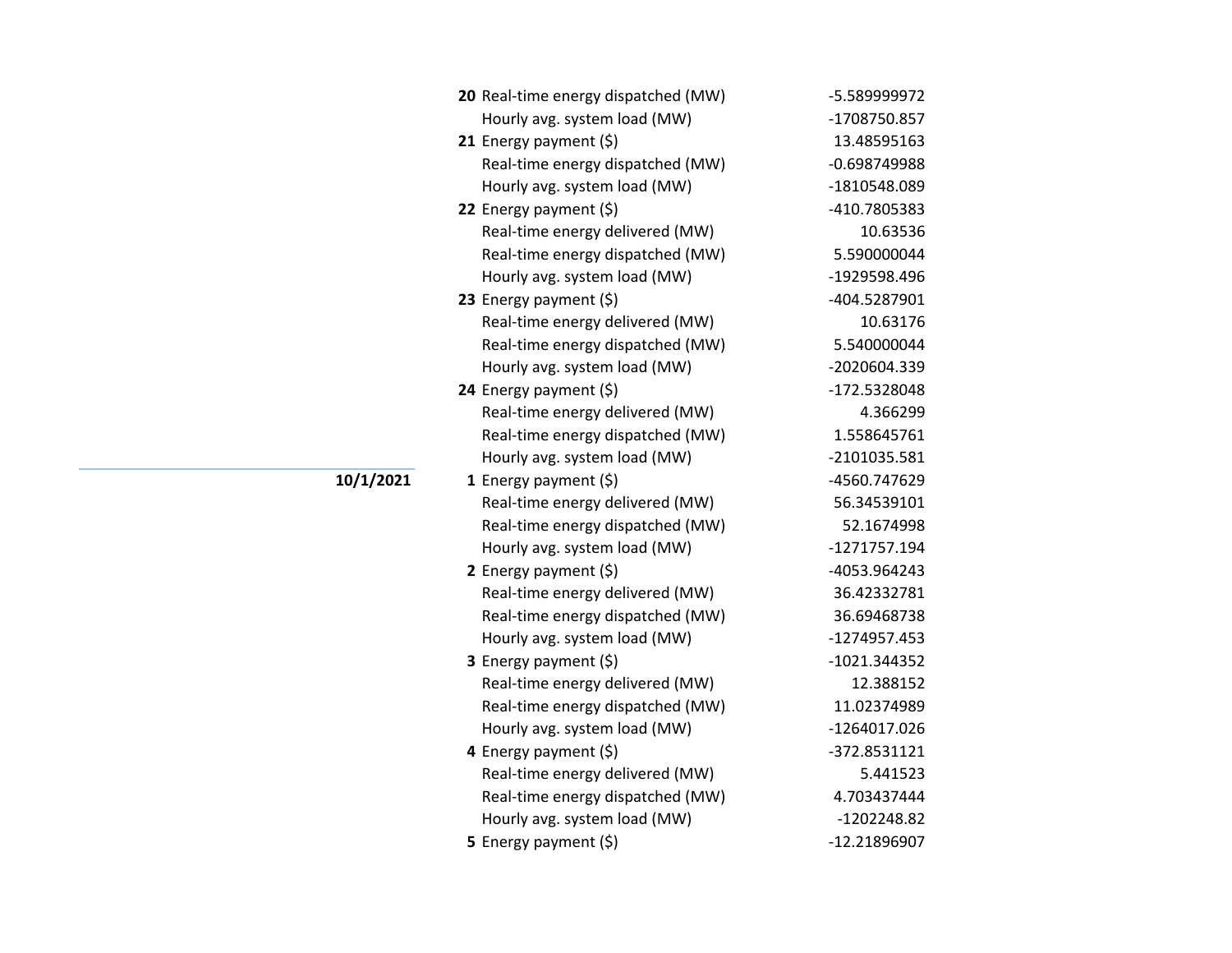| 5 Real-time energy delivered (MW) | 0.442335       |
|-----------------------------------|----------------|
| Real-time energy dispatched (MW)  | 0.153749972    |
| Hourly avg. system load (MW)      | -1137922.47    |
| 6 Energy payment $(\xi)$          | -14.64666209   |
| Real-time energy delivered (MW)   | 0.370275       |
| Real-time energy dispatched (MW)  | 0.218749962    |
| Hourly avg. system load (MW)      | -1064672.419   |
| 7 Energy payment $(\xi)$          | $-6.01410221$  |
| Real-time energy delivered (MW)   | 0.29985        |
| Real-time energy dispatched (MW)  | 0.095624964    |
| Hourly avg. system load (MW)      | -991788.8118   |
| 8 Energy payment (\$)             | 0.074632788    |
| Real-time energy dispatched (MW)  | $-0.001249996$ |
| Hourly avg. system load (MW)      | -880048.6011   |
| 9 Hourly avg. system load (MW)    | -874943.7526   |
| 10 Hourly avg. system load (MW)   | -848551.3449   |
| 11 Hourly avg. system load (MW)   | -836579.5095   |
| 12 Hourly avg. system load (MW)   | -846903.3418   |
| 13 Hourly avg. system load (MW)   | -887105.1935   |
| 14 Hourly avg. system load (MW)   | -945790.9941   |
| 15 Hourly avg. system load (MW)   | -958137.8516   |
| 16 Hourly avg. system load (MW)   | -951311.9287   |
| 17 Hourly avg. system load (MW)   | -957036.139    |
| 18 Hourly avg. system load (MW)   | -958474.1648   |
| 19 Hourly avg. system load (MW)   | -986630.9081   |
| 20 Hourly avg. system load (MW)   | -1013617.764   |
| 21 Energy payment (\$)            | 8.34373034     |
| Real-time energy dispatched (MW)  | $-0.185624996$ |
| Hourly avg. system load (MW)      | -1055172.047   |
| 22 Energy payment $(\xi)$         | 5.542642813    |
| Real-time energy delivered (MW)   | 1.06284        |
| Real-time energy dispatched (MW)  | -2.658437494   |
| Hourly avg. system load (MW)      | -1110793.406   |
| 23 Energy payment $(5)$           | -2083.259141   |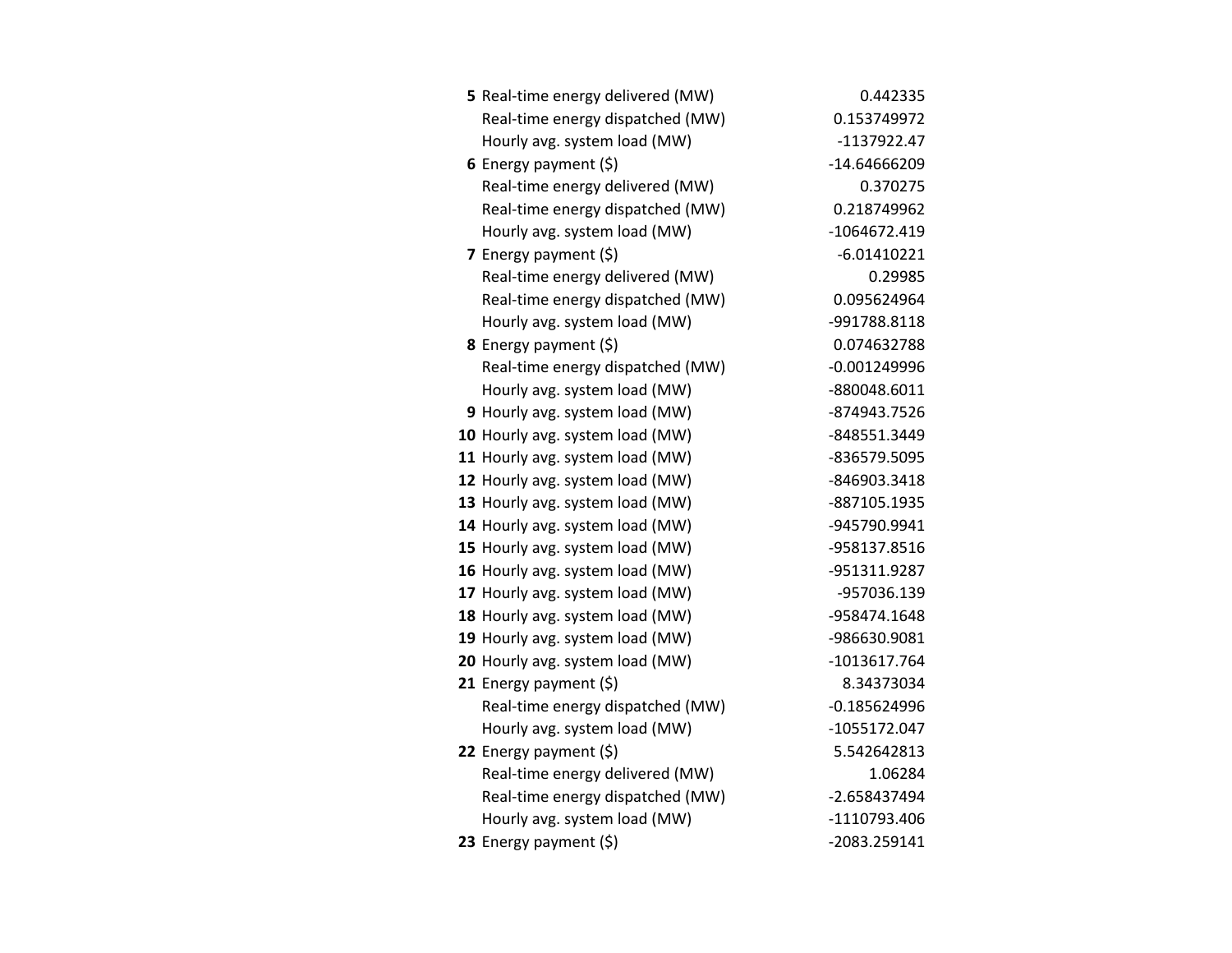| 10/1/2021 | 23 Real-time energy delivered (MW) | 34.61346     |
|-----------|------------------------------------|--------------|
|           | Real-time energy dispatched (MW)   | 30.91656263  |
|           | Hourly avg. system load (MW)       | -1180086.814 |
|           | 24 Energy payment $(\xi)$          | -2990.875885 |
|           | Real-time energy delivered (MW)    | 45.153411    |
|           | Real-time energy dispatched (MW)   | 44.26239567  |
|           | Hourly avg. system load (MW)       | -1237762.695 |
| 10/2/2021 | 1 Energy payment $(\xi)$           | -24.72909996 |
|           | Real-time energy delivered (MW)    | 0.691029     |
|           | Real-time energy dispatched (MW)   | 0.319999992  |
|           | Hourly avg. system load (MW)       | -462724.9849 |
|           | 2 Energy payment $(5)$             | -34.07750476 |
|           | Real-time energy delivered (MW)    | 0.47763      |
|           | Real-time energy dispatched (MW)   | 0.349687493  |
|           | Hourly avg. system load (MW)       | -466370.5861 |
|           | 3 Energy payment (\$)              | -28.98436575 |
|           | Real-time energy delivered (MW)    | 0.619953     |
|           | Real-time energy dispatched (MW)   | 0.339374986  |
|           | Hourly avg. system load (MW)       | -461808.1889 |
|           | 4 Energy payment (\$)              | -21.98647631 |
|           | Real-time energy delivered (MW)    | 0.567735     |
|           | Real-time energy dispatched (MW)   | 0.289062471  |
|           | Hourly avg. system load (MW)       | -439156.8156 |
|           | 5 Energy payment $(5)$             | -23.00539767 |
|           | Real-time energy delivered (MW)    | 0.589143     |
|           | Real-time energy dispatched (MW)   | 0.309687461  |
|           | Hourly avg. system load (MW)       | -415747.6297 |
|           | 6 Energy payment $(5)$             | -17.18971926 |
|           | Real-time energy delivered (MW)    | 0.473163     |
|           | Real-time energy dispatched (MW)   | 0.249687473  |
|           | Hourly avg. system load (MW)       | -389922.3012 |
|           | 7 Energy payment $(5)$             | -5.96118309  |
|           | Real-time energy delivered (MW)    | 0.41517      |
|           | Real-time energy dispatched (MW)   | 0.094999964  |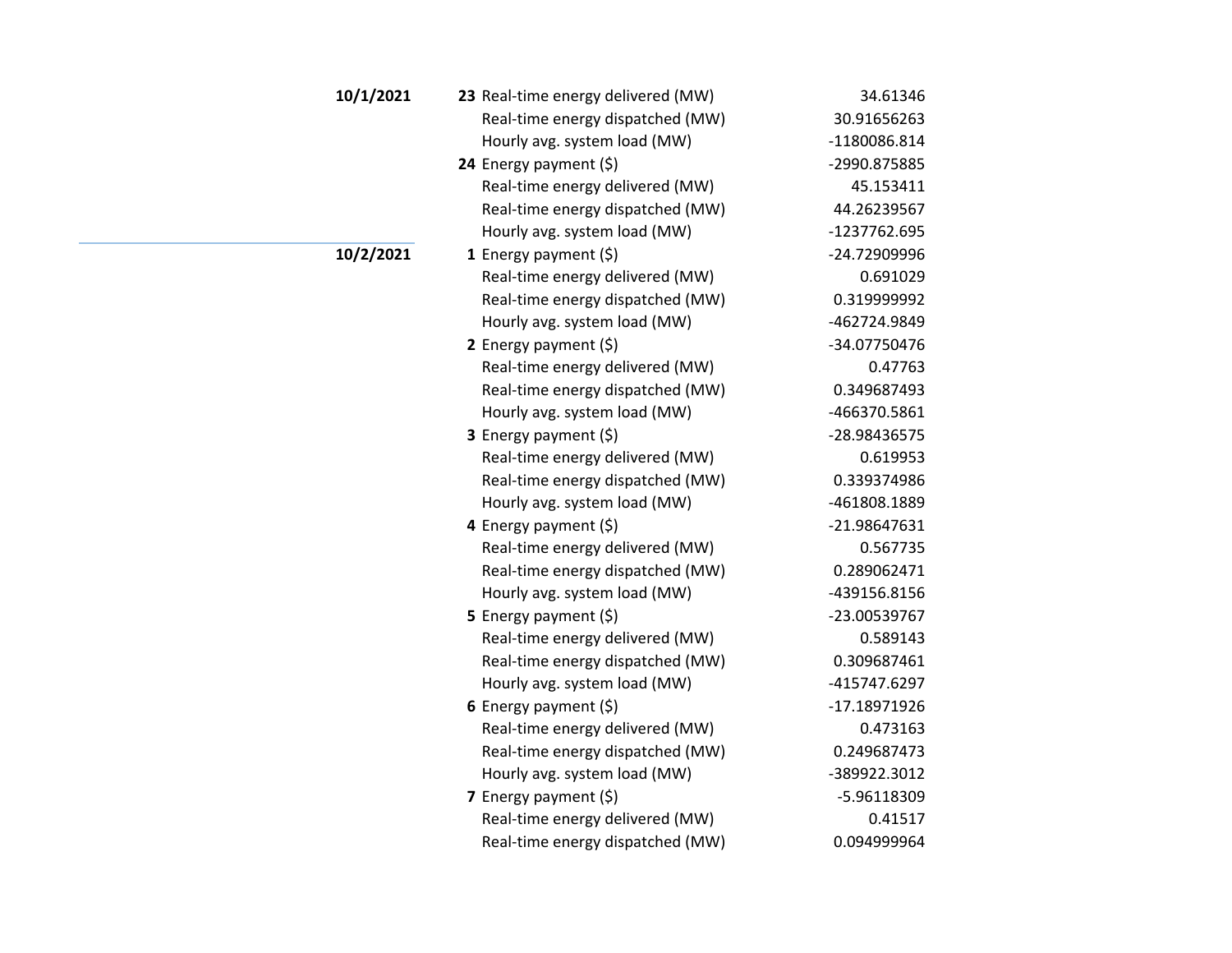| 7 Hourly avg. system load (MW)   | -363650.7786   |
|----------------------------------|----------------|
| 8 Energy payment (\$)            | -6.87188975    |
| Real-time energy delivered (MW)  | 0.8598         |
| Real-time energy dispatched (MW) | 0.109999956    |
| Hourly avg. system load (MW)     | -350076.1212   |
| <b>9</b> Energy payment $(\xi)$  | $-6.172724935$ |
| Real-time energy delivered (MW)  | 0.55047        |
| Real-time energy dispatched (MW) | 0.099687461    |
| Hourly avg. system load (MW)     | -333365.354    |
| 10 Energy payment $(\xi)$        | 0.186850106    |
| Real-time energy dispatched (MW) | $-0.00312499$  |
| Hourly avg. system load (MW)     | -320625.7548   |
| 11 Hourly avg. system load (MW)  | -312446.0466   |
| 12 Hourly avg. system load (MW)  | -310275.0111   |
| 13 Hourly avg. system load (MW)  | -314910.9298   |
| 14 Hourly avg. system load (MW)  | -320764.3686   |
| 15 Hourly avg. system load (MW)  | -314854.7284   |
| 16 Hourly avg. system load (MW)  | -316458.0222   |
| 17 Hourly avg. system load (MW)  | -319021.9761   |
| 18 Hourly avg. system load (MW)  | -326806.634    |
| 19 Hourly avg. system load (MW)  | -335050.0847   |
| 20 Hourly avg. system load (MW)  | -344137.5722   |
| 21 Hourly avg. system load (MW)  | -364051.034    |
| 22 Hourly avg. system load (MW)  | -385790.6327   |
| 23 Energy payment (\$)           | 0.750955075    |
| Real-time energy dispatched (MW) | $-0.009374996$ |
| Hourly avg. system load (MW)     | -417436.8215   |
| 24 Energy payment (\$)           | -19.77946994   |
| Real-time energy delivered (MW)  | 0.556242       |
| Real-time energy dispatched (MW) | 0.299062503    |
| Hourly avg. system load (MW)     | -447003.8613   |
| 1 Energy payment $(\xi)$         | -2.671100632   |
| Real-time energy delivered (MW)  | 0.0282         |
| Real-time energy dispatched (MW) | 0.029999988    |

**10/3/2021**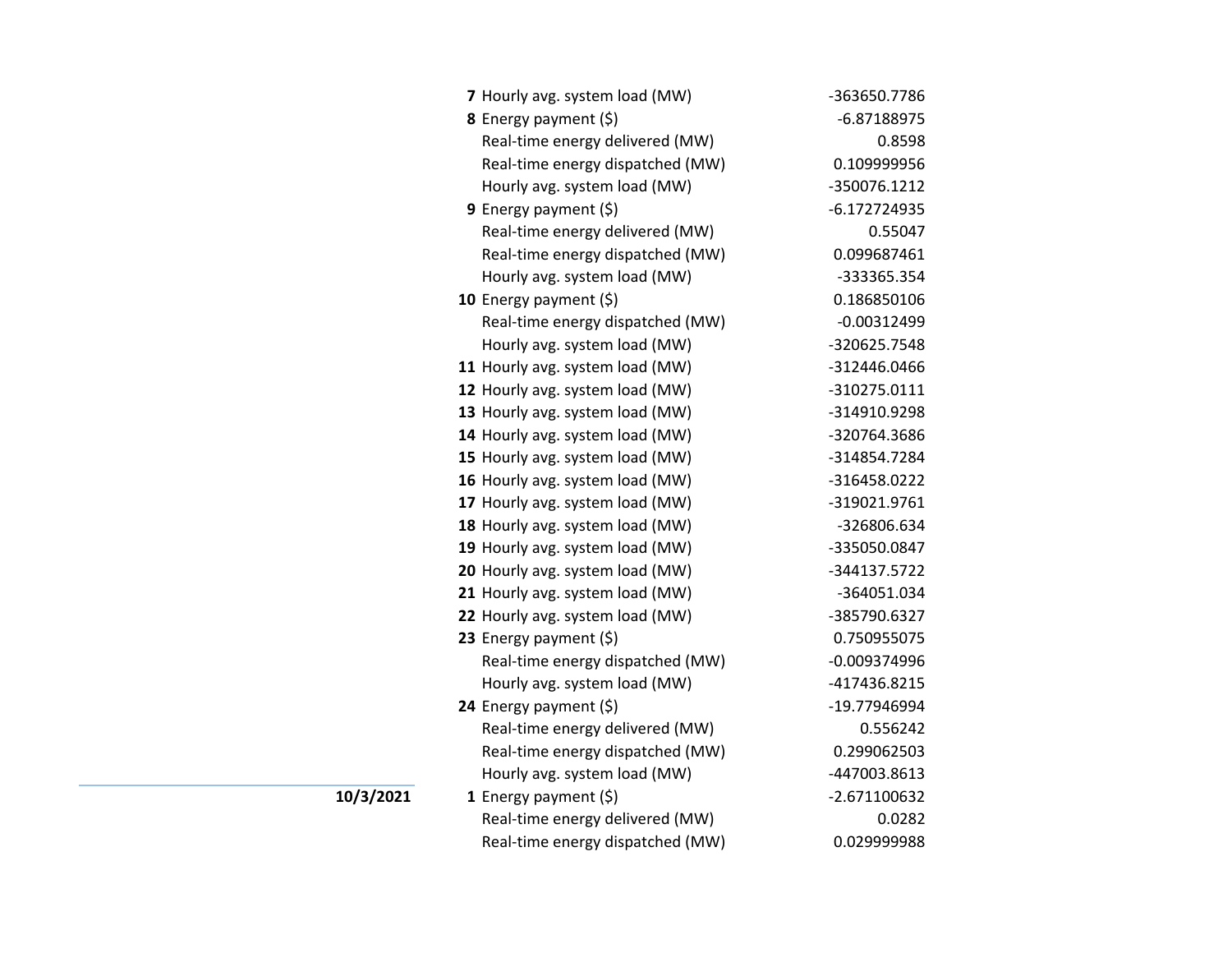| 10/3/2021 | 1 Hourly avg. system load (MW)   | -1339294.489   |
|-----------|----------------------------------|----------------|
|           | 2 Energy payment $(5)$           | -1413.675833   |
|           | Real-time energy delivered (MW)  | 0.353837994    |
|           | Real-time energy dispatched (MW) | 3.349687349    |
|           | Hourly avg. system load (MW)     | -1352510.784   |
|           | 3 Energy payment (\$)            | -3.944259708   |
|           | Real-time energy delivered (MW)  | 0.01272        |
|           | Real-time energy dispatched (MW) | 0.039374986    |
|           | Hourly avg. system load (MW)     | -1344581.989   |
|           | 4 Energy payment $(\xi)$         | -4.78480509    |
|           | Real-time energy delivered (MW)  | 0.02817        |
|           | Real-time energy dispatched (MW) | 0.059062479    |
|           | Hourly avg. system load (MW)     | -1279955.276   |
|           | <b>5</b> Energy payment $(\xi)$  | -7.051459629   |
|           | Real-time energy delivered (MW)  | 0.17091        |
|           | Real-time energy dispatched (MW) | 0.089687465    |
|           | Hourly avg. system load (MW)     | -1207928.575   |
|           | 6 Energy payment (\$)            | $-6.801536478$ |
|           | Real-time energy delivered (MW)  | 0.29427        |
|           | Real-time energy dispatched (MW) | 0.09999996     |
|           | Hourly avg. system load (MW)     | $-1116271.5$   |
|           | 7 Energy payment $(5)$           | $-6.328359373$ |
|           | Real-time energy delivered (MW)  | 0.40917        |
|           | Real-time energy dispatched (MW) | 0.099687461    |
|           | Hourly avg. system load (MW)     | $-1026942.751$ |
|           | 8 Energy payment (\$)            | $-6.897144041$ |
|           | Real-time energy delivered (MW)  | 0.76203        |
|           | Real-time energy dispatched (MW) | 0.109999956    |
|           | Hourly avg. system load (MW)     | -983145.8636   |
|           | 9 Energy payment $(\xi)$         | $-6.231569748$ |
|           | Real-time energy delivered (MW)  | 0.50931        |
|           | Real-time energy dispatched (MW) | 0.099687461    |
|           | Hourly avg. system load (MW)     | -937765.6037   |
|           | 10 Energy payment (\$)           | 0.180680184    |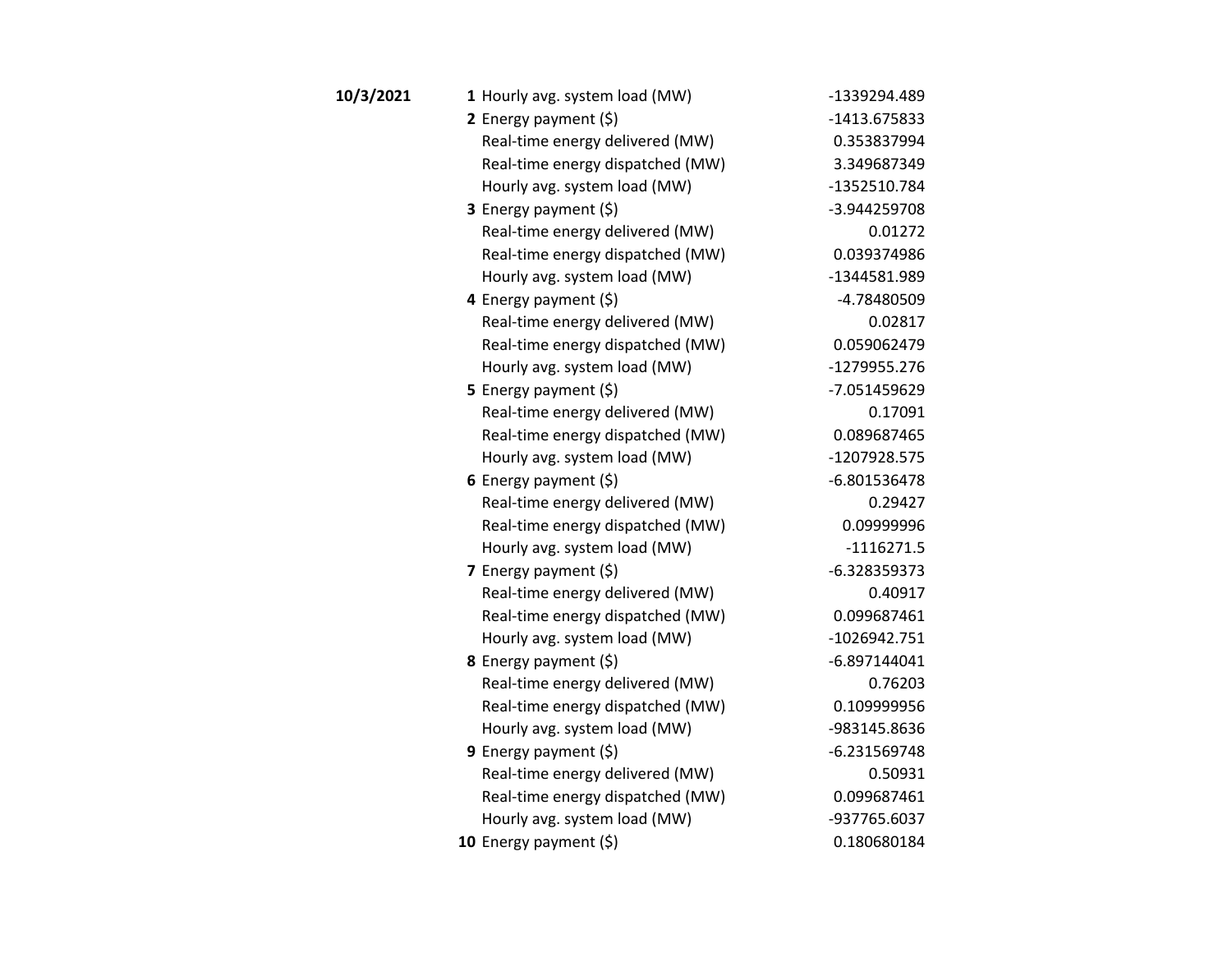| 10 Real-time energy dispatched (MW) | $-0.00312499$  |
|-------------------------------------|----------------|
| Hourly avg. system load (MW)        | -900062.1065   |
| 11 Hourly avg. system load (MW)     | -876685.7429   |
| 12 Hourly avg. system load (MW)     | -866055.8351   |
| 13 Hourly avg. system load (MW)     | -868732.0932   |
| 14 Hourly avg. system load (MW)     | -874449.7367   |
| 15 Hourly avg. system load (MW)     | -850888.5344   |
| 16 Hourly avg. system load (MW)     | -851929.6184   |
| 17 Hourly avg. system load (MW)     | -854761.5715   |
| 18 Hourly avg. system load (MW)     | -871371.4489   |
| 19 Hourly avg. system load (MW)     | -903144.7448   |
| 20 Hourly avg. system load (MW)     | -949915.2914   |
| 21 Hourly avg. system load (MW)     | $-1021563.753$ |
| 22 Hourly avg. system load (MW)     | -1115300.928   |
| 23 Hourly avg. system load (MW)     | -1207569.961   |
| 24 Energy payment $(\xi)$           | 0.092822597    |
| Real-time energy dispatched (MW)    | $-0.000937497$ |
| Hourly avg. system load (MW)        | -1289580.537   |
| <b>1</b> Energy payment $(\xi)$     | -6712.308916   |
| Real-time energy delivered (MW)     | 56.59985644    |
| Real-time energy dispatched (MW)    | 62.82656225    |
| Hourly avg. system load (MW)        | -6731626.631   |
| 2 Energy payment $(\xi)$            | -8559.738624   |
| Real-time energy delivered (MW)     | 53.24882889    |
| Real-time energy dispatched (MW)    | 64.89781219    |
| Hourly avg. system load (MW)        | -6797981.065   |
| 3 Energy payment (\$)               | -4133.380091   |
| Real-time energy delivered (MW)     | 17.30375976    |
| Real-time energy dispatched (MW)    | 39.89312488    |
| Hourly avg. system load (MW)        | -6817259.95    |
| 4 Energy payment (\$)               | -1468.091577   |
| Real-time energy delivered (MW)     | 14.74385334    |
| Real-time energy dispatched (MW)    | 16.01749992    |
| Hourly avg. system load (MW)        | -6527134.973   |

**10/4/2021**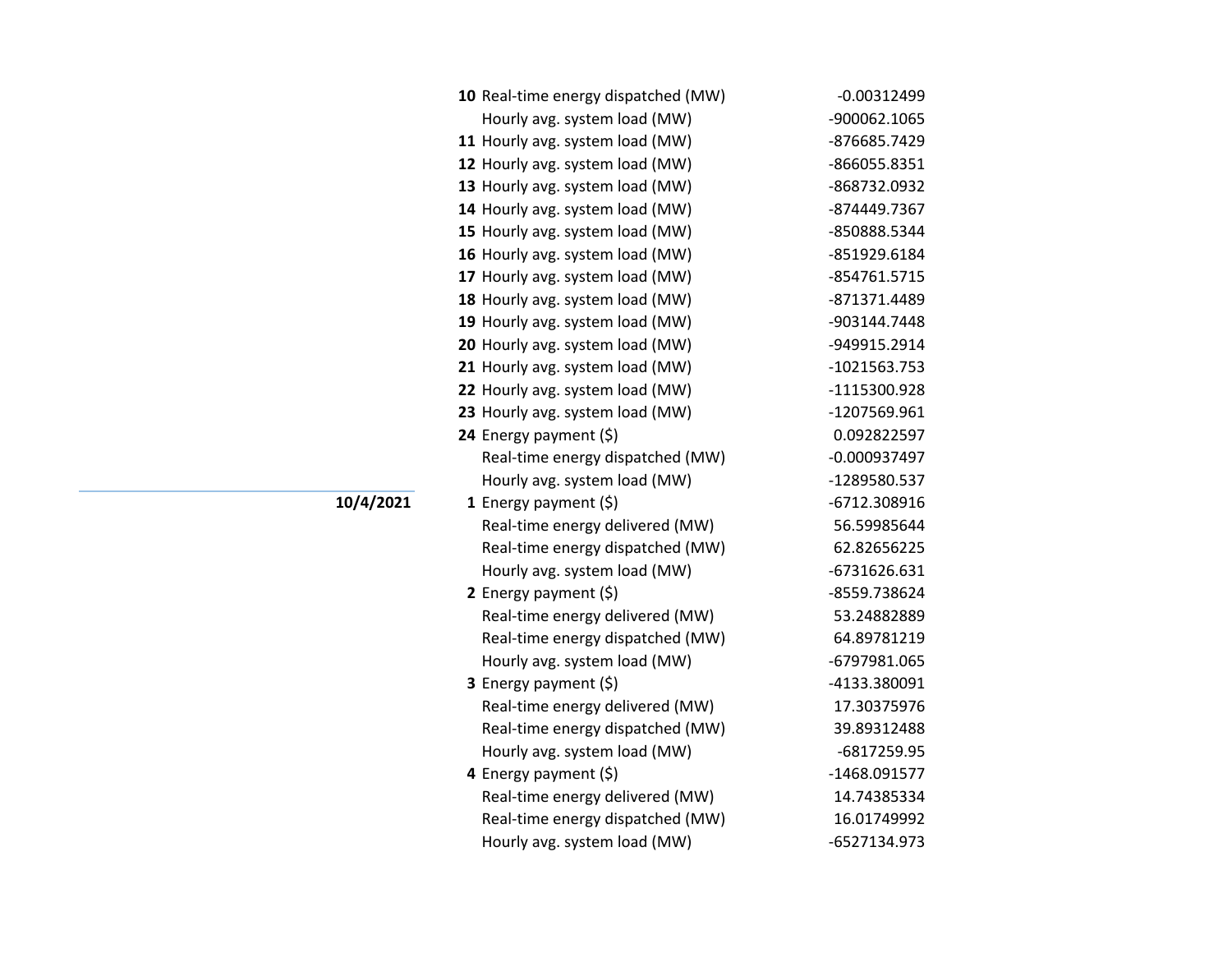| <b>5</b> Energy payment $(\xi)$  | 12.47252734    |
|----------------------------------|----------------|
| Real-time energy delivered (MW)  | 0.478107       |
| Real-time energy dispatched (MW) | $-0.213124977$ |
| Hourly avg. system load (MW)     | -6151021.979   |
| 6 Energy payment $(5)$           | $-17.0744234$  |
| Real-time energy delivered (MW)  | 0.633063       |
| Real-time energy dispatched (MW) | 0.218749962    |
| Hourly avg. system load (MW)     | -5700652.53    |
| <b>7</b> Energy payment $(\xi)$  | -7.042842189   |
| Real-time energy delivered (MW)  | 0.46866        |
| Real-time energy dispatched (MW) | 0.095624964    |
| Hourly avg. system load (MW)     | -5289003.309   |
| <b>8</b> Energy payment $(\xi)$  | $-6.557288761$ |
| Real-time energy delivered (MW)  | 0.9693         |
| Real-time energy dispatched (MW) | 0.099687461    |
| Hourly avg. system load (MW)     | -4864006.239   |
| 9 Energy payment (\$)            | -5.445926023   |
| Real-time energy delivered (MW)  | 0.65436        |
| Real-time energy dispatched (MW) | 0.089687465    |
| Hourly avg. system load (MW)     | -4635634.645   |
| 10 Energy payment $(5)$          | 0.157270003    |
| Real-time energy dispatched (MW) | $-0.002812491$ |
| Hourly avg. system load (MW)     | -4495122.019   |
| 11 Hourly avg. system load (MW)  | -4468599.479   |
| 12 Hourly avg. system load (MW)  | -4541996.46    |
| 13 Hourly avg. system load (MW)  | -4793457.268   |
| 14 Hourly avg. system load (MW)  | -5152733.511   |
| 15 Hourly avg. system load (MW)  | -5314903.067   |
| 16 Hourly avg. system load (MW)  | -5419685.982   |
| 17 Hourly avg. system load (MW)  | -5480957.228   |
| 18 Hourly avg. system load (MW)  | -5532867.884   |
| 19 Hourly avg. system load (MW)  | -5653589.939   |
| 20 Energy payment (\$)           | 11.19975826    |
| Real-time energy dispatched (MW) | $-0.188124996$ |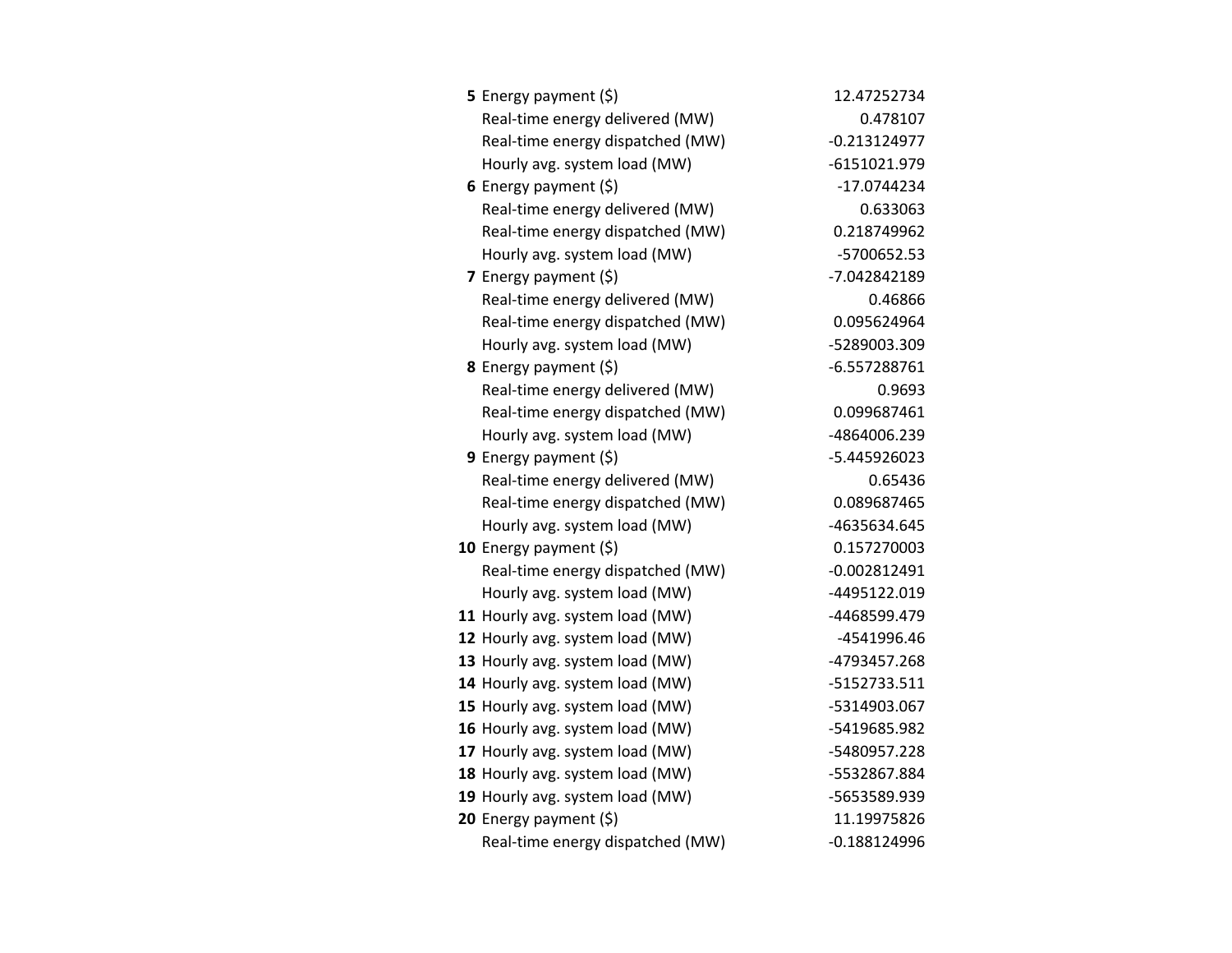| 20 Hourly avg. system load (MW)  | -5888451.907   |
|----------------------------------|----------------|
| 21 Energy payment $(\xi)$        | 137.6263492    |
| Real-time energy dispatched (MW) | -3.009999984   |
| Hourly avg. system load (MW)     | $-6168120.071$ |
| 22 Energy payment $(\xi)$        | 128.0631268    |
| Real-time energy delivered (MW)  | 0.19842        |
| Real-time energy dispatched (MW) | $-1.606562487$ |
| Hourly avg. system load (MW)     | -6439786.01    |
| 23 Energy payment $(5)$          | -3112.313041   |
| Real-time energy delivered (MW)  | 36.88356       |
| Real-time energy dispatched (MW) | 37.0181252     |
| Hourly avg. system load (MW)     | -6712475.733   |
| 24 Energy payment (\$)           | $-4217.45223$  |
| Real-time energy delivered (MW)  | 47.154318      |
| Real-time energy dispatched (MW) | 47.76718722    |
| Hourly avg. system load (MW)     | -6758954.098   |
| 1 Energy payment $(\xi)$         | -4342.844128   |
| Real-time energy delivered (MW)  | 53.26410001    |
| Real-time energy dispatched (MW) | 52.83437473    |
| Hourly avg. system load (MW)     | -1676999.39    |
| 2 Energy payment (\$)            | -3301.596086   |
| Real-time energy delivered (MW)  | 38.06581014    |
| Real-time energy dispatched (MW) | 34.19281233    |
| Hourly avg. system load (MW)     | -1710426.629   |
| 3 Energy payment (\$)            | -2684.022002   |
| Real-time energy delivered (MW)  | 31.746264      |
| Real-time energy dispatched (MW) | 30.70968734    |
| Hourly avg. system load (MW)     | -1728215.046   |
| 4 Energy payment (\$)            | -349.9697609   |
| Real-time energy delivered (MW)  | 5.460312       |
| Real-time energy dispatched (MW) | 4.157499922    |
| Hourly avg. system load (MW)     | -1666808.537   |
| 5 Energy payment $(\xi)$         | -10.58031345   |
| Real-time energy delivered (MW)  | 0.508383       |

**10/5/2021**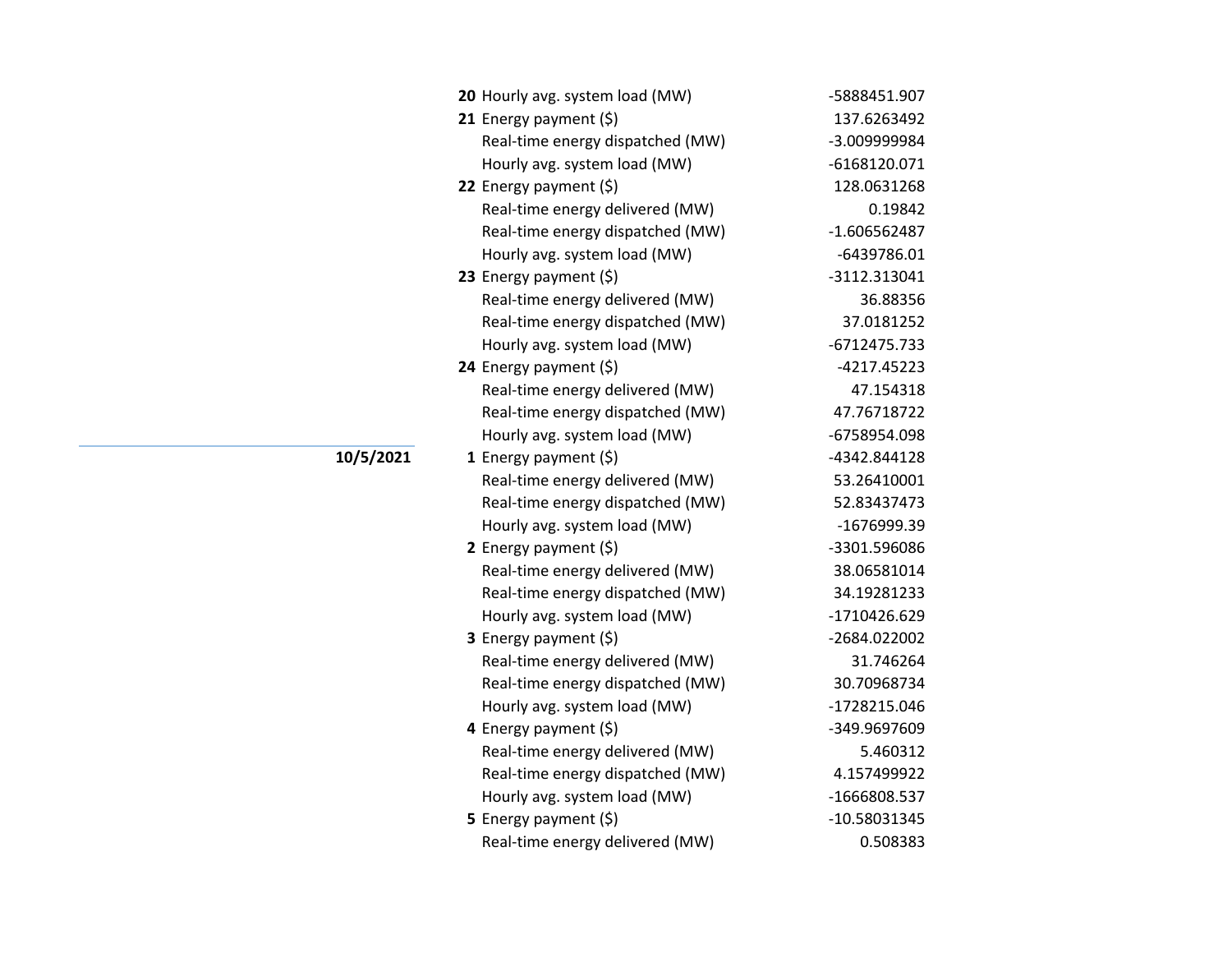| 5 Real-time energy dispatched (MW) | 0.13187498     |
|------------------------------------|----------------|
| Hourly avg. system load (MW)       | -1583085.698   |
| 6 Energy payment $(5)$             | -14.00361335   |
| Real-time energy delivered (MW)    | 0.554412       |
| Real-time energy dispatched (MW)   | 0.19874997     |
| Hourly avg. system load (MW)       | -1469899.491   |
| 7 Energy payment $(5)$             | $-5.71721261$  |
| Real-time energy delivered (MW)    | 0.33384        |
| Real-time energy dispatched (MW)   | 0.083541631    |
| Hourly avg. system load (MW)       | -1365707.649   |
| 8 Energy payment (\$)              | -7.064538004   |
| Real-time energy delivered (MW)    | 0.98541        |
| Real-time energy dispatched (MW)   | 0.099687461    |
| Hourly avg. system load (MW)       | -1304493.757   |
| <b>9</b> Energy payment $(\xi)$    | -6.012083629   |
| Real-time energy delivered (MW)    | 0.6555         |
| Real-time energy dispatched (MW)   | 0.089687465    |
| Hourly avg. system load (MW)       | -1248181.397   |
| 10 Energy payment $(\xi)$          | 0.168453638    |
| Real-time energy dispatched (MW)   | $-0.002812491$ |
| Hourly avg. system load (MW)       | -1211090.775   |
| 11 Hourly avg. system load (MW)    | -1191122.82    |
| 12 Hourly avg. system load (MW)    | -1205305.497   |
| 13 Hourly avg. system load (MW)    | -1265646.75    |
| 14 Hourly avg. system load (MW)    | -1356217.189   |
| 15 Hourly avg. system load (MW)    | -1391876.507   |
| 16 Hourly avg. system load (MW)    | -1403583.035   |
| 17 Hourly avg. system load (MW)    | -1396218.731   |
| 18 Hourly avg. system load (MW)    | -1394448.189   |
| 19 Hourly avg. system load (MW)    | -1399830.681   |
| 20 Energy payment (\$)             | 1.3095136      |
| Real-time energy dispatched (MW)   | $-0.023124998$ |
| Hourly avg. system load (MW)       | -1419264.797   |
| 21 Energy payment $(\xi)$          | 27.05006859    |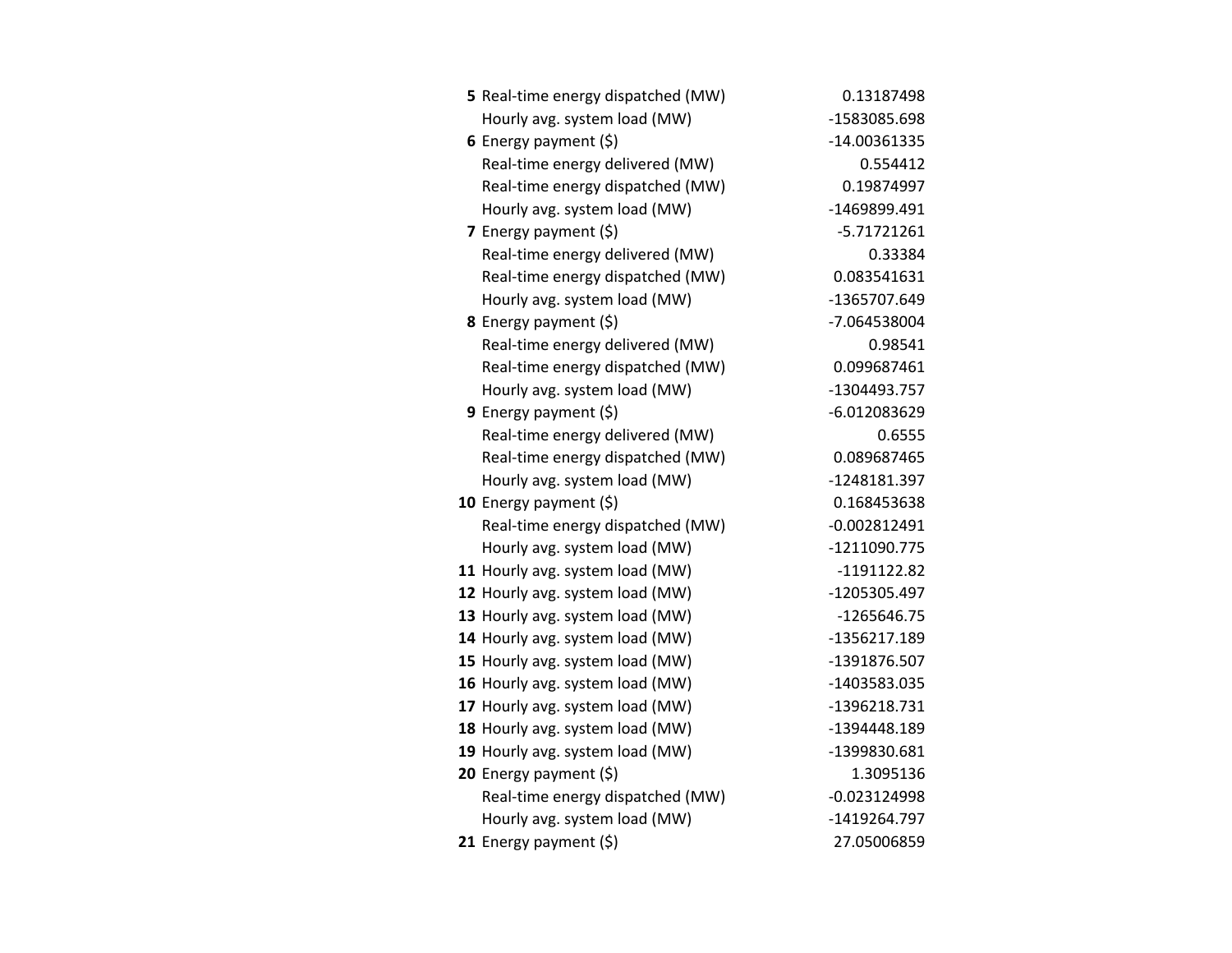| 10/5/2021 | 21 Real-time energy dispatched (MW) | $-0.451249983$ |
|-----------|-------------------------------------|----------------|
|           | Hourly avg. system load (MW)        | -1474754.238   |
|           | 22 Energy payment (\$)              | -122.8053107   |
|           | Real-time energy delivered (MW)     | 2.43666        |
|           | Real-time energy dispatched (MW)    | 2.27281254     |
|           | Hourly avg. system load (MW)        | -1537356.616   |
|           | 23 Energy payment $(5)$             | -291.4663085   |
|           | Real-time energy delivered (MW)     | 6.8802         |
|           | Real-time energy dispatched (MW)    | 5.312812509    |
|           | Hourly avg. system load (MW)        | -1600592.798   |
|           | 24 Energy payment (\$)              | -2770.970648   |
|           | Real-time energy delivered (MW)     | 42.498171      |
|           | Real-time energy dispatched (MW)    | 43.44656229    |
|           | Hourly avg. system load (MW)        | $-1644210.676$ |
| 10/6/2021 | 1 Energy payment $(\xi)$            | -2967.028129   |
|           | Real-time energy delivered (MW)     | 54.51870601    |
|           | Real-time energy dispatched (MW)    | 35.74312488    |
|           | Hourly avg. system load (MW)        | $-1016684.523$ |
|           | 2 Energy payment (\$)               | -2471.337862   |
|           | Real-time energy delivered (MW)     | 37.72351353    |
|           | Real-time energy dispatched (MW)    | 24.95031234    |
|           | Hourly avg. system load (MW)        | $-1059556.555$ |
|           | <b>3</b> Energy payment $(\xi)$     | -1620.019673   |
|           | Real-time energy delivered (MW)     | 29.42769       |
|           | Real-time energy dispatched (MW)    | 17.8096874     |
|           | Hourly avg. system load (MW)        | -1084378.049   |
|           | 4 Energy payment (\$)               | -496.7855992   |
|           | Real-time energy delivered (MW)     | 18.49278       |
|           | Real-time energy dispatched (MW)    | 6.594062454    |
|           | Hourly avg. system load (MW)        | -1047480.924   |
|           | 5 Energy payment $(5)$              | 49.22644098    |
|           | Real-time energy delivered (MW)     | 0.1341         |
|           | Real-time energy dispatched (MW)    | $-0.768437506$ |
|           | Hourly avg. system load (MW)        | -1003750.979   |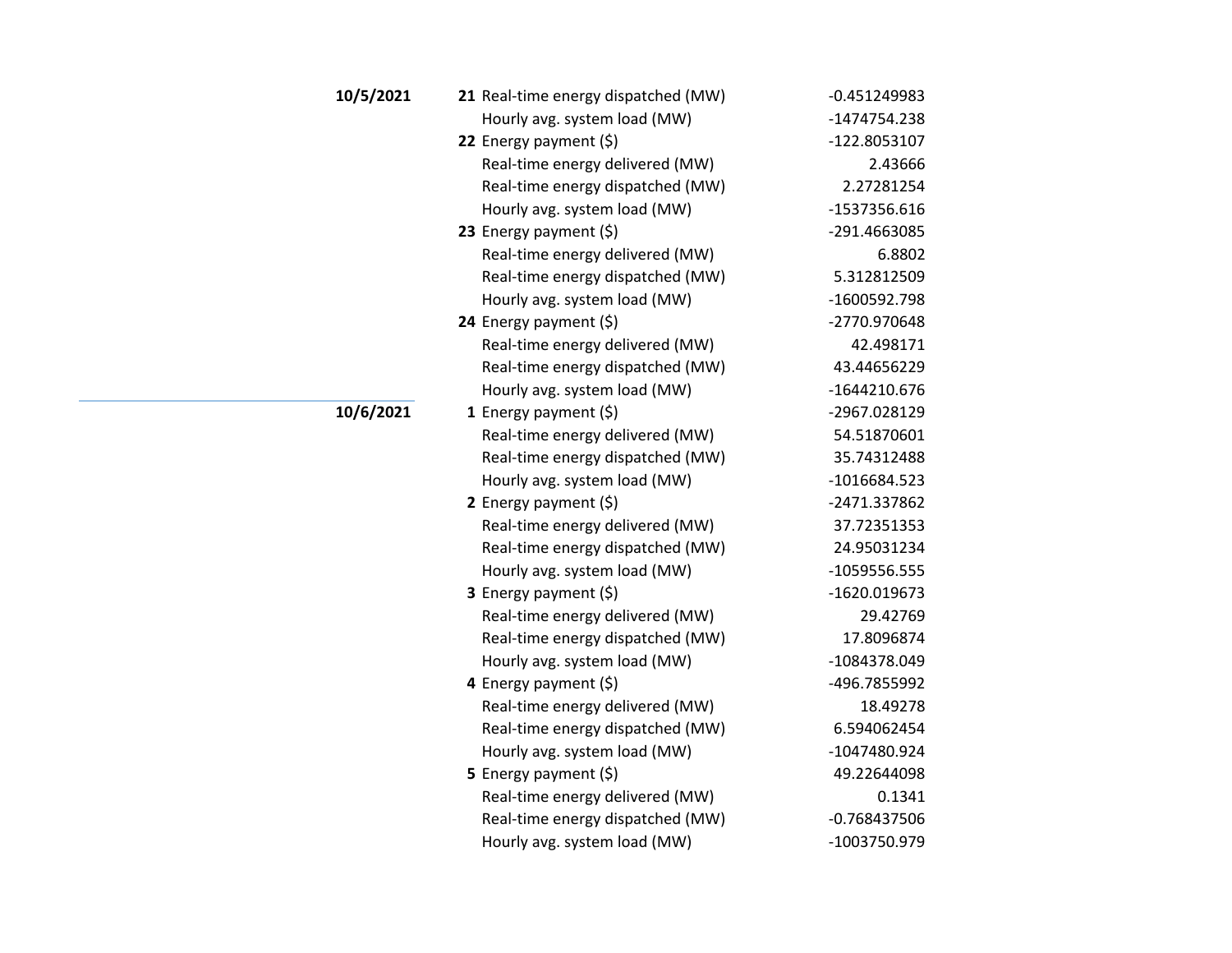| 6 Energy payment $(\xi)$         | -5.578048869  |
|----------------------------------|---------------|
| Real-time energy delivered (MW)  | 0.28611       |
| Real-time energy dispatched (MW) | 0.079687469   |
| Hourly avg. system load (MW)     | -941011.9898  |
| 7 Energy payment $(5)$           | -4.943191518  |
| Real-time energy delivered (MW)  | 0.33186       |
| Real-time energy dispatched (MW) | 0.073749966   |
| Hourly avg. system load (MW)     | -879119.3617  |
| 8 Energy payment (\$)            | -19.4998012   |
| Real-time energy delivered (MW)  | 1.262526      |
| Real-time energy dispatched (MW) | 0.307083289   |
| Hourly avg. system load (MW)     | -852496.1738  |
| 9 Energy payment (\$)            | -30.76775932  |
| Real-time energy delivered (MW)  | 1.054476      |
| Real-time energy dispatched (MW) | 0.509687465   |
| Hourly avg. system load (MW)     | -819392.7813  |
| 10 Energy payment (\$)           | 1.567435415   |
| Real-time energy dispatched (MW) | $-0.02937499$ |
| Hourly avg. system load (MW)     | -791000.2409  |
| 11 Hourly avg. system load (MW)  | -781870.062   |
| 12 Hourly avg. system load (MW)  | -792941.6786  |
| 13 Hourly avg. system load (MW)  | -824788.242   |
| 14 Hourly avg. system load (MW)  | -881749.2307  |
| 15 Hourly avg. system load (MW)  | -904636.5268  |
| 16 Hourly avg. system load (MW)  | -915144.3378  |
| 17 Hourly avg. system load (MW)  | -916160.2574  |
| 18 Hourly avg. system load (MW)  | -905321.4575  |
| 19 Hourly avg. system load (MW)  | -902671.2146  |
| 20 Energy payment (\$)           | 0.490199082   |
| Real-time energy dispatched (MW) | -0.023124998  |
| Hourly avg. system load (MW)     | -892666.4086  |
| 21 Energy payment (\$)           | 14.68762931   |
| Real-time energy dispatched (MW) | -0.533749982  |
| Hourly avg. system load (MW)     | -899739.3021  |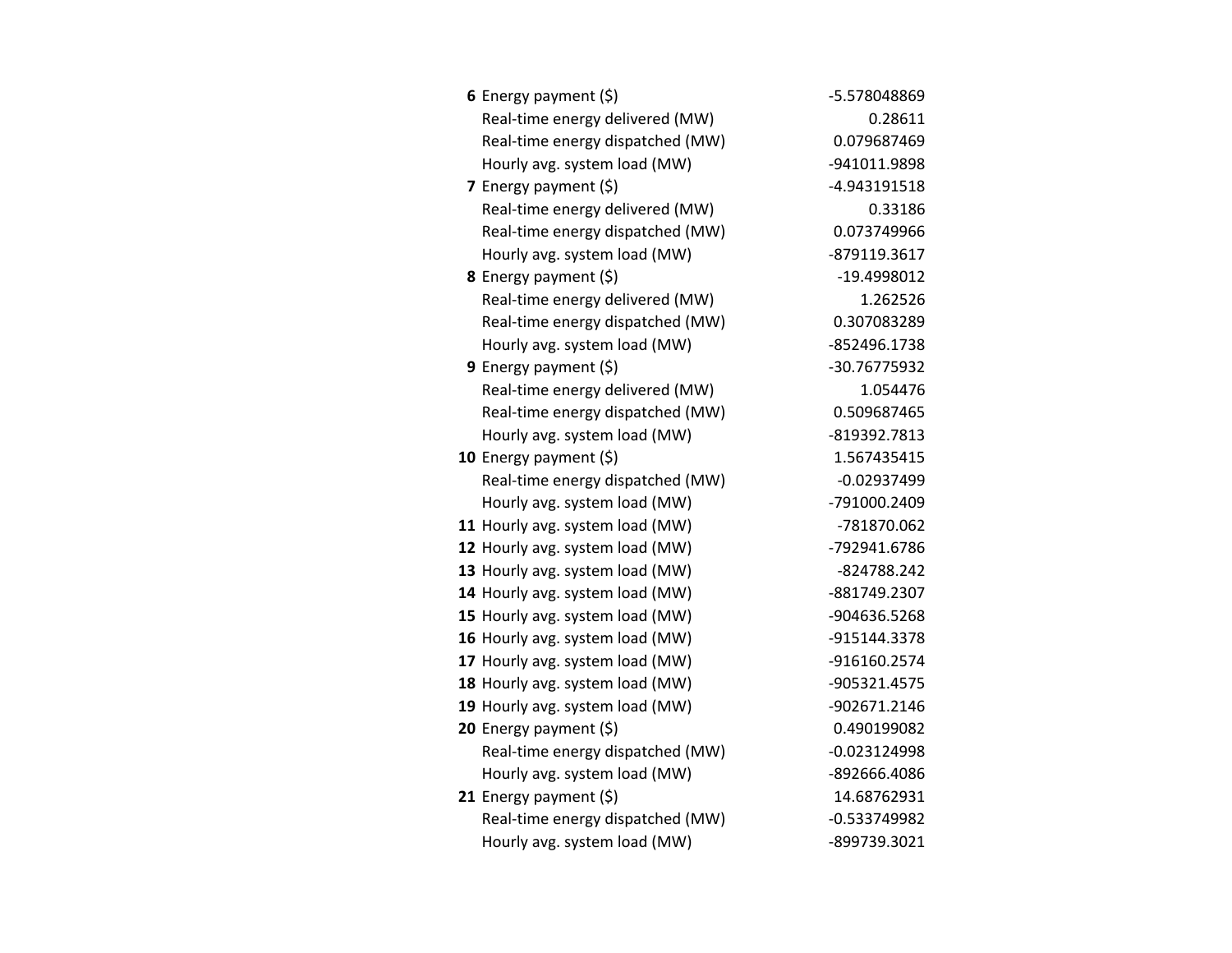| 22 Energy payment $(5)$          | -288.8061838   |
|----------------------------------|----------------|
| Real-time energy delivered (MW)  | 5.14068        |
| Real-time energy dispatched (MW) | 4.641562542    |
| Hourly avg. system load (MW)     | -931715.7712   |
| 23 Energy payment $(\xi)$        | $-1065.631017$ |
| Real-time energy delivered (MW)  | 17.91048       |
| Real-time energy dispatched (MW) | 17.05093783    |
| Hourly avg. system load (MW)     | -961229.1048   |
| 24 Energy payment $(\xi)$        | -1867.396145   |
| Real-time energy delivered (MW)  | 39.7296        |
| Real-time energy dispatched (MW) | 26.4915624     |
| Hourly avg. system load (MW)     | -987512.5138   |
| 1 Energy payment $(\xi)$         | -2738.754129   |
| Real-time energy delivered (MW)  | 47.17335601    |
| Real-time energy dispatched (MW) | 35.75406238    |
| Hourly avg. system load (MW)     | -807421.1388   |
| 2 Energy payment $(\xi)$         | -2332.74298    |
| Real-time energy delivered (MW)  | 33.03996       |
| Real-time energy dispatched (MW) | 24.76187482    |
| Hourly avg. system load (MW)     | -850368.2155   |
| <b>3</b> Energy payment $(\xi)$  | -1509.516776   |
| Real-time energy delivered (MW)  | 26.16924       |
| Real-time energy dispatched (MW) | 17.6684374     |
| Hourly avg. system load (MW)     | -872567.7924   |
| 4 Energy payment (\$)            | -822.3728179   |
| Real-time energy delivered (MW)  | 18.79944       |
| Real-time energy dispatched (MW) | 9.723437452    |
| Hourly avg. system load (MW)     | -850751.6779   |
| <b>5</b> Energy payment $(\xi)$  | 36.99168429    |
| Real-time energy delivered (MW)  | 0.20244        |
| Real-time energy dispatched (MW) | $-0.573437508$ |
| Hourly avg. system load (MW)     | -813977.8702   |
| 6 Energy payment $(\xi)$         | -5.533094925   |
| Real-time energy delivered (MW)  | 0.3498         |

**10/7/2021**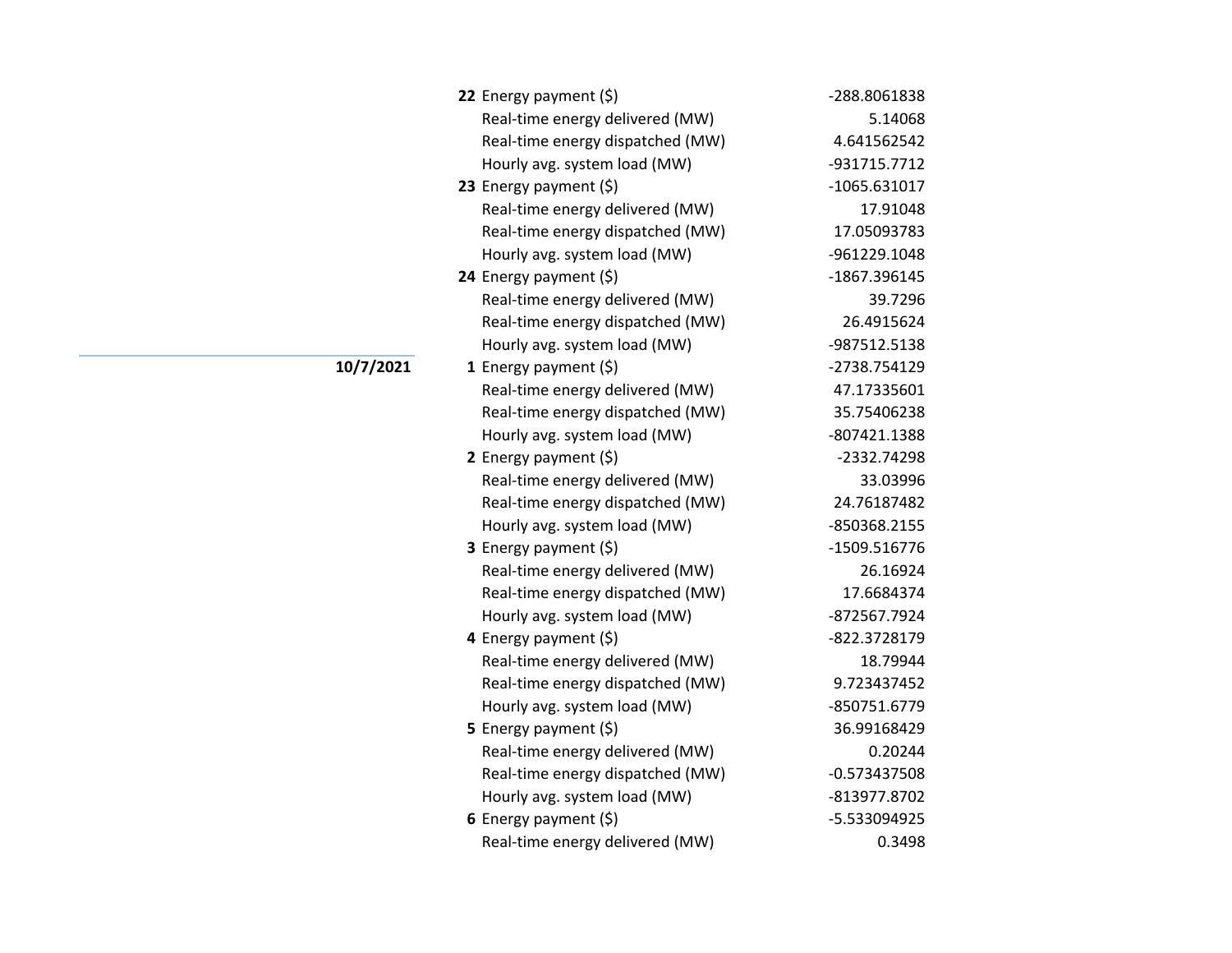| 6 Real-time energy dispatched (MW) | 0.079687469    |
|------------------------------------|----------------|
| Hourly avg. system load (MW)       | -762873.3463   |
| 7 Energy payment (\$)              | -5.390607852   |
| Real-time energy delivered (MW)    | 0.33246        |
| Real-time energy dispatched (MW)   | 0.081874965    |
| Hourly avg. system load (MW)       | -715300.7166   |
| <b>8</b> Energy payment $(\xi)$    | -21.73866942   |
| Real-time energy delivered (MW)    | 1.081533       |
| Real-time energy dispatched (MW)   | 0.349999956    |
| Hourly avg. system load (MW)       | -698286.4086   |
| 9 Energy payment $(\xi)$           | -19.32272364   |
| Real-time energy delivered (MW)    | 0.686739       |
| Real-time energy dispatched (MW)   | 0.339687461    |
| Hourly avg. system load (MW)       | -670904.513    |
| 10 Energy payment $(5)$            | 0.586562418    |
| Real-time energy dispatched (MW)   | $-0.010624991$ |
| Hourly avg. system load (MW)       | -655695.7737   |
| 11 Hourly avg. system load (MW)    | -644952.4397   |
| 12 Hourly avg. system load (MW)    | -655315.6166   |
| 13 Hourly avg. system load (MW)    | -690004.9215   |
| 14 Hourly avg. system load (MW)    | -745036.8667   |
| 15 Hourly avg. system load (MW)    | -769168.0936   |
| 16 Hourly avg. system load (MW)    | -778830.8045   |
| 17 Hourly avg. system load (MW)    | -772850.664    |
| 18 Hourly avg. system load (MW)    | -757220.6909   |
| 19 Hourly avg. system load (MW)    | -751019.637    |
| 20 Hourly avg. system load (MW)    | -744254.9862   |
| 21 Energy payment $(\xi)$          | 0.467221506    |
| Real-time energy dispatched (MW)   | $-0.011562499$ |
| Hourly avg. system load (MW)       | -745290.7042   |
| 22 Energy payment (\$)             | 12.78695017    |
| Real-time energy delivered (MW)    | 0.39672        |
| Real-time energy dispatched (MW)   | $-0.356249984$ |
| Hourly avg. system load (MW)       | -754475.0056   |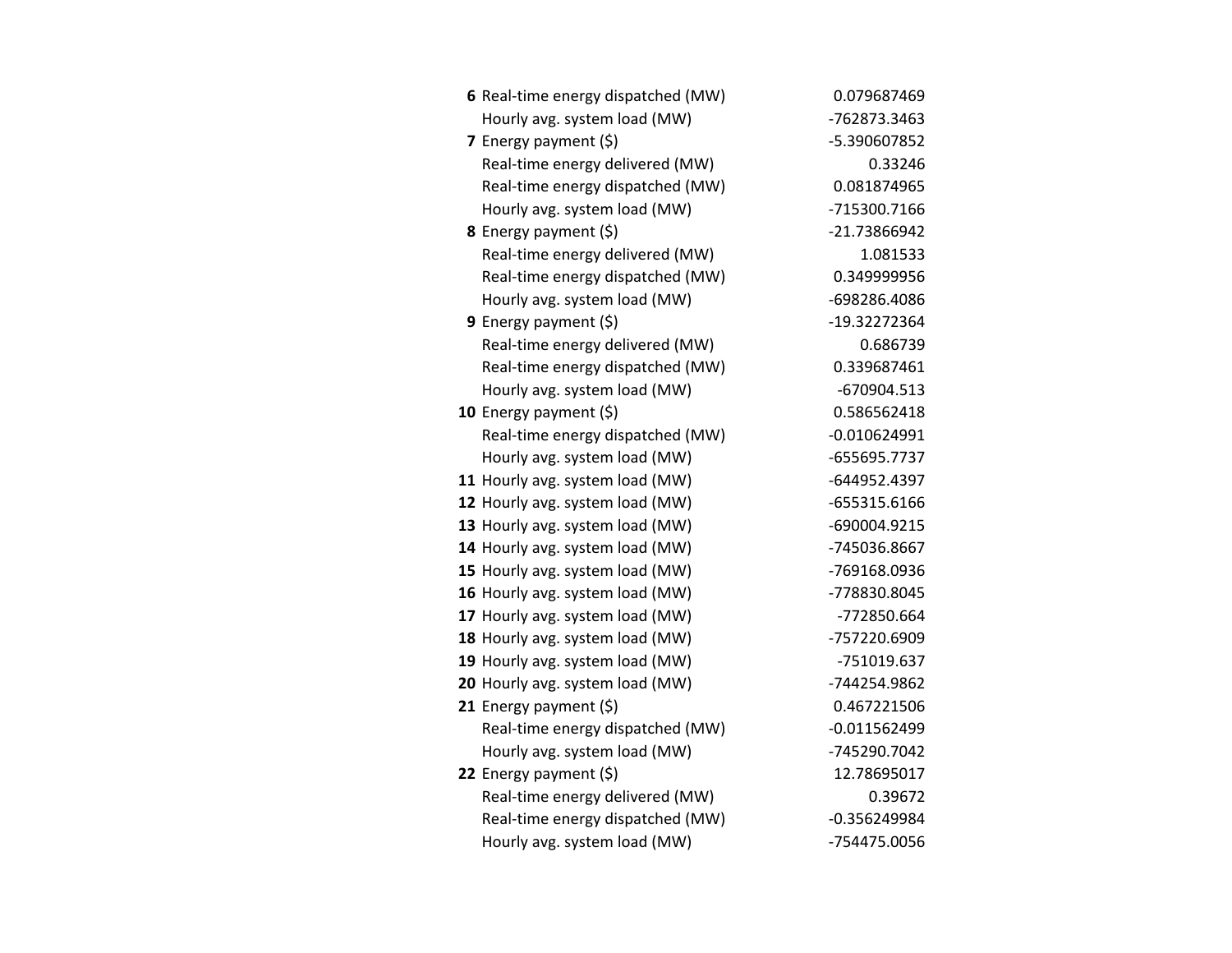| 23 Energy payment $(5)$          | -1351.918634   |
|----------------------------------|----------------|
| Real-time energy delivered (MW)  | 21.633         |
| Real-time energy dispatched (MW) | 22.73343776    |
| Hourly avg. system load (MW)     | -769705.9553   |
| 24 Energy payment $(\xi)$        | -1860.988174   |
| Real-time energy delivered (MW)  | 32.517         |
| Real-time energy dispatched (MW) | 26.4915624     |
| Hourly avg. system load (MW)     | -784406.6189   |
| 1 Energy payment $(\xi)$         | $-1182.125511$ |
| Real-time energy delivered (MW)  | 27.35664139    |
| Real-time energy dispatched (MW) | 18.39093752    |
| Hourly avg. system load (MW)     | -2882477.814   |
| 2 Energy payment $(\xi)$         | -1404.882997   |
| Real-time energy delivered (MW)  | 18.25952971    |
| Real-time energy dispatched (MW) | 17.79906248    |
| Hourly avg. system load (MW)     | -3081664.253   |
| <b>3</b> Energy payment $(\xi)$  | -2063.014327   |
| Real-time energy delivered (MW)  | 20.20843223    |
| Real-time energy dispatched (MW) | 26.45031251    |
| Hourly avg. system load (MW)     | -3179165.165   |
| 4 Energy payment (\$)            | -1262.962946   |
| Real-time energy delivered (MW)  | 10.77135744    |
| Real-time energy dispatched (MW) | 17.19531252    |
| Hourly avg. system load (MW)     | -3094289.586   |
| 5 Energy payment (\$)            | 12.25074181    |
| Real-time energy delivered (MW)  | 0.420147       |
| Real-time energy dispatched (MW) | $-0.278437435$ |
| Hourly avg. system load (MW)     | -2984475.904   |
| 6 Energy payment $(5)$           | -12.10769984   |
| Real-time energy delivered (MW)  | 0.414402       |
| Real-time energy dispatched (MW) | 0.188749974    |
| Hourly avg. system load (MW)     | -2824017.355   |
| 7 Energy payment (\$)            | -5.317297399   |
| Real-time energy delivered (MW)  | 0.18522        |

**10/8/2021**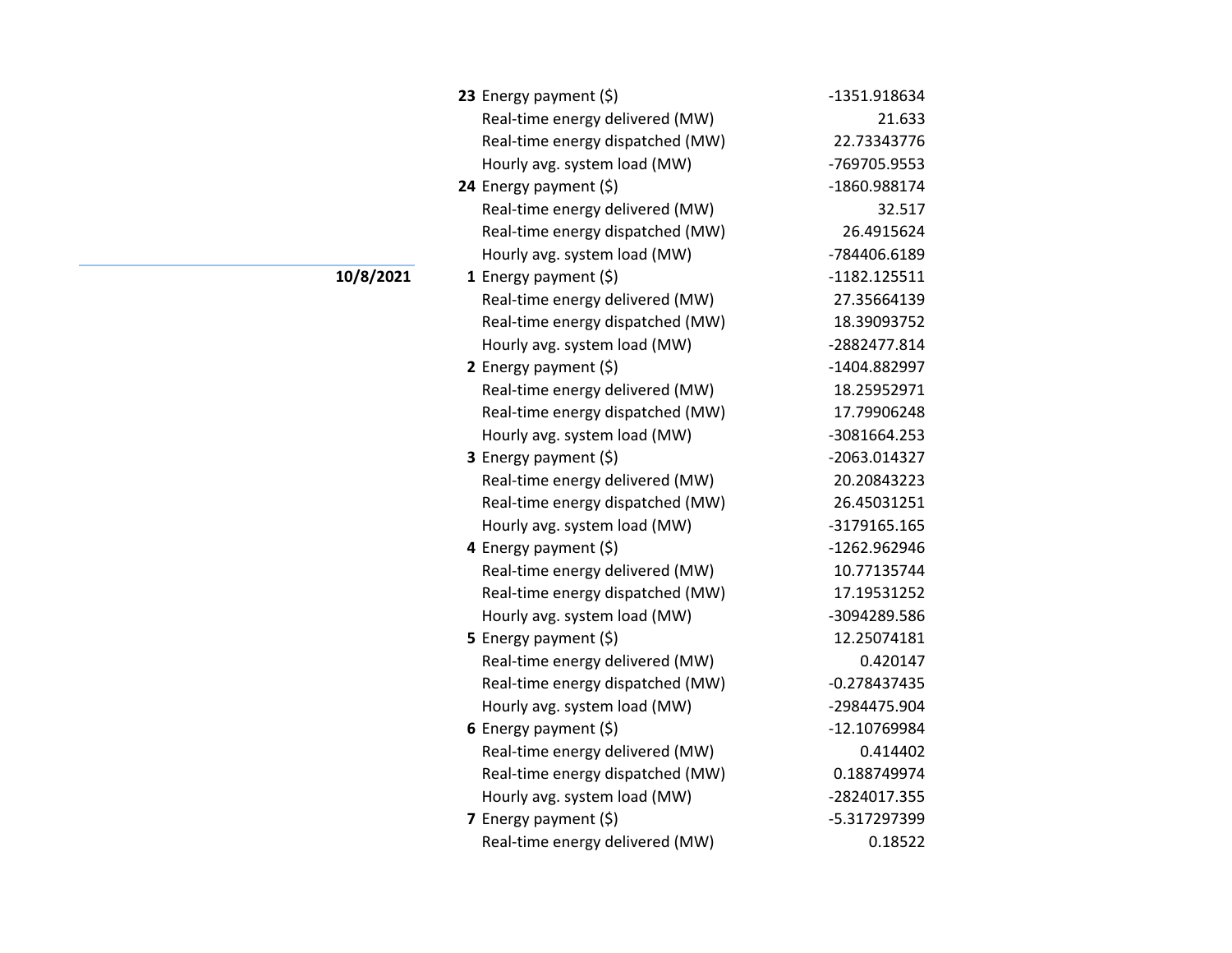| 7 Real-time energy dispatched (MW) | 0.086249968    |
|------------------------------------|----------------|
| Hourly avg. system load (MW)       | -2671472.881   |
| 8 Energy payment (\$)              | -20.67469805   |
| Real-time energy delivered (MW)    | 0.193605       |
| Real-time energy dispatched (MW)   | 0.349999956    |
| Hourly avg. system load (MW)       | -2636067.758   |
| <b>9</b> Energy payment $(\xi)$    | -18.86795993   |
| Real-time energy delivered (MW)    | 0.070833       |
| Real-time energy dispatched (MW)   | 0.339687461    |
| Hourly avg. system load (MW)       | -2529842.591   |
| 10 Energy payment $(5)$            | 0.549134289    |
| Real-time energy dispatched (MW)   | $-0.010624991$ |
| Hourly avg. system load (MW)       | -2463256.333   |
| 11 Hourly avg. system load (MW)    | -2457312.472   |
| 12 Hourly avg. system load (MW)    | -2500750.714   |
| 13 Hourly avg. system load (MW)    | -2630124.043   |
| 14 Hourly avg. system load (MW)    | -2822683.702   |
| 15 Energy payment $(\xi)$          | 79.12495099    |
| Real-time energy dispatched (MW)   | -1.365624986   |
| Hourly avg. system load (MW)       | -2927274.385   |
| 16 Energy payment (\$)             | -2891.627232   |
| Real-time energy delivered (MW)    | 37.72272       |
| Real-time energy dispatched (MW)   | 43.69999981    |
| Hourly avg. system load (MW)       | -2961073.399   |
| 17 Energy payment (\$)             | -2631.837481   |
| Real-time energy delivered (MW)    | 38.02908       |
| Real-time energy dispatched (MW)   | 43.69999981    |
| Hourly avg. system load (MW)       | -2919559.836   |
| 18 Energy payment $(\xi)$          | -2433.925835   |
| Real-time energy delivered (MW)    | 38.63652       |
| Real-time energy dispatched (MW)   | 43.69999981    |
| Hourly avg. system load (MW)       | -2798569.533   |
| 19 Energy payment $(\xi)$          | 11.44383606    |
| Real-time energy dispatched (MW)   | -1.365624986   |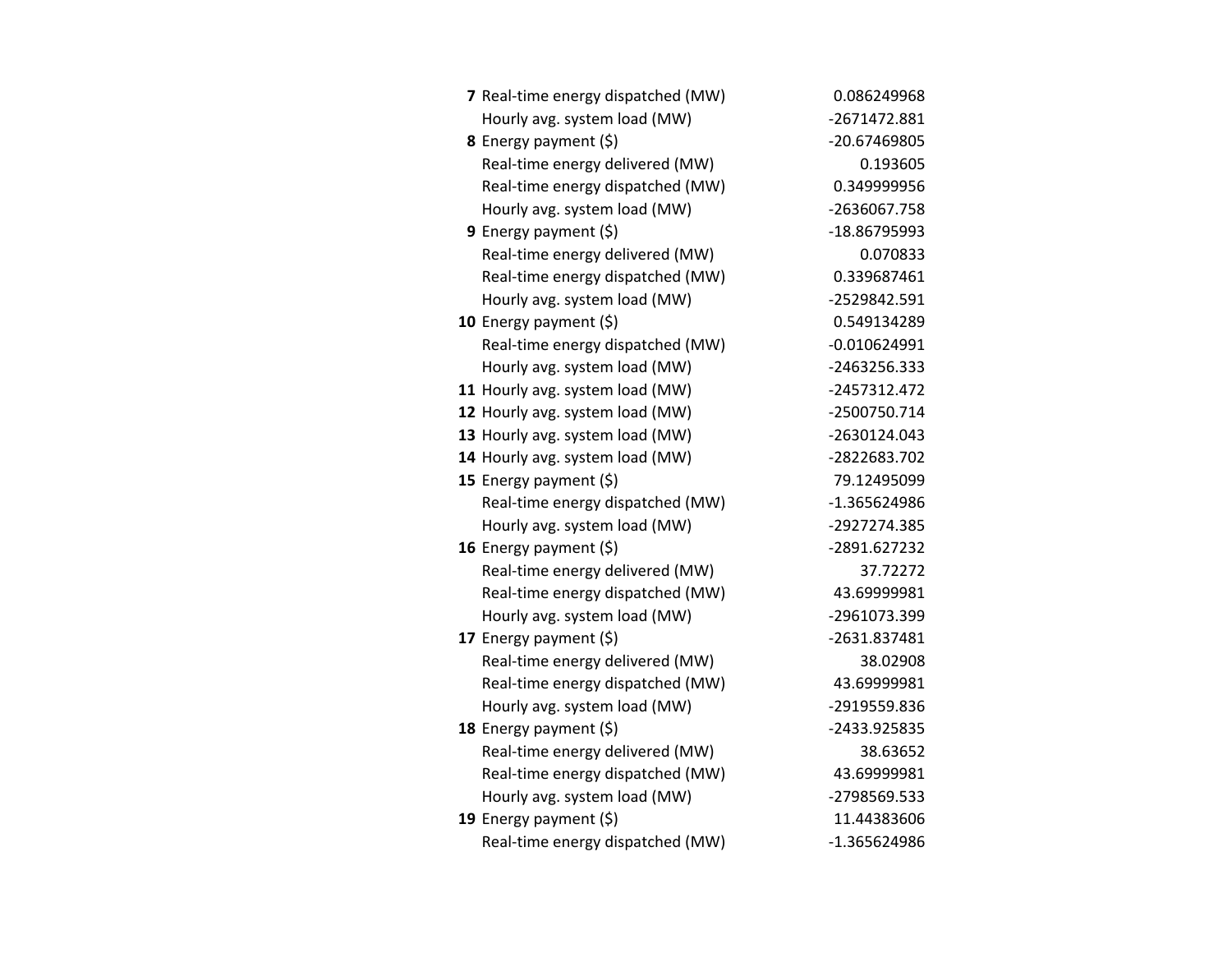| 19 Hourly avg. system load (MW)  | -2727328.173   |
|----------------------------------|----------------|
| 20 Hourly avg. system load (MW)  | -2686120.993   |
| 21 Hourly avg. system load (MW)  | -2689840.184   |
| 22 Hourly avg. system load (MW)  | -2665410.074   |
| 23 Energy payment (\$)           | 0.188743865    |
| Real-time energy dispatched (MW) | $-0.006249996$ |
| Hourly avg. system load (MW)     | -2722222.594   |
| 24 Energy payment (\$)           | -3.128396016   |
| Real-time energy delivered (MW)  | 0.393132       |
| Real-time energy dispatched (MW) | $-0.008437498$ |
| Hourly avg. system load (MW)     | -2761225.842   |
| 1 Energy payment $(5)$           | $-16.62641622$ |
| Real-time energy delivered (MW)  | 0.421206       |
| Real-time energy dispatched (MW) | 0.269999988    |
| Hourly avg. system load (MW)     | -296015.6113   |
| 2 Energy payment $(5)$           | -22.18301086   |
| Real-time energy delivered (MW)  | 0.392898       |
| Real-time energy dispatched (MW) | 0.309687497    |
| Hourly avg. system load (MW)     | -314063.559    |
| 3 Energy payment (\$)            | -19.6092795    |
| Real-time energy delivered (MW)  | 0.447603       |
| Real-time energy dispatched (MW) | 0.279374986    |
| Hourly avg. system load (MW)     | -324828.5441   |
| 4 Energy payment (\$)            | -17.98395094   |
| Real-time energy delivered (MW)  | 0.422793       |
| Real-time energy dispatched (MW) | 0.269062467    |
| Hourly avg. system load (MW)     | -316891.8099   |
| 5 Energy payment $(\xi)$         | -18.42499251   |
| Real-time energy delivered (MW)  | 0.44718        |
| Real-time energy dispatched (MW) | 0.289999956    |
| Hourly avg. system load (MW)     | -306567.7201   |
| 6 Energy payment $(5)$           | -14.33411493   |
| Real-time energy delivered (MW)  | 0.361389       |
| Real-time energy dispatched (MW) | 0.239999976    |

**10/9/2021**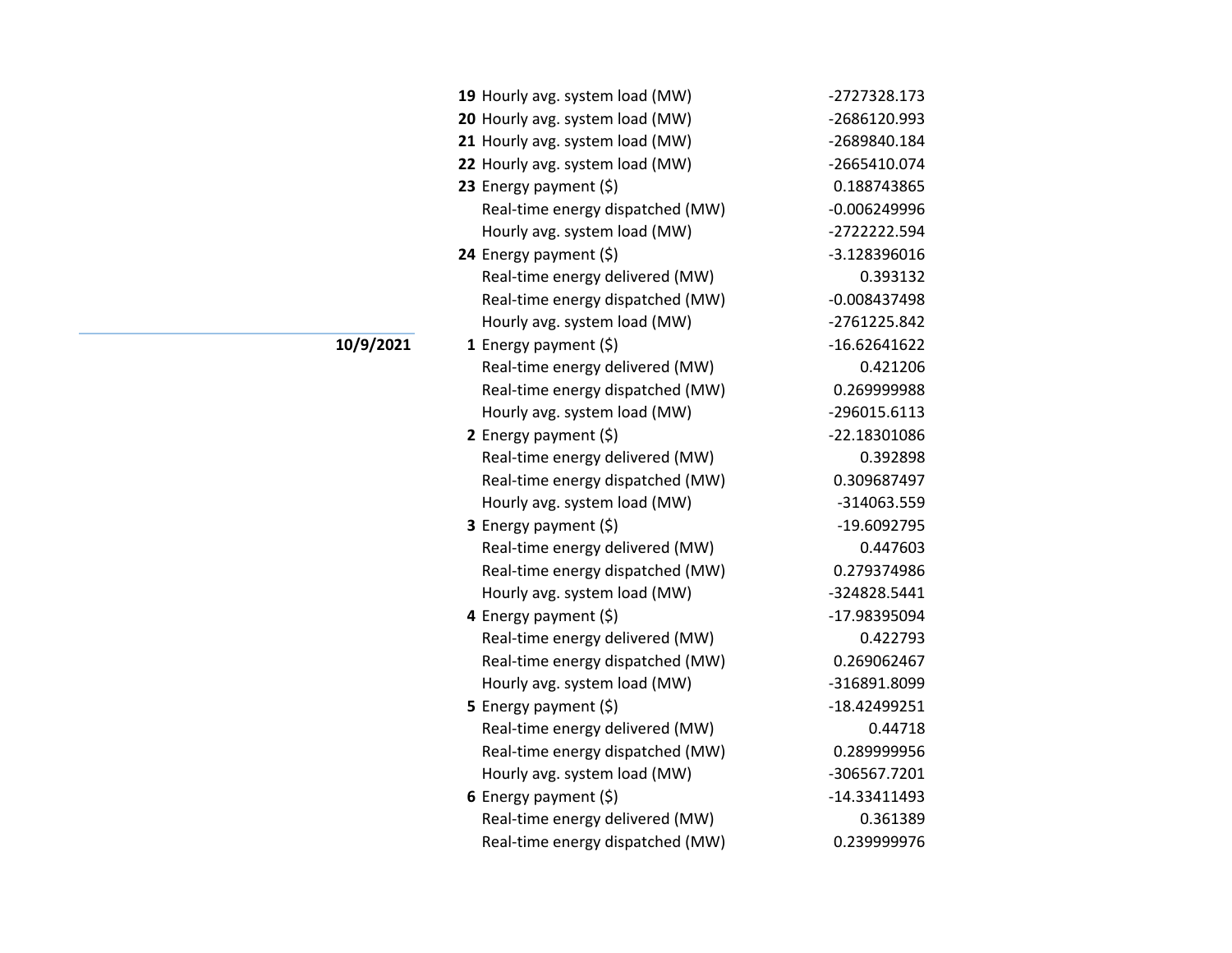|    | 6 Hourly avg. system load (MW)   | -291045.91     |
|----|----------------------------------|----------------|
|    | 7 Energy payment $(\xi)$         | -4.994792572   |
|    | Real-time energy delivered (MW)  | 0.15543        |
|    | Real-time energy dispatched (MW) | 0.084999968    |
|    | Hourly avg. system load (MW)     | $-276172.19$   |
|    | 8 Energy payment (\$)            | -5.455776119   |
|    | Real-time energy delivered (MW)  | 0.90708        |
|    | Real-time energy dispatched (MW) | 0.09999996     |
|    | Hourly avg. system load (MW)     | -275035.7545   |
|    | 9 Energy payment $(5)$           | -5.361790555   |
|    | Real-time energy delivered (MW)  | 0.58968        |
|    | Real-time energy dispatched (MW) | 0.09999996     |
|    | Hourly avg. system load (MW)     | -264817.9924   |
|    | 10 Energy payment $(5)$          | 0.162051503    |
|    | Real-time energy dispatched (MW) | $-0.00312499$  |
|    | Hourly avg. system load (MW)     | -258326.7322   |
|    | 11 Hourly avg. system load (MW)  | -254096.3756   |
|    | 12 Hourly avg. system load (MW)  | -255118.3489   |
|    | 13 Hourly avg. system load (MW)  | -261204.3264   |
|    | 14 Hourly avg. system load (MW)  | -268262.4615   |
|    | 15 Hourly avg. system load (MW)  | -265111.2234   |
|    | 16 Hourly avg. system load (MW)  | -267224.4754   |
|    | 17 Hourly avg. system load (MW)  | -257720.9738   |
|    | 18 Hourly avg. system load (MW)  | -246626.3673   |
|    | 19 Hourly avg. system load (MW)  | -238252.2114   |
|    | 20 Hourly avg. system load (MW)  | -232474.6904   |
|    | 21 Hourly avg. system load (MW)  | -233628.2009   |
|    | 22 Hourly avg. system load (MW)  | -240600.6016   |
|    | 23 Hourly avg. system load (MW)  | -254583.6833   |
|    | 24 Energy payment (\$)           | 0.277000869    |
|    | Real-time energy dispatched (MW) | $-0.008437494$ |
|    | Hourly avg. system load (MW)     | -274533.7669   |
| 21 | 1 Energy payment $(\xi)$         | $-2.165624534$ |
|    | Real-time energy delivered (MW)  | 0.05421        |

**10/10/202**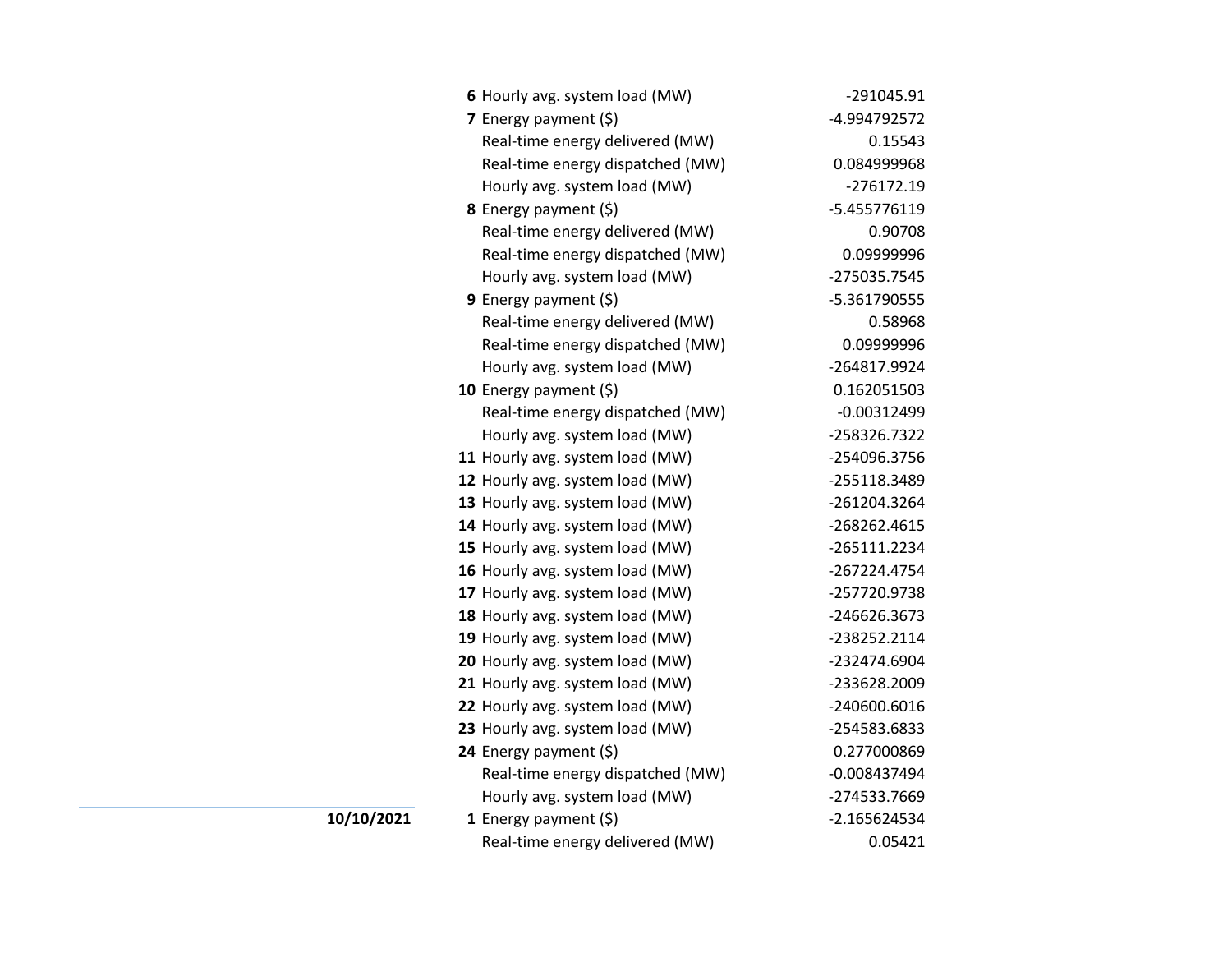| 1 Real-time energy dispatched (MW) | 0.029999988   |
|------------------------------------|---------------|
| Hourly avg. system load (MW)       | -234149.184   |
| 2 Energy payment (\$)              | -2.520719036  |
| Real-time energy delivered (MW)    | 0.03333       |
| Real-time energy dispatched (MW)   | 0.029687489   |
| Hourly avg. system load (MW)       | -249264.9097  |
| 3 Energy payment (\$)              | -3.004073846  |
| Real-time energy delivered (MW)    | 0.01521       |
| Real-time energy dispatched (MW)   | 0.039374986   |
| Hourly avg. system load (MW)       | $-257119.475$ |
| 4 Energy payment (\$)              | -4.190353683  |
| Real-time energy delivered (MW)    | 0.03141       |
| Real-time energy dispatched (MW)   | 0.059062479   |
| Hourly avg. system load (MW)       | $-250166.911$ |
| 5 Energy payment (\$)              | -5.84887776   |
| Real-time energy delivered (MW)    | 0.13926       |
| Real-time energy dispatched (MW)   | 0.089999964   |
| Hourly avg. system load (MW)       | -240274.7324  |
| 6 Energy payment (\$)              | -5.535359086  |
| Real-time energy delivered (MW)    | 0.2319        |
| Real-time energy dispatched (MW)   | 0.089999964   |
| Hourly avg. system load (MW)       | -226807.0867  |
| 7 Energy payment (\$)              | -3.849627637  |
| Real-time energy delivered (MW)    | 0.16428       |
| Real-time energy dispatched (MW)   | 0.069062475   |
| Hourly avg. system load (MW)       | -212618.6293  |
| 8 Energy payment (\$)              | -5.858890057  |
| Real-time energy delivered (MW)    | 0.55038       |
| Real-time energy dispatched (MW)   | 0.09999996    |
| Hourly avg. system load (MW)       | -204639.119   |
| 9 Energy payment (\$)              | -5.632592847  |
| Real-time energy delivered (MW)    | 0.40422       |
| Real-time energy dispatched (MW)   | 0.09999996    |
| Hourly avg. system load (MW)       | -197324.898   |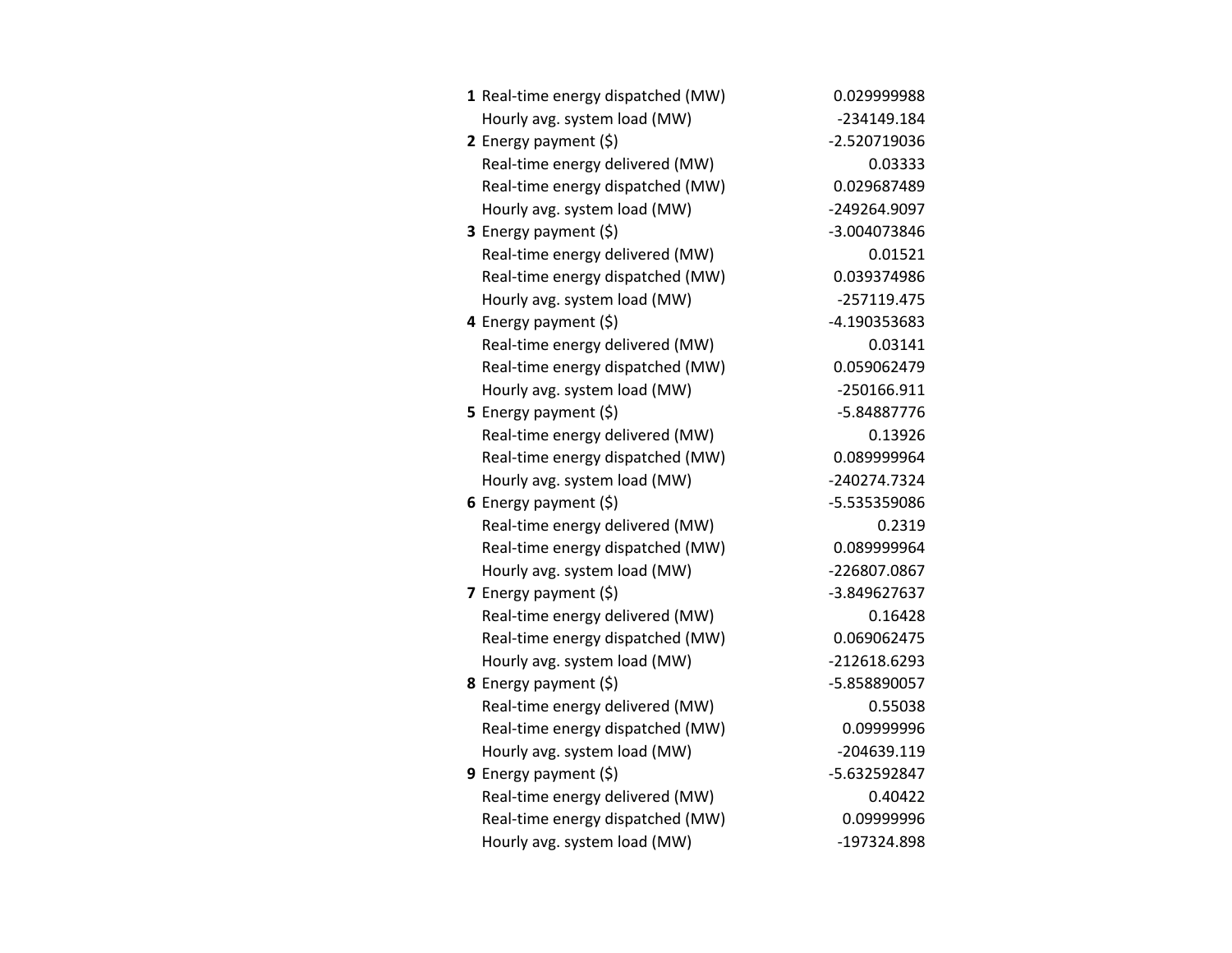| 10 Energy payment (\$)           | 0.168579509    |
|----------------------------------|----------------|
| Real-time energy dispatched (MW) | $-0.00312499$  |
| Hourly avg. system load (MW)     | -191641.4741   |
| 11 Hourly avg. system load (MW)  | -188210.259    |
| 12 Hourly avg. system load (MW)  | -187792.4017   |
| 13 Hourly avg. system load (MW)  | -190055.5888   |
| 14 Hourly avg. system load (MW)  | -193321.7792   |
| 15 Hourly avg. system load (MW)  | -191190.0667   |
| 16 Hourly avg. system load (MW)  | -185402.9428   |
| 17 Hourly avg. system load (MW)  | -177760.4048   |
| 18 Hourly avg. system load (MW)  | -171872.0417   |
| 19 Hourly avg. system load (MW)  | -168803.3587   |
| 20 Hourly avg. system load (MW)  | -168554.9832   |
| 21 Hourly avg. system load (MW)  | -173227.5074   |
| 22 Hourly avg. system load (MW)  | -182593.8705   |
| 23 Hourly avg. system load (MW)  | -197059.3548   |
| 24 Energy payment (\$)           | 0.044699947    |
| Real-time energy dispatched (MW) | $-0.000937497$ |
| Hourly avg. system load (MW)     | -215457.9029   |
| 1 Energy payment $(\xi)$         | -3354.569939   |
| Real-time energy delivered (MW)  | 46.978156      |
| Real-time energy dispatched (MW) | 49.53999977    |
| Hourly avg. system load (MW)     | -743180.9046   |
| 2 Energy payment $(5)$           | -2446.011538   |
| Real-time energy delivered (MW)  | 24.149522      |
| Real-time energy dispatched (MW) | 30.31093736    |
| Hourly avg. system load (MW)     | -800757.2112   |
| 3 Energy payment (\$)            | -2397.682252   |
| Real-time energy delivered (MW)  | 17.81958       |
| Real-time energy dispatched (MW) | 30.22968735    |
| Hourly avg. system load (MW)     | -826156.1809   |
| 4 Energy payment (\$)            | -1463.624838   |
| Real-time energy delivered (MW)  | 8.15052        |
| Real-time energy dispatched (MW) | 19.11249996    |

**10/11/2021**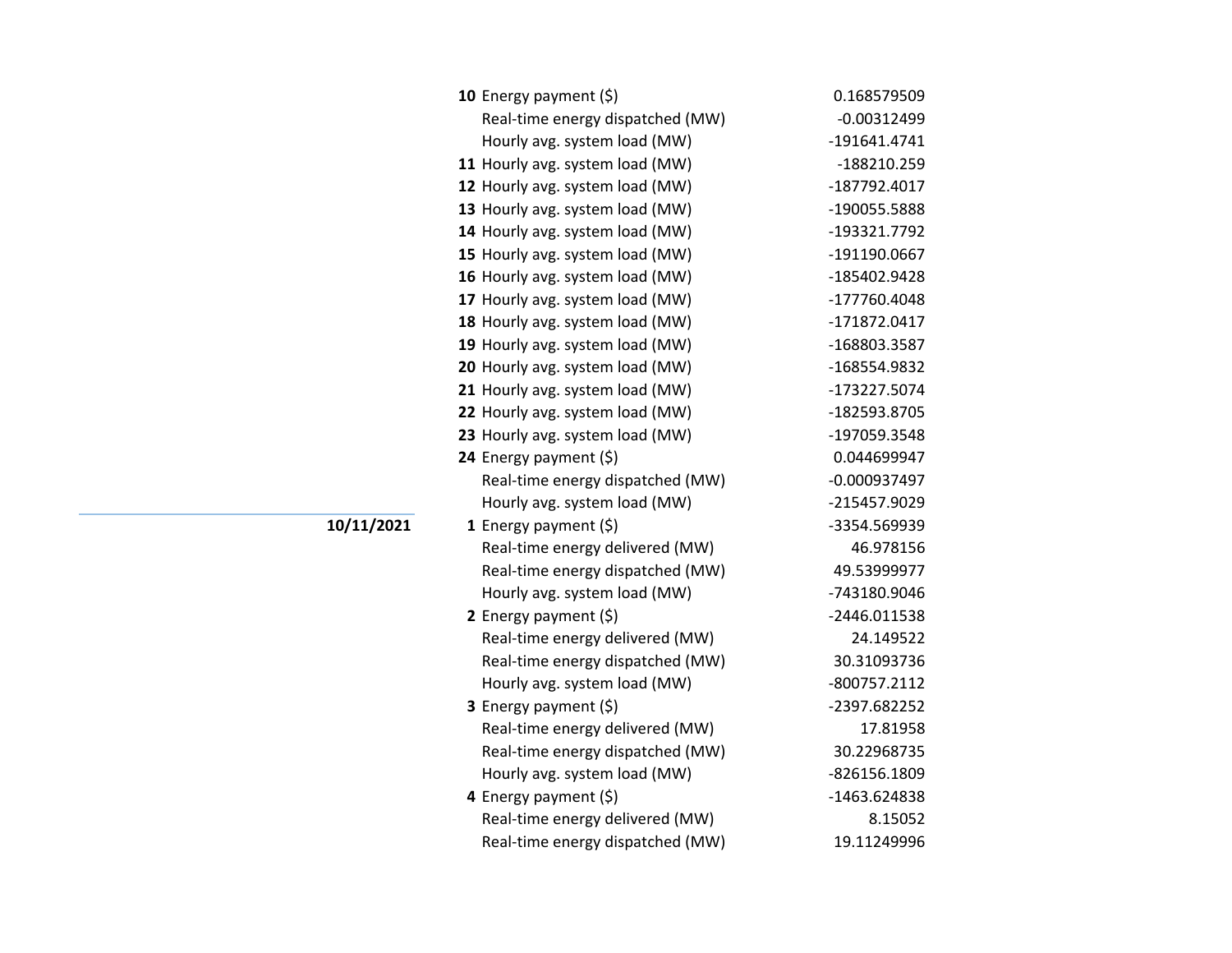| 4 Hourly avg. system load (MW)   | -801090.9403   |
|----------------------------------|----------------|
| 5 Energy payment (\$)            | 23.62126539    |
| Real-time energy delivered (MW)  | 0.422112       |
| Real-time energy dispatched (MW) | $-0.350625016$ |
| Hourly avg. system load (MW)     | -765605.7809   |
| 6 Energy payment $(\xi)$         | -11.28478634   |
| Real-time energy delivered (MW)  | 0.477783       |
| Real-time energy dispatched (MW) | 0.189687473    |
| Hourly avg. system load (MW)     | -714701.4092   |
| <b>7</b> Energy payment $(\xi)$  | -3.751579087   |
| Real-time energy delivered (MW)  | 0.25131        |
| Real-time energy dispatched (MW) | 0.065624976    |
| Hourly avg. system load (MW)     | -668352.5925   |
| 8 Energy payment (\$)            | -4.481640307   |
| Real-time energy delivered (MW)  | 0.60963        |
| Real-time energy dispatched (MW) | 0.079999968    |
| Hourly avg. system load (MW)     | -630798.1275   |
| 9 Energy payment $(\xi)$         | -3.769222139   |
| Real-time energy delivered (MW)  | 0.39387        |
| Real-time energy dispatched (MW) | 0.069687473    |
| Hourly avg. system load (MW)     | -608749.278    |
| 10 Energy payment (\$)           | 0.117806829    |
| Real-time energy dispatched (MW) | $-0.002187493$ |
| Hourly avg. system load (MW)     | -594942.8123   |
| 11 Hourly avg. system load (MW)  | -590732.3135   |
| 12 Hourly avg. system load (MW)  | $-603516.319$  |
| 13 Hourly avg. system load (MW)  | -638370.9121   |
| 14 Hourly avg. system load (MW)  | -687316.1764   |
| 15 Hourly avg. system load (MW)  | -706105.9108   |
| 16 Hourly avg. system load (MW)  | -700389.9919   |
| 17 Hourly avg. system load (MW)  | -682610.6153   |
| 18 Hourly avg. system load (MW)  | -664694.2063   |
| 19 Hourly avg. system load (MW)  | $-651137.1075$ |
| 20 Hourly avg. system load (MW)  | -641732.6876   |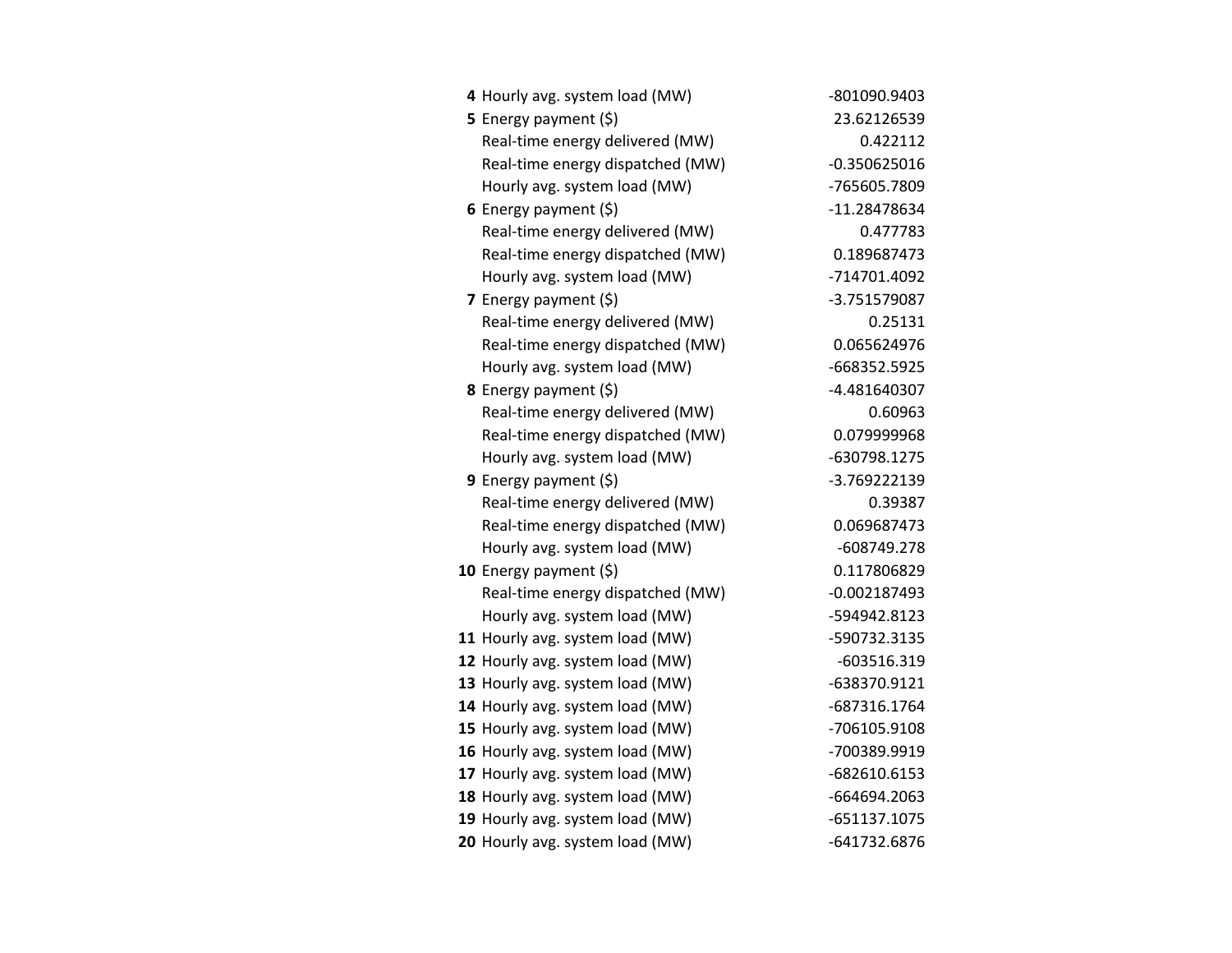| 10/11/2021 | 21 Hourly avg. system load (MW)  | -646514.5195   |
|------------|----------------------------------|----------------|
|            | 22 Hourly avg. system load (MW)  | $-658779.35$   |
|            | 23 Energy payment $(\xi)$        | 0.195938559    |
|            | Real-time energy dispatched (MW) | $-0.006874997$ |
|            | Hourly avg. system load (MW)     | -676511.5093   |
|            | 24 Energy payment (\$)           | -7.995673056   |
|            | Real-time energy delivered (MW)  | 0.386799       |
|            | Real-time energy dispatched (MW) | 0.219999996    |
|            | Hourly avg. system load (MW)     | -704957.7306   |
| 10/12/2021 | 1 Energy payment $(\xi)$         | -3702.723039   |
|            | Real-time energy delivered (MW)  | 51.36994988    |
|            | Real-time energy dispatched (MW) | 49.61062477    |
|            | Hourly avg. system load (MW)     | -963396.8876   |
|            | 2 Energy payment $(\xi)$         | -2927.899921   |
|            | Real-time energy delivered (MW)  | 34.777629      |
|            | Real-time energy dispatched (MW) | 32.20218732    |
|            | Hourly avg. system load (MW)     | -998956.2578   |
|            | 3 Energy payment (\$)            | -2960.696241   |
|            | Real-time energy delivered (MW)  | 33.06447882    |
|            | Real-time energy dispatched (MW) | 32.83968731    |
|            | Hourly avg. system load (MW)     | -1008905.956   |
|            | 4 Energy payment $(5)$           | -2491.173651   |
|            | Real-time energy delivered (MW)  | 30.81392523    |
|            | Real-time energy dispatched (MW) | 30.95562488    |
|            | Hourly avg. system load (MW)     | -978964.824    |
|            | 5 Energy payment $(\xi)$         | 63.11872937    |
|            | Real-time energy delivered (MW)  | 0.360198       |
|            | Real-time energy dispatched (MW) | $-0.711562512$ |
|            | Hourly avg. system load (MW)     | -940481.6842   |
|            | 6 Energy payment $(\xi)$         | -12.42998937   |
|            | Real-time energy delivered (MW)  | 0.291639       |
|            | Real-time energy dispatched (MW) | 0.189687473    |
|            | Hourly avg. system load (MW)     | -879374.3266   |
|            | 7 Energy payment (\$)            | -4.006989289   |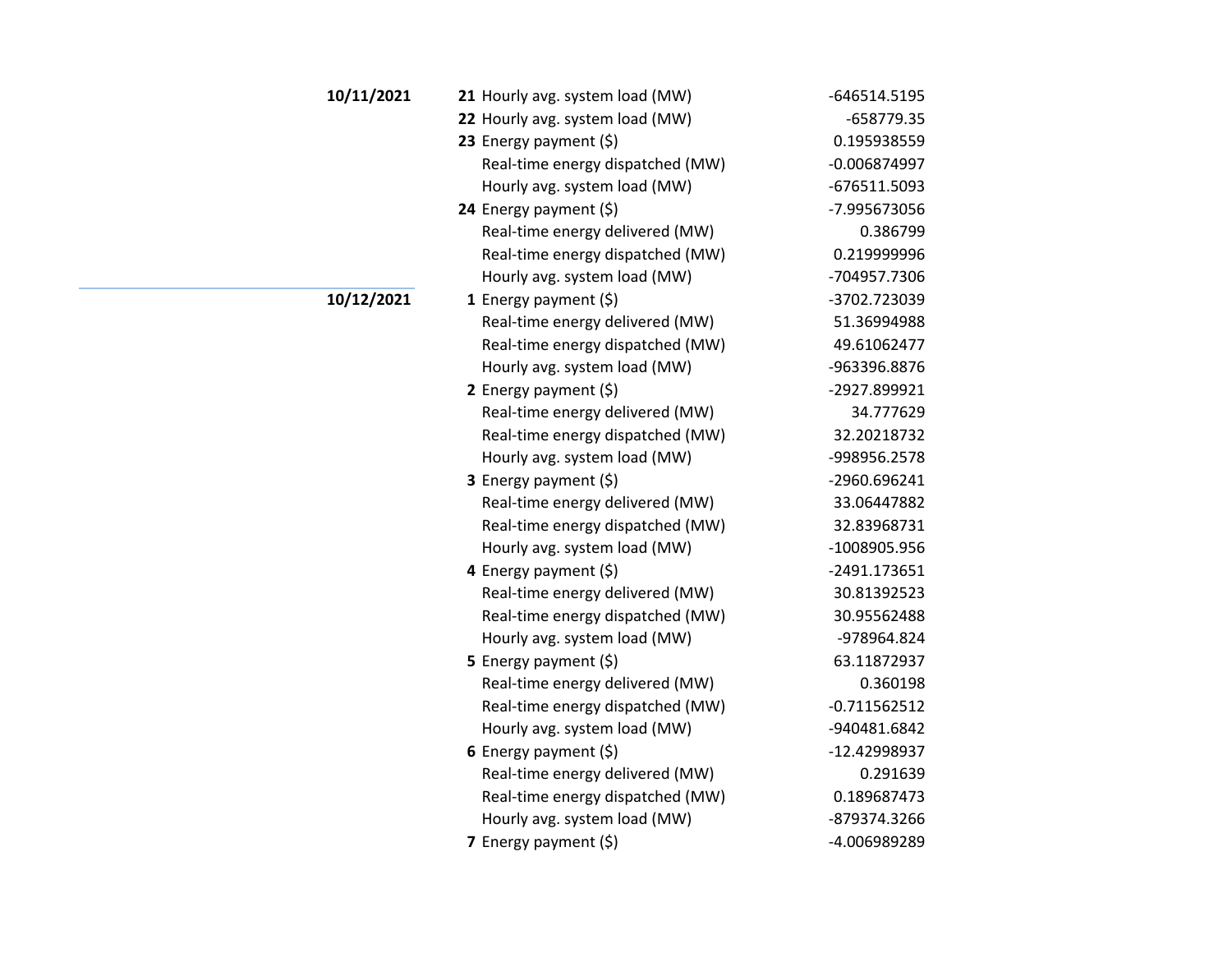|            | 7 Real-time energy delivered (MW) | 0.0672         |
|------------|-----------------------------------|----------------|
|            | Real-time energy dispatched (MW)  | 0.065624976    |
|            | Hourly avg. system load (MW)      | -824432.139    |
|            | <b>8</b> Energy payment $(\xi)$   | -4.797776482   |
|            | Real-time energy delivered (MW)   | 0.0768         |
|            | Real-time energy dispatched (MW)  | 0.079999968    |
|            | Hourly avg. system load (MW)      | -785678.1236   |
|            | <b>9</b> Energy payment $(\xi)$   | -3.813000868   |
|            | Real-time energy delivered (MW)   | 0.0672         |
|            | Real-time energy dispatched (MW)  | 0.069687473    |
|            | Hourly avg. system load (MW)      | -751622.708    |
|            | 10 Energy payment $(5)$           | 0.119415917    |
|            | Real-time energy dispatched (MW)  | $-0.002187493$ |
|            | Hourly avg. system load (MW)      | -737006.816    |
|            | 11 Hourly avg. system load (MW)   | -729457.4146   |
|            | 12 Hourly avg. system load (MW)   | -742922.4127   |
|            | 13 Hourly avg. system load (MW)   | -789883.9561   |
|            | 14 Hourly avg. system load (MW)   | -858599.1539   |
|            | 15 Hourly avg. system load (MW)   | -904157.3296   |
|            | 16 Hourly avg. system load (MW)   | -895927.1424   |
|            | 17 Hourly avg. system load (MW)   | -880094.2713   |
|            | 18 Hourly avg. system load (MW)   | -848258.1215   |
|            | 19 Hourly avg. system load (MW)   | -831948.7299   |
|            | 20 Hourly avg. system load (MW)   | $-820617.422$  |
|            | 21 Hourly avg. system load (MW)   | -827209.307    |
|            | 22 Hourly avg. system load (MW)   | -844079.4428   |
|            | 23 Energy payment (\$)            | 0.032295637    |
|            | Real-time energy dispatched (MW)  | $-0.008124997$ |
|            | Hourly avg. system load (MW)      | -877551.3496   |
|            | 24 Energy payment (\$)            | 12.04556532    |
|            | Real-time energy delivered (MW)   | 0.39012        |
|            | Real-time energy dispatched (MW)  | $-1.313437486$ |
|            | Hourly avg. system load (MW)      | -919244.1391   |
| 10/13/2021 | 1 Energy payment $(\xi)$          | -3589.262095   |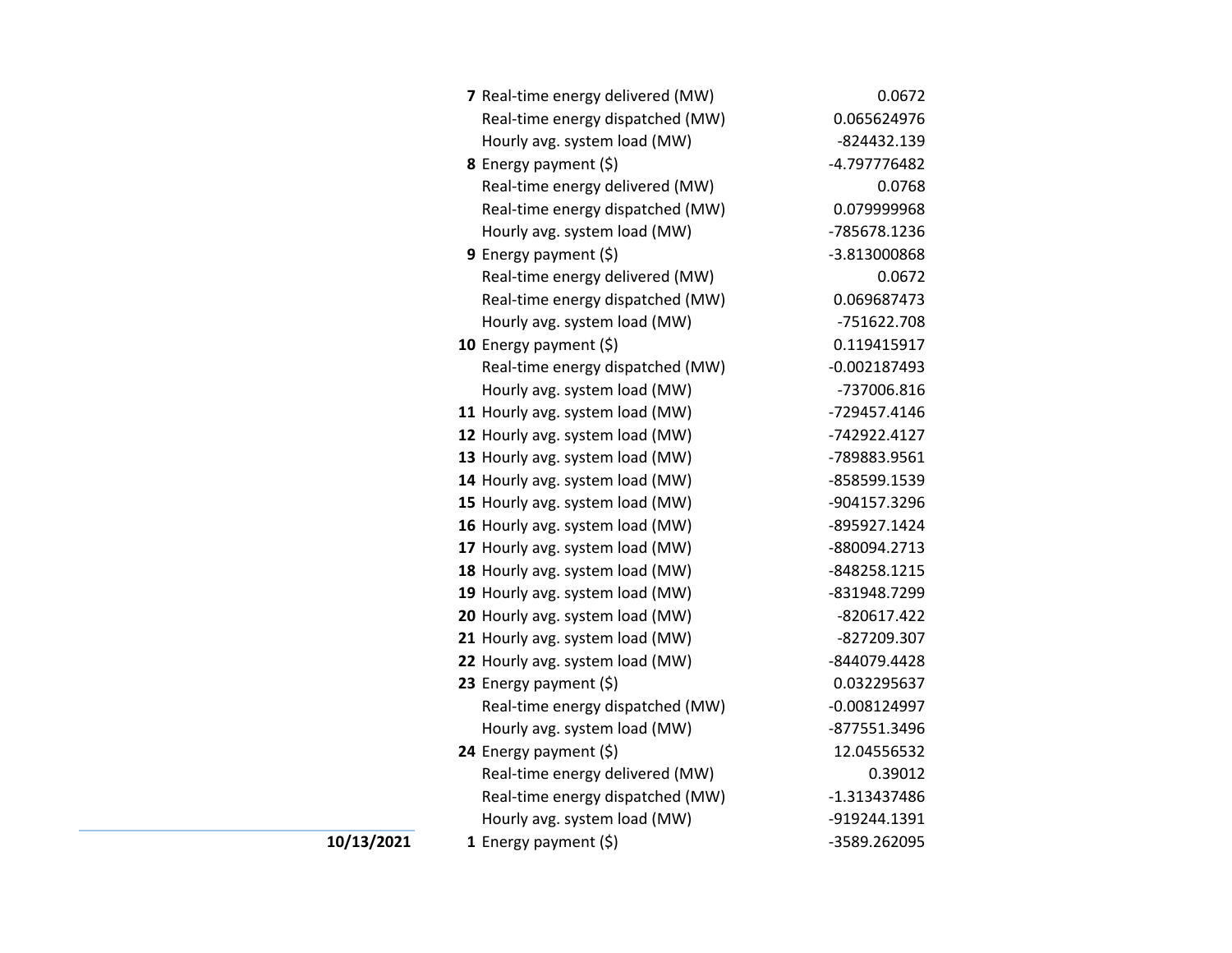| 10/13/2021 | 1 Real-time energy delivered (MW) | 51.12696       |
|------------|-----------------------------------|----------------|
|            | Real-time energy dispatched (MW)  | 49.20937476    |
|            | Hourly avg. system load (MW)      | -1237731.895   |
|            | 2 Energy payment $(5)$            | -3002.75178    |
|            | Real-time energy delivered (MW)   | 36.97179677    |
|            | Real-time energy dispatched (MW)  | 32.99520811    |
|            | Hourly avg. system load (MW)      | -1294534.228   |
|            | <b>3</b> Energy payment $(\xi)$   | -3258.390579   |
|            | Real-time energy delivered (MW)   | 42.124684      |
|            | Real-time energy dispatched (MW)  | 39.83770816    |
|            | Hourly avg. system load (MW)      | -1303479.718   |
|            | 4 Energy payment (\$)             | -1426.676386   |
|            | Real-time energy delivered (MW)   | 20.23598       |
|            | Real-time energy dispatched (MW)  | 18.59406245    |
|            | Hourly avg. system load (MW)      | -1264003.94    |
|            | 5 Energy payment $(5)$            | 28.79507888    |
|            | Real-time energy delivered (MW)   | 0.048          |
|            | Real-time energy dispatched (MW)  | $-0.550937507$ |
|            | Hourly avg. system load (MW)      | $-1211030.52$  |
|            | 6 Energy payment $(\xi)$          | $-5.116902755$ |
|            | Real-time energy delivered (MW)   | 0.0768         |
|            | Real-time energy dispatched (MW)  | 0.079687469    |
|            | Hourly avg. system load (MW)      | -1137071.774   |
|            | 7 Energy payment $(5)$            | $-1.040733616$ |
|            | Real-time energy delivered (MW)   | 0.0192         |
|            | Real-time energy dispatched (MW)  | 0.017812499    |
|            | Hourly avg. system load (MW)      | $-1066162.802$ |
|            | 8 Energy payment (\$)             | -4.840272764   |
|            | Real-time energy delivered (MW)   | 0.0768         |
|            | Real-time energy dispatched (MW)  | 0.07937497     |
|            | Hourly avg. system load (MW)      | $-1016573.855$ |
|            | 9 Energy payment $(5)$            | $-5.110561583$ |
|            | Real-time energy delivered (MW)   | 0.0864         |
|            | Real-time energy dispatched (MW)  | 0.089687465    |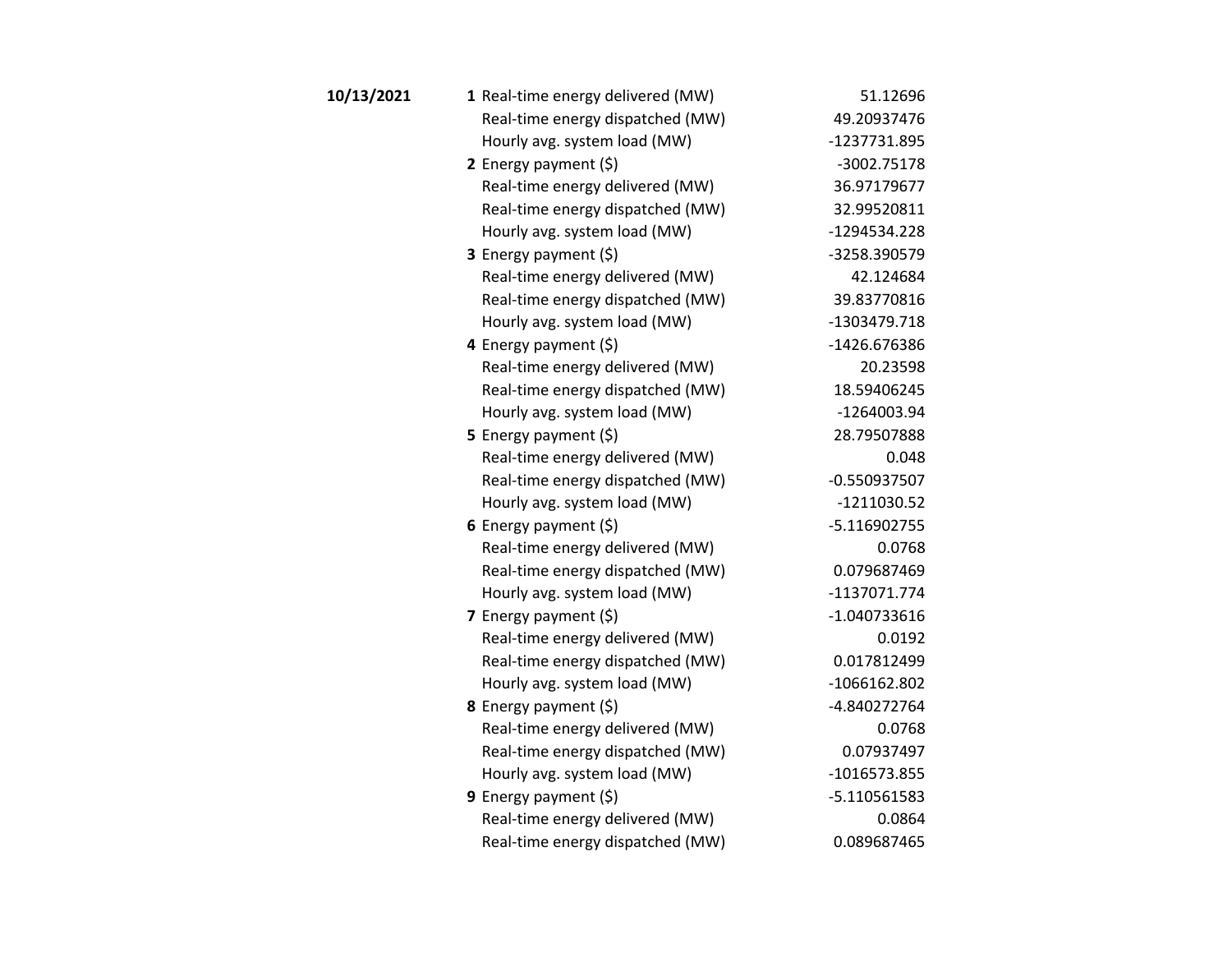| 9 Hourly avg. system load (MW)   | -973738.6457   |
|----------------------------------|----------------|
| 10 Energy payment $(5)$          | 0.17380381     |
| Real-time energy dispatched (MW) | $-0.002812491$ |
| Hourly avg. system load (MW)     | -950679.1056   |
| 11 Hourly avg. system load (MW)  | -944780.9398   |
| 12 Hourly avg. system load (MW)  | -960712.475    |
| 13 Hourly avg. system load (MW)  | -1018424.138   |
| 14 Hourly avg. system load (MW)  | -1117419.362   |
| 15 Hourly avg. system load (MW)  | -1178929.42    |
| 16 Hourly avg. system load (MW)  | -1176091.253   |
| 17 Hourly avg. system load (MW)  | -1167496.742   |
| 18 Hourly avg. system load (MW)  | -1138016.071   |
| 19 Hourly avg. system load (MW)  | -1112589.391   |
| 20 Hourly avg. system load (MW)  | -1106964.459   |
| 21 Hourly avg. system load (MW)  | -1113212.327   |
| 22 Hourly avg. system load (MW)  | -1136619.815   |
| 23 Hourly avg. system load (MW)  | -1170543.107   |
| 24 Energy payment (\$)           | -372.6899562   |
|                                  |                |
| Real-time energy delivered (MW)  | 16.6344        |
| Real-time energy dispatched (MW) | 2.84718759     |
| Hourly avg. system load (MW)     | -1201110.903   |
| 1 Energy payment (\$)            | -3978.220714   |
| Real-time energy delivered (MW)  | 50.84385117    |
| Real-time energy dispatched (MW) | 49.65999978    |
| Hourly avg. system load (MW)     | -667253.9497   |
| 2 Energy payment $(\xi)$         | -3214.798817   |
| Real-time energy delivered (MW)  | 35.33329248    |
| Real-time energy dispatched (MW) | 33.30624987    |
| Hourly avg. system load (MW)     | -691076.1616   |
| <b>3</b> Energy payment $(\xi)$  | -2863.236445   |
| Real-time energy delivered (MW)  | 31.54716336    |
| Real-time energy dispatched (MW) | 31.59374985    |
| Hourly avg. system load (MW)     | -694736.2845   |

**10/14/2021**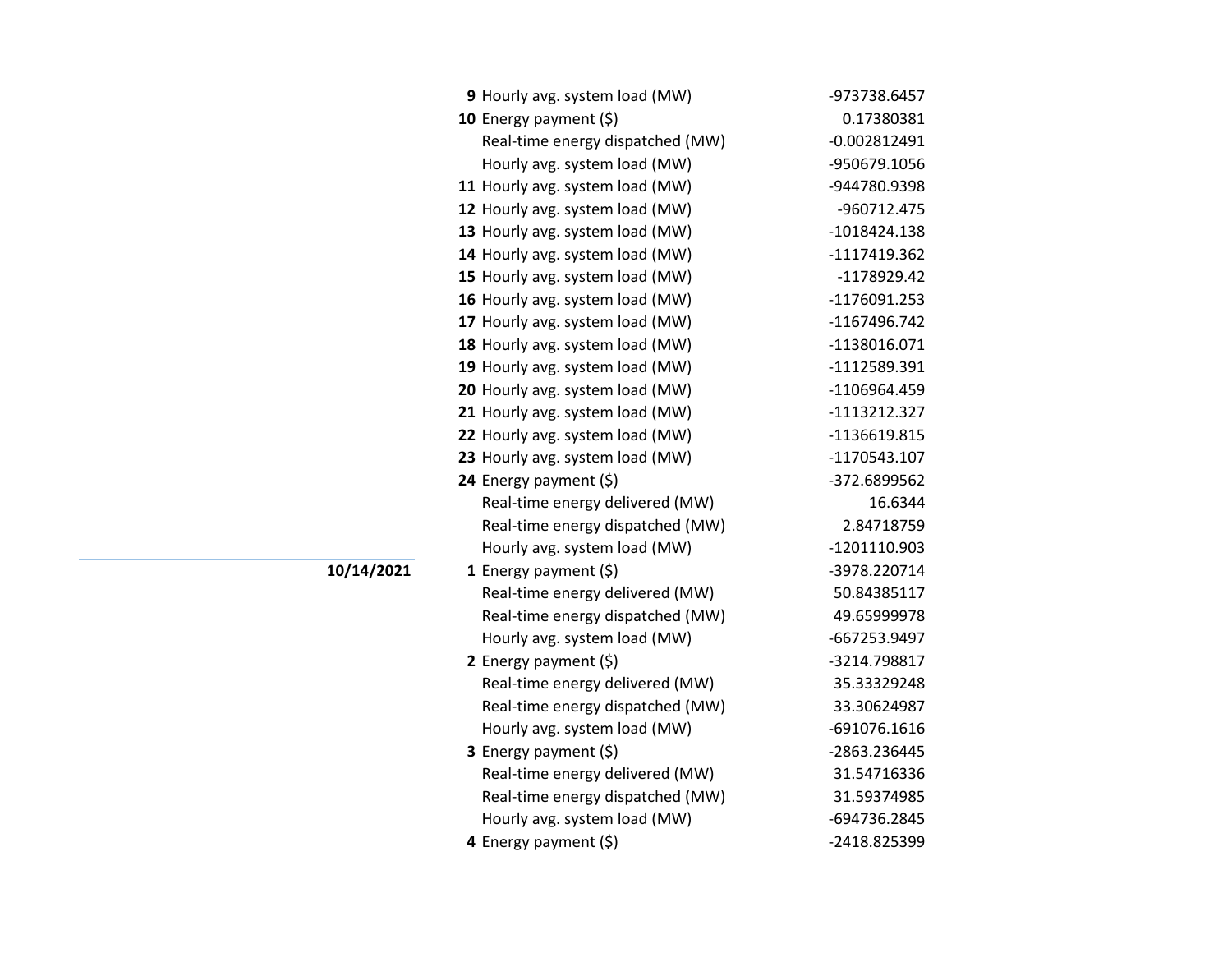| 10/14/2021 | 4 Real-time energy delivered (MW) | 28.83732       |
|------------|-----------------------------------|----------------|
|            | Real-time energy dispatched (MW)  | 29.93812488    |
|            | Hourly avg. system load (MW)      | -672450.5025   |
|            | 5 Energy payment $(5)$            | 60.95766325    |
|            | Real-time energy dispatched (MW)  | -0.937499986   |
|            | Hourly avg. system load (MW)      | -644419.5907   |
|            | 6 Energy payment $(\xi)$          | $-0.654505133$ |
|            | Real-time energy delivered (MW)   | 0.0096         |
|            | Real-time energy dispatched (MW)  | 0.009687497    |
|            | Hourly avg. system load (MW)      | $-603921.4351$ |
|            | 7 Energy payment $(\xi)$          | $-1.323095771$ |
|            | Real-time energy delivered (MW)   | 0.0192         |
|            | Real-time energy dispatched (MW)  | 0.019999992    |
|            | Hourly avg. system load (MW)      | -563547.2443   |
|            | 8 Energy payment (\$)             | $-1.244665202$ |
|            | Real-time energy delivered (MW)   | 0.0192         |
|            | Real-time energy dispatched (MW)  | 0.019999992    |
|            | Hourly avg. system load (MW)      | -539604.2351   |
|            | <b>9</b> Energy payment $(\xi)$   | $-0.666007712$ |
|            | Real-time energy delivered (MW)   | 0.0096         |
|            | Real-time energy dispatched (MW)  | 0.009687497    |
|            | Hourly avg. system load (MW)      | -518467.0134   |
|            | 10 Energy payment $(\xi)$         | 0.016077899    |
|            | Real-time energy dispatched (MW)  | $-0.000312499$ |
|            | Hourly avg. system load (MW)      | -506911.1737   |
|            | 11 Hourly avg. system load (MW)   | -501667.1375   |
|            | 12 Hourly avg. system load (MW)   | -508819.2202   |
|            | 13 Hourly avg. system load (MW)   | -536941.4647   |
|            | 14 Hourly avg. system load (MW)   | -591257.5278   |
|            | 15 Hourly avg. system load (MW)   | -623747.2069   |
|            | 16 Hourly avg. system load (MW)   | -614974.2459   |
|            | 17 Hourly avg. system load (MW)   | -593269.8103   |
|            | 18 Hourly avg. system load (MW)   | -589009.9211   |
|            | 19 Hourly avg. system load (MW)   | -581391.4379   |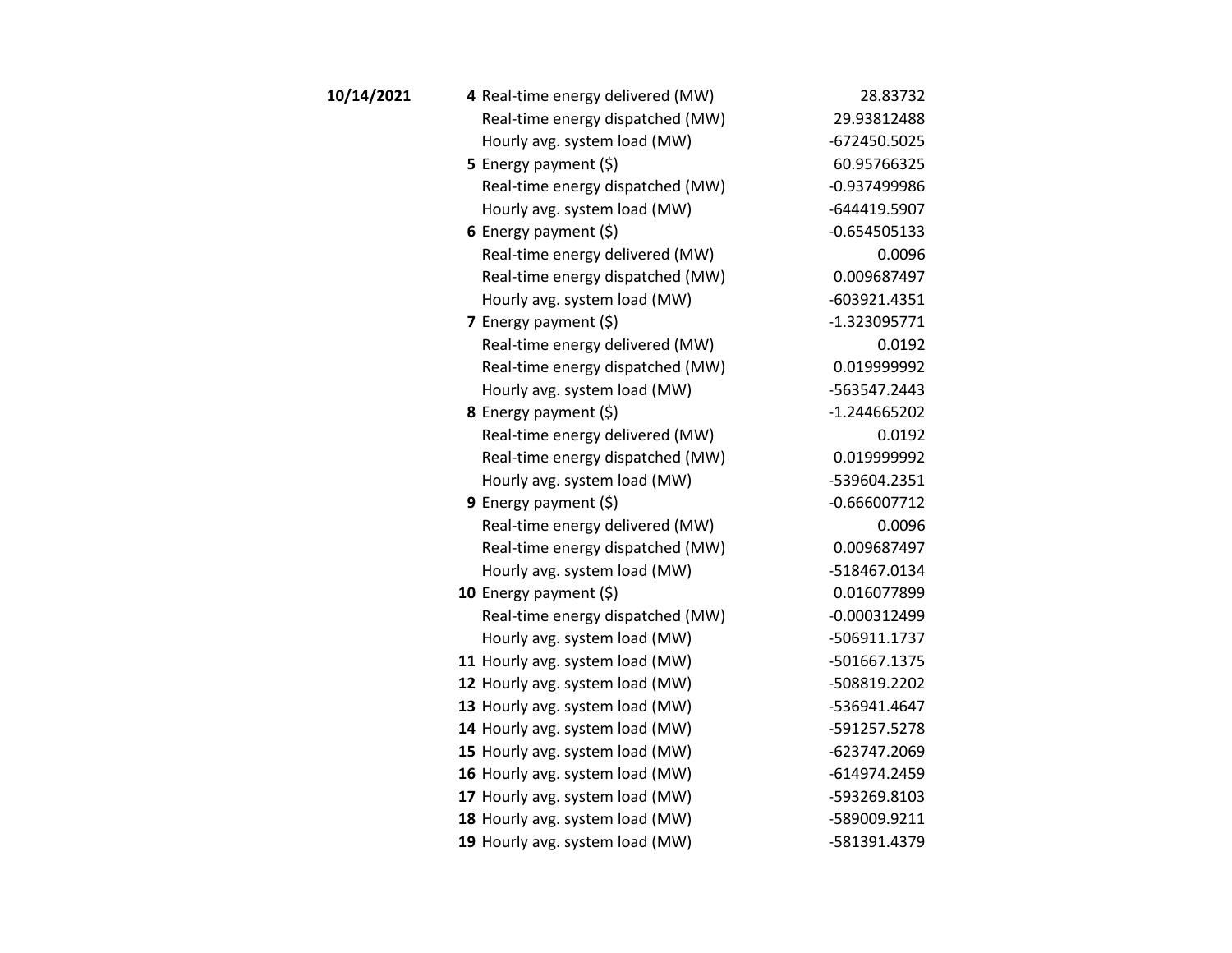| 10/14/2021 | 20 Hourly avg. system load (MW)  | -577455.2448   |
|------------|----------------------------------|----------------|
|            | 21 Hourly avg. system load (MW)  | -585750.0077   |
|            | 22 Hourly avg. system load (MW)  | -601835.8508   |
|            | 23 Energy payment (\$)           | 0.585199618    |
|            | Real-time energy dispatched (MW) | $-0.010937497$ |
|            | Hourly avg. system load (MW)     | -624098.3507   |
|            | 24 Energy payment (\$)           | 21.41217883    |
|            | Real-time energy delivered (MW)  | 1.05151344     |
|            | Real-time energy dispatched (MW) | $-0.452604098$ |
|            | Hourly avg. system load (MW)     | -637865.0062   |
| 10/15/2021 | 1 Energy payment $(\xi)$         | -7907.886313   |
|            | Real-time energy delivered (MW)  | 113.9535554    |
|            | Real-time energy dispatched (MW) | 84.71770722    |
|            | Hourly avg. system load (MW)     | -5044620.634   |
|            | 2 Energy payment $(5)$           | -8232.658414   |
|            | Real-time energy delivered (MW)  | 92.23772988    |
|            | Real-time energy dispatched (MW) | 72.4587493     |
|            | Hourly avg. system load (MW)     | -5111775.958   |
|            | 3 Energy payment (\$)            | -6854.913085   |
|            | Real-time energy delivered (MW)  | 86.46795754    |
|            | Real-time energy dispatched (MW) | 69.51166574    |
|            | Hourly avg. system load (MW)     | -5067433.918   |
|            | 4 Energy payment $(\xi)$         | -2853.847464   |
|            | Real-time energy delivered (MW)  | 48.1871624     |
|            | Real-time energy dispatched (MW) | 34.47489517    |
|            | Hourly avg. system load (MW)     | -4888007.602   |
|            | 5 Energy payment $(5)$           | 117.3308851    |
|            | Real-time energy delivered (MW)  | 0.332097       |
|            | Real-time energy dispatched (MW) | -1.593749986   |
|            | Hourly avg. system load (MW)     | -4681361.836   |
|            | 6 Energy payment $(\xi)$         | -12.82346672   |
|            | Real-time energy delivered (MW)  | 0.236682       |
|            | Real-time energy dispatched (MW) | 0.178749978    |
|            | Hourly avg. system load (MW)     | -4387625.258   |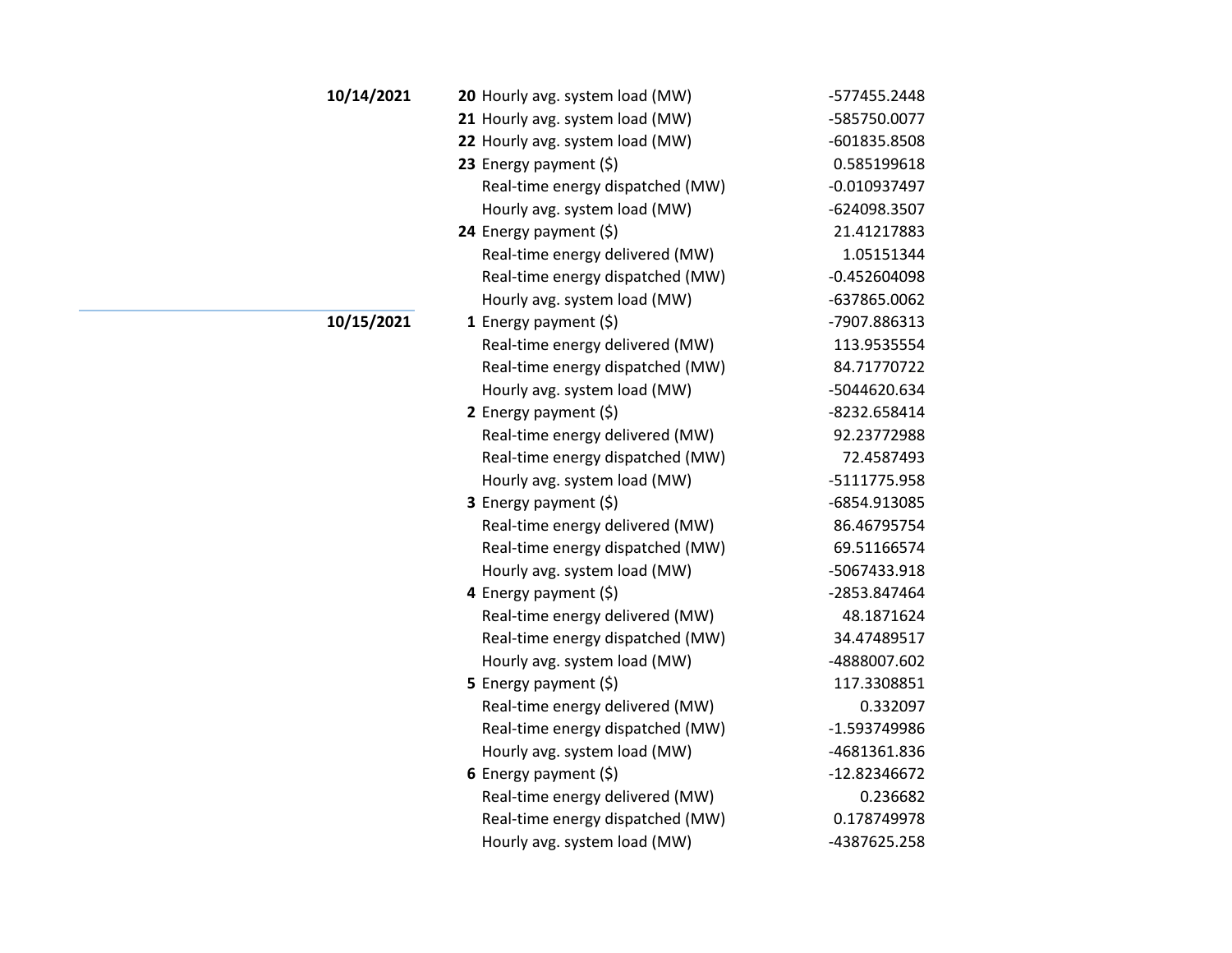| 7 Energy payment $(\xi)$         | $-3.1574786$   |
|----------------------------------|----------------|
| Real-time energy delivered (MW)  | 0.0768         |
| Real-time energy dispatched (MW) | 0.045312485    |
| Hourly avg. system load (MW)     | -4110400.558   |
| <b>8</b> Energy payment $(\xi)$  | $-1.12530384$  |
| Real-time energy delivered (MW)  | 0.0192         |
| Real-time energy dispatched (MW) | 0.0175         |
| Hourly avg. system load (MW)     | -3904351.466   |
| <b>9</b> Energy payment $(\xi)$  | $-0.295162422$ |
| Real-time energy delivered (MW)  | 0.048          |
| Real-time energy dispatched (MW) | 0.009687497    |
| Hourly avg. system load (MW)     | -3759976.707   |
| 10 Energy payment $(\xi)$        | 0.159065961    |
| Real-time energy dispatched (MW) | $-0.002812491$ |
| Hourly avg. system load (MW)     | -3672241.527   |
| 11 Hourly avg. system load (MW)  | -3642981.65    |
| 12 Hourly avg. system load (MW)  | -3702724.596   |
| 13 Hourly avg. system load (MW)  | -3913112.25    |
| 14 Hourly avg. system load (MW)  | -4257241.163   |
| 15 Hourly avg. system load (MW)  | -4464736.713   |
| 16 Hourly avg. system load (MW)  | -4435271.852   |
| 17 Hourly avg. system load (MW)  | -4386945.007   |
| 18 Hourly avg. system load (MW)  | -4294839.591   |
| 19 Hourly avg. system load (MW)  | -4268977.443   |
| 20 Hourly avg. system load (MW)  | -4317420.546   |
| 21 Hourly avg. system load (MW)  | -4445321.044   |
| 22 Hourly avg. system load (MW)  | -4589561.989   |
| 23 Energy payment $(\xi)$        | 35.97706073    |
| Real-time energy dispatched (MW) | -3.219999977   |
| Hourly avg. system load (MW)     | -4713973.178   |
| 24 Energy payment (\$)           | -2905.888531   |
| Real-time energy delivered (MW)  | 55.541358      |
| Real-time energy dispatched (MW) | 29.88812456    |
| Hourly avg. system load (MW)     | -4879132.735   |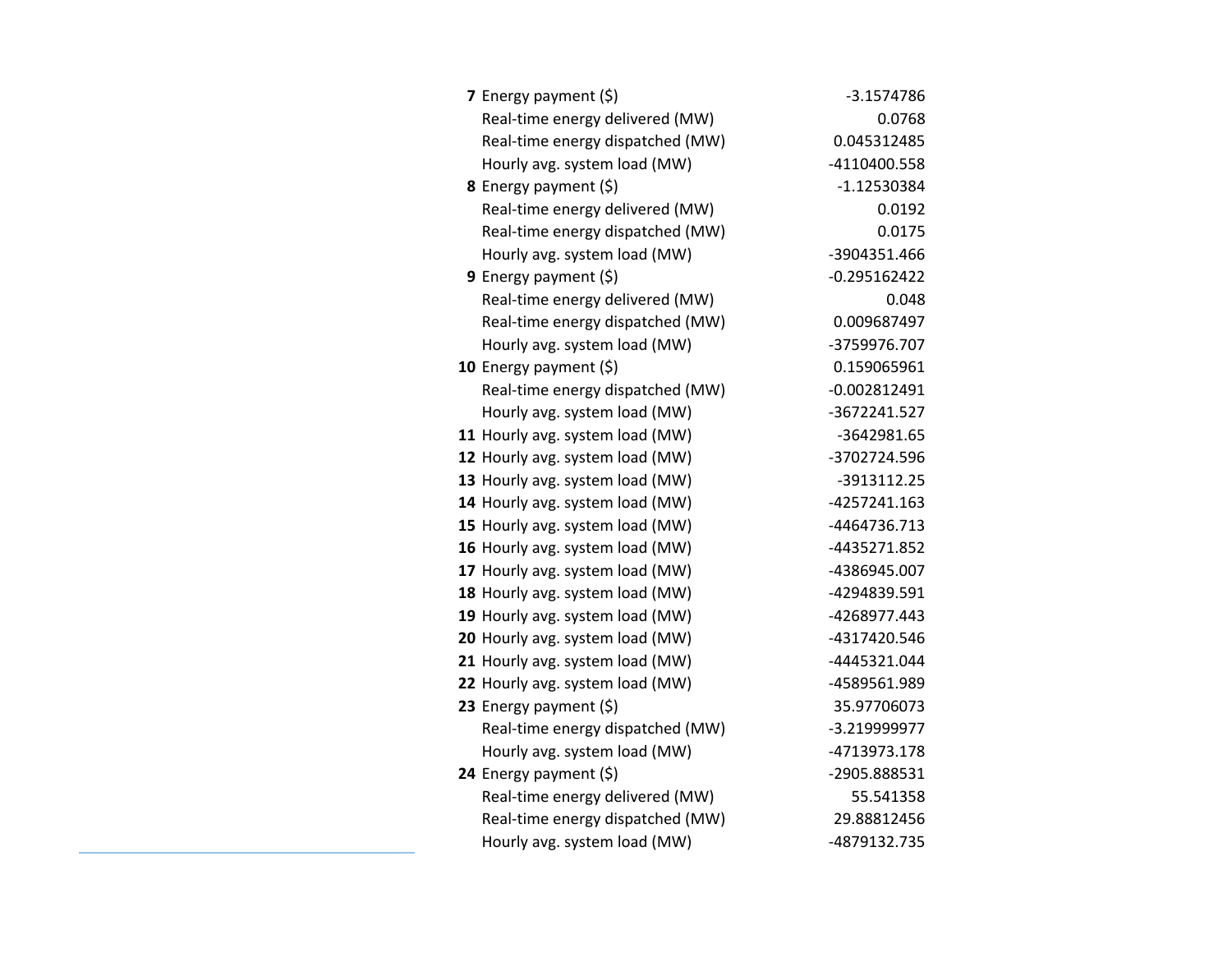| 1 Energy payment $(\xi)$         | -23.44546335  |
|----------------------------------|---------------|
| Real-time energy delivered (MW)  | 0.623331      |
| Real-time energy dispatched (MW) | 0.279999984   |
| Hourly avg. system load (MW)     | -331032.9885  |
| 2 Energy payment $(\xi)$         | -32.86734157  |
| Real-time energy delivered (MW)  | 0.554997      |
| Real-time energy dispatched (MW) | 0.319687493   |
| Hourly avg. system load (MW)     | -338203.6868  |
| <b>3</b> Energy payment $(\xi)$  | -25.24377619  |
| Real-time energy delivered (MW)  | 0.519534      |
| Real-time energy dispatched (MW) | 0.29937499    |
| Hourly avg. system load (MW)     | -336429.7574  |
| 4 Energy payment $(\xi)$         | -19.54317316  |
| Real-time energy delivered (MW)  | 0.596622      |
| Real-time energy dispatched (MW) | 0.249062463   |
| Hourly avg. system load (MW)     | -325337.7297  |
| 5 Energy payment $(5)$           | -21.38088202  |
| Real-time energy delivered (MW)  | 0.418149      |
| Real-time energy dispatched (MW) | 0.27999996    |
| Hourly avg. system load (MW)     | -312899.5496  |
| 6 Energy payment $(5)$           | -14.58447692  |
| Real-time energy delivered (MW)  | 0.289242      |
| Real-time energy dispatched (MW) | 0.209687477   |
| Hourly avg. system load (MW)     | -294708.188   |
| 7 Energy payment $(5)$           | $-4.20244792$ |
| Real-time energy delivered (MW)  | 0.0672        |
| Real-time energy dispatched (MW) | 0.065312477   |
| Hourly avg. system load (MW)     | -276871.4871  |
| 8 Energy payment (\$)            | $-3.17548636$ |
| Real-time energy delivered (MW)  | 0.048         |
| Real-time energy dispatched (MW) | 0.048749984   |
| Hourly avg. system load (MW)     | -272643.4457  |
| 9 Energy payment $(5)$           | -5.707040417  |
| Real-time energy delivered (MW)  | 0.0864        |
|                                  |               |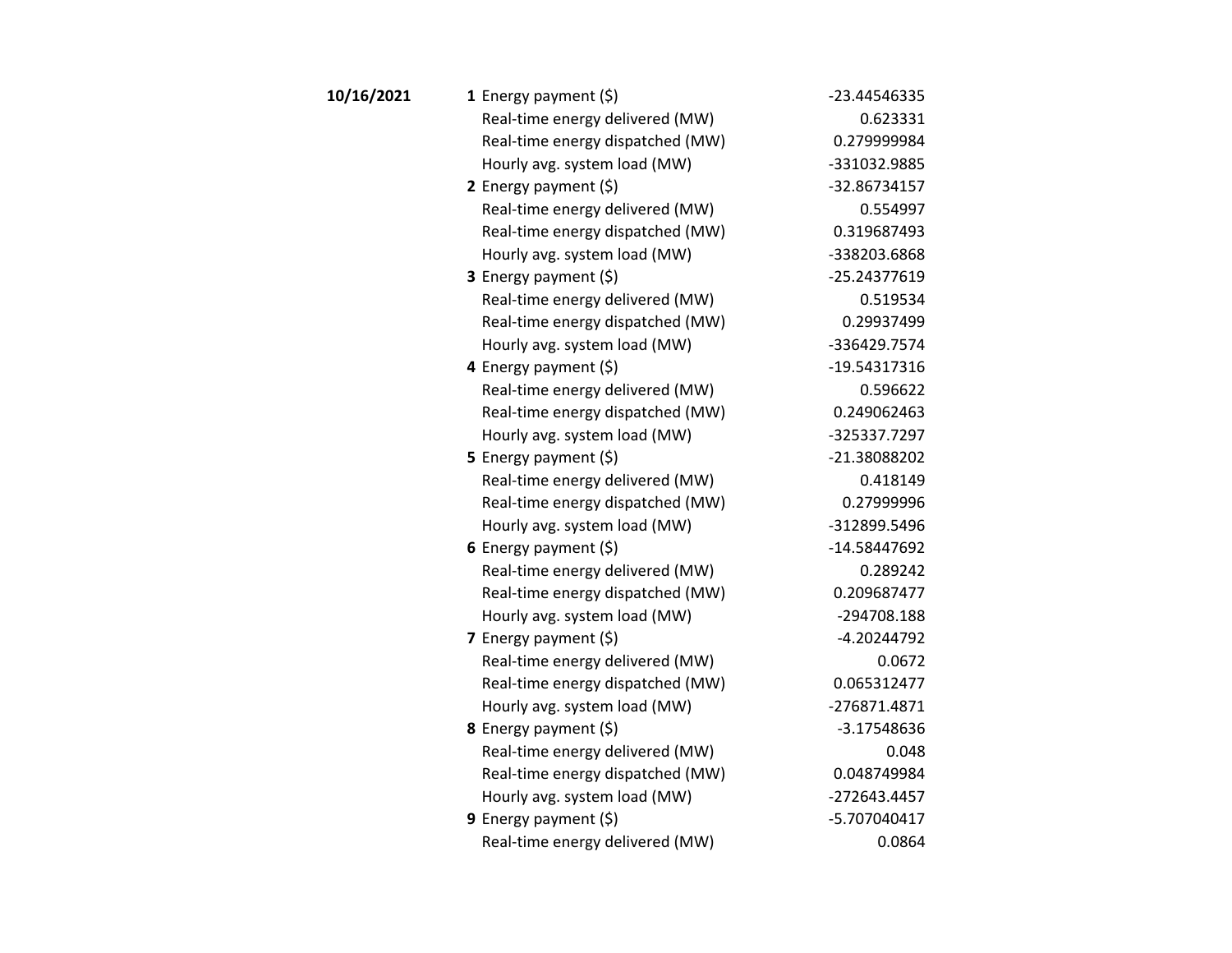| 9 Real-time energy dispatched (MW) | 0.089999964    |
|------------------------------------|----------------|
| Hourly avg. system load (MW)       | -261196.2831   |
| 10 Energy payment (\$)             | 0.207071143    |
| Real-time energy dispatched (MW)   | $-0.002812491$ |
| Hourly avg. system load (MW)       | -253329.6944   |
| 11 Hourly avg. system load (MW)    | -248872.2058   |
| 12 Hourly avg. system load (MW)    | -248239.1583   |
| 13 Hourly avg. system load (MW)    | -253392.2859   |
| 14 Hourly avg. system load (MW)    | -264563.1817   |
| 15 Hourly avg. system load (MW)    | -270713.1975   |
| 16 Hourly avg. system load (MW)    | -273874.9199   |
| 17 Hourly avg. system load (MW)    | -272077.0301   |
| 18 Hourly avg. system load (MW)    | -266513.0831   |
| 19 Hourly avg. system load (MW)    | -264215.3356   |
| 20 Hourly avg. system load (MW)    | -267459.8965   |
| 21 Hourly avg. system load (MW)    | -274372.1744   |
| 22 Hourly avg. system load (MW)    | -288194.8947   |
| 23 Energy payment $(\xi)$          | 0.411656769    |
| Real-time energy dispatched (MW)   | $-0.008437496$ |
| Hourly avg. system load (MW)       | -302453.5789   |
| 24 Energy payment (\$)             | -15.5208504    |
| Real-time energy delivered (MW)    | 0.524526       |
| Real-time energy dispatched (MW)   | 0.269375002    |
| Hourly avg. system load (MW)       | $-316131.117$  |
| 1 Energy payment $(\xi)$           | $-2.173161831$ |
| Real-time energy delivered (MW)    | 0.0288         |
| Real-time energy dispatched (MW)   | 0.029999988    |
| (blank)                            | -211645.3834   |
| 2 Energy payment $(\xi)$           | -2.539516509   |
| Real-time energy delivered (MW)    | 0.0288         |
| Real-time energy dispatched (MW)   | 0.029687489    |
| (blank)                            | -222252.7695   |
| 3 Energy payment (\$)              | -3.157169709   |
| Real-time energy delivered (MW)    | 0.0384         |

**10/17/2021**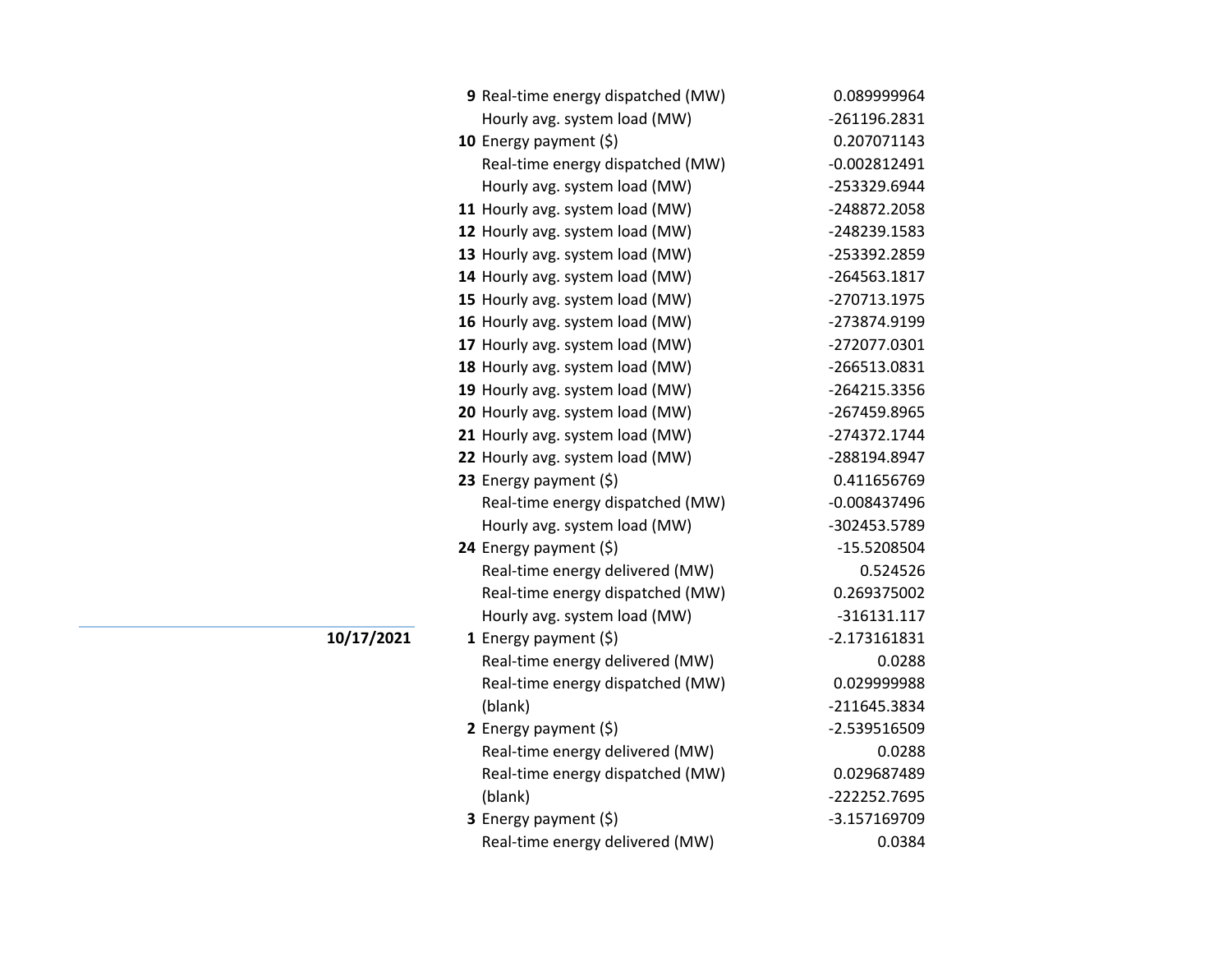| 3 Real-time energy dispatched (MW) | 0.039374986    |
|------------------------------------|----------------|
| (blank)                            | -223328.2416   |
| 4 Energy payment (\$)              | -4.339176998   |
| Real-time energy delivered (MW)    | 0.0576         |
| Real-time energy dispatched (MW)   | 0.059374978    |
| (blank)                            | -216821.6844   |
| 5 Energy payment $(5)$             | -5.40159784    |
| Real-time energy delivered (MW)    | 0.0768         |
| Real-time energy dispatched (MW)   | 0.079999968    |
| (blank)                            | -208916.1589   |
| 6 Energy payment (\$)              | -4.979998008   |
| Real-time energy delivered (MW)    | 0.0768         |
| Real-time energy dispatched (MW)   | 0.079999968    |
| (blank)                            | -196985.0764   |
| 7 Energy payment $(\xi)$           | -1.089590689   |
| Real-time energy delivered (MW)    | 0.0192         |
| Real-time energy dispatched (MW)   | 0.018124998    |
| (blank)                            | -186334.2035   |
| 8 Energy payment (\$)              | -5.448259112   |
| Real-time energy delivered (MW)    | 0.0768         |
| Real-time energy dispatched (MW)   | 0.079687469    |
| Hourly avg. system load (MW)       | -182743.0725   |
| 9 Energy payment $(\xi)$           | $-5.9975175$   |
| Real-time energy delivered (MW)    | 0.0864         |
| Real-time energy dispatched (MW)   | 0.089999964    |
| Hourly avg. system load (MW)       | -175530.7482   |
| 10 Energy payment $(5)$            | 0.158300791    |
| Real-time energy dispatched (MW)   | $-0.002812491$ |
| Hourly avg. system load (MW)       | -169788.4464   |
| 11 Hourly avg. system load (MW)    | -166632.1009   |
| 12 Hourly avg. system load (MW)    | -168636.2669   |
| 13 Hourly avg. system load (MW)    | -168942.8539   |
| 14 Hourly avg. system load (MW)    | -174906.3245   |
| 15 Hourly avg. system load (MW)    | -175941.7148   |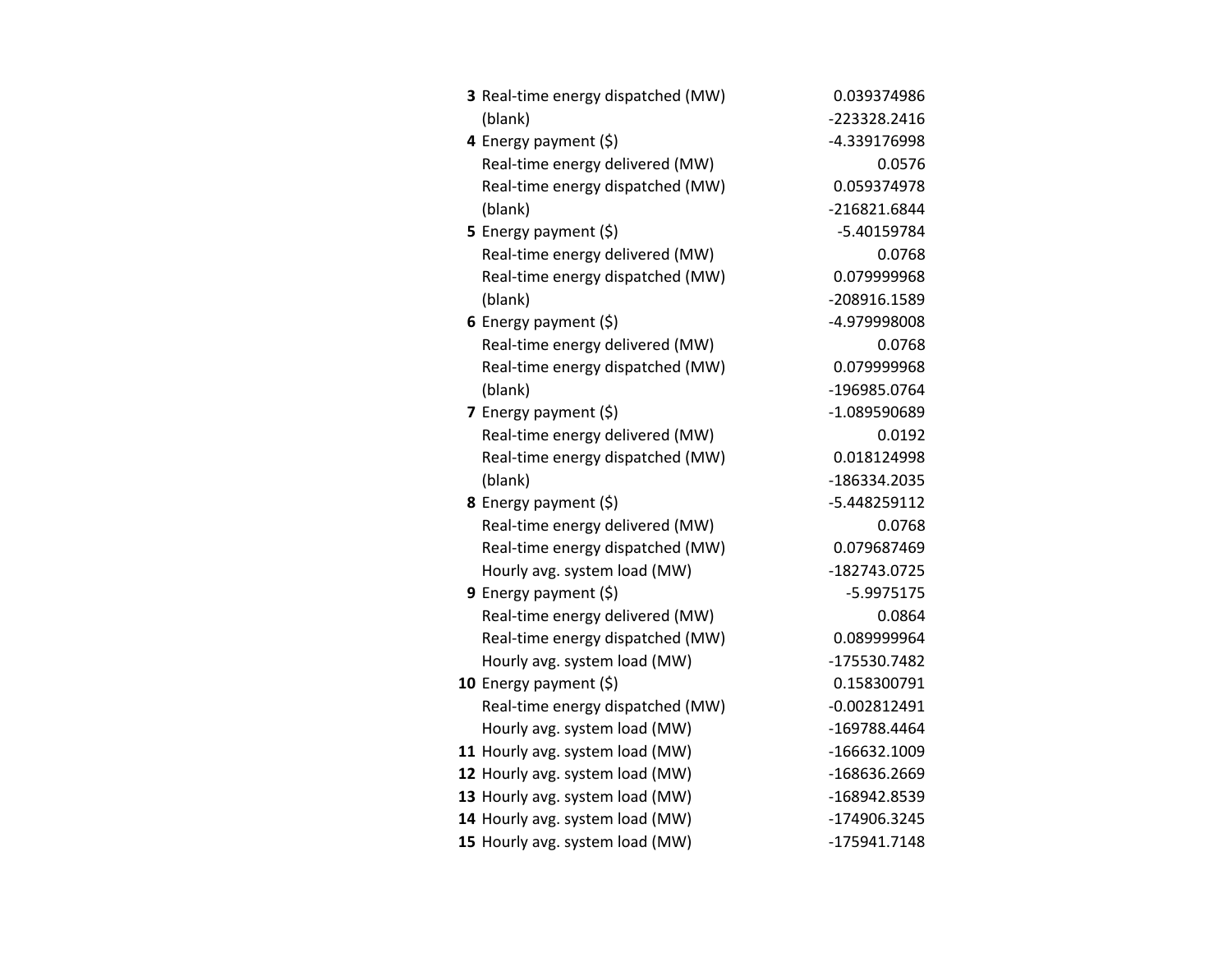| 16 Hourly avg. system load (MW)  | -178374.8371   |
|----------------------------------|----------------|
| 17 Hourly avg. system load (MW)  | -175469.7792   |
| 18 Hourly avg. system load (MW)  | -173084.5656   |
| 19 Hourly avg. system load (MW)  | $-170837.18$   |
| 20 Hourly avg. system load (MW)  | -172035.6793   |
| 21 Hourly avg. system load (MW)  | -174329.755    |
| 22 Hourly avg. system load (MW)  | -180127.0322   |
| 23 (blank)                       | -191211.306    |
| 24 Energy payment (\$)           | 0.072238422    |
| Real-time energy dispatched (MW) | $-0.000937497$ |
| (blank)                          | -201658.4754   |
| <b>1</b> Energy payment $(\xi)$  | -3972.188332   |
| Real-time energy delivered (MW)  | 51.460203      |
| Real-time energy dispatched (MW) | 49.66999976    |
| Hourly avg. system load (MW)     | -765349.0807   |
| 2 Energy payment $(5)$           | -2971.168675   |
| Real-time energy delivered (MW)  | 33.22485       |
| Real-time energy dispatched (MW) | 31.66999983    |
| Hourly avg. system load (MW)     | -804837.6308   |
| 3 Energy payment (\$)            | -2785.527718   |
| Real-time energy delivered (MW)  | 32.436495      |
| Real-time energy dispatched (MW) | 31.63312484    |
| Hourly avg. system load (MW)     | $-811157.6131$ |
| 4 Energy payment (\$)            | -2538.816878   |
| Real-time energy delivered (MW)  | 30.50781796    |
| Real-time energy dispatched (MW) | 30.72593739    |
| Hourly avg. system load (MW)     | -787149.4623   |
| <b>5</b> Energy payment $(\xi)$  | 50.86370616    |
| Real-time energy delivered (MW)  | 0.213444       |
| Real-time energy dispatched (MW) | $-0.744999982$ |
| Hourly avg. system load (MW)     | -752862.595    |
| 6 Energy payment $(\xi)$         | -8.376354395   |
| Real-time energy delivered (MW)  | 0.099738       |
| Real-time energy dispatched (MW) | 0.118750002    |

**10/18/2021**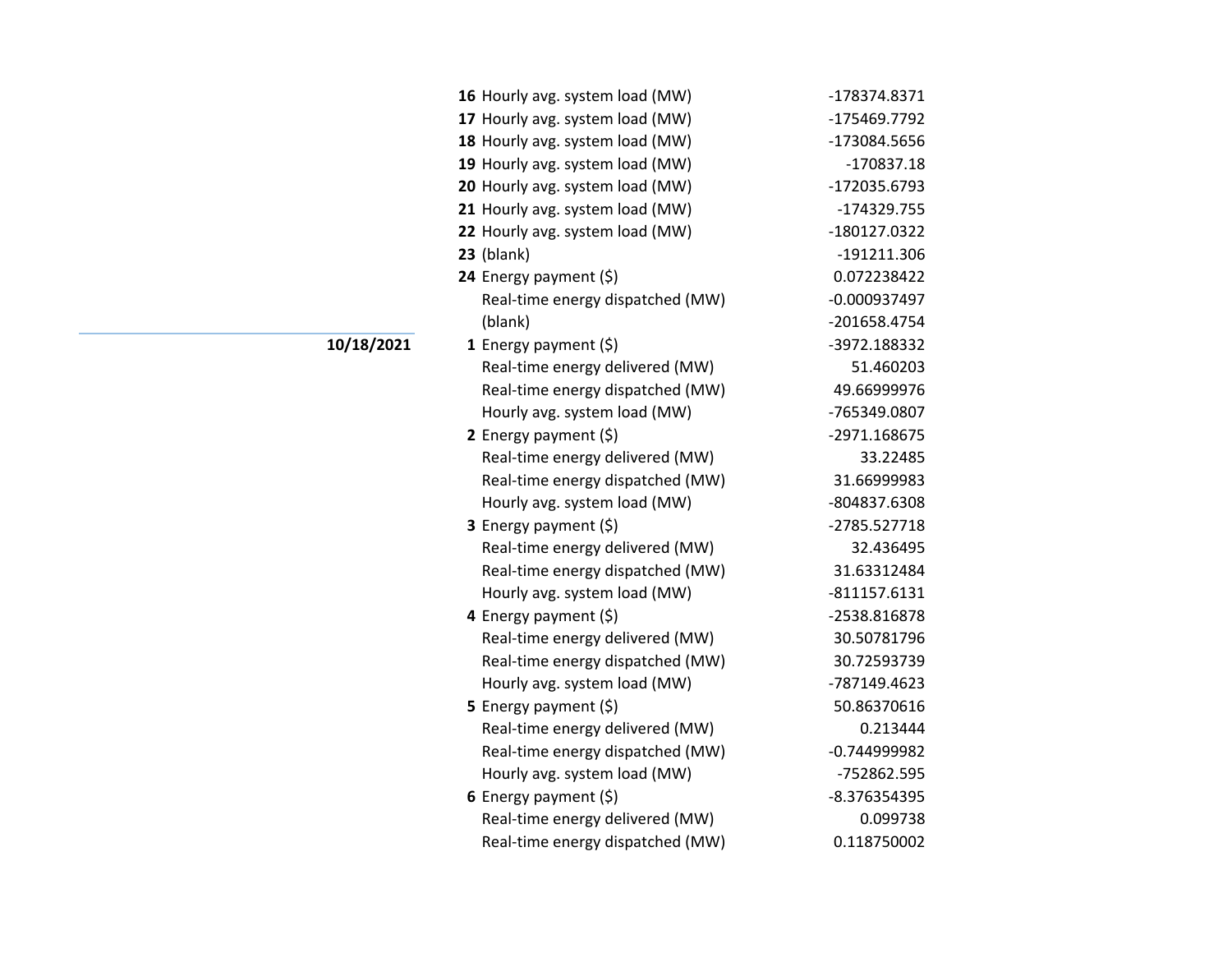| 6 Hourly avg. system load (MW)   | -705376.487    |
|----------------------------------|----------------|
| 7 Energy payment $(5)$           | $-1.168174391$ |
| Real-time energy delivered (MW)  | 0.0192         |
| Real-time energy dispatched (MW) | 0.016562495    |
| Hourly avg. system load (MW)     | -660199.1625   |
| 8 Energy payment (\$)            | $-1.12633225$  |
| Real-time energy delivered (MW)  | 0.0192         |
| Real-time energy dispatched (MW) | 0.019999992    |
| Hourly avg. system load (MW)     | -610060.0288   |
| 9 Energy payment (\$)            | $-0.539784896$ |
| Real-time energy delivered (MW)  | 0.0096         |
| Real-time energy dispatched (MW) | 0.009687497    |
| Hourly avg. system load (MW)     | -595814.4042   |
| 10 Energy payment $(\xi)$        | 0.015123664    |
| Real-time energy dispatched (MW) | $-0.000312499$ |
| Hourly avg. system load (MW)     | -583901.6742   |
| 11 Hourly avg. system load (MW)  | -582824.4174   |
| 12 Hourly avg. system load (MW)  | -597625.9169   |
| 13 Hourly avg. system load (MW)  | -631509.3957   |
| 14 Hourly avg. system load (MW)  | -689784.6312   |
| 15 Hourly avg. system load (MW)  | -735019.3021   |
| 16 Hourly avg. system load (MW)  | -745812.2456   |
| 17 Hourly avg. system load (MW)  | -745759.3946   |
| 18 Hourly avg. system load (MW)  | -741093.8157   |
| 19 Hourly avg. system load (MW)  | -732369.3533   |
| 20 Hourly avg. system load (MW)  | -724316.648    |
| 21 Hourly avg. system load (MW)  | -721247.9667   |
| 22 Hourly avg. system load (MW)  | -723464.7724   |
| 23 Energy payment $(\xi)$        | 0.026940629    |
| Real-time energy dispatched (MW) | $-0.006874996$ |
| Hourly avg. system load (MW)     | -729170.5155   |
| 24 Energy payment (\$)           | 49.94601348    |
| Real-time energy delivered (MW)  | 0.336393       |
| Real-time energy dispatched (MW) | $-1.357187481$ |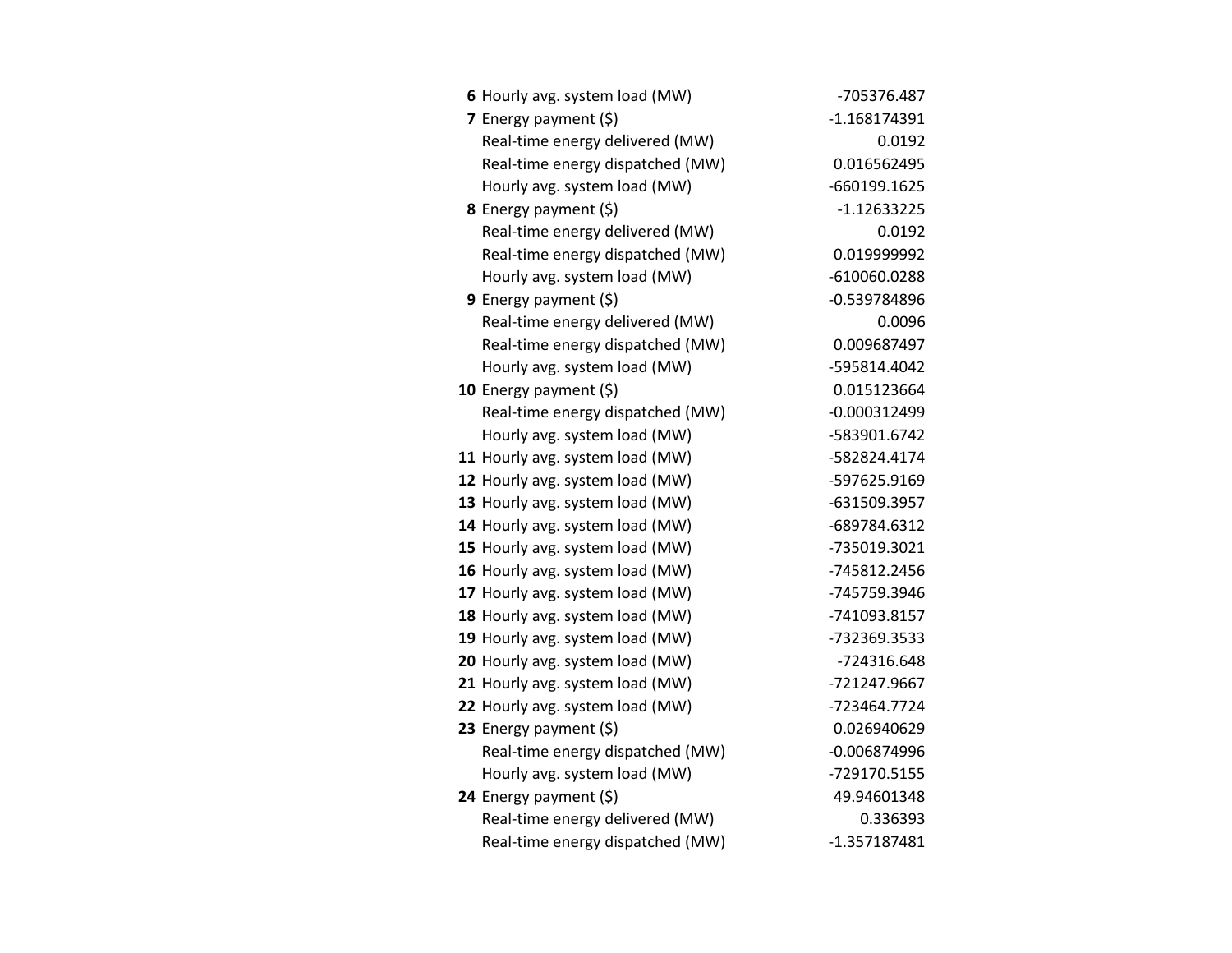| 10/18/2021 | 24 Hourly avg. system load (MW)  | -737033.5692   |
|------------|----------------------------------|----------------|
| 10/19/2021 | 1 Energy payment $(\xi)$         | $-1518.816527$ |
|            | Real-time energy delivered (MW)  | 41.549187      |
|            | Real-time energy dispatched (MW) | 11.02937446    |
|            | Hourly avg. system load (MW)     | -1135245.368   |
|            | 2 Energy payment $(\xi)$         | -2802.302808   |
|            | Real-time energy delivered (MW)  | 42.12016349    |
|            | Real-time energy dispatched (MW) | 20.66302071    |
|            | Hourly avg. system load (MW)     | -1194947.662   |
|            | 3 Energy payment (\$)            | -3431.93201    |
|            | Real-time energy delivered (MW)  | 55.32392132    |
|            | Real-time energy dispatched (MW) | 35.43562484    |
|            | Hourly avg. system load (MW)     | $-1196482.21$  |
|            | 4 Energy payment (\$)            | -2821.570278   |
|            | Real-time energy delivered (MW)  | 50.705589      |
|            | Real-time energy dispatched (MW) | 31.89687481    |
|            | Hourly avg. system load (MW)     | -1160666.515   |
|            | 5 Energy payment $(5)$           | 105.5120741    |
|            | Real-time energy delivered (MW)  | 0.229845       |
|            | Real-time energy dispatched (MW) | $-1.452812495$ |
|            | Hourly avg. system load (MW)     | -1112989.776   |
|            | 6 Energy payment $(5)$           | $-13.54292541$ |
|            | Real-time energy delivered (MW)  | 0.192174       |
|            | Real-time energy dispatched (MW) | 0.188749974    |
|            | Hourly avg. system load (MW)     | -1037506.082   |
|            | 7 Energy payment $(5)$           | -5.800192485   |
|            | Real-time energy delivered (MW)  | 0.0864         |
|            | Real-time energy dispatched (MW) | 0.086249968    |
|            | Hourly avg. system load (MW)     | -967681.1043   |
|            | 8 Energy payment (\$)            | $-1.13965997$  |
|            | Real-time energy delivered (MW)  | 0.0192         |
|            | Real-time energy dispatched (MW) | 0.0175         |
|            | Hourly avg. system load (MW)     | -917781.2788   |
|            | 9 Energy payment (\$)            | -5.400385137   |

a.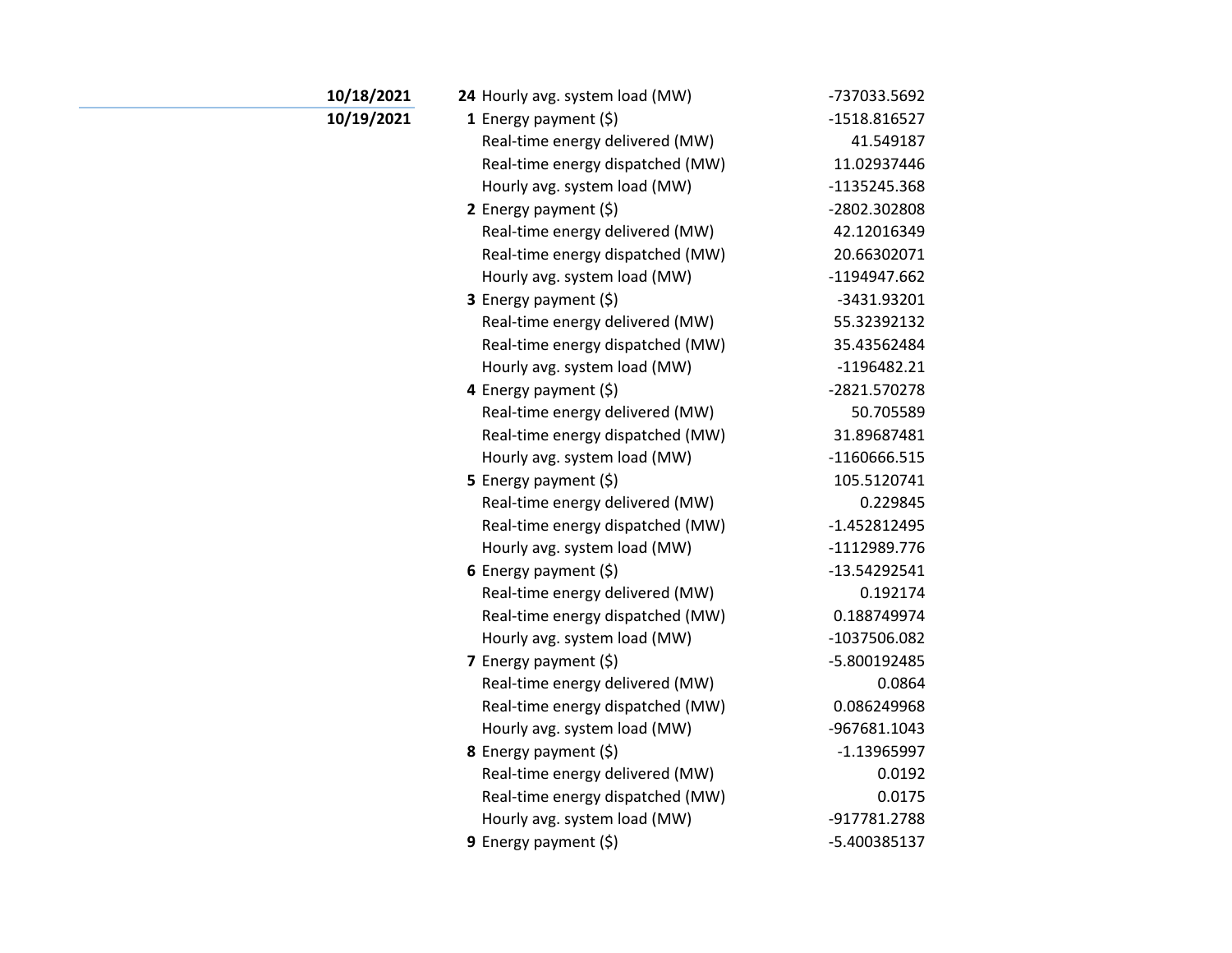| 9 Real-time energy delivered (MW) | 0.0864         |
|-----------------------------------|----------------|
| Real-time energy dispatched (MW)  | 0.089687465    |
| Hourly avg. system load (MW)      | -884820.8734   |
| 10 Energy payment $(5)$           | 0.147643478    |
| Real-time energy dispatched (MW)  | $-0.002812491$ |
| Hourly avg. system load (MW)      | -866495.2111   |
| 11 Hourly avg. system load (MW)   | -861449.097    |
| 12 Hourly avg. system load (MW)   | -879863.9149   |
| 13 Hourly avg. system load (MW)   | -937047.5256   |
| 14 Hourly avg. system load (MW)   | -1037569.749   |
| 15 Hourly avg. system load (MW)   | $-1102089.2$   |
| 16 Hourly avg. system load (MW)   | -1085439.916   |
| 17 Hourly avg. system load (MW)   | -1054603.961   |
| 18 Hourly avg. system load (MW)   | -1035738.91    |
| 19 Hourly avg. system load (MW)   | -1007791.228   |
| 20 Hourly avg. system load (MW)   | -989674.9176   |
| 21 Hourly avg. system load (MW)   | -993062.389    |
| 22 Hourly avg. system load (MW)   | -1020129.287   |
| 23 Energy payment $(\xi)$         | 2.983293408    |
| Real-time energy dispatched (MW)  | -1.957812475   |
| Hourly avg. system load (MW)      | -1056558.403   |
| 24 Energy payment (\$)            | -299.3631753   |
| Real-time energy delivered (MW)   | 8.195712       |
| Real-time energy dispatched (MW)  | -19.73562498   |
| Hourly avg. system load (MW)      | -1081469.212   |
| <b>1</b> Energy payment $(\xi)$   | -2833.523129   |
| Real-time energy delivered (MW)   | 59.08116       |
| Real-time energy dispatched (MW)  | 32.87062486    |
| Hourly avg. system load (MW)      | -1172098.849   |
| 2 Energy payment $(\xi)$          | -2966.937548   |
| Real-time energy delivered (MW)   | 45.69132       |
| Real-time energy dispatched (MW)  | 26.72031232    |
| Hourly avg. system load (MW)      | -1213537.134   |
| <b>3</b> Energy payment $(\xi)$   | -2021.350351   |

**10/20/2021**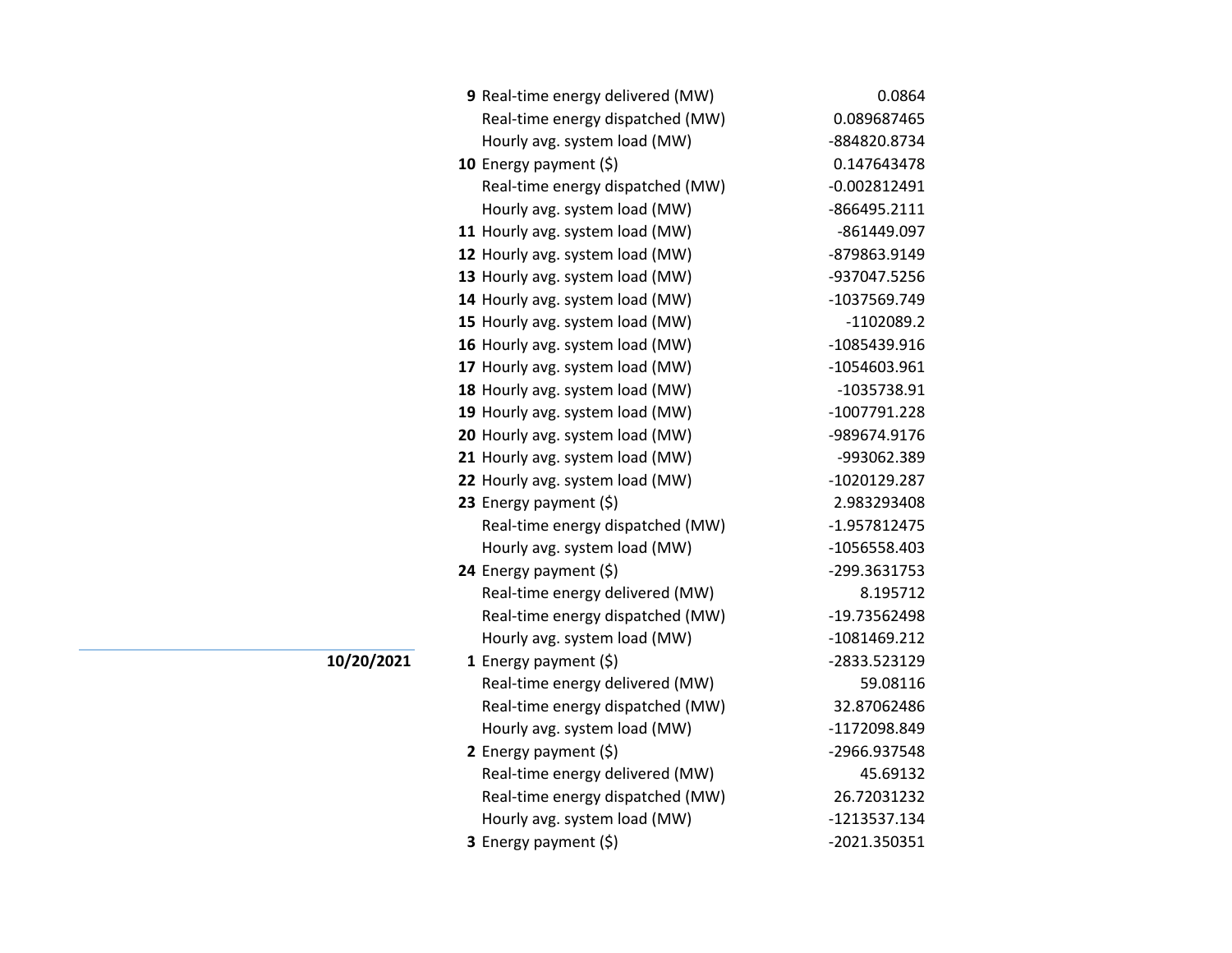| 3 Real-time energy delivered (MW) | 38.99184       |
|-----------------------------------|----------------|
| Real-time energy dispatched (MW)  | 21.71145825    |
| Hourly avg. system load (MW)      | -1209847.108   |
| 4 Energy payment (\$)             | -922.6777931   |
| Real-time energy delivered (MW)   | 29.01089133    |
| Real-time energy dispatched (MW)  | 9.18562487     |
| Hourly avg. system load (MW)      | -1174503.484   |
| <b>5</b> Energy payment $(\xi)$   | 111.4040406    |
| Real-time energy delivered (MW)   | 0.048          |
| Real-time energy dispatched (MW)  | $-1.531874992$ |
| Hourly avg. system load (MW)      | -1130168.213   |
| 6 Energy payment $(5)$            | -5.452296655   |
| Real-time energy delivered (MW)   | 0.0768         |
| Real-time energy dispatched (MW)  | 0.079687469    |
| Hourly avg. system load (MW)      | -1058200.819   |
| 7 Energy payment $(5)$            | -5.740694458   |
| Real-time energy delivered (MW)   | 0.0864         |
| Real-time energy dispatched (MW)  | 0.089687465    |
| Hourly avg. system load (MW)      | -991536.2334   |
| 8 Energy payment (\$)             | -5.69999772    |
| Real-time energy delivered (MW)   | 0.096          |
| Real-time energy dispatched (MW)  | 0.09999996     |
| Hourly avg. system load (MW)      | -928169.0598   |
| <b>9</b> Energy payment $(\xi)$   | -4.946081159   |
| Real-time energy delivered (MW)   | 0.0864         |
| Real-time energy dispatched (MW)  | 0.089687465    |
| Hourly avg. system load (MW)      | -894762.133    |
| 10 Energy payment (\$)            | 0.146460342    |
| Real-time energy dispatched (MW)  | $-0.002812491$ |
| Hourly avg. system load (MW)      | -875545.7625   |
| 11 Hourly avg. system load (MW)   | -869936.5514   |
| 12 Hourly avg. system load (MW)   | -887399.1758   |
| 13 Hourly avg. system load (MW)   | -938013.4874   |
| 14 Hourly avg. system load (MW)   | -1031607.009   |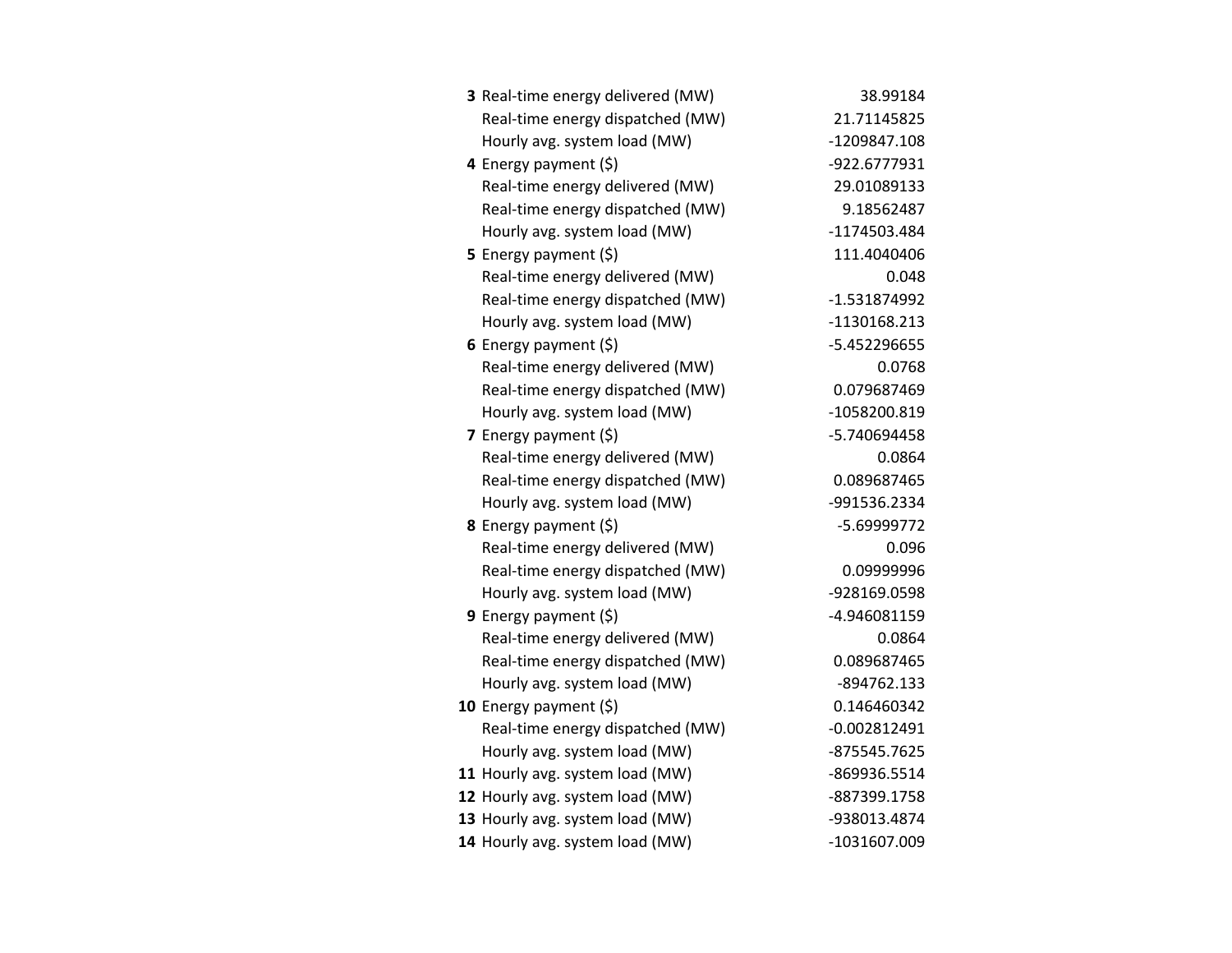| 15 Hourly avg. system load (MW)  | -1090519.983   |
|----------------------------------|----------------|
| 16 Hourly avg. system load (MW)  | -1092432.905   |
| 17 Hourly avg. system load (MW)  | -1071404.923   |
| 18 Hourly avg. system load (MW)  | -1051342.927   |
| 19 Hourly avg. system load (MW)  | -1049029.723   |
| 20 Hourly avg. system load (MW)  | $-1047420.444$ |
| 21 Hourly avg. system load (MW)  | -1064848.796   |
| 22 Hourly avg. system load (MW)  | -1086281.33    |
| 23 Energy payment $(5)$          | 74.92822384    |
| Real-time energy dispatched (MW) | -1.883437482   |
| Hourly avg. system load (MW)     | -1095880.745   |
| 24 Energy payment (\$)           | -888.5716977   |
| Real-time energy delivered (MW)  | 35.12484       |
| Real-time energy dispatched (MW) | 12.30239589    |
| Hourly avg. system load (MW)     | -1131698.154   |
| 1 Energy payment $(\xi)$         | -4734.279528   |
| Real-time energy delivered (MW)  | 53.58129965    |
| Real-time energy dispatched (MW) | 55.11739557    |
| Hourly avg. system load (MW)     | -3568801.205   |
| 2 Energy payment (\$)            | -4390.397421   |
| Real-time energy delivered (MW)  | 37.21894722    |
| Real-time energy dispatched (MW) | 41.13572906    |
| Hourly avg. system load (MW)     | -3676079.8     |
| 3 Energy payment (\$)            | -3703.043571   |
| Real-time energy delivered (MW)  | 29.26284       |
| Real-time energy dispatched (MW) | 41.04864566    |
| Hourly avg. system load (MW)     | -3657394.827   |
| 4 Energy payment $(\xi)$         | 75.96831766    |
| Real-time energy delivered (MW)  | 3.364888239    |
| Real-time energy dispatched (MW) | 4.346562454    |
| (blank)                          | -426.7866872   |
| Hourly avg. system load (MW)     | -3540023.54    |
| 5 Energy payment $(\xi)$         | 13.7459563     |
| Real-time energy delivered (MW)  | 0.048          |

**10/21/2021**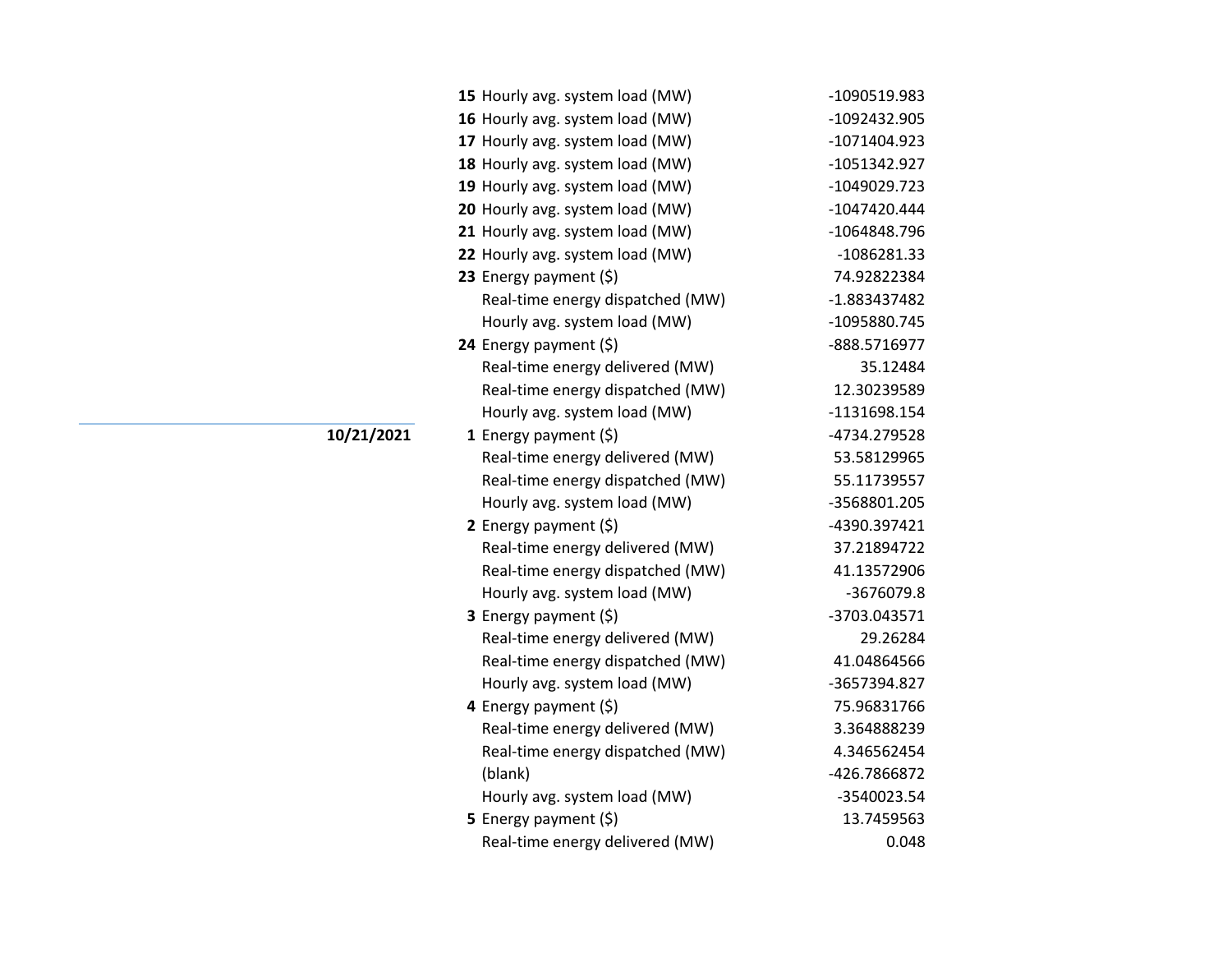| 5 Real-time energy dispatched (MW) | $-0.114687491$ |
|------------------------------------|----------------|
| (blank)                            | -3.704424917   |
| Hourly avg. system load (MW)       | -3390012.079   |
| 6 Energy payment $(5)$             | 0.020423166    |
| Real-time energy delivered (MW)    | 0.0768         |
| Real-time energy dispatched (MW)   | 0.079687469    |
| (blank)                            | -5.367119253   |
| Hourly avg. system load (MW)       | -3170344.742   |
| 7 Energy payment $(\xi)$           | 0.017284838    |
| Real-time energy delivered (MW)    | 0.0864         |
| Real-time energy dispatched (MW)   | 0.089687465    |
| (blank)                            | -5.660882937   |
| Hourly avg. system load (MW)       | -2960555.261   |
| 8 Energy payment (\$)              | -5.743703402   |
| Real-time energy delivered (MW)    | 0.096          |
| Real-time energy dispatched (MW)   | 0.09999996     |
| Hourly avg. system load (MW)       | -2844671.421   |
| <b>9</b> Energy payment $(\xi)$    | -4.845013878   |
| Real-time energy delivered (MW)    | 0.0864         |
| Real-time energy dispatched (MW)   | 0.089687465    |
| Hourly avg. system load (MW)       | -2726382.649   |
| 10 Energy payment $(5)$            | 0.155179226    |
| Real-time energy dispatched (MW)   | $-0.002812491$ |
| Hourly avg. system load (MW)       | -2652798.478   |
| 11 Hourly avg. system load (MW)    | -2629259.056   |
| 12 Hourly avg. system load (MW)    | -2683935.672   |
| 13 Hourly avg. system load (MW)    | -2828892.608   |
| 14 Hourly avg. system load (MW)    | -3109967.04    |
| 15 Hourly avg. system load (MW)    | -3288691.405   |
| 16 Energy payment $(\xi)$          | -53.61413444   |
| Real-time energy delivered (MW)    | 0.921          |
| Real-time energy dispatched (MW)   | 0.920833364    |
| Hourly avg. system load (MW)       | -3284851.888   |
| 17 Hourly avg. system load (MW)    | -3224460.599   |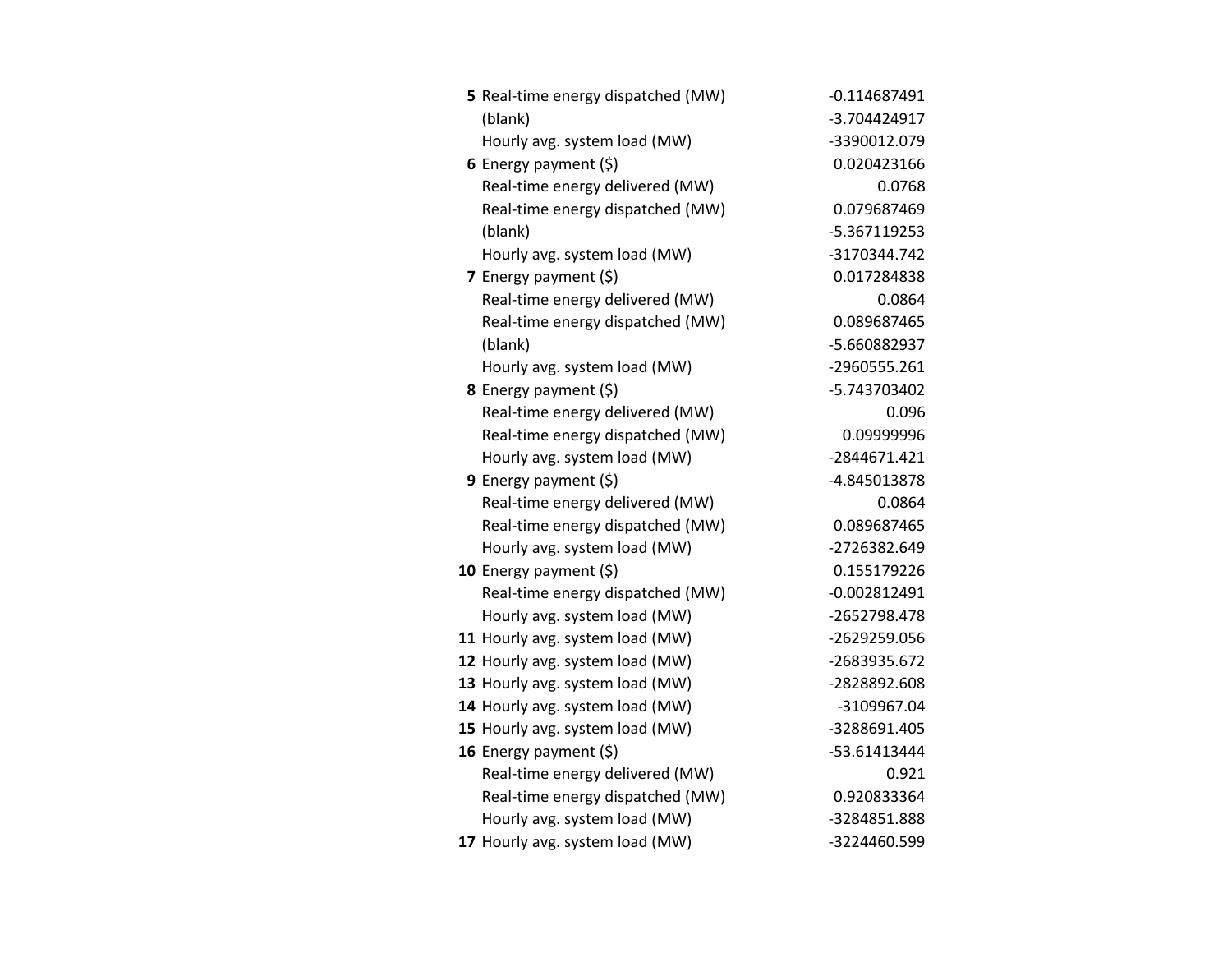| 18 Hourly avg. system load (MW)  | -3195106.441   |
|----------------------------------|----------------|
| 19 Hourly avg. system load (MW)  | -3177577.32    |
| 20 Hourly avg. system load (MW)  | -3183454.617   |
| 21 Hourly avg. system load (MW)  | -3213676.899   |
| 22 Hourly avg. system load (MW)  | -3303346.92    |
| 23 Energy payment $(\xi)$        | 63.8407706     |
| Real-time energy dispatched (MW) | -1.368124986   |
| Hourly avg. system load (MW)     | -3362724.557   |
| 24 Energy payment (\$)           | -2644.745005   |
| Real-time energy delivered (MW)  | 38.06244       |
| Real-time energy dispatched (MW) | 45.3337498     |
| Hourly avg. system load (MW)     | -3459750.235   |
| <b>1</b> Energy payment $(\xi)$  | -3689.925626   |
| Real-time energy delivered (MW)  | 50.559051      |
| Real-time energy dispatched (MW) | 49.51906226    |
| Hourly avg. system load (MW)     | -1912165.066   |
| 2 Energy payment $(\xi)$         | -2580.240367   |
| Real-time energy delivered (MW)  | 32.509974      |
| Real-time energy dispatched (MW) | 30.06781247    |
| Hourly avg. system load (MW)     | -1980616.17    |
| 3 Energy payment (\$)            | -979.5474072   |
| Real-time energy delivered (MW)  | 15.239151      |
| Real-time energy dispatched (MW) | 13.43593742    |
| Hourly avg. system load (MW)     | -1966613.484   |
| 4 Energy payment (\$)            | -560.3021513   |
| Real-time energy delivered (MW)  | 9.286628169    |
| Real-time energy dispatched (MW) | 7.414062394    |
| Hourly avg. system load (MW)     | -1911444.047   |
| 5 Energy payment $(\xi)$         | 6.577265712    |
| Real-time energy delivered (MW)  | 0.337884       |
| Real-time energy dispatched (MW) | $-0.196562496$ |
| Hourly avg. system load (MW)     | -1844966.219   |
| 6 Energy payment $(\xi)$         | $-11.73762558$ |
| Real-time energy delivered (MW)  | 0.243561       |

**10/22/2021**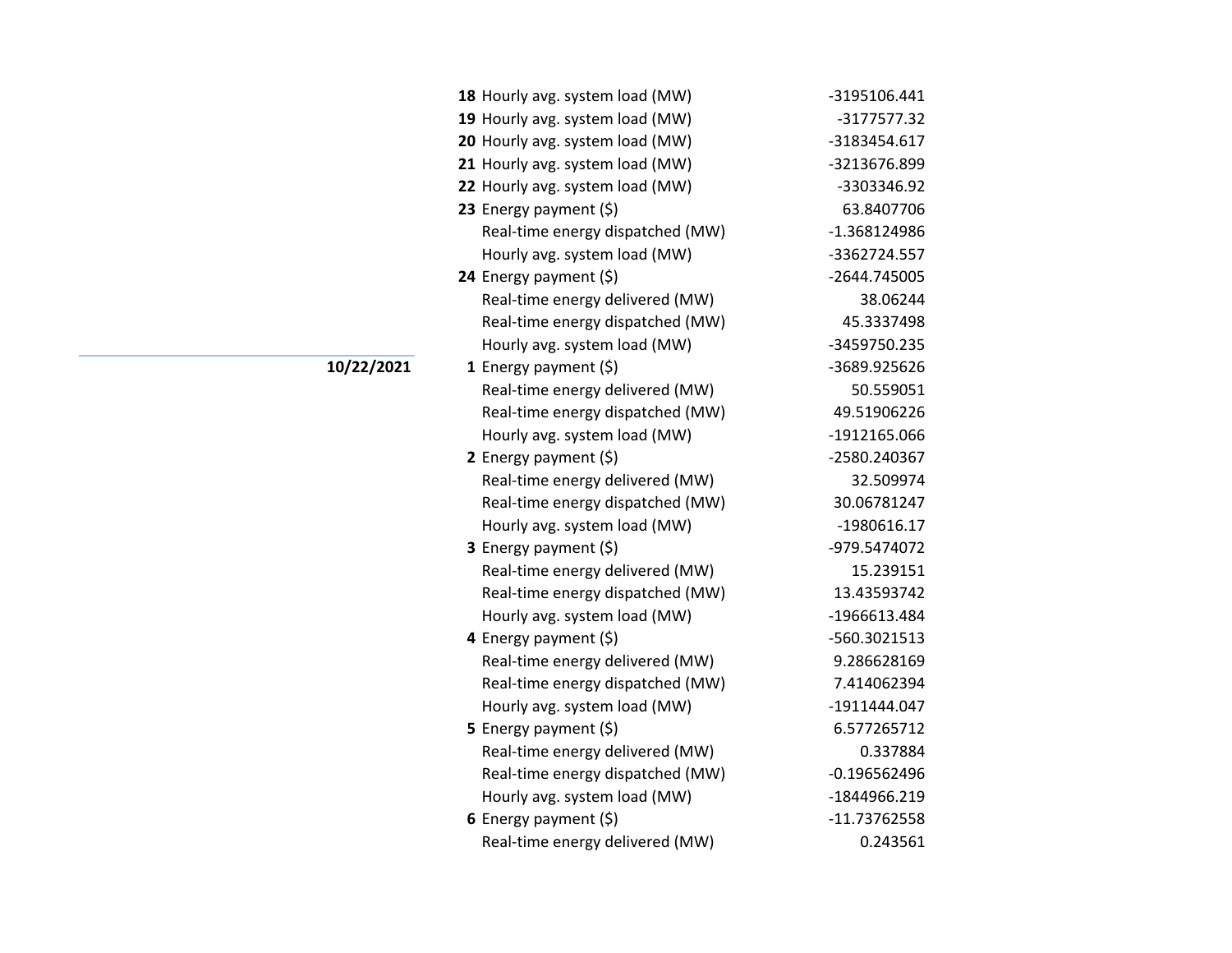| 6 Real-time energy dispatched (MW) | 0.188749974    |
|------------------------------------|----------------|
| Hourly avg. system load (MW)       | -1750839.813   |
| 7 Energy payment (\$)              | -1.496784488   |
| Real-time energy delivered (MW)    | 0.0288         |
| Real-time energy dispatched (MW)   | 0.024374998    |
| Hourly avg. system load (MW)       | -1653275.458   |
| 8 Energy payment (\$)              | -20.85999738   |
| Real-time energy delivered (MW)    | 0.3456         |
| Real-time energy dispatched (MW)   | 0.349999956    |
| Hourly avg. system load (MW)       | -1593961.601   |
| 9 Energy payment (\$)              | -18.72902595   |
| Real-time energy delivered (MW)    | 0.336          |
| Real-time energy dispatched (MW)   | 0.339687461    |
| Hourly avg. system load (MW)       | -1535286.888   |
| 10 Energy payment $(5)$            | 0.528396854    |
| Real-time energy dispatched (MW)   | $-0.010624991$ |
| Hourly avg. system load (MW)       | -1501525.785   |
| 11 Hourly avg. system load (MW)    | $-1505501.1$   |
| 12 Hourly avg. system load (MW)    | -1536228.591   |
| 13 Hourly avg. system load (MW)    | -1604136.923   |
| 14 Hourly avg. system load (MW)    | -1737256.713   |
| 15 Hourly avg. system load (MW)    | -1810915.132   |
| 16 Energy payment $(\xi)$          | -48.89395733   |
| Real-time energy delivered (MW)    | 0.921          |
| Real-time energy dispatched (MW)   | 0.920833364    |
| Hourly avg. system load (MW)       | -1825256.785   |
| 17 Hourly avg. system load (MW)    | -1813437.357   |
| 18 Hourly avg. system load (MW)    | -1790602.087   |
| 19 Hourly avg. system load (MW)    | -1762252.458   |
| 20 Hourly avg. system load (MW)    | -1745881.693   |
| 21 Hourly avg. system load (MW)    | -1748080.768   |
| 22 Hourly avg. system load (MW)    | -1767681.263   |
| 23 Energy payment (\$)             | 0.291638139    |
| Real-time energy dispatched (MW)   | $-0.008749996$ |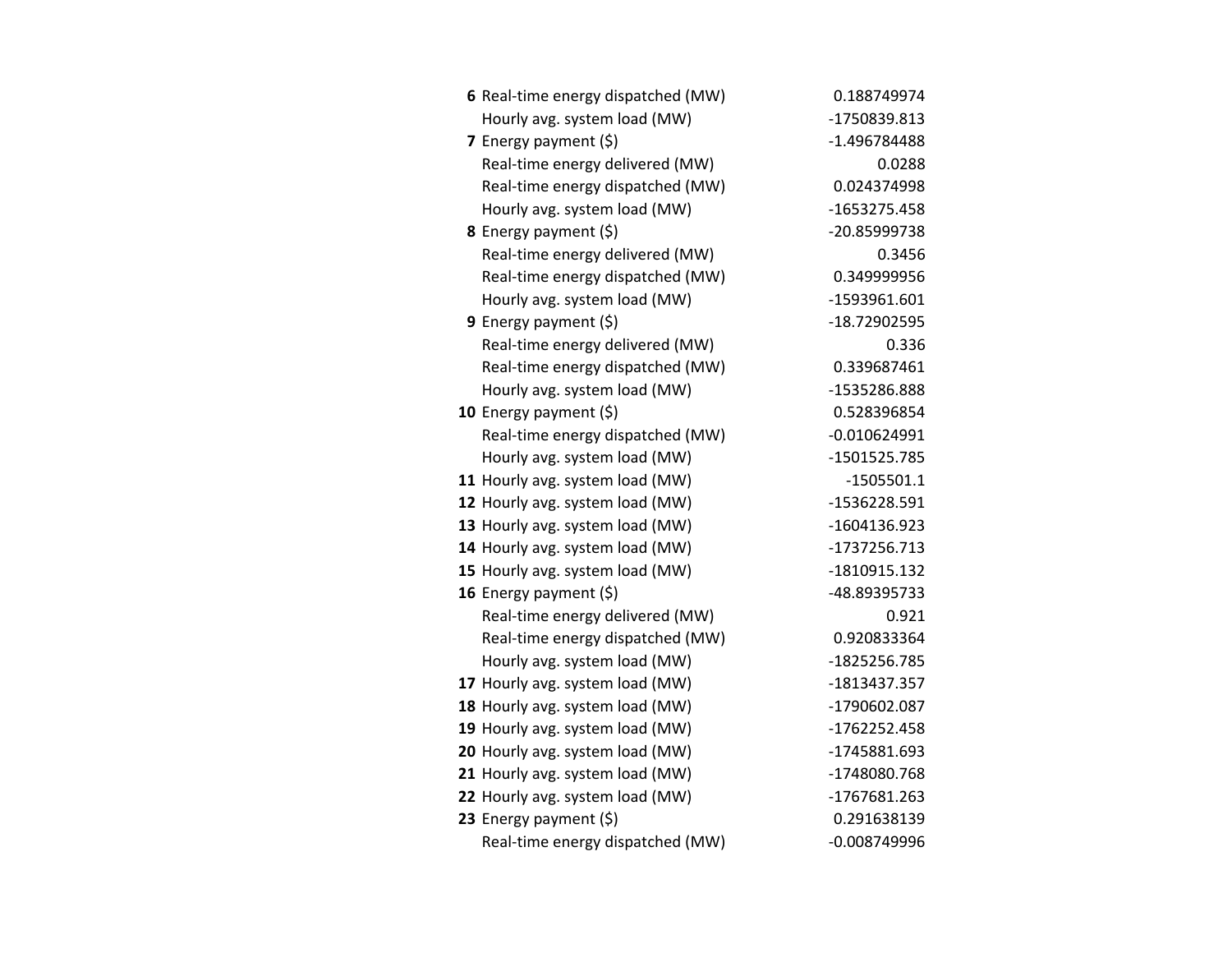| 23 Hourly avg. system load (MW)  | -1805319.071   |
|----------------------------------|----------------|
| 24 Energy payment (\$)           | 98.69503845    |
| Real-time energy delivered (MW)  | 0.463581       |
| Real-time energy dispatched (MW) | -1.372187503   |
| Hourly avg. system load (MW)     | -1844299.933   |
| 1 Energy payment $(\xi)$         | -21.08000054   |
| Real-time energy delivered (MW)  | 0.493461       |
| Real-time energy dispatched (MW) | 0.310000008    |
| Hourly avg. system load (MW)     | -184914.0589   |
| 2 Energy payment $(\xi)$         | -25.19028192   |
| Real-time energy delivered (MW)  | 0.548796       |
| Real-time energy dispatched (MW) | 0.320000004    |
| Hourly avg. system load (MW)     | -194169.3232   |
| 3 Energy payment (\$)            | -21.26522604   |
| Real-time energy delivered (MW)  | 0.358551       |
| Real-time energy dispatched (MW) | 0.299375002    |
| Hourly avg. system load (MW)     | -194415.6045   |
| 4 Energy payment (\$)            | -18.89213401   |
| Real-time energy delivered (MW)  | 0.465414       |
| Real-time energy dispatched (MW) | 0.269687489    |
| Hourly avg. system load (MW)     | -189646.1591   |
| <b>5</b> Energy payment $(\xi)$  | -16.90999892   |
| Real-time energy delivered (MW)  | 0.342546       |
| Real-time energy dispatched (MW) | 0.249999984    |
| Hourly avg. system load (MW)     | -184968.7396   |
| 6 Energy payment $(5)$           | -10.69172549   |
| Real-time energy delivered (MW)  | 0.22002        |
| Real-time energy dispatched (MW) | 0.169687493    |
| Hourly avg. system load (MW)     | -175796.0917   |
| 7 Energy payment $(5)$           | $-1.522127115$ |
| Real-time energy delivered (MW)  | 0.0288         |
| Real-time energy dispatched (MW) | 0.025624991    |
| Hourly avg. system load (MW)     | -166043.9472   |
| 8 Energy payment (\$)            | -2.342544562   |

**10/23/2021**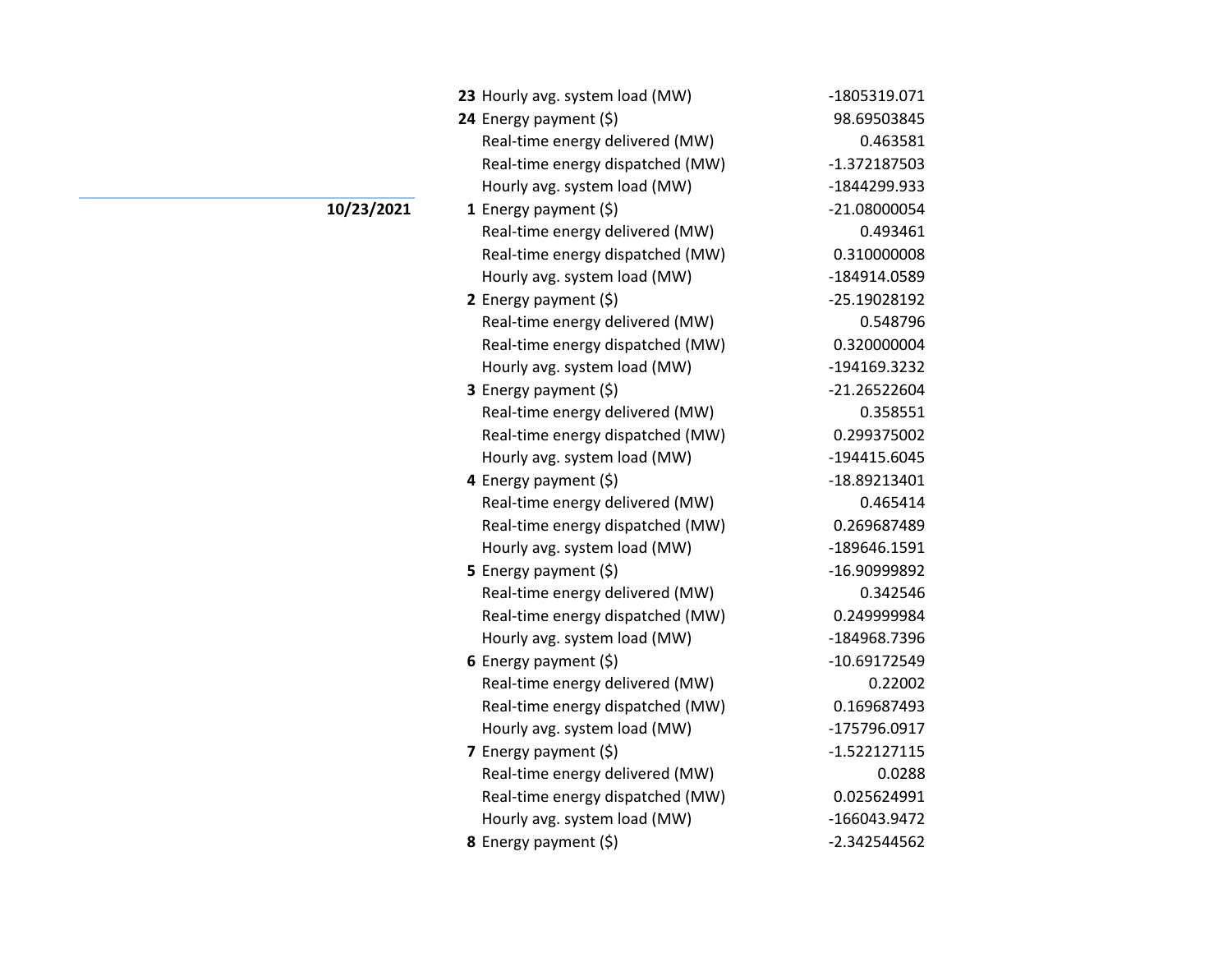| 8 Real-time energy delivered (MW) | 0.0384         |
|-----------------------------------|----------------|
| Real-time energy dispatched (MW)  | 0.039999984    |
| Hourly avg. system load (MW)      | -166375.6962   |
| <b>9</b> Energy payment $(\xi)$   | $-2.14844914$  |
| Real-time energy delivered (MW)   | 0.0384         |
| Real-time energy dispatched (MW)  | 0.039999984    |
| Hourly avg. system load (MW)      | -159436.6215   |
| 10 Energy payment (\$)            | 0.060690262    |
| Real-time energy dispatched (MW)  | $-0.001249996$ |
| Hourly avg. system load (MW)      | -154063.7153   |
| 11 Hourly avg. system load (MW)   | -151286.2688   |
| 12 Hourly avg. system load (MW)   | $-151125.4474$ |
| 13 Hourly avg. system load (MW)   | -153659.3862   |
| 14 Hourly avg. system load (MW)   | -160259.5845   |
| 15 Hourly avg. system load (MW)   | -164906.8855   |
| 16 Hourly avg. system load (MW)   | -167539.1175   |
| 17 Hourly avg. system load (MW)   | -170721.3624   |
| 18 Hourly avg. system load (MW)   | -171271.0738   |
| 19 Hourly avg. system load (MW)   | -166404.656    |
| 20 Hourly avg. system load (MW)   | -163459.8165   |
| 21 Hourly avg. system load (MW)   | -162831.7746   |
| 22 Hourly avg. system load (MW)   | -166840.7725   |
| 23 Energy payment $(\xi)$         | 0.20625656     |
| Real-time energy dispatched (MW)  | $-0.009374996$ |
| Hourly avg. system load (MW)      | -171648.1379   |
| 24 Energy payment (\$)            | $-11.2837756$  |
| Real-time energy delivered (MW)   | 0.456312       |
| Real-time energy dispatched (MW)  | 0.3            |
| Hourly avg. system load (MW)      | -176299.6166   |
| 1 Energy payment $(\xi)$          | -2.214309014   |
| Real-time energy delivered (MW)   | 0.0288         |
| Real-time energy dispatched (MW)  | 0.029999988    |
| Hourly avg. system load (MW)      | -211460.6958   |
| 2 Energy payment $(5)$            | $-2.532516715$ |

**10/24/2021**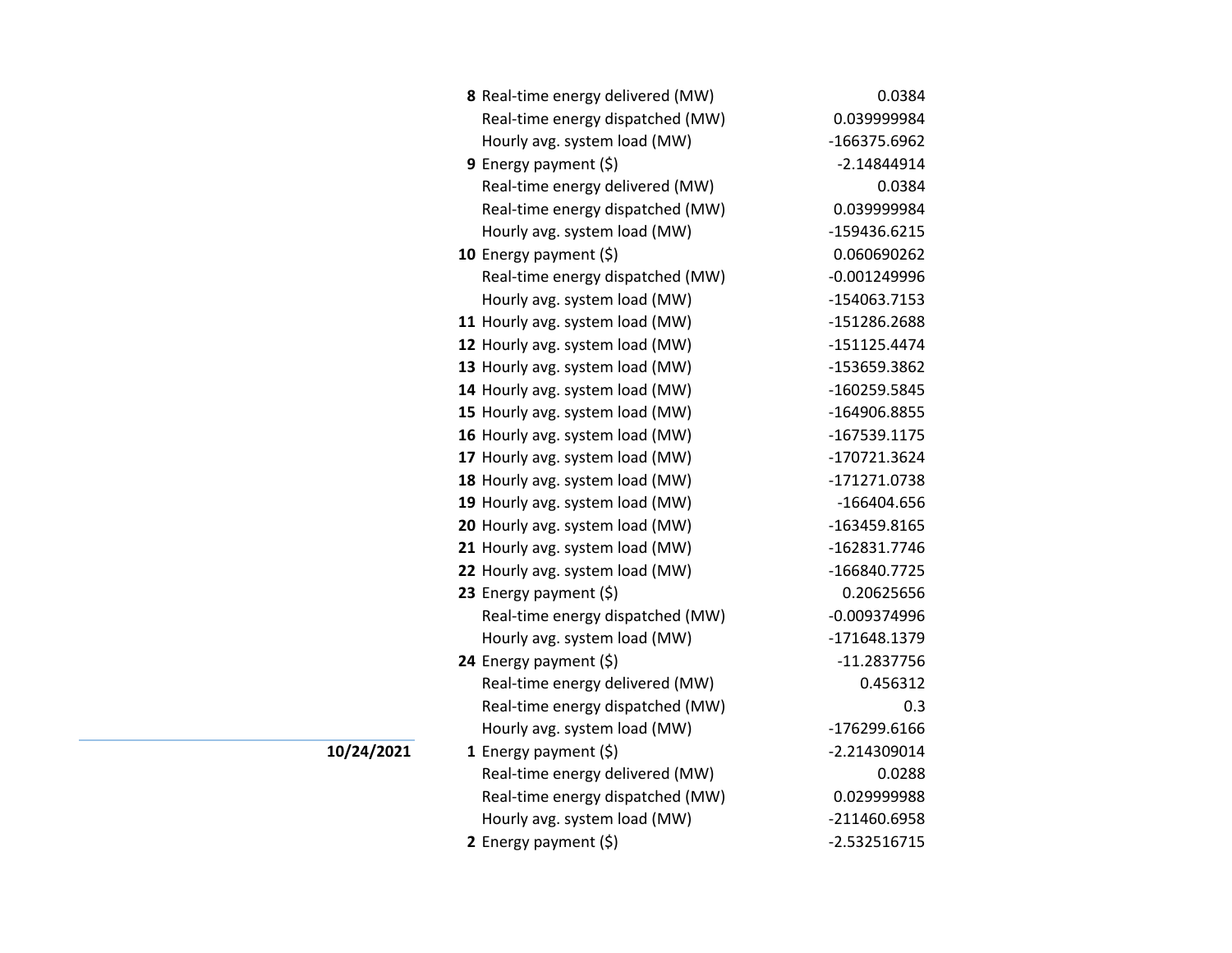| 2 Real-time energy delivered (MW) | 0.0288         |
|-----------------------------------|----------------|
| Real-time energy dispatched (MW)  | 0.029687489    |
| Hourly avg. system load (MW)      | -222282.9238   |
| 3 Energy payment (\$)             | -3.169494167   |
| Real-time energy delivered (MW)   | 0.0384         |
| Real-time energy dispatched (MW)  | 0.039374986    |
| Hourly avg. system load (MW)      | -221594.8345   |
| 4 Energy payment $(\xi)$          | -4.427818512   |
| Real-time energy delivered (MW)   | 0.0576         |
| Real-time energy dispatched (MW)  | 0.059062479    |
| Hourly avg. system load (MW)      | -214986.6488   |
| 5 Energy payment (\$)             | -6.377544448   |
| Real-time energy delivered (MW)   | 0.0864         |
| Real-time energy dispatched (MW)  | 0.089999964    |
| Hourly avg. system load (MW)      | -208173.8982   |
| 6 Energy payment $(\xi)$          | -5.819995773   |
| Real-time energy delivered (MW)   | 0.0864         |
| Real-time energy dispatched (MW)  | 0.089999964    |
| Hourly avg. system load (MW)      | -196621.8401   |
| 7 Energy payment $(5)$            | -4.692524302   |
| Real-time energy delivered (MW)   | 0.0768         |
| Real-time energy dispatched (MW)  | 0.079687469    |
| Hourly avg. system load (MW)      | -184692.0351   |
| 8 Energy payment (\$)             | $-1.662369466$ |
| Real-time energy delivered (MW)   | 0.0288         |
| Real-time energy dispatched (MW)  | 0.028124994    |
| Hourly avg. system load (MW)      | -178713.6902   |
| 9 Energy payment $(\xi)$          | $-5.10021786$  |
| Real-time energy delivered (MW)   | 0.0864         |
| Real-time energy dispatched (MW)  | 0.089999964    |
| Hourly avg. system load (MW)      | $-172114.1464$ |
| 10 Energy payment $(\xi)$         | 0.145904059    |
| Real-time energy dispatched (MW)  | $-0.002812491$ |
| Hourly avg. system load (MW)      | -166950.7836   |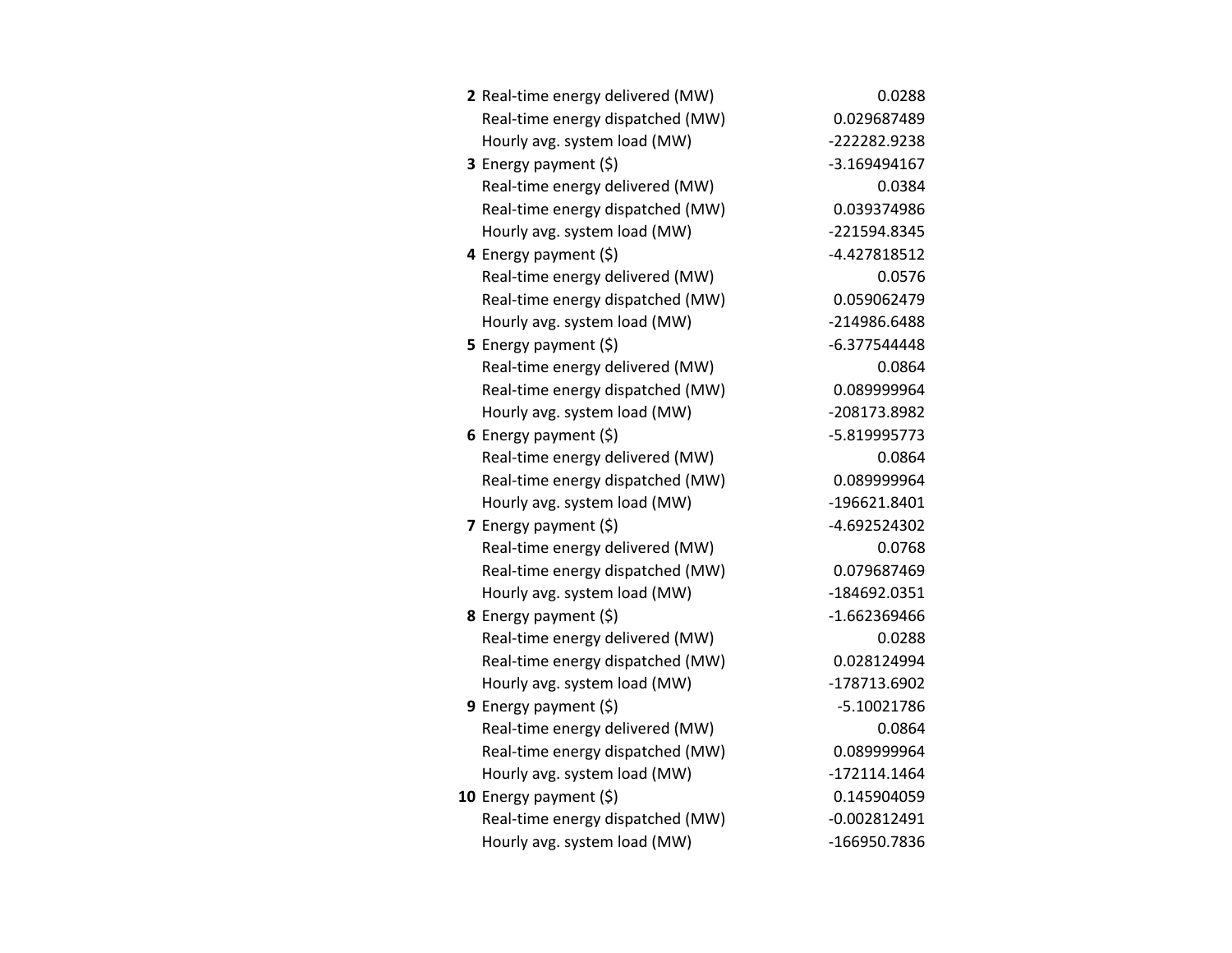| 11 Hourly avg. system load (MW)  | -164159.2715   |
|----------------------------------|----------------|
| 12 Hourly avg. system load (MW)  | -164234.5346   |
| 13 Hourly avg. system load (MW)  | -166096.2849   |
| 14 Hourly avg. system load (MW)  | $-171063.1616$ |
| 15 Hourly avg. system load (MW)  | -174148.473    |
| 16 Hourly avg. system load (MW)  | -177531.7365   |
| 17 Hourly avg. system load (MW)  | -176768.4244   |
| 18 Hourly avg. system load (MW)  | -176099.8275   |
| 19 Hourly avg. system load (MW)  | -178897.1979   |
| 20 Hourly avg. system load (MW)  | -179434.8664   |
| 21 Hourly avg. system load (MW)  | -180601.3545   |
| 22 Hourly avg. system load (MW)  | -182376.3888   |
| 23 Hourly avg. system load (MW)  | -188222.0193   |
| 24 Energy payment (\$)           | 0.082190634    |
| Real-time energy dispatched (MW) | $-0.000937497$ |
| Hourly avg. system load (MW)     | -199411.4554   |
| 1 Energy payment $(\xi)$         | -3944.465712   |
| Real-time energy delivered (MW)  | 50.288142      |
| Real-time energy dispatched (MW) | 50.6059373     |
| Hourly avg. system load (MW)     | -1066850.071   |
| 2 Energy payment $(5)$           | -2810.533283   |
| Real-time energy delivered (MW)  | 33.988892      |
| Real-time energy dispatched (MW) | 31.95624987    |
| Hourly avg. system load (MW)     | -1113938.857   |
| 3 Energy payment (\$)            | -2358.496022   |
| Real-time energy delivered (MW)  | 27.90433388    |
| Real-time energy dispatched (MW) | 28.69020821    |
| Hourly avg. system load (MW)     | -1111508.349   |
| 4 Energy payment $(\xi)$         | $-251.2513523$ |
| Real-time energy delivered (MW)  | 4.560228       |
| Real-time energy dispatched (MW) | 3.477499945    |
| Hourly avg. system load (MW)     | -1083224.462   |
| <b>5</b> Energy payment $(\xi)$  | -8.570393023   |
| Real-time energy delivered (MW)  | 0.380094       |

**10/25/2021**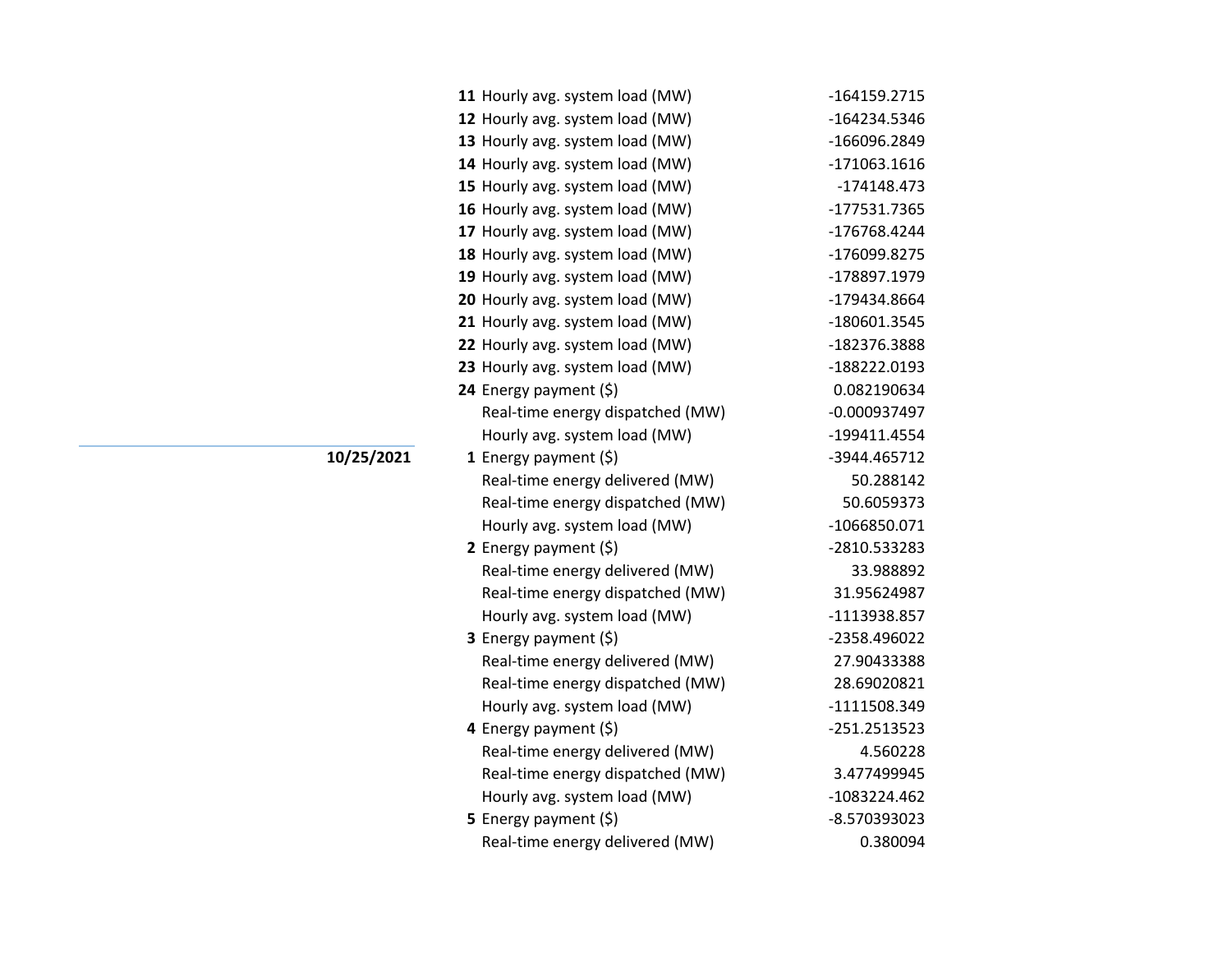| 5 Real-time energy dispatched (MW) | 0.133437487    |
|------------------------------------|----------------|
| Hourly avg. system load (MW)       | -1041657.683   |
| 6 Energy payment $(5)$             | $-11.2026476$  |
| Real-time energy delivered (MW)    | 0.183849       |
| Real-time energy dispatched (MW)   | 0.178749978    |
| Hourly avg. system load (MW)       | -975768.4987   |
| 7 Energy payment $(5)$             | -4.489412919   |
| Real-time energy delivered (MW)    | 0.0768         |
| Real-time energy dispatched (MW)   | 0.076249972    |
| Hourly avg. system load (MW)       | -914125.4992   |
| 8 Energy payment (\$)              | $-4.61371093$  |
| Real-time energy delivered (MW)    | 0.0768         |
| Real-time energy dispatched (MW)   | 0.079687469    |
| Hourly avg. system load (MW)       | -847344.3956   |
| 9 Energy payment $(\xi)$           | -4.373392977   |
| Real-time energy delivered (MW)    | 0.0768         |
| Real-time energy dispatched (MW)   | 0.079687469    |
| Hourly avg. system load (MW)       | -832476.8967   |
| 10 Energy payment $(\xi)$          | 0.147544872    |
| Real-time energy dispatched (MW)   | $-0.002499992$ |
| Hourly avg. system load (MW)       | -818934.7218   |
| 11 Hourly avg. system load (MW)    | -816378.4285   |
| 12 Hourly avg. system load (MW)    | -831145.7293   |
| 13 Hourly avg. system load (MW)    | -878420.8769   |
| 14 Hourly avg. system load (MW)    | -965415.5189   |
| 15 Hourly avg. system load (MW)    | -1013195.812   |
| 16 Hourly avg. system load (MW)    | $-1026555.148$ |
| 17 Hourly avg. system load (MW)    | $-1041325.674$ |
| 18 Hourly avg. system load (MW)    | -1029995.099   |
| 19 Hourly avg. system load (MW)    | -1022115.806   |
| 20 Hourly avg. system load (MW)    | -1023575.086   |
| 21 Hourly avg. system load (MW)    | -1035224.299   |
| 22 Hourly avg. system load (MW)    | -962885.6893   |
| 23 Energy payment (\$)             | 72.25382548    |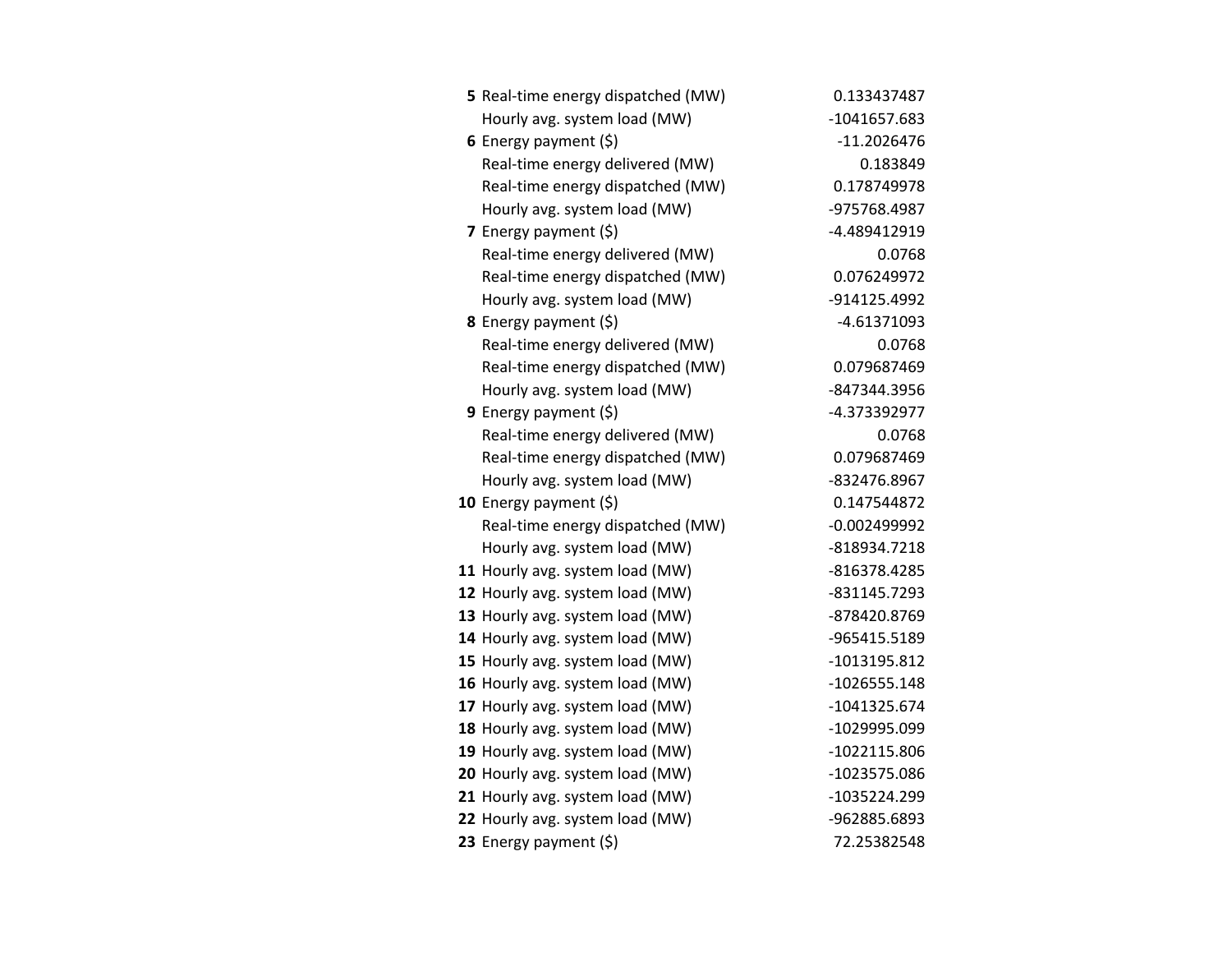| 10/25/2021 | 23 Real-time energy dispatched (MW) | -1.383749983   |
|------------|-------------------------------------|----------------|
|            | Hourly avg. system load (MW)        | -991808.2844   |
|            | 24 Energy payment (\$)              | -2470.028644   |
|            | Real-time energy delivered (MW)     | 40.590393      |
|            | Real-time energy dispatched (MW)    | 45.05895816    |
|            | Hourly avg. system load (MW)        | -999940.8531   |
| 10/26/2021 | 1 Energy payment $(\xi)$            | -4536.578337   |
|            | Real-time energy delivered (MW)     | 62.54521318    |
|            | Real-time energy dispatched (MW)    | 55.32364496    |
|            | Hourly avg. system load (MW)        | -2067549.719   |
|            | 2 Energy payment $(5)$              | -4608.880624   |
|            | Real-time energy delivered (MW)     | 53.15287354    |
|            | Real-time energy dispatched (MW)    | 45.75916657    |
|            | Hourly avg. system load (MW)        | -2168026.718   |
|            | 3 Energy payment (\$)               | -3142.306362   |
|            | Real-time energy delivered (MW)     | 38.707196      |
|            | Real-time energy dispatched (MW)    | 35.40062474    |
|            | Hourly avg. system load (MW)        | -2165956.278   |
|            | 4 Energy payment (\$)               | -2385.632598   |
|            | Real-time energy delivered (MW)     | 32.04490278    |
|            | Real-time energy dispatched (MW)    | 29.76083304    |
|            | Hourly avg. system load (MW)        | -2103762.162   |
|            | 5 Energy payment (\$)               | 58.15827992    |
|            | Real-time energy delivered (MW)     | 0.331326       |
|            | Real-time energy dispatched (MW)    | $-0.813125008$ |
|            | Hourly avg. system load (MW)        | -2017257.595   |
|            | 6 Energy payment $(\xi)$            | -13.55251623   |
|            | Real-time energy delivered (MW)     | 0.218538       |
|            | Real-time energy dispatched (MW)    | 0.188749974    |
|            | Hourly avg. system load (MW)        | -1896259.625   |
|            | 7 Energy payment (\$)               | -5.682859903   |
|            | Real-time energy delivered (MW)     | 0.0864         |
|            | Real-time energy dispatched (MW)    | 0.086249968    |
|            | Hourly avg. system load (MW)        | -1774219.737   |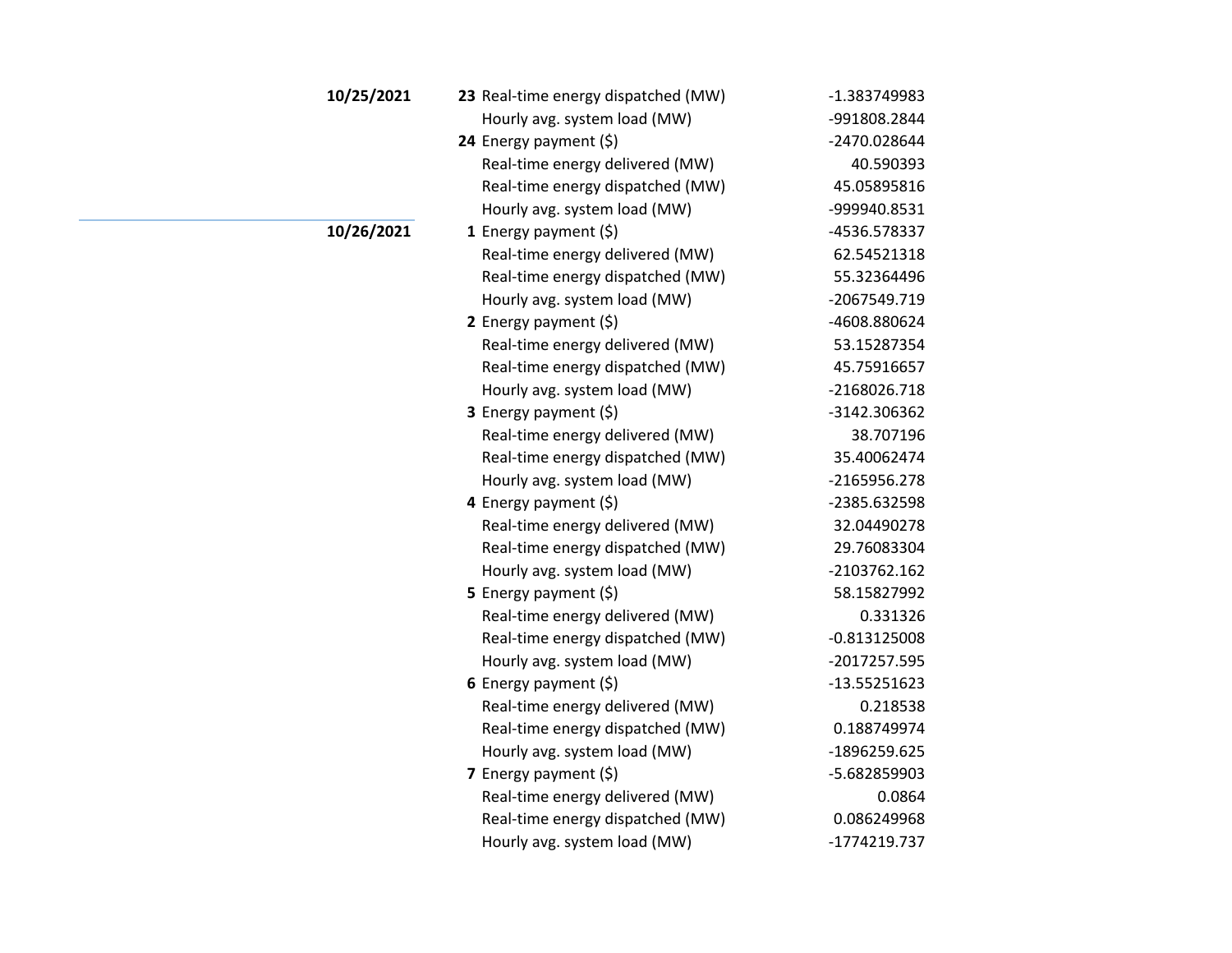| <b>8</b> Energy payment $(\xi)$  | -5.322728875   |
|----------------------------------|----------------|
| Real-time energy delivered (MW)  | 0.0864         |
| Real-time energy dispatched (MW) | 0.089687465    |
| Hourly avg. system load (MW)     | -1673981.78    |
| 9 Energy payment $(\xi)$         | -5.152006695   |
| Real-time energy delivered (MW)  | 0.0864         |
| Real-time energy dispatched (MW) | 0.089687465    |
| Hourly avg. system load (MW)     | -1635793.656   |
| 10 Energy payment $(5)$          | 0.152618388    |
| Real-time energy dispatched (MW) | $-0.002812491$ |
| Hourly avg. system load (MW)     | -1608884.45    |
| 11 Hourly avg. system load (MW)  | -1596494.412   |
| 12 Hourly avg. system load (MW)  | -1619017.839   |
| 13 Hourly avg. system load (MW)  | -1705961.505   |
| 14 Hourly avg. system load (MW)  | -1870037.034   |
| 15 Hourly avg. system load (MW)  | -1985472.803   |
| 16 Hourly avg. system load (MW)  | -1970262.693   |
| 17 Hourly avg. system load (MW)  | -1950258.339   |
| 18 Hourly avg. system load (MW)  | -1896588.704   |
| 19 Hourly avg. system load (MW)  | -1858916.808   |
| 20 Hourly avg. system load (MW)  | -1828911.754   |
| 21 Hourly avg. system load (MW)  | -1834442.392   |
| 22 Hourly avg. system load (MW)  | -1872830.379   |
| 23 Energy payment $(\xi)$        | 3.041559036    |
| Real-time energy dispatched (MW) | $-0.798437488$ |
| Hourly avg. system load (MW)     | -1932883.693   |
| 24 Energy payment (\$)           | -348.9261171   |
| Real-time energy delivered (MW)  | 10.519797      |
| Real-time energy dispatched (MW) | 3.54281234     |
| Hourly avg. system load (MW)     | -1976956.117   |
| 1 Energy payment $(\xi)$         | -4938.720523   |
| Real-time energy delivered (MW)  | 83.33321058    |
| Real-time energy dispatched (MW) | -17.32437495   |
| (blank)                          | 71.34999964    |

**10/27/2021**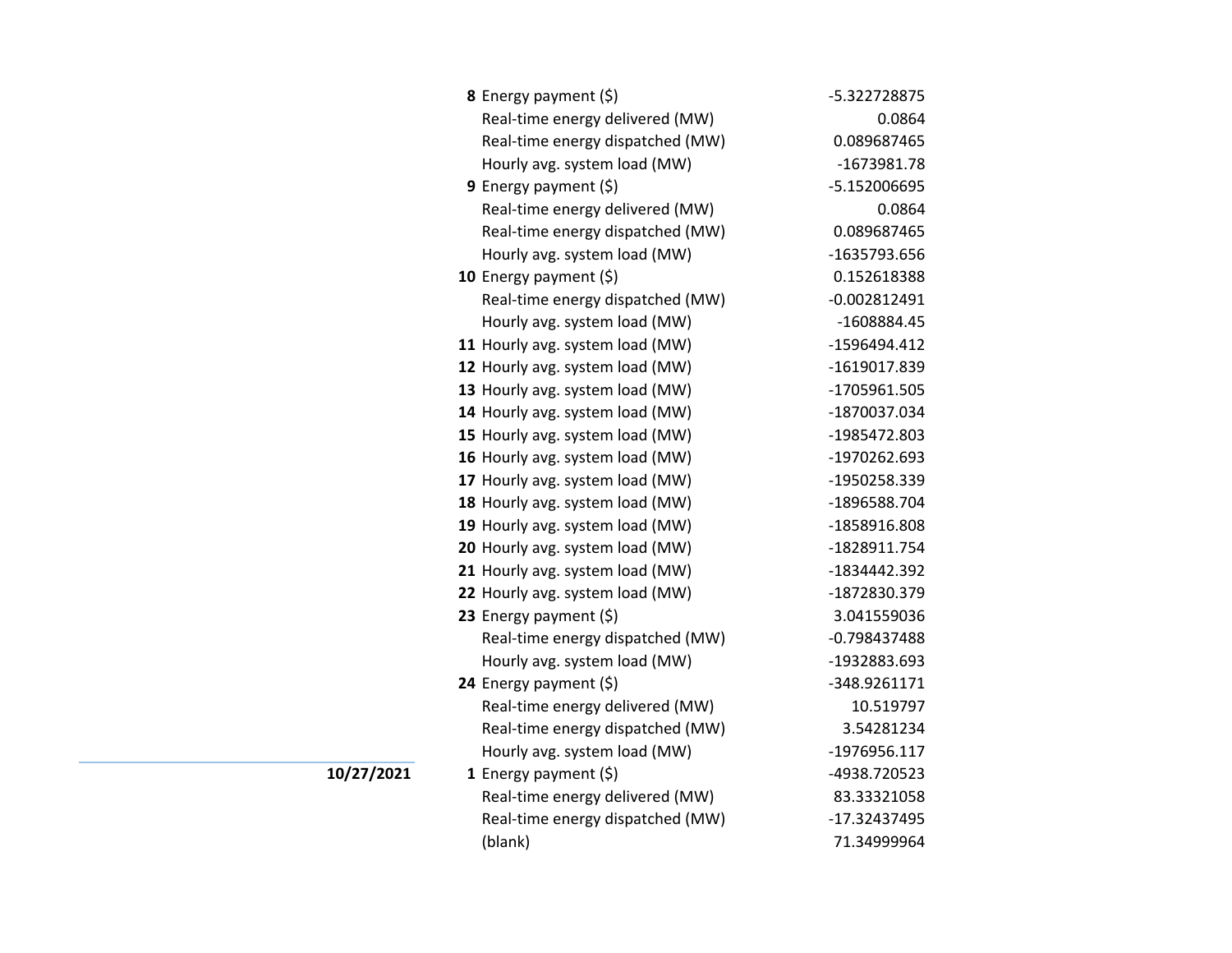| 10/27/2021 | 1 Hourly avg. system load (MW)   | -2061043.844   |
|------------|----------------------------------|----------------|
|            | 2 Energy payment $(\xi)$         | -5592.089278   |
|            | Real-time energy delivered (MW)  | 67.60178196    |
|            | Real-time energy dispatched (MW) | $-8.13864585$  |
|            | (blank)                          | 54.24999976    |
|            | Hourly avg. system load (MW)     | -2131575.484   |
|            | 3 Energy payment (\$)            | -2387.9435     |
|            | Real-time energy delivered (MW)  | 42.039447      |
|            | Real-time energy dispatched (MW) | -13.39937492   |
|            | (blank)                          | 35.87999972    |
|            | Hourly avg. system load (MW)     | -2125286.755   |
|            | 4 Energy payment (\$)            | -314.3550642   |
|            | Real-time energy delivered (MW)  | 27.54876       |
|            | Real-time energy dispatched (MW) | -26.87760417   |
|            | (blank)                          | 34.61999971    |
|            | Hourly avg. system load (MW)     | -2058190.126   |
|            | 5 Energy payment $(5)$           | 126.2740267    |
|            | Real-time energy delivered (MW)  | 0.048          |
|            | Real-time energy dispatched (MW) | $-1.747187471$ |
|            | (blank)                          | 0.04999998     |
|            | Hourly avg. system load (MW)     | -1972494.391   |
|            | 6 Energy payment $(5)$           | -5.926888615   |
|            | Real-time energy delivered (MW)  | 0.0768         |
|            | Real-time energy dispatched (MW) | $-0.000312499$ |
|            | (blank)                          | 0.079999968    |
|            | Hourly avg. system load (MW)     | -1850950.346   |
|            | 7 Energy payment (\$)            | -3.195032907   |
|            | Real-time energy delivered (MW)  | 0.048          |
|            | Real-time energy dispatched (MW) | $-0.001562495$ |
|            | (blank)                          | 0.04999998     |
|            | Hourly avg. system load (MW)     | -1728274.189   |
|            | 8 Energy payment (\$)            | $-6.39636434$  |
|            | Real-time energy delivered (MW)  | 0.096          |
|            | (blank)                          | 0.09999996     |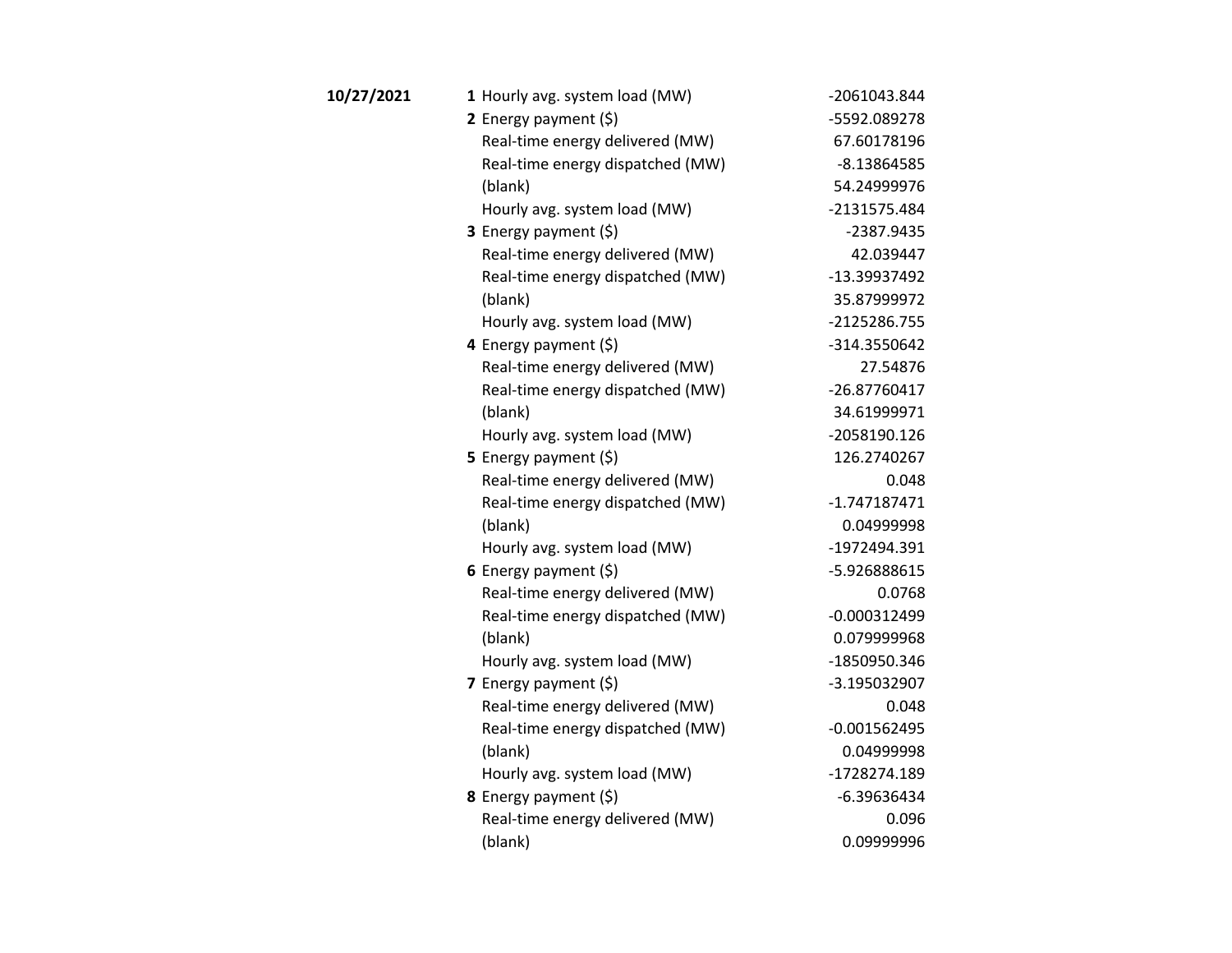|    | 8 Hourly avg. system load (MW)   | -1642449.467   |
|----|----------------------------------|----------------|
|    | 9 Energy payment $(\xi)$         | -5.39184245    |
|    | Real-time energy delivered (MW)  | 0.0864         |
|    | Real-time energy dispatched (MW) | $-0.000312499$ |
|    | (blank)                          | 0.089999964    |
|    | Hourly avg. system load (MW)     | $-1602724.831$ |
|    | 10 Energy payment $(5)$          | 0.164297256    |
|    | Real-time energy dispatched (MW) | $-0.002812491$ |
|    | Hourly avg. system load (MW)     | -1565829.358   |
|    | 11 Hourly avg. system load (MW)  | -1557332.399   |
|    | 12 Hourly avg. system load (MW)  | -1576781.413   |
|    | 13 Hourly avg. system load (MW)  | -1648335.608   |
|    | 14 Hourly avg. system load (MW)  | -1799774.547   |
|    | 15 Hourly avg. system load (MW)  | -1904042.832   |
|    | 16 Hourly avg. system load (MW)  | -1880646.926   |
|    | 17 Hourly avg. system load (MW)  | -1837189.831   |
|    | 18 Hourly avg. system load (MW)  | -1807569.891   |
|    | 19 Hourly avg. system load (MW)  | -1789234.305   |
|    | 20 Hourly avg. system load (MW)  | -1779745.182   |
|    | 21 Hourly avg. system load (MW)  | -1807252.561   |
|    | 22 Energy payment (\$)           | 0.42911232     |
|    | Real-time energy dispatched (MW) | $-0.023124998$ |
|    | Hourly avg. system load (MW)     | -1870367.58    |
|    | 23 Energy payment $(5)$          | 83.13273622    |
|    | Real-time energy dispatched (MW) | -2.916562469   |
|    | (blank)                          | 0.370000008    |
|    | Hourly avg. system load (MW)     | -1939719.972   |
|    | 24 Energy payment (\$)           | -1685.012172   |
|    | Real-time energy delivered (MW)  | 42.59136       |
|    | Real-time energy dispatched (MW) | -20.22437023   |
|    | (blank)                          | 41.42999988    |
|    | Hourly avg. system load (MW)     | -1986246.929   |
| 21 | 1 Energy payment $(5)$           | -3454.878397   |
|    | Real-time energy delivered (MW)  | 64.04086146    |

**10/28/20**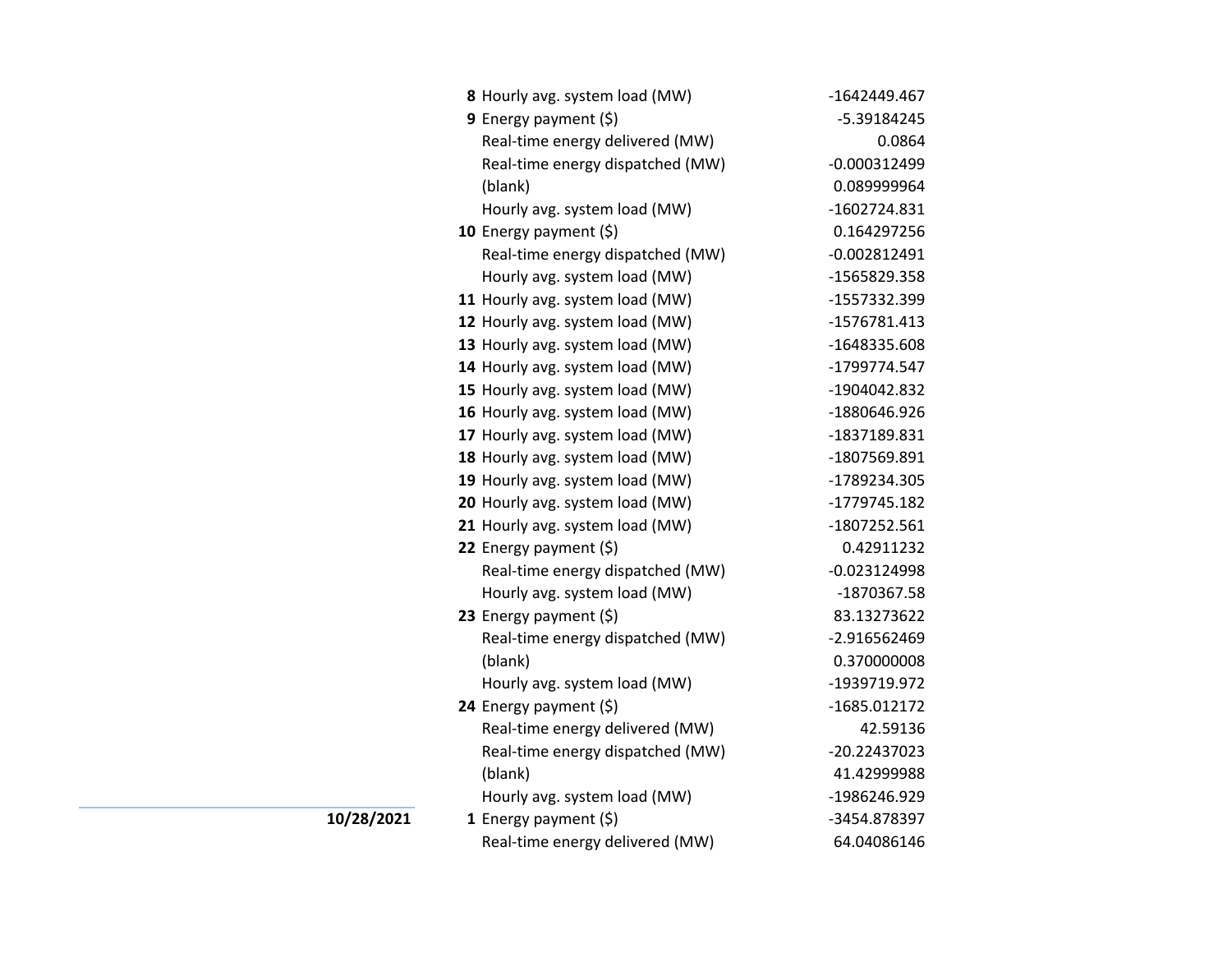| 10/28/2021 | 1 Real-time energy dispatched (MW) | 25.29010451    |
|------------|------------------------------------|----------------|
|            | Hourly avg. system load (MW)       | -2569542.371   |
|            | 2 Energy payment $(5)$             | $-6116.73836$  |
|            | Real-time energy delivered (MW)    | 71.51661984    |
|            | Real-time energy dispatched (MW)   | 45.72812313    |
|            | Hourly avg. system load (MW)       | -2612489.639   |
|            | 3 Energy payment (\$)              | -3672.685837   |
|            | Real-time energy delivered (MW)    | 50.3199436     |
|            | Real-time energy dispatched (MW)   | 29.95826601    |
|            | Hourly avg. system load (MW)       | -2570738.898   |
|            | 4 Energy payment (\$)              | -1086.602431   |
|            | Real-time energy delivered (MW)    | 31.60956       |
|            | Real-time energy dispatched (MW)   | 8.118926262    |
|            | Hourly avg. system load (MW)       | -2479513.054   |
|            | 5 Energy payment $(5)$             | 153.694526     |
|            | Real-time energy delivered (MW)    | 0.0096         |
|            | Real-time energy dispatched (MW)   | $-1.917187473$ |
|            | Hourly avg. system load (MW)       | -2366950.615   |
|            | 6 Energy payment $(\xi)$           | $-3.04345031$  |
|            | Real-time energy delivered (MW)    | 0.0384         |
|            | Real-time energy dispatched (MW)   | 0.039687485    |
|            | Hourly avg. system load (MW)       | -2206308.835   |
|            | <b>7</b> Energy payment $(\xi)$    | $-3.489832771$ |
|            | Real-time energy delivered (MW)    | 0.048          |
|            | Real-time energy dispatched (MW)   | 0.049687481    |
|            | Hourly avg. system load (MW)       | -2056077.915   |
|            | 8 Energy payment (\$)              | -3.984160407   |
|            | Real-time energy delivered (MW)    | 0.0576         |
|            | Real-time energy dispatched (MW)   | 0.059999976    |
|            | Hourly avg. system load (MW)       | -1899149.635   |
|            | 9 Energy payment $(\xi)$           | -3.165631381   |
|            | Real-time energy delivered (MW)    | 0.048          |
|            | Real-time energy dispatched (MW)   | 0.049687481    |
|            | Hourly avg. system load (MW)       | -1838058.705   |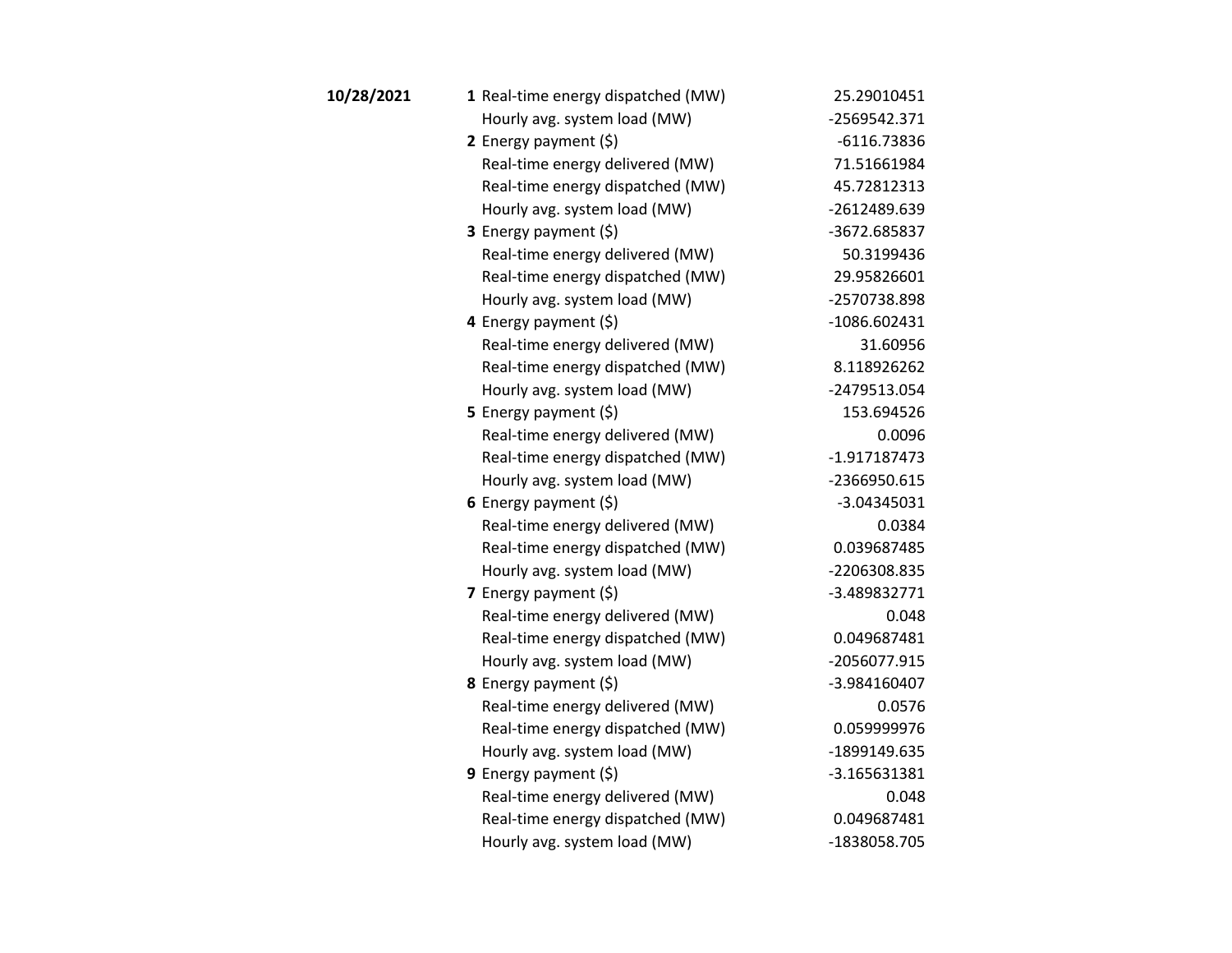| <b>10</b> Energy payment $(\xi)$ | 0.092540607    |
|----------------------------------|----------------|
| Real-time energy dispatched (MW) | $-0.001562495$ |
| Hourly avg. system load (MW)     | -1787611.478   |
| 11 Hourly avg. system load (MW)  | -1770837.659   |
| 12 Hourly avg. system load (MW)  | -1803158.378   |
| 13 Hourly avg. system load (MW)  | -1906276.644   |
| 14 Hourly avg. system load (MW)  | -2095881.783   |
| 15 Hourly avg. system load (MW)  | -2211190.582   |
| 16 Hourly avg. system load (MW)  | -2197233.055   |
| 17 Hourly avg. system load (MW)  | -2136732.412   |
| 18 Hourly avg. system load (MW)  | -2119114.366   |
| 19 Hourly avg. system load (MW)  | -2124685.428   |
| 20 Hourly avg. system load (MW)  | $-2169728.63$  |
| 21 Energy payment (\$)           | 5.654935857    |
| Real-time energy dispatched (MW) | $-0.101249997$ |
| Hourly avg. system load (MW)     | -2230076.526   |
| 22 Energy payment $(\xi)$        | -134.6136081   |
| Real-time energy delivered (MW)  | 2.36412        |
| Real-time energy dispatched (MW) | 2.280000036    |
| Hourly avg. system load (MW)     | -2323411.247   |
| 23 Energy payment (\$)           | 49.38524265    |
| Real-time energy delivered (MW)  | 2.31504        |
| Real-time energy dispatched (MW) | -2.213333294   |
| Hourly avg. system load (MW)     | -2390994.056   |
| 24 Energy payment (\$)           | -822.3242976   |
| Real-time energy delivered (MW)  | 38.86458       |
| Real-time energy dispatched (MW) | 4.504692207    |
| Hourly avg. system load (MW)     | -2478243.298   |
| 1 Energy payment $(\xi)$         | -6179.545572   |
| Real-time energy delivered (MW)  | 70.78712908    |
| Real-time energy dispatched (MW) | $-0.591458339$ |
| (blank)                          | 56.55999984    |
| Hourly avg. system load (MW)     | -3992734.249   |
| 2 Energy payment (\$)            | -5919.903881   |

**10/29/2021**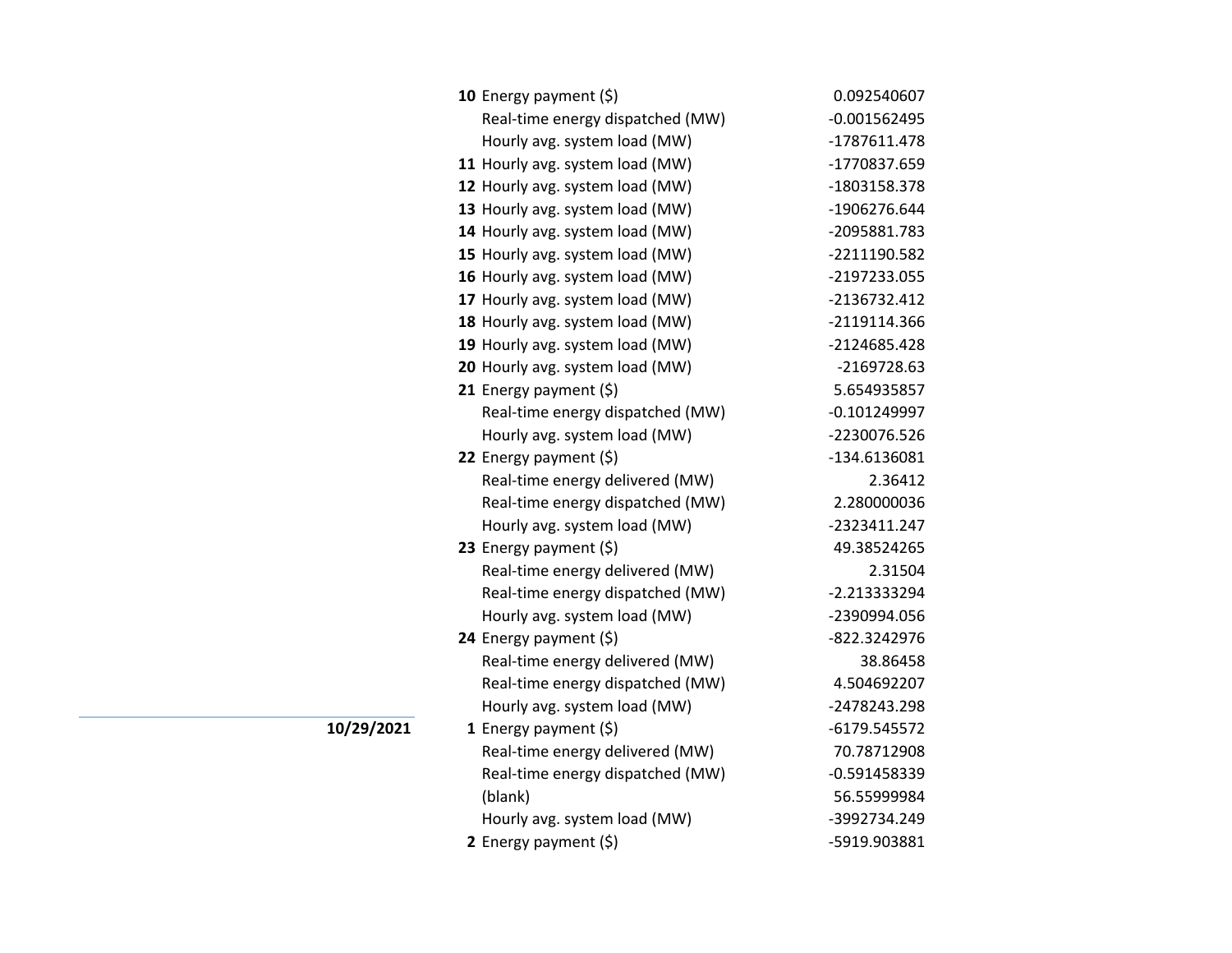| 2 Real-time energy delivered (MW) | 58.21316097    |
|-----------------------------------|----------------|
| Real-time energy dispatched (MW)  | $-0.526979161$ |
| (blank)                           | 49.41999996    |
| Hourly avg. system load (MW)      | -4056768.783   |
| 3 Energy payment (\$)             | -2233.670764   |
| Real-time energy delivered (MW)   | 21.721671      |
| Real-time energy dispatched (MW)  | -14.48958324   |
| (blank)                           | 32.84000005    |
| Hourly avg. system load (MW)      | -3994802.521   |
| 4 Energy payment (\$)             | 267.7354254    |
| Real-time energy delivered (MW)   | 10.74956867    |
| Real-time energy dispatched (MW)  | -25.88395834   |
| (blank)                           | 21.64999997    |
| Hourly avg. system load (MW)      | -3829555.172   |
| 5 Energy payment (\$)             | 65.71539396    |
| Real-time energy delivered (MW)   | 0.331422       |
| Real-time energy dispatched (MW)  | $-0.814374946$ |
| Hourly avg. system load (MW)      | -3684714.898   |
| 6 Energy payment (\$)             | -11.39329338   |
| Real-time energy delivered (MW)   | 0.200697       |
| Real-time energy dispatched (MW)  | 0.158749986    |
| Hourly avg. system load (MW)      | -3480060.591   |
| 7 Energy payment (\$)             | -3.155246165   |
| Real-time energy delivered (MW)   | 0.048          |
| Real-time energy dispatched (MW)  | 0.045937485    |
| Hourly avg. system load (MW)      | -3271728.66    |
| 8 Energy payment (\$)             | -4.144098783   |
| Real-time energy delivered (MW)   | 0.0576         |
| Real-time energy dispatched (MW)  | $-0.000312499$ |
| (blank)                           | 0.059999976    |
| Hourly avg. system load (MW)      | -3128351.105   |
| 9 Energy payment (\$)             | -4.067392243   |
| Real-time energy delivered (MW)   | 0.0576         |
| Real-time energy dispatched (MW)  | $-0.000312499$ |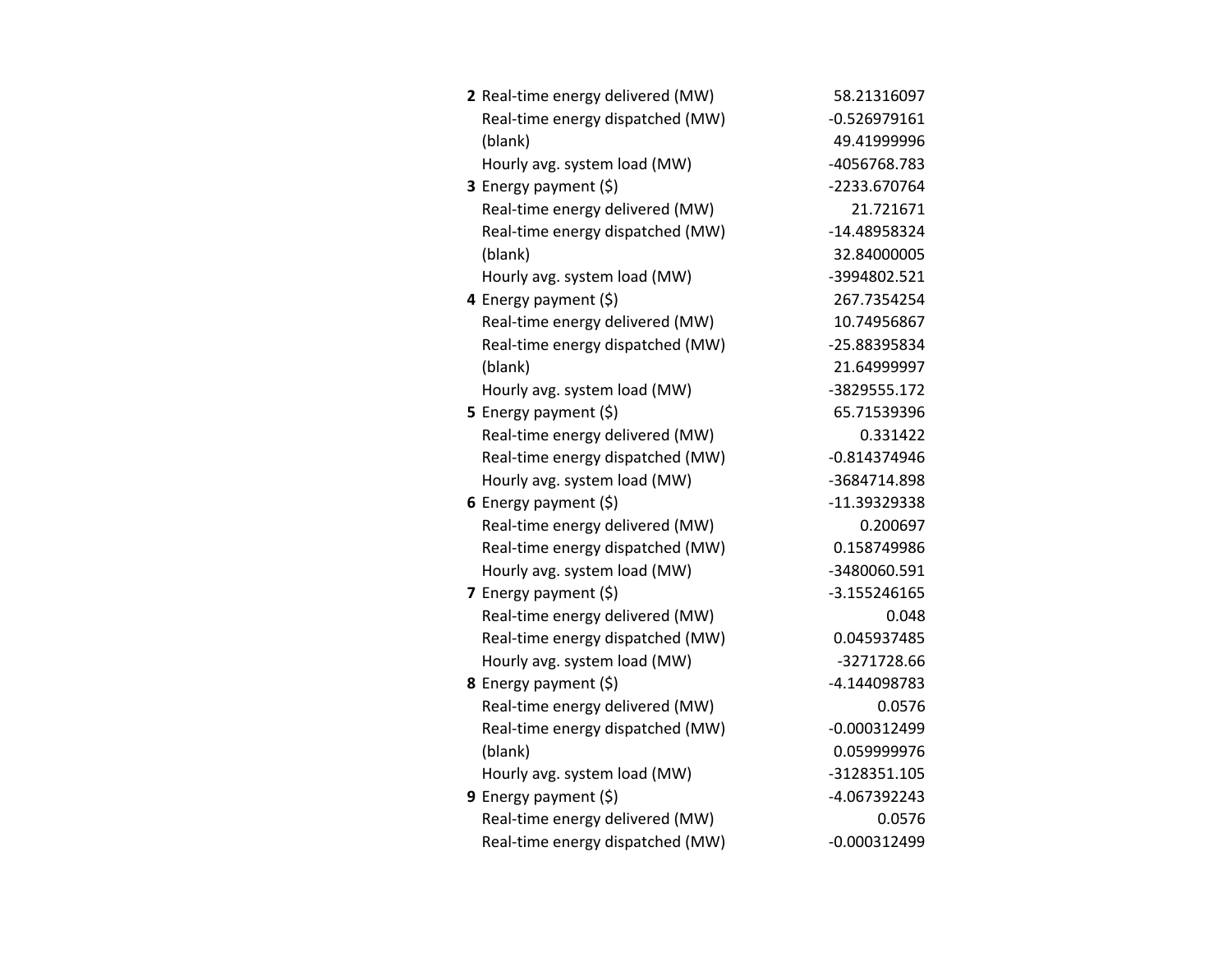| $9$ (blank)                      | 0.059999976    |
|----------------------------------|----------------|
| Hourly avg. system load (MW)     | -3053181.093   |
| 10 Energy payment $(\xi)$        | 0.103765863    |
| Real-time energy dispatched (MW) | $-0.001874994$ |
| Hourly avg. system load (MW)     | -2965828.733   |
| 11 Hourly avg. system load (MW)  | -2931959.065   |
| 12 Hourly avg. system load (MW)  | -2970329.664   |
| 13 Hourly avg. system load (MW)  | -3086670.715   |
| 14 Hourly avg. system load (MW)  | -3353565.127   |
| 15 Hourly avg. system load (MW)  | -3513240.652   |
| 16 Hourly avg. system load (MW)  | -3475968.8     |
| 17 Hourly avg. system load (MW)  | -3422933.667   |
| 18 Hourly avg. system load (MW)  | -3380686.482   |
| 19 Hourly avg. system load (MW)  | -3408961.403   |
| 20 Hourly avg. system load (MW)  | -3446708.887   |
| 21 Energy payment $(\xi)$        | 4.057620075    |
| Real-time energy dispatched (MW) | $-0.081249999$ |
| Hourly avg. system load (MW)     | -3525464.105   |
| 22 Energy payment $(\xi)$        | -139.7798837   |
| Real-time energy delivered (MW)  | 2.24748        |
| Real-time energy dispatched (MW) | $-0.119999995$ |
| (blank)                          | 2.60000004     |
| Hourly avg. system load (MW)     | -3633163.457   |
| 23 Energy payment (\$)           | -262.3386805   |
| Real-time energy delivered (MW)  | 5.17812        |
| Real-time energy dispatched (MW) | $-1.639687493$ |
| (blank)                          | 5.840000052    |
| Hourly avg. system load (MW)     | -3778182.031   |
| 24 Energy payment (\$)           | -1768.963073   |
| Real-time energy delivered (MW)  | 38.441064      |
| Real-time energy dispatched (MW) | -1.389687483   |
| (blank)                          | 25.82000028    |
| Hourly avg. system load (MW)     | -3909974.079   |
| 1 Energy payment $(s)$           | -26.97089566   |

**10/30/2021**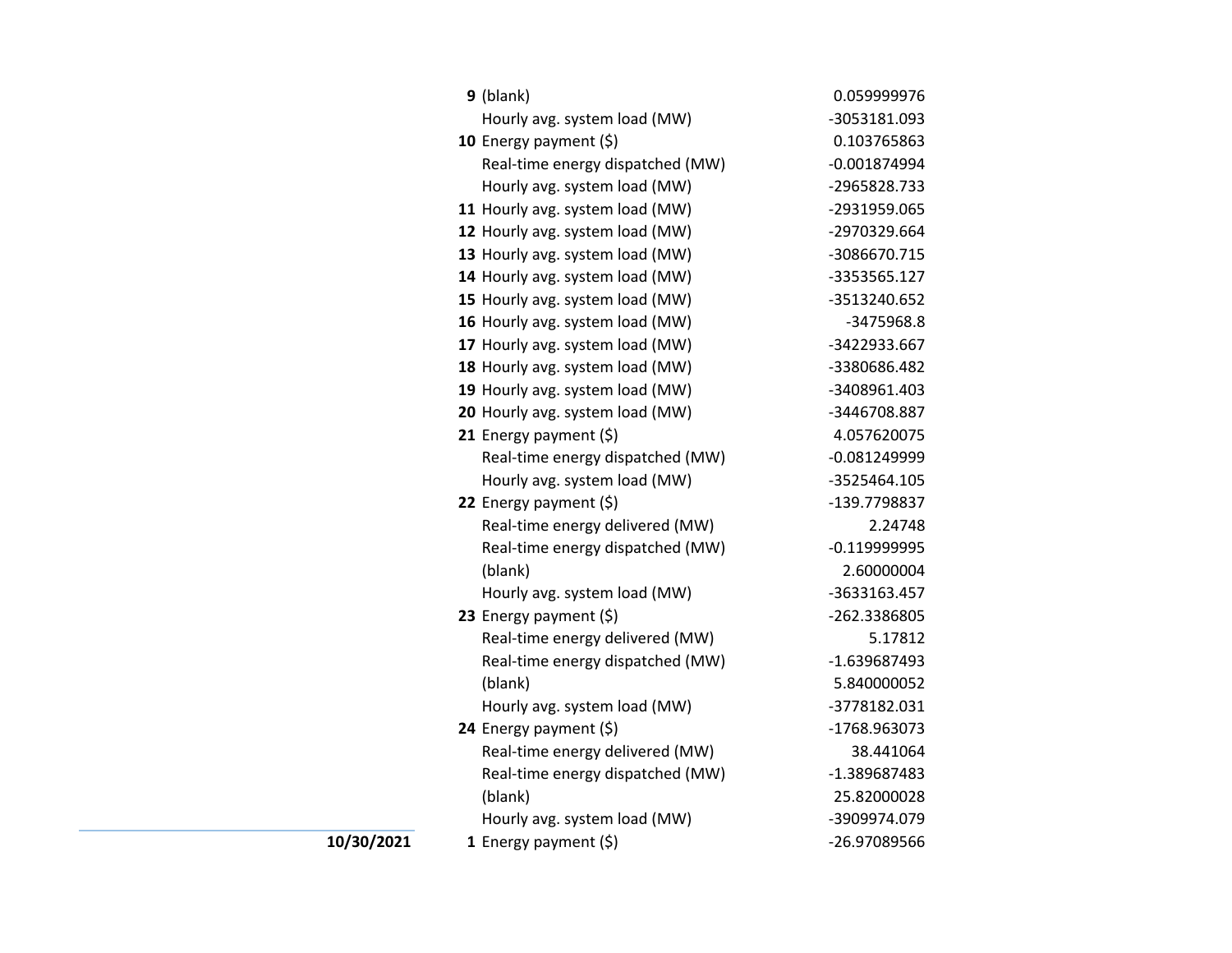| 10/30/2021 | 1 Real-time energy delivered (MW) | 0.69966      |
|------------|-----------------------------------|--------------|
|            | Real-time energy dispatched (MW)  | 0.339999996  |
|            | Hourly avg. system load (MW)      | -458485.6608 |
|            | 2 Energy payment $(5)$            | -32.31734114 |
|            | Real-time energy delivered (MW)   | 0.710796     |
|            | Real-time energy dispatched (MW)  | 0.349687493  |
|            | Hourly avg. system load (MW)      | -478534.3368 |
|            | <b>3</b> Energy payment $(\xi)$   | -26.73662091 |
|            | Real-time energy delivered (MW)   | 0.541644     |
|            | Real-time energy dispatched (MW)  | 0.339374986  |
|            | Hourly avg. system load (MW)      | -474646.8349 |
|            | 4 Energy payment (\$)             | -24.24091537 |
|            | Real-time energy delivered (MW)   | 0.466182     |
|            | Real-time energy dispatched (MW)  | 0.31937497   |
|            | Hourly avg. system load (MW)      | -459637.2625 |
|            | 5 Energy payment $(5)$            | -23.37919766 |
|            | Real-time energy delivered (MW)   | 0.368982     |
|            | Real-time energy dispatched (MW)  | 0.319999968  |
|            | Hourly avg. system load (MW)      | -444546.0758 |
|            | 6 Energy payment $(5)$            | -14.72973449 |
|            | Real-time energy delivered (MW)   | 0.270006     |
|            | Real-time energy dispatched (MW)  | 0.219062473  |
|            | Hourly avg. system load (MW)      | -424582.3603 |
|            | 7 Energy payment $(\xi)$          | -4.694761717 |
|            | Real-time energy delivered (MW)   | 0.0768       |
|            | Real-time energy dispatched (MW)  | 0.075312472  |
|            | Hourly avg. system load (MW)      | -402732.1314 |
|            | <b>8</b> Energy payment $(\xi)$   | -3.94440007  |
|            | Real-time energy delivered (MW)   | 0.0576       |
|            | Real-time energy dispatched (MW)  | 0.059062479  |
|            | Hourly avg. system load (MW)      | -404777.0834 |
|            | 9 Energy payment $(\xi)$          | -5.531397786 |
|            | Real-time energy delivered (MW)   | 0.0864       |
|            | Real-time energy dispatched (MW)  | 0.089999964  |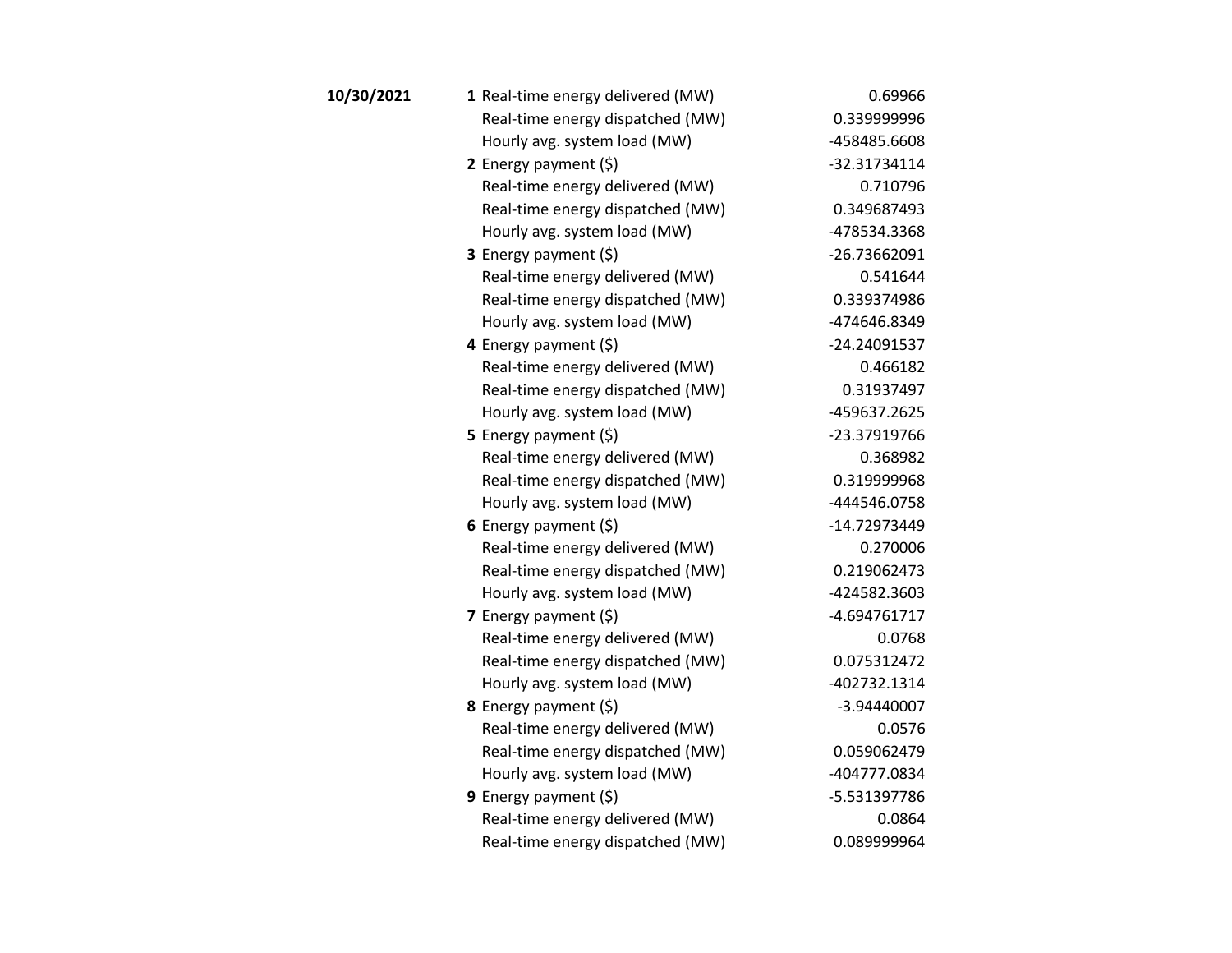| 9 Hourly avg. system load (MW)   | -387012.6133   |
|----------------------------------|----------------|
| 10 Energy payment (\$)           | 0.165582377    |
| Real-time energy dispatched (MW) | $-0.002812491$ |
| Hourly avg. system load (MW)     | -375055.0428   |
| 11 Hourly avg. system load (MW)  | -369009.5736   |
| 12 Hourly avg. system load (MW)  | -372758.2605   |
| 13 Hourly avg. system load (MW)  | -380801.2257   |
| 14 Hourly avg. system load (MW)  | -396452.378    |
| 15 Hourly avg. system load (MW)  | -406422.8511   |
| 16 Hourly avg. system load (MW)  | -409889.9826   |
| 17 Hourly avg. system load (MW)  | -405712.656    |
| 18 Hourly avg. system load (MW)  | -402236.0896   |
| 19 Hourly avg. system load (MW)  | -394987.5574   |
| 20 Hourly avg. system load (MW)  | -393069.3562   |
| 21 Hourly avg. system load (MW)  | -397352.3294   |
| 22 Energy payment (\$)           | -198.5989607   |
| Real-time energy delivered (MW)  | 0.125393994    |
| Real-time energy dispatched (MW) | 0.569999982    |
| Hourly avg. system load (MW)     | -409947.0025   |
| 23 Energy payment (\$)           | -98.95109545   |
| Real-time energy delivered (MW)  | 0.047483934    |
| Real-time energy dispatched (MW) | 0.275624995    |
| Hourly avg. system load (MW)     | -423106.0366   |
| 24 Energy payment (\$)           | -17.69300935   |
| Real-time energy delivered (MW)  | 0.735318       |
| Real-time energy dispatched (MW) | 0.299062503    |
| Hourly avg. system load (MW)     | -436228.7619   |
| 1 Energy payment $(\xi)$         | -2.840163964   |
| Real-time energy delivered (MW)  | 0.0288         |
| Real-time energy dispatched (MW) | 0.029999988    |
| Hourly avg. system load (MW)     | -232448.7925   |
| 2 Energy payment $(\xi)$         | -3.010356643   |
| Real-time energy delivered (MW)  | 0.0288         |
| Real-time energy dispatched (MW) | 0.029687489    |

**10/31/2021**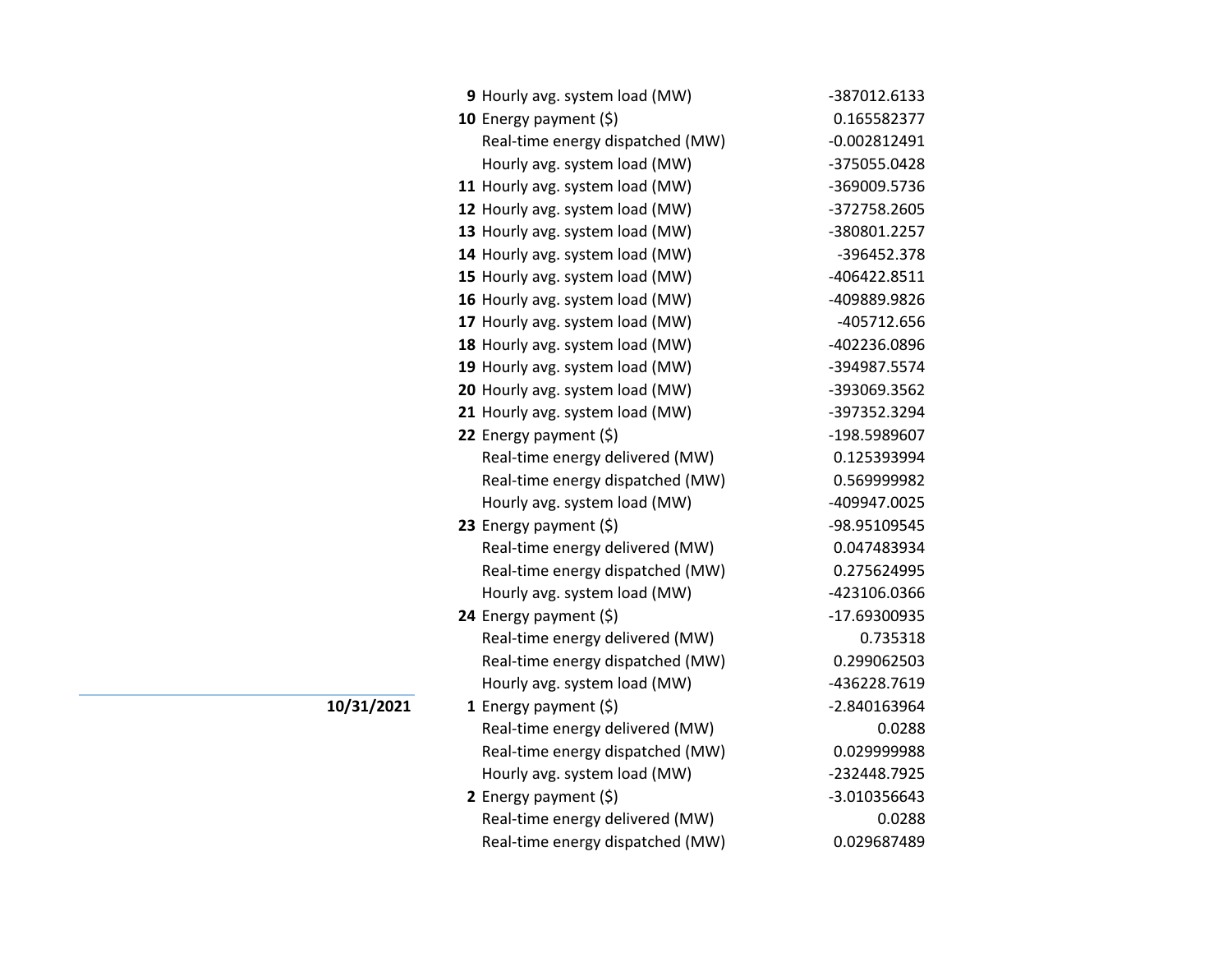| 10/31/2021 | 2 Hourly avg. system load (MW)   | $-241895.61$   |
|------------|----------------------------------|----------------|
|            | <b>3</b> Energy payment $(\xi)$  | -3.718542662   |
|            | Real-time energy delivered (MW)  | 0.0384         |
|            | Real-time energy dispatched (MW) | 0.039374986    |
|            | Hourly avg. system load (MW)     | -240818.331    |
|            | 4 Energy payment (\$)            | -4.497443408   |
|            | Real-time energy delivered (MW)  | 0.0576         |
|            | Real-time energy dispatched (MW) | 0.059062479    |
|            | Hourly avg. system load (MW)     | -236245.1834   |
|            | 5 Energy payment $(5)$           | -6.576856469   |
|            | Real-time energy delivered (MW)  | 0.0864         |
|            | Real-time energy dispatched (MW) | 0.089999964    |
|            | Hourly avg. system load (MW)     | -229748.8843   |
|            | 6 Energy payment $(5)$           | $-6.536378185$ |
|            | Real-time energy delivered (MW)  | 0.0864         |
|            | Real-time energy dispatched (MW) | 0.089999964    |
|            | Hourly avg. system load (MW)     | -218793.7895   |
|            | 7 Energy payment $(5)$           | -1.799713248   |
|            | Real-time energy delivered (MW)  | 0.0288         |
|            | Real-time energy dispatched (MW) | 0.028124994    |
|            | Hourly avg. system load (MW)     | -206202.505    |
|            | 8 Energy payment (\$)            | -5.571223328   |
|            | Real-time energy delivered (MW)  | 0.0864         |
|            | Real-time energy dispatched (MW) | 0.089687465    |
|            | Hourly avg. system load (MW)     | -205657.023    |
|            | 9 Energy payment $(\xi)$         | $-6.460211717$ |
|            | Real-time energy delivered (MW)  | 0.096          |
|            | Real-time energy dispatched (MW) | 0.09999996     |
|            | Hourly avg. system load (MW)     | -197220.5888   |
|            | 10 Energy payment $(5)$          | 0.161671647    |
|            | Real-time energy dispatched (MW) | $-0.00312499$  |
|            | Hourly avg. system load (MW)     | -191798.216    |
|            | 11 Hourly avg. system load (MW)  | -188648.5484   |
|            | 12 Hourly avg. system load (MW)  | -188069.3087   |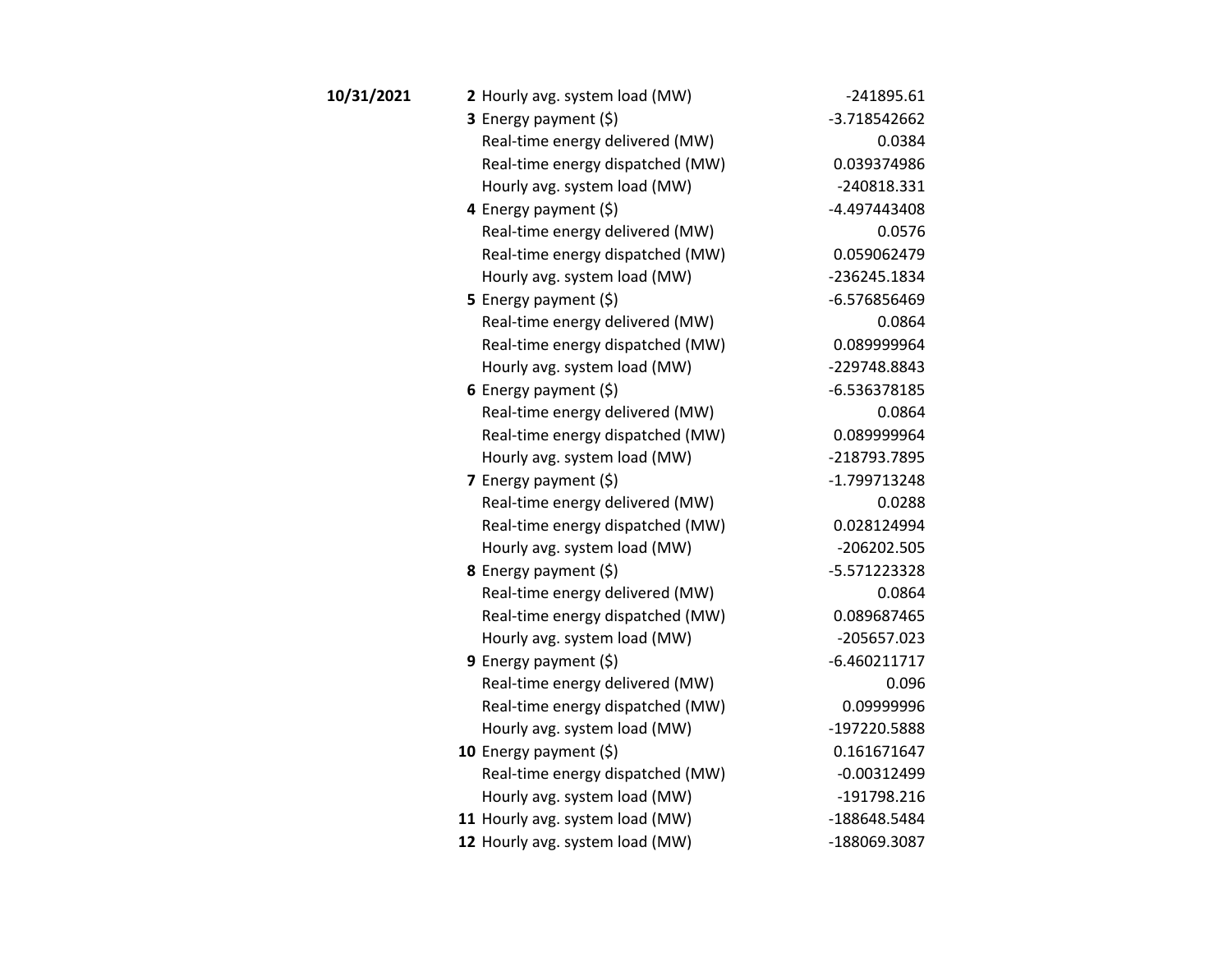| 13 Hourly avg. system load (MW)  | -190392.3029   |
|----------------------------------|----------------|
| 14 Hourly avg. system load (MW)  | -196168.2923   |
| 15 Hourly avg. system load (MW)  | $-201251.1343$ |
| 16 Hourly avg. system load (MW)  | -204133.3214   |
| 17 Hourly avg. system load (MW)  | -203941.1424   |
| 18 Hourly avg. system load (MW)  | -201883.7733   |
| 19 Hourly avg. system load (MW)  | -196291.2152   |
| 20 Hourly avg. system load (MW)  | -195720.6264   |
| 21 Hourly avg. system load (MW)  | -195846.1489   |
| 22 Hourly avg. system load (MW)  | -200690.2336   |
| 23 Hourly avg. system load (MW)  | -209345.0879   |
| 24 Energy payment (\$)           | 0.081851969    |
| Real-time energy dispatched (MW) | $-0.000937497$ |
| Hourly avg. system load (MW)     | -219928.0316   |
| 1 Energy payment $(\xi)$         | -3428.963805   |
| Real-time energy delivered (MW)  | 61.53588       |
| Real-time energy dispatched (MW) | $-18.45$       |
| (blank)                          | 46.15999936    |
| Hourly avg. system load (MW)     | -2067431.532   |
| 2 Energy payment (\$)            | -3663.277598   |
| Real-time energy delivered (MW)  | 60.93204       |
| Real-time energy dispatched (MW) | $-0.441249999$ |
| (blank)                          | 34.25999983    |
| Hourly avg. system load (MW)     | -2141590.761   |
| 3 Energy payment (\$)            | $-1815.163551$ |
| Real-time energy delivered (MW)  | 42.34044       |
| Real-time energy dispatched (MW) | -13.06999995   |
| (blank)                          | 30.32999987    |
| Hourly avg. system load (MW)     | -2128439.848   |
| 4 Energy payment (\$)            | 161.9046167    |
| Real-time energy delivered (MW)  | 6.461169036    |
| Real-time energy dispatched (MW) | -18.19218748   |
| (blank)                          | 14.55999983    |
| Hourly avg. system load (MW)     | -2071402.247   |

**11/1/2021**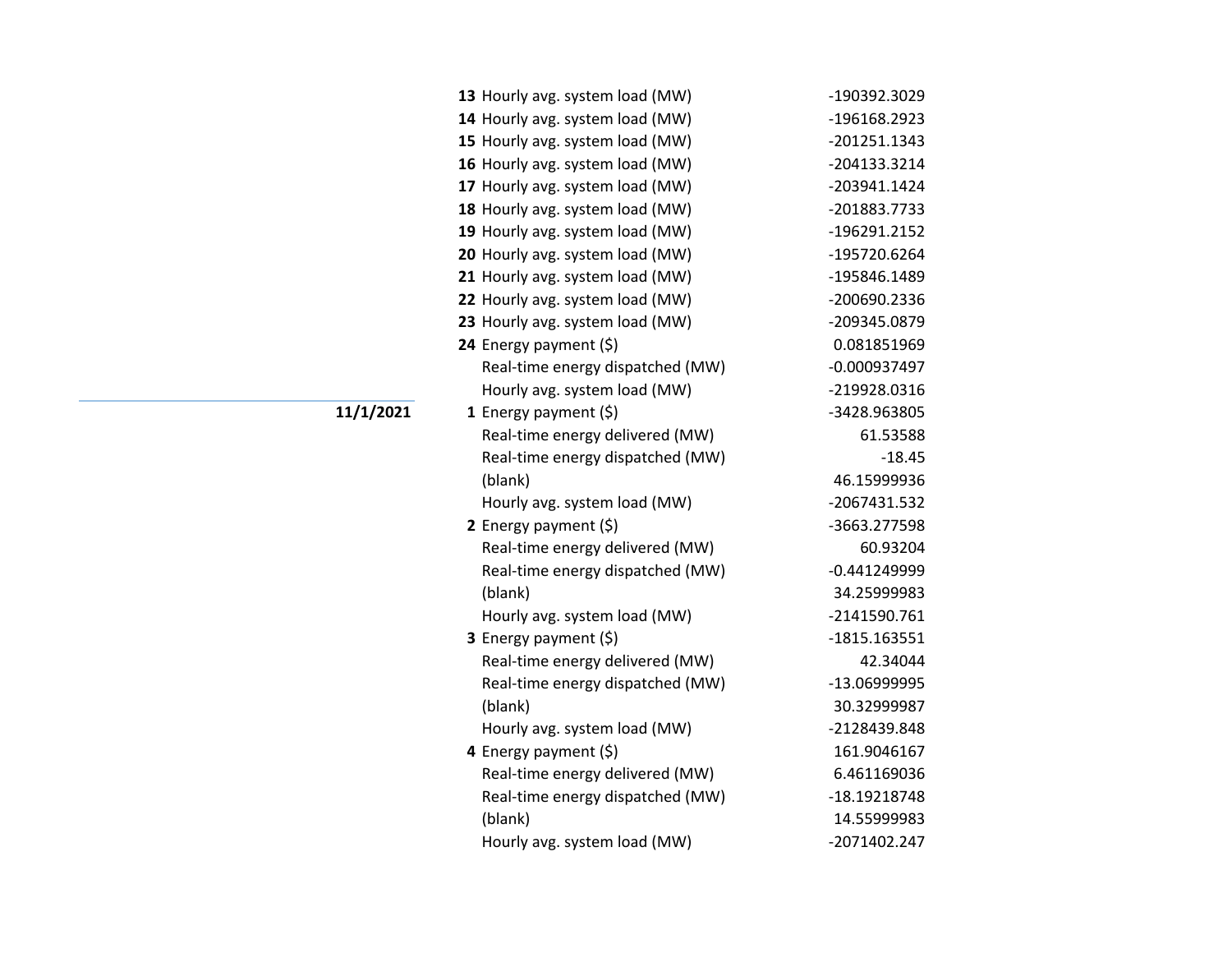| <b>5</b> Energy payment $(\xi)$  | 59.77063074    |
|----------------------------------|----------------|
| Real-time energy delivered (MW)  | 0.0288         |
| Real-time energy dispatched (MW) | $-0.730624964$ |
| (blank)                          | 0.029999988    |
| Hourly avg. system load (MW)     | -1985432.414   |
| 6 Energy payment $(\xi)$         | -11.07912187   |
| Real-time energy delivered (MW)  | 0.251031       |
| (blank)                          | 0.159999984    |
| Hourly avg. system load (MW)     | -1861156.913   |
| 7 Energy payment $(5)$           | -3.040330443   |
| Real-time energy delivered (MW)  | 0.048          |
| Real-time energy dispatched (MW) | $-0.003437497$ |
| (blank)                          | 0.04999998     |
| Hourly avg. system load (MW)     | -1742851.044   |
| 8 Energy payment (\$)            | 0.051968983    |
| Real-time energy dispatched (MW) | $-0.000937497$ |
| Hourly avg. system load (MW)     | -1598208.692   |
| 9 Hourly avg. system load (MW)   | -1568053.792   |
| 10 Hourly avg. system load (MW)  | -1539674.857   |
| 11 Hourly avg. system load (MW)  | -1537762.98    |
| 12 Hourly avg. system load (MW)  | -1575419.766   |
| 13 Hourly avg. system load (MW)  | $-1665611.04$  |
| 14 Hourly avg. system load (MW)  | -1806013.541   |
| 15 Hourly avg. system load (MW)  | -1921936.826   |
| 16 Hourly avg. system load (MW)  | -1934209.87    |
| 17 Hourly avg. system load (MW)  | -1909515.985   |
| 18 Hourly avg. system load (MW)  | -1898790.073   |
| 19 Hourly avg. system load (MW)  | -1894750.615   |
| 20 Hourly avg. system load (MW)  | -1899272.215   |
| 21 Energy payment $(\xi)$        | 10.12798137    |
| Real-time energy dispatched (MW) | $-0.111249995$ |
| Hourly avg. system load (MW)     | -1907464.566   |
| 22 Energy payment (\$)           | -61.93866712   |
| Real-time energy delivered (MW)  | 2.33628        |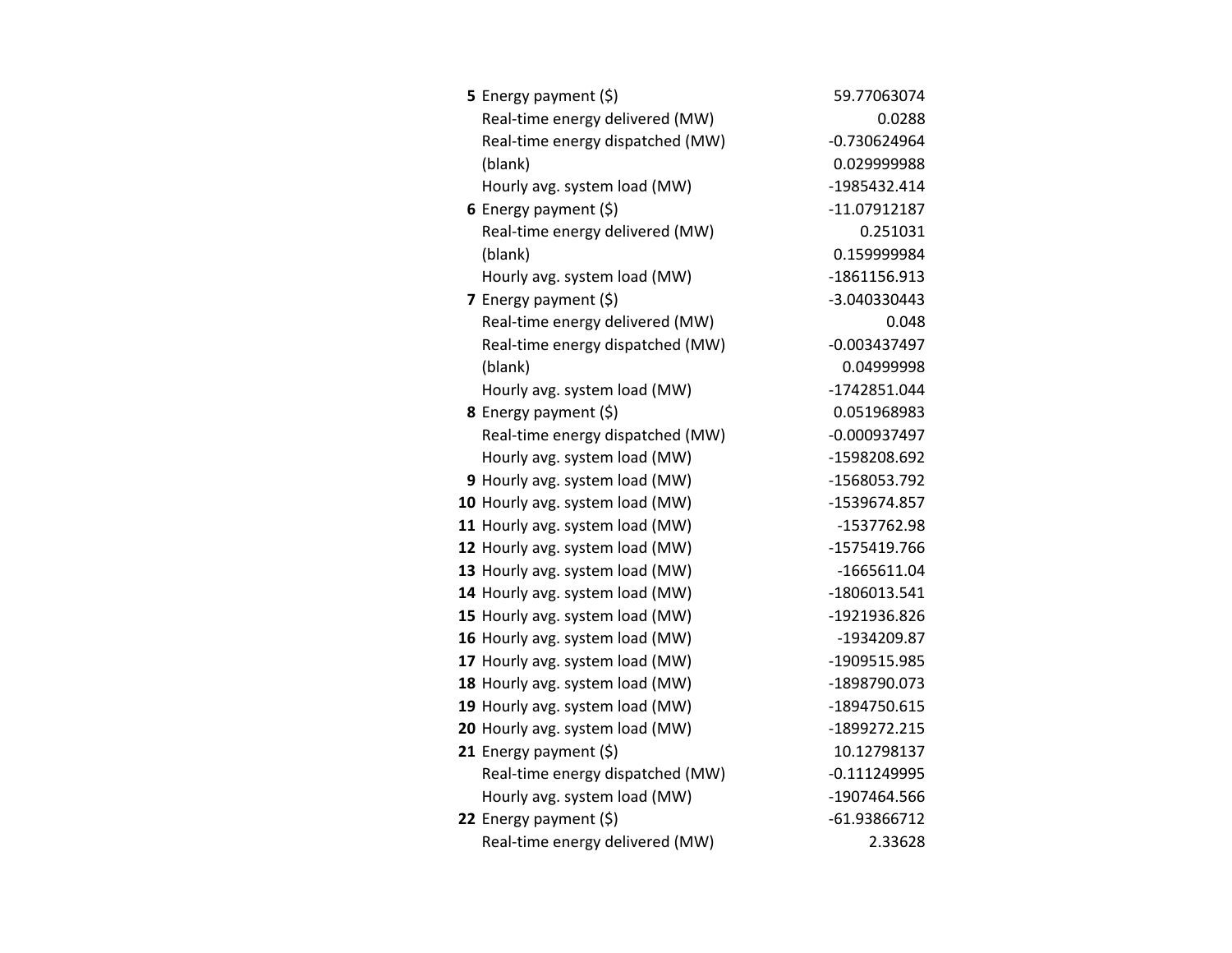| 11/1/2021 | 22 Real-time energy dispatched (MW) | 1.195000065    |
|-----------|-------------------------------------|----------------|
|           | Hourly avg. system load (MW)        | -1941714.763   |
|           | 23 Energy payment (\$)              | 443.2333328    |
|           | Real-time energy delivered (MW)     | 6.44724        |
|           | Real-time energy dispatched (MW)    | -26.55468751   |
|           | (blank)                             | 20.49999995    |
|           | Hourly avg. system load (MW)        | -1967265.583   |
|           | 24 Energy payment (\$)              | -1370.700157   |
|           | Real-time energy delivered (MW)     | 45.26574       |
|           | Real-time energy dispatched (MW)    | -28.25687501   |
|           | (blank)                             | 44.18999941    |
|           | Hourly avg. system load (MW)        | -1995229.189   |
| 11/2/2021 | 1 Energy payment $(\xi)$            | -781.6728098   |
|           | Real-time energy delivered (MW)     | 51.73321       |
|           | Real-time energy dispatched (MW)    | 19.01583338    |
|           | Hourly avg. system load (MW)        | -1409972.953   |
|           | 2 Energy payment $(5)$              | -2449.04832    |
|           | Real-time energy delivered (MW)     | 45.673657      |
|           | Real-time energy dispatched (MW)    | 20.17114572    |
|           | Hourly avg. system load (MW)        | -1465526.569   |
|           | 3 Energy payment (\$)               | -2057.47779    |
|           | Real-time energy delivered (MW)     | 42.86568       |
|           | Real-time energy dispatched (MW)    | 19.91937481    |
|           | Hourly avg. system load (MW)        | -1453361.978   |
|           | 4 Energy payment (\$)               | -977.2598702   |
|           | Real-time energy delivered (MW)     | 30.111501      |
|           | Real-time energy dispatched (MW)    | 7.971874916    |
|           | Hourly avg. system load (MW)        | $-1411290.777$ |
|           | 5 Energy payment $(5)$              | 122.6007205    |
|           | Real-time energy delivered (MW)     | 0.479163       |
|           | Real-time energy dispatched (MW)    | $-1.437500001$ |
|           | Hourly avg. system load (MW)        | -1355774.49    |
|           | 6 Energy payment $(5)$              | $-14.54642293$ |
|           | Real-time energy delivered (MW)     | 0.293472       |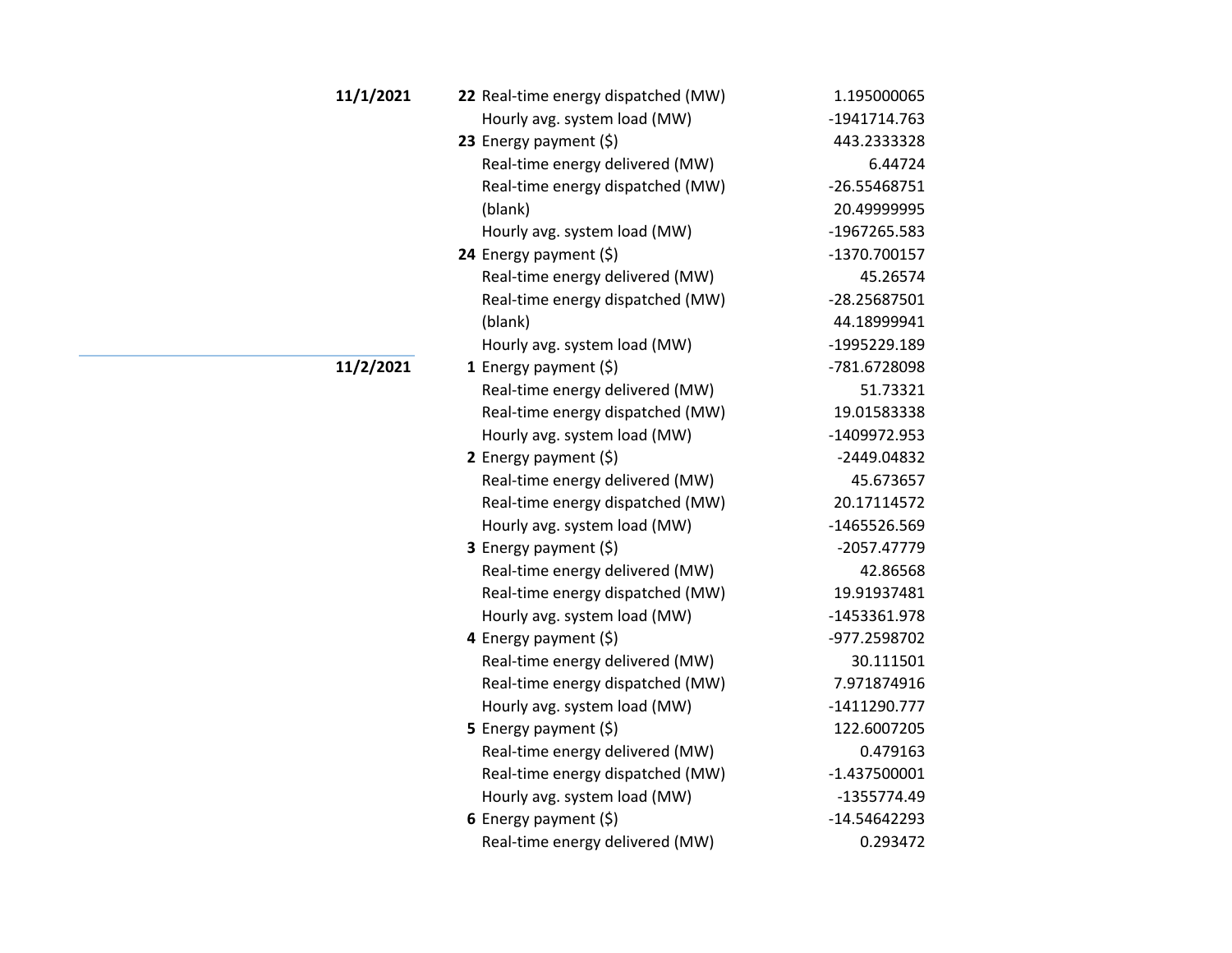| 6 Real-time energy dispatched (MW) | 0.209062465    |
|------------------------------------|----------------|
| Hourly avg. system load (MW)       | -1262353.382   |
| 7 Energy payment (\$)              | $-6.566462836$ |
| Real-time energy delivered (MW)    | 0.096          |
| Real-time energy dispatched (MW)   | 0.096562463    |
| Hourly avg. system load (MW)       | -1179569.647   |
| 8 Energy payment (\$)              | -2.228957068   |
| Real-time energy delivered (MW)    | 0.0384         |
| Real-time energy dispatched (MW)   | 0.03812499     |
| Hourly avg. system load (MW)       | -1140052.464   |
| 9 Energy payment (\$)              | -5.186615624   |
| Real-time energy delivered (MW)    | 0.0864         |
| Real-time energy dispatched (MW)   | 0.089999964    |
| Hourly avg. system load (MW)       | $-1095158.8$   |
| 10 Energy payment $(\xi)$          | 0.154908086    |
| Real-time energy dispatched (MW)   | $-0.002812491$ |
| Hourly avg. system load (MW)       | $-1072945.414$ |
| 11 Hourly avg. system load (MW)    | -1061945.577   |
| 12 Hourly avg. system load (MW)    | -1081011.688   |
| 13 Hourly avg. system load (MW)    | -1144961.107   |
| 14 Hourly avg. system load (MW)    | $-1257298.7$   |
| 15 Hourly avg. system load (MW)    | -1331769.719   |
| 16 Hourly avg. system load (MW)    | -1329291.633   |
| 17 Hourly avg. system load (MW)    | -1314139.209   |
| 18 Hourly avg. system load (MW)    | -1296952.932   |
| 19 Hourly avg. system load (MW)    | -1270104.461   |
| 20 Hourly avg. system load (MW)    | -1240119.258   |
| 21 Energy payment $(\xi)$          | 2.376964658    |
| Real-time energy dispatched (MW)   | $-0.081249999$ |
| Hourly avg. system load (MW)       | -1262875.528   |
| 22 Energy payment (\$)             | -109.0865231   |
| Real-time energy delivered (MW)    | 2.40888        |
| Real-time energy dispatched (MW)   | 2.562500044    |
| Hourly avg. system load (MW)       | -1293744.195   |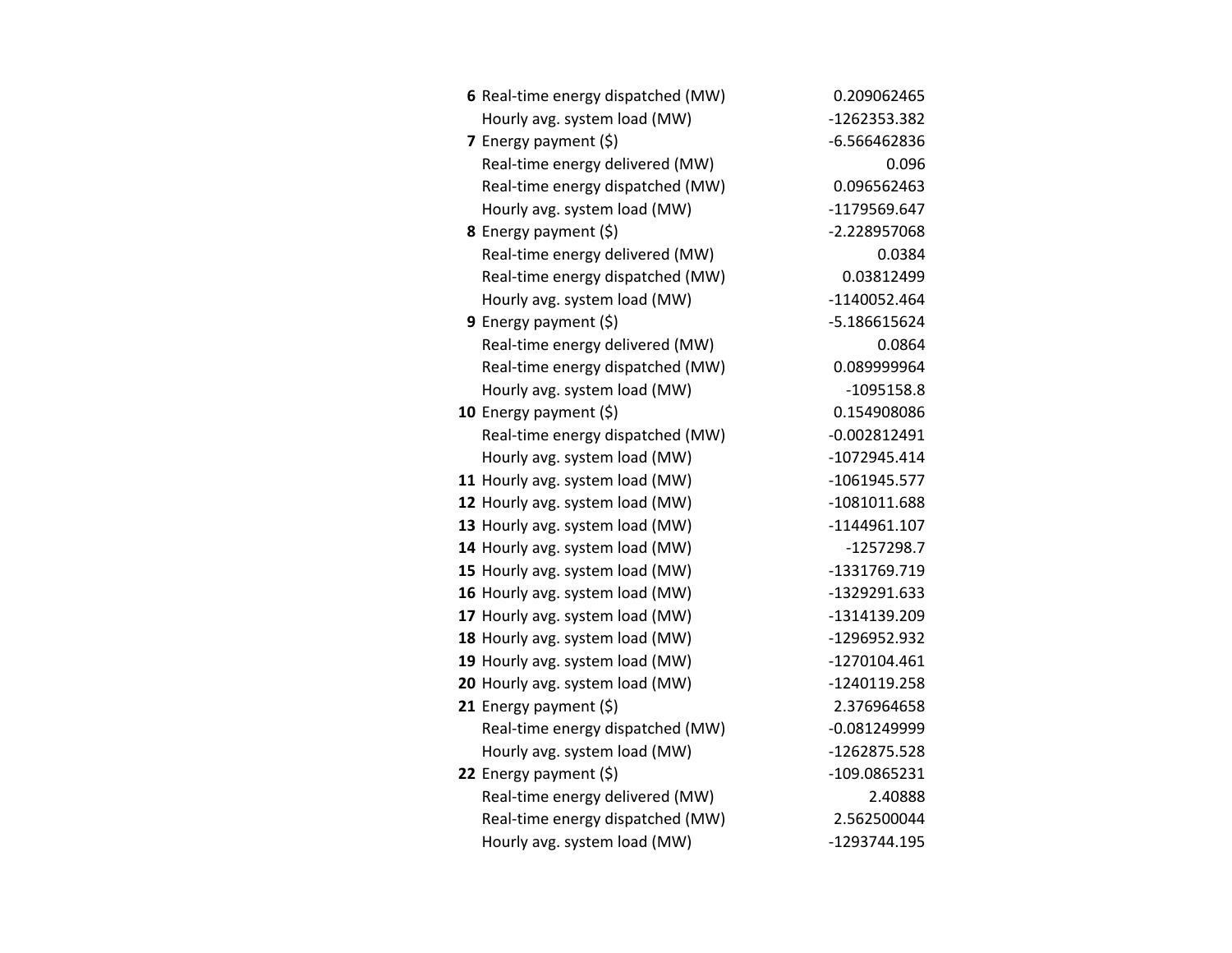| 11/2/2021 | 23 Energy payment $(\xi)$         | -43.64186941   |
|-----------|-----------------------------------|----------------|
|           | Real-time energy delivered (MW)   | 2.4492         |
|           | Real-time energy dispatched (MW)  | $-0.106249923$ |
|           | Hourly avg. system load (MW)      | -1312304.733   |
|           | 24 Energy payment (\$)            | -1029.360044   |
|           | Real-time energy delivered (MW)   | 36.583134      |
|           | Real-time energy dispatched (MW)  | 8.992499905    |
|           | Hourly avg. system load (MW)      | -1348550.788   |
| 11/3/2021 | 1 Energy payment $(\$)$           | 2437.522189    |
|           | Real-time energy delivered (MW)   | 50.74228       |
|           | Real-time energy dispatched (MW)  | 20.58197925    |
|           | (blank)                           | -4836.382199   |
|           | Hourly avg. system load (MW)      | -1840674.331   |
|           | 2 Energy payment $(5)$            | 1192.920991    |
|           | Real-time energy delivered (MW)   | 52.8438        |
|           | Real-time energy dispatched (MW)  | 33.24874993    |
|           | (blank)                           | -5597.135149   |
|           | Hourly avg. system load (MW)      | -1904000.547   |
|           | 3 Energy payment (\$)             | 1078.217494    |
|           | Real-time energy delivered (MW)   | 41.8596        |
|           | Real-time energy dispatched (MW)  | 21.63885396    |
|           | (blank)                           | -3348.748668   |
|           | Hourly avg. system load (MW)      | -1878976.678   |
|           | 4 Energy payment (\$)             | 2092.029182    |
|           | Real-time energy delivered (MW)   | 27.03672       |
|           | Real-time energy dispatched (MW)  | 3.88354151     |
|           | (blank)                           | -2478.697102   |
|           | Hourly avg. system load (MW)      | -1815759.782   |
|           | 5 Energy payment (\$)             | 128.7318714    |
|           | Real-time energy delivered (MW)   | 0.0672         |
|           | Real-time energy dispatched (MW)  | $-1.606562497$ |
|           | (blank)                           | $-5.646491441$ |
|           | Hourly avg. system load (MW)      | -1738375.78    |
|           | 6 Real-time energy delivered (MW) | 0.096          |
|           |                                   |                |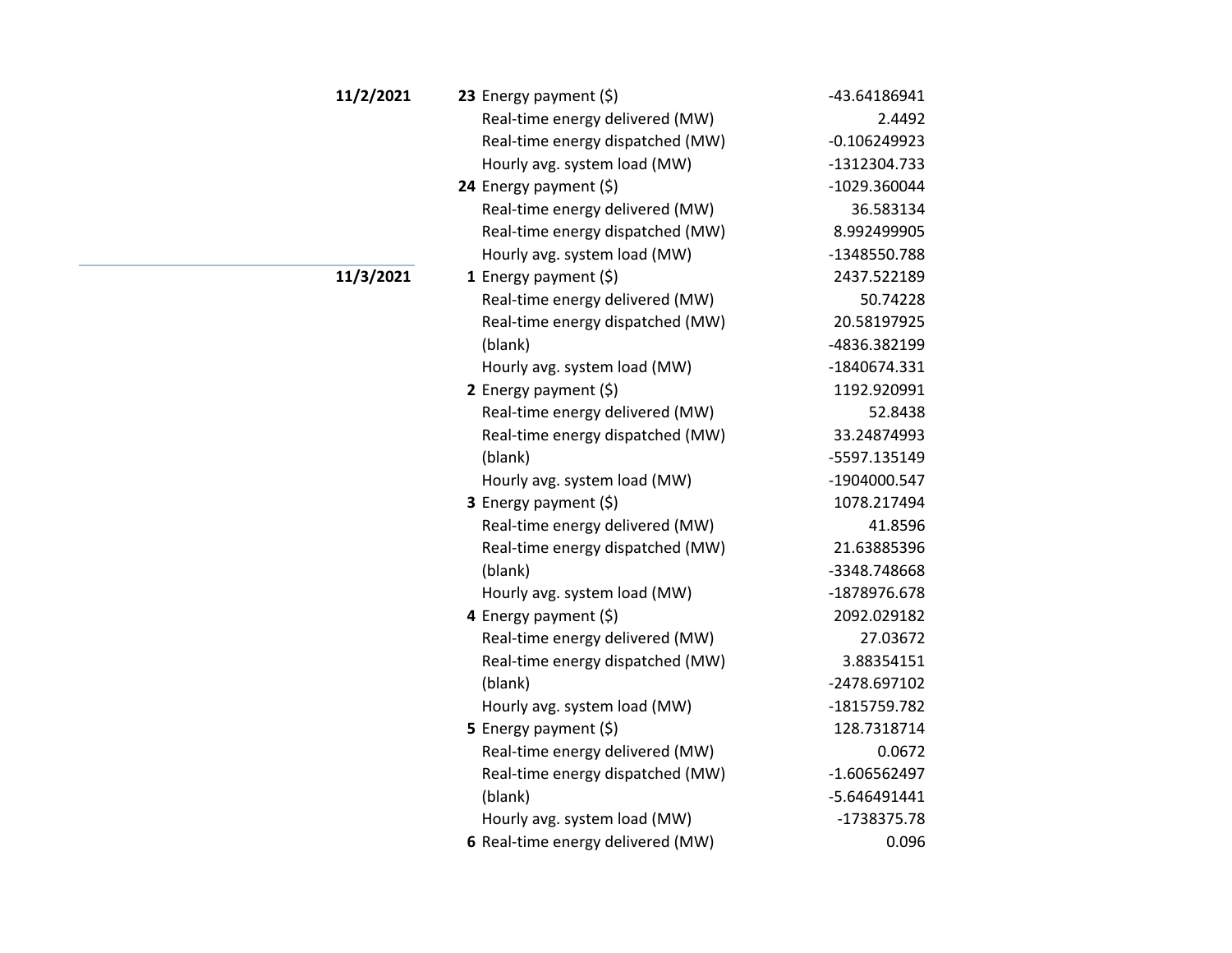| 6 Real-time energy dispatched (MW) | 0.09999996     |
|------------------------------------|----------------|
| (blank)                            | -7.138290344   |
| Hourly avg. system load (MW)       | -1625840.647   |
| 7 Energy payment (\$)              | 0.043645385    |
| Real-time energy delivered (MW)    | 0.0768         |
| Real-time energy dispatched (MW)   | 0.07937497     |
| (blank)                            | -5.217567413   |
| Hourly avg. system load (MW)       | -1516922.574   |
| 8 Energy payment (\$)              | 0.03689352     |
| Real-time energy delivered (MW)    | 0.0864         |
| Real-time energy dispatched (MW)   | 0.089374966    |
| (blank)                            | -1453735.753   |
| 9 Real-time energy delivered (MW)  | 0.096          |
| Real-time energy dispatched (MW)   | 0.09999996     |
| (blank)                            | -1401149.588   |
| 10 Energy payment $(\xi)$          | 0.16747196     |
| Real-time energy dispatched (MW)   | $-0.00312499$  |
| (blank)                            | -1366720.971   |
| $11$ (blank)                       | -1358349.796   |
| 12 (blank)                         | -1384331.094   |
| $13$ (blank)                       | -1456485.809   |
| <b>14</b> (blank)                  | -1605611.305   |
| $15$ (blank)                       | -1708756.692   |
| $16$ (blank)                       | -1696664.548   |
| 17 (blank)                         | -1660313.009   |
| <b>18 (blank)</b>                  | -1600257.339   |
| $19$ (blank)                       | -1594364.567   |
| <b>20</b> (blank)                  | -1592148.361   |
| 21 Energy payment (\$)             | 3.701322579    |
| Real-time energy dispatched (MW)   | $-0.081249999$ |
| (blank)                            | -1616322.696   |
| 22 Energy payment $(\xi)$          | 1.565046386    |
| Real-time energy delivered (MW)    | 2.45868        |
| Real-time energy dispatched (MW)   | 2.562500044    |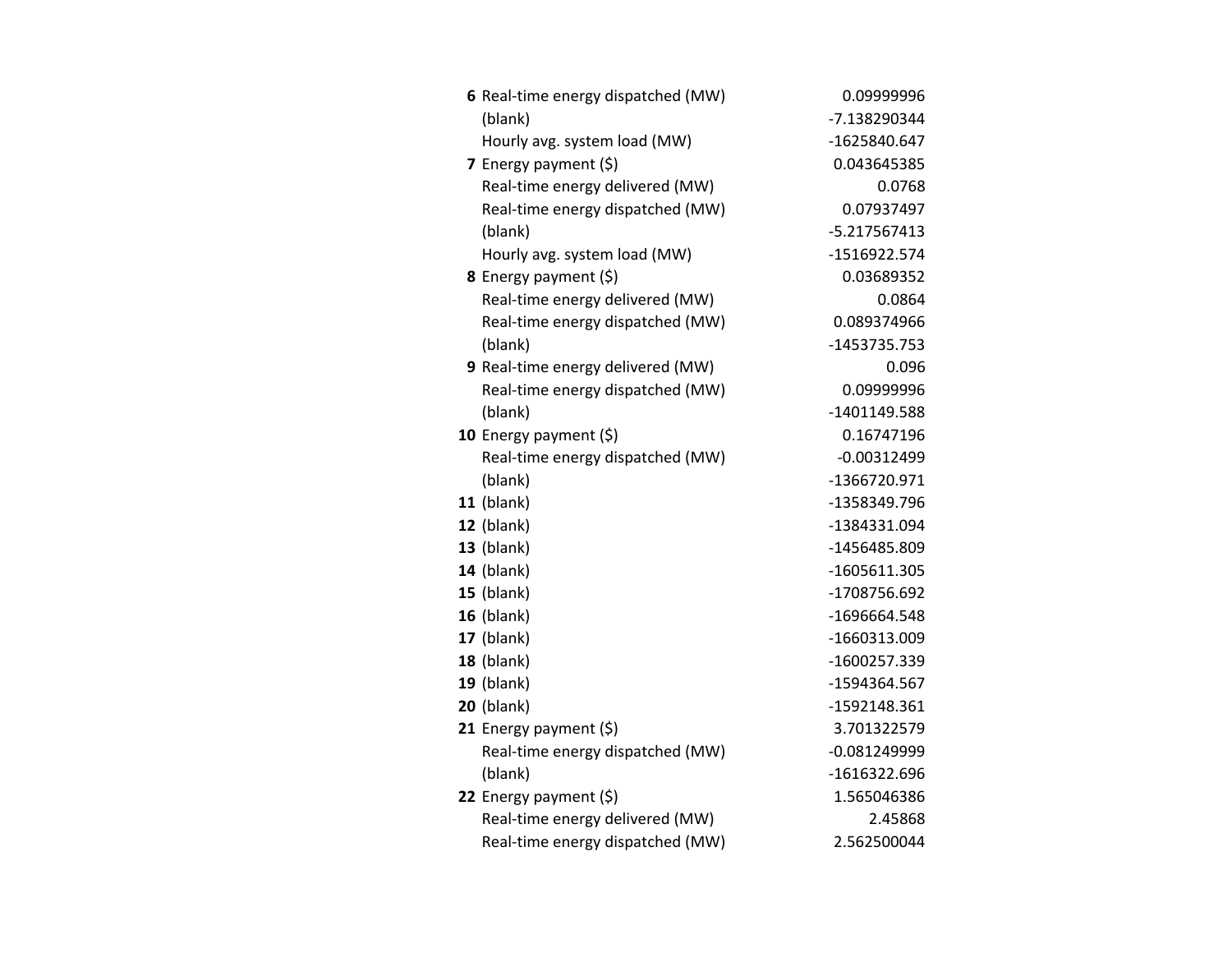| $22$ (blank)                     | -1659050.453   |
|----------------------------------|----------------|
| 23 Energy payment (\$)           | 172.6546123    |
| Real-time energy delivered (MW)  | 2.45388        |
| Real-time energy dispatched (MW) | $-0.42312492$  |
| (blank)                          | -168.9912294   |
| Hourly avg. system load (MW)     | -1701430.227   |
| 24 Energy payment (\$)           | 2032.082849    |
| Real-time energy delivered (MW)  | 43.90226       |
| Real-time energy dispatched (MW) | 15.70895808    |
| (blank)                          | -3066.692716   |
| Hourly avg. system load (MW)     | -1766997.167   |
| 1 Energy payment $(\xi)$         | -748.5699828   |
| Real-time energy delivered (MW)  | 48.71628       |
| Real-time energy dispatched (MW) | 16.25437502    |
| Hourly avg. system load (MW)     | -912628.0418   |
| 2 Energy payment (\$)            | -1528.762923   |
| Real-time energy delivered (MW)  | 41.79396       |
| Real-time energy dispatched (MW) | 17.5787499     |
| Hourly avg. system load (MW)     | -941406.3596   |
| 3 Energy payment (\$)            | -1788.460035   |
| Real-time energy delivered (MW)  | 41.60472       |
| Real-time energy dispatched (MW) | 21.01937484    |
| Hourly avg. system load (MW)     | -930608.8729   |
| 4 Energy payment (\$)            | -601.3869948   |
| Real-time energy delivered (MW)  | 26.39004       |
| Real-time energy dispatched (MW) | 6.779999886    |
| Hourly avg. system load (MW)     | -901326.385    |
| 5 Energy payment (\$)            | 82.58907678    |
| Real-time energy delivered (MW)  | 0.0672         |
| Real-time energy dispatched (MW) | $-1.468125001$ |
| Hourly avg. system load (MW)     | -862956.3387   |
| 6 Energy payment $(\xi)$         | -5.046737382   |
| Real-time energy delivered (MW)  | 0.0768         |
| Real-time energy dispatched (MW) | 0.079999968    |

**11/4/2021**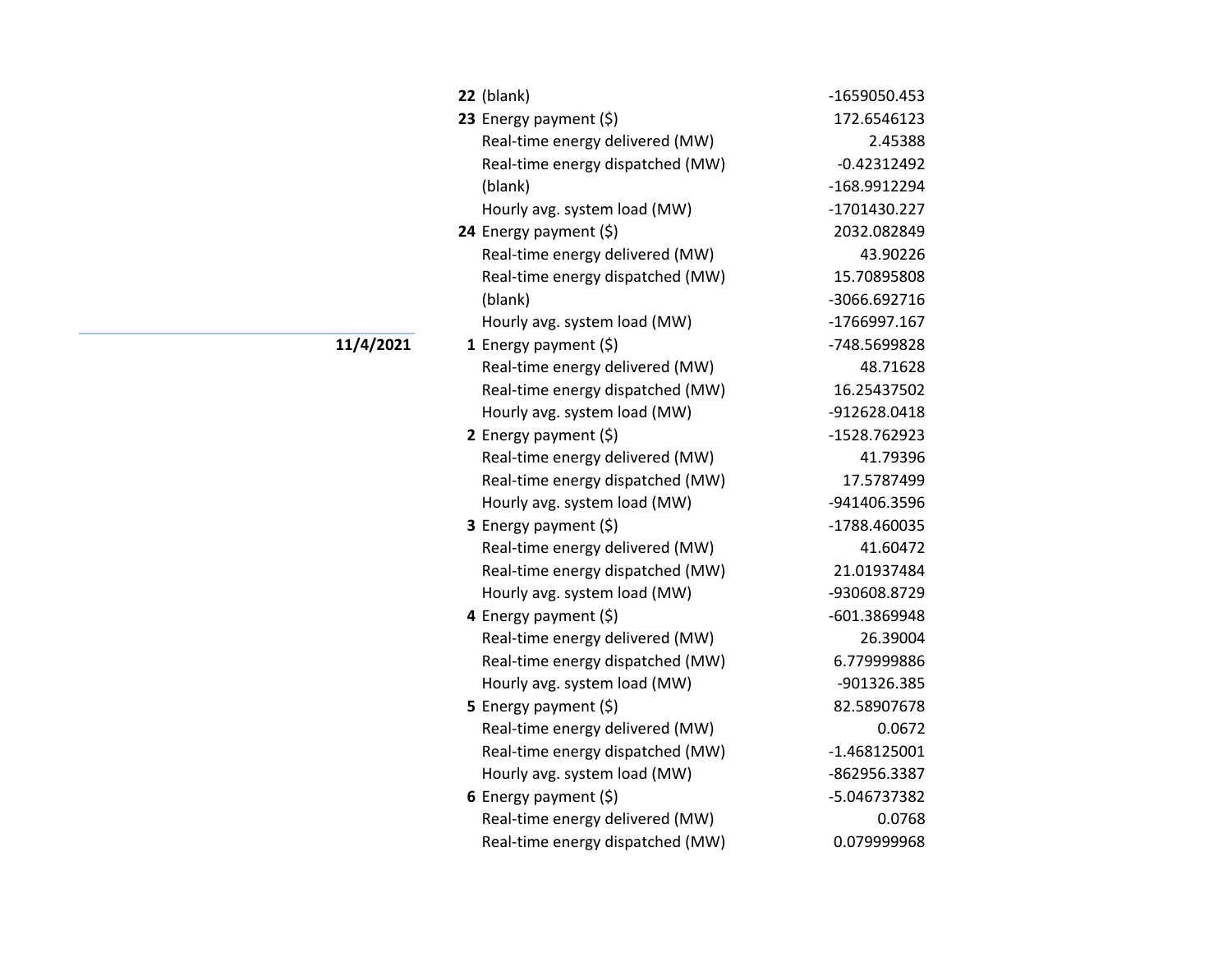| 6 Hourly avg. system load (MW)   | -817455.2972   |
|----------------------------------|----------------|
| 7 Energy payment $(\xi)$         | $-4.72640041$  |
| Real-time energy delivered (MW)  | 0.0768         |
| Real-time energy dispatched (MW) | 0.079999968    |
| Hourly avg. system load (MW)     | -778927.8832   |
| 8 Energy payment (\$)            | -3.910782015   |
| Real-time energy delivered (MW)  | 0.0672         |
| Real-time energy dispatched (MW) | 0.069687473    |
| Hourly avg. system load (MW)     | -720428.6812   |
| 9 Energy payment $(5)$           | -3.767024392   |
| Real-time energy delivered (MW)  | 0.0672         |
| Real-time energy dispatched (MW) | 0.069999972    |
| Hourly avg. system load (MW)     | -693447.0533   |
| 10 Energy payment $(\xi)$        | 0.112414344    |
| Real-time energy dispatched (MW) | $-0.002187493$ |
| Hourly avg. system load (MW)     | -676310.8235   |
| 11 Hourly avg. system load (MW)  | -670994.1206   |
| 12 Hourly avg. system load (MW)  | -682920.337    |
| 13 Hourly avg. system load (MW)  | -720475.8597   |
| 14 Hourly avg. system load (MW)  | -790963.5465   |
| 15 Hourly avg. system load (MW)  | -840557.7624   |
| 16 Hourly avg. system load (MW)  | -839875.0529   |
| 17 Hourly avg. system load (MW)  | -831124.4959   |
| 18 Hourly avg. system load (MW)  | $-814044.233$  |
| 19 Hourly avg. system load (MW)  | -799010.7885   |
| 20 Hourly avg. system load (MW)  | -799226.2326   |
| 21 Energy payment $(\xi)$        | 3.343368396    |
| Real-time energy dispatched (MW) | $-0.081249999$ |
| Hourly avg. system load (MW)     | -807678.2712   |
| 22 Energy payment (\$)           | -99.00297648   |
| Real-time energy delivered (MW)  | 2.43132        |
| Real-time energy dispatched (MW) | 2.450000046    |
| Hourly avg. system load (MW)     | -830900.8269   |
| 23 Energy payment (\$)           | 50.26940814    |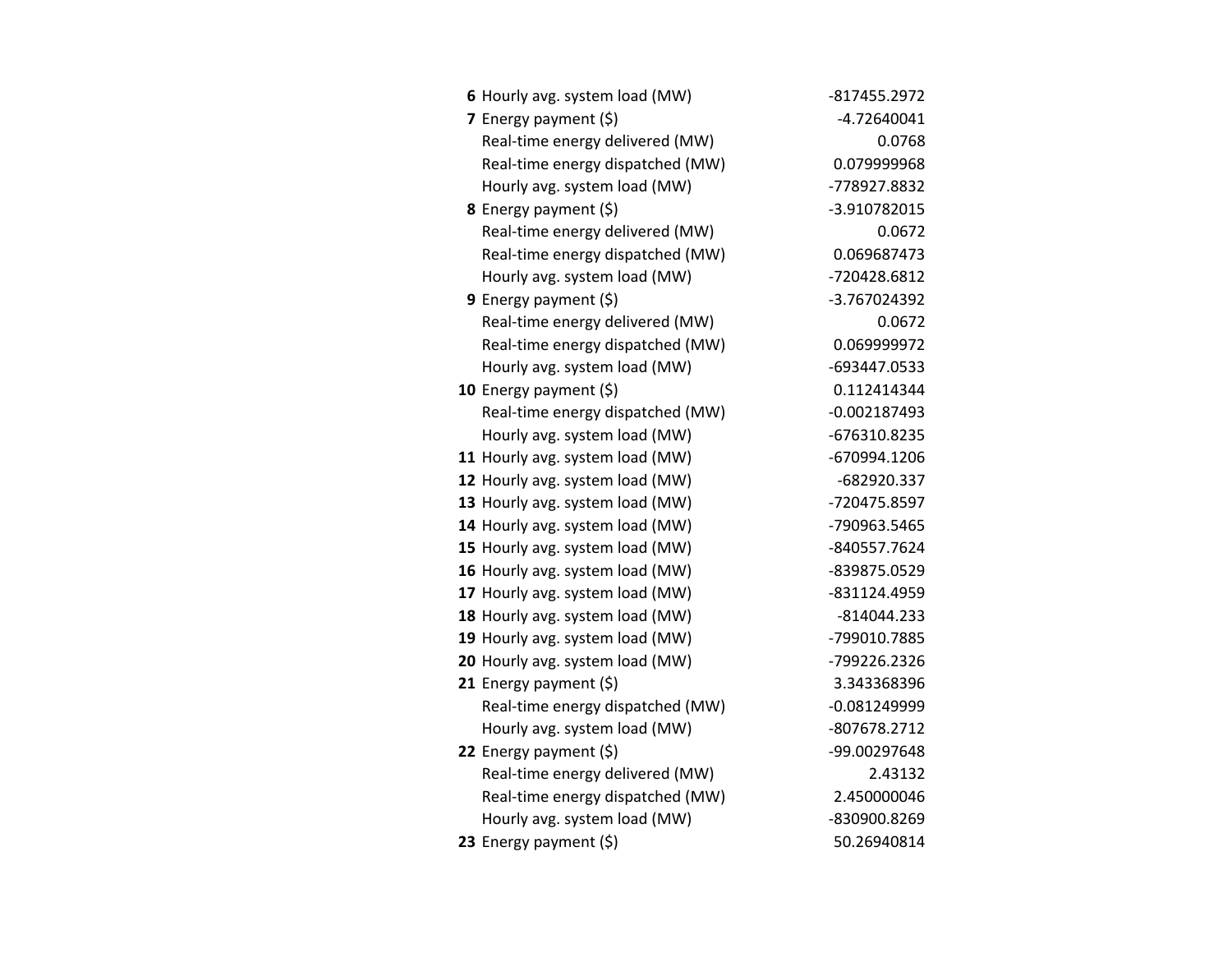| 23 Real-time energy delivered (MW) | 3.22956        |
|------------------------------------|----------------|
| Real-time energy dispatched (MW)   | $-1.025312437$ |
| Hourly avg. system load (MW)       | -861848.4105   |
| 24 Energy payment (\$)             | $-31.31987571$ |
| Real-time energy delivered (MW)    | 33.30798       |
| Real-time energy dispatched (MW)   | 6.012187398    |
| Hourly avg. system load (MW)       | -879708.5352   |
| 1 Energy payment $(\xi)$           | -3384.521765   |
| Real-time energy delivered (MW)    | 66.296238      |
| Real-time energy dispatched (MW)   | 33.2975        |
| Hourly avg. system load (MW)       | -1249247.713   |
| 2 Energy payment (\$)              | -2992.789132   |
| Real-time energy delivered (MW)    | 52.806731      |
| Real-time energy dispatched (MW)   | 26.07531241    |
| Hourly avg. system load (MW)       | -1284173.235   |
| 3 Energy payment (\$)              | -2260.15319    |
| Real-time energy delivered (MW)    | 39.342342      |
| Real-time energy dispatched (MW)   | 21.4948956     |
| Hourly avg. system load (MW)       | $-1260955.75$  |
| 4 Energy payment $(\xi)$           | 510.6579331    |
| Real-time energy delivered (MW)    | 10.597671      |
| Real-time energy dispatched (MW)   | -8.927916805   |
| Hourly avg. system load (MW)       | -1222829.247   |
| <b>5</b> Energy payment $(\xi)$    | 64.01787831    |
| Real-time energy delivered (MW)    | 0.444669       |
| Real-time energy dispatched (MW)   | $-1.150625003$ |
| Hourly avg. system load (MW)       | -1179531.327   |
| 6 Energy payment $(5)$             | -14.62684623   |
| Real-time energy delivered (MW)    | 0.215346       |
| Real-time energy dispatched (MW)   | 0.209062465    |
| Hourly avg. system load (MW)       | -1114955.448   |
| 7 Energy payment (\$)              | -6.086838107   |
| Real-time energy delivered (MW)    | 0.096          |
| Real-time energy dispatched (MW)   | 0.096562463    |

**11/5/2021**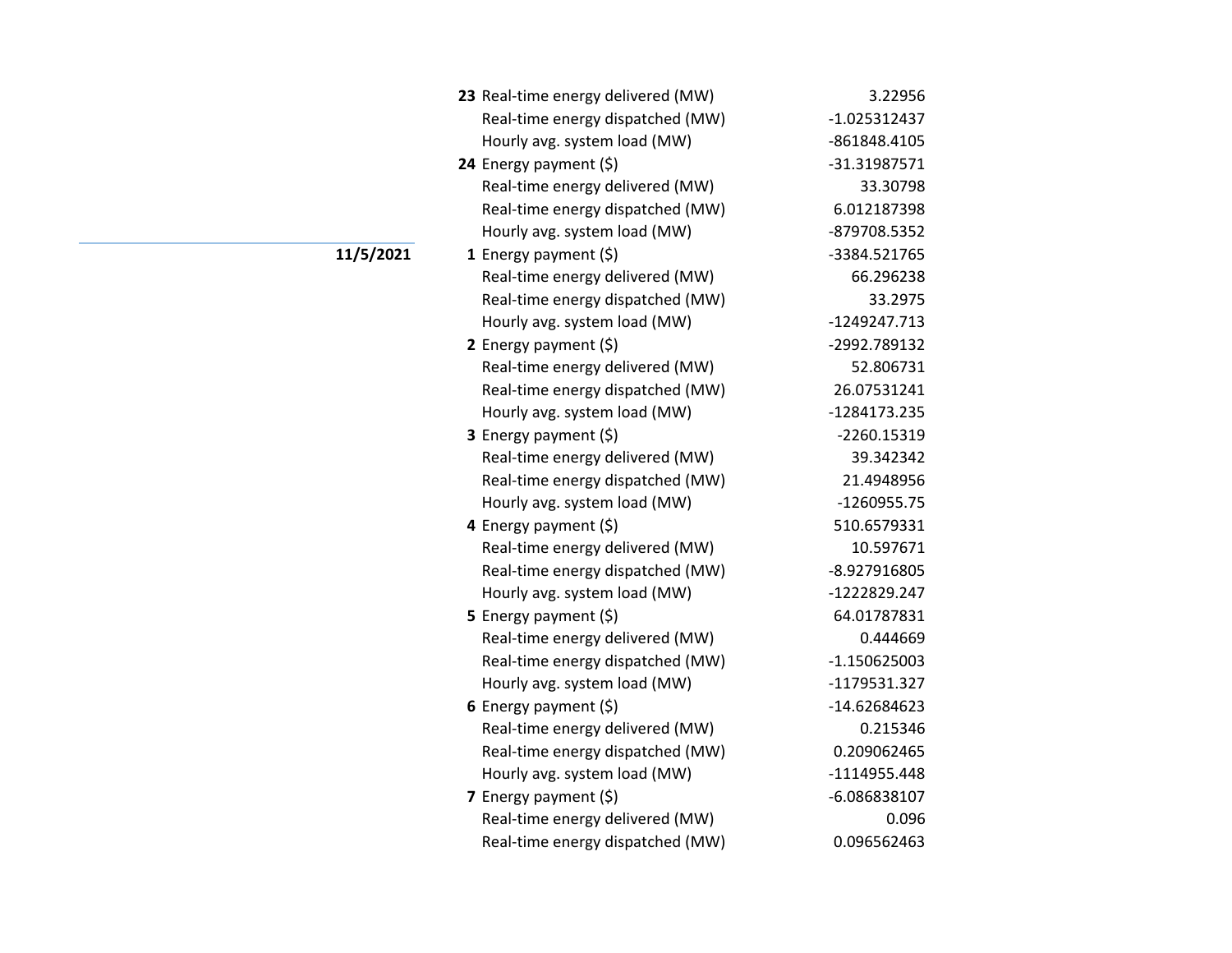| 7 Hourly avg. system load (MW)   | -1048098.999   |
|----------------------------------|----------------|
| 8 Energy payment (\$)            | -3.677627273   |
| Real-time energy delivered (MW)  | 0.0672         |
| Real-time energy dispatched (MW) | 0.069062475    |
| Hourly avg. system load (MW)     | $-1026592.157$ |
| 9 Energy payment $(\xi)$         | -4.661329335   |
| Real-time energy delivered (MW)  | 0.0864         |
| Real-time energy dispatched (MW) | 0.089999964    |
| Hourly avg. system load (MW)     | -977439.6348   |
| 10 Energy payment (\$)           | 0.132318049    |
| Real-time energy dispatched (MW) | $-0.002812491$ |
| Hourly avg. system load (MW)     | -952744.7223   |
| 11 Hourly avg. system load (MW)  | -945633.0732   |
| 12 Hourly avg. system load (MW)  | -963207.4899   |
| 13 Hourly avg. system load (MW)  | -1009941.299   |
| 14 Hourly avg. system load (MW)  | -1101070.091   |
| 15 Hourly avg. system load (MW)  | -1171692.491   |
| 16 Hourly avg. system load (MW)  | -1168684.584   |
| 17 Hourly avg. system load (MW)  | -1145325.509   |
| 18 Hourly avg. system load (MW)  | -1111932.145   |
| 19 Hourly avg. system load (MW)  | -1092895.231   |
| 20 Hourly avg. system load (MW)  | -1083071.765   |
| 21 Energy payment $(\xi)$        | 2.752099966    |
| Real-time energy dispatched (MW) | $-0.081249999$ |
| Hourly avg. system load (MW)     | -1103580.443   |
| 22 Energy payment (\$)           | -104.970029    |
| Real-time energy delivered (MW)  | 2.37108        |
| Real-time energy dispatched (MW) | 2.450000046    |
| Hourly avg. system load (MW)     | -1109970.061   |
| 23 Energy payment $(\xi)$        | 6.925524934    |
| Real-time energy delivered (MW)  | 3.17172        |
| Real-time energy dispatched (MW) | -1.123124933   |
| Hourly avg. system load (MW)     | $-1155563.92$  |
| 24 Energy payment (\$)           | -2091.264529   |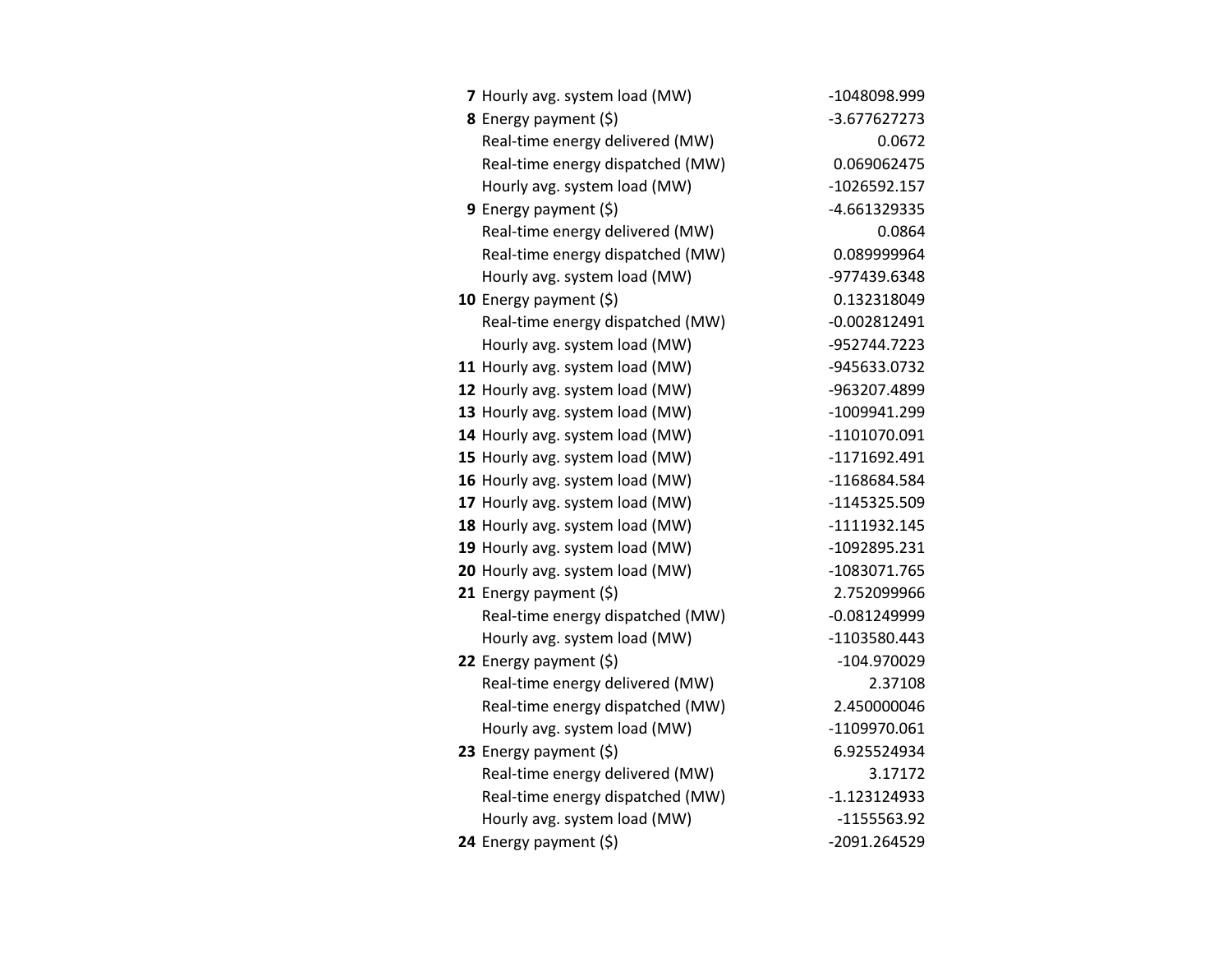| 11/5/2021 | 24 Real-time energy delivered (MW) | 56.988765      |
|-----------|------------------------------------|----------------|
|           | Real-time energy dispatched (MW)   | 27.31218735    |
|           | Hourly avg. system load (MW)       | -1204547.905   |
| 11/6/2021 | 1 Energy payment $(5)$             | -27.54065018   |
|           | Real-time energy delivered (MW)    | 0.583131       |
|           | Real-time energy dispatched (MW)   | 0.349999992    |
|           | Hourly avg. system load (MW)       | -348367.6108   |
|           | 2 Energy payment $(\xi)$           | -30.81463336   |
|           | Real-time energy delivered (MW)    | 0.512463       |
|           | Real-time energy dispatched (MW)   | 0.349374994    |
|           | Hourly avg. system load (MW)       | -366218.0499   |
|           | 3 Energy payment (\$)              | -24.26695621   |
|           | Real-time energy delivered (MW)    | 0.457737       |
|           | Real-time energy dispatched (MW)   | 0.339687485    |
|           | Hourly avg. system load (MW)       | -363318.1395   |
|           | 4 Energy payment (\$)              | $-21.40252617$ |
|           | Real-time energy delivered (MW)    | 0.353961       |
|           | Real-time energy dispatched (MW)   | 0.309374974    |
|           | Hourly avg. system load (MW)       | -354256.474    |
|           | 5 Energy payment $(5)$             | -19.55815164   |
|           | Real-time energy delivered (MW)    | 0.34209        |
|           | Real-time energy dispatched (MW)   | 0.309374974    |
|           | Hourly avg. system load (MW)       | -342987.068    |
|           | 6 Energy payment $(5)$             | -13.15434536   |
|           | Real-time energy delivered (MW)    | 0.267924       |
|           | Real-time energy dispatched (MW)   | 0.229062469    |
|           | Hourly avg. system load (MW)       | -327074.6639   |
|           | 7 Energy payment $(\xi)$           | -3.899494622   |
|           | Real-time energy delivered (MW)    | 0.0672         |
|           | Real-time energy dispatched (MW)   | 0.064687478    |
|           | Hourly avg. system load (MW)       | -309796.9988   |
|           | 8 Energy payment (\$)              | -5.662049767   |
|           | Real-time energy delivered (MW)    | 0.0864         |
|           | Real-time energy dispatched (MW)   | 0.089374966    |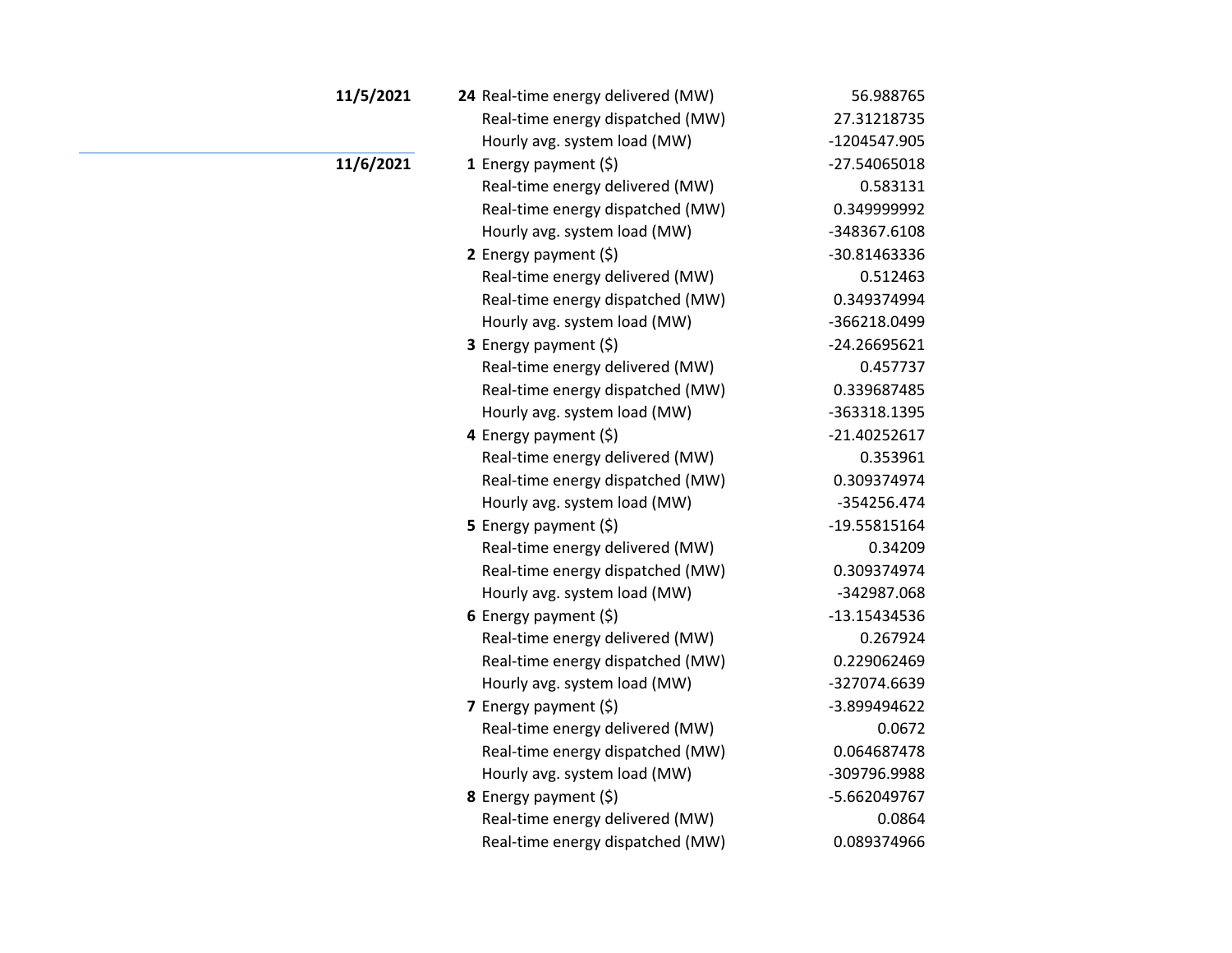| 8 Hourly avg. system load (MW)    | -305296.2284   |
|-----------------------------------|----------------|
| 9 Energy payment $(\xi)$          | $-6.021571091$ |
| Real-time energy delivered (MW)   | 0.096          |
| Real-time energy dispatched (MW)  | 0.09999996     |
| Hourly avg. system load (MW)      | -292912.4982   |
| 10 Energy payment (\$)            | 0.165823764    |
| Real-time energy dispatched (MW)  | $-0.00312499$  |
| Hourly avg. system load (MW)      | -286295.1233   |
| 11 Hourly avg. system load (MW)   | -282948.8501   |
| 12 Hourly avg. system load (MW)   | -283692.9398   |
| 13 Hourly avg. system load (MW)   | -289811.0126   |
| 14 Hourly avg. system load (MW)   | -302812.0239   |
| 15 Hourly avg. system load (MW)   | -313306.0047   |
| 16 Hourly avg. system load (MW)   | -317042.9766   |
| 17 Hourly avg. system load (MW)   | -315107.0455   |
| 18 Hourly avg. system load (MW)   | -308998.1102   |
| 19 Hourly avg. system load (MW)   | -300092.8341   |
| 20 Hourly avg. system load (MW)   | -296219.6435   |
| 21 Hourly avg. system load (MW)   | -297561.4382   |
| 22 Hourly avg. system load (MW)   | -305012.9591   |
| 23 Energy payment (\$)            | 0.223094817    |
| Real-time energy dispatched (MW)  | $-0.009374996$ |
| Hourly avg. system load (MW)      | -317168.197    |
| 24 Energy payment (\$)            | $-17.10334051$ |
| Real-time energy delivered (MW)   | 0.414942       |
| Real-time energy dispatched (MW)  | 0.298750004    |
| Hourly avg. system load (MW)      | -329850.6423   |
| 1 Real-time energy delivered (MW) | 0.0384         |
| Real-time energy dispatched (MW)  | 0.039999984    |
| (blank)                           | -3.552468479   |
| Hourly avg. system load (MW)      | -193124.2115   |
| 2 Energy payment (\$)             | $-2.179314959$ |
| Real-time energy delivered (MW)   | 0.0288         |
| Real-time energy dispatched (MW)  | 0.02937499     |

**11/7/2021**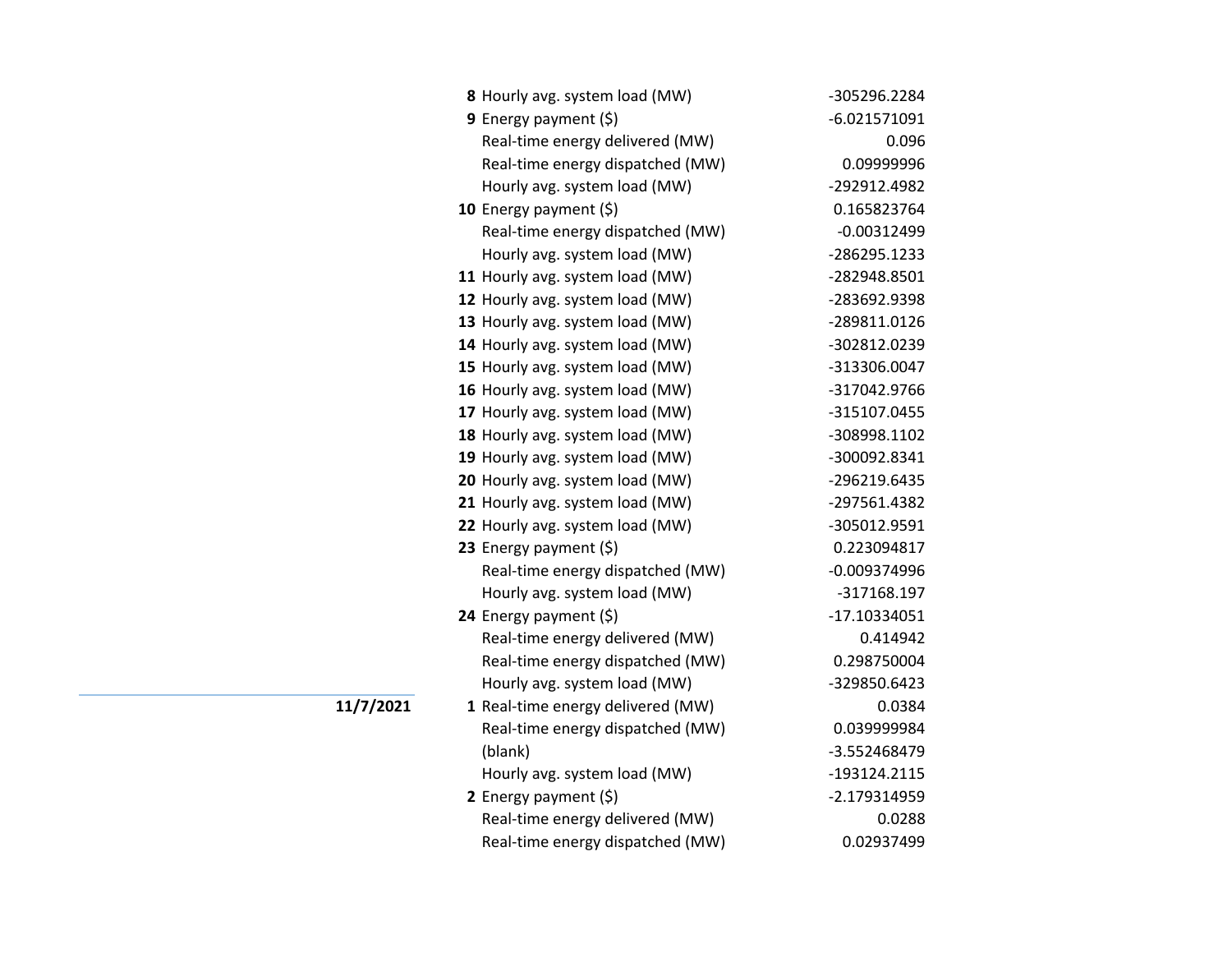| 2 Hourly avg. system load (MW)    | -194771.0017   |
|-----------------------------------|----------------|
| <b>3</b> Energy payment $(\xi)$   | -2.77430369    |
| Real-time energy delivered (MW)   | 0.0384         |
| Real-time energy dispatched (MW)  | 0.039999984    |
| Hourly avg. system load (MW)      | -191670.9464   |
| 4 Energy payment (\$)             | $-2.680472642$ |
| Real-time energy delivered (MW)   | 0.0384         |
| Real-time energy dispatched (MW)  | 0.039687485    |
| Hourly avg. system load (MW)      | -186944.133    |
| <b>5</b> Energy payment $(\xi)$   | -2.985937898   |
| Real-time energy delivered (MW)   | 0.048          |
| Real-time energy dispatched (MW)  | 0.049374982    |
| Hourly avg. system load (MW)      | -179507.3701   |
| 6 Energy payment $(\xi)$          | -4.106103957   |
| Real-time energy delivered (MW)   | 0.0672         |
| Real-time energy dispatched (MW)  | 0.069999972    |
| Hourly avg. system load (MW)      | -169370.0984   |
| 7 Energy payment $(\xi)$          | -3.283984084   |
| Real-time energy delivered (MW)   | 0.0576         |
| Real-time energy dispatched (MW)  | 0.059687477    |
| Hourly avg. system load (MW)      | -160372.6551   |
| <b>8</b> Energy payment $(\xi)$   | 0.017043458    |
| Real-time energy delivered (MW)   | 0.0672         |
| Real-time energy dispatched (MW)  | 0.069687473    |
| (blank)                           | -3.907239737   |
| Hourly avg. system load (MW)      | -156639.6749   |
| 9 Real-time energy delivered (MW) | 0.0672         |
| Real-time energy dispatched (MW)  | 0.069999972    |
| (blank)                           | -3.914923035   |
| Hourly avg. system load (MW)      | -157649.5806   |
| 10 Hourly avg. system load (MW)   | -149627.8871   |
| 11 Hourly avg. system load (MW)   | -148024.7071   |
| 12 Hourly avg. system load (MW)   | -147308.0385   |
| 13 Hourly avg. system load (MW)   | -150599.6011   |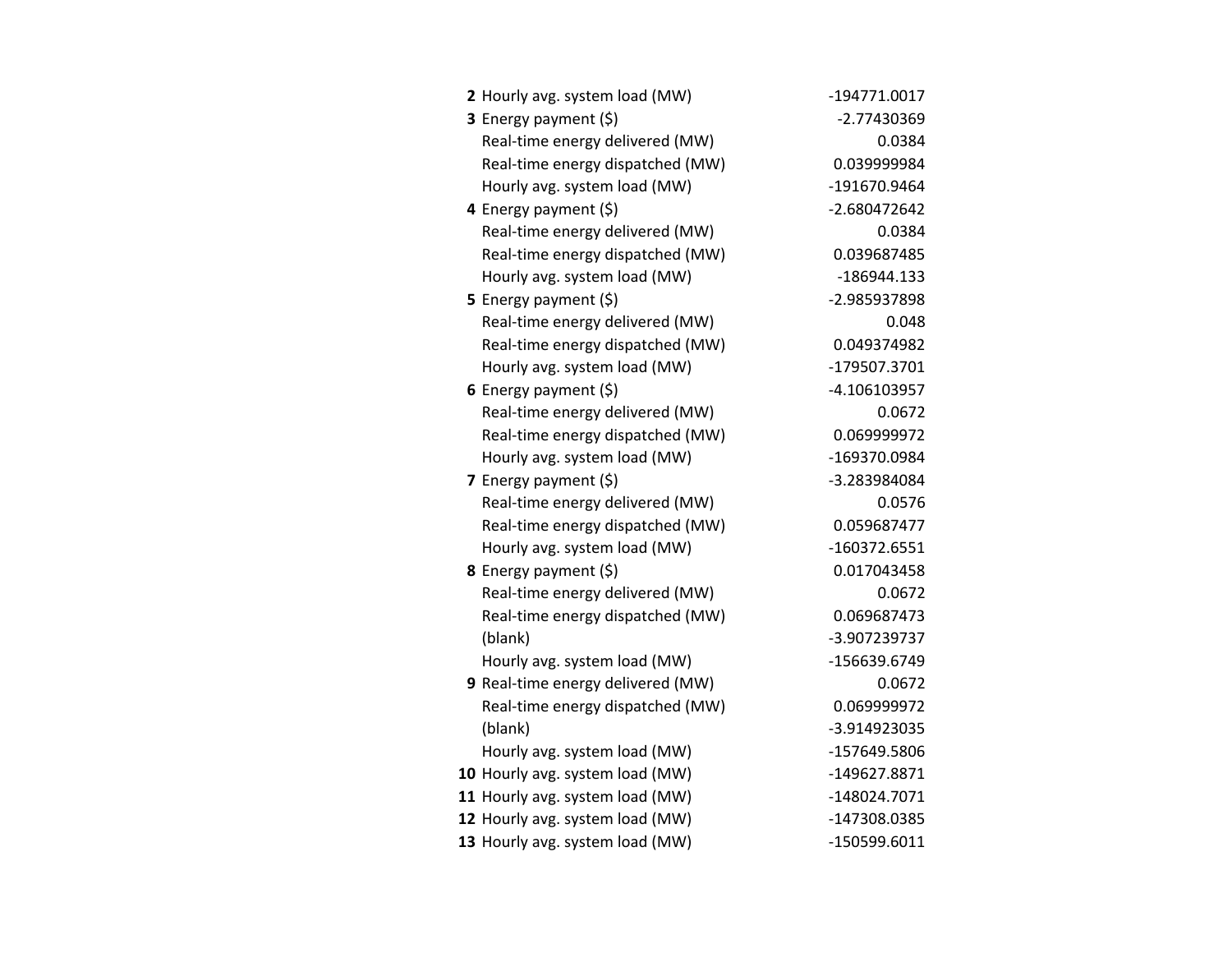|           | 14 Hourly avg. system load (MW)  | -155604.7516   |
|-----------|----------------------------------|----------------|
|           | 15 Hourly avg. system load (MW)  | -158584.2969   |
|           | 16 Hourly avg. system load (MW)  | -158113.1842   |
|           | 17 Hourly avg. system load (MW)  | -151430.9429   |
|           | 18 Hourly avg. system load (MW)  | -142245.1098   |
|           | 19 Hourly avg. system load (MW)  | -139953.1074   |
|           | 20 Hourly avg. system load (MW)  | -140884.3694   |
|           | 21 Hourly avg. system load (MW)  | -147163.5339   |
|           | 22 Hourly avg. system load (MW)  | -157103.7283   |
|           | 23 Hourly avg. system load (MW)  | -166208.0906   |
|           | 24 Energy payment (\$)           | 0.122785928    |
|           | Real-time energy dispatched (MW) | $-0.001249996$ |
|           | Hourly avg. system load (MW)     | -179528.4167   |
|           | (blank Energy payment (\$)       | 0.105455023    |
|           | Real-time energy dispatched (MW) | $-0.002187493$ |
|           | Hourly avg. system load (MW)     | -153459.6183   |
| 11/8/2021 | 1 Energy payment $(\xi)$         | -1721.743967   |
|           | Real-time energy delivered (MW)  | 66.125973      |
|           | Real-time energy dispatched (MW) | 45.62937443    |
|           | (blank)                          | -1352595.436   |
|           | 2 Energy payment $(5)$           | -2908.847755   |
|           | Real-time energy delivered (MW)  | 60.377898      |
|           | Real-time energy dispatched (MW) | 30.69874991    |
|           | (blank)                          | -1353209.898   |
|           | <b>3</b> Energy payment $(\xi)$  | -1040.781869   |
|           | Real-time energy delivered (MW)  | 41.595432      |
|           | Real-time energy dispatched (MW) | 27.19249995    |
|           | (blank)                          | -1325497.868   |
|           | 4 Energy payment (\$)            | 943.9708973    |
|           | Real-time energy delivered (MW)  | 0.413136       |
|           | Real-time energy dispatched (MW) | 9.730624953    |
|           | (blank)                          | -1279821.845   |
|           | 5 Energy payment (\$)            | 38.51798253    |
|           | Real-time energy delivered (MW)  | 0.485223       |
|           |                                  |                |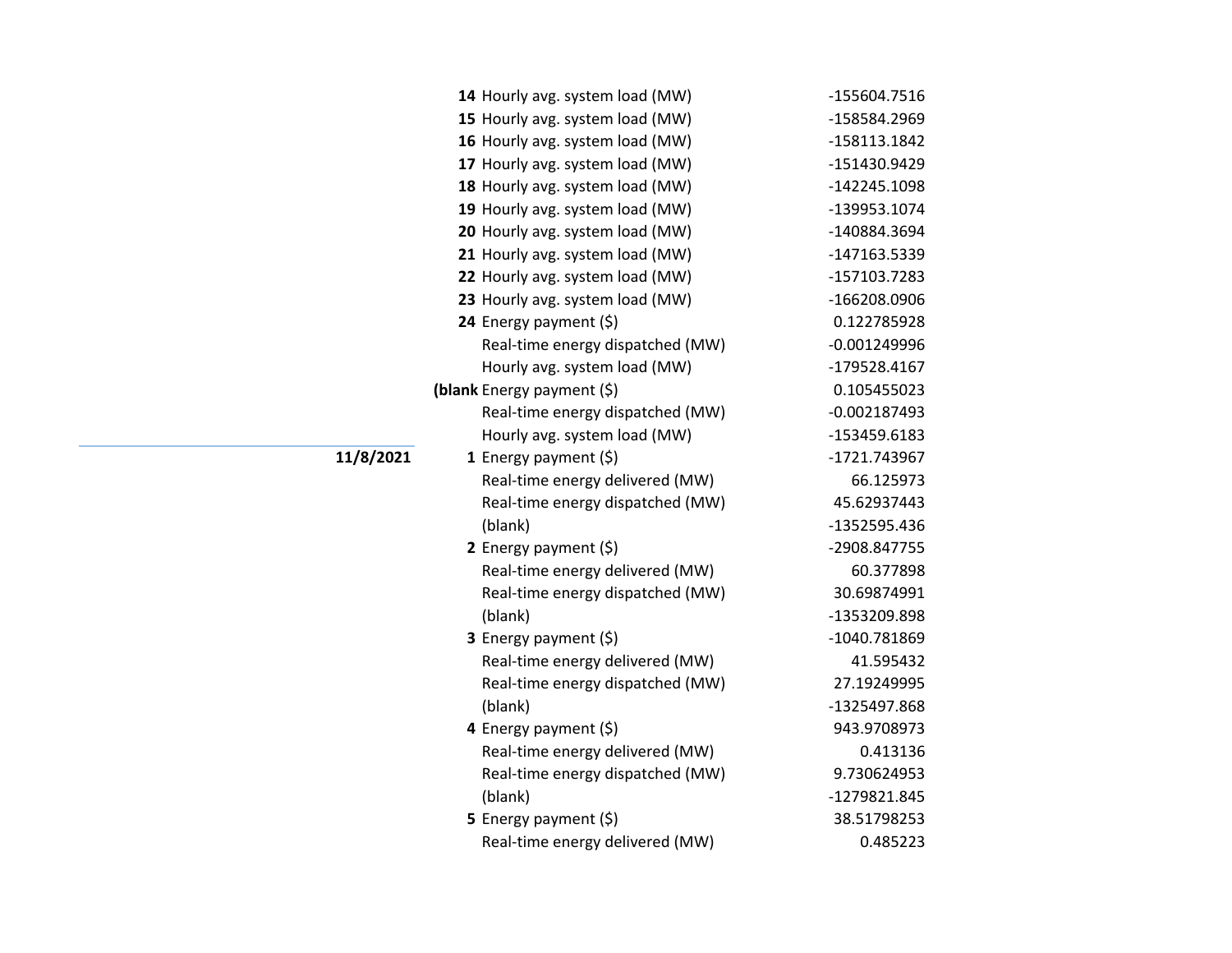| 5 Real-time energy dispatched (MW) | $-0.349375016$ |
|------------------------------------|----------------|
| (blank)                            | -1222264.006   |
| 6 Energy payment $(5)$             | -12.65070457   |
| Real-time energy delivered (MW)    | 0.330672       |
| Real-time energy dispatched (MW)   | 0.199062469    |
| (blank)                            | -1139649.123   |
| 7 Energy payment $(\xi)$           | $-5.206415412$ |
| Real-time energy delivered (MW)    | 0.0864         |
| Real-time energy dispatched (MW)   | 0.086562467    |
| (blank)                            | -1068255.373   |
| 8 Energy payment (\$)              | -3.117233229   |
| Real-time energy delivered (MW)    | 0.0576         |
| Real-time energy dispatched (MW)   | 0.059374978    |
| Hourly avg. system load (MW)       | -990535.0311   |
| <b>9</b> Energy payment $(\xi)$    | -4.164669735   |
| Real-time energy delivered (MW)    | 0.0768         |
| Real-time energy dispatched (MW)   | 0.079999968    |
| Hourly avg. system load (MW)       | -973332.563    |
| 10 Energy payment $(5)$            | 0.139223566    |
| Real-time energy dispatched (MW)   | -0.002499992   |
| Hourly avg. system load (MW)       | -960888.2658   |
| 11 Hourly avg. system load (MW)    | -964991.4222   |
| 12 Hourly avg. system load (MW)    | -996291.1546   |
| 13 Hourly avg. system load (MW)    | $-1062503.62$  |
| <b>14</b> (blank)                  | $-1160816.442$ |
| $15$ (blank)                       | -1206903.776   |
| 16 (blank)                         | -1190139.489   |
| 17 (blank)                         | $-1144542.691$ |
| $18$ (blank)                       | -1120520.022   |
| $19$ (blank)                       | $-1111129.757$ |
| <b>20</b> (blank)                  | -1120976.066   |
| 21 Energy payment $(\xi)$          | 3.105136899    |
| Real-time energy dispatched (MW)   | $-0.081249999$ |
| (blank)                            | -1153355.421   |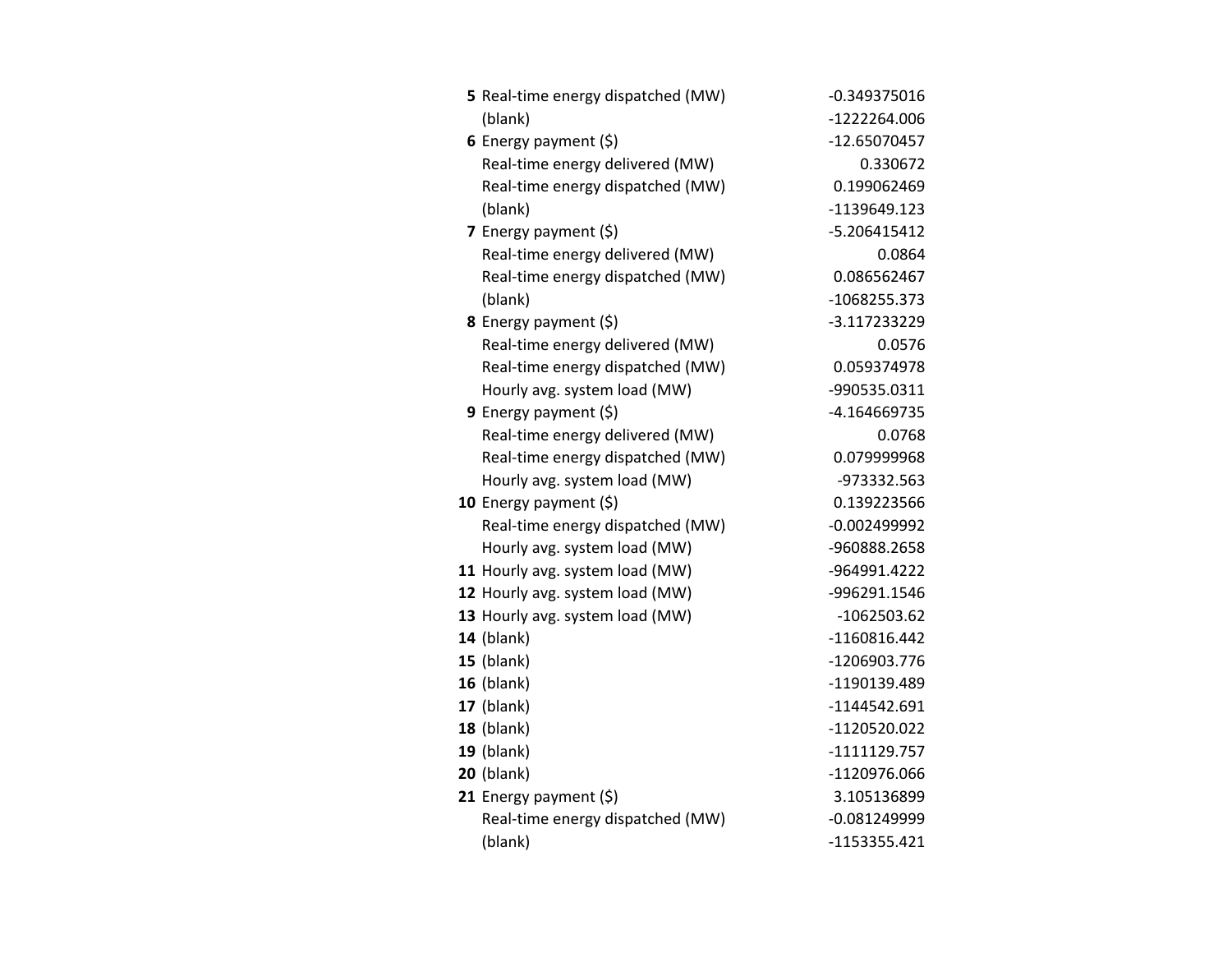| 22 Energy payment $(\xi)$        | -72.44650118  |
|----------------------------------|---------------|
| Real-time energy delivered (MW)  | 2.43084       |
| Real-time energy dispatched (MW) | 1.710000055   |
| (blank)                          | -1183665.707  |
| 23 Energy payment $(\xi)$        | 529.1009745   |
| Real-time energy delivered (MW)  | 7.75428       |
| Real-time energy dispatched (MW) | 18.1071875    |
| (blank)                          | -1234757.239  |
| 24 Energy payment (\$)           | 2175.69587    |
| Real-time energy delivered (MW)  | 57.781176     |
| Real-time energy dispatched (MW) | 45.57906194   |
| (blank)                          | -1286751.166  |
| 1 Energy payment $(\xi)$         | -5526.183905  |
| Real-time energy delivered (MW)  | 57.927075     |
| Real-time energy dispatched (MW) | 28.54562478   |
| (blank)                          | 2198.781821   |
| Hourly avg. system load (MW)     | -2175427.891  |
| 2 Energy payment $(5)$           | -3056.19939   |
| Real-time energy delivered (MW)  | 45.953991     |
| Real-time energy dispatched (MW) | 22.16916647   |
| (blank)                          | 1011.419368   |
| Hourly avg. system load (MW)     | -2176929.286  |
| 3 Energy payment (\$)            | -2144.732873  |
| Real-time energy delivered (MW)  | 29.258916     |
| Real-time energy dispatched (MW) | 13.43218736   |
| (blank)                          | 1063.106426   |
| Hourly avg. system load (MW)     | -2134227.509  |
| 4 Energy payment (\$)            | -628.5427501  |
| Real-time energy delivered (MW)  | 10.34516348   |
| Real-time energy dispatched (MW) | 8.329999989   |
| (blank)                          | 21.96730125   |
| Hourly avg. system load (MW)     | $-2065237.51$ |
| 5 Energy payment $(\xi)$         | 4.176559754   |
| Real-time energy delivered (MW)  | 0.533079      |

**11/9/2021**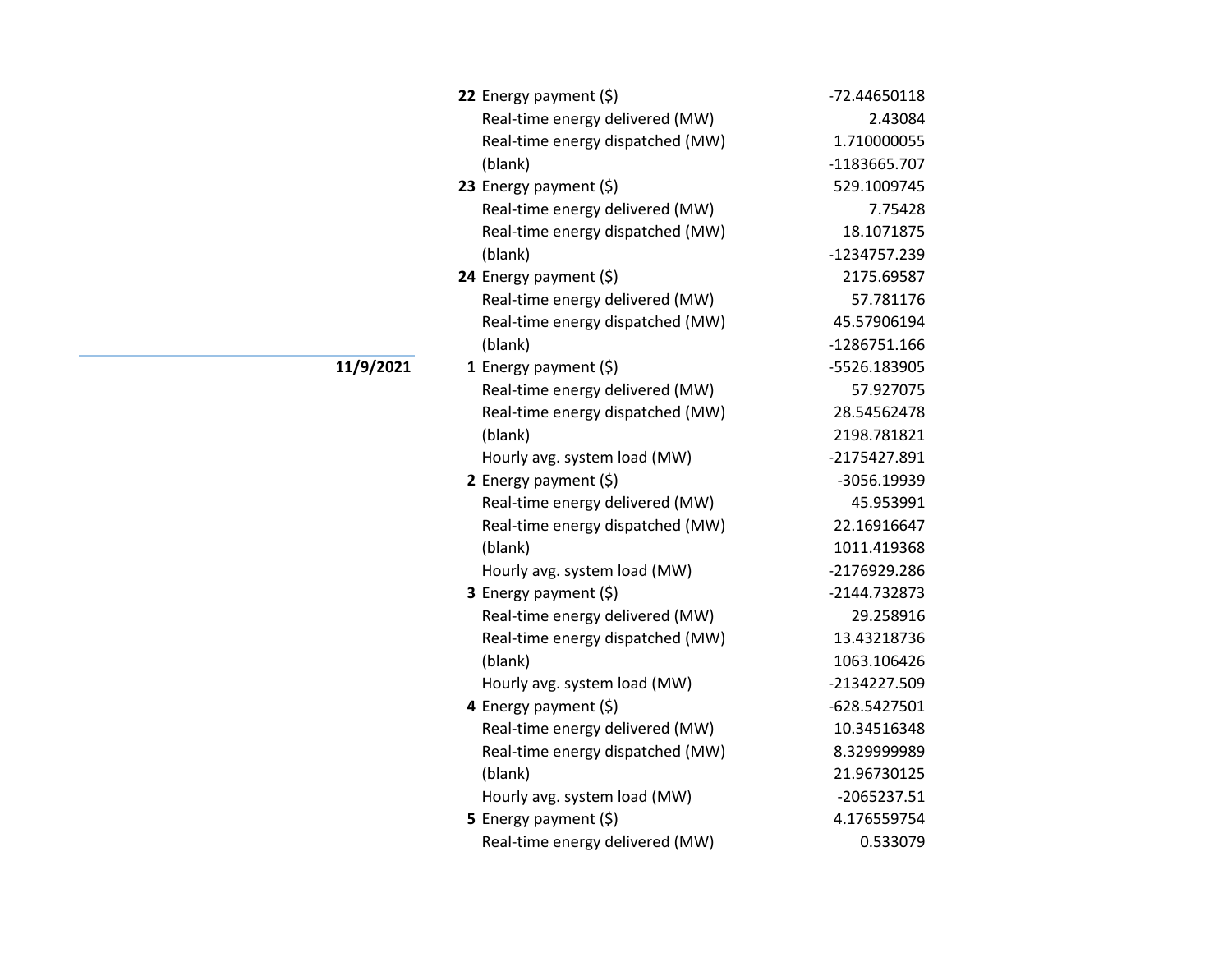| 5 Real-time energy dispatched (MW) | $-0.017187521$ |
|------------------------------------|----------------|
| Hourly avg. system load (MW)       | -1970205.744   |
| 6 Energy payment (\$)              | -12.95705221   |
| Real-time energy delivered (MW)    | 0.329868       |
| Real-time energy dispatched (MW)   | 0.208749966    |
| Hourly avg. system load (MW)       | -1843436.741   |
| 7 Energy payment $(5)$             | $-6.607142074$ |
| Real-time energy delivered (MW)    | 0.1056         |
| Real-time energy dispatched (MW)   | 0.106562459    |
| Hourly avg. system load (MW)       | -1732184.085   |
| 8 Energy payment (\$)              | -4.464543451   |
| Real-time energy delivered (MW)    | 0.0768         |
| Real-time energy dispatched (MW)   | 0.079062471    |
| Hourly avg. system load (MW)       | $-1661130.577$ |
| 9 Energy payment $(5)$             | -5.512717995   |
| Real-time energy delivered (MW)    | 0.096          |
| Real-time energy dispatched (MW)   | 0.09999996     |
| Hourly avg. system load (MW)       | -1611393.556   |
| 10 Energy payment $(\xi)$          | 0.163116967    |
| Real-time energy dispatched (MW)   | $-0.00312499$  |
| Hourly avg. system load (MW)       | -1576730.357   |
| 11 Hourly avg. system load (MW)    | -1569364.867   |
| 12 Hourly avg. system load (MW)    | $-1604442.18$  |
| 13 Hourly avg. system load (MW)    | -1705251.325   |
| 14 Hourly avg. system load (MW)    | -1872486.662   |
| 15 Hourly avg. system load (MW)    | -1955140.656   |
| 16 Hourly avg. system load (MW)    | -1946312.805   |
| 17 Hourly avg. system load (MW)    | -1911958.539   |
| 18 Hourly avg. system load (MW)    | -1863284.09    |
| 19 Hourly avg. system load (MW)    | -1834077.092   |
| 20 Hourly avg. system load (MW)    | -1820856.259   |
| 21 Energy payment (\$)             | 4.55781519     |
| Real-time energy dispatched (MW)   | $-0.101249997$ |
| Hourly avg. system load (MW)       | -1846482.405   |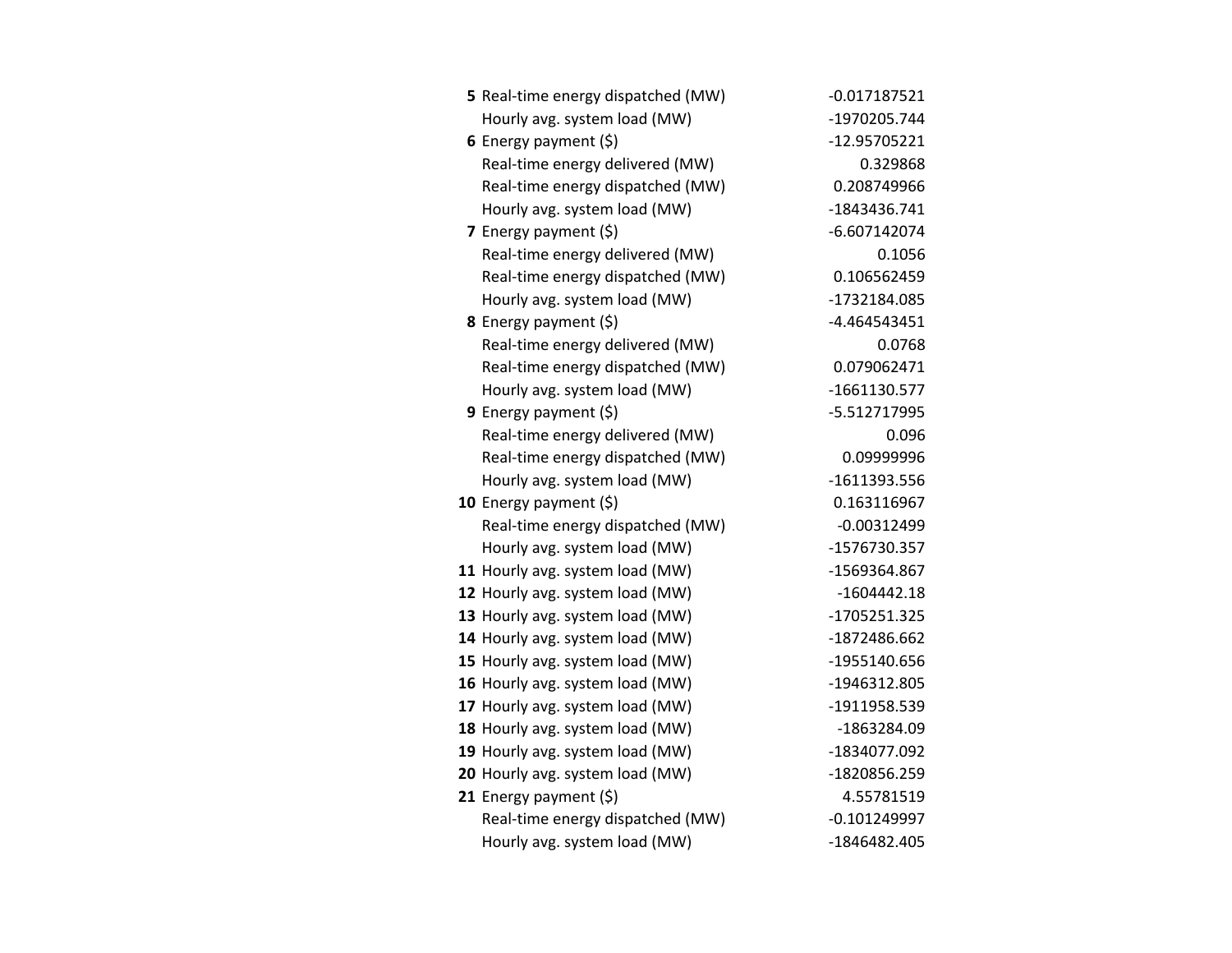| 22 Energy payment $(\xi)$        | -48.29064833   |
|----------------------------------|----------------|
| Real-time energy delivered (MW)  | 2.42232        |
| Real-time energy dispatched (MW) | 0.463125059    |
| (blank)                          | 37.07422447    |
| Hourly avg. system load (MW)     | -1902452.446   |
| 23 Energy payment (\$)           | -2353.212938   |
| Real-time energy delivered (MW)  | 37.56912       |
| Real-time energy dispatched (MW) | 14.16906236    |
| (blank)                          | 1374.503112    |
| Hourly avg. system load (MW)     | -1974218.596   |
| 24 Energy payment (\$)           | -4202.3068     |
| Real-time energy delivered (MW)  | 47.749167      |
| Real-time energy dispatched (MW) | 18.10375004    |
| (blank)                          | 2482.438379    |
| Hourly avg. system load (MW)     | -2063980.048   |
| 1 Energy payment $(5)$           | $-8792.54318$  |
| Real-time energy delivered (MW)  | 91.68096       |
| Real-time energy dispatched (MW) | 61.47749936    |
| (blank)                          | 348.2794373    |
| Hourly avg. system load (MW)     | -2068070.622   |
| 2 Energy payment $(\xi)$         | -3346.266912   |
| Real-time energy delivered (MW)  | 57.358         |
| Real-time energy dispatched (MW) | 30.78124976    |
| (blank)                          | 39.47155656    |
| Hourly avg. system load (MW)     | -2066908.58    |
| 3 Energy payment (\$)            | -2848.087134   |
| Real-time energy delivered (MW)  | 32.63048       |
| Real-time energy dispatched (MW) | 5.496354013    |
| (blank)                          | 1755.900239    |
| Hourly avg. system load (MW)     | -2018253.763   |
| 4 Energy payment (\$)            | -2203.912728   |
| Real-time energy delivered (MW)  | 7.5324         |
| Real-time energy dispatched (MW) | $-11.15750013$ |
| (blank)                          | 2636.671179    |

## **11/10/2021**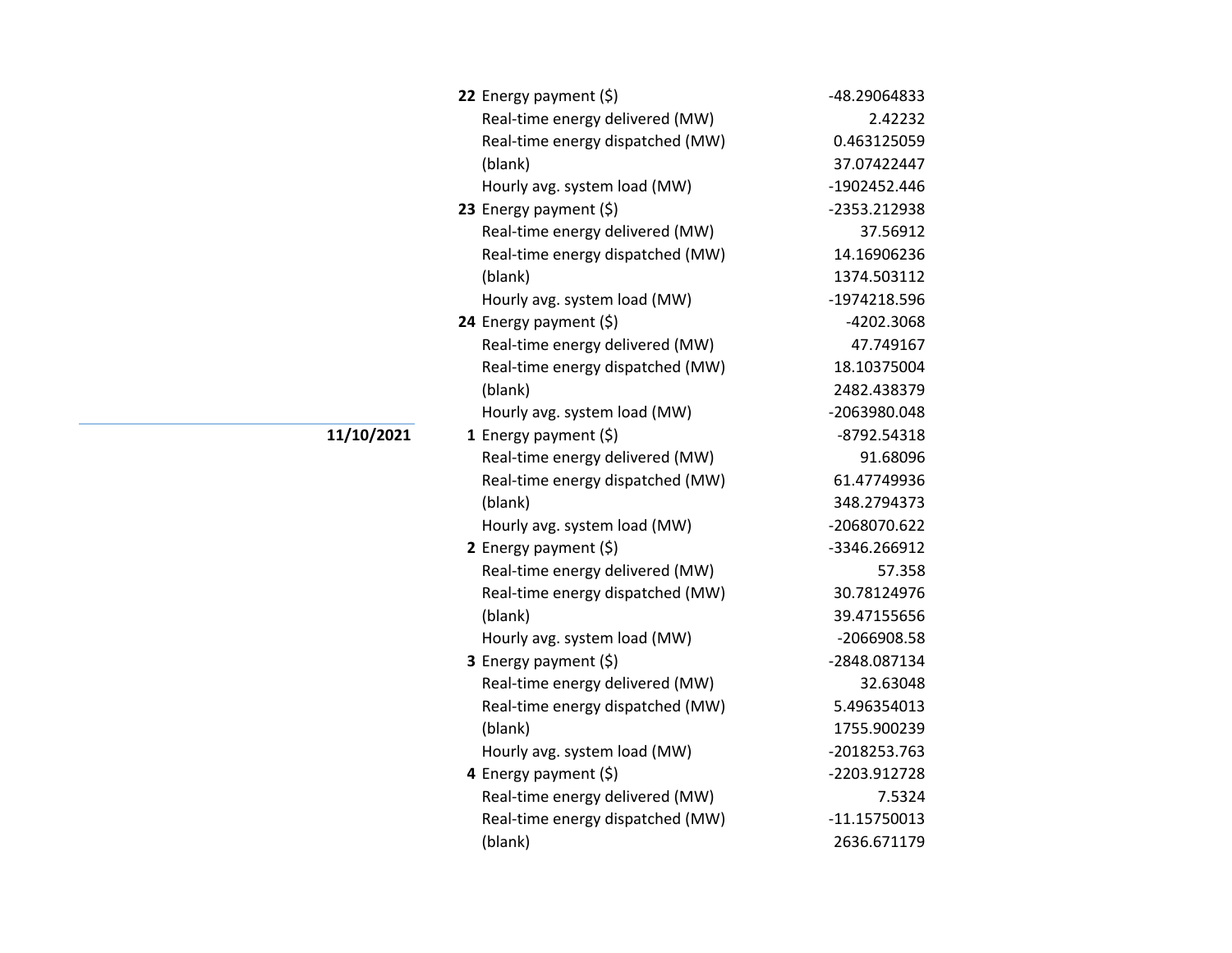| 4 Hourly avg. system load (MW)      | -1950943.171   |
|-------------------------------------|----------------|
| 5 Energy payment (\$)               | 110.436038     |
| Real-time energy delivered (MW)     | 0.0672         |
| Real-time energy dispatched (MW)    | $-1.320312505$ |
| Hourly avg. system load (MW)        | -1869294.168   |
| 6 Energy payment $(5)$              | $-6.427232328$ |
| Real-time energy delivered (MW)     | 0.096          |
| Real-time energy dispatched (MW)    | 0.099687461    |
| Hourly avg. system load (MW)        | -1753170.585   |
| 7 Energy payment (\$)               | -5.977797452   |
| Real-time energy delivered (MW)     | 0.096          |
| Real-time energy dispatched (MW)    | 0.099687461    |
| Hourly avg. system load (MW)        | -1649563.398   |
| 8 Energy payment (\$)               | -5.292523884   |
| Real-time energy delivered (MW)     | 0.096          |
| Real-time energy dispatched (MW)    | 0.099687461    |
| (blank)                             | 0.017071939    |
| Hourly avg. system load (MW)        | -1566128.659   |
| 9 Energy payment (\$)               | -5.256993098   |
| Real-time energy delivered (MW)     | 0.096          |
| Real-time energy dispatched (MW)    | 0.09999996     |
| Hourly avg. system load (MW)        | -1512031.098   |
| 10 Real-time energy dispatched (MW) | $-0.00312499$  |
| (blank)                             | 0.163976288    |
| Hourly avg. system load (MW)        | -1487483.511   |
| 11 Hourly avg. system load (MW)     | -1481647.342   |
| 12 Hourly avg. system load (MW)     | -1510219.524   |
| 13 Hourly avg. system load (MW)     | -1608163.541   |
| 14 Hourly avg. system load (MW)     | -1757274.033   |
| 15 Hourly avg. system load (MW)     | -1824663.654   |
| 16 Hourly avg. system load (MW)     | -1806248.108   |
| 17 Hourly avg. system load (MW)     | -1750961.32    |
| 18 Hourly avg. system load (MW)     | -1704131.433   |
| 19 Hourly avg. system load (MW)     | -1702573.554   |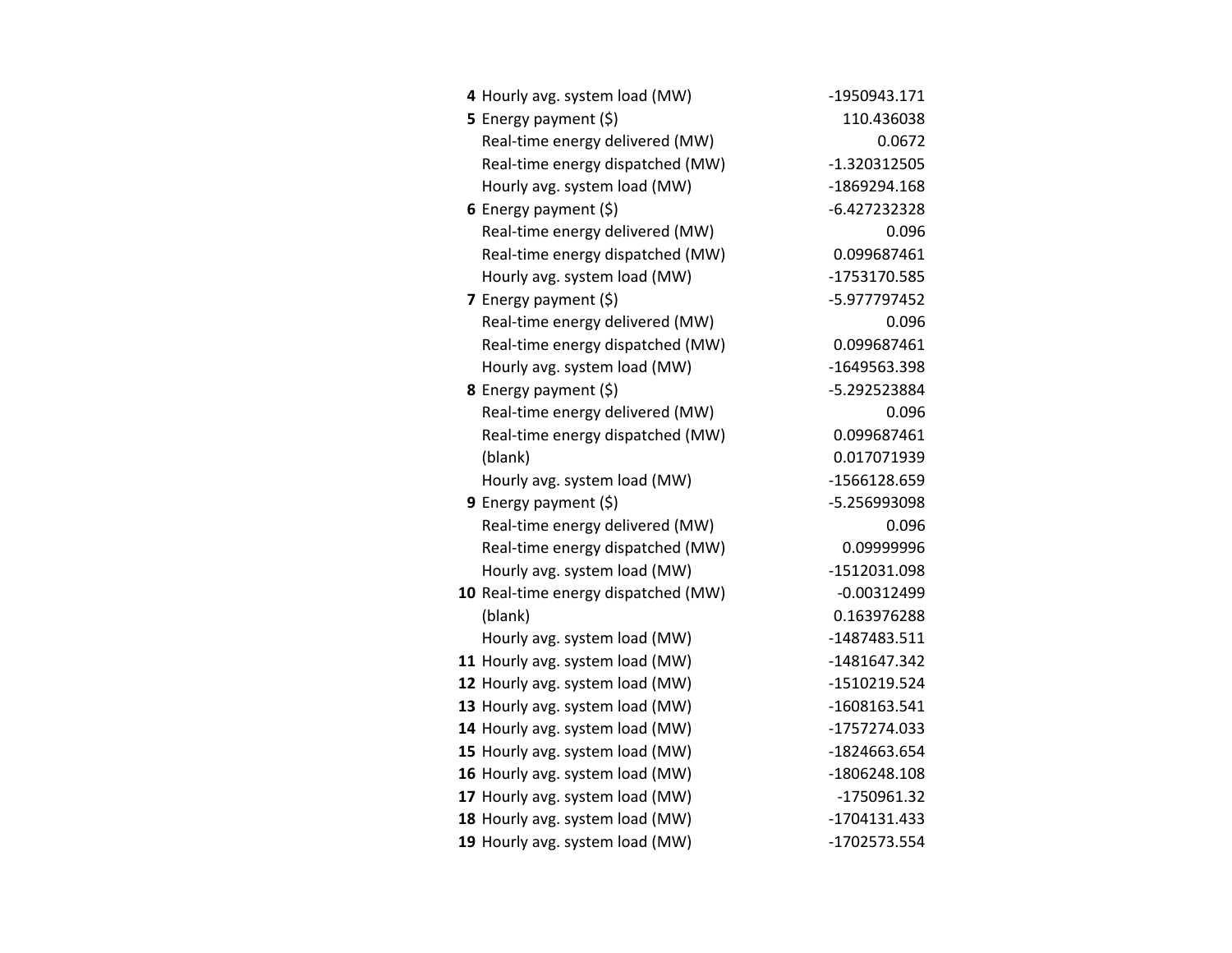| 20 Hourly avg. system load (MW)     | -1714627.342   |
|-------------------------------------|----------------|
| 21 Real-time energy dispatched (MW) | $-0.088124997$ |
| (blank)                             | 3.572167903    |
| Hourly avg. system load (MW)        | -1752749.991   |
| 22 Energy payment (\$)              | -138.5707026   |
| Real-time energy delivered (MW)     | 2.43948        |
| Real-time energy dispatched (MW)    | 2.139375031    |
| (blank)                             | 21.44180779    |
| Hourly avg. system load (MW)        | -1807390.561   |
| 23 Energy payment (\$)              | -541.7224178   |
| Real-time energy delivered (MW)     | 6.93936        |
| Real-time energy dispatched (MW)    | 1.759062494    |
| (blank)                             | 317.1775165    |
| Hourly avg. system load (MW)        | -1888648.423   |
| 24 Energy payment (\$)              | -6340.921965   |
| Real-time energy delivered (MW)     | 87.44452       |
| Real-time energy dispatched (MW)    | 44.48208268    |
| (blank)                             | 869.121431     |
| Hourly avg. system load (MW)        | -1977466.532   |
| 1 Energy payment $(\xi)$            | -7683.394295   |
| Real-time energy delivered (MW)     | 74.02752       |
| Real-time energy dispatched (MW)    | 49.17124989    |
| Hourly avg. system load (MW)        | -1709038.343   |
| 2 Energy payment (\$)               | -2374.590053   |
| Real-time energy delivered (MW)     | 47.9382        |
| Real-time energy dispatched (MW)    | 18.04093746    |
| Hourly avg. system load (MW)        | -1683086.241   |
| 3 Energy payment (\$)               | $-1120.615165$ |
| Real-time energy delivered (MW)     | 25.25304       |
| Real-time energy dispatched (MW)    | 9.958749907    |
| Hourly avg. system load (MW)        | -1635129.616   |
| 4 Energy payment (\$)               | -32.60144365   |
| Real-time energy delivered (MW)     | 1.668          |
| Real-time energy dispatched (MW)    | 0.258750023    |

**11/11/2021**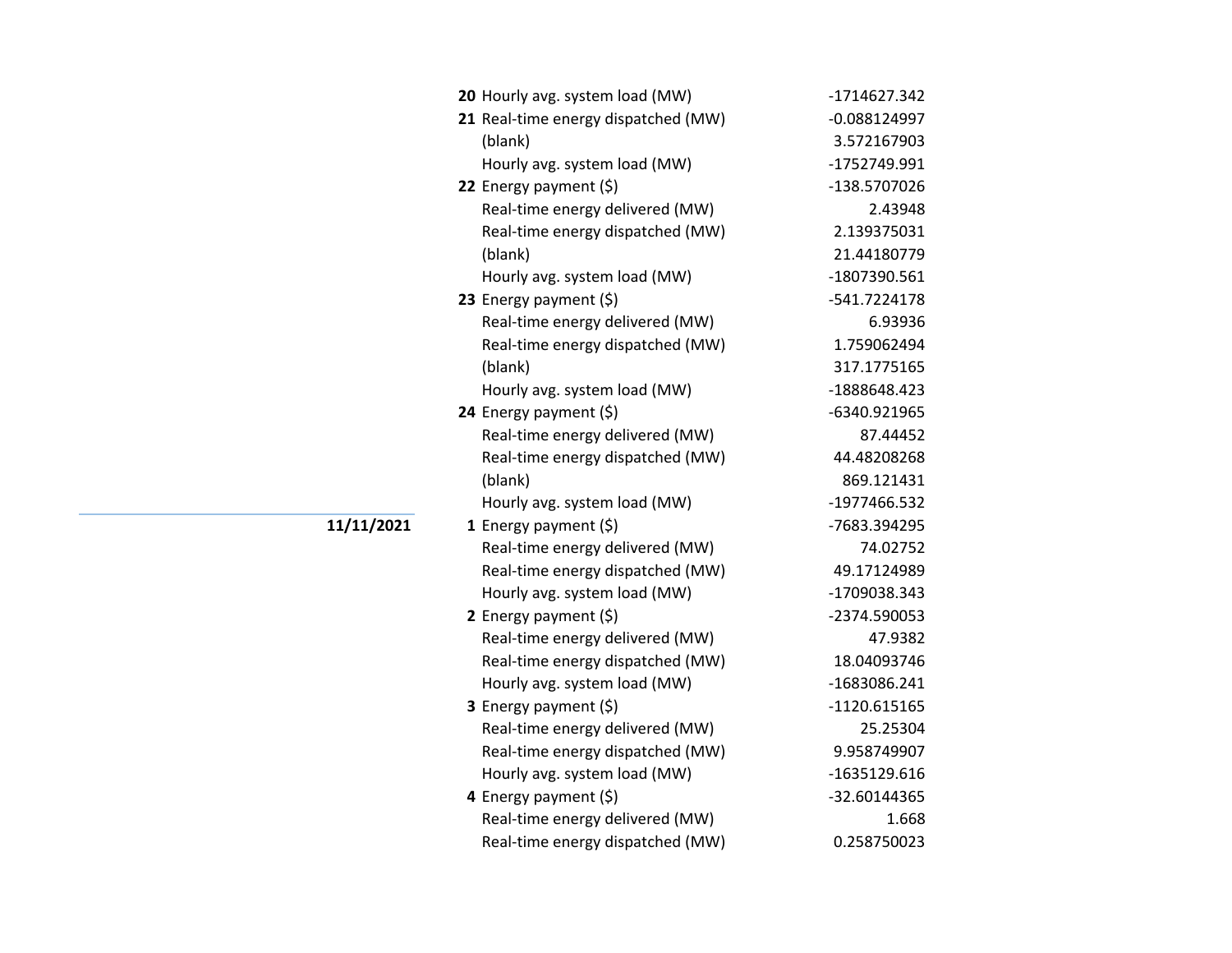| 4 Hourly avg. system load (MW)   | -1577645.094   |
|----------------------------------|----------------|
| <b>5</b> Energy payment $(\xi)$  | $-0.578423671$ |
| Real-time energy delivered (MW)  | 0.0672         |
| Real-time energy dispatched (MW) | 0.009062476    |
| Hourly avg. system load (MW)     | -1509400.035   |
| 6 Energy payment $(5)$           | -5.522189826   |
| Real-time energy delivered (MW)  | 0.0864         |
| Real-time energy dispatched (MW) | 0.089687465    |
| Hourly avg. system load (MW)     | -1415043.757   |
| 7 Energy payment (\$)            | -4.494627518   |
| Real-time energy delivered (MW)  | 0.0768         |
| Real-time energy dispatched (MW) | 0.07937497     |
| Hourly avg. system load (MW)     | -1328097.423   |
| 8 Energy payment (\$)            | -4.662905935   |
| Real-time energy delivered (MW)  | 0.0864         |
| Real-time energy dispatched (MW) | 0.089687465    |
| Hourly avg. system load (MW)     | -1244699.889   |
| <b>9</b> Energy payment $(\xi)$  | -4.734119808   |
| Real-time energy delivered (MW)  | 0.0864         |
| Real-time energy dispatched (MW) | 0.089999964    |
| Hourly avg. system load (MW)     | -1202411.805   |
| 10 Energy payment $(\xi)$        | 0.145886024    |
| Real-time energy dispatched (MW) | $-0.002812491$ |
| Hourly avg. system load (MW)     | -1175956.685   |
| 11 Hourly avg. system load (MW)  | -1170461.848   |
| 12 Hourly avg. system load (MW)  | -1192113.021   |
| 13 Hourly avg. system load (MW)  | -1256334.811   |
| 14 Hourly avg. system load (MW)  | -1346661.648   |
| 15 Hourly avg. system load (MW)  | -1400540.608   |
| 16 Hourly avg. system load (MW)  | -1395950.614   |
| 17 Hourly avg. system load (MW)  | -1369085.533   |
| 18 Hourly avg. system load (MW)  | -1352367.011   |
| 19 Hourly avg. system load (MW)  | -1356889.164   |
| 20 Hourly avg. system load (MW)  | -1388112.69    |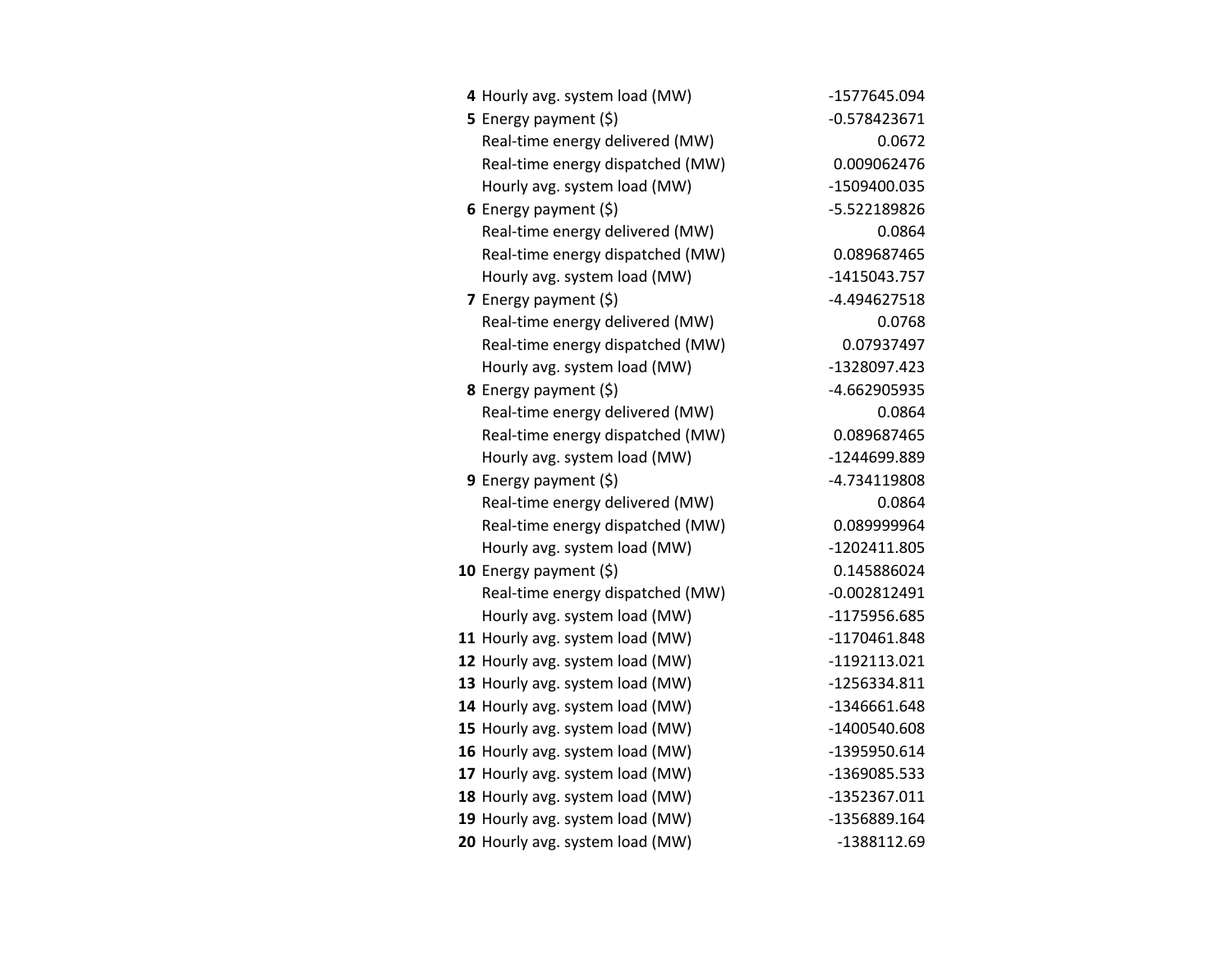| 21 Energy payment $(\xi)$        | 4.601673652  |
|----------------------------------|--------------|
| Real-time energy dispatched (MW) | -0.101249997 |
| Hourly avg. system load (MW)     | -1451030.82  |
| 22 Energy payment (\$)           | -45.50615291 |
| Real-time energy delivered (MW)  | 2.28228      |
| Real-time energy dispatched (MW) | 0.626875064  |
| Hourly avg. system load (MW)     | -1526861.829 |
| 23 Energy payment $(\xi)$        | -1125.843303 |
| Real-time energy delivered (MW)  | 41.73864     |
| Real-time energy dispatched (MW) | 13.99718737  |
| Hourly avg. system load (MW)     | -1596673.492 |
| 24 Energy payment (\$)           | -2780.844754 |
| Real-time energy delivered (MW)  | 52.19892     |
| Real-time energy dispatched (MW) | 16.88187512  |
| Hourly avg. system load (MW)     | -1656758.744 |
| <b>1</b> Energy payment $(5)$    | -12487.39834 |
| Real-time energy delivered (MW)  | 115.088832   |
| Real-time energy dispatched (MW) | 71.58937442  |
| Hourly avg. system load (MW)     | -4404666.521 |
| 2 Energy payment $(\xi)$         | -1722.189014 |
| Real-time energy delivered (MW)  | 33.720093    |
| Real-time energy dispatched (MW) | 8.074374894  |
| Hourly avg. system load (MW)     | -4284238.693 |
| <b>3</b> Energy payment $(\xi)$  | -722.6050527 |
| Real-time energy delivered (MW)  | 5.8566       |
| Real-time energy dispatched (MW) | 2.328333266  |
| Hourly avg. system load (MW)     | -4129381.004 |
| 4 Energy payment (\$)            | -207.6864811 |
| Real-time energy delivered (MW)  | 7.086028269  |
| Real-time energy dispatched (MW) | 1.296770746  |
| Hourly avg. system load (MW)     | -3967392.917 |
| 5 Energy payment (\$)            | -5.444607666 |
| Real-time energy delivered (MW)  | 0.447444     |
| Real-time energy dispatched (MW) | 0.073749998  |

## **11/12/2021**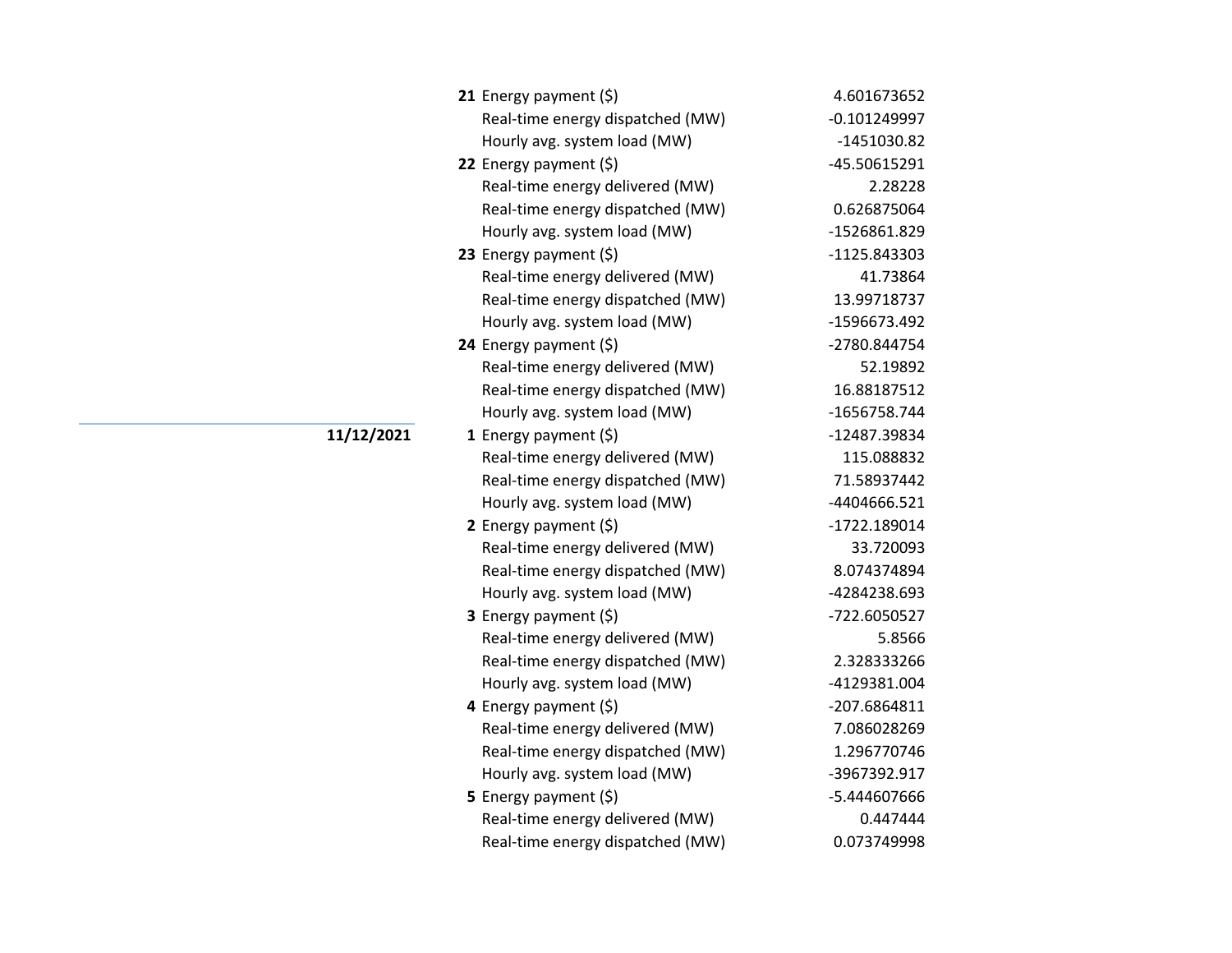| 5 Hourly avg. system load (MW)   | -3811772.495   |
|----------------------------------|----------------|
| 6 Energy payment $(5)$           | -10.72194484   |
| Real-time energy delivered (MW)  | 0.148194       |
| Real-time energy dispatched (MW) | 0.179062477    |
| Hourly avg. system load (MW)     | -3591026.182   |
| 7 Energy payment (\$)            | -3.104686709   |
| Real-time energy delivered (MW)  | 0.0576         |
| Real-time energy dispatched (MW) | 0.05624998     |
| Hourly avg. system load (MW)     | -3374089.162   |
| <b>8</b> Energy payment $(\xi)$  | -3.711366633   |
| Real-time energy delivered (MW)  | 0.0672         |
| Real-time energy dispatched (MW) | 0.069687473    |
| Hourly avg. system load (MW)     | -3176282.318   |
| <b>9</b> Energy payment $(\xi)$  | -3.723205211   |
| Real-time energy delivered (MW)  | 0.0672         |
| Real-time energy dispatched (MW) | 0.069999972    |
| Hourly avg. system load (MW)     | -3060293.236   |
| 10 Energy payment $(5)$          | 0.101019583    |
| Real-time energy dispatched (MW) | $-0.002187493$ |
| Hourly avg. system load (MW)     | -2988850.782   |
| 11 Hourly avg. system load (MW)  | -2960030.423   |
| 12 Hourly avg. system load (MW)  | -3023752.557   |
| 13 Hourly avg. system load (MW)  | -3211566.647   |
| 14 Hourly avg. system load (MW)  | -3465438.049   |
| 15 Hourly avg. system load (MW)  | -3579296.244   |
| 16 Hourly avg. system load (MW)  | -3609335.601   |
| 17 Hourly avg. system load (MW)  | -3641430.24    |
| 18 Hourly avg. system load (MW)  | -3676823.832   |
| 19 Hourly avg. system load (MW)  | -3694121.226   |
| 20 Hourly avg. system load (MW)  | -3716027.079   |
| 21 Energy payment (\$)           | 4.620525599    |
| Real-time energy dispatched (MW) | $-0.104374997$ |
| Hourly avg. system load (MW)     | -3851116.237   |
| 22 Energy payment (\$)           | -31.34280872   |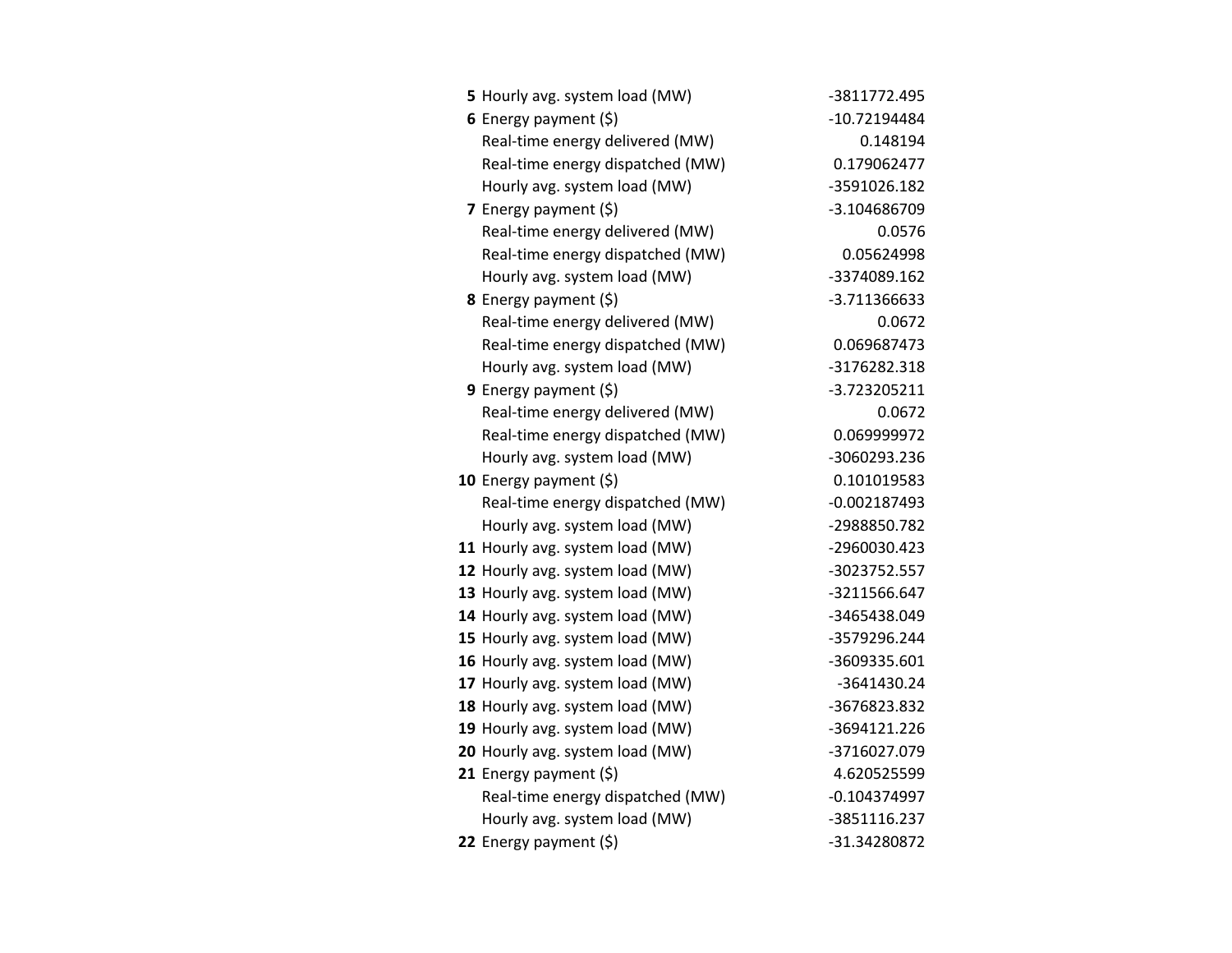| 22 Real-time energy delivered (MW) | 3.04356        |
|------------------------------------|----------------|
| Real-time energy dispatched (MW)   | 0.468750072    |
| Hourly avg. system load (MW)       | -4040644.594   |
| 23 Energy payment (\$)             | -3085.062921   |
| Real-time energy delivered (MW)    | 78.10512       |
| Real-time energy dispatched (MW)   | 41.93343701    |
| Hourly avg. system load (MW)       | -4228536.759   |
| 24 Energy payment (\$)             | -9089.124256   |
| Real-time energy delivered (MW)    | 108.704514     |
| Real-time energy dispatched (MW)   | 67.44718688    |
| Hourly avg. system load (MW)       | -4349246.467   |
| 1 Energy payment $(\xi)$           | -29.69064526   |
| Real-time energy delivered (MW)    | 0.392325       |
| Real-time energy dispatched (MW)   | 0.339999996    |
| Hourly avg. system load (MW)       | -283514.5444   |
| 2 Energy payment $(\xi)$           | -23.58675344   |
| Real-time energy delivered (MW)    | 0.286119       |
| Real-time energy dispatched (MW)   | 0.339374998    |
| Hourly avg. system load (MW)       | -280628.3921   |
| 3 Energy payment (\$)              | $-22.0635414$  |
| Real-time energy delivered (MW)    | 0.34089        |
| Real-time energy dispatched (MW)   | 0.329999988    |
| Hourly avg. system load (MW)       | -271864.0445   |
| 4 Energy payment (\$)              | -18.22430302   |
| Real-time energy delivered (MW)    | 0.26139        |
| Real-time energy dispatched (MW)   | 0.289687481    |
| Hourly avg. system load (MW)       | -262846.6856   |
| 5 Energy payment $(\xi)$           | $-16.29717961$ |
| Real-time energy delivered (MW)    | 0.225258       |
| Real-time energy dispatched (MW)   | 0.279687485    |
| Hourly avg. system load (MW)       | -254081.2422   |
| 6 Energy payment $(5)$             | $-10.25212685$ |
| Real-time energy delivered (MW)    | 0.201234       |
| Real-time energy dispatched (MW)   | 0.189062485    |

**11/13/2021**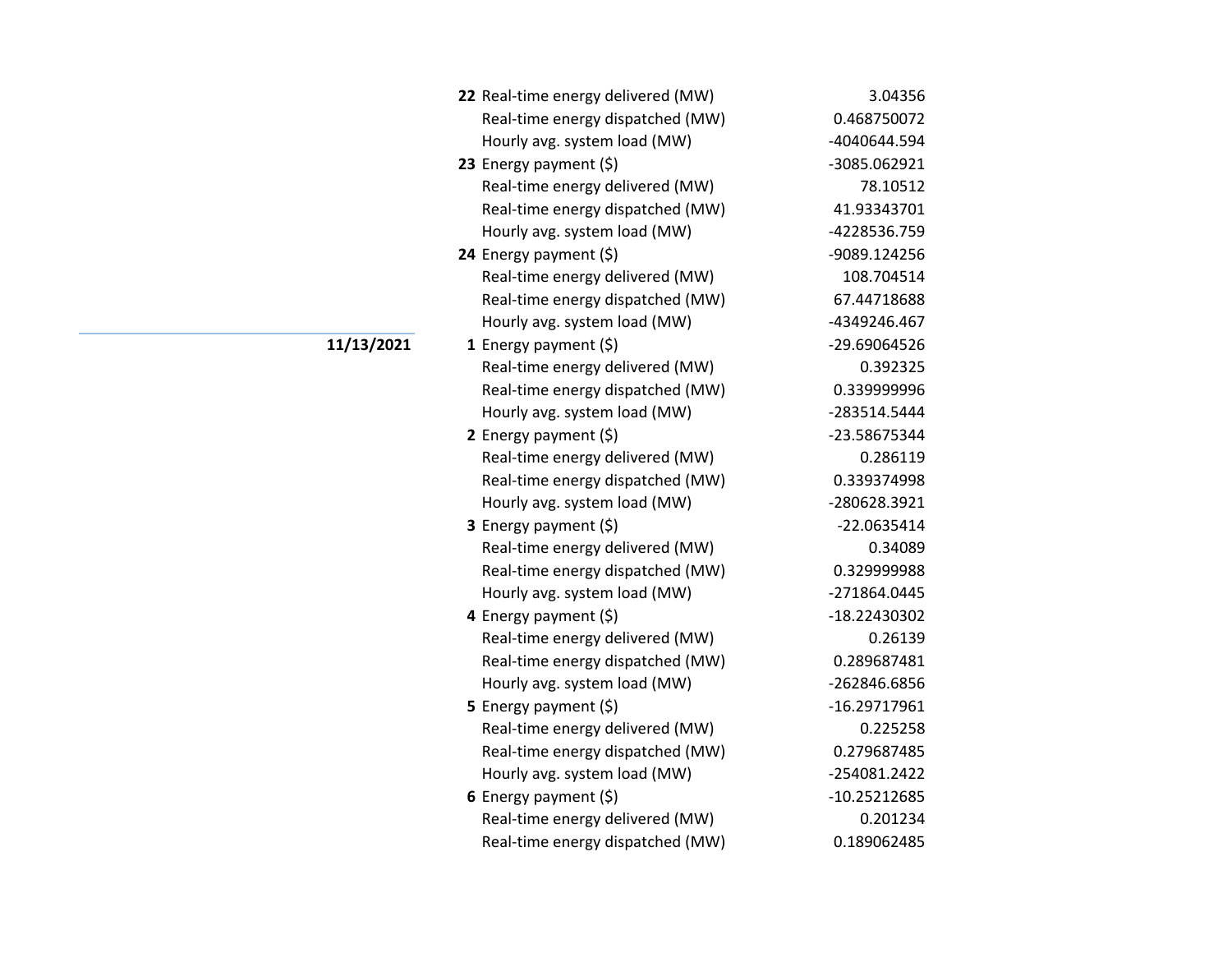| 6 Hourly avg. system load (MW)   | -240735.958    |
|----------------------------------|----------------|
| 7 Energy payment $(5)$           | -1.318896257   |
| Real-time energy delivered (MW)  | 0.0288         |
| Real-time energy dispatched (MW) | 0.024374995    |
| Hourly avg. system load (MW)     | -227461.0527   |
| 8 Energy payment (\$)            | -3.054942737   |
| Real-time energy delivered (MW)  | 0.0576         |
| Real-time energy dispatched (MW) | 0.059687477    |
| Hourly avg. system load (MW)     | -229562.8735   |
| 9 Energy payment $(\xi)$         | -3.514077996   |
| Real-time energy delivered (MW)  | 0.0672         |
| Real-time energy dispatched (MW) | 0.069999972    |
| Hourly avg. system load (MW)     | -219917.4756   |
| 10 Energy payment $(\xi)$        | 0.109710392    |
| Real-time energy dispatched (MW) | $-0.002187493$ |
| Hourly avg. system load (MW)     | -213314.4159   |
| 11 Hourly avg. system load (MW)  | -209900.7124   |
| 12 Hourly avg. system load (MW)  | -210072.8348   |
| 13 Hourly avg. system load (MW)  | -215375.8095   |
| 14 Hourly avg. system load (MW)  | -221644.3852   |
| 15 Hourly avg. system load (MW)  | -223928.3592   |
| 16 Hourly avg. system load (MW)  | -223859.3315   |
| 17 Hourly avg. system load (MW)  | -225986.3197   |
| 18 Hourly avg. system load (MW)  | -226466.6267   |
| 19 Hourly avg. system load (MW)  | -230883.752    |
| 20 Hourly avg. system load (MW)  | -235425.9192   |
| 21 Hourly avg. system load (MW)  | -244357.6658   |
| 22 Hourly avg. system load (MW)  | -252801.2311   |
| 23 Energy payment $(5)$          | 8.296831187    |
| Real-time energy dispatched (MW) | $-0.009374996$ |
| Hourly avg. system load (MW)     | -263116.0352   |
| 24 Energy payment (\$)           | -22.21949954   |
| Real-time energy delivered (MW)  | 0.342279       |
| Real-time energy dispatched (MW) | 0.299062503    |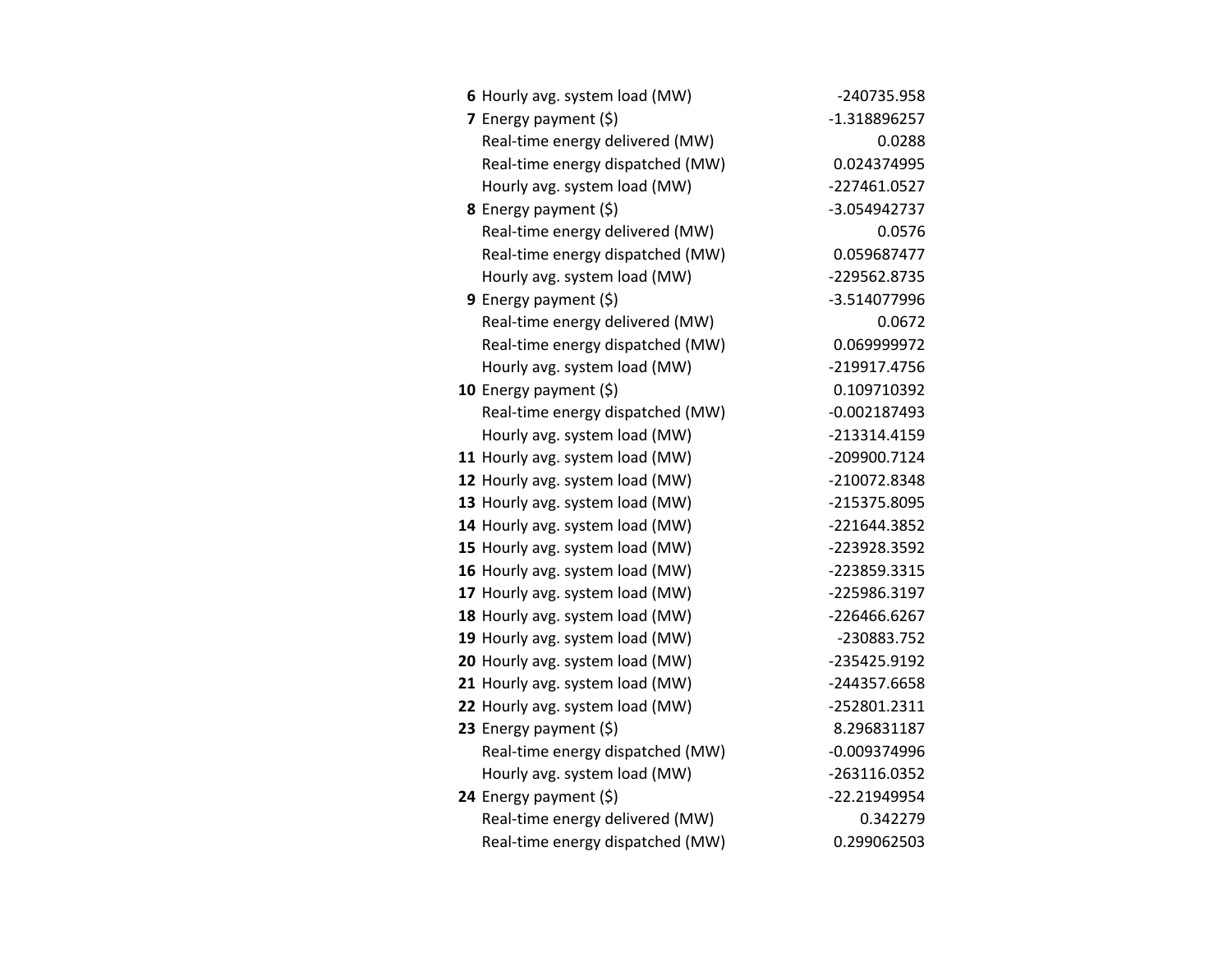| 11/13/2021 | 24 Hourly avg. system load (MW)  | -274625.8503   |
|------------|----------------------------------|----------------|
| 11/14/2021 | 1 Energy payment $(\xi)$         | -2.847622162   |
|            | Real-time energy delivered (MW)  | 0.0288         |
|            | Real-time energy dispatched (MW) | 0.029999988    |
|            | Hourly avg. system load (MW)     | -205162.0349   |
|            | 2 Energy payment $(\xi)$         | $-1.400405753$ |
|            | Real-time energy delivered (MW)  | 0.0192         |
|            | Real-time energy dispatched (MW) | 0.019687493    |
|            | Hourly avg. system load (MW)     | -203793.1984   |
|            | 3 Energy payment (\$)            | $-1.340517031$ |
|            | Real-time energy delivered (MW)  | 0.0192         |
|            | Real-time energy dispatched (MW) | 0.019687493    |
|            | Hourly avg. system load (MW)     | -198442.8285   |
|            | 4 Energy payment (\$)            | -1.888336772   |
|            | Real-time energy delivered (MW)  | 0.0288         |
|            | Real-time energy dispatched (MW) | 0.02937499     |
|            | Hourly avg. system load (MW)     | -191812.4136   |
|            | 5 Energy payment $(\xi)$         | -2.923962702   |
|            | Real-time energy delivered (MW)  | 0.048          |
|            | Real-time energy dispatched (MW) | 0.049687481    |
|            | Hourly avg. system load (MW)     | -183883.231    |
|            | 6 Energy payment $(5)$           | -3.278653589   |
|            | Real-time energy delivered (MW)  | 0.0576         |
|            | Real-time energy dispatched (MW) | 0.059999976    |
|            | Hourly avg. system load (MW)     | -172295.0561   |
|            | 7 Energy payment $(\xi)$         | $-2.621460442$ |
|            | Real-time energy delivered (MW)  | 0.048          |
|            | Real-time energy dispatched (MW) | 0.049687481    |
|            | Hourly avg. system load (MW)     | $-163556.6821$ |
|            | 8 Energy payment (\$)            | -2.578692553   |
|            | Real-time energy delivered (MW)  | 0.048          |
|            | Real-time energy dispatched (MW) | 0.049062483    |
|            | Hourly avg. system load (MW)     | -158064.6668   |
|            | 9 Energy payment $(\xi)$         | -4.140603344   |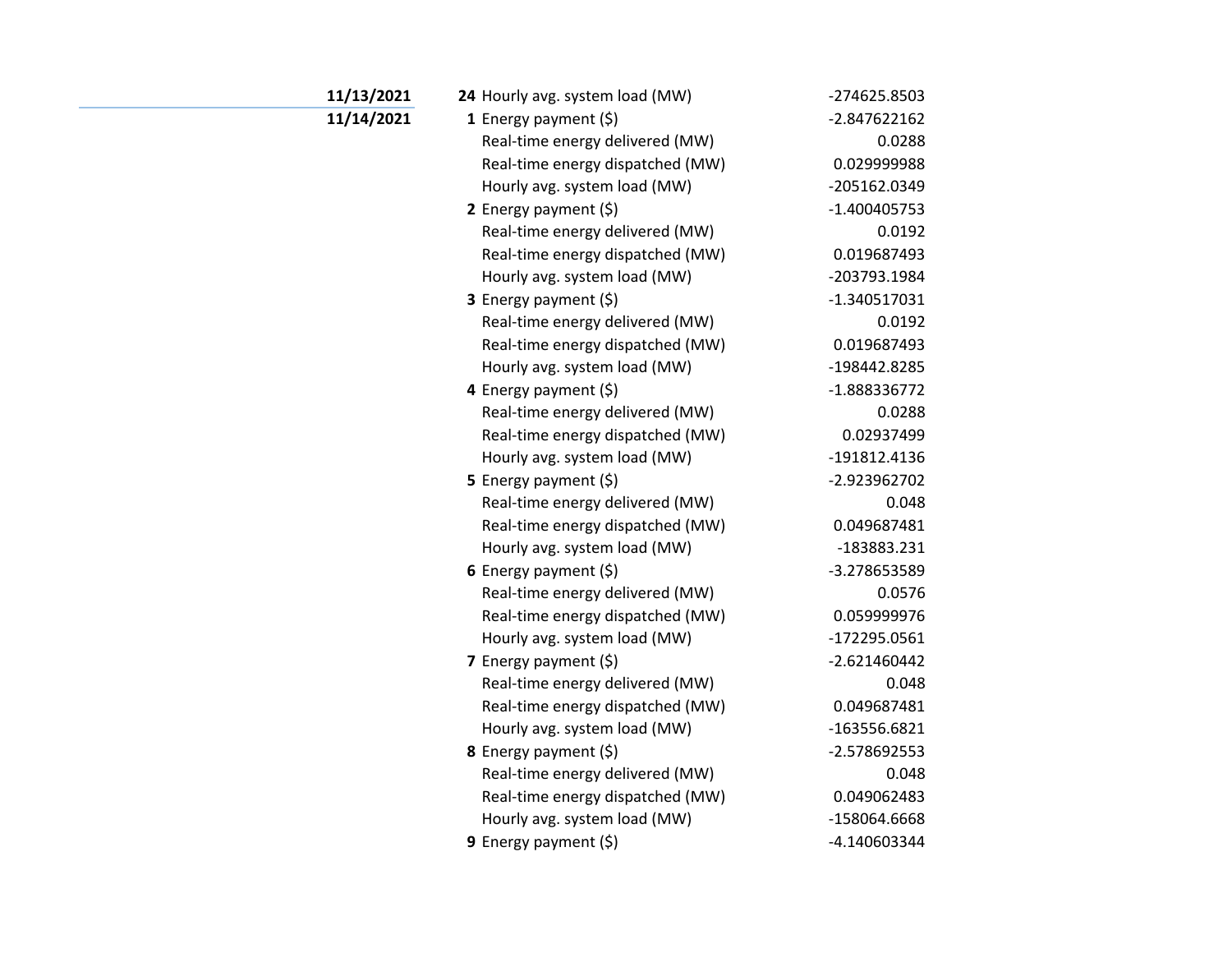| 9 Real-time energy delivered (MW) | 0.0768         |
|-----------------------------------|----------------|
| Real-time energy dispatched (MW)  | 0.079999968    |
| Hourly avg. system load (MW)      | -151969.9216   |
| 10 Energy payment (\$)            | 0.111384439    |
| Real-time energy dispatched (MW)  | $-0.002499992$ |
| Hourly avg. system load (MW)      | -148595.0738   |
| 11 Hourly avg. system load (MW)   | -149839.2793   |
| 12 Hourly avg. system load (MW)   | -150123.0882   |
| 13 Hourly avg. system load (MW)   | -151899.9958   |
| 14 Hourly avg. system load (MW)   | -154871.0272   |
| 15 Hourly avg. system load (MW)   | -154553.6969   |
| 16 Hourly avg. system load (MW)   | -152376.9277   |
| 17 Hourly avg. system load (MW)   | -151142.3753   |
| 18 Hourly avg. system load (MW)   | -155760.468    |
| 19 Hourly avg. system load (MW)   | -157962.2888   |
| 20 Hourly avg. system load (MW)   | -162092.1205   |
| 21 Hourly avg. system load (MW)   | -168325.9599   |
| 22 Hourly avg. system load (MW)   | -177204.2198   |
| 23 Hourly avg. system load (MW)   | -186678.3059   |
| 24 Energy payment (\$)            | 0.048816666    |
| Real-time energy dispatched (MW)  | $-0.000937497$ |
| Hourly avg. system load (MW)      | -195543.0306   |
| 1 Energy payment $(\xi)$          | -5354.381663   |
| Real-time energy delivered (MW)   | 95.992053      |
| Real-time energy dispatched (MW)  | 49.96937444    |
| Hourly avg. system load (MW)      | -1213479.338   |
| 2 Energy payment $(\xi)$          | -1771.786993   |
| Real-time energy delivered (MW)   | 49.598223      |
| Real-time energy dispatched (MW)  | 16.84312496    |
| Hourly avg. system load (MW)      | -1197228.947   |
| 3 Energy payment (\$)             | 215.8323872    |
| Real-time energy delivered (MW)   | 2.648658       |
| Real-time energy dispatched (MW)  | -4.802187603   |
| Hourly avg. system load (MW)      | -1167956.875   |

## **11/15/2021**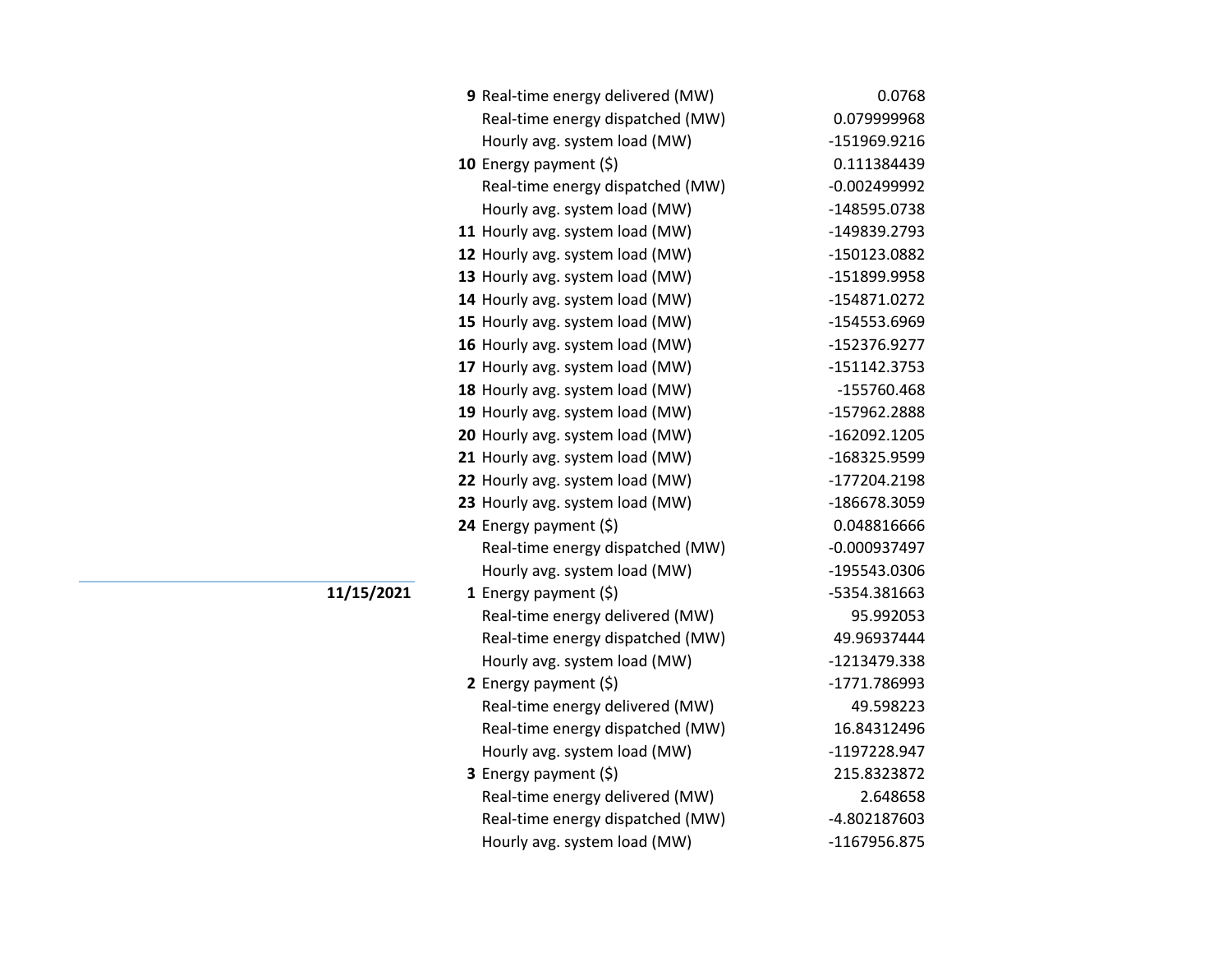| 4 Energy payment (\$)            | -280.7347159   |
|----------------------------------|----------------|
| Real-time energy delivered (MW)  | 4.465893       |
| Real-time energy dispatched (MW) | 4.036875001    |
| Hourly avg. system load (MW)     | -1125150.574   |
| 5 Energy payment $(\xi)$         | -10.03895274   |
| Real-time energy delivered (MW)  | 0.278892       |
| Real-time energy dispatched (MW) | 0.156874968    |
| Hourly avg. system load (MW)     | -1072519.832   |
| 6 Energy payment $(\xi)$         | $-10.2925646$  |
| Real-time energy delivered (MW)  | 0.210951       |
| Real-time energy dispatched (MW) | 0.178749978    |
| Hourly avg. system load (MW)     | -1002463.837   |
| <b>7</b> Energy payment $(\xi)$  | -4.291638734   |
| Real-time energy delivered (MW)  | 0.0768         |
| Real-time energy dispatched (MW) | 0.076562471    |
| Hourly avg. system load (MW)     | -939239.9527   |
| 8 Energy payment (\$)            | $-2.514726375$ |
| Real-time energy delivered (MW)  | 0.048          |
| Real-time energy dispatched (MW) | 0.049374982    |
| Hourly avg. system load (MW)     | -869826.1472   |
| 9 Energy payment (\$)            | -3.508192297   |
| Real-time energy delivered (MW)  | 0.0672         |
| Real-time energy dispatched (MW) | 0.069999972    |
| Hourly avg. system load (MW)     | -854697.8845   |
| 10 Energy payment $(\xi)$        | 0.094363598    |
| Real-time energy dispatched (MW) | $-0.002187493$ |
| Hourly avg. system load (MW)     | -832407.8927   |
| 11 Hourly avg. system load (MW)  | -840160.8987   |
| 12 Hourly avg. system load (MW)  | -854898.3658   |
| 13 Hourly avg. system load (MW)  | -909777.2046   |
| 14 Hourly avg. system load (MW)  | -979204.8429   |
| 15 Hourly avg. system load (MW)  | -1020870.83    |
| 16 Hourly avg. system load (MW)  | $-1025251.276$ |
| 17 Hourly avg. system load (MW)  | $-1024482.188$ |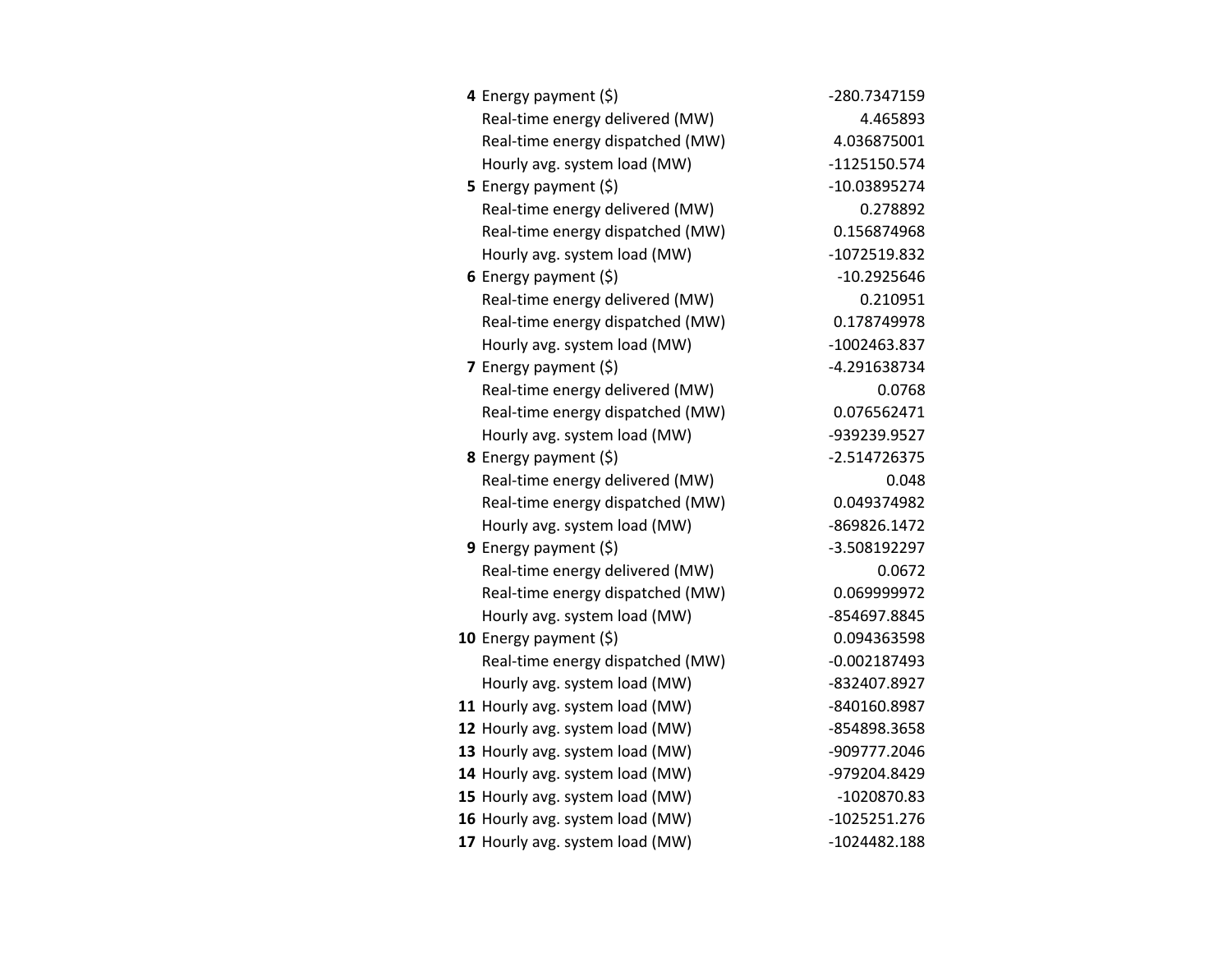|            | 18 Hourly avg. system load (MW)  | -1029023.149   |
|------------|----------------------------------|----------------|
|            | 19 Hourly avg. system load (MW)  | -1036366.154   |
|            | 20 Energy payment (\$)           | 0.988002358    |
|            | Real-time energy dispatched (MW) | $-0.023124998$ |
|            | Hourly avg. system load (MW)     | -1062487.656   |
|            | <b>21</b> Energy payment $(\xi)$ | 39.9532624     |
|            | Real-time energy dispatched (MW) | $-0.809374971$ |
|            | Hourly avg. system load (MW)     | -1089755.814   |
|            | 22 Energy payment (\$)           | 140.8128988    |
|            | Real-time energy delivered (MW)  | 2.73132        |
|            | Real-time energy dispatched (MW) | -4.786874892   |
|            | Hourly avg. system load (MW)     | -1109902.142   |
|            | 23 Energy payment (\$)           | -1358.044072   |
|            | Real-time energy delivered (MW)  | 59.02116       |
|            | Real-time energy dispatched (MW) | 17.52218704    |
|            | Hourly avg. system load (MW)     | -1139168.529   |
|            | 24 Energy payment (\$)           | -3626.973005   |
|            | Real-time energy delivered (MW)  | 78.23288       |
|            | Real-time energy dispatched (MW) | 29.59572858    |
|            | Hourly avg. system load (MW)     | -1172447.656   |
| 11/16/2021 | 1 Energy payment $(\xi)$         | -4916.547014   |
|            | Real-time energy delivered (MW)  | 92.129181      |
|            | Real-time energy dispatched (MW) | 48.95937444    |
|            | Hourly avg. system load (MW)     | -1150199.553   |
|            | 2 Energy payment $(\xi)$         | -1119.808742   |
|            | Real-time energy delivered (MW)  | 43.339179      |
|            | Real-time energy dispatched (MW) | 11.47624989    |
|            | Hourly avg. system load (MW)     | -1141069.552   |
|            | <b>3</b> Energy payment $(\xi)$  | 403.9684078    |
|            | Real-time energy delivered (MW)  | 11.243292      |
|            | Real-time energy dispatched (MW) | $-6.520312541$ |
|            | Hourly avg. system load (MW)     | $-1116545.877$ |
|            | 4 Energy payment (\$)            | 60.19780524    |
|            | Real-time energy delivered (MW)  | 3.536679       |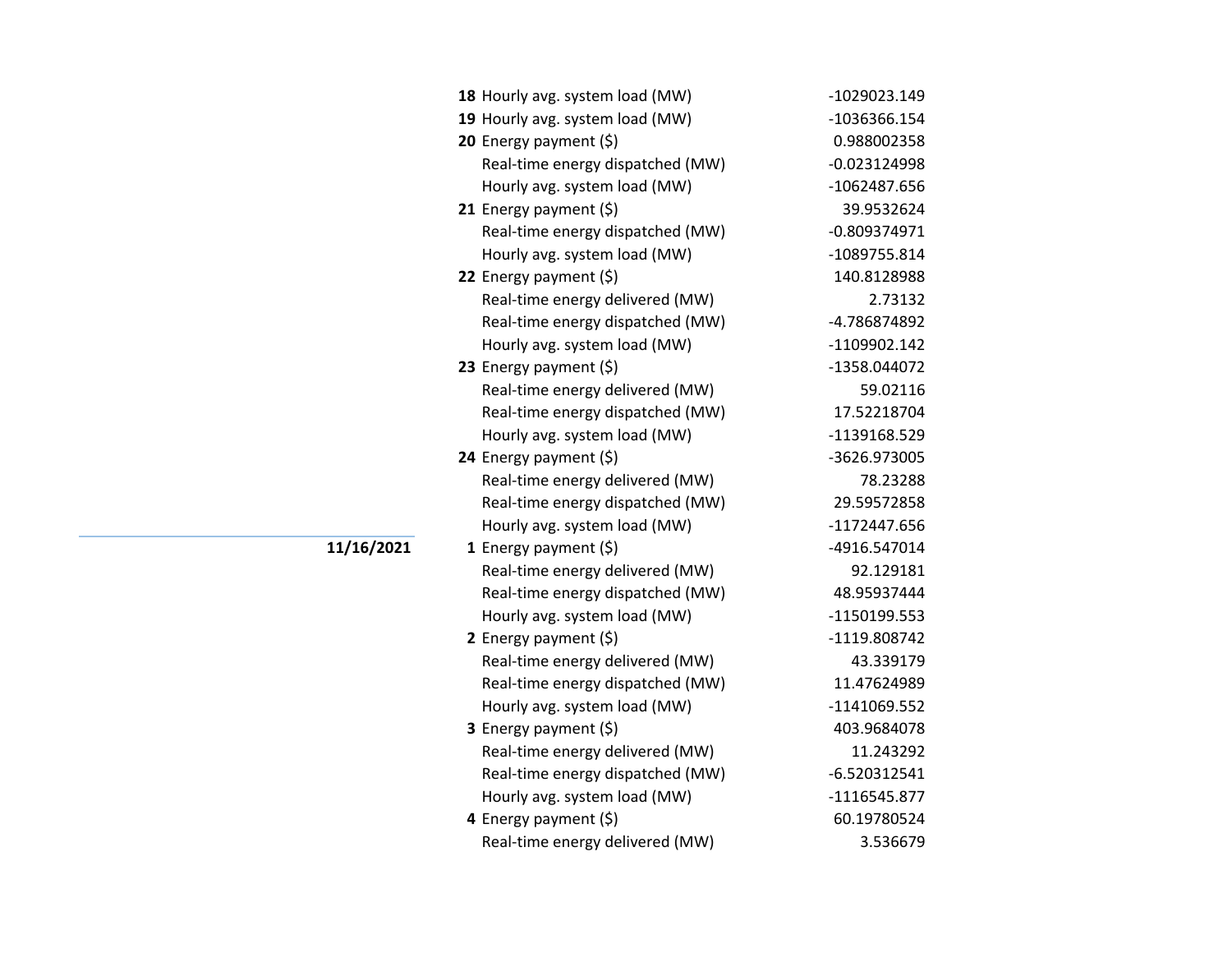| 4 Real-time energy dispatched (MW) | $-0.785625001$ |
|------------------------------------|----------------|
| Hourly avg. system load (MW)       | -1080639.524   |
| 5 Energy payment $(5)$             | 2.054468824    |
| Real-time energy delivered (MW)    | 0.411648       |
| Real-time energy dispatched (MW)   | $-0.025937525$ |
| Hourly avg. system load (MW)       | -1030051.088   |
| 6 Energy payment $(5)$             | -11.34070296   |
| Real-time energy delivered (MW)    | 0.283665       |
| Real-time energy dispatched (MW)   | 0.188749974    |
| Hourly avg. system load (MW)       | -962100.9368   |
| 7 Energy payment (\$)              | $-0.728554265$ |
| Real-time energy delivered (MW)    | 0.0192         |
| Real-time energy dispatched (MW)   | 0.014791669    |
| Hourly avg. system load (MW)       | -903239.1846   |
| 8 Energy payment (\$)              | -3.581293152   |
| Real-time energy delivered (MW)    | 0.0672         |
| Real-time energy dispatched (MW)   | 0.069374974    |
| Hourly avg. system load (MW)       | -871994.4133   |
| <b>9</b> Energy payment $(\xi)$    | -4.014650624   |
| Real-time energy delivered (MW)    | 0.0768         |
| Real-time energy dispatched (MW)   | 0.079999968    |
| Hourly avg. system load (MW)       | -842086.7224   |
| 10 Energy payment $(\xi)$          | 0.127327018    |
| Real-time energy dispatched (MW)   | $-0.002499992$ |
| Hourly avg. system load (MW)       | -825604.5638   |
| 11 Hourly avg. system load (MW)    | $-819953.72$   |
| 12 Hourly avg. system load (MW)    | -838948.052    |
| 13 Hourly avg. system load (MW)    | -893702.7818   |
| 14 Hourly avg. system load (MW)    | -974227.8389   |
| 15 Hourly avg. system load (MW)    | -1017345.038   |
| 16 Hourly avg. system load (MW)    | $-1024168.467$ |
| 17 Hourly avg. system load (MW)    | $-1018075.65$  |
| 18 Hourly avg. system load (MW)    | -996088.4319   |
| 19 Hourly avg. system load (MW)    | -983444.5327   |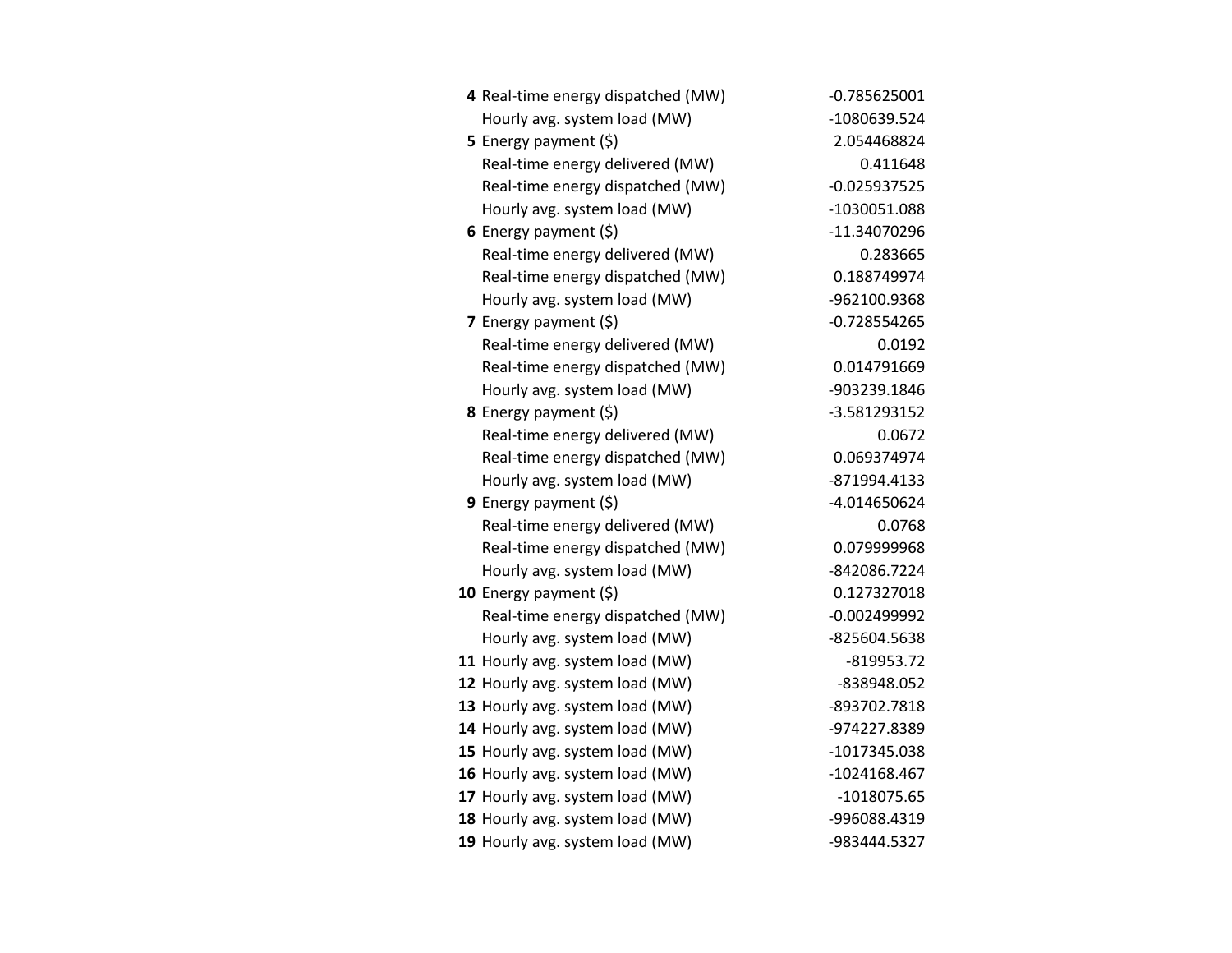## **11/17/2021**

| 20 Hourly avg. system load (MW)  | -990712.0901   |
|----------------------------------|----------------|
| 21 Energy payment $(\xi)$        | $-0.000974863$ |
| Real-time energy dispatched (MW) | $-0.104374997$ |
| Hourly avg. system load (MW)     | -1003800.883   |
| 22 Energy payment (\$)           | -95.45554276   |
| Real-time energy delivered (MW)  | 3.29664        |
| Real-time energy dispatched (MW) | 0.916875068    |
| Hourly avg. system load (MW)     | -1024728.846   |
| 23 Energy payment $(\xi)$        | -2131.872925   |
| Real-time energy delivered (MW)  | 68.09796       |
| Real-time energy dispatched (MW) | 35.0349999     |
| Hourly avg. system load (MW)     | $-1044371.663$ |
| 24 Energy payment $(\xi)$        | -3755.46296    |
| Real-time energy delivered (MW)  | 87.7374        |
| Real-time energy dispatched (MW) | 45.6665619     |
| Hourly avg. system load (MW)     | -1091340.913   |
| 1 Energy payment $(\xi)$         | -3451.910938   |
| Real-time energy delivered (MW)  | 79.5864        |
| Real-time energy dispatched (MW) | 37.83999948    |
| Hourly avg. system load (MW)     | -1119972.96    |
| 2 Energy payment $(\xi)$         | -1821.220733   |
| Real-time energy delivered (MW)  | 52.31748       |
| Real-time energy dispatched (MW) | 20.96624992    |
| Hourly avg. system load (MW)     | $-1116047.327$ |
| 3 Energy payment (\$)            | -201.931973    |
| Real-time energy delivered (MW)  | 25.70532       |
| Real-time energy dispatched (MW) | 3.709687471    |
| Hourly avg. system load (MW)     | -1092995.477   |
| 4 Energy payment (\$)            | 235.0802945    |
| Real-time energy delivered (MW)  | 1.596          |
| Real-time energy dispatched (MW) | -3.001562544   |
| Hourly avg. system load (MW)     | $-1061658.247$ |
| 5 Energy payment $(\xi)$         | 20.48217676    |
| Real-time energy delivered (MW)  | 0.0192         |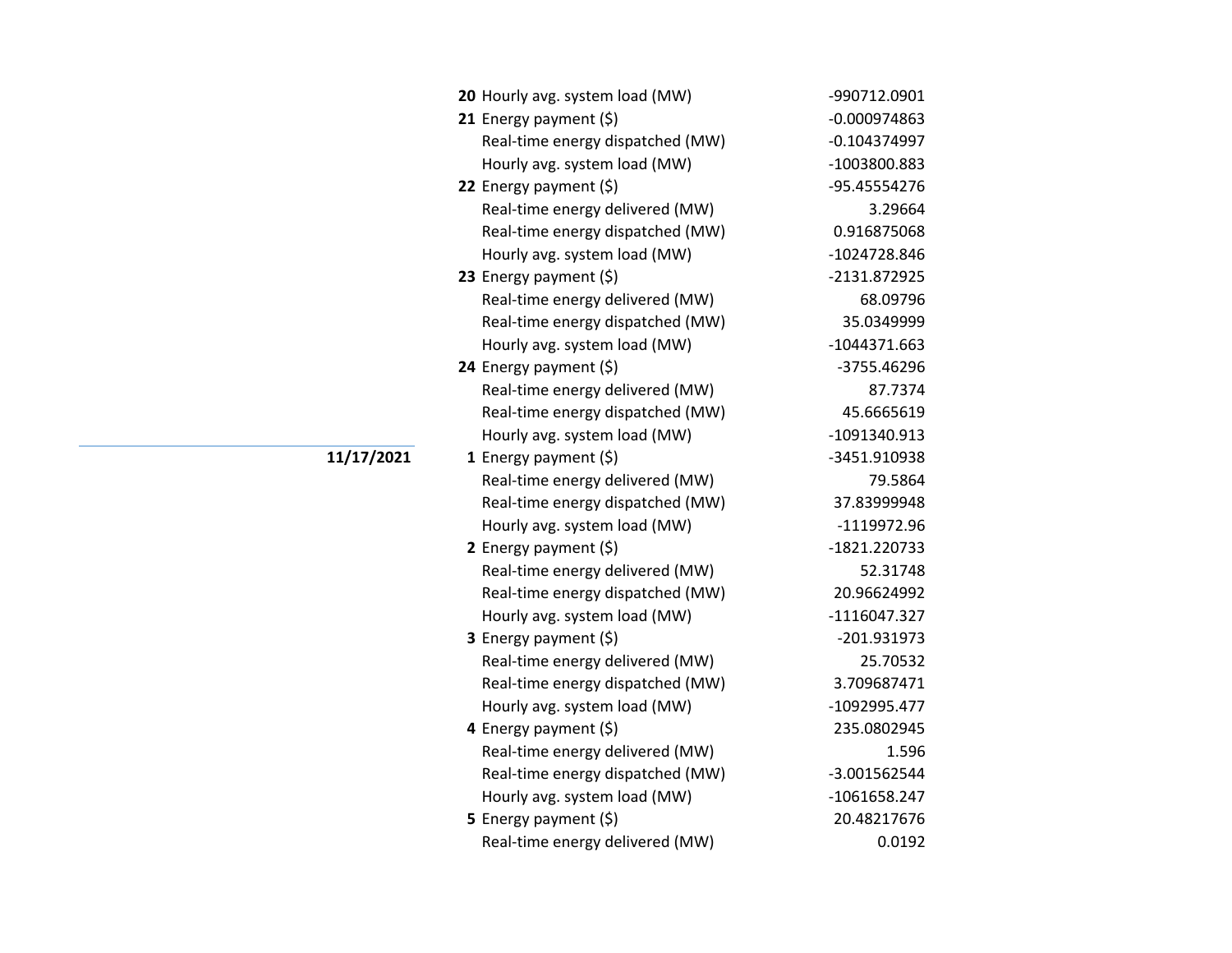| 5 Real-time energy dispatched (MW) | $-0.264687495$ |
|------------------------------------|----------------|
| Hourly avg. system load (MW)       | -1014095.45    |
| 6 Energy payment $(\xi)$           | -1.200898596   |
| Real-time energy delivered (MW)    | 0.0288         |
| Real-time energy dispatched (MW)   | 0.019687493    |
| Hourly avg. system load (MW)       | -948694.0994   |
| 7 Energy payment $(\xi)$           | $-1.810007676$ |
| Real-time energy delivered (MW)    | 0.0384         |
| Real-time energy dispatched (MW)   | 0.029999988    |
| Hourly avg. system load (MW)       | -888103.7538   |
| 8 Energy payment (\$)              | -0.829038333   |
| Real-time energy delivered (MW)    | 0.0144         |
| Real-time energy dispatched (MW)   | 0.013854163    |
| Hourly avg. system load (MW)       | -845967.6772   |
| 9 Energy payment $(\xi)$           | $-1.12488615$  |
| Real-time energy delivered (MW)    | 0.0192         |
| Real-time energy dispatched (MW)   | 0.019999992    |
| Hourly avg. system load (MW)       | -816599.2163   |
| 10 Energy payment $(\xi)$          | 0.034009451    |
| Real-time energy dispatched (MW)   | $-0.000624998$ |
| Hourly avg. system load (MW)       | -800040.9568   |
| 11 Hourly avg. system load (MW)    | -796970.7146   |
| 12 Hourly avg. system load (MW)    | -815155.8992   |
| 13 Hourly avg. system load (MW)    | -869260.9234   |
| 14 Hourly avg. system load (MW)    | -953847.0222   |
| 15 Hourly avg. system load (MW)    | -996339.6418   |
| 16 Hourly avg. system load (MW)    | -988487.7607   |
| 17 Hourly avg. system load (MW)    | -960036.5398   |
| 18 Hourly avg. system load (MW)    | -927304.4087   |
| 19 Hourly avg. system load (MW)    | -921458.4289   |
| 20 Hourly avg. system load (MW)    | -930073.9016   |
| 21 Energy payment $(\xi)$          | 1.308471056    |
| Real-time energy dispatched (MW)   | $-0.104374997$ |
| Hourly avg. system load (MW)       | -958422.904    |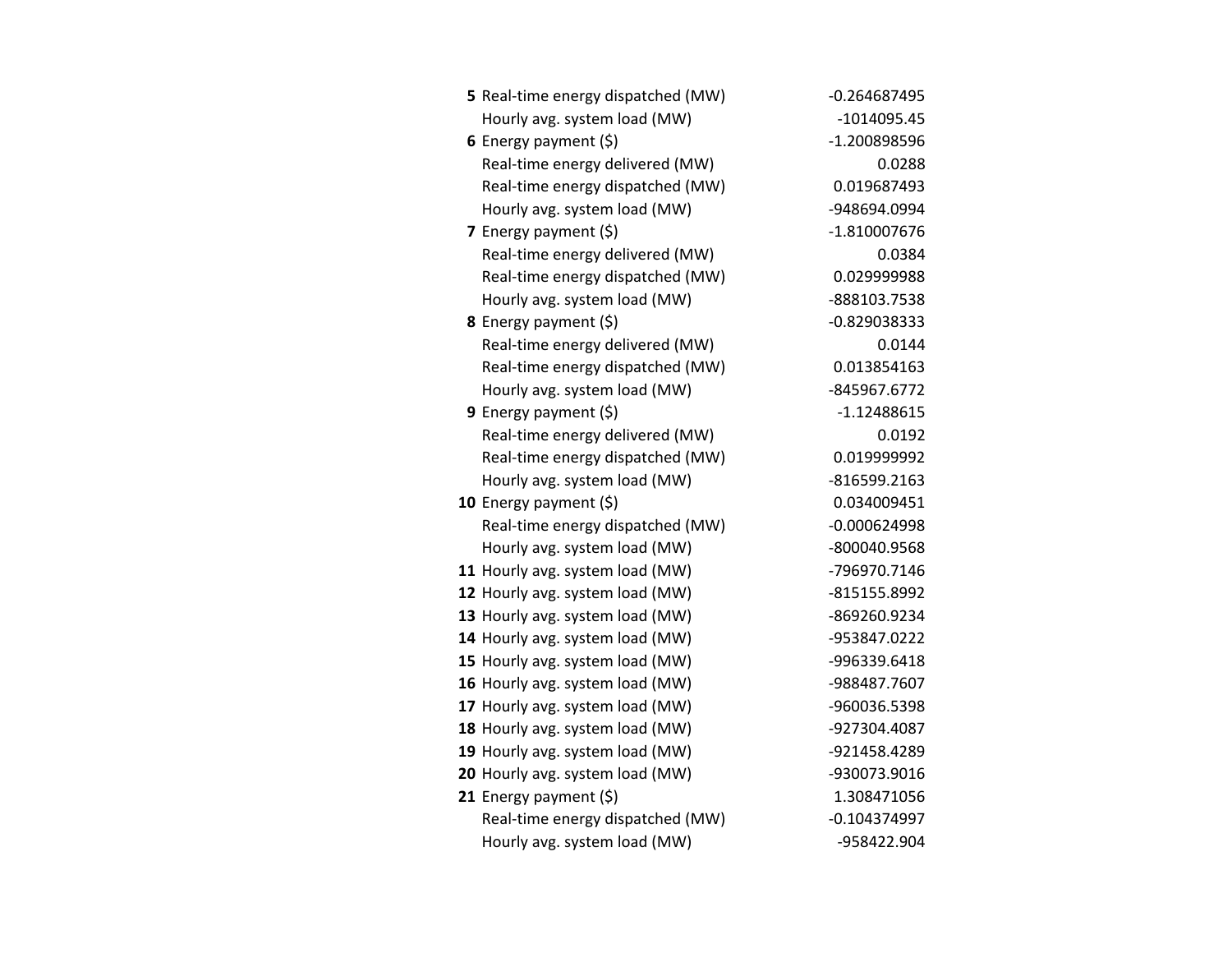| 22 Energy payment $(\xi)$        | -82.76373664   |
|----------------------------------|----------------|
| Real-time energy delivered (MW)  | 3.27228        |
| Real-time energy dispatched (MW) | 1.211875066    |
| Hourly avg. system load (MW)     | -994808.2278   |
| 23 Energy payment $(\xi)$        | -1217.203868   |
| Real-time energy delivered (MW)  | 45.37308       |
| Real-time energy dispatched (MW) | 17.71874988    |
| Hourly avg. system load (MW)     | -1016174.574   |
| 24 Energy payment (\$)           | -2492.484278   |
| Real-time energy delivered (MW)  | 70.09728       |
| Real-time energy dispatched (MW) | 28.89718695    |
| Hourly avg. system load (MW)     | -1063348.313   |
| 1 Energy payment $(\$)$          | -4497.380681   |
| Real-time energy delivered (MW)  | 84.1446        |
| Real-time energy dispatched (MW) | 42.23937479    |
| Hourly avg. system load (MW)     | -1546128.477   |
| 2 Energy payment $(\xi)$         | -1413.317677   |
| Real-time energy delivered (MW)  | 46.36968       |
| Real-time energy dispatched (MW) | 15.70624989    |
| Hourly avg. system load (MW)     | -1533298.07    |
| <b>3</b> Energy payment $(\xi)$  | -20.76810254   |
| Real-time energy delivered (MW)  | 18.18324       |
| Real-time energy dispatched (MW) | 1.334374912    |
| Hourly avg. system load (MW)     | -1503919.389   |
| 4 Energy payment (\$)            | -67.42538875   |
| Real-time energy delivered (MW)  | 1.992          |
| Real-time energy dispatched (MW) | 0.664999929    |
| Hourly avg. system load (MW)     | -1456893.533   |
| <b>5</b> Energy payment $(\xi)$  | $-0.090549913$ |
| Real-time energy delivered (MW)  | 0.0672         |
| Real-time energy dispatched (MW) | $-0.010312521$ |
| Hourly avg. system load (MW)     | -1393894.59    |
| 6 Energy payment $(\xi)$         | -6.599739357   |
| Real-time energy delivered (MW)  | 0.096          |

**11/18/2021**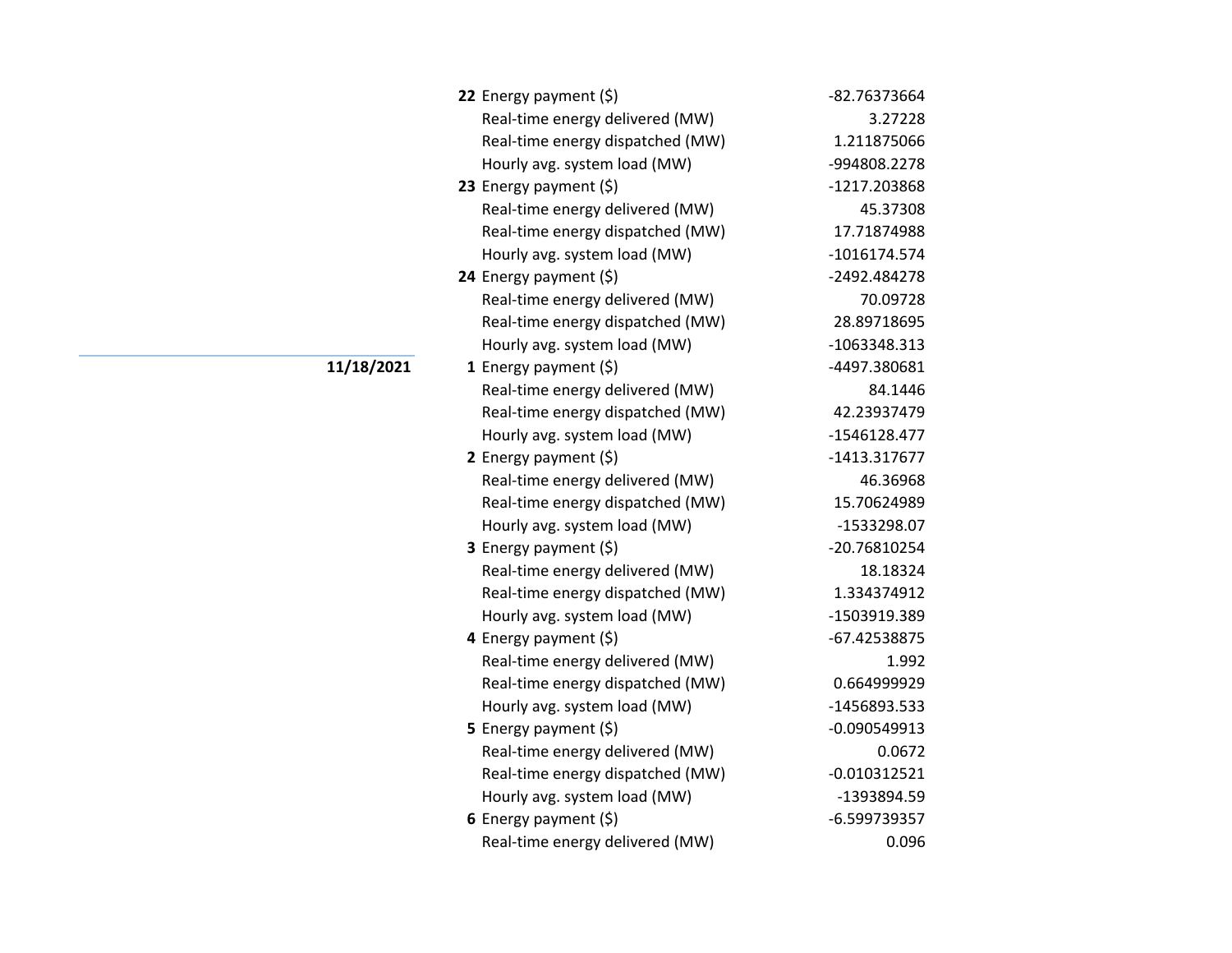| 6 Real-time energy dispatched (MW) | 0.099687461    |
|------------------------------------|----------------|
| Hourly avg. system load (MW)       | -1303481.699   |
| 7 Energy payment $(5)$             | -6.8472547     |
| Real-time energy delivered (MW)    | 0.1056         |
| Real-time energy dispatched (MW)   | 0.109999956    |
| Hourly avg. system load (MW)       | -1220130.296   |
| 8 Energy payment (\$)              | $-1.042721848$ |
| Real-time energy delivered (MW)    | 0.0192         |
| Real-time energy dispatched (MW)   | 0.017187501    |
| Hourly avg. system load (MW)       | -1168555.029   |
| 9 Energy payment $(\xi)$           | -5.706334817   |
| Real-time energy delivered (MW)    | 0.096          |
| Real-time energy dispatched (MW)   | 0.09999996     |
| Hourly avg. system load (MW)       | -1132358.827   |
| 10 Energy payment (\$)             | 0.183912712    |
| Real-time energy dispatched (MW)   | $-0.00312499$  |
| Hourly avg. system load (MW)       | $-1110056.102$ |
| 11 Hourly avg. system load (MW)    | -1107514.286   |
| 12 Hourly avg. system load (MW)    | $-1130510.02$  |
| 13 Hourly avg. system load (MW)    | -1201358.661   |
| 14 Hourly avg. system load (MW)    | $-1312034.15$  |
| 15 Hourly avg. system load (MW)    | -1359645.79    |
| 16 Hourly avg. system load (MW)    | -1354327.874   |
| 17 Hourly avg. system load (MW)    | -1324233.255   |
| 18 Hourly avg. system load (MW)    | -1297960.632   |
| 19 Hourly avg. system load (MW)    | -1307889.444   |
| 20 Hourly avg. system load (MW)    | -1308221.012   |
| 21 Energy payment $(\xi)$          | 7.780883571    |
| Real-time energy dispatched (MW)   | $-0.160624995$ |
| Hourly avg. system load (MW)       | -1327740.94    |
| 22 Energy payment $(\xi)$          | -12.32736971   |
| Real-time energy delivered (MW)    | 3.22116        |
| Real-time energy dispatched (MW)   | 0.009375068    |
| Hourly avg. system load (MW)       | -1366496.182   |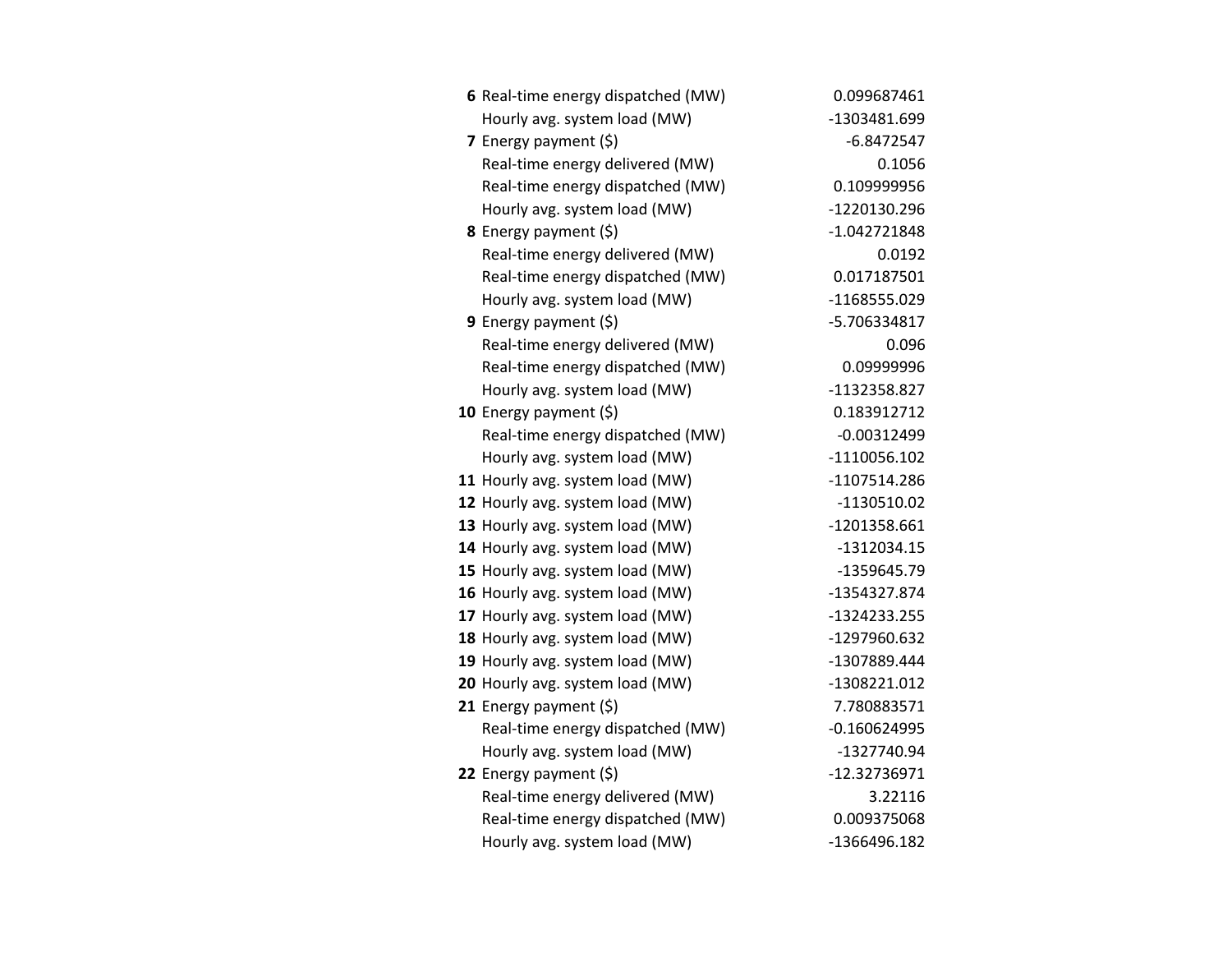| 11/18/2021 | 23 Energy payment $(\xi)$        | -1768.909333   |
|------------|----------------------------------|----------------|
|            | Real-time energy delivered (MW)  | 60.25998       |
|            | Real-time energy dispatched (MW) | 25.97218732    |
|            | Hourly avg. system load (MW)     | -1414940.835   |
|            | 24 Energy payment $(\xi)$        | -2892.744903   |
|            | Real-time energy delivered (MW)  | 70.83912       |
|            | Real-time energy dispatched (MW) | 30.00624992    |
|            | Hourly avg. system load (MW)     | -1476664.385   |
| 11/19/2021 | 1 Energy payment $(\xi)$         | -3274.609166   |
|            | Real-time energy delivered (MW)  | 68.807517      |
|            | Real-time energy dispatched (MW) | 34.55656242    |
|            | Hourly avg. system load (MW)     | -2141319.593   |
|            | 2 Energy payment $(5)$           | -1915.866522   |
|            | Real-time energy delivered (MW)  | 50.39882       |
|            | Real-time energy dispatched (MW) | 21.44916653    |
|            | Hourly avg. system load (MW)     | -2114307.841   |
|            | 3 Energy payment (\$)            | -1790.345311   |
|            | Real-time energy delivered (MW)  | 38.026046      |
|            | Real-time energy dispatched (MW) | 21.22062482    |
|            | Hourly avg. system load (MW)     | -2060557.558   |
|            | 4 Energy payment (\$)            | -14.15395848   |
|            | Real-time energy delivered (MW)  | 2.195781       |
|            | Real-time energy dispatched (MW) | $-0.141666695$ |
|            | Hourly avg. system load (MW)     | -2000450.393   |
|            | <b>5</b> Energy payment $(\xi)$  | -15.23176109   |
|            | Real-time energy delivered (MW)  | 0.504819       |
|            | Real-time energy dispatched (MW) | 0.227499973    |
|            | Hourly avg. system load (MW)     | -1930594.343   |
|            | 6 Energy payment $(5)$           | -13.21084909   |
|            | Real-time energy delivered (MW)  | 0.342471       |
|            | Real-time energy dispatched (MW) | 0.208749966    |
|            | Hourly avg. system load (MW)     | -1828831.52    |
|            | 7 Energy payment (\$)            | $-6.588220069$ |
|            | Real-time energy delivered (MW)  | 0.1056         |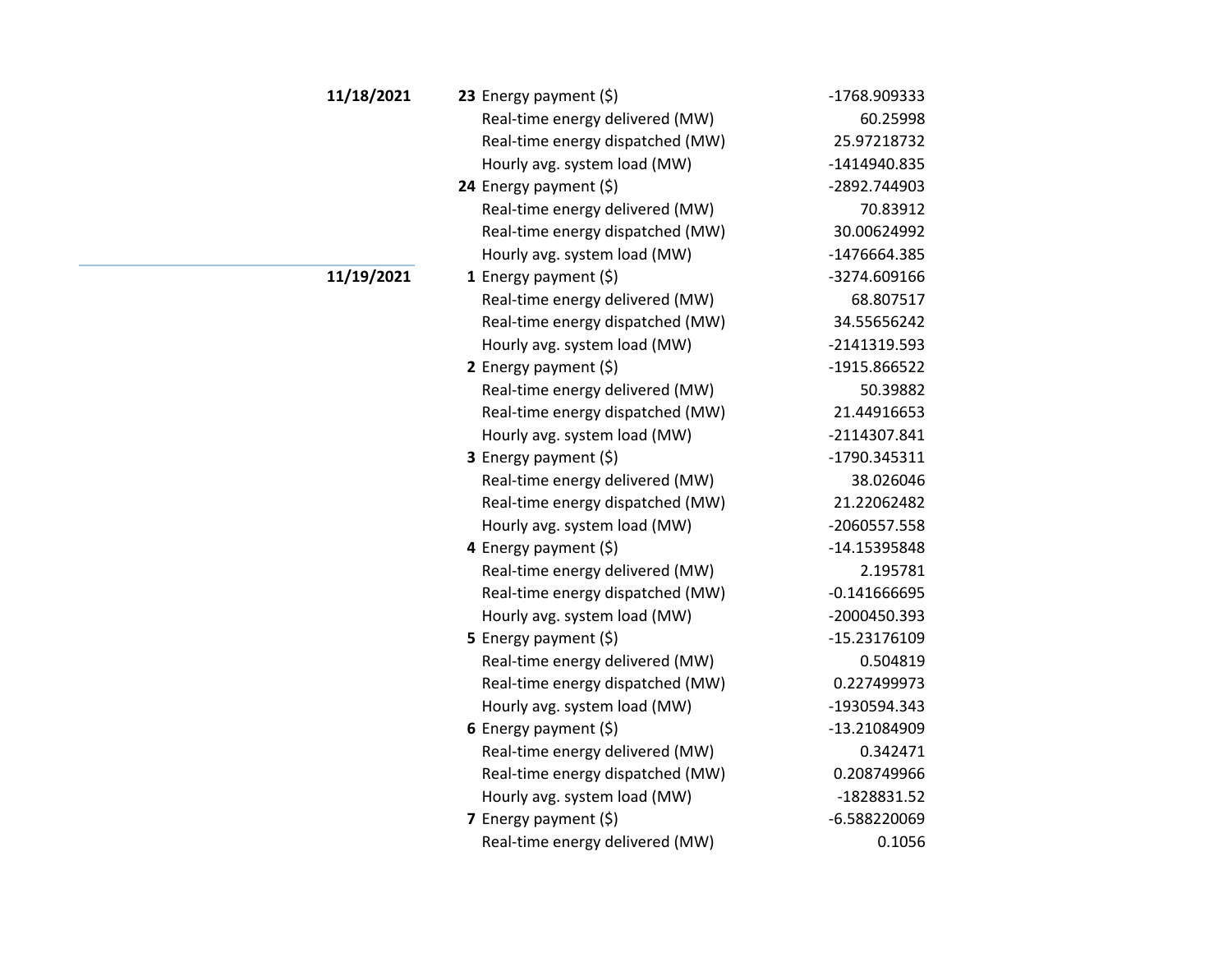| 7 Real-time energy dispatched (MW) | 0.106562459    |
|------------------------------------|----------------|
| Hourly avg. system load (MW)       | -1726206.921   |
| 8 Energy payment (\$)              | -5.931304926   |
| Real-time energy delivered (MW)    | 0.096          |
| Real-time energy dispatched (MW)   | 0.099687461    |
| Hourly avg. system load (MW)       | -1650230.814   |
| <b>9</b> Energy payment $(\xi)$    | -5.822039271   |
| Real-time energy delivered (MW)    | 0.096          |
| Real-time energy dispatched (MW)   | 0.09999996     |
| Hourly avg. system load (MW)       | -1589248.43    |
| 10 Energy payment $(\xi)$          | 0.173601696    |
| Real-time energy dispatched (MW)   | $-0.00312499$  |
| Hourly avg. system load (MW)       | -1553625.118   |
| 11 Hourly avg. system load (MW)    | -1547849.996   |
| 12 Hourly avg. system load (MW)    | -1581013.315   |
| 13 Hourly avg. system load (MW)    | -1679465.612   |
| 14 Hourly avg. system load (MW)    | -1836095.158   |
| 15 Energy payment $(\xi)$          | 1.182298592    |
| Real-time energy dispatched (MW)   | $-0.023124998$ |
| Hourly avg. system load (MW)       | -1919966.049   |
| 16 Energy payment (\$)             | 22.12783424    |
| Real-time energy dispatched (MW)   | $-0.369999984$ |
| Hourly avg. system load (MW)       | -1937846.465   |
| 17 Energy payment (\$)             | 17.07647781    |
| Real-time energy dispatched (MW)   | $-0.369999984$ |
| Hourly avg. system load (MW)       | -1908308.16    |
| 18 Energy payment $(\xi)$          | 0.964383872    |
| Real-time energy dispatched (MW)   | $-0.023124998$ |
| Hourly avg. system load (MW)       | -1875397.259   |
| 19 Hourly avg. system load (MW)    | -1867845.242   |
| 20 Hourly avg. system load (MW)    | -1895172.715   |
| 21 Energy payment $(\xi)$          | 4.679361317    |
| Real-time energy dispatched (MW)   | $-0.081249999$ |
| Hourly avg. system load (MW)       | -1928018.002   |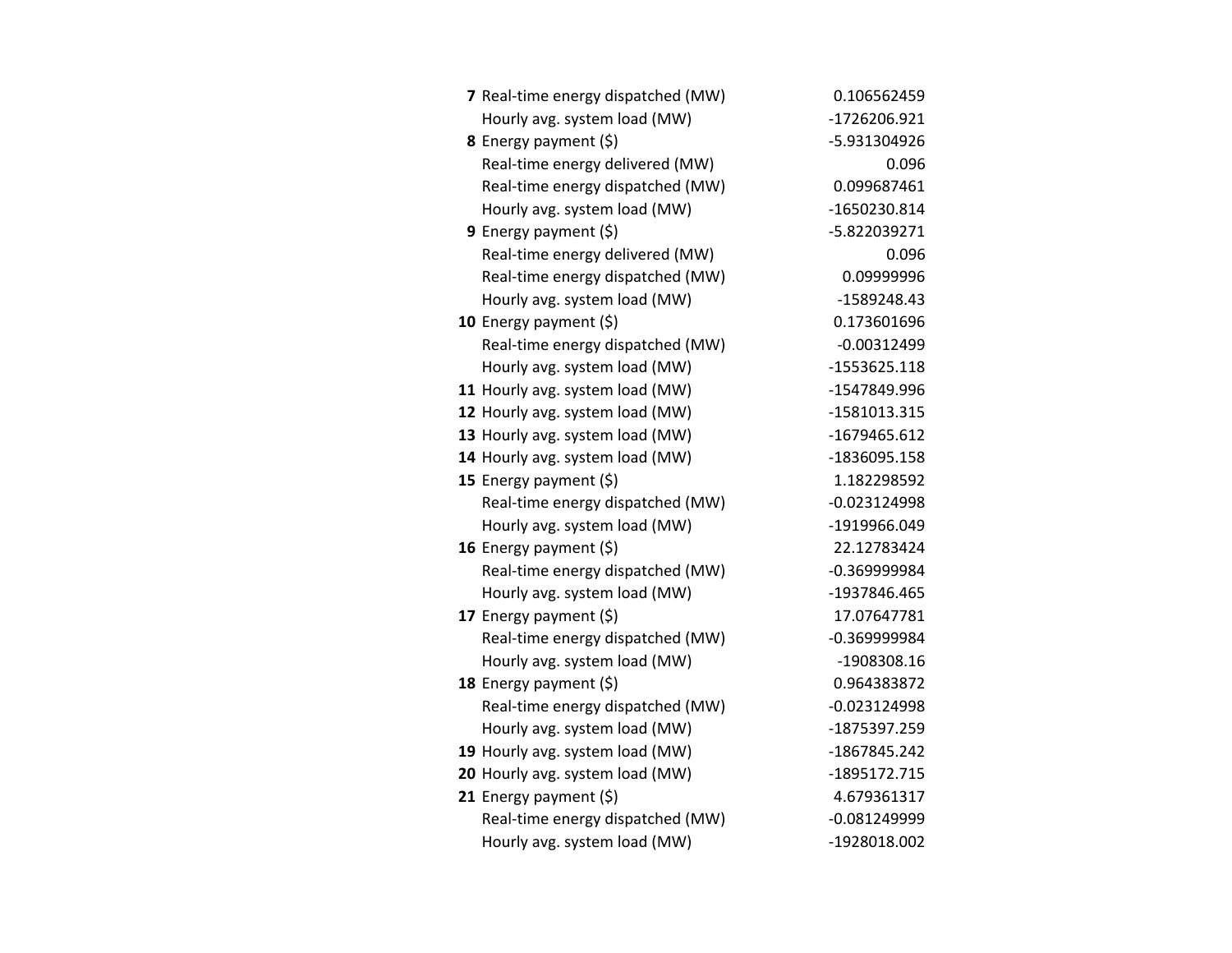| 22 Energy payment $(\xi)$        | 10.23010504    |
|----------------------------------|----------------|
| Real-time energy delivered (MW)  | 2.3184         |
| Real-time energy dispatched (MW) | 0.709375065    |
| Hourly avg. system load (MW)     | -1931491.577   |
| 23 Energy payment $(\xi)$        | -985.0500221   |
| Real-time energy delivered (MW)  | 43.02444       |
| Real-time energy dispatched (MW) | 17.87062495    |
| Hourly avg. system load (MW)     | -1962905.715   |
| 24 Energy payment (\$)           | -2072.172667   |
| Real-time energy delivered (MW)  | 54.627369      |
| Real-time energy dispatched (MW) | 20.89875012    |
| Hourly avg. system load (MW)     | -2046490.065   |
| 1 Energy payment $(\xi)$         | -30.48243717   |
| Real-time energy delivered (MW)  | 0.519405       |
| Real-time energy dispatched (MW) | 0.369999984    |
| Hourly avg. system load (MW)     | -360782.7489   |
| 2 Energy payment $(\xi)$         | -27.00869486   |
| Real-time energy delivered (MW)  | 0.453312       |
| Real-time energy dispatched (MW) | 0.359375002    |
| Hourly avg. system load (MW)     | -361429.3624   |
| 3 Energy payment (\$)            | $-24.24153731$ |
| Real-time energy delivered (MW)  | 0.432918       |
| Real-time energy dispatched (MW) | 0.339687485    |
| Hourly avg. system load (MW)     | -355492.4875   |
| 4 Energy payment (\$)            | $-21.53263701$ |
| Real-time energy delivered (MW)  | 0.378231       |
| Real-time energy dispatched (MW) | 0.309374974    |
| Hourly avg. system load (MW)     | -347129.2262   |
| <b>5</b> Energy payment $(\xi)$  | -19.0566875    |
| Real-time energy delivered (MW)  | 0.290394       |
| Real-time energy dispatched (MW) | 0.309374974    |
| Hourly avg. system load (MW)     | -337171.3003   |
| 6 Energy payment (\$)            | $-13.557797$   |
| Real-time energy delivered (MW)  | 0.202542       |

**11/20/2021**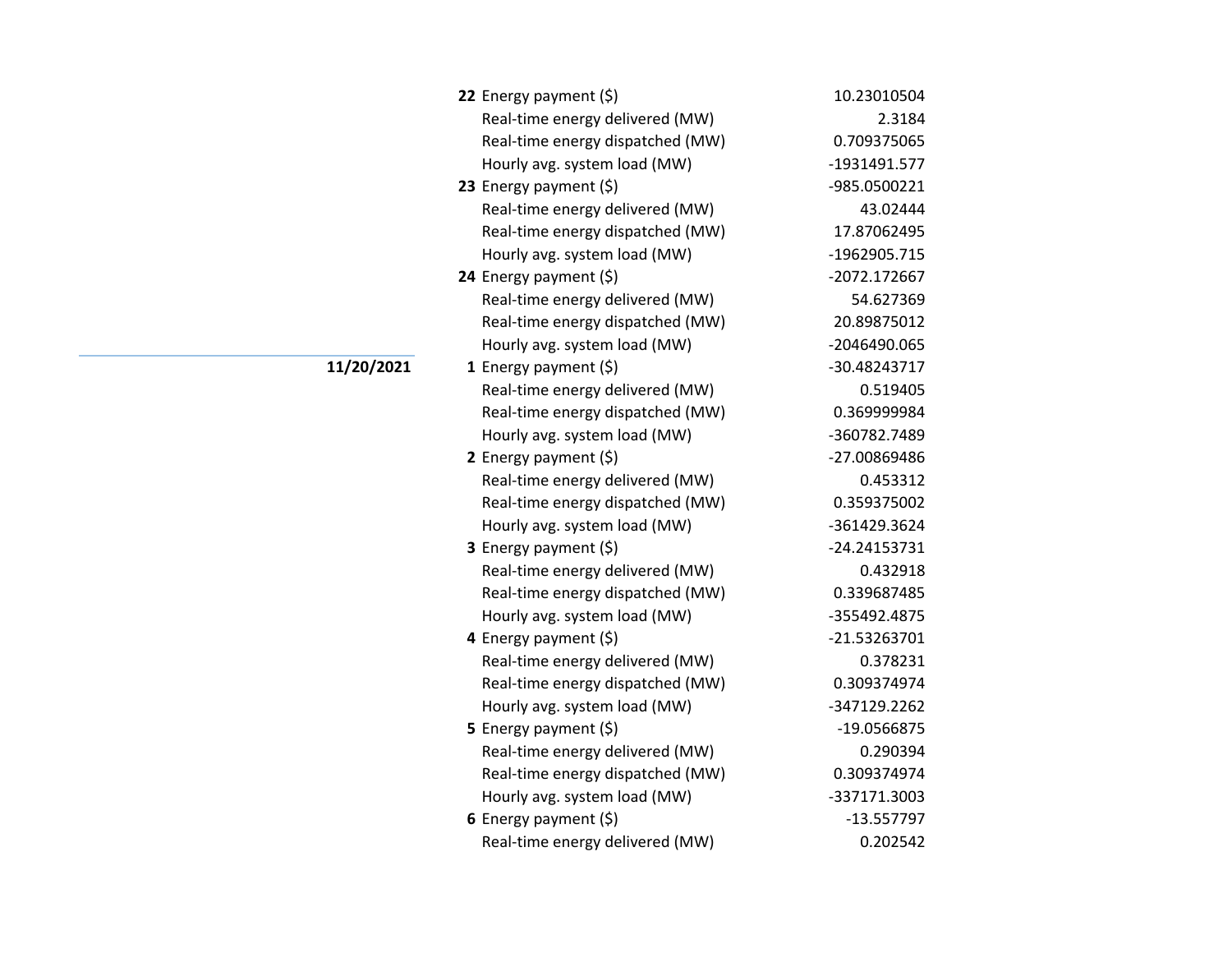| 6 Real-time energy dispatched (MW) | 0.229062469    |
|------------------------------------|----------------|
| Hourly avg. system load (MW)       | -320335.6111   |
| 7 Energy payment (\$)              | -4.784913663   |
| Real-time energy delivered (MW)    | 0.0864         |
| Real-time energy dispatched (MW)   | 0.084999969    |
| Hourly avg. system load (MW)       | -307658.0818   |
| <b>8</b> Energy payment $(\xi)$    | $-5.266142113$ |
| Real-time energy delivered (MW)    | 0.096          |
| Real-time energy dispatched (MW)   | 0.099687461    |
| Hourly avg. system load (MW)       | -301891.8296   |
| <b>9</b> Energy payment $(\xi)$    | -5.226104609   |
| Real-time energy delivered (MW)    | 0.096          |
| Real-time energy dispatched (MW)   | 0.09999996     |
| Hourly avg. system load (MW)       | -290110.9596   |
| 10 Energy payment $(\xi)$          | 0.146832003    |
| Real-time energy dispatched (MW)   | $-0.00312499$  |
| Hourly avg. system load (MW)       | -287912.0443   |
| 11 Hourly avg. system load (MW)    | -289142.2075   |
| 12 Hourly avg. system load (MW)    | -289744.0633   |
| 13 Hourly avg. system load (MW)    | -298363.277    |
| 14 Hourly avg. system load (MW)    | -309580.8781   |
| 15 Hourly avg. system load (MW)    | -316204.0479   |
| 16 Hourly avg. system load (MW)    | -317450.2868   |
| 17 Hourly avg. system load (MW)    | -308232.3933   |
| 18 Hourly avg. system load (MW)    | -299984.4878   |
| 19 Hourly avg. system load (MW)    | -297624.5752   |
| 20 Hourly avg. system load (MW)    | -295749.0235   |
| 21 Hourly avg. system load (MW)    | -303065.0444   |
| 22 Hourly avg. system load (MW)    | -312826.1846   |
| 23 Energy payment $(\xi)$          | 0.707264079    |
| Real-time energy dispatched (MW)   | $-0.009687496$ |
| Hourly avg. system load (MW)       | -317575.1568   |
| 24 Energy payment $(\xi)$          | $-21.75765143$ |
| Real-time energy delivered (MW)    | 0.548025       |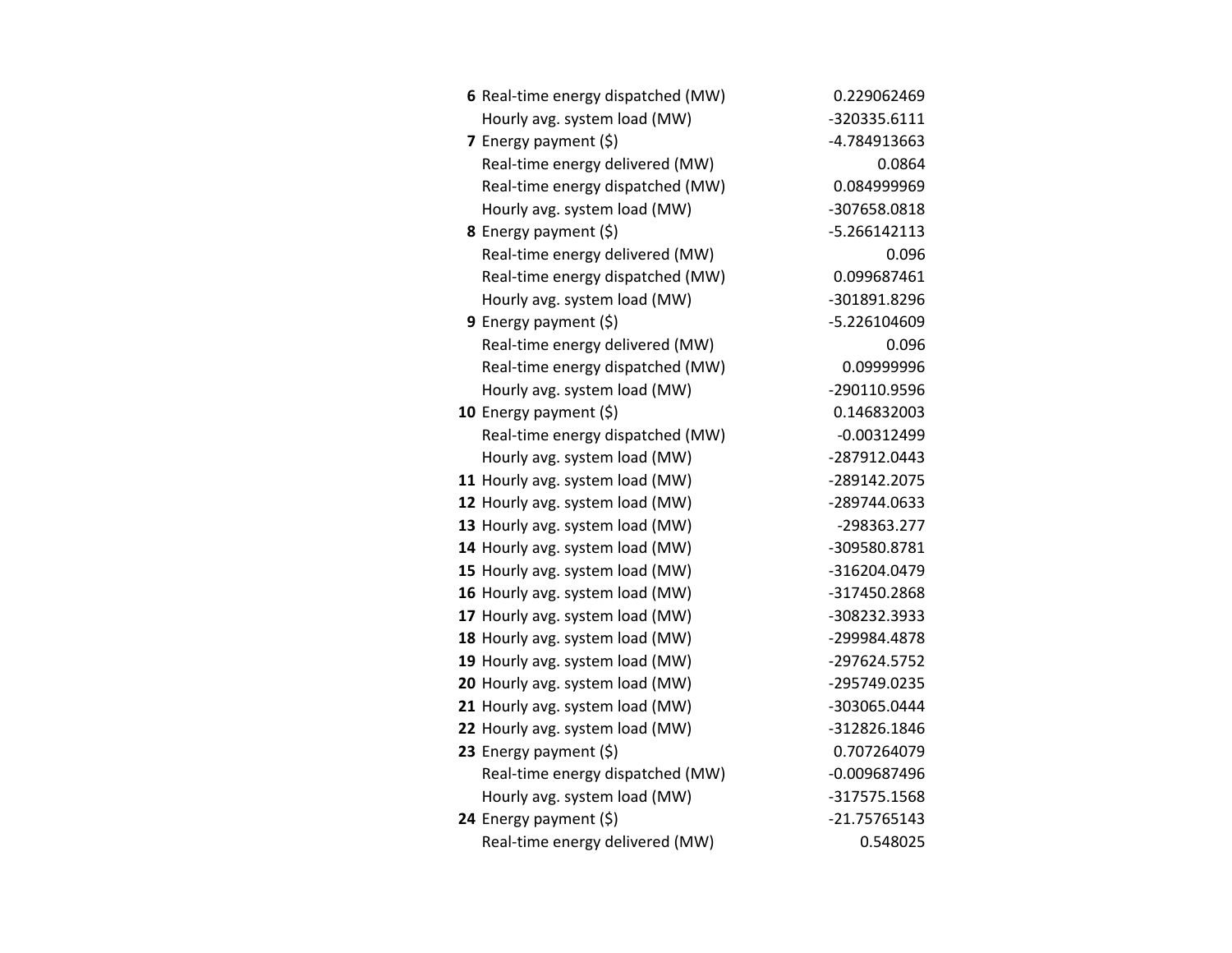| 11/20/2021 | 24 Real-time energy dispatched (MW) | 0.308750012    |
|------------|-------------------------------------|----------------|
|            | Hourly avg. system load (MW)        | -338983.8902   |
| 11/21/2021 | 1 Energy payment $(\xi)$            | -3.364362654   |
|            | Real-time energy delivered (MW)     | 0.0384         |
|            | Real-time energy dispatched (MW)    | 0.039999984    |
|            | Hourly avg. system load (MW)        | -267908.2736   |
|            | 2 Energy payment $(\xi)$            | -2.261458306   |
|            | Real-time energy delivered (MW)     | 0.0288         |
|            | Real-time energy dispatched (MW)    | 0.02937499     |
|            | Hourly avg. system load (MW)        | -268282.2468   |
|            | 3 Energy payment (\$)               | $-2.810106178$ |
|            | Real-time energy delivered (MW)     | 0.0384         |
|            | Real-time energy dispatched (MW)    | 0.039687485    |
|            | Hourly avg. system load (MW)        | -262993.1701   |
|            | 4 Energy payment (\$)               | -3.372770619   |
|            | Real-time energy delivered (MW)     | 0.048          |
|            | Real-time energy dispatched (MW)    | 0.049374982    |
|            | Hourly avg. system load (MW)        | -256120.3536   |
|            | 5 Energy payment $(\xi)$            | -4.417968014   |
|            | Real-time energy delivered (MW)     | 0.0672         |
|            | Real-time energy dispatched (MW)    | 0.069374974    |
|            | Hourly avg. system load (MW)        | -247458.7569   |
|            | 6 Energy payment $(5)$              | -5.34945096    |
|            | Real-time energy delivered (MW)     | 0.0864         |
|            | Real-time energy dispatched (MW)    | 0.089999964    |
|            | Hourly avg. system load (MW)        | -233950.4209   |
|            | 7 Energy payment $(5)$              | -5.145877973   |
|            | Real-time energy delivered (MW)     | 0.0864         |
|            | Real-time energy dispatched (MW)    | 0.089687465    |
|            | Hourly avg. system load (MW)        | -221966.1458   |
|            | 8 Energy payment (\$)               | $-5.251507712$ |
|            | Real-time energy delivered (MW)     | 0.096          |
|            | Real-time energy dispatched (MW)    | 0.099687461    |
|            | Hourly avg. system load (MW)        | -216767.8635   |
|            |                                     |                |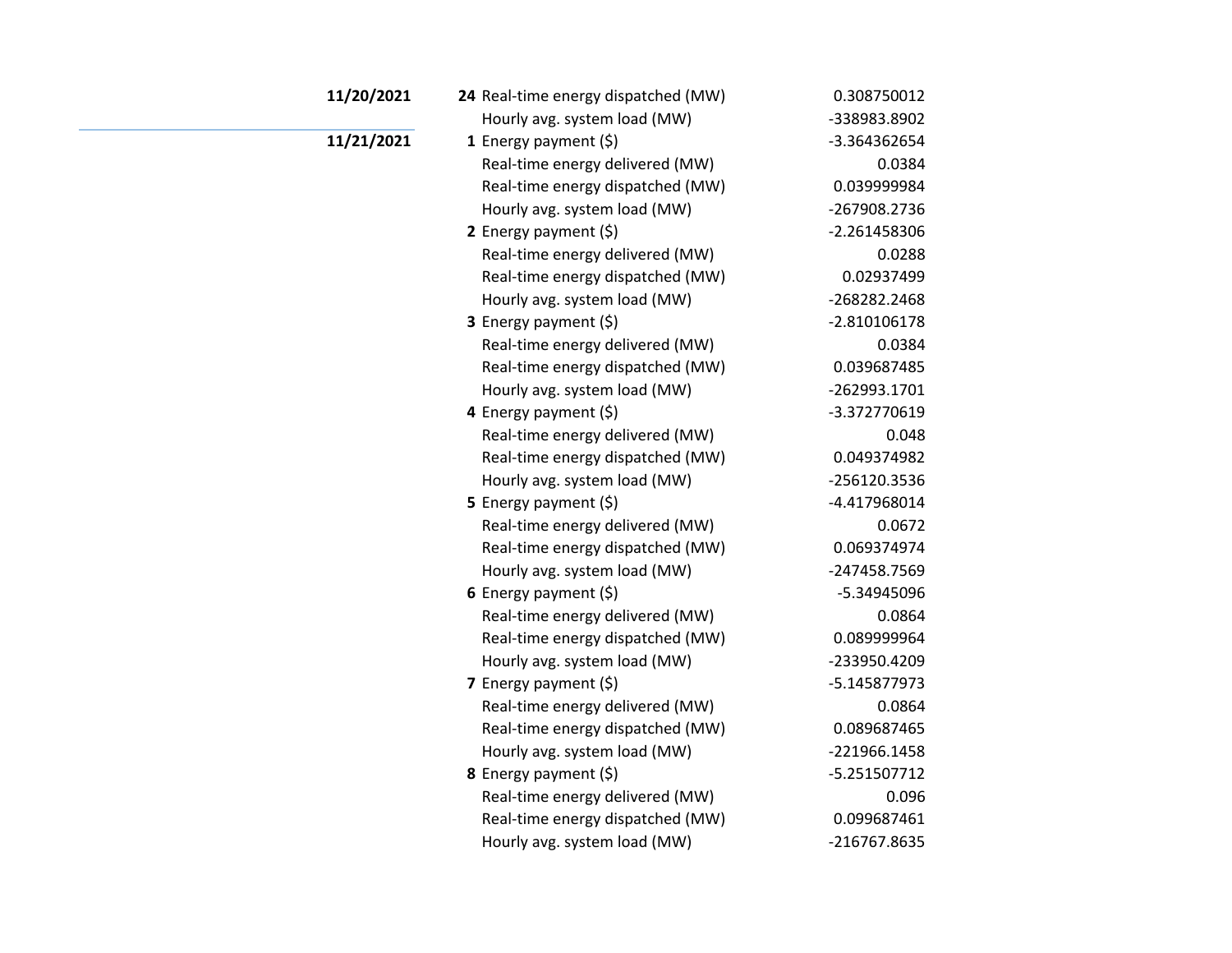| <b>9</b> Energy payment $(\xi)$  | -5.238300405   |
|----------------------------------|----------------|
| Real-time energy delivered (MW)  | 0.096          |
| Real-time energy dispatched (MW) | 0.09999996     |
| Hourly avg. system load (MW)     | -205020.7903   |
| 10 Energy payment (\$)           | 0.165401593    |
| Real-time energy dispatched (MW) | $-0.00312499$  |
| Hourly avg. system load (MW)     | -199892.1601   |
| 11 Hourly avg. system load (MW)  | -197669.7694   |
| 12 Hourly avg. system load (MW)  | -198231.8383   |
| 13 Hourly avg. system load (MW)  | -203283.8109   |
| 14 Hourly avg. system load (MW)  | -209805.0109   |
| 15 Hourly avg. system load (MW)  | -212117.4779   |
| 16 Hourly avg. system load (MW)  | -214661.3705   |
| 17 Hourly avg. system load (MW)  | -211647.8864   |
| 18 Hourly avg. system load (MW)  | -208211.302    |
| 19 Hourly avg. system load (MW)  | -206256.2834   |
| 20 Hourly avg. system load (MW)  | -208797.4609   |
| 21 Hourly avg. system load (MW)  | -214849.8737   |
| 22 Hourly avg. system load (MW)  | -222995.3478   |
| 23 Hourly avg. system load (MW)  | -237346.9204   |
| 24 Energy payment (\$)           | 0.078587782    |
| Real-time energy dispatched (MW) | $-0.001249996$ |
| Hourly avg. system load (MW)     | -249674.8997   |
| 1 Energy payment $(\xi)$         | -4308.717644   |
| Real-time energy delivered (MW)  | 77.691003      |
| Real-time energy dispatched (MW) | 38.93937479    |
| Hourly avg. system load (MW)     | -3105544.716   |
| 2 Energy payment $(\xi)$         | -1762.944517   |
| Real-time energy delivered (MW)  | 40.36536       |
| Real-time energy dispatched (MW) | 17.1887499     |
| Hourly avg. system load (MW)     | -3079784.144   |
| <b>3</b> Energy payment $(\xi)$  | -185.4574841   |
| Real-time energy delivered (MW)  | 16.478082      |
| Real-time energy dispatched (MW) | 3.347187363    |

**11/22/2021**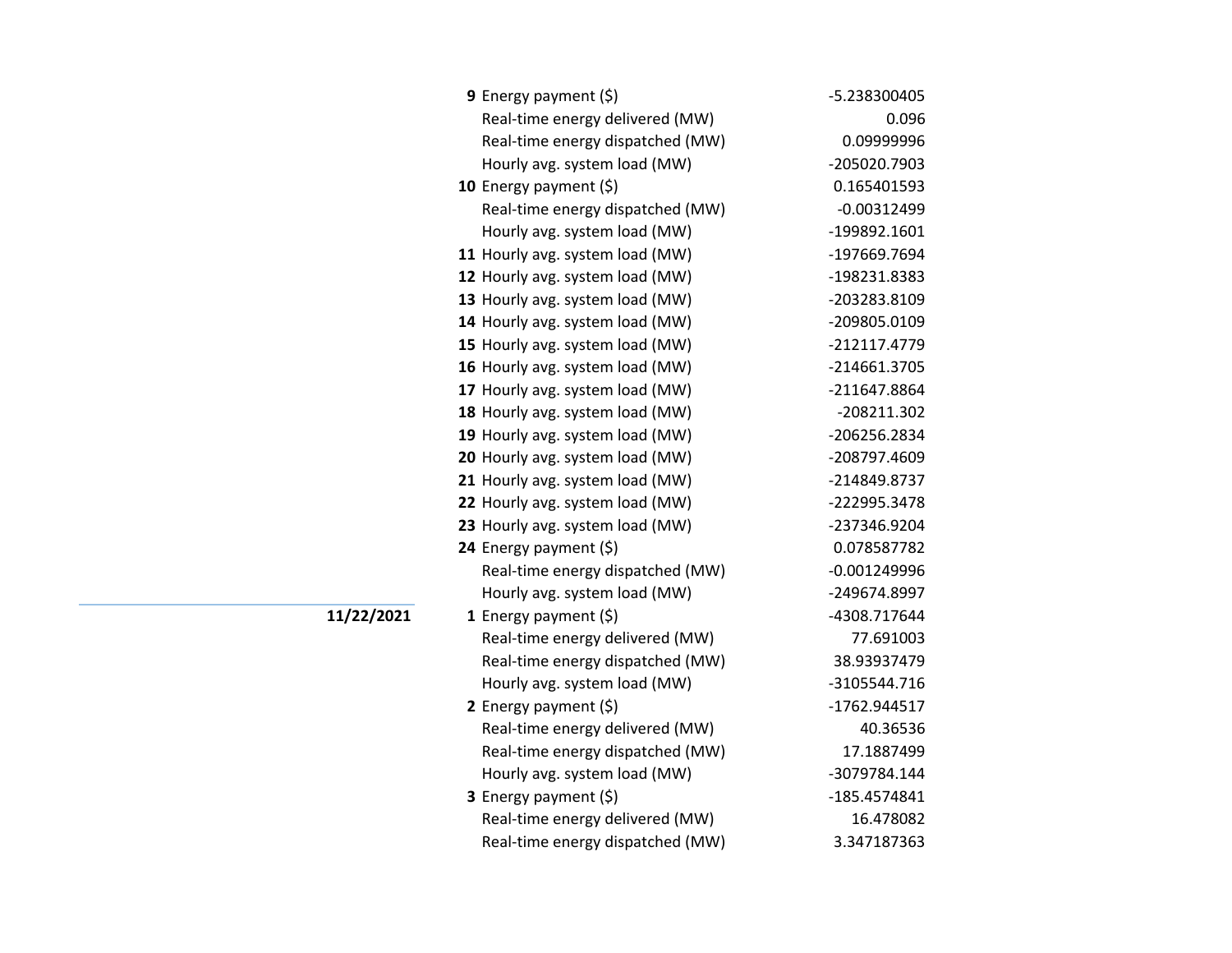| 11/22/2021 | 3 Hourly avg. system load (MW)   | -3000003.38    |
|------------|----------------------------------|----------------|
|            | 4 Energy payment (\$)            | -348.0382943   |
|            | Real-time energy delivered (MW)  | 5.813514       |
|            | Real-time energy dispatched (MW) | 4.574062518    |
|            | Hourly avg. system load (MW)     | -2903537.368   |
|            | 5 Energy payment $(\xi)$         | $-6.751137147$ |
|            | Real-time energy delivered (MW)  | 0.378408       |
|            | Real-time energy dispatched (MW) | 0.099062477    |
|            | Hourly avg. system load (MW)     | -2784994.869   |
|            | 6 Energy payment $(5)$           | $-13.57437177$ |
|            | Real-time energy delivered (MW)  | 0.159537       |
|            | Real-time energy dispatched (MW) | 0.19874997     |
|            | Hourly avg. system load (MW)     | -2606463.811   |
|            | 7 Energy payment $(5)$           | -5.750964922   |
|            | Real-time energy delivered (MW)  | 0.096          |
|            | Real-time energy dispatched (MW) | 0.096562463    |
|            | Hourly avg. system load (MW)     | -2439218.83    |
|            | <b>8</b> Energy payment $(\xi)$  | -5.728730208   |
|            | Real-time energy delivered (MW)  | 0.096          |
|            | Real-time energy dispatched (MW) | 0.09999996     |
|            | Hourly avg. system load (MW)     | -2218066.946   |
|            | 9 Energy payment $(5)$           | -5.630622647   |
|            | Real-time energy delivered (MW)  | 0.096          |
|            | Real-time energy dispatched (MW) | 0.09999996     |
|            | Hourly avg. system load (MW)     | -2158335.941   |
|            | 10 Energy payment $(5)$          | 0.164442146    |
|            | Real-time energy dispatched (MW) | $-0.00312499$  |
|            | Hourly avg. system load (MW)     | -2122986.54    |
|            | 11 Hourly avg. system load (MW)  | -2124722.02    |
|            | 12 Hourly avg. system load (MW)  | -2187809.318   |
|            | 13 Hourly avg. system load (MW)  | -2340663.429   |
|            | 14 Hourly avg. system load (MW)  | -2557195.764   |
|            | 15 Hourly avg. system load (MW)  | -2663477.104   |
|            | 16 Hourly avg. system load (MW)  | -2668595.951   |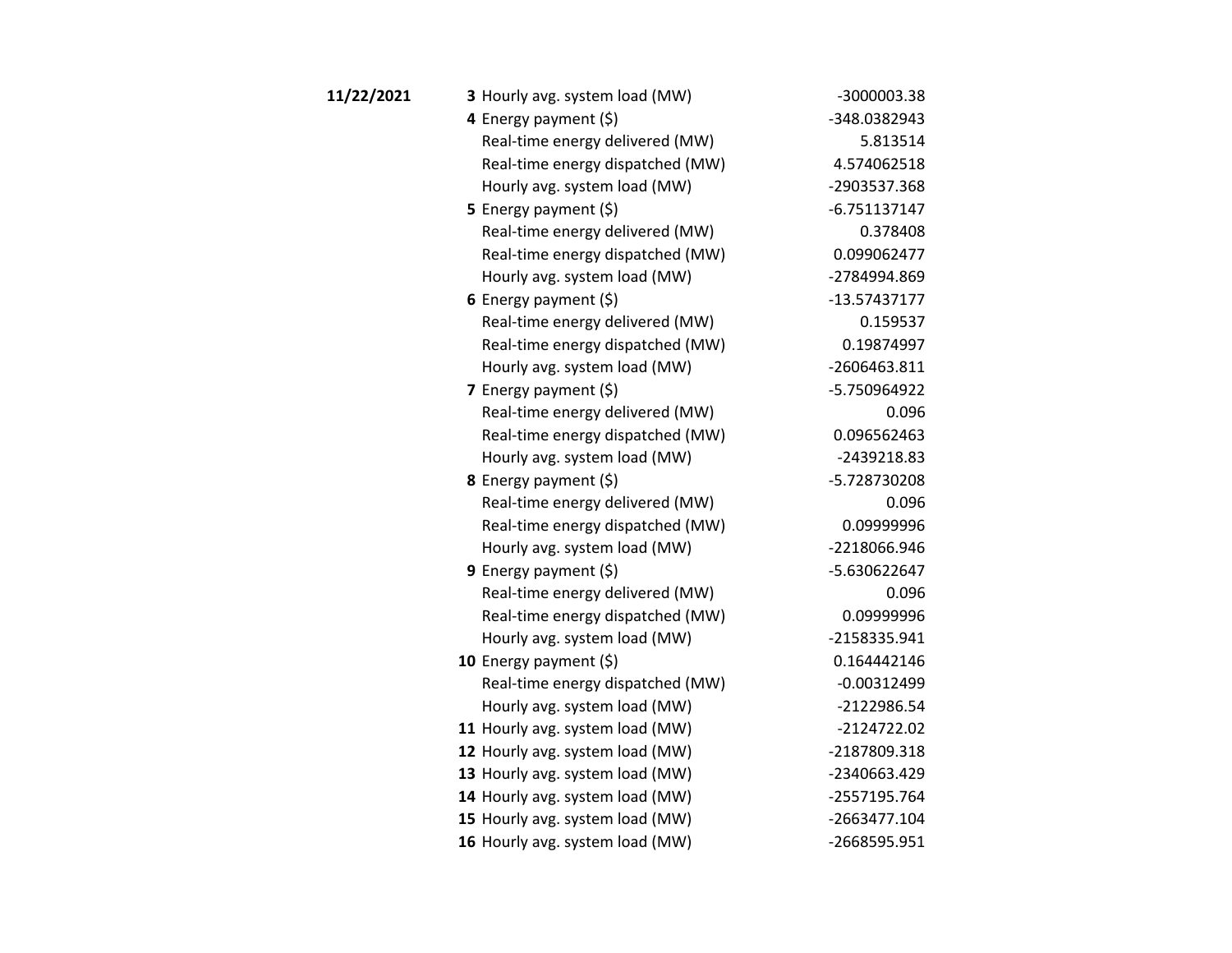| 17 Hourly avg. system load (MW)  | -2632839.202   |
|----------------------------------|----------------|
| 18 Hourly avg. system load (MW)  | -2579800.865   |
| 19 Hourly avg. system load (MW)  | -2579603.675   |
| 20 Energy payment (\$)           | 0.530026194    |
| Real-time energy dispatched (MW) | $-0.009999998$ |
| Hourly avg. system load (MW)     | -2609107.524   |
| 21 Energy payment (\$)           | 12.87732189    |
| Real-time energy dispatched (MW) | $-0.251249981$ |
| Hourly avg. system load (MW)     | -2707752.596   |
| 22 Energy payment (\$)           | 34.82935972    |
| Real-time energy delivered (MW)  | 2.4519         |
| Real-time energy dispatched (MW) | 0.055937571    |
| Hourly avg. system load (MW)     | -2804237.109   |
| 23 Energy payment (\$)           | -2049.851223   |
| Real-time energy delivered (MW)  | 67.70298       |
| Real-time energy dispatched (MW) | 31.93281239    |
| Hourly avg. system load (MW)     | -2897049.828   |
| 24 Energy payment (\$)           | -3395.124759   |
| Real-time energy delivered (MW)  | 76.171446      |
| Real-time energy dispatched (MW) | 35.46375       |
| Hourly avg. system load (MW)     | -2978264.67    |
| 1 Energy payment $(\xi)$         | -3504.840058   |
| Real-time energy delivered (MW)  | 78.939444      |
| Real-time energy dispatched (MW) | 40.01937477    |
| (blank)                          | 0.032395193    |
| Hourly avg. system load (MW)     | -1177348.265   |
| 2 Energy payment $(5)$           | -770.7383315   |
| Real-time energy delivered (MW)  | 41.264655      |
| Real-time energy dispatched (MW) | 10.52562486    |
| (blank)                          | 5.458794599    |
| Hourly avg. system load (MW)     | -1167721.458   |
| 3 Energy payment (\$)            | 6.305895815    |
| Real-time energy delivered (MW)  | 17.572215      |
| Real-time energy dispatched (MW) | 0.114374894    |

**11/23/2021**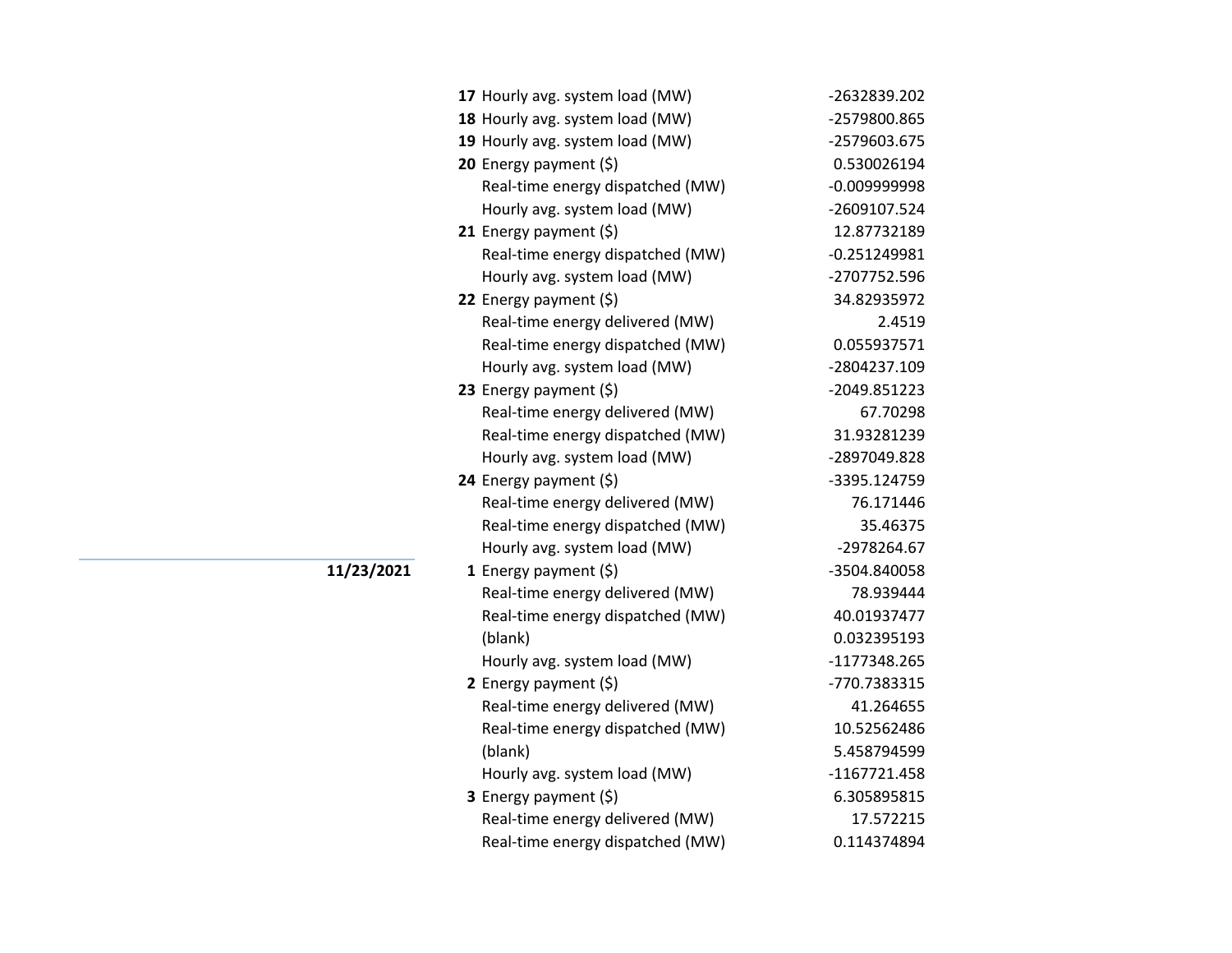| $3$ (blank)                      | 4.03505356     |
|----------------------------------|----------------|
| Hourly avg. system load (MW)     | -1142150.552   |
| 4 Energy payment (\$)            | -195.8621992   |
| Real-time energy delivered (MW)  | 3.528795       |
| Real-time energy dispatched (MW) | 2.260000049    |
| (blank)                          | 48.93091302    |
| Hourly avg. system load (MW)     | -1110707.478   |
| <b>5</b> Energy payment $(\xi)$  | -17.35283637   |
| Real-time energy delivered (MW)  | 0.297468       |
| Real-time energy dispatched (MW) | 0.181874973    |
| (blank)                          | 5.485935433    |
| Hourly avg. system load (MW)     | -1077425.084   |
| 6 Energy payment $(5)$           | -11.83979825   |
| Real-time energy delivered (MW)  | 0.272184       |
| Real-time energy dispatched (MW) | 0.208749966    |
| (blank)                          | 0.06350371     |
| Hourly avg. system load (MW)     | -1030080.883   |
| 7 Energy payment $(\xi)$         | $-6.113904756$ |
| Real-time energy delivered (MW)  | 0.1056         |
| Real-time energy dispatched (MW) | 0.106562459    |
| (blank)                          | 0.166976266    |
| Hourly avg. system load (MW)     | -962175.0499   |
| 8 Energy payment (\$)            | -5.625028951   |
| Real-time energy delivered (MW)  | 0.096          |
| Real-time energy dispatched (MW) | 0.09999996     |
| Hourly avg. system load (MW)     | -893251.5178   |
| <b>9</b> Energy payment $(\xi)$  | -5.258331399   |
| Real-time energy delivered (MW)  | 0.096          |
| Real-time energy dispatched (MW) | 0.09999996     |
| Hourly avg. system load (MW)     | -860464.7154   |
| 10 Energy payment $(\xi)$        | 0.167017962    |
| Real-time energy dispatched (MW) | $-0.00312499$  |
| Hourly avg. system load (MW)     | -842020.5177   |
| 11 Hourly avg. system load (MW)  | -838611.3391   |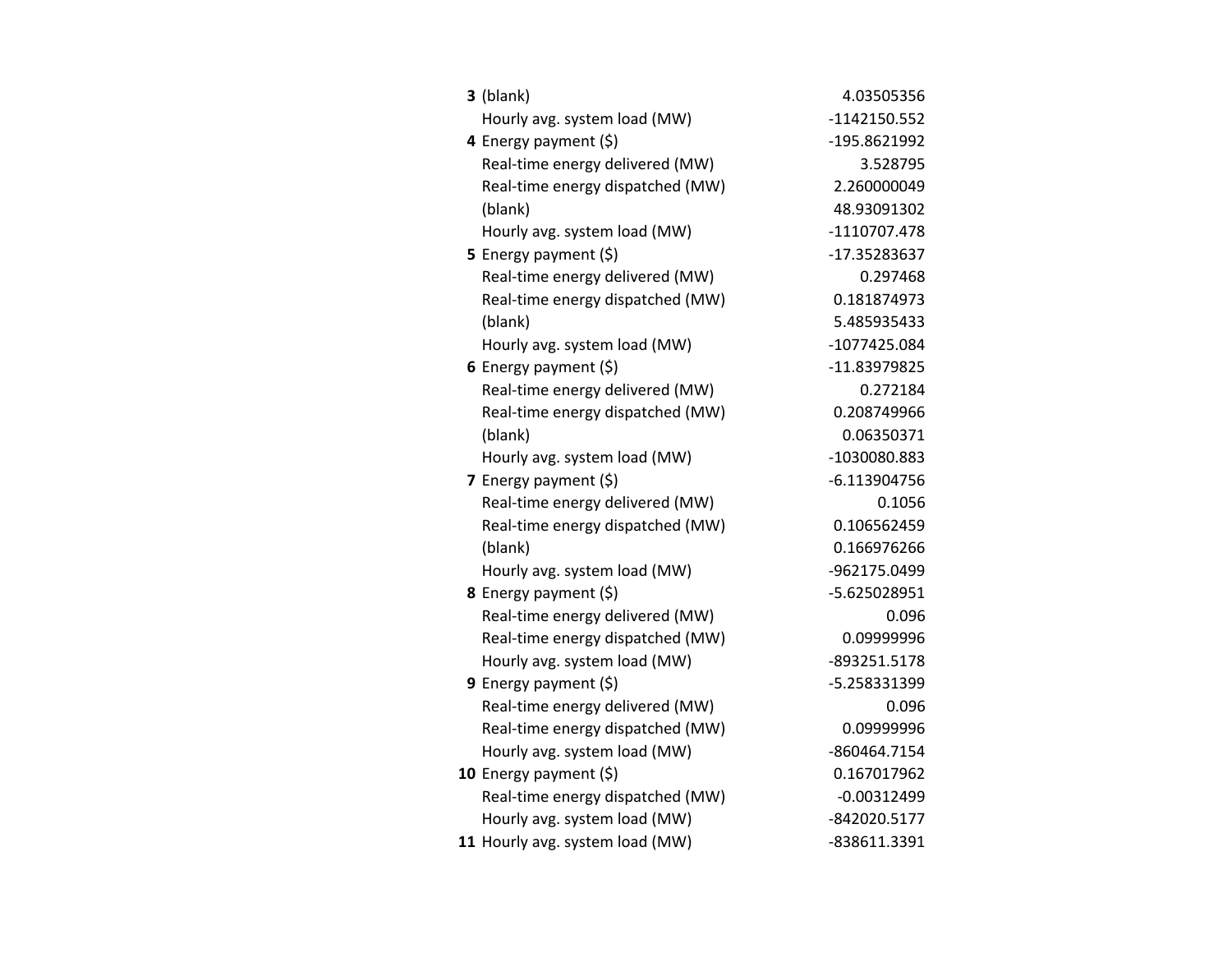| 12 Hourly avg. system load (MW)     | -854577.6082   |
|-------------------------------------|----------------|
| 13 Hourly avg. system load (MW)     | -909723.975    |
| 14 Hourly avg. system load (MW)     | -984492.3662   |
| 15 Energy payment (\$)              | 0.991821682    |
| Real-time energy dispatched (MW)    | $-0.023124998$ |
| Hourly avg. system load (MW)        | -1025649.749   |
| 16 Energy payment (\$)              | 25.51013751    |
| Real-time energy dispatched (MW)    | $-0.369999984$ |
| Hourly avg. system load (MW)        | -1028671.645   |
| 17 Energy payment (\$)              | 18.61575192    |
| Real-time energy dispatched (MW)    | $-0.369999984$ |
| Hourly avg. system load (MW)        | -1028227.095   |
| 18 Energy payment (\$)              | 0.992763102    |
| Real-time energy dispatched (MW)    | $-0.023124998$ |
| Hourly avg. system load (MW)        | -1008624.537   |
| 19 Hourly avg. system load (MW)     | -998491.8373   |
| 20 Hourly avg. system load (MW)     | -997159.6037   |
| 21 Real-time energy dispatched (MW) | $-0.081249999$ |
| (blank)                             | 0.090194811    |
| Hourly avg. system load (MW)        | -1014032.728   |
| 22 Energy payment (\$)              | -107.3259997   |
| Real-time energy delivered (MW)     | 2.34636        |
| Real-time energy dispatched (MW)    | 0.428750064    |
| (blank)                             | 89.85833966    |
| Hourly avg. system load (MW)        | $-1041962.767$ |
| 23 Energy payment (\$)              | -1739.608053   |
| Real-time energy delivered (MW)     | 65.6976        |
| Real-time energy dispatched (MW)    | 32.5428124     |
| (blank)                             | 5.522331514    |
| Hourly avg. system load (MW)        | -1067054.737   |
| 24 Energy payment (\$)              | -2586.294485   |
| Real-time energy delivered (MW)     | 73.651824      |
| Real-time energy dispatched (MW)    | 34.76375002    |
| (blank)                             | 0.078055238    |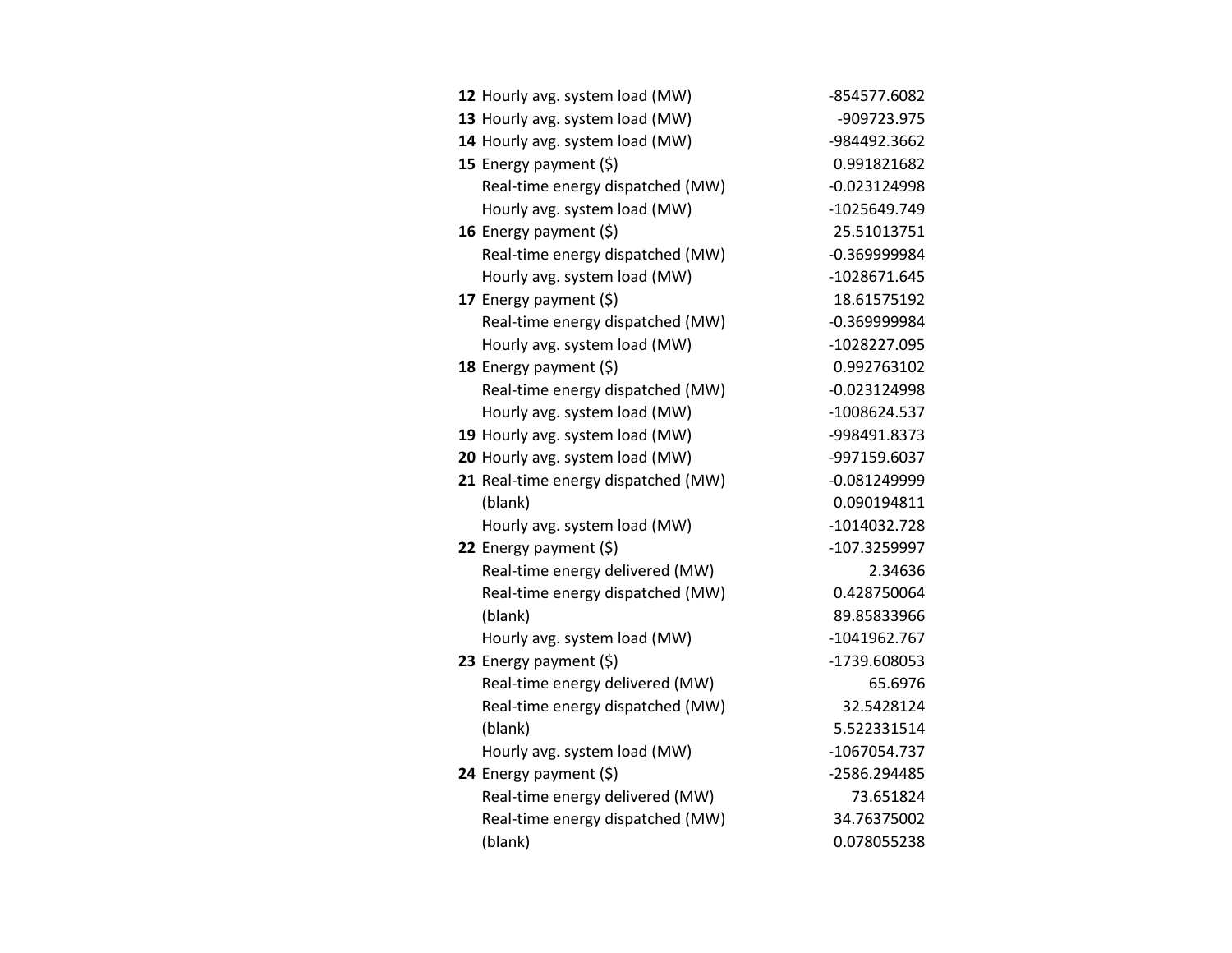| 11/23/2021 | 24 Hourly avg. system load (MW)  | -1117013.884   |
|------------|----------------------------------|----------------|
| 11/24/2021 | 1 Energy payment $(5)$           | -2584.929456   |
|            | Real-time energy delivered (MW)  | 68.85333       |
|            | Real-time energy dispatched (MW) | 53.62656177    |
|            | (blank)                          | -26.6899998    |
|            | Hourly avg. system load (MW)     | -1936210.597   |
|            | 2 Energy payment $(5)$           | -2705.942442   |
|            | Real-time energy delivered (MW)  | 67.532957      |
|            | Real-time energy dispatched (MW) | 37.09447893    |
|            | (blank)                          | $-2.76$        |
|            | Hourly avg. system load (MW)     | -1923847.997   |
|            | <b>3</b> Energy payment $(\xi)$  | -2384.119076   |
|            | Real-time energy delivered (MW)  | 57.210734      |
|            | Real-time energy dispatched (MW) | 41.30083312    |
|            | (blank)                          | -10.79999998   |
|            | Hourly avg. system load (MW)     | -1881617.556   |
|            | 4 Energy payment (\$)            | 85.13143198    |
|            | Real-time energy delivered (MW)  | 3.523044       |
|            | Real-time energy dispatched (MW) | 7.031041536    |
|            | (blank)                          | $-10.32500001$ |
|            | Hourly avg. system load (MW)     | -1833282.165   |
|            | 5 Energy payment $(5)$           | 4.233550857    |
|            | Real-time energy delivered (MW)  | 0.233811       |
|            | Real-time energy dispatched (MW) | $-0.097500011$ |
|            | Hourly avg. system load (MW)     | -1768677.231   |
|            | 6 Energy payment (\$)            | -13.72839039   |
|            | Real-time energy delivered (MW)  | 0.30606        |
|            | Real-time energy dispatched (MW) | 0.239062466    |
|            | Hourly avg. system load (MW)     | $-1666256.154$ |
|            | 7 Energy payment $(\xi)$         | -4.272039684   |
|            | Real-time energy delivered (MW)  | 0.0768         |
|            | Real-time energy dispatched (MW) | 0.074687474    |
|            | Hourly avg. system load (MW)     | -1563353.054   |
|            | 8 Energy payment (\$)            | $-31.36122511$ |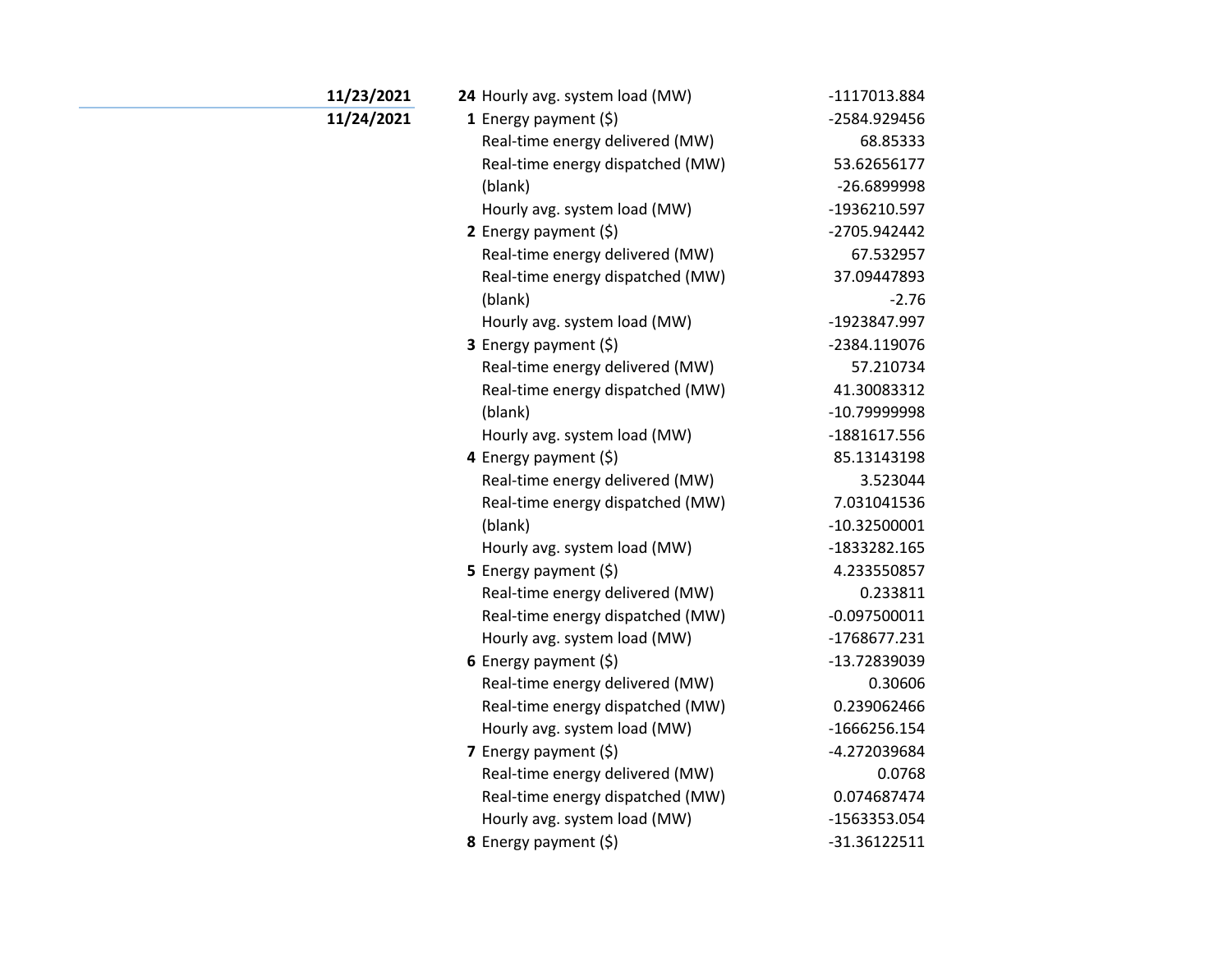| 8 Real-time energy delivered (MW) | 0.5856         |
|-----------------------------------|----------------|
| Real-time energy dispatched (MW)  | 0.589999956    |
| (blank)                           | $-0.000312499$ |
| Hourly avg. system load (MW)      | -1511344.388   |
| <b>9</b> Energy payment $(\xi)$   | -29.99152677   |
| Real-time energy delivered (MW)   | 0.5856         |
| Real-time energy dispatched (MW)  | 0.589999956    |
| Hourly avg. system load (MW)      | -1459536.429   |
| 10 Energy payment $(5)$           | 0.878963289    |
| (blank)                           | $-0.01843749$  |
| Hourly avg. system load (MW)      | -1424484.317   |
| 11 Hourly avg. system load (MW)   | $-1420821.101$ |
| 12 Hourly avg. system load (MW)   | -1456143.795   |
| 13 Hourly avg. system load (MW)   | -1522725.848   |
| 14 Hourly avg. system load (MW)   | -1647060.047   |
| 15 Hourly avg. system load (MW)   | -1699545.333   |
| 16 Hourly avg. system load (MW)   | -1679519.197   |
| 17 Hourly avg. system load (MW)   | -1665667.682   |
| 18 Hourly avg. system load (MW)   | -1619124.922   |
| 19 Hourly avg. system load (MW)   | -1590595.2     |
| 20 Hourly avg. system load (MW)   | -1587210.905   |
| 21 Energy payment $(\xi)$         | 3.779587464    |
| (blank)                           | $-0.101249997$ |
| Hourly avg. system load (MW)      | $-1621138.28$  |
| 22 Energy payment (\$)            | -30.46636265   |
| Real-time energy delivered (MW)   | 2.34912        |
| Real-time energy dispatched (MW)  | 2.920000044    |
| (blank)                           | -1.935624992   |
| Hourly avg. system load (MW)      | -1662993.575   |
| 23 Energy payment $(\xi)$         | 511.6068713    |
| Real-time energy delivered (MW)   | 10.84452       |
| Real-time energy dispatched (MW)  | 23.69999994    |
| (blank)                           | -34.57437498   |
| Hourly avg. system load (MW)      | -1722149.415   |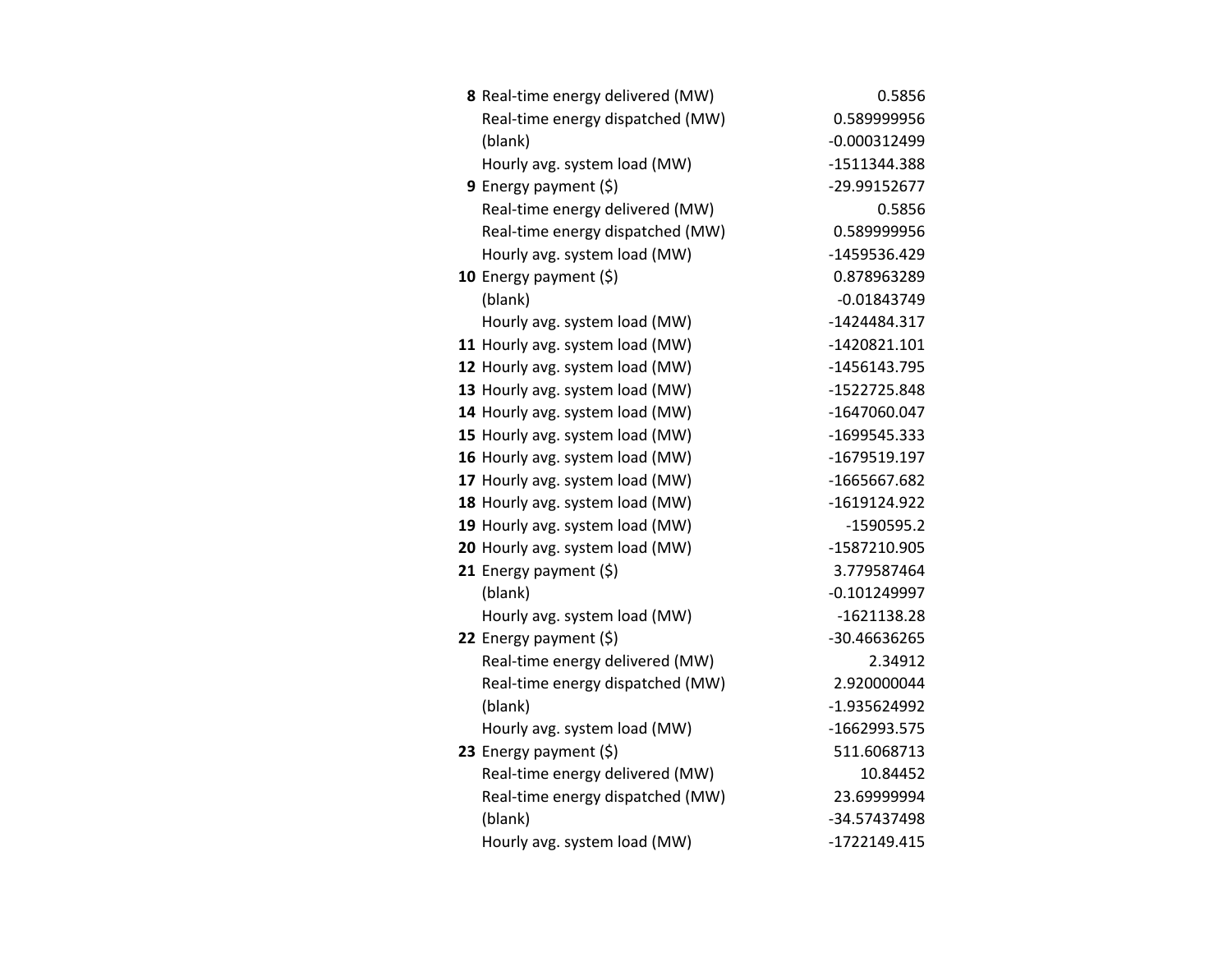| 11/24/2021 | 24 Energy payment (\$)           | -1080.420045 |
|------------|----------------------------------|--------------|
|            | Real-time energy delivered (MW)  | 48.662202    |
|            | Real-time energy dispatched (MW) | 46.60999932  |
|            | (blank)                          | -40.4062497  |
|            | Hourly avg. system load (MW)     | -1829458.297 |
| 11/25/2021 | 1 Energy payment $(\xi)$         | -177.1209647 |
|            | Real-time energy delivered (MW)  | 2.2608       |
|            | Real-time energy dispatched (MW) | 2.233437472  |
|            | Hourly avg. system load (MW)     | -461647.9378 |
|            | 2 Energy payment $(\xi)$         | -54.26475039 |
|            | Real-time energy delivered (MW)  | 0.8688       |
|            | Real-time energy dispatched (MW) | 0.748437489  |
|            | Hourly avg. system load (MW)     | -453618.0081 |
|            | <b>3</b> Energy payment $(5)$    | -108.3855151 |
|            | Real-time energy delivered (MW)  | 1.668        |
|            | Real-time energy dispatched (MW) | 1.643124957  |
|            | Hourly avg. system load (MW)     | -444565.3158 |
|            | 4 Energy payment (\$)            | -45.59976361 |
|            | Real-time energy delivered (MW)  | 0.7488       |
|            | Real-time energy dispatched (MW) | 0.71062499   |
|            | Hourly avg. system load (MW)     | -438285.2807 |
|            | 5 Energy payment $(5)$           | -2.663848363 |
|            | Real-time energy delivered (MW)  | 0.0576       |
|            | Real-time energy dispatched (MW) | 0.037499977  |
|            | Hourly avg. system load (MW)     | -430322.7093 |
|            | 6 Energy payment (\$)            | -4.027737088 |
|            | Real-time energy delivered (MW)  | 0.0672       |
|            | Real-time energy dispatched (MW) | 0.069999972  |
|            | Hourly avg. system load (MW)     | -413928.4504 |
|            | 7 Energy payment $(\xi)$         | -3.71368784  |
|            | Real-time energy delivered (MW)  | 0.0672       |
|            | Real-time energy dispatched (MW) | 0.069687473  |
|            | Hourly avg. system load (MW)     | -394937.6103 |
|            | 8 Energy payment (\$)            | -3.639724537 |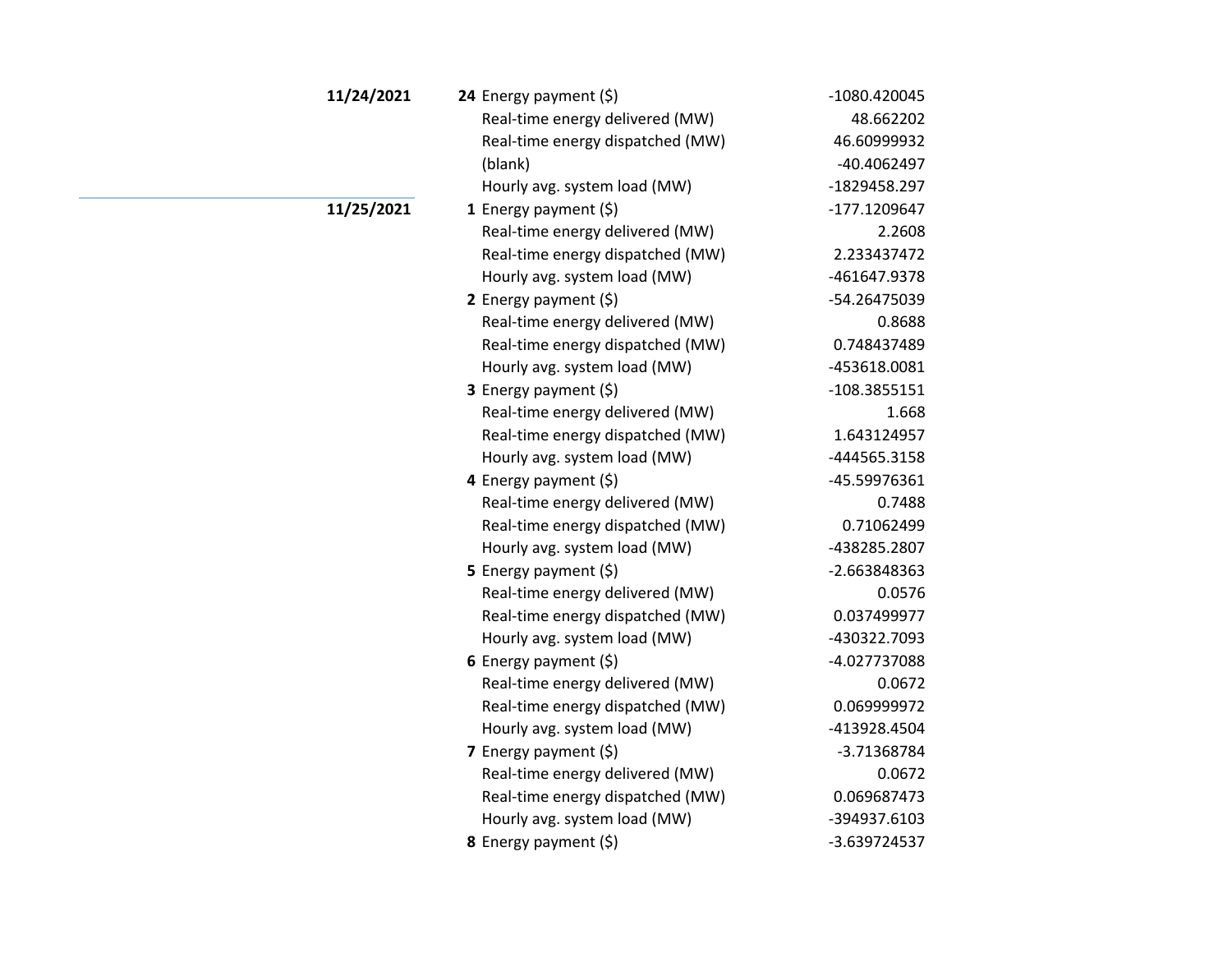| 8 Real-time energy delivered (MW) | 0.0672         |
|-----------------------------------|----------------|
| Real-time energy dispatched (MW)  | 0.069687473    |
| Hourly avg. system load (MW)      | -404980.8707   |
| 9 Energy payment (\$)             | -3.644589742   |
| Real-time energy delivered (MW)   | 0.0672         |
| Real-time energy dispatched (MW)  | 0.069999972    |
| Hourly avg. system load (MW)      | -388702.1072   |
| 10 Energy payment (\$)            | 0.114046022    |
| Real-time energy dispatched (MW)  | $-0.002187493$ |
| Hourly avg. system load (MW)      | -377693.9066   |
| 11 Hourly avg. system load (MW)   | -373013.5425   |
| 12 Hourly avg. system load (MW)   | -374185.7383   |
| 13 Hourly avg. system load (MW)   | -383242.3382   |
| 14 Hourly avg. system load (MW)   | -396404.2616   |
| 15 Hourly avg. system load (MW)   | -397271.0863   |
| 16 Hourly avg. system load (MW)   | -392943.5582   |
| 17 Hourly avg. system load (MW)   | -388296.8118   |
| 18 Hourly avg. system load (MW)   | -384483.6338   |
| 19 Hourly avg. system load (MW)   | -380222.344    |
| 20 Hourly avg. system load (MW)   | -381668.9814   |
| 21 Hourly avg. system load (MW)   | -391537.7046   |
| 22 Hourly avg. system load (MW)   | -409130.8456   |
| 23 Hourly avg. system load (MW)   | -421506.1417   |
| 24 Energy payment (\$)            | 4.278220828    |
| Real-time energy dispatched (MW)  | $-0.070624998$ |
| Hourly avg. system load (MW)      | -442382.9998   |
| 1 Energy payment $(\xi)$          | -2764.607027   |
| Real-time energy delivered (MW)   | 61.72236       |
| Real-time energy dispatched (MW)  | 34.17937445    |
| Hourly avg. system load (MW)      | -865187.5558   |
| 2 Energy payment $(\xi)$          | -1251.122881   |
| Real-time energy delivered (MW)   | 42.94524       |
| Real-time energy dispatched (MW)  | 16.53718739    |
| Hourly avg. system load (MW)      | -858111.0292   |

**11/26/2021**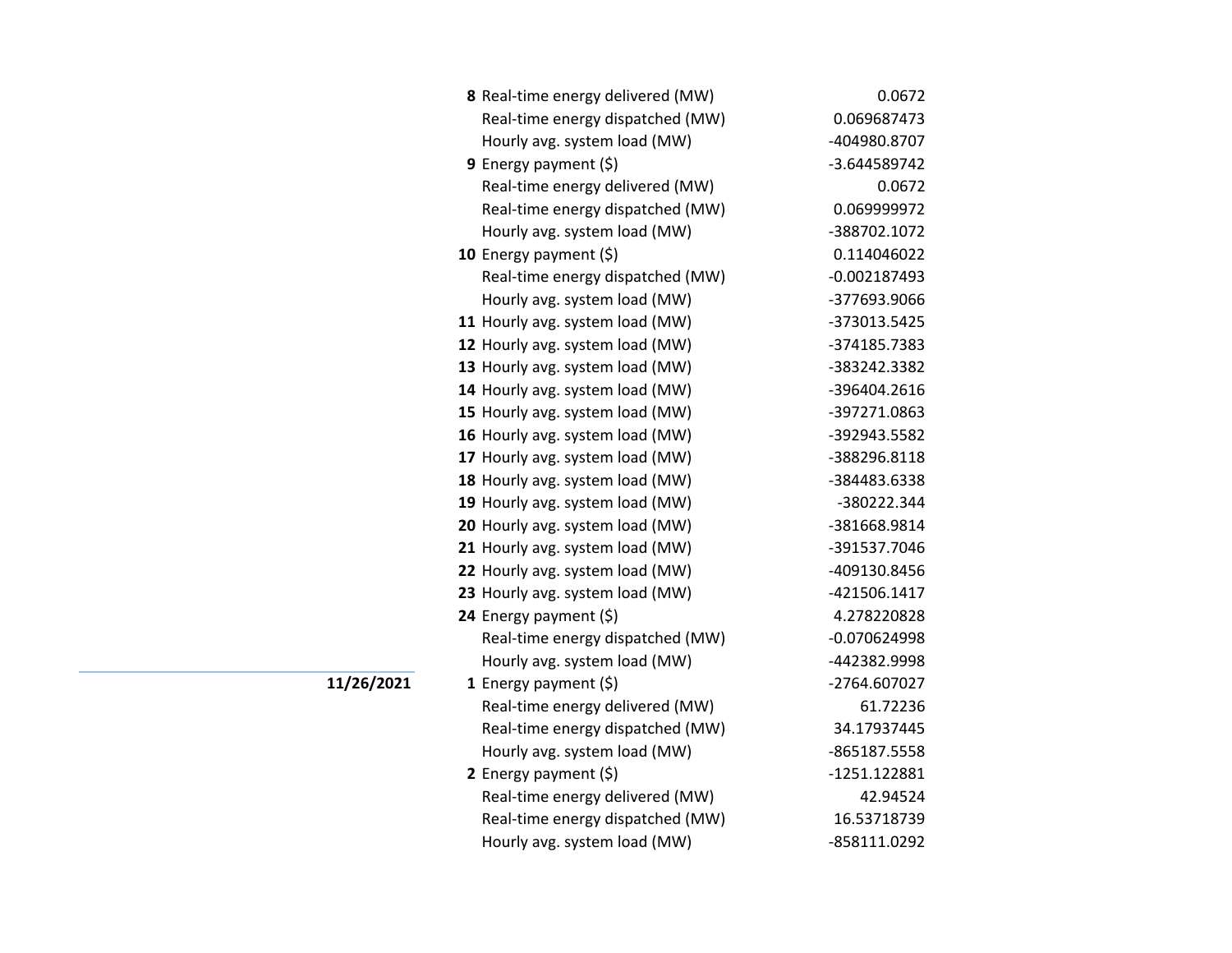| 11/26/2021 | 3 Energy payment (\$)            | -475.9705355   |
|------------|----------------------------------|----------------|
|            | Real-time energy delivered (MW)  | 22.2744        |
|            | Real-time energy dispatched (MW) | 4.189687495    |
|            | Hourly avg. system load (MW)     | -840909.4801   |
|            | 4 Energy payment (\$)            | 113.7631635    |
|            | Real-time energy delivered (MW)  | 1.758          |
|            | Real-time energy dispatched (MW) | $-2.722500025$ |
|            | Hourly avg. system load (MW)     | $-821109.641$  |
|            | <b>5</b> Energy payment $(\xi)$  | 11.7650402     |
|            | Real-time energy delivered (MW)  | 0.0384         |
|            | Real-time energy dispatched (MW) | $-0.231875007$ |
|            | Hourly avg. system load (MW)     | -797513.2429   |
|            | 6 Energy payment $(5)$           | -3.945988666   |
|            | Real-time energy delivered (MW)  | 0.0672         |
|            | Real-time energy dispatched (MW) | 0.069687473    |
|            | Hourly avg. system load (MW)     | -757597.0088   |
|            | 7 Energy payment $(\xi)$         | -4.250753699   |
|            | Real-time energy delivered (MW)  | 0.0768         |
|            | Real-time energy dispatched (MW) | 0.079999968    |
|            | Hourly avg. system load (MW)     | -717783.6942   |
|            | 8 Energy payment (\$)            | $-63.43999771$ |
|            | Real-time energy delivered (MW)  | 1.2168         |
|            | Real-time energy dispatched (MW) | 1.219999956    |
|            | Hourly avg. system load (MW)     | -672867.1813   |
|            | 9 Energy payment $(5)$           | -60.9999978    |
|            | Real-time energy delivered (MW)  | 1.2168         |
|            | Real-time energy dispatched (MW) | 1.219999956    |
|            | Hourly avg. system load (MW)     | -651812.0813   |
|            | 10 Energy payment $(5)$          | 1.515387516    |
|            | Real-time energy dispatched (MW) | $-0.038124992$ |
|            | Hourly avg. system load (MW)     | -639419.5278   |
|            | 11 Hourly avg. system load (MW)  | -636332.7457   |
|            | 12 Hourly avg. system load (MW)  | -643710.5483   |
|            | 13 Hourly avg. system load (MW)  | -671342.794    |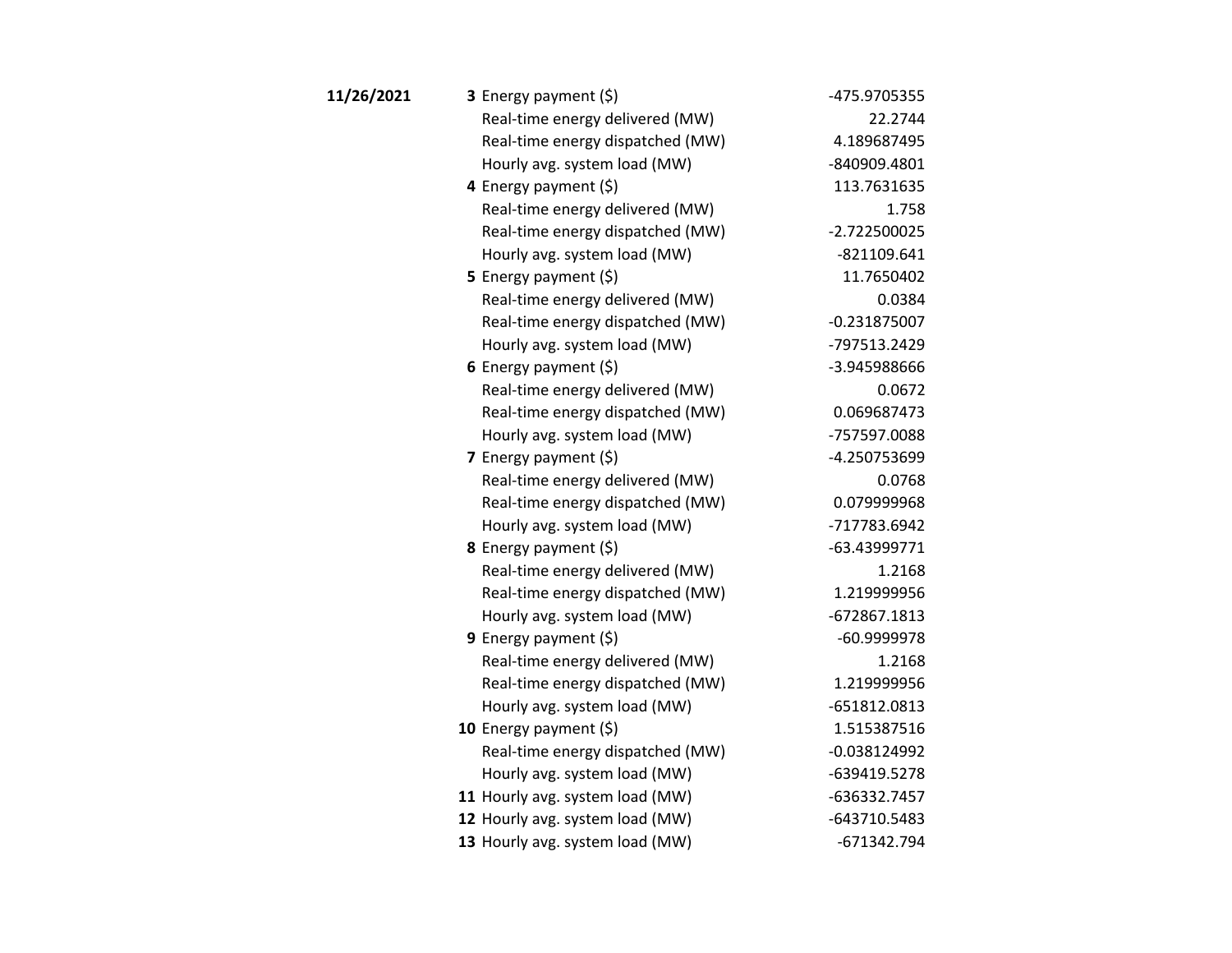| 14 Hourly avg. system load (MW)  | -708497.1873 |
|----------------------------------|--------------|
| 15 Hourly avg. system load (MW)  | -719476.5974 |
| 16 Hourly avg. system load (MW)  | -706101.4484 |
| 17 Hourly avg. system load (MW)  | -682034.7637 |
| 18 Hourly avg. system load (MW)  | -665939.8318 |
| 19 Hourly avg. system load (MW)  | -663616.8197 |
| 20 Hourly avg. system load (MW)  | -672856.9044 |
| 21 Hourly avg. system load (MW)  | -693282.1479 |
| 22 Energy payment (\$)           | 59.95547697  |
| Real-time energy dispatched (MW) | -1.858437478 |
| Hourly avg. system load (MW)     | -730231.2287 |
| 23 Energy payment (\$)           | -996.1481901 |
| Real-time energy delivered (MW)  | 37.43316     |
| Real-time energy dispatched (MW) | 17.61593738  |
| Hourly avg. system load (MW)     | -767693.4904 |
| 24 Energy payment (\$)           | $-1924.1812$ |
| Real-time energy delivered (MW)  | 59.29092     |
| Real-time energy dispatched (MW) | 28.52937447  |
| Hourly avg. system load (MW)     | -813887.9545 |
| 1 Energy payment $(\xi)$         | -80.00296305 |
| Real-time energy delivered (MW)  | 0.172781796  |
| Real-time energy dispatched (MW) | 0.407499978  |
| Hourly avg. system load (MW)     | -408092.7153 |
| 2 Energy payment $(\xi)$         | -1.938909158 |
| Real-time energy delivered (MW)  | 0.0288       |
| Real-time energy dispatched (MW) | 0.02937499   |
| Hourly avg. system load (MW)     | -408205.6063 |
| 3 Energy payment (\$)            | -2.494770839 |
| Real-time energy delivered (MW)  | 0.0384       |
| Real-time energy dispatched (MW) | 0.039687485  |
| Hourly avg. system load (MW)     | -401217.7941 |
| 4 Energy payment (\$)            | -3.083150523 |
| Real-time energy delivered (MW)  | 0.048        |
| Real-time energy dispatched (MW) | 0.049374982  |

**11/27/2021**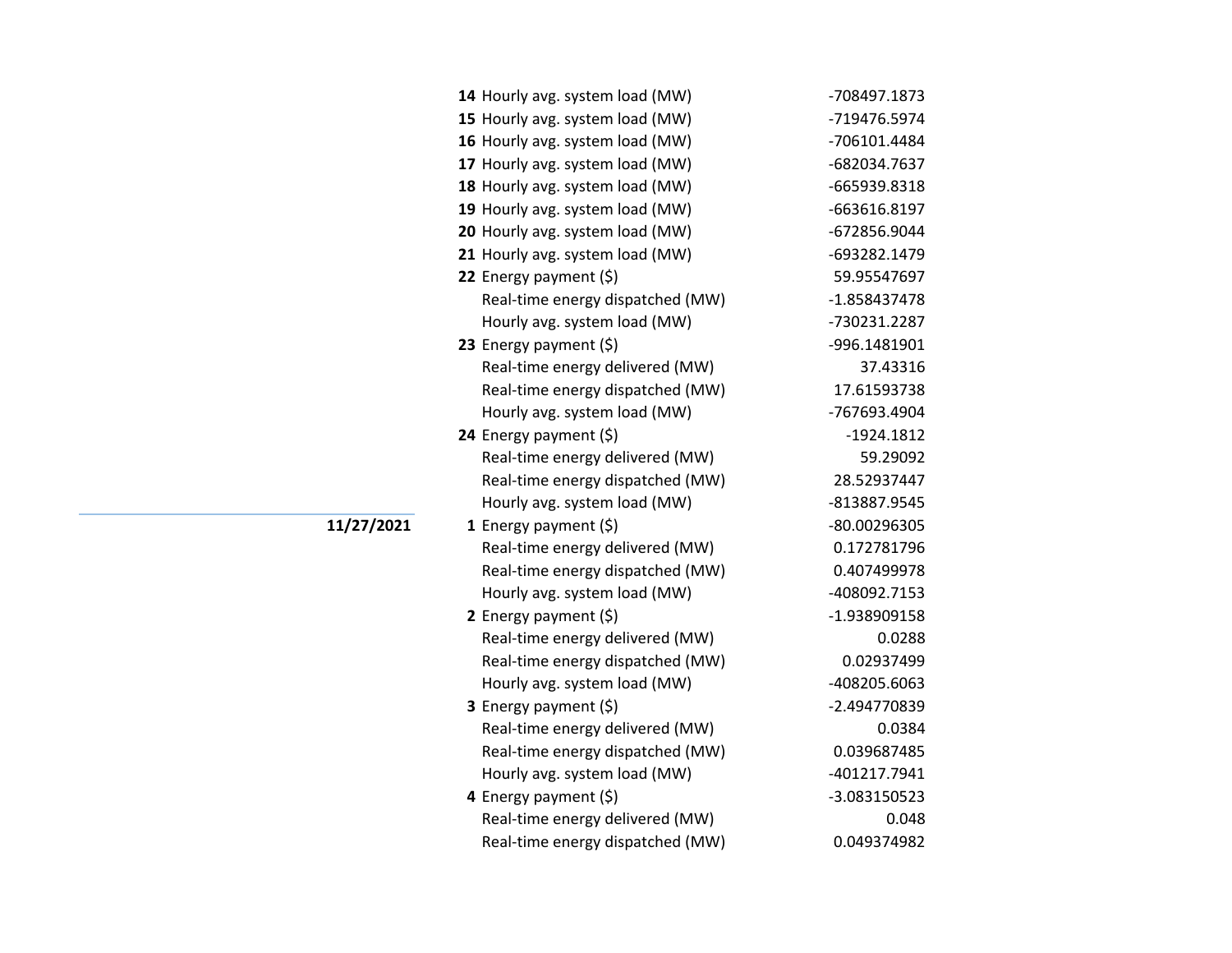| 4 Hourly avg. system load (MW)   | -392058.5906   |
|----------------------------------|----------------|
| 5 Energy payment (\$)            | -4.101136578   |
| Real-time energy delivered (MW)  | 0.0672         |
| Real-time energy dispatched (MW) | 0.069374974    |
| Hourly avg. system load (MW)     | -381458.8256   |
| 6 Energy payment $(\xi)$         | -5.114902654   |
| Real-time energy delivered (MW)  | 0.0864         |
| Real-time energy dispatched (MW) | 0.089999964    |
| Hourly avg. system load (MW)     | -362744.7748   |
| 7 Energy payment $(\xi)$         | -4.854253252   |
| Real-time energy delivered (MW)  | 0.0864         |
| Real-time energy dispatched (MW) | 0.089687465    |
| Hourly avg. system load (MW)     | -343685.4364   |
| 8 Energy payment (\$)            | -3.63072052    |
| Real-time energy delivered (MW)  | 0.0672         |
| Real-time energy dispatched (MW) | 0.069062475    |
| Hourly avg. system load (MW)     | -334053.0125   |
| 9 Energy payment $(5)$           | -4.663228335   |
| Real-time energy delivered (MW)  | 0.0864         |
| Real-time energy dispatched (MW) | 0.089999964    |
| Hourly avg. system load (MW)     | -322067.3297   |
| 10 Energy payment $(\xi)$        | 0.136429739    |
| Real-time energy dispatched (MW) | $-0.002812491$ |
| Hourly avg. system load (MW)     | -314480.098    |
| 11 Hourly avg. system load (MW)  | -311109.4286   |
| 12 Hourly avg. system load (MW)  | -313182.8089   |
| 13 Hourly avg. system load (MW)  | -321759.3333   |
| 14 Hourly avg. system load (MW)  | -333670.4047   |
| 15 Hourly avg. system load (MW)  | -335676.4868   |
| 16 Hourly avg. system load (MW)  | -331124.7322   |
| 17 Hourly avg. system load (MW)  | -327165.7262   |
| 18 Hourly avg. system load (MW)  | -324509.394    |
| 19 Hourly avg. system load (MW)  | -318430.189    |
| 20 Hourly avg. system load (MW)  | -318670.9427   |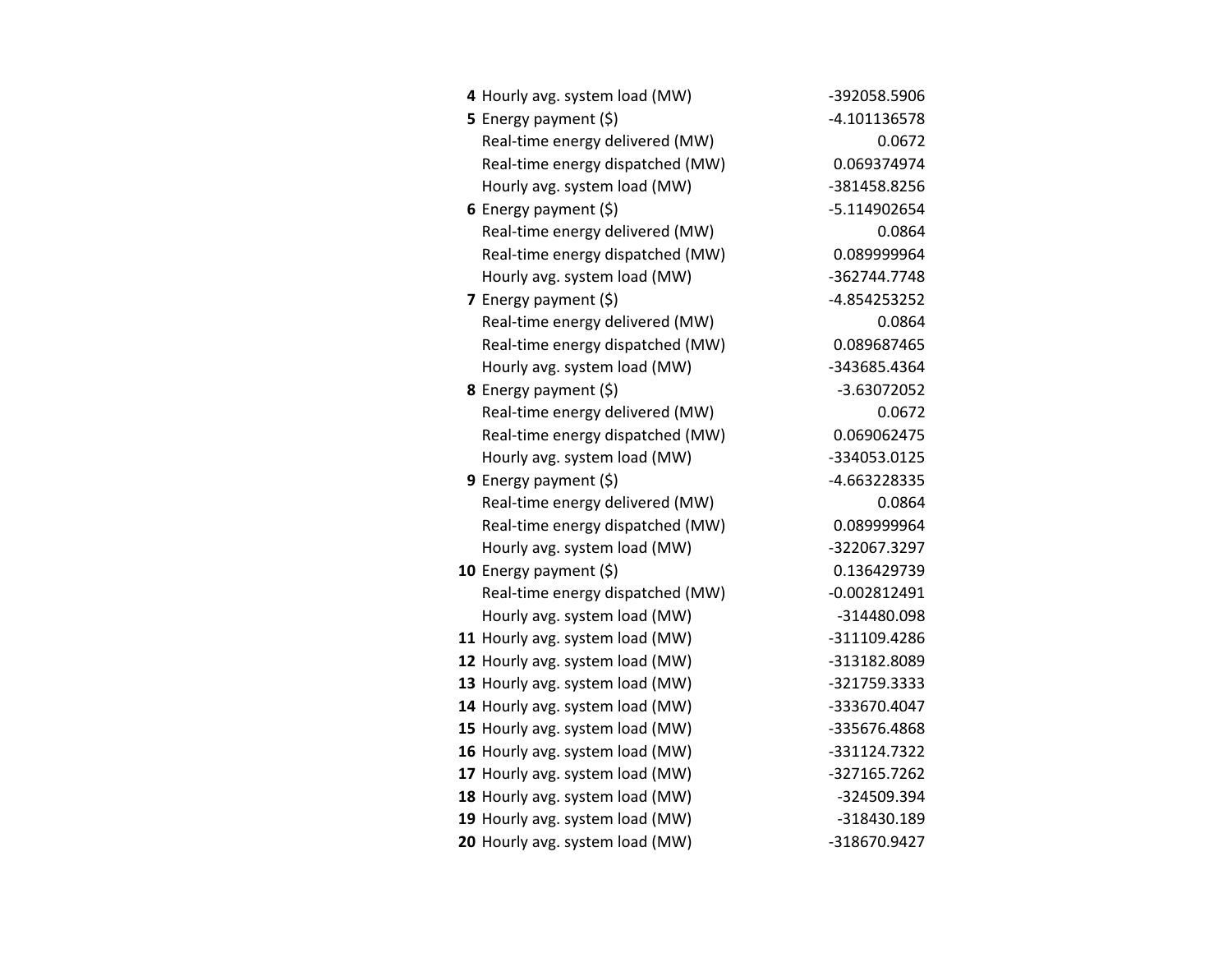| 11/27/2021 | 21 Hourly avg. system load (MW)  | -326601.3645   |
|------------|----------------------------------|----------------|
|            | 22 Hourly avg. system load (MW)  | -339357.0967   |
|            | 23 Hourly avg. system load (MW)  | -354756.5274   |
|            | 24 Energy payment (\$)           | 0.074007007    |
|            | Real-time energy dispatched (MW) | $-0.001249996$ |
|            | Hourly avg. system load (MW)     | -380584.658    |
| 11/28/2021 | 1 Energy payment $(\xi)$         | -3.354996657   |
|            | Real-time energy delivered (MW)  | 0.0384         |
|            | Real-time energy dispatched (MW) | 0.039999984    |
|            | Hourly avg. system load (MW)     | -244377.3082   |
|            | 2 Energy payment $(5)$           | -2.030620631   |
|            | Real-time energy delivered (MW)  | 0.0288         |
|            | Real-time energy dispatched (MW) | 0.02937499     |
|            | Hourly avg. system load (MW)     | -244957.4369   |
|            | 3 Energy payment (\$)            | $-2.555957131$ |
|            | Real-time energy delivered (MW)  | 0.0384         |
|            | Real-time energy dispatched (MW) | 0.039687485    |
|            | Hourly avg. system load (MW)     | -240764.5633   |
|            | 4 Energy payment (\$)            | -3.083643728   |
|            | Real-time energy delivered (MW)  | 0.048          |
|            | Real-time energy dispatched (MW) | 0.049374982    |
|            | Hourly avg. system load (MW)     | $-234154.574$  |
|            | <b>5</b> Energy payment $(\xi)$  | -3.981335164   |
|            | Real-time energy delivered (MW)  | 0.0672         |
|            | Real-time energy dispatched (MW) | 0.069374974    |
|            | Hourly avg. system load (MW)     | -225694.1066   |
|            | 6 Energy payment $(5)$           | -5.129082347   |
|            | Real-time energy delivered (MW)  | 0.0864         |
|            | Real-time energy dispatched (MW) | 0.089999964    |
|            | Hourly avg. system load (MW)     | -212503.4565   |
|            | 7 Energy payment $(5)$           | -4.756506283   |
|            | Real-time energy delivered (MW)  | 0.0864         |
|            | Real-time energy dispatched (MW) | 0.089687465    |
|            | Hourly avg. system load (MW)     | -199351.3995   |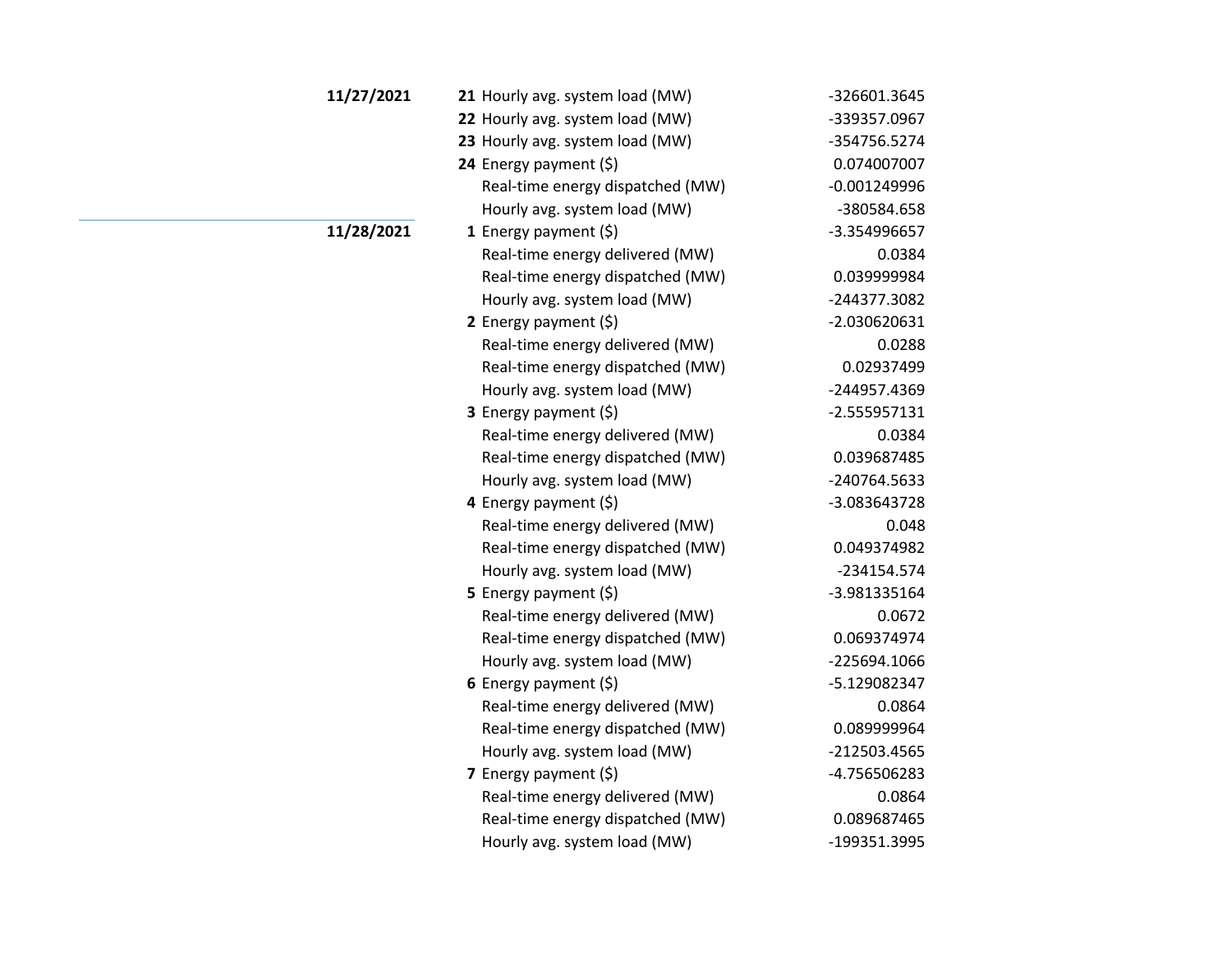| 8 Energy payment (\$)            | -4.653661859   |
|----------------------------------|----------------|
| Real-time energy delivered (MW)  | 0.0864         |
| Real-time energy dispatched (MW) | 0.089687465    |
| Hourly avg. system load (MW)     | -194019.2961   |
| <b>9</b> Energy payment $(\xi)$  | -4.568598373   |
| Real-time energy delivered (MW)  | 0.0864         |
| Real-time energy dispatched (MW) | 0.089999964    |
| Hourly avg. system load (MW)     | -187165.7077   |
| 10 Energy payment (\$)           | 0.124399854    |
| Real-time energy dispatched (MW) | $-0.002812491$ |
| Hourly avg. system load (MW)     | -182800.0525   |
| 11 Hourly avg. system load (MW)  | $-180617.144$  |
| 12 Hourly avg. system load (MW)  | -180918.7483   |
| 13 Hourly avg. system load (MW)  | -184376.9032   |
| 14 Hourly avg. system load (MW)  | -188974.0186   |
| 15 Hourly avg. system load (MW)  | -189550.0747   |
| 16 Hourly avg. system load (MW)  | -185049.2089   |
| 17 Hourly avg. system load (MW)  | -184385.0225   |
| 18 Hourly avg. system load (MW)  | -182312.2406   |
| 19 Hourly avg. system load (MW)  | -181002.2439   |
| 20 Hourly avg. system load (MW)  | -183310.5852   |
| 21 Hourly avg. system load (MW)  | -190129.1786   |
| 22 Hourly avg. system load (MW)  | -200571.6306   |
| 23 Hourly avg. system load (MW)  | -210997.3877   |
| 24 Energy payment (\$)           | 0.068635471    |
| Real-time energy dispatched (MW) | $-0.001249996$ |
| Hourly avg. system load (MW)     | -225967.4842   |
| 1 Energy payment $(\xi)$         | -839.5184662   |
| Real-time energy delivered (MW)  | 16.651449      |
| Real-time energy dispatched (MW) | 8.689374754    |
| Hourly avg. system load (MW)     | -1845857.327   |
| 2 Energy payment $(\xi)$         | -1004.980185   |
| Real-time energy delivered (MW)  | 18.692805      |
| Real-time energy dispatched (MW) | 12.22999987    |

**11/29/2021**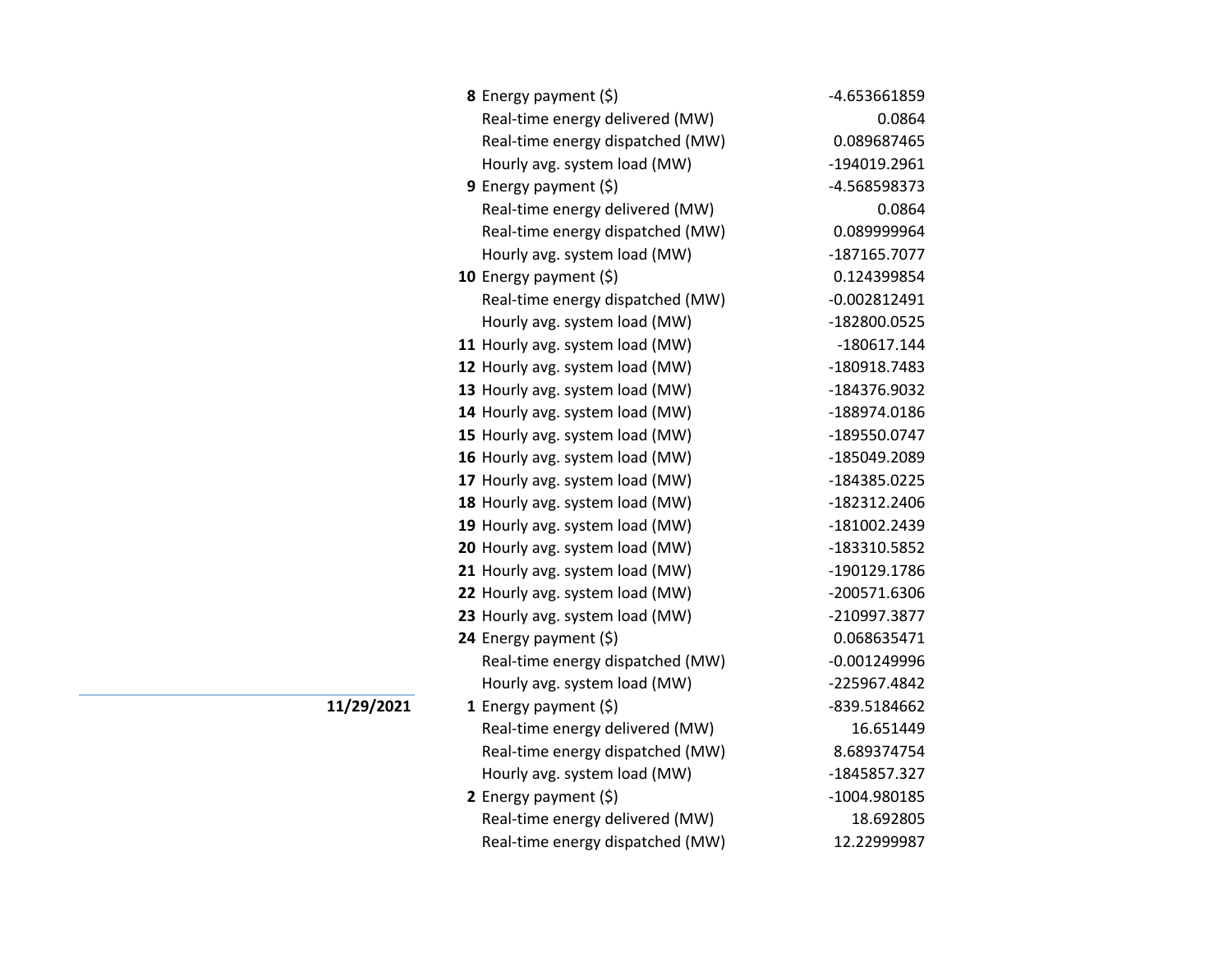| 2 Hourly avg. system load (MW)   | -1831300.536   |
|----------------------------------|----------------|
| 3 Energy payment (\$)            | -598.8956731   |
| Real-time energy delivered (MW)  | 13.445346      |
| Real-time energy dispatched (MW) | 7.684999902    |
| Hourly avg. system load (MW)     | -1789058.561   |
| 4 Energy payment (\$)            | -231.6670081   |
| Real-time energy delivered (MW)  | 3.617808       |
| Real-time energy dispatched (MW) | 3.218124939    |
| Hourly avg. system load (MW)     | -1728064.807   |
| 5 Energy payment $(5)$           | $-10.10207712$ |
| Real-time energy delivered (MW)  | 0.371199       |
| Real-time energy dispatched (MW) | 0.155624981    |
| Hourly avg. system load (MW)     | $-1651476.131$ |
| 6 Energy payment $(\xi)$         | -11.41277437   |
| Real-time energy delivered (MW)  | 0.172734       |
| Real-time energy dispatched (MW) | 0.19906247     |
| Hourly avg. system load (MW)     | -1542277.047   |
| 7 Energy payment $(\xi)$         | -4.592348415   |
| Real-time energy delivered (MW)  | 0.096          |
| Real-time energy dispatched (MW) | 0.081249963    |
| Hourly avg. system load (MW)     | -1441728.257   |
| 8 Energy payment (\$)            | -47.802632     |
| Real-time energy delivered (MW)  | 0.9156         |
| Real-time energy dispatched (MW) | 0.919999956    |
| Hourly avg. system load (MW)     | -1313355.962   |
| 9 Energy payment (\$)            | -46.43434617   |
| Real-time energy delivered (MW)  | 0.9156         |
| Real-time energy dispatched (MW) | 0.919999956    |
| Hourly avg. system load (MW)     | -1288050.537   |
| 10 Energy payment $(\xi)$        | 1.290549377    |
| Real-time energy dispatched (MW) | $-0.02874999$  |
| Hourly avg. system load (MW)     | -1269191.155   |
| 11 Hourly avg. system load (MW)  | -1272632.722   |
| 12 Hourly avg. system load (MW)  | -1311844.698   |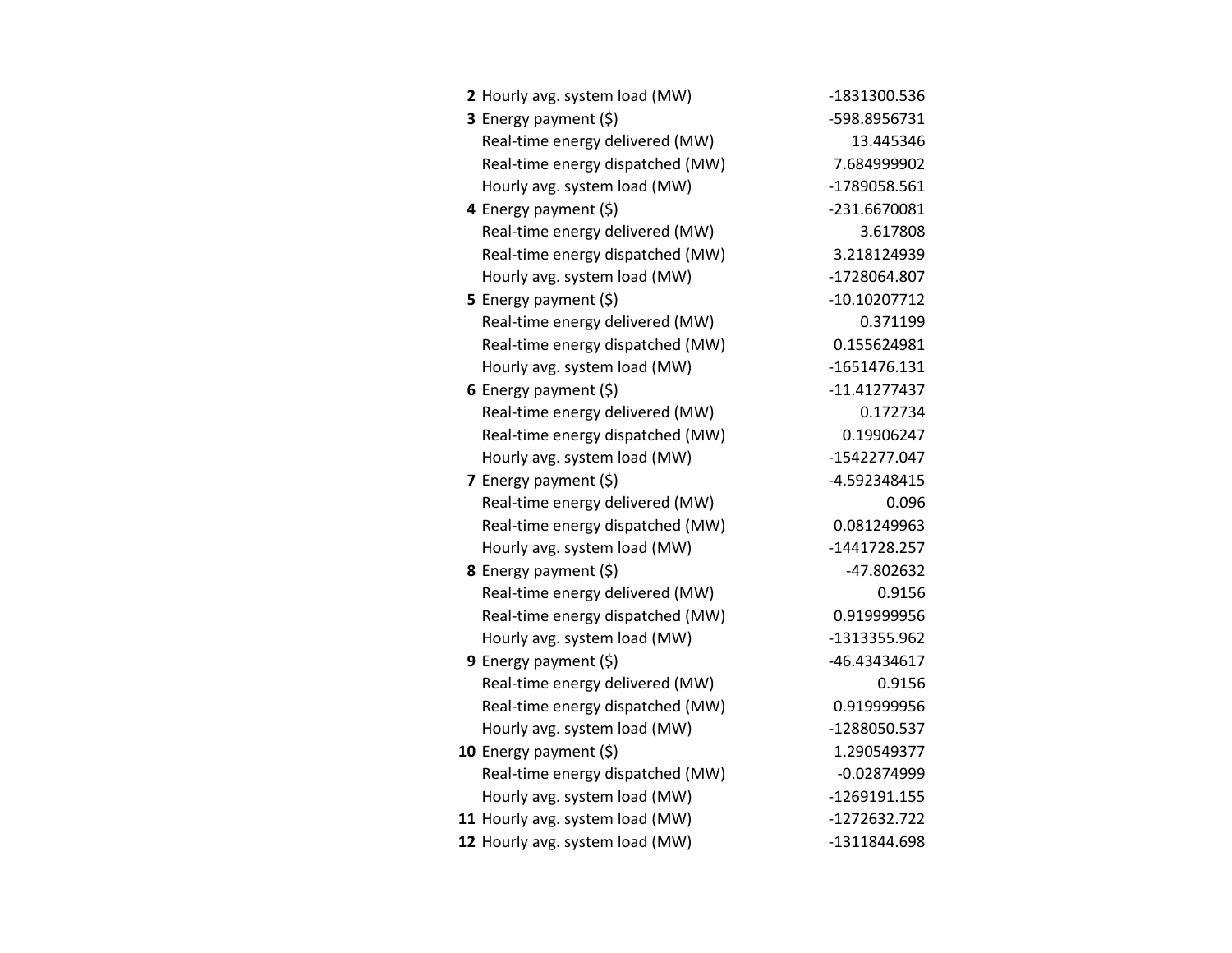| 13 Hourly avg. system load (MW)  | -1398614.092   |
|----------------------------------|----------------|
| 14 Hourly avg. system load (MW)  | $-1526240.101$ |
| 15 Hourly avg. system load (MW)  | -1597494.318   |
| 16 Hourly avg. system load (MW)  | -1579427.652   |
| 17 Hourly avg. system load (MW)  | -1560174.088   |
| 18 Hourly avg. system load (MW)  | -1537873.886   |
| 19 Hourly avg. system load (MW)  | -1530516.015   |
| 20 Hourly avg. system load (MW)  | -1544755.444   |
| 21 Energy payment (\$)           | 0.821181118    |
| Real-time energy dispatched (MW) | $-0.019999998$ |
| Hourly avg. system load (MW)     | -1577924.962   |
| 22 Energy payment $(\xi)$        | 26.04397091    |
| Real-time energy dispatched (MW) | $-0.556874996$ |
| Hourly avg. system load (MW)     | -1614654.484   |
| 23 Energy payment $(\xi)$        | 251.1879452    |
| Real-time energy delivered (MW)  | 0.73632        |
| Real-time energy dispatched (MW) | $-3.610312505$ |
| Hourly avg. system load (MW)     | -1683474.417   |
| 24 Energy payment (\$)           | -105.0211119   |
| Real-time energy delivered (MW)  | 8.021991       |
| Real-time energy dispatched (MW) | 0.12281246     |
| Hourly avg. system load (MW)     | -1751129.34    |
| 1 Energy payment $(\xi)$         | -2755.264483   |
| Real-time energy delivered (MW)  | 60.507975      |
| Real-time energy dispatched (MW) | 32.21249955    |
| Hourly avg. system load (MW)     | -1303165.623   |
| 2 Energy payment $(\xi)$         | -1299.037152   |
| Real-time energy delivered (MW)  | 38.26728       |
| Real-time energy dispatched (MW) | 18.34531222    |
| Hourly avg. system load (MW)     | -1295009.526   |
| 3 Energy payment (\$)            | -297.6630926   |
| Real-time energy delivered (MW)  | 16.457826      |
| Real-time energy dispatched (MW) | 4.336249881    |
| Hourly avg. system load (MW)     | -1266364.833   |
|                                  |                |

**11/30/2021**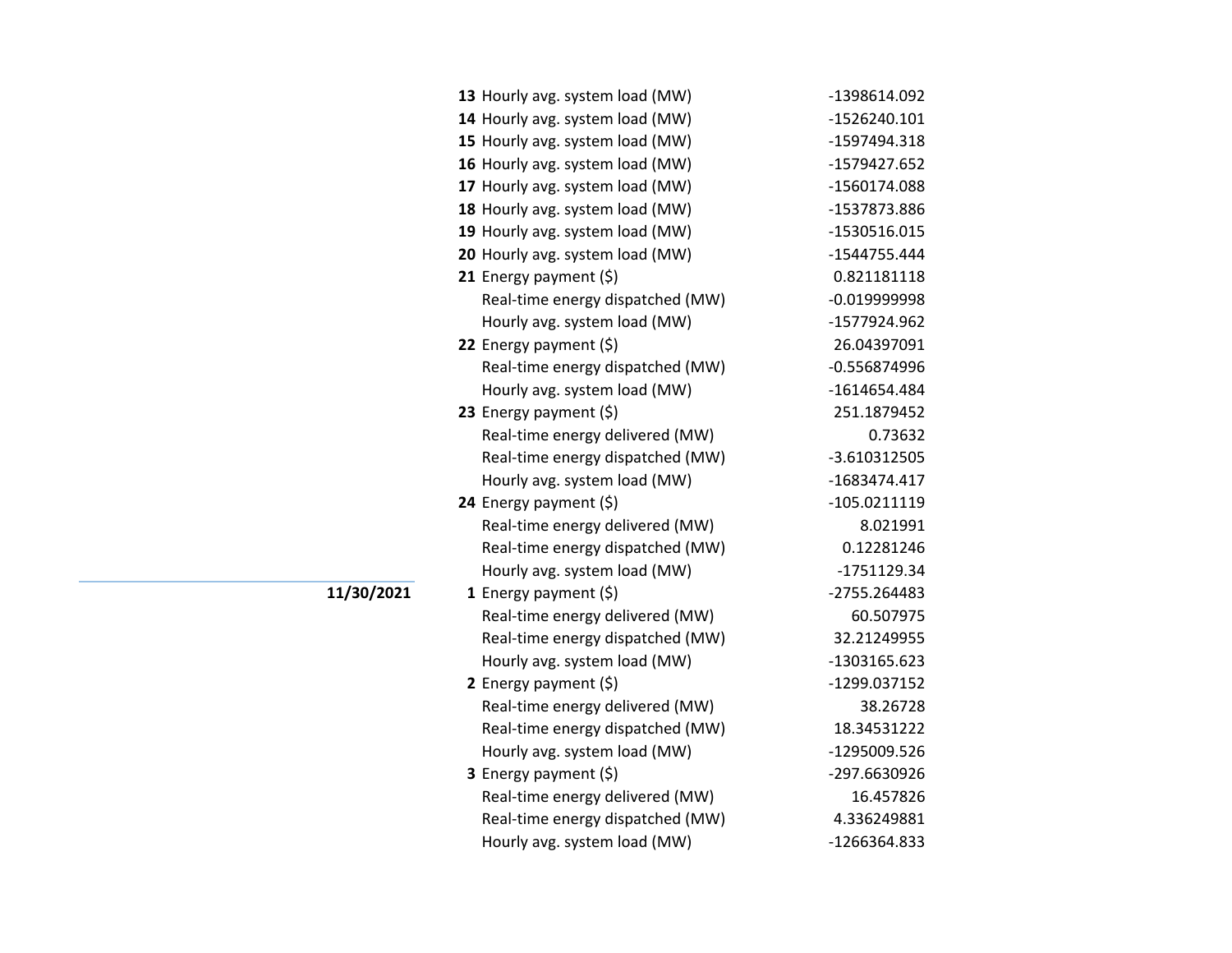| 4 Energy payment (\$)            | -101.5720112   |
|----------------------------------|----------------|
| Real-time energy delivered (MW)  | 2.359482       |
| Real-time energy dispatched (MW) | 1.542187423    |
| Hourly avg. system load (MW)     | -1227903.943   |
| 5 Energy payment $(\xi)$         | -10.40141954   |
| Real-time energy delivered (MW)  | 0.320022       |
| Real-time energy dispatched (MW) | 0.204062479    |
| Hourly avg. system load (MW)     | -1177581.222   |
| 6 Energy payment $(5)$           | $-10.01416927$ |
| Real-time energy delivered (MW)  | 0.173706       |
| Real-time energy dispatched (MW) | 0.19906247     |
| Hourly avg. system load (MW)     | -1101527.996   |
| 7 Energy payment $(\xi)$         | -4.709587624   |
| Real-time energy delivered (MW)  | 0.096          |
| Real-time energy dispatched (MW) | 0.096562463    |
| Hourly avg. system load (MW)     | -1027971.087   |
| 8 Energy payment (\$)            | -31.17236763   |
| Real-time energy delivered (MW)  | 0.5856         |
| Real-time energy dispatched (MW) | 0.589999956    |
| Hourly avg. system load (MW)     | -969537.3577   |
| 9 Energy payment (\$)            | -29.77948517   |
| Real-time energy delivered (MW)  | 0.5856         |
| Real-time energy dispatched (MW) | 0.589999956    |
| Hourly avg. system load (MW)     | -936751.1546   |
| 10 Energy payment (\$)           | 0.899786912    |
| Real-time energy dispatched (MW) | $-0.01843749$  |
| Hourly avg. system load (MW)     | -918659.6257   |
| 11 Hourly avg. system load (MW)  | -914846.1506   |
| 12 Hourly avg. system load (MW)  | -937678.096    |
| 13 Hourly avg. system load (MW)  | $-1002565.041$ |
| 14 Hourly avg. system load (MW)  | -1103753.528   |
| 15 Hourly avg. system load (MW)  | -1147565.871   |
| 16 Hourly avg. system load (MW)  | -1151914.291   |
| 17 Hourly avg. system load (MW)  | -1120858.428   |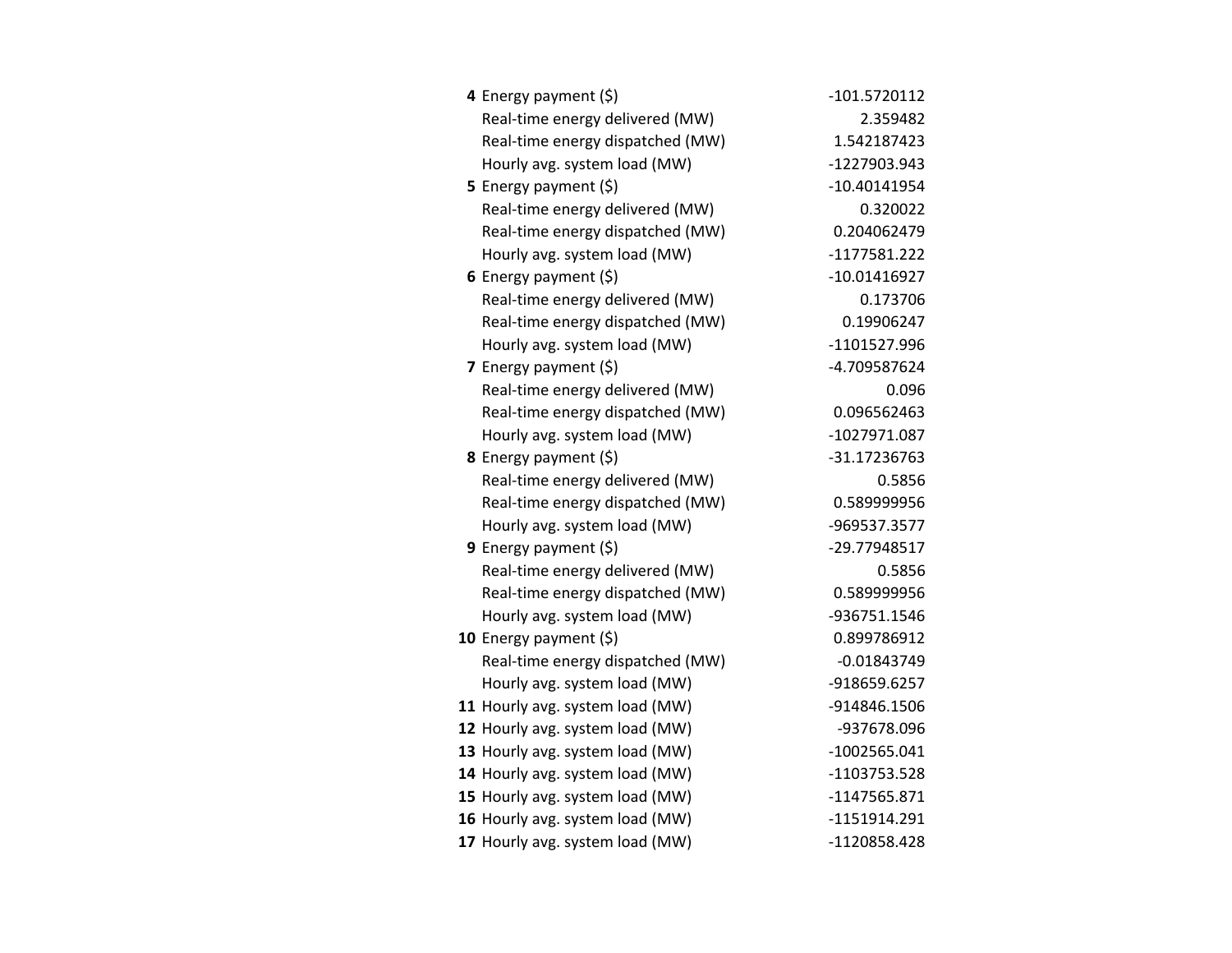| 18 Hourly avg. system load (MW)  | -1085209.97    |
|----------------------------------|----------------|
| 19 Hourly avg. system load (MW)  | $-1072648.361$ |
| 20 Hourly avg. system load (MW)  | -1077528.504   |
| 21 Energy payment $(\xi)$        | 0.609803898    |
| Real-time energy dispatched (MW) | $-0.078124999$ |
| Hourly avg. system load (MW)     | -1106262.854   |
| 22 Energy payment $(\xi)$        | -69.57347811   |
| Real-time energy delivered (MW)  | 2.49912        |
| Real-time energy dispatched (MW) | 1.010937474    |
| Hourly avg. system load (MW)     | $-1147710.044$ |
| 23 Energy payment (\$)           | -1251.901795   |
| Real-time energy delivered (MW)  | 46.65732       |
| Real-time energy dispatched (MW) | 21.77124961    |
| Hourly avg. system load (MW)     | -1176171.354   |
| 24 Energy payment (\$)           | -1800.97909    |
| Real-time energy delivered (MW)  | 54.060642      |
| Real-time energy dispatched (MW) | 24.59874936    |
| Hourly avg. system load (MW)     | -1234878.823   |
| 1 Energy payment $(5)$           | -3998.30958    |
| Real-time energy delivered (MW)  | 29.82182201    |
| Real-time energy dispatched (MW) | 48.52187547    |
| Hourly avg. system load (MW)     | -1241604.373   |
| 2 Energy payment $(\xi)$         | -2263.353708   |
| Real-time energy delivered (MW)  | 17.15427113    |
| Real-time energy dispatched (MW) | 30.33124982    |
| Hourly avg. system load (MW)     | -1239087.327   |
| 3 Energy payment (\$)            | -532.2631948   |
| Real-time energy delivered (MW)  | 8.56056        |
| Real-time energy dispatched (MW) | 7.639687454    |
| Hourly avg. system load (MW)     | -1211961.044   |
| 4 Energy payment (\$)            | -429.2176995   |
| Real-time energy delivered (MW)  | 6.5172         |
| Real-time energy dispatched (MW) | 6.412499867    |
| Hourly avg. system load (MW)     | -1176820.489   |

**12/2/2021**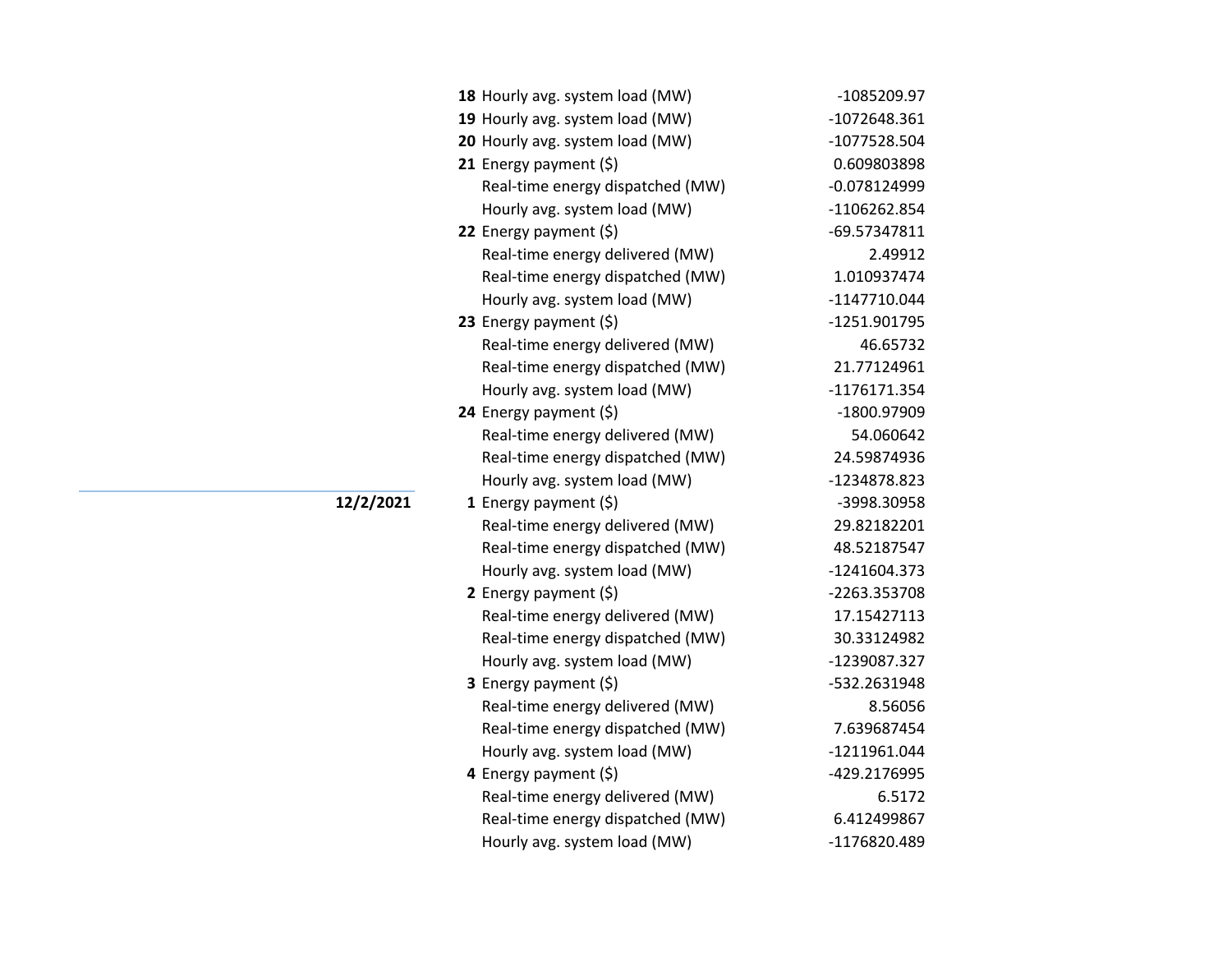| 5 Energy payment $(\xi)$         | 6.903240475    |
|----------------------------------|----------------|
| Real-time energy delivered (MW)  | 0.0768         |
| Real-time energy dispatched (MW) | $-0.121562532$ |
| Hourly avg. system load (MW)     | -1130550.097   |
| 6 Energy payment $(5)$           | -4.026212568   |
| Real-time energy delivered (MW)  | 0.0768         |
| Real-time energy dispatched (MW) | 0.079687469    |
| Hourly avg. system load (MW)     | -1058400.955   |
| <b>7</b> Energy payment $(\xi)$  | -2.916420775   |
| Real-time energy delivered (MW)  | 0.0768         |
| Real-time energy dispatched (MW) | 0.06218747     |
| Hourly avg. system load (MW)     | -995876.7322   |
| 8 Energy payment (\$)            | -30.10152672   |
| Real-time energy delivered (MW)  | 0.636          |
| Real-time energy dispatched (MW) | 0.63999996     |
| Hourly avg. system load (MW)     | -951869.67     |
| 9 Energy payment $(5)$           | -28.75611621   |
| Real-time energy delivered (MW)  | 0.636          |
| Real-time energy dispatched (MW) | 0.63999996     |
| Hourly avg. system load (MW)     | -912503.2348   |
| 10 Energy payment (\$)           | 0.814016689    |
| Real-time energy dispatched (MW) | $-0.019999991$ |
| Hourly avg. system load (MW)     | -892761.4987   |
| 11 Hourly avg. system load (MW)  | -889414.6169   |
| 12 Hourly avg. system load (MW)  | -910329.3096   |
| 13 Hourly avg. system load (MW)  | -964300.1188   |
| 14 Hourly avg. system load (MW)  | -1059663.794   |
| 15 Hourly avg. system load (MW)  | -1105991.526   |
| 16 Hourly avg. system load (MW)  | -1096815.226   |
| 17 Hourly avg. system load (MW)  | -1076930.121   |
| 18 Hourly avg. system load (MW)  | -1053177.328   |
| 19 Hourly avg. system load (MW)  | -1032215.022   |
| 20 Hourly avg. system load (MW)  | -1032346.734   |
| 21 Hourly avg. system load (MW)  | -1057245.498   |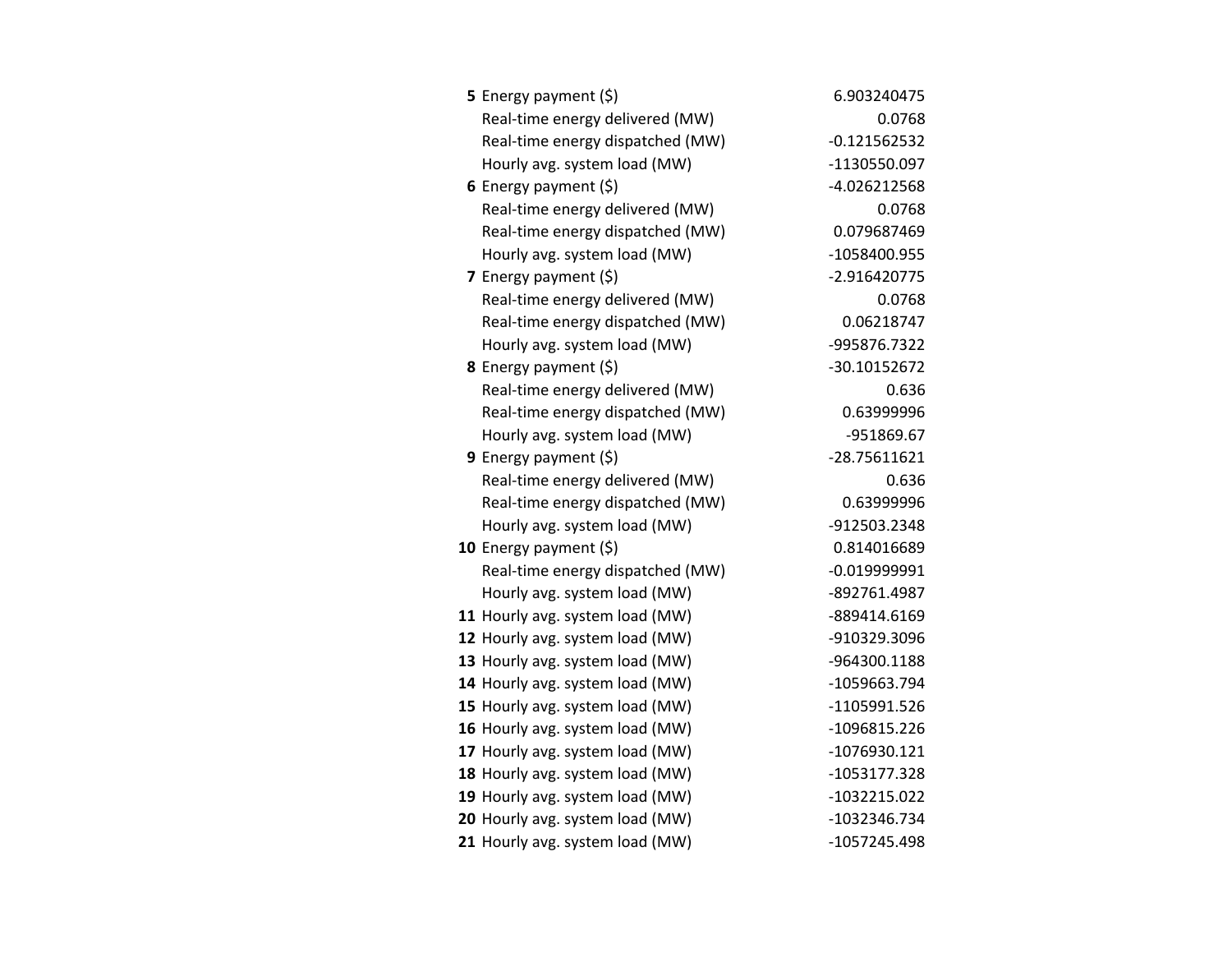| 12/2/2021 | 22 Energy payment $(\xi)$        | 49.75344981    |
|-----------|----------------------------------|----------------|
|           | Real-time energy dispatched (MW) | $-1.344374993$ |
|           | Hourly avg. system load (MW)     | -1080220.421   |
|           | 23 Energy payment $(5)$          | -2405.884516   |
|           | Real-time energy delivered (MW)  | 25.81416       |
|           | Real-time energy dispatched (MW) | 42.8806256     |
|           | Hourly avg. system load (MW)     | -1108298.217   |
|           | 24 Energy payment (\$)           | -3501.636018   |
|           | Real-time energy delivered (MW)  | 29.59668       |
|           | Real-time energy dispatched (MW) | 47.47906302    |
|           | Hourly avg. system load (MW)     | -1171007.609   |
| 12/3/2021 | 1 Energy payment $(\xi)$         | -4227.453653   |
|           | Real-time energy delivered (MW)  | 48.455319      |
|           | Real-time energy dispatched (MW) | 50.3493755     |
|           | Hourly avg. system load (MW)     | -1337712.426   |
|           | 2 Energy payment $(\xi)$         | -2211.668016   |
|           | Real-time energy delivered (MW)  | 31.652213      |
|           | Real-time energy dispatched (MW) | 31.29624989    |
|           | Hourly avg. system load (MW)     | -1320798.579   |
|           | 3 Energy payment (\$)            | $-1010.150059$ |
|           | Real-time energy delivered (MW)  | 12.310986      |
|           | Real-time energy dispatched (MW) | 15.52052069    |
|           | Hourly avg. system load (MW)     | -1293703.964   |
|           | 4 Energy payment (\$)            | -204.034386    |
|           | Real-time energy delivered (MW)  | 3.627948       |
|           | Real-time energy dispatched (MW) | 3.055833242    |
|           | Hourly avg. system load (MW)     | -1263925.954   |
|           | 5 Energy payment $(5)$           | -20.00616293   |
|           | Real-time energy delivered (MW)  | 0.504075       |
|           | Real-time energy dispatched (MW) | 0.342499956    |
|           | Hourly avg. system load (MW)     | -1220683.179   |
|           | 6 Energy payment (\$)            | $-14.13723571$ |
|           | Real-time energy delivered (MW)  | 0.419964       |
|           | Real-time energy dispatched (MW) | 0.279062474    |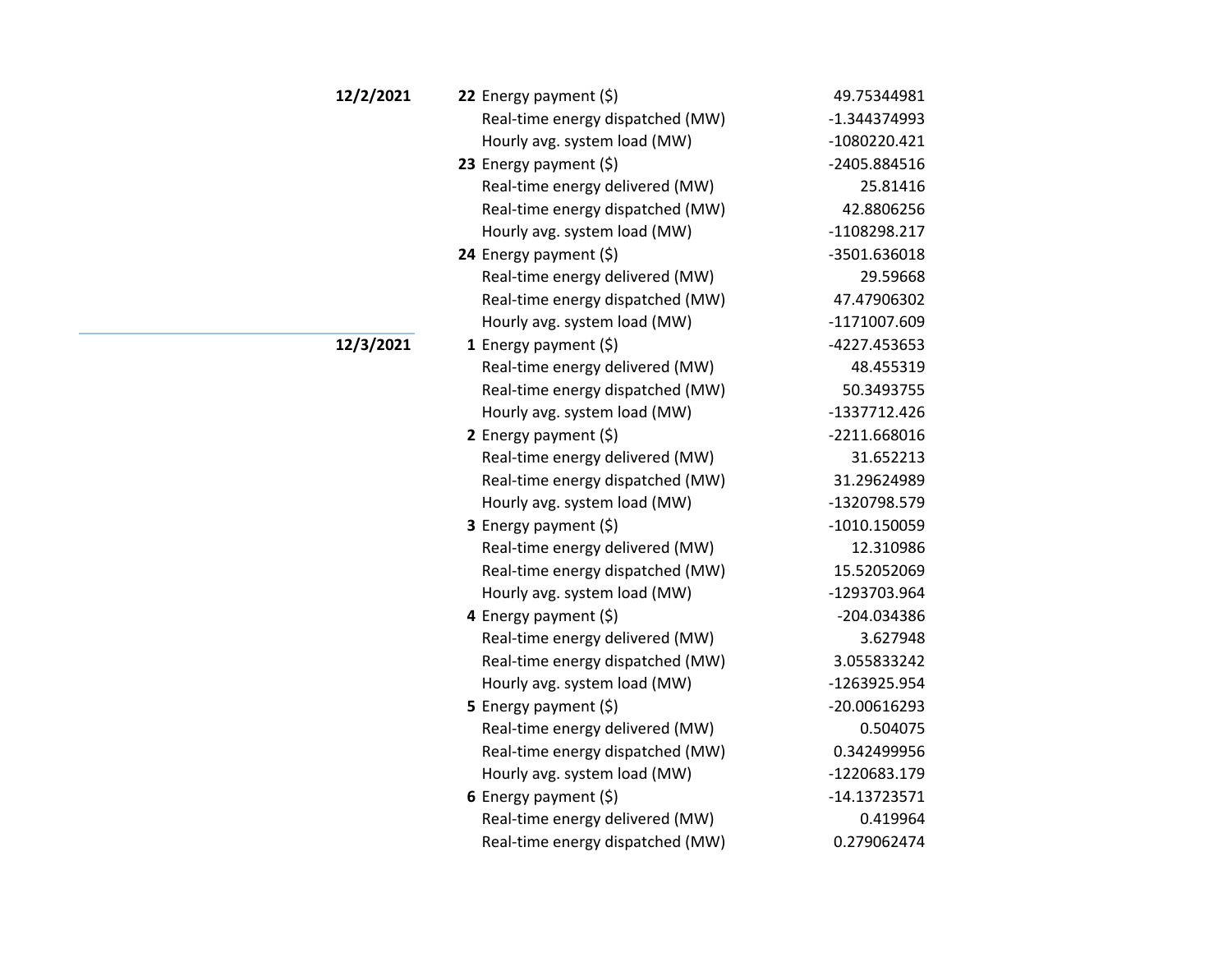| 6 Hourly avg. system load (MW)   | -1157503.463   |
|----------------------------------|----------------|
| 7 Energy payment (\$)            | -3.392822492   |
| Real-time energy delivered (MW)  | 0.0768         |
| Real-time energy dispatched (MW) | 0.073124979    |
| Hourly avg. system load (MW)     | -1089121.69    |
| 8 Energy payment (\$)            | -29.36368292   |
| Real-time energy delivered (MW)  | 0.636          |
| Real-time energy dispatched (MW) | 0.63999996     |
| (blank)                          | -1026972.543   |
| 9 Energy payment (\$)            | -28.5119708    |
| Real-time energy delivered (MW)  | 0.636          |
| Real-time energy dispatched (MW) | 0.63999996     |
| (blank)                          | -986745.385    |
| 10 Energy payment $(\xi)$        | 0.797002043    |
| Real-time energy dispatched (MW) | $-0.019999991$ |
| (blank)                          | -965191.4565   |
| $11$ (blank)                     | -957479.743    |
| 12 (blank)                       | -978048.9215   |
| $13$ (blank)                     | -1031498.881   |
| 14 Hourly avg. system load (MW)  | -1127283.077   |
| 15 Hourly avg. system load (MW)  | -1191711.881   |
| 16 Hourly avg. system load (MW)  | -1201725.394   |
| 17 Hourly avg. system load (MW)  | $-1176701.44$  |
| 18 Hourly avg. system load (MW)  | -1147391.876   |
| 19 Hourly avg. system load (MW)  | $-1140575.25$  |
| 20 Hourly avg. system load (MW)  | -1128394.59    |
| 21 Hourly avg. system load (MW)  | -1133094.318   |
| 22 Energy payment (\$)           | 64.82970898    |
| Real-time energy dispatched (MW) | -1.396249993   |
| Hourly avg. system load (MW)     | $-1145019.8$   |
| 23 Energy payment (\$)           | -2490.908551   |
| Real-time energy delivered (MW)  | 44.33172       |
| Real-time energy dispatched (MW) | 44.5156256     |
| Hourly avg. system load (MW)     | -1192058.405   |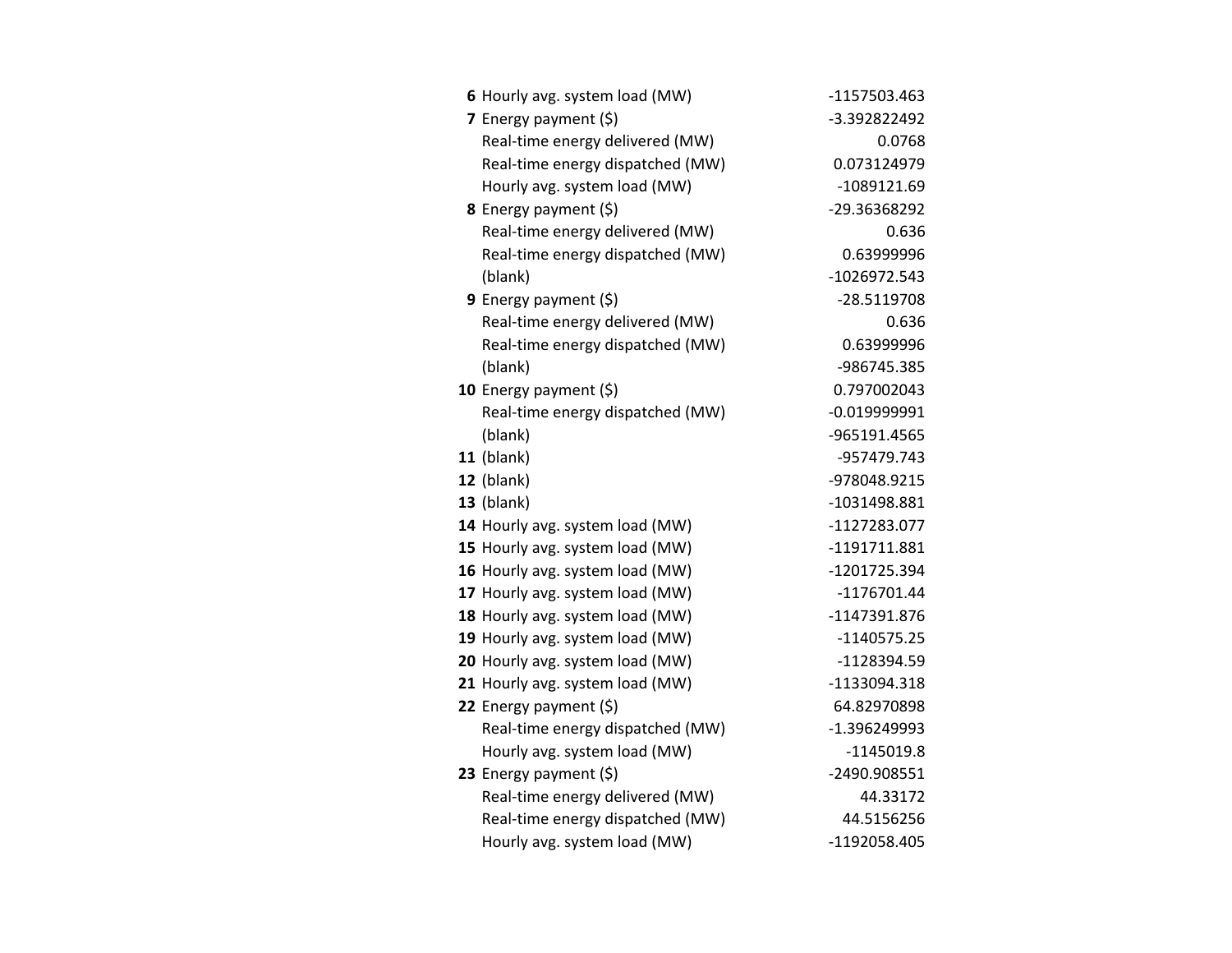| 12/3/2021 | 24 Energy payment $(\xi)$        | -3636.990865   |
|-----------|----------------------------------|----------------|
|           | Real-time energy delivered (MW)  | 48.779634      |
|           | Real-time energy dispatched (MW) | 49.93906298    |
|           | Hourly avg. system load (MW)     | $-1267555.81$  |
| 12/4/2021 | 1 Energy payment $(\xi)$         | -52.3951972    |
|           | Real-time energy delivered (MW)  | 0.7284         |
|           | Real-time energy dispatched (MW) | 0.709687481    |
|           | Hourly avg. system load (MW)     | -473434.7356   |
|           | 2 Energy payment $(\xi)$         | -42.64022334   |
|           | Real-time energy delivered (MW)  | 0.931434       |
|           | Real-time energy dispatched (MW) | 0.678124986    |
|           | Hourly avg. system load (MW)     | -474577.7542   |
|           | 3 Energy payment (\$)            | -32.93933825   |
|           | Real-time energy delivered (MW)  | 0.660489       |
|           | Real-time energy dispatched (MW) | 0.579687473    |
|           | Hourly avg. system load (MW)     | -469203.7182   |
|           | 4 Energy payment (\$)            | -26.91274391   |
|           | Real-time energy delivered (MW)  | 0.651645       |
|           | Real-time energy dispatched (MW) | 0.50874998     |
|           | Hourly avg. system load (MW)     | -459841.4964   |
|           | 5 Energy payment (\$)            | -25.93550854   |
|           | Real-time energy delivered (MW)  | 0.547287       |
|           | Real-time energy dispatched (MW) | 0.499687457    |
|           | Hourly avg. system load (MW)     | -446809.9784   |
|           | 6 Energy payment $(5)$           | -15.42278512   |
|           | Real-time energy delivered (MW)  | 0.35517        |
|           | Real-time energy dispatched (MW) | 0.319062457    |
|           | Hourly avg. system load (MW)     | -423476.5303   |
|           | 7 Energy payment $(5)$           | $-2.375218743$ |
|           | Real-time energy delivered (MW)  | 0.0576         |
|           | Real-time energy dispatched (MW) | 0.051874987    |
|           | Hourly avg. system load (MW)     | -399309.6434   |
|           | 8 Energy payment (\$)            | -3.812950811   |
|           | Real-time energy delivered (MW)  | 0.0768         |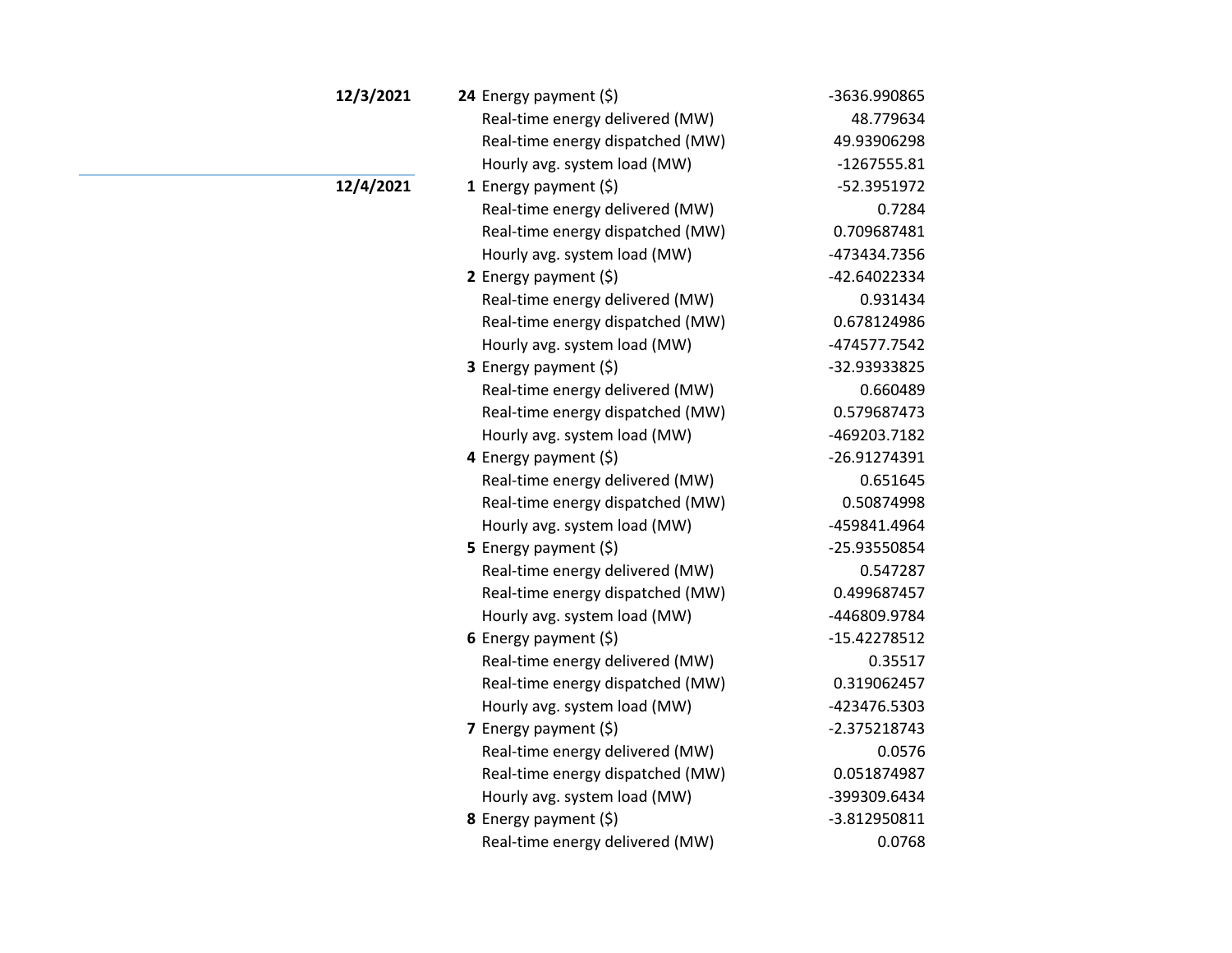| 8 Real-time energy dispatched (MW) | 0.079687469    |
|------------------------------------|----------------|
| Hourly avg. system load (MW)       | -391994.9039   |
| 9 Energy payment $(5)$             | -3.55081688    |
| Real-time energy delivered (MW)    | 0.0768         |
| Real-time energy dispatched (MW)   | 0.079999968    |
| Hourly avg. system load (MW)       | -379754.323    |
| 10 Energy payment $(\xi)$          | 0.107771656    |
| Real-time energy dispatched (MW)   | $-0.002499992$ |
| Hourly avg. system load (MW)       | -374435.2242   |
| 11 Hourly avg. system load (MW)    | -367299.6104   |
| 12 Hourly avg. system load (MW)    | -368628.9638   |
| 13 Hourly avg. system load (MW)    | -377380.7791   |
| 14 Hourly avg. system load (MW)    | -393781.1825   |
| 15 Hourly avg. system load (MW)    | -400242.5783   |
| 16 Hourly avg. system load (MW)    | -409473.8658   |
| 17 Hourly avg. system load (MW)    | -417393.2808   |
| 18 Hourly avg. system load (MW)    | -406744.5067   |
| 19 Hourly avg. system load (MW)    | -395166.5405   |
| 20 Hourly avg. system load (MW)    | -384623.5009   |
| 21 Hourly avg. system load (MW)    | -389712.1274   |
| 22 Hourly avg. system load (MW)    | -393667.8689   |
| 23 Energy payment $(\xi)$          | 1.274418452    |
| Real-time energy dispatched (MW)   | $-0.02031249$  |
| Hourly avg. system load (MW)       | -406923.0717   |
| 24 Energy payment (\$)             | -40.70299433   |
| Real-time energy delivered (MW)    | 1.139028       |
| Real-time energy dispatched (MW)   | 0.648437521    |
| Hourly avg. system load (MW)       | -437793.0628   |
| 1 Energy payment $(\xi)$           | -3.105985744   |
| Real-time energy delivered (MW)    | 0.0384         |
| Real-time energy dispatched (MW)   | 0.039687485    |
| Hourly avg. system load (MW)       | -175312.0378   |
| 2 Energy payment $(5)$             | $-2.514431807$ |
| Real-time energy delivered (MW)    | 0.0384         |

**12/5/2021**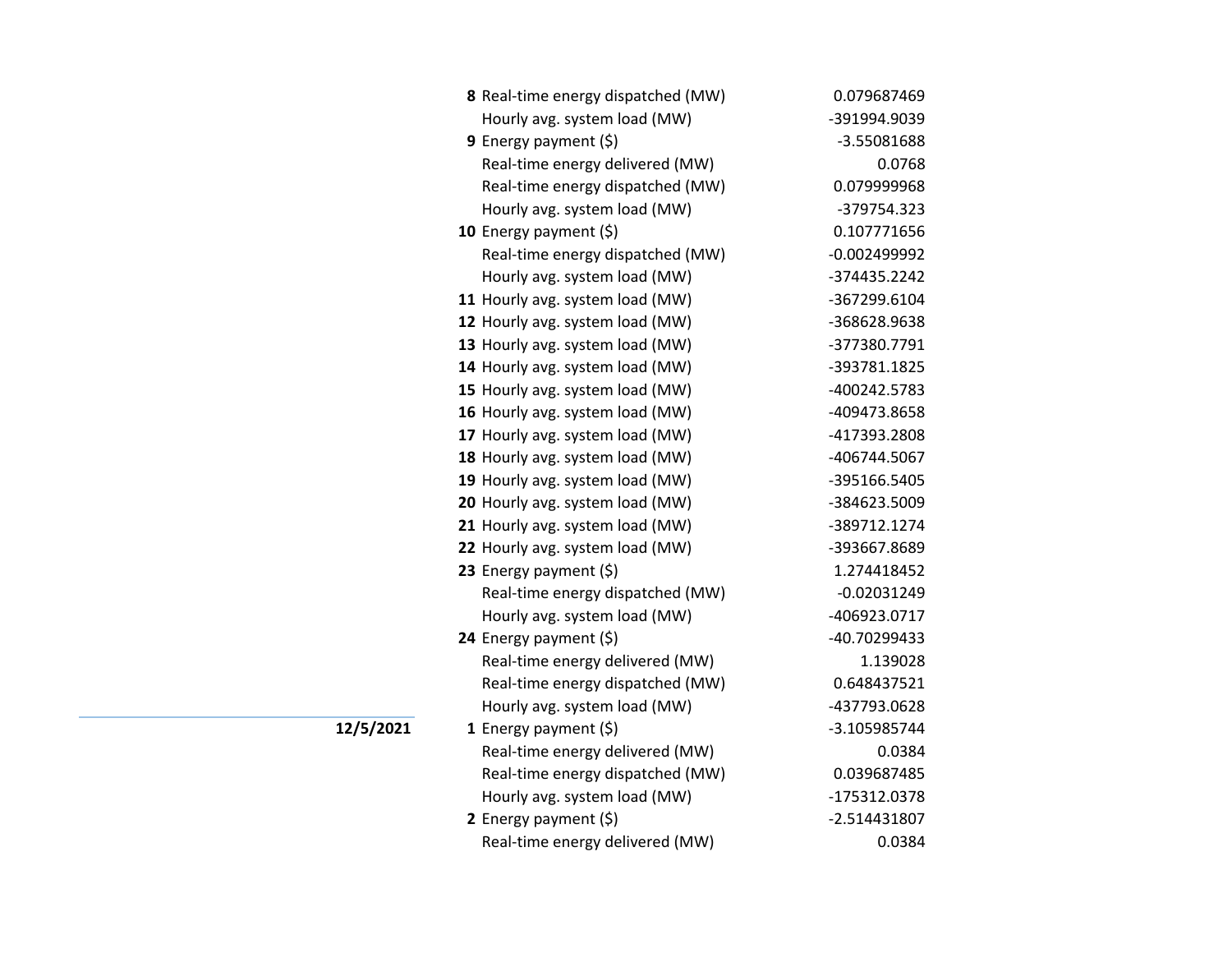| 12/5/2021 | 2 Real-time energy dispatched (MW) | 0.039062487    |
|-----------|------------------------------------|----------------|
|           | Hourly avg. system load (MW)       | -176503.4174   |
|           | 3 Energy payment (\$)              | $-3.110905479$ |
|           | Real-time energy delivered (MW)    | 0.048          |
|           | Real-time energy dispatched (MW)   | 0.049687481    |
|           | Hourly avg. system load (MW)       | -174690.1915   |
|           | 4 Energy payment (\$)              | $-2.410549432$ |
|           | Real-time energy delivered (MW)    | 0.0384         |
|           | Real-time energy dispatched (MW)   | 0.039374986    |
|           | Hourly avg. system load (MW)       | -170793.8339   |
|           | 5 Energy payment $(5)$             | -2.752819383   |
|           | Real-time energy delivered (MW)    | 0.048          |
|           | Real-time energy dispatched (MW)   | 0.049687481    |
|           | Hourly avg. system load (MW)       | -164706.4519   |
|           | 6 Energy payment $(\xi)$           | $-3.112965355$ |
|           | Real-time energy delivered (MW)    | 0.0576         |
|           | Real-time energy dispatched (MW)   | 0.059999976    |
|           | Hourly avg. system load (MW)       | -154593.7463   |
|           | 7 Energy payment $(5)$             | 0.353740142    |
|           | Real-time energy delivered (MW)    | 0.0096         |
|           | Real-time energy dispatched (MW)   | $-0.008749999$ |
|           | Hourly avg. system load (MW)       | -144323.7136   |
|           | <b>8</b> Energy payment $(\xi)$    | -2.970512512   |
|           | Real-time energy delivered (MW)    | 0.0576         |
|           | Real-time energy dispatched (MW)   | 0.059999976    |
|           | Hourly avg. system load (MW)       | -141032.0854   |
|           | 9 Energy payment $(5)$             | -2.94809522    |
|           | Real-time energy delivered (MW)    | 0.0576         |
|           | Real-time energy dispatched (MW)   | 0.059999976    |
|           | Hourly avg. system load (MW)       | -137451.5043   |
|           | 10 Energy payment $(5)$            | 0.07256464     |
|           | Real-time energy dispatched (MW)   | $-0.001874994$ |
|           | Hourly avg. system load (MW)       | -133048.763    |
|           | 11 Hourly avg. system load (MW)    | -131209.8593   |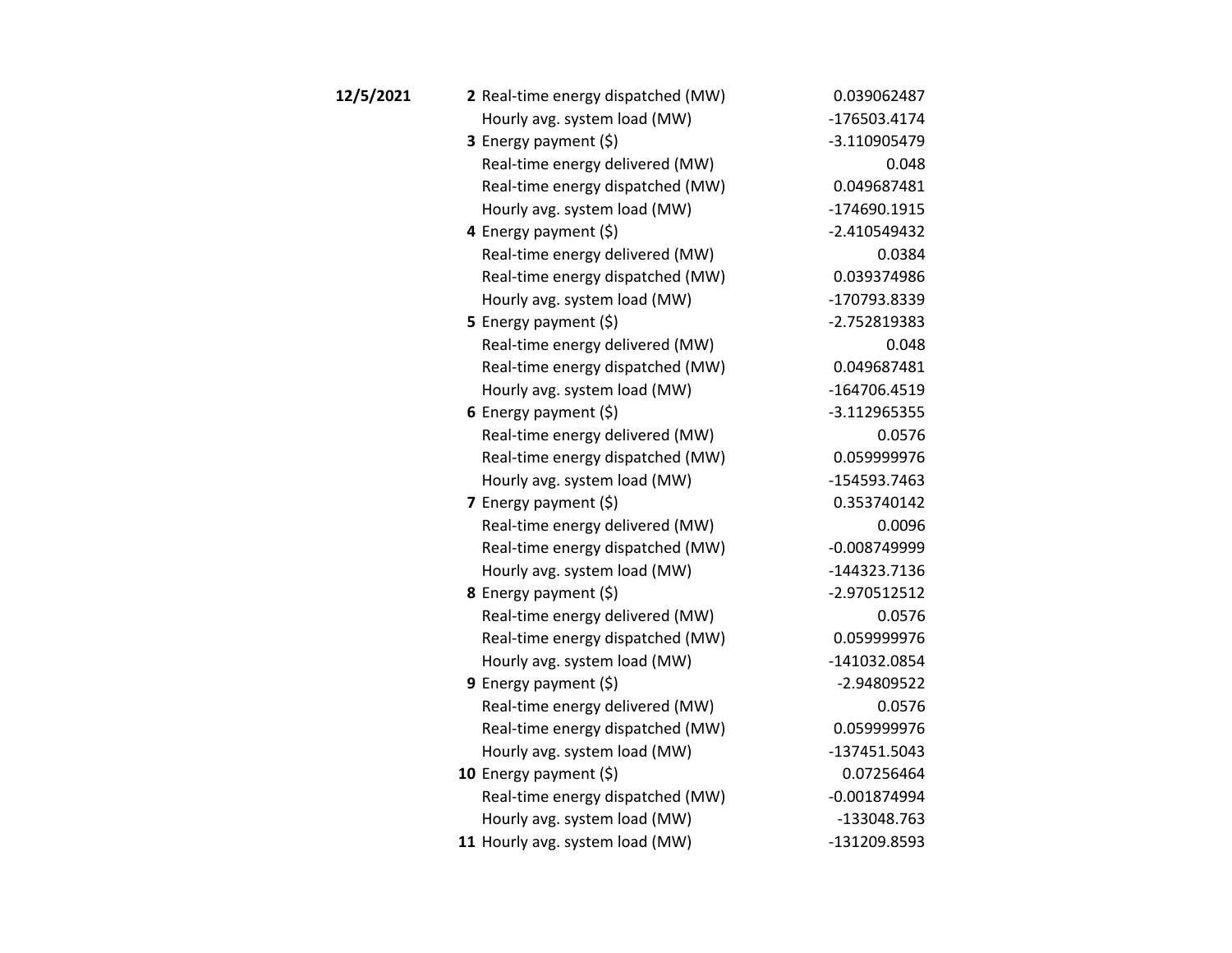| 12 Hourly avg. system load (MW)  | -131327.7823   |
|----------------------------------|----------------|
| 13 Hourly avg. system load (MW)  | -131416.655    |
| 14 Hourly avg. system load (MW)  | -135806.6595   |
| 15 Hourly avg. system load (MW)  | -138388.0256   |
| 16 Hourly avg. system load (MW)  | -141537.1725   |
| 17 Hourly avg. system load (MW)  | -144813.7396   |
| 18 Hourly avg. system load (MW)  | -141946.9906   |
| 19 Hourly avg. system load (MW)  | -137857.9545   |
| 20 Hourly avg. system load (MW)  | -136851.504    |
| 21 Hourly avg. system load (MW)  | -138887.1867   |
| 22 Hourly avg. system load (MW)  | -142277.2844   |
| 23 Hourly avg. system load (MW)  | -146893.9342   |
| 24 Energy payment (\$)           | 0.06926509     |
| Real-time energy dispatched (MW) | $-0.001249996$ |
| Hourly avg. system load (MW)     | -159533.1373   |
| 1 Energy payment $(\xi)$         | -4598.322181   |
| Real-time energy delivered (MW)  | 49.653192      |
| Real-time energy dispatched (MW) | 49.81000052    |
| Hourly avg. system load (MW)     | -1058697.73    |
| 2 Energy payment $(\xi)$         | -2462.057618   |
| Real-time energy delivered (MW)  | 32.256183      |
| Real-time energy dispatched (MW) | 30.93968739    |
| Hourly avg. system load (MW)     | -1050578.33    |
| <b>3</b> Energy payment $(\xi)$  | -378.6223312   |
| Real-time energy delivered (MW)  | 6.875496       |
| Real-time energy dispatched (MW) | 5.429999877    |
| Hourly avg. system load (MW)     | -1030062.259   |
| 4 Energy payment (\$)            | -341.5646822   |
| Real-time energy delivered (MW)  | 5.318811       |
| Real-time energy dispatched (MW) | 5.062499951    |
| Hourly avg. system load (MW)     | -1000971.591   |
| 5 Energy payment (\$)            | -12.58067879   |
| Real-time energy delivered (MW)  | 0.465609       |
| Real-time energy dispatched (MW) | 0.219374984    |

## **12/6/2021**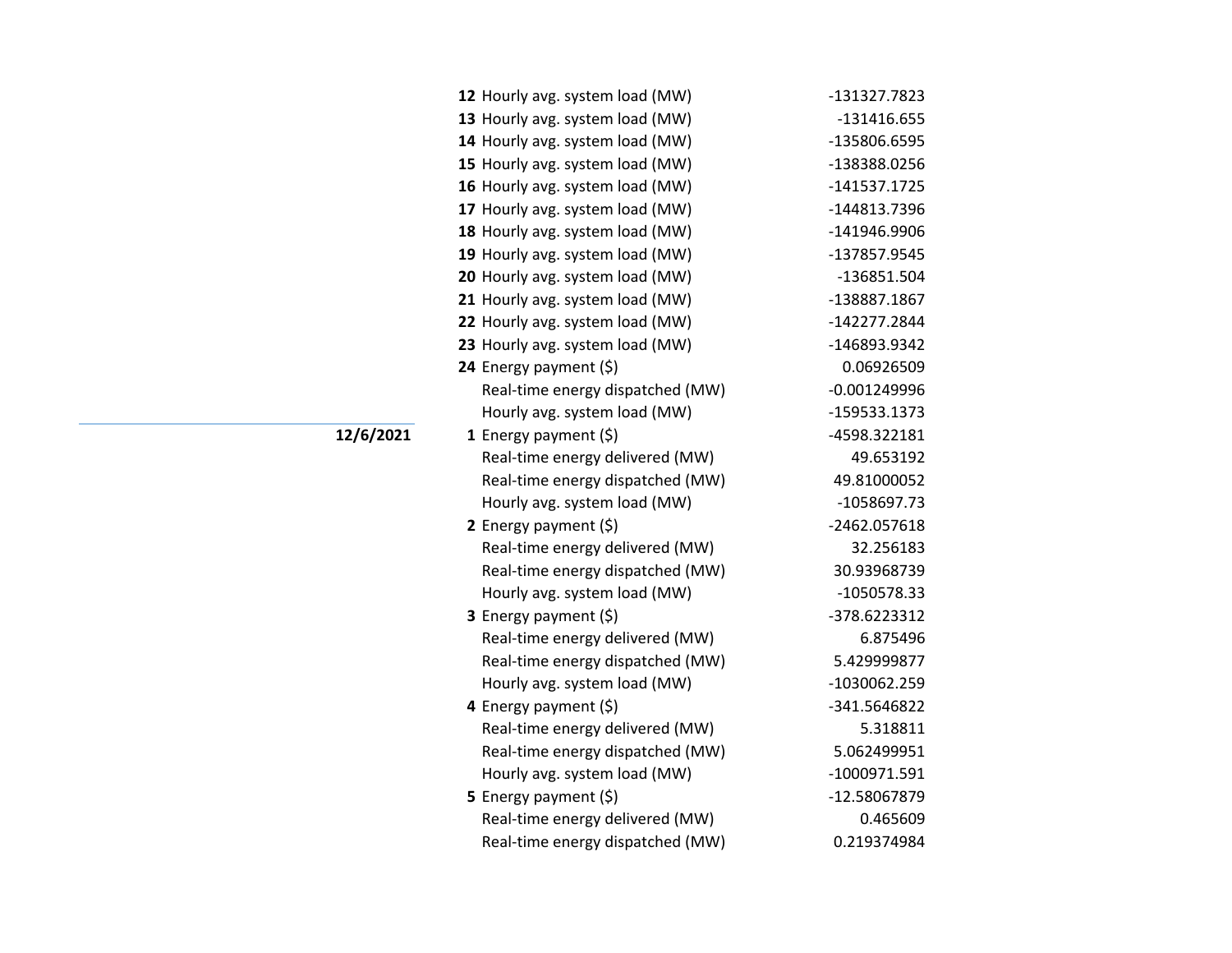| 5 Hourly avg. system load (MW)   | -953432.9616   |
|----------------------------------|----------------|
| 6 Energy payment $(5)$           | -11.3653662    |
| Real-time energy delivered (MW)  | 0.431901       |
| Real-time energy dispatched (MW) | 0.21           |
| Hourly avg. system load (MW)     | -884222.6896   |
| 7 Energy payment $(\xi)$         | 1.362287659    |
| Real-time energy dispatched (MW) | $-0.024062489$ |
| Hourly avg. system load (MW)     | -824273.9671   |
| <b>8</b> Energy payment $(\xi)$  | -26.31216642   |
| Real-time energy delivered (MW)  | 0.5592         |
| Real-time energy dispatched (MW) | 0.559999992    |
| Hourly avg. system load (MW)     | -751486.1502   |
| <b>9</b> Energy payment $(\xi)$  | -26.11333093   |
| Real-time energy delivered (MW)  | 0.5592         |
| Real-time energy dispatched (MW) | 0.559999992    |
| Hourly avg. system load (MW)     | -729204.4652   |
| 10 Energy payment $(\xi)$        | 0.801413588    |
| Real-time energy dispatched (MW) | $-0.017499999$ |
| Hourly avg. system load (MW)     | -718906.6248   |
| 11 Hourly avg. system load (MW)  | -715906.5303   |
| 12 Hourly avg. system load (MW)  | -738286.8873   |
| 13 Hourly avg. system load (MW)  | -791924.491    |
| 14 Hourly avg. system load (MW)  | -873089.698    |
| 15 Energy payment $(\xi)$        | -14.49990113   |
| Real-time energy delivered (MW)  | 0.006198486    |
| Real-time energy dispatched (MW) | 0.072499995    |
| Hourly avg. system load (MW)     | -922306.2659   |
| 16 Hourly avg. system load (MW)  | -926974.8045   |
| 17 Hourly avg. system load (MW)  | -916952.4416   |
| 18 Hourly avg. system load (MW)  | -899775.1153   |
| 19 Hourly avg. system load (MW)  | -888137.4475   |
| 20 Hourly avg. system load (MW)  | -889063.1556   |
| 21 Energy payment $(\xi)$        | 34.53277303    |
| Real-time energy dispatched (MW) | $-0.270312498$ |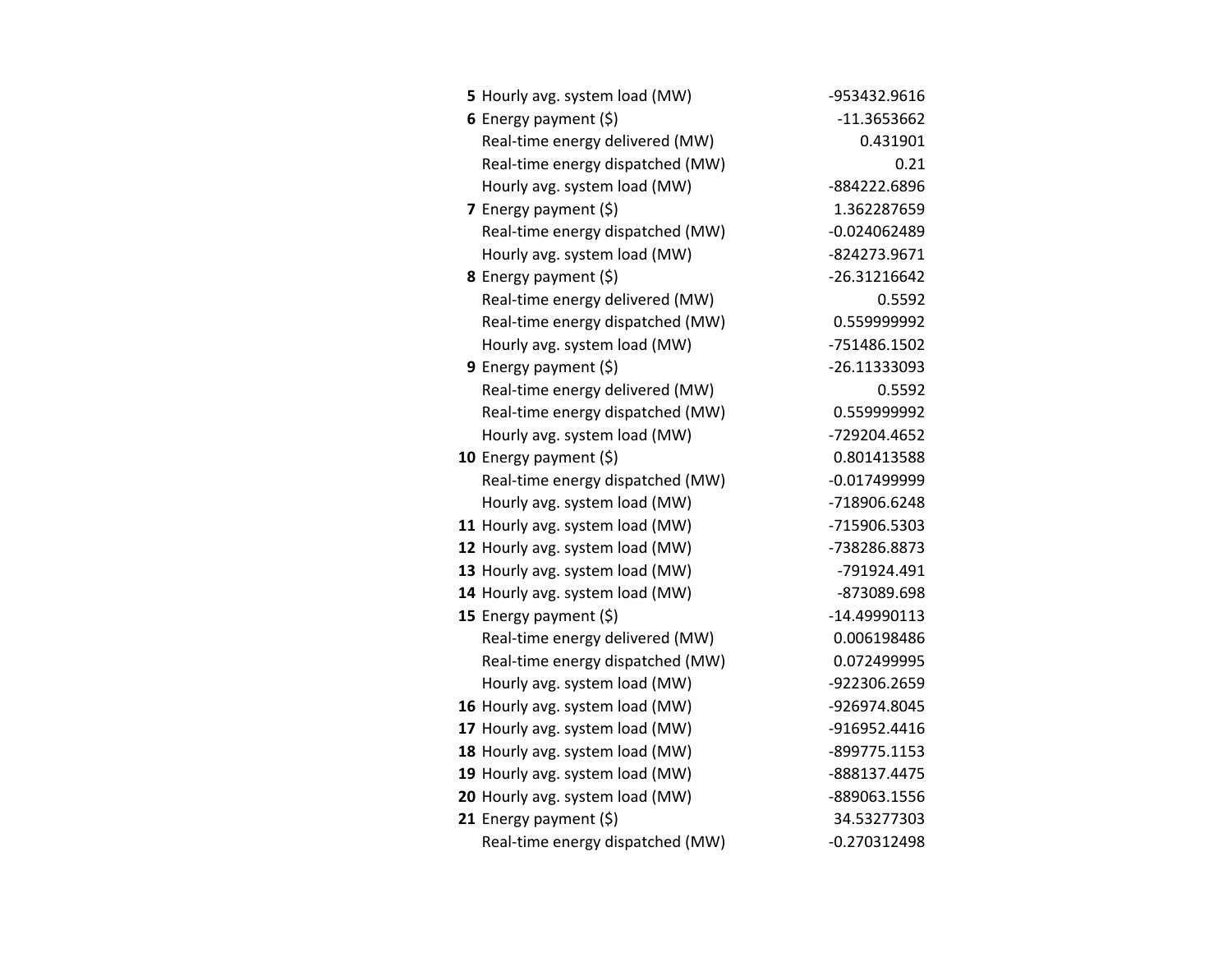| 21 Hourly avg. system load (MW)  | -898843.2103   |
|----------------------------------|----------------|
| 22 Energy payment $(\xi)$        | -365.3439723   |
| Real-time energy delivered (MW)  | 8.36772        |
| Real-time energy dispatched (MW) | 7.524062465    |
| Hourly avg. system load (MW)     | -923579.3529   |
| 23 Energy payment $(\xi)$        | -2752.811738   |
| Real-time energy delivered (MW)  | 44.29104       |
| Real-time energy dispatched (MW) | 44.5328131     |
| Hourly avg. system load (MW)     | -953656.8226   |
| 24 Energy payment (\$)           | -3732.412718   |
| Real-time energy delivered (MW)  | 49.723038      |
| Real-time energy dispatched (MW) | 49.39000051    |
| Hourly avg. system load (MW)     | $-1000117.558$ |
| 1 Energy payment $(\xi)$         | -4889.194127   |
| Real-time energy delivered (MW)  | 50.668666      |
| Real-time energy dispatched (MW) | 50.61083384    |
| Hourly avg. system load (MW)     | -1604314.627   |
| 2 Energy payment $(\xi)$         | -2282.85289    |
| Real-time energy delivered (MW)  | 29.244436      |
| Real-time energy dispatched (MW) | 27.74020825    |
| Hourly avg. system load (MW)     | -1599335.102   |
| 3 Energy payment (\$)            | -413.5284757   |
| Real-time energy delivered (MW)  | 5.871462       |
| Real-time energy dispatched (MW) | 5.540937454    |
| Hourly avg. system load (MW)     | -1570017.902   |
| 4 Energy payment (\$)            | -367.8997378   |
| Real-time energy delivered (MW)  | 5.326314       |
| Real-time energy dispatched (MW) | 5.438437474    |
| Hourly avg. system load (MW)     | -1526310.08    |
| <b>5</b> Energy payment $(\xi)$  | -17.52217799   |
| Real-time energy delivered (MW)  | 0.457557       |
| Real-time energy dispatched (MW) | 0.281249956    |
| Hourly avg. system load (MW)     | -1463819.565   |
| 6 Energy payment $(\xi)$         | -16.01369682   |

**12/7/2021**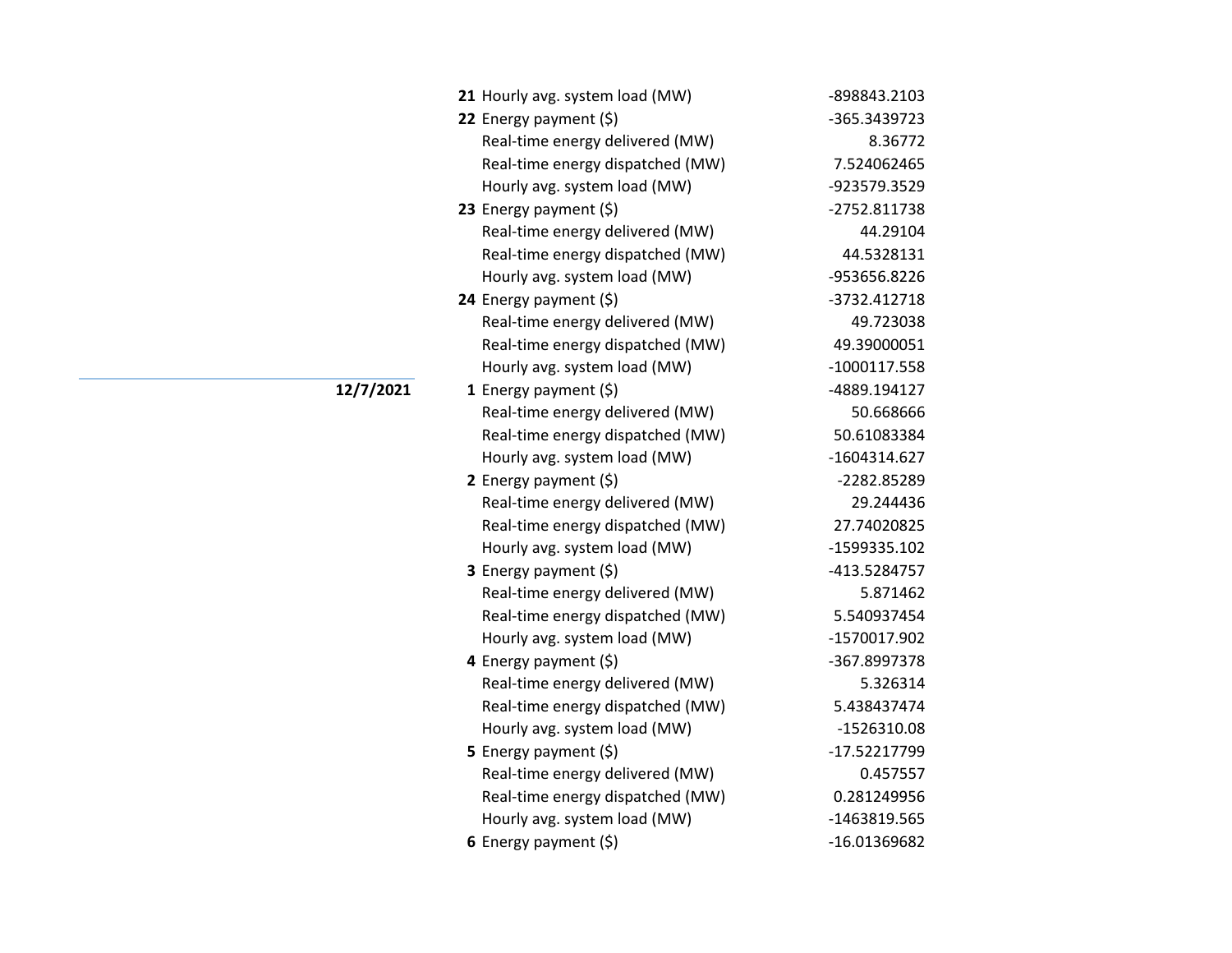| 6 Real-time energy delivered (MW) | 0.331734       |
|-----------------------------------|----------------|
| Real-time energy dispatched (MW)  | 0.279062474    |
| Hourly avg. system load (MW)      | -1364024.778   |
| 7 Energy payment $(\xi)$          | $-1.278222963$ |
| Real-time energy delivered (MW)   | 0.0768         |
| Real-time energy dispatched (MW)  | 0.023749979    |
| Hourly avg. system load (MW)      | -1275948.859   |
| 8 Energy payment (\$)             | -25.40401093   |
| Real-time energy delivered (MW)   | 0.5592         |
| Real-time energy dispatched (MW)  | 0.5575         |
| Hourly avg. system load (MW)      | -1211629.96    |
| 9 Energy payment (\$)             | -27.51138559   |
| Real-time energy delivered (MW)   | 0.636          |
| Real-time energy dispatched (MW)  | 0.63999996     |
| Hourly avg. system load (MW)      | -1165799.226   |
| 10 Energy payment $(5)$           | 0.877423604    |
| Real-time energy dispatched (MW)  | $-0.019999991$ |
| Hourly avg. system load (MW)      | -1142639.148   |
| 11 Hourly avg. system load (MW)   | -1138454.804   |
| 12 Hourly avg. system load (MW)   | -1158106.034   |
| 13 Hourly avg. system load (MW)   | -1222025.85    |
| 14 Hourly avg. system load (MW)   | -1341978.043   |
| 15 Energy payment $(\xi)$         | -338.5679407   |
| Real-time energy delivered (MW)   | 0.608807652    |
| Real-time energy dispatched (MW)  | 1.234999986    |
| Hourly avg. system load (MW)      | -1434469.796   |
| 16 Energy payment $(\xi)$         | -259.5844512   |
| Real-time energy delivered (MW)   | 0.216628197    |
| Real-time energy dispatched (MW)  | 0.929999997    |
| Hourly avg. system load (MW)      | -1450721.317   |
| 17 Hourly avg. system load (MW)   | -1452072.156   |
| 18 Hourly avg. system load (MW)   | $-1444518.227$ |
| 19 Hourly avg. system load (MW)   | -1420274.663   |
| 20 Hourly avg. system load (MW)   | -1388628.267   |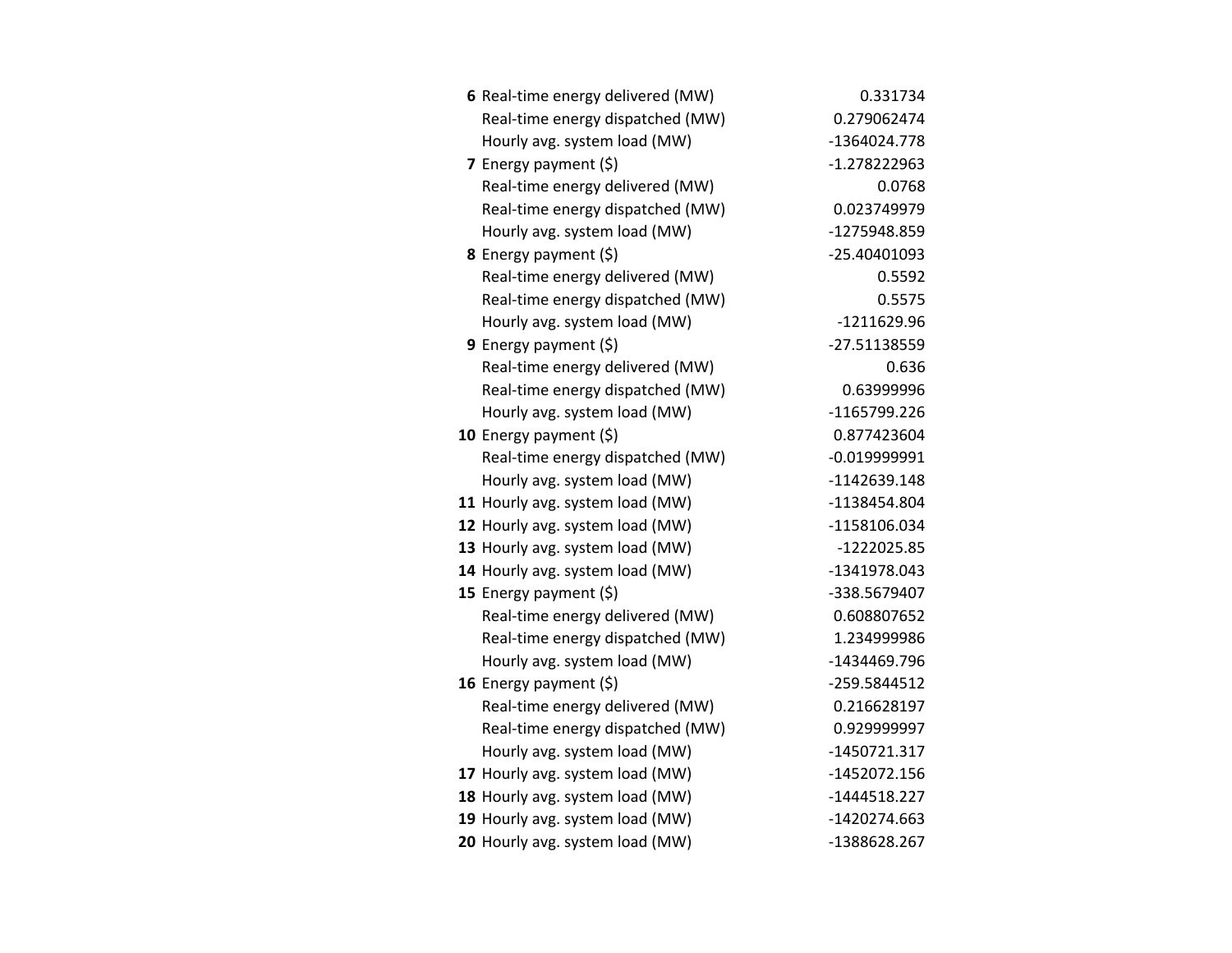| 21 Energy payment $(\xi)$        | 15.37120396    |
|----------------------------------|----------------|
| Real-time energy dispatched (MW) | $-0.270312498$ |
| Hourly avg. system load (MW)     | -1374283.473   |
| 22 Energy payment $(\xi)$        | -378.1652076   |
| Real-time energy delivered (MW)  | 8.04444        |
| Real-time energy dispatched (MW) | 7.466874966    |
| Hourly avg. system load (MW)     | -1379365.377   |
| 23 Energy payment $(\xi)$        | -2858.299578   |
| Real-time energy delivered (MW)  | 46.722         |
| Real-time energy dispatched (MW) | 46.40968858    |
| Hourly avg. system load (MW)     | -1416529.263   |
| 24 Energy payment (\$)           | -4002.288394   |
| Real-time energy delivered (MW)  | 50.216322      |
| Real-time energy dispatched (MW) | 49.68468801    |
| Hourly avg. system load (MW)     | -1496781.243   |
| 1 Energy payment $(5)$           | -5122.882276   |
| Real-time energy delivered (MW)  | 49.60736775    |
| Real-time energy dispatched (MW) | 51.69125047    |
| Hourly avg. system load (MW)     | -1966050.332   |
| 2 Energy payment $(\xi)$         | -2630.190493   |
| Real-time energy delivered (MW)  | 33.89052       |
| Real-time energy dispatched (MW) | 33.95395809    |
| Hourly avg. system load (MW)     | -1959638.771   |
| 3 Energy payment (\$)            | -409.9456437   |
| Real-time energy delivered (MW)  | 8.25764        |
| Real-time energy dispatched (MW) | 5.21718727     |
| Hourly avg. system load (MW)     | -1921227.652   |
| 4 Energy payment (\$)            | -616.9992754   |
| Real-time energy delivered (MW)  | 9.324          |
| Real-time energy dispatched (MW) | 9.222500015    |
| Hourly avg. system load (MW)     | -1870665.837   |
| 5 Energy payment (\$)            | 11.2763412     |
| Real-time energy delivered (MW)  | 0.0768         |
| Real-time energy dispatched (MW) | $-0.209375032$ |

## **12/8/2021**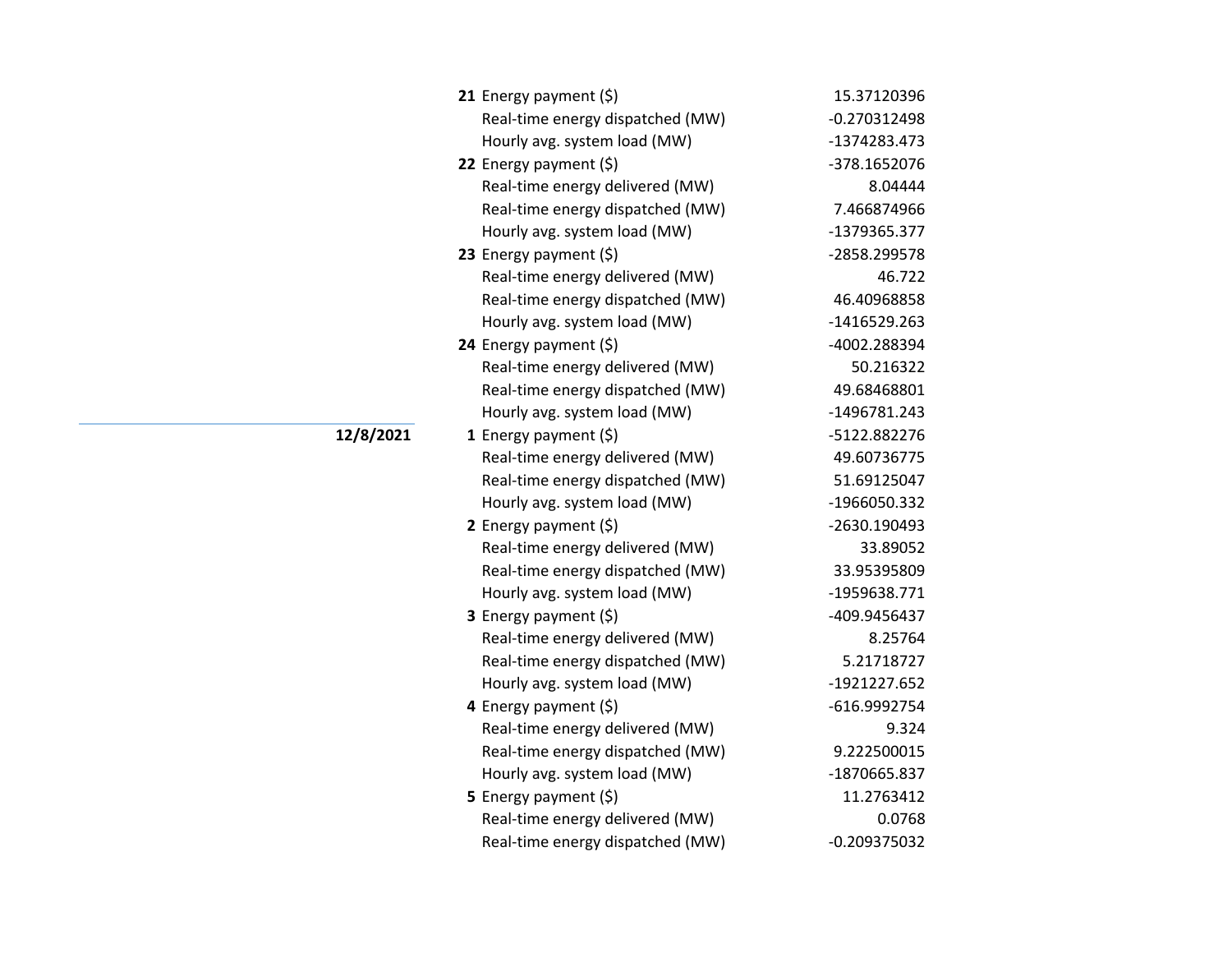| 5 Hourly avg. system load (MW)   | -1788642.89    |
|----------------------------------|----------------|
| 6 Energy payment $(5)$           | -4.769964583   |
| Real-time energy delivered (MW)  | 0.0768         |
| Real-time energy dispatched (MW) | 0.079687469    |
| Hourly avg. system load (MW)     | -1673226.253   |
| 7 Energy payment $(5)$           | $-2.616447187$ |
| Real-time energy delivered (MW)  | 0.0672         |
| Real-time energy dispatched (MW) | 0.040624975    |
| Hourly avg. system load (MW)     | -1570560.617   |
| <b>8</b> Energy payment $(\xi)$  | -100.147879    |
| Real-time energy delivered (MW)  | 1.6656         |
| Real-time energy dispatched (MW) | 1.669999944    |
| Hourly avg. system load (MW)     | -1487588.485   |
| 9 Energy payment (\$)            | -85.60449757   |
| Real-time energy delivered (MW)  | 1.6656         |
| Real-time energy dispatched (MW) | 1.669999944    |
| Hourly avg. system load (MW)     | $-1434015.166$ |
| 10 Energy payment (\$)           | 2.693171743    |
| Real-time energy dispatched (MW) | $-0.052187491$ |
| Hourly avg. system load (MW)     | -1417091.713   |
| 11 Hourly avg. system load (MW)  | -1419962.951   |
| 12 Hourly avg. system load (MW)  | -1434589.889   |
| 13 Hourly avg. system load (MW)  | -1526619.109   |
| 14 Hourly avg. system load (MW)  | -1680035.098   |
| 15 Hourly avg. system load (MW)  | -1769586.331   |
| 16 Hourly avg. system load (MW)  | -1740017.589   |
| 17 Hourly avg. system load (MW)  | -1698517.506   |
| 18 Hourly avg. system load (MW)  | -1681999.912   |
| 19 Energy payment $(\xi)$        | -100.5344079   |
| Real-time energy delivered (MW)  | 0.049554849    |
| Real-time energy dispatched (MW) | 0.362499984    |
| Hourly avg. system load (MW)     | -1636590.195   |
| 20 Hourly avg. system load (MW)  | -1638350.253   |
| 21 Energy payment $(\xi)$        | 4.548505154    |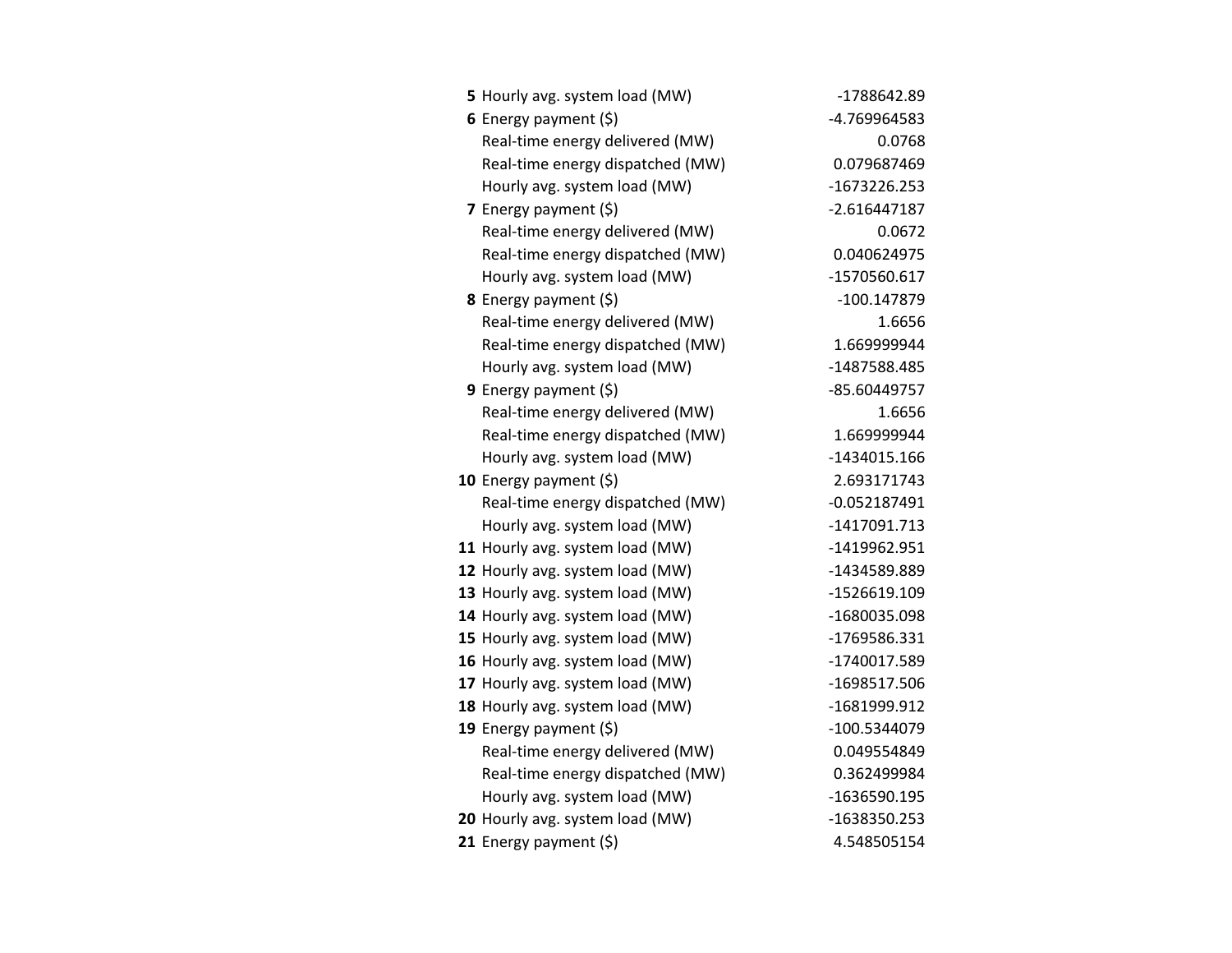| 21 Real-time energy dispatched (MW) | $-0.270312498$ |
|-------------------------------------|----------------|
| Hourly avg. system load (MW)        | -1664002.873   |
| 22 Energy payment (\$)              | -437.1405344   |
| Real-time energy delivered (MW)     | 8.18376        |
| Real-time energy dispatched (MW)    | 7.524062465    |
| Hourly avg. system load (MW)        | -1701599.591   |
| 23 Energy payment $(\xi)$           | -2665.047864   |
| Real-time energy delivered (MW)     | 44.75076       |
| Real-time energy dispatched (MW)    | 43.5528131     |
| Hourly avg. system load (MW)        | -1736811.796   |
| 24 Energy payment (\$)              | -4335.865147   |
| Real-time energy delivered (MW)     | 66.23866       |
| Real-time energy dispatched (MW)    | 54.83427133    |
| Hourly avg. system load (MW)        | -1839337.655   |
| 1 Energy payment $(\xi)$            | -4731.830817   |
| Real-time energy delivered (MW)     | 58.78056       |
| Real-time energy dispatched (MW)    | 51.76937544    |
| Hourly avg. system load (MW)        | -2406792.259   |
| 2 Energy payment $(\xi)$            | -1301.589466   |
| Real-time energy delivered (MW)     | 24.12048       |
| Real-time energy dispatched (MW)    | 16.24906242    |
| Hourly avg. system load (MW)        | -2404925.741   |
| <b>3</b> Energy payment $(\xi)$     | -876.8098406   |
| Real-time energy delivered (MW)     | 6.15288        |
| Real-time energy dispatched (MW)    | 11.49593742    |
| Hourly avg. system load (MW)        | -2366906.14    |
| 4 Energy payment (\$)               | -779.5076615   |
| Real-time energy delivered (MW)     | 11.2224        |
| Real-time energy dispatched (MW)    | 11.09249995    |
| Hourly avg. system load (MW)        | -2304509.303   |
| 5 Energy payment $(\xi)$            | 14.61027246    |
| Real-time energy delivered (MW)     | 0.0672         |
| Real-time energy dispatched (MW)    | $-0.279062528$ |
| Hourly avg. system load (MW)        | -2210442.506   |

**12/9/2021**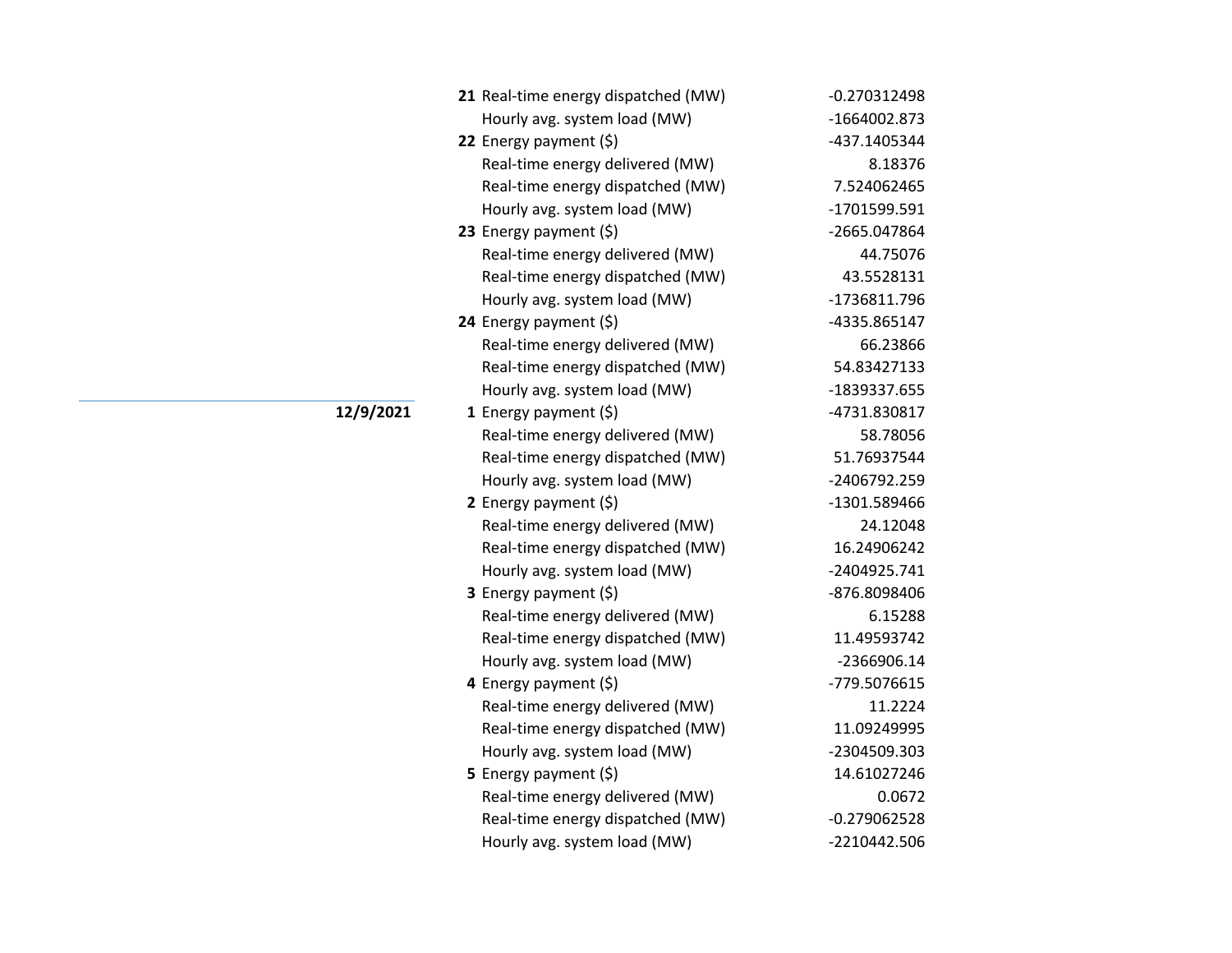| 6 Energy payment $(\xi)$         | -3.946365785   |
|----------------------------------|----------------|
| Real-time energy delivered (MW)  | 0.0672         |
| Real-time energy dispatched (MW) | 0.069687473    |
| Hourly avg. system load (MW)     | -2070235.954   |
| 7 Energy payment (\$)            | -3.031261095   |
| Real-time energy delivered (MW)  | 0.0672         |
| Real-time energy dispatched (MW) | 0.052187474    |
| Hourly avg. system load (MW)     | -1939720.52    |
| <b>8</b> Energy payment $(\xi)$  | -52.50528698   |
| Real-time energy delivered (MW)  | 0.9864         |
| Real-time energy dispatched (MW) | 0.989999964    |
| Hourly avg. system load (MW)     | -1856051.892   |
| 9 Energy payment $(\xi)$         | -49.02500258   |
| Real-time energy delivered (MW)  | 0.9864         |
| Real-time energy dispatched (MW) | 0.989999964    |
| Hourly avg. system load (MW)     | -1813056.135   |
| 10 Energy payment $(5)$          | 1.404986883    |
| Real-time energy dispatched (MW) | $-0.030937492$ |
| Hourly avg. system load (MW)     | -1734778.101   |
| 11 Hourly avg. system load (MW)  | -1697057.889   |
| 12 Hourly avg. system load (MW)  | -1727599.167   |
| 13 Hourly avg. system load (MW)  | -1806877.016   |
| 14 Hourly avg. system load (MW)  | -1984576.524   |
| 15 Hourly avg. system load (MW)  | -2107191.696   |
| 16 Hourly avg. system load (MW)  | -2148866.612   |
| 17 Hourly avg. system load (MW)  | -2142115.823   |
| 18 Hourly avg. system load (MW)  | -2126613.756   |
| 19 Hourly avg. system load (MW)  | -2126263.446   |
| 20 Hourly avg. system load (MW)  | -2101945.902   |
| 21 Energy payment $(\xi)$        | 49.44583322    |
| Real-time energy dispatched (MW) | -1.049999994   |
| Hourly avg. system load (MW)     | -2132605.861   |
| 22 Energy payment $(\xi)$        | -2095.761018   |
| Real-time energy delivered (MW)  | 33.17184       |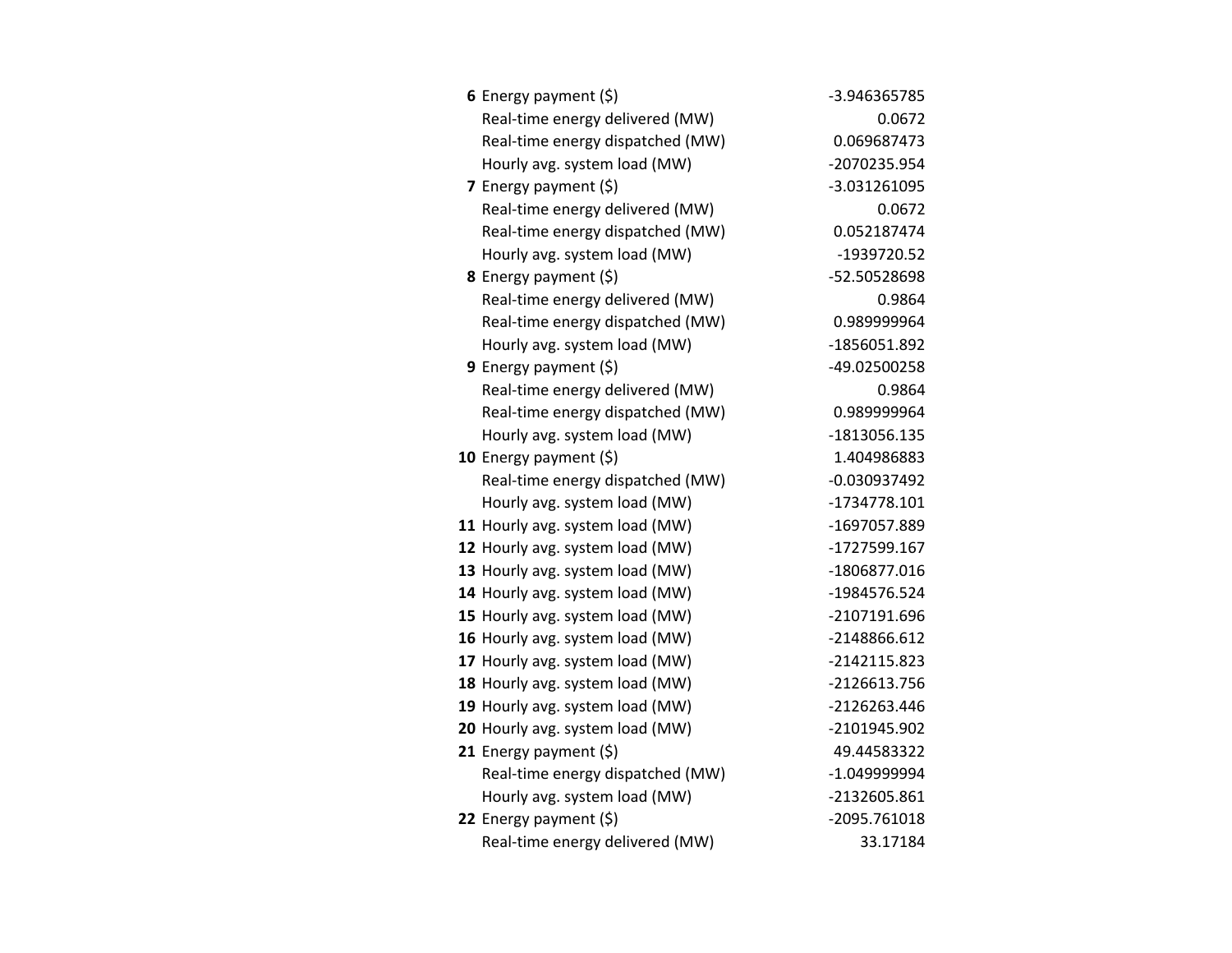| 22 Real-time energy dispatched (MW) | 32.9075006     |
|-------------------------------------|----------------|
| Hourly avg. system load (MW)        | -2098781.161   |
| 23 Energy payment (\$)              | -2625.311311   |
| Real-time energy delivered (MW)     | 49.50192       |
| Real-time energy dispatched (MW)    | 38.96718808    |
| Hourly avg. system load (MW)        | -2137322.563   |
| 24 Energy payment (\$)              | -3990.82909    |
| Real-time energy delivered (MW)     | 59.23932       |
| Real-time energy dispatched (MW)    | 50.20937552    |
| Hourly avg. system load (MW)        | -2249038.309   |
| 1 Energy payment $(5)$              | -5582.703972   |
| Real-time energy delivered (MW)     | 50.45919761    |
| Real-time energy dispatched (MW)    | 53.67937548    |
| (blank)                             | 0.035662492    |
| Hourly avg. system load (MW)        | -1708542.844   |
| 2 Energy payment $(\xi)$            | -3052.097167   |
| Real-time energy delivered (MW)     | 36.74658088    |
| Real-time energy dispatched (MW)    | 37.00093731    |
| (blank)                             | 4.394572399    |
| Hourly avg. system load (MW)        | -1708424.223   |
| 3 Energy payment (\$)               | -1721.416278   |
| Real-time energy delivered (MW)     | 19.67058974    |
| Real-time energy dispatched (MW)    | 21.54531234    |
| (blank)                             | 30.45407236    |
| Hourly avg. system load (MW)        | -1682531.164   |
| 4 Energy payment (\$)               | -1105.595878   |
| Real-time energy delivered (MW)     | 13.70953177    |
| Real-time energy dispatched (MW)    | 14.28781231    |
| (blank)                             | 30.88125979    |
| Hourly avg. system load (MW)        | -1659436.454   |
| 5 Energy payment (\$)               | -27.77730942   |
| Real-time energy delivered (MW)     | 0.602991       |
| Real-time energy dispatched (MW)    | $-0.060000031$ |
| (blank)                             | 42.40127227    |

**12/10/2021**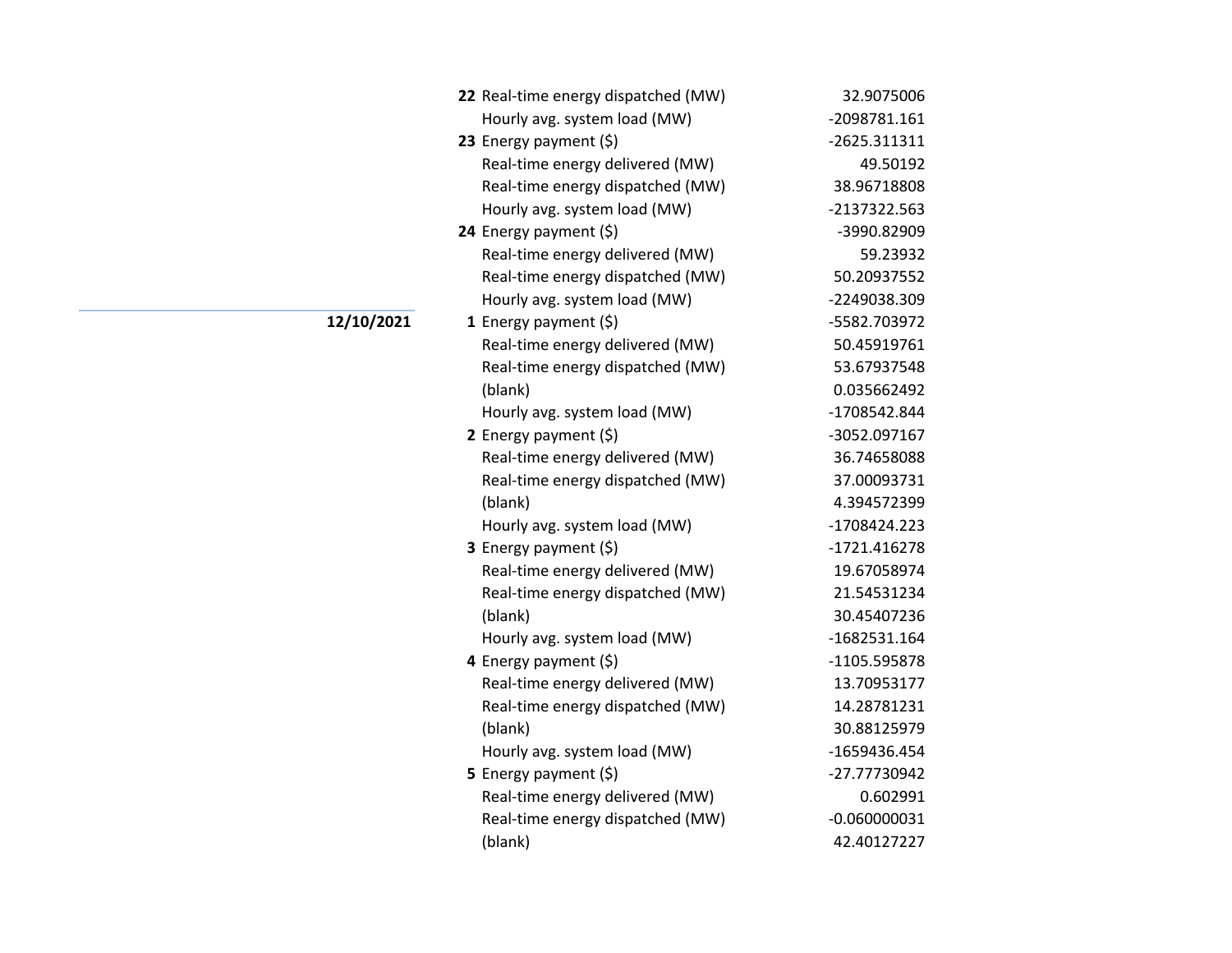| 5 Hourly avg. system load (MW)  |                                  | -1607293.178   |
|---------------------------------|----------------------------------|----------------|
| 6 Energy payment $(5)$          |                                  | -13.95246545   |
|                                 | Real-time energy delivered (MW)  | 0.547419       |
|                                 | Real-time energy dispatched (MW) | 0.218437463    |
| (blank)                         |                                  | 0.107671549    |
| Hourly avg. system load (MW)    |                                  | -1516857.34    |
| 7 Energy payment $(5)$          |                                  | $-1.169578132$ |
|                                 | Real-time energy delivered (MW)  | 0.0192         |
|                                 | Real-time energy dispatched (MW) | 0.013437505    |
| (blank)                         |                                  | 0.388862556    |
| Hourly avg. system load (MW)    |                                  | -1434742.968   |
| 8 Energy payment (\$)           |                                  | -30.08509059   |
|                                 | Real-time energy delivered (MW)  | 0.6264         |
|                                 | Real-time energy dispatched (MW) | 0.629687465    |
| Hourly avg. system load (MW)    |                                  | -1346237.177   |
| <b>9</b> Energy payment $(\xi)$ |                                  | -29.97537654   |
|                                 | Real-time energy delivered (MW)  | 0.636          |
|                                 | Real-time energy dispatched (MW) | 0.63999996     |
| Hourly avg. system load (MW)    |                                  | -1306649.493   |
| 10 Energy payment $(\xi)$       |                                  | 0.944299171    |
|                                 | Real-time energy dispatched (MW) | $-0.019999991$ |
| Hourly avg. system load (MW)    |                                  | -1289190.969   |
| 11 Hourly avg. system load (MW) |                                  | -1283005.156   |
| 12 Hourly avg. system load (MW) |                                  | -1289995.809   |
| 13 Hourly avg. system load (MW) |                                  | -1361279.285   |
| 14 Hourly avg. system load (MW) |                                  | -1487892.051   |
| 15 Hourly avg. system load (MW) |                                  | -1562974.413   |
| 16 Hourly avg. system load (MW) |                                  | -1544296.964   |
| 17 Hourly avg. system load (MW) |                                  | -1500151.879   |
| 18 Hourly avg. system load (MW) |                                  | -1464841.079   |
| 19 Hourly avg. system load (MW) |                                  | -1458980.19    |
| 20 Hourly avg. system load (MW) |                                  | -1453869.831   |
| 21 Energy payment $(\xi)$       |                                  | 2.780514808    |
|                                 | Real-time energy dispatched (MW) | $-0.078124999$ |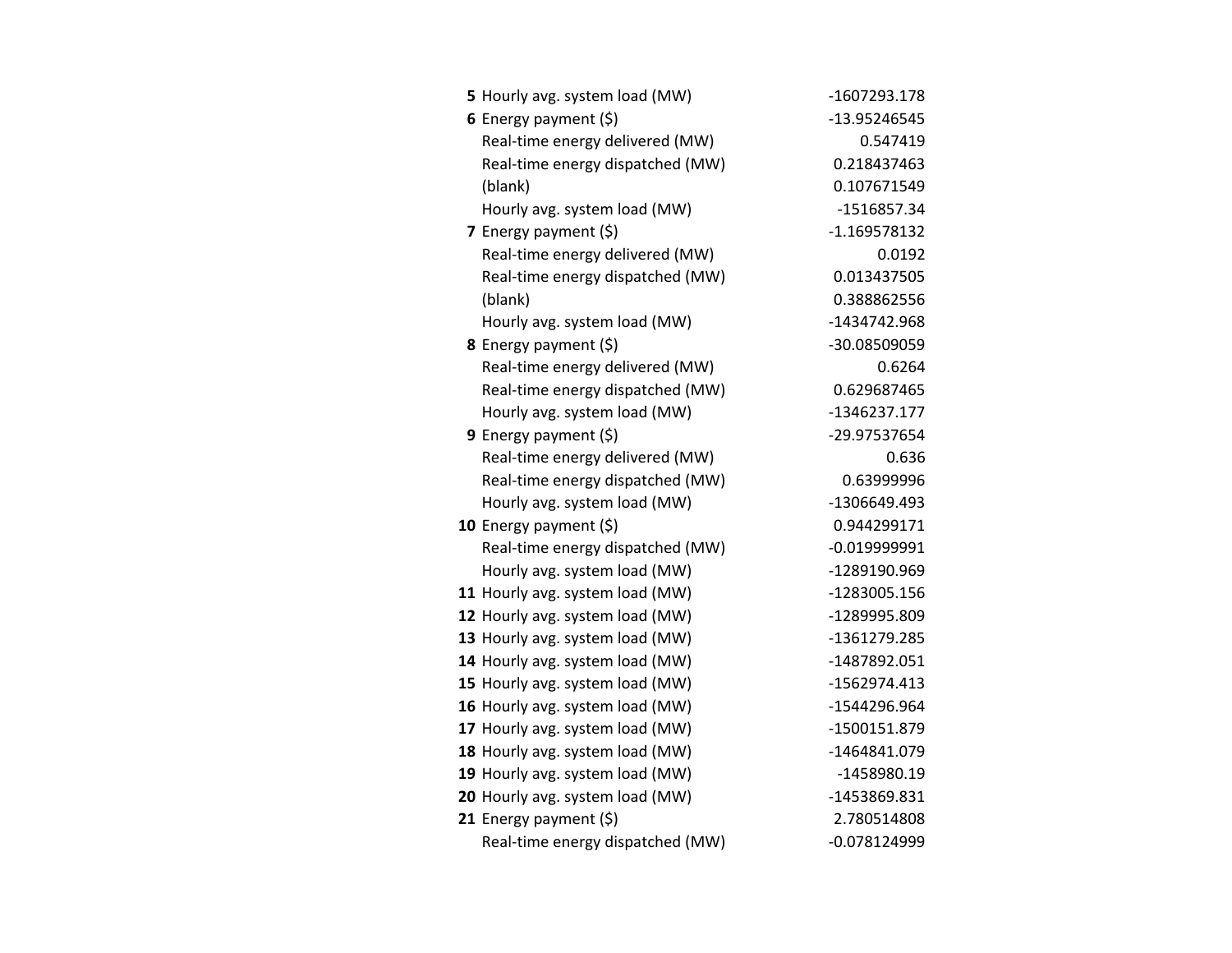| 21 Hourly avg. system load (MW)  | -1426876.46  |
|----------------------------------|--------------|
| 22 Energy payment (\$)           | -122.309873  |
| Real-time energy delivered (MW)  | 2.36016      |
| Real-time energy dispatched (MW) | 1.703749964  |
| (blank)                          | 38.88196507  |
| Hourly avg. system load (MW)     | -1427137.369 |
| 23 Energy payment (\$)           | -1634.236378 |
| Real-time energy delivered (MW)  | 27.46572     |
| Real-time energy dispatched (MW) | 27.2521877   |
| (blank)                          | 41.597579    |
| Hourly avg. system load (MW)     | -1459480.075 |
| 24 Energy payment (\$)           | -4181.448429 |
| Real-time energy delivered (MW)  | 49.729776    |
| Real-time energy dispatched (MW) | 51.26906301  |
| (blank)                          | 0.05737716   |
| Hourly avg. system load (MW)     | -1579945.093 |
| 1 Energy payment $(\xi)$         | -63.09586487 |
| Real-time energy delivered (MW)  | 0.824964     |
| Real-time energy dispatched (MW) | 0.659999988  |
| Hourly avg. system load (MW)     | -332569.8713 |
| 2 Energy payment $(5)$           | -52.07158198 |
| Real-time energy delivered (MW)  | 0.71136      |
| Real-time energy dispatched (MW) | 0.639687497  |
| Hourly avg. system load (MW)     | -335151.0317 |
| 3 Energy payment (\$)            | -41.30831046 |
| Real-time energy delivered (MW)  | 0.645981     |
| Real-time energy dispatched (MW) | 0.529999992  |
| Hourly avg. system load (MW)     | -332078.9287 |
| 4 Energy payment (\$)            | -32.48153001 |
| Real-time energy delivered (MW)  | 0.606711     |
| Real-time energy dispatched (MW) | 0.439687493  |
| Hourly avg. system load (MW)     | -325730.7077 |
| 5 Energy payment $(\xi)$         | -24.98294096 |
| Real-time energy delivered (MW)  | 0.543822     |

**12/11/2021**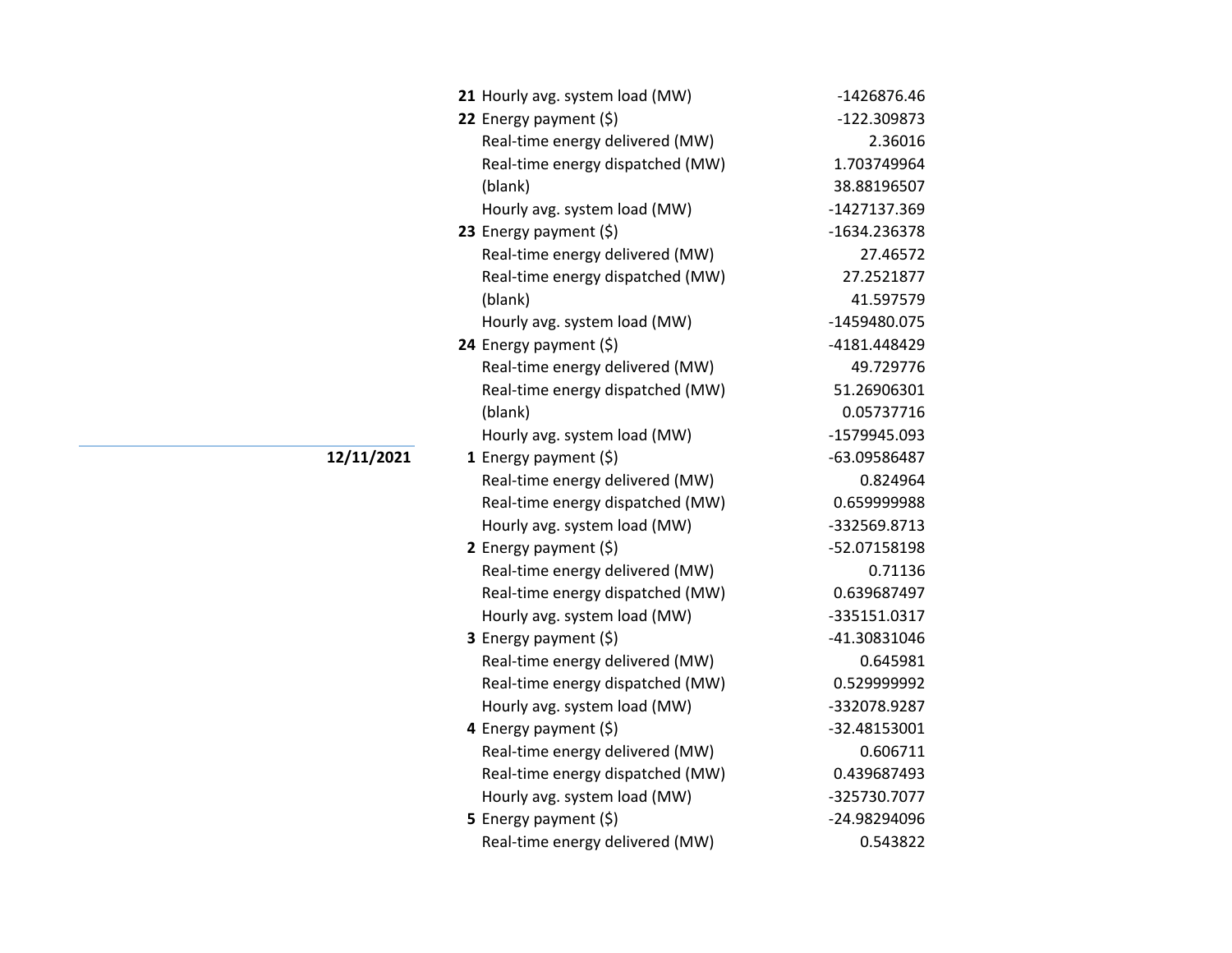| 5 Real-time energy dispatched (MW) | 0.359687489    |
|------------------------------------|----------------|
| Hourly avg. system load (MW)       | -318214.6173   |
| 6 Energy payment (\$)              | -14.17243192   |
| Real-time energy delivered (MW)    | 0.302121       |
| Real-time energy dispatched (MW)   | 0.218437486    |
| Hourly avg. system load (MW)       | -303340.685    |
| 7 Energy payment (\$)              | $-0.780065322$ |
| Real-time energy delivered (MW)    | 0.0192         |
| Real-time energy dispatched (MW)   | 0.01375        |
| Hourly avg. system load (MW)       | -285861.9416   |
| 8 Energy payment (\$)              | $-1.342346171$ |
| Real-time energy delivered (MW)    | 0.0192         |
| Real-time energy dispatched (MW)   | 0.019687493    |
| Hourly avg. system load (MW)       | -281308.9145   |
| 9 Energy payment $(\xi)$           | $-1.204919418$ |
| Real-time energy delivered (MW)    | 0.0192         |
| Real-time energy dispatched (MW)   | 0.019999992    |
| Hourly avg. system load (MW)       | -270068.8341   |
| 10 Energy payment $(5)$            | 0.0310919      |
| Real-time energy dispatched (MW)   | $-0.000624998$ |
| Hourly avg. system load (MW)       | -262832.7298   |
| 11 Hourly avg. system load (MW)    | -260657.6881   |
| 12 Hourly avg. system load (MW)    | -261965.7939   |
| 13 Hourly avg. system load (MW)    | -269992.3129   |
| 14 Hourly avg. system load (MW)    | -283076.9392   |
| 15 Hourly avg. system load (MW)    | -287865.1306   |
| 16 Hourly avg. system load (MW)    | -284878.9968   |
| 17 Hourly avg. system load (MW)    | -280475.1885   |
| 18 Hourly avg. system load (MW)    | -274143.3044   |
| 19 Hourly avg. system load (MW)    | -265044.5093   |
| 20 Hourly avg. system load (MW)    | -262179.9344   |
| 21 Hourly avg. system load (MW)    | -263928.0438   |
| 22 Hourly avg. system load (MW)    | -270320.4184   |
| 23 Energy payment (\$)             | 1.011985719    |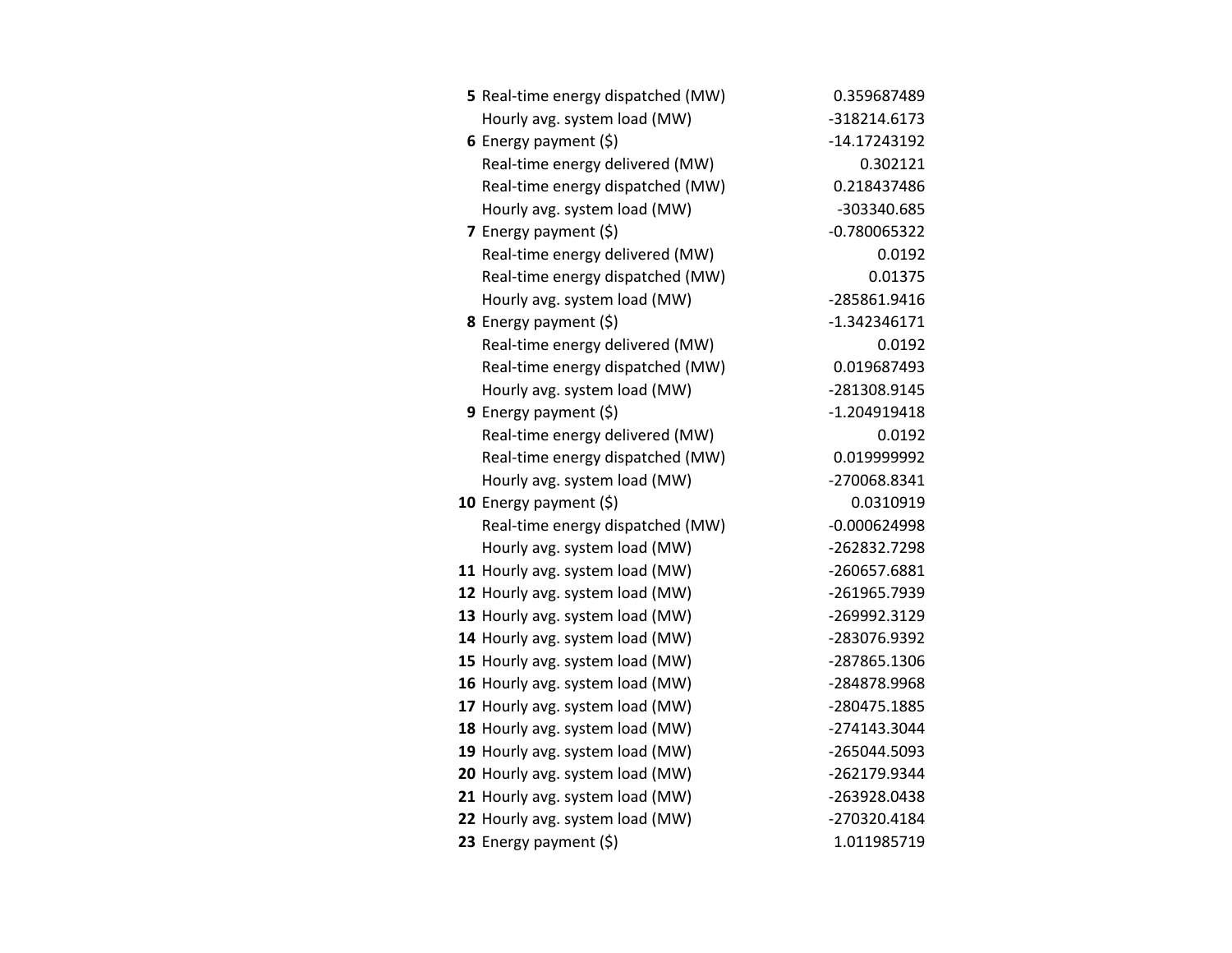| 12/11/2021 | 23 Real-time energy dispatched (MW) | $-0.019999999$ |
|------------|-------------------------------------|----------------|
|            | Hourly avg. system load (MW)        | -277599.028    |
|            | 24 Energy payment (\$)              | -49.81154795   |
|            | Real-time energy delivered (MW)     | 0.886059       |
|            | Real-time energy dispatched (MW)    | 0.639687509    |
|            | Hourly avg. system load (MW)        | -303845.2761   |
| 12/12/2021 | 1 Energy payment $(\xi)$            | -4.823356777   |
|            | Real-time energy dispatched (MW)    | 0.049687481    |
|            | (blank)                             | 0.048          |
|            | Hourly avg. system load (MW)        | -208032.1674   |
|            | 2 Energy payment $(5)$              | -3.076684045   |
|            | Real-time energy dispatched (MW)    | 0.038437489    |
|            | (blank)                             | 0.0384         |
|            | Hourly avg. system load (MW)        | $-209071.92$   |
|            | 3 Energy payment (\$)               | -4.705627886   |
|            | Real-time energy dispatched (MW)    | 0.059687477    |
|            | (blank)                             | 0.0576         |
|            | Hourly avg. system load (MW)        | -206944.1169   |
|            | 4 Energy payment (\$)               | -3.798965185   |
|            | Real-time energy dispatched (MW)    | 0.049062483    |
|            | (blank)                             | 0.048          |
|            | Hourly avg. system load (MW)        | -202760.0175   |
|            | 5 Energy payment (\$)               | -4.66785066    |
|            | Real-time energy dispatched (MW)    | 0.069687473    |
|            | (blank)                             | 0.0672         |
|            | Hourly avg. system load (MW)        | -195680.8766   |
|            | 6 Energy payment $(\$)$             | -4.897459042   |
|            | Real-time energy dispatched (MW)    | 0.079999968    |
|            | (blank)                             | 0.0768         |
|            | Hourly avg. system load (MW)        | -183486.5428   |
|            | 7 Energy payment $(\xi)$            | -0.470098698   |
|            | Real-time energy dispatched (MW)    | $-0.001250012$ |
|            | (blank)                             | 0.0384         |
|            | Hourly avg. system load (MW)        | -172667.8391   |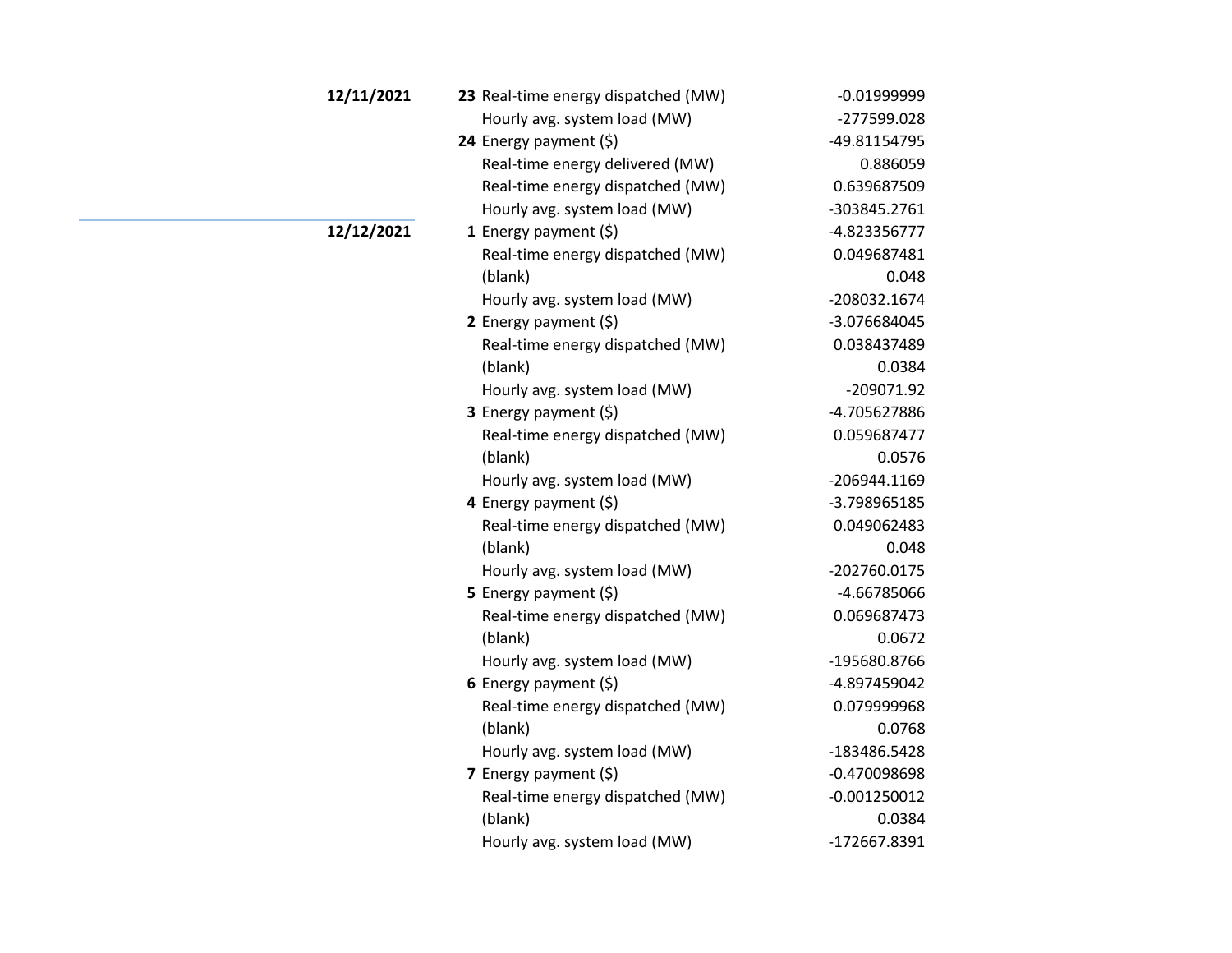| 8 Energy payment (\$)            | $-1.048421905$ |
|----------------------------------|----------------|
| Real-time energy dispatched (MW) | 0.018124998    |
| (blank)                          | 0.0192         |
| Hourly avg. system load (MW)     | -167488.1813   |
| 9 Energy payment (\$)            | -4.263447595   |
| Real-time energy dispatched (MW) | 0.079999968    |
| (blank)                          | 0.0768         |
| Hourly avg. system load (MW)     | -161996.1983   |
| 10 Energy payment (\$)           | 0.12398507     |
| Real-time energy dispatched (MW) | $-0.002499992$ |
| Hourly avg. system load (MW)     | -159455.868    |
| 11 Hourly avg. system load (MW)  | -158257.1362   |
| 12 Hourly avg. system load (MW)  | -157807.0691   |
| 13 Hourly avg. system load (MW)  | -160799.0711   |
| 14 Hourly avg. system load (MW)  | -166576.2169   |
| 15 Hourly avg. system load (MW)  | -170335.0067   |
| 16 Hourly avg. system load (MW)  | -171435.2666   |
| 17 Hourly avg. system load (MW)  | -168223.9899   |
| 18 Hourly avg. system load (MW)  | -163812.8305   |
| 19 Hourly avg. system load (MW)  | -160776.3507   |
| 20 Hourly avg. system load (MW)  | -160788.5443   |
| 21 Hourly avg. system load (MW)  | -163676.6392   |
| 22 Hourly avg. system load (MW)  | $-168027.181$  |
| 23 Hourly avg. system load (MW)  | -175055.1172   |
| 24 Energy payment (\$)           | 0.096740996    |
| Real-time energy dispatched (MW) | $-0.001562495$ |
| Hourly avg. system load (MW)     | -190135.2509   |
| 1 Energy payment $(\xi)$         | -9599.700112   |
| Real-time energy delivered (MW)  | 65.069442      |
| Real-time energy dispatched (MW) | 71.060001      |
| Hourly avg. system load (MW)     | -3213160.184   |
| 2 Energy payment $(\xi)$         | -4554.580466   |
| Real-time energy delivered (MW)  | 31.676049      |
| Real-time energy dispatched (MW) | 41.44031225    |

**12/13/2021**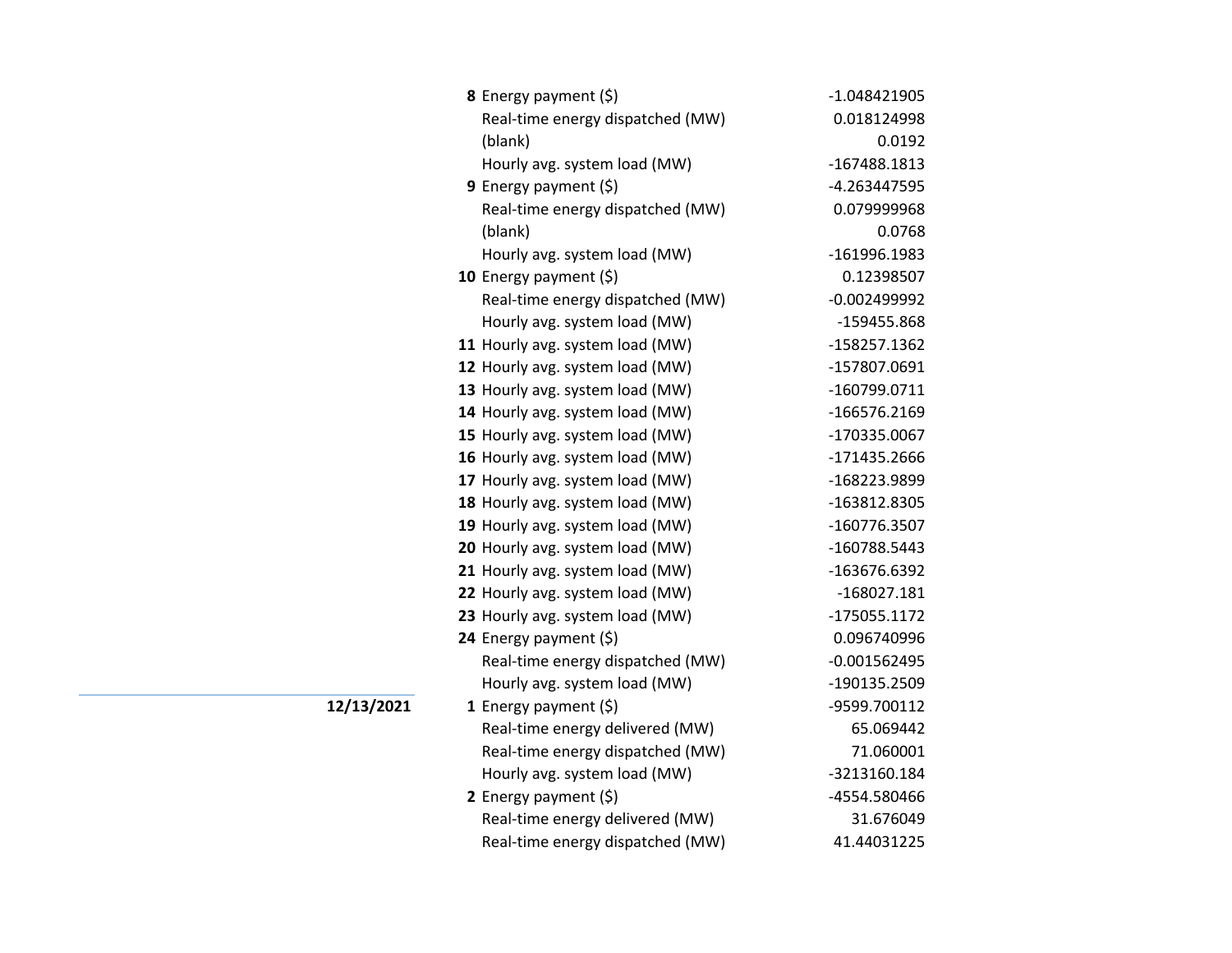| 2 Hourly avg. system load (MW)      | -3199880.855   |
|-------------------------------------|----------------|
| 3 Energy payment (\$)               | -608.7802404   |
| Real-time energy delivered (MW)     | 6.426577746    |
| Real-time energy dispatched (MW)    | 6.159999861    |
| Hourly avg. system load (MW)        | -3141195.314   |
| 4 Energy payment (\$)               | -1140.181379   |
| Real-time energy delivered (MW)     | 13.17526602    |
| Real-time energy dispatched (MW)    | 12.85249986    |
| Hourly avg. system load (MW)        | -3047364.769   |
| 5 Energy payment $(\xi)$            | -4.786436397   |
| Real-time energy delivered (MW)     | 0.568782       |
| Real-time energy dispatched (MW)    | $-0.03468751$  |
| Hourly avg. system load (MW)        | -2903077.865   |
| 6 Energy payment $(\xi)$            | $-14.11701185$ |
| Real-time energy delivered (MW)     | 0.438396       |
| Real-time energy dispatched (MW)    | 0.188124988    |
| Hourly avg. system load (MW)        | -2693781.052   |
| <b>7</b> Energy payment $(\xi)$     | $-0.063145013$ |
| Real-time energy delivered (MW)     | 0.0384         |
| Real-time energy dispatched (MW)    | $-0.014687508$ |
| Hourly avg. system load (MW)        | -2531506.179   |
| 8 Energy payment (\$)               | -67.99825736   |
| Real-time energy delivered (MW)     | 1.3176         |
| Real-time energy dispatched (MW)    | 1.319687477    |
| (blank)                             | 0.01445446     |
| Hourly avg. system load (MW)        | -2297105.271   |
| 9 Energy payment (\$)               | -64.97730923   |
| Real-time energy delivered (MW)     | 1.3272         |
| Real-time energy dispatched (MW)    | 1.329999972    |
| Hourly avg. system load (MW)        | -2252325.085   |
| 10 Real-time energy dispatched (MW) | $-0.041562495$ |
| (blank)                             | 1.945027044    |
| Hourly avg. system load (MW)        | -2221320.423   |
| 11 Hourly avg. system load (MW)     | -2180451.998   |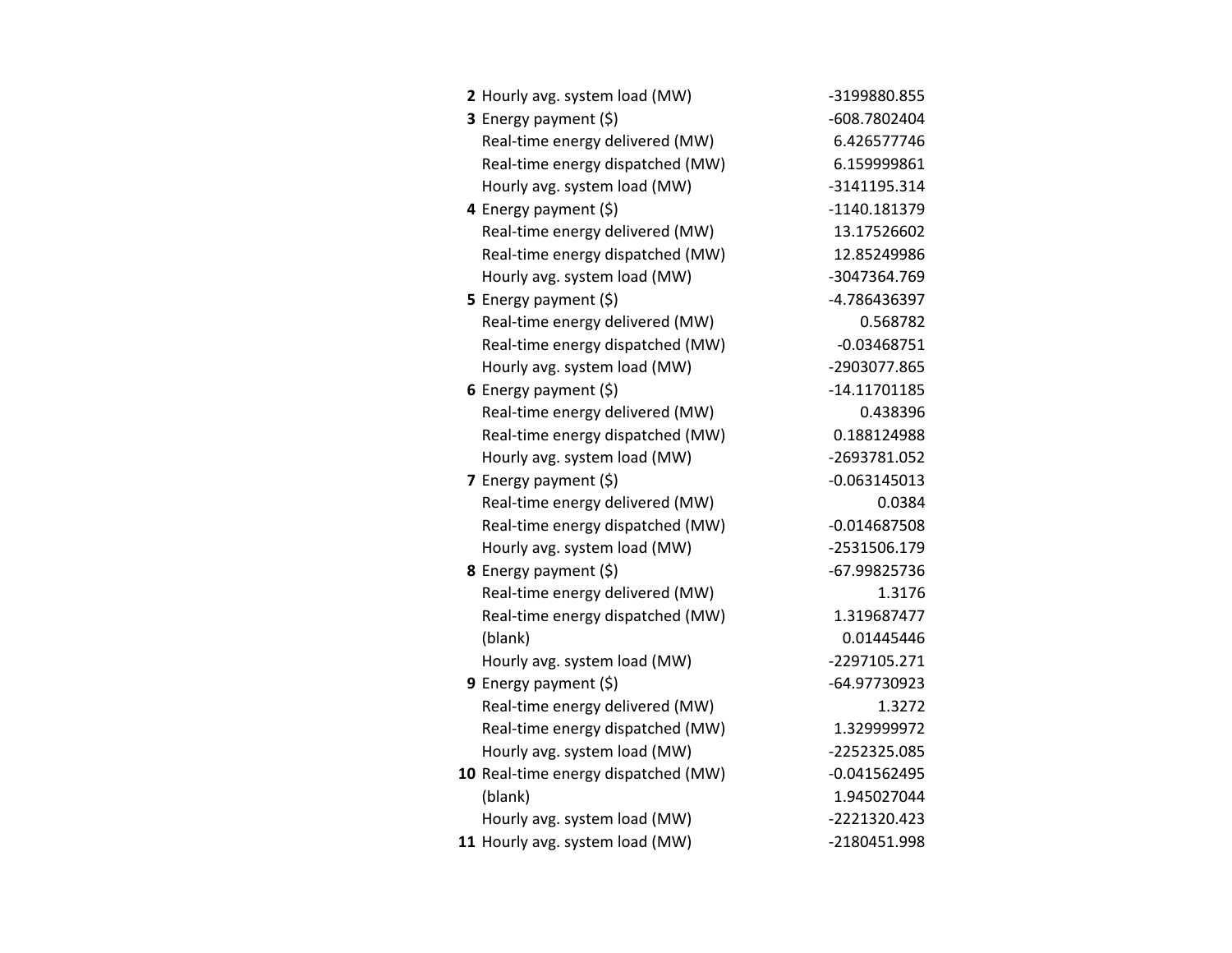| 12 Hourly avg. system load (MW)                                  | -2236251.815                |
|------------------------------------------------------------------|-----------------------------|
| 13 Hourly avg. system load (MW)                                  | -2395593.765                |
| 14 Hourly avg. system load (MW)                                  | -2619454.099                |
| 15 Hourly avg. system load (MW)                                  | -2793391.118                |
| 16 Hourly avg. system load (MW)                                  | -2849011.534                |
| 17 Hourly avg. system load (MW)                                  | -2852616.482                |
| 18 Hourly avg. system load (MW)                                  | -2840439.328                |
| 19 Hourly avg. system load (MW)                                  | -2840653.049                |
| 20 Hourly avg. system load (MW)                                  | -2840426.961                |
| 21 Real-time energy dispatched (MW)                              | $-0.270312498$              |
| (blank)                                                          | 30.80992659                 |
| Hourly avg. system load (MW)                                     | -2847638.96                 |
| 22 Energy payment (\$)                                           | -665.8556314                |
| Real-time energy delivered (MW)                                  | 5.84112                     |
| Real-time energy dispatched (MW)                                 | 7.575937465                 |
| (blank)                                                          | 97.56975962                 |
| Hourly avg. system load (MW)                                     | -2869911.831                |
| 23 Energy payment (\$)                                           | -3740.450098                |
| Real-time energy delivered (MW)                                  | 43.48008                    |
| Real-time energy dispatched (MW)                                 | 42.84781311                 |
| (blank)                                                          | 13.03035553                 |
| Hourly avg. system load (MW)                                     | -2923341.914                |
| 24 Energy payment (\$)                                           | -4736.807099                |
| Real-time energy delivered (MW)                                  | 49.237851                   |
|                                                                  |                             |
| Real-time energy dispatched (MW)                                 | 47.88093797                 |
| Hourly avg. system load (MW)                                     | -3055282.919                |
| 1 Energy payment $(\$)$                                          | -5835.796546                |
| Real-time energy delivered (MW)                                  | 50.4493753                  |
| Real-time energy dispatched (MW)                                 | 53.94500047                 |
| Hourly avg. system load (MW)                                     | -1592382.803                |
| 2 Energy payment $(\xi)$                                         | -1570.113931                |
| Real-time energy delivered (MW)                                  | 18.875112                   |
| Real-time energy dispatched (MW)<br>Hourly avg. system load (MW) | 16.80656242<br>-1593414.399 |

**12/14/2021**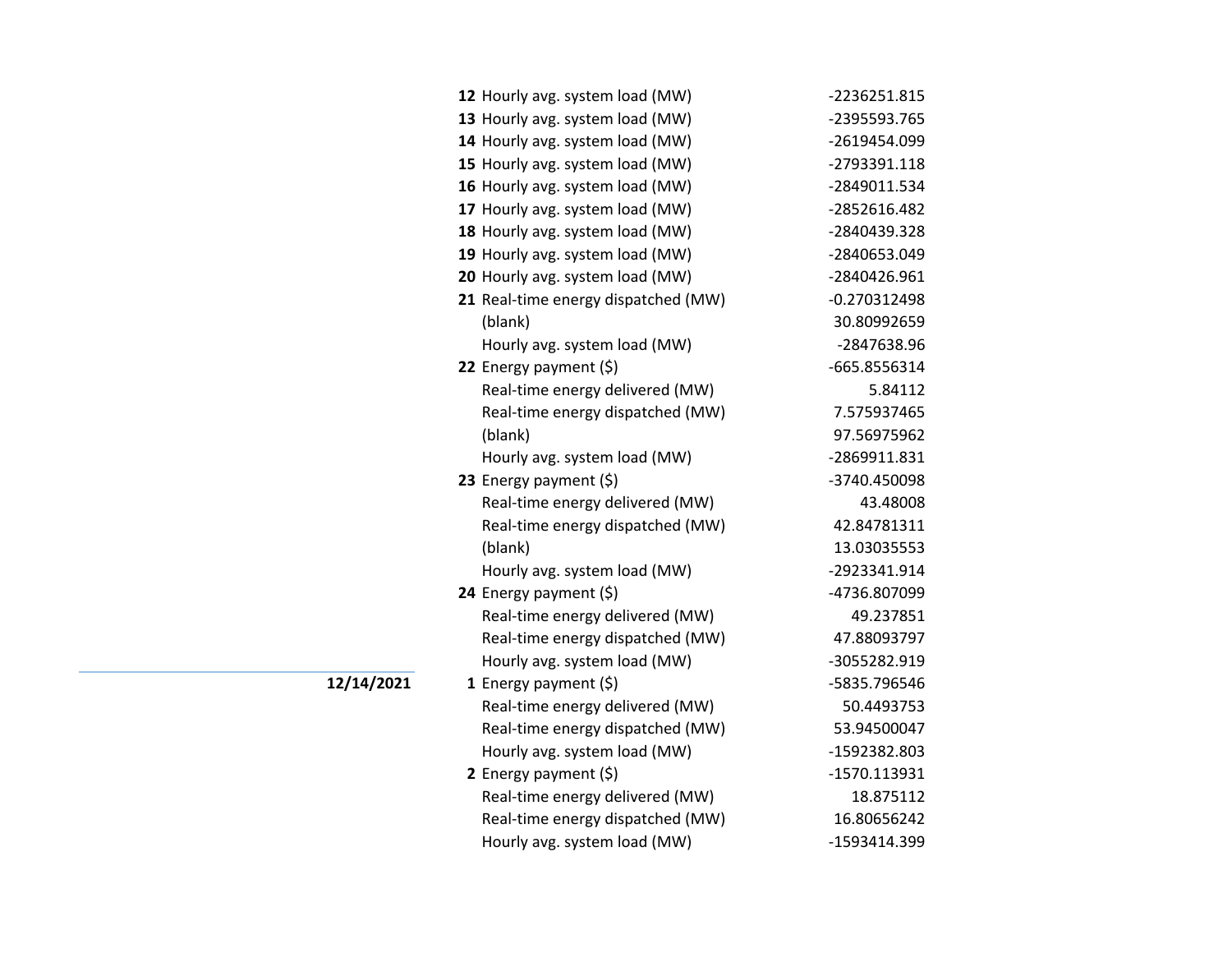| 12/14/2021 | 3 Energy payment (\$)            | -189.5137483   |
|------------|----------------------------------|----------------|
|            | Real-time energy delivered (MW)  | 1.12212        |
|            | Real-time energy dispatched (MW) | 1.80812492     |
|            | Hourly avg. system load (MW)     | $-1567240.74$  |
|            | 4 Energy payment (\$)            | $-1018.213554$ |
|            | Real-time energy delivered (MW)  | 13.157757      |
|            | Real-time energy dispatched (MW) | 13.11968739    |
|            | Hourly avg. system load (MW)     | $-1530072.04$  |
|            | <b>5</b> Energy payment $(\xi)$  | 14.22843423    |
|            | Real-time energy delivered (MW)  | 0.372348       |
|            | Real-time energy dispatched (MW) | $-0.029375016$ |
|            | Hourly avg. system load (MW)     | -1463496.988   |
|            | 6 Energy payment $(5)$           | -13.85801265   |
|            | Real-time energy delivered (MW)  | 0.328059       |
|            | Real-time energy dispatched (MW) | 0.198124984    |
|            | Hourly avg. system load (MW)     | -1359628.356   |
|            | 7 Energy payment $(\xi)$         | $-0.043868933$ |
|            | Real-time energy delivered (MW)  | 0.048          |
|            | Real-time energy dispatched (MW) | $-0.004687512$ |
|            | Hourly avg. system load (MW)     | -1264763.246   |
|            | 8 Energy payment (\$)            | -85.47089497   |
|            | Real-time energy delivered (MW)  | 1.6272         |
|            | Real-time energy dispatched (MW) | 1.629687461    |
|            | Hourly avg. system load (MW)     | $-1166296.58$  |
|            | 9 Energy payment $(\xi)$         | -81.73302279   |
|            | Real-time energy delivered (MW)  | 1.6368         |
|            | Real-time energy dispatched (MW) | 1.639999956    |
|            | Hourly avg. system load (MW)     | -1140013.293   |
|            | 10 Energy payment $(5)$          | 2.422364755    |
|            | Real-time energy dispatched (MW) | $-0.051249994$ |
|            | Hourly avg. system load (MW)     | $-1121509.467$ |
|            | 11 Hourly avg. system load (MW)  | $-1112595.87$  |
|            | 12 Hourly avg. system load (MW)  | $-1113627.765$ |
|            | 13 Hourly avg. system load (MW)  | -1173707.597   |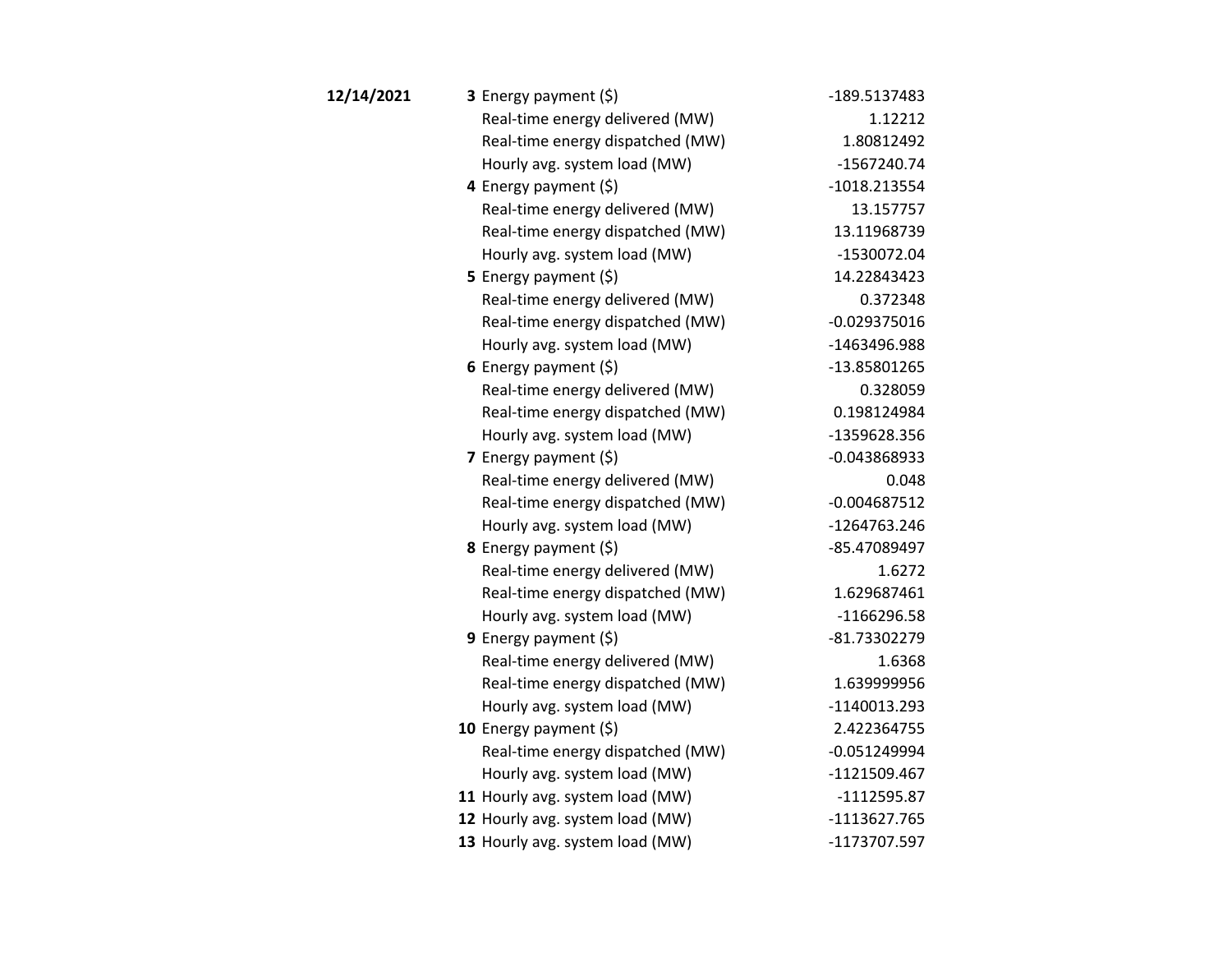| 14 Hourly avg. system load (MW)  | -1294601.28    |
|----------------------------------|----------------|
| 15 Hourly avg. system load (MW)  | -1389473.361   |
| 16 Hourly avg. system load (MW)  | -1416748.804   |
| 17 Hourly avg. system load (MW)  | $-1424143.024$ |
| 18 Hourly avg. system load (MW)  | -1406551.959   |
| 19 Hourly avg. system load (MW)  | -1386533.949   |
| 20 Hourly avg. system load (MW)  | -1396249.252   |
| 21 Energy payment $(\xi)$        | 37.15850998    |
| Real-time energy dispatched (MW) | $-0.822499995$ |
| Hourly avg. system load (MW)     | -1398041.095   |
| 22 Energy payment $(\xi)$        | -1666.95505    |
| Real-time energy delivered (MW)  | 24.95112       |
| Real-time energy dispatched (MW) | 25.6712502     |
| Hourly avg. system load (MW)     | -1400959.997   |
| 23 Energy payment $(\xi)$        | -3711.078615   |
| Real-time energy delivered (MW)  | 45.48348       |
| Real-time energy dispatched (MW) | 46.98875057    |
| Hourly avg. system load (MW)     | -1412476.179   |
| 24 Energy payment (\$)           | -4296.445146   |
| Real-time energy delivered (MW)  | 48.062709      |
| Real-time energy dispatched (MW) | 49.999063      |
| Hourly avg. system load (MW)     | -1485851.014   |
| 1 Energy payment (\$)            | -5614.62752    |
| Real-time energy delivered (MW)  | 49.65528       |
| Real-time energy dispatched (MW) | 51.0593754     |
| Hourly avg. system load (MW)     | $-1231432.12$  |
| 2 Energy payment $(5)$           | -3374.33918    |
| Real-time energy delivered (MW)  | 39.89712       |
| Real-time energy dispatched (MW) | 38.33093734    |
| Hourly avg. system load (MW)     | -1235917.632   |
| <b>3</b> Energy payment $(\xi)$  | -1163.593629   |
| Real-time energy delivered (MW)  | 16.36812       |
| Real-time energy dispatched (MW) | 13.85249985    |
| (blank)                          | 43.17021687    |
|                                  |                |

**12/15/2021**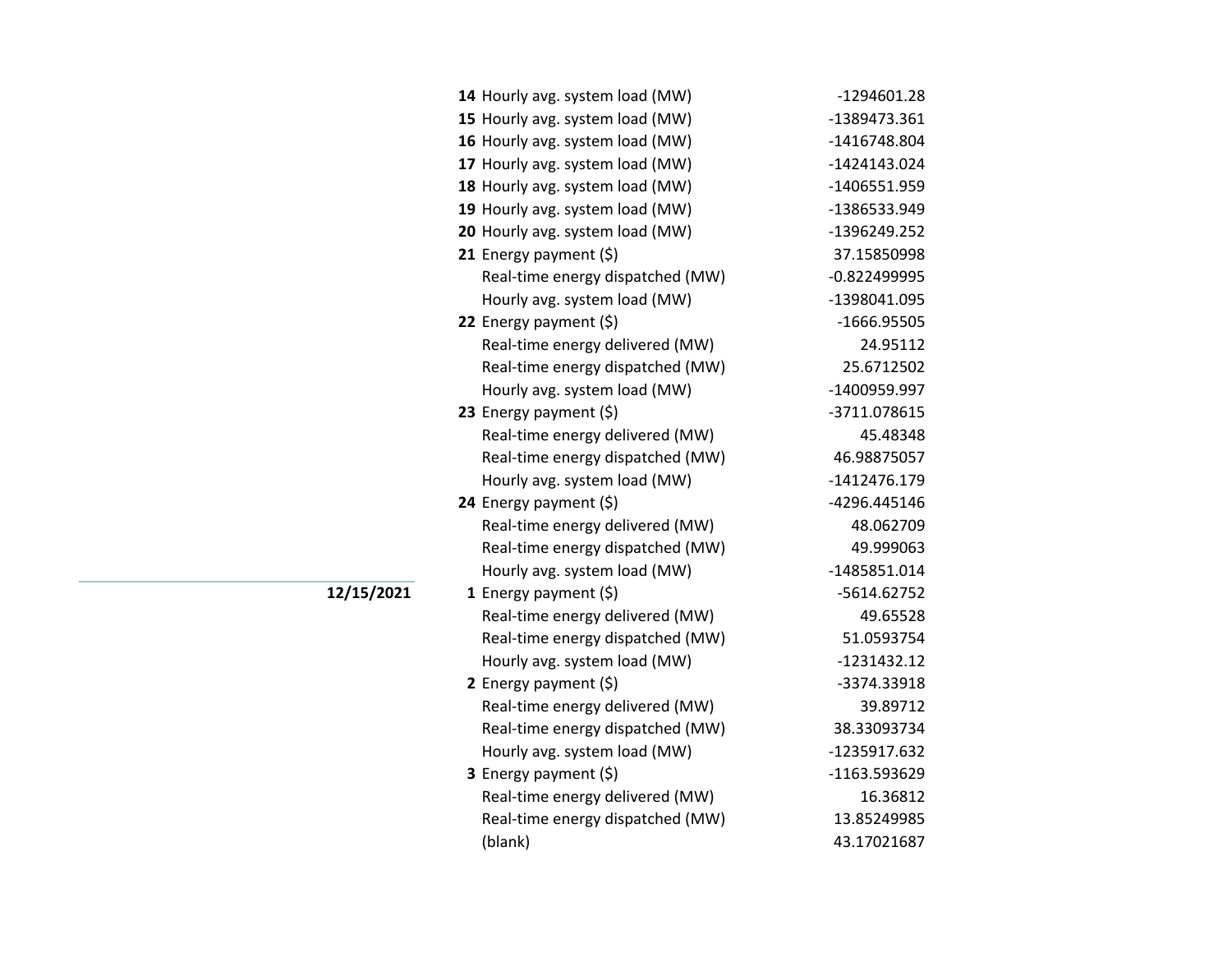| 12/15/2021 | 3 Hourly avg. system load (MW)   | $-1217155.01$  |
|------------|----------------------------------|----------------|
|            | 4 Energy payment (\$)            | -1075.272316   |
|            | Real-time energy delivered (MW)  | 15.86          |
|            | Real-time energy dispatched (MW) | 13.9264582     |
|            | (blank)                          | 21.88818903    |
|            | Hourly avg. system load (MW)     | -1190064.68    |
|            | 5 Energy payment $(\xi)$         | $-5.60017426$  |
|            | Real-time energy delivered (MW)  | 0.0768         |
|            | Real-time energy dispatched (MW) | $-0.319375032$ |
|            | (blank)                          | 29.69754666    |
|            | Hourly avg. system load (MW)     | -1141978.397   |
|            | 6 Energy payment (\$)            | -5.143642642   |
|            | Real-time energy delivered (MW)  | 0.0768         |
|            | Real-time energy dispatched (MW) | 0.079999968    |
|            | Hourly avg. system load (MW)     | $-1062910.481$ |
|            | 7 Energy payment $(5)$           | $-1.813392675$ |
|            | Real-time energy delivered (MW)  | 0.0288         |
|            | Real-time energy dispatched (MW) | $-0.031562507$ |
|            | (blank)                          | 3.229147345    |
|            | Hourly avg. system load (MW)     | -990228.5436   |
|            | 8 Energy payment (\$)            | -89.38342164   |
|            | Real-time energy delivered (MW)  | 1.6368         |
|            | Real-time energy dispatched (MW) | 1.639062459    |
|            | Hourly avg. system load (MW)     | -933801.6519   |
|            | 9 Energy payment $(5)$           | -82.52538325   |
|            | Real-time energy delivered (MW)  | 1.6656         |
|            | Real-time energy dispatched (MW) | 1.669999944    |
|            | Hourly avg. system load (MW)     | -902658.5967   |
|            | 10 Energy payment $(\xi)$        | 2.534224559    |
|            | Real-time energy dispatched (MW) | $-0.052187491$ |
|            | Hourly avg. system load (MW)     | -883549.5968   |
|            | 11 Hourly avg. system load (MW)  | -880981.3346   |
|            | 12 Hourly avg. system load (MW)  | -904189.992    |
|            | 13 Hourly avg. system load (MW)  | -964332.0751   |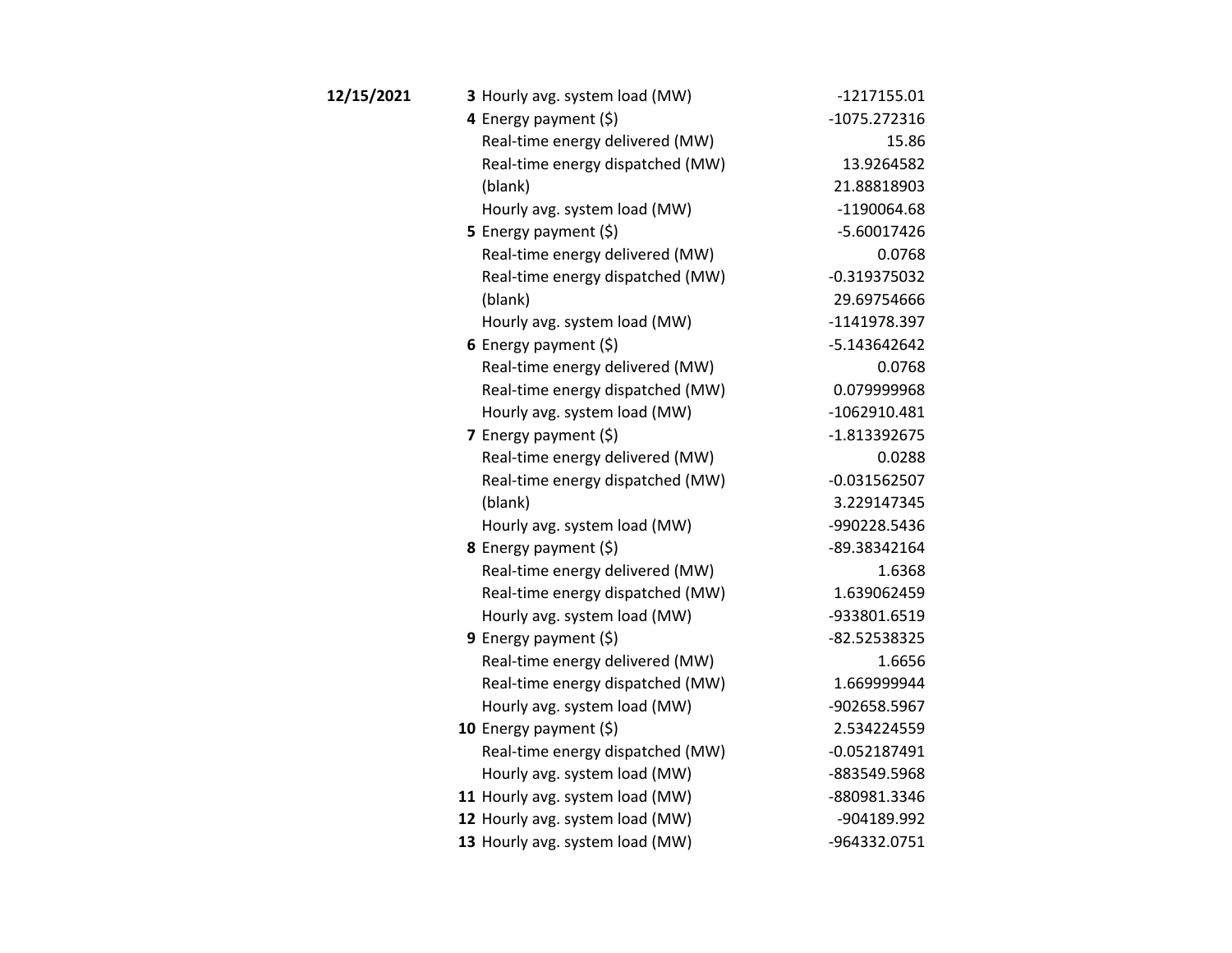| 14 Hourly avg. system load (MW)  | -1060535.828   |
|----------------------------------|----------------|
| 15 Hourly avg. system load (MW)  | -1113370.904   |
| 16 Hourly avg. system load (MW)  | -1092555.054   |
| 17 Hourly avg. system load (MW)  | -1047856.624   |
| 18 Hourly avg. system load (MW)  | -1012082.567   |
| 19 Hourly avg. system load (MW)  | $-1004425.642$ |
| 20 Hourly avg. system load (MW)  | $-1002204.32$  |
| 21 Energy payment (\$)           | 2.965442931    |
| Real-time energy dispatched (MW) | $-0.078124999$ |
| Hourly avg. system load (MW)     | -1011677.562   |
| 22 Energy payment (\$)           | -89.88345244   |
| Real-time energy delivered (MW)  | 2.54304        |
| Real-time energy dispatched (MW) | 1.528124965    |
| Hourly avg. system load (MW)     | -1023415.402   |
| 23 Energy payment (\$)           | -1991.263729   |
| Real-time energy delivered (MW)  | 32.38032       |
| Real-time energy dispatched (MW) | 33.04406311    |
| Hourly avg. system load (MW)     | -1065276.601   |
| 24 Energy payment (\$)           | -4212.333262   |
| Real-time energy delivered (MW)  | 48.32972       |
| Real-time energy dispatched (MW) | 49.12406295    |
| Hourly avg. system load (MW)     | -1138595.015   |
| 1 Energy payment $(\$)$          | -5016.541203   |
| Real-time energy delivered (MW)  | 47.35008       |
| Real-time energy dispatched (MW) | 49.27000051    |
| Hourly avg. system load (MW)     | -1545603.497   |
| 2 Energy payment $(\xi)$         | -2706.233293   |
| Real-time energy delivered (MW)  | 32.37888       |
| Real-time energy dispatched (MW) | 32.32093735    |
| (blank)                          | 4.994658631    |
| Hourly avg. system load (MW)     | -1549198.252   |
| 3 Energy payment (\$)            | -1323.626998   |
| Real-time energy delivered (MW)  | 16.97784       |
| Real-time energy dispatched (MW) | 16.20562489    |

**12/16/2021**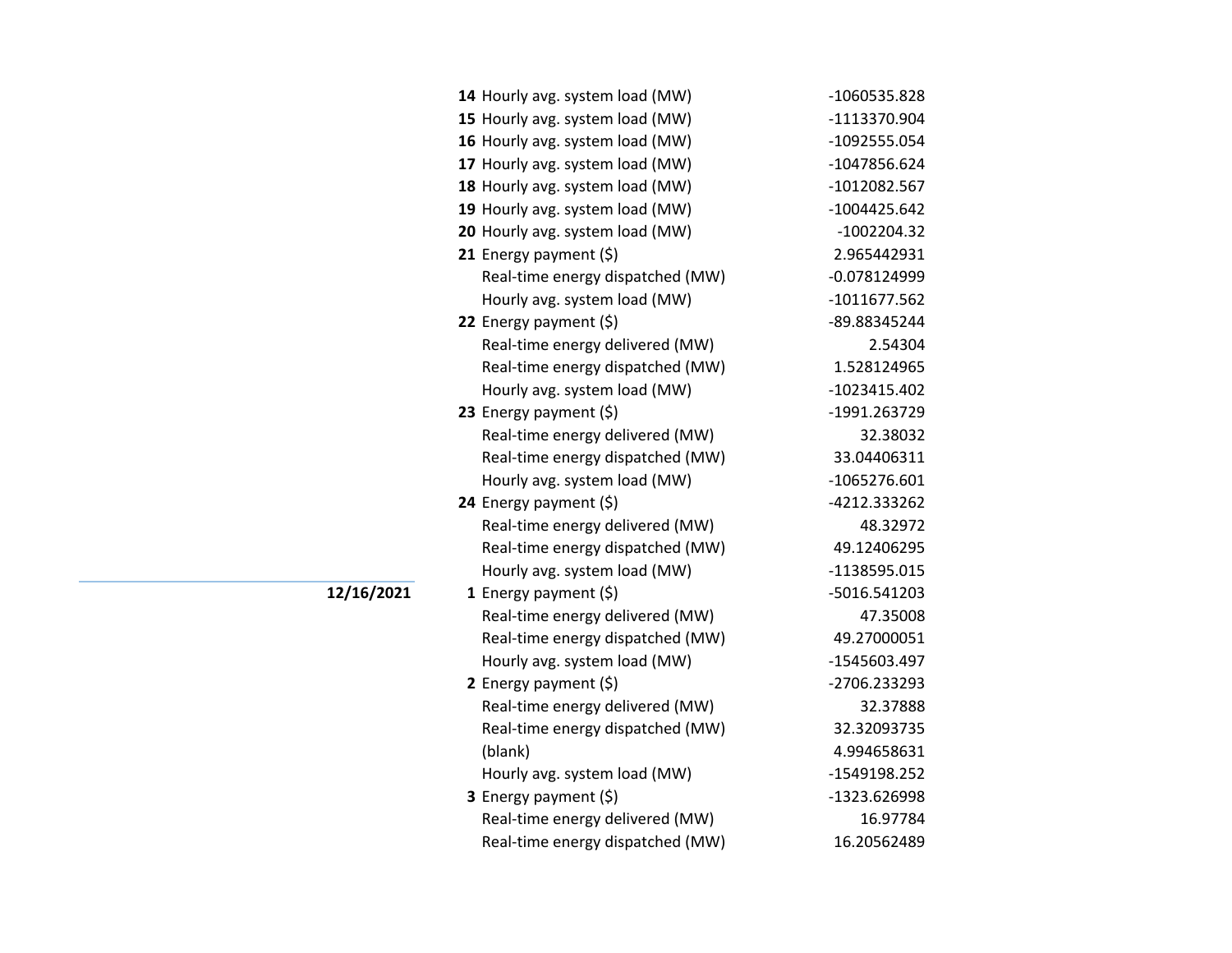| $3$ (blank)                         | 34.61808011    |
|-------------------------------------|----------------|
| Hourly avg. system load (MW)        | -1522630.467   |
| 4 Energy payment (\$)               | -977.1171513   |
| Real-time energy delivered (MW)     | 12.9876        |
| Real-time energy dispatched (MW)    | 12.48812487    |
| (blank)                             | 34.91692546    |
| Hourly avg. system load (MW)        | -1491071.372   |
| 5 Energy payment $(\xi)$            | $-2.10107916$  |
| Real-time energy delivered (MW)     | 0.0288         |
| Real-time energy dispatched (MW)    | $-0.374375012$ |
| (blank)                             | 35.6561575     |
| Hourly avg. system load (MW)        | -1436748.936   |
| 6 Energy payment $(5)$              | $-1.945597121$ |
| Real-time energy delivered (MW)     | 0.0288         |
| Real-time energy dispatched (MW)    | 0.029999988    |
| Hourly avg. system load (MW)        | -1346396.762   |
| 7 Energy payment $(\xi)$            | $-1.695391222$ |
| Real-time energy delivered (MW)     | 0.0288         |
| Real-time energy dispatched (MW)    | $-0.010000012$ |
| (blank)                             | 1.917077034    |
| Hourly avg. system load (MW)        | -1257015.053   |
| <b>8</b> Energy payment $(\xi)$     | -103.7696732   |
| Real-time energy delivered (MW)     | 1.9476         |
| Real-time energy dispatched (MW)    | 1.949999964    |
| Hourly avg. system load (MW)        | -1206652.49    |
| 9 Energy payment $(5)$              | -100.8702218   |
| Real-time energy delivered (MW)     | 1.9476         |
| Real-time energy dispatched (MW)    | 1.949999964    |
| Hourly avg. system load (MW)        | -1164098.069   |
| 10 Real-time energy dispatched (MW) | $-0.060937497$ |
| (blank)                             | 2.978411272    |
| Hourly avg. system load (MW)        | -1132612.893   |
| 11 Hourly avg. system load (MW)     | -1126132.686   |
| 12 Hourly avg. system load (MW)     | -1153419.38    |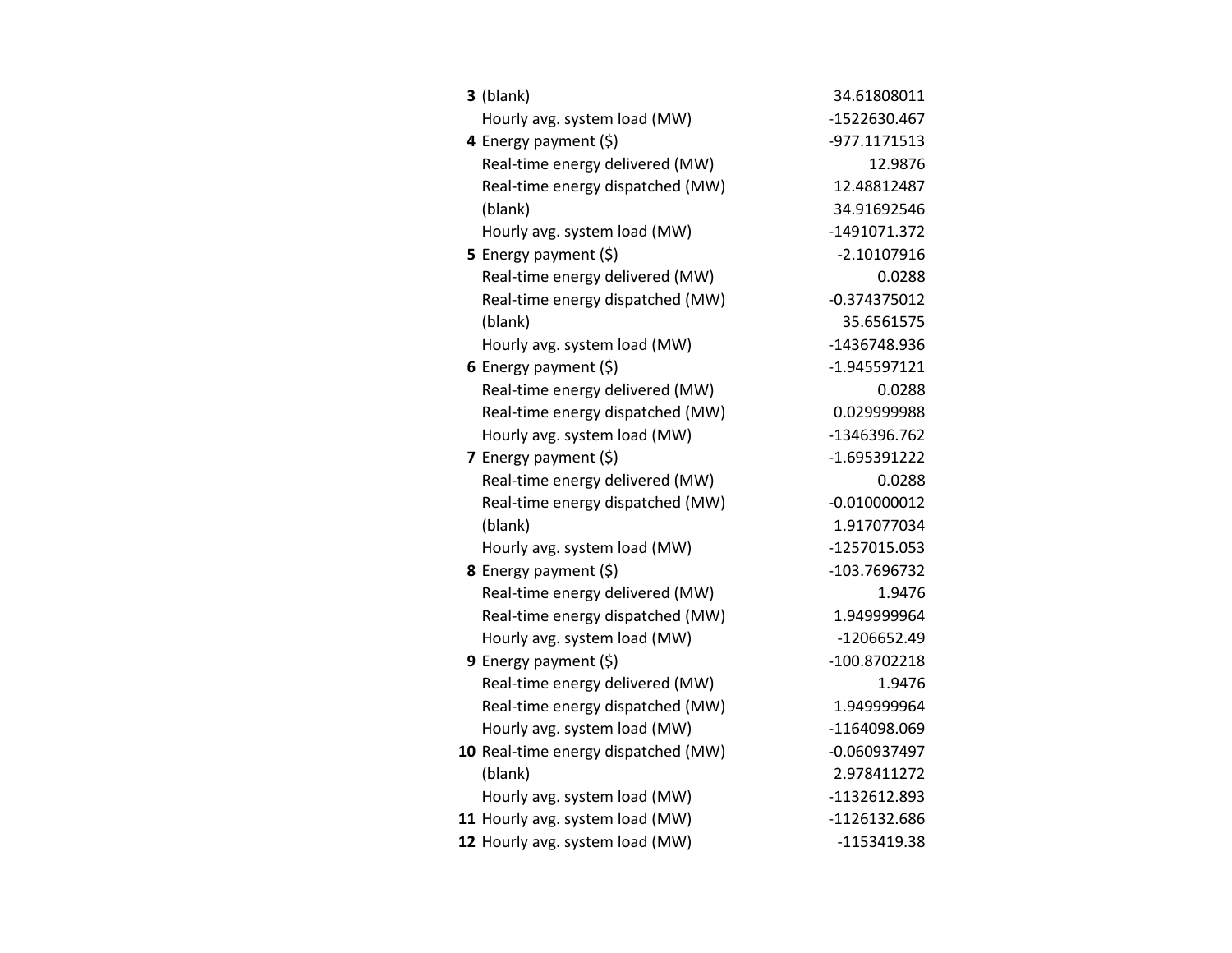| 13 Hourly avg. system load (MW)     | -1229570.734   |
|-------------------------------------|----------------|
| 14 Hourly avg. system load (MW)     | -1354470.15    |
| 15 Energy payment (\$)              | -158.5516281   |
| Real-time energy delivered (MW)     | 0.165121878    |
| Real-time energy dispatched (MW)    | 0.757499985    |
| Hourly avg. system load (MW)        | $-1417213.643$ |
| 16 Hourly avg. system load (MW)     | -1399972.72    |
| 17 Hourly avg. system load (MW)     | -1350479.479   |
| 18 Hourly avg. system load (MW)     | -1296934.111   |
| 19 Hourly avg. system load (MW)     | $-1252752.301$ |
| 20 Hourly avg. system load (MW)     | -1263083.92    |
| 21 Real-time energy dispatched (MW) | $-0.078124999$ |
| (blank)                             | 3.431185894    |
| Hourly avg. system load (MW)        | -1301851.94    |
| 22 Energy payment (\$)              | -131.7144229   |
| Real-time energy delivered (MW)     | 2.48568        |
| Real-time energy dispatched (MW)    | 1.755624964    |
| (blank)                             | 32.9039057     |
| Hourly avg. system load (MW)        | -1309782.34    |
| 23 Energy payment (\$)              | -1622.205576   |
| Real-time energy delivered (MW)     | 25.197         |
| Real-time energy dispatched (MW)    | 25.6059377     |
| (blank)                             | 65.49744647    |
| Hourly avg. system load (MW)        | -1345650.369   |
| 24 Energy payment (\$)              | -4076.421519   |
| Real-time energy delivered (MW)     | 47.42976       |
| Real-time energy dispatched (MW)    | 49.17687553    |
| (blank)                             | 0.047320829    |
| Hourly avg. system load (MW)        | -1442464.586   |
| 1 Energy payment $(\xi)$            | -5436.622292   |
| Real-time energy delivered (MW)     | 50.0632445     |
| Real-time energy dispatched (MW)    | 51.12937549    |
| Hourly avg. system load (MW)        | -1520526.698   |
| 2 Energy payment (\$)               | -3426.878042   |

**12/17/2021**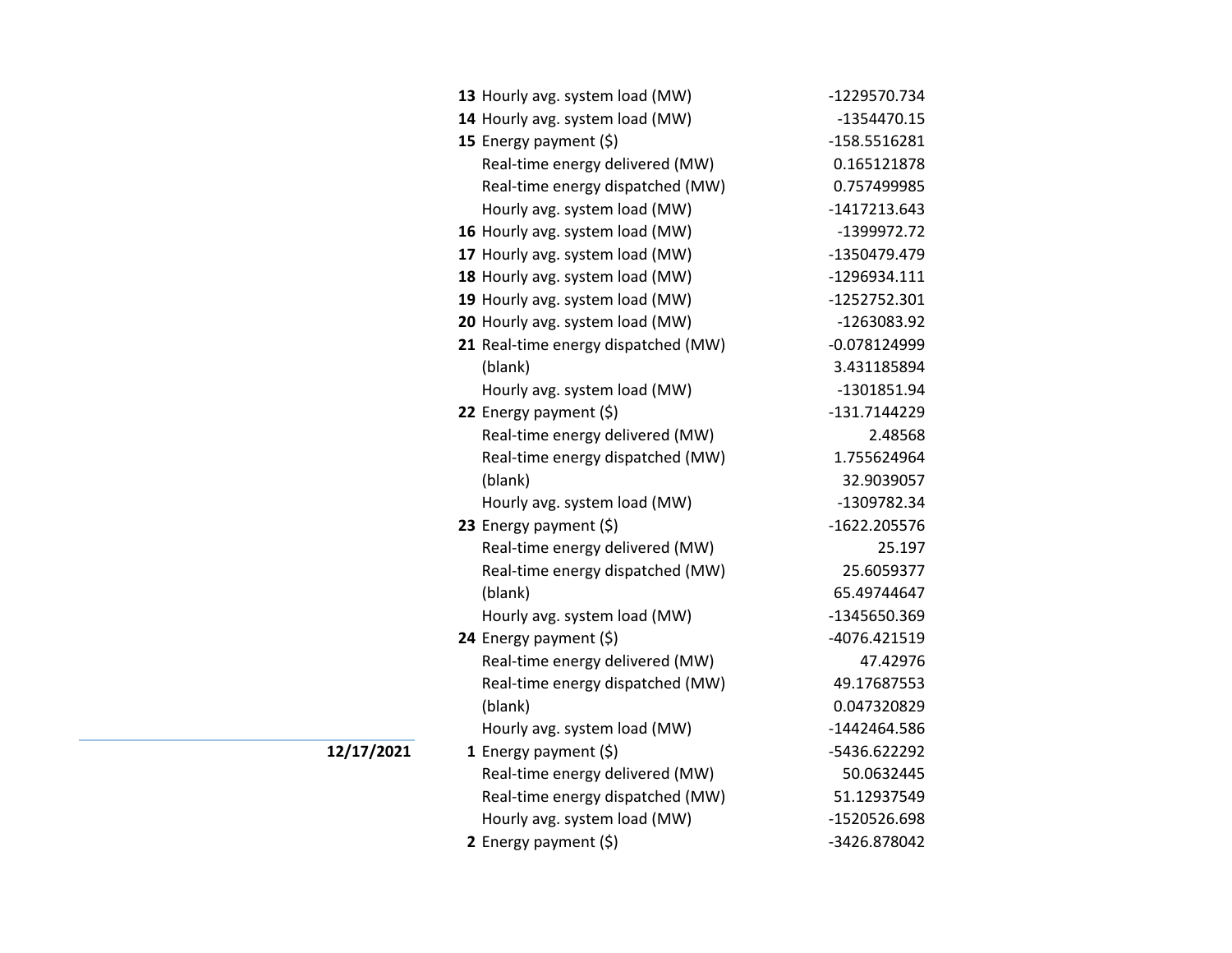| 12/17/2021 | 2 Real-time energy delivered (MW) | 38.588874      |
|------------|-----------------------------------|----------------|
|            | Real-time energy dispatched (MW)  | 36.5676042     |
|            | Hourly avg. system load (MW)      | -1524065.018   |
|            | 3 Energy payment (\$)             | 1349.93882     |
|            | Real-time energy delivered (MW)   | 26.224416      |
|            | Real-time energy dispatched (MW)  | 19.6213541     |
|            | (blank)                           | -3135.505227   |
|            | Hourly avg. system load (MW)      | -1498133.976   |
|            | 4 Energy payment (\$)             | 104.1412524    |
|            | Real-time energy delivered (MW)   | 12.932748      |
|            | Real-time energy dispatched (MW)  | 11.21510409    |
|            | (blank)                           | -1023.005093   |
|            | Hourly avg. system load (MW)      | -1472090.951   |
|            | 5 Energy payment $(5)$            | 25.77307569    |
|            | Real-time energy delivered (MW)   | 0.677712       |
|            | Real-time energy dispatched (MW)  | $-0.028437536$ |
|            | (blank)                           | $-26.85212113$ |
|            | Hourly avg. system load (MW)      | $-1429331.013$ |
|            | 6 Energy payment $(5)$            | 0.07753153     |
|            | Real-time energy delivered (MW)   | 0.367386       |
|            | Real-time energy dispatched (MW)  | 0.218749975    |
|            | (blank)                           | -14.30201558   |
|            | Hourly avg. system load (MW)      | -1354998.919   |
|            | 7 Energy payment $(5)$            | 0.280309264    |
|            | Real-time energy delivered (MW)   | 0.0672         |
|            | Real-time energy dispatched (MW)  | 0.064999978    |
|            | (blank)                           | -4.077178069   |
|            | Hourly avg. system load (MW)      | -1274853.214   |
|            | 8 Energy payment (\$)             | -68.54906173   |
|            | Real-time energy delivered (MW)   | 1.308          |
|            | Real-time energy dispatched (MW)  | 1.308437485    |
|            | Hourly avg. system load (MW)      | -1216763.568   |
|            | 9 Energy payment $(5)$            | -66.75050715   |
|            | Real-time energy delivered (MW)   | 1.356          |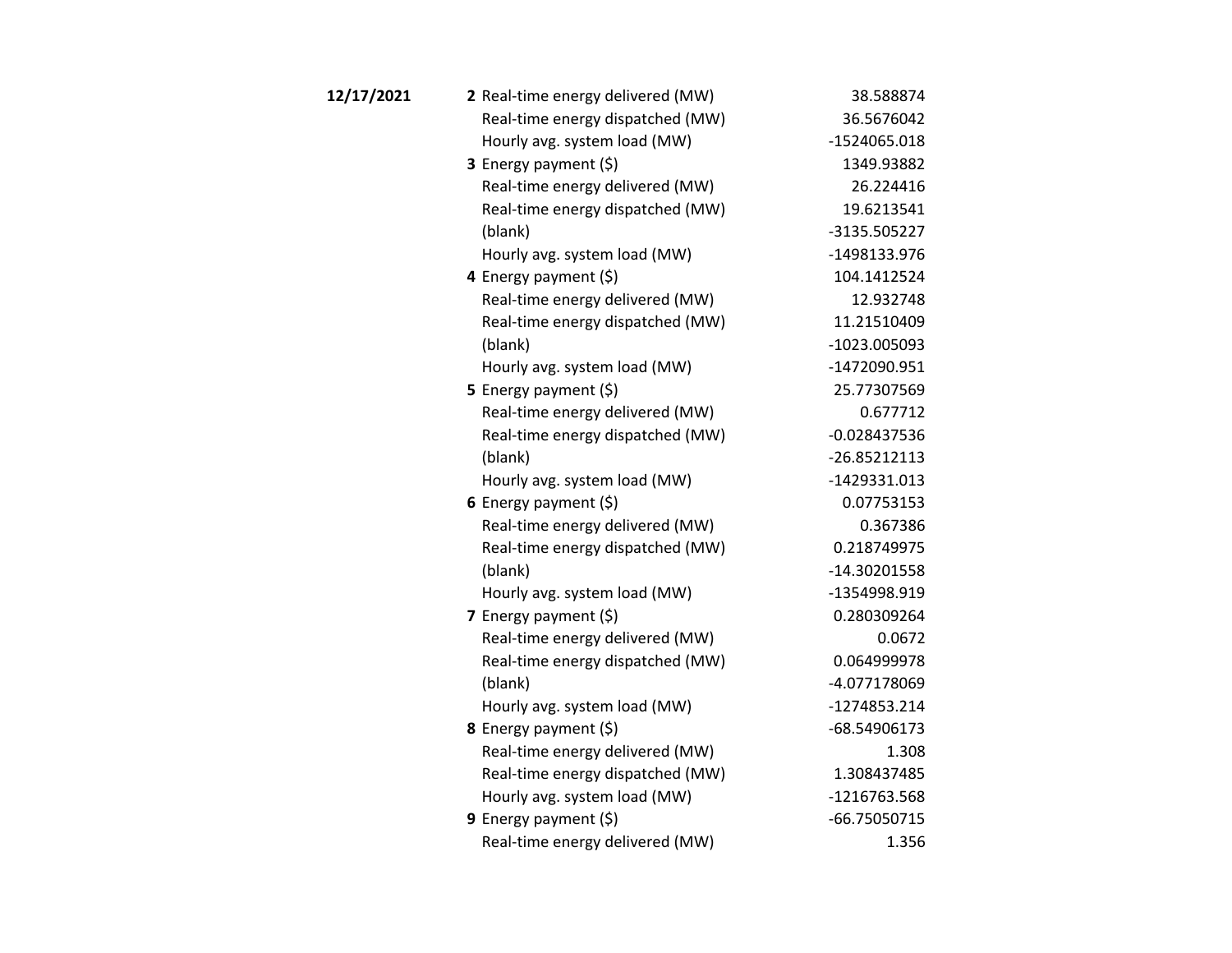| 9 Real-time energy dispatched (MW) | 1.35999996     |
|------------------------------------|----------------|
| Hourly avg. system load (MW)       | $-1163148.74$  |
| 10 Energy payment $(5)$            | 2.044180008    |
| Real-time energy dispatched (MW)   | $-0.042499992$ |
| Hourly avg. system load (MW)       | -1136484.542   |
| 11 Hourly avg. system load (MW)    | -1137563.71    |
| 12 Hourly avg. system load (MW)    | -1159502.789   |
| 13 Hourly avg. system load (MW)    | -1231278.686   |
| 14 Hourly avg. system load (MW)    | -1351497.553   |
| 15 Hourly avg. system load (MW)    | -1417877.382   |
| 16 Hourly avg. system load (MW)    | -1387869.138   |
| 17 Hourly avg. system load (MW)    | -1334468.017   |
| 18 Hourly avg. system load (MW)    | -1282415.576   |
| 19 Hourly avg. system load (MW)    | -1253042.951   |
| 20 Hourly avg. system load (MW)    | -1247710.967   |
| 21 Energy payment $(\xi)$          | 3.421146588    |
| Real-time energy dispatched (MW)   | $-0.079062498$ |
| Hourly avg. system load (MW)       | -1239849.01    |
| 22 Energy payment $(\xi)$          | $-122.1121125$ |
| Real-time energy delivered (MW)    | 2.441181       |
| Real-time energy dispatched (MW)   | 2.193749963    |
| Hourly avg. system load (MW)       | -1247518.292   |
| 23 Energy payment (\$)             | -738.6223076   |
| Real-time energy delivered (MW)    | 13.255773      |
| Real-time energy dispatched (MW)   | 12.14093739    |
| Hourly avg. system load (MW)       | -1304329.364   |
| 24 Energy payment (\$)             | -4422.244822   |
| Real-time energy delivered (MW)    | 49.78831057    |
| Real-time energy dispatched (MW)   | 50.34062554    |
| Hourly avg. system load (MW)       | -1403404.507   |
| 1 Energy payment $(\$)$            | -83.9693137    |
| Real-time energy delivered (MW)    | 0.576222396    |
| Real-time energy dispatched (MW)   | 0.969374974    |
| (blank)                            | -54.79253965   |

**12/18/2021**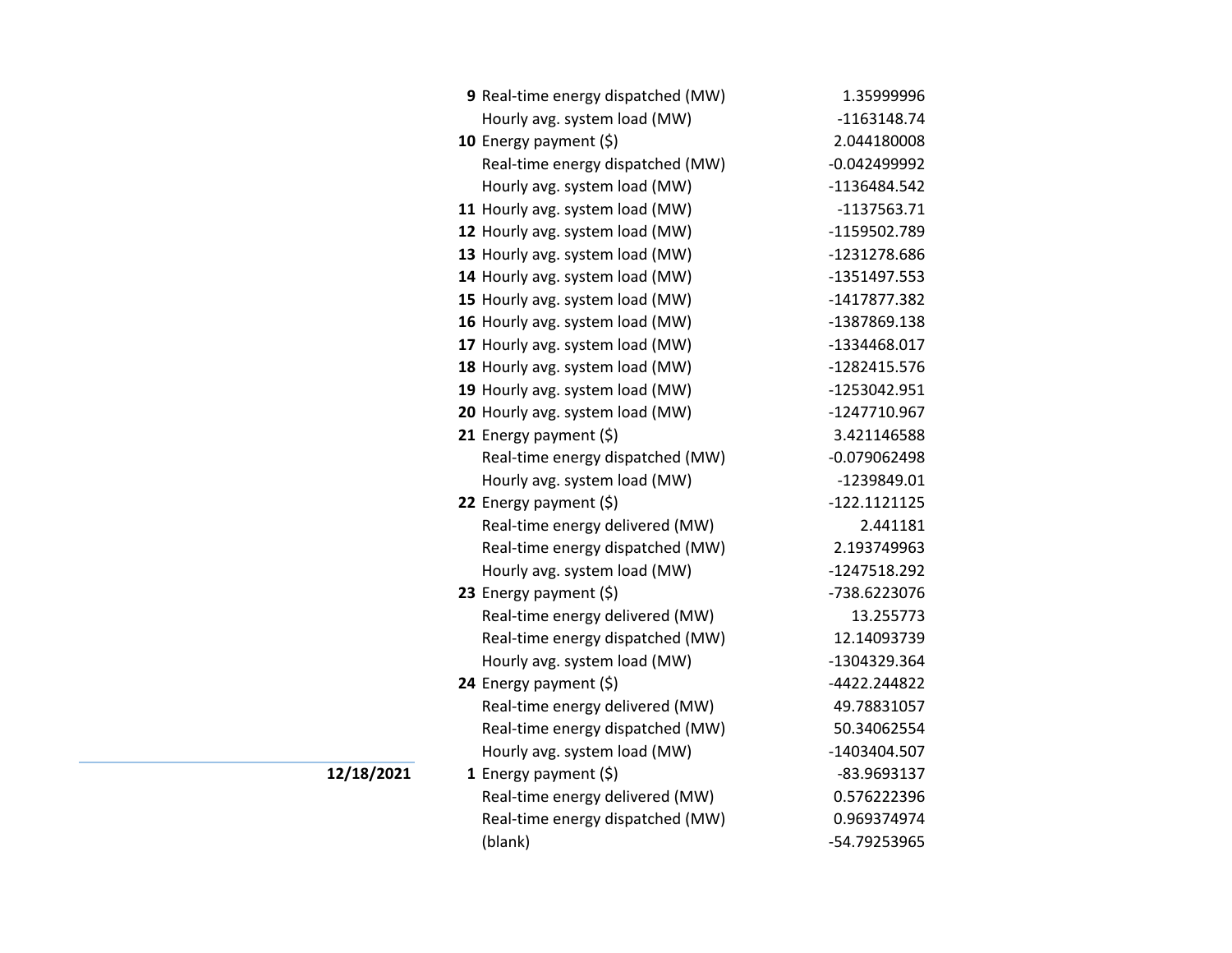| 12/18/2021 | 1 Hourly avg. system load (MW)   | -540224.6429   |
|------------|----------------------------------|----------------|
|            | 2 Energy payment $(5)$           | 0.115624633    |
|            | Real-time energy delivered (MW)  | 0.444117       |
|            | Real-time energy dispatched (MW) | 0.478125006    |
|            | (blank)                          | -42.07987787   |
|            | Hourly avg. system load (MW)     | -544557.6703   |
|            | 3 Energy payment (\$)            | 0.020048095    |
|            | Real-time energy delivered (MW)  | 0.430197       |
|            | Real-time energy dispatched (MW) | 0.469687481    |
|            | (blank)                          | -38.24257514   |
|            | Hourly avg. system load (MW)     | -541259.3481   |
|            | 4 Energy payment (\$)            | 0.086450003    |
|            | Real-time energy delivered (MW)  | 0.363006       |
|            | Real-time energy dispatched (MW) | 0.408749984    |
|            | (blank)                          | -31.76643545   |
|            | Hourly avg. system load (MW)     | -535055.223    |
|            | 5 Energy payment (\$)            | 0.022151095    |
|            | Real-time energy delivered (MW)  | 0.404652       |
|            | Real-time energy dispatched (MW) | 0.399687485    |
|            | (blank)                          | -28.86967814   |
|            | Hourly avg. system load (MW)     | -524106.1379   |
|            | 6 Energy payment $(5)$           | 0.224943322    |
|            | Real-time energy delivered (MW)  | 0.261492       |
|            | Real-time energy dispatched (MW) | 0.266874979    |
|            | (blank)                          | -17.30905555   |
|            | Hourly avg. system load (MW)     | -500362.456    |
|            | 7 Energy payment $(5)$           | 0.348581643    |
|            | Real-time energy delivered (MW)  | 0.0672         |
|            | Real-time energy dispatched (MW) | 0.063749976    |
|            | (blank)                          | $-4.219040611$ |
|            | Hourly avg. system load (MW)     | -471046.8854   |
|            | 8 Energy payment (\$)            | 0.034004801    |
|            | Real-time energy delivered (MW)  | 0.0576         |
|            | Real-time energy dispatched (MW) | 0.059374978    |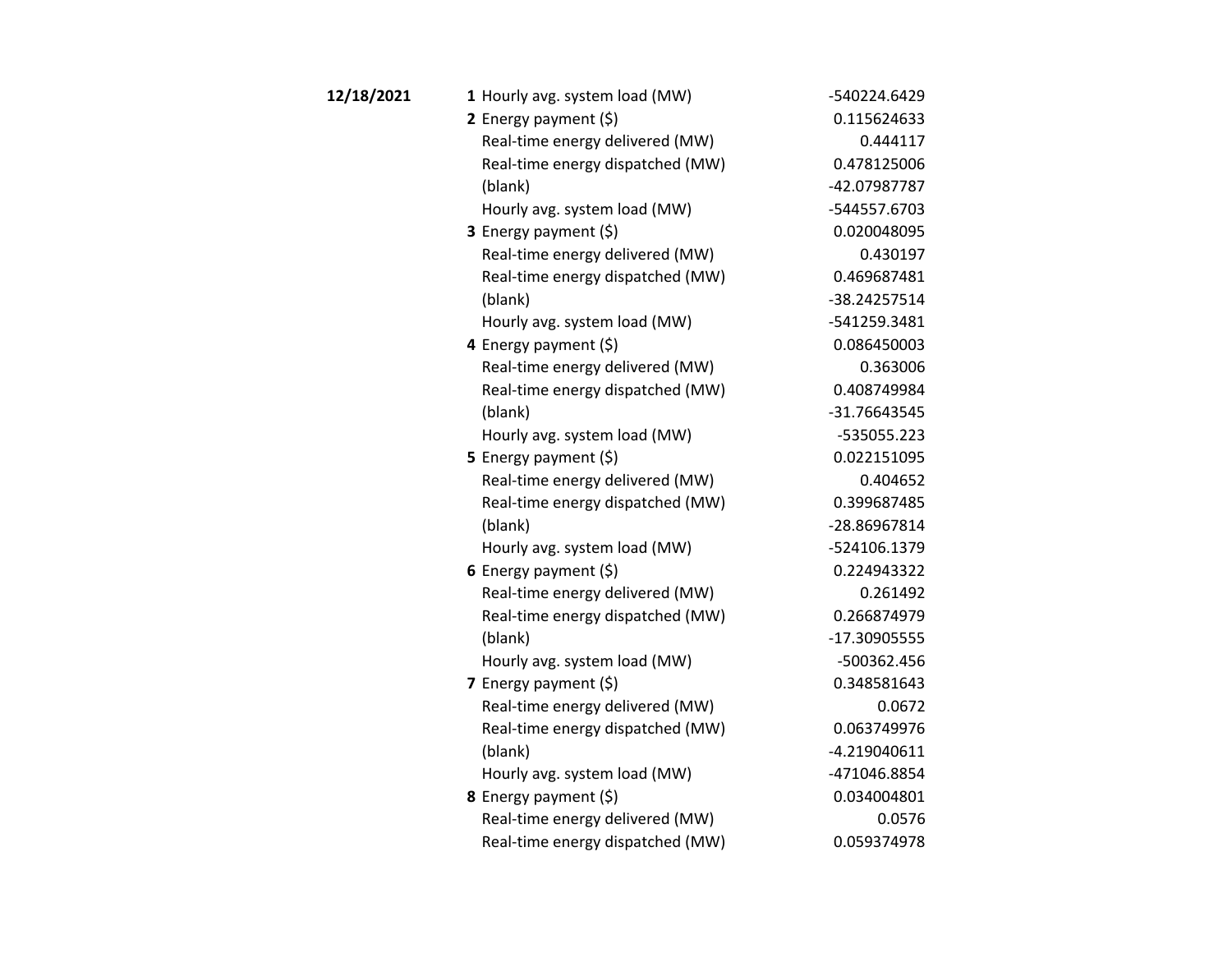| 8 (blank)                         | -3.277754688   |
|-----------------------------------|----------------|
| Hourly avg. system load (MW)      | -455387.6065   |
| 9 Real-time energy delivered (MW) | 0.0672         |
| Real-time energy dispatched (MW)  | 0.069999972    |
| (blank)                           | $-3.72510951$  |
| Hourly avg. system load (MW)      | -440324.7568   |
| 10 Energy payment $(5)$           | 0.120421289    |
| Real-time energy dispatched (MW)  | $-0.002187493$ |
| Hourly avg. system load (MW)      | -428472.7913   |
| 11 Hourly avg. system load (MW)   | -426926.4193   |
| 12 Hourly avg. system load (MW)   | -431299.524    |
| 13 Hourly avg. system load (MW)   | -443870.4562   |
| 14 Hourly avg. system load (MW)   | -465177.217    |
| 15 Hourly avg. system load (MW)   | -476503.909    |
| 16 Hourly avg. system load (MW)   | -470562.8543   |
| 17 Hourly avg. system load (MW)   | -454902.736    |
| 18 Hourly avg. system load (MW)   | -436620.4014   |
| 19 Hourly avg. system load (MW)   | -421392.8271   |
| 20 Hourly avg. system load (MW)   | -414841.2843   |
| 21 Energy payment $(\xi)$         | 0.198377993    |
| Real-time energy dispatched (MW)  | $-0.003749998$ |
| Hourly avg. system load (MW)      | -426381.2157   |
| 22 Energy payment (\$)            | 0.136957607    |
| Real-time energy delivered (MW)   | 0.233991       |
| Real-time energy dispatched (MW)  | 0.115000002    |
| (blank)                           | $-5.1562599$   |
| Hourly avg. system load (MW)      | -432949.7628   |
| 23 Energy payment (\$)            | 0.837443294    |
| Real-time energy delivered (MW)   | 0.317187       |
| Real-time energy dispatched (MW)  | 0.255625006    |
| (blank)                           | -14.35425882   |
| Hourly avg. system load (MW)      | -451285.957    |
| 24 Energy payment (\$)            | -54.98965328   |
| Real-time energy delivered (MW)   | 0.617763804    |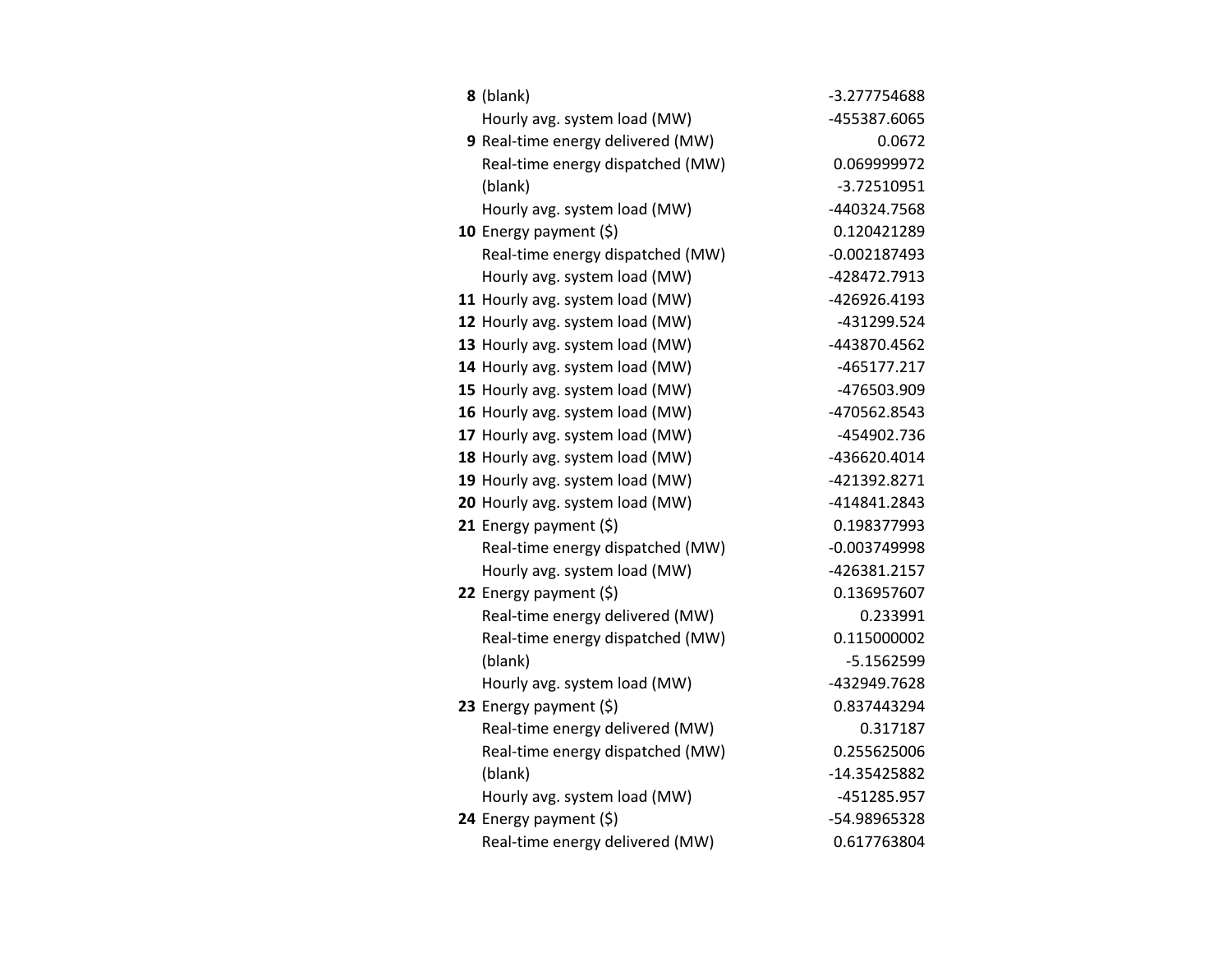| 24 Real-time energy dispatched (MW) | 0.755312508    |
|-------------------------------------|----------------|
| (blank)                             | -42.69744703   |
| Hourly avg. system load (MW)        | -489999.7784   |
| 1 Energy payment $(\xi)$            | $-26.375044$   |
| Real-time energy delivered (MW)     | 0.055737774    |
| Real-time energy dispatched (MW)    | 0.154687478    |
| Hourly avg. system load (MW)        | -297639.0094   |
| 2 Energy payment $(\xi)$            | -87.30912142   |
| Real-time energy delivered (MW)     | 0.0384         |
| Real-time energy dispatched (MW)    | 0.458124978    |
| Hourly avg. system load (MW)        | -299778.5051   |
| 3 Energy payment (\$)               | -5.676547185   |
| Real-time energy delivered (MW)     | 0.0672         |
| Real-time energy dispatched (MW)    | 0.069687473    |
| Hourly avg. system load (MW)        | -298879.1606   |
| 4 Energy payment (\$)               | -3.869326589   |
| Real-time energy delivered (MW)     | 0.048          |
| Real-time energy dispatched (MW)    | 0.048749984    |
| Hourly avg. system load (MW)        | -294634.2099   |
| 5 Energy payment $(5)$              | -5.144804648   |
| Real-time energy delivered (MW)     | 0.0672         |
| Real-time energy dispatched (MW)    | 0.069687473    |
| Hourly avg. system load (MW)        | -286203.2778   |
| 6 Energy payment $(\xi)$            | -5.179638829   |
| Real-time energy delivered (MW)     | 0.0768         |
| Real-time energy dispatched (MW)    | 0.079999968    |
| Hourly avg. system load (MW)        | -268704.3864   |
| 7 Energy payment (\$)               | $-0.56274658$  |
| Real-time energy delivered (MW)     | 0.0576         |
| Real-time energy dispatched (MW)    | $-0.000625022$ |
| Hourly avg. system load (MW)        | -251082.0293   |
| <b>8</b> Energy payment $(\xi)$     | -4.373106633   |
| Real-time energy delivered (MW)     | 0.0672         |
| Real-time energy dispatched (MW)    | 0.069687473    |

## **12/19/2021**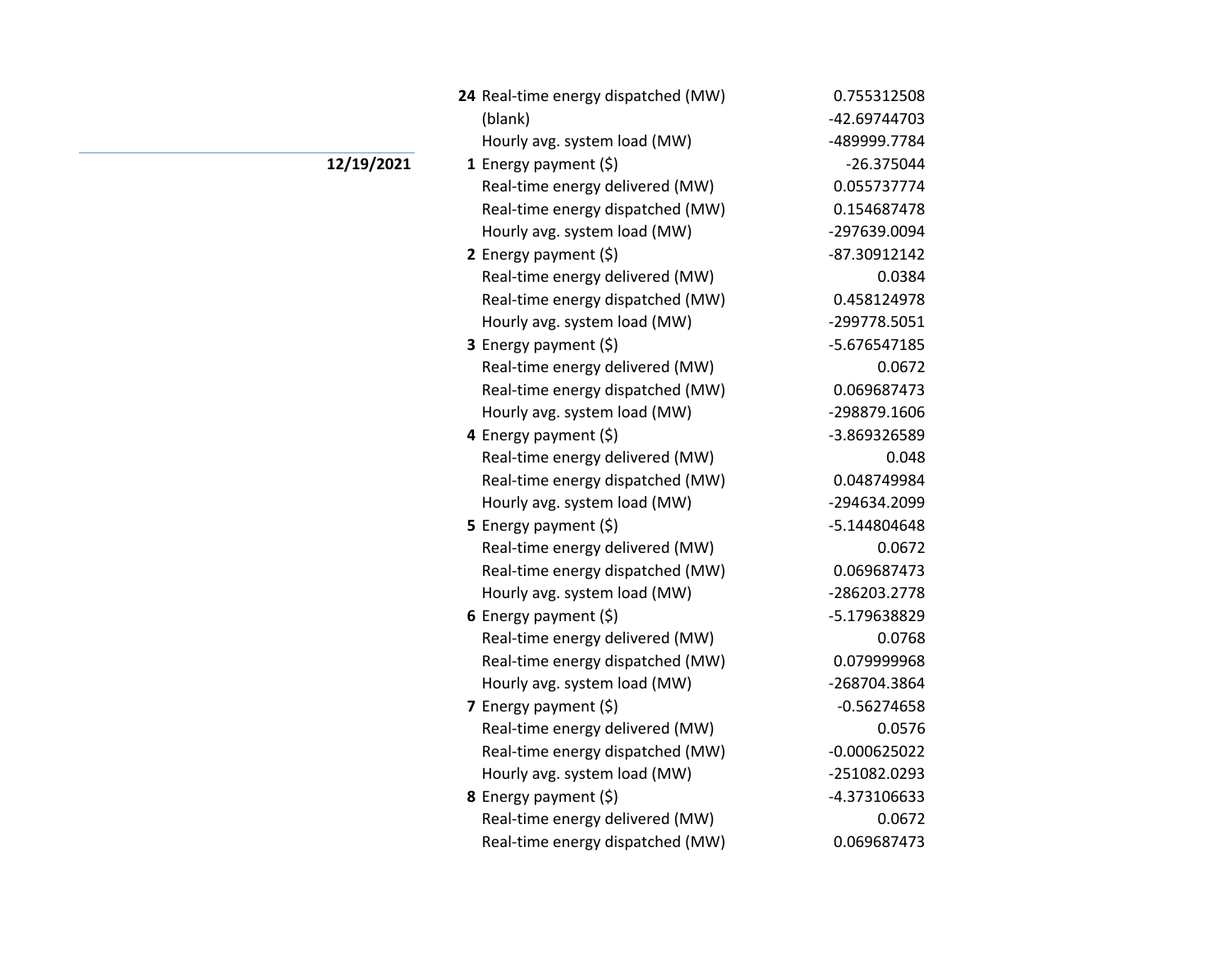| 8 Hourly avg. system load (MW)   | -247086.4558   |
|----------------------------------|----------------|
| 9 Energy payment $(5)$           | -4.698556622   |
| Real-time energy delivered (MW)  | 0.0768         |
| Real-time energy dispatched (MW) | 0.079999968    |
| Hourly avg. system load (MW)     | -238673.8346   |
| 10 Energy payment $(\xi)$        | 0.146897432    |
| Real-time energy dispatched (MW) | $-0.002499992$ |
| Hourly avg. system load (MW)     | -234020.599    |
| 11 Hourly avg. system load (MW)  | -231643.2131   |
| 12 Hourly avg. system load (MW)  | -232610.546    |
| 13 Hourly avg. system load (MW)  | -237389.9574   |
| 14 Hourly avg. system load (MW)  | -245679.1711   |
| 15 Hourly avg. system load (MW)  | -250038.9439   |
| 16 Hourly avg. system load (MW)  | -247885.8706   |
| 17 Hourly avg. system load (MW)  | -239858.0095   |
| 18 Hourly avg. system load (MW)  | -234017.9726   |
| 19 Hourly avg. system load (MW)  | -229966.0978   |
| 20 Hourly avg. system load (MW)  | -227407.9346   |
| 21 Hourly avg. system load (MW)  | -229734.1779   |
| 22 Hourly avg. system load (MW)  | -234970.4989   |
| 23 Hourly avg. system load (MW)  | -247073.3018   |
| 24 Energy payment (\$)           | 0.108801296    |
| Real-time energy dispatched (MW) | $-0.001562495$ |
| Hourly avg. system load (MW)     | -269843.7475   |
| 1 Energy payment $(\xi)$         | -5539.827821   |
| Real-time energy delivered (MW)  | 48.689118      |
| Real-time energy dispatched (MW) | 49.09937546    |
| Hourly avg. system load (MW)     | -2902477.765   |
| 2 Energy payment $(\xi)$         | -4276.714707   |
| Real-time energy delivered (MW)  | 35.895915      |
| Real-time energy dispatched (MW) | 43.56937475    |
| Hourly avg. system load (MW)     | -2901703.757   |
| <b>3</b> Energy payment $(\xi)$  | -613.5984986   |
| Real-time energy delivered (MW)  | 7.575267       |

**12/20/2021**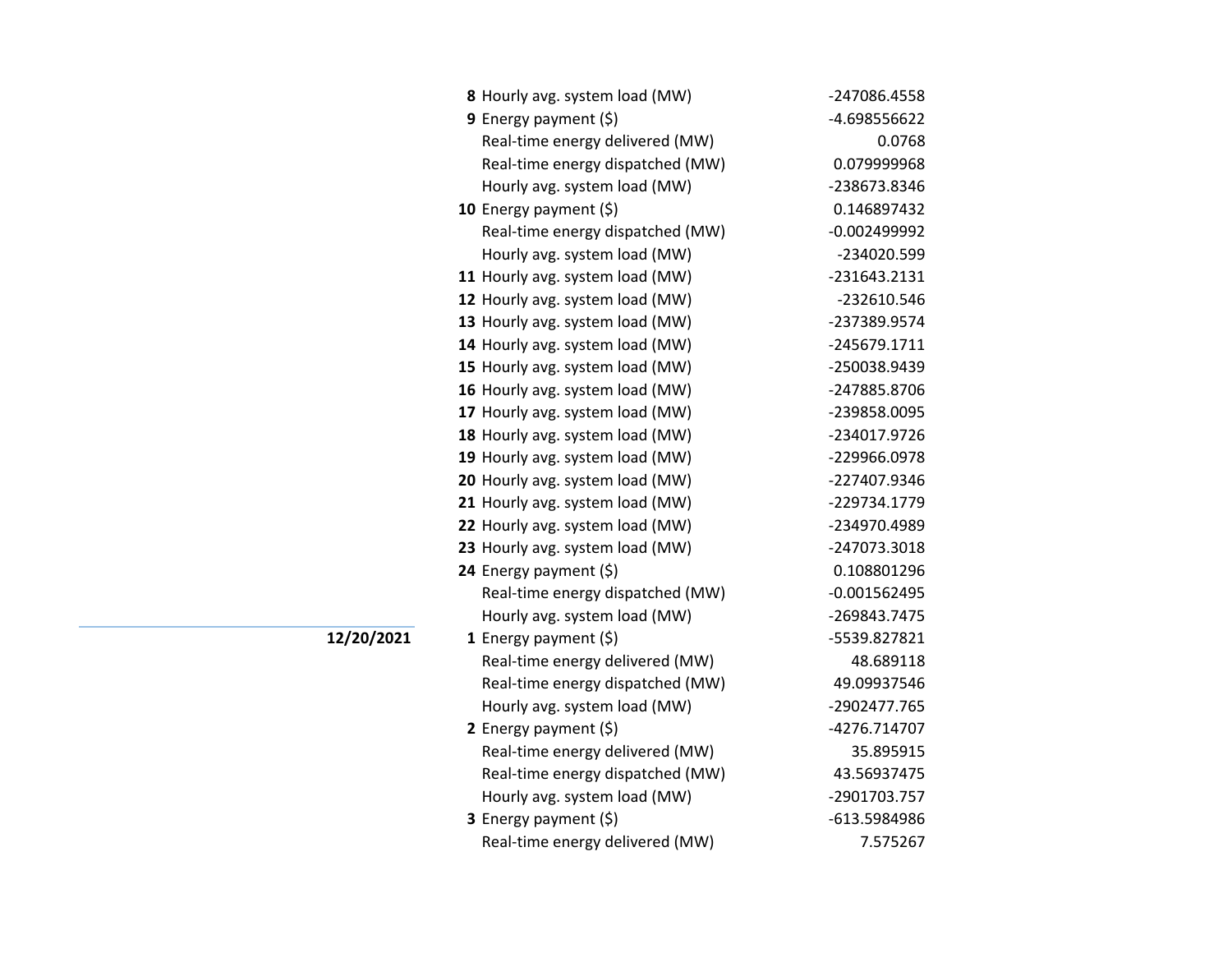| 3 Real-time energy dispatched (MW) | 6.609374947    |
|------------------------------------|----------------|
| Hourly avg. system load (MW)       | -2859833.261   |
| 4 Energy payment (\$)              | -1271.404394   |
| Real-time energy delivered (MW)    | 22.38973224    |
| Real-time energy dispatched (MW)   | 14.09281241    |
| Hourly avg. system load (MW)       | -2783120.055   |
| 5 Energy payment $(5)$             | 5.580824066    |
| Real-time energy delivered (MW)    | 0.66906        |
| Real-time energy dispatched (MW)   | $-0.063750024$ |
| Hourly avg. system load (MW)       | -2687665.744   |
| 6 Energy payment $(5)$             | -15.33363377   |
| Real-time energy delivered (MW)    | 0.437181       |
| Real-time energy dispatched (MW)   | 0.208437479    |
| Hourly avg. system load (MW)       | $-2514603.37$  |
| 7 Energy payment (\$)              | 0.435266054    |
| Real-time energy delivered (MW)    | 0.0576         |
| Real-time energy dispatched (MW)   | $-0.004687519$ |
| Hourly avg. system load (MW)       | -2337696.545   |
| 8 Energy payment (\$)              | -116.5461278   |
| Real-time energy delivered (MW)    | 1.9764         |
| Real-time energy dispatched (MW)   | 1.979999952    |
| Hourly avg. system load (MW)       | -2210526.343   |
| 9 Energy payment $(\xi)$           | $-111.5154024$ |
| Real-time energy delivered (MW)    | 1.9764         |
| Real-time energy dispatched (MW)   | 1.979999952    |
| Hourly avg. system load (MW)       | -2164934.157   |
| 10 Energy payment $(\xi)$          | 3.281232457    |
| Real-time energy dispatched (MW)   | $-0.061874994$ |
| Hourly avg. system load (MW)       | -2140808.528   |
| 11 Hourly avg. system load (MW)    | -2134706.546   |
| 12 Hourly avg. system load (MW)    | -2167494.839   |
| 13 Hourly avg. system load (MW)    | -2320194.237   |
| 14 Hourly avg. system load (MW)    | -2527353.625   |
| 15 Hourly avg. system load (MW)    | -2652051.079   |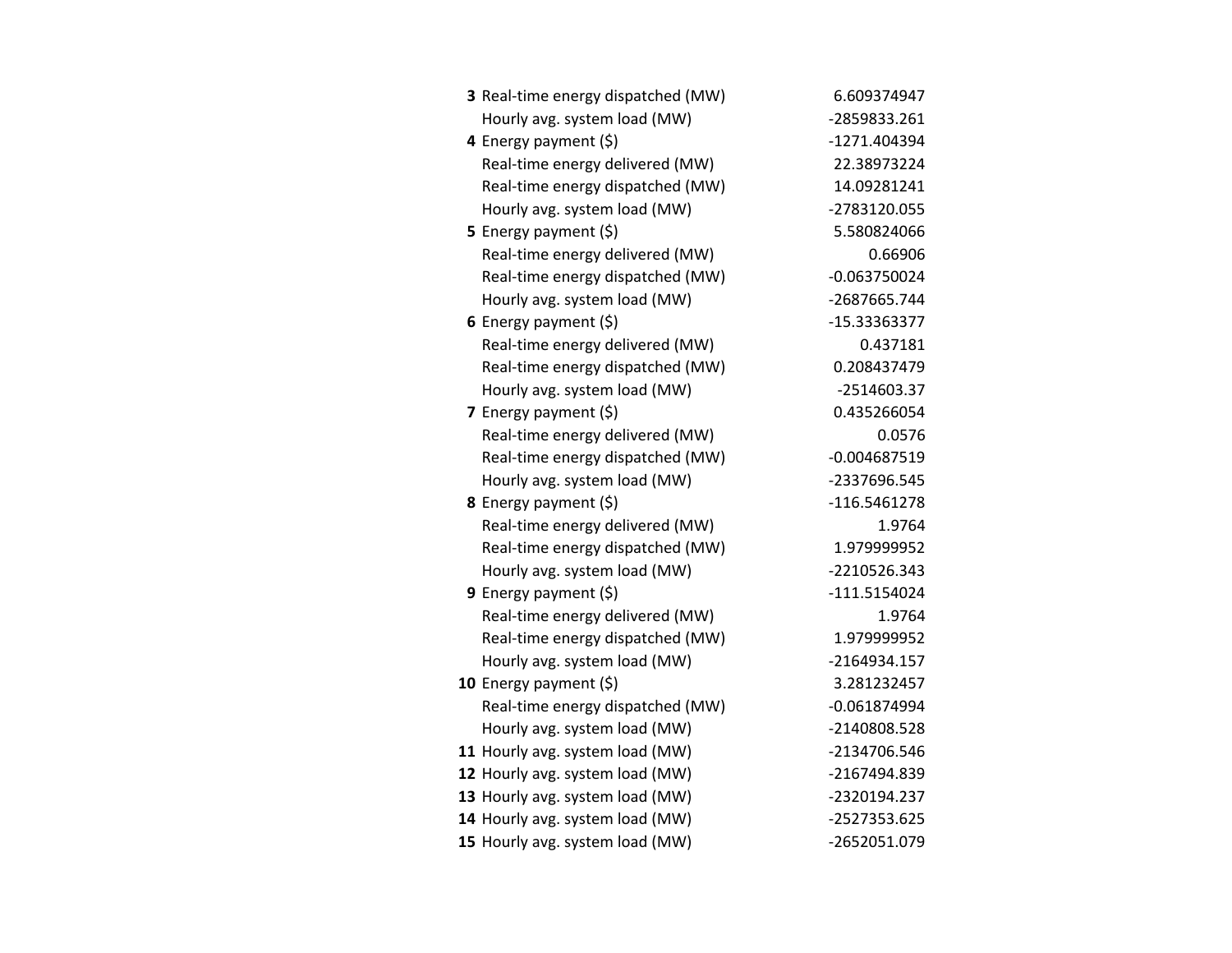| 16 Hourly avg. system load (MW)  | -2654588.592   |
|----------------------------------|----------------|
| 17 Hourly avg. system load (MW)  | -2568186.233   |
| 18 Hourly avg. system load (MW)  | -2483451.471   |
| 19 Hourly avg. system load (MW)  | -2429785.407   |
| 20 Hourly avg. system load (MW)  | -2452044.696   |
| 21 Energy payment $(\xi)$        | 27.15198999    |
| Real-time energy dispatched (MW) | $-0.271249997$ |
| Hourly avg. system load (MW)     | -2483582.533   |
| 22 Energy payment $(\xi)$        | -380.6518829   |
| Real-time energy delivered (MW)  | 7.738788       |
| Real-time energy dispatched (MW) | 7.603124967    |
| Hourly avg. system load (MW)     | -2548525.858   |
| 23 Energy payment $(\xi)$        | -3158.194372   |
| Real-time energy delivered (MW)  | 34.282884      |
| Real-time energy dispatched (MW) | 42.79625061    |
| Hourly avg. system load (MW)     | -2601457.167   |
| 24 Energy payment (\$)           | -4484.384778   |
| Real-time energy delivered (MW)  | 48.571097      |
| Real-time energy dispatched (MW) | 48.48760466    |
| (blank)                          | 114.7998688    |
| Hourly avg. system load (MW)     | -2725287.275   |
| 1 Energy payment $(\xi)$         | -5335.950387   |
| Real-time energy delivered (MW)  | 48.948831      |
| Real-time energy dispatched (MW) | 48.93187547    |
| Hourly avg. system load (MW)     | -1447193.327   |
| 2 Energy payment (\$)            | -3163.396677   |
| Real-time energy delivered (MW)  | 34.709904      |
| Real-time energy dispatched (MW) | 33.25093734    |
| Hourly avg. system load (MW)     | -1452662.734   |
| <b>3</b> Energy payment $(\xi)$  | -1051.904697   |
| Real-time energy delivered (MW)  | 13.147896      |
| Real-time energy dispatched (MW) | 11.29718737    |
| Hourly avg. system load (MW)     | -1433961.756   |
| 4 Energy payment $(\xi)$         | $-1117.78219$  |

**12/21/2021**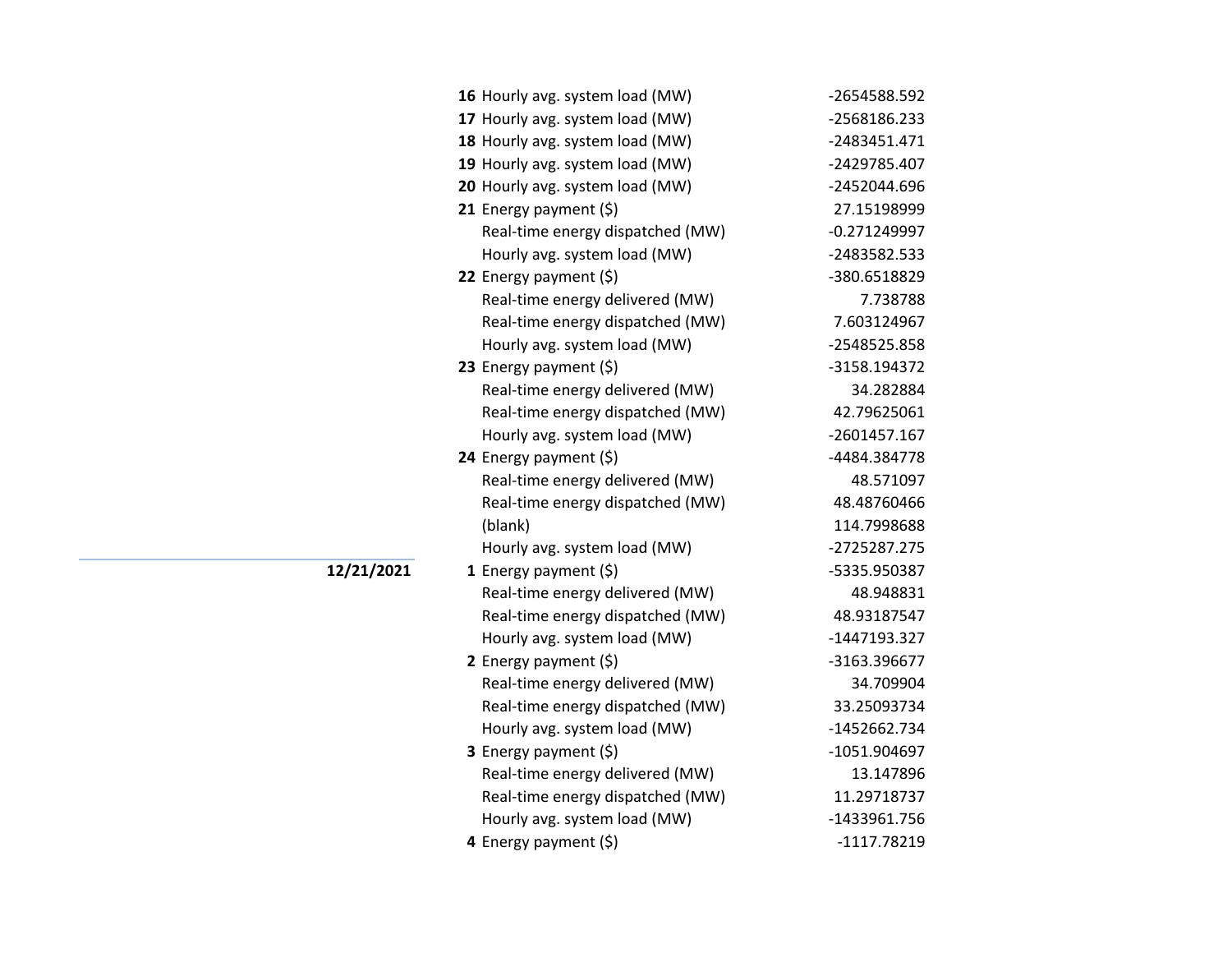| 4 Real-time energy delivered (MW) | 12.703491      |
|-----------------------------------|----------------|
| Real-time energy dispatched (MW)  | 12.2559374     |
| Hourly avg. system load (MW)      | -1403763.255   |
| 5 Energy payment $(\xi)$          | 2.961620971    |
| Real-time energy delivered (MW)   | 0.695853       |
| Real-time energy dispatched (MW)  | $-0.002812532$ |
| Hourly avg. system load (MW)      | -1353749.164   |
| 6 Energy payment $(\xi)$          | $-15.8725541$  |
| Real-time energy delivered (MW)   | 0.300219       |
| Real-time energy dispatched (MW)  | 0.218124976    |
| Hourly avg. system load (MW)      | -1265306.909   |
| 7 Energy payment (\$)             | $-1.629284956$ |
| Real-time energy delivered (MW)   | 0.0768         |
| Real-time energy dispatched (MW)  | 0.015312473    |
| Hourly avg. system load (MW)      | -1179576.645   |
| 8 Energy payment (\$)             | -141.5965189   |
| Real-time energy delivered (MW)   | 1.9764         |
| Real-time energy dispatched (MW)  | 1.979374954    |
| Hourly avg. system load (MW)      | -1110452.766   |
| 9 Energy payment $(\xi)$          | -129.5780958   |
| Real-time energy delivered (MW)   | 1.9956         |
| Real-time energy dispatched (MW)  | 1.999999944    |
| Hourly avg. system load (MW)      | $-1071474.71$  |
| 10 Energy payment $(5)$           | 4.079177014    |
| Real-time energy dispatched (MW)  | $-0.062499992$ |
| Hourly avg. system load (MW)      | -1047670.542   |
| 11 Hourly avg. system load (MW)   | $-1041776.456$ |
| 12 Hourly avg. system load (MW)   | -1063443.688   |
| 13 Hourly avg. system load (MW)   | $-1125776.577$ |
| 14 Hourly avg. system load (MW)   | -1236585.91    |
| 15 Hourly avg. system load (MW)   | $-1314096.37$  |
| 16 Energy payment (\$)            | $-6.692387475$ |
| Real-time energy delivered (MW)   | 0.368623434    |
| Real-time energy dispatched (MW)  | 0.032499996    |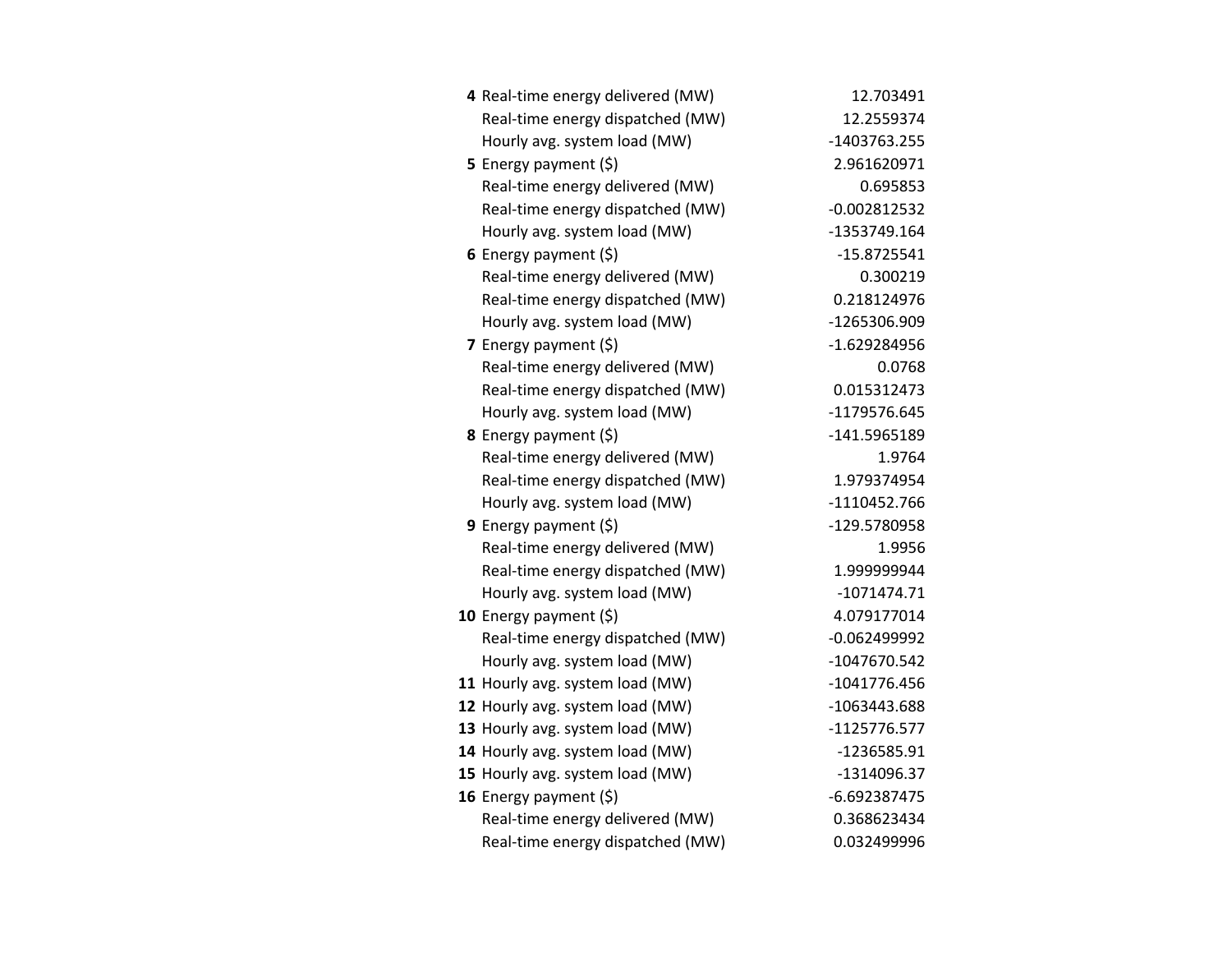|            | 16 Hourly avg. system load (MW)  | -1326689.656   |
|------------|----------------------------------|----------------|
|            | 17 Hourly avg. system load (MW)  | -1306615.499   |
|            | 18 Hourly avg. system load (MW)  | -1284632.188   |
|            | 19 Hourly avg. system load (MW)  | -1254377.291   |
|            | 20 Hourly avg. system load (MW)  | -1234500.212   |
|            | 21 Energy payment $(\xi)$        | 6.322396013    |
|            | Real-time energy dispatched (MW) | $-0.078124999$ |
|            | Hourly avg. system load (MW)     | -1236021.996   |
|            | 22 Energy payment $(\xi)$        | -73.25792695   |
|            | Real-time energy delivered (MW)  | 2.29092        |
|            | Real-time energy dispatched (MW) | 1.525312467    |
|            | Hourly avg. system load (MW)     | -1239540.611   |
|            | 23 Energy payment (\$)           | -2258.647725   |
|            | Real-time energy delivered (MW)  | 34.264665      |
|            | Real-time energy dispatched (MW) | 33.20375061    |
|            | Hourly avg. system load (MW)     | -1279725.162   |
|            | 24 Energy payment (\$)           | -4450.204736   |
|            | Real-time energy delivered (MW)  | 48.864312      |
|            | Real-time energy dispatched (MW) | 49.21906299    |
|            | Hourly avg. system load (MW)     | -1352042.467   |
| 12/22/2021 | 1 Energy payment $(5)$           | -5040.362352   |
|            | Real-time energy delivered (MW)  | 48.168         |
|            | Real-time energy dispatched (MW) | 48.16937547    |
|            | Hourly avg. system load (MW)     | $-1154656.421$ |
|            | 2 Energy payment $(5)$           | -1605.138363   |
|            | Real-time energy delivered (MW)  | 17.6448        |
|            | Real-time energy dispatched (MW) | 16.82656237    |
|            | Hourly avg. system load (MW)     | -1151147.294   |
|            | <b>3</b> Energy payment $(\xi)$  | -348.2051057   |
|            | Real-time energy delivered (MW)  | 4.374          |
|            | Real-time energy dispatched (MW) | 3.9390623      |
|            | Hourly avg. system load (MW)     | $-1128624.451$ |
|            | 4 Energy payment (\$)            | -932.5883192   |
|            | Real-time energy delivered (MW)  | 11.436         |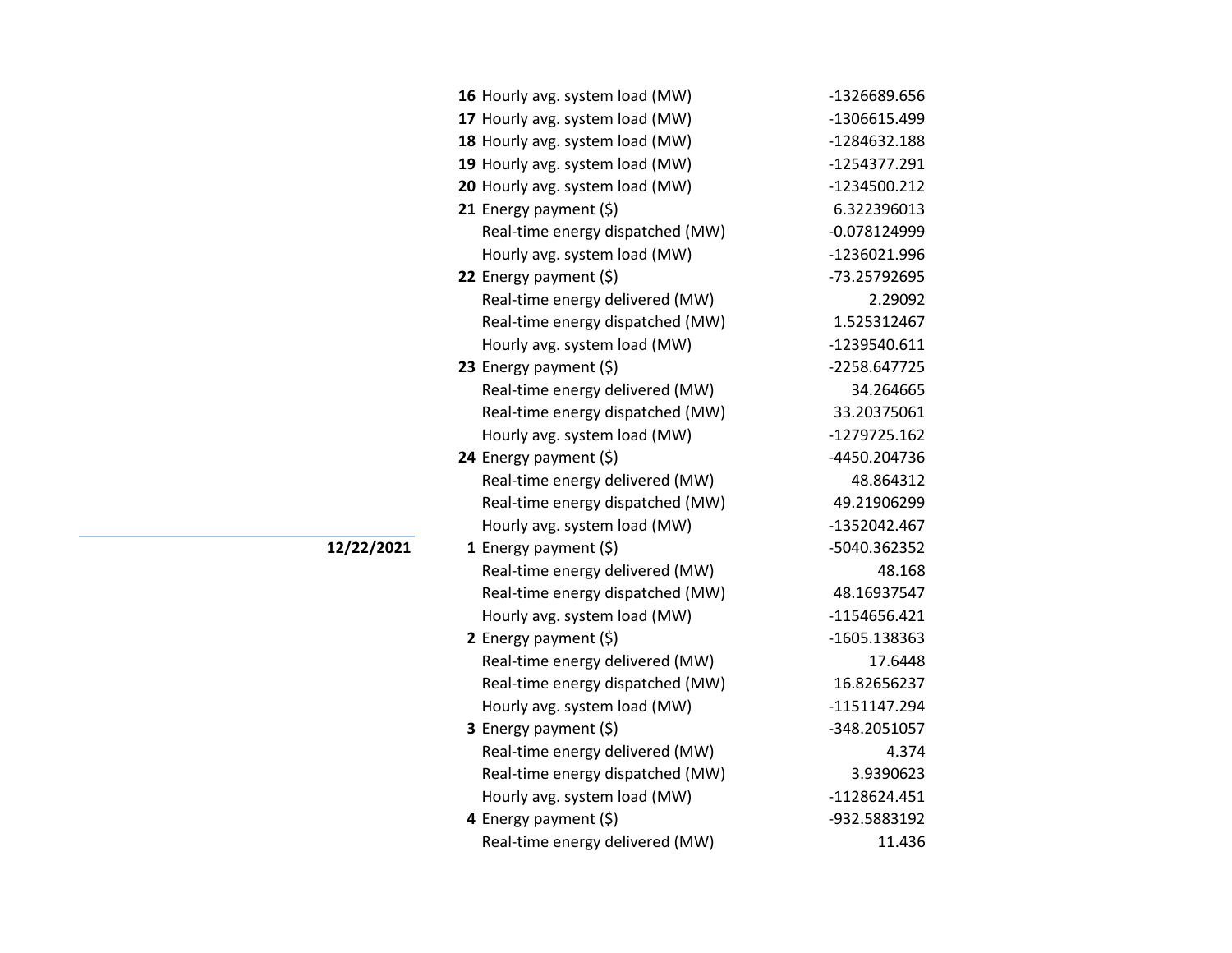| 4 Real-time energy dispatched (MW) | 11.75427075    |
|------------------------------------|----------------|
| (blank)                            | -19.54472058   |
| Hourly avg. system load (MW)       | -1100553.478   |
| <b>5</b> Energy payment $(\xi)$    | -5.712873915   |
| Real-time energy delivered (MW)    | 0.0768         |
| Real-time energy dispatched (MW)   | $-0.275312532$ |
| (blank)                            | 21.88921992    |
| Hourly avg. system load (MW)       | -1056962.153   |
| 6 Energy payment $(5)$             | -5.531499387   |
| Real-time energy delivered (MW)    | 0.0768         |
| Real-time energy dispatched (MW)   | 0.079687469    |
| (blank)                            | 0.017957524    |
| Hourly avg. system load (MW)       | -989111.4517   |
| 7 Energy payment (\$)              | -5.261086495   |
| Real-time energy delivered (MW)    | 0.0768         |
| Real-time energy dispatched (MW)   | 0.019687469    |
| (blank)                            | 3.521364932    |
| Hourly avg. system load (MW)       | -920132.7189   |
| 8 Energy payment (\$)              | -129.7086285   |
| Real-time energy delivered (MW)    | 1.9956         |
| Real-time energy dispatched (MW)   | 1.999687445    |
| Hourly avg. system load (MW)       | -902281.204    |
| <b>9</b> Energy payment $(\xi)$    | -117.040873    |
| Real-time energy delivered (MW)    | 2.0052         |
| Real-time energy dispatched (MW)   | 2.00999994     |
| Hourly avg. system load (MW)       | -867878.2951   |
| 10 Energy payment $(\xi)$          | 3.475965174    |
| Real-time energy dispatched (MW)   | $-0.062812491$ |
| Hourly avg. system load (MW)       | -848592.6839   |
| 11 Hourly avg. system load (MW)    | -839507.4963   |
| 12 Hourly avg. system load (MW)    | -855603.5759   |
| 13 Hourly avg. system load (MW)    | -913403.1296   |
| 14 Hourly avg. system load (MW)    | -996066.5092   |
| 15 Hourly avg. system load (MW)    | $-1045557.215$ |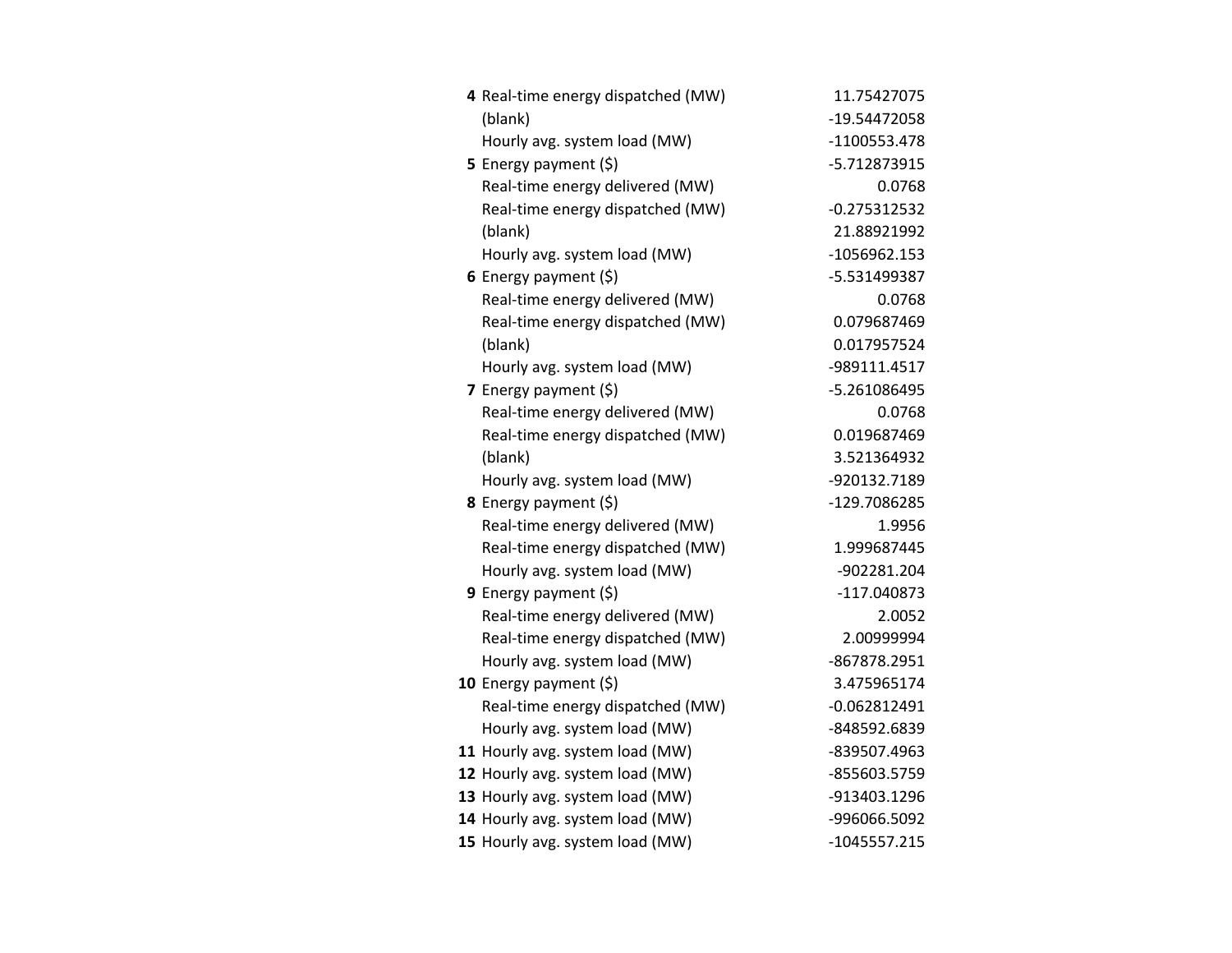| 16 Hourly avg. system load (MW)  | -1044399.827   |
|----------------------------------|----------------|
| 17 Hourly avg. system load (MW)  | $-1023881.11$  |
| 18 Hourly avg. system load (MW)  | -996927.45     |
| 19 Energy payment (\$)           | -77.65631988   |
| Real-time energy dispatched (MW) | 0.104999997    |
| Hourly avg. system load (MW)     | -991162.4874   |
| 20 Hourly avg. system load (MW)  | -996460.3502   |
| 21 Energy payment (\$)           | 52.21092611    |
| Real-time energy dispatched (MW) | $-0.822499995$ |
| Hourly avg. system load (MW)     | $-1007448.252$ |
| 22 Energy payment (\$)           | $-1670.660187$ |
| Real-time energy delivered (MW)  | 26.3208        |
| Real-time energy dispatched (MW) | 25.7409377     |
| Hourly avg. system load (MW)     | -1026027.886   |
| 23 Energy payment (\$)           | -3125.186029   |
| Real-time energy delivered (MW)  | 44.8512        |
| Real-time energy dispatched (MW) | 44.7634381     |
| Hourly avg. system load (MW)     | -1056367.949   |
| 24 Energy payment (\$)           | -4027.94589    |
| Real-time energy delivered (MW)  | 47.6148        |
| Real-time energy dispatched (MW) | 47.61906299    |
| Hourly avg. system load (MW)     | -1092354.544   |
| 1 Energy payment $(\xi)$         | -5356.157462   |
| Real-time energy delivered (MW)  | 44.86776       |
| Real-time energy dispatched (MW) | 0.209999988    |
| (blank)                          | 52.88758247    |
| Hourly avg. system load (MW)     | -1853663.279   |
| 2 Energy payment $(\xi)$         | -760.5712361   |
| Real-time energy delivered (MW)  | 7.5072         |
| (blank)                          | 140.3161719    |
| Hourly avg. system load (MW)     | -1843868.819   |
| 3 Energy payment (\$)            | 125.8546678    |
| Real-time energy delivered (MW)  | 2.2416         |
| Real-time energy dispatched (MW) | -5.283333356   |

**12/23/2021**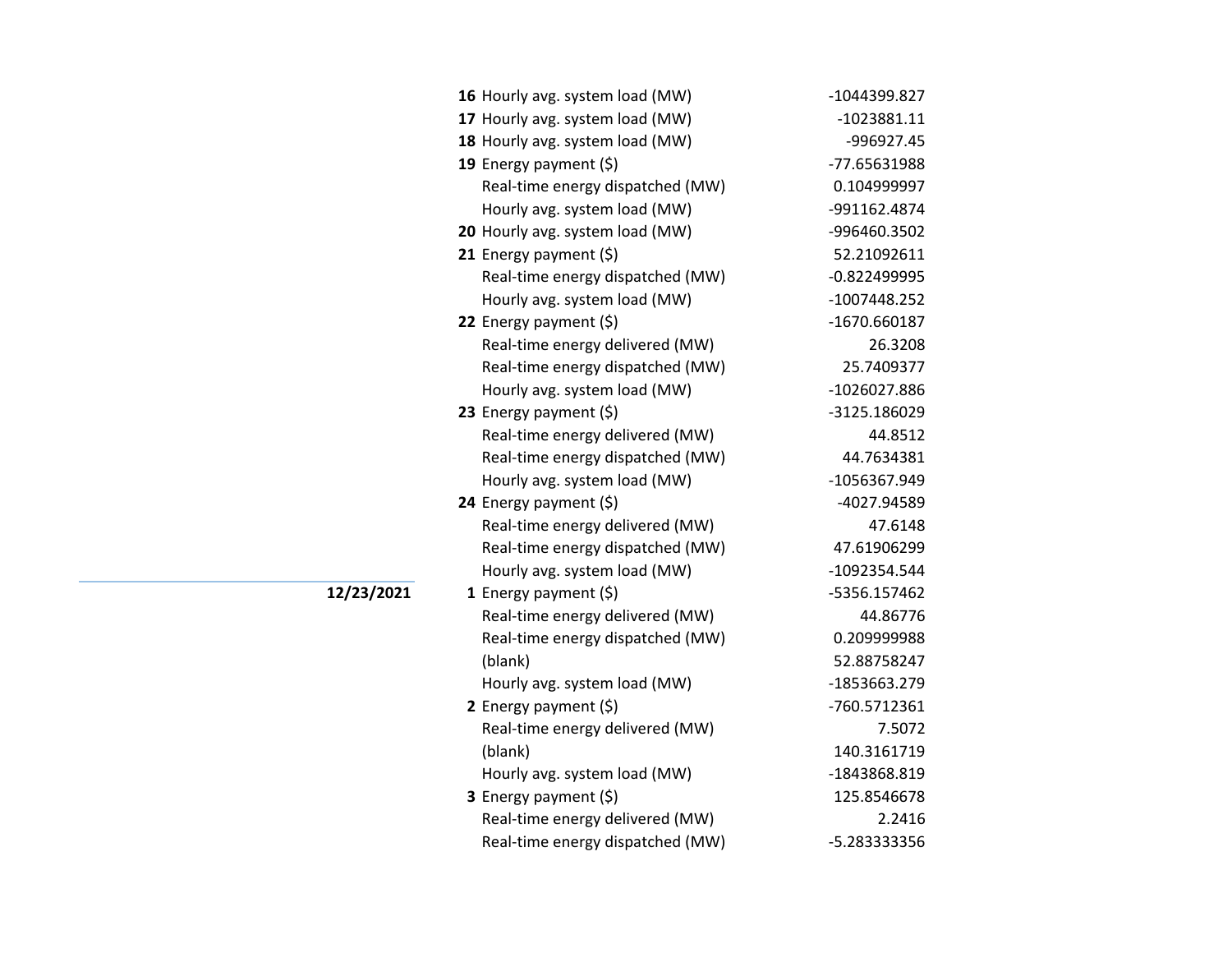| 12/23/2021 | $3$ (blank)                      | 3.758046146    |
|------------|----------------------------------|----------------|
|            | Hourly avg. system load (MW)     | -1811117.683   |
|            | 4 Energy payment (\$)            | -1125.504279   |
|            | Real-time energy delivered (MW)  | 36.13950174    |
|            | Real-time energy dispatched (MW) | 13.98000002    |
|            | (blank)                          | 46.15485433    |
|            | Hourly avg. system load (MW)     | -1768816.011   |
|            | 5 Energy payment (\$)            | 21.90148714    |
|            | Real-time energy delivered (MW)  | 0.0672         |
|            | Real-time energy dispatched (MW) | 0.069999972    |
|            | (blank)                          | $-0.434687484$ |
|            | Hourly avg. system load (MW)     | -1709149.63    |
|            | 6 Energy payment $(\xi)$         | -4.99740627    |
|            | Real-time energy delivered (MW)  | 0.0672         |
|            | Real-time energy dispatched (MW) | 0.069999972    |
|            | (blank)                          | $-0.000312499$ |
|            | Hourly avg. system load (MW)     | -1612724.236   |
|            | 7 Energy payment (\$)            | -5.423676932   |
|            | Real-time energy delivered (MW)  | 0.0768         |
|            | Real-time energy dispatched (MW) | 0.079999968    |
|            | Hourly avg. system load (MW)     | -1523019.413   |
|            | 8 Energy payment (\$)            | -132.3599963   |
|            | Real-time energy delivered (MW)  | 1.9956         |
|            | (blank)                          | 1.999999944    |
|            | Hourly avg. system load (MW)     | -1428231.323   |
|            | 9 Energy payment $(\xi)$         | -130.0863124   |
|            | Real-time energy delivered (MW)  | 1.9956         |
|            | (blank)                          | 1.999999944    |
|            | Hourly avg. system load (MW)     | -1366710.767   |
|            | <b>10 (blank)</b>                | 3.889548657    |
|            | Hourly avg. system load (MW)     | -1328216.02    |
|            | 11 Hourly avg. system load (MW)  | -1317476.807   |
|            | 12 Hourly avg. system load (MW)  | -1344914.253   |
|            | 13 Hourly avg. system load (MW)  | -1419521.129   |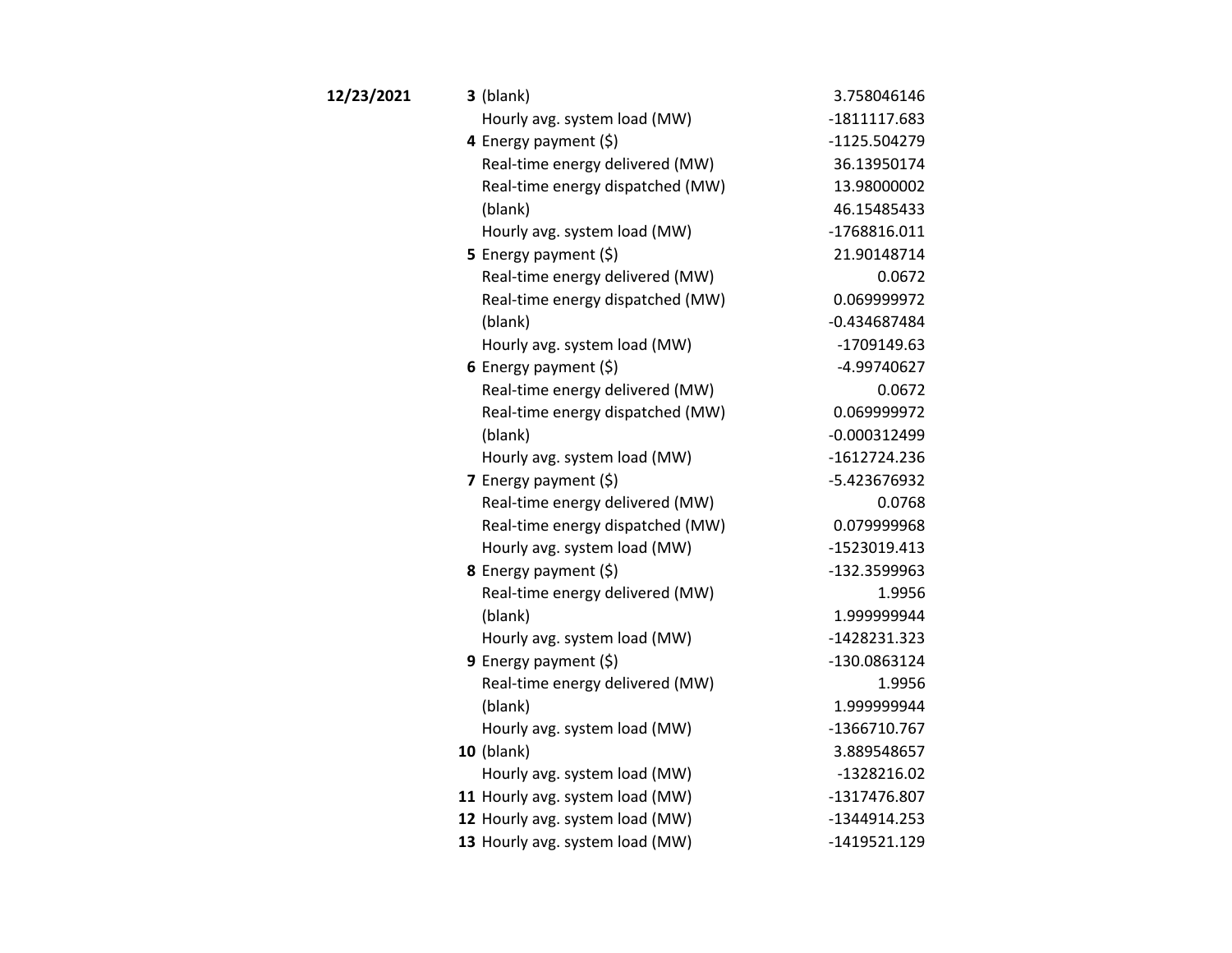| 14 Hourly avg. system load (MW)  | -1533858.356  |
|----------------------------------|---------------|
| 15 Hourly avg. system load (MW)  | $-1616400.86$ |
| 16 Hourly avg. system load (MW)  | -1652218.066  |
| 17 Hourly avg. system load (MW)  | -1677551.374  |
| 18 Hourly avg. system load (MW)  | -1697049.852  |
| 19 Hourly avg. system load (MW)  | -1708950.666  |
| 20 Hourly avg. system load (MW)  | -1699885.092  |
| $21$ (blank)                     | 85.0485276    |
| Hourly avg. system load (MW)     | $-1690311.38$ |
| 22 Energy payment (\$)           | $-3181.8561$  |
| Real-time energy delivered (MW)  | 40.89036      |
| (blank)                          | 49.2704041    |
| Hourly avg. system load (MW)     | $-1688444.2$  |
| 23 Energy payment (\$)           | -3615.103879  |
| Real-time energy delivered (MW)  | 43.17528      |
| (blank)                          | 48.1313222    |
| Hourly avg. system load (MW)     | -1705005.001  |
| 24 Energy payment $(\xi)$        | -4151.353131  |
| Real-time energy delivered (MW)  | 43.46088      |
| Real-time energy dispatched (MW) | 0.209999988   |
| (blank)                          | 47.75035256   |
| Hourly avg. system load (MW)     | -1760954.454  |
| 1 Energy payment $(\xi)$         | -4210.255222  |
| Real-time energy delivered (MW)  | 34.51968      |
| Real-time energy dispatched (MW) | 47.03875056   |
| Hourly avg. system load (MW)     | -429635.3086  |
| 2 Energy payment $(\xi)$         | -2223.851211  |
| Real-time energy delivered (MW)  | 24.86424      |
| Real-time energy dispatched (MW) | 28.12968742   |
| Hourly avg. system load (MW)     | -424033.7084  |
| 3 Energy payment (\$)            | -761.9242429  |
| Real-time energy delivered (MW)  | 7.22688       |
| Real-time energy dispatched (MW) | 9.994687468   |
| Hourly avg. system load (MW)     | -416906.1771  |
|                                  |               |

**12/24/2021**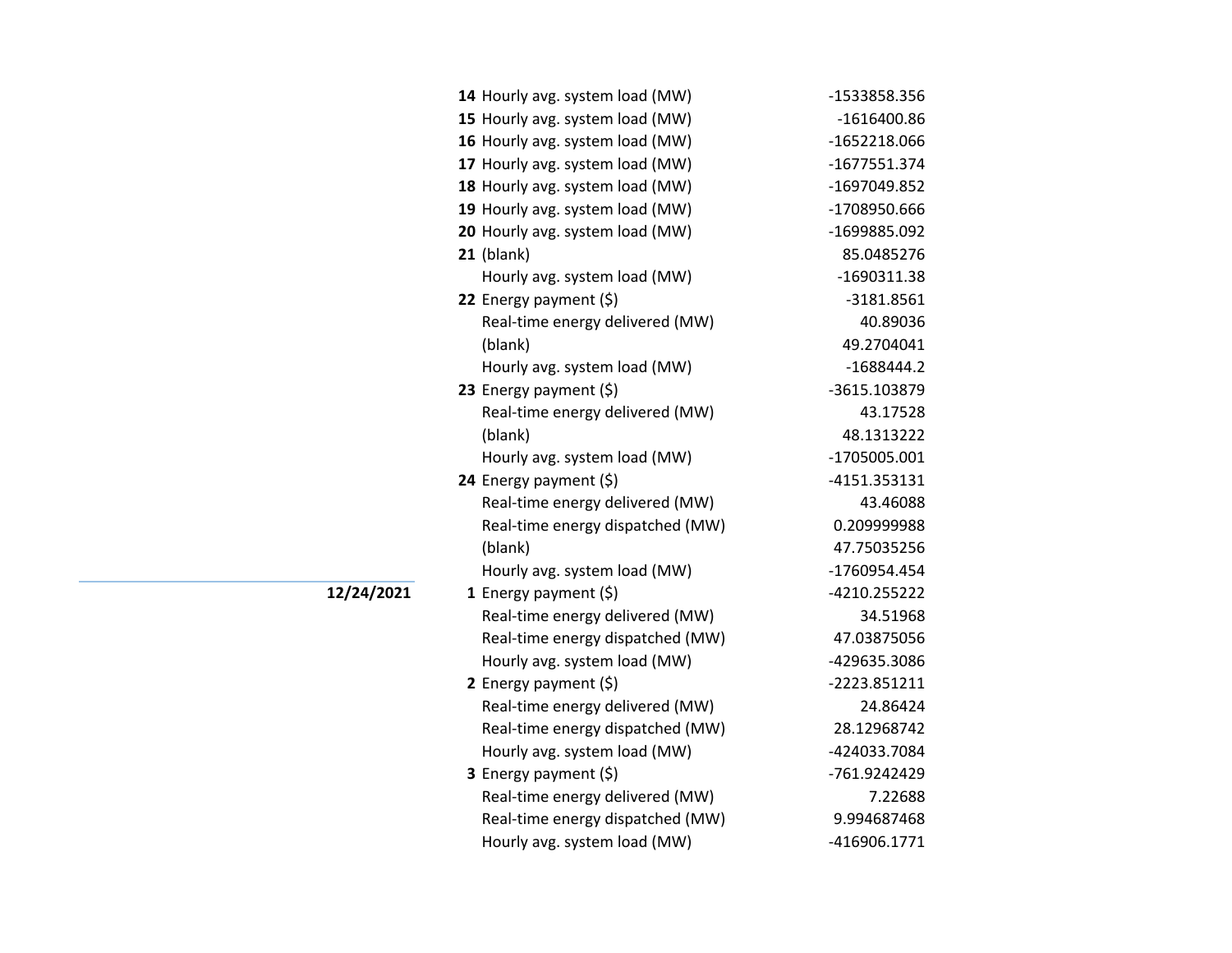| 4 Energy payment (\$)            | -602.4574034   |
|----------------------------------|----------------|
| Real-time energy delivered (MW)  | 8.76           |
| Real-time energy dispatched (MW) | 8.425937431    |
| Hourly avg. system load (MW)     | -417302.7493   |
| <b>5</b> Energy payment $(\xi)$  | 14.70400619    |
| Real-time energy dispatched (MW) | $-0.274062499$ |
| Hourly avg. system load (MW)     | -409006.1149   |
| 6 Energy payment $(\xi)$         | $-0.639971144$ |
| Real-time energy delivered (MW)  | 0.0096         |
| Real-time energy dispatched (MW) | 0.009999996    |
| Hourly avg. system load (MW)     | -391814.9885   |
| 7 Energy payment (\$)            | $-0.577991533$ |
| Real-time energy delivered (MW)  | 0.0096         |
| Real-time energy dispatched (MW) | 0.007812503    |
| Hourly avg. system load (MW)     | -375253.7308   |
| 8 Energy payment (\$)            | 0.121784631    |
| Real-time energy dispatched (MW) | $-0.002812491$ |
| Hourly avg. system load (MW)     | -362388.1608   |
| <b>9</b> Energy payment $(\xi)$  | -0.570145872   |
| Real-time energy delivered (MW)  | 0.0096         |
| Real-time energy dispatched (MW) | 0.009999996    |
| Hourly avg. system load (MW)     | -350415.7586   |
| 10 Energy payment $(\xi)$        | 0.015573622    |
| Real-time energy dispatched (MW) | $-0.000312499$ |
| Hourly avg. system load (MW)     | -344303.6253   |
| 11 Hourly avg. system load (MW)  | -340769.3045   |
| 12 Hourly avg. system load (MW)  | -338702.6518   |
| 13 Hourly avg. system load (MW)  | -341885.6644   |
| 14 Hourly avg. system load (MW)  | -358539.5616   |
| 15 Hourly avg. system load (MW)  | -373144.3449   |
| 16 Hourly avg. system load (MW)  | -375418.4057   |
| 17 Hourly avg. system load (MW)  | -378984.1839   |
| 18 Hourly avg. system load (MW)  | -371258.5715   |
| 19 Hourly avg. system load (MW)  | -362079.9283   |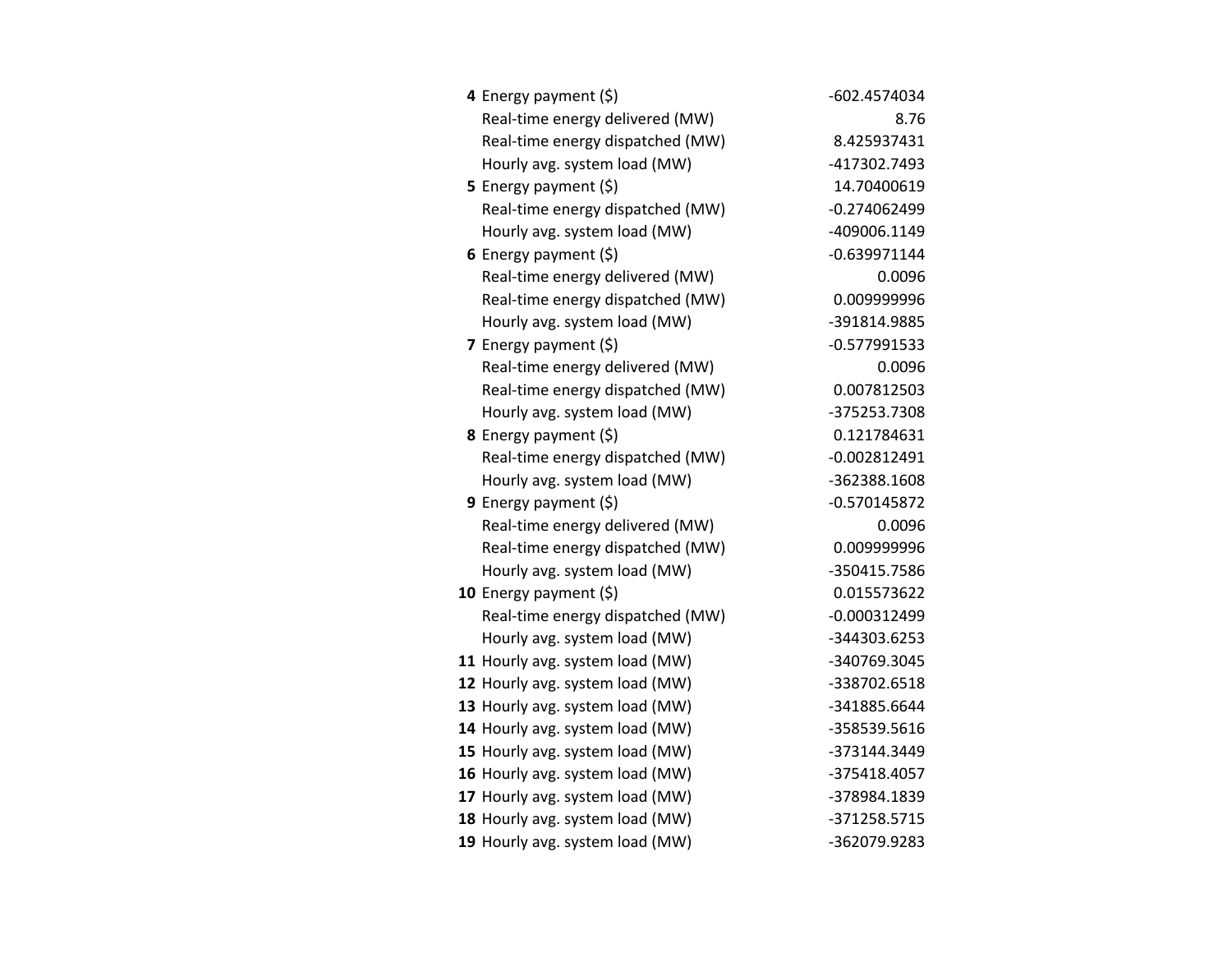| 20 Hourly avg. system load (MW)  | -357679.8412   |
|----------------------------------|----------------|
| 21 Energy payment $(\xi)$        | 5.265800992    |
| Real-time energy dispatched (MW) | -0.270312498   |
| Hourly avg. system load (MW)     | -358871.0234   |
| 22 Energy payment $(\xi)$        | -411.7607844   |
| Real-time energy delivered (MW)  | 4.83732        |
| Real-time energy dispatched (MW) | 7.870312464    |
| Hourly avg. system load (MW)     | -368494.5445   |
| 23 Energy payment $(\xi)$        | -1850.988098   |
| Real-time energy delivered (MW)  | 23.84964       |
| Real-time energy dispatched (MW) | 33.1478131     |
| Hourly avg. system load (MW)     | -383847.7483   |
| 24 Energy payment (\$)           | -3557.474632   |
| Real-time energy delivered (MW)  | 35.47524       |
| Real-time energy dispatched (MW) | 48.07000048    |
| Hourly avg. system load (MW)     | -401939.9415   |
| 1 Energy payment $(\xi)$         | -4.387352948   |
| Real-time energy delivered (MW)  | 0.048          |
| Real-time energy dispatched (MW) | 0.049688032    |
| Hourly avg. system load (MW)     | -220433.8985   |
| 2 Energy payment $(\xi)$         | -3.003757578   |
| Real-time energy delivered (MW)  | 0.0384         |
| Real-time energy dispatched (MW) | 0.038125508    |
| Hourly avg. system load (MW)     | -220071.0693   |
| 3 Energy payment (\$)            | $-5.114151517$ |
| Real-time energy delivered (MW)  | 0.0672         |
| Real-time energy dispatched (MW) | 0.069687473    |
| Hourly avg. system load (MW)     | -218026.6573   |
| 4 Energy payment (\$)            | -3.455486361   |
| Real-time energy delivered (MW)  | 0.048          |
| Real-time energy dispatched (MW) | 0.048749984    |
| Hourly avg. system load (MW)     | -215615.7913   |
| <b>5</b> Energy payment $(\xi)$  | -4.735170382   |
| Real-time energy delivered (MW)  | 0.0672         |

## **12/25/2021**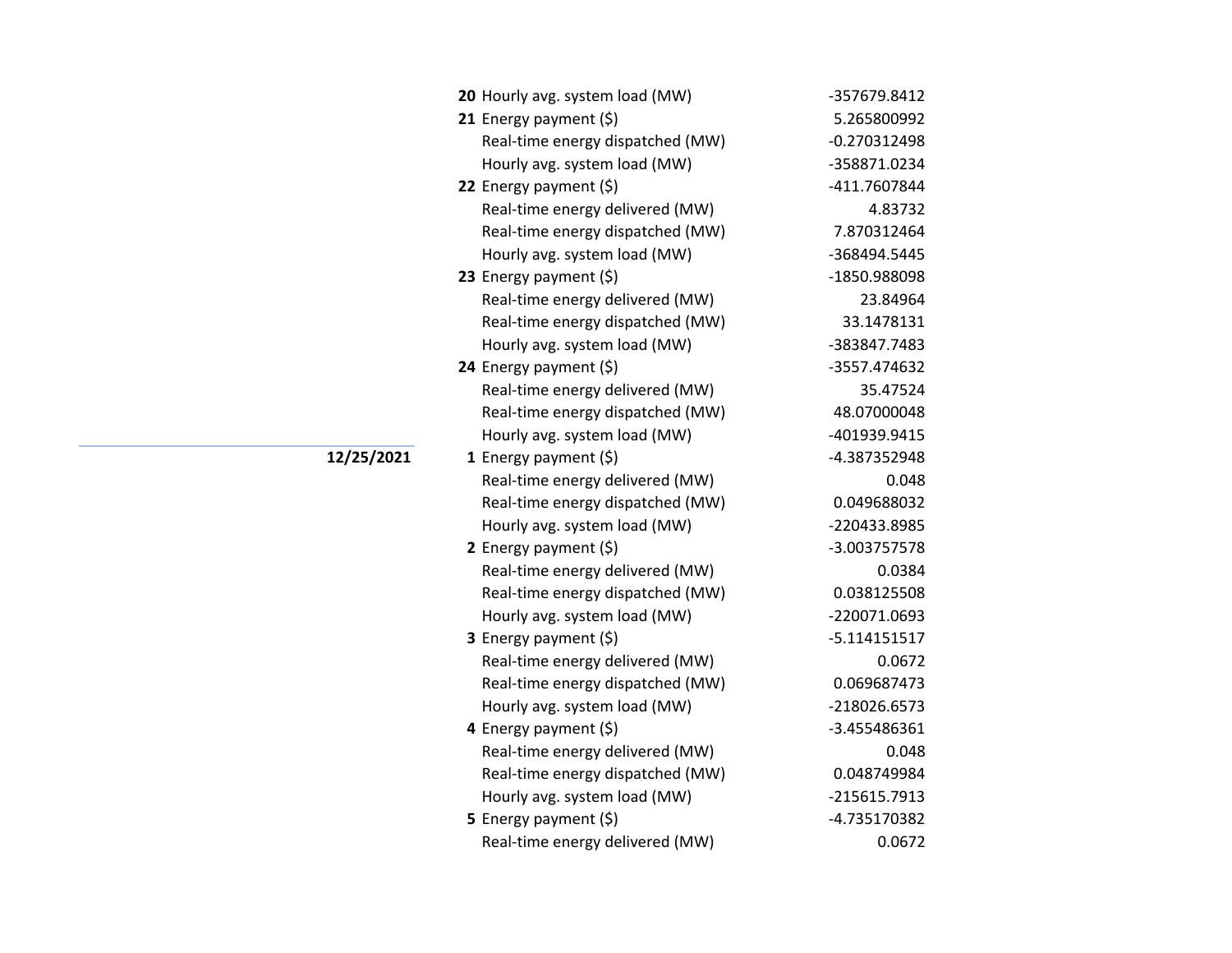| 5 Real-time energy dispatched (MW) | 0.069687912    |
|------------------------------------|----------------|
| Hourly avg. system load (MW)       | -211119.5019   |
| 6 Energy payment $(5)$             | -4.986563406   |
| Real-time energy delivered (MW)    | 0.0768         |
| Real-time energy dispatched (MW)   | 0.079999968    |
| Hourly avg. system load (MW)       | -202895.9744   |
| 7 Energy payment (\$)              | -3.500884124   |
| Real-time energy delivered (MW)    | 0.0576         |
| Real-time energy dispatched (MW)   | 0.059374978    |
| Hourly avg. system load (MW)       | -193914.793    |
| 8 Energy payment (\$)              | -4.354598158   |
| Real-time energy delivered (MW)    | 0.0768         |
| Real-time energy dispatched (MW)   | 0.079999968    |
| Hourly avg. system load (MW)       | -192546.3006   |
| 9 Energy payment $(\xi)$           | -4.326193669   |
| Real-time energy delivered (MW)    | 0.0768         |
| Real-time energy dispatched (MW)   | 0.079999968    |
| Hourly avg. system load (MW)       | -185562.3378   |
| 10 Energy payment $(\xi)$          | $-0.257958677$ |
| Real-time energy delivered (MW)    | 0.0176         |
| Real-time energy dispatched (MW)   | 0.014995544    |
| Hourly avg. system load (MW)       | -180528.0801   |
| 11 Hourly avg. system load (MW)    | -177738.5595   |
| 12 Hourly avg. system load (MW)    | -176640.4829   |
| 13 Hourly avg. system load (MW)    | -176859.8884   |
| 14 Hourly avg. system load (MW)    | -181243.4514   |
| 15 Hourly avg. system load (MW)    | -185825.4942   |
| 16 Hourly avg. system load (MW)    | -193310.1463   |
| 17 Hourly avg. system load (MW)    | -193724.0515   |
| 18 Hourly avg. system load (MW)    | -191923.2271   |
| 19 Hourly avg. system load (MW)    | -190272.2537   |
| 20 Hourly avg. system load (MW)    | -190051.3232   |
| 21 Hourly avg. system load (MW)    | -190012.7338   |
| 22 Hourly avg. system load (MW)    | -194953.2674   |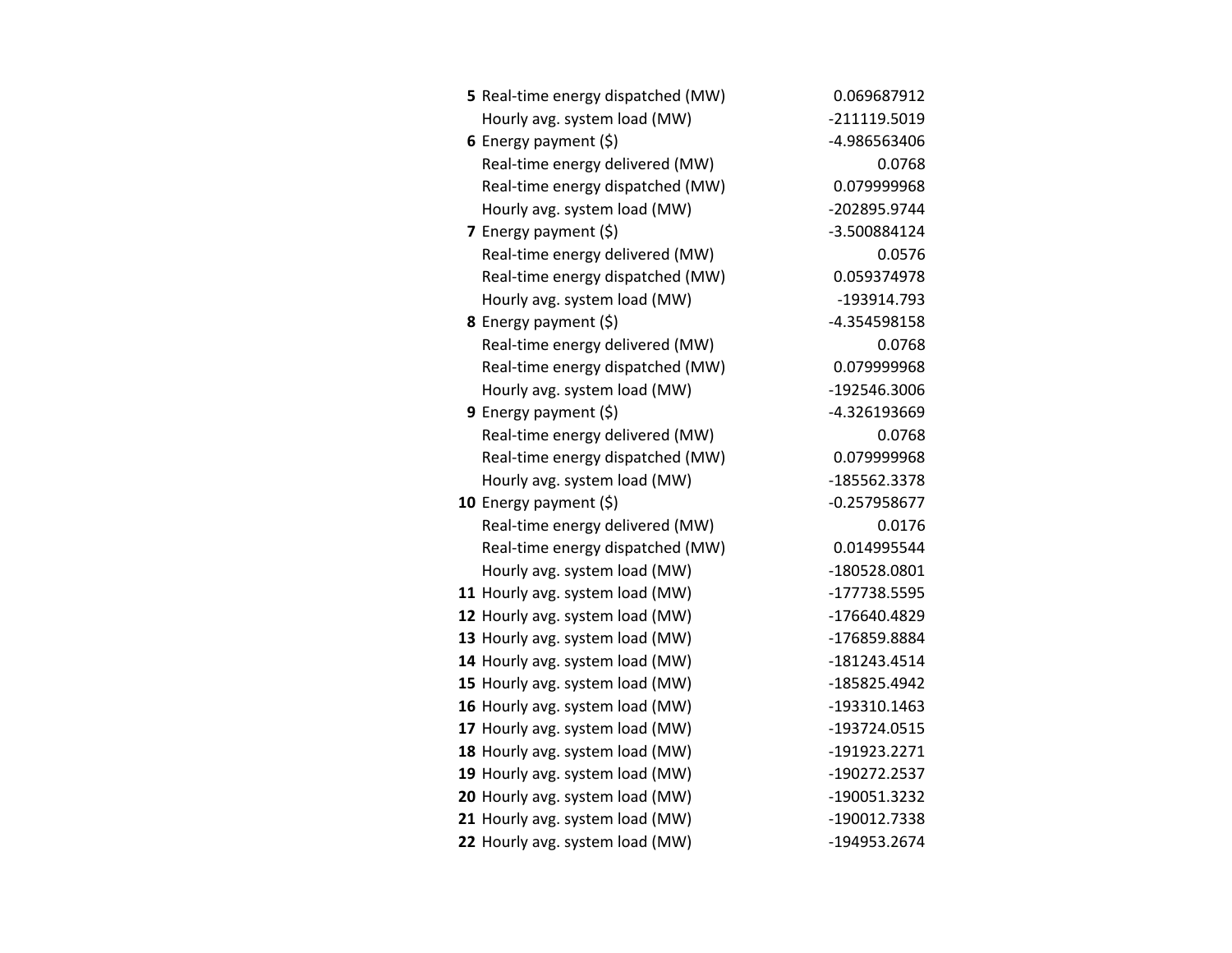| 12/25/2021 | 23 Hourly avg. system load (MW)  | -197880.2332   |
|------------|----------------------------------|----------------|
|            | 24 Energy payment (\$)           | 0.094647837    |
|            | Real-time energy dispatched (MW) | $-0.001559555$ |
|            | Hourly avg. system load (MW)     | -206360.9623   |
| 12/26/2021 | 1 Energy payment $(\xi)$         | -3.693303509   |
|            | Real-time energy delivered (MW)  | 0.0384         |
|            | Real-time energy dispatched (MW) | 0.039687485    |
|            | Hourly avg. system load (MW)     | -154375.6566   |
|            | 2 Energy payment $(5)$           | $-2.446504303$ |
|            | Real-time energy delivered (MW)  | 0.0288         |
|            | Real-time energy dispatched (MW) | 0.028437493    |
|            | Hourly avg. system load (MW)     | $-156455.4015$ |
|            | <b>3</b> Energy payment $(\xi)$  | -3.859998353   |
|            | Real-time energy delivered (MW)  | 0.048          |
|            | Real-time energy dispatched (MW) | 0.049687481    |
|            | Hourly avg. system load (MW)     | -155276.9484   |
|            | 4 Energy payment (\$)            | -2.941627345   |
|            | Real-time energy delivered (MW)  | 0.0384         |
|            | Real-time energy dispatched (MW) | 0.039062487    |
|            | Hourly avg. system load (MW)     | -152658.9696   |
|            | 5 Energy payment $(5)$           | -4.184325726   |
|            | Real-time energy delivered (MW)  | 0.0576         |
|            | Real-time energy dispatched (MW) | 0.059999976    |
|            | Hourly avg. system load (MW)     | -148247.9809   |
|            | 6 Energy payment $(\xi)$         | -3.82771127    |
|            | Real-time energy delivered (MW)  | 0.0576         |
|            | Real-time energy dispatched (MW) | 0.059999976    |
|            | Hourly avg. system load (MW)     | -139545.9674   |
|            | 7 Energy payment $(5)$           | 0.472913878    |
|            | Real-time energy delivered (MW)  | 0.0384         |
|            | Real-time energy dispatched (MW) | $-0.020625014$ |
|            | Hourly avg. system load (MW)     | -130539.1776   |
|            | 8 Energy payment (\$)            | -3.044210783   |
|            | Real-time energy delivered (MW)  | 0.0576         |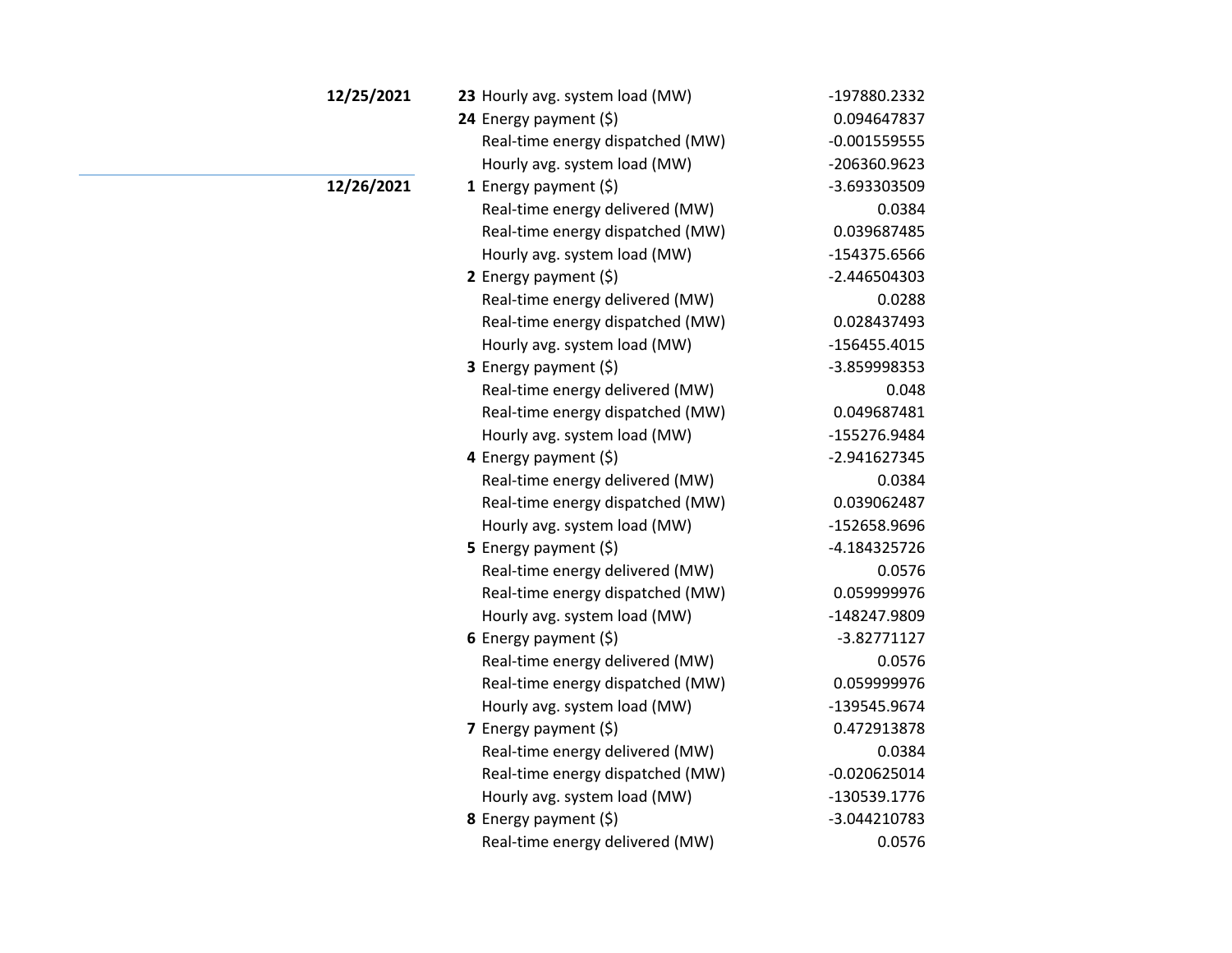| 8 Real-time energy dispatched (MW) | 0.059999976    |
|------------------------------------|----------------|
| Hourly avg. system load (MW)       | -126458.5574   |
| 9 Energy payment $(5)$             | -2.833782966   |
| Real-time energy delivered (MW)    | 0.0576         |
| Real-time energy dispatched (MW)   | 0.059999976    |
| Hourly avg. system load (MW)       | -122511.9242   |
| 10 Energy payment (\$)             | 0.081614183    |
| Real-time energy dispatched (MW)   | $-0.001874994$ |
| Hourly avg. system load (MW)       | -118586.9579   |
| 11 Hourly avg. system load (MW)    | -117292.5072   |
| 12 Hourly avg. system load (MW)    | -117753.7195   |
| 13 Hourly avg. system load (MW)    | -120254.3116   |
| 14 Hourly avg. system load (MW)    | -125060.1805   |
| 15 Hourly avg. system load (MW)    | -127117.4334   |
| 16 Hourly avg. system load (MW)    | -125318.4781   |
| 17 Hourly avg. system load (MW)    | -125182.642    |
| 18 Hourly avg. system load (MW)    | -122482.3333   |
| 19 Hourly avg. system load (MW)    | -120620.3404   |
| 20 Hourly avg. system load (MW)    | -120596.048    |
| 21 Hourly avg. system load (MW)    | -121733.7298   |
| 22 Hourly avg. system load (MW)    | -124290.9677   |
| 23 Hourly avg. system load (MW)    | -129487.7118   |
| 24 Energy payment (\$)             | 0.093358404    |
| Real-time energy dispatched (MW)   | $-0.001249996$ |
| Hourly avg. system load (MW)       | -139751.8841   |
| 1 Energy payment $(\xi)$           | -5546.453447   |
| Real-time energy delivered (MW)    | 47.897409      |
| Real-time energy dispatched (MW)   | 49.05937548    |
| Hourly avg. system load (MW)       | -4108774.976   |
| 2 Energy payment (\$)              | -4045.194376   |
| Real-time energy delivered (MW)    | 27.123678      |
| Real-time energy dispatched (MW)   | 39.84593722    |
| Hourly avg. system load (MW)       | -4102679.137   |
| 3 Energy payment (\$)              | -1088.164017   |

**12/27/2021**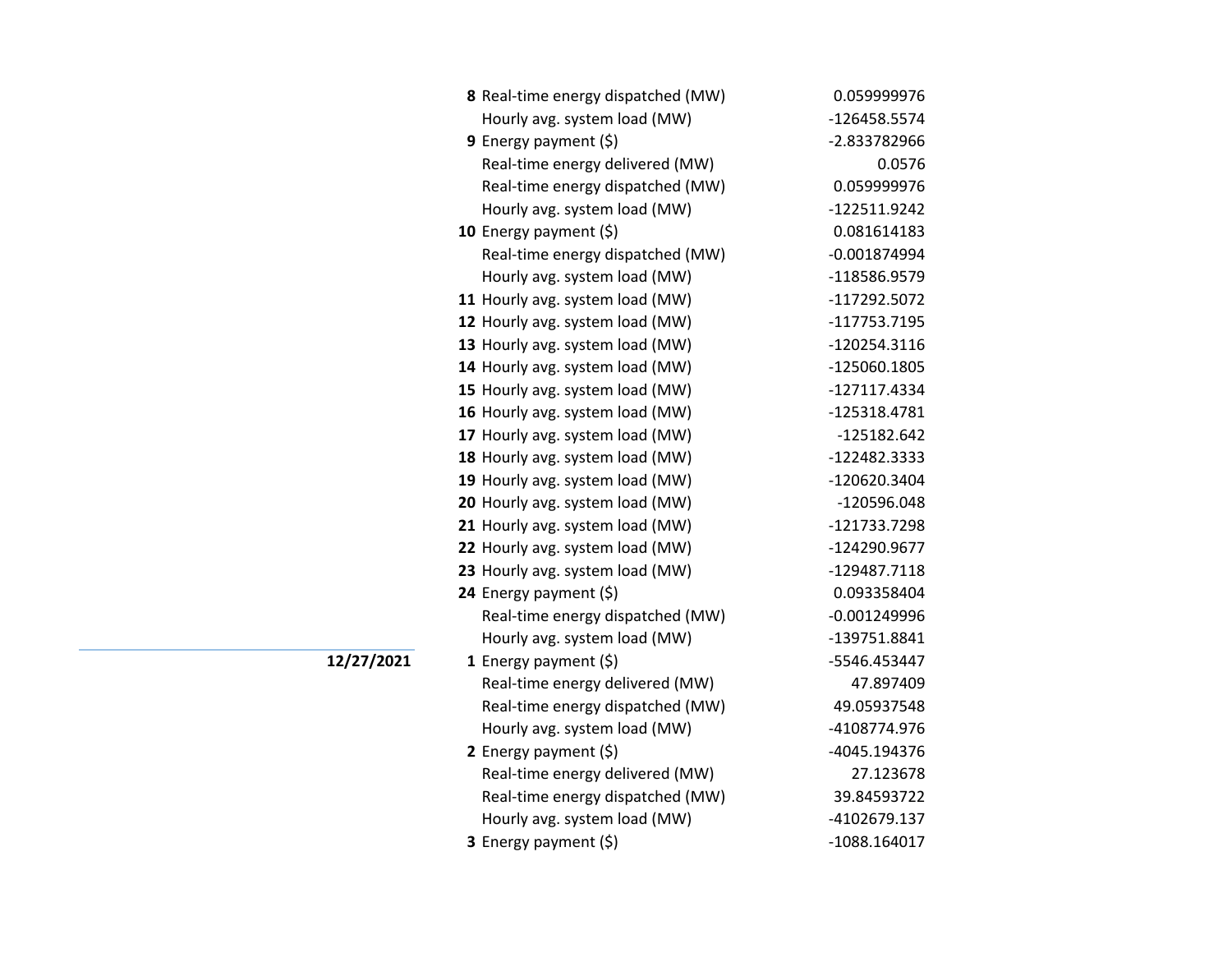| 12/27/2021 | 3 Real-time energy delivered (MW) | 21.8480939     |
|------------|-----------------------------------|----------------|
|            | Real-time energy dispatched (MW)  | 10.73499985    |
|            | Hourly avg. system load (MW)      | -4035739.374   |
|            | 4 Energy payment $(\xi)$          | -1546.096637   |
|            | Real-time energy delivered (MW)   | 62.15053109    |
|            | Real-time energy dispatched (MW)  | 15.91249994    |
|            | Hourly avg. system load (MW)      | -3936360.007   |
|            | 5 Energy payment $(\xi)$          | 2.584272418    |
|            | Real-time energy delivered (MW)   | 0.737568       |
|            | Real-time energy dispatched (MW)  | $-0.1209375$   |
|            | Hourly avg. system load (MW)      | -3783862.518   |
|            | 6 Energy payment $(5)$            | -16.46342594   |
|            | Real-time energy delivered (MW)   | 0.341406       |
|            | Real-time energy dispatched (MW)  | 0.20812498     |
|            | Hourly avg. system load (MW)      | -3536199.669   |
|            | 7 Energy payment $(5)$            | $-0.670057252$ |
|            | Real-time energy delivered (MW)   | 0.0576         |
|            | Real-time energy dispatched (MW)  | $-0.005312517$ |
|            | Hourly avg. system load (MW)      | -3286707.29    |
|            | 8 Energy payment (\$)             | -125.0972055   |
|            | Real-time energy delivered (MW)   | 1.9572         |
|            | Real-time energy dispatched (MW)  | 1.959062463    |
|            | Hourly avg. system load (MW)      | -3038321.006   |
|            | <b>9</b> Energy payment $(\xi)$   | -125.9559717   |
|            | Real-time energy delivered (MW)   | 1.986          |
|            | Real-time energy dispatched (MW)  | 1.989999948    |
|            | Hourly avg. system load (MW)      | -2972051.866   |
|            | 10 Energy payment (\$)            | 3.551560204    |
|            | Real-time energy dispatched (MW)  | $-0.062187493$ |
|            | Hourly avg. system load (MW)      | -2933798.904   |
|            | 11 Hourly avg. system load (MW)   | -2927638.173   |
|            | 12 Hourly avg. system load (MW)   | -2996402.898   |
|            | 13 Hourly avg. system load (MW)   | -3121813.365   |
|            | 14 Hourly avg. system load (MW)   | -3320119.536   |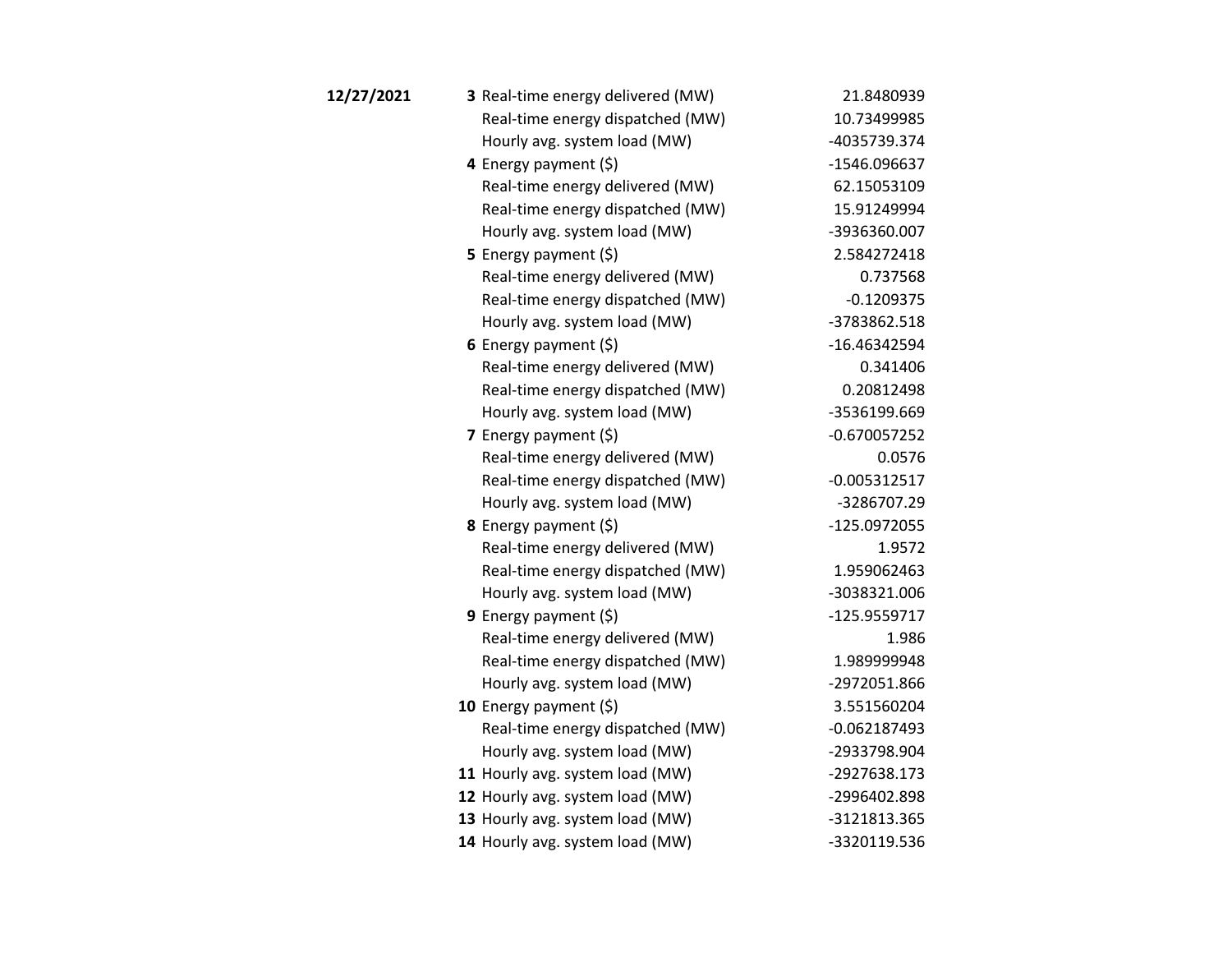| 15 Hourly avg. system load (MW)  | -3498212.761   |
|----------------------------------|----------------|
| 16 Hourly avg. system load (MW)  | -3563111.061   |
| 17 Hourly avg. system load (MW)  | -3518893.693   |
| 18 Hourly avg. system load (MW)  | -3436225.678   |
| 19 Hourly avg. system load (MW)  | -3445604.624   |
| 20 Hourly avg. system load (MW)  | -3462017.704   |
| 21 Energy payment (\$)           | 27.38230445    |
| Real-time energy dispatched (MW) | $-0.413437497$ |
| Hourly avg. system load (MW)     | -3478649.867   |
| 22 Energy payment (\$)           | -821.6857727   |
| Real-time energy delivered (MW)  | 12.07044       |
| Real-time energy dispatched (MW) | 12.29624989    |
| Hourly avg. system load (MW)     | -3547844.576   |
| 23 Energy payment $(\xi)$        | -3406.578538   |
| Real-time energy delivered (MW)  | 41.435517      |
| Real-time energy dispatched (MW) | 42.83343811    |
| Hourly avg. system load (MW)     | $-3628777.6$   |
| 24 Energy payment (\$)           | -5193.068574   |
| Real-time energy delivered (MW)  | 51.030792      |
| Real-time energy dispatched (MW) | 51.92937548    |
| Hourly avg. system load (MW)     | -3841948.306   |
| 1 Energy payment $(\xi)$         | -5885.940015   |
| Real-time energy delivered (MW)  | 48.087558      |
| Real-time energy dispatched (MW) | 50.08937547    |
| Hourly avg. system load (MW)     | -1401590.778   |
| 2 Energy payment (\$)            | -3437.476293   |
| Real-time energy delivered (MW)  | 34.590825      |
| Real-time energy dispatched (MW) | 34.32093735    |
| Hourly avg. system load (MW)     | $-1402182.481$ |
| <b>3</b> Energy payment $(\xi)$  | -1691.836895   |
| Real-time energy delivered (MW)  | 18.014538      |
| Real-time energy dispatched (MW) | 17.13499985    |
| Hourly avg. system load (MW)     | -1377534.462   |
| 4 Energy payment (\$)            | -956.2672981   |

**12/28/2021**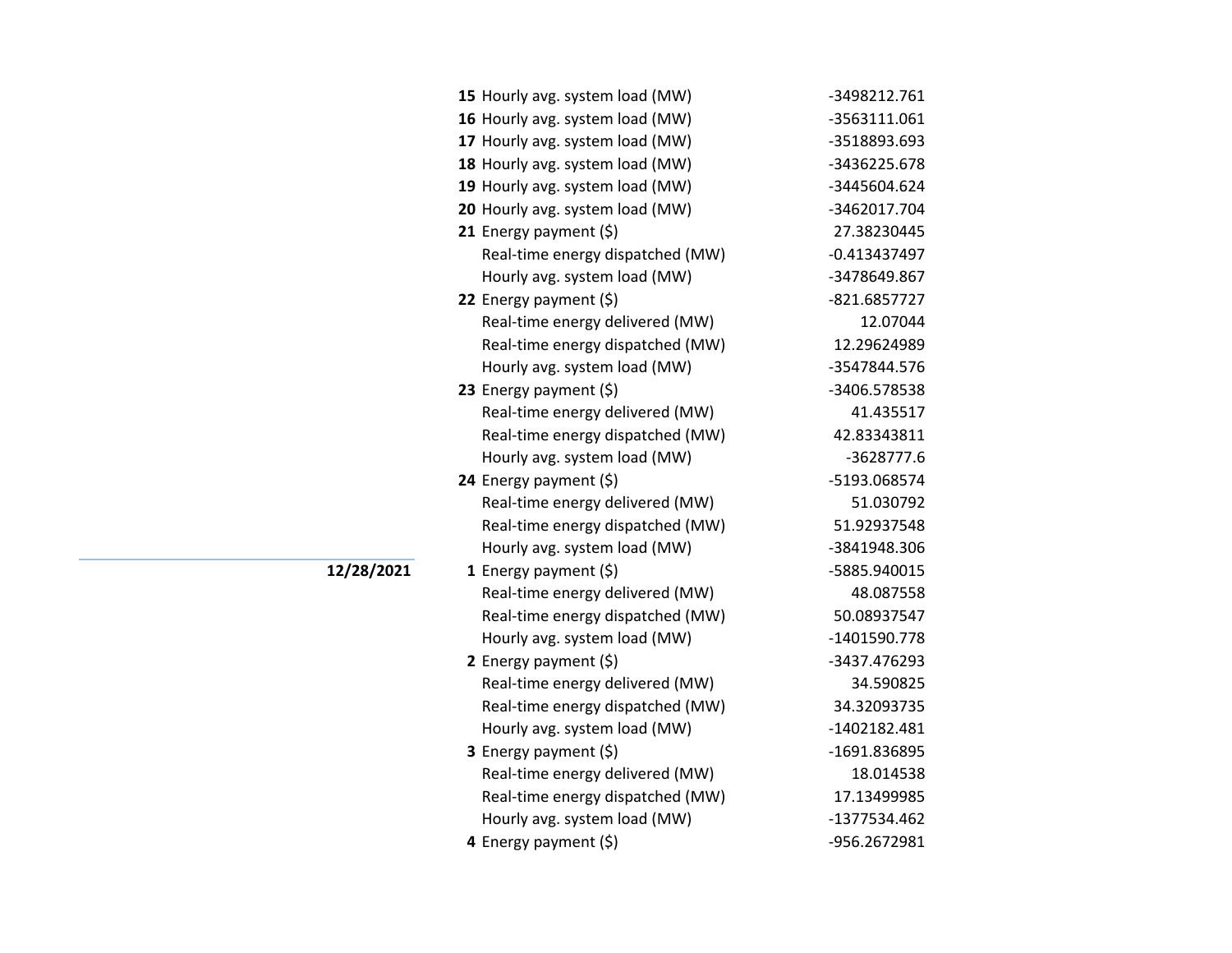| 4 Real-time energy delivered (MW) | 10.784694      |
|-----------------------------------|----------------|
| Real-time energy dispatched (MW)  | 10.25781233    |
| Hourly avg. system load (MW)      | -1346363.169   |
| <b>5</b> Energy payment $(\xi)$   | $-12.889267$   |
| Real-time energy delivered (MW)   | 0.521109       |
| Real-time energy dispatched (MW)  | 0.093437465    |
| Hourly avg. system load (MW)      | -1297126.455   |
| 6 Energy payment $(\xi)$          | -16.42506314   |
| Real-time energy delivered (MW)   | 0.51564        |
| Real-time energy dispatched (MW)  | 0.217499976    |
| Hourly avg. system load (MW)      | -1218352.408   |
| 7 Energy payment (\$)             | -1.93873173    |
| Real-time energy delivered (MW)   | 0.0768         |
| Real-time energy dispatched (MW)  | 0.014999974    |
| Hourly avg. system load (MW)      | -1139024.914   |
| 8 Energy payment (\$)             | $-123.1011$    |
| Real-time energy delivered (MW)   | 1.986          |
| Real-time energy dispatched (MW)  | 1.98937495     |
| Hourly avg. system load (MW)      | -1063892.588   |
| 9 Energy payment $(\xi)$          | -120.4519244   |
| Real-time energy delivered (MW)   | 2.0052         |
| Real-time energy dispatched (MW)  | 2.00999994     |
| Hourly avg. system load (MW)      | $-1024681.701$ |
| 10 Energy payment $(5)$           | 3.539660229    |
| Real-time energy dispatched (MW)  | $-0.062812491$ |
| Hourly avg. system load (MW)      | -1001928.353   |
| 11 Hourly avg. system load (MW)   | -1003851.004   |
| 12 Hourly avg. system load (MW)   | -1036515.366   |
| 13 Hourly avg. system load (MW)   | -1080939.428   |
| 14 Hourly avg. system load (MW)   | -1156381.293   |
| 15 Hourly avg. system load (MW)   | -1211897.681   |
| 16 Hourly avg. system load (MW)   | -1227329.612   |
| 17 Hourly avg. system load (MW)   | -1214026.921   |
| 18 Hourly avg. system load (MW)   | -1196200.651   |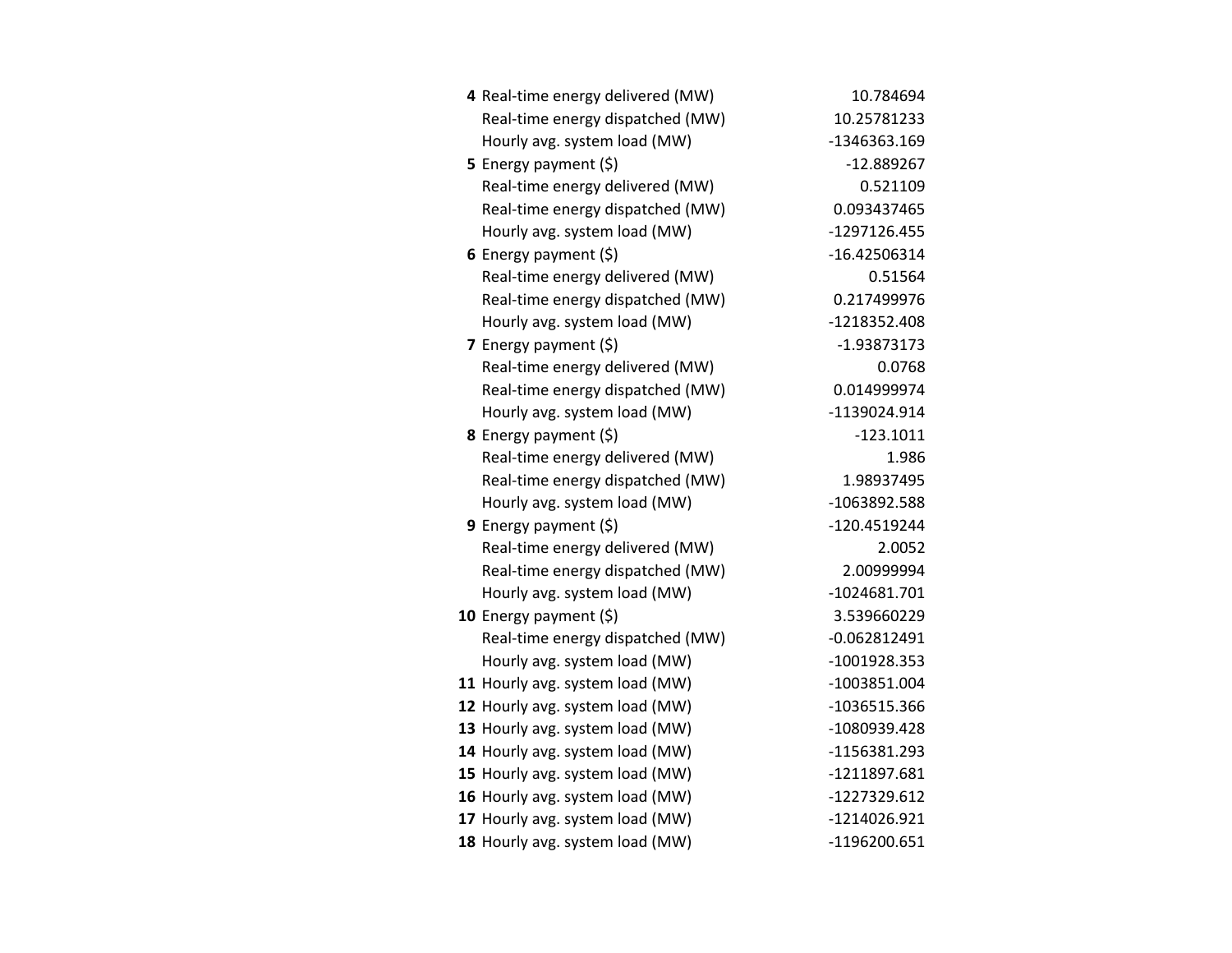|            | 19 Hourly avg. system load (MW)  | -1177208.515   |
|------------|----------------------------------|----------------|
|            | 20 Hourly avg. system load (MW)  | $-1176487.618$ |
|            | 21 Energy payment $(\xi)$        | 5.007356967    |
|            | Real-time energy dispatched (MW) | $-0.078124999$ |
|            | Hourly avg. system load (MW)     | $-1180115.34$  |
|            | 22 Energy payment $(\xi)$        | -112.8550276   |
|            | Real-time energy delivered (MW)  | 2.38356        |
|            | Real-time energy dispatched (MW) | 1.750937467    |
|            | Hourly avg. system load (MW)     | -1207119.404   |
|            | 23 Energy payment $(\xi)$        | -1785.235169   |
|            | Real-time energy delivered (MW)  | 22.690683      |
|            | Real-time energy dispatched (MW) | 25.70062521    |
|            | Hourly avg. system load (MW)     | -1243036.664   |
|            | 24 Energy payment $(\xi)$        | -4834.813734   |
|            | Real-time energy delivered (MW)  | 47.187627      |
|            | Real-time energy dispatched (MW) | 50.97906296    |
|            | Hourly avg. system load (MW)     | -1309845.687   |
| 12/29/2021 | 1 Energy payment $(\xi)$         | -2104.870264   |
|            | Real-time energy delivered (MW)  | 15.68088       |
|            | Real-time energy dispatched (MW) | 17.55937489    |
|            | Hourly avg. system load (MW)     | -3775160.657   |
|            | 2 Energy payment $(5)$           | -1756.440377   |
|            | Real-time energy delivered (MW)  | 1.9152         |
|            | Real-time energy dispatched (MW) | 16.50249985    |
|            | Hourly avg. system load (MW)     | -3757847.782   |
|            | 3 Energy payment (\$)            | -375.1189303   |
|            | Real-time energy delivered (MW)  | 1.2144         |
|            | Real-time energy dispatched (MW) | 3.779687405    |
|            | Hourly avg. system load (MW)     | -3676725.858   |
|            | 4 Energy payment (\$)            | -1361.435812   |
|            | Real-time energy delivered (MW)  | 44.05151671    |
|            | Real-time energy dispatched (MW) | 13.83968755    |
|            | Hourly avg. system load (MW)     | -3581897.269   |
|            | 5 Energy payment $(5)$           | 26.80400933    |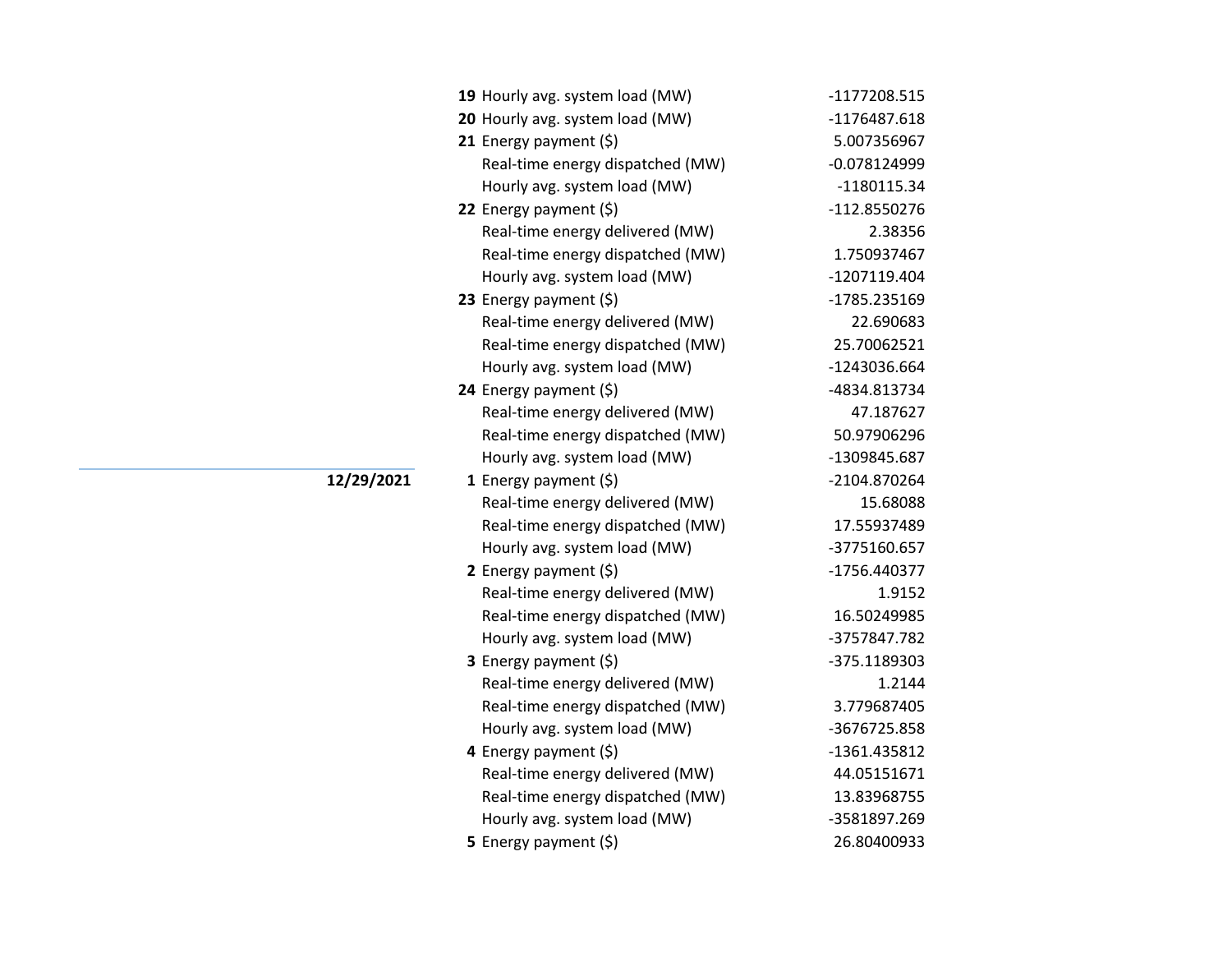| 5 Real-time energy delivered (MW) | 0.0768         |
|-----------------------------------|----------------|
| Real-time energy dispatched (MW)  | $-0.350312512$ |
| Hourly avg. system load (MW)      | -3452222.602   |
| 6 Energy payment $(5)$            | $-6.316224674$ |
| Real-time energy delivered (MW)   | 0.0768         |
| Real-time energy dispatched (MW)  | 0.079999968    |
| Hourly avg. system load (MW)      | -3228593.357   |
| 7 Energy payment $(5)$            | -1.098686624   |
| Real-time energy delivered (MW)   | 0.0576         |
| Real-time energy dispatched (MW)  | $-0.000937521$ |
| Hourly avg. system load (MW)      | -3001960.063   |
| 8 Energy payment (\$)             | -129.6128833   |
| Real-time energy delivered (MW)   | 2.0052         |
| Real-time energy dispatched (MW)  | 2.00999994     |
| Hourly avg. system load (MW)      | -2874633.648   |
| 9 Energy payment $(\xi)$          | -126.9343857   |
| Real-time energy delivered (MW)   | 2.0052         |
| Real-time energy dispatched (MW)  | 2.00999994     |
| Hourly avg. system load (MW)      | -2758692.767   |
| 10 Energy payment (\$)            | 3.861223893    |
| Real-time energy dispatched (MW)  | $-0.062812491$ |
| Hourly avg. system load (MW)      | -2701748.729   |
| 11 Hourly avg. system load (MW)   | -2697967.792   |
| 12 Hourly avg. system load (MW)   | -2739081.568   |
| 13 Hourly avg. system load (MW)   | -2874109.295   |
| 14 Hourly avg. system load (MW)   | -3100497.913   |
| 15 Hourly avg. system load (MW)   | -3237115.717   |
| 16 Hourly avg. system load (MW)   | -3267132.464   |
| 17 Hourly avg. system load (MW)   | -3236377.176   |
| 18 Hourly avg. system load (MW)   | -3198421.033   |
| 19 Hourly avg. system load (MW)   | -3196423.343   |
| 20 Hourly avg. system load (MW)   | -3246560.837   |
| 21 Hourly avg. system load (MW)   | -3281410.413   |
| 22 Hourly avg. system load (MW)   | -3326508.841   |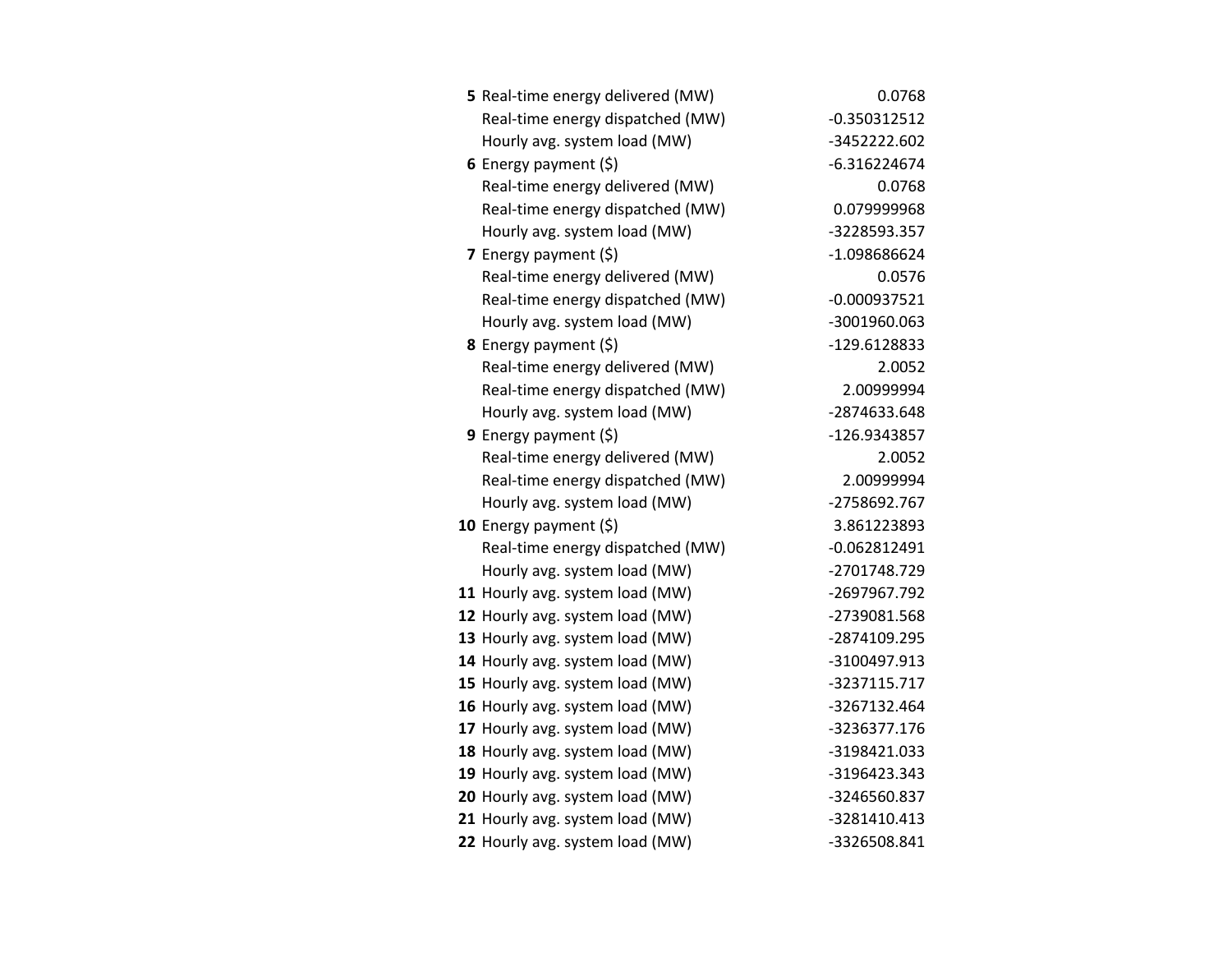| 12/29/2021 | 23 Energy payment $(\xi)$        | 28.96445955    |
|------------|----------------------------------|----------------|
|            | Real-time energy dispatched (MW) | $-0.353749998$ |
|            | Hourly avg. system load (MW)     | -3398905.308   |
|            | 24 Energy payment (\$)           | -1065.849702   |
|            | Real-time energy delivered (MW)  | 9.69708        |
|            | Real-time energy dispatched (MW) | 11.16281251    |
|            | Hourly avg. system load (MW)     | -3559183.972   |
| 12/30/2021 | <b>1</b> Energy payment $(\xi)$  | -313.9587359   |
|            | Real-time energy delivered (MW)  | 3.138          |
|            | Real-time energy dispatched (MW) | 3.139374862    |
|            | Hourly avg. system load (MW)     | -663596.3673   |
|            | 2 Energy payment $(5)$           | -34.47644839   |
|            | Real-time energy delivered (MW)  | 0.7164         |
|            | Real-time energy dispatched (MW) | 0.251354123    |
|            | Hourly avg. system load (MW)     | -663090.337    |
|            | 3 Energy payment (\$)            | 214.7826703    |
|            | Real-time energy delivered (MW)  | 0.5352         |
|            | Real-time energy dispatched (MW) | -4.143645839   |
|            | Hourly avg. system load (MW)     | -653578.1399   |
|            | 4 Energy payment (\$)            | -771.3014866   |
|            | Real-time energy delivered (MW)  | 9.8988         |
|            | Real-time energy dispatched (MW) | 9.431354085    |
|            | Hourly avg. system load (MW)     | -638945.9905   |
|            | 5 Energy payment $(\xi)$         | 16.82043983    |
|            | Real-time energy delivered (MW)  | 0.0672         |
|            | Real-time energy dispatched (MW) | $-0.237500028$ |
|            | Hourly avg. system load (MW)     | $-618218.6612$ |
|            | 6 Energy payment $(\xi)$         | -5.12224985    |
|            | Real-time energy delivered (MW)  | 0.0672         |
|            | Real-time energy dispatched (MW) | 0.069999972    |
|            | Hourly avg. system load (MW)     | -580838.0825   |
|            | 7 Energy payment $(5)$           | 0.158368528    |
|            | Real-time energy dispatched (MW) | $-0.002499992$ |
|            | Hourly avg. system load (MW)     | -540854.4031   |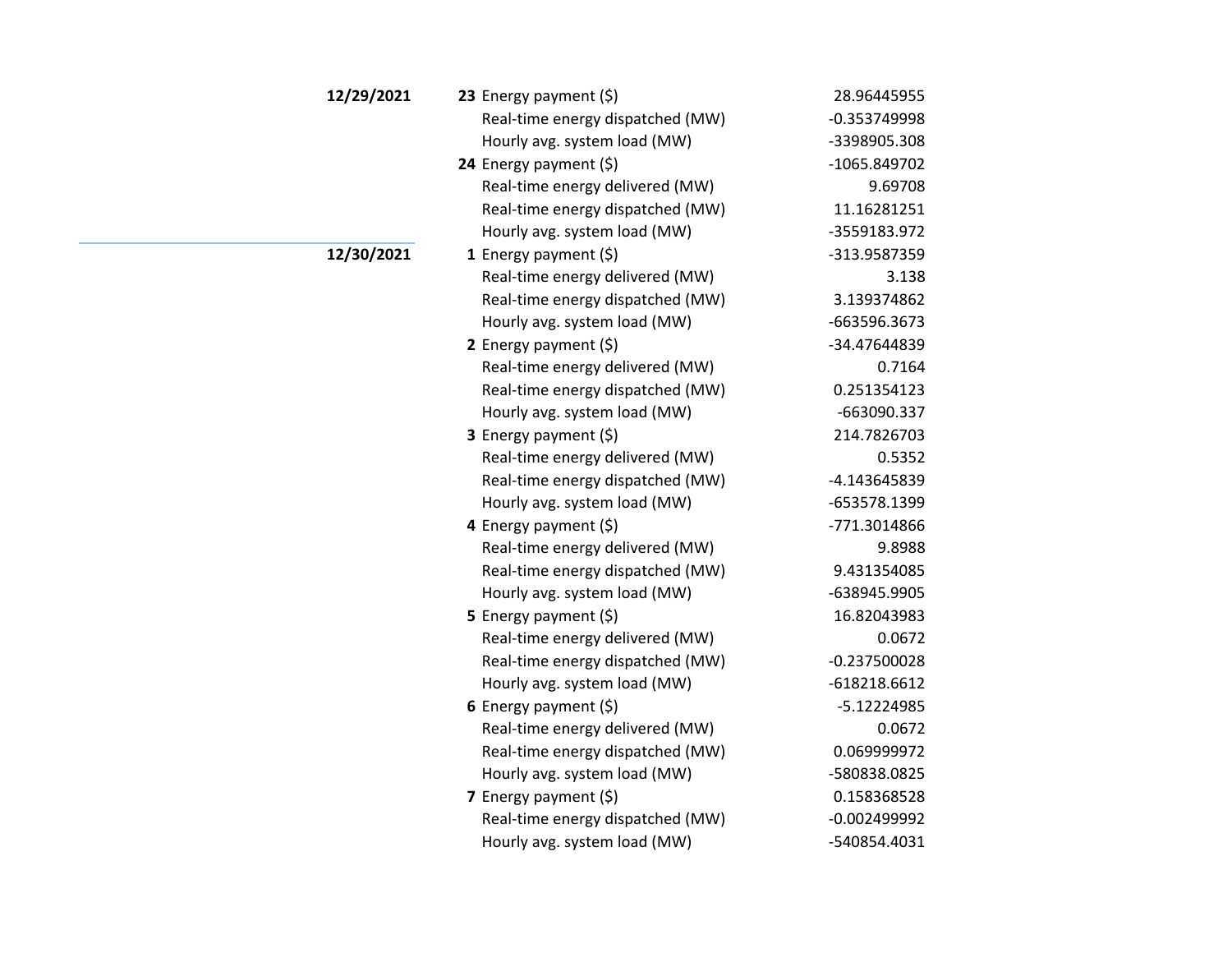| <b>8</b> Energy payment $(\xi)$  | -126.0539874   |
|----------------------------------|----------------|
| Real-time energy delivered (MW)  | 1.986          |
| Real-time energy dispatched (MW) | 1.989999948    |
| Hourly avg. system load (MW)     | -522819.0561   |
| 9 Energy payment $(\xi)$         | -121.2610933   |
| Real-time energy delivered (MW)  | 1.986          |
| Real-time energy dispatched (MW) | 1.989999948    |
| Hourly avg. system load (MW)     | -507678.7359   |
| 10 Energy payment $(5)$          | 3.485231411    |
| Real-time energy dispatched (MW) | $-0.062187493$ |
| Hourly avg. system load (MW)     | -498455.3445   |
| 11 Hourly avg. system load (MW)  | -496627.7285   |
| 12 Hourly avg. system load (MW)  | -492902.4083   |
| 13 Hourly avg. system load (MW)  | -516845.0987   |
| 14 Hourly avg. system load (MW)  | -558921.524    |
| 15 Hourly avg. system load (MW)  | -584654.6761   |
| 16 Hourly avg. system load (MW)  | -591797.2363   |
| 17 Hourly avg. system load (MW)  | -581144.7615   |
| 18 Hourly avg. system load (MW)  | -567941.6376   |
| 19 Hourly avg. system load (MW)  | -559767.7677   |
| 20 Hourly avg. system load (MW)  | -548373.0888   |
| 21 Hourly avg. system load (MW)  | -550382.2096   |
| 22 Hourly avg. system load (MW)  | -557021.3547   |
| 23 Energy payment $(\xi)$        | 4.827992647    |
| Real-time energy dispatched (MW) | $-0.0796875$   |
| Hourly avg. system load (MW)     | -578227.9097   |
| 24 Energy payment (\$)           | -214.1649727   |
| Real-time energy delivered (MW)  | 2.5464         |
| Real-time energy dispatched (MW) | 2.549375002    |
| Hourly avg. system load (MW)     | -616158.9847   |
| 1 Energy payment $(\xi)$         | -148.2562836   |
| Real-time energy delivered (MW)  | 1.7004         |
| Real-time energy dispatched (MW) | 1.575000064    |
| Hourly avg. system load (MW)     | -210417.5389   |

**12/31/2021**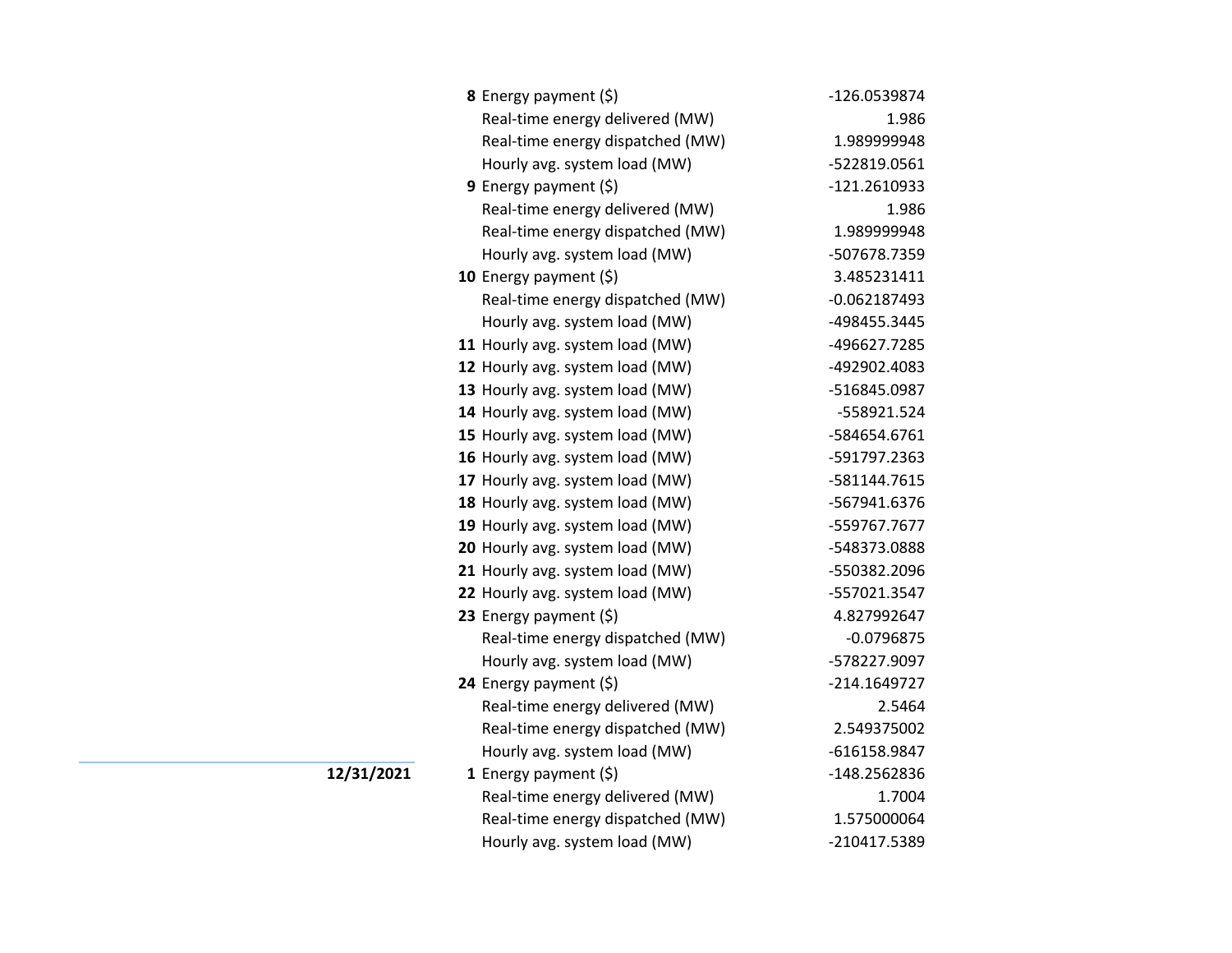| 12/31/2021 | 2 Energy payment $(\xi)$         | -440.9842796   |
|------------|----------------------------------|----------------|
|            | Real-time energy delivered (MW)  | 5.2788         |
|            | Real-time energy dispatched (MW) | 5.257187644    |
|            | Hourly avg. system load (MW)     | -210740.0826   |
|            | <b>3</b> Energy payment $(\xi)$  | -51.52320826   |
|            | Real-time energy delivered (MW)  | 0.81           |
|            | Real-time energy dispatched (MW) | 0.633437488    |
|            | Hourly avg. system load (MW)     | -205777.5729   |
|            | 4 Energy payment (\$)            | -210.1599976   |
|            | Real-time energy delivered (MW)  | 2.8404         |
|            | Real-time energy dispatched (MW) | 2.839999968    |
|            | Hourly avg. system load (MW)     | -201160.6855   |
|            | <b>5</b> Energy payment $(\xi)$  | 6.252560174    |
|            | Real-time energy dispatched (MW) | $-0.089062499$ |
|            | Hourly avg. system load (MW)     | -195626.5656   |
|            | 6 Energy payment $(5)$           | $-0.696843721$ |
|            | Real-time energy delivered (MW)  | 0.0096         |
|            | Real-time energy dispatched (MW) | 0.009999996    |
|            | Hourly avg. system load (MW)     | -186909.6792   |
|            | 7 Energy payment $(5)$           | 0.021120914    |
|            | Real-time energy dispatched (MW) | $-0.000312499$ |
|            | Hourly avg. system load (MW)     | -178651.4547   |
|            | 8 Energy payment (\$)            | $-0.634191846$ |
|            | Real-time energy delivered (MW)  | 0.0096         |
|            | Real-time energy dispatched (MW) | 0.009999996    |
|            | Hourly avg. system load (MW)     | -170306.9994   |
|            | <b>9</b> Energy payment $(\xi)$  | $-0.605720658$ |
|            | Real-time energy delivered (MW)  | 0.0096         |
|            | Real-time energy dispatched (MW) | 0.009999996    |
|            | Hourly avg. system load (MW)     | $-164022.458$  |
|            | 10 Energy payment $(5)$          | 0.015661634    |
|            | Real-time energy dispatched (MW) | $-0.000312499$ |
|            | Hourly avg. system load (MW)     | -159861.8682   |
|            | 11 Hourly avg. system load (MW)  | -158069.7405   |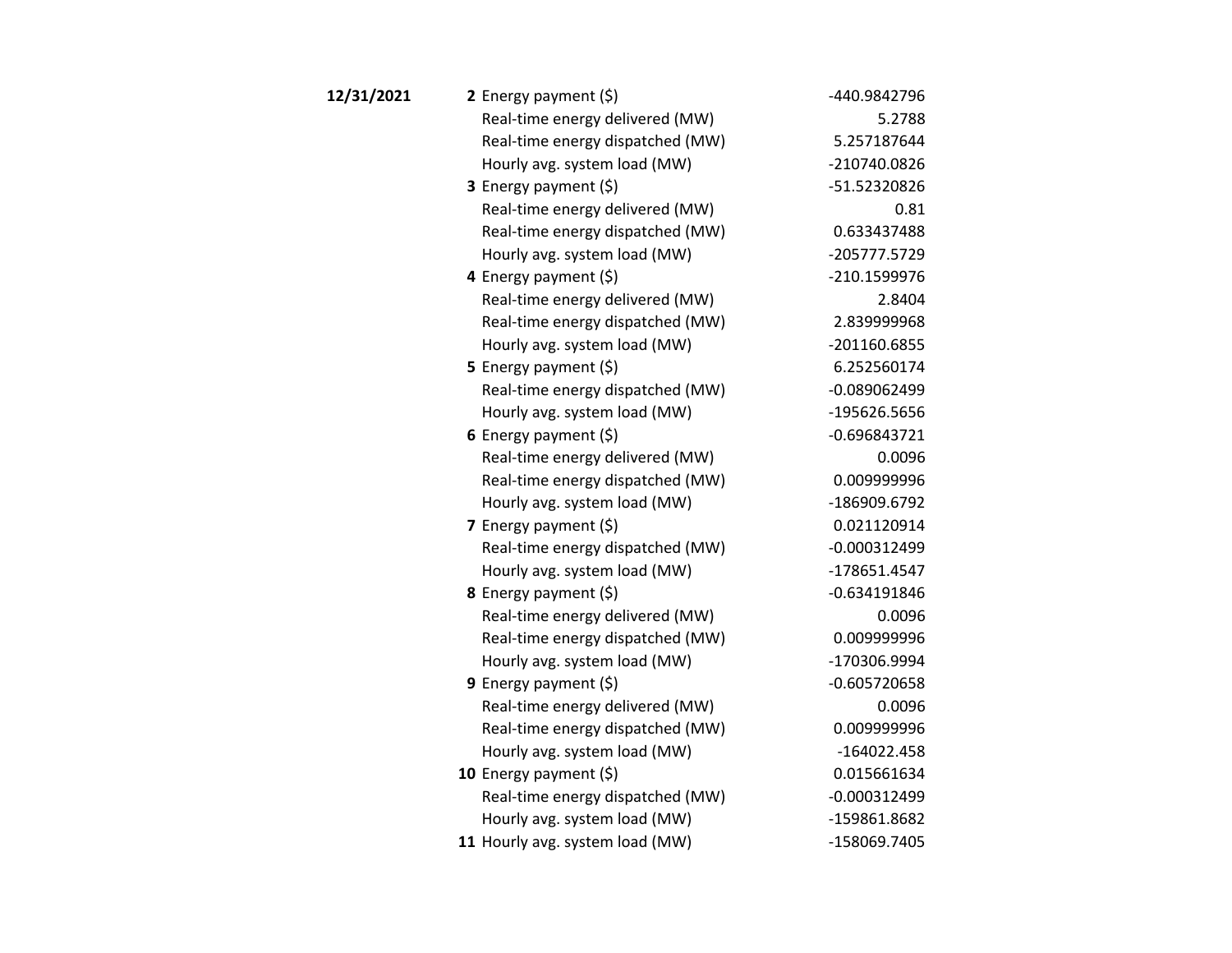|                    | 12 Hourly avg. system load (MW)  | -160023.1079        |
|--------------------|----------------------------------|---------------------|
|                    | 13 Hourly avg. system load (MW)  | -167532.3807        |
|                    | 14 Hourly avg. system load (MW)  | -177089.7943        |
|                    | 15 Hourly avg. system load (MW)  | -181887.0328        |
|                    | 16 Hourly avg. system load (MW)  | -180820.7958        |
|                    | 17 Hourly avg. system load (MW)  | -178761.511         |
|                    | 18 Hourly avg. system load (MW)  | -173479.3796        |
|                    | 19 Hourly avg. system load (MW)  | -169339.7825        |
|                    | 20 Hourly avg. system load (MW)  | -169329.0579        |
|                    | 21 Hourly avg. system load (MW)  | -170506.8079        |
|                    | 22 Hourly avg. system load (MW)  | -173053.031         |
|                    | 23 Hourly avg. system load (MW)  | -176855.84          |
|                    | <b>24</b> Energy payment $(\xi)$ | 5.720782157         |
|                    | Real-time energy dispatched (MW) | $-0.053125$         |
|                    | Hourly avg. system load (MW)     | -191970.1387        |
| (blank)            | (blank (blank)                   |                     |
| <b>Grand Total</b> |                                  | (12,785,676,672.75) |